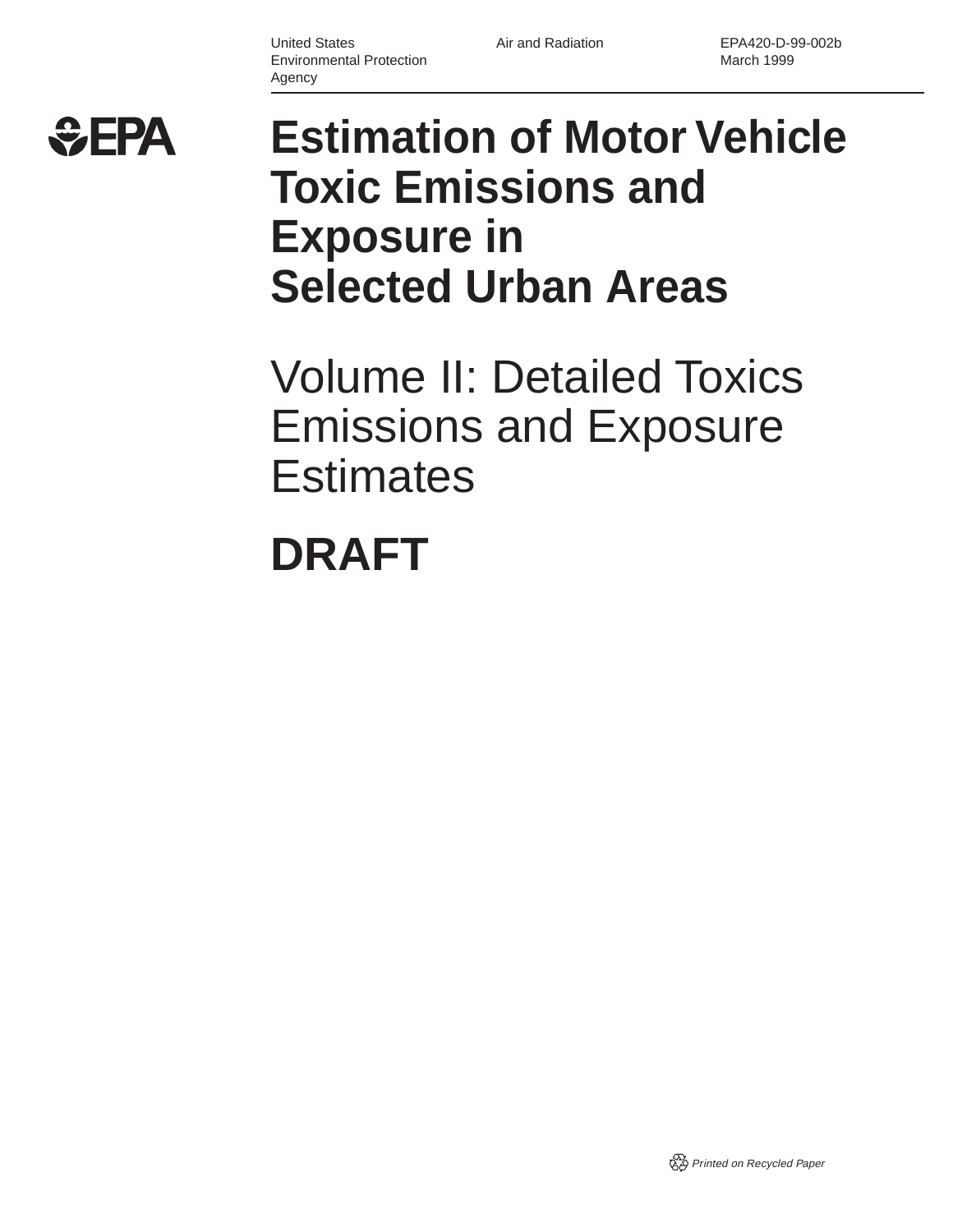## **Estimation of Motor Vehicle Toxic Emissions and Exposure in Selected Urban Areas**

Volume II: Detailed Toxics Emissions and Exposure Estimates

# **DRAFT**

Assessment and Modeling Division Office of Mobile Sources U.S. Environmental Protection Agency

Prepared for EPA by Sierra Research, Inc. Radian International Corporation Energy and Environmental Analysis, Inc EPA Contract No. 68-C7-0051 Work Assignment No. 0-07

### *NOTICE*

*This technical report does not necessarily represent final EPA decisions or positions. It is intended to present technical analysis of issues using data which are currently available. The purpose in the release of such reports is to facilitate the exchange of technical information and to inform the public of technical developments which may form the basis for a final EPA decision, position, or regulatory action.*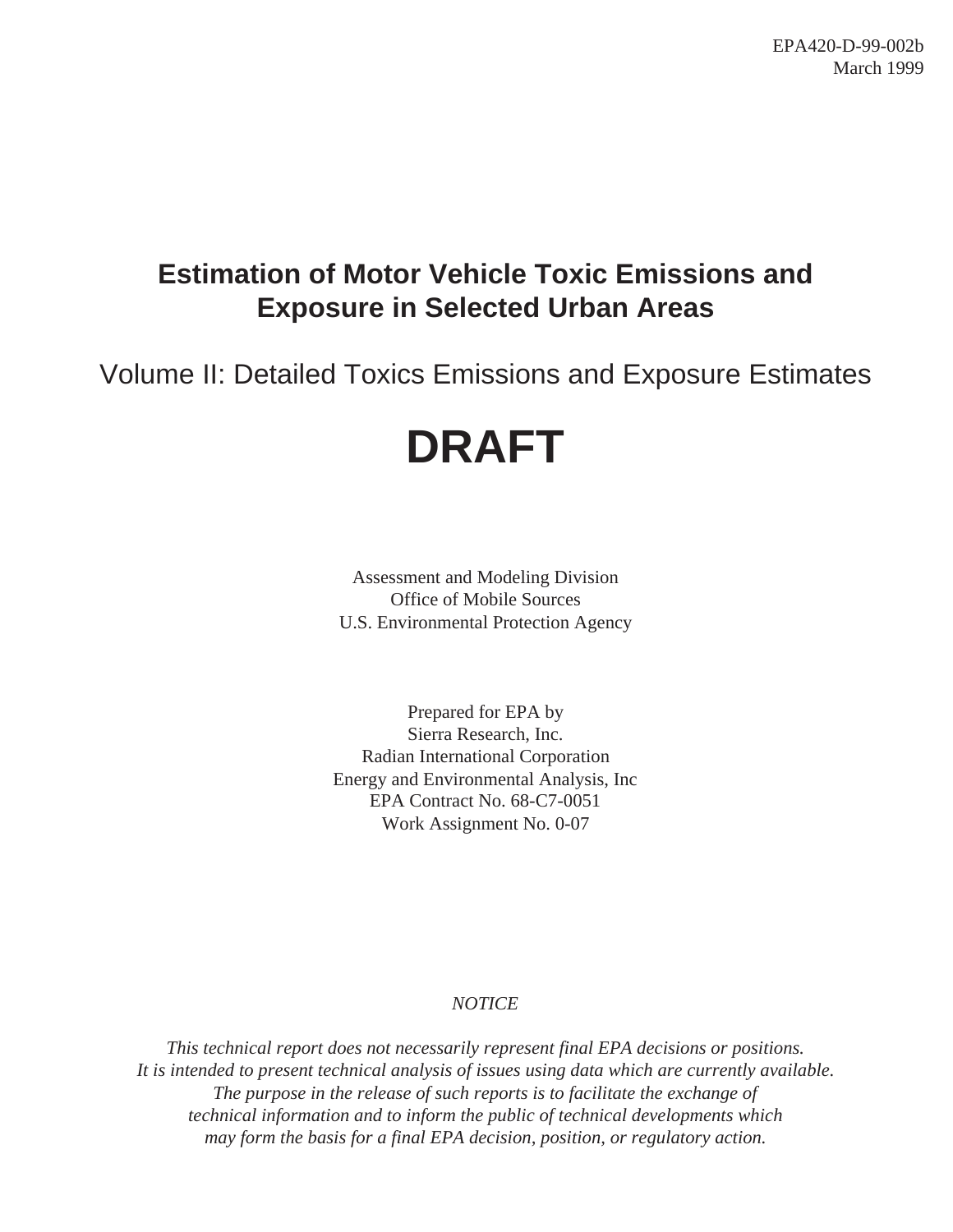### **Estimation of Motor Vehicle Toxic Emissions and Exposure in Selected Urban Areas**

## **Volume II: Detailed Toxics Emissions and Exposure Estimates**

Table of Contents

- 1. Modeled Urban Area Toxics Emission Estimates
- 2. Modeled Urban Area Toxics Exposure Estimates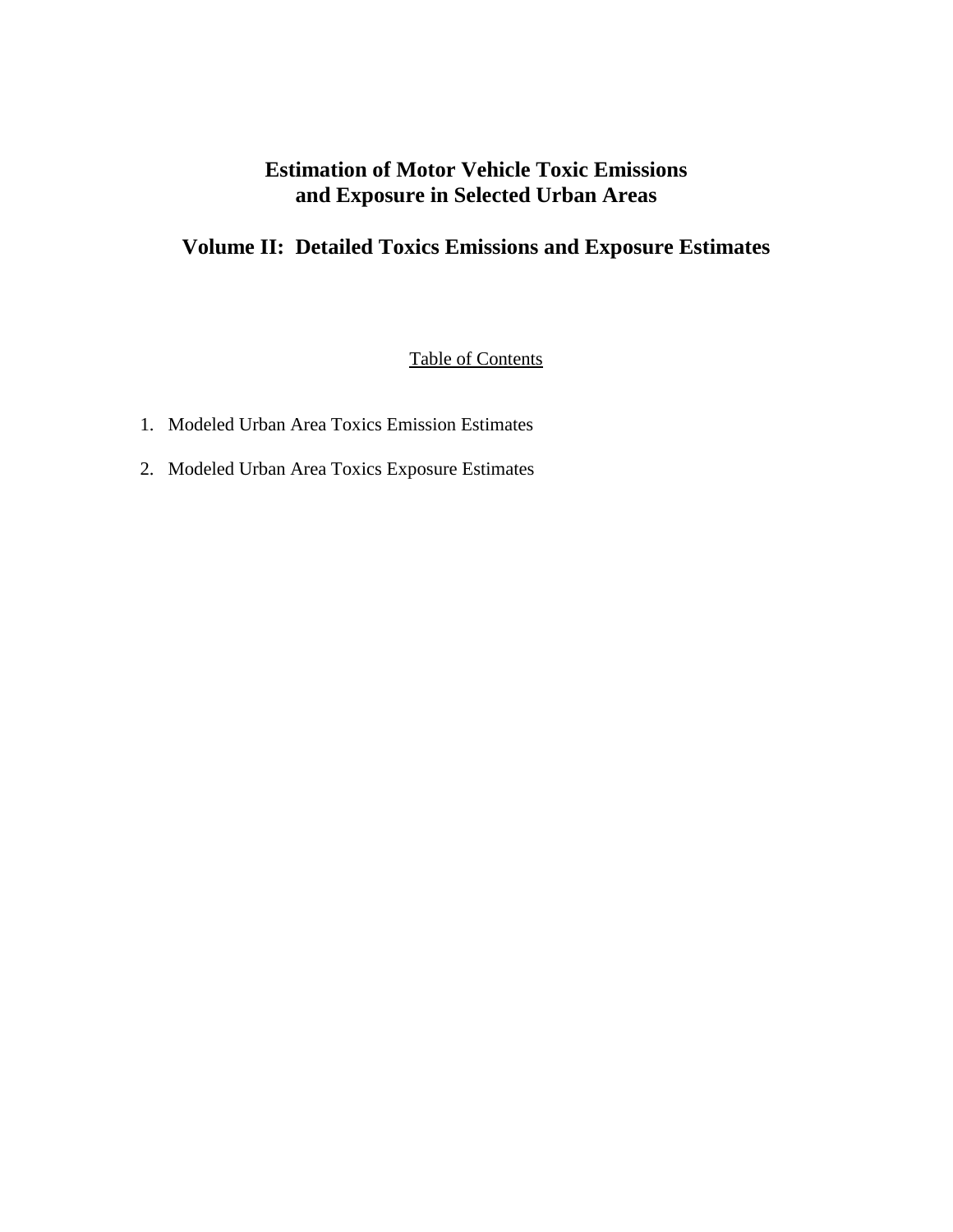## 1. Modeled Urban Area Toxics Emission Estimates (mg/mi)

 $\mathcal{L}^{\mathcal{L}}(\mathcal{L}^{\mathcal{L}})$  and  $\mathcal{L}^{\mathcal{L}}(\mathcal{L}^{\mathcal{L}})$  . In the  $\mathcal{L}^{\mathcal{L}}(\mathcal{L}^{\mathcal{L}})$ 

| Chicago:      | 'CH MGMI.OUT' |
|---------------|---------------|
| Denver:       | 'DN MGMI.OUT' |
| Houston:      | 'HS MGMI.OUT' |
| Minneapolis:  | 'MN MGMI.OUT' |
| New York:     | 'NY MGMI.OUT' |
| Philadelphia: | 'PA MGMI.OUT' |
| Phoenix:      | 'PX MGMI.OUT' |
| Spokane:      | 'SP MGMI.OUT' |
| St. Louis:    | 'SL MGMI.OUT' |
|               |               |

- $VMT = VMT$  fraction by vehicle class
- $Bnz = benzene$
- Act =  $acetaldehyde$
- $Frm = formuladehydro$
- But =  $1,3$ -butadiene
- $MTB = MTBE$
- $DPM =$  Diesel particulate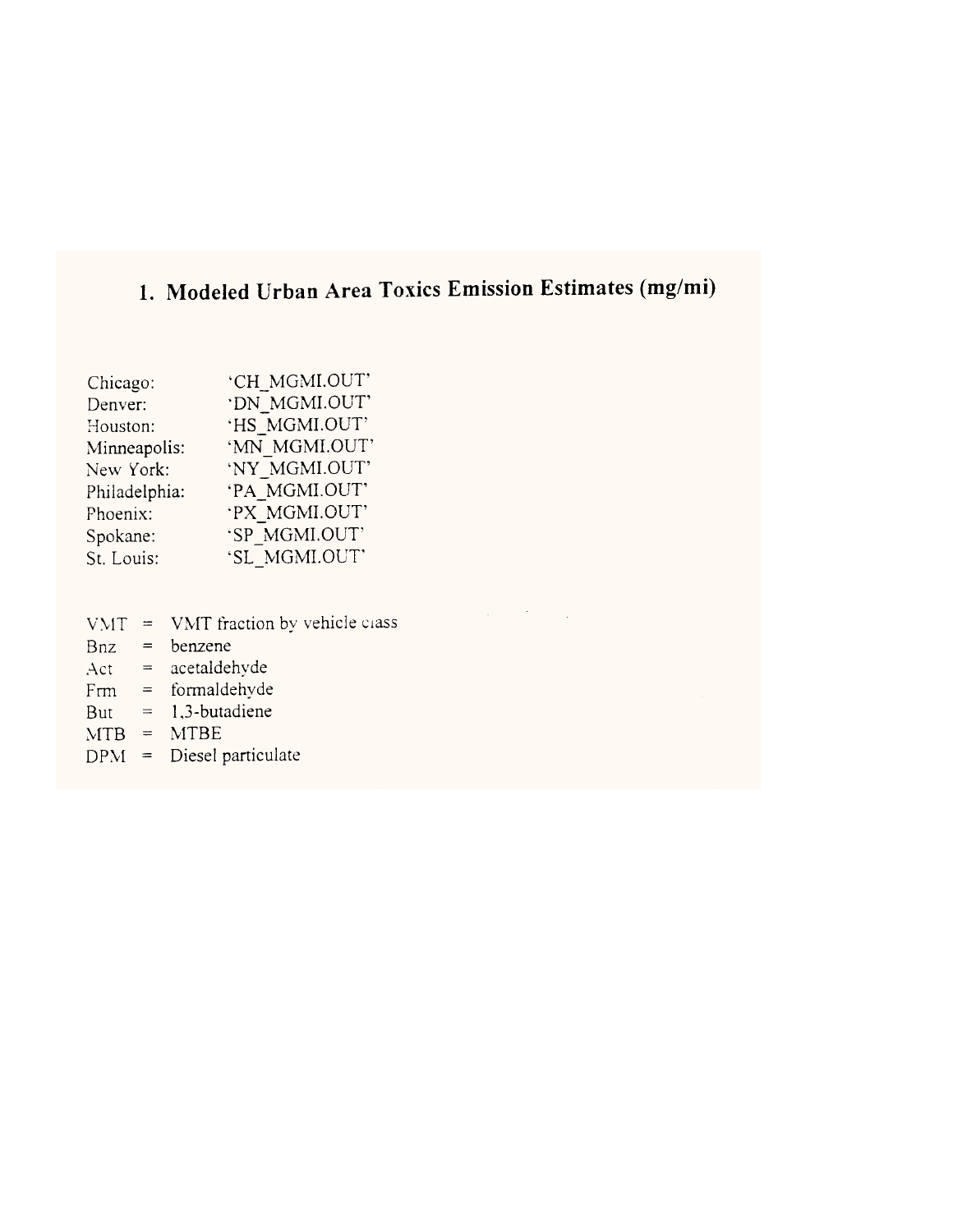### TOXICS EMISSIONS RESULTS FOR CHICAGO

|      |      |                         |                |            |        |        |        | Toxics Emissions Estimates (mg/mi) -------> |        |        |         |        |         |
|------|------|-------------------------|----------------|------------|--------|--------|--------|---------------------------------------------|--------|--------|---------|--------|---------|
| CY   | Scen | AR                      | Season         | Tox        | LDGV   | LDGT1  | LDGT2  | HDGV                                        | LDDV   | LDDT   | HDDV    | МC     | All Veh |
| 1990 | Base | CH                      | Winter         | VMT        | 0.646  | 0.159  | 0.083  | 0.036                                       | 0.010  | 0.003  | 0.056   | 0.008  |         |
| 1990 | Base | CH                      | Winter         | Bnz        | 145.15 | 155.45 | 184.26 | 208.68                                      | 13.76  | 19.93  | 32.01   | 114.25 | 144.11  |
| 1990 | Base | CH                      | Winter         | Act        | 15.01  | 19.40  | 25.10  | 39.78                                       | 8.46   | 12.25  | 87.81   | 20.61  | 21.46   |
| 1990 | Base | CH                      | Winter         | Frm        | 43.77  | 62.26  | 84.78  | 203.84                                      | 26.56  | 38.46  | 238.43  | 76.96  | 66.76   |
| 1990 | Base | CH                      | Winter         | But        | 18.02  | 20.75  | 30.88  | 43.39                                       | 6.19   | 8.97   | 18.60   | 31.61  | 20.42   |
| 1990 | Base | CH                      | Winter         | MTB        | 0.00   | 0.00   | 0.00   | 0.00                                        | 0.00   | 0.00   | 0.00    | 0.00   | 0.00    |
| 1990 | Base | CH                      | Winter         | DPM        | 0.00   | 0.00   | 0.00   | 0.00                                        | 331.00 | 373.00 | 1593.38 | 0.00   | 93.56   |
| 1990 | Base | CH                      | Spring         | <b>VMT</b> | 0.643  | 0.162  | 0.083  | 0.036                                       | 0.008  | 0.003  | 0.057   | 0.008  |         |
| 1990 | Base | CH                      | Spring         | Bnz        | 113.59 | 130.03 | 156.88 | 203.82                                      | 14.05  | 20.20  | 31.10   | 108.36 | 117.24  |
| 1990 | Base | CH                      | Spring         | Act        | 11.86  | 15.09  | 19.83  | 34.84                                       | 8.64   | 12.43  | 85.31   | 17.57  | 18.06   |
| 1990 | Base | CH                      | Spring         | Frm        | 33.72  | 47.92  | 66.72  | 178.02                                      | 27.12  | 38.99  | 231.64  | 65.59  | 55.36   |
| 1990 | Base | CH                      | Spring         | But        | 14.78  | 16.52  | 25.02  | 37.88                                       | 6.32   | 9.09   | 18.07   | 26.94  | 16.93   |
| 1990 | Base | $\mathbb{C} \mathbb{H}$ | Spring         | MTB        | 0.00   | 0.00   | 0.00   | 0.00                                        | 0.00   | 0.00   | 0.00    | 0.00   | 0.00    |
| 1990 | Base | CH                      | Spring         | DPM        | 0.00   | 0.00   | 0.00   | 0.00                                        | 331.00 | 373.00 | 1593.38 | 0.00   | 94.59   |
| 1990 | Base | CH                      | Summer         | VMT        | 0.643  | 0.162  | 0.083  | 0.036                                       | 0.008  | 0.003  | 0.057   | 0.008  |         |
| 1990 | Base | CH                      | Summer         | Bnz        | 95.50  | 111.04 | 135.74 | 214.68                                      | 14.05  | 20.20  | 31.10   | 114.70 | 101.21  |
| 1990 | Base | CH                      | Summer         | Act        | 9.45   | 12.32  | 16.39  | 32.50                                       | 8.64   | 12.43  | 85.31   | 15.37  | 15.67   |
| 1990 | Base | CH                      | Summer         | Frm        | 27.24  | 39.42  | 55.57  | 166.17                                      | 27.12  | 38.99  | 231.64  | 57.38  | 48.39   |
| 1990 | Base | CH                      | Summer         | But        | 11.74  | 13.60  | 20.91  | 35.36                                       | 6.32   | 9.09   | 18.07   | 23.57  | 14.04   |
| 1990 | Base | CH                      | Summer         | MTB        | 0.00   | 0.00   | 0.00   | 0.00                                        | 0.00   | 0.00   | 0.00    | 0.00   | 0.00    |
| 1990 | Base | CH                      | Summer         | DPM        | 0.00   | 0.00   | 0.00   | 0.00                                        | 331.00 | 373.00 | 1593.38 | 0.00   | 94.59   |
| 1990 | Base | CH                      | Fall           | <b>VMT</b> | 0.641  | 0.164  | 0.084  | 0.036                                       | 0.007  | 0.003  | 0.058   | 0.008  |         |
| 1990 | Base | CH                      | Fall           | Bnz        | 114.33 | 122.68 | 149.31 | 206.78                                      | 14.34  | 20.48  | 30.19   | 114.67 | 116.09  |
| 1990 | Base | CH                      | Fall           | Act        | 9.96   | 13.32  | 17.88  | 32.43                                       | 8.82   | 12.60  | 82.81   | 16.51  | 16.24   |
| 1990 | Base | CH                      | Fall           | Frm        | 28.78  | 42.34  | 60.26  | 165.11                                      | 27.68  | 39.53  | 224.85  | 61.65  | 50.13   |
| 1990 | Base | CH                      | Fall           | But        | 11.98  | 14.45  | 22.54  | 35.11                                       | 6.45   | 9.22   | 17.54   | 25.32  | 14.47   |
| 1990 | Base | CH                      | Fall           | MTB        | 0.00   | 0.00   | 0.00   | 0.00                                        | 0.00   | 0.00   | 0.00    | 0.00   | 0.00    |
| 1990 | Base | CH                      | Fall           | DPM        | 0.00   | 0.00   | 0.00   | 0.00                                        | 327.00 | 371.00 | 1517.78 | 0.00   | 91.34   |
| 1990 | Base | CH                      | Ann Ave        | VMT        | 0.643  | 0.162  | 0.083  | 0.036                                       | 0.008  | 0.003  | 0.057   | 0.008  |         |
| 1990 | Base | CH                      | Ann Ave        | Bnz        | 117.14 | 129.80 | 156.55 | 208.49                                      | 14.05  | 20.20  | 31.10   | 112.99 | 119.66  |
| 1990 | Base | CH                      | Ann Ave        | Act        | 11.57  | 15.03  | 19.80  | 34.89                                       | 8.64   | 12.43  | 85.31   | 17.51  | 17.86   |
| 1990 | Base | CH                      | Ann Ave        | Frm        | 33.38  | 47.99  | 66.83  | 178.29                                      | 27.12  | 38.99  | 231.64  | 65.39  | 55.16   |
| 1990 | Base | CH                      | Ann Ave        | But        | 14.13  | 16.33  | 24.84  | 37.94                                       | 6.32   | 9.09   | 18.07   | 26.86  | 16.47   |
| 1990 | Base | CH                      | Ann Ave        | <b>MTB</b> | 0.00   | 0.00   | 0.00   | 0.00                                        | 0.00   | 0.00   | 0.00    | 0.00   | 0.00    |
| 1990 | Base | CH                      | Ann Ave        | DPM        | 0.00   | 0.00   | 0.00   | 0.00                                        | 330.00 | 372.50 | 1574.48 | 0.00   | 93.52   |
| 1996 | Base | CH                      | Winter         | VMT        | 0.550  | 0.225  | 0.107  | 0.035                                       | 0.003  | 0.002  | 0.070   | 0.008  |         |
| 1996 | Base | CH                      | Winter         | Bnz        | 71.44  | 86.28  | 99.58  | 89.66                                       | 15.21  | 22.58  | 20.53   | 67.99  | 74.57   |
| 1996 | Base | CH                      | Winter         | Act        | 18.59  | 26.13  | 32.25  | 44.04                                       | 9.35   | 13.89  | 56.31   | 36.59  | 25.39   |
| 1996 | Base | CH                      | Winter         | Frm        | 22.29  | 34.01  | 44.18  | 104.97                                      | 29.35  | 43.58  | 152.90  | 73.95  | 39.78   |
| 1996 | Base | CH                      | Winter         | But        | 8.19   | 9.94   | 13.49  | 21.07                                       | 6.84   | 10.16  | 11.93   | 30.86  | 10.05   |
| 1996 | Base | CH                      | Winter         | MTB        | 0.00   | 0.00   | 0.00   | 0.00                                        | 0.00   | 0.00   | 0.00    | 0.00   | 0.00    |
| 1996 | Base | CH                      | Winter         | DPM        | 0.00   | 0.00   | 0.00   | 0.00                                        | 271.00 | 322.00 | 769.81  | 0.00   | 55.34   |
| 1996 | Base | CH                      | Spring         | <b>VMT</b> | 0.550  | 0.225  | 0.107  | 0.035                                       | 0.003  | 0.002  | 0.070   | 0.008  |         |
| 1996 | Base | CH                      | Spring         | Bnz        | 45.55  | 56.35  | 66.44  | 88.15                                       | 14.91  | 21.78  | 19.47   | 68.55  | 49.92   |
| 1996 | Base | CH                      | Spring         | Act        | 11.32  | 15.53  | 19.30  | 34.40                                       | 9.17   | 13.39  | 53.40   | 27.94  | 17.00   |
| 1996 |      |                         | Base CH Spring | Frm        | 13.18  | 20.14  | 26.51  | 81.75                                       | 28.78  | 42.03  | 145.00  | 56.41  | 28.25   |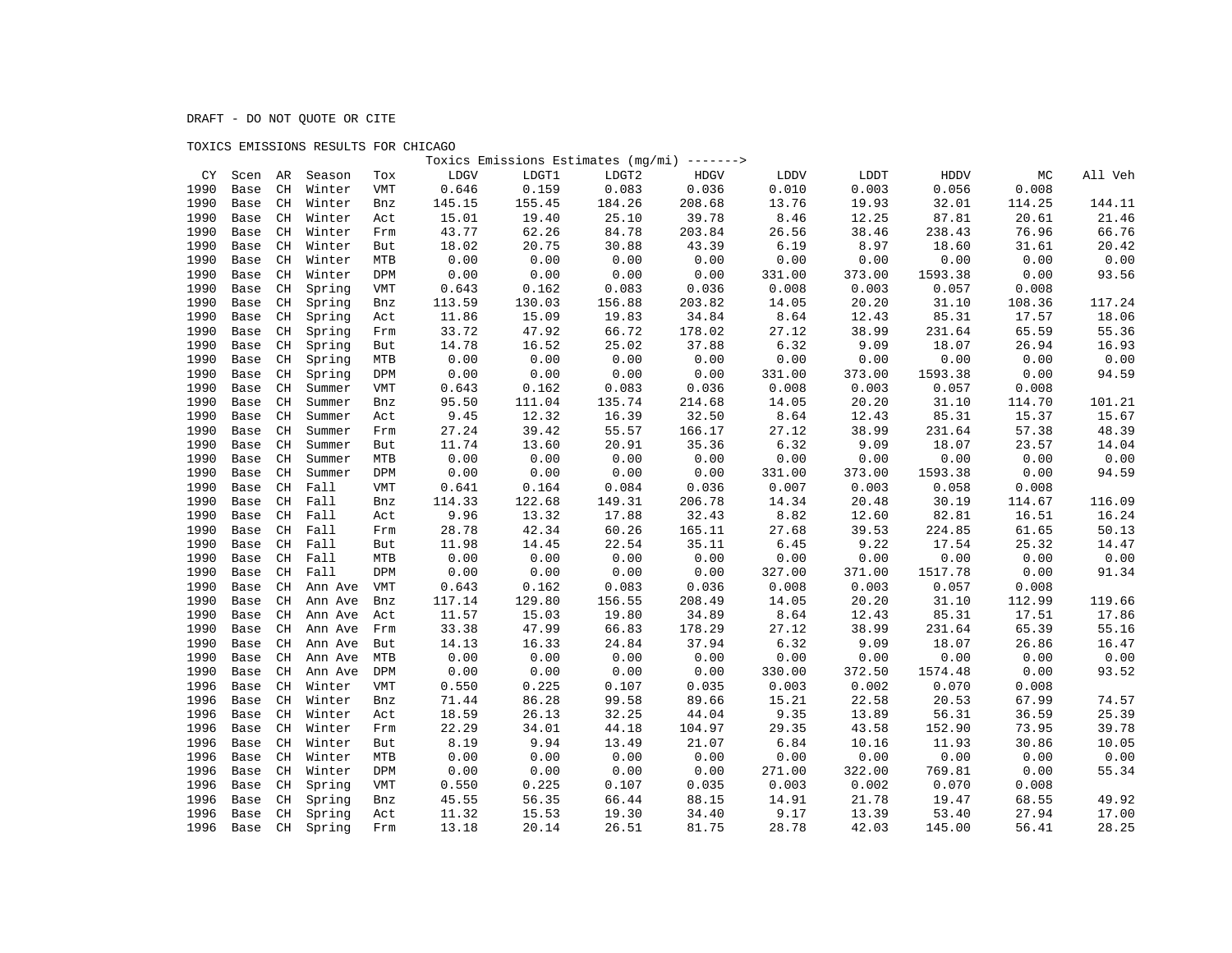| 1996 |      |                         |              |            | 5.81  | 6.73  | 9.11  | 16.39 | 6.71   | 9.80   | 11.31  | 23.54 | 7.28  |
|------|------|-------------------------|--------------|------------|-------|-------|-------|-------|--------|--------|--------|-------|-------|
|      | Base | CH                      | Spring       | But        |       |       |       |       |        |        |        |       |       |
| 1996 | Base | $\mathbb{C} \mathbb{H}$ | Spring       | MTB        | 0.00  | 0.00  | 0.00  | 0.00  | 0.00   | 0.00   | 0.00   | 0.00  | 0.00  |
| 1996 | Base | CH                      | Spring       | DPM        | 0.00  | 0.00  | 0.00  | 0.00  | 271.00 | 322.00 | 769.81 | 0.00  | 55.34 |
| 1996 | Base | CH                      | Summer       | <b>VMT</b> | 0.550 | 0.225 | 0.107 | 0.035 | 0.003  | 0.002  | 0.070  | 0.008 |       |
| 1996 | Base | $\mathbb{C} \mathbb{H}$ | Summer       | Bnz        | 36.43 | 44.40 | 52.85 | 84.76 | 14.91  | 21.78  | 19.47  | 70.56 | 40.66 |
| 1996 | Base | $\mathbb{C} \mathbb{H}$ | Summer       | Act        | 8.51  | 11.76 | 14.89 | 30.68 | 9.17   | 13.39  | 53.40  | 24.38 | 13.98 |
| 1996 | Base | CH                      | Summer       | Frm        | 9.95  | 15.34 | 20.71 | 73.65 | 28.78  | 42.03  | 145.00 | 49.22 | 24.43 |
| 1996 | Base | $\mathbb{C} \mathbb{H}$ | Summer       | But        | 4.36  | 5.09  | 7.11  | 14.85 | 6.71   | 9.80   | 11.31  | 20.54 | 5.82  |
| 1996 | Base | $\mathbb{C} \mathbb{H}$ | Summer       | MTB        | 0.00  | 0.00  | 0.00  | 0.00  | 0.00   | 0.00   | 0.00   | 0.00  | 0.00  |
| 1996 | Base | CH                      | Summer       | DPM        | 0.00  | 0.00  | 0.00  | 0.00  | 271.00 | 322.00 | 769.81 | 0.00  | 55.34 |
| 1996 | Base | CH                      | Fall         | <b>VMT</b> | 0.550 | 0.225 | 0.107 | 0.035 | 0.003  | 0.002  | 0.070  | 0.008 |       |
| 1996 | Base | CH                      | Fall         | Bnz        | 45.59 | 52.18 | 61.09 | 83.11 | 14.61  | 20.98  | 18.41  | 63.71 | 48.15 |
| 1996 | Base | CH                      | Fall         | Act        | 9.13  | 13.32 | 16.94 | 32.00 | 8.99   | 12.90  | 50.49  | 27.01 | 14.75 |
| 1996 | Base | CH                      | Fall         | Frm        | 10.86 | 17.20 | 23.21 | 75.20 | 28.21  | 40.49  | 137.10 | 54.60 | 25.16 |
| 1996 | Base | CH                      | Fall         | But        | 4.10  | 5.14  | 7.31  | 14.98 | 6.58   | 9.44   | 10.69  | 22.79 | 5.69  |
| 1996 | Base | CH                      | Fall         | MTB        | 0.00  | 0.00  | 0.00  | 0.00  | 0.00   | 0.00   | 0.00   | 0.00  | 0.00  |
| 1996 | Base | CH                      | Fall         | DPM        | 0.00  | 0.00  | 0.00  | 0.00  | 241.00 | 298.00 | 674.09 | 0.00  | 48.51 |
| 1996 | Base | CH                      | Ann Ave      | VMT        | 0.550 | 0.225 | 0.107 | 0.035 | 0.003  | 0.002  | 0.070  | 0.008 |       |
| 1996 | Base | CH                      | Ann Ave      | Bnz        | 49.75 | 59.80 | 69.99 | 86.42 | 14.91  | 21.78  | 19.47  | 67.70 | 53.33 |
| 1996 | Base | CH                      | Ann Ave      | Act        | 11.89 | 16.68 | 20.84 | 35.28 | 9.17   | 13.39  | 53.40  | 28.98 | 17.78 |
| 1996 | Base | $\mathbb{C} \mathbb{H}$ | Ann Ave      | Frm        | 14.07 | 21.67 | 28.65 | 83.89 | 28.78  | 42.03  | 145.00 | 58.54 | 29.40 |
| 1996 | Base | CH                      | Ann Ave      | But        | 5.61  | 6.72  | 9.26  | 16.82 | 6.71   | 9.80   | 11.31  | 24.43 | 7.21  |
| 1996 | Base | CH                      | Ann Ave      | MTB        | 0.00  | 0.00  | 0.00  | 0.00  | 0.00   | 0.00   | 0.00   | 0.00  | 0.00  |
| 1996 | Base | $\mathbb{C} \mathbb{H}$ | Ann Ave      | DPM        | 0.00  | 0.00  | 0.00  | 0.00  | 263.50 | 316.00 | 745.88 | 0.00  | 53.63 |
| 2007 | Base | $\mathbb{C} \mathbb{H}$ | Winter       | VMT        | 0.435 | 0.303 | 0.144 | 0.032 | 0.002  | 0.002  | 0.077  | 0.005 |       |
| 2007 | Base | CH                      | Winter       | Bnz        | 22.91 | 39.04 | 61.63 | 59.13 | 3.90   | 8.99   | 8.83   | 63.30 | 33.58 |
| 2007 | Base | CH                      | Winter       | Act        | 5.24  | 11.01 | 17.86 | 25.18 | 2.40   | 5.53   | 24.21  | 35.94 | 11.06 |
| 2007 | Base | CH                      | Winter       | Frm        | 7.00  | 14.91 | 24.22 | 48.99 | 7.52   | 17.34  | 65.75  | 72.73 | 18.09 |
| 2007 | Base | CH                      | Winter       | But        | 2.41  | 4.35  | 7.01  | 8.66  | 1.75   | 4.04   | 5.13   | 30.35 | 4.21  |
| 2007 |      | CH                      | Winter       | MTB        | 0.00  | 0.00  | 0.00  | 0.00  | 0.00   | 0.00   | 0.00   | 0.00  | 0.00  |
|      | Base |                         |              |            |       |       |       |       |        |        |        |       |       |
| 2007 | Base | CH                      | Winter       | DPM        | 0.00  | 0.00  | 0.00  | 0.00  | 106.00 | 148.00 | 302.68 | 0.00  | 23.81 |
| 2007 | Base | CH                      | Spring       | VMT        | 0.435 | 0.303 | 0.144 | 0.032 | 0.002  | 0.002  | 0.077  | 0.005 |       |
| 2007 | Base | CH                      | Spring       | Bnz        | 14.75 | 24.30 | 37.96 | 55.03 | 3.70   | 8.23   | 8.53   | 64.08 | 22.01 |
| 2007 | Base | CH                      | Spring       | Act        | 2.95  | 5.21  | 8.43  | 17.63 | 2.28   | 5.06   | 23.39  | 25.63 | 6.58  |
| 2007 | Base | CH                      | Spring       | Frm        | 4.35  | 7.76  | 12.43 | 35.34 | 7.14   | 15.88  | 63.50  | 52.38 | 12.36 |
| 2007 | Base | $\mathbb{C} \mathbb{H}$ | Spring       | But        | 1.64  | 2.73  | 4.39  | 6.54  | 1.66   | 3.70   | 4.95   | 21.76 | 2.88  |
| 2007 | Base | $\mathbb{C} \mathbb{H}$ | Spring       | MTB        | 0.00  | 0.00  | 0.00  | 0.00  | 0.00   | 0.00   | 0.00   | 0.00  | 0.00  |
| 2007 | Base | $\mathbb{C} \mathbb{H}$ | Spring       | DPM        | 0.00  | 0.00  | 0.00  | 0.00  | 106.00 | 148.00 | 302.68 | 0.00  | 23.81 |
| 2007 | Base | CH                      | Summer       | <b>VMT</b> | 0.435 | 0.303 | 0.144 | 0.032 | 0.002  | 0.002  | 0.077  | 0.005 |       |
| 2007 | Base | CH                      | Summer       | Bnz        | 12.20 | 19.30 | 29.58 | 51.08 | 3.70   | 8.23   | 8.53   | 66.29 | 18.06 |
| 2007 | Base | $\mathbb{C} \mathbb{H}$ | Summer       | Act        | 2.29  | 3.92  | 6.34  | 15.22 | 2.28   | 5.06   | 23.39  | 22.36 | 5.51  |
| 2007 | Base | CH                      | Summer       | Frm        | 3.38  | 5.84  | 9.35  | 30.84 | 7.14   | 15.88  | 63.50  | 45.70 | 10.74 |
| 2007 | Base | CH                      | Summer       | But        | 1.27  | 2.05  | 3.31  | 5.75  | 1.66   | 3.70   | 4.95   | 18.98 | 2.32  |
| 2007 | Base | CH                      | Summer       | MTB        | 0.00  | 0.00  | 0.00  | 0.00  | 0.00   | 0.00   | 0.00   | 0.00  | 0.00  |
| 2007 | Base | CH                      | Summer       | DPM        | 0.00  | 0.00  | 0.00  | 0.00  | 106.00 | 148.00 | 302.68 | 0.00  | 23.81 |
| 2007 | Base | CH                      | Fall         | <b>VMT</b> | 0.435 | 0.303 | 0.144 | 0.032 | 0.002  | 0.002  | 0.077  | 0.005 |       |
| 2007 | Base | CH                      | Fall         | Bnz        | 17.90 | 24.43 | 36.65 | 59.74 | 3.50   | 7.47   | 8.22   | 60.37 | 23.33 |
| 2007 | Base | CH                      | Fall         | Act        | 2.93  | 4.82  | 7.92  | 18.15 | 2.15   | 4.59   | 22.56  | 26.60 | 6.34  |
| 2007 | Base | CH                      | Fall         | Frm        | 3.91  | 6.43  | 10.56 | 35.46 | 6.76   | 14.41  | 61.26  | 53.84 | 11.34 |
| 2007 | Base | CH                      | Fall         | But        | 1.38  | 2.13  | 3.50  | 6.29  | 1.58   | 3.36   | 4.78   | 22.47 | 2.44  |
| 2007 |      |                         | Base CH Fall | <b>MTR</b> | 0.00  | 0.00  | 0.00  | 0.00  | 0.00   | 0.00   | 0.00   | 0.00  | 0.00  |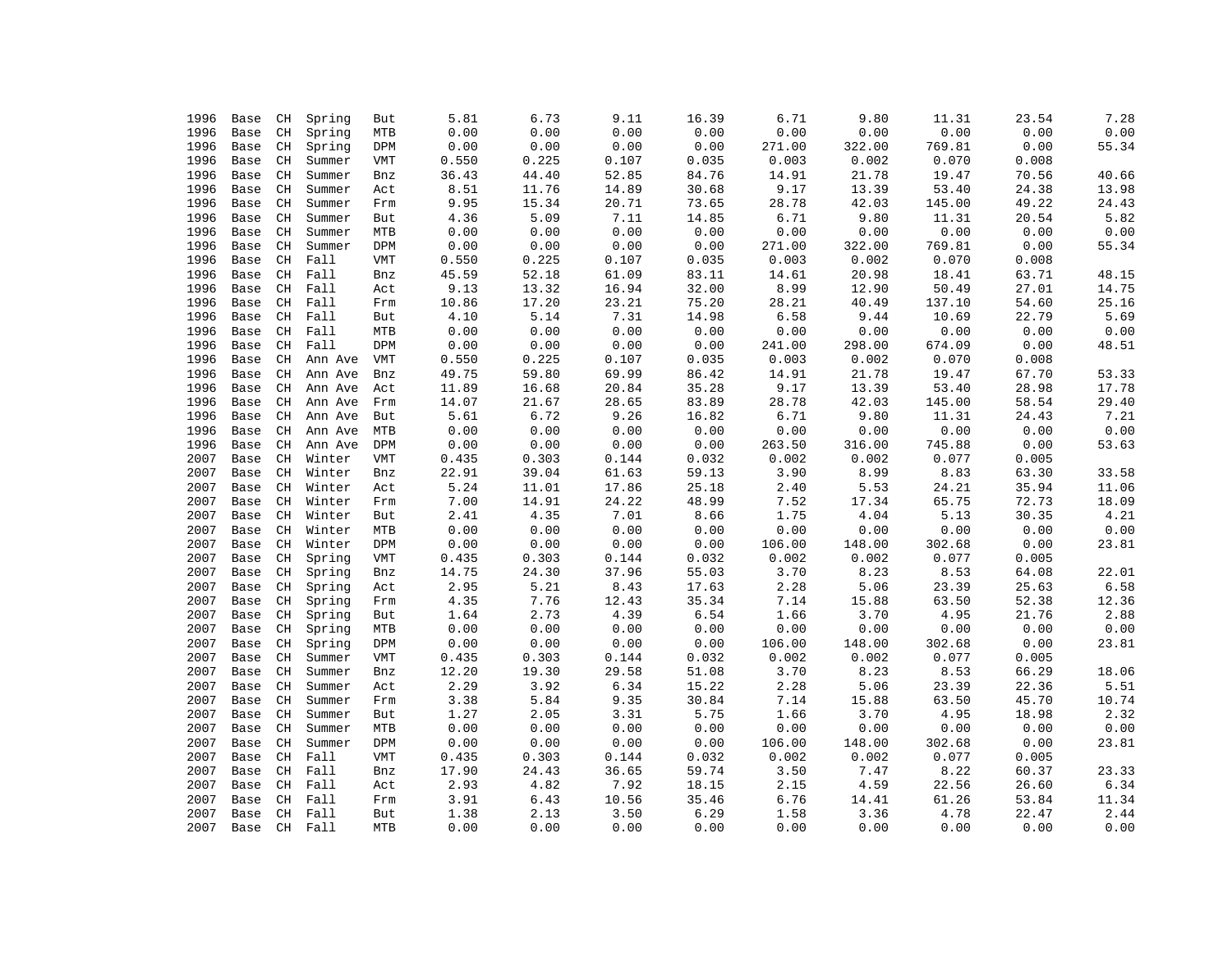| 2007 | Base | CH                      | Fall    | DPM                                                              | 0.00  | 0.00  | 0.00  | 0.00  | 104.00 | 129.00 | 279.78 | 0.00  | 22.01 |
|------|------|-------------------------|---------|------------------------------------------------------------------|-------|-------|-------|-------|--------|--------|--------|-------|-------|
| 2007 | Base | CH                      | Ann Ave | VMT                                                              | 0.435 | 0.303 | 0.144 | 0.032 | 0.002  | 0.002  | 0.077  | 0.005 |       |
| 2007 | Base | CH                      | Ann Ave | Bnz                                                              | 16.94 | 26.77 | 41.46 | 56.25 | 3.70   | 8.23   | 8.53   | 63.51 | 24.25 |
| 2007 | Base | CH                      | Ann Ave | Act                                                              | 3.35  | 6.24  | 10.14 | 19.05 | 2.28   | 5.06   | 23.39  | 27.63 | 7.37  |
| 2007 | Base | CH                      | Ann Ave | Frm                                                              | 4.66  | 8.73  | 14.14 | 37.66 | 7.14   | 15.88  | 63.50  | 56.16 | 13.13 |
| 2007 | Base | CH                      | Ann Ave | But                                                              | 1.67  | 2.82  | 4.55  | 6.81  | 1.66   | 3.70   | 4.95   | 23.39 | 2.96  |
| 2007 | Base | CH                      | Ann Ave | MTB                                                              | 0.00  | 0.00  | 0.00  | 0.00  | 0.00   | 0.00   | 0.00   | 0.00  | 0.00  |
| 2007 | Base | CH                      | Ann Ave | DPM                                                              | 0.00  | 0.00  | 0.00  | 0.00  | 105.50 | 143.25 | 296.95 | 0.00  | 23.36 |
| 2007 | Sc#1 | CH                      | Winter  | <b>VMT</b>                                                       | 0.435 | 0.303 | 0.144 | 0.032 | 0.002  | 0.002  | 0.077  | 0.005 |       |
| 2007 | Sc#1 | CH                      | Winter  | Bnz                                                              | 20.26 | 35.48 | 56.60 | 55.77 | 3.90   | 8.99   | 8.83   | 57.20 | 30.49 |
| 2007 | Sc#1 | CH                      | Winter  | Act                                                              | 4.86  | 10.60 | 17.37 | 25.18 | 2.40   | 5.53   | 24.21  | 35.94 | 10.69 |
| 2007 | Sc#1 | CH                      | Winter  | Frm                                                              | 6.80  | 14.92 | 24.46 | 48.99 | 7.52   | 17.34  | 65.75  | 72.73 | 18.04 |
| 2007 | Sc#1 | CH                      | Winter  | But                                                              | 2.05  | 3.87  | 6.30  | 8.66  | 1.75   | 4.04   | 5.13   | 30.35 | 3.81  |
| 2007 | Sc#1 | CH                      | Winter  | MTB                                                              | 0.00  | 0.00  | 0.00  | 0.00  | 0.00   | 0.00   | 0.00   | 0.00  | 0.00  |
| 2007 | Sc#1 | CH                      | Winter  | DPM                                                              | 0.00  | 0.00  | 0.00  | 0.00  | 106.00 | 148.00 | 302.68 | 0.00  | 23.81 |
| 2007 | Sc#1 | CH                      | Spring  | <b>VMT</b>                                                       | 0.435 | 0.303 | 0.144 | 0.032 | 0.002  | 0.002  | 0.077  | 0.005 |       |
| 2007 | Sc#1 | CH                      | Spring  | Bnz                                                              | 14.16 | 24.08 | 37.97 | 56.95 | 3.70   | 8.23   | 8.53   | 67.48 | 21.76 |
| 2007 | Sc#1 | $\mathbb{C} \mathbb{H}$ | Spring  | Act                                                              | 2.80  | 5.08  | 8.31  | 17.63 | 2.28   | 5.06   | 23.39  | 25.63 | 6.46  |
| 2007 | Sc#1 | $\mathbb{C} \mathbb{H}$ | Spring  | Frm                                                              | 4.26  | 7.79  | 12.64 | 35.34 | 7.14   | 15.88  | 63.50  | 52.38 | 12.36 |
| 2007 | Sc#1 | $\rm CH$                | Spring  | But                                                              | 1.47  | 2.52  | 4.10  | 6.54  | 1.66   | 3.70   | 4.95   | 21.76 | 2.70  |
| 2007 | Sc#1 | $\mathbb{C} \mathbb{H}$ | Spring  | MTB                                                              | 0.00  | 0.00  | 0.00  | 0.00  | 0.00   | 0.00   | 0.00   | 0.00  | 0.00  |
| 2007 | Sc#1 | <b>CH</b>               | Spring  | DPM                                                              | 0.00  | 0.00  | 0.00  | 0.00  | 106.00 | 148.00 | 302.68 | 0.00  | 23.81 |
| 2007 | Sc#1 | CH                      | Summer  | <b>VMT</b>                                                       | 0.435 | 0.303 | 0.144 | 0.032 | 0.002  | 0.002  | 0.077  | 0.005 |       |
| 2007 | Sc#1 | <b>CH</b>               | Summer  | Bnz                                                              | 11.74 | 19.14 | 29.59 | 52.74 | 3.70   | 8.23   | 8.53   | 69.27 | 17.88 |
| 2007 | Sc#1 | $\mathbb{C} \mathbb{H}$ | Summer  | Act                                                              | 2.18  | 3.83  | 6.25  | 15.22 | 2.28   | 5.06   | 23.39  | 22.36 | 5.42  |
| 2007 | Sc#1 | <b>CH</b>               | Summer  | Frm                                                              | 3.32  | 5.87  | 9.51  | 30.84 | 7.14   | 15.88  | 63.50  | 45.70 | 10.74 |
| 2007 | Sc#1 | CH                      | Summer  | But                                                              | 1.15  | 1.90  | 3.08  | 5.75  | 1.66   | 3.70   | 4.95   | 18.98 | 2.19  |
| 2007 | Sc#1 | $\mathbb{C} \mathbb{H}$ | Summer  | MTB                                                              | 0.00  | 0.00  | 0.00  | 0.00  | 0.00   | 0.00   | 0.00   | 0.00  | 0.00  |
| 2007 | Sc#1 | CH                      | Summer  | DPM                                                              | 0.00  | 0.00  | 0.00  | 0.00  | 106.00 | 148.00 | 302.68 | 0.00  | 23.81 |
| 2007 | Sc#1 | CH                      | Fall    | <b>VMT</b>                                                       | 0.435 | 0.303 | 0.144 | 0.032 | 0.002  | 0.002  | 0.077  | 0.005 |       |
| 2007 | Sc#1 | $\mathbb{C} \mathbb{H}$ | Fall    | Bnz                                                              | 16.36 | 22.76 | 34.30 | 57.31 | 3.50   | 7.47   | 8.22   | 55.85 | 21.72 |
| 2007 | Sc#1 | CH                      | Fall    | Act                                                              | 2.70  | 4.59  | 7.64  | 18.15 | 2.15   | 4.59   | 22.56  | 26.60 | 6.13  |
| 2007 | Sc#1 | CH                      | Fall    | Frm                                                              | 3.80  | 6.43  | 10.70 | 35.46 | 6.76   | 14.41  | 61.26  | 53.84 | 11.30 |
| 2007 | Sc#1 | CH                      | Fall    | But                                                              | 1.17  | 1.87  | 3.10  | 6.29  | 1.58   | 3.36   | 4.78   | 22.47 | 2.21  |
| 2007 | Sc#1 | CH                      | Fall    | MTB                                                              | 0.00  | 0.00  | 0.00  | 0.00  | 0.00   | 0.00   | 0.00   | 0.00  | 0.00  |
| 2007 | Sc#1 | $\mathbb{C} \mathbb{H}$ | Fall    | DPM                                                              | 0.00  | 0.00  | 0.00  | 0.00  | 104.00 | 129.00 | 279.78 | 0.00  | 22.01 |
| 2007 | Sc#1 | CH                      | Ann Ave | VMT                                                              | 0.435 | 0.303 | 0.144 | 0.032 | 0.002  | 0.002  | 0.077  | 0.005 |       |
| 2007 | Sc#1 | CH                      | Ann Ave | Bnz                                                              | 15.63 | 25.36 | 39.61 | 55.69 | 3.70   | 8.23   | 8.53   | 62.45 | 22.96 |
| 2007 | Sc#1 | $\mathbb{C} \mathbb{H}$ | Ann Ave | Act                                                              | 3.13  | 6.03  | 9.89  | 19.05 | 2.28   | 5.06   | 23.39  | 27.63 | 7.18  |
| 2007 | Sc#1 | CH                      | Ann Ave | $\ensuremath{\operatorname{Fr}}\xspace\ensuremath{\mathfrak{m}}$ | 4.55  | 8.75  | 14.33 | 37.66 | 7.14   | 15.88  | 63.50  | 56.16 | 13.11 |
| 2007 | Sc#1 | CH                      | Ann Ave | But                                                              | 1.46  | 2.54  | 4.14  | 6.81  | 1.66   | 3.70   | 4.95   | 23.39 | 2.73  |
| 2007 | Sc#1 | CH                      | Ann Ave | MTB                                                              | 0.00  | 0.00  | 0.00  | 0.00  | 0.00   | 0.00   | 0.00   | 0.00  | 0.00  |
| 2007 | Sc#1 | CH                      | Ann Ave | DPM                                                              | 0.00  | 0.00  | 0.00  | 0.00  | 105.50 | 143.25 | 296.95 | 0.00  | 23.36 |
| 2007 | Sc#2 | CH                      | Winter  | <b>VMT</b>                                                       | 0.435 | 0.303 | 0.144 | 0.032 | 0.002  | 0.002  | 0.077  | 0.005 |       |
| 2007 | Sc#2 | CH                      | Winter  | Bnz                                                              | 19.50 | 34.10 | 51.78 | 55.77 | 3.68   | 7.38   | 8.83   | 57.20 | 29.05 |
| 2007 | Sc#2 | CH                      | Winter  | Act                                                              | 4.67  | 10.27 | 16.20 | 25.18 | 2.26   | 4.54   | 24.21  | 35.94 | 10.34 |
| 2007 | Sc#2 | $\mathbb{C} \mathbb{H}$ | Winter  | Frm                                                              | 6.54  | 14.45 | 22.81 | 48.99 | 7.09   | 14.25  | 65.75  | 72.73 | 17.55 |
| 2007 | Sc#2 | CH                      | Winter  | But                                                              | 1.98  | 3.74  | 5.86  | 8.66  | 1.65   | 3.32   | 5.13   | 30.35 | 3.67  |
| 2007 | Sc#2 | $\rm CH$                | Winter  | MTB                                                              | 0.00  | 0.00  | 0.00  | 0.00  | 0.00   | 0.00   | 0.00   | 0.00  | 0.00  |
| 2007 | Sc#2 | $\mathbb{C} \mathbb{H}$ | Winter  | DPM                                                              | 0.00  | 0.00  | 0.00  | 0.00  | 106.00 | 148.00 | 302.68 | 0.00  | 23.81 |
| 2007 | Sc#2 | <b>CH</b>               | Spring  | <b>VMT</b>                                                       | 0.435 | 0.303 | 0.144 | 0.032 | 0.002  | 0.002  | 0.077  | 0.005 |       |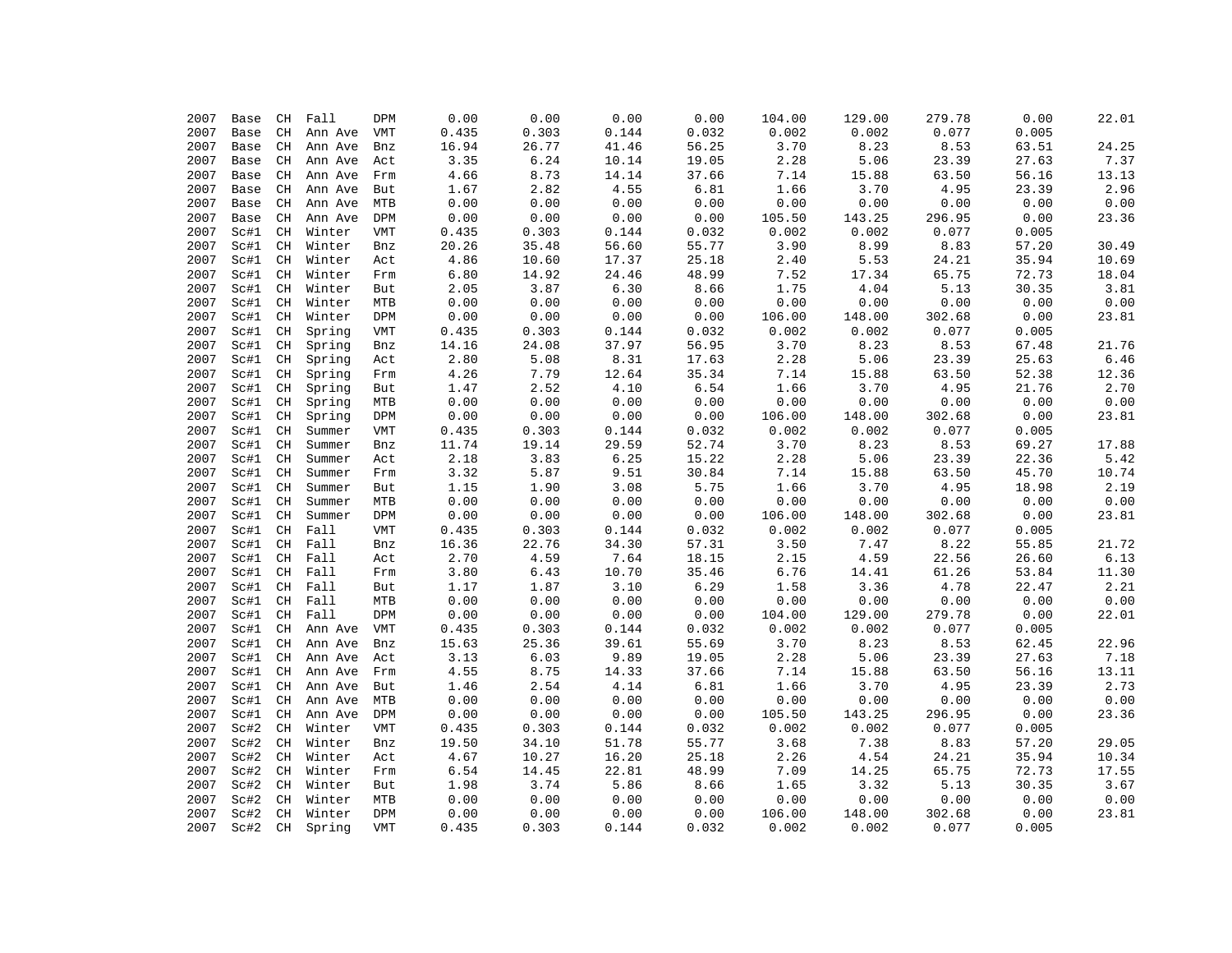| 2007 | Sc#2 | CH                         | Spring  | Bnz        | 13.63 | 23.15    | 34.65 | 56.95 | 3.45   | 6.40   | 8.53                   | 67.48          | 20.77 |
|------|------|----------------------------|---------|------------|-------|----------|-------|-------|--------|--------|------------------------|----------------|-------|
| 2007 | Sc#2 | $\mathbb{C} \mathbb{H}$    | Spring  | Act        | 2.68  | 4.91     | 7.65  | 17.63 | 2.12   | 3.93   | 23.39                  | 25.63          | 6.26  |
| 2007 | Sc#2 | $\rm CH$                   | Spring  | Frm        | 4.08  | 7.50     | 11.54 | 35.34 | 6.66   | 12.34  | 63.50                  | 52.38          | 12.03 |
| 2007 | Sc#2 | CH                         | Spring  | But        | 1.42  | 2.43     | 3.77  | 6.54  | 1.55   | 2.88   | 4.95                   | 21.76          | 2.61  |
| 2007 | Sc#2 | $\mathbb{C} \mathbb{H}$    | Spring  | MTB        | 0.00  | 0.00     | 0.00  | 0.00  | 0.00   | 0.00   | ${\bf 0}$ . ${\bf 00}$ | 0.00           | 0.00  |
| 2007 | Sc#2 | $\rm CH$                   | Spring  | DPM        | 0.00  | 0.00     | 0.00  | 0.00  | 106.00 | 148.00 | 302.68                 | 0.00           | 23.81 |
| 2007 | Sc#2 | CH                         | Summer  | VMT        | 0.435 | 0.303    | 0.144 | 0.032 | 0.002  | 0.002  | 0.077                  | 0.005          |       |
| 2007 | Sc#2 | CH                         | Summer  | Bnz        | 11.35 | 18.49    | 27.26 | 52.74 | 3.45   | 6.40   | 8.53                   | 69.27          | 17.18 |
| 2007 | Sc#2 | CH                         | Summer  | Act        | 2.10  | 3.71     | 5.79  | 15.22 | 2.12   | 3.93   | 23.39                  | 22.36          | 5.28  |
| 2007 | Sc#2 | $\mathbb{C} \mathbb{H}$    | Summer  | Frm        | 3.18  | 5.66     | 8.74  | 30.84 | 6.66   | 12.34  | 63.50                  | 45.70          | 10.50 |
| 2007 | Sc#2 | CH                         | Summer  | But        | 1.11  | 1.83     | 2.86  | 5.75  | 1.55   | 2.88   | 4.95                   | 18.98          | 2.12  |
| 2007 | Sc#2 | CH                         | Summer  | MTB        | 0.00  | 0.00     | 0.00  | 0.00  | 0.00   | 0.00   | ${\bf 0}$ . ${\bf 00}$ | 0.00           | 0.00  |
| 2007 | Sc#2 | $\rm CH$                   | Summer  | DPM        | 0.00  | 0.00     | 0.00  | 0.00  | 106.00 | 148.00 | 302.68                 | 0.00           | 23.81 |
| 2007 |      |                            |         |            |       |          |       | 0.032 | 0.002  | 0.002  | 0.077                  |                |       |
|      | Sc#2 | CH                         | Fall    | VMT        | 0.435 | 0.303    | 0.144 |       | 3.23   | 5.41   |                        | 0.005<br>55.85 |       |
| 2007 | Sc#2 | CH                         | Fall    | Bnz        | 15.83 | 21.89    | 31.14 | 57.31 |        |        | 8.22                   |                | 20.77 |
| 2007 | Sc#2 | CH                         | Fall    | Act        | 2.57  | 4.39     | 6.87  | 18.15 | 1.99   | 3.33   | 22.56                  | 26.60          | 5.90  |
| 2007 | Sc#2 | $\mathbb{C} \mathbb{H}$    | Fall    | Frm        | 3.61  | 6.14     | 9.62  | 35.46 | 6.23   | 10.44  | 61.26                  | 53.84          | 10.97 |
| 2007 | Sc#2 | CH                         | Fall    | But        | 1.12  | 1.79     | 2.82  | 6.29  | 1.45   | 2.43   | 4.78                   | 22.47          | 2.12  |
| 2007 | Sc#2 | CH                         | Fall    | MTB        | 0.00  | 0.00     | 0.00  | 0.00  | 0.00   | 0.00   | 0.00                   | 0.00           | 0.00  |
| 2007 | Sc#2 | $\mathbb{C} \mathbb{H}$    | Fall    | DPM        | 0.00  | 0.00     | 0.00  | 0.00  | 104.00 | 129.00 | 279.78                 | 0.00           | 22.01 |
| 2007 | Sc#2 | $\mathbb{C} \mathbb{H}$    | Ann Ave | VMT        | 0.435 | 0.303    | 0.144 | 0.032 | 0.002  | 0.002  | 0.077                  | 0.005          |       |
| 2007 | Sc#2 | CH                         | Ann Ave | Bnz        | 15.08 | 24.41    | 36.21 | 55.69 | 3.45   | 6.40   | 8.53                   | 62.45          | 21.94 |
| 2007 | Sc#2 | CH                         | Ann Ave | Act        | 3.01  | 5.82     | 9.13  | 19.05 | 2.12   | 3.93   | 23.39                  | 27.63          | 6.95  |
| 2007 | Sc#2 | CH                         | Ann Ave | Frm        | 4.35  | $8\,.44$ | 13.18 | 37.66 | 6.66   | 12.34  | 63.50                  | 56.16          | 12.76 |
| 2007 | Sc#2 | CH                         | Ann Ave | But        | 1.41  | 2.45     | 3.83  | 6.81  | 1.55   | 2.88   | 4.95                   | 23.39          | 2.63  |
| 2007 | Sc#2 | CH                         | Ann Ave | MTB        | 0.00  | 0.00     | 0.00  | 0.00  | 0.00   | 0.00   | 0.00                   | 0.00           | 0.00  |
| 2007 | Sc#2 | CH                         | Ann Ave | DPM        | 0.00  | 0.00     | 0.00  | 0.00  | 105.50 | 143.25 | 296.95                 | 0.00           | 23.36 |
| 2007 | Sc#3 | $\rm CH$                   | Winter  | VMT        | 0.435 | 0.230    | 0.110 | 0.032 | 0.002  | 0.109  | 0.077                  | 0.005          |       |
| 2007 | Sc#3 | CH                         | Winter  | Bnz        | 19.50 | 34.10    | 51.78 | 55.77 | 3.68   | 7.38   | 8.83                   | 57.20          | 25.58 |
| 2007 | Sc#3 | CH                         | Winter  | Act        | 4.67  | 10.27    | 16.20 | 25.18 | 2.26   | 4.54   | 24.21                  | 35.94          | 9.52  |
| 2007 | Sc#3 | CH                         | Winter  | Frm        | 6.54  | 14.45    | 22.81 | 48.99 | 7.09   | 14.25  | 65.75                  | 72.73          | 17.24 |
| 2007 | Sc#3 | $\mathbb{C} \mathbb{H}$    | Winter  | But        | 1.98  | 3.74     | 5.86  | 8.66  | 1.65   | 3.32   | 5.13                   | 30.35          | 3.55  |
| 2007 | Sc#3 | CH                         | Winter  | MTB        | 0.00  | 0.00     | 0.00  | 0.00  | 0.00   | 0.00   | 0.00                   | 0.00           | 0.00  |
| 2007 | Sc#3 | CH                         | Winter  | DPM        | 0.00  | 0.00     | 0.00  | 0.00  | 106.00 | 148.00 | 302.68                 | 0.00           | 39.65 |
| 2007 | Sc#3 | $\mathop{\rm CH}\nolimits$ | Spring  | <b>VMT</b> | 0.435 | 0.230    | 0.110 | 0.032 | 0.002  | 0.109  | 0.077                  | 0.005          |       |
| 2007 | Sc#3 | CH                         | Spring  | Bnz        | 13.63 | 23.15    | 34.65 | 56.95 | 3.45   | 6.40   | 8.53                   | 67.48          | 18.58 |
| 2007 | Sc#3 | CH                         | Spring  | Act        | 2.68  | 4.91     | 7.65  | 17.63 | 2.12   | 3.93   | 23.39                  | 25.63          | 6.07  |
| 2007 | Sc#3 | CH                         | Spring  | Frm        | 4.08  | 7.50     | 11.54 | 35.34 | 6.66   | 12.34  | 63.50                  | 52.38          | 12.41 |
| 2007 | Sc#3 | $\mathbb{C} \mathbb{H}$    | Spring  | But        | 1.42  | 2.43     | 3.77  | 6.54  | 1.55   | 2.88   | 4.95                   | 21.76          | 2.61  |
| 2007 | Sc#3 | CH                         | Spring  | MTB        | 0.00  | 0.00     | 0.00  | 0.00  | 0.00   | 0.00   | 0.00                   | 0.00           | 0.00  |
| 2007 | Sc#3 | CH                         | Spring  | DPM        | 0.00  | 0.00     | 0.00  | 0.00  | 106.00 | 148.00 | 302.68                 | 0.00           | 39.65 |
| 2007 | Sc#3 | $\rm CH$                   | Summer  | VMT        | 0.435 | 0.230    | 0.110 | 0.032 | 0.002  | 0.109  | 0.077                  | 0.005          |       |
| 2007 | Sc#3 | $\mathbb{C} \mathbb{H}$    | Summer  | Bnz        | 11.35 | 18.49    | 27.26 | 52.74 | 3.45   | 6.40   | 8.53                   | 69.27          | 15.58 |
| 2007 | Sc#3 | CH                         | Summer  | Act        | 2.10  | 3.71     | 5.79  | 15.22 | 2.12   | 3.93   | 23.39                  | 22.36          | 5.23  |
| 2007 | Sc#3 | CH                         | Summer  | Frm        | 3.18  | 5.66     | 8.74  | 30.84 | 6.66   | 12.34  | 63.50                  | 45.70          | 11.11 |
| 2007 | Sc#3 | CH                         | Summer  | But        | 1.11  | 1.83     | 2.86  | 5.75  | 1.55   | 2.88   | 4.95                   | 18.98          | 2.19  |
| 2007 | Sc#3 | $\mathbb{C} \mathbb{H}$    | Summer  | MTB        | 0.00  | 0.00     | 0.00  | 0.00  | 0.00   | 0.00   | 0.00                   | 0.00           | 0.00  |
| 2007 | Sc#3 | CH                         | Summer  | DPM        | 0.00  | 0.00     | 0.00  | 0.00  | 106.00 | 148.00 | 302.68                 | 0.00           | 39.65 |
| 2007 | Sc#3 | CH                         | Fall    | VMT        | 0.435 | 0.230    | 0.110 | 0.032 | 0.002  | 0.109  | 0.077                  | 0.005          |       |
| 2007 | Sc#3 | CH                         | Fall    | Bnz        | 15.83 | 21.89    | 31.14 | 57.31 | 3.23   | 5.41   | 8.22                   | 55.85          | 18.69 |
| 2007 | Sc#3 | CH                         | Fall    | Act        | 2.57  | 4.39     | 6.87  | 18.15 | 1.99   | 3.33   | 22.56                  | 26.60          | 5.70  |
|      |      |                            |         |            |       |          |       |       |        |        |                        |                |       |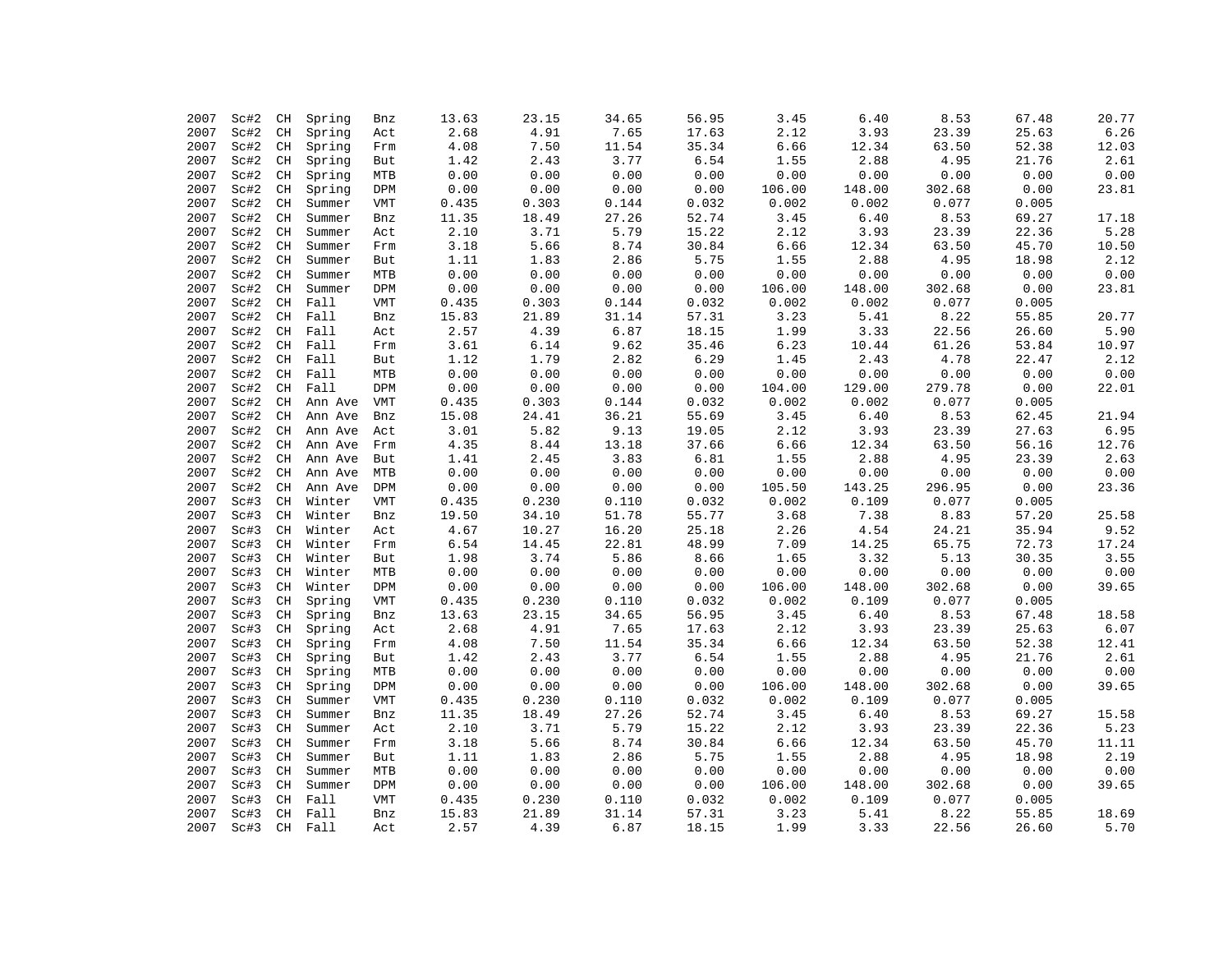| 2007         | Sc#3 | CH                            | Fall    | Frm        | 3.61           | 6.14                   | 9.62          | 35.46          | 6.23          | 10.44         | 61.26  | 53.84 | 11.31         |
|--------------|------|-------------------------------|---------|------------|----------------|------------------------|---------------|----------------|---------------|---------------|--------|-------|---------------|
| 2007         | Sc#3 | $\mathbb{C} \mathbb{H}$       | Fall    | But        | 1.12           | 1.79                   | 2.82          | 6.29           | 1.45          | 2.43          | 4.78   | 22.47 | 2.16          |
| 2007         | Sc#3 | CH                            | Fall    | MTB        | 0.00           | 0.00                   | 0.00          | 0.00           | 0.00          | 0.00          | 0.00   | 0.00  | 0.00          |
| 2007         | Sc#3 | CH                            | Fall    | DPM        | 0.00           | 0.00                   | 0.00          | 0.00           | 104.00        | 129.00        | 279.78 | 0.00  | 35.81         |
| 2007         | Sc#3 | CH                            | Ann Ave | VMT        | 0.435          | 0.230                  | 0.110         | 0.032          | 0.002         | 0.109         | 0.077  | 0.005 |               |
| 2007         | Sc#3 | CH                            | Ann Ave | Bnz        | 15.08          | 24.41                  | 36.21         | 55.69          | 3.45          | 6.40          | 8.53   | 62.45 | 19.61         |
| 2007         | Sc#3 | CH                            | Ann Ave | Act        | 3.01           | 5.82                   | 9.13          | 19.05          | 2.12          | 3.93          | 23.39  | 27.63 | 6.63          |
| 2007         | Sc#3 | CH                            | Ann Ave | Frm        | 4.35           | 8.44                   | 13.18         | 37.66          | 6.66          | 12.34         | 63.50  | 56.16 | 13.02         |
| 2007         | Sc#3 | CH                            | Ann Ave | But        | 1.41           | 2.45                   | 3.83          | 6.81           | 1.55          | 2.88          | 4.95   | 23.39 | 2.63          |
| 2007         | Sc#3 | CH                            | Ann Ave | MTB        | 0.00           | ${\bf 0}$ . ${\bf 00}$ | 0.00          | 0.00           | 0.00          | 0.00          | 0.00   | 0.00  | 0.00          |
| 2007         | Sc#3 | CH                            | Ann Ave | DPM        | 0.00           | 0.00                   | 0.00          | 0.00           | 105.50        | 143.25        | 296.95 | 0.00  | 38.69         |
| 2020         |      | CH                            | Winter  |            |                |                        | 0.158         | 0.031          | 0.002         | 0.004         | 0.077  | 0.004 |               |
|              | Base |                               |         | VMT        | 0.391          | 0.333                  |               |                |               |               |        |       |               |
| 2020         | Base | CH                            | Winter  | Bnz        | 13.16          | 19.31                  | 42.37         | 36.87          | 2.50          | 6.19          | 6.33   | 63.30 | 20.18         |
| 2020         | Base | CH                            | Winter  | Act        | 2.99           | 4.33                   | 9.53          | 13.26          | 1.54          | 3.81          | 17.37  | 35.94 | 6.03          |
| 2020         | Base | CH                            | Winter  | Frm        | 4.02           | 5.81                   | 12.85         | 19.47          | 4.82          | 11.94         | 47.17  | 72.73 | 10.12         |
| 2020         | Base | CH                            | Winter  | But        | 1.76           | 2.59                   | 5.33          | 2.62           | 1.12          | 2.78          | 3.68   | 30.35 | 2.89          |
| 2020         | Base | CH                            | Winter  | MTB        | 0.00           | 0.00                   | 0.00          | 0.00           | 0.00          | 0.00          | 0.00   | 0.00  | 0.00          |
| 2020         | Base | CH                            | Winter  | DPM        | 0.00           | 0.00                   | 0.00          | 0.00           | 100.00        | 109.00        | 217.96 | 0.00  | 17.42         |
| 2020         | Base | $\mathbb{C} \mathbb{H}$       | Spring  | <b>VMT</b> | 0.391          | 0.333                  | 0.158         | 0.031          | 0.002         | 0.004         | 0.077  | 0.004 |               |
| 2020         | Base | CH                            | Spring  | Bnz        | 8.77           | 12.48                  | 26.12         | 32.76          | 2.50          | 6.19          | 6.33   | 64.08 | 13.50         |
| 2020         | Base | CH                            | Spring  | Act        | 1.71           | 2.32                   | 5.03          | 8.97           | 1.53          | 3.81          | 17.36  | 25.63 | 3.97          |
| 2020         | Base | CH                            | Spring  | Frm        | 2.47           | 3.45                   | 7.60          | 13.42          | 4.82          | 11.95         | 47.13  | 52.38 | 7.63          |
| 2020         | Base | CH                            | Spring  | But        | 1.24           | 1.80                   | 3.61          | 2.01           | 1.12          | 2.79          | 3.68   | 21.76 | 2.10          |
| 2020         | Base | $\mathbb{C} \mathbb{H}$       | Spring  | MTB        | 0.00           | 0.00                   | 0.00          | 0.00           | 0.00          | 0.00          | 0.00   | 0.00  | 0.00          |
| 2020         | Base | $\mathbb{C} \mathbb{H}$       | Spring  | DPM        | 0.00           | 0.00                   | 0.00          | 0.00           | 100.00        | 109.00        | 217.96 | 0.00  | 17.42         |
| 2020         | Base | CH                            | Summer  | <b>VMT</b> | 0.391          | 0.333                  | 0.158         | 0.031          | 0.002         | 0.004         | 0.077  | 0.004 |               |
| 2020         | Base | CH                            | Summer  | Bnz        | 7.20           | 9.92                   | 20.24         | 29.95          | 2.50          | 6.19          | 6.33   | 66.29 | 11.03         |
| 2020         | Base | $\mathbb{C} \mathbb{H}$       | Summer  | Act        | 1.33           | 1.75                   | 3.80          | 7.52           | 1.53          | 3.81          | 17.36  | 22.36 | 3.38          |
| 2020         | Base | CH                            | Summer  | Frm        | 1.92           | 2.60                   | 5.73          | 11.25          | 4.82          | 11.95         | 47.13  | 45.70 | 6.74          |
| 2020         | Base | CH                            | Summer  | But        | 0.97           | 1.37                   | 2.74          | 1.69           | 1.12          | 2.79          | 3.68   | 18.98 | 1.69          |
| 2020         | Base | CH                            | Summer  | MTB        | 0.00           | 0.00                   | 0.00          | 0.00           | 0.00          | 0.00          | 0.00   | 0.00  | 0.00          |
| 2020         | Base | CH                            | Summer  | DPM        | 0.00           | 0.00                   | 0.00          | 0.00           | 100.00        | 109.00        | 217.96 | 0.00  | 17.42         |
| 2020         | Base | CH                            | Fall    | <b>VMT</b> | 0.391          | 0.333                  | 0.158         | 0.031          | 0.002         | 0.004         | 0.077  | 0.004 |               |
| 2020         | Base | CH                            | Fall    | Bnz        | 11.01          | 13.57                  | 26.24         | 40.18          | 2.49          | 6.20          | 6.32   | 60.37 | 14.98         |
| 2020         | Base | CH                            | Fall    | Act        | 1.79           | 2.44                   | 5.26          | 9.52           | 1.53          | 3.81          | 17.34  | 26.60 | 4.10          |
| 2020         | Base | CH                            | Fall    | Frm        | 2.40           | 3.26                   | 7.10          | 13.95          | 4.81          | 11.96         | 47.09  | 53.84 | 7.48          |
| 2020         | Base | CH                            | Fall    | But        | 1.06           | 1.47                   | 2.97          | 1.87           | 1.12          | 2.79          | 3.67   | 22.47 | 1.82          |
| 2020         | Base | CH                            | Fall    | MTB        | 0.00           | 0.00                   | 0.00          | 0.00           | 0.00          | 0.00          | 0.00   | 0.00  | 0.00          |
| 2020         | Base | CH                            | Fall    | DPM        | 0.00           | 0.00                   | 0.00          | 0.00           | 100.00        | 109.00        | 217.96 | 0.00  | 17.42         |
| 2020         | Base | CH                            | Ann Ave | <b>VMT</b> | 0.391          | 0.333                  | 0.158         | 0.031          | 0.002         | 0.004         | 0.077  | 0.004 |               |
| 2020         | Base | CH                            | Ann Ave | Bnz        | 10.03          | 13.82                  | 28.74         | 34.94          | 2.50          | 6.19          | 6.33   | 63.51 | 14.92         |
| 2020         | Base | $\mathbb{C} \mathbb{H}$       | Ann Ave | Act        | 1.96           | 2.71                   | 5.91          | 9.82           | 1.53          | 3.81          | 17.36  | 27.63 | 4.37          |
| 2020         | Base | CH                            | Ann Ave | Frm        | 2.70           | 3.78                   | 8.32          | 14.52          | 4.82          | 11.95         | 47.13  | 56.16 | 7.99          |
| 2020         | Base | CH                            | Ann Ave | But        | 1.26           | 1.81                   | 3.66          | 2.05           | 1.12          | 2.79          | 3.68   | 23.39 | 2.13          |
| 2020         | Base | CH                            | Ann Ave | MTB        | 0.00           | 0.00                   | 0.00          | 0.00           | 0.00          | 0.00          | 0.00   | 0.00  | 0.00          |
| 2020         | Base | CH                            | Ann Ave | DPM        | 0.00           | 0.00                   | 0.00          | 0.00           | 100.00        | 109.00        | 217.96 | 0.00  | 17.42         |
|              |      |                               |         |            |                |                        |               |                |               |               | 0.077  | 0.004 |               |
| 2020         | Sc#1 | $\mathbb{C} \mathbb{H}$<br>CH | Winter  | VMT        | 0.391<br>11.18 | 0.333<br>17.21         | 0.158         | 0.031<br>35.24 | 0.002<br>2.50 | 0.004<br>6.19 | 6.33   | 57.20 |               |
| 2020<br>2020 | Sc#1 |                               | Winter  | Bnz        | 2.62           | 3.98                   | 38.84<br>9.10 | 13.26          | 1.54          | 3.81          | 17.37  | 35.94 | 18.08<br>5.70 |
|              | Sc#1 | CH                            | Winter  | Act        |                |                        |               |                |               |               |        |       |               |
| 2020         | Sc#1 | CH                            | Winter  | Frm        | 3.79           | 5.78                   | 13.09         | 19.47          | 4.82          | 11.94         | 47.17  | 72.73 | 10.06         |
| 2020         | Sc#1 | CH                            | Winter  | <b>But</b> | 1.43           | 2.20                   | 4.64          | 2.62           | 1.12          | 2.78          | 3.68   | 30.35 | 2.53          |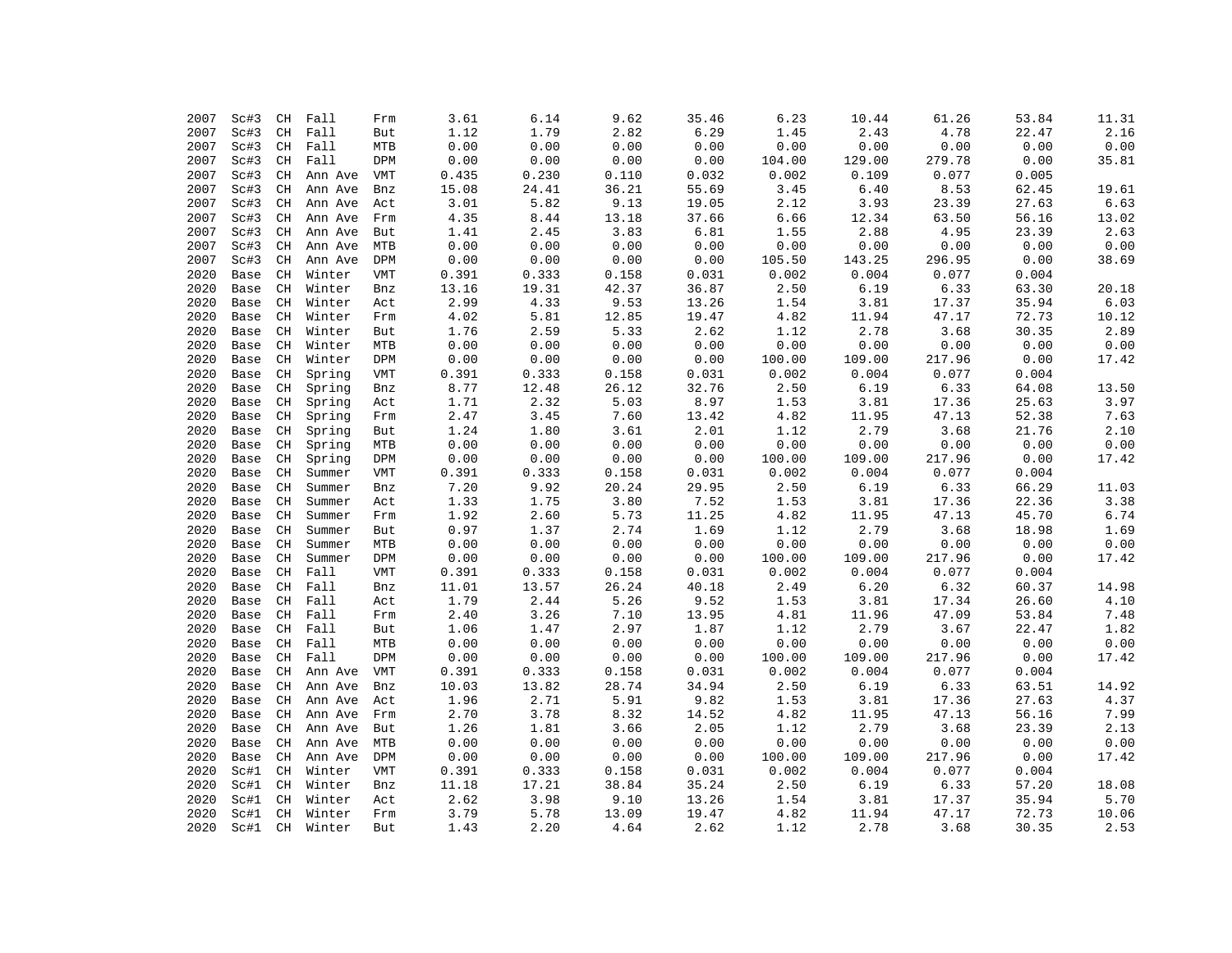| 2020 | Sc#1 | CH                      | Winter  | MTB         | 0.00  | 0.00                   | 0.00  | 0.00  | 0.00   | 0.00   | 0.00   | 0.00  | 0.00  |
|------|------|-------------------------|---------|-------------|-------|------------------------|-------|-------|--------|--------|--------|-------|-------|
| 2020 | Sc#1 | CH                      | Winter  | DPM         | 0.00  | 0.00                   | 0.00  | 0.00  | 100.00 | 109.00 | 217.96 | 0.00  | 17.42 |
| 2020 | Sc#1 | $\mathbb{C} \mathbb{H}$ | Spring  | VMT         | 0.391 | 0.333                  | 0.158 | 0.031 | 0.002  | 0.004  | 0.077  | 0.004 |       |
| 2020 | Sc#1 | CH                      | Spring  | Bnz         | 7.91  | 11.78                  | 25.55 | 33.68 | 2.50   | 6.19   | 6.33   | 67.48 | 12.88 |
| 2020 | Sc#1 | $\rm CH$                | Spring  | Act         | 1.53  | 2.19                   | 4.92  | 8.97  | 1.53   | 3.81   | 17.36  | 25.63 | 3.84  |
| 2020 | Sc#1 | $\rm CH$                | Spring  | Frm         | 2.33  | 3.44                   | 7.81  | 13.42 | 4.82   | 11.95  | 47.13  | 52.38 | 7.60  |
| 2020 | Sc#1 | CH                      | Spring  | But         | 1.07  | 1.60                   | 3.31  | 2.01  | 1.12   | 2.79   | 3.68   | 21.76 | 1.92  |
| 2020 | Sc#1 | CH                      | Spring  | MTB         | 0.00  | ${\bf 0}$ . ${\bf 00}$ | 0.00  | 0.00  | 0.00   | 0.00   | 0.00   | 0.00  | 0.00  |
| 2020 | Sc#1 | $\rm CH$                | Spring  | DPM         | 0.00  | ${\bf 0}$ . ${\bf 00}$ | 0.00  | 0.00  | 100.00 | 109.00 | 217.96 | 0.00  | 17.42 |
| 2020 | Sc#1 | CH                      | Summer  | <b>VMT</b>  | 0.391 | 0.333                  | 0.158 | 0.031 | 0.002  | 0.004  | 0.077  | 0.004 |       |
| 2020 | Sc#1 | <b>CH</b>               | Summer  | Bnz         | 6.54  | 9.40                   | 19.80 | 30.72 | 2.50   | 6.19   | 6.33   | 69.27 | 10.56 |
| 2020 | Sc#1 | CH                      | Summer  | Act         | 1.19  | 1.65                   | 3.72  | 7.52  | 1.53   | 3.81   | 17.36  | 22.36 | 3.28  |
| 2020 | Sc#1 | <b>CH</b>               | Summer  | Frm         | 1.81  | 2.59                   | 5.89  | 11.25 | 4.82   | 11.95  | 47.13  | 45.70 | 6.72  |
| 2020 | Sc#1 | CH                      | Summer  | But         | 0.84  | 1.22                   | 2.51  | 1.69  | 1.12   | 2.79   | 3.68   | 18.98 | 1.55  |
| 2020 | Sc#1 | CH                      | Summer  | MTB         | 0.00  | 0.00                   | 0.00  | 0.00  | 0.00   | 0.00   | 0.00   | 0.00  | 0.00  |
| 2020 | Sc#1 | CH                      | Summer  | DPM         | 0.00  | 0.00                   | 0.00  | 0.00  | 100.00 | 109.00 | 217.96 | 0.00  | 17.42 |
| 2020 | Sc#1 | CH                      | Fall    | <b>VMT</b>  | 0.391 | 0.333                  | 0.158 | 0.031 | 0.002  | 0.004  | 0.077  | 0.004 |       |
| 2020 | Sc#1 | CH                      | Fall    | Bnz         | 9.83  | 12.40                  | 24.31 | 39.01 | 2.49   | 6.20   | 6.32   | 55.85 | 13.77 |
| 2020 | Sc#1 | $\mathbb{C} \mathbb{H}$ | Fall    | Act         | 1.57  | 2.24                   | 5.02  | 9.52  | 1.53   | 3.81   | 17.34  | 26.60 | 3.91  |
| 2020 | Sc#1 | CH                      | Fall    | Frm         | 2.27  | 3.25                   | 7.24  | 13.95 | 4.81   | 11.96  | 47.09  | 53.84 | 7.44  |
| 2020 | Sc#1 | CH                      | Fall    | But         | 0.86  | 1.25                   | 2.59  | 1.87  | 1.12   | 2.79   | 3.67   | 22.47 | 1.61  |
| 2020 | Sc#1 | CH                      | Fall    | MTB         | 0.00  | 0.00                   | 0.00  | 0.00  | 0.00   | 0.00   | 0.00   | 0.00  | 0.00  |
| 2020 | Sc#1 | CH                      | Fall    | DPM         | 0.00  | 0.00                   | 0.00  | 0.00  | 100.00 | 109.00 | 217.96 | 0.00  | 17.42 |
| 2020 | Sc#1 | CH                      | Ann Ave | VMT         | 0.391 | 0.333                  | 0.158 | 0.031 | 0.002  | 0.004  | 0.077  | 0.004 |       |
|      |      |                         |         |             | 8.86  | 12.70                  | 27.13 | 34.66 | 2.50   | 6.19   | 6.33   | 62.45 |       |
| 2020 | Sc#1 | CH                      | Ann Ave | Bnz         |       |                        |       |       |        |        |        |       | 13.82 |
| 2020 | Sc#1 | CH                      | Ann Ave | Act         | 1.73  | 2.52<br>3.77           | 5.69  | 9.82  | 1.53   | 3.81   | 17.36  | 27.63 | 4.18  |
| 2020 | Sc#1 | CH                      | Ann Ave | Frm         | 2.55  |                        | 8.51  | 14.52 | 4.82   | 11.95  | 47.13  | 56.16 | 7.96  |
| 2020 | Sc#1 | CH                      | Ann Ave | But         | 1.05  | 1.57                   | 3.26  | 2.05  | 1.12   | 2.79   | 3.68   | 23.39 | 1.90  |
| 2020 | Sc#1 | $\mathbb{C} \mathbb{H}$ | Ann Ave | ${\tt MTB}$ | 0.00  | ${\bf 0}$ . ${\bf 00}$ | 0.00  | 0.00  | 0.00   | 0.00   | 0.00   | 0.00  | 0.00  |
| 2020 | Sc#1 | CH                      | Ann Ave | DPM         | 0.00  | 0.00                   | 0.00  | 0.00  | 100.00 | 109.00 | 217.96 | 0.00  | 17.42 |
| 2020 | Sc#2 | CH                      | Winter  | <b>VMT</b>  | 0.391 | 0.333                  | 0.158 | 0.031 | 0.002  | 0.004  | 0.077  | 0.004 |       |
| 2020 | Sc#2 | CH                      | Winter  | Bnz         | 8.79  | 13.34                  | 21.25 | 35.24 | 1.95   | 2.18   | 6.33   | 57.20 | 13.06 |
| 2020 | Sc#2 | CH                      | Winter  | Act         | 2.04  | 3.07                   | 4.85  | 13.26 | 1.20   | 1.34   | 17.37  | 35.94 | 4.49  |
| 2020 | Sc#2 | CH                      | Winter  | Frm         | 2.98  | 4.48                   | 7.07  | 19.47 | 3.76   | 4.21   | 47.17  | 72.73 | 8.32  |
| 2020 | Sc#2 | CH                      | Winter  | But         | 1.18  | 1.81                   | 2.98  | 2.62  | 0.88   | 0.98   | 3.68   | 30.35 | 2.03  |
| 2020 | Sc#2 | CH                      | Winter  | MTB         | 0.00  | 0.00                   | 0.00  | 0.00  | 0.00   | 0.00   | 0.00   | 0.00  | 0.00  |
| 2020 | Sc#2 | CH                      | Winter  | DPM         | 0.00  | 0.00                   | 0.00  | 0.00  | 100.00 | 109.00 | 217.96 | 0.00  | 17.42 |
| 2020 | Sc#2 | CH                      | Spring  | <b>VMT</b>  | 0.391 | 0.333                  | 0.158 | 0.031 | 0.002  | 0.004  | 0.077  | 0.004 |       |
| 2020 | Sc#2 | CH                      | Spring  | Bnz         | 6.34  | 9.29                   | 14.06 | 33.68 | 1.94   | 2.16   | 6.33   | 67.48 | 9.61  |
| 2020 | Sc#2 | $\mathbb{C} \mathbb{H}$ | Spring  | Act         | 1.20  | 1.73                   | 2.64  | 8.97  | 1.20   | 1.33   | 17.36  | 25.63 | 3.18  |
| 2020 | Sc#2 | CH                      | Spring  | Frm         | 1.80  | 2.63                   | 4.02  | 13.42 | 3.75   | 4.16   | 47.13  | 52.38 | 6.50  |
| 2020 | Sc#2 | $\mathbb{C} \mathbb{H}$ | Spring  | But         | 0.91  | 1.34                   | 2.17  | 2.01  | 0.88   | 0.97   | 3.68   | 21.76 | 1.58  |
| 2020 | Sc#2 | $\rm CH$                | Spring  | MTB         | 0.00  | 0.00                   | 0.00  | 0.00  | 0.00   | 0.00   | 0.00   | 0.00  | 0.00  |
| 2020 | Sc#2 | $\mathbb{C} \mathbb{H}$ | Spring  | DPM         | 0.00  | 0.00                   | 0.00  | 0.00  | 100.00 | 109.00 | 217.96 | 0.00  | 17.42 |
| 2020 | Sc#2 | CH                      | Summer  | <b>VMT</b>  | 0.391 | 0.333                  | 0.158 | 0.031 | 0.002  | 0.004  | 0.077  | 0.004 |       |
| 2020 | Sc#2 | $\rm CH$                | Summer  | Bnz         | 5.34  | 7.57                   | 11.26 | 30.72 | 1.94   | 2.16   | 6.33   | 69.27 | 8.12  |
| 2020 | Sc#2 | $\rm CH$                | Summer  | Act         | 0.94  | 1.32                   | 2.03  | 7.52  | 1.20   | 1.33   | 17.36  | 22.36 | 2.79  |
| 2020 | Sc#2 | CH                      | Summer  | Frm         | 1.41  | 2.00                   | 3.08  | 11.25 | 3.75   | 4.16   | 47.13  | 45.70 | 5.89  |
| 2020 | Sc#2 | $\mathbb{C} \mathbb{H}$ | Summer  | But         | 0.71  | 1.02                   | 1.66  | 1.69  | 0.88   | 0.97   | 3.68   | 18.98 | 1.30  |
| 2020 | Sc#2 | $\mathbb{C} \mathbb{H}$ | Summer  | MTB         | 0.00  | 0.00                   | 0.00  | 0.00  | 0.00   | 0.00   | 0.00   | 0.00  | 0.00  |
| 2020 | Sc#2 | CH                      | Summer  | <b>DPM</b>  | 0.00  | 0.00                   | 0.00  | 0.00  | 100.00 | 109.00 | 217.96 | 0.00  | 17.42 |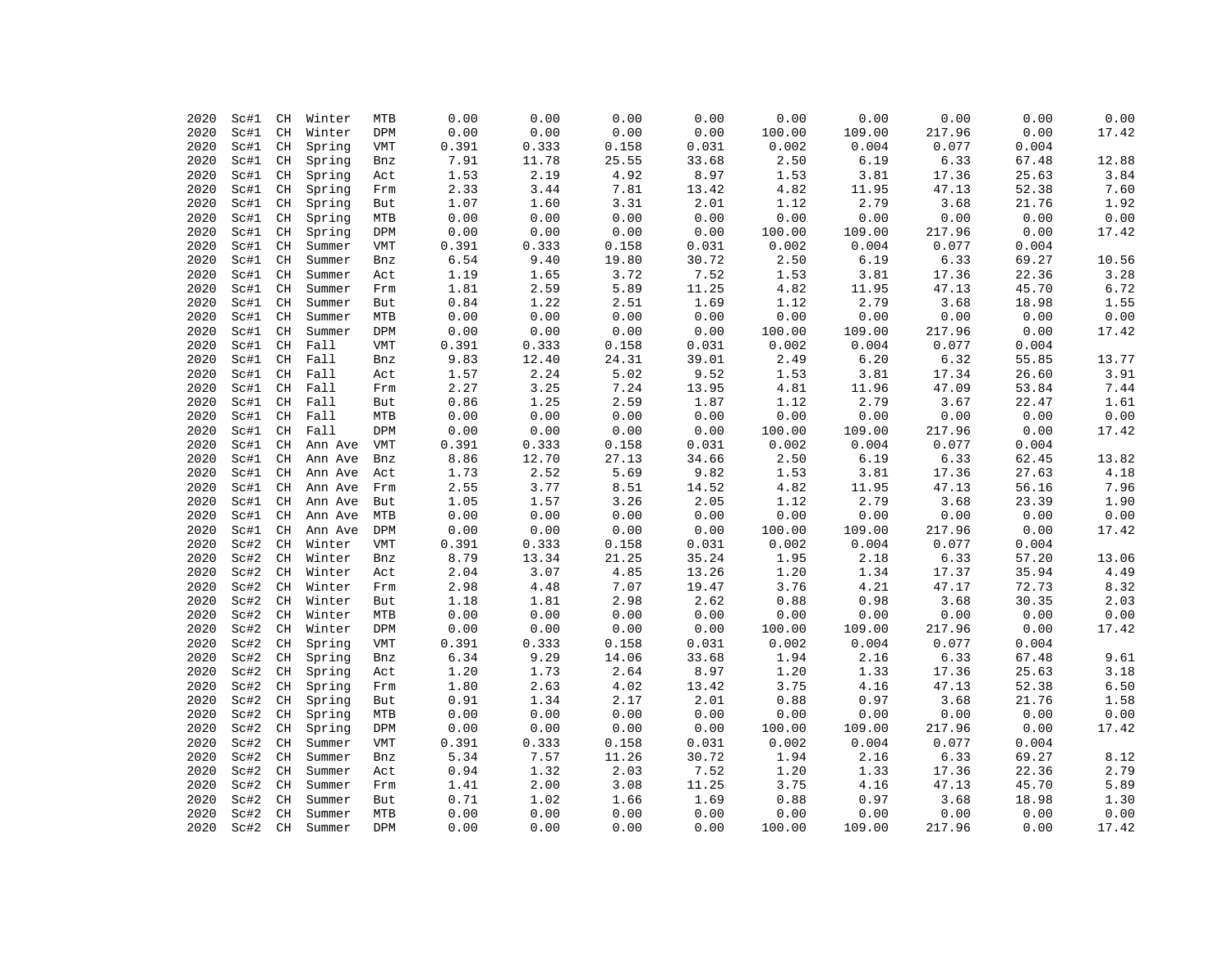| 2020 | Sc#2 | CH                         | Fall    | VMT        | 0.391    | 0.333    | 0.158 | 0.031 | 0.002  | 0.004  | 0.077  | 0.004 |       |
|------|------|----------------------------|---------|------------|----------|----------|-------|-------|--------|--------|--------|-------|-------|
| 2020 | Sc#2 | CH                         | Fall    | Bnz        | 8.40     | 10.24    | 14.17 | 39.01 | 1.94   | 2.13   | 6.32   | 55.85 | 10.87 |
| 2020 | Sc#2 | CH                         | Fall    | Act        | 1.22     | 1.73     | 2.58  | 9.52  | 1.19   | 1.31   | 17.34  | 26.60 | 3.20  |
| 2020 | Sc#2 | CH                         | Fall    | Frm        | 1.78     | 2.52     | 3.78  | 13.95 | 3.75   | 4.12   | 47.09  | 53.84 | 6.43  |
| 2020 | Sc#2 | CH                         | Fall    | But        | 0.71     | 1.02     | 1.62  | 1.87  | 0.87   | 0.96   | 3.67   | 22.47 | 1.31  |
| 2020 | Sc#2 | $\mathbb{C} \mathbb{H}$    | Fall    | MTB        | 0.00     | 0.00     | 0.00  | 0.00  | 0.00   | 0.00   | 0.00   | 0.00  | 0.00  |
| 2020 | Sc#2 | CH                         | Fall    | DPM        | 0.00     | 0.00     | 0.00  | 0.00  | 100.00 | 109.00 | 217.96 | 0.00  | 17.42 |
| 2020 | Sc#2 | CH                         | Ann Ave | VMT        | 0.391    | 0.333    | 0.158 | 0.031 | 0.002  | 0.004  | 0.077  | 0.004 |       |
| 2020 | Sc#2 | $\rm CH$                   | Ann Ave | Bnz        | 7.22     | 10.11    | 15.19 | 34.66 | 1.94   | 2.16   | 6.33   | 62.45 | 10.41 |
| 2020 | Sc#2 | CH                         | Ann Ave | Act        | 1.35     | 1.96     | 3.03  | 9.82  | 1.20   | 1.33   | 17.36  | 27.63 | 3.42  |
| 2020 | Sc#2 | $\mathbb{C} \mathbb{H}$    | Ann Ave | Frm        | 1.99     | 2.91     | 4.49  | 14.52 | 3.75   | 4.16   | 47.13  | 56.16 | 6.79  |
| 2020 | Sc#2 | CH                         | Ann Ave | But        | 0.88     | 1.30     | 2.11  | 2.05  | 0.88   | 0.97   | 3.68   | 23.39 | 1.55  |
| 2020 | Sc#2 | CH                         | Ann Ave | MTB        | 0.00     | 0.00     | 0.00  | 0.00  | 0.00   | 0.00   | 0.00   | 0.00  | 0.00  |
| 2020 | Sc#2 | CH                         | Ann Ave | DPM        | 0.00     | 0.00     | 0.00  | 0.00  | 100.00 | 109.00 | 217.96 | 0.00  | 17.42 |
| 2020 | Sc#3 | CH                         | Winter  | VMT        | 0.391    | 0.185    | 0.087 | 0.031 | 0.002  | 0.223  | 0.077  | 0.004 |       |
| 2020 | Sc#3 | CH                         | Winter  | Bnz        | 8.79     | 13.34    | 21.25 | 35.24 | 1.95   | 2.18   | 6.33   | 57.20 | 10.06 |
| 2020 | Sc#3 | CH                         | Winter  | Act        | 2.04     | 3.07     | 4.85  | 13.26 | 1.20   | 1.34   | 17.37  | 35.94 | 3.98  |
| 2020 | Sc#3 | CH                         | Winter  | Frm        | 2.98     | $4.48\,$ | 7.07  | 19.47 | 3.76   | 4.21   | 47.17  | 72.73 | 8.08  |
| 2020 | Sc#3 | CH                         | Winter  | But        | 1.18     | 1.81     | 2.98  | 2.62  | 0.88   | 0.98   | 3.68   | 30.35 | 1.76  |
| 2020 | Sc#3 | $\mathbb{C}\mathbb{H}$     | Winter  | MTB        | 0.00     | 0.00     | 0.00  | 0.00  | 0.00   | 0.00   | 0.00   | 0.00  | 0.00  |
| 2020 | Sc#3 | CH                         | Winter  | DPM        | 0.00     | 0.00     | 0.00  | 0.00  | 100.00 | 109.00 | 217.96 | 0.00  | 41.29 |
| 2020 | Sc#3 | CH                         | Spring  | VMT        | 0.391    | 0.185    | 0.087 | 0.031 | 0.002  | 0.223  | 0.077  | 0.004 |       |
| 2020 | Sc#3 | $\mathop{\rm CH}\nolimits$ | Spring  | Bnz        | 6.34     | 9.29     | 14.06 | 33.68 | 1.94   | 2.16   | 6.33   | 67.48 | 7.71  |
| 2020 | Sc#3 | $\rm CH$                   | Spring  | Act        | 1.20     | 1.73     | 2.64  | 8.97  | 1.20   | 1.33   | 17.36  | 25.63 | 3.03  |
| 2020 | Sc#3 | $\rm CH$                   | Spring  | Frm        | 1.80     | 2.63     | 4.02  | 13.42 | 3.75   | 4.16   | 47.13  | 52.38 | 6.73  |
| 2020 | Sc#3 | CH                         | Spring  | But        | 0.91     | 1.34     | 2.17  | 2.01  | 0.88   | 0.97   | 3.68   | 21.76 | 1.44  |
| 2020 | Sc#3 | $\mathop{\rm CH}\nolimits$ | Spring  | MTB        | 0.00     | 0.00     | 0.00  | 0.00  | 0.00   | 0.00   | 0.00   | 0.00  | 0.00  |
| 2020 | Sc#3 | $\rm CH$                   | Spring  | DPM        | 0.00     | 0.00     | 0.00  | 0.00  | 100.00 | 109.00 | 217.96 | 0.00  | 41.29 |
| 2020 | Sc#3 | $\rm CH$                   | Summer  | VMT        | 0.391    | 0.185    | 0.087 | 0.031 | 0.002  | 0.223  | 0.077  | 0.004 |       |
| 2020 | Sc#3 | $\mathbb{C} \mathbb{H}$    | Summer  | Bnz        | 5.34     | 7.57     | 11.26 | 30.72 | 1.94   | 2.16   | 6.33   | 69.27 | 6.67  |
| 2020 | Sc#3 | $\rm CH$                   | Summer  | Act        | 0.94     | 1.32     | 2.03  | 7.52  | 1.20   | 1.33   | 17.36  | 22.36 | 2.74  |
| 2020 | Sc#3 | $\mathbb{C} \mathbb{H}$    | Summer  | Frm        | 1.41     | 2.00     | 3.08  | 11.25 | 3.75   | 4.16   | 47.13  | 45.70 | 6.29  |
| 2020 | Sc#3 | CH                         | Summer  | But        | 0.71     | 1.02     | 1.66  | 1.69  | 0.88   | 0.97   | 3.68   | 18.98 | 1.24  |
| 2020 | Sc#3 | CH                         | Summer  | MTB        | 0.00     | 0.00     | 0.00  | 0.00  | 0.00   | 0.00   | 0.00   | 0.00  | 0.00  |
| 2020 | Sc#3 | $\rm CH$                   | Summer  | DPM        | 0.00     | 0.00     | 0.00  | 0.00  | 100.00 | 109.00 | 217.96 | 0.00  | 41.29 |
| 2020 | Sc#3 | $\rm CH$                   | Fall    | <b>VMT</b> | 0.391    | 0.185    | 0.087 | 0.031 | 0.002  | 0.223  | 0.077  | 0.004 |       |
| 2020 | Sc#3 | CH                         | Fall    | Bnz        | $8\,.40$ | 10.24    | 14.17 | 39.01 | 1.94   | 2.13   | 6.32   | 55.85 | 8.81  |
| 2020 | Sc#3 | CH                         | Fall    | Act        | 1.22     | 1.73     | 2.58  | 9.52  | 1.19   | 1.31   | 17.34  | 26.60 | 3.05  |
| 2020 | Sc#3 | CH                         | Fall    | Frm        | 1.78     | 2.52     | 3.78  | 13.95 | 3.75   | 4.12   | 47.09  | 53.84 | 6.69  |
| 2020 | Sc#3 | CH                         | Fall    | But        | 0.71     | 1.02     | 1.62  | 1.87  | 0.87   | 0.96   | 3.67   | 22.47 | 1.26  |
| 2020 | Sc#3 | CH                         | Fall    | MTB        | 0.00     | 0.00     | 0.00  | 0.00  | 0.00   | 0.00   | 0.00   | 0.00  | 0.00  |
| 2020 | Sc#3 | CH                         | Fall    | DPM        | 0.00     | 0.00     | 0.00  | 0.00  | 100.00 | 109.00 | 217.96 | 0.00  | 41.29 |
| 2020 | Sc#3 | CH                         | Ann Ave | VMT        | 0.391    | 0.185    | 0.087 | 0.031 | 0.002  | 0.223  | 0.077  | 0.004 |       |
| 2020 | Sc#3 | CH                         | Ann Ave | Bnz        | 7.22     | 10.11    | 15.19 | 34.66 | 1.94   | 2.16   | 6.33   | 62.45 | 8.31  |
| 2020 | Sc#3 | CH                         | Ann Ave | Act        | 1.35     | 1.96     | 3.03  | 9.82  | 1.20   | 1.33   | 17.36  | 27.63 | 3.20  |
| 2020 | Sc#3 | CH                         | Ann Ave | Frm        | 1.99     | 2.91     | 4.49  | 14.52 | 3.75   | 4.16   | 47.13  | 56.16 | 6.95  |
| 2020 | Sc#3 | CH                         | Ann Ave | But        | 0.88     | 1.30     | 2.11  | 2.05  | 0.88   | 0.97   | 3.68   | 23.39 | 1.43  |
| 2020 | Sc#3 | CH                         | Ann Ave | MTB        | 0.00     | 0.00     | 0.00  | 0.00  | 0.00   | 0.00   | 0.00   | 0.00  | 0.00  |
| 2020 | Sc#3 | CH                         | Ann Ave | DPM        | 0.00     | 0.00     | 0.00  | 0.00  | 100.00 | 109.00 | 217.96 | 0.00  | 41.29 |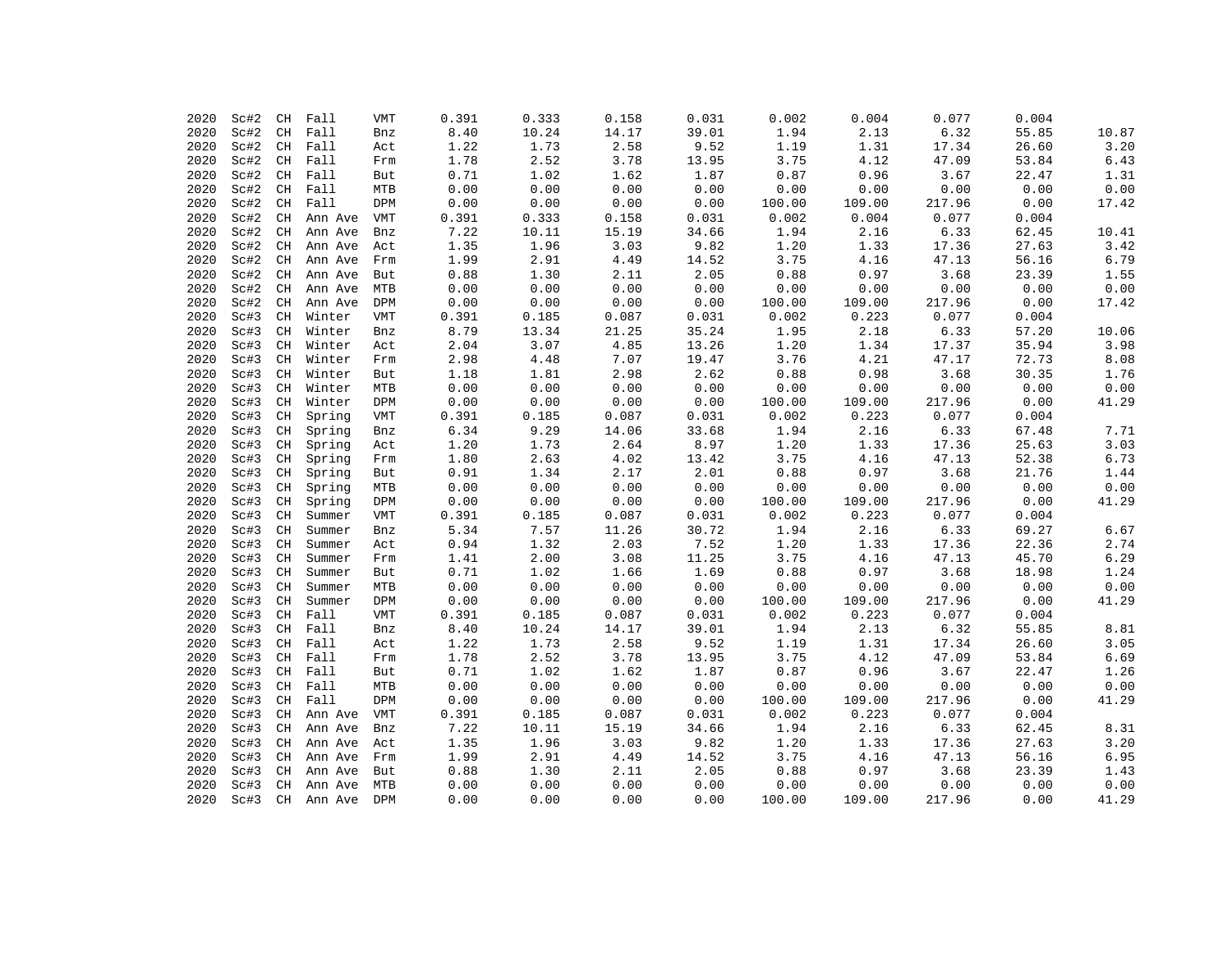|      |              |            |                  |            | Toxics Emissions Estimates (mg/mi) -------> |        |        |             |                |                |                  |        |                |
|------|--------------|------------|------------------|------------|---------------------------------------------|--------|--------|-------------|----------------|----------------|------------------|--------|----------------|
|      | CY Scen AR   |            | Season           | Tox        | LDGV                                        | LDGT1  | LDGT2  | <b>HDGV</b> | LDDV           | LDDT           | HDDV             | МC     | All Veh        |
| 1990 | Base         | DN         | Winter           | <b>VMT</b> | 0.648                                       | 0.166  | 0.082  | 0.031       | 0.009          | 0.002          | 0.055            | 0.008  |                |
| 1990 | Base         | ${\rm DN}$ | Winter           | Bnz        | 113.21                                      | 118.81 | 179.87 | 252.66      | 19.51          | 29.43          | 72.33            | 95.90  | 120.52         |
| 1990 | Base         | DN         | Winter           | Act        | 19.37                                       | 23.32  | 44.66  | 73.19       | 12.00          | 18.10          | 198.38           | 30.21  | 33.58          |
| 1990 | Base         | DN         | Winter           | Frm        | 82.97                                       | 104.43 | 196.35 | 414.67      | 37.65          | 56.80          | 538.65           | 127.69 | 130.90         |
| 1990 | Base         | ${\rm DN}$ | Winter           | But        | 20.66                                       | 23.72  | 54.52  | 66.65       | 8.78           | 13.24          | 42.02            | 43.97  | 26.59          |
| 1990 | Base         | ${\rm DN}$ | Winter           | <b>MTB</b> | 133.58                                      | 153.69 | 232.31 | 223.41      | 0.00           | 0.00           | 0.00             | 108.83 | 138.78         |
| 1990 | Base         | ${\rm DN}$ | Winter           | DPM        | 0.00                                        | 0.00   | 0.00   | 0.00        | 368.00         | 383.00         | 1613.08          | 0.00   | 92.70          |
| 1990 | Base         | ${\rm DN}$ | Spring           | <b>VMT</b> | 0.645                                       | 0.168  | 0.082  | 0.031       | 0.008          | 0.002          | 0.056            | 0.008  |                |
| 1990 | Base         | DN         | Spring           | Bnz        | 116.53                                      | 128.76 | 209.46 | 330.33      | 19.78          | 30.51          | 70.57            | 121.04 | 129.32         |
| 1990 | Base         | ${\rm DN}$ | Spring           | Act        | 14.30                                       | 16.91  | 31.96  | 65.73       | 12.16          | 18.77          | 193.56           | 22.61  | 27.83          |
| 1990 | Base         | DN         | Spring           | Frm        | 43.02                                       | 54.51  | 110.72 | 337.37      | 38.17          | 58.89          | 525.56           | 84.40  | 86.83          |
| 1990 | Base         | ${\rm DN}$ | Spring           | But        | 18.81                                       | 20.76  | 42.87  | 71.84       | 8.90           | 13.73          | 41.00            | 34.67  | 24.02          |
| 1990 | Base         | DN         | Spring           | <b>MTB</b> | 0.00                                        | 0.00   | 0.00   | 0.00        | 0.00           | 0.00           | 0.00             | 0.00   | 0.00           |
| 1990 | Base         | ${\rm DN}$ | Spring           | DPM        | 0.00                                        | 0.00   | 0.00   | 0.00        | 368.00         | 383.00         | 1613.08          | 0.00   | 94.04          |
| 1990 | Base         | ${\rm DN}$ | Summer           | <b>VMT</b> | 0.645                                       | 0.168  | 0.082  | 0.031       | 0.008          | 0.002          | 0.056            | 0.008  |                |
| 1990 | Base         | ${\rm DN}$ | Summer           | Bnz        | 94.89                                       | 105.02 | 179.24 | 329.95      | 19.78          | 30.51          | 70.57            | 125.02 | 108.91         |
| 1990 | Base         | DN         | Summer           | Act        | 11.06                                       | 13.20  | 26.29  | 59.25       | 12.16          | 18.77          | 193.56           | 19.63  | 24.43          |
| 1990 | Base         | ${\rm DN}$ | Summer           | Frm        | 33.70                                       | 42.98  | 91.74  | 304.28      | 38.17          | 58.89          | 525.56           | 73.30  | 76.21          |
| 1990 | Base         | ${\rm DN}$ | Summer           | But        | 14.49                                       | 16.29  | 35.54  | 64.80       | 8.90           | 13.73          | 41.00            | 30.11  | 19.63          |
| 1990 | Base         | ${\rm DN}$ | Summer           | MTB        | 0.00                                        | 0.00   | 0.00   | 0.00        | 0.00           | 0.00           | 0.00             | 0.00   | 0.00           |
| 1990 | Base         | ${\rm DN}$ | Summer           | DPM        | 0.00                                        | 0.00   | 0.00   | 0.00        | 368.00         | 383.00         | 1613.08          | 0.00   | 94.04          |
| 1990 | Base         | DN         | Fall             | <b>VMT</b> | 0.642                                       | 0.171  | 0.082  | 0.031       | 0.007          | 0.002          | 0.057            | 0.008  |                |
| 1990 | Base         | DN         | Fall             | Bnz        | 91.01                                       | 95.20  | 149.12 | 253.03      | 20.04          | 31.60          | 68.81            | 95.08  | 99.64          |
| 1990 | Base         | DN         | Fall             | Act        | 13.13                                       | 16.43  | 31.84  | 61.05       | 12.33          | 19.43          | 188.73           | 24.76  | 26.79          |
| 1990 | Base         | ${\rm DN}$ | Fall             | Frm        | 55.63                                       | 73.10  | 142.04 | 345.49      | 38.68          | 60.98          | 512.46           | 104.65 | 100.90         |
| 1990 | Base         | DN         | Fall             | But        | 14.28                                       | 16.96  | 36.94  | 55.16       | 9.02           | 14.22          | 39.97            | 36.04  | 19.45          |
| 1990 | Base         | DN         | Fall             | MTB        | 182.45                                      | 197.62 | 313.99 | 537.17      | 0.00           | 0.00           | 0.00             | 270.90 | 195.42         |
| 1990 | Base         | DN         | Fall             | DPM        | 0.00                                        | 0.00   | 0.00   | 0.00        | 370.00         | 393.00         | 1530.75          | 0.00   | 90.63          |
| 1990 | Base         | DN         | Ann Ave          | <b>VMT</b> | 0.645                                       | 0.168  | 0.082  | 0.031       | 0.008          | 0.002          | 0.056            | 0.008  |                |
| 1990 | Base         | DN         | Ann Ave          | Bnz        | 103.91                                      | 111.95 | 179.42 | 291.49      | 19.78          | 30.51          | 70.57            | 109.26 | 114.60         |
| 1990 | Base         | ${\rm DN}$ | Ann Ave          | Act        | 14.47                                       | 17.47  | 33.69  | 64.81       | 12.16          | 18.77          | 193.56           | 24.30  | 28.16          |
| 1990 | Base         | DN         | Ann Ave          | Frm        | 53.83                                       | 68.75  | 135.21 | 350.45      | 38.17          | 58.89          | 525.56           | 97.51  | 98.71          |
| 1990 | Base         | DN         | Ann Ave          | But        | 17.06                                       | 19.43  | 42.47  | 64.61       | 8.90           | 13.73          | 41.00            | 36.20  | 22.42          |
| 1990 | Base         | DN         | Ann Ave          | MTB        | 79.01                                       | 87.83  | 136.57 | 190.14      | 0.00           | 0.00           | 0.00             | 94.93  | 83.55          |
| 1990 | Base         | DN         | Ann Ave          | DPM        | 0.00                                        | 0.00   | 0.00   | 0.00        | 368.50         | 385.50         | 1592.50          | 0.00   | 92.85          |
| 1996 | Base         | DN         | Winter           | <b>VMT</b> | 0.550                                       | 0.225  | 0.107  | 0.035       | 0.003          | 0.002          | 0.070            | 0.008  |                |
| 1996 | Base         | DN         | Winter           | Bnz        | 71.48                                       | 82.90  | 133.61 | 168.14      | 19.98          | 29.04          | 49.77            | 85.84  | 82.43          |
| 1996 | Base         | ${\rm DN}$ | Winter           | Act        | 18.44                                       | 23.81  | 50.80  | 85.05       | 12.29          | 17.86          | 136.50           | 43.26  | 33.89          |
| 1996 | Base         | DN         | Winter           | Frm        | 24.81                                       | 33.93  | 86.34  | 228.91      | 38.57          | 56.04          | 370.64           | 90.00  | 65.43          |
| 1996 | Base         | DN         | Winter           | But        | 8.73                                        | 10.44  | 29.94  | 48.12       | 8.99           | 13.07          | 28.91            | 37.52  | 14.41          |
| 1996 | Base         | ${\rm DN}$ | Winter           | <b>MTB</b> | 0.00                                        | 0.00   | 0.00   | 0.00        | 0.00           | 0.00           | 0.00             | 0.00   | 0.00           |
| 1996 | Base         | ${\rm DN}$ | Winter           | DPM        | 0.00                                        | 0.00   | 0.00   | 0.00        | 306.00         | 320.00         | 873.59           | 0.00   | 62.71          |
| 1996 |              | ${\rm DN}$ |                  | <b>VMT</b> | 0.550                                       | 0.225  | 0.107  | 0.035       | 0.003          | 0.002          | 0.070            | 0.008  |                |
| 1996 | Base<br>Base | ${\rm DN}$ | Spring<br>Spring |            | 68.10                                       | 80.48  | 146.21 | 219.03      | 19.89          | 28.37          | 47.21            | 114.37 | 83.21          |
| 1996 |              |            |                  | Bnz        | 6.14                                        | 7.88   | 18.24  | 36.73       |                |                |                  | 19.68  |                |
| 1996 | Base         | DN         | Spring           | Act        |                                             |        |        |             | 12.23<br>38.39 | 17.45<br>54.75 | 129.48<br>351.57 | 73.47  | 17.68<br>52.54 |
|      | Base         | DN         | Spring           | Frm        | 16.75                                       | 22.79  | 59.98  | 181.68      |                |                |                  |        |                |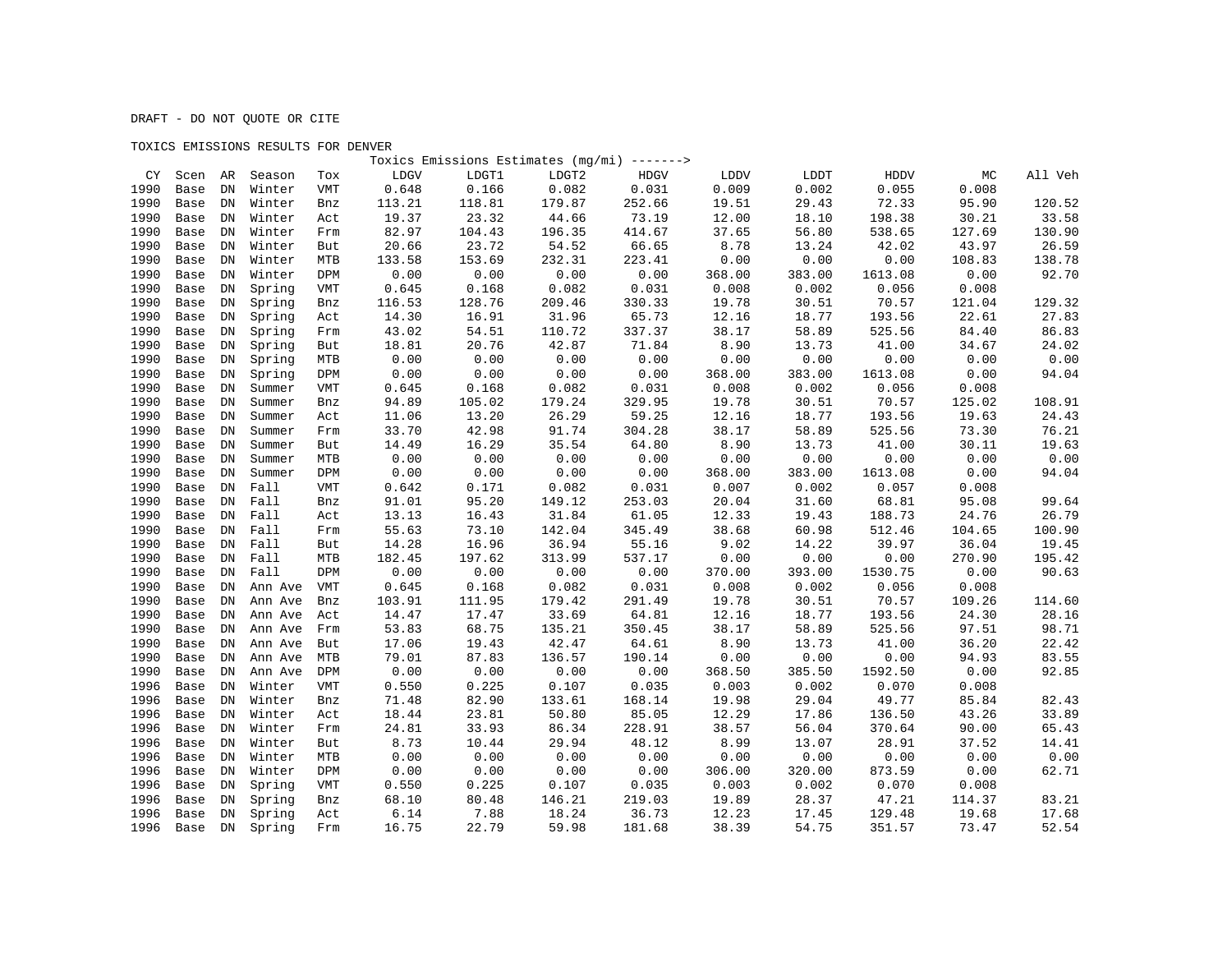| 1996         | Base | DN         | Spring  | But        | 7.86  | 9.39                   | 23.72  | 38.45  | 8.95            | 12.77           | 27.42           | 30.17  | 12.53 |
|--------------|------|------------|---------|------------|-------|------------------------|--------|--------|-----------------|-----------------|-----------------|--------|-------|
| 1996         | Base | ${\rm DN}$ | Spring  | MTB        | 0.00  | 0.00                   | 0.00   | 0.00   | 0.00            | 0.00            | 0.00            | 0.00   | 0.00  |
| 1996         | Base | ${\rm DN}$ | Spring  | DPM        | 0.00  | 0.00                   | 0.00   | 0.00   | 306.00          | 320.00          | 873.59          | 0.00   | 62.71 |
| 1996         | Base | ${\rm DN}$ | Summer  | VMT        | 0.550 | 0.225                  | 0.107  | 0.035  | 0.003           | 0.002           | 0.070           | 0.008  |       |
| 1996         | Base | ${\rm DN}$ | Summer  | Bnz        | 59.34 | 68.41                  | 127.69 | 234.74 | 19.89           | 28.37           | 47.21           | 124.14 | 74.32 |
| 1996         | Base | ${\rm DN}$ | Summer  | Act        | 4.74  | 6.08                   | 14.91  | 33.95  | 12.23           | 17.45           | 129.48          | 17.05  | 16.03 |
| 1996         | Base | ${\rm DN}$ | Summer  | Frm        | 13.03 | 17.73                  | 49.47  | 168.58 | 38.39           | 54.75           | 351.57          | 63.64  | 47.69 |
| 1996         | Base | DN         | Summer  | But        | 6.04  | 7.26                   | 19.51  | 35.70  | 8.95            | 12.77           | 27.42           | 26.14  | 10.48 |
| 1996         | Base | DN         | Summer  | MTB        | 0.00  | 0.00                   | 0.00   | 0.00   | 0.00            | 0.00            | 0.00            | 0.00   | 0.00  |
| 1996         | Base | ${\rm DN}$ | Summer  | DPM        | 0.00  | 0.00                   | 0.00   | 0.00   | 306.00          | 320.00          | 873.59          | 0.00   | 62.71 |
| 1996         | Base | DN         | Fall    | VMT        | 0.550 | 0.225                  | 0.107  | 0.035  | 0.003           | 0.002           | 0.070           | 0.008  |       |
| 1996         | Base | DN         | Fall    | Bnz        | 56.38 | 62.96                  | 103.17 | 159.46 | 19.80           | 27.70           | 44.65           | 86.55  | 65.72 |
| 1996         | Base | DN         | Fall    | Act        | 11.65 | 15.35                  | 34.31  | 66.02  | 12.18           | 17.03           | 122.46          | 36.42  | 24.77 |
| 1996         | Base | DN         | Fall    | Frm        | 15.53 | 21.69                  | 56.41  | 175.49 | 38.22           | 53.46           | 332.50          | 75.77  | 49.70 |
| 1996         | Base | DN         | Fall    | But        | 5.52  | 6.90                   | 18.59  | 36.68  | 8.91            | 12.46           | 25.94           | 31.59  | 9.98  |
| 1996         | Base | DN         | Fall    | MTB        | 0.00  | 0.00                   | 0.00   | 0.00   | 0.00            | 0.00            | 0.00            | 0.00   | 0.00  |
| 1996         | Base | DN         | Fall    | DPM        | 0.00  | 0.00                   | 0.00   | 0.00   | 297.00          | 302.00          | 785.81          | 0.00   | 56.50 |
| 1996         | Base | DN         | Ann Ave | VMT        | 0.550 | 0.225                  | 0.107  | 0.035  | 0.003           | 0.002           | 0.070           | 0.008  |       |
| 1996         | Base | DN         | Ann Ave | Bnz        | 63.83 | 73.69                  | 127.67 | 195.34 | 19.89           | 28.37           | 47.21           | 102.72 | 76.42 |
| 1996         | Base | DN         | Ann Ave | Act        | 10.24 | 13.28                  | 29.57  | 55.44  | 12.23           | 17.45           | 129.48          | 29.10  | 23.09 |
| 1996         | Base | DN         | Ann Ave | Frm        | 17.53 | 24.03                  | 63.05  | 188.67 | 38.39           | 54.75           | 351.57          | 75.72  | 53.84 |
| 1996         | Base | ${\rm DN}$ | Ann Ave | But        | 7.04  | 8.50                   | 22.94  | 39.74  | 8.95            | 12.77           | 27.42           | 31.35  | 11.85 |
| 1996         | Base | DN         | Ann Ave | MTB        | 0.00  | 0.00                   | 0.00   | 0.00   | 0.00            | 0.00            | 0.00            | 0.00   | 0.00  |
| 1996         | Base | ${\rm DN}$ | Ann Ave | DPM        | 0.00  | 0.00                   | 0.00   | 0.00   | 303.75          | 315.50          | 851.64          | 0.00   | 61.16 |
| 2007         | Base | DN         | Winter  | VMT        | 0.435 | 0.303                  | 0.144  | 0.032  | 0.002           | 0.002           | 0.077           | 0.005  |       |
| 2007         | Base | ${\rm DN}$ | Winter  | Bnz        | 25.41 | 42.99                  | 67.16  | 77.02  | 3.95            | 11.40           | 20.30           | 84.21  | 38.23 |
| 2007         | Base | ${\rm DN}$ | Winter  | Act        | 4.85  | 10.22                  | 16.40  | 29.12  | 2.43            | 7.01            | 55.68           | 42.44  | 13.02 |
| 2007         | Base | ${\rm DN}$ | Winter  | Frm        | 6.37  | 13.74                  | 22.10  | 57.95  | 7.61            | 21.99           | 151.18          | 88.29  | 24.12 |
| 2007         | Base | DN         | Winter  |            | 2.53  | 4.57                   | 7.24   | 10.28  | 1.78            | 5.13            | 11.79           | 36.81  | 4.96  |
| 2007         |      | DN         | Winter  | But<br>MTB | 0.00  | 0.00                   | 0.00   | 0.00   | 0.00            | 0.00            | 0.00            | 0.00   | 0.00  |
|              | Base |            |         |            | 0.00  | ${\bf 0}$ . ${\bf 00}$ | 0.00   | 0.00   |                 |                 |                 | 0.00   |       |
| 2007<br>2007 | Base | DN         | Winter  | DPM        | 0.435 | 0.303                  | 0.144  | 0.032  | 106.00<br>0.002 | 148.00<br>0.002 | 302.68<br>0.077 | 0.005  | 23.81 |
|              | Base | DN         | Spring  | VMT        |       |                        |        |        |                 |                 |                 |        |       |
| 2007         | Base | DN         | Spring  | Bnz        | 23.01 | 39.66                  | 62.02  | 96.17  | 3.72            | 10.02           | 19.61           | 112.47 | 36.14 |
| 2007         | Base | ${\rm DN}$ | Spring  | Act        | 1.81  | 3.25                   | 5.21   | 11.16  | 2.29            | 6.17            | 53.78           | 19.33  | 7.13  |
| 2007         | Base | ${\rm DN}$ | Spring  | Frm        | 4.86  | 8.84                   | 14.22  | 45.14  | 7.19            | 19.35           | 146.02          | 72.15  | 19.94 |
| 2007         | Base | DN         | Spring  | But        | 2.35  | 4.17                   | 6.70   | 9.19   | 1.68            | 4.51            | 11.39           | 29.63  | 4.58  |
| 2007         | Base | DN         | Spring  | MTB        | 0.00  | 0.00                   | 0.00   | 0.00   | 0.00            | 0.00            | 0.00            | 0.00   | 0.00  |
| 2007         | Base | ${\rm DN}$ | Spring  | DPM        | 0.00  | 0.00                   | 0.00   | 0.00   | 106.00          | 148.00          | 302.68          | 0.00   | 23.81 |
| 2007         | Base | DN         | Summer  | VMT        | 0.435 | 0.303                  | 0.144  | 0.032  | 0.002           | 0.002           | 0.077           | 0.005  |       |
| 2007         | Base | ${\rm DN}$ | Summer  | Bnz        | 21.19 | 34.92                  | 52.67  | 100.45 | 3.72            | 10.02           | 19.61           | 122.53 | 32.75 |
| 2007         | Base | DN         | Summer  | Act        | 1.42  | 2.46                   | 3.95   | 9.83   | 2.29            | 6.17            | 53.78           | 16.74  | 6.49  |
| 2007         | Base | ${\rm DN}$ | Summer  | Frm        | 3.80  | 6.70                   | 10.77  | 40.19  | 7.19            | 19.35           | 146.02          | 62.50  | 18.13 |
| 2007         | Base | ${\rm DN}$ | Summer  | But        | 1.84  | 3.17                   | 5.09   | 8.20   | 1.68            | 4.51            | 11.39           | 25.67  | 3.77  |
| 2007         | Base | ${\rm DN}$ | Summer  | <b>MTB</b> | 0.00  | 0.00                   | 0.00   | 0.00   | 0.00            | 0.00            | 0.00            | 0.00   | 0.00  |
| 2007         | Base | DN         | Summer  | DPM        | 0.00  | 0.00                   | 0.00   | 0.00   | 106.00          | 148.00          | 302.68          | 0.00   | 23.81 |
| 2007         | Base | ${\rm DN}$ | Fall    | VMT        | 0.435 | 0.303                  | 0.144  | 0.032  | 0.002           | 0.002           | 0.077           | 0.005  |       |
| 2007         | Base | DN         | Fall    | Bnz        | 22.49 | 32.71                  | 49.39  | 80.05  | 3.50            | 8.65            | 18.91           | 85.37  | 31.27 |
| 2007         | Base | DN         | Fall    | Act        | 3.37  | 5.72                   | 9.30   | 23.31  | 2.15            | 5.32            | 51.88           | 35.81  | 9.47  |
| 2007         | Base | DN         | Fall    | Frm        | 4.43  | 7.52                   | 12.22  | 46.42  | 6.76            | 16.70           | 140.86          | 74.51  | 18.72 |
| 2007         | Base |            | DN Fall | But        | 1.81  | 2.89                   | 4.64   | 8.24   | 1.58            | 3.89            | 10.99           | 31.06  | 3.61  |
| 2007         | Base |            | DN Fall | <b>MTB</b> | 0.00  | 0.00                   | 0.00   | 0.00   | 0.00            | 0.00            | 0.00            | 0.00   | 0.00  |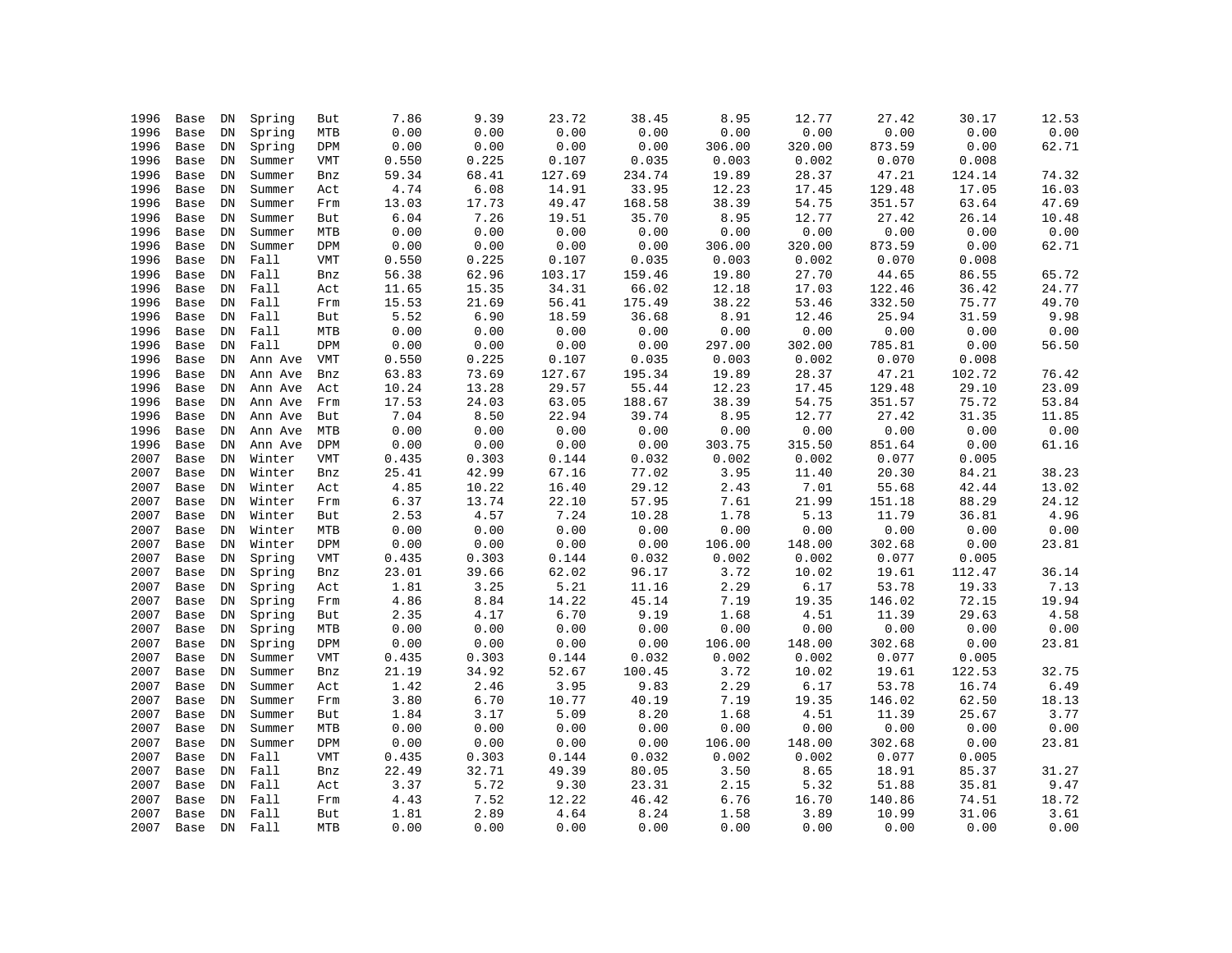| 2007 | Base | DN         | Fall    | <b>DPM</b> | 0.00  | 0.00  | 0.00  | 0.00  | 104.00 | 129.00 | 279.78                 | 0.00   | 22.01 |
|------|------|------------|---------|------------|-------|-------|-------|-------|--------|--------|------------------------|--------|-------|
| 2007 | Base | ${\rm DN}$ | Ann Ave | VMT        | 0.435 | 0.303 | 0.144 | 0.032 | 0.002  | 0.002  | 0.077                  | 0.005  |       |
| 2007 | Base | ${\rm DN}$ | Ann Ave | Bnz        | 23.02 | 37.57 | 57.81 | 88.42 | 3.72   | 10.02  | 19.61                  | 101.15 | 34.60 |
| 2007 | Base | ${\rm DN}$ | Ann Ave | Act        | 2.86  | 5.41  | 8.72  | 18.35 | 2.29   | 6.17   | 53.78                  | 28.58  | 9.03  |
| 2007 | Base | ${\rm DN}$ | Ann Ave | Frm        | 4.86  | 9.20  | 14.83 | 47.42 | 7.19   | 19.35  | 146.02                 | 74.36  | 20.23 |
| 2007 | Base | DN         | Ann Ave | But        | 2.13  | 3.70  | 5.92  | 8.98  | 1.68   | 4.51   | 11.39                  | 30.79  | 4.23  |
| 2007 | Base | ${\rm DN}$ | Ann Ave | MTB        | 0.00  | 0.00  | 0.00  | 0.00  | 0.00   | 0.00   | 0.00                   | 0.00   | 0.00  |
| 2007 | Base | ${\rm DN}$ | Ann Ave | DPM        | 0.00  | 0.00  | 0.00  | 0.00  | 105.50 | 143.25 | 296.95                 | 0.00   | 23.36 |
| 2007 | Sc#1 | ${\rm DN}$ | Winter  | VMT        | 0.435 | 0.303 | 0.144 | 0.032 | 0.002  | 0.002  | 0.077                  | 0.005  |       |
| 2007 | Sc#1 | DN         | Winter  | Bnz        | 20.78 | 37.92 | 60.31 | 76.65 | 3.95   | 11.40  | 20.30                  | 83.52  | 33.68 |
| 2007 | Sc#1 | ${\rm DN}$ | Winter  | Act        | 4.23  | 9.55  | 15.60 | 29.12 | 2.43   | 7.01   | 55.68                  | 42.44  | 12.43 |
| 2007 | Sc#1 | ${\rm DN}$ | Winter  | Frm        | 6.19  | 13.89 | 22.66 | 57.95 | 7.61   | 21.99  | 151.18                 | 88.29  | 24.16 |
| 2007 | Sc#1 | ${\rm DN}$ | Winter  | But        | 2.01  | 3.92  | 6.29  | 10.28 | 1.78   | 5.13   | 11.79                  | 36.81  | 4.40  |
| 2007 | Sc#1 | ${\rm DN}$ | Winter  | <b>MTB</b> | 0.00  | 0.00  | 0.00  | 0.00  | 0.00   | 0.00   | 0.00                   | 0.00   | 0.00  |
| 2007 | Sc#1 | ${\rm DN}$ | Winter  | DPM        | 0.00  | 0.00  | 0.00  | 0.00  | 106.00 | 148.00 | 302.68                 | 0.00   | 23.81 |
| 2007 | Sc#1 | ${\rm DN}$ | Spring  | VMT        | 0.435 | 0.303 | 0.144 | 0.032 | 0.002  | 0.002  | 0.077                  | 0.005  |       |
| 2007 | Sc#1 | ${\rm DN}$ | Spring  | Bnz        | 19.37 | 35.45 | 56.09 | 94.27 | 3.72   | 10.02  | 19.61                  | 111.13 | 32.35 |
| 2007 | Sc#1 | ${\rm DN}$ | Spring  | Act        | 1.82  | 3.56  | 5.84  | 13.68 | 2.29   | 6.17   | 53.78                  | 22.38  | 7.42  |
| 2007 | Sc#1 | ${\rm DN}$ | Spring  | Frm        | 4.71  | 9.00  | 14.73 | 45.96 | 7.19   | 19.35  | 146.02                 | 72.87  | 20.03 |
| 2007 | Sc#1 | ${\rm DN}$ | Spring  | But        | 1.84  | 3.45  | 5.62  | 9.11  | 1.68   | 4.51   | 11.39                  | 30.01  | 3.99  |
| 2007 | Sc#1 | DN         | Spring  | <b>MTB</b> | 0.00  | 0.00  | 0.00  | 0.00  | 0.00   | 0.00   | 0.00                   | 0.00   | 0.00  |
| 2007 | Sc#1 | ${\rm DN}$ | Spring  | DPM        | 0.00  | 0.00  | 0.00  | 0.00  | 106.00 | 148.00 | 302.68                 | 0.00   | 23.81 |
| 2007 | Sc#1 | DN         | Summer  | VMT        | 0.435 | 0.303 | 0.144 | 0.032 | 0.002  | 0.002  | 0.077                  | 0.005  |       |
| 2007 | Sc#1 | ${\rm DN}$ | Summer  | Bnz        | 18.29 | 31.64 | 48.06 | 98.46 | 3.72   | 10.02  | 19.61                  | 120.84 | 29.76 |
| 2007 | Sc#1 | ${\rm DN}$ | Summer  | Act        | 1.42  | 2.70  | 4.43  | 12.03 | 2.29   | 6.17   | 53.78                  | 19.39  | 6.71  |
| 2007 | Sc#1 | ${\rm DN}$ | Summer  | Frm        | 3.70  | 6.83  | 11.16 | 40.91 | 7.19   | 19.35  | 146.02                 | 63.12  | 18.21 |
| 2007 | Sc#1 | ${\rm DN}$ | Summer  | But        | 1.44  | 2.62  | 4.27  | 8.14  | 1.68   | 4.51   | 11.39                  | 26.00  | 3.32  |
| 2007 | Sc#1 | ${\rm DN}$ | Summer  | MTB        | 0.00  | 0.00  | 0.00  | 0.00  | 0.00   | 0.00   | ${\bf 0}$ . ${\bf 00}$ | 0.00   | 0.00  |
| 2007 | Sc#1 | ${\rm DN}$ | Summer  | DPM        | 0.00  | 0.00  | 0.00  | 0.00  | 106.00 | 148.00 | 302.68                 | 0.00   | 23.81 |
| 2007 | Sc#1 | ${\rm DN}$ | Fall    | <b>VMT</b> | 0.435 | 0.303 | 0.144 | 0.032 | 0.002  | 0.002  | 0.077                  | 0.005  |       |
| 2007 | Sc#1 | DN         | Fall    | Bnz        | 19.12 | 29.37 | 44.79 | 79.75 | 3.50   | 8.65   | 18.91                  | 84.78  | 28.12 |
| 2007 | Sc#1 | ${\rm DN}$ | Fall    | Act        | 2.91  | 5.26  | 8.73  | 23.31 | 2.15   | 5.32   | 51.88                  | 35.81  | 9.05  |
| 2007 | Sc#1 | ${\rm DN}$ | Fall    | Frm        | 4.28  | 7.62  | 12.62 | 46.42 | 6.76   | 16.70  | 140.86                 | 74.51  | 18.74 |
| 2007 | Sc#1 | ${\rm DN}$ | Fall    | But        | 1.43  | 2.43  | 3.96  | 8.24  | 1.58   | 3.89   | 10.99                  | 31.06  | 3.20  |
| 2007 | Sc#1 | DN         | Fall    | MTB        | 0.00  | 0.00  | 0.00  | 0.00  | 0.00   | 0.00   | 0.00                   | 0.00   | 0.00  |
| 2007 | Sc#1 | ${\rm DN}$ | Fall    | DPM        | 0.00  | 0.00  | 0.00  | 0.00  | 104.00 | 129.00 | 279.78                 | 0.00   | 22.01 |
| 2007 | Sc#1 | ${\rm DN}$ | Ann Ave | VMT        | 0.435 | 0.303 | 0.144 | 0.032 | 0.002  | 0.002  | 0.077                  | 0.005  |       |
| 2007 | Sc#1 | ${\rm DN}$ | Ann Ave | Bnz        | 19.39 | 33.60 | 52.31 | 87.28 | 3.72   | 10.02  | 19.61                  | 100.07 | 30.98 |
| 2007 | Sc#1 | ${\rm DN}$ | Ann Ave | Act        | 2.60  | 5.27  | 8.65  | 19.53 | 2.29   | 6.17   | 53.78                  | 30.00  | 8.90  |
| 2007 | Sc#1 | DN         | Ann Ave | Frm        | 4.72  | 9.34  | 15.29 | 47.81 | 7.19   | 19.35  | 146.02                 | 74.70  | 20.28 |
| 2007 | Sc#1 | ${\rm DN}$ | Ann Ave | But        | 1.68  | 3.11  | 5.03  | 8.94  | 1.68   | 4.51   | 11.39                  | 30.97  | 3.73  |
| 2007 | Sc#1 | ${\rm DN}$ | Ann Ave | MTB        | 0.00  | 0.00  | 0.00  | 0.00  | 0.00   | 0.00   | 0.00                   | 0.00   | 0.00  |
| 2007 | Sc#1 | ${\rm DN}$ | Ann Ave | DPM        | 0.00  | 0.00  | 0.00  | 0.00  | 105.50 | 143.25 | 296.95                 | 0.00   | 23.36 |
| 2007 | Sc#2 | ${\rm DN}$ | Winter  | VMT        | 0.435 | 0.303 | 0.144 | 0.032 | 0.002  | 0.002  | 0.077                  | 0.005  |       |
| 2007 | Sc#2 | ${\rm DN}$ | Winter  | Bnz        | 20.03 | 36.59 | 55.69 | 76.65 | 3.72   | 9.31   | 20.30                  | 83.52  | 32.28 |
| 2007 | Sc#2 | ${\rm DN}$ | Winter  | Act        | 4.07  | 9.29  | 14.63 | 29.12 | 2.29   | 5.72   | 55.68                  | 42.44  | 12.14 |
| 2007 | Sc#2 | DN         | Winter  | Frm        | 5.95  | 13.49 | 21.23 | 57.95 | 7.18   | 17.96  | 151.18                 | 88.29  | 23.72 |
| 2007 | Sc#2 | DN         | Winter  | But        | 1.94  | 3.79  | 5.92  | 10.28 | 1.68   | 4.19   | 11.79                  | 36.81  | 4.28  |
| 2007 | Sc#2 | ${\rm DN}$ | Winter  | <b>MTB</b> | 0.00  | 0.00  | 0.00  | 0.00  | 0.00   | 0.00   | 0.00                   | 0.00   | 0.00  |
| 2007 | Sc#2 | ${\rm DN}$ | Winter  | DPM        | 0.00  | 0.00  | 0.00  | 0.00  | 106.00 | 148.00 | 302.68                 | 0.00   | 23.81 |
| 2007 | Sc#2 | DN         | Spring  | <b>VMT</b> | 0.435 | 0.303 | 0.144 | 0.032 | 0.002  | 0.002  | 0.077                  | 0.005  |       |
|      |      |            |         |            |       |       |       |       |        |        |                        |        |       |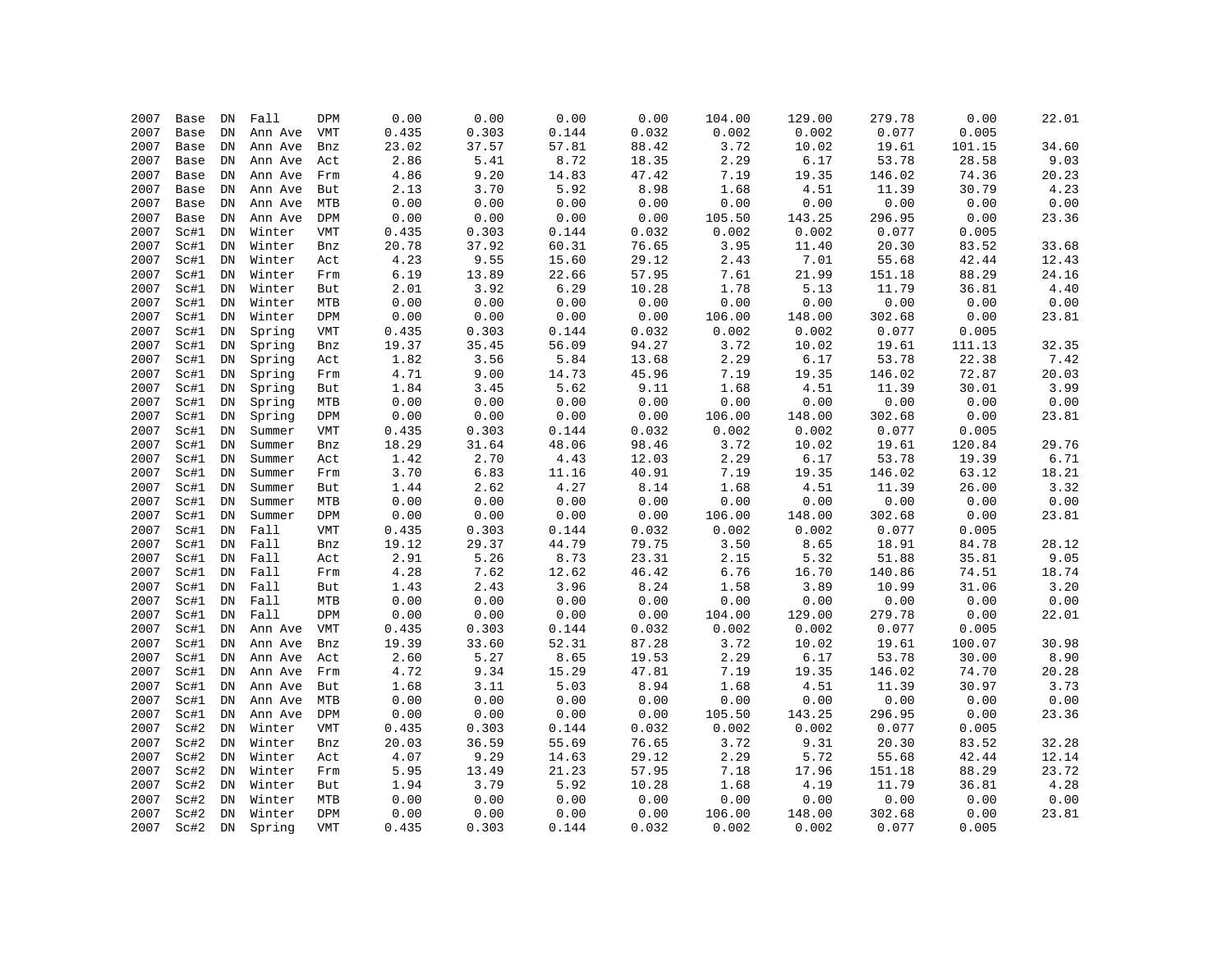| 2007 | Sc#2 | DN         | Spring  | Bnz        | 18.68 | 34.29 | 52.10 | 94.27    | 3.48   | 7.64   | 19.61  | 111.13 | 31.12 |
|------|------|------------|---------|------------|-------|-------|-------|----------|--------|--------|--------|--------|-------|
| 2007 | Sc#2 | ${\rm DN}$ | Spring  | Act        | 1.74  | 3.44  | 5.39  | 13.68    | 2.14   | 4.70   | 53.78  | 22.38  | 7.28  |
| 2007 | Sc#2 | ${\rm DN}$ | Spring  | Frm        | 4.51  | 8.67  | 13.52 | 45.96    | 6.71   | 14.75  | 146.02 | 72.87  | 19.66 |
| 2007 | Sc#2 | ${\rm DN}$ | Spring  | But        | 1.78  | 3.34  | 5.28  | 9.11     | 1.56   | 3.44   | 11.39  | 30.01  | 3.88  |
| 2007 | Sc#2 | DN         | Spring  | <b>MTB</b> | 0.00  | 0.00  | 0.00  | 0.00     | 0.00   | 0.00   | 0.00   | 0.00   | 0.00  |
| 2007 | Sc#2 | DN         | Spring  | DPM        | 0.00  | 0.00  | 0.00  | 0.00     | 106.00 | 148.00 | 302.68 | 0.00   | 23.81 |
| 2007 | Sc#2 | ${\rm DN}$ | Summer  | <b>VMT</b> | 0.435 | 0.303 | 0.144 | 0.032    | 0.002  | 0.002  | 0.077  | 0.005  |       |
| 2007 | Sc#2 | ${\rm DN}$ | Summer  | Bnz        | 17.79 | 30.82 | 45.24 | 98.46    | 3.48   | 7.64   | 19.61  | 120.84 | 28.88 |
| 2007 | Sc#2 | ${\rm DN}$ | Summer  | Act        | 1.37  | 2.61  | 4.11  | 12.03    | 2.14   | 4.70   | 53.78  | 19.39  | 6.61  |
| 2007 | Sc#2 | ${\rm DN}$ | Summer  | Frm        | 3.55  | 6.60  | 10.31 | 40.91    | 6.71   | 14.75  | 146.02 | 63.12  | 17.94 |
| 2007 | Sc#2 | ${\rm DN}$ | Summer  | But        | 1.40  | 2.54  | 4.03  | $8\,.14$ | 1.56   | 3.44   | 11.39  | 26.00  | 3.24  |
| 2007 | Sc#2 | ${\rm DN}$ | Summer  | <b>MTB</b> | 0.00  | 0.00  | 0.00  | 0.00     | 0.00   | 0.00   | 0.00   | 0.00   | 0.00  |
| 2007 | Sc#2 | DN         | Summer  | DPM        | 0.00  | 0.00  | 0.00  | 0.00     | 106.00 | 148.00 | 302.68 | 0.00   | 23.81 |
| 2007 | Sc#2 | ${\rm DN}$ | Fall    | <b>VMT</b> | 0.435 | 0.303 | 0.144 | 0.032    | 0.002  | 0.002  | 0.077  | 0.005  |       |
| 2007 | Sc#2 | ${\rm DN}$ | Fall    | Bnz        | 18.43 | 28.26 | 40.77 | 79.75    | 3.23   | 5.98   | 18.91  | 84.78  | 26.90 |
| 2007 | Sc#2 | ${\rm DN}$ | Fall    | Act        | 2.77  | 5.03  | 7.89  | 23.31    | 1.99   | 3.67   | 51.88  | 35.81  | 8.80  |
| 2007 | Sc#2 | DN         | Fall    | Frm        | 4.06  | 7.28  | 11.37 | 46.42    | 6.23   | 11.53  | 140.86 | 74.51  | 18.35 |
| 2007 | Sc#2 | ${\rm DN}$ | Fall    | But        | 1.37  | 2.32  | 3.64  | 8.24     | 1.45   | 2.69   | 10.99  | 31.06  | 3.10  |
| 2007 | Sc#2 | ${\rm DN}$ | Fall    | MTB        | 0.00  | 0.00  | 0.00  | 0.00     | 0.00   | 0.00   | 0.00   | 0.00   | 0.00  |
| 2007 | Sc#2 | DN         | Fall    | DPM        | 0.00  | 0.00  | 0.00  | 0.00     | 104.00 | 129.00 | 279.78 | 0.00   | 22.01 |
| 2007 | Sc#2 | ${\rm DN}$ | Ann Ave | VMT        | 0.435 | 0.303 | 0.144 | 0.032    | 0.002  | 0.002  | 0.077  | 0.005  |       |
| 2007 | Sc#2 | ${\rm DN}$ | Ann Ave | Bnz        | 18.73 | 32.49 | 48.45 | 87.28    | 3.48   | 7.64   | 19.61  | 100.07 | 29.80 |
| 2007 | Sc#2 | ${\rm DN}$ | Ann Ave | Act        | 2.49  | 5.09  | 8.01  | 19.53    | 2.14   | 4.70   | 53.78  | 30.00  | 8.71  |
| 2007 | Sc#2 | ${\rm DN}$ | Ann Ave | Frm        | 4.52  | 9.01  | 14.11 | 47.81    | 6.71   | 14.75  | 146.02 | 74.70  | 19.92 |
| 2007 | Sc#2 | ${\rm DN}$ | Ann Ave | But        | 1.62  | 3.00  | 4.72  | 8.94     | 1.56   | 3.44   | 11.39  | 30.97  | 3.62  |
| 2007 | Sc#2 | ${\rm DN}$ | Ann Ave | MTB        | 0.00  | 0.00  | 0.00  | 0.00     | 0.00   | 0.00   | 0.00   | 0.00   | 0.00  |
| 2007 | Sc#2 | ${\rm DN}$ | Ann Ave | DPM        | 0.00  | 0.00  | 0.00  | 0.00     | 105.50 | 143.25 | 296.95 | 0.00   | 23.36 |
| 2007 | Sc#3 | ${\rm DN}$ | Winter  | VMT        | 0.435 | 0.230 | 0.110 | 0.032    | 0.002  | 0.109  | 0.077  | 0.005  |       |
| 2007 | Sc#3 | DN         | Winter  | Bnz        | 20.03 | 36.59 | 55.69 | 76.65    | 3.72   | 9.31   | 20.30  | 83.52  | 28.71 |
| 2007 | Sc#3 | ${\rm DN}$ | Winter  | Act        | 4.07  | 9.29  | 14.63 | 29.12    | 2.29   | 5.72   | 55.68  | 42.44  | 11.58 |
| 2007 | Sc#3 | ${\rm DN}$ | Winter  | Frm        | 5.95  | 13.49 | 21.23 | 57.95    | 7.18   | 17.96  | 151.18 | 88.29  | 23.94 |
| 2007 | Sc#3 | DN         | Winter  | But        | 1.94  | 3.79  | 5.92  | 10.28    | 1.68   | 4.19   | 11.79  | 36.81  | 4.25  |
| 2007 | Sc#3 | DN         | Winter  | MTB        | 0.00  | 0.00  | 0.00  | 0.00     | 0.00   | 0.00   | 0.00   | 0.00   | 0.00  |
| 2007 | Sc#3 | DN         | Winter  | DPM        | 0.00  | 0.00  | 0.00  | 0.00     | 106.00 | 148.00 | 302.68 | 0.00   | 39.65 |
| 2007 | Sc#3 | ${\rm DN}$ | Spring  | VMT        | 0.435 | 0.230 | 0.110 | 0.032    | 0.002  | 0.109  | 0.077  | 0.005  |       |
| 2007 | Sc#3 | DN         | Spring  | Bnz        | 18.68 | 34.29 | 52.10 | 94.27    | 3.48   | 7.64   | 19.61  | 111.13 | 27.67 |
| 2007 | Sc#3 | DN         | Spring  | Act        | 1.74  | 3.44  | 5.39  | 13.68    | 2.14   | 4.70   | 53.78  | 22.38  | 7.35  |
| 2007 | Sc#3 | ${\rm DN}$ | Spring  | Frm        | 4.51  | 8.67  | 13.52 | 45.96    | 6.71   | 14.75  | 146.02 | 72.87  | 20.14 |
| 2007 | Sc#3 | ${\rm DN}$ | Spring  | But        | 1.78  | 3.34  | 5.28  | 9.11     | 1.56   | 3.44   | 11.39  | 30.01  | 3.82  |
| 2007 | Sc#3 | DN         | Spring  | MTB        | 0.00  | 0.00  | 0.00  | 0.00     | 0.00   | 0.00   | 0.00   | 0.00   | 0.00  |
| 2007 | Sc#3 | ${\rm DN}$ | Spring  | DPM        | 0.00  | 0.00  | 0.00  | 0.00     | 106.00 | 148.00 | 302.68 | 0.00   | 39.65 |
| 2007 | Sc#3 | ${\rm DN}$ | Summer  | VMT        | 0.435 | 0.230 | 0.110 | 0.032    | 0.002  | 0.109  | 0.077  | 0.005  |       |
| 2007 | Sc#3 | ${\rm DN}$ | Summer  | Bnz        | 17.79 | 30.82 | 45.24 | 98.46    | 3.48   | 7.64   | 19.61  | 120.84 | 25.91 |
| 2007 | Sc#3 | ${\rm DN}$ | Summer  | Act        | 1.37  | 2.61  | 4.11  | 12.03    | 2.14   | 4.70   | 53.78  | 19.39  | 6.79  |
| 2007 | Sc#3 | ${\rm DN}$ | Summer  | Frm        | 3.55  | 6.60  | 10.31 | 40.91    | 6.71   | 14.75  | 146.02 | 63.12  | 18.68 |
| 2007 | Sc#3 | ${\rm DN}$ | Summer  | But        | 1.40  | 2.54  | 4.03  | $8\,.14$ | 1.56   | 3.44   | 11.39  | 26.00  | 3.28  |
| 2007 | Sc#3 | ${\rm DN}$ | Summer  | MTB        | 0.00  | 0.00  | 0.00  | 0.00     | 0.00   | 0.00   | 0.00   | 0.00   | 0.00  |
| 2007 | Sc#3 | DN         | Summer  | DPM        | 0.00  | 0.00  | 0.00  | 0.00     | 106.00 | 148.00 | 302.68 | 0.00   | 39.65 |
| 2007 | Sc#3 | DN         | Fall    | VMT        | 0.435 | 0.230 | 0.110 | 0.032    | 0.002  | 0.109  | 0.077  | 0.005  |       |
| 2007 | Sc#3 | DN         | Fall    | Bnz        | 18.43 | 28.26 | 40.77 | 79.75    | 3.23   | 5.98   | 18.91  | 84.78  | 24.09 |
| 2007 | Sc#3 | DN         | Fall    | Act        | 2.77  | 5.03  | 7.89  | 23.31    | 1.99   | 3.67   | 51.88  | 35.81  | 8.55  |
|      |      |            |         |            |       |       |       |          |        |        |        |        |       |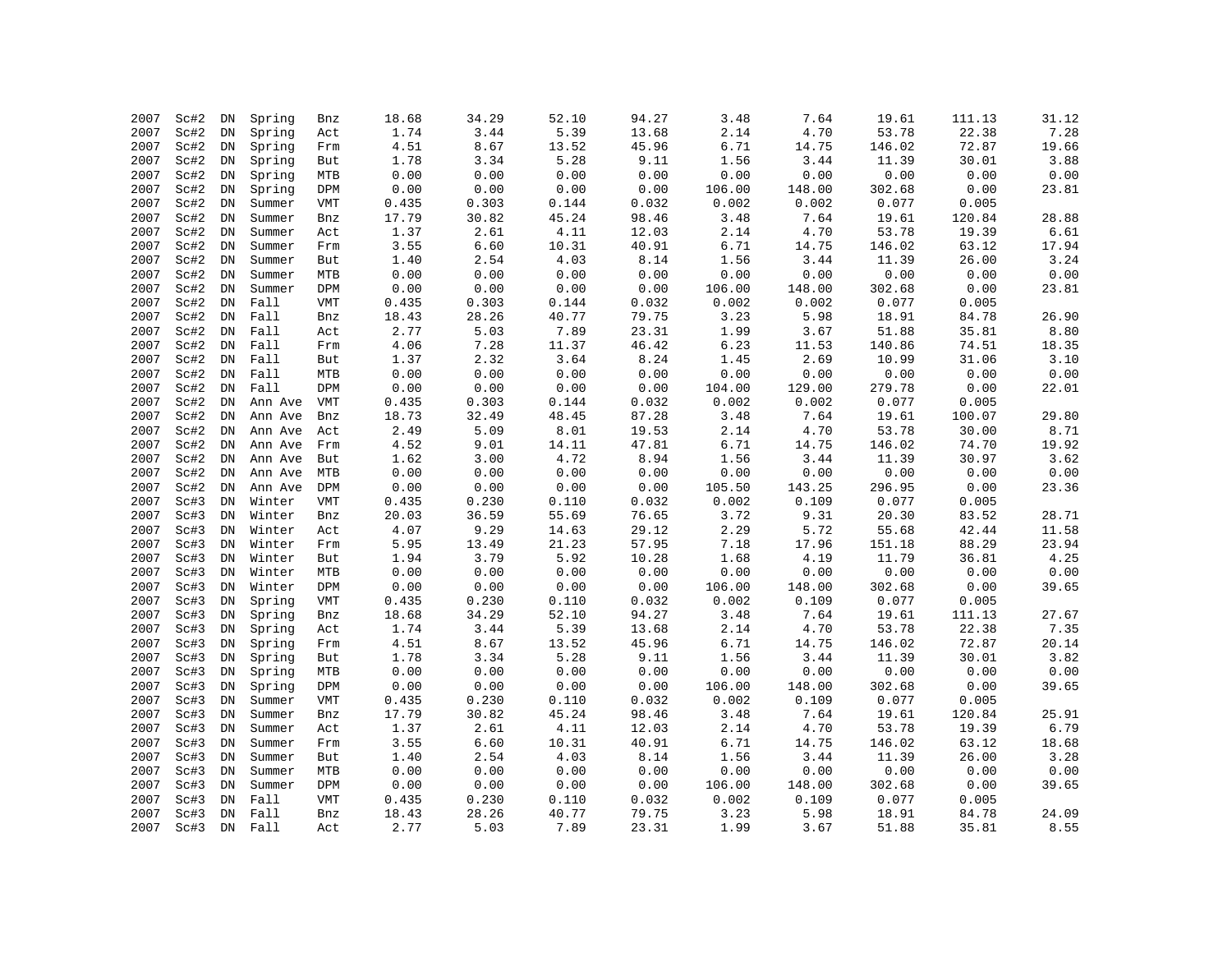| 2007 | Sc#3 | DN         | Fall    | Frm        | 4.06  | 7.28  | 11.37 | 46.42 | 6.23   | 11.53  | 140.86                 | 74.51  | 18.67                           |
|------|------|------------|---------|------------|-------|-------|-------|-------|--------|--------|------------------------|--------|---------------------------------|
| 2007 | Sc#3 | ${\rm DN}$ | Fall    | But        | 1.37  | 2.32  | 3.64  | 8.24  | 1.45   | 2.69   | 10.99                  | 31.06  | 3.09                            |
| 2007 | Sc#3 | ${\rm DN}$ | Fall    | MTB        | 0.00  | 0.00  | 0.00  | 0.00  | 0.00   | 0.00   | ${\bf 0}$ . ${\bf 00}$ | 0.00   | 0.00                            |
| 2007 | Sc#3 | ${\rm DN}$ | Fall    | DPM        | 0.00  | 0.00  | 0.00  | 0.00  | 104.00 | 129.00 | 279.78                 | 0.00   | 35.81                           |
| 2007 | Sc#3 | DN         | Ann Ave | VMT        | 0.435 | 0.230 | 0.110 | 0.032 | 0.002  | 0.109  | 0.077                  | 0.005  |                                 |
| 2007 | Sc#3 | ${\rm DN}$ | Ann Ave | Bnz        | 18.73 | 32.49 | 48.45 | 87.28 | 3.48   | 7.64   | 19.61                  | 100.07 | 26.59                           |
| 2007 | Sc#3 | ${\rm DN}$ | Ann Ave | Act        | 2.49  | 5.09  | 8.01  | 19.53 | 2.14   | 4.70   | 53.78                  | 30.00  | 8.57                            |
| 2007 | Sc#3 | ${\rm DN}$ | Ann Ave | Frm        | 4.52  | 9.01  | 14.11 | 47.81 | 6.71   | 14.75  | 146.02                 | 74.70  | 20.36                           |
| 2007 | Sc#3 | DN         | Ann Ave | But        | 1.62  | 3.00  | 4.72  | 8.94  | 1.56   | 3.44   | 11.39                  | 30.97  | 3.61                            |
| 2007 | Sc#3 | ${\rm DN}$ | Ann Ave | MTB        | 0.00  | 0.00  | 0.00  | 0.00  | 0.00   | 0.00   | 0.00                   | 0.00   | 0.00                            |
| 2007 | Sc#3 | ${\rm DN}$ | Ann Ave | DPM        | 0.00  | 0.00  | 0.00  | 0.00  | 105.50 | 143.25 | 296.95                 | 0.00   | 38.69                           |
| 2020 | Base | DN         | Winter  | <b>VMT</b> | 0.391 | 0.333 | 0.158 | 0.031 | 0.002  | 0.004  | 0.077                  | 0.004  |                                 |
| 2020 | Base | DN         | Winter  | Bnz        | 15.24 | 21.23 | 45.75 | 41.12 | 2.50   | 7.25   | 14.59                  | 84.21  | 23.03                           |
| 2020 | Base | ${\rm DN}$ | Winter  | Act        | 2.90  | 3.96  | 8.58  | 12.99 | 1.54   | 4.46   | 40.01                  | 42.44  | 7.48                            |
| 2020 | Base | ${\rm DN}$ | Winter  | Frm        | 3.76  | 5.14  | 11.20 | 19.65 | 4.82   | 14.00  | 108.63                 | 88.29  | 14.35                           |
| 2020 | Base | DN         | Winter  | But        | 1.87  | 2.67  | 5.44  | 2.70  | 1.12   | 3.26   | 8.47                   | 36.81  | 3.38                            |
| 2020 | Base | DN         | Winter  | MTB        | 0.00  | 0.00  | 0.00  | 0.00  | 0.00   | 0.00   | 0.00                   | 0.00   | 0.00                            |
| 2020 | Base | ${\rm DN}$ | Winter  | DPM        | 0.00  | 0.00  | 0.00  | 0.00  | 100.00 | 109.00 | 217.96                 | 0.00   | 17.42                           |
| 2020 | Base | ${\rm DN}$ | Spring  | VMT        | 0.391 | 0.333 | 0.158 | 0.031 | 0.002  | 0.004  | 0.077                  | 0.004  |                                 |
| 2020 | Base | ${\rm DN}$ | Spring  | Bnz        | 14.59 | 20.06 | 40.86 | 51.01 | 2.50   | 7.26   | 14.57                  | 112.47 | 22.03                           |
| 2020 | Base | ${\rm DN}$ | Spring  | Act        | 1.12  | 1.49  | 3.19  | 4.50  | 1.53   | 4.46   | 39.97                  | 19.33  | 4.75                            |
| 2020 | Base | ${\rm DN}$ | Spring  | Frm        | 2.91  | 3.86  | 8.43  | 14.60 | 4.82   | 14.00  | 108.54                 | 72.15  | 12.92                           |
| 2020 | Base | ${\rm DN}$ | Spring  | But        | 1.86  | 2.59  | 5.18  | 2.81  | 1.12   | 3.27   | $8.47\,$               | 29.63  | 3.28                            |
| 2020 | Base | DN         | Spring  | <b>MTB</b> | 0.00  | 0.00  | 0.00  | 0.00  | 0.00   | 0.00   | 0.00                   | 0.00   | ${\bf 0}$ . ${\bf 0}$ ${\bf 0}$ |
| 2020 | Base | DN         | Spring  | DPM        | 0.00  | 0.00  | 0.00  | 0.00  | 100.00 | 109.00 | 217.96                 | 0.00   | 17.42                           |
| 2020 | Base | ${\rm DN}$ | Summer  | <b>VMT</b> | 0.391 | 0.333 | 0.158 | 0.031 | 0.002  | 0.004  | 0.077                  | 0.004  |                                 |
| 2020 | Base | ${\rm DN}$ | Summer  | Bnz        | 12.84 | 17.43 | 33.55 | 54.04 | 2.50   | 7.26   | 14.57                  | 122.53 | 19.45                           |
| 2020 | Base | ${\rm DN}$ | Summer  | Act        | 0.87  | 1.13  | 2.43  | 3.81  | 1.53   | 4.46   | 39.97                  | 16.74  | 4.39                            |
| 2020 | Base | ${\rm DN}$ | Summer  | Frm        | 2.27  | 2.94  | 6.41  | 12.34 | 4.82   | 14.00  | 108.54                 | 62.50  | 11.93                           |
| 2020 | Base | ${\rm DN}$ | Summer  | But        | 1.46  | 1.97  | 3.97  | 2.38  | 1.12   | 3.27   | $8\,.47$               | 25.67  | 2.70                            |
| 2020 | Base | ${\rm DN}$ | Summer  | MTB        | 0.00  | 0.00  | 0.00  | 0.00  | 0.00   | 0.00   | ${\bf 0}$ . ${\bf 00}$ | 0.00   | 0.00                            |
| 2020 | Base | DN         | Summer  | DPM        | 0.00  | 0.00  | 0.00  | 0.00  | 100.00 | 109.00 | 217.96                 | 0.00   | 17.42                           |
| 2020 | Base | DN         | Fall    | VMT        | 0.391 | 0.333 | 0.158 | 0.031 | 0.002  | 0.004  | 0.077                  | 0.004  |                                 |
| 2020 | Base | DN         | Fall    | Bnz        | 14.24 | 18.17 | 35.16 | 48.61 | 2.49   | 7.26   | 14.56                  | 85.67  | 20.18                           |
| 2020 | Base | ${\rm DN}$ | Fall    | Act        | 2.15  | 2.82  | 5.98  | 10.52 | 1.53   | 4.47   | 39.94                  | 35.81  | 6.29                            |
| 2020 | Base | DN         | Fall    | Frm        | 2.78  | 3.66  | 7.84  | 15.89 | 4.81   | 14.01  | 108.45                 | 74.51  | 12.75                           |
| 2020 | Base | DN         | Fall    | But        | 1.39  | 1.91  | 3.82  | 2.18  | 1.12   | 3.27   | 8.46                   | 31.06  | 2.64                            |
| 2020 | Base | ${\rm DN}$ | Fall    | MTB        | 0.00  | 0.00  | 0.00  | 0.00  | 0.00   | 0.00   | 0.00                   | 0.00   | 0.00                            |
| 2020 | Base | DN         | Fall    | DPM        | 0.00  | 0.00  | 0.00  | 0.00  | 100.00 | 109.00 | 217.96                 | 0.00   | 17.42                           |
| 2020 | Base | DN         | Ann Ave | VMT        | 0.391 | 0.333 | 0.158 | 0.031 | 0.002  | 0.004  | 0.077                  | 0.004  |                                 |
| 2020 | Base | DN         | Ann Ave | Bnz        | 14.23 | 19.22 | 38.83 | 48.69 | 2.50   | 7.26   | 14.57                  | 101.22 | 21.17                           |
| 2020 | Base | ${\rm DN}$ | Ann Ave | Act        | 1.76  | 2.35  | 5.05  | 7.95  | 1.53   | 4.46   | 39.97                  | 28.58  | 5.73                            |
| 2020 | Base | DN         | Ann Ave | Frm        | 2.93  | 3.90  | 8.47  | 15.62 | 4.82   | 14.00  | 108.54                 | 74.36  | 12.99                           |
| 2020 | Base | DN         | Ann Ave | But        | 1.64  | 2.29  | 4.60  | 2.52  | 1.12   | 3.27   | 8.47                   | 30.79  | 3.00                            |
| 2020 | Base | ${\rm DN}$ | Ann Ave | MTB        | 0.00  | 0.00  | 0.00  | 0.00  | 0.00   | 0.00   | 0.00                   | 0.00   | 0.00                            |
| 2020 | Base | ${\rm DN}$ | Ann Ave | DPM        | 0.00  | 0.00  | 0.00  | 0.00  | 100.00 | 109.00 | 217.96                 | 0.00   | 17.42                           |
| 2020 | Sc#1 | ${\rm DN}$ | Winter  | VMT        | 0.391 | 0.333 | 0.158 | 0.031 | 0.002  | 0.004  | 0.077                  | 0.004  |                                 |
| 2020 | Sc#1 | DN         | Winter  | Bnz        | 11.44 | 17.39 | 39.41 | 40.97 | 2.50   | 7.25   | 14.59                  | 83.52  | 19.25                           |
| 2020 | Sc#1 | DN         | Winter  | Act        | 2.29  | 3.42  | 7.88  | 12.99 | 1.54   | 4.46   | 40.01                  | 42.44  | 6.95                            |
| 2020 | Sc#1 | DN         | Winter  | Frm        | 3.43  | 5.12  | 11.70 | 19.65 | 4.82   | 14.00  | 108.63                 | 88.29  | 14.29                           |
| 2020 | Sc#1 | DN         | Winter  | But        | 1.42  | 2.15  | 4.54  | 2.70  | 1.12   | 3.26   | 8.47                   | 36.81  | 2.88                            |
|      |      |            |         |            |       |       |       |       |        |        |                        |        |                                 |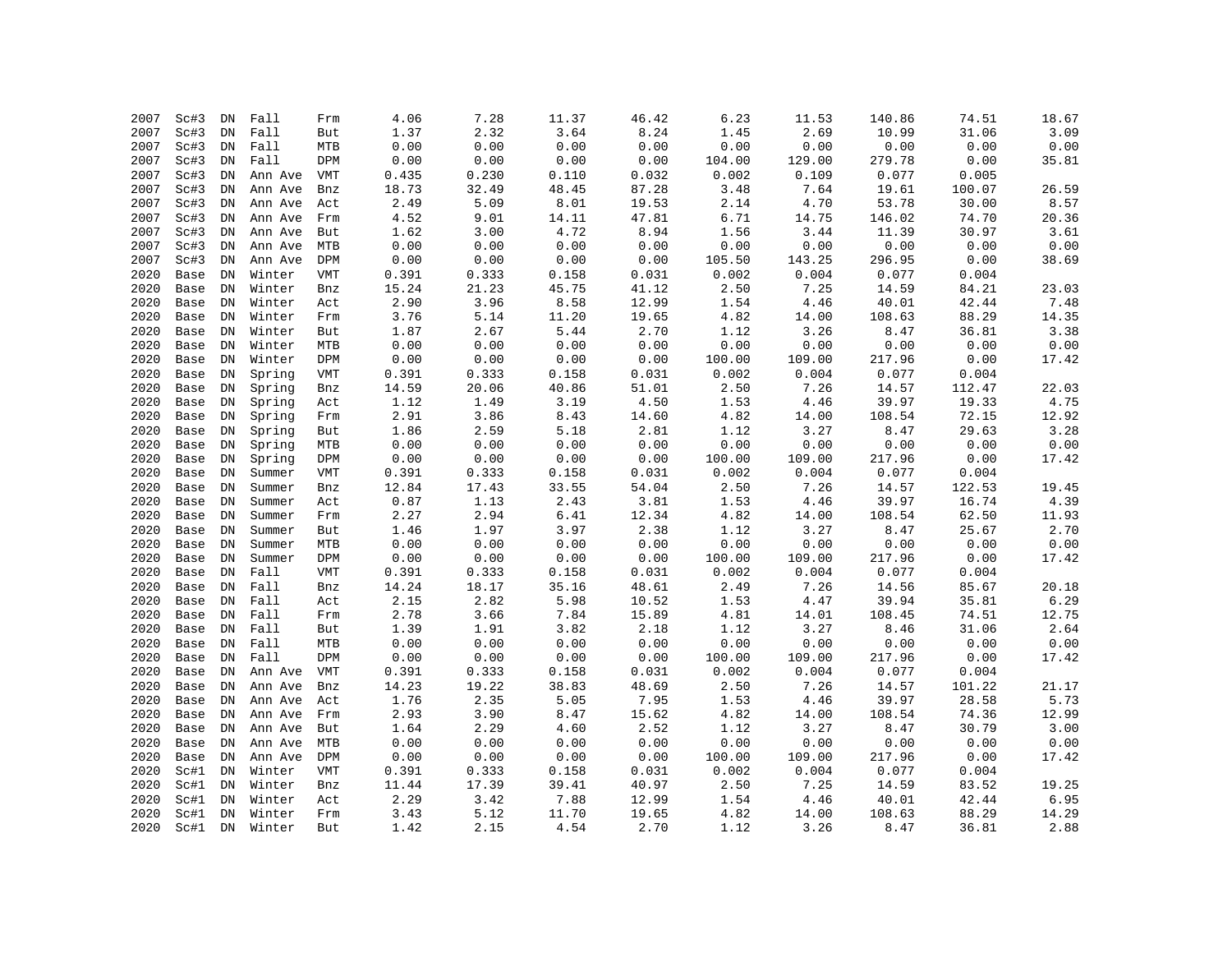| 2020 | Sc#1 | DN         | Winter  | MTB        | 0.00  | 0.00  | 0.00  | 0.00  | 0.00   | 0.00   | 0.00     | 0.00   | 0.00  |
|------|------|------------|---------|------------|-------|-------|-------|-------|--------|--------|----------|--------|-------|
| 2020 | Sc#1 | ${\rm DN}$ | Winter  | DPM        | 0.00  | 0.00  | 0.00  | 0.00  | 100.00 | 109.00 | 217.96   | 0.00   | 17.42 |
| 2020 | Sc#1 | ${\rm DN}$ | Spring  | VMT        | 0.391 | 0.333 | 0.158 | 0.031 | 0.002  | 0.004  | 0.077    | 0.004  |       |
| 2020 | Sc#1 | ${\rm DN}$ | Spring  | Bnz        | 11.44 | 16.83 | 35.62 | 49.86 | 2.50   | 7.26   | 14.57    | 111.13 | 18.85 |
| 2020 | Sc#1 | ${\rm DN}$ | Spring  | Act        | 1.03  | 1.48  | 3.37  | 5.74  | 1.53   | 4.46   | 39.97    | 22.38  | 4.79  |
| 2020 | Sc#1 | ${\rm DN}$ | Spring  | Frm        | 2.66  | 3.82  | 8.77  | 15.00 | 4.82   | 14.00  | 108.54   | 72.87  | 12.88 |
| 2020 | Sc#1 | ${\rm DN}$ | Spring  | But        | 1.39  | 2.02  | 4.21  | 2.72  | 1.12   | 3.27   | 8.47     | 30.01  | 2.76  |
| 2020 | Sc#1 | DN         | Spring  | MTB        | 0.00  | 0.00  | 0.00  | 0.00  | 0.00   | 0.00   | 0.00     | 0.00   | 0.00  |
| 2020 | Sc#1 | ${\rm DN}$ | Spring  | DPM        | 0.00  | 0.00  | 0.00  | 0.00  | 100.00 | 109.00 | 217.96   | 0.00   | 17.42 |
| 2020 | Sc#1 | ${\rm DN}$ | Summer  | VMT        | 0.391 | 0.333 | 0.158 | 0.031 | 0.002  | 0.004  | 0.077    | 0.004  |       |
| 2020 | Sc#1 | DN         | Summer  | Bnz        | 10.36 | 14.94 | 29.51 | 52.85 | 2.50   | 7.26   | 14.57    | 120.84 | 16.97 |
| 2020 | Sc#1 | DN         | Summer  | Act        | 0.80  | 1.12  | 2.56  | 4.85  | 1.53   | 4.46   | 39.97    | 19.39  | 4.42  |
| 2020 | Sc#1 | ${\rm DN}$ | Summer  | Frm        | 2.08  | 2.91  | 6.67  | 12.68 | 4.82   | 14.00  | 108.54   | 63.12  | 11.90 |
| 2020 | Sc#1 | ${\rm DN}$ | Summer  | But        | 1.09  | 1.54  | 3.23  | 2.30  | 1.12   | 3.27   | 8.47     | 26.00  | 2.29  |
| 2020 | Sc#1 | DN         | Summer  | MTB        | 0.00  | 0.00  | 0.00  | 0.00  | 0.00   | 0.00   | 0.00     | 0.00   | 0.00  |
| 2020 | Sc#1 | ${\rm DN}$ | Summer  | <b>DPM</b> | 0.00  | 0.00  | 0.00  | 0.00  | 100.00 | 109.00 | 217.96   | 0.00   | 17.42 |
| 2020 | Sc#1 | ${\rm DN}$ | Fall    |            | 0.391 | 0.333 | 0.158 | 0.031 | 0.002  | 0.004  | 0.077    | 0.004  |       |
| 2020 |      | DN         |         | VMT        |       |       |       |       |        |        |          |        |       |
|      | Sc#1 |            | Fall    | Bnz        | 11.42 | 15.44 | 30.75 | 48.48 | 2.49   | 7.26   | 14.56    | 85.08  | 17.46 |
| 2020 | Sc#1 | DN         | Fall    | Act        | 1.70  | 2.43  | 5.50  | 10.52 | 1.53   | 4.47   | 39.94    | 35.81  | 5.91  |
| 2020 | Sc#1 | ${\rm DN}$ | Fall    | Frm        | 2.54  | 3.64  | 8.19  | 15.89 | 4.81   | 14.01  | 108.45   | 74.51  | 12.70 |
| 2020 | Sc#1 | ${\rm DN}$ | Fall    | But        | 1.05  | 1.53  | 3.19  | 2.18  | 1.12   | 3.27   | 8.46     | 31.06  | 2.29  |
| 2020 | Sc#1 | DN         | Fall    | MTB        | 0.00  | 0.00  | 0.00  | 0.00  | 0.00   | 0.00   | 0.00     | 0.00   | 0.00  |
| 2020 | Sc#1 | ${\rm DN}$ | Fall    | <b>DPM</b> | 0.00  | 0.00  | 0.00  | 0.00  | 100.00 | 109.00 | 217.96   | 0.00   | 17.42 |
| 2020 | Sc#1 | ${\rm DN}$ | Ann Ave | VMT        | 0.391 | 0.333 | 0.158 | 0.031 | 0.002  | 0.004  | 0.077    | 0.004  |       |
| 2020 | Sc#1 | ${\rm DN}$ | Ann Ave | Bnz        | 11.16 | 16.15 | 33.82 | 48.04 | 2.50   | 7.26   | 14.57    | 100.14 | 18.13 |
| 2020 | Sc#1 | DN         | Ann Ave | Act        | 1.46  | 2.11  | 4.83  | 8.52  | 1.53   | 4.46   | 39.97    | 30.00  | 5.52  |
| 2020 | Sc#1 | DN         | Ann Ave | Frm        | 2.68  | 3.87  | 8.83  | 15.81 | 4.82   | 14.00  | 108.54   | 74.70  | 12.94 |
| 2020 | Sc#1 | ${\rm DN}$ | Ann Ave | But        | 1.24  | 1.81  | 3.79  | 2.47  | 1.12   | 3.27   | 8.47     | 30.97  | 2.55  |
| 2020 | Sc#1 | DN         | Ann Ave | MTB        | 0.00  | 0.00  | 0.00  | 0.00  | 0.00   | 0.00   | 0.00     | 0.00   | 0.00  |
| 2020 | Sc#1 | DN         | Ann Ave | DPM        | 0.00  | 0.00  | 0.00  | 0.00  | 100.00 | 109.00 | 217.96   | 0.00   | 17.42 |
| 2020 | Sc#2 | DN         | Winter  | VMT        | 0.391 | 0.333 | 0.158 | 0.031 | 0.002  | 0.004  | 0.077    | 0.004  |       |
| 2020 | Sc#2 | DN         | Winter  | Bnz        | 8.98  | 13.57 | 21.88 | 40.97 | 1.95   | 2.21   | 14.59    | 83.52  | 14.23 |
| 2020 | Sc#2 | ${\rm DN}$ | Winter  | Act        | 1.79  | 2.65  | 4.25  | 12.99 | 1.20   | 1.36   | 40.01    | 42.44  | 5.91  |
| 2020 | Sc#2 | DN         | Winter  | Frm        | 2.68  | 3.97  | 6.32  | 19.65 | 3.76   | 4.27   | 108.63   | 88.29  | 12.72 |
| 2020 | Sc#2 | ${\rm DN}$ | Winter  | But        | 1.17  | 1.76  | 2.94  | 2.70  | 0.88   | 1.00   | 8.47     | 36.81  | 2.40  |
| 2020 | Sc#2 | ${\rm DN}$ | Winter  | MTB        | 0.00  | 0.00  | 0.00  | 0.00  | 0.00   | 0.00   | 0.00     | 0.00   | 0.00  |
| 2020 | Sc#2 | ${\rm DN}$ | Winter  | DPM        | 0.00  | 0.00  | 0.00  | 0.00  | 100.00 | 109.00 | 217.96   | 0.00   | 17.42 |
| 2020 | Sc#2 | DN         | Spring  | VMT        | 0.391 | 0.333 | 0.158 | 0.031 | 0.002  | 0.004  | 0.077    | 0.004  |       |
| 2020 | Sc#2 | ${\rm DN}$ | Spring  | Bnz        | 9.32  | 13.65 | 21.02 | 49.86 | 1.94   | 2.19   | 14.57    | 111.13 | 14.63 |
| 2020 | Sc#2 | DN         | Spring  | Act        | 0.80  | 1.15  | 1.79  | 5.74  | 1.20   | 1.35   | 39.97    | 22.38  | 4.33  |
| 2020 | Sc#2 | ${\rm DN}$ | Spring  | Frm        | 2.06  | 2.96  | 4.56  | 15.00 | 3.75   | 4.22   | 108.54   | 72.87  | 11.65 |
| 2020 | Sc#2 | ${\rm DN}$ | Spring  | But        | 1.17  | 1.70  | 2.79  | 2.72  | 0.88   | 0.98   | $8\,.47$ | 30.01  | 2.33  |
| 2020 | Sc#2 | ${\rm DN}$ | Spring  | MTB        | 0.00  | 0.00  | 0.00  | 0.00  | 0.00   | 0.00   | 0.00     | 0.00   | 0.00  |
| 2020 | Sc#2 | DN         | Spring  | DPM        | 0.00  | 0.00  | 0.00  | 0.00  | 100.00 | 109.00 | 217.96   | 0.00   | 17.42 |
| 2020 | Sc#2 | DN         | Summer  | <b>VMT</b> | 0.391 | 0.333 | 0.158 | 0.031 | 0.002  | 0.004  | 0.077    | 0.004  |       |
| 2020 | Sc#2 | ${\rm DN}$ | Summer  | Bnz        | 8.73  | 12.58 | 18.58 | 52.85 | 1.94   | 2.19   | 14.57    | 120.84 | 13.79 |
| 2020 | Sc#2 | ${\rm DN}$ | Summer  | Act        | 0.63  | 0.88  | 1.38  | 4.85  | 1.20   | 1.35   | 39.97    | 19.39  | 4.07  |
| 2020 | Sc#2 | DN         | Summer  | Frm        | 1.62  | 2.26  | 3.52  | 12.68 | 3.75   | 4.22   | 108.54   | 63.12  | 10.97 |
| 2020 | Sc#2 | DN         | Summer  | But        | 0.92  | 1.30  | 2.16  | 2.30  | 0.88   | 0.98   | 8.47     | 26.00  | 1.97  |
| 2020 | Sc#2 | DN         | Summer  | MTB        | 0.00  | 0.00  | 0.00  | 0.00  | 0.00   | 0.00   | 0.00     | 0.00   | 0.00  |
| 2020 | Sc#2 | DN         | Summer  | <b>DPM</b> | 0.00  | 0.00  | 0.00  | 0.00  | 100.00 | 109.00 | 217.96   | 0.00   | 17.42 |
|      |      |            |         |            |       |       |       |       |        |        |          |        |       |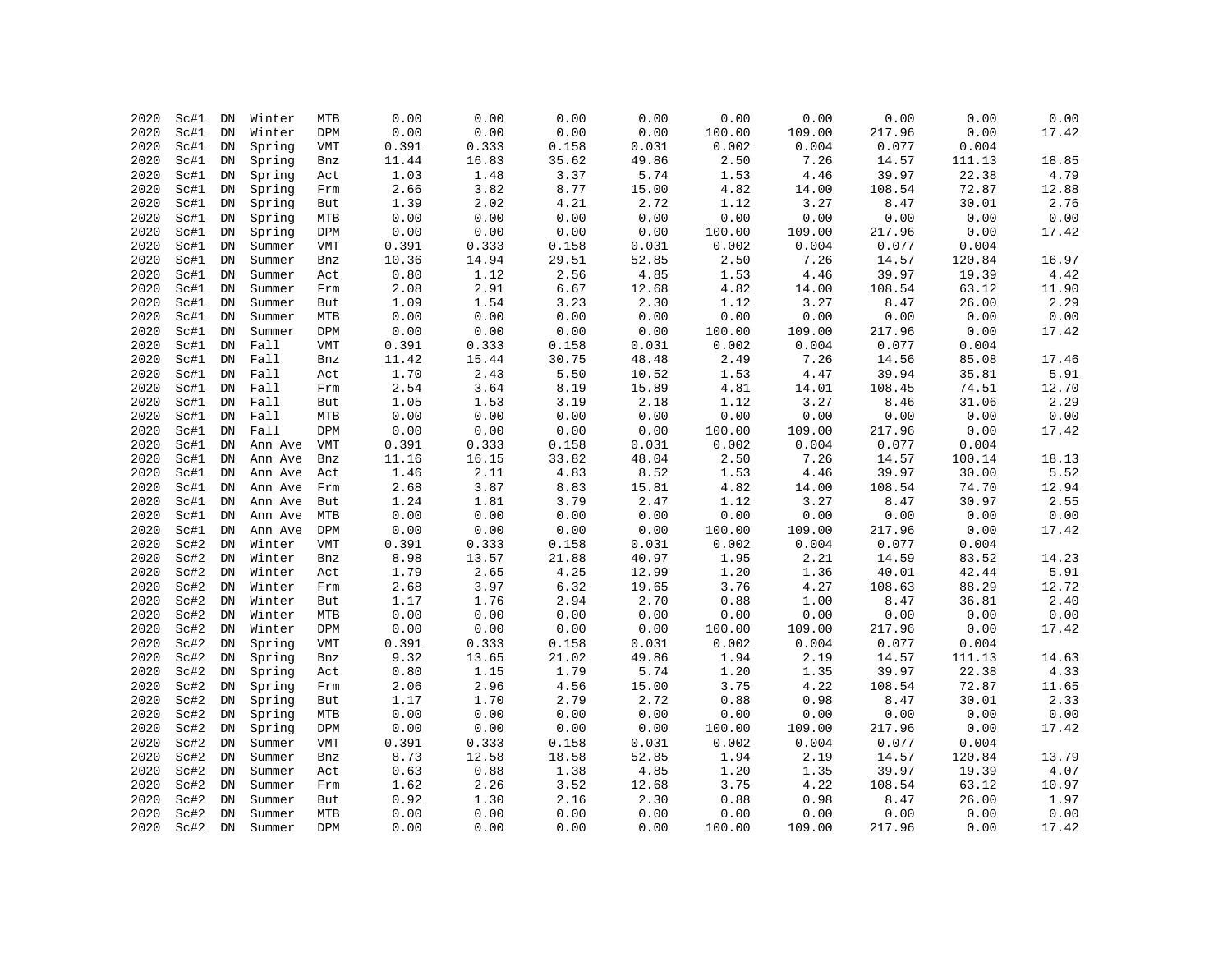| 2020 | Sc#2 | DN         | Fall    | <b>VMT</b> | 0.391 | 0.333 | 0.158 | 0.031 | 0.002  | 0.004  | 0.077    | 0.004  |                                 |
|------|------|------------|---------|------------|-------|-------|-------|-------|--------|--------|----------|--------|---------------------------------|
| 2020 | Sc#2 | ${\rm DN}$ | Fall    | Bnz        | 9.58  | 12.68 | 17.79 | 48.48 | 1.94   | 2.16   | 14.56    | 85.08  | 13.76                           |
| 2020 | Sc#2 | ${\rm DN}$ | Fall    | Act        | 1.32  | 1.88  | 2.82  | 10.52 | 1.19   | 1.33   | 39.94    | 35.81  | 5.14                            |
| 2020 | Sc#2 | DN         | Fall    | Frm        | 1.97  | 2.81  | 4.22  | 15.89 | 3.75   | 4.17   | 108.45   | 74.51  | 11.54                           |
| 2020 | Sc#2 | DN         | Fall    | But        | 0.87  | 1.25  | 1.99  | 2.18  | 0.87   | 0.97   | 8.46     | 31.06  | 1.92                            |
| 2020 | Sc#2 | DN         | Fall    | MTB        | 0.00  | 0.00  | 0.00  | 0.00  | 0.00   | 0.00   | 0.00     | 0.00   | 0.00                            |
| 2020 | Sc#2 | ${\rm DN}$ | Fall    | DPM        | 0.00  | 0.00  | 0.00  | 0.00  | 100.00 | 109.00 | 217.96   | 0.00   | 17.42                           |
| 2020 | Sc#2 | DN         | Ann Ave | VMT        | 0.391 | 0.333 | 0.158 | 0.031 | 0.002  | 0.004  | 0.077    | 0.004  |                                 |
| 2020 | Sc#2 | ${\rm DN}$ | Ann Ave | Bnz        | 9.15  | 13.12 | 19.82 | 48.04 | 1.94   | 2.19   | 14.57    | 100.14 | 14.10                           |
| 2020 | Sc#2 | ${\rm DN}$ | Ann Ave | Act        | 1.13  | 1.64  | 2.56  | 8.52  | 1.20   | 1.35   | 39.97    | 30.00  | 4.86                            |
| 2020 | Sc#2 | ${\rm DN}$ | Ann Ave | Frm        | 2.08  | 3.00  | 4.65  | 15.81 | 3.75   | 4.22   | 108.54   | 74.70  | 11.72                           |
| 2020 | Sc#2 | DN         | Ann Ave | But        | 1.03  | 1.50  | 2.47  | 2.47  | 0.88   | 0.98   | 8.47     | 30.97  | 2.15                            |
| 2020 | Sc#2 | DN         | Ann Ave | MTB        | 0.00  | 0.00  | 0.00  | 0.00  | 0.00   | 0.00   | 0.00     | 0.00   | 0.00                            |
| 2020 | Sc#2 | DN         | Ann Ave | DPM        | 0.00  | 0.00  | 0.00  | 0.00  | 100.00 | 109.00 | 217.96   | 0.00   | 17.42                           |
| 2020 | Sc#3 | ${\rm DN}$ | Winter  | VMT        | 0.391 | 0.185 | 0.087 | 0.031 | 0.002  | 0.223  | 0.077    | 0.004  |                                 |
| 2020 | Sc#3 | ${\rm DN}$ | Winter  | Bnz        | 8.98  | 13.57 | 21.88 | 40.97 | 1.95   | 2.21   | 14.59    | 83.52  | 11.15                           |
| 2020 | Sc#3 | ${\rm DN}$ | Winter  | Act        | 1.79  | 2.65  | 4.25  | 12.99 | 1.20   | 1.36   | 40.01    | 42.44  | 5.52                            |
| 2020 | Sc#3 | DN         | Winter  | Frm        | 2.68  | 3.97  | 6.32  | 19.65 | 3.76   | 4.27   | 108.63   | 88.29  | 12.62                           |
| 2020 | Sc#3 | ${\rm DN}$ | Winter  | But        | 1.17  | 1.76  | 2.94  | 2.70  | 0.88   | 1.00   | 8.47     | 36.81  | 2.14                            |
| 2020 | Sc#3 | ${\rm DN}$ | Winter  | MTB        | 0.00  | 0.00  | 0.00  | 0.00  | 0.00   | 0.00   | 0.00     | 0.00   | ${\bf 0}$ . ${\bf 0}$ ${\bf 0}$ |
| 2020 | Sc#3 | ${\rm DN}$ | Winter  | DPM        | 0.00  | 0.00  | 0.00  | 0.00  | 100.00 | 109.00 | 217.96   | 0.00   | 41.29                           |
| 2020 | Sc#3 | ${\rm DN}$ | Spring  | VMT        | 0.391 | 0.185 | 0.087 | 0.031 | 0.002  | 0.223  | 0.077    | 0.004  |                                 |
| 2020 | Sc#3 | ${\rm DN}$ | Spring  | Bnz        | 9.32  | 13.65 | 21.02 | 49.86 | 1.94   | 2.19   | 14.57    | 111.13 | 11.60                           |
| 2020 | Sc#3 | ${\rm DN}$ | Spring  | Act        | 0.80  | 1.15  | 1.79  | 5.74  | 1.20   | 1.35   | 39.97    | 22.38  | 4.33                            |
| 2020 | Sc#3 | ${\rm DN}$ | Spring  | Frm        | 2.06  | 2.96  | 4.56  | 15.00 | 3.75   | 4.22   | 108.54   | 72.87  | 11.81                           |
| 2020 | Sc#3 | ${\rm DN}$ | Spring  | But        | 1.17  | 1.70  | 2.79  | 2.72  | 0.88   | 0.98   | $8.47\,$ | 30.01  | 2.09                            |
| 2020 | Sc#3 | ${\rm DN}$ | Spring  | MTB        | 0.00  | 0.00  | 0.00  | 0.00  | 0.00   | 0.00   | 0.00     | 0.00   | 0.00                            |
| 2020 | Sc#3 | ${\rm DN}$ | Spring  | DPM        | 0.00  | 0.00  | 0.00  | 0.00  | 100.00 | 109.00 | 217.96   | 0.00   | 41.29                           |
| 2020 | Sc#3 | ${\rm DN}$ | Summer  | VMT        | 0.391 | 0.185 | 0.087 | 0.031 | 0.002  | 0.223  | 0.077    | 0.004  |                                 |
| 2020 | Sc#3 | ${\rm DN}$ | Summer  | Bnz        | 8.73  | 12.58 | 18.58 | 52.85 | 1.94   | 2.19   | 14.57    | 120.84 | 11.09                           |
| 2020 | Sc#3 | ${\rm DN}$ | Summer  | Act        | 0.63  | 0.88  | 1.38  | 4.85  | 1.20   | 1.35   | 39.97    | 19.39  | 4.14                            |
| 2020 | Sc#3 | ${\rm DN}$ | Summer  | Frm        | 1.62  | 2.26  | 3.52  | 12.68 | 3.75   | 4.22   | 108.54   | 63.12  | 11.31                           |
| 2020 | Sc#3 | ${\rm DN}$ | Summer  | But        | 0.92  | 1.30  | 2.16  | 2.30  | 0.88   | 0.98   | 8.47     | 26.00  | 1.84                            |
| 2020 | Sc#3 | DN         | Summer  | MTB        | 0.00  | 0.00  | 0.00  | 0.00  | 0.00   | 0.00   | 0.00     | 0.00   | 0.00                            |
| 2020 | Sc#3 | DN         | Summer  | DPM        | 0.00  | 0.00  | 0.00  | 0.00  | 100.00 | 109.00 | 217.96   | 0.00   | 41.29                           |
| 2020 | Sc#3 | DN         | Fall    | VMT        | 0.391 | 0.185 | 0.087 | 0.031 | 0.002  | 0.223  | 0.077    | 0.004  |                                 |
| 2020 | Sc#3 | ${\rm DN}$ | Fall    | Bnz        | 9.58  | 12.68 | 17.79 | 48.48 | 1.94   | 2.16   | 14.56    | 85.08  | 11.09                           |
| 2020 | Sc#3 | ${\rm DN}$ | Fall    | Act        | 1.32  | 1.88  | 2.82  | 10.52 | 1.19   | 1.33   | 39.94    | 35.81  | 4.95                            |
| 2020 | Sc#3 | ${\rm DN}$ | Fall    | Frm        | 1.97  | 2.81  | 4.22  | 15.89 | 3.75   | 4.17   | 108.45   | 74.51  | 11.74                           |
| 2020 | Sc#3 | DN         | Fall    | But        | 0.87  | 1.25  | 1.99  | 2.18  | 0.87   | 0.97   | $8.46\,$ | 31.06  | 1.80                            |
| 2020 | Sc#3 | ${\rm DN}$ | Fall    | MTB        | 0.00  | 0.00  | 0.00  | 0.00  | 0.00   | 0.00   | 0.00     | 0.00   | 0.00                            |
| 2020 | Sc#3 | ${\rm DN}$ | Fall    | DPM        | 0.00  | 0.00  | 0.00  | 0.00  | 100.00 | 109.00 | 217.96   | 0.00   | 41.29                           |
| 2020 | Sc#3 | ${\rm DN}$ | Ann Ave | VMT        | 0.391 | 0.185 | 0.087 | 0.031 | 0.002  | 0.223  | 0.077    | 0.004  |                                 |
| 2020 | Sc#3 | DN         | Ann Ave | Bnz        | 9.15  | 13.12 | 19.82 | 48.04 | 1.94   | 2.19   | 14.57    | 100.14 | 11.23                           |
| 2020 | Sc#3 | DN         | Ann Ave | Act        | 1.13  | 1.64  | 2.56  | 8.52  | 1.20   | 1.35   | 39.97    | 30.00  | 4.73                            |
| 2020 | Sc#3 | ${\rm DN}$ | Ann Ave | Frm        | 2.08  | 3.00  | 4.65  | 15.81 | 3.75   | 4.22   | 108.54   | 74.70  | 11.87                           |
| 2020 | Sc#3 | ${\rm DN}$ | Ann Ave | But        | 1.03  | 1.50  | 2.47  | 2.47  | 0.88   | 0.98   | 8.47     | 30.97  | 1.97                            |
| 2020 | Sc#3 | DN         | Ann Ave | MTB        | 0.00  | 0.00  | 0.00  | 0.00  | 0.00   | 0.00   | 0.00     | 0.00   | 0.00                            |
| 2020 | Sc#3 | ${\rm DN}$ | Ann Ave | DPM        | 0.00  | 0.00  | 0.00  | 0.00  | 100.00 | 109.00 | 217.96   | 0.00   | 41.29                           |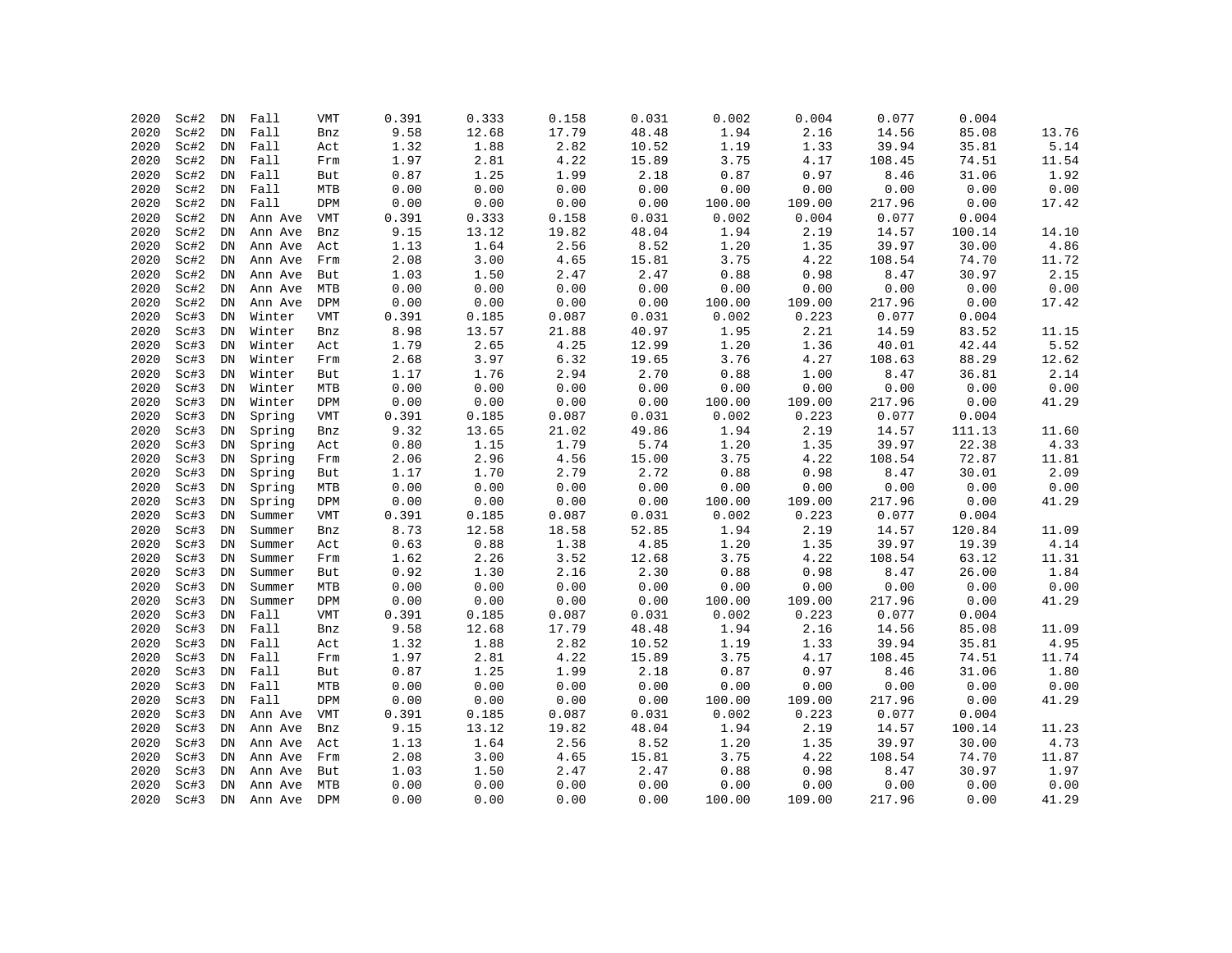### TOXICS EMISSIONS RESULTS FOR HOUSTON

|      |            |             |         |            |        |        | Toxics Emissions Estimates (mg/mi) -------> |        |        |        |         |        |         |
|------|------------|-------------|---------|------------|--------|--------|---------------------------------------------|--------|--------|--------|---------|--------|---------|
|      | CY<br>Scen | AR          | Season  | Tox        | LDGV   | LDGT1  | LDGT2                                       | HDGV   | LDDV   | LDDT   | HDDV    | МC     | All Veh |
| 1990 | Base       | $_{\rm HS}$ | Winter  | VMT        | 0.648  | 0.163  | 0.083                                       | 0.036  | 0.009  | 0.003  | 0.052   | 0.006  |         |
| 1990 | Base       | $_{\rm HS}$ | Winter  | Bnz        | 116.44 | 119.04 | 158.48                                      | 196.70 | 14.47  | 20.59  | 35.23   | 134.19 | 117.95  |
| 1990 | Base       | $_{\rm HS}$ | Winter  | Act        | 14.10  | 16.70  | 24.73                                       | 38.89  | 8.90   | 12.66  | 96.64   | 25.38  | 20.59   |
| 1990 | Base       | $_{\rm HS}$ | Winter  | Frm        | 41.84  | 53.83  | 84.21                                       | 199.36 | 27.93  | 39.74  | 262.41  | 94.74  | 64.60   |
| 1990 | Base       | $_{\rm HS}$ | Winter  | But        | 18.03  | 18.47  | 31.07                                       | 42.44  | 6.51   | 9.27   | 20.47   | 38.91  | 20.19   |
| 1990 | Base       | $_{\rm HS}$ | Winter  | MTB        | 0.00   | 0.00   | 0.00                                        | 0.00   | 0.00   | 0.00   | 0.00    | 0.00   | 0.00    |
| 1990 | Base       | HS          | Winter  | DPM        | 0.00   | 0.00   | 0.00                                        | 0.00   | 362.00 | 381.00 | 1670.94 | 0.00   | 91.29   |
| 1990 | Base       | $_{\rm HS}$ | Spring  | <b>VMT</b> | 0.645  | 0.165  | 0.083                                       | 0.036  | 0.008  | 0.003  | 0.053   | 0.006  |         |
| 1990 | Base       | HS          | Spring  | Bnz        | 111.48 | 121.81 | 166.02                                      | 215.46 | 14.68  | 21.20  | 33.88   | 148.79 | 116.56  |
| 1990 | Base       | $_{\rm HS}$ | Spring  | Act        | 11.48  | 13.58  | 20.41                                       | 34.22  | 9.03   | 13.04  | 92.92   | 22.24  | 17.73   |
| 1990 | Base       | $_{\rm HS}$ | Spring  | Frm        | 34.90  | 44.89  | 70.68                                       | 175.71 | 28.32  | 40.92  | 252.31  | 83.63  | 56.32   |
| 1990 | Base       | ΗS          | Spring  | But        | 14.60  | 15.03  | 25.37                                       | 36.90  | 6.60   | 9.54   | 19.68   | 34.01  | 16.68   |
| 1990 | Base       | $_{\rm HS}$ | Spring  | MTB        | 5.04   | 6.59   | 9.11                                        | 12.46  | 0.00   | 0.00   | 0.00    | 10.25  | 5.61    |
| 1990 | Base       | $_{\rm HS}$ | Spring  | DPM        | 0.00   | 0.00   | 0.00                                        | 0.00   | 362.00 | 381.00 | 1670.94 | 0.00   | 92.69   |
| 1990 | Base       | $_{\rm HS}$ | Summer  | VMT        | 0.645  | 0.165  | 0.083                                       | 0.036  | 0.008  | 0.003  | 0.053   | 0.006  |         |
| 1990 | Base       | HS          | Summer  | Bnz        | 121.95 | 133.13 | 175.95                                      | 258.92 | 14.68  | 21.20  | 33.88   | 173.65 | 127.75  |
| 1990 | Base       | HS          | Summer  | Act        | 12.06  | 14.40  | 20.59                                       | 36.84  | 9.03   | 13.04  | 92.92   | 21.28  | 18.34   |
| 1990 | Base       | $_{\rm HS}$ | Summer  | Frm        | 36.96  | 47.78  | 71.11                                       | 189.28 | 28.32  | 40.92  | 252.31  | 80.03  | 58.64   |
| 1990 | Base       | $_{\rm HS}$ | Summer  | But        | 15.13  | 15.90  | 25.22                                       | 39.76  | 6.60   | 9.54   | 19.68   | 32.55  | 17.25   |
| 1990 | Base       | HS          | Summer  | MTB        | 7.59   | 9.09   | 12.22                                       | 24.73  | 0.00   | 0.00   | 0.00    | 24.47  | 8.46    |
| 1990 | Base       | $_{\rm HS}$ | Summer  | DPM        | 0.00   | 0.00   | 0.00                                        | 0.00   | 362.00 | 381.00 | 1670.94 | 0.00   | 92.69   |
| 1990 | Base       | $_{\rm HS}$ | Fall    | <b>VMT</b> | 0.643  | 0.167  | 0.083                                       | 0.036  | 0.008  | 0.003  | 0.054   | 0.006  |         |
| 1990 | Base       | ΗS          | Fall    | Bnz        | 98.74  | 101.07 | 136.74                                      | 207.74 | 14.88  | 21.82  | 32.52   | 136.61 | 102.08  |
| 1990 | Base       | HS          | Fall    | Act        | 9.99   | 12.24  | 18.53                                       | 31.76  | 9.15   | 13.42  | 89.20   | 20.71  | 16.18   |
| 1990 | Base       | HS          | Fall    | Frm        | 29.22  | 39.15  | 62.32                                       | 161.70 | 28.72  | 42.11  | 242.21  | 77.30  | 50.19   |
| 1990 | Base       | HS          | Fall    | But        | 13.15  | 13.83  | 22.98                                       | 34.39  | 6.70   | 9.82   | 18.89   | 31.75  | 15.22   |
| 1990 | Base       | HS          | Fall    | MTB        | 0.00   | 0.00   | 0.00                                        | 0.00   | 0.00   | 0.00   | 0.00    | 0.00   | 0.00    |
| 1990 | Base       | ΗS          | Fall    | DPM        | 0.00   | 0.00   | 0.00                                        | 0.00   | 368.00 | 390.00 | 1599.89 | 0.00   | 90.51   |
| 1990 | Base       | HS          | Ann Ave | VMT        | 0.645  | 0.165  | 0.083                                       | 0.036  | 0.008  | 0.003  | 0.053   | 0.006  |         |
| 1990 | Base       | $_{\rm HS}$ | Ann Ave | Bnz        | 112.15 | 118.76 | 159.30                                      | 219.71 | 14.68  | 21.20  | 33.88   | 148.31 | 116.09  |
| 1990 | Base       | HS          | Ann Ave | Act        | 11.91  | 14.23  | 21.07                                       | 35.43  | 9.03   | 13.04  | 92.92   | 22.40  | 18.21   |
| 1990 | Base       | HS          | Ann Ave | Frm        | 35.73  | 46.41  | 72.08                                       | 181.51 | 28.32  | 40.92  | 252.31  | 83.93  | 57.44   |
| 1990 | Base       | $_{\rm HS}$ | Ann Ave | But        | 15.23  | 15.81  | 26.16                                       | 38.37  | 6.60   | 9.54   | 19.68   | 34.31  | 17.33   |
| 1990 | Base       | HS          | Ann Ave | MTB        | 3.16   | 3.92   | 5.33                                        | 9.30   | 0.00   | 0.00   | 0.00    | 8.68   | 3.52    |
| 1990 | Base       | $_{\rm HS}$ | Ann Ave | DPM        | 0.00   | 0.00   | 0.00                                        | 0.00   | 363.50 | 383.25 | 1653.17 | 0.00   | 91.80   |
| 1996 | Base       | $_{\rm HS}$ | Winter  | VMT        | 0.550  | 0.225  | 0.107                                       | 0.035  | 0.003  | 0.002  | 0.070   | 0.008  |         |
| 1996 | Base       | ΗS          | Winter  | Bnz        | 51.96  | 59.19  | 74.15                                       | 86.37  | 14.90  | 21.14  | 22.79   | 70.51  | 55.10   |
| 1996 | Base       | $_{\rm HS}$ | Winter  | Act        | 6.07   | 8.69   | 11.53                                       | 20.01  | 9.16   | 13.00  | 62.51   | 21.11  | 11.82   |
| 1996 | Base       | $_{\rm HS}$ | Winter  | Frm        | 19.86  | 32.25  | 43.96                                       | 105.96 | 28.75  | 40.79  | 169.73  | 86.29  | 39.33   |
| 1996 | Base       | HS          | Winter  | But        | 7.87   | 9.17   | 12.04                                       | 16.96  | 6.70   | 9.51   | 13.24   | 31.18  | 9.49    |
| 1996 | Base       | $_{\rm HS}$ | Winter  | MTB        | 47.23  | 54.62  | 68.53                                       | 107.73 | 0.00   | 0.00   | 0.00    | 148.01 | 50.55   |
| 1996 | Base       | $_{\rm HS}$ | Winter  | DPM        | 0.00   | 0.00   | 0.00                                        | 0.00   | 253.00 | 309.00 | 964.49  | 0.00   | 68.89   |
| 1996 | Base       | $_{\rm HS}$ | Spring  | VMT        | 0.550  | 0.225  | 0.107                                       | 0.035  | 0.003  | 0.002  | 0.070   | 0.008  |         |
| 1996 | Base       | $_{\rm HS}$ | Spring  | Bnz        | 37.99  | 45.99  | 57.42                                       | 84.72  | 14.59  | 20.22  | 21.80   | 79.82  | 42.60   |
| 1996 | Base       | HS          | Spring  | Act        | 4.30   | 5.85   | 7.62                                        | 15.59  | 8.98   | 12.43  | 59.81   | 17.79  | 9.43    |
| 1996 | Base       | $_{\rm HS}$ | Spring  | Frm        | 14.21  | 22.61  | 29.98                                       | 84.45  | 28.17  | 39.02  | 162.39  | 73.99  | 31.18   |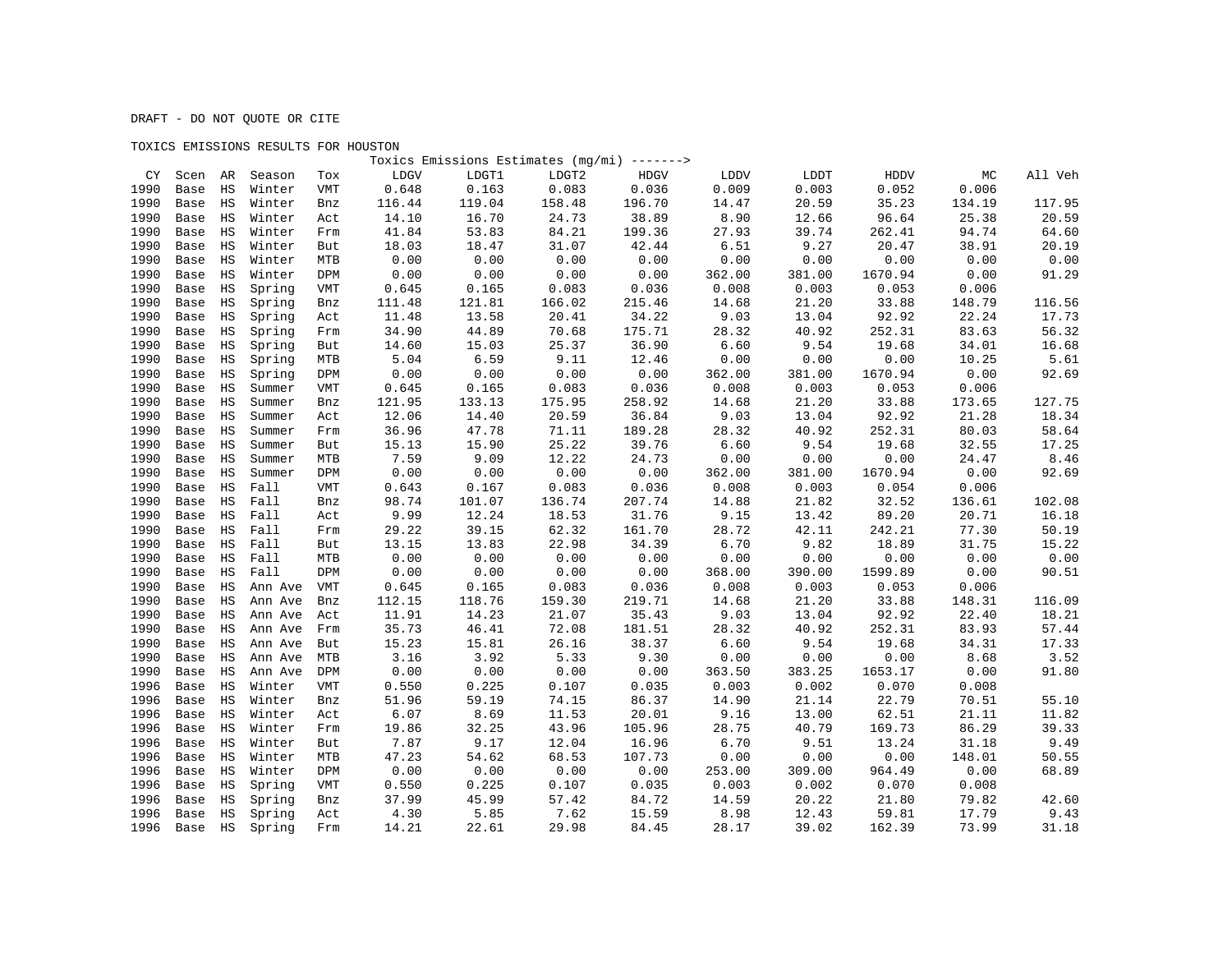| 1996 | Base | ΗS          | Spring  | But        | 6.15   | 6.86   | 8.83   | 12.62          | 6.57   | 9.10   | 12.67  | 26.07  | 7.44           |
|------|------|-------------|---------|------------|--------|--------|--------|----------------|--------|--------|--------|--------|----------------|
| 1996 | Base | $_{\rm HS}$ | Spring  | MTB        | 47.99  | 58.70  | 69.02  | 118.32         | 0.00   | 0.00   | 0.00   | 204.36 | 52.76          |
| 1996 | Base | $_{\rm HS}$ | Spring  | DPM        | 0.00   | 0.00   | 0.00   | 0.00           | 253.00 | 309.00 | 964.49 | 0.00   | 68.89          |
| 1996 | Base | $_{\rm HS}$ | Summer  | VMT        | 0.550  | 0.225  | 0.107  | 0.035          | 0.003  | 0.002  | 0.070  | 0.008  |                |
| 1996 | Base | $_{\rm HS}$ | Summer  | Bnz        | 41.61  | 50.37  | 61.27  | 98.81          | 14.59  | 20.22  | 21.80  | 91.12  | 46.57          |
| 1996 | Base | $_{\rm HS}$ | Summer  | Act        | 4.60   | 6.32   | 7.90   | 17.25          | 8.98   | 12.43  | 59.81  | 17.08  | 9.78           |
| 1996 | Base | HS          | Summer  | Frm        | 15.43  | 24.67  | 31.20  | 93.62          | 28.17  | 39.02  | 162.39 | 71.03  | 32.75          |
| 1996 | Base | $_{\rm HS}$ | Summer  | But        | 6.48   | 7.33   | 9.06   | 14.10          | 6.57   | 9.10   | 12.67  | 25.03  | 7.80           |
| 1996 | Base | $_{\rm HS}$ | Summer  | MTB        | 73.60  | 86.78  | 98.10  | 235.06         | 0.00   | 0.00   | 0.00   | 475.81 | 82.53          |
| 1996 | Base | HS          | Summer  | DPM        | 0.00   | 0.00   | 0.00   | 0.00           | 253.00 | 309.00 | 964.49 | 0.00   | 68.89          |
| 1996 | Base | HS          | Fall    | VMT        | 0.550  | 0.225  | 0.107  | 0.035          | 0.003  | 0.002  | 0.070  | 0.008  |                |
| 1996 | Base | $_{\rm HS}$ | Fall    | Bnz        | 40.48  | 44.34  | 54.67  | 84.59          | 14.29  | 19.30  | 20.82  | 74.75  | 43.19          |
| 1996 | Base | $_{\rm HS}$ | Fall    | Act        | 3.76   | 5.41   | 7.06   | 14.84          | 8.79   | 11.87  | 57.10  | 17.70  | 8.75           |
| 1996 | Base | HS          | Fall    | Frm        | 12.22  | 19.70  | 26.12  | 78.12          | 27.58  | 37.25  | 155.05 | 72.35  | 28.27          |
| 1996 | Base | HS          | Fall    | But        | 4.83   | 5.95   | 7.85   | 12.30          | 6.43   | 8.69   | 12.10  | 26.15  | 6.36           |
| 1996 | Base | HS          | Fall    | MTB        | 105.46 | 97.12  | 109.22 | 293.49         | 0.00   | 0.00   | 0.00   | 331.89 | 104.47         |
| 1996 | Base | $_{\rm HS}$ | Fall    | DPM        | 0.00   | 0.00   | 0.00   | 0.00           | 242.00 | 282.00 | 851.86 | 0.00   | 60.92          |
| 1996 | Base | HS          | Ann Ave | VMT        | 0.550  | 0.225  | 0.107  | 0.035          | 0.003  | 0.002  | 0.070  | 0.008  |                |
| 1996 | Base | $_{\rm HS}$ | Ann Ave | Bnz        | 43.01  | 49.97  | 61.88  | 88.62          | 14.59  | 20.22  | 21.80  | 79.05  | 46.86          |
| 1996 | Base | HS          | Ann Ave | Act        | 4.68   | 6.57   | 8.53   | 16.92          | 8.98   | 12.43  | 59.81  | 18.42  | 9.94           |
| 1996 | Base | $_{\rm HS}$ | Ann Ave | Frm        | 15.43  | 24.81  | 32.81  | 90.54          | 28.17  | 39.02  | 162.39 | 75.92  | 32.89          |
| 1996 | Base | $_{\rm HS}$ | Ann Ave | But        | 6.33   | 7.33   | 9.44   | 13.99          | 6.57   | 9.10   | 12.67  | 27.11  | 7.77           |
| 1996 | Base | $_{\rm HS}$ | Ann Ave | <b>MTB</b> | 68.57  | 74.31  | 86.22  |                | 0.00   | 0.00   | 0.00   | 290.02 |                |
| 1996 | Base | HS          |         | DPM        | 0.00   | 0.00   | 0.00   | 188.65<br>0.00 | 250.25 | 302.25 | 936.33 | 0.00   | 72.58<br>66.90 |
|      |      |             | Ann Ave |            |        |        |        |                |        | 0.002  |        |        |                |
| 2007 | Base | $_{\rm HS}$ | Winter  | VMT        | 0.435  | 0.303  | 0.144  | 0.032          | 0.002  |        | 0.077  | 0.005  |                |
| 2007 | Base | $_{\rm HS}$ | Winter  | Bnz        | 18.87  | 29.84  | 46.63  | 55.61          | 3.90   | 8.99   | 8.83   | 52.48  | 26.71          |
| 2007 | Base | HS          | Winter  | Act        | 1.80   | 3.52   | 5.70   | 10.19          | 2.40   | 5.53   | 24.21  | 17.45  | 4.96           |
| 2007 | Base | HS          | Winter  | Frm        | 5.89   | 13.35  | 21.93  | 54.97          | 7.52   | 17.34  | 65.75  | 73.86  | 17.01          |
| 2007 | Base | HS          | Winter  | But        | 2.31   | 3.95   | 6.43   | 6.10           | 1.75   | 4.04   | 5.13   | 25.36  | 3.86           |
| 2007 | Base | $_{\rm HS}$ | Winter  | MTB        | 37.56  | 53.70  | 71.82  | 116.18         | 0.00   | 0.00   | 0.00   | 176.94 | 47.56          |
| 2007 | Base | $_{\rm HS}$ | Winter  | DPM        | 0.00   | 0.00   | 0.00   | 0.00           | 106.00 | 148.00 | 302.68 | 0.00   | 23.81          |
| 2007 | Base | $_{\rm HS}$ | Spring  | VMT        | 0.435  | 0.303  | 0.144  | 0.032          | 0.002  | 0.002  | 0.077  | 0.005  |                |
| 2007 | Base | $_{\rm HS}$ | Spring  | Bnz        | 12.77  | 20.76  | 32.62  | 51.05          | 3.70   | 8.23   | 8.53   | 60.49  | 19.16          |
| 2007 | Base | HS          | Spring  | Act        | 1.25   | 2.18   | 3.54   | 7.80           | 2.28   | 5.06   | 23.39  | 14.09  | 3.85           |
| 2007 | Base | $_{\rm HS}$ | Spring  | Frm        | 4.06   | 8.25   | 13.46  | 42.08          | 7.14   | 15.88  | 63.50  | 59.66  | 12.79          |
| 2007 | Base | $_{\rm HS}$ | Spring  | But        | 1.69   | 2.74   | 4.48   | 4.70           | 1.66   | 3.70   | 4.95   | 20.49  | 2.85           |
| 2007 | Base | $_{\rm HS}$ | Spring  | MTB        | 23.16  | 39.05  | 48.18  | 95.77          | 0.00   | 0.00   | 0.00   | 190.99 | 32.86          |
| 2007 | Base | HS          | Spring  | DPM        | 0.00   | 0.00   | 0.00   | 0.00           | 106.00 | 148.00 | 302.68 | 0.00   | 23.81          |
| 2007 | Base | HS          | Summer  | VMT        | 0.435  | 0.303  | 0.144  | 0.032          | 0.002  | 0.002  | 0.077  | 0.005  |                |
| 2007 | Base | $_{\rm HS}$ | Summer  | Bnz        | 14.02  | 22.58  | 35.05  | 59.62          | 3.70   | 8.23   | 8.53   | 69.24  | 20.92          |
| 2007 | Base | $_{\rm HS}$ | Summer  | Act        | 1.31   | 2.25   | 3.65   | 8.60           | 2.28   | 5.06   | 23.39  | 13.51  | 3.93           |
| 2007 | Base | $_{\rm HS}$ | Summer  | Frm        | 4.23   | 8.51   | 13.87  | 46.59          | 7.14   | 15.88  | 63.50  | 57.22  | 13.13          |
| 2007 | Base | HS          | Summer  | But        | 1.76   | 2.83   | 4.63   | 5.34           | 1.66   | 3.70   | 4.95   | 19.65  | 2.95           |
| 2007 | Base | HS          | Summer  | <b>MTB</b> | 35.89  | 59.34  | 71.55  | 196.29         | 0.00   | 0.00   | 0.00   | 453.34 | 52.44          |
| 2007 | Base | $_{\rm HS}$ | Summer  | DPM        | 0.00   | 0.00   | 0.00   | 0.00           | 106.00 | 148.00 | 302.68 | 0.00   | 23.81          |
| 2007 | Base | $_{\rm HS}$ | Fall    | VMT        | 0.435  | 0.303  | 0.144  | 0.032          | 0.002  | 0.002  | 0.077  | 0.005  |                |
| 2007 | Base | HS          | Fall    | Bnz        | 16.44  | 23.63  | 35.72  | 59.85          | 3.50   | 7.47   | 8.22   | 56.34  | 22.31          |
| 2007 | Base | ΗS          | Fall    | Act        | 1.18   | 2.09   | 3.47   | 7.92           | 2.15   | 4.59   | 22.56  | 14.70  | 3.72           |
| 2007 | Base | HS          | Fall    | Frm        | 3.86   | 7.61   | 12.79  | 42.67          | 6.76   | 14.41  | 61.26  | 62.25  | 12.26          |
| 2007 | Base | $_{\rm HS}$ | Fall    | But        | 1.55   | 2.54   | 4.25   | 4.70           | 1.58   | 3.36   | 4.78   | 21.37  | 2.69           |
| 2007 | Base | HS          | Fall    | <b>MTB</b> | 88.07  | 110.44 | 125.40 | 399.27         | 0.00   | 0.00   | 0.00   | 400.35 | 104.61         |
|      |      |             |         |            |        |        |        |                |        |        |        |        |                |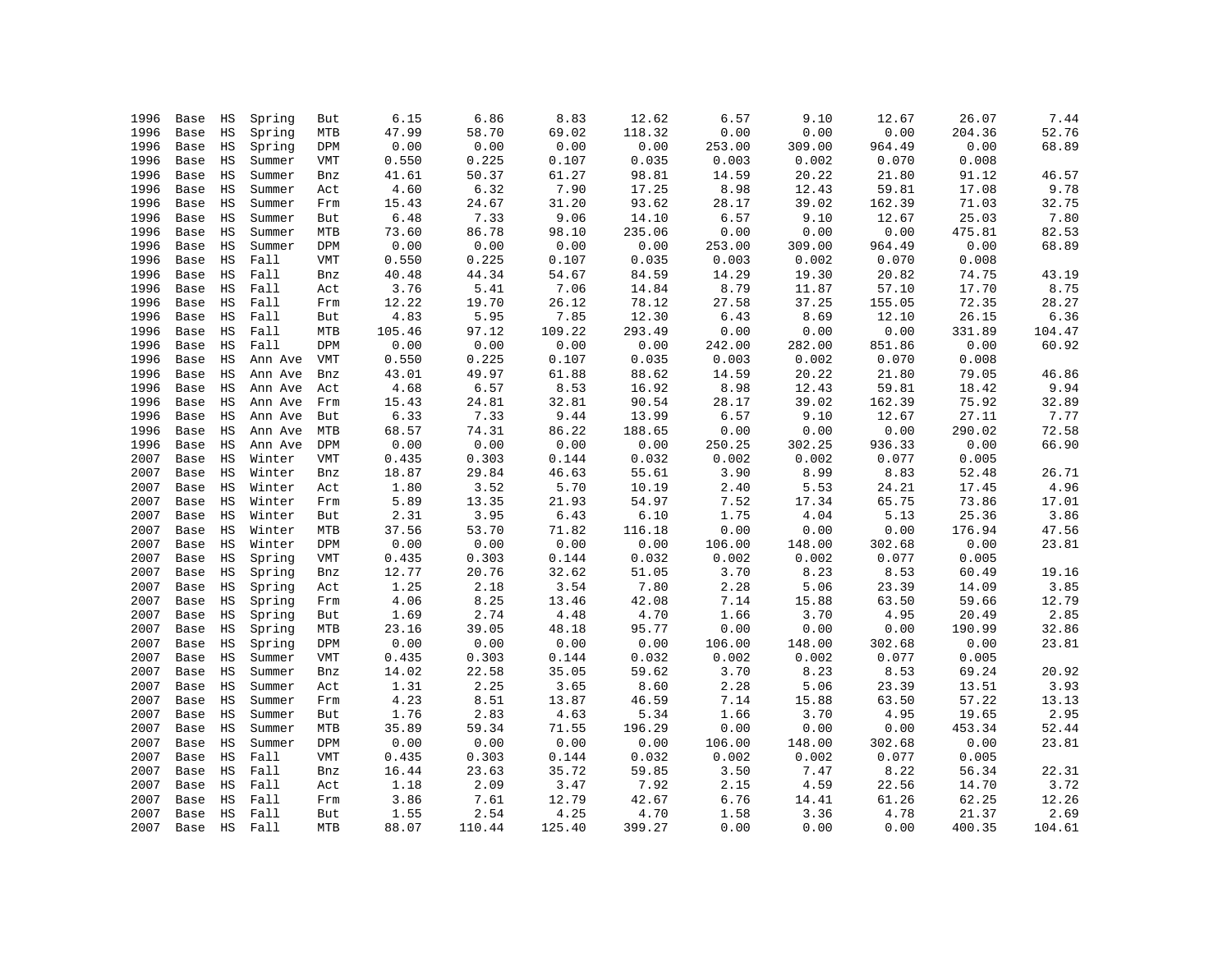| 2007 | Base | HS          | Fall    | DPM        | 0.00  | 0.00         | 0.00          | 0.00          | 104.00 | 129.00        | 279.78        | 0.00           | 22.01         |
|------|------|-------------|---------|------------|-------|--------------|---------------|---------------|--------|---------------|---------------|----------------|---------------|
| 2007 | Base | $_{\rm HS}$ | Ann Ave | VMT        | 0.435 | 0.303        | 0.144         | 0.032         | 0.002  | 0.002         | 0.077         | 0.005          |               |
| 2007 | Base | $_{\rm HS}$ | Ann Ave | Bnz        | 15.53 | 24.20        | 37.51         | 56.53         | 3.70   | 8.23          | 8.53          | 59.64          | 22.27         |
| 2007 | Base | $_{\rm HS}$ | Ann Ave | Act        | 1.38  | 2.51         | 4.09          | 8.63          | 2.28   | 5.06          | 23.39         | 14.94          | 4.12          |
| 2007 | Base | HS          | Ann Ave | Frm        | 4.51  | 9.43         | 15.51         | 46.58         | 7.14   | 15.88         | 63.50         | 63.25          | 13.80         |
| 2007 | Base | $_{\rm HS}$ | Ann Ave | But        | 1.83  | 3.01         | 4.95          | 5.21          | 1.66   | 3.70          | 4.95          | 21.72          | 3.09          |
| 2007 | Base | $_{\rm HS}$ | Ann Ave | MTB        | 46.17 | 65.63        | 79.24         | 201.88        | 0.00   | 0.00          | 0.00          | 305.40         | 59.37         |
| 2007 | Base | HS          | Ann Ave | DPM        | 0.00  | 0.00         | 0.00          | 0.00          | 105.50 | 143.25        | 296.95        | 0.00           | 23.36         |
| 2007 | Sc#1 | HS          | Winter  | <b>VMT</b> | 0.435 | 0.303        | 0.144         | 0.032         | 0.002  | 0.002         | 0.077         | 0.005          |               |
| 2007 | Sc#1 | $_{\rm HS}$ | Winter  | Bnz        | 17.08 | 27.51        | 43.32         | 52.73         | 3.90   | 8.99          | 8.83          | 47.71          | 24.64         |
| 2007 | Sc#1 | $_{\rm HS}$ | Winter  | Act        | 1.67  | 3.38         | 5.52          | 10.19         | 2.40   | 5.53          | 24.21         | 17.45          | 4.84          |
| 2007 | Sc#1 | HS          | Winter  | Frm        | 5.85  | 13.54        | 22.44         | 54.97         | 7.52   | 17.34         | 65.75         | 73.86          | 17.12         |
| 2007 | Sc#1 | $_{\rm HS}$ | Winter  | But        | 1.82  | 3.28         | 5.40          | 6.10          | 1.75   | 4.04          | 5.13          | 25.36          | 3.29          |
| 2007 | Sc#1 | $_{\rm HS}$ | Winter  | MTB        | 37.13 | 53.34        | 71.54         | 116.18        | 0.00   | 0.00          | 0.00          | 176.94         | 47.22         |
| 2007 | Sc#1 | $_{\rm HS}$ | Winter  | DPM        | 0.00  | 0.00         | 0.00          | 0.00          | 106.00 | 148.00        | 302.68        | 0.00           | 23.81         |
| 2007 | Sc#1 | $_{\rm HS}$ | Spring  | <b>VMT</b> | 0.435 | 0.303        | 0.144         | 0.032         | 0.002  | 0.002         | 0.077         | 0.005          |               |
| 2007 | Sc#1 | $_{\rm HS}$ | Spring  | Bnz        | 12.36 | 20.64        | 32.66         | 52.71         | 3.70   | 8.23          | 8.53          | 63.59          | 19.02         |
| 2007 | Sc#1 | $_{\rm HS}$ | Spring  | Act        | 1.20  | 2.12         | 3.47          | 7.74          | 2.28   | 5.06          | 23.39         | 13.98          | 3.80          |
|      |      |             |         |            |       |              |               |               |        |               |               |                |               |
| 2007 | Sc#1 | $_{\rm HS}$ | Spring  | Frm        | 4.04  | 8.33<br>2.45 | 13.73<br>4.03 | 41.78<br>4.66 | 7.14   | 15.88<br>3.70 | 63.50<br>4.95 | 59.22<br>20.33 | 12.83<br>2.61 |
| 2007 | Sc#1 | $_{\rm HS}$ | Spring  | But        | 1.47  |              | 49.83         |               | 1.66   |               |               |                |               |
| 2007 | Sc#1 | HS          | Spring  | MTB        | 24.17 | 40.62        |               | 100.59        | 0.00   | 0.00          | 0.00          | 199.43         | 34.21         |
| 2007 | Sc#1 | $_{\rm HS}$ | Spring  | DPM        | 0.00  | 0.00         | 0.00          | 0.00          | 106.00 | 148.00        | 302.68        | 0.00           | 23.81         |
| 2007 | Sc#1 | $_{\rm HS}$ | Summer  | VMT        | 0.435 | 0.303        | 0.144         | 0.032         | 0.002  | 0.002         | 0.077         | 0.005          |               |
| 2007 | Sc#1 | $_{\rm HS}$ | Summer  | Bnz        | 13.63 | 22.49        | 35.13         | 61.61         | 3.70   | 8.23          | 8.53          | 72.67          | 20.82         |
| 2007 | Sc#1 | $_{\rm HS}$ | Summer  | Act        | 1.26  | 2.19         | 3.58          | 8.54          | 2.28   | 5.06          | 23.39         | 13.41          | 3.88          |
| 2007 | Sc#1 | $_{\rm HS}$ | Summer  | Frm        | 4.21  | 8.59         | 14.14         | 46.25         | 7.14   | 15.88         | 63.50         | 56.80          | 13.17         |
| 2007 | Sc#1 | HS          | Summer  | But        | 1.53  | 2.54         | 4.17          | 5.30          | 1.66   | 3.70          | 4.95          | 19.50          | 2.70          |
| 2007 | Sc#1 | HS          | Summer  | <b>MTB</b> | 37.91 | 62.49        | 75.10         | 207.51        | 0.00   | 0.00          | 0.00          | 477.63         | 55.27         |
| 2007 | Sc#1 | HS          | Summer  | DPM        | 0.00  | 0.00         | 0.00          | 0.00          | 106.00 | 148.00        | 302.68        | 0.00           | 23.81         |
| 2007 | Sc#1 | $_{\rm HS}$ | Fall    | <b>VMT</b> | 0.435 | 0.303        | 0.144         | 0.032         | 0.002  | 0.002         | 0.077         | 0.005          |               |
| 2007 | Sc#1 | $_{\rm HS}$ | Fall    | Bnz        | 15.21 | 22.21        | 33.67         | 57.61         | 3.50   | 7.47          | 8.22          | 52.31          | 20.96         |
| 2007 | Sc#1 | HS          | Fall    | Act        | 1.09  | 1.99         | 3.35          | 7.92          | 2.15   | 4.59          | 22.56         | 14.70          | 3.64          |
| 2007 | Sc#1 | HS          | Fall    | Frm        | 3.82  | 7.74         | 13.16         | 42.67         | 6.76   | 14.41         | 61.26         | 62.25          | 12.34         |
| 2007 | Sc#1 | $_{\rm HS}$ | Fall    | But        | 1.22  | 2.09         | 3.52          | 4.70          | 1.58   | 3.36          | 4.78          | 21.37          | 2.30          |
| 2007 | Sc#1 | $_{\rm HS}$ | Fall    | MTB        | 87.76 | 110.21       | 125.22        | 399.27        | 0.00   | 0.00          | 0.00          | 400.35         | 104.38        |
| 2007 | Sc#1 | $_{\rm HS}$ | Fall    | DPM        | 0.00  | 0.00         | 0.00          | 0.00          | 104.00 | 129.00        | 279.78        | 0.00           | 22.01         |
| 2007 | Sc#1 | HS          | Ann Ave | VMT        | 0.435 | 0.303        | 0.144         | 0.032         | 0.002  | 0.002         | 0.077         | 0.005          |               |
| 2007 | Sc#1 | $_{\rm HS}$ | Ann Ave | Bnz        | 14.57 | 23.21        | 36.19         | 56.17         | 3.70   | 8.23          | 8.53          | 59.07          | 21.36         |
| 2007 | Sc#1 | $_{\rm HS}$ | Ann Ave | Act        | 1.31  | 2.42         | 3.98          | 8.60          | 2.28   | 5.06          | 23.39         | 14.89          | 4.04          |
| 2007 | Sc#1 | $_{\rm HS}$ | Ann Ave | Frm        | 4.48  | 9.55         | 15.87         | 46.42         | 7.14   | 15.88         | 63.50         | 63.03          | 13.86         |
| 2007 | Sc#1 | HS          | Ann Ave | But        | 1.51  | 2.59         | 4.28          | 5.19          | 1.66   | 3.70          | 4.95          | 21.64          | 2.72          |
| 2007 | Sc#1 | $_{\rm HS}$ | Ann Ave | MTB        | 46.74 | 66.67        | 80.42         | 205.89        | 0.00   | 0.00          | 0.00          | 313.59         | 60.27         |
| 2007 | Sc#1 | $_{\rm HS}$ | Ann Ave | DPM        | 0.00  | 0.00         | 0.00          | 0.00          | 105.50 | 143.25        | 296.95        | 0.00           | 23.36         |
| 2007 | Sc#2 | $_{\rm HS}$ | Winter  | <b>VMT</b> | 0.435 | 0.303        | 0.144         | 0.032         | 0.002  | 0.002         | 0.077         | 0.005          |               |
| 2007 | Sc#2 | $_{\rm HS}$ | Winter  | Bnz        | 16.60 | 26.67        | 40.39         | 52.73         | 3.68   | 7.38          | 8.83          | 47.71          | 23.75         |
| 2007 | Sc#2 | $_{\rm HS}$ | Winter  | Act        | 1.61  | 3.29         | 5.18          | 10.19         | 2.26   | 4.54          | 24.21         | 17.45          | 4.74          |
| 2007 | Sc#2 | $_{\rm HS}$ | Winter  | Frm        | 5.65  | 13.20        | 21.25         | 54.97         | 7.09   | 14.25         | 65.75         | 73.86          | 16.75         |
| 2007 | Sc#2 | $_{\rm HS}$ | Winter  | But        | 1.78  | 3.20         | 5.10          | 6.10          | 1.65   | 3.32          | 5.13          | 25.36          | 3.20          |
| 2007 | Sc#2 | $_{\rm HS}$ | Winter  | <b>MTB</b> | 36.91 | 52.94        | 70.18         | 116.18        | 0.00   | 0.00          | 0.00          | 176.94         | 46.81         |
| 2007 | Sc#2 | $_{\rm HS}$ | Winter  | DPM        | 0.00  | 0.00         | 0.00          | 0.00          | 106.00 | 148.00        | 302.68        | 0.00           | 23.81         |
| 2007 | Sc#2 | $_{\rm HS}$ | Spring  | <b>VMT</b> | 0.435 | 0.303        | 0.144         | 0.032         | 0.002  | 0.002         | 0.077         | 0.005          |               |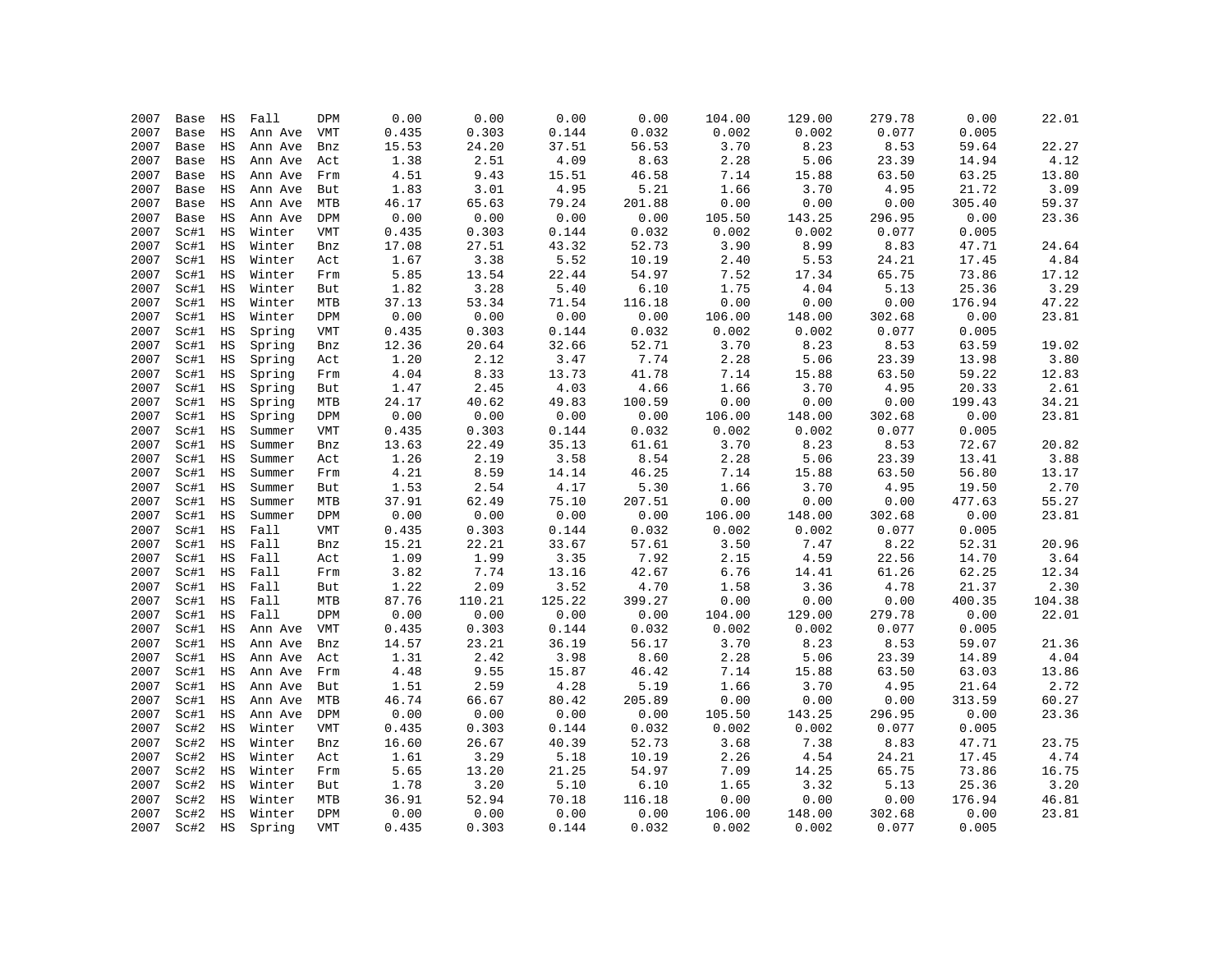| 2007 | Sc#2 | ΗS          | Spring  | Bnz        | 11.94 | 19.95  | 30.16  | 52.71    | 3.45   | 6.40   | 8.53   | 63.59  | 18.26  |
|------|------|-------------|---------|------------|-------|--------|--------|----------|--------|--------|--------|--------|--------|
| 2007 | Sc#2 | $_{\rm HS}$ | Spring  | Act        | 1.16  | 2.05   | 3.22   | 7.74     | 2.12   | 3.93   | 23.39  | 13.98  | 3.72   |
| 2007 | Sc#2 | $_{\rm HS}$ | Spring  | Frm        | 3.88  | 8.08   | 12.82  | 41.78    | 6.66   | 12.34  | 63.50  | 59.22  | 12.54  |
| 2007 | Sc#2 | $_{\rm HS}$ | Spring  | But        | 1.43  | 2.38   | 3.77   | 4.66     | 1.55   | 2.88   | 4.95   | 20.33  | 2.53   |
| 2007 | Sc#2 | $_{\rm HS}$ | Spring  | MTB        | 24.01 | 40.34  | 48.86  | 100.59   | 0.00   | 0.00   | 0.00   | 199.43 | 33.92  |
| 2007 | Sc#2 | $_{\rm HS}$ | Spring  | DPM        | 0.00  | 0.00   | 0.00   | 0.00     | 106.00 | 148.00 | 302.68 | 0.00   | 23.81  |
| 2007 | Sc#2 | $_{\rm HS}$ | Summer  | VMT        | 0.435 | 0.303  | 0.144  | 0.032    | 0.002  | 0.002  | 0.077  | 0.005  |        |
| 2007 | Sc#2 | HS          | Summer  | Bnz        | 13.21 | 21.81  | 32.64  | 61.61    | 3.45   | 6.40   | 8.53   | 72.67  | 20.07  |
| 2007 | Sc#2 | $_{\rm HS}$ | Summer  |            | 1.21  | 2.12   | 3.33   | $8\,.54$ | 2.12   | 3.93   | 23.39  | 13.41  | 3.80   |
| 2007 | Sc#2 | $_{\rm HS}$ | Summer  | Act        | 4.05  | 8.34   | 13.24  | 46.25    | 6.66   | 12.34  | 63.50  | 56.80  | 12.89  |
| 2007 | Sc#2 | $_{\rm HS}$ |         | Frm        | 1.49  | 2.46   | 3.91   | 5.30     | 1.55   | 2.88   | 4.95   | 19.50  | 2.62   |
| 2007 | Sc#2 |             | Summer  | But        | 37.75 | 62.22  | 74.13  |          | 0.00   | 0.00   | 0.00   | 477.63 |        |
|      |      | $_{\rm HS}$ | Summer  | <b>MTB</b> |       |        |        | 207.51   |        |        |        |        | 54.98  |
| 2007 | Sc#2 | $_{\rm HS}$ | Summer  | DPM        | 0.00  | 0.00   | 0.00   | 0.00     | 106.00 | 148.00 | 302.68 | 0.00   | 23.81  |
| 2007 | Sc#2 | $_{\rm HS}$ | Fall    | <b>VMT</b> | 0.435 | 0.303  | 0.144  | 0.032    | 0.002  | 0.002  | 0.077  | 0.005  |        |
| 2007 | Sc#2 | $_{\rm HS}$ | Fall    | Bnz        | 14.80 | 21.54  | 31.26  | 57.61    | 3.23   | 5.41   | 8.22   | 52.31  | 20.22  |
| 2007 | Sc#2 | $_{\rm HS}$ | Fall    | Act        | 1.04  | 1.92   | 3.06   | 7.92     | 1.99   | 3.33   | 22.56  | 14.70  | 3.55   |
| 2007 | Sc#2 | $_{\rm HS}$ | Fall    | Frm        | 3.65  | 7.47   | 12.17  | 42.67    | 6.23   | 10.44  | 61.26  | 62.25  | 12.03  |
| 2007 | Sc#2 | $_{\rm HS}$ | Fall    | But        | 1.18  | 2.01   | 3.28   | 4.70     | 1.45   | 2.43   | 4.78   | 21.37  | 2.23   |
| 2007 | Sc#2 | $_{\rm HS}$ | Fall    | MTB        | 87.57 | 109.89 | 124.12 | 399.27   | 0.00   | 0.00   | 0.00   | 400.35 | 104.04 |
| 2007 | Sc#2 | $_{\rm HS}$ | Fall    | DPM        | 0.00  | 0.00   | 0.00   | 0.00     | 104.00 | 129.00 | 279.78 | 0.00   | 22.01  |
| 2007 | Sc#2 | $_{\rm HS}$ | Ann Ave | VMT        | 0.435 | 0.303  | 0.144  | 0.032    | 0.002  | 0.002  | 0.077  | 0.005  |        |
| 2007 | Sc#2 | HS          | Ann Ave | Bnz        | 14.14 | 22.49  | 33.61  | 56.17    | 3.45   | 6.40   | 8.53   | 59.07  | 20.58  |
| 2007 | Sc#2 | $_{\rm HS}$ | Ann Ave | Act        | 1.25  | 2.35   | 3.70   | 8.60     | 2.12   | 3.93   | 23.39  | 14.89  | 3.95   |
| 2007 | Sc#2 | $_{\rm HS}$ | Ann Ave | Frm        | 4.31  | 9.27   | 14.87  | 46.42    | 6.66   | 12.34  | 63.50  | 63.03  | 13.55  |
| 2007 | Sc#2 | $_{\rm HS}$ | Ann Ave | But        | 1.47  | 2.51   | 4.01   | 5.19     | 1.55   | 2.88   | 4.95   | 21.64  | 2.64   |
| 2007 | Sc#2 | $_{\rm HS}$ | Ann Ave | MTB        | 46.56 | 66.35  | 79.32  | 205.89   | 0.00   | 0.00   | 0.00   | 313.59 | 59.94  |
| 2007 | Sc#2 | HS          | Ann Ave | DPM        | 0.00  | 0.00   | 0.00   | 0.00     | 105.50 | 143.25 | 296.95 | 0.00   | 23.36  |
| 2007 | Sc#3 | $_{\rm HS}$ | Winter  | VMT        | 0.435 | 0.230  | 0.110  | 0.032    | 0.002  | 0.109  | 0.077  | 0.005  |        |
| 2007 | Sc#3 | $_{\rm HS}$ | Winter  | Bnz        | 16.60 | 26.67  | 40.39  | 52.73    | 3.68   | 7.38   | 8.83   | 47.71  | 21.22  |
| 2007 | Sc#3 | $_{\rm HS}$ | Winter  | Act        | 1.61  | 3.29   | 5.18   | 10.19    | 2.26   | 4.54   | 24.21  | 17.45  | 4.80   |
| 2007 | Sc#3 | $_{\rm HS}$ | Winter  | Frm        | 5.65  | 13.20  | 21.25  | 54.97    | 7.09   | 14.25  | 65.75  | 73.86  | 16.59  |
| 2007 | Sc#3 | $_{\rm HS}$ | Winter  | But        | 1.78  | 3.20   | 5.10   | 6.10     | 1.65   | 3.32   | 5.13   | 25.36  | 3.15   |
| 2007 | Sc#3 | $_{\rm HS}$ | Winter  | MTB        | 36.91 | 52.94  | 70.18  | 116.18   | 0.00   | 0.00   | 0.00   | 176.94 | 40.55  |
| 2007 | Sc#3 | $_{\rm HS}$ | Winter  | DPM        | 0.00  | 0.00   | 0.00   | 0.00     | 106.00 | 148.00 | 302.68 | 0.00   | 39.65  |
| 2007 | Sc#3 | $_{\rm HS}$ | Spring  | <b>VMT</b> | 0.435 | 0.230  | 0.110  | 0.032    | 0.002  | 0.109  | 0.077  | 0.005  |        |
| 2007 | Sc#3 | $_{\rm HS}$ | Spring  | Bnz        | 11.94 | 19.95  | 30.16  | 52.71    | 3.45   | 6.40   | 8.53   | 63.59  | 16.47  |
| 2007 | Sc#3 | $_{\rm HS}$ | Spring  | Act        | 1.16  | 2.05   | 3.22   | 7.74     | 2.12   | 3.93   | 23.39  | 13.98  | 3.88   |
| 2007 | Sc#3 | $_{\rm HS}$ | Spring  | Frm        | 3.88  | 8.08   | 12.82  | 41.78    | 6.66   | 12.34  | 63.50  | 59.22  | 12.84  |
| 2007 | Sc#3 | $_{\rm HS}$ | Spring  | But        | 1.43  | 2.38   | 3.77   | 4.66     | 1.55   | 2.88   | 4.95   | 20.33  | 2.53   |
| 2007 | Sc#3 | $_{\rm HS}$ | Spring  | MTB        | 24.01 | 40.34  | 48.86  | 100.59   | 0.00   | 0.00   | 0.00   | 199.43 | 29.32  |
| 2007 | Sc#3 | $_{\rm HS}$ | Spring  | DPM        | 0.00  | 0.00   | 0.00   | 0.00     | 106.00 | 148.00 | 302.68 | 0.00   | 39.65  |
| 2007 | Sc#3 | $_{\rm HS}$ | Summer  | VMT        | 0.435 | 0.230  | 0.110  | 0.032    | 0.002  | 0.109  | 0.077  | 0.005  |        |
| 2007 | Sc#3 | $_{\rm HS}$ | Summer  | Bnz        | 13.21 | 21.81  | 32.64  | 61.61    | 3.45   | 6.40   | 8.53   | 72.67  | 18.05  |
| 2007 | Sc#3 | $_{\rm HS}$ | Summer  | Act        | 1.21  | 2.12   | 3.33   | 8.54     | 2.12   | 3.93   | 23.39  | 13.41  | 3.95   |
| 2007 | Sc#3 | $_{\rm HS}$ | Summer  | Frm        | 4.05  | 8.34   | 13.24  | 46.25    | 6.66   | 12.34  | 63.50  | 56.80  | 13.15  |
| 2007 | Sc#3 | $_{\rm HS}$ | Summer  | But        | 1.49  | 2.46   | 3.91   | 5.30     | 1.55   | 2.88   | 4.95   | 19.50  | 2.61   |
| 2007 | Sc#3 | $_{\rm HS}$ | Summer  | MTB        | 37.75 | 62.22  | 74.13  | 207.51   | 0.00   | 0.00   | 0.00   | 477.63 | 47.91  |
| 2007 | Sc#3 | $_{\rm HS}$ | Summer  | DPM        | 0.00  | 0.00   | 0.00   | 0.00     | 106.00 | 148.00 | 302.68 | 0.00   | 39.65  |
| 2007 | Sc#3 | $_{\rm HS}$ | Fall    | VMT        | 0.435 | 0.230  | 0.110  | 0.032    | 0.002  | 0.109  | 0.077  | 0.005  |        |
| 2007 | Sc#3 | $_{\rm HS}$ | Fall    | Bnz        | 14.80 | 21.54  | 31.26  | 57.61    | 3.23   | 5.41   | 8.22   | 52.31  | 18.17  |
| 2007 | Sc#3 | HS          | Fall    | Act        | 1.04  | 1.92   | 3.06   | 7.92     | 1.99   | 3.33   | 22.56  | 14.70  | 3.66   |
|      |      |             |         |            |       |        |        |          |        |        |        |        |        |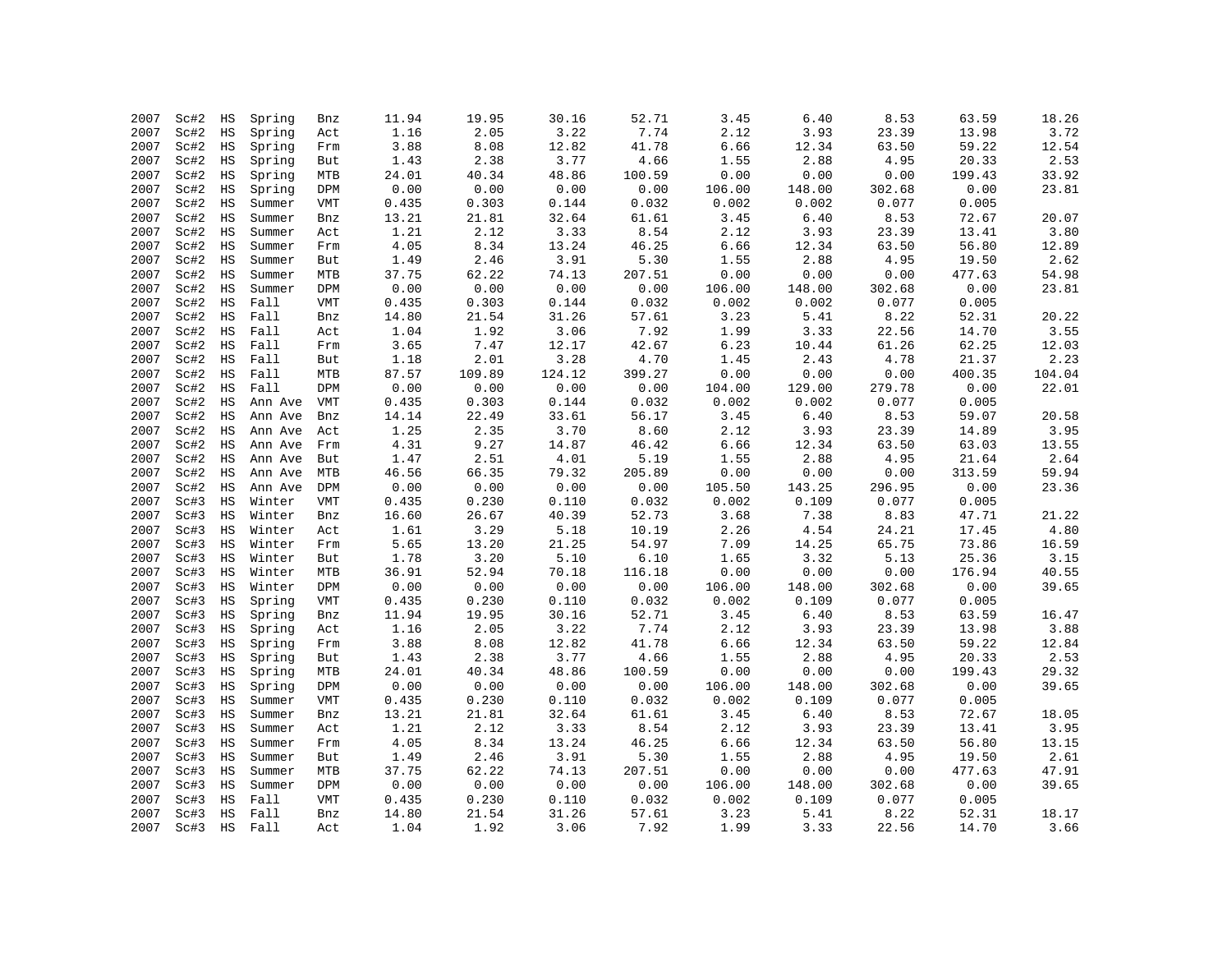| 2007 | Sc#3 | HS          | Fall    | Frm        | 3.65  | 7.47   | 12.17  | 42.67  | 6.23   | 10.44  | 61.26  | 62.25  | 12.19 |
|------|------|-------------|---------|------------|-------|--------|--------|--------|--------|--------|--------|--------|-------|
| 2007 | Sc#3 | $_{\rm HS}$ | Fall    | But        | 1.18  | 2.01   | 3.28   | 4.70   | 1.45   | 2.43   | 4.78   | 21.37  | 2.23  |
| 2007 | Sc#3 | $_{\rm HS}$ | Fall    | MTB        | 87.57 | 109.89 | 124.12 | 399.27 | 0.00   | 0.00   | 0.00   | 400.35 | 91.80 |
| 2007 | Sc#3 | $_{\rm HS}$ | Fall    | DPM        | 0.00  | 0.00   | 0.00   | 0.00   | 104.00 | 129.00 | 279.78 | 0.00   | 35.81 |
| 2007 | Sc#3 | $_{\rm HS}$ | Ann Ave | VMT        | 0.435 | 0.230  | 0.110  | 0.032  | 0.002  | 0.109  | 0.077  | 0.005  |       |
| 2007 | Sc#3 | $_{\rm HS}$ | Ann Ave | Bnz        | 14.14 | 22.49  | 33.61  | 56.17  | 3.45   | 6.40   | 8.53   | 59.07  | 18.47 |
| 2007 | Sc#3 | $_{\rm HS}$ | Ann Ave | Act        | 1.25  | 2.35   | 3.70   | 8.60   | 2.12   | 3.93   | 23.39  | 14.89  | 4.08  |
| 2007 | Sc#3 | $_{\rm HS}$ | Ann Ave | Frm        | 4.31  | 9.27   | 14.87  | 46.42  | 6.66   | 12.34  | 63.50  | 63.03  | 13.69 |
| 2007 | Sc#3 | $_{\rm HS}$ | Ann Ave | But        | 1.47  | 2.51   | 4.01   | 5.19   | 1.55   | 2.88   | 4.95   | 21.64  | 2.63  |
| 2007 | Sc#3 | $_{\rm HS}$ | Ann Ave | MTB        | 46.56 | 66.35  | 79.32  | 205.89 | 0.00   | 0.00   | 0.00   | 313.59 | 52.40 |
| 2007 | Sc#3 | HS          | Ann Ave | DPM        | 0.00  | 0.00   | 0.00   | 0.00   | 105.50 | 143.25 | 296.95 | 0.00   | 38.69 |
| 2020 | Base | HS          | Winter  | <b>VMT</b> | 0.391 | 0.333  | 0.158  | 0.031  | 0.002  | 0.004  | 0.077  | 0.004  |       |
| 2020 | Base | ΗS          | Winter  | Bnz        | 10.27 | 14.15  | 29.90  | 37.27  | 2.50   | 6.19   | 6.33   | 52.48  | 15.34 |
| 2020 | Base | HS          | Winter  | Act        | 0.94  | 1.32   | 2.93   | 5.32   | 1.54   | 3.81   | 17.37  | 17.45  | 2.86  |
| 2020 | Base | $_{\rm HS}$ | Winter  | Frm        | 3.06  | 4.28   | 9.57   | 27.70  | 4.82   | 11.94  | 47.17  | 73.86  | 8.98  |
| 2020 | Base | HS          | Winter  | But        | 1.51  | 2.17   | 4.41   | 2.09   | 1.12   | 2.78   | 3.68   | 25.36  | 2.47  |
| 2020 | Base | ΗS          | Winter  | MTB        | 21.86 | 23.82  | 33.59  | 79.42  | 0.00   | 0.00   | 0.00   | 176.94 | 24.96 |
| 2020 | Base | $_{\rm HS}$ | Winter  | DPM        | 0.00  | 0.00   | 0.00   | 0.00   | 100.00 | 109.00 | 217.96 | 0.00   | 17.42 |
| 2020 | Base | $_{\rm HS}$ | Spring  | VMT        | 0.391 | 0.333  | 0.158  | 0.031  | 0.002  | 0.004  | 0.077  | 0.004  |       |
| 2020 | Base | HS          | Spring  | Bnz        | 6.93  | 9.64   | 20.30  | 32.07  | 2.50   | 6.19   | 6.33   | 60.49  | 10.88 |
| 2020 | Base | HS          | Spring  | Act        | 0.66  | 0.88   | 1.95   | 4.01   | 1.53   | 3.81   | 17.36  | 14.09  | 2.39  |
| 2020 | Base | $_{\rm HS}$ | Spring  | Frm        | 2.11  | 2.91   | 6.49   | 20.88  | 4.82   | 11.95  | 47.13  | 59.66  | 7.39  |
| 2020 | Base | $_{\rm HS}$ | Spring  | But        | 1.12  | 1.58   | 3.19   | 1.57   | 1.12   | 2.79   | 3.68   | 20.49  | 1.89  |
| 2020 | Base | HS          | Spring  | MTB        | 12.54 | 17.86  | 22.82  | 58.39  | 0.00   | 0.00   | 0.00   | 190.99 | 17.03 |
| 2020 | Base | HS          | Spring  | DPM        | 0.00  | 0.00   | 0.00   | 0.00   | 100.00 | 109.00 | 217.96 | 0.00   | 17.42 |
| 2020 | Base | $_{\rm HS}$ | Summer  | <b>VMT</b> | 0.391 | 0.333  | 0.158  | 0.031  | 0.002  | 0.004  | 0.077  | 0.004  |       |
| 2020 | Base | $_{\rm HS}$ | Summer  | Bnz        | 7.45  | 10.43  | 21.57  | 35.67  | 2.50   | 6.19   | 6.33   | 69.24  | 11.69 |
|      |      |             |         |            | 0.68  | 0.91   | 2.02   | 4.16   | 1.53   | 3.81   | 17.36  |        | 2.43  |
| 2020 | Base | $_{\rm HS}$ | Summer  | Act        |       | 3.01   | 6.72   |        | 4.82   | 11.95  | 47.13  | 13.51  |       |
| 2020 | Base | HS          | Summer  | Frm        | 2.19  |        |        | 21.67  |        |        |        | 57.22  | 7.51  |
| 2020 | Base | $_{\rm HS}$ | Summer  | But        | 1.16  | 1.64   | 3.32   | 1.63   | 1.12   | 2.79   | 3.68   | 19.65  | 1.95  |
| 2020 | Base | $_{\rm HS}$ | Summer  | MTB        | 17.61 | 26.38  | 32.32  | 111.64 | 0.00   | 0.00   | 0.00   | 453.34 | 26.05 |
| 2020 | Base | HS          | Summer  | DPM        | 0.00  | 0.00   | 0.00   | 0.00   | 100.00 | 109.00 | 217.96 | 0.00   | 17.42 |
| 2020 | Base | ΗS          | Fall    | VMT        | 0.391 | 0.333  | 0.158  | 0.031  | 0.002  | 0.004  | 0.077  | 0.004  |       |
| 2020 | Base | $_{\rm HS}$ | Fall    | Bnz        | 9.43  | 11.67  | 22.08  | 41.32  | 2.49   | 6.20   | 6.32   | 56.34  | 13.08 |
| 2020 | Base | $_{\rm HS}$ | Fall    | Act        | 0.66  | 0.89   | 1.96   | 4.20   | 1.53   | 3.81   | 17.34  | 14.70  | 2.41  |
| 2020 | Base | ΗS          | Fall    | Frm        | 2.16  | 2.90   | 6.41   | 21.87  | 4.81   | 11.96  | 47.09  | 62.25  | 7.43  |
| 2020 | Base | $_{\rm HS}$ | Fall    | But        | 1.08  | 1.48   | 2.97   | 1.64   | 1.12   | 2.79   | 3.67   | 21.37  | 1.82  |
| 2020 | Base | $_{\rm HS}$ | Fall    | MTB        | 51.59 | 51.66  | 56.67  | 292.01 | 0.00   | 0.00   | 0.00   | 400.35 | 56.98 |
| 2020 | Base | $_{\rm HS}$ | Fall    | DPM        | 0.00  | 0.00   | 0.00   | 0.00   | 100.00 | 109.00 | 217.96 | 0.00   | 17.42 |
| 2020 | Base | HS          | Ann Ave | VMT        | 0.391 | 0.333  | 0.158  | 0.031  | 0.002  | 0.004  | 0.077  | 0.004  |       |
| 2020 | Base | HS          | Ann Ave | Bnz        | 8.52  | 11.47  | 23.46  | 36.58  | 2.50   | 6.19   | 6.33   | 59.64  | 12.75 |
| 2020 | Base | $_{\rm HS}$ | Ann Ave | Act        | 0.74  | 1.00   | 2.22   | 4.42   | 1.53   | 3.81   | 17.36  | 14.94  | 2.52  |
| 2020 | Base | $_{\rm HS}$ | Ann Ave | Frm        | 2.38  | 3.28   | 7.30   | 23.03  | 4.82   | 11.95  | 47.13  | 63.25  | 7.83  |
| 2020 | Base | HS          | Ann Ave | But        | 1.22  | 1.72   | 3.47   | 1.73   | 1.12   | 2.79   | 3.68   | 21.72  | 2.03  |
| 2020 | Base | HS          | Ann Ave | MTB        | 25.90 | 29.93  | 36.35  | 135.37 | 0.00   | 0.00   | 0.00   | 305.40 | 31.26 |
| 2020 | Base | $_{\rm HS}$ | Ann Ave | DPM        | 0.00  | 0.00   | 0.00   | 0.00   | 100.00 | 109.00 | 217.96 | 0.00   | 17.42 |
| 2020 | Sc#1 | $_{\rm HS}$ | Winter  | VMT        | 0.391 | 0.333  | 0.158  | 0.031  | 0.002  | 0.004  | 0.077  | 0.004  |       |
| 2020 | Sc#1 | HS          | Winter  | Bnz        | 8.96  | 12.82  | 27.65  | 35.79  | 2.50   | 6.19   | 6.33   | 47.71  | 13.96 |
| 2020 | Sc#1 | HS          | Winter  | Act        | 0.81  | 1.21   | 2.78   | 5.32   | 1.54   | 3.81   | 17.37  | 17.45  | 2.75  |
| 2020 | Sc#1 | $_{\rm HS}$ | Winter  | Frm        | 2.95  | 4.33   | 9.91   | 27.70  | 4.82   | 11.94  | 47.17  | 73.86  | 9.01  |
| 2020 | Sc#1 | <b>HS</b>   | Winter  | But        | 1.14  | 1.69   | 3.56   | 2.09   | 1.12   | 2.78   | 3.68   | 25.36  | 2.03  |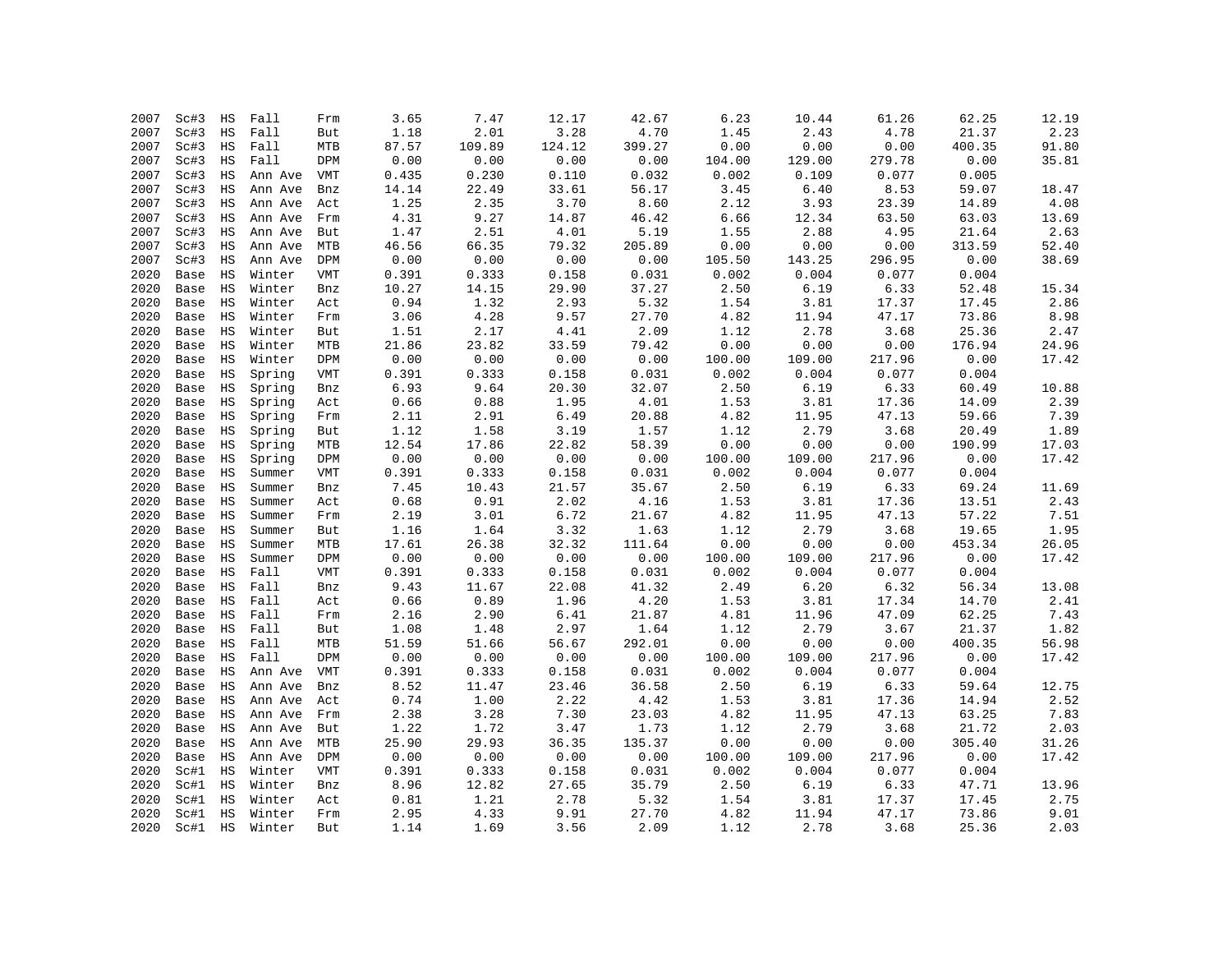| 2020         | Sc#1         | HS                         | Winter  | MTB               | 21.48            | 23.52         | 33.25         | 79.42          | 0.00           | 0.00           | 0.00           | 176.94         | 24.66          |
|--------------|--------------|----------------------------|---------|-------------------|------------------|---------------|---------------|----------------|----------------|----------------|----------------|----------------|----------------|
| 2020         | Sc#1         | $_{\rm HS}$                | Winter  | DPM               | 0.00             | 0.00          | 0.00          | 0.00           | 100.00         | 109.00         | 217.96         | 0.00           | 17.42          |
| 2020         | Sc#1         | $_{\rm HS}$                | Spring  | VMT               | 0.391            | 0.333         | 0.158         | 0.031          | 0.002          | 0.004          | 0.077          | 0.004          |                |
| 2020         | Sc#1         | $_{\rm HS}$                | Spring  | Bnz               | 6.32             | 9.17          | 19.96         | 32.89          | 2.50           | 6.19           | 6.33           | 63.59          | 10.47          |
| 2020         | Sc#1         | $_{\rm HS}$                | Spring  | Act               | 0.60             | 0.83          | 1.90          | 3.98           | 1.53           | 3.81           | 17.36          | 13.98          | 2.35           |
| 2020         | Sc#1         | $_{\rm HS}$                | Spring  | Frm               | 2.02             | 2.92          | 6.70          | 20.74          | 4.82           | 11.95          | 47.13          | 59.22          | 7.39           |
| 2020         | Sc#1         | $_{\rm HS}$                | Spring  | But               | 0.93             | 1.37          | 2.84          | 1.56           | 1.12           | 2.79           | 3.68           | 20.33          | 1.69           |
| 2020         | Sc#1         | HS                         | Spring  | MTB               | 12.96            | 18.58         | 23.60         | 61.38          | 0.00           | 0.00           | 0.00           | 199.43         | 17.69          |
| 2020         | Sc#1         | $_{\rm HS}$                | Spring  | DPM               | 0.00             | 0.00          | 0.00          | 0.00           | 100.00         | 109.00         | 217.96         | 0.00           | 17.42          |
| 2020         | Sc#1         | $_{\rm HS}$                | Summer  | VMT               | 0.391            | 0.333         | 0.158         | 0.031          | 0.002          | 0.004          | 0.077          | 0.004          |                |
| 2020         | Sc#1         | HS                         | Summer  | Bnz               | 6.83             | 9.97          | 21.23         | 36.61          | 2.50           | 6.19           | 6.33           | 72.67          | 11.29          |
| 2020         | Sc#1         | HS                         | Summer  | Act               | 0.62             | 0.86          | 1.97          | 4.13           | 1.53           | 3.81           | 17.36          | 13.41          | 2.38           |
| 2020         | Sc#1         | $_{\rm HS}$                | Summer  | Frm               | 2.10             | 3.02          | 6.94          | 21.52          | 4.82           | 11.95          | 47.13          | 56.80          | 7.50           |
| 2020         | Sc#1         | $_{\rm HS}$                | Summer  | But               | 0.97             | 1.42          | 2.95          | 1.62           | 1.12           | 2.79           | 3.68           | 19.50          | 1.74           |
| 2020         | Sc#1         | $_{\rm HS}$                | Summer  | MTB               | 18.42            | 27.76         | 33.85         | 118.08         | 0.00           | 0.00           | 0.00           | 477.63         | 27.37          |
| 2020         | Sc#1         | HS                         | Summer  | DPM               | 0.00             | 0.00          | 0.00          | 0.00           | 100.00         | 109.00         | 217.96         | 0.00           | 17.42          |
| 2020         | Sc#1         | $_{\rm HS}$                | Fall    | VMT               | 0.391            | 0.333         | 0.158         | 0.031          | 0.002          | 0.004          | 0.077          | 0.004          |                |
| 2020         | Sc#1         | $_{\rm HS}$                | Fall    | Bnz               | 8.51             | 10.77         | 20.58         | 40.15          | 2.49           | 6.20           | 6.32           | 52.31          | 12.13          |
| 2020         | Sc#1         | $_{\rm HS}$                | Fall    | Act               | 0.58             | 0.82          | 1.86          | 4.20           | 1.53           | 3.81           | 17.34          | 14.70          | 2.34           |
| 2020         | Sc#1         | HS                         | Fall    | Frm               | 2.09             | 2.94          | 6.64          | 21.87          | 4.81           | 11.96          | 47.09          | 62.25          | 7.46           |
| 2020         | Sc#1         | $_{\rm HS}$                | Fall    | But               | 0.81             | 1.16          | 2.40          | 1.64           | 1.12           | 2.79           | 3.67           | 21.37          | 1.52           |
| 2020         | Sc#1         | $_{\rm HS}$                | Fall    | MTB               | 51.33            | 51.46         | 56.44         | 292.01         | 0.00           | 0.00           | 0.00           | 400.35         | 56.78          |
| 2020         | Sc#1         | $_{\rm HS}$                | Fall    | DPM               | 0.00             | 0.00          | 0.00          | 0.00           | 100.00         | 109.00         | 217.96         | 0.00           | 17.42          |
| 2020         | Sc#1         | $_{\rm HS}$                | Ann Ave | VMT               | 0.391            | 0.333         | 0.158         | 0.031          | 0.002          | 0.004          | 0.077          | 0.004          |                |
| 2020         | Sc#1         | $_{\rm HS}$                | Ann Ave | Bnz               | 7.66             | 10.68         | 22.35         | 36.36          | 2.50           | 6.19           | 6.33           | 59.07          | 11.96          |
| 2020         | Sc#1         | $_{\rm HS}$                | Ann Ave | Act               | 0.65             | 0.93          | 2.13          | 4.41           | 1.53           | 3.81           | 17.36          | 14.89          | 2.45           |
| 2020         | Sc#1         | $_{\rm HS}$                | Ann Ave | Frm               | 2.29             | 3.30          | 7.55          | 22.96          | 4.82           | 11.95          | 47.13          | 63.03          | 7.84           |
| 2020         | Sc#1         | $_{\rm HS}$                | Ann Ave | But               | 0.96             | 1.41          | 2.94          | 1.73           | 1.12           | 2.79           | 3.68           | 21.64          | 1.75           |
| 2020         | Sc#1         | HS                         | Ann Ave | MTB               | 26.05            | 30.33         | 36.78         | 137.72         | 0.00           | 0.00           | 0.00           | 313.59         | 31.62          |
| 2020         | Sc#1         | $_{\rm HS}$                | Ann Ave | DPM               | 0.00             | 0.00          | 0.00          | 0.00           | 100.00         | 109.00         | 217.96         | 0.00           | 17.42          |
| 2020         | Sc#2         | $_{\rm HS}$                | Winter  | VMT               | 0.391            | 0.333         | 0.158         | 0.031          | 0.002          | 0.004          | 0.077          | 0.004          |                |
| 2020         | Sc#2         | HS                         | Winter  | Bnz               | 7.35             | 10.33         | 16.29         | 35.79          | 1.95           | 2.18           | 6.33           | 47.71          | 10.69          |
| 2020         | Sc#2         | $_{\rm HS}$                | Winter  | Act               | 0.64             | 0.93          | 1.47          | 5.32           | 1.20           | 1.34           | 17.37          | 17.45          | 2.37           |
| 2020         | Sc#2         | $_{\rm HS}$                | Winter  | Frm               | 2.29             | 3.35          | 5.32          | 27.70          | 3.76           | 4.21           | 47.17          | 73.86          | 7.66           |
| 2020         | Sc#2         | $_{\rm HS}$                | Winter  | But               | 0.96             | 1.42          | 2.36          | 2.09           | 0.88           | 0.98           | 3.68           | 25.36          | 1.67           |
| 2020         | Sc#2         | $_{\rm HS}$                | Winter  | MTB               | 20.67            | 22.29         | 27.83         | 79.42          | 0.00           | 0.00           | 0.00           | 176.94         | 23.07          |
| 2020         | Sc#2         | HS                         | Winter  | DPM               | 0.00             | 0.00          | 0.00          | 0.00           | 100.00         | 109.00         | 217.96         | 0.00           | 17.42          |
| 2020         | Sc#2         | $_{\rm HS}$                | Spring  | VMT               | 0.391            | 0.333         | 0.158         | 0.031          | 0.002          | 0.004          | 0.077          | 0.004          |                |
| 2020         | Sc#2         | $_{\rm HS}$                | Spring  | Bnz               | 5.06             | 7.25          | 10.96         | 32.89          | 1.94           | 2.16           | 6.33           | 63.59          | 7.90           |
| 2020         | Sc#2         | $_{\rm HS}$                | Spring  | Act               | 0.46             | 0.65          | 1.00          | 3.98           | 1.20           | 1.33           | 17.36          | 13.98          | 2.08           |
| 2020         | Sc#2         | $_{\rm HS}$                | Spring  | Frm               | 1.55             | 2.23          | 3.43          | 20.74          | 3.75           | 4.16           | 47.13          | 59.22          | 6.43           |
| 2020         | Sc#2         | $_{\rm HS}$                | Spring  | But               | 0.79             | 1.14          | 1.87          | 1.56           | 0.88           | 0.97           | 3.68           | 20.33          | 1.40           |
| 2020         | Sc#2         | $_{\rm HS}$                | Spring  | MTB               | 12.44            | 17.80         | 20.03         | 61.38          | 0.00           | 0.00           | 0.00           | 199.43         | 16.66          |
| 2020         | Sc#2         | $_{\rm HS}$                | Spring  | DPM               | 0.00             | 0.00          | 0.00          | 0.00           | 100.00         | 109.00         | 217.96         | 0.00           | 17.42          |
| 2020         | Sc#2         | HS                         | Summer  | VMT               | 0.391            | 0.333         | 0.158         | 0.031          | 0.002          | 0.004          | 0.077          | 0.004          |                |
| 2020         | Sc#2         | HS                         |         |                   | 5.54             | $8\,.01$      | 11.98         | 36.61          | 1.94           | 2.16           | 6.33           | 72.67          |                |
| 2020         |              |                            | Summer  | Bnz               |                  |               | 1.04          |                | 1.20           | 1.33           |                |                | 8.65<br>2.10   |
| 2020         | Sc#2<br>Sc#2 | $_{\rm HS}$<br>$_{\rm HS}$ | Summer  | Act               | $0.48\,$<br>1.61 | 0.68<br>2.32  | 3.58          | 4.13<br>21.52  | 3.75           | 4.16           | 17.36<br>47.13 | 13.41<br>56.80 | 6.51           |
| 2020         | Sc#2         | HS                         | Summer  | Frm               | 0.82             | 1.19          | 1.95          | 1.62           | 0.88           | 0.97           | 3.68           | 19.50          | 1.44           |
|              |              |                            | Summer  | But               |                  |               |               |                |                |                |                |                |                |
| 2020<br>2020 | Sc#2<br>Sc#2 | $_{\rm HS}$<br><b>HS</b>   | Summer  | MTB<br><b>DPM</b> | 17.89<br>0.00    | 26.97<br>0.00 | 30.18<br>0.00 | 118.08<br>0.00 | 0.00<br>100.00 | 0.00<br>109.00 | 0.00<br>217.96 | 477.63<br>0.00 | 26.31<br>17.42 |
|              |              |                            | Summer  |                   |                  |               |               |                |                |                |                |                |                |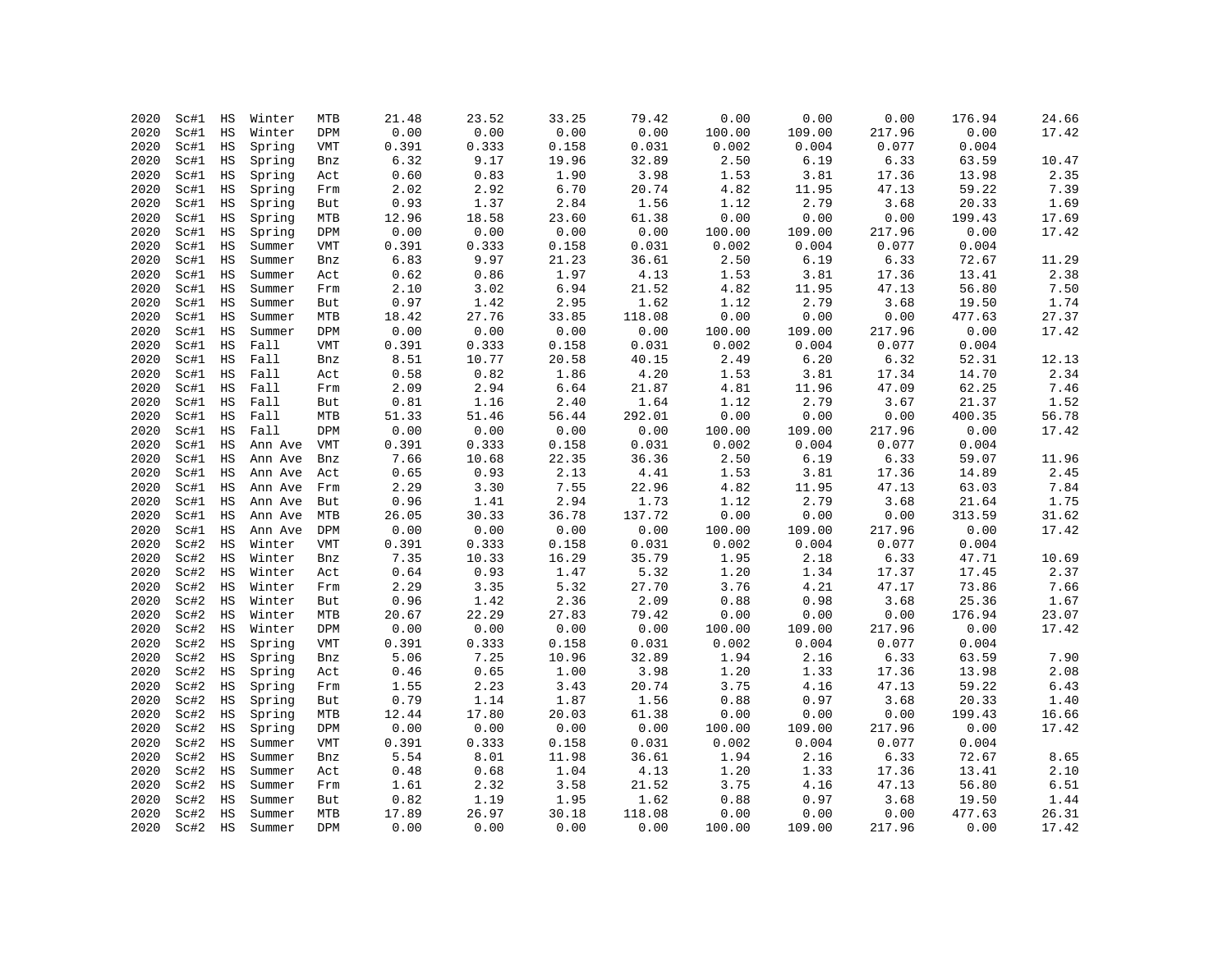| 2020         | Sc#2         | HS                | Fall           | <b>VMT</b> | 0.391         | 0.333         | 0.158         | 0.031         | 0.002           | 0.004           | 0.077          | 0.004         |                |
|--------------|--------------|-------------------|----------------|------------|---------------|---------------|---------------|---------------|-----------------|-----------------|----------------|---------------|----------------|
| 2020         | Sc#2         | $_{\rm HS}$       | Fall           | Bnz        | 7.35          | 9.05          | 12.55         | 40.15         | 1.94            | 2.13            | 6.32           | 52.31         | 9.83           |
| 2020         | Sc#2         | $_{\rm HS}$       | Fall           | Act        | 0.45          | 0.63          | 0.94          | 4.20          | 1.19            | 1.31            | 17.34          | 14.70         | 2.06           |
| 2020         | Sc#2         | $_{\rm HS}$       | Fall           | Frm        | 1.62          | 2.26          | 3.41          | 21.87         | 3.75            | 4.12            | 47.09          | 62.25         | 6.50           |
| 2020         | Sc#2         | HS                | Fall           | But        | 0.68          | 0.97          | 1.54          | 1.64          | 0.87            | 0.96            | 3.67           | 21.37         | 1.26           |
| 2020         | Sc#2         | $_{\rm HS}$       | Fall           | MTB        | 50.74         | 50.60         | 52.57         | 292.01        | 0.00            | 0.00            | 0.00           | 400.35        | 55.65          |
| 2020         | Sc#2         | $_{\rm HS}$       | Fall           | DPM        | 0.00          | 0.00          | 0.00          | 0.00          | 100.00          | 109.00          | 217.96         | 0.00          | 17.42          |
| 2020         | Sc#2         | $_{\rm HS}$       | Ann Ave        | VMT        | 0.391         | 0.333         | 0.158         | 0.031         | 0.002           | 0.004           | 0.077          | 0.004         |                |
| 2020         | Sc#2         | $_{\rm HS}$       | Ann Ave        | Bnz        | 6.32          | 8.66          | 12.94         | 36.36         | 1.94            | 2.16            | 6.33           | 59.07         | 9.27           |
| 2020         | Sc#2         | $_{\rm HS}$       | Ann Ave        | Act        | 0.51          | 0.72          | 1.11          | 4.41          | 1.20            | 1.33            | 17.36          | 14.89         | 2.15           |
| 2020         | Sc#2         | $_{\rm HS}$       | Ann Ave        | Frm        | 1.77          | 2.54          | 3.93          | 22.96         | 3.75            | 4.16            | 47.13          | 63.03         | 6.78           |
| 2020         | Sc#2         | $_{\rm HS}$       | Ann Ave        | But        | 0.81          | 1.18          | 1.93          | 1.73          | 0.88            | 0.97            | 3.68           | 21.64         | 1.44           |
| 2020         | Sc#2         | $_{\rm HS}$       | Ann Ave        | MTB        | 25.43         | 29.41         | 32.65         | 137.72        | 0.00            | 0.00            | 0.00           | 313.59        | 30.42          |
| 2020         | Sc#2         | HS                | Ann Ave        | DPM        | 0.00          | 0.00          | 0.00          | 0.00          | 100.00          | 109.00          | 217.96         | 0.00          | 17.42          |
| 2020         | Sc#3         | $_{\rm HS}$       | Winter         | VMT        | 0.391         | 0.185         | 0.087         | 0.031         | 0.002           | 0.223           | 0.077          | 0.004         |                |
| 2020         | Sc#3         | $_{\rm HS}$       | Winter         | Bnz        | 7.35          | 10.33         | 16.29         | 35.79         | 1.95            | 2.18            | 6.33           | 47.71         | 8.48           |
| 2020         | Sc#3         | $_{\rm HS}$       | Winter         | Act        | 0.64          | 0.93          | 1.47          | 5.32          | 1.20            | 1.34            | 17.37          | 17.45         | 2.42           |
| 2020         | Sc#3         | HS                | Winter         | Frm        | 2.29          | 3.35          | 5.32          | 27.70         | 3.76            | 4.21            | 47.17          | 73.86         | 7.71           |
| 2020         | Sc#3         | $_{\rm HS}$       | Winter         | But        | 0.96          | 1.42          | 2.36          | 2.09          | 0.88            | 0.98            | 3.68           | 25.36         | 1.51           |
| 2020         | Sc#3         | $_{\rm HS}$       | Winter         | MTB        | 20.67         | 22.29         | 27.83         | 79.42         | 0.00            | 0.00            | 0.00           | 176.94        | 17.80          |
| 2020         | Sc#3         | $_{\rm HS}$       | Winter         | DPM        | 0.00          | 0.00          | 0.00          | 0.00          | 100.00          | 109.00          | 217.96         | 0.00          | 41.29          |
| 2020         | Sc#3         | $_{\rm HS}$       | Spring         | VMT        | 0.391         | 0.185         | 0.087         | 0.031         | 0.002           | 0.223           | 0.077          | 0.004         |                |
| 2020         | Sc#3         | HS                | Spring         | Bnz        | 5.06          | 7.25          | 10.96         | 32.89         | 1.94            | 2.16            | 6.33           | 63.59         | 6.52           |
| 2020         | Sc#3         | $_{\rm HS}$       | Spring         | Act        | 0.46          | 0.65          | 1.00          | 3.98          | 1.20            | 1.33            | 17.36          | 13.98         | 2.20           |
| 2020         | Sc#3         | $_{\rm HS}$       | Spring         | Frm        | 1.55          | 2.23          | 3.43          | 20.74         | 3.75            | 4.16            | 47.13          | 59.22         | 6.76           |
| 2020         | Sc#3         | $_{\rm HS}$       | Spring         | But        | 0.79          | 1.14          | 1.87          | 1.56          | 0.88            | 0.97            | 3.68           | 20.33         | 1.31           |
| 2020         | Sc#3         | $_{\rm HS}$       | Spring         | MTB        | 12.44         | 17.80         | 20.03         | 61.38         | 0.00            | 0.00            | 0.00           | 199.43        | 12.60          |
| 2020         | Sc#3         | $_{\rm HS}$       | Spring         | DPM        | 0.00          | 0.00          | 0.00          | 0.00          | 100.00          | 109.00          | 217.96         | 0.00          | 41.29          |
| 2020         | Sc#3         | $_{\rm HS}$       | Summer         | <b>VMT</b> | 0.391         | 0.185         | 0.087         | 0.031         | 0.002           | 0.223           | 0.077          | 0.004         |                |
| 2020         | Sc#3         | $_{\rm HS}$       | Summer         | Bnz        | 5.54          | 8.01          | 11.98         | 36.61         | 1.94            | 2.16            | 6.33           | 72.67         | 7.09           |
| 2020         | Sc#3         | $_{\rm HS}$       | Summer         | Act        | 0.48          | 0.68          | 1.04          | 4.13          | 1.20            | 1.33            | 17.36          | 13.41         | 2.22           |
| 2020         | Sc#3         | $_{\rm HS}$       | Summer         | Frm        | 1.61          | 2.32          | 3.58          | 21.52         | 3.75            | 4.16            | 47.13          | 56.80         | 6.83           |
| 2020         | Sc#3         | $_{\rm HS}$       | Summer         | But        | 0.82          | 1.19          | 1.95          | 1.62          | 0.88            | 0.97            | 3.68           | 19.50         | 1.34           |
| 2020<br>2020 | Sc#3         | $_{\rm HS}$       | Summer         | MTB        | 17.89<br>0.00 | 26.97         | 30.18         | 118.08        | 0.00            | 0.00            | 0.00<br>217.96 | 477.63        | 20.18<br>41.29 |
| 2020         | Sc#3         | $_{\rm HS}$<br>HS | Summer<br>Fall | DPM        | 0.391         | 0.00<br>0.185 | 0.00<br>0.087 | 0.00<br>0.031 | 100.00<br>0.002 | 109.00<br>0.223 | 0.077          | 0.00<br>0.004 |                |
| 2020         | Sc#3<br>Sc#3 | $_{\rm HS}$       | Fall           | <b>VMT</b> | 7.35          | 9.05          | 12.55         | 40.15         | 1.94            | 2.13            | 6.32           | 52.31         |                |
| 2020         | Sc#3         | HS                | Fall           | Bnz        | 0.45          | 0.63          | 0.94          | 4.20          | 1.19            | 1.31            | 17.34          | 14.70         | 8.06<br>2.19   |
| 2020         | Sc#3         | $_{\rm HS}$       | Fall           | Act        | 1.62          | 2.26          | 3.41          | 21.87         | 3.75            | 4.12            | 47.09          | 62.25         | 6.83           |
| 2020         | Sc#3         | $_{\rm HS}$       | Fall           | Frm<br>But | 0.68          | 0.97          | 1.54          | 1.64          | 0.87            | 0.96            | 3.67           | 21.37         | 1.22           |
| 2020         | Sc#3         | $_{\rm HS}$       | Fall           | MTB        | 50.74         | 50.60         | 52.57         | 292.01        | 0.00            | 0.00            | 0.00           | 400.35        | 44.43          |
| 2020         | Sc#3         | $_{\rm HS}$       | Fall           | DPM        | 0.00          | 0.00          | 0.00          | 0.00          | 100.00          | 109.00          | 217.96         | 0.00          | 41.29          |
| 2020         | Sc#3         | $_{\rm HS}$       | Ann Ave        | VMT        | 0.391         | 0.185         | 0.087         | 0.031         | 0.002           | 0.223           | 0.077          | 0.004         |                |
| 2020         | Sc#3         | $_{\rm HS}$       | Ann Ave        | Bnz        | 6.32          | 8.66          | 12.94         | 36.36         | 1.94            | 2.16            | 6.33           | 59.07         | 7.54           |
| 2020         | Sc#3         | HS                | Ann Ave        | Act        | 0.51          | 0.72          | 1.11          | 4.41          | 1.20            | 1.33            | 17.36          | 14.89         | 2.26           |
| 2020         | Sc#3         | HS                | Ann Ave        | Frm        | 1.77          | 2.54          | 3.93          | 22.96         | 3.75            | 4.16            | 47.13          | 63.03         | 7.03           |
| 2020         | Sc#3         | $_{\rm HS}$       | Ann Ave        | But        | 0.81          | 1.18          | 1.93          | 1.73          | 0.88            | 0.97            | 3.68           | 21.64         | 1.35           |
| 2020         | Sc#3         | $_{\rm HS}$       | Ann Ave        | MTB        | 25.43         | 29.41         | 32.65         | 137.72        | 0.00            | 0.00            | 0.00           | 313.59        | 23.75          |
| 2020         | Sc#3         | HS                | Ann Ave        | <b>DPM</b> | 0.00          | 0.00          | 0.00          | 0.00          | 100.00          | 109.00          | 217.96         | 0.00          | 41.29          |
|              |              |                   |                |            |               |               |               |               |                 |                 |                |               |                |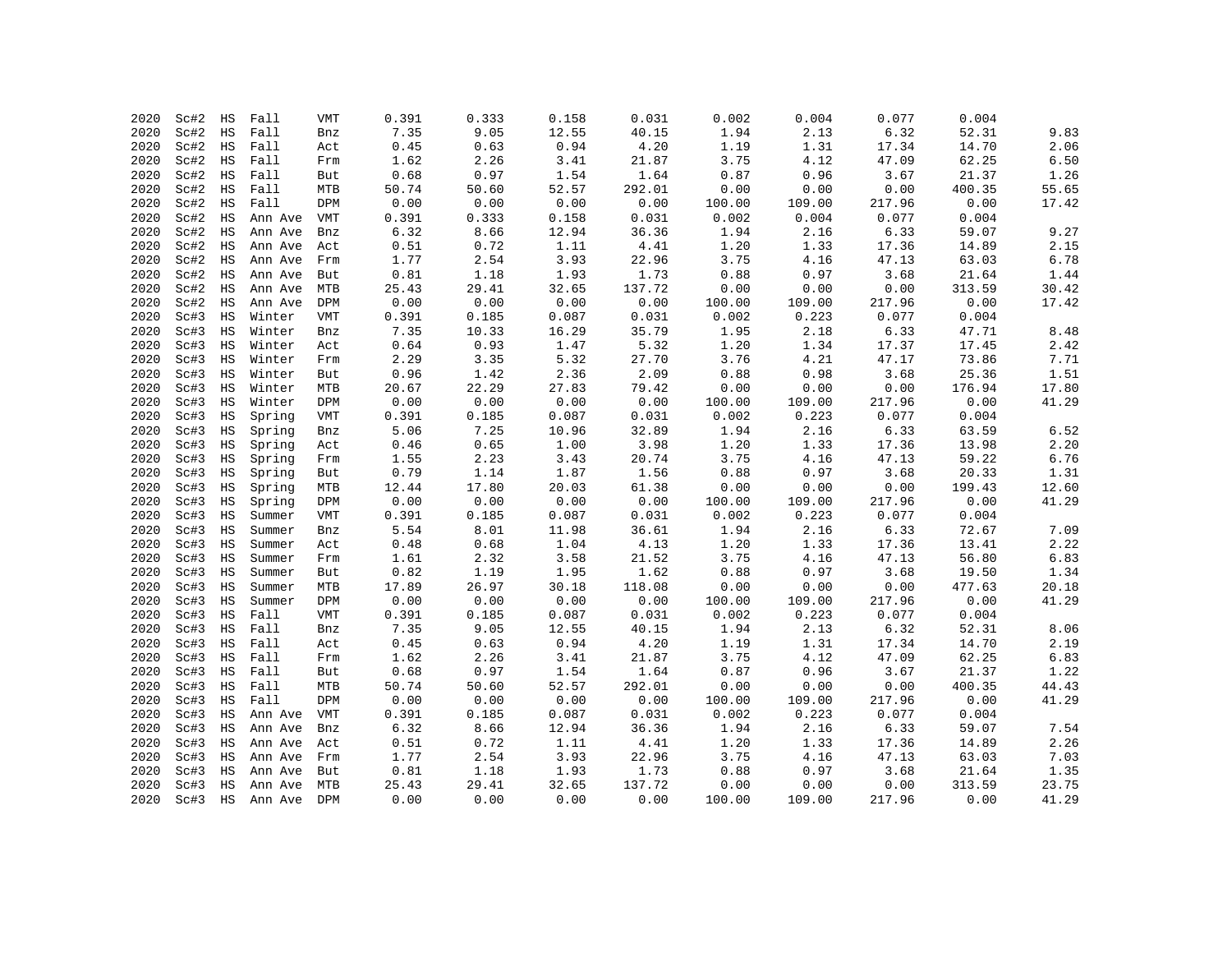### TOXICS EMISSIONS RESULTS FOR MINNEAPOLIS

|      |      |               |         |            |        |        | Toxics Emissions Estimates (mg/mi) -------> |        |        |        |         |        |         |
|------|------|---------------|---------|------------|--------|--------|---------------------------------------------|--------|--------|--------|---------|--------|---------|
| CY   | Scen | AR            | Season  | Tox        | LDGV   | LDGT1  | LDGT2                                       | HDGV   | LDDV   | LDDT   | HDDV    | МC     | All Veh |
| 1990 | Base | MN            | Winter  | VMT        | 0.648  | 0.166  | 0.082                                       | 0.031  | 0.009  | 0.002  | 0.055   | 0.008  |         |
| 1990 | Base | MN            | Winter  | Bnz        | 226.47 | 218.89 | 314.96                                      | 358.76 | 14.57  | 20.17  | 33.57   | 133.47 | 222.93  |
| 1990 | Base | MN            | Winter  | Act        | 23.75  | 25.36  | 43.01                                       | 67.40  | 8.96   | 12.40  | 92.08   | 23.13  | 30.52   |
| 1990 | Base | MN            | Winter  | Frm        | 69.74  | 80.68  | 147.21                                      | 347.00 | 28.12  | 38.93  | 250.02  | 86.34  | 96.02   |
| 1990 | Base | MN            | Winter  | But        | 27.70  | 28.02  | 54.58                                       | 73.93  | 6.56   | 9.08   | 19.50   | 35.46  | 30.77   |
| 1990 | Base | MN            | Winter  | MTB        | 0.00   | 0.00   | 0.00                                        | 0.00   | 0.00   | 0.00   | 0.00    | 0.00   | 0.00    |
| 1990 | Base | MN            | Winter  | DPM        | 0.00   | 0.00   | 0.00                                        | 0.00   | 368.00 | 383.00 | 1613.08 | 0.00   | 92.70   |
| 1990 | Base | MN            | Spring  | <b>VMT</b> | 0.645  | 0.168  | 0.082                                       | 0.031  | 0.008  | 0.002  | 0.056   | 0.008  |         |
| 1990 | Base | MN            | Spring  | Bnz        | 157.57 | 162.66 | 260.77                                      | 364.09 | 14.81  | 20.95  | 32.59   | 125.79 | 164.61  |
| 1990 | Base | MN            | Spring  | Act        | 15.62  | 17.43  | 31.29                                       | 56.96  | 9.11   | 12.89  | 89.39   | 18.12  | 22.57   |
| 1990 | Base | MN            | Spring  | Frm        | 46.73  | 55.87  | 107.04                                      | 292.76 | 28.58  | 40.44  | 242.72  | 67.65  | 71.75   |
| 1990 | Base | MN            | Spring  | But        | 19.26  | 19.98  | 39.74                                       | 62.36  | 6.66   | 9.43   | 18.93   | 27.79  | 22.32   |
| 1990 | Base | MN            | Spring  | MTB        | 0.00   | 0.00   | 0.00                                        | 0.00   | 0.00   | 0.00   | 0.00    | 0.00   | 0.00    |
| 1990 | Base | MN            | Spring  | DPM        | 0.00   | 0.00   | 0.00                                        | 0.00   | 368.00 | 383.00 | 1613.08 | 0.00   | 94.04   |
| 1990 | Base | MN            | Summer  | VMT        | 0.645  | 0.168  | 0.082                                       | 0.031  | 0.008  | 0.002  | 0.056   | 0.008  |         |
| 1990 | Base | MN            | Summer  | Bnz        | 123.79 | 129.47 | 218.25                                      | 363.34 | 14.81  | 20.95  | 32.59   | 129.42 | 133.75  |
| 1990 | Base | MN            | Summer  | Act        | 11.57  | 13.16  | 24.94                                       | 50.45  | 9.11   | 12.89  | 89.39   | 15.45  | 18.49   |
| 1990 | Base | $\texttt{MN}$ | Summer  | Frm        | 35.09  | 42.64  | 86.04                                       | 259.44 | 28.58  | 40.44  | 242.72  | 57.67  | 59.18   |
| 1990 | Base | MN            | Summer  | But        | 14.27  | 15.30  | 32.13                                       | 55.26  | 6.66   | 9.43   | 18.93   | 23.69  | 17.44   |
| 1990 | Base | MN            | Summer  | MTB        | 0.00   | 0.00   | 0.00                                        | 0.00   | 0.00   | 0.00   | 0.00    | 0.00   | 0.00    |
| 1990 | Base | MN            | Summer  | DPM        | 0.00   | 0.00   | 0.00                                        | 0.00   | 368.00 | 383.00 | 1613.08 | 0.00   | 94.04   |
| 1990 | Base | MN            | Fall    | <b>VMT</b> | 0.642  | 0.171  | 0.082                                       | 0.031  | 0.007  | 0.002  | 0.057   | 0.008  |         |
| 1990 | Base | MN            | Fall    | Bnz        | 157.66 | 156.03 | 240.81                                      | 338.63 | 15.04  | 21.74  | 31.61   | 121.56 | 161.04  |
| 1990 | Base | MN            | Fall    | Act        | 14.58  | 16.37  | 29.29                                       | 54.09  | 9.25   | 13.37  | 86.70   | 17.21  | 21.39   |
| 1990 | Base | MN            | Fall    | Frm        | 42.56  | 51.94  | 98.85                                       | 277.41 | 29.03  | 41.96  | 235.42  | 64.26  | 67.08   |
| 1990 | Base | MN            | Fall    | But        | 17.24  | 18.46  | 35.94                                       | 59.07  | 6.77   | 9.78   | 18.36   | 26.39  | 20.32   |
| 1990 | Base | MN            | Fall    | MTB        | 0.00   | 0.00   | 0.00                                        | 0.00   | 0.00   | 0.00   | 0.00    | 0.00   | 0.00    |
| 1990 | Base | MN            | Fall    | DPM        | 0.00   | 0.00   | 0.00                                        | 0.00   | 370.00 | 393.00 | 1530.75 | 0.00   | 90.63   |
| 1990 | Base | MN            | Ann Ave | VMT        | 0.645  | 0.168  | 0.082                                       | 0.031  | 0.008  | 0.002  | 0.056   | 0.008  |         |
| 1990 | Base | MN            | Ann Ave | Bnz        | 166.37 | 166.76 | 258.70                                      | 356.21 | 14.81  | 20.95  | 32.59   | 127.56 | 170.58  |
| 1990 | Base | MN            | Ann Ave | Act        | 16.38  | 18.08  | 32.13                                       | 57.22  | 9.11   | 12.89  | 89.39   | 18.48  | 23.24   |
| 1990 | Base | MN            | Ann Ave | Frm        | 48.53  | 57.78  | 109.79                                      | 294.15 | 28.58  | 40.44  | 242.72  | 68.98  | 73.51   |
| 1990 | Base | MN            | Ann Ave | But        | 19.62  | 20.44  | 40.60                                       | 62.65  | 6.66   | 9.43   | 18.93   | 28.33  | 22.71   |
| 1990 | Base | MN            | Ann Ave | <b>MTB</b> | 0.00   | 0.00   | 0.00                                        | 0.00   | 0.00   | 0.00   | 0.00    | 0.00   | 0.00    |
| 1990 | Base | MN            | Ann Ave | DPM        | 0.00   | 0.00   | 0.00                                        | 0.00   | 368.50 | 385.50 | 1592.50 | 0.00   | 92.85   |
| 1996 | Base | MN            | Winter  | VMT        | 0.550  | 0.225  | 0.107                                       | 0.035  | 0.003  | 0.002  | 0.070   | 0.008  |         |
| 1996 | Base | MN            | Winter  | Bnz        | 141.48 | 151.78 | 233.47                                      | 211.52 | 16.28  | 21.75  | 22.31   | 112.46 | 146.90  |
| 1996 | Base | MN            | Winter  | Act        | 28.22  | 34.72  | 66.17                                       | 80.08  | 10.01  | 13.38  | 61.20   | 41.40  | 37.89   |
| 1996 | Base | MN            | Winter  | Frm        | 41.42  | 52.90  | 113.02                                      | 220.26 | 31.42  | 41.99  | 166.18  | 87.78  | 67.00   |
| 1996 | Base | MN            | Winter  | But        | 13.23  | 15.01  | 36.10                                       | 46.36  | 7.33   | 9.79   | 12.96   | 36.57  | 17.38   |
| 1996 | Base | MN            | Winter  | MTB        | 0.00   | 0.00   | 0.00                                        | 0.00   | 0.00   | 0.00   | 0.00    | 0.00   | 0.00    |
| 1996 | Base | ΜN            | Winter  | DPM        | 0.00   | 0.00   | 0.00                                        | 0.00   | 306.00 | 320.00 | 873.59  | 0.00   | 62.71   |
| 1996 | Base | MN            | Spring  | VMT        | 0.550  | 0.225  | 0.107                                       | 0.035  | 0.003  | 0.002  | 0.070   | 0.008  |         |
| 1996 | Base | MN            | Spring  | Bnz        | 81.16  | 91.65  | 160.85                                      | 207.82 | 16.12  | 21.23  | 21.10   | 104.38 | 92.15   |
| 1996 | Base | MN            | Spring  | Act        | 17.19  | 21.48  | 43.59                                       | 66.68  | 9.92   | 13.06  | 57.87   | 32.05  | 25.65   |
| 1996 | Base | MN            | Spring  | Frm        | 21.88  | 28.80  | 67.53                                       | 171.41 | 31.12  | 40.98  | 157.14  | 63.62  | 43.42   |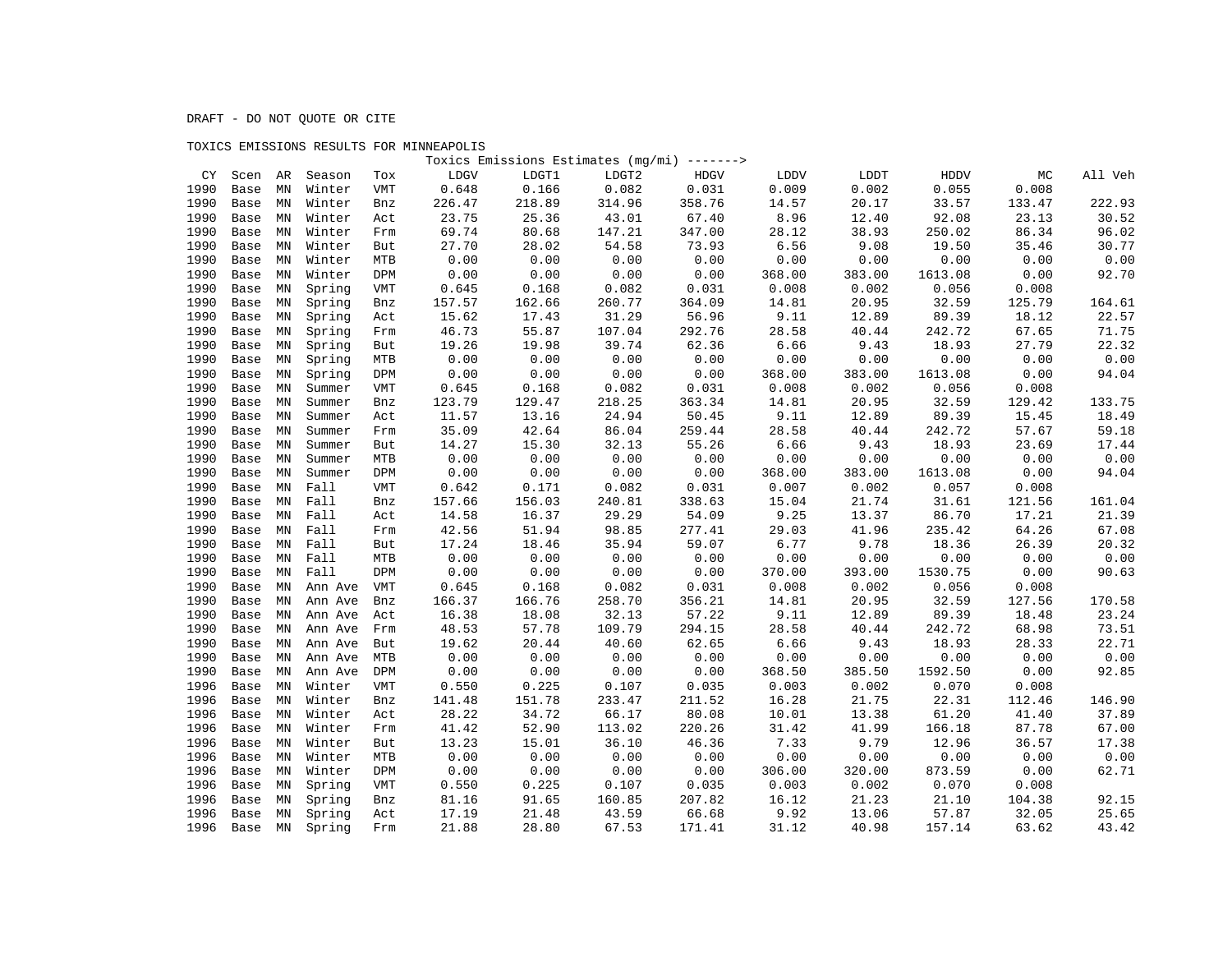| 1996 | Base         | ΜN | Spring  | But        | 7.69  | 8.90                   | 21.79  | 36.03         | 7.26   | 9.55   | 12.26  | 26.57  | 10.94 |
|------|--------------|----|---------|------------|-------|------------------------|--------|---------------|--------|--------|--------|--------|-------|
| 1996 | Base         | MN | Spring  | MTB        | 0.00  | 0.00                   | 0.00   | 0.00          | 0.00   | 0.00   | 0.00   | 0.00   | 0.00  |
| 1996 | Base         | MN | Spring  | DPM        | 0.00  | 0.00                   | 0.00   | 0.00          | 306.00 | 320.00 | 873.59 | 0.00   | 62.71 |
| 1996 | Base         | MN | Summer  | <b>VMT</b> | 0.550 | 0.225                  | 0.107  | 0.035         | 0.003  | 0.002  | 0.070  | 0.008  |       |
| 1996 | Base         | MN | Summer  | Bnz        | 62.46 | 68.61                  | 126.28 | 209.53        | 16.12  | 21.23  | 21.10  | 109.03 | 73.08 |
| 1996 | Base         | MN | Summer  | Act        | 11.34 | 14.22                  | 31.36  | 56.99         | 9.92   | 13.06  | 57.87  | 26.27  | 19.10 |
| 1996 | Base         | MN | Summer  | Frm        | 14.55 | 19.27                  | 49.64  | 147.52        | 31.12  | 40.98  | 157.14 | 52.14  | 34.41 |
| 1996 | Base         | MN | Summer  | But        | 5.06  | 5.96                   | 16.31  | 31.11         | 7.26   | 9.55   | 12.26  | 21.78  | 8.03  |
| 1996 | Base         | MN | Summer  | MTB        | 0.00  | 0.00                   | 0.00   | 0.00          | 0.00   | 0.00   | 0.00   | 0.00   | 0.00  |
| 1996 | Base         | MN | Summer  | DPM        | 0.00  | 0.00                   | 0.00   | 0.00          | 306.00 | 320.00 | 873.59 | 0.00   | 62.71 |
| 1996 | Base         | MN | Fall    | VMT        | 0.550 | 0.225                  | 0.107  | 0.035         | 0.003  | 0.002  | 0.070  | 0.008  |       |
| 1996 | Base         | MN | Fall    | Bnz        | 77.45 | 81.27                  | 134.38 | 181.71        | 15.97  | 20.71  | 19.89  | 97.26  | 83.88 |
| 1996 | Base         | MN | Fall    | Act        | 12.39 | 15.87                  | 34.16  | 55.44         | 9.82   | 12.74  | 54.54  | 28.13  | 20.08 |
| 1996 | Base         | MN | Fall    | Frm        | 18.20 | 24.22                  | 57.23  | 151.06        | 30.82  | 39.97  | 148.10 | 59.64  | 37.89 |
| 1996 | Base         | MN | Fall    | But        | 5.76  | 7.09                   | 17.44  | 31.67         | 7.19   | 9.32   | 11.55  | 24.85  | 8.79  |
| 1996 | Base         | MN | Fall    | MTB        | 0.00  | 0.00                   | 0.00   | 0.00          | 0.00   | 0.00   | 0.00   | 0.00   | 0.00  |
| 1996 | Base         | MN | Fall    | DPM        | 0.00  | 0.00                   | 0.00   | 0.00          | 297.00 | 302.00 | 785.81 | 0.00   | 56.50 |
| 1996 | Base         | MN | Ann Ave | VMT        | 0.550 | 0.225                  | 0.107  | 0.035         | 0.003  | 0.002  | 0.070  | 0.008  |       |
| 1996 | Base         | MN | Ann Ave | Bnz        | 90.64 | 98.33                  | 163.74 | 202.65        | 16.12  | 21.23  | 21.10  | 105.78 | 99.00 |
| 1996 | Base         | MN | Ann Ave | Act        | 17.28 | 21.57                  | 43.82  | 64.80         | 9.92   | 13.06  | 57.87  | 31.96  | 25.68 |
| 1996 | Base         | MN | Ann Ave | Frm        | 24.01 | 31.30                  | 71.85  | 172.56        | 31.12  | 40.98  | 157.14 | 65.79  | 45.68 |
| 1996 | Base         | MN | Ann Ave | But        | 7.93  | 9.24                   | 22.91  | 36.29         | 7.26   | 9.55   | 12.26  | 27.44  | 11.28 |
| 1996 | Base         | MN | Ann Ave | MTB        | 0.00  | 0.00                   | 0.00   | 0.00          | 0.00   | 0.00   | 0.00   | 0.00   | 0.00  |
| 1996 | Base         | MN | Ann Ave | DPM        | 0.00  | ${\bf 0}$ . ${\bf 00}$ | 0.00   | 0.00          | 303.75 | 315.50 | 851.64 | 0.00   | 61.16 |
| 2007 | Base         | MN | Winter  | VMT        | 0.435 | 0.303                  | 0.144  | 0.032         | 0.002  | 0.002  | 0.077  | 0.005  |       |
| 2007 | Base         | MN | Winter  | Bnz        | 53.13 | 112.36                 | 160.08 | 109.62        | 4.80   | 9.84   | 8.83   | 110.06 | 84.98 |
| 2007 | Base         | MN | Winter  | Act        | 8.43  | 21.66                  | 32.16  | 33.00         | 2.95   | 6.05   | 24.21  | 40.52  | 18.00 |
| 2007 | Base         | MN | Winter  | Frm        | 12.17 | 31.15                  | 46.10  | 66.06         | 9.27   | 19.00  | 65.75  | 85.90  | 29.03 |
| 2007 |              | MN | Winter  |            | 5.12  | 11.64                  | 15.47  |               | 2.16   | 4.43   | 5.13   | 35.79  | 8.94  |
|      | Base         |    |         | But        | 0.00  | 0.00                   | 0.00   | 11.66<br>0.00 | 0.00   | 0.00   | 0.00   | 0.00   |       |
| 2007 | Base         | MN | Winter  | MTB        |       |                        |        |               |        |        |        |        | 0.00  |
| 2007 | Base         | MN | Winter  | DPM        | 0.00  | 0.00                   | 0.00   | 0.00          | 106.00 | 148.00 | 302.68 | 0.00   | 23.81 |
| 2007 | Base         | MN | Spring  | VMT        | 0.435 | 0.303                  | 0.144  | 0.032         | 0.002  | 0.002  | 0.077  | 0.005  |       |
| 2007 | Base         | MN | Spring  | Bnz        | 34.36 | 66.97                  | 94.50  | 99.56         | 4.67   | 9.17   | 8.53   | 102.40 | 53.23 |
| 2007 | Base         | MN | Spring  | Act        | 6.02  | 13.57                  | 19.80  | 27.06         | 2.87   | 5.64   | 23.39  | 31.40  | 12.42 |
| 2007 | Base         | MN | Spring  | Frm        | 7.12  | 16.01                  | 23.60  | 51.23         | 9.01   | 17.69  | 63.50  | 62.34  | 18.24 |
| 2007 | Base         | MN | Spring  | But        | 3.66  | 7.57                   | 9.86   | 8.95          | 2.10   | 4.13   | 4.95   | 26.03  | 6.12  |
| 2007 | Base         | MN | Spring  | MTB        | 0.00  | 0.00                   | 0.00   | 0.00          | 0.00   | 0.00   | 0.00   | 0.00   | 0.00  |
| 2007 | Base         | MN | Spring  | DPM        | 0.00  | 0.00                   | 0.00   | 0.00          | 106.00 | 148.00 | 302.68 | 0.00   | 23.81 |
| 2007 | Base         | MN | Summer  | <b>VMT</b> | 0.435 | 0.303                  | 0.144  | 0.032         | 0.002  | 0.002  | 0.077  | 0.005  |       |
| 2007 | Base         | MN | Summer  | Bnz        | 29.55 | 51.88                  | 71.30  | 98.83         | 4.67   | 9.17   | 8.53   | 107.45 | 43.23 |
| 2007 | Base         | MN | Summer  | Act        | 4.12  | 8.92                   | 13.01  | 21.43         | 2.87   | 5.64   | 23.39  | 25.74  | 9.00  |
| 2007 | Base         | MN | Summer  | Frm        | 4.87  | 10.50                  | 15.47  | 41.04         | 9.01   | 17.69  | 63.50  | 51.09  | 14.04 |
| 2007 | Base         | MN | Summer  | But        | 2.50  | 5.00                   | 6.52   | 7.23          | 2.10   | 4.13   | 4.95   | 21.34  | 4.28  |
| 2007 | Base         | MN | Summer  | MTB        | 0.00  | 0.00                   | 0.00   | 0.00          | 0.00   | 0.00   | 0.00   | 0.00   | 0.00  |
| 2007 | Base         | MN | Summer  | DPM        | 0.00  | 0.00                   | 0.00   | 0.00          | 106.00 | 148.00 | 302.68 | 0.00   | 23.81 |
| 2007 | Base         | MN | Fall    | <b>VMT</b> | 0.435 | 0.303                  | 0.144  | 0.032         | 0.002  | 0.002  | 0.077  | 0.005  |       |
| 2007 | Base         | MN | Fall    | Bnz        | 38.30 | 64.11                  | 86.91  | 105.68        | 4.53   | 8.49   | 8.22   | 95.86  | 53.12 |
| 2007 | Base         | MN | Fall    | Act        | 4.32  | 9.30                   | 13.56  | 23.14         | 2.78   | 5.22   | 22.56  | 27.60  | 9.28  |
| 2007 | Base         | MN | Fall    | Frm        | 6.28  | 13.27                  | 19.22  | 46.67         | 8.74   | 16.39  | 61.26  | 58.51  | 16.07 |
| 2007 | Base         | MN | Fall    | But        | 2.75  | 5.68                   | 7.38   | 8.29          | 2.04   | 3.82   | 4.78   | 24.38  | 4.74  |
| 2007 | Base MN Fall |    |         | <b>MTR</b> | 0.00  | 0.00                   | 0.00   | 0.00          | 0.00   | 0.00   | 0.00   | 0.00   | 0.00  |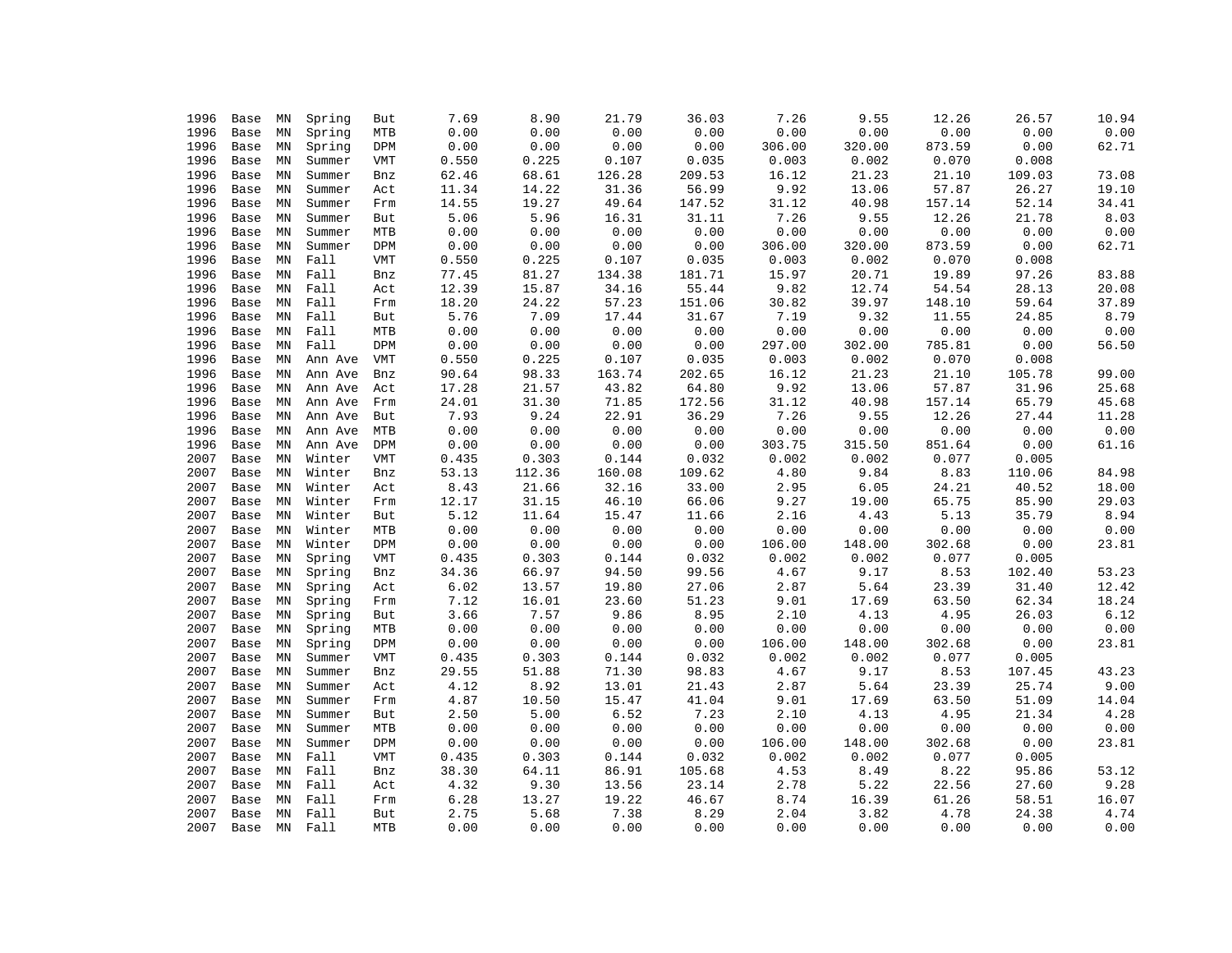| 2007 | Base | ΜN                  | Fall         | DPM         | 0.00         | 0.00         | 0.00         | 0.00         | 104.00        | 129.00         | 279.78         | 0.00         | 22.01         |
|------|------|---------------------|--------------|-------------|--------------|--------------|--------------|--------------|---------------|----------------|----------------|--------------|---------------|
| 2007 | Base | MN                  | Ann Ave      | VMT         | 0.435        | 0.303        | 0.144        | 0.032        | 0.002         | 0.002          | 0.077          | 0.005        |               |
| 2007 | Base | MN                  | Ann Ave      | Bnz         | 38.83        | 73.83        | 103.20       | 103.42       | 4.67          | 9.17           | 8.53           | 103.94       | 58.64         |
| 2007 | Base | MN                  | Ann Ave      | Act         | 5.72         | 13.36        | 19.63        | 26.16        | 2.87          | 5.64           | 23.39          | 31.32        | 12.18         |
| 2007 | Base | MN                  | Ann Ave      | Frm         | 7.61         | 17.73        | 26.10        | 51.25        | 9.01          | 17.69          | 63.50          | 64.46        | 19.35         |
| 2007 | Base | MN                  | Ann Ave      | But         | 3.51         | 7.47         | 9.81         | 9.03         | 2.10          | 4.13           | 4.95           | 26.89        | 6.02          |
| 2007 | Base | MN                  | Ann Ave      | ${\tt MTB}$ | 0.00         | 0.00         | 0.00         | 0.00         | 0.00          | 0.00           | 0.00           | 0.00         | 0.00          |
| 2007 | Base | MN                  | Ann Ave      | DPM         | 0.00         | 0.00         | 0.00         | 0.00         | 105.50        | 143.25         | 296.95         | 0.00         | 23.36         |
| 2007 | Sc#1 | MN                  | Winter       | <b>VMT</b>  | 0.435        | 0.303        | 0.144        | 0.032        | 0.002         | 0.002          | 0.077          | 0.005        |               |
| 2007 | Sc#1 | MN                  | Winter       | Bnz         | 52.07        | 110.86       | 158.19       | 109.03       | 4.80          | 9.84           | 8.83           | 109.31       | 83.77         |
| 2007 | Sc#1 | MN                  | Winter       | Act         | 8.33         | 21.62        | 32.16        | 33.19        | 2.95          | 6.05           | 24.21          | 40.73        | 17.95         |
| 2007 | Sc#1 | MN                  | Winter       | Frm         | 12.52        | 32.12        | 47.33        | 66.11        | 9.27          | 19.00          | 65.75          | 85.95        | 29.66         |
| 2007 | Sc#1 | MN                  | Winter       | But         | 4.62         | 10.62        | 14.21        | 11.66        | 2.16          | 4.43           | 5.13           | 35.82        | 8.23          |
| 2007 | Sc#1 | MN                  | Winter       | MTB         | 0.00         | 0.00         | 0.00         | 0.00         | 0.00          | 0.00           | 0.00           | 0.00         | 0.00          |
| 2007 | Sc#1 | MN                  | Winter       | DPM         | 0.00         | 0.00         | 0.00         | 0.00         | 106.00        | 148.00         | 302.68         | 0.00         | 23.81         |
| 2007 | Sc#1 | MN                  | Spring       | <b>VMT</b>  | 0.435        | 0.303        | 0.144        | 0.032        | 0.002         | 0.002          | 0.077          | 0.005        |               |
| 2007 | Sc#1 | MN                  | Spring       | Bnz         | 32.72        | 65.16        | 92.24        | 99.32        | 4.67          | 9.17           | 8.53           | 101.88       | 51.63         |
| 2007 | Sc#1 | MN                  | Spring       | Act         | 5.69         | 13.11        | 19.24        | 26.87        | 2.87          | 5.64           | 23.39          | 31.20        | 12.05         |
| 2007 | Sc#1 | MN                  | Spring       | Frm         | 7.31         | 16.64        | 24.43        | 51.18        | 9.01          | 17.69          | 63.50          | 62.29        | 18.63         |
| 2007 | Sc#1 | MN                  | Spring       | But         | 3.08         | 6.50         | 8.55         | 8.95         | 2.10          | 4.13           | 4.95           | 26.01        | 5.35          |
| 2007 | Sc#1 | MN                  | Spring       | ${\tt MTB}$ | 0.00         | 0.00         | 0.00         | 0.00         | 0.00          | 0.00           | 0.00           | 0.00         | 0.00          |
| 2007 | Sc#1 | MN                  | Spring       | DPM         | 0.00         | 0.00         | 0.00         | 0.00         | 106.00        | 148.00         | 302.68         | 0.00         | 23.81         |
| 2007 | Sc#1 | MN                  | Summer       | VMT         | 0.435        | 0.303        | 0.144        | 0.032        | 0.002         | 0.002          | 0.077          | 0.005        |               |
| 2007 | Sc#1 | MN                  | Summer       | Bnz         | 28.44        | 50.70        | 69.83        | 98.64        | 4.67          | 9.17           | 8.53           | 107.03       | 42.16         |
| 2007 | Sc#1 | MN                  | Summer       | Act         | 3.90         | 8.62         | 12.64        | 21.28        | 2.87          | 5.64           | 23.39          | 25.57        | 8.75          |
| 2007 | Sc#1 | MN                  | Summer       | Frm         | 5.00         | 10.92        | 16.03        | 41.00        | 9.01          | 17.69          | 63.50          | 51.06        | 14.30         |
| 2007 | Sc#1 | MN                  | Summer       | But         | 2.11         | 4.29         | 5.65         | 7.24         | 2.10          | 4.13           | 4.95           | 21.32        | 3.76          |
| 2007 | Sc#1 | MN                  | Summer       | MTB         | 0.00         | 0.00         | 0.00         | 0.00         | 0.00          | 0.00           | 0.00           | 0.00         | 0.00          |
| 2007 | Sc#1 | MN                  | Summer       | DPM         | 0.00         | 0.00         | 0.00         | 0.00         | 106.00        | 148.00         | 302.68         | 0.00         | 23.81         |
| 2007 | Sc#1 | MN                  | Fall         | <b>VMT</b>  | 0.435        | 0.303        | 0.144        | 0.032        | 0.002         | 0.002          | 0.077          | 0.005        |               |
| 2007 | Sc#1 | MN                  | Fall         | Bnz         | 37.64        | 63.33        | 85.93        | 105.06       | 4.53          | 8.49           | 8.22           | 95.29        | 52.44         |
| 2007 | Sc#1 | MN                  | Fall         |             | 4.27         | 9.27         | 13.54        | 23.27        | 2.78          | 5.22           | 22.56          | 27.75        | 9.25          |
| 2007 | Sc#1 | MN                  | Fall         | Act         | 6.47         | 13.79        | 19.87        | 46.71        | 8.74          | 16.39          | 61.26          | 58.55        | 16.41         |
|      |      |                     |              | Frm         |              | 5.14         | 6.72         | 8.28         | 2.04          | 3.82           | 4.78           | 24.40        | 4.36          |
| 2007 | Sc#1 | MN<br>$\texttt{MN}$ | Fall<br>Fall | But         | 2.47         |              |              |              |               |                |                |              |               |
| 2007 | Sc#1 | MN                  |              | MTB<br>DPM  | 0.00<br>0.00 | 0.00<br>0.00 | 0.00<br>0.00 | 0.00<br>0.00 | 0.00          | 0.00<br>129.00 | 0.00<br>279.78 | 0.00<br>0.00 | 0.00<br>22.01 |
| 2007 | Sc#1 |                     | Fall         |             |              |              |              |              | 104.00        |                |                | 0.005        |               |
| 2007 | Sc#1 | MN                  | Ann Ave      | VMT         | 0.435        | 0.303        | 0.144        | 0.032        | 0.002<br>4.67 | 0.002<br>9.17  | 0.077          |              |               |
| 2007 | Sc#1 | $\texttt{MN}$       | Ann Ave      | Bnz         | 37.72        | 72.51        | 101.55       | 103.01       |               |                | 8.53           | 103.38       | 57.50         |
| 2007 | Sc#1 | MN                  | Ann Ave      | Act         | 5.55         | 13.16        | 19.40        | 26.15        | 2.87          | 5.64           | 23.39          | 31.31        | 12.00         |
| 2007 | Sc#1 | $\texttt{MN}$       | Ann Ave      | Frm         | 7.82         | 18.37        | 26.92        | 51.25        | 9.01          | 17.69          | 63.50          | 64.46        | 19.75         |
| 2007 | Sc#1 | MN                  | Ann Ave      | <b>But</b>  | 3.07         | 6.64         | 8.78         | 9.03         | 2.10          | 4.13           | 4.95           | 26.89        | 5.43          |
| 2007 | Sc#1 | MN                  | Ann Ave      | MTB         | 0.00         | 0.00         | 0.00         | 0.00         | 0.00          | 0.00           | 0.00           | 0.00         | 0.00          |
| 2007 | Sc#1 | MN                  | Ann Ave      | DPM         | 0.00         | 0.00         | 0.00         | 0.00         | 105.50        | 143.25         | 296.95         | 0.00         | 23.36         |
| 2007 | Sc#2 | MN                  | Winter       | VMT         | 0.435        | 0.303        | 0.144        | 0.032        | 0.002         | 0.002          | 0.077          | 0.005        |               |
| 2007 | Sc#2 | MN                  | Winter       | Bnz         | 50.14        | 107.10       | 148.80       | 109.03       | 4.49          | 8.11           | 8.83           | 109.31       | 80.43         |
| 2007 | Sc#2 | MN                  | Winter       | Act         | 8.02         | 21.02        | 30.63        | 33.19        | 2.76          | 4.99           | 24.21          | 40.73        | 17.42         |
| 2007 | Sc#2 | MN                  | Winter       | Frm         | 12.03        | 31.20        | 45.02        | 66.11        | 8.67          | 15.65          | 65.75          | 85.95        | 28.83         |
| 2007 | Sc#2 | MN                  | Winter       | But         | 4.46         | 10.29        | 13.64        | 11.66        | 2.02          | 3.65           | 5.13           | 35.82        | 7.98          |
| 2007 | Sc#2 | MN                  | Winter       | MTB         | 0.00         | 0.00         | 0.00         | 0.00         | 0.00          | 0.00           | 0.00           | 0.00         | 0.00          |
| 2007 | Sc#2 | MN                  | Winter       | DPM         | 0.00         | 0.00         | 0.00         | 0.00         | 106.00        | 148.00         | 302.68         | 0.00         | 23.81         |
| 2007 | Sc#2 | MN                  | Spring       | <b>VMT</b>  | 0.435        | 0.303        | 0.144        | 0.032        | 0.002         | 0.002          | 0.077          | 0.005        |               |
|      |      |                     |              |             |              |              |              |              |               |                |                |              |               |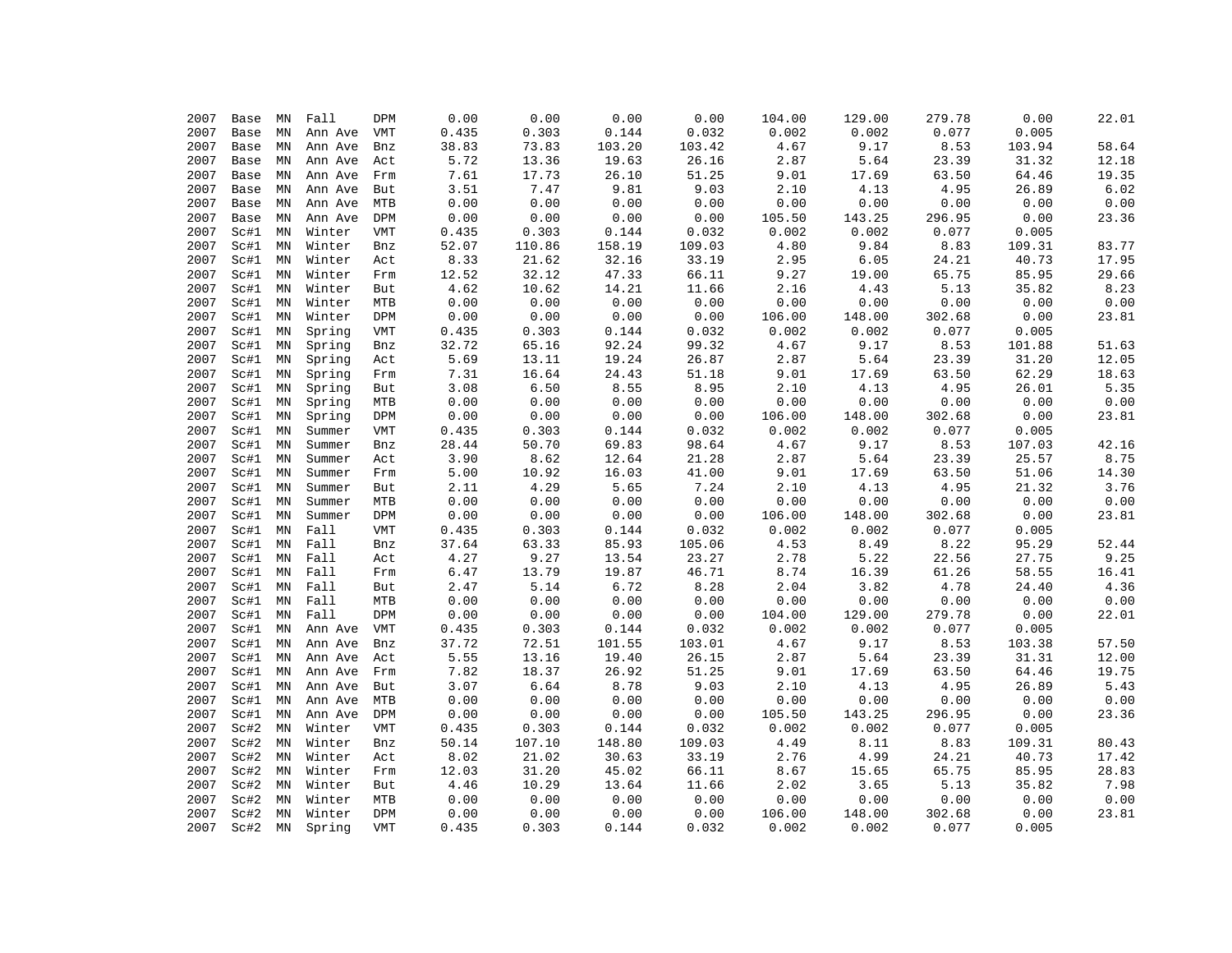| 2007 | Sc#2 | ΜN            | Spring  | Bnz         | 31.46 | 62.76  | 86.63  | 99.32  | 4.31   | 7.18   | 8.53   | 101.88 | 49.54 |
|------|------|---------------|---------|-------------|-------|--------|--------|--------|--------|--------|--------|--------|-------|
| 2007 | Sc#2 | MN            | Spring  | Act         | 5.46  | 12.65  | 18.14  | 26.87  | 2.65   | 4.42   | 23.39  | 31.20  | 11.65 |
| 2007 | Sc#2 | MN            | Spring  | Frm         | 6.98  | 16.04  | 22.98  | 51.18  | 8.32   | 13.86  | 63.50  | 62.29  | 18.09 |
| 2007 | Sc#2 | MN            | Spring  | But         | 2.96  | 6.25   | 8.17   | 8.95   | 1.94   | 3.23   | 4.95   | 26.01  | 5.17  |
| 2007 | Sc#2 | MN            | Spring  | MTB         | 0.00  | 0.00   | 0.00   | 0.00   | 0.00   | 0.00   | 0.00   | 0.00   | 0.00  |
| 2007 | Sc#2 | MN            | Spring  | DPM         | 0.00  | 0.00   | 0.00   | 0.00   | 106.00 | 148.00 | 302.68 | 0.00   | 23.81 |
| 2007 | Sc#2 | MN            | Summer  | <b>VMT</b>  | 0.435 | 0.303  | 0.144  | 0.032  | 0.002  | 0.002  | 0.077  | 0.005  |       |
| 2007 | Sc#2 | MN            | Summer  | Bnz         | 27.65 | 49.26  | 66.48  | 98.64  | 4.31   | 7.18   | 8.53   | 107.03 | 40.90 |
| 2007 | Sc#2 | MN            | Summer  | Act         | 3.75  | 8.34   | 11.98  | 21.28  | 2.65   | 4.42   | 23.39  | 25.57  | 8.51  |
| 2007 | Sc#2 | MN            | Summer  | Frm         | 4.79  | 10.56  | 15.16  | 41.00  | 8.32   | 13.86  | 63.50  | 51.06  | 13.97 |
| 2007 | Sc#2 | MN            | Summer  | But         | 2.03  | 4.14   | 5.43   | 7.24   | 1.94   | 3.23   | 4.95   | 21.32  | 3.65  |
| 2007 | Sc#2 | MN            | Summer  | ${\tt MTB}$ | 0.00  | 0.00   | 0.00   | 0.00   | 0.00   | 0.00   | 0.00   | 0.00   | 0.00  |
| 2007 | Sc#2 | MN            | Summer  | DPM         | 0.00  | 0.00   | 0.00   | 0.00   | 106.00 | 148.00 | 302.68 | 0.00   | 23.81 |
| 2007 | Sc#2 | MN            | Fall    | <b>VMT</b>  | 0.435 | 0.303  | 0.144  | 0.032  | 0.002  | 0.002  | 0.077  | 0.005  |       |
| 2007 | Sc#2 | $\texttt{MN}$ | Fall    | Bnz         | 36.34 | 60.77  | 80.41  | 105.06 | 4.13   | 6.26   | 8.22   | 95.29  | 50.29 |
| 2007 | Sc#2 | MN            | Fall    | Act         | 4.06  | 8.87   | 12.64  | 23.27  | 2.54   | 3.85   | 22.56  | 27.75  | 8.91  |
| 2007 | Sc#2 | MN            | Fall    | Frm         | 6.14  | 13.17  | 18.50  | 46.71  | 7.97   | 12.07  | 61.26  | 58.55  | 15.87 |
| 2007 | Sc#2 | MN            | Fall    | But         | 2.36  | 4.89   | 6.38   | 8.28   | 1.86   | 2.82   | 4.78   | 24.40  | 4.19  |
| 2007 | Sc#2 | $\texttt{MN}$ | Fall    | MTB         | 0.00  | 0.00   | 0.00   | 0.00   | 0.00   | 0.00   | 0.00   | 0.00   | 0.00  |
| 2007 | Sc#2 | MN            | Fall    | DPM         | 0.00  | 0.00   | 0.00   | 0.00   | 104.00 | 129.00 | 279.78 | 0.00   | 22.01 |
| 2007 | Sc#2 | MN            | Ann Ave | <b>VMT</b>  | 0.435 | 0.303  | 0.144  | 0.032  | 0.002  | 0.002  | 0.077  | 0.005  |       |
| 2007 | Sc#2 | MN            | Ann Ave | Bnz         | 36.40 | 69.97  | 95.58  | 103.01 | 4.31   | 7.18   | 8.53   | 103.38 | 55.29 |
| 2007 | Sc#2 | MN            | Ann Ave | Act         | 5.32  | 12.72  | 18.35  | 26.15  | 2.65   | 4.42   | 23.39  | 31.31  | 11.62 |
| 2007 | Sc#2 | MN            | Ann Ave | Frm         | 7.48  | 17.74  | 25.42  | 51.25  | 8.32   | 13.86  | 63.50  | 64.46  | 19.19 |
| 2007 | Sc#2 | MN            | Ann Ave | But         | 2.95  | 6.39   | 8.40   | 9.03   | 1.94   | 3.23   | 4.95   | 26.89  | 5.25  |
| 2007 | Sc#2 | MN            | Ann Ave | MTB         | 0.00  | 0.00   | 0.00   | 0.00   | 0.00   | 0.00   | 0.00   | 0.00   | 0.00  |
| 2007 | Sc#2 | MN            | Ann Ave | DPM         | 0.00  | 0.00   | 0.00   | 0.00   | 105.50 | 143.25 | 296.95 | 0.00   | 23.36 |
| 2007 | Sc#3 | MN            | Winter  | <b>VMT</b>  | 0.435 | 0.230  | 0.110  | 0.032  | 0.002  | 0.109  | 0.077  | 0.005  |       |
| 2007 | Sc#3 | MN            | Winter  | Bnz         | 50.14 | 107.10 | 148.80 | 109.03 | 4.49   | 8.11   | 8.83   | 109.31 | 68.42 |
| 2007 | Sc#3 | MN            | Winter  | Act         | 8.02  | 21.02  | 30.63  | 33.19  | 2.76   | 4.99   | 24.21  | 40.73  | 15.37 |
| 2007 | Sc#3 | MN            | Winter  | Frm         | 12.03 | 31.20  | 45.02  | 66.11  | 8.67   | 15.65  | 65.75  | 85.95  | 26.69 |
| 2007 | Sc#3 | MN            | Winter  | But         | 4.46  | 10.29  | 13.64  | 11.66  | 2.02   | 3.65   | 5.13   | 35.82  | 7.15  |
| 2007 | Sc#3 | $\texttt{MN}$ | Winter  | MTB         | 0.00  | 0.00   | 0.00   | 0.00   | 0.00   | 0.00   | 0.00   | 0.00   | 0.00  |
| 2007 | Sc#3 | MN            | Winter  | DPM         | 0.00  | 0.00   | 0.00   | 0.00   | 106.00 | 148.00 | 302.68 | 0.00   | 39.65 |
| 2007 | Sc#3 | MN            | Spring  | <b>VMT</b>  | 0.435 | 0.230  | 0.110  | 0.032  | 0.002  | 0.109  | 0.077  | 0.005  |       |
| 2007 | Sc#3 | $\texttt{MN}$ | Spring  | Bnz         | 31.46 | 62.76  | 86.63  | 99.32  | 4.31   | 7.18   | 8.53   | 101.88 | 42.78 |
| 2007 | Sc#3 | MN            | Spring  | Act         | 5.46  | 12.65  | 18.14  | 26.87  | 2.65   | 4.42   | 23.39  | 31.20  | 10.58 |
| 2007 | Sc#3 | MN            | Spring  | Frm         | 6.98  | 16.04  | 22.98  | 51.18  | 8.32   | 13.86  | 63.50  | 62.29  | 17.62 |
| 2007 | Sc#3 | $\texttt{MN}$ | Spring  | But         | 2.96  | 6.25   | 8.17   | 8.95   | 1.94   | 3.23   | 4.95   | 26.01  | 4.78  |
| 2007 | Sc#3 | MN            | Spring  | MTB         | 0.00  | 0.00   | 0.00   | 0.00   | 0.00   | 0.00   | 0.00   | 0.00   | 0.00  |
| 2007 | Sc#3 | MN            | Spring  | DPM         | 0.00  | 0.00   | 0.00   | 0.00   | 106.00 | 148.00 | 302.68 | 0.00   | 39.65 |
| 2007 | Sc#3 | MN            | Summer  | <b>VMT</b>  | 0.435 | 0.230  | 0.110  | 0.032  | 0.002  | 0.109  | 0.077  | 0.005  |       |
| 2007 | Sc#3 | MN            | Summer  | Bnz         | 27.65 | 49.26  | 66.48  | 98.64  | 4.31   | 7.18   | 8.53   | 107.03 | 35.81 |
| 2007 | Sc#3 | MN            | Summer  | Act         | 3.75  | 8.34   | 11.98  | 21.28  | 2.65   | 4.42   | 23.39  | 25.57  | 7.96  |
| 2007 | Sc#3 | MN            | Summer  | Frm         | 4.79  | 10.56  | 15.16  | 41.00  | 8.32   | 13.86  | 63.50  | 51.06  | 14.17 |
| 2007 | Sc#3 | $\texttt{MN}$ | Summer  | But         | 2.03  | 4.14   | 5.43   | 7.24   | 1.94   | 3.23   | 4.95   | 21.32  | 3.51  |
| 2007 | Sc#3 | $\texttt{MN}$ | Summer  | MTB         | 0.00  | 0.00   | 0.00   | 0.00   | 0.00   | 0.00   | 0.00   | 0.00   | 0.00  |
| 2007 | Sc#3 | MN            | Summer  | DPM         | 0.00  | 0.00   | 0.00   | 0.00   | 106.00 | 148.00 | 302.68 | 0.00   | 39.65 |
| 2007 | Sc#3 | MN            | Fall    | <b>VMT</b>  | 0.435 | 0.230  | 0.110  | 0.032  | 0.002  | 0.109  | 0.077  | 0.005  |       |
| 2007 | Sc#3 | $\texttt{MN}$ | Fall    | Bnz         | 36.34 | 60.77  | 80.41  | 105.06 | 4.13   | 6.26   | 8.22   | 95.29  | 43.79 |
| 2007 | Sc#3 | MN            | Fall    | Act         | 4.06  | 8.87   | 12.64  | 23.27  | 2.54   | 3.85   | 22.56  | 27.75  | 8.24  |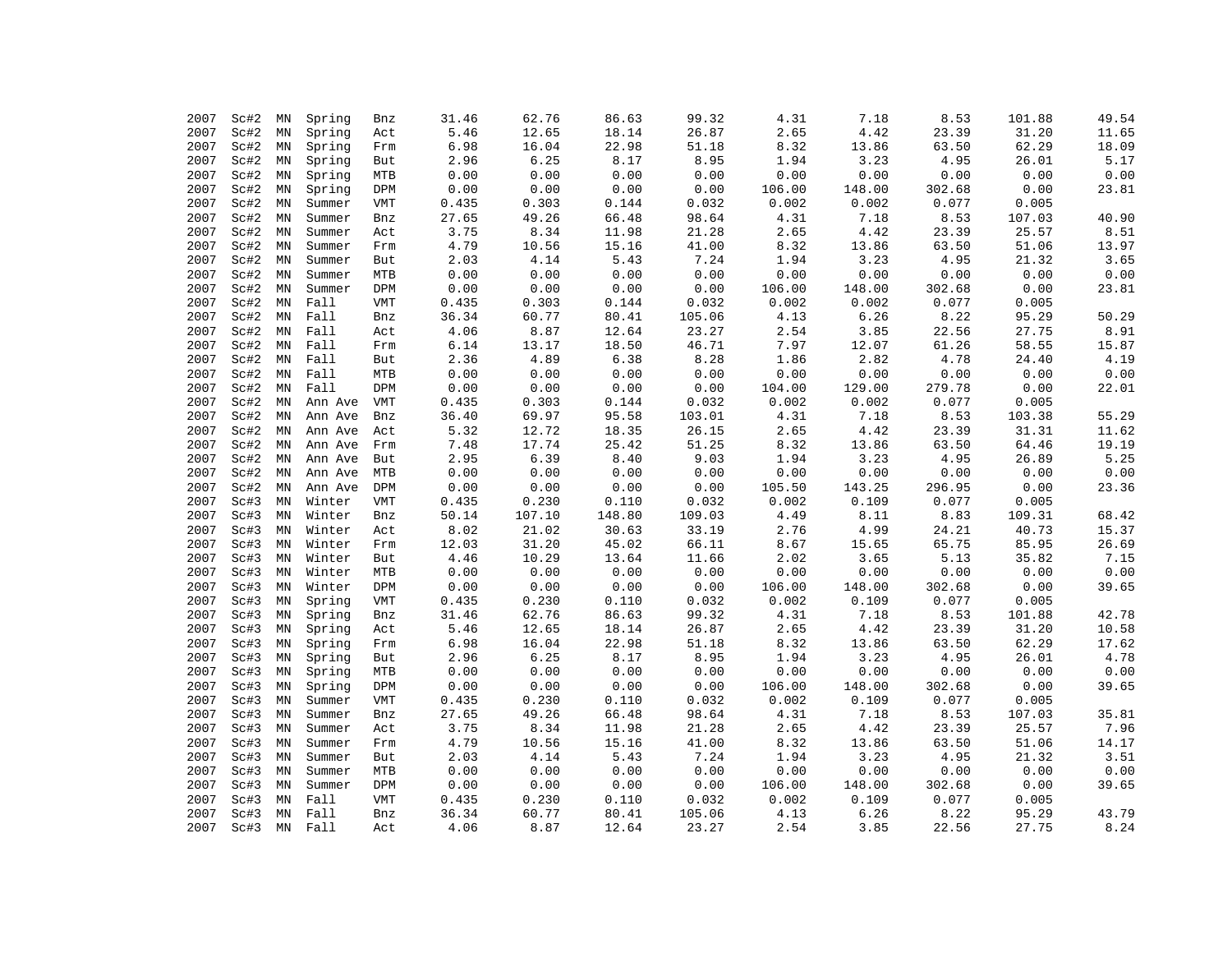|      |      |               |         |            | 6.14  | 13.17 | 18.50  | 46.71  | 7.97   | 12.07  |        |        |       |
|------|------|---------------|---------|------------|-------|-------|--------|--------|--------|--------|--------|--------|-------|
| 2007 | Sc#3 | ΜN            | Fall    | Frm        |       |       |        |        |        |        | 61.26  | 58.55  | 15.57 |
| 2007 | Sc#3 | MN            | Fall    | But        | 2.36  | 4.89  | 6.38   | 8.28   | 1.86   | 2.82   | 4.78   | 24.40  | 3.92  |
| 2007 | Sc#3 | MN            | Fall    | MTB        | 0.00  | 0.00  | 0.00   | 0.00   | 0.00   | 0.00   | 0.00   | 0.00   | 0.00  |
| 2007 | Sc#3 | MN            | Fall    | DPM        | 0.00  | 0.00  | 0.00   | 0.00   | 104.00 | 129.00 | 279.78 | 0.00   | 35.81 |
| 2007 | Sc#3 | MN            | Ann Ave | VMT        | 0.435 | 0.230 | 0.110  | 0.032  | 0.002  | 0.109  | 0.077  | 0.005  |       |
| 2007 | Sc#3 | MN            | Ann Ave | Bnz        | 36.40 | 69.97 | 95.58  | 103.01 | 4.31   | 7.18   | 8.53   | 103.38 | 47.70 |
| 2007 | Sc#3 | $\texttt{MN}$ | Ann Ave | Act        | 5.32  | 12.72 | 18.35  | 26.15  | 2.65   | 4.42   | 23.39  | 31.31  | 10.54 |
| 2007 | Sc#3 | MN            | Ann Ave | Frm        | 7.48  | 17.74 | 25.42  | 51.25  | 8.32   | 13.86  | 63.50  | 64.46  | 18.51 |
| 2007 | Sc#3 | MN            | Ann Ave | But        | 2.95  | 6.39  | 8.40   | 9.03   | 1.94   | 3.23   | 4.95   | 26.89  | 4.84  |
| 2007 | Sc#3 | MN            | Ann Ave | MTB        | 0.00  | 0.00  | 0.00   | 0.00   | 0.00   | 0.00   | 0.00   | 0.00   | 0.00  |
| 2007 | Sc#3 | MN            | Ann Ave | DPM        | 0.00  | 0.00  | 0.00   | 0.00   | 105.50 | 143.25 | 296.95 | 0.00   | 38.69 |
| 2020 | Base | MN            | Winter  | <b>VMT</b> | 0.391 | 0.333 | 0.158  | 0.031  | 0.002  | 0.004  | 0.077  | 0.004  |       |
| 2020 | Base | MN            | Winter  | Bnz        | 37.33 | 75.70 | 103.17 | 70.68  | 4.26   | 7.85   | 6.33   | 110.06 | 59.26 |
| 2020 | Base | MN            | Winter  | Act        | 5.78  | 11.96 | 16.51  | 18.78  | 2.62   | 4.83   | 17.37  | 40.52  | 10.96 |
| 2020 | Base | MN            | Winter  | Frm        | 8.64  | 17.55 | 24.07  | 28.91  | 8.22   | 15.16  | 47.17  | 85.90  | 17.97 |
| 2020 | Base | MN            | Winter  | But        | 4.51  | 9.92  | 11.60  | 4.02   | 1.92   | 3.53   | 3.68   | 35.79  | 7.47  |
| 2020 | Base | MN            | Winter  | MTB        | 0.00  | 0.00  | 0.00   | 0.00   | 0.00   | 0.00   | 0.00   | 0.00   | 0.00  |
| 2020 | Base | MN            | Winter  | DPM        | 0.00  | 0.00  | 0.00   | 0.00   | 100.00 | 109.00 | 217.96 | 0.00   | 17.42 |
| 2020 | Base | MN            | Spring  | VMT        | 0.391 | 0.333 | 0.158  | 0.031  | 0.002  | 0.004  | 0.077  | 0.004  |       |
| 2020 | Base | MN            | Spring  | Bnz        | 25.68 | 47.16 | 63.70  | 62.87  | 4.27   | 7.89   | 6.33   | 102.40 | 38.69 |
| 2020 | Base | MN            | Spring  | Act        | 4.39  | 8.57  | 11.73  | 15.05  | 2.62   | 4.85   | 17.36  | 31.40  | 8.38  |
| 2020 | Base | MN            | Spring  | Frm        | 5.19  | 9.71  | 13.61  | 21.65  | 8.23   | 15.22  | 47.13  | 62.34  | 12.04 |
| 2020 | Base | MN            | Spring  | But        | 3.34  | 6.93  | 8.14   | 2.86   | 1.92   | 3.55   | 3.68   | 26.03  | 5.39  |
| 2020 | Base | MN            | Spring  | MTB        | 0.00  | 0.00  | 0.00   | 0.00   | 0.00   | 0.00   | 0.00   | 0.00   | 0.00  |
| 2020 | Base | MN            | Spring  | DPM        | 0.00  | 0.00  | 0.00   | 0.00   | 100.00 | 109.00 | 217.96 | 0.00   | 17.42 |
| 2020 | Base | MN            | Summer  | <b>VMT</b> | 0.391 | 0.333 | 0.158  | 0.031  | 0.002  | 0.004  | 0.077  | 0.004  |       |
| 2020 | Base | MN            | Summer  | Bnz        | 22.63 | 37.62 | 49.59  | 64.92  | 4.27   | 7.89   | 6.33   | 107.45 | 32.18 |
| 2020 | Base | MN            | Summer  | Act        | 3.02  | 5.69  | 7.78   | 11.61  | 2.62   | 4.85   | 17.36  | 25.74  | 6.13  |
| 2020 |      | MN            | Summer  |            | 3.57  | 6.44  | 9.01   | 16.70  | 8.23   | 15.22  | 47.13  | 51.09  | 9.39  |
| 2020 | Base | MN            | Summer  | Frm        | 2.31  | 4.61  | 5.44   | 2.20   | 1.92   | 3.55   | 3.68   | 21.34  | 3.75  |
|      | Base |               |         | But        |       |       |        |        |        |        |        |        |       |
| 2020 | Base | MN            | Summer  | MTB        | 0.00  | 0.00  | 0.00   | 0.00   | 0.00   | 0.00   | 0.00   | 0.00   | 0.00  |
| 2020 | Base | MN            | Summer  | DPM        | 0.00  | 0.00  | 0.00   | 0.00   | 100.00 | 109.00 | 217.96 | 0.00   | 17.42 |
| 2020 | Base | MN            | Fall    | <b>VMT</b> | 0.391 | 0.333 | 0.158  | 0.031  | 0.002  | 0.004  | 0.077  | 0.004  |       |
| 2020 | Base | MN            | Fall    | Bnz        | 29.15 | 48.98 | 64.06  | 70.94  | 4.27   | 7.92   | 6.32   | 92.99  | 40.93 |
| 2020 | Base | MN            | Fall    | Act        | 3.21  | 6.27  | 8.50   | 12.98  | 2.63   | 4.87   | 17.34  | 27.60  | 6.56  |
| 2020 | Base | MN            | Fall    | Frm        | 4.80  | 9.17  | 12.53  | 19.94  | 8.24   | 15.28  | 47.09  | 58.51  | 11.47 |
| 2020 | Base | MN            | Fall    | But        | 2.53  | 5.24  | 6.19   | 2.77   | 1.92   | 3.56   | 3.67   | 24.38  | 4.19  |
| 2020 | Base | MN            | Fall    | MTB        | 0.00  | 0.00  | 0.00   | 0.00   | 0.00   | 0.00   | 0.00   | 0.00   | 0.00  |
| 2020 | Base | MN            | Fall    | DPM        | 0.00  | 0.00  | 0.00   | 0.00   | 100.00 | 109.00 | 217.96 | 0.00   | 17.42 |
| 2020 | Base | MN            | Ann Ave | VMT        | 0.391 | 0.333 | 0.158  | 0.031  | 0.002  | 0.004  | 0.077  | 0.004  |       |
| 2020 | Base | MN            | Ann Ave | Bnz        | 28.70 | 52.36 | 70.13  | 67.35  | 4.27   | 7.89   | 6.33   | 103.22 | 42.77 |
| 2020 | Base | MN            | Ann Ave | Act        | 4.10  | 8.12  | 11.13  | 14.60  | 2.62   | 4.85   | 17.36  | 31.32  | 8.01  |
| 2020 | Base | MN            | Ann Ave | Frm        | 5.55  | 10.72 | 14.81  | 21.80  | 8.23   | 15.22  | 47.13  | 64.46  | 12.72 |
| 2020 | Base | MN            | Ann Ave | But        | 3.17  | 6.68  | 7.84   | 2.96   | 1.92   | 3.55   | 3.68   | 26.89  | 5.20  |
| 2020 | Base | MN            | Ann Ave | MTB        | 0.00  | 0.00  | 0.00   | 0.00   | 0.00   | 0.00   | 0.00   | 0.00   | 0.00  |
| 2020 | Base | MN            | Ann Ave | DPM        | 0.00  | 0.00  | 0.00   | 0.00   | 100.00 | 109.00 | 217.96 | 0.00   | 17.42 |
| 2020 | Sc#1 | MN            | Winter  | <b>VMT</b> | 0.391 | 0.333 | 0.158  | 0.031  | 0.002  | 0.004  | 0.077  | 0.004  |       |
| 2020 | Sc#1 | MN            | Winter  | Bnz        | 36.37 | 74.49 | 101.74 | 70.34  | 4.26   | 7.85   | 6.33   | 109.31 | 58.25 |
| 2020 | Sc#1 | MN            | Winter  | Act        | 5.67  | 11.86 | 16.45  | 18.89  | 2.62   | 4.83   | 17.37  | 40.73  | 10.88 |
| 2020 | Sc#1 | $\texttt{MN}$ | Winter  | Frm        | 9.01  | 18.56 | 25.10  | 28.93  | 8.22   | 15.16  | 47.17  | 85.95  | 18.62 |
| 2020 | Sc#1 | MN            | Winter  | But        | 4.02  | 8.88  | 10.44  | 4.01   | 1.92   | 3.53   | 3.68   | 35.82  | 6.75  |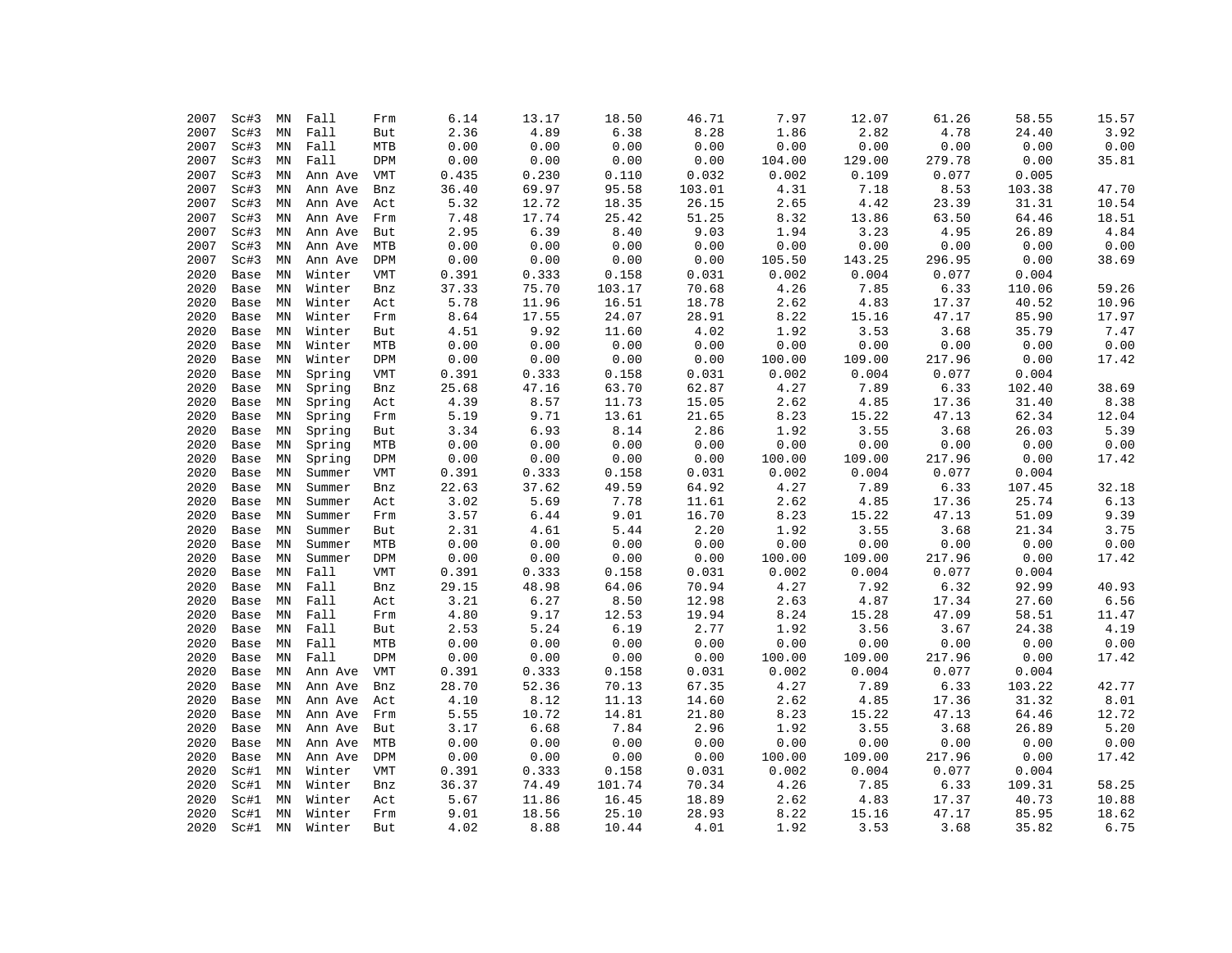| 2020 | Sc#1 | ΜN            | Winter  | MTB        | 0.00  | 0.00     | 0.00  | 0.00  | 0.00   | 0.00   | 0.00   | 0.00   | 0.00  |
|------|------|---------------|---------|------------|-------|----------|-------|-------|--------|--------|--------|--------|-------|
| 2020 | Sc#1 | MN            | Winter  | DPM        | 0.00  | 0.00     | 0.00  | 0.00  | 100.00 | 109.00 | 217.96 | 0.00   | 17.42 |
| 2020 | Sc#1 | MN            | Spring  | VMT        | 0.391 | 0.333    | 0.158 | 0.031 | 0.002  | 0.004  | 0.077  | 0.004  |       |
| 2020 | Sc#1 | MN            | Spring  | Bnz        | 24.26 | 45.56    | 61.64 | 62.79 | 4.27   | 7.89   | 6.33   | 101.88 | 37.28 |
| 2020 | Sc#1 | MN            | Spring  | Act        | 4.07  | 8.17     | 11.27 | 14.95 | 2.62   | 4.85   | 17.36  | 31.20  | 8.04  |
| 2020 | Sc#1 | MN            | Spring  | Frm        | 5.35  | 10.38    | 14.35 | 21.63 | 8.23   | 15.22  | 47.13  | 62.29  | 12.44 |
| 2020 | Sc#1 | MN            | Spring  | But        | 2.77  | 5.82     | 6.90  | 2.87  | 1.92   | 3.55   | 3.68   | 26.01  | 4.61  |
| 2020 | Sc#1 | MN            | Spring  | MTB        | 0.00  | 0.00     | 0.00  | 0.00  | 0.00   | 0.00   | 0.00   | 0.00   | 0.00  |
| 2020 | Sc#1 | MN            | Spring  | DPM        | 0.00  | 0.00     | 0.00  | 0.00  | 100.00 | 109.00 | 217.96 | 0.00   | 17.42 |
| 2020 | Sc#1 | MN            | Summer  | VMT        | 0.391 | 0.333    | 0.158 | 0.031 | 0.002  | 0.004  | 0.077  | 0.004  |       |
| 2020 | Sc#1 | MN            | Summer  | Bnz        | 21.67 | 36.57    | 48.24 | 64.85 | 4.27   | 7.89   | 6.33   | 107.03 | 31.24 |
| 2020 |      |               |         |            | 2.81  | 5.43     | 7.48  | 11.52 | 2.62   | 4.85   | 17.36  | 25.57  | 5.91  |
|      | Sc#1 | MN            | Summer  | Act        |       | 6.88     |       |       | 8.23   | 15.22  |        |        | 9.66  |
| 2020 | Sc#1 | MN            | Summer  | Frm        | 3.68  |          | 9.51  | 16.68 |        |        | 47.13  | 51.06  |       |
| 2020 | Sc#1 | MN            | Summer  | But        | 1.92  | 3.87     | 4.61  | 2.21  | 1.92   | 3.55   | 3.68   | 21.32  | 3.22  |
| 2020 | Sc#1 | MN            | Summer  | MTB        | 0.00  | 0.00     | 0.00  | 0.00  | 0.00   | 0.00   | 0.00   | 0.00   | 0.00  |
| 2020 | Sc#1 | MN            | Summer  | DPM        | 0.00  | 0.00     | 0.00  | 0.00  | 100.00 | 109.00 | 217.96 | 0.00   | 17.42 |
| 2020 | Sc#1 | $\texttt{MN}$ | Fall    | VMT        | 0.391 | 0.333    | 0.158 | 0.031 | 0.002  | 0.004  | 0.077  | 0.004  |       |
| 2020 | Sc#1 | MN            | Fall    | Bnz        | 28.56 | 48.29    | 63.25 | 70.55 | 4.27   | 7.92   | 6.32   | 92.44  | 40.32 |
| 2020 | Sc#1 | MN            | Fall    | Act        | 3.15  | 6.22     | 8.46  | 13.05 | 2.63   | 4.87   | 17.34  | 27.75  | 6.51  |
| 2020 | Sc#1 | MN            | Fall    | Frm        | 5.01  | 9.72     | 13.08 | 19.96 | 8.24   | 15.28  | 47.09  | 58.55  | 11.82 |
| 2020 | Sc#1 | MN            | Fall    | But        | 2.25  | 4.68     | 5.57  | 2.76  | 1.92   | 3.56   | 3.67   | 24.40  | 3.81  |
| 2020 | Sc#1 | MN            | Fall    | MTB        | 0.00  | 0.00     | 0.00  | 0.00  | 0.00   | 0.00   | 0.00   | 0.00   | 0.00  |
| 2020 | Sc#1 | MN            | Fall    | DPM        | 0.00  | 0.00     | 0.00  | 0.00  | 100.00 | 109.00 | 217.96 | 0.00   | 17.42 |
| 2020 | Sc#1 | MN            | Ann Ave | VMT        | 0.391 | 0.333    | 0.158 | 0.031 | 0.002  | 0.004  | 0.077  | 0.004  |       |
| 2020 | Sc#1 | MN            | Ann Ave | Bnz        | 27.72 | 51.23    | 68.72 | 67.13 | 4.27   | 7.89   | 6.33   | 102.67 | 41.77 |
| 2020 | Sc#1 | MN            | Ann Ave | Act        | 3.93  | 7.92     | 10.91 | 14.60 | 2.62   | 4.85   | 17.36  | 31.31  | 7.83  |
| 2020 | Sc#1 | MN            | Ann Ave | Frm        | 5.76  | 11.39    | 15.51 | 21.80 | 8.23   | 15.22  | 47.13  | 64.46  | 13.13 |
| 2020 | Sc#1 | MN            | Ann Ave | But        | 2.74  | 5.81     | 6.88  | 2.96  | 1.92   | 3.55   | 3.68   | 26.89  | 4.60  |
| 2020 | Sc#1 | MN            | Ann Ave | MTB        | 0.00  | 0.00     | 0.00  | 0.00  | 0.00   | 0.00   | 0.00   | 0.00   | 0.00  |
| 2020 | Sc#1 | MN            | Ann Ave | DPM        | 0.00  | 0.00     | 0.00  | 0.00  | 100.00 | 109.00 | 217.96 | 0.00   | 17.42 |
| 2020 | Sc#2 | MN            | Winter  | <b>VMT</b> | 0.391 | 0.333    | 0.158 | 0.031 | 0.002  | 0.004  | 0.077  | 0.004  |       |
| 2020 | Sc#2 | MN            | Winter  | Bnz        | 30.96 | 58.24    | 76.92 | 70.34 | 3.53   | 3.80   | 6.33   | 109.31 | 46.78 |
| 2020 | Sc#2 | MN            | Winter  | Act        | 4.80  | 9.37     | 12.33 | 18.89 | 2.17   | 2.34   | 17.37  | 40.73  | 9.05  |
| 2020 | Sc#2 | MN            | Winter  | Frm        | 7.64  | 14.61    | 18.95 | 28.93 | 6.82   | 7.33   | 47.17  | 85.95  | 15.76 |
| 2020 | Sc#2 | MN            | Winter  | <b>But</b> | 3.55  | 7.17     | 9.19  | 4.01  | 1.59   | 1.71   | 3.68   | 35.82  | 5.79  |
| 2020 | Sc#2 | $\texttt{MN}$ | Winter  | MTB        | 0.00  | 0.00     | 0.00  | 0.00  | 0.00   | 0.00   | 0.00   | 0.00   | 0.00  |
| 2020 | Sc#2 | MN            | Winter  | DPM        | 0.00  | 0.00     | 0.00  | 0.00  | 100.00 | 109.00 | 217.96 | 0.00   | 17.42 |
| 2020 | Sc#2 | MN            | Spring  | VMT        | 0.391 | 0.333    | 0.158 | 0.031 | 0.002  | 0.004  | 0.077  | 0.004  |       |
| 2020 | Sc#2 | $\texttt{MN}$ | Spring  | Bnz        | 21.09 | 36.56    | 47.63 | 62.79 | 3.53   | 3.81   | 6.33   | 101.88 | 30.81 |
| 2020 | Sc#2 | MN            | Spring  | Act        | 3.47  | $6.48\,$ | 8.50  | 14.95 | 2.17   | 2.34   | 17.36  | 31.20  | 6.80  |
| 2020 | Sc#2 | MN            | Spring  | Frm        | 4.53  | 8.19     | 10.67 | 21.63 | 6.82   | 7.36   | 47.13  | 62.29  | 10.77 |
| 2020 | Sc#2 | MN            |         |            |       | 4.74     | 6.13  | 2.87  | 1.59   | 1.72   | 3.68   | 26.01  | 3.99  |
|      |      |               | Spring  | But        | 2.46  |          |       |       |        |        |        |        |       |
| 2020 | Sc#2 | MN            | Spring  | MTB        | 0.00  | 0.00     | 0.00  | 0.00  | 0.00   | 0.00   | 0.00   | 0.00   | 0.00  |
| 2020 | Sc#2 | MN            | Spring  | DPM        | 0.00  | 0.00     | 0.00  | 0.00  | 100.00 | 109.00 | 217.96 | 0.00   | 17.42 |
| 2020 | Sc#2 | MN            | Summer  | <b>VMT</b> | 0.391 | 0.333    | 0.158 | 0.031 | 0.002  | 0.004  | 0.077  | 0.004  |       |
| 2020 | Sc#2 | MN            | Summer  | Bnz        | 19.56 | 30.80    | 39.37 | 64.85 | 3.53   | 3.81   | 6.33   | 107.03 | 27.08 |
| 2020 | Sc#2 | MN            | Summer  | Act        | 2.41  | 4.35     | 5.72  | 11.52 | 2.17   | 2.34   | 17.36  | 25.57  | 5.10  |
| 2020 | Sc#2 | MN            | Summer  | Frm        | 3.14  | 5.49     | 7.18  | 16.68 | 6.82   | 7.36   | 47.13  | 51.06  | 8.58  |
| 2020 | Sc#2 | MN            | Summer  | But        | 1.71  | 3.18     | 4.13  | 2.21  | 1.59   | 1.72   | 3.68   | 21.32  | 2.83  |
| 2020 | Sc#2 | MN            | Summer  | MTB        | 0.00  | 0.00     | 0.00  | 0.00  | 0.00   | 0.00   | 0.00   | 0.00   | 0.00  |
| 2020 | Sc#2 | MN            | Summer  | <b>DPM</b> | 0.00  | 0.00     | 0.00  | 0.00  | 100.00 | 109.00 | 217.96 | 0.00   | 17.42 |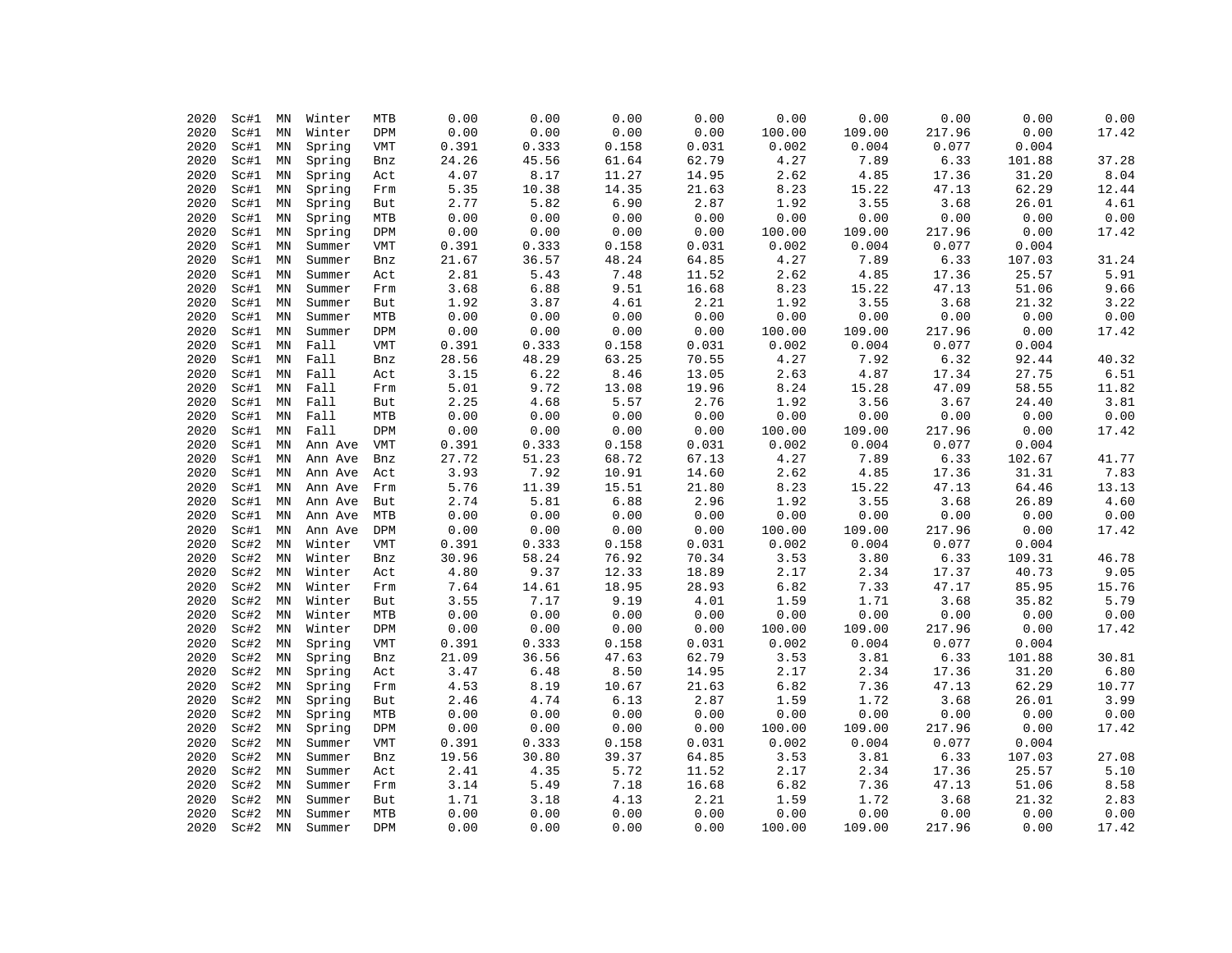| 2020 | Sc#2 | MN            | Fall    | <b>VMT</b> | 0.391 | 0.333 | 0.158 | 0.031 | 0.002  | 0.004  | 0.077  | 0.004  |       |
|------|------|---------------|---------|------------|-------|-------|-------|-------|--------|--------|--------|--------|-------|
| 2020 | Sc#2 | MN            | Fall    | Bnz        | 25.64 | 40.02 | 50.94 | 70.55 | 3.54   | 3.83   | 6.32   | 92.44  | 34.47 |
| 2020 | Sc#2 | $\texttt{MN}$ | Fall    | Act        | 2.68  | 4.95  | 6.42  | 13.05 | 2.17   | 2.35   | 17.34  | 27.75  | 5.58  |
| 2020 | Sc#2 | MN            | Fall    | Frm        | 4.27  | 7.70  | 10.03 | 19.96 | 6.82   | 7.38   | 47.09  | 58.55  | 10.34 |
| 2020 | Sc#2 | MN            | Fall    | But        | 2.00  | 3.81  | 4.97  | 2.76  | 1.59   | 1.72   | 3.67   | 24.40  | 3.31  |
| 2020 | Sc#2 | MN            | Fall    | MTB        | 0.00  | 0.00  | 0.00  | 0.00  | 0.00   | 0.00   | 0.00   | 0.00   | 0.00  |
| 2020 | Sc#2 | $\texttt{MN}$ | Fall    | DPM        | 0.00  | 0.00  | 0.00  | 0.00  | 100.00 | 109.00 | 217.96 | 0.00   | 17.42 |
| 2020 | Sc#2 | MN            | Ann Ave | VMT        | 0.391 | 0.333 | 0.158 | 0.031 | 0.002  | 0.004  | 0.077  | 0.004  |       |
| 2020 | Sc#2 | MN            | Ann Ave | Bnz        | 24.31 | 41.40 | 53.72 | 67.13 | 3.53   | 3.81   | 6.33   | 102.67 | 34.78 |
| 2020 | Sc#2 | MN            | Ann Ave | Act        | 3.34  | 6.29  | 8.24  | 14.60 | 2.17   | 2.34   | 17.36  | 31.31  | 6.63  |
| 2020 | Sc#2 | MN            | Ann Ave | Frm        | 4.89  | 9.00  | 11.71 | 21.80 | 6.82   | 7.36   | 47.13  | 64.46  | 11.36 |
| 2020 | Sc#2 | MN            | Ann Ave | But        | 2.43  | 4.72  | 6.11  | 2.96  | 1.59   | 1.72   | 3.68   | 26.89  | 3.98  |
| 2020 | Sc#2 | MN            | Ann Ave | MTB        | 0.00  | 0.00  | 0.00  | 0.00  | 0.00   | 0.00   | 0.00   | 0.00   | 0.00  |
| 2020 | Sc#2 | MN            | Ann Ave | DPM        | 0.00  | 0.00  | 0.00  | 0.00  | 100.00 | 109.00 | 217.96 | 0.00   | 17.42 |
| 2020 | Sc#3 | MN            | Winter  | VMT        | 0.391 | 0.185 | 0.087 | 0.031 | 0.002  | 0.223  | 0.077  | 0.004  |       |
| 2020 | Sc#3 | MN            | Winter  | Bnz        | 30.96 | 58.24 | 76.92 | 70.34 | 3.53   | 3.80   | 6.33   | 109.31 | 33.53 |
| 2020 | Sc#3 | MN            | Winter  | Act        | 4.80  | 9.37  | 12.33 | 18.89 | 2.17   | 2.34   | 17.37  | 40.73  | 7.30  |
| 2020 | Sc#3 | $\texttt{MN}$ | Winter  | Frm        | 7.64  | 14.61 | 18.95 | 28.93 | 6.82   | 7.33   | 47.17  | 85.95  | 13.86 |
| 2020 | Sc#3 | MN            | Winter  | But        | 3.55  | 7.17  | 9.19  | 4.01  | 1.59   | 1.71   | 3.68   | 35.82  | 4.45  |
| 2020 | Sc#3 | $\texttt{MN}$ | Winter  | MTB        | 0.00  | 0.00  | 0.00  | 0.00  | 0.00   | 0.00   | 0.00   | 0.00   | 0.00  |
| 2020 | Sc#3 | MN            | Winter  | DPM        | 0.00  | 0.00  | 0.00  | 0.00  | 100.00 | 109.00 | 217.96 | 0.00   | 41.29 |
| 2020 | Sc#3 | MN            | Spring  | VMT        | 0.391 | 0.185 | 0.087 | 0.031 | 0.002  | 0.223  | 0.077  | 0.004  |       |
| 2020 | Sc#3 | MN            | Spring  | Bnz        | 21.09 | 36.56 | 47.63 | 62.79 | 3.53   | 3.81   | 6.33   | 101.88 | 22.85 |
| 2020 | Sc#3 | MN            | Spring  | Act        | 3.47  | 6.48  | 8.50  | 14.95 | 2.17   | 2.34   | 17.36  | 31.20  | 5.75  |
| 2020 | Sc#3 | MN            | Spring  | Frm        | 4.53  | 8.19  | 10.67 | 21.63 | 6.82   | 7.36   | 47.13  | 62.29  | 10.42 |
| 2020 | Sc#3 | $\texttt{MN}$ | Spring  | But        | 2.46  | 4.74  | 6.13  | 2.87  | 1.59   | 1.72   | 3.68   | 26.01  | 3.23  |
| 2020 | Sc#3 | $\texttt{MN}$ | Spring  | MTB        | 0.00  | 0.00  | 0.00  | 0.00  | 0.00   | 0.00   | 0.00   | 0.00   | 0.00  |
| 2020 | Sc#3 | MN            | Spring  | DPM        | 0.00  | 0.00  | 0.00  | 0.00  | 100.00 | 109.00 | 217.96 | 0.00   | 41.29 |
| 2020 | Sc#3 | MN            | Summer  | <b>VMT</b> | 0.391 | 0.185 | 0.087 | 0.031 | 0.002  | 0.223  | 0.077  | 0.004  |       |
| 2020 | Sc#3 | MN            | Summer  | Bnz        | 19.56 | 30.80 | 39.37 | 64.85 | 3.53   | 3.81   | 6.33   | 107.03 | 20.56 |
| 2020 | Sc#3 | MN            | Summer  | Act        | 2.41  | 4.35  | 5.72  | 11.52 | 2.17   | 2.34   | 17.36  | 25.57  | 4.57  |
| 2020 | Sc#3 | MN            | Summer  | Frm        | 3.14  | 5.49  | 7.18  | 16.68 | 6.82   | 7.36   | 47.13  | 51.06  | 8.87  |
| 2020 | Sc#3 | $\texttt{MN}$ | Summer  | But        | 1.71  | 3.18  | 4.13  | 2.21  | 1.59   | 1.72   | 3.68   | 21.32  | 2.44  |
| 2020 | Sc#3 | MN            | Summer  | MTB        | 0.00  | 0.00  | 0.00  | 0.00  | 0.00   | 0.00   | 0.00   | 0.00   | 0.00  |
| 2020 | Sc#3 | MN            | Summer  | DPM        | 0.00  | 0.00  | 0.00  | 0.00  | 100.00 | 109.00 | 217.96 | 0.00   | 41.29 |
| 2020 | Sc#3 | $\texttt{MN}$ | Fall    | <b>VMT</b> | 0.391 | 0.185 | 0.087 | 0.031 | 0.002  | 0.223  | 0.077  | 0.004  |       |
| 2020 | Sc#3 | MN            | Fall    | Bnz        | 25.64 | 40.02 | 50.94 | 70.55 | 3.54   | 3.83   | 6.32   | 92.44  | 25.76 |
| 2020 | Sc#3 | MN            | Fall    | Act        | 2.68  | 4.95  | 6.42  | 13.05 | 2.17   | 2.35   | 17.34  | 27.75  | 4.90  |
| 2020 | Sc#3 | MN            | Fall    | Frm        | 4.27  | 7.70  | 10.03 | 19.96 | 6.82   | 7.38   | 47.09  | 58.55  | 10.11 |
| 2020 | Sc#3 | $\texttt{MN}$ | Fall    | But        | 2.00  | 3.81  | 4.97  | 2.76  | 1.59   | 1.72   | 3.67   | 24.40  | 2.77  |
| 2020 | Sc#3 | $\texttt{MN}$ | Fall    | MTB        | 0.00  | 0.00  | 0.00  | 0.00  | 0.00   | 0.00   | 0.00   | 0.00   | 0.00  |
| 2020 | Sc#3 | MN            | Fall    | DPM        | 0.00  | 0.00  | 0.00  | 0.00  | 100.00 | 109.00 | 217.96 | 0.00   | 41.29 |
| 2020 | Sc#3 | MN            | Ann Ave | <b>VMT</b> | 0.391 | 0.185 | 0.087 | 0.031 | 0.002  | 0.223  | 0.077  | 0.004  |       |
| 2020 | Sc#3 | MN            | Ann Ave | Bnz        | 24.31 | 41.40 | 53.72 | 67.13 | 3.53   | 3.81   | 6.33   | 102.67 | 25.68 |
| 2020 | Sc#3 | MN            | Ann Ave | Act        | 3.34  | 6.29  | 8.24  | 14.60 | 2.17   | 2.34   | 17.36  | 31.31  | 5.63  |
| 2020 | Sc#3 | MN            | Ann Ave | Frm        | 4.89  | 9.00  | 11.71 | 21.80 | 6.82   | 7.36   | 47.13  | 64.46  | 10.81 |
| 2020 | Sc#3 | MN            | Ann Ave | But        | 2.43  | 4.72  | 6.11  | 2.96  | 1.59   | 1.72   | 3.68   | 26.89  | 3.22  |
| 2020 | Sc#3 | MN            | Ann Ave | MTB        | 0.00  | 0.00  | 0.00  | 0.00  | 0.00   | 0.00   | 0.00   | 0.00   | 0.00  |
| 2020 | Sc#3 | $\texttt{MN}$ | Ann Ave | DPM        | 0.00  | 0.00  | 0.00  | 0.00  | 100.00 | 109.00 | 217.96 | 0.00   | 41.29 |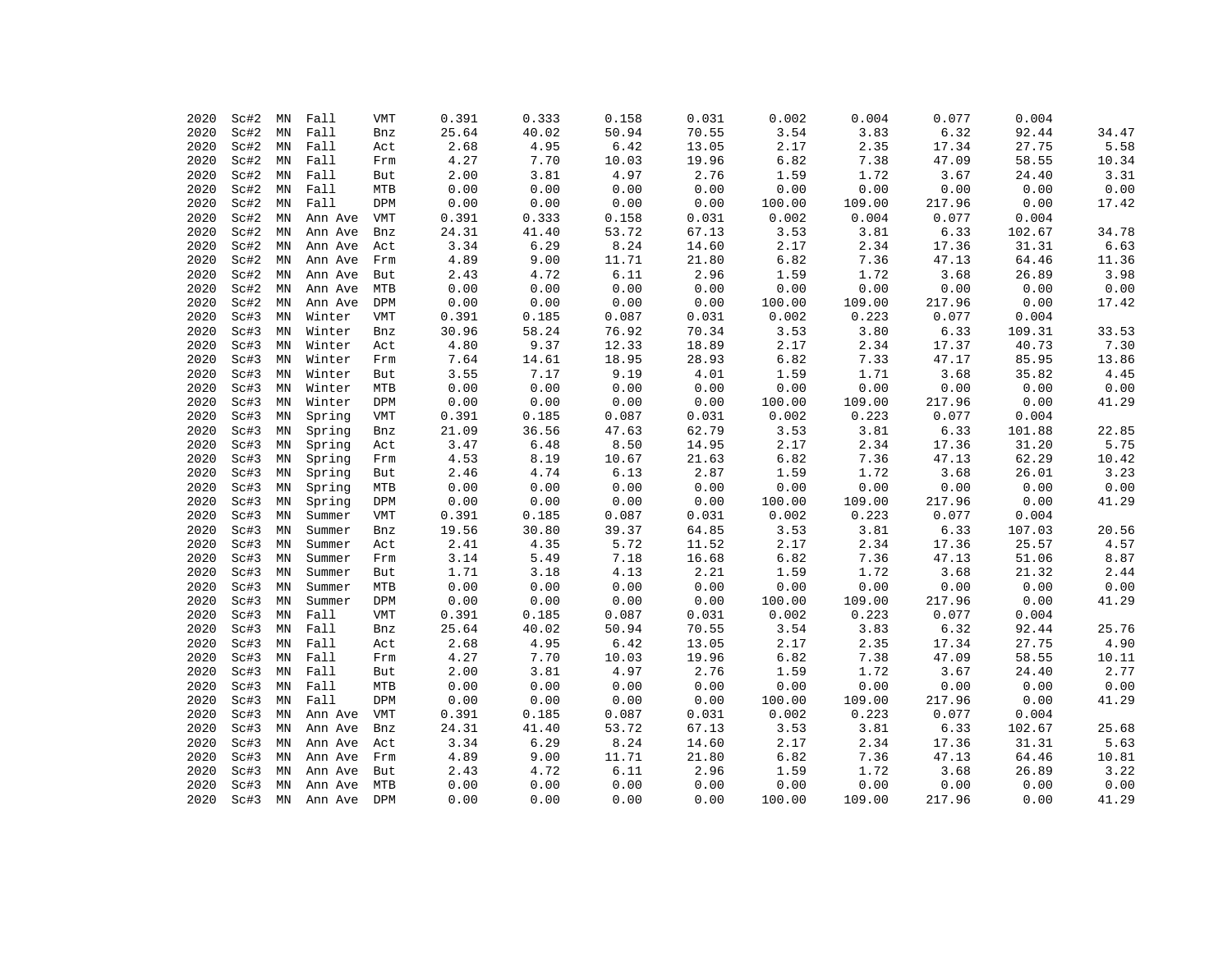### TOXICS EMISSIONS RESULTS FOR NEW YORK

|      |            |     |                |            |        |        | Toxics Emissions Estimates (mg/mi) -------> |        |        |        |             |        |         |
|------|------------|-----|----------------|------------|--------|--------|---------------------------------------------|--------|--------|--------|-------------|--------|---------|
|      | CY<br>Scen | AR  | Season         | Tox        | LDGV   | LDGT1  | LDGT2                                       | HDGV   | LDDV   | LDDT   | <b>HDDV</b> | МC     | All Veh |
| 1990 | Base       | ΝY  | Winter         | <b>VMT</b> | 0.646  | 0.160  | 0.083                                       | 0.038  | 0.009  | 0.003  | 0.055       | 0.006  |         |
| 1990 | Base       | ΝY  | Winter         | Bnz        | 143.95 | 155.54 | 193.25                                      | 191.36 | 14.21  | 20.90  | 31.57       | 162.28 | 144.08  |
| 1990 | Base       | ΝY  | Winter         | Act        | 14.43  | 18.25  | 25.24                                       | 34.20  | 8.74   | 12.85  | 86.58       | 27.71  | 20.68   |
| 1990 | Base       | ΝY  | Winter         | Frm        | 42.29  | 58.75  | 85.93                                       | 174.46 | 27.42  | 40.33  | 235.10      | 103.44 | 64.36   |
| 1990 | Base       | ΝY  | Winter         | But        | 20.16  | 20.82  | 32.81                                       | 37.11  | 6.39   | 9.40   | 18.34       | 42.48  | 21.84   |
| 1990 | Base       | ΝY  | Winter         | MTB        | 0.00   | 0.00   | 0.00                                        | 0.00   | 0.00   | 0.00   | 0.00        | 0.00   | 0.00    |
| 1990 | Base       | ΝY  | Winter         | DPM        | 0.00   | 0.00   | 0.00                                        | 0.00   | 361.00 | 390.00 | 1607.09     | 0.00   | 92.81   |
| 1990 | Base       | ΝY  | Spring         | <b>VMT</b> | 0.644  | 0.163  | 0.083                                       | 0.038  | 0.008  | 0.003  | 0.056       | 0.006  |         |
| 1990 | Base       | ΝY  | Spring         | Bnz        | 111.43 | 126.39 | 161.01                                      | 176.42 | 14.41  | 21.51  | 30.77       | 146.47 | 115.07  |
| 1990 | Base       | NY  | Spring         | Act        | 11.87  | 14.81  | 20.93                                       | 29.56  | 8.86   | 13.23  | 84.41       | 24.16  | 17.89   |
| 1990 | Base       | ΝY  | Spring         | Frm        | 37.14  | 51.96  | 75.88                                       | 153.49 | 27.81  | 41.52  | 229.20      | 92.94  | 58.19   |
| 1990 | Base       | ΝY  | Spring         | But        | 16.22  | 16.48  | 26.48                                       | 30.73  | 6.48   | 9.68   | 17.88       | 36.60  | 17.78   |
| 1990 | Base       | ΝY  | Spring         | MTB        | 15.30  | 23.17  | 31.26                                       | 31.14  | 0.00   | 0.00   | 0.00        | 31.48  | 17.57   |
| 1990 | Base       | ΝY  | Spring         | <b>DPM</b> | 0.00   | 0.00   | 0.00                                        | 0.00   | 361.00 | 390.00 | 1607.09     | 0.00   | 93.96   |
| 1990 | Base       | ΝY  | Summer         | VMT        | 0.644  | 0.163  | 0.083                                       | 0.038  | 0.008  | 0.003  | 0.056       | 0.006  |         |
| 1990 | Base       | ΝY  | Summer         | Bnz        | 93.44  | 107.46 | 139.61                                      | 177.39 | 14.41  | 21.51  | 30.77       | 145.59 | 98.66   |
| 1990 | Base       | ΝY  | Summer         | Act        | 9.69   | 12.37  | 17.79                                       | 27.67  | 8.86   | 13.23  | 84.41       | 21.30  | 15.74   |
| 1990 | Base       | ΝY  | Summer         | Frm        | 30.74  | 43.67  | 64.84                                       | 143.84 | 27.81  | 41.52  | 229.20      | 81.95  | 51.37   |
| 1990 | Base       | ΝY  | Summer         | But        | 13.10  | 13.79  | 22.58                                       | 28.82  | 6.48   | 9.68   | 17.88       | 32.28  | 14.91   |
| 1990 | Base       | ΝY  | Summer         | MTB        | 20.64  | 27.22  | 36.54                                       | 58.70  | 0.00   | 0.00   | 0.00        | 71.11  | 23.39   |
| 1990 | Base       | ΝY  | Summer         | DPM        | 0.00   | 0.00   | 0.00                                        | 0.00   | 361.00 | 390.00 | 1607.09     | 0.00   | 93.96   |
| 1990 | Base       | ΝY  | Fall           | <b>VMT</b> | 0.641  | 0.165  | 0.083                                       | 0.038  | 0.007  | 0.003  | 0.057       | 0.006  |         |
| 1990 | Base       | NY  | Fall           | Bnz        | 108.13 | 115.22 | 149.18                                      | 180.61 | 14.61  | 22.13  | 29.98       | 147.28 | 110.30  |
| 1990 | Base       | ΝY  | Fall           | Act        | 9.05   | 11.87  | 17.33                                       | 26.34  | 8.99   | 13.61  | 82.24       | 20.85  | 15.12   |
| 1990 | Base       | ΝY  | Fall           | Frm        | 26.17  | 37.88  | 58.51                                       | 132.96 | 28.21  | 42.71  | 223.30      | 77.83  | 46.45   |
| 1990 | Base       | NY  | Fall           | But        | 13.18  | 13.99  | 22.50                                       | 28.23  | 6.58   | 9.96   | 17.42       | 31.97  | 14.96   |
| 1990 | Base       | ΝY  | Fall           | MTB        | 0.00   | 0.00   | 0.00                                        | 0.00   | 0.00   | 0.00   | 0.00        | 0.00   | 0.00    |
| 1990 | Base       | ΝY  | Fall           | DPM        | 0.00   | 0.00   | 0.00                                        | 0.00   | 355.00 | 394.00 | 1508.48     | 0.00   | 89.65   |
| 1990 | Base       | ΝY  | Ann Ave        | VMT        | 0.644  | 0.163  | 0.083                                       | 0.038  | 0.008  | 0.003  | 0.056       | 0.006  |         |
| 1990 | Base       | ΝY  | Ann Ave        | Bnz        | 114.24 | 126.15 | 160.76                                      | 181.45 | 14.41  | 21.51  | 30.77       | 150.40 | 117.03  |
| 1990 | Base       | ΝY  | Ann Ave        | Act        | 11.26  | 14.32  | 20.32                                       | 29.44  | 8.86   | 13.23  | 84.41       | 23.50  | 17.36   |
| 1990 | Base       | ΝY  | Ann Ave        | Frm        | 34.08  | 48.06  | 71.29                                       | 151.19 | 27.81  | 41.52  | 229.20      | 89.04  | 55.09   |
| 1990 | Base       | ΝY  | Ann Ave        | But        | 15.66  | 16.27  | 26.09                                       | 31.22  | 6.48   | 9.68   | 17.88       | 35.83  | 17.37   |
| 1990 | Base       | ΝY  | Ann Ave        | MTB        | 8.98   | 12.60  | 16.95                                       | 22.46  | 0.00   | 0.00   | 0.00        | 25.65  | 10.24   |
| 1990 | Base       | ΝY  | Ann Ave        | DPM        | 0.00   | 0.00   | 0.00                                        | 0.00   | 359.50 | 391.00 | 1582.44     | 0.00   | 92.60   |
| 1996 | Base       | ΝY  | Winter         | <b>VMT</b> | 0.550  | 0.225  | 0.107                                       | 0.035  | 0.003  | 0.002  | 0.070       | 0.008  |         |
| 1996 | Base       | ΝY  | Winter         | Bnz        | 53.96  | 65.66  | 79.16                                       | 77.69  | 14.76  | 21.21  | 21.24       | 70.58  | 57.78   |
| 1996 | Base       | ΝY  | Winter         | Act        | 6.42   | 9.64   | 13.86                                       | 18.93  | 9.08   | 13.04  | 58.26       | 24.77  | 12.17   |
| 1996 | Base       | NY. | Winter         | Frm        | 22.64  | 39.97  | 59.85                                       | 108.50 | 28.48  | 40.93  | 158.18      | 107.23 | 43.75   |
| 1996 | Base       | ΝY  | Winter         | But        | 9.19   | 10.61  | 15.61                                       | 13.50  | 6.64   | 9.54   | 12.34       | 35.65  | 10.77   |
| 1996 | Base       | ΝY  | Winter         | MTB        | 64.18  | 84.49  | 109.66                                      | 66.47  | 0.00   | 0.00   | 0.00        | 107.78 | 69.23   |
| 1996 | Base       | ΝY  | Winter         | DPM        | 0.00   | 0.00   | 0.00                                        | 0.00   | 249.00 | 313.00 | 762.14      | 0.00   | 54.72   |
| 1996 | Base       | ΝY  | Spring         | VMT        | 0.550  | 0.225  | 0.107                                       | 0.035  | 0.003  | 0.002  | 0.070       | 0.008  |         |
| 1996 | Base       | ΝY  | Spring         | Bnz        | 40.13  | 50.24  | 63.55                                       | 80.96  | 14.45  | 20.40  | 19.85       | 79.56  | 45.12   |
| 1996 | Base       | ΝY  | Spring         | Act        | 4.54   | 6.43   | 9.31                                        | 15.20  | 8.89   | 12.54  | 54.43       | 19.60  | 9.49    |
| 1996 |            |     | Base NY Spring | Frm        | 14.72  | 24.43  | 37.12                                       | 82.87  | 27.89  | 39.37  | 147.81      | 82.12  | 31.63   |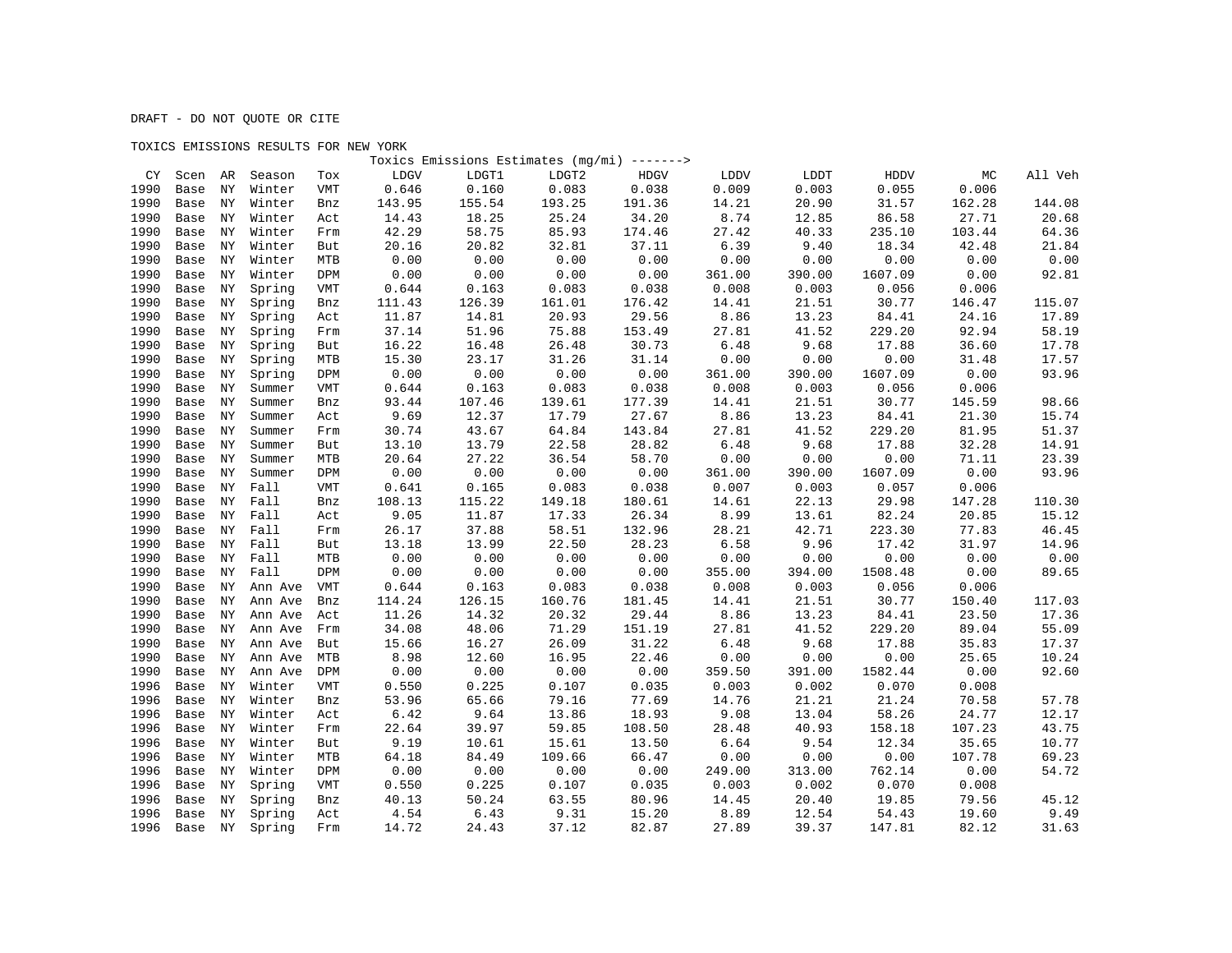| 1996 | Base    | ΝY | Spring  | But        | 7.33   | 8.27   | 11.86  | 11.81  | 6.50   | 9.18   | 11.53  | 28.63  | 8.65   |
|------|---------|----|---------|------------|--------|--------|--------|--------|--------|--------|--------|--------|--------|
| 1996 | Base    | ΝY | Spring  | MTB        | 41.52  | 54.87  | 72.44  | 79.08  | 0.00   | 0.00   | 0.00   | 111.79 | 46.60  |
| 1996 | Base    | NY | Spring  | DPM        | 0.00   | 0.00   | 0.00   | 0.00   | 249.00 | 313.00 | 762.14 | 0.00   | 54.72  |
| 1996 | Base    | ΝY | Summer  | <b>VMT</b> | 0.550  | 0.225  | 0.107  | 0.035  | 0.003  | 0.002  | 0.070  | 0.008  |        |
| 1996 | Base    | ΝY | Summer  | Bnz        | 32.41  | 39.89  | 51.05  | 75.03  | 14.45  | 20.40  | 19.85  | 76.26  | 36.97  |
| 1996 | Base    | NY | Summer  | Act        | 3.57   | 5.04   | 7.46   | 13.67  | 8.89   | 12.54  | 54.43  | 17.33  | 8.38   |
| 1996 | Base    | ΝY | Summer  | Frm        | 11.65  | 19.27  | 29.93  | 74.67  | 27.89  | 39.37  | 147.81 | 72.61  | 27.65  |
| 1996 | Base    | ΝY | Summer  | But        | 5.73   | 6.46   | 9.50   | 10.73  | 6.50   | 9.18   | 11.53  | 25.31  | 7.04   |
| 1996 | Base    | ΝY | Summer  | <b>MTB</b> | 54.89  | 64.66  | 81.59  | 140.98 | 0.00   | 0.00   | 0.00   | 259.13 | 60.47  |
| 1996 | Base    | ΝY | Summer  | DPM        | 0.00   | 0.00   | 0.00   | 0.00   | 249.00 | 313.00 | 762.14 | 0.00   | 54.72  |
| 1996 | Base    | ΝY | Fall    | VMT        | 0.550  | 0.225  | 0.107  | 0.035  | 0.003  | 0.002  | 0.070  | 0.008  |        |
| 1996 | Base    | ΝY | Fall    | Bnz        | 36.36  | 43.09  | 53.47  | 65.00  | 14.14  | 19.59  | 18.45  | 63.21  | 39.57  |
| 1996 | Base    | ΝY | Fall    | Act        | 3.81   | 5.71   | 8.55   | 14.16  | 8.70   | 12.05  | 50.61  | 20.07  | 8.55   |
| 1996 | Base    | ΝY | Fall    | Frm        | 13.36  | 23.06  | 36.27  | 81.09  | 27.29  | 37.81  | 137.43 | 86.88  | 29.73  |
| 1996 | Base    | ΝY | Fall    | But        | 5.42   | 6.59   | 10.01  | 9.95   | 6.36   | 8.82   | 10.72  | 28.88  | 6.90   |
| 1996 | Base    | ΝY | Fall    | MTB        | 136.60 | 123.96 | 150.82 | 226.52 | 0.00   | 0.00   | 0.00   | 310.60 | 129.57 |
| 1996 | Base    | ΝY | Fall    | DPM        | 0.00   | 0.00   | 0.00   | 0.00   | 236.00 | 286.00 | 655.53 | 0.00   | 47.17  |
| 1996 | Base    | ΝY | Ann Ave | VMT        | 0.550  | 0.225  | 0.107  | 0.035  | 0.003  | 0.002  | 0.070  | 0.008  |        |
| 1996 | Base    | ΝY | Ann Ave | Bnz        | 40.72  | 49.72  | 61.81  | 74.67  | 14.45  | 20.40  | 19.85  | 72.40  | 44.86  |
| 1996 | Base    | ΝY | Ann Ave | Act        | 4.59   | 6.70   | 9.80   | 15.49  | 8.89   | 12.54  | 54.43  | 20.44  | 9.65   |
| 1996 | Base    | ΝY | Ann Ave | Frm        | 15.59  | 26.68  | 40.79  | 86.78  | 27.89  | 39.37  | 147.81 | 87.21  | 33.19  |
| 1996 | Base    | ΝY | Ann Ave | But        | 6.92   | 7.98   | 11.74  | 11.50  | 6.50   | 9.18   | 11.53  | 29.62  | 8.34   |
| 1996 | Base    | ΝY | Ann Ave | MTB        | 74.30  | 82.00  | 103.63 | 128.26 | 0.00   | 0.00   | 0.00   | 197.32 | 76.47  |
| 1996 | Base    | ΝY | Ann Ave | DPM        | 0.00   | 0.00   | 0.00   | 0.00   | 245.75 | 306.25 | 735.49 | 0.00   | 52.83  |
| 2007 | Base    | ΝY | Winter  | <b>VMT</b> | 0.435  | 0.303  | 0.144  | 0.032  | 0.002  | 0.002  | 0.077  | 0.005  |        |
| 2007 | Base    | ΝY | Winter  | Bnz        | 20.51  | 34.92  | 56.89  | 54.91  | 3.75   | 8.94   | 8.83   | 53.51  | 30.43  |
| 2007 | Base    | NY | Winter  | Act        | 2.06   | 4.42   | 7.34   | 11.35  | 2.31   | 5.50   | 24.21  | 20.15  | 5.64   |
| 2007 | Base    | ΝY | Winter  | Frm        | 6.85   | 17.99  | 30.29  | 64.93  | 7.23   | 17.26  | 65.75  | 87.68  | 20.42  |
| 2007 | Base    | ΝY | Winter  | But        | 3.12   | 5.44   | 8.93   | 6.20   | 1.69   | 4.02   | 5.13   | 28.93  | 5.04   |
| 2007 | Base    | NY | Winter  | MTB        | 18.94  | 45.98  | 75.71  | 44.72  | 0.00   | 0.00   | 0.00   | 90.92  | 34.96  |
| 2007 | Base    | NY | Winter  | DPM        | 0.00   | 0.00   | 0.00   | 0.00   | 106.00 | 148.00 | 302.68 | 0.00   | 23.81  |
| 2007 | Base    | ΝY | Spring  | VMT        | 0.435  | 0.303  | 0.144  | 0.032  | 0.002  | 0.002  | 0.077  | 0.005  |        |
| 2007 | Base    | ΝY | Spring  | Bnz        | 14.20  | 24.49  | 39.97  | 53.96  | 3.55   | 8.18   | 8.53   | 60.23  | 22.06  |
| 2007 | Base    | ΝY | Spring  | Act        | 1.42   | 2.67   | 4.43   | 8.74   | 2.19   | 5.03   | 23.39  | 15.45  | 4.24   |
| 2007 | Base    | ΝY | Spring  | Frm        | 4.59   | 10.16  | 16.99  | 47.22  | 6.86   | 15.80  | 63.50  | 65.41  | 14.29  |
| 2007 | Base    | ΝY | Spring  | But        | 2.08   | 3.51   | 5.80   | 5.32   | 1.60   | 3.68   | 4.95   | 22.46  | 3.48   |
| 2007 | Base    | ΝY | Spring  | MTB        | 19.25  | 35.88  | 47.62  | 64.23  | 0.00   | 0.00   | 0.00   | 96.93  | 28.64  |
| 2007 | Base    | NY | Spring  | DPM        | 0.00   | 0.00   | 0.00   | 0.00   | 106.00 | 148.00 | 302.68 | 0.00   | 23.81  |
| 2007 | Base    | ΝY | Summer  | VMT        | 0.435  | 0.303  | 0.144  | 0.032  | 0.002  | 0.002  | 0.077  | 0.005  |        |
| 2007 | Base    | ΝY | Summer  | Bnz        | 11.69  | 19.49  | 31.50  | 49.02  | 3.55   | 8.18   | 8.53   | 57.60  | 18.06  |
| 2007 | Base    | ΝY | Summer  | Act        | 1.13   | 2.07   | 3.44   | 7.71   | 2.19   | 5.03   | 23.39  | 13.65  | 3.74   |
| 2007 | Base    | NY | Summer  | Frm        | 3.66   | 7.87   | 13.17  | 41.73  | 6.86   | 15.80  | 63.50  | 57.81  | 12.43  |
| 2007 | Base    | NY | Summer  | But        | 1.66   | 2.73   | 4.51   | 4.76   | 1.60   | 3.68   | 4.95   | 19.85  | 2.84   |
| 2007 | Base    | ΝY | Summer  | <b>MTB</b> | 25.21  | 42.00  | 51.32  | 116.32 | 0.00   | 0.00   | 0.00   | 232.38 | 35.97  |
| 2007 | Base    | ΝY | Summer  | DPM        | 0.00   | 0.00   | 0.00   | 0.00   | 106.00 | 148.00 | 302.68 | 0.00   | 23.81  |
| 2007 | Base    | ΝY | Fall    | VMT        | 0.435  | 0.303  | 0.144  | 0.032  | 0.002  | 0.002  | 0.077  | 0.005  |        |
| 2007 | Base    | NY | Fall    | Bnz        | 15.22  | 22.95  | 37.32  | 49.51  | 3.36   | 7.43   | 8.22   | 48.37  | 21.43  |
| 2007 | Base    | ΝY | Fall    | Act        | 1.31   | 2.39   | 4.08   | 8.82   | 2.07   | 4.57   | 22.56  | 16.40  | 3.99   |
| 2007 | Base    | ΝY | Fall    | Frm        | 4.33   | 9.15   | 15.76  | 50.46  | 6.49   | 14.33  | 61.26  | 71.33  | 13.65  |
| 2007 | Base NY |    | Fall    | But        | 2.03   | 3.32   | 5.59   | 4.82   | 1.51   | 3.34   | 4.78   | 23.53  | 3.34   |
| 2007 | Base    |    | NY Fall | <b>MTB</b> | 74.53  | 90.78  | 114.19 | 261.90 | 0.00   | 0.00   | 0.00   | 264.71 | 86.08  |
|      |         |    |         |            |        |        |        |        |        |        |        |        |        |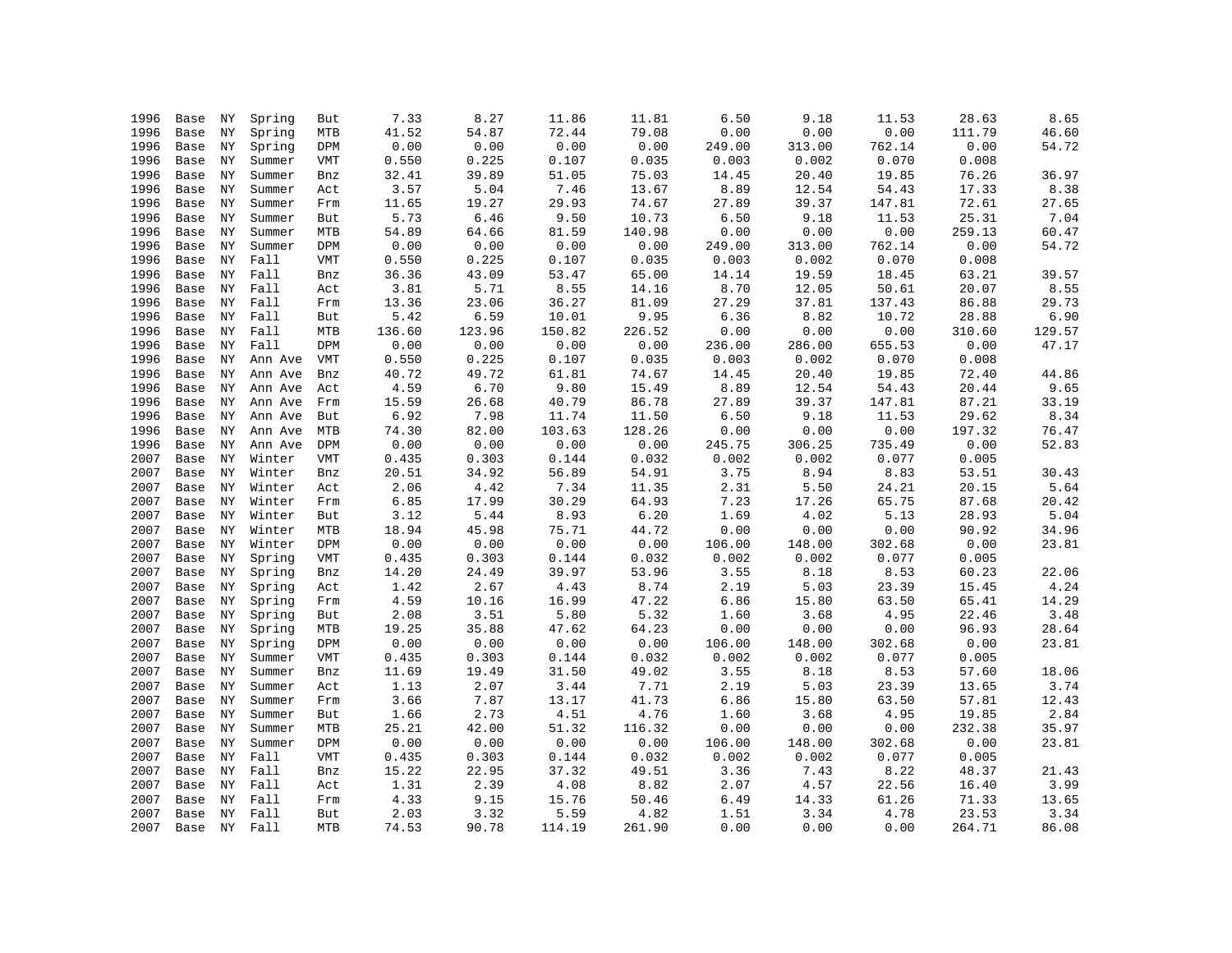| 2007 | Base | ΝY         | Fall    | DPM        | 0.00  | 0.00  | 0.00   | 0.00   | 104.00 | 129.00 | 279.78 | 0.00   | 22.01    |
|------|------|------------|---------|------------|-------|-------|--------|--------|--------|--------|--------|--------|----------|
| 2007 | Base | ΝY         | Ann Ave | VMT        | 0.435 | 0.303 | 0.144  | 0.032  | 0.002  | 0.002  | 0.077  | 0.005  |          |
| 2007 | Base | ΝY         | Ann Ave | Bnz        | 15.40 | 25.46 | 41.42  | 51.85  | 3.55   | 8.18   | 8.53   | 54.93  | 22.99    |
| 2007 | Base | ΝY         | Ann Ave | Act        | 1.48  | 2.89  | 4.82   | 9.15   | 2.19   | 5.03   | 23.39  | 16.41  | $4\,.40$ |
| 2007 | Base | ΝY         | Ann Ave | Frm        | 4.86  | 11.29 | 19.05  | 51.08  | 6.86   | 15.80  | 63.50  | 70.56  | 15.20    |
| 2007 | Base | ΝY         | Ann Ave | But        | 2.22  | 3.75  | 6.21   | 5.28   | 1.60   | 3.68   | 4.95   | 23.69  | 3.67     |
| 2007 | Base | ΝY         | Ann Ave | MTB        | 34.48 | 53.66 | 72.21  | 121.79 | 0.00   | 0.00   | 0.00   | 171.24 | 46.41    |
|      |      |            |         |            |       | 0.00  | 0.00   |        |        |        | 296.95 |        |          |
| 2007 | Base | NY         | Ann Ave | DPM        | 0.00  |       |        | 0.00   | 105.50 | 143.25 |        | 0.00   | 23.36    |
| 2007 | Sc#1 | ΝY         | Winter  | VMT        | 0.435 | 0.303 | 0.144  | 0.032  | 0.002  | 0.002  | 0.077  | 0.005  |          |
| 2007 | Sc#1 | ΝY         | Winter  | Bnz        | 18.25 | 31.84 | 52.33  | 51.47  | 3.75   | 8.94   | 8.83   | 47.68  | 27.71    |
| 2007 | Sc#1 | NY         | Winter  | Act        | 1.90  | 4.25  | 7.14   | 11.35  | 2.31   | 5.50   | 24.21  | 20.15  | 5.49     |
| 2007 | Sc#1 | ΝY         | Winter  | Frm        | 6.88  | 18.39 | 31.19  | 64.93  | 7.23   | 17.26  | 65.75  | 87.68  | 20.69    |
| 2007 | Sc#1 | ΝY         | Winter  | But        | 2.33  | 4.28  | 7.11   | 6.20   | 1.69   | 4.02   | 5.13   | 28.93  | 4.08     |
| 2007 | Sc#1 | NY         | Winter  | <b>MTB</b> | 18.65 | 46.04 | 76.16  | 44.72  | 0.00   | 0.00   | 0.00   | 90.92  | 34.92    |
| 2007 | Sc#1 | ΝY         | Winter  | DPM        | 0.00  | 0.00  | 0.00   | 0.00   | 106.00 | 148.00 | 302.68 | 0.00   | 23.81    |
| 2007 | Sc#1 | ΝY         | Spring  | VMT        | 0.435 | 0.303 | 0.144  | 0.032  | 0.002  | 0.002  | 0.077  | 0.005  |          |
| 2007 | Sc#1 | ΝY         | Spring  | Bnz        | 13.99 | 24.69 | 40.57  | 56.21  | 3.55   | 8.18   | 8.53   | 64.13  | 22.21    |
| 2007 | Sc#1 | ΝY         | Spring  | Act        | 1.39  | 2.63  | 4.41   | 8.71   | 2.19   | 5.03   | 23.39  | 15.39  | 4.21     |
| 2007 | Sc#1 | NY         | Spring  | Frm        | 4.60  | 10.30 | 17.37  | 47.05  | 6.86   | 15.80  | 63.50  | 65.17  | 14.39    |
| 2007 | Sc#1 | NY         | Spring  | But        | 1.86  | 3.22  | 5.35   | 5.30   | 1.60   | 3.68   | 4.95   | 22.38  | 3.23     |
| 2007 | Sc#1 | ΝY         | Spring  | <b>MTB</b> | 19.62 | 36.55 | 48.47  | 65.58  | 0.00   | 0.00   | 0.00   | 98.00  | 29.18    |
| 2007 | Sc#1 | NY         | Spring  | DPM        | 0.00  | 0.00  | 0.00   | 0.00   | 106.00 | 148.00 | 302.68 | 0.00   | 23.81    |
| 2007 | Sc#1 | ΝY         | Summer  | VMT        | 0.435 | 0.303 | 0.144  | 0.032  | 0.002  | 0.002  | 0.077  | 0.005  |          |
| 2007 | Sc#1 | NY         | Summer  | Bnz        | 11.54 | 19.65 | 31.97  | 51.04  | 3.55   | 8.18   | 8.53   | 61.16  | 18.20    |
| 2007 | Sc#1 | NY         | Summer  | Act        | 1.11  | 2.04  | 3.42   | 7.68   | 2.19   | 5.03   | 23.39  | 13.60  | 3.72     |
| 2007 | Sc#1 | ΝY         | Summer  | Frm        | 3.68  | 7.99  | 13.47  | 41.58  | 6.86   | 15.80  | 63.50  | 57.59  | 12.51    |
| 2007 | Sc#1 | ΝY         | Summer  | But        | 1.49  | 2.50  | 4.16   | 4.75   | 1.60   | 3.68   | 4.95   | 19.78  | 2.65     |
| 2007 | Sc#1 | NY         | Summer  | MTB        | 25.86 | 43.00 | 52.47  | 119.32 | 0.00   | 0.00   | 0.00   | 237.75 | 36.84    |
| 2007 | Sc#1 | NY         | Summer  | DPM        | 0.00  | 0.00  | 0.00   | 0.00   | 106.00 | 148.00 | 302.68 | 0.00   | 23.81    |
| 2007 | Sc#1 | ΝY         | Fall    | <b>VMT</b> | 0.435 | 0.303 | 0.144  | 0.032  | 0.002  | 0.002  | 0.077  | 0.005  |          |
| 2007 | Sc#1 | ΝY         | Fall    | Bnz        | 13.72 | 21.20 | 34.70  | 46.84  | 3.36   | 7.43   | 8.22   | 43.63  | 19.76    |
| 2007 | Sc#1 | ΝY         | Fall    | Act        | 1.20  | 2.28  | 3.94   | 8.82   | 2.07   | 4.57   | 22.56  | 16.40  | 3.89     |
| 2007 | Sc#1 | ΝY         | Fall    | Frm        | 4.33  | 9.42  | 16.37  | 50.46  | 6.49   | 14.33  | 61.26  | 71.33  | 13.82    |
| 2007 | Sc#1 | ΝY         | Fall    | But        | 1.51  | 2.57  | 4.36   | 4.82   | 1.51   | 3.34   | 4.78   | 23.53  | 2.71     |
| 2007 | Sc#1 | ΝY         | Fall    | MTB        | 74.32 | 90.82 | 114.50 | 261.90 | 0.00   | 0.00   | 0.00   | 264.71 | 86.04    |
| 2007 | Sc#1 | NY         | Fall    | DPM        | 0.00  | 0.00  | 0.00   | 0.00   | 104.00 | 129.00 | 279.78 | 0.00   | 22.01    |
| 2007 | Sc#1 | ΝY         | Ann Ave | VMT        | 0.435 | 0.303 | 0.144  | 0.032  | 0.002  | 0.002  | 0.077  | 0.005  |          |
| 2007 | Sc#1 | NY         | Ann Ave | Bnz        | 14.38 | 24.35 | 39.89  | 51.39  | 3.55   | 8.18   | 8.53   | 54.15  | 21.97    |
| 2007 | Sc#1 | ΝY         | Ann Ave | Act        | 1.40  | 2.80  | 4.73   | 9.14   | 2.19   | 5.03   | 23.39  | 16.39  | 4.33     |
| 2007 | Sc#1 | ΝY         | Ann Ave | Frm        | 4.87  | 11.52 | 19.60  | 51.01  | 6.86   | 15.80  | 63.50  | 70.44  | 15.35    |
| 2007 | Sc#1 |            |         |            | 1.80  |       |        | 5.27   | 1.60   |        | 4.95   | 23.66  | 3.17     |
|      |      | ΝY         | Ann Ave | But        |       | 3.14  | 5.24   |        |        | 3.68   |        |        |          |
| 2007 | Sc#1 | NY         | Ann Ave | MTB        | 34.61 | 54.10 | 72.90  | 122.88 | 0.00   | 0.00   | 0.00   | 172.85 | 46.74    |
| 2007 | Sc#1 | ΝY         | Ann Ave | DPM        | 0.00  | 0.00  | 0.00   | 0.00   | 105.50 | 143.25 | 296.95 | 0.00   | 23.36    |
| 2007 | Sc#2 | ΝY         | Winter  | VMT        | 0.435 | 0.303 | 0.144  | 0.032  | 0.002  | 0.002  | 0.077  | 0.005  |          |
| 2007 | Sc#2 | ΝY         | Winter  | Bnz        | 17.64 | 30.75 | 48.53  | 51.47  | 3.53   | 7.34   | 8.83   | 47.68  | 26.56    |
| 2007 | Sc#2 | ΝY         | Winter  | Act        | 1.83  | 4.14  | 6.72   | 11.35  | 2.17   | 4.51   | 24.21  | 20.15  | 5.36     |
| 2007 | Sc#2 | ΝY         | Winter  | Frm        | 6.63  | 17.97 | 29.67  | 64.93  | 6.80   | 14.17  | 65.75  | 87.68  | 20.22    |
| 2007 | Sc#2 | ΝY         | Winter  | But        | 2.27  | 4.17  | 6.73   | 6.20   | 1.59   | 3.30   | 5.13   | 28.93  | 3.97     |
| 2007 | Sc#2 | NY         | Winter  | <b>MTB</b> | 18.40 | 45.54 | 74.59  | 44.72  | 0.00   | 0.00   | 0.00   | 90.92  | 34.43    |
| 2007 | Sc#2 | ${\rm NY}$ | Winter  | DPM        | 0.00  | 0.00  | 0.00   | 0.00   | 106.00 | 148.00 | 302.68 | 0.00   | 23.81    |
| 2007 | Sc#2 | NY         | Spring  | <b>VMT</b> | 0.435 | 0.303 | 0.144  | 0.032  | 0.002  | 0.002  | 0.077  | 0.005  |          |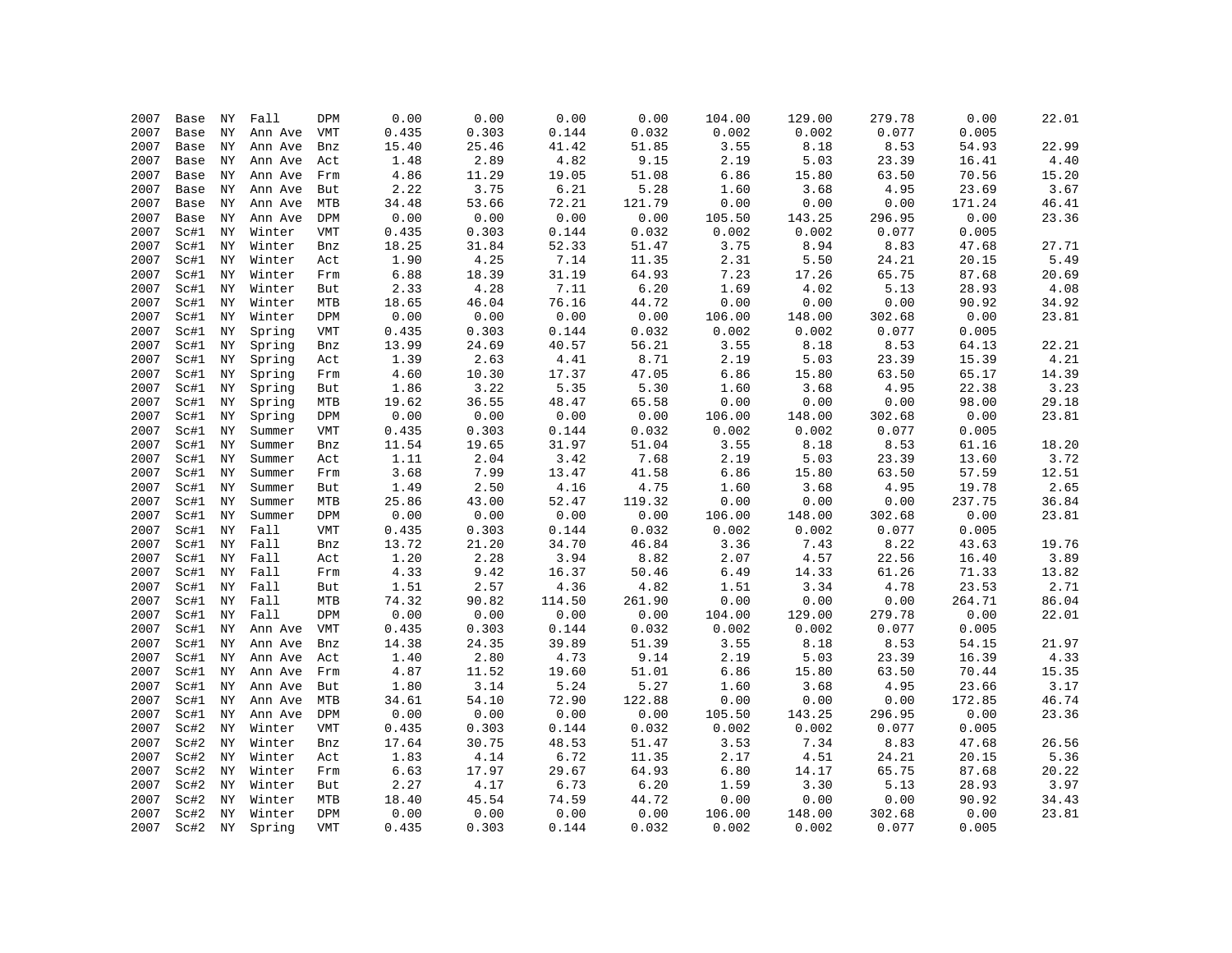| 2007         | Sc#2 | ΝY       | Spring       | Bnz        | 13.48        | 23.81 | 37.40  | 56.21  | 3.31         | 6.35   | 8.53                   | 64.13  | 21.26         |
|--------------|------|----------|--------------|------------|--------------|-------|--------|--------|--------------|--------|------------------------|--------|---------------|
| 2007         | Sc#2 | NY       | Spring       | Act        | 1.33         | 2.55  | 4.10   | 8.71   | 2.03         | 3.91   | 23.39                  | 15.39  | 4.11          |
| 2007         | Sc#2 | NY       | Spring       | Frm        | 4.41         | 10.00 | 16.23  | 47.05  | 6.38         | 12.26  | 63.50                  | 65.17  | 14.04         |
| 2007         | Sc#2 | ΝY       | Spring       | But        | 1.81         | 3.12  | 5.01   | 5.30   | 1.49         | 2.86   | 4.95                   | 22.38  | 3.13          |
| 2007         | Sc#2 | ΝY       | Spring       | MTB        | 19.43        | 36.21 | 47.25  | 65.58  | 0.00         | 0.00   | ${\bf 0}$ . ${\bf 00}$ | 98.00  | 28.82         |
| 2007         | Sc#2 | ΝY       | Spring       | DPM        | 0.00         | 0.00  | 0.00   | 0.00   | 106.00       | 148.00 | 302.68                 | 0.00   | 23.81         |
| 2007         | Sc#2 | ΝY       | Summer       | VMT        | 0.435        | 0.303 | 0.144  | 0.032  | 0.002        | 0.002  | 0.077                  | 0.005  |               |
| 2007         | Sc#2 | ΝY       | Summer       | Bnz        | 11.15        | 19.01 | 29.66  | 51.04  | 3.31         | 6.35   | 8.53                   | 61.16  | 17.50         |
| 2007         | Sc#2 | NY       | Summer       | Act        | 1.07         | 1.98  | 3.20   | 7.68   | 2.03         | 3.91   | 23.39                  | 13.60  | 3.65          |
| 2007         | Sc#2 | NY       | Summer       | Frm        | 3.53         | 7.76  | 12.64  | 41.58  | 6.38         | 12.26  | 63.50                  | 57.59  | 12.26         |
| 2007         | Sc#2 | ΝY       | Summer       | But        | 1.45         | 2.43  | 3.91   | 4.75   | 1.49         | 2.86   | 4.95                   | 19.78  | 2.57          |
| 2007         | Sc#2 | ΝY       | Summer       | <b>MTB</b> | 25.71        | 42.76 | 51.59  | 119.32 | 0.00         | 0.00   | 0.00                   | 237.75 | 36.58         |
| 2007         | Sc#2 | NY       | Summer       | DPM        | 0.00         | 0.00  | 0.00   | 0.00   | 106.00       | 148.00 | 302.68                 | 0.00   | 23.81         |
| 2007         | Sc#2 | ΝY       | Fall         | <b>VMT</b> | 0.435        | 0.303 | 0.144  | 0.032  | 0.002        | 0.002  | 0.077                  | 0.005  |               |
| 2007         | Sc#2 | ΝY       | Fall         | Bnz        | 13.21        | 20.36 | 31.68  | 46.84  | 3.09         | 5.37   | 8.22                   | 43.63  | 18.84         |
| 2007         |      | ΝY       |              |            |              | 2.20  | 3.60   | 8.82   |              | 3.30   | 22.56                  | 16.40  |               |
|              | Sc#2 |          | Fall<br>Fall | Act        | 1.14<br>4.12 | 9.09  |        |        | 1.90<br>5.96 |        |                        | 71.33  | 3.79          |
| 2007<br>2007 | Sc#2 | ΝY<br>ΝY | Fall         | Frm        |              |       | 15.16  | 50.46  |              | 10.36  | 61.26                  |        | 13.45<br>2.62 |
|              | Sc#2 |          |              | But        | 1.46         | 2.48  | 4.06   | 4.82   | 1.39         | 2.41   | 4.78                   | 23.53  |               |
| 2007         | Sc#2 | ΝY       | Fall         | MTB        | 74.11        | 90.43 | 113.33 | 261.90 | 0.00         | 0.00   | 0.00                   | 264.71 | 85.66         |
| 2007         | Sc#2 | ΝY       | Fall         | DPM        | 0.00         | 0.00  | 0.00   | 0.00   | 104.00       | 129.00 | 279.78                 | 0.00   | 22.01         |
| 2007         | Sc#2 | ΝY       | Ann Ave      | VMT        | 0.435        | 0.303 | 0.144  | 0.032  | 0.002        | 0.002  | 0.077                  | 0.005  |               |
| 2007         | Sc#2 | ΝY       | Ann Ave      | Bnz        | 13.87        | 23.48 | 36.82  | 51.39  | 3.31         | 6.35   | 8.53                   | 54.15  | 21.04         |
| 2007         | Sc#2 | ΝY       | Ann Ave      | Act        | 1.34         | 2.72  | 4.40   | 9.14   | 2.03         | 3.91   | 23.39                  | 16.39  | 4.23          |
| 2007         | Sc#2 | ΝY       | Ann Ave      | Frm        | 4.67         | 11.20 | 18.42  | 51.01  | 6.38         | 12.26  | 63.50                  | 70.44  | 14.99         |
| 2007         | Sc#2 | ΝY       | Ann Ave      | But        | 1.75         | 3.05  | 4.93   | 5.27   | 1.49         | 2.86   | 4.95                   | 23.66  | 3.07          |
| 2007         | Sc#2 | ΝY       | Ann Ave      | MTB        | 34.41        | 53.74 | 71.69  | 122.88 | 0.00         | 0.00   | 0.00                   | 172.85 | 46.37         |
| 2007         | Sc#2 | ΝY       | Ann Ave      | DPM        | 0.00         | 0.00  | 0.00   | 0.00   | 105.50       | 143.25 | 296.95                 | 0.00   | 23.36         |
| 2007         | Sc#3 | ΝY       | Winter       | VMT        | 0.435        | 0.230 | 0.110  | 0.032  | 0.002        | 0.109  | 0.077                  | 0.005  |               |
| 2007         | Sc#3 | ΝY       | Winter       | Bnz        | 17.64        | 30.75 | 48.53  | 51.47  | 3.53         | 7.34   | 8.83                   | 47.68  | 23.45         |
| 2007         | Sc#3 | ΝY       | Winter       | Act        | 1.83         | 4.14  | 6.72   | 11.35  | 2.17         | 4.51   | 24.21                  | 20.15  | 5.31          |
| 2007         | Sc#3 | ΝY       | Winter       | Frm        | 6.63         | 17.97 | 29.67  | 64.93  | 6.80         | 14.17  | 65.75                  | 87.68  | 19.42         |
| 2007         | Sc#3 | ΝY       | Winter       | But        | 2.27         | 4.17  | 6.73   | 6.20   | 1.59         | 3.30   | 5.13                   | 28.93  | 3.79          |
| 2007         | Sc#3 | ΝY       | Winter       | MTB        | 18.40        | 45.54 | 74.59  | 44.72  | 0.00         | 0.00   | 0.00                   | 90.92  | 28.57         |
| 2007         | Sc#3 | ΝY       | Winter       | DPM        | 0.00         | 0.00  | 0.00   | 0.00   | 106.00       | 148.00 | 302.68                 | 0.00   | 39.65         |
| 2007         | Sc#3 | ΝY       | Spring       | <b>VMT</b> | 0.435        | 0.230 | 0.110  | 0.032  | 0.002        | 0.109  | 0.077                  | 0.005  |               |
| 2007         | Sc#3 | NY       | Spring       | Bnz        | 13.48        | 23.81 | 37.40  | 56.21  | 3.31         | 6.35   | 8.53                   | 64.13  | 18.93         |
| 2007         | Sc#3 | ΝY       | Spring       | Act        | 1.33         | 2.55  | 4.10   | 8.71   | 2.03         | 3.91   | 23.39                  | 15.39  | 4.20          |
| 2007         | Sc#3 | ΝY       | Spring       | Frm        | 4.41         | 10.00 | 16.23  | 47.05  | 6.38         | 12.26  | 63.50                  | 65.17  | 14.07         |
| 2007         | Sc#3 | ΝY       | Spring       | But        | 1.81         | 3.12  | 5.01   | 5.30   | 1.49         | 2.86   | 4.95                   | 22.38  | 3.03          |
| 2007         | Sc#3 | ΝY       | Spring       | MTB        | 19.43        | 36.21 | 47.25  | 65.58  | 0.00         | 0.00   | 0.00                   | 98.00  | 24.57         |
| 2007         | Sc#3 | ΝY       | Spring       | DPM        | 0.00         | 0.00  | 0.00   | 0.00   | 106.00       | 148.00 | 302.68                 | 0.00   | 39.65         |
| 2007         | Sc#3 | NY       | Summer       | <b>VMT</b> | 0.435        | 0.230 | 0.110  | 0.032  | 0.002        | 0.109  | 0.077                  | 0.005  |               |
| 2007         | Sc#3 | NY       | Summer       | Bnz        | 11.15        | 19.01 | 29.66  | 51.04  | 3.31         | 6.35   | 8.53                   | 61.16  | 15.78         |
| 2007         | Sc#3 | ΝY       | Summer       | Act        | 1.07         | 1.98  | 3.20   | 7.68   | 2.03         | 3.91   | 23.39                  | 13.60  | 3.82          |
| 2007         | Sc#3 | ΝY       | Summer       | Frm        | 3.53         | 7.76  | 12.64  | 41.58  | 6.38         | 12.26  | 63.50                  | 57.59  | 12.57         |
| 2007         | Sc#3 | NY       | Summer       | But        | 1.45         | 2.43  | 3.91   | 4.75   | 1.49         | 2.86   | 4.95                   | 19.78  | 2.57          |
| 2007         | Sc#3 | NY       | Summer       | MTB        | 25.71        | 42.76 | 51.59  | 119.32 | 0.00         | 0.00   | 0.00                   | 237.75 | 31.70         |
| 2007         | Sc#3 | ΝY       | Summer       | DPM        | 0.00         | 0.00  | 0.00   | 0.00   | 106.00       | 148.00 | 302.68                 | 0.00   | 39.65         |
| 2007         | Sc#3 | ΝY       | Fall         | VMT        | 0.435        | 0.230 | 0.110  | 0.032  | 0.002        | 0.109  | 0.077                  | 0.005  |               |
| 2007         | Sc#3 | NY       | Fall         | Bnz        | 13.21        | 20.36 | 31.68  | 46.84  | 3.09         | 5.37   | 8.22                   | 43.63  | 16.85         |
| 2007         | Sc#3 | NY       | Fall         | Act        | 1.14         | 2.20  | 3.60   | 8.82   | 1.90         | 3.30   | 22.56                  | 16.40  | 3.86          |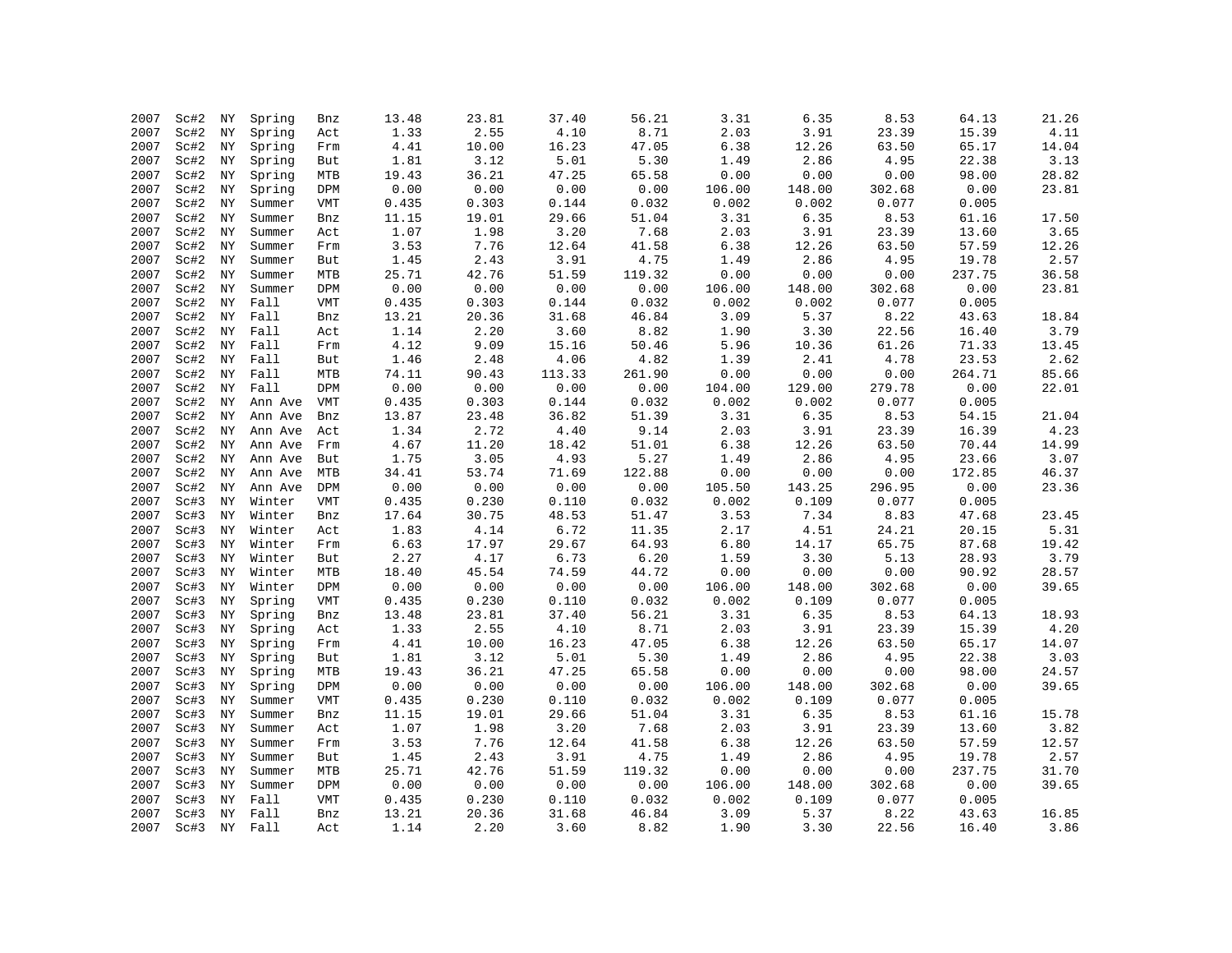| 2007 | Sc#3 | ΝY | Fall    | Frm        | 4.12  | 9.09       | 15.16  | 50.46  | 5.96   | 10.36  | 61.26                  | 71.33  | 13.38 |
|------|------|----|---------|------------|-------|------------|--------|--------|--------|--------|------------------------|--------|-------|
| 2007 | Sc#3 | NY | Fall    | But        | 1.46  | 2.48       | 4.06   | 4.82   | 1.39   | 2.41   | 4.78                   | 23.53  | 2.56  |
| 2007 | Sc#3 | ΝY | Fall    | MTB        | 74.11 | 90.43      | 113.33 | 261.90 | 0.00   | 0.00   | 0.00                   | 264.71 | 75.21 |
| 2007 | Sc#3 | ΝY | Fall    | DPM        | 0.00  | 0.00       | 0.00   | 0.00   | 104.00 | 129.00 | 279.78                 | 0.00   | 35.81 |
| 2007 | Sc#3 | ΝY | Ann Ave | VMT        | 0.435 | 0.230      | 0.110  | 0.032  | 0.002  | 0.109  | 0.077                  | 0.005  |       |
| 2007 | Sc#3 | ΝY | Ann Ave | Bnz        | 13.87 | 23.48      | 36.82  | 51.39  | 3.31   | 6.35   | 8.53                   | 54.15  | 18.75 |
| 2007 | Sc#3 | ΝY | Ann Ave | Act        | 1.34  | 2.72       | 4.40   | 9.14   | 2.03   | 3.91   | 23.39                  | 16.39  | 4.30  |
| 2007 | Sc#3 | ΝY | Ann Ave | Frm        | 4.67  | 11.20      | 18.42  | 51.01  | 6.38   | 12.26  | 63.50                  | 70.44  | 14.86 |
| 2007 | Sc#3 | ΝY | Ann Ave | But        | 1.75  | 3.05       | 4.93   | 5.27   | 1.49   | 2.86   | 4.95                   | 23.66  | 2.99  |
| 2007 | Sc#3 | ΝY | Ann Ave | MTB        | 34.41 | 53.74      | 71.69  | 122.88 | 0.00   | 0.00   | ${\bf 0}$ . ${\bf 00}$ | 172.85 | 40.01 |
| 2007 | Sc#3 | ΝY | Ann Ave | DPM        | 0.00  | 0.00       | 0.00   | 0.00   | 105.50 | 143.25 | 296.95                 | 0.00   | 38.69 |
| 2020 | Base | ΝY | Winter  | <b>VMT</b> | 0.391 | 0.333      | 0.158  | 0.031  | 0.002  | 0.004  | 0.077                  | 0.004  |       |
| 2020 | Base | ΝY | Winter  | Bnz        | 10.99 | 15.75      | 35.68  | 33.85  | 2.49   | 6.18   | 6.33                   | 53.51  | 16.96 |
| 2020 | Base | ΝY | Winter  | Act        | 1.08  | 1.51       | 3.48   | 5.55   | 1.53   | 3.80   | 17.37                  | 20.15  | 3.08  |
| 2020 | Base | ΝY | Winter  | Frm        | 3.54  | 4.98       | 11.54  | 31.40  | 4.80   | 11.94  | 47.17                  | 87.68  | 9.88  |
| 2020 | Base | ΝY | Winter  | But        | 1.96  | 2.86       | 6.04   | 1.88   | 1.12   | 2.78   | 3.68                   | 28.93  | 3.14  |
| 2020 | Base | ΝY | Winter  | MTB        | 10.79 | 16.14      | 31.40  | 27.22  | 0.00   | 0.00   | 0.00                   | 90.92  | 15.76 |
| 2020 | Base | ΝY | Winter  | DPM        | 0.00  | 0.00       | 0.00   | 0.00   | 100.00 | 109.00 | 217.96                 | 0.00   | 17.42 |
| 2020 | Base | NY | Spring  | VMT        | 0.391 | 0.333      | 0.158  | 0.031  | 0.002  | 0.004  | 0.077                  | 0.004  |       |
| 2020 | Base | ΝY | Spring  | Bnz        | 7.66  | 10.94      | 24.06  | 31.65  | 2.49   | 6.19   | 6.33                   | 60.23  | 12.18 |
| 2020 | Base | ΝY | Spring  | Act        | 0.74  | 1.03       | 2.31   | 4.16   | 1.53   | 3.81   | 17.36                  | 15.45  | 2.54  |
| 2020 | Base | ΝY | Spring  | Frm        | 2.38  | 3.35       | 7.69   | 21.66  | 4.80   | 11.95  | 47.13                  | 65.41  | 7.88  |
| 2020 | Base | ΝY | Spring  | But        | 1.33  | 1.92       | 3.96   | 1.63   | 1.12   | 2.79   | 3.68                   | 22.46  | 2.22  |
| 2020 | Base | ΝY | Spring  | <b>MTB</b> | 10.45 | 15.55      | 21.71  | 35.59  | 0.00   | 0.00   | 0.00                   | 96.93  | 14.18 |
| 2020 | Base | ΝY | Spring  | DPM        | 0.00  | 0.00       | 0.00   | 0.00   | 100.00 | 109.00 | 217.96                 | 0.00   | 17.42 |
| 2020 | Base | ΝY | Summer  | <b>VMT</b> | 0.391 | 0.333      | 0.158  | 0.031  | 0.002  | 0.004  | 0.077                  | 0.004  |       |
| 2020 | Base | NY | Summer  | Bnz        | 6.29  | $\bf 8.74$ | 18.96  | 28.21  | 2.49   | 6.19   | 6.33                   | 57.60  | 9.99  |
| 2020 | Base | ΝY | Summer  | Act        | 0.59  | 0.80       | 1.80   | 3.56   | 1.53   | 3.81   | 17.36                  | 13.65  | 2.30  |
| 2020 | Base | ΝY | Summer  | Frm        | 1.90  | 2.60       | 5.97   | 18.52  | 4.80   | 11.95  | 47.13                  | 57.81  | 7.04  |
| 2020 | Base | NY | Summer  | But        | 1.07  | 1.50       | 3.10   | 1.39   | 1.12   | 2.79   | 3.68                   | 19.85  | 1.82  |
| 2020 | Base | NY | Summer  | MTB        | 13.46 | 19.02      | 23.73  | 68.10  | 0.00   | 0.00   | ${\bf 0}$ . ${\bf 00}$ | 232.38 | 18.38 |
| 2020 | Base | ΝY | Summer  | DPM        | 0.00  | 0.00       | 0.00   | 0.00   | 100.00 | 109.00 | 217.96                 | 0.00   | 17.42 |
| 2020 | Base | ΝY | Fall    | <b>VMT</b> | 0.391 | 0.333      | 0.158  | 0.031  | 0.002  | 0.004  | 0.077                  | 0.004  |       |
| 2020 | Base | ΝY | Fall    | Bnz        | 8.82  | 11.40      | 23.78  | 31.70  | 2.49   | 6.20   | 6.32                   | 48.37  | 12.70 |
| 2020 | Base | ΝY | Fall    | Act        | 0.74  | 1.00       | 2.21   | 4.35   | 1.53   | 3.81   | 17.34                  | 16.40  | 2.53  |
| 2020 | Base | ΝY | Fall    | Frm        | 2.44  | 3.28       | 7.38   | 24.60  | 4.80   | 11.96  | 47.09                  | 71.33  | 7.94  |
| 2020 | Base | ΝY | Fall    | But        | 1.36  | 1.90       | 3.82   | 1.47   | 1.12   | 2.79   | 3.67                   | 23.53  | 2.21  |
| 2020 | Base | ΝY | Fall    | MTB        | 46.43 | 41.64      | 50.93  | 196.20 | 0.00   | 0.00   | 0.00                   | 264.71 | 47.21 |
| 2020 | Base | ΝY | Fall    | DPM        | 0.00  | 0.00       | 0.00   | 0.00   | 100.00 | 109.00 | 217.96                 | 0.00   | 17.42 |
| 2020 | Base | ΝY | Ann Ave | VMT        | 0.391 | 0.333      | 0.158  | 0.031  | 0.002  | 0.004  | 0.077                  | 0.004  |       |
| 2020 | Base | ΝY | Ann Ave | Bnz        | 8.44  | 11.71      | 25.62  | 31.35  | 2.49   | 6.19   | 6.33                   | 54.93  | 12.96 |
| 2020 | Base | ΝY | Ann Ave | Act        | 0.79  | 1.09       | 2.45   | 4.40   | 1.53   | 3.81   | 17.36                  | 16.41  | 2.61  |
| 2020 | Base | ΝY | Ann Ave | Frm        | 2.57  | 3.55       | 8.15   | 24.05  | 4.80   | 11.95  | 47.13                  | 70.56  | 8.19  |
| 2020 | Base | ΝY | Ann Ave | But        | 1.43  | 2.05       | 4.23   | 1.59   | 1.12   | 2.79   | 3.68                   | 23.69  | 2.35  |
| 2020 | Base | ΝY | Ann Ave | <b>MTB</b> | 20.28 | 23.09      | 31.94  | 81.78  | 0.00   | 0.00   | 0.00                   | 171.24 | 23.89 |
| 2020 | Base | NY | Ann Ave | DPM        | 0.00  | 0.00       | 0.00   | 0.00   | 100.00 | 109.00 | 217.96                 | 0.00   | 17.42 |
| 2020 | Sc#1 | NY | Winter  | VMT        | 0.391 | 0.333      | 0.158  | 0.031  | 0.002  | 0.004  | 0.077                  | 0.004  |       |
| 2020 | Sc#1 | ΝY | Winter  | Bnz        | 9.34  | 14.06      | 32.74  | 32.22  | 2.49   | 6.18   | 6.33                   | 47.68  | 15.21 |
| 2020 | Sc#1 | ΝY | Winter  | Act        | 0.93  | 1.38       | 3.31   | 5.55   | 1.53   | 3.80   | 17.37                  | 20.15  | 2.96  |
| 2020 | Sc#1 | ΝY | Winter  | Frm        | 3.45  | 5.13       | 12.12  | 31.40  | 4.80   | 11.94  | 47.17                  | 87.68  | 9.99  |
| 2020 | Sc#1 | NY | Winter  | But        | 1.40  | 2.10       | 4.58   | 1.88   | 1.12   | 2.78   | 3.68                   | 28.93  | 2.44  |
|      |      |    |         |            |       |            |        |        |        |        |                        |        |       |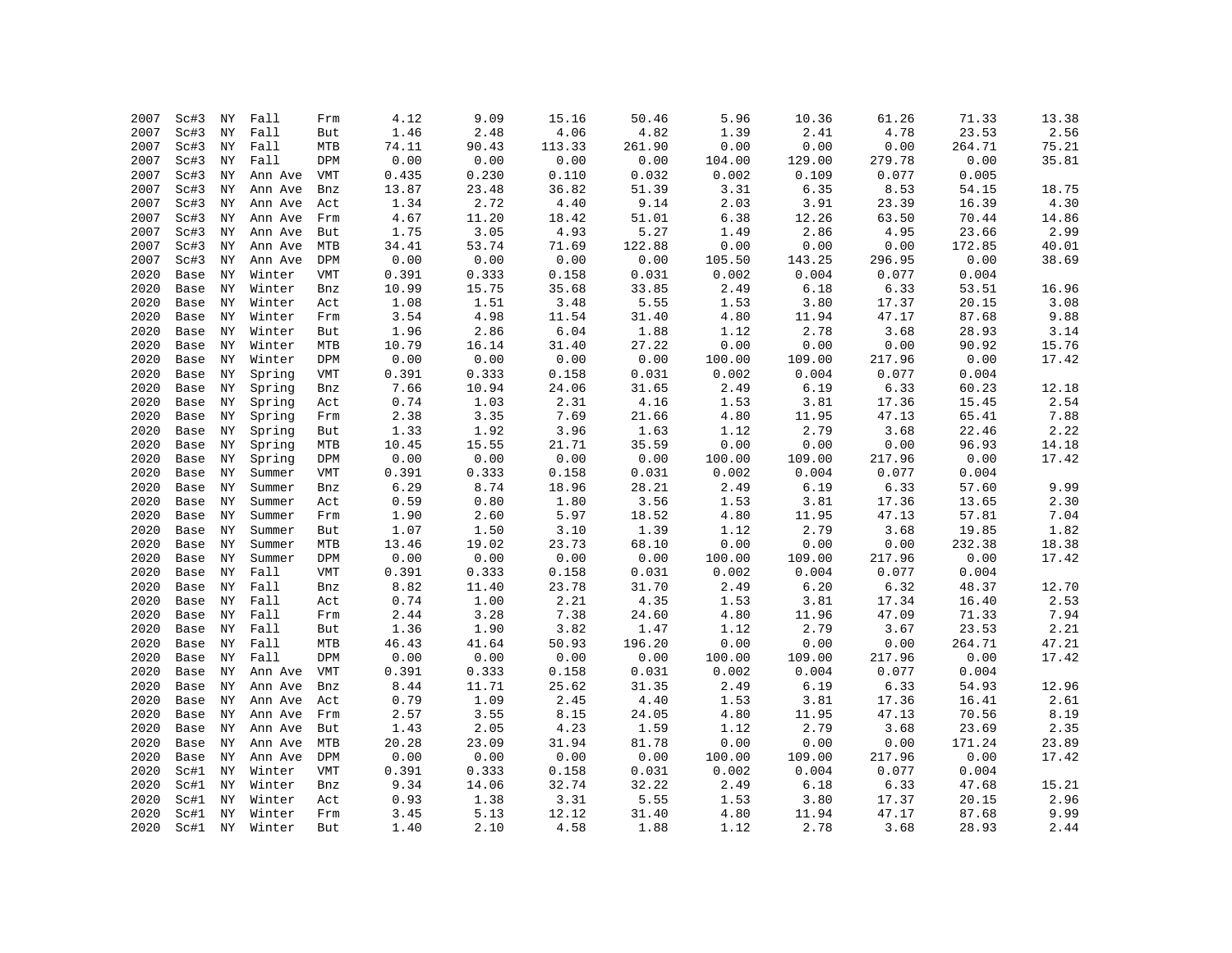| 2020 | Sc#1 | ΝY         | Winter           | <b>MTB</b> | 10.47                 | 15.98 | 31.43    | 27.22         | 0.00   | 0.00   | 0.00   | 90.92  | 15.59 |
|------|------|------------|------------------|------------|-----------------------|-------|----------|---------------|--------|--------|--------|--------|-------|
| 2020 | Sc#1 | NY         | Winter           | DPM        | 0.00                  | 0.00  | 0.00     | 0.00          | 100.00 | 109.00 | 217.96 | 0.00   | 17.42 |
| 2020 | Sc#1 | NY         | Spring           | VMT        | 0.391                 | 0.333 | 0.158    | 0.031         | 0.002  | 0.004  | 0.077  | 0.004  |       |
| 2020 | Sc#1 | ΝY         | Spring           | Bnz        | 7.20                  | 10.63 | 24.08    | 32.68         | 2.49   | 6.19   | 6.33   | 64.13  | 11.94 |
| 2020 | Sc#1 | NY         | Spring           | Act        | 0.70                  | 0.98  | 2.29     | 4.15          | 1.53   | 3.81   | 17.36  | 15.39  | 2.51  |
| 2020 | Sc#1 | NY         | Spring           | Frm        | 2.32                  | 3.39  | 7.98     | 21.59         | 4.80   | 11.95  | 47.13  | 65.17  | 7.91  |
| 2020 | Sc#1 | NY         | Spring           | But        | 1.15                  | 1.72  | 3.63     | 1.62          | 1.12   | 2.79   | 3.68   | 22.38  | 2.03  |
| 2020 | Sc#1 | ΝY         | Spring           | MTB        | 10.55                 | 15.83 | 22.15    | 36.36         | 0.00   | 0.00   | 0.00   | 98.00  | 14.41 |
| 2020 | Sc#1 | ΝY         | Spring           | DPM        | 0.00                  | 0.00  | 0.00     | 0.00          | 100.00 | 109.00 | 217.96 | 0.00   | 17.42 |
| 2020 | Sc#1 | NY         | Summer           | VMT        | 0.391                 | 0.333 | 0.158    | 0.031         | 0.002  | 0.004  | 0.077  | 0.004  |       |
| 2020 | Sc#1 | NY         | Summer           | Bnz        | 5.93                  | 8.50  | 18.98    | 29.12         | 2.49   | 6.19   | 6.33   | 61.16  | 9.81  |
| 2020 | Sc#1 | ΝY         | Summer           | Act        | 0.56                  | 0.77  | 1.78     | 3.55          | 1.53   | 3.81   | 17.36  | 13.60  | 2.28  |
| 2020 | Sc#1 | ΝY         | Summer           | Frm        | 1.85                  | 2.63  | 6.20     | 18.46         | 4.80   | 11.95  | 47.13  | 57.59  | 7.07  |
| 2020 | Sc#1 | NY         | Summer           | But        | 0.92                  | 1.34  | 2.84     | 1.39          | 1.12   | 2.79   | 3.68   | 19.78  | 1.67  |
| 2020 | Sc#1 | NY         | Summer           | MTB        | 13.72                 | 19.47 | 24.31    | 69.89         | 0.00   | 0.00   | 0.00   | 237.75 | 18.81 |
| 2020 | Sc#1 | ΝY         | Summer           | DPM        | 0.00                  | 0.00  | 0.00     | 0.00          | 100.00 | 109.00 | 217.96 | 0.00   | 17.42 |
| 2020 | Sc#1 | ΝY         | Fall             | VMT        | 0.391                 | 0.333 | 0.158    | 0.031         | 0.002  | 0.004  | 0.077  | 0.004  |       |
| 2020 | Sc#1 | ${\rm NY}$ | Fall             | Bnz        | 7.69                  | 10.30 | 21.89    | 30.42         | 2.49   | 6.20   | 6.32   | 43.63  | 11.53 |
| 2020 | Sc#1 | NY         | Fall             | Act        | 0.64                  | 0.91  | 2.11     | 4.35          | 1.53   | 3.81   | 17.34  | 16.40  | 2.44  |
| 2020 | Sc#1 | ΝY         | Fall             | Frm        | 2.39                  | 3.38  | 7.73     | 24.60         | 4.80   | 11.96  | 47.09  | 71.33  | 8.01  |
| 2020 | Sc#1 | NY         | Fall             | But        | 0.98                  | 1.40  | 2.90     | 1.47          | 1.12   | 2.79   | 3.67   | 23.53  | 1.74  |
| 2020 | Sc#1 | ΝY         | Fall             | MTB        | 46.21                 | 41.54 | 50.92    | 196.20        | 0.00   | 0.00   | 0.00   | 264.71 | 47.09 |
| 2020 | Sc#1 | NY         | Fall             | DPM        | 0.00                  | 0.00  | 0.00     | 0.00          | 100.00 | 109.00 | 217.96 | 0.00   | 17.42 |
| 2020 | Sc#1 | ΝY         | Ann Ave          | VMT        | 0.391                 | 0.333 | 0.158    | 0.031         | 0.002  | 0.004  | 0.077  | 0.004  |       |
| 2020 | Sc#1 | ΝY         | Ann Ave          | Bnz        | 7.54                  | 10.87 | 24.42    | 31.11         | 2.49   | 6.19   | 6.33   | 54.15  | 12.12 |
| 2020 | Sc#1 | ΝY         | Ann Ave          | Act        | 0.71                  | 1.01  | 2.37     | 4.40          | 1.53   | 3.81   | 17.36  | 16.39  | 2.55  |
| 2020 | Sc#1 | NY         | Ann Ave          | Frm        | 2.50                  | 3.63  | $8\,.51$ | 24.01         | 4.80   | 11.95  | 47.13  | 70.44  | 8.24  |
| 2020 | Sc#1 | ΝY         | Ann Ave          | But        | 1.11                  | 1.64  | 3.49     | 1.59          | 1.12   | 2.79   | 3.68   | 23.66  | 1.97  |
| 2020 | Sc#1 | ΝY         | Ann Ave          | MTB        | 20.24                 | 23.20 | 32.20    | 82.42         | 0.00   | 0.00   | 0.00   | 172.85 | 23.97 |
| 2020 | Sc#1 | NY         | Ann Ave          | DPM        | 0.00                  | 0.00  | 0.00     | 0.00          | 100.00 | 109.00 | 217.96 | 0.00   | 17.42 |
| 2020 | Sc#2 | ΝY         | Winter           | VMT        | 0.391                 | 0.333 | 0.158    | 0.031         | 0.002  | 0.004  | 0.077  | 0.004  |       |
| 2020 | Sc#2 | ΝY         | Winter           | Bnz        | 7.37                  | 10.93 | 18.48    | 32.22         | 1.94   | 2.18   | 6.33   | 47.68  | 11.13 |
| 2020 | Sc#2 | ΝY         | Winter           |            | 0.71                  | 1.05  | 1.75     | 5.55          | 1.19   | 1.34   | 17.37  | 20.15  | 2.51  |
| 2020 | Sc#2 | NY         |                  | Act        | 2.65                  | 3.91  | 6.48     |               | 3.74   | 4.20   | 47.17  | 87.68  | 8.35  |
| 2020 |      |            | Winter           | Frm        |                       | 1.76  |          | 31.40<br>1.88 | 0.87   | 0.98   | 3.68   | 28.93  |       |
|      | Sc#2 | ΝY<br>ΝY   | Winter<br>Winter | But        | 1.18                  |       | 3.10     |               |        |        |        |        | 2.00  |
| 2020 | Sc#2 |            |                  | MTB        | 9.37                  | 14.32 | 24.84    | 27.22         | 0.00   | 0.00   | 0.00   | 90.92  | 13.56 |
| 2020 | Sc#2 | ΝY         | Winter           | DPM        | 0.00                  | 0.00  | 0.00     | 0.00          | 100.00 | 109.00 | 217.96 | 0.00   | 17.42 |
| 2020 | Sc#2 | NY         | Spring           | VMT        | 0.391                 | 0.333 | 0.158    | 0.031         | 0.002  | 0.004  | 0.077  | 0.004  |       |
| 2020 | Sc#2 | ΝY         | Spring           | Bnz        | 5.69                  | 8.27  | 13.05    | 32.68         | 1.94   | 2.15   | 6.33   | 64.13  | 8.81  |
| 2020 | Sc#2 | ΝY         | Spring           | Act        | 0.54                  | 0.78  | 1.22     | 4.15          | 1.19   | 1.32   | 17.36  | 15.39  | 2.20  |
| 2020 | Sc#2 | ΝY         | Spring           | Frm        | 1.78                  | 2.57  | 4.03     | 21.59         | 3.73   | 4.16   | 47.13  | 65.17  | 6.77  |
| 2020 | Sc#2 | NY         | Spring           | But        | 0.98                  | 1.43  | 2.42     | 1.62          | 0.87   | 0.97   | 3.68   | 22.38  | 1.67  |
| 2020 | Sc#2 | ΝY         | Spring           | MTB        | 9.94                  | 14.88 | 17.85    | 36.36         | 0.00   | 0.00   | 0.00   | 98.00  | 13.18 |
| 2020 | Sc#2 | ΝY         | Spring           | DPM        | 0.00                  | 0.00  | 0.00     | 0.00          | 100.00 | 109.00 | 217.96 | 0.00   | 17.42 |
| 2020 | Sc#2 | ΝY         | Summer           | VMT        | 0.391                 | 0.333 | 0.158    | 0.031         | 0.002  | 0.004  | 0.077  | 0.004  |       |
| 2020 | Sc#2 | NY         | Summer           | Bnz        | 4.74                  | 6.70  | 10.52    | 29.12         | 1.94   | 2.15   | 6.33   | 61.16  | 7.39  |
| 2020 | Sc#2 | NY         | Summer           | Act        | $\ensuremath{0}$ . 44 | 0.61  | 0.96     | 3.55          | 1.19   | 1.32   | 17.36  | 13.60  | 2.03  |
| 2020 | Sc#2 | ΝY         | Summer           | Frm        | 1.42                  | 2.01  | 3.18     | 18.46         | 3.73   | 4.16   | 47.13  | 57.59  | 6.18  |
| 2020 | Sc#2 | ΝY         | Summer           | But        | 0.78                  | 1.12  | 1.91     | 1.39          | 0.87   | 0.97   | 3.68   | 19.78  | 1.39  |
| 2020 | Sc#2 | NY         | Summer           | MTB        | 13.24                 | 18.75 | 21.01    | 69.89         | 0.00   | 0.00   | 0.00   | 237.75 | 17.86 |
| 2020 | Sc#2 | NY         | Summer           | <b>DPM</b> | 0.00                  | 0.00  | 0.00     | 0.00          | 100.00 | 109.00 | 217.96 | 0.00   | 17.42 |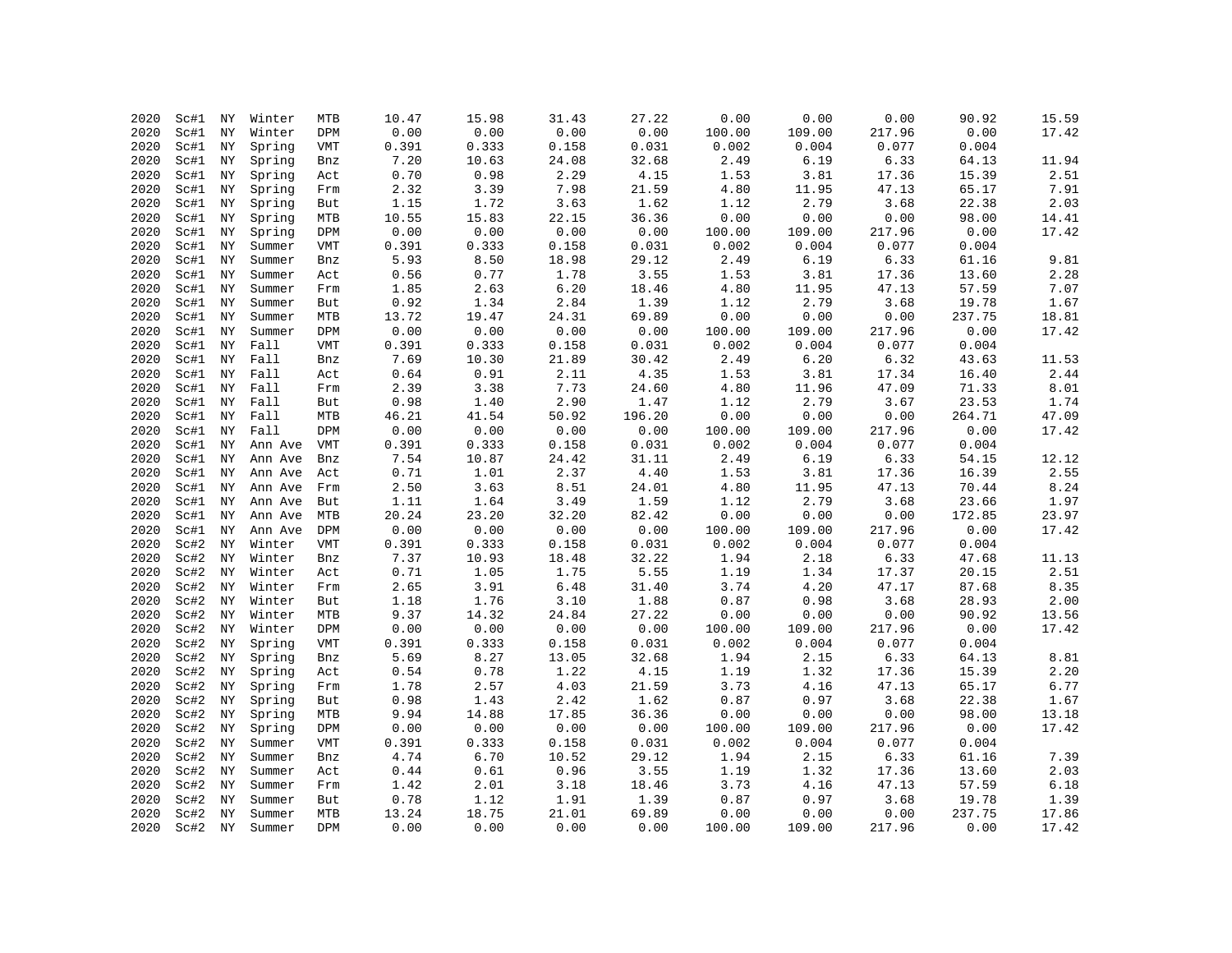| 2020 | Sc#2 | ΝY | Fall    | <b>VMT</b> | 0.391                 | 0.333 | 0.158    | 0.031  | 0.002  | 0.004  | 0.077  | 0.004  |       |
|------|------|----|---------|------------|-----------------------|-------|----------|--------|--------|--------|--------|--------|-------|
| 2020 | Sc#2 | ΝY | Fall    | Bnz        | 6.32                  | 8.21  | 12.16    | 30.42  | 1.93   | 2.13   | 6.32   | 43.63  | 8.74  |
| 2020 | Sc#2 | ΝY | Fall    | Act        | 0.49                  | 0.69  | 1.04     | 4.35   | 1.19   | 1.31   | 17.34  | 16.40  | 2.13  |
| 2020 | Sc#2 | ΝY | Fall    | Frm        | 1.83                  | 2.57  | 3.90     | 24.60  | 3.73   | 4.11   | 47.09  | 71.33  | 6.89  |
| 2020 | Sc#2 | ΝY | Fall    | But        | 0.82                  | 1.17  | 1.87     | 1.47   | 0.87   | 0.96   | 3.67   | 23.53  | 1.43  |
| 2020 | Sc#2 | ΝY | Fall    | MTB        | 45.44                 | 40.42 | 46.25    | 196.20 | 0.00   | 0.00   | 0.00   | 264.71 | 45.67 |
| 2020 | Sc#2 | ΝY | Fall    | DPM        | 0.00                  | 0.00  | 0.00     | 0.00   | 100.00 | 109.00 | 217.96 | 0.00   | 17.42 |
| 2020 | Sc#2 | ΝY | Ann Ave | VMT        | 0.391                 | 0.333 | 0.158    | 0.031  | 0.002  | 0.004  | 0.077  | 0.004  |       |
| 2020 | Sc#2 | ΝY | Ann Ave | Bnz        | 6.03                  | 8.53  | 13.55    | 31.11  | 1.94   | 2.15   | 6.33   | 54.15  | 9.02  |
| 2020 | Sc#2 | ΝY | Ann Ave | Act        | 0.55                  | 0.78  | 1.24     | 4.40   | 1.19   | 1.32   | 17.36  | 16.39  | 2.22  |
| 2020 | Sc#2 | ΝY | Ann Ave | Frm        | 1.92                  | 2.76  | $4\,.40$ | 24.01  | 3.73   | 4.16   | 47.13  | 70.44  | 7.05  |
| 2020 | Sc#2 | ΝY | Ann Ave | But        | 0.94                  | 1.37  | 2.33     | 1.59   | 0.87   | 0.97   | 3.68   | 23.66  | 1.62  |
| 2020 | Sc#2 | ΝY | Ann Ave | MTB        | 19.50                 | 22.09 | 27.49    | 82.42  | 0.00   | 0.00   | 0.00   | 172.85 | 22.57 |
| 2020 | Sc#2 | ΝY | Ann Ave | DPM        | 0.00                  | 0.00  | 0.00     | 0.00   | 100.00 | 109.00 | 217.96 | 0.00   | 17.42 |
| 2020 | Sc#3 | ΝY | Winter  | VMT        | 0.391                 | 0.185 | 0.087    | 0.031  | 0.002  | 0.223  | 0.077  | 0.004  |       |
| 2020 | Sc#3 | ΝY | Winter  | Bnz        | 7.37                  | 10.93 | 18.48    | 32.22  | 1.94   | 2.18   | 6.33   | 47.68  | 8.68  |
| 2020 | Sc#3 | ΝY | Winter  | Act        | 0.71                  | 1.05  | 1.75     | 5.55   | 1.19   | 1.34   | 17.37  | 20.15  | 2.52  |
| 2020 | Sc#3 | ΝY | Winter  | Frm        | 2.65                  | 3.91  | 6.48     | 31.40  | 3.74   | 4.20   | 47.17  | 87.68  | 8.23  |
| 2020 | Sc#3 | ΝY | Winter  | But        | 1.18                  | 1.76  | 3.10     | 1.88   | 0.87   | 0.98   | 3.68   | 28.93  | 1.74  |
| 2020 | Sc#3 | ΝY | Winter  | MTB        | 9.37                  | 14.32 | 24.84    | 27.22  | 0.00   | 0.00   | 0.00   | 90.92  | 9.68  |
| 2020 | Sc#3 | ΝY | Winter  | DPM        | 0.00                  | 0.00  | 0.00     | 0.00   | 100.00 | 109.00 | 217.96 | 0.00   | 41.29 |
| 2020 | Sc#3 | ΝY | Spring  | VMT        | 0.391                 | 0.185 | 0.087    | 0.031  | 0.002  | 0.223  | 0.077  | 0.004  |       |
| 2020 | Sc#3 | ΝY | Spring  | Bnz        | 5.69                  | 8.27  | 13.05    | 32.68  | 1.94   | 2.15   | 6.33   | 64.13  | 7.13  |
| 2020 | Sc#3 | NY | Spring  | Act        | $\ensuremath{0}$ . 54 | 0.78  | 1.22     | 4.15   | 1.19   | 1.32   | 17.36  | 15.39  | 2.29  |
| 2020 | Sc#3 | ΝY | Spring  | Frm        | 1.78                  | 2.57  | 4.03     | 21.59  | 3.73   | 4.16   | 47.13  | 65.17  | 7.01  |
| 2020 | Sc#3 | ΝY | Spring  | But        | 0.98                  | 1.43  | 2.42     | 1.62   | 0.87   | 0.97   | 3.68   | 22.38  | 1.50  |
| 2020 | Sc#3 | ΝY | Spring  | MTB        | 9.94                  | 14.88 | 17.85    | 36.36  | 0.00   | 0.00   | 0.00   | 98.00  | 9.71  |
| 2020 | Sc#3 | ΝY | Spring  | DPM        | 0.00                  | 0.00  | 0.00     | 0.00   | 100.00 | 109.00 | 217.96 | 0.00   | 41.29 |
| 2020 | Sc#3 | ΝY | Summer  | VMT        | 0.391                 | 0.185 | 0.087    | 0.031  | 0.002  | 0.223  | 0.077  | 0.004  |       |
| 2020 | Sc#3 | ΝY | Summer  | Bnz        | 4.74                  | 6.70  | 10.52    | 29.12  | 1.94   | 2.15   | 6.33   | 61.16  | 6.13  |
| 2020 | Sc#3 | ΝY | Summer  | Act        | 0.44                  | 0.61  | 0.96     | 3.55   | 1.19   | 1.32   | 17.36  | 13.60  | 2.16  |
| 2020 | Sc#3 | ΝY | Summer  | Frm        | 1.42                  | 2.01  | 3.18     | 18.46  | 3.73   | 4.16   | 47.13  | 57.59  | 6.57  |
| 2020 | Sc#3 | ΝY | Summer  | But        | 0.78                  | 1.12  | 1.91     | 1.39   | 0.87   | 0.97   | 3.68   | 19.78  | 1.30  |
| 2020 | Sc#3 | ΝY | Summer  | MTB        | 13.24                 | 18.75 | 21.01    | 69.89  | 0.00   | 0.00   | 0.00   | 237.75 | 13.59 |
| 2020 | Sc#3 | ΝY | Summer  | DPM        | 0.00                  | 0.00  | 0.00     | 0.00   | 100.00 | 109.00 | 217.96 | 0.00   | 41.29 |
| 2020 | Sc#3 | ΝY | Fall    | VMT        | 0.391                 | 0.185 | 0.087    | 0.031  | 0.002  | 0.223  | 0.077  | 0.004  |       |
| 2020 | Sc#3 | ΝY | Fall    | Bnz        | 6.32                  | 8.21  | 12.16    | 30.42  | 1.93   | 2.13   | 6.32   | 43.63  | 7.13  |
| 2020 | Sc#3 | ΝY | Fall    | Act        | 0.49                  | 0.69  | 1.04     | 4.35   | 1.19   | 1.31   | 17.34  | 16.40  | 2.24  |
| 2020 | Sc#3 | NY | Fall    | Frm        | 1.83                  | 2.57  | 3.90     | 24.60  | 3.73   | 4.11   | 47.09  | 71.33  | 7.13  |
| 2020 | Sc#3 | ΝY | Fall    | But        | 0.82                  | 1.17  | 1.87     | 1.47   | 0.87   | 0.96   | 3.67   | 23.53  | 1.34  |
| 2020 | Sc#3 | ΝY | Fall    | MTB        | 45.44                 | 40.42 | 46.25    | 196.20 | 0.00   | 0.00   | 0.00   | 264.71 | 36.41 |
| 2020 | Sc#3 | NY | Fall    | DPM        | 0.00                  | 0.00  | 0.00     | 0.00   | 100.00 | 109.00 | 217.96 | 0.00   | 41.29 |
| 2020 | Sc#3 | NY | Ann Ave | VMT        | 0.391                 | 0.185 | 0.087    | 0.031  | 0.002  | 0.223  | 0.077  | 0.004  |       |
| 2020 | Sc#3 | ΝY | Ann Ave | Bnz        | 6.03                  | 8.53  | 13.55    | 31.11  | 1.94   | 2.15   | 6.33   | 54.15  | 7.27  |
| 2020 | Sc#3 | ΝY | Ann Ave | Act        | 0.55                  | 0.78  | 1.24     | 4.40   | 1.19   | 1.32   | 17.36  | 16.39  | 2.30  |
| 2020 | Sc#3 | ΝY | Ann Ave | Frm        | 1.92                  | 2.76  | 4.40     | 24.01  | 3.73   | 4.16   | 47.13  | 70.44  | 7.24  |
| 2020 | Sc#3 | ΝY | Ann Ave | But        | 0.94                  | 1.37  | 2.33     | 1.59   | 0.87   | 0.97   | 3.68   | 23.66  | 1.47  |
| 2020 | Sc#3 | NY | Ann Ave | MTB        | 19.50                 | 22.09 | 27.49    | 82.42  | 0.00   | 0.00   | 0.00   | 172.85 | 17.35 |
| 2020 | Sc#3 | NY | Ann Ave | DPM        | 0.00                  | 0.00  | 0.00     | 0.00   | 100.00 | 109.00 | 217.96 | 0.00   | 41.29 |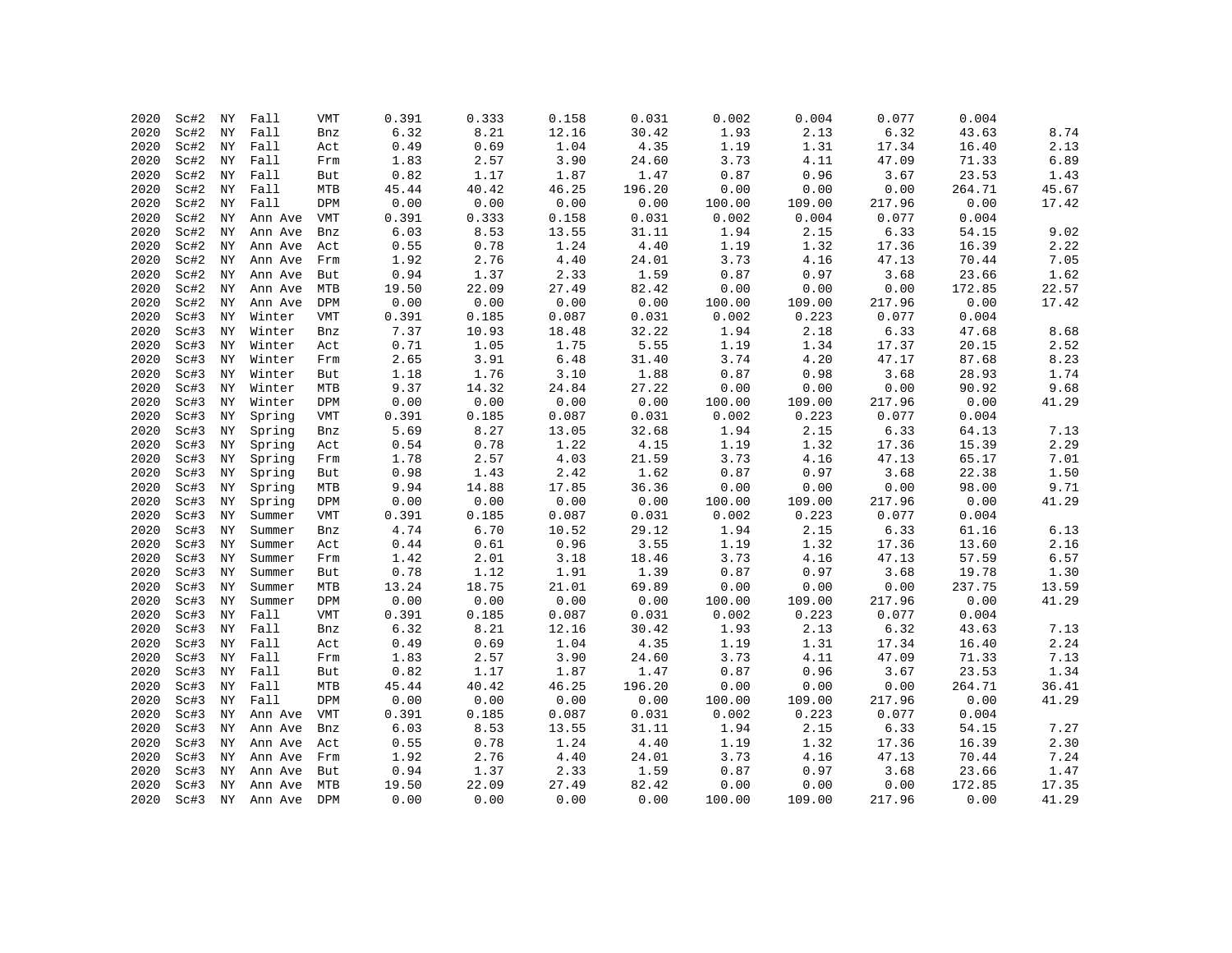|      |            |    |         |            | TOXICS EMISSIONS RESULTS FOR PHILADELPHIA |                                             |        |             |        |        |         |        |         |
|------|------------|----|---------|------------|-------------------------------------------|---------------------------------------------|--------|-------------|--------|--------|---------|--------|---------|
|      |            |    |         |            |                                           | Toxics Emissions Estimates (mg/mi) -------> |        |             |        |        |         |        |         |
|      | CY Scen AR |    | Season  | Tox        | LDGV                                      | LDGT1                                       | LDGT2  | <b>HDGV</b> | LDDV   | LDDT   | HDDV    | МC     | All Veh |
| 1990 | Base       | PA | Winter  | <b>VMT</b> | 0.651                                     | 0.153                                       | 0.086  | 0.036       | 0.011  | 0.004  | 0.053   | 0.006  |         |
| 1990 | Base       | PA | Winter  | Bnz        | 169.87                                    | 196.10                                      | 210.63 | 256.61      | 14.05  | 20.90  | 37.20   | 197.43 | 171.28  |
| 1990 | Base       | PA | Winter  | Act        | 18.28                                     | 26.36                                       | 29.85  | 49.66       | 8.64   | 12.86  | 102.03  | 36.31  | 26.07   |
| 1990 | Base       | PA | Winter  | Frm        | 54.97                                     | 87.13                                       | 102.73 | 255.12      | 27.11  | 40.34  | 277.04  | 135.54 | 83.09   |
| 1990 | Base       | PA | Winter  | But        | 24.60                                     | 29.88                                       | 38.58  | 54.33       | 6.32   | 9.41   | 21.61   | 55.67  | 27.43   |
| 1990 | Base       | PA | Winter  | <b>MTB</b> | 0.00                                      | 0.00                                        | 0.00   | 0.00        | 0.00   | 0.00   | 0.00    | 0.00   | 0.00    |
| 1990 | Base       | PA | Winter  | DPM        | 0.00                                      | 0.00                                        | 0.00   | 0.00        | 342.00 | 383.00 | 1649.61 | 0.00   | 92.72   |
| 1990 | Base       | PA | Spring  | <b>VMT</b> | 0.649                                     | 0.155                                       | 0.086  | 0.036       | 0.010  | 0.003  | 0.054   | 0.006  |         |
| 1990 | Base       | PA | Spring  | Bnz        | 118.68                                    | 147.25                                      | 158.61 | 220.34      | 14.31  | 21.16  | 36.00   | 157.73 | 124.54  |
| 1990 | Base       | PA | Spring  | Act        | 14.36                                     | 20.40                                       | 23.44  | 43.40       | 8.80   | 13.01  | 98.73   | 29.01  | 21.71   |
| 1990 | Base       | PA | Spring  | Frm        | 41.75                                     | 66.81                                       | 80.26  | 222.51      | 27.62  | 40.84  | 268.09  | 108.30 | 67.94   |
| 1990 | Base       | РA | Spring  | But        | 20.39                                     | 23.66                                       | 31.09  | 47.37       | 6.44   | 9.52   | 20.91   | 44.48  | 22.77   |
| 1990 | Base       | PA | Spring  | <b>MTB</b> | 0.00                                      | 0.00                                        | 0.00   | 0.00        | 0.00   | 0.00   | 0.00    | 0.00   | 0.00    |
| 1990 | Base       | PA | Spring  | DPM        | 0.00                                      | 0.00                                        | 0.00   | 0.00        | 342.00 | 383.00 | 1649.61 | 0.00   | 93.74   |
| 1990 | Base       | PA | Summer  | <b>VMT</b> | 0.649                                     | 0.155                                       | 0.086  | 0.036       | 0.010  | 0.003  | 0.054   | 0.006  |         |
| 1990 | Base       | PA | Summer  | Bnz        | 101.33                                    | 129.08                                      | 138.92 | 223.93      | 14.31  | 21.16  | 36.00   | 156.79 | 108.88  |
| 1990 | Base       | PA | Summer  | Act        | 11.97                                     | 17.47                                       | 20.04  | 40.99       | 8.80   | 13.01  | 98.73   | 25.70  | 19.31   |
| 1990 | Base       | PA | Summer  | Frm        | 35.25                                     | 57.50                                       | 69.00  | 210.25      | 27.62  | 40.84  | 268.09  | 95.96  | 60.80   |
| 1990 | Base       | PA | Summer  | But        | 16.80                                     | 20.34                                       | 26.72  | 44.77       | 6.44   | 9.52   | 20.91   | 39.41  | 19.43   |
| 1990 | Base       | PA | Summer  | MTB        | 0.00                                      | 0.00                                        | 0.00   | 0.00        | 0.00   | 0.00   | 0.00    | 0.00   | 0.00    |
| 1990 | Base       | PA | Summer  | DPM        | 0.00                                      | 0.00                                        | 0.00   | 0.00        | 342.00 | 383.00 | 1649.61 | 0.00   | 93.74   |
| 1990 | Base       | PA | Fall    | <b>VMT</b> | 0.647                                     | 0.158                                       | 0.087  | 0.036       | 0.009  | 0.003  | 0.055   | 0.006  |         |
| 1990 | Base       | PA | Fall    | Bnz        | 131.15                                    | 153.30                                      | 168.68 | 255.12      | 14.57  | 21.42  | 34.79   | 177.92 | 135.88  |
| 1990 | Base       | PA | Fall    | Act        | 11.79                                     | 17.83                                       | 20.91  | 40.56       | 8.96   | 13.17  | 95.44   | 25.96  | 19.24   |
| 1990 | Base       | PA | Fall    | Frm        | 35.17                                     | 58.49                                       | 71.85  | 207.54      | 28.12  | 41.34  | 259.14  | 96.91  | 60.89   |
| 1990 | Base       | PA | Fall    | But        | 16.08                                     | 20.48                                       | 27.67  | 44.17       | 6.56   | 9.64   | 20.21   | 39.80  | 19.04   |
| 1990 | Base       | PA | Fall    | MTB        | 0.00                                      | 0.00                                        | 0.00   | 0.00        | 0.00   | 0.00   | 0.00    | 0.00   | 0.00    |
| 1990 | Base       | PA | Fall    | DPM        | 0.00                                      | 0.00                                        | 0.00   | 0.00        | 336.00 | 380.00 | 1571.72 | 0.00   | 90.52   |
| 1990 | Base       | PA | Ann Ave | VMT        | 0.649                                     | 0.155                                       | 0.086  | 0.036       | 0.010  | 0.003  | 0.054   | 0.006  |         |
| 1990 | Base       | PA | Ann Ave | Bnz        | 130.26                                    | 156.43                                      | 169.21 | 239.00      | 14.31  | 21.16  | 36.00   | 172.47 | 135.14  |
| 1990 | Base       | PA | Ann Ave | Act        | 14.10                                     | 20.51                                       | 23.56  | 43.65       | 8.80   | 13.01  | 98.73   | 29.25  | 21.58   |
| 1990 | Base       | PA | Ann Ave | Frm        | 41.78                                     | 67.48                                       | 80.96  | 223.85      | 27.62  | 40.84  | 268.09  | 109.18 | 68.18   |
| 1990 | Base       | PA | Ann Ave | But        | 19.47                                     | 23.59                                       | 31.01  | 47.66       | 6.44   | 9.52   | 20.91   | 44.84  | 22.17   |
| 1990 | Base       | PA | Ann Ave | MTB        | 0.00                                      | 0.00                                        | 0.00   | 0.00        | 0.00   | 0.00   | 0.00    | 0.00   | 0.00    |
| 1990 | Base       | PA | Ann Ave | DPM        | 0.00                                      | 0.00                                        | 0.00   | 0.00        | 340.50 | 382.25 | 1630.14 | 0.00   | 92.68   |
| 1996 | Base       | PA | Winter  | <b>VMT</b> | 0.550                                     | 0.225                                       | 0.107  | 0.035       | 0.003  | 0.002  | 0.070   | 0.008  |         |
| 1996 | Base       | PA | Winter  | Bnz        | 86.14                                     | 117.54                                      | 124.05 | 125.81      | 15.74  | 23.91  | 23.99   | 101.88 | 94.09   |
| 1996 | Base       | PA | Winter  | Act        | 9.40                                      | 16.45                                       | 18.11  | 27.56       | 9.68   | 14.70  | 65.79   | 28.06  | 16.66   |
| 1996 | Base       | PA | Winter  | Frm        | 31.64                                     | 64.69                                       | 70.53  | 148.20      | 30.37  | 46.14  | 178.64  | 115.72 | 58.31   |
| 1996 | Base       | PA | Winter  | But        | 11.18                                     | 16.48                                       | 19.75  | 23.20       | 7.08   | 10.76  | 13.93   | 41.28  | 14.13   |
| 1996 | Base       | PA | Winter  | <b>MTB</b> | 35.84                                     | 71.90                                       | 74.34  | 59.38       | 0.00   | 0.00   | 0.00    | 80.28  | 46.56   |
| 1996 | Base       | PA | Winter  | DPM        | 0.00                                      | 0.00                                        | 0.00   | 0.00        | 282.00 | 339.00 | 945.61  | 0.00   | 67.72   |
| 1996 | Base       | PA | Spring  | <b>VMT</b> | 0.550                                     | 0.225                                       | 0.107  | 0.035       | 0.003  | 0.002  | 0.070   | 0.008  |         |
| 1996 | Base       | PA | Spring  | Bnz        | 55.18                                     | 79.94                                       | 85.52  | 120.26      | 15.54  | 23.44  | 22.75   | 101.69 | 64.20   |
| 1996 | Base       | PA | Spring  | Act        | 5.82                                      | 10.11                                       | 11.40  | 21.30       | 9.56   | 14.42  | 62.40   | 22.17  | 12.05   |
| 1996 | Base       | PA | Spring  | Frm        | 19.58                                     | 41.33                                       | 46.04  | 117.87      | 30.00  | 45.24  | 169.42  | 93.45  | 41.91   |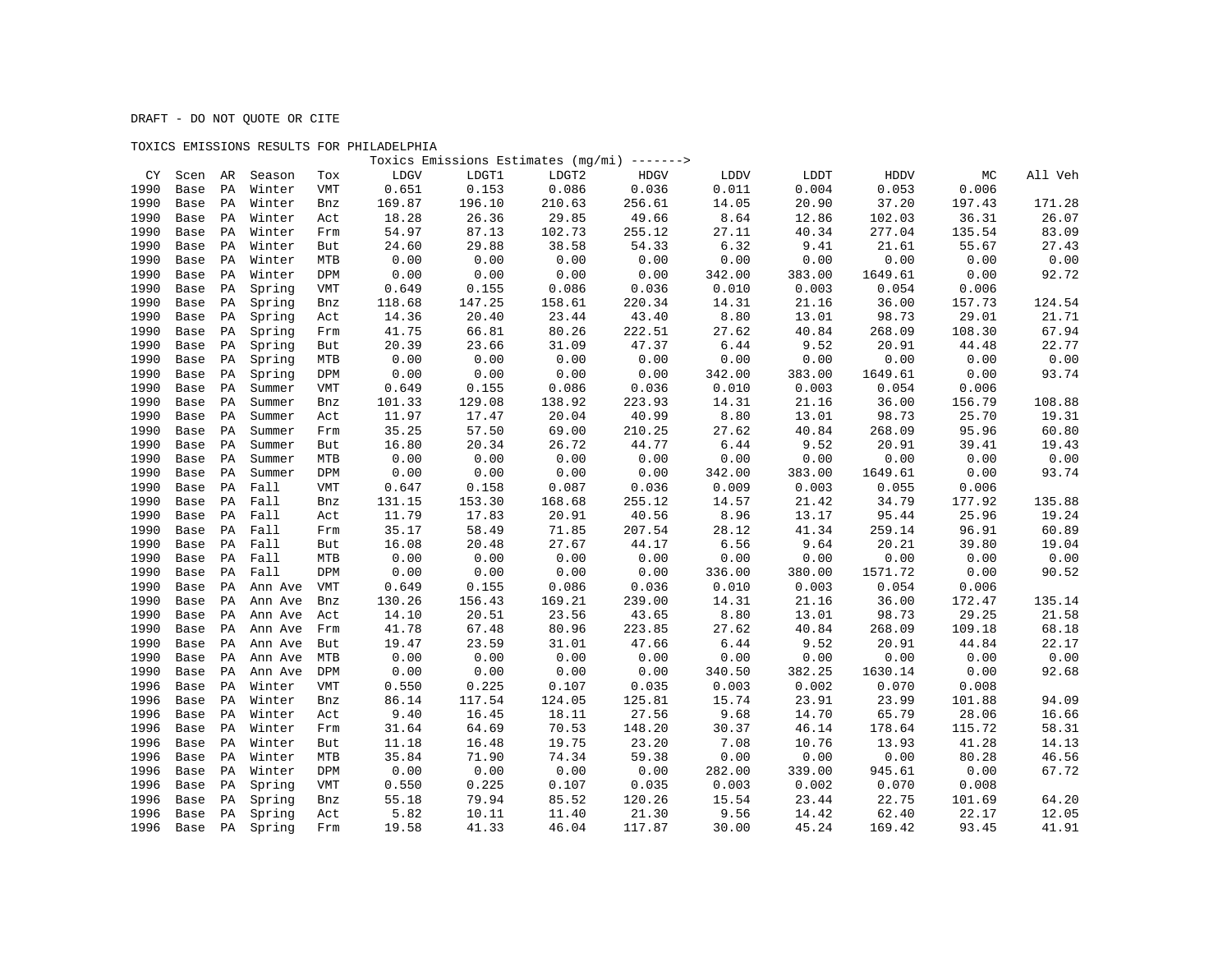| 1996 | Base | PA | Spring       | But        | 7.91  | 11.11                  | 13.55  | 16.96  | 6.99   | 10.55  | 13.22  | 32.29  | 10.12 |
|------|------|----|--------------|------------|-------|------------------------|--------|--------|--------|--------|--------|--------|-------|
| 1996 | Base | PA | Spring       | MTB        | 62.48 | 95.85                  | 100.56 | 127.49 | 0.00   | 0.00   | 0.00   | 169.29 | 72.50 |
| 1996 | Base | PA | Spring       | DPM        | 0.00  | 0.00                   | 0.00   | 0.00   | 282.00 | 339.00 | 945.61 | 0.00   | 67.72 |
| 1996 | Base | PA | Summer       | VMT        | 0.550 | 0.225                  | 0.107  | 0.035  | 0.003  | 0.002  | 0.070  | 0.008  |       |
| 1996 | Base | PA | Summer       | Bnz        | 46.06 | 66.74                  | 71.63  | 116.19 | 15.54  | 23.44  | 22.75  | 102.57 | 54.59 |
| 1996 | Base | PA | Summer       | Act        | 4.69  | 8.29                   | 9.43   | 19.63  | 9.56   | 14.42  | 62.40  | 19.78  | 10.72 |
| 1996 | Base | PA | Summer       | Frm        | 15.86 | 34.08                  | 38.29  | 108.76 | 30.00  | 45.24  | 169.42 | 83.37  | 37.00 |
| 1996 | Base | PA | Summer       | But        | 6.34  | 9.09                   | 11.23  | 15.76  | 6.99   | 10.55  | 13.22  | 28.81  | 8.48  |
| 1996 | Base | PA | Summer       | MTB        | 77.75 | 108.90                 | 112.23 | 225.55 | 0.00   | 0.00   | 0.00   | 375.18 | 90.17 |
| 1996 | Base | PA | Summer       | DPM        | 0.00  | 0.00                   | 0.00   | 0.00   | 282.00 | 339.00 | 945.61 | 0.00   | 67.72 |
| 1996 | Base | PA | Fall         | VMT        | 0.550 | 0.225                  | 0.107  | 0.035  | 0.003  | 0.002  | 0.070  | 0.008  |       |
| 1996 | Base | PA | Fall         | Bnz        | 53.53 | 72.97                  | 78.54  | 107.52 | 15.35  | 22.98  | 21.51  | 91.98  | 60.36 |
| 1996 | Base | PA | Fall         | Act        | 4.94  | 9.11                   | 10.48  | 20.21  | 9.44   | 14.13  | 59.00  | 21.59  | 10.95 |
| 1996 | Base | PA | Fall         | Frm        | 16.20 | 35.19                  | 40.38  | 108.11 | 29.63  | 44.34  | 160.21 | 89.04  | 37.04 |
| 1996 | Base | PA | Fall         | But        | 5.97  | 9.37                   | 11.74  | 16.64  | 6.91   | 10.34  | 12.50  | 31.76  | 8.40  |
| 1996 | Base | PA | Fall         | MTB        | 94.17 | 107.11                 | 108.06 | 209.28 | 0.00   | 0.00   | 0.00   | 280.91 | 97.03 |
| 1996 | Base | PA | Fall         | DPM        | 0.00  | 0.00                   | 0.00   | 0.00   | 256.00 | 322.00 | 852.79 | 0.00   | 61.11 |
| 1996 | Base | PA | Ann Ave      | VMT        | 0.550 | 0.225                  | 0.107  | 0.035  | 0.003  | 0.002  | 0.070  | 0.008  |       |
| 1996 | Base | PA | Ann Ave      | Bnz        | 60.23 | 84.30                  | 89.93  | 117.44 | 15.54  | 23.44  | 22.75  | 99.53  | 68.31 |
| 1996 | Base | PA | Ann Ave      | Act        | 6.21  | 10.99                  | 12.35  | 22.17  | 9.56   | 14.42  | 62.40  | 22.90  | 12.60 |
| 1996 | Base | PA | Ann Ave      | Frm        | 20.82 | 43.82                  | 48.81  | 120.74 | 30.00  | 45.24  | 169.42 | 95.40  | 43.56 |
| 1996 | Base | PA | Ann Ave      | But        | 7.85  | 11.51                  | 14.07  | 18.14  | 6.99   | 10.55  | 13.22  | 33.53  | 10.28 |
| 1996 | Base | PA | Ann Ave      | MTB        | 67.56 | 95.94                  | 98.80  | 155.43 | 0.00   | 0.00   | 0.00   | 226.41 | 76.57 |
| 1996 | Base | РA | Ann Ave      | DPM        | 0.00  | 0.00                   | 0.00   | 0.00   | 275.50 | 334.75 | 922.41 | 0.00   | 66.06 |
| 2007 | Base | РA | Winter       | VMT        | 0.435 | 0.303                  | 0.144  | 0.032  | 0.002  | 0.002  | 0.077  | 0.005  |       |
| 2007 | Base | PA | Winter       | Bnz        | 23.96 | 40.70                  | 66.19  | 75.64  | 3.75   | 8.94   | 8.83   | 68.18  | 35.75 |
| 2007 | Base | PA | Winter       | Act        | 2.17  | 4.45                   | 7.35   | 13.44  | 2.31   | 5.50   | 24.21  | 20.66  | 5.76  |
| 2007 | Base | PA | Winter       | Frm        | 7.17  | 17.18                  | 28.74  | 72.39  | 7.23   | 17.26  | 65.75  | 87.46  | 20.33 |
| 2007 | Base | PA | Winter       | But        | 2.65  | 4.72                   | 7.74   | 7.93   | 1.69   | 4.02   | 5.13   | 30.03  | 4.51  |
| 2007 | Base | PA | Winter       | MTB        | 15.03 | 34.47                  | 55.75  | 42.84  | 0.00   | 0.00   | 0.00   | 75.62  | 26.76 |
| 2007 | Base | PA | Winter       | DPM        | 0.00  | ${\bf 0}$ . ${\bf 00}$ | 0.00   | 0.00   | 106.00 | 148.00 | 302.68 | 0.00   | 23.81 |
| 2007 | Base | PA | Spring       | VMT        | 0.435 | 0.303                  | 0.144  | 0.032  | 0.002  | 0.002  | 0.077  | 0.005  |       |
| 2007 | Base | PA | Spring       | Bnz        | 14.90 | 24.74                  | 40.04  | 66.61  | 3.55   | 8.18   | 8.53   | 67.79  | 22.89 |
| 2007 | Base | PA | Spring       | Act        | 1.36  | 2.42                   | 4.01   | 9.85   | 2.19   | 5.03   | 23.39  | 15.28  | 4.11  |
| 2007 | Base | PA | Spring       | Frm        | 4.44  | 9.24                   | 15.39  | 53.09  | 6.86   | 15.80  | 63.50  | 64.68  | 13.90 |
| 2007 | Base | РA | Spring       | But        | 1.78  | 2.95                   | 4.85   | 5.88   | 1.60   | 3.68   | 4.95   | 22.21  | 3.06  |
| 2007 | Base | PA | Spring       | MTB        | 18.26 | 32.05                  | 42.56  | 69.46  | 0.00   | 0.00   | 0.00   | 113.78 | 26.58 |
| 2007 | Base | PA | Spring       | DPM        | 0.00  | 0.00                   | 0.00   | 0.00   | 106.00 | 148.00 | 302.68 | 0.00   | 23.81 |
| 2007 | Base | PA | Summer       | VMT        | 0.435 | 0.303                  | 0.144  | 0.032  | 0.002  | 0.002  | 0.077  | 0.005  |       |
| 2007 | Base | PA | Summer       | Bnz        | 12.66 | 20.34                  | 32.51  | 62.15  | 3.55   | 8.18   | 8.53   | 68.20  | 19.36 |
| 2007 | Base | PA | Summer       | Act        | 1.11  | 1.92                   | 3.19   | 8.83   | 2.19   | 5.03   | 23.39  | 13.62  | 3.69  |
| 2007 | Base | PA | Summer       | Frm        | 3.62  | 7.34                   | 12.22  | 47.71  | 6.86   | 15.80  | 63.50  | 57.65  | 12.31 |
| 2007 | Base | PA | Summer       | But        | 1.45  | 2.35                   | 3.87   | 5.36   | 1.60   | 3.68   | 4.95   | 19.79  | 2.56  |
| 2007 | Base | PA | Summer       | <b>MTB</b> | 23.75 | 38.15                  | 46.72  | 122.55 | 0.00   | 0.00   | 0.00   | 267.36 | 33.88 |
| 2007 | Base | PA | Summer       | DPM        | 0.00  | 0.00                   | 0.00   | 0.00   | 106.00 | 148.00 | 302.68 | 0.00   | 23.81 |
| 2007 | Base | PA | Fall         | VMT        | 0.435 | 0.303                  | 0.144  | 0.032  | 0.002  | 0.002  | 0.077  | 0.005  |       |
| 2007 | Base | PA | Fall         | Bnz        | 16.95 | 24.97                  | 40.38  | 65.57  | 3.36   | 7.43   | 8.22   | 61.82  | 23.81 |
| 2007 | Base | PA | Fall         | Act        | 1.27  | 2.28                   | 3.86   | 10.10  | 2.07   | 4.57   | 22.56  | 15.95  | 3.95  |
| 2007 | Base | PA | Fall         | Frm        | 4.20  | 8.39                   | 14.40  | 54.41  | 6.49   | 14.33  | 61.26  | 67.52  | 13.28 |
| 2007 |      |    | Base PA Fall | But        | 1.60  | 2.64                   | 4.43   | 5.97   | 1.51   | 3.34   | 4.78   | 23.18  | 2.82  |
| 2007 | Base |    | PA Fall      | <b>MTB</b> | 58.61 | 64.46                  | 79.16  | 204.64 | 0.00   | 0.00   | 0.00   | 262.09 | 64.28 |
|      |      |    |              |            |       |                        |        |        |        |        |        |        |       |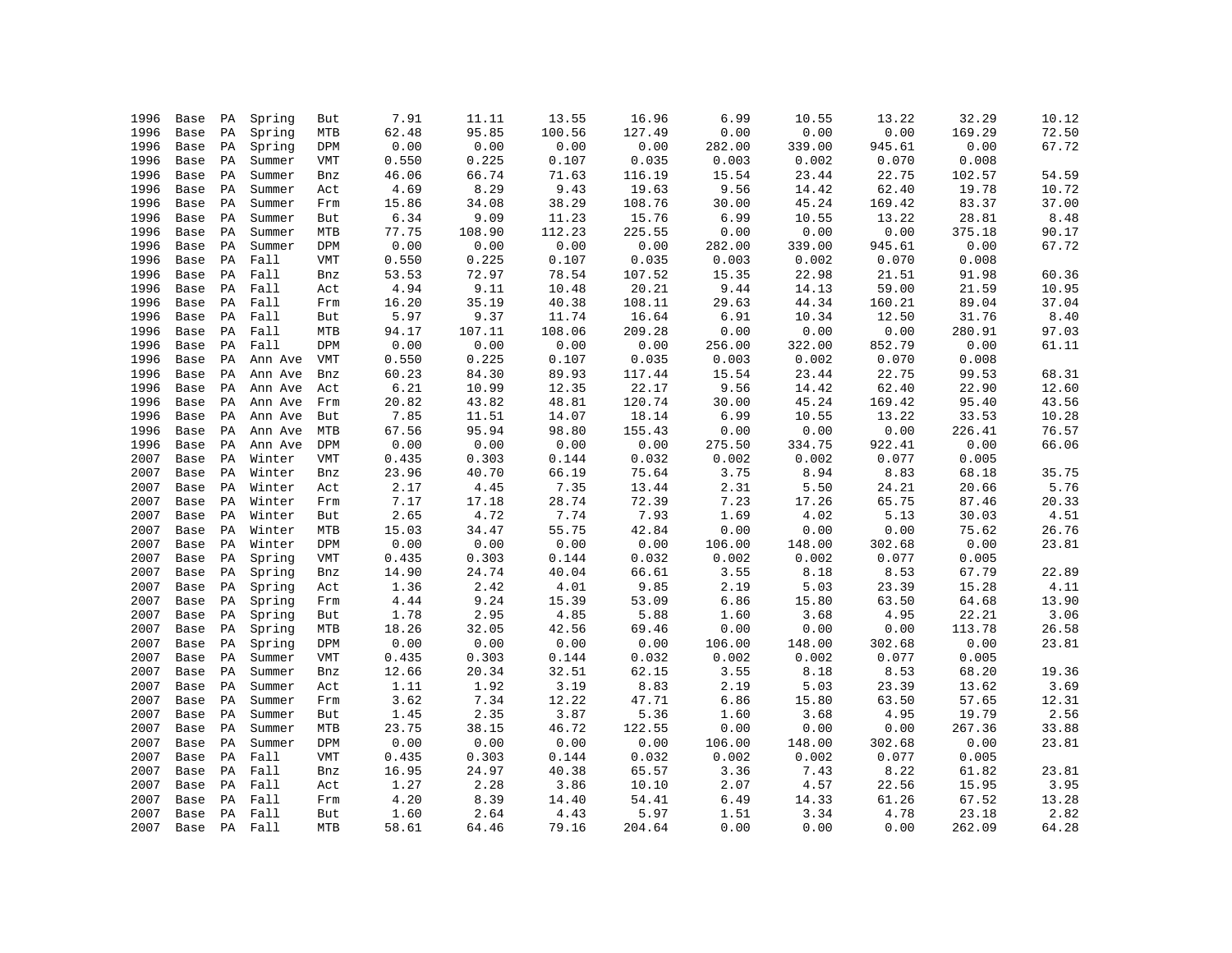| 2007 | Base | PA | Fall    | DPM        | 0.00  | 0.00  | 0.00  | 0.00   | 104.00 | 129.00 | 279.78 | 0.00   | 22.01 |
|------|------|----|---------|------------|-------|-------|-------|--------|--------|--------|--------|--------|-------|
| 2007 | Base | PA | Ann Ave | VMT        | 0.435 | 0.303 | 0.144 | 0.032  | 0.002  | 0.002  | 0.077  | 0.005  |       |
| 2007 | Base | PA | Ann Ave | Bnz        | 17.12 | 27.69 | 44.78 | 67.49  | 3.55   | 8.18   | 8.53   | 66.50  | 25.46 |
| 2007 | Base | PA | Ann Ave | Act        | 1.48  | 2.77  | 4.60  | 10.56  | 2.19   | 5.03   | 23.39  | 16.38  | 4.38  |
| 2007 | Base | PA | Ann Ave | Frm        | 4.86  | 10.54 | 17.69 | 56.90  | 6.86   | 15.80  | 63.50  | 69.33  | 14.96 |
| 2007 | Base | PA | Ann Ave | But        | 1.87  | 3.16  | 5.22  | 6.28   | 1.60   | 3.68   | 4.95   | 23.80  | 3.24  |
| 2007 | Base | PA | Ann Ave | MTB        | 28.91 | 42.28 | 56.05 | 109.87 | 0.00   | 0.00   | 0.00   | 179.71 | 37.87 |
| 2007 | Base | PA | Ann Ave | DPM        | 0.00  | 0.00  | 0.00  | 0.00   | 105.50 | 143.25 | 296.95 | 0.00   | 23.36 |
| 2007 | Sc#1 | PA | Winter  | <b>VMT</b> | 0.435 | 0.303 | 0.144 | 0.032  | 0.002  | 0.002  | 0.077  | 0.005  |       |
| 2007 | Sc#1 | PA | Winter  | Bnz        | 21.15 | 36.95 | 60.67 | 70.93  | 3.75   | 8.94   | 8.83   | 61.16  | 32.41 |
| 2007 | Sc#1 | PA | Winter  | Act        | 2.01  | 4.28  | 7.16  | 13.44  | 2.31   | 5.50   | 24.21  | 20.66  | 5.61  |
| 2007 | Sc#1 | PA | Winter  | Frm        | 7.07  | 17.34 | 29.25 | 72.39  | 7.23   | 17.26  | 65.75  | 87.46  | 20.41 |
| 2007 | Sc#1 | PA | Winter  | But        | 2.17  | 4.07  | 6.73  | 7.93   | 1.69   | 4.02   | 5.13   | 30.03  | 3.96  |
| 2007 | Sc#1 | PA | Winter  | MTB        | 14.44 | 33.97 | 55.31 | 42.84  | 0.00   | 0.00   | 0.00   | 75.62  | 26.29 |
| 2007 | Sc#1 | PA | Winter  | DPM        | 0.00  | 0.00  | 0.00  | 0.00   | 106.00 | 148.00 | 302.68 | 0.00   | 23.81 |
| 2007 | Sc#1 | PA | Spring  | <b>VMT</b> | 0.435 | 0.303 | 0.144 | 0.032  | 0.002  | 0.002  | 0.077  | 0.005  |       |
| 2007 | Sc#1 | PA | Spring  | Bnz        | 14.47 | 24.71 | 40.36 | 69.11  | 3.55   | 8.18   | 8.53   | 71.58  | 22.84 |
| 2007 | Sc#1 | PA | Spring  | Act        | 1.30  | 2.37  | 3.97  | 9.83   | 2.19   | 5.03   | 23.39  | 15.25  | 4.06  |
| 2007 | Sc#1 | PA | Spring  | Frm        | 4.39  | 9.33  | 15.68 | 53.00  | 6.86   | 15.80  | 63.50  | 64.56  | 13.95 |
| 2007 | Sc#1 | PA | Spring  | But        | 1.57  | 2.67  | 4.43  | 5.87   | 1.60   | 3.68   | 4.95   | 22.17  | 2.82  |
| 2007 | Sc#1 | PA | Spring  | MTB        | 18.30 | 32.25 | 42.89 | 70.14  | 0.00   | 0.00   | 0.00   | 114.58 | 26.72 |
| 2007 | Sc#1 | PA | Spring  | DPM        | 0.00  | 0.00  | 0.00  | 0.00   | 106.00 | 148.00 | 302.68 | 0.00   | 23.81 |
| 2007 | Sc#1 | PA | Summer  | VMT        | 0.435 | 0.303 | 0.144 | 0.032  | 0.002  | 0.002  | 0.077  | 0.005  |       |
| 2007 | Sc#1 | PA | Summer  | Bnz        | 12.32 | 20.32 | 32.77 | 64.40  | 3.55   | 8.18   | 8.53   | 71.63  | 19.33 |
| 2007 | Sc#1 | PA | Summer  | Act        | 1.06  | 1.88  | 3.15  | 8.82   | 2.19   | 5.03   | 23.39  | 13.59  | 3.65  |
| 2007 | Sc#1 | PA | Summer  | Frm        | 3.59  | 7.41  | 12.46 | 47.62  | 6.86   | 15.80  | 63.50  | 57.54  | 12.35 |
| 2007 | Sc#1 | PA | Summer  | But        | 1.29  | 2.13  | 3.52  | 5.35   | 1.60   | 3.68   | 4.95   | 19.76  | 2.37  |
| 2007 | Sc#1 | PA | Summer  | <b>MTB</b> | 23.94 | 38.51 | 47.19 | 124.04 | 0.00   | 0.00   | 0.00   | 270.50 | 34.20 |
| 2007 | Sc#1 | PA | Summer  | DPM        | 0.00  | 0.00  | 0.00  | 0.00   | 106.00 | 148.00 | 302.68 | 0.00   | 23.81 |
| 2007 | Sc#1 | PA | Fall    | <b>VMT</b> | 0.435 | 0.303 | 0.144 | 0.032  | 0.002  | 0.002  | 0.077  | 0.005  |       |
| 2007 | Sc#1 | PA | Fall    | Bnz        | 15.22 | 22.97 | 37.39 | 62.00  | 3.36   | 7.43   | 8.22   | 56.22  | 21.88 |
| 2007 | Sc#1 | PA | Fall    | Act        | 1.17  | 2.17  | 3.74  | 10.10  | 2.07   | 4.57   | 22.56  | 15.95  | 3.86  |
| 2007 | Sc#1 | PA | Fall    | Frm        | 4.13  | 8.50  | 14.72 | 54.41  | 6.49   | 14.33  | 61.26  | 67.52  | 13.33 |
| 2007 | Sc#1 | PA | Fall    | But        | 1.30  | 2.25  | 3.80  | 5.97   | 1.51   | 3.34   | 4.78   | 23.18  | 2.48  |
| 2007 | Sc#1 | PA | Fall    | MTB        | 58.23 | 64.18 | 78.90 | 204.64 | 0.00   | 0.00   | 0.00   | 262.09 | 64.00 |
| 2007 | Sc#1 | PA | Fall    | DPM        | 0.00  | 0.00  | 0.00  | 0.00   | 104.00 | 129.00 | 279.78 | 0.00   | 22.01 |
| 2007 | Sc#1 | PA | Ann Ave | VMT        | 0.435 | 0.303 | 0.144 | 0.032  | 0.002  | 0.002  | 0.077  | 0.005  |       |
| 2007 | Sc#1 | PA | Ann Ave | Bnz        | 15.79 | 26.24 | 42.80 | 66.61  | 3.55   | 8.18   | 8.53   | 65.15  | 24.12 |
| 2007 | Sc#1 | PA | Ann Ave | Act        | 1.38  | 2.67  | 4.51  | 10.55  | 2.19   | 5.03   | 23.39  | 16.36  | 4.30  |
| 2007 | Sc#1 | PA | Ann Ave | Frm        | 4.80  | 10.65 | 18.03 | 56.85  | 6.86   | 15.80  | 63.50  | 69.27  | 15.01 |
| 2007 | Sc#1 | PA | Ann Ave | But        | 1.58  | 2.78  | 4.62  | 6.28   | 1.60   | 3.68   | 4.95   | 23.78  | 2.91  |
| 2007 | Sc#1 | PA | Ann Ave | MTB        | 28.73 | 42.23 | 56.07 | 110.42 | 0.00   | 0.00   | 0.00   | 180.70 | 37.80 |
| 2007 | Sc#1 | PA | Ann Ave | DPM        | 0.00  | 0.00  | 0.00  | 0.00   | 105.50 | 143.25 | 296.95 | 0.00   | 23.36 |
| 2007 | Sc#2 | PA | Winter  | <b>VMT</b> | 0.435 | 0.303 | 0.144 | 0.032  | 0.002  | 0.002  | 0.077  | 0.005  |       |
| 2007 | Sc#2 | PA | Winter  | Bnz        | 20.40 | 35.61 | 55.99 | 70.93  | 3.53   | 7.34   | 8.83   | 61.16  | 31.00 |
| 2007 | Sc#2 | PA | Winter  | Act        | 1.93  | 4.15  | 6.68  | 13.44  | 2.17   | 4.51   | 24.21  | 20.66  | 5.47  |
| 2007 | Sc#2 | PA | Winter  | Frm        | 6.80  | 16.88 | 27.61 | 72.39  | 6.80   | 14.17  | 65.75  | 87.46  | 19.91 |
| 2007 | Sc#2 | PA | Winter  | But        | 2.11  | 3.95  | 6.34  | 7.93   | 1.59   | 3.30   | 5.13   | 30.03  | 3.84  |
| 2007 | Sc#2 | PA | Winter  | <b>MTB</b> | 14.13 | 33.39 | 53.35 | 42.84  | 0.00   | 0.00   | 0.00   | 75.62  | 25.69 |
| 2007 | Sc#2 | PA | Winter  | DPM        | 0.00  | 0.00  | 0.00  | 0.00   | 106.00 | 148.00 | 302.68 | 0.00   | 23.81 |
| 2007 | Sc#2 | PA | Spring  | <b>VMT</b> | 0.435 | 0.303 | 0.144 | 0.032  | 0.002  | 0.002  | 0.077  | 0.005  |       |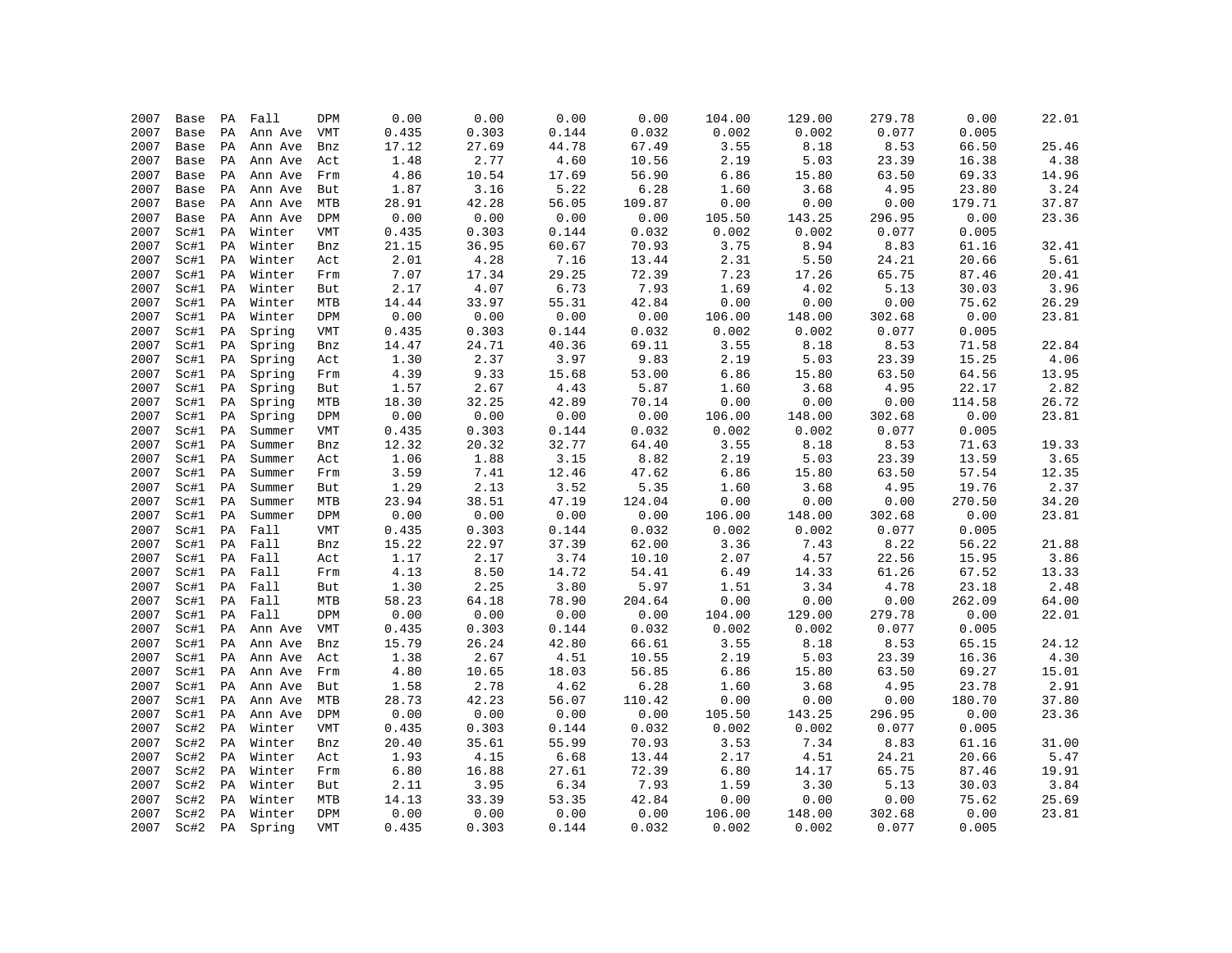| 2007 | Sc#2 | PA | Spring  | Bnz        | 13.92 | 23.78 | 37.02 | 69.11  | 3.31   | 6.35   | 8.53            | 71.58  | 21.84 |
|------|------|----|---------|------------|-------|-------|-------|--------|--------|--------|-----------------|--------|-------|
| 2007 | Sc#2 | PA | Spring  | Act        | 1.25  | 2.29  | 3.66  | 9.83   | 2.03   | 3.91   | 23.39           | 15.25  | 3.96  |
| 2007 | Sc#2 | PA | Spring  | Frm        | 4.21  | 9.03  | 14.59 | 53.00  | 6.38   | 12.26  | 63.50           | 64.56  | 13.61 |
| 2007 | Sc#2 | PA | Spring  | But        | 1.53  | 2.58  | 4.12  | 5.87   | 1.49   | 2.86   | 4.95            | 22.17  | 2.73  |
| 2007 | Sc#2 | PA | Spring  | MTB        | 18.11 | 31.92 | 41.70 | 70.14  | 0.00   | 0.00   | 0.00            | 114.58 | 26.37 |
|      |      |    |         |            | 0.00  | 0.00  | 0.00  |        |        |        |                 | 0.00   |       |
| 2007 | Sc#2 | PA | Spring  | DPM        |       |       |       | 0.00   | 106.00 | 148.00 | 302.68<br>0.077 |        | 23.81 |
| 2007 | Sc#2 | PA | Summer  | VMT        | 0.435 | 0.303 | 0.144 | 0.032  | 0.002  | 0.002  |                 | 0.005  |       |
| 2007 | Sc#2 | PA | Summer  | Bnz        | 11.90 | 19.63 | 30.27 | 64.40  | 3.31   | 6.35   | 8.53            | 71.63  | 18.58 |
| 2007 | Sc#2 | PA | Summer  | Act        | 1.02  | 1.82  | 2.92  | 8.82   | 2.03   | 3.91   | 23.39           | 13.59  | 3.58  |
| 2007 | Sc#2 | PA | Summer  | Frm        | 3.44  | 7.19  | 11.64 | 47.62  | 6.38   | 12.26  | 63.50           | 57.54  | 12.09 |
| 2007 | Sc#2 | PA | Summer  | But        | 1.25  | 2.06  | 3.30  | 5.35   | 1.49   | 2.86   | 4.95            | 19.76  | 2.30  |
| 2007 | Sc#2 | PA | Summer  | <b>MTB</b> | 23.79 | 38.27 | 46.30 | 124.04 | 0.00   | 0.00   | 0.00            | 270.50 | 33.93 |
| 2007 | Sc#2 | PA | Summer  | DPM        | 0.00  | 0.00  | 0.00  | 0.00   | 106.00 | 148.00 | 302.68          | 0.00   | 23.81 |
| 2007 | Sc#2 | PA | Fall    | <b>VMT</b> | 0.435 | 0.303 | 0.144 | 0.032  | 0.002  | 0.002  | 0.077           | 0.005  |       |
| 2007 | Sc#2 | PA | Fall    | Bnz        | 14.65 | 22.04 | 34.04 | 62.00  | 3.09   | 5.37   | 8.22            | 56.22  | 20.87 |
| 2007 | Sc#2 | PA | Fall    | Act        | 1.12  | 2.08  | 3.40  | 10.10  | 1.90   | 3.30   | 22.56           | 15.95  | 3.76  |
| 2007 | Sc#2 | PA | Fall    | Frm        | 3.93  | 8.18  | 13.55 | 54.41  | 5.96   | 10.36  | 61.26           | 67.52  | 12.97 |
| 2007 | Sc#2 | PA | Fall    | But        | 1.26  | 2.16  | 3.53  | 5.97   | 1.39   | 2.41   | 4.78            | 23.18  | 2.39  |
| 2007 | Sc#2 | PA | Fall    | MTB        | 58.00 | 63.77 | 77.53 | 204.64 | 0.00   | 0.00   | 0.00            | 262.09 | 63.58 |
| 2007 | Sc#2 | PA | Fall    | DPM        | 0.00  | 0.00  | 0.00  | 0.00   | 104.00 | 129.00 | 279.78          | 0.00   | 22.01 |
| 2007 | Sc#2 | PA | Ann Ave | VMT        | 0.435 | 0.303 | 0.144 | 0.032  | 0.002  | 0.002  | 0.077           | 0.005  |       |
| 2007 | Sc#2 | PA | Ann Ave | Bnz        | 15.22 | 25.26 | 39.33 | 66.61  | 3.31   | 6.35   | 8.53            | 65.15  | 23.07 |
| 2007 | Sc#2 | PA | Ann Ave | Act        | 1.33  | 2.59  | 4.16  | 10.55  | 2.03   | 3.91   | 23.39           | 16.36  | 4.19  |
| 2007 | Sc#2 | PA | Ann Ave | Frm        | 4.60  | 10.32 | 16.85 | 56.85  | 6.38   | 12.26  | 63.50           | 69.27  | 14.64 |
| 2007 | Sc#2 | PA | Ann Ave | But        | 1.54  | 2.69  | 4.32  | 6.28   | 1.49   | 2.86   | 4.95            | 23.78  | 2.82  |
| 2007 | Sc#2 | PA | Ann Ave | MTB        | 28.51 | 41.84 | 54.72 | 110.42 | 0.00   | 0.00   | 0.00            | 180.70 | 37.39 |
| 2007 | Sc#2 | PA | Ann Ave | DPM        | 0.00  | 0.00  | 0.00  | 0.00   | 105.50 | 143.25 | 296.95          | 0.00   | 23.36 |
| 2007 | Sc#3 | PA | Winter  | VMT        | 0.435 | 0.230 | 0.110 | 0.032  | 0.002  | 0.109  | 0.077           | 0.005  |       |
| 2007 | Sc#3 | PA | Winter  | Bnz        | 20.40 | 35.61 | 55.99 | 70.93  | 3.53   | 7.34   | 8.83            | 61.16  | 27.28 |
| 2007 | Sc#3 | PA | Winter  | Act        | 1.93  | 4.15  | 6.68  | 13.44  | 2.17   | 4.51   | 24.21           | 20.66  | 5.42  |
| 2007 | Sc#3 | PA | Winter  | Frm        | 6.80  | 16.88 | 27.61 | 72.39  | 6.80   | 14.17  | 65.75           | 87.46  | 19.25 |
| 2007 | Sc#3 | PA | Winter  | But        | 2.11  | 3.95  | 6.34  | 7.93   | 1.59   | 3.30   | 5.13            | 30.03  | 3.69  |
| 2007 | Sc#3 | PA | Winter  | <b>MTB</b> | 14.13 | 33.39 | 53.35 | 42.84  | 0.00   | 0.00   | 0.00            | 75.62  | 21.44 |
| 2007 | Sc#3 | PA | Winter  | DPM        | 0.00  | 0.00  | 0.00  | 0.00   | 106.00 | 148.00 | 302.68          | 0.00   | 39.65 |
| 2007 | Sc#3 | PA | Spring  | <b>VMT</b> | 0.435 | 0.230 | 0.110 | 0.032  | 0.002  | 0.109  | 0.077           | 0.005  |       |
| 2007 | Sc#3 | PA | Spring  | Bnz        | 13.92 | 23.78 | 37.02 | 69.11  | 3.31   | 6.35   | 8.53            | 71.58  | 19.52 |
| 2007 | Sc#3 | PA | Spring  | Act        | 1.25  | 2.29  | 3.66  | 9.83   | 2.03   | 3.91   | 23.39           | 15.25  | 4.09  |
| 2007 | Sc#3 | PA | Spring  | Frm        | 4.21  | 9.03  | 14.59 | 53.00  | 6.38   | 12.26  | 63.50           | 64.56  | 13.77 |
| 2007 | Sc#3 | PA | Spring  | But        | 1.53  | 2.58  | 4.12  | 5.87   | 1.49   | 2.86   | 4.95            | 22.17  | 2.71  |
| 2007 | Sc#3 | PA | Spring  | MTB        | 18.11 | 31.92 | 41.70 | 70.14  | 0.00   | 0.00   | 0.00            | 114.58 | 22.62 |
| 2007 |      | PA |         |            | 0.00  | 0.00  | 0.00  | 0.00   |        |        |                 | 0.00   | 39.65 |
|      | Sc#3 |    | Spring  | DPM        | 0.435 |       |       |        | 106.00 | 148.00 | 302.68<br>0.077 | 0.005  |       |
| 2007 | Sc#3 | PA | Summer  | VMT        |       | 0.230 | 0.110 | 0.032  | 0.002  | 0.109  |                 |        |       |
| 2007 | Sc#3 | PA | Summer  | Bnz        | 11.90 | 19.63 | 30.27 | 64.40  | 3.31   | 6.35   | 8.53            | 71.63  | 16.80 |
| 2007 | Sc#3 | PA | Summer  | Act        | 1.02  | 1.82  | 2.92  | 8.82   | 2.03   | 3.91   | 23.39           | 13.59  | 3.77  |
| 2007 | Sc#3 | PA | Summer  | Frm        | 3.44  | 7.19  | 11.64 | 47.62  | 6.38   | 12.26  | 63.50           | 57.54  | 12.48 |
| 2007 | Sc#3 | PA | Summer  | But        | 1.25  | 2.06  | 3.30  | 5.35   | 1.49   | 2.86   | 4.95            | 19.76  | 2.35  |
| 2007 | Sc#3 | PA | Summer  | MTB        | 23.79 | 38.27 | 46.30 | 124.04 | 0.00   | 0.00   | 0.00            | 270.50 | 29.57 |
| 2007 | Sc#3 | PA | Summer  | DPM        | 0.00  | 0.00  | 0.00  | 0.00   | 106.00 | 148.00 | 302.68          | 0.00   | 39.65 |
| 2007 | Sc#3 | PA | Fall    | VMT        | 0.435 | 0.230 | 0.110 | 0.032  | 0.002  | 0.109  | 0.077           | 0.005  |       |
| 2007 | Sc#3 | PA | Fall    | Bnz        | 14.65 | 22.04 | 34.04 | 62.00  | 3.09   | 5.37   | 8.22            | 56.22  | 18.68 |
| 2007 | Sc#3 | PA | Fall    | Act        | 1.12  | 2.08  | 3.40  | 10.10  | 1.90   | 3.30   | 22.56           | 15.95  | 3.84  |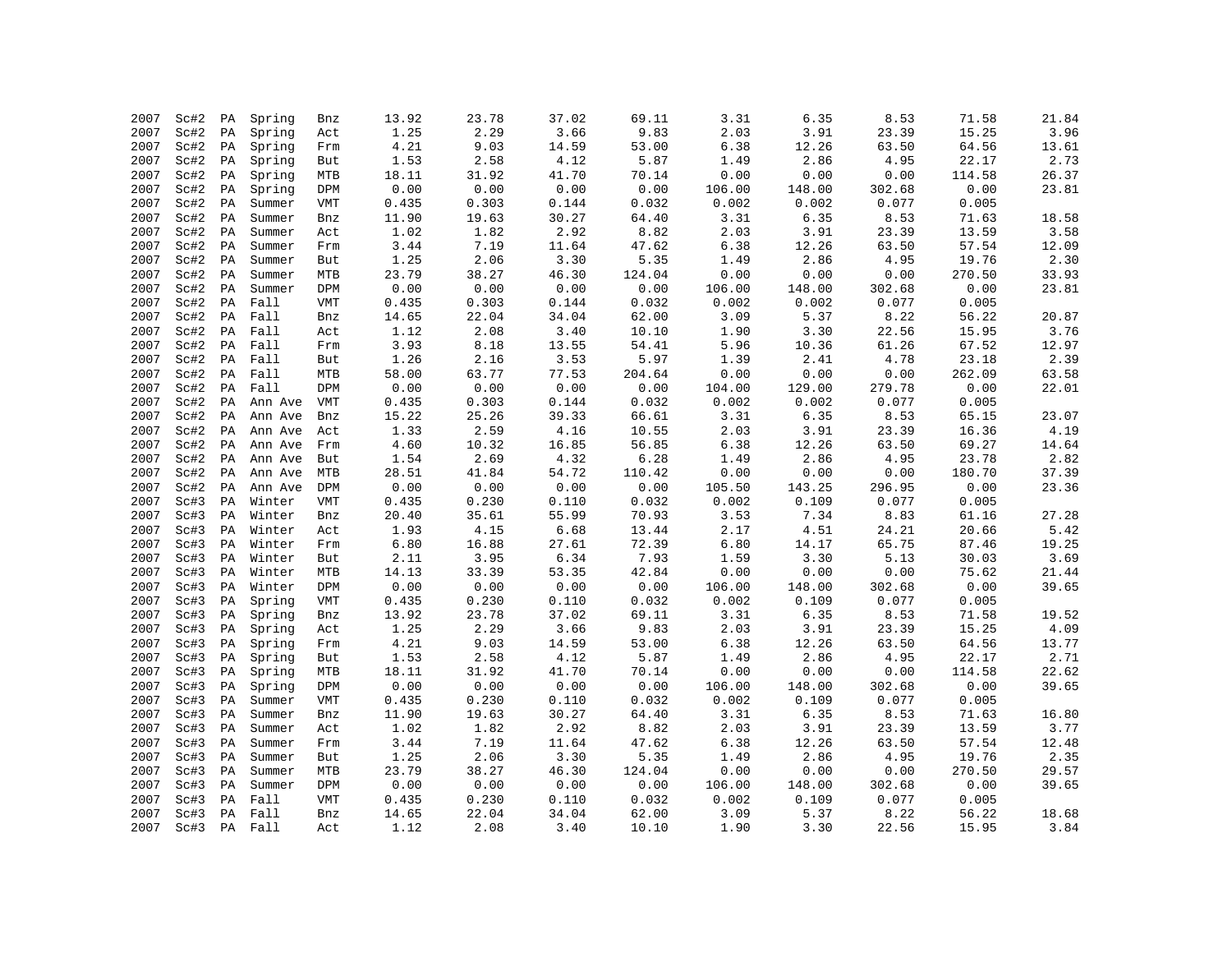| 2007 | Sc#3 | PA | Fall    | Frm        | 3.93  | 8.18  | 13.55        | 54.41  | 5.96   | 10.36  | 61.26                  | 67.52  | 13.02         |
|------|------|----|---------|------------|-------|-------|--------------|--------|--------|--------|------------------------|--------|---------------|
| 2007 | Sc#3 | PA | Fall    | But        | 1.26  | 2.16  | 3.53         | 5.97   | 1.39   | 2.41   | 4.78                   | 23.18  | 2.37          |
| 2007 | Sc#3 | PA | Fall    | MTB        | 58.00 | 63.77 | 77.53        | 204.64 | 0.00   | 0.00   | 0.00                   | 262.09 | 56.28         |
| 2007 | Sc#3 | PA | Fall    | DPM        | 0.00  | 0.00  | 0.00         | 0.00   | 104.00 | 129.00 | 279.78                 | 0.00   | 35.81         |
| 2007 | Sc#3 | PA | Ann Ave | VMT        | 0.435 | 0.230 | 0.110        | 0.032  | 0.002  | 0.109  | 0.077                  | 0.005  |               |
| 2007 | Sc#3 | PA | Ann Ave | Bnz        | 15.22 | 25.26 | 39.33        | 66.61  | 3.31   | 6.35   | 8.53                   | 65.15  | 20.57         |
| 2007 | Sc#3 | PA | Ann Ave | Act        | 1.33  | 2.59  | 4.16         | 10.55  | 2.03   | 3.91   | 23.39                  | 16.36  | 4.28          |
| 2007 | Sc#3 | PA | Ann Ave | Frm        | 4.60  | 10.32 | 16.85        | 56.85  | 6.38   | 12.26  | 63.50                  | 69.27  | 14.63         |
| 2007 | Sc#3 | PA | Ann Ave | But        | 1.54  | 2.69  | 4.32         | 6.28   | 1.49   | 2.86   | 4.95                   | 23.78  | 2.78          |
| 2007 | Sc#3 | PA | Ann Ave | MTB        | 28.51 | 41.84 | 54.72        | 110.42 | 0.00   | 0.00   | ${\bf 0}$ . ${\bf 00}$ | 180.70 | 32.48         |
| 2007 | Sc#3 | PA | Ann Ave | DPM        | 0.00  | 0.00  | 0.00         | 0.00   | 105.50 | 143.25 | 296.95                 | 0.00   | 38.69         |
| 2020 | Base | PA | Winter  | <b>VMT</b> | 0.391 | 0.333 | 0.158        | 0.031  | 0.002  | 0.004  | 0.077                  | 0.004  |               |
| 2020 | Base | PA | Winter  | Bnz        | 13.28 | 19.24 | 42.74        | 49.25  | 2.49   | 6.18   | 6.33                   | 68.18  | 20.67         |
| 2020 | Base | PA | Winter  | Act        | 1.16  | 1.68  | 3.77         | 7.11   | 1.53   | 3.80   | 17.37                  | 20.66  | 3.27          |
| 2020 | Base | PA | Winter  | Frm        | 3.87  | 5.55  | 12.53        | 37.00  | 4.80   | 11.94  | 47.17                  | 87.46  | 10.53         |
| 2020 | Base | PA | Winter  | But        | 1.74  | 2.57  | 5.30         | 2.79   | 1.12   | 2.78   | 3.68                   | 30.03  | 2.88          |
| 2020 | Base | PA | Winter  | MTB        | 8.23  | 12.62 | 24.74        | 27.76  | 0.00   | 0.00   | 0.00                   | 75.62  | 12.49         |
| 2020 | Base | PA | Winter  | DPM        | 0.00  | 0.00  | 0.00         | 0.00   | 100.00 | 109.00 | 217.96                 | 0.00   | 17.42         |
| 2020 | Base | PA | Spring  | VMT        | 0.391 | 0.333 | 0.158        | 0.031  | 0.002  | 0.004  | 0.077                  | 0.004  |               |
| 2020 | Base | PA | Spring  | Bnz        | 8.37  | 11.79 | 25.47        | 41.37  | 2.49   | 6.19   | 6.33                   | 67.79  | 13.29         |
| 2020 | Base | PA | Spring  | Act        | 0.73  | 1.00  | 2.25         | 5.08   | 1.53   | 3.81   | 17.36                  | 15.28  | 2.55          |
| 2020 | Base | PA | Spring  | Frm        | 2.39  | 3.35  | 7.58         | 26.44  | 4.80   | 11.95  | 47.13                  | 64.68  | 8.01          |
| 2020 | Base | PA | Spring  | But        | 1.20  | 1.74  | 3.53         | 1.99   | 1.12   | 2.79   | 3.68                   | 22.21  | 2.06          |
| 2020 | Base | PA | Spring  | MTB        | 10.91 | 15.12 | 20.92        | 42.63  | 0.00   | 0.00   | 0.00                   | 113.78 | 14.39         |
| 2020 | Base | PA | Spring  | DPM        | 0.00  | 0.00  | 0.00         | 0.00   | 100.00 | 109.00 | 217.96                 | 0.00   | 17.42         |
| 2020 | Base | PA | Summer  | VMT        | 0.391 | 0.333 | 0.158        | 0.031  | 0.002  | 0.004  | 0.077                  | 0.004  |               |
| 2020 | Base | PA | Summer  | Bnz        | 7.09  | 9.71  | 20.63        | 37.88  | 2.49   | 6.19   | 6.33                   | 68.20  |               |
|      |      |    |         |            | 0.60  | 0.79  |              | 4.42   | 1.53   | 3.81   | 17.36                  | 13.62  | 11.23<br>2.33 |
| 2020 | Base | PA | Summer  | Act        |       |       | 1.79<br>6.03 |        | 4.80   | 11.95  | 47.13                  |        |               |
| 2020 | Base | PA | Summer  | Frm        | 1.94  | 2.66  |              | 23.01  |        |        |                        | 57.65  | 7.23          |
| 2020 | Base | PA | Summer  | But        | 0.98  | 1.39  | 2.83         | 1.73   | 1.12   | 2.79   | 3.68                   | 19.79  | 1.72          |
| 2020 | Base | PA | Summer  | MTB        | 13.81 | 18.43 | 22.92        | 76.27  | 0.00   | 0.00   | ${\bf 0}$ . ${\bf 00}$ | 267.36 | 18.59         |
| 2020 | Base | PA | Summer  | DPM        | 0.00  | 0.00  | 0.00         | 0.00   | 100.00 | 109.00 | 217.96                 | 0.00   | 17.42         |
| 2020 | Base | PA | Fall    | <b>VMT</b> | 0.391 | 0.333 | 0.158        | 0.031  | 0.002  | 0.004  | 0.077                  | 0.004  |               |
| 2020 | Base | PA | Fall    | Bnz        | 10.30 | 12.90 | 26.65        | 44.60  | 2.49   | 6.20   | 6.32                   | 61.82  | 14.68         |
| 2020 | Base | PA | Fall    | Act        | 0.74  | 1.01  | 2.23         | 5.34   | 1.53   | 3.81   | 17.34                  | 15.95  | 2.56          |
| 2020 | Base | PA | Fall    | Frm        | 2.47  | 3.34  | 7.45         | 27.80  | 4.80   | 11.96  | 47.09                  | 67.52  | 8.07          |
| 2020 | Base | PA | Fall    | But        | 1.12  | 1.57  | 3.17         | 2.09   | 1.12   | 2.79   | 3.67                   | 23.18  | 1.91          |
| 2020 | Base | PA | Fall    | MTB        | 39.85 | 31.30 | 37.44        | 173.38 | 0.00   | 0.00   | 0.00                   | 262.09 | 38.34         |
| 2020 | Base | PA | Fall    | DPM        | 0.00  | 0.00  | 0.00         | 0.00   | 100.00 | 109.00 | 217.96                 | 0.00   | 17.42         |
| 2020 | Base | PA | Ann Ave | VMT        | 0.391 | 0.333 | 0.158        | 0.031  | 0.002  | 0.004  | 0.077                  | 0.004  |               |
| 2020 | Base | PA | Ann Ave | Bnz        | 9.76  | 13.41 | 28.87        | 43.28  | 2.49   | 6.19   | 6.33                   | 66.50  | 14.97         |
| 2020 | Base | PA | Ann Ave | Act        | 0.81  | 1.12  | 2.51         | 5.49   | 1.53   | 3.81   | 17.36                  | 16.38  | 2.68          |
| 2020 | Base | PA | Ann Ave | Frm        | 2.67  | 3.72  | $8.40\,$     | 28.56  | 4.80   | 11.95  | 47.13                  | 69.33  | $8.46\,$      |
| 2020 | Base | PA | Ann Ave | But        | 1.26  | 1.82  | 3.71         | 2.15   | 1.12   | 2.79   | 3.68                   | 23.80  | 2.14          |
| 2020 | Base | PA | Ann Ave | <b>MTB</b> | 18.20 | 19.37 | 26.50        | 80.01  | 0.00   | 0.00   | 0.00                   | 179.71 | 20.95         |
| 2020 | Base | PA | Ann Ave | DPM        | 0.00  | 0.00  | 0.00         | 0.00   | 100.00 | 109.00 | 217.96                 | 0.00   | 17.42         |
| 2020 | Sc#1 | PA | Winter  | VMT        | 0.391 | 0.333 | 0.158        | 0.031  | 0.002  | 0.004  | 0.077                  | 0.004  |               |
| 2020 | Sc#1 | PA | Winter  | Bnz        | 11.25 | 17.10 | 38.98        | 46.79  | 2.49   | 6.18   | 6.33                   | 61.16  | 18.47         |
| 2020 | Sc#1 | PA | Winter  | Act        | 1.02  | 1.54  | 3.61         | 7.11   | 1.53   | 3.80   | 17.37                  | 20.66  | 3.14          |
| 2020 | Sc#1 | PA | Winter  | Frm        | 3.71  | 5.57  | 12.89        | 37.00  | 4.80   | 11.94  | 47.17                  | 87.46  | 10.53         |
| 2020 | Sc#1 | PA | Winter  | But        | 1.38  | 2.11  | 4.44         | 2.79   | 1.12   | 2.78   | 3.68                   | 30.03  | 2.45          |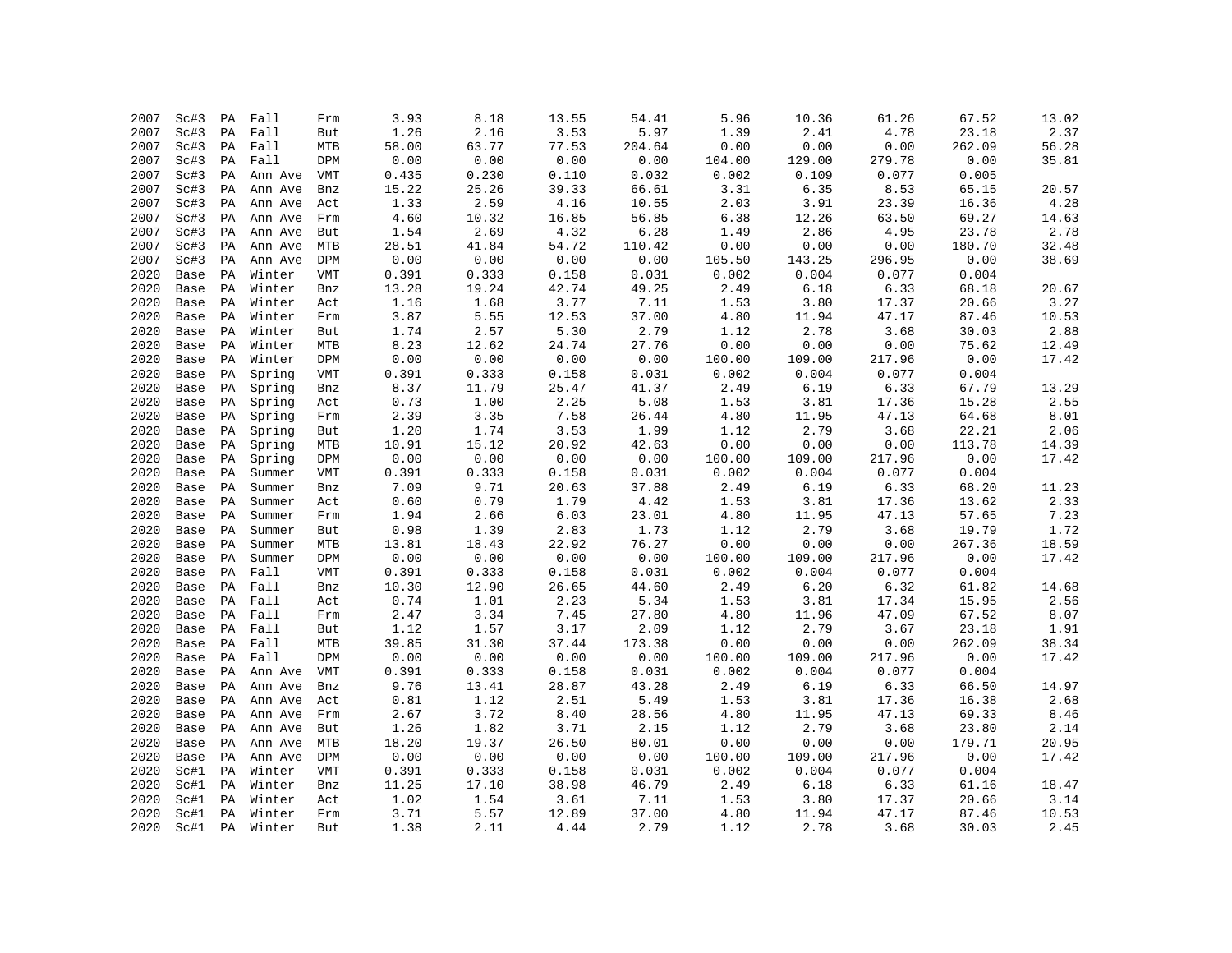| 2020         | Sc#1 | PA       | Winter  | MTB        | 7.72  | 12.20         | 24.26 | 27.76  | 0.00   | 0.00   | 0.00                   | 75.62         | 12.08    |
|--------------|------|----------|---------|------------|-------|---------------|-------|--------|--------|--------|------------------------|---------------|----------|
| 2020         | Sc#1 | PA       | Winter  | DPM        | 0.00  | 0.00          | 0.00  | 0.00   | 100.00 | 109.00 | 217.96                 | 0.00          | 17.42    |
| 2020         | Sc#1 | PA       | Spring  | VMT        | 0.391 | 0.333         | 0.158 | 0.031  | 0.002  | 0.004  | 0.077                  | 0.004         |          |
| 2020         | Sc#1 | PA       | Spring  | Bnz        | 7.70  | 11.29         | 25.24 | 42.63  | 2.49   | 6.19   | 6.33                   | 71.58         | 12.88    |
| 2020         | Sc#1 | PA       | Spring  | Act        | 0.67  | 0.95          | 2.21  | 5.07   | 1.53   | 3.81   | 17.36                  | 15.25         | 2.50     |
| 2020         | Sc#1 | PA       | Spring  | Frm        | 2.29  | 3.36          | 7.80  | 26.39  | 4.80   | 11.95  | 47.13                  | 64.56         | $8\,.01$ |
| 2020         | Sc#1 | PA       | Spring  | But        | 1.03  | 1.52          | 3.18  | 1.98   | 1.12   | 2.79   | 3.68                   | 22.17         | 1.86     |
| 2020         | Sc#1 | PA       | Spring  | MTB        | 10.84 | 15.16         | 21.07 | 43.08  | 0.00   | 0.00   | 0.00                   | 114.58        | 14.41    |
| 2020         | Sc#1 | PA       | Spring  | DPM        | 0.00  | 0.00          | 0.00  | 0.00   | 100.00 | 109.00 | 217.96                 | 0.00          | 17.42    |
| 2020         | Sc#1 | PA       | Summer  | VMT        | 0.391 | 0.333         | 0.158 | 0.031  | 0.002  | 0.004  | 0.077                  | 0.004         |          |
| 2020         | Sc#1 | PA       | Summer  | Bnz        | 6.55  | 9.32          | 20.45 | 38.98  | 2.49   | 6.19   | 6.33                   | 71.63         | 10.91    |
| 2020         | Sc#1 | PA       | Summer  | Act        | 0.54  | 0.76          | 1.76  | 4.41   | 1.53   | 3.81   | 17.36                  | 13.59         | 2.29     |
| 2020         | Sc#1 | PA       | Summer  | Frm        | 1.86  | 2.67          | 6.21  | 22.97  | 4.80   | 11.95  | 47.13                  | 57.54         | 7.23     |
| 2020         | Sc#1 | PA       | Summer  | But        | 0.84  | 1.22          | 2.54  | 1.73   | 1.12   | 2.79   | 3.68                   | 19.76         | 1.56     |
| 2020         | Sc#1 | PA       | Summer  | MTB        | 13.84 | 18.56         | 23.14 | 77.22  | 0.00   | 0.00   | 0.00                   | 270.50        | 18.72    |
| 2020         | Sc#1 | PA       | Summer  | DPM        | 0.00  | 0.00          | 0.00  | 0.00   | 100.00 | 109.00 | 217.96                 | 0.00          | 17.42    |
| 2020         | Sc#1 | PA       | Fall    | VMT        | 0.391 | 0.333         | 0.158 | 0.031  | 0.002  | 0.004  | 0.077                  | 0.004         |          |
| 2020         | Sc#1 | PA       | Fall    | Bnz        | 9.02  | 11.62         | 24.43 | 42.73  | 2.49   | 6.20   | 6.32                   | 56.22         | 13.32    |
| 2020         | Sc#1 | PA       | Fall    | Act        | 0.65  | 0.93          | 2.14  | 5.34   | 1.53   | 3.81   | 17.34                  | 15.95         | 2.48     |
| 2020         | Sc#1 | PA       | Fall    | Frm        | 2.36  | 3.36          | 7.66  | 27.80  | 4.80   | 11.96  | 47.09                  | 67.52         | 8.07     |
| 2020         | Sc#1 | PA       | Fall    | But        | 0.89  | 1.28          | 2.66  | 2.09   | 1.12   | 2.79   | 3.67                   | 23.18         | 1.65     |
| 2020         | Sc#1 | PA       | Fall    | MTB        | 39.53 | 31.06         | 37.16 | 173.38 | 0.00   | 0.00   | 0.00                   | 262.09        | 38.09    |
| 2020         | Sc#1 | PA       | Fall    | DPM        | 0.00  | 0.00          | 0.00  | 0.00   | 100.00 | 109.00 | 217.96                 | 0.00          | 17.42    |
| 2020         | Sc#1 | PA       | Ann Ave | VMT        | 0.391 | 0.333         | 0.158 | 0.031  | 0.002  | 0.004  | 0.077                  | 0.004         |          |
| 2020         | Sc#1 | PA       | Ann Ave | Bnz        | 8.63  | 12.33         | 27.27 | 42.78  | 2.49   | 6.19   | 6.33                   | 65.15         | 13.89    |
| 2020         | Sc#1 | PA       | Ann Ave | Act        | 0.72  | 1.04          | 2.43  | 5.48   | 1.53   | 3.81   | 17.36                  | 16.36         | 2.60     |
| 2020         | Sc#1 | PA       | Ann Ave | Frm        | 2.56  | 3.74          | 8.64  | 28.54  | 4.80   | 11.95  | 47.13                  | 69.27         | $8.46\,$ |
| 2020         | Sc#1 | PA       | Ann Ave | But        | 1.03  | 1.53          | 3.20  | 2.15   | 1.12   | 2.79   | 3.68                   | 23.78         | 1.88     |
| 2020         | Sc#1 | PA       | Ann Ave | MTB        | 17.98 | 19.24         | 26.41 | 80.36  | 0.00   | 0.00   | ${\bf 0}$ . ${\bf 00}$ | 180.70        | 20.83    |
| 2020         | Sc#1 | PA       | Ann Ave | DPM        | 0.00  | 0.00          | 0.00  | 0.00   | 100.00 | 109.00 | 217.96                 | 0.00          | 17.42    |
| 2020         | Sc#2 | PA       | Winter  | VMT        | 0.391 | 0.333         | 0.158 | 0.031  | 0.002  | 0.004  | 0.077                  | 0.004         |          |
| 2020         | Sc#2 | PA       | Winter  | Bnz        | 8.86  | 13.30         | 21.73 | 46.79  | 1.94   | 2.18   | 6.33                   | 61.16         | 13.52    |
| 2020         | Sc#2 | PA       | Winter  | Act        | 0.78  | 1.17          | 1.88  | 7.11   | 1.19   | 1.34   | 17.37                  | 20.66         | 2.64     |
| 2020         | Sc#2 | PA       | Winter  | Frm        | 2.86  | 4.28          | 6.90  | 37.00  | 3.74   | 4.20   | 47.17                  | 87.46         | 8.79     |
| 2020         | Sc#2 | PA       | Winter  | But        | 1.16  | 1.75          | 2.94  | 2.79   | 0.87   | 0.98   | 3.68                   | 30.03         | 2.00     |
| 2020         | Sc#2 | PA       | Winter  | MTB        | 6.63  | 10.48         | 16.80 | 27.76  | 0.00   | 0.00   | 0.00                   | 75.62         | 9.90     |
| 2020         | Sc#2 | PA       | Winter  | DPM        | 0.00  | 0.00          | 0.00  | 0.00   | 100.00 | 109.00 | 217.96                 | 0.00          | 17.42    |
| 2020         | Sc#2 | PA       | Spring  | VMT        | 0.391 | 0.333         | 0.158 | 0.031  | 0.002  | 0.004  | 0.077                  | 0.004         |          |
| 2020         | Sc#2 | PA       | Spring  | Bnz        | 6.09  | 8.79          | 13.61 | 42.63  | 1.94   | 2.15   | 6.33                   | 71.58         | 9.57     |
| 2020         | Sc#2 | PA       | Spring  | Act        | 0.51  | 0.74          | 1.15  | 5.07   | 1.19   | 1.32   | 17.36                  | 15.25         | 2.19     |
| 2020         | Sc#2 |          | Spring  |            | 1.76  | 2.55          | 3.97  | 26.39  | 3.73   | 4.16   | 47.13                  | 64.56         | 6.89     |
| 2020         | Sc#2 | PA<br>PA |         | Frm        | 0.87  | 1.27          | 2.09  | 1.98   | 0.87   | 0.97   | 3.68                   | 22.17         | 1.53     |
| 2020         |      |          | Spring  | But        |       |               |       |        |        |        |                        |               |          |
|              | Sc#2 | PA       | Spring  | MTB        | 10.25 | 14.24         | 16.87 | 43.08  | 0.00   | 0.00   | 0.00                   | 114.58        | 13.21    |
| 2020<br>2020 | Sc#2 | PA       | Spring  | DPM        | 0.00  | 0.00<br>0.333 | 0.00  | 0.00   | 100.00 | 109.00 | 217.96<br>0.077        | 0.00<br>0.004 | 17.42    |
|              | Sc#2 | PA       | Summer  | VMT        | 0.391 |               | 0.158 | 0.031  | 0.002  | 0.004  |                        |               |          |
| 2020         | Sc#2 | PA       | Summer  | Bnz        | 5.25  | 7.37          | 11.30 | 38.98  | 1.94   | 2.15   | 6.33                   | 71.63         | 8.29     |
| 2020         | Sc#2 | PA       | Summer  | Act        | 0.42  | 0.59          | 0.93  | 4.41   | 1.19   | 1.32   | 17.36                  | 13.59         | 2.04     |
| 2020         | Sc#2 | PA       | Summer  | Frm        | 1.43  | 2.04          | 3.20  | 22.97  | 3.73   | 4.16   | 47.13                  | 57.54         | 6.34     |
| 2020         | Sc#2 | PA       | Summer  | But        | 0.71  | 1.02          | 1.69  | 1.73   | 0.87   | 0.97   | 3.68                   | 19.76         | 1.31     |
| 2020         | Sc#2 | PA       | Summer  | MTB        | 13.35 | 17.84         | 19.83 | 77.22  | 0.00   | 0.00   | 0.00                   | 270.50        | 17.77    |
| 2020         | Sc#2 | PA       | Summer  | <b>DPM</b> | 0.00  | 0.00          | 0.00  | 0.00   | 100.00 | 109.00 | 217.96                 | 0.00          | 17.42    |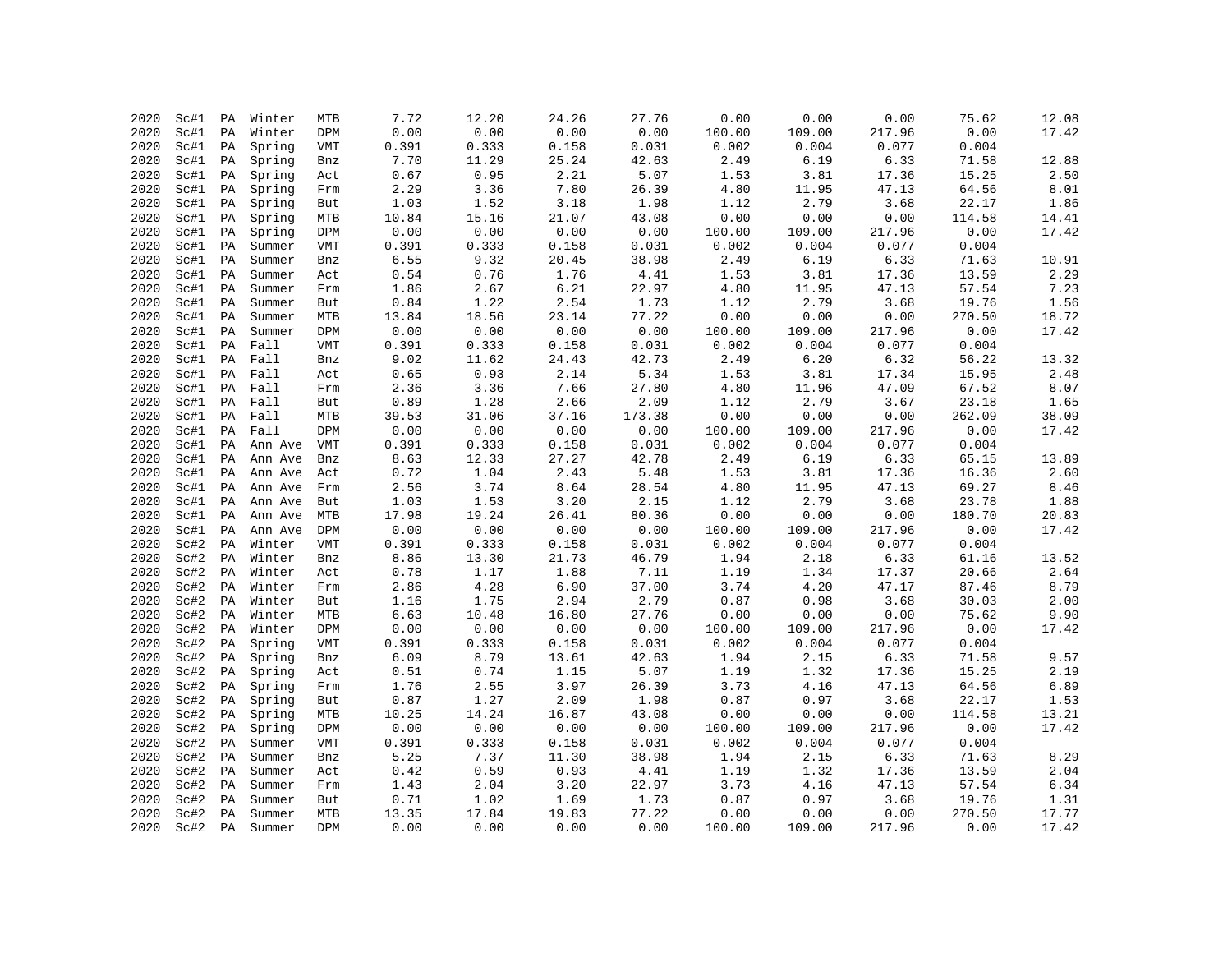| 2020 | Sc#2 | PA | Fall    | <b>VMT</b> | 0.391 | 0.333 | 0.158 | 0.031  | 0.002  | 0.004  | 0.077  | 0.004  |       |
|------|------|----|---------|------------|-------|-------|-------|--------|--------|--------|--------|--------|-------|
| 2020 | Sc#2 | PA | Fall    | Bnz        | 7.48  | 9.31  | 13.67 | 42.73  | 1.93   | 2.13   | 6.32   | 56.22  | 10.23 |
| 2020 | Sc#2 | PA | Fall    | Act        | 0.50  | 0.70  | 1.06  | 5.34   | 1.19   | 1.31   | 17.34  | 15.95  | 2.17  |
| 2020 | Sc#2 | PA | Fall    | Frm        | 1.82  | 2.57  | 3.93  | 27.80  | 3.73   | 4.11   | 47.09  | 67.52  | 6.97  |
| 2020 | Sc#2 | PA | Fall    | But        | 0.75  | 1.06  | 1.71  | 2.09   | 0.87   | 0.96   | 3.67   | 23.18  | 1.36  |
| 2020 | Sc#2 | PA | Fall    | MTB        | 38.82 | 30.00 | 32.45 | 173.38 | 0.00   | 0.00   | 0.00   | 262.09 | 36.72 |
| 2020 | Sc#2 | PA | Fall    | DPM        | 0.00  | 0.00  | 0.00  | 0.00   | 100.00 | 109.00 | 217.96 | 0.00   | 17.42 |
| 2020 | Sc#2 | PA | Ann Ave | VMT        | 0.391 | 0.333 | 0.158 | 0.031  | 0.002  | 0.004  | 0.077  | 0.004  |       |
| 2020 | Sc#2 | PA | Ann Ave | Bnz        | 6.92  | 9.69  | 15.08 | 42.78  | 1.94   | 2.15   | 6.33   | 65.15  | 10.40 |
| 2020 | Sc#2 | PA | Ann Ave | Act        | 0.55  | 0.80  | 1.25  | 5.48   | 1.19   | 1.32   | 17.36  | 16.36  | 2.26  |
| 2020 | Sc#2 | PA | Ann Ave | Frm        | 1.97  | 2.86  | 4.50  | 28.54  | 3.73   | 4.16   | 47.13  | 69.27  | 7.25  |
| 2020 | Sc#2 | PA | Ann Ave | But        | 0.87  | 1.27  | 2.11  | 2.15   | 0.87   | 0.97   | 3.68   | 23.78  | 1.55  |
| 2020 | Sc#2 | РA | Ann Ave | MTB        | 17.26 | 18.14 | 21.49 | 80.36  | 0.00   | 0.00   | 0.00   | 180.70 | 19.40 |
| 2020 | Sc#2 | PA | Ann Ave | DPM        | 0.00  | 0.00  | 0.00  | 0.00   | 100.00 | 109.00 | 217.96 | 0.00   | 17.42 |
| 2020 | Sc#3 | PA | Winter  | VMT        | 0.391 | 0.185 | 0.087 | 0.031  | 0.002  | 0.223  | 0.077  | 0.004  |       |
| 2020 | Sc#3 | PA | Winter  | Bnz        | 8.86  | 13.30 | 21.73 | 46.79  | 1.94   | 2.18   | 6.33   | 61.16  | 10.49 |
| 2020 | Sc#3 | PA | Winter  | Act        | 0.78  | 1.17  | 1.88  | 7.11   | 1.19   | 1.34   | 17.37  | 20.66  | 2.63  |
| 2020 | Sc#3 | PA | Winter  | Frm        | 2.86  | 4.28  | 6.90  | 37.00  | 3.74   | 4.20   | 47.17  | 87.46  | 8.59  |
| 2020 | Sc#3 | PA | Winter  | But        | 1.16  | 1.75  | 2.94  | 2.79   | 0.87   | 0.98   | 3.68   | 30.03  | 1.74  |
| 2020 | Sc#3 | PA | Winter  | MTB        | 6.63  | 10.48 | 16.80 | 27.76  | 0.00   | 0.00   | 0.00   | 75.62  | 7.15  |
| 2020 | Sc#3 | РA | Winter  | <b>DPM</b> | 0.00  | 0.00  | 0.00  | 0.00   | 100.00 | 109.00 | 217.96 | 0.00   | 41.29 |
| 2020 | Sc#3 | PA | Spring  | VMT        | 0.391 | 0.185 | 0.087 | 0.031  | 0.002  | 0.223  | 0.077  | 0.004  |       |
| 2020 | Sc#3 | PA | Spring  | Bnz        | 6.09  | 8.79  | 13.61 | 42.63  | 1.94   | 2.15   | 6.33   | 71.58  | 7.77  |
| 2020 | Sc#3 | PA | Spring  | Act        | 0.51  | 0.74  | 1.15  | 5.07   | 1.19   | 1.32   | 17.36  | 15.25  | 2.29  |
| 2020 | Sc#3 | PA | Spring  | Frm        | 1.76  | 2.55  | 3.97  | 26.39  | 3.73   | 4.16   | 47.13  | 64.56  | 7.14  |
| 2020 | Sc#3 | PA | Spring  | But        | 0.87  | 1.27  | 2.09  | 1.98   | 0.87   | 0.97   | 3.68   | 22.17  | 1.41  |
| 2020 | Sc#3 | PA | Spring  | MTB        | 10.25 | 14.24 | 16.87 | 43.08  | 0.00   | 0.00   | 0.00   | 114.58 | 9.90  |
| 2020 | Sc#3 | PA | Spring  | DPM        | 0.00  | 0.00  | 0.00  | 0.00   | 100.00 | 109.00 | 217.96 | 0.00   | 41.29 |
| 2020 | Sc#3 | PA | Summer  | <b>VMT</b> | 0.391 | 0.185 | 0.087 | 0.031  | 0.002  | 0.223  | 0.077  | 0.004  |       |
| 2020 | Sc#3 | PA | Summer  | Bnz        | 5.25  | 7.37  | 11.30 | 38.98  | 1.94   | 2.15   | 6.33   | 71.63  | 6.87  |
| 2020 | Sc#3 | PA | Summer  | Act        | 0.42  | 0.59  | 0.93  | 4.41   | 1.19   | 1.32   | 17.36  | 13.59  | 2.18  |
| 2020 | Sc#3 | PA | Summer  | Frm        | 1.43  | 2.04  | 3.20  | 22.97  | 3.73   | 4.16   | 47.13  | 57.54  | 6.72  |
| 2020 | Sc#3 | PA | Summer  | But        | 0.71  | 1.02  | 1.69  | 1.73   | 0.87   | 0.97   | 3.68   | 19.76  | 1.25  |
| 2020 | Sc#3 | PA | Summer  | MTB        | 13.35 | 17.84 | 19.83 | 77.22  | 0.00   | 0.00   | 0.00   | 270.50 | 13.72 |
| 2020 | Sc#3 | PA | Summer  | DPM        | 0.00  | 0.00  | 0.00  | 0.00   | 100.00 | 109.00 | 217.96 | 0.00   | 41.29 |
| 2020 | Sc#3 | PA | Fall    | VMT        | 0.391 | 0.185 | 0.087 | 0.031  | 0.002  | 0.223  | 0.077  | 0.004  |       |
| 2020 | Sc#3 | PA | Fall    | Bnz        | 7.48  | 9.31  | 13.67 | 42.73  | 1.93   | 2.13   | 6.32   | 56.22  | 8.35  |
| 2020 | Sc#3 |    | PA Fall | Act        | 0.50  | 0.70  | 1.06  | 5.34   | 1.19   | 1.31   | 17.34  | 15.95  | 2.28  |
| 2020 | Sc#3 | PA | Fall    | Frm        | 1.82  | 2.57  | 3.93  | 27.80  | 3.73   | 4.11   | 47.09  | 67.52  | 7.21  |
| 2020 | Sc#3 |    | PA Fall | But        | 0.75  | 1.06  | 1.71  | 2.09   | 0.87   | 0.96   | 3.67   | 23.18  | 1.29  |
| 2020 | Sc#3 | PA | Fall    | MTB        | 38.82 | 30.00 | 32.45 | 173.38 | 0.00   | 0.00   | 0.00   | 262.09 | 29.98 |
| 2020 | Sc#3 | PA | Fall    | DPM        | 0.00  | 0.00  | 0.00  | 0.00   | 100.00 | 109.00 | 217.96 | 0.00   | 41.29 |
| 2020 | Sc#3 | PA | Ann Ave | VMT        | 0.391 | 0.185 | 0.087 | 0.031  | 0.002  | 0.223  | 0.077  | 0.004  |       |
| 2020 | Sc#3 | PA | Ann Ave | Bnz        | 6.92  | 9.69  | 15.08 | 42.78  | 1.94   | 2.15   | 6.33   | 65.15  | 8.37  |
| 2020 | Sc#3 | PA | Ann Ave | Act        | 0.55  | 0.80  | 1.25  | 5.48   | 1.19   | 1.32   | 17.36  | 16.36  | 2.34  |
| 2020 | Sc#3 | PA | Ann Ave | Frm        | 1.97  | 2.86  | 4.50  | 28.54  | 3.73   | 4.16   | 47.13  | 69.27  | 7.42  |
| 2020 | Sc#3 | PA | Ann Ave | But        | 0.87  | 1.27  | 2.11  | 2.15   | 0.87   | 0.97   | 3.68   | 23.78  | 1.42  |
| 2020 | Sc#3 | PA | Ann Ave | MTB        | 17.26 | 18.14 | 21.49 | 80.36  | 0.00   | 0.00   | 0.00   | 180.70 | 15.19 |
| 2020 | Sc#3 | PA | Ann Ave | <b>DPM</b> | 0.00  | 0.00  | 0.00  | 0.00   | 100.00 | 109.00 | 217.96 | 0.00   | 41.29 |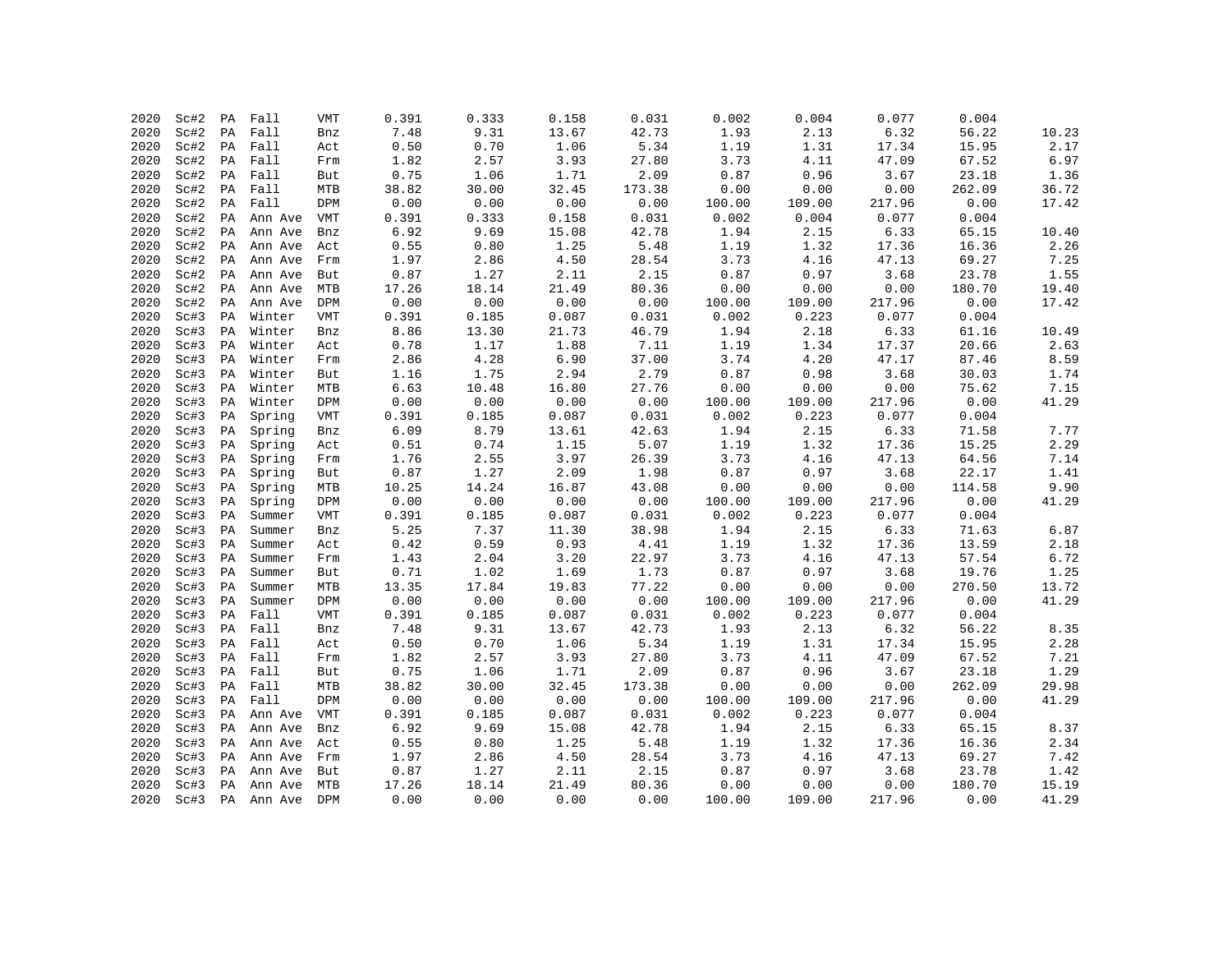## TOXICS EMISSIONS RESULTS FOR PHOENIX

|      |      |    |                |            |        |        |        | Toxics Emissions Estimates (mg/mi) -------> |        |        |             |        |         |
|------|------|----|----------------|------------|--------|--------|--------|---------------------------------------------|--------|--------|-------------|--------|---------|
| CY   | Scen | AR | Season         | Tox        | LDGV   | LDGT1  | LDGT2  | HDGV                                        | LDDV   | LDDT   | <b>HDDV</b> | МC     | All Veh |
| 1990 | Base | PX | Winter         | <b>VMT</b> | 0.648  | 0.166  | 0.082  | 0.031                                       | 0.009  | 0.002  | 0.055       | 0.008  |         |
| 1990 | Base | PХ | Winter         | Bnz        | 111.94 | 106.71 | 184.71 | 320.38                                      | 14.57  | 20.17  | 33.57       | 122.55 | 118.20  |
| 1990 | Base | PX | Winter         | Act        | 10.75  | 11.95  | 25.71  | 49.53                                       | 8.96   | 12.40  | 92.08       | 20.23  | 17.88   |
| 1990 | Base | PХ | Winter         | Frm        | 45.91  | 53.31  | 112.49 | 280.53                                      | 28.12  | 38.93  | 250.02      | 85.42  | 71.14   |
| 1990 | Base | PХ | Winter         | But        | 10.86  | 11.78  | 31.55  | 45.31                                       | 6.56   | 9.08   | 19.50       | 29.45  | 14.35   |
| 1990 | Base | PХ | Winter         | MTB        | 140.69 | 145.93 | 245.39 | 388.92                                      | 0.00   | 0.00   | 0.00        | 195.64 | 148.97  |
| 1990 | Base | РX | Winter         | DPM        | 0.00   | 0.00   | 0.00   | 0.00                                        | 368.00 | 383.00 | 1613.08     | 0.00   | 92.70   |
| 1990 | Base | PХ | Spring         | <b>VMT</b> | 0.645  | 0.168  | 0.082  | 0.031                                       | 0.008  | 0.002  | 0.056       | 0.008  |         |
| 1990 | Base | РX | Spring         | Bnz        | 121.98 | 117.29 | 201.73 | 404.32                                      | 14.81  | 20.95  | 32.59       | 164.88 | 130.72  |
| 1990 | Base | PX | Spring         | Act        | 8.63   | 9.08   | 18.56  | 46.14                                       | 9.11   | 12.89  | 89.39       | 15.21  | 15.24   |
| 1990 | Base | РX | Spring         | Frm        | 26.73  | 30.13  | 65.27  | 237.28                                      | 28.58  | 40.44  | 242.72      | 56.76  | 49.29   |
| 1990 | Base | РX | Spring         | But        | 10.70  | 10.60  | 24.59  | 50.54                                       | 6.66   | 9.43   | 18.93       | 23.31  | 13.58   |
| 1990 | Base | PX | Spring         | MTB        | 0.00   | 0.00   | 0.00   | 0.00                                        | 0.00   | 0.00   | 0.00        | 0.00   | 0.00    |
| 1990 | Base | PХ | Spring         | <b>DPM</b> | 0.00   | 0.00   | 0.00   | 0.00                                        | 368.00 | 383.00 | 1613.08     | 0.00   | 94.04   |
| 1990 | Base | РX | Summer         | VMT        | 0.645  | 0.168  | 0.082  | 0.031                                       | 0.008  | 0.002  | 0.056       | 0.008  |         |
| 1990 | Base | РX | Summer         | Bnz        | 157.97 | 149.56 | 242.01 | 506.40                                      | 14.81  | 20.95  | 32.59       | 203.70 | 166.13  |
| 1990 | Base | РX | Summer         | Act        | 10.30  | 10.69  | 20.03  | 51.68                                       | 9.11   | 12.89  | 89.39       | 15.12  | 16.88   |
| 1990 | Base | РX | Summer         | Frm        | 31.99  | 35.44  | 69.88  | 265.81                                      | 28.58  | 40.44  | 242.72      | 56.44  | 54.84   |
| 1990 | Base | PX | Summer         | But        | 12.57  | 12.36  | 25.92  | 56.62                                       | 6.66   | 9.43   | 18.93       | 23.18  | 15.37   |
| 1990 | Base | РX | Summer         | MTB        | 0.00   | 0.00   | 0.00   | 0.00                                        | 0.00   | 0.00   | 0.00        | 0.00   | 0.00    |
| 1990 | Base | РX | Summer         | DPM        | 0.00   | 0.00   | 0.00   | 0.00                                        | 368.00 | 383.00 | 1613.08     | 0.00   | 94.04   |
| 1990 | Base | PХ | Fall           | <b>VMT</b> | 0.642  | 0.171  | 0.082  | 0.031                                       | 0.007  | 0.002  | 0.057       | 0.008  |         |
| 1990 | Base |    | PX Fall        | Bnz        | 115.29 | 108.81 | 178.47 | 395.89                                      | 15.04  | 21.74  | 31.61       | 150.84 | 122.65  |
| 1990 | Base |    | PX Fall        | Act        | 8.57   | 9.73   | 19.72  | 45.14                                       | 9.25   | 13.37  | 86.70       | 17.07  | 15.33   |
| 1990 | Base |    | PX Fall        | Frm        | 36.41  | 43.33  | 87.98  | 255.43                                      | 29.03  | 41.96  | 235.42      | 72.05  | 60.15   |
| 1990 | Base | PX | Fall           | But        | 8.63   | 9.54   | 22.51  | 41.06                                       | 6.77   | 9.78   | 18.36       | 24.84  | 11.59   |
| 1990 | Base | PX | Fall           | MTB        | 239.65 | 242.10 | 371.20 | 1033.98                                     | 0.00   | 0.00   | 0.00        | 524.84 | 261.79  |
| 1990 | Base | PX | Fall           | DPM        | 0.00   | 0.00   | 0.00   | 0.00                                        | 370.00 | 393.00 | 1530.75     | 0.00   | 90.63   |
| 1990 | Base | РX | Ann Ave        | VMT        | 0.645  | 0.168  | 0.082  | 0.031                                       | 0.008  | 0.002  | 0.056       | 0.008  |         |
| 1990 | Base | PХ | Ann Ave        | Bnz        | 126.79 | 120.59 | 201.73 | 406.75                                      | 14.81  | 20.95  | 32.59       | 160.49 | 134.43  |
| 1990 | Base | РX | Ann Ave        | Act        | 9.56   | 10.36  | 21.00  | 48.12                                       | 9.11   | 12.89  | 89.39       | 16.91  | 16.34   |
| 1990 | Base | РX | Ann Ave        | Frm        | 35.26  | 40.55  | 83.90  | 259.76                                      | 28.58  | 40.44  | 242.72      | 67.67  | 58.86   |
| 1990 | Base | PХ | Ann Ave        | But        | 10.69  | 11.07  | 26.14  | 48.38                                       | 6.66   | 9.43   | 18.93       | 25.19  | 13.72   |
| 1990 | Base | PX | Ann Ave        | MTB        | 95.08  | 97.01  | 154.15 | 355.73                                      | 0.00   | 0.00   | 0.00        | 180.12 | 102.69  |
| 1990 | Base | РX | Ann Ave        | DPM        | 0.00   | 0.00   | 0.00   | 0.00                                        | 368.50 | 385.50 | 1592.50     | 0.00   | 92.85   |
| 1996 | Base | PХ | Winter         | <b>VMT</b> | 0.550  | 0.225  | 0.107  | 0.035                                       | 0.003  | 0.002  | 0.070       | 0.008  |         |
| 1996 | Base | PX | Winter         | Bnz        | 66.38  | 72.42  | 132.55 | 202.41                                      | 16.28  | 21.75  | 22.31       | 103.27 | 76.55   |
| 1996 | Base | PХ | Winter         | Act        | 12.03  | 14.50  | 32.81  | 62.09                                       | 10.01  | 13.38  | 61.20       | 28.88  | 20.13   |
| 1996 | Base | PX | Winter         | Frm        | 14.57  | 18.81  | 51.32  | 155.93                                      | 31.42  | 41.99  | 166.18      | 55.28  | 35.45   |
| 1996 | Base | РX | Winter         | But        | 4.86   | 5.47   | 17.28  | 32.99                                       | 7.33   | 9.79   | 12.96       | 23.12  | 8.04    |
| 1996 | Base | PX | Winter         | MTB        | 0.00   | 0.00   | 0.00   | 0.00                                        | 0.00   | 0.00   | 0.00        | 0.00   | 0.00    |
| 1996 | Base | PX | Winter         | DPM        | 0.00   | 0.00   | 0.00   | 0.00                                        | 306.00 | 320.00 | 873.59      | 0.00   | 62.71   |
| 1996 | Base | РX | Spring         | VMT        | 0.550  | 0.225  | 0.107  | 0.035                                       | 0.003  | 0.002  | 0.070       | 0.008  |         |
| 1996 | Base | PX | Spring         | Bnz        | 53.40  | 57.52  | 110.19 | 190.29                                      | 16.12  | 21.23  | 21.10       | 105.38 | 63.17   |
| 1996 | Base |    | PX Spring      | Act        | 4.12   | 4.73   | 11.36  | 25.28                                       | 9.92   | 13.06  | 57.87       | 12.35  | 9.64    |
| 1996 |      |    | Base PX Spring | Frm        | 11.90  | 14.87  | 38.97  | 127.37                                      | 31.12  | 40.98  | 157.14      | 46.60  | 30.07   |
|      |      |    |                |            |        |        |        |                                             |        |        |             |        |         |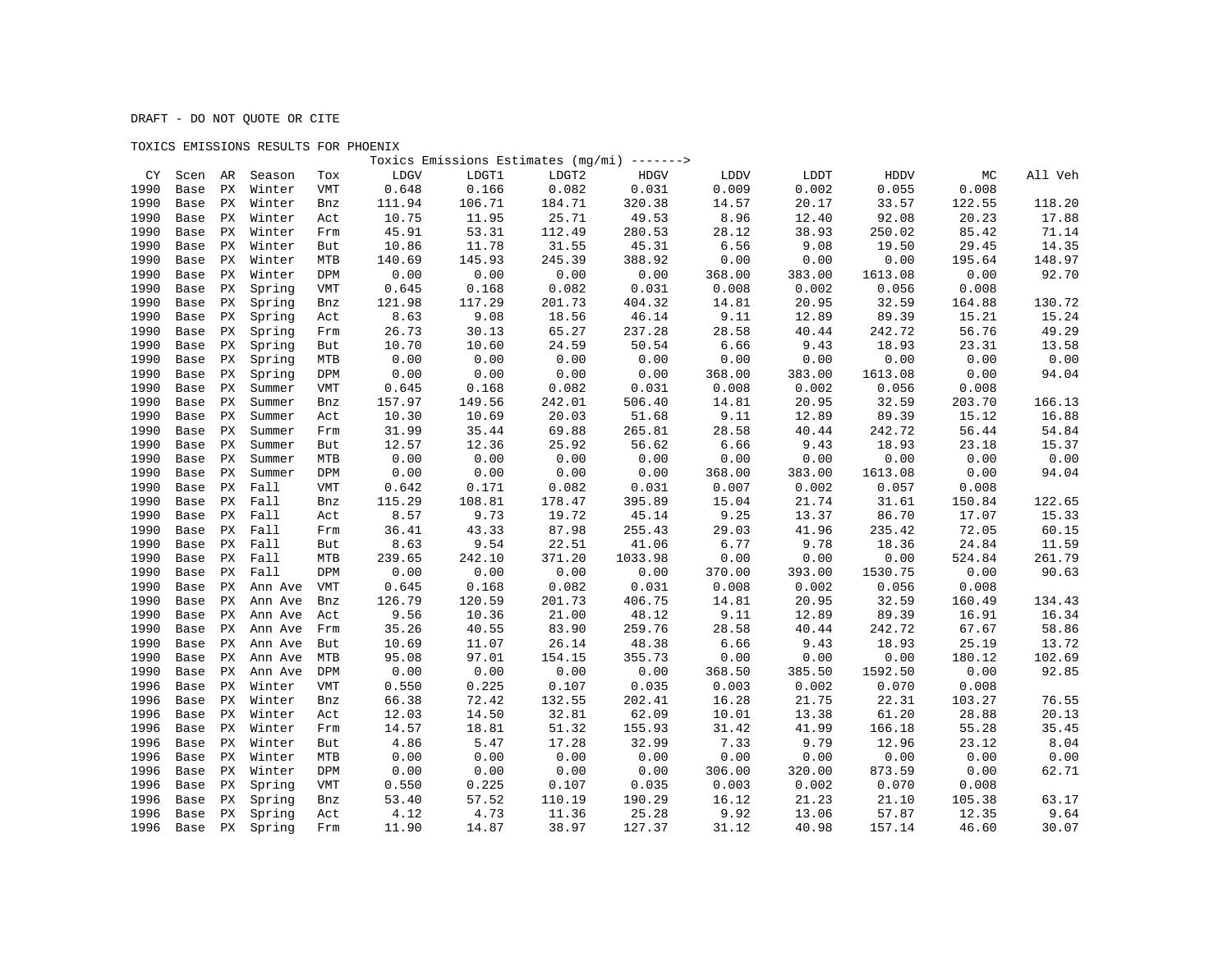| 1996 | Base | PX | Spring       | But        | 5.14  | 5.54                   | 14.44  | 26.42  | 7.26   | 9.55   | 12.26  | 18.86  | 7.59  |
|------|------|----|--------------|------------|-------|------------------------|--------|--------|--------|--------|--------|--------|-------|
| 1996 | Base | PX | Spring       | MTB        | 4.68  | 5.23                   | 10.28  | 23.86  | 0.00   | 0.00   | 0.00   | 23.77  | 5.88  |
| 1996 | Base | PX | Spring       | DPM        | 0.00  | 0.00                   | 0.00   | 0.00   | 306.00 | 320.00 | 873.59 | 0.00   | 62.71 |
| 1996 | Base | PХ | Summer       | VMT        | 0.550 | 0.225                  | 0.107  | 0.035  | 0.003  | 0.002  | 0.070  | 0.008  |       |
| 1996 | Base | РX | Summer       | Bnz        | 66.23 | 73.04                  | 132.79 | 239.20 | 16.12  | 21.23  | 21.10  | 126.65 | 78.02 |
| 1996 | Base | PХ | Summer       | Act        | 4.95  | 5.76                   | 12.84  | 29.30  | 9.92   | 13.06  | 57.87  | 12.23  | 10.63 |
| 1996 | Base | PХ | Summer       | Frm        | 14.46 | 18.22                  | 43.77  | 147.83 | 31.12  | 40.98  | 157.14 | 46.13  | 33.45 |
| 1996 | Base | PX | Summer       | But        | 6.11  | 6.71                   | 15.87  | 30.68  | 7.26   | 9.55   | 12.26  | 18.67  | 8.69  |
| 1996 | Base | РX | Summer       | MTB        | 7.93  | 9.33                   | 16.46  | 44.66  | 0.00   | 0.00   | 0.00   | 45.49  | 10.15 |
| 1996 | Base | PX | Summer       | DPM        | 0.00  | 0.00                   | 0.00   | 0.00   | 306.00 | 320.00 | 873.59 | 0.00   | 62.71 |
| 1996 | Base | PX | Fall         | VMT        | 0.550 | 0.225                  | 0.107  | 0.035  | 0.003  | 0.002  | 0.070  | 0.008  |       |
| 1996 | Base | PX | Fall         | Bnz        | 57.80 | 62.83                  | 112.78 | 195.96 | 15.97  | 20.71  | 19.89  | 112.78 | 67.23 |
| 1996 | Base | PX | Fall         | Act        | 9.27  | 11.50                  | 26.24  | 52.89  | 9.82   | 12.74  | 54.54  | 26.38  | 16.43 |
| 1996 | Base | PX | Fall         | Frm        | 11.08 | 14.76                  | 39.19  | 131.41 | 30.82  | 39.97  | 148.10 | 50.48  | 29.15 |
| 1996 | Base | PX | Fall         | But        | 3.76  | 4.37                   | 12.13  | 27.66  | 7.19   | 9.32   | 11.55  | 21.11  | 6.34  |
| 1996 | Base | PX | Fall         | MTB        | 0.00  | 0.00                   | 0.00   | 0.00   | 0.00   | 0.00   | 0.00   | 0.00   | 0.00  |
| 1996 | Base |    | PX Fall      | DPM        | 0.00  | 0.00                   | 0.00   | 0.00   | 297.00 | 302.00 | 785.81 | 0.00   | 56.50 |
| 1996 | Base | PX | Ann Ave      | VMT        | 0.550 | 0.225                  | 0.107  | 0.035  | 0.003  | 0.002  | 0.070  | 0.008  |       |
| 1996 | Base | PX | Ann Ave      | Bnz        | 60.95 | 66.45                  | 122.08 | 206.96 | 16.12  | 21.23  | 21.10  | 112.02 | 71.24 |
| 1996 | Base | PX | Ann Ave      | Act        | 7.59  | 9.12                   | 20.81  | 42.39  | 9.92   | 13.06  | 57.87  | 19.96  | 14.21 |
| 1996 | Base | РX | Ann Ave      | Frm        | 13.00 | 16.66                  | 43.31  | 140.63 | 31.12  | 40.98  | 157.14 | 49.62  | 32.03 |
| 1996 | Base | PX | Ann Ave      | But        | 4.97  | 5.52                   | 14.93  | 29.44  | 7.26   | 9.55   | 12.26  | 20.44  | 7.67  |
| 1996 | Base | PX | Ann Ave      | MTB        | 3.15  | 3.64                   | 6.68   | 17.13  | 0.00   | 0.00   | 0.00   | 17.32  | 4.01  |
| 1996 | Base | PХ | Ann Ave      | DPM        | 0.00  | 0.00                   | 0.00   | 0.00   | 303.75 | 315.50 | 851.64 | 0.00   | 61.16 |
| 2007 | Base | PХ | Winter       | VMT        | 0.435 | 0.303                  | 0.144  | 0.032  | 0.002  | 0.002  | 0.077  | 0.005  |       |
| 2007 | Base | PX | Winter       | Bnz        | 13.24 | 21.83                  | 34.36  | 47.19  | 3.90   | 8.99   | 8.83   | 50.89  | 19.79 |
| 2007 | Base | PX | Winter       | Act        | 1.29  | 2.65                   | 4.35   | 8.78   | 2.40   | 5.53   | 24.21  | 16.31  | 4.23  |
| 2007 | Base | PX | Winter       | Frm        | 4.63  | 11.43                  | 19.05  | 50.28  | 7.52   | 17.34  | 65.75  | 70.96  | 15.30 |
| 2007 | Base | РX | Winter       | But        | 1.30  | 2.33                   | 3.81   | 4.89   | 1.75   | 4.04   | 5.13   | 23.41  | 2.50  |
| 2007 | Base | PX | Winter       | MTB        | 27.26 | 48.27                  | 66.55  | 111.85 | 0.00   | 0.00   | 0.00   | 194.81 | 40.62 |
| 2007 | Base | PX | Winter       | DPM        | 0.00  | ${\bf 0}$ . ${\bf 00}$ | 0.00   | 0.00   | 106.00 | 148.00 | 302.68 | 0.00   | 23.81 |
| 2007 | Base | PX | Spring       | VMT        | 0.435 | 0.303                  | 0.144  | 0.032  | 0.002  | 0.002  | 0.077  | 0.005  |       |
| 2007 | Base | РX | Spring       | Bnz        | 8.87  | 14.46                  | 22.70  | 40.39  | 3.70   | 8.23   | 8.53   | 47.41  | 13.72 |
| 2007 | Base | PХ | Spring       | Act        | 1.06  | 1.85                   | 3.02   | 7.46   | 2.28   | 5.06   | 23.39  | 13.67  | 3.58  |
| 2007 | Base | PX | Spring       | Frm        | 3.68  | 7.44                   | 12.22  | 40.38  | 7.14   | 15.88  | 63.50  | 57.87  | 12.13 |
| 2007 | Base | PХ | Spring       | But        | 1.09  | 1.85                   | 3.02   | 4.62   | 1.66   | 3.70   | 4.95   | 19.87  | 2.11  |
| 2007 | Base | PX | Spring       | MTB        | 23.20 | 37.83                  | 45.46  | 129.51 | 0.00   | 0.00   | 0.00   | 321.37 | 33.85 |
| 2007 | Base | PX | Spring       | DPM        | 0.00  | 0.00                   | 0.00   | 0.00   | 106.00 | 148.00 | 302.68 | 0.00   | 23.81 |
| 2007 | Base | PX | Summer       | VMT        | 0.435 | 0.303                  | 0.144  | 0.032  | 0.002  | 0.002  | 0.077  | 0.005  |       |
| 2007 | Base | PХ | Summer       | Bnz        | 10.78 | 17.72                  | 27.30  | 50.66  | 3.70   | 8.23   | 8.53   | 56.67  | 16.57 |
| 2007 | Base | РX | Summer       | Act        | 1.21  | 2.09                   | 3.41   | 8.93   | 2.28   | 5.06   | 23.39  | 13.53  | 3.82  |
| 2007 | Base | PX | Summer       | Frm        | 4.18  | $8.41\,$               | 13.80  | 48.49  | 7.14   | 15.88  | 63.50  | 57.28  | 13.13 |
| 2007 | Base | PX | Summer       | But        | 1.24  | 2.09                   | 3.43   | 5.72   | 1.66   | 3.70   | 4.95   | 19.67  | 2.34  |
| 2007 | Base | PХ | Summer       | <b>MTB</b> | 40.88 | 69.90                  | 82.45  | 245.53 | 0.00   | 0.00   | 0.00   | 613.20 | 61.76 |
| 2007 | Base | РX | Summer       | DPM        | 0.00  | 0.00                   | 0.00   | 0.00   | 106.00 | 148.00 | 302.68 | 0.00   | 23.81 |
| 2007 | Base | PX | Fall         | VMT        | 0.435 | 0.303                  | 0.144  | 0.032  | 0.002  | 0.002  | 0.077  | 0.005  |       |
| 2007 | Base | PX | Fall         | Bnz        | 11.63 | 17.20                  | 26.99  | 46.73  | 3.50   | 7.47   | 8.22   | 56.00  | 16.59 |
| 2007 | Base | РX | Fall         | Act        | 1.04  | 1.71                   | 2.85   | 7.83   | 2.15   | 4.59   | 22.56  | 14.94  | 3.46  |
| 2007 | Base |    | PX Fall      | Frm        | 3.74  | 6.90                   | 11.62  | 44.83  | 6.76   | 14.41  | 61.26  | 64.97  | 11.91 |
| 2007 |      |    | Base PX Fall | But        | 1.08  | 1.70                   | 2.82   | 4.35   | 1.58   | 3.36   | 4.78   | 21.44  | 2.02  |
| 2007 | Base |    | PX Fall      | <b>MTB</b> | 40.00 | 60.81                  | 74.69  | 215.90 | 0.00   | 0.00   | 0.00   | 443.73 | 55.71 |
|      |      |    |              |            |       |                        |        |        |        |        |        |        |       |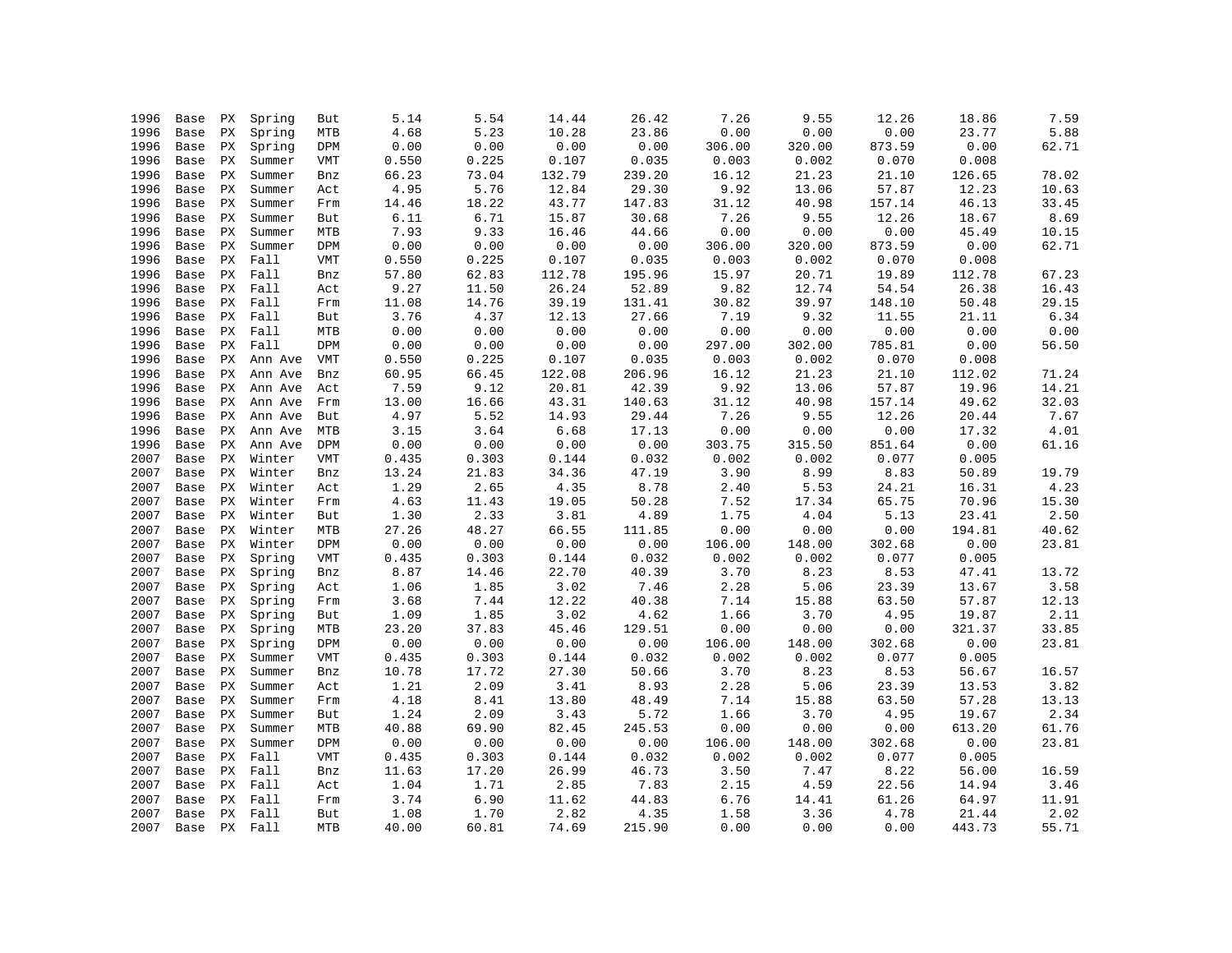| 2007         | Base | PX | Fall             | DPM        | 0.00  | 0.00  | 0.00  | 0.00          | 104.00          | 129.00          | 279.78          | 0.00   | 22.01 |
|--------------|------|----|------------------|------------|-------|-------|-------|---------------|-----------------|-----------------|-----------------|--------|-------|
| 2007         | Base | PX | Ann Ave          | VMT        | 0.435 | 0.303 | 0.144 | 0.032         | 0.002           | 0.002           | 0.077           | 0.005  |       |
| 2007         | Base | PX | Ann Ave          | Bnz        | 11.13 | 17.80 | 27.84 | 46.24         | 3.70            | 8.23            | 8.53            | 52.74  | 16.67 |
| 2007         | Base | PХ | Ann Ave          | Act        | 1.15  | 2.08  | 3.41  | 8.25          | 2.28            | 5.06            | 23.39           | 14.61  | 3.77  |
| 2007         | Base | PX | Ann Ave          | Frm        | 4.06  | 8.55  | 14.17 | 46.00         | 7.14            | 15.88           | 63.50           | 62.77  | 13.12 |
| 2007         | Base | PХ | Ann Ave          | But        | 1.18  | 1.99  | 3.27  | 4.89          | 1.66            | 3.70            | 4.95            | 21.10  | 2.24  |
| 2007         | Base | PX | Ann Ave          | MTB        | 32.83 | 54.20 | 67.29 | 175.70        | 0.00            | 0.00            | 0.00            | 393.28 | 47.99 |
| 2007         | Base | РX | Ann Ave          | DPM        | 0.00  | 0.00  | 0.00  | 0.00          | 105.50          | 143.25          | 296.95          | 0.00   | 23.36 |
| 2007         | Sc#1 | РX | Winter           | <b>VMT</b> | 0.435 | 0.303 | 0.144 | 0.032         | 0.002           | 0.002           | 0.077           | 0.005  |       |
| 2007         | Sc#1 | PX | Winter           | Bnz        | 13.24 | 21.83 | 34.36 | 47.19         | 3.90            | 8.99            | 8.83            | 50.89  | 19.79 |
| 2007         | Sc#1 | PX | Winter           | Act        | 1.29  | 2.65  | 4.35  | 8.78          | 2.40            | 5.53            | 24.21           | 16.31  | 4.23  |
| 2007         | Sc#1 | PХ | Winter           | Frm        | 4.63  | 11.43 | 19.05 | 50.28         | 7.52            | 17.34           | 65.75           | 70.96  | 15.30 |
| 2007         | Sc#1 | PХ | Winter           | But        | 1.30  | 2.33  | 3.81  | 4.89          | 1.75            | 4.04            | 5.13            | 23.41  | 2.50  |
| 2007         | Sc#1 | PX | Winter           | MTB        | 27.26 | 48.27 | 66.55 | 111.85        | 0.00            | 0.00            | 0.00            | 194.81 | 40.62 |
| 2007         | Sc#1 | PX | Winter           | DPM        | 0.00  | 0.00  | 0.00  | 0.00          | 106.00          | 148.00          | 302.68          | 0.00   | 23.81 |
| 2007         | Sc#1 | PХ | Spring           | <b>VMT</b> | 0.435 | 0.303 | 0.144 | 0.032         | 0.002           | 0.002           | 0.077           | 0.005  |       |
| 2007         | Sc#1 | ΡX | Spring           | Bnz        | 8.87  | 14.46 | 22.70 | 40.39         | 3.70            | 8.23            | 8.53            | 47.41  | 13.72 |
| 2007         | Sc#1 | PX | Spring           | Act        | 1.06  | 1.85  | 3.02  | 7.46          | 2.28            | 5.06            | 23.39           | 13.67  | 3.58  |
| 2007         | Sc#1 | PX | Spring           | Frm        | 3.68  | 7.44  | 12.22 | 40.38         | 7.14            | 15.88           | 63.50           | 57.87  | 12.13 |
| 2007         | Sc#1 | PX | Spring           | But        | 1.09  | 1.85  | 3.02  | 4.62          | 1.66            | 3.70            | 4.95            | 19.87  | 2.11  |
| 2007         | Sc#1 | РX | Spring           | MTB        | 23.20 | 37.83 | 45.46 | 129.51        | 0.00            | 0.00            | 0.00            | 321.37 | 33.85 |
| 2007         | Sc#1 | PX | Spring           | DPM        | 0.00  | 0.00  | 0.00  | 0.00          | 106.00          | 148.00          | 302.68          | 0.00   | 23.81 |
| 2007         | Sc#1 | PX | Summer           | VMT        | 0.435 | 0.303 | 0.144 | 0.032         | 0.002           | 0.002           | 0.077           | 0.005  |       |
| 2007         | Sc#1 | PX | Summer           | Bnz        | 10.78 | 17.72 | 27.30 | 50.66         | 3.70            | 8.23            | 8.53            | 56.67  | 16.57 |
| 2007         | Sc#1 | PX |                  |            | 1.21  | 2.09  | 3.41  | 8.93          | 2.28            | 5.06            | 23.39           | 13.53  | 3.82  |
| 2007         | Sc#1 | PX | Summer<br>Summer | Act        | 4.18  | 8.41  | 13.80 | 48.49         | 7.14            | 15.88           | 63.50           | 57.28  | 13.13 |
| 2007         |      |    |                  | Frm        | 1.24  | 2.09  | 3.43  | 5.72          | 1.66            | 3.70            | 4.95            | 19.67  | 2.34  |
| 2007         | Sc#1 | ΡX | Summer           | But        | 40.88 | 69.90 | 82.45 | 245.53        | 0.00            | 0.00            | 0.00            | 613.20 | 61.76 |
|              | Sc#1 | РX | Summer           | <b>MTB</b> | 0.00  |       | 0.00  |               |                 |                 |                 | 0.00   |       |
| 2007<br>2007 | Sc#1 | РX | Summer<br>Fall   | DPM        |       | 0.00  | 0.144 | 0.00<br>0.032 | 106.00<br>0.002 | 148.00<br>0.002 | 302.68<br>0.077 | 0.005  | 23.81 |
|              | Sc#1 | PX |                  | <b>VMT</b> | 0.435 | 0.303 |       | 46.73         |                 |                 | 8.22            |        |       |
| 2007         | Sc#1 | PX | Fall             | Bnz        | 11.63 | 17.20 | 26.99 | 7.83          | 3.50            | 7.47<br>4.59    | 22.56           | 56.00  | 16.59 |
| 2007         | Sc#1 | PХ | Fall             | Act        | 1.04  | 1.71  | 2.85  |               | 2.15            |                 |                 | 14.94  | 3.46  |
| 2007         | Sc#1 | ΡX | Fall             | Frm        | 3.74  | 6.90  | 11.62 | 44.83         | 6.76            | 14.41           | 61.26           | 64.97  | 11.91 |
| 2007         | Sc#1 | PX | Fall             | But        | 1.08  | 1.70  | 2.82  | 4.35          | 1.58            | 3.36            | 4.78            | 21.44  | 2.02  |
| 2007         | Sc#1 | PX | Fall             | MTB        | 40.00 | 60.81 | 74.69 | 215.90        | 0.00            | 0.00            | 0.00            | 443.73 | 55.71 |
| 2007         | Sc#1 | РX | Fall             | DPM        | 0.00  | 0.00  | 0.00  | 0.00          | 104.00          | 129.00          | 279.78          | 0.00   | 22.01 |
| 2007         | Sc#1 | ΡX | Ann Ave          | VMT        | 0.435 | 0.303 | 0.144 | 0.032         | 0.002           | 0.002           | 0.077           | 0.005  |       |
| 2007         | Sc#1 | PX | Ann Ave          | Bnz        | 11.13 | 17.80 | 27.84 | 46.24         | 3.70            | 8.23            | 8.53            | 52.74  | 16.67 |
| 2007         | Sc#1 | PX | Ann Ave          | Act        | 1.15  | 2.08  | 3.41  | 8.25          | 2.28            | 5.06            | 23.39           | 14.61  | 3.77  |
| 2007         | Sc#1 | РX | Ann Ave          | Frm        | 4.06  | 8.55  | 14.17 | 46.00         | 7.14            | 15.88           | 63.50           | 62.77  | 13.12 |
| 2007         | Sc#1 | РX | Ann Ave          | But        | 1.18  | 1.99  | 3.27  | 4.89          | 1.66            | 3.70            | 4.95            | 21.10  | 2.24  |
| 2007         | Sc#1 | PX | Ann Ave          | MTB        | 32.83 | 54.20 | 67.29 | 175.70        | 0.00            | 0.00            | 0.00            | 393.28 | 47.99 |
| 2007         | Sc#1 | PХ | Ann Ave          | DPM        | 0.00  | 0.00  | 0.00  | 0.00          | 105.50          | 143.25          | 296.95          | 0.00   | 23.36 |
| 2007         | Sc#2 | PХ | Winter           | VMT        | 0.435 | 0.303 | 0.144 | 0.032         | 0.002           | 0.002           | 0.077           | 0.005  |       |
| 2007         | Sc#2 | PХ | Winter           | Bnz        | 12.83 | 21.12 | 31.83 | 47.19         | 3.68            | 7.38            | 8.83            | 50.89  | 19.03 |
| 2007         | Sc#2 | PX | Winter           | Act        | 1.24  | 2.58  | 4.08  | 8.78          | 2.26            | 4.54            | 24.21           | 16.31  | 4.15  |
| 2007         | Sc#2 | PX | Winter           | Frm        | 4.47  | 11.16 | 18.09 | 50.28         | 7.09            | 14.25           | 65.75           | 70.96  | 15.00 |
| 2007         | Sc#2 | PX | Winter           | But        | 1.26  | 2.26  | 3.57  | 4.89          | 1.65            | 3.32            | 5.13            | 23.41  | 2.42  |
| 2007         | Sc#2 | PХ | Winter           | <b>MTB</b> | 27.10 | 47.95 | 65.56 | 111.85        | 0.00            | 0.00            | 0.00            | 194.81 | 40.31 |
| 2007         | Sc#2 | PX | Winter           | DPM        | 0.00  | 0.00  | 0.00  | 0.00          | 106.00          | 148.00          | 302.68          | 0.00   | 23.81 |
| 2007         | Sc#2 | PX | Spring           | <b>VMT</b> | 0.435 | 0.303 | 0.144 | 0.032         | 0.002           | 0.002           | 0.077           | 0.005  |       |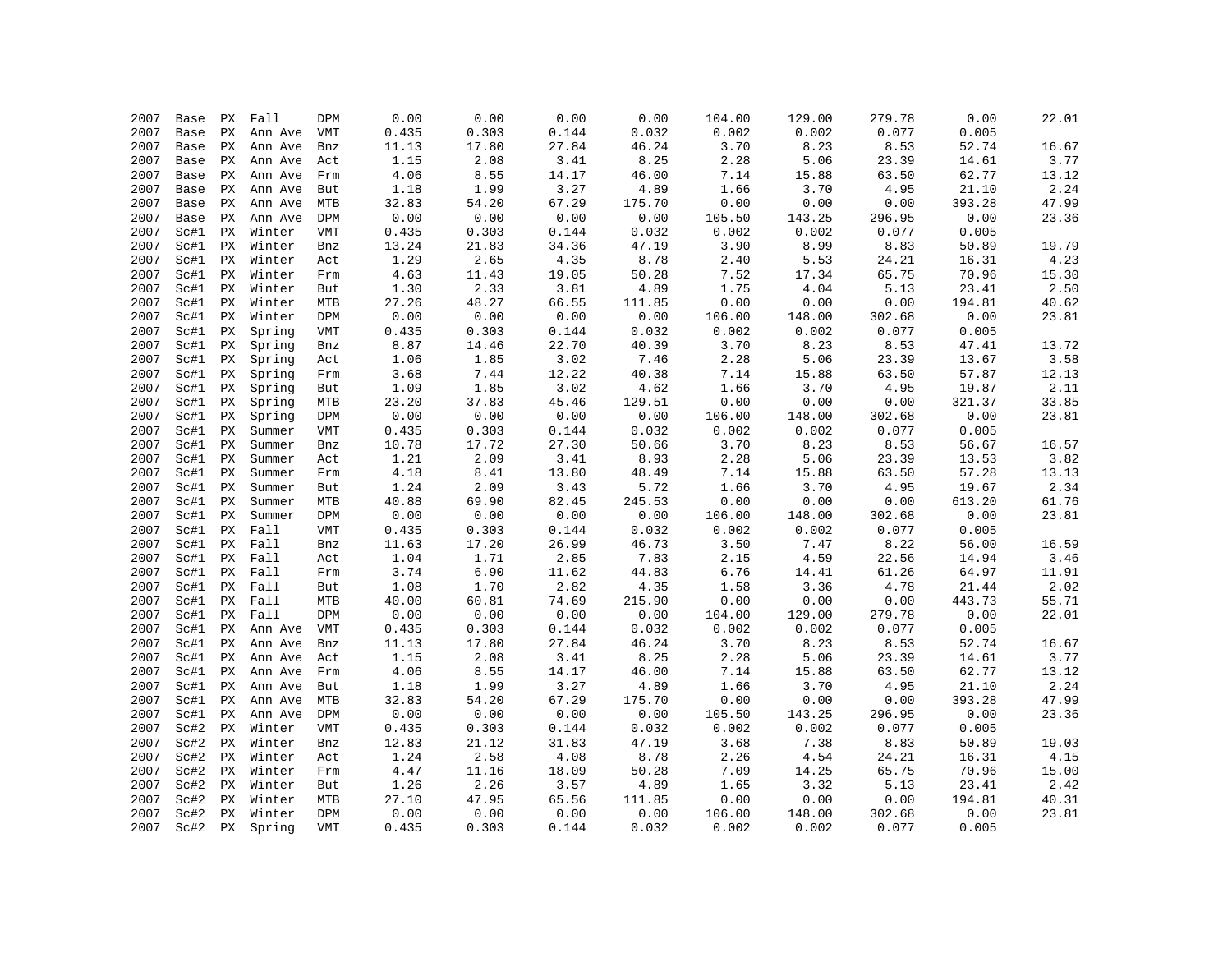| 2007 | Sc#2 | PX                     | Spring  | Bnz        | 8.59  | 13.95 | 20.87 | 40.39  | 3.45   | 6.40   | 8.53   | 47.41  | 13.17 |
|------|------|------------------------|---------|------------|-------|-------|-------|--------|--------|--------|--------|--------|-------|
| 2007 | Sc#2 | PX                     | Spring  | Act        | 1.02  | 1.79  | 2.78  | 7.46   | 2.12   | 3.93   | 23.39  | 13.67  | 3.51  |
| 2007 | Sc#2 | $\mathop{\mathrm{PX}}$ | Spring  | Frm        | 3.53  | 7.20  | 11.35 | 40.38  | 6.66   | 12.34  | 63.50  | 57.87  | 11.86 |
| 2007 | Sc#2 | PХ                     | Spring  | But        | 1.06  | 1.78  | 2.80  | 4.62   | 1.55   | 2.88   | 4.95   | 19.87  | 2.04  |
| 2007 | Sc#2 | PX                     | Spring  | MTB        | 23.07 | 37.59 | 44.59 | 129.51 | 0.00   | 0.00   | 0.00   | 321.37 | 33.60 |
| 2007 | Sc#2 | PХ                     | Spring  | DPM        | 0.00  | 0.00  | 0.00  | 0.00   | 106.00 | 148.00 | 302.68 | 0.00   | 23.81 |
| 2007 | Sc#2 | PХ                     | Summer  | VMT        | 0.435 | 0.303 | 0.144 | 0.032  | 0.002  | 0.002  | 0.077  | 0.005  |       |
| 2007 | Sc#2 | РX                     | Summer  | Bnz        | 10.47 | 17.16 | 25.28 | 50.66  | 3.45   | 6.40   | 8.53   | 56.67  | 15.97 |
| 2007 | Sc#2 | PХ                     | Summer  | Act        | 1.16  | 2.03  | 3.15  | 8.93   | 2.12   | 3.93   | 23.39  | 13.53  | 3.74  |
| 2007 | Sc#2 | PX                     | Summer  | Frm        | 4.02  | 8.15  | 12.84 | 48.49  | 6.66   | 12.34  | 63.50  | 57.28  | 12.83 |
| 2007 | Sc#2 | PX                     | Summer  | But        | 1.21  | 2.02  | 3.18  | 5.72   | 1.55   | 2.88   | 4.95   | 19.67  | 2.27  |
| 2007 | Sc#2 | РX                     | Summer  | <b>MTB</b> | 40.74 | 69.64 | 81.50 | 245.53 | 0.00   | 0.00   | 0.00   | 613.20 | 61.48 |
| 2007 | Sc#2 | PХ                     | Summer  | DPM        | 0.00  | 0.00  | 0.00  | 0.00   | 106.00 | 148.00 | 302.68 | 0.00   | 23.81 |
| 2007 | Sc#2 |                        | Fall    | <b>VMT</b> |       | 0.303 |       | 0.032  | 0.002  | 0.002  | 0.077  | 0.005  |       |
|      |      | PX<br>PХ               |         |            | 0.435 |       | 0.144 | 46.73  | 3.23   | 5.41   | 8.22   | 56.00  |       |
| 2007 | Sc#2 |                        | Fall    | Bnz        | 11.19 | 16.47 | 24.31 |        |        |        |        |        | 15.78 |
| 2007 | Sc#2 | PХ                     | Fall    | Act        | 0.99  | 1.64  | 2.56  | 7.83   | 1.99   | 3.33   | 22.56  | 14.94  | 3.37  |
| 2007 | Sc#2 | PX                     | Fall    | Frm        | 3.56  | 6.62  | 10.59 | 44.83  | 6.23   | 10.44  | 61.26  | 64.97  | 11.59 |
| 2007 | Sc#2 | PX                     | Fall    | But        | 1.04  | 1.63  | 2.58  | 4.35   | 1.45   | 2.43   | 4.78   | 21.44  | 1.94  |
| 2007 | Sc#2 | PX                     | Fall    | MTB        | 39.83 | 60.48 | 73.71 | 215.90 | 0.00   | 0.00   | 0.00   | 443.73 | 55.40 |
| 2007 | Sc#2 | PX                     | Fall    | DPM        | 0.00  | 0.00  | 0.00  | 0.00   | 104.00 | 129.00 | 279.78 | 0.00   | 22.01 |
| 2007 | Sc#2 | PX                     | Ann Ave | VMT        | 0.435 | 0.303 | 0.144 | 0.032  | 0.002  | 0.002  | 0.077  | 0.005  |       |
| 2007 | Sc#2 | PХ                     | Ann Ave | Bnz        | 10.77 | 17.17 | 25.57 | 46.24  | 3.45   | 6.40   | 8.53   | 52.74  | 15.99 |
| 2007 | Sc#2 | PХ                     | Ann Ave | Act        | 1.10  | 2.01  | 3.14  | 8.25   | 2.12   | 3.93   | 23.39  | 14.61  | 3.69  |
| 2007 | Sc#2 | PX                     | Ann Ave | Frm        | 3.89  | 8.28  | 13.22 | 46.00  | 6.66   | 12.34  | 63.50  | 62.77  | 12.82 |
| 2007 | Sc#2 | PX                     | Ann Ave | But        | 1.14  | 1.92  | 3.03  | 4.89   | 1.55   | 2.88   | 4.95   | 21.10  | 2.17  |
| 2007 | Sc#2 | PХ                     | Ann Ave | MTB        | 32.69 | 53.92 | 66.34 | 175.70 | 0.00   | 0.00   | 0.00   | 393.28 | 47.70 |
| 2007 | Sc#2 | РX                     | Ann Ave | DPM        | 0.00  | 0.00  | 0.00  | 0.00   | 105.50 | 143.25 | 296.95 | 0.00   | 23.36 |
| 2007 | Sc#3 | PХ                     | Winter  | VMT        | 0.435 | 0.230 | 0.110 | 0.032  | 0.002  | 0.109  | 0.077  | 0.005  |       |
| 2007 | Sc#3 | PХ                     | Winter  | Bnz        | 12.83 | 21.12 | 31.83 | 47.19  | 3.68   | 7.38   | 8.83   | 50.89  | 17.20 |
| 2007 | Sc#3 | PX                     | Winter  | Act        | 1.24  | 2.58  | 4.08  | 8.78   | 2.26   | 4.54   | 24.21  | 16.31  | 4.31  |
| 2007 | Sc#3 | PX                     | Winter  | Frm        | 4.47  | 11.16 | 18.09 | 50.28  | 7.09   | 14.25  | 65.75  | 70.96  | 15.10 |
| 2007 | Sc#3 | PХ                     | Winter  | But        | 1.26  | 2.26  | 3.57  | 4.89   | 1.65   | 3.32   | 5.13   | 23.41  | 2.49  |
| 2007 | Sc#3 | PХ                     | Winter  | <b>MTB</b> | 27.10 | 47.95 | 65.56 | 111.85 | 0.00   | 0.00   | 0.00   | 194.81 | 34.58 |
| 2007 | Sc#3 | PХ                     | Winter  | DPM        | 0.00  | 0.00  | 0.00  | 0.00   | 106.00 | 148.00 | 302.68 | 0.00   | 39.65 |
| 2007 | Sc#3 | PX                     | Spring  | <b>VMT</b> | 0.435 | 0.230 | 0.110 | 0.032  | 0.002  | 0.109  | 0.077  | 0.005  |       |
| 2007 | Sc#3 | PX                     | Spring  | Bnz        | 8.59  | 13.95 | 20.87 | 40.39  | 3.45   | 6.40   | 8.53   | 47.41  | 12.13 |
| 2007 | Sc#3 | PХ                     | Spring  | Act        | 1.02  | 1.79  | 2.78  | 7.46   | 2.12   | 3.93   | 23.39  | 13.67  | 3.70  |
| 2007 | Sc#3 | РX                     | Spring  | Frm        | 3.53  | 7.20  | 11.35 | 40.38  | 6.66   | 12.34  | 63.50  | 57.87  | 12.27 |
| 2007 | Sc#3 | PX                     | Spring  | But        | 1.06  | 1.78  | 2.80  | 4.62   | 1.55   | 2.88   | 4.95   | 19.87  | 2.13  |
| 2007 | Sc#3 | $\mathop{\mathrm{PX}}$ | Spring  | MTB        | 23.07 | 37.59 | 44.59 | 129.51 | 0.00   | 0.00   | 0.00   | 321.37 | 29.33 |
| 2007 | Sc#3 | PX                     | Spring  | DPM        | 0.00  | 0.00  | 0.00  | 0.00   | 106.00 | 148.00 | 302.68 | 0.00   | 39.65 |
| 2007 | Sc#3 | PX                     | Summer  | <b>VMT</b> | 0.435 | 0.230 | 0.110 | 0.032  | 0.002  | 0.109  | 0.077  | 0.005  |       |
| 2007 | Sc#3 | PX                     | Summer  | Bnz        | 10.47 | 17.16 | 25.28 | 50.66  | 3.45   | 6.40   | 8.53   | 56.67  | 14.55 |
| 2007 | Sc#3 | PХ                     | Summer  | Act        | 1.16  | 2.03  | 3.15  | 8.93   | 2.12   | 3.93   | 23.39  | 13.53  | 3.90  |
| 2007 | Sc#3 | PX                     | Summer  | Frm        | 4.02  | 8.15  | 12.84 | 48.49  | 6.66   | 12.34  | 63.50  | 57.28  | 13.12 |
| 2007 | Sc#3 | PX                     | Summer  | But        | 1.21  | 2.02  | 3.18  | 5.72   | 1.55   | 2.88   | 4.95   | 19.67  | 2.32  |
| 2007 | Sc#3 | PX                     | Summer  | MTB        | 40.74 | 69.64 | 81.50 | 245.53 | 0.00   | 0.00   | 0.00   | 613.20 | 53.62 |
| 2007 | Sc#3 | PX                     | Summer  | DPM        | 0.00  | 0.00  | 0.00  | 0.00   | 106.00 | 148.00 | 302.68 | 0.00   | 39.65 |
| 2007 | Sc#3 | РX                     | Fall    | VMT        | 0.435 | 0.230 | 0.110 | 0.032  | 0.002  | 0.109  | 0.077  | 0.005  |       |
| 2007 | Sc#3 | PX                     | Fall    | Bnz        | 11.19 | 16.47 | 24.31 | 46.73  | 3.23   | 5.41   | 8.22   | 56.00  | 14.33 |
| 2007 | Sc#3 | PX                     | Fall    | Act        | 0.99  | 1.64  | 2.56  | 7.83   | 1.99   | 3.33   | 22.56  | 14.94  | 3.52  |
|      |      |                        |         |            |       |       |       |        |        |        |        |        |       |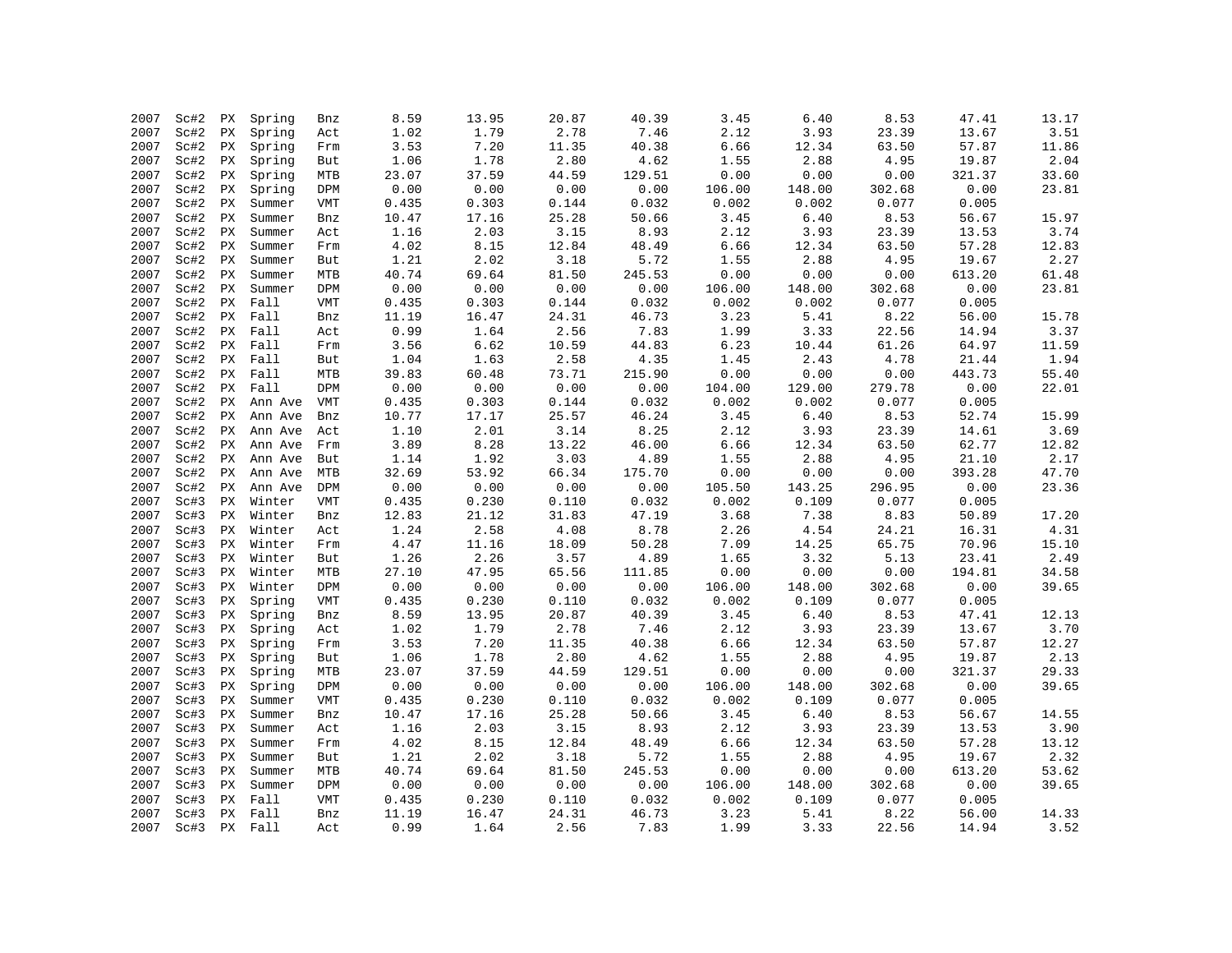| 2007 | Sc#3 | РX | Fall    | Frm        | 3.56  | 6.62  | 10.59 | 44.83  | 6.23   | 10.44  | 61.26                  | 64.97  | 11.86 |
|------|------|----|---------|------------|-------|-------|-------|--------|--------|--------|------------------------|--------|-------|
| 2007 | Sc#3 | PX | Fall    | But        | 1.04  | 1.63  | 2.58  | 4.35   | 1.45   | 2.43   | 4.78                   | 21.44  | 1.99  |
| 2007 | Sc#3 | PX | Fall    | MTB        | 39.83 | 60.48 | 73.71 | 215.90 | 0.00   | 0.00   | 0.00                   | 443.73 | 48.47 |
| 2007 | Sc#3 | PХ | Fall    | DPM        | 0.00  | 0.00  | 0.00  | 0.00   | 104.00 | 129.00 | 279.78                 | 0.00   | 35.81 |
| 2007 | Sc#3 | ΡX | Ann Ave | VMT        | 0.435 | 0.230 | 0.110 | 0.032  | 0.002  | 0.109  | 0.077                  | 0.005  |       |
| 2007 | Sc#3 | PХ | Ann Ave | Bnz        | 10.77 | 17.17 | 25.57 | 46.24  | 3.45   | 6.40   | 8.53                   | 52.74  | 14.55 |
| 2007 | Sc#3 | PX | Ann Ave | Act        | 1.10  | 2.01  | 3.14  | 8.25   | 2.12   | 3.93   | 23.39                  | 14.61  | 3.86  |
| 2007 | Sc#3 | PX | Ann Ave | Frm        | 3.89  | 8.28  | 13.22 | 46.00  | 6.66   | 12.34  | 63.50                  | 62.77  | 13.09 |
| 2007 | Sc#3 | PX | Ann Ave | But        | 1.14  | 1.92  | 3.03  | 4.89   | 1.55   | 2.88   | 4.95                   | 21.10  | 2.23  |
| 2007 | Sc#3 | PХ | Ann Ave | MTB        | 32.69 | 53.92 | 66.34 | 175.70 | 0.00   | 0.00   | ${\bf 0}$ . ${\bf 00}$ | 393.28 | 41.50 |
| 2007 | Sc#3 | РX | Ann Ave | DPM        | 0.00  | 0.00  | 0.00  | 0.00   | 105.50 | 143.25 | 296.95                 | 0.00   | 38.69 |
| 2020 | Base | РX | Winter  | <b>VMT</b> | 0.391 | 0.333 | 0.158 | 0.031  | 0.002  | 0.004  | 0.077                  | 0.004  |       |
| 2020 | Base | PX | Winter  | Bnz        | 7.23  | 10.45 | 23.25 | 28.66  | 2.50   | 6.19   | 6.33                   | 50.89  | 11.59 |
| 2020 | Base | PХ | Winter  | Act        | 0.67  | 0.96  | 2.27  | 4.15   | 1.54   | 3.81   | 17.37                  | 16.31  | 2.49  |
| 2020 | Base | PХ | Winter  | Frm        | 2.53  | 3.67  | 8.46  | 23.43  | 4.82   | 11.94  | 47.17                  | 70.96  | 8.25  |
| 2020 | Base | PХ | Winter  | But        | 0.92  | 1.35  | 2.89  | 1.41   | 1.12   | 2.78   | 3.68                   | 23.41  | 1.70  |
| 2020 | Base | PX | Winter  | MTB        | 17.74 | 23.73 | 34.20 | 76.74  | 0.00   | 0.00   | 0.00                   | 194.81 | 23.40 |
| 2020 | Base | PX | Winter  | DPM        | 0.00  | 0.00  | 0.00  | 0.00   | 100.00 | 109.00 | 217.96                 | 0.00   | 17.42 |
| 2020 | Base | PX | Spring  | VMT        | 0.391 | 0.333 | 0.158 | 0.031  | 0.002  | 0.004  | 0.077                  | 0.004  |       |
| 2020 | Base | РX | Spring  | Bnz        | 5.08  | 7.40  | 15.88 | 24.32  | 2.50   | 6.19   | 6.33                   | 47.41  | 8.42  |
| 2020 | Base | РX | Spring  | Act        | 0.56  | 0.78  | 1.81  | 3.43   | 1.53   | 3.81   | 17.36                  | 13.67  | 2.28  |
| 2020 | Base | PX | Spring  | Frm        | 1.97  | 2.86  | 6.58  | 17.84  | 4.82   | 11.95  | 47.13                  | 57.87  | 7.23  |
| 2020 | Base | PX | Spring  | But        | 0.80  | 1.18  | 2.47  | 1.34   | 1.12   | 2.79   | 3.68                   | 19.87  | 1.51  |
| 2020 | Base | РX | Spring  | MTB        | 13.96 | 18.95 | 23.39 | 80.71  | 0.00   | 0.00   | 0.00                   | 321.37 | 19.25 |
| 2020 | Base | PХ | Spring  | DPM        | 0.00  | 0.00  | 0.00  | 0.00   | 100.00 | 109.00 | 217.96                 | 0.00   | 17.42 |
| 2020 | Base | PX | Summer  | <b>VMT</b> | 0.391 | 0.333 | 0.158 | 0.031  | 0.002  | 0.004  | 0.077                  | 0.004  |       |
| 2020 | Base | PX | Summer  | Bnz        | 6.07  | 9.04  | 18.79 | 29.17  | 2.50   | 6.19   | 6.33                   | 56.67  | 10.00 |
| 2020 | Base | PХ | Summer  | Act        | 0.63  | 0.89  | 2.06  | 3.79   | 1.53   | 3.81   | 17.36                  | 13.53  | 2.39  |
| 2020 | Base | PX | Summer  | Frm        | 2.23  | 3.25  | 7.49  | 19.73  | 4.82   | 11.95  | 47.13                  | 57.28  | 7.66  |
| 2020 | Base | PX | Summer  | But        | 0.91  | 1.34  | 2.81  | 1.48   | 1.12   | 2.79   | 3.68                   | 19.67  | 1.67  |
| 2020 | Base | PX | Summer  | MTB        | 22.58 | 34.55 | 40.59 | 146.56 | 0.00   | 0.00   | 0.00                   | 613.20 | 33.74 |
| 2020 | Base | PX | Summer  | DPM        | 0.00  | 0.00  | 0.00  | 0.00   | 100.00 | 109.00 | 217.96                 | 0.00   | 17.42 |
| 2020 | Base | PX | Fall    | VMT        | 0.391 | 0.333 | 0.158 | 0.031  | 0.002  | 0.004  | 0.077                  | 0.004  |       |
| 2020 | Base | PХ | Fall    | Bnz        | 6.74  | 9.30  | 19.69 | 28.77  | 2.49   | 6.20   | 6.32                   | 56.00  | 10.47 |
| 2020 | Base | PX | Fall    | Act        | 0.58  | 0.81  | 1.88  | 3.74   | 1.53   | 3.81   | 17.34                  | 14.94  | 2.32  |
| 2020 | Base | PХ | Fall    | Frm        | 2.18  | 3.09  | 7.02  | 21.14  | 4.81   | 11.96  | 47.09                  | 64.97  | 7.59  |
| 2020 | Base | PХ | Fall    | But        | 0.80  | 1.15  | 2.40  | 1.27   | 1.12   | 2.79   | 3.67                   | 21.44  | 1.50  |
| 2020 | Base | PX | Fall    | MTB        | 25.37 | 31.31 | 38.49 | 142.61 | 0.00   | 0.00   | 0.00                   | 443.73 | 32.62 |
| 2020 | Base | РX | Fall    | DPM        | 0.00  | 0.00  | 0.00  | 0.00   | 100.00 | 109.00 | 217.96                 | 0.00   | 17.42 |
| 2020 | Base | PX | Ann Ave | VMT        | 0.391 | 0.333 | 0.158 | 0.031  | 0.002  | 0.004  | 0.077                  | 0.004  |       |
| 2020 | Base | PX | Ann Ave | Bnz        | 6.28  | 9.05  | 19.40 | 27.73  | 2.50   | 6.19   | 6.33                   | 52.74  | 10.12 |
| 2020 | Base | PX | Ann Ave | Act        | 0.61  | 0.86  | 2.00  | 3.78   | 1.53   | 3.81   | 17.36                  | 14.61  | 2.37  |
| 2020 | Base | PX | Ann Ave | Frm        | 2.23  | 3.22  | 7.39  | 20.53  | 4.82   | 11.95  | 47.13                  | 62.77  | 7.68  |
| 2020 | Base | PХ | Ann Ave | But        | 0.86  | 1.25  | 2.64  | 1.38   | 1.12   | 2.79   | 3.68                   | 21.10  | 1.59  |
| 2020 | Base | PX | Ann Ave | MTB        | 19.91 | 27.14 | 34.17 | 111.65 | 0.00   | 0.00   | 0.00                   | 393.28 | 27.25 |
| 2020 | Base | PX | Ann Ave | DPM        | 0.00  | 0.00  | 0.00  | 0.00   | 100.00 | 109.00 | 217.96                 | 0.00   | 17.42 |
| 2020 | Sc#1 | PX | Winter  | VMT        | 0.391 | 0.333 | 0.158 | 0.031  | 0.002  | 0.004  | 0.077                  | 0.004  |       |
| 2020 | Sc#1 | PX | Winter  | Bnz        | 7.23  | 10.45 | 23.25 | 28.66  | 2.50   | 6.19   | 6.33                   | 50.89  | 11.59 |
| 2020 | Sc#1 | РX | Winter  | Act        | 0.67  | 0.96  | 2.27  | 4.15   | 1.54   | 3.81   | 17.37                  | 16.31  | 2.49  |
| 2020 | Sc#1 | PX | Winter  | Frm        | 2.53  | 3.67  | 8.46  | 23.43  | 4.82   | 11.94  | 47.17                  | 70.96  | 8.25  |
| 2020 | Sc#1 | PX | Winter  | But        | 0.92  | 1.35  | 2.89  | 1.41   | 1.12   | 2.78   | 3.68                   | 23.41  | 1.70  |
|      |      |    |         |            |       |       |       |        |        |        |                        |        |       |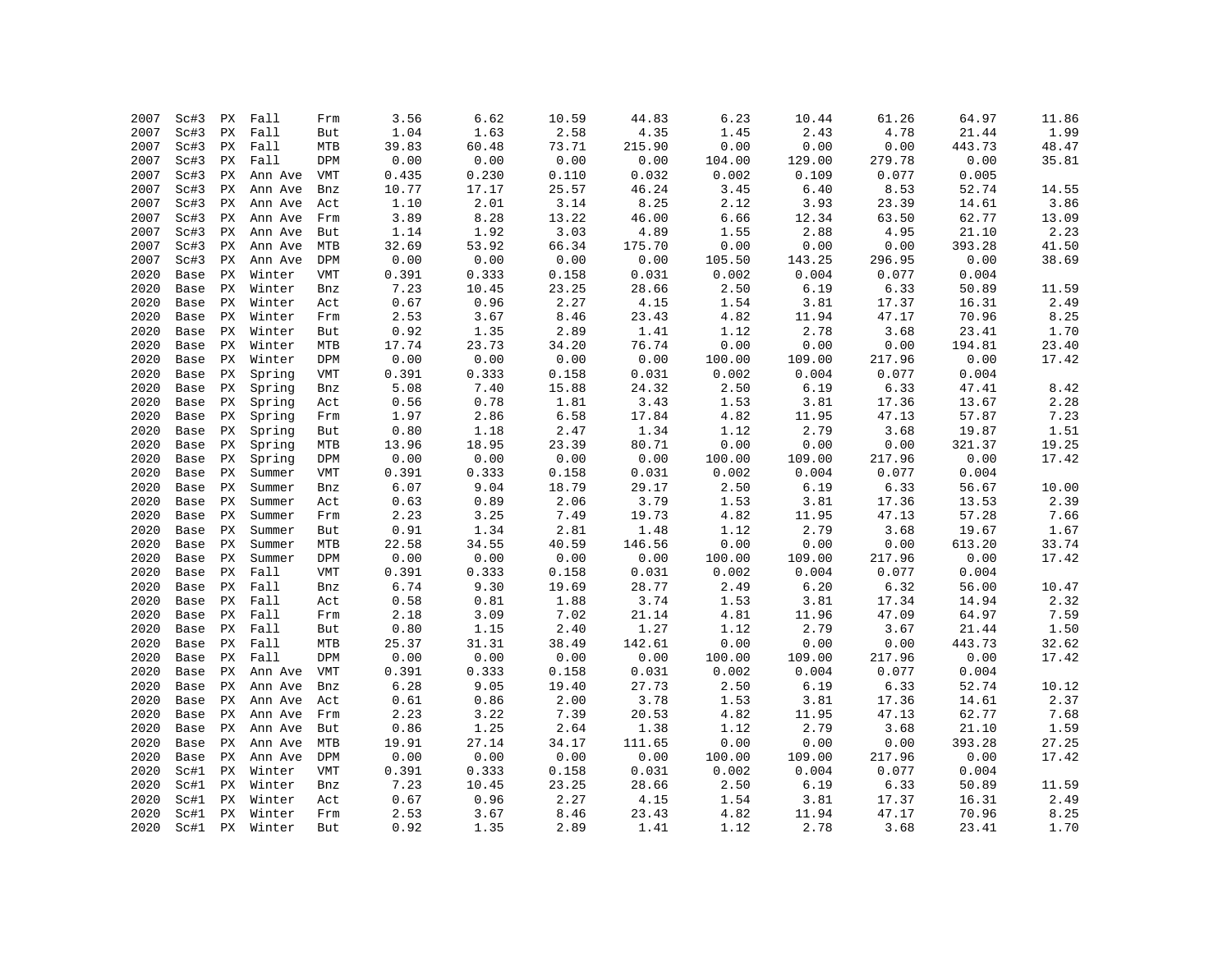| 2020 | Sc#1 | РX                     | Winter     | MTB        | 17.74 | 23.73 | 34.20 | 76.74  | 0.00   | 0.00   | 0.00   | 194.81 | 23.40 |
|------|------|------------------------|------------|------------|-------|-------|-------|--------|--------|--------|--------|--------|-------|
| 2020 | Sc#1 | PX                     | Winter     | DPM        | 0.00  | 0.00  | 0.00  | 0.00   | 100.00 | 109.00 | 217.96 | 0.00   | 17.42 |
| 2020 | Sc#1 | PX                     | Spring     | VMT        | 0.391 | 0.333 | 0.158 | 0.031  | 0.002  | 0.004  | 0.077  | 0.004  |       |
| 2020 | Sc#1 | PХ                     | Spring     | Bnz        | 5.08  | 7.40  | 15.88 | 24.32  | 2.50   | 6.19   | 6.33   | 47.41  | 8.42  |
| 2020 | Sc#1 | PX                     | Spring     | Act        | 0.56  | 0.78  | 1.81  | 3.43   | 1.53   | 3.81   | 17.36  | 13.67  | 2.28  |
| 2020 | Sc#1 | PX                     | Spring     | Frm        | 1.97  | 2.86  | 6.58  | 17.84  | 4.82   | 11.95  | 47.13  | 57.87  | 7.23  |
| 2020 | Sc#1 | PХ                     | Spring     | But        | 0.80  | 1.18  | 2.47  | 1.34   | 1.12   | 2.79   | 3.68   | 19.87  | 1.51  |
| 2020 | Sc#1 | РX                     | Spring     | MTB        | 13.96 | 18.95 | 23.39 | 80.71  | 0.00   | 0.00   | 0.00   | 321.37 | 19.25 |
| 2020 | Sc#1 | PX                     | Spring     | DPM        | 0.00  | 0.00  | 0.00  | 0.00   | 100.00 | 109.00 | 217.96 | 0.00   | 17.42 |
| 2020 | Sc#1 | PX                     | Summer     | VMT        | 0.391 | 0.333 | 0.158 | 0.031  | 0.002  | 0.004  | 0.077  | 0.004  |       |
| 2020 | Sc#1 | PХ                     | Summer     | Bnz        | 6.07  | 9.04  | 18.79 | 29.17  | 2.50   | 6.19   | 6.33   | 56.67  | 10.00 |
| 2020 |      |                        |            |            | 0.63  | 0.89  | 2.06  | 3.79   |        |        | 17.36  | 13.53  | 2.39  |
|      | Sc#1 | PХ                     | Summer     | Act        |       |       |       |        | 1.53   | 3.81   |        |        |       |
| 2020 | Sc#1 | PX                     | Summer     | Frm        | 2.23  | 3.25  | 7.49  | 19.73  | 4.82   | 11.95  | 47.13  | 57.28  | 7.66  |
| 2020 | Sc#1 | PX                     | Summer     | But        | 0.91  | 1.34  | 2.81  | 1.48   | 1.12   | 2.79   | 3.68   | 19.67  | 1.67  |
| 2020 | Sc#1 | РX                     | Summer     | MTB        | 22.58 | 34.55 | 40.59 | 146.56 | 0.00   | 0.00   | 0.00   | 613.20 | 33.74 |
| 2020 | Sc#1 | PX                     | Summer     | <b>DPM</b> | 0.00  | 0.00  | 0.00  | 0.00   | 100.00 | 109.00 | 217.96 | 0.00   | 17.42 |
| 2020 | Sc#1 |                        | PX Fall    | VMT        | 0.391 | 0.333 | 0.158 | 0.031  | 0.002  | 0.004  | 0.077  | 0.004  |       |
| 2020 | Sc#1 | PX                     | Fall       | Bnz        | 6.74  | 9.30  | 19.69 | 28.77  | 2.49   | 6.20   | 6.32   | 56.00  | 10.47 |
| 2020 | Sc#1 | PX                     | Fall       | Act        | 0.58  | 0.81  | 1.88  | 3.74   | 1.53   | 3.81   | 17.34  | 14.94  | 2.32  |
| 2020 | Sc#1 | PX                     | Fall       | Frm        | 2.18  | 3.09  | 7.02  | 21.14  | 4.81   | 11.96  | 47.09  | 64.97  | 7.59  |
| 2020 | Sc#1 | PX                     | Fall       | But        | 0.80  | 1.15  | 2.40  | 1.27   | 1.12   | 2.79   | 3.67   | 21.44  | 1.50  |
| 2020 | Sc#1 | PХ                     | Fall       | MTB        | 25.37 | 31.31 | 38.49 | 142.61 | 0.00   | 0.00   | 0.00   | 443.73 | 32.62 |
| 2020 | Sc#1 | PX                     | Fall       | DPM        | 0.00  | 0.00  | 0.00  | 0.00   | 100.00 | 109.00 | 217.96 | 0.00   | 17.42 |
| 2020 | Sc#1 |                        | PX Ann Ave | VMT        | 0.391 | 0.333 | 0.158 | 0.031  | 0.002  | 0.004  | 0.077  | 0.004  |       |
| 2020 | Sc#1 | PX                     | Ann Ave    | Bnz        | 6.28  | 9.05  | 19.40 | 27.73  | 2.50   | 6.19   | 6.33   | 52.74  | 10.12 |
| 2020 | Sc#1 | РX                     | Ann Ave    | Act        | 0.61  | 0.86  | 2.00  | 3.78   | 1.53   | 3.81   | 17.36  | 14.61  | 2.37  |
| 2020 | Sc#1 | РX                     | Ann Ave    | Frm        | 2.23  | 3.22  | 7.39  | 20.53  | 4.82   | 11.95  | 47.13  | 62.77  | 7.68  |
| 2020 | Sc#1 | PX                     | Ann Ave    | But        | 0.86  | 1.25  | 2.64  | 1.38   | 1.12   | 2.79   | 3.68   | 21.10  | 1.59  |
| 2020 | Sc#1 | РX                     | Ann Ave    | MTB        | 19.91 | 27.14 | 34.17 | 111.65 | 0.00   | 0.00   | 0.00   | 393.28 | 27.25 |
| 2020 | Sc#1 | PX                     | Ann Ave    | DPM        | 0.00  | 0.00  | 0.00  | 0.00   | 100.00 | 109.00 | 217.96 | 0.00   | 17.42 |
| 2020 | Sc#2 | PX                     | Winter     | VMT        | 0.391 | 0.333 | 0.158 | 0.031  | 0.002  | 0.004  | 0.077  | 0.004  |       |
| 2020 | Sc#2 | PX                     | Winter     | Bnz        | 5.82  | 8.29  | 13.11 | 28.66  | 1.95   | 2.18   | 6.33   | 50.89  | 8.70  |
| 2020 | Sc#2 | PХ                     | Winter     | Act        | 0.51  | 0.74  | 1.19  | 4.15   | 1.20   | 1.34   | 17.37  | 16.31  | 2.17  |
| 2020 | Sc#2 | PX                     | Winter     | Frm        | 1.98  | 2.86  | 4.60  | 23.43  | 3.76   | 4.21   | 47.17  | 70.96  | 7.12  |
| 2020 | Sc#2 | PX                     | Winter     | But        | 0.77  | 1.12  | 1.88  | 1.41   | 0.88   | 0.98   | 3.68   | 23.41  | 1.40  |
| 2020 | Sc#2 | PX                     | Winter     | MTB        | 16.99 | 22.62 | 29.73 | 76.74  | 0.00   | 0.00   | 0.00   | 194.81 | 22.03 |
| 2020 | Sc#2 | PХ                     | Winter     | DPM        | 0.00  | 0.00  | 0.00  | 0.00   | 100.00 | 109.00 | 217.96 | 0.00   | 17.42 |
| 2020 | Sc#2 | ΡX                     | Spring     | VMT        | 0.391 | 0.333 | 0.158 | 0.031  | 0.002  | 0.004  | 0.077  | 0.004  |       |
| 2020 | Sc#2 | PX                     | Spring     | Bnz        | 4.18  | 5.96  | 9.15  | 24.32  | 1.94   | 2.16   | 6.33   | 47.41  | 6.51  |
|      |      |                        |            |            |       |       | 0.95  |        | 1.20   |        |        | 13.67  | 2.03  |
| 2020 | Sc#2 | $\mathop{\mathrm{PX}}$ | Spring     | Act        | 0.43  | 0.61  |       | 3.43   |        | 1.33   | 17.36  |        |       |
| 2020 | Sc#2 | PX                     | Spring     | Frm        | 1.53  | 2.20  | 3.42  | 17.84  | 3.75   | 4.16   | 47.13  | 57.87  | 6.31  |
| 2020 | Sc#2 | PX                     | Spring     | But        | 0.68  | 0.99  | 1.62  | 1.34   | 0.88   | 0.97   | 3.68   | 19.87  | 1.26  |
| 2020 | Sc#2 | $\mathop{\mathrm{PX}}$ | Spring     | MTB        | 13.50 | 18.24 | 20.17 | 80.71  | 0.00   | 0.00   | 0.00   | 321.37 | 18.33 |
| 2020 | Sc#2 | PХ                     | Spring     | DPM        | 0.00  | 0.00  | 0.00  | 0.00   | 100.00 | 109.00 | 217.96 | 0.00   | 17.42 |
| 2020 | Sc#2 | PХ                     | Summer     | <b>VMT</b> | 0.391 | 0.333 | 0.158 | 0.031  | 0.002  | 0.004  | 0.077  | 0.004  |       |
| 2020 | Sc#2 | PX                     | Summer     | Bnz        | 5.05  | 7.42  | 11.17 | 29.17  | 1.94   | 2.16   | 6.33   | 56.67  | 7.84  |
| 2020 | Sc#2 | PX                     | Summer     | Act        | 0.49  | 0.70  | 1.09  | 3.79   | 1.20   | 1.33   | 17.36  | 13.53  | 2.11  |
| 2020 | Sc#2 | РX                     | Summer     | Frm        | 1.73  | 2.50  | 3.91  | 19.73  | 3.75   | 4.16   | 47.13  | 57.28  | 6.62  |
| 2020 | Sc#2 | РX                     | Summer     | But        | 0.77  | 1.13  | 1.86  | 1.48   | 0.88   | 0.97   | 3.68   | 19.67  | 1.38  |
| 2020 | Sc#2 | PX                     | Summer     | MTB        | 22.06 | 33.76 | 36.93 | 146.56 | 0.00   | 0.00   | 0.00   | 613.20 | 32.70 |
| 2020 | Sc#2 | PX                     | Summer     | <b>DPM</b> | 0.00  | 0.00  | 0.00  | 0.00   | 100.00 | 109.00 | 217.96 | 0.00   | 17.42 |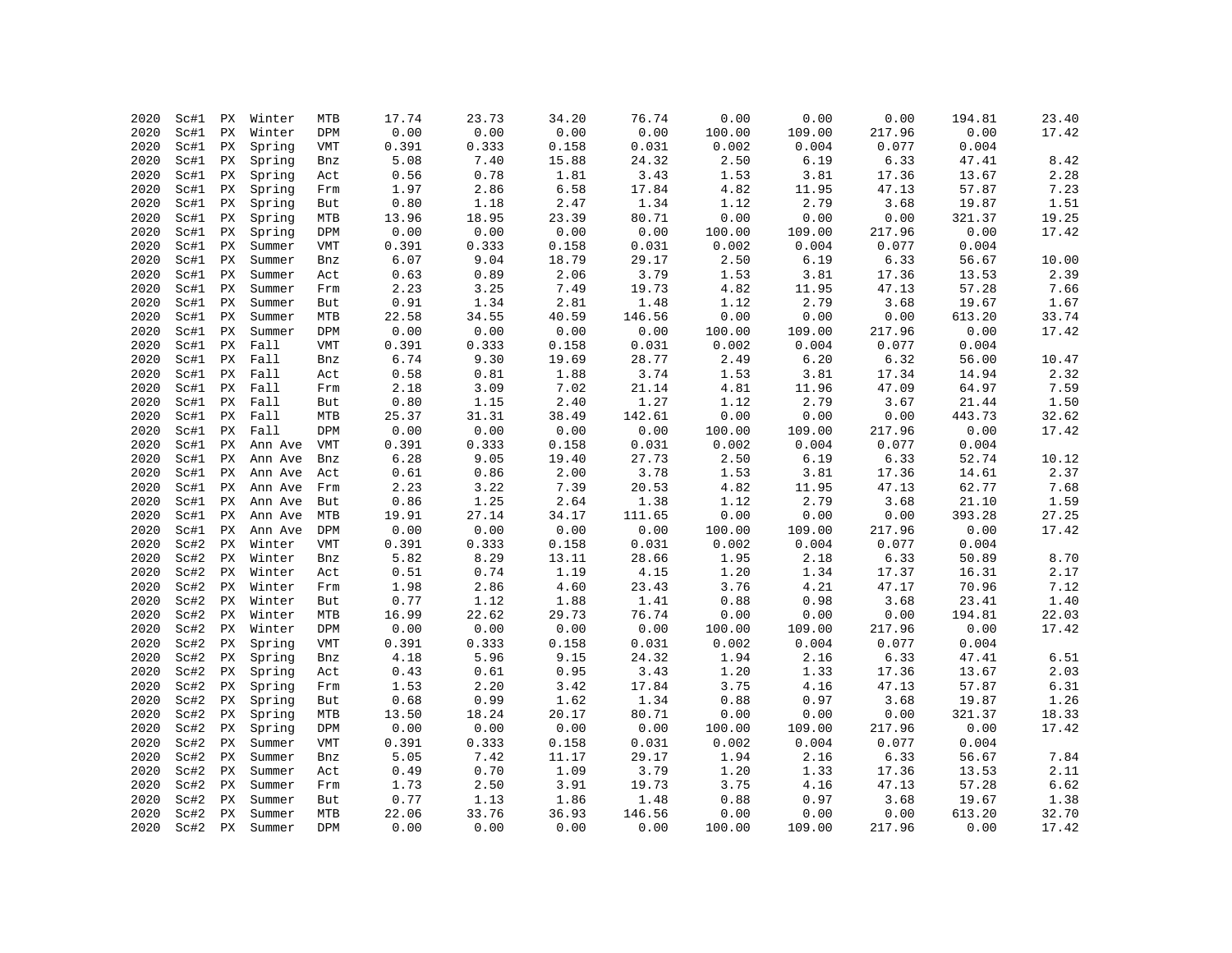| 2020 | Sc#2 | PX | Fall            | <b>VMT</b> | 0.391 | 0.333 | 0.158 | 0.031  | 0.002  | 0.004  | 0.077  | 0.004  |       |
|------|------|----|-----------------|------------|-------|-------|-------|--------|--------|--------|--------|--------|-------|
| 2020 | Sc#2 | PX | Fall            | Bnz        | 5.50  | 7.44  | 10.77 | 28.77  | 1.94   | 2.13   | 6.32   | 56.00  | 7.94  |
| 2020 | Sc#2 | PХ | Fall            | Act        | 0.44  | 0.62  | 0.93  | 3.74   | 1.19   | 1.31   | 17.34  | 14.94  | 2.04  |
| 2020 | Sc#2 | PX | Fall            | Frm        | 1.70  | 2.39  | 3.62  | 21.14  | 3.75   | 4.12   | 47.09  | 64.97  | 6.60  |
| 2020 | Sc#2 | PХ | Fall            | But        | 0.67  | 0.95  | 1.51  | 1.27   | 0.87   | 0.96   | 3.67   | 21.44  | 1.23  |
| 2020 | Sc#2 | PХ | Fall            | MTB        | 24.71 | 30.34 | 34.42 | 142.61 | 0.00   | 0.00   | 0.00   | 443.73 | 31.40 |
| 2020 | Sc#2 | PX | Fall            | DPM        | 0.00  | 0.00  | 0.00  | 0.00   | 100.00 | 109.00 | 217.96 | 0.00   | 17.42 |
| 2020 | Sc#2 | РX | Ann Ave         | VMT        | 0.391 | 0.333 | 0.158 | 0.031  | 0.002  | 0.004  | 0.077  | 0.004  |       |
| 2020 | Sc#2 | РX | Ann Ave         | Bnz        | 5.14  | 7.28  | 11.05 | 27.73  | 1.94   | 2.16   | 6.33   | 52.74  | 7.75  |
| 2020 | Sc#2 | PХ | Ann Ave         | Act        | 0.47  | 0.67  | 1.04  | 3.78   | 1.20   | 1.33   | 17.36  | 14.61  | 2.09  |
| 2020 | Sc#2 | PХ | Ann Ave         | Frm        | 1.74  | 2.49  | 3.89  | 20.53  | 3.75   | 4.16   | 47.13  | 62.77  | 6.66  |
| 2020 | Sc#2 | PX | Ann Ave         | But        | 0.72  | 1.05  | 1.72  | 1.38   | 0.88   | 0.97   | 3.68   | 21.10  | 1.32  |
| 2020 | Sc#2 | ΡX | Ann Ave         | MTB        | 19.31 | 26.24 | 30.31 | 111.65 | 0.00   | 0.00   | 0.00   | 393.28 | 26.11 |
| 2020 | Sc#2 | РX | Ann Ave         | DPM        | 0.00  | 0.00  | 0.00  | 0.00   | 100.00 | 109.00 | 217.96 | 0.00   | 17.42 |
| 2020 | Sc#3 | PX | Winter          | VMT        | 0.391 | 0.185 | 0.087 | 0.031  | 0.002  | 0.223  | 0.077  | 0.004  |       |
| 2020 | Sc#3 | PX | Winter          | Bnz        | 5.82  | 8.29  | 13.11 | 28.66  | 1.95   | 2.18   | 6.33   | 50.89  | 7.02  |
| 2020 | Sc#3 | PX | Winter          | Act        | 0.51  | 0.74  | 1.19  | 4.15   | 1.20   | 1.34   | 17.37  | 16.31  | 2.27  |
| 2020 | Sc#3 | PХ | Winter          | Frm        | 1.98  | 2.86  | 4.60  | 23.43  | 3.76   | 4.21   | 47.17  | 70.96  | 7.29  |
| 2020 | Sc#3 | PХ | Winter          | But        | 0.77  | 1.12  | 1.88  | 1.41   | 0.88   | 0.98   | 3.68   | 23.41  | 1.32  |
| 2020 | Sc#3 | PХ | Winter          | MTB        | 16.99 | 22.62 | 29.73 | 76.74  | 0.00   | 0.00   | 0.00   | 194.81 | 16.57 |
| 2020 | Sc#3 | PХ | Winter          | DPM        | 0.00  | 0.00  | 0.00  | 0.00   | 100.00 | 109.00 | 217.96 | 0.00   | 41.29 |
| 2020 | Sc#3 | PX | Spring          | VMT        | 0.391 | 0.185 | 0.087 | 0.031  | 0.002  | 0.223  | 0.077  | 0.004  |       |
| 2020 | Sc#3 | PХ | Spring          | Bnz        | 4.18  | 5.96  | 9.15  | 24.32  | 1.94   | 2.16   | 6.33   | 47.41  | 5.45  |
| 2020 | Sc#3 | PX | Spring          | Act        | 0.43  | 0.61  | 0.95  | 3.43   | 1.20   | 1.33   | 17.36  | 13.67  | 2.16  |
| 2020 | Sc#3 | PX | Spring          | Frm        | 1.53  | 2.20  | 3.42  | 17.84  | 3.75   | 4.16   | 47.13  | 57.87  | 6.65  |
| 2020 | Sc#3 | PX | Spring          | But        | 0.68  | 0.99  | 1.62  | 1.34   | 0.88   | 0.97   | 3.68   | 19.87  | 1.21  |
| 2020 | Sc#3 | РX | Spring          | MTB        | 13.50 | 18.24 | 20.17 | 80.71  | 0.00   | 0.00   | 0.00   | 321.37 | 14.20 |
| 2020 | Sc#3 | PX | Spring          | DPM        | 0.00  | 0.00  | 0.00  | 0.00   | 100.00 | 109.00 | 217.96 | 0.00   | 41.29 |
| 2020 | Sc#3 | PX | Summer          | VMT        | 0.391 | 0.185 | 0.087 | 0.031  | 0.002  | 0.223  | 0.077  | 0.004  |       |
| 2020 | Sc#3 | PX | Summer          | Bnz        | 5.05  | 7.42  | 11.17 | 29.17  | 1.94   | 2.16   | 6.33   | 56.67  | 6.42  |
| 2020 | Sc#3 | PX | Summer          | Act        | 0.49  | 0.70  | 1.09  | 3.79   | 1.20   | 1.33   | 17.36  | 13.53  | 2.22  |
| 2020 | Sc#3 | PХ | Summer          | Frm        | 1.73  | 2.50  | 3.91  | 19.73  | 3.75   | 4.16   | 47.13  | 57.28  | 6.89  |
| 2020 | Sc#3 | PX | Summer          | But        | 0.77  | 1.13  | 1.86  | 1.48   | 0.88   | 0.97   | 3.68   | 19.67  | 1.30  |
| 2020 | Sc#3 | PX | Summer          | MTB        | 22.06 | 33.76 | 36.93 | 146.56 | 0.00   | 0.00   | 0.00   | 613.20 | 25.08 |
| 2020 | Sc#3 | РX | Summer          | DPM        | 0.00  | 0.00  | 0.00  | 0.00   | 100.00 | 109.00 | 217.96 | 0.00   | 41.29 |
| 2020 | Sc#3 | PX | Fall            | VMT        | 0.391 | 0.185 | 0.087 | 0.031  | 0.002  | 0.223  | 0.077  | 0.004  |       |
| 2020 | Sc#3 | PХ | Fall            | Bnz        | 5.50  | 7.44  | 10.77 | 28.77  | 1.94   | 2.13   | 6.32   | 56.00  | 6.55  |
| 2020 | Sc#3 | PX | Fall            | Act        | 0.44  | 0.62  | 0.93  | 3.74   | 1.19   | 1.31   | 17.34  | 14.94  | 2.17  |
| 2020 | Sc#3 | PX | Fall            | Frm        | 1.70  | 2.39  | 3.62  | 21.14  | 3.75   | 4.12   | 47.09  | 64.97  | 6.89  |
| 2020 | Sc#3 | PX | Fall            | But        | 0.67  | 0.95  | 1.51  | 1.27   | 0.87   | 0.96   | 3.67   | 21.44  | 1.19  |
| 2020 | Sc#3 | PX | Fall            | MTB        | 24.71 | 30.34 | 34.42 | 142.61 | 0.00   | 0.00   | 0.00   | 443.73 | 24.46 |
| 2020 | Sc#3 | PX | Fall            | DPM        | 0.00  | 0.00  | 0.00  | 0.00   | 100.00 | 109.00 | 217.96 | 0.00   | 41.29 |
| 2020 | Sc#3 | PX | Ann Ave         | VMT        | 0.391 | 0.185 | 0.087 | 0.031  | 0.002  | 0.223  | 0.077  | 0.004  |       |
| 2020 | Sc#3 | РX | Ann Ave         | Bnz        | 5.14  | 7.28  | 11.05 | 27.73  | 1.94   | 2.16   | 6.33   | 52.74  | 6.36  |
| 2020 | Sc#3 | PX | Ann Ave         | Act        | 0.47  | 0.67  | 1.04  | 3.78   | 1.20   | 1.33   | 17.36  | 14.61  | 2.21  |
| 2020 | Sc#3 | PX | Ann Ave         | Frm        | 1.74  | 2.49  | 3.89  | 20.53  | 3.75   | 4.16   | 47.13  | 62.77  | 6.93  |
| 2020 | Sc#3 | PХ | Ann Ave         | But        | 0.72  | 1.05  | 1.72  | 1.38   | 0.88   | 0.97   | 3.68   | 21.10  | 1.25  |
| 2020 | Sc#3 |    | PX Ann Ave      | MTB        | 19.31 | 26.24 | 30.31 | 111.65 | 0.00   | 0.00   | 0.00   | 393.28 | 20.08 |
| 2020 |      |    | Sc#3 PX Ann Ave | DPM        | 0.00  | 0.00  | 0.00  | 0.00   | 100.00 | 109.00 | 217.96 | 0.00   | 41.29 |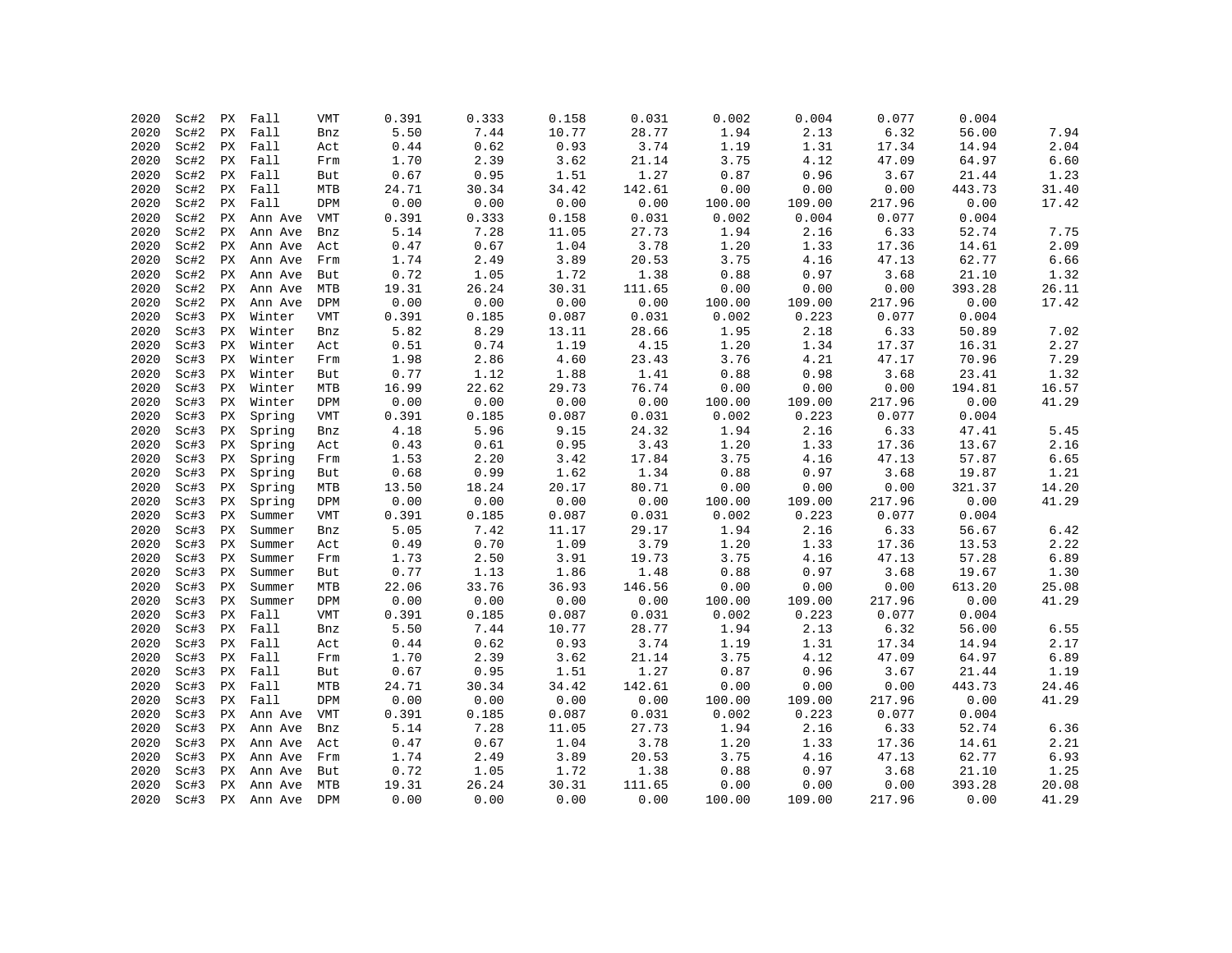## TOXICS EMISSIONS RESULTS FOR SPOKANE

|      |      |             |         |            |        |        | Toxics Emissions Estimates (mg/mi) -------> |        |        |        |         |       |         |
|------|------|-------------|---------|------------|--------|--------|---------------------------------------------|--------|--------|--------|---------|-------|---------|
| CY   | Scen | AR          | Season  | Tox        | LDGV   | LDGT1  | LDGT2                                       | HDGV   | LDDV   | LDDT   | HDDV    | MC    | All Veh |
| 1990 | Base | $\mbox{SP}$ | Winter  | VMT        | 0.648  | 0.166  | 0.082                                       | 0.031  | 0.009  | 0.002  | 0.055   | 0.008 |         |
| 1990 | Base | SP          | Winter  | Bnz        | 126.66 | 121.46 | 184.26                                      | 249.86 | 14.57  | 20.17  | 33.57   | 88.36 | 127.69  |
| 1990 | Base | SP          | Winter  | Act        | 16.10  | 17.69  | 32.21                                       | 58.65  | 8.96   | 12.40  | 92.08   | 19.88 | 23.11   |
| 1990 | Base | SP          | Winter  | Frm        | 47.83  | 56.81  | 111.49                                      | 301.99 | 28.12  | 38.93  | 250.02  | 74.21 | 73.46   |
| 1990 | Base | SP          | Winter  | But        | 19.18  | 20.01  | 41.96                                       | 64.34  | 6.56   | 9.08   | 19.50   | 30.48 | 22.55   |
| 1990 | Base | SP          | Winter  | MTB        | 0.00   | 0.00   | 0.00                                        | 0.00   | 0.00   | 0.00   | 0.00    | 0.00  | 0.00    |
| 1990 | Base | SP          | Winter  | DPM        | 0.00   | 0.00   | 0.00                                        | 0.00   | 368.00 | 383.00 | 1613.08 | 0.00  | 92.70   |
| 1990 | Base | SP          | Spring  | <b>VMT</b> | 0.645  | 0.168  | 0.082                                       | 0.031  | 0.008  | 0.002  | 0.056   | 0.008 |         |
| 1990 | Base | SP          | Spring  | Bnz        | 97.97  | 97.68  | 154.03                                      | 226.05 | 14.81  | 20.95  | 32.59   | 79.55 | 101.85  |
| 1990 | Base | SP          | Spring  | Act        | 13.22  | 14.70  | 27.11                                       | 52.85  | 9.11   | 12.89  | 89.39   | 17.51 | 20.08   |
| 1990 | Base | SP          | Spring  | Frm        | 38.79  | 46.93  | 93.01                                       | 271.70 | 28.58  | 40.44  | 242.72  | 65.35 | 63.31   |
| 1990 | Base | SP          | Spring  | But        | 15.69  | 16.70  | 34.73                                       | 57.87  | 6.66   | 9.43   | 18.93   | 26.84 | 18.90   |
| 1990 | Base | SP          | Spring  | MTB        | 0.00   | 0.00   | 0.00                                        | 0.00   | 0.00   | 0.00   | 0.00    | 0.00  | 0.00    |
| 1990 | Base | SP          | Spring  | DPM        | 0.00   | 0.00   | 0.00                                        | 0.00   | 368.00 | 383.00 | 1613.08 | 0.00  | 94.04   |
| 1990 | Base | SP          | Summer  | VMT        | 0.645  | 0.168  | 0.082                                       | 0.031  | 0.008  | 0.002  | 0.056   | 0.008 |         |
| 1990 | Base | SP          | Summer  | Bnz        | 80.70  | 81.41  | 134.29                                      | 224.61 | 14.81  | 20.95  | 32.59   | 84.31 | 86.35   |
| 1990 | Base | SP          | Summer  | Act        | 10.42  | 11.77  | 22.80                                       | 47.86  | 9.11   | 12.89  | 89.39   | 15.57 | 17.26   |
| 1990 | Base | SP          | Summer  | Frm        | 30.94  | 37.91  | 78.80                                       | 246.14 | 28.58  | 40.44  | 242.72  | 58.13 | 54.71   |
| 1990 | Base | $\mbox{SP}$ | Summer  | But        | 12.42  | 13.55  | 29.59                                       | 52.43  | 6.66   | 9.43   | 18.93   | 23.87 | 15.65   |
| 1990 | Base | SP          | Summer  | MTB        | 0.00   | 0.00   | 0.00                                        | 0.00   | 0.00   | 0.00   | 0.00    | 0.00  | 0.00    |
| 1990 | Base | SP          | Summer  | DPM        | 0.00   | 0.00   | 0.00                                        | 0.00   | 368.00 | 383.00 | 1613.08 | 0.00  | 94.04   |
| 1990 | Base | SP          | Fall    | <b>VMT</b> | 0.642  | 0.171  | 0.082                                       | 0.031  | 0.007  | 0.002  | 0.057   | 0.008 |         |
| 1990 | Base | SP          | Fall    | Bnz        | 111.05 | 107.25 | 162.90                                      | 241.59 | 15.04  | 21.74  | 31.61   | 85.08 | 113.10  |
| 1990 | Base | SP          | Fall    | Act        | 12.48  | 14.21  | 25.88                                       | 51.18  | 9.25   | 13.37  | 86.70   | 17.07 | 19.31   |
| 1990 | Base | SP          | Fall    | Frm        | 36.46  | 45.13  | 87.81                                       | 262.53 | 29.03  | 41.96  | 235.42  | 63.73 | 60.63   |
| 1990 | Base | SP          | Fall    | But        | 15.04  | 16.22  | 32.35                                       | 55.90  | 6.77   | 9.78   | 18.36   | 26.17 | 18.13   |
| 1990 | Base | SP          | Fall    | MTB        | 0.00   | 0.00   | 0.00                                        | 0.00   | 0.00   | 0.00   | 0.00    | 0.00  | 0.00    |
| 1990 | Base | SP          | Fall    | DPM        | 0.00   | 0.00   | 0.00                                        | 0.00   | 370.00 | 393.00 | 1530.75 | 0.00  | 90.63   |
| 1990 | Base | SP          | Ann Ave | VMT        | 0.645  | 0.168  | 0.082                                       | 0.031  | 0.008  | 0.002  | 0.056   | 0.008 |         |
| 1990 | Base | SP          | Ann Ave | Bnz        | 104.10 | 101.95 | 158.87                                      | 235.53 | 14.81  | 20.95  | 32.59   | 84.32 | 107.25  |
| 1990 | Base | SP          | Ann Ave | Act        | 13.06  | 14.59  | 27.00                                       | 52.64  | 9.11   | 12.89  | 89.39   | 17.51 | 19.94   |
| 1990 | Base | SP          | Ann Ave | Frm        | 38.51  | 46.69  | 92.78                                       | 270.59 | 28.58  | 40.44  | 242.72  | 65.35 | 63.03   |
| 1990 | Base | SP          | Ann Ave | But        | 15.58  | 16.62  | 34.66                                       | 57.63  | 6.66   | 9.43   | 18.93   | 26.84 | 18.81   |
| 1990 | Base | SP          | Ann Ave | <b>MTB</b> | 0.00   | 0.00   | 0.00                                        | 0.00   | 0.00   | 0.00   | 0.00    | 0.00  | 0.00    |
| 1990 | Base | SP          | Ann Ave | DPM        | 0.00   | 0.00   | 0.00                                        | 0.00   | 368.50 | 385.50 | 1592.50 | 0.00  | 92.85   |
| 1996 | Base | SP          | Winter  | VMT        | 0.550  | 0.225  | 0.107                                       | 0.035  | 0.003  | 0.002  | 0.070   | 0.008 |         |
| 1996 | Base | SP          | Winter  | Bnz        | 65.25  | 72.36  | 111.29                                      | 123.84 | 16.28  | 21.75  | 22.31   | 53.69 | 70.50   |
| 1996 | Base | SP          | Winter  | Act        | 20.16  | 25.46  | 50.70                                       | 74.25  | 10.01  | 13.38  | 61.20   | 32.99 | 29.44   |
| 1996 | Base | SP          | Winter  | Frm        | 25.93  | 34.62  | 80.42                                       | 193.22 | 31.42  | 41.99  | 166.18  | 65.88 | 49.76   |
| 1996 | Base | SP          | Winter  | But        | 8.46   | 10.24  | 26.33                                       | 40.75  | 7.33   | 9.79   | 12.96   | 27.51 | 12.37   |
| 1996 | Base | SP          | Winter  | MTB        | 0.00   | 0.00   | 0.00                                        | 0.00   | 0.00   | 0.00   | 0.00    | 0.00  | 0.00    |
| 1996 | Base | SP          | Winter  | DPM        | 0.00   | 0.00   | 0.00                                        | 0.00   | 306.00 | 320.00 | 873.59  | 0.00  | 62.71   |
| 1996 | Base | SP          | Spring  | VMT        | 0.550  | 0.225  | 0.107                                       | 0.035  | 0.003  | 0.002  | 0.070   | 0.008 |         |
| 1996 | Base | SP          | Spring  | Bnz        | 76.53  | 89.57  | 155.27                                      | 193.09 | 16.12  | 21.23  | 21.10   | 89.92 | 87.91   |
| 1996 | Base | SP          | Spring  | Act        | 6.84   | 8.68   | 18.46                                       | 31.59  | 9.92   | 13.06  | 57.87   | 14.94 | 13.02   |
| 1996 | Base | SP          | Spring  | Frm        | 18.27  | 24.71  | 59.32                                       | 156.87 | 31.12  | 40.98  | 157.14  | 55.79 | 39.06   |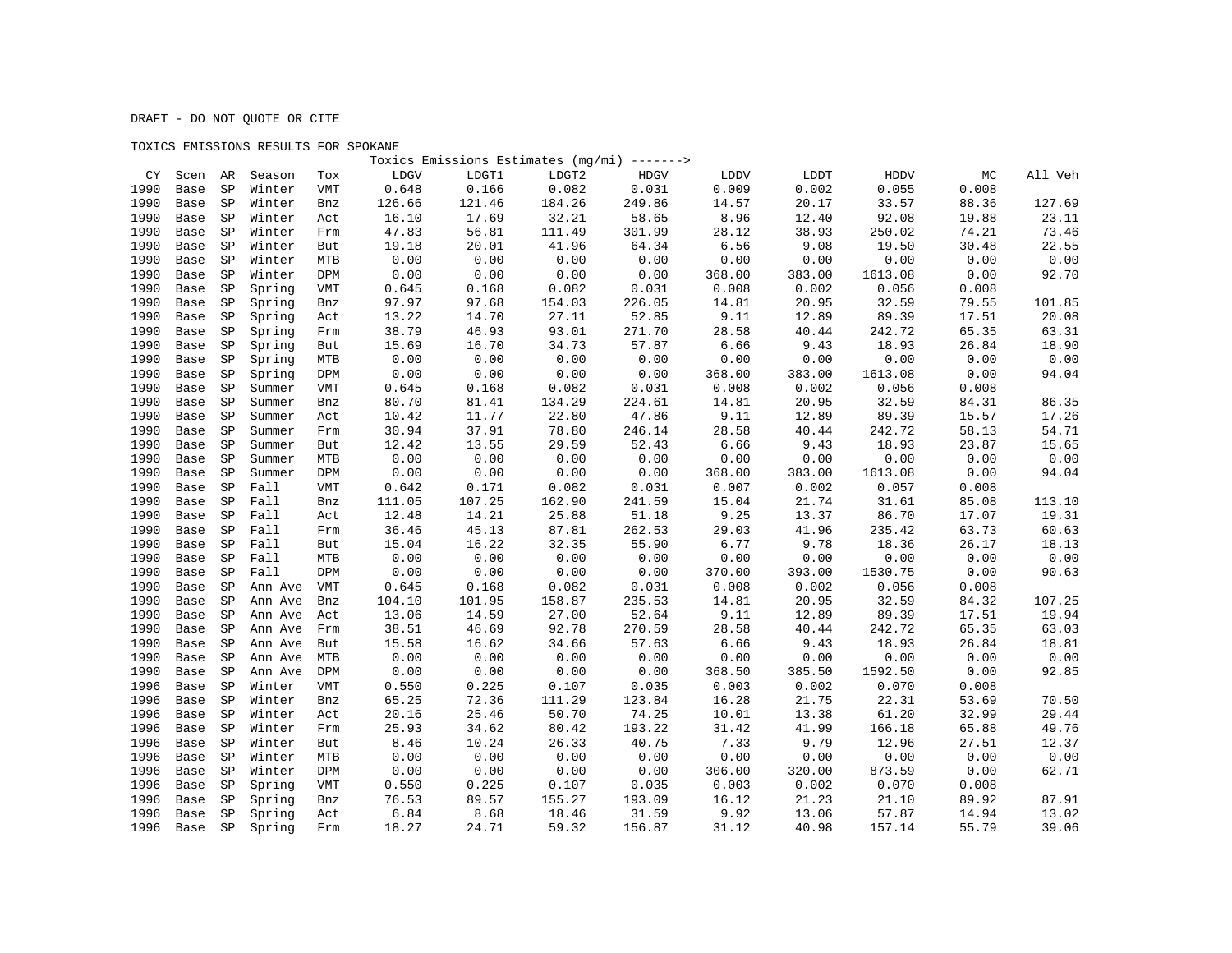| 1996 | Base | SP          | Spring       | But        | 8.96  | 10.78                  | 23.76  | 33.22  | 7.26   | 9.55   | 12.26  | 22.92 | 12.14     |
|------|------|-------------|--------------|------------|-------|------------------------|--------|--------|--------|--------|--------|-------|-----------|
| 1996 | Base | SP          | Spring       | MTB        | 0.00  | 0.00                   | 0.00   | 0.00   | 0.00   | 0.00   | 0.00   | 0.00  | 0.00      |
| 1996 | Base | SP          | Spring       | DPM        | 0.00  | 0.00                   | 0.00   | 0.00   | 306.00 | 320.00 | 873.59 | 0.00  | 62.71     |
| 1996 | Base | SP          | Summer       | VMT        | 0.550 | 0.225                  | 0.107  | 0.035  | 0.003  | 0.002  | 0.070  | 0.008 |           |
| 1996 | Base | SP          | Summer       | Bnz        | 63.14 | 72.84                  | 130.79 | 189.71 | 16.12  | 21.23  | 21.10  | 93.56 | 74.07     |
| 1996 | Base | $\mbox{SP}$ | Summer       | Act        | 5.27  | 6.71                   | 15.12  | 28.58  | 9.92   | 13.06  | 57.87  | 13.27 | 11.24     |
| 1996 | Base | SP          | Summer       | Frm        | 14.13 | 19.21                  | 49.09  | 142.31 | 31.12  | 40.98  | 157.14 | 49.53 | 33.90     |
| 1996 | Base | SP          | Summer       | But        | 6.89  | 8.36                   | 19.63  | 30.15  | 7.26   | 9.55   | 12.26  | 20.34 | 9.89      |
| 1996 | Base | SP          | Summer       | MTB        | 0.00  | 0.00                   | 0.00   | 0.00   | 0.00   | 0.00   | 0.00   | 0.00  | 0.00      |
| 1996 | Base | SP          | Summer       | DPM        | 0.00  | ${\bf 0}$ . ${\bf 00}$ | 0.00   | 0.00   | 306.00 | 320.00 | 873.59 | 0.00  | 62.71     |
| 1996 | Base | SP          | Fall         | VMT        | 0.550 | 0.225                  | 0.107  | 0.035  | 0.003  | 0.002  | 0.070  | 0.008 |           |
| 1996 | Base | SP          | Fall         | Bnz        | 55.52 | 60.75                  | 94.59  | 117.03 | 15.97  | 20.71  | 19.89  | 55.71 | 60.35     |
| 1996 | Base | SP          | Fall         | Act        | 14.52 | 19.04                  | 39.81  | 60.56  | 9.82   | 12.74  | 54.54  | 29.68 | 22.76     |
| 1996 | Base | SP          | Fall         | Frm        | 18.46 | 25.59                  | 60.74  | 155.33 | 30.82  | 39.97  | 148.10 | 59.26 | 38.86     |
| 1996 | Base | SP          | Fall         | But        | 6.11  | 7.83                   | 18.59  | 32.53  | 7.19   | 9.32   | 11.55  | 24.74 | 9.30      |
| 1996 | Base | SP          | Fall         | MTB        | 0.00  | 0.00                   | 0.00   | 0.00   | 0.00   | 0.00   | 0.00   | 0.00  | 0.00      |
| 1996 | Base | SP          | Fall         | DPM        | 0.00  | 0.00                   | 0.00   | 0.00   | 297.00 | 302.00 | 785.81 | 0.00  | 56.50     |
| 1996 | Base | SP          | Ann Ave      | VMT        | 0.550 | 0.225                  | 0.107  | 0.035  | 0.003  | 0.002  | 0.070  | 0.008 |           |
| 1996 | Base | SP          | Ann Ave      | Bnz        | 65.11 | 73.88                  | 122.99 | 155.92 | 16.12  | 21.23  | 21.10  | 73.22 | 73.20     |
| 1996 | Base | SP          | Ann Ave      | Act        | 11.70 | 14.97                  | 31.02  | 48.74  | 9.92   | 13.06  | 57.87  | 22.72 | 19.12     |
| 1996 | Base | SP          | Ann Ave      | Frm        | 19.20 | 26.03                  | 62.39  | 161.93 | 31.12  | 40.98  | 157.14 | 57.61 | $40\,.40$ |
| 1996 | Base | SP          | Ann Ave      | But        | 7.61  | 9.30                   | 22.08  | 34.16  | 7.26   | 9.55   | 12.26  | 23.88 | 10.92     |
| 1996 | Base | SP          | Ann Ave      | MTB        | 0.00  | 0.00                   | 0.00   | 0.00   | 0.00   | 0.00   | 0.00   | 0.00  | 0.00      |
| 1996 | Base | SP          | Ann Ave      | DPM        | 0.00  | 0.00                   | 0.00   | 0.00   | 303.75 | 315.50 | 851.64 | 0.00  | 61.16     |
| 2007 | Base | SP          | Winter       | VMT        | 0.435 | 0.303                  | 0.144  | 0.032  | 0.002  | 0.002  | 0.077  | 0.005 |           |
| 2007 | Base | SP          | Winter       | Bnz        | 23.54 | 37.47                  | 58.47  | 61.88  | 3.90   | 8.99   | 8.83   | 51.82 | 32.96     |
| 2007 | Base | SP          | Winter       | Act        | 5.71  | 11.16                  | 18.03  | 27.89  | 2.40   | 5.53   | 24.21  | 33.73 | 11.40     |
| 2007 | Base | SP          | Winter       | Frm        | 6.55  | 13.37                  | 21.68  | 51.23  | 7.52   | 17.34  | 65.75  | 64.79 | 17.10     |
| 2007 | Base | SP          | Winter       | But        | 2.50  | 4.18                   | 6.70   | 8.88   | 1.75   | 4.04   | 5.13   | 27.09 | 4.15      |
| 2007 | Base | SP          | Winter       | MTB        | 0.00  | 0.00                   | 0.00   | 0.00   | 0.00   | 0.00   | 0.00   | 0.00  | 0.00      |
| 2007 | Base | SP          | Winter       | DPM        | 0.00  | 0.00                   | 0.00   | 0.00   | 106.00 | 148.00 | 302.68 | 0.00  | 23.81     |
| 2007 | Base | SP          | Spring       | VMT        | 0.435 | 0.303                  | 0.144  | 0.032  | 0.002  | 0.002  | 0.077  | 0.005 |           |
| 2007 | Base | SP          | Spring       | Bnz        | 26.61 | 43.64                  | 69.35  | 89.16  | 3.70   | 8.23   | 8.53   | 88.20 | 38.76     |
| 2007 | Base | SP          | Spring       | Act        | 1.99  | 3.45                   | 5.61   | 10.14  | 2.28   | 5.06   | 23.39  | 14.64 | 4.93      |
| 2007 | Base | SP          | Spring       | Frm        | 5.12  | 9.14                   | 14.84  | 40.90  | 7.14   | 15.88  | 63.50  | 54.67 | 13.65     |
| 2007 | Base | SP          | Spring       | But        | 2.77  | 4.64                   | 7.56   | 8.32   | 1.66   | 3.70   | 4.95   | 22.45 | 4.47      |
| 2007 | Base | SP          | Spring       | MTB        | 0.00  | 0.00                   | 0.00   | 0.00   | 0.00   | 0.00   | 0.00   | 0.00  | 0.00      |
| 2007 | Base | SP          | Spring       | DPM        | 0.00  | 0.00                   | 0.00   | 0.00   | 106.00 | 148.00 | 302.68 | 0.00  | 23.81     |
| 2007 | Base | SP          | Summer       | VMT        | 0.435 | 0.303                  | 0.144  | 0.032  | 0.002  | 0.002  | 0.077  | 0.005 |           |
| 2007 | Base | SP          | Summer       | Bnz        | 22.87 | 36.15                  | 56.39  | 85.31  | 3.70   | 8.23   | 8.53   | 92.06 | 32.90     |
| 2007 | Base | SP          | Summer       | Act        | 1.56  | 2.64                   | 4.29   | 8.73   | 2.28   | 5.06   | 23.39  | 13.00 | 4.26      |
| 2007 | Base | SP          | Summer       | Frm        | 4.02  | 6.98                   | 11.34  | 35.41  | 7.14   | 15.88  | 63.50  | 48.53 | 11.81     |
| 2007 | Base | SP          | Summer       | But        | 2.18  | 3.55                   | 5.79   | 7.21   | 1.66   | 3.70   | 4.95   | 19.93 | 3.58      |
| 2007 | Base | SP          | Summer       | <b>MTB</b> | 0.00  | 0.00                   | 0.00   | 0.00   | 0.00   | 0.00   | 0.00   | 0.00  | 0.00      |
| 2007 | Base | SP          | Summer       | DPM        | 0.00  | 0.00                   | 0.00   | 0.00   | 106.00 | 148.00 | 302.68 | 0.00  | 23.81     |
| 2007 | Base | SP          | Fall         | <b>VMT</b> | 0.435 | 0.303                  | 0.144  | 0.032  | 0.002  | 0.002  | 0.077  | 0.005 |           |
| 2007 | Base | SP          | Fall         | Bnz        | 21.50 | 30.60                  | 47.56  | 64.24  | 3.50   | 7.47   | 8.22   | 53.90 | 28.45     |
| 2007 | Base | SP          | Fall         | Act        | 4.39  | 7.51                   | 12.37  | 24.17  | 2.15   | 4.59   | 22.56  | 30.42 | 8.64      |
| 2007 | Base | SP          | Fall         | Frm        | 5.05  | 8.79                   | 14.49  | 44.11  | 6.76   | 14.41  | 61.26  | 58.43 | 13.41     |
| 2007 | Base | SP          | Fall         | But        | 1.97  | 3.08                   | 5.03   | 7.61   | 1.58   | 3.36   | 4.78   | 24.43 | 3.26      |
| 2007 |      |             | Base SP Fall | <b>MTB</b> | 0.00  | 0.00                   | 0.00   | 0.00   | 0.00   | 0.00   | 0.00   | 0.00  | 0.00      |
|      |      |             |              |            |       |                        |        |        |        |        |        |       |           |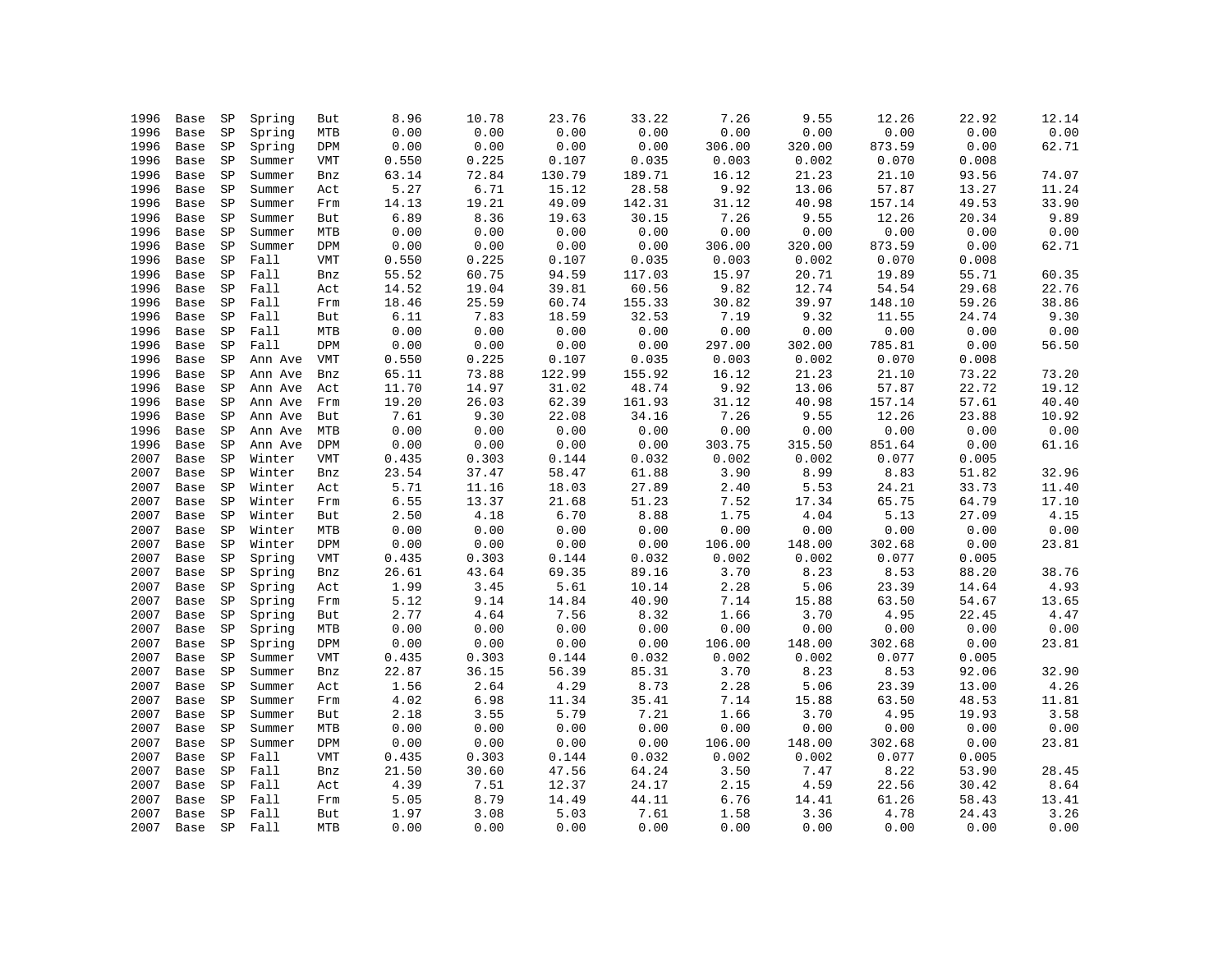| 2007 | Base | SP          | Fall             | DPM               | 0.00  | 0.00  | 0.00  | 0.00  | 104.00 | 129.00 | 279.78                 | 0.00  | 22.01 |
|------|------|-------------|------------------|-------------------|-------|-------|-------|-------|--------|--------|------------------------|-------|-------|
| 2007 | Base | SP          | Ann Ave          | VMT               | 0.435 | 0.303 | 0.144 | 0.032 | 0.002  | 0.002  | 0.077                  | 0.005 |       |
| 2007 | Base | SP          | Ann Ave          | Bnz               | 23.63 | 36.97 | 57.94 | 75.15 | 3.70   | 8.23   | 8.53                   | 71.49 | 33.27 |
| 2007 | Base | SP          | Ann Ave          | Act               | 3.41  | 6.19  | 10.07 | 17.73 | 2.28   | 5.06   | 23.39                  | 22.95 | 7.31  |
| 2007 | Base | SP          | Ann Ave          | Frm               | 5.18  | 9.57  | 15.59 | 42.91 | 7.14   | 15.88  | 63.50                  | 56.60 | 13.99 |
| 2007 | Base | SP          | Ann Ave          | But               | 2.36  | 3.86  | 6.27  | 8.01  | 1.66   | 3.70   | 4.95                   | 23.48 | 3.86  |
| 2007 | Base | SP          | Ann Ave          | MTB               | 0.00  | 0.00  | 0.00  | 0.00  | 0.00   | 0.00   | 0.00                   | 0.00  | 0.00  |
| 2007 | Base | SP          | Ann Ave          | DPM               | 0.00  | 0.00  | 0.00  | 0.00  | 105.50 | 143.25 | 296.95                 | 0.00  | 23.36 |
| 2007 | Sc#1 | SP          | Winter           | VMT               | 0.435 | 0.303 | 0.144 | 0.032 | 0.002  | 0.002  | 0.077                  | 0.005 |       |
| 2007 | Sc#1 | SP          | Winter           | Bnz               | 19.79 | 33.61 | 53.26 | 62.46 | 3.90   | 8.99   | 8.83                   | 52.48 | 29.43 |
| 2007 | Sc#1 | SP          | Winter           |                   | 5.02  | 10.41 | 17.10 | 27.89 | 2.40   | 5.53   | 24.21                  | 33.73 | 10.74 |
|      |      |             |                  | Act               |       |       |       |       |        |        |                        |       |       |
| 2007 | Sc#1 | SP          | Winter           | Frm               | 6.39  | 13.50 | 22.20 | 51.23 | 7.52   | 17.34  | 65.75                  | 64.79 | 17.14 |
| 2007 | Sc#1 | SP          | Winter           | But               | 2.07  | 3.69  | 5.99  | 8.88  | 1.75   | 4.04   | 5.13                   | 27.09 | 3.70  |
| 2007 | Sc#1 | SP          | Winter           | <b>MTB</b>        | 0.00  | 0.00  | 0.00  | 0.00  | 0.00   | 0.00   | 0.00                   | 0.00  | 0.00  |
| 2007 | Sc#1 | SP          | Winter           | DPM               | 0.00  | 0.00  | 0.00  | 0.00  | 106.00 | 148.00 | 302.68                 | 0.00  | 23.81 |
| 2007 | Sc#1 | SP          | Spring           | VMT               | 0.435 | 0.303 | 0.144 | 0.032 | 0.002  | 0.002  | 0.077                  | 0.005 |       |
| 2007 | Sc#1 | SP          | Spring           | Bnz               | 21.05 | 37.34 | 60.17 | 87.39 | 3.70   | 8.23   | 8.53                   | 87.19 | 33.05 |
| 2007 | Sc#1 | SP          | Spring           | Act               | 1.68  | 3.15  | 5.21  | 10.28 | 2.28   | 5.06   | 23.39                  | 15.20 | 4.66  |
| 2007 | Sc#1 | SP          | Spring           | Frm               | 5.10  | 9.95  | 16.53 | 45.12 | 7.14   | 15.88  | 63.50                  | 58.80 | 14.29 |
| 2007 | Sc#1 | SP          | Spring           | But               | 2.15  | 3.84  | 6.33  | 7.83  | 1.66   | 3.70   | 4.95                   | 22.98 | 3.77  |
| 2007 | Sc#1 | $_{\rm SP}$ | Spring           | <b>MTB</b>        | 3.81  | 8.09  | 11.00 | 23.57 | 0.00   | 0.00   | 0.00                   | 24.76 | 6.57  |
| 2007 | Sc#1 | SP          | Spring           | DPM               | 0.00  | 0.00  | 0.00  | 0.00  | 106.00 | 148.00 | 302.68                 | 0.00  | 23.81 |
| 2007 | Sc#1 | SP          | Summer           | VMT               | 0.435 | 0.303 | 0.144 | 0.032 | 0.002  | 0.002  | 0.077                  | 0.005 |       |
| 2007 | Sc#1 | SP          | Summer           | Bnz               | 18.46 | 31.27 | 49.29 | 83.55 | 3.70   | 8.23   | 8.53                   | 90.80 | 28.41 |
| 2007 | Sc#1 | SP          | Summer           | Act               | 1.33  | 2.41  | 3.99  | 8.85  | 2.28   | 5.06   | 23.39                  | 13.49 | 4.05  |
| 2007 | Sc#1 | SP          | Summer           | Frm               | 4.01  | 7.61  | 12.63 | 39.00 | 7.14   | 15.88  | 63.50                  | 52.20 | 12.31 |
| 2007 | Sc#1 | SP          | Summer           | But               | 1.69  | 2.94  | 4.85  | 6.79  | 1.66   | 3.70   | 4.95                   | 20.40 | 3.04  |
| 2007 | Sc#1 | SP          | Summer           | MTB               | 6.43  | 11.56 | 14.81 | 40.44 | 0.00   | 0.00   | ${\bf 0}$ . ${\bf 00}$ | 54.39 | 10.00 |
| 2007 | Sc#1 | SP          | Summer           | DPM               | 0.00  | 0.00  | 0.00  | 0.00  | 106.00 | 148.00 | 302.68                 | 0.00  | 23.81 |
| 2007 | Sc#1 | SP          | Fall             | <b>VMT</b>        | 0.435 | 0.303 | 0.144 | 0.032 | 0.002  | 0.002  | 0.077                  | 0.005 |       |
| 2007 | Sc#1 | SP          | Fall             | Bnz               | 18.60 | 27.81 | 43.65 | 65.24 | 3.50   | 7.47   | 8.22                   | 54.88 | 25.82 |
| 2007 | Sc#1 | SP          | Fall             | Act               | 3.82  | 6.91  | 11.61 | 24.17 | 2.15   | 4.59   | 22.56                  | 30.42 | 8.10  |
| 2007 | Sc#1 | SP          | Fall             | Frm               | 4.88  | 8.88  | 14.91 | 44.11 | 6.76   | 14.41  | 61.26                  | 58.43 | 13.43 |
| 2007 | Sc#1 | SP          | Fall             | But               | 1.61  | 2.68  | 4.45  | 7.61  | 1.58   | 3.36   | 4.78                   | 24.43 | 2.90  |
| 2007 | Sc#1 | SP          | Fall             | MTB               | 0.00  | 0.00  | 0.00  | 0.00  | 0.00   | 0.00   | 0.00                   | 0.00  | 0.00  |
| 2007 | Sc#1 | SP          | Fall             | DPM               | 0.00  | 0.00  | 0.00  | 0.00  | 104.00 | 129.00 | 279.78                 | 0.00  | 22.01 |
| 2007 | Sc#1 | SP          | Ann Ave          | VMT               | 0.435 | 0.303 | 0.144 | 0.032 | 0.002  | 0.002  | 0.077                  | 0.005 |       |
| 2007 | Sc#1 | SP          | Ann Ave          | Bnz               | 19.48 | 32.51 | 51.59 | 74.66 | 3.70   | 8.23   | 8.53                   | 71.34 | 29.18 |
| 2007 | Sc#1 | SP          | Ann Ave          | Act               | 2.96  | 5.72  | 9.48  | 17.80 | 2.28   | 5.06   | 23.39                  | 23.21 | 6.89  |
| 2007 | Sc#1 | SP          | Ann Ave          | Frm               | 5.10  | 9.98  | 16.57 | 44.86 | 7.14   | 15.88  | 63.50                  | 58.56 | 14.29 |
| 2007 | Sc#1 | SP          | Ann Ave          | But               | 1.88  | 3.29  | 5.40  | 7.78  | 1.66   | 3.70   | 4.95                   | 23.73 | 3.35  |
| 2007 | Sc#1 | SP          | Ann Ave          | MTB               | 2.56  | 4.91  | 6.45  | 16.00 | 0.00   | 0.00   | 0.00                   | 19.79 | 4.14  |
| 2007 | Sc#1 | SP          | Ann Ave          | DPM               | 0.00  | 0.00  | 0.00  | 0.00  | 105.50 | 143.25 | 296.95                 | 0.00  | 23.36 |
| 2007 | Sc#2 | SP          | Winter           | VMT               | 0.435 | 0.303 | 0.144 | 0.032 | 0.002  | 0.002  | 0.077                  | 0.005 |       |
| 2007 | Sc#2 | SP          | Winter           | Bnz               | 19.16 | 32.52 | 49.49 | 62.46 | 3.68   | 7.38   | 8.83                   | 52.48 | 28.28 |
| 2007 | Sc#2 | SP          | Winter           | Act               | 4.84  | 10.12 | 16.07 | 27.89 | 2.26   | 4.54   | 24.21                  | 33.73 | 10.43 |
| 2007 | Sc#2 | SP          | Winter           | Frm               | 6.17  | 13.13 | 20.88 | 51.23 | 7.09   | 14.25  | 65.75                  | 64.79 | 16.74 |
| 2007 | Sc#2 | SP          | Winter           |                   | 2.01  | 3.57  | 5.65  | 8.88  | 1.65   | 3.32   | 5.13                   | 27.09 | 3.59  |
| 2007 | Sc#2 | ${\tt SP}$  | Winter           | But<br><b>MTB</b> | 0.00  | 0.00  | 0.00  | 0.00  | 0.00   | 0.00   | 0.00                   | 0.00  | 0.00  |
| 2007 | Sc#2 | $_{\rm SP}$ |                  | DPM               | 0.00  | 0.00  | 0.00  | 0.00  | 106.00 | 148.00 |                        | 0.00  | 23.81 |
| 2007 | Sc#2 | SP          | Winter<br>Spring | <b>VMT</b>        | 0.435 | 0.303 | 0.144 | 0.032 | 0.002  | 0.002  | 302.68<br>0.077        | 0.005 |       |
|      |      |             |                  |                   |       |       |       |       |        |        |                        |       |       |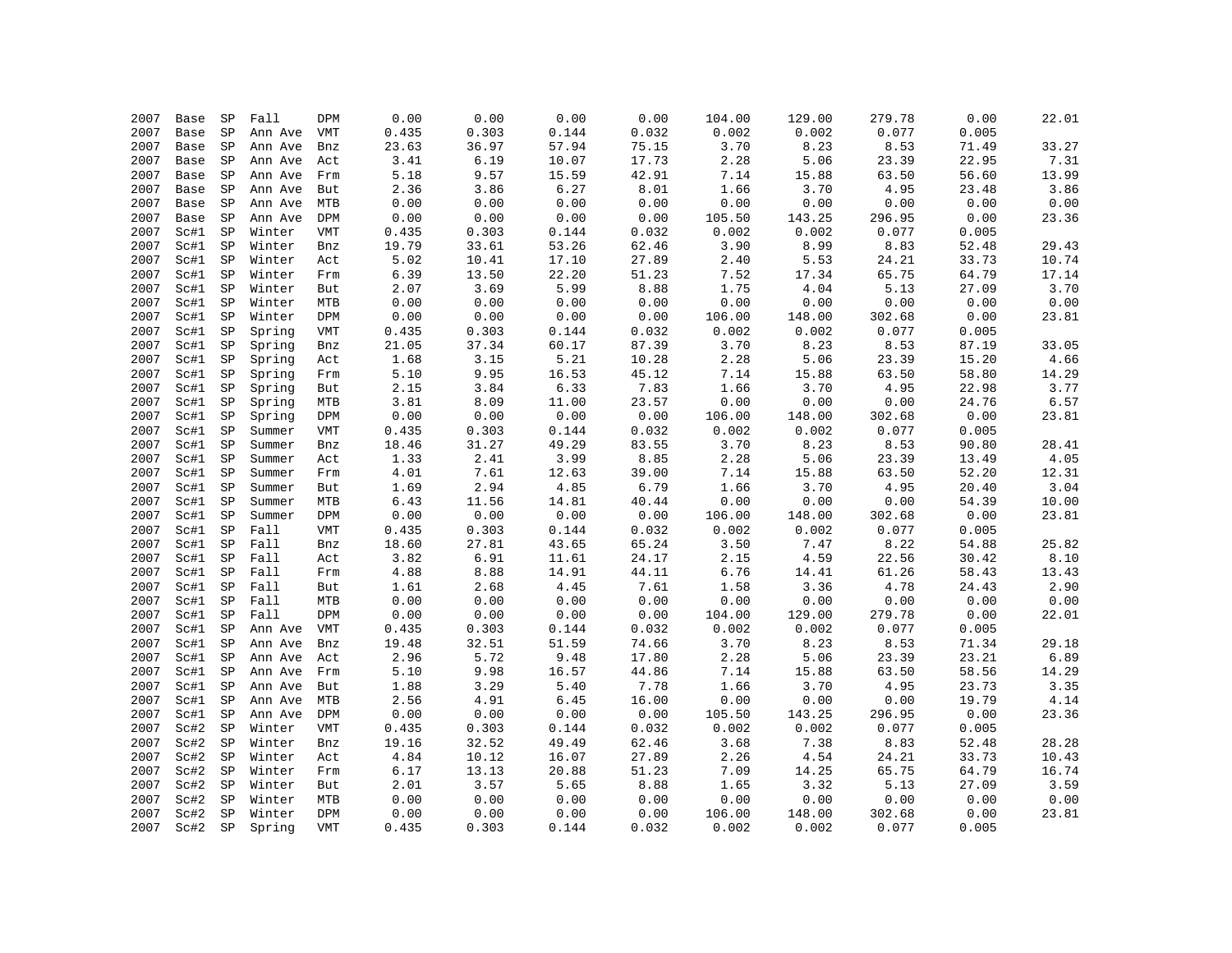| 2007 | Sc#2 | SP          | Spring  | Bnz        | 20.33 | 36.15 | 56.02 | 87.39 | 3.45   | 6.40   | 8.53   | 87.19 | 31.77                           |
|------|------|-------------|---------|------------|-------|-------|-------|-------|--------|--------|--------|-------|---------------------------------|
| 2007 | Sc#2 | SP          | Spring  | Act        | 1.62  | 3.05  | 4.82  | 10.28 | 2.12   | 3.93   | 23.39  | 15.20 | 4.54                            |
| 2007 | Sc#2 | SP          | Spring  | Frm        | 4.88  | 9.62  | 15.30 | 45.12 | 6.66   | 12.34  | 63.50  | 58.80 | 13.91                           |
| 2007 | Sc#2 | $_{\rm SP}$ | Spring  | But        | 2.09  | 3.72  | 5.99  | 7.83  | 1.55   | 2.88   | 4.95   | 22.98 | 3.66                            |
| 2007 | Sc#2 | SP          | Spring  | MTB        | 3.80  | 8.09  | 10.98 | 23.57 | 0.00   | 0.00   | 0.00   | 24.76 | 6.57                            |
| 2007 | Sc#2 | ${\tt SP}$  | Spring  | DPM        | 0.00  | 0.00  | 0.00  | 0.00  | 106.00 | 148.00 | 302.68 | 0.00  | 23.81                           |
| 2007 | Sc#2 | SP          | Summer  | <b>VMT</b> | 0.435 | 0.303 | 0.144 | 0.032 | 0.002  | 0.002  | 0.077  | 0.005 |                                 |
| 2007 | Sc#2 | SP          | Summer  | Bnz        | 17.92 | 30.41 | 46.29 | 83.55 | 3.45   | 6.40   | 8.53   | 90.80 | 27.48                           |
| 2007 | Sc#2 | SP          | Summer  | Act        | 1.28  | 2.33  | 3.70  | 8.85  | 2.12   | 3.93   | 23.39  | 13.49 | 3.96                            |
| 2007 | Sc#2 | $_{\rm SP}$ | Summer  | Frm        | 3.85  | 7.37  | 11.75 | 39.00 | 6.66   | 12.34  | 63.50  | 52.20 | 12.04                           |
| 2007 | Sc#2 | SP          | Summer  | But        | 1.65  | 2.85  | 4.60  | 6.79  | 1.55   | 2.88   | 4.95   | 20.40 | 2.95                            |
| 2007 | Sc#2 | SP          | Summer  | <b>MTB</b> | 6.43  | 11.55 | 14.80 | 40.44 | 0.00   | 0.00   | 0.00   | 54.39 | 9.99                            |
| 2007 | Sc#2 | SP          | Summer  | DPM        | 0.00  | 0.00  | 0.00  | 0.00  | 106.00 | 148.00 | 302.68 | 0.00  | 23.81                           |
| 2007 | Sc#2 | $_{\rm SP}$ | Fall    | <b>VMT</b> | 0.435 | 0.303 | 0.144 | 0.032 | 0.002  | 0.002  | 0.077  | 0.005 |                                 |
| 2007 | Sc#2 | SP          | Fall    | Bnz        | 17.96 | 26.75 | 39.83 | 65.24 | 3.23   | 5.41   | 8.22   | 54.88 | 24.67                           |
| 2007 | Sc#2 | SP          | Fall    | Act        | 3.64  | 6.63  | 10.57 | 24.17 | 1.99   | 3.33   | 22.56  | 30.42 | 7.79                            |
| 2007 | Sc#2 | SP          | Fall    | Frm        | 4.66  | 8.52  | 13.58 | 44.11 | 6.23   | 10.44  | 61.26  | 58.43 | 13.02                           |
| 2007 | Sc#2 | $_{\rm SP}$ | Fall    | But        | 1.55  | 2.57  | 4.11  | 7.61  | 1.45   | 2.43   | 4.78   | 24.43 | 2.79                            |
| 2007 | Sc#2 | SP          | Fall    | MTB        | 0.00  | 0.00  | 0.00  | 0.00  | 0.00   | 0.00   | 0.00   | 0.00  | 0.00                            |
| 2007 | Sc#2 | SP          | Fall    | DPM        | 0.00  | 0.00  | 0.00  | 0.00  | 104.00 | 129.00 | 279.78 | 0.00  | 22.01                           |
| 2007 | Sc#2 |             |         | VMT        | 0.435 | 0.303 | 0.144 | 0.032 | 0.002  | 0.002  | 0.077  | 0.005 |                                 |
|      |      | SP          | Ann Ave |            |       |       |       |       |        |        |        |       |                                 |
| 2007 | Sc#2 | SP          | Ann Ave | Bnz        | 18.84 | 31.46 | 47.91 | 74.66 | 3.45   | 6.40   | 8.53   | 71.34 | 28.05                           |
| 2007 | Sc#2 | $_{\rm SP}$ | Ann Ave | Act        | 2.85  | 5.53  | 8.79  | 17.80 | 2.12   | 3.93   | 23.39  | 23.21 | 6.68                            |
| 2007 | Sc#2 | SP          | Ann Ave | Frm        | 4.89  | 9.66  | 15.38 | 44.86 | 6.66   | 12.34  | 63.50  | 58.56 | 13.92                           |
| 2007 | Sc#2 | SP          | Ann Ave | But        | 1.82  | 3.18  | 5.09  | 7.78  | 1.55   | 2.88   | 4.95   | 23.73 | 3.25                            |
| 2007 | Sc#2 | SP          | Ann Ave | MTB        | 2.56  | 4.91  | 6.44  | 16.00 | 0.00   | 0.00   | 0.00   | 19.79 | 4.14                            |
| 2007 | Sc#2 | SP          | Ann Ave | DPM        | 0.00  | 0.00  | 0.00  | 0.00  | 105.50 | 143.25 | 296.95 | 0.00  | 23.36                           |
| 2007 | Sc#3 | SP          | Winter  | VMT        | 0.435 | 0.230 | 0.110 | 0.032 | 0.002  | 0.109  | 0.077  | 0.005 |                                 |
| 2007 | Sc#3 | SP          | Winter  | Bnz        | 19.16 | 32.52 | 49.49 | 62.46 | 3.68   | 7.38   | 8.83   | 52.48 | 25.01                           |
| 2007 | Sc#3 | SP          | Winter  | Act        | 4.84  | 10.12 | 16.07 | 27.89 | 2.26   | 4.54   | 24.21  | 33.73 | 9.63                            |
| 2007 | Sc#3 | SP          | Winter  | Frm        | 6.17  | 13.13 | 20.88 | 51.23 | 7.09   | 14.25  | 65.75  | 64.79 | 16.59                           |
| 2007 | Sc#3 | SP          | Winter  | But        | 2.01  | 3.57  | 5.65  | 8.88  | 1.65   | 3.32   | 5.13   | 27.09 | 3.50                            |
| 2007 | Sc#3 | SP          | Winter  | MTB        | 0.00  | 0.00  | 0.00  | 0.00  | 0.00   | 0.00   | 0.00   | 0.00  | ${\bf 0}$ . ${\bf 0}$ ${\bf 0}$ |
| 2007 | Sc#3 | SP          | Winter  | DPM        | 0.00  | 0.00  | 0.00  | 0.00  | 106.00 | 148.00 | 302.68 | 0.00  | 39.65                           |
| 2007 | Sc#3 | SP          | Spring  | VMT        | 0.435 | 0.230 | 0.110 | 0.032 | 0.002  | 0.109  | 0.077  | 0.005 |                                 |
| 2007 | Sc#3 | SP          | Spring  | Bnz        | 20.33 | 36.15 | 56.02 | 87.39 | 3.45   | 6.40   | 8.53   | 87.19 | 27.91                           |
| 2007 | Sc#3 | SP          | Spring  | Act        | 1.62  | 3.05  | 4.82  | 10.28 | 2.12   | 3.93   | 23.39  | 15.20 | 4.57                            |
| 2007 | Sc#3 | SP          | Spring  | Frm        | 4.88  | 9.62  | 15.30 | 45.12 | 6.66   | 12.34  | 63.50  | 58.80 | 14.01                           |
| 2007 | Sc#3 | SP          | Spring  | But        | 2.09  | 3.72  | 5.99  | 7.83  | 1.55   | 2.88   | 4.95   | 22.98 | 3.49                            |
| 2007 | Sc#3 | $_{\rm SP}$ | Spring  | MTB        | 3.80  | 8.09  | 10.98 | 23.57 | 0.00   | 0.00   | 0.00   | 24.76 | 5.60                            |
| 2007 | Sc#3 | SP          | Spring  | DPM        | 0.00  | 0.00  | 0.00  | 0.00  | 106.00 | 148.00 | 302.68 | 0.00  | 39.65                           |
| 2007 | Sc#3 | SP          | Summer  | VMT        | 0.435 | 0.230 | 0.110 | 0.032 | 0.002  | 0.109  | 0.077  | 0.005 |                                 |
| 2007 | Sc#3 | $_{\rm SP}$ | Summer  | Bnz        | 17.92 | 30.41 | 46.29 | 83.55 | 3.45   | 6.40   | 8.53   | 90.80 | 24.37                           |
| 2007 | Sc#3 | SP          | Summer  | Act        | 1.28  | 2.33  | 3.70  | 8.85  | 2.12   | 3.93   | 23.39  | 13.49 | 4.08                            |
| 2007 | Sc#3 | $_{\rm SP}$ | Summer  | Frm        | 3.85  | 7.37  | 11.75 | 39.00 | 6.66   | 12.34  | 63.50  | 52.20 | 12.42                           |
| 2007 | Sc#3 | SP          | Summer  | But        | 1.65  | 2.85  | 4.60  | 6.79  | 1.55   | 2.88   | 4.95   | 20.40 | 2.90                            |
| 2007 | Sc#3 | SP          | Summer  | MTB        | 6.43  | 11.55 | 14.80 | 40.44 | 0.00   | 0.00   | 0.00   | 54.39 | 8.65                            |
| 2007 | Sc#3 | SP          | Summer  | DPM        | 0.00  | 0.00  | 0.00  | 0.00  | 106.00 | 148.00 | 302.68 | 0.00  | 39.65                           |
| 2007 | Sc#3 | $_{\rm SP}$ | Fall    | VMT        | 0.435 | 0.230 | 0.110 | 0.032 | 0.002  | 0.109  | 0.077  | 0.005 |                                 |
| 2007 | Sc#3 | $_{\rm SP}$ | Fall    | Bnz        | 17.96 | 26.75 | 39.83 | 65.24 | 3.23   | 5.41   | 8.22   | 54.88 | 21.94                           |
| 2007 | Sc#3 | SP          | Fall    | Act        | 3.64  | 6.63  | 10.57 | 24.17 | 1.99   | 3.33   | 22.56  | 30.42 | 7.30                            |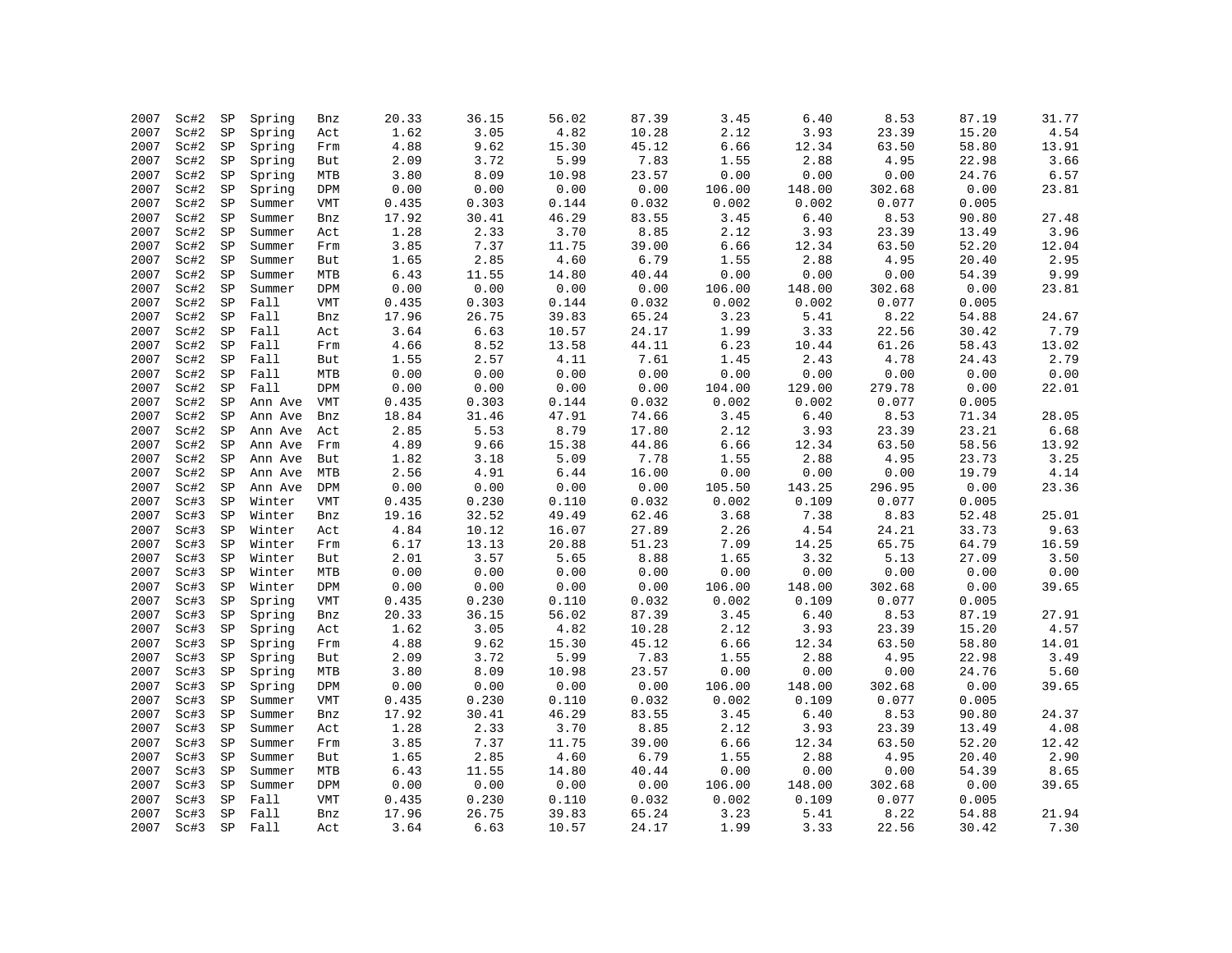| 2007         | Sc#3         | SP          | Fall    | Frm                       | 4.66  | 8.52         | 13.58 | 44.11        | 6.23         | 10.44         | 61.26                  | 58.43         | 13.05 |
|--------------|--------------|-------------|---------|---------------------------|-------|--------------|-------|--------------|--------------|---------------|------------------------|---------------|-------|
| 2007         | Sc#3         | SP          | Fall    | But                       | 1.55  | 2.57         | 4.11  | 7.61         | 1.45         | 2.43          | 4.78                   | 24.43         | 2.72  |
| 2007         | Sc#3         | SP          | Fall    | MTB                       | 0.00  | 0.00         | 0.00  | 0.00         | 0.00         | 0.00          | 0.00                   | 0.00          | 0.00  |
| 2007         | Sc#3         | SP          | Fall    | DPM                       | 0.00  | 0.00         | 0.00  | 0.00         | 104.00       | 129.00        | 279.78                 | 0.00          | 35.81 |
| 2007         | Sc#3         | SP          | Ann Ave | VMT                       | 0.435 | 0.230        | 0.110 | 0.032        | 0.002        | 0.109         | 0.077                  | 0.005         |       |
| 2007         | Sc#3         | $_{\rm SP}$ | Ann Ave | Bnz                       | 18.84 | 31.46        | 47.91 | 74.66        | 3.45         | 6.40          | 8.53                   | 71.34         | 24.81 |
| 2007         | Sc#3         | SP          | Ann Ave | Act                       | 2.85  | 5.53         | 8.79  | 17.80        | 2.12         | 3.93          | 23.39                  | 23.21         | 6.40  |
| 2007         | Sc#3         | SP          | Ann Ave | Frm                       | 4.89  | 9.66         | 15.38 | 44.86        | 6.66         | 12.34         | 63.50                  | 58.56         | 14.02 |
| 2007         | Sc#3         | SP          | Ann Ave | But                       | 1.82  | 3.18         | 5.09  | 7.78         | 1.55         | 2.88          | 4.95                   | 23.73         | 3.15  |
| 2007         | Sc#3         | SP          | Ann Ave | MTB                       | 2.56  | 4.91         | 6.44  | 16.00        | 0.00         | 0.00          | ${\bf 0}$ . ${\bf 00}$ | 19.79         | 3.56  |
| 2007         | Sc#3         | SP          | Ann Ave | DPM                       | 0.00  | 0.00         | 0.00  | 0.00         | 105.50       | 143.25        | 296.95                 | 0.00          | 38.69 |
| 2020         | Base         | SP          | Winter  | <b>VMT</b>                | 0.391 | 0.333        | 0.158 | 0.031        | 0.002        | 0.004         | 0.077                  | 0.004         |       |
| 2020         | Base         | SP          | Winter  | Bnz                       | 13.15 | 18.06        | 38.46 | 41.49        | 2.50         | 6.19          | 6.33                   | 51.82         | 19.24 |
| 2020         | Base         | SP          | Winter  | Act                       | 3.18  | 4.32         | 9.37  | 15.42        | 1.54         | 3.81          | 17.37                  | 33.73         | 6.13  |
| 2020         | Base         | SP          | Winter  | Frm                       | 3.69  | 5.00         | 10.82 | 21.50        | 4.82         | 11.94         | 47.17                  | 64.79         | 9.43  |
| 2020         | Base         | SP          | Winter  | But                       | 1.63  | 2.27         | 4.65  | 2.76         | 1.12         | 2.78          | 3.68                   | 27.09         | 2.62  |
| 2020         | Base         | SP          | Winter  | MTB                       | 0.00  | 0.00         | 0.00  | 0.00         | 0.00         | 0.00          | 0.00                   | 0.00          | 0.00  |
| 2020         | Base         | SP          | Winter  | DPM                       | 0.00  | 0.00         | 0.00  | 0.00         | 100.00       | 109.00        | 217.96                 | 0.00          | 17.42 |
| 2020         | Base         | SP          | Spring  | VMT                       | 0.391 | 0.333        | 0.158 | 0.031        | 0.002        | 0.004         | 0.077                  | 0.004         |       |
| 2020         | Base         | SP          | Spring  | Bnz                       | 15.69 | 21.03        | 43.34 | 56.85        | 2.50         | 6.19          | 6.33                   | 88.20         | 22.62 |
| 2020         | Base         | SP          | Spring  | Act                       | 1.16  | 1.52         | 3.25  | 5.08         | 1.53         | 3.81          | 17.36                  | 14.64         | 3.04  |
| 2020         | Base         | SP          | Spring  | Frm                       | 2.95  | 3.86         | 8.36  | 16.46        | 4.82         | 11.95         | 47.13                  | 54.67         | 8.18  |
|              |              | SP          |         |                           | 1.93  |              | 5.29  |              |              | 2.79          | 3.68                   | 22.45         | 2.95  |
| 2020<br>2020 | Base<br>Base |             | Spring  | But<br><b>MTB</b>         | 0.00  | 2.64<br>0.00 | 0.00  | 3.17<br>0.00 | 1.12<br>0.00 | 0.00          | 0.00                   | 0.00          | 0.00  |
|              |              | SP          | Spring  |                           |       |              |       |              |              |               |                        |               |       |
| 2020         | Base         | SP          | Spring  | DPM                       | 0.00  | 0.00         | 0.00  | 0.00         | 100.00       | 109.00        | 217.96                 | 0.00<br>0.004 | 17.42 |
| 2020         | Base         | SP          | Summer  | $\ensuremath{\text{VMT}}$ | 0.391 | 0.333        | 0.158 | 0.031        | 0.002        | 0.004<br>6.19 | 0.077                  |               |       |
| 2020         | Base         | SP          | Summer  | Bnz                       | 13.24 | 17.35        | 34.68 | 54.27        | 2.50         |               | 6.33                   | 92.06         | 19.00 |
| 2020         | Base         | SP          | Summer  | Act                       | 0.91  | 1.16         | 2.50  | 4.29         | 1.53         | 3.81          | 17.36                  | 13.00         | 2.68  |
| 2020         | Base         | SP          | Summer  | Frm                       | 2.32  | 2.96         | 6.41  | 13.90        | 4.82         | 11.95         | 47.13                  | 48.53         | 7.22  |
| 2020         | Base         | SP          | Summer  | But                       | 1.52  | 2.03         | 4.08  | 2.68         | 1.12         | 2.79          | 3.68                   | 19.93         | 2.37  |
| 2020         | Base         | SP          | Summer  | MTB                       | 0.00  | 0.00         | 0.00  | 0.00         | 0.00         | 0.00          | ${\bf 0}$ . ${\bf 00}$ | 0.00          | 0.00  |
| 2020         | Base         | SP          | Summer  | DPM                       | 0.00  | 0.00         | 0.00  | 0.00         | 100.00       | 109.00        | 217.96                 | 0.00          | 17.42 |
| 2020         | Base         | SP          | Fall    | VMT                       | 0.391 | 0.333        | 0.158 | 0.031        | 0.002        | 0.004         | 0.077                  | 0.004         |       |
| 2020         | Base         | SP          | Fall    | Bnz                       | 12.94 | 16.10        | 32.02 | 45.05        | 2.49         | 6.20          | 6.32                   | 53.90         | 17.61 |
| 2020         | Base         | SP          | Fall    | Act                       | 2.63  | 3.48         | 7.38  | 13.59        | 1.53         | 3.81          | 17.34                  | 30.42         | 5.25  |
| 2020         | Base         | SP          | Fall    | Frm                       | 3.05  | 4.02         | 8.56  | 18.91        | 4.81         | 11.96         | 47.09                  | 58.43         | 8.39  |
| 2020         | Base         | SP          | Fall    | But                       | 1.35  | 1.84         | 3.68  | 2.43         | 1.12         | 2.79          | 3.67                   | 24.43         | 2.19  |
| 2020         | Base         | SP          | Fall    | MTB                       | 0.00  | 0.00         | 0.00  | 0.00         | 0.00         | 0.00          | 0.00                   | 0.00          | 0.00  |
| 2020         | Base         | SP          | Fall    | DPM                       | 0.00  | 0.00         | 0.00  | 0.00         | 100.00       | 109.00        | 217.96                 | 0.00          | 17.42 |
| 2020         | Base         | SP          | Ann Ave | VMT                       | 0.391 | 0.333        | 0.158 | 0.031        | 0.002        | 0.004         | 0.077                  | 0.004         |       |
| 2020         | Base         | SP          | Ann Ave | Bnz                       | 13.75 | 18.14        | 37.13 | 49.42        | 2.50         | 6.19          | 6.33                   | 71.49         | 19.62 |
| 2020         | Base         | SP          | Ann Ave | Act                       | 1.97  | 2.62         | 5.63  | 9.60         | 1.53         | 3.81          | 17.36                  | 22.95         | 4.27  |
| 2020         | Base         | SP          | Ann Ave | Frm                       | 3.00  | 3.96         | 8.54  | 17.69        | 4.82         | 11.95         | 47.13                  | 56.60         | 8.30  |
| 2020         | Base         | SP          | Ann Ave | But                       | 1.61  | 2.19         | 4.43  | 2.76         | 1.12         | 2.79          | 3.68                   | 23.48         | 2.53  |
| 2020         | Base         | SP          | Ann Ave | MTB                       | 0.00  | 0.00         | 0.00  | 0.00         | 0.00         | 0.00          | 0.00                   | 0.00          | 0.00  |
| 2020         | Base         | SP          | Ann Ave | DPM                       | 0.00  | 0.00         | 0.00  | 0.00         | 100.00       | 109.00        | 217.96                 | 0.00          | 17.42 |
| 2020         | Sc#1         | SP          | Winter  | VMT                       | 0.391 | 0.333        | 0.158 | 0.031        | 0.002        | 0.004         | 0.077                  | 0.004         |       |
| 2020         | Sc#1         | SP          | Winter  | Bnz                       | 10.11 | 15.09        | 33.61 | 41.84        | 2.50         | 6.19          | 6.33                   | 52.48         | 16.31 |
| 2020         | Sc#1         | SP          | Winter  | Act                       | 2.54  | 3.73         | 8.60  | 15.42        | 1.54         | 3.81          | 17.37                  | 33.73         | 5.56  |
| 2020         | Sc#1         | $_{\rm SP}$ | Winter  | Frm                       | 3.32  | 4.91         | 11.20 | 21.50        | 4.82         | 11.94         | 47.17                  | 64.79         | 9.32  |
| 2020         | Sc#1         | SP          | Winter  | But                       | 1.26  | 1.89         | 4.05  | 2.76         | 1.12         | 2.78          | 3.68                   | 27.09         | 2.26  |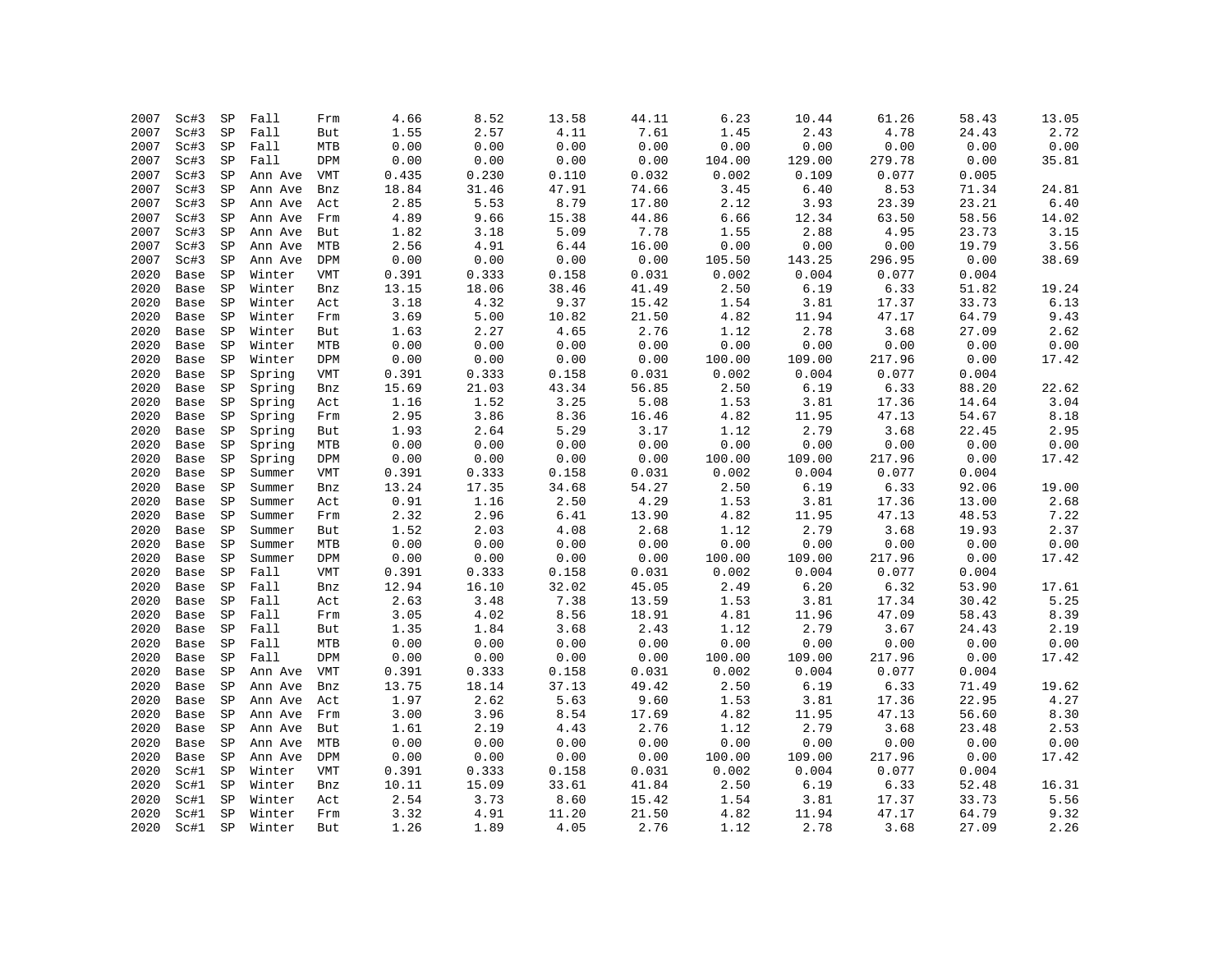| 2020 | Sc#1 | SP                | Winter  | MTB        | 0.00  | 0.00  | 0.00  | 0.00          | 0.00                           | 0.00            | 0.00                   | 0.00          | 0.00                            |
|------|------|-------------------|---------|------------|-------|-------|-------|---------------|--------------------------------|-----------------|------------------------|---------------|---------------------------------|
| 2020 | Sc#1 | SP                | Winter  | DPM        | 0.00  | 0.00  | 0.00  | 0.00          | 100.00                         | 109.00          | 217.96                 | 0.00          | 17.42                           |
| 2020 | Sc#1 | SP                | Spring  | VMT        | 0.391 | 0.333 | 0.158 | 0.031         | 0.002                          | 0.004           | 0.077                  | 0.004         |                                 |
| 2020 | Sc#1 | SP                | Spring  | Bnz        | 11.42 | 16.61 | 35.71 | 55.56         | 2.50                           | 6.19            | 6.33                   | 87.19         | 18.23                           |
| 2020 | Sc#1 | SP                | Spring  | Act        | 0.88  | 1.27  | 2.90  | 5.22          | 1.53                           | 3.81            | 17.36                  | 15.20         | 2.80                            |
| 2020 | Sc#1 | ${\tt SP}$        | Spring  | Frm        | 2.70  | 3.88  | 8.89  | 19.71         | 4.82                           | 11.95           | 47.13                  | 58.80         | 8.28                            |
| 2020 | Sc#1 | SP                | Spring  | But        | 1.41  | 2.08  | 4.32  | 2.93          | 1.12                           | 2.79            | 3.68                   | 22.98         | 2.41                            |
| 2020 | Sc#1 | SP                | Spring  | MTB        | 1.70  | 2.81  | 3.42  | 16.92         | 0.00                           | 0.00            | 0.00                   | 24.76         | 2.77                            |
| 2020 | Sc#1 | SP                | Spring  | DPM        | 0.00  | 0.00  | 0.00  | 0.00          | 100.00                         | 109.00          | 217.96                 | 0.00          | 17.42                           |
| 2020 | Sc#1 | $_{\rm SP}$       | Summer  | VMT        | 0.391 | 0.333 | 0.158 | 0.031         | 0.002                          | 0.004           | 0.077                  | 0.004         |                                 |
| 2020 | Sc#1 | SP                | Summer  | Bnz        | 9.87  | 13.94 | 28.80 | 53.01         | 2.50                           | 6.19            | 6.33                   | 90.80         | 15.57                           |
| 2020 | Sc#1 | SP                | Summer  | Act        | 0.69  | 0.98  | 2.23  | 4.41          | 1.53                           | 3.81            | 17.36                  | 13.49         | 2.49                            |
| 2020 | Sc#1 | SP                | Summer  | Frm        | 2.12  | 2.98  | 6.82  | 16.64         | 4.82                           | 11.95           | 47.13                  | 52.20         | 7.31                            |
| 2020 | Sc#1 | ${\tt SP}$        | Summer  | But        | 1.11  | 1.60  | 3.33  | 2.47          | 1.12                           | 2.79            | 3.68                   | 20.40         | 1.95                            |
| 2020 | Sc#1 | SP                | Summer  | MTB        | 2.88  | 4.45  | 5.25  | 28.97         | 0.00                           | 0.00            | 0.00                   | 54.39         | 4.55                            |
| 2020 | Sc#1 | SP                | Summer  | DPM        | 0.00  | 0.00  | 0.00  | 0.00          | 100.00                         | 109.00          | 217.96                 | 0.00          | 17.42                           |
| 2020 | Sc#1 | SP                | Fall    | VMT        | 0.391 | 0.333 | 0.158 | 0.031         | 0.002                          | 0.004           | 0.077                  | 0.004         |                                 |
| 2020 | Sc#1 | $_{\rm SP}$       | Fall    | Bnz        | 10.53 | 13.78 | 28.28 | 45.78         | 2.49                           | 6.20            | 6.32                   | 54.88         | 15.33                           |
| 2020 | Sc#1 | SP                | Fall    | Act        | 2.10  | 3.00  | 6.78  | 13.59         | 1.53                           | 3.81            | 17.34                  | 30.42         | 4.79                            |
| 2020 | Sc#1 | SP                | Fall    | Frm        | 2.74  | 3.95  | 8.85  | 18.91         | 4.81                           | 11.96           | 47.09                  | 58.43         | 8.29                            |
| 2020 | Sc#1 | SP                | Fall    | But        | 1.05  | 1.53  | 3.21  | 2.43          | 1.12                           | 2.79            | 3.67                   | 24.43         | 1.89                            |
| 2020 | Sc#1 |                   | Fall    |            | 0.00  | 0.00  | 0.00  | 0.00          | 0.00                           | 0.00            | ${\bf 0}$ . ${\bf 00}$ | 0.00          | ${\bf 0}$ . ${\bf 0}$ ${\bf 0}$ |
| 2020 |      | SP<br>$_{\rm SP}$ | Fall    | MTB        |       |       |       |               |                                |                 |                        |               | 17.42                           |
| 2020 | Sc#1 |                   |         | DPM        | 0.00  | 0.00  | 0.00  | 0.00<br>0.031 | 100.00<br>0.002                | 109.00<br>0.004 | 217.96<br>0.077        | 0.00<br>0.004 |                                 |
|      | Sc#1 | SP                | Ann Ave | VMT        | 0.391 | 0.333 | 0.158 |               |                                |                 |                        |               |                                 |
| 2020 | Sc#1 | SP                | Ann Ave | Bnz        | 10.48 | 14.85 | 31.60 | 49.05         | 2.50                           | 6.19            | 6.33                   | 71.34         | 16.36                           |
| 2020 | Sc#1 | $_{\rm SP}$       | Ann Ave | Act        | 1.55  | 2.24  | 5.13  | 9.66          | 1.53                           | 3.81            | 17.36                  | 23.21         | 3.91                            |
| 2020 | Sc#1 | SP                | Ann Ave | Frm        | 2.72  | 3.93  | 8.94  | 19.19         | 4.82                           | 11.95           | 47.13                  | 58.56         | 8.30                            |
| 2020 | Sc#1 | SP                | Ann Ave | But        | 1.21  | 1.77  | 3.73  | 2.65          | 1.12                           | 2.79            | 3.68                   | 23.73         | 2.13                            |
| 2020 | Sc#1 | SP                | Ann Ave | MTB        | 1.14  | 1.81  | 2.17  | 11.47         | 0.00                           | 0.00            | 0.00                   | 19.79         | 1.83                            |
| 2020 | Sc#1 | SP                | Ann Ave | DPM        | 0.00  | 0.00  | 0.00  | 0.00          | 100.00                         | 109.00          | 217.96                 | 0.00          | 17.42                           |
| 2020 | Sc#2 | SP                | Winter  | VMT        | 0.391 | 0.333 | 0.158 | 0.031         | 0.002                          | 0.004           | 0.077                  | 0.004         |                                 |
| 2020 | Sc#2 | SP                | Winter  | Bnz        | 8.05  | 11.92 | 19.03 | 41.84         | 1.95                           | 2.18            | 6.33                   | 52.48         | 12.13                           |
| 2020 | Sc#2 | SP                | Winter  | Act        | 1.97  | 2.90  | 4.66  | 15.42         | 1.20                           | 1.34            | 17.37                  | 33.73         | 4.43                            |
| 2020 | Sc#2 | SP                | Winter  | Frm        | 2.60  | 3.83  | 6.13  | 21.50         | 3.76                           | 4.21            | 47.17                  | 64.79         | 7.84                            |
| 2020 | Sc#2 | $_{\rm SP}$       | Winter  | But        | 1.04  | 1.55  | 2.59  | 2.76          | 0.88                           | 0.98            | 3.68                   | 27.09         | 1.81                            |
| 2020 | Sc#2 | SP                | Winter  | MTB        | 0.00  | 0.00  | 0.00  | 0.00          | 0.00                           | 0.00            | 0.00                   | 0.00          | 0.00                            |
| 2020 | Sc#2 | SP                | Winter  | DPM        | 0.00  | 0.00  | 0.00  | 0.00          | 100.00                         | 109.00          | 217.96                 | 0.00          | 17.42                           |
| 2020 | Sc#2 | SP                | Spring  | VMT        | 0.391 | 0.333 | 0.158 | 0.031         | 0.002                          | 0.004           | 0.077                  | 0.004         |                                 |
| 2020 | Sc#2 | SP                | Spring  | Bnz        | 9.23  | 13.36 | 20.65 | 55.56         | 1.94                           | 2.16            | 6.33                   | 87.19         | 13.89                           |
| 2020 | Sc#2 | $_{\rm SP}$       | Spring  | Act        | 0.69  | 0.99  | 1.53  | 5.22          | 1.20                           | 1.33            | 17.36                  | 15.20         | 2.40                            |
| 2020 | Sc#2 | SP                | Spring  | Frm        | 2.08  | 2.99  | 4.62  | 19.71         | 3.75                           | 4.16            | 47.13                  | 58.80         | 7.04                            |
| 2020 | Sc#2 | $_{\rm SP}$       | Spring  | But        | 1.19  | 1.73  | 2.85  | 2.93          | 0.88                           | 0.97            | 3.68                   | 22.98         | 1.97                            |
| 2020 | Sc#2 | $_{\rm SP}$       | Spring  | MTB        | 1.69  | 2.80  | 3.36  | 16.92         | 0.00                           | 0.00            | 0.00                   | 24.76         | 2.75                            |
| 2020 | Sc#2 | SP                | Spring  | DPM        | 0.00  | 0.00  | 0.00  | 0.00          | 100.00                         | 109.00          | 217.96                 | 0.00          | 17.42                           |
| 2020 | Sc#2 | ${\tt SP}$        | Summer  | VMT        | 0.391 | 0.333 | 0.158 | 0.031         | 0.002                          | 0.004           | 0.077                  | 0.004         |                                 |
| 2020 | Sc#2 | SP                | Summer  | Bnz        | 8.17  | 11.49 | 17.40 | 53.01         | 1.94                           | 2.16            | 6.33                   | 90.80         | 12.27                           |
| 2020 | Sc#2 | SP                | Summer  | Act        | 0.54  | 0.76  | 1.19  | 4.41          | 1.20                           | 1.33            | 17.36                  | 13.49         | 2.19                            |
| 2020 | Sc#2 | SP                | Summer  | Frm        | 1.64  | 2.30  | 3.59  | 16.64         | 3.75                           | 4.16            | 47.13                  | 52.20         | 6.35                            |
| 2020 | Sc#2 | SP                | Summer  | But        | 0.94  | 1.34  | 2.21  | 2.47          | $\ensuremath{\mathbf{0}}$ . 88 | 0.97            | 3.68                   | 20.40         | 1.61                            |
| 2020 | Sc#2 | SP                | Summer  | MTB        | 2.87  | 4.44  | 5.21  | 28.97         | 0.00                           | 0.00            | 0.00                   | 54.39         | 4.54                            |
| 2020 | Sc#2 | SP                | Summer  | <b>DPM</b> | 0.00  | 0.00  | 0.00  | 0.00          | 100.00                         | 109.00          | 217.96                 | 0.00          | 17.42                           |
|      |      |                   |         |            |       |       |       |               |                                |                 |                        |               |                                 |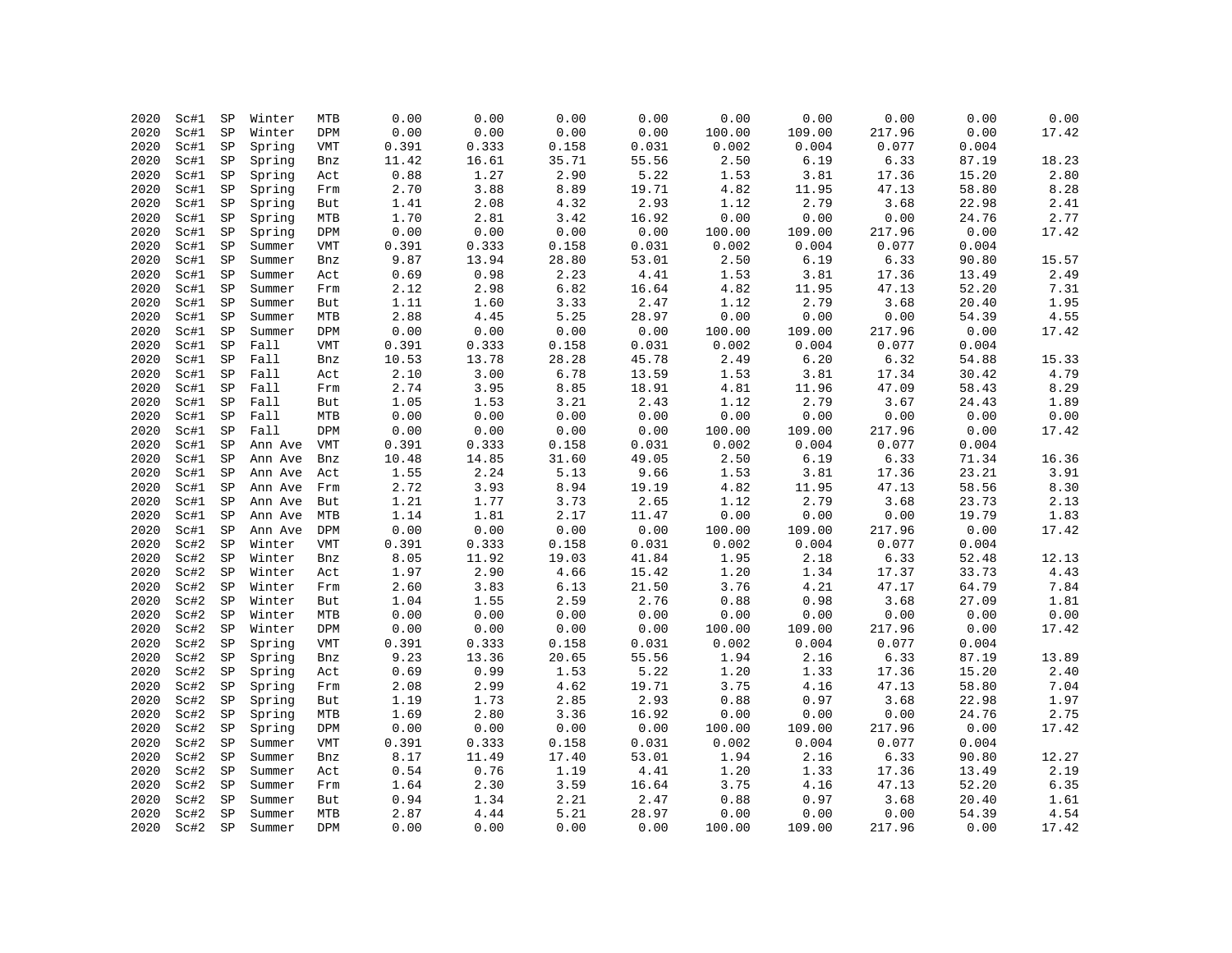| 2020 | Sc#2 | SP          | Fall        | VMT        | 0.391 | 0.333 | 0.158 | 0.031 | 0.002  | 0.004  | 0.077  | 0.004 |       |
|------|------|-------------|-------------|------------|-------|-------|-------|-------|--------|--------|--------|-------|-------|
| 2020 | Sc#2 | SP          | Fall        | Bnz        | 8.80  | 11.17 | 16.03 | 45.78 | 1.94   | 2.13   | 6.32   | 54.88 | 11.83 |
| 2020 | Sc#2 | SP          | Fall        | Act        | 1.62  | 2.31  | 3.47  | 13.59 | 1.19   | 1.31   | 17.34  | 30.42 | 3.84  |
| 2020 | Sc#2 | SP          | Fall        | Frm        | 2.14  | 3.06  | 4.60  | 18.91 | 3.75   | 4.12   | 47.09  | 58.43 | 7.05  |
| 2020 | Sc#2 | SP          | Fall        | But        | 0.86  | 1.24  | 1.97  | 2.43  | 0.87   | 0.96   | 3.67   | 24.43 | 1.52  |
| 2020 | Sc#2 | SP          | Fall        | MTB        | 0.00  | 0.00  | 0.00  | 0.00  | 0.00   | 0.00   | 0.00   | 0.00  | 0.00  |
| 2020 | Sc#2 | $_{\rm SP}$ | Fall        | DPM        | 0.00  | 0.00  | 0.00  | 0.00  | 100.00 | 109.00 | 217.96 | 0.00  | 17.42 |
| 2020 | Sc#2 | SP          | Ann Ave     | VMT        | 0.391 | 0.333 | 0.158 | 0.031 | 0.002  | 0.004  | 0.077  | 0.004 |       |
| 2020 | Sc#2 | SP          | Ann Ave     | Bnz        | 8.56  | 11.98 | 18.28 | 49.05 | 1.94   | 2.16   | 6.33   | 71.34 | 12.53 |
| 2020 | Sc#2 | SP          | Ann Ave     | Act        | 1.21  | 1.74  | 2.71  | 9.66  | 1.20   | 1.33   | 17.36  | 23.21 | 3.21  |
| 2020 | Sc#2 | SP          | Ann Ave     | Frm        | 2.12  | 3.05  | 4.74  | 19.19 | 3.75   | 4.16   | 47.13  | 58.56 | 7.07  |
| 2020 | Sc#2 | SP          | Ann Ave     | But        | 1.01  | 1.47  | 2.40  | 2.65  | 0.88   | 0.97   | 3.68   | 23.73 | 1.73  |
| 2020 | Sc#2 | SP          | Ann Ave     | MTB        | 1.14  | 1.81  | 2.14  | 11.47 | 0.00   | 0.00   | 0.00   | 19.79 | 1.82  |
| 2020 | Sc#2 | SP          | Ann Ave     | DPM        | 0.00  | 0.00  | 0.00  | 0.00  | 100.00 | 109.00 | 217.96 | 0.00  | 17.42 |
| 2020 | Sc#3 | SP          | Winter      | VMT        | 0.391 | 0.185 | 0.087 | 0.031 | 0.002  | 0.223  | 0.077  | 0.004 |       |
| 2020 | Sc#3 | $_{\rm SP}$ | Winter      | Bnz        | 8.05  | 11.92 | 19.03 | 41.84 | 1.95   | 2.18   | 6.33   | 52.48 | 9.49  |
| 2020 | Sc#3 | $_{\rm SP}$ | Winter      | Act        | 1.97  | 2.90  | 4.66  | 15.42 | 1.20   | 1.34   | 17.37  | 33.73 | 3.96  |
| 2020 | Sc#3 | $_{\rm SP}$ | Winter      | Frm        | 2.60  | 3.83  | 6.13  | 21.50 | 3.76   | 4.21   | 47.17  | 64.79 | 7.76  |
| 2020 | Sc#3 | $_{\rm SP}$ | Winter      | But        | 1.04  | 1.55  | 2.59  | 2.76  | 0.88   | 0.98   | 3.68   | 27.09 | 1.62  |
| 2020 | Sc#3 | $_{\rm SP}$ | Winter      | MTB        | 0.00  | 0.00  | 0.00  | 0.00  | 0.00   | 0.00   | 0.00   | 0.00  | 0.00  |
| 2020 | Sc#3 | $_{\rm SP}$ | Winter      | DPM        | 0.00  | 0.00  | 0.00  | 0.00  | 100.00 | 109.00 | 217.96 | 0.00  | 41.29 |
| 2020 | Sc#3 | $_{\rm SP}$ | Spring      | VMT        | 0.391 | 0.185 | 0.087 | 0.031 | 0.002  | 0.223  | 0.077  | 0.004 |       |
| 2020 | Sc#3 | SP          | Spring      | Bnz        | 9.23  | 13.36 | 20.65 | 55.56 | 1.94   | 2.16   | 6.33   | 87.19 | 10.92 |
| 2020 | Sc#3 | SP          | Spring      | Act        | 0.69  | 0.99  | 1.53  | 5.22  | 1.20   | 1.33   | 17.36  | 15.20 | 2.44  |
| 2020 | Sc#3 | SP          | Spring      | Frm        | 2.08  | 2.99  | 4.62  | 19.71 | 3.75   | 4.16   | 47.13  | 58.80 | 7.18  |
| 2020 | Sc#3 | $_{\rm SP}$ | Spring      | But        | 1.19  | 1.73  | 2.85  | 2.93  | 0.88   | 0.97   | 3.68   | 22.98 | 1.72  |
| 2020 | Sc#3 | SP          | Spring      | MTB        | 1.69  | 2.80  | 3.36  | 16.92 | 0.00   | 0.00   | 0.00   | 24.76 | 2.10  |
| 2020 | Sc#3 | $_{\rm SP}$ | Spring      | DPM        | 0.00  | 0.00  | 0.00  | 0.00  | 100.00 | 109.00 | 217.96 | 0.00  | 41.29 |
| 2020 | Sc#3 | $_{\rm SP}$ | Summer      | <b>VMT</b> | 0.391 | 0.185 | 0.087 | 0.031 | 0.002  | 0.223  | 0.077  | 0.004 |       |
| 2020 | Sc#3 | $_{\rm SP}$ | Summer      | Bnz        | 8.17  | 11.49 | 17.40 | 53.01 | 1.94   | 2.16   | 6.33   | 90.80 | 9.81  |
| 2020 | Sc#3 | SP          | Summer      | Act        | 0.54  | 0.76  | 1.19  | 4.41  | 1.20   | 1.33   | 17.36  | 13.49 | 2.28  |
| 2020 | Sc#3 | $_{\rm SP}$ | Summer      | Frm        | 1.64  | 2.30  | 3.59  | 16.64 | 3.75   | 4.16   | 47.13  | 52.20 | 6.67  |
| 2020 | Sc#3 | SP          | Summer      | But        | 0.94  | 1.34  | 2.21  | 2.47  | 0.88   | 0.97   | 3.68   | 20.40 | 1.47  |
| 2020 | Sc#3 | $_{\rm SP}$ | Summer      | MTB        | 2.87  | 4.44  | 5.21  | 28.97 | 0.00   | 0.00   | 0.00   | 54.39 | 3.51  |
| 2020 | Sc#3 | SP          | Summer      | DPM        | 0.00  | 0.00  | 0.00  | 0.00  | 100.00 | 109.00 | 217.96 | 0.00  | 41.29 |
| 2020 | Sc#3 | $_{\rm SP}$ | Fall        | VMT        | 0.391 | 0.185 | 0.087 | 0.031 | 0.002  | 0.223  | 0.077  | 0.004 |       |
| 2020 | Sc#3 | SP          | Fall        | Bnz        | 8.80  | 11.17 | 16.03 | 45.78 | 1.94   | 2.13   | 6.32   | 54.88 | 9.51  |
| 2020 | Sc#3 | SP          | Fall        | Act        | 1.62  | 2.31  | 3.47  | 13.59 | 1.19   | 1.31   | 17.34  | 30.42 | 3.54  |
| 2020 | Sc#3 | SP          | Fall        | Frm        | 2.14  | 3.06  | 4.60  | 18.91 | 3.75   | 4.12   | 47.09  | 58.43 | 7.17  |
| 2020 | Sc#3 | SP          | Fall        | But        | 0.86  | 1.24  | 1.97  | 2.43  | 0.87   | 0.96   | 3.67   | 24.43 | 1.41  |
| 2020 | Sc#3 | SP          | Fall        | MTB        | 0.00  | 0.00  | 0.00  | 0.00  | 0.00   | 0.00   | 0.00   | 0.00  | 0.00  |
| 2020 | Sc#3 | SP          | Fall        | DPM        | 0.00  | 0.00  | 0.00  | 0.00  | 100.00 | 109.00 | 217.96 | 0.00  | 41.29 |
| 2020 | Sc#3 | SP          | Ann Ave     | VMT        | 0.391 | 0.185 | 0.087 | 0.031 | 0.002  | 0.223  | 0.077  | 0.004 |       |
| 2020 | Sc#3 | SP          | Ann Ave     | Bnz        | 8.56  | 11.98 | 18.28 | 49.05 | 1.94   | 2.16   | 6.33   | 71.34 | 9.93  |
| 2020 | Sc#3 | SP          | Ann Ave     | Act        | 1.21  | 1.74  | 2.71  | 9.66  | 1.20   | 1.33   | 17.36  | 23.21 | 3.06  |
| 2020 | Sc#3 | SP          | Ann Ave     | Frm        | 2.12  | 3.05  | 4.74  | 19.19 | 3.75   | 4.16   | 47.13  | 58.56 | 7.20  |
| 2020 | Sc#3 | SP          | Ann Ave     | But        | 1.01  | 1.47  | 2.40  | 2.65  | 0.88   | 0.97   | 3.68   | 23.73 | 1.55  |
| 2020 | Sc#3 | SP          | Ann Ave     | MTB        | 1.14  | 1.81  | 2.14  | 11.47 | 0.00   | 0.00   | 0.00   | 19.79 | 1.40  |
| 2020 | Sc#3 | SP          | Ann Ave DPM |            | 0.00  | 0.00  | 0.00  | 0.00  | 100.00 | 109.00 | 217.96 | 0.00  | 41.29 |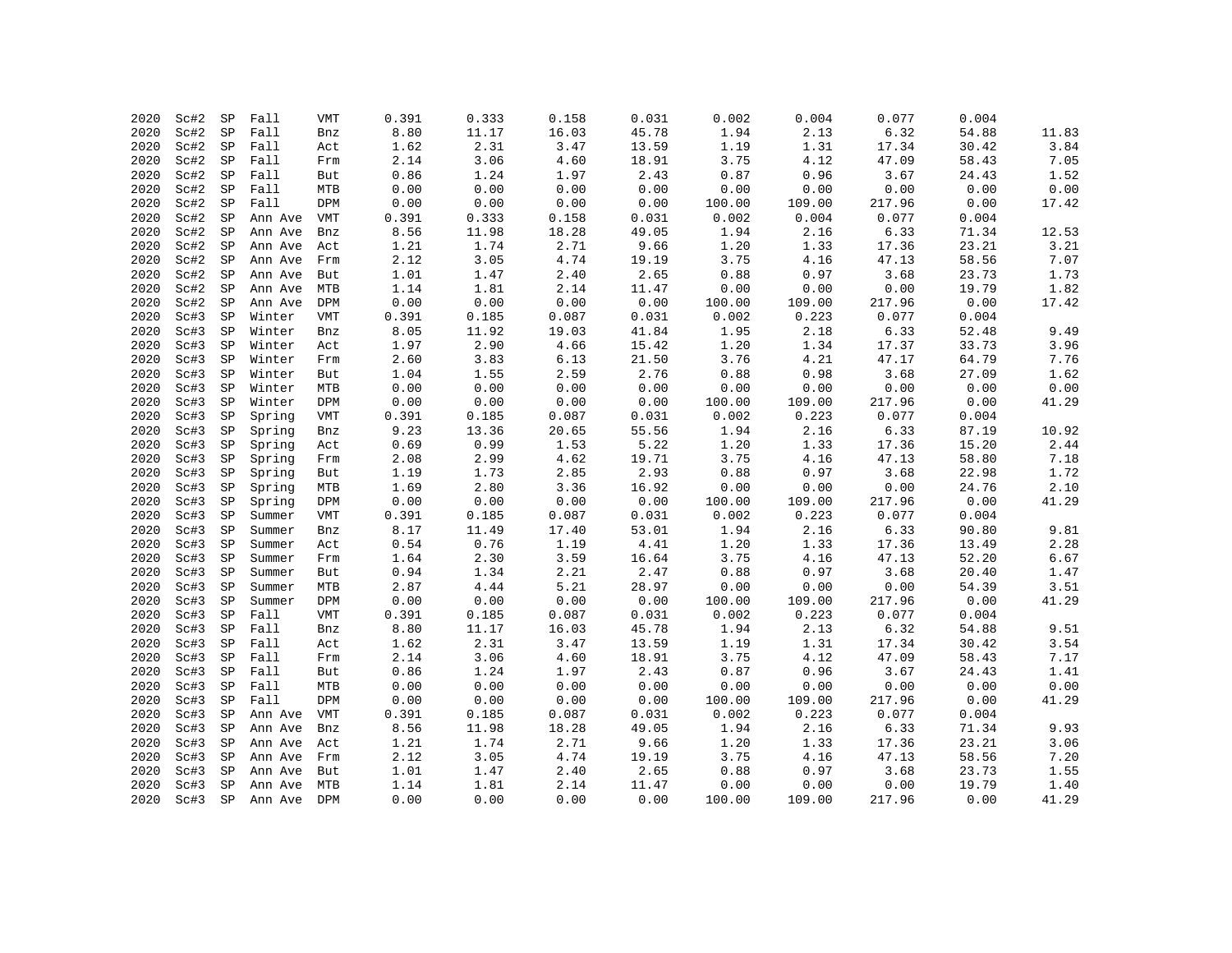## TOXICS EMISSIONS RESULTS FOR ST LOUIS

|      |      |                     |                |            |        |        | Toxics Emissions Estimates (mg/mi) -------> |        |        |        |             |        |         |
|------|------|---------------------|----------------|------------|--------|--------|---------------------------------------------|--------|--------|--------|-------------|--------|---------|
| CY   | Scen | AR                  | Season         | Tox        | LDGV   | LDGT1  | LDGT2                                       | HDGV   | LDDV   | LDDT   | <b>HDDV</b> | МC     | All Veh |
| 1990 | Base | $\operatorname{SL}$ | Winter         | <b>VMT</b> | 0.647  | 0.162  | 0.084                                       | 0.034  | 0.009  | 0.003  | 0.055       | 0.005  |         |
| 1990 | Base | SL                  | Winter         | Bnz        | 134.53 | 134.29 | 181.07                                      | 243.15 | 13.75  | 19.85  | 31.71       | 203.50 | 135.30  |
| 1990 | Base | SL                  | Winter         | Act        | 14.22  | 16.96  | 24.94                                       | 47.27  | 8.46   | 12.21  | 86.98       | 36.78  | 20.75   |
| 1990 | Base | SL                  | Winter         | Frm        | 42.12  | 54.66  | 83.62                                       | 242.65 | 26.54  | 38.31  | 236.17      | 137.30 | 65.52   |
| 1990 | Base | SL                  | Winter         | But        | 17.92  | 18.28  | 30.45                                       | 51.67  | 6.19   | 8.93   | 18.42       | 56.39  | 20.27   |
| 1990 | Base | SL                  | Winter         | MTB        | 0.00   | 0.00   | 0.00                                        | 0.00   | 0.00   | 0.00   | 0.00        | 0.00   | 0.00    |
| 1990 | Base | SL                  | Winter         | DPM        | 0.00   | 0.00   | 0.00                                        | 0.00   | 331.00 | 372.00 | 1646.06     | 0.00   | 94.72   |
| 1990 | Base | SL                  | Spring         | <b>VMT</b> | 0.644  | 0.165  | 0.084                                       | 0.034  | 0.008  | 0.003  | 0.056       | 0.005  |         |
| 1990 | Base | SL                  | Spring         | Bnz        | 99.42  | 107.87 | 149.82                                      | 226.67 | 14.04  | 20.04  | 30.89       | 175.30 | 105.00  |
| 1990 | Base | $\operatorname{SL}$ | Spring         | Act        | 11.03  | 13.16  | 19.91                                       | 41.72  | 8.63   | 12.33  | 84.73       | 29.98  | 17.39   |
| 1990 | Base | SL                  | Spring         | Frm        | 32.30  | 42.12  | 66.59                                       | 213.62 | 27.09  | 38.69  | 230.07      | 111.94 | 54.48   |
| 1990 | Base | SL                  | Spring         | But        | 13.94  | 14.37  | 24.78                                       | 45.47  | 6.32   | 9.02   | 17.95       | 45.98  | 16.31   |
| 1990 | Base | SL                  | Spring         | MTB        | 0.00   | 0.00   | 0.00                                        | 0.00   | 0.00   | 0.00   | 0.00        | 0.00   | 0.00    |
| 1990 | Base | SL                  | Spring         | <b>DPM</b> | 0.00   | 0.00   | 0.00                                        | 0.00   | 331.00 | 372.00 | 1646.06     | 0.00   | 96.04   |
| 1990 | Base | SL                  | Summer         | VMT        | 0.644  | 0.165  | 0.084                                       | 0.034  | 0.008  | 0.003  | 0.056       | 0.005  |         |
| 1990 | Base | SL                  | Summer         | Bnz        | 89.26  | 96.97  | 134.56                                      | 242.63 | 14.04  | 20.04  | 30.89       | 182.53 | 95.96   |
| 1990 | Base | SL                  | Summer         | Act        | 9.53   | 11.48  | 17.34                                       | 40.46  | 8.63   | 12.33  | 84.73       | 26.88  | 15.87   |
| 1990 | Base | $\operatorname{SL}$ | Summer         | Frm        | 28.20  | 36.95  | 58.24                                       | 207.26 | 27.09  | 38.69  | 230.07      | 100.34 | 50.01   |
| 1990 | Base | SL                  | Summer         | But        | 11.97  | 12.61  | 21.67                                       | 44.12  | 6.32   | 9.02   | 17.95       | 41.21  | 14.42   |
| 1990 | Base | SL                  | Summer         | MTB        | 0.00   | 0.00   | 0.00                                        | 0.00   | 0.00   | 0.00   | 0.00        | 0.00   | 0.00    |
| 1990 | Base | SL                  | Summer         | DPM        | 0.00   | 0.00   | 0.00                                        | 0.00   | 331.00 | 372.00 | 1646.06     | 0.00   | 96.04   |
| 1990 | Base | SL                  | Fall           | <b>VMT</b> | 0.642  | 0.167  | 0.084                                       | 0.034  | 0.007  | 0.003  | 0.057       | 0.005  |         |
| 1990 | Base | SL                  | Fall           | Bnz        | 108.57 | 106.75 | 146.69                                      | 235.14 | 14.32  | 20.24  | 30.07       | 180.06 | 110.78  |
| 1990 | Base | SL                  | Fall           | Act        | 9.93   | 11.96  | 18.25                                       | 39.36  | 8.81   | 12.45  | 82.48       | 27.31  | 16.21   |
| 1990 | Base | SL                  | Fall           | Frm        | 29.16  | 38.23  | 61.00                                       | 200.90 | 27.63  | 39.06  | 223.96      | 101.96 | 50.77   |
| 1990 | Base | SL                  | Fall           | But        | 12.64  | 13.15  | 22.95                                       | 42.74  | 6.44   | 9.11   | 17.47       | 41.88  | 15.00   |
| 1990 | Base | SL                  | Fall           | MTB        | 0.00   | 0.00   | 0.00                                        | 0.00   | 0.00   | 0.00   | 0.00        | 0.00   | 0.00    |
| 1990 | Base | SL                  | Fall           | DPM        | 0.00   | 0.00   | 0.00                                        | 0.00   | 326.00 | 368.00 | 1556.55     | 0.00   | 92.20   |
| 1990 | Base | SL                  | Ann Ave        | VMT        | 0.644  | 0.165  | 0.084                                       | 0.034  | 0.008  | 0.003  | 0.056       | 0.005  |         |
| 1990 | Base | SL                  | Ann Ave        | Bnz        | 107.94 | 111.47 | 153.04                                      | 236.90 | 14.04  | 20.04  | 30.89       | 185.35 | 111.76  |
| 1990 | Base | SL                  | Ann Ave        | Act        | 11.18  | 13.39  | 20.11                                       | 42.20  | 8.63   | 12.33  | 84.73       | 30.24  | 17.56   |
| 1990 | Base | SL                  | Ann Ave        | Frm        | 32.94  | 42.99  | 67.36                                       | 216.11 | 27.09  | 38.69  | 230.07      | 112.89 | 55.19   |
| 1990 | Base | SL                  | Ann Ave        | But        | 14.12  | 14.60  | 24.96                                       | 46.00  | 6.32   | 9.02   | 17.95       | 46.36  | 16.50   |
| 1990 | Base | SL                  | Ann Ave        | MTB        | 0.00   | 0.00   | 0.00                                        | 0.00   | 0.00   | 0.00   | 0.00        | 0.00   | 0.00    |
| 1990 | Base | SL                  | Ann Ave        | DPM        | 0.00   | 0.00   | 0.00                                        | 0.00   | 329.75 | 371.00 | 1623.68     | 0.00   | 94.75   |
| 1996 | Base | SL                  | Winter         | <b>VMT</b> | 0.550  | 0.225  | 0.107                                       | 0.035  | 0.003  | 0.002  | 0.070       | 0.008  |         |
| 1996 | Base | SL                  | Winter         | Bnz        | 82.70  | 95.60  | 132.12                                      | 121.56 | 15.10  | 21.58  | 21.42       | 104.03 | 87.81   |
| 1996 | Base | SL                  | Winter         | Act        | 8.19   | 10.71  | 16.12                                       | 25.38  | 9.29   | 13.27  | 58.76       | 25.03  | 13.90   |
| 1996 | Base | SL                  | Winter         | Frm        | 20.74  | 29.58  | 45.99                                       | 120.65 | 29.14  | 41.65  | 159.55      | 93.46  | 39.29   |
| 1996 | Base | SL                  | Winter         | But        | 10.94  | 12.32  | 20.45                                       | 25.35  | 6.79   | 9.71   | 12.45       | 38.39  | 13.08   |
| 1996 | Base | SL                  | Winter         | MTB        | 0.00   | 0.00   | 0.00                                        | 0.00   | 0.00   | 0.00   | 0.00        | 0.00   | 0.00    |
| 1996 | Base | SL                  | Winter         | DPM        | 0.00   | 0.00   | 0.00                                        | 0.00   | 268.00 | 311.00 | 823.17      | 0.00   | 59.05   |
| 1996 | Base | SL                  | Spring         | VMT        | 0.550  | 0.225  | 0.107                                       | 0.035  | 0.003  | 0.002  | 0.070       | 0.008  |         |
| 1996 | Base | SL                  | Spring         | Bnz        | 54.33  | 65.45  | 93.78                                       | 119.30 | 14.78  | 20.74  | 20.20       | 106.47 | 61.17   |
| 1996 | Base | SL                  | Spring         | Act        | 5.24   | 6.70   | 10.49                                       | 20.17  | 9.09   | 12.75  | 55.40       | 19.78  | 10.31   |
| 1996 |      |                     | Base SL Spring | Frm        | 13.05  | 18.86  | 30.10                                       | 95.60  | 28.53  | 40.02  | 150.42      | 73.84  | 29.27   |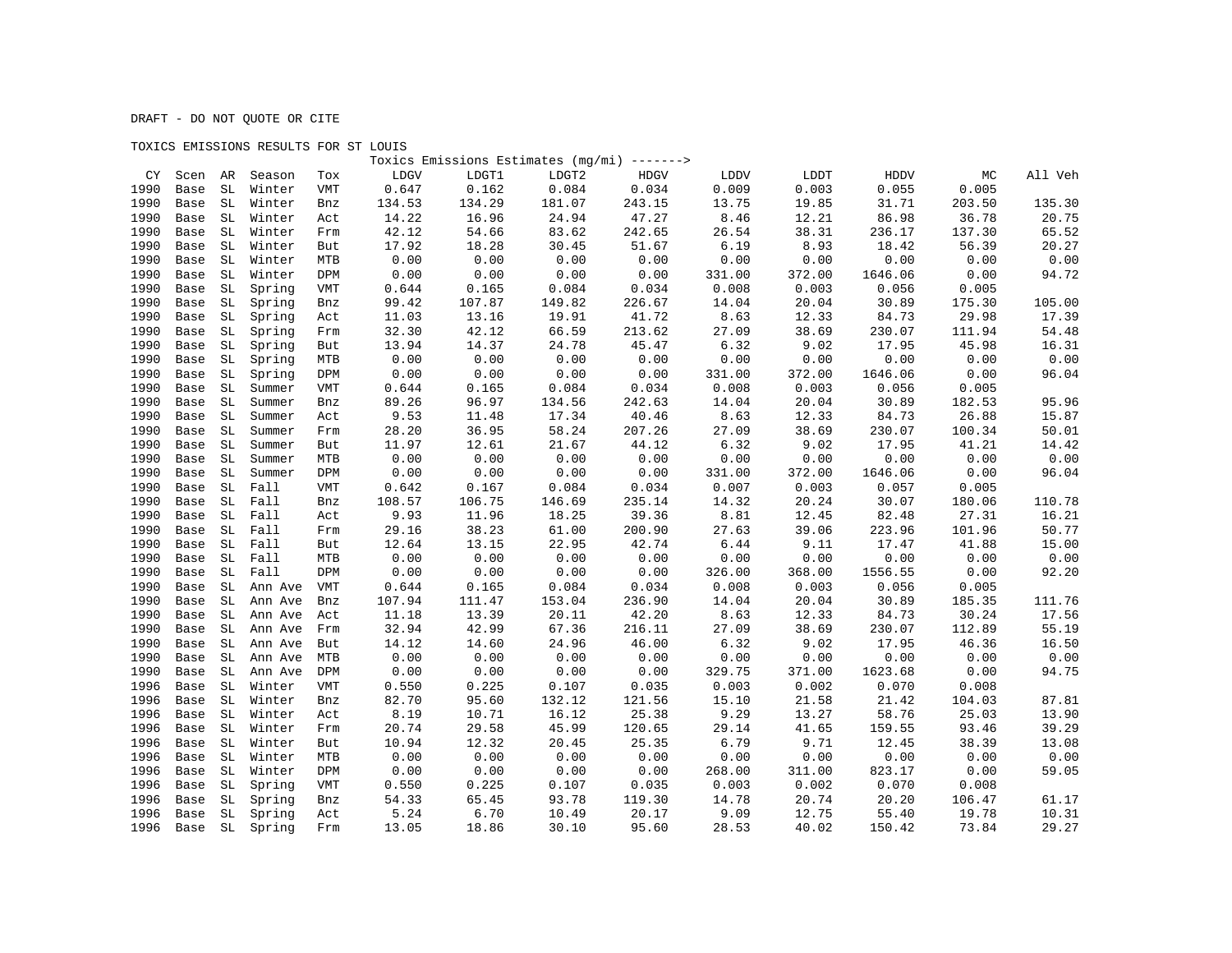| 1996 | Base | SL | Spring  | But        | 8.07  | 8.94                   | 15.25 | 20.08  | 6.65   | 9.33   | 11.73  | 30.33  | 9.89  |
|------|------|----|---------|------------|-------|------------------------|-------|--------|--------|--------|--------|--------|-------|
| 1996 | Base | SL | Spring  | MTB        | 0.00  | 0.00                   | 0.00  | 0.00   | 0.00   | 0.00   | 0.00   | 0.00   | 0.00  |
| 1996 | Base | SL | Spring  | DPM        | 0.00  | 0.00                   | 0.00  | 0.00   | 268.00 | 311.00 | 823.17 | 0.00   | 59.05 |
| 1996 | Base | SL | Summer  | VMT        | 0.550 | 0.225                  | 0.107 | 0.035  | 0.003  | 0.002  | 0.070  | 0.008  |       |
| 1996 | Base | SL | Summer  | Bnz        | 45.44 | 54.50                  | 78.55 | 116.05 | 14.78  | 20.74  | 20.20  | 108.06 | 52.09 |
| 1996 | Base | SL | Summer  | Act        | 4.29  | 5.53                   | 8.77  | 19.03  | 9.09   | 12.75  | 55.40  | 17.76  | 9.28  |
| 1996 | Base | SL | Summer  | Frm        | 10.75 | 15.67                  | 25.32 | 90.70  | 28.53  | 40.02  | 150.42 | 66.29  | 26.55 |
| 1996 | Base | SL | Summer  | But        | 6.58  | 7.37                   | 12.72 | 19.07  | 6.65   | 9.33   | 11.73  | 27.23  | 8.39  |
| 1996 | Base | SL | Summer  | MTB        | 0.00  | 0.00                   | 0.00  | 0.00   | 0.00   | 0.00   | 0.00   | 0.00   | 0.00  |
| 1996 | Base | SL | Summer  | DPM        | 0.00  | ${\bf 0}$ . ${\bf 00}$ | 0.00  | 0.00   | 268.00 | 311.00 | 823.17 | 0.00   | 59.05 |
| 1996 | Base | SL | Fall    | VMT        | 0.550 | 0.225                  | 0.107 | 0.035  | 0.003  | 0.002  | 0.070  | 0.008  |       |
| 1996 | Base | SL | Fall    | Bnz        | 58.17 | 63.74                  | 89.91 | 117.24 | 14.47  | 19.89  | 18.97  | 106.80 | 62.33 |
| 1996 | Base | SL | Fall    | Act        | 4.64  | 6.21                   | 9.76  | 19.45  | 8.90   | 12.23  | 52.03  | 19.96  | 9.53  |
| 1996 | Base | SL | Fall    | Frm        | 11.69 | 17.06                  | 27.69 | 91.45  | 27.92  | 38.39  | 141.29 | 74.50  | 27.08 |
| 1996 | Base | SL | Fall    | But        | 6.17  | 7.24                   | 12.69 | 19.18  | 6.51   | 8.95   | 11.02  | 30.60  | 8.11  |
| 1996 | Base | SL | Fall    | MTB        | 0.00  | 0.00                   | 0.00  | 0.00   | 0.00   | 0.00   | 0.00   | 0.00   | 0.00  |
| 1996 | Base | SL | Fall    | DPM        | 0.00  | 0.00                   | 0.00  | 0.00   | 238.00 | 287.00 | 698.16 | 0.00   | 50.16 |
| 1996 | Base | SL | Ann Ave | VMT        | 0.550 | 0.225                  | 0.107 | 0.035  | 0.003  | 0.002  | 0.070  | 0.008  |       |
| 1996 | Base | SL | Ann Ave | Bnz        | 60.16 | 69.82                  | 98.59 | 118.54 | 14.78  | 20.74  | 20.20  | 106.34 | 65.85 |
| 1996 | Base | SL | Ann Ave | Act        | 5.59  | 7.29                   | 11.28 | 21.01  | 9.09   | 12.75  | 55.40  | 20.63  | 10.75 |
| 1996 | Base | SL | Ann Ave | Frm        | 14.06 | 20.29                  | 32.28 | 99.60  | 28.53  | 40.02  | 150.42 | 77.02  | 30.55 |
| 1996 | Base | SL | Ann Ave | But        | 7.94  | 8.97                   | 15.28 | 20.92  | 6.65   | 9.33   | 11.73  | 31.64  | 9.87  |
| 1996 | Base | SL | Ann Ave | MTB        | 0.00  | 0.00                   | 0.00  | 0.00   | 0.00   | 0.00   | 0.00   | 0.00   | 0.00  |
| 1996 | Base | SL | Ann Ave | DPM        | 0.00  | 0.00                   | 0.00  | 0.00   | 260.50 | 305.00 | 791.92 | 0.00   | 56.83 |
| 2007 | Base | SL | Winter  | VMT        | 0.435 | 0.303                  | 0.144 | 0.032  | 0.002  | 0.002  | 0.077  | 0.005  |       |
| 2007 | Base | SL | Winter  | Bnz        | 23.88 | 39.72                  | 62.79 | 76.28  | 3.90   | 8.99   | 8.83   | 66.39  | 34.94 |
| 2007 | Base | SL | Winter  | Act        | 3.80  | 7.87                   | 12.80 | 24.58  | 2.40   | 5.53   | 24.21  | 28.87  | 8.69  |
| 2007 | Base | SL | Winter  | Frm        | 6.35  | 12.93                  | 20.95 | 55.52  | 7.52   | 17.34  | 65.75  | 67.87  | 16.92 |
| 2007 | Base | SL | Winter  | But        | 2.77  | 4.88                   | 7.81  | 10.16  | 1.75   | 4.04   | 5.13   | 28.19  | 4.68  |
| 2007 | Base | SL | Winter  | MTB        | 0.00  | 0.00                   | 0.00  | 0.00   | 0.00   | 0.00   | 0.00   | 0.00   | 0.00  |
| 2007 | Base | SL | Winter  | DPM        | 0.00  | ${\bf 0}$ . ${\bf 00}$ | 0.00  | 0.00   | 106.00 | 148.00 | 302.68 | 0.00   | 23.81 |
| 2007 | Base | SL | Spring  | VMT        | 0.435 | 0.303                  | 0.144 | 0.032  | 0.002  | 0.002  | 0.077  | 0.005  |       |
| 2007 | Base | SL | Spring  | Bnz        | 16.67 | 26.68                  | 42.27 | 71.55  | 3.70   | 8.23   | 8.53   | 70.38  | 24.75 |
| 2007 | Base | SL | Spring  | Act        | 2.99  | 5.25                   | 8.64  | 21.95  | 2.28   | 5.06   | 23.39  | 26.06  | 6.78  |
| 2007 | Base | SL | Spring  | Frm        | 4.28  | 7.59                   | 12.35 | 43.34  | 7.14   | 15.88  | 63.50  | 53.28  | 12.53 |
| 2007 | Base | SL | Spring  | But        | 2.17  | 3.51                   | 5.66  | 7.96   | 1.66   | 3.70   | 4.95   | 22.13  | 3.58  |
| 2007 | Base | SL | Spring  | MTB        | 0.00  | 0.00                   | 0.00  | 0.00   | 0.00   | 0.00   | 0.00   | 0.00   | 0.00  |
| 2007 | Base | SL | Spring  | DPM        | 0.00  | 0.00                   | 0.00  | 0.00   | 106.00 | 148.00 | 302.68 | 0.00   | 23.81 |
| 2007 | Base | SL | Summer  | VMT        | 0.435 | 0.303                  | 0.144 | 0.032  | 0.002  | 0.002  | 0.077  | 0.005  |       |
| 2007 | Base | SL | Summer  | Bnz        | 14.35 | 22.36                  | 35.03 | 67.54  | 3.70   | 8.23   | 8.53   | 71.16  | 21.26 |
| 2007 | Base | SL | Summer  | Act        | 2.49  | 4.27                   | 7.03  | 19.99  | 2.28   | 5.06   | 23.39  | 23.38  | 5.96  |
| 2007 | Base | SL | Summer  | Frm        | 3.56  | 6.17                   | 10.04 | 39.95  | 7.14   | 15.88  | 63.50  | 47.78  | 11.32 |
| 2007 | Base | SL | Summer  | But        | 1.81  | 2.86                   | 4.61  | 7.39   | 1.66   | 3.70   | 4.95   | 19.84  | 3.05  |
| 2007 | Base | SL | Summer  | <b>MTB</b> | 0.00  | 0.00                   | 0.00  | 0.00   | 0.00   | 0.00   | 0.00   | 0.00   | 0.00  |
| 2007 | Base | SL | Summer  | DPM        | 0.00  | 0.00                   | 0.00  | 0.00   | 106.00 | 148.00 | 302.68 | 0.00   | 23.81 |
| 2007 | Base | SL | Fall    | VMT        | 0.435 | 0.303                  | 0.144 | 0.032  | 0.002  | 0.002  | 0.077  | 0.005  |       |
| 2007 | Base | SL | Fall    | Bnz        | 20.66 | 28.17                  | 42.67 | 77.52  | 3.50   | 7.47   | 8.22   | 69.11  | 27.15 |
| 2007 | Base | SL | Fall    | Act        | 2.37  | 3.94                   | 6.50  | 18.83  | 2.15   | 4.59   | 22.56  | 23.08  | 5.63  |
| 2007 | Base | SL | Fall    | Frm        | 3.97  | 6.42                   | 10.56 | 42.49  | 6.76   | 14.41  | 61.26  | 54.24  | 11.58 |
| 2007 | Base | SL | Fall    | But        | 1.80  | 2.79                   | 4.53  | 7.77   | 1.58   | 3.36   | 4.78   | 22.53  | 3.02  |
| 2007 | Base | SL | Fall    | <b>MTB</b> | 0.00  | 0.00                   | 0.00  | 0.00   | 0.00   | 0.00   | 0.00   | 0.00   | 0.00  |
|      |      |    |         |            |       |                        |       |        |        |        |        |        |       |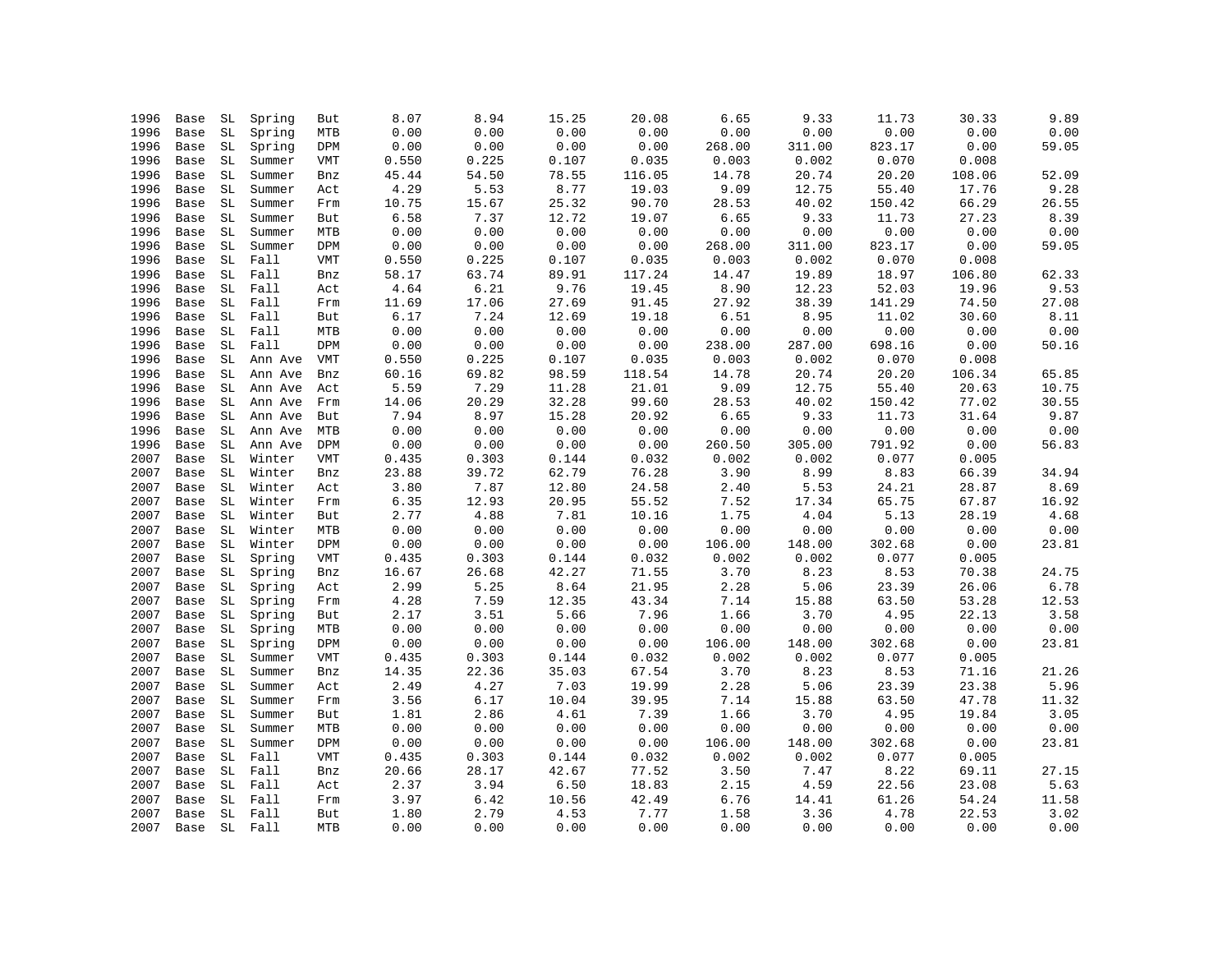| 2007 | Base | SL                  | Fall    | <b>DPM</b> | 0.00     | 0.00     | 0.00  | 0.00  | 104.00 | 129.00 | 279.78                 | 0.00  | 22.01 |
|------|------|---------------------|---------|------------|----------|----------|-------|-------|--------|--------|------------------------|-------|-------|
| 2007 | Base | $\operatorname{SL}$ | Ann Ave | VMT        | 0.435    | 0.303    | 0.144 | 0.032 | 0.002  | 0.002  | 0.077                  | 0.005 |       |
| 2007 | Base | SL                  | Ann Ave | Bnz        | 18.89    | 29.23    | 45.69 | 73.22 | 3.70   | 8.23   | 8.53                   | 69.26 | 27.02 |
| 2007 | Base | SL                  | Ann Ave | Act        | 2.91     | 5.33     | 8.74  | 21.34 | 2.28   | 5.06   | 23.39                  | 25.35 | 6.77  |
| 2007 | Base | SL                  | Ann Ave | Frm        | 4.54     | 8.28     | 13.48 | 45.33 | 7.14   | 15.88  | 63.50                  | 55.79 | 13.09 |
| 2007 | Base | SL                  | Ann Ave | But        | 2.14     | 3.51     | 5.65  | 8.32  | 1.66   | 3.70   | 4.95                   | 23.17 | 3.58  |
| 2007 | Base | SL                  | Ann Ave | MTB        | 0.00     | 0.00     | 0.00  | 0.00  | 0.00   | 0.00   | 0.00                   | 0.00  | 0.00  |
| 2007 | Base | SL                  | Ann Ave | DPM        | 0.00     | 0.00     | 0.00  | 0.00  | 105.50 | 143.25 | 296.95                 | 0.00  | 23.36 |
| 2007 | Sc#1 | SL                  | Winter  | VMT        | 0.435    | 0.303    | 0.144 | 0.032 | 0.002  | 0.002  | 0.077                  | 0.005 |       |
| 2007 | Sc#1 | SL                  | Winter  | Bnz        | 21.91    | 38.09    | 60.88 | 79.14 | 3.90   | 8.99   | 8.83                   | 70.54 | 33.43 |
| 2007 | Sc#1 | SL                  | Winter  | Act        | 3.67     | 7.78     | 12.74 | 24.58 | 2.40   | 5.53   | 24.21                  | 28.87 | 8.60  |
| 2007 | Sc#1 | SL                  | Winter  | Frm        | $6.41\,$ | 13.26    | 21.66 | 55.52 | 7.52   | 17.34  | 65.75                  | 67.87 | 17.16 |
| 2007 | Sc#1 | SL                  | Winter  | But        | 2.40     | 4.37     | 7.05  | 10.16 | 1.75   | 4.04   | 5.13                   | 28.19 | 4.26  |
| 2007 | Sc#1 | SL                  | Winter  | <b>MTB</b> | 0.61     | 1.09     | 1.43  | 2.62  | 0.00   | 0.00   | 0.00                   | 0.00  | 0.88  |
| 2007 | Sc#1 | SL                  | Winter  | DPM        | 0.00     | 0.00     | 0.00  | 0.00  | 106.00 | 148.00 | 302.68                 | 0.00  | 23.81 |
| 2007 | Sc#1 | SL                  | Spring  | VMT        | 0.435    | 0.303    | 0.144 | 0.032 | 0.002  | 0.002  | 0.077                  | 0.005 |       |
| 2007 | Sc#1 | SL                  | Spring  | Bnz        | 15.42    | 25.55    | 40.86 | 72.16 | 3.70   | 8.23   | 8.53                   | 71.28 | 23.68 |
| 2007 | Sc#1 | SL                  | Spring  | Act        | 2.83     | 5.11     | 8.49  | 21.95 | 2.28   | 5.06   | 23.39                  | 26.06 | 6.65  |
| 2007 | Sc#1 | SL                  | Spring  | Frm        | 4.25     | 7.70     | 12.68 | 43.34 | 7.14   | 15.88  | 63.50                  | 53.28 | 12.60 |
| 2007 | Sc#1 | SL                  | Spring  | But        | 1.83     | 3.04     | 4.94  | 7.96  | 1.66   | 3.70   | 4.95                   | 22.13 | 3.19  |
| 2007 | Sc#1 | $\operatorname{SL}$ | Spring  | <b>MTB</b> | 3.09     | 4.86     | 4.96  | 11.97 | 0.00   | 0.00   | 0.00                   | 14.91 | 3.99  |
| 2007 | Sc#1 | SL                  | Spring  | DPM        | 0.00     | 0.00     | 0.00  | 0.00  | 106.00 | 148.00 | 302.68                 | 0.00  | 23.81 |
| 2007 | Sc#1 | $\operatorname{SL}$ | Summer  | VMT        | 0.435    | 0.303    | 0.144 | 0.032 | 0.002  | 0.002  | 0.077                  | 0.005 |       |
| 2007 | Sc#1 | SL                  | Summer  | Bnz        | 13.31    | 21.43    | 33.88 | 68.05 | 3.70   | 8.23   | 8.53                   | 71.82 | 20.38 |
| 2007 | Sc#1 | SL                  | Summer  | Act        | 2.36     | 4.16     | 6.91  | 19.99 | 2.28   | 5.06   | 23.39                  | 23.38 | 5.85  |
| 2007 | Sc#1 | SL                  | Summer  | Frm        | 3.54     | 6.27     | 10.31 | 39.95 | 7.14   | 15.88  | 63.50                  | 47.78 | 11.38 |
| 2007 | Sc#1 | SL                  | Summer  | But        | 1.53     | 2.47     | 4.03  | 7.39  | 1.66   | 3.70   | 4.95                   | 19.84 | 2.72  |
| 2007 | Sc#1 | SL                  | Summer  | MTB        | 4.65     | 7.09     | 7.15  | 25.79 | 0.00   | 0.00   | ${\bf 0}$ . ${\bf 00}$ | 55.98 | 6.31  |
| 2007 | Sc#1 | SL                  | Summer  | DPM        | 0.00     | 0.00     | 0.00  | 0.00  | 106.00 | 148.00 | 302.68                 | 0.00  | 23.81 |
| 2007 | Sc#1 | SL                  | Fall    | <b>VMT</b> | 0.435    | 0.303    | 0.144 | 0.032 | 0.002  | 0.002  | 0.077                  | 0.005 |       |
| 2007 | Sc#1 | SL                  | Fall    | Bnz        | 19.25    | 26.96    | 41.16 | 79.42 | 3.50   | 7.47   | 8.22                   | 72.16 | 26.03 |
| 2007 | Sc#1 | SL                  | Fall    | Act        | 2.28     | 3.88     | 6.47  | 18.83 | 2.15   | 4.59   | 22.56                  | 23.08 | 5.57  |
| 2007 | Sc#1 | SL                  | Fall    | Frm        | 4.01     | 6.63     | 11.02 | 42.49 | 6.76   | 14.41  | 61.26                  | 54.24 | 11.73 |
| 2007 | Sc#1 | SL                  | Fall    | But        | 1.55     | 2.46     | 4.04  | 7.77  | 1.58   | 3.36   | 4.78                   | 22.53 | 2.74  |
| 2007 | Sc#1 | SL                  | Fall    | MTB        | 15.59    | 16.87    | 18.13 | 59.41 | 0.00   | 0.00   | 0.00                   | 54.49 | 16.68 |
| 2007 | Sc#1 | SL                  | Fall    | DPM        | 0.00     | 0.00     | 0.00  | 0.00  | 104.00 | 129.00 | 279.78                 | 0.00  | 22.01 |
| 2007 | Sc#1 | SL                  | Ann Ave | VMT        | 0.435    | 0.303    | 0.144 | 0.032 | 0.002  | 0.002  | 0.077                  | 0.005 |       |
| 2007 | Sc#1 | SL                  | Ann Ave | Bnz        | 17.47    | 28.01    | 44.19 | 74.69 | 3.70   | 8.23   | 8.53                   | 71.45 | 25.88 |
| 2007 | Sc#1 | SL                  | Ann Ave | Act        | 2.78     | 5.23     | 8.65  | 21.34 | 2.28   | 5.06   | 23.39                  | 25.35 | 6.67  |
| 2007 | Sc#1 | SL                  | Ann Ave | Frm        | 4.55     | $8\,.47$ | 13.92 | 45.33 | 7.14   | 15.88  | 63.50                  | 55.79 | 13.21 |
| 2007 | Sc#1 | SL                  | Ann Ave | But        | 1.83     | 3.09     | 5.02  | 8.32  | 1.66   | 3.70   | 4.95                   | 23.17 | 3.23  |
| 2007 | Sc#1 | SL                  | Ann Ave | MTB        | 5.99     | 7.48     | 7.92  | 24.95 | 0.00   | 0.00   | 0.00                   | 31.35 | 6.96  |
| 2007 | Sc#1 | SL                  | Ann Ave | DPM        | 0.00     | 0.00     | 0.00  | 0.00  | 105.50 | 143.25 | 296.95                 | 0.00  | 23.36 |
| 2007 | Sc#2 | SL                  | Winter  | VMT        | 0.435    | 0.303    | 0.144 | 0.032 | 0.002  | 0.002  | 0.077                  | 0.005 |       |
| 2007 | Sc#2 | SL                  | Winter  | Bnz        | 21.07    | 36.63    | 55.77 | 79.14 | 3.68   | 7.38   | 8.83                   | 70.54 | 31.88 |
| 2007 | Sc#2 | SL                  | Winter  | Act        | 3.52     | 7.53     | 11.88 | 24.58 | 2.26   | 4.54   | 24.21                  | 28.87 | 8.33  |
| 2007 | Sc#2 | SL                  | Winter  | Frm        | 6.16     | 12.83    | 20.12 | 55.52 | 7.09   | 14.25  | 65.75                  | 67.87 | 16.69 |
| 2007 | Sc#2 | SL                  | Winter  | But        | 2.32     | 4.21     | 6.59  | 10.16 | 1.65   | 3.32   | 5.13                   | 28.19 | 4.11  |
| 2007 | Sc#2 | SL                  | Winter  | MTB        | 0.61     | 1.09     | 1.43  | 2.62  | 0.00   | 0.00   | 0.00                   | 0.00  | 0.88  |
| 2007 | Sc#2 | $\operatorname{SL}$ | Winter  | DPM        | 0.00     | 0.00     | 0.00  | 0.00  | 106.00 | 148.00 | 302.68                 | 0.00  | 23.81 |
| 2007 | Sc#2 | SL                  | Spring  | <b>VMT</b> | 0.435    | 0.303    | 0.144 | 0.032 | 0.002  | 0.002  | 0.077                  | 0.005 |       |
|      |      |                     |         |            |          |          |       |       |        |        |                        |       |       |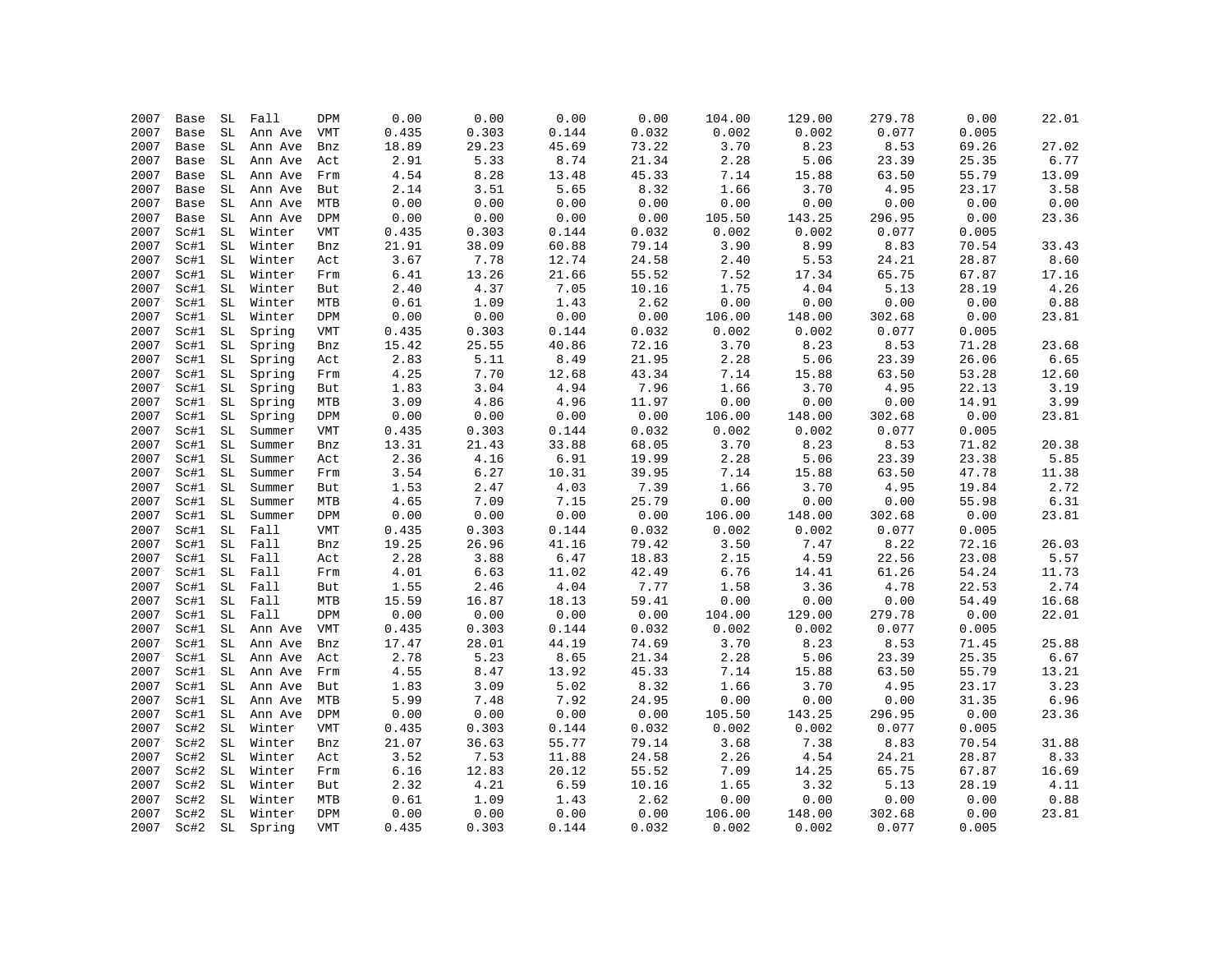| 2007 | Sc#2 | SL                  | Spring  | Bnz        | 14.79    | 24.52 | 37.18 | 72.16 | 3.45   | 6.40   | 8.53   | 71.28 | 22.56            |
|------|------|---------------------|---------|------------|----------|-------|-------|-------|--------|--------|--------|-------|------------------|
| 2007 | Sc#2 | SL                  | Spring  | Act        | 2.71     | 4.94  | 7.83  | 21.95 | 2.12   | 3.93   | 23.39  | 26.06 | 6.45             |
| 2007 | Sc#2 | $\operatorname{SL}$ | Spring  | Frm        | 4.06     | 7.41  | 11.57 | 43.34 | 6.66   | 12.34  | 63.50  | 53.28 | 12.26            |
| 2007 | Sc#2 | SL                  | Spring  | But        | 1.77     | 2.92  | 4.59  | 7.96  | 1.55   | 2.88   | 4.95   | 22.13 | 3.07             |
| 2007 | Sc#2 | SL                  | Spring  | <b>MTB</b> | 3.09     | 4.86  | 4.96  | 11.97 | 0.00   | 0.00   | 0.00   | 14.91 | 3.99             |
| 2007 | Sc#2 | $\operatorname{SL}$ | Spring  | DPM        | 0.00     | 0.00  | 0.00  | 0.00  | 106.00 | 148.00 | 302.68 | 0.00  | 23.81            |
| 2007 | Sc#2 | SL                  | Summer  | <b>VMT</b> | 0.435    | 0.303 | 0.144 | 0.032 | 0.002  | 0.002  | 0.077  | 0.005 |                  |
| 2007 | Sc#2 | SL                  | Summer  | Bnz        | 12.81    | 20.65 | 31.05 | 68.05 | 3.45   | 6.40   | 8.53   | 71.82 | 19.51            |
| 2007 | Sc#2 | SL                  | Summer  | Act        | 2.26     | 4.03  | 6.40  | 19.99 | 2.12   | 3.93   | 23.39  | 23.38 | 5.69             |
| 2007 | Sc#2 | SL                  | Summer  | Frm        | 3.39     | 6.04  | 9.46  | 39.95 | 6.66   | 12.34  | 63.50  | 47.78 | 11.11            |
| 2007 | Sc#2 | SL                  | Summer  | But        | 1.47     | 2.38  | 3.76  | 7.39  | 1.55   | 2.88   | 4.95   | 19.84 | 2.63             |
| 2007 | Sc#2 | SL                  | Summer  | <b>MTB</b> | 4.65     | 7.09  | 7.15  | 25.79 | 0.00   | 0.00   | 0.00   | 55.98 | 6.31             |
| 2007 | Sc#2 | SL                  | Summer  | DPM        | 0.00     | 0.00  | 0.00  | 0.00  | 106.00 | 148.00 | 302.68 | 0.00  | 23.81            |
| 2007 | Sc#2 | SL                  | Fall    | <b>VMT</b> | 0.435    | 0.303 | 0.144 | 0.032 | 0.002  | 0.002  | 0.077  | 0.005 |                  |
| 2007 | Sc#2 | SL                  | Fall    | Bnz        | 18.58    | 25.90 | 37.26 | 79.42 | 3.23   | 5.41   | 8.22   | 72.16 | 24.85            |
| 2007 | Sc#2 | SL                  | Fall    | Act        | 2.17     | 3.70  | 5.80  | 18.83 | 1.99   | 3.33   | 22.56  | 23.08 | 5.36             |
| 2007 | Sc#2 | SL                  | Fall    | Frm        | 3.80     | 6.32  | 9.84  | 42.49 | 6.23   | 10.44  | 61.26  | 54.24 | 11.37            |
| 2007 | Sc#2 | SL                  | Fall    | But        | 1.48     | 2.35  | 3.69  | 7.77  | 1.45   | 2.43   | 4.78   | 22.53 | 2.63             |
| 2007 | Sc#2 | SL                  | Fall    | MTB        | 15.59    | 16.87 | 18.13 | 59.41 | 0.00   | 0.00   | 0.00   | 54.49 | 16.68            |
| 2007 | Sc#2 | SL                  | Fall    | DPM        | 0.00     | 0.00  | 0.00  | 0.00  | 104.00 | 129.00 | 279.78 | 0.00  | 22.01            |
| 2007 | Sc#2 | SL                  |         |            | 0.435    | 0.303 | 0.144 | 0.032 | 0.002  | 0.002  | 0.077  | 0.005 |                  |
|      |      |                     | Ann Ave | VMT        |          |       |       |       |        |        |        |       |                  |
| 2007 | Sc#2 | SL                  | Ann Ave | Bnz        | 16.81    | 26.92 | 40.31 | 74.69 | 3.45   | 6.40   | 8.53   | 71.45 | 24.70            |
| 2007 | Sc#2 | SL                  | Ann Ave | Act        | 2.66     | 5.05  | 7.98  | 21.34 | 2.12   | 3.93   | 23.39  | 25.35 | $\,$ 6 . 46 $\,$ |
| 2007 | Sc#2 | SL                  | Ann Ave | Frm        | 4.35     | 8.15  | 12.75 | 45.33 | 6.66   | 12.34  | 63.50  | 55.79 | 12.86            |
| 2007 | Sc#2 | SL                  | Ann Ave | But        | 1.76     | 2.97  | 4.66  | 8.32  | 1.55   | 2.88   | 4.95   | 23.17 | 3.11             |
| 2007 | Sc#2 | SL                  | Ann Ave | MTB        | 5.99     | 7.48  | 7.92  | 24.95 | 0.00   | 0.00   | 0.00   | 31.35 | 6.96             |
| 2007 | Sc#2 | SL                  | Ann Ave | DPM        | 0.00     | 0.00  | 0.00  | 0.00  | 105.50 | 143.25 | 296.95 | 0.00  | 23.36            |
| 2007 | Sc#3 | SL                  | Winter  | VMT        | 0.435    | 0.230 | 0.110 | 0.032 | 0.002  | 0.109  | 0.077  | 0.005 |                  |
| 2007 | Sc#3 | SL                  | Winter  | Bnz        | 21.07    | 36.63 | 55.77 | 79.14 | 3.68   | 7.38   | 8.83   | 70.54 | 28.10            |
| 2007 | Sc#3 | $\operatorname{SL}$ | Winter  | Act        | 3.52     | 7.53  | 11.88 | 24.58 | 2.26   | 4.54   | 24.21  | 28.87 | 7.87             |
| 2007 | Sc#3 | SL                  | Winter  | Frm        | $6.16\,$ | 12.83 | 20.12 | 55.52 | 7.09   | 14.25  | 65.75  | 67.87 | 16.59            |
| 2007 | Sc#3 | SL                  | Winter  | But        | 2.32     | 4.21  | 6.59  | 10.16 | 1.65   | 3.32   | 5.13   | 28.19 | 3.93             |
| 2007 | Sc#3 | SL                  | Winter  | MTB        | 0.61     | 1.09  | 1.43  | 2.62  | 0.00   | 0.00   | 0.00   | 0.00  | 0.76             |
| 2007 | Sc#3 | SL                  | Winter  | DPM        | 0.00     | 0.00  | 0.00  | 0.00  | 106.00 | 148.00 | 302.68 | 0.00  | 39.65            |
| 2007 | Sc#3 | SL                  | Spring  | VMT        | 0.435    | 0.230 | 0.110 | 0.032 | 0.002  | 0.109  | 0.077  | 0.005 |                  |
| 2007 | Sc#3 | SL                  | Spring  | Bnz        | 14.79    | 24.52 | 37.18 | 72.16 | 3.45   | 6.40   | 8.53   | 71.28 | 20.19            |
| 2007 | Sc#3 | SL                  | Spring  | Act        | 2.71     | 4.94  | 7.83  | 21.95 | 2.12   | 3.93   | 23.39  | 26.06 | 6.24             |
| 2007 | Sc#3 | SL                  | Spring  | Frm        | 4.06     | 7.41  | 11.57 | 43.34 | 6.66   | 12.34  | 63.50  | 53.28 | 12.64            |
| 2007 | Sc#3 | SL                  | Spring  | But        | 1.77     | 2.92  | 4.59  | 7.96  | 1.55   | 2.88   | 4.95   | 22.13 | 3.01             |
| 2007 | Sc#3 | SL                  | Spring  | MTB        | 3.09     | 4.86  | 4.96  | 11.97 | 0.00   | 0.00   | 0.00   | 14.91 | 3.47             |
| 2007 | Sc#3 | SL                  | Spring  | DPM        | 0.00     | 0.00  | 0.00  | 0.00  | 106.00 | 148.00 | 302.68 | 0.00  | 39.65            |
| 2007 | Sc#3 | SL                  | Summer  | VMT        | 0.435    | 0.230 | 0.110 | 0.032 | 0.002  | 0.109  | 0.077  | 0.005 |                  |
| 2007 | Sc#3 | SL                  | Summer  | Bnz        | 12.81    | 20.65 | 31.05 | 68.05 | 3.45   | 6.40   | 8.53   | 71.82 | 17.64            |
| 2007 | Sc#3 | SL                  | Summer  | Act        | 2.26     | 4.03  | 6.40  | 19.99 | 2.12   | 3.93   | 23.39  | 23.38 | 5.60             |
| 2007 | Sc#3 | SL                  | Summer  | Frm        | 3.39     | 6.04  | 9.46  | 39.95 | 6.66   | 12.34  | 63.50  | 47.78 | 11.67            |
| 2007 | Sc#3 | SL                  | Summer  | But        | 1.47     | 2.38  | 3.76  | 7.39  | 1.55   | 2.88   | 4.95   | 19.84 | 2.64             |
| 2007 | Sc#3 | SL                  | Summer  | MTB        | 4.65     | 7.09  | 7.15  | 25.79 | 0.00   | 0.00   | 0.00   | 55.98 | 5.55             |
| 2007 | Sc#3 | SL                  | Summer  | DPM        | 0.00     | 0.00  | 0.00  | 0.00  | 106.00 | 148.00 | 302.68 | 0.00  | 39.65            |
| 2007 | Sc#3 | SL                  | Fall    | VMT        | 0.435    | 0.230 | 0.110 | 0.032 | 0.002  | 0.109  | 0.077  | 0.005 |                  |
| 2007 | Sc#3 | SL                  | Fall    | Bnz        | 18.58    | 25.90 | 37.26 | 79.42 | 3.23   | 5.41   | 8.22   | 72.16 | 22.27            |
| 2007 | Sc#3 | SL                  | Fall    | Act        | 2.17     | 3.70  | 5.80  | 18.83 | 1.99   | 3.33   | 22.56  | 23.08 | 5.25             |
|      |      |                     |         |            |          |       |       |       |        |        |        |       |                  |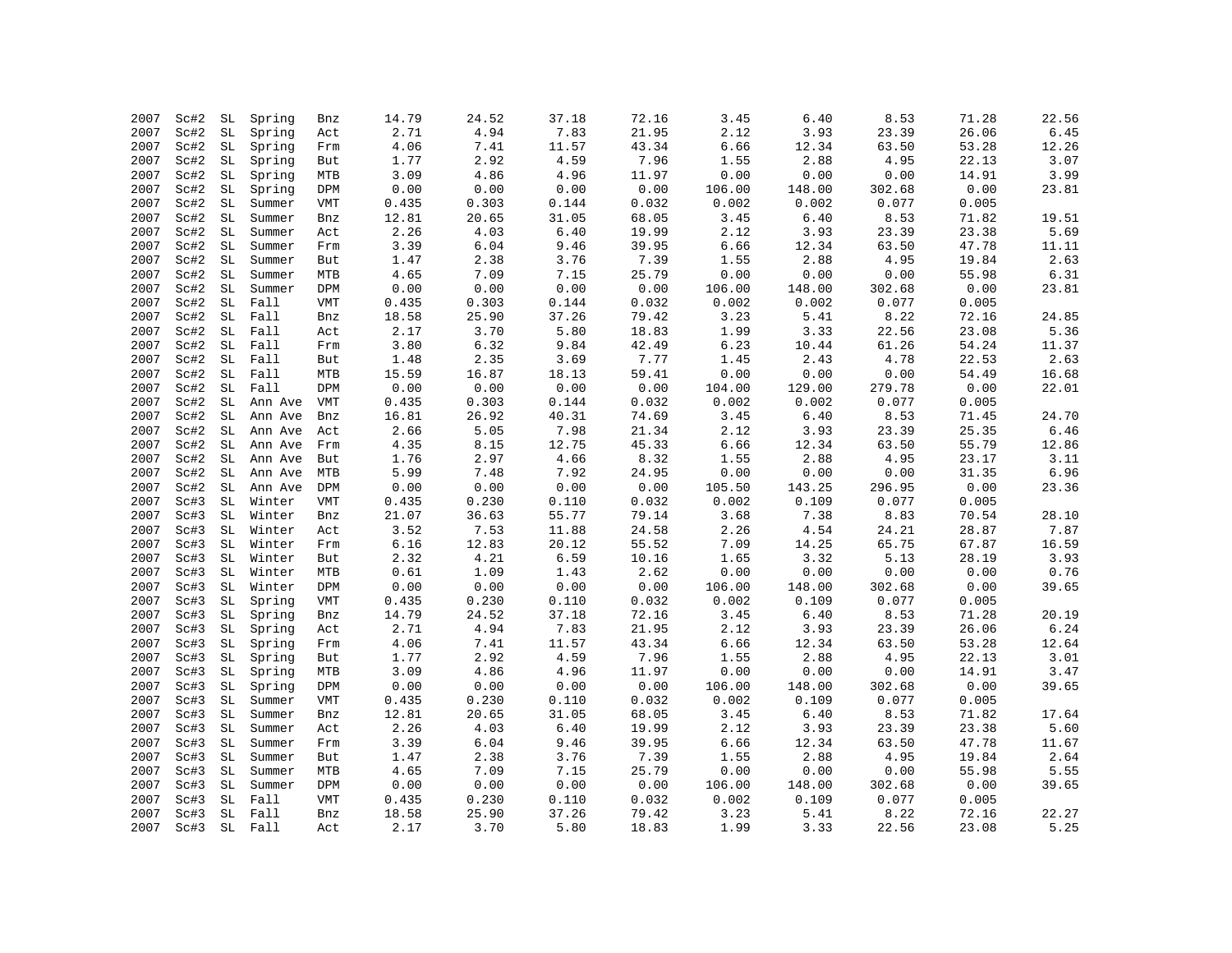| 2007 | Sc#3 | SL | Fall    | Frm                       | 3.80  | 6.32  | 9.84  | 42.49 | 6.23                            | 10.44  | 61.26                  | 54.24 | 11.69 |
|------|------|----|---------|---------------------------|-------|-------|-------|-------|---------------------------------|--------|------------------------|-------|-------|
| 2007 | Sc#3 | SL | Fall    | But                       | 1.48  | 2.35  | 3.69  | 7.77  | 1.45                            | 2.43   | 4.78                   | 22.53 | 2.59  |
| 2007 | Sc#3 | SL | Fall    | MTB                       | 15.59 | 16.87 | 18.13 | 59.41 | 0.00                            | 0.00   | 0.00                   | 54.49 | 14.83 |
| 2007 | Sc#3 | SL | Fall    | DPM                       | 0.00  | 0.00  | 0.00  | 0.00  | 104.00                          | 129.00 | 279.78                 | 0.00  | 35.81 |
| 2007 | Sc#3 | SL | Ann Ave | VMT                       | 0.435 | 0.230 | 0.110 | 0.032 | 0.002                           | 0.109  | 0.077                  | 0.005 |       |
| 2007 | Sc#3 | SL | Ann Ave | Bnz                       | 16.81 | 26.92 | 40.31 | 74.69 | 3.45                            | 6.40   | 8.53                   | 71.45 | 22.05 |
| 2007 | Sc#3 | SL | Ann Ave | Act                       | 2.66  | 5.05  | 7.98  | 21.34 | 2.12                            | 3.93   | 23.39                  | 25.35 | 6.24  |
| 2007 | Sc#3 | SL | Ann Ave | Frm                       | 4.35  | 8.15  | 12.75 | 45.33 | 6.66                            | 12.34  | 63.50                  | 55.79 | 13.15 |
| 2007 | Sc#3 | SL | Ann Ave | But                       | 1.76  | 2.97  | 4.66  | 8.32  | 1.55                            | 2.88   | 4.95                   | 23.17 | 3.04  |
| 2007 | Sc#3 | SL | Ann Ave | MTB                       | 5.99  | 7.48  | 7.92  | 24.95 | ${\bf 0}$ . ${\bf 0}$ ${\bf 0}$ | 0.00   | ${\bf 0}$ . ${\bf 00}$ | 31.35 | 6.15  |
| 2007 | Sc#3 | SL | Ann Ave | DPM                       | 0.00  | 0.00  | 0.00  | 0.00  | 105.50                          | 143.25 | 296.95                 | 0.00  | 38.69 |
| 2020 | Base | SL | Winter  | <b>VMT</b>                | 0.391 | 0.333 | 0.158 | 0.031 | 0.002                           | 0.004  | 0.077                  | 0.004 |       |
| 2020 | Base | SL | Winter  | Bnz                       | 14.00 | 20.20 | 44.71 | 49.80 | 2.50                            | 6.19   | 6.33                   | 66.39 | 21.59 |
| 2020 | Base | SL | Winter  | Act                       | 2.18  | 3.13  | 6.99  | 13.57 | 1.54                            | 3.81   | 17.37                  | 28.87 | 4.89  |
| 2020 | Base | SL | Winter  | Frm                       | 3.60  | 5.14  | 11.56 | 23.35 | 4.82                            | 11.94  | 47.17                  | 67.87 | 9.63  |
| 2020 | Base | SL | Winter  | But                       | 2.11  | 3.10  | 6.37  | 3.50  | 1.12                            | 2.78   | 3.68                   | 28.19 | 3.38  |
| 2020 | Base | SL | Winter  | MTB                       | 0.00  | 0.00  | 0.00  | 0.00  | 0.00                            | 0.00   | 0.00                   | 0.00  | 0.00  |
| 2020 | Base | SL | Winter  | DPM                       | 0.00  | 0.00  | 0.00  | 0.00  | 100.00                          | 109.00 | 217.96                 | 0.00  | 17.42 |
| 2020 | Base | SL | Spring  | VMT                       | 0.391 | 0.333 | 0.158 | 0.031 | 0.002                           | 0.004  | 0.077                  | 0.004 |       |
| 2020 | Base | SL | Spring  | Bnz                       | 9.95  | 13.82 | 30.00 | 44.75 | 2.50                            | 6.19   | 6.33                   | 70.38 | 15.42 |
| 2020 | Base | SL | Spring  | Act                       | 1.78  | 2.37  | 5.26  | 11.98 | 1.53                            | 3.81   | 17.36                  | 26.06 | 4.15  |
| 2020 | Base | SL | Spring  | Frm                       | 2.43  | 3.34  | 7.54  | 17.92 | 4.82                            | 11.95  | 47.13                  | 53.28 | 7.71  |
| 2020 | Base | SL | Spring  | But                       | 1.71  | 2.43  | 4.96  | 2.68  | 1.12                            | 2.79   | 3.68                   | 22.13 | 2.73  |
| 2020 | Base | SL | Spring  | <b>MTB</b>                | 0.00  | 0.00  | 0.00  | 0.00  | 0.00                            | 0.00   | 0.00                   | 0.00  | 0.00  |
| 2020 | Base | SL | Spring  | DPM                       | 0.00  | 0.00  | 0.00  | 0.00  | 100.00                          | 109.00 | 217.96                 | 0.00  | 17.42 |
| 2020 | Base | SL | Summer  | $\ensuremath{\text{VMT}}$ | 0.391 | 0.333 | 0.158 | 0.031 | 0.002                           | 0.004  | 0.077                  | 0.004 |       |
| 2020 | Base | SL | Summer  | Bnz                       | 8.50  | 11.56 | 24.77 | 41.26 | 2.50                            | 6.19   | 6.33                   | 71.16 | 13.17 |
| 2020 | Base | SL | Summer  | Act                       | 1.48  | 1.92  | 4.29  | 10.59 | 1.53                            | 3.81   | 17.36                  | 23.38 | 3.67  |
| 2020 | Base | SL | Summer  |                           | 2.02  | 2.71  | 6.14  | 15.83 | 4.82                            | 11.95  | 47.13                  | 47.78 | 7.03  |
| 2020 |      | SL |         | Frm                       | 1.42  | 1.98  | 4.07  | 2.37  | 1.12                            | 2.79   | 3.68                   | 19.84 | 2.31  |
|      | Base |    | Summer  | But                       |       |       |       |       |                                 |        |                        |       |       |
| 2020 | Base | SL | Summer  | MTB                       | 0.00  | 0.00  | 0.00  | 0.00  | 0.00                            | 0.00   | ${\bf 0}$ . ${\bf 00}$ | 0.00  | 0.00  |
| 2020 | Base | SL | Summer  | DPM                       | 0.00  | 0.00  | 0.00  | 0.00  | 100.00                          | 109.00 | 217.96                 | 0.00  | 17.42 |
| 2020 | Base | SL | Fall    | VMT                       | 0.391 | 0.333 | 0.158 | 0.031 | 0.002                           | 0.004  | 0.077                  | 0.004 |       |
| 2020 | Base | SL | Fall    | Bnz                       | 12.77 | 15.72 | 31.07 | 53.88 | 2.49                            | 6.20   | 6.32                   | 69.48 | 17.60 |
| 2020 | Base | SL | Fall    | Act                       | 1.45  | 1.99  | 4.37  | 10.46 | 1.53                            | 3.81   | 17.34                  | 23.08 | 3.69  |
| 2020 | Base | SL | Fall    | Frm                       | 2.39  | 3.25  | 7.24  | 17.96 | 4.81                            | 11.96  | 47.09                  | 54.24 | 7.62  |
| 2020 | Base | SL | Fall    | But                       | 1.42  | 1.98  | 4.03  | 2.69  | 1.12                            | 2.79   | 3.67                   | 22.53 | 2.32  |
| 2020 | Base | SL | Fall    | MTB                       | 0.00  | 0.00  | 0.00  | 0.00  | 0.00                            | 0.00   | 0.00                   | 0.00  | 0.00  |
| 2020 | Base | SL | Fall    | DPM                       | 0.00  | 0.00  | 0.00  | 0.00  | 100.00                          | 109.00 | 217.96                 | 0.00  | 17.42 |
| 2020 | Base | SL | Ann Ave | VMT                       | 0.391 | 0.333 | 0.158 | 0.031 | 0.002                           | 0.004  | 0.077                  | 0.004 |       |
| 2020 | Base | SL | Ann Ave | Bnz                       | 11.31 | 15.33 | 32.64 | 47.42 | 2.50                            | 6.19   | 6.33                   | 69.35 | 16.94 |
| 2020 | Base | SL | Ann Ave | Act                       | 1.72  | 2.35  | 5.23  | 11.65 | 1.53                            | 3.81   | 17.36                  | 25.35 | 4.10  |
| 2020 | Base | SL | Ann Ave | Frm                       | 2.61  | 3.61  | 8.12  | 18.76 | 4.82                            | 11.95  | 47.13                  | 55.79 | 8.00  |
| 2020 | Base | SL | Ann Ave | But                       | 1.66  | 2.37  | 4.86  | 2.81  | 1.12                            | 2.79   | 3.68                   | 23.17 | 2.68  |
| 2020 | Base | SL | Ann Ave | MTB                       | 0.00  | 0.00  | 0.00  | 0.00  | 0.00                            | 0.00   | 0.00                   | 0.00  | 0.00  |
| 2020 | Base | SL | Ann Ave | DPM                       | 0.00  | 0.00  | 0.00  | 0.00  | 100.00                          | 109.00 | 217.96                 | 0.00  | 17.42 |
| 2020 | Sc#1 | SL | Winter  | VMT                       | 0.391 | 0.333 | 0.158 | 0.031 | 0.002                           | 0.004  | 0.077                  | 0.004 |       |
| 2020 | Sc#1 | SL | Winter  | Bnz                       | 12.18 | 18.39 | 41.97 | 51.29 | 2.50                            | 6.19   | 6.33                   | 70.54 | 19.91 |
| 2020 | Sc#1 | SL | Winter  | Act                       | 2.01  | 3.01  | 6.94  | 13.57 | 1.54                            | 3.81   | 17.37                  | 28.87 | 4.78  |
| 2020 | Sc#1 | SL | Winter  | Frm                       | 3.56  | 5.34  | 12.27 | 23.35 | 4.82                            | 11.94  | 47.17                  | 67.87 | 9.79  |
| 2020 | Sc#1 | SL | Winter  | But                       | 1.74  | 2.65  | 5.58  | 3.50  | 1.12                            | 2.78   | 3.68                   | 28.19 | 2.96  |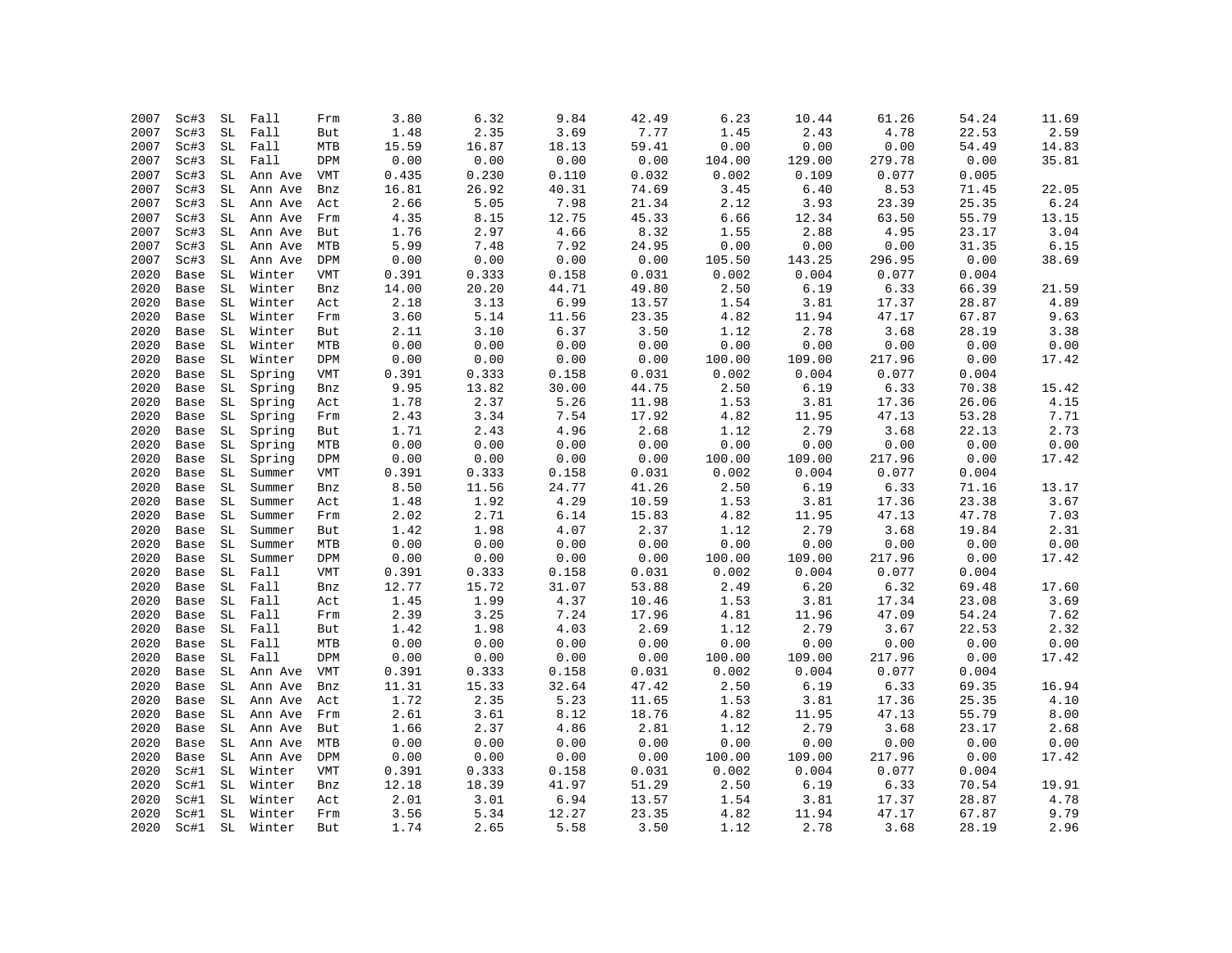| 2020 | Sc#1 | SL                  | Winter  | MTB        | 0.35  | 0.60     | 0.73  | 2.65  | 0.00   | 0.00            | 0.00                   | 0.00  | 0.54  |
|------|------|---------------------|---------|------------|-------|----------|-------|-------|--------|-----------------|------------------------|-------|-------|
| 2020 | Sc#1 | SL                  | Winter  | DPM        | 0.00  | 0.00     | 0.00  | 0.00  | 100.00 | 109.00          | 217.96                 | 0.00  | 17.42 |
|      |      |                     |         |            |       |          |       |       |        |                 |                        |       |       |
| 2020 | Sc#1 | $\operatorname{SL}$ | Spring  | VMT        | 0.391 | 0.333    | 0.158 | 0.031 | 0.002  | 0.004           | 0.077                  | 0.004 |       |
| 2020 | Sc#1 | SL                  | Spring  | Bnz        | 8.82  | 12.76    | 28.46 | 45.06 | 2.50   | 6.19            | 6.33                   | 71.28 | 14.40 |
| 2020 | Sc#1 | SL                  | Spring  | Act        | 1.61  | 2.23     | 5.13  | 11.98 | 1.53   | 3.81            | 17.36                  | 26.06 | 4.01  |
| 2020 | Sc#1 | $\operatorname{SL}$ | Spring  | Frm        | 2.37  | 3.40     | 7.89  | 17.92 | 4.82   | 11.95           | 47.13                  | 53.28 | 7.76  |
| 2020 | Sc#1 | SL                  | Spring  | But        | 1.39  | 2.01     | 4.23  | 2.68  | 1.12   | 2.79            | 3.68                   | 22.13 | 2.35  |
| 2020 | Sc#1 | SL                  | Spring  | MTB        | 1.71  | 2.54     | 2.52  | 7.41  | 0.00   | 0.00            | 0.00                   | 14.91 | 2.20  |
| 2020 | Sc#1 | SL                  | Spring  | DPM        | 0.00  | 0.00     | 0.00  | 0.00  | 100.00 | 109.00          | 217.96                 | 0.00  | 17.42 |
| 2020 | Sc#1 | SL                  | Summer  | VMT        | 0.391 | 0.333    | 0.158 | 0.031 | 0.002  | 0.004           | 0.077                  | 0.004 |       |
| 2020 | Sc#1 | SL                  | Summer  | Bnz        | 7.57  | 10.70    | 23.51 | 41.50 | 2.50   | 6.19            | 6.33                   | 71.82 | 12.33 |
| 2020 | Sc#1 | SL                  | Summer  | Act        | 1.34  | 1.82     | 4.18  | 10.59 | 1.53   | 3.81            | 17.36                  | 23.38 | 3.57  |
| 2020 | Sc#1 | SL                  | Summer  | Frm        | 1.97  | 2.76     | 6.43  | 15.83 | 4.82   | 11.95           | 47.13                  | 47.78 | 7.07  |
| 2020 | Sc#1 | SL                  | Summer  | But        | 1.16  | 1.64     | 3.46  | 2.37  | 1.12   | 2.79            | 3.68                   | 19.84 | 2.00  |
| 2020 | Sc#1 | SL                  | Summer  | MTB        | 2.48  | 3.58     | 3.53  | 15.58 | 0.00   | 0.00            | 0.00                   | 55.98 | 3.43  |
| 2020 | Sc#1 | SL                  | Summer  | DPM        | 0.00  | 0.00     | 0.00  | 0.00  | 100.00 | 109.00          | 217.96                 | 0.00  | 17.42 |
| 2020 | Sc#1 | SL                  | Fall    | VMT        | 0.391 | 0.333    | 0.158 | 0.031 | 0.002  | 0.004           | 0.077                  | 0.004 |       |
| 2020 | Sc#1 | SL                  | Fall    | Bnz        | 11.50 | 14.53    | 29.31 | 54.79 | 2.49   | 6.20            | 6.32                   | 72.52 | 16.47 |
| 2020 | Sc#1 | SL                  | Fall    | Act        | 1.34  | 1.91     | 4.34  | 10.46 | 1.53   | 3.81            | 17.34                  | 23.08 | 3.61  |
| 2020 | Sc#1 | SL                  | Fall    | Frm        | 2.37  | 3.38     | 7.69  | 17.96 | 4.81   | 11.96           | 47.09                  | 54.24 | 7.73  |
| 2020 | Sc#1 | SL                  | Fall    | But        | 1.17  | 1.69     | 3.53  | 2.69  | 1.12   | 2.79            | 3.67                   | 22.53 | 2.05  |
| 2020 | Sc#1 | $\operatorname{SL}$ | Fall    | MTB        | 10.21 | 8.57     | 8.60  | 50.50 | 0.00   | 0.00            | ${\bf 0}$ . ${\bf 00}$ | 55.76 | 9.99  |
| 2020 |      | SL                  | Fall    | DPM        | 0.00  | 0.00     | 0.00  | 0.00  | 100.00 |                 | 217.96                 | 0.00  | 17.42 |
| 2020 | Sc#1 | SL                  |         |            |       |          |       | 0.031 | 0.002  | 109.00<br>0.004 | 0.077                  | 0.004 |       |
|      | Sc#1 |                     | Ann Ave | VMT        | 0.391 | 0.333    | 0.158 |       |        |                 |                        |       |       |
| 2020 | Sc#1 | SL                  | Ann Ave | Bnz        | 10.02 | 14.09    | 30.81 | 48.16 | 2.50   | 6.19            | 6.33                   | 71.54 | 15.78 |
| 2020 | Sc#1 | SL                  | Ann Ave | Act        | 1.58  | 2.24     | 5.15  | 11.65 | 1.53   | 3.81            | 17.36                  | 25.35 | 3.99  |
| 2020 | Sc#1 | SL                  | Ann Ave | Frm        | 2.57  | 3.72     | 8.57  | 18.76 | 4.82   | 11.95           | 47.13                  | 55.79 | 8.09  |
| 2020 | Sc#1 | SL                  | Ann Ave | But        | 1.37  | 2.00     | 4.20  | 2.81  | 1.12   | 2.79            | 3.68                   | 23.17 | 2.34  |
| 2020 | Sc#1 | SL                  | Ann Ave | MTB        | 3.69  | 3.82     | 3.85  | 19.03 | 0.00   | 0.00            | ${\bf 0}$ . ${\bf 00}$ | 31.66 | 4.04  |
| 2020 | Sc#1 | SL                  | Ann Ave | DPM        | 0.00  | 0.00     | 0.00  | 0.00  | 100.00 | 109.00          | 217.96                 | 0.00  | 17.42 |
| 2020 | Sc#2 | SL                  | Winter  | VMT        | 0.391 | 0.333    | 0.158 | 0.031 | 0.002  | 0.004           | 0.077                  | 0.004 |       |
| 2020 | Sc#2 | SL                  | Winter  | Bnz        | 9.49  | 14.24    | 22.77 | 51.29 | 1.95   | 2.18            | 6.33                   | 70.54 | 14.42 |
| 2020 | Sc#2 | SL                  | Winter  | Act        | 1.55  | 2.32     | 3.71  | 13.57 | 1.20   | 1.34            | 17.37                  | 28.87 | 3.85  |
| 2020 | Sc#2 | SL                  | Winter  | Frm        | 2.76  | 4.12     | 6.52  | 23.35 | 3.76   | 4.21            | 47.17                  | 67.87 | 8.13  |
| 2020 | Sc#2 | SL                  | Winter  | But        | 1.44  | 2.18     | 3.62  | 3.50  | 0.88   | 0.98            | 3.68                   | 28.19 | 2.37  |
| 2020 | Sc#2 | SL                  | Winter  | MTB        | 0.35  | 0.60     | 0.73  | 2.65  | 0.00   | 0.00            | 0.00                   | 0.00  | 0.54  |
| 2020 | Sc#2 | SL                  | Winter  | DPM        | 0.00  | 0.00     | 0.00  | 0.00  | 100.00 | 109.00          | 217.96                 | 0.00  | 17.42 |
| 2020 | Sc#2 | SL                  | Spring  | VMT        | 0.391 | 0.333    | 0.158 | 0.031 | 0.002  | 0.004           | 0.077                  | 0.004 |       |
| 2020 | Sc#2 | SL                  | Spring  | Bnz        | 6.93  | 9.98     | 15.38 | 45.06 | 1.94   | 2.16            | 6.33                   | 71.28 | 10.65 |
| 2020 | Sc#2 | SL                  | Spring  | Act        | 1.24  | 1.76     | 2.75  | 11.98 | 1.20   | 1.33            | 17.36                  | 26.06 | 3.33  |
| 2020 | Sc#2 | SL                  | Spring  | Frm        | 1.82  | 2.60     | 4.02  | 17.92 | 3.75   | 4.16            | 47.13                  | 53.28 | 6.63  |
| 2020 | Sc#2 | SL                  | Spring  | But        | 1.15  | 1.67     | 2.75  | 2.68  | 0.88   | 0.97            | 3.68                   | 22.13 | 1.90  |
| 2020 | Sc#2 | $\operatorname{SL}$ | Spring  | MTB        | 1.71  | 2.54     | 2.52  | 7.41  | 0.00   | 0.00            | 0.00                   | 14.91 | 2.20  |
| 2020 | Sc#2 | SL                  | Spring  | DPM        | 0.00  | 0.00     | 0.00  | 0.00  | 100.00 | 109.00          | 217.96                 | 0.00  | 17.42 |
| 2020 | Sc#2 | SL                  | Summer  | VMT        | 0.391 | 0.333    | 0.158 | 0.031 | 0.002  | 0.004           | 0.077                  | 0.004 |       |
|      |      |                     |         |            |       |          |       |       |        | 2.16            |                        | 71.82 |       |
| 2020 | Sc#2 | SL                  | Summer  | Bnz        | 6.01  | $8.48\,$ | 12.98 | 41.50 | 1.94   |                 | 6.33                   |       | 9.30  |
| 2020 | Sc#2 | SL                  | Summer  | Act        | 1.04  | 1.44     | 2.27  | 10.59 | 1.20   | 1.33            | 17.36                  | 23.38 | 3.01  |
| 2020 | Sc#2 | SL                  | Summer  | Frm        | 1.51  | 2.13     | 3.31  | 15.83 | 3.75   | 4.16            | 47.13                  | 47.78 | 6.16  |
| 2020 | Sc#2 | SL                  | Summer  | But        | 0.96  | 1.37     | 2.27  | 2.37  | 0.88   | 0.97            | 3.68                   | 19.84 | 1.63  |
| 2020 | Sc#2 | SL                  | Summer  | MTB        | 2.48  | 3.58     | 3.53  | 15.58 | 0.00   | 0.00            | 0.00                   | 55.98 | 3.43  |
| 2020 | Sc#2 | SL                  | Summer  | <b>DPM</b> | 0.00  | 0.00     | 0.00  | 0.00  | 100.00 | 109.00          | 217.96                 | 0.00  | 17.42 |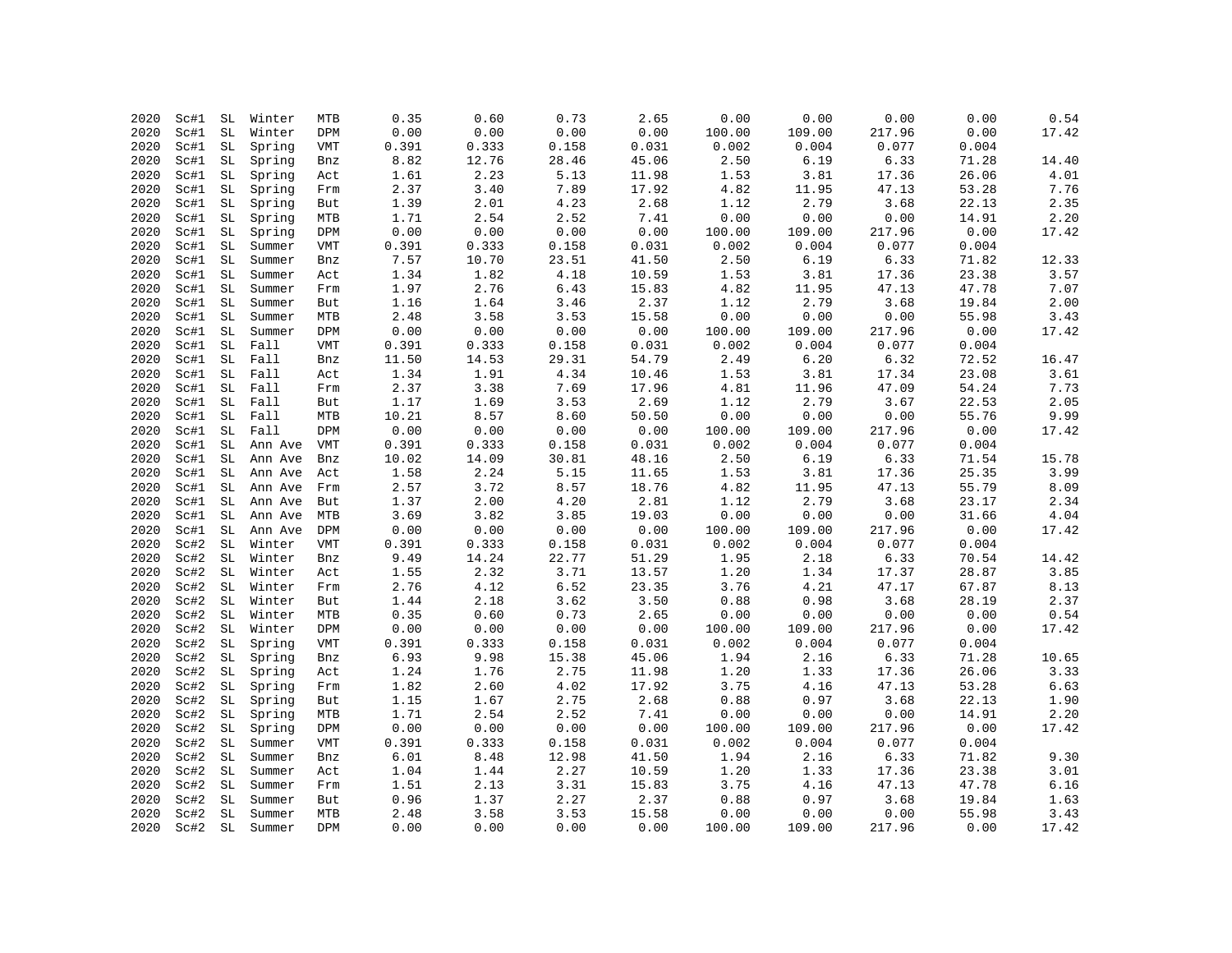| 2020 | Sc#2 | SL | Fall                      | VMT | 0.391 | 0.333 | 0.158 | 0.031 | 0.002  | 0.004  | 0.077  | 0.004 |       |
|------|------|----|---------------------------|-----|-------|-------|-------|-------|--------|--------|--------|-------|-------|
| 2020 | Sc#2 | SL | Fall                      | Bnz | 9.69  | 11.87 | 16.68 | 54.79 | 1.94   | 2.13   | 6.32   | 72.52 | 12.87 |
| 2020 | Sc#2 | SL | Fall                      | Act | 1.03  | 1.47  | 2.22  | 10.46 | 1.19   | 1.31   | 17.34  | 23.08 | 3.00  |
| 2020 | Sc#2 | SL | Fall                      | Frm | 1.83  | 2.60  | 3.92  | 17.96 | 3.75   | 4.12   | 47.09  | 54.24 | 6.63  |
| 2020 | Sc#2 | SL | Fall                      | But | 0.96  | 1.39  | 2.21  | 2.69  | 0.87   | 0.96   | 3.67   | 22.53 | 1.65  |
| 2020 | Sc#2 | SL | Fall                      | MTB | 10.21 | 8.57  | 8.60  | 50.50 | 0.00   | 0.00   | 0.00   | 55.76 | 9.99  |
| 2020 | Sc#2 | SL | Fall                      | DPM | 0.00  | 0.00  | 0.00  | 0.00  | 100.00 | 109.00 | 217.96 | 0.00  | 17.42 |
| 2020 | Sc#2 | SL | Ann Ave                   | VMT | 0.391 | 0.333 | 0.158 | 0.031 | 0.002  | 0.004  | 0.077  | 0.004 |       |
| 2020 | Sc#2 | SL | Ann Ave                   | Bnz | 8.03  | 11.14 | 16.95 | 48.16 | 1.94   | 2.16   | 6.33   | 71.54 | 11.81 |
| 2020 | Sc#2 | SL | Ann Ave                   | Act | 1.21  | 1.75  | 2.74  | 11.65 | 1.20   | 1.33   | 17.36  | 25.35 | 3.30  |
| 2020 | Sc#2 | SL | Ann Ave                   | Frm | 1.98  | 2.86  | 4.44  | 18.76 | 3.75   | 4.16   | 47.13  | 55.79 | 6.89  |
| 2020 | Sc#2 | SL | Ann Ave                   | But | 1.13  | 1.65  | 2.71  | 2.81  | 0.88   | 0.97   | 3.68   | 23.17 | 1.89  |
| 2020 | Sc#2 | SL | Ann Ave                   | MTB | 3.69  | 3.82  | 3.85  | 19.03 | 0.00   | 0.00   | 0.00   | 31.66 | 4.04  |
| 2020 | Sc#2 | SL | Ann Ave                   | DPM | 0.00  | 0.00  | 0.00  | 0.00  | 100.00 | 109.00 | 217.96 | 0.00  | 17.42 |
| 2020 | Sc#3 | SL | Winter                    | VMT | 0.391 | 0.185 | 0.087 | 0.031 | 0.002  | 0.223  | 0.077  | 0.004 |       |
| 2020 | Sc#3 | SL | Winter                    | Bnz | 9.49  | 14.24 | 22.77 | 51.29 | 1.95   | 2.18   | 6.33   | 70.54 | 11.18 |
| 2020 | Sc#3 | SL | Winter                    | Act | 1.55  | 2.32  | 3.71  | 13.57 | 1.20   | 1.34   | 17.37  | 28.87 | 3.53  |
| 2020 | Sc#3 | SL | Winter                    | Frm | 2.76  | 4.12  | 6.52  | 23.35 | 3.76   | 4.21   | 47.17  | 67.87 | 7.98  |
| 2020 | Sc#3 | SL | Winter                    | But | 1.44  | 2.18  | 3.62  | 3.50  | 0.88   | 0.98   | 3.68   | 28.19 | 2.00  |
| 2020 | Sc#3 | SL | Winter                    | MTB | 0.35  | 0.60  | 0.73  | 2.65  | 0.00   | 0.00   | 0.00   | 0.00  | 0.39  |
| 2020 | Sc#3 | SL | Winter                    | DPM | 0.00  | 0.00  | 0.00  | 0.00  | 100.00 | 109.00 | 217.96 | 0.00  | 41.29 |
| 2020 | Sc#3 | SL | Spring                    | VMT | 0.391 | 0.185 | 0.087 | 0.031 | 0.002  | 0.223  | 0.077  | 0.004 |       |
| 2020 | Sc#3 | SL | Spring                    | Bnz | 6.93  | 9.98  | 15.38 | 45.06 | 1.94   | 2.16   | 6.33   | 71.28 | 8.55  |
| 2020 | Sc#3 | SL | Spring                    | Act | 1.24  | 1.76  | 2.75  | 11.98 | 1.20   | 1.33   | 17.36  | 26.06 | 3.16  |
| 2020 | Sc#3 | SL | Spring                    | Frm | 1.82  | 2.60  | 4.02  | 17.92 | 3.75   | 4.16   | 47.13  | 53.28 | 6.88  |
| 2020 | Sc#3 | SL | Spring                    | But | 1.15  | 1.67  | 2.75  | 2.68  | 0.88   | 0.97   | 3.68   | 22.13 | 1.67  |
| 2020 | Sc#3 | SL | Spring                    | MTB | 1.71  | 2.54  | 2.52  | 7.41  | 0.00   | 0.00   | 0.00   | 14.91 | 1.64  |
| 2020 | Sc#3 | SL | Spring                    | DPM | 0.00  | 0.00  | 0.00  | 0.00  | 100.00 | 109.00 | 217.96 | 0.00  | 41.29 |
| 2020 | Sc#3 | SL | Summer                    | VMT | 0.391 | 0.185 | 0.087 | 0.031 | 0.002  | 0.223  | 0.077  | 0.004 |       |
| 2020 | Sc#3 | SL | Summer                    | Bnz | 6.01  | 8.48  | 12.98 | 41.50 | 1.94   | 2.16   | 6.33   | 71.82 | 7.59  |
| 2020 | Sc#3 | SL | Summer                    | Act | 1.04  | 1.44  | 2.27  | 10.59 | 1.20   | 1.33   | 17.36  | 23.38 | 2.93  |
| 2020 | Sc#3 | SL | Summer                    | Frm | 1.51  | 2.13  | 3.31  | 15.83 | 3.75   | 4.16   | 47.13  | 47.78 | 6.52  |
| 2020 | Sc#3 | SL | Summer                    | But | 0.96  | 1.37  | 2.27  | 2.37  | 0.88   | 0.97   | 3.68   | 19.84 | 1.48  |
| 2020 | Sc#3 | SL | Summer                    | MTB | 2.48  | 3.58  | 3.53  | 15.58 | 0.00   | 0.00   | 0.00   | 55.98 | 2.65  |
| 2020 | Sc#3 | SL | Summer                    | DPM | 0.00  | 0.00  | 0.00  | 0.00  | 100.00 | 109.00 | 217.96 | 0.00  | 41.29 |
| 2020 | Sc#3 | SL | Fall                      | VMT | 0.391 | 0.185 | 0.087 | 0.031 | 0.002  | 0.223  | 0.077  | 0.004 |       |
| 2020 | Sc#3 | SL | Fall                      | Bnz | 9.69  | 11.87 | 16.68 | 54.79 | 1.94   | 2.13   | 6.32   | 72.52 | 10.39 |
| 2020 | Sc#3 | SL | Fall                      | Act | 1.03  | 1.47  | 2.22  | 10.46 | 1.19   | 1.31   | 17.34  | 23.08 | 2.91  |
| 2020 | Sc#3 | SL | Fall                      | Frm | 1.83  | 2.60  | 3.92  | 17.96 | 3.75   | 4.12   | 47.09  | 54.24 | 6.86  |
| 2020 | Sc#3 | SL | Fall                      | But | 0.96  | 1.39  | 2.21  | 2.69  | 0.87   | 0.96   | 3.67   | 22.53 | 1.50  |
| 2020 | Sc#3 | SL | Fall                      | MTB | 10.21 | 8.57  | 8.60  | 50.50 | 0.00   | 0.00   | 0.00   | 55.76 | 8.11  |
| 2020 | Sc#3 | SL | Fall                      | DPM | 0.00  | 0.00  | 0.00  | 0.00  | 100.00 | 109.00 | 217.96 | 0.00  | 41.29 |
| 2020 | Sc#3 | SL | Ann Ave                   | VMT | 0.391 | 0.185 | 0.087 | 0.031 | 0.002  | 0.223  | 0.077  | 0.004 |       |
| 2020 | Sc#3 | SL | Ann Ave                   | Bnz | 8.03  | 11.14 | 16.95 | 48.16 | 1.94   | 2.16   | 6.33   | 71.54 | 9.43  |
| 2020 | Sc#3 | SL | Ann Ave                   | Act | 1.21  | 1.75  | 2.74  | 11.65 | 1.20   | 1.33   | 17.36  | 25.35 | 3.13  |
| 2020 | Sc#3 | SL | Ann Ave                   | Frm | 1.98  | 2.86  | 4.44  | 18.76 | 3.75   | 4.16   | 47.13  | 55.79 | 7.06  |
| 2020 | Sc#3 | SL | Ann Ave                   | But | 1.13  | 1.65  | 2.71  | 2.81  | 0.88   | 0.97   | 3.68   | 23.17 | 1.66  |
| 2020 | Sc#3 | SL | Ann Ave<br>SL Ann Ave DPM | MTB | 3.69  | 3.82  | 3.85  | 19.03 | 0.00   | 0.00   | 0.00   | 31.66 | 3.20  |
| 2020 | Sc#3 |    |                           |     | 0.00  | 0.00  | 0.00  | 0.00  | 100.00 | 109.00 | 217.96 | 0.00  | 41.29 |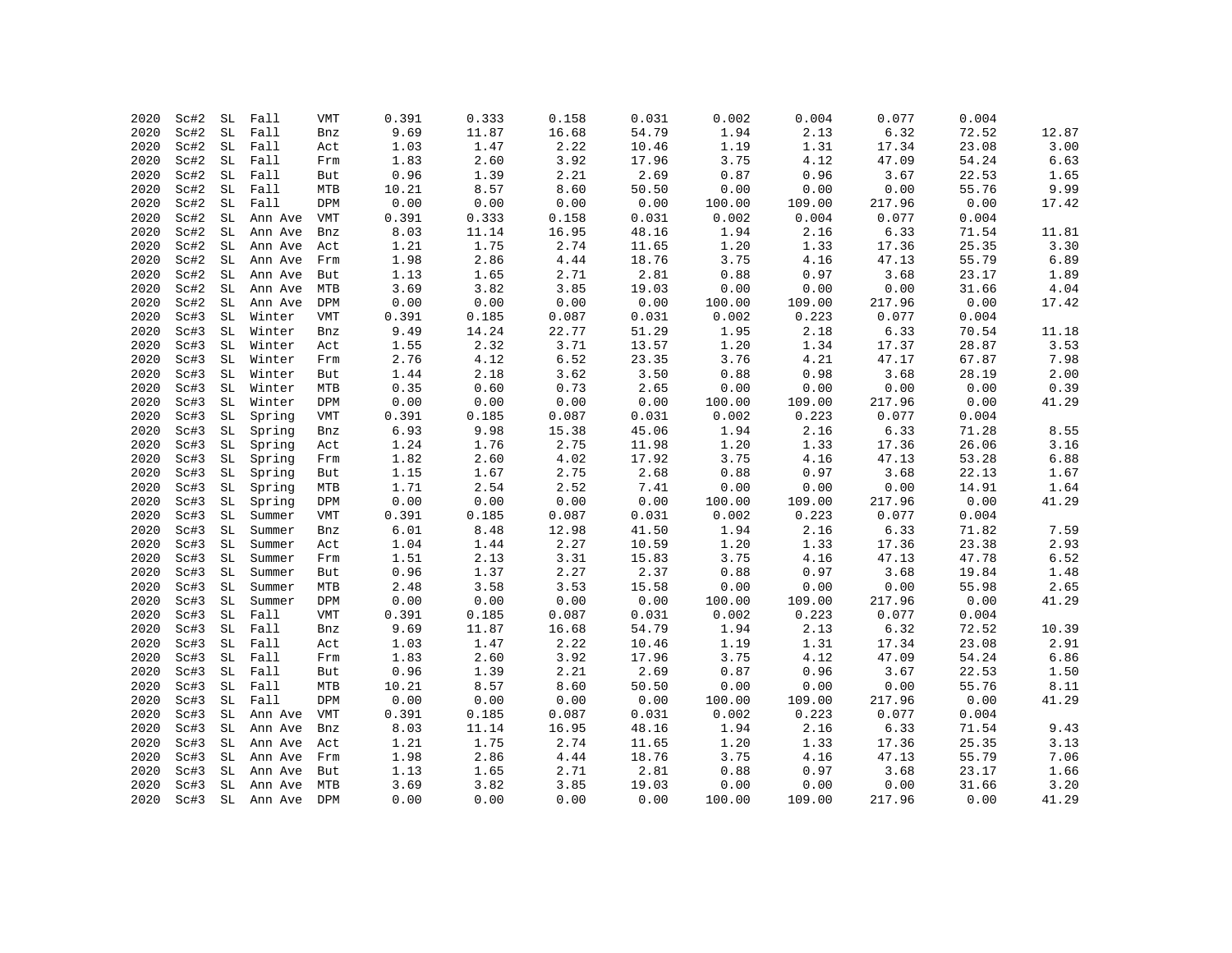# 2. Modeled Urban Area Toxics Exposure Estimates (µg/m<sup>3</sup>)

 $\pmb{\epsilon}$ 

| Chicago:      | 'CH EXP.OUT' |
|---------------|--------------|
| Denver:       | 'DN EXP.OUT' |
| Houston:      | 'HS EXP.OUT' |
| Minneapolis:  | 'MN EXP.OUT' |
| New York:     | 'NY EXP.OUT' |
| Philadelphia: | 'PA EXP.OUT' |
| Phoenix:      | 'PX EXP.OUT' |
| Spokane:      | 'SP EXP.OUT' |
| St. Louis:    | 'SL EXP.OUT' |
|               |              |

- $Bnz = benzene$
- $Act = acetaldehyde$
- $Frm = formuladehydro$
- But =  $1,3$ -butadiene
- $MTB = MTBE$
- $DPM = Diese$  particulate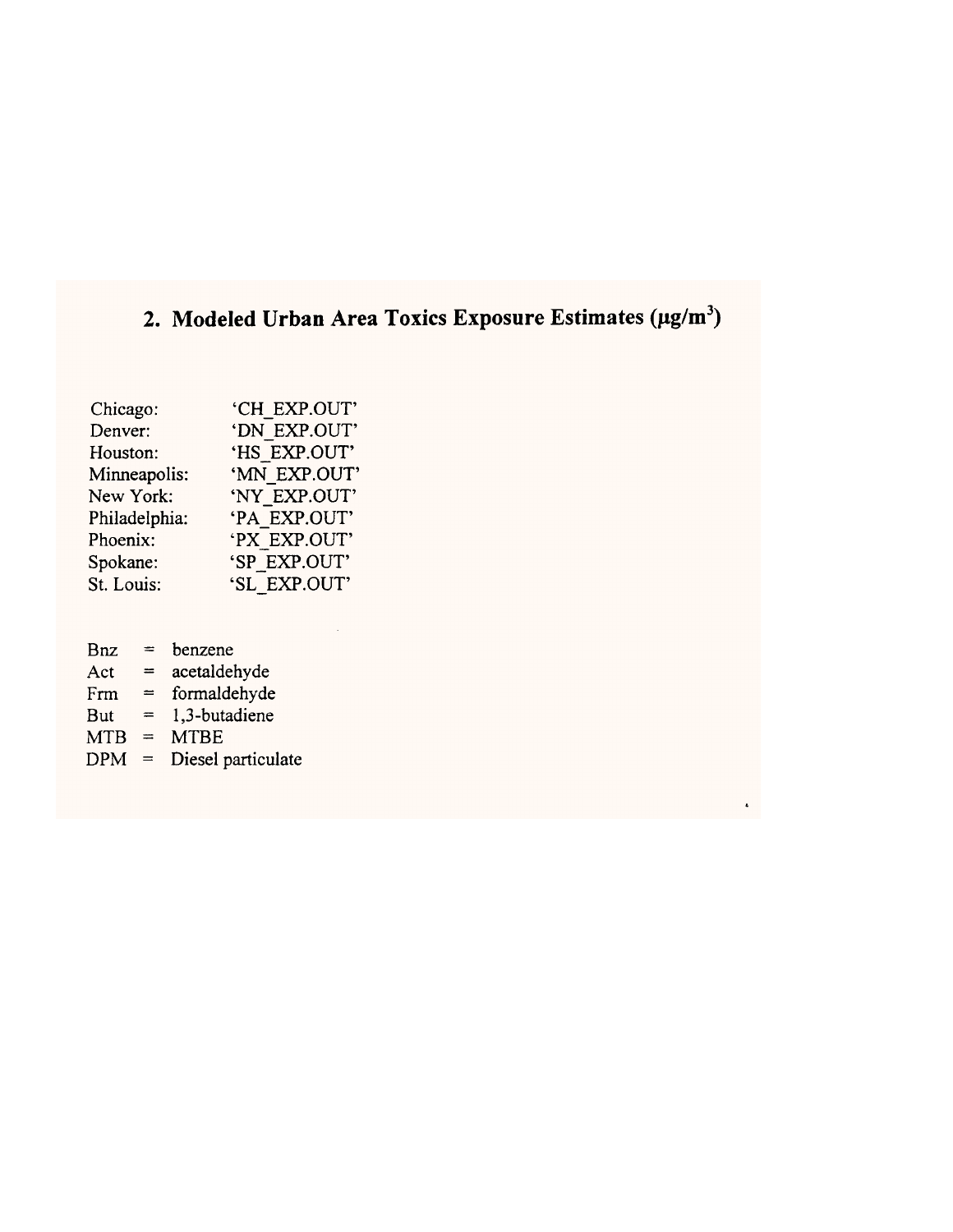#### TOXICS EXPOSURE RESULTS FOR CHICAGO

| CY Scen AR Season Demo Grp Tox |                       | CO Ratio | LDGV   | LDGT1  | Exposure Estimates ( $ug/m3$ ) -------><br>LDGT2 | HDGV   | LDDV   | LDDT   | HDDV   | МC     | All Veh |
|--------------------------------|-----------------------|----------|--------|--------|--------------------------------------------------|--------|--------|--------|--------|--------|---------|
| 1990 Base CH Winter            | All<br>Bnz            | 8.57     | 0.8036 | 0.2118 | 0.1311                                           | 0.0644 | 0.0012 | 0.0005 | 0.0154 | 0.0078 | 1.2350  |
| 1990 Base CH Winter All        | Act                   | 8.57     | 0.0831 | 0.0264 | 0.0179                                           | 0.0123 | 0.0007 | 0.0003 | 0.0421 | 0.0014 | 0.1840  |
| 1990 Base CH Winter All        | Frm                   | 8.57     | 0.2423 | 0.0848 | 0.0603                                           | 0.0629 | 0.0023 | 0.0010 | 0.1144 | 0.0053 | 0.5722  |
| 1990 Base CH Winter All        | But                   | 8.57     | 0.0958 | 0.0271 | 0.0211                                           | 0.0129 | 0.0005 | 0.0002 | 0.0086 | 0.0021 | 0.1680  |
| 1990 Base CH Winter            | All<br>MTB            | 8.57     | 0.0000 | 0.0000 | 0.0000                                           | 0.0000 | 0.0000 | 0.0000 | 0.0000 | 0.0000 | 0.0000  |
| 1990 Base CH Winter            | All<br>DPM            | 8.57     | 0.0000 | 0.0000 | 0.0000                                           | 0.0000 | 0.0284 | 0.0096 | 0.7647 | 0.0000 | 0.8019  |
| 1990 Base CH Winter            | Outdoor<br>Bnz        | 10.40    | 0.9753 | 0.2571 | 0.1591                                           | 0.0781 | 0.0014 | 0.0006 | 0.0186 | 0.0095 | 1.4989  |
| 1990 Base CH Winter            | Outdoor<br>Act        | 10.40    | 0.1009 | 0.0321 | 0.0217                                           | 0.0149 | 0.0009 | 0.0004 | 0.0511 | 0.0017 | 0.2232  |
| 1990 Base CH Winter            | Outdoor<br>Frm        | 10.40    | 0.2941 | 0.1030 | 0.0732                                           | 0.0763 | 0.0028 | 0.0012 | 0.1389 | 0.0064 | 0.6944  |
| 1990 Base CH Winter            | Outdoor<br>But        | 10.40    | 0.1162 | 0.0329 | 0.0256                                           | 0.0156 | 0.0006 | 0.0003 | 0.0104 | 0.0025 | 0.2039  |
| 1990 Base CH Winter            | Outdoor<br>MTB        | 10.40    | 0.0000 | 0.0000 | 0.0000                                           | 0.0000 | 0.0000 | 0.0000 | 0.0000 | 0.0000 | 0.0000  |
| 1990 Base CH Winter            | Outdoor<br>DPM        | 10.40    | 0.0000 | 0.0000 | 0.0000                                           | 0.0000 | 0.0344 | 0.0116 | 0.9281 | 0.0000 | 0.9732  |
| 1990 Base CH Winter            | Children Bnz          | 8.35     | 0.7833 | 0.2065 | 0.1278                                           | 0.0628 | 0.0011 | 0.0005 | 0.0150 | 0.0076 | 1.2039  |
| 1990 Base CH Winter            | Children Act          | 8.35     | 0.0810 | 0.0258 | 0.0174                                           | 0.0120 | 0.0007 | 0.0003 | 0.0411 | 0.0014 | 0.1793  |
| 1990 Base CH Winter            | Children Frm          | 8.35     | 0.2362 | 0.0827 | 0.0588                                           | 0.0613 | 0.0022 | 0.0010 | 0.1115 | 0.0051 | 0.5577  |
| 1990 Base CH Winter            | Children But          | 8.35     | 0.0934 | 0.0265 | 0.0206                                           | 0.0125 | 0.0005 | 0.0002 | 0.0084 | 0.0020 | 0.1638  |
| 1990 Base CH Winter            | Children MTB          | 8.35     | 0.0000 | 0.0000 | 0.0000                                           | 0.0000 | 0.0000 | 0.0000 | 0.0000 | 0.0000 | 0.0000  |
| 1990 Base CH Winter            | Children DPM          | 8.35     | 0.0000 | 0.0000 | 0.0000                                           | 0.0000 | 0.0277 | 0.0093 | 0.7454 | 0.0000 | 0.7816  |
| 1990 Base CH Spring            | All<br>Bnz            | 8.10     | 0.5919 | 0.1707 | 0.1055                                           | 0.0595 | 0.0009 | 0.0005 | 0.0144 | 0.0070 | 0.9501  |
| 1990 Base CH Spring            | All<br>Act            | 8.10     | 0.0618 | 0.0198 | 0.0133                                           | 0.0102 | 0.0006 | 0.0003 | 0.0394 | 0.0011 | 0.1463  |
| 1990 Base CH Spring            | All<br>Frm            | 8.10     | 0.1757 | 0.0629 | 0.0449                                           | 0.0519 | 0.0018 | 0.0009 | 0.1070 | 0.0043 | 0.4486  |
| 1990 Base CH Spring            | All<br>But            | 8.10     | 0.0539 | 0.0152 | 0.0118                                           | 0.0077 | 0.0003 | 0.0002 | 0.0058 | 0.0012 | 0.0961  |
| 1990 Base CH Spring            | All<br>MTB            | 8.10     | 0.0000 | 0.0000 | 0.0000                                           | 0.0000 | 0.0000 | 0.0000 | 0.0000 | 0.0000 | 0.0000  |
| 1990 Base CH Spring            | <b>DPM</b><br>All     | 8.10     | 0.0000 | 0.0000 | 0.0000                                           | 0.0000 | 0.0215 | 0.0091 | 0.7360 | 0.0000 | 0.7666  |
| 1990 Base CH Spring            | Outdoor<br>Bnz        | 9.61     | 0.7020 | 0.2025 | 0.1251                                           | 0.0705 | 0.0011 | 0.0006 | 0.0170 | 0.0083 | 1.1268  |
| 1990 Base CH Spring            | Outdoor<br>Act        | 9.61     | 0.0733 | 0.0235 | 0.0158                                           | 0.0121 | 0.0007 | 0.0004 | 0.0467 | 0.0014 | 0.1735  |
| 1990 Base CH Spring            | Outdoor<br>Frm        | 9.61     | 0.2084 | 0.0746 | 0.0532                                           | 0.0616 | 0.0021 | 0.0011 | 0.1269 | 0.0050 | 0.5320  |
| 1990 Base CH Spring            | Outdoor<br>But        | 9.61     | 0.0639 | 0.0180 | 0.0140                                           | 0.0092 | 0.0003 | 0.0002 | 0.0069 | 0.0014 | 0.1139  |
| 1990 Base CH Spring            | Outdoor<br>MTB        | 9.61     | 0.0000 | 0.0000 | 0.0000                                           | 0.0000 | 0.0000 | 0.0000 | 0.0000 | 0.0000 | 0.0000  |
| 1990 Base CH Spring            | Outdoor<br><b>DPM</b> | 9.61     | 0.0000 | 0.0000 | 0.0000                                           | 0.0000 | 0.0255 | 0.0108 | 0.8729 | 0.0000 | 0.9091  |
| 1990 Base CH Spring            | Children Bnz          | 7.98     | 0.5828 | 0.1681 | 0.1039                                           | 0.0586 | 0.0009 | 0.0005 | 0.0141 | 0.0069 | 0.9356  |
| 1990 Base CH Spring            | Children Act          | 7.98     | 0.0609 | 0.0195 | 0.0131                                           | 0.0100 | 0.0006 | 0.0003 | 0.0388 | 0.0011 | 0.1441  |
| 1990 Base CH Spring            | Children Frm          | 7.98     | 0.1730 | 0.0619 | 0.0442                                           | 0.0511 | 0.0017 | 0.0009 | 0.1054 | 0.0042 | 0.4417  |
| 1990 Base CH Spring            | Children But          | 7.98     | 0.0531 | 0.0149 | 0.0116                                           | 0.0076 | 0.0003 | 0.0002 | 0.0058 | 0.0012 | 0.0946  |
| 1990 Base CH Spring            | Children MTB          | 7.98     | 0.0000 | 0.0000 | 0.0000                                           | 0.0000 | 0.0000 | 0.0000 | 0.0000 | 0.0000 | 0.0000  |
| 1990 Base CH Spring            | Children DPM          | 7.98     | 0.0000 | 0.0000 | 0.0000                                           | 0.0000 | 0.0211 | 0.0089 | 0.7247 | 0.0000 | 0.7548  |
| 1990 Base CH Summer            | All<br>Bnz            | 7.85     | 0.4819 | 0.1412 | 0.0884                                           | 0.0606 | 0.0009 | 0.0005 | 0.0139 | 0.0072 | 0.7942  |
| 1990 Base CH Summer            | All<br>Act            | 7.85     | 0.0477 | 0.0157 | 0.0107                                           | 0.0092 | 0.0005 | 0.0003 | 0.0382 | 0.0010 | 0.1229  |
| 1990 Base CH Summer            | All<br>Frm            | 7.85     | 0.1374 | 0.0501 | 0.0362                                           | 0.0469 | 0.0017 | 0.0009 | 0.1036 | 0.0036 | 0.3798  |
| 1990 Base CH Summer            | All<br>But            | 7.85     | 0.0261 | 0.0076 | 0.0060                                           | 0.0044 | 0.0002 | 0.0001 | 0.0036 | 0.0007 | 0.0485  |
| 1990 Base CH Summer            | All<br>MTB            | 7.85     | 0.0000 | 0.0000 | 0.0000                                           | 0.0000 | 0.0000 | 0.0000 | 0.0000 | 0.0000 | 0.0000  |
| 1990 Base CH Summer            | All<br><b>DPM</b>     | 7.85     | 0.0000 | 0.0000 | 0.0000                                           | 0.0000 | 0.0208 | 0.0088 | 0.7127 | 0.0000 | 0.7423  |
| 1990 Base CH Summer            | Outdoor<br>Bnz        | 9.56     | 0.5869 | 0.1719 | 0.1077                                           | 0.0739 | 0.0011 | 0.0006 | 0.0169 | 0.0088 | 0.9673  |
| 1990 Base CH Summer            | Outdoor<br>Act        | 9.56     | 0.0581 | 0.0191 | 0.0130                                           | 0.0112 | 0.0007 | 0.0004 | 0.0465 | 0.0012 | 0.1497  |
| 1990 Base CH Summer            | Outdoor<br>Frm        | 9.56     | 0.1674 | 0.0610 | 0.0441                                           | 0.0572 | 0.0021 | 0.0011 | 0.1262 | 0.0044 | 0.4625  |
| 1990 Base CH Summer            | Outdoor<br>But        | 9.56     | 0.0317 | 0.0093 | 0.0073                                           | 0.0054 | 0.0002 | 0.0001 | 0.0043 | 0.0008 | 0.0591  |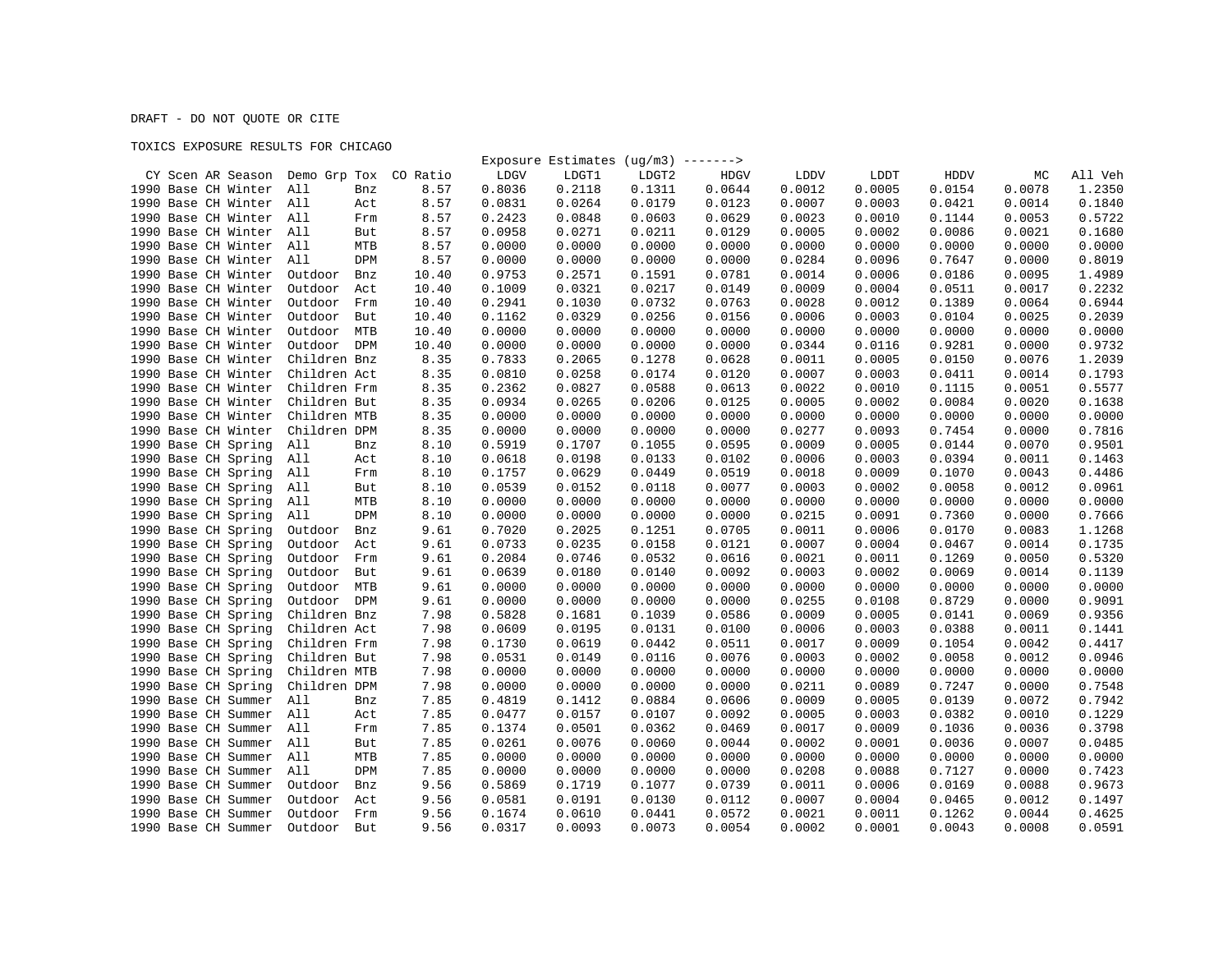|  | 1990 Base CH Summer               | Outdoor MTB  |     | 9.56  | 0.0000 | 0.0000 | 0.0000 | 0.0000 | 0.0000 | 0.0000 | 0.0000 | 0.0000 | 0.0000 |
|--|-----------------------------------|--------------|-----|-------|--------|--------|--------|--------|--------|--------|--------|--------|--------|
|  | 1990 Base CH Summer               | Outdoor DPM  |     | 9.56  | 0.0000 | 0.0000 | 0.0000 | 0.0000 | 0.0253 | 0.0107 | 0.8680 | 0.0000 | 0.9040 |
|  | 1990 Base CH Summer               | Children Bnz |     | 7.85  | 0.4819 | 0.1412 | 0.0884 | 0.0606 | 0.0009 | 0.0005 | 0.0139 | 0.0072 | 0.7942 |
|  | 1990 Base CH Summer               | Children Act |     | 7.85  | 0.0477 | 0.0157 | 0.0107 | 0.0092 | 0.0005 | 0.0003 | 0.0382 | 0.0010 | 0.1229 |
|  | 1990 Base CH Summer               | Children Frm |     | 7.85  | 0.1374 | 0.0501 | 0.0362 | 0.0469 | 0.0017 | 0.0009 | 0.1036 | 0.0036 | 0.3798 |
|  | 1990 Base CH Summer               | Children But |     | 7.85  | 0.0261 | 0.0076 | 0.0060 | 0.0044 | 0.0002 | 0.0001 | 0.0036 | 0.0007 | 0.0485 |
|  | 1990 Base CH Summer               | Children MTB |     | 7.85  | 0.0000 | 0.0000 | 0.0000 | 0.0000 | 0.0000 | 0.0000 | 0.0000 | 0.0000 | 0.0000 |
|  | 1990 Base CH Summer               | Children DPM |     | 7.85  | 0.0000 | 0.0000 | 0.0000 | 0.0000 | 0.0208 | 0.0088 | 0.7127 | 0.0000 | 0.7423 |
|  | 1990 Base CH Fall                 | All          | Bnz | 8.69  | 0.6366 | 0.1748 | 0.1089 | 0.0647 | 0.0009 | 0.0005 | 0.0152 | 0.0080 | 1.0084 |
|  | 1990 Base CH Fall                 | All          | Act | 8.69  | 0.0555 | 0.0190 | 0.0130 | 0.0101 | 0.0005 | 0.0003 | 0.0417 | 0.0011 | 0.1410 |
|  | 1990 Base CH Fall                 | All          | Frm | 8.69  | 0.1602 | 0.0603 | 0.0440 | 0.0516 | 0.0017 | 0.0010 | 0.1133 | 0.0043 | 0.4354 |
|  | 1990 Base CH Fall                 | All          | But | 8.69  | 0.0467 | 0.0144 | 0.0115 | 0.0077 | 0.0003 | 0.0002 | 0.0062 | 0.0012 | 0.0880 |
|  | 1990 Base CH Fall                 | All          | MTB | 8.69  | 0.0000 | 0.0000 | 0.0000 | 0.0000 | 0.0000 | 0.0000 | 0.0000 | 0.0000 | 0.0000 |
|  | 1990 Base CH Fall                 | All          | DPM | 8.69  | 0.0000 | 0.0000 | 0.0000 | 0.0000 | 0.0199 | 0.0097 | 0.7647 | 0.0000 | 0.7934 |
|  | 1990 Base CH Fall                 | Outdoor      | Bnz | 10.40 | 0.7621 | 0.2092 | 0.1304 | 0.0774 | 0.0010 | 0.0006 | 0.0182 | 0.0095 | 1.2073 |
|  | 1990 Base CH Fall                 | Outdoor      | Act | 10.40 | 0.0664 | 0.0227 | 0.0156 | 0.0121 | 0.0006 | 0.0004 | 0.0499 | 0.0014 | 0.1689 |
|  | 1990 Base CH Fall                 | Outdoor      | Frm | 10.40 | 0.1918 | 0.0722 | 0.0526 | 0.0618 | 0.0020 | 0.0012 | 0.1356 | 0.0051 | 0.5213 |
|  | 1990 Base CH Fall                 | Outdoor      | But | 10.40 | 0.0559 | 0.0173 | 0.0138 | 0.0092 | 0.0003 | 0.0002 | 0.0074 | 0.0015 | 0.1053 |
|  | 1990 Base CH Fall                 | Outdoor MTB  |     | 10.40 | 0.0000 | 0.0000 | 0.0000 | 0.0000 | 0.0000 | 0.0000 | 0.0000 | 0.0000 | 0.0000 |
|  | 1990 Base CH Fall                 | Outdoor DPM  |     | 10.40 | 0.0000 | 0.0000 | 0.0000 | 0.0000 | 0.0238 | 0.0116 | 0.9155 | 0.0000 | 0.9499 |
|  | 1990 Base CH Fall                 | Children Bnz |     | 8.50  | 0.6228 | 0.1710 | 0.1066 | 0.0633 | 0.0009 | 0.0005 | 0.0149 | 0.0078 | 0.9865 |
|  | 1990 Base CH Fall                 | Children Act |     |       | 0.0543 | 0.0186 | 0.0128 | 0.0099 | 0.0005 | 0.0003 | 0.0408 | 0.0011 |        |
|  |                                   |              |     | 8.50  |        |        |        |        | 0.0016 | 0.0010 |        |        | 0.1380 |
|  | 1990 Base CH Fall                 | Children Frm |     | 8.50  | 0.1568 | 0.0590 | 0.0430 | 0.0505 |        |        | 0.1108 | 0.0042 | 0.4260 |
|  | 1990 Base CH Fall                 | Children But |     | 8.50  | 0.0457 | 0.0141 | 0.0113 | 0.0075 | 0.0003 | 0.0002 | 0.0061 | 0.0012 | 0.0861 |
|  | 1990 Base CH Fall                 | Children MTB |     | 8.50  | 0.0000 | 0.0000 | 0.0000 | 0.0000 | 0.0000 | 0.0000 | 0.0000 | 0.0000 | 0.0000 |
|  | 1990 Base CH Fall                 | Children DPM |     | 8.50  | 0.0000 | 0.0000 | 0.0000 | 0.0000 | 0.0195 | 0.0095 | 0.7481 | 0.0000 | 0.7762 |
|  | 1990 Base CH Ann Ave All          |              | Bnz | 8.36  | 0.6285 | 0.1746 | 0.1085 | 0.0623 | 0.0010 | 0.0005 | 0.0147 | 0.0075 | 0.9969 |
|  | 1990 Base CH Ann Ave All          |              | Act | 8.36  | 0.0620 | 0.0202 | 0.0137 | 0.0104 | 0.0006 | 0.0003 | 0.0404 | 0.0012 | 0.1486 |
|  | 1990 Base CH Ann Ave All          |              | Frm | 8.36  | 0.1789 | 0.0645 | 0.0463 | 0.0534 | 0.0019 | 0.0010 | 0.1096 | 0.0044 | 0.4590 |
|  | 1990 Base CH Ann Ave All          |              | But | 8.36  | 0.0556 | 0.0161 | 0.0126 | 0.0082 | 0.0003 | 0.0002 | 0.0060 | 0.0013 | 0.1001 |
|  | 1990 Base CH Ann Ave All          |              | MTB | 8.36  | 0.0000 | 0.0000 | 0.0000 | 0.0000 | 0.0000 | 0.0000 | 0.0000 | 0.0000 | 0.0000 |
|  | 1990 Base CH Ann Ave All          |              | DPM | 8.36  | 0.0000 | 0.0000 | 0.0000 | 0.0000 | 0.0226 | 0.0093 | 0.7445 | 0.0000 | 0.7760 |
|  | 1990 Base CH Ann Ave Outdoor      |              | Bnz | 10.05 | 0.7566 | 0.2102 | 0.1306 | 0.0750 | 0.0012 | 0.0006 | 0.0177 | 0.0090 | 1.2001 |
|  | 1990 Base CH Ann Ave Outdoor      |              | Act | 10.05 | 0.0747 | 0.0243 | 0.0165 | 0.0126 | 0.0007 | 0.0004 | 0.0486 | 0.0014 | 0.1788 |
|  | 1990 Base CH Ann Ave Outdoor      |              | Frm | 10.05 | 0.2154 | 0.0777 | 0.0558 | 0.0642 | 0.0022 | 0.0012 | 0.1319 | 0.0052 | 0.5526 |
|  | 1990 Base CH Ann Ave Outdoor      |              | But | 10.05 | 0.0670 | 0.0194 | 0.0152 | 0.0098 | 0.0004 | 0.0002 | 0.0073 | 0.0016 | 0.1206 |
|  | 1990 Base CH Ann Ave Outdoor MTB  |              |     | 10.05 | 0.0000 | 0.0000 | 0.0000 | 0.0000 | 0.0000 | 0.0000 | 0.0000 | 0.0000 | 0.0000 |
|  | 1990 Base CH Ann Ave Outdoor DPM  |              |     | 10.05 | 0.0000 | 0.0000 | 0.0000 | 0.0000 | 0.0272 | 0.0112 | 0.8961 | 0.0000 | 0.9340 |
|  | 1990 Base CH Ann Ave Children Bnz |              |     | 8.22  | 0.6177 | 0.1717 | 0.1067 | 0.0613 | 0.0009 | 0.0005 | 0.0145 | 0.0074 | 0.9800 |
|  | 1990 Base CH Ann Ave Children Act |              |     | 8.22  | 0.0609 | 0.0199 | 0.0135 | 0.0103 | 0.0006 | 0.0003 | 0.0397 | 0.0011 | 0.1461 |
|  | 1990 Base CH Ann Ave Children Frm |              |     | 8.22  | 0.1759 | 0.0634 | 0.0455 | 0.0525 | 0.0018 | 0.0010 | 0.1078 | 0.0043 | 0.4513 |
|  | 1990 Base CH Ann Ave Children But |              |     | 8.22  | 0.0545 | 0.0158 | 0.0124 | 0.0080 | 0.0003 | 0.0002 | 0.0059 | 0.0013 | 0.0982 |
|  | 1990 Base CH Ann Ave Children MTB |              |     | 8.22  | 0.0000 | 0.0000 | 0.0000 | 0.0000 | 0.0000 | 0.0000 | 0.0000 | 0.0000 | 0.0000 |
|  | 1990 Base CH Ann Ave Children DPM |              |     | 8.22  | 0.0000 | 0.0000 | 0.0000 | 0.0000 | 0.0223 | 0.0091 | 0.7327 | 0.0000 | 0.7637 |
|  | 1996 Base CH Winter All           |              | Bnz | 8.57  | 0.4287 | 0.2118 | 0.1162 | 0.0342 | 0.0005 | 0.0005 | 0.0157 | 0.0059 | 0.8136 |
|  | 1996 Base CH Winter All           |              | Act | 8.57  | 0.1115 | 0.0641 | 0.0376 | 0.0168 | 0.0003 | 0.0003 | 0.0430 | 0.0032 | 0.2770 |
|  | 1996 Base CH Winter All           |              | Frm | 8.57  | 0.1337 | 0.0835 | 0.0516 | 0.0401 | 0.0010 | 0.0010 | 0.1168 | 0.0065 | 0.4340 |
|  | 1996 Base CH Winter All           |              | But | 8.57  | 0.0472 | 0.0234 | 0.0151 | 0.0077 | 0.0002 | 0.0002 | 0.0087 | 0.0026 | 0.1052 |
|  | 1996 Base CH Winter All           |              | MTB | 8.57  | 0.0000 | 0.0000 | 0.0000 | 0.0000 | 0.0000 | 0.0000 | 0.0000 | 0.0000 | 0.0000 |
|  | 1996 Base CH Winter All           |              | DPM | 8.57  | 0.0000 | 0.0000 | 0.0000 | 0.0000 | 0.0089 | 0.0070 | 0.5879 | 0.0000 | 0.6038 |
|  | 1996 Base CH Winter               | Outdoor      | Bnz | 10.40 | 0.5202 | 0.2570 | 0.1411 | 0.0415 | 0.0006 | 0.0006 | 0.0190 | 0.0072 | 0.9874 |
|  |                                   |              |     |       |        |        |        |        |        |        |        |        |        |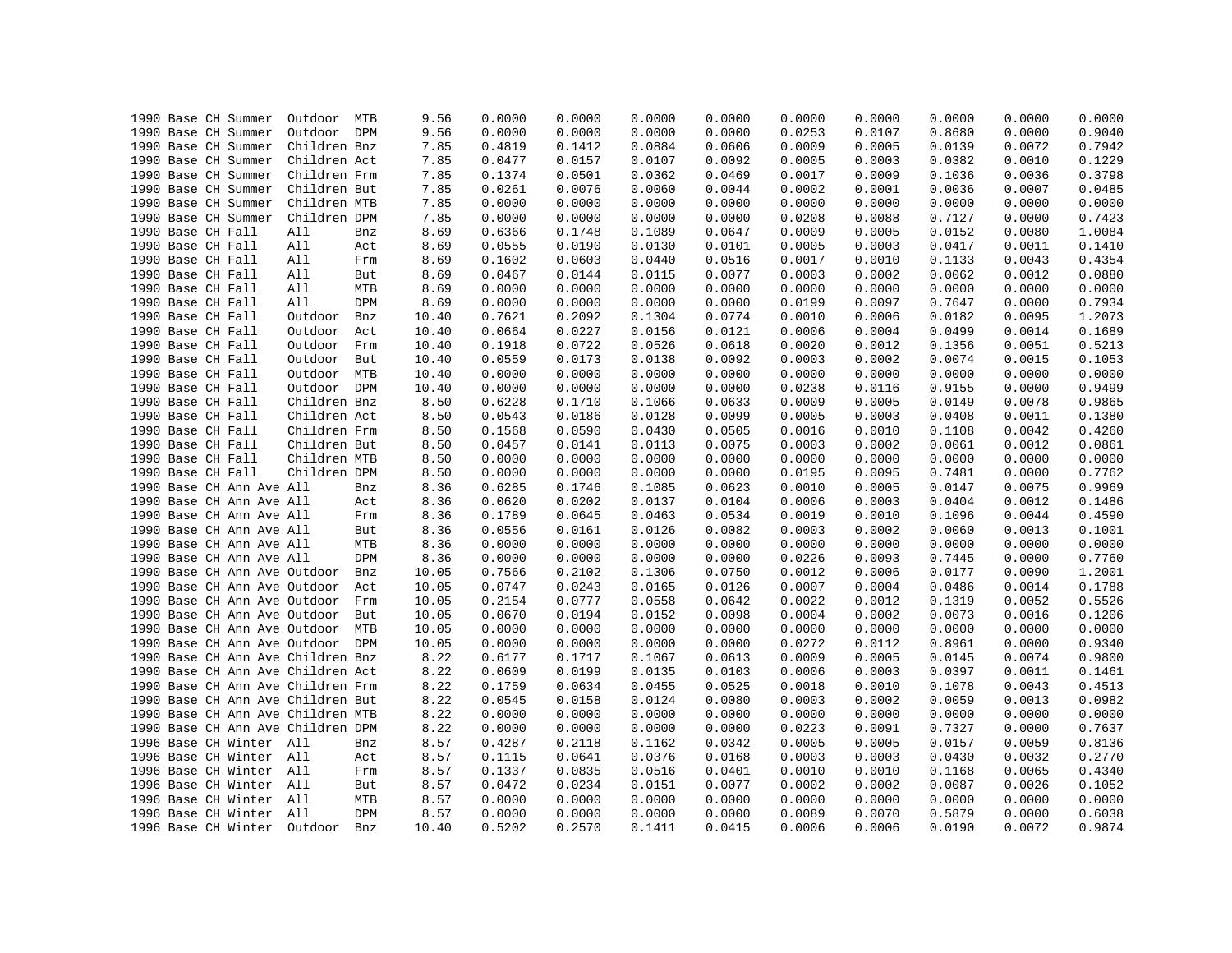| 1996 Base CH Winter<br>1996 Base CH Winter | Outdoor<br>Act<br>Outdoor<br>Frm | 10.40<br>10.40 | 0.1354<br>0.1623 | 0.0778<br>0.1013 | 0.0457<br>0.0626 | 0.0204<br>0.0486 | 0.0004<br>0.0012 | 0.0004<br>0.0012 | 0.0522<br>0.1417 | 0.0039<br>0.0078 | 0.3361<br>0.5267 |
|--------------------------------------------|----------------------------------|----------------|------------------|------------------|------------------|------------------|------------------|------------------|------------------|------------------|------------------|
|                                            |                                  |                |                  |                  |                  |                  |                  |                  |                  |                  |                  |
| 1996 Base CH Winter                        | Outdoor<br>But                   | 10.40          | 0.0573           | 0.0284           | 0.0183           | 0.0094           | 0.0003           | 0.0003           | 0.0106           | 0.0031           | 0.1277           |
| 1996 Base CH Winter                        | Outdoor<br>MTB                   | 10.40          | 0.0000           | 0.0000           | 0.0000           | 0.0000           | 0.0000           | 0.0000           | 0.0000           | 0.0000           | 0.0000           |
| 1996 Base CH Winter                        | Outdoor DPM                      | 10.40          | 0.0000           | 0.0000           | 0.0000           | 0.0000           | 0.0108           | 0.0085           | 0.7135           | 0.0000           | 0.7328           |
| 1996 Base CH Winter                        | Children Bnz                     | 8.35           | 0.4179           | 0.2064           | 0.1133           | 0.0334           | 0.0005           | 0.0005           | 0.0153           | 0.0058           | 0.7930           |
| 1996 Base CH Winter                        | Children Act                     | 8.35           | 0.1087           | 0.0625           | 0.0367           | 0.0164           | 0.0003           | 0.0003           | 0.0419           | 0.0031           | 0.2700           |
| 1996 Base CH Winter                        | Children Frm                     | 8.35           | 0.1304           | 0.0814           | 0.0503           | 0.0391           | 0.0009           | 0.0009           | 0.1138           | 0.0063           | 0.4230           |
| 1996 Base CH Winter                        | Children But                     | 8.35           | 0.0460           | 0.0228           | 0.0147           | 0.0075           | 0.0002           | 0.0002           | 0.0085           | 0.0025           | 0.1026           |
| 1996 Base CH Winter                        | Children MTB                     | 8.35           | 0.0000           | 0.0000           | 0.0000           | 0.0000           | 0.0000           | 0.0000           | 0.0000           | 0.0000           | 0.0000           |
| 1996 Base CH Winter                        | Children DPM                     | 8.35           | 0.0000           | 0.0000           | 0.0000           | 0.0000           | 0.0086           | 0.0068           | 0.5731           | 0.0000           | 0.5886           |
| 1996 Base CH Spring                        | All<br>Bnz                       | 8.10           | 0.2585           | 0.1308           | 0.0733           | 0.0318           | 0.0005           | 0.0004           | 0.0141           | 0.0057           | 0.5150           |
| 1996 Base CH Spring                        | All<br>Act                       | 8.10           | 0.0642           | 0.0360           | 0.0213           | 0.0124           | 0.0003           | 0.0003           | 0.0386           | 0.0023           | 0.1754           |
| 1996 Base CH Spring                        | All<br>Frm                       | 8.10           | 0.0748           | 0.0467           | 0.0293           | 0.0295           | 0.0009           | 0.0009           | 0.1047           | 0.0047           | 0.2914           |
| 1996 Base CH Spring                        | All<br>But                       | 8.10           | 0.0231           | 0.0109           | 0.0070           | 0.0041           | 0.0001           | 0.0001           | 0.0057           | 0.0014           | 0.0525           |
| 1996 Base CH Spring                        | All<br>MTB                       | 8.10           | 0.0000           | 0.0000           | 0.0000           | 0.0000           | 0.0000           | 0.0000           | 0.0000           | 0.0000           | 0.0000           |
| 1996 Base CH Spring                        | DPM<br>All                       | 8.10           | 0.0000           | 0.0000           | 0.0000           | 0.0000           | 0.0084           | 0.0066           | 0.5559           | 0.0000           | 0.5709           |
| 1996 Base CH Spring                        | Outdoor<br>Bnz                   | 9.61           | 0.3065           | 0.1551           | 0.0870           | 0.0377           | 0.0005           | 0.0005           | 0.0167           | 0.0067           | 0.6108           |
| 1996 Base CH Spring                        | Outdoor<br>Act                   | 9.61           | 0.0762           | 0.0428           | 0.0253           | 0.0147           | 0.0003           | 0.0003           | 0.0457           | 0.0027           | 0.2080           |
| 1996 Base CH Spring                        | Outdoor Frm                      | 9.61           | 0.0887           | 0.0554           | 0.0347           | 0.0350           | 0.0011           | 0.0010           | 0.1242           | 0.0055           | 0.3456           |
| 1996 Base CH Spring                        | Outdoor<br>But                   | 9.61           | 0.0274           | 0.0130           | 0.0083           | 0.0049           | 0.0002           | 0.0002           | 0.0068           | 0.0016           | 0.0623           |
| 1996 Base CH Spring                        | Outdoor MTB                      | 9.61           | 0.0000           | 0.0000           | 0.0000           | 0.0000           | 0.0000           | 0.0000           | 0.0000           | 0.0000           | 0.0000           |
| 1996 Base CH Spring                        | Outdoor<br>DPM                   | 9.61           | 0.0000           | 0.0000           | 0.0000           | 0.0000           | 0.0099           | 0.0079           | 0.6593           | 0.0000           | 0.6771           |
| 1996 Base CH Spring                        | Children Bnz                     | 7.98           | 0.2545           | 0.1288           | 0.0722           | 0.0313           | 0.0005           | 0.0004           | 0.0138           | 0.0056           | 0.5071           |
| 1996 Base CH Spring                        | Children Act                     | 7.98           | 0.0632           | 0.0355           | 0.0210           | 0.0122           | 0.0003           | 0.0003           | 0.0380           | 0.0023           | 0.1727           |
| 1996 Base CH Spring                        | Children Frm                     | 7.98           | 0.0736           | 0.0460           | 0.0288           | 0.0291           | 0.0009           | 0.0009           | 0.1031           | 0.0046           | 0.2870           |
| 1996 Base CH Spring                        | Children But                     | 7.98           | 0.0227           | 0.0108           | 0.0069           | 0.0041           | 0.0001           | 0.0001           | 0.0056           | 0.0013           | 0.0517           |
| 1996 Base CH Spring                        | Children MTB                     | 7.98           | 0.0000           | 0.0000           | 0.0000           | 0.0000           | 0.0000           | 0.0000           | 0.0000           | 0.0000           | 0.0000           |
| 1996 Base CH Spring                        | Children DPM                     | 7.98           | 0.0000           | 0.0000           | 0.0000           | 0.0000           | 0.0083           | 0.0065           | 0.5474           | 0.0000           | 0.5622           |
| 1996 Base CH Summer                        | All<br>Bnz                       | 7.85           | 0.2002           | 0.0998           | 0.0565           | 0.0296           | 0.0004           | 0.0004           | 0.0136           | 0.0056           | 0.4062           |
| 1996 Base CH Summer                        | All<br>Act                       | 7.85           | 0.0468           | 0.0264           | 0.0159           | 0.0107           | 0.0003           | 0.0003           | 0.0373           | 0.0019           | 0.1396           |
| 1996 Base CH Summer                        | All<br>Frm                       | 7.85           | 0.0547           | 0.0345           | 0.0221           | 0.0258           | 0.0009           | 0.0008           | 0.1014           | 0.0039           | 0.2441           |
| 1996 Base CH Summer All                    | But                              | 7.85           | 0.0105           | 0.0050           | 0.0033           | 0.0023           | 0.0001           | 0.0001           | 0.0035           | 0.0007           | 0.0256           |
| 1996 Base CH Summer All                    | MTB                              | 7.85           | 0.0000           | 0.0000           | 0.0000           | 0.0000           | 0.0000           | 0.0000           | 0.0000           | 0.0000           | 0.0000           |
| 1996 Base CH Summer                        | All<br>DPM                       | 7.85           | 0.0000           | 0.0000           | 0.0000           | 0.0000           | 0.0081           | 0.0064           | 0.5383           | 0.0000           | 0.5529           |
| 1996 Base CH Summer                        | Outdoor<br>Bnz                   | 9.56           | 0.2438           | 0.1215           | 0.0688           | 0.0361           | 0.0005           | 0.0005           | 0.0166           | 0.0069           | 0.4947           |
| 1996 Base CH Summer                        | Outdoor<br>Act                   | 9.56           | 0.0569           | 0.0322           | 0.0194           | 0.0131           | 0.0003           | 0.0003           | 0.0455           | 0.0024           | 0.1701           |
| 1996 Base CH Summer                        | Outdoor<br>Frm                   | 9.56           | 0.0666           | 0.0420           | 0.0270           | 0.0314           | 0.0011           | 0.0010           | 0.1235           | 0.0048           | 0.2972           |
| 1996 Base CH Summer                        | Outdoor<br>But                   | 9.56           | 0.0128           | 0.0061           | 0.0041           | 0.0028           | 0.0001           | 0.0001           | 0.0042           | 0.0009           | 0.0312           |
| 1996 Base CH Summer                        | Outdoor<br>MTB                   | 9.56           | 0.0000           | 0.0000           | 0.0000           | 0.0000           | 0.0000           | 0.0000           | 0.0000           | 0.0000           | 0.0000           |
| 1996 Base CH Summer                        | Outdoor DPM                      | 9.56           | 0.0000           | 0.0000           | 0.0000           | 0.0000           | 0.0099           | 0.0078           | 0.6556           | 0.0000           | 0.6733           |
| 1996 Base CH Summer                        | Children Bnz                     | 7.85           | 0.2002           | 0.0998           | 0.0565           | 0.0296           | 0.0004           | 0.0004           | 0.0136           | 0.0056           | 0.4062           |
| 1996 Base CH Summer                        | Children Act                     | 7.85           | 0.0468           | 0.0264           | 0.0159           | 0.0107           | 0.0003           | 0.0003           | 0.0373           | 0.0019           | 0.1396           |
| 1996 Base CH Summer                        | Children Frm                     | 7.85           | 0.0547           | 0.0345           | 0.0221           | 0.0258           | 0.0009           | 0.0008           | 0.1014           | 0.0039           | 0.2441           |
| 1996 Base CH Summer                        | Children But                     | 7.85           | 0.0105           | 0.0050           | 0.0033           | 0.0023           | 0.0001           | 0.0001           | 0.0035           | 0.0007           | 0.0256           |
| 1996 Base CH Summer                        | Children MTB                     | 7.85           | 0.0000           | 0.0000           | 0.0000           | 0.0000           | 0.0000           | 0.0000           | 0.0000           | 0.0000           | 0.0000           |
| 1996 Base CH Summer                        | Children DPM                     | 7.85           | 0.0000           | 0.0000           | 0.0000           | 0.0000           | 0.0081           | 0.0064           | 0.5383           | 0.0000           | 0.5529           |
| 1996 Base CH Fall                          | All<br>Bnz                       | 8.69           | 0.2773           | 0.1298           | 0.0723           | 0.0322           | 0.0005           | 0.0005           | 0.0142           | 0.0056           | 0.5324           |
| 1996 Base CH Fall                          | All<br>Act                       | 8.69           | 0.0555           | 0.0331           | 0.0200           | 0.0124           | 0.0003           | 0.0003           | 0.0391           | 0.0024           | 0.1631           |
| 1996 Base CH Fall                          | All<br>Frm                       | 8.69           | 0.0660           | 0.0428           | 0.0275           | 0.0291           | 0.0009           | 0.0009           | 0.1061           | 0.0048           | 0.2782           |
| 1996 Base CH Fall                          | All<br>But                       | 8.69           | 0.0175           | 0.0090           | 0.0061           | 0.0041           | 0.0002           | 0.0001           | 0.0058           | 0.0014           | 0.0440           |
|                                            |                                  |                |                  |                  |                  |                  |                  |                  |                  |                  |                  |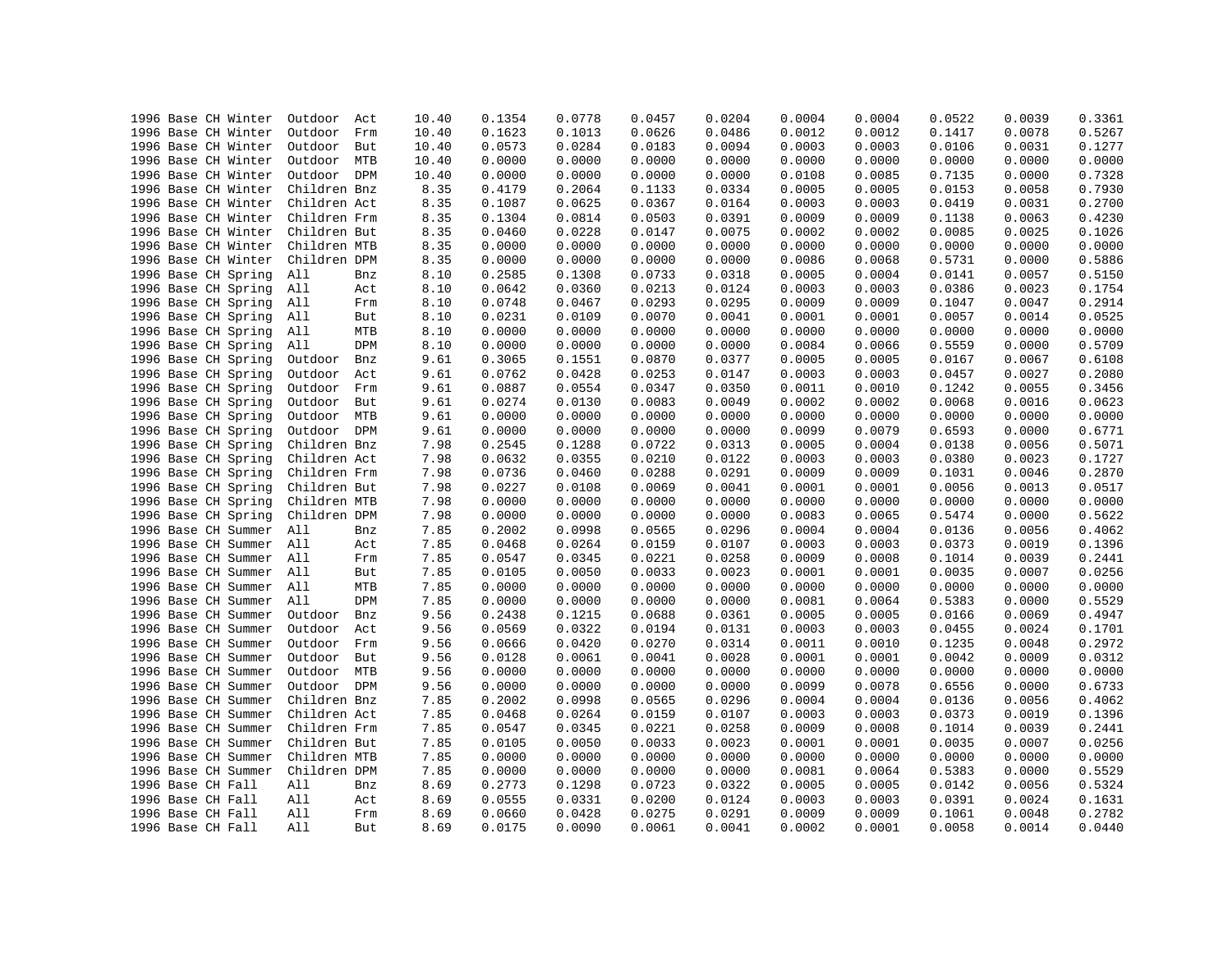|  | 1996 Base CH Fall                 | All          | MTB | 8.69  | 0.0000 | 0.0000 | 0.0000 | 0.0000 | 0.0000 | 0.0000 | 0.0000 | 0.0000 | 0.0000 |
|--|-----------------------------------|--------------|-----|-------|--------|--------|--------|--------|--------|--------|--------|--------|--------|
|  | 1996 Base CH Fall                 | All          | DPM | 8.69  | 0.0000 | 0.0000 | 0.0000 | 0.0000 | 0.0080 | 0.0066 | 0.5218 | 0.0000 | 0.5363 |
|  | 1996 Base CH Fall                 | Outdoor      | Bnz | 10.40 | 0.3319 | 0.1554 | 0.0865 | 0.0385 | 0.0006 | 0.0006 | 0.0171 | 0.0067 | 0.6374 |
|  | 1996 Base CH Fall                 | Outdoor      | Act | 10.40 | 0.0665 | 0.0397 | 0.0240 | 0.0148 | 0.0004 | 0.0003 | 0.0468 | 0.0029 | 0.1953 |
|  | 1996 Base CH Fall                 | Outdoor      | Frm | 10.40 | 0.0791 | 0.0512 | 0.0329 | 0.0348 | 0.0011 | 0.0011 | 0.1271 | 0.0058 | 0.3331 |
|  | 1996 Base CH Fall                 | Outdoor      | But | 10.40 | 0.0209 | 0.0107 | 0.0072 | 0.0049 | 0.0002 | 0.0002 | 0.0069 | 0.0017 | 0.0527 |
|  | 1996 Base CH Fall                 | Outdoor MTB  |     | 10.40 | 0.0000 | 0.0000 | 0.0000 | 0.0000 | 0.0000 | 0.0000 | 0.0000 | 0.0000 | 0.0000 |
|  | 1996 Base CH Fall                 | Outdoor DPM  |     | 10.40 | 0.0000 | 0.0000 | 0.0000 | 0.0000 | 0.0096 | 0.0079 | 0.6247 | 0.0000 | 0.6421 |
|  | 1996 Base CH Fall                 | Children Bnz |     | 8.50  | 0.2713 | 0.1270 | 0.0707 | 0.0315 | 0.0005 | 0.0005 | 0.0139 | 0.0055 | 0.5208 |
|  | 1996 Base CH Fall                 | Children Act |     | 8.50  | 0.0543 | 0.0324 | 0.0196 | 0.0121 | 0.0003 | 0.0003 | 0.0382 | 0.0023 | 0.1596 |
|  | 1996 Base CH Fall                 | Children Frm |     | 8.50  | 0.0646 | 0.0419 | 0.0269 | 0.0285 | 0.0009 | 0.0009 | 0.1038 | 0.0047 | 0.2722 |
|  | 1996 Base CH Fall                 | Children But |     | 8.50  | 0.0171 | 0.0088 | 0.0059 | 0.0040 | 0.0001 | 0.0001 | 0.0057 | 0.0014 | 0.0431 |
|  | 1996 Base CH Fall                 | Children MTB |     | 8.50  | 0.0000 | 0.0000 | 0.0000 | 0.0000 | 0.0000 | 0.0000 | 0.0000 | 0.0000 | 0.0000 |
|  | 1996 Base CH Fall                 | Children DPM |     | 8.50  | 0.0000 | 0.0000 | 0.0000 | 0.0000 | 0.0078 | 0.0064 | 0.5104 | 0.0000 | 0.5247 |
|  | 1996 Base CH Ann Ave All          |              | Bnz | 8.36  | 0.2911 | 0.1431 | 0.0796 | 0.0320 | 0.0005 | 0.0005 | 0.0144 | 0.0057 | 0.5668 |
|  | 1996 Base CH Ann Ave All          |              | Act | 8.36  | 0.0695 | 0.0399 | 0.0237 | 0.0131 | 0.0003 | 0.0003 | 0.0395 | 0.0025 | 0.1888 |
|  | 1996 Base CH Ann Ave All          |              | Frm | 8.36  | 0.0823 | 0.0519 | 0.0326 | 0.0311 | 0.0009 | 0.0009 | 0.1072 | 0.0050 | 0.3119 |
|  | 1996 Base CH Ann Ave All          |              | But | 8.36  | 0.0246 | 0.0121 | 0.0079 | 0.0046 | 0.0002 | 0.0001 | 0.0059 | 0.0015 | 0.0568 |
|  | 1996 Base CH Ann Ave All          |              | MTB | 8.36  | 0.0000 | 0.0000 | 0.0000 | 0.0000 | 0.0000 | 0.0000 | 0.0000 | 0.0000 | 0.0000 |
|  | 1996 Base CH Ann Ave All          |              | DPM | 8.36  | 0.0000 | 0.0000 | 0.0000 | 0.0000 | 0.0083 | 0.0067 | 0.5510 | 0.0000 | 0.5660 |
|  | 1996 Base CH Ann Ave Outdoor      |              | Bnz | 10.05 | 0.3506 | 0.1723 | 0.0958 | 0.0385 | 0.0006 | 0.0006 | 0.0173 | 0.0069 | 0.6826 |
|  |                                   |              |     |       | 0.0837 |        | 0.0286 |        | 0.0003 | 0.0003 |        | 0.0030 |        |
|  | 1996 Base CH Ann Ave Outdoor      |              | Act | 10.05 | 0.0992 | 0.0481 |        | 0.0158 |        | 0.0011 | 0.0475 |        | 0.2274 |
|  | 1996 Base CH Ann Ave Outdoor      |              | Frm | 10.05 |        | 0.0625 | 0.0393 | 0.0375 | 0.0011 |        | 0.1291 | 0.0060 | 0.3757 |
|  | 1996 Base CH Ann Ave Outdoor      |              | But | 10.05 | 0.0296 | 0.0146 | 0.0095 | 0.0055 | 0.0002 | 0.0002 | 0.0071 | 0.0018 | 0.0685 |
|  | 1996 Base CH Ann Ave Outdoor MTB  |              |     | 10.05 | 0.0000 | 0.0000 | 0.0000 | 0.0000 | 0.0000 | 0.0000 | 0.0000 | 0.0000 | 0.0000 |
|  | 1996 Base CH Ann Ave Outdoor DPM  |              |     | 10.05 | 0.0000 | 0.0000 | 0.0000 | 0.0000 | 0.0100 | 0.0080 | 0.6633 | 0.0000 | 0.6813 |
|  | 1996 Base CH Ann Ave Children Bnz |              |     | 8.22  | 0.2859 | 0.1405 | 0.0782 | 0.0315 | 0.0005 | 0.0005 | 0.0142 | 0.0056 | 0.5568 |
|  | 1996 Base CH Ann Ave Children Act |              |     | 8.22  | 0.0683 | 0.0392 | 0.0233 | 0.0129 | 0.0003 | 0.0003 | 0.0389 | 0.0024 | 0.1855 |
|  | 1996 Base CH Ann Ave Children Frm |              |     | 8.22  | 0.0808 | 0.0509 | 0.0320 | 0.0306 | 0.0009 | 0.0009 | 0.1055 | 0.0049 | 0.3066 |
|  | 1996 Base CH Ann Ave Children But |              |     | 8.22  | 0.0241 | 0.0118 | 0.0077 | 0.0045 | 0.0001 | 0.0001 | 0.0058 | 0.0015 | 0.0557 |
|  | 1996 Base CH Ann Ave Children MTB |              |     | 8.22  | 0.0000 | 0.0000 | 0.0000 | 0.0000 | 0.0000 | 0.0000 | 0.0000 | 0.0000 | 0.0000 |
|  | 1996 Base CH Ann Ave Children DPM |              |     | 8.22  | 0.0000 | 0.0000 | 0.0000 | 0.0000 | 0.0082 | 0.0066 | 0.5423 | 0.0000 | 0.5571 |
|  | 2007 Base CH Winter All           |              | Bnz | 8.57  | 0.1300 | 0.1543 | 0.1158 | 0.0247 | 0.0001 | 0.0002 | 0.0089 | 0.0041 | 0.4380 |
|  | 2007 Base CH Winter All           |              | Act | 8.57  | 0.0297 | 0.0435 | 0.0335 | 0.0105 | 0.0001 | 0.0001 | 0.0243 | 0.0023 | 0.1442 |
|  | 2007 Base CH Winter All           |              | Frm | 8.57  | 0.0397 | 0.0589 | 0.0455 | 0.0204 | 0.0002 | 0.0005 | 0.0660 | 0.0047 | 0.2360 |
|  | 2007 Base CH Winter All           |              | But | 8.57  | 0.0131 | 0.0165 | 0.0126 | 0.0035 | 0.0000 | 0.0001 | 0.0049 | 0.0019 | 0.0527 |
|  | 2007 Base CH Winter All           |              | MTB | 8.57  | 0.0000 | 0.0000 | 0.0000 | 0.0000 | 0.0000 | 0.0000 | 0.0000 | 0.0000 | 0.0000 |
|  | 2007 Base CH Winter               | All          | DPM | 8.57  | 0.0000 | 0.0000 | 0.0000 | 0.0000 | 0.0028 | 0.0039 | 0.3040 | 0.0000 | 0.3106 |
|  | 2007 Base CH Winter               | Outdoor      | Bnz | 10.40 | 0.1578 | 0.1873 | 0.1405 | 0.0300 | 0.0001 | 0.0003 | 0.0108 | 0.0050 | 0.5316 |
|  | 2007 Base CH Winter               | Outdoor      | Act | 10.40 | 0.0361 | 0.0528 | 0.0407 | 0.0128 | 0.0001 | 0.0002 | 0.0295 | 0.0028 | 0.1750 |
|  | 2007 Base CH Winter               | Outdoor      | Frm | 10.40 | 0.0482 | 0.0715 | 0.0552 | 0.0248 | 0.0002 | 0.0005 | 0.0801 | 0.0058 | 0.2864 |
|  | 2007 Base CH Winter               | Outdoor      | But | 10.40 | 0.0159 | 0.0200 | 0.0153 | 0.0042 | 0.0001 | 0.0001 | 0.0060 | 0.0023 | 0.0640 |
|  | 2007 Base CH Winter               | Outdoor MTB  |     | 10.40 | 0.0000 | 0.0000 | 0.0000 | 0.0000 | 0.0000 | 0.0000 | 0.0000 | 0.0000 | 0.0000 |
|  | 2007 Base CH Winter               | Outdoor DPM  |     | 10.40 | 0.0000 | 0.0000 | 0.0000 | 0.0000 | 0.0034 | 0.0047 | 0.3689 | 0.0000 | 0.3770 |
|  | 2007 Base CH Winter               | Children Bnz |     | 8.35  | 0.1267 | 0.1504 | 0.1128 | 0.0241 | 0.0001 | 0.0002 | 0.0086 | 0.0040 | 0.4270 |
|  | 2007 Base CH Winter               | Children Act |     | 8.35  | 0.0290 | 0.0424 | 0.0327 | 0.0102 | 0.0001 | 0.0001 | 0.0237 | 0.0023 | 0.1406 |
|  | 2007 Base CH Winter               | Children Frm |     | 8.35  | 0.0387 | 0.0574 | 0.0443 | 0.0199 | 0.0002 | 0.0004 | 0.0644 | 0.0046 | 0.2300 |
|  | 2007 Base CH Winter               | Children But |     | 8.35  | 0.0128 | 0.0161 | 0.0123 | 0.0034 | 0.0000 | 0.0001 | 0.0048 | 0.0019 | 0.0514 |
|  | 2007 Base CH Winter               | Children MTB |     | 8.35  | 0.0000 | 0.0000 | 0.0000 | 0.0000 | 0.0000 | 0.0000 | 0.0000 | 0.0000 | 0.0000 |
|  | 2007 Base CH Winter               | Children DPM |     | 8.35  | 0.0000 | 0.0000 | 0.0000 | 0.0000 | 0.0027 | 0.0038 | 0.2963 | 0.0000 | 0.3028 |
|  | 2007 Base CH Spring               | All          | Bnz | 8.10  | 0.0791 | 0.0908 | 0.0674 | 0.0217 | 0.0001 | 0.0002 | 0.0081 | 0.0040 | 0.2715 |
|  |                                   |              |     |       |        |        |        |        |        |        |        |        |        |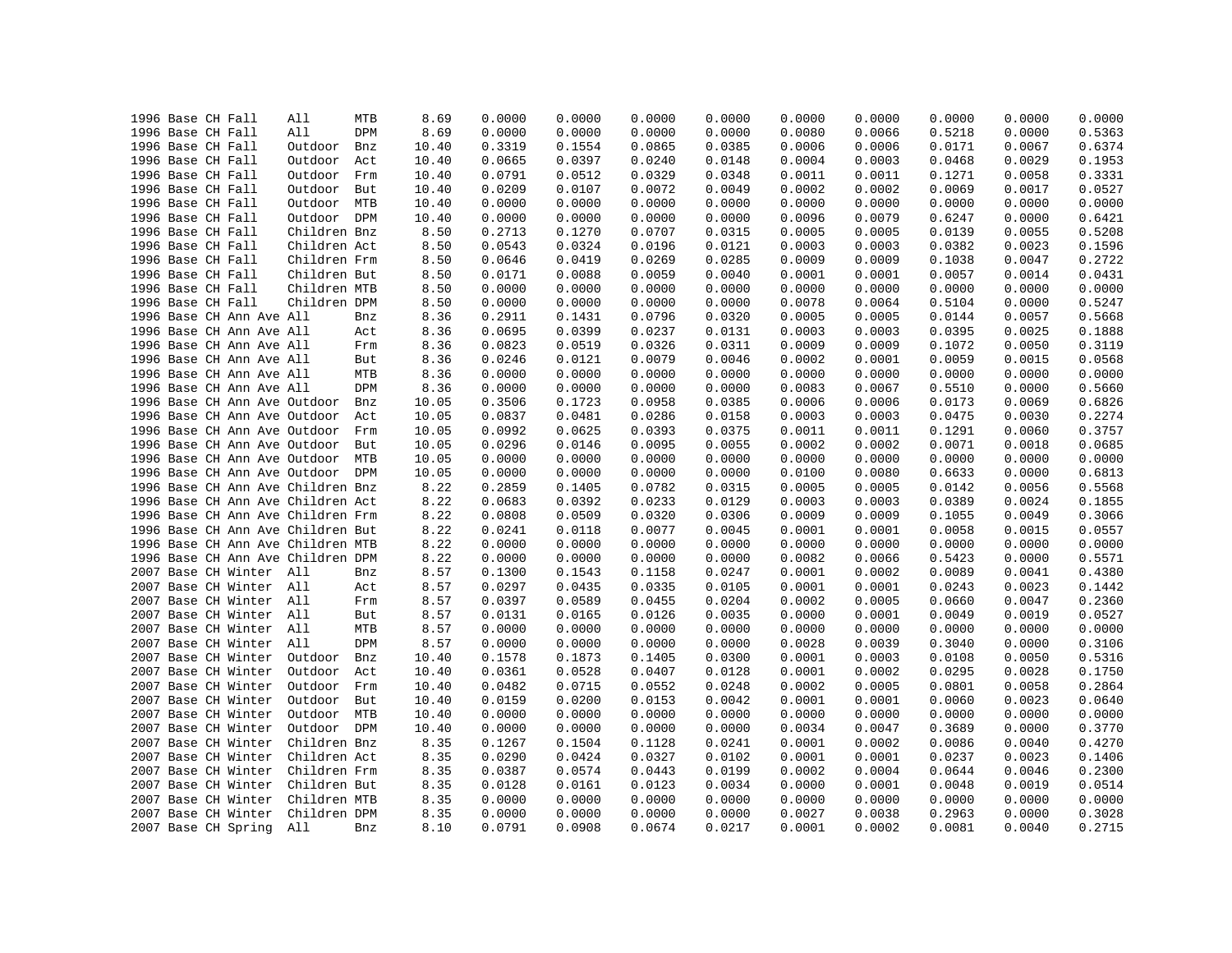| 2007 Base CH Spring | All                         | Act | 8.10  | 0.0158           | 0.0195           | 0.0150           | 0.0070 | 0.0001           | 0.0001           | 0.0222           | 0.0016 | 0.0812 |
|---------------------|-----------------------------|-----|-------|------------------|------------------|------------------|--------|------------------|------------------|------------------|--------|--------|
| 2007 Base CH Spring | All                         | Frm | 8.10  | 0.0233           | 0.0290           | 0.0221           | 0.0139 | 0.0002           | 0.0004           | 0.0603           | 0.0032 | 0.1525 |
| 2007 Base CH Spring | All                         | But | 8.10  | 0.0062           | 0.0071           | 0.0055           | 0.0018 | 0.0000           | 0.0001           | 0.0033           | 0.0009 | 0.0249 |
| 2007 Base CH Spring | All                         | MTB | 8.10  | 0.0000           | 0.0000           | 0.0000           | 0.0000 | 0.0000           | 0.0000           | 0.0000           | 0.0000 | 0.0000 |
| 2007 Base CH Spring | All                         | DPM | 8.10  | 0.0000           | 0.0000           | 0.0000           | 0.0000 | 0.0026           | 0.0037           | 0.2875           | 0.0000 | 0.2937 |
| 2007 Base CH Spring | Outdoor                     | Bnz | 9.61  | 0.0939           | 0.1077           | 0.0800           | 0.0258 | 0.0001           | 0.0002           | 0.0096           | 0.0047 | 0.3219 |
| 2007 Base CH Spring | Outdoor                     | Act | 9.61  | 0.0188           | 0.0231           | 0.0178           | 0.0083 | 0.0001           | 0.0001           | 0.0263           | 0.0019 | 0.0963 |
| 2007 Base CH Spring | Outdoor                     | Frm | 9.61  | 0.0277           | 0.0344           | 0.0262           | 0.0165 | 0.0002           | 0.0005           | 0.0715           | 0.0038 | 0.1808 |
| 2007 Base CH Spring | Outdoor                     | But | 9.61  | 0.0073           | 0.0085           | 0.0065           | 0.0021 | 0.0000           | 0.0001           | 0.0039           | 0.0011 | 0.0295 |
| 2007 Base CH Spring | Outdoor MTB                 |     | 9.61  | 0.0000           | 0.0000           | 0.0000           | 0.0000 | 0.0000           | 0.0000           | 0.0000           | 0.0000 | 0.0000 |
| 2007 Base CH Spring | Outdoor DPM                 |     | 9.61  | 0.0000           | 0.0000           | 0.0000           | 0.0000 | 0.0031           | 0.0043           | 0.3409           | 0.0000 | 0.3484 |
| 2007 Base CH Spring | Children Bnz                |     | 7.98  | 0.0779           | 0.0894           | 0.0664           | 0.0214 | 0.0001           | 0.0002           | 0.0080           | 0.0039 | 0.2673 |
| 2007 Base CH Spring | Children Act                |     | 7.98  | 0.0156           | 0.0192           | 0.0147           | 0.0069 | 0.0001           | 0.0001           | 0.0219           | 0.0016 | 0.0799 |
| 2007 Base CH Spring | Children Frm                |     | 7.98  | 0.0230           | 0.0286           | 0.0217           | 0.0137 | 0.0002           | 0.0004           | 0.0594           | 0.0032 | 0.1501 |
| 2007 Base CH Spring | Children But                |     | 7.98  | 0.0061           | 0.0070           | 0.0054           | 0.0018 | 0.0000           | 0.0001           | 0.0032           | 0.0009 | 0.0245 |
| 2007 Base CH Spring | Children MTB                |     | 7.98  | 0.0000           | 0.0000           | 0.0000           | 0.0000 | 0.0000           | 0.0000           | 0.0000           | 0.0000 | 0.0000 |
| 2007 Base CH Spring | Children DPM                |     | 7.98  | 0.0000           | 0.0000           | 0.0000           | 0.0000 | 0.0026           | 0.0036           | 0.2831           | 0.0000 | 0.2892 |
| 2007 Base CH Summer | All                         | Bnz | 7.85  | 0.0634           | 0.0698           | 0.0509           | 0.0195 | 0.0001           | 0.0002           | 0.0078           | 0.0040 | 0.2157 |
| 2007 Base CH Summer | All                         | Act | 7.85  | 0.0119           | 0.0142           | 0.0109           | 0.0058 | 0.0001           | 0.0001           | 0.0215           | 0.0013 | 0.0658 |
| 2007 Base CH Summer | All                         | Frm | 7.85  | 0.0176           | 0.0211           | 0.0161           | 0.0118 | 0.0002           | 0.0004           | 0.0584           | 0.0027 | 0.1283 |
| 2007 Base CH Summer | All                         | But | 7.85  | 0.0029           | 0.0033           | 0.0025           | 0.0010 | 0.0000           | 0.0000           | 0.0020           | 0.0005 | 0.0122 |
| 2007 Base CH Summer | All                         | MTB | 7.85  | 0.0000           | 0.0000           | 0.0000           | 0.0000 | 0.0000           | 0.0000           | 0.0000           | 0.0000 | 0.0000 |
| 2007 Base CH Summer | All                         | DPM | 7.85  | 0.0000           | 0.0000           | 0.0000           | 0.0000 | 0.0025           | 0.0035           | 0.2784           | 0.0000 | 0.2844 |
| 2007 Base CH Summer | Outdoor                     | Bnz | 9.56  | 0.0772           | 0.0851           | 0.0620           | 0.0238 | 0.0001           | 0.0002           | 0.0096           | 0.0048 | 0.2627 |
| 2007 Base CH Summer | Outdoor                     | Act | 9.56  | 0.0145           | 0.0173           | 0.0133           | 0.0071 | 0.0001           | 0.0001           | 0.0262           | 0.0016 | 0.0802 |
| 2007 Base CH Summer | Outdoor                     | Frm | 9.56  | 0.0214           | 0.0257           | 0.0196           | 0.0144 | 0.0002           | 0.0005           | 0.0711           | 0.0033 | 0.1562 |
| 2007 Base CH Summer | Outdoor                     | But | 9.56  | 0.0035           | 0.0040           | 0.0031           | 0.0012 | 0.0000           | 0.0000           | 0.0024           | 0.0006 | 0.0149 |
| 2007 Base CH Summer | Outdoor MTB                 |     | 9.56  | 0.0000           | 0.0000           | 0.0000           | 0.0000 | 0.0000           | 0.0000           | 0.0000           | 0.0000 | 0.0000 |
|                     |                             |     |       |                  |                  |                  |        |                  |                  |                  |        | 0.3464 |
| 2007 Base CH Summer | Outdoor DPM<br>Children Bnz |     | 9.56  | 0.0000<br>0.0634 | 0.0000<br>0.0698 | 0.0000<br>0.0509 | 0.0000 | 0.0031<br>0.0001 | 0.0043<br>0.0002 | 0.3390<br>0.0078 | 0.0000 | 0.2157 |
| 2007 Base CH Summer |                             |     | 7.85  |                  |                  |                  | 0.0195 |                  |                  |                  | 0.0040 |        |
| 2007 Base CH Summer | Children Act                |     | 7.85  | 0.0119           | 0.0142           | 0.0109           | 0.0058 | 0.0001           | 0.0001           | 0.0215           | 0.0013 | 0.0658 |
| 2007 Base CH Summer | Children Frm                |     | 7.85  | 0.0176           | 0.0211           | 0.0161           | 0.0118 | 0.0002           | 0.0004           | 0.0584           | 0.0027 | 0.1283 |
| 2007 Base CH Summer | Children But                |     | 7.85  | 0.0029           | 0.0033           | 0.0025           | 0.0010 | 0.0000           | 0.0000           | 0.0020           | 0.0005 | 0.0122 |
| 2007 Base CH Summer | Children MTB                |     | 7.85  | 0.0000           | 0.0000           | 0.0000           | 0.0000 | 0.0000           | 0.0000           | 0.0000           | 0.0000 | 0.0000 |
| 2007 Base CH Summer | Children DPM                |     | 7.85  | 0.0000           | 0.0000           | 0.0000           | 0.0000 | 0.0025           | 0.0035           | 0.2784           | 0.0000 | 0.2844 |
| 2007 Base CH Fall   | All                         | Bnz | 8.69  | 0.1029           | 0.0979           | 0.0698           | 0.0253 | 0.0001           | 0.0002           | 0.0084           | 0.0040 | 0.3085 |
| 2007 Base CH Fall   | All                         | Act | 8.69  | 0.0169           | 0.0193           | 0.0151           | 0.0077 | 0.0001           | 0.0001           | 0.0230           | 0.0018 | 0.0838 |
| 2007 Base CH Fall   | All                         | Frm | 8.69  | 0.0225           | 0.0258           | 0.0201           | 0.0150 | 0.0002           | 0.0004           | 0.0624           | 0.0036 | 0.1499 |
| 2007 Base CH Fall   | All                         | But | 8.69  | 0.0056           | 0.0060           | 0.0047           | 0.0019 | 0.0000           | 0.0001           | 0.0034           | 0.0010 | 0.0226 |
| 2007 Base CH Fall   | All                         | MTB | 8.69  | 0.0000           | 0.0000           | 0.0000           | 0.0000 | 0.0000           | 0.0000           | 0.0000           | 0.0000 | 0.0000 |
| 2007 Base CH Fall   | All                         | DPM | 8.69  | 0.0000           | 0.0000           | 0.0000           | 0.0000 | 0.0027           | 0.0034           | 0.2848           | 0.0000 | 0.2910 |
| 2007 Base CH Fall   | Outdoor                     | Bnz | 10.40 | 0.1232           | 0.1172           | 0.0835           | 0.0303 | 0.0001           | 0.0002           | 0.0100           | 0.0048 | 0.3693 |
| 2007 Base CH Fall   | Outdoor                     | Act | 10.40 | 0.0202           | 0.0231           | 0.0181           | 0.0092 | 0.0001           | 0.0001           | 0.0275           | 0.0021 | 0.1003 |
| 2007 Base CH Fall   | Outdoor                     | Frm | 10.40 | 0.0269           | 0.0308           | 0.0241           | 0.0180 | 0.0002           | 0.0005           | 0.0747           | 0.0043 | 0.1794 |
| 2007 Base CH Fall   | Outdoor But                 |     | 10.40 | 0.0067           | 0.0072           | 0.0056           | 0.0022 | 0.0000           | 0.0001           | 0.0041           | 0.0012 | 0.0271 |
| 2007 Base CH Fall   | Outdoor MTB                 |     | 10.40 | 0.0000           | 0.0000           | 0.0000           | 0.0000 | 0.0000           | 0.0000           | 0.0000           | 0.0000 | 0.0000 |
| 2007 Base CH Fall   | Outdoor DPM                 |     | 10.40 | 0.0000           | 0.0000           | 0.0000           | 0.0000 | 0.0033           | 0.0041           | 0.3410           | 0.0000 | 0.3484 |
| 2007 Base CH Fall   | Children Bnz                |     | 8.50  | 0.1007           | 0.0957           | 0.0683           | 0.0247 | 0.0001           | 0.0002           | 0.0082           | 0.0039 | 0.3018 |
| 2007 Base CH Fall   | Children Act                |     | 8.50  | 0.0165           | 0.0189           | 0.0148           | 0.0075 | 0.0001           | 0.0001           | 0.0225           | 0.0017 | 0.0820 |
| 2007 Base CH Fall   | Children Frm                |     | 8.50  | 0.0220           | 0.0252           | 0.0197           | 0.0147 | 0.0002           | 0.0004           | 0.0610           | 0.0035 | 0.1466 |
| 2007 Base CH Fall   | Children But                |     | 8.50  | 0.0054           | 0.0058           | 0.0046           | 0.0018 | 0.0000           | 0.0001           | 0.0033           | 0.0010 | 0.0221 |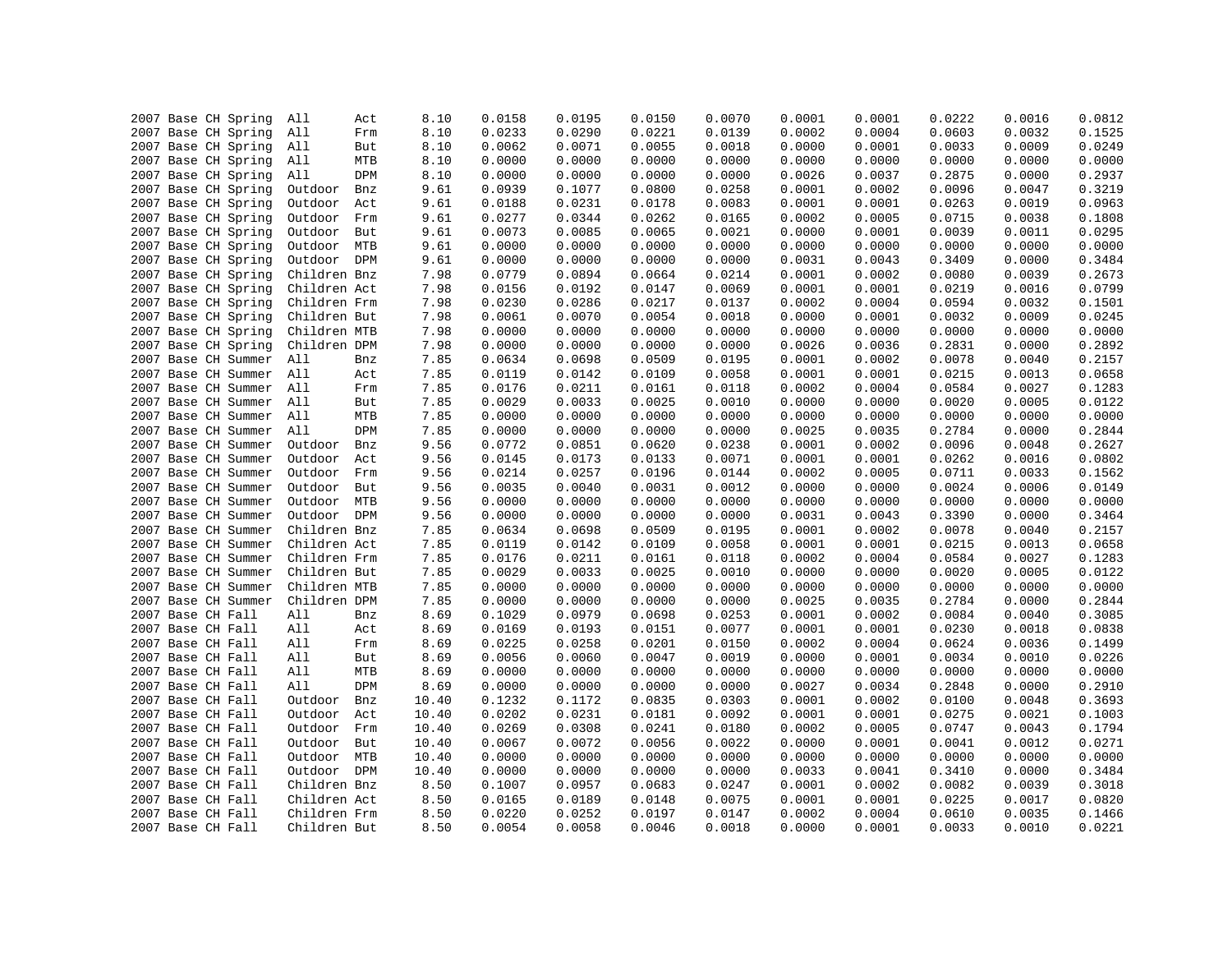|  | 2007 Base CH Fall                          | Children MTB                      |            | 8.50         | 0.0000           | 0.0000           | 0.0000           | 0.0000           | 0.0000           | 0.0000           | 0.0000           | 0.0000<br>0.0000 | 0.0000<br>0.2847 |
|--|--------------------------------------------|-----------------------------------|------------|--------------|------------------|------------------|------------------|------------------|------------------|------------------|------------------|------------------|------------------|
|  | 2007 Base CH Fall                          | Children DPM                      |            | 8.50         | 0.0000           | 0.0000           | 0.0000           | 0.0000           | 0.0027           | 0.0033           | 0.2786           |                  |                  |
|  | 2007 Base CH Ann Ave All                   |                                   | Bnz        | 8.36         | 0.0939           | 0.1032           | 0.0760           | 0.0228           | 0.0001           | 0.0002           | 0.0083           | 0.0040           | 0.3084           |
|  | 2007 Base CH Ann Ave All                   |                                   | Act        | 8.36         | 0.0186           | 0.0241           | 0.0186           | 0.0077           | 0.0001           | 0.0001           | 0.0228           | 0.0018           | 0.0938           |
|  | 2007 Base CH Ann Ave All                   |                                   | Frm        | 8.36         | 0.0258           | 0.0337           | 0.0259           | 0.0153           | 0.0002           | 0.0004           | 0.0618           | 0.0036           | 0.1667           |
|  | 2007 Base CH Ann Ave All                   |                                   | But        | 8.36         | 0.0069           | 0.0082           | 0.0063           | 0.0020           | 0.0000           | 0.0001           | 0.0034           | 0.0011           | 0.0281           |
|  | 2007 Base CH Ann Ave All                   |                                   | MTB        | 8.36         | 0.0000           | 0.0000           | 0.0000           | 0.0000           | 0.0000           | 0.0000           | 0.0000           | 0.0000           | 0.0000           |
|  | 2007 Base CH Ann Ave All                   |                                   | DPM        | 8.36         | 0.0000           | 0.0000           | 0.0000           | 0.0000           | 0.0027           | 0.0036           | 0.2887           | 0.0000           | 0.2949           |
|  |                                            | 2007 Base CH Ann Ave Outdoor      | Bnz        | 10.05        | 0.1130           | 0.1243           | 0.0915           | 0.0274           | 0.0001           | 0.0003           | 0.0100           | 0.0048           | 0.3714           |
|  |                                            | 2007 Base CH Ann Ave Outdoor Act  |            | 10.05        | 0.0224           | 0.0291           | 0.0225           | 0.0093           | 0.0001           | 0.0002           | 0.0274           | 0.0021           | 0.1129           |
|  |                                            | 2007 Base CH Ann Ave Outdoor Frm  |            | 10.05        | 0.0310           | 0.0406           | 0.0313           | 0.0184           | 0.0002           | 0.0005           | 0.0744           | 0.0043           | 0.2007           |
|  |                                            | 2007 Base CH Ann Ave Outdoor But  |            | 10.05        | 0.0084           | 0.0099           | 0.0076           | 0.0024           | 0.0000           | 0.0001           | 0.0041           | 0.0013           | 0.0339           |
|  |                                            | 2007 Base CH Ann Ave Outdoor MTB  |            | 10.05        | 0.0000           | 0.0000           | 0.0000           | 0.0000           | 0.0000           | 0.0000           | 0.0000           | 0.0000           | 0.0000           |
|  |                                            | 2007 Base CH Ann Ave Outdoor DPM  |            | 10.05        | 0.0000           | 0.0000           | 0.0000           | 0.0000           | 0.0032           | 0.0044           | 0.3475           | 0.0000           | 0.3550           |
|  |                                            | 2007 Base CH Ann Ave Children Bnz |            | 8.22         | 0.0922           | 0.1014           | 0.0746           | 0.0224           | 0.0001           | 0.0002           | 0.0082           | 0.0039           | 0.3030           |
|  |                                            | 2007 Base CH Ann Ave Children Act |            | 8.22         | 0.0182           | 0.0237           | 0.0183           | 0.0076           | 0.0001           | 0.0001           | 0.0224           | 0.0017           | 0.0921           |
|  |                                            | 2007 Base CH Ann Ave Children Frm |            | 8.22         | 0.0253           | 0.0331           | 0.0255           | 0.0150           | 0.0002           | 0.0004           | 0.0608           | 0.0035           | 0.1638           |
|  |                                            | 2007 Base CH Ann Ave Children But |            | 8.22         | 0.0068           | 0.0081           | 0.0062           | 0.0020           | 0.0000           | 0.0001           | 0.0033           | 0.0011           | 0.0276           |
|  |                                            | 2007 Base CH Ann Ave Children MTB |            | 8.22         | 0.0000           | 0.0000           | 0.0000           | 0.0000           | 0.0000           | 0.0000           | 0.0000           | 0.0000           | 0.0000           |
|  |                                            | 2007 Base CH Ann Ave Children DPM |            | 8.22         | 0.0000           | 0.0000           | 0.0000           | 0.0000           | 0.0026           | 0.0036           | 0.2841           | 0.0000           | 0.2903           |
|  | 2007 Sc#1 CH Winter All                    |                                   | Bnz        | 8.57         | 0.1150           | 0.1402           | 0.1063           | 0.0233           | 0.0001           | 0.0002           | 0.0089           | 0.0037           | 0.3977           |
|  | 2007 Sc#1 CH Winter All                    |                                   | Act        | 8.57         | 0.0276           | 0.0419           | 0.0326           | 0.0105           | 0.0001           | 0.0001           | 0.0243           | 0.0023           | 0.1395           |
|  | 2007 Sc#1 CH Winter All                    |                                   | Frm        | 8.57         | 0.0386           | 0.0590           | 0.0459           | 0.0204           | 0.0002           | 0.0005           | 0.0660           | 0.0047           | 0.2353           |
|  | 2007 Sc#1 CH Winter All                    |                                   | But        | 8.57         | 0.0112           | 0.0147           | 0.0114           | 0.0035           | 0.0000           | 0.0001           | 0.0049           | 0.0019           | 0.0477           |
|  | 2007 Sc#1 CH Winter All                    |                                   | MTB        | 8.57         | 0.0000           | 0.0000           | 0.0000           | 0.0000           | 0.0000           | 0.0000           | 0.0000           | 0.0000           | 0.0000           |
|  | 2007 Sc#1 CH Winter All                    |                                   | DPM        | 8.57         | 0.0000           | 0.0000           | 0.0000           | 0.0000           | 0.0028           | 0.0039           | 0.3040           | 0.0000           | 0.3106           |
|  | 2007 Sc#1 CH Winter                        | Outdoor                           | Bnz        | 10.40        | 0.1395           | 0.1702           | 0.1290           | 0.0283           | 0.0001           | 0.0003           | 0.0108           | 0.0045           | 0.4827           |
|  | 2007 Sc#1 CH Winter                        | Outdoor                           | Act        | 10.40        | 0.0335           | 0.0508           | 0.0396           | 0.0128           | 0.0001           | 0.0002           | 0.0295           | 0.0028           | 0.1693           |
|  | 2007 Sc#1 CH Winter                        | Outdoor Frm                       |            | 10.40        | 0.0468           | 0.0716           | 0.0558           | 0.0248           | 0.0002           | 0.0005           | 0.0801           | 0.0058           | 0.2856           |
|  | 2007 Sc#1 CH Winter                        | Outdoor                           | But        | 10.40        | 0.0136           | 0.0178           | 0.0138           | 0.0042           | 0.0001           | 0.0001           | 0.0060           | 0.0023           | 0.0579           |
|  | 2007 Sc#1 CH Winter                        | Outdoor                           | MTB        | 10.40        | 0.0000           | 0.0000           | 0.0000           | 0.0000           | 0.0000           | 0.0000           | 0.0000           | 0.0000           | 0.0000           |
|  | 2007 Sc#1 CH Winter                        | Outdoor DPM                       |            | 10.40        | 0.0000           | 0.0000           | 0.0000           | 0.0000           | 0.0034           | 0.0047           | 0.3689           | 0.0000           | 0.3770           |
|  | 2007 Sc#1 CH Winter                        | Children Bnz                      |            | 8.35         | 0.1121           | 0.1367           | 0.1036           | 0.0227           | 0.0001           | 0.0002           | 0.0086           | 0.0036           | 0.3877           |
|  | 2007 Sc#1 CH Winter                        | Children Act                      |            | 8.35         | 0.0269           | 0.0408           | 0.0318           | 0.0102           | 0.0001           | 0.0001           | 0.0237           | 0.0023           | 0.1359           |
|  | 2007 Sc#1 CH Winter                        | Children Frm                      |            | 8.35         | 0.0376           | 0.0575           | 0.0448           | 0.0199           | 0.0002           | 0.0004           | 0.0644           | 0.0046           | 0.2294           |
|  | 2007 Sc#1 CH Winter                        | Children But                      |            | 8.35         | 0.0109           | 0.0143           | 0.0111           | 0.0034           | 0.0000           | 0.0001           | 0.0048           | 0.0019           | 0.0465           |
|  | 2007 Sc#1 CH Winter                        | Children MTB                      |            | 8.35         | 0.0000           | 0.0000           | 0.0000           | 0.0000           | 0.0000           | 0.0000           | 0.0000           | 0.0000           | 0.0000           |
|  | 2007 Sc#1 CH Winter                        | Children DPM                      |            | 8.35         | 0.0000           | 0.0000           | 0.0000           | 0.0000           | 0.0027           | 0.0038           | 0.2963           | 0.0000           | 0.3028           |
|  | 2007 Sc#1 CH Spring                        | All                               | Bnz        | 8.10         | 0.0760           | 0.0900           | 0.0674           | 0.0225           | 0.0001           | 0.0002           | 0.0081           | 0.0042           | 0.2684           |
|  | 2007 Sc#1 CH Spring                        | All                               | Act        | 8.10         | 0.0150           | 0.0190           | 0.0148           | 0.0070           | 0.0001           | 0.0001           | 0.0222           | 0.0016           | 0.0797           |
|  | 2007 Sc#1 CH Spring                        | All                               | Frm        | 8.10         | 0.0229           | 0.0291           | 0.0225           | 0.0139           | 0.0002           | 0.0004           | 0.0603           | 0.0032           | 0.1525           |
|  | 2007 Sc#1 CH Spring                        | All                               | But        | 8.10         | 0.0055           | 0.0066           | 0.0051           | 0.0018           | 0.0000           | 0.0001           | 0.0033           | 0.0009           | 0.0233           |
|  | 2007 Sc#1 CH Spring                        | All                               | MTB        | 8.10         | 0.0000           | 0.0000           | 0.0000           | 0.0000           | 0.0000           | 0.0000           | 0.0000           | 0.0000           | 0.0000           |
|  | 2007 Sc#1 CH Spring                        | All                               | DPM        | 8.10         | 0.0000           | 0.0000           | 0.0000           | 0.0000           | 0.0026           | 0.0037           | 0.2875           | 0.0000           | 0.2937           |
|  | 2007 Sc#1 CH Spring                        | Outdoor                           | Bnz        | 9.61         | 0.0901           | 0.1067           | 0.0800           | 0.0267           | 0.0001           | 0.0002           | 0.0096           | 0.0049           | 0.3183           |
|  | 2007 Sc#1 CH Spring                        | Outdoor                           | Act        | 9.61         | 0.0178           | 0.0225           | 0.0175           | 0.0083           | 0.0001           | 0.0001           | 0.0263           | 0.0019           | 0.0945           |
|  | 2007 Sc#1 CH Spring                        | Outdoor                           | Frm        | 9.61         | 0.0271           | 0.0345           | 0.0266           | 0.0165           | 0.0002           | 0.0005           | 0.0715           | 0.0038           | 0.1808           |
|  |                                            | Outdoor                           |            |              | 0.0065           | 0.0078           | 0.0060           | 0.0021           | 0.0000           | 0.0001           | 0.0039           | 0.0011           | 0.0277           |
|  | 2007 Sc#1 CH Spring<br>2007 Sc#1 CH Spring | Outdoor                           | But<br>MTB | 9.61<br>9.61 | 0.0000           | 0.0000           | 0.0000           | 0.0000           | 0.0000           | 0.0000           | 0.0000           | 0.0000           | 0.0000           |
|  |                                            |                                   | <b>DPM</b> |              |                  |                  |                  |                  |                  |                  |                  |                  |                  |
|  | 2007 Sc#1 CH Spring<br>2007 Sc#1 CH Spring | Outdoor<br>Children Bnz           |            | 9.61<br>7.98 | 0.0000<br>0.0748 | 0.0000<br>0.0886 | 0.0000<br>0.0664 | 0.0000<br>0.0221 | 0.0031<br>0.0001 | 0.0043<br>0.0002 | 0.3409<br>0.0080 | 0.0000<br>0.0041 | 0.3484<br>0.2643 |
|  |                                            |                                   |            |              |                  |                  |                  |                  |                  |                  |                  |                  |                  |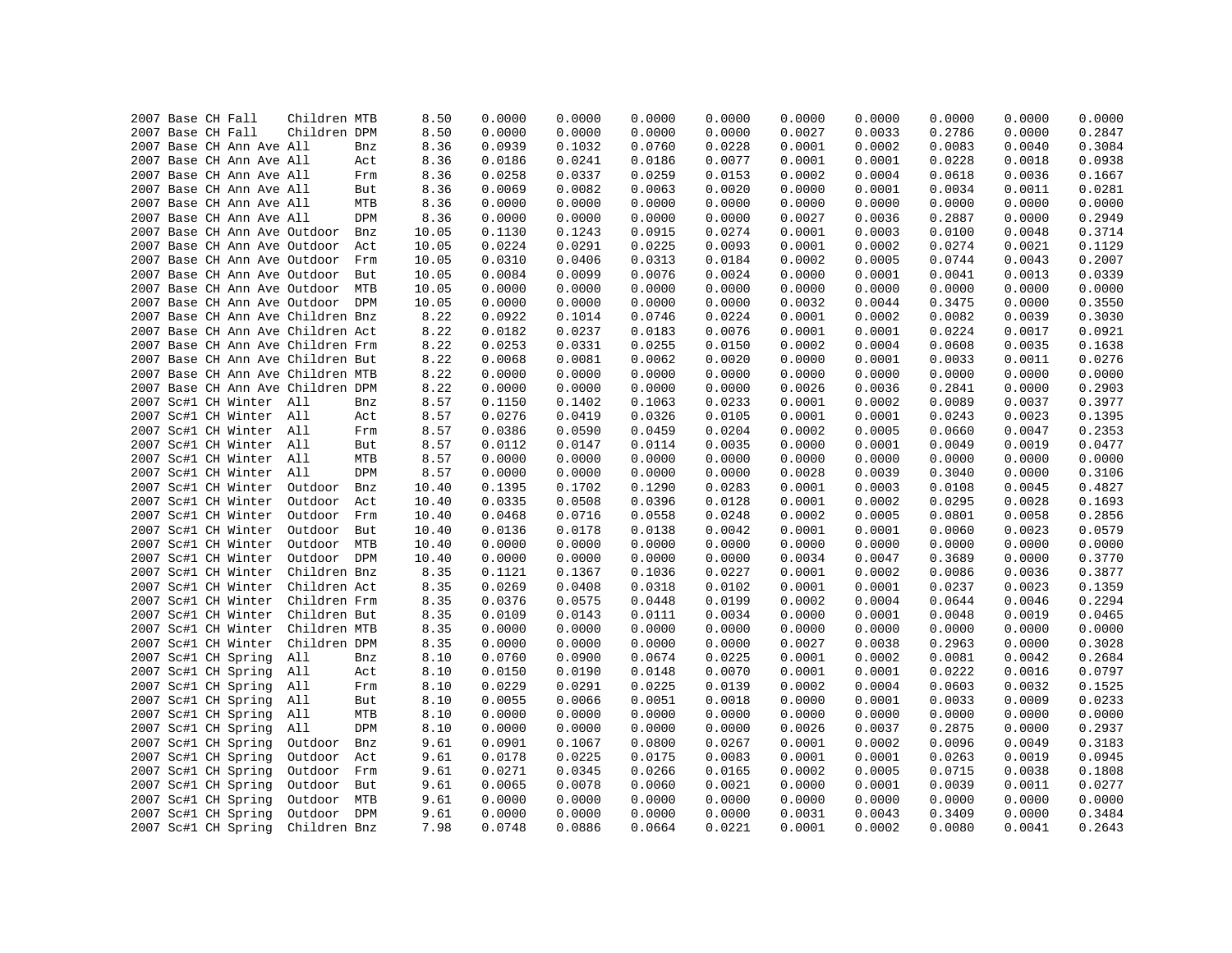| 2007 Sc#1 CH Spring      |  | Children Act                     |     | 7.98  | 0.0148 | 0.0187 | 0.0145 | 0.0069 | 0.0001 | 0.0001 | 0.0219 | 0.0016 | 0.0785 |
|--------------------------|--|----------------------------------|-----|-------|--------|--------|--------|--------|--------|--------|--------|--------|--------|
| 2007 Sc#1 CH Spring      |  | Children Frm                     |     | 7.98  | 0.0225 | 0.0287 | 0.0221 | 0.0137 | 0.0002 | 0.0004 | 0.0594 | 0.0032 | 0.1502 |
| 2007 Sc#1 CH Spring      |  | Children But                     |     | 7.98  | 0.0054 | 0.0065 | 0.0050 | 0.0018 | 0.0000 | 0.0001 | 0.0032 | 0.0009 | 0.0230 |
| 2007 Sc#1 CH Spring      |  | Children MTB                     |     | 7.98  | 0.0000 | 0.0000 | 0.0000 | 0.0000 | 0.0000 | 0.0000 | 0.0000 | 0.0000 | 0.0000 |
| 2007 Sc#1 CH Spring      |  | Children DPM                     |     | 7.98  | 0.0000 | 0.0000 | 0.0000 | 0.0000 | 0.0026 | 0.0036 | 0.2831 | 0.0000 | 0.2892 |
| 2007 Sc#1 CH Summer      |  | All                              | Bnz | 7.85  | 0.0610 | 0.0693 | 0.0509 | 0.0202 | 0.0001 | 0.0002 | 0.0078 | 0.0041 | 0.2136 |
| 2007 Sc#1 CH Summer All  |  |                                  | Act | 7.85  | 0.0113 | 0.0139 | 0.0107 | 0.0058 | 0.0001 | 0.0001 | 0.0215 | 0.0013 | 0.0648 |
| 2007 Sc#1 CH Summer All  |  |                                  | Frm | 7.85  | 0.0172 | 0.0212 | 0.0164 | 0.0118 | 0.0002 | 0.0004 | 0.0584 | 0.0027 | 0.1283 |
| 2007 Sc#1 CH Summer All  |  |                                  | But | 7.85  | 0.0026 | 0.0030 | 0.0023 | 0.0010 | 0.0000 | 0.0000 | 0.0020 | 0.0005 | 0.0115 |
| 2007 Sc#1 CH Summer All  |  |                                  | MTB | 7.85  | 0.0000 | 0.0000 | 0.0000 | 0.0000 | 0.0000 | 0.0000 | 0.0000 | 0.0000 | 0.0000 |
| 2007 Sc#1 CH Summer All  |  |                                  | DPM | 7.85  | 0.0000 | 0.0000 | 0.0000 | 0.0000 | 0.0025 | 0.0035 | 0.2784 | 0.0000 | 0.2844 |
| 2007 Sc#1 CH Summer      |  | Outdoor                          | Bnz | 9.56  | 0.0743 | 0.0844 | 0.0620 | 0.0245 | 0.0001 | 0.0002 | 0.0096 | 0.0050 | 0.2601 |
| 2007 Sc#1 CH Summer      |  | Outdoor                          | Act | 9.56  | 0.0138 | 0.0169 | 0.0131 | 0.0071 | 0.0001 | 0.0001 | 0.0262 | 0.0016 | 0.0789 |
| 2007 Sc#1 CH Summer      |  | Outdoor                          | Frm | 9.56  | 0.0210 | 0.0259 | 0.0199 | 0.0144 | 0.0002 | 0.0005 | 0.0711 | 0.0033 | 0.1562 |
| 2007 Sc#1 CH Summer      |  | Outdoor                          | But | 9.56  | 0.0032 | 0.0037 | 0.0028 | 0.0012 | 0.0000 | 0.0000 | 0.0024 | 0.0006 | 0.0140 |
| 2007 Sc#1 CH Summer      |  | Outdoor MTB                      |     | 9.56  | 0.0000 | 0.0000 | 0.0000 | 0.0000 | 0.0000 | 0.0000 | 0.0000 | 0.0000 | 0.0000 |
| 2007 Sc#1 CH Summer      |  | Outdoor DPM                      |     | 9.56  | 0.0000 | 0.0000 | 0.0000 | 0.0000 | 0.0031 | 0.0043 | 0.3390 | 0.0000 | 0.3464 |
| 2007 Sc#1 CH Summer      |  | Children Bnz                     |     | 7.85  | 0.0610 | 0.0693 | 0.0509 | 0.0202 | 0.0001 | 0.0002 | 0.0078 | 0.0041 | 0.2136 |
| 2007 Sc#1 CH Summer      |  | Children Act                     |     | 7.85  | 0.0113 | 0.0139 | 0.0107 | 0.0058 | 0.0001 | 0.0001 | 0.0215 | 0.0013 | 0.0648 |
| 2007 Sc#1 CH Summer      |  | Children Frm                     |     | 7.85  | 0.0172 | 0.0212 | 0.0164 | 0.0118 | 0.0002 | 0.0004 | 0.0584 | 0.0027 | 0.1283 |
| 2007 Sc#1 CH Summer      |  | Children But                     |     | 7.85  | 0.0026 | 0.0030 | 0.0023 | 0.0010 | 0.0000 | 0.0000 | 0.0020 | 0.0005 | 0.0115 |
| 2007 Sc#1 CH Summer      |  | Children MTB                     |     | 7.85  | 0.0000 | 0.0000 | 0.0000 | 0.0000 | 0.0000 | 0.0000 | 0.0000 | 0.0000 | 0.0000 |
| 2007 Sc#1 CH Summer      |  | Children DPM                     |     | 7.85  | 0.0000 | 0.0000 | 0.0000 | 0.0000 | 0.0025 | 0.0035 | 0.2784 | 0.0000 | 0.2844 |
| 2007 Sc#1 CH Fall        |  | All                              | Bnz | 8.69  | 0.0941 | 0.0912 | 0.0653 | 0.0242 | 0.0001 | 0.0002 | 0.0084 | 0.0037 | 0.2872 |
|                          |  |                                  |     |       |        |        |        |        |        |        |        |        |        |
| 2007 Sc#1 CH Fall        |  | All                              | Act | 8.69  | 0.0155 | 0.0184 | 0.0145 | 0.0077 | 0.0001 | 0.0001 | 0.0230 | 0.0018 | 0.0811 |
| 2007 Sc#1 CH Fall        |  | All                              | Frm | 8.69  | 0.0219 | 0.0258 | 0.0204 | 0.0150 | 0.0002 | 0.0004 | 0.0624 | 0.0036 | 0.1494 |
| 2007 Sc#1 CH Fall        |  | All                              | But | 8.69  | 0.0047 | 0.0052 | 0.0041 | 0.0019 | 0.0000 | 0.0001 | 0.0034 | 0.0010 | 0.0205 |
| 2007 Sc#1 CH Fall        |  | All                              | MTB | 8.69  | 0.0000 | 0.0000 | 0.0000 | 0.0000 | 0.0000 | 0.0000 | 0.0000 | 0.0000 | 0.0000 |
| 2007 Sc#1 CH Fall        |  | All                              | DPM | 8.69  | 0.0000 | 0.0000 | 0.0000 | 0.0000 | 0.0027 | 0.0034 | 0.2848 | 0.0000 | 0.2910 |
| 2007 Sc#1 CH Fall        |  | Outdoor                          | Bnz | 10.40 | 0.1126 | 0.1092 | 0.0782 | 0.0290 | 0.0001 | 0.0002 | 0.0100 | 0.0044 | 0.3438 |
| 2007 Sc#1 CH Fall        |  | Outdoor                          | Act | 10.40 | 0.0186 | 0.0220 | 0.0174 | 0.0092 | 0.0001 | 0.0001 | 0.0275 | 0.0021 | 0.0970 |
| 2007 Sc#1 CH Fall        |  | Outdoor                          | Frm | 10.40 | 0.0262 | 0.0308 | 0.0244 | 0.0180 | 0.0002 | 0.0005 | 0.0747 | 0.0043 | 0.1789 |
| 2007 Sc#1 CH Fall        |  | Outdoor                          | But | 10.40 | 0.0056 | 0.0063 | 0.0049 | 0.0022 | 0.0000 | 0.0001 | 0.0041 | 0.0012 | 0.0245 |
| 2007 Sc#1 CH Fall        |  | Outdoor                          | MTB | 10.40 | 0.0000 | 0.0000 | 0.0000 | 0.0000 | 0.0000 | 0.0000 | 0.0000 | 0.0000 | 0.0000 |
| 2007 Sc#1 CH Fall        |  | Outdoor DPM                      |     | 10.40 | 0.0000 | 0.0000 | 0.0000 | 0.0000 | 0.0033 | 0.0041 | 0.3410 | 0.0000 | 0.3484 |
| 2007 Sc#1 CH Fall        |  | Children Bnz                     |     | 8.50  | 0.0920 | 0.0892 | 0.0639 | 0.0237 | 0.0001 | 0.0002 | 0.0082 | 0.0036 | 0.2809 |
| 2007 Sc#1 CH Fall        |  | Children Act                     |     | 8.50  | 0.0152 | 0.0180 | 0.0142 | 0.0075 | 0.0001 | 0.0001 | 0.0225 | 0.0017 | 0.0793 |
| 2007 Sc#1 CH Fall        |  | Children Frm                     |     | 8.50  | 0.0214 | 0.0252 | 0.0199 | 0.0147 | 0.0002 | 0.0004 | 0.0610 | 0.0035 | 0.1462 |
| 2007 Sc#1 CH Fall        |  | Children But                     |     | 8.50  | 0.0046 | 0.0051 | 0.0040 | 0.0018 | 0.0000 | 0.0001 | 0.0033 | 0.0010 | 0.0200 |
| 2007 Sc#1 CH Fall        |  | Children MTB                     |     | 8.50  | 0.0000 | 0.0000 | 0.0000 | 0.0000 | 0.0000 | 0.0000 | 0.0000 | 0.0000 | 0.0000 |
| 2007 Sc#1 CH Fall        |  | Children DPM                     |     | 8.50  | 0.0000 | 0.0000 | 0.0000 | 0.0000 | 0.0027 | 0.0033 | 0.2786 | 0.0000 | 0.2847 |
| 2007 Sc#1 CH Ann Ave All |  |                                  | Bnz | 8.36  | 0.0865 | 0.0977 | 0.0725 | 0.0225 | 0.0001 | 0.0002 | 0.0083 | 0.0039 | 0.2917 |
| 2007 Sc#1 CH Ann Ave All |  |                                  | Act | 8.36  | 0.0174 | 0.0233 | 0.0182 | 0.0077 | 0.0001 | 0.0001 | 0.0228 | 0.0018 | 0.0912 |
| 2007 Sc#1 CH Ann Ave All |  |                                  | Frm | 8.36  | 0.0251 | 0.0338 | 0.0263 | 0.0153 | 0.0002 | 0.0004 | 0.0618 | 0.0036 | 0.1664 |
| 2007 Sc#1 CH Ann Ave All |  |                                  | But | 8.36  | 0.0060 | 0.0074 | 0.0057 | 0.0020 | 0.0000 | 0.0001 | 0.0034 | 0.0011 | 0.0257 |
| 2007 Sc#1 CH Ann Ave All |  |                                  | MTB | 8.36  | 0.0000 | 0.0000 | 0.0000 | 0.0000 | 0.0000 | 0.0000 | 0.0000 | 0.0000 | 0.0000 |
| 2007 Sc#1 CH Ann Ave All |  |                                  | DPM | 8.36  | 0.0000 | 0.0000 | 0.0000 | 0.0000 | 0.0027 | 0.0036 | 0.2887 | 0.0000 | 0.2949 |
|                          |  | 2007 Sc#1 CH Ann Ave Outdoor     | Bnz | 10.05 | 0.1041 | 0.1176 | 0.0873 | 0.0271 | 0.0001 | 0.0003 | 0.0100 | 0.0047 | 0.3512 |
|                          |  | 2007 Sc#1 CH Ann Ave Outdoor     | Act | 10.05 | 0.0209 | 0.0281 | 0.0219 | 0.0093 | 0.0001 | 0.0002 | 0.0274 | 0.0021 | 0.1099 |
|                          |  | 2007 Sc#1 CH Ann Ave Outdoor Frm |     | 10.05 | 0.0303 | 0.0407 | 0.0317 | 0.0184 | 0.0002 | 0.0005 | 0.0744 | 0.0043 | 0.2004 |
|                          |  | 2007 Sc#1 CH Ann Ave Outdoor     | But | 10.05 | 0.0072 | 0.0089 | 0.0069 | 0.0024 | 0.0000 | 0.0001 | 0.0041 | 0.0013 | 0.0310 |
|                          |  |                                  |     |       |        |        |        |        |        |        |        |        |        |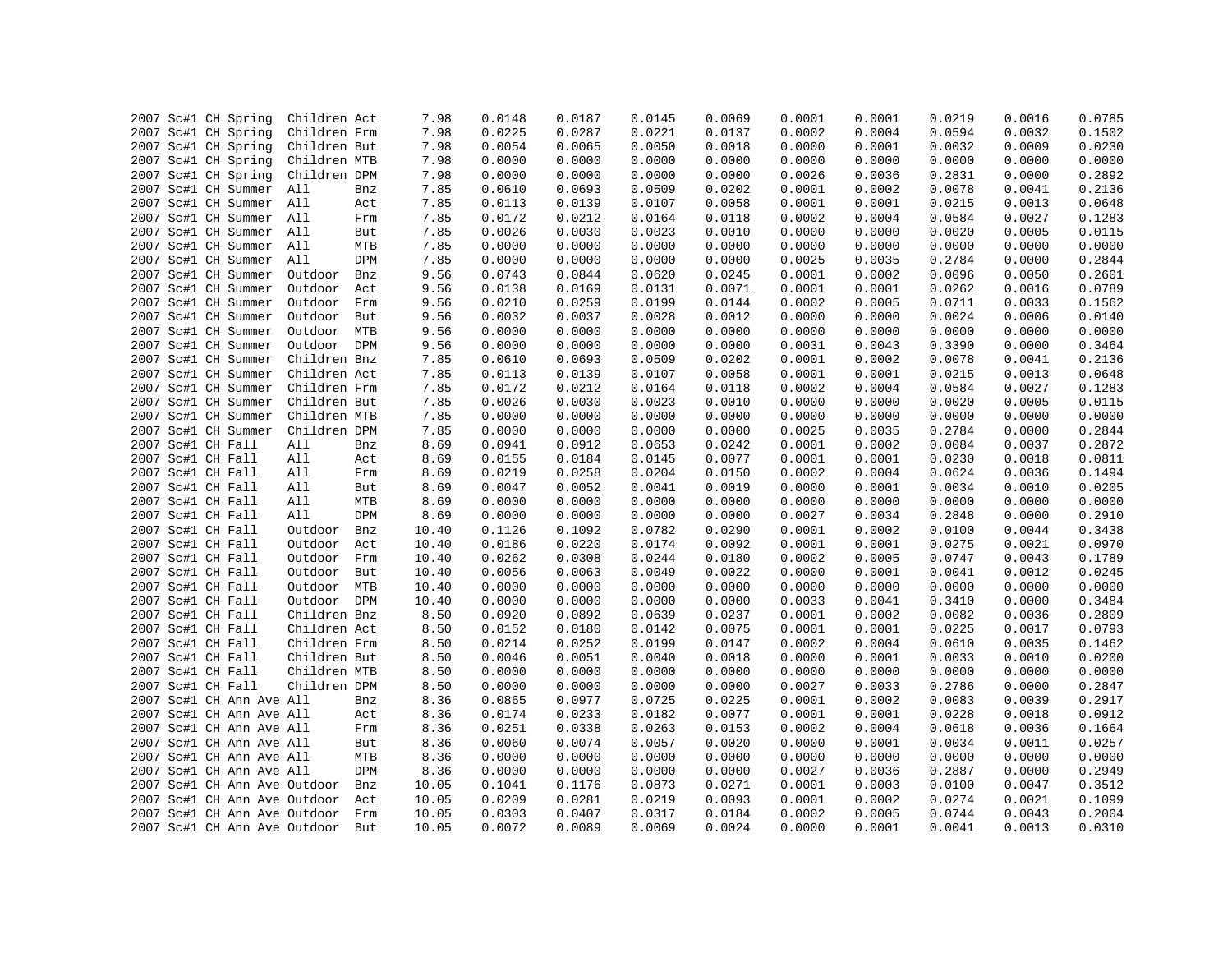| 2007 Sc#1 CH Ann Ave Outdoor MTB  |     |                              | 10.05        | 0.0000 | 0.0000 | 0.0000           | 0.0000 | 0.0000 | 0.0000 | 0.0000           | 0.0000 | 0.0000 |
|-----------------------------------|-----|------------------------------|--------------|--------|--------|------------------|--------|--------|--------|------------------|--------|--------|
| 2007 Sc#1 CH Ann Ave Outdoor DPM  |     |                              | 10.05        | 0.0000 | 0.0000 | 0.0000           | 0.0000 | 0.0032 | 0.0044 | 0.3475           | 0.0000 | 0.3550 |
| 2007 Sc#1 CH Ann Ave Children Bnz |     |                              | 8.22         | 0.0850 | 0.0959 | 0.0712           | 0.0222 | 0.0001 | 0.0002 | 0.0082           | 0.0039 | 0.2866 |
| 2007 Sc#1 CH Ann Ave Children Act |     |                              | 8.22         | 0.0170 | 0.0228 | 0.0178           | 0.0076 | 0.0001 | 0.0001 | 0.0224           | 0.0017 | 0.0896 |
| 2007 Sc#1 CH Ann Ave Children Frm |     |                              | 8.22         | 0.0247 | 0.0331 | 0.0258           | 0.0150 | 0.0002 | 0.0004 | 0.0608           | 0.0035 | 0.1635 |
| 2007 Sc#1 CH Ann Ave Children But |     |                              | 8.22         | 0.0059 | 0.0072 | 0.0056           | 0.0020 | 0.0000 | 0.0001 | 0.0033           | 0.0011 | 0.0252 |
| 2007 Sc#1 CH Ann Ave Children MTB |     |                              | 8.22         | 0.0000 | 0.0000 | 0.0000           | 0.0000 | 0.0000 | 0.0000 | 0.0000           | 0.0000 | 0.0000 |
| 2007 Sc#1 CH Ann Ave Children DPM |     |                              | 8.22         | 0.0000 | 0.0000 | 0.0000           | 0.0000 | 0.0026 | 0.0036 | 0.2841           | 0.0000 | 0.2903 |
| 2007 Sc#2 CH Winter All           |     | Bnz                          | 8.57         | 0.1106 | 0.1348 | 0.0973           | 0.0233 | 0.0001 | 0.0002 | 0.0089           | 0.0037 | 0.3789 |
| 2007 Sc#2 CH Winter All           |     | Act                          | 8.57         | 0.0265 | 0.0406 | 0.0304           | 0.0105 | 0.0001 | 0.0001 | 0.0243           | 0.0023 | 0.1349 |
| 2007 Sc#2 CH Winter All           |     | Frm                          | 8.57         | 0.0371 | 0.0571 | 0.0428           | 0.0204 | 0.0002 | 0.0004 | 0.0660           | 0.0047 | 0.2289 |
| 2007 Sc#2 CH Winter All           |     | But                          | 8.57         | 0.0108 | 0.0142 | 0.0106           | 0.0035 | 0.0000 | 0.0001 | 0.0049           | 0.0019 | 0.0460 |
| 2007 Sc#2 CH Winter All           |     | MTB                          | 8.57         | 0.0000 | 0.0000 | 0.0000           | 0.0000 | 0.0000 | 0.0000 | 0.0000           | 0.0000 | 0.0000 |
| 2007 Sc#2 CH Winter All           |     | DPM                          | 8.57         | 0.0000 | 0.0000 | 0.0000           | 0.0000 | 0.0028 | 0.0039 | 0.3040           | 0.0000 | 0.3106 |
| 2007 Sc#2 CH Winter               |     | Outdoor<br>Bnz               | 10.40        | 0.1343 | 0.1636 | 0.1180           | 0.0283 | 0.0001 | 0.0002 | 0.0108           | 0.0045 | 0.4598 |
| 2007 Sc#2 CH Winter               |     | Outdoor Act                  | 10.40        | 0.0322 | 0.0493 | 0.0369           | 0.0128 | 0.0001 | 0.0001 | 0.0295           | 0.0028 | 0.1637 |
| 2007 Sc#2 CH Winter               |     | Outdoor Frm                  | 10.40        | 0.0450 | 0.0693 | 0.0520           | 0.0248 | 0.0002 | 0.0005 | 0.0801           | 0.0058 | 0.2778 |
| 2007 Sc#2 CH Winter               |     | Outdoor But                  | 10.40        | 0.0131 | 0.0172 | 0.0128           | 0.0042 | 0.0001 | 0.0001 | 0.0060           | 0.0023 | 0.0558 |
| 2007 Sc#2 CH Winter               |     | Outdoor MTB                  | 10.40        | 0.0000 | 0.0000 | 0.0000           | 0.0000 | 0.0000 | 0.0000 | 0.0000           | 0.0000 | 0.0000 |
| 2007 Sc#2 CH Winter               |     | Outdoor DPM                  | 10.40        | 0.0000 | 0.0000 | 0.0000           | 0.0000 | 0.0034 | 0.0047 | 0.3689           | 0.0000 | 0.3770 |
| 2007 Sc#2 CH Winter               |     | Children Bnz                 | 8.35         | 0.1079 | 0.1314 | 0.0948           | 0.0227 | 0.0001 | 0.0002 | 0.0086           | 0.0036 | 0.3693 |
| 2007 Sc#2 CH Winter               |     | Children Act                 | 8.35         | 0.0258 | 0.0396 | 0.0297           | 0.0102 | 0.0001 | 0.0001 | 0.0237           | 0.0023 | 0.1315 |
| 2007 Sc#2 CH Winter               |     | Children Frm                 | 8.35         | 0.0362 | 0.0557 | 0.0418           | 0.0199 | 0.0002 | 0.0004 | 0.0644           | 0.0046 | 0.2231 |
| 2007 Sc#2 CH Winter               |     | Children But                 | 8.35         | 0.0105 | 0.0138 | 0.0103           | 0.0034 | 0.0000 | 0.0001 | 0.0048           | 0.0019 | 0.0448 |
| 2007 Sc#2 CH Winter               |     | Children MTB                 | 8.35         | 0.0000 | 0.0000 | 0.0000           | 0.0000 | 0.0000 | 0.0000 | 0.0000           | 0.0000 | 0.0000 |
| 2007 Sc#2 CH Winter Children DPM  |     |                              | 8.35         | 0.0000 | 0.0000 | 0.0000           | 0.0000 | 0.0027 | 0.0038 | 0.2963           | 0.0000 | 0.3028 |
| 2007 Sc#2 CH Spring               | All | Bnz                          | 8.10         | 0.0731 | 0.0865 | 0.0615           | 0.0225 | 0.0001 | 0.0002 | 0.0081           | 0.0042 | 0.2562 |
| 2007 Sc#2 CH Spring               | All | Act                          | 8.10         | 0.0144 | 0.0184 | 0.0136           | 0.0070 | 0.0001 | 0.0001 | 0.0222           | 0.0016 | 0.0772 |
| 2007 Sc#2 CH Spring               | All | Frm                          | 8.10         | 0.0219 | 0.0280 | 0.0205           | 0.0139 | 0.0002 | 0.0003 | 0.0603           | 0.0032 | 0.1483 |
| 2007 Sc#2 CH Spring               | All | But                          | 8.10         | 0.0053 | 0.0064 | 0.0047           | 0.0018 | 0.0000 | 0.0000 | 0.0033           | 0.0009 | 0.0225 |
| 2007 Sc#2 CH Spring               | All | MTB                          | 8.10         | 0.0000 | 0.0000 | 0.0000           | 0.0000 | 0.0000 | 0.0000 | 0.0000           | 0.0000 | 0.0000 |
| 2007 Sc#2 CH Spring               | All | DPM                          | 8.10         | 0.0000 | 0.0000 | 0.0000           | 0.0000 | 0.0026 | 0.0037 | 0.2875           | 0.0000 | 0.2937 |
| 2007 Sc#2 CH Spring               |     | Outdoor<br>Bnz               | 9.61         | 0.0867 | 0.1026 | 0.0730           | 0.0267 | 0.0001 | 0.0002 | 0.0096           | 0.0049 | 0.3038 |
| 2007 Sc#2 CH Spring               |     | Outdoor<br>Act               | 9.61         | 0.0171 | 0.0218 | 0.0161           | 0.0083 | 0.0001 | 0.0001 | 0.0263           | 0.0019 | 0.0916 |
| 2007 Sc#2 CH Spring               |     | Outdoor<br>Frm               | 9.61         | 0.0260 | 0.0332 | 0.0243           | 0.0165 | 0.0002 | 0.0004 | 0.0715           | 0.0038 | 0.1759 |
| 2007 Sc#2 CH Spring               |     | Outdoor<br>But               | 9.61         | 0.0063 | 0.0075 | 0.0056           | 0.0021 | 0.0000 | 0.0001 | 0.0039           | 0.0011 | 0.0267 |
| 2007 Sc#2 CH Spring               |     | Outdoor MTB                  | 9.61         | 0.0000 | 0.0000 | 0.0000           | 0.0000 | 0.0000 | 0.0000 | 0.0000           | 0.0000 | 0.0000 |
| 2007 Sc#2 CH Spring               |     | Outdoor DPM                  |              | 0.0000 | 0.0000 |                  | 0.0000 | 0.0031 | 0.0043 |                  | 0.0000 | 0.3484 |
|                                   |     |                              | 9.61         | 0.0720 | 0.0852 | 0.0000           | 0.0221 | 0.0001 | 0.0002 | 0.3409<br>0.0080 | 0.0041 | 0.2522 |
| 2007 Sc#2 CH Spring               |     | Children Bnz<br>Children Act | 7.98<br>7.98 | 0.0142 | 0.0181 | 0.0606<br>0.0134 | 0.0069 | 0.0001 | 0.0001 | 0.0219           | 0.0016 | 0.0761 |
| 2007 Sc#2 CH Spring               |     |                              |              | 0.0216 |        |                  |        |        | 0.0003 | 0.0594           |        |        |
| 2007 Sc#2 CH Spring               |     | Children Frm                 | 7.98         |        | 0.0276 | 0.0202           | 0.0137 | 0.0002 |        |                  | 0.0032 | 0.1461 |
| 2007 Sc#2 CH Spring               |     | Children But                 | 7.98         | 0.0053 | 0.0063 | 0.0046           | 0.0018 | 0.0000 | 0.0000 | 0.0032           | 0.0009 | 0.0222 |
| 2007 Sc#2 CH Spring               |     | Children MTB                 | 7.98         | 0.0000 | 0.0000 | 0.0000           | 0.0000 | 0.0000 | 0.0000 | 0.0000           | 0.0000 | 0.0000 |
| 2007 Sc#2 CH Spring               |     | Children DPM                 | 7.98         | 0.0000 | 0.0000 | 0.0000           | 0.0000 | 0.0026 | 0.0036 | 0.2831           | 0.0000 | 0.2892 |
| 2007 Sc#2 CH Summer All           |     | Bnz                          | 7.85         | 0.0590 | 0.0669 | 0.0469           | 0.0202 | 0.0001 | 0.0002 | 0.0078           | 0.0041 | 0.2052 |
| 2007 Sc#2 CH Summer All           |     | Act                          | 7.85         | 0.0109 | 0.0134 | 0.0100           | 0.0058 | 0.0001 | 0.0001 | 0.0215           | 0.0013 | 0.0631 |
| 2007 Sc#2 CH Summer All           |     | Frm                          | 7.85         | 0.0165 | 0.0205 | 0.0150           | 0.0118 | 0.0002 | 0.0003 | 0.0584           | 0.0027 | 0.1254 |
| 2007 Sc#2 CH Summer All           |     | But                          | 7.85         | 0.0025 | 0.0029 | 0.0022           | 0.0010 | 0.0000 | 0.0000 | 0.0020           | 0.0005 | 0.0111 |
| 2007 Sc#2 CH Summer All           |     | MTB                          | 7.85         | 0.0000 | 0.0000 | 0.0000           | 0.0000 | 0.0000 | 0.0000 | 0.0000           | 0.0000 | 0.0000 |
| 2007 Sc#2 CH Summer All           |     | DPM                          | 7.85         | 0.0000 | 0.0000 | 0.0000           | 0.0000 | 0.0025 | 0.0035 | 0.2784           | 0.0000 | 0.2844 |
| 2007 Sc#2 CH Summer               |     | Outdoor<br>Bnz               | 9.56         | 0.0718 | 0.0815 | 0.0571           | 0.0245 | 0.0001 | 0.0002 | 0.0096           | 0.0050 | 0.2499 |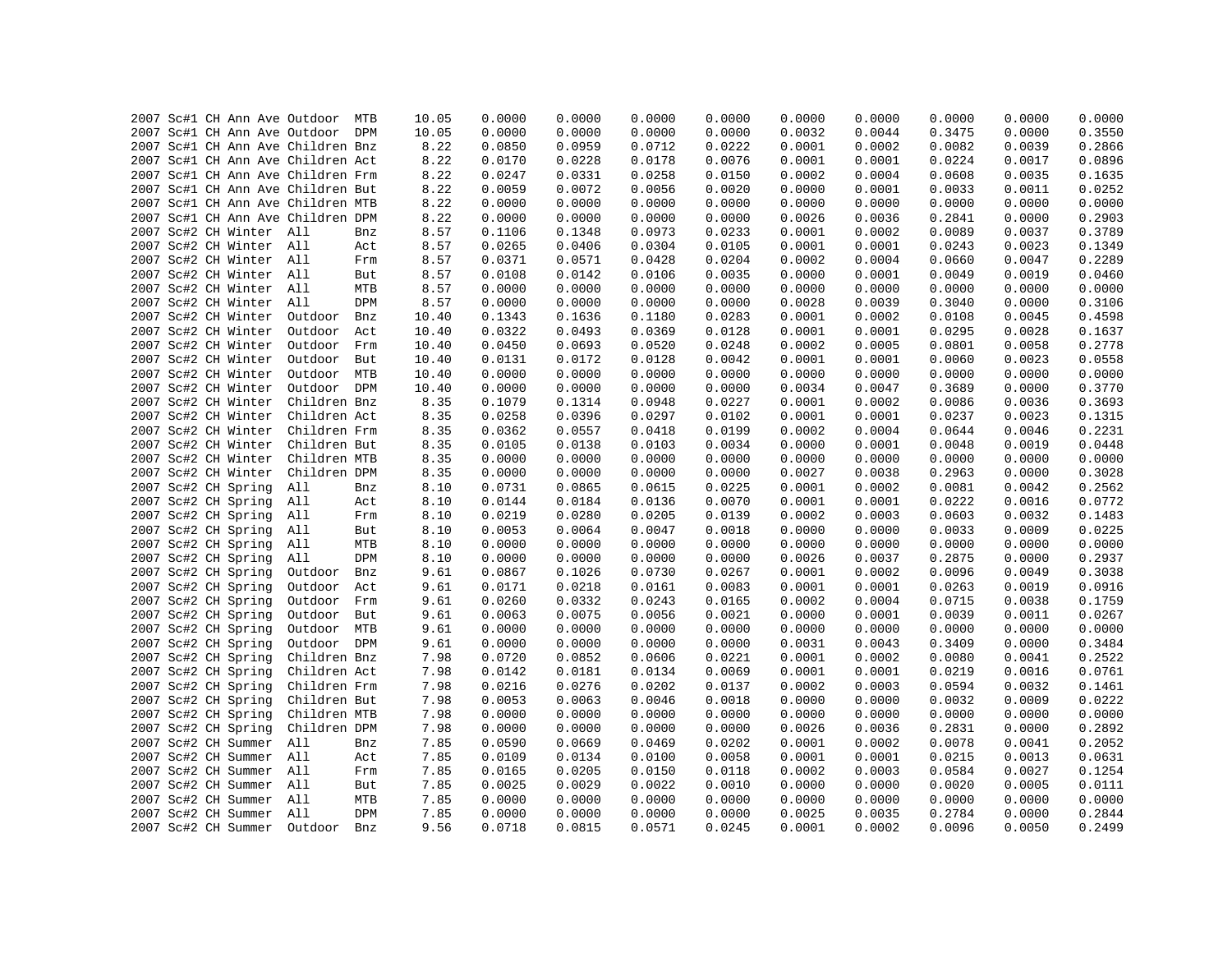|  | 2007 Sc#2 CH Summer               |              |     | 9.56  | 0.0133 | 0.0164 | 0.0121 | 0.0071 | 0.0001 | 0.0001 | 0.0262 | 0.0016 | 0.0768 |
|--|-----------------------------------|--------------|-----|-------|--------|--------|--------|--------|--------|--------|--------|--------|--------|
|  | 2007 Sc#2 CH Summer               | Outdoor      | Act |       | 0.0201 | 0.0249 | 0.0183 | 0.0144 | 0.0002 | 0.0004 |        | 0.0033 | 0.1527 |
|  |                                   | Outdoor      | Frm | 9.56  |        |        |        |        |        |        | 0.0711 |        |        |
|  | 2007 Sc#2 CH Summer               | Outdoor      | But | 9.56  | 0.0031 | 0.0035 | 0.0026 | 0.0012 | 0.0000 | 0.0000 | 0.0024 | 0.0006 | 0.0136 |
|  | 2007 Sc#2 CH Summer               | Outdoor      | MTB | 9.56  | 0.0000 | 0.0000 | 0.0000 | 0.0000 | 0.0000 | 0.0000 | 0.0000 | 0.0000 | 0.0000 |
|  | 2007 Sc#2 CH Summer               | Outdoor DPM  |     | 9.56  | 0.0000 | 0.0000 | 0.0000 | 0.0000 | 0.0031 | 0.0043 | 0.3390 | 0.0000 | 0.3464 |
|  | 2007 Sc#2 CH Summer               | Children Bnz |     | 7.85  | 0.0590 | 0.0669 | 0.0469 | 0.0202 | 0.0001 | 0.0002 | 0.0078 | 0.0041 | 0.2052 |
|  | 2007 Sc#2 CH Summer               | Children Act |     | 7.85  | 0.0109 | 0.0134 | 0.0100 | 0.0058 | 0.0001 | 0.0001 | 0.0215 | 0.0013 | 0.0631 |
|  | 2007 Sc#2 CH Summer               | Children Frm |     | 7.85  | 0.0165 | 0.0205 | 0.0150 | 0.0118 | 0.0002 | 0.0003 | 0.0584 | 0.0027 | 0.1254 |
|  | 2007 Sc#2 CH Summer               | Children But |     | 7.85  | 0.0025 | 0.0029 | 0.0022 | 0.0010 | 0.0000 | 0.0000 | 0.0020 | 0.0005 | 0.0111 |
|  | 2007 Sc#2 CH Summer               | Children MTB |     | 7.85  | 0.0000 | 0.0000 | 0.0000 | 0.0000 | 0.0000 | 0.0000 | 0.0000 | 0.0000 | 0.0000 |
|  | 2007 Sc#2 CH Summer               | Children DPM |     | 7.85  | 0.0000 | 0.0000 | 0.0000 | 0.0000 | 0.0025 | 0.0035 | 0.2784 | 0.0000 | 0.2844 |
|  | 2007 Sc#2 CH Fall                 | All          | Bnz | 8.69  | 0.0910 | 0.0877 | 0.0593 | 0.0242 | 0.0001 | 0.0001 | 0.0084 | 0.0037 | 0.2746 |
|  | 2007 Sc#2 CH Fall                 | All          | Act | 8.69  | 0.0148 | 0.0176 | 0.0131 | 0.0077 | 0.0001 | 0.0001 | 0.0230 | 0.0018 | 0.0780 |
|  | 2007 Sc#2 CH Fall                 | All          | Frm | 8.69  | 0.0208 | 0.0246 | 0.0183 | 0.0150 | 0.0002 | 0.0003 | 0.0624 | 0.0036 | 0.1451 |
|  | 2007 Sc#2 CH Fall                 | All          | But | 8.69  | 0.0045 | 0.0050 | 0.0038 | 0.0019 | 0.0000 | 0.0000 | 0.0034 | 0.0010 | 0.0196 |
|  | 2007 Sc#2 CH Fall                 | All          | MTB | 8.69  | 0.0000 | 0.0000 | 0.0000 | 0.0000 | 0.0000 | 0.0000 | 0.0000 | 0.0000 | 0.0000 |
|  | 2007 Sc#2 CH Fall                 | All          | DPM | 8.69  | 0.0000 | 0.0000 | 0.0000 | 0.0000 | 0.0027 | 0.0034 | 0.2848 | 0.0000 | 0.2910 |
|  | 2007 Sc#2 CH Fall                 | Outdoor      | Bnz | 10.40 | 0.1090 | 0.1050 | 0.0710 | 0.0290 | 0.0001 | 0.0002 | 0.0100 | 0.0044 | 0.3287 |
|  | 2007 Sc#2 CH Fall                 | Outdoor      | Act | 10.40 | 0.0177 | 0.0211 | 0.0157 | 0.0092 | 0.0001 | 0.0001 | 0.0275 | 0.0021 | 0.0934 |
|  | 2007 Sc#2 CH Fall                 | Outdoor Frm  |     | 10.40 | 0.0249 | 0.0294 | 0.0219 | 0.0180 | 0.0002 | 0.0003 | 0.0747 | 0.0043 | 0.1737 |
|  | 2007 Sc#2 CH Fall                 | Outdoor      | But | 10.40 | 0.0054 | 0.0060 | 0.0045 | 0.0022 | 0.0000 | 0.0001 | 0.0041 | 0.0012 | 0.0235 |
|  | 2007 Sc#2 CH Fall                 | Outdoor MTB  |     | 10.40 | 0.0000 | 0.0000 | 0.0000 | 0.0000 | 0.0000 | 0.0000 | 0.0000 | 0.0000 | 0.0000 |
|  | 2007 Sc#2 CH Fall                 | Outdoor DPM  |     | 10.40 | 0.0000 | 0.0000 | 0.0000 | 0.0000 | 0.0033 | 0.0041 | 0.3410 | 0.0000 | 0.3484 |
|  | 2007 Sc#2 CH Fall                 | Children Bnz |     | 8.50  | 0.0891 | 0.0858 | 0.0580 | 0.0237 | 0.0001 | 0.0001 | 0.0082 | 0.0036 | 0.2686 |
|  | 2007 Sc#2 CH Fall                 | Children Act |     | 8.50  | 0.0145 | 0.0172 | 0.0128 | 0.0075 | 0.0001 | 0.0001 | 0.0225 | 0.0017 | 0.0763 |
|  | 2007 Sc#2 CH Fall                 | Children Frm |     | 8.50  | 0.0203 | 0.0241 | 0.0179 | 0.0147 | 0.0002 | 0.0003 | 0.0610 | 0.0035 | 0.1419 |
|  | 2007 Sc#2 CH Fall                 | Children But |     | 8.50  | 0.0044 | 0.0049 | 0.0037 | 0.0018 | 0.0000 | 0.0000 | 0.0033 | 0.0010 | 0.0192 |
|  | 2007 Sc#2 CH Fall                 | Children MTB |     | 8.50  | 0.0000 | 0.0000 | 0.0000 | 0.0000 | 0.0000 | 0.0000 | 0.0000 | 0.0000 | 0.0000 |
|  | 2007 Sc#2 CH Fall                 | Children DPM |     | 8.50  | 0.0000 | 0.0000 | 0.0000 | 0.0000 | 0.0027 | 0.0033 | 0.2786 | 0.0000 | 0.2847 |
|  | 2007 Sc#2 CH Ann Ave All          |              | Bnz | 8.36  | 0.0834 | 0.0940 | 0.0662 | 0.0225 | 0.0001 | 0.0002 | 0.0083 | 0.0039 | 0.2787 |
|  | 2007 Sc#2 CH Ann Ave All          |              |     | 8.36  |        | 0.0225 | 0.0168 | 0.0077 | 0.0001 | 0.0001 | 0.0228 | 0.0018 | 0.0883 |
|  |                                   |              | Act |       | 0.0166 |        |        |        |        |        |        |        |        |
|  | 2007 Sc#2 CH Ann Ave All          |              | Frm | 8.36  | 0.0241 | 0.0326 | 0.0242 | 0.0153 | 0.0002 | 0.0003 | 0.0618 | 0.0036 | 0.1619 |
|  | 2007 Sc#2 CH Ann Ave All          |              | But | 8.36  | 0.0058 | 0.0071 | 0.0053 | 0.0020 | 0.0000 | 0.0001 | 0.0034 | 0.0011 | 0.0248 |
|  | 2007 Sc#2 CH Ann Ave All          |              | MTB | 8.36  | 0.0000 | 0.0000 | 0.0000 | 0.0000 | 0.0000 | 0.0000 | 0.0000 | 0.0000 | 0.0000 |
|  | 2007 Sc#2 CH Ann Ave All          |              | DPM | 8.36  | 0.0000 | 0.0000 | 0.0000 | 0.0000 | 0.0027 | 0.0036 | 0.2887 | 0.0000 | 0.2949 |
|  | 2007 Sc#2 CH Ann Ave Outdoor      |              | Bnz | 10.05 | 0.1005 | 0.1132 | 0.0798 | 0.0271 | 0.0001 | 0.0002 | 0.0100 | 0.0047 | 0.3355 |
|  | 2007 Sc#2 CH Ann Ave Outdoor Act  |              |     | 10.05 | 0.0200 | 0.0271 | 0.0202 | 0.0093 | 0.0001 | 0.0001 | 0.0274 | 0.0021 | 0.1064 |
|  | 2007 Sc#2 CH Ann Ave Outdoor      |              | Frm | 10.05 | 0.0290 | 0.0392 | 0.0291 | 0.0184 | 0.0002 | 0.0004 | 0.0744 | 0.0043 | 0.1950 |
|  | 2007 Sc#2 CH Ann Ave Outdoor      |              | But | 10.05 | 0.0070 | 0.0086 | 0.0064 | 0.0024 | 0.0000 | 0.0001 | 0.0041 | 0.0013 | 0.0299 |
|  | 2007 Sc#2 CH Ann Ave Outdoor MTB  |              |     | 10.05 | 0.0000 | 0.0000 | 0.0000 | 0.0000 | 0.0000 | 0.0000 | 0.0000 | 0.0000 | 0.0000 |
|  | 2007 Sc#2 CH Ann Ave Outdoor DPM  |              |     | 10.05 | 0.0000 | 0.0000 | 0.0000 | 0.0000 | 0.0032 | 0.0044 | 0.3475 | 0.0000 | 0.3550 |
|  | 2007 Sc#2 CH Ann Ave Children Bnz |              |     | 8.22  | 0.0820 | 0.0923 | 0.0651 | 0.0222 | 0.0001 | 0.0002 | 0.0082 | 0.0039 | 0.2738 |
|  | 2007 Sc#2 CH Ann Ave Children Act |              |     | 8.22  | 0.0163 | 0.0221 | 0.0164 | 0.0076 | 0.0001 | 0.0001 | 0.0224 | 0.0017 | 0.0867 |
|  | 2007 Sc#2 CH Ann Ave Children Frm |              |     | 8.22  | 0.0236 | 0.0320 | 0.0237 | 0.0150 | 0.0002 | 0.0003 | 0.0608 | 0.0035 | 0.1591 |
|  | 2007 Sc#2 CH Ann Ave Children But |              |     | 8.22  | 0.0057 | 0.0070 | 0.0052 | 0.0020 | 0.0000 | 0.0001 | 0.0033 | 0.0011 | 0.0243 |
|  | 2007 Sc#2 CH Ann Ave Children MTB |              |     | 8.22  | 0.0000 | 0.0000 | 0.0000 | 0.0000 | 0.0000 | 0.0000 | 0.0000 | 0.0000 | 0.0000 |
|  | 2007 Sc#2 CH Ann Ave Children DPM |              |     | 8.22  | 0.0000 | 0.0000 | 0.0000 | 0.0000 | 0.0026 | 0.0036 | 0.2841 | 0.0000 | 0.2903 |
|  | 2007 Sc#3 CH Winter All           |              | Bnz | 8.57  | 0.1106 | 0.1023 | 0.0743 | 0.0233 | 0.0001 | 0.0105 | 0.0089 | 0.0037 | 0.3337 |
|  | 2007 Sc#3 CH Winter All           |              | Act | 8.57  | 0.0265 | 0.0308 | 0.0232 | 0.0105 | 0.0001 | 0.0065 | 0.0243 | 0.0023 | 0.1242 |
|  | 2007 Sc#3 CH Winter All           |              | Frm | 8.57  | 0.0371 | 0.0434 | 0.0327 | 0.0204 | 0.0002 | 0.0203 | 0.0660 | 0.0047 | 0.2249 |
|  | 2007 Sc#3 CH Winter All           |              | But | 8.57  | 0.0108 | 0.0108 | 0.0081 | 0.0035 | 0.0000 | 0.0045 | 0.0049 | 0.0019 | 0.0445 |
|  |                                   |              |     |       |        |        |        |        |        |        |        |        |        |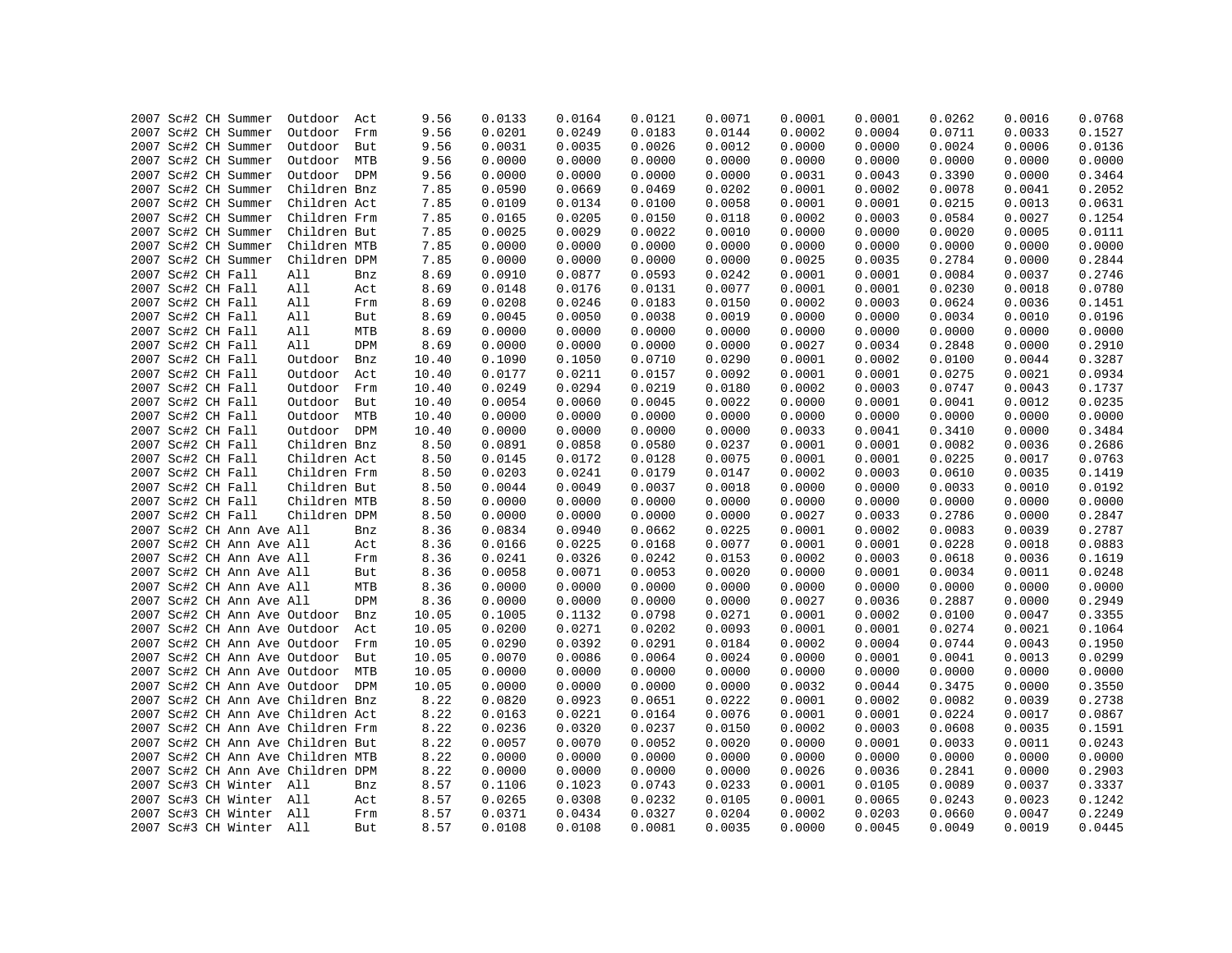| 2007 Sc#3 CH Winter     | All<br>MTB     | 8.57  | 0.0000 | 0.0000 | 0.0000           | 0.0000           | 0.0000 | 0.0000           | 0.0000 | 0.0000           | 0.0000 |
|-------------------------|----------------|-------|--------|--------|------------------|------------------|--------|------------------|--------|------------------|--------|
| 2007 Sc#3 CH Winter     | All<br>DPM     | 8.57  | 0.0000 | 0.0000 | 0.0000           | 0.0000           | 0.0028 | 0.2104           | 0.3040 | 0.0000           | 0.5172 |
|                         |                |       |        |        |                  |                  |        |                  |        |                  | 0.4050 |
| 2007 Sc#3 CH Winter     | Outdoor<br>Bnz | 10.40 | 0.1343 | 0.1242 | 0.0902           | 0.0283           | 0.0001 | 0.0127           | 0.0108 | 0.0045           |        |
| 2007 Sc#3 CH Winter     | Outdoor<br>Act | 10.40 | 0.0322 | 0.0374 | 0.0282           | 0.0128           | 0.0001 | 0.0078           | 0.0295 | 0.0028           | 0.1508 |
| 2007 Sc#3 CH Winter     | Outdoor Frm    | 10.40 | 0.0450 | 0.0526 | 0.0397           | 0.0248           | 0.0002 | 0.0246           | 0.0801 | 0.0058           | 0.2729 |
| 2007 Sc#3 CH Winter     | Outdoor<br>But | 10.40 | 0.0131 | 0.0131 | 0.0098           | 0.0042           | 0.0001 | 0.0055           | 0.0060 | 0.0023           | 0.0540 |
| 2007 Sc#3 CH Winter     | Outdoor MTB    | 10.40 | 0.0000 | 0.0000 | 0.0000           | 0.0000           | 0.0000 | 0.0000           | 0.0000 | 0.0000           | 0.0000 |
| 2007 Sc#3 CH Winter     | Outdoor DPM    | 10.40 | 0.0000 | 0.0000 | 0.0000           | 0.0000           | 0.0034 | 0.2554           | 0.3689 | 0.0000           | 0.6277 |
| 2007 Sc#3 CH Winter     | Children Bnz   | 8.35  | 0.1079 | 0.0997 | 0.0724           | 0.0227           | 0.0001 | 0.0102           | 0.0086 | 0.0036           | 0.3253 |
| 2007 Sc#3 CH Winter     | Children Act   | 8.35  | 0.0258 | 0.0300 | 0.0227           | 0.0102           | 0.0001 | 0.0063           | 0.0237 | 0.0023           | 0.1211 |
| 2007 Sc#3 CH Winter     | Children Frm   | 8.35  | 0.0362 | 0.0423 | 0.0319           | 0.0199           | 0.0002 | 0.0197           | 0.0644 | 0.0046           | 0.2192 |
| 2007 Sc#3 CH Winter     | Children But   | 8.35  | 0.0105 | 0.0105 | 0.0079           | 0.0034           | 0.0000 | 0.0044           | 0.0048 | 0.0019           | 0.0434 |
| 2007 Sc#3 CH Winter     | Children MTB   | 8.35  | 0.0000 | 0.0000 | 0.0000           | 0.0000           | 0.0000 | 0.0000           | 0.0000 | 0.0000           | 0.0000 |
| 2007 Sc#3 CH Winter     | Children DPM   | 8.35  | 0.0000 | 0.0000 | 0.0000           | 0.0000           | 0.0027 | 0.2051           | 0.2963 | 0.0000           | 0.5041 |
| 2007 Sc#3 CH Spring     | All<br>Bnz     | 8.10  | 0.0731 | 0.0657 | 0.0470           | 0.0225           | 0.0001 | 0.0086           | 0.0081 | 0.0042           | 0.2292 |
| 2007 Sc#3 CH Spring     | All<br>Act     | 8.10  | 0.0144 | 0.0139 | 0.0104           | 0.0070           | 0.0001 | 0.0053           | 0.0222 | 0.0016           | 0.0748 |
| 2007 Sc#3 CH Spring     | All<br>Frm     | 8.10  | 0.0219 | 0.0213 | 0.0157           | 0.0139           | 0.0002 | 0.0166           | 0.0603 | 0.0032           | 0.1530 |
| 2007 Sc#3 CH Spring     | All<br>But     | 8.10  | 0.0053 | 0.0048 | 0.0036           | 0.0018           | 0.0000 | 0.0027           | 0.0033 | 0.0009           | 0.0225 |
| 2007 Sc#3 CH Spring     | All<br>MTB     | 8.10  | 0.0000 | 0.0000 | 0.0000           | 0.0000           | 0.0000 | 0.0000           | 0.0000 | 0.0000           | 0.0000 |
| 2007 Sc#3 CH Spring     | All<br>DPM     | 8.10  | 0.0000 | 0.0000 | 0.0000           | 0.0000           | 0.0026 | 0.1990           | 0.2875 | 0.0000           | 0.4891 |
| 2007 Sc#3 CH Spring     | Outdoor<br>Bnz | 9.61  | 0.0867 | 0.0779 | 0.0558           | 0.0267           | 0.0001 | 0.0102           | 0.0096 | 0.0049           | 0.2718 |
| 2007 Sc#3 CH Spring     | Outdoor<br>Act | 9.61  | 0.0171 | 0.0165 | 0.0123           | 0.0083           | 0.0001 | 0.0063           | 0.0263 | 0.0019           | 0.0887 |
| 2007 Sc#3 CH Spring     | Outdoor<br>Frm | 9.61  | 0.0260 | 0.0252 | 0.0186           | 0.0165           | 0.0002 | 0.0197           | 0.0715 | 0.0038           | 0.1815 |
| 2007 Sc#3 CH Spring     | Outdoor But    | 9.61  | 0.0063 | 0.0057 | 0.0042           | 0.0021           | 0.0000 | 0.0032           | 0.0039 | 0.0011           | 0.0267 |
| 2007 Sc#3 CH Spring     | Outdoor MTB    | 9.61  | 0.0000 | 0.0000 | 0.0000           | 0.0000           | 0.0000 | 0.0000           | 0.0000 | 0.0000           | 0.0000 |
| 2007 Sc#3 CH Spring     | Outdoor DPM    | 9.61  | 0.0000 | 0.0000 | 0.0000           | 0.0000           | 0.0031 | 0.2360           | 0.3409 | 0.0000           | 0.5800 |
| 2007 Sc#3 CH Spring     | Children Bnz   | 7.98  | 0.0720 | 0.0647 | 0.0463           | 0.0221           | 0.0001 | 0.0085           | 0.0080 | 0.0041           | 0.2257 |
| 2007 Sc#3 CH Spring     | Children Act   | 7.98  | 0.0142 | 0.0137 | 0.0102           | 0.0069           | 0.0001 | 0.0052           | 0.0219 | 0.0016           | 0.0737 |
| 2007 Sc#3 CH Spring     | Children Frm   | 7.98  | 0.0216 | 0.0210 | 0.0154           | 0.0137           | 0.0002 | 0.0163           | 0.0594 | 0.0032           | 0.1507 |
| 2007 Sc#3 CH Spring     | Children But   | 7.98  | 0.0053 | 0.0048 | 0.0035           | 0.0018           | 0.0000 | 0.0027           | 0.0032 | 0.0009           | 0.0222 |
| 2007 Sc#3 CH Spring     | Children MTB   | 7.98  | 0.0000 | 0.0000 | 0.0000           | 0.0000           | 0.0000 | 0.0000           | 0.0000 | 0.0000           | 0.0000 |
| 2007 Sc#3 CH Spring     | Children DPM   | 7.98  | 0.0000 | 0.0000 | 0.0000           | 0.0000           | 0.0026 | 0.1959           | 0.2831 | 0.0000           | 0.4816 |
| 2007 Sc#3 CH Summer All | Bnz            | 7.85  | 0.0590 | 0.0508 | 0.0358           | 0.0202           | 0.0001 | 0.0083           | 0.0078 | 0.0041           | 0.1861 |
| 2007 Sc#3 CH Summer All | Act            | 7.85  | 0.0109 | 0.0102 | 0.0076           | 0.0058           | 0.0001 | 0.0051           | 0.0215 | 0.0013           | 0.0625 |
| 2007 Sc#3 CH Summer All | Frm            | 7.85  | 0.0165 | 0.0155 | 0.0115           | 0.0118           | 0.0002 | 0.0161           | 0.0584 | 0.0027           | 0.1327 |
| 2007 Sc#3 CH Summer     | All<br>But     | 7.85  | 0.0025 | 0.0022 | 0.0017           | 0.0010           | 0.0000 | 0.0016           | 0.0020 | 0.0005           | 0.0115 |
| 2007 Sc#3 CH Summer     | All<br>MTB     | 7.85  | 0.0000 | 0.0000 | 0.0000           | 0.0000           | 0.0000 | 0.0000           | 0.0000 | 0.0000           | 0.0000 |
|                         | All<br>DPM     |       | 0.0000 | 0.0000 |                  |                  | 0.0025 |                  | 0.2784 |                  | 0.4736 |
| 2007 Sc#3 CH Summer     |                | 7.85  | 0.0718 | 0.0619 | 0.0000<br>0.0436 | 0.0000<br>0.0245 | 0.0001 | 0.1927<br>0.0101 | 0.0096 | 0.0000<br>0.0050 | 0.2267 |
| 2007 Sc#3 CH Summer     | Outdoor<br>Bnz | 9.56  |        |        |                  |                  |        |                  |        |                  | 0.0761 |
| 2007 Sc#3 CH Summer     | Outdoor<br>Act | 9.56  | 0.0133 | 0.0124 | 0.0093           | 0.0071           | 0.0001 | 0.0062           | 0.0262 | 0.0016           |        |
| 2007 Sc#3 CH Summer     | Outdoor<br>Frm | 9.56  | 0.0201 | 0.0189 | 0.0140           | 0.0144           | 0.0002 | 0.0196           | 0.0711 | 0.0033           | 0.1616 |
| 2007 Sc#3 CH Summer     | Outdoor But    | 9.56  | 0.0031 | 0.0027 | 0.0020           | 0.0012           | 0.0000 | 0.0020           | 0.0024 | 0.0006           | 0.0140 |
| 2007 Sc#3 CH Summer     | Outdoor MTB    | 9.56  | 0.0000 | 0.0000 | 0.0000           | 0.0000           | 0.0000 | 0.0000           | 0.0000 | 0.0000           | 0.0000 |
| 2007 Sc#3 CH Summer     | Outdoor DPM    | 9.56  | 0.0000 | 0.0000 | 0.0000           | 0.0000           | 0.0031 | 0.2347           | 0.3390 | 0.0000           | 0.5767 |
| 2007 Sc#3 CH Summer     | Children Bnz   | 7.85  | 0.0590 | 0.0508 | 0.0358           | 0.0202           | 0.0001 | 0.0083           | 0.0078 | 0.0041           | 0.1861 |
| 2007 Sc#3 CH Summer     | Children Act   | 7.85  | 0.0109 | 0.0102 | 0.0076           | 0.0058           | 0.0001 | 0.0051           | 0.0215 | 0.0013           | 0.0625 |
| 2007 Sc#3 CH Summer     | Children Frm   | 7.85  | 0.0165 | 0.0155 | 0.0115           | 0.0118           | 0.0002 | 0.0161           | 0.0584 | 0.0027           | 0.1327 |
| 2007 Sc#3 CH Summer     | Children But   | 7.85  | 0.0025 | 0.0022 | 0.0017           | 0.0010           | 0.0000 | 0.0016           | 0.0020 | 0.0005           | 0.0115 |
| 2007 Sc#3 CH Summer     | Children MTB   | 7.85  | 0.0000 | 0.0000 | 0.0000           | 0.0000           | 0.0000 | 0.0000           | 0.0000 | 0.0000           | 0.0000 |
| 2007 Sc#3 CH Summer     | Children DPM   | 7.85  | 0.0000 | 0.0000 | 0.0000           | 0.0000           | 0.0025 | 0.1927           | 0.2784 | 0.0000           | 0.4736 |
| 2007 Sc#3 CH Fall       | All<br>Bnz     | 8.69  | 0.0910 | 0.0666 | 0.0453           | 0.0242           | 0.0001 | 0.0078           | 0.0084 | 0.0037           | 0.2471 |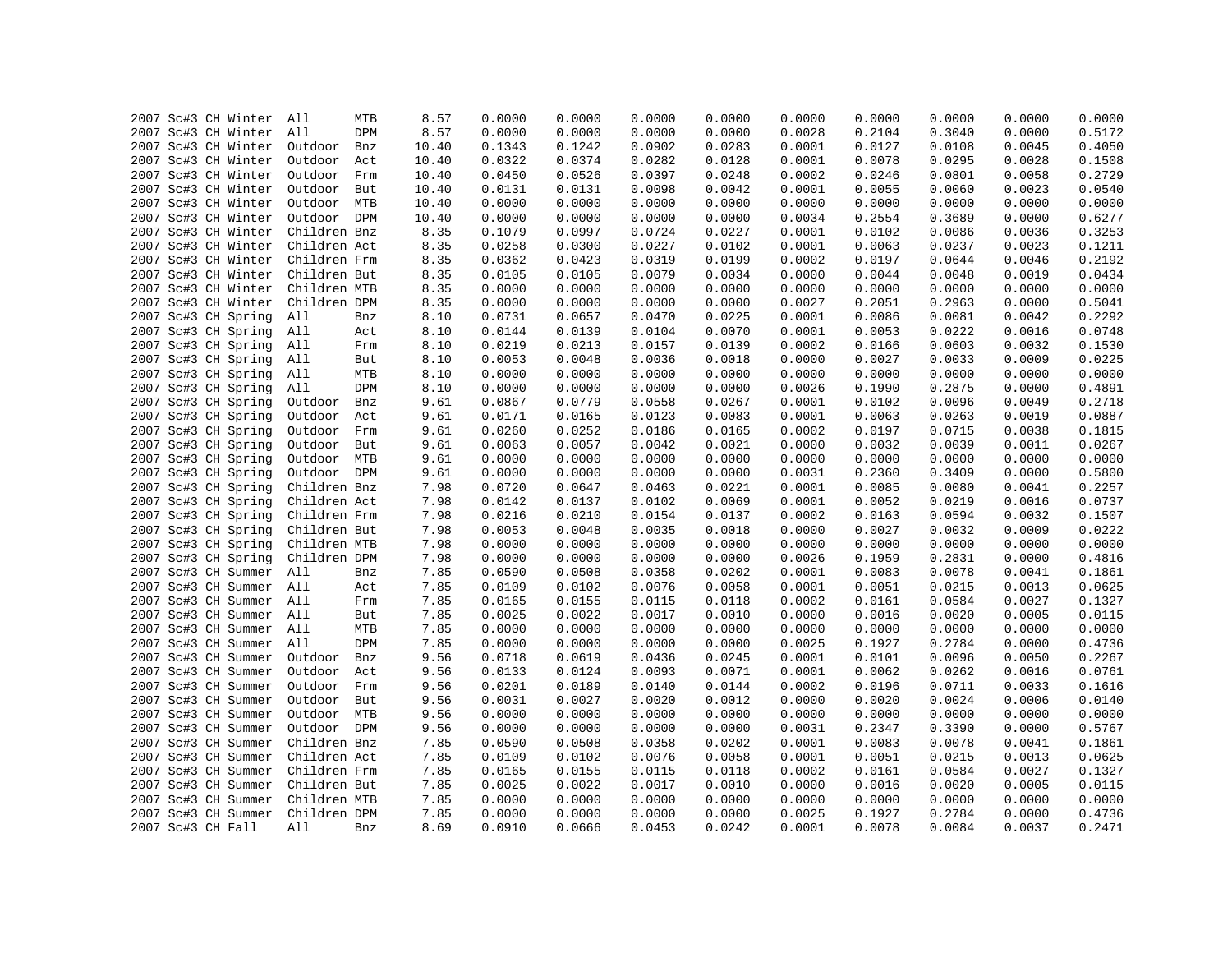|  | 2007 Sc#3 CH Fall                 | All          | Act | 8.69  | 0.0148 | 0.0133 | 0.0100 | 0.0077 | 0.0001 | 0.0048 | 0.0230 | 0.0018 | 0.0754 |
|--|-----------------------------------|--------------|-----|-------|--------|--------|--------|--------|--------|--------|--------|--------|--------|
|  | 2007 Sc#3 CH Fall                 | All          | Frm | 8.69  | 0.0208 | 0.0187 | 0.0140 | 0.0150 | 0.0002 | 0.0150 | 0.0624 | 0.0036 | 0.1496 |
|  | 2007 Sc#3 CH Fall                 | All          | But | 8.69  | 0.0045 | 0.0038 | 0.0029 | 0.0019 | 0.0000 | 0.0025 | 0.0034 | 0.0010 | 0.0200 |
|  | 2007 Sc#3 CH Fall                 | All          | MTB | 8.69  | 0.0000 | 0.0000 | 0.0000 | 0.0000 | 0.0000 | 0.0000 | 0.0000 | 0.0000 | 0.0000 |
|  | 2007 Sc#3 CH Fall                 | All          | DPM | 8.69  | 0.0000 | 0.0000 | 0.0000 | 0.0000 | 0.0027 | 0.1859 | 0.2848 | 0.0000 | 0.4734 |
|  | 2007 Sc#3 CH Fall                 | Outdoor      | Bnz | 10.40 | 0.1090 | 0.0797 | 0.0542 | 0.0290 | 0.0001 | 0.0093 | 0.0100 | 0.0044 | 0.2958 |
|  | 2007 Sc#3 CH Fall                 | Outdoor      | Act | 10.40 | 0.0177 | 0.0160 | 0.0120 | 0.0092 | 0.0001 | 0.0057 | 0.0275 | 0.0021 | 0.0902 |
|  | 2007 Sc#3 CH Fall                 | Outdoor      | Frm | 10.40 | 0.0249 | 0.0224 | 0.0167 | 0.0180 | 0.0002 | 0.0180 | 0.0747 | 0.0043 | 0.1791 |
|  | 2007 Sc#3 CH Fall                 | Outdoor But  |     | 10.40 | 0.0054 | 0.0046 | 0.0034 | 0.0022 | 0.0000 | 0.0029 | 0.0041 | 0.0012 | 0.0239 |
|  | 2007 Sc#3 CH Fall                 | Outdoor MTB  |     | 10.40 | 0.0000 | 0.0000 | 0.0000 | 0.0000 | 0.0000 | 0.0000 | 0.0000 | 0.0000 | 0.0000 |
|  | 2007 Sc#3 CH Fall                 | Outdoor DPM  |     | 10.40 | 0.0000 | 0.0000 | 0.0000 | 0.0000 | 0.0033 | 0.2226 | 0.3410 | 0.0000 | 0.5668 |
|  | 2007 Sc#3 CH Fall                 | Children Bnz |     | 8.50  | 0.0891 | 0.0651 | 0.0443 | 0.0237 | 0.0001 | 0.0076 | 0.0082 | 0.0036 | 0.2417 |
|  | 2007 Sc#3 CH Fall                 |              |     | 8.50  | 0.0145 | 0.0131 | 0.0098 | 0.0075 | 0.0001 | 0.0047 | 0.0225 | 0.0017 | 0.0737 |
|  |                                   | Children Act |     |       |        |        |        |        | 0.0002 |        |        |        |        |
|  | 2007 Sc#3 CH Fall                 | Children Frm |     | 8.50  | 0.0203 | 0.0183 | 0.0137 | 0.0147 |        | 0.0147 | 0.0610 | 0.0035 | 0.1463 |
|  | 2007 Sc#3 CH Fall                 | Children But |     | 8.50  | 0.0044 | 0.0037 | 0.0028 | 0.0018 | 0.0000 | 0.0024 | 0.0033 | 0.0010 | 0.0195 |
|  | 2007 Sc#3 CH Fall                 | Children MTB |     | 8.50  | 0.0000 | 0.0000 | 0.0000 | 0.0000 | 0.0000 | 0.0000 | 0.0000 | 0.0000 | 0.0000 |
|  | 2007 Sc#3 CH Fall                 | Children DPM |     | 8.50  | 0.0000 | 0.0000 | 0.0000 | 0.0000 | 0.0027 | 0.1819 | 0.2786 | 0.0000 | 0.4632 |
|  | 2007 Sc#3 CH Ann Ave All          |              | Bnz | 8.36  | 0.0834 | 0.0713 | 0.0506 | 0.0225 | 0.0001 | 0.0088 | 0.0083 | 0.0039 | 0.2490 |
|  | 2007 Sc#3 CH Ann Ave All          |              | Act | 8.36  | 0.0166 | 0.0171 | 0.0128 | 0.0077 | 0.0001 | 0.0054 | 0.0228 | 0.0018 | 0.0842 |
|  | 2007 Sc#3 CH Ann Ave All          |              | Frm | 8.36  | 0.0241 | 0.0247 | 0.0185 | 0.0153 | 0.0002 | 0.0170 | 0.0618 | 0.0036 | 0.1650 |
|  | 2007 Sc#3 CH Ann Ave All          |              | But | 8.36  | 0.0058 | 0.0054 | 0.0040 | 0.0020 | 0.0000 | 0.0028 | 0.0034 | 0.0011 | 0.0246 |
|  | 2007 Sc#3 CH Ann Ave All          |              | MTB | 8.36  | 0.0000 | 0.0000 | 0.0000 | 0.0000 | 0.0000 | 0.0000 | 0.0000 | 0.0000 | 0.0000 |
|  | 2007 Sc#3 CH Ann Ave All          |              | DPM | 8.36  | 0.0000 | 0.0000 | 0.0000 | 0.0000 | 0.0027 | 0.1970 | 0.2887 | 0.0000 | 0.4883 |
|  | 2007 Sc#3 CH Ann Ave Outdoor      |              | Bnz | 10.05 | 0.1005 | 0.0859 | 0.0609 | 0.0271 | 0.0001 | 0.0106 | 0.0100 | 0.0047 | 0.2998 |
|  | 2007 Sc#3 CH Ann Ave Outdoor      |              | Act | 10.05 | 0.0200 | 0.0206 | 0.0154 | 0.0093 | 0.0001 | 0.0065 | 0.0274 | 0.0021 | 0.1015 |
|  | 2007 Sc#3 CH Ann Ave Outdoor Frm  |              |     | 10.05 | 0.0290 | 0.0298 | 0.0223 | 0.0184 | 0.0002 | 0.0205 | 0.0744 | 0.0043 | 0.1988 |
|  | 2007 Sc#3 CH Ann Ave Outdoor      |              | But | 10.05 | 0.0070 | 0.0065 | 0.0049 | 0.0024 | 0.0000 | 0.0034 | 0.0041 | 0.0013 | 0.0297 |
|  | 2007 Sc#3 CH Ann Ave Outdoor MTB  |              |     | 10.05 | 0.0000 | 0.0000 | 0.0000 | 0.0000 | 0.0000 | 0.0000 | 0.0000 | 0.0000 | 0.0000 |
|  | 2007 Sc#3 CH Ann Ave Outdoor DPM  |              |     | 10.05 | 0.0000 | 0.0000 | 0.0000 | 0.0000 | 0.0032 | 0.2371 | 0.3475 | 0.0000 | 0.5878 |
|  | 2007 Sc#3 CH Ann Ave Children Bnz |              |     | 8.22  | 0.0820 | 0.0701 | 0.0497 | 0.0222 | 0.0001 | 0.0087 | 0.0082 | 0.0039 | 0.2447 |
|  | 2007 Sc#3 CH Ann Ave Children Act |              |     | 8.22  | 0.0163 | 0.0167 | 0.0126 | 0.0076 | 0.0001 | 0.0053 | 0.0224 | 0.0017 | 0.0828 |
|  | 2007 Sc#3 CH Ann Ave Children Frm |              |     | 8.22  | 0.0236 | 0.0243 | 0.0181 | 0.0150 | 0.0002 | 0.0167 | 0.0608 | 0.0035 | 0.1622 |
|  | 2007 Sc#3 CH Ann Ave Children But |              |     | 8.22  | 0.0057 | 0.0053 | 0.0040 | 0.0020 | 0.0000 | 0.0028 | 0.0033 | 0.0011 | 0.0242 |
|  | 2007 Sc#3 CH Ann Ave Children MTB |              |     | 8.22  | 0.0000 | 0.0000 | 0.0000 | 0.0000 | 0.0000 | 0.0000 | 0.0000 | 0.0000 | 0.0000 |
|  | 2007 Sc#3 CH Ann Ave Children DPM |              |     | 8.22  | 0.0000 | 0.0000 | 0.0000 | 0.0000 | 0.0026 | 0.1939 | 0.2841 | 0.0000 | 0.4806 |
|  | 2020 Base CH Winter All           |              | Bnz | 8.57  | 0.0832 | 0.1039 | 0.1082 | 0.0185 | 0.0001 | 0.0004 | 0.0079 | 0.0041 | 0.3263 |
|  | 2020 Base CH Winter All           |              |     | 8.57  | 0.0189 | 0.0233 | 0.0243 | 0.0066 |        |        | 0.0216 | 0.0023 | 0.0975 |
|  |                                   |              | Act |       |        |        |        |        | 0.0000 | 0.0002 |        |        |        |
|  | 2020 Base CH Winter All           |              | Frm | 8.57  | 0.0254 | 0.0313 | 0.0328 | 0.0098 | 0.0002 | 0.0008 | 0.0587 | 0.0047 | 0.1636 |
|  | 2020 Base CH Winter All           |              | But | 8.57  | 0.0107 | 0.0134 | 0.0131 | 0.0013 | 0.0000 | 0.0002 | 0.0044 | 0.0019 | 0.0449 |
|  | 2020 Base CH Winter All           |              | MTB | 8.57  | 0.0000 | 0.0000 | 0.0000 | 0.0000 | 0.0000 | 0.0000 | 0.0000 | 0.0000 | 0.0000 |
|  | 2020 Base CH Winter All           |              | DPM | 8.57  | 0.0000 | 0.0000 | 0.0000 | 0.0000 | 0.0032 | 0.0070 | 0.2713 | 0.0000 | 0.2815 |
|  | 2020 Base CH Winter               | Outdoor      | Bnz | 10.40 | 0.1009 | 0.1261 | 0.1313 | 0.0224 | 0.0001 | 0.0005 | 0.0096 | 0.0050 | 0.3959 |
|  | 2020 Base CH Winter               | Outdoor      | Act | 10.40 | 0.0229 | 0.0283 | 0.0295 | 0.0081 | 0.0001 | 0.0003 | 0.0262 | 0.0028 | 0.1183 |
|  | 2020 Base CH Winter               | Outdoor Frm  |     | 10.40 | 0.0308 | 0.0380 | 0.0398 | 0.0118 | 0.0002 | 0.0009 | 0.0712 | 0.0057 | 0.1986 |
|  | 2020 Base CH Winter               | Outdoor But  |     | 10.40 | 0.0130 | 0.0162 | 0.0159 | 0.0015 | 0.0000 | 0.0002 | 0.0053 | 0.0023 | 0.0545 |
|  | 2020 Base CH Winter               | Outdoor MTB  |     | 10.40 | 0.0000 | 0.0000 | 0.0000 | 0.0000 | 0.0000 | 0.0000 | 0.0000 | 0.0000 | 0.0000 |
|  | 2020 Base CH Winter               | Outdoor DPM  |     | 10.40 | 0.0000 | 0.0000 | 0.0000 | 0.0000 | 0.0039 | 0.0086 | 0.3292 | 0.0000 | 0.3417 |
|  | 2020 Base CH Winter               | Children Bnz |     | 8.35  | 0.0811 | 0.1013 | 0.1055 | 0.0180 | 0.0001 | 0.0004 | 0.0077 | 0.0040 | 0.3180 |
|  | 2020 Base CH Winter               | Children Act |     | 8.35  | 0.0184 | 0.0227 | 0.0237 | 0.0065 | 0.0000 | 0.0002 | 0.0211 | 0.0023 | 0.0950 |
|  | 2020 Base CH Winter               | Children Frm |     | 8.35  | 0.0248 | 0.0305 | 0.0320 | 0.0095 | 0.0002 | 0.0008 | 0.0572 | 0.0046 | 0.1595 |
|  | 2020 Base CH Winter               | Children But |     | 8.35  | 0.0104 | 0.0130 | 0.0127 | 0.0012 | 0.0000 | 0.0002 | 0.0043 | 0.0018 | 0.0438 |
|  |                                   |              |     |       |        |        |        |        |        |        |        |        |        |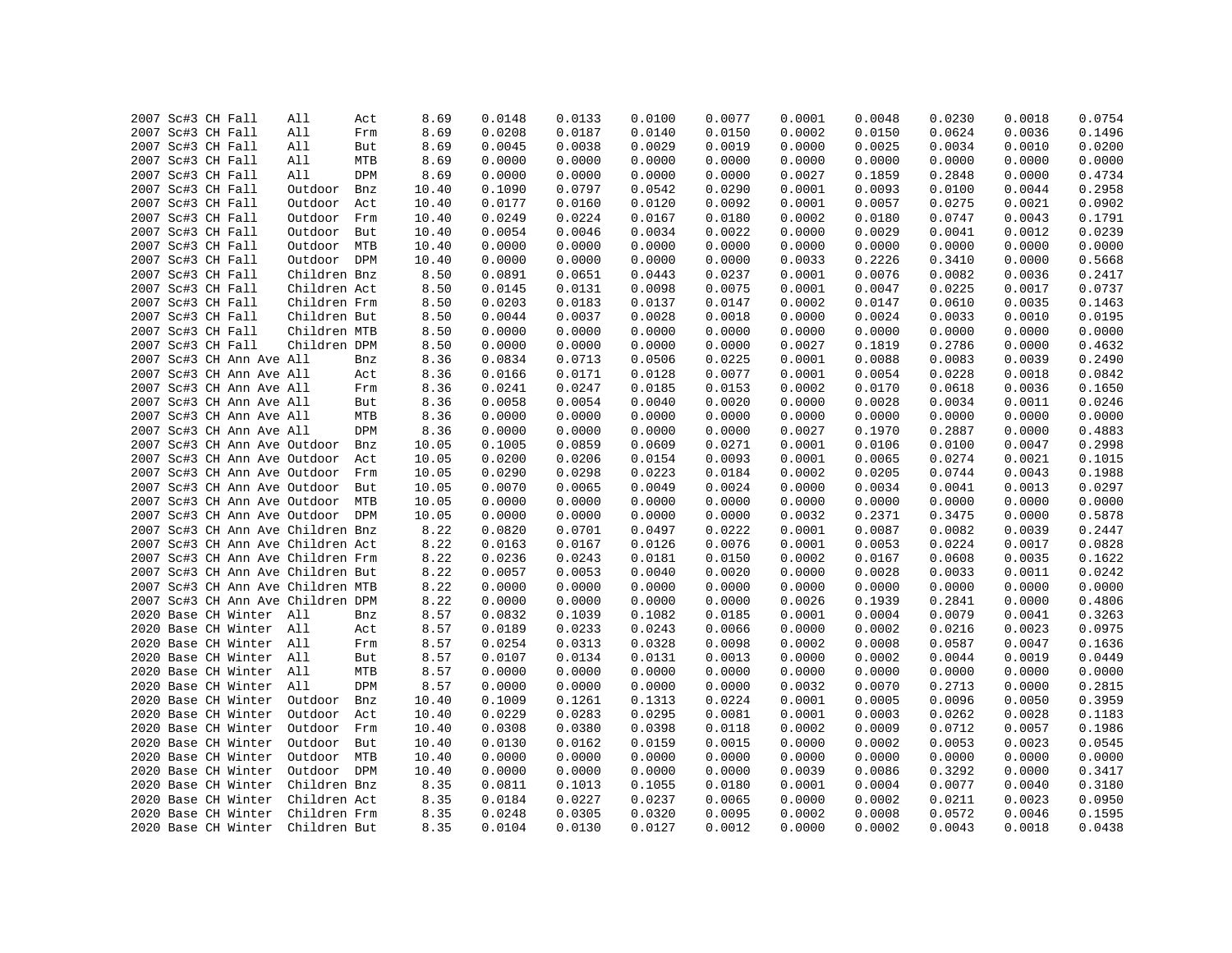| 2020 Base CH Winter                        | Children MTB                 | 8.35         | 0.0000           | 0.0000           | 0.0000 | 0.0000           | 0.0000           | 0.0000           | 0.0000           | 0.0000           | 0.0000           |
|--------------------------------------------|------------------------------|--------------|------------------|------------------|--------|------------------|------------------|------------------|------------------|------------------|------------------|
| 2020 Base CH Winter                        | Children DPM                 | 8.35         | 0.0000           | 0.0000           | 0.0000 | 0.0000           | 0.0032           | 0.0069           | 0.2644           | 0.0000           | 0.2744           |
| 2020 Base CH Spring                        | All<br>Bnz                   | 8.10         | 0.0524           | 0.0635           | 0.0631 | 0.0155           | 0.0001           | 0.0004           | 0.0074           | 0.0039           | 0.2063           |
| 2020 Base CH Spring                        | All<br>Act                   | 8.10         | 0.0102           | 0.0118           | 0.0121 | 0.0043           | 0.0000           | 0.0002           | 0.0204           | 0.0016           | 0.0607           |
| 2020 Base CH Spring                        | All<br>Frm                   | 8.10         | 0.0148           | 0.0176           | 0.0184 | 0.0064           | 0.0001           | 0.0007           | 0.0555           | 0.0032           | 0.1166           |
| 2020 Base CH Spring                        | All<br>But                   | 8.10         | 0.0052           | 0.0064           | 0.0061 | 0.0007           | 0.0000           | 0.0001           | 0.0030           | 0.0009           | 0.0225           |
| 2020 Base CH Spring                        | MTB<br>All                   | 8.10         | 0.0000           | 0.0000           | 0.0000 | 0.0000           | 0.0000           | 0.0000           | 0.0000           | 0.0000           | 0.0000           |
| 2020 Base CH Spring                        | All<br>DPM                   | 8.10         | 0.0000           | 0.0000           | 0.0000 | 0.0000           | 0.0031           | 0.0067           | 0.2565           | 0.0000           | 0.2662           |
| 2020 Base CH Spring                        | Outdoor<br>Bnz               | 9.61         | 0.0622           | 0.0753           | 0.0748 | 0.0184           | 0.0001           | 0.0004           | 0.0088           | 0.0046           | 0.2447           |
| 2020 Base CH Spring                        | Outdoor<br>Act               | 9.61         | 0.0121           | 0.0140           | 0.0144 | 0.0050           | 0.0001           | 0.0003           | 0.0242           | 0.0019           | 0.0720           |
| 2020 Base CH Spring                        | Outdoor Frm                  | 9.61         | 0.0175           | 0.0208           | 0.0218 | 0.0075           | 0.0002           | 0.0009           | 0.0658           | 0.0038           | 0.1383           |
| 2020 Base CH Spring                        | Outdoor<br>But               | 9.61         | 0.0062           | 0.0076           | 0.0072 | 0.0008           | 0.0000           | 0.0001           | 0.0036           | 0.0011           | 0.0267           |
| 2020 Base CH Spring                        | Outdoor MTB                  | 9.61         | 0.0000           | 0.0000           | 0.0000 | 0.0000           | 0.0000           | 0.0000           | 0.0000           | 0.0000           | 0.0000           |
| 2020 Base CH Spring                        | Outdoor DPM                  | 9.61         | 0.0000           | 0.0000           | 0.0000 | 0.0000           | 0.0036           | 0.0079           | 0.3042           | 0.0000           | 0.3157           |
| 2020 Base CH Spring                        | Children Bnz                 | 7.98         | 0.0516           | 0.0625           | 0.0621 | 0.0153           | 0.0001           | 0.0004           | 0.0073           | 0.0039           | 0.2032           |
| 2020 Base CH Spring                        | Children Act                 | 7.98         | 0.0101           | 0.0116           | 0.0120 | 0.0042           | 0.0000           | 0.0002           | 0.0201           | 0.0015           | 0.0597           |
| 2020 Base CH Spring                        | Children Frm                 | 7.98         | 0.0145           | 0.0173           | 0.0181 | 0.0063           | 0.0001           | 0.0007           | 0.0546           | 0.0032           | 0.1148           |
| 2020 Base CH Spring                        | Children But                 | 7.98         | 0.0051           | 0.0063           | 0.0060 | 0.0007           | 0.0000           | 0.0001           | 0.0030           | 0.0009           | 0.0221           |
| 2020 Base CH Spring                        | Children MTB                 | 7.98         | 0.0000           | 0.0000           | 0.0000 | 0.0000           | 0.0000           | 0.0000           | 0.0000           | 0.0000           | 0.0000           |
| 2020 Base CH Spring                        | Children DPM                 | 7.98         | 0.0000           | 0.0000           | 0.0000 | 0.0000           | 0.0030           | 0.0066           | 0.2526           | 0.0000           | 0.2622           |
| 2020 Base CH Summer                        | All<br>Bnz                   | 7.85         | 0.0417           | 0.0489           | 0.0473 | 0.0137           | 0.0001           | 0.0004           | 0.0072           | 0.0039           | 0.1632           |
| 2020 Base CH Summer                        | All<br>Act                   | 7.85         | 0.0077           | 0.0086           | 0.0089 | 0.0035           | 0.0000           | 0.0002           | 0.0198           | 0.0013           | 0.0500           |
| 2020 Base CH Summer                        | All<br>Frm                   | 7.85         | 0.0111           | 0.0128           | 0.0134 | 0.0052           | 0.0001           | 0.0007           | 0.0537           | 0.0027           | 0.0998           |
| 2020 Base CH Summer All                    | But                          | 7.85         | 0.0025           | 0.0030           | 0.0028 | 0.0003           | 0.0000           | 0.0001           | 0.0018           | 0.0005           | 0.0110           |
| 2020 Base CH Summer                        | All<br>MTB                   | 7.85         | 0.0000           | 0.0000           | 0.0000 | 0.0000           | 0.0000           | 0.0000           | 0.0000           | 0.0000           | 0.0000           |
| 2020 Base CH Summer                        | All<br>DPM                   | 7.85         | 0.0000           | 0.0000           | 0.0000 | 0.0000           | 0.0030           | 0.0065           | 0.2484           | 0.0000           | 0.2578           |
| 2020 Base CH Summer                        | Outdoor<br>Bnz               | 9.56         | 0.0507           | 0.0595           | 0.0576 | 0.0167           | 0.0001           | 0.0004           | 0.0088           | 0.0048           | 0.1988           |
| 2020 Base CH Summer                        | Outdoor<br>Act               | 9.56         | 0.0094           | 0.0105           | 0.0108 | 0.0042           | 0.0001           | 0.0003           | 0.0241           | 0.0016           | 0.0609           |
| 2020 Base CH Summer                        | Outdoor<br>Frm               | 9.56         | 0.0135           | 0.0156           | 0.0163 | 0.0063           | 0.0002           | 0.0009           | 0.0654           | 0.0033           | 0.1215           |
| 2020 Base CH Summer                        | Outdoor<br>But               | 9.56         | 0.0030           | 0.0036           | 0.0034 | 0.0004           | 0.0000           | 0.0001           | 0.0022           | 0.0006           | 0.0134           |
| 2020 Base CH Summer                        | Outdoor<br>MTB               | 9.56         | 0.0000           | 0.0000           | 0.0000 | 0.0000           | 0.0000           | 0.0000           | 0.0000           | 0.0000           | 0.0000           |
| 2020 Base CH Summer                        | Outdoor<br>DPM               | 9.56         | 0.0000           | 0.0000           | 0.0000 | 0.0000           | 0.0036           | 0.0079           | 0.3025           | 0.0000           | 0.3140           |
| 2020 Base CH Summer                        | Children Bnz                 | 7.85         | 0.0417           | 0.0489           | 0.0473 | 0.0137           | 0.0001           | 0.0004           | 0.0072           | 0.0039           | 0.1632           |
|                                            |                              |              |                  |                  | 0.0089 |                  |                  |                  |                  |                  | 0.0500           |
| 2020 Base CH Summer<br>2020 Base CH Summer | Children Act<br>Children Frm | 7.85<br>7.85 | 0.0077<br>0.0111 | 0.0086<br>0.0128 | 0.0134 | 0.0035<br>0.0052 | 0.0000<br>0.0001 | 0.0002<br>0.0007 | 0.0198<br>0.0537 | 0.0013<br>0.0027 | 0.0998           |
|                                            |                              |              |                  |                  |        |                  |                  |                  |                  |                  | 0.0110           |
| 2020 Base CH Summer                        | Children But                 | 7.85         | 0.0025<br>0.0000 | 0.0030           | 0.0028 | 0.0003           | 0.0000           | 0.0001           | 0.0018           | 0.0005           |                  |
| 2020 Base CH Summer                        | Children MTB                 | 7.85         |                  | 0.0000           | 0.0000 | 0.0000           | 0.0000           | 0.0000           | 0.0000           | 0.0000           | 0.0000<br>0.2578 |
| 2020 Base CH Summer                        | Children DPM                 | 7.85         | 0.0000           | 0.0000           | 0.0000 | 0.0000           | 0.0030           | 0.0065           | 0.2484           | 0.0000           |                  |
| 2020 Base CH Fall                          | All<br>Bnz                   | 8.69         | 0.0705           | 0.0740           | 0.0679 | 0.0204           | 0.0001           | 0.0004           | 0.0080           | 0.0040           | 0.2453           |
| 2020 Base CH Fall                          | All<br>Act                   | 8.69         | 0.0115           | 0.0133           | 0.0136 | 0.0048           | 0.0001           | 0.0002           | 0.0219           | 0.0017           | 0.0672           |
| 2020 Base CH Fall                          | All<br>Frm                   | 8.69         | 0.0154           | 0.0178           | 0.0184 | 0.0071           | 0.0002           | 0.0008           | 0.0594           | 0.0035           | 0.1226           |
| 2020 Base CH Fall                          | All<br>But                   | 8.69         | 0.0048           | 0.0056           | 0.0054 | 0.0007           | 0.0000           | 0.0001           | 0.0032           | 0.0010           | 0.0208           |
| 2020 Base CH Fall                          | All<br>MTB                   | 8.69         | 0.0000           | 0.0000           | 0.0000 | 0.0000           | 0.0000           | 0.0000           | 0.0000           | 0.0000           | 0.0000           |
| 2020 Base CH Fall                          | All<br>DPM                   | 8.69         | 0.0000           | 0.0000           | 0.0000 | 0.0000           | 0.0033           | 0.0071           | 0.2749           | 0.0000           | 0.2854           |
| 2020 Base CH Fall                          | Outdoor<br>Bnz               | 10.40        | 0.0844           | 0.0886           | 0.0813 | 0.0244           | 0.0001           | 0.0005           | 0.0095           | 0.0047           | 0.2937           |
| 2020 Base CH Fall                          | Outdoor<br>Act               | 10.40        | 0.0137           | 0.0159           | 0.0163 | 0.0058           | 0.0001           | 0.0003           | 0.0262           | 0.0021           | 0.0804           |
| 2020 Base CH Fall                          | Outdoor<br>Frm               | 10.40        | 0.0184           | 0.0213           | 0.0220 | 0.0085           | 0.0002           | 0.0009           | 0.0711           | 0.0042           | 0.1467           |
| 2020 Base CH Fall                          | Outdoor<br>But               | 10.40        | 0.0057           | 0.0067           | 0.0064 | 0.0008           | 0.0000           | 0.0002           | 0.0039           | 0.0012           | 0.0250           |
| 2020 Base CH Fall                          | Outdoor<br>MTB               | 10.40        | 0.0000           | 0.0000           | 0.0000 | 0.0000           | 0.0000           | 0.0000           | 0.0000           | 0.0000           | 0.0000           |
| 2020 Base CH Fall                          | Outdoor<br><b>DPM</b>        | 10.40        | 0.0000           | 0.0000           | 0.0000 | 0.0000           | 0.0039           | 0.0086           | 0.3292           | 0.0000           | 0.3416           |
| 2020 Base CH Fall                          | Children Bnz                 | 8.50         | 0.0690           | 0.0724           | 0.0664 | 0.0200           | 0.0001           | 0.0004           | 0.0078           | 0.0039           | 0.2400           |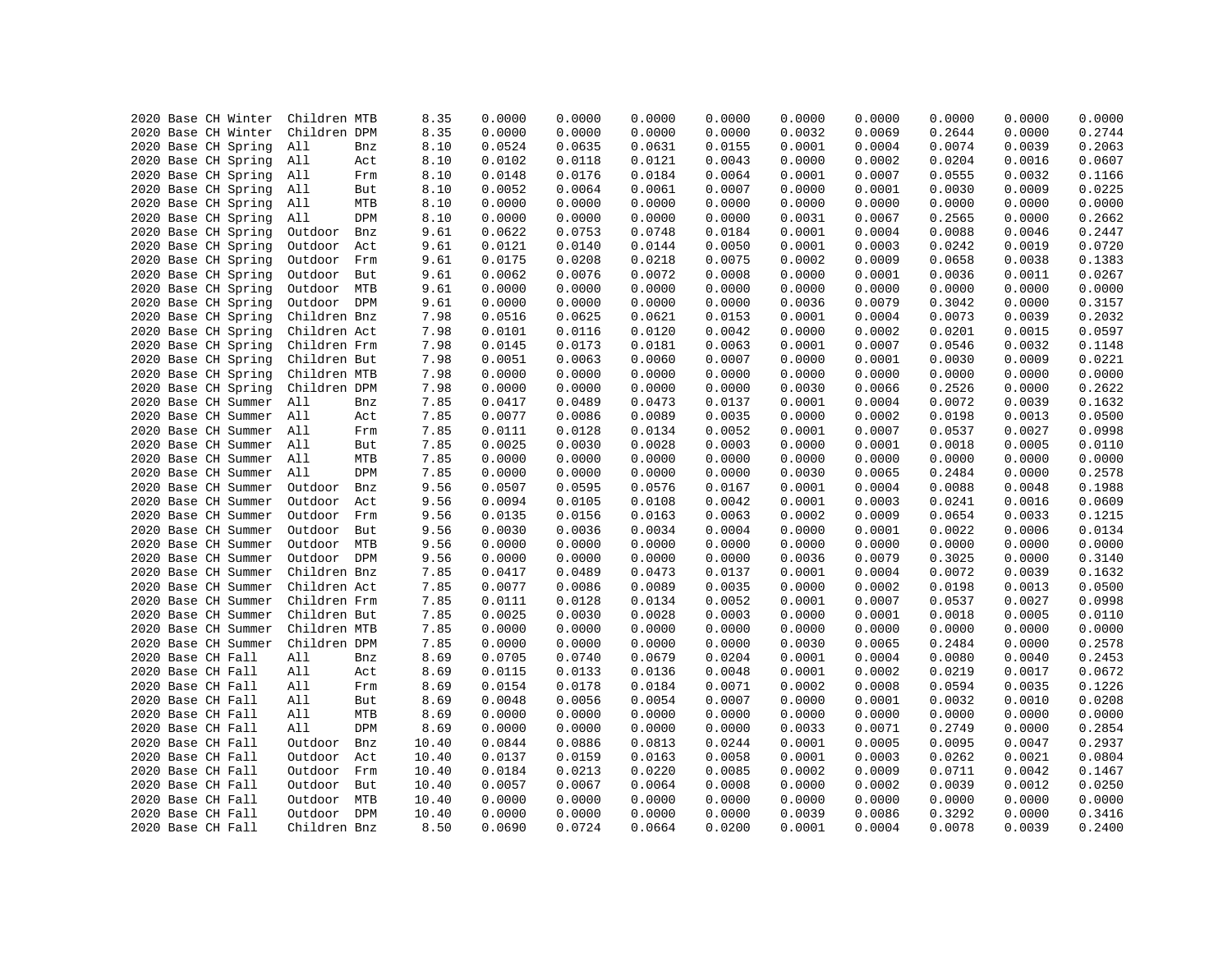|  | 2020 Base CH Fall |                          | Children Act                      |     | 8.50  | 0.0112 | 0.0130 | 0.0133 | 0.0047 | 0.0000 | 0.0002 | 0.0214 | 0.0017 | 0.0657 |
|--|-------------------|--------------------------|-----------------------------------|-----|-------|--------|--------|--------|--------|--------|--------|--------|--------|--------|
|  | 2020 Base CH Fall |                          | Children Frm                      |     | 8.50  | 0.0150 | 0.0174 | 0.0180 | 0.0069 | 0.0002 | 0.0008 | 0.0581 | 0.0035 | 0.1199 |
|  | 2020 Base CH Fall |                          | Children But                      |     | 8.50  | 0.0046 | 0.0055 | 0.0053 | 0.0007 | 0.0000 | 0.0001 | 0.0032 | 0.0010 | 0.0204 |
|  | 2020 Base CH Fall |                          | Children MTB                      |     | 8.50  | 0.0000 | 0.0000 | 0.0000 | 0.0000 | 0.0000 | 0.0000 | 0.0000 | 0.0000 | 0.0000 |
|  | 2020 Base CH Fall |                          | Children DPM                      |     | 8.50  | 0.0000 | 0.0000 | 0.0000 | 0.0000 | 0.0032 | 0.0070 | 0.2690 | 0.0000 | 0.2792 |
|  |                   | 2020 Base CH Ann Ave All |                                   | Bnz | 8.36  | 0.0619 | 0.0726 | 0.0716 | 0.0170 | 0.0001 | 0.0004 | 0.0076 | 0.0040 | 0.2353 |
|  |                   | 2020 Base CH Ann Ave All |                                   | Act | 8.36  | 0.0121 | 0.0143 | 0.0147 | 0.0048 | 0.0000 | 0.0002 | 0.0209 | 0.0017 | 0.0688 |
|  |                   | 2020 Base CH Ann Ave All |                                   | Frm | 8.36  | 0.0167 | 0.0199 | 0.0207 | 0.0071 | 0.0002 | 0.0007 | 0.0568 | 0.0035 | 0.1256 |
|  |                   | 2020 Base CH Ann Ave All |                                   | But | 8.36  | 0.0058 | 0.0071 | 0.0068 | 0.0007 | 0.0000 | 0.0001 | 0.0031 | 0.0011 | 0.0248 |
|  |                   | 2020 Base CH Ann Ave All |                                   | MTB | 8.36  | 0.0000 | 0.0000 | 0.0000 | 0.0000 | 0.0000 | 0.0000 | 0.0000 | 0.0000 | 0.0000 |
|  |                   | 2020 Base CH Ann Ave All |                                   | DPM | 8.36  | 0.0000 | 0.0000 | 0.0000 | 0.0000 | 0.0031 | 0.0068 | 0.2628 | 0.0000 | 0.2727 |
|  |                   |                          | 2020 Base CH Ann Ave Outdoor      | Bnz | 10.05 | 0.0746 | 0.0874 | 0.0863 | 0.0205 | 0.0001 | 0.0005 | 0.0092 | 0.0048 | 0.2833 |
|  |                   |                          | 2020 Base CH Ann Ave Outdoor      | Act | 10.05 | 0.0145 | 0.0172 | 0.0178 | 0.0058 | 0.0001 | 0.0003 | 0.0252 | 0.0021 | 0.0829 |
|  |                   |                          | 2020 Base CH Ann Ave Outdoor      | Frm | 10.05 | 0.0201 | 0.0239 | 0.0250 | 0.0085 | 0.0002 | 0.0009 | 0.0684 | 0.0043 | 0.1513 |
|  |                   |                          | 2020 Base CH Ann Ave Outdoor      | But | 10.05 | 0.0070 | 0.0085 | 0.0082 | 0.0009 | 0.0000 | 0.0001 | 0.0038 | 0.0013 | 0.0299 |
|  |                   |                          | 2020 Base CH Ann Ave Outdoor MTB  |     | 10.05 | 0.0000 | 0.0000 | 0.0000 | 0.0000 | 0.0000 | 0.0000 | 0.0000 | 0.0000 | 0.0000 |
|  |                   |                          | 2020 Base CH Ann Ave Outdoor DPM  |     | 10.05 | 0.0000 | 0.0000 | 0.0000 | 0.0000 | 0.0038 | 0.0082 | 0.3163 | 0.0000 | 0.3283 |
|  |                   |                          | 2020 Base CH Ann Ave Children Bnz |     | 8.22  | 0.0608 | 0.0713 | 0.0703 | 0.0167 | 0.0001 | 0.0004 | 0.0075 | 0.0039 | 0.2311 |
|  |                   |                          | 2020 Base CH Ann Ave Children Act |     | 8.22  | 0.0118 | 0.0140 | 0.0145 | 0.0047 | 0.0000 | 0.0002 | 0.0206 | 0.0017 | 0.0676 |
|  |                   |                          | 2020 Base CH Ann Ave Children Frm |     | 8.22  | 0.0164 | 0.0195 | 0.0204 | 0.0070 | 0.0001 | 0.0007 | 0.0559 | 0.0035 | 0.1235 |
|  |                   |                          | 2020 Base CH Ann Ave Children But |     | 8.22  | 0.0057 | 0.0070 | 0.0067 | 0.0007 | 0.0000 | 0.0001 | 0.0031 | 0.0011 | 0.0243 |
|  |                   |                          | 2020 Base CH Ann Ave Children MTB |     | 8.22  | 0.0000 | 0.0000 | 0.0000 | 0.0000 | 0.0000 | 0.0000 | 0.0000 | 0.0000 | 0.0000 |
|  |                   |                          | 2020 Base CH Ann Ave Children DPM |     | 8.22  | 0.0000 | 0.0000 | 0.0000 | 0.0000 | 0.0031 | 0.0067 | 0.2586 | 0.0000 | 0.2684 |
|  |                   | 2020 Sc#1 CH Winter All  |                                   | Bnz | 8.57  | 0.0707 | 0.0926 | 0.0992 | 0.0177 | 0.0001 | 0.0004 | 0.0079 | 0.0037 | 0.2922 |
|  |                   | 2020 Sc#1 CH Winter All  |                                   | Act | 8.57  | 0.0166 | 0.0214 | 0.0232 | 0.0066 | 0.0000 | 0.0002 | 0.0216 | 0.0023 | 0.0922 |
|  |                   | 2020 Sc#1 CH Winter All  |                                   | Frm | 8.57  | 0.0240 | 0.0311 | 0.0334 | 0.0098 | 0.0002 | 0.0008 | 0.0587 | 0.0047 | 0.1626 |
|  |                   | 2020 Sc#1 CH Winter All  |                                   | But | 8.57  | 0.0087 | 0.0114 | 0.0114 | 0.0013 | 0.0000 | 0.0002 | 0.0044 | 0.0019 | 0.0392 |
|  |                   | 2020 Sc#1 CH Winter All  |                                   | MTB | 8.57  | 0.0000 | 0.0000 | 0.0000 | 0.0000 | 0.0000 | 0.0000 | 0.0000 | 0.0000 | 0.0000 |
|  |                   | 2020 Sc#1 CH Winter All  |                                   | DPM | 8.57  | 0.0000 | 0.0000 | 0.0000 | 0.0000 | 0.0032 | 0.0070 | 0.2713 | 0.0000 | 0.2815 |
|  |                   | 2020 Sc#1 CH Winter      | Outdoor                           | Bnz | 10.40 | 0.0857 | 0.1124 | 0.1204 | 0.0214 | 0.0001 | 0.0005 | 0.0096 | 0.0045 | 0.3547 |
|  |                   | 2020 Sc#1 CH Winter      | Outdoor                           | Act | 10.40 | 0.0201 | 0.0260 | 0.0282 | 0.0081 | 0.0001 | 0.0003 | 0.0262 | 0.0028 | 0.1119 |
|  |                   | 2020 Sc#1 CH Winter      | Outdoor                           | Frm | 10.40 | 0.0291 | 0.0378 | 0.0406 | 0.0118 | 0.0002 | 0.0009 | 0.0712 | 0.0057 | 0.1973 |
|  |                   | 2020 Sc#1 CH Winter      | Outdoor                           | But | 10.40 | 0.0105 | 0.0138 | 0.0138 | 0.0015 | 0.0000 | 0.0002 | 0.0053 | 0.0023 | 0.0476 |
|  |                   | 2020 Sc#1 CH Winter      | Outdoor                           | MTB | 10.40 | 0.0000 | 0.0000 | 0.0000 | 0.0000 | 0.0000 | 0.0000 | 0.0000 | 0.0000 | 0.0000 |
|  |                   | 2020 Sc#1 CH Winter      | Outdoor DPM                       |     | 10.40 | 0.0000 | 0.0000 | 0.0000 | 0.0000 | 0.0039 | 0.0086 | 0.3292 | 0.0000 | 0.3417 |
|  |                   | 2020 Sc#1 CH Winter      | Children Bnz                      |     | 8.35  | 0.0689 | 0.0903 |        | 0.0172 | 0.0001 | 0.0004 | 0.0077 | 0.0036 | 0.2849 |
|  |                   |                          |                                   |     |       |        |        | 0.0967 |        |        |        |        |        |        |
|  |                   | 2020 Sc#1 CH Winter      | Children Act                      |     | 8.35  | 0.0161 | 0.0209 | 0.0227 | 0.0065 | 0.0000 | 0.0002 | 0.0211 | 0.0023 | 0.0898 |
|  |                   | 2020 Sc#1 CH Winter      | Children Frm                      |     | 8.35  | 0.0233 | 0.0303 | 0.0326 | 0.0095 | 0.0002 | 0.0008 | 0.0572 | 0.0046 | 0.1585 |
|  |                   | 2020 Sc#1 CH Winter      | Children But                      |     | 8.35  | 0.0085 | 0.0111 | 0.0111 | 0.0012 | 0.0000 | 0.0002 | 0.0043 | 0.0018 | 0.0382 |
|  |                   | 2020 Sc#1 CH Winter      | Children MTB                      |     | 8.35  | 0.0000 | 0.0000 | 0.0000 | 0.0000 | 0.0000 | 0.0000 | 0.0000 | 0.0000 | 0.0000 |
|  |                   | 2020 Sc#1 CH Winter      | Children DPM                      |     | 8.35  | 0.0000 | 0.0000 | 0.0000 | 0.0000 | 0.0032 | 0.0069 | 0.2644 | 0.0000 | 0.2744 |
|  |                   | 2020 Sc#1 CH Spring      | All                               | Bnz | 8.10  | 0.0473 | 0.0600 | 0.0617 | 0.0160 | 0.0001 | 0.0004 | 0.0074 | 0.0041 | 0.1969 |
|  |                   | 2020 Sc#1 CH Spring      | All                               | Act | 8.10  | 0.0091 | 0.0111 | 0.0119 | 0.0043 | 0.0000 | 0.0002 | 0.0204 | 0.0016 | 0.0587 |
|  |                   | 2020 Sc#1 CH Spring      | All                               | Frm | 8.10  | 0.0139 | 0.0175 | 0.0189 | 0.0064 | 0.0001 | 0.0007 | 0.0555 | 0.0032 | 0.1162 |
|  |                   | 2020 Sc#1 CH Spring      | All                               | But | 8.10  | 0.0045 | 0.0057 | 0.0056 | 0.0007 | 0.0000 | 0.0001 | 0.0030 | 0.0009 | 0.0206 |
|  |                   | 2020 Sc#1 CH Spring      | All                               | MTB | 8.10  | 0.0000 | 0.0000 | 0.0000 | 0.0000 | 0.0000 | 0.0000 | 0.0000 | 0.0000 | 0.0000 |
|  |                   | 2020 Sc#1 CH Spring      | All                               | DPM | 8.10  | 0.0000 | 0.0000 | 0.0000 | 0.0000 | 0.0031 | 0.0067 | 0.2565 | 0.0000 | 0.2662 |
|  |                   | 2020 Sc#1 CH Spring      | Outdoor                           | Bnz | 9.61  | 0.0561 | 0.0711 | 0.0732 | 0.0189 | 0.0001 | 0.0004 | 0.0088 | 0.0049 | 0.2335 |
|  |                   | 2020 Sc#1 CH Spring      | Outdoor                           | Act | 9.61  | 0.0108 | 0.0132 | 0.0141 | 0.0050 | 0.0001 | 0.0003 | 0.0242 | 0.0019 | 0.0696 |
|  |                   | 2020 Sc#1 CH Spring      | Outdoor                           | Frm | 9.61  | 0.0165 | 0.0208 | 0.0224 | 0.0075 | 0.0002 | 0.0009 | 0.0658 | 0.0038 | 0.1378 |
|  |                   | 2020 Sc#1 CH Spring      | Outdoor                           | But | 9.61  | 0.0053 | 0.0068 | 0.0066 | 0.0008 | 0.0000 | 0.0001 | 0.0036 | 0.0011 | 0.0244 |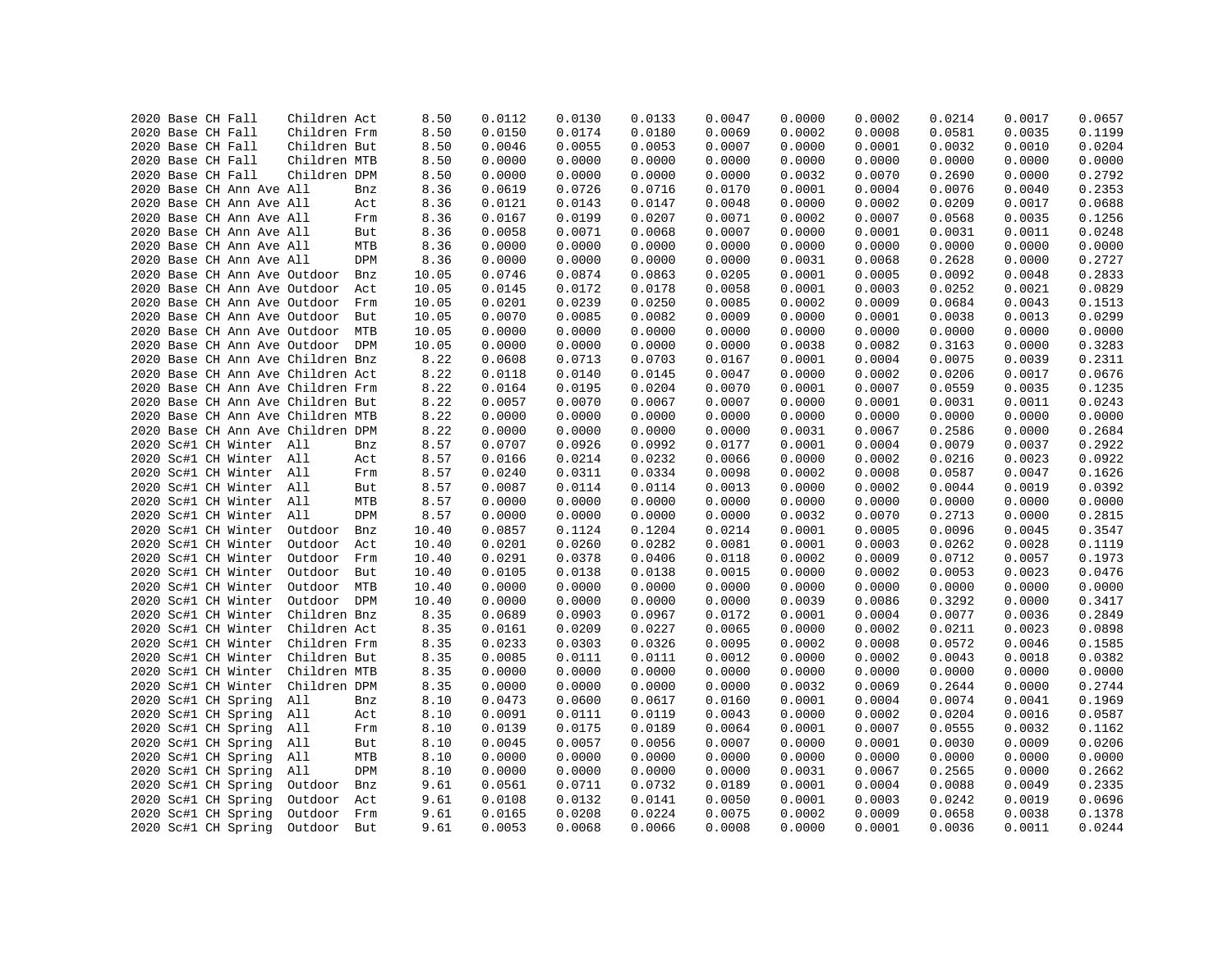|  | 2020 Sc#1 CH Spring                        | Outdoor MTB  |     | 9.61         | 0.0000 | 0.0000 | 0.0000 | 0.0000 | 0.0000 | 0.0000 | 0.0000 | 0.0000 | 0.0000 |
|--|--------------------------------------------|--------------|-----|--------------|--------|--------|--------|--------|--------|--------|--------|--------|--------|
|  | 2020 Sc#1 CH Spring                        | Outdoor DPM  |     | 9.61         | 0.0000 | 0.0000 | 0.0000 | 0.0000 | 0.0036 | 0.0079 | 0.3042 | 0.0000 | 0.3157 |
|  | 2020 Sc#1 CH Spring                        | Children Bnz |     | 7.98         | 0.0465 | 0.0590 | 0.0608 | 0.0157 | 0.0001 | 0.0004 | 0.0073 | 0.0041 | 0.1939 |
|  | 2020 Sc#1 CH Spring                        | Children Act |     | 7.98         | 0.0090 | 0.0110 | 0.0117 | 0.0042 | 0.0000 | 0.0002 | 0.0201 | 0.0015 | 0.0578 |
|  | 2020 Sc#1 CH Spring                        | Children Frm |     | 7.98         | 0.0137 | 0.0172 | 0.0186 | 0.0063 | 0.0001 | 0.0007 | 0.0546 | 0.0032 | 0.1144 |
|  | 2020 Sc#1 CH Spring                        | Children But |     | 7.98         | 0.0044 | 0.0056 | 0.0055 | 0.0007 | 0.0000 | 0.0001 | 0.0030 | 0.0009 | 0.0203 |
|  | 2020 Sc#1 CH Spring                        | Children MTB |     | 7.98         | 0.0000 | 0.0000 | 0.0000 | 0.0000 | 0.0000 | 0.0000 | 0.0000 | 0.0000 | 0.0000 |
|  | 2020 Sc#1 CH Spring                        | Children DPM |     | 7.98         | 0.0000 | 0.0000 | 0.0000 | 0.0000 | 0.0030 | 0.0066 | 0.2526 | 0.0000 | 0.2622 |
|  | 2020 Sc#1 CH Summer                        | All          | Bnz | 7.85         | 0.0378 | 0.0463 | 0.0463 | 0.0141 | 0.0001 | 0.0004 | 0.0072 | 0.0041 | 0.1563 |
|  | 2020 Sc#1 CH Summer                        | All          | Act | 7.85         | 0.0069 | 0.0081 | 0.0087 | 0.0035 | 0.0000 | 0.0002 | 0.0198 | 0.0013 | 0.0486 |
|  | 2020 Sc#1 CH Summer All                    |              | Frm | 7.85         | 0.0105 | 0.0128 | 0.0138 | 0.0052 | 0.0001 | 0.0007 | 0.0537 | 0.0027 | 0.0995 |
|  | 2020 Sc#1 CH Summer All                    |              | But | 7.85         | 0.0021 | 0.0026 | 0.0026 | 0.0003 | 0.0000 | 0.0001 | 0.0018 | 0.0005 | 0.0101 |
|  | 2020 Sc#1 CH Summer All                    |              | MTB | 7.85         | 0.0000 | 0.0000 | 0.0000 | 0.0000 | 0.0000 | 0.0000 | 0.0000 | 0.0000 | 0.0000 |
|  | 2020 Sc#1 CH Summer                        | All          | DPM | 7.85         | 0.0000 | 0.0000 | 0.0000 | 0.0000 | 0.0030 | 0.0065 | 0.2484 | 0.0000 | 0.2578 |
|  | 2020 Sc#1 CH Summer                        | Outdoor      | Bnz | 9.56         | 0.0461 | 0.0564 | 0.0564 | 0.0172 | 0.0001 | 0.0004 | 0.0088 | 0.0050 | 0.1904 |
|  | 2020 Sc#1 CH Summer                        | Outdoor      | Act | 9.56         | 0.0084 | 0.0099 | 0.0106 | 0.0042 | 0.0001 | 0.0003 | 0.0241 | 0.0016 | 0.0591 |
|  | 2020 Sc#1 CH Summer                        | Outdoor      | Frm | 9.56         | 0.0128 | 0.0155 | 0.0168 | 0.0063 | 0.0002 | 0.0009 | 0.0654 | 0.0033 | 0.1211 |
|  | 2020 Sc#1 CH Summer                        | Outdoor But  |     | 9.56         | 0.0026 | 0.0032 | 0.0031 | 0.0004 | 0.0000 | 0.0001 | 0.0022 | 0.0006 | 0.0123 |
|  |                                            | Outdoor      | MTB |              | 0.0000 | 0.0000 | 0.0000 | 0.0000 | 0.0000 | 0.0000 | 0.0000 | 0.0000 | 0.0000 |
|  | 2020 Sc#1 CH Summer<br>2020 Sc#1 CH Summer | Outdoor DPM  |     | 9.56<br>9.56 | 0.0000 | 0.0000 | 0.0000 | 0.0000 | 0.0036 | 0.0079 | 0.3025 | 0.0000 | 0.3140 |
|  | 2020 Sc#1 CH Summer                        | Children Bnz |     | 7.85         | 0.0378 | 0.0463 | 0.0463 | 0.0141 | 0.0001 | 0.0004 | 0.0072 | 0.0041 | 0.1563 |
|  |                                            |              |     |              |        |        |        |        |        |        |        |        | 0.0486 |
|  | 2020 Sc#1 CH Summer                        | Children Act |     | 7.85         | 0.0069 | 0.0081 | 0.0087 | 0.0035 | 0.0000 | 0.0002 | 0.0198 | 0.0013 |        |
|  | 2020 Sc#1 CH Summer                        | Children Frm |     | 7.85         | 0.0105 | 0.0128 | 0.0138 | 0.0052 | 0.0001 | 0.0007 | 0.0537 | 0.0027 | 0.0995 |
|  | 2020 Sc#1 CH Summer                        | Children But |     | 7.85         | 0.0021 | 0.0026 | 0.0026 | 0.0003 | 0.0000 | 0.0001 | 0.0018 | 0.0005 | 0.0101 |
|  | 2020 Sc#1 CH Summer                        | Children MTB |     | 7.85         | 0.0000 | 0.0000 | 0.0000 | 0.0000 | 0.0000 | 0.0000 | 0.0000 | 0.0000 | 0.0000 |
|  | 2020 Sc#1 CH Summer                        | Children DPM |     | 7.85         | 0.0000 | 0.0000 | 0.0000 | 0.0000 | 0.0030 | 0.0065 | 0.2484 | 0.0000 | 0.2578 |
|  | 2020 Sc#1 CH Fall                          | All          | Bnz | 8.69         | 0.0630 | 0.0676 | 0.0629 | 0.0198 | 0.0001 | 0.0004 | 0.0080 | 0.0037 | 0.2255 |
|  | 2020 Sc#1 CH Fall                          | All          | Act | 8.69         | 0.0101 | 0.0122 | 0.0130 | 0.0048 | 0.0001 | 0.0002 | 0.0219 | 0.0017 | 0.0640 |
|  | 2020 Sc#1 CH Fall                          | All          | Frm | 8.69         | 0.0145 | 0.0177 | 0.0187 | 0.0071 | 0.0002 | 0.0008 | 0.0594 | 0.0035 | 0.1219 |
|  | 2020 Sc#1 CH Fall                          | All          | But | 8.69         | 0.0039 | 0.0048 | 0.0047 | 0.0007 | 0.0000 | 0.0001 | 0.0032 | 0.0010 | 0.0184 |
|  | 2020 Sc#1 CH Fall                          | All          | MTB | 8.69         | 0.0000 | 0.0000 | 0.0000 | 0.0000 | 0.0000 | 0.0000 | 0.0000 | 0.0000 | 0.0000 |
|  | 2020 Sc#1 CH Fall                          | All          | DPM | 8.69         | 0.0000 | 0.0000 | 0.0000 | 0.0000 | 0.0033 | 0.0071 | 0.2749 | 0.0000 | 0.2854 |
|  | 2020 Sc#1 CH Fall                          | Outdoor      | Bnz | 10.40        | 0.0754 | 0.0810 | 0.0753 | 0.0237 | 0.0001 | 0.0005 | 0.0095 | 0.0044 | 0.2700 |
|  | 2020 Sc#1 CH Fall                          | Outdoor      | Act | 10.40        | 0.0120 | 0.0146 | 0.0156 | 0.0058 | 0.0001 | 0.0003 | 0.0262 | 0.0021 | 0.0767 |
|  | 2020 Sc#1 CH Fall                          | Outdoor Frm  |     | 10.40        | 0.0174 | 0.0212 | 0.0224 | 0.0085 | 0.0002 | 0.0009 | 0.0711 | 0.0042 | 0.1460 |
|  | 2020 Sc#1 CH Fall                          | Outdoor But  |     | 10.40        | 0.0046 | 0.0057 | 0.0056 | 0.0008 | 0.0000 | 0.0002 | 0.0039 | 0.0012 | 0.0221 |
|  | 2020 Sc#1 CH Fall                          | Outdoor MTB  |     | 10.40        | 0.0000 | 0.0000 | 0.0000 | 0.0000 | 0.0000 | 0.0000 | 0.0000 | 0.0000 | 0.0000 |
|  | 2020 Sc#1 CH Fall                          | Outdoor DPM  |     | 10.40        | 0.0000 | 0.0000 | 0.0000 | 0.0000 | 0.0039 | 0.0086 | 0.3292 | 0.0000 | 0.3416 |
|  | 2020 Sc#1 CH Fall                          | Children Bnz |     | 8.50         | 0.0616 | 0.0662 | 0.0616 | 0.0194 | 0.0001 | 0.0004 | 0.0078 | 0.0036 | 0.2206 |
|  | 2020 Sc#1 CH Fall                          | Children Act |     | 8.50         | 0.0098 | 0.0120 | 0.0127 | 0.0047 | 0.0000 | 0.0002 | 0.0214 | 0.0017 | 0.0626 |
|  | 2020 Sc#1 CH Fall                          | Children Frm |     | 8.50         | 0.0142 | 0.0173 | 0.0183 | 0.0069 | 0.0002 | 0.0008 | 0.0581 | 0.0035 | 0.1193 |
|  | 2020 Sc#1 CH Fall                          | Children But |     | 8.50         | 0.0038 | 0.0047 | 0.0046 | 0.0007 | 0.0000 | 0.0001 | 0.0032 | 0.0010 | 0.0180 |
|  | 2020 Sc#1 CH Fall                          | Children MTB |     | 8.50         | 0.0000 | 0.0000 | 0.0000 | 0.0000 | 0.0000 | 0.0000 | 0.0000 | 0.0000 | 0.0000 |
|  | 2020 Sc#1 CH Fall                          | Children DPM |     | 8.50         | 0.0000 | 0.0000 | 0.0000 | 0.0000 | 0.0032 | 0.0070 | 0.2690 | 0.0000 | 0.2792 |
|  | 2020 Sc#1 CH Ann Ave All                   |              | Bnz | 8.36         | 0.0547 | 0.0666 | 0.0675 | 0.0169 | 0.0001 | 0.0004 | 0.0076 | 0.0039 | 0.2177 |
|  | 2020 Sc#1 CH Ann Ave All                   |              | Act | 8.36         | 0.0107 | 0.0132 | 0.0142 | 0.0048 | 0.0000 | 0.0002 | 0.0209 | 0.0017 | 0.0659 |
|  | 2020 Sc#1 CH Ann Ave All                   |              | Frm | 8.36         | 0.0157 | 0.0198 | 0.0212 | 0.0071 | 0.0002 | 0.0007 | 0.0568 | 0.0035 | 0.1250 |
|  | 2020 Sc#1 CH Ann Ave All                   |              | But | 8.36         | 0.0048 | 0.0061 | 0.0061 | 0.0007 | 0.0000 | 0.0001 | 0.0031 | 0.0011 | 0.0221 |
|  | 2020 Sc#1 CH Ann Ave All                   |              | MTB | 8.36         | 0.0000 | 0.0000 | 0.0000 | 0.0000 | 0.0000 | 0.0000 | 0.0000 | 0.0000 | 0.0000 |
|  | 2020 Sc#1 CH Ann Ave All                   |              | DPM | 8.36         | 0.0000 | 0.0000 | 0.0000 | 0.0000 | 0.0031 | 0.0068 | 0.2628 | 0.0000 | 0.2727 |
|  | 2020 Sc#1 CH Ann Ave Outdoor               |              | Bnz | 10.05        | 0.0658 | 0.0802 | 0.0813 | 0.0203 | 0.0001 | 0.0005 | 0.0092 | 0.0047 | 0.2621 |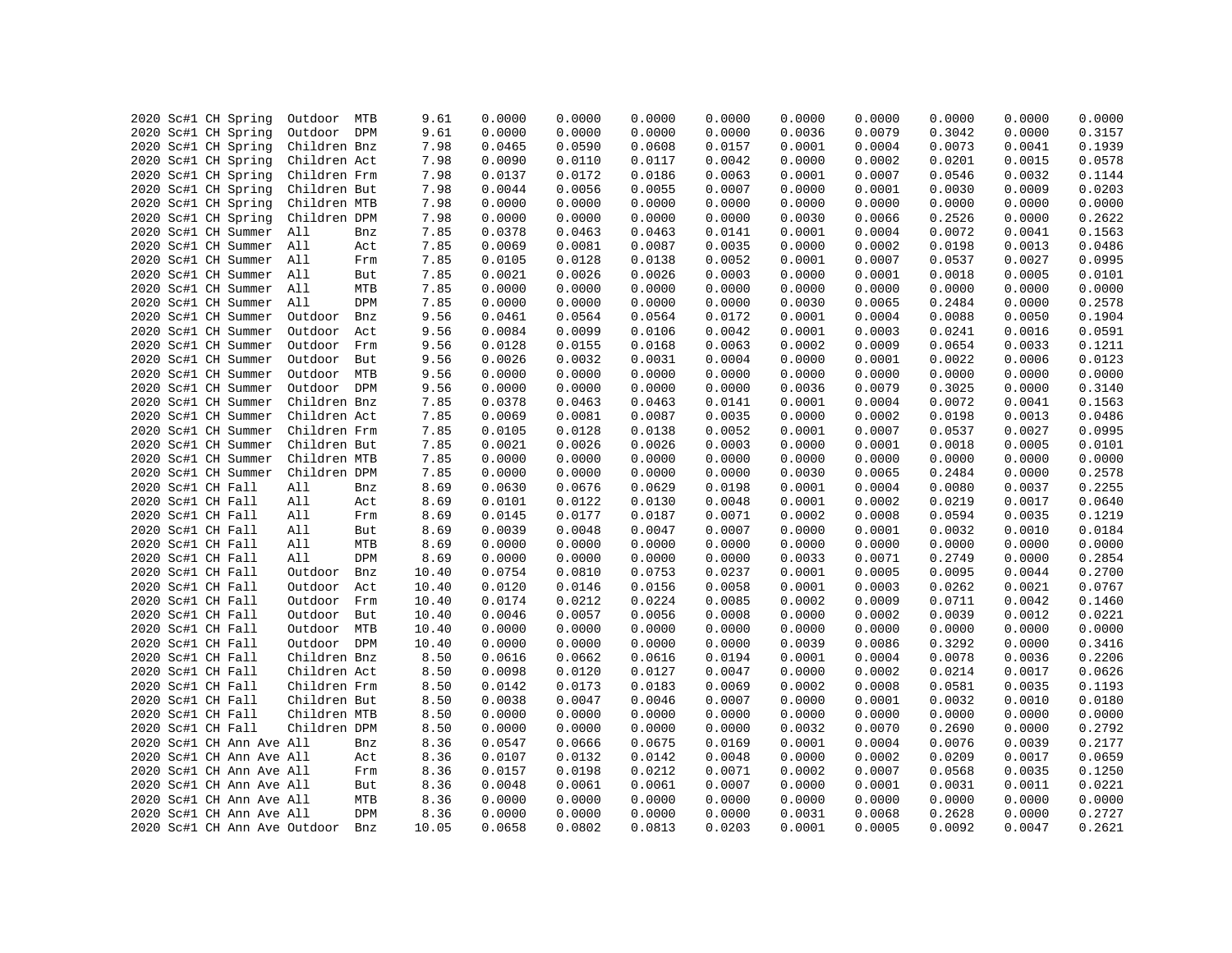|  |  |                         | 2020 Sc#1 CH Ann Ave Outdoor      | Act | 10.05 | 0.0128 | 0.0159 | 0.0171 | 0.0058 | 0.0001 | 0.0003 | 0.0252 | 0.0021 | 0.0793 |
|--|--|-------------------------|-----------------------------------|-----|-------|--------|--------|--------|--------|--------|--------|--------|--------|--------|
|  |  |                         | 2020 Sc#1 CH Ann Ave Outdoor      | Frm | 10.05 | 0.0189 | 0.0238 | 0.0255 | 0.0085 | 0.0002 | 0.0009 | 0.0684 | 0.0043 | 0.1506 |
|  |  |                         | 2020 Sc#1 CH Ann Ave Outdoor But  |     | 10.05 | 0.0058 | 0.0074 | 0.0073 | 0.0009 | 0.0000 | 0.0001 | 0.0038 | 0.0013 | 0.0266 |
|  |  |                         | 2020 Sc#1 CH Ann Ave Outdoor MTB  |     | 10.05 | 0.0000 | 0.0000 | 0.0000 | 0.0000 | 0.0000 | 0.0000 | 0.0000 | 0.0000 | 0.0000 |
|  |  |                         | 2020 Sc#1 CH Ann Ave Outdoor DPM  |     | 10.05 | 0.0000 | 0.0000 | 0.0000 | 0.0000 | 0.0038 | 0.0082 | 0.3163 | 0.0000 | 0.3283 |
|  |  |                         | 2020 Sc#1 CH Ann Ave Children Bnz |     | 8.22  | 0.0537 | 0.0655 | 0.0663 | 0.0166 | 0.0001 | 0.0004 | 0.0075 | 0.0038 | 0.2139 |
|  |  |                         | 2020 Sc#1 CH Ann Ave Children Act |     | 8.22  | 0.0105 | 0.0130 | 0.0139 | 0.0047 | 0.0000 | 0.0002 | 0.0206 | 0.0017 | 0.0647 |
|  |  |                         | 2020 Sc#1 CH Ann Ave Children Frm |     | 8.22  | 0.0154 | 0.0194 | 0.0208 | 0.0070 | 0.0001 | 0.0007 | 0.0559 | 0.0035 | 0.1229 |
|  |  |                         | 2020 Sc#1 CH Ann Ave Children But |     | 8.22  | 0.0047 | 0.0060 | 0.0059 | 0.0007 | 0.0000 | 0.0001 | 0.0031 | 0.0011 | 0.0217 |
|  |  |                         | 2020 Sc#1 CH Ann Ave Children MTB |     | 8.22  | 0.0000 | 0.0000 | 0.0000 | 0.0000 | 0.0000 | 0.0000 | 0.0000 | 0.0000 | 0.0000 |
|  |  |                         | 2020 Sc#1 CH Ann Ave Children DPM |     | 8.22  | 0.0000 | 0.0000 | 0.0000 | 0.0000 | 0.0031 | 0.0067 | 0.2586 | 0.0000 | 0.2684 |
|  |  | 2020 Sc#2 CH Winter All |                                   | Bnz | 8.57  | 0.0556 | 0.0718 | 0.0543 | 0.0177 | 0.0001 | 0.0001 | 0.0079 | 0.0037 | 0.2111 |
|  |  | 2020 Sc#2 CH Winter All |                                   | Act | 8.57  | 0.0129 | 0.0165 | 0.0124 | 0.0066 | 0.0000 | 0.0001 | 0.0216 | 0.0023 | 0.0725 |
|  |  | 2020 Sc#2 CH Winter All |                                   | Frm | 8.57  | 0.0188 | 0.0241 | 0.0181 | 0.0098 | 0.0001 | 0.0003 | 0.0587 | 0.0047 | 0.1346 |
|  |  | 2020 Sc#2 CH Winter All |                                   | But | 8.57  | 0.0072 | 0.0094 | 0.0073 | 0.0013 | 0.0000 | 0.0001 | 0.0044 | 0.0019 | 0.0315 |
|  |  | 2020 Sc#2 CH Winter All |                                   | MTB | 8.57  | 0.0000 | 0.0000 | 0.0000 | 0.0000 | 0.0000 | 0.0000 | 0.0000 | 0.0000 | 0.0000 |
|  |  | 2020 Sc#2 CH Winter All |                                   | DPM | 8.57  | 0.0000 | 0.0000 | 0.0000 | 0.0000 | 0.0032 | 0.0070 | 0.2713 | 0.0000 | 0.2815 |
|  |  | 2020 Sc#2 CH Winter     | Outdoor                           | Bnz | 10.40 | 0.0674 | 0.0871 | 0.0659 | 0.0214 | 0.0001 | 0.0002 | 0.0096 | 0.0045 | 0.2562 |
|  |  | 2020 Sc#2 CH Winter     | Outdoor Act                       |     | 10.40 | 0.0156 | 0.0201 | 0.0150 | 0.0081 | 0.0000 | 0.0001 | 0.0262 | 0.0028 | 0.0880 |
|  |  | 2020 Sc#2 CH Winter     | Outdoor Frm                       |     | 10.40 | 0.0229 | 0.0293 | 0.0219 | 0.0118 | 0.0001 | 0.0003 | 0.0712 | 0.0057 | 0.1633 |
|  |  | 2020 Sc#2 CH Winter     | Outdoor But                       |     | 10.40 | 0.0087 | 0.0114 | 0.0089 | 0.0015 | 0.0000 | 0.0001 | 0.0053 | 0.0023 | 0.0382 |
|  |  | 2020 Sc#2 CH Winter     | Outdoor MTB                       |     | 10.40 | 0.0000 | 0.0000 | 0.0000 | 0.0000 | 0.0000 | 0.0000 | 0.0000 | 0.0000 | 0.0000 |
|  |  | 2020 Sc#2 CH Winter     | Outdoor                           | DPM | 10.40 | 0.0000 | 0.0000 | 0.0000 | 0.0000 | 0.0039 | 0.0086 | 0.3292 | 0.0000 | 0.3417 |
|  |  | 2020 Sc#2 CH Winter     | Children Bnz                      |     | 8.35  | 0.0541 | 0.0700 | 0.0529 | 0.0172 | 0.0001 | 0.0001 | 0.0077 | 0.0036 | 0.2058 |
|  |  | 2020 Sc#2 CH Winter     | Children Act                      |     | 8.35  | 0.0126 | 0.0161 | 0.0121 | 0.0065 | 0.0000 | 0.0001 | 0.0211 | 0.0023 | 0.0707 |
|  |  | 2020 Sc#2 CH Winter     | Children Frm                      |     | 8.35  | 0.0184 | 0.0235 | 0.0176 | 0.0095 | 0.0001 | 0.0003 | 0.0572 | 0.0046 | 0.1312 |
|  |  | 2020 Sc#2 CH Winter     | Children But                      |     | 8.35  | 0.0070 | 0.0091 | 0.0071 | 0.0012 | 0.0000 | 0.0001 | 0.0043 | 0.0018 | 0.0307 |
|  |  | 2020 Sc#2 CH Winter     | Children MTB                      |     | 8.35  | 0.0000 | 0.0000 | 0.0000 | 0.0000 | 0.0000 | 0.0000 | 0.0000 | 0.0000 | 0.0000 |
|  |  | 2020 Sc#2 CH Winter     | Children DPM                      |     | 8.35  | 0.0000 | 0.0000 | 0.0000 | 0.0000 | 0.0032 | 0.0069 | 0.2644 | 0.0000 | 0.2744 |
|  |  | 2020 Sc#2 CH Spring     | All                               | Bnz | 8.10  | 0.0379 | 0.0473 | 0.0340 | 0.0160 | 0.0001 | 0.0001 | 0.0074 | 0.0041 | 0.1468 |
|  |  | 2020 Sc#2 CH Spring     | All                               | Act | 8.10  | 0.0072 | 0.0088 | 0.0064 | 0.0043 | 0.0000 | 0.0001 | 0.0204 | 0.0016 | 0.0487 |
|  |  | 2020 Sc#2 CH Spring     | All                               | Frm | 8.10  | 0.0108 | 0.0134 | 0.0097 | 0.0064 | 0.0001 | 0.0003 | 0.0555 | 0.0032 | 0.0993 |
|  |  | 2020 Sc#2 CH Spring     | All                               | But | 8.10  | 0.0038 | 0.0048 | 0.0037 | 0.0007 | 0.0000 | 0.0000 | 0.0030 | 0.0009 | 0.0169 |
|  |  | 2020 Sc#2 CH Spring     | All                               | MTB | 8.10  | 0.0000 | 0.0000 | 0.0000 | 0.0000 | 0.0000 | 0.0000 | 0.0000 | 0.0000 | 0.0000 |
|  |  | 2020 Sc#2 CH Spring     | All                               | DPM | 8.10  | 0.0000 | 0.0000 | 0.0000 | 0.0000 | 0.0031 | 0.0067 | 0.2565 | 0.0000 | 0.2662 |
|  |  | 2020 Sc#2 CH Spring     | Outdoor                           | Bnz | 9.61  | 0.0449 | 0.0561 | 0.0403 | 0.0189 | 0.0001 | 0.0002 | 0.0088 | 0.0049 | 0.1742 |
|  |  | 2020 Sc#2 CH Spring     | Outdoor                           | Act | 9.61  | 0.0085 | 0.0104 | 0.0076 | 0.0050 | 0.0000 | 0.0001 | 0.0242 | 0.0019 | 0.0577 |
|  |  | 2020 Sc#2 CH Spring     | Outdoor                           | Frm | 9.61  | 0.0128 | 0.0159 | 0.0115 | 0.0075 | 0.0001 | 0.0003 | 0.0658 | 0.0038 | 0.1177 |
|  |  | 2020 Sc#2 CH Spring     | Outdoor But                       |     | 9.61  | 0.0045 | 0.0057 | 0.0044 | 0.0008 | 0.0000 | 0.0000 | 0.0036 | 0.0011 | 0.0201 |
|  |  | 2020 Sc#2 CH Spring     | Outdoor MTB                       |     | 9.61  | 0.0000 | 0.0000 | 0.0000 | 0.0000 | 0.0000 | 0.0000 | 0.0000 | 0.0000 | 0.0000 |
|  |  | 2020 Sc#2 CH Spring     | Outdoor DPM                       |     | 9.61  | 0.0000 | 0.0000 | 0.0000 | 0.0000 | 0.0036 | 0.0079 | 0.3042 | 0.0000 | 0.3157 |
|  |  | 2020 Sc#2 CH Spring     | Children Bnz                      |     | 7.98  | 0.0373 | 0.0466 | 0.0334 | 0.0157 | 0.0001 | 0.0001 | 0.0073 | 0.0041 | 0.1446 |
|  |  |                         |                                   |     |       |        |        |        |        |        |        |        |        | 0.0479 |
|  |  | 2020 Sc#2 CH Spring     | Children Act                      |     | 7.98  | 0.0071 | 0.0087 | 0.0063 | 0.0042 | 0.0000 | 0.0001 | 0.0201 | 0.0015 |        |
|  |  | 2020 Sc#2 CH Spring     | Children Frm                      |     | 7.98  | 0.0106 | 0.0132 | 0.0096 | 0.0063 | 0.0001 | 0.0003 | 0.0546 | 0.0032 | 0.0978 |
|  |  | 2020 Sc#2 CH Spring     | Children But                      |     | 7.98  | 0.0037 | 0.0047 | 0.0036 | 0.0007 | 0.0000 | 0.0000 | 0.0030 | 0.0009 | 0.0167 |
|  |  | 2020 Sc#2 CH Spring     | Children MTB                      |     | 7.98  | 0.0000 | 0.0000 | 0.0000 | 0.0000 | 0.0000 | 0.0000 | 0.0000 | 0.0000 | 0.0000 |
|  |  | 2020 Sc#2 CH Spring     | Children DPM                      |     | 7.98  | 0.0000 | 0.0000 | 0.0000 | 0.0000 | 0.0030 | 0.0066 | 0.2526 | 0.0000 | 0.2622 |
|  |  | 2020 Sc#2 CH Summer     | All                               | Bnz | 7.85  | 0.0309 | 0.0373 | 0.0263 | 0.0141 | 0.0001 | 0.0001 | 0.0072 | 0.0041 | 0.1201 |
|  |  | 2020 Sc#2 CH Summer All |                                   | Act | 7.85  | 0.0054 | 0.0065 | 0.0047 | 0.0035 | 0.0000 | 0.0001 | 0.0198 | 0.0013 | 0.0413 |
|  |  | 2020 Sc#2 CH Summer All |                                   | Frm | 7.85  | 0.0082 | 0.0099 | 0.0072 | 0.0052 | 0.0001 | 0.0002 | 0.0537 | 0.0027 | 0.0872 |
|  |  | 2020 Sc#2 CH Summer All |                                   | But | 7.85  | 0.0018 | 0.0022 | 0.0017 | 0.0003 | 0.0000 | 0.0000 | 0.0018 | 0.0005 | 0.0084 |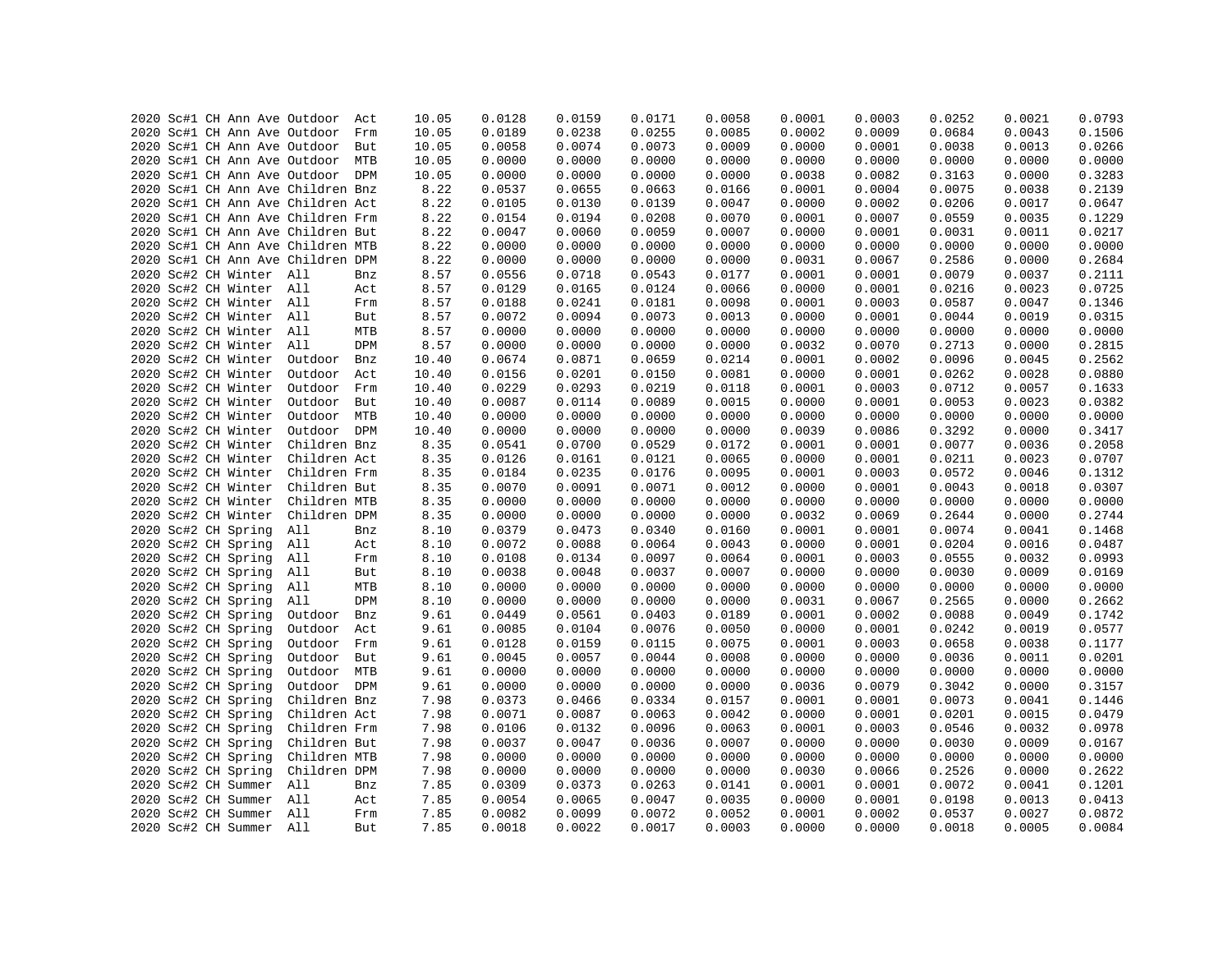|  | 2020 Sc#2 CH Summer      | All                               | MTB | 7.85  | 0.0000 | 0.0000 | 0.0000 | 0.0000 | 0.0000 | 0.0000 | 0.0000 | 0.0000 | 0.0000 |
|--|--------------------------|-----------------------------------|-----|-------|--------|--------|--------|--------|--------|--------|--------|--------|--------|
|  | 2020 Sc#2 CH Summer      | All                               | DPM | 7.85  | 0.0000 | 0.0000 | 0.0000 | 0.0000 | 0.0030 | 0.0065 | 0.2484 | 0.0000 | 0.2578 |
|  | 2020 Sc#2 CH Summer      | Outdoor                           | Bnz | 9.56  | 0.0376 | 0.0454 | 0.0321 | 0.0172 | 0.0001 | 0.0002 | 0.0088 | 0.0050 | 0.1463 |
|  | 2020 Sc#2 CH Summer      | Outdoor                           | Act | 9.56  | 0.0066 | 0.0079 | 0.0058 | 0.0042 | 0.0000 | 0.0001 | 0.0241 | 0.0016 | 0.0503 |
|  | 2020 Sc#2 CH Summer      | Outdoor                           | Frm | 9.56  | 0.0099 | 0.0120 | 0.0088 | 0.0063 | 0.0001 | 0.0003 | 0.0654 | 0.0033 | 0.1061 |
|  | 2020 Sc#2 CH Summer      | Outdoor                           | But | 9.56  | 0.0022 | 0.0027 | 0.0021 | 0.0004 | 0.0000 | 0.0000 | 0.0022 | 0.0006 | 0.0103 |
|  | 2020 Sc#2 CH Summer      | Outdoor MTB                       |     | 9.56  | 0.0000 | 0.0000 | 0.0000 | 0.0000 | 0.0000 | 0.0000 | 0.0000 | 0.0000 | 0.0000 |
|  | 2020 Sc#2 CH Summer      | Outdoor DPM                       |     | 9.56  | 0.0000 | 0.0000 | 0.0000 | 0.0000 | 0.0036 | 0.0079 | 0.3025 | 0.0000 | 0.3140 |
|  | 2020 Sc#2 CH Summer      | Children Bnz                      |     | 7.85  | 0.0309 | 0.0373 | 0.0263 | 0.0141 | 0.0001 | 0.0001 | 0.0072 | 0.0041 | 0.1201 |
|  | 2020 Sc#2 CH Summer      | Children Act                      |     | 7.85  | 0.0054 | 0.0065 | 0.0047 | 0.0035 | 0.0000 | 0.0001 | 0.0198 | 0.0013 | 0.0413 |
|  | 2020 Sc#2 CH Summer      | Children Frm                      |     | 7.85  | 0.0082 | 0.0099 | 0.0072 | 0.0052 | 0.0001 | 0.0002 | 0.0537 | 0.0027 | 0.0872 |
|  | 2020 Sc#2 CH Summer      | Children But                      |     | 7.85  | 0.0018 | 0.0022 | 0.0017 | 0.0003 | 0.0000 | 0.0000 | 0.0018 | 0.0005 | 0.0084 |
|  | 2020 Sc#2 CH Summer      | Children MTB                      |     | 7.85  | 0.0000 | 0.0000 | 0.0000 | 0.0000 | 0.0000 | 0.0000 | 0.0000 | 0.0000 | 0.0000 |
|  | 2020 Sc#2 CH Summer      | Children DPM                      |     | 7.85  | 0.0000 | 0.0000 | 0.0000 | 0.0000 | 0.0030 | 0.0065 | 0.2484 | 0.0000 | 0.2578 |
|  | 2020 Sc#2 CH Fall        | All                               | Bnz | 8.69  | 0.0538 | 0.0559 | 0.0367 | 0.0198 | 0.0001 | 0.0001 | 0.0080 | 0.0037 | 0.1780 |
|  | 2020 Sc#2 CH Fall        | All                               | Act | 8.69  | 0.0078 | 0.0094 | 0.0067 | 0.0048 | 0.0000 | 0.0001 | 0.0219 | 0.0017 | 0.0525 |
|  | 2020 Sc#2 CH Fall        | All                               | Frm | 8.69  | 0.0114 | 0.0137 | 0.0098 | 0.0071 | 0.0001 | 0.0003 | 0.0594 | 0.0035 | 0.1054 |
|  | 2020 Sc#2 CH Fall        | All                               | But | 8.69  | 0.0032 | 0.0039 | 0.0029 | 0.0007 | 0.0000 | 0.0000 | 0.0032 | 0.0010 | 0.0150 |
|  | 2020 Sc#2 CH Fall        | All                               | MTB | 8.69  | 0.0000 | 0.0000 | 0.0000 | 0.0000 | 0.0000 | 0.0000 | 0.0000 | 0.0000 | 0.0000 |
|  | 2020 Sc#2 CH Fall        | All                               | DPM | 8.69  | 0.0000 | 0.0000 | 0.0000 | 0.0000 | 0.0033 | 0.0071 | 0.2749 | 0.0000 | 0.2854 |
|  | 2020 Sc#2 CH Fall        | Outdoor                           | Bnz | 10.40 | 0.0644 | 0.0669 | 0.0439 | 0.0237 | 0.0001 | 0.0002 | 0.0095 | 0.0044 | 0.2131 |
|  |                          |                                   |     |       | 0.0094 | 0.0113 | 0.0080 | 0.0058 | 0.0000 | 0.0001 | 0.0262 |        | 0.0629 |
|  | 2020 Sc#2 CH Fall        | Outdoor                           | Act | 10.40 |        |        |        |        |        | 0.0003 |        | 0.0021 |        |
|  | 2020 Sc#2 CH Fall        | Outdoor                           | Frm | 10.40 | 0.0137 | 0.0165 | 0.0117 | 0.0085 | 0.0001 |        | 0.0711 | 0.0042 | 0.1261 |
|  | 2020 Sc#2 CH Fall        | Outdoor But                       |     | 10.40 | 0.0038 | 0.0047 | 0.0035 | 0.0008 | 0.0000 | 0.0001 | 0.0039 | 0.0012 | 0.0180 |
|  | 2020 Sc#2 CH Fall        | Outdoor MTB                       |     | 10.40 | 0.0000 | 0.0000 | 0.0000 | 0.0000 | 0.0000 | 0.0000 | 0.0000 | 0.0000 | 0.0000 |
|  | 2020 Sc#2 CH Fall        | Outdoor DPM                       |     | 10.40 | 0.0000 | 0.0000 | 0.0000 | 0.0000 | 0.0039 | 0.0086 | 0.3292 | 0.0000 | 0.3416 |
|  | 2020 Sc#2 CH Fall        | Children Bnz                      |     | 8.50  | 0.0526 | 0.0547 | 0.0359 | 0.0194 | 0.0001 | 0.0001 | 0.0078 | 0.0036 | 0.1741 |
|  | 2020 Sc#2 CH Fall        | Children Act                      |     | 8.50  | 0.0076 | 0.0092 | 0.0065 | 0.0047 | 0.0000 | 0.0001 | 0.0214 | 0.0017 | 0.0514 |
|  | 2020 Sc#2 CH Fall        | Children Frm                      |     | 8.50  | 0.0112 | 0.0134 | 0.0096 | 0.0069 | 0.0001 | 0.0003 | 0.0581 | 0.0035 | 0.1031 |
|  | 2020 Sc#2 CH Fall        | Children But                      |     | 8.50  | 0.0031 | 0.0038 | 0.0029 | 0.0007 | 0.0000 | 0.0000 | 0.0032 | 0.0010 | 0.0147 |
|  | 2020 Sc#2 CH Fall        | Children MTB                      |     | 8.50  | 0.0000 | 0.0000 | 0.0000 | 0.0000 | 0.0000 | 0.0000 | 0.0000 | 0.0000 | 0.0000 |
|  | 2020 Sc#2 CH Fall        | Children DPM                      |     | 8.50  | 0.0000 | 0.0000 | 0.0000 | 0.0000 | 0.0032 | 0.0070 | 0.2690 | 0.0000 | 0.2792 |
|  | 2020 Sc#2 CH Ann Ave All |                                   | Bnz | 8.36  | 0.0445 | 0.0531 | 0.0378 | 0.0169 | 0.0001 | 0.0001 | 0.0076 | 0.0039 | 0.1640 |
|  | 2020 Sc#2 CH Ann Ave All |                                   | Act | 8.36  | 0.0083 | 0.0103 | 0.0075 | 0.0048 | 0.0000 | 0.0001 | 0.0209 | 0.0017 | 0.0538 |
|  | 2020 Sc#2 CH Ann Ave All |                                   | Frm | 8.36  | 0.0123 | 0.0153 | 0.0112 | 0.0071 | 0.0001 | 0.0003 | 0.0568 | 0.0035 | 0.1066 |
|  | 2020 Sc#2 CH Ann Ave All |                                   | But | 8.36  | 0.0040 | 0.0051 | 0.0039 | 0.0007 | 0.0000 | 0.0000 | 0.0031 | 0.0011 | 0.0180 |
|  | 2020 Sc#2 CH Ann Ave All |                                   | MTB | 8.36  | 0.0000 | 0.0000 | 0.0000 | 0.0000 | 0.0000 | 0.0000 | 0.0000 | 0.0000 | 0.0000 |
|  | 2020 Sc#2 CH Ann Ave All |                                   | DPM | 8.36  | 0.0000 | 0.0000 | 0.0000 | 0.0000 | 0.0031 | 0.0068 | 0.2628 | 0.0000 | 0.2727 |
|  |                          | 2020 Sc#2 CH Ann Ave Outdoor      | Bnz | 10.05 | 0.0536 | 0.0639 | 0.0455 | 0.0203 | 0.0001 | 0.0002 | 0.0092 | 0.0047 | 0.1974 |
|  |                          | 2020 Sc#2 CH Ann Ave Outdoor      | Act | 10.05 | 0.0100 | 0.0124 | 0.0091 | 0.0058 | 0.0000 | 0.0001 | 0.0252 | 0.0021 | 0.0647 |
|  |                          | 2020 Sc#2 CH Ann Ave Outdoor      | Frm | 10.05 | 0.0148 | 0.0184 | 0.0135 | 0.0085 | 0.0001 | 0.0003 | 0.0684 | 0.0043 | 0.1283 |
|  |                          | 2020 Sc#2 CH Ann Ave Outdoor      | But | 10.05 | 0.0048 | 0.0061 | 0.0047 | 0.0009 | 0.0000 | 0.0001 | 0.0038 | 0.0013 | 0.0216 |
|  |                          | 2020 Sc#2 CH Ann Ave Outdoor MTB  |     | 10.05 | 0.0000 | 0.0000 | 0.0000 | 0.0000 | 0.0000 | 0.0000 | 0.0000 | 0.0000 | 0.0000 |
|  |                          | 2020 Sc#2 CH Ann Ave Outdoor DPM  |     | 10.05 | 0.0000 | 0.0000 | 0.0000 | 0.0000 | 0.0038 | 0.0082 | 0.3163 | 0.0000 | 0.3283 |
|  |                          | 2020 Sc#2 CH Ann Ave Children Bnz |     | 8.22  | 0.0437 | 0.0521 | 0.0371 | 0.0166 | 0.0001 | 0.0001 | 0.0075 | 0.0038 | 0.1612 |
|  |                          | 2020 Sc#2 CH Ann Ave Children Act |     | 8.22  | 0.0082 | 0.0101 | 0.0074 | 0.0047 | 0.0000 | 0.0001 | 0.0206 | 0.0017 | 0.0528 |
|  |                          | 2020 Sc#2 CH Ann Ave Children Frm |     | 8.22  | 0.0121 | 0.0150 | 0.0110 | 0.0070 | 0.0001 | 0.0003 | 0.0559 | 0.0035 | 0.1048 |
|  |                          | 2020 Sc#2 CH Ann Ave Children But |     | 8.22  | 0.0039 | 0.0050 | 0.0038 | 0.0007 | 0.0000 | 0.0000 | 0.0031 | 0.0011 | 0.0176 |
|  |                          | 2020 Sc#2 CH Ann Ave Children MTB |     | 8.22  | 0.0000 | 0.0000 | 0.0000 | 0.0000 | 0.0000 | 0.0000 | 0.0000 | 0.0000 | 0.0000 |
|  |                          | 2020 Sc#2 CH Ann Ave Children DPM |     | 8.22  | 0.0000 | 0.0000 | 0.0000 | 0.0000 | 0.0031 | 0.0067 | 0.2586 | 0.0000 | 0.2684 |
|  | 2020 Sc#3 CH Winter All  |                                   | Bnz | 8.57  | 0.0556 | 0.0399 | 0.0299 | 0.0177 | 0.0001 | 0.0079 | 0.0079 | 0.0037 | 0.1625 |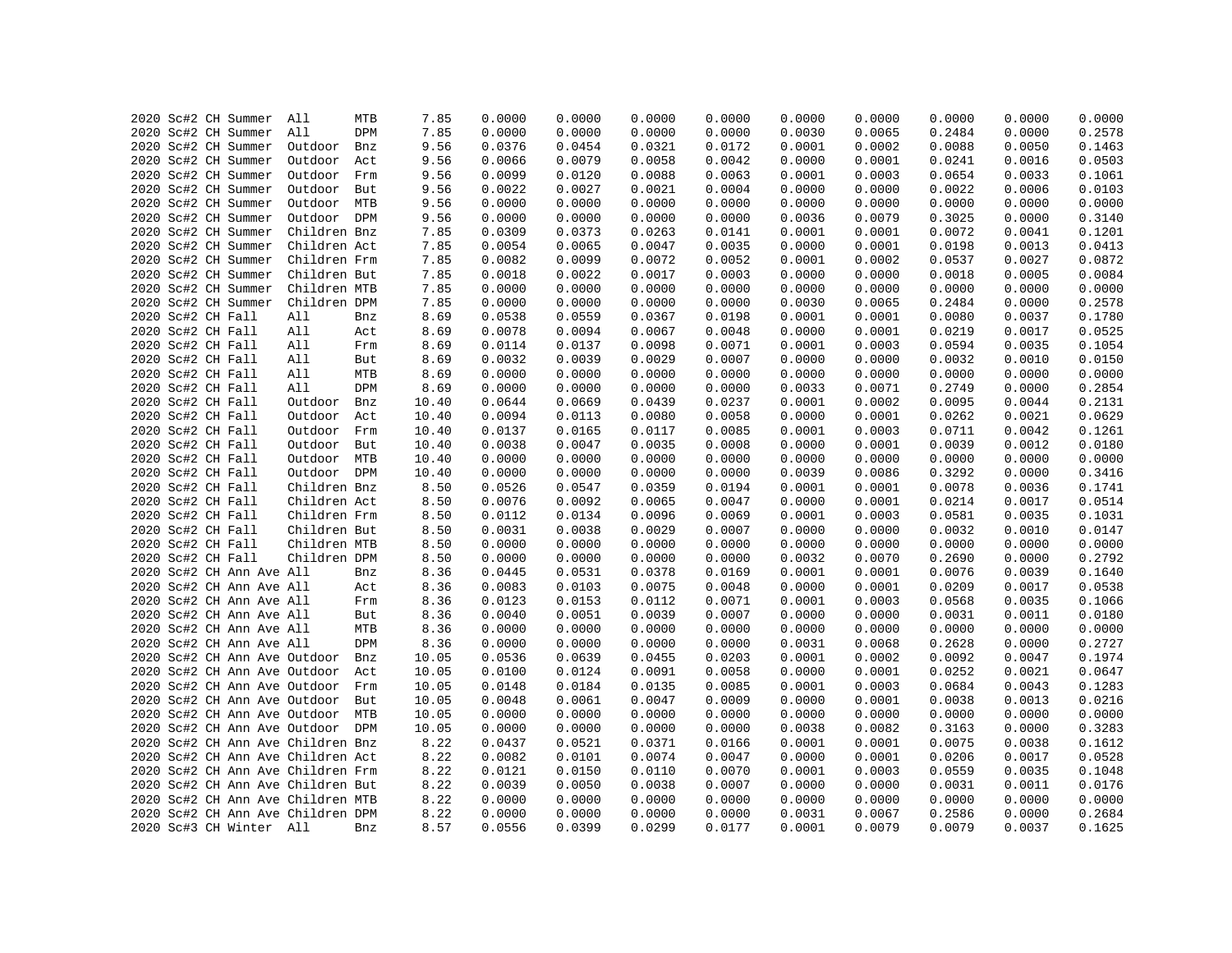| 2020 Sc#3 CH Winter     | All<br>Act     | 8.57  | 0.0129 | 0.0092 | 0.0068 | 0.0066 | 0.0000 | 0.0048 | 0.0216 | 0.0023 | 0.0643 |
|-------------------------|----------------|-------|--------|--------|--------|--------|--------|--------|--------|--------|--------|
| 2020 Sc#3 CH Winter     | All<br>Frm     | 8.57  | 0.0188 | 0.0134 | 0.0099 | 0.0098 | 0.0001 | 0.0152 | 0.0587 | 0.0047 | 0.1306 |
| 2020 Sc#3 CH Winter All | But            | 8.57  | 0.0072 | 0.0052 | 0.0040 | 0.0013 | 0.0000 | 0.0034 | 0.0044 | 0.0019 | 0.0274 |
| 2020 Sc#3 CH Winter All | MTB            | 8.57  | 0.0000 | 0.0000 | 0.0000 | 0.0000 | 0.0000 | 0.0000 | 0.0000 | 0.0000 | 0.0000 |
| 2020 Sc#3 CH Winter All | DPM            | 8.57  | 0.0000 | 0.0000 | 0.0000 | 0.0000 | 0.0032 | 0.3929 | 0.2713 | 0.0000 | 0.6674 |
| 2020 Sc#3 CH Winter     | Outdoor<br>Bnz | 10.40 | 0.0674 | 0.0484 | 0.0363 | 0.0214 | 0.0001 | 0.0095 | 0.0096 | 0.0045 | 0.1972 |
| 2020 Sc#3 CH Winter     | Outdoor<br>Act | 10.40 | 0.0156 | 0.0111 | 0.0083 | 0.0081 | 0.0000 | 0.0059 | 0.0262 | 0.0028 | 0.0781 |
| 2020 Sc#3 CH Winter     | Outdoor<br>Frm | 10.40 | 0.0229 | 0.0163 | 0.0121 | 0.0118 | 0.0001 | 0.0184 | 0.0712 | 0.0057 | 0.1585 |
| 2020 Sc#3 CH Winter     | Outdoor But    | 10.40 | 0.0087 | 0.0063 | 0.0049 | 0.0015 | 0.0000 | 0.0041 | 0.0053 | 0.0023 | 0.0332 |
| 2020 Sc#3 CH Winter     | Outdoor MTB    | 10.40 | 0.0000 | 0.0000 | 0.0000 | 0.0000 | 0.0000 | 0.0000 | 0.0000 | 0.0000 | 0.0000 |
| 2020 Sc#3 CH Winter     | Outdoor DPM    | 10.40 | 0.0000 | 0.0000 | 0.0000 | 0.0000 | 0.0039 | 0.4768 | 0.3292 | 0.0000 | 0.8099 |
| 2020 Sc#3 CH Winter     | Children Bnz   | 8.35  | 0.0541 | 0.0389 | 0.0291 | 0.0172 | 0.0001 | 0.0077 | 0.0077 | 0.0036 | 0.1584 |
| 2020 Sc#3 CH Winter     | Children Act   | 8.35  | 0.0126 | 0.0089 | 0.0066 | 0.0065 | 0.0000 | 0.0047 | 0.0211 | 0.0023 | 0.0627 |
| 2020 Sc#3 CH Winter     | Children Frm   | 8.35  | 0.0184 | 0.0131 | 0.0097 | 0.0095 | 0.0001 | 0.0148 | 0.0572 | 0.0046 | 0.1273 |
| 2020 Sc#3 CH Winter     | Children But   | 8.35  | 0.0070 | 0.0051 | 0.0039 | 0.0012 | 0.0000 | 0.0033 | 0.0043 | 0.0018 | 0.0267 |
| 2020 Sc#3 CH Winter     | Children MTB   | 8.35  | 0.0000 | 0.0000 | 0.0000 | 0.0000 | 0.0000 | 0.0000 | 0.0000 | 0.0000 | 0.0000 |
| 2020 Sc#3 CH Winter     | Children DPM   | 8.35  | 0.0000 | 0.0000 | 0.0000 | 0.0000 | 0.0032 | 0.3830 | 0.2644 | 0.0000 | 0.6505 |
| 2020 Sc#3 CH Spring     | All<br>Bnz     | 8.10  | 0.0379 | 0.0263 | 0.0187 | 0.0160 | 0.0001 | 0.0074 | 0.0074 | 0.0041 | 0.1178 |
| 2020 Sc#3 CH Spring     | All<br>Act     | 8.10  | 0.0072 | 0.0049 | 0.0035 | 0.0043 | 0.0000 | 0.0045 | 0.0204 | 0.0016 | 0.0464 |
| 2020 Sc#3 CH Spring     | All<br>Frm     | 8.10  | 0.0108 | 0.0074 | 0.0053 | 0.0064 | 0.0001 | 0.0142 | 0.0555 | 0.0032 | 0.1029 |
| 2020 Sc#3 CH Spring     | All<br>But     | 8.10  | 0.0038 | 0.0027 | 0.0020 | 0.0007 | 0.0000 | 0.0023 | 0.0030 | 0.0009 | 0.0154 |
|                         | All<br>MTB     | 8.10  | 0.0000 | 0.0000 | 0.0000 | 0.0000 | 0.0000 | 0.0000 | 0.0000 | 0.0000 | 0.0000 |
| 2020 Sc#3 CH Spring     | All<br>DPM     |       | 0.0000 | 0.0000 |        |        | 0.0031 | 0.3715 |        |        |        |
| 2020 Sc#3 CH Spring     |                | 8.10  |        |        | 0.0000 | 0.0000 |        |        | 0.2565 | 0.0000 | 0.6311 |
| 2020 Sc#3 CH Spring     | Outdoor<br>Bnz | 9.61  | 0.0449 | 0.0312 | 0.0222 | 0.0189 | 0.0001 | 0.0087 | 0.0088 | 0.0049 | 0.1397 |
| 2020 Sc#3 CH Spring     | Outdoor<br>Act | 9.61  | 0.0085 | 0.0058 | 0.0042 | 0.0050 | 0.0000 | 0.0054 | 0.0242 | 0.0019 | 0.0550 |
| 2020 Sc#3 CH Spring     | Outdoor Frm    | 9.61  | 0.0128 | 0.0088 | 0.0063 | 0.0075 | 0.0001 | 0.0168 | 0.0658 | 0.0038 | 0.1220 |
| 2020 Sc#3 CH Spring     | Outdoor<br>But | 9.61  | 0.0045 | 0.0031 | 0.0024 | 0.0008 | 0.0000 | 0.0027 | 0.0036 | 0.0011 | 0.0183 |
| 2020 Sc#3 CH Spring     | Outdoor MTB    | 9.61  | 0.0000 | 0.0000 | 0.0000 | 0.0000 | 0.0000 | 0.0000 | 0.0000 | 0.0000 | 0.0000 |
| 2020 Sc#3 CH Spring     | Outdoor DPM    | 9.61  | 0.0000 | 0.0000 | 0.0000 | 0.0000 | 0.0036 | 0.4406 | 0.3042 | 0.0000 | 0.7484 |
| 2020 Sc#3 CH Spring     | Children Bnz   | 7.98  | 0.0373 | 0.0259 | 0.0184 | 0.0157 | 0.0001 | 0.0072 | 0.0073 | 0.0041 | 0.1160 |
| 2020 Sc#3 CH Spring     | Children Act   | 7.98  | 0.0071 | 0.0048 | 0.0035 | 0.0042 | 0.0000 | 0.0045 | 0.0201 | 0.0015 | 0.0456 |
| 2020 Sc#3 CH Spring     | Children Frm   | 7.98  | 0.0106 | 0.0073 | 0.0053 | 0.0063 | 0.0001 | 0.0140 | 0.0546 | 0.0032 | 0.1013 |
| 2020 Sc#3 CH Spring     | Children But   | 7.98  | 0.0037 | 0.0026 | 0.0020 | 0.0007 | 0.0000 | 0.0023 | 0.0030 | 0.0009 | 0.0152 |
| 2020 Sc#3 CH Spring     | Children MTB   | 7.98  | 0.0000 | 0.0000 | 0.0000 | 0.0000 | 0.0000 | 0.0000 | 0.0000 | 0.0000 | 0.0000 |
| 2020 Sc#3 CH Spring     | Children DPM   | 7.98  | 0.0000 | 0.0000 | 0.0000 | 0.0000 | 0.0030 | 0.3658 | 0.2526 | 0.0000 | 0.6214 |
| 2020 Sc#3 CH Summer     | All<br>Bnz     | 7.85  | 0.0309 | 0.0207 | 0.0145 | 0.0141 | 0.0001 | 0.0071 | 0.0072 | 0.0041 | 0.0987 |
| 2020 Sc#3 CH Summer All | Act            | 7.85  | 0.0054 | 0.0036 | 0.0026 | 0.0035 | 0.0000 | 0.0044 | 0.0198 | 0.0013 | 0.0406 |
| 2020 Sc#3 CH Summer     | All<br>Frm     | 7.85  | 0.0082 | 0.0055 | 0.0040 | 0.0052 | 0.0001 | 0.0137 | 0.0537 | 0.0027 | 0.0930 |
| 2020 Sc#3 CH Summer All | But            | 7.85  | 0.0018 | 0.0012 | 0.0009 | 0.0003 | 0.0000 | 0.0014 | 0.0018 | 0.0005 | 0.0081 |
| 2020 Sc#3 CH Summer     | All<br>MTB     | 7.85  | 0.0000 | 0.0000 | 0.0000 | 0.0000 | 0.0000 | 0.0000 | 0.0000 | 0.0000 | 0.0000 |
| 2020 Sc#3 CH Summer     | All<br>DPM     | 7.85  | 0.0000 | 0.0000 | 0.0000 | 0.0000 | 0.0030 | 0.3597 | 0.2484 | 0.0000 | 0.6111 |
| 2020 Sc#3 CH Summer     | Outdoor<br>Bnz | 9.56  | 0.0376 | 0.0252 | 0.0177 | 0.0172 | 0.0001 | 0.0087 | 0.0088 | 0.0050 | 0.1202 |
| 2020 Sc#3 CH Summer     | Outdoor<br>Act | 9.56  | 0.0066 | 0.0044 | 0.0032 | 0.0042 | 0.0000 | 0.0053 | 0.0241 | 0.0016 | 0.0494 |
| 2020 Sc#3 CH Summer     | Outdoor Frm    | 9.56  | 0.0099 | 0.0067 | 0.0048 | 0.0063 | 0.0001 | 0.0167 | 0.0654 | 0.0033 | 0.1133 |
| 2020 Sc#3 CH Summer     | Outdoor But    | 9.56  | 0.0022 | 0.0015 | 0.0011 | 0.0004 | 0.0000 | 0.0017 | 0.0022 | 0.0006 | 0.0098 |
| 2020 Sc#3 CH Summer     | Outdoor MTB    | 9.56  | 0.0000 | 0.0000 | 0.0000 | 0.0000 | 0.0000 | 0.0000 | 0.0000 | 0.0000 | 0.0000 |
| 2020 Sc#3 CH Summer     | Outdoor DPM    | 9.56  | 0.0000 | 0.0000 | 0.0000 | 0.0000 | 0.0036 | 0.4381 | 0.3025 | 0.0000 | 0.7442 |
| Sc#3 CH Summer<br>2020  | Children Bnz   | 7.85  | 0.0309 | 0.0207 | 0.0145 | 0.0141 | 0.0001 | 0.0071 | 0.0072 | 0.0041 | 0.0987 |
| 2020 Sc#3 CH Summer     | Children Act   | 7.85  | 0.0054 | 0.0036 | 0.0026 | 0.0035 | 0.0000 | 0.0044 | 0.0198 | 0.0013 | 0.0406 |
| 2020 Sc#3 CH Summer     | Children Frm   | 7.85  | 0.0082 | 0.0055 | 0.0040 | 0.0052 | 0.0001 | 0.0137 | 0.0537 | 0.0027 | 0.0930 |
| 2020 Sc#3 CH Summer     | Children But   | 7.85  | 0.0018 | 0.0012 | 0.0009 | 0.0003 | 0.0000 | 0.0014 | 0.0018 | 0.0005 | 0.0081 |
|                         |                |       |        |        |        |        |        |        |        |        |        |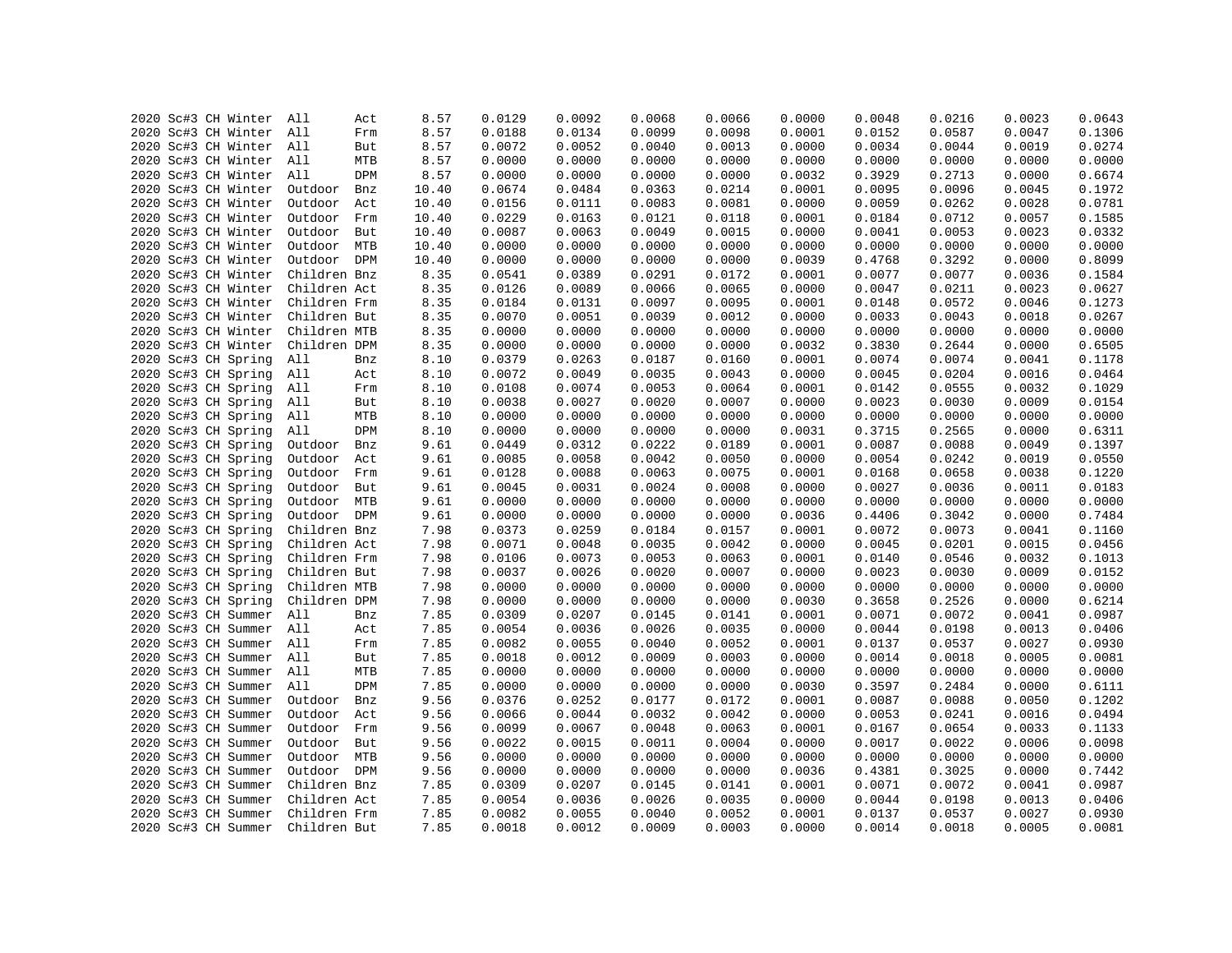|  | 2020 Sc#3 CH Summer               | Children MTB |            | 7.85  | 0.0000 | 0.0000 | 0.0000 | 0.0000 | 0.0000 | 0.0000 | 0.0000 | 0.0000 | 0.0000 |
|--|-----------------------------------|--------------|------------|-------|--------|--------|--------|--------|--------|--------|--------|--------|--------|
|  | 2020 Sc#3 CH Summer               | Children DPM |            | 7.85  | 0.0000 | 0.0000 | 0.0000 | 0.0000 | 0.0030 | 0.3597 | 0.2484 | 0.0000 | 0.6111 |
|  | 2020 Sc#3 CH Fall                 | All          | Bnz        | 8.69  | 0.0538 | 0.0310 | 0.0202 | 0.0198 | 0.0001 | 0.0078 | 0.0080 | 0.0037 | 0.1444 |
|  | 2020 Sc#3 CH Fall                 | All          | Act        | 8.69  | 0.0078 | 0.0052 | 0.0037 | 0.0048 | 0.0000 | 0.0048 | 0.0219 | 0.0017 | 0.0500 |
|  | 2020 Sc#3 CH Fall                 | All          | Frm        | 8.69  | 0.0114 | 0.0076 | 0.0054 | 0.0071 | 0.0001 | 0.0151 | 0.0594 | 0.0035 | 0.1096 |
|  | 2020 Sc#3 CH Fall                 | All          | But        | 8.69  | 0.0032 | 0.0022 | 0.0016 | 0.0007 | 0.0000 | 0.0025 | 0.0032 | 0.0010 | 0.0144 |
|  | 2020 Sc#3 CH Fall                 | All          | MTB        | 8.69  | 0.0000 | 0.0000 | 0.0000 | 0.0000 | 0.0000 | 0.0000 | 0.0000 | 0.0000 | 0.0000 |
|  | 2020 Sc#3 CH Fall                 | All          | DPM        | 8.69  | 0.0000 | 0.0000 | 0.0000 | 0.0000 | 0.0033 | 0.3982 | 0.2749 | 0.0000 | 0.6764 |
|  | 2020 Sc#3 CH Fall                 | Outdoor      | Bnz        | 10.40 | 0.0644 | 0.0372 | 0.0242 | 0.0237 | 0.0001 | 0.0093 | 0.0095 | 0.0044 | 0.1728 |
|  | 2020 Sc#3 CH Fall                 | Outdoor      | Act        | 10.40 | 0.0094 | 0.0063 | 0.0044 | 0.0058 | 0.0000 | 0.0057 | 0.0262 | 0.0021 | 0.0599 |
|  | 2020 Sc#3 CH Fall                 | Outdoor      | Frm        | 10.40 | 0.0137 | 0.0091 | 0.0065 | 0.0085 | 0.0001 | 0.0180 | 0.0711 | 0.0042 | 0.1313 |
|  | 2020 Sc#3 CH Fall                 | Outdoor      | But        | 10.40 | 0.0038 | 0.0026 | 0.0019 | 0.0008 | 0.0000 | 0.0029 | 0.0039 | 0.0012 | 0.0172 |
|  | 2020 Sc#3 CH Fall                 | Outdoor      | MTB        | 10.40 | 0.0000 | 0.0000 | 0.0000 | 0.0000 | 0.0000 | 0.0000 | 0.0000 | 0.0000 | 0.0000 |
|  | 2020 Sc#3 CH Fall                 | Outdoor      | <b>DPM</b> | 10.40 | 0.0000 | 0.0000 | 0.0000 | 0.0000 | 0.0039 | 0.4767 | 0.3292 | 0.0000 | 0.8098 |
|  | 2020 Sc#3 CH Fall                 | Children Bnz |            | 8.50  | 0.0526 | 0.0304 | 0.0198 | 0.0194 | 0.0001 | 0.0076 | 0.0078 | 0.0036 | 0.1412 |
|  | 2020 Sc#3 CH Fall                 | Children Act |            | 8.50  | 0.0076 | 0.0051 | 0.0036 | 0.0047 | 0.0000 | 0.0047 | 0.0214 | 0.0017 | 0.0489 |
|  | 2020 Sc#3 CH Fall                 | Children Frm |            | 8.50  | 0.0112 | 0.0075 | 0.0053 | 0.0069 | 0.0001 | 0.0147 | 0.0581 | 0.0035 | 0.1073 |
|  | 2020 Sc#3 CH Fall                 | Children But |            | 8.50  | 0.0031 | 0.0021 | 0.0016 | 0.0007 | 0.0000 | 0.0024 | 0.0032 | 0.0010 | 0.0141 |
|  | 2020 Sc#3 CH Fall                 | Children MTB |            | 8.50  | 0.0000 | 0.0000 | 0.0000 | 0.0000 | 0.0000 | 0.0000 | 0.0000 | 0.0000 | 0.0000 |
|  | 2020 Sc#3 CH Fall                 | Children DPM |            | 8.50  | 0.0000 | 0.0000 | 0.0000 | 0.0000 | 0.0032 | 0.3896 | 0.2690 | 0.0000 | 0.6618 |
|  | 2020 Sc#3 CH Ann Ave All          |              | Bnz        | 8.36  | 0.0445 | 0.0295 | 0.0208 | 0.0169 | 0.0001 | 0.0075 | 0.0076 | 0.0039 | 0.1308 |
|  | 2020 Sc#3 CH Ann Ave All          |              | Act        | 8.36  | 0.0083 | 0.0057 | 0.0042 | 0.0048 | 0.0000 | 0.0046 | 0.0209 | 0.0017 | 0.0503 |
|  | 2020 Sc#3 CH Ann Ave All          |              | Frm        | 8.36  | 0.0123 | 0.0085 | 0.0062 | 0.0071 | 0.0001 | 0.0145 | 0.0568 | 0.0035 | 0.1090 |
|  | 2020 Sc#3 CH Ann Ave All          |              | But        | 8.36  | 0.0040 | 0.0028 | 0.0021 | 0.0007 | 0.0000 | 0.0024 | 0.0031 | 0.0011 | 0.0163 |
|  | 2020 Sc#3 CH Ann Ave All          |              | MTB        | 8.36  | 0.0000 | 0.0000 | 0.0000 | 0.0000 | 0.0000 | 0.0000 | 0.0000 | 0.0000 | 0.0000 |
|  | 2020 Sc#3 CH Ann Ave All          |              | DPM        | 8.36  | 0.0000 | 0.0000 | 0.0000 | 0.0000 | 0.0031 | 0.3806 | 0.2628 | 0.0000 | 0.6465 |
|  | 2020 Sc#3 CH Ann Ave Outdoor      |              | Bnz        | 10.05 | 0.0536 | 0.0355 | 0.0251 | 0.0203 | 0.0001 | 0.0091 | 0.0092 | 0.0047 | 0.1575 |
|  | 2020 Sc#3 CH Ann Ave Outdoor      |              | Act        | 10.05 | 0.0100 | 0.0069 | 0.0050 | 0.0058 | 0.0000 | 0.0056 | 0.0252 | 0.0021 | 0.0606 |
|  | 2020 Sc#3 CH Ann Ave Outdoor      |              | Frm        | 10.05 | 0.0148 | 0.0102 | 0.0074 | 0.0085 | 0.0001 | 0.0175 | 0.0684 | 0.0043 | 0.1313 |
|  | 2020 Sc#3 CH Ann Ave Outdoor      |              | But        | 10.05 | 0.0048 | 0.0034 | 0.0026 | 0.0009 | 0.0000 | 0.0029 | 0.0038 | 0.0013 | 0.0196 |
|  | 2020 Sc#3 CH Ann Ave Outdoor      |              | MTB        | 10.05 | 0.0000 | 0.0000 | 0.0000 | 0.0000 | 0.0000 | 0.0000 | 0.0000 | 0.0000 | 0.0000 |
|  | 2020 Sc#3 CH Ann Ave Outdoor      |              | DPM        | 10.05 | 0.0000 | 0.0000 | 0.0000 | 0.0000 | 0.0038 | 0.4581 | 0.3163 | 0.0000 | 0.7781 |
|  | 2020 Sc#3 CH Ann Ave Children Bnz |              |            | 8.22  | 0.0437 | 0.0290 | 0.0204 | 0.0166 | 0.0001 | 0.0074 | 0.0075 | 0.0038 | 0.1286 |
|  | 2020 Sc#3 CH Ann Ave Children Act |              |            | 8.22  | 0.0082 | 0.0056 | 0.0041 | 0.0047 | 0.0000 | 0.0046 | 0.0206 | 0.0017 | 0.0495 |
|  | 2020 Sc#3 CH Ann Ave Children Frm |              |            | 8.22  | 0.0121 | 0.0083 | 0.0060 | 0.0070 | 0.0001 | 0.0143 | 0.0559 | 0.0035 | 0.1072 |
|  | 2020 Sc#3 CH Ann Ave Children But |              |            | 8.22  | 0.0039 | 0.0028 | 0.0021 | 0.0007 | 0.0000 | 0.0023 | 0.0031 | 0.0011 | 0.0160 |
|  | 2020 Sc#3 CH Ann Ave Children MTB |              |            | 8.22  | 0.0000 | 0.0000 | 0.0000 | 0.0000 | 0.0000 | 0.0000 | 0.0000 | 0.0000 | 0.0000 |
|  | 2020 Sc#3 CH Ann Ave Children DPM |              |            | 8.22  | 0.0000 | 0.0000 | 0.0000 | 0.0000 | 0.0031 | 0.3745 | 0.2586 | 0.0000 | 0.6362 |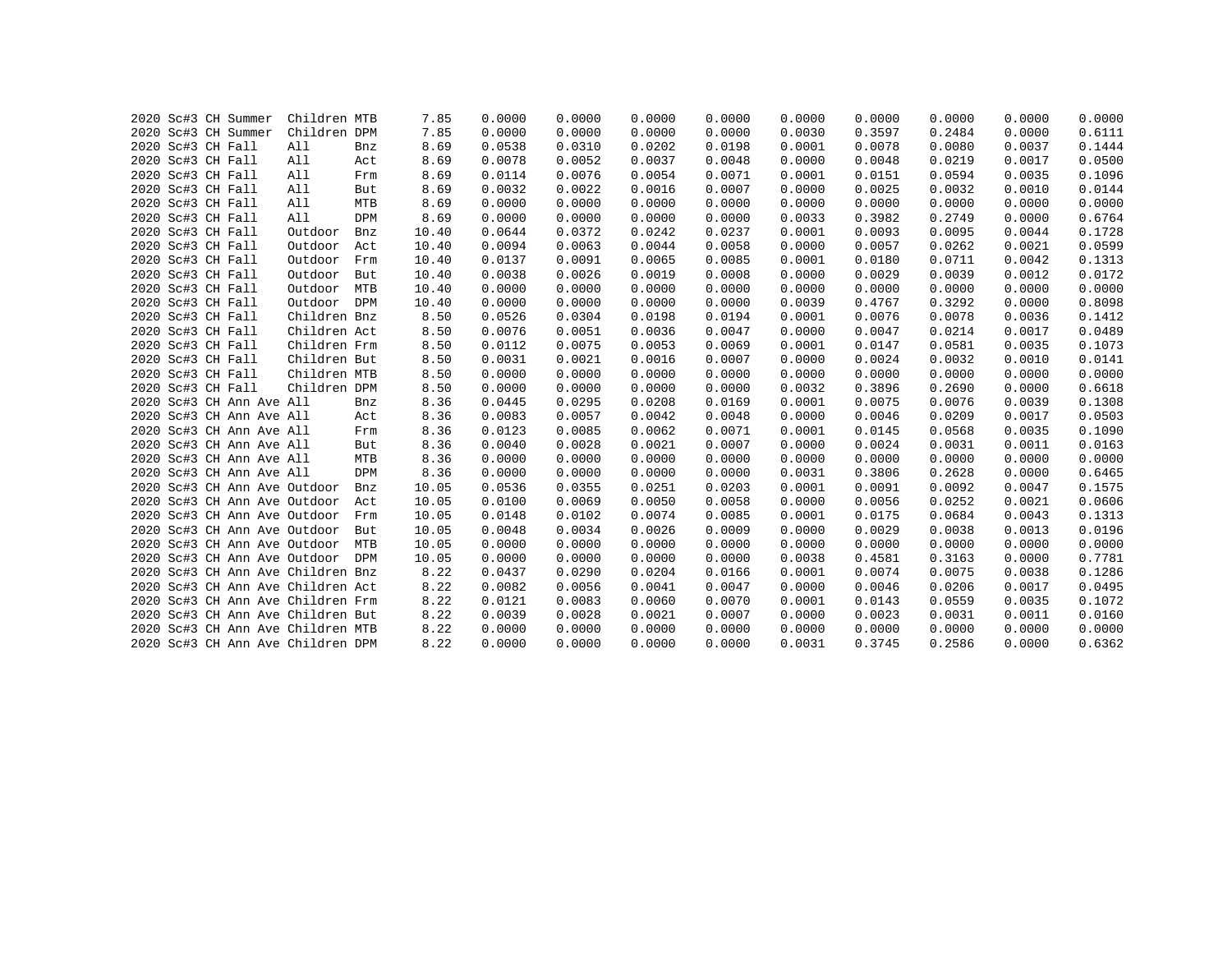## DRAFT - DO NOT QUOTE OR CITE

## TOXICS EXPOSURE RESULTS FOR DENVER

|                                            |                              |              |        |                  | Exposure Estimates $(ug/m3)$ -------> |                  |        |                  |        |        |         |
|--------------------------------------------|------------------------------|--------------|--------|------------------|---------------------------------------|------------------|--------|------------------|--------|--------|---------|
| CY Scen AR Season Demo Grp Tox             |                              | CO Ratio     | LDGV   | LDGT1            | LDGT2                                 | <b>HDGV</b>      | LDDV   | LDDT             | HDDV   | МC     | All Veh |
| 1990 Base DN Winter                        | All<br>Bnz                   | 10.28        | 0.7541 | 0.2027           | 0.1516                                | 0.0805           | 0.0018 | 0.0006           | 0.0409 | 0.0079 | 1.2389  |
| 1990 Base DN Winter All                    | Act                          | 10.28        | 0.1290 | 0.0398           | 0.0376                                | 0.0233           | 0.0011 | 0.0004           | 0.1122 | 0.0025 | 0.3452  |
| 1990 Base DN Winter All                    | Frm                          | 10.28        | 0.5527 | 0.1782           | 0.1655                                | 0.1321           | 0.0035 | 0.0012           | 0.3046 | 0.0105 | 1.3456  |
| 1990 Base DN Winter                        | All<br>But                   | 10.28        | 0.1321 | 0.0389           | 0.0441                                | 0.0204           | 0.0008 | 0.0003           | 0.0228 | 0.0035 | 0.2624  |
| 1990 Base DN Winter All                    | MTB                          | 10.28        | 0.8898 | 0.2623           | 0.1958                                | 0.0712           | 0.0000 | 0.0000           | 0.0000 | 0.0090 | 1.4267  |
| 1990 Base DN Winter                        | All<br>DPM                   | 10.28        | 0.0000 | 0.0000           | 0.0000                                | 0.0000           | 0.0340 | 0.0079           | 0.9120 | 0.0000 | 0.9530  |
| 1990 Base DN Winter                        | Outdoor<br>Bnz               | 12.57        | 0.9223 | 0.2480           | 0.1854                                | 0.0985           | 0.0022 | 0.0007           | 0.0500 | 0.0096 | 1.5152  |
| 1990 Base DN Winter                        | Outdoor<br>Act               | 12.57        | 0.1578 | 0.0487           | 0.0460                                | 0.0285           | 0.0014 | 0.0005           | 0.1372 | 0.0030 | 0.4221  |
| 1990 Base DN Winter                        | Outdoor<br>Frm               | 12.57        | 0.6759 | 0.2179           | 0.2024                                | 0.1616           | 0.0043 | 0.0014           | 0.3725 | 0.0128 | 1.6457  |
| 1990 Base DN Winter                        | Outdoor<br>But               | 12.57        | 0.1616 | 0.0475           | 0.0540                                | 0.0249           | 0.0010 | 0.0003           | 0.0279 | 0.0042 | 0.3209  |
| 1990 Base DN Winter                        | MTB<br>Outdoor               | 12.57        | 1.0883 | 0.3207           | 0.2395                                | 0.0871           | 0.0000 | 0.0000           | 0.0000 | 0.0109 | 1.7448  |
| 1990 Base DN Winter                        | Outdoor DPM                  | 12.57        | 0.0000 | 0.0000           | 0.0000                                | 0.0000           | 0.0416 | 0.0096           | 1.1154 | 0.0000 | 1.1655  |
| 1990 Base DN Winter                        | Children Bnz                 | 10.05        | 0.7374 | 0.1983           | 0.1483                                | 0.0787           | 0.0018 | 0.0006           | 0.0400 | 0.0077 | 1.2114  |
| 1990 Base DN Winter                        | Children Act                 | 10.05        | 0.1262 | 0.0389           | 0.0368                                | 0.0228           | 0.0011 | 0.0004           | 0.1097 | 0.0024 | 0.3375  |
| 1990 Base DN Winter                        | Children Frm                 | 10.05        | 0.5404 | 0.1743           | 0.1618                                | 0.1292           | 0.0034 | 0.0011           | 0.2978 | 0.0103 | 1.3158  |
| 1990 Base DN Winter                        | Children But                 | 10.05        | 0.1292 | 0.0380           | 0.0431                                | 0.0199           | 0.0008 | 0.0003           | 0.0223 | 0.0034 | 0.2566  |
| 1990 Base DN Winter                        | Children MTB                 | 10.05        | 0.8701 | 0.2565           | 0.1915                                | 0.0696           | 0.0000 | 0.0000           | 0.0000 | 0.0088 | 1.3951  |
| 1990 Base DN Winter                        | Children DPM                 | 10.05        | 0.0000 | 0.0000           | 0.0000                                | 0.0000           | 0.0333 | 0.0077           | 0.8918 | 0.0000 | 0.9319  |
| 1990 Base DN Spring                        | All<br>Bnz                   | 5.32         | 0.4002 | 0.1152           | 0.0915                                | 0.0545           | 0.0008 | 0.0003           | 0.0210 | 0.0052 | 0.6886  |
| 1990 Base DN Spring                        | All<br>Act                   | 5.32         | 0.0491 | 0.0151           | 0.0140                                | 0.0109           | 0.0005 | 0.0002           | 0.0577 | 0.0010 | 0.1482  |
| 1990 Base DN Spring                        | All<br>Frm                   | 5.32         | 0.1478 | 0.0488           | 0.0483                                | 0.0557           | 0.0016 | 0.0006           | 0.1567 | 0.0036 | 0.4624  |
| 1990 Base DN Spring                        | All<br>But                   | 5.32         | 0.0452 | 0.0130           | 0.0131                                | 0.0083           | 0.0003 | 0.0001           | 0.0086 | 0.0010 | 0.0895  |
| 1990 Base DN Spring                        | All<br>MTB                   | 5.32         | 0.0000 | 0.0000           | 0.0000                                | 0.0000           | 0.0000 | 0.0000           | 0.0000 | 0.0000 | 0.0000  |
| 1990 Base DN Spring                        | DPM<br>All                   | 5.32         | 0.0000 | 0.0000           | 0.0000                                | 0.0000           | 0.0157 | 0.0041           | 0.4810 | 0.0000 | 0.5008  |
| 1990 Base DN Spring                        | Outdoor<br>Bnz               | 6.47         | 0.4864 | 0.1400           | 0.1112                                | 0.0663           | 0.0010 | 0.0004           | 0.0256 | 0.0063 | 0.8369  |
| 1990 Base DN Spring                        | Outdoor<br>Act               | 6.47         | 0.0597 | 0.0184           | 0.0170                                | 0.0132           | 0.0006 | 0.0002           | 0.0701 | 0.0012 | 0.1801  |
| 1990 Base DN Spring                        | Outdoor<br>Frm               | 6.47         | 0.1796 | 0.0593           | 0.0588                                | 0.0677           | 0.0020 | 0.0008           | 0.1905 | 0.0044 | 0.5619  |
| 1990 Base DN Spring                        | Outdoor<br>But               | 6.47         | 0.0550 | 0.0158           | 0.0159                                | 0.0101           | 0.0003 | 0.0001           | 0.0104 | 0.0013 | 0.1088  |
| 1990 Base DN Spring                        | Outdoor<br>MTB               | 6.47         | 0.0000 | 0.0000           | 0.0000                                | 0.0000           | 0.0000 | 0.0000           | 0.0000 | 0.0000 | 0.0000  |
| 1990 Base DN Spring                        | Outdoor<br>DPM               | 6.47         | 0.0000 | 0.0000           | 0.0000                                | 0.0000           | 0.0191 | 0.0050           | 0.5846 | 0.0000 | 0.6086  |
| 1990 Base DN Spring                        | Children Bnz                 | 5.22         | 0.3923 | 0.1129           | 0.0896                                | 0.0534           | 0.0008 | 0.0003           | 0.0206 | 0.0051 | 0.6750  |
| 1990 Base DN Spring                        | Children Act                 | 5.22         | 0.0481 | 0.0148           | 0.0137                                | 0.0106           | 0.0005 | 0.0002           | 0.0566 | 0.0009 | 0.1453  |
| 1990 Base DN Spring                        | Children Frm                 | 5.22         | 0.1448 | 0.0478           | 0.0474                                | 0.0546           | 0.0016 | 0.0006           | 0.1536 | 0.0035 | 0.4532  |
| 1990 Base DN Spring                        | Children But                 | 5.22         | 0.0443 | 0.0127           | 0.0128                                | 0.0081           | 0.0003 | 0.0001           | 0.0084 | 0.0010 | 0.0878  |
| 1990 Base DN Spring                        | Children MTB                 | 5.22         | 0.0000 | 0.0000           | 0.0000                                | 0.0000           | 0.0000 | 0.0000           | 0.0000 | 0.0000 | 0.0000  |
| 1990 Base DN Spring                        | Children DPM                 | 5.22         | 0.0000 | 0.0000           | 0.0000                                | 0.0000           | 0.0154 | 0.0040           | 0.4715 | 0.0000 | 0.4908  |
| 1990 Base DN Summer                        | All<br>Bnz                   | 5.94         | 0.3633 | 0.1047           | 0.0872                                | 0.0607           | 0.0009 | 0.0004           | 0.0235 | 0.0059 | 0.6465  |
| 1990 Base DN Summer                        | All<br>Act                   | 5.94         | 0.0423 | 0.0132           | 0.0128                                | 0.0109           | 0.0006 | 0.0002           | 0.0643 | 0.0009 | 0.1450  |
| 1990 Base DN Summer                        | All<br>Frm                   | 5.94         | 0.1290 | 0.0429           | 0.0447                                | 0.0560           | 0.0018 | 0.0007           | 0.1747 | 0.0035 | 0.4524  |
| 1990 Base DN Summer                        | All<br>But                   | 5.94         | 0.0244 | 0.0071           | 0.0076                                | 0.0052           | 0.0002 | 0.0001           | 0.0060 | 0.0006 | 0.0513  |
| 1990 Base DN Summer                        | All<br>MTB                   | 5.94         | 0.0000 | 0.0000           | 0.0000                                | 0.0000           | 0.0000 | 0.0000           | 0.0000 | 0.0000 | 0.0000  |
|                                            |                              |              | 0.0000 | 0.0000           | 0.0000                                | 0.0000           | 0.0175 | 0.0045           | 0.5362 | 0.0000 | 0.5582  |
| 1990 Base DN Summer<br>1990 Base DN Summer | All<br>DPM<br>Outdoor<br>Bnz | 5.94<br>7.28 | 0.4454 | 0.1284           | 0.1070                                | 0.0744           | 0.0012 | 0.0004           | 0.0288 | 0.0073 | 0.7926  |
| 1990 Base DN Summer                        | Act                          |              | 0.0519 |                  | 0.0157                                |                  | 0.0007 |                  | 0.0789 | 0.0011 | 0.1778  |
|                                            | Outdoor<br>Outdoor<br>Frm    | 7.28<br>7.28 | 0.1582 | 0.0161<br>0.0526 | 0.0547                                | 0.0134<br>0.0687 | 0.0022 | 0.0003<br>0.0009 | 0.2142 | 0.0043 | 0.5547  |
| 1990 Base DN Summer                        | But                          |              | 0.0299 |                  | 0.0093                                |                  | 0.0002 |                  | 0.0074 | 0.0008 | 0.0628  |
| 1990 Base DN Summer                        | Outdoor                      | 7.28         |        | 0.0088           |                                       | 0.0064           |        | 0.0001           |        |        |         |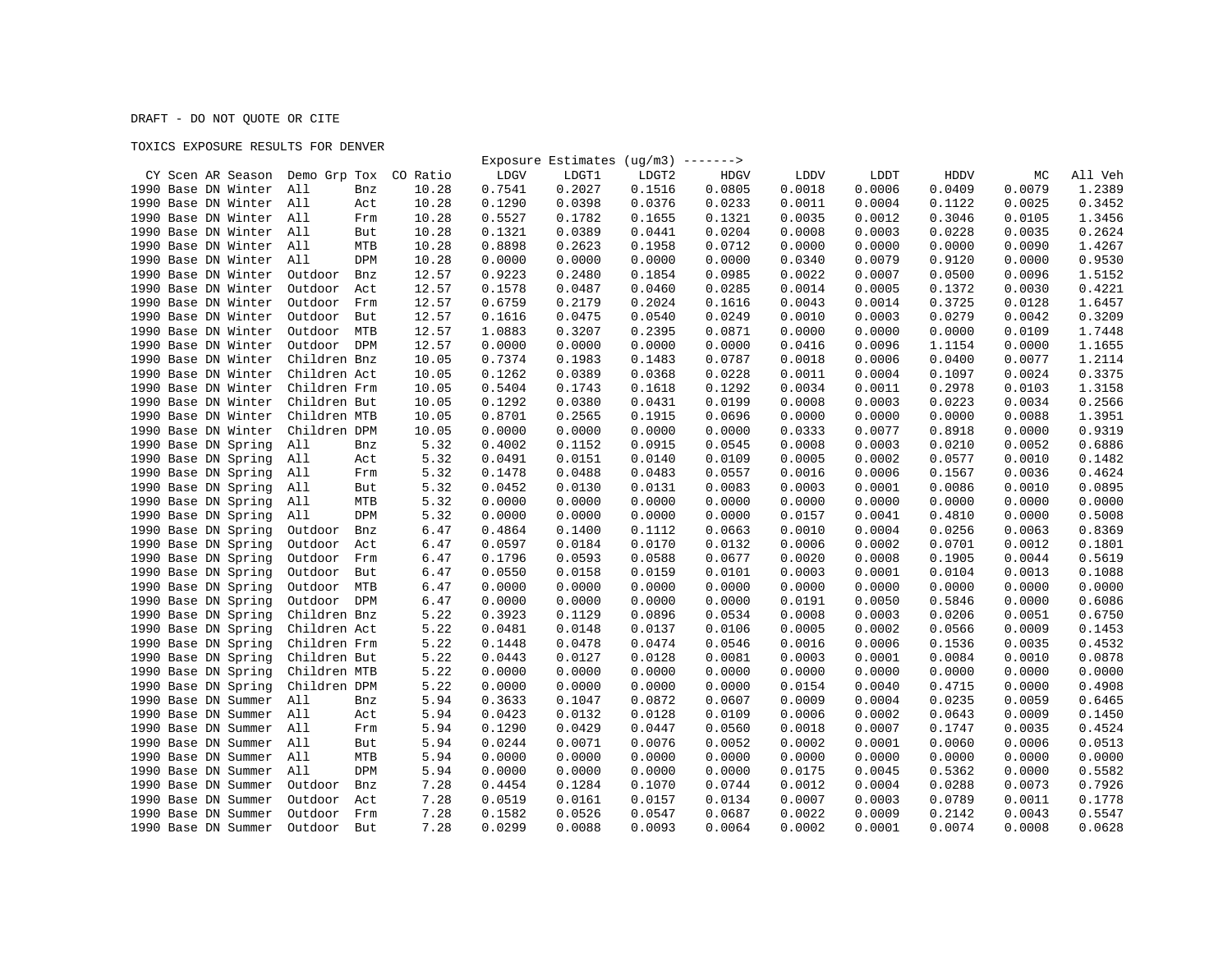|  | 1990 Base DN Summer               | Outdoor      | MTB        | 7.28  | 0.0000 | 0.0000 | 0.0000 | 0.0000 | 0.0000 | 0.0000 | 0.0000 | 0.0000 | 0.0000 |
|--|-----------------------------------|--------------|------------|-------|--------|--------|--------|--------|--------|--------|--------|--------|--------|
|  | 1990 Base DN Summer               | Outdoor DPM  |            | 7.28  | 0.0000 | 0.0000 | 0.0000 | 0.0000 | 0.0214 | 0.0056 | 0.6574 | 0.0000 | 0.6844 |
|  | 1990 Base DN Summer               | Children Bnz |            | 5.87  | 0.3593 | 0.1036 | 0.0863 | 0.0601 | 0.0009 | 0.0004 | 0.0232 | 0.0059 | 0.6394 |
|  | 1990 Base DN Summer               | Children Act |            | 5.87  | 0.0419 | 0.0130 | 0.0127 | 0.0108 | 0.0006 | 0.0002 | 0.0636 | 0.0009 | 0.1434 |
|  | 1990 Base DN Summer               | Children Frm |            | 5.87  | 0.1276 | 0.0424 | 0.0442 | 0.0554 | 0.0018 | 0.0007 | 0.1728 | 0.0034 | 0.4475 |
|  | 1990 Base DN Summer               | Children But |            | 5.87  | 0.0241 | 0.0071 | 0.0075 | 0.0052 | 0.0002 | 0.0001 | 0.0059 | 0.0006 | 0.0507 |
|  | 1990 Base DN Summer               | Children MTB |            | 5.87  | 0.0000 | 0.0000 | 0.0000 | 0.0000 | 0.0000 | 0.0000 | 0.0000 | 0.0000 | 0.0000 |
|  | 1990 Base DN Summer               | Children DPM |            | 5.87  | 0.0000 | 0.0000 | 0.0000 | 0.0000 | 0.0173 | 0.0045 | 0.5304 | 0.0000 | 0.5521 |
|  | 1990 Base DN Fall                 | All          | Bnz        | 11.17 | 0.6525 | 0.1818 | 0.1366 | 0.0876 | 0.0016 | 0.0007 | 0.0438 | 0.0085 | 1.1127 |
|  | 1990 Base DN Fall                 | All          | Act        | 11.17 | 0.0941 | 0.0314 | 0.0292 | 0.0211 | 0.0010 | 0.0004 | 0.1201 | 0.0022 | 0.2992 |
|  | 1990 Base DN Fall                 | All          | Frm        | 11.17 | 0.3988 | 0.1396 | 0.1301 | 0.1196 | 0.0030 | 0.0014 | 0.3262 | 0.0093 | 1.1268 |
|  | 1990 Base DN Fall                 | All          | But        | 11.17 | 0.0717 | 0.0227 | 0.0237 | 0.0134 | 0.0005 | 0.0002 | 0.0178 | 0.0023 | 0.1521 |
|  | 1990 Base DN Fall                 | All          | MTB        | 11.17 | 1.3081 | 0.3774 | 0.2875 | 0.1860 | 0.0000 | 0.0000 | 0.0000 | 0.0242 | 2.1824 |
|  | 1990 Base DN Fall                 | All          | <b>DPM</b> | 11.17 | 0.0000 | 0.0000 | 0.0000 | 0.0000 | 0.0289 | 0.0088 | 0.9744 | 0.0000 | 1.0121 |
|  | 1990 Base DN Fall                 | Outdoor      | Bnz        | 13.54 | 0.7912 | 0.2204 | 0.1656 | 0.1062 | 0.0019 | 0.0009 | 0.0531 | 0.0103 | 1.3493 |
|  | 1990 Base DN Fall                 | Outdoor      | Act        | 13.54 | 0.1141 | 0.0380 | 0.0354 | 0.0256 | 0.0012 | 0.0005 | 0.1457 | 0.0027 | 0.3628 |
|  | 1990 Base DN Fall                 | Outdoor      | Frm        | 13.54 | 0.4836 | 0.1693 | 0.1577 | 0.1450 | 0.0037 | 0.0017 | 0.3956 | 0.0113 | 1.3664 |
|  | 1990 Base DN Fall                 | Outdoor      | But        | 13.54 | 0.0869 | 0.0275 | 0.0287 | 0.0162 | 0.0006 | 0.0003 | 0.0216 | 0.0027 | 0.1844 |
|  | 1990 Base DN Fall                 | Outdoor      | MTB        | 13.54 | 1.5862 | 0.4576 | 0.3487 | 0.2255 | 0.0000 | 0.0000 | 0.0000 | 0.0293 | 2.6463 |
|  | 1990 Base DN Fall                 | Outdoor DPM  |            | 13.54 | 0.0000 | 0.0000 | 0.0000 | 0.0000 | 0.0351 | 0.0106 | 1.1815 | 0.0000 | 1.2273 |
|  | 1990 Base DN Fall                 | Children Bnz |            | 10.96 | 0.6406 | 0.1785 | 0.1341 | 0.0860 | 0.0015 | 0.0007 | 0.0430 | 0.0083 | 1.0925 |
|  | 1990 Base DN Fall                 | Children Act |            | 10.96 | 0.0924 | 0.0308 | 0.0286 | 0.0208 | 0.0009 | 0.0004 | 0.1180 | 0.0022 | 0.2937 |
|  | 1990 Base DN Fall                 | Children Frm |            | 10.96 | 0.3916 | 0.1371 | 0.1277 | 0.1174 | 0.0030 | 0.0013 | 0.3203 | 0.0092 | 1.1063 |
|  | 1990 Base DN Fall                 | Children But |            | 10.96 | 0.0704 | 0.0223 | 0.0232 | 0.0131 | 0.0005 | 0.0002 | 0.0175 | 0.0022 | 0.1493 |
|  | 1990 Base DN Fall                 | Children MTB |            | 10.96 | 1.2843 | 0.3705 | 0.2823 | 0.1826 | 0.0000 | 0.0000 | 0.0000 | 0.0238 | 2.1427 |
|  | 1990 Base DN Fall                 | Children DPM |            | 10.96 | 0.0000 | 0.0000 | 0.0000 | 0.0000 | 0.0284 | 0.0086 | 0.9567 | 0.0000 | 0.9937 |
|  | 1990 Base DN Ann Ave All          |              |            | 8.09  | 0.5425 | 0.1511 | 0.1167 | 0.0708 | 0.0013 | 0.0005 | 0.0323 | 0.0069 | 0.9217 |
|  |                                   |              | Bnz        |       |        |        |        |        |        |        |        |        |        |
|  | 1990 Base DN Ann Ave All          |              | Act        | 8.09  | 0.0787 | 0.0249 | 0.0234 | 0.0166 | 0.0008 | 0.0003 | 0.0886 | 0.0016 | 0.2344 |
|  | 1990 Base DN Ann Ave All          |              | Frm        | 8.09  | 0.3071 | 0.1024 | 0.0971 | 0.0909 | 0.0025 | 0.0010 | 0.2405 | 0.0067 | 0.8468 |
|  | 1990 Base DN Ann Ave All          |              | But        | 8.09  | 0.0684 | 0.0204 | 0.0221 | 0.0118 | 0.0004 | 0.0002 | 0.0138 | 0.0018 | 0.1388 |
|  | 1990 Base DN Ann Ave All          |              | MTB        | 8.09  | 0.5495 | 0.1599 | 0.1208 | 0.0643 | 0.0000 | 0.0000 | 0.0000 | 0.0083 | 0.9023 |
|  | 1990 Base DN Ann Ave All          |              | DPM        | 8.09  | 0.0000 | 0.0000 | 0.0000 | 0.0000 | 0.0240 | 0.0063 | 0.7259 | 0.0000 | 0.7560 |
|  | 1990 Base DN Ann Ave Outdoor      |              | Bnz        | 9.86  | 0.6613 | 0.1842 | 0.1423 | 0.0864 | 0.0016 | 0.0006 | 0.0394 | 0.0084 | 1.1235 |
|  | 1990 Base DN Ann Ave Outdoor      |              | Act        | 9.86  | 0.0959 | 0.0303 | 0.0285 | 0.0202 | 0.0010 | 0.0004 | 0.1080 | 0.0020 | 0.2857 |
|  | 1990 Base DN Ann Ave Outdoor      |              | Frm        | 9.86  | 0.3743 | 0.1248 | 0.1184 | 0.1107 | 0.0030 | 0.0012 | 0.2932 | 0.0082 | 1.0322 |
|  | 1990 Base DN Ann Ave Outdoor      |              | But        | 9.86  | 0.0833 | 0.0249 | 0.0270 | 0.0144 | 0.0005 | 0.0002 | 0.0168 | 0.0023 | 0.1692 |
|  | 1990 Base DN Ann Ave Outdoor MTB  |              |            | 9.86  | 0.6686 | 0.1946 | 0.1470 | 0.0781 | 0.0000 | 0.0000 | 0.0000 | 0.0101 | 1.0978 |
|  | 1990 Base DN Ann Ave Outdoor      |              | DPM        | 9.86  | 0.0000 | 0.0000 | 0.0000 | 0.0000 | 0.0293 | 0.0077 | 0.8847 | 0.0000 | 0.9214 |
|  | 1990 Base DN Ann Ave Children Bnz |              |            | 7.93  | 0.5324 | 0.1483 | 0.1146 | 0.0696 | 0.0013 | 0.0005 | 0.0317 | 0.0067 | 0.9046 |
|  | 1990 Base DN Ann Ave Children Act |              |            | 7.93  | 0.0772 | 0.0244 | 0.0229 | 0.0162 | 0.0008 | 0.0003 | 0.0870 | 0.0016 | 0.2300 |
|  | 1990 Base DN Ann Ave Children Frm |              |            | 7.93  | 0.3011 | 0.1004 | 0.0953 | 0.0892 | 0.0024 | 0.0009 | 0.2361 | 0.0066 | 0.8307 |
|  | 1990 Base DN Ann Ave Children But |              |            | 7.93  | 0.0670 | 0.0200 | 0.0217 | 0.0116 | 0.0004 | 0.0002 | 0.0135 | 0.0018 | 0.1361 |
|  | 1990 Base DN Ann Ave Children MTB |              |            | 7.93  | 0.5386 | 0.1567 | 0.1184 | 0.0631 | 0.0000 | 0.0000 | 0.0000 | 0.0081 | 0.8844 |
|  | 1990 Base DN Ann Ave Children DPM |              |            | 7.93  | 0.0000 | 0.0000 | 0.0000 | 0.0000 | 0.0236 | 0.0062 | 0.7126 | 0.0000 | 0.7421 |
|  | 1996 Base DN Winter All           |              | Bnz        | 10.28 | 0.5711 | 0.2709 | 0.2077 | 0.0855 | 0.0009 | 0.0008 | 0.0506 | 0.0100 | 1.1974 |
|  | 1996 Base DN Winter All           |              | Act        | 10.28 | 0.1473 | 0.0778 | 0.0790 | 0.0432 | 0.0005 | 0.0005 | 0.1388 | 0.0050 | 0.4922 |
|  | 1996 Base DN Winter All           |              | Frm        | 10.28 | 0.1982 | 0.1109 | 0.1342 | 0.1164 | 0.0017 | 0.0016 | 0.3769 | 0.0105 | 0.9503 |
|  | 1996 Base DN Winter All           |              | But        | 10.28 | 0.0670 | 0.0328 | 0.0447 | 0.0235 | 0.0004 | 0.0004 | 0.0282 | 0.0042 | 0.2010 |
|  | 1996 Base DN Winter               | All          | <b>MTB</b> | 10.28 | 0.0000 | 0.0000 | 0.0000 | 0.0000 | 0.0000 | 0.0000 | 0.0000 | 0.0000 | 0.0000 |
|  | 1996 Base DN Winter All           |              | DPM        | 10.28 | 0.0000 | 0.0000 | 0.0000 | 0.0000 | 0.0133 | 0.0093 | 0.8883 | 0.0000 | 0.9109 |
|  | 1996 Base DN Winter               | Outdoor      | Bnz        | 12.57 | 0.6984 | 0.3314 | 0.2540 | 0.1045 | 0.0011 | 0.0010 | 0.0619 | 0.0122 | 1.4644 |
|  |                                   |              |            |       |        |        |        |        |        |        |        |        |        |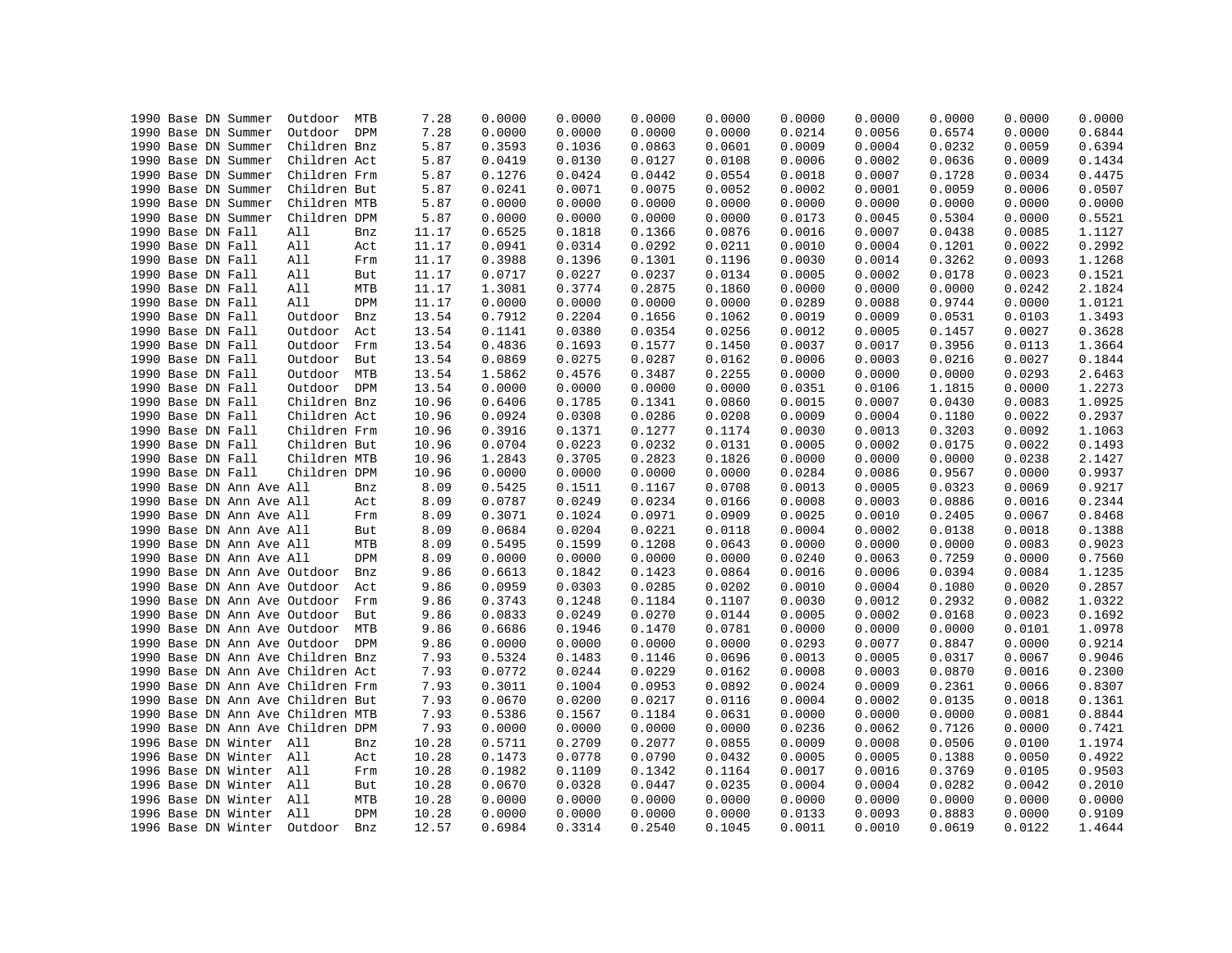| 1996 Base DN Winter | Outdoor<br>Act    | 12.57 | 0.1802 | 0.0952 | 0.0966 | 0.0529 | 0.0007 | 0.0006 | 0.1697 | 0.0061 | 0.6020 |
|---------------------|-------------------|-------|--------|--------|--------|--------|--------|--------|--------|--------|--------|
| 1996 Base DN Winter | Outdoor<br>Frm    | 12.57 | 0.2424 | 0.1356 | 0.1641 | 0.1423 | 0.0021 | 0.0020 | 0.4609 | 0.0128 | 1.1622 |
| 1996 Base DN Winter | Outdoor<br>But    | 12.57 | 0.0819 | 0.0401 | 0.0546 | 0.0287 | 0.0005 | 0.0004 | 0.0345 | 0.0051 | 0.2458 |
| 1996 Base DN Winter | Outdoor<br>MTB    | 12.57 | 0.0000 | 0.0000 | 0.0000 | 0.0000 | 0.0000 | 0.0000 | 0.0000 | 0.0000 | 0.0000 |
| 1996 Base DN Winter | Outdoor DPM       | 12.57 | 0.0000 | 0.0000 | 0.0000 | 0.0000 | 0.0163 | 0.0114 | 1.0863 | 0.0000 | 1.1140 |
| 1996 Base DN Winter | Children Bnz      | 10.05 | 0.5584 | 0.2649 | 0.2031 | 0.0836 | 0.0009 | 0.0008 | 0.0495 | 0.0098 | 1.1709 |
| 1996 Base DN Winter | Children Act      | 10.05 | 0.1441 | 0.0761 | 0.0772 | 0.0423 | 0.0005 | 0.0005 | 0.1357 | 0.0049 | 0.4813 |
| 1996 Base DN Winter | Children Frm      | 10.05 | 0.1938 | 0.1084 | 0.1312 | 0.1138 | 0.0016 | 0.0016 | 0.3685 | 0.0102 | 0.9293 |
| 1996 Base DN Winter | Children But      | 10.05 | 0.0655 | 0.0320 | 0.0437 | 0.0230 | 0.0004 | 0.0004 | 0.0276 | 0.0041 | 0.1965 |
| 1996 Base DN Winter | Children MTB      | 10.05 | 0.0000 | 0.0000 | 0.0000 | 0.0000 | 0.0000 | 0.0000 | 0.0000 | 0.0000 | 0.0000 |
| 1996 Base DN Winter | Children DPM      | 10.05 | 0.0000 | 0.0000 | 0.0000 | 0.0000 | 0.0130 | 0.0091 | 0.8686 | 0.0000 | 0.8907 |
| 1996 Base DN Spring | All<br>Bnz        | 5.32  | 0.2818 | 0.1362 | 0.1177 | 0.0577 | 0.0004 | 0.0004 | 0.0249 | 0.0069 | 0.6261 |
| 1996 Base DN Spring | All<br>Act        | 5.32  | 0.0254 | 0.0133 | 0.0147 | 0.0097 | 0.0003 | 0.0003 | 0.0682 | 0.0012 | 0.1330 |
| 1996 Base DN Spring | All<br>Frm        | 5.32  | 0.0693 | 0.0386 | 0.0483 | 0.0478 | 0.0009 | 0.0008 | 0.1852 | 0.0044 | 0.3953 |
| 1996 Base DN Spring | All<br>But        | 5.32  | 0.0228 | 0.0111 | 0.0134 | 0.0071 | 0.0001 | 0.0001 | 0.0101 | 0.0013 | 0.0660 |
| 1996 Base DN Spring | All<br>MTB        | 5.32  | 0.0000 | 0.0000 | 0.0000 | 0.0000 | 0.0000 | 0.0000 | 0.0000 | 0.0000 | 0.0000 |
| 1996 Base DN Spring | All<br><b>DPM</b> | 5.32  | 0.0000 | 0.0000 | 0.0000 | 0.0000 | 0.0069 | 0.0048 | 0.4601 | 0.0000 | 0.4718 |
| 1996 Base DN Spring | Outdoor<br>Bnz    | 6.47  | 0.3425 | 0.1656 | 0.1431 | 0.0701 | 0.0005 | 0.0005 | 0.0302 | 0.0084 | 0.7609 |
| 1996 Base DN Spring | Outdoor<br>Act    | 6.47  | 0.0309 | 0.0162 | 0.0178 | 0.0118 | 0.0003 | 0.0003 | 0.0829 | 0.0014 | 0.1617 |
| 1996 Base DN Spring | Outdoor<br>Frm    | 6.47  | 0.0842 | 0.0469 | 0.0587 | 0.0581 | 0.0011 | 0.0010 | 0.2250 | 0.0054 | 0.4804 |
| 1996 Base DN Spring | Outdoor<br>But    | 6.47  | 0.0277 | 0.0135 | 0.0162 | 0.0086 | 0.0002 | 0.0002 | 0.0123 | 0.0015 | 0.0802 |
| 1996 Base DN Spring | Outdoor<br>MTB    | 6.47  | 0.0000 | 0.0000 | 0.0000 | 0.0000 | 0.0000 | 0.0000 | 0.0000 | 0.0000 | 0.0000 |
| 1996 Base DN Spring | Outdoor<br>DPM    | 6.47  | 0.0000 | 0.0000 | 0.0000 | 0.0000 | 0.0084 | 0.0059 | 0.5592 | 0.0000 | 0.5734 |
| 1996 Base DN Spring | Children Bnz      | 5.22  | 0.2762 | 0.1335 | 0.1154 | 0.0565 | 0.0004 | 0.0004 | 0.0244 | 0.0067 | 0.6137 |
| 1996 Base DN Spring | Children Act      | 5.22  | 0.0249 | 0.0131 | 0.0144 | 0.0095 | 0.0003 | 0.0003 | 0.0668 | 0.0012 | 0.1304 |
| 1996 Base DN Spring | Children Frm      | 5.22  | 0.0679 | 0.0378 | 0.0473 | 0.0469 | 0.0008 | 0.0008 | 0.1815 | 0.0043 | 0.3875 |
| 1996 Base DN Spring | Children But      | 5.22  | 0.0223 | 0.0109 | 0.0131 | 0.0069 | 0.0001 | 0.0001 | 0.0099 | 0.0012 | 0.0647 |
|                     |                   |       | 0.0000 | 0.0000 | 0.0000 | 0.0000 | 0.0000 | 0.0000 | 0.0000 | 0.0000 | 0.0000 |
| 1996 Base DN Spring | Children MTB      | 5.22  | 0.0000 |        |        |        | 0.0068 | 0.0047 |        |        |        |
| 1996 Base DN Spring | Children DPM      | 5.22  |        | 0.0000 | 0.0000 | 0.0000 |        |        | 0.4510 | 0.0000 | 0.4625 |
| 1996 Base DN Summer | All<br>Bnz        | 5.94  | 0.2737 | 0.1291 | 0.1146 | 0.0689 | 0.0005 | 0.0005 | 0.0277 | 0.0083 | 0.6234 |
| 1996 Base DN Summer | All<br>Act        | 5.94  | 0.0219 | 0.0115 | 0.0134 | 0.0100 | 0.0003 | 0.0003 | 0.0760 | 0.0011 | 0.1345 |
| 1996 Base DN Summer | All<br>Frm        | 5.94  | 0.0601 | 0.0335 | 0.0444 | 0.0495 | 0.0010 | 0.0009 | 0.2064 | 0.0043 | 0.4000 |
| 1996 Base DN Summer | All<br>But        | 5.94  | 0.0123 | 0.0060 | 0.0077 | 0.0046 | 0.0001 | 0.0001 | 0.0071 | 0.0008 | 0.0387 |
| 1996 Base DN Summer | All<br>MTB        | 5.94  | 0.0000 | 0.0000 | 0.0000 | 0.0000 | 0.0000 | 0.0000 | 0.0000 | 0.0000 | 0.0000 |
| 1996 Base DN Summer | All<br>DPM        | 5.94  | 0.0000 | 0.0000 | 0.0000 | 0.0000 | 0.0077 | 0.0054 | 0.5129 | 0.0000 | 0.5260 |
| 1996 Base DN Summer | Outdoor<br>Bnz    | 7.28  | 0.3356 | 0.1583 | 0.1405 | 0.0845 | 0.0006 | 0.0006 | 0.0340 | 0.0102 | 0.7643 |
| 1996 Base DN Summer | Outdoor<br>Act    | 7.28  | 0.0268 | 0.0141 | 0.0164 | 0.0122 | 0.0004 | 0.0004 | 0.0932 | 0.0014 | 0.1649 |
| 1996 Base DN Summer | Outdoor<br>Frm    | 7.28  | 0.0737 | 0.0410 | 0.0544 | 0.0607 | 0.0012 | 0.0011 | 0.2531 | 0.0052 | 0.4905 |
| 1996 Base DN Summer | Outdoor<br>But    | 7.28  | 0.0150 | 0.0074 | 0.0094 | 0.0057 | 0.0001 | 0.0001 | 0.0087 | 0.0009 | 0.0474 |
| 1996 Base DN Summer | Outdoor<br>MTB    | 7.28  | 0.0000 | 0.0000 | 0.0000 | 0.0000 | 0.0000 | 0.0000 | 0.0000 | 0.0000 | 0.0000 |
| 1996 Base DN Summer | Outdoor<br>DPM    | 7.28  | 0.0000 | 0.0000 | 0.0000 | 0.0000 | 0.0094 | 0.0066 | 0.6289 | 0.0000 | 0.6449 |
| 1996 Base DN Summer | Children Bnz      | 5.87  | 0.2708 | 0.1277 | 0.1133 | 0.0682 | 0.0005 | 0.0005 | 0.0274 | 0.0082 | 0.6166 |
| 1996 Base DN Summer | Children Act      | 5.87  | 0.0216 | 0.0113 | 0.0132 | 0.0099 | 0.0003 | 0.0003 | 0.0752 | 0.0011 | 0.1330 |
| 1996 Base DN Summer | Children Frm      | 5.87  | 0.0595 | 0.0331 | 0.0439 | 0.0489 | 0.0010 | 0.0009 | 0.2042 | 0.0042 | 0.3957 |
| 1996 Base DN Summer | Children But      | 5.87  | 0.0121 | 0.0060 | 0.0076 | 0.0046 | 0.0001 | 0.0001 | 0.0070 | 0.0008 | 0.0382 |
| 1996 Base DN Summer | Children MTB      | 5.87  | 0.0000 | 0.0000 | 0.0000 | 0.0000 | 0.0000 | 0.0000 | 0.0000 | 0.0000 | 0.0000 |
| 1996 Base DN Summer | Children DPM      | 5.87  | 0.0000 | 0.0000 | 0.0000 | 0.0000 | 0.0076 | 0.0053 | 0.5073 | 0.0000 | 0.5202 |
| 1996 Base DN Fall   | All<br>Bnz        | 11.17 | 0.4893 | 0.2235 | 0.1742 | 0.0881 | 0.0009 | 0.0009 | 0.0493 | 0.0109 | 1.0371 |
| 1996 Base DN Fall   | All<br>Act        | 11.17 | 0.1011 | 0.0545 | 0.0579 | 0.0365 | 0.0006 | 0.0005 | 0.1353 | 0.0046 | 0.3909 |
| 1996 Base DN Fall   | All<br>Frm        | 11.17 | 0.1348 | 0.0770 | 0.0952 | 0.0969 | 0.0018 | 0.0017 | 0.3673 | 0.0096 | 0.7843 |
| 1996 Base DN Fall   | All<br>But        | 11.17 | 0.0335 | 0.0171 | 0.0220 | 0.0142 | 0.0003 | 0.0003 | 0.0201 | 0.0028 | 0.1103 |
|                     |                   |       |        |        |        |        |        |        |        |        |        |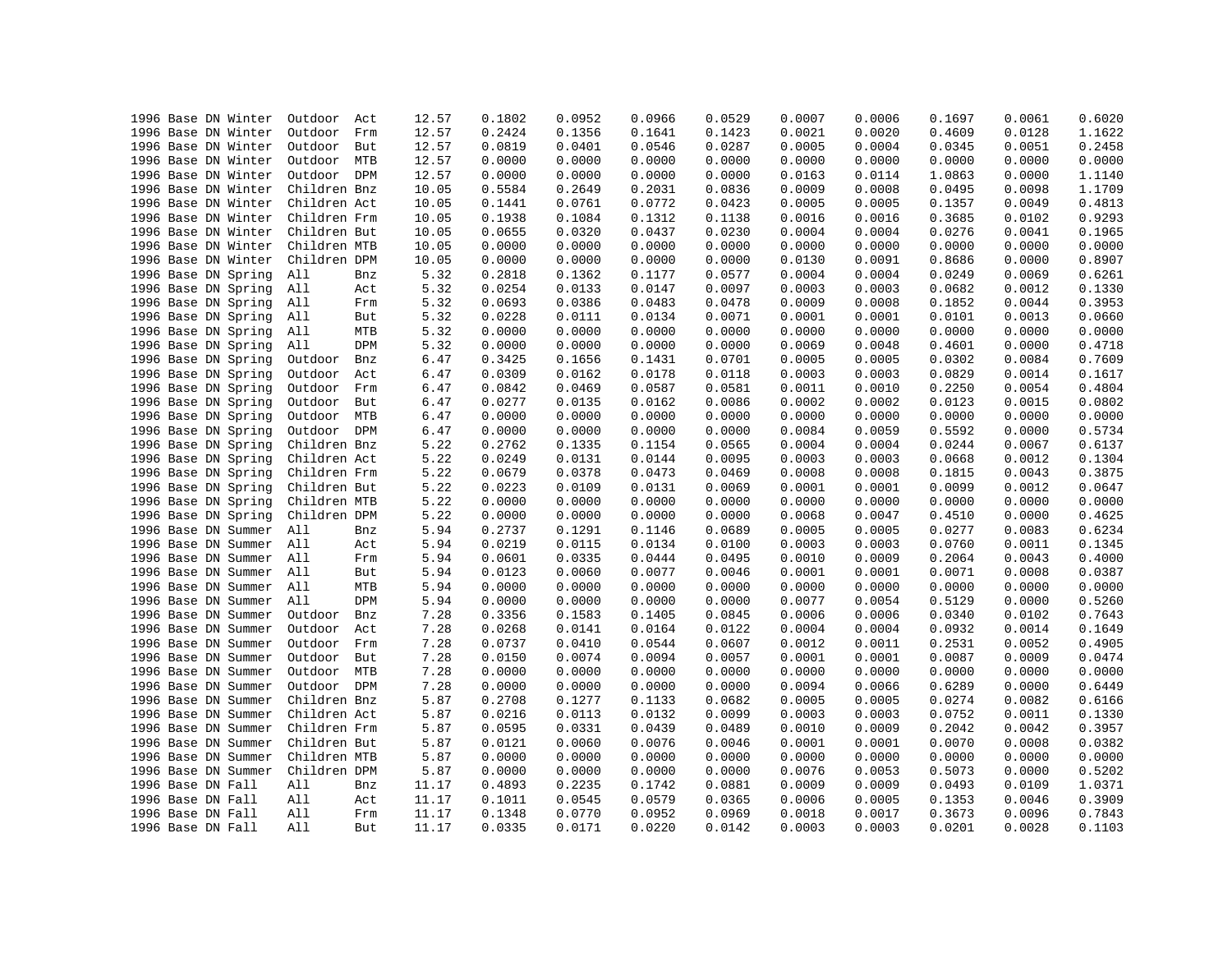| 1996 Base DN Fall                 | All<br>MTB     | 11.17 | 0.0000 | 0.0000 | 0.0000 | 0.0000 | 0.0000 | 0.0000 | 0.0000 | 0.0000 | 0.0000 |
|-----------------------------------|----------------|-------|--------|--------|--------|--------|--------|--------|--------|--------|--------|
| 1996 Base DN Fall                 | All<br>DPM     | 11.17 | 0.0000 | 0.0000 | 0.0000 | 0.0000 | 0.0141 | 0.0095 | 0.8680 | 0.0000 | 0.8916 |
| 1996 Base DN Fall                 | Outdoor<br>Bnz | 13.54 | 0.5933 | 0.2711 | 0.2112 | 0.1068 | 0.0011 | 0.0011 | 0.0598 | 0.0132 | 1.2576 |
| 1996 Base DN Fall                 | Outdoor<br>Act | 13.54 | 0.1226 | 0.0661 | 0.0702 | 0.0442 | 0.0007 | 0.0007 | 0.1640 | 0.0056 | 0.4741 |
| 1996 Base DN Fall                 | Outdoor<br>Frm | 13.54 | 0.1634 | 0.0934 | 0.1155 | 0.1175 | 0.0022 | 0.0020 | 0.4453 | 0.0116 | 0.9510 |
| 1996 Base DN Fall                 | Outdoor<br>But | 13.54 | 0.0407 | 0.0208 | 0.0266 | 0.0172 | 0.0004 | 0.0003 | 0.0243 | 0.0034 | 0.1337 |
| 1996 Base DN Fall                 | Outdoor MTB    | 13.54 | 0.0000 | 0.0000 | 0.0000 | 0.0000 | 0.0000 | 0.0000 | 0.0000 | 0.0000 | 0.0000 |
| 1996 Base DN Fall                 | Outdoor DPM    | 13.54 | 0.0000 | 0.0000 | 0.0000 | 0.0000 | 0.0170 | 0.0116 | 1.0525 | 0.0000 | 1.0811 |
| 1996 Base DN Fall                 | Children Bnz   | 10.96 | 0.4804 | 0.2195 | 0.1710 | 0.0865 | 0.0009 | 0.0009 | 0.0484 | 0.0107 | 1.0183 |
| 1996 Base DN Fall                 | Children Act   | 10.96 | 0.0993 | 0.0535 | 0.0569 | 0.0358 | 0.0006 | 0.0005 | 0.1328 | 0.0045 | 0.3838 |
| 1996 Base DN Fall                 | Children Frm   | 10.96 | 0.1323 | 0.0756 | 0.0935 | 0.0952 | 0.0018 | 0.0017 | 0.3606 | 0.0094 | 0.7700 |
| 1996 Base DN Fall                 | Children But   | 10.96 | 0.0329 | 0.0168 | 0.0216 | 0.0139 | 0.0003 | 0.0003 | 0.0197 | 0.0027 | 0.1083 |
| 1996 Base DN Fall                 | Children MTB   | 10.96 | 0.0000 | 0.0000 | 0.0000 | 0.0000 | 0.0000 | 0.0000 | 0.0000 | 0.0000 | 0.0000 |
| 1996 Base DN Fall                 | Children DPM   | 10.96 | 0.0000 | 0.0000 | 0.0000 | 0.0000 | 0.0138 | 0.0094 | 0.8522 | 0.0000 | 0.8754 |
| 1996 Base DN Ann Ave All          | Bnz            | 8.09  | 0.4040 | 0.1900 | 0.1535 | 0.0750 | 0.0007 | 0.0007 | 0.0381 | 0.0090 | 0.8710 |
| 1996 Base DN Ann Ave All          | Act            | 8.09  | 0.0739 | 0.0393 | 0.0412 | 0.0248 | 0.0004 | 0.0004 | 0.1046 | 0.0030 | 0.2877 |
| 1996 Base DN Ann Ave All          | Frm            | 8.09  | 0.1156 | 0.0650 | 0.0805 | 0.0777 | 0.0013 | 0.0013 | 0.2839 | 0.0072 | 0.6325 |
| 1996 Base DN Ann Ave All          | But            | 8.09  | 0.0339 | 0.0168 | 0.0219 | 0.0123 | 0.0002 | 0.0002 | 0.0164 | 0.0023 | 0.1040 |
| 1996 Base DN Ann Ave All          | MTB            | 8.09  | 0.0000 | 0.0000 | 0.0000 | 0.0000 | 0.0000 | 0.0000 | 0.0000 | 0.0000 | 0.0000 |
| 1996 Base DN Ann Ave All          | DPM            | 8.09  | 0.0000 | 0.0000 | 0.0000 | 0.0000 | 0.0105 | 0.0073 | 0.6823 | 0.0000 | 0.7001 |
| 1996 Base DN Ann Ave Outdoor      | Bnz            | 9.86  | 0.4925 | 0.2316 | 0.1872 | 0.0915 | 0.0008 | 0.0008 | 0.0465 | 0.0110 | 1.0618 |
|                                   |                |       | 0.0901 |        | 0.0503 |        | 0.0005 | 0.0005 |        | 0.0036 |        |
| 1996 Base DN Ann Ave Outdoor      | Act            | 9.86  |        | 0.0479 |        | 0.0303 |        | 0.0015 | 0.1275 |        | 0.3506 |
| 1996 Base DN Ann Ave Outdoor      | Frm            | 9.86  | 0.1409 | 0.0792 | 0.0982 | 0.0947 | 0.0016 |        | 0.3461 | 0.0087 | 0.7710 |
| 1996 Base DN Ann Ave Outdoor      | But            | 9.86  | 0.0413 | 0.0204 | 0.0267 | 0.0150 | 0.0003 | 0.0003 | 0.0200 | 0.0027 | 0.1268 |
| 1996 Base DN Ann Ave Outdoor      | MTB            | 9.86  | 0.0000 | 0.0000 | 0.0000 | 0.0000 | 0.0000 | 0.0000 | 0.0000 | 0.0000 | 0.0000 |
| 1996 Base DN Ann Ave Outdoor DPM  |                | 9.86  | 0.0000 | 0.0000 | 0.0000 | 0.0000 | 0.0128 | 0.0088 | 0.8317 | 0.0000 | 0.8534 |
| 1996 Base DN Ann Ave Children Bnz |                | 7.93  | 0.3965 | 0.1864 | 0.1507 | 0.0737 | 0.0007 | 0.0006 | 0.0374 | 0.0089 | 0.8548 |
| 1996 Base DN Ann Ave Children Act |                | 7.93  | 0.0725 | 0.0385 | 0.0404 | 0.0244 | 0.0004 | 0.0004 | 0.1026 | 0.0029 | 0.2821 |
| 1996 Base DN Ann Ave Children Frm |                | 7.93  | 0.1134 | 0.0637 | 0.0790 | 0.0762 | 0.0013 | 0.0012 | 0.2787 | 0.0070 | 0.6206 |
| 1996 Base DN Ann Ave Children But |                | 7.93  | 0.0332 | 0.0164 | 0.0215 | 0.0121 | 0.0002 | 0.0002 | 0.0161 | 0.0022 | 0.1019 |
| 1996 Base DN Ann Ave Children MTB |                | 7.93  | 0.0000 | 0.0000 | 0.0000 | 0.0000 | 0.0000 | 0.0000 | 0.0000 | 0.0000 | 0.0000 |
| 1996 Base DN Ann Ave Children DPM |                | 7.93  | 0.0000 | 0.0000 | 0.0000 | 0.0000 | 0.0103 | 0.0071 | 0.6698 | 0.0000 | 0.6872 |
| 2007 Base DN Winter All           | Bnz            | 10.28 | 0.2118 | 0.2496 | 0.1853 | 0.0472 | 0.0002 | 0.0004 | 0.0300 | 0.0081 | 0.7325 |
| 2007 Base DN Winter All           | Act            | 10.28 | 0.0404 | 0.0593 | 0.0453 | 0.0179 | 0.0001 | 0.0003 | 0.0822 | 0.0041 | 0.2494 |
| 2007 Base DN Winter All           | Frm            | 10.28 | 0.0531 | 0.0798 | 0.0610 | 0.0355 | 0.0003 | 0.0008 | 0.2231 | 0.0085 | 0.4621 |
| 2007 Base DN Winter               | All<br>But     | 10.28 | 0.0202 | 0.0255 | 0.0192 | 0.0061 | 0.0001 | 0.0002 | 0.0167 | 0.0034 | 0.0913 |
| 2007 Base DN Winter All           | MTB            | 10.28 | 0.0000 | 0.0000 | 0.0000 | 0.0000 | 0.0000 | 0.0000 | 0.0000 | 0.0000 | 0.0000 |
| 2007 Base DN Winter               | All<br>DPM     | 10.28 | 0.0000 | 0.0000 | 0.0000 | 0.0000 | 0.0041 | 0.0057 | 0.4466 | 0.0000 | 0.4563 |
| 2007 Base DN Winter               | Outdoor<br>Bnz | 12.57 | 0.2590 | 0.3053 | 0.2266 | 0.0578 | 0.0002 | 0.0005 | 0.0366 | 0.0099 | 0.8959 |
| 2007 Base DN Winter               | Outdoor<br>Act | 12.57 | 0.0494 | 0.0726 | 0.0553 | 0.0218 | 0.0001 | 0.0003 | 0.1005 | 0.0050 | 0.3050 |
| 2007 Base DN Winter               | Outdoor<br>Frm | 12.57 | 0.0649 | 0.0976 | 0.0746 | 0.0435 | 0.0004 | 0.0010 | 0.2728 | 0.0103 | 0.5652 |
| 2007 Base DN Winter               | Outdoor<br>But | 12.57 | 0.0248 | 0.0312 | 0.0235 | 0.0074 | 0.0001 | 0.0002 | 0.0204 | 0.0041 | 0.1116 |
| 2007 Base DN Winter               | Outdoor MTB    | 12.57 | 0.0000 | 0.0000 | 0.0000 | 0.0000 | 0.0000 | 0.0000 | 0.0000 | 0.0000 | 0.0000 |
| 2007 Base DN Winter               | Outdoor DPM    | 12.57 | 0.0000 | 0.0000 | 0.0000 | 0.0000 | 0.0050 | 0.0069 | 0.5462 | 0.0000 | 0.5581 |
| 2007 Base DN Winter               | Children Bnz   | 10.05 | 0.2071 | 0.2441 | 0.1812 | 0.0462 | 0.0001 | 0.0004 | 0.0293 | 0.0079 | 0.7163 |
| 2007 Base DN Winter               | Children Act   | 10.05 | 0.0395 | 0.0580 | 0.0442 | 0.0175 | 0.0001 | 0.0003 | 0.0803 | 0.0040 | 0.2439 |
| 2007 Base DN Winter               | Children Frm   | 10.05 | 0.0519 | 0.0780 | 0.0596 | 0.0347 | 0.0003 | 0.0008 | 0.2181 | 0.0083 | 0.4519 |
| 2007 Base DN Winter               | Children But   | 10.05 | 0.0198 | 0.0249 | 0.0188 | 0.0059 | 0.0001 | 0.0002 | 0.0163 | 0.0033 | 0.0893 |
| 2007 Base DN Winter               | Children MTB   | 10.05 | 0.0000 | 0.0000 | 0.0000 | 0.0000 | 0.0000 | 0.0000 | 0.0000 | 0.0000 | 0.0000 |
| 2007 Base DN Winter               | Children DPM   | 10.05 | 0.0000 | 0.0000 | 0.0000 | 0.0000 | 0.0040 | 0.0055 | 0.4367 | 0.0000 | 0.4462 |
| 2007 Base DN Spring               | All<br>Bnz     | 5.32  | 0.0993 | 0.1193 | 0.0886 | 0.0305 | 0.0001 | 0.0002 | 0.0150 | 0.0056 | 0.3587 |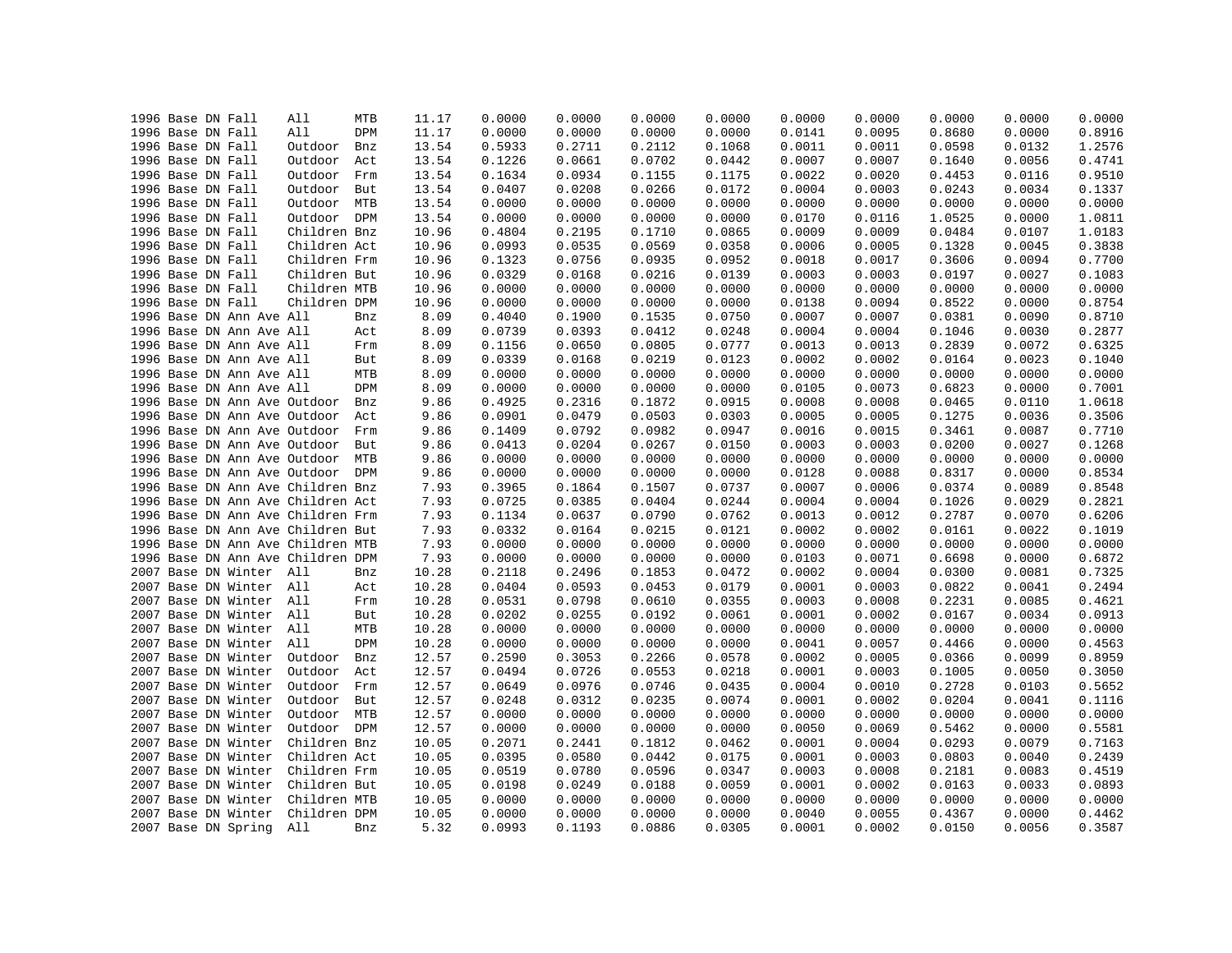| 2007 Base DN Spring | All          | 5.32<br>Act  | 0.0078 | 0.0098 | 0.0074 | 0.0035 | 0.0000 | 0.0001 | 0.0411 | 0.0010 | 0.0708 |
|---------------------|--------------|--------------|--------|--------|--------|--------|--------|--------|--------|--------|--------|
| 2007 Base DN Spring | All          | 5.32<br>Frm  | 0.0210 | 0.0266 | 0.0203 | 0.0143 | 0.0001 | 0.0004 | 0.1116 | 0.0036 | 0.1979 |
| 2007 Base DN Spring | All          | 5.32<br>But  | 0.0071 | 0.0088 | 0.0067 | 0.0020 | 0.0000 | 0.0001 | 0.0061 | 0.0010 | 0.0318 |
| 2007 Base DN Spring | All          | MTB<br>5.32  | 0.0000 | 0.0000 | 0.0000 | 0.0000 | 0.0000 | 0.0000 | 0.0000 | 0.0000 | 0.0000 |
| 2007 Base DN Spring | All          | DPM<br>5.32  | 0.0000 | 0.0000 | 0.0000 | 0.0000 | 0.0021 | 0.0029 | 0.2313 | 0.0000 | 0.2364 |
| 2007 Base DN Spring | Outdoor      | 6.47<br>Bnz  | 0.1207 | 0.1450 | 0.1077 | 0.0371 | 0.0001 | 0.0002 | 0.0182 | 0.0068 | 0.4359 |
| 2007 Base DN Spring | Outdoor      | 6.47<br>Act  | 0.0095 | 0.0119 | 0.0091 | 0.0043 | 0.0001 | 0.0001 | 0.0500 | 0.0012 | 0.0860 |
| 2007 Base DN Spring | Outdoor      | Frm<br>6.47  | 0.0255 | 0.0323 | 0.0247 | 0.0174 | 0.0002 | 0.0005 | 0.1356 | 0.0044 | 0.2405 |
| 2007 Base DN Spring | Outdoor      | But<br>6.47  | 0.0086 | 0.0107 | 0.0081 | 0.0025 | 0.0000 | 0.0001 | 0.0074 | 0.0013 | 0.0387 |
| 2007 Base DN Spring | Outdoor      | MTB<br>6.47  | 0.0000 | 0.0000 | 0.0000 | 0.0000 | 0.0000 | 0.0000 | 0.0000 | 0.0000 | 0.0000 |
| 2007 Base DN Spring | Outdoor DPM  | 6.47         | 0.0000 | 0.0000 | 0.0000 | 0.0000 | 0.0026 | 0.0036 | 0.2811 | 0.0000 | 0.2873 |
| 2007 Base DN Spring | Children Bnz | 5.22         | 0.0974 | 0.1169 | 0.0869 | 0.0299 | 0.0001 | 0.0002 | 0.0147 | 0.0055 | 0.3516 |
| 2007 Base DN Spring | Children Act | 5.22         | 0.0077 | 0.0096 | 0.0073 | 0.0035 | 0.0000 | 0.0001 | 0.0403 | 0.0009 | 0.0694 |
| 2007 Base DN Spring | Children Frm | 5.22         | 0.0206 | 0.0261 | 0.0199 | 0.0141 | 0.0001 | 0.0004 | 0.1094 | 0.0035 | 0.1940 |
| 2007 Base DN Spring | Children But | 5.22         | 0.0070 | 0.0086 | 0.0066 | 0.0020 | 0.0000 | 0.0001 | 0.0060 | 0.0010 | 0.0312 |
| 2007 Base DN Spring | Children MTB | 5.22         | 0.0000 | 0.0000 | 0.0000 | 0.0000 | 0.0000 | 0.0000 | 0.0000 | 0.0000 | 0.0000 |
| 2007 Base DN Spring | Children DPM | 5.22         | 0.0000 | 0.0000 | 0.0000 | 0.0000 | 0.0021 | 0.0029 | 0.2267 | 0.0000 | 0.2317 |
| 2007 Base DN Summer | All          | 5.94<br>Bnz  | 0.1020 | 0.1171 | 0.0839 | 0.0356 | 0.0001 | 0.0002 | 0.0167 | 0.0068 | 0.3623 |
| 2007 Base DN Summer | All          | 5.94         | 0.0068 | 0.0082 | 0.0063 | 0.0035 | 0.0001 | 0.0001 | 0.0458 | 0.0009 | 0.0718 |
|                     |              | Act          |        |        |        |        |        |        |        |        |        |
| 2007 Base DN Summer | All          | 5.94<br>Frm  | 0.0183 | 0.0225 | 0.0172 | 0.0142 | 0.0002 | 0.0004 | 0.1244 | 0.0035 | 0.2006 |
| 2007 Base DN Summer | All          | 5.94<br>But  | 0.0039 | 0.0047 | 0.0036 | 0.0013 | 0.0000 | 0.0000 | 0.0043 | 0.0006 | 0.0184 |
| 2007 Base DN Summer | All          | MTB<br>5.94  | 0.0000 | 0.0000 | 0.0000 | 0.0000 | 0.0000 | 0.0000 | 0.0000 | 0.0000 | 0.0000 |
| 2007 Base DN Summer | All          | DPM<br>5.94  | 0.0000 | 0.0000 | 0.0000 | 0.0000 | 0.0023 | 0.0033 | 0.2579 | 0.0000 | 0.2635 |
| 2007 Base DN Summer | Outdoor      | 7.28<br>Bnz  | 0.1250 | 0.1435 | 0.1029 | 0.0436 | 0.0001 | 0.0003 | 0.0205 | 0.0083 | 0.4443 |
| 2007 Base DN Summer | Outdoor      | 7.28<br>Act  | 0.0084 | 0.0101 | 0.0077 | 0.0043 | 0.0001 | 0.0002 | 0.0562 | 0.0011 | 0.0880 |
| 2007 Base DN Summer | Outdoor      | 7.28<br>Frm  | 0.0224 | 0.0275 | 0.0210 | 0.0174 | 0.0002 | 0.0005 | 0.1525 | 0.0042 | 0.2460 |
| 2007 Base DN Summer | Outdoor      | But<br>7.28  | 0.0048 | 0.0057 | 0.0044 | 0.0016 | 0.0000 | 0.0001 | 0.0052 | 0.0008 | 0.0225 |
| 2007 Base DN Summer | Outdoor MTB  | 7.28         | 0.0000 | 0.0000 | 0.0000 | 0.0000 | 0.0000 | 0.0000 | 0.0000 | 0.0000 | 0.0000 |
| 2007 Base DN Summer | Outdoor DPM  | 7.28         | 0.0000 | 0.0000 | 0.0000 | 0.0000 | 0.0029 | 0.0040 | 0.3162 | 0.0000 | 0.3231 |
| 2007 Base DN Summer | Children Bnz | 5.87         | 0.1009 | 0.1158 | 0.0830 | 0.0352 | 0.0001 | 0.0002 | 0.0165 | 0.0067 | 0.3584 |
| 2007 Base DN Summer | Children Act | 5.87         | 0.0068 | 0.0082 | 0.0062 | 0.0034 | 0.0001 | 0.0001 | 0.0453 | 0.0009 | 0.0710 |
| 2007 Base DN Summer | Children Frm | 5.87         | 0.0181 | 0.0222 | 0.0170 | 0.0141 | 0.0002 | 0.0004 | 0.1230 | 0.0034 | 0.1984 |
| 2007 Base DN Summer | Children But | 5.87         | 0.0039 | 0.0046 | 0.0035 | 0.0013 | 0.0000 | 0.0000 | 0.0042 | 0.0006 | 0.0182 |
| 2007 Base DN Summer | Children MTB | 5.87         | 0.0000 | 0.0000 | 0.0000 | 0.0000 | 0.0000 | 0.0000 | 0.0000 | 0.0000 | 0.0000 |
| 2007 Base DN Summer | Children DPM | 5.87         | 0.0000 | 0.0000 | 0.0000 | 0.0000 | 0.0023 | 0.0032 | 0.2551 | 0.0000 | 0.2606 |
| 2007 Base DN Fall   | All          | 11.17<br>Bnz | 0.2037 | 0.2063 | 0.1481 | 0.0533 | 0.0001 | 0.0004 | 0.0303 | 0.0089 | 0.6510 |
| 2007 Base DN Fall   | All          | 11.17<br>Act | 0.0305 | 0.0361 | 0.0279 | 0.0155 | 0.0001 | 0.0002 | 0.0832 | 0.0037 | 0.1972 |
| 2007 Base DN Fall   | All          | 11.17<br>Frm | 0.0401 | 0.0474 | 0.0366 | 0.0309 | 0.0003 | 0.0007 | 0.2258 | 0.0078 | 0.3896 |
| 2007 Base DN Fall   | All          | 11.17<br>But | 0.0115 | 0.0128 | 0.0097 | 0.0038 | 0.0000 | 0.0001 | 0.0123 | 0.0023 | 0.0525 |
| 2007 Base DN Fall   | All          | 11.17<br>MTB | 0.0000 | 0.0000 | 0.0000 | 0.0000 | 0.0000 | 0.0000 | 0.0000 | 0.0000 | 0.0000 |
| 2007 Base DN Fall   | All          | 11.17<br>DPM | 0.0000 | 0.0000 | 0.0000 | 0.0000 | 0.0043 | 0.0054 | 0.4484 | 0.0000 | 0.4582 |
| 2007 Base DN Fall   | Outdoor      | 13.54<br>Bnz | 0.2469 | 0.2502 | 0.1795 | 0.0647 | 0.0002 | 0.0004 | 0.0368 | 0.0108 | 0.7894 |
| 2007 Base DN Fall   | Outdoor      | 13.54<br>Act | 0.0370 | 0.0437 | 0.0338 | 0.0188 | 0.0001 | 0.0003 | 0.1008 | 0.0045 | 0.2391 |
| 2007 Base DN Fall   | Outdoor      | 13.54<br>Frm | 0.0486 | 0.0575 | 0.0444 | 0.0375 | 0.0003 | 0.0008 | 0.2738 | 0.0094 | 0.4724 |
| 2007 Base DN Fall   | Outdoor But  | 13.54        | 0.0139 | 0.0155 | 0.0118 | 0.0047 | 0.0001 | 0.0001 | 0.0150 | 0.0027 | 0.0637 |
| 2007 Base DN Fall   | Outdoor MTB  | 13.54        | 0.0000 | 0.0000 | 0.0000 | 0.0000 | 0.0000 | 0.0000 | 0.0000 | 0.0000 | 0.0000 |
| 2007 Base DN Fall   | Outdoor DPM  | 13.54        | 0.0000 | 0.0000 | 0.0000 | 0.0000 | 0.0053 | 0.0065 | 0.5438 | 0.0000 | 0.5555 |
| 2007 Base DN Fall   | Children Bnz | 10.96        | 0.1999 | 0.2026 | 0.1454 | 0.0524 | 0.0001 | 0.0004 | 0.0298 | 0.0087 | 0.6392 |
| 2007 Base DN Fall   | Children Act | 10.96        | 0.0300 | 0.0354 | 0.0274 | 0.0152 | 0.0001 | 0.0002 | 0.0816 | 0.0037 | 0.1936 |
| 2007 Base DN Fall   | Children Frm | 10.96        | 0.0394 | 0.0466 | 0.0360 | 0.0304 | 0.0003 | 0.0007 | 0.2217 | 0.0076 | 0.3825 |
| 2007 Base DN Fall   | Children But | 10.96        | 0.0113 | 0.0125 | 0.0096 | 0.0038 | 0.0000 | 0.0001 | 0.0121 | 0.0022 | 0.0516 |
|                     |              |              |        |        |        |        |        |        |        |        |        |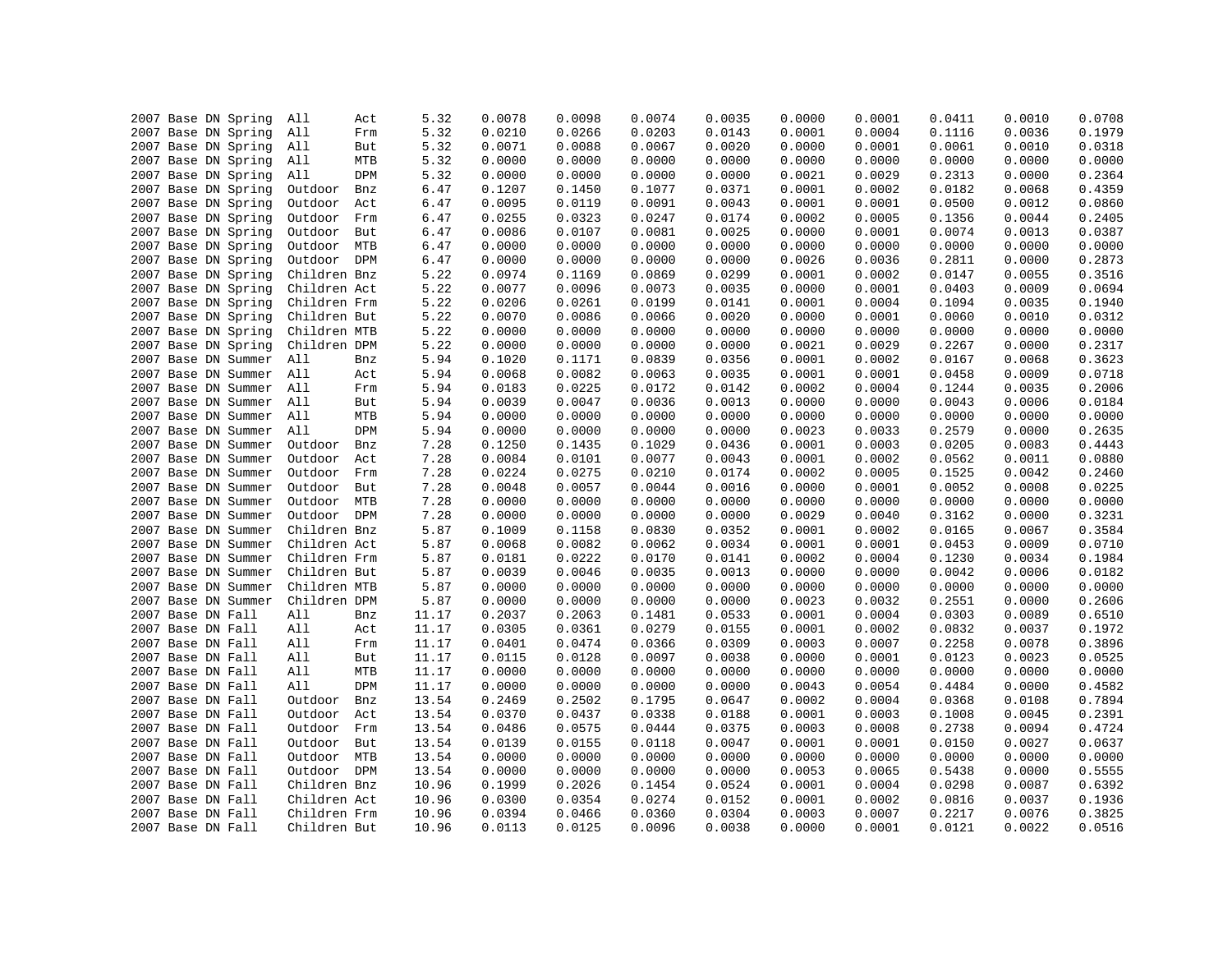|  | 2007 Base DN Fall   |                          | Children MTB                      |            | 10.96 | 0.0000           | 0.0000           | 0.0000           | 0.0000           | 0.0000           | 0.0000           | 0.0000           | 0.0000           | 0.0000           |
|--|---------------------|--------------------------|-----------------------------------|------------|-------|------------------|------------------|------------------|------------------|------------------|------------------|------------------|------------------|------------------|
|  | 2007 Base DN Fall   |                          | Children DPM                      |            | 10.96 | 0.0000           | 0.0000           | 0.0000           | 0.0000           | 0.0043           | 0.0053           | 0.4403           | 0.0000           | 0.4498           |
|  |                     | 2007 Base DN Ann Ave All |                                   | Bnz        | 8.09  | 0.1542           | 0.1731           | 0.1265           | 0.0417           | 0.0001           | 0.0003           | 0.0230           | 0.0073           | 0.5261           |
|  |                     | 2007 Base DN Ann Ave All |                                   | Act        | 8.09  | 0.0214           | 0.0284           | 0.0217           | 0.0101           | 0.0001           | 0.0002           | 0.0631           | 0.0024           | 0.1473           |
|  |                     | 2007 Base DN Ann Ave All |                                   | Frm        | 8.09  | 0.0331           | 0.0441           | 0.0338           | 0.0238           | 0.0002           | 0.0006           | 0.1712           | 0.0058           | 0.3126           |
|  |                     | 2007 Base DN Ann Ave All |                                   | But        | 8.09  | 0.0107           | 0.0129           | 0.0098           | 0.0033           | 0.0000           | 0.0001           | 0.0098           | 0.0018           | 0.0485           |
|  |                     | 2007 Base DN Ann Ave All |                                   | MTB        | 8.09  | 0.0000           | 0.0000           | 0.0000           | 0.0000           | 0.0000           | 0.0000           | 0.0000           | 0.0000           | 0.0000           |
|  |                     | 2007 Base DN Ann Ave All |                                   | DPM        | 8.09  | 0.0000           | 0.0000           | 0.0000           | 0.0000           | 0.0032           | 0.0043           | 0.3461           | 0.0000           | 0.3536           |
|  |                     |                          | 2007 Base DN Ann Ave Outdoor      | Bnz        | 9.86  | 0.1879           | 0.2110           | 0.1542           | 0.0508           | 0.0001           | 0.0004           | 0.0280           | 0.0089           | 0.6414           |
|  |                     |                          | 2007 Base DN Ann Ave Outdoor      | Act        | 9.86  | 0.0261           | 0.0346           | 0.0265           | 0.0123           | 0.0001           | 0.0002           | 0.0769           | 0.0029           | 0.1796           |
|  |                     |                          | 2007 Base DN Ann Ave Outdoor Frm  |            | 9.86  | 0.0404           | 0.0537           | 0.0412           | 0.0290           | 0.0003           | 0.0007           | 0.2087           | 0.0071           | 0.3810           |
|  |                     |                          | 2007 Base DN Ann Ave Outdoor But  |            | 9.86  | 0.0130           | 0.0158           | 0.0119           | 0.0040           | 0.0000           | 0.0001           | 0.0120           | 0.0022           | 0.0591           |
|  |                     |                          | 2007 Base DN Ann Ave Outdoor      | MTB        | 9.86  | 0.0000           | 0.0000           | 0.0000           | 0.0000           | 0.0000           | 0.0000           | 0.0000           | 0.0000           | 0.0000           |
|  |                     |                          | 2007 Base DN Ann Ave Outdoor DPM  |            | 9.86  | 0.0000           | 0.0000           | 0.0000           | 0.0000           | 0.0039           | 0.0053           | 0.4218           | 0.0000           | 0.4310           |
|  |                     |                          | 2007 Base DN Ann Ave Children Bnz |            | 7.93  | 0.1513           | 0.1698           | 0.1241           | 0.0409           | 0.0001           | 0.0003           | 0.0226           | 0.0072           | 0.5164           |
|  |                     |                          | 2007 Base DN Ann Ave Children Act |            | 7.93  | 0.0210           | 0.0278           | 0.0213           | 0.0099           | 0.0001           | 0.0002           | 0.0619           | 0.0024           | 0.1445           |
|  |                     |                          | 2007 Base DN Ann Ave Children Frm |            | 7.93  | 0.0325           | 0.0432           | 0.0331           | 0.0233           | 0.0002           | 0.0006           | 0.1681           | 0.0057           | 0.3067           |
|  |                     |                          | 2007 Base DN Ann Ave Children But |            | 7.93  | 0.0105           | 0.0127           | 0.0096           | 0.0032           | 0.0000           | 0.0001           | 0.0097           | 0.0018           | 0.0476           |
|  |                     |                          | 2007 Base DN Ann Ave Children MTB |            | 7.93  | 0.0000           | 0.0000           | 0.0000           | 0.0000           | 0.0000           | 0.0000           | 0.0000           | 0.0000           | 0.0000           |
|  |                     |                          | 2007 Base DN Ann Ave Children DPM |            | 7.93  | 0.0000           | 0.0000           | 0.0000           | 0.0000           | 0.0032           | 0.0042           | 0.3397           | 0.0000           | 0.3471           |
|  |                     | 2007 Sc#1 DN Winter All  |                                   | Bnz        | 10.28 | 0.1732           | 0.2202           | 0.1664           | 0.0470           | 0.0002           | 0.0004           | 0.0300           | 0.0080           | 0.6454           |
|  |                     | 2007 Sc#1 DN Winter All  |                                   | Act        | 10.28 | 0.0353           | 0.0554           | 0.0430           | 0.0179           | 0.0001           | 0.0003           | 0.0822           | 0.0041           | 0.2382           |
|  |                     | 2007 Sc#1 DN Winter All  |                                   | Frm        | 10.28 | 0.0516           | 0.0806           | 0.0625           | 0.0355           | 0.0003           | 0.0008           | 0.2231           | 0.0085           | 0.4630           |
|  |                     | 2007 Sc#1 DN Winter All  |                                   | But        | 10.28 | 0.0161           | 0.0218           | 0.0167           | 0.0061           | 0.0001           | 0.0002           | 0.0167           | 0.0034           | 0.0810           |
|  |                     | 2007 Sc#1 DN Winter All  |                                   | MTB        | 10.28 | 0.0000           | 0.0000           | 0.0000           | 0.0000           | 0.0000           | 0.0000           | 0.0000           | 0.0000           | 0.0000           |
|  |                     | 2007 Sc#1 DN Winter All  |                                   | DPM        | 10.28 | 0.0000           | 0.0000           | 0.0000           | 0.0000           | 0.0041           | 0.0057           | 0.4466           | 0.0000           | 0.4563           |
|  | 2007 Sc#1 DN Winter |                          | Outdoor                           | Bnz        | 12.57 | 0.2118           | 0.2693           | 0.2035           | 0.0575           | 0.0002           | 0.0005           | 0.0366           | 0.0098           | 0.7893           |
|  | 2007 Sc#1 DN Winter |                          | Outdoor                           | Act        | 12.57 | 0.0431           | 0.0678           | 0.0526           | 0.0218           | 0.0001           | 0.0003           | 0.1005           | 0.0050           | 0.2913           |
|  | 2007 Sc#1 DN Winter |                          | Outdoor Frm                       |            | 12.57 | 0.0631           | 0.0986           | 0.0765           | 0.0435           | 0.0004           | 0.0010           | 0.2728           | 0.0103           | 0.5662           |
|  | 2007 Sc#1 DN Winter |                          | Outdoor                           | But        | 12.57 | 0.0197           | 0.0267           | 0.0204           | 0.0074           | 0.0001           | 0.0002           | 0.0204           | 0.0041           | 0.0991           |
|  | 2007 Sc#1 DN Winter |                          | Outdoor                           | MTB        | 12.57 | 0.0000           | 0.0000           | 0.0000           | 0.0000           | 0.0000           | 0.0000           | 0.0000           | 0.0000           | 0.0000           |
|  | 2007 Sc#1 DN Winter |                          | Outdoor DPM                       |            | 12.57 | 0.0000           | 0.0000           | 0.0000           | 0.0000           | 0.0050           | 0.0069           | 0.5462           | 0.0000           | 0.5581           |
|  | 2007 Sc#1 DN Winter |                          | Children Bnz                      |            | 10.05 | 0.1694           | 0.2153           | 0.1627           | 0.0460           | 0.0001           | 0.0004           | 0.0293           | 0.0078           | 0.6311           |
|  | 2007 Sc#1 DN Winter |                          | Children Act                      |            | 10.05 | 0.0345           | 0.0542           | 0.0421           | 0.0175           | 0.0001           | 0.0003           | 0.0803           | 0.0040           | 0.2329           |
|  | 2007 Sc#1 DN Winter |                          | Children Frm                      |            | 10.05 | 0.0505           | 0.0789           | 0.0611           | 0.0347           | 0.0003           | 0.0008           | 0.2181           | 0.0083           | 0.4527           |
|  | 2007 Sc#1 DN Winter |                          | Children But                      |            | 10.05 | 0.0157           | 0.0214           | 0.0163           | 0.0059           | 0.0001           | 0.0002           | 0.0163           | 0.0033           | 0.0792           |
|  | 2007 Sc#1 DN Winter |                          | Children MTB                      |            | 10.05 | 0.0000           | 0.0000           | 0.0000           | 0.0000           | 0.0000           | 0.0000           | 0.0000           | 0.0000           | 0.0000           |
|  | 2007 Sc#1 DN Winter |                          | Children DPM                      |            | 10.05 | 0.0000           | 0.0000           | 0.0000           | 0.0000           | 0.0040           | 0.0055           | 0.4367           | 0.0000           | 0.4462           |
|  | 2007 Sc#1 DN Spring |                          | All                               | Bnz        | 5.32  | 0.0836           | 0.1066           | 0.0802           | 0.0299           | 0.0001           | 0.0002           | 0.0150           | 0.0055           | 0.3211           |
|  | 2007 Sc#1 DN Spring |                          | All                               |            | 5.32  | 0.0079           | 0.0107           | 0.0083           | 0.0043           | 0.0000           | 0.0001           | 0.0411           | 0.0011           | 0.0736           |
|  |                     |                          |                                   | Act        |       |                  |                  |                  |                  |                  |                  |                  |                  |                  |
|  | 2007 Sc#1 DN Spring |                          | All                               | Frm        | 5.32  | 0.0203           | 0.0271<br>0.0073 | 0.0211<br>0.0056 | 0.0146<br>0.0020 | 0.0001<br>0.0000 | 0.0004<br>0.0001 | 0.1116<br>0.0061 | 0.0036<br>0.0010 | 0.1988<br>0.0277 |
|  | 2007 Sc#1 DN Spring |                          | All                               | But<br>MTB | 5.32  | 0.0056<br>0.0000 |                  |                  |                  |                  |                  |                  |                  | 0.0000           |
|  | 2007 Sc#1 DN Spring |                          | All                               |            | 5.32  |                  | 0.0000           | 0.0000           | 0.0000           | 0.0000           | 0.0000           | 0.0000           | 0.0000           |                  |
|  | 2007 Sc#1 DN Spring |                          | All                               | DPM        | 5.32  | 0.0000           | 0.0000           | 0.0000           | 0.0000           | 0.0021           | 0.0029           | 0.2313           | 0.0000           | 0.2364           |
|  | 2007 Sc#1 DN Spring |                          | Outdoor                           | Bnz        | 6.47  | 0.1016           | 0.1296           | 0.0974           | 0.0364           | 0.0001           | 0.0002           | 0.0182           | 0.0067           | 0.3903           |
|  | 2007 Sc#1 DN Spring |                          | Outdoor                           | Act        | 6.47  | 0.0096           | 0.0130           | 0.0101           | 0.0053           | 0.0001           | 0.0001           | 0.0500           | 0.0013           | 0.0895           |
|  | 2007 Sc#1 DN Spring |                          | Outdoor                           | Frm        | 6.47  | 0.0247           | 0.0329           | 0.0256           | 0.0177           | 0.0002           | 0.0005           | 0.1356           | 0.0044           | 0.2416           |
|  | 2007 Sc#1 DN Spring |                          | Outdoor                           | But        | 6.47  | 0.0068           | 0.0088           | 0.0068           | 0.0025           | 0.0000           | 0.0001           | 0.0074           | 0.0013           | 0.0337           |
|  | 2007 Sc#1 DN Spring |                          | Outdoor                           | MTB        | 6.47  | 0.0000           | 0.0000           | 0.0000           | 0.0000           | 0.0000           | 0.0000           | 0.0000           | 0.0000           | 0.0000           |
|  | 2007 Sc#1 DN Spring |                          | Outdoor                           | <b>DPM</b> | 6.47  | 0.0000           | 0.0000           | 0.0000           | 0.0000           | 0.0026           | 0.0036           | 0.2811           | 0.0000           | 0.2873           |
|  | 2007 Sc#1 DN Spring |                          | Children Bnz                      |            | 5.22  | 0.0820           | 0.1045           | 0.0786           | 0.0293           | 0.0001           | 0.0002           | 0.0147           | 0.0054           | 0.3148           |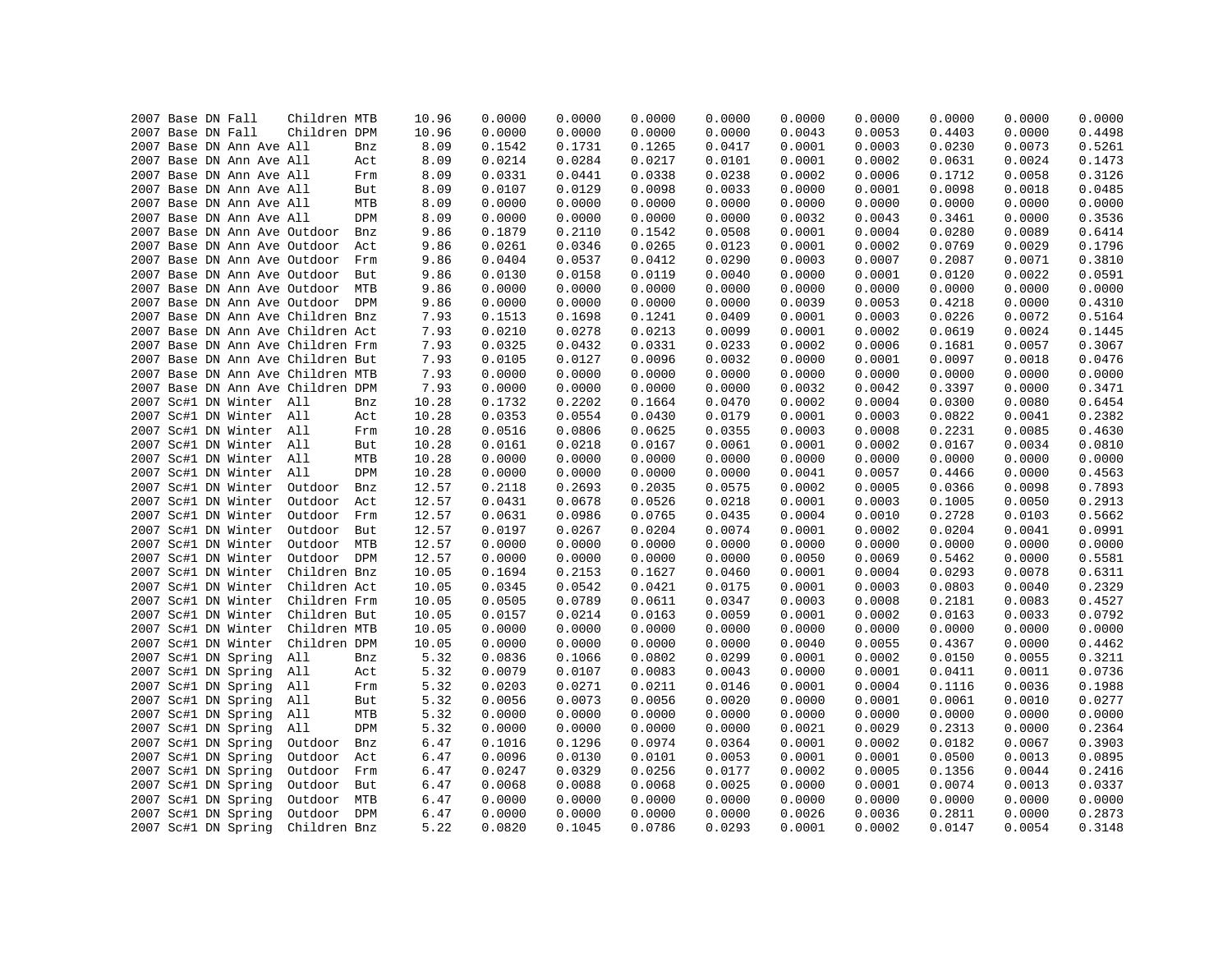|  |                   | 2007 Sc#1 DN Spring          | Children Act |     | 5.22  | 0.0077 | 0.0105 | 0.0082 | 0.0043 | 0.0000 | 0.0001 | 0.0403 | 0.0011 | 0.0722 |
|--|-------------------|------------------------------|--------------|-----|-------|--------|--------|--------|--------|--------|--------|--------|--------|--------|
|  |                   | 2007 Sc#1 DN Spring          | Children Frm |     | 5.22  | 0.0199 | 0.0265 | 0.0206 | 0.0143 | 0.0001 | 0.0004 | 0.1094 | 0.0035 | 0.1949 |
|  |                   | 2007 Sc#1 DN Spring          | Children But |     | 5.22  | 0.0055 | 0.0071 | 0.0055 | 0.0020 | 0.0000 | 0.0001 | 0.0060 | 0.0010 | 0.0272 |
|  |                   | 2007 Sc#1 DN Spring          | Children MTB |     | 5.22  | 0.0000 | 0.0000 | 0.0000 | 0.0000 | 0.0000 | 0.0000 | 0.0000 | 0.0000 | 0.0000 |
|  |                   | 2007 Sc#1 DN Spring          | Children DPM |     | 5.22  | 0.0000 | 0.0000 | 0.0000 | 0.0000 | 0.0021 | 0.0029 | 0.2267 | 0.0000 | 0.2317 |
|  |                   | 2007 Sc#1 DN Summer          | All          | Bnz | 5.94  | 0.0880 | 0.1061 | 0.0766 | 0.0349 | 0.0001 | 0.0002 | 0.0167 | 0.0067 | 0.3292 |
|  |                   | 2007 Sc#1 DN Summer All      |              | Act | 5.94  | 0.0068 | 0.0091 | 0.0071 | 0.0043 | 0.0001 | 0.0001 | 0.0458 | 0.0011 | 0.0743 |
|  |                   | 2007 Sc#1 DN Summer All      |              | Frm | 5.94  | 0.0178 | 0.0229 | 0.0178 | 0.0145 | 0.0002 | 0.0004 | 0.1244 | 0.0035 | 0.2014 |
|  |                   | 2007 Sc#1 DN Summer All      |              | But | 5.94  | 0.0030 | 0.0039 | 0.0030 | 0.0013 | 0.0000 | 0.0000 | 0.0043 | 0.0006 | 0.0161 |
|  |                   | 2007 Sc#1 DN Summer          | All          | MTB | 5.94  | 0.0000 | 0.0000 | 0.0000 | 0.0000 | 0.0000 | 0.0000 | 0.0000 | 0.0000 | 0.0000 |
|  |                   | 2007 Sc#1 DN Summer          | All          | DPM | 5.94  | 0.0000 | 0.0000 | 0.0000 | 0.0000 | 0.0023 | 0.0033 | 0.2579 | 0.0000 | 0.2635 |
|  |                   | 2007 Sc#1 DN Summer          | Outdoor      | Bnz | 7.28  | 0.1079 | 0.1301 | 0.0939 | 0.0427 | 0.0001 | 0.0003 | 0.0205 | 0.0082 | 0.4037 |
|  |                   | 2007 Sc#1 DN Summer          | Outdoor      | Act | 7.28  | 0.0084 | 0.0111 | 0.0087 | 0.0052 | 0.0001 | 0.0002 | 0.0562 | 0.0013 | 0.0911 |
|  |                   | 2007 Sc#1 DN Summer          | Outdoor      | Frm | 7.28  | 0.0218 | 0.0281 | 0.0218 | 0.0178 | 0.0002 | 0.0005 | 0.1525 | 0.0043 | 0.2470 |
|  |                   | 2007 Sc#1 DN Summer          | Outdoor      | But | 7.28  | 0.0037 | 0.0047 | 0.0037 | 0.0016 | 0.0000 | 0.0001 | 0.0052 | 0.0008 | 0.0198 |
|  |                   | 2007 Sc#1 DN Summer          | Outdoor MTB  |     | 7.28  | 0.0000 | 0.0000 | 0.0000 | 0.0000 | 0.0000 | 0.0000 | 0.0000 | 0.0000 | 0.0000 |
|  |                   | 2007 Sc#1 DN Summer          | Outdoor DPM  |     | 7.28  | 0.0000 | 0.0000 | 0.0000 | 0.0000 | 0.0029 | 0.0040 | 0.3162 | 0.0000 | 0.3231 |
|  |                   | 2007 Sc#1 DN Summer          | Children Bnz |     | 5.87  | 0.0871 | 0.1049 | 0.0757 | 0.0345 | 0.0001 | 0.0002 | 0.0165 | 0.0066 | 0.3257 |
|  |                   | 2007 Sc#1 DN Summer          | Children Act |     | 5.87  | 0.0068 | 0.0090 | 0.0070 | 0.0042 | 0.0001 | 0.0001 | 0.0453 | 0.0011 | 0.0735 |
|  |                   | 2007 Sc#1 DN Summer          | Children Frm |     | 5.87  | 0.0176 | 0.0226 | 0.0176 | 0.0143 | 0.0002 | 0.0004 | 0.1230 | 0.0035 | 0.1992 |
|  |                   | 2007 Sc#1 DN Summer          | Children But |     | 5.87  | 0.0030 | 0.0038 | 0.0030 | 0.0013 | 0.0000 | 0.0000 | 0.0042 | 0.0006 | 0.0160 |
|  |                   | 2007 Sc#1 DN Summer          | Children MTB |     | 5.87  | 0.0000 | 0.0000 | 0.0000 | 0.0000 | 0.0000 | 0.0000 | 0.0000 | 0.0000 | 0.0000 |
|  |                   | 2007 Sc#1 DN Summer          | Children DPM |     | 5.87  | 0.0000 | 0.0000 | 0.0000 | 0.0000 | 0.0023 | 0.0032 | 0.2551 | 0.0000 | 0.2606 |
|  | 2007 Sc#1 DN Fall |                              | All          | Bnz | 11.17 | 0.1731 | 0.1852 | 0.1343 | 0.0531 | 0.0001 | 0.0004 | 0.0303 | 0.0088 | 0.5854 |
|  | 2007 Sc#1 DN Fall |                              | All          | Act | 11.17 | 0.0264 | 0.0332 | 0.0262 | 0.0155 | 0.0001 | 0.0002 | 0.0832 | 0.0037 | 0.1884 |
|  | 2007 Sc#1 DN Fall |                              | All          | Frm | 11.17 | 0.0388 | 0.0481 | 0.0378 | 0.0309 | 0.0003 | 0.0007 | 0.2258 | 0.0078 | 0.3900 |
|  | 2007 Sc#1 DN Fall |                              | All          | But | 11.17 | 0.0091 | 0.0107 | 0.0083 | 0.0038 | 0.0000 | 0.0001 | 0.0123 | 0.0023 | 0.0467 |
|  | 2007 Sc#1 DN Fall |                              | All          | MTB | 11.17 | 0.0000 | 0.0000 | 0.0000 | 0.0000 | 0.0000 | 0.0000 | 0.0000 | 0.0000 | 0.0000 |
|  | 2007 Sc#1 DN Fall |                              | All          | DPM | 11.17 | 0.0000 | 0.0000 | 0.0000 | 0.0000 | 0.0043 | 0.0054 | 0.4484 | 0.0000 | 0.4582 |
|  | 2007 Sc#1 DN Fall |                              | Outdoor      | Bnz | 13.54 | 0.2099 | 0.2246 | 0.1628 | 0.0644 | 0.0002 | 0.0004 | 0.0368 | 0.0107 | 0.7098 |
|  | 2007 Sc#1 DN Fall |                              | Outdoor      | Act | 13.54 | 0.0320 | 0.0402 | 0.0317 | 0.0188 | 0.0001 | 0.0003 | 0.1008 | 0.0045 | 0.2285 |
|  | 2007 Sc#1 DN Fall |                              | Outdoor      | Frm | 13.54 | 0.0470 | 0.0583 | 0.0459 | 0.0375 | 0.0003 | 0.0008 | 0.2738 | 0.0094 | 0.4729 |
|  | 2007 Sc#1 DN Fall |                              | Outdoor But  |     | 13.54 | 0.0110 | 0.0130 | 0.0101 | 0.0047 | 0.0001 | 0.0001 | 0.0150 | 0.0027 | 0.0566 |
|  | 2007 Sc#1 DN Fall |                              | Outdoor MTB  |     | 13.54 | 0.0000 | 0.0000 | 0.0000 | 0.0000 | 0.0000 | 0.0000 | 0.0000 | 0.0000 | 0.0000 |
|  | 2007 Sc#1 DN Fall |                              | Outdoor DPM  |     | 13.54 | 0.0000 | 0.0000 | 0.0000 | 0.0000 | 0.0053 | 0.0065 | 0.5438 | 0.0000 | 0.5555 |
|  | 2007 Sc#1 DN Fall |                              | Children Bnz |     | 10.96 | 0.1700 | 0.1819 | 0.1318 | 0.0522 | 0.0001 | 0.0004 | 0.0298 | 0.0087 | 0.5748 |
|  | 2007 Sc#1 DN Fall |                              | Children Act |     | 10.96 | 0.0259 | 0.0326 | 0.0257 | 0.0152 | 0.0001 | 0.0002 | 0.0816 | 0.0037 | 0.1850 |
|  | 2007 Sc#1 DN Fall |                              | Children Frm |     | 10.96 | 0.0381 | 0.0472 | 0.0371 | 0.0304 | 0.0003 | 0.0007 | 0.2217 | 0.0076 | 0.3829 |
|  | 2007 Sc#1 DN Fall |                              | Children But |     | 10.96 | 0.0089 | 0.0105 | 0.0082 | 0.0038 | 0.0000 | 0.0001 | 0.0121 | 0.0022 | 0.0458 |
|  | 2007 Sc#1 DN Fall |                              | Children MTB |     | 10.96 | 0.0000 | 0.0000 | 0.0000 | 0.0000 | 0.0000 | 0.0000 | 0.0000 | 0.0000 | 0.0000 |
|  | 2007 Sc#1 DN Fall |                              | Children DPM |     | 10.96 | 0.0000 | 0.0000 | 0.0000 | 0.0000 | 0.0043 | 0.0053 | 0.4403 | 0.0000 | 0.4498 |
|  |                   | 2007 Sc#1 DN Ann Ave All     |              | Bnz | 8.09  | 0.1295 | 0.1545 | 0.1144 | 0.0412 | 0.0001 | 0.0003 | 0.0230 | 0.0073 | 0.4703 |
|  |                   | 2007 Sc#1 DN Ann Ave All     |              | Act | 8.09  | 0.0191 | 0.0271 | 0.0212 | 0.0105 | 0.0001 | 0.0002 | 0.0631 | 0.0025 | 0.1436 |
|  |                   | 2007 Sc#1 DN Ann Ave All     |              | Frm | 8.09  | 0.0321 | 0.0447 | 0.0348 | 0.0239 | 0.0002 | 0.0006 | 0.1712 | 0.0058 | 0.3133 |
|  |                   | 2007 Sc#1 DN Ann Ave All     |              | But | 8.09  | 0.0084 | 0.0109 | 0.0084 | 0.0033 | 0.0000 | 0.0001 | 0.0098 | 0.0018 | 0.0429 |
|  |                   | 2007 Sc#1 DN Ann Ave All     |              | MTB | 8.09  | 0.0000 | 0.0000 | 0.0000 | 0.0000 | 0.0000 | 0.0000 | 0.0000 | 0.0000 | 0.0000 |
|  |                   | 2007 Sc#1 DN Ann Ave All     |              | DPM | 8.09  | 0.0000 | 0.0000 | 0.0000 | 0.0000 | 0.0032 | 0.0043 | 0.3461 | 0.0000 | 0.3536 |
|  |                   | 2007 Sc#1 DN Ann Ave Outdoor |              | Bnz | 9.86  | 0.1578 | 0.1884 | 0.1394 | 0.0503 | 0.0001 | 0.0004 | 0.0280 | 0.0088 | 0.5733 |
|  |                   | 2007 Sc#1 DN Ann Ave Outdoor |              | Act | 9.86  | 0.0233 | 0.0330 | 0.0258 | 0.0128 | 0.0001 | 0.0002 | 0.0769 | 0.0030 | 0.1751 |
|  |                   | 2007 Sc#1 DN Ann Ave Outdoor |              | Frm | 9.86  | 0.0392 | 0.0545 | 0.0424 | 0.0291 | 0.0003 | 0.0007 | 0.2087 | 0.0071 | 0.3819 |
|  |                   | 2007 Sc#1 DN Ann Ave Outdoor |              | But | 9.86  | 0.0103 | 0.0133 | 0.0102 | 0.0040 | 0.0000 | 0.0001 | 0.0120 | 0.0022 | 0.0523 |
|  |                   |                              |              |     |       |        |        |        |        |        |        |        |        |        |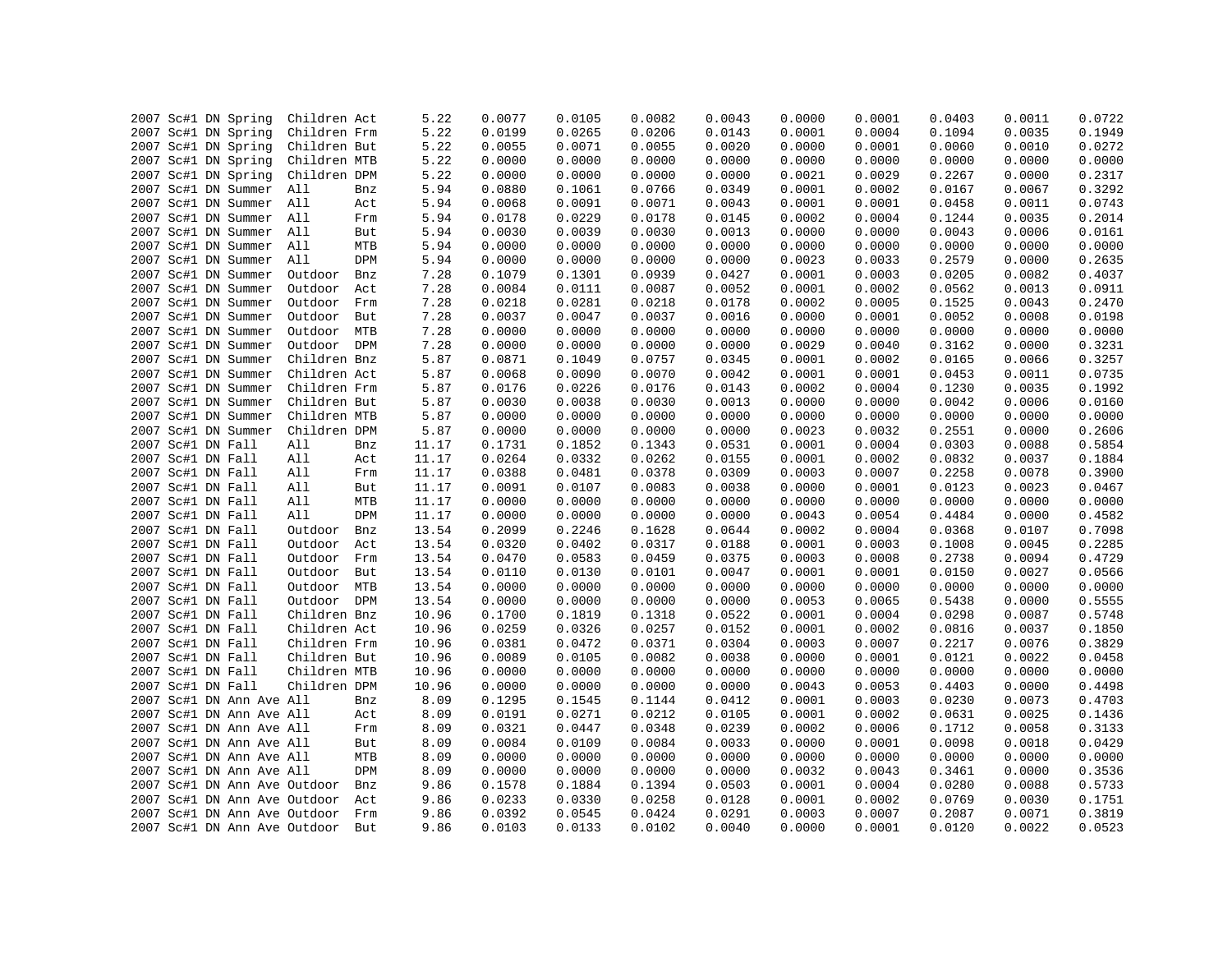| 2007 Sc#1 DN Ann Ave Outdoor MTB  |                | 9.86  | 0.0000 | 0.0000 | 0.0000 | 0.0000 | 0.0000 | 0.0000 | 0.0000 | 0.0000 | 0.0000 |
|-----------------------------------|----------------|-------|--------|--------|--------|--------|--------|--------|--------|--------|--------|
| 2007 Sc#1 DN Ann Ave Outdoor DPM  |                | 9.86  | 0.0000 | 0.0000 | 0.0000 | 0.0000 | 0.0039 | 0.0053 | 0.4218 | 0.0000 | 0.4310 |
| 2007 Sc#1 DN Ann Ave Children Bnz |                | 7.93  | 0.1271 | 0.1516 | 0.1122 | 0.0405 | 0.0001 | 0.0003 | 0.0226 | 0.0071 | 0.4616 |
| 2007 Sc#1 DN Ann Ave Children Act |                | 7.93  | 0.0187 | 0.0266 | 0.0207 | 0.0103 | 0.0001 | 0.0002 | 0.0619 | 0.0024 | 0.1409 |
| 2007 Sc#1 DN Ann Ave Children Frm |                | 7.93  | 0.0315 | 0.0438 | 0.0341 | 0.0234 | 0.0002 | 0.0006 | 0.1681 | 0.0057 | 0.3074 |
| 2007 Sc#1 DN Ann Ave Children But |                | 7.93  | 0.0083 | 0.0107 | 0.0082 | 0.0032 | 0.0000 | 0.0001 | 0.0097 | 0.0018 | 0.0420 |
| 2007 Sc#1 DN Ann Ave Children MTB |                | 7.93  | 0.0000 | 0.0000 | 0.0000 | 0.0000 | 0.0000 | 0.0000 | 0.0000 | 0.0000 | 0.0000 |
| 2007 Sc#1 DN Ann Ave Children DPM |                | 7.93  | 0.0000 | 0.0000 | 0.0000 | 0.0000 | 0.0032 | 0.0042 | 0.3397 | 0.0000 | 0.3471 |
| 2007 Sc#2 DN Winter All           | Bnz            | 10.28 | 0.1670 | 0.2124 | 0.1537 | 0.0470 | 0.0001 | 0.0004 | 0.0300 | 0.0080 | 0.6185 |
| 2007 Sc#2 DN Winter All           | Act            | 10.28 | 0.0339 | 0.0539 | 0.0404 | 0.0179 | 0.0001 | 0.0002 | 0.0822 | 0.0041 | 0.2326 |
| 2007 Sc#2 DN Winter All           | Frm            | 10.28 | 0.0496 | 0.0783 | 0.0586 | 0.0355 | 0.0003 | 0.0007 | 0.2231 | 0.0085 | 0.4546 |
| 2007 Sc#2 DN Winter All           | But            | 10.28 | 0.0155 | 0.0211 | 0.0157 | 0.0061 | 0.0001 | 0.0002 | 0.0167 | 0.0034 | 0.0787 |
| 2007 Sc#2 DN Winter All           | MTB            | 10.28 | 0.0000 | 0.0000 | 0.0000 | 0.0000 | 0.0000 | 0.0000 | 0.0000 | 0.0000 | 0.0000 |
| 2007 Sc#2 DN Winter All           | DPM            | 10.28 | 0.0000 | 0.0000 | 0.0000 | 0.0000 | 0.0041 | 0.0057 | 0.4466 | 0.0000 | 0.4563 |
| 2007 Sc#2 DN Winter               | Outdoor<br>Bnz | 12.57 | 0.2042 | 0.2598 | 0.1879 | 0.0575 | 0.0002 | 0.0004 | 0.0366 | 0.0098 | 0.7565 |
| 2007 Sc#2 DN Winter               | Outdoor<br>Act | 12.57 | 0.0415 | 0.0660 | 0.0494 | 0.0218 | 0.0001 | 0.0003 | 0.1005 | 0.0050 | 0.2845 |
| 2007 Sc#2 DN Winter               | Outdoor<br>Frm | 12.57 | 0.0607 | 0.0958 | 0.0716 | 0.0435 | 0.0003 | 0.0008 | 0.2728 | 0.0103 | 0.5559 |
| 2007 Sc#2 DN Winter               | Outdoor But    | 12.57 | 0.0190 | 0.0258 | 0.0192 | 0.0074 | 0.0001 | 0.0002 | 0.0204 | 0.0041 | 0.0963 |
| 2007 Sc#2 DN Winter               | Outdoor MTB    | 12.57 | 0.0000 | 0.0000 | 0.0000 | 0.0000 | 0.0000 | 0.0000 | 0.0000 | 0.0000 | 0.0000 |
| 2007 Sc#2 DN Winter               | Outdoor DPM    | 12.57 | 0.0000 | 0.0000 | 0.0000 | 0.0000 | 0.0050 | 0.0069 | 0.5462 | 0.0000 | 0.5581 |
| 2007 Sc#2 DN Winter               | Children Bnz   | 10.05 | 0.1633 | 0.2077 | 0.1503 | 0.0460 | 0.0001 | 0.0003 | 0.0293 | 0.0078 | 0.6048 |
| 2007 Sc#2 DN Winter               | Children Act   | 10.05 | 0.0332 | 0.0527 | 0.0395 | 0.0175 | 0.0001 | 0.0002 | 0.0803 | 0.0040 | 0.2274 |
| 2007 Sc#2 DN Winter               | Children Frm   | 10.05 | 0.0485 | 0.0766 | 0.0573 | 0.0347 | 0.0003 | 0.0007 | 0.2181 | 0.0083 | 0.4445 |
| 2007 Sc#2 DN Winter               | Children But   | 10.05 | 0.0152 | 0.0207 | 0.0153 | 0.0059 | 0.0001 | 0.0002 | 0.0163 | 0.0033 | 0.0770 |
| 2007 Sc#2 DN Winter               | Children MTB   | 10.05 | 0.0000 | 0.0000 | 0.0000 | 0.0000 | 0.0000 | 0.0000 | 0.0000 | 0.0000 | 0.0000 |
| 2007 Sc#2 DN Winter               | Children DPM   | 10.05 | 0.0000 | 0.0000 | 0.0000 | 0.0000 | 0.0040 | 0.0055 | 0.4367 | 0.0000 | 0.4462 |
| 2007 Sc#2 DN Spring               | All<br>Bnz     | 5.32  | 0.0807 | 0.1031 | 0.0745 | 0.0299 | 0.0001 | 0.0002 | 0.0150 | 0.0055 | 0.3089 |
| 2007 Sc#2 DN Spring               | All<br>Act     | 5.32  | 0.0075 | 0.0103 | 0.0077 | 0.0043 | 0.0000 | 0.0001 | 0.0411 | 0.0011 | 0.0722 |
| 2007 Sc#2 DN Spring               | All<br>Frm     | 5.32  | 0.0195 | 0.0261 | 0.0193 | 0.0146 | 0.0001 | 0.0003 | 0.1116 | 0.0036 | 0.1951 |
| 2007 Sc#2 DN Spring               | All<br>But     | 5.32  | 0.0054 | 0.0070 | 0.0053 | 0.0020 | 0.0000 | 0.0000 | 0.0061 | 0.0010 | 0.0269 |
| 2007 Sc#2 DN Spring               | All<br>MTB     | 5.32  | 0.0000 | 0.0000 | 0.0000 | 0.0000 | 0.0000 | 0.0000 | 0.0000 | 0.0000 | 0.0000 |
| 2007 Sc#2 DN Spring               | All<br>DPM     | 5.32  | 0.0000 | 0.0000 | 0.0000 | 0.0000 | 0.0021 | 0.0029 | 0.2313 | 0.0000 | 0.2364 |
| 2007 Sc#2 DN Spring               | Outdoor<br>Bnz | 6.47  | 0.0980 | 0.1253 | 0.0905 | 0.0364 | 0.0001 | 0.0002 | 0.0182 | 0.0067 | 0.3754 |
| 2007 Sc#2 DN Spring               | Outdoor<br>Act | 6.47  | 0.0091 | 0.0126 | 0.0094 | 0.0053 | 0.0001 | 0.0001 | 0.0500 | 0.0013 | 0.0878 |
| 2007 Sc#2 DN Spring               | Outdoor<br>Frm | 6.47  | 0.0237 | 0.0317 | 0.0235 | 0.0177 | 0.0002 | 0.0004 | 0.1356 | 0.0044 | 0.2371 |
| 2007 Sc#2 DN Spring               | Outdoor<br>But | 6.47  | 0.0065 | 0.0085 | 0.0064 | 0.0025 | 0.0000 | 0.0001 | 0.0074 | 0.0013 | 0.0327 |
| 2007 Sc#2 DN Spring               | Outdoor<br>MTB | 6.47  | 0.0000 | 0.0000 | 0.0000 | 0.0000 | 0.0000 | 0.0000 | 0.0000 | 0.0000 | 0.0000 |
| 2007 Sc#2 DN Spring               | Outdoor DPM    | 6.47  | 0.0000 | 0.0000 | 0.0000 | 0.0000 | 0.0026 | 0.0036 | 0.2811 | 0.0000 | 0.2873 |
| 2007 Sc#2 DN Spring               | Children Bnz   | 5.22  | 0.0791 | 0.1011 | 0.0730 | 0.0293 | 0.0001 | 0.0001 | 0.0147 | 0.0054 | 0.3028 |
| 2007 Sc#2 DN Spring               | Children Act   | 5.22  | 0.0074 | 0.0101 | 0.0076 | 0.0043 | 0.0000 | 0.0001 | 0.0403 | 0.0011 | 0.0708 |
| 2007 Sc#2 DN Spring               | Children Frm   | 5.22  | 0.0191 | 0.0256 | 0.0189 | 0.0143 | 0.0001 | 0.0003 | 0.1094 | 0.0035 | 0.1913 |
| 2007 Sc#2 DN Spring               | Children But   | 5.22  | 0.0053 | 0.0069 | 0.0052 | 0.0020 | 0.0000 | 0.0000 | 0.0060 | 0.0010 | 0.0264 |
| 2007 Sc#2 DN Spring               | Children MTB   | 5.22  | 0.0000 | 0.0000 | 0.0000 | 0.0000 | 0.0000 | 0.0000 | 0.0000 | 0.0000 | 0.0000 |
| 2007 Sc#2 DN Spring               | Children DPM   | 5.22  | 0.0000 | 0.0000 | 0.0000 | 0.0000 | 0.0021 | 0.0029 | 0.2267 | 0.0000 | 0.2317 |
| 2007 Sc#2 DN Summer All           | Bnz            | 5.94  | 0.0856 | 0.1033 | 0.0721 | 0.0349 | 0.0001 | 0.0002 | 0.0167 | 0.0067 | 0.3195 |
| 2007 Sc#2 DN Summer All           | Act            | 5.94  | 0.0066 | 0.0088 | 0.0065 | 0.0043 | 0.0000 | 0.0001 | 0.0458 | 0.0011 | 0.0732 |
| 2007 Sc#2 DN Summer All           | Frm            | 5.94  | 0.0171 | 0.0221 | 0.0164 | 0.0145 | 0.0001 | 0.0003 | 0.1244 | 0.0035 | 0.1985 |
| 2007 Sc#2 DN Summer All           | But            | 5.94  | 0.0030 | 0.0037 | 0.0028 | 0.0013 | 0.0000 | 0.0000 | 0.0043 | 0.0006 | 0.0158 |
| 2007 Sc#2 DN Summer All           | MTB            | 5.94  | 0.0000 | 0.0000 | 0.0000 | 0.0000 | 0.0000 | 0.0000 | 0.0000 | 0.0000 | 0.0000 |
| 2007 Sc#2 DN Summer All           | DPM            | 5.94  | 0.0000 | 0.0000 | 0.0000 | 0.0000 | 0.0023 | 0.0033 | 0.2579 | 0.0000 | 0.2635 |
| 2007 Sc#2 DN Summer               | Outdoor<br>Bnz | 7.28  | 0.1050 | 0.1267 | 0.0884 | 0.0427 | 0.0001 | 0.0002 | 0.0205 | 0.0082 | 0.3918 |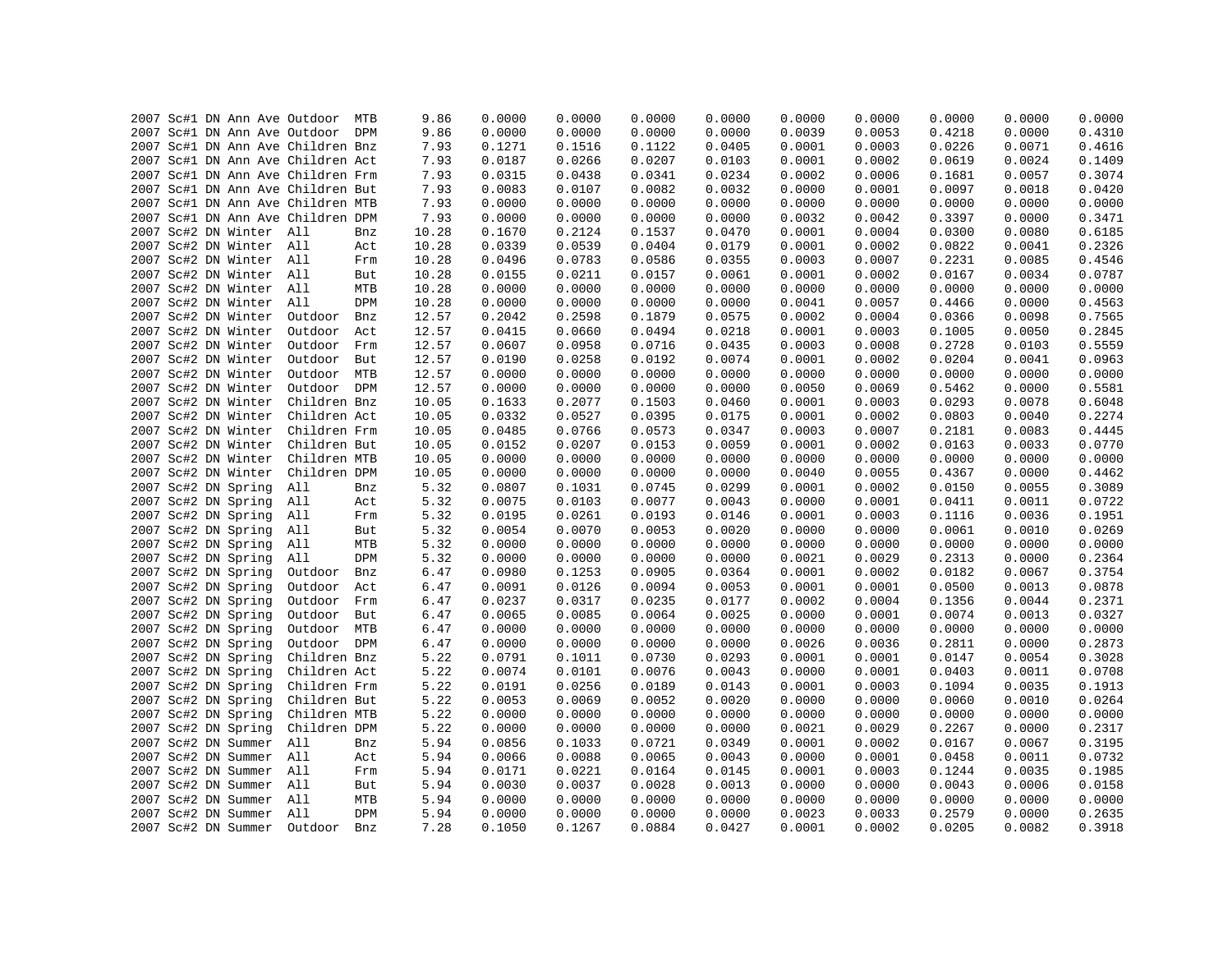|  | 2007 Sc#2 DN Summer               | Outdoor Act  |     | 7.28  | 0.0081 | 0.0107 | 0.0080 | 0.0052 | 0.0001 | 0.0001 | 0.0562 | 0.0013 | 0.0897 |
|--|-----------------------------------|--------------|-----|-------|--------|--------|--------|--------|--------|--------|--------|--------|--------|
|  | 2007 Sc#2 DN Summer               | Outdoor      | Frm | 7.28  | 0.0209 | 0.0271 | 0.0201 | 0.0178 | 0.0002 | 0.0004 | 0.1525 | 0.0043 | 0.2433 |
|  | 2007 Sc#2 DN Summer               | Outdoor      | But | 7.28  | 0.0036 | 0.0046 | 0.0035 | 0.0016 | 0.0000 | 0.0000 | 0.0052 | 0.0008 | 0.0193 |
|  | 2007 Sc#2 DN Summer               | Outdoor      | MTB | 7.28  | 0.0000 | 0.0000 | 0.0000 | 0.0000 | 0.0000 | 0.0000 | 0.0000 | 0.0000 | 0.0000 |
|  | 2007 Sc#2 DN Summer               | Outdoor DPM  |     | 7.28  | 0.0000 | 0.0000 | 0.0000 | 0.0000 | 0.0029 | 0.0040 | 0.3162 | 0.0000 | 0.3231 |
|  | 2007 Sc#2 DN Summer               | Children Bnz |     | 5.87  | 0.0847 | 0.1022 | 0.0713 | 0.0345 | 0.0001 | 0.0002 | 0.0165 | 0.0066 | 0.3160 |
|  | 2007 Sc#2 DN Summer               | Children Act |     | 5.87  | 0.0065 | 0.0087 | 0.0065 | 0.0042 | 0.0000 | 0.0001 | 0.0453 | 0.0011 | 0.0724 |
|  | 2007 Sc#2 DN Summer               | Children Frm |     | 5.87  | 0.0169 | 0.0219 | 0.0162 | 0.0143 | 0.0001 | 0.0003 | 0.1230 | 0.0035 | 0.1963 |
|  | 2007 Sc#2 DN Summer               | Children But |     | 5.87  | 0.0029 | 0.0037 | 0.0028 | 0.0013 | 0.0000 | 0.0000 | 0.0042 | 0.0006 | 0.0156 |
|  | 2007 Sc#2 DN Summer               | Children MTB |     | 5.87  | 0.0000 | 0.0000 | 0.0000 | 0.0000 | 0.0000 | 0.0000 | 0.0000 | 0.0000 | 0.0000 |
|  | 2007 Sc#2 DN Summer               | Children DPM |     | 5.87  | 0.0000 | 0.0000 | 0.0000 | 0.0000 | 0.0023 | 0.0032 | 0.2551 | 0.0000 | 0.2606 |
|  | 2007 Sc#2 DN Fall                 | All          | Bnz | 11.17 | 0.1669 | 0.1782 | 0.1222 | 0.0531 | 0.0001 | 0.0002 | 0.0303 | 0.0088 | 0.5600 |
|  | 2007 Sc#2 DN Fall                 | All          | Act | 11.17 | 0.0251 | 0.0317 | 0.0237 | 0.0155 | 0.0001 | 0.0002 | 0.0832 | 0.0037 | 0.1831 |
|  | 2007 Sc#2 DN Fall                 | All          | Frm | 11.17 | 0.0368 | 0.0459 | 0.0341 | 0.0309 | 0.0003 | 0.0005 | 0.2258 | 0.0078 | 0.3820 |
|  | 2007 Sc#2 DN Fall                 | All          | But | 11.17 | 0.0087 | 0.0102 | 0.0076 | 0.0038 | 0.0000 | 0.0001 | 0.0123 | 0.0023 | 0.0451 |
|  | 2007 Sc#2 DN Fall                 | All          | MTB | 11.17 | 0.0000 | 0.0000 | 0.0000 | 0.0000 | 0.0000 | 0.0000 | 0.0000 | 0.0000 | 0.0000 |
|  | 2007 Sc#2 DN Fall                 | All          | DPM | 11.17 | 0.0000 | 0.0000 | 0.0000 | 0.0000 | 0.0043 | 0.0054 | 0.4484 | 0.0000 | 0.4582 |
|  | 2007 Sc#2 DN Fall                 | Outdoor      | Bnz | 13.54 | 0.2024 | 0.2161 | 0.1482 | 0.0644 | 0.0002 | 0.0003 | 0.0368 | 0.0107 | 0.6790 |
|  | 2007 Sc#2 DN Fall                 | Outdoor      | Act | 13.54 | 0.0304 | 0.0385 | 0.0287 | 0.0188 | 0.0001 | 0.0002 | 0.1008 | 0.0045 | 0.2220 |
|  | 2007 Sc#2 DN Fall                 | Outdoor Frm  |     | 13.54 | 0.0446 | 0.0557 | 0.0413 | 0.0375 | 0.0003 | 0.0006 | 0.2738 | 0.0094 | 0.4632 |
|  | 2007 Sc#2 DN Fall                 | Outdoor      | But | 13.54 | 0.0105 | 0.0124 | 0.0093 | 0.0047 | 0.0001 | 0.0001 | 0.0150 | 0.0027 | 0.0547 |
|  | 2007 Sc#2 DN Fall                 | Outdoor MTB  |     | 13.54 | 0.0000 | 0.0000 | 0.0000 | 0.0000 | 0.0000 | 0.0000 | 0.0000 | 0.0000 | 0.0000 |
|  | 2007 Sc#2 DN Fall                 | Outdoor DPM  |     | 13.54 | 0.0000 | 0.0000 | 0.0000 | 0.0000 | 0.0053 | 0.0065 | 0.5438 | 0.0000 | 0.5555 |
|  | 2007 Sc#2 DN Fall                 | Children Bnz |     | 10.96 | 0.1639 | 0.1750 | 0.1200 | 0.0522 | 0.0001 | 0.0002 | 0.0298 | 0.0087 | 0.5498 |
|  | 2007 Sc#2 DN Fall                 | Children Act |     | 10.96 | 0.0246 | 0.0311 | 0.0232 | 0.0152 | 0.0001 | 0.0002 | 0.0816 | 0.0037 | 0.1798 |
|  | 2007 Sc#2 DN Fall                 | Children Frm |     | 10.96 | 0.0361 | 0.0451 | 0.0335 | 0.0304 | 0.0003 | 0.0005 | 0.2217 | 0.0076 | 0.3751 |
|  | 2007 Sc#2 DN Fall                 | Children But |     | 10.96 | 0.0085 | 0.0101 | 0.0075 | 0.0038 | 0.0000 | 0.0001 | 0.0121 | 0.0022 | 0.0443 |
|  | 2007 Sc#2 DN Fall                 | Children MTB |     | 10.96 | 0.0000 | 0.0000 | 0.0000 | 0.0000 | 0.0000 | 0.0000 | 0.0000 | 0.0000 | 0.0000 |
|  | 2007 Sc#2 DN Fall                 | Children DPM |     | 10.96 | 0.0000 | 0.0000 | 0.0000 | 0.0000 | 0.0043 | 0.0053 | 0.4403 | 0.0000 | 0.4498 |
|  | 2007 Sc#2 DN Ann Ave All          |              | Bnz | 8.09  | 0.1250 | 0.1493 | 0.1056 | 0.0412 | 0.0001 | 0.0002 | 0.0230 | 0.0073 | 0.4517 |
|  | 2007 Sc#2 DN Ann Ave All          |              | Act | 8.09  | 0.0183 | 0.0262 | 0.0196 | 0.0105 | 0.0001 | 0.0001 | 0.0631 | 0.0025 | 0.1403 |
|  | 2007 Sc#2 DN Ann Ave All          |              | Frm | 8.09  | 0.0307 | 0.0431 | 0.0321 | 0.0239 | 0.0002 | 0.0004 | 0.1712 | 0.0058 | 0.3075 |
|  | 2007 Sc#2 DN Ann Ave All          |              | But | 8.09  | 0.0081 | 0.0105 | 0.0079 | 0.0033 | 0.0000 | 0.0001 | 0.0098 | 0.0018 | 0.0416 |
|  | 2007 Sc#2 DN Ann Ave All          |              | MTB | 8.09  | 0.0000 | 0.0000 | 0.0000 | 0.0000 | 0.0000 | 0.0000 | 0.0000 | 0.0000 | 0.0000 |
|  | 2007 Sc#2 DN Ann Ave All          |              | DPM | 8.09  | 0.0000 | 0.0000 | 0.0000 | 0.0000 | 0.0032 | 0.0043 | 0.3461 | 0.0000 | 0.3536 |
|  | 2007 Sc#2 DN Ann Ave Outdoor      |              | Bnz | 9.86  | 0.1524 | 0.1820 | 0.1287 | 0.0503 | 0.0001 | 0.0003 | 0.0280 | 0.0088 | 0.5507 |
|  | 2007 Sc#2 DN Ann Ave Outdoor Act  |              |     | 9.86  | 0.0223 | 0.0319 | 0.0239 | 0.0128 | 0.0001 | 0.0002 | 0.0769 | 0.0030 | 0.1710 |
|  | 2007 Sc#2 DN Ann Ave Outdoor      |              | Frm | 9.86  | 0.0375 | 0.0526 | 0.0391 | 0.0291 | 0.0002 | 0.0005 | 0.2087 | 0.0071 | 0.3749 |
|  | 2007 Sc#2 DN Ann Ave Outdoor      |              | But | 9.86  | 0.0099 | 0.0128 | 0.0096 | 0.0040 | 0.0000 | 0.0001 | 0.0120 | 0.0022 | 0.0508 |
|  | 2007 Sc#2 DN Ann Ave Outdoor      |              | MTB | 9.86  | 0.0000 | 0.0000 | 0.0000 | 0.0000 | 0.0000 | 0.0000 | 0.0000 | 0.0000 | 0.0000 |
|  | 2007 Sc#2 DN Ann Ave Outdoor DPM  |              |     | 9.86  | 0.0000 | 0.0000 | 0.0000 | 0.0000 | 0.0039 | 0.0053 | 0.4218 | 0.0000 | 0.4310 |
|  | 2007 Sc#2 DN Ann Ave Children Bnz |              |     | 7.93  | 0.1227 | 0.1465 | 0.1036 | 0.0405 | 0.0001 | 0.0002 | 0.0226 | 0.0071 | 0.4434 |
|  | 2007 Sc#2 DN Ann Ave Children Act |              |     | 7.93  | 0.0179 | 0.0257 | 0.0192 | 0.0103 | 0.0001 | 0.0001 | 0.0619 | 0.0024 | 0.1376 |
|  | 2007 Sc#2 DN Ann Ave Children Frm |              |     | 7.93  | 0.0301 | 0.0423 | 0.0315 | 0.0234 | 0.0002 | 0.0004 | 0.1681 | 0.0057 | 0.3018 |
|  | 2007 Sc#2 DN Ann Ave Children But |              |     | 7.93  | 0.0080 | 0.0103 | 0.0077 | 0.0032 | 0.0000 | 0.0001 | 0.0097 | 0.0018 | 0.0408 |
|  | 2007 Sc#2 DN Ann Ave Children MTB |              |     | 7.93  | 0.0000 | 0.0000 | 0.0000 | 0.0000 | 0.0000 | 0.0000 | 0.0000 | 0.0000 | 0.0000 |
|  | 2007 Sc#2 DN Ann Ave Children DPM |              |     | 7.93  | 0.0000 | 0.0000 | 0.0000 | 0.0000 | 0.0032 | 0.0042 | 0.3397 | 0.0000 | 0.3471 |
|  | 2007 Sc#3 DN Winter All           |              | Bnz | 10.28 | 0.1670 | 0.1613 | 0.1174 | 0.0470 | 0.0001 | 0.0194 | 0.0300 | 0.0080 | 0.5501 |
|  | 2007 Sc#3 DN Winter All           |              | Act | 10.28 | 0.0339 | 0.0409 | 0.0308 | 0.0179 | 0.0001 | 0.0119 | 0.0822 | 0.0041 | 0.2218 |
|  | 2007 Sc#3 DN Winter All           |              | Frm | 10.28 | 0.0496 | 0.0595 | 0.0447 | 0.0355 | 0.0003 | 0.0375 | 0.2231 | 0.0085 | 0.4587 |
|  | 2007 Sc#3 DN Winter All           |              | But | 10.28 | 0.0155 | 0.0160 | 0.0120 | 0.0061 | 0.0001 | 0.0084 | 0.0167 | 0.0034 | 0.0782 |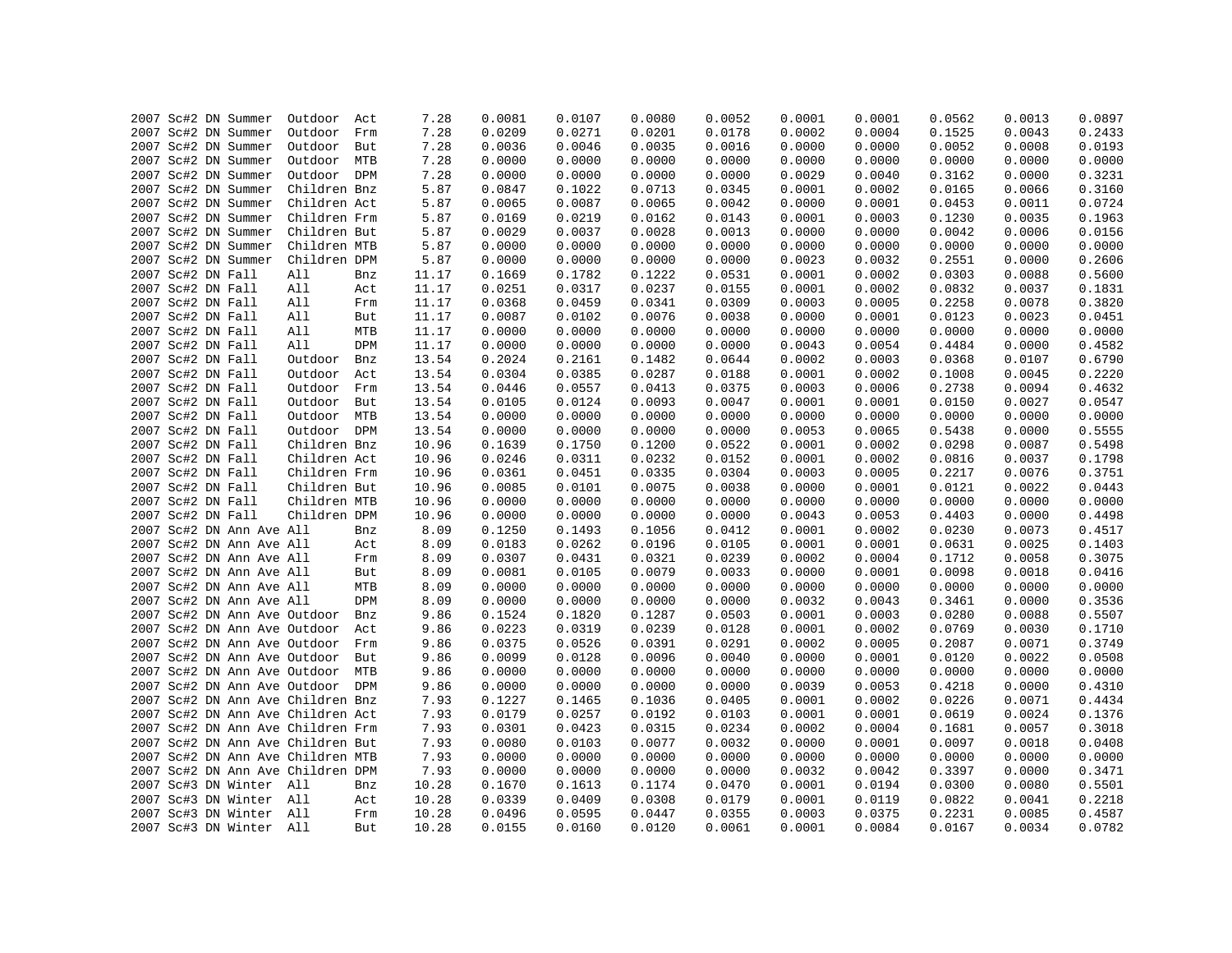| 2007 Sc#3 DN Winter     | All<br>MTB     | 10.28 | 0.0000 | 0.0000 | 0.0000           | 0.0000           | 0.0000 | 0.0000 | 0.0000           | 0.0000           | 0.0000           |
|-------------------------|----------------|-------|--------|--------|------------------|------------------|--------|--------|------------------|------------------|------------------|
| 2007 Sc#3 DN Winter     | All<br>DPM     | 10.28 | 0.0000 | 0.0000 | 0.0000           | 0.0000           | 0.0041 | 0.3091 | 0.4466           | 0.0000           | 0.7598           |
| 2007 Sc#3 DN Winter     | Outdoor<br>Bnz | 12.57 | 0.2042 | 0.1972 | 0.1436           | 0.0575           | 0.0002 | 0.0238 | 0.0366           | 0.0098           | 0.6728           |
| 2007 Sc#3 DN Winter     | Outdoor<br>Act | 12.57 | 0.0415 | 0.0501 | 0.0377           | 0.0218           | 0.0001 | 0.0146 | 0.1005           | 0.0050           | 0.2713           |
| 2007 Sc#3 DN Winter     | Outdoor<br>Frm | 12.57 | 0.0607 | 0.0727 | 0.0547           | 0.0435           | 0.0003 | 0.0459 | 0.2728           | 0.0103           | 0.5610           |
| 2007 Sc#3 DN Winter     | Outdoor<br>But | 12.57 | 0.0190 | 0.0196 | 0.0147           | 0.0074           | 0.0001 | 0.0103 | 0.0204           | 0.0041           | 0.0956           |
| 2007 Sc#3 DN Winter     | Outdoor MTB    | 12.57 | 0.0000 | 0.0000 | 0.0000           | 0.0000           | 0.0000 | 0.0000 | 0.0000           | 0.0000           | 0.0000           |
| 2007 Sc#3 DN Winter     | Outdoor DPM    | 12.57 | 0.0000 | 0.0000 | 0.0000           | 0.0000           | 0.0050 | 0.3780 | 0.5462           | 0.0000           | 0.9292           |
| 2007 Sc#3 DN Winter     | Children Bnz   | 10.05 | 0.1633 | 0.1577 | 0.1148           | 0.0460           | 0.0001 | 0.0190 | 0.0293           | 0.0078           | 0.5379           |
| 2007 Sc#3 DN Winter     | Children Act   | 10.05 | 0.0332 | 0.0400 | 0.0302           | 0.0175           | 0.0001 | 0.0117 | 0.0803           | 0.0040           | 0.2169           |
| 2007 Sc#3 DN Winter     | Children Frm   | 10.05 | 0.0485 | 0.0581 | 0.0438           | 0.0347           | 0.0003 | 0.0367 | 0.2181           | 0.0083           | 0.4485           |
| 2007 Sc#3 DN Winter     | Children But   | 10.05 | 0.0152 | 0.0157 | 0.0117           | 0.0059           | 0.0001 | 0.0082 | 0.0163           | 0.0033           | 0.0764           |
| 2007 Sc#3 DN Winter     | Children MTB   | 10.05 | 0.0000 | 0.0000 | 0.0000           | 0.0000           | 0.0000 | 0.0000 | 0.0000           | 0.0000           | 0.0000           |
| 2007 Sc#3 DN Winter     | Children DPM   | 10.05 | 0.0000 | 0.0000 | 0.0000           | 0.0000           | 0.0040 | 0.3023 | 0.4367           | 0.0000           | 0.7429           |
| 2007 Sc#3 DN Spring     | All<br>Bnz     | 5.32  | 0.0807 | 0.0783 | 0.0569           | 0.0299           | 0.0001 | 0.0083 | 0.0150           | 0.0055           | 0.2746           |
| 2007 Sc#3 DN Spring     | All<br>Act     | 5.32  | 0.0075 | 0.0079 | 0.0059           | 0.0043           | 0.0000 | 0.0051 | 0.0411           | 0.0011           | 0.0729           |
| 2007 Sc#3 DN Spring     | All<br>Frm     | 5.32  | 0.0195 | 0.0198 | 0.0148           | 0.0146           | 0.0001 | 0.0160 | 0.1116           | 0.0036           | 0.1999           |
| 2007 Sc#3 DN Spring     | All<br>But     | 5.32  | 0.0054 | 0.0053 | 0.0040           | 0.0020           | 0.0000 | 0.0026 | 0.0061           | 0.0010           | 0.0266           |
| 2007 Sc#3 DN Spring     | All<br>MTB     | 5.32  | 0.0000 | 0.0000 | 0.0000           | 0.0000           | 0.0000 | 0.0000 | 0.0000           | 0.0000           | 0.0000           |
| 2007 Sc#3 DN Spring     | All<br>DPM     | 5.32  | 0.0000 | 0.0000 | 0.0000           | 0.0000           | 0.0021 | 0.1601 | 0.2313           | 0.0000           | 0.3936           |
| 2007 Sc#3 DN Spring     | Outdoor<br>Bnz | 6.47  | 0.0980 | 0.0951 | 0.0691           | 0.0364           | 0.0001 | 0.0100 | 0.0182           | 0.0067           | 0.3337           |
|                         |                | 6.47  | 0.0091 | 0.0095 | 0.0072           | 0.0053           | 0.0001 | 0.0062 | 0.0500           | 0.0013           | 0.0886           |
| 2007 Sc#3 DN Spring     | Outdoor<br>Act |       | 0.0237 | 0.0241 |                  |                  | 0.0002 | 0.0194 |                  |                  |                  |
| 2007 Sc#3 DN Spring     | Outdoor<br>Frm | 6.47  |        | 0.0065 | 0.0179<br>0.0049 | 0.0177<br>0.0025 |        | 0.0032 | 0.1356<br>0.0074 | 0.0044<br>0.0013 | 0.2430<br>0.0323 |
| 2007 Sc#3 DN Spring     | Outdoor<br>But | 6.47  | 0.0065 |        |                  |                  | 0.0000 |        |                  |                  |                  |
| 2007 Sc#3 DN Spring     | Outdoor<br>MTB | 6.47  | 0.0000 | 0.0000 | 0.0000           | 0.0000           | 0.0000 | 0.0000 | 0.0000           | 0.0000           | 0.0000           |
| 2007 Sc#3 DN Spring     | Outdoor DPM    | 6.47  | 0.0000 | 0.0000 | 0.0000           | 0.0000           | 0.0026 | 0.1946 | 0.2811           | 0.0000           | 0.4783           |
| 2007 Sc#3 DN Spring     | Children Bnz   | 5.22  | 0.0791 | 0.0767 | 0.0558           | 0.0293           | 0.0001 | 0.0081 | 0.0147           | 0.0054           | 0.2692           |
| 2007 Sc#3 DN Spring     | Children Act   | 5.22  | 0.0074 | 0.0077 | 0.0058           | 0.0043           | 0.0000 | 0.0050 | 0.0403           | 0.0011           | 0.0715           |
| 2007 Sc#3 DN Spring     | Children Frm   | 5.22  | 0.0191 | 0.0194 | 0.0145           | 0.0143           | 0.0001 | 0.0156 | 0.1094           | 0.0035           | 0.1960           |
| 2007 Sc#3 DN Spring     | Children But   | 5.22  | 0.0053 | 0.0052 | 0.0040           | 0.0020           | 0.0000 | 0.0026 | 0.0060           | 0.0010           | 0.0260           |
| 2007 Sc#3 DN Spring     | Children MTB   | 5.22  | 0.0000 | 0.0000 | 0.0000           | 0.0000           | 0.0000 | 0.0000 | 0.0000           | 0.0000           | 0.0000           |
| 2007 Sc#3 DN Spring     | Children DPM   | 5.22  | 0.0000 | 0.0000 | 0.0000           | 0.0000           | 0.0021 | 0.1569 | 0.2267           | 0.0000           | 0.3858           |
| 2007 Sc#3 DN Summer     | All<br>Bnz     | 5.94  | 0.0856 | 0.0784 | 0.0551           | 0.0349           | 0.0001 | 0.0092 | 0.0167           | 0.0067           | 0.2867           |
| 2007 Sc#3 DN Summer All | Act            | 5.94  | 0.0066 | 0.0066 | 0.0050           | 0.0043           | 0.0000 | 0.0057 | 0.0458           | 0.0011           | 0.0751           |
| 2007 Sc#3 DN Summer All | Frm            | 5.94  | 0.0171 | 0.0168 | 0.0125           | 0.0145           | 0.0001 | 0.0178 | 0.1244           | 0.0035           | 0.2067           |
| 2007 Sc#3 DN Summer     | All<br>But     | 5.94  | 0.0030 | 0.0028 | 0.0022           | 0.0013           | 0.0000 | 0.0018 | 0.0043           | 0.0006           | 0.0160           |
| 2007 Sc#3 DN Summer     | All<br>MTB     | 5.94  | 0.0000 | 0.0000 | 0.0000           | 0.0000           | 0.0000 | 0.0000 | 0.0000           | 0.0000           | 0.0000           |
| 2007 Sc#3 DN Summer     | All<br>DPM     | 5.94  | 0.0000 | 0.0000 | 0.0000           | 0.0000           | 0.0023 | 0.1785 | 0.2579           | 0.0000           | 0.4387           |
| 2007 Sc#3 DN Summer     | Outdoor<br>Bnz | 7.28  | 0.1050 | 0.0962 | 0.0675           | 0.0427           | 0.0001 | 0.0113 | 0.0205           | 0.0082           | 0.3515           |
| 2007 Sc#3 DN Summer     | Outdoor<br>Act | 7.28  | 0.0081 | 0.0081 | 0.0061           | 0.0052           | 0.0001 | 0.0069 | 0.0562           | 0.0013           | 0.0921           |
| 2007 Sc#3 DN Summer     | Outdoor<br>Frm | 7.28  | 0.0209 | 0.0206 | 0.0154           | 0.0178           | 0.0002 | 0.0218 | 0.1525           | 0.0043           | 0.2535           |
| 2007 Sc#3 DN Summer     | Outdoor<br>But | 7.28  | 0.0036 | 0.0035 | 0.0026           | 0.0016           | 0.0000 | 0.0022 | 0.0052           | 0.0008           | 0.0196           |
| 2007 Sc#3 DN Summer     | Outdoor MTB    | 7.28  | 0.0000 | 0.0000 | 0.0000           | 0.0000           | 0.0000 | 0.0000 | 0.0000           | 0.0000           | 0.0000           |
| 2007 Sc#3 DN Summer     | Outdoor DPM    | 7.28  | 0.0000 | 0.0000 | 0.0000           | 0.0000           | 0.0029 | 0.2188 | 0.3162           | 0.0000           | 0.5379           |
| 2007 Sc#3 DN Summer     | Children Bnz   | 5.87  | 0.0847 | 0.0776 | 0.0545           | 0.0345           | 0.0001 | 0.0091 | 0.0165           | 0.0066           | 0.2835           |
| 2007 Sc#3 DN Summer     | Children Act   | 5.87  | 0.0065 | 0.0066 | 0.0049           | 0.0042           | 0.0000 | 0.0056 | 0.0453           | 0.0011           | 0.0743           |
| 2007 Sc#3 DN Summer     | Children Frm   | 5.87  | 0.0169 | 0.0166 | 0.0124           | 0.0143           | 0.0001 | 0.0176 | 0.1230           | 0.0035           | 0.2045           |
| 2007 Sc#3 DN Summer     | Children But   | 5.87  | 0.0029 | 0.0028 | 0.0021           | 0.0013           | 0.0000 | 0.0018 | 0.0042           | 0.0006           | 0.0158           |
| 2007 Sc#3 DN Summer     | Children MTB   | 5.87  | 0.0000 | 0.0000 | 0.0000           | 0.0000           | 0.0000 | 0.0000 | 0.0000           | 0.0000           | 0.0000           |
| 2007 Sc#3 DN Summer     | Children DPM   | 5.87  | 0.0000 | 0.0000 | 0.0000           | 0.0000           | 0.0023 | 0.1765 | 0.2551           | 0.0000           | 0.4339           |
| 2007 Sc#3 DN Fall       | All<br>Bnz     | 11.17 | 0.1669 | 0.1353 | 0.0934           | 0.0531           | 0.0001 | 0.0136 | 0.0303           | 0.0088           | 0.5015           |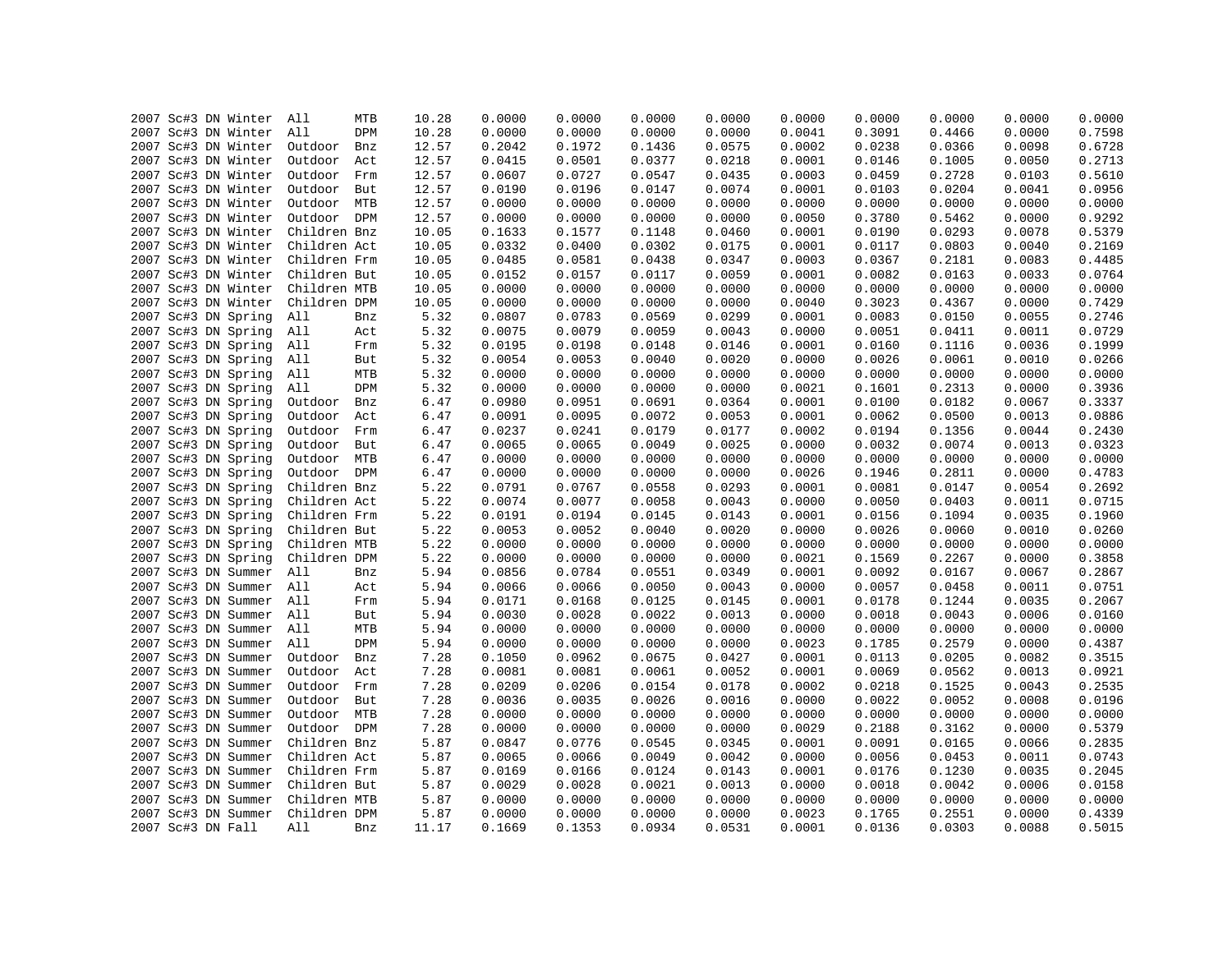|  | 2007 Sc#3 DN Fall |                                   | All          | Act        | 11.17 | 0.0251 | 0.0241 | 0.0181 | 0.0155 | 0.0001 | 0.0083 | 0.0832 | 0.0037 | 0.1781 |
|--|-------------------|-----------------------------------|--------------|------------|-------|--------|--------|--------|--------|--------|--------|--------|--------|--------|
|  | 2007 Sc#3 DN Fall |                                   | All          | Frm        | 11.17 | 0.0368 | 0.0349 | 0.0260 | 0.0309 | 0.0003 | 0.0262 | 0.2258 | 0.0078 | 0.3886 |
|  | 2007 Sc#3 DN Fall |                                   | All          | But        | 11.17 | 0.0087 | 0.0078 | 0.0058 | 0.0038 | 0.0000 | 0.0043 | 0.0123 | 0.0023 | 0.0450 |
|  | 2007 Sc#3 DN Fall |                                   | All          | MTB        | 11.17 | 0.0000 | 0.0000 | 0.0000 | 0.0000 | 0.0000 | 0.0000 | 0.0000 | 0.0000 | 0.0000 |
|  | 2007 Sc#3 DN Fall |                                   | All          | DPM        | 11.17 | 0.0000 | 0.0000 | 0.0000 | 0.0000 | 0.0043 | 0.2927 | 0.4484 | 0.0000 | 0.7455 |
|  | 2007 Sc#3 DN Fall |                                   | Outdoor      | Bnz        | 13.54 | 0.2024 | 0.1641 | 0.1132 | 0.0644 | 0.0002 | 0.0165 | 0.0368 | 0.0107 | 0.6081 |
|  | 2007 Sc#3 DN Fall |                                   | Outdoor      | Act        | 13.54 | 0.0304 | 0.0292 | 0.0219 | 0.0188 | 0.0001 | 0.0101 | 0.1008 | 0.0045 | 0.2159 |
|  | 2007 Sc#3 DN Fall |                                   | Outdoor      | Frm        | 13.54 | 0.0446 | 0.0423 | 0.0316 | 0.0375 | 0.0003 | 0.0317 | 0.2738 | 0.0094 | 0.4712 |
|  | 2007 Sc#3 DN Fall |                                   | Outdoor But  |            | 13.54 | 0.0105 | 0.0094 | 0.0071 | 0.0047 | 0.0001 | 0.0052 | 0.0150 | 0.0027 | 0.0546 |
|  | 2007 Sc#3 DN Fall |                                   | Outdoor MTB  |            | 13.54 | 0.0000 | 0.0000 | 0.0000 | 0.0000 | 0.0000 | 0.0000 | 0.0000 | 0.0000 | 0.0000 |
|  | 2007 Sc#3 DN Fall |                                   | Outdoor DPM  |            | 13.54 | 0.0000 | 0.0000 | 0.0000 | 0.0000 | 0.0053 | 0.3549 | 0.5438 | 0.0000 | 0.9039 |
|  | 2007 Sc#3 DN Fall |                                   | Children Bnz |            | 10.96 | 0.1639 | 0.1328 | 0.0917 | 0.0522 | 0.0001 | 0.0133 | 0.0298 | 0.0087 | 0.4924 |
|  | 2007 Sc#3 DN Fall |                                   | Children Act |            | 10.96 | 0.0246 | 0.0236 | 0.0177 | 0.0152 | 0.0001 | 0.0082 | 0.0816 | 0.0037 | 0.1748 |
|  | 2007 Sc#3 DN Fall |                                   | Children Frm |            | 10.96 | 0.0361 | 0.0342 | 0.0256 | 0.0304 | 0.0003 | 0.0257 | 0.2217 | 0.0076 | 0.3815 |
|  | 2007 Sc#3 DN Fall |                                   | Children But |            | 10.96 | 0.0085 | 0.0076 | 0.0057 | 0.0038 | 0.0000 | 0.0042 | 0.0121 | 0.0022 | 0.0442 |
|  | 2007 Sc#3 DN Fall |                                   | Children MTB |            | 10.96 | 0.0000 | 0.0000 | 0.0000 | 0.0000 | 0.0000 | 0.0000 | 0.0000 | 0.0000 | 0.0000 |
|  | 2007 Sc#3 DN Fall |                                   | Children DPM |            | 10.96 | 0.0000 | 0.0000 | 0.0000 | 0.0000 | 0.0043 | 0.2874 | 0.4403 | 0.0000 | 0.7319 |
|  |                   | 2007 Sc#3 DN Ann Ave All          |              | Bnz        | 8.09  | 0.1250 | 0.1133 | 0.0807 | 0.0412 | 0.0001 | 0.0126 | 0.0230 | 0.0073 | 0.4032 |
|  |                   | 2007 Sc#3 DN Ann Ave All          |              | Act        | 8.09  | 0.0183 | 0.0199 | 0.0149 | 0.0105 | 0.0001 | 0.0078 | 0.0631 | 0.0025 | 0.1370 |
|  |                   | 2007 Sc#3 DN Ann Ave All          |              | Frm        | 8.09  | 0.0307 | 0.0327 | 0.0245 | 0.0239 | 0.0002 | 0.0244 | 0.1712 | 0.0058 | 0.3135 |
|  |                   | 2007 Sc#3 DN Ann Ave All          |              | But        | 8.09  | 0.0081 | 0.0080 | 0.0060 | 0.0033 | 0.0000 | 0.0043 | 0.0098 | 0.0018 | 0.0414 |
|  |                   | 2007 Sc#3 DN Ann Ave All          |              | MTB        | 8.09  | 0.0000 | 0.0000 | 0.0000 | 0.0000 | 0.0000 | 0.0000 | 0.0000 | 0.0000 | 0.0000 |
|  |                   | 2007 Sc#3 DN Ann Ave All          |              | DPM        | 8.09  | 0.0000 | 0.0000 | 0.0000 | 0.0000 | 0.0032 | 0.2351 | 0.3461 | 0.0000 | 0.5844 |
|  |                   | 2007 Sc#3 DN Ann Ave Outdoor      |              | Bnz        | 9.86  | 0.1524 | 0.1381 | 0.0984 | 0.0503 | 0.0001 | 0.0154 | 0.0280 | 0.0088 | 0.4915 |
|  |                   | 2007 Sc#3 DN Ann Ave Outdoor      |              | Act        | 9.86  | 0.0223 | 0.0242 | 0.0182 | 0.0128 | 0.0001 | 0.0095 | 0.0769 | 0.0030 | 0.1670 |
|  |                   | 2007 Sc#3 DN Ann Ave Outdoor Frm  |              |            | 9.86  | 0.0375 | 0.0399 | 0.0299 | 0.0291 | 0.0002 | 0.0297 | 0.2087 | 0.0071 | 0.3821 |
|  |                   | 2007 Sc#3 DN Ann Ave Outdoor      |              | But        | 9.86  | 0.0099 | 0.0098 | 0.0073 | 0.0040 | 0.0000 | 0.0052 | 0.0120 | 0.0022 | 0.0505 |
|  |                   | 2007 Sc#3 DN Ann Ave Outdoor MTB  |              |            | 9.86  | 0.0000 | 0.0000 | 0.0000 | 0.0000 | 0.0000 | 0.0000 | 0.0000 | 0.0000 | 0.0000 |
|  |                   | 2007 Sc#3 DN Ann Ave Outdoor DPM  |              |            | 9.86  | 0.0000 | 0.0000 | 0.0000 | 0.0000 | 0.0039 | 0.2866 | 0.4218 | 0.0000 | 0.7123 |
|  |                   | 2007 Sc#3 DN Ann Ave Children Bnz |              |            | 7.93  | 0.1227 | 0.1112 | 0.0792 | 0.0405 | 0.0001 | 0.0124 | 0.0226 | 0.0071 | 0.3958 |
|  |                   | 2007 Sc#3 DN Ann Ave Children Act |              |            | 7.93  | 0.0179 | 0.0195 | 0.0147 | 0.0103 | 0.0001 | 0.0076 | 0.0619 | 0.0024 | 0.1344 |
|  |                   | 2007 Sc#3 DN Ann Ave Children Frm |              |            | 7.93  | 0.0301 | 0.0321 | 0.0240 | 0.0234 | 0.0002 | 0.0239 | 0.1681 | 0.0057 | 0.3076 |
|  |                   | 2007 Sc#3 DN Ann Ave Children But |              |            | 7.93  | 0.0080 | 0.0078 | 0.0059 | 0.0032 | 0.0000 | 0.0042 | 0.0097 | 0.0018 | 0.0406 |
|  |                   | 2007 Sc#3 DN Ann Ave Children MTB |              |            | 7.93  | 0.0000 | 0.0000 | 0.0000 | 0.0000 | 0.0000 | 0.0000 | 0.0000 | 0.0000 | 0.0000 |
|  |                   | 2007 Sc#3 DN Ann Ave Children DPM |              |            | 7.93  | 0.0000 | 0.0000 | 0.0000 | 0.0000 | 0.0032 | 0.2308 | 0.3397 | 0.0000 | 0.5736 |
|  |                   | 2020 Base DN Winter All           |              | Bnz        | 10.28 | 0.1518 | 0.1801 | 0.1841 | 0.0325 | 0.0001 | 0.0007 | 0.0286 | 0.0086 | 0.5866 |
|  |                   | 2020 Base DN Winter All           |              | Act        | 10.28 | 0.0289 | 0.0336 | 0.0345 | 0.0103 | 0.0001 | 0.0005 | 0.0785 | 0.0043 | 0.1906 |
|  |                   | 2020 Base DN Winter All           |              | Frm        | 10.28 | 0.0375 | 0.0436 | 0.0451 | 0.0155 | 0.0002 | 0.0014 | 0.2131 | 0.0090 | 0.3654 |
|  |                   | 2020 Base DN Winter All           |              | But        | 10.28 | 0.0179 | 0.0217 | 0.0210 | 0.0020 | 0.0001 | 0.0003 | 0.0159 | 0.0036 | 0.0827 |
|  |                   | 2020 Base DN Winter All           |              | MTB        | 10.28 | 0.0000 | 0.0000 | 0.0000 | 0.0000 | 0.0000 | 0.0000 | 0.0000 | 0.0000 | 0.0000 |
|  |                   | 2020 Base DN Winter All           |              | DPM        | 10.28 | 0.0000 | 0.0000 | 0.0000 | 0.0000 | 0.0051 | 0.0111 | 0.4275 | 0.0000 | 0.4437 |
|  |                   | 2020 Base DN Winter               | Outdoor      |            | 12.57 | 0.1856 | 0.2202 | 0.2252 | 0.0397 | 0.0002 | 0.0009 | 0.0350 | 0.0105 | 0.7174 |
|  |                   | 2020 Base DN Winter               | Outdoor      | Bnz<br>Act | 12.57 | 0.0353 | 0.0411 | 0.0422 | 0.0125 | 0.0001 | 0.0006 | 0.0960 | 0.0053 | 0.2331 |
|  |                   |                                   |              |            |       |        |        |        |        |        |        |        |        |        |
|  |                   | 2020 Base DN Winter               | Outdoor      | Frm        | 12.57 | 0.0458 | 0.0533 | 0.0551 | 0.0190 | 0.0003 | 0.0017 | 0.2606 | 0.0110 | 0.4469 |
|  |                   | 2020 Base DN Winter               | Outdoor      | But        | 12.57 | 0.0219 | 0.0266 | 0.0257 | 0.0025 | 0.0001 | 0.0004 | 0.0195 | 0.0044 | 0.1011 |
|  |                   | 2020 Base DN Winter               | Outdoor      | MTB        | 12.57 | 0.0000 | 0.0000 | 0.0000 | 0.0000 | 0.0000 | 0.0000 | 0.0000 | 0.0000 | 0.0000 |
|  |                   | 2020 Base DN Winter               | Outdoor DPM  |            | 12.57 | 0.0000 | 0.0000 | 0.0000 | 0.0000 | 0.0062 | 0.0136 | 0.5229 | 0.0000 | 0.5427 |
|  |                   | 2020 Base DN Winter               | Children Bnz |            | 10.05 | 0.1484 | 0.1761 | 0.1801 | 0.0318 | 0.0001 | 0.0007 | 0.0280 | 0.0084 | 0.5736 |
|  |                   | 2020 Base DN Winter               | Children Act |            | 10.05 | 0.0282 | 0.0328 | 0.0338 | 0.0100 | 0.0001 | 0.0004 | 0.0767 | 0.0042 | 0.1864 |
|  |                   | 2020 Base DN Winter               | Children Frm |            | 10.05 | 0.0366 | 0.0426 | 0.0441 | 0.0152 | 0.0002 | 0.0014 | 0.2084 | 0.0088 | 0.3573 |
|  |                   | 2020 Base DN Winter               | Children But |            | 10.05 | 0.0175 | 0.0213 | 0.0206 | 0.0020 | 0.0001 | 0.0003 | 0.0156 | 0.0035 | 0.0808 |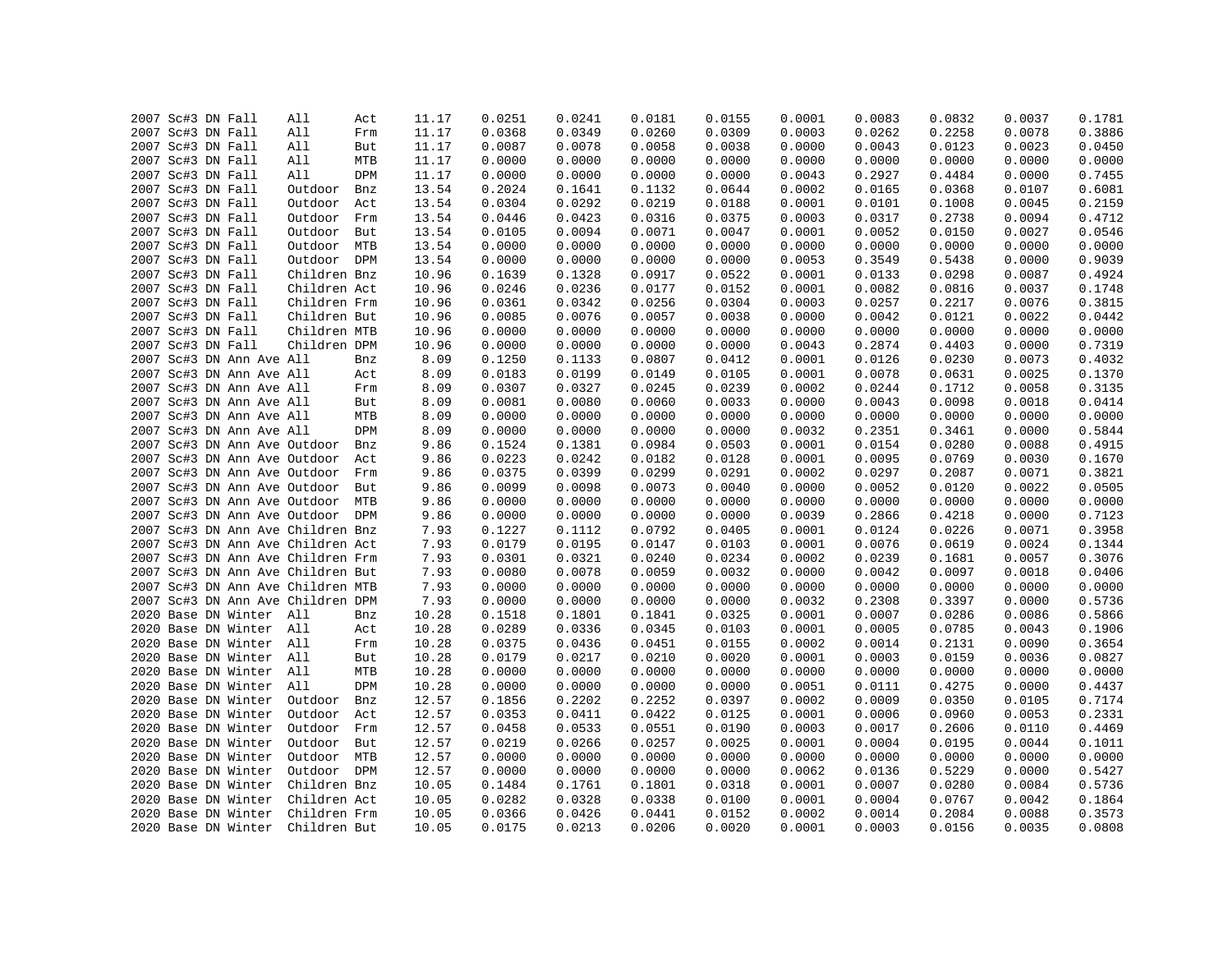| 2020 Base DN Winter | Children MTB          | 10.05 | 0.0000 | 0.0000 | 0.0000 | 0.0000 | 0.0000 | 0.0000 | 0.0000 | 0.0000 | 0.0000 |
|---------------------|-----------------------|-------|--------|--------|--------|--------|--------|--------|--------|--------|--------|
| 2020 Base DN Winter | Children DPM          | 10.05 | 0.0000 | 0.0000 | 0.0000 | 0.0000 | 0.0050 | 0.0109 | 0.4180 | 0.0000 | 0.4339 |
| 2020 Base DN Spring | All<br>Bnz            | 5.32  | 0.0753 | 0.0881 | 0.0852 | 0.0209 | 0.0001 | 0.0004 | 0.0148 | 0.0059 | 0.2907 |
|                     | All                   | 5.32  | 0.0058 | 0.0065 | 0.0067 | 0.0018 | 0.0000 | 0.0002 | 0.0406 | 0.0010 | 0.0627 |
| 2020 Base DN Spring | Act                   |       |        |        |        |        |        |        |        |        |        |
| 2020 Base DN Spring | All<br>Frm            | 5.32  | 0.0150 | 0.0170 | 0.0176 | 0.0060 | 0.0001 | 0.0007 | 0.1103 | 0.0038 | 0.1705 |
| 2020 Base DN Spring | All<br>But            | 5.32  | 0.0067 | 0.0080 | 0.0076 | 0.0008 | 0.0000 | 0.0001 | 0.0060 | 0.0011 | 0.0303 |
| 2020 Base DN Spring | All<br>MTB            | 5.32  | 0.0000 | 0.0000 | 0.0000 | 0.0000 | 0.0000 | 0.0000 | 0.0000 | 0.0000 | 0.0000 |
| 2020 Base DN Spring | All<br>DPM            | 5.32  | 0.0000 | 0.0000 | 0.0000 | 0.0000 | 0.0026 | 0.0058 | 0.2215 | 0.0000 | 0.2298 |
| 2020 Base DN Spring | Outdoor<br>Bnz        | 6.47  | 0.0915 | 0.1071 | 0.1035 | 0.0254 | 0.0001 | 0.0005 | 0.0180 | 0.0072 | 0.3532 |
| 2020 Base DN Spring | Outdoor<br>Act        | 6.47  | 0.0070 | 0.0080 | 0.0081 | 0.0022 | 0.0000 | 0.0003 | 0.0494 | 0.0012 | 0.0762 |
| 2020 Base DN Spring | Outdoor<br>Frm        | 6.47  | 0.0182 | 0.0206 | 0.0214 | 0.0073 | 0.0002 | 0.0009 | 0.1340 | 0.0046 | 0.2072 |
| 2020 Base DN Spring | Outdoor<br>But        | 6.47  | 0.0082 | 0.0097 | 0.0092 | 0.0010 | 0.0000 | 0.0001 | 0.0073 | 0.0013 | 0.0368 |
| 2020 Base DN Spring | MTB<br>Outdoor        | 6.47  | 0.0000 | 0.0000 | 0.0000 | 0.0000 | 0.0000 | 0.0000 | 0.0000 | 0.0000 | 0.0000 |
| 2020 Base DN Spring | Outdoor<br>DPM        | 6.47  | 0.0000 | 0.0000 | 0.0000 | 0.0000 | 0.0032 | 0.0070 | 0.2691 | 0.0000 | 0.2793 |
| 2020 Base DN Spring | Children Bnz          | 5.22  | 0.0738 | 0.0864 | 0.0835 | 0.0205 | 0.0001 | 0.0004 | 0.0145 | 0.0058 | 0.2849 |
| 2020 Base DN Spring | Children Act          | 5.22  | 0.0057 | 0.0064 | 0.0065 | 0.0018 | 0.0000 | 0.0002 | 0.0398 | 0.0010 | 0.0614 |
| 2020 Base DN Spring | Children Frm          | 5.22  | 0.0147 | 0.0166 | 0.0172 | 0.0059 | 0.0001 | 0.0007 | 0.1081 | 0.0037 | 0.1671 |
| 2020 Base DN Spring | Children But          | 5.22  | 0.0066 | 0.0078 | 0.0074 | 0.0008 | 0.0000 | 0.0001 | 0.0059 | 0.0011 | 0.0297 |
| 2020 Base DN Spring | Children MTB          | 5.22  | 0.0000 | 0.0000 | 0.0000 | 0.0000 | 0.0000 | 0.0000 | 0.0000 | 0.0000 | 0.0000 |
| 2020 Base DN Spring | Children DPM          | 5.22  | 0.0000 | 0.0000 | 0.0000 | 0.0000 | 0.0026 | 0.0056 | 0.2171 | 0.0000 | 0.2253 |
| 2020 Base DN Summer | All<br>Bnz            | 5.94  | 0.0738 | 0.0854 | 0.0780 | 0.0246 | 0.0001 | 0.0004 | 0.0165 | 0.0072 | 0.2861 |
| 2020 Base DN Summer | All<br>Act            | 5.94  | 0.0050 | 0.0055 | 0.0056 | 0.0017 | 0.0000 | 0.0003 | 0.0453 | 0.0010 | 0.0645 |
| 2020 Base DN Summer | All<br>Frm            | 5.94  | 0.0131 | 0.0144 | 0.0149 | 0.0056 | 0.0001 | 0.0008 | 0.1229 | 0.0037 | 0.1755 |
| 2020 Base DN Summer | All<br>But            | 5.94  | 0.0037 | 0.0042 | 0.0041 | 0.0005 | 0.0000 | 0.0001 | 0.0042 | 0.0007 | 0.0175 |
| 2020 Base DN Summer | All<br>MTB            | 5.94  | 0.0000 | 0.0000 | 0.0000 | 0.0000 | 0.0000 | 0.0000 | 0.0000 | 0.0000 | 0.0000 |
| 2020 Base DN Summer | All<br>DPM            | 5.94  | 0.0000 | 0.0000 | 0.0000 | 0.0000 | 0.0029 | 0.0064 | 0.2469 | 0.0000 | 0.2562 |
| 2020 Base DN Summer | Outdoor<br>Bnz        | 7.28  | 0.0905 | 0.1047 | 0.0956 | 0.0302 | 0.0001 | 0.0005 | 0.0202 | 0.0088 | 0.3507 |
| 2020 Base DN Summer | Outdoor<br>Act        | 7.28  | 0.0061 | 0.0068 | 0.0069 | 0.0021 | 0.0001 | 0.0003 | 0.0555 | 0.0012 | 0.0791 |
| 2020 Base DN Summer | Outdoor<br>Frm        | 7.28  | 0.0160 | 0.0177 | 0.0183 | 0.0069 | 0.0002 | 0.0010 | 0.1507 | 0.0045 | 0.2152 |
| 2020 Base DN Summer | Outdoor<br>But        | 7.28  | 0.0045 | 0.0052 | 0.0050 | 0.0006 | 0.0000 | 0.0001 | 0.0052 | 0.0008 | 0.0214 |
| 2020 Base DN Summer | MTB<br>Outdoor        | 7.28  | 0.0000 | 0.0000 | 0.0000 | 0.0000 | 0.0000 | 0.0000 | 0.0000 | 0.0000 | 0.0000 |
| 2020 Base DN Summer | Outdoor<br>DPM        | 7.28  | 0.0000 | 0.0000 | 0.0000 | 0.0000 | 0.0036 | 0.0079 | 0.3027 | 0.0000 | 0.3141 |
| 2020 Base DN Summer | Children Bnz          | 5.87  | 0.0730 | 0.0844 | 0.0771 | 0.0244 | 0.0001 | 0.0004 | 0.0163 | 0.0071 | 0.2829 |
| 2020 Base DN Summer | Children Act          | 5.87  | 0.0049 | 0.0055 | 0.0056 | 0.0017 | 0.0000 | 0.0003 | 0.0448 | 0.0010 | 0.0638 |
| 2020 Base DN Summer | Children Frm          | 5.87  | 0.0129 | 0.0142 | 0.0147 | 0.0056 | 0.0001 | 0.0008 | 0.1216 | 0.0036 | 0.1736 |
| 2020 Base DN Summer | Children But          | 5.87  | 0.0037 | 0.0042 | 0.0040 | 0.0005 | 0.0000 | 0.0001 | 0.0042 | 0.0007 | 0.0173 |
| 2020 Base DN Summer | Children MTB          | 5.87  | 0.0000 | 0.0000 | 0.0000 | 0.0000 | 0.0000 | 0.0000 | 0.0000 | 0.0000 | 0.0000 |
| 2020 Base DN Summer | Children DPM          | 5.87  | 0.0000 | 0.0000 | 0.0000 | 0.0000 | 0.0029 | 0.0063 | 0.2442 | 0.0000 | 0.2534 |
| 2020 Base DN Fall   | All<br>Bnz            | 11.17 | 0.1541 | 0.1674 | 0.1537 | 0.0417 | 0.0001 | 0.0008 | 0.0310 | 0.0095 | 0.5584 |
| 2020 Base DN Fall   | All<br>Act            | 11.17 | 0.0233 | 0.0260 | 0.0261 | 0.0090 | 0.0001 | 0.0005 | 0.0851 | 0.0040 | 0.1741 |
| 2020 Base DN Fall   | All<br>Frm            | 11.17 | 0.0301 | 0.0337 | 0.0343 | 0.0136 | 0.0003 | 0.0016 | 0.2311 | 0.0082 | 0.3528 |
| 2020 Base DN Fall   | All<br>But            | 11.17 | 0.0105 | 0.0123 | 0.0117 | 0.0013 | 0.0000 | 0.0003 | 0.0126 | 0.0024 | 0.0512 |
| 2020 Base DN Fall   | All<br>MTB            | 11.17 | 0.0000 | 0.0000 | 0.0000 | 0.0000 | 0.0000 | 0.0000 | 0.0000 | 0.0000 | 0.0000 |
| 2020 Base DN Fall   | All<br>DPM            | 11.17 | 0.0000 | 0.0000 | 0.0000 | 0.0000 | 0.0055 | 0.0121 | 0.4644 | 0.0000 | 0.4820 |
| 2020 Base DN Fall   | Outdoor<br>Bnz        | 13.54 | 0.1868 | 0.2030 | 0.1864 | 0.0506 | 0.0002 | 0.0010 | 0.0376 | 0.0115 | 0.6771 |
| 2020 Base DN Fall   | Outdoor<br>Act        |       | 0.0282 | 0.0315 | 0.0317 | 0.0109 | 0.0001 | 0.0006 | 0.1032 | 0.0048 | 0.2111 |
|                     | Outdoor               | 13.54 | 0.0365 | 0.0409 | 0.0416 | 0.0165 | 0.0003 | 0.0019 | 0.2802 | 0.0100 | 0.4278 |
| 2020 Base DN Fall   | Frm                   | 13.54 |        |        |        |        |        |        |        |        |        |
| 2020 Base DN Fall   | Outdoor<br>But        | 13.54 | 0.0128 | 0.0149 | 0.0142 | 0.0016 | 0.0001 | 0.0003 | 0.0153 | 0.0029 | 0.0621 |
| 2020 Base DN Fall   | Outdoor<br>MTB        | 13.54 | 0.0000 | 0.0000 | 0.0000 | 0.0000 | 0.0000 | 0.0000 | 0.0000 | 0.0000 | 0.0000 |
| 2020 Base DN Fall   | Outdoor<br><b>DPM</b> | 13.54 | 0.0000 | 0.0000 | 0.0000 | 0.0000 | 0.0067 | 0.0146 | 0.5632 | 0.0000 | 0.5845 |
| 2020 Base DN Fall   | Children Bnz          | 10.96 | 0.1513 | 0.1644 | 0.1509 | 0.0409 | 0.0001 | 0.0008 | 0.0305 | 0.0093 | 0.5482 |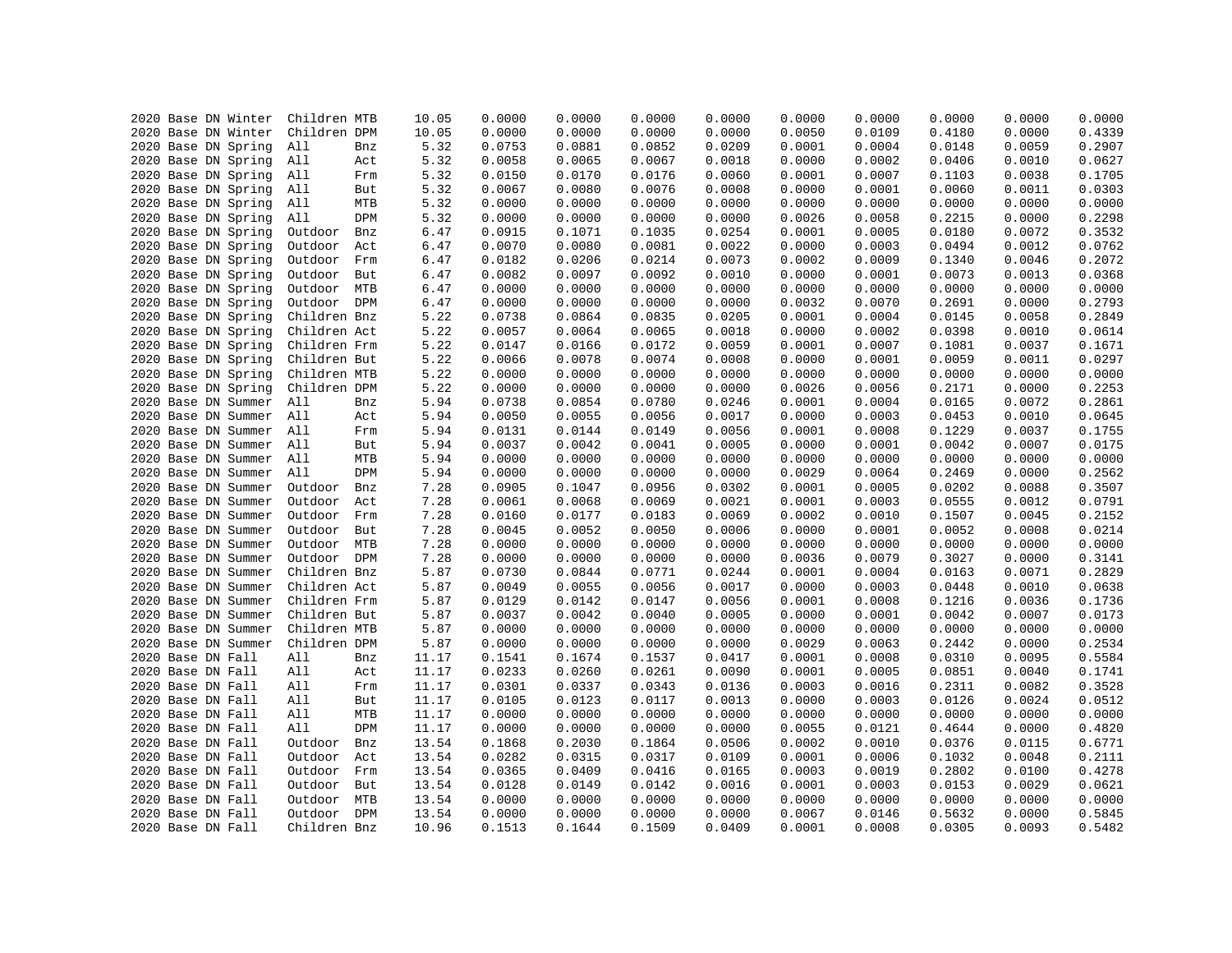|  |                                        |                          | Children Act                      |     | 10.96 | 0.0228 | 0.0255 | 0.0257 | 0.0089 | 0.0001 |                  | 0.0836 | 0.0039 | 0.1709 |
|--|----------------------------------------|--------------------------|-----------------------------------|-----|-------|--------|--------|--------|--------|--------|------------------|--------|--------|--------|
|  | 2020 Base DN Fall<br>2020 Base DN Fall |                          | Children Frm                      |     | 10.96 | 0.0295 | 0.0331 | 0.0337 | 0.0134 | 0.0003 | 0.0005<br>0.0015 | 0.2269 | 0.0081 | 0.3464 |
|  |                                        |                          |                                   |     |       |        |        |        |        |        |                  |        |        |        |
|  | 2020 Base DN Fall                      |                          | Children But                      |     | 10.96 | 0.0103 | 0.0121 | 0.0115 | 0.0013 | 0.0000 | 0.0002           | 0.0124 | 0.0024 | 0.0503 |
|  | 2020 Base DN Fall                      |                          | Children MTB                      |     | 10.96 | 0.0000 | 0.0000 | 0.0000 | 0.0000 | 0.0000 | 0.0000           | 0.0000 | 0.0000 | 0.0000 |
|  | 2020 Base DN Fall                      |                          | Children DPM                      |     | 10.96 | 0.0000 | 0.0000 | 0.0000 | 0.0000 | 0.0054 | 0.0118           | 0.4560 | 0.0000 | 0.4733 |
|  |                                        | 2020 Base DN Ann Ave All |                                   | Bnz | 8.09  | 0.1137 | 0.1303 | 0.1253 | 0.0299 | 0.0001 | 0.0006           | 0.0227 | 0.0078 | 0.4304 |
|  |                                        | 2020 Base DN Ann Ave All |                                   | Act | 8.09  | 0.0157 | 0.0179 | 0.0182 | 0.0057 | 0.0001 | 0.0004           | 0.0624 | 0.0026 | 0.1230 |
|  |                                        | 2020 Base DN Ann Ave All |                                   | Frm | 8.09  | 0.0239 | 0.0272 | 0.0280 | 0.0102 | 0.0002 | 0.0011           | 0.1693 | 0.0062 | 0.2661 |
|  |                                        | 2020 Base DN Ann Ave All |                                   | But | 8.09  | 0.0097 | 0.0116 | 0.0111 | 0.0012 | 0.0000 | 0.0002           | 0.0097 | 0.0019 | 0.0454 |
|  |                                        | 2020 Base DN Ann Ave All |                                   | MTB | 8.09  | 0.0000 | 0.0000 | 0.0000 | 0.0000 | 0.0000 | 0.0000           | 0.0000 | 0.0000 | 0.0000 |
|  |                                        | 2020 Base DN Ann Ave All |                                   | DPM | 8.09  | 0.0000 | 0.0000 | 0.0000 | 0.0000 | 0.0041 | 0.0088           | 0.3401 | 0.0000 | 0.3530 |
|  |                                        |                          | 2020 Base DN Ann Ave Outdoor      | Bnz | 9.86  | 0.1386 | 0.1588 | 0.1527 | 0.0365 | 0.0001 | 0.0007           | 0.0277 | 0.0095 | 0.5246 |
|  |                                        |                          | 2020 Base DN Ann Ave Outdoor      | Act | 9.86  | 0.0192 | 0.0218 | 0.0222 | 0.0070 | 0.0001 | 0.0004           | 0.0760 | 0.0031 | 0.1499 |
|  |                                        |                          | 2020 Base DN Ann Ave Outdoor      | Frm | 9.86  | 0.0291 | 0.0331 | 0.0341 | 0.0124 | 0.0002 | 0.0014           | 0.2064 | 0.0075 | 0.3243 |
|  |                                        |                          | 2020 Base DN Ann Ave Outdoor      | But | 9.86  | 0.0118 | 0.0141 | 0.0135 | 0.0014 | 0.0000 | 0.0002           | 0.0118 | 0.0024 | 0.0554 |
|  |                                        |                          | 2020 Base DN Ann Ave Outdoor MTB  |     | 9.86  | 0.0000 | 0.0000 | 0.0000 | 0.0000 | 0.0000 | 0.0000           | 0.0000 | 0.0000 | 0.0000 |
|  |                                        |                          | 2020 Base DN Ann Ave Outdoor DPM  |     | 9.86  | 0.0000 | 0.0000 | 0.0000 | 0.0000 | 0.0049 | 0.0108           | 0.4145 | 0.0000 | 0.4302 |
|  |                                        |                          | 2020 Base DN Ann Ave Children Bnz |     | 7.93  | 0.1116 | 0.1278 | 0.1229 | 0.0294 | 0.0001 | 0.0006           | 0.0223 | 0.0077 | 0.4224 |
|  |                                        |                          | 2020 Base DN Ann Ave Children Act |     | 7.93  | 0.0154 | 0.0176 | 0.0179 | 0.0056 | 0.0001 | 0.0004           | 0.0612 | 0.0025 | 0.1206 |
|  |                                        |                          | 2020 Base DN Ann Ave Children Frm |     | 7.93  | 0.0234 | 0.0267 | 0.0274 | 0.0100 | 0.0002 | 0.0011           | 0.1662 | 0.0061 | 0.2611 |
|  |                                        |                          | 2020 Base DN Ann Ave Children But |     | 7.93  | 0.0095 | 0.0113 | 0.0109 | 0.0011 | 0.0000 | 0.0002           | 0.0095 | 0.0019 | 0.0445 |
|  |                                        |                          | 2020 Base DN Ann Ave Children MTB |     | 7.93  | 0.0000 | 0.0000 | 0.0000 | 0.0000 | 0.0000 | 0.0000           | 0.0000 | 0.0000 | 0.0000 |
|  |                                        |                          | 2020 Base DN Ann Ave Children DPM |     | 7.93  | 0.0000 | 0.0000 | 0.0000 | 0.0000 | 0.0040 | 0.0087           | 0.3338 | 0.0000 | 0.3465 |
|  |                                        | 2020 Sc#1 DN Winter All  |                                   | Bnz | 10.28 | 0.1139 | 0.1475 | 0.1586 | 0.0324 | 0.0001 | 0.0007           | 0.0286 | 0.0085 | 0.4904 |
|  |                                        | 2020 Sc#1 DN Winter All  |                                   | Act | 10.28 | 0.0228 | 0.0290 | 0.0317 | 0.0103 | 0.0001 | 0.0005           | 0.0785 | 0.0043 | 0.1772 |
|  |                                        | 2020 Sc#1 DN Winter All  |                                   | Frm | 10.28 | 0.0342 | 0.0434 | 0.0471 | 0.0155 | 0.0002 | 0.0014           | 0.2131 | 0.0090 | 0.3640 |
|  |                                        | 2020 Sc#1 DN Winter All  |                                   | But | 10.28 | 0.0136 | 0.0175 | 0.0175 | 0.0020 | 0.0001 | 0.0003           | 0.0159 | 0.0036 | 0.0706 |
|  |                                        | 2020 Sc#1 DN Winter All  |                                   | MTB | 10.28 | 0.0000 | 0.0000 | 0.0000 | 0.0000 | 0.0000 | 0.0000           | 0.0000 | 0.0000 | 0.0000 |
|  |                                        | 2020 Sc#1 DN Winter All  |                                   | DPM | 10.28 | 0.0000 | 0.0000 | 0.0000 | 0.0000 | 0.0051 | 0.0111           | 0.4275 | 0.0000 | 0.4437 |
|  |                                        | 2020 Sc#1 DN Winter      | Outdoor                           | Bnz | 12.57 | 0.1394 | 0.1804 | 0.1940 | 0.0396 | 0.0002 | 0.0009           | 0.0350 | 0.0104 | 0.5997 |
|  |                                        | 2020 Sc#1 DN Winter      | Outdoor                           | Act | 12.57 | 0.0279 | 0.0355 | 0.0388 | 0.0125 | 0.0001 | 0.0006           | 0.0960 | 0.0053 | 0.2167 |
|  |                                        | 2020 Sc#1 DN Winter      | Outdoor                           | Frm | 12.57 | 0.0418 | 0.0531 | 0.0576 | 0.0190 | 0.0003 | 0.0017           | 0.2606 | 0.0110 | 0.4451 |
|  |                                        | 2020 Sc#1 DN Winter      | Outdoor                           | But | 12.57 | 0.0166 | 0.0214 | 0.0215 | 0.0025 | 0.0001 | 0.0004           | 0.0195 | 0.0044 | 0.0863 |
|  |                                        | 2020 Sc#1 DN Winter      | Outdoor                           | MTB | 12.57 | 0.0000 | 0.0000 | 0.0000 | 0.0000 | 0.0000 | 0.0000           | 0.0000 | 0.0000 | 0.0000 |
|  |                                        | 2020 Sc#1 DN Winter      | Outdoor DPM                       |     | 12.57 | 0.0000 | 0.0000 | 0.0000 | 0.0000 | 0.0062 | 0.0136           | 0.5229 | 0.0000 | 0.5427 |
|  |                                        | 2020 Sc#1 DN Winter      | Children Bnz                      |     | 10.05 | 0.1114 | 0.1442 | 0.1551 | 0.0316 | 0.0001 | 0.0007           | 0.0280 | 0.0083 | 0.4795 |
|  |                                        | 2020 Sc#1 DN Winter      | Children Act                      |     | 10.05 | 0.0223 | 0.0284 | 0.0310 | 0.0100 | 0.0001 | 0.0004           | 0.0767 | 0.0042 | 0.1732 |
|  |                                        | 2020 Sc#1 DN Winter      | Children Frm                      |     | 10.05 | 0.0334 | 0.0425 | 0.0460 | 0.0152 | 0.0002 | 0.0014           | 0.2084 | 0.0088 | 0.3559 |
|  |                                        | 2020 Sc#1 DN Winter      | Children But                      |     | 10.05 | 0.0133 | 0.0171 | 0.0172 | 0.0020 | 0.0001 | 0.0003           | 0.0156 | 0.0035 | 0.0690 |
|  |                                        | 2020 Sc#1 DN Winter      | Children MTB                      |     | 10.05 | 0.0000 | 0.0000 | 0.0000 | 0.0000 | 0.0000 | 0.0000           | 0.0000 | 0.0000 | 0.0000 |
|  |                                        |                          |                                   |     |       |        |        |        |        |        |                  |        |        |        |
|  |                                        | 2020 Sc#1 DN Winter      | Children DPM                      |     | 10.05 | 0.0000 | 0.0000 | 0.0000 | 0.0000 | 0.0050 | 0.0109           | 0.4180 | 0.0000 | 0.4339 |
|  |                                        | 2020 Sc#1 DN Spring      | All                               | Bnz | 5.32  | 0.0590 | 0.0740 | 0.0743 | 0.0204 | 0.0001 | 0.0004           | 0.0148 | 0.0059 | 0.2488 |
|  |                                        | 2020 Sc#1 DN Spring      | All                               | Act | 5.32  | 0.0053 | 0.0065 | 0.0070 | 0.0023 | 0.0000 | 0.0002           | 0.0406 | 0.0012 | 0.0632 |
|  |                                        | 2020 Sc#1 DN Spring      | All                               | Frm | 5.32  | 0.0137 | 0.0168 | 0.0183 | 0.0061 | 0.0001 | 0.0007           | 0.1103 | 0.0038 | 0.1699 |
|  |                                        | 2020 Sc#1 DN Spring      | All                               | But | 5.32  | 0.0050 | 0.0062 | 0.0061 | 0.0008 | 0.0000 | 0.0001           | 0.0060 | 0.0011 | 0.0254 |
|  |                                        | 2020 Sc#1 DN Spring      | All                               | MTB | 5.32  | 0.0000 | 0.0000 | 0.0000 | 0.0000 | 0.0000 | 0.0000           | 0.0000 | 0.0000 | 0.0000 |
|  |                                        | 2020 Sc#1 DN Spring      | All                               | DPM | 5.32  | 0.0000 | 0.0000 | 0.0000 | 0.0000 | 0.0026 | 0.0058           | 0.2215 | 0.0000 | 0.2298 |
|  |                                        | 2020 Sc#1 DN Spring      | Outdoor                           | Bnz | 6.47  | 0.0717 | 0.0899 | 0.0903 | 0.0248 | 0.0001 | 0.0005           | 0.0180 | 0.0071 | 0.3023 |
|  |                                        | 2020 Sc#1 DN Spring      | Outdoor                           | Act | 6.47  | 0.0065 | 0.0079 | 0.0085 | 0.0029 | 0.0000 | 0.0003           | 0.0494 | 0.0014 | 0.0768 |
|  |                                        | 2020 Sc#1 DN Spring      | Outdoor                           | Frm | 6.47  | 0.0167 | 0.0204 | 0.0222 | 0.0075 | 0.0002 | 0.0009           | 0.1340 | 0.0047 | 0.2065 |
|  |                                        | 2020 Sc#1 DN Spring      | Outdoor                           | But | 6.47  | 0.0061 | 0.0076 | 0.0075 | 0.0009 | 0.0000 | 0.0001           | 0.0073 | 0.0013 | 0.0309 |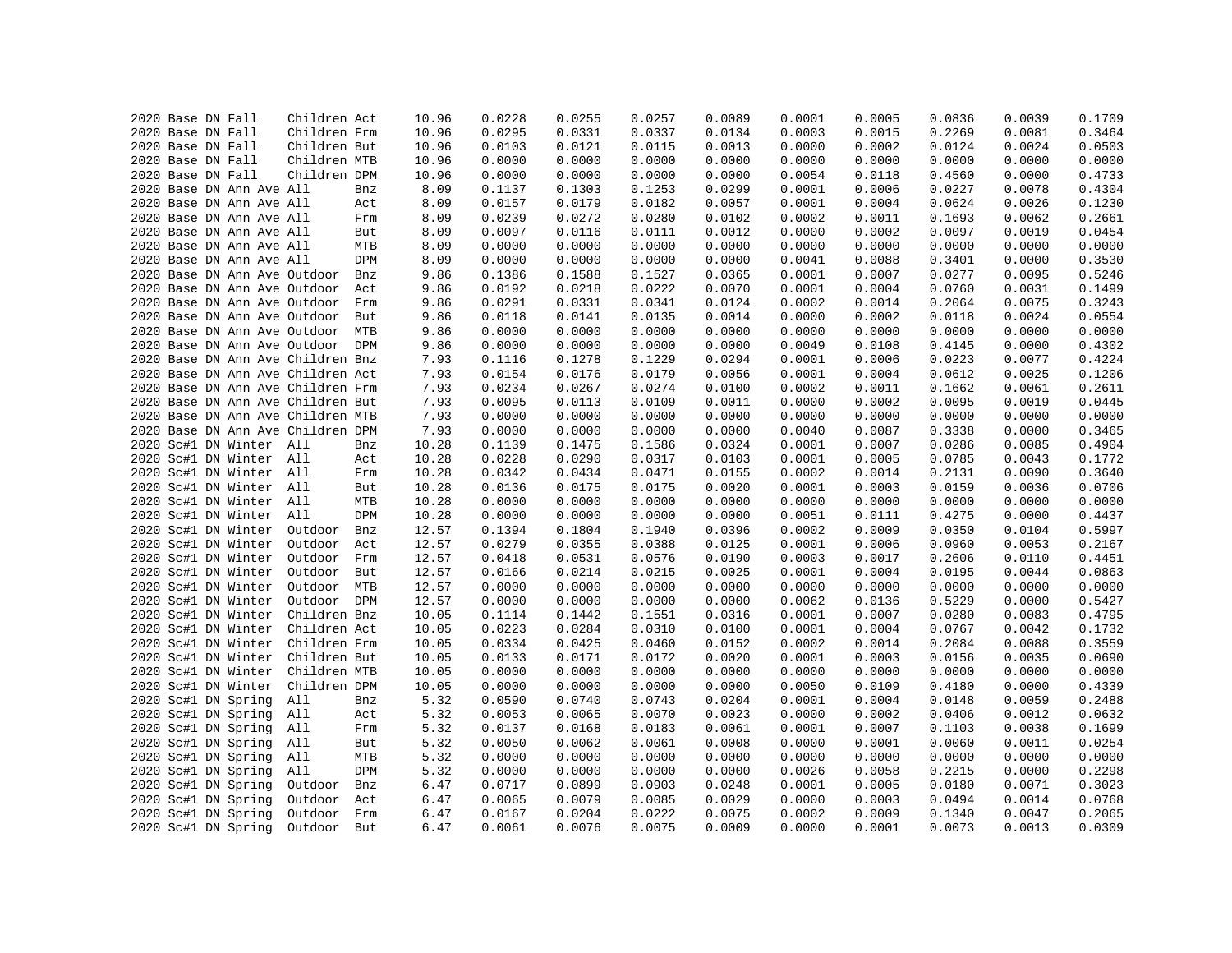|      | 2020 Sc#1 DN Spring          | Outdoor MTB  |     | 6.47  | 0.0000 | 0.0000 | 0.0000 | 0.0000 | 0.0000 | 0.0000 | 0.0000 | 0.0000 | 0.0000 |
|------|------------------------------|--------------|-----|-------|--------|--------|--------|--------|--------|--------|--------|--------|--------|
|      | 2020 Sc#1 DN Spring          | Outdoor DPM  |     | 6.47  | 0.0000 | 0.0000 | 0.0000 | 0.0000 | 0.0032 | 0.0070 | 0.2691 | 0.0000 | 0.2793 |
|      | 2020 Sc#1 DN Spring          | Children Bnz |     | 5.22  | 0.0579 | 0.0725 | 0.0728 | 0.0200 | 0.0001 | 0.0004 | 0.0145 | 0.0057 | 0.2439 |
|      | 2020 Sc#1 DN Spring          | Children Act |     | 5.22  | 0.0052 | 0.0064 | 0.0069 | 0.0023 | 0.0000 | 0.0002 | 0.0398 | 0.0012 | 0.0620 |
|      | 2020 Sc#1 DN Spring          | Children Frm |     | 5.22  | 0.0135 | 0.0165 | 0.0179 | 0.0060 | 0.0001 | 0.0007 | 0.1081 | 0.0038 | 0.1665 |
|      | 2020 Sc#1 DN Spring          | Children But |     | 5.22  | 0.0049 | 0.0061 | 0.0060 | 0.0008 | 0.0000 | 0.0001 | 0.0059 | 0.0011 | 0.0249 |
|      | 2020 Sc#1 DN Spring          | Children MTB |     | 5.22  | 0.0000 | 0.0000 | 0.0000 | 0.0000 | 0.0000 | 0.0000 | 0.0000 | 0.0000 | 0.0000 |
|      | 2020 Sc#1 DN Spring          | Children DPM |     | 5.22  | 0.0000 | 0.0000 | 0.0000 | 0.0000 | 0.0026 | 0.0056 | 0.2171 | 0.0000 | 0.2253 |
|      | 2020 Sc#1 DN Summer          | All          | Bnz | 5.94  | 0.0596 | 0.0732 | 0.0686 | 0.0241 | 0.0001 | 0.0004 | 0.0165 | 0.0071 | 0.2496 |
|      | 2020 Sc#1 DN Summer          | All          | Act | 5.94  | 0.0046 | 0.0055 | 0.0059 | 0.0022 | 0.0000 | 0.0003 | 0.0453 | 0.0011 | 0.0650 |
|      | 2020 Sc#1 DN Summer          | All          | Frm | 5.94  | 0.0120 | 0.0143 | 0.0155 | 0.0058 | 0.0001 | 0.0008 | 0.1229 | 0.0037 | 0.1751 |
|      | 2020 Sc#1 DN Summer All      |              | But | 5.94  | 0.0028 | 0.0033 | 0.0033 | 0.0005 | 0.0000 | 0.0001 | 0.0042 | 0.0007 | 0.0148 |
|      | 2020 Sc#1 DN Summer          | All          | MTB | 5.94  | 0.0000 | 0.0000 | 0.0000 | 0.0000 | 0.0000 | 0.0000 | 0.0000 | 0.0000 | 0.0000 |
|      | 2020 Sc#1 DN Summer          | All          | DPM | 5.94  | 0.0000 | 0.0000 | 0.0000 | 0.0000 | 0.0029 | 0.0064 | 0.2469 | 0.0000 | 0.2562 |
|      | 2020 Sc#1 DN Summer          | Outdoor      | Bnz | 7.28  | 0.0731 | 0.0897 | 0.0841 | 0.0295 | 0.0001 | 0.0005 | 0.0202 | 0.0087 | 0.3060 |
|      | 2020 Sc#1 DN Summer          | Outdoor      | Act | 7.28  | 0.0056 | 0.0067 | 0.0073 | 0.0027 | 0.0001 | 0.0003 | 0.0555 | 0.0014 | 0.0797 |
|      | 2020 Sc#1 DN Summer          | Outdoor      | Frm | 7.28  | 0.0147 | 0.0175 | 0.0190 | 0.0071 | 0.0002 | 0.0010 | 0.1507 | 0.0046 | 0.2147 |
|      | 2020 Sc#1 DN Summer          | Outdoor But  |     | 7.28  | 0.0034 | 0.0041 | 0.0040 | 0.0006 | 0.0000 | 0.0001 | 0.0052 | 0.0008 | 0.0182 |
|      | 2020 Sc#1 DN Summer          | Outdoor      | MTB | 7.28  | 0.0000 | 0.0000 | 0.0000 | 0.0000 | 0.0000 | 0.0000 | 0.0000 | 0.0000 | 0.0000 |
|      | 2020 Sc#1 DN Summer          | Outdoor DPM  |     | 7.28  | 0.0000 | 0.0000 | 0.0000 | 0.0000 | 0.0036 | 0.0079 | 0.3027 | 0.0000 | 0.3141 |
|      | 2020 Sc#1 DN Summer          | Children Bnz |     | 5.87  | 0.0589 | 0.0724 | 0.0678 | 0.0238 | 0.0001 | 0.0004 | 0.0163 | 0.0070 | 0.2469 |
|      | 2020 Sc#1 DN Summer          | Children Act |     | 5.87  | 0.0046 | 0.0054 | 0.0059 | 0.0022 | 0.0000 | 0.0003 | 0.0448 | 0.0011 | 0.0643 |
|      | 2020 Sc#1 DN Summer          | Children Frm |     | 5.87  | 0.0118 | 0.0141 | 0.0153 | 0.0057 | 0.0001 | 0.0008 | 0.1216 | 0.0037 | 0.1732 |
|      | 2020 Sc#1 DN Summer          | Children But |     | 5.87  | 0.0027 | 0.0033 | 0.0033 | 0.0005 | 0.0000 | 0.0001 | 0.0042 | 0.0007 | 0.0147 |
|      | 2020 Sc#1 DN Summer          | Children MTB |     | 5.87  | 0.0000 | 0.0000 | 0.0000 | 0.0000 | 0.0000 | 0.0000 | 0.0000 | 0.0000 | 0.0000 |
|      | 2020 Sc#1 DN Summer          | Children DPM |     | 5.87  | 0.0000 | 0.0000 | 0.0000 | 0.0000 | 0.0029 | 0.0063 | 0.2442 | 0.0000 | 0.2534 |
|      | 2020 Sc#1 DN Fall            | All          | Bnz | 11.17 | 0.1236 | 0.1423 | 0.1345 | 0.0416 | 0.0001 | 0.0008 | 0.0310 | 0.0094 | 0.4832 |
|      | 2020 Sc#1 DN Fall            | All          | Act | 11.17 | 0.0184 | 0.0224 | 0.0240 | 0.0090 | 0.0001 | 0.0005 | 0.0851 | 0.0040 | 0.1635 |
|      | 2020 Sc#1 DN Fall            | All          | Frm | 11.17 | 0.0275 | 0.0335 | 0.0358 | 0.0136 | 0.0003 | 0.0016 | 0.2311 | 0.0082 | 0.3516 |
|      | 2020 Sc#1 DN Fall            | All          | But | 11.17 | 0.0080 | 0.0099 | 0.0098 | 0.0013 | 0.0000 | 0.0003 | 0.0126 | 0.0024 | 0.0443 |
|      | 2020 Sc#1 DN Fall            | All          | MTB | 11.17 | 0.0000 | 0.0000 | 0.0000 | 0.0000 | 0.0000 | 0.0000 | 0.0000 | 0.0000 | 0.0000 |
|      | 2020 Sc#1 DN Fall            | All          | DPM | 11.17 | 0.0000 | 0.0000 | 0.0000 | 0.0000 | 0.0055 | 0.0121 | 0.4644 | 0.0000 | 0.4820 |
|      | 2020 Sc#1 DN Fall            | Outdoor      | Bnz | 13.54 | 0.1498 | 0.1725 | 0.1630 | 0.0504 | 0.0002 | 0.0010 | 0.0376 | 0.0114 | 0.5860 |
|      | 2020 Sc#1 DN Fall            | Outdoor      | Act | 13.54 | 0.0223 | 0.0272 | 0.0292 | 0.0109 | 0.0001 | 0.0006 | 0.1032 | 0.0048 | 0.1982 |
|      | 2020 Sc#1 DN Fall            | Outdoor Frm  |     | 13.54 | 0.0333 | 0.0407 | 0.0434 | 0.0165 | 0.0003 | 0.0019 | 0.2802 | 0.0100 | 0.4263 |
|      | 2020 Sc#1 DN Fall            | Outdoor      | But | 13.54 | 0.0096 | 0.0120 | 0.0118 | 0.0016 | 0.0001 | 0.0003 | 0.0153 | 0.0029 | 0.0537 |
|      | 2020 Sc#1 DN Fall            | Outdoor MTB  |     | 13.54 | 0.0000 | 0.0000 | 0.0000 | 0.0000 | 0.0000 | 0.0000 | 0.0000 | 0.0000 | 0.0000 |
|      | 2020 Sc#1 DN Fall            | Outdoor DPM  |     | 13.54 | 0.0000 | 0.0000 | 0.0000 | 0.0000 | 0.0067 | 0.0146 | 0.5632 | 0.0000 | 0.5845 |
|      | 2020 Sc#1 DN Fall            | Children Bnz |     | 10.96 | 0.1213 | 0.1397 | 0.1320 | 0.0408 | 0.0001 | 0.0008 | 0.0305 | 0.0092 | 0.4744 |
|      | 2020 Sc#1 DN Fall            | Children Act |     | 10.96 | 0.0181 | 0.0220 | 0.0236 | 0.0089 | 0.0001 | 0.0005 | 0.0836 | 0.0039 | 0.1605 |
|      | 2020 Sc#1 DN Fall            | Children Frm |     | 10.96 | 0.0270 | 0.0329 | 0.0352 | 0.0134 | 0.0003 | 0.0015 | 0.2269 | 0.0081 | 0.3452 |
|      | 2020 Sc#1 DN Fall            | Children But |     | 10.96 | 0.0078 | 0.0097 | 0.0096 | 0.0013 | 0.0000 | 0.0002 | 0.0124 | 0.0024 | 0.0435 |
|      | 2020 Sc#1 DN Fall            | Children MTB |     | 10.96 | 0.0000 | 0.0000 | 0.0000 | 0.0000 | 0.0000 | 0.0000 | 0.0000 | 0.0000 | 0.0000 |
|      | 2020 Sc#1 DN Fall            | Children DPM |     | 10.96 | 0.0000 | 0.0000 | 0.0000 | 0.0000 | 0.0054 | 0.0118 | 0.4560 | 0.0000 | 0.4733 |
|      | 2020 Sc#1 DN Ann Ave All     |              | Bnz | 8.09  | 0.0890 | 0.1092 | 0.1090 | 0.0296 | 0.0001 | 0.0006 | 0.0227 | 0.0077 | 0.3680 |
|      | 2020 Sc#1 DN Ann Ave All     |              | Act | 8.09  | 0.0128 | 0.0158 | 0.0172 | 0.0060 | 0.0001 | 0.0004 | 0.0624 | 0.0027 | 0.1172 |
|      | 2020 Sc#1 DN Ann Ave All     |              | Frm | 8.09  | 0.0218 | 0.0270 | 0.0292 | 0.0103 | 0.0002 | 0.0011 | 0.1693 | 0.0062 | 0.2651 |
| 2020 | Sc#1 DN Ann Ave All          |              | But | 8.09  | 0.0073 | 0.0092 | 0.0092 | 0.0011 | 0.0000 | 0.0002 | 0.0097 | 0.0019 | 0.0388 |
|      | 2020 Sc#1 DN Ann Ave All     |              | MTB | 8.09  | 0.0000 | 0.0000 | 0.0000 | 0.0000 | 0.0000 | 0.0000 | 0.0000 | 0.0000 | 0.0000 |
|      | 2020 Sc#1 DN Ann Ave All     |              | DPM | 8.09  | 0.0000 | 0.0000 | 0.0000 | 0.0000 | 0.0041 | 0.0088 | 0.3401 | 0.0000 | 0.3530 |
|      | 2020 Sc#1 DN Ann Ave Outdoor |              | Bnz | 9.86  | 0.1085 | 0.1331 | 0.1328 | 0.0361 | 0.0001 | 0.0007 | 0.0277 | 0.0094 | 0.4485 |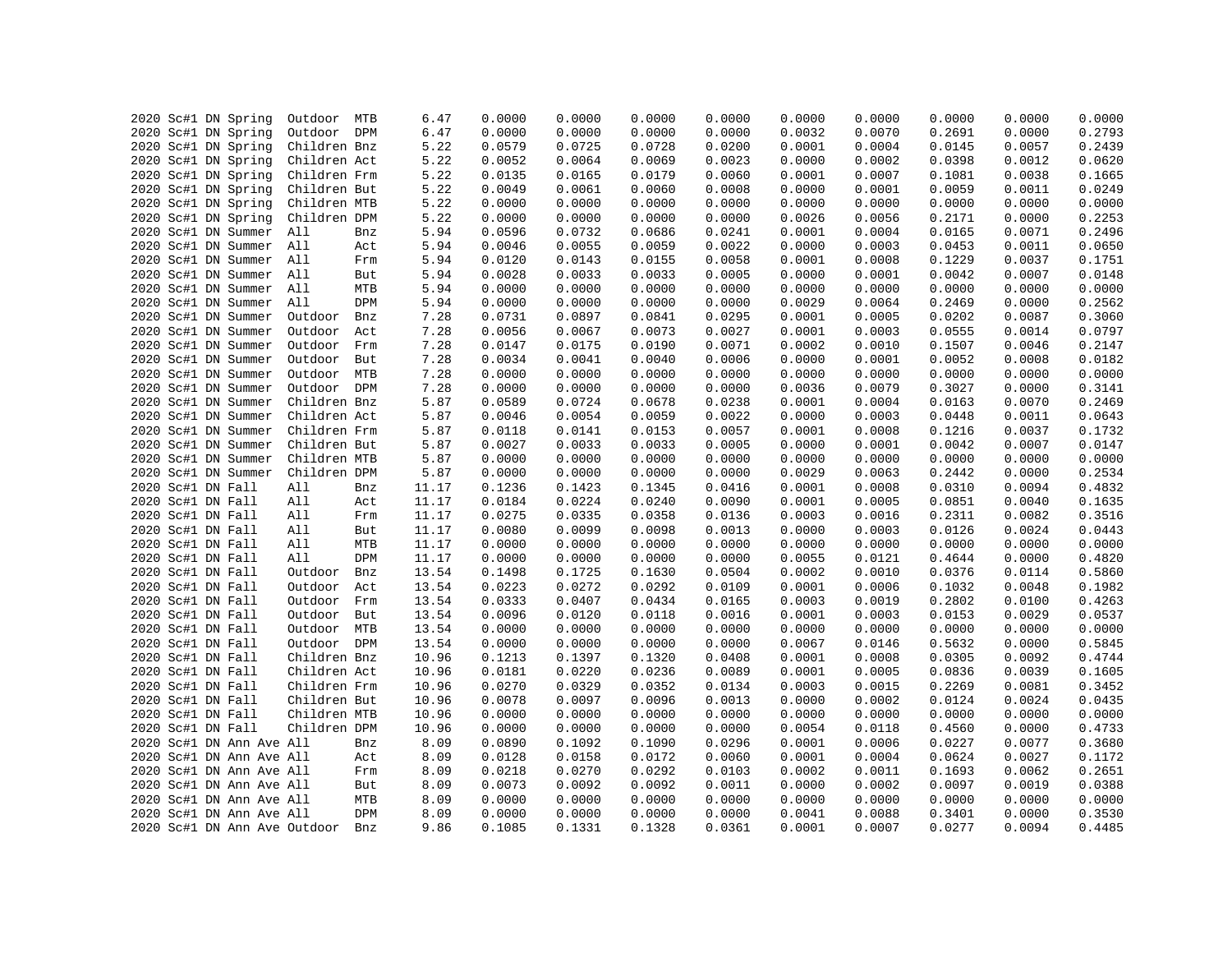|  |  |                         | 2020 Sc#1 DN Ann Ave Outdoor      | Act | 9.86  | 0.0156 | 0.0193 | 0.0209 | 0.0073 | 0.0001 | 0.0004 | 0.0760 | 0.0032 | 0.1429 |
|--|--|-------------------------|-----------------------------------|-----|-------|--------|--------|--------|--------|--------|--------|--------|--------|--------|
|  |  |                         | 2020 Sc#1 DN Ann Ave Outdoor      | Frm | 9.86  | 0.0266 | 0.0329 | 0.0356 | 0.0125 | 0.0002 | 0.0014 | 0.2064 | 0.0076 | 0.3232 |
|  |  |                         | 2020 Sc#1 DN Ann Ave Outdoor But  |     | 9.86  | 0.0089 | 0.0113 | 0.0112 | 0.0014 | 0.0000 | 0.0002 | 0.0118 | 0.0024 | 0.0473 |
|  |  |                         | 2020 Sc#1 DN Ann Ave Outdoor      | MTB | 9.86  | 0.0000 | 0.0000 | 0.0000 | 0.0000 | 0.0000 | 0.0000 | 0.0000 | 0.0000 | 0.0000 |
|  |  |                         | 2020 Sc#1 DN Ann Ave Outdoor DPM  |     | 9.86  | 0.0000 | 0.0000 | 0.0000 | 0.0000 | 0.0049 | 0.0108 | 0.4145 | 0.0000 | 0.4302 |
|  |  |                         | 2020 Sc#1 DN Ann Ave Children Bnz |     | 7.93  | 0.0874 | 0.1072 | 0.1069 | 0.0291 | 0.0001 | 0.0006 | 0.0223 | 0.0076 | 0.3612 |
|  |  |                         | 2020 Sc#1 DN Ann Ave Children Act |     | 7.93  | 0.0125 | 0.0155 | 0.0168 | 0.0058 | 0.0001 | 0.0004 | 0.0612 | 0.0026 | 0.1150 |
|  |  |                         | 2020 Sc#1 DN Ann Ave Children Frm |     | 7.93  | 0.0214 | 0.0265 | 0.0286 | 0.0101 | 0.0002 | 0.0011 | 0.1662 | 0.0061 | 0.2602 |
|  |  |                         | 2020 Sc#1 DN Ann Ave Children But |     | 7.93  | 0.0072 | 0.0090 | 0.0090 | 0.0011 | 0.0000 | 0.0002 | 0.0095 | 0.0019 | 0.0380 |
|  |  |                         | 2020 Sc#1 DN Ann Ave Children MTB |     | 7.93  | 0.0000 | 0.0000 | 0.0000 | 0.0000 | 0.0000 | 0.0000 | 0.0000 | 0.0000 | 0.0000 |
|  |  |                         | 2020 Sc#1 DN Ann Ave Children DPM |     | 7.93  | 0.0000 | 0.0000 | 0.0000 | 0.0000 | 0.0040 | 0.0087 | 0.3338 | 0.0000 | 0.3465 |
|  |  | 2020 Sc#2 DN Winter All |                                   | Bnz | 10.28 | 0.0894 | 0.1151 | 0.0881 | 0.0324 | 0.0001 | 0.0002 | 0.0286 | 0.0085 | 0.3624 |
|  |  | 2020 Sc#2 DN Winter All |                                   | Act | 10.28 | 0.0178 | 0.0225 | 0.0171 | 0.0103 | 0.0001 | 0.0001 | 0.0785 | 0.0043 | 0.1506 |
|  |  | 2020 Sc#2 DN Winter All |                                   | Frm | 10.28 | 0.0267 | 0.0337 | 0.0254 | 0.0155 | 0.0002 | 0.0004 | 0.2131 | 0.0090 | 0.3240 |
|  |  | 2020 Sc#2 DN Winter All |                                   | But | 10.28 | 0.0112 | 0.0143 | 0.0114 | 0.0020 | 0.0000 | 0.0001 | 0.0159 | 0.0036 | 0.0586 |
|  |  | 2020 Sc#2 DN Winter All |                                   | MTB | 10.28 | 0.0000 | 0.0000 | 0.0000 | 0.0000 | 0.0000 | 0.0000 | 0.0000 | 0.0000 | 0.0000 |
|  |  | 2020 Sc#2 DN Winter All |                                   | DPM | 10.28 | 0.0000 | 0.0000 | 0.0000 | 0.0000 | 0.0051 | 0.0111 | 0.4275 | 0.0000 | 0.4437 |
|  |  | 2020 Sc#2 DN Winter     | Outdoor                           | Bnz | 12.57 | 0.1094 | 0.1408 | 0.1077 | 0.0396 | 0.0001 | 0.0003 | 0.0350 | 0.0104 | 0.4432 |
|  |  | 2020 Sc#2 DN Winter     | Outdoor Act                       |     | 12.57 | 0.0218 | 0.0275 | 0.0209 | 0.0125 | 0.0001 | 0.0002 | 0.0960 | 0.0053 | 0.1842 |
|  |  | 2020 Sc#2 DN Winter     | Outdoor Frm                       |     | 12.57 | 0.0326 | 0.0412 | 0.0311 | 0.0190 | 0.0002 | 0.0005 | 0.2606 | 0.0110 | 0.3962 |
|  |  | 2020 Sc#2 DN Winter     | Outdoor But                       |     | 12.57 | 0.0137 | 0.0175 | 0.0139 | 0.0025 | 0.0001 | 0.0001 | 0.0195 | 0.0044 | 0.0717 |
|  |  | 2020 Sc#2 DN Winter     | Outdoor MTB                       |     | 12.57 | 0.0000 | 0.0000 | 0.0000 | 0.0000 | 0.0000 | 0.0000 | 0.0000 | 0.0000 | 0.0000 |
|  |  | 2020 Sc#2 DN Winter     | Outdoor DPM                       |     | 12.57 | 0.0000 | 0.0000 | 0.0000 | 0.0000 | 0.0062 | 0.0136 | 0.5229 | 0.0000 | 0.5427 |
|  |  | 2020 Sc#2 DN Winter     | Children Bnz                      |     | 10.05 | 0.0875 | 0.1126 | 0.0861 | 0.0316 | 0.0001 | 0.0002 | 0.0280 | 0.0083 | 0.3544 |
|  |  |                         |                                   |     |       |        |        |        |        |        |        |        |        |        |
|  |  | 2020 Sc#2 DN Winter     | Children Act                      |     | 10.05 | 0.0174 | 0.0220 | 0.0167 | 0.0100 | 0.0001 | 0.0001 | 0.0767 | 0.0042 | 0.1473 |
|  |  | 2020 Sc#2 DN Winter     | Children Frm                      |     | 10.05 | 0.0261 | 0.0329 | 0.0249 | 0.0152 | 0.0002 | 0.0004 | 0.2084 | 0.0088 | 0.3168 |
|  |  | 2020 Sc#2 DN Winter     | Children But                      |     | 10.05 | 0.0109 | 0.0140 | 0.0111 | 0.0020 | 0.0000 | 0.0001 | 0.0156 | 0.0035 | 0.0573 |
|  |  | 2020 Sc#2 DN Winter     | Children MTB                      |     | 10.05 | 0.0000 | 0.0000 | 0.0000 | 0.0000 | 0.0000 | 0.0000 | 0.0000 | 0.0000 | 0.0000 |
|  |  | 2020 Sc#2 DN Winter     | Children DPM                      |     | 10.05 | 0.0000 | 0.0000 | 0.0000 | 0.0000 | 0.0050 | 0.0109 | 0.4180 | 0.0000 | 0.4339 |
|  |  | 2020 Sc#2 DN Spring     | All                               | Bnz | 5.32  | 0.0481 | 0.0600 | 0.0438 | 0.0204 | 0.0001 | 0.0001 | 0.0148 | 0.0059 | 0.1931 |
|  |  | 2020 Sc#2 DN Spring     | All                               | Act | 5.32  | 0.0041 | 0.0051 | 0.0037 | 0.0023 | 0.0000 | 0.0001 | 0.0406 | 0.0012 | 0.0571 |
|  |  | 2020 Sc#2 DN Spring     | All                               | Frm | 5.32  | 0.0106 | 0.0130 | 0.0095 | 0.0061 | 0.0001 | 0.0002 | 0.1103 | 0.0038 | 0.1537 |
|  |  | 2020 Sc#2 DN Spring     | All                               | But | 5.32  | 0.0042 | 0.0052 | 0.0041 | 0.0008 | 0.0000 | 0.0000 | 0.0060 | 0.0011 | 0.0215 |
|  |  | 2020 Sc#2 DN Spring     | All                               | MTB | 5.32  | 0.0000 | 0.0000 | 0.0000 | 0.0000 | 0.0000 | 0.0000 | 0.0000 | 0.0000 | 0.0000 |
|  |  | 2020 Sc#2 DN Spring     | All                               | DPM | 5.32  | 0.0000 | 0.0000 | 0.0000 | 0.0000 | 0.0026 | 0.0058 | 0.2215 | 0.0000 | 0.2298 |
|  |  | 2020 Sc#2 DN Spring     | Outdoor                           | Bnz | 6.47  | 0.0584 | 0.0729 | 0.0533 | 0.0248 | 0.0001 | 0.0001 | 0.0180 | 0.0071 | 0.2347 |
|  |  | 2020 Sc#2 DN Spring     | Outdoor                           | Act | 6.47  | 0.0050 | 0.0061 | 0.0045 | 0.0029 | 0.0000 | 0.0001 | 0.0494 | 0.0014 | 0.0695 |
|  |  | 2020 Sc#2 DN Spring     | Outdoor                           | Frm | 6.47  | 0.0129 | 0.0158 | 0.0116 | 0.0075 | 0.0001 | 0.0003 | 0.1340 | 0.0047 | 0.1868 |
|  |  | 2020 Sc#2 DN Spring     | Outdoor But                       |     | 6.47  | 0.0051 | 0.0064 | 0.0049 | 0.0009 | 0.0000 | 0.0000 | 0.0073 | 0.0013 | 0.0261 |
|  |  | 2020 Sc#2 DN Spring     | Outdoor MTB                       |     | 6.47  | 0.0000 | 0.0000 | 0.0000 | 0.0000 | 0.0000 | 0.0000 | 0.0000 | 0.0000 | 0.0000 |
|  |  | 2020 Sc#2 DN Spring     | Outdoor DPM                       |     | 6.47  | 0.0000 | 0.0000 | 0.0000 | 0.0000 | 0.0032 | 0.0070 | 0.2691 | 0.0000 | 0.2793 |
|  |  | 2020 Sc#2 DN Spring     | Children Bnz                      |     | 5.22  | 0.0471 | 0.0588 | 0.0430 | 0.0200 | 0.0001 | 0.0001 | 0.0145 | 0.0057 | 0.1893 |
|  |  | 2020 Sc#2 DN Spring     | Children Act                      |     | 5.22  | 0.0040 | 0.0050 | 0.0037 | 0.0023 | 0.0000 | 0.0001 | 0.0398 | 0.0012 | 0.0560 |
|  |  | 2020 Sc#2 DN Spring     | Children Frm                      |     | 5.22  | 0.0104 | 0.0127 | 0.0093 | 0.0060 | 0.0001 | 0.0002 | 0.1081 | 0.0038 | 0.1507 |
|  |  | 2020 Sc#2 DN Spring     | Children But                      |     | 5.22  | 0.0041 | 0.0051 | 0.0040 | 0.0008 | 0.0000 | 0.0000 | 0.0059 | 0.0011 | 0.0210 |
|  |  | 2020 Sc#2 DN Spring     | Children MTB                      |     | 5.22  | 0.0000 | 0.0000 | 0.0000 | 0.0000 | 0.0000 | 0.0000 | 0.0000 | 0.0000 | 0.0000 |
|  |  | 2020 Sc#2 DN Spring     | Children DPM                      |     | 5.22  | 0.0000 | 0.0000 | 0.0000 | 0.0000 | 0.0026 | 0.0056 | 0.2171 | 0.0000 | 0.2253 |
|  |  | 2020 Sc#2 DN Summer     | All                               | Bnz | 5.94  | 0.0502 | 0.0616 | 0.0432 | 0.0241 | 0.0001 | 0.0001 | 0.0165 | 0.0071 | 0.2029 |
|  |  | 2020 Sc#2 DN Summer All |                                   | Act | 5.94  | 0.0036 | 0.0043 | 0.0032 | 0.0022 | 0.0000 | 0.0001 | 0.0453 | 0.0011 | 0.0599 |
|  |  | 2020 Sc#2 DN Summer All |                                   | Frm | 5.94  | 0.0093 | 0.0111 | 0.0082 | 0.0058 | 0.0001 | 0.0002 | 0.1229 | 0.0037 | 0.1614 |
|  |  | 2020 Sc#2 DN Summer All |                                   | But | 5.94  | 0.0023 | 0.0028 | 0.0022 | 0.0005 | 0.0000 | 0.0000 | 0.0042 | 0.0007 | 0.0127 |
|  |  |                         |                                   |     |       |        |        |        |        |        |        |        |        |        |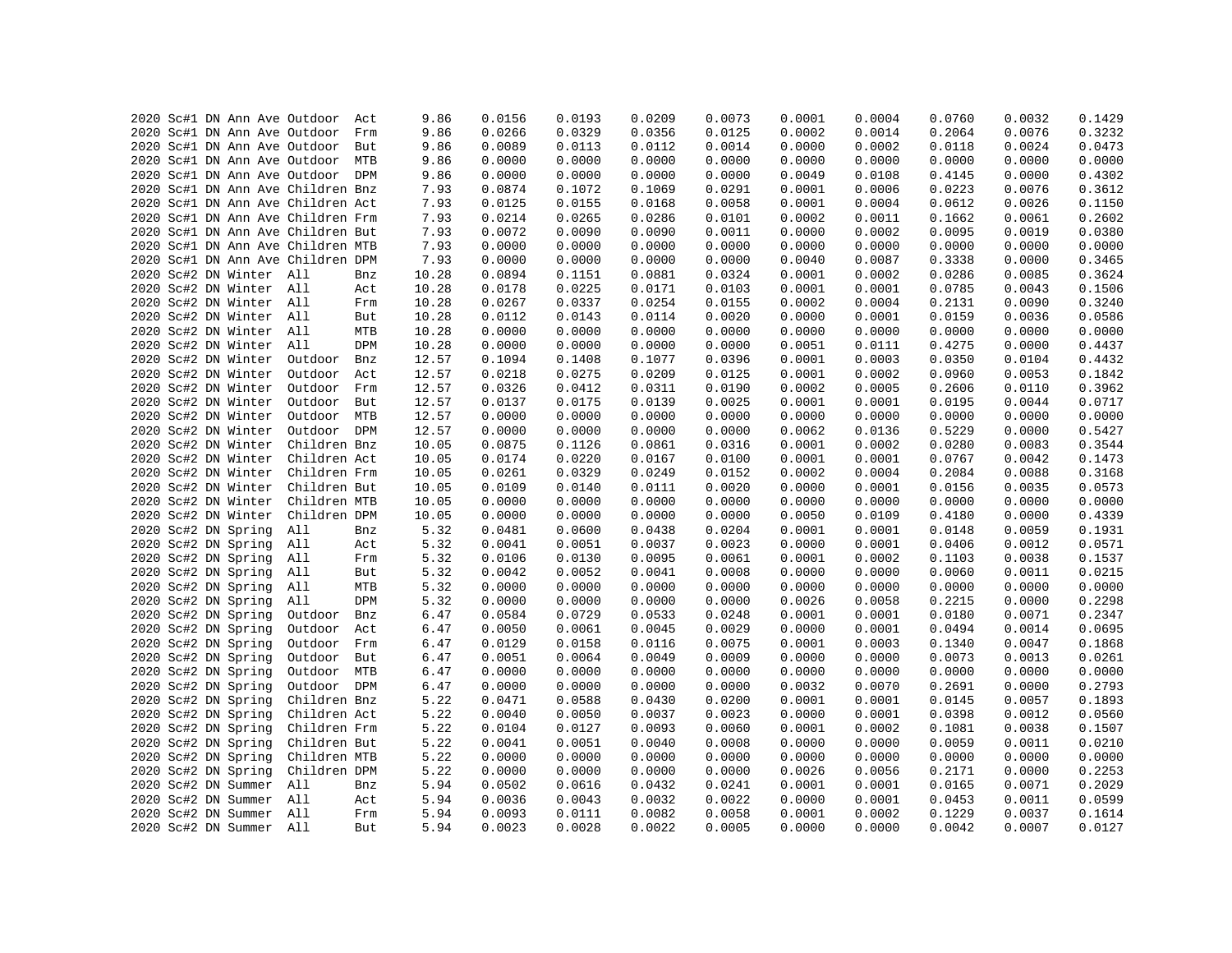|  | 2020 Sc#2 DN Summer               | All          | MTB | 5.94  | 0.0000 | 0.0000 | 0.0000 | 0.0000 | 0.0000 | 0.0000 | 0.0000 | 0.0000 | 0.0000 |
|--|-----------------------------------|--------------|-----|-------|--------|--------|--------|--------|--------|--------|--------|--------|--------|
|  | 2020 Sc#2 DN Summer               | All          | DPM | 5.94  | 0.0000 | 0.0000 | 0.0000 | 0.0000 | 0.0029 | 0.0064 | 0.2469 | 0.0000 | 0.2562 |
|  | 2020 Sc#2 DN Summer               | Outdoor      | Bnz | 7.28  | 0.0616 | 0.0755 | 0.0529 | 0.0295 | 0.0001 | 0.0002 | 0.0202 | 0.0087 | 0.2488 |
|  | 2020 Sc#2 DN Summer               | Outdoor      | Act | 7.28  | 0.0044 | 0.0053 | 0.0039 | 0.0027 | 0.0000 | 0.0001 | 0.0555 | 0.0014 | 0.0734 |
|  | 2020 Sc#2 DN Summer               | Outdoor      | Frm | 7.28  | 0.0114 | 0.0136 | 0.0100 | 0.0071 | 0.0001 | 0.0003 | 0.1507 | 0.0046 | 0.1979 |
|  | 2020 Sc#2 DN Summer               | Outdoor      | But | 7.28  | 0.0029 | 0.0034 | 0.0027 | 0.0006 | 0.0000 | 0.0000 | 0.0052 | 0.0008 | 0.0156 |
|  | 2020 Sc#2 DN Summer               | Outdoor MTB  |     | 7.28  | 0.0000 | 0.0000 | 0.0000 | 0.0000 | 0.0000 | 0.0000 | 0.0000 | 0.0000 | 0.0000 |
|  | 2020 Sc#2 DN Summer               | Outdoor DPM  |     | 7.28  | 0.0000 | 0.0000 | 0.0000 | 0.0000 | 0.0036 | 0.0079 | 0.3027 | 0.0000 | 0.3141 |
|  | 2020 Sc#2 DN Summer               | Children Bnz |     | 5.87  | 0.0497 | 0.0609 | 0.0427 | 0.0238 | 0.0001 | 0.0001 | 0.0163 | 0.0070 | 0.2007 |
|  | 2020 Sc#2 DN Summer               | Children Act |     | 5.87  | 0.0036 | 0.0043 | 0.0032 | 0.0022 | 0.0000 | 0.0001 | 0.0448 | 0.0011 | 0.0592 |
|  | 2020 Sc#2 DN Summer               | Children Frm |     | 5.87  | 0.0092 | 0.0109 | 0.0081 | 0.0057 | 0.0001 | 0.0002 | 0.1216 | 0.0037 | 0.1596 |
|  | 2020 Sc#2 DN Summer               | Children But |     | 5.87  | 0.0023 | 0.0028 | 0.0022 | 0.0005 | 0.0000 | 0.0000 | 0.0042 | 0.0007 | 0.0126 |
|  | 2020 Sc#2 DN Summer               | Children MTB |     | 5.87  | 0.0000 | 0.0000 | 0.0000 | 0.0000 | 0.0000 | 0.0000 | 0.0000 | 0.0000 | 0.0000 |
|  | 2020 Sc#2 DN Summer               | Children DPM |     | 5.87  | 0.0000 | 0.0000 | 0.0000 | 0.0000 | 0.0029 | 0.0063 | 0.2442 | 0.0000 | 0.2534 |
|  | 2020 Sc#2 DN Fall                 | All          | Bnz | 11.17 | 0.1037 | 0.1168 | 0.0778 | 0.0416 | 0.0001 | 0.0002 | 0.0310 | 0.0094 | 0.3807 |
|  | 2020 Sc#2 DN Fall                 | All          | Act | 11.17 | 0.0143 | 0.0173 | 0.0123 | 0.0090 | 0.0001 | 0.0001 | 0.0851 | 0.0040 | 0.1422 |
|  | 2020 Sc#2 DN Fall                 | All          | Frm | 11.17 | 0.0213 | 0.0259 | 0.0185 | 0.0136 | 0.0002 | 0.0005 | 0.2311 | 0.0082 | 0.3193 |
|  | 2020 Sc#2 DN Fall                 | All          | But | 11.17 | 0.0066 | 0.0081 | 0.0061 | 0.0013 | 0.0000 | 0.0001 | 0.0126 | 0.0024 | 0.0372 |
|  | 2020 Sc#2 DN Fall                 | All          | MTB | 11.17 | 0.0000 | 0.0000 | 0.0000 | 0.0000 | 0.0000 | 0.0000 | 0.0000 | 0.0000 | 0.0000 |
|  | 2020 Sc#2 DN Fall                 | All          | DPM | 11.17 | 0.0000 | 0.0000 | 0.0000 | 0.0000 | 0.0055 | 0.0121 | 0.4644 | 0.0000 | 0.4820 |
|  | 2020 Sc#2 DN Fall                 | Outdoor      | Bnz | 13.54 | 0.1257 | 0.1417 | 0.0943 | 0.0504 | 0.0001 | 0.0003 | 0.0376 | 0.0114 | 0.4616 |
|  |                                   |              |     |       | 0.0173 | 0.0210 | 0.0150 | 0.0109 | 0.0001 | 0.0002 |        | 0.0048 | 0.1724 |
|  | 2020 Sc#2 DN Fall                 | Outdoor      | Act | 13.54 | 0.0258 |        |        |        | 0.0003 | 0.0006 | 0.1032 |        |        |
|  | 2020 Sc#2 DN Fall                 | Outdoor      | Frm | 13.54 |        | 0.0314 | 0.0224 | 0.0165 |        |        | 0.2802 | 0.0100 | 0.3872 |
|  | 2020 Sc#2 DN Fall                 | Outdoor But  |     | 13.54 | 0.0080 | 0.0098 | 0.0074 | 0.0016 | 0.0000 | 0.0001 | 0.0153 | 0.0029 | 0.0451 |
|  | 2020 Sc#2 DN Fall                 | Outdoor MTB  |     | 13.54 | 0.0000 | 0.0000 | 0.0000 | 0.0000 | 0.0000 | 0.0000 | 0.0000 | 0.0000 | 0.0000 |
|  | 2020 Sc#2 DN Fall                 | Outdoor DPM  |     | 13.54 | 0.0000 | 0.0000 | 0.0000 | 0.0000 | 0.0067 | 0.0146 | 0.5632 | 0.0000 | 0.5845 |
|  | 2020 Sc#2 DN Fall                 | Children Bnz |     | 10.96 | 0.1018 | 0.1147 | 0.0764 | 0.0408 | 0.0001 | 0.0002 | 0.0305 | 0.0092 | 0.3738 |
|  | 2020 Sc#2 DN Fall                 | Children Act |     | 10.96 | 0.0140 | 0.0170 | 0.0121 | 0.0089 | 0.0001 | 0.0001 | 0.0836 | 0.0039 | 0.1396 |
|  | 2020 Sc#2 DN Fall                 | Children Frm |     | 10.96 | 0.0209 | 0.0254 | 0.0181 | 0.0134 | 0.0002 | 0.0005 | 0.2269 | 0.0081 | 0.3135 |
|  | 2020 Sc#2 DN Fall                 | Children But |     | 10.96 | 0.0065 | 0.0079 | 0.0060 | 0.0013 | 0.0000 | 0.0001 | 0.0124 | 0.0024 | 0.0365 |
|  | 2020 Sc#2 DN Fall                 | Children MTB |     | 10.96 | 0.0000 | 0.0000 | 0.0000 | 0.0000 | 0.0000 | 0.0000 | 0.0000 | 0.0000 | 0.0000 |
|  | 2020 Sc#2 DN Fall                 | Children DPM |     | 10.96 | 0.0000 | 0.0000 | 0.0000 | 0.0000 | 0.0054 | 0.0118 | 0.4560 | 0.0000 | 0.4733 |
|  | 2020 Sc#2 DN Ann Ave All          |              | Bnz | 8.09  | 0.0728 | 0.0884 | 0.0632 | 0.0296 | 0.0001 | 0.0002 | 0.0227 | 0.0077 | 0.2848 |
|  | 2020 Sc#2 DN Ann Ave All          |              | Act | 8.09  | 0.0100 | 0.0123 | 0.0091 | 0.0060 | 0.0000 | 0.0001 | 0.0624 | 0.0027 | 0.1025 |
|  | 2020 Sc#2 DN Ann Ave All          |              | Frm | 8.09  | 0.0170 | 0.0209 | 0.0154 | 0.0103 | 0.0002 | 0.0003 | 0.1693 | 0.0062 | 0.2396 |
|  | 2020 Sc#2 DN Ann Ave All          |              | But | 8.09  | 0.0061 | 0.0076 | 0.0059 | 0.0011 | 0.0000 | 0.0001 | 0.0097 | 0.0019 | 0.0325 |
|  | 2020 Sc#2 DN Ann Ave All          |              | MTB | 8.09  | 0.0000 | 0.0000 | 0.0000 | 0.0000 | 0.0000 | 0.0000 | 0.0000 | 0.0000 | 0.0000 |
|  | 2020 Sc#2 DN Ann Ave All          |              | DPM | 8.09  | 0.0000 | 0.0000 | 0.0000 | 0.0000 | 0.0041 | 0.0088 | 0.3401 | 0.0000 | 0.3530 |
|  | 2020 Sc#2 DN Ann Ave Outdoor      |              | Bnz | 9.86  | 0.0888 | 0.1077 | 0.0771 | 0.0361 | 0.0001 | 0.0002 | 0.0277 | 0.0094 | 0.3471 |
|  | 2020 Sc#2 DN Ann Ave Outdoor      |              | Act | 9.86  | 0.0121 | 0.0150 | 0.0111 | 0.0073 | 0.0001 | 0.0001 | 0.0760 | 0.0032 | 0.1249 |
|  | 2020 Sc#2 DN Ann Ave Outdoor      |              | Frm | 9.86  | 0.0207 | 0.0255 | 0.0188 | 0.0125 | 0.0002 | 0.0004 | 0.2064 | 0.0076 | 0.2920 |
|  | 2020 Sc#2 DN Ann Ave Outdoor      |              | But | 9.86  | 0.0074 | 0.0093 | 0.0072 | 0.0014 | 0.0000 | 0.0001 | 0.0118 | 0.0024 | 0.0396 |
|  | 2020 Sc#2 DN Ann Ave Outdoor MTB  |              |     | 9.86  | 0.0000 | 0.0000 | 0.0000 | 0.0000 | 0.0000 | 0.0000 | 0.0000 | 0.0000 | 0.0000 |
|  | 2020 Sc#2 DN Ann Ave Outdoor DPM  |              |     | 9.86  | 0.0000 | 0.0000 | 0.0000 | 0.0000 | 0.0049 | 0.0108 | 0.4145 | 0.0000 | 0.4302 |
|  | 2020 Sc#2 DN Ann Ave Children Bnz |              |     | 7.93  | 0.0715 | 0.0868 | 0.0620 | 0.0291 | 0.0001 | 0.0002 | 0.0223 | 0.0076 | 0.2795 |
|  | 2020 Sc#2 DN Ann Ave Children Act |              |     | 7.93  | 0.0098 | 0.0121 | 0.0089 | 0.0058 | 0.0000 | 0.0001 | 0.0612 | 0.0026 | 0.1005 |
|  | 2020 Sc#2 DN Ann Ave Children Frm |              |     | 7.93  | 0.0167 | 0.0205 | 0.0151 | 0.0101 | 0.0001 | 0.0003 | 0.1662 | 0.0061 | 0.2351 |
|  | 2020 Sc#2 DN Ann Ave Children But |              |     | 7.93  | 0.0060 | 0.0075 | 0.0058 | 0.0011 | 0.0000 | 0.0001 | 0.0095 | 0.0019 | 0.0319 |
|  | 2020 Sc#2 DN Ann Ave Children MTB |              |     | 7.93  | 0.0000 | 0.0000 | 0.0000 | 0.0000 | 0.0000 | 0.0000 | 0.0000 | 0.0000 | 0.0000 |
|  | 2020 Sc#2 DN Ann Ave Children DPM |              |     | 7.93  | 0.0000 | 0.0000 | 0.0000 | 0.0000 | 0.0040 | 0.0087 | 0.3338 | 0.0000 | 0.3465 |
|  | 2020 Sc#3 DN Winter All           |              | Bnz | 10.28 | 0.0894 | 0.0640 | 0.0485 | 0.0324 | 0.0001 | 0.0126 | 0.0286 | 0.0085 | 0.2840 |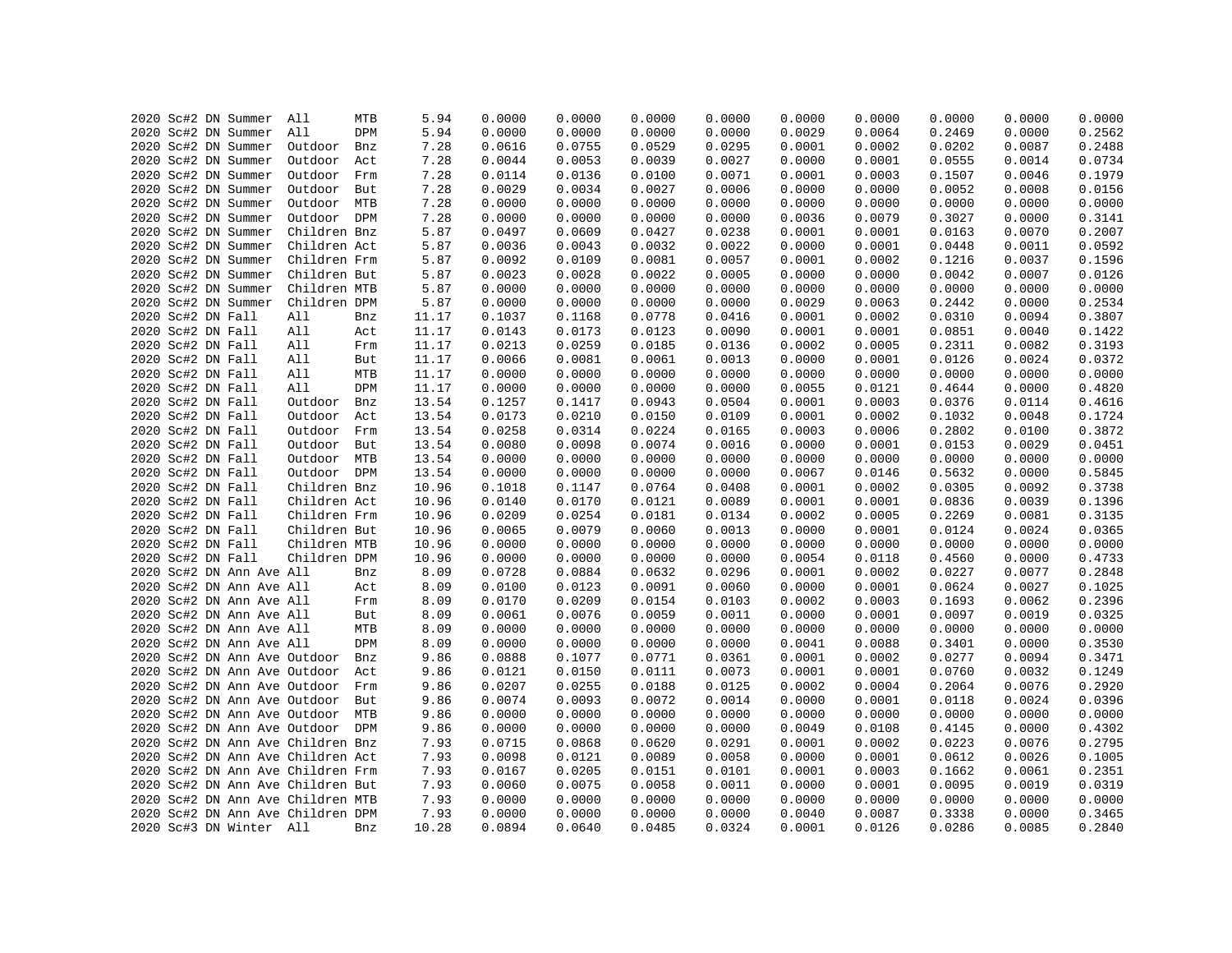|  | 2020 Sc#3 DN Winter     | All          | Act | 10.28 | 0.0178 | 0.0125 | 0.0094 | 0.0103 | 0.0001 | 0.0077 | 0.0785 | 0.0043 | 0.1405 |
|--|-------------------------|--------------|-----|-------|--------|--------|--------|--------|--------|--------|--------|--------|--------|
|  | 2020 Sc#3 DN Winter     | All          | Frm | 10.28 | 0.0267 | 0.0187 | 0.0140 | 0.0155 | 0.0002 | 0.0243 | 0.2131 | 0.0090 | 0.3214 |
|  |                         |              |     |       |        |        | 0.0063 |        |        | 0.0055 | 0.0159 | 0.0036 | 0.0525 |
|  | 2020 Sc#3 DN Winter All |              | But | 10.28 | 0.0112 | 0.0080 |        | 0.0020 | 0.0000 |        |        |        | 0.0000 |
|  | 2020 Sc#3 DN Winter     | All          | MTB | 10.28 | 0.0000 | 0.0000 | 0.0000 | 0.0000 | 0.0000 | 0.0000 | 0.0000 | 0.0000 |        |
|  | 2020 Sc#3 DN Winter All |              | DPM | 10.28 | 0.0000 | 0.0000 | 0.0000 | 0.0000 | 0.0051 | 0.6192 | 0.4275 | 0.0000 | 1.0518 |
|  | 2020 Sc#3 DN Winter     | Outdoor      | Bnz | 12.57 | 0.1094 | 0.0782 | 0.0593 | 0.0396 | 0.0001 | 0.0154 | 0.0350 | 0.0104 | 0.3473 |
|  | 2020 Sc#3 DN Winter     | Outdoor Act  |     | 12.57 | 0.0218 | 0.0153 | 0.0115 | 0.0125 | 0.0001 | 0.0094 | 0.0960 | 0.0053 | 0.1719 |
|  | 2020 Sc#3 DN Winter     | Outdoor Frm  |     | 12.57 | 0.0326 | 0.0229 | 0.0171 | 0.0190 | 0.0002 | 0.0297 | 0.2606 | 0.0110 | 0.3931 |
|  | 2020 Sc#3 DN Winter     | Outdoor But  |     | 12.57 | 0.0137 | 0.0097 | 0.0076 | 0.0025 | 0.0001 | 0.0067 | 0.0195 | 0.0044 | 0.0642 |
|  | 2020 Sc#3 DN Winter     | Outdoor MTB  |     | 12.57 | 0.0000 | 0.0000 | 0.0000 | 0.0000 | 0.0000 | 0.0000 | 0.0000 | 0.0000 | 0.0000 |
|  | 2020 Sc#3 DN Winter     | Outdoor DPM  |     | 12.57 | 0.0000 | 0.0000 | 0.0000 | 0.0000 | 0.0062 | 0.7573 | 0.5229 | 0.0000 | 1.2863 |
|  | 2020 Sc#3 DN Winter     | Children Bnz |     | 10.05 | 0.0875 | 0.0625 | 0.0474 | 0.0316 | 0.0001 | 0.0123 | 0.0280 | 0.0083 | 0.2777 |
|  | 2020 Sc#3 DN Winter     | Children Act |     | 10.05 | 0.0174 | 0.0122 | 0.0092 | 0.0100 | 0.0001 | 0.0076 | 0.0767 | 0.0042 | 0.1374 |
|  | 2020 Sc#3 DN Winter     | Children Frm |     | 10.05 | 0.0261 | 0.0183 | 0.0137 | 0.0152 | 0.0002 | 0.0237 | 0.2084 | 0.0088 | 0.3143 |
|  | 2020 Sc#3 DN Winter     | Children But |     | 10.05 | 0.0109 | 0.0078 | 0.0061 | 0.0020 | 0.0000 | 0.0053 | 0.0156 | 0.0035 | 0.0513 |
|  | 2020 Sc#3 DN Winter     | Children MTB |     | 10.05 | 0.0000 | 0.0000 | 0.0000 | 0.0000 | 0.0000 | 0.0000 | 0.0000 | 0.0000 | 0.0000 |
|  | 2020 Sc#3 DN Winter     | Children DPM |     | 10.05 | 0.0000 | 0.0000 | 0.0000 | 0.0000 | 0.0050 | 0.6055 | 0.4180 | 0.0000 | 1.0285 |
|  | 2020 Sc#3 DN Spring     | All          | Bnz | 5.32  | 0.0481 | 0.0333 | 0.0241 | 0.0204 | 0.0001 | 0.0064 | 0.0148 | 0.0059 | 0.1531 |
|  | 2020 Sc#3 DN Spring     | All          | Act | 5.32  | 0.0041 | 0.0028 | 0.0021 | 0.0023 | 0.0000 | 0.0040 | 0.0406 | 0.0012 | 0.0571 |
|  | 2020 Sc#3 DN Spring     | All          | Frm | 5.32  | 0.0106 | 0.0072 | 0.0052 | 0.0061 | 0.0001 | 0.0124 | 0.1103 | 0.0038 | 0.1558 |
|  | 2020 Sc#3 DN Spring     | All          | But | 5.32  | 0.0042 | 0.0029 | 0.0022 | 0.0008 | 0.0000 | 0.0020 | 0.0060 | 0.0011 | 0.0193 |
|  | 2020 Sc#3 DN Spring     | All          | MTB | 5.32  | 0.0000 | 0.0000 | 0.0000 | 0.0000 | 0.0000 | 0.0000 | 0.0000 | 0.0000 | 0.0000 |
|  | 2020 Sc#3 DN Spring     | All          | DPM | 5.32  | 0.0000 | 0.0000 | 0.0000 | 0.0000 | 0.0026 | 0.3207 | 0.2215 | 0.0000 | 0.5448 |
|  | 2020 Sc#3 DN Spring     | Outdoor      | Bnz | 6.47  | 0.0584 | 0.0405 | 0.0293 | 0.0248 | 0.0001 | 0.0078 | 0.0180 | 0.0071 | 0.1860 |
|  | 2020 Sc#3 DN Spring     | Outdoor      | Act | 6.47  | 0.0050 | 0.0034 | 0.0025 | 0.0029 | 0.0000 | 0.0048 | 0.0494 | 0.0014 | 0.0694 |
|  | 2020 Sc#3 DN Spring     | Outdoor      | Frm | 6.47  | 0.0129 | 0.0088 | 0.0064 | 0.0075 | 0.0001 | 0.0151 | 0.1340 | 0.0047 | 0.1894 |
|  | 2020 Sc#3 DN Spring     | Outdoor      | But | 6.47  | 0.0051 | 0.0035 | 0.0027 | 0.0009 | 0.0000 | 0.0025 | 0.0073 | 0.0013 | 0.0235 |
|  | 2020 Sc#3 DN Spring     | Outdoor MTB  |     | 6.47  | 0.0000 | 0.0000 | 0.0000 | 0.0000 | 0.0000 | 0.0000 | 0.0000 | 0.0000 | 0.0000 |
|  | 2020 Sc#3 DN Spring     | Outdoor DPM  |     | 6.47  | 0.0000 | 0.0000 | 0.0000 | 0.0000 | 0.0032 | 0.3898 | 0.2691 | 0.0000 | 0.6621 |
|  | 2020 Sc#3 DN Spring     | Children Bnz |     | 5.22  | 0.0471 | 0.0327 | 0.0237 | 0.0200 | 0.0001 | 0.0063 | 0.0145 | 0.0057 | 0.1500 |
|  | 2020 Sc#3 DN Spring     | Children Act |     | 5.22  | 0.0040 | 0.0028 | 0.0020 | 0.0023 | 0.0000 | 0.0039 | 0.0398 | 0.0012 | 0.0560 |
|  | 2020 Sc#3 DN Spring     | Children Frm |     | 5.22  | 0.0104 | 0.0071 | 0.0051 | 0.0060 | 0.0001 | 0.0122 | 0.1081 | 0.0038 | 0.1528 |
|  | 2020 Sc#3 DN Spring     | Children But |     | 5.22  | 0.0041 | 0.0028 | 0.0022 | 0.0008 | 0.0000 | 0.0020 | 0.0059 | 0.0011 | 0.0189 |
|  | 2020 Sc#3 DN Spring     | Children MTB |     | 5.22  | 0.0000 | 0.0000 | 0.0000 | 0.0000 | 0.0000 | 0.0000 | 0.0000 | 0.0000 | 0.0000 |
|  | 2020 Sc#3 DN Spring     | Children DPM |     | 5.22  | 0.0000 | 0.0000 | 0.0000 | 0.0000 | 0.0026 | 0.3144 | 0.2171 | 0.0000 | 0.5340 |
|  | 2020 Sc#3 DN Summer     | All          | Bnz | 5.94  | 0.0502 | 0.0342 | 0.0238 | 0.0241 | 0.0001 | 0.0072 | 0.0165 | 0.0071 | 0.1631 |
|  | 2020 Sc#3 DN Summer     | All          | Act | 5.94  | 0.0036 | 0.0024 | 0.0018 | 0.0022 | 0.0000 | 0.0044 | 0.0453 | 0.0011 | 0.0609 |
|  | 2020 Sc#3 DN Summer     | All          | Frm | 5.94  | 0.0093 | 0.0061 | 0.0045 | 0.0058 | 0.0001 | 0.0138 | 0.1229 | 0.0037 | 0.1664 |
|  | 2020 Sc#3 DN Summer All |              | But | 5.94  | 0.0023 | 0.0016 | 0.0012 | 0.0005 | 0.0000 | 0.0014 | 0.0042 | 0.0007 | 0.0119 |
|  | 2020 Sc#3 DN Summer     | All          | MTB | 5.94  | 0.0000 | 0.0000 | 0.0000 | 0.0000 | 0.0000 | 0.0000 | 0.0000 | 0.0000 | 0.0000 |
|  |                         | All          | DPM |       |        |        |        |        |        | 0.3575 |        |        | 0.6073 |
|  | 2020 Sc#3 DN Summer     |              |     | 5.94  | 0.0000 | 0.0000 | 0.0000 | 0.0000 | 0.0029 |        | 0.2469 | 0.0000 |        |
|  | 2020 Sc#3 DN Summer     | Outdoor      | Bnz | 7.28  | 0.0616 | 0.0420 | 0.0292 | 0.0295 | 0.0001 | 0.0088 | 0.0202 | 0.0087 | 0.2000 |
|  | 2020 Sc#3 DN Summer     | Outdoor      | Act | 7.28  | 0.0044 | 0.0029 | 0.0022 | 0.0027 | 0.0000 | 0.0054 | 0.0555 | 0.0014 | 0.0746 |
|  | 2020 Sc#3 DN Summer     | Outdoor Frm  |     | 7.28  | 0.0114 | 0.0075 | 0.0055 | 0.0071 | 0.0001 | 0.0170 | 0.1507 | 0.0046 | 0.2040 |
|  | 2020 Sc#3 DN Summer     | Outdoor But  |     | 7.28  | 0.0029 | 0.0019 | 0.0015 | 0.0006 | 0.0000 | 0.0017 | 0.0052 | 0.0008 | 0.0146 |
|  | 2020 Sc#3 DN Summer     | Outdoor MTB  |     | 7.28  | 0.0000 | 0.0000 | 0.0000 | 0.0000 | 0.0000 | 0.0000 | 0.0000 | 0.0000 | 0.0000 |
|  | 2020 Sc#3 DN Summer     | Outdoor DPM  |     | 7.28  | 0.0000 | 0.0000 | 0.0000 | 0.0000 | 0.0036 | 0.4384 | 0.3027 | 0.0000 | 0.7447 |
|  | 2020 Sc#3 DN Summer     | Children Bnz |     | 5.87  | 0.0497 | 0.0339 | 0.0235 | 0.0238 | 0.0001 | 0.0071 | 0.0163 | 0.0070 | 0.1614 |
|  | 2020 Sc#3 DN Summer     | Children Act |     | 5.87  | 0.0036 | 0.0024 | 0.0017 | 0.0022 | 0.0000 | 0.0044 | 0.0448 | 0.0011 | 0.0602 |
|  | 2020 Sc#3 DN Summer     | Children Frm |     | 5.87  | 0.0092 | 0.0061 | 0.0045 | 0.0057 | 0.0001 | 0.0137 | 0.1216 | 0.0037 | 0.1645 |
|  | 2020 Sc#3 DN Summer     | Children But |     | 5.87  | 0.0023 | 0.0015 | 0.0012 | 0.0005 | 0.0000 | 0.0014 | 0.0042 | 0.0007 | 0.0118 |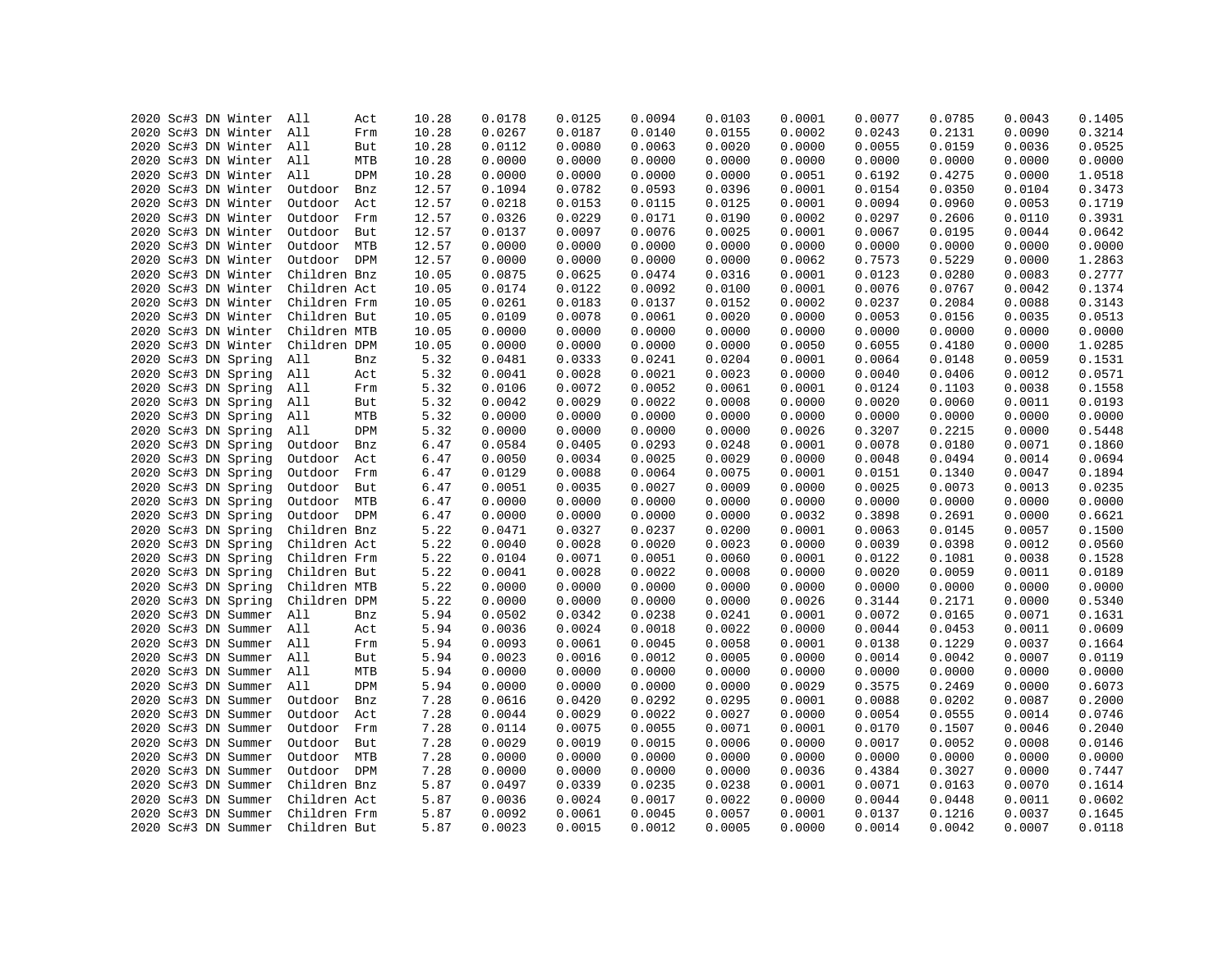|  | 2020 Sc#3 DN Summer               | Children MTB |     | 5.87  | 0.0000 | 0.0000 | 0.0000 | 0.0000 | 0.0000 | 0.0000 | 0.0000 | 0.0000 | 0.0000 |
|--|-----------------------------------|--------------|-----|-------|--------|--------|--------|--------|--------|--------|--------|--------|--------|
|  | 2020 Sc#3 DN Summer               | Children DPM |     | 5.87  | 0.0000 | 0.0000 | 0.0000 | 0.0000 | 0.0029 | 0.3536 | 0.2442 | 0.0000 | 0.6007 |
|  | 2020 Sc#3 DN Fall                 | All          | Bnz | 11.17 | 0.1037 | 0.0649 | 0.0428 | 0.0416 | 0.0001 | 0.0133 | 0.0310 | 0.0094 | 0.3069 |
|  | 2020 Sc#3 DN Fall                 | All          | Act | 11.17 | 0.0143 | 0.0096 | 0.0068 | 0.0090 | 0.0001 | 0.0082 | 0.0851 | 0.0040 | 0.1370 |
|  | 2020 Sc#3 DN Fall                 | All          | Frm | 11.17 | 0.0213 | 0.0144 | 0.0102 | 0.0136 | 0.0002 | 0.0257 | 0.2311 | 0.0082 | 0.3248 |
|  | 2020 Sc#3 DN Fall                 | All          | But | 11.17 | 0.0066 | 0.0045 | 0.0034 | 0.0013 | 0.0000 | 0.0042 | 0.0126 | 0.0024 | 0.0350 |
|  | 2020 Sc#3 DN Fall                 | All          | MTB | 11.17 | 0.0000 | 0.0000 | 0.0000 | 0.0000 | 0.0000 | 0.0000 | 0.0000 | 0.0000 | 0.0000 |
|  | 2020 Sc#3 DN Fall                 | All          | DPM | 11.17 | 0.0000 | 0.0000 | 0.0000 | 0.0000 | 0.0055 | 0.6727 | 0.4644 | 0.0000 | 1.1426 |
|  | 2020 Sc#3 DN Fall                 | Outdoor      | Bnz | 13.54 | 0.1257 | 0.0787 | 0.0519 | 0.0504 | 0.0001 | 0.0162 | 0.0376 | 0.0114 | 0.3721 |
|  | 2020 Sc#3 DN Fall                 | Outdoor      | Act | 13.54 | 0.0173 | 0.0117 | 0.0082 | 0.0109 | 0.0001 | 0.0100 | 0.1032 | 0.0048 | 0.1661 |
|  | 2020 Sc#3 DN Fall                 | Outdoor      | Frm | 13.54 | 0.0258 | 0.0174 | 0.0123 | 0.0165 | 0.0003 | 0.0312 | 0.2802 | 0.0100 | 0.3938 |
|  | 2020 Sc#3 DN Fall                 | Outdoor      | But | 13.54 | 0.0080 | 0.0054 | 0.0041 | 0.0016 | 0.0000 | 0.0051 | 0.0153 | 0.0029 | 0.0424 |
|  | 2020 Sc#3 DN Fall                 | Outdoor      | MTB | 13.54 | 0.0000 | 0.0000 | 0.0000 | 0.0000 | 0.0000 | 0.0000 | 0.0000 | 0.0000 | 0.0000 |
|  | 2020 Sc#3 DN Fall                 | Outdoor      | DPM | 13.54 | 0.0000 | 0.0000 | 0.0000 | 0.0000 | 0.0067 | 0.8156 | 0.5632 | 0.0000 | 1.3855 |
|  | 2020 Sc#3 DN Fall                 | Children Bnz |     | 10.96 | 0.1018 | 0.0637 | 0.0421 | 0.0408 | 0.0001 | 0.0131 | 0.0305 | 0.0092 | 0.3013 |
|  | 2020 Sc#3 DN Fall                 | Children Act |     | 10.96 | 0.0140 | 0.0094 | 0.0067 | 0.0089 | 0.0001 | 0.0081 | 0.0836 | 0.0039 | 0.1345 |
|  | 2020 Sc#3 DN Fall                 | Children Frm |     | 10.96 | 0.0209 | 0.0141 | 0.0100 | 0.0134 | 0.0002 | 0.0253 | 0.2269 | 0.0081 | 0.3189 |
|  | 2020 Sc#3 DN Fall                 | Children But |     | 10.96 | 0.0065 | 0.0044 | 0.0033 | 0.0013 | 0.0000 | 0.0041 | 0.0124 | 0.0024 | 0.0343 |
|  | 2020 Sc#3 DN Fall                 | Children MTB |     | 10.96 | 0.0000 | 0.0000 | 0.0000 | 0.0000 | 0.0000 | 0.0000 | 0.0000 | 0.0000 | 0.0000 |
|  | 2020 Sc#3 DN Fall                 | Children DPM |     | 10.96 | 0.0000 | 0.0000 | 0.0000 | 0.0000 | 0.0054 | 0.6604 | 0.4560 | 0.0000 | 1.1219 |
|  | 2020 Sc#3 DN Ann Ave All          |              | Bnz | 8.09  | 0.0728 | 0.0491 | 0.0348 | 0.0296 | 0.0001 | 0.0099 | 0.0227 | 0.0077 | 0.2268 |
|  | 2020 Sc#3 DN Ann Ave All          |              | Act | 8.09  | 0.0100 | 0.0068 | 0.0050 | 0.0060 | 0.0000 | 0.0061 | 0.0624 | 0.0027 | 0.0989 |
|  | 2020 Sc#3 DN Ann Ave All          |              | Frm | 8.09  | 0.0170 | 0.0116 | 0.0085 | 0.0103 | 0.0002 | 0.0191 | 0.1693 | 0.0062 | 0.2421 |
|  | 2020 Sc#3 DN Ann Ave All          |              | But | 8.09  | 0.0061 | 0.0042 | 0.0033 | 0.0011 | 0.0000 | 0.0033 | 0.0097 | 0.0019 | 0.0297 |
|  | 2020 Sc#3 DN Ann Ave All          |              | MTB | 8.09  | 0.0000 | 0.0000 | 0.0000 | 0.0000 | 0.0000 | 0.0000 | 0.0000 | 0.0000 | 0.0000 |
|  | 2020 Sc#3 DN Ann Ave All          |              | DPM | 8.09  | 0.0000 | 0.0000 | 0.0000 | 0.0000 | 0.0041 | 0.4925 | 0.3401 | 0.0000 | 0.8367 |
|  | 2020 Sc#3 DN Ann Ave Outdoor      |              | Bnz | 9.86  | 0.0888 | 0.0598 | 0.0424 | 0.0361 | 0.0001 | 0.0120 | 0.0277 | 0.0094 | 0.2764 |
|  | 2020 Sc#3 DN Ann Ave Outdoor      |              | Act | 9.86  | 0.0121 | 0.0083 | 0.0061 | 0.0073 | 0.0001 | 0.0074 | 0.0760 | 0.0032 | 0.1205 |
|  | 2020 Sc#3 DN Ann Ave Outdoor      |              | Frm | 9.86  | 0.0207 | 0.0142 | 0.0103 | 0.0125 | 0.0002 | 0.0232 | 0.2064 | 0.0076 | 0.2951 |
|  | 2020 Sc#3 DN Ann Ave Outdoor      |              | But | 9.86  | 0.0074 | 0.0052 | 0.0040 | 0.0014 | 0.0000 | 0.0040 | 0.0118 | 0.0024 | 0.0361 |
|  | 2020 Sc#3 DN Ann Ave Outdoor      |              | MTB | 9.86  | 0.0000 | 0.0000 | 0.0000 | 0.0000 | 0.0000 | 0.0000 | 0.0000 | 0.0000 | 0.0000 |
|  | 2020 Sc#3 DN Ann Ave Outdoor      |              | DPM | 9.86  | 0.0000 | 0.0000 | 0.0000 | 0.0000 | 0.0049 | 0.6003 | 0.4145 | 0.0000 | 1.0197 |
|  | 2020 Sc#3 DN Ann Ave Children Bnz |              |     | 7.93  | 0.0715 | 0.0482 | 0.0342 | 0.0291 | 0.0001 | 0.0097 | 0.0223 | 0.0076 | 0.2226 |
|  | 2020 Sc#3 DN Ann Ave Children Act |              |     | 7.93  | 0.0098 | 0.0067 | 0.0049 | 0.0058 | 0.0000 | 0.0060 | 0.0612 | 0.0026 | 0.0970 |
|  | 2020 Sc#3 DN Ann Ave Children Frm |              |     | 7.93  | 0.0167 | 0.0114 | 0.0083 | 0.0101 | 0.0001 | 0.0187 | 0.1662 | 0.0061 | 0.2376 |
|  | 2020 Sc#3 DN Ann Ave Children But |              |     | 7.93  | 0.0060 | 0.0041 | 0.0032 | 0.0011 | 0.0000 | 0.0032 | 0.0095 | 0.0019 | 0.0291 |
|  | 2020 Sc#3 DN Ann Ave Children MTB |              |     | 7.93  | 0.0000 | 0.0000 | 0.0000 | 0.0000 | 0.0000 | 0.0000 | 0.0000 | 0.0000 | 0.0000 |
|  | 2020 Sc#3 DN Ann Ave Children DPM |              |     | 7.93  | 0.0000 | 0.0000 | 0.0000 | 0.0000 | 0.0040 | 0.4835 | 0.3338 | 0.0000 | 0.8213 |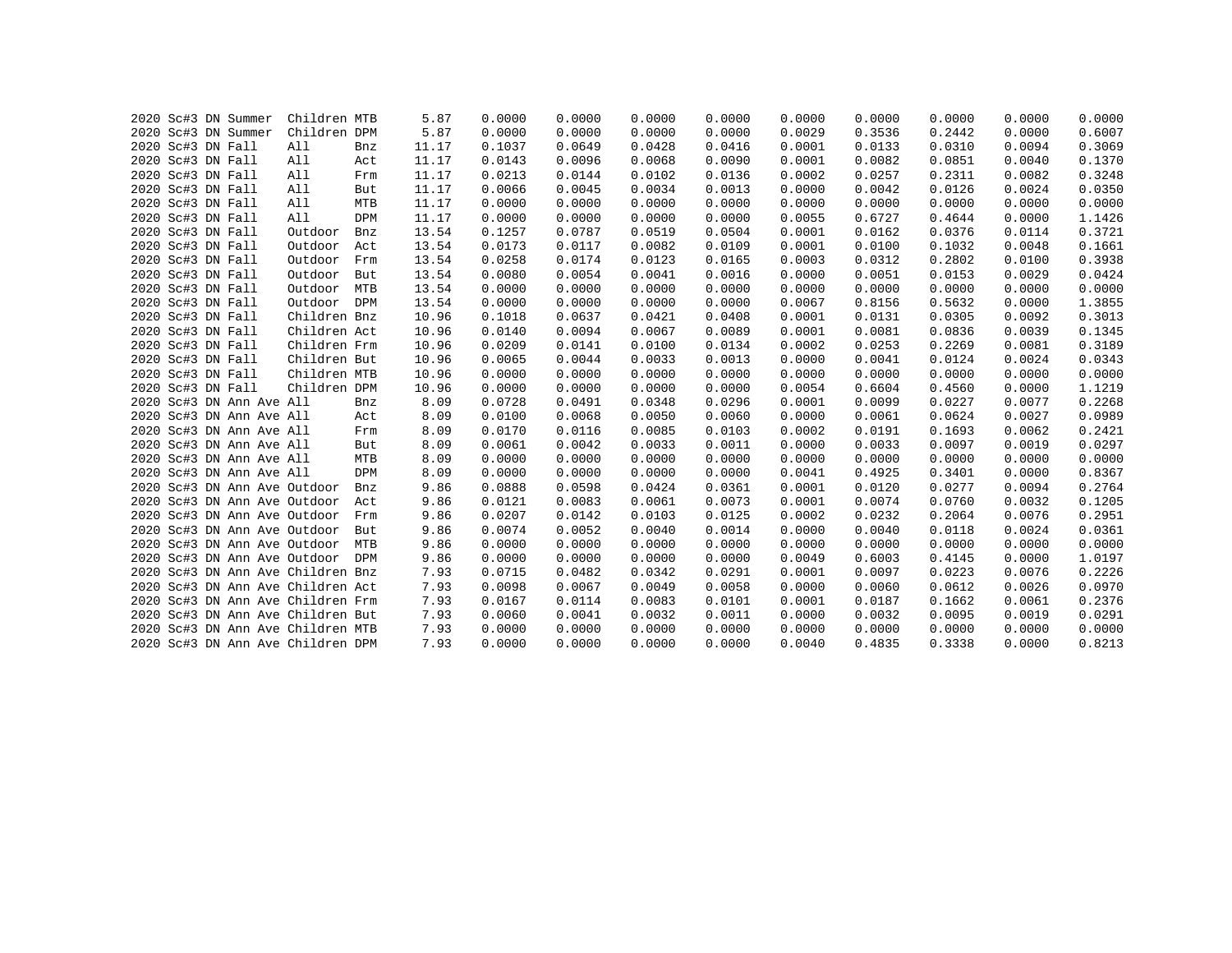## DRAFT - DO NOT QUOTE OR CITE

## TOXICS EXPOSURE RESULTS FOR HOUSTON

|                                         |                |      |        | Exposure Estimates $(ug/m3)$ -------> |        |             |        |        |        |        |         |
|-----------------------------------------|----------------|------|--------|---------------------------------------|--------|-------------|--------|--------|--------|--------|---------|
| CY Scen AR Season Demo Grp Tox CO Ratio |                |      | LDGV   | LDGT1                                 | LDGT2  | <b>HDGV</b> | LDDV   | LDDT   | HDDV   | МC     | All Veh |
| 1990 Base HS Winter                     | All<br>Bnz     | 5.62 | 0.4243 | 0.1091                                | 0.0740 | 0.0398      | 0.0007 | 0.0003 | 0.0103 | 0.0045 | 0.6632  |
| 1990 Base HS Winter All                 | Act            | 5.62 | 0.0514 | 0.0153                                | 0.0115 | 0.0079      | 0.0005 | 0.0002 | 0.0283 | 0.0009 | 0.1158  |
| 1990 Base HS Winter All                 | Frm            | 5.62 | 0.1524 | 0.0493                                | 0.0393 | 0.0404      | 0.0014 | 0.0007 | 0.0767 | 0.0032 | 0.3632  |
| 1990 Base HS Winter All                 | But            | 5.62 | 0.0631 | 0.0163                                | 0.0139 | 0.0082      | 0.0003 | 0.0002 | 0.0057 | 0.0013 | 0.1090  |
| 1990 Base HS Winter All                 | MTB            | 5.62 | 0.0000 | 0.0000                                | 0.0000 | 0.0000      | 0.0000 | 0.0000 | 0.0000 | 0.0000 | 0.0000  |
| 1990 Base HS Winter                     | All<br>DPM     | 5.62 | 0.0000 | 0.0000                                | 0.0000 | 0.0000      | 0.0183 | 0.0064 | 0.4886 | 0.0000 | 0.5133  |
| 1990 Base HS Winter                     | Outdoor<br>Bnz | 6.55 | 0.4939 | 0.1270                                | 0.0861 | 0.0464      | 0.0009 | 0.0004 | 0.0120 | 0.0053 | 0.7721  |
| 1990 Base HS Winter                     | Outdoor<br>Act | 6.55 | 0.0598 | 0.0178                                | 0.0134 | 0.0092      | 0.0005 | 0.0002 | 0.0329 | 0.0010 | 0.1348  |
| 1990 Base HS Winter                     | Outdoor<br>Frm | 6.55 | 0.1775 | 0.0574                                | 0.0458 | 0.0470      | 0.0016 | 0.0008 | 0.0893 | 0.0037 | 0.4228  |
| 1990 Base HS Winter                     | Outdoor<br>But | 6.55 | 0.0734 | 0.0189                                | 0.0162 | 0.0096      | 0.0004 | 0.0002 | 0.0067 | 0.0015 | 0.1269  |
| 1990 Base HS Winter                     | MTB<br>Outdoor | 6.55 | 0.0000 | 0.0000                                | 0.0000 | 0.0000      | 0.0000 | 0.0000 | 0.0000 | 0.0000 | 0.0000  |
| 1990 Base HS Winter                     | Outdoor DPM    | 6.55 | 0.0000 | 0.0000                                | 0.0000 | 0.0000      | 0.0213 | 0.0075 | 0.5688 | 0.0000 | 0.5976  |
| 1990 Base HS Winter                     | Children Bnz   | 5.52 | 0.4168 | 0.1072                                | 0.0727 | 0.0391      | 0.0007 | 0.0003 | 0.0101 | 0.0044 | 0.6516  |
| 1990 Base HS Winter                     | Children Act   | 5.52 | 0.0505 | 0.0150                                | 0.0113 | 0.0077      | 0.0004 | 0.0002 | 0.0278 | 0.0008 | 0.1137  |
| 1990 Base HS Winter                     | Children Frm   | 5.52 | 0.1498 | 0.0485                                | 0.0386 | 0.0396      | 0.0014 | 0.0007 | 0.0754 | 0.0031 | 0.3569  |
| 1990 Base HS Winter                     | Children But   | 5.52 | 0.0620 | 0.0160                                | 0.0137 | 0.0081      | 0.0003 | 0.0001 | 0.0056 | 0.0012 | 0.1071  |
| 1990 Base HS Winter                     | Children MTB   | 5.52 | 0.0000 | 0.0000                                | 0.0000 | 0.0000      | 0.0000 | 0.0000 | 0.0000 | 0.0000 | 0.0000  |
| 1990 Base HS Winter                     | Children DPM   | 5.52 | 0.0000 | 0.0000                                | 0.0000 | 0.0000      | 0.0180 | 0.0063 | 0.4800 | 0.0000 | 0.5043  |
| 1990 Base HS Spring                     | All<br>Bnz     | 5.42 | 0.3900 | 0.1090                                | 0.0747 | 0.0421      | 0.0006 | 0.0003 | 0.0097 | 0.0048 | 0.6322  |
| 1990 Base HS Spring                     | All<br>Act     | 5.42 | 0.0402 | 0.0122                                | 0.0092 | 0.0067      | 0.0004 | 0.0002 | 0.0267 | 0.0007 | 0.0961  |
| 1990 Base HS Spring                     | All<br>Frm     | 5.42 | 0.1221 | 0.0402                                | 0.0318 | 0.0343      | 0.0012 | 0.0007 | 0.0725 | 0.0027 | 0.3055  |
| 1990 Base HS Spring                     | All<br>But     | 5.42 | 0.0358 | 0.0094                                | 0.0080 | 0.0050      | 0.0002 | 0.0001 | 0.0040 | 0.0008 | 0.0633  |
| 1990 Base HS Spring                     | All<br>MTB     | 5.42 | 0.0176 | 0.0059                                | 0.0041 | 0.0024      | 0.0000 | 0.0000 | 0.0000 | 0.0003 | 0.0304  |
| 1990 Base HS Spring                     | All<br>DPM     | 5.42 | 0.0000 | 0.0000                                | 0.0000 | 0.0000      | 0.0157 | 0.0062 | 0.4803 | 0.0000 | 0.5027  |
| 1990 Base HS Spring                     | Outdoor<br>Bnz | 6.49 | 0.4665 | 0.1304                                | 0.0894 | 0.0503      | 0.0008 | 0.0004 | 0.0116 | 0.0058 | 0.7562  |
| 1990 Base HS Spring                     | Outdoor<br>Act | 6.49 | 0.0480 | 0.0145                                | 0.0110 | 0.0080      | 0.0005 | 0.0003 | 0.0320 | 0.0009 | 0.1150  |
| 1990 Base HS Spring                     | Outdoor<br>Frm | 6.49 | 0.1460 | 0.0481                                | 0.0381 | 0.0410      | 0.0015 | 0.0008 | 0.0868 | 0.0033 | 0.3654  |
| 1990 Base HS Spring                     | Outdoor<br>But | 6.49 | 0.0428 | 0.0113                                | 0.0096 | 0.0060      | 0.0002 | 0.0001 | 0.0047 | 0.0009 | 0.0758  |
| 1990 Base HS Spring                     | Outdoor<br>MTB | 6.49 | 0.0211 | 0.0071                                | 0.0049 | 0.0029      | 0.0000 | 0.0000 | 0.0000 | 0.0004 | 0.0364  |
| 1990 Base HS Spring                     | Outdoor<br>DPM | 6.49 | 0.0000 | 0.0000                                | 0.0000 | 0.0000      | 0.0188 | 0.0074 | 0.5746 | 0.0000 | 0.6014  |
| 1990 Base HS Spring                     | Children Bnz   | 5.32 | 0.3827 | 0.1070                                | 0.0733 | 0.0413      | 0.0006 | 0.0003 | 0.0096 | 0.0048 | 0.6204  |
| 1990 Base HS Spring                     | Children Act   | 5.32 | 0.0394 | 0.0119                                | 0.0090 | 0.0066      | 0.0004 | 0.0002 | 0.0262 | 0.0007 | 0.0943  |
| 1990 Base HS Spring                     | Children Frm   | 5.32 | 0.1198 | 0.0394                                | 0.0312 | 0.0337      | 0.0012 | 0.0007 | 0.0712 | 0.0027 | 0.2998  |
| 1990 Base HS Spring                     | Children But   | 5.32 | 0.0351 | 0.0092                                | 0.0078 | 0.0049      | 0.0002 | 0.0001 | 0.0039 | 0.0008 | 0.0621  |
| 1990 Base HS Spring                     | Children MTB   | 5.32 | 0.0173 | 0.0058                                | 0.0040 | 0.0024      | 0.0000 | 0.0000 | 0.0000 | 0.0003 | 0.0299  |
| 1990 Base HS Spring                     | Children DPM   | 5.32 | 0.0000 | 0.0000                                | 0.0000 | 0.0000      | 0.0154 | 0.0061 | 0.4713 | 0.0000 | 0.4933  |
| 1990 Base HS Summer                     | All<br>Bnz     | 7.19 | 0.5654 | 0.1579                                | 0.1050 | 0.0670      | 0.0008 | 0.0005 | 0.0129 | 0.0075 | 0.9183  |
| 1990 Base HS Summer                     | All<br>Act     | 7.19 | 0.0559 | 0.0171                                | 0.0123 | 0.0095      | 0.0005 | 0.0003 | 0.0354 | 0.0009 | 0.1319  |
| 1990 Base HS Summer                     | All<br>Frm     | 7.19 | 0.1714 | 0.0567                                | 0.0424 | 0.0490      | 0.0016 | 0.0009 | 0.0961 | 0.0035 | 0.4215  |
| 1990 Base HS Summer                     | All<br>But     | 7.19 | 0.0309 | 0.0083                                | 0.0066 | 0.0045      | 0.0002 | 0.0001 | 0.0033 | 0.0006 | 0.0546  |
| 1990 Base HS Summer                     | All<br>MTB     | 7.19 | 0.0352 | 0.0108                                | 0.0073 | 0.0064      | 0.0000 | 0.0000 | 0.0000 | 0.0011 | 0.0608  |
| 1990 Base HS Summer                     | All<br>DPM     | 7.19 | 0.0000 | 0.0000                                | 0.0000 | 0.0000      | 0.0208 | 0.0082 | 0.6366 | 0.0000 | 0.6663  |
| 1990 Base HS Summer                     | Outdoor<br>Bnz | 8.65 | 0.6803 | 0.1900                                | 0.1263 | 0.0806      | 0.0010 | 0.0006 | 0.0155 | 0.0090 | 1.1048  |
| 1990 Base HS Summer                     | Outdoor<br>Act | 8.65 | 0.0673 | 0.0205                                | 0.0148 | 0.0115      | 0.0006 | 0.0003 | 0.0426 | 0.0011 | 0.1586  |
| 1990 Base HS Summer                     | Outdoor<br>Frm | 8.65 | 0.2062 | 0.0682                                | 0.0510 | 0.0589      | 0.0020 | 0.0011 | 0.1157 | 0.0042 | 0.5071  |
| 1990 Base HS Summer                     | Outdoor<br>But | 8.65 | 0.0371 | 0.0100                                | 0.0080 | 0.0054      | 0.0002 | 0.0001 | 0.0040 | 0.0007 | 0.0656  |
|                                         |                |      |        |                                       |        |             |        |        |        |        |         |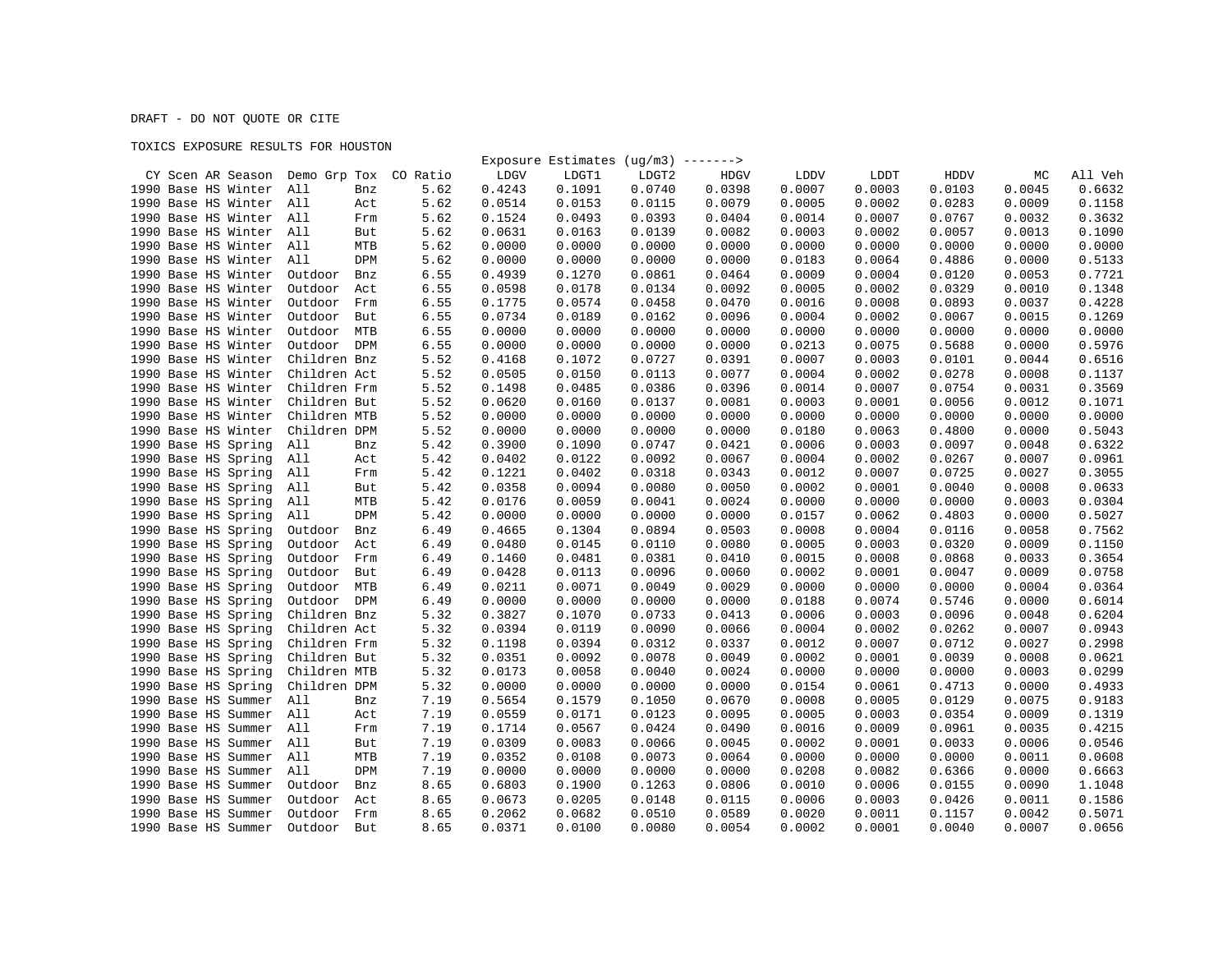|  |                   | 1990 Base HS Summer      | Outdoor                           | MTB        | 8.65  | 0.0423 | 0.0130 | 0.0088 | 0.0077 | 0.0000 | 0.0000 | 0.0000 | 0.0013 | 0.0732 |
|--|-------------------|--------------------------|-----------------------------------|------------|-------|--------|--------|--------|--------|--------|--------|--------|--------|--------|
|  |                   | 1990 Base HS Summer      | Outdoor DPM                       |            | 8.65  | 0.0000 | 0.0000 | 0.0000 | 0.0000 | 0.0250 | 0.0099 | 0.7659 | 0.0000 | 0.8017 |
|  |                   | 1990 Base HS Summer      | Children Bnz                      |            | 7.19  | 0.5654 | 0.1579 | 0.1050 | 0.0670 | 0.0008 | 0.0005 | 0.0129 | 0.0075 | 0.9183 |
|  |                   | 1990 Base HS Summer      | Children Act                      |            | 7.19  | 0.0559 | 0.0171 | 0.0123 | 0.0095 | 0.0005 | 0.0003 | 0.0354 | 0.0009 | 0.1319 |
|  |                   | 1990 Base HS Summer      | Children Frm                      |            | 7.19  | 0.1714 | 0.0567 | 0.0424 | 0.0490 | 0.0016 | 0.0009 | 0.0961 | 0.0035 | 0.4215 |
|  |                   | 1990 Base HS Summer      | Children But                      |            | 7.19  | 0.0309 | 0.0083 | 0.0066 | 0.0045 | 0.0002 | 0.0001 | 0.0033 | 0.0006 | 0.0546 |
|  |                   | 1990 Base HS Summer      | Children MTB                      |            | 7.19  | 0.0352 | 0.0108 | 0.0073 | 0.0064 | 0.0000 | 0.0000 | 0.0000 | 0.0011 | 0.0608 |
|  |                   | 1990 Base HS Summer      | Children DPM                      |            | 7.19  | 0.0000 | 0.0000 | 0.0000 | 0.0000 | 0.0208 | 0.0082 | 0.6366 | 0.0000 | 0.6663 |
|  | 1990 Base HS Fall |                          | All                               | Bnz        | 9.15  | 0.5809 | 0.1544 | 0.1038 | 0.0684 | 0.0011 | 0.0006 | 0.0161 | 0.0075 | 0.9340 |
|  | 1990 Base HS Fall |                          | All                               | Act        | 9.15  | 0.0588 | 0.0187 | 0.0141 | 0.0105 | 0.0007 | 0.0004 | 0.0441 | 0.0011 | 0.1481 |
|  | 1990 Base HS Fall |                          | All                               | Frm        | 9.15  | 0.1719 | 0.0598 | 0.0473 | 0.0533 | 0.0021 | 0.0012 | 0.1197 | 0.0042 | 0.4592 |
|  | 1990 Base HS Fall |                          | All                               | But        | 9.15  | 0.0542 | 0.0148 | 0.0122 | 0.0079 | 0.0003 | 0.0002 | 0.0065 | 0.0012 | 0.0975 |
|  | 1990 Base HS Fall |                          | All                               | MTB        | 9.15  | 0.0000 | 0.0000 | 0.0000 | 0.0000 | 0.0000 | 0.0000 | 0.0000 | 0.0000 | 0.0000 |
|  | 1990 Base HS Fall |                          | All                               | DPM        | 9.15  | 0.0000 | 0.0000 | 0.0000 | 0.0000 | 0.0269 | 0.0107 | 0.7904 | 0.0000 | 0.8280 |
|  | 1990 Base HS Fall |                          | Outdoor                           | Bnz        | 10.52 | 0.6676 | 0.1775 | 0.1193 | 0.0786 | 0.0013 | 0.0007 | 0.0185 | 0.0086 | 1.0735 |
|  | 1990 Base HS Fall |                          | Outdoor                           | Act        | 10.52 | 0.0675 | 0.0215 | 0.0162 | 0.0120 | 0.0008 | 0.0004 | 0.0507 | 0.0013 | 0.1702 |
|  | 1990 Base HS Fall |                          | Outdoor                           | Frm        | 10.52 | 0.1976 | 0.0688 | 0.0544 | 0.0612 | 0.0024 | 0.0013 | 0.1375 | 0.0049 | 0.5278 |
|  | 1990 Base HS Fall |                          | Outdoor                           | But        | 10.52 | 0.0622 | 0.0170 | 0.0140 | 0.0091 | 0.0004 | 0.0002 | 0.0075 | 0.0014 | 0.1120 |
|  | 1990 Base HS Fall |                          | Outdoor                           | MTB        | 10.52 | 0.0000 | 0.0000 | 0.0000 | 0.0000 | 0.0000 | 0.0000 | 0.0000 | 0.0000 | 0.0000 |
|  | 1990 Base HS Fall |                          | Outdoor DPM                       |            | 10.52 | 0.0000 | 0.0000 | 0.0000 | 0.0000 | 0.0310 | 0.0123 | 0.9085 | 0.0000 | 0.9518 |
|  | 1990 Base HS Fall |                          | Children Bnz                      |            | 9.07  | 0.5757 | 0.1531 | 0.1029 | 0.0678 | 0.0011 | 0.0006 | 0.0159 | 0.0074 | 0.9257 |
|  | 1990 Base HS Fall |                          | Children Act                      |            | 9.07  | 0.0582 | 0.0185 | 0.0139 | 0.0104 | 0.0007 | 0.0004 | 0.0437 | 0.0011 | 0.1468 |
|  | 1990 Base HS Fall |                          | Children Frm                      |            | 9.07  | 0.1704 | 0.0593 | 0.0469 | 0.0528 | 0.0021 | 0.0011 | 0.1186 | 0.0042 | 0.4551 |
|  | 1990 Base HS Fall |                          | Children But                      |            | 9.07  | 0.0537 | 0.0147 | 0.0121 | 0.0079 | 0.0003 | 0.0002 | 0.0065 | 0.0012 | 0.0966 |
|  | 1990 Base HS Fall |                          | Children MTB                      |            | 9.07  | 0.0000 | 0.0000 | 0.0000 | 0.0000 | 0.0000 | 0.0000 | 0.0000 | 0.0000 | 0.0000 |
|  | 1990 Base HS Fall |                          | Children DPM                      |            | 9.07  | 0.0000 | 0.0000 | 0.0000 | 0.0000 | 0.0267 | 0.0106 | 0.7834 | 0.0000 | 0.8207 |
|  |                   | 1990 Base HS Ann Ave All |                                   | Bnz        | 6.92  | 0.4901 | 0.1326 | 0.0894 | 0.0543 | 0.0008 | 0.0004 | 0.0123 | 0.0061 | 0.7869 |
|  |                   | 1990 Base HS Ann Ave All |                                   | Act        | 6.92  | 0.0516 | 0.0158 | 0.0118 | 0.0086 | 0.0005 | 0.0003 | 0.0336 | 0.0009 | 0.1230 |
|  |                   | 1990 Base HS Ann Ave All |                                   | Frm        | 6.92  | 0.1544 | 0.0515 | 0.0402 | 0.0442 | 0.0016 | 0.0008 | 0.0913 | 0.0034 | 0.3874 |
|  |                   | 1990 Base HS Ann Ave All |                                   | But        | 6.92  | 0.0460 | 0.0122 | 0.0102 | 0.0064 | 0.0003 | 0.0001 | 0.0049 | 0.0010 | 0.0811 |
|  |                   | 1990 Base HS Ann Ave All |                                   | MTB        | 6.92  | 0.0132 | 0.0042 | 0.0028 | 0.0022 | 0.0000 | 0.0000 | 0.0000 | 0.0003 | 0.0228 |
|  |                   | 1990 Base HS Ann Ave All |                                   | DPM        | 6.92  | 0.0000 | 0.0000 | 0.0000 | 0.0000 | 0.0204 | 0.0079 | 0.5990 | 0.0000 | 0.6276 |
|  |                   |                          | 1990 Base HS Ann Ave Outdoor      | Bnz        | 8.11  | 0.5771 | 0.1562 | 0.1053 | 0.0640 | 0.0010 | 0.0005 | 0.0144 | 0.0072 | 0.9267 |
|  |                   |                          | 1990 Base HS Ann Ave Outdoor      | Act        | 8.11  | 0.0607 | 0.0186 | 0.0138 | 0.0102 | 0.0006 | 0.0003 | 0.0395 | 0.0011 | 0.1446 |
|  |                   |                          | 1990 Base HS Ann Ave Outdoor      | Frm        | 8.11  | 0.1818 | 0.0606 | 0.0473 | 0.0520 | 0.0019 | 0.0010 | 0.1073 | 0.0040 | 0.4558 |
|  |                   |                          | 1990 Base HS Ann Ave Outdoor      | But        | 8.11  | 0.0539 | 0.0143 | 0.0119 | 0.0075 | 0.0003 | 0.0002 | 0.0057 | 0.0011 | 0.0951 |
|  |                   |                          | 1990 Base HS Ann Ave Outdoor      | MTB        | 8.11  | 0.0159 | 0.0050 | 0.0034 | 0.0027 | 0.0000 | 0.0000 | 0.0000 | 0.0004 | 0.0274 |
|  |                   |                          | 1990 Base HS Ann Ave Outdoor      | DPM        | 8.11  | 0.0000 | 0.0000 | 0.0000 | 0.0000 | 0.0240 | 0.0093 | 0.7044 | 0.0000 | 0.7381 |
|  |                   |                          | 1990 Base HS Ann Ave Children Bnz |            | 6.83  | 0.4852 | 0.1313 | 0.0885 | 0.0538 | 0.0008 | 0.0004 | 0.0121 | 0.0060 | 0.7790 |
|  |                   |                          | 1990 Base HS Ann Ave Children Act |            | 6.83  | 0.0510 | 0.0156 | 0.0116 | 0.0085 | 0.0005 | 0.0003 | 0.0333 | 0.0009 | 0.1217 |
|  |                   |                          | 1990 Base HS Ann Ave Children Frm |            | 6.83  | 0.1528 | 0.0510 | 0.0398 | 0.0438 | 0.0016 | 0.0008 | 0.0903 | 0.0034 | 0.3833 |
|  |                   |                          | 1990 Base HS Ann Ave Children But |            | 6.83  | 0.0454 | 0.0120 | 0.0101 | 0.0064 | 0.0003 | 0.0001 | 0.0048 | 0.0010 | 0.0801 |
|  |                   |                          | 1990 Base HS Ann Ave Children MTB |            | 6.83  | 0.0131 | 0.0041 | 0.0028 | 0.0022 | 0.0000 | 0.0000 | 0.0000 | 0.0003 | 0.0227 |
|  |                   |                          | 1990 Base HS Ann Ave Children DPM |            | 6.83  | 0.0000 | 0.0000 | 0.0000 | 0.0000 | 0.0202 | 0.0078 | 0.5928 | 0.0000 | 0.6212 |
|  |                   | 1996 Base HS Winter All  |                                   | Bnz        | 5.62  | 0.2679 | 0.1248 | 0.0744 | 0.0283 | 0.0004 | 0.0004 | 0.0150 | 0.0053 | 0.5165 |
|  |                   | 1996 Base HS Winter All  |                                   | Act        | 5.62  | 0.0313 | 0.0183 | 0.0116 | 0.0066 | 0.0003 | 0.0002 | 0.0410 | 0.0016 | 0.1108 |
|  |                   | 1996 Base HS Winter All  |                                   | Frm        | 5.62  | 0.1024 | 0.0680 | 0.0441 | 0.0348 | 0.0008 | 0.0008 | 0.1114 | 0.0065 | 0.3687 |
|  |                   | 1996 Base HS Winter All  |                                   | But        | 5.62  | 0.0389 | 0.0186 | 0.0116 | 0.0053 | 0.0002 | 0.0002 | 0.0083 | 0.0022 | 0.0854 |
|  |                   | 1996 Base HS Winter All  |                                   | MTB        | 5.62  | 0.2435 | 0.1152 | 0.0687 | 0.0353 | 0.0000 | 0.0000 | 0.0000 | 0.0111 | 0.4738 |
|  |                   | 1996 Base HS Winter All  |                                   | <b>DPM</b> | 5.62  | 0.0000 | 0.0000 | 0.0000 | 0.0000 | 0.0071 | 0.0058 | 0.6328 | 0.0000 | 0.6457 |
|  |                   |                          | 1996 Base HS Winter Outdoor       | Bnz        | 6.55  | 0.3118 | 0.1453 | 0.0866 | 0.0330 | 0.0005 | 0.0005 | 0.0174 | 0.0062 | 0.6013 |
|  |                   |                          |                                   |            |       |        |        |        |        |        |        |        |        |        |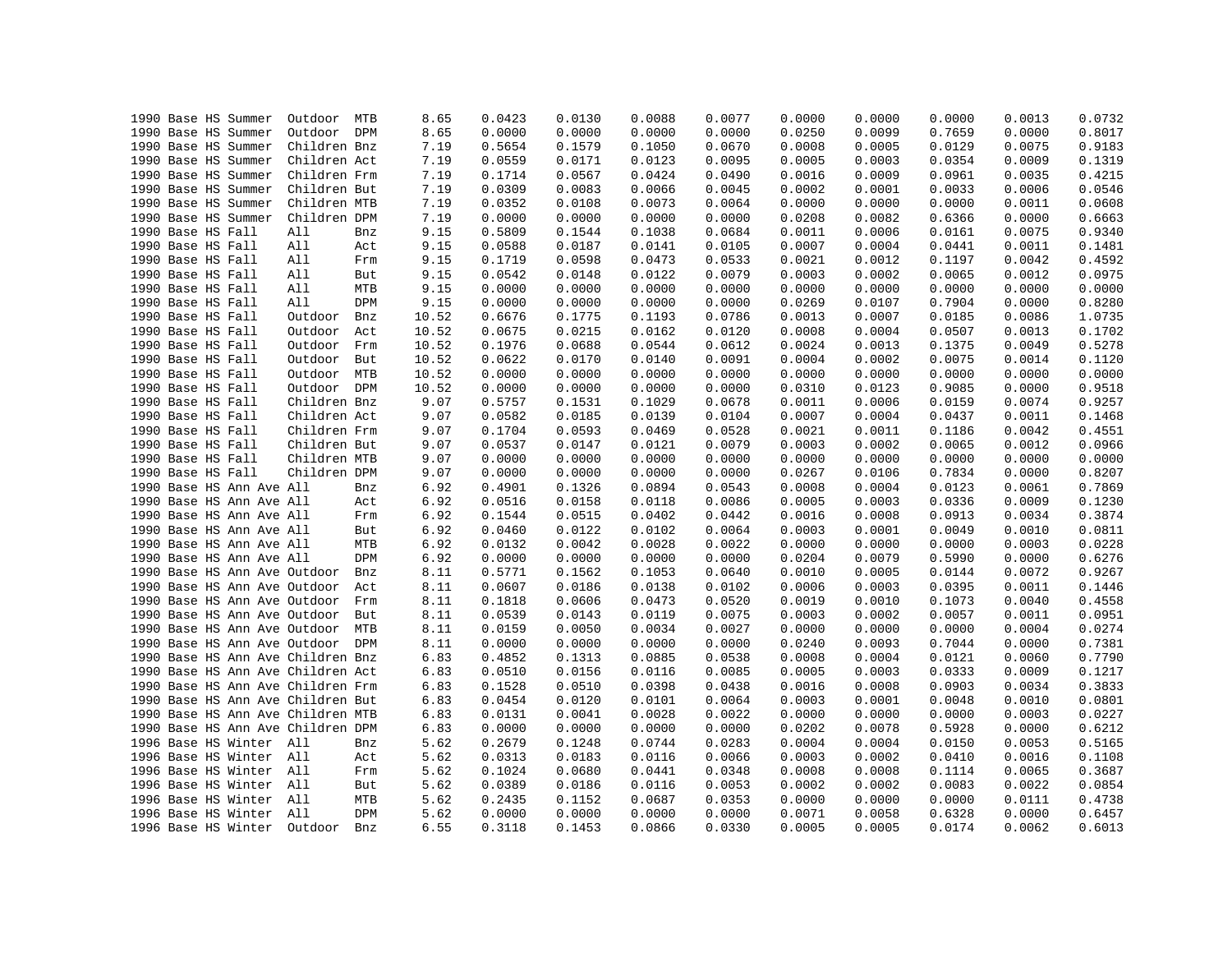| 1996 Base HS Winter | Outdoor<br>Act        | 6.55 | 0.0364 | 0.0213 | 0.0135 | 0.0076 | 0.0003 | 0.0003 | 0.0477 | 0.0018 | 0.1290 |
|---------------------|-----------------------|------|--------|--------|--------|--------|--------|--------|--------|--------|--------|
| 1996 Base HS Winter | Outdoor<br>Frm        | 6.55 | 0.1192 | 0.0792 | 0.0513 | 0.0405 | 0.0009 | 0.0009 | 0.1296 | 0.0075 | 0.4292 |
| 1996 Base HS Winter | Outdoor<br>But        | 6.55 | 0.0453 | 0.0216 | 0.0135 | 0.0062 | 0.0002 | 0.0002 | 0.0097 | 0.0026 | 0.0994 |
| 1996 Base HS Winter | Outdoor<br>MTB        | 6.55 | 0.2834 | 0.1341 | 0.0800 | 0.0411 | 0.0000 | 0.0000 | 0.0000 | 0.0129 | 0.5516 |
| 1996 Base HS Winter | Outdoor DPM           | 6.55 | 0.0000 | 0.0000 | 0.0000 | 0.0000 | 0.0083 | 0.0067 | 0.7367 | 0.0000 | 0.7517 |
| 1996 Base HS Winter | Children Bnz          | 5.52 | 0.2632 | 0.1227 | 0.0731 | 0.0278 | 0.0004 | 0.0004 | 0.0147 | 0.0052 | 0.5075 |
| 1996 Base HS Winter | Children Act          | 5.52 | 0.0307 | 0.0180 | 0.0114 | 0.0064 | 0.0003 | 0.0002 | 0.0403 | 0.0016 | 0.1089 |
| 1996 Base HS Winter | Children Frm          | 5.52 | 0.1006 | 0.0668 | 0.0433 | 0.0342 | 0.0008 | 0.0008 | 0.1094 | 0.0064 | 0.3622 |
| 1996 Base HS Winter | Children But          | 5.52 | 0.0383 | 0.0182 | 0.0114 | 0.0052 | 0.0002 | 0.0002 | 0.0082 | 0.0022 | 0.0839 |
| 1996 Base HS Winter | Children MTB          | 5.52 | 0.2392 | 0.1132 | 0.0675 | 0.0347 | 0.0000 | 0.0000 | 0.0000 | 0.0109 | 0.4656 |
| 1996 Base HS Winter | Children DPM          | 5.52 | 0.0000 | 0.0000 | 0.0000 | 0.0000 | 0.0070 | 0.0057 | 0.6218 | 0.0000 | 0.6345 |
| 1996 Base HS Spring | All<br>Bnz            | 5.42 | 0.1889 | 0.0936 | 0.0555 | 0.0268 | 0.0004 | 0.0004 | 0.0138 | 0.0058 | 0.3851 |
| 1996 Base HS Spring | All<br>Act            | 5.42 | 0.0214 | 0.0119 | 0.0074 | 0.0049 | 0.0002 | 0.0002 | 0.0379 | 0.0013 | 0.0852 |
| 1996 Base HS Spring | All<br>Frm            | 5.42 | 0.0707 | 0.0460 | 0.0290 | 0.0267 | 0.0008 | 0.0007 | 0.1028 | 0.0054 | 0.2819 |
| 1996 Base HS Spring | All<br>But            | 5.42 | 0.0214 | 0.0098 | 0.0060 | 0.0028 | 0.0001 | 0.0001 | 0.0056 | 0.0013 | 0.0471 |
| 1996 Base HS Spring | All<br>MTB            | 5.42 | 0.2386 | 0.1194 | 0.0668 | 0.0374 | 0.0000 | 0.0000 | 0.0000 | 0.0148 | 0.4770 |
| 1996 Base HS Spring | DPM<br>All            | 5.42 | 0.0000 | 0.0000 | 0.0000 | 0.0000 | 0.0069 | 0.0056 | 0.6104 | 0.0000 | 0.6228 |
| 1996 Base HS Spring | Outdoor<br>Bnz        | 6.49 | 0.2260 | 0.1119 | 0.0664 | 0.0321 | 0.0005 | 0.0004 | 0.0165 | 0.0069 | 0.4607 |
| 1996 Base HS Spring | Outdoor<br>Act        | 6.49 | 0.0256 | 0.0142 | 0.0088 | 0.0059 | 0.0003 | 0.0003 | 0.0453 | 0.0015 | 0.1019 |
| 1996 Base HS Spring | Outdoor<br>Frm        | 6.49 | 0.0845 | 0.0550 | 0.0347 | 0.0320 | 0.0009 | 0.0008 | 0.1229 | 0.0064 | 0.3373 |
| 1996 Base HS Spring | Outdoor<br>But        | 6.49 | 0.0256 | 0.0117 | 0.0072 | 0.0033 | 0.0001 | 0.0001 | 0.0067 | 0.0016 | 0.0563 |
| 1996 Base HS Spring | Outdoor<br>MTB        | 6.49 | 0.2855 | 0.1428 | 0.0799 | 0.0448 | 0.0000 | 0.0000 | 0.0000 | 0.0177 | 0.5706 |
| 1996 Base HS Spring | DPM<br>Outdoor        | 6.49 | 0.0000 | 0.0000 | 0.0000 | 0.0000 | 0.0082 | 0.0067 | 0.7302 | 0.0000 | 0.7451 |
| 1996 Base HS Spring | Children Bnz          | 5.32 | 0.1854 | 0.0918 | 0.0545 | 0.0263 | 0.0004 | 0.0004 | 0.0135 | 0.0057 | 0.3779 |
| 1996 Base HS Spring | Children Act          | 5.32 | 0.0210 | 0.0117 | 0.0072 | 0.0048 | 0.0002 | 0.0002 | 0.0371 | 0.0013 | 0.0836 |
| 1996 Base HS Spring | Children Frm          | 5.32 | 0.0693 | 0.0451 | 0.0285 | 0.0262 | 0.0007 | 0.0007 | 0.1009 | 0.0053 | 0.2767 |
| 1996 Base HS Spring | Children But          | 5.32 | 0.0210 | 0.0096 | 0.0059 | 0.0027 | 0.0001 | 0.0001 | 0.0055 | 0.0013 | 0.0462 |
| 1996 Base HS Spring | Children MTB          | 5.32 | 0.2342 | 0.1172 | 0.0655 | 0.0367 | 0.0000 | 0.0000 | 0.0000 | 0.0145 | 0.4681 |
| 1996 Base HS Spring | Children DPM          | 5.32 | 0.0000 | 0.0000 | 0.0000 | 0.0000 | 0.0067 | 0.0055 | 0.5990 | 0.0000 | 0.6112 |
| 1996 Base HS Summer | All<br>Bnz            | 7.19 | 0.2743 | 0.1358 | 0.0786 | 0.0414 | 0.0005 | 0.0005 | 0.0183 | 0.0087 | 0.5581 |
| 1996 Base HS Summer | All<br>Act            | 7.19 | 0.0303 | 0.0170 | 0.0101 | 0.0072 | 0.0003 | 0.0003 | 0.0502 | 0.0016 | 0.1172 |
| 1996 Base HS Summer | All<br>Frm            | 7.19 | 0.1017 | 0.0665 | 0.0400 | 0.0393 | 0.0010 | 0.0009 | 0.1362 | 0.0068 | 0.3925 |
| 1996 Base HS Summer | All<br>But            | 7.19 | 0.0188 | 0.0087 | 0.0051 | 0.0026 | 0.0001 | 0.0001 | 0.0047 | 0.0011 | 0.0411 |
| 1996 Base HS Summer | All<br>MTB            | 7.19 | 0.4851 | 0.2340 | 0.1258 | 0.0986 | 0.0000 | 0.0000 | 0.0000 | 0.0456 | 0.9891 |
| 1996 Base HS Summer | All<br>DPM            | 7.19 | 0.0000 | 0.0000 | 0.0000 | 0.0000 | 0.0091 | 0.0074 | 0.8091 | 0.0000 | 0.8256 |
| 1996 Base HS Summer | Outdoor<br>Bnz        | 8.65 | 0.3300 | 0.1634 | 0.0945 | 0.0499 | 0.0006 | 0.0006 | 0.0220 | 0.0105 | 0.6714 |
| 1996 Base HS Summer | Outdoor               | 8.65 | 0.0365 | 0.0205 | 0.0122 | 0.0087 | 0.0004 | 0.0004 | 0.0604 | 0.0020 | 0.1410 |
|                     | Act<br>Outdoor<br>Frm |      |        |        |        |        | 0.0012 |        |        | 0.0082 | 0.4722 |
| 1996 Base HS Summer | But                   | 8.65 | 0.1224 | 0.0800 | 0.0481 | 0.0472 |        | 0.0011 | 0.1639 | 0.0013 | 0.0495 |
| 1996 Base HS Summer | Outdoor               | 8.65 | 0.0226 | 0.0105 | 0.0061 | 0.0031 | 0.0001 | 0.0001 | 0.0056 |        | 1.1899 |
| 1996 Base HS Summer | Outdoor<br>MTB        | 8.65 | 0.5836 | 0.2815 | 0.1513 | 0.1186 | 0.0000 | 0.0000 | 0.0000 | 0.0549 |        |
| 1996 Base HS Summer | Outdoor DPM           | 8.65 | 0.0000 | 0.0000 | 0.0000 | 0.0000 | 0.0109 | 0.0089 | 0.9734 | 0.0000 | 0.9932 |
| 1996 Base HS Summer | Children Bnz          | 7.19 | 0.2743 | 0.1358 | 0.0786 | 0.0414 | 0.0005 | 0.0005 | 0.0183 | 0.0087 | 0.5581 |
| 1996 Base HS Summer | Children Act          | 7.19 | 0.0303 | 0.0170 | 0.0101 | 0.0072 | 0.0003 | 0.0003 | 0.0502 | 0.0016 | 0.1172 |
| 1996 Base HS Summer | Children Frm          | 7.19 | 0.1017 | 0.0665 | 0.0400 | 0.0393 | 0.0010 | 0.0009 | 0.1362 | 0.0068 | 0.3925 |
| 1996 Base HS Summer | Children But          | 7.19 | 0.0188 | 0.0087 | 0.0051 | 0.0026 | 0.0001 | 0.0001 | 0.0047 | 0.0011 | 0.0411 |
| 1996 Base HS Summer | Children MTB          | 7.19 | 0.4851 | 0.2340 | 0.1258 | 0.0986 | 0.0000 | 0.0000 | 0.0000 | 0.0456 | 0.9891 |
| 1996 Base HS Summer | Children DPM          | 7.19 | 0.0000 | 0.0000 | 0.0000 | 0.0000 | 0.0091 | 0.0074 | 0.8091 | 0.0000 | 0.8256 |
| 1996 Base HS Fall   | All<br>Bnz            | 9.15 | 0.3396 | 0.1522 | 0.0892 | 0.0452 | 0.0007 | 0.0006 | 0.0222 | 0.0091 | 0.6587 |
| 1996 Base HS Fall   | All<br>Act            | 9.15 | 0.0315 | 0.0186 | 0.0115 | 0.0079 | 0.0004 | 0.0004 | 0.0610 | 0.0022 | 0.1334 |
| 1996 Base HS Fall   | All<br>Frm            | 9.15 | 0.1025 | 0.0676 | 0.0426 | 0.0417 | 0.0013 | 0.0011 | 0.1655 | 0.0088 | 0.4312 |
| 1996 Base HS Fall   | All<br>But            | 9.15 | 0.0284 | 0.0143 | 0.0090 | 0.0046 | 0.0002 | 0.0002 | 0.0090 | 0.0022 | 0.0679 |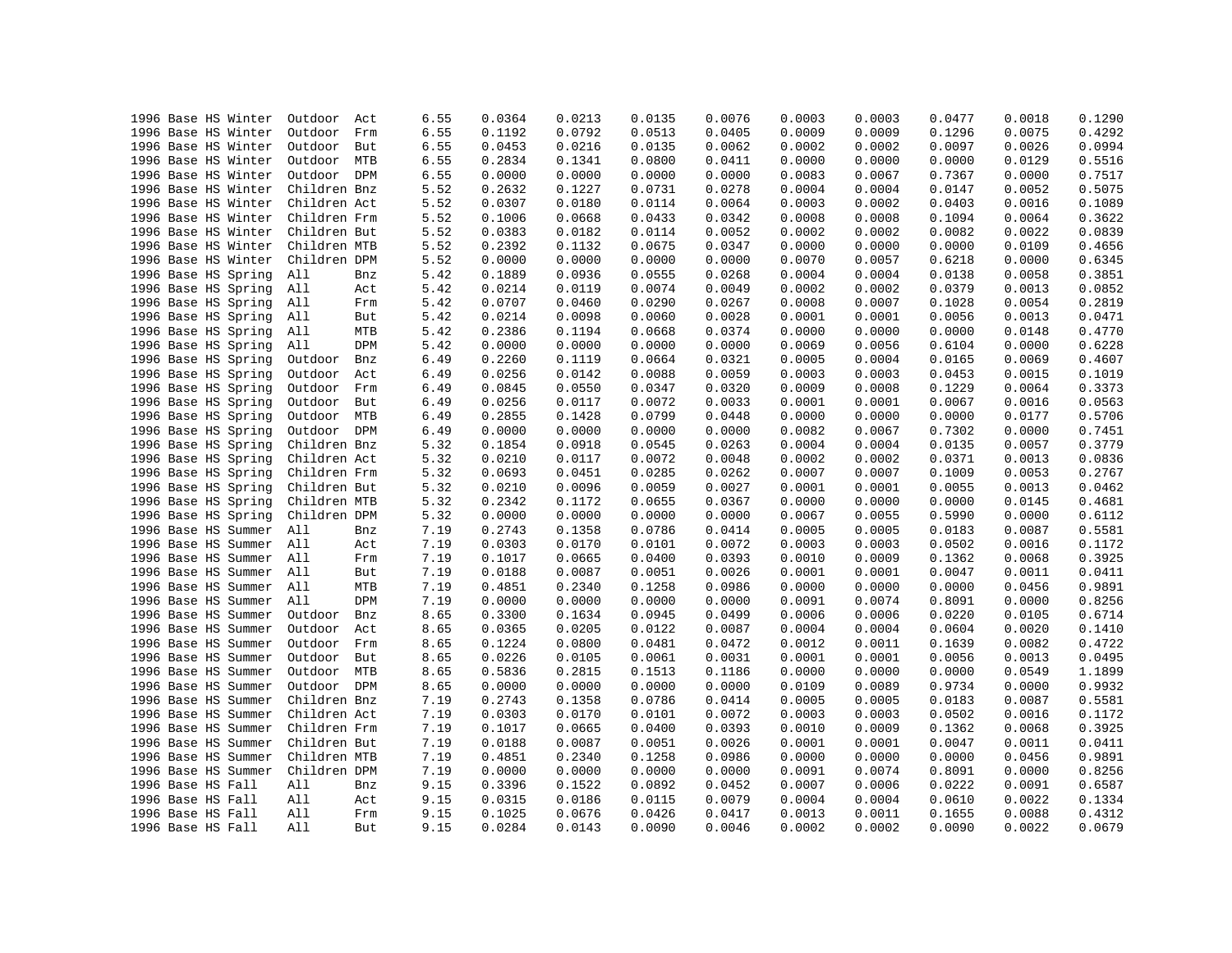|  | 1996 Base HS Fall |                          | All                               | MTB | 9.15  | 0.8846 | 0.3333 | 0.1782 | 0.1567 | 0.0000 | 0.0000 | 0.0000 | 0.0405 | 1.5932 |
|--|-------------------|--------------------------|-----------------------------------|-----|-------|--------|--------|--------|--------|--------|--------|--------|--------|--------|
|  | 1996 Base HS Fall |                          | All                               | DPM | 9.15  | 0.0000 | 0.0000 | 0.0000 | 0.0000 | 0.0111 | 0.0086 | 0.9094 | 0.0000 | 0.9291 |
|  | 1996 Base HS Fall |                          | Outdoor                           | Bnz | 10.52 | 0.3903 | 0.1749 | 0.1025 | 0.0519 | 0.0008 | 0.0007 | 0.0255 | 0.0105 | 0.7571 |
|  | 1996 Base HS Fall |                          | Outdoor                           | Act | 10.52 | 0.0363 | 0.0213 | 0.0132 | 0.0091 | 0.0005 | 0.0004 | 0.0701 | 0.0025 | 0.1533 |
|  | 1996 Base HS Fall |                          | Outdoor                           | Frm | 10.52 | 0.1178 | 0.0777 | 0.0490 | 0.0479 | 0.0015 | 0.0013 | 0.1903 | 0.0101 | 0.4956 |
|  | 1996 Base HS Fall |                          | Outdoor                           | But | 10.52 | 0.0326 | 0.0164 | 0.0103 | 0.0053 | 0.0002 | 0.0002 | 0.0104 | 0.0026 | 0.0780 |
|  | 1996 Base HS Fall |                          | Outdoor MTB                       |     | 10.52 | 1.0168 | 0.3831 | 0.2049 | 0.1801 | 0.0000 | 0.0000 | 0.0000 | 0.0465 | 1.8313 |
|  | 1996 Base HS Fall |                          | Outdoor DPM                       |     | 10.52 | 0.0000 | 0.0000 | 0.0000 | 0.0000 | 0.0127 | 0.0099 | 1.0453 | 0.0000 | 1.0679 |
|  | 1996 Base HS Fall |                          | Children Bnz                      |     | 9.07  | 0.3365 | 0.1508 | 0.0884 | 0.0448 | 0.0006 | 0.0006 | 0.0220 | 0.0090 | 0.6528 |
|  | 1996 Base HS Fall |                          | Children Act                      |     | 9.07  | 0.0313 | 0.0184 | 0.0114 | 0.0079 | 0.0004 | 0.0004 | 0.0604 | 0.0021 | 0.1322 |
|  | 1996 Base HS Fall |                          | Children Frm                      |     | 9.07  | 0.1016 | 0.0670 | 0.0422 | 0.0413 | 0.0013 | 0.0011 | 0.1641 | 0.0087 | 0.4274 |
|  | 1996 Base HS Fall |                          | Children But                      |     | 9.07  | 0.0281 | 0.0142 | 0.0089 | 0.0046 | 0.0002 | 0.0002 | 0.0090 | 0.0022 | 0.0673 |
|  | 1996 Base HS Fall |                          | Children MTB                      |     | 9.07  | 0.8768 | 0.3303 | 0.1767 | 0.1553 | 0.0000 | 0.0000 | 0.0000 | 0.0401 | 1.5791 |
|  | 1996 Base HS Fall |                          | Children DPM                      |     | 9.07  | 0.0000 | 0.0000 | 0.0000 | 0.0000 | 0.0110 | 0.0085 | 0.9014 | 0.0000 | 0.9209 |
|  |                   | 1996 Base HS Ann Ave All |                                   | Bnz | 6.92  | 0.2676 | 0.1266 | 0.0744 | 0.0354 | 0.0005 | 0.0005 | 0.0173 | 0.0072 | 0.5296 |
|  |                   | 1996 Base HS Ann Ave All |                                   | Act | 6.92  | 0.0286 | 0.0165 | 0.0101 | 0.0067 | 0.0003 | 0.0003 | 0.0475 | 0.0017 | 0.1116 |
|  |                   | 1996 Base HS Ann Ave All |                                   | Frm | 6.92  | 0.0943 | 0.0620 | 0.0389 | 0.0356 | 0.0010 | 0.0009 | 0.1290 | 0.0069 | 0.3686 |
|  |                   | 1996 Base HS Ann Ave All |                                   | But | 6.92  | 0.0269 | 0.0128 | 0.0079 | 0.0038 | 0.0002 | 0.0001 | 0.0069 | 0.0017 | 0.0604 |
|  |                   | 1996 Base HS Ann Ave All |                                   | MTB | 6.92  | 0.4630 | 0.2005 | 0.1099 | 0.0820 | 0.0000 | 0.0000 | 0.0000 | 0.0280 | 0.8833 |
|  |                   | 1996 Base HS Ann Ave All |                                   | DPM | 6.92  | 0.0000 | 0.0000 | 0.0000 | 0.0000 | 0.0085 | 0.0068 | 0.7404 | 0.0000 | 0.7558 |
|  |                   |                          | 1996 Base HS Ann Ave Outdoor      | Bnz | 8.11  | 0.3145 | 0.1489 | 0.0875 | 0.0417 | 0.0006 | 0.0005 | 0.0204 | 0.0085 | 0.6226 |
|  |                   |                          |                                   |     |       | 0.0337 | 0.0194 | 0.0119 | 0.0078 | 0.0004 | 0.0003 | 0.0559 | 0.0020 |        |
|  |                   |                          | 1996 Base HS Ann Ave Outdoor      | Act | 8.11  |        |        |        |        |        | 0.0010 |        |        | 0.1313 |
|  |                   |                          | 1996 Base HS Ann Ave Outdoor      | Frm | 8.11  | 0.1110 | 0.0730 | 0.0458 | 0.0419 | 0.0011 |        | 0.1517 | 0.0081 | 0.4336 |
|  |                   |                          | 1996 Base HS Ann Ave Outdoor      | But | 8.11  | 0.0315 | 0.0150 | 0.0093 | 0.0045 | 0.0002 | 0.0002 | 0.0081 | 0.0020 | 0.0708 |
|  |                   |                          | 1996 Base HS Ann Ave Outdoor      | MTB | 8.11  | 0.5423 | 0.2354 | 0.1290 | 0.0962 | 0.0000 | 0.0000 | 0.0000 | 0.0330 | 1.0359 |
|  |                   |                          | 1996 Base HS Ann Ave Outdoor DPM  |     | 8.11  | 0.0000 | 0.0000 | 0.0000 | 0.0000 | 0.0100 | 0.0081 | 0.8714 | 0.0000 | 0.8895 |
|  |                   |                          | 1996 Base HS Ann Ave Children Bnz |     | 6.83  | 0.2648 | 0.1253 | 0.0736 | 0.0351 | 0.0005 | 0.0005 | 0.0171 | 0.0072 | 0.5241 |
|  |                   |                          | 1996 Base HS Ann Ave Children Act |     | 6.83  | 0.0283 | 0.0163 | 0.0100 | 0.0066 | 0.0003 | 0.0003 | 0.0470 | 0.0016 | 0.1105 |
|  |                   |                          | 1996 Base HS Ann Ave Children Frm |     | 6.83  | 0.0933 | 0.0614 | 0.0385 | 0.0352 | 0.0010 | 0.0009 | 0.1276 | 0.0068 | 0.3647 |
|  |                   |                          | 1996 Base HS Ann Ave Children But |     | 6.83  | 0.0265 | 0.0127 | 0.0078 | 0.0038 | 0.0002 | 0.0001 | 0.0068 | 0.0017 | 0.0596 |
|  |                   |                          | 1996 Base HS Ann Ave Children MTB |     | 6.83  | 0.4588 | 0.1987 | 0.1089 | 0.0813 | 0.0000 | 0.0000 | 0.0000 | 0.0278 | 0.8755 |
|  |                   |                          | 1996 Base HS Ann Ave Children DPM |     | 6.83  | 0.0000 | 0.0000 | 0.0000 | 0.0000 | 0.0084 | 0.0068 | 0.7328 | 0.0000 | 0.7480 |
|  |                   | 2007 Base HS Winter All  |                                   | Bnz | 5.62  | 0.0994 | 0.1095 | 0.0813 | 0.0216 | 0.0001 | 0.0002 | 0.0082 | 0.0032 | 0.3235 |
|  |                   | 2007 Base HS Winter All  |                                   | Act | 5.62  | 0.0095 | 0.0129 | 0.0099 | 0.0039 | 0.0001 | 0.0001 | 0.0226 | 0.0011 | 0.0601 |
|  |                   | 2007 Base HS Winter All  |                                   | Frm | 5.62  | 0.0310 | 0.0490 | 0.0382 | 0.0213 | 0.0002 | 0.0004 | 0.0613 | 0.0045 | 0.2060 |
|  |                   | 2007 Base HS Winter All  |                                   | But | 5.62  | 0.0117 | 0.0139 | 0.0108 | 0.0023 | 0.0000 | 0.0001 | 0.0046 | 0.0015 | 0.0448 |
|  |                   | 2007 Base HS Winter All  |                                   | MTB | 5.62  | 0.1979 | 0.1971 | 0.1253 | 0.0450 | 0.0000 | 0.0000 | 0.0000 | 0.0107 | 0.5760 |
|  |                   | 2007 Base HS Winter      | All                               | DPM | 5.62  | 0.0000 | 0.0000 | 0.0000 | 0.0000 | 0.0026 | 0.0036 | 0.2823 | 0.0000 | 0.2884 |
|  |                   | 2007 Base HS Winter      | Outdoor                           | Bnz | 6.55  | 0.1157 | 0.1275 | 0.0947 | 0.0251 | 0.0001 | 0.0003 | 0.0096 | 0.0037 | 0.3766 |
|  |                   | 2007 Base HS Winter      | Outdoor                           | Act | 6.55  | 0.0110 | 0.0150 | 0.0116 | 0.0046 | 0.0001 | 0.0002 | 0.0263 | 0.0012 | 0.0700 |
|  |                   | 2007 Base HS Winter      | Outdoor                           | Frm | 6.55  | 0.0361 | 0.0570 | 0.0445 | 0.0248 | 0.0002 | 0.0005 | 0.0714 | 0.0052 | 0.2398 |
|  |                   | 2007 Base HS Winter      | Outdoor                           | But | 6.55  | 0.0136 | 0.0162 | 0.0125 | 0.0026 | 0.0000 | 0.0001 | 0.0053 | 0.0017 | 0.0522 |
|  |                   | 2007 Base HS Winter      | Outdoor MTB                       |     | 6.55  | 0.2304 | 0.2294 | 0.1458 | 0.0524 | 0.0000 | 0.0000 | 0.0000 | 0.0125 | 0.6705 |
|  |                   | 2007 Base HS Winter      | Outdoor DPM                       |     | 6.55  | 0.0000 | 0.0000 | 0.0000 | 0.0000 | 0.0030 | 0.0042 | 0.3286 | 0.0000 | 0.3358 |
|  |                   | 2007 Base HS Winter      | Children Bnz                      |     | 5.52  | 0.0977 | 0.1076 | 0.0799 | 0.0212 | 0.0001 | 0.0002 | 0.0081 | 0.0031 | 0.3178 |
|  |                   | 2007 Base HS Winter      | Children Act                      |     | 5.52  | 0.0093 | 0.0127 | 0.0098 | 0.0039 | 0.0001 | 0.0001 | 0.0222 | 0.0010 | 0.0590 |
|  |                   | 2007 Base HS Winter      | Children Frm                      |     | 5.52  | 0.0305 | 0.0481 | 0.0376 | 0.0209 | 0.0002 | 0.0004 | 0.0602 | 0.0044 | 0.2024 |
|  |                   | 2007 Base HS Winter      | Children But                      |     | 5.52  | 0.0115 | 0.0137 | 0.0106 | 0.0022 | 0.0000 | 0.0001 | 0.0045 | 0.0014 | 0.0441 |
|  |                   | 2007 Base HS Winter      | Children MTB                      |     | 5.52  | 0.1944 | 0.1936 | 0.1231 | 0.0442 | 0.0000 | 0.0000 | 0.0000 | 0.0105 | 0.5659 |
|  |                   | 2007 Base HS Winter      | Children DPM                      |     | 5.52  | 0.0000 | 0.0000 | 0.0000 | 0.0000 | 0.0025 | 0.0035 | 0.2773 | 0.0000 | 0.2834 |
|  |                   | 2007 Base HS Spring      | All                               | Bnz | 5.42  | 0.0649 | 0.0735 | 0.0549 | 0.0191 | 0.0001 | 0.0002 | 0.0077 | 0.0035 | 0.2238 |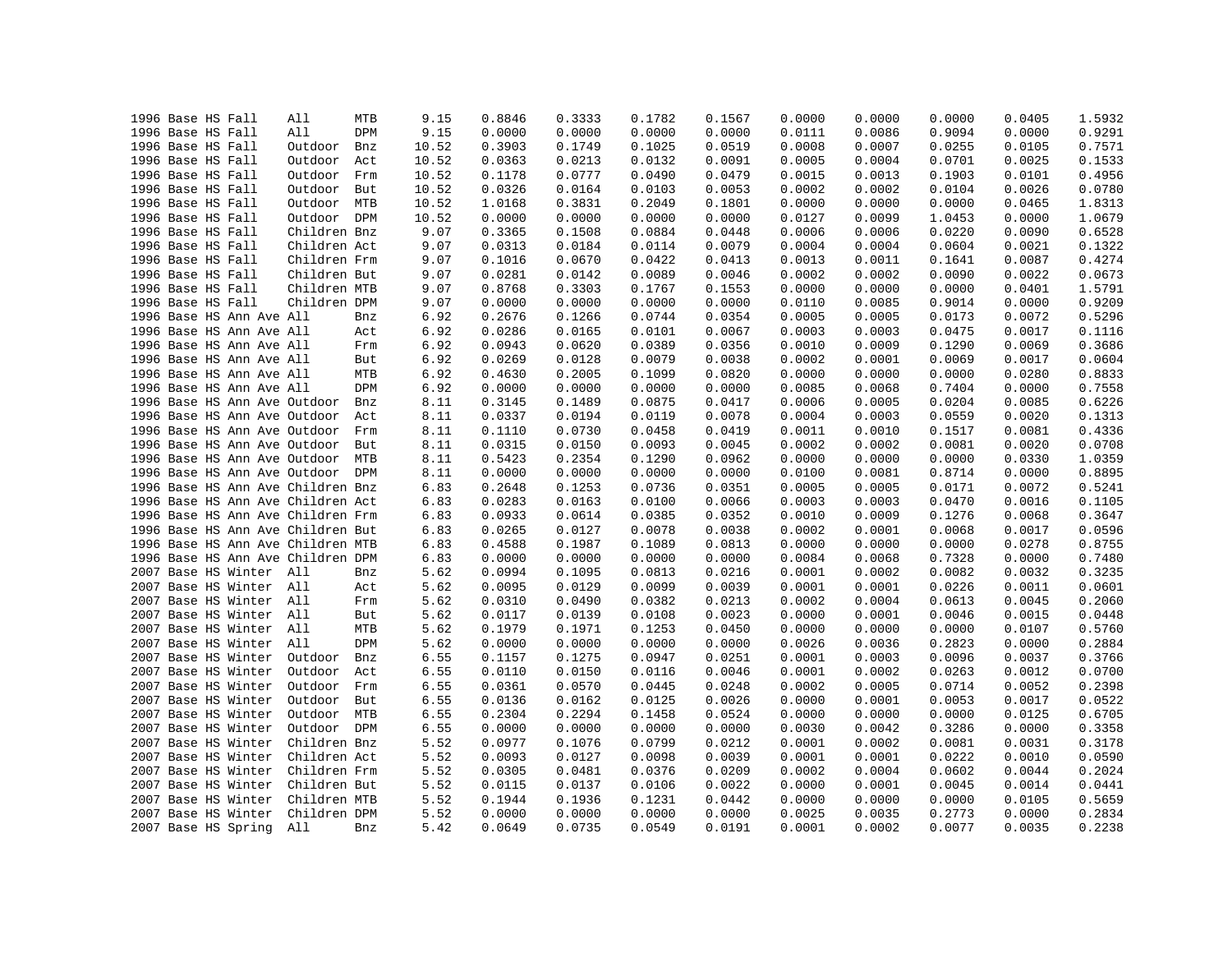| 2007 Base HS Spring                        |  | All          | Act | 5.42         | 0.0064 | 0.0077           | 0.0060 | 0.0029 | 0.0001 | 0.0001 | 0.0210 | 0.0008           | 0.0450           |
|--------------------------------------------|--|--------------|-----|--------------|--------|------------------|--------|--------|--------|--------|--------|------------------|------------------|
| 2007 Base HS Spring                        |  | All          | Frm | 5.42         | 0.0206 | 0.0292           | 0.0226 | 0.0157 | 0.0002 | 0.0004 | 0.0571 | 0.0035           | 0.1494           |
| 2007 Base HS Spring                        |  | All          | But | 5.42         | 0.0060 | 0.0068           | 0.0053 | 0.0012 | 0.0000 | 0.0001 | 0.0031 | 0.0008           | 0.0233           |
| 2007 Base HS Spring                        |  | All          | MTB | 5.42         | 0.1177 | 0.1382           | 0.0810 | 0.0358 | 0.0000 | 0.0000 | 0.0000 | 0.0112           | 0.3839           |
| 2007 Base HS Spring                        |  | All          | DPM | 5.42         | 0.0000 | 0.0000           | 0.0000 | 0.0000 | 0.0025 | 0.0035 | 0.2723 | 0.0000           | 0.2782           |
| 2007 Base HS Spring                        |  | Outdoor      | Bnz | 6.49         | 0.0776 | 0.0879           | 0.0656 | 0.0228 | 0.0001 | 0.0002 | 0.0092 | 0.0042           | 0.2678           |
| 2007 Base HS Spring                        |  | Outdoor      | Act | 6.49         | 0.0076 | 0.0092           | 0.0071 | 0.0035 | 0.0001 | 0.0001 | 0.0252 | 0.0010           | 0.0538           |
| 2007 Base HS Spring                        |  | Outdoor      | Frm | 6.49         | 0.0247 | 0.0349           | 0.0271 | 0.0188 | 0.0002 | 0.0004 | 0.0683 | 0.0042           | 0.1787           |
| 2007 Base HS Spring                        |  | Outdoor      | But | 6.49         | 0.0072 | 0.0081           | 0.0063 | 0.0015 | 0.0000 | 0.0001 | 0.0037 | 0.0010           | 0.0279           |
| 2007 Base HS Spring                        |  | Outdoor MTB  |     | 6.49         | 0.1408 | 0.1654           | 0.0970 | 0.0428 | 0.0000 | 0.0000 | 0.0000 | 0.0133           | 0.4593           |
| 2007 Base HS Spring                        |  | Outdoor DPM  |     | 6.49         | 0.0000 | 0.0000           | 0.0000 | 0.0000 | 0.0030 | 0.0041 | 0.3257 | 0.0000           | 0.3328           |
| 2007 Base HS Spring                        |  | Children Bnz |     | 5.32         | 0.0637 | 0.0721           | 0.0538 | 0.0187 | 0.0001 | 0.0002 | 0.0075 | 0.0035           | 0.2196           |
| 2007 Base HS Spring                        |  | Children Act |     | 5.32         | 0.0062 | 0.0076           | 0.0058 | 0.0029 | 0.0001 | 0.0001 | 0.0206 | 0.0008           | 0.0441           |
| 2007 Base HS Spring                        |  | Children Frm |     | 5.32         | 0.0202 | 0.0287           | 0.0222 | 0.0154 | 0.0002 | 0.0004 | 0.0561 | 0.0034           | 0.1466           |
| 2007 Base HS Spring                        |  | Children But |     | 5.32         | 0.0059 | 0.0067           | 0.0052 | 0.0012 | 0.0000 | 0.0001 | 0.0031 | 0.0008           | 0.0229           |
| 2007 Base HS Spring                        |  | Children MTB |     | 5.32         | 0.1155 | 0.1356           | 0.0795 | 0.0351 | 0.0000 | 0.0000 | 0.0000 | 0.0109           | 0.3767           |
| 2007 Base HS Spring                        |  | Children DPM |     | 5.32         | 0.0000 | 0.0000           | 0.0000 | 0.0000 | 0.0024 | 0.0034 | 0.2672 | 0.0000           | 0.2730           |
| 2007 Base HS Summer                        |  | All          | Bnz | 7.19         | 0.0944 | 0.1059           | 0.0782 | 0.0295 | 0.0001 | 0.0003 | 0.0102 | 0.0054           | 0.3240           |
| 2007 Base HS Summer                        |  | All          | Act | 7.19         | 0.0088 | 0.0106           | 0.0081 | 0.0043 | 0.0001 | 0.0002 | 0.0279 | 0.0010           | 0.0609           |
| 2007 Base HS Summer                        |  | All          | Frm | 7.19         | 0.0285 | 0.0399           | 0.0309 | 0.0231 | 0.0002 | 0.0005 | 0.0757 | 0.0044           | 0.2033           |
| 2007 Base HS Summer                        |  | All          | But | 7.19         | 0.0052 | 0.0058           | 0.0045 | 0.0012 | 0.0000 | 0.0001 | 0.0026 | 0.0007           | 0.0201           |
|                                            |  | All          | MTB |              | 0.2417 |                  | 0.1595 | 0.0973 | 0.0000 | 0.0000 | 0.0000 |                  |                  |
| 2007 Base HS Summer                        |  | All          | DPM | 7.19<br>7.19 | 0.0000 | 0.2784<br>0.0000 | 0.0000 | 0.0000 | 0.0033 | 0.0046 | 0.3609 | 0.0351<br>0.0000 | 0.8121<br>0.3687 |
| 2007 Base HS Summer<br>2007 Base HS Summer |  | Outdoor      |     | 8.65         | 0.1136 | 0.1275           | 0.0940 | 0.0355 | 0.0001 | 0.0003 | 0.0122 | 0.0064           | 0.3898           |
|                                            |  |              | Bnz |              |        |                  |        |        |        |        |        |                  |                  |
| 2007 Base HS Summer                        |  | Outdoor      | Act | 8.65         | 0.0106 | 0.0127           | 0.0098 | 0.0051 | 0.0001 | 0.0002 | 0.0336 | 0.0013           | 0.0733           |
| 2007 Base HS Summer                        |  | Outdoor      | Frm | 8.65         | 0.0343 | 0.0480           | 0.0372 | 0.0278 | 0.0003 | 0.0006 | 0.0911 | 0.0053           | 0.2446           |
| 2007 Base HS Summer                        |  | Outdoor      | But | 8.65         | 0.0063 | 0.0070           | 0.0055 | 0.0014 | 0.0000 | 0.0001 | 0.0031 | 0.0008           | 0.0242           |
| 2007 Base HS Summer                        |  | Outdoor MTB  |     | 8.65         | 0.2908 | 0.3350           | 0.1919 | 0.1170 | 0.0000 | 0.0000 | 0.0000 | 0.0422           | 0.9770           |
| 2007 Base HS Summer                        |  | Outdoor DPM  |     | 8.65         | 0.0000 | 0.0000           | 0.0000 | 0.0000 | 0.0039 | 0.0055 | 0.4342 | 0.0000           | 0.4436           |
| 2007 Base HS Summer                        |  | Children Bnz |     | 7.19         | 0.0944 | 0.1059           | 0.0782 | 0.0295 | 0.0001 | 0.0003 | 0.0102 | 0.0054           | 0.3240           |
| 2007 Base HS Summer                        |  | Children Act |     | 7.19         | 0.0088 | 0.0106           | 0.0081 | 0.0043 | 0.0001 | 0.0002 | 0.0279 | 0.0010           | 0.0609           |
| 2007 Base HS Summer                        |  | Children Frm |     | 7.19         | 0.0285 | 0.0399           | 0.0309 | 0.0231 | 0.0002 | 0.0005 | 0.0757 | 0.0044           | 0.2033           |
| 2007 Base HS Summer                        |  | Children But |     | 7.19         | 0.0052 | 0.0058           | 0.0045 | 0.0012 | 0.0000 | 0.0001 | 0.0026 | 0.0007           | 0.0201           |
| 2007 Base HS Summer                        |  | Children MTB |     | 7.19         | 0.2417 | 0.2784           | 0.1595 | 0.0973 | 0.0000 | 0.0000 | 0.0000 | 0.0351           | 0.8121           |
| 2007 Base HS Summer                        |  | Children DPM |     | 7.19         | 0.0000 | 0.0000           | 0.0000 | 0.0000 | 0.0033 | 0.0046 | 0.3609 | 0.0000           | 0.3687           |
| 2007 Base HS Fall                          |  | All          | Bnz | 9.15         | 0.1409 | 0.1411           | 0.1014 | 0.0377 | 0.0001 | 0.0003 | 0.0125 | 0.0056           | 0.4396           |
| 2007 Base HS Fall                          |  | All          | Act | 9.15         | 0.0101 | 0.0125           | 0.0098 | 0.0050 | 0.0001 | 0.0002 | 0.0342 | 0.0014           | 0.0734           |
| 2007 Base HS Fall                          |  | All          | Frm | 9.15         | 0.0331 | 0.0454           | 0.0363 | 0.0269 | 0.0003 | 0.0006 | 0.0930 | 0.0061           | 0.2416           |
| 2007 Base HS Fall                          |  | All          | But | 9.15         | 0.0093 | 0.0106           | 0.0084 | 0.0021 | 0.0000 | 0.0001 | 0.0051 | 0.0015           | 0.0371           |
| 2007 Base HS Fall                          |  | All          | MTB | 9.15         | 0.7550 | 0.6595           | 0.3559 | 0.2518 | 0.0000 | 0.0000 | 0.0000 | 0.0394           | 2.0616           |
| 2007 Base HS Fall                          |  | All          | DPM | 9.15         | 0.0000 | 0.0000           | 0.0000 | 0.0000 | 0.0041 | 0.0051 | 0.4245 | 0.0000           | 0.4337           |
| 2007 Base HS Fall                          |  | Outdoor      | Bnz | 10.52        | 0.1620 | 0.1622           | 0.1165 | 0.0434 | 0.0002 | 0.0003 | 0.0143 | 0.0064           | 0.5053           |
| 2007 Base HS Fall                          |  | Outdoor      | Act | 10.52        | 0.0116 | 0.0143           | 0.0113 | 0.0057 | 0.0001 | 0.0002 | 0.0393 | 0.0017           | 0.0843           |
| 2007 Base HS Fall                          |  | Outdoor      | Frm | 10.52        | 0.0380 | 0.0522           | 0.0417 | 0.0309 | 0.0003 | 0.0007 | 0.1068 | 0.0071           | 0.2777           |
| 2007 Base HS Fall                          |  | Outdoor But  |     | 10.52        | 0.0107 | 0.0122           | 0.0097 | 0.0024 | 0.0001 | 0.0001 | 0.0058 | 0.0017           | 0.0427           |
| 2007 Base HS Fall                          |  | Outdoor MTB  |     | 10.52        | 0.8678 | 0.7580           | 0.4090 | 0.2894 | 0.0000 | 0.0000 | 0.0000 | 0.0453           | 2.3696           |
| 2007 Base HS Fall                          |  | Outdoor DPM  |     | 10.52        | 0.0000 | 0.0000           | 0.0000 | 0.0000 | 0.0047 | 0.0058 | 0.4880 | 0.0000           | 0.4985           |
| 2007 Base HS Fall                          |  | Children Bnz |     | 9.07         | 0.1397 | 0.1398           | 0.1005 | 0.0374 | 0.0001 | 0.0003 | 0.0124 | 0.0055           | 0.4357           |
| 2007 Base HS Fall                          |  | Children Act |     | 9.07         | 0.0100 | 0.0124           | 0.0098 | 0.0050 | 0.0001 | 0.0002 | 0.0339 | 0.0014           | 0.0727           |
| 2007 Base HS Fall                          |  | Children Frm |     | 9.07         | 0.0328 | 0.0450           | 0.0360 | 0.0267 | 0.0003 | 0.0006 | 0.0921 | 0.0061           | 0.2395           |
| 2007 Base HS Fall                          |  | Children But |     | 9.07         | 0.0092 | 0.0105           | 0.0084 | 0.0021 | 0.0000 | 0.0001 | 0.0050 | 0.0015           | 0.0368           |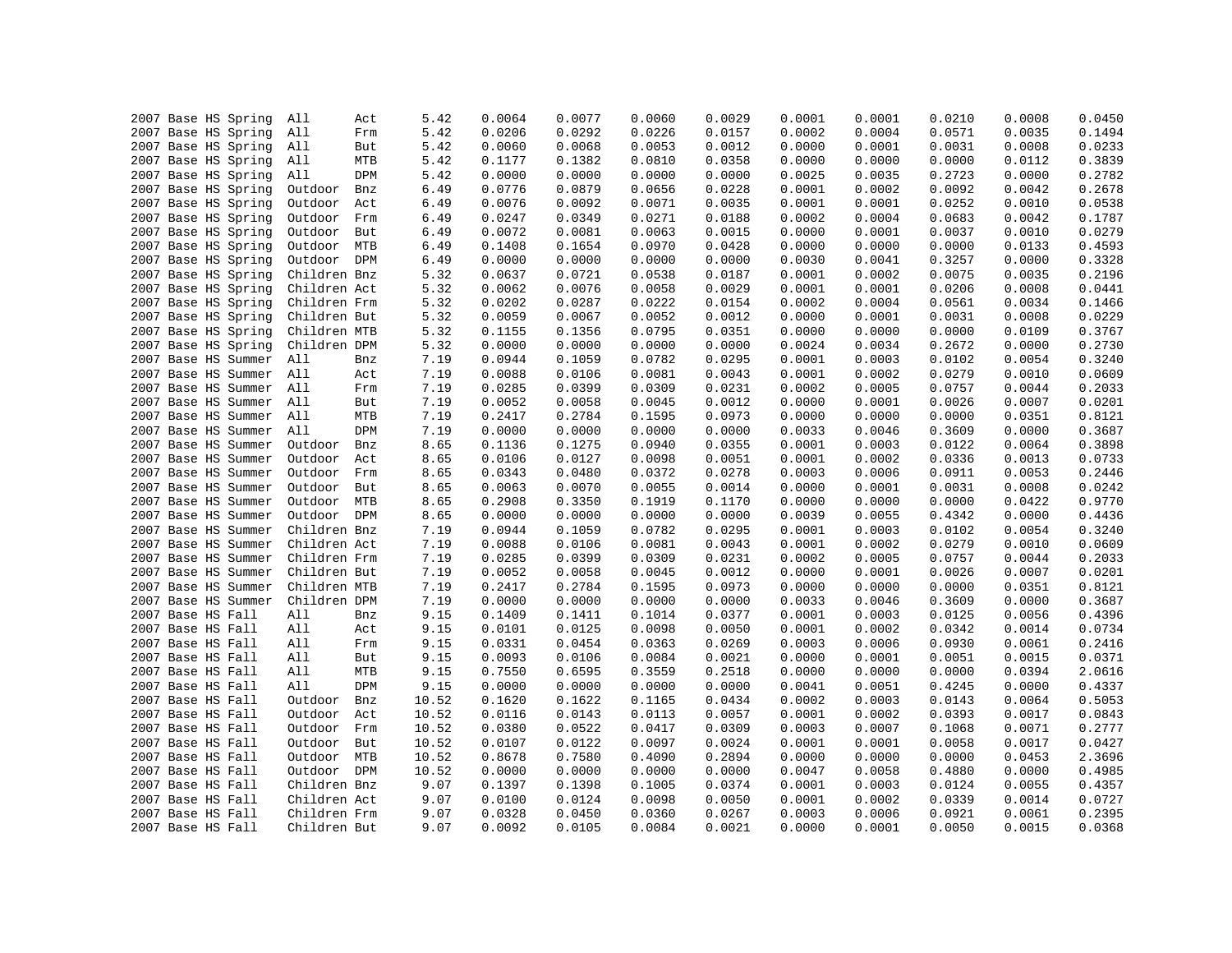|  | 2007 Base HS Fall |                          | Children MTB                      |            | 9.07 | 0.7483 | 0.6536 | 0.3527           | 0.2496 | 0.0000 | 0.0000 | 0.0000 | 0.0391 | 2.0433 |
|--|-------------------|--------------------------|-----------------------------------|------------|------|--------|--------|------------------|--------|--------|--------|--------|--------|--------|
|  | 2007 Base HS Fall |                          | Children DPM                      |            | 9.07 | 0.0000 | 0.0000 | 0.0000           | 0.0000 | 0.0041 | 0.0050 | 0.4208 | 0.0000 | 0.4299 |
|  |                   | 2007 Base HS Ann Ave All |                                   | Bnz        | 6.92 | 0.0999 | 0.1075 | 0.0789           | 0.0270 | 0.0001 | 0.0002 | 0.0096 | 0.0044 | 0.3277 |
|  |                   | 2007 Base HS Ann Ave All |                                   | Act        | 6.92 | 0.0087 | 0.0109 | 0.0085           | 0.0040 | 0.0001 | 0.0001 | 0.0264 | 0.0011 | 0.0598 |
|  |                   | 2007 Base HS Ann Ave All |                                   | Frm        | 6.92 | 0.0283 | 0.0409 | 0.0320           | 0.0218 | 0.0002 | 0.0005 | 0.0718 | 0.0046 | 0.2001 |
|  |                   | 2007 Base HS Ann Ave All |                                   | But        | 6.92 | 0.0081 | 0.0093 | 0.0073           | 0.0017 | 0.0000 | 0.0001 | 0.0038 | 0.0011 | 0.0313 |
|  |                   | 2007 Base HS Ann Ave All |                                   | MTB        | 6.92 | 0.3281 | 0.3183 | 0.1804           | 0.1075 | 0.0000 | 0.0000 | 0.0000 | 0.0241 | 0.9584 |
|  |                   | 2007 Base HS Ann Ave All |                                   | DPM        | 6.92 | 0.0000 | 0.0000 | 0.0000           | 0.0000 | 0.0031 | 0.0042 | 0.3350 | 0.0000 | 0.3423 |
|  |                   |                          | 2007 Base HS Ann Ave Outdoor      | Bnz        | 8.11 | 0.1172 | 0.1263 | 0.0927           | 0.0317 | 0.0001 | 0.0003 | 0.0113 | 0.0052 | 0.3849 |
|  |                   |                          | 2007 Base HS Ann Ave Outdoor Act  |            | 8.11 | 0.0102 | 0.0128 | 0.0100           | 0.0047 | 0.0001 | 0.0002 | 0.0311 | 0.0013 | 0.0703 |
|  |                   |                          | 2007 Base HS Ann Ave Outdoor Frm  |            | 8.11 | 0.0333 | 0.0481 | 0.0376           | 0.0256 | 0.0002 | 0.0005 | 0.0844 | 0.0054 | 0.2352 |
|  |                   |                          | 2007 Base HS Ann Ave Outdoor But  |            | 8.11 | 0.0094 | 0.0109 | 0.0085           | 0.0020 | 0.0000 | 0.0001 | 0.0045 | 0.0013 | 0.0367 |
|  |                   |                          | 2007 Base HS Ann Ave Outdoor      | MTB        | 8.11 | 0.3824 | 0.3719 | 0.2109           | 0.1254 | 0.0000 | 0.0000 | 0.0000 | 0.0283 | 1.1191 |
|  |                   |                          | 2007 Base HS Ann Ave Outdoor DPM  |            | 8.11 | 0.0000 | 0.0000 | 0.0000           | 0.0000 | 0.0037 | 0.0049 | 0.3941 | 0.0000 | 0.4027 |
|  |                   |                          | 2007 Base HS Ann Ave Children Bnz |            | 6.83 | 0.0989 | 0.1064 | 0.0781           | 0.0267 | 0.0001 | 0.0002 | 0.0095 | 0.0044 | 0.3243 |
|  |                   |                          | 2007 Base HS Ann Ave Children Act |            | 6.83 | 0.0086 | 0.0108 | 0.0084           | 0.0040 | 0.0001 | 0.0001 | 0.0262 | 0.0011 | 0.0592 |
|  |                   |                          | 2007 Base HS Ann Ave Children Frm |            | 6.83 | 0.0280 | 0.0404 | 0.0317           | 0.0215 | 0.0002 | 0.0005 | 0.0710 | 0.0046 | 0.1979 |
|  |                   |                          | 2007 Base HS Ann Ave Children But |            | 6.83 | 0.0080 | 0.0092 | 0.0072           | 0.0017 | 0.0000 | 0.0001 | 0.0038 | 0.0011 | 0.0310 |
|  |                   |                          | 2007 Base HS Ann Ave Children MTB |            | 6.83 | 0.3250 | 0.3153 | 0.1787           | 0.1065 | 0.0000 | 0.0000 | 0.0000 | 0.0239 | 0.9495 |
|  |                   |                          | 2007 Base HS Ann Ave Children DPM |            | 6.83 | 0.0000 | 0.0000 | 0.0000           | 0.0000 | 0.0031 | 0.0041 | 0.3315 | 0.0000 | 0.3388 |
|  |                   | 2007 Sc#1 HS Winter All  |                                   | Bnz        | 5.62 | 0.0900 | 0.1010 | 0.0756           | 0.0204 | 0.0001 | 0.0002 | 0.0082 | 0.0029 | 0.2984 |
|  |                   | 2007 Sc#1 HS Winter All  |                                   | Act        | 5.62 | 0.0088 | 0.0124 | 0.0096           | 0.0039 | 0.0001 | 0.0001 | 0.0226 | 0.0011 | 0.0586 |
|  |                   | 2007 Sc#1 HS Winter All  |                                   | Frm        | 5.62 | 0.0308 | 0.0497 | 0.0391           | 0.0213 | 0.0002 | 0.0004 | 0.0613 | 0.0045 | 0.2073 |
|  |                   | 2007 Sc#1 HS Winter All  |                                   | But        | 5.62 | 0.0092 | 0.0116 | 0.0090           | 0.0023 | 0.0000 | 0.0001 | 0.0046 | 0.0015 | 0.0383 |
|  |                   | 2007 Sc#1 HS Winter All  |                                   | MTB        | 5.62 | 0.1956 | 0.1957 | 0.1248           | 0.0450 | 0.0000 | 0.0000 | 0.0000 | 0.0107 | 0.5719 |
|  |                   | 2007 Sc#1 HS Winter All  |                                   | DPM        | 5.62 | 0.0000 | 0.0000 | 0.0000           | 0.0000 | 0.0026 | 0.0036 | 0.2823 | 0.0000 | 0.2884 |
|  |                   | 2007 Sc#1 HS Winter      | Outdoor                           | Bnz        | 6.55 | 0.1048 | 0.1175 | 0.0880           | 0.0238 | 0.0001 | 0.0003 | 0.0096 | 0.0034 | 0.3473 |
|  |                   | 2007 Sc#1 HS Winter      | Outdoor                           | Act        | 6.55 | 0.0102 | 0.0144 | 0.0112           | 0.0046 | 0.0001 | 0.0002 | 0.0263 | 0.0012 | 0.0682 |
|  |                   | 2007 Sc#1 HS Winter      | Outdoor                           | Frm        | 6.55 | 0.0359 | 0.0578 | 0.0456           | 0.0248 | 0.0002 | 0.0005 | 0.0714 | 0.0052 | 0.2414 |
|  |                   | 2007 Sc#1 HS Winter      | Outdoor                           | But        | 6.55 | 0.0107 | 0.0135 | 0.0105           | 0.0026 | 0.0000 | 0.0001 | 0.0053 | 0.0017 | 0.0446 |
|  |                   | 2007 Sc#1 HS Winter      | Outdoor                           | MTB        |      | 0.2277 | 0.2279 | 0.1453           | 0.0524 | 0.0000 | 0.0000 | 0.0000 | 0.0125 | 0.6657 |
|  |                   |                          |                                   |            | 6.55 |        |        |                  |        |        |        |        |        |        |
|  |                   | 2007 Sc#1 HS Winter      | Outdoor DPM<br>Children Bnz       |            | 6.55 | 0.0000 | 0.0000 | 0.0000<br>0.0742 | 0.0000 | 0.0030 | 0.0042 | 0.3286 | 0.0000 | 0.3358 |
|  |                   | 2007 Sc#1 HS Winter      |                                   |            | 5.52 | 0.0884 | 0.0992 |                  | 0.0201 | 0.0001 | 0.0002 | 0.0081 | 0.0028 | 0.2932 |
|  |                   | 2007 Sc#1 HS Winter      | Children Act                      |            | 5.52 | 0.0086 | 0.0122 | 0.0095           | 0.0039 | 0.0001 | 0.0001 | 0.0222 | 0.0010 | 0.0576 |
|  |                   | 2007 Sc#1 HS Winter      | Children Frm                      |            | 5.52 | 0.0303 | 0.0488 | 0.0385           | 0.0209 | 0.0002 | 0.0004 | 0.0602 | 0.0044 | 0.2037 |
|  |                   | 2007 Sc#1 HS Winter      | Children But                      |            | 5.52 | 0.0090 | 0.0114 | 0.0089           | 0.0022 | 0.0000 | 0.0001 | 0.0045 | 0.0014 | 0.0376 |
|  |                   | 2007 Sc#1 HS Winter      | Children MTB                      |            | 5.52 | 0.1922 | 0.1923 | 0.1226           | 0.0442 | 0.0000 | 0.0000 | 0.0000 | 0.0105 | 0.5619 |
|  |                   | 2007 Sc#1 HS Winter      | Children DPM                      |            | 5.52 | 0.0000 | 0.0000 | 0.0000           | 0.0000 | 0.0025 | 0.0035 | 0.2773 | 0.0000 | 0.2834 |
|  |                   | 2007 Sc#1 HS Spring      | All                               | Bnz        | 5.42 | 0.0628 | 0.0731 | 0.0549           | 0.0197 | 0.0001 | 0.0002 | 0.0077 | 0.0037 | 0.2222 |
|  |                   | 2007 Sc#1 HS Spring      | All                               | Act        | 5.42 | 0.0061 | 0.0075 | 0.0058           | 0.0029 | 0.0001 | 0.0001 | 0.0210 | 0.0008 | 0.0444 |
|  |                   | 2007 Sc#1 HS Spring      | All                               | Frm        | 5.42 | 0.0205 | 0.0295 | 0.0231           | 0.0156 | 0.0002 | 0.0004 | 0.0571 | 0.0035 | 0.1498 |
|  |                   | 2007 Sc#1 HS Spring      | All                               | But        | 5.42 | 0.0052 | 0.0061 | 0.0047           | 0.0012 | 0.0000 | 0.0001 | 0.0031 | 0.0008 | 0.0213 |
|  |                   | 2007 Sc#1 HS Spring      | All                               | MTB        | 5.42 | 0.1228 | 0.1438 | 0.0838           | 0.0376 | 0.0000 | 0.0000 | 0.0000 | 0.0116 | 0.3997 |
|  |                   | 2007 Sc#1 HS Spring      | All                               | DPM        | 5.42 | 0.0000 | 0.0000 | 0.0000           | 0.0000 | 0.0025 | 0.0035 | 0.2723 | 0.0000 | 0.2782 |
|  |                   | 2007 Sc#1 HS Spring      | Outdoor                           | Bnz        | 6.49 | 0.0751 | 0.0874 | 0.0657           | 0.0236 | 0.0001 | 0.0002 | 0.0092 | 0.0044 | 0.2658 |
|  |                   | 2007 Sc#1 HS Spring      | Outdoor                           | Act        | 6.49 | 0.0073 | 0.0090 | 0.0070           | 0.0035 | 0.0001 | 0.0001 | 0.0252 | 0.0010 | 0.0531 |
|  |                   | 2007 Sc#1 HS Spring      | Outdoor                           | Frm        | 6.49 | 0.0246 | 0.0353 | 0.0276           | 0.0187 | 0.0002 | 0.0004 | 0.0683 | 0.0041 | 0.1792 |
|  |                   | 2007 Sc#1 HS Spring      | Outdoor                           | But        | 6.49 | 0.0063 | 0.0073 | 0.0057           | 0.0015 | 0.0000 | 0.0001 | 0.0037 | 0.0010 | 0.0255 |
|  |                   | 2007 Sc#1 HS Spring      | Outdoor                           | MTB        | 6.49 | 0.1469 | 0.1720 | 0.1003           | 0.0450 | 0.0000 | 0.0000 | 0.0000 | 0.0139 | 0.4781 |
|  |                   | 2007 Sc#1 HS Spring      | Outdoor                           | <b>DPM</b> | 6.49 | 0.0000 | 0.0000 | 0.0000           | 0.0000 | 0.0030 | 0.0041 | 0.3257 | 0.0000 | 0.3328 |
|  |                   | 2007 Sc#1 HS Spring      | Children Bnz                      |            | 5.32 | 0.0616 | 0.0717 | 0.0539           | 0.0193 | 0.0001 | 0.0002 | 0.0075 | 0.0036 | 0.2180 |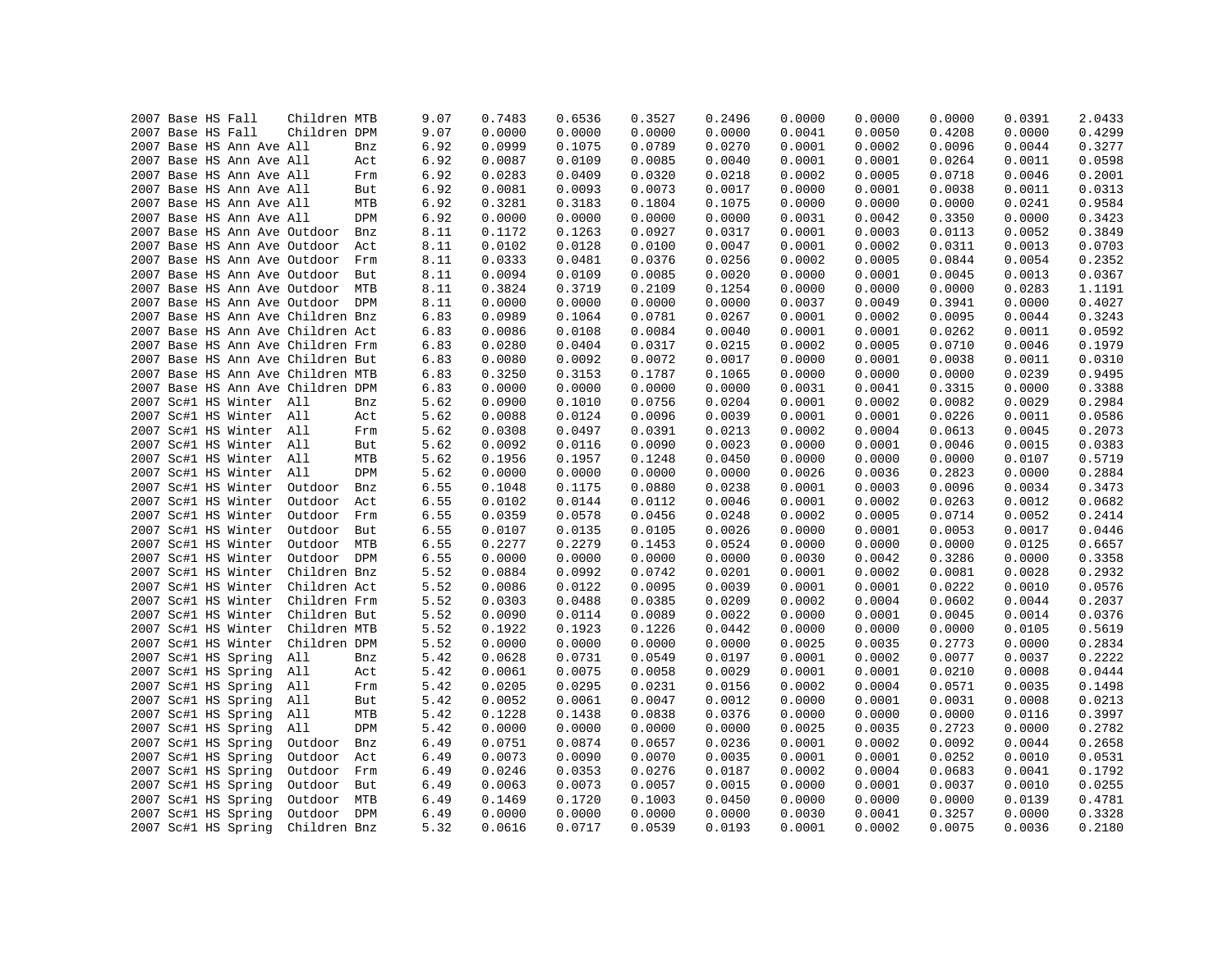|  | 2007 Sc#1 HS Spring          | Children Act |     | 5.32  | 0.0060 | 0.0074 | 0.0057 | 0.0028 | 0.0001 | 0.0001 | 0.0206 | 0.0008 | 0.0436 |
|--|------------------------------|--------------|-----|-------|--------|--------|--------|--------|--------|--------|--------|--------|--------|
|  | 2007 Sc#1 HS Spring          | Children Frm |     | 5.32  | 0.0201 | 0.0289 | 0.0227 | 0.0153 | 0.0002 | 0.0004 | 0.0561 | 0.0034 | 0.1470 |
|  | 2007 Sc#1 HS Spring          | Children But |     | 5.32  | 0.0051 | 0.0060 | 0.0047 | 0.0012 | 0.0000 | 0.0001 | 0.0031 | 0.0008 | 0.0209 |
|  | 2007 Sc#1 HS Spring          | Children MTB |     | 5.32  | 0.1205 | 0.1411 | 0.0823 | 0.0369 | 0.0000 | 0.0000 | 0.0000 | 0.0114 | 0.3922 |
|  | 2007 Sc#1 HS Spring          | Children DPM |     | 5.32  | 0.0000 | 0.0000 | 0.0000 | 0.0000 | 0.0024 | 0.0034 | 0.2672 | 0.0000 | 0.2730 |
|  | 2007 Sc#1 HS Summer          | All          | Bnz | 7.19  | 0.0918 | 0.1055 | 0.0783 | 0.0305 | 0.0001 | 0.0003 | 0.0102 | 0.0056 | 0.3223 |
|  | 2007 Sc#1 HS Summer All      |              | Act | 7.19  | 0.0085 | 0.0103 | 0.0080 | 0.0042 | 0.0001 | 0.0002 | 0.0279 | 0.0010 | 0.0601 |
|  | 2007 Sc#1 HS Summer All      |              | Frm | 7.19  | 0.0284 | 0.0403 | 0.0315 | 0.0229 | 0.0002 | 0.0005 | 0.0757 | 0.0044 | 0.2040 |
|  | 2007 Sc#1 HS Summer All      |              | But | 7.19  | 0.0045 | 0.0052 | 0.0041 | 0.0012 | 0.0000 | 0.0001 | 0.0026 | 0.0007 | 0.0184 |
|  | 2007 Sc#1 HS Summer All      |              | MTB | 7.19  | 0.2554 | 0.2932 | 0.1675 | 0.1028 | 0.0000 | 0.0000 | 0.0000 | 0.0370 | 0.8558 |
|  | 2007 Sc#1 HS Summer          | All          | DPM | 7.19  | 0.0000 | 0.0000 | 0.0000 | 0.0000 | 0.0033 | 0.0046 | 0.3609 | 0.0000 | 0.3687 |
|  | 2007 Sc#1 HS Summer          | Outdoor      | Bnz | 8.65  | 0.1105 | 0.1270 | 0.0942 | 0.0367 | 0.0001 | 0.0003 | 0.0122 | 0.0068 | 0.3878 |
|  | 2007 Sc#1 HS Summer          | Outdoor      | Act | 8.65  | 0.0102 | 0.0124 | 0.0096 | 0.0051 | 0.0001 | 0.0002 | 0.0336 | 0.0012 | 0.0723 |
|  | 2007 Sc#1 HS Summer          | Outdoor      | Frm | 8.65  | 0.0341 | 0.0485 | 0.0379 | 0.0276 | 0.0003 | 0.0006 | 0.0911 | 0.0053 | 0.2454 |
|  | 2007 Sc#1 HS Summer          | Outdoor      | But | 8.65  | 0.0055 | 0.0063 | 0.0049 | 0.0014 | 0.0000 | 0.0001 | 0.0031 | 0.0008 | 0.0221 |
|  | 2007 Sc#1 HS Summer          | Outdoor MTB  |     | 8.65  | 0.3072 | 0.3527 | 0.2015 | 0.1237 | 0.0000 | 0.0000 | 0.0000 | 0.0445 | 1.0296 |
|  | 2007 Sc#1 HS Summer          | Outdoor DPM  |     | 8.65  | 0.0000 | 0.0000 | 0.0000 | 0.0000 | 0.0039 | 0.0055 | 0.4342 | 0.0000 | 0.4436 |
|  | 2007 Sc#1 HS Summer          | Children Bnz |     | 7.19  | 0.0918 | 0.1055 | 0.0783 | 0.0305 | 0.0001 | 0.0003 | 0.0102 | 0.0056 | 0.3223 |
|  | 2007 Sc#1 HS Summer          | Children Act |     | 7.19  | 0.0085 | 0.0103 | 0.0080 | 0.0042 | 0.0001 | 0.0002 | 0.0279 | 0.0010 | 0.0601 |
|  | 2007 Sc#1 HS Summer          | Children Frm |     | 7.19  | 0.0284 | 0.0403 | 0.0315 | 0.0229 | 0.0002 | 0.0005 | 0.0757 | 0.0044 | 0.2040 |
|  | 2007 Sc#1 HS Summer          | Children But |     | 7.19  | 0.0045 | 0.0052 | 0.0041 | 0.0012 | 0.0000 | 0.0001 | 0.0026 | 0.0007 | 0.0184 |
|  | 2007 Sc#1 HS Summer          | Children MTB |     | 7.19  | 0.2554 | 0.2932 | 0.1675 | 0.1028 | 0.0000 | 0.0000 | 0.0000 | 0.0370 | 0.8558 |
|  | 2007 Sc#1 HS Summer          | Children DPM |     | 7.19  | 0.0000 | 0.0000 | 0.0000 | 0.0000 | 0.0033 | 0.0046 | 0.3609 | 0.0000 | 0.3687 |
|  | 2007 Sc#1 HS Fall            | All          | Bnz | 9.15  | 0.1304 | 0.1326 | 0.0955 | 0.0363 | 0.0001 | 0.0003 | 0.0125 | 0.0052 | 0.4130 |
|  | 2007 Sc#1 HS Fall            | All          | Act | 9.15  | 0.0093 | 0.0119 | 0.0095 | 0.0050 | 0.0001 | 0.0002 | 0.0342 | 0.0014 | 0.0717 |
|  | 2007 Sc#1 HS Fall            | All          | Frm | 9.15  | 0.0327 | 0.0462 | 0.0373 | 0.0269 | 0.0003 | 0.0006 | 0.0930 | 0.0061 | 0.2432 |
|  | 2007 Sc#1 HS Fall            | All          | But | 9.15  | 0.0073 | 0.0087 | 0.0070 | 0.0021 | 0.0000 | 0.0001 | 0.0051 | 0.0015 | 0.0318 |
|  | 2007 Sc#1 HS Fall            | All          | MTB | 9.15  | 0.7523 | 0.6581 | 0.3553 | 0.2518 | 0.0000 | 0.0000 | 0.0000 | 0.0394 | 2.0570 |
|  | 2007 Sc#1 HS Fall            | All          | DPM | 9.15  | 0.0000 | 0.0000 | 0.0000 | 0.0000 | 0.0041 | 0.0051 | 0.4245 | 0.0000 | 0.4337 |
|  | 2007 Sc#1 HS Fall            | Outdoor      | Bnz | 10.52 | 0.1499 | 0.1524 | 0.1098 | 0.0418 | 0.0002 | 0.0003 | 0.0143 | 0.0059 | 0.4747 |
|  |                              |              |     |       |        | 0.0137 | 0.0109 | 0.0057 | 0.0001 | 0.0002 | 0.0393 | 0.0017 | 0.0824 |
|  | 2007 Sc#1 HS Fall            | Outdoor      | Act | 10.52 | 0.0107 |        |        |        |        |        |        |        |        |
|  | 2007 Sc#1 HS Fall            | Outdoor      | Frm | 10.52 | 0.0376 | 0.0531 | 0.0429 | 0.0309 | 0.0003 | 0.0007 | 0.1068 | 0.0071 | 0.2795 |
|  | 2007 Sc#1 HS Fall            | Outdoor      | But | 10.52 | 0.0084 | 0.0100 | 0.0080 | 0.0024 | 0.0001 | 0.0001 | 0.0058 | 0.0017 | 0.0365 |
|  | 2007 Sc#1 HS Fall            | Outdoor      | MTB | 10.52 | 0.8647 | 0.7564 | 0.4084 | 0.2894 | 0.0000 | 0.0000 | 0.0000 | 0.0453 | 2.3643 |
|  | 2007 Sc#1 HS Fall            | Outdoor DPM  |     | 10.52 | 0.0000 | 0.0000 | 0.0000 | 0.0000 | 0.0047 | 0.0058 | 0.4880 | 0.0000 | 0.4985 |
|  | 2007 Sc#1 HS Fall            | Children Bnz |     | 9.07  | 0.1292 | 0.1314 | 0.0947 | 0.0360 | 0.0001 | 0.0003 | 0.0124 | 0.0051 | 0.4093 |
|  | 2007 Sc#1 HS Fall            | Children Act |     | 9.07  | 0.0093 | 0.0118 | 0.0094 | 0.0050 | 0.0001 | 0.0002 | 0.0339 | 0.0014 | 0.0711 |
|  | 2007 Sc#1 HS Fall            | Children Frm |     | 9.07  | 0.0325 | 0.0458 | 0.0370 | 0.0267 | 0.0003 | 0.0006 | 0.0921 | 0.0061 | 0.2410 |
|  | 2007 Sc#1 HS Fall            | Children But |     | 9.07  | 0.0073 | 0.0087 | 0.0069 | 0.0021 | 0.0000 | 0.0001 | 0.0050 | 0.0015 | 0.0315 |
|  | 2007 Sc#1 HS Fall            | Children MTB |     | 9.07  | 0.7456 | 0.6522 | 0.3522 | 0.2496 | 0.0000 | 0.0000 | 0.0000 | 0.0391 | 2.0388 |
|  | 2007 Sc#1 HS Fall            | Children DPM |     | 9.07  | 0.0000 | 0.0000 | 0.0000 | 0.0000 | 0.0041 | 0.0050 | 0.4208 | 0.0000 | 0.4299 |
|  | 2007 Sc#1 HS Ann Ave All     |              | Bnz | 6.92  | 0.0937 | 0.1030 | 0.0761 | 0.0267 | 0.0001 | 0.0002 | 0.0096 | 0.0043 | 0.3140 |
|  | 2007 Sc#1 HS Ann Ave All     |              | Act | 6.92  | 0.0082 | 0.0105 | 0.0082 | 0.0040 | 0.0001 | 0.0001 | 0.0264 | 0.0011 | 0.0587 |
|  | 2007 Sc#1 HS Ann Ave All     |              | Frm | 6.92  | 0.0281 | 0.0414 | 0.0328 | 0.0217 | 0.0002 | 0.0005 | 0.0718 | 0.0046 | 0.2011 |
|  | 2007 Sc#1 HS Ann Ave All     |              | But | 6.92  | 0.0066 | 0.0079 | 0.0062 | 0.0017 | 0.0000 | 0.0001 | 0.0038 | 0.0011 | 0.0274 |
|  | 2007 Sc#1 HS Ann Ave All     |              | MTB | 6.92  | 0.3315 | 0.3227 | 0.1828 | 0.1093 | 0.0000 | 0.0000 | 0.0000 | 0.0247 | 0.9711 |
|  | 2007 Sc#1 HS Ann Ave All     |              | DPM | 6.92  | 0.0000 | 0.0000 | 0.0000 | 0.0000 | 0.0031 | 0.0042 | 0.3350 | 0.0000 | 0.3423 |
|  | 2007 Sc#1 HS Ann Ave Outdoor |              | Bnz | 8.11  | 0.1101 | 0.1211 | 0.0894 | 0.0315 | 0.0001 | 0.0003 | 0.0113 | 0.0051 | 0.3689 |
|  | 2007 Sc#1 HS Ann Ave Outdoor |              | Act | 8.11  | 0.0096 | 0.0124 | 0.0097 | 0.0047 | 0.0001 | 0.0002 | 0.0311 | 0.0013 | 0.0690 |
|  | 2007 Sc#1 HS Ann Ave Outdoor |              | Frm | 8.11  | 0.0330 | 0.0487 | 0.0385 | 0.0255 | 0.0002 | 0.0005 | 0.0844 | 0.0054 | 0.2364 |
|  | 2007 Sc#1 HS Ann Ave Outdoor |              | But | 8.11  | 0.0077 | 0.0093 | 0.0073 | 0.0020 | 0.0000 | 0.0001 | 0.0045 | 0.0013 | 0.0322 |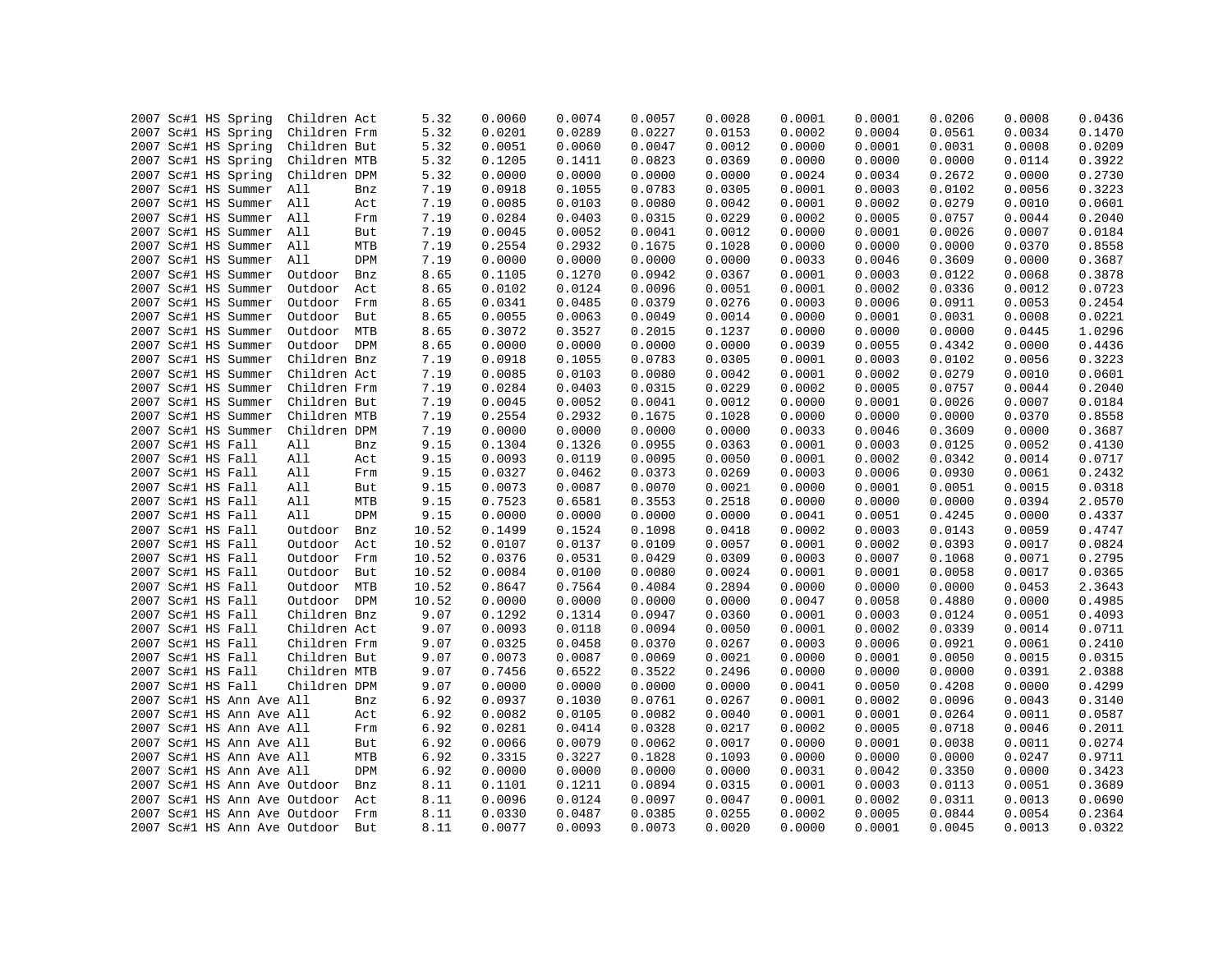|  |  |                         | 2007 Sc#1 HS Ann Ave Outdoor MTB  |     | 8.11 | 0.3866 | 0.3773 | 0.2139 | 0.1276 | 0.0000 | 0.0000 | 0.0000 | 0.0291 | 1.1345 |
|--|--|-------------------------|-----------------------------------|-----|------|--------|--------|--------|--------|--------|--------|--------|--------|--------|
|  |  |                         | 2007 Sc#1 HS Ann Ave Outdoor DPM  |     | 8.11 | 0.0000 | 0.0000 | 0.0000 | 0.0000 | 0.0037 | 0.0049 | 0.3941 | 0.0000 | 0.4027 |
|  |  |                         | 2007 Sc#1 HS Ann Ave Children Bnz |     | 6.83 | 0.0928 | 0.1020 | 0.0753 | 0.0265 | 0.0001 | 0.0002 | 0.0095 | 0.0043 | 0.3107 |
|  |  |                         | 2007 Sc#1 HS Ann Ave Children Act |     | 6.83 | 0.0081 | 0.0104 | 0.0081 | 0.0040 | 0.0001 | 0.0001 | 0.0262 | 0.0011 | 0.0581 |
|  |  |                         | 2007 Sc#1 HS Ann Ave Children Frm |     | 6.83 | 0.0278 | 0.0410 | 0.0324 | 0.0215 | 0.0002 | 0.0005 | 0.0710 | 0.0046 | 0.1989 |
|  |  |                         | 2007 Sc#1 HS Ann Ave Children But |     | 6.83 | 0.0065 | 0.0078 | 0.0061 | 0.0017 | 0.0000 | 0.0001 | 0.0038 | 0.0011 | 0.0271 |
|  |  |                         | 2007 Sc#1 HS Ann Ave Children MTB |     | 6.83 | 0.3284 | 0.3197 | 0.1811 | 0.1084 | 0.0000 | 0.0000 | 0.0000 | 0.0245 | 0.9622 |
|  |  |                         | 2007 Sc#1 HS Ann Ave Children DPM |     | 6.83 | 0.0000 | 0.0000 | 0.0000 | 0.0000 | 0.0031 | 0.0041 | 0.3315 | 0.0000 | 0.3388 |
|  |  | 2007 Sc#2 HS Winter All |                                   | Bnz | 5.62 | 0.0875 | 0.0979 | 0.0704 | 0.0204 | 0.0001 | 0.0002 | 0.0082 | 0.0029 | 0.2876 |
|  |  | 2007 Sc#2 HS Winter All |                                   | Act | 5.62 | 0.0085 | 0.0121 | 0.0090 | 0.0039 | 0.0001 | 0.0001 | 0.0226 | 0.0011 | 0.0573 |
|  |  | 2007 Sc#2 HS Winter All |                                   | Frm | 5.62 | 0.0298 | 0.0484 | 0.0371 | 0.0213 | 0.0002 | 0.0003 | 0.0613 | 0.0045 | 0.2029 |
|  |  | 2007 Sc#2 HS Winter All |                                   | But | 5.62 | 0.0090 | 0.0113 | 0.0085 | 0.0023 | 0.0000 | 0.0001 | 0.0046 | 0.0015 | 0.0372 |
|  |  | 2007 Sc#2 HS Winter All |                                   | MTB | 5.62 | 0.1945 | 0.1943 | 0.1224 | 0.0450 | 0.0000 | 0.0000 | 0.0000 | 0.0107 | 0.5669 |
|  |  | 2007 Sc#2 HS Winter All |                                   | DPM | 5.62 | 0.0000 | 0.0000 | 0.0000 | 0.0000 | 0.0026 | 0.0036 | 0.2823 | 0.0000 | 0.2884 |
|  |  | 2007 Sc#2 HS Winter     | Outdoor                           | Bnz | 6.55 | 0.1018 | 0.1139 | 0.0820 | 0.0238 | 0.0001 | 0.0002 | 0.0096 | 0.0034 | 0.3348 |
|  |  | 2007 Sc#2 HS Winter     | Outdoor                           | Act | 6.55 | 0.0099 | 0.0141 | 0.0105 | 0.0046 | 0.0001 | 0.0001 | 0.0263 | 0.0012 | 0.0668 |
|  |  | 2007 Sc#2 HS Winter     | Outdoor Frm                       |     | 6.55 | 0.0347 | 0.0564 | 0.0431 | 0.0248 | 0.0002 | 0.0004 | 0.0714 | 0.0052 | 0.2362 |
|  |  | 2007 Sc#2 HS Winter     |                                   |     |      |        |        |        |        |        |        |        |        |        |
|  |  |                         | Outdoor But                       |     | 6.55 | 0.0105 | 0.0131 | 0.0099 | 0.0026 | 0.0000 | 0.0001 | 0.0053 | 0.0017 | 0.0434 |
|  |  | 2007 Sc#2 HS Winter     | Outdoor MTB                       |     | 6.55 | 0.2264 | 0.2262 | 0.1425 | 0.0524 | 0.0000 | 0.0000 | 0.0000 | 0.0125 | 0.6599 |
|  |  | 2007 Sc#2 HS Winter     | Outdoor DPM                       |     | 6.55 | 0.0000 | 0.0000 | 0.0000 | 0.0000 | 0.0030 | 0.0042 | 0.3286 | 0.0000 | 0.3358 |
|  |  | 2007 Sc#2 HS Winter     | Children Bnz                      |     | 5.52 | 0.0859 | 0.0962 | 0.0692 | 0.0201 | 0.0001 | 0.0002 | 0.0081 | 0.0028 | 0.2826 |
|  |  | 2007 Sc#2 HS Winter     | Children Act                      |     | 5.52 | 0.0083 | 0.0119 | 0.0089 | 0.0039 | 0.0001 | 0.0001 | 0.0222 | 0.0010 | 0.0563 |
|  |  | 2007 Sc#2 HS Winter     | Children Frm                      |     | 5.52 | 0.0292 | 0.0476 | 0.0364 | 0.0209 | 0.0002 | 0.0003 | 0.0602 | 0.0044 | 0.1993 |
|  |  | 2007 Sc#2 HS Winter     | Children But                      |     | 5.52 | 0.0088 | 0.0111 | 0.0084 | 0.0022 | 0.0000 | 0.0001 | 0.0045 | 0.0014 | 0.0366 |
|  |  | 2007 Sc#2 HS Winter     | Children MTB                      |     | 5.52 | 0.1911 | 0.1909 | 0.1203 | 0.0442 | 0.0000 | 0.0000 | 0.0000 | 0.0105 | 0.5570 |
|  |  | 2007 Sc#2 HS Winter     | Children DPM                      |     | 5.52 | 0.0000 | 0.0000 | 0.0000 | 0.0000 | 0.0025 | 0.0035 | 0.2773 | 0.0000 | 0.2834 |
|  |  | 2007 Sc#2 HS Spring     | All                               | Bnz | 5.42 | 0.0607 | 0.0706 | 0.0507 | 0.0197 | 0.0001 | 0.0001 | 0.0077 | 0.0037 | 0.2133 |
|  |  | 2007 Sc#2 HS Spring     | All                               | Act | 5.42 | 0.0059 | 0.0073 | 0.0054 | 0.0029 | 0.0000 | 0.0001 | 0.0210 | 0.0008 | 0.0435 |
|  |  | 2007 Sc#2 HS Spring     | All                               | Frm | 5.42 | 0.0197 | 0.0286 | 0.0216 | 0.0156 | 0.0002 | 0.0003 | 0.0571 | 0.0035 | 0.1465 |
|  |  | 2007 Sc#2 HS Spring     | All                               | But | 5.42 | 0.0051 | 0.0059 | 0.0044 | 0.0012 | 0.0000 | 0.0000 | 0.0031 | 0.0008 | 0.0206 |
|  |  | 2007 Sc#2 HS Spring     | All                               | MTB | 5.42 | 0.1220 | 0.1428 | 0.0822 | 0.0376 | 0.0000 | 0.0000 | 0.0000 | 0.0116 | 0.3963 |
|  |  | 2007 Sc#2 HS Spring     | All                               | DPM | 5.42 | 0.0000 | 0.0000 | 0.0000 | 0.0000 | 0.0025 | 0.0035 | 0.2723 | 0.0000 | 0.2782 |
|  |  | 2007 Sc#2 HS Spring     | Outdoor                           | Bnz | 6.49 | 0.0726 | 0.0845 | 0.0607 | 0.0236 | 0.0001 | 0.0002 | 0.0092 | 0.0044 | 0.2552 |
|  |  | 2007 Sc#2 HS Spring     | Outdoor                           | Act | 6.49 | 0.0071 | 0.0087 | 0.0065 | 0.0035 | 0.0001 | 0.0001 | 0.0252 | 0.0010 | 0.0520 |
|  |  | 2007 Sc#2 HS Spring     | Outdoor                           | Frm | 6.49 | 0.0236 | 0.0342 | 0.0258 | 0.0187 | 0.0002 | 0.0003 | 0.0683 | 0.0041 | 0.1753 |
|  |  | 2007 Sc#2 HS Spring     | Outdoor                           | But | 6.49 | 0.0061 | 0.0071 | 0.0053 | 0.0015 | 0.0000 | 0.0001 | 0.0037 | 0.0010 | 0.0247 |
|  |  | 2007 Sc#2 HS Spring     | Outdoor                           | MTB | 6.49 | 0.1460 | 0.1708 | 0.0983 | 0.0450 | 0.0000 | 0.0000 | 0.0000 | 0.0139 | 0.4740 |
|  |  | 2007 Sc#2 HS Spring     | Outdoor DPM                       |     | 6.49 | 0.0000 | 0.0000 | 0.0000 | 0.0000 | 0.0030 | 0.0041 | 0.3257 | 0.0000 | 0.3328 |
|  |  | 2007 Sc#2 HS Spring     | Children Bnz                      |     | 5.32 | 0.0595 | 0.0693 | 0.0498 | 0.0193 | 0.0001 | 0.0001 | 0.0075 | 0.0036 | 0.2094 |
|  |  | 2007 Sc#2 HS Spring     | Children Act                      |     | 5.32 | 0.0058 | 0.0071 | 0.0053 | 0.0028 | 0.0000 | 0.0001 | 0.0206 | 0.0008 | 0.0426 |
|  |  | 2007 Sc#2 HS Spring     | Children Frm                      |     | 5.32 | 0.0193 | 0.0281 | 0.0212 | 0.0153 | 0.0002 | 0.0003 | 0.0561 | 0.0034 | 0.1438 |
|  |  | 2007 Sc#2 HS Spring     | Children But                      |     | 5.32 | 0.0050 | 0.0058 | 0.0044 | 0.0012 | 0.0000 | 0.0000 | 0.0031 | 0.0008 | 0.0203 |
|  |  | 2007 Sc#2 HS Spring     | Children MTB                      |     | 5.32 | 0.1197 | 0.1401 | 0.0807 | 0.0369 | 0.0000 | 0.0000 | 0.0000 | 0.0114 | 0.3889 |
|  |  | 2007 Sc#2 HS Spring     | Children DPM                      |     | 5.32 | 0.0000 | 0.0000 | 0.0000 | 0.0000 | 0.0024 | 0.0034 | 0.2672 | 0.0000 | 0.2730 |
|  |  | 2007 Sc#2 HS Summer     | All                               | Bnz | 7.19 | 0.0890 | 0.1023 | 0.0728 | 0.0305 | 0.0001 | 0.0002 | 0.0102 | 0.0056 | 0.3107 |
|  |  |                         | All                               |     |      | 0.0082 | 0.0099 | 0.0074 | 0.0042 | 0.0001 | 0.0001 | 0.0279 | 0.0010 | 0.0589 |
|  |  | 2007 Sc#2 HS Summer     |                                   | Act | 7.19 |        |        |        |        |        |        |        |        |        |
|  |  | 2007 Sc#2 HS Summer All |                                   | Frm | 7.19 | 0.0273 | 0.0391 | 0.0295 | 0.0229 | 0.0002 | 0.0004 | 0.0757 | 0.0044 | 0.1996 |
|  |  | 2007 Sc#2 HS Summer All |                                   | But | 7.19 | 0.0044 | 0.0051 | 0.0038 | 0.0012 | 0.0000 | 0.0000 | 0.0026 | 0.0007 | 0.0178 |
|  |  | 2007 Sc#2 HS Summer All |                                   | MTB | 7.19 | 0.2543 | 0.2919 | 0.1653 | 0.1028 | 0.0000 | 0.0000 | 0.0000 | 0.0370 | 0.8513 |
|  |  | 2007 Sc#2 HS Summer All |                                   | DPM | 7.19 | 0.0000 | 0.0000 | 0.0000 | 0.0000 | 0.0033 | 0.0046 | 0.3609 | 0.0000 | 0.3687 |
|  |  |                         | 2007 Sc#2 HS Summer Outdoor       | Bnz | 8.65 | 0.1071 | 0.1231 | 0.0876 | 0.0367 | 0.0001 | 0.0002 | 0.0122 | 0.0068 | 0.3738 |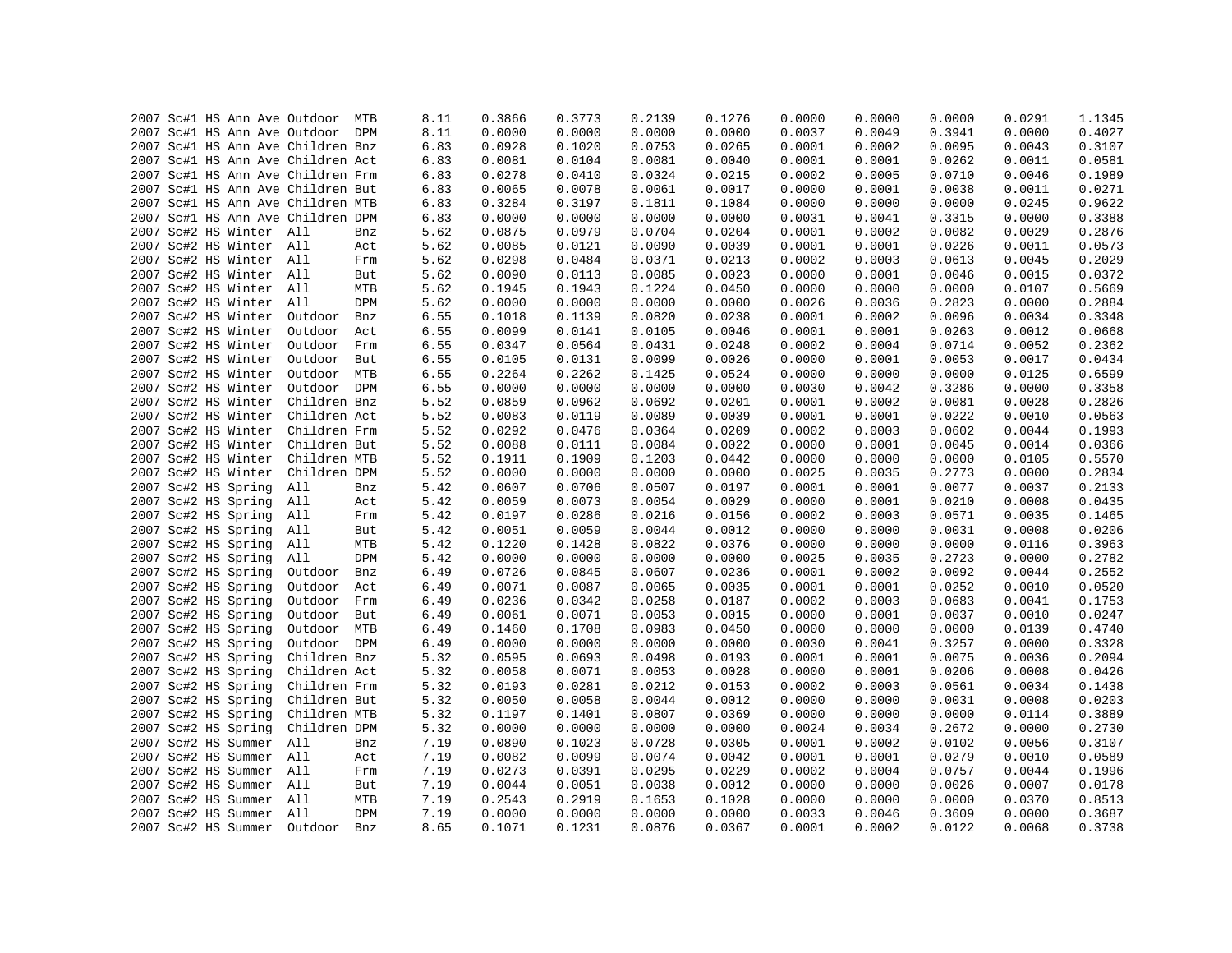|  | 2007 Sc#2 HS Summer |                          | Outdoor Act                       |            | 8.65  | 0.0098           | 0.0120           | 0.0089 | 0.0051 | 0.0001           | 0.0001           | 0.0336           | 0.0012 | 0.0708 |
|--|---------------------|--------------------------|-----------------------------------|------------|-------|------------------|------------------|--------|--------|------------------|------------------|------------------|--------|--------|
|  | 2007 Sc#2 HS Summer |                          | Outdoor                           | Frm        | 8.65  | 0.0328           | 0.0471           | 0.0355 | 0.0276 | 0.0002           | 0.0005           | 0.0911           | 0.0053 | 0.2401 |
|  | 2007 Sc#2 HS Summer |                          | Outdoor                           | But        | 8.65  | 0.0053           | 0.0061           | 0.0046 | 0.0014 | 0.0000           | 0.0000           | 0.0031           | 0.0008 | 0.0214 |
|  | 2007 Sc#2 HS Summer |                          | Outdoor                           | MTB        | 8.65  | 0.3059           | 0.3512           | 0.1989 | 0.1237 | 0.0000           | 0.0000           | 0.0000           | 0.0445 | 1.0242 |
|  | 2007 Sc#2 HS Summer |                          | Outdoor DPM                       |            | 8.65  | 0.0000           | 0.0000           | 0.0000 | 0.0000 | 0.0039           | 0.0055           | 0.4342           | 0.0000 | 0.4436 |
|  | 2007 Sc#2 HS Summer |                          | Children Bnz                      |            | 7.19  | 0.0890           | 0.1023           | 0.0728 | 0.0305 | 0.0001           | 0.0002           | 0.0102           | 0.0056 | 0.3107 |
|  | 2007 Sc#2 HS Summer |                          | Children Act                      |            | 7.19  | 0.0082           | 0.0099           | 0.0074 | 0.0042 | 0.0001           | 0.0001           | 0.0279           | 0.0010 | 0.0589 |
|  | 2007 Sc#2 HS Summer |                          | Children Frm                      |            | 7.19  | 0.0273           | 0.0391           | 0.0295 | 0.0229 | 0.0002           | 0.0004           | 0.0757           | 0.0044 | 0.1996 |
|  | 2007 Sc#2 HS Summer |                          | Children But                      |            | 7.19  | 0.0044           | 0.0051           | 0.0038 | 0.0012 | 0.0000           | 0.0000           | 0.0026           | 0.0007 | 0.0178 |
|  | 2007 Sc#2 HS Summer |                          | Children MTB                      |            | 7.19  | 0.2543           | 0.2919           | 0.1653 | 0.1028 | 0.0000           | 0.0000           | 0.0000           | 0.0370 | 0.8513 |
|  | 2007 Sc#2 HS Summer |                          | Children DPM                      |            | 7.19  | 0.0000           | 0.0000           | 0.0000 | 0.0000 | 0.0033           | 0.0046           | 0.3609           | 0.0000 | 0.3687 |
|  | 2007 Sc#2 HS Fall   |                          | All                               | Bnz        | 9.15  | 0.1269           | 0.1286           | 0.0887 | 0.0363 | 0.0001           | 0.0002           | 0.0125           | 0.0052 | 0.3985 |
|  | 2007 Sc#2 HS Fall   |                          | All                               | Act        | 9.15  | 0.0089           | 0.0115           | 0.0087 | 0.0050 | 0.0001           | 0.0001           | 0.0342           | 0.0014 | 0.0700 |
|  | 2007 Sc#2 HS Fall   |                          | All                               | Frm        | 9.15  | 0.0313           | 0.0446           | 0.0345 | 0.0269 | 0.0002           | 0.0004           | 0.0930           | 0.0061 | 0.2371 |
|  | 2007 Sc#2 HS Fall   |                          | All                               | But        | 9.15  | 0.0071           | 0.0084           | 0.0065 | 0.0021 | 0.0000           | 0.0001           | 0.0051           | 0.0015 | 0.0307 |
|  | 2007 Sc#2 HS Fall   |                          | All                               | MTB        | 9.15  | 0.7507           | 0.6562           | 0.3522 | 0.2518 | 0.0000           | 0.0000           | 0.0000           | 0.0394 | 2.0504 |
|  | 2007 Sc#2 HS Fall   |                          | All                               | DPM        | 9.15  | 0.0000           | 0.0000           | 0.0000 | 0.0000 | 0.0041           | 0.0051           | 0.4245           | 0.0000 | 0.4337 |
|  | 2007 Sc#2 HS Fall   |                          | Outdoor                           | Bnz        | 10.52 | 0.1458           | 0.1478           | 0.1020 | 0.0418 | 0.0001           | 0.0002           | 0.0143           | 0.0059 | 0.4581 |
|  | 2007 Sc#2 HS Fall   |                          | Outdoor                           | Act        | 10.52 | 0.0102           | 0.0132           | 0.0100 | 0.0057 | 0.0001           | 0.0002           | 0.0393           | 0.0017 | 0.0804 |
|  | 2007 Sc#2 HS Fall   |                          | Outdoor Frm                       |            | 10.52 | 0.0360           | 0.0513           | 0.0397 | 0.0309 | 0.0003           | 0.0005           | 0.1068           | 0.0071 | 0.2725 |
|  | 2007 Sc#2 HS Fall   |                          | Outdoor                           | But        | 10.52 | 0.0081           | 0.0097           | 0.0075 | 0.0024 | 0.0000           | 0.0001           | 0.0058           | 0.0017 | 0.0353 |
|  | 2007 Sc#2 HS Fall   |                          | Outdoor MTB                       |            | 10.52 | 0.8628           | 0.7542           | 0.4048 | 0.2894 | 0.0000           | 0.0000           | 0.0000           | 0.0453 | 2.3567 |
|  | 2007 Sc#2 HS Fall   |                          | Outdoor DPM                       |            | 10.52 | 0.0000           | 0.0000           | 0.0000 | 0.0000 | 0.0047           | 0.0058           | 0.4880           | 0.0000 | 0.4985 |
|  | 2007 Sc#2 HS Fall   |                          | Children Bnz                      |            | 9.07  | 0.1257           | 0.1275           | 0.0879 | 0.0360 | 0.0001           | 0.0002           | 0.0124           | 0.0051 | 0.3950 |
|  | 2007 Sc#2 HS Fall   |                          | Children Act                      |            | 9.07  | 0.0088           | 0.0114           | 0.0086 | 0.0050 | 0.0001           | 0.0001           | 0.0339           | 0.0014 | 0.0693 |
|  | 2007 Sc#2 HS Fall   |                          | Children Frm                      |            | 9.07  | 0.0310           | 0.0442           | 0.0342 | 0.0267 | 0.0002           | 0.0004           | 0.0921           | 0.0061 | 0.2350 |
|  | 2007 Sc#2 HS Fall   |                          | Children But                      |            | 9.07  | 0.0070           | 0.0083           | 0.0065 | 0.0021 | 0.0000           | 0.0001           | 0.0050           | 0.0015 | 0.0305 |
|  | 2007 Sc#2 HS Fall   |                          | Children MTB                      |            | 9.07  | 0.7440           | 0.6503           | 0.3491 | 0.2496 | 0.0000           | 0.0000           | 0.0000           | 0.0391 | 2.0322 |
|  |                     |                          | Children DPM                      |            | 9.07  | 0.0000           | 0.0000           | 0.0000 | 0.0000 | 0.0041           | 0.0050           | 0.4208           | 0.0000 | 0.4299 |
|  | 2007 Sc#2 HS Fall   | 2007 Sc#2 HS Ann Ave All |                                   |            | 6.92  | 0.0910           | 0.0999           | 0.0707 | 0.0267 | 0.0001           | 0.0002           | 0.0096           | 0.0043 | 0.3026 |
|  |                     |                          |                                   | Bnz        | 6.92  | 0.0079           | 0.0102           | 0.0076 | 0.0040 | 0.0001           | 0.0001           | 0.0264           | 0.0011 | 0.0574 |
|  |                     | 2007 Sc#2 HS Ann Ave All |                                   | Act        |       |                  |                  | 0.0307 |        |                  |                  |                  | 0.0046 | 0.1965 |
|  |                     | 2007 Sc#2 HS Ann Ave All |                                   | Frm        | 6.92  | 0.0270           | 0.0402           |        | 0.0217 | 0.0002           | 0.0004           | 0.0718           |        |        |
|  |                     | 2007 Sc#2 HS Ann Ave All |                                   | But        | 6.92  | 0.0064           | 0.0077           | 0.0058 | 0.0017 | 0.0000           | 0.0001           | 0.0038           | 0.0011 | 0.0266 |
|  |                     | 2007 Sc#2 HS Ann Ave All |                                   | MTB<br>DPM | 6.92  | 0.3304<br>0.0000 | 0.3213           | 0.1805 | 0.1093 | 0.0000           | 0.0000           | 0.0000           | 0.0247 | 0.9662 |
|  |                     | 2007 Sc#2 HS Ann Ave All |                                   |            | 6.92  |                  | 0.0000           | 0.0000 | 0.0000 | 0.0031           | 0.0042           | 0.3350           | 0.0000 | 0.3423 |
|  |                     |                          | 2007 Sc#2 HS Ann Ave Outdoor      | Bnz        | 8.11  | 0.1068           | 0.1173           | 0.0831 | 0.0315 | 0.0001           | 0.0002           | 0.0113           | 0.0051 | 0.3555 |
|  |                     |                          | 2007 Sc#2 HS Ann Ave Outdoor Act  |            | 8.11  | 0.0092           | 0.0120           | 0.0090 | 0.0047 | 0.0001           | 0.0001           | 0.0311           | 0.0013 | 0.0675 |
|  |                     |                          | 2007 Sc#2 HS Ann Ave Outdoor      | Frm        | 8.11  | 0.0318<br>0.0075 | 0.0472<br>0.0090 | 0.0360 | 0.0255 | 0.0002<br>0.0000 | 0.0004<br>0.0001 | 0.0844<br>0.0045 | 0.0054 | 0.2310 |
|  |                     |                          | 2007 Sc#2 HS Ann Ave Outdoor      | But        | 8.11  |                  |                  | 0.0068 | 0.0020 |                  |                  |                  | 0.0013 | 0.0312 |
|  |                     |                          | 2007 Sc#2 HS Ann Ave Outdoor      | MTB        | 8.11  | 0.3853           | 0.3756           | 0.2111 | 0.1276 | 0.0000           | 0.0000           | 0.0000           | 0.0291 | 1.1287 |
|  |                     |                          | 2007 Sc#2 HS Ann Ave Outdoor DPM  |            | 8.11  | 0.0000           | 0.0000           | 0.0000 | 0.0000 | 0.0037           | 0.0049           | 0.3941           | 0.0000 | 0.4027 |
|  |                     |                          | 2007 Sc#2 HS Ann Ave Children Bnz |            | 6.83  | 0.0900           | 0.0988           | 0.0699 | 0.0265 | 0.0001           | 0.0002           | 0.0095           | 0.0043 | 0.2994 |
|  |                     |                          | 2007 Sc#2 HS Ann Ave Children Act |            | 6.83  | 0.0078           | 0.0101           | 0.0076 | 0.0040 | 0.0001           | 0.0001           | 0.0262           | 0.0011 | 0.0568 |
|  |                     |                          | 2007 Sc#2 HS Ann Ave Children Frm |            | 6.83  | 0.0267           | 0.0397           | 0.0303 | 0.0215 | 0.0002           | 0.0004           | 0.0710           | 0.0046 | 0.1944 |
|  |                     |                          | 2007 Sc#2 HS Ann Ave Children But |            | 6.83  | 0.0063           | 0.0076           | 0.0058 | 0.0017 | 0.0000           | 0.0001           | 0.0038           | 0.0011 | 0.0263 |
|  |                     |                          | 2007 Sc#2 HS Ann Ave Children MTB |            | 6.83  | 0.3273           | 0.3183           | 0.1788 | 0.1084 | 0.0000           | 0.0000           | 0.0000           | 0.0245 | 0.9573 |
|  |                     |                          | 2007 Sc#2 HS Ann Ave Children DPM |            | 6.83  | 0.0000           | 0.0000           | 0.0000 | 0.0000 | 0.0031           | 0.0041           | 0.3315           | 0.0000 | 0.3388 |
|  |                     | 2007 Sc#3 HS Winter All  |                                   | Bnz        | 5.62  | 0.0875           | 0.0743           | 0.0538 | 0.0204 | 0.0001           | 0.0097           | 0.0082           | 0.0029 | 0.2570 |
|  |                     | 2007 Sc#3 HS Winter All  |                                   | Act        | 5.62  | 0.0085           | 0.0092           | 0.0069 | 0.0039 | 0.0001           | 0.0060           | 0.0226           | 0.0011 | 0.0582 |
|  |                     | 2007 Sc#3 HS Winter All  |                                   | Frm        | 5.62  | 0.0298           | 0.0368           | 0.0283 | 0.0213 | 0.0002           | 0.0188           | 0.0613           | 0.0045 | 0.2009 |
|  |                     | 2007 Sc#3 HS Winter All  |                                   | <b>But</b> | 5.62  | 0.0090           | 0.0086           | 0.0065 | 0.0023 | 0.0000           | 0.0042           | 0.0046           | 0.0015 | 0.0366 |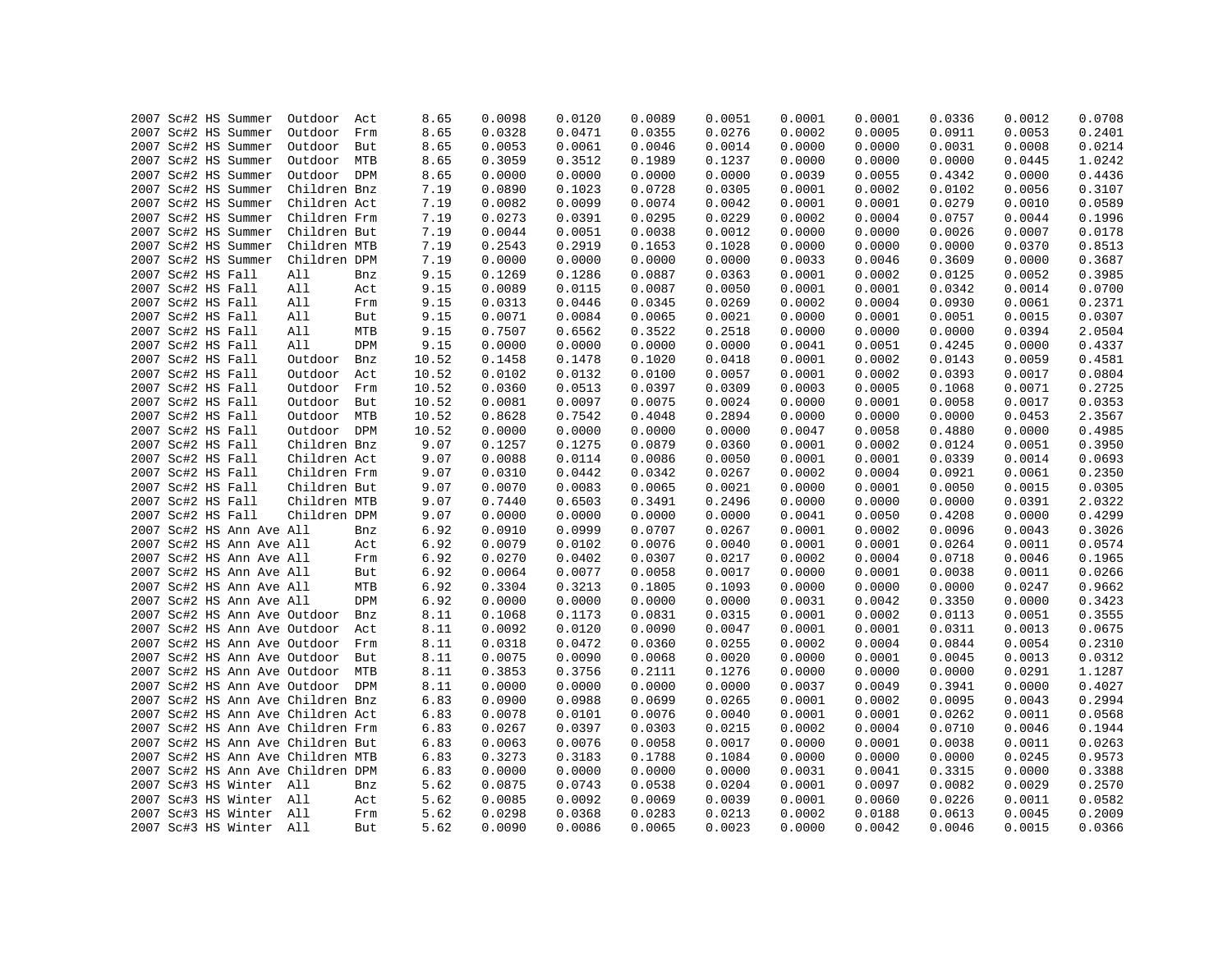| 2007 Sc#3 HS Winter     | All<br>MTB     | 5.62 | 0.1945 | 0.1475 | 0.0935 | 0.0450 | 0.0000 | 0.0000 | 0.0000 | 0.0107 | 0.4912 |
|-------------------------|----------------|------|--------|--------|--------|--------|--------|--------|--------|--------|--------|
| 2007 Sc#3 HS Winter     | All<br>DPM     | 5.62 | 0.0000 | 0.0000 | 0.0000 | 0.0000 | 0.0026 | 0.1954 | 0.2823 | 0.0000 | 0.4802 |
| 2007 Sc#3 HS Winter     | Outdoor<br>Bnz | 6.55 | 0.1018 | 0.0865 | 0.0626 | 0.0238 | 0.0001 | 0.0113 | 0.0096 | 0.0034 | 0.2992 |
| 2007 Sc#3 HS Winter     | Outdoor<br>Act | 6.55 | 0.0099 | 0.0107 | 0.0080 | 0.0046 | 0.0001 | 0.0070 | 0.0263 | 0.0012 | 0.0677 |
| 2007 Sc#3 HS Winter     | Outdoor<br>Frm | 6.55 | 0.0347 | 0.0428 | 0.0330 | 0.0248 | 0.0002 | 0.0219 | 0.0714 | 0.0052 | 0.2339 |
| 2007 Sc#3 HS Winter     | Outdoor<br>But | 6.55 | 0.0105 | 0.0100 | 0.0076 | 0.0026 | 0.0000 | 0.0049 | 0.0053 | 0.0017 | 0.0427 |
| 2007 Sc#3 HS Winter     | Outdoor MTB    | 6.55 | 0.2264 | 0.1717 | 0.1088 | 0.0524 | 0.0000 | 0.0000 | 0.0000 | 0.0125 | 0.5718 |
| 2007 Sc#3 HS Winter     | Outdoor DPM    | 6.55 | 0.0000 | 0.0000 | 0.0000 | 0.0000 | 0.0030 | 0.2275 | 0.3286 | 0.0000 | 0.5590 |
| 2007 Sc#3 HS Winter     | Children Bnz   | 5.52 | 0.0859 | 0.0730 | 0.0529 | 0.0201 | 0.0001 | 0.0096 | 0.0081 | 0.0028 | 0.2525 |
| 2007 Sc#3 HS Winter     | Children Act   | 5.52 | 0.0083 | 0.0090 | 0.0068 | 0.0039 | 0.0001 | 0.0059 | 0.0222 | 0.0010 | 0.0572 |
| 2007 Sc#3 HS Winter     | Children Frm   | 5.52 | 0.0292 | 0.0361 | 0.0278 | 0.0209 | 0.0002 | 0.0185 | 0.0602 | 0.0044 | 0.1974 |
| 2007 Sc#3 HS Winter     | Children But   | 5.52 | 0.0088 | 0.0084 | 0.0064 | 0.0022 | 0.0000 | 0.0041 | 0.0045 | 0.0014 | 0.0360 |
| 2007 Sc#3 HS Winter     | Children MTB   | 5.52 | 0.1911 | 0.1449 | 0.0919 | 0.0442 | 0.0000 | 0.0000 | 0.0000 | 0.0105 | 0.4826 |
| 2007 Sc#3 HS Winter     | Children DPM   | 5.52 | 0.0000 | 0.0000 | 0.0000 | 0.0000 | 0.0025 | 0.1920 | 0.2773 | 0.0000 | 0.4718 |
| 2007 Sc#3 HS Spring     | All<br>Bnz     | 5.42 | 0.0607 | 0.0536 | 0.0388 | 0.0197 | 0.0001 | 0.0081 | 0.0077 | 0.0037 | 0.1924 |
| 2007 Sc#3 HS Spring     | All<br>Act     | 5.42 | 0.0059 | 0.0055 | 0.0041 | 0.0029 | 0.0000 | 0.0050 | 0.0210 | 0.0008 | 0.0453 |
| 2007 Sc#3 HS Spring     | All<br>Frm     | 5.42 | 0.0197 | 0.0217 | 0.0165 | 0.0156 | 0.0002 | 0.0157 | 0.0571 | 0.0035 | 0.1500 |
| 2007 Sc#3 HS Spring     | All<br>But     | 5.42 | 0.0051 | 0.0045 | 0.0034 | 0.0012 | 0.0000 | 0.0026 | 0.0031 | 0.0008 | 0.0207 |
| 2007 Sc#3 HS Spring     | All<br>MTB     | 5.42 | 0.1220 | 0.1084 | 0.0628 | 0.0376 | 0.0000 | 0.0000 | 0.0000 | 0.0116 | 0.3425 |
| 2007 Sc#3 HS Spring     | All<br>DPM     | 5.42 | 0.0000 | 0.0000 | 0.0000 | 0.0000 | 0.0025 | 0.1885 | 0.2723 | 0.0000 | 0.4632 |
| 2007 Sc#3 HS Spring     | Outdoor<br>Bnz | 6.49 | 0.0726 | 0.0641 | 0.0464 | 0.0236 | 0.0001 | 0.0097 | 0.0092 | 0.0044 | 0.2301 |
| 2007 Sc#3 HS Spring     | Outdoor<br>Act | 6.49 | 0.0071 | 0.0066 | 0.0049 | 0.0035 | 0.0001 | 0.0060 | 0.0252 | 0.0010 | 0.0542 |
| 2007 Sc#3 HS Spring     | Outdoor<br>Frm | 6.49 | 0.0236 | 0.0260 | 0.0197 | 0.0187 | 0.0002 | 0.0188 | 0.0683 | 0.0041 | 0.1794 |
| 2007 Sc#3 HS Spring     | Outdoor<br>But | 6.49 | 0.0061 | 0.0054 | 0.0041 | 0.0015 | 0.0000 | 0.0031 | 0.0037 | 0.0010 | 0.0248 |
| 2007 Sc#3 HS Spring     | Outdoor MTB    | 6.49 | 0.1460 | 0.1297 | 0.0751 | 0.0450 | 0.0000 | 0.0000 | 0.0000 | 0.0139 | 0.4097 |
| 2007 Sc#3 HS Spring     | Outdoor DPM    | 6.49 | 0.0000 | 0.0000 | 0.0000 | 0.0000 | 0.0030 | 0.2254 | 0.3257 | 0.0000 | 0.5541 |
| 2007 Sc#3 HS Spring     | Children Bnz   | 5.32 | 0.0595 | 0.0526 | 0.0380 | 0.0193 | 0.0001 | 0.0080 | 0.0075 | 0.0036 | 0.1888 |
| 2007 Sc#3 HS Spring     | Children Act   | 5.32 | 0.0058 | 0.0054 | 0.0041 | 0.0028 | 0.0000 | 0.0049 | 0.0206 | 0.0008 | 0.0445 |
| 2007 Sc#3 HS Spring     | Children Frm   | 5.32 | 0.0193 | 0.0213 | 0.0162 | 0.0153 | 0.0002 | 0.0154 | 0.0561 | 0.0034 | 0.1472 |
| 2007 Sc#3 HS Spring     | Children But   | 5.32 | 0.0050 | 0.0044 | 0.0033 | 0.0012 | 0.0000 | 0.0025 | 0.0031 | 0.0008 | 0.0203 |
| 2007 Sc#3 HS Spring     | Children MTB   | 5.32 | 0.1197 | 0.1064 | 0.0616 | 0.0369 | 0.0000 | 0.0000 | 0.0000 | 0.0114 | 0.3361 |
| 2007 Sc#3 HS Spring     | Children DPM   | 5.32 | 0.0000 | 0.0000 | 0.0000 | 0.0000 | 0.0024 | 0.1849 | 0.2672 | 0.0000 | 0.4545 |
| 2007 Sc#3 HS Summer     | All<br>Bnz     | 7.19 | 0.0890 | 0.0777 | 0.0556 | 0.0305 | 0.0001 | 0.0108 | 0.0102 | 0.0056 | 0.2795 |
| 2007 Sc#3 HS Summer All | Act            | 7.19 | 0.0082 | 0.0076 | 0.0057 | 0.0042 | 0.0001 | 0.0066 | 0.0279 | 0.0010 | 0.0612 |
| 2007 Sc#3 HS Summer All | Frm            | 7.19 | 0.0273 | 0.0297 | 0.0226 | 0.0229 | 0.0002 | 0.0208 | 0.0757 | 0.0044 | 0.2036 |
| 2007 Sc#3 HS Summer     | All<br>But     | 7.19 | 0.0044 | 0.0039 | 0.0029 | 0.0012 | 0.0000 | 0.0021 | 0.0026 | 0.0007 | 0.0178 |
| 2007 Sc#3 HS Summer All | MTB            | 7.19 | 0.2543 | 0.2216 | 0.1263 | 0.1028 | 0.0000 | 0.0000 | 0.0000 | 0.0370 | 0.7419 |
| 2007 Sc#3 HS Summer     | All<br>DPM     | 7.19 | 0.0000 | 0.0000 | 0.0000 | 0.0000 | 0.0033 | 0.2498 | 0.3609 | 0.0000 | 0.6140 |
| 2007 Sc#3 HS Summer     | Outdoor<br>Bnz | 8.65 | 0.1071 | 0.0935 | 0.0669 | 0.0367 | 0.0001 | 0.0130 | 0.0122 | 0.0068 | 0.3362 |
| 2007 Sc#3 HS Summer     | Outdoor<br>Act | 8.65 | 0.0098 | 0.0091 | 0.0068 | 0.0051 | 0.0001 | 0.0080 | 0.0336 | 0.0012 | 0.0737 |
| 2007 Sc#3 HS Summer     | Outdoor<br>Frm | 8.65 | 0.0328 | 0.0357 | 0.0271 | 0.0276 | 0.0002 | 0.0251 | 0.0911 | 0.0053 | 0.2450 |
| 2007 Sc#3 HS Summer     | Outdoor<br>But | 8.65 | 0.0053 | 0.0046 | 0.0035 | 0.0014 | 0.0000 | 0.0026 | 0.0031 | 0.0008 | 0.0214 |
| 2007 Sc#3 HS Summer     | Outdoor MTB    | 8.65 | 0.3059 | 0.2666 | 0.1519 | 0.1237 | 0.0000 | 0.0000 | 0.0000 | 0.0445 | 0.8926 |
| 2007 Sc#3 HS Summer     | Outdoor DPM    | 8.65 | 0.0000 | 0.0000 | 0.0000 | 0.0000 | 0.0039 | 0.3005 | 0.4342 | 0.0000 | 0.7387 |
| 2007 Sc#3 HS Summer     | Children Bnz   | 7.19 | 0.0890 | 0.0777 | 0.0556 | 0.0305 | 0.0001 | 0.0108 | 0.0102 | 0.0056 | 0.2795 |
| 2007 Sc#3 HS Summer     | Children Act   | 7.19 | 0.0082 | 0.0076 | 0.0057 | 0.0042 | 0.0001 | 0.0066 | 0.0279 | 0.0010 | 0.0612 |
| 2007 Sc#3 HS Summer     | Children Frm   | 7.19 | 0.0273 | 0.0297 | 0.0226 | 0.0229 | 0.0002 | 0.0208 | 0.0757 | 0.0044 | 0.2036 |
| 2007 Sc#3 HS Summer     | Children But   | 7.19 | 0.0044 | 0.0039 | 0.0029 | 0.0012 | 0.0000 | 0.0021 | 0.0026 | 0.0007 | 0.0178 |
| 2007 Sc#3 HS Summer     | Children MTB   | 7.19 | 0.2543 | 0.2216 | 0.1263 | 0.1028 | 0.0000 | 0.0000 | 0.0000 | 0.0370 | 0.7419 |
| 2007 Sc#3 HS Summer     | Children DPM   | 7.19 | 0.0000 | 0.0000 | 0.0000 | 0.0000 | 0.0033 | 0.2498 | 0.3609 | 0.0000 | 0.6140 |
| 2007 Sc#3 HS Fall       | All<br>Bnz     | 9.15 | 0.1269 | 0.0976 | 0.0678 | 0.0363 | 0.0001 | 0.0116 | 0.0125 | 0.0052 | 0.3580 |
|                         |                |      |        |        |        |        |        |        |        |        |        |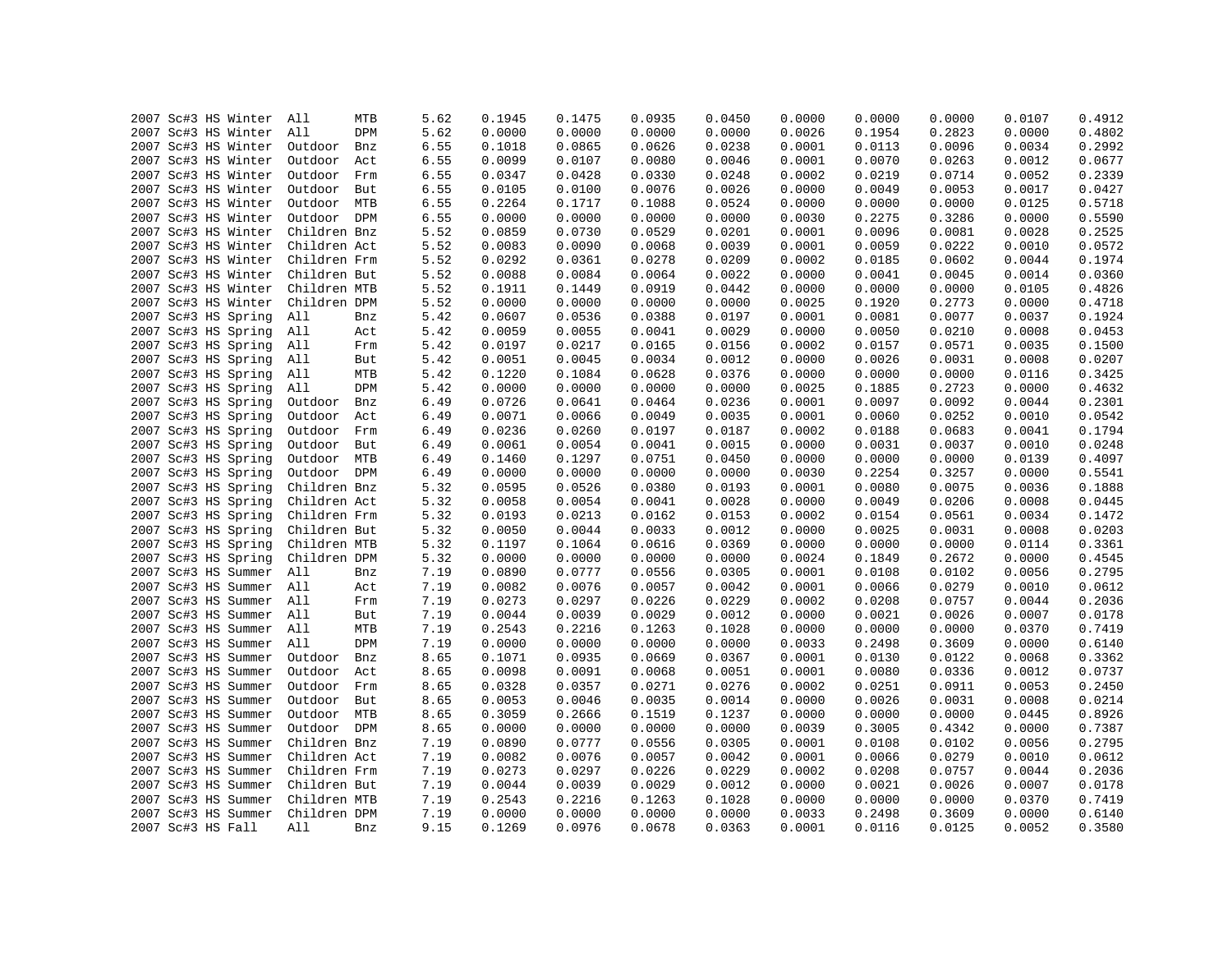|  | 2007 Sc#3 HS Fall                 | All          | Act        | 9.15  | 0.0089 | 0.0087 | 0.0066 | 0.0050 | 0.0001 | 0.0072 | 0.0342 | 0.0014 | 0.0722 |
|--|-----------------------------------|--------------|------------|-------|--------|--------|--------|--------|--------|--------|--------|--------|--------|
|  | 2007 Sc#3 HS Fall                 | All          | Frm        | 9.15  | 0.0313 | 0.0339 | 0.0264 | 0.0269 | 0.0002 | 0.0224 | 0.0930 | 0.0061 | 0.2402 |
|  | 2007 Sc#3 HS Fall                 | All          | But        | 9.15  | 0.0071 | 0.0064 | 0.0050 | 0.0021 | 0.0000 | 0.0037 | 0.0051 | 0.0015 | 0.0308 |
|  | 2007 Sc#3 HS Fall                 | All          | MTB        | 9.15  | 0.7507 | 0.4981 | 0.2691 | 0.2518 | 0.0000 | 0.0000 | 0.0000 | 0.0394 | 1.8091 |
|  | 2007 Sc#3 HS Fall                 | All          | DPM        | 9.15  | 0.0000 | 0.0000 | 0.0000 | 0.0000 | 0.0041 | 0.2771 | 0.4245 | 0.0000 | 0.7057 |
|  | 2007 Sc#3 HS Fall                 | Outdoor      | Bnz        | 10.52 | 0.1458 | 0.1122 | 0.0779 | 0.0418 | 0.0001 | 0.0134 | 0.0143 | 0.0059 | 0.4115 |
|  | 2007 Sc#3 HS Fall                 | Outdoor      | Act        | 10.52 | 0.0102 | 0.0100 | 0.0076 | 0.0057 | 0.0001 | 0.0082 | 0.0393 | 0.0017 | 0.0829 |
|  | 2007 Sc#3 HS Fall                 | Outdoor      | Frm        | 10.52 | 0.0360 | 0.0389 | 0.0303 | 0.0309 | 0.0003 | 0.0258 | 0.1068 | 0.0071 | 0.2760 |
|  | 2007 Sc#3 HS Fall                 | Outdoor But  |            | 10.52 | 0.0081 | 0.0073 | 0.0057 | 0.0024 | 0.0000 | 0.0042 | 0.0058 | 0.0017 | 0.0354 |
|  | 2007 Sc#3 HS Fall                 | Outdoor MTB  |            | 10.52 | 0.8628 | 0.5725 | 0.3093 | 0.2894 | 0.0000 | 0.0000 | 0.0000 | 0.0453 | 2.0794 |
|  | 2007 Sc#3 HS Fall                 | Outdoor DPM  |            | 10.52 | 0.0000 | 0.0000 | 0.0000 | 0.0000 | 0.0047 | 0.3185 | 0.4880 | 0.0000 | 0.8112 |
|  | 2007 Sc#3 HS Fall                 | Children Bnz |            | 9.07  | 0.1257 | 0.0968 | 0.0672 | 0.0360 | 0.0001 | 0.0115 | 0.0124 | 0.0051 | 0.3548 |
|  | 2007 Sc#3 HS Fall                 | Children Act |            | 9.07  | 0.0088 | 0.0086 | 0.0066 | 0.0050 | 0.0001 | 0.0071 | 0.0339 | 0.0014 | 0.0715 |
|  | 2007 Sc#3 HS Fall                 | Children Frm |            | 9.07  | 0.0310 | 0.0336 | 0.0261 | 0.0267 | 0.0002 | 0.0222 | 0.0921 | 0.0061 | 0.2380 |
|  | 2007 Sc#3 HS Fall                 | Children But |            | 9.07  | 0.0070 | 0.0063 | 0.0049 | 0.0021 | 0.0000 | 0.0036 | 0.0050 | 0.0015 | 0.0305 |
|  | 2007 Sc#3 HS Fall                 | Children MTB |            | 9.07  | 0.7440 | 0.4937 | 0.2667 | 0.2496 | 0.0000 | 0.0000 | 0.0000 | 0.0391 | 1.7931 |
|  | 2007 Sc#3 HS Fall                 | Children DPM |            | 9.07  | 0.0000 | 0.0000 | 0.0000 | 0.0000 | 0.0041 | 0.2746 | 0.4208 | 0.0000 | 0.6995 |
|  | 2007 Sc#3 HS Ann Ave All          |              | Bnz        | 6.92  | 0.0910 | 0.0758 | 0.0540 | 0.0267 | 0.0001 | 0.0101 | 0.0096 | 0.0043 | 0.2717 |
|  | 2007 Sc#3 HS Ann Ave All          |              | Act        | 6.92  | 0.0079 | 0.0077 | 0.0058 | 0.0040 | 0.0001 | 0.0062 | 0.0264 | 0.0011 | 0.0592 |
|  | 2007 Sc#3 HS Ann Ave All          |              | Frm        | 6.92  | 0.0270 | 0.0305 | 0.0234 | 0.0217 | 0.0002 | 0.0194 | 0.0718 | 0.0046 | 0.1987 |
|  | 2007 Sc#3 HS Ann Ave All          |              | But        | 6.92  | 0.0064 | 0.0058 | 0.0045 | 0.0017 | 0.0000 | 0.0031 | 0.0038 | 0.0011 | 0.0265 |
|  | 2007 Sc#3 HS Ann Ave All          |              |            | 6.92  | 0.3304 |        | 0.1379 | 0.1093 | 0.0000 | 0.0000 | 0.0000 | 0.0247 |        |
|  |                                   |              | MTB<br>DPM |       | 0.0000 | 0.2439 |        |        |        |        |        |        | 0.8462 |
|  | 2007 Sc#3 HS Ann Ave All          |              |            | 6.92  |        | 0.0000 | 0.0000 | 0.0000 | 0.0031 | 0.2277 | 0.3350 | 0.0000 | 0.5658 |
|  | 2007 Sc#3 HS Ann Ave Outdoor      |              | Bnz        | 8.11  | 0.1068 | 0.0891 | 0.0634 | 0.0315 | 0.0001 | 0.0119 | 0.0113 | 0.0051 | 0.3192 |
|  | 2007 Sc#3 HS Ann Ave Outdoor      |              | Act        | 8.11  | 0.0092 | 0.0091 | 0.0069 | 0.0047 | 0.0001 | 0.0073 | 0.0311 | 0.0013 | 0.0697 |
|  | 2007 Sc#3 HS Ann Ave Outdoor Frm  |              |            | 8.11  | 0.0318 | 0.0359 | 0.0275 | 0.0255 | 0.0002 | 0.0229 | 0.0844 | 0.0054 | 0.2336 |
|  | 2007 Sc#3 HS Ann Ave Outdoor      |              | But        | 8.11  | 0.0075 | 0.0068 | 0.0052 | 0.0020 | 0.0000 | 0.0037 | 0.0045 | 0.0013 | 0.0310 |
|  | 2007 Sc#3 HS Ann Ave Outdoor MTB  |              |            | 8.11  | 0.3853 | 0.2851 | 0.1613 | 0.1276 | 0.0000 | 0.0000 | 0.0000 | 0.0291 | 0.9884 |
|  | 2007 Sc#3 HS Ann Ave Outdoor DPM  |              |            | 8.11  | 0.0000 | 0.0000 | 0.0000 | 0.0000 | 0.0037 | 0.2680 | 0.3941 | 0.0000 | 0.6657 |
|  | 2007 Sc#3 HS Ann Ave Children Bnz |              |            | 6.83  | 0.0900 | 0.0750 | 0.0534 | 0.0265 | 0.0001 | 0.0100 | 0.0095 | 0.0043 | 0.2689 |
|  | 2007 Sc#3 HS Ann Ave Children Act |              |            | 6.83  | 0.0078 | 0.0076 | 0.0058 | 0.0040 | 0.0001 | 0.0061 | 0.0262 | 0.0011 | 0.0586 |
|  | 2007 Sc#3 HS Ann Ave Children Frm |              |            | 6.83  | 0.0267 | 0.0302 | 0.0232 | 0.0215 | 0.0002 | 0.0192 | 0.0710 | 0.0046 | 0.1966 |
|  | 2007 Sc#3 HS Ann Ave Children But |              |            | 6.83  | 0.0063 | 0.0057 | 0.0044 | 0.0017 | 0.0000 | 0.0031 | 0.0038 | 0.0011 | 0.0261 |
|  | 2007 Sc#3 HS Ann Ave Children MTB |              |            | 6.83  | 0.3273 | 0.2416 | 0.1366 | 0.1084 | 0.0000 | 0.0000 | 0.0000 | 0.0245 | 0.8384 |
|  | 2007 Sc#3 HS Ann Ave Children DPM |              |            | 6.83  | 0.0000 | 0.0000 | 0.0000 | 0.0000 | 0.0031 | 0.2253 | 0.3315 | 0.0000 | 0.5600 |
|  | 2020 Base HS Winter All           |              | Bnz        | 5.62  | 0.0632 | 0.0741 | 0.0743 | 0.0182 | 0.0001 | 0.0004 | 0.0077 | 0.0033 | 0.2412 |
|  | 2020 Base HS Winter All           |              | Act        | 5.62  | 0.0058 | 0.0069 | 0.0073 | 0.0026 | 0.0000 | 0.0002 | 0.0210 | 0.0011 | 0.0449 |
|  | 2020 Base HS Winter All           |              | Frm        | 5.62  | 0.0188 | 0.0224 | 0.0238 | 0.0135 | 0.0002 | 0.0008 | 0.0571 | 0.0046 | 0.1412 |
|  | 2020 Base HS Winter All           |              | But        | 5.62  | 0.0089 | 0.0109 | 0.0105 | 0.0010 | 0.0000 | 0.0002 | 0.0043 | 0.0015 | 0.0373 |
|  | 2020 Base HS Winter All           |              | MTB        | 5.62  | 0.1344 | 0.1247 | 0.0835 | 0.0387 | 0.0000 | 0.0000 | 0.0000 | 0.0111 | 0.3925 |
|  | 2020 Base HS Winter All           |              | DPM        | 5.62  | 0.0000 | 0.0000 | 0.0000 | 0.0000 | 0.0031 | 0.0069 | 0.2639 | 0.0000 | 0.2740 |
|  | 2020 Base HS Winter               | Outdoor      | Bnz        | 6.55  | 0.0735 | 0.0863 | 0.0865 | 0.0212 | 0.0001 | 0.0005 | 0.0089 | 0.0038 | 0.2808 |
|  | 2020 Base HS Winter               | Outdoor      | Act        | 6.55  | 0.0067 | 0.0080 | 0.0085 | 0.0030 | 0.0001 | 0.0003 | 0.0245 | 0.0013 | 0.0523 |
|  | 2020 Base HS Winter               | Outdoor Frm  |            | 6.55  | 0.0219 | 0.0261 | 0.0277 | 0.0157 | 0.0002 | 0.0009 | 0.0665 | 0.0054 | 0.1644 |
|  | 2020 Base HS Winter               | Outdoor But  |            | 6.55  | 0.0104 | 0.0127 | 0.0122 | 0.0011 | 0.0000 | 0.0002 | 0.0050 | 0.0018 | 0.0435 |
|  | 2020 Base HS Winter               | Outdoor MTB  |            | 6.55  | 0.1565 | 0.1452 | 0.0972 | 0.0451 | 0.0000 | 0.0000 | 0.0000 | 0.0130 | 0.4569 |
|  | 2020 Base HS Winter               | Outdoor DPM  |            | 6.55  | 0.0000 | 0.0000 | 0.0000 | 0.0000 | 0.0037 | 0.0080 | 0.3073 | 0.0000 | 0.3189 |
|  | 2020 Base HS Winter               | Children Bnz |            | 5.52  | 0.0620 | 0.0728 | 0.0730 | 0.0179 | 0.0001 | 0.0004 | 0.0075 | 0.0032 | 0.2370 |
|  | 2020 Base HS Winter               | Children Act |            | 5.52  | 0.0057 | 0.0068 | 0.0072 | 0.0025 | 0.0000 | 0.0002 | 0.0207 | 0.0011 | 0.0442 |
|  | 2020 Base HS Winter               | Children Frm |            | 5.52  | 0.0185 | 0.0220 | 0.0234 | 0.0133 | 0.0001 | 0.0007 | 0.0561 | 0.0046 | 0.1387 |
|  | 2020 Base HS Winter               | Children But |            | 5.52  | 0.0088 | 0.0107 | 0.0103 | 0.0010 | 0.0000 | 0.0002 | 0.0042 | 0.0015 | 0.0367 |
|  |                                   |              |            |       |        |        |        |        |        |        |        |        |        |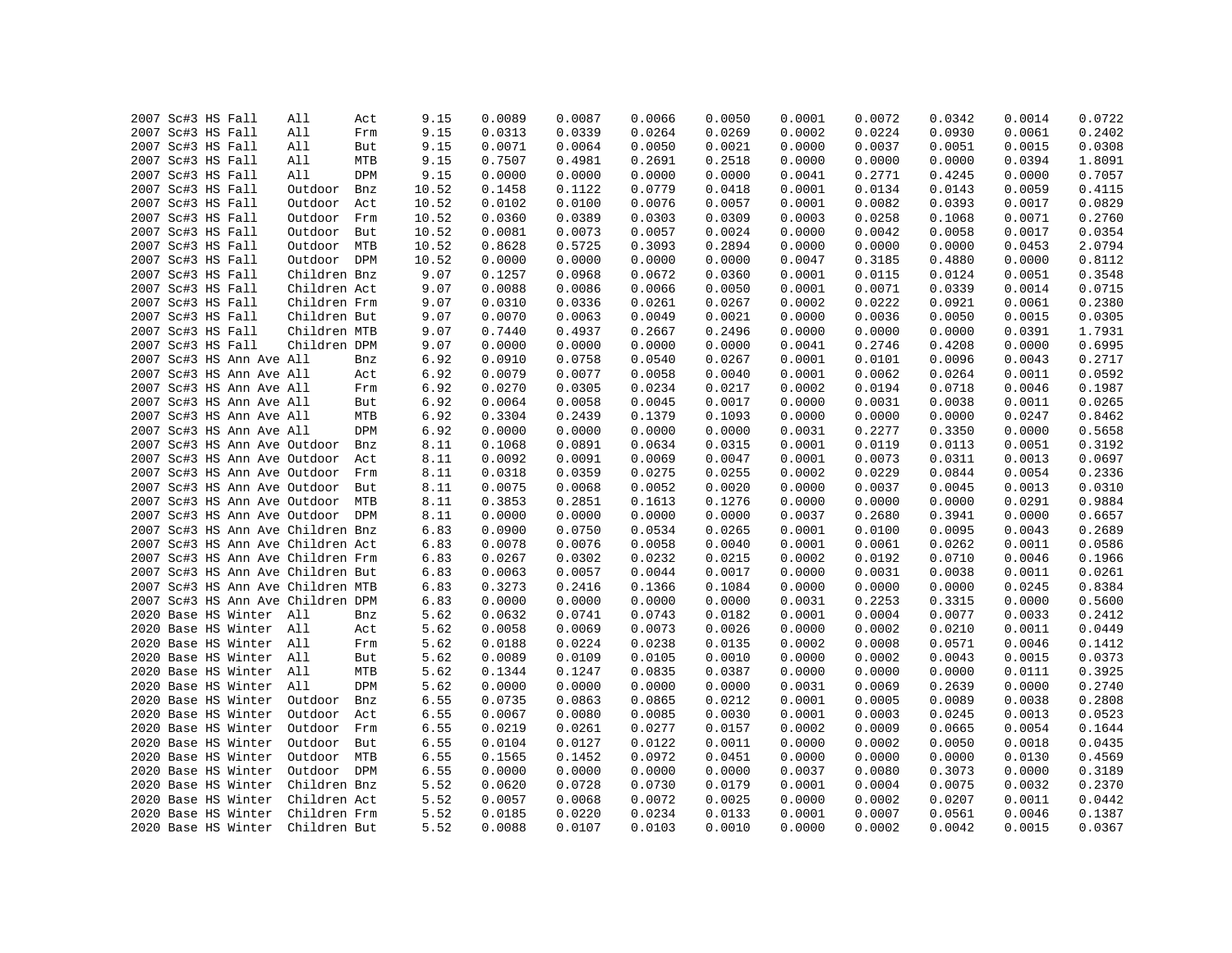| 2020 Base HS Winter                    | Children MTB            |             | 5.52           | 0.1321           | 0.1226           | 0.0820           | 0.0380           | 0.0000           | 0.0000           | 0.0000           | 0.0109           | 0.3857           |
|----------------------------------------|-------------------------|-------------|----------------|------------------|------------------|------------------|------------------|------------------|------------------|------------------|------------------|------------------|
| 2020 Base HS Winter                    | Children DPM            |             | 5.52           | 0.0000           | 0.0000           | 0.0000           | 0.0000           | 0.0031           | 0.0067           | 0.2593           | 0.0000           | 0.2692           |
| 2020 Base HS Spring                    | All                     | Bnz         | 5.42           | 0.0411           | 0.0487           | 0.0487           | 0.0151           | 0.0001           | 0.0004           | 0.0074           | 0.0037           | 0.1650           |
| 2020 Base HS Spring                    | All                     | Act         | 5.42           | 0.0039           | 0.0044           | 0.0047           | 0.0019           | 0.0000           | 0.0002           | 0.0203           | 0.0009           | 0.0363           |
| 2020 Base HS Spring                    | All                     | Frm         | 5.42           | 0.0125           | 0.0147           | 0.0156           | 0.0098           | 0.0001           | 0.0007           | 0.0550           | 0.0036           | 0.1121           |
| 2020 Base HS Spring                    | All                     | But         | 5.42           | 0.0047           | 0.0056           | 0.0054           | 0.0005           | 0.0000           | 0.0001           | 0.0030           | 0.0009           | 0.0201           |
| 2020 Base HS Spring                    | All                     | ${\tt MTB}$ | 5.42           | 0.0744           | 0.0902           | 0.0547           | 0.0275           | 0.0000           | 0.0000           | 0.0000           | 0.0116           | 0.2583           |
| 2020 Base HS Spring                    | All                     | DPM         | 5.42           | 0.0000           | 0.0000           | 0.0000           | 0.0000           | 0.0030           | 0.0066           | 0.2546           | 0.0000           | 0.2642           |
| 2020 Base HS Spring                    | Outdoor                 | Bnz         | 6.49           | 0.0492           | 0.0583           | 0.0582           | 0.0180           | 0.0001           | 0.0004           | 0.0088           | 0.0044           | 0.1974           |
| 2020 Base HS Spring                    | Outdoor                 | Act         | 6.49           | 0.0047           | 0.0053           | 0.0056           | 0.0023           | 0.0001           | 0.0003           | 0.0243           | 0.0010           | 0.0434           |
| 2020 Base HS Spring                    | Outdoor                 | Frm         | 6.49           | 0.0150           | 0.0176           | 0.0186           | 0.0117           | 0.0002           | 0.0009           | 0.0659           | 0.0043           | 0.1342           |
| 2020 Base HS Spring                    | Outdoor                 | But         | 6.49           | 0.0056           | 0.0067           | 0.0064           | 0.0006           | 0.0000           | 0.0001           | 0.0036           | 0.0010           | 0.0241           |
| 2020 Base HS Spring                    | Outdoor                 | MTB         | 6.49           | 0.0890           | 0.1079           | 0.0654           | 0.0328           | 0.0000           | 0.0000           | 0.0000           | 0.0139           | 0.3091           |
| 2020 Base HS Spring                    | Outdoor                 | <b>DPM</b>  | 6.49           | 0.0000           | 0.0000           | 0.0000           | 0.0000           | 0.0036           | 0.0079           | 0.3046           | 0.0000           | 0.3161           |
| 2020 Base HS Spring                    | Children Bnz            |             | 5.32           | 0.0403           | 0.0478           | 0.0477           | 0.0148           | 0.0001           | 0.0004           | 0.0073           | 0.0036           | 0.1620           |
| 2020 Base HS Spring                    | Children Act            |             | 5.32           | 0.0038           | 0.0044           | 0.0046           | 0.0019           | 0.0000           | 0.0002           | 0.0199           | 0.0008           | 0.0356           |
| 2020 Base HS Spring                    | Children Frm            |             | 5.32           | 0.0123           | 0.0144           | 0.0153           | 0.0096           | 0.0001           | 0.0007           | 0.0540           | 0.0036           | 0.1101           |
| 2020 Base HS Spring                    | Children But            |             | 5.32           | 0.0046           | 0.0055           | 0.0053           | 0.0005           | 0.0000           | 0.0001           | 0.0030           | 0.0009           | 0.0197           |
| 2020 Base HS Spring                    | Children MTB            |             | 5.32           | 0.0730           | 0.0885           | 0.0537           | 0.0269           | 0.0000           | 0.0000           | 0.0000           | 0.0114           | 0.2535           |
| 2020 Base HS Spring                    | Children DPM            |             | 5.32           | 0.0000           | 0.0000           | 0.0000           | 0.0000           | 0.0030           | 0.0065           | 0.2498           | 0.0000           | 0.2593           |
| 2020 Base HS Summer                    | All                     | Bnz         | 7.19           | 0.0586           | 0.0698           | 0.0685           | 0.0222           | 0.0001           | 0.0005           | 0.0098           | 0.0056           | 0.2352           |
| 2020 Base HS Summer                    | All                     | Act         | 7.19           | 0.0053           | 0.0061           | 0.0064           | 0.0026           | 0.0001           | 0.0003           | 0.0269           | 0.0011           | 0.0488           |
| 2020 Base HS Summer                    | All                     | Frm         | 7.19           | 0.0172           | 0.0202           | 0.0213           | 0.0135           | 0.0002           | 0.0010           | 0.0730           | 0.0046           | 0.1509           |
| 2020 Base HS Summer                    | All                     | But         | 7.19           | 0.0040           | 0.0048           | 0.0046           | 0.0004           | 0.0000           | 0.0001           | 0.0025           | 0.0007           | 0.0173           |
| 2020 Base HS Summer                    | All                     | MTB         | 7.19           | 0.1384           | 0.1766           | 0.1027           | 0.0696           | 0.0000           | 0.0000           | 0.0000           | 0.0365           | 0.5239           |
| 2020 Base HS Summer                    | All                     | DPM         | 7.19           | 0.0000           | 0.0000           | 0.0000           | 0.0000           | 0.0040           | 0.0088           | 0.3375           | 0.0000           | 0.3502           |
| 2020 Base HS Summer                    | Outdoor                 | Bnz         | 8.65           | 0.0705           | 0.0840           | 0.0824           | 0.0267           | 0.0001           | 0.0006           | 0.0118           | 0.0067           | 0.2829           |
| 2020 Base HS Summer                    | Outdoor                 | Act         | 8.65           | 0.0064           | 0.0073           | 0.0077           | 0.0031           | 0.0001           | 0.0004           | 0.0323           | 0.0013           | 0.0587           |
| 2020 Base HS Summer                    | Outdoor                 | Frm         | 8.65           | 0.0207           | 0.0242           | 0.0257           | 0.0163           | 0.0002           | 0.0012           | 0.0878           | 0.0055           | 0.1816           |
| 2020 Base HS Summer                    | Outdoor                 | But         | 8.65           | 0.0048           | 0.0058           | 0.0056           | 0.0005           | 0.0000           | 0.0001           | 0.0030           | 0.0008           | 0.0208           |
| 2020 Base HS Summer                    | Outdoor                 | MTB         | 8.65           | 0.1666           | 0.2125           | 0.1235           | 0.0837           | 0.0000           | 0.0000           | 0.0000           | 0.0439           | 0.6303           |
| 2020 Base HS Summer                    | Outdoor                 | DPM         | 8.65           | 0.0000           | 0.0000           | 0.0000           | 0.0000           | 0.0048           | 0.0105           | 0.4060           | 0.0000           | 0.4214           |
| 2020 Base HS Summer                    | Children Bnz            |             | 7.19           | 0.0586           | 0.0698           | 0.0685           | 0.0222           | 0.0001           | 0.0005           | 0.0098           | 0.0056           | 0.2352           |
| 2020 Base HS Summer                    | Children Act            |             | 7.19           | 0.0053           | 0.0061           | 0.0064           | 0.0026           | 0.0001           | 0.0003           | 0.0269           | 0.0011           | 0.0488           |
| 2020 Base HS Summer                    | Children Frm            |             | 7.19           | 0.0172           | 0.0202           | 0.0213           | 0.0135           | 0.0002           | 0.0010           | 0.0730           | 0.0046           | 0.1509           |
| 2020 Base HS Summer                    | Children But            |             | 7.19           | 0.0040           | 0.0048           | 0.0046           | 0.0004           | 0.0000           | 0.0001           | 0.0025           | 0.0007           | 0.0173           |
| 2020 Base HS Summer                    | Children MTB            |             | 7.19           | 0.1384           | 0.1766           | 0.1027           | 0.0696           | 0.0000           | 0.0000           | 0.0000           | 0.0365           | 0.5239           |
| 2020 Base HS Summer                    | Children DPM            |             | 7.19           | 0.0000           | 0.0000           | 0.0000           | 0.0000           | 0.0040           | 0.0088           | 0.3375           | 0.0000           | 0.3502           |
| 2020 Base HS Fall                      | All                     | Bnz         | 9.15           | 0.0944           | 0.0994           | 0.0893           | 0.0328           | 0.0001           | 0.0006           | 0.0125           | 0.0058           | 0.3348           |
| 2020 Base HS Fall                      | All                     | Act         | 9.15           | 0.0066           | 0.0076           | 0.0079           | 0.0033           | 0.0001           | 0.0004           | 0.0342           | 0.0015           | 0.0616           |
| 2020 Base HS Fall                      | All                     | Frm         | 9.15           | 0.0216           | 0.0247           | 0.0259           | 0.0173           | 0.0002           | 0.0012           | 0.0928           | 0.0064           | 0.1903           |
| 2020 Base HS Fall                      | All                     | But         | 9.15           | 0.0076           | 0.0088           | 0.0084           | 0.0009           | 0.0000           | 0.0002           | 0.0051           | 0.0015           | 0.0326           |
| 2020 Base HS Fall                      | All                     | MTB         | 9.15           | 0.5162           | 0.4402           | 0.2291           | 0.2316           | 0.0000           | 0.0000           | 0.0000           | 0.0410           | 1.4582           |
| 2020 Base HS Fall                      | All                     | DPM         | 9.15           | 0.0000           | 0.0000           | 0.0000           | 0.0000           | 0.0051           | 0.0112           | 0.4295           | 0.0000           | 0.4457           |
|                                        | Outdoor                 | Bnz         | 10.52          | 0.1084           | 0.1143           | 0.1026           | 0.0377           | 0.0001           | 0.0007           |                  | 0.0066           | 0.3848           |
| 2020 Base HS Fall                      |                         |             |                |                  |                  |                  |                  |                  |                  | 0.0143           |                  |                  |
| 2020 Base HS Fall                      | Outdoor<br>Outdoor      | Act         | 10.52          | 0.0076           | 0.0087<br>0.0284 | 0.0091<br>0.0298 | 0.0038<br>0.0199 | 0.0001<br>0.0003 | 0.0004<br>0.0014 | 0.0393<br>0.1066 | 0.0017<br>0.0073 | 0.0708<br>0.2187 |
| 2020 Base HS Fall                      |                         | Frm         | 10.52          | 0.0248           |                  | 0.0097           |                  | 0.0000           |                  |                  | 0.0018           | 0.0375           |
| 2020 Base HS Fall<br>2020 Base HS Fall | Outdoor<br>Outdoor      | But<br>MTB  | 10.52<br>10.52 | 0.0087<br>0.5933 | 0.0101<br>0.5060 | 0.2634           | 0.0010<br>0.2663 | 0.0000           | 0.0002<br>0.0000 | 0.0058<br>0.0000 | 0.0471           | 1.6760           |
|                                        |                         | <b>DPM</b>  |                |                  |                  |                  |                  |                  |                  |                  |                  |                  |
| 2020 Base HS Fall<br>2020 Base HS Fall | Outdoor<br>Children Bnz |             | 10.52<br>9.07  | 0.0000<br>0.0935 | 0.0000<br>0.0986 | 0.0000<br>0.0885 | 0.0000<br>0.0325 | 0.0059<br>0.0001 | 0.0128<br>0.0006 | 0.4936           | 0.0000<br>0.0057 | 0.5123<br>0.3318 |
|                                        |                         |             |                |                  |                  |                  |                  |                  |                  | 0.0123           |                  |                  |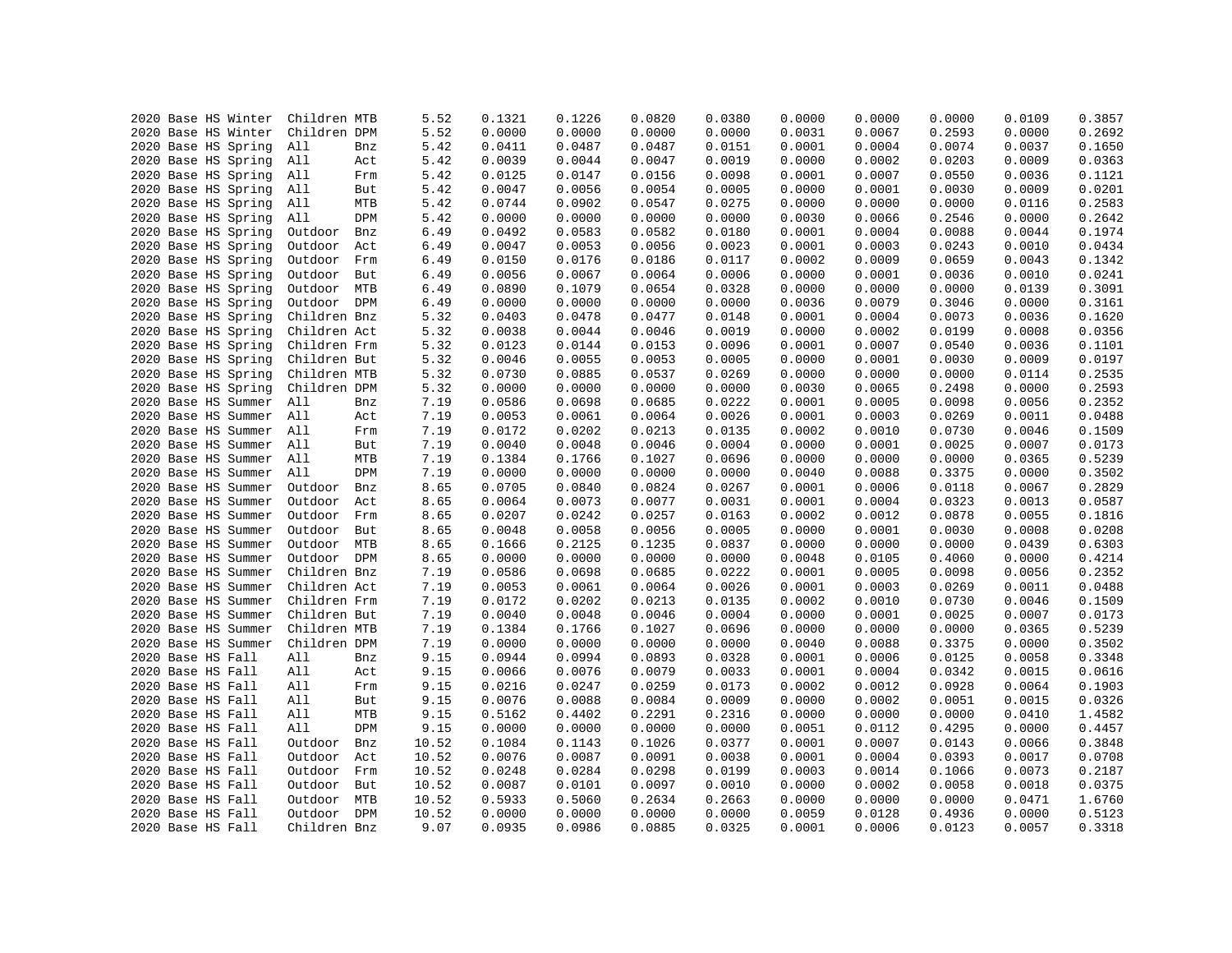|  | 2020 Base HS Fall |                          | Children Act                      |     | 9.07         | 0.0065 | 0.0075           | 0.0079 | 0.0033 | 0.0001 | 0.0004 | 0.0339 | 0.0015 | 0.0611 |
|--|-------------------|--------------------------|-----------------------------------|-----|--------------|--------|------------------|--------|--------|--------|--------|--------|--------|--------|
|  | 2020 Base HS Fall |                          | Children Frm                      |     | 9.07         | 0.0214 | 0.0245           | 0.0257 | 0.0172 | 0.0002 | 0.0012 | 0.0920 | 0.0063 | 0.1886 |
|  | 2020 Base HS Fall |                          | Children But                      |     | 9.07         | 0.0075 | 0.0087           | 0.0083 | 0.0009 | 0.0000 | 0.0002 | 0.0050 | 0.0015 | 0.0323 |
|  | 2020 Base HS Fall |                          | Children MTB                      |     | 9.07         | 0.5116 | 0.4363           | 0.2271 | 0.2296 | 0.0000 | 0.0000 | 0.0000 | 0.0406 | 1.4452 |
|  | 2020 Base HS Fall |                          | Children DPM                      |     | 9.07         | 0.0000 | 0.0000           | 0.0000 | 0.0000 | 0.0051 | 0.0111 | 0.4257 | 0.0000 | 0.4418 |
|  |                   | 2020 Base HS Ann Ave All |                                   | Bnz | 6.92         | 0.0643 | 0.0730           | 0.0702 | 0.0221 | 0.0001 | 0.0005 | 0.0093 | 0.0046 | 0.2440 |
|  |                   | 2020 Base HS Ann Ave All |                                   | Act | 6.92         | 0.0054 | 0.0063           | 0.0066 | 0.0026 | 0.0001 | 0.0003 | 0.0256 | 0.0011 | 0.0479 |
|  |                   | 2020 Base HS Ann Ave All |                                   | Frm | 6.92         | 0.0175 | 0.0205           | 0.0217 | 0.0135 | 0.0002 | 0.0009 | 0.0695 | 0.0048 | 0.1486 |
|  |                   | 2020 Base HS Ann Ave All |                                   | But | 6.92         | 0.0063 | 0.0075           | 0.0072 | 0.0007 | 0.0000 | 0.0001 | 0.0037 | 0.0012 | 0.0268 |
|  |                   | 2020 Base HS Ann Ave All |                                   | MTB | 6.92         | 0.2159 | 0.2080           | 0.1175 | 0.0919 | 0.0000 | 0.0000 | 0.0000 | 0.0250 | 0.6582 |
|  |                   | 2020 Base HS Ann Ave All |                                   | DPM | 6.92         | 0.0000 | 0.0000           | 0.0000 | 0.0000 | 0.0038 | 0.0083 | 0.3214 | 0.0000 | 0.3335 |
|  |                   |                          | 2020 Base HS Ann Ave Outdoor      | Bnz | 8.11         | 0.0754 | 0.0857           | 0.0824 | 0.0259 | 0.0001 | 0.0006 | 0.0110 | 0.0054 | 0.2865 |
|  |                   |                          | 2020 Base HS Ann Ave Outdoor      | Act | 8.11         | 0.0064 | 0.0074           | 0.0077 | 0.0031 | 0.0001 | 0.0003 | 0.0301 | 0.0013 | 0.0563 |
|  |                   |                          | 2020 Base HS Ann Ave Outdoor      | Frm | 8.11         | 0.0206 | 0.0241           | 0.0254 | 0.0159 | 0.0002 | 0.0011 | 0.0817 | 0.0057 | 0.1747 |
|  |                   |                          | 2020 Base HS Ann Ave Outdoor      | But | 8.11         | 0.0074 | 0.0088           | 0.0085 | 0.0008 | 0.0000 | 0.0002 | 0.0044 | 0.0014 | 0.0314 |
|  |                   |                          | 2020 Base HS Ann Ave Outdoor      | MTB | 8.11         | 0.2513 | 0.2429           | 0.1374 | 0.1070 | 0.0000 | 0.0000 | 0.0000 | 0.0294 | 0.7681 |
|  |                   |                          | 2020 Base HS Ann Ave Outdoor DPM  |     | 8.11         | 0.0000 | 0.0000           | 0.0000 | 0.0000 | 0.0045 | 0.0098 | 0.3779 | 0.0000 | 0.3922 |
|  |                   |                          | 2020 Base HS Ann Ave Children Bnz |     | 6.83         | 0.0636 | 0.0722           | 0.0694 | 0.0218 | 0.0001 | 0.0005 | 0.0092 | 0.0045 | 0.2415 |
|  |                   |                          | 2020 Base HS Ann Ave Children Act |     | 6.83         | 0.0054 | 0.0062           | 0.0065 | 0.0026 | 0.0001 | 0.0003 | 0.0253 | 0.0011 | 0.0474 |
|  |                   |                          | 2020 Base HS Ann Ave Children Frm |     | 6.83         | 0.0174 | 0.0203           | 0.0214 | 0.0134 | 0.0002 | 0.0009 | 0.0688 | 0.0048 | 0.1471 |
|  |                   |                          | 2020 Base HS Ann Ave Children But |     | 6.83         | 0.0062 | 0.0074           | 0.0071 | 0.0007 | 0.0000 | 0.0001 | 0.0037 | 0.0011 | 0.0265 |
|  |                   |                          | 2020 Base HS Ann Ave Children MTB |     |              | 0.2138 |                  | 0.1164 | 0.0910 | 0.0000 | 0.0000 | 0.0000 | 0.0248 | 0.6521 |
|  |                   |                          |                                   |     | 6.83         | 0.0000 | 0.2060<br>0.0000 | 0.0000 | 0.0000 | 0.0038 | 0.0083 | 0.3181 | 0.0000 | 0.3301 |
|  |                   | 2020 Sc#1 HS Winter All  | 2020 Base HS Ann Ave Children DPM |     | 6.83<br>5.62 | 0.0551 | 0.0671           | 0.0687 | 0.0174 | 0.0001 | 0.0004 | 0.0077 | 0.0030 | 0.2196 |
|  |                   |                          |                                   | Bnz |              |        |                  |        |        |        |        |        |        |        |
|  |                   | 2020 Sc#1 HS Winter All  |                                   | Act | 5.62         | 0.0050 | 0.0063           | 0.0069 | 0.0026 | 0.0000 | 0.0002 | 0.0210 | 0.0011 | 0.0433 |
|  |                   | 2020 Sc#1 HS Winter All  |                                   | Frm | 5.62         | 0.0181 | 0.0227           | 0.0246 | 0.0135 | 0.0002 | 0.0008 | 0.0571 | 0.0046 | 0.1417 |
|  |                   | 2020 Sc#1 HS Winter All  |                                   | But | 5.62         | 0.0067 | 0.0085           | 0.0085 | 0.0010 | 0.0000 | 0.0002 | 0.0043 | 0.0015 | 0.0307 |
|  |                   | 2020 Sc#1 HS Winter All  |                                   | MTB | 5.62         | 0.1321 | 0.1232           | 0.0826 | 0.0387 | 0.0000 | 0.0000 | 0.0000 | 0.0111 | 0.3878 |
|  |                   | 2020 Sc#1 HS Winter      | All                               | DPM | 5.62         | 0.0000 | 0.0000           | 0.0000 | 0.0000 | 0.0031 | 0.0069 | 0.2639 | 0.0000 | 0.2740 |
|  |                   | 2020 Sc#1 HS Winter      | Outdoor                           | Bnz | 6.55         | 0.0641 | 0.0782           | 0.0800 | 0.0203 | 0.0001 | 0.0005 | 0.0089 | 0.0035 | 0.2556 |
|  |                   | 2020 Sc#1 HS Winter      | Outdoor                           | Act | 6.55         | 0.0058 | 0.0074           | 0.0080 | 0.0030 | 0.0001 | 0.0003 | 0.0245 | 0.0013 | 0.0504 |
|  |                   | 2020 Sc#1 HS Winter      | Outdoor                           | Frm | 6.55         | 0.0211 | 0.0264           | 0.0287 | 0.0157 | 0.0002 | 0.0009 | 0.0665 | 0.0054 | 0.1649 |
|  |                   | 2020 Sc#1 HS Winter      | Outdoor                           | But | 6.55         | 0.0078 | 0.0099           | 0.0099 | 0.0011 | 0.0000 | 0.0002 | 0.0050 | 0.0018 | 0.0357 |
|  |                   | 2020 Sc#1 HS Winter      | Outdoor                           | MTB | 6.55         | 0.1538 | 0.1434           | 0.0962 | 0.0451 | 0.0000 | 0.0000 | 0.0000 | 0.0130 | 0.4514 |
|  |                   | 2020 Sc#1 HS Winter      | Outdoor DPM                       |     | 6.55         | 0.0000 | 0.0000           | 0.0000 | 0.0000 | 0.0037 | 0.0080 | 0.3073 | 0.0000 | 0.3189 |
|  |                   | 2020 Sc#1 HS Winter      | Children Bnz                      |     | 5.52         | 0.0541 | 0.0660           | 0.0675 | 0.0171 | 0.0001 | 0.0004 | 0.0075 | 0.0029 | 0.2157 |
|  |                   | 2020 Sc#1 HS Winter      | Children Act                      |     | 5.52         | 0.0049 | 0.0062           | 0.0068 | 0.0025 | 0.0000 | 0.0002 | 0.0207 | 0.0011 | 0.0425 |
|  |                   | 2020 Sc#1 HS Winter      | Children Frm                      |     | 5.52         | 0.0178 | 0.0223           | 0.0242 | 0.0133 | 0.0001 | 0.0007 | 0.0561 | 0.0046 | 0.1392 |
|  |                   | 2020 Sc#1 HS Winter      | Children But                      |     | 5.52         | 0.0066 | 0.0083           | 0.0083 | 0.0010 | 0.0000 | 0.0002 | 0.0042 | 0.0015 | 0.0302 |
|  |                   | 2020 Sc#1 HS Winter      | Children MTB                      |     | 5.52         | 0.1298 | 0.1210           | 0.0812 | 0.0380 | 0.0000 | 0.0000 | 0.0000 | 0.0109 | 0.3810 |
|  |                   | 2020 Sc#1 HS Winter      | Children DPM                      |     | 5.52         | 0.0000 | 0.0000           | 0.0000 | 0.0000 | 0.0031 | 0.0067 | 0.2593 | 0.0000 | 0.2692 |
|  |                   | 2020 Sc#1 HS Spring      | All                               | Bnz | 5.42         | 0.0375 | 0.0463           | 0.0478 | 0.0155 | 0.0001 | 0.0004 | 0.0074 | 0.0039 | 0.1588 |
|  |                   | 2020 Sc#1 HS Spring      | All                               | Act | 5.42         | 0.0036 | 0.0042           | 0.0046 | 0.0019 | 0.0000 | 0.0002 | 0.0203 | 0.0008 | 0.0356 |
|  |                   | 2020 Sc#1 HS Spring      | All                               | Frm | 5.42         | 0.0120 | 0.0147           | 0.0161 | 0.0098 | 0.0001 | 0.0007 | 0.0550 | 0.0036 | 0.1121 |
|  |                   | 2020 Sc#1 HS Spring      | All                               | But | 5.42         | 0.0039 | 0.0048           | 0.0048 | 0.0005 | 0.0000 | 0.0001 | 0.0030 | 0.0009 | 0.0180 |
|  |                   | 2020 Sc#1 HS Spring      | All                               | MTB | 5.42         | 0.0769 | 0.0939           | 0.0566 | 0.0289 | 0.0000 | 0.0000 | 0.0000 | 0.0121 | 0.2683 |
|  |                   | 2020 Sc#1 HS Spring      | All                               | DPM | 5.42         | 0.0000 | 0.0000           | 0.0000 | 0.0000 | 0.0030 | 0.0066 | 0.2546 | 0.0000 | 0.2642 |
|  |                   | 2020 Sc#1 HS Spring      | Outdoor                           | Bnz | 6.49         | 0.0448 | 0.0554           | 0.0572 | 0.0185 | 0.0001 | 0.0004 | 0.0088 | 0.0046 | 0.1900 |
|  |                   | 2020 Sc#1 HS Spring      | Outdoor                           | Act | 6.49         | 0.0043 | 0.0050           | 0.0054 | 0.0022 | 0.0001 | 0.0003 | 0.0243 | 0.0010 | 0.0426 |
|  |                   | 2020 Sc#1 HS Spring      | Outdoor                           | Frm | 6.49         | 0.0143 | 0.0176           | 0.0192 | 0.0117 | 0.0002 | 0.0009 | 0.0659 | 0.0043 | 0.1341 |
|  |                   | 2020 Sc#1 HS Spring      | Outdoor                           | But | 6.49         | 0.0046 | 0.0058           | 0.0057 | 0.0006 | 0.0000 | 0.0001 | 0.0036 | 0.0010 | 0.0215 |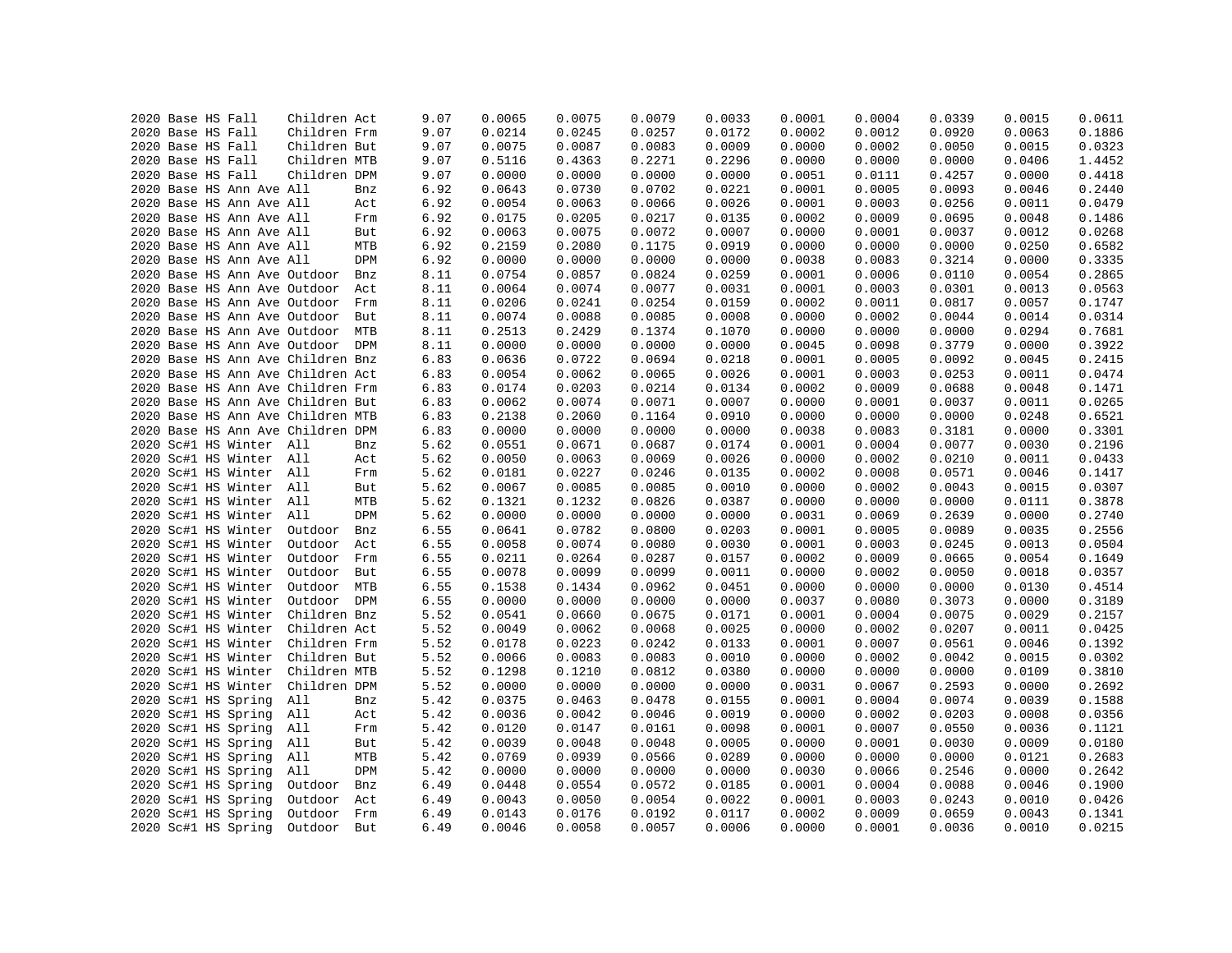|  | 2020 Sc#1 HS Spring          | Outdoor MTB  |     | 6.49  | 0.0920 | 0.1123 | 0.0677 | 0.0345 | 0.0000 | 0.0000 | 0.0000 | 0.0145 | 0.3209 |
|--|------------------------------|--------------|-----|-------|--------|--------|--------|--------|--------|--------|--------|--------|--------|
|  | 2020 Sc#1 HS Spring          | Outdoor DPM  |     | 6.49  | 0.0000 | 0.0000 | 0.0000 | 0.0000 | 0.0036 | 0.0079 | 0.3046 | 0.0000 | 0.3161 |
|  | 2020 Sc#1 HS Spring          | Children Bnz |     | 5.32  | 0.0368 | 0.0455 | 0.0469 | 0.0152 | 0.0001 | 0.0004 | 0.0073 | 0.0038 | 0.1558 |
|  | 2020 Sc#1 HS Spring          | Children Act |     | 5.32  | 0.0035 | 0.0041 | 0.0045 | 0.0018 | 0.0000 | 0.0002 | 0.0199 | 0.0008 | 0.0349 |
|  | 2020 Sc#1 HS Spring          | Children Frm |     | 5.32  | 0.0118 | 0.0145 | 0.0158 | 0.0096 | 0.0001 | 0.0007 | 0.0540 | 0.0035 | 0.1100 |
|  | 2020 Sc#1 HS Spring          | Children But |     | 5.32  | 0.0038 | 0.0048 | 0.0047 | 0.0005 | 0.0000 | 0.0001 | 0.0030 | 0.0008 | 0.0177 |
|  | 2020 Sc#1 HS Spring          | Children MTB |     | 5.32  | 0.0754 | 0.0921 | 0.0555 | 0.0283 | 0.0000 | 0.0000 | 0.0000 | 0.0119 | 0.2633 |
|  | 2020 Sc#1 HS Spring          | Children DPM |     | 5.32  | 0.0000 | 0.0000 | 0.0000 | 0.0000 | 0.0030 | 0.0065 | 0.2498 | 0.0000 | 0.2593 |
|  | 2020 Sc#1 HS Summer All      |              | Bnz | 7.19  | 0.0537 | 0.0668 | 0.0674 | 0.0228 | 0.0001 | 0.0005 | 0.0098 | 0.0058 | 0.2270 |
|  | 2020 Sc#1 HS Summer All      |              | Act | 7.19  | 0.0049 | 0.0058 | 0.0063 | 0.0026 | 0.0001 | 0.0003 | 0.0269 | 0.0011 | 0.0478 |
|  | 2020 Sc#1 HS Summer All      |              | Frm | 7.19  | 0.0165 | 0.0202 | 0.0220 | 0.0134 | 0.0002 | 0.0010 | 0.0730 | 0.0046 | 0.1509 |
|  | 2020 Sc#1 HS Summer All      |              | But | 7.19  | 0.0034 | 0.0042 | 0.0041 | 0.0004 | 0.0000 | 0.0001 | 0.0025 | 0.0007 | 0.0154 |
|  | 2020 Sc#1 HS Summer          | All          | MTB | 7.19  | 0.1448 | 0.1859 | 0.1075 | 0.0736 | 0.0000 | 0.0000 | 0.0000 | 0.0384 | 0.5503 |
|  | 2020 Sc#1 HS Summer          | All          | DPM | 7.19  | 0.0000 | 0.0000 | 0.0000 | 0.0000 | 0.0040 | 0.0088 | 0.3375 | 0.0000 | 0.3502 |
|  | 2020 Sc#1 HS Summer          | Outdoor      | Bnz | 8.65  | 0.0646 | 0.0803 | 0.0811 | 0.0275 | 0.0001 | 0.0006 | 0.0118 | 0.0070 | 0.2731 |
|  | 2020 Sc#1 HS Summer          | Outdoor      | Act | 8.65  | 0.0059 | 0.0069 | 0.0075 | 0.0031 | 0.0001 | 0.0004 | 0.0323 | 0.0013 | 0.0575 |
|  | 2020 Sc#1 HS Summer          | Outdoor Frm  |     | 8.65  | 0.0199 | 0.0243 | 0.0265 | 0.0161 | 0.0002 | 0.0012 | 0.0878 | 0.0055 | 0.1815 |
|  | 2020 Sc#1 HS Summer          | Outdoor But  |     | 8.65  | 0.0040 | 0.0050 | 0.0050 | 0.0005 | 0.0000 | 0.0001 | 0.0030 | 0.0008 | 0.0185 |
|  | 2020 Sc#1 HS Summer          | Outdoor MTB  |     | 8.65  | 0.1742 | 0.2236 | 0.1294 | 0.0885 | 0.0000 | 0.0000 | 0.0000 | 0.0462 | 0.6620 |
|  | 2020 Sc#1 HS Summer          | Outdoor DPM  |     | 8.65  | 0.0000 | 0.0000 | 0.0000 | 0.0000 | 0.0048 | 0.0105 | 0.4060 | 0.0000 | 0.4214 |
|  | 2020 Sc#1 HS Summer          | Children Bnz |     | 7.19  | 0.0537 | 0.0668 | 0.0674 | 0.0228 | 0.0001 | 0.0005 | 0.0098 | 0.0058 | 0.2270 |
|  | 2020 Sc#1 HS Summer          | Children Act |     | 7.19  | 0.0049 | 0.0058 | 0.0063 | 0.0026 | 0.0001 | 0.0003 | 0.0269 | 0.0011 | 0.0478 |
|  | 2020 Sc#1 HS Summer          | Children Frm |     | 7.19  | 0.0165 | 0.0202 | 0.0220 | 0.0134 | 0.0002 | 0.0010 | 0.0730 | 0.0046 | 0.1509 |
|  | 2020 Sc#1 HS Summer          | Children But |     | 7.19  | 0.0034 | 0.0042 | 0.0041 | 0.0004 | 0.0000 | 0.0001 | 0.0025 | 0.0007 | 0.0154 |
|  |                              |              |     |       |        |        |        |        |        | 0.0000 |        |        |        |
|  | 2020 Sc#1 HS Summer          | Children MTB |     | 7.19  | 0.1448 | 0.1859 | 0.1075 | 0.0736 | 0.0000 |        | 0.0000 | 0.0384 | 0.5503 |
|  | 2020 Sc#1 HS Summer          | Children DPM |     | 7.19  | 0.0000 | 0.0000 | 0.0000 | 0.0000 | 0.0040 | 0.0088 | 0.3375 | 0.0000 | 0.3502 |
|  | 2020 Sc#1 HS Fall            | All          | Bnz | 9.15  | 0.0851 | 0.0918 | 0.0832 | 0.0318 | 0.0001 | 0.0006 | 0.0125 | 0.0054 | 0.3105 |
|  | 2020 Sc#1 HS Fall            | All          | Act | 9.15  | 0.0058 | 0.0070 | 0.0075 | 0.0033 | 0.0001 | 0.0004 | 0.0342 | 0.0015 | 0.0598 |
|  | 2020 Sc#1 HS Fall            | All          | Frm | 9.15  | 0.0209 | 0.0251 | 0.0268 | 0.0173 | 0.0002 | 0.0012 | 0.0928 | 0.0064 | 0.1908 |
|  | 2020 Sc#1 HS Fall            | All          | But | 9.15  | 0.0057 | 0.0069 | 0.0068 | 0.0009 | 0.0000 | 0.0002 | 0.0051 | 0.0015 | 0.0272 |
|  | 2020 Sc#1 HS Fall            | All          | MTB | 9.15  | 0.5136 | 0.4385 | 0.2282 | 0.2316 | 0.0000 | 0.0000 | 0.0000 | 0.0410 | 1.4529 |
|  | 2020 Sc#1 HS Fall            | All          | DPM | 9.15  | 0.0000 | 0.0000 | 0.0000 | 0.0000 | 0.0051 | 0.0112 | 0.4295 | 0.0000 | 0.4457 |
|  | 2020 Sc#1 HS Fall            | Outdoor      | Bnz | 10.52 | 0.0979 | 0.1055 | 0.0956 | 0.0366 | 0.0001 | 0.0007 | 0.0143 | 0.0062 | 0.3569 |
|  | 2020 Sc#1 HS Fall            | Outdoor      | Act | 10.52 | 0.0067 | 0.0080 | 0.0086 | 0.0038 | 0.0001 | 0.0004 | 0.0393 | 0.0017 | 0.0687 |
|  | 2020 Sc#1 HS Fall            | Outdoor      | Frm | 10.52 | 0.0240 | 0.0288 | 0.0309 | 0.0199 | 0.0003 | 0.0014 | 0.1066 | 0.0073 | 0.2193 |
|  | 2020 Sc#1 HS Fall            | Outdoor      | But | 10.52 | 0.0065 | 0.0080 | 0.0078 | 0.0010 | 0.0000 | 0.0002 | 0.0058 | 0.0018 | 0.0312 |
|  | 2020 Sc#1 HS Fall            | Outdoor MTB  |     | 10.52 | 0.5903 | 0.5040 | 0.2623 | 0.2663 | 0.0000 | 0.0000 | 0.0000 | 0.0471 | 1.6699 |
|  | 2020 Sc#1 HS Fall            | Outdoor DPM  |     | 10.52 | 0.0000 | 0.0000 | 0.0000 | 0.0000 | 0.0059 | 0.0128 | 0.4936 | 0.0000 | 0.5123 |
|  | 2020 Sc#1 HS Fall            | Children Bnz |     | 9.07  | 0.0844 | 0.0910 | 0.0825 | 0.0316 | 0.0001 | 0.0006 | 0.0123 | 0.0053 | 0.3077 |
|  | 2020 Sc#1 HS Fall            | Children Act |     | 9.07  | 0.0058 | 0.0069 | 0.0075 | 0.0033 | 0.0001 | 0.0004 | 0.0339 | 0.0015 | 0.0592 |
|  | 2020 Sc#1 HS Fall            | Children Frm |     | 9.07  | 0.0207 | 0.0248 | 0.0266 | 0.0172 | 0.0002 | 0.0012 | 0.0920 | 0.0063 | 0.1891 |
|  | 2020 Sc#1 HS Fall            | Children But |     | 9.07  | 0.0056 | 0.0069 | 0.0067 | 0.0009 | 0.0000 | 0.0002 | 0.0050 | 0.0015 | 0.0269 |
|  | 2020 Sc#1 HS Fall            | Children MTB |     | 9.07  | 0.5090 | 0.4346 | 0.2262 | 0.2296 | 0.0000 | 0.0000 | 0.0000 | 0.0406 | 1.4400 |
|  | 2020 Sc#1 HS Fall            | Children DPM |     | 9.07  | 0.0000 | 0.0000 | 0.0000 | 0.0000 | 0.0051 | 0.0111 | 0.4257 | 0.0000 | 0.4418 |
|  | 2020 Sc#1 HS Ann Ave All     |              | Bnz | 6.92  | 0.0579 | 0.0680 | 0.0668 | 0.0219 | 0.0001 | 0.0005 | 0.0093 | 0.0045 | 0.2290 |
|  | 2020 Sc#1 HS Ann Ave All     |              | Act | 6.92  | 0.0048 | 0.0058 | 0.0063 | 0.0026 | 0.0001 | 0.0003 | 0.0256 | 0.0011 | 0.0466 |
|  | 2020 Sc#1 HS Ann Ave All     |              | Frm | 6.92  | 0.0169 | 0.0207 | 0.0224 | 0.0135 | 0.0002 | 0.0009 | 0.0695 | 0.0048 | 0.1488 |
|  | 2020 Sc#1 HS Ann Ave All     |              | But | 6.92  | 0.0049 | 0.0061 | 0.0060 | 0.0007 | 0.0000 | 0.0001 | 0.0037 | 0.0012 | 0.0228 |
|  | 2020 Sc#1 HS Ann Ave All     |              | MTB | 6.92  | 0.2168 | 0.2104 | 0.1187 | 0.0932 | 0.0000 | 0.0000 | 0.0000 | 0.0257 | 0.6648 |
|  | 2020 Sc#1 HS Ann Ave All     |              | DPM | 6.92  | 0.0000 | 0.0000 | 0.0000 | 0.0000 | 0.0038 | 0.0083 | 0.3214 | 0.0000 | 0.3335 |
|  | 2020 Sc#1 HS Ann Ave Outdoor |              | Bnz | 8.11  | 0.0679 | 0.0798 | 0.0785 | 0.0257 | 0.0001 | 0.0006 | 0.0110 | 0.0053 | 0.2689 |
|  |                              |              |     |       |        |        |        |        |        |        |        |        |        |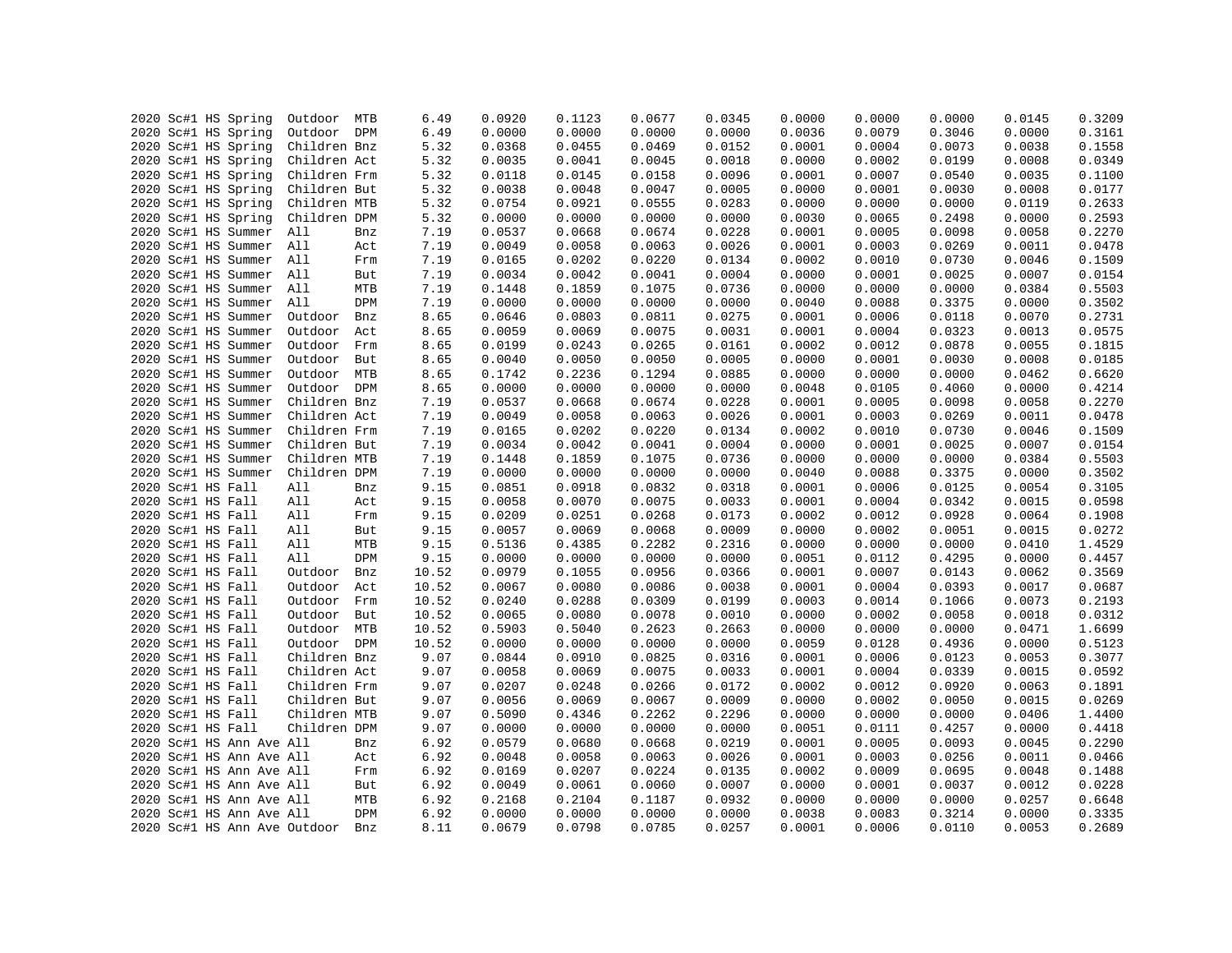|  |  |                         | 2020 Sc#1 HS Ann Ave Outdoor      | Act | 8.11 | 0.0056 | 0.0068 | 0.0074 | 0.0030 | 0.0001 | 0.0003 | 0.0301 | 0.0013 | 0.0548 |
|--|--|-------------------------|-----------------------------------|-----|------|--------|--------|--------|--------|--------|--------|--------|--------|--------|
|  |  |                         | 2020 Sc#1 HS Ann Ave Outdoor      | Frm | 8.11 | 0.0198 | 0.0243 | 0.0263 | 0.0159 | 0.0002 | 0.0011 | 0.0817 | 0.0056 | 0.1749 |
|  |  |                         | 2020 Sc#1 HS Ann Ave Outdoor But  |     | 8.11 | 0.0058 | 0.0072 | 0.0071 | 0.0008 | 0.0000 | 0.0002 | 0.0044 | 0.0014 | 0.0268 |
|  |  |                         | 2020 Sc#1 HS Ann Ave Outdoor      | MTB | 8.11 | 0.2526 | 0.2458 | 0.1389 | 0.1086 | 0.0000 | 0.0000 | 0.0000 | 0.0302 | 0.7761 |
|  |  |                         | 2020 Sc#1 HS Ann Ave Outdoor DPM  |     | 8.11 | 0.0000 | 0.0000 | 0.0000 | 0.0000 | 0.0045 | 0.0098 | 0.3779 | 0.0000 | 0.3922 |
|  |  |                         | 2020 Sc#1 HS Ann Ave Children Bnz |     | 6.83 | 0.0573 | 0.0673 | 0.0661 | 0.0217 | 0.0001 | 0.0005 | 0.0092 | 0.0045 | 0.2266 |
|  |  |                         | 2020 Sc#1 HS Ann Ave Children Act |     | 6.83 | 0.0048 | 0.0058 | 0.0062 | 0.0026 | 0.0001 | 0.0003 | 0.0253 | 0.0011 | 0.0461 |
|  |  |                         | 2020 Sc#1 HS Ann Ave Children Frm |     | 6.83 | 0.0167 | 0.0205 | 0.0222 | 0.0134 | 0.0002 | 0.0009 | 0.0688 | 0.0047 | 0.1473 |
|  |  |                         | 2020 Sc#1 HS Ann Ave Children But |     | 6.83 | 0.0048 | 0.0060 | 0.0060 | 0.0007 | 0.0000 | 0.0001 | 0.0037 | 0.0011 | 0.0225 |
|  |  |                         | 2020 Sc#1 HS Ann Ave Children MTB |     | 6.83 | 0.2148 | 0.2084 | 0.1176 | 0.0924 | 0.0000 | 0.0000 | 0.0000 | 0.0255 | 0.6586 |
|  |  |                         | 2020 Sc#1 HS Ann Ave Children DPM |     | 6.83 | 0.0000 | 0.0000 | 0.0000 | 0.0000 | 0.0038 | 0.0083 | 0.3181 | 0.0000 | 0.3301 |
|  |  | 2020 Sc#2 HS Winter All |                                   | Bnz | 5.62 | 0.0452 | 0.0541 | 0.0405 | 0.0174 | 0.0001 | 0.0001 | 0.0077 | 0.0030 | 0.1681 |
|  |  | 2020 Sc#2 HS Winter All |                                   | Act | 5.62 | 0.0039 | 0.0049 | 0.0037 | 0.0026 | 0.0000 | 0.0001 | 0.0210 | 0.0011 | 0.0373 |
|  |  | 2020 Sc#2 HS Winter All |                                   | Frm | 5.62 | 0.0141 | 0.0175 | 0.0132 | 0.0135 | 0.0001 | 0.0003 | 0.0571 | 0.0046 | 0.1205 |
|  |  | 2020 Sc#2 HS Winter All |                                   | But | 5.62 | 0.0057 | 0.0071 | 0.0056 | 0.0010 | 0.0000 | 0.0001 | 0.0043 | 0.0015 | 0.0253 |
|  |  | 2020 Sc#2 HS Winter All |                                   | MTB | 5.62 | 0.1271 | 0.1167 | 0.0692 | 0.0387 | 0.0000 | 0.0000 | 0.0000 | 0.0111 | 0.3628 |
|  |  | 2020 Sc#2 HS Winter All |                                   | DPM | 5.62 | 0.0000 | 0.0000 | 0.0000 | 0.0000 | 0.0031 | 0.0069 | 0.2639 | 0.0000 | 0.2740 |
|  |  | 2020 Sc#2 HS Winter     | Outdoor                           | Bnz | 6.55 | 0.0526 | 0.0630 | 0.0471 | 0.0203 | 0.0001 | 0.0002 | 0.0089 | 0.0035 | 0.1957 |
|  |  | 2020 Sc#2 HS Winter     | Outdoor                           | Act | 6.55 | 0.0046 | 0.0057 | 0.0043 | 0.0030 | 0.0000 | 0.0001 | 0.0245 | 0.0013 | 0.0434 |
|  |  | 2020 Sc#2 HS Winter     | Outdoor Frm                       |     | 6.55 | 0.0164 | 0.0204 | 0.0154 | 0.0157 | 0.0001 | 0.0003 | 0.0665 | 0.0054 | 0.1403 |
|  |  | 2020 Sc#2 HS Winter     | Outdoor                           | But | 6.55 | 0.0066 | 0.0083 | 0.0066 | 0.0011 | 0.0000 | 0.0001 | 0.0050 | 0.0018 | 0.0294 |
|  |  | 2020 Sc#2 HS Winter     | Outdoor MTB                       |     | 6.55 | 0.1480 | 0.1359 | 0.0805 | 0.0451 | 0.0000 | 0.0000 | 0.0000 | 0.0130 | 0.4224 |
|  |  |                         | Outdoor                           | DPM |      | 0.0000 | 0.0000 | 0.0000 | 0.0000 | 0.0037 | 0.0080 | 0.3073 |        |        |
|  |  | 2020 Sc#2 HS Winter     |                                   |     | 6.55 |        |        |        |        |        |        |        | 0.0000 | 0.3189 |
|  |  | 2020 Sc#2 HS Winter     | Children Bnz                      |     | 5.52 | 0.0444 | 0.0532 | 0.0398 | 0.0171 | 0.0001 | 0.0001 | 0.0075 | 0.0029 | 0.1652 |
|  |  | 2020 Sc#2 HS Winter     | Children Act                      |     | 5.52 | 0.0039 | 0.0048 | 0.0036 | 0.0025 | 0.0000 | 0.0001 | 0.0207 | 0.0011 | 0.0366 |
|  |  | 2020 Sc#2 HS Winter     | Children Frm                      |     | 5.52 | 0.0138 | 0.0172 | 0.0130 | 0.0133 | 0.0001 | 0.0003 | 0.0561 | 0.0046 | 0.1184 |
|  |  | 2020 Sc#2 HS Winter     | Children But                      |     | 5.52 | 0.0056 | 0.0070 | 0.0055 | 0.0010 | 0.0000 | 0.0001 | 0.0042 | 0.0015 | 0.0248 |
|  |  | 2020 Sc#2 HS Winter     | Children MTB                      |     | 5.52 | 0.1249 | 0.1147 | 0.0679 | 0.0380 | 0.0000 | 0.0000 | 0.0000 | 0.0109 | 0.3565 |
|  |  | 2020 Sc#2 HS Winter     | Children DPM                      |     | 5.52 | 0.0000 | 0.0000 | 0.0000 | 0.0000 | 0.0031 | 0.0067 | 0.2593 | 0.0000 | 0.2692 |
|  |  | 2020 Sc#2 HS Spring     | All                               | Bnz | 5.42 | 0.0300 | 0.0366 | 0.0263 | 0.0155 | 0.0001 | 0.0001 | 0.0074 | 0.0039 | 0.1198 |
|  |  | 2020 Sc#2 HS Spring     | All                               | Act | 5.42 | 0.0027 | 0.0033 | 0.0024 | 0.0019 | 0.0000 | 0.0001 | 0.0203 | 0.0008 | 0.0315 |
|  |  | 2020 Sc#2 HS Spring     | All                               | Frm | 5.42 | 0.0092 | 0.0113 | 0.0082 | 0.0098 | 0.0001 | 0.0003 | 0.0550 | 0.0036 | 0.0975 |
|  |  | 2020 Sc#2 HS Spring     | All                               | But | 5.42 | 0.0033 | 0.0040 | 0.0031 | 0.0005 | 0.0000 | 0.0000 | 0.0030 | 0.0009 | 0.0149 |
|  |  | 2020 Sc#2 HS Spring     | All                               | MTB | 5.42 | 0.0738 | 0.0899 | 0.0480 | 0.0289 | 0.0000 | 0.0000 | 0.0000 | 0.0121 | 0.2527 |
|  |  | 2020 Sc#2 HS Spring     | All                               | DPM | 5.42 | 0.0000 | 0.0000 | 0.0000 | 0.0000 | 0.0030 | 0.0066 | 0.2546 | 0.0000 | 0.2642 |
|  |  | 2020 Sc#2 HS Spring     | Outdoor                           | Bnz | 6.49 | 0.0359 | 0.0438 | 0.0314 | 0.0185 | 0.0001 | 0.0002 | 0.0088 | 0.0046 | 0.1434 |
|  |  | 2020 Sc#2 HS Spring     | Outdoor                           | Act | 6.49 | 0.0033 | 0.0039 | 0.0029 | 0.0022 | 0.0000 | 0.0001 | 0.0243 | 0.0010 | 0.0377 |
|  |  | 2020 Sc#2 HS Spring     | Outdoor                           | Frm | 6.49 | 0.0110 | 0.0135 | 0.0098 | 0.0117 | 0.0001 | 0.0003 | 0.0659 | 0.0043 | 0.1166 |
|  |  | 2020 Sc#2 HS Spring     | Outdoor But                       |     | 6.49 | 0.0039 | 0.0048 | 0.0038 | 0.0006 | 0.0000 | 0.0000 | 0.0036 | 0.0010 | 0.0178 |
|  |  | 2020 Sc#2 HS Spring     | Outdoor MTB                       |     | 6.49 | 0.0883 | 0.1076 | 0.0574 | 0.0345 | 0.0000 | 0.0000 | 0.0000 | 0.0145 | 0.3023 |
|  |  | 2020 Sc#2 HS Spring     | Outdoor DPM                       |     | 6.49 | 0.0000 | 0.0000 | 0.0000 | 0.0000 | 0.0036 | 0.0079 | 0.3046 | 0.0000 | 0.3161 |
|  |  | 2020 Sc#2 HS Spring     | Children Bnz                      |     | 5.32 | 0.0295 | 0.0359 | 0.0258 | 0.0152 | 0.0001 | 0.0001 | 0.0073 | 0.0038 | 0.1176 |
|  |  | 2020 Sc#2 HS Spring     | Children Act                      |     | 5.32 | 0.0027 | 0.0032 | 0.0024 | 0.0018 | 0.0000 | 0.0001 | 0.0199 | 0.0008 | 0.0309 |
|  |  | 2020 Sc#2 HS Spring     | Children Frm                      |     | 5.32 | 0.0090 | 0.0111 | 0.0081 | 0.0096 | 0.0001 | 0.0002 | 0.0540 | 0.0035 | 0.0957 |
|  |  | 2020 Sc#2 HS Spring     | Children But                      |     | 5.32 | 0.0032 | 0.0040 | 0.0031 | 0.0005 | 0.0000 | 0.0000 | 0.0030 | 0.0008 | 0.0146 |
|  |  | 2020 Sc#2 HS Spring     | Children MTB                      |     | 5.32 | 0.0724 | 0.0882 | 0.0471 | 0.0283 | 0.0000 | 0.0000 | 0.0000 | 0.0119 | 0.2480 |
|  |  | 2020 Sc#2 HS Spring     | Children DPM                      |     | 5.32 | 0.0000 | 0.0000 | 0.0000 | 0.0000 | 0.0030 | 0.0065 | 0.2498 | 0.0000 | 0.2593 |
|  |  | 2020 Sc#2 HS Summer     | All                               | Bnz | 7.19 | 0.0436 | 0.0536 | 0.0381 | 0.0228 | 0.0001 | 0.0002 | 0.0098 | 0.0058 | 0.1739 |
|  |  | 2020 Sc#2 HS Summer All |                                   | Act | 7.19 | 0.0038 | 0.0046 | 0.0033 | 0.0026 | 0.0000 | 0.0001 | 0.0269 | 0.0011 | 0.0423 |
|  |  | 2020 Sc#2 HS Summer All |                                   | Frm | 7.19 | 0.0127 | 0.0155 | 0.0114 | 0.0134 | 0.0002 | 0.0003 | 0.0730 | 0.0046 | 0.1310 |
|  |  | 2020 Sc#2 HS Summer All |                                   | But | 7.19 | 0.0028 | 0.0035 | 0.0027 | 0.0004 | 0.0000 | 0.0000 | 0.0025 | 0.0007 | 0.0127 |
|  |  |                         |                                   |     |      |        |        |        |        |        |        |        |        |        |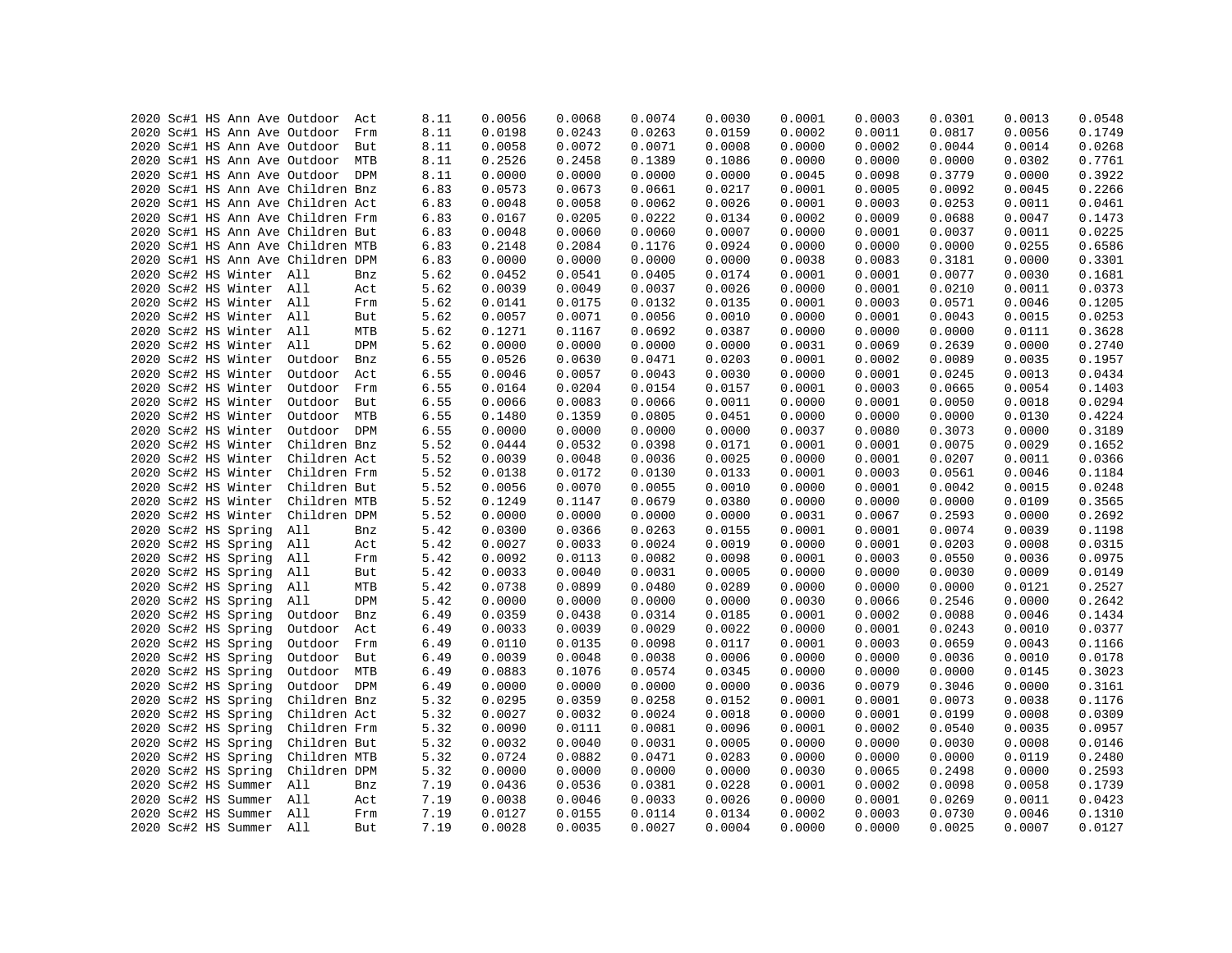|  | 2020 Sc#2 HS Summer          | All                               | MTB | 7.19           | 0.1406 | 0.1806 | 0.0959           | 0.0736           | 0.0000           | 0.0000 | 0.0000 | 0.0384 | 0.5291 |
|--|------------------------------|-----------------------------------|-----|----------------|--------|--------|------------------|------------------|------------------|--------|--------|--------|--------|
|  | 2020 Sc#2 HS Summer          | All                               | DPM | 7.19           | 0.0000 | 0.0000 | 0.0000           | 0.0000           | 0.0040           | 0.0088 | 0.3375 | 0.0000 | 0.3502 |
|  | 2020 Sc#2 HS Summer          | Outdoor                           | Bnz | 8.65           | 0.0524 | 0.0645 | 0.0458           | 0.0275           | 0.0001           | 0.0002 | 0.0118 | 0.0070 | 0.2092 |
|  | 2020 Sc#2 HS Summer          | Outdoor                           | Act | 8.65           | 0.0045 | 0.0055 | 0.0040           | 0.0031           | 0.0001           | 0.0001 | 0.0323 | 0.0013 | 0.0509 |
|  | 2020 Sc#2 HS Summer          | Outdoor                           | Frm | 8.65           | 0.0152 | 0.0187 | 0.0137           | 0.0161           | 0.0002           | 0.0004 | 0.0878 | 0.0055 | 0.1576 |
|  | 2020 Sc#2 HS Summer          | Outdoor                           | But | 8.65           | 0.0034 | 0.0042 | 0.0033           | 0.0005           | 0.0000           | 0.0000 | 0.0030 | 0.0008 | 0.0153 |
|  | 2020 Sc#2 HS Summer          | Outdoor MTB                       |     | 8.65           | 0.1692 | 0.2173 | 0.1154           | 0.0885           | 0.0000           | 0.0000 | 0.0000 | 0.0462 | 0.6366 |
|  | 2020 Sc#2 HS Summer          | Outdoor DPM                       |     | 8.65           | 0.0000 | 0.0000 | 0.0000           | 0.0000           | 0.0048           | 0.0105 | 0.4060 | 0.0000 | 0.4214 |
|  | 2020 Sc#2 HS Summer          | Children Bnz                      |     | 7.19           | 0.0436 | 0.0536 | 0.0381           | 0.0228           | 0.0001           | 0.0002 | 0.0098 | 0.0058 | 0.1739 |
|  | 2020 Sc#2 HS Summer          | Children Act                      |     | 7.19           | 0.0038 | 0.0046 | 0.0033           | 0.0026           | 0.0000           | 0.0001 | 0.0269 | 0.0011 | 0.0423 |
|  | 2020 Sc#2 HS Summer          | Children Frm                      |     | 7.19           | 0.0127 | 0.0155 | 0.0114           | 0.0134           | 0.0002           | 0.0003 | 0.0730 | 0.0046 | 0.1310 |
|  | 2020 Sc#2 HS Summer          | Children But                      |     | 7.19           | 0.0028 | 0.0035 | 0.0027           | 0.0004           | 0.0000           | 0.0000 | 0.0025 | 0.0007 | 0.0127 |
|  | 2020 Sc#2 HS Summer          | Children MTB                      |     | 7.19           | 0.1406 | 0.1806 | 0.0959           | 0.0736           | 0.0000           | 0.0000 | 0.0000 | 0.0384 | 0.5291 |
|  | 2020 Sc#2 HS Summer          | Children DPM                      |     | 7.19           | 0.0000 | 0.0000 | 0.0000           | 0.0000           | 0.0040           | 0.0088 | 0.3375 | 0.0000 | 0.3502 |
|  | 2020 Sc#2 HS Fall            | All                               | Bnz | 9.15           | 0.0735 | 0.0771 | 0.0507           | 0.0318           | 0.0001           | 0.0002 | 0.0125 | 0.0054 | 0.2514 |
|  | 2020 Sc#2 HS Fall            | All                               | Act | 9.15           | 0.0045 | 0.0054 | 0.0038           | 0.0033           | 0.0001           | 0.0001 | 0.0342 | 0.0015 | 0.0528 |
|  | 2020 Sc#2 HS Fall            | All                               | Frm | 9.15           | 0.0162 | 0.0193 | 0.0138           | 0.0173           | 0.0002           | 0.0004 | 0.0928 | 0.0064 | 0.1663 |
|  | 2020 Sc#2 HS Fall            | All                               | But | 9.15           | 0.0048 | 0.0058 | 0.0044           | 0.0009           | 0.0000           | 0.0001 | 0.0051 | 0.0015 | 0.0225 |
|  | 2020 Sc#2 HS Fall            | All                               | MTB | 9.15           | 0.5077 | 0.4312 | 0.2125           | 0.2316           | 0.0000           | 0.0000 | 0.0000 | 0.0410 | 1.4241 |
|  | 2020 Sc#2 HS Fall            | All                               | DPM | 9.15           | 0.0000 | 0.0000 | 0.0000           | 0.0000           | 0.0051           | 0.0112 | 0.4295 | 0.0000 | 0.4457 |
|  | 2020 Sc#2 HS Fall            | Outdoor                           | Bnz | 10.52          | 0.0845 | 0.0886 | 0.0583           | 0.0366           | 0.0001           | 0.0003 | 0.0143 | 0.0062 | 0.2890 |
|  | 2020 Sc#2 HS Fall            | Outdoor                           | Act | 10.52          | 0.0052 | 0.0062 | 0.0044           | 0.0038           | 0.0001           | 0.0002 | 0.0393 | 0.0017 | 0.0607 |
|  | 2020 Sc#2 HS Fall            | Outdoor                           | Frm | 10.52          | 0.0186 | 0.0221 | 0.0158           | 0.0199           | 0.0002           | 0.0005 | 0.1066 | 0.0073 | 0.1912 |
|  | 2020 Sc#2 HS Fall            | Outdoor But                       |     | 10.52          | 0.0055 | 0.0067 | 0.0050           | 0.0010           | 0.0000           | 0.0001 | 0.0058 | 0.0018 | 0.0259 |
|  |                              |                                   |     |                | 0.5835 | 0.4956 |                  |                  |                  | 0.0000 | 0.0000 | 0.0471 | 1.6368 |
|  | 2020 Sc#2 HS Fall            | Outdoor MTB<br>Outdoor DPM        |     | 10.52<br>10.52 | 0.0000 | 0.0000 | 0.2443<br>0.0000 | 0.2663<br>0.0000 | 0.0000<br>0.0059 | 0.0128 | 0.4936 | 0.0000 | 0.5123 |
|  | 2020 Sc#2 HS Fall            |                                   |     |                | 0.0729 |        |                  |                  |                  |        |        |        |        |
|  | 2020 Sc#2 HS Fall            | Children Bnz                      |     | 9.07           |        | 0.0764 | 0.0503           | 0.0316           | 0.0001           | 0.0002 | 0.0123 | 0.0053 | 0.2492 |
|  | 2020 Sc#2 HS Fall            | Children Act                      |     | 9.07           | 0.0045 | 0.0053 | 0.0038           | 0.0033           | 0.0001           | 0.0001 | 0.0339 | 0.0015 | 0.0523 |
|  | 2020 Sc#2 HS Fall            | Children Frm                      |     | 9.07           | 0.0161 | 0.0191 | 0.0137           | 0.0172           | 0.0002           | 0.0004 | 0.0920 | 0.0063 | 0.1649 |
|  | 2020 Sc#2 HS Fall            | Children But                      |     | 9.07           | 0.0047 | 0.0057 | 0.0043           | 0.0009           | 0.0000           | 0.0001 | 0.0050 | 0.0015 | 0.0223 |
|  | 2020 Sc#2 HS Fall            | Children MTB                      |     | 9.07           | 0.5032 | 0.4273 | 0.2107           | 0.2296           | 0.0000           | 0.0000 | 0.0000 | 0.0406 | 1.4114 |
|  | 2020 Sc#2 HS Fall            | Children DPM                      |     | 9.07           | 0.0000 | 0.0000 | 0.0000           | 0.0000           | 0.0051           | 0.0111 | 0.4257 | 0.0000 | 0.4418 |
|  | 2020 Sc#2 HS Ann Ave All     |                                   | Bnz | 6.92           | 0.0481 | 0.0554 | 0.0389           | 0.0219           | 0.0001           | 0.0002 | 0.0093 | 0.0045 | 0.1783 |
|  | 2020 Sc#2 HS Ann Ave All     |                                   | Act | 6.92           | 0.0037 | 0.0045 | 0.0033           | 0.0026           | 0.0000           | 0.0001 | 0.0256 | 0.0011 | 0.0410 |
|  | 2020 Sc#2 HS Ann Ave All     |                                   | Frm | 6.92           | 0.0130 | 0.0159 | 0.0117           | 0.0135           | 0.0001           | 0.0003 | 0.0695 | 0.0048 | 0.1288 |
|  | 2020 Sc#2 HS Ann Ave All     |                                   | But | 6.92           | 0.0041 | 0.0051 | 0.0040           | 0.0007           | 0.0000           | 0.0001 | 0.0037 | 0.0012 | 0.0189 |
|  | 2020 Sc#2 HS Ann Ave All     |                                   | MTB | 6.92           | 0.2123 | 0.2046 | 0.1064           | 0.0932           | 0.0000           | 0.0000 | 0.0000 | 0.0257 | 0.6422 |
|  | 2020 Sc#2 HS Ann Ave All     |                                   | DPM | 6.92           | 0.0000 | 0.0000 | 0.0000           | 0.0000           | 0.0038           | 0.0083 | 0.3214 | 0.0000 | 0.3335 |
|  |                              | 2020 Sc#2 HS Ann Ave Outdoor      | Bnz | 8.11           | 0.0564 | 0.0650 | 0.0457           | 0.0257           | 0.0001           | 0.0002 | 0.0110 | 0.0053 | 0.2093 |
|  | 2020 Sc#2 HS Ann Ave Outdoor |                                   | Act | 8.11           | 0.0044 | 0.0053 | 0.0039           | 0.0030           | 0.0001           | 0.0001 | 0.0301 | 0.0013 | 0.0482 |
|  | 2020 Sc#2 HS Ann Ave Outdoor |                                   | Frm | 8.11           | 0.0153 | 0.0187 | 0.0137           | 0.0159           | 0.0002           | 0.0004 | 0.0817 | 0.0056 | 0.1514 |
|  | 2020 Sc#2 HS Ann Ave Outdoor |                                   | But | 8.11           | 0.0049 | 0.0060 | 0.0046           | 0.0008           | 0.0000           | 0.0001 | 0.0044 | 0.0014 | 0.0221 |
|  |                              | 2020 Sc#2 HS Ann Ave Outdoor MTB  |     | 8.11           | 0.2472 | 0.2391 | 0.1244           | 0.1086           | 0.0000           | 0.0000 | 0.0000 | 0.0302 | 0.7495 |
|  |                              | 2020 Sc#2 HS Ann Ave Outdoor DPM  |     | 8.11           | 0.0000 | 0.0000 | 0.0000           | 0.0000           | 0.0045           | 0.0098 | 0.3779 | 0.0000 | 0.3922 |
|  |                              | 2020 Sc#2 HS Ann Ave Children Bnz |     | 6.83           | 0.0476 | 0.0548 | 0.0385           | 0.0217           | 0.0001           | 0.0002 | 0.0092 | 0.0045 | 0.1765 |
|  |                              | 2020 Sc#2 HS Ann Ave Children Act |     | 6.83           | 0.0037 | 0.0045 | 0.0033           | 0.0026           | 0.0000           | 0.0001 | 0.0253 | 0.0011 | 0.0406 |
|  |                              | 2020 Sc#2 HS Ann Ave Children Frm |     | 6.83           | 0.0129 | 0.0157 | 0.0115           | 0.0134           | 0.0001           | 0.0003 | 0.0688 | 0.0047 | 0.1275 |
|  |                              | 2020 Sc#2 HS Ann Ave Children But |     | 6.83           | 0.0041 | 0.0051 | 0.0039           | 0.0007           | 0.0000           | 0.0001 | 0.0037 | 0.0011 | 0.0186 |
|  |                              | 2020 Sc#2 HS Ann Ave Children MTB |     | 6.83           | 0.2103 | 0.2027 | 0.1054           | 0.0924           | 0.0000           | 0.0000 | 0.0000 | 0.0255 | 0.6363 |
|  |                              | 2020 Sc#2 HS Ann Ave Children DPM |     | 6.83           | 0.0000 | 0.0000 | 0.0000           | 0.0000           | 0.0038           | 0.0083 | 0.3181 | 0.0000 | 0.3301 |
|  | 2020 Sc#3 HS Winter All      |                                   | Bnz | 5.62           | 0.0452 | 0.0301 | 0.0223           | 0.0174           | 0.0001           | 0.0076 | 0.0077 | 0.0030 | 0.1334 |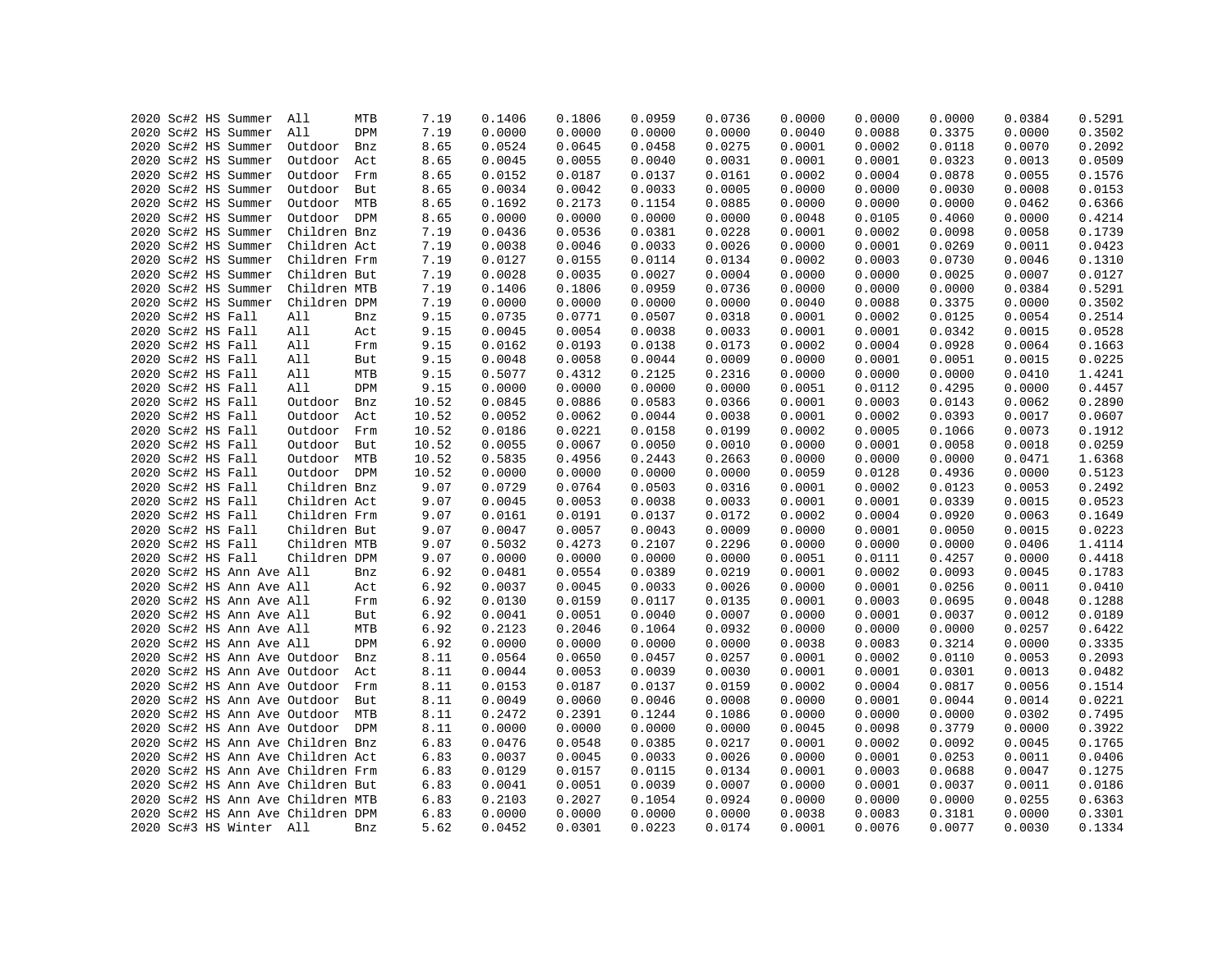|  | 2020 Sc#3 HS Winter     | All          | Act | 5.62 | 0.0039 | 0.0027 | 0.0020 | 0.0026 | 0.0000 | 0.0047 | 0.0210 | 0.0011 | 0.0381           |
|--|-------------------------|--------------|-----|------|--------|--------|--------|--------|--------|--------|--------|--------|------------------|
|  | 2020 Sc#3 HS Winter     | All          | Frm | 5.62 | 0.0141 | 0.0097 | 0.0073 | 0.0135 | 0.0001 | 0.0148 | 0.0571 | 0.0046 | 0.1213           |
|  | 2020 Sc#3 HS Winter All |              | But | 5.62 | 0.0057 | 0.0040 | 0.0031 | 0.0010 | 0.0000 | 0.0033 | 0.0043 | 0.0015 | 0.0228           |
|  | 2020 Sc#3 HS Winter All |              | MTB | 5.62 | 0.1271 | 0.0649 | 0.0381 | 0.0387 | 0.0000 | 0.0000 | 0.0000 | 0.0111 | 0.2799           |
|  | 2020 Sc#3 HS Winter All |              | DPM | 5.62 | 0.0000 | 0.0000 | 0.0000 | 0.0000 | 0.0031 | 0.3823 | 0.2639 | 0.0000 | 0.6494           |
|  | 2020 Sc#3 HS Winter     | Outdoor      | Bnz | 6.55 | 0.0526 | 0.0350 | 0.0259 | 0.0203 | 0.0001 | 0.0089 | 0.0089 | 0.0035 | 0.1553           |
|  | 2020 Sc#3 HS Winter     | Outdoor      | Act | 6.55 | 0.0046 | 0.0031 | 0.0023 | 0.0030 | 0.0000 | 0.0055 | 0.0245 | 0.0013 | 0.0444           |
|  | 2020 Sc#3 HS Winter     | Outdoor      | Frm | 6.55 | 0.0164 | 0.0113 | 0.0085 | 0.0157 | 0.0001 | 0.0172 | 0.0665 | 0.0054 | 0.1412           |
|  | 2020 Sc#3 HS Winter     | Outdoor      | But | 6.55 | 0.0066 | 0.0046 | 0.0036 | 0.0011 | 0.0000 | 0.0038 | 0.0050 | 0.0018 | 0.0266           |
|  | 2020 Sc#3 HS Winter     | Outdoor MTB  |     | 6.55 | 0.1480 | 0.0755 | 0.0443 | 0.0451 | 0.0000 | 0.0000 | 0.0000 | 0.0130 | 0.3258           |
|  | 2020 Sc#3 HS Winter     | Outdoor DPM  |     | 6.55 | 0.0000 | 0.0000 | 0.0000 | 0.0000 | 0.0037 | 0.4450 | 0.3073 | 0.0000 | 0.7560           |
|  | 2020 Sc#3 HS Winter     | Children Bnz |     | 5.52 | 0.0444 | 0.0295 | 0.0219 | 0.0171 | 0.0001 | 0.0075 | 0.0075 | 0.0029 | 0.1311           |
|  | 2020 Sc#3 HS Winter     | Children Act |     | 5.52 | 0.0039 | 0.0027 | 0.0020 | 0.0025 | 0.0000 | 0.0046 | 0.0207 | 0.0011 | 0.0374           |
|  | 2020 Sc#3 HS Winter     | Children Frm |     | 5.52 | 0.0138 | 0.0096 | 0.0072 | 0.0133 | 0.0001 | 0.0145 | 0.0561 | 0.0046 | 0.1191           |
|  | 2020 Sc#3 HS Winter     | Children But |     | 5.52 | 0.0056 | 0.0039 | 0.0030 | 0.0010 | 0.0000 | 0.0032 | 0.0042 | 0.0015 | 0.0224           |
|  | 2020 Sc#3 HS Winter     | Children MTB |     | 5.52 | 0.1249 | 0.0637 | 0.0374 | 0.0380 | 0.0000 | 0.0000 | 0.0000 | 0.0109 | 0.2750           |
|  | 2020 Sc#3 HS Winter     | Children DPM |     | 5.52 | 0.0000 | 0.0000 | 0.0000 | 0.0000 | 0.0031 | 0.3756 | 0.2593 | 0.0000 | 0.6380           |
|  | 2020 Sc#3 HS Spring     | All          | Bnz | 5.42 | 0.0300 | 0.0203 | 0.0145 | 0.0155 | 0.0001 | 0.0073 | 0.0074 | 0.0039 | 0.0989           |
|  | 2020 Sc#3 HS Spring     | All          | Act | 5.42 | 0.0027 | 0.0018 | 0.0013 | 0.0019 | 0.0000 | 0.0045 | 0.0203 | 0.0008 | 0.0334           |
|  | 2020 Sc#3 HS Spring     | All          | Frm | 5.42 | 0.0092 | 0.0063 | 0.0045 | 0.0098 | 0.0001 | 0.0141 | 0.0550 | 0.0036 | 0.1026           |
|  | 2020 Sc#3 HS Spring     | All          | But | 5.42 | 0.0033 | 0.0022 | 0.0017 | 0.0005 | 0.0000 | 0.0023 | 0.0030 | 0.0009 | 0.0139           |
|  | 2020 Sc#3 HS Spring     | All          | MTB | 5.42 | 0.0738 | 0.0500 | 0.0264 | 0.0289 | 0.0000 | 0.0000 | 0.0000 | 0.0121 | 0.1912           |
|  | 2020 Sc#3 HS Spring     | All          | DPM | 5.42 | 0.0000 | 0.0000 | 0.0000 | 0.0000 | 0.0030 | 0.3687 | 0.2546 | 0.0000 | 0.6263           |
|  | 2020 Sc#3 HS Spring     | Outdoor      | Bnz | 6.49 | 0.0359 | 0.0243 | 0.0173 | 0.0185 | 0.0001 | 0.0087 | 0.0088 | 0.0046 | 0.1183           |
|  |                         |              |     |      |        | 0.0022 |        |        | 0.0000 | 0.0054 |        |        |                  |
|  | 2020 Sc#3 HS Spring     | Outdoor      | Act | 6.49 | 0.0033 |        | 0.0016 | 0.0022 |        |        | 0.0243 | 0.0010 | 0.0400<br>0.1227 |
|  | 2020 Sc#3 HS Spring     | Outdoor      | Frm | 6.49 | 0.0110 | 0.0075 | 0.0054 | 0.0117 | 0.0001 | 0.0168 | 0.0659 | 0.0043 |                  |
|  | 2020 Sc#3 HS Spring     | Outdoor      | But | 6.49 | 0.0039 | 0.0027 | 0.0021 | 0.0006 | 0.0000 | 0.0027 | 0.0036 | 0.0010 | 0.0167           |
|  | 2020 Sc#3 HS Spring     | Outdoor MTB  |     | 6.49 | 0.0883 | 0.0598 | 0.0316 | 0.0345 | 0.0000 | 0.0000 | 0.0000 | 0.0145 | 0.2287           |
|  | 2020 Sc#3 HS Spring     | Outdoor DPM  |     | 6.49 | 0.0000 | 0.0000 | 0.0000 | 0.0000 | 0.0036 | 0.4411 | 0.3046 | 0.0000 | 0.7493           |
|  | 2020 Sc#3 HS Spring     | Children Bnz |     | 5.32 | 0.0295 | 0.0200 | 0.0142 | 0.0152 | 0.0001 | 0.0072 | 0.0073 | 0.0038 | 0.0971           |
|  | 2020 Sc#3 HS Spring     | Children Act |     | 5.32 | 0.0027 | 0.0018 | 0.0013 | 0.0018 | 0.0000 | 0.0044 | 0.0199 | 0.0008 | 0.0328           |
|  | 2020 Sc#3 HS Spring     | Children Frm |     | 5.32 | 0.0090 | 0.0061 | 0.0044 | 0.0096 | 0.0001 | 0.0138 | 0.0540 | 0.0035 | 0.1007           |
|  | 2020 Sc#3 HS Spring     | Children But |     | 5.32 | 0.0032 | 0.0022 | 0.0017 | 0.0005 | 0.0000 | 0.0023 | 0.0030 | 0.0008 | 0.0137           |
|  | 2020 Sc#3 HS Spring     | Children MTB |     | 5.32 | 0.0724 | 0.0490 | 0.0259 | 0.0283 | 0.0000 | 0.0000 | 0.0000 | 0.0119 | 0.1876           |
|  | 2020 Sc#3 HS Spring     | Children DPM |     | 5.32 | 0.0000 | 0.0000 | 0.0000 | 0.0000 | 0.0030 | 0.3618 | 0.2498 | 0.0000 | 0.6146           |
|  | 2020 Sc#3 HS Summer     | All          | Bnz | 7.19 | 0.0436 | 0.0298 | 0.0210 | 0.0228 | 0.0001 | 0.0097 | 0.0098 | 0.0058 | 0.1425           |
|  | 2020 Sc#3 HS Summer     | All          | Act | 7.19 | 0.0038 | 0.0025 | 0.0018 | 0.0026 | 0.0000 | 0.0060 | 0.0269 | 0.0011 | 0.0446           |
|  | 2020 Sc#3 HS Summer     | All          | Frm | 7.19 | 0.0127 | 0.0086 | 0.0063 | 0.0134 | 0.0002 | 0.0187 | 0.0730 | 0.0046 | 0.1373           |
|  | 2020 Sc#3 HS Summer All |              | But | 7.19 | 0.0028 | 0.0019 | 0.0015 | 0.0004 | 0.0000 | 0.0019 | 0.0025 | 0.0007 | 0.0119           |
|  | 2020 Sc#3 HS Summer     | All          | MTB | 7.19 | 0.1406 | 0.1003 | 0.0528 | 0.0736 | 0.0000 | 0.0000 | 0.0000 | 0.0384 | 0.4058           |
|  | 2020 Sc#3 HS Summer     | All          | DPM | 7.19 | 0.0000 | 0.0000 | 0.0000 | 0.0000 | 0.0040 | 0.4887 | 0.3375 | 0.0000 | 0.8302           |
|  | 2020 Sc#3 HS Summer     | Outdoor      | Bnz | 8.65 | 0.0524 | 0.0358 | 0.0252 | 0.0275 | 0.0001 | 0.0117 | 0.0118 | 0.0070 | 0.1714           |
|  | 2020 Sc#3 HS Summer     | Outdoor      | Act | 8.65 | 0.0045 | 0.0030 | 0.0022 | 0.0031 | 0.0001 | 0.0072 | 0.0323 | 0.0013 | 0.0537           |
|  | 2020 Sc#3 HS Summer     | Outdoor      | Frm | 8.65 | 0.0152 | 0.0104 | 0.0075 | 0.0161 | 0.0002 | 0.0224 | 0.0878 | 0.0055 | 0.1652           |
|  | 2020 Sc#3 HS Summer     | Outdoor      | But | 8.65 | 0.0034 | 0.0023 | 0.0018 | 0.0005 | 0.0000 | 0.0023 | 0.0030 | 0.0008 | 0.0143           |
|  | 2020 Sc#3 HS Summer     | Outdoor MTB  |     | 8.65 | 0.1692 | 0.1207 | 0.0635 | 0.0885 | 0.0000 | 0.0000 | 0.0000 | 0.0462 | 0.4882           |
|  | 2020 Sc#3 HS Summer     | Outdoor DPM  |     | 8.65 | 0.0000 | 0.0000 | 0.0000 | 0.0000 | 0.0048 | 0.5880 | 0.4060 | 0.0000 | 0.9988           |
|  | 2020 Sc#3 HS Summer     | Children Bnz |     | 7.19 | 0.0436 | 0.0298 | 0.0210 | 0.0228 | 0.0001 | 0.0097 | 0.0098 | 0.0058 | 0.1425           |
|  | 2020 Sc#3 HS Summer     | Children Act |     | 7.19 | 0.0038 | 0.0025 | 0.0018 | 0.0026 | 0.0000 | 0.0060 | 0.0269 | 0.0011 | 0.0446           |
|  | 2020 Sc#3 HS Summer     | Children Frm |     | 7.19 | 0.0127 | 0.0086 | 0.0063 | 0.0134 | 0.0002 | 0.0187 | 0.0730 | 0.0046 | 0.1373           |
|  | 2020 Sc#3 HS Summer     | Children But |     | 7.19 | 0.0028 | 0.0019 | 0.0015 | 0.0004 | 0.0000 | 0.0019 | 0.0025 | 0.0007 | 0.0119           |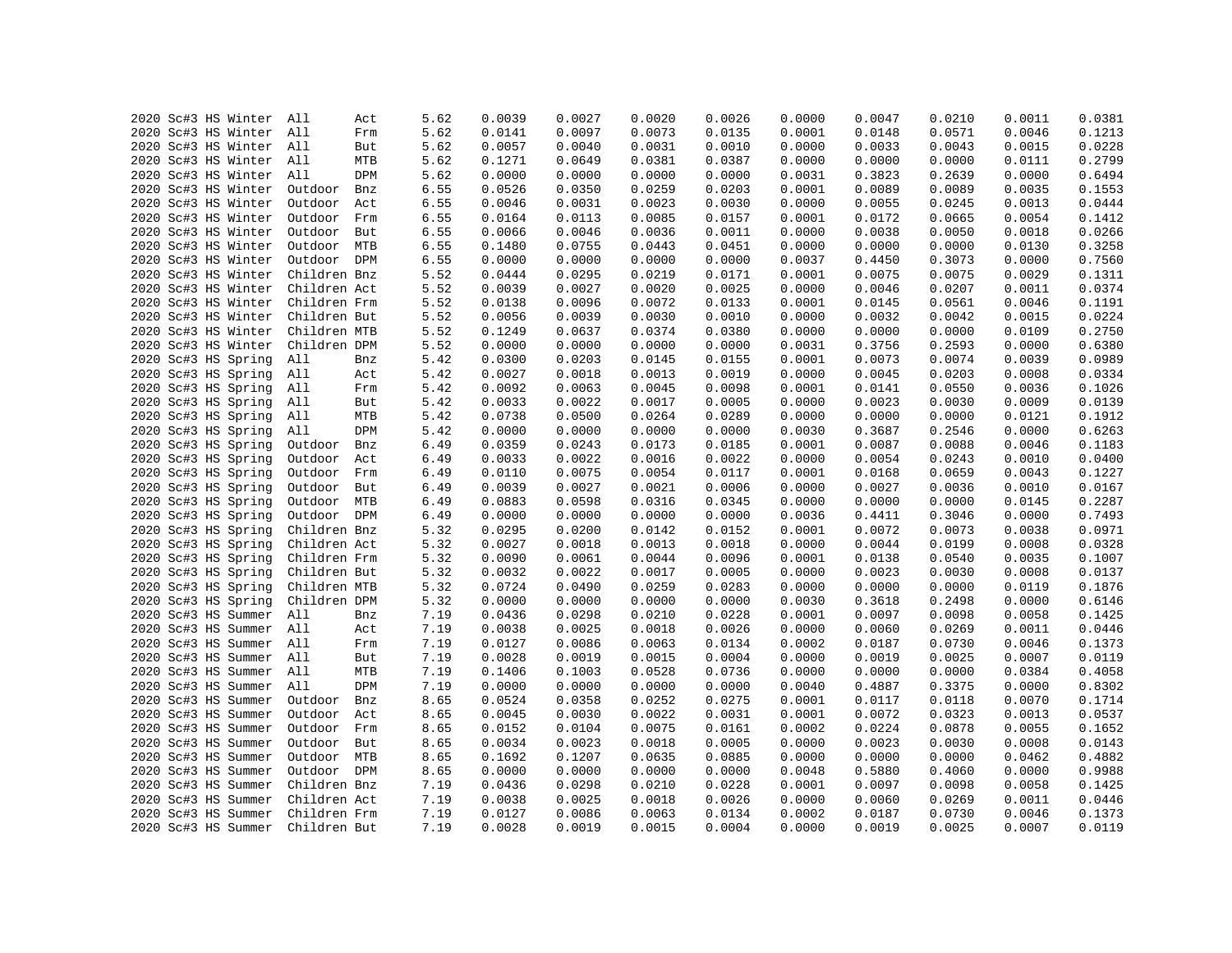|  | 2020 Sc#3 HS Summer |                              | Children MTB                      |     | 7.19  | 0.1406 | 0.1003 | 0.0528 | 0.0736 | 0.0000 | 0.0000 | 0.0000 | 0.0384 | 0.4058 |
|--|---------------------|------------------------------|-----------------------------------|-----|-------|--------|--------|--------|--------|--------|--------|--------|--------|--------|
|  | 2020 Sc#3 HS Summer |                              | Children DPM                      |     | 7.19  | 0.0000 | 0.0000 | 0.0000 | 0.0000 | 0.0040 | 0.4887 | 0.3375 | 0.0000 | 0.8302 |
|  | 2020 Sc#3 HS Fall   |                              | All                               | Bnz | 9.15  | 0.0735 | 0.0428 | 0.0279 | 0.0318 | 0.0001 | 0.0122 | 0.0125 | 0.0054 | 0.2063 |
|  | 2020 Sc#3 HS Fall   |                              | All                               | Act | 9.15  | 0.0045 | 0.0030 | 0.0021 | 0.0033 | 0.0001 | 0.0075 | 0.0342 | 0.0015 | 0.0561 |
|  | 2020 Sc#3 HS Fall   |                              | All                               | Frm | 9.15  | 0.0162 | 0.0107 | 0.0076 | 0.0173 | 0.0002 | 0.0235 | 0.0928 | 0.0064 | 0.1747 |
|  | 2020 Sc#3 HS Fall   |                              | All                               | But | 9.15  | 0.0048 | 0.0032 | 0.0024 | 0.0009 | 0.0000 | 0.0038 | 0.0051 | 0.0015 | 0.0218 |
|  | 2020 Sc#3 HS Fall   |                              | All                               | MTB | 9.15  | 0.5077 | 0.2395 | 0.1170 | 0.2316 | 0.0000 | 0.0000 | 0.0000 | 0.0410 | 1.1369 |
|  | 2020 Sc#3 HS Fall   |                              | All                               | DPM | 9.15  | 0.0000 | 0.0000 | 0.0000 | 0.0000 | 0.0051 | 0.6220 | 0.4295 | 0.0000 | 1.0566 |
|  | 2020 Sc#3 HS Fall   |                              | Outdoor                           | Bnz | 10.52 | 0.0845 | 0.0492 | 0.0321 | 0.0366 | 0.0001 | 0.0140 | 0.0143 | 0.0062 | 0.2371 |
|  | 2020 Sc#3 HS Fall   |                              | Outdoor                           | Act | 10.52 | 0.0052 | 0.0034 | 0.0024 | 0.0038 | 0.0001 | 0.0086 | 0.0393 | 0.0017 | 0.0645 |
|  | 2020 Sc#3 HS Fall   |                              | Outdoor                           | Frm | 10.52 | 0.0186 | 0.0123 | 0.0087 | 0.0199 | 0.0002 | 0.0270 | 0.1066 | 0.0073 | 0.2008 |
|  | 2020 Sc#3 HS Fall   |                              | Outdoor                           | But | 10.52 | 0.0055 | 0.0037 | 0.0028 | 0.0010 | 0.0000 | 0.0044 | 0.0058 | 0.0018 | 0.0250 |
|  | 2020 Sc#3 HS Fall   |                              | Outdoor                           | MTB | 10.52 | 0.5835 | 0.2753 | 0.1345 | 0.2663 | 0.0000 | 0.0000 | 0.0000 | 0.0471 | 1.3068 |
|  | 2020 Sc#3 HS Fall   |                              | Outdoor                           | DPM | 10.52 | 0.0000 | 0.0000 | 0.0000 | 0.0000 | 0.0059 | 0.7149 | 0.4936 | 0.0000 | 1.2144 |
|  | 2020 Sc#3 HS Fall   |                              | Children Bnz                      |     | 9.07  | 0.0729 | 0.0425 | 0.0277 | 0.0316 | 0.0001 | 0.0120 | 0.0123 | 0.0053 | 0.2045 |
|  | 2020 Sc#3 HS Fall   |                              | Children Act                      |     | 9.07  | 0.0045 | 0.0030 | 0.0021 | 0.0033 | 0.0001 | 0.0074 | 0.0339 | 0.0015 | 0.0556 |
|  | 2020 Sc#3 HS Fall   |                              | Children Frm                      |     | 9.07  | 0.0161 | 0.0106 | 0.0075 | 0.0172 | 0.0002 | 0.0233 | 0.0920 | 0.0063 | 0.1731 |
|  | 2020 Sc#3 HS Fall   |                              | Children But                      |     | 9.07  | 0.0047 | 0.0032 | 0.0024 | 0.0009 | 0.0000 | 0.0038 | 0.0050 | 0.0015 | 0.0216 |
|  | 2020 Sc#3 HS Fall   |                              | Children MTB                      |     | 9.07  | 0.5032 | 0.2374 | 0.1160 | 0.2296 | 0.0000 | 0.0000 | 0.0000 | 0.0406 | 1.1268 |
|  | 2020 Sc#3 HS Fall   |                              | Children DPM                      |     | 9.07  | 0.0000 | 0.0000 | 0.0000 | 0.0000 | 0.0051 | 0.6165 | 0.4257 | 0.0000 | 1.0472 |
|  |                     | 2020 Sc#3 HS Ann Ave All     |                                   | Bnz | 6.92  | 0.0481 | 0.0308 | 0.0214 | 0.0219 | 0.0001 | 0.0092 | 0.0093 | 0.0045 | 0.1453 |
|  |                     | 2020 Sc#3 HS Ann Ave All     |                                   | Act | 6.92  | 0.0037 | 0.0025 | 0.0018 | 0.0026 | 0.0000 | 0.0057 | 0.0256 | 0.0011 | 0.0431 |
|  |                     | 2020 Sc#3 HS Ann Ave All     |                                   | Frm | 6.92  | 0.0130 | 0.0088 | 0.0064 | 0.0135 | 0.0001 | 0.0178 | 0.0695 | 0.0048 | 0.1340 |
|  |                     | 2020 Sc#3 HS Ann Ave All     |                                   | But | 6.92  | 0.0041 | 0.0028 | 0.0022 | 0.0007 | 0.0000 | 0.0028 | 0.0037 | 0.0012 | 0.0176 |
|  |                     | 2020 Sc#3 HS Ann Ave All     |                                   | MTB | 6.92  | 0.2123 | 0.1137 | 0.0586 | 0.0932 | 0.0000 | 0.0000 | 0.0000 | 0.0257 | 0.5034 |
|  |                     | 2020 Sc#3 HS Ann Ave All     |                                   | DPM | 6.92  | 0.0000 | 0.0000 | 0.0000 | 0.0000 | 0.0038 | 0.4654 | 0.3214 | 0.0000 | 0.7906 |
|  |                     | 2020 Sc#3 HS Ann Ave Outdoor |                                   | Bnz | 8.11  | 0.0564 | 0.0361 | 0.0251 | 0.0257 | 0.0001 | 0.0108 | 0.0110 | 0.0053 | 0.1705 |
|  |                     | 2020 Sc#3 HS Ann Ave Outdoor |                                   | Act | 8.11  | 0.0044 | 0.0030 | 0.0021 | 0.0030 | 0.0001 | 0.0067 | 0.0301 | 0.0013 | 0.0506 |
|  |                     | 2020 Sc#3 HS Ann Ave Outdoor |                                   | Frm | 8.11  | 0.0153 | 0.0104 | 0.0075 | 0.0159 | 0.0002 | 0.0209 | 0.0817 | 0.0056 | 0.1575 |
|  |                     | 2020 Sc#3 HS Ann Ave Outdoor |                                   | But | 8.11  | 0.0049 | 0.0033 | 0.0026 | 0.0008 | 0.0000 | 0.0033 | 0.0044 | 0.0014 | 0.0206 |
|  |                     | 2020 Sc#3 HS Ann Ave Outdoor |                                   | MTB | 8.11  | 0.2472 | 0.1328 | 0.0685 | 0.1086 | 0.0000 | 0.0000 | 0.0000 | 0.0302 | 0.5874 |
|  |                     |                              | 2020 Sc#3 HS Ann Ave Outdoor DPM  |     | 8.11  | 0.0000 | 0.0000 | 0.0000 | 0.0000 | 0.0045 | 0.5473 | 0.3779 | 0.0000 | 0.9296 |
|  |                     |                              | 2020 Sc#3 HS Ann Ave Children Bnz |     | 6.83  | 0.0476 | 0.0304 | 0.0212 | 0.0217 | 0.0001 | 0.0091 | 0.0092 | 0.0045 | 0.1438 |
|  |                     |                              | 2020 Sc#3 HS Ann Ave Children Act |     | 6.83  | 0.0037 | 0.0025 | 0.0018 | 0.0026 | 0.0000 | 0.0056 | 0.0253 | 0.0011 | 0.0426 |
|  |                     |                              | 2020 Sc#3 HS Ann Ave Children Frm |     | 6.83  | 0.0129 | 0.0087 | 0.0063 | 0.0134 | 0.0001 | 0.0176 | 0.0688 | 0.0047 | 0.1326 |
|  |                     |                              | 2020 Sc#3 HS Ann Ave Children But |     | 6.83  | 0.0041 | 0.0028 | 0.0022 | 0.0007 | 0.0000 | 0.0028 | 0.0037 | 0.0011 | 0.0174 |
|  |                     |                              | 2020 Sc#3 HS Ann Ave Children MTB |     | 6.83  | 0.2103 | 0.1126 | 0.0580 | 0.0924 | 0.0000 | 0.0000 | 0.0000 | 0.0255 | 0.4988 |
|  |                     |                              | 2020 Sc#3 HS Ann Ave Children DPM |     | 6.83  | 0.0000 | 0.0000 | 0.0000 | 0.0000 | 0.0038 | 0.4607 | 0.3181 | 0.0000 | 0.7825 |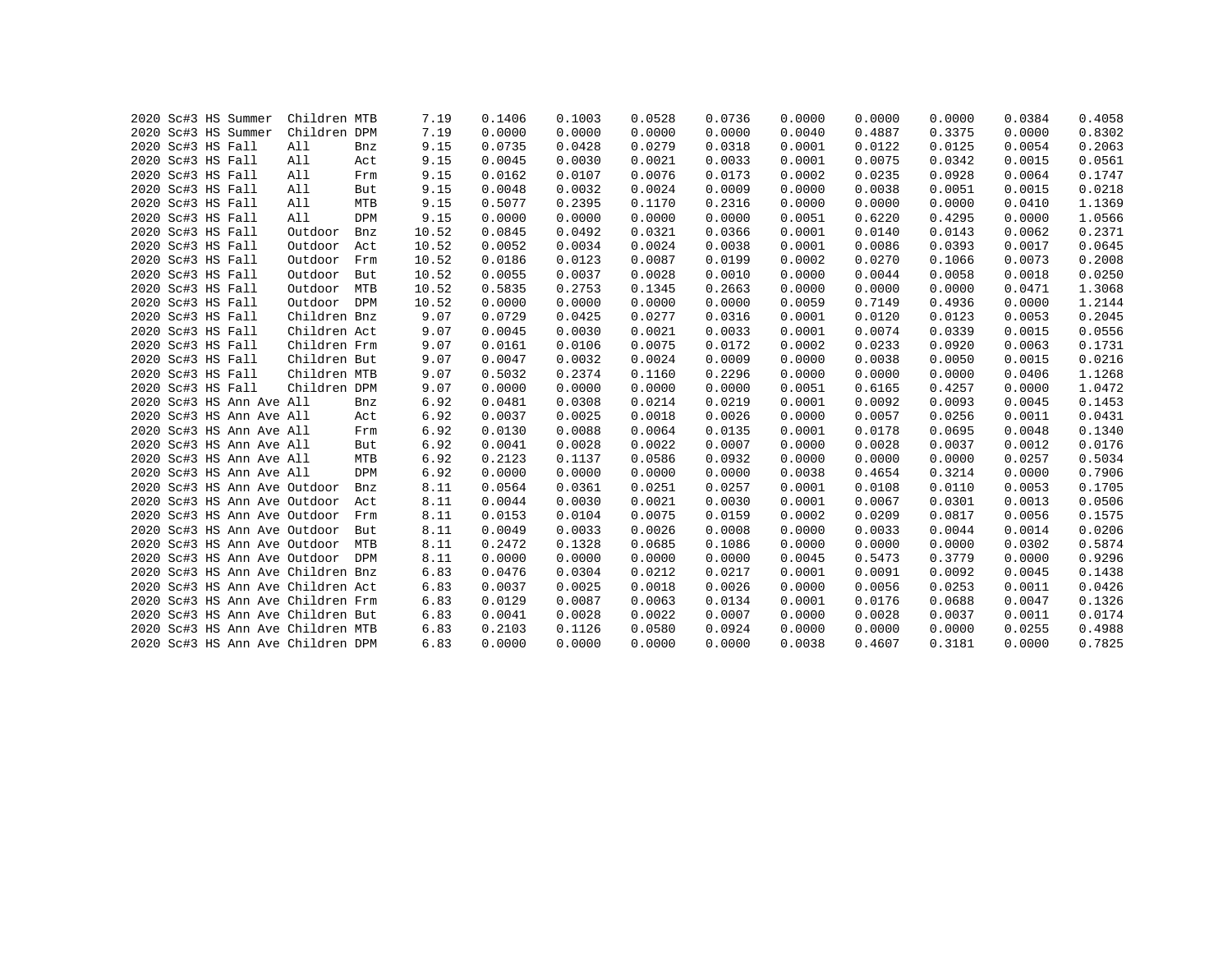DRAFT - DO NOT QUOTE OR CITE

## TOXICS EXPOSURE RESULTS FOR MINNEAPOLIS

|                                |                |          |        |        | Exposure Estimates (ug/m3) -------> |        |             |        |        |        |         |
|--------------------------------|----------------|----------|--------|--------|-------------------------------------|--------|-------------|--------|--------|--------|---------|
| CY Scen AR Season Demo Grp Tox |                | CO Ratio | LDGV   | LDGT1  | LDGT2                               | HDGV   | <b>LDDV</b> | LDDT   | HDDV   | МC     | All Veh |
| 1990 Base MN Winter            | All<br>Bnz     | 11.71    | 1.7191 | 0.4256 | 0.3025                              | 0.1303 | 0.0015      | 0.0005 | 0.0216 | 0.0125 | 2.6114  |
| 1990 Base MN Winter All        | Act            | 11.71    | 0.1803 | 0.0493 | 0.0413                              | 0.0245 | 0.0009      | 0.0003 | 0.0593 | 0.0022 | 0.3576  |
| 1990 Base MN Winter All        | Frm            | 11.71    | 0.5294 | 0.1569 | 0.1414                              | 0.1260 | 0.0030      | 0.0009 | 0.1611 | 0.0081 | 1.1248  |
| 1990 Base MN Winter All        | But            | 11.71    | 0.2019 | 0.0523 | 0.0503                              | 0.0258 | 0.0007      | 0.0002 | 0.0121 | 0.0032 | 0.3460  |
| 1990 Base MN Winter All        | MTB            | 11.71    | 0.0000 | 0.0000 | 0.0000                              | 0.0000 | 0.0000      | 0.0000 | 0.0000 | 0.0000 | 0.0000  |
| 1990 Base MN Winter            | All<br>DPM     | 11.71    | 0.0000 | 0.0000 | 0.0000                              | 0.0000 | 0.0388      | 0.0090 | 1.0393 | 0.0000 | 1.0859  |
| 1990 Base MN Winter            | Outdoor<br>Bnz | 14.10    | 2.0699 | 0.5125 | 0.3643                              | 0.1569 | 0.0018      | 0.0006 | 0.0260 | 0.0151 | 3.1443  |
| 1990 Base MN Winter            | Outdoor<br>Act | 14.10    | 0.2171 | 0.0594 | 0.0497                              | 0.0295 | 0.0011      | 0.0003 | 0.0714 | 0.0026 | 0.4305  |
| 1990 Base MN Winter            | Outdoor<br>Frm | 14.10    | 0.6374 | 0.1889 | 0.1703                              | 0.1517 | 0.0036      | 0.0011 | 0.1940 | 0.0097 | 1.3544  |
| 1990 Base MN Winter            | Outdoor<br>But | 14.10    | 0.2430 | 0.0630 | 0.0606                              | 0.0310 | 0.0008      | 0.0002 | 0.0145 | 0.0038 | 0.4166  |
| 1990 Base MN Winter            | Outdoor<br>MTB | 14.10    | 0.0000 | 0.0000 | 0.0000                              | 0.0000 | 0.0000      | 0.0000 | 0.0000 | 0.0000 | 0.0000  |
| 1990 Base MN Winter            | Outdoor<br>DPM | 14.10    | 0.0000 | 0.0000 | 0.0000                              | 0.0000 | 0.0467      | 0.0108 | 1.2513 | 0.0000 | 1.3076  |
| 1990 Base MN Winter            | Children Bnz   | 11.29    | 1.6567 | 0.4102 | 0.2916                              | 0.1256 | 0.0015      | 0.0005 | 0.0208 | 0.0121 | 2.5167  |
| 1990 Base MN Winter            | Children Act   | 11.29    | 0.1737 | 0.0475 | 0.0398                              | 0.0236 | 0.0009      | 0.0003 | 0.0572 | 0.0021 | 0.3446  |
| 1990 Base MN Winter            | Children Frm   | 11.29    | 0.5102 | 0.1512 | 0.1363                              | 0.1214 | 0.0029      | 0.0009 | 0.1552 | 0.0078 | 1.0840  |
| 1990 Base MN Winter            | Children But   | 11.29    | 0.1945 | 0.0504 | 0.0485                              | 0.0248 | 0.0006      | 0.0002 | 0.0116 | 0.0031 | 0.3334  |
| 1990 Base MN Winter            | Children MTB   | 11.29    | 0.0000 | 0.0000 | 0.0000                              | 0.0000 | 0.0000      | 0.0000 | 0.0000 | 0.0000 | 0.0000  |
| 1990 Base MN Winter            | Children DPM   | 11.29    | 0.0000 | 0.0000 | 0.0000                              | 0.0000 | 0.0374      | 0.0086 | 1.0016 | 0.0000 | 1.0465  |
| 1990 Base MN Spring            | All<br>Bnz     | 10.41    | 1.0585 | 0.2846 | 0.2227                              | 0.1175 | 0.0012      | 0.0004 | 0.0190 | 0.0105 | 1.7144  |
| 1990 Base MN Spring            | All<br>Act     | 10.41    | 0.1049 | 0.0305 | 0.0267                              | 0.0184 | 0.0008      | 0.0003 | 0.0521 | 0.0015 | 0.2350  |
| 1990 Base MN Spring            | All<br>Frm     | 10.41    | 0.3139 | 0.0978 | 0.0914                              | 0.0945 | 0.0024      | 0.0008 | 0.1416 | 0.0056 | 0.7472  |
| 1990 Base MN Spring            | All<br>But     | 10.41    | 0.0906 | 0.0245 | 0.0238                              | 0.0141 | 0.0004      | 0.0001 | 0.0077 | 0.0016 | 0.1627  |
| 1990 Base MN Spring            | All<br>MTB     | 10.41    | 0.0000 | 0.0000 | 0.0000                              | 0.0000 | 0.0000      | 0.0000 | 0.0000 | 0.0000 | 0.0000  |
| 1990 Base MN Spring            | All<br>DPM     | 10.41    | 0.0000 | 0.0000 | 0.0000                              | 0.0000 | 0.0307      | 0.0080 | 0.9408 | 0.0000 | 0.9794  |
| 1990 Base MN Spring            | Outdoor<br>Bnz | 12.41    | 1.2610 | 0.3391 | 0.2653                              | 0.1400 | 0.0015      | 0.0005 | 0.0226 | 0.0125 | 2.0424  |
| 1990 Base MN Spring            | Outdoor<br>Act | 12.41    | 0.1250 | 0.0363 | 0.0318                              | 0.0219 | 0.0009      | 0.0003 | 0.0621 | 0.0018 | 0.2800  |
| 1990 Base MN Spring            | Outdoor<br>Frm | 12.41    | 0.3740 | 0.1165 | 0.1089                              | 0.1126 | 0.0028      | 0.0010 | 0.1686 | 0.0067 | 0.8902  |
| 1990 Base MN Spring            | Outdoor<br>But | 12.41    | 0.1079 | 0.0292 | 0.0283                              | 0.0168 | 0.0005      | 0.0002 | 0.0092 | 0.0019 | 0.1938  |
| 1990 Base MN Spring            | Outdoor<br>MTB | 12.41    | 0.0000 | 0.0000 | 0.0000                              | 0.0000 | 0.0000      | 0.0000 | 0.0000 | 0.0000 | 0.0000  |
| 1990 Base MN Spring            | Outdoor DPM    | 12.41    | 0.0000 | 0.0000 | 0.0000                              | 0.0000 | 0.0365      | 0.0095 | 1.1208 | 0.0000 | 1.1668  |
| 1990 Base MN Spring            | Children Bnz   | 10.23    | 1.0402 | 0.2797 | 0.2188                              | 0.1155 | 0.0012      | 0.0004 | 0.0187 | 0.0103 | 1.6848  |
| 1990 Base MN Spring            | Children Act   | 10.23    | 0.1031 | 0.0300 | 0.0263                              | 0.0181 | 0.0007      | 0.0003 | 0.0512 | 0.0015 | 0.2309  |
| 1990 Base MN Spring            | Children Frm   | 10.23    | 0.3085 | 0.0961 | 0.0898                              | 0.0929 | 0.0023      | 0.0008 | 0.1391 | 0.0055 | 0.7343  |
| 1990 Base MN Spring            | Children But   | 10.23    | 0.0890 | 0.0240 | 0.0233                              | 0.0138 | 0.0004      | 0.0001 | 0.0076 | 0.0016 | 0.1599  |
| 1990 Base MN Spring            | Children MTB   | 10.23    | 0.0000 | 0.0000 | 0.0000                              | 0.0000 | 0.0000      | 0.0000 | 0.0000 | 0.0000 | 0.0000  |
| 1990 Base MN Spring            | Children DPM   | 10.23    | 0.0000 | 0.0000 | 0.0000                              | 0.0000 | 0.0301      | 0.0078 | 0.9245 | 0.0000 | 0.9625  |
| 1990 Base MN Summer            | All<br>Bnz     | 10.76    | 0.8588 | 0.2339 | 0.1925                              | 0.1211 | 0.0013      | 0.0005 | 0.0196 | 0.0111 | 1.4386  |
| 1990 Base MN Summer            | All<br>Act     | 10.76    | 0.0803 | 0.0238 | 0.0220                              | 0.0168 | 0.0008      | 0.0003 | 0.0538 | 0.0013 | 0.1989  |
| 1990 Base MN Summer            | All<br>Frm     | 10.76    | 0.2434 | 0.0770 | 0.0759                              | 0.0865 | 0.0025      | 0.0009 | 0.1462 | 0.0050 | 0.6365  |
| 1990 Base MN Summer            | All<br>But     | 10.76    | 0.0436 | 0.0122 | 0.0125                              | 0.0081 | 0.0003      | 0.0001 | 0.0050 | 0.0009 | 0.0825  |
| 1990 Base MN Summer            | All<br>MTB     | 10.76    | 0.0000 | 0.0000 | 0.0000                              | 0.0000 | 0.0000      | 0.0000 | 0.0000 | 0.0000 | 0.0000  |
| 1990 Base MN Summer            | All<br>DPM     | 10.76    | 0.0000 | 0.0000 | 0.0000                              | 0.0000 | 0.0317      | 0.0082 | 0.9716 | 0.0000 | 1.0115  |
| 1990 Base MN Summer            | Outdoor<br>Bnz | 12.96    | 1.0351 | 0.2820 | 0.2320                              | 0.1460 | 0.0015      | 0.0005 | 0.0237 | 0.0134 | 1.7341  |
| 1990 Base MN Summer            | Outdoor<br>Act | 12.96    | 0.0967 | 0.0287 | 0.0265                              | 0.0203 | 0.0009      | 0.0003 | 0.0649 | 0.0016 | 0.2397  |
| 1990 Base MN Summer            | Outdoor<br>Frm | 12.96    | 0.2934 | 0.0929 | 0.0915                              | 0.1043 | 0.0030      | 0.0010 | 0.1762 | 0.0060 | 0.7673  |
| 1990 Base MN Summer            | Outdoor<br>But | 12.96    | 0.0525 | 0.0147 | 0.0150                              | 0.0098 | 0.0003      | 0.0001 | 0.0060 | 0.0011 | 0.0995  |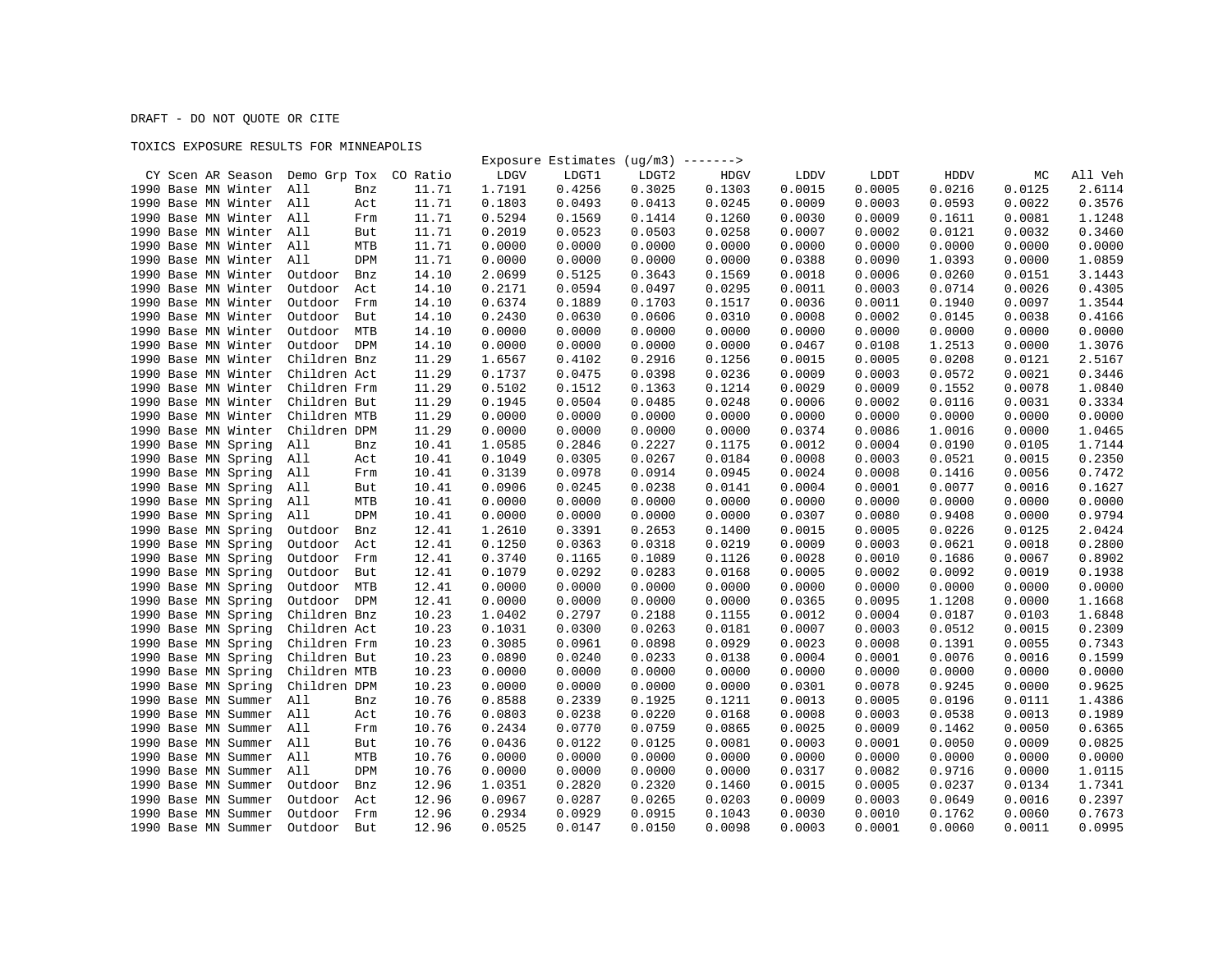|  | 1990 Base MN Summer               | Outdoor MTB  |     | 12.96 | 0.0000 | 0.0000 | 0.0000 | 0.0000 | 0.0000 | 0.0000 | 0.0000 | 0.0000 | 0.0000 |
|--|-----------------------------------|--------------|-----|-------|--------|--------|--------|--------|--------|--------|--------|--------|--------|
|  | 1990 Base MN Summer               | Outdoor DPM  |     | 12.96 | 0.0000 | 0.0000 | 0.0000 | 0.0000 | 0.0382 | 0.0099 | 1.1711 | 0.0000 | 1.2192 |
|  | 1990 Base MN Summer               | Children Bnz |     | 10.65 | 0.8506 | 0.2317 | 0.1907 | 0.1200 | 0.0013 | 0.0004 | 0.0194 | 0.0110 | 1.4250 |
|  | 1990 Base MN Summer               | Children Act |     | 10.65 | 0.0795 | 0.0236 | 0.0218 | 0.0167 | 0.0008 | 0.0003 | 0.0533 | 0.0013 | 0.1970 |
|  | 1990 Base MN Summer               | Children Frm |     | 10.65 | 0.2411 | 0.0763 | 0.0752 | 0.0857 | 0.0024 | 0.0009 | 0.1448 | 0.0049 | 0.6305 |
|  | 1990 Base MN Summer               | Children But |     | 10.65 | 0.0431 | 0.0120 | 0.0124 | 0.0080 | 0.0002 | 0.0001 | 0.0050 | 0.0009 | 0.0817 |
|  | 1990 Base MN Summer               | Children MTB |     | 10.65 | 0.0000 | 0.0000 | 0.0000 | 0.0000 | 0.0000 | 0.0000 | 0.0000 | 0.0000 | 0.0000 |
|  | 1990 Base MN Summer               | Children DPM |     | 10.65 | 0.0000 | 0.0000 | 0.0000 | 0.0000 | 0.0314 | 0.0082 | 0.9624 | 0.0000 | 1.0019 |
|  | 1990 Base MN Fall                 | All          | Bnz | 11.96 | 1.2104 | 0.3191 | 0.2361 | 0.1255 | 0.0013 | 0.0005 | 0.0215 | 0.0116 | 1.9258 |
|  | 1990 Base MN Fall                 | All          | Act | 11.96 | 0.1119 | 0.0335 | 0.0287 | 0.0201 | 0.0008 | 0.0003 | 0.0591 | 0.0016 | 0.2558 |
|  | 1990 Base MN Fall                 | All          | Frm | 11.96 | 0.3267 | 0.1062 | 0.0969 | 0.1028 | 0.0024 | 0.0010 | 0.1605 | 0.0061 | 0.8022 |
|  | 1990 Base MN Fall                 | All          | But | 11.96 | 0.0927 | 0.0264 | 0.0247 | 0.0153 | 0.0004 | 0.0002 | 0.0088 | 0.0018 | 0.1701 |
|  | 1990 Base MN Fall                 | All          | MTB | 11.96 | 0.0000 | 0.0000 | 0.0000 | 0.0000 | 0.0000 | 0.0000 | 0.0000 | 0.0000 | 0.0000 |
|  | 1990 Base MN Fall                 | All          | DPM | 11.96 | 0.0000 | 0.0000 | 0.0000 | 0.0000 | 0.0310 | 0.0094 | 1.0434 | 0.0000 | 1.0838 |
|  | 1990 Base MN Fall                 | Outdoor      | Bnz | 14.40 | 1.4575 | 0.3842 | 0.2843 | 0.1512 | 0.0015 | 0.0006 | 0.0259 | 0.0140 | 2.3189 |
|  | 1990 Base MN Fall                 | Outdoor      | Act | 14.40 | 0.1348 | 0.0403 | 0.0346 | 0.0241 | 0.0009 | 0.0004 | 0.0712 | 0.0020 | 0.3080 |
|  | 1990 Base MN Fall                 | Outdoor      | Frm | 14.40 | 0.3934 | 0.1279 | 0.1167 | 0.1238 | 0.0029 | 0.0012 | 0.1932 | 0.0074 | 0.9659 |
|  | 1990 Base MN Fall                 | Outdoor But  |     | 14.40 | 0.1116 | 0.0318 | 0.0297 | 0.0185 | 0.0005 | 0.0002 | 0.0105 | 0.0021 | 0.2048 |
|  | 1990 Base MN Fall                 | Outdoor MTB  |     | 14.40 | 0.0000 | 0.0000 | 0.0000 | 0.0000 | 0.0000 | 0.0000 | 0.0000 | 0.0000 | 0.0000 |
|  | 1990 Base MN Fall                 | Outdoor DPM  |     | 14.40 | 0.0000 | 0.0000 | 0.0000 | 0.0000 | 0.0373 | 0.0113 | 1.2564 | 0.0000 | 1.3050 |
|  | 1990 Base MN Fall                 | Children Bnz |     | 11.63 | 1.1768 | 0.3102 | 0.2296 | 0.1220 | 0.0012 | 0.0005 | 0.0209 | 0.0113 | 1.8724 |
|  | 1990 Base MN Fall                 | Children Act |     | 11.63 | 0.1088 | 0.0325 | 0.0279 | 0.0195 | 0.0008 | 0.0003 | 0.0575 | 0.0016 | 0.2487 |
|  | 1990 Base MN Fall                 | Children Frm |     |       | 0.3177 | 0.1033 | 0.0942 | 0.1000 | 0.0024 | 0.0010 | 0.1560 | 0.0060 | 0.7799 |
|  |                                   |              |     | 11.63 |        |        |        |        |        |        |        |        |        |
|  | 1990 Base MN Fall                 | Children But |     | 11.63 | 0.0901 | 0.0257 | 0.0240 | 0.0149 | 0.0004 | 0.0002 | 0.0085 | 0.0017 | 0.1654 |
|  | 1990 Base MN Fall                 | Children MTB |     | 11.63 | 0.0000 | 0.0000 | 0.0000 | 0.0000 | 0.0000 | 0.0000 | 0.0000 | 0.0000 | 0.0000 |
|  | 1990 Base MN Fall                 | Children DPM |     | 11.63 | 0.0000 | 0.0000 | 0.0000 | 0.0000 | 0.0301 | 0.0091 | 1.0144 | 0.0000 | 1.0537 |
|  | 1990 Base MN Ann Ave All          |              | Bnz | 11.33 | 1.2117 | 0.3158 | 0.2385 | 0.1236 | 0.0013 | 0.0005 | 0.0205 | 0.0114 | 1.9225 |
|  | 1990 Base MN Ann Ave All          |              | Act | 11.33 | 0.1194 | 0.0343 | 0.0297 | 0.0199 | 0.0008 | 0.0003 | 0.0561 | 0.0017 | 0.2618 |
|  | 1990 Base MN Ann Ave All          |              | Frm | 11.33 | 0.3534 | 0.1095 | 0.1014 | 0.1025 | 0.0026 | 0.0009 | 0.1523 | 0.0062 | 0.8277 |
|  | 1990 Base MN Ann Ave All          |              | But | 11.33 | 0.1072 | 0.0288 | 0.0278 | 0.0158 | 0.0004 | 0.0001 | 0.0084 | 0.0019 | 0.1903 |
|  | 1990 Base MN Ann Ave All          |              | MTB | 11.33 | 0.0000 | 0.0000 | 0.0000 | 0.0000 | 0.0000 | 0.0000 | 0.0000 | 0.0000 | 0.0000 |
|  | 1990 Base MN Ann Ave All          |              | DPM | 11.33 | 0.0000 | 0.0000 | 0.0000 | 0.0000 | 0.0330 | 0.0086 | 0.9987 | 0.0000 | 1.0401 |
|  | 1990 Base MN Ann Ave Outdoor      |              | Bnz | 13.61 | 1.4559 | 0.3794 | 0.2865 | 0.1485 | 0.0016 | 0.0006 | 0.0246 | 0.0137 | 2.3099 |
|  | 1990 Base MN Ann Ave Outdoor      |              | Act | 13.61 | 0.1434 | 0.0412 | 0.0357 | 0.0239 | 0.0010 | 0.0003 | 0.0674 | 0.0020 | 0.3146 |
|  | 1990 Base MN Ann Ave Outdoor Frm  |              |     | 13.61 | 0.4246 | 0.1315 | 0.1218 | 0.1231 | 0.0031 | 0.0011 | 0.1830 | 0.0075 | 0.9944 |
|  | 1990 Base MN Ann Ave Outdoor      |              | But | 13.61 | 0.1288 | 0.0347 | 0.0334 | 0.0190 | 0.0005 | 0.0002 | 0.0101 | 0.0022 | 0.2287 |
|  | 1990 Base MN Ann Ave Outdoor MTB  |              |     | 13.61 | 0.0000 | 0.0000 | 0.0000 | 0.0000 | 0.0000 | 0.0000 | 0.0000 | 0.0000 | 0.0000 |
|  | 1990 Base MN Ann Ave Outdoor DPM  |              |     | 13.61 | 0.0000 | 0.0000 | 0.0000 | 0.0000 | 0.0397 | 0.0104 | 1.1999 | 0.0000 | 1.2497 |
|  | 1990 Base MN Ann Ave Children Bnz |              |     | 11.07 | 1.1811 | 0.3080 | 0.2327 | 0.1208 | 0.0013 | 0.0005 | 0.0200 | 0.0112 | 1.8747 |
|  | 1990 Base MN Ann Ave Children Act |              |     | 11.07 | 0.1163 | 0.0334 | 0.0289 | 0.0195 | 0.0008 | 0.0003 | 0.0548 | 0.0016 | 0.2553 |
|  | 1990 Base MN Ann Ave Children Frm |              |     | 11.07 | 0.3444 | 0.1067 | 0.0989 | 0.1000 | 0.0025 | 0.0009 | 0.1488 | 0.0061 | 0.8072 |
|  | 1990 Base MN Ann Ave Children But |              |     | 11.07 | 0.1042 | 0.0280 | 0.0270 | 0.0154 | 0.0004 | 0.0001 | 0.0082 | 0.0018 | 0.1851 |
|  | 1990 Base MN Ann Ave Children MTB |              |     | 11.07 | 0.0000 | 0.0000 | 0.0000 | 0.0000 | 0.0000 | 0.0000 | 0.0000 | 0.0000 | 0.0000 |
|  | 1990 Base MN Ann Ave Children DPM |              |     | 11.07 | 0.0000 | 0.0000 | 0.0000 | 0.0000 | 0.0322 | 0.0084 | 0.9757 | 0.0000 | 1.0162 |
|  | 1996 Base MN Winter All           |              | Bnz | 11.71 | 1.1531 | 0.5060 | 0.3702 | 0.1097 | 0.0007 | 0.0006 | 0.0231 | 0.0133 | 2.1768 |
|  | 1996 Base MN Winter All           |              | Act | 11.71 | 0.2300 | 0.1158 | 0.1049 | 0.0415 | 0.0004 | 0.0004 | 0.0635 | 0.0049 | 0.5615 |
|  | 1996 Base MN Winter All           |              | Frm | 11.71 | 0.3376 | 0.1764 | 0.1792 | 0.1142 | 0.0014 | 0.0012 | 0.1724 | 0.0104 | 0.9928 |
|  | 1996 Base MN Winter All           |              | But | 11.71 | 0.1035 | 0.0480 | 0.0549 | 0.0231 | 0.0003 | 0.0003 | 0.0129 | 0.0042 | 0.2473 |
|  | 1996 Base MN Winter All           |              | MTB | 11.71 | 0.0000 | 0.0000 | 0.0000 | 0.0000 | 0.0000 | 0.0000 | 0.0000 | 0.0000 | 0.0000 |
|  | 1996 Base MN Winter All           |              | DPM | 11.71 | 0.0000 | 0.0000 | 0.0000 | 0.0000 | 0.0136 | 0.0095 | 0.9061 | 0.0000 | 0.9292 |
|  | 1996 Base MN Winter               | Outdoor      | Bnz | 14.10 | 1.3884 | 0.6093 | 0.4457 | 0.1321 | 0.0009 | 0.0008 | 0.0279 | 0.0161 | 2.6211 |
|  |                                   |              |     |       |        |        |        |        |        |        |        |        |        |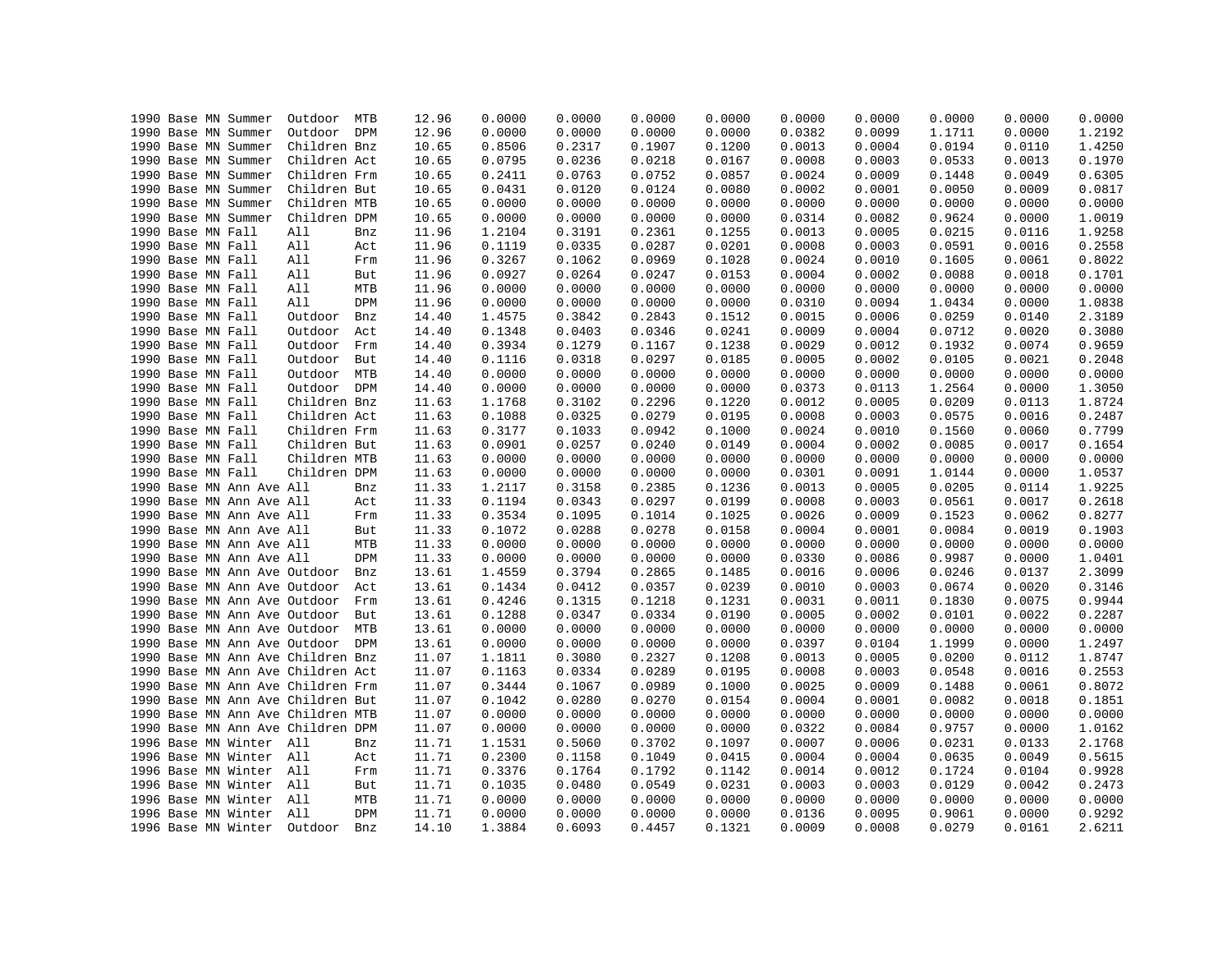| 1996 Base MN Winter | Outdoor<br>Act    | 14.10 | 0.2769 | 0.1394 | 0.1263 | 0.0500 | 0.0005 | 0.0005 | 0.0764 | 0.0059 | 0.6761 |
|---------------------|-------------------|-------|--------|--------|--------|--------|--------|--------|--------|--------|--------|
| 1996 Base MN Winter | Outdoor<br>Frm    | 14.10 | 0.4065 | 0.2124 | 0.2158 | 0.1375 | 0.0017 | 0.0015 | 0.2076 | 0.0125 | 1.1954 |
| 1996 Base MN Winter | Outdoor<br>But    | 14.10 | 0.1246 | 0.0578 | 0.0662 | 0.0278 | 0.0004 | 0.0003 | 0.0155 | 0.0050 | 0.2977 |
| 1996 Base MN Winter | Outdoor<br>MTB    | 14.10 | 0.0000 | 0.0000 | 0.0000 | 0.0000 | 0.0000 | 0.0000 | 0.0000 | 0.0000 | 0.0000 |
| 1996 Base MN Winter | Outdoor DPM       | 14.10 | 0.0000 | 0.0000 | 0.0000 | 0.0000 | 0.0164 | 0.0114 | 1.0911 | 0.0000 | 1.1189 |
| 1996 Base MN Winter | Children Bnz      | 11.29 | 1.1112 | 0.4877 | 0.3567 | 0.1057 | 0.0007 | 0.0006 | 0.0223 | 0.0128 | 2.0979 |
| 1996 Base MN Winter | Children Act      | 11.29 | 0.2216 | 0.1116 | 0.1011 | 0.0400 | 0.0004 | 0.0004 | 0.0612 | 0.0047 | 0.5411 |
| 1996 Base MN Winter | Children Frm      | 11.29 | 0.3253 | 0.1700 | 0.1727 | 0.1101 | 0.0013 | 0.0012 | 0.1661 | 0.0100 | 0.9568 |
| 1996 Base MN Winter | Children But      | 11.29 | 0.0998 | 0.0463 | 0.0530 | 0.0222 | 0.0003 | 0.0003 | 0.0124 | 0.0040 | 0.2383 |
| 1996 Base MN Winter | Children MTB      | 11.29 | 0.0000 | 0.0000 | 0.0000 | 0.0000 | 0.0000 | 0.0000 | 0.0000 | 0.0000 | 0.0000 |
| 1996 Base MN Winter | Children DPM      | 11.29 | 0.0000 | 0.0000 | 0.0000 | 0.0000 | 0.0131 | 0.0091 | 0.8733 | 0.0000 | 0.8955 |
| 1996 Base MN Spring | All<br>Bnz        | 10.41 | 0.5881 | 0.2717 | 0.2267 | 0.0958 | 0.0006 | 0.0006 | 0.0195 | 0.0110 | 1.2140 |
| 1996 Base MN Spring | All<br>Act        | 10.41 | 0.1246 | 0.0637 | 0.0614 | 0.0307 | 0.0004 | 0.0003 | 0.0534 | 0.0034 | 0.3379 |
| 1996 Base MN Spring | All<br>Frm        | 10.41 | 0.1585 | 0.0854 | 0.0952 | 0.0790 | 0.0012 | 0.0011 | 0.1449 | 0.0067 | 0.5720 |
| 1996 Base MN Spring | All<br>But        | 10.41 | 0.0390 | 0.0185 | 0.0215 | 0.0116 | 0.0002 | 0.0002 | 0.0079 | 0.0020 | 0.1009 |
| 1996 Base MN Spring | All<br>MTB        | 10.41 | 0.0000 | 0.0000 | 0.0000 | 0.0000 | 0.0000 | 0.0000 | 0.0000 | 0.0000 | 0.0000 |
| 1996 Base MN Spring | All<br><b>DPM</b> | 10.41 | 0.0000 | 0.0000 | 0.0000 | 0.0000 | 0.0121 | 0.0084 | 0.8056 | 0.0000 | 0.8262 |
| 1996 Base MN Spring | Outdoor<br>Bnz    | 12.41 | 0.7006 | 0.3237 | 0.2701 | 0.1142 | 0.0008 | 0.0007 | 0.0232 | 0.0131 | 1.4463 |
| 1996 Base MN Spring | Outdoor<br>Act    | 12.41 | 0.1484 | 0.0759 | 0.0732 | 0.0366 | 0.0005 | 0.0004 | 0.0636 | 0.0040 | 0.4026 |
| 1996 Base MN Spring | Outdoor<br>Frm    | 12.41 | 0.1889 | 0.1017 | 0.1134 | 0.0942 | 0.0015 | 0.0013 | 0.1726 | 0.0080 | 0.6815 |
| 1996 Base MN Spring | Outdoor<br>But    | 12.41 | 0.0465 | 0.0220 | 0.0256 | 0.0139 | 0.0002 | 0.0002 | 0.0094 | 0.0023 | 0.1202 |
| 1996 Base MN Spring | Outdoor<br>MTB    | 12.41 | 0.0000 | 0.0000 | 0.0000 | 0.0000 | 0.0000 | 0.0000 | 0.0000 | 0.0000 | 0.0000 |
| 1996 Base MN Spring | Outdoor<br>DPM    | 12.41 | 0.0000 | 0.0000 | 0.0000 | 0.0000 | 0.0144 | 0.0100 | 0.9598 | 0.0000 | 0.9843 |
| 1996 Base MN Spring | Children Bnz      | 10.23 | 0.5779 | 0.2670 | 0.2228 | 0.0942 | 0.0006 | 0.0005 | 0.0191 | 0.0108 | 1.1930 |
| 1996 Base MN Spring | Children Act      | 10.23 | 0.1224 | 0.0626 | 0.0604 | 0.0302 | 0.0004 | 0.0003 | 0.0524 | 0.0033 | 0.3321 |
| 1996 Base MN Spring | Children Frm      | 10.23 | 0.1558 | 0.0839 | 0.0936 | 0.0777 | 0.0012 | 0.0011 | 0.1424 | 0.0066 | 0.5622 |
|                     | Children But      | 10.23 | 0.0383 |        |        |        | 0.0002 | 0.0002 | 0.0078 |        | 0.0991 |
| 1996 Base MN Spring |                   |       |        | 0.0181 | 0.0211 | 0.0114 |        |        |        | 0.0019 |        |
| 1996 Base MN Spring | Children MTB      | 10.23 | 0.0000 | 0.0000 | 0.0000 | 0.0000 | 0.0000 | 0.0000 | 0.0000 | 0.0000 | 0.0000 |
| 1996 Base MN Spring | Children DPM      | 10.23 | 0.0000 | 0.0000 | 0.0000 | 0.0000 | 0.0119 | 0.0083 | 0.7917 | 0.0000 | 0.8119 |
| 1996 Base MN Summer | All<br>Bnz        | 10.76 | 0.4674 | 0.2100 | 0.1838 | 0.0998 | 0.0007 | 0.0006 | 0.0201 | 0.0119 | 0.9943 |
| 1996 Base MN Summer | All<br>Act        | 10.76 | 0.0849 | 0.0435 | 0.0457 | 0.0271 | 0.0004 | 0.0004 | 0.0551 | 0.0029 | 0.2599 |
| 1996 Base MN Summer | All<br>Frm        | 10.76 | 0.1089 | 0.0590 | 0.0723 | 0.0702 | 0.0013 | 0.0011 | 0.1497 | 0.0057 | 0.4681 |
| 1996 Base MN Summer | All<br>But        | 10.76 | 0.0167 | 0.0080 | 0.0104 | 0.0065 | 0.0001 | 0.0001 | 0.0051 | 0.0010 | 0.0481 |
| 1996 Base MN Summer | All<br>MTB        | 10.76 | 0.0000 | 0.0000 | 0.0000 | 0.0000 | 0.0000 | 0.0000 | 0.0000 | 0.0000 | 0.0000 |
| 1996 Base MN Summer | All<br><b>DPM</b> | 10.76 | 0.0000 | 0.0000 | 0.0000 | 0.0000 | 0.0125 | 0.0087 | 0.8320 | 0.0000 | 0.8532 |
| 1996 Base MN Summer | Outdoor<br>Bnz    | 12.96 | 0.5634 | 0.2532 | 0.2216 | 0.1203 | 0.0008 | 0.0007 | 0.0242 | 0.0143 | 1.1985 |
| 1996 Base MN Summer | Outdoor<br>Act    | 12.96 | 0.1023 | 0.0525 | 0.0550 | 0.0327 | 0.0005 | 0.0004 | 0.0664 | 0.0034 | 0.3133 |
| 1996 Base MN Summer | Outdoor<br>Frm    | 12.96 | 0.1312 | 0.0711 | 0.0871 | 0.0847 | 0.0015 | 0.0013 | 0.1804 | 0.0068 | 0.5643 |
| 1996 Base MN Summer | Outdoor<br>But    | 12.96 | 0.0201 | 0.0097 | 0.0126 | 0.0079 | 0.0002 | 0.0001 | 0.0062 | 0.0013 | 0.0580 |
| 1996 Base MN Summer | Outdoor<br>MTB    | 12.96 | 0.0000 | 0.0000 | 0.0000 | 0.0000 | 0.0000 | 0.0000 | 0.0000 | 0.0000 | 0.0000 |
| 1996 Base MN Summer | Outdoor<br>DPM    | 12.96 | 0.0000 | 0.0000 | 0.0000 | 0.0000 | 0.0151 | 0.0105 | 1.0029 | 0.0000 | 1.0284 |
| 1996 Base MN Summer | Children Bnz      | 10.65 | 0.4630 | 0.2080 | 0.1821 | 0.0988 | 0.0007 | 0.0006 | 0.0199 | 0.0118 | 0.9849 |
| 1996 Base MN Summer | Children Act      | 10.65 | 0.0841 | 0.0431 | 0.0452 | 0.0269 | 0.0004 | 0.0004 | 0.0546 | 0.0028 | 0.2575 |
| 1996 Base MN Summer | Children Frm      | 10.65 | 0.1078 | 0.0584 | 0.0716 | 0.0696 | 0.0013 | 0.0011 | 0.1482 | 0.0056 | 0.4637 |
| 1996 Base MN Summer | Children But      | 10.65 | 0.0165 | 0.0080 | 0.0103 | 0.0065 | 0.0001 | 0.0001 | 0.0051 | 0.0010 | 0.0476 |
| 1996 Base MN Summer | Children MTB      | 10.65 | 0.0000 | 0.0000 | 0.0000 | 0.0000 | 0.0000 | 0.0000 | 0.0000 | 0.0000 | 0.0000 |
| 1996 Base MN Summer | Children DPM      | 10.65 | 0.0000 | 0.0000 | 0.0000 | 0.0000 | 0.0124 | 0.0086 | 0.8241 | 0.0000 | 0.8451 |
| 1996 Base MN Fall   | All<br>Bnz        | 11.96 | 0.6444 | 0.2766 | 0.2175 | 0.0962 | 0.0007 | 0.0006 | 0.0211 | 0.0118 | 1.2689 |
| 1996 Base MN Fall   | All<br>Act        | 11.96 | 0.1031 | 0.0540 | 0.0553 | 0.0294 | 0.0004 | 0.0004 | 0.0578 | 0.0034 | 0.3037 |
| 1996 Base MN Fall   | All<br>Frm        | 11.96 | 0.1514 | 0.0824 | 0.0926 | 0.0800 | 0.0014 | 0.0012 | 0.1568 | 0.0072 | 0.5731 |
| 1996 Base MN Fall   | All<br>But        | 11.96 | 0.0335 | 0.0169 | 0.0198 | 0.0117 | 0.0002 | 0.0002 | 0.0086 | 0.0021 | 0.0930 |
|                     |                   |       |        |        |        |        |        |        |        |        |        |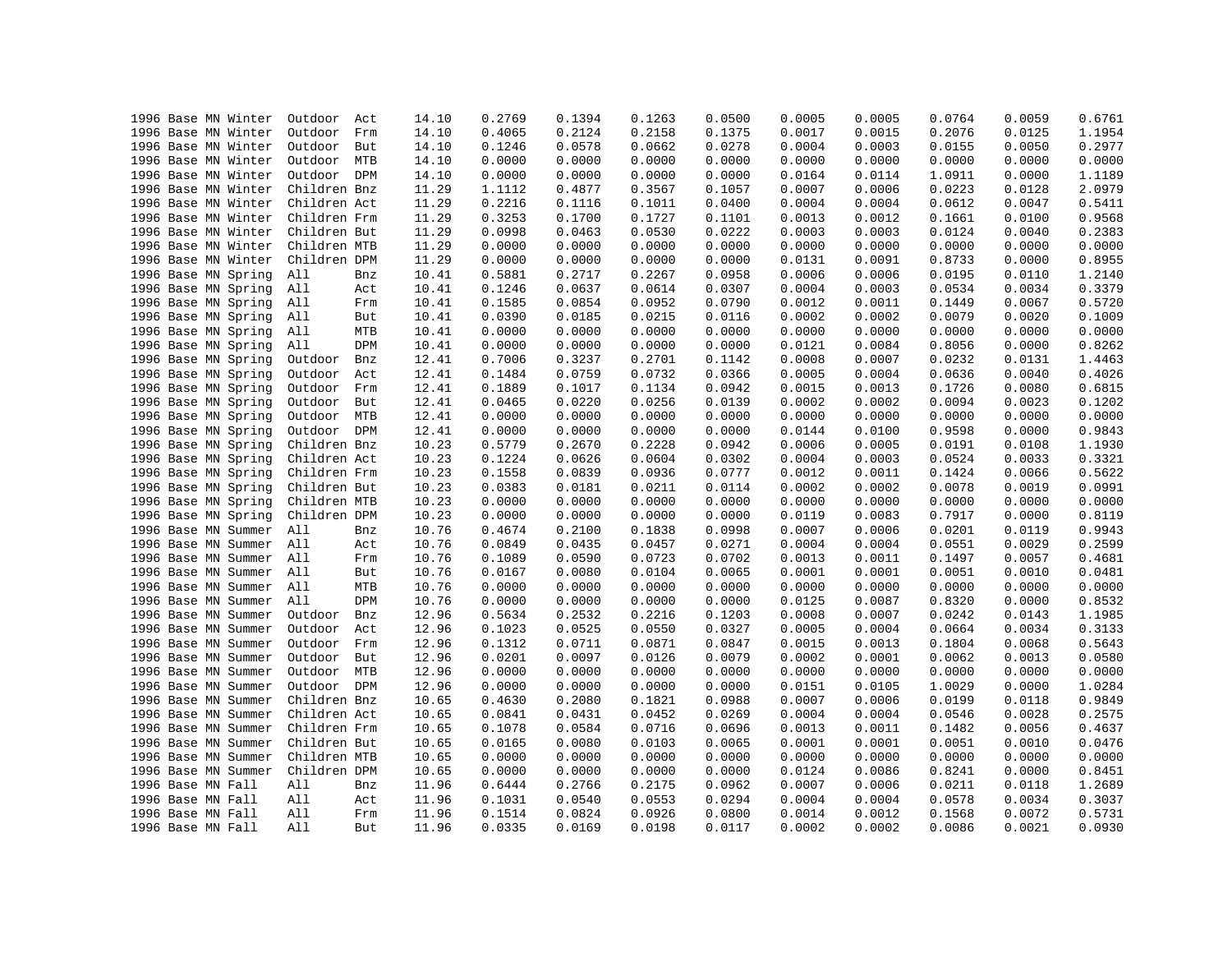|  | 1996 Base MN Fall |                          | All                               | MTB | 11.96 | 0.0000 | 0.0000 | 0.0000 | 0.0000 | 0.0000 | 0.0000 | 0.0000 | 0.0000 | 0.0000 |
|--|-------------------|--------------------------|-----------------------------------|-----|-------|--------|--------|--------|--------|--------|--------|--------|--------|--------|
|  | 1996 Base MN Fall |                          | All                               | DPM | 11.96 | 0.0000 | 0.0000 | 0.0000 | 0.0000 | 0.0135 | 0.0091 | 0.8321 | 0.0000 | 0.8547 |
|  | 1996 Base MN Fall |                          | Outdoor                           | Bnz | 14.40 | 0.7759 | 0.3331 | 0.2619 | 0.1158 | 0.0009 | 0.0008 | 0.0254 | 0.0142 | 1.5279 |
|  | 1996 Base MN Fall |                          | Outdoor                           | Act | 14.40 | 0.1241 | 0.0650 | 0.0666 | 0.0353 | 0.0005 | 0.0005 | 0.0695 | 0.0041 | 0.3657 |
|  | 1996 Base MN Fall |                          | Outdoor                           | Frm | 14.40 | 0.1823 | 0.0993 | 0.1115 | 0.0963 | 0.0017 | 0.0015 | 0.1888 | 0.0087 | 0.6901 |
|  | 1996 Base MN Fall |                          | Outdoor                           | But | 14.40 | 0.0404 | 0.0203 | 0.0238 | 0.0141 | 0.0003 | 0.0002 | 0.0103 | 0.0025 | 0.1120 |
|  | 1996 Base MN Fall |                          | Outdoor MTB                       |     | 14.40 | 0.0000 | 0.0000 | 0.0000 | 0.0000 | 0.0000 | 0.0000 | 0.0000 | 0.0000 | 0.0000 |
|  | 1996 Base MN Fall |                          | Outdoor DPM                       |     | 14.40 | 0.0000 | 0.0000 | 0.0000 | 0.0000 | 0.0162 | 0.0110 | 1.0020 | 0.0000 | 1.0292 |
|  | 1996 Base MN Fall |                          | Children Bnz                      |     | 11.63 | 0.6265 | 0.2689 | 0.2115 | 0.0935 | 0.0007 | 0.0006 | 0.0205 | 0.0114 | 1.2337 |
|  | 1996 Base MN Fall |                          | Children Act                      |     | 11.63 | 0.1002 | 0.0525 | 0.0538 | 0.0285 | 0.0004 | 0.0004 | 0.0562 | 0.0033 | 0.2953 |
|  | 1996 Base MN Fall |                          | Children Frm                      |     | 11.63 | 0.1472 | 0.0801 | 0.0901 | 0.0778 | 0.0014 | 0.0012 | 0.1525 | 0.0070 | 0.5572 |
|  | 1996 Base MN Fall |                          | Children But                      |     | 11.63 | 0.0326 | 0.0164 | 0.0192 | 0.0114 | 0.0002 | 0.0002 | 0.0083 | 0.0020 | 0.0905 |
|  | 1996 Base MN Fall |                          | Children MTB                      |     | 11.63 | 0.0000 | 0.0000 | 0.0000 | 0.0000 | 0.0000 | 0.0000 | 0.0000 | 0.0000 | 0.0000 |
|  | 1996 Base MN Fall |                          | Children DPM                      |     | 11.63 | 0.0000 | 0.0000 | 0.0000 | 0.0000 | 0.0131 | 0.0089 | 0.8090 | 0.0000 | 0.8310 |
|  |                   | 1996 Base MN Ann Ave All |                                   | Bnz | 11.33 | 0.7132 | 0.3161 | 0.2496 | 0.1004 | 0.0007 | 0.0006 | 0.0209 | 0.0120 | 1.4135 |
|  |                   | 1996 Base MN Ann Ave All |                                   | Act | 11.33 | 0.1356 | 0.0692 | 0.0668 | 0.0322 | 0.0004 | 0.0004 | 0.0574 | 0.0036 | 0.3658 |
|  |                   | 1996 Base MN Ann Ave All |                                   | Frm | 11.33 | 0.1891 | 0.1008 | 0.1098 | 0.0859 | 0.0013 | 0.0012 | 0.1559 | 0.0075 | 0.6515 |
|  |                   | 1996 Base MN Ann Ave All |                                   | But | 11.33 | 0.0482 | 0.0229 | 0.0267 | 0.0132 | 0.0002 | 0.0002 | 0.0086 | 0.0023 | 0.1223 |
|  |                   | 1996 Base MN Ann Ave All |                                   | MTB | 11.33 | 0.0000 | 0.0000 | 0.0000 | 0.0000 | 0.0000 | 0.0000 | 0.0000 | 0.0000 | 0.0000 |
|  |                   | 1996 Base MN Ann Ave All |                                   | DPM | 11.33 | 0.0000 | 0.0000 | 0.0000 | 0.0000 | 0.0129 | 0.0089 | 0.8440 | 0.0000 | 0.8658 |
|  |                   |                          | 1996 Base MN Ann Ave Outdoor      | Bnz | 13.61 | 0.8571 | 0.3798 | 0.2998 | 0.1206 | 0.0008 | 0.0007 | 0.0252 | 0.0144 | 1.6985 |
|  |                   |                          | 1996 Base MN Ann Ave Outdoor      | Act | 13.61 | 0.1629 | 0.0832 | 0.0803 | 0.0387 | 0.0005 | 0.0004 | 0.0690 | 0.0044 | 0.4394 |
|  |                   |                          | 1996 Base MN Ann Ave Outdoor      | Frm | 13.61 | 0.2272 | 0.1211 | 0.1320 | 0.1032 | 0.0016 | 0.0014 | 0.1874 | 0.0090 | 0.7828 |
|  |                   |                          | 1996 Base MN Ann Ave Outdoor      | But | 13.61 | 0.0579 | 0.0275 | 0.0320 | 0.0159 | 0.0003 | 0.0002 | 0.0104 | 0.0028 | 0.1470 |
|  |                   |                          |                                   |     |       |        |        |        |        |        |        |        |        |        |
|  |                   |                          | 1996 Base MN Ann Ave Outdoor      | MTB | 13.61 | 0.0000 | 0.0000 | 0.0000 | 0.0000 | 0.0000 | 0.0000 | 0.0000 | 0.0000 | 0.0000 |
|  |                   |                          | 1996 Base MN Ann Ave Outdoor DPM  |     | 13.61 | 0.0000 | 0.0000 | 0.0000 | 0.0000 | 0.0155 | 0.0107 | 1.0139 | 0.0000 | 1.0402 |
|  |                   |                          | 1996 Base MN Ann Ave Children Bnz |     | 11.07 | 0.6947 | 0.3079 | 0.2433 | 0.0981 | 0.0007 | 0.0006 | 0.0205 | 0.0117 | 1.3774 |
|  |                   |                          | 1996 Base MN Ann Ave Children Act |     | 11.07 | 0.1321 | 0.0674 | 0.0651 | 0.0314 | 0.0004 | 0.0004 | 0.0561 | 0.0035 | 0.3565 |
|  |                   |                          | 1996 Base MN Ann Ave Children Frm |     | 11.07 | 0.1840 | 0.0981 | 0.1070 | 0.0838 | 0.0013 | 0.0011 | 0.1523 | 0.0073 | 0.6350 |
|  |                   |                          | 1996 Base MN Ann Ave Children But |     | 11.07 | 0.0468 | 0.0222 | 0.0259 | 0.0129 | 0.0002 | 0.0002 | 0.0084 | 0.0023 | 0.1189 |
|  |                   |                          | 1996 Base MN Ann Ave Children MTB |     | 11.07 | 0.0000 | 0.0000 | 0.0000 | 0.0000 | 0.0000 | 0.0000 | 0.0000 | 0.0000 | 0.0000 |
|  |                   |                          | 1996 Base MN Ann Ave Children DPM |     | 11.07 | 0.0000 | 0.0000 | 0.0000 | 0.0000 | 0.0126 | 0.0087 | 0.8245 | 0.0000 | 0.8459 |
|  |                   | 2007 Base MN Winter All  |                                   | Bnz | 11.71 | 0.4313 | 0.6353 | 0.4301 | 0.0655 | 0.0002 | 0.0004 | 0.0127 | 0.0103 | 1.5857 |
|  |                   | 2007 Base MN Winter All  |                                   | Act | 11.71 | 0.0684 | 0.1225 | 0.0864 | 0.0197 | 0.0001 | 0.0002 | 0.0348 | 0.0038 | 0.3359 |
|  |                   | 2007 Base MN Winter All  |                                   | Frm | 11.71 | 0.0988 | 0.1761 | 0.1239 | 0.0394 | 0.0003 | 0.0007 | 0.0945 | 0.0080 | 0.5417 |
|  |                   | 2007 Base MN Winter      | All                               | But | 11.71 | 0.0399 | 0.0632 | 0.0399 | 0.0067 | 0.0001 | 0.0002 | 0.0071 | 0.0032 | 0.1602 |
|  |                   | 2007 Base MN Winter All  |                                   | MTB | 11.71 | 0.0000 | 0.0000 | 0.0000 | 0.0000 | 0.0000 | 0.0000 | 0.0000 | 0.0000 | 0.0000 |
|  |                   | 2007 Base MN Winter      | All                               | DPM | 11.71 | 0.0000 | 0.0000 | 0.0000 | 0.0000 | 0.0040 | 0.0055 | 0.4349 | 0.0000 | 0.4444 |
|  |                   | 2007 Base MN Winter      | Outdoor                           | Bnz | 14.10 | 0.5193 | 0.7649 | 0.5179 | 0.0788 | 0.0002 | 0.0004 | 0.0153 | 0.0124 | 1.9093 |
|  |                   | 2007 Base MN Winter      | Outdoor                           | Act | 14.10 | 0.0824 | 0.1475 | 0.1041 | 0.0237 | 0.0001 | 0.0003 | 0.0419 | 0.0046 | 0.4045 |
|  |                   | 2007 Base MN Winter      | Outdoor                           | Frm | 14.10 | 0.1189 | 0.2121 | 0.1492 | 0.0475 | 0.0004 | 0.0009 | 0.1138 | 0.0097 | 0.6523 |
|  |                   | 2007 Base MN Winter      | Outdoor                           | But | 14.10 | 0.0480 | 0.0761 | 0.0481 | 0.0080 | 0.0001 | 0.0002 | 0.0085 | 0.0039 | 0.1929 |
|  |                   | 2007 Base MN Winter      | Outdoor MTB                       |     | 14.10 | 0.0000 | 0.0000 | 0.0000 | 0.0000 | 0.0000 | 0.0000 | 0.0000 | 0.0000 | 0.0000 |
|  |                   | 2007 Base MN Winter      | Outdoor DPM                       |     | 14.10 | 0.0000 | 0.0000 | 0.0000 | 0.0000 | 0.0048 | 0.0067 | 0.5237 | 0.0000 | 0.5351 |
|  |                   | 2007 Base MN Winter      | Children Bnz                      |     | 11.29 | 0.4156 | 0.6122 | 0.4145 | 0.0631 | 0.0002 | 0.0004 | 0.0122 | 0.0099 | 1.5282 |
|  |                   | 2007 Base MN Winter      | Children Act                      |     | 11.29 | 0.0659 | 0.1180 | 0.0833 | 0.0190 | 0.0001 | 0.0002 | 0.0335 | 0.0036 | 0.3237 |
|  |                   | 2007 Base MN Winter      | Children Frm                      |     | 11.29 | 0.0952 | 0.1697 | 0.1194 | 0.0380 | 0.0003 | 0.0007 | 0.0910 | 0.0077 | 0.5221 |
|  |                   | 2007 Base MN Winter      | Children But                      |     | 11.29 | 0.0385 | 0.0609 | 0.0385 | 0.0064 | 0.0001 | 0.0002 | 0.0068 | 0.0031 | 0.1544 |
|  |                   | 2007 Base MN Winter      | Children MTB                      |     | 11.29 | 0.0000 | 0.0000 | 0.0000 | 0.0000 | 0.0000 | 0.0000 | 0.0000 | 0.0000 | 0.0000 |
|  |                   | 2007 Base MN Winter      | Children DPM                      |     | 11.29 | 0.0000 | 0.0000 | 0.0000 | 0.0000 | 0.0038 | 0.0053 | 0.4191 | 0.0000 | 0.4283 |
|  |                   | 2007 Base MN Spring      | All                               | Bnz | 10.41 | 0.2480 | 0.3366 | 0.2258 | 0.0529 | 0.0002 | 0.0003 | 0.0109 | 0.0085 | 0.8831 |
|  |                   |                          |                                   |     |       |        |        |        |        |        |        |        |        |        |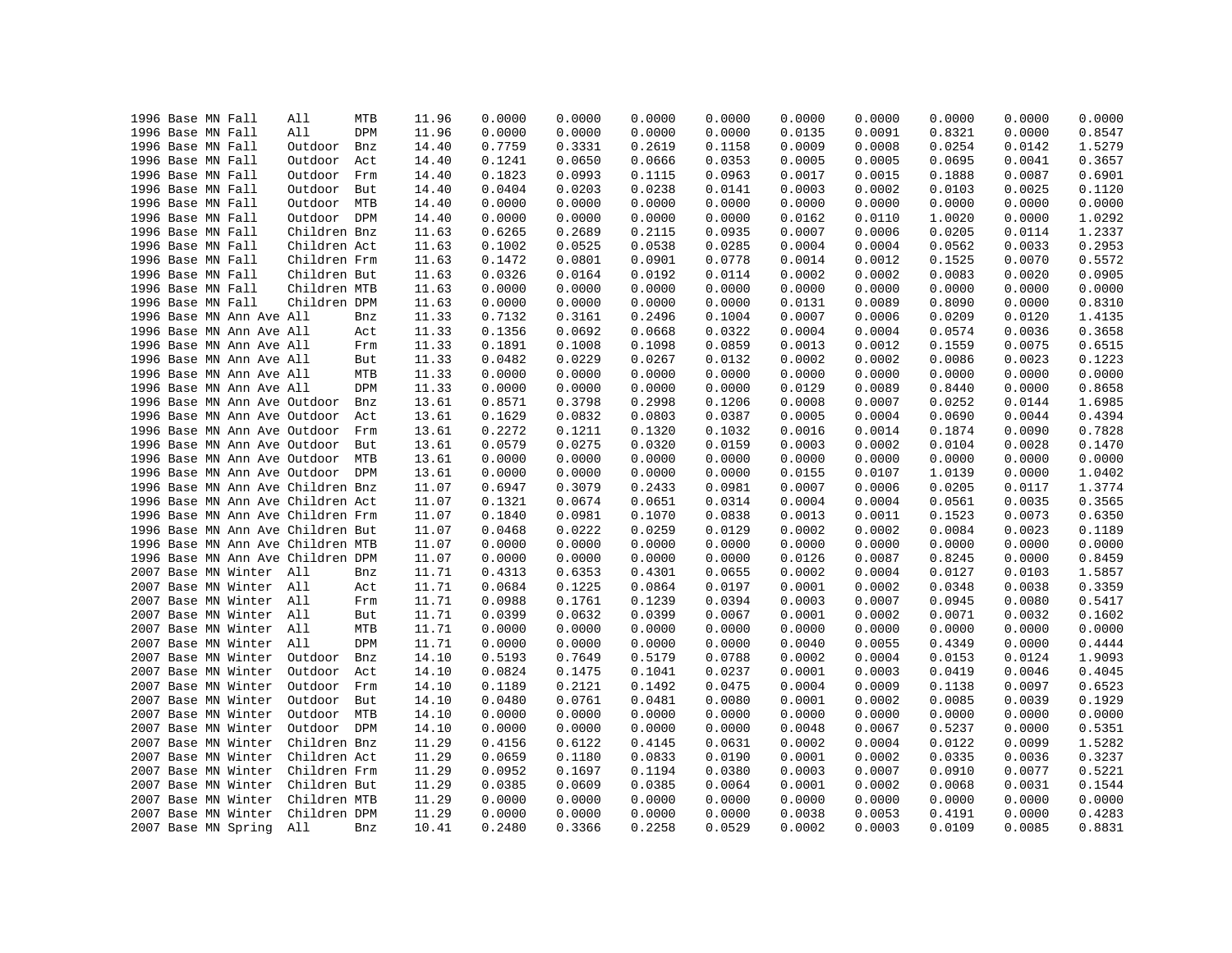| 2007 Base MN Spring |     | All<br>All   | Act | 10.41<br>10.41 | 0.0434<br>0.0514 | 0.0682<br>0.0805 | 0.0473<br>0.0564 | 0.0144<br>0.0272 | 0.0001<br>0.0003 | 0.0002<br>0.0006 | 0.0299<br>0.0811 | 0.0026<br>0.0052 | 0.2061<br>0.3027 |
|---------------------|-----|--------------|-----|----------------|------------------|------------------|------------------|------------------|------------------|------------------|------------------|------------------|------------------|
| 2007 Base MN Spring |     |              | Frm |                |                  |                  |                  |                  |                  |                  |                  |                  | 0.0710           |
| 2007 Base MN Spring |     | All          | But | 10.41          | 0.0185           | 0.0266           | 0.0165           | 0.0033           | 0.0000           | 0.0001           | 0.0044           | 0.0015           |                  |
| 2007 Base MN Spring |     | All          | MTB | 10.41          | 0.0000           | 0.0000           | 0.0000           | 0.0000           | 0.0000           | 0.0000           | 0.0000           | 0.0000           | 0.0000           |
| 2007 Base MN Spring |     | All          | DPM | 10.41          | 0.0000           | 0.0000           | 0.0000           | 0.0000           | 0.0035           | 0.0049           | 0.3867           | 0.0000           | 0.3951           |
| 2007 Base MN Spring |     | Outdoor      | Bnz | 12.41          | 0.2954           | 0.4011           | 0.2690           | 0.0630           | 0.0002           | 0.0004           | 0.0130           | 0.0101           | 1.0521           |
| 2007 Base MN Spring |     | Outdoor      | Act | 12.41          | 0.0518           | 0.0813           | 0.0564           | 0.0171           | 0.0001           | 0.0002           | 0.0356           | 0.0031           | 0.2455           |
| 2007 Base MN Spring |     | Outdoor      | Frm | 12.41          | 0.0612           | 0.0959           | 0.0672           | 0.0324           | 0.0004           | 0.0007           | 0.0966           | 0.0062           | 0.3606           |
| 2007 Base MN Spring |     | Outdoor But  |     | 12.41          | 0.0220           | 0.0317           | 0.0196           | 0.0040           | 0.0001           | 0.0001           | 0.0053           | 0.0018           | 0.0846           |
| 2007 Base MN Spring |     | Outdoor MTB  |     | 12.41          | 0.0000           | 0.0000           | 0.0000           | 0.0000           | 0.0000           | 0.0000           | 0.0000           | 0.0000           | 0.0000           |
| 2007 Base MN Spring |     | Outdoor DPM  |     | 12.41          | 0.0000           | 0.0000           | 0.0000           | 0.0000           | 0.0042           | 0.0059           | 0.4607           | 0.0000           | 0.4707           |
| 2007 Base MN Spring |     | Children Bnz |     | 10.23          | 0.2437           | 0.3308           | 0.2219           | 0.0519           | 0.0002           | 0.0003           | 0.0107           | 0.0083           | 0.8678           |
| 2007 Base MN Spring |     | Children Act |     | 10.23          | 0.0427           | 0.0670           | 0.0465           | 0.0141           | 0.0001           | 0.0002           | 0.0294           | 0.0026           | 0.2025           |
| 2007 Base MN Spring |     | Children Frm |     | 10.23          | 0.0505           | 0.0791           | 0.0554           | 0.0267           | 0.0003           | 0.0006           | 0.0797           | 0.0051           | 0.2974           |
| 2007 Base MN Spring |     | Children But |     | 10.23          | 0.0182           | 0.0262           | 0.0162           | 0.0033           | 0.0000           | 0.0001           | 0.0043           | 0.0015           | 0.0698           |
| 2007 Base MN Spring |     | Children MTB |     | 10.23          | 0.0000           | 0.0000           | 0.0000           | 0.0000           | 0.0000           | 0.0000           | 0.0000           | 0.0000           | 0.0000           |
| 2007 Base MN Spring |     | Children DPM |     | 10.23          | 0.0000           | 0.0000           | 0.0000           | 0.0000           | 0.0035           | 0.0048           | 0.3800           | 0.0000           | 0.3883           |
| 2007 Base MN Summer | All |              | Bnz | 10.76          | 0.2202           | 0.2693           | 0.1759           | 0.0542           | 0.0002           | 0.0003           | 0.0113           | 0.0092           | 0.7406           |
| 2007 Base MN Summer |     | All          | Act | 10.76          | 0.0307           | 0.0463           | 0.0321           | 0.0117           | 0.0001           | 0.0002           | 0.0309           | 0.0022           | 0.1542           |
| 2007 Base MN Summer | All |              | Frm | 10.76          | 0.0363           | 0.0545           | 0.0382           | 0.0225           | 0.0003           | 0.0006           | 0.0838           | 0.0044           | 0.2406           |
| 2007 Base MN Summer |     | All          | But | 10.76          | 0.0082           | 0.0114           | 0.0071           | 0.0017           | 0.0000           | 0.0001           | 0.0029           | 0.0008           | 0.0322           |
| 2007 Base MN Summer | All |              | MTB | 10.76          | 0.0000           | 0.0000           | 0.0000           | 0.0000           | 0.0000           | 0.0000           | 0.0000           | 0.0000           | 0.0000           |
| 2007 Base MN Summer |     | All          | DPM | 10.76          | 0.0000           | 0.0000           | 0.0000           | 0.0000           | 0.0036           | 0.0051           | 0.3993           | 0.0000           | 0.4080           |
| 2007 Base MN Summer |     | Outdoor      | Bnz | 12.96          | 0.2655           | 0.3246           | 0.2120           | 0.0653           | 0.0002           | 0.0004           | 0.0136           | 0.0111           | 0.8927           |
| 2007 Base MN Summer |     | Outdoor      | Act | 12.96          | 0.0370           | 0.0558           | 0.0387           | 0.0142           | 0.0001           | 0.0002           | 0.0372           | 0.0027           | 0.1858           |
| 2007 Base MN Summer |     | Outdoor      | Frm | 12.96          | 0.0438           | 0.0657           | 0.0460           | 0.0271           | 0.0004           | 0.0007           | 0.1010           | 0.0053           | 0.2900           |
| 2007 Base MN Summer |     | Outdoor      | But | 12.96          | 0.0099           | 0.0138           | 0.0085           | 0.0021           | 0.0000           | 0.0001           | 0.0035           | 0.0010           | 0.0388           |
| 2007 Base MN Summer |     | Outdoor MTB  |     | 12.96          | 0.0000           | 0.0000           | 0.0000           | 0.0000           | 0.0000           | 0.0000           | 0.0000           | 0.0000           | 0.0000           |
| 2007 Base MN Summer |     | Outdoor DPM  |     | 12.96          | 0.0000           | 0.0000           | 0.0000           | 0.0000           | 0.0044           | 0.0061           | 0.4813           | 0.0000           | 0.4918           |
| 2007 Base MN Summer |     | Children Bnz |     | 10.65          | 0.2182           | 0.2668           | 0.1742           | 0.0537           | 0.0002           | 0.0003           | 0.0111           | 0.0091           | 0.7336           |
| 2007 Base MN Summer |     | Children Act |     | 10.65          | 0.0304           | 0.0459           | 0.0318           | 0.0116           | 0.0001           | 0.0002           | 0.0306           | 0.0022           | 0.1527           |
| 2007 Base MN Summer |     | Children Frm |     | 10.65          | 0.0360           | 0.0540           | 0.0378           | 0.0223           | 0.0003           | 0.0006           | 0.0830           | 0.0043           | 0.2383           |
| 2007 Base MN Summer |     | Children But |     | 10.65          | 0.0081           | 0.0113           | 0.0070           | 0.0017           | 0.0000           | 0.0001           | 0.0028           | 0.0008           | 0.0319           |
| 2007 Base MN Summer |     | Children MTB |     | 10.65          | 0.0000           | 0.0000           | 0.0000           | 0.0000           | 0.0000           | 0.0000           | 0.0000           | 0.0000           | 0.0000           |
| 2007 Base MN Summer |     | Children DPM |     | 10.65          | 0.0000           | 0.0000           | 0.0000           | 0.0000           | 0.0036           | 0.0050           | 0.3955           | 0.0000           | 0.4042           |
| 2007 Base MN Fall   |     | All          | Bnz | 11.96          | 0.3174           | 0.3701           | 0.2384           | 0.0644           | 0.0002           | 0.0003           | 0.0121           | 0.0091           | 1.0119           |
| 2007 Base MN Fall   |     | All          | Act | 11.96          | 0.0358           | 0.0537           | 0.0372           | 0.0141           | 0.0001           | 0.0002           | 0.0331           | 0.0026           | 0.1768           |
| 2007 Base MN Fall   |     | All          | Frm | 11.96          | 0.0520           | 0.0766           | 0.0527           | 0.0284           | 0.0003           | 0.0006           | 0.0899           | 0.0056           | 0.3062           |
| 2007 Base MN Fall   |     | All          | But | 11.96          | 0.0160           | 0.0229           | 0.0142           | 0.0035           | 0.0001           | 0.0001           | 0.0049           | 0.0016           | 0.0633           |
| 2007 Base MN Fall   |     | All          | MTB | 11.96          | 0.0000           | 0.0000           | 0.0000           | 0.0000           | 0.0000           | 0.0000           | 0.0000           | 0.0000           | 0.0000           |
| 2007 Base MN Fall   |     | All          | DPM | 11.96          | 0.0000           | 0.0000           | 0.0000           | 0.0000           | 0.0040           | 0.0049           | 0.4104           | 0.0000           | 0.4193           |
| 2007 Base MN Fall   |     | Outdoor      | Bnz | 14.40          | 0.3822           | 0.4456           | 0.2871           | 0.0776           | 0.0002           | 0.0004           | 0.0145           | 0.0110           | 1.2185           |
| 2007 Base MN Fall   |     | Outdoor      | Act | 14.40          | 0.0431           | 0.0646           | 0.0448           | 0.0170           | 0.0001           | 0.0002           | 0.0398           | 0.0032           | 0.2129           |
| 2007 Base MN Fall   |     | Outdoor Frm  |     |                | 0.0627           | 0.0922           | 0.0635           | 0.0343           | 0.0004           | 0.0008           | 0.1082           | 0.0067           | 0.3687           |
| 2007 Base MN Fall   |     | Outdoor But  |     | 14.40<br>14.40 | 0.0192           | 0.0276           | 0.0171           | 0.0043           | 0.0001           | 0.0001           | 0.0059           | 0.0020           | 0.0762           |
|                     |     |              |     |                |                  |                  |                  |                  |                  |                  |                  |                  |                  |
| 2007 Base MN Fall   |     | Outdoor MTB  |     | 14.40          | 0.0000           | 0.0000           | 0.0000           | 0.0000           | 0.0000           | 0.0000           | 0.0000           | 0.0000           | 0.0000           |
| 2007 Base MN Fall   |     | Outdoor DPM  |     | 14.40          | 0.0000           | 0.0000           | 0.0000           | 0.0000           | 0.0048           | 0.0059           | 0.4942           | 0.0000           | 0.5048           |
| 2007 Base MN Fall   |     | Children Bnz |     | 11.63          | 0.3086           | 0.3598           | 0.2318           | 0.0626           | 0.0002           | 0.0003           | 0.0117           | 0.0089           | 0.9839           |
| 2007 Base MN Fall   |     | Children Act |     | 11.63          | 0.0348           | 0.0522           | 0.0362           | 0.0137           | 0.0001           | 0.0002           | 0.0322           | 0.0026           | 0.1719           |
| 2007 Base MN Fall   |     | Children Frm |     | 11.63          | 0.0506           | 0.0745           | 0.0513           | 0.0277           | 0.0003           | 0.0006           | 0.0874           | 0.0054           | 0.2977           |
| 2007 Base MN Fall   |     | Children But |     | 11.63          | 0.0155           | 0.0223           | 0.0138           | 0.0034           | 0.0001           | 0.0001           | 0.0048           | 0.0016           | 0.0615           |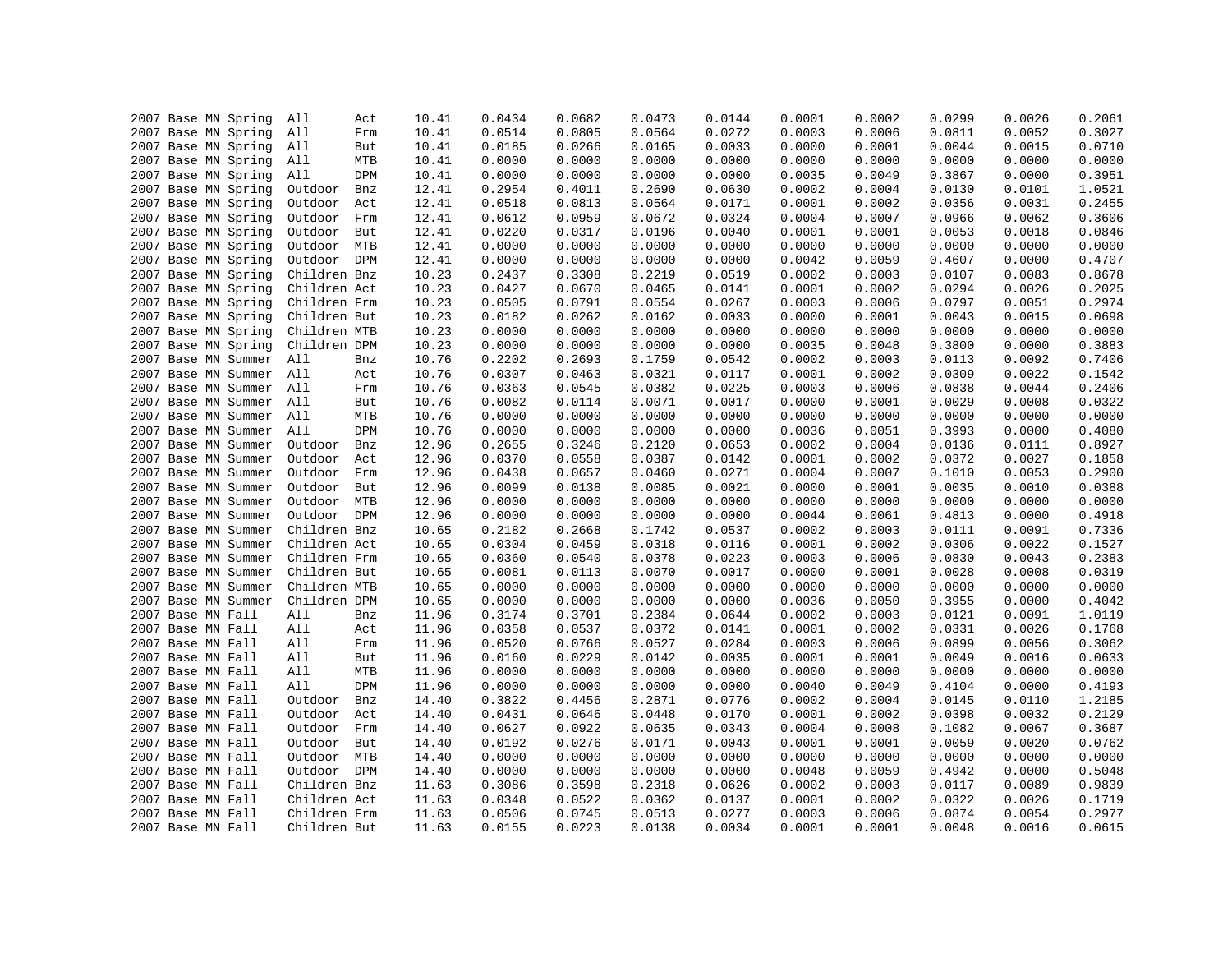|  | 2007 Base MN Fall |                          | Children MTB                                                           |            | 11.63 | 0.0000 | 0.0000 | 0.0000 | 0.0000 | 0.0000 | 0.0000 | 0.0000 | 0.0000 | 0.0000 |
|--|-------------------|--------------------------|------------------------------------------------------------------------|------------|-------|--------|--------|--------|--------|--------|--------|--------|--------|--------|
|  | 2007 Base MN Fall |                          | Children DPM                                                           |            | 11.63 | 0.0000 | 0.0000 | 0.0000 | 0.0000 | 0.0039 | 0.0048 | 0.3990 | 0.0000 | 0.4076 |
|  |                   | 2007 Base MN Ann Ave All |                                                                        | Bnz        | 11.33 | 0.3042 | 0.4028 | 0.2676 | 0.0592 | 0.0002 | 0.0003 | 0.0117 | 0.0093 | 1.0553 |
|  |                   | 2007 Base MN Ann Ave All |                                                                        | Act        | 11.33 | 0.0446 | 0.0727 | 0.0508 | 0.0150 | 0.0001 | 0.0002 | 0.0322 | 0.0028 | 0.2182 |
|  |                   | 2007 Base MN Ann Ave All |                                                                        | Frm        | 11.33 | 0.0596 | 0.0969 | 0.0678 | 0.0294 | 0.0003 | 0.0006 | 0.0873 | 0.0058 | 0.3478 |
|  |                   | 2007 Base MN Ann Ave All |                                                                        | But        | 11.33 | 0.0206 | 0.0310 | 0.0194 | 0.0038 | 0.0001 | 0.0001 | 0.0048 | 0.0018 | 0.0817 |
|  |                   | 2007 Base MN Ann Ave All |                                                                        | MTB        | 11.33 | 0.0000 | 0.0000 | 0.0000 | 0.0000 | 0.0000 | 0.0000 | 0.0000 | 0.0000 | 0.0000 |
|  |                   | 2007 Base MN Ann Ave All |                                                                        | DPM        | 11.33 | 0.0000 | 0.0000 | 0.0000 | 0.0000 | 0.0038 | 0.0051 | 0.4078 | 0.0000 | 0.4167 |
|  |                   |                          | 2007 Base MN Ann Ave Outdoor                                           | Bnz        | 13.61 | 0.3656 | 0.4841 | 0.3215 | 0.0712 | 0.0002 | 0.0004 | 0.0141 | 0.0111 | 1.2682 |
|  |                   |                          | 2007 Base MN Ann Ave Outdoor                                           | Act        | 13.61 | 0.0536 | 0.0873 | 0.0610 | 0.0180 | 0.0001 | 0.0002 | 0.0386 | 0.0034 | 0.2622 |
|  |                   |                          | 2007 Base MN Ann Ave Outdoor                                           | Frm        | 13.61 | 0.0716 | 0.1165 | 0.0815 | 0.0353 | 0.0004 | 0.0008 | 0.1049 | 0.0069 | 0.4179 |
|  |                   |                          | 2007 Base MN Ann Ave Outdoor                                           | But        | 13.61 | 0.0248 | 0.0373 | 0.0233 | 0.0046 | 0.0001 | 0.0001 | 0.0058 | 0.0021 | 0.0981 |
|  |                   |                          | 2007 Base MN Ann Ave Outdoor                                           | MTB        | 13.61 | 0.0000 | 0.0000 | 0.0000 | 0.0000 | 0.0000 | 0.0000 | 0.0000 | 0.0000 | 0.0000 |
|  |                   |                          | 2007 Base MN Ann Ave Outdoor DPM                                       |            | 13.61 | 0.0000 | 0.0000 | 0.0000 | 0.0000 | 0.0045 | 0.0061 | 0.4899 | 0.0000 | 0.5006 |
|  |                   |                          | 2007 Base MN Ann Ave Children Bnz                                      |            | 11.07 | 0.2965 | 0.3924 | 0.2606 | 0.0578 | 0.0002 | 0.0003 | 0.0115 | 0.0091 | 1.0284 |
|  |                   |                          | 2007 Base MN Ann Ave Children Act                                      |            | 11.07 | 0.0435 | 0.0708 | 0.0494 | 0.0146 | 0.0001 | 0.0002 | 0.0314 | 0.0027 | 0.2127 |
|  |                   |                          | 2007 Base MN Ann Ave Children Frm                                      |            | 11.07 | 0.0581 | 0.0943 | 0.0660 | 0.0287 | 0.0003 | 0.0006 | 0.0853 | 0.0056 | 0.3389 |
|  |                   |                          | 2007 Base MN Ann Ave Children But                                      |            | 11.07 | 0.0201 | 0.0302 | 0.0189 | 0.0037 | 0.0001 | 0.0001 | 0.0047 | 0.0017 | 0.0794 |
|  |                   |                          |                                                                        |            | 11.07 | 0.0000 | 0.0000 | 0.0000 | 0.0000 | 0.0000 | 0.0000 | 0.0000 | 0.0000 | 0.0000 |
|  |                   |                          | 2007 Base MN Ann Ave Children MTB<br>2007 Base MN Ann Ave Children DPM |            | 11.07 | 0.0000 | 0.0000 | 0.0000 | 0.0000 | 0.0037 | 0.0050 | 0.3984 | 0.0000 | 0.4071 |
|  |                   | 2007 Sc#1 MN Winter All  |                                                                        |            | 11.71 | 0.4227 | 0.6268 | 0.4251 | 0.0651 | 0.0002 | 0.0004 | 0.0127 | 0.0102 | 1.5631 |
|  |                   |                          |                                                                        | Bnz        |       |        |        |        |        |        |        |        |        |        |
|  |                   | 2007 Sc#1 MN Winter All  |                                                                        | Act        | 11.71 | 0.0676 | 0.1222 | 0.0864 | 0.0198 | 0.0001 | 0.0002 | 0.0348 | 0.0038 | 0.3350 |
|  |                   | 2007 Sc#1 MN Winter All  |                                                                        | Frm        | 11.71 | 0.1016 | 0.1816 | 0.1272 | 0.0395 | 0.0003 | 0.0007 | 0.0945 | 0.0080 | 0.5534 |
|  |                   | 2007 Sc#1 MN Winter All  |                                                                        | But        | 11.71 | 0.0360 | 0.0576 | 0.0367 | 0.0067 | 0.0001 | 0.0002 | 0.0071 | 0.0032 | 0.1475 |
|  |                   | 2007 Sc#1 MN Winter All  |                                                                        | MTB        | 11.71 | 0.0000 | 0.0000 | 0.0000 | 0.0000 | 0.0000 | 0.0000 | 0.0000 | 0.0000 | 0.0000 |
|  |                   | 2007 Sc#1 MN Winter All  |                                                                        | DPM        | 11.71 | 0.0000 | 0.0000 | 0.0000 | 0.0000 | 0.0040 | 0.0055 | 0.4349 | 0.0000 | 0.4444 |
|  |                   | 2007 Sc#1 MN Winter      | Outdoor                                                                | Bnz        | 14.10 | 0.5089 | 0.7547 | 0.5118 | 0.0784 | 0.0002 | 0.0004 | 0.0153 | 0.0123 | 1.8821 |
|  |                   | 2007 Sc#1 MN Winter      | Outdoor                                                                | Act        | 14.10 | 0.0814 | 0.1472 | 0.1041 | 0.0239 | 0.0001 | 0.0003 | 0.0419 | 0.0046 | 0.4034 |
|  |                   | 2007 Sc#1 MN Winter      | Outdoor                                                                | Frm        | 14.10 | 0.1224 | 0.2187 | 0.1531 | 0.0475 | 0.0004 | 0.0009 | 0.1138 | 0.0097 | 0.6663 |
|  |                   | 2007 Sc#1 MN Winter      | Outdoor                                                                | But        | 14.10 | 0.0433 | 0.0694 | 0.0441 | 0.0080 | 0.0001 | 0.0002 | 0.0085 | 0.0039 | 0.1776 |
|  |                   | 2007 Sc#1 MN Winter      | Outdoor                                                                | MTB        | 14.10 | 0.0000 | 0.0000 | 0.0000 | 0.0000 | 0.0000 | 0.0000 | 0.0000 | 0.0000 | 0.0000 |
|  |                   | 2007 Sc#1 MN Winter      | Outdoor                                                                | DPM        | 14.10 | 0.0000 | 0.0000 | 0.0000 | 0.0000 | 0.0048 | 0.0067 | 0.5237 | 0.0000 | 0.5351 |
|  |                   | 2007 Sc#1 MN Winter      | Children Bnz                                                           |            | 11.29 | 0.4073 | 0.6041 | 0.4097 | 0.0627 | 0.0002 | 0.0004 | 0.0122 | 0.0098 | 1.5064 |
|  |                   | 2007 Sc#1 MN Winter      | Children Act                                                           |            | 11.29 | 0.0652 | 0.1178 | 0.0833 | 0.0191 | 0.0001 | 0.0002 | 0.0335 | 0.0037 | 0.3229 |
|  |                   | 2007 Sc#1 MN Winter      | Children Frm                                                           |            | 11.29 | 0.0979 | 0.1750 | 0.1226 | 0.0380 | 0.0003 | 0.0007 | 0.0910 | 0.0077 | 0.5333 |
|  |                   | 2007 Sc#1 MN Winter      | Children But                                                           |            | 11.29 | 0.0347 | 0.0556 | 0.0353 | 0.0064 | 0.0001 | 0.0002 | 0.0068 | 0.0031 | 0.1421 |
|  |                   | 2007 Sc#1 MN Winter      | Children MTB                                                           |            | 11.29 | 0.0000 | 0.0000 | 0.0000 | 0.0000 | 0.0000 | 0.0000 | 0.0000 | 0.0000 | 0.0000 |
|  |                   | 2007 Sc#1 MN Winter      | Children DPM                                                           |            | 11.29 | 0.0000 | 0.0000 | 0.0000 | 0.0000 | 0.0038 | 0.0053 | 0.4191 | 0.0000 | 0.4283 |
|  |                   | 2007 Sc#1 MN Spring      | All                                                                    | Bnz        | 10.41 | 0.2361 | 0.3276 | 0.2204 | 0.0527 | 0.0002 | 0.0003 | 0.0109 | 0.0085 | 0.8565 |
|  |                   | 2007 Sc#1 MN Spring      | All                                                                    | Act        | 10.41 | 0.0411 | 0.0659 | 0.0460 | 0.0143 | 0.0001 | 0.0002 | 0.0299 | 0.0026 | 0.2000 |
|  |                   | 2007 Sc#1 MN Spring      | All                                                                    | Frm        | 10.41 | 0.0528 | 0.0836 | 0.0584 | 0.0272 | 0.0003 | 0.0006 | 0.0811 | 0.0052 | 0.3091 |
|  |                   | 2007 Sc#1 MN Spring      | All                                                                    | But        | 10.41 | 0.0156 | 0.0229 | 0.0143 | 0.0033 | 0.0000 | 0.0001 | 0.0044 | 0.0015 | 0.0621 |
|  |                   | 2007 Sc#1 MN Spring      | All                                                                    | MTB        | 10.41 | 0.0000 | 0.0000 | 0.0000 | 0.0000 | 0.0000 | 0.0000 | 0.0000 | 0.0000 | 0.0000 |
|  |                   | 2007 Sc#1 MN Spring      | All                                                                    | DPM        | 10.41 | 0.0000 | 0.0000 | 0.0000 | 0.0000 | 0.0035 | 0.0049 | 0.3867 | 0.0000 | 0.3951 |
|  |                   | 2007 Sc#1 MN Spring      | Outdoor                                                                | Bnz        | 12.41 | 0.2813 | 0.3902 | 0.2625 | 0.0628 | 0.0002 | 0.0004 | 0.0130 | 0.0101 | 1.0205 |
|  |                   | 2007 Sc#1 MN Spring      | Outdoor                                                                | Act        | 12.41 | 0.0489 | 0.0785 | 0.0548 | 0.0170 | 0.0001 | 0.0002 | 0.0356 | 0.0031 | 0.2382 |
|  |                   | 2007 Sc#1 MN Spring      | Outdoor                                                                | Frm        | 12.41 | 0.0629 | 0.0997 | 0.0695 | 0.0324 | 0.0004 | 0.0007 | 0.0966 | 0.0062 | 0.3682 |
|  |                   | 2007 Sc#1 MN Spring      | Outdoor                                                                | But        | 12.41 | 0.0185 | 0.0272 | 0.0170 | 0.0040 | 0.0001 | 0.0001 | 0.0053 | 0.0018 | 0.0740 |
|  |                   | 2007 Sc#1 MN Spring      | Outdoor                                                                | MTB        | 12.41 | 0.0000 | 0.0000 | 0.0000 | 0.0000 | 0.0000 | 0.0000 | 0.0000 | 0.0000 | 0.0000 |
|  |                   | 2007 Sc#1 MN Spring      | Outdoor                                                                | <b>DPM</b> | 12.41 | 0.0000 | 0.0000 | 0.0000 | 0.0000 | 0.0042 | 0.0059 | 0.4607 | 0.0000 | 0.4707 |
|  |                   | 2007 Sc#1 MN Spring      | Children Bnz                                                           |            | 10.23 | 0.2321 | 0.3219 | 0.2166 | 0.0518 | 0.0002 | 0.0003 | 0.0107 | 0.0083 | 0.8418 |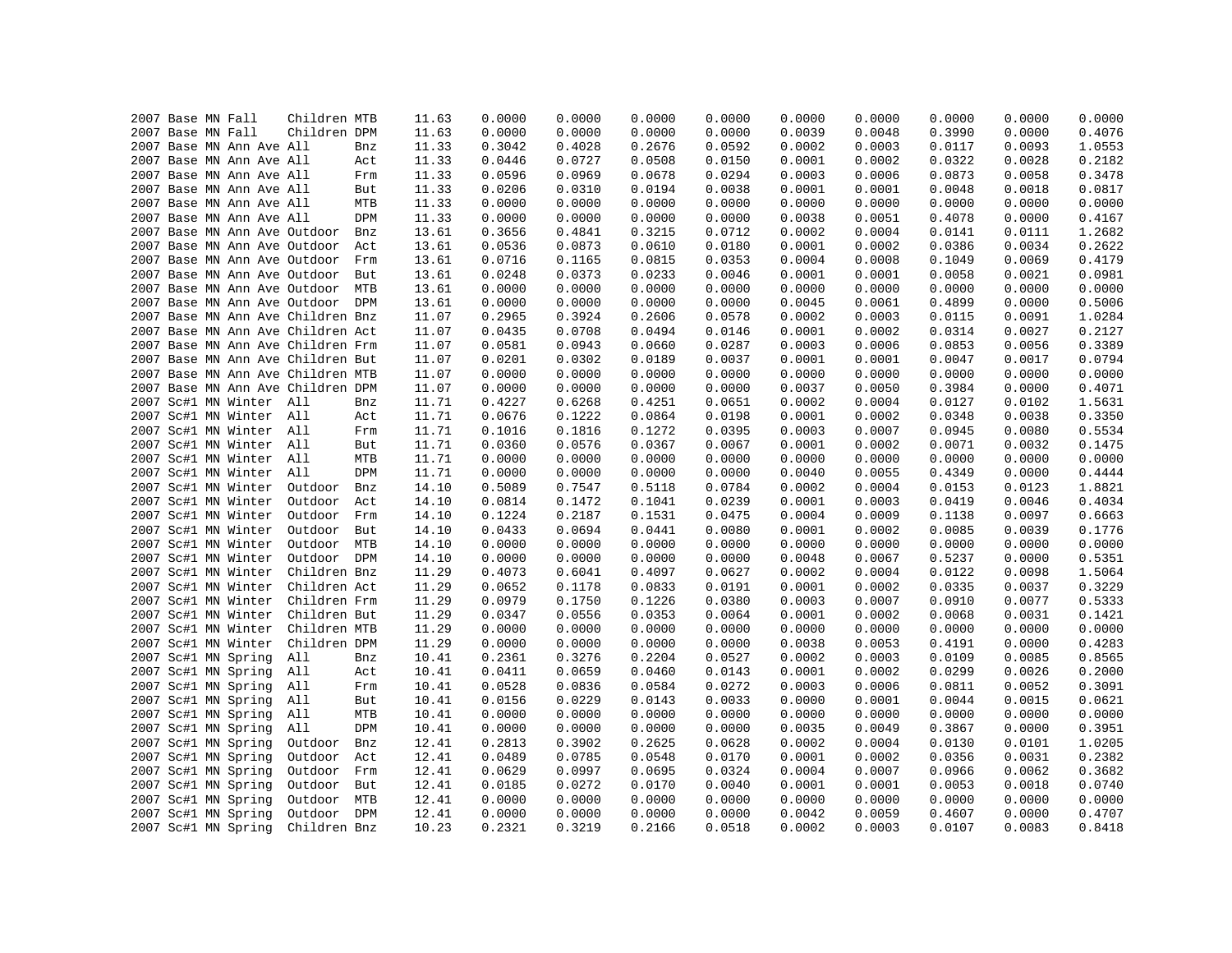|      | 2007 Sc#1 MN Spring              | Children Act |     | 10.23 | 0.0404 | 0.0648 | 0.0452 | 0.0140 | 0.0001 | 0.0002 | 0.0294 | 0.0025 | 0.1965 |
|------|----------------------------------|--------------|-----|-------|--------|--------|--------|--------|--------|--------|--------|--------|--------|
|      | 2007 Sc#1 MN Spring              | Children Frm |     | 10.23 | 0.0518 | 0.0822 | 0.0574 | 0.0267 | 0.0003 | 0.0006 | 0.0797 | 0.0051 | 0.3037 |
|      | 2007 Sc#1 MN Spring              | Children But |     | 10.23 | 0.0153 | 0.0225 | 0.0141 | 0.0033 | 0.0000 | 0.0001 | 0.0043 | 0.0015 | 0.0611 |
|      | 2007 Sc#1 MN Spring              | Children MTB |     | 10.23 | 0.0000 | 0.0000 | 0.0000 | 0.0000 | 0.0000 | 0.0000 | 0.0000 | 0.0000 | 0.0000 |
|      | 2007 Sc#1 MN Spring              | Children DPM |     | 10.23 | 0.0000 | 0.0000 | 0.0000 | 0.0000 | 0.0035 | 0.0048 | 0.3800 | 0.0000 | 0.3883 |
|      | 2007 Sc#1 MN Summer              | All          | Bnz | 10.76 | 0.2120 | 0.2632 | 0.1723 | 0.0541 | 0.0002 | 0.0003 | 0.0113 | 0.0092 | 0.7224 |
|      | 2007 Sc#1 MN Summer              | All          | Act | 10.76 | 0.0291 | 0.0447 | 0.0312 | 0.0117 | 0.0001 | 0.0002 | 0.0309 | 0.0022 | 0.1500 |
|      | 2007 Sc#1 MN Summer All          |              | Frm | 10.76 | 0.0373 | 0.0567 | 0.0395 | 0.0225 | 0.0003 | 0.0006 | 0.0838 | 0.0044 | 0.2450 |
|      | 2007 Sc#1 MN Summer              | All          | But | 10.76 | 0.0069 | 0.0098 | 0.0061 | 0.0017 | 0.0000 | 0.0001 | 0.0029 | 0.0008 | 0.0284 |
|      | 2007 Sc#1 MN Summer              | All          | MTB | 10.76 | 0.0000 | 0.0000 | 0.0000 | 0.0000 | 0.0000 | 0.0000 | 0.0000 | 0.0000 | 0.0000 |
|      | 2007 Sc#1 MN Summer              | All          | DPM | 10.76 | 0.0000 | 0.0000 | 0.0000 | 0.0000 | 0.0036 | 0.0051 | 0.3993 | 0.0000 | 0.4080 |
|      | 2007 Sc#1 MN Summer              | Outdoor      | Bnz | 12.96 | 0.2555 | 0.3173 | 0.2077 | 0.0652 | 0.0002 | 0.0004 | 0.0136 | 0.0111 | 0.8708 |
|      | 2007 Sc#1 MN Summer              | Outdoor      | Act | 12.96 | 0.0350 | 0.0539 | 0.0376 | 0.0141 | 0.0001 | 0.0002 | 0.0372 | 0.0026 | 0.1808 |
|      | 2007 Sc#1 MN Summer              | Outdoor      | Frm | 12.96 | 0.0449 | 0.0683 | 0.0477 | 0.0271 | 0.0004 | 0.0007 | 0.1010 | 0.0053 | 0.2954 |
|      | 2007 Sc#1 MN Summer              | Outdoor      | But | 12.96 | 0.0083 | 0.0118 | 0.0074 | 0.0021 | 0.0000 | 0.0001 | 0.0035 | 0.0010 | 0.0342 |
|      | 2007 Sc#1 MN Summer              | Outdoor MTB  |     | 12.96 | 0.0000 | 0.0000 | 0.0000 | 0.0000 | 0.0000 | 0.0000 | 0.0000 | 0.0000 | 0.0000 |
|      | 2007 Sc#1 MN Summer              | Outdoor DPM  |     | 12.96 | 0.0000 | 0.0000 | 0.0000 | 0.0000 | 0.0044 | 0.0061 | 0.4813 | 0.0000 | 0.4918 |
|      | 2007 Sc#1 MN Summer              | Children Bnz |     | 10.65 | 0.2100 | 0.2607 | 0.1707 | 0.0536 | 0.0002 | 0.0003 | 0.0111 | 0.0091 | 0.7156 |
|      | 2007 Sc#1 MN Summer              | Children Act |     | 10.65 | 0.0288 | 0.0443 | 0.0309 | 0.0116 | 0.0001 | 0.0002 | 0.0306 | 0.0022 | 0.1485 |
|      | 2007 Sc#1 MN Summer              | Children Frm |     | 10.65 | 0.0369 | 0.0562 | 0.0392 | 0.0223 | 0.0003 | 0.0006 | 0.0830 | 0.0043 | 0.2427 |
|      | 2007 Sc#1 MN Summer              | Children But |     | 10.65 | 0.0069 | 0.0097 | 0.0061 | 0.0017 | 0.0000 | 0.0001 | 0.0028 | 0.0008 | 0.0281 |
|      | 2007 Sc#1 MN Summer              | Children MTB |     | 10.65 | 0.0000 | 0.0000 | 0.0000 | 0.0000 | 0.0000 | 0.0000 | 0.0000 | 0.0000 | 0.0000 |
|      | 2007 Sc#1 MN Summer              | Children DPM |     | 10.65 | 0.0000 | 0.0000 | 0.0000 | 0.0000 | 0.0036 | 0.0050 | 0.3955 | 0.0000 | 0.4042 |
|      | 2007 Sc#1 MN Fall                | All          | Bnz | 11.96 | 0.3119 | 0.3655 | 0.2357 | 0.0640 | 0.0002 | 0.0003 | 0.0121 | 0.0091 | 0.9989 |
|      | 2007 Sc#1 MN Fall                | All          | Act | 11.96 | 0.0354 | 0.0535 | 0.0371 | 0.0142 | 0.0001 | 0.0002 | 0.0331 | 0.0026 | 0.1762 |
|      | 2007 Sc#1 MN Fall                | All          | Frm | 11.96 | 0.0536 | 0.0796 | 0.0545 | 0.0285 | 0.0003 | 0.0006 | 0.0899 | 0.0056 | 0.3126 |
|      | 2007 Sc#1 MN Fall                | All          | But | 11.96 | 0.0143 | 0.0208 | 0.0129 | 0.0035 | 0.0001 | 0.0001 | 0.0049 | 0.0016 | 0.0582 |
|      | 2007 Sc#1 MN Fall                | All          | MTB | 11.96 | 0.0000 | 0.0000 | 0.0000 | 0.0000 | 0.0000 | 0.0000 | 0.0000 | 0.0000 | 0.0000 |
|      | 2007 Sc#1 MN Fall                | All          | DPM | 11.96 | 0.0000 | 0.0000 | 0.0000 | 0.0000 | 0.0040 | 0.0049 | 0.4104 | 0.0000 | 0.4193 |
|      | 2007 Sc#1 MN Fall                | Outdoor      | Bnz | 14.40 | 0.3756 | 0.4402 | 0.2838 | 0.0771 | 0.0002 | 0.0004 | 0.0145 | 0.0109 | 1.2028 |
|      | 2007 Sc#1 MN Fall                | Outdoor      | Act | 14.40 | 0.0426 | 0.0644 | 0.0447 | 0.0171 | 0.0001 | 0.0002 | 0.0398 | 0.0032 | 0.2122 |
|      | 2007 Sc#1 MN Fall                | Outdoor      | Frm | 14.40 | 0.0646 | 0.0958 | 0.0656 | 0.0343 | 0.0004 | 0.0008 | 0.1082 | 0.0067 | 0.3764 |
|      | 2007 Sc#1 MN Fall                | Outdoor But  |     | 14.40 | 0.0173 | 0.0250 | 0.0155 | 0.0043 | 0.0001 | 0.0001 | 0.0059 | 0.0020 | 0.0701 |
|      | 2007 Sc#1 MN Fall                | Outdoor MTB  |     | 14.40 | 0.0000 | 0.0000 | 0.0000 | 0.0000 | 0.0000 | 0.0000 | 0.0000 | 0.0000 | 0.0000 |
|      | 2007 Sc#1 MN Fall                | Outdoor DPM  |     | 14.40 | 0.0000 | 0.0000 | 0.0000 | 0.0000 | 0.0048 | 0.0059 | 0.4942 | 0.0000 | 0.5048 |
|      | 2007 Sc#1 MN Fall                | Children Bnz |     | 11.63 | 0.3033 | 0.3554 | 0.2292 | 0.0623 | 0.0002 | 0.0003 | 0.0117 | 0.0088 | 0.9712 |
|      | 2007 Sc#1 MN Fall                | Children Act |     | 11.63 | 0.0344 | 0.0520 | 0.0361 | 0.0138 | 0.0001 | 0.0002 | 0.0322 | 0.0026 | 0.1714 |
|      | 2007 Sc#1 MN Fall                | Children Frm |     | 11.63 | 0.0521 | 0.0774 | 0.0530 | 0.0277 | 0.0003 | 0.0006 | 0.0874 | 0.0054 | 0.3039 |
|      | 2007 Sc#1 MN Fall                | Children But |     | 11.63 | 0.0139 | 0.0202 | 0.0125 | 0.0034 | 0.0001 | 0.0001 | 0.0048 | 0.0016 | 0.0566 |
|      | 2007 Sc#1 MN Fall                | Children MTB |     | 11.63 | 0.0000 | 0.0000 | 0.0000 | 0.0000 | 0.0000 | 0.0000 | 0.0000 | 0.0000 | 0.0000 |
|      | 2007 Sc#1 MN Fall                | Children DPM |     | 11.63 | 0.0000 | 0.0000 | 0.0000 | 0.0000 | 0.0039 | 0.0048 | 0.3990 | 0.0000 | 0.4076 |
|      | 2007 Sc#1 MN Ann Ave All         |              | Bnz | 11.33 | 0.2957 | 0.3958 | 0.2634 | 0.0590 | 0.0002 | 0.0003 | 0.0117 | 0.0092 | 1.0352 |
|      | 2007 Sc#1 MN Ann Ave All         |              | Act | 11.33 | 0.0433 | 0.0716 | 0.0502 | 0.0150 | 0.0001 | 0.0002 | 0.0322 | 0.0028 | 0.2153 |
|      | 2007 Sc#1 MN Ann Ave All         |              | Frm | 11.33 | 0.0613 | 0.1004 | 0.0699 | 0.0294 | 0.0003 | 0.0006 | 0.0873 | 0.0058 | 0.3550 |
|      | 2007 Sc#1 MN Ann Ave All         |              | But | 11.33 | 0.0182 | 0.0278 | 0.0175 | 0.0038 | 0.0001 | 0.0001 | 0.0048 | 0.0018 | 0.0740 |
|      | 2007 Sc#1 MN Ann Ave All         |              | MTB | 11.33 | 0.0000 | 0.0000 | 0.0000 | 0.0000 | 0.0000 | 0.0000 | 0.0000 | 0.0000 | 0.0000 |
|      | 2007 Sc#1 MN Ann Ave All         |              | DPM | 11.33 | 0.0000 | 0.0000 | 0.0000 | 0.0000 | 0.0038 | 0.0051 | 0.4078 | 0.0000 | 0.4167 |
| 2007 | Sc#1 MN Ann Ave Outdoor          |              | Bnz | 13.61 | 0.3553 | 0.4756 | 0.3165 | 0.0709 | 0.0002 | 0.0004 | 0.0141 | 0.0111 | 1.2440 |
|      | 2007 Sc#1 MN Ann Ave Outdoor     |              | Act | 13.61 | 0.0520 | 0.0860 | 0.0603 | 0.0180 | 0.0001 | 0.0002 | 0.0386 | 0.0034 | 0.2587 |
|      | 2007 Sc#1 MN Ann Ave Outdoor Frm |              |     | 13.61 | 0.0737 | 0.1206 | 0.0840 | 0.0353 | 0.0004 | 0.0008 | 0.1049 | 0.0069 | 0.4266 |
|      | 2007 Sc#1 MN Ann Ave Outdoor     |              | But | 13.61 | 0.0219 | 0.0334 | 0.0210 | 0.0046 | 0.0001 | 0.0001 | 0.0058 | 0.0021 | 0.0890 |
|      |                                  |              |     |       |        |        |        |        |        |        |        |        |        |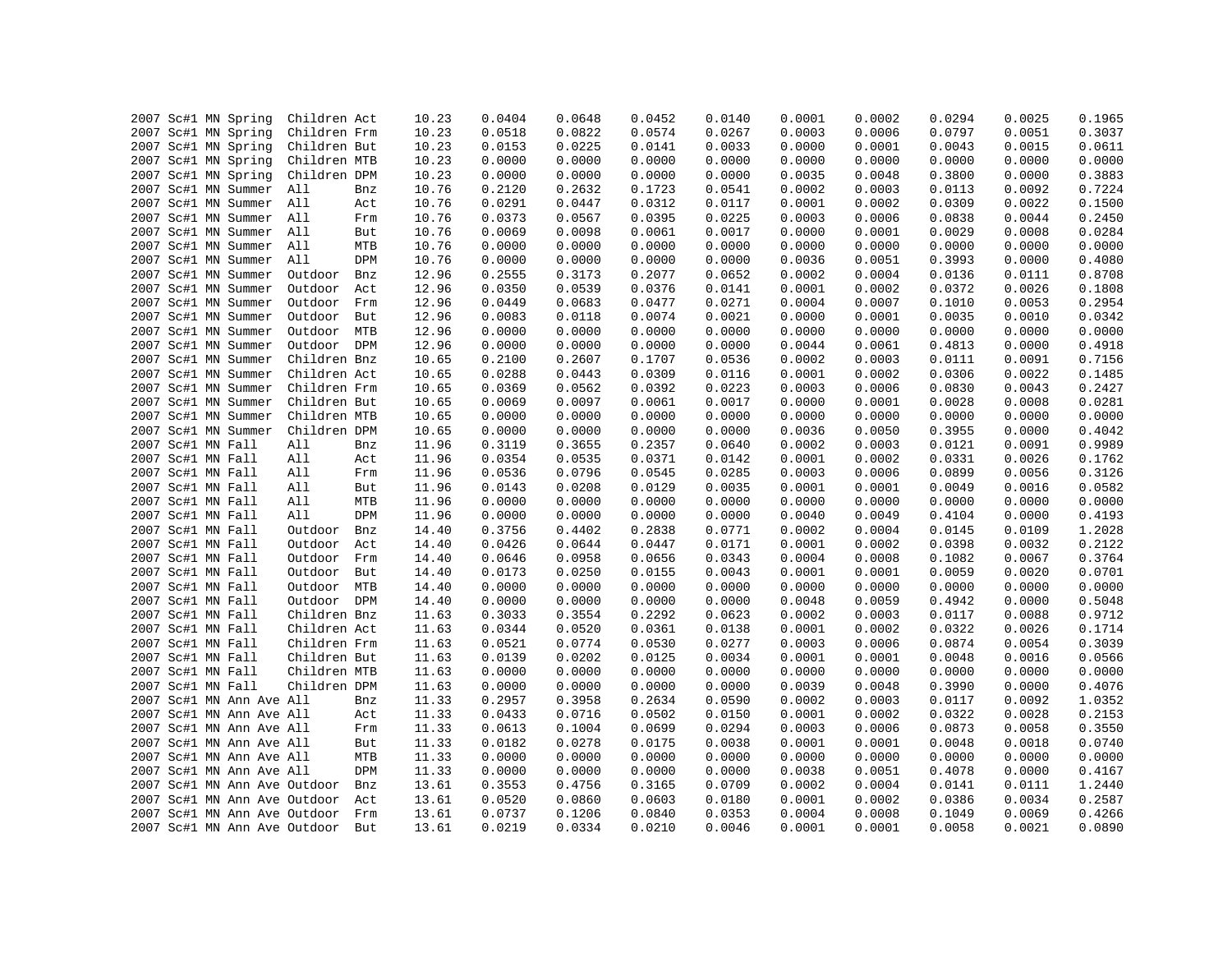|  |  |                         | 2007 Sc#1 MN Ann Ave Outdoor MTB  |     | 13.61 | 0.0000 | 0.0000 | 0.0000 | 0.0000 | 0.0000 | 0.0000 | 0.0000 | 0.0000 | 0.0000 |
|--|--|-------------------------|-----------------------------------|-----|-------|--------|--------|--------|--------|--------|--------|--------|--------|--------|
|  |  |                         | 2007 Sc#1 MN Ann Ave Outdoor DPM  |     | 13.61 | 0.0000 | 0.0000 | 0.0000 | 0.0000 | 0.0045 | 0.0061 | 0.4899 | 0.0000 | 0.5006 |
|  |  |                         | 2007 Sc#1 MN Ann Ave Children Bnz |     | 11.07 | 0.2881 | 0.3855 | 0.2565 | 0.0576 | 0.0002 | 0.0003 | 0.0115 | 0.0090 | 1.0087 |
|  |  |                         | 2007 Sc#1 MN Ann Ave Children Act |     | 11.07 | 0.0422 | 0.0697 | 0.0489 | 0.0146 | 0.0001 | 0.0002 | 0.0314 | 0.0027 | 0.2098 |
|  |  |                         | 2007 Sc#1 MN Ann Ave Children Frm |     | 11.07 | 0.0597 | 0.0977 | 0.0680 | 0.0287 | 0.0003 | 0.0006 | 0.0853 | 0.0056 | 0.3459 |
|  |  |                         | 2007 Sc#1 MN Ann Ave Children But |     | 11.07 | 0.0177 | 0.0270 | 0.0170 | 0.0037 | 0.0001 | 0.0001 | 0.0047 | 0.0017 | 0.0720 |
|  |  |                         | 2007 Sc#1 MN Ann Ave Children MTB |     | 11.07 | 0.0000 | 0.0000 | 0.0000 | 0.0000 | 0.0000 | 0.0000 | 0.0000 | 0.0000 | 0.0000 |
|  |  |                         | 2007 Sc#1 MN Ann Ave Children DPM |     | 11.07 | 0.0000 | 0.0000 | 0.0000 | 0.0000 | 0.0037 | 0.0050 | 0.3984 | 0.0000 | 0.4071 |
|  |  | 2007 Sc#2 MN Winter All |                                   | Bnz | 11.71 | 0.4070 | 0.6056 | 0.3998 | 0.0651 | 0.0002 | 0.0003 | 0.0127 | 0.0102 | 1.5009 |
|  |  | 2007 Sc#2 MN Winter All |                                   | Act | 11.71 | 0.0651 | 0.1188 | 0.0823 | 0.0198 | 0.0001 | 0.0002 | 0.0348 | 0.0038 | 0.3250 |
|  |  | 2007 Sc#2 MN Winter All |                                   | Frm | 11.71 | 0.0977 | 0.1764 | 0.1210 | 0.0395 | 0.0003 | 0.0006 | 0.0945 | 0.0080 | 0.5379 |
|  |  | 2007 Sc#2 MN Winter All |                                   | But | 11.71 | 0.0348 | 0.0559 | 0.0352 | 0.0067 | 0.0001 | 0.0001 | 0.0071 | 0.0032 | 0.1429 |
|  |  | 2007 Sc#2 MN Winter All |                                   | MTB | 11.71 | 0.0000 | 0.0000 | 0.0000 | 0.0000 | 0.0000 | 0.0000 | 0.0000 | 0.0000 | 0.0000 |
|  |  | 2007 Sc#2 MN Winter All |                                   | DPM | 11.71 | 0.0000 | 0.0000 | 0.0000 | 0.0000 | 0.0040 | 0.0055 | 0.4349 | 0.0000 | 0.4444 |
|  |  | 2007 Sc#2 MN Winter     | Outdoor                           | Bnz | 14.10 | 0.4901 | 0.7291 | 0.4814 | 0.0784 | 0.0002 | 0.0004 | 0.0153 | 0.0123 | 1.8071 |
|  |  | 2007 Sc#2 MN Winter     | Outdoor                           | Act | 14.10 | 0.0784 | 0.1431 | 0.0991 | 0.0239 | 0.0001 | 0.0002 | 0.0419 | 0.0046 | 0.3913 |
|  |  | 2007 Sc#2 MN Winter     | Outdoor                           | Frm | 14.10 | 0.1176 | 0.2124 | 0.1457 | 0.0475 | 0.0004 | 0.0007 | 0.1138 | 0.0097 | 0.6477 |
|  |  | 2007 Sc#2 MN Winter     | Outdoor But                       |     | 14.10 | 0.0418 | 0.0673 | 0.0424 | 0.0080 | 0.0001 | 0.0002 | 0.0085 | 0.0039 | 0.1721 |
|  |  | 2007 Sc#2 MN Winter     | Outdoor MTB                       |     | 14.10 | 0.0000 | 0.0000 | 0.0000 | 0.0000 | 0.0000 | 0.0000 | 0.0000 | 0.0000 | 0.0000 |
|  |  | 2007 Sc#2 MN Winter     | Outdoor DPM                       |     | 14.10 | 0.0000 | 0.0000 | 0.0000 | 0.0000 | 0.0048 | 0.0067 | 0.5237 | 0.0000 | 0.5351 |
|  |  | 2007 Sc#2 MN Winter     | Children Bnz                      |     | 11.29 | 0.3922 | 0.5836 | 0.3853 | 0.0627 | 0.0002 | 0.0003 | 0.0122 | 0.0098 | 1.4464 |
|  |  | 2007 Sc#2 MN Winter     | Children Act                      |     | 11.29 | 0.0627 | 0.1145 | 0.0793 | 0.0191 | 0.0001 | 0.0002 | 0.0335 | 0.0037 | 0.3132 |
|  |  | 2007 Sc#2 MN Winter     | Children Frm                      |     | 11.29 | 0.0941 | 0.1700 | 0.1166 | 0.0380 | 0.0003 | 0.0006 | 0.0910 | 0.0077 | 0.5184 |
|  |  | 2007 Sc#2 MN Winter     | Children But                      |     | 11.29 | 0.0335 | 0.0538 | 0.0339 | 0.0064 | 0.0001 | 0.0001 | 0.0068 | 0.0031 | 0.1378 |
|  |  | 2007 Sc#2 MN Winter     | Children MTB                      |     | 11.29 | 0.0000 | 0.0000 | 0.0000 | 0.0000 | 0.0000 | 0.0000 | 0.0000 | 0.0000 | 0.0000 |
|  |  |                         | 2007 Sc#2 MN Winter Children DPM  |     | 11.29 | 0.0000 | 0.0000 | 0.0000 | 0.0000 | 0.0038 | 0.0053 | 0.4191 | 0.0000 | 0.4283 |
|  |  | 2007 Sc#2 MN Spring     | All                               | Bnz | 10.41 | 0.2270 | 0.3155 | 0.2070 | 0.0527 | 0.0001 | 0.0002 | 0.0109 | 0.0085 | 0.8219 |
|  |  | 2007 Sc#2 MN Spring     | All                               | Act | 10.41 | 0.0394 | 0.0636 | 0.0433 | 0.0143 | 0.0001 | 0.0001 | 0.0299 | 0.0026 | 0.1933 |
|  |  | 2007 Sc#2 MN Spring     | All                               | Frm | 10.41 | 0.0504 | 0.0806 | 0.0549 | 0.0272 | 0.0003 | 0.0005 | 0.0811 | 0.0052 | 0.3001 |
|  |  | 2007 Sc#2 MN Spring     | All                               | But | 10.41 | 0.0150 | 0.0220 | 0.0137 | 0.0033 | 0.0000 | 0.0001 | 0.0044 | 0.0015 | 0.0600 |
|  |  | 2007 Sc#2 MN Spring     | All                               | MTB | 10.41 | 0.0000 | 0.0000 | 0.0000 | 0.0000 | 0.0000 | 0.0000 | 0.0000 | 0.0000 | 0.0000 |
|  |  | 2007 Sc#2 MN Spring     | All                               | DPM | 10.41 | 0.0000 | 0.0000 | 0.0000 | 0.0000 | 0.0035 | 0.0049 | 0.3867 | 0.0000 | 0.3951 |
|  |  | 2007 Sc#2 MN Spring     | Outdoor                           | Bnz | 12.41 | 0.2705 | 0.3759 | 0.2466 | 0.0628 | 0.0002 | 0.0003 | 0.0130 | 0.0101 | 0.9792 |
|  |  | 2007 Sc#2 MN Spring     | Outdoor                           | Act | 12.41 | 0.0469 | 0.0758 | 0.0516 | 0.0170 | 0.0001 | 0.0002 | 0.0356 | 0.0031 | 0.2303 |
|  |  | 2007 Sc#2 MN Spring     | Outdoor Frm                       |     | 12.41 | 0.0600 | 0.0961 | 0.0654 | 0.0324 | 0.0003 | 0.0005 | 0.0966 | 0.0062 | 0.3575 |
|  |  | 2007 Sc#2 MN Spring     | Outdoor                           | But | 12.41 | 0.0178 | 0.0262 | 0.0163 | 0.0040 | 0.0001 | 0.0001 | 0.0053 | 0.0018 | 0.0715 |
|  |  | 2007 Sc#2 MN Spring     | Outdoor MTB                       |     | 12.41 | 0.0000 | 0.0000 | 0.0000 | 0.0000 | 0.0000 | 0.0000 | 0.0000 | 0.0000 | 0.0000 |
|  |  | 2007 Sc#2 MN Spring     | Outdoor DPM                       |     | 12.41 | 0.0000 | 0.0000 | 0.0000 | 0.0000 | 0.0042 | 0.0059 | 0.4607 | 0.0000 | 0.4707 |
|  |  | 2007 Sc#2 MN Spring     | Children Bnz                      |     | 10.23 | 0.2231 | 0.3100 | 0.2034 | 0.0518 | 0.0001 | 0.0002 | 0.0107 | 0.0083 | 0.8077 |
|  |  | 2007 Sc#2 MN Spring     | Children Act                      |     | 10.23 | 0.0387 | 0.0625 | 0.0426 | 0.0140 | 0.0001 | 0.0001 | 0.0294 | 0.0025 | 0.1900 |
|  |  | 2007 Sc#2 MN Spring     | Children Frm                      |     | 10.23 | 0.0495 | 0.0792 | 0.0540 | 0.0267 | 0.0003 | 0.0005 | 0.0797 | 0.0051 | 0.2949 |
|  |  | 2007 Sc#2 MN Spring     | Children But                      |     | 10.23 | 0.0147 | 0.0216 | 0.0134 | 0.0033 | 0.0000 | 0.0001 | 0.0043 | 0.0015 | 0.0590 |
|  |  | 2007 Sc#2 MN Spring     | Children MTB                      |     | 10.23 | 0.0000 | 0.0000 | 0.0000 | 0.0000 | 0.0000 | 0.0000 | 0.0000 | 0.0000 | 0.0000 |
|  |  | 2007 Sc#2 MN Spring     | Children DPM                      |     | 10.23 | 0.0000 | 0.0000 | 0.0000 | 0.0000 | 0.0035 | 0.0048 | 0.3800 | 0.0000 | 0.3883 |
|  |  | 2007 Sc#2 MN Summer All |                                   | Bnz | 10.76 | 0.2061 | 0.2557 | 0.1640 | 0.0541 | 0.0001 | 0.0002 | 0.0113 | 0.0092 | 0.7007 |
|  |  | 2007 Sc#2 MN Summer All |                                   | Act | 10.76 | 0.0279 | 0.0433 | 0.0296 | 0.0117 | 0.0001 | 0.0002 | 0.0309 | 0.0022 | 0.1458 |
|  |  | 2007 Sc#2 MN Summer All |                                   | Frm | 10.76 | 0.0357 | 0.0548 | 0.0374 | 0.0225 | 0.0003 | 0.0005 | 0.0838 | 0.0044 | 0.2394 |
|  |  | 2007 Sc#2 MN Summer     | All                               | But | 10.76 | 0.0067 | 0.0095 | 0.0059 | 0.0017 | 0.0000 | 0.0000 | 0.0029 | 0.0008 | 0.0275 |
|  |  | 2007 Sc#2 MN Summer     | All                               | MTB | 10.76 | 0.0000 | 0.0000 | 0.0000 | 0.0000 | 0.0000 | 0.0000 | 0.0000 | 0.0000 | 0.0000 |
|  |  | 2007 Sc#2 MN Summer     | All                               | DPM | 10.76 | 0.0000 | 0.0000 | 0.0000 | 0.0000 | 0.0036 | 0.0051 | 0.3993 | 0.0000 | 0.4080 |
|  |  | 2007 Sc#2 MN Summer     | Outdoor                           | Bnz | 12.96 | 0.2484 | 0.3083 | 0.1977 | 0.0652 | 0.0002 | 0.0003 | 0.0136 | 0.0111 | 0.8446 |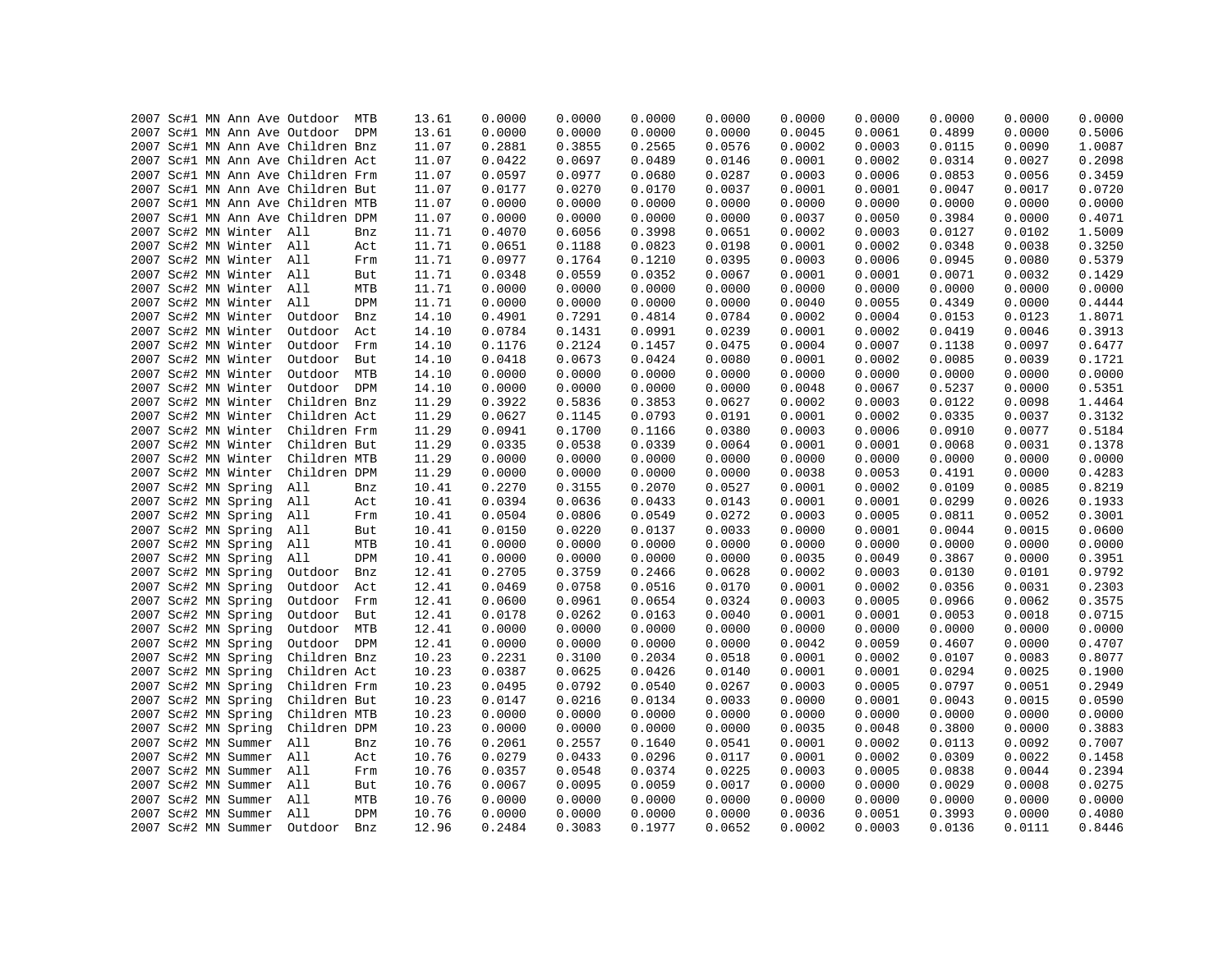|  |                                        | 2007 Sc#2 MN Summer      | Outdoor Act                       |     | 12.96          | 0.0337 | 0.0522 | 0.0356 | 0.0141 | 0.0001 | 0.0002 | 0.0372 | 0.0026 | 0.1757 |
|--|----------------------------------------|--------------------------|-----------------------------------|-----|----------------|--------|--------|--------|--------|--------|--------|--------|--------|--------|
|  |                                        | 2007 Sc#2 MN Summer      | Outdoor                           | Frm | 12.96          | 0.0430 | 0.0661 | 0.0451 | 0.0271 | 0.0003 | 0.0006 | 0.1010 | 0.0053 | 0.2885 |
|  |                                        | 2007 Sc#2 MN Summer      | Outdoor                           | But | 12.96          | 0.0080 | 0.0114 | 0.0071 | 0.0021 | 0.0000 | 0.0001 | 0.0035 | 0.0010 | 0.0332 |
|  |                                        | 2007 Sc#2 MN Summer      | Outdoor                           | MTB | 12.96          | 0.0000 | 0.0000 | 0.0000 | 0.0000 | 0.0000 | 0.0000 | 0.0000 | 0.0000 | 0.0000 |
|  |                                        | 2007 Sc#2 MN Summer      | Outdoor DPM                       |     | 12.96          | 0.0000 | 0.0000 | 0.0000 | 0.0000 | 0.0044 | 0.0061 | 0.4813 | 0.0000 | 0.4918 |
|  |                                        | 2007 Sc#2 MN Summer      | Children Bnz                      |     | 10.65          | 0.2041 | 0.2533 | 0.1625 | 0.0536 | 0.0001 | 0.0002 | 0.0111 | 0.0091 | 0.6941 |
|  |                                        | 2007 Sc#2 MN Summer      | Children Act                      |     | 10.65          | 0.0277 | 0.0429 | 0.0293 | 0.0116 | 0.0001 | 0.0002 | 0.0306 | 0.0022 | 0.1444 |
|  |                                        | 2007 Sc#2 MN Summer      | Children Frm                      |     | 10.65          | 0.0354 | 0.0543 | 0.0370 | 0.0223 | 0.0003 | 0.0005 | 0.0830 | 0.0043 | 0.2371 |
|  |                                        | 2007 Sc#2 MN Summer      | Children But                      |     | 10.65          | 0.0066 | 0.0094 | 0.0058 | 0.0017 | 0.0000 | 0.0000 | 0.0028 | 0.0008 | 0.0273 |
|  |                                        | 2007 Sc#2 MN Summer      | Children MTB                      |     | 10.65          | 0.0000 | 0.0000 | 0.0000 | 0.0000 | 0.0000 | 0.0000 | 0.0000 | 0.0000 | 0.0000 |
|  |                                        | 2007 Sc#2 MN Summer      | Children DPM                      |     | 10.65          | 0.0000 | 0.0000 | 0.0000 | 0.0000 | 0.0036 | 0.0050 | 0.3955 | 0.0000 | 0.4042 |
|  | 2007 Sc#2 MN Fall                      |                          | All                               | Bnz | 11.96          | 0.3011 | 0.3508 | 0.2206 | 0.0640 | 0.0002 | 0.0002 | 0.0121 | 0.0091 | 0.9581 |
|  | 2007 Sc#2 MN Fall                      |                          | All                               | Act | 11.96          | 0.0336 | 0.0512 | 0.0347 | 0.0142 | 0.0001 | 0.0001 | 0.0331 | 0.0026 | 0.1697 |
|  | 2007 Sc#2 MN Fall                      |                          | All                               | Frm | 11.96          | 0.0509 | 0.0760 | 0.0507 | 0.0285 | 0.0003 | 0.0005 | 0.0899 | 0.0056 | 0.3023 |
|  | 2007 Sc#2 MN Fall                      |                          | All                               | But | 11.96          | 0.0137 | 0.0198 | 0.0123 | 0.0035 | 0.0000 | 0.0001 | 0.0049 | 0.0016 | 0.0559 |
|  | 2007 Sc#2 MN Fall                      |                          | All                               | MTB | 11.96          | 0.0000 | 0.0000 | 0.0000 | 0.0000 | 0.0000 | 0.0000 | 0.0000 | 0.0000 | 0.0000 |
|  | 2007 Sc#2 MN Fall                      |                          | All                               | DPM | 11.96          | 0.0000 | 0.0000 | 0.0000 | 0.0000 | 0.0040 | 0.0049 | 0.4104 | 0.0000 | 0.4193 |
|  | 2007 Sc#2 MN Fall                      |                          | Outdoor                           | Bnz | 14.40          | 0.3626 | 0.4224 | 0.2656 | 0.0771 | 0.0002 | 0.0003 | 0.0145 | 0.0109 | 1.1537 |
|  |                                        |                          | Outdoor                           | Act |                | 0.0405 | 0.0616 | 0.0418 | 0.0171 | 0.0001 | 0.0002 | 0.0398 | 0.0032 | 0.2043 |
|  | 2007 Sc#2 MN Fall<br>2007 Sc#2 MN Fall |                          | Outdoor Frm                       |     | 14.40<br>14.40 | 0.0613 | 0.0915 | 0.0611 | 0.0343 | 0.0004 | 0.0006 | 0.1082 | 0.0067 | 0.3640 |
|  |                                        |                          | Outdoor                           |     |                | 0.0165 | 0.0238 | 0.0148 | 0.0043 | 0.0001 | 0.0001 | 0.0059 | 0.0020 | 0.0673 |
|  | 2007 Sc#2 MN Fall                      |                          |                                   | But | 14.40          |        |        |        |        |        |        |        |        | 0.0000 |
|  | 2007 Sc#2 MN Fall                      |                          | Outdoor MTB                       |     | 14.40          | 0.0000 | 0.0000 | 0.0000 | 0.0000 | 0.0000 | 0.0000 | 0.0000 | 0.0000 |        |
|  | 2007 Sc#2 MN Fall                      |                          | Outdoor DPM                       |     | 14.40          | 0.0000 | 0.0000 | 0.0000 | 0.0000 | 0.0048 | 0.0059 | 0.4942 | 0.0000 | 0.5048 |
|  | 2007 Sc#2 MN Fall                      |                          | Children Bnz                      |     | 11.63          | 0.2928 | 0.3410 | 0.2145 | 0.0623 | 0.0002 | 0.0002 | 0.0117 | 0.0088 | 0.9315 |
|  | 2007 Sc#2 MN Fall                      |                          | Children Act                      |     | 11.63          | 0.0327 | 0.0498 | 0.0337 | 0.0138 | 0.0001 | 0.0001 | 0.0322 | 0.0026 | 0.1650 |
|  | 2007 Sc#2 MN Fall                      |                          | Children Frm                      |     | 11.63          | 0.0495 | 0.0739 | 0.0493 | 0.0277 | 0.0003 | 0.0004 | 0.0874 | 0.0054 | 0.2939 |
|  | 2007 Sc#2 MN Fall                      |                          | Children But                      |     | 11.63          | 0.0133 | 0.0192 | 0.0119 | 0.0034 | 0.0000 | 0.0001 | 0.0048 | 0.0016 | 0.0543 |
|  | 2007 Sc#2 MN Fall                      |                          | Children MTB                      |     | 11.63          | 0.0000 | 0.0000 | 0.0000 | 0.0000 | 0.0000 | 0.0000 | 0.0000 | 0.0000 | 0.0000 |
|  | 2007 Sc#2 MN Fall                      |                          | Children DPM                      |     | 11.63          | 0.0000 | 0.0000 | 0.0000 | 0.0000 | 0.0039 | 0.0048 | 0.3990 | 0.0000 | 0.4076 |
|  |                                        | 2007 Sc#2 MN Ann Ave All |                                   | Bnz | 11.33          | 0.2853 | 0.3819 | 0.2478 | 0.0590 | 0.0002 | 0.0003 | 0.0117 | 0.0092 | 0.9954 |
|  |                                        | 2007 Sc#2 MN Ann Ave All |                                   | Act | 11.33          | 0.0415 | 0.0692 | 0.0475 | 0.0150 | 0.0001 | 0.0002 | 0.0322 | 0.0028 | 0.2084 |
|  |                                        | 2007 Sc#2 MN Ann Ave All |                                   | Frm | 11.33          | 0.0587 | 0.0970 | 0.0660 | 0.0294 | 0.0003 | 0.0005 | 0.0873 | 0.0058 | 0.3449 |
|  |                                        | 2007 Sc#2 MN Ann Ave All |                                   | But | 11.33          | 0.0175 | 0.0268 | 0.0167 | 0.0038 | 0.0000 | 0.0001 | 0.0048 | 0.0018 | 0.0716 |
|  |                                        | 2007 Sc#2 MN Ann Ave All |                                   | MTB | 11.33          | 0.0000 | 0.0000 | 0.0000 | 0.0000 | 0.0000 | 0.0000 | 0.0000 | 0.0000 | 0.0000 |
|  |                                        | 2007 Sc#2 MN Ann Ave All |                                   | DPM | 11.33          | 0.0000 | 0.0000 | 0.0000 | 0.0000 | 0.0038 | 0.0051 | 0.4078 | 0.0000 | 0.4167 |
|  |                                        |                          | 2007 Sc#2 MN Ann Ave Outdoor      | Bnz | 13.61          | 0.3429 | 0.4589 | 0.2978 | 0.0709 | 0.0002 | 0.0003 | 0.0141 | 0.0111 | 1.1962 |
|  |                                        |                          | 2007 Sc#2 MN Ann Ave Outdoor Act  |     | 13.61          | 0.0499 | 0.0832 | 0.0570 | 0.0180 | 0.0001 | 0.0002 | 0.0386 | 0.0034 | 0.2504 |
|  |                                        |                          | 2007 Sc#2 MN Ann Ave Outdoor      | Frm | 13.61          | 0.0705 | 0.1165 | 0.0793 | 0.0353 | 0.0004 | 0.0006 | 0.1049 | 0.0069 | 0.4144 |
|  |                                        |                          | 2007 Sc#2 MN Ann Ave Outdoor      | But | 13.61          | 0.0210 | 0.0322 | 0.0201 | 0.0046 | 0.0001 | 0.0001 | 0.0058 | 0.0021 | 0.0860 |
|  |                                        |                          | 2007 Sc#2 MN Ann Ave Outdoor MTB  |     | 13.61          | 0.0000 | 0.0000 | 0.0000 | 0.0000 | 0.0000 | 0.0000 | 0.0000 | 0.0000 | 0.0000 |
|  |                                        |                          | 2007 Sc#2 MN Ann Ave Outdoor DPM  |     | 13.61          | 0.0000 | 0.0000 | 0.0000 | 0.0000 | 0.0045 | 0.0061 | 0.4899 | 0.0000 | 0.5006 |
|  |                                        |                          | 2007 Sc#2 MN Ann Ave Children Bnz |     | 11.07          | 0.2781 | 0.3720 | 0.2414 | 0.0576 | 0.0002 | 0.0003 | 0.0115 | 0.0090 | 0.9699 |
|  |                                        |                          | 2007 Sc#2 MN Ann Ave Children Act |     | 11.07          | 0.0405 | 0.0674 | 0.0462 | 0.0146 | 0.0001 | 0.0002 | 0.0314 | 0.0027 | 0.2031 |
|  |                                        |                          | 2007 Sc#2 MN Ann Ave Children Frm |     | 11.07          | 0.0571 | 0.0944 | 0.0642 | 0.0287 | 0.0003 | 0.0005 | 0.0853 | 0.0056 | 0.3361 |
|  |                                        |                          | 2007 Sc#2 MN Ann Ave Children But |     | 11.07          | 0.0170 | 0.0260 | 0.0163 | 0.0037 | 0.0000 | 0.0001 | 0.0047 | 0.0017 | 0.0696 |
|  |                                        |                          | 2007 Sc#2 MN Ann Ave Children MTB |     | 11.07          | 0.0000 | 0.0000 | 0.0000 | 0.0000 | 0.0000 | 0.0000 | 0.0000 | 0.0000 | 0.0000 |
|  |                                        |                          | 2007 Sc#2 MN Ann Ave Children DPM |     | 11.07          | 0.0000 | 0.0000 | 0.0000 | 0.0000 | 0.0037 | 0.0050 | 0.3984 | 0.0000 | 0.4071 |
|  |                                        | 2007 Sc#3 MN Winter All  |                                   | Bnz | 11.71          | 0.4070 | 0.4597 | 0.3054 | 0.0651 | 0.0002 | 0.0165 | 0.0127 | 0.0102 | 1.2767 |
|  |                                        | 2007 Sc#3 MN Winter All  |                                   | Act | 11.71          | 0.0651 | 0.0902 | 0.0629 | 0.0198 | 0.0001 | 0.0101 | 0.0348 | 0.0038 | 0.2869 |
|  |                                        | 2007 Sc#3 MN Winter All  |                                   | Frm | 11.71          | 0.0977 | 0.1339 | 0.0924 | 0.0395 | 0.0003 | 0.0318 | 0.0945 | 0.0080 | 0.4980 |
|  |                                        | 2007 Sc#3 MN Winter All  |                                   | But | 11.71          | 0.0348 | 0.0424 | 0.0269 | 0.0067 | 0.0001 | 0.0071 | 0.0071 | 0.0032 | 0.1282 |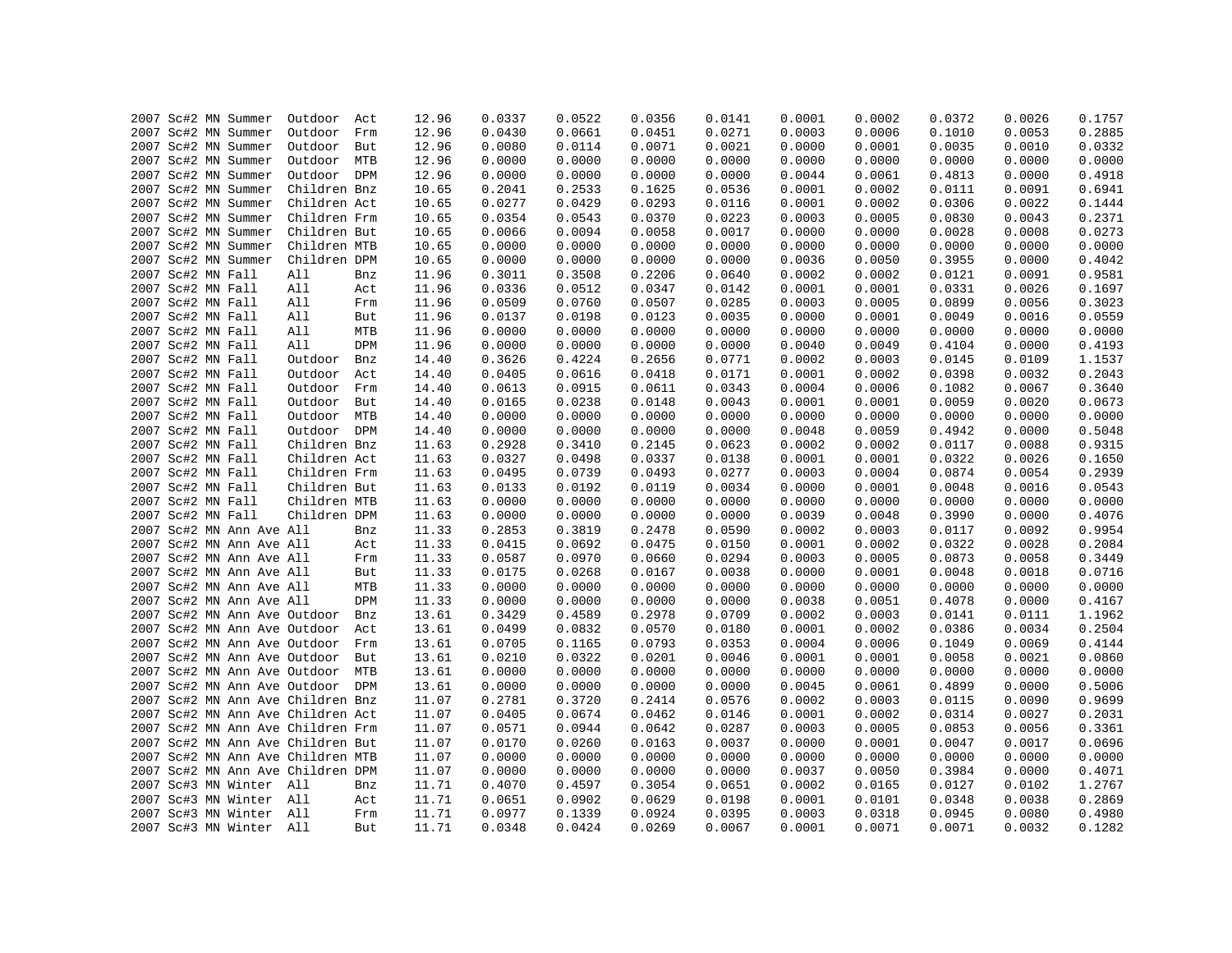| 11.71<br>2007 Sc#3 MN Winter<br>All<br>0.0000<br>0.0000<br>0.0000<br>0.0000<br>0.0000<br>0.0000<br>0.0000<br>0.0000<br>MTB<br>2007 Sc#3 MN Winter<br>All<br>11.71<br>0.0000<br>0.0000<br>0.0000<br>0.0000<br>0.0040<br>0.3010<br>0.4349<br>0.0000<br>DPM<br>0.3678<br>2007 Sc#3 MN Winter<br>14.10<br>0.4901<br>0.5535<br>0.0784<br>0.0002<br>0.0199<br>0.0153<br>0.0123<br>Outdoor<br>Bnz<br>2007 Sc#3 MN Winter<br>Outdoor<br>0.0784<br>0.1086<br>0.0757<br>0.0239<br>0.0001<br>0.0122<br>0.0419<br>0.0046<br>Act<br>14.10<br>2007 Sc#3 MN Winter<br>0.1176<br>0.1612<br>0.1113<br>0.0475<br>0.0004<br>0.0383<br>0.1138<br>0.0097<br>Outdoor<br>Frm<br>14.10<br>0.0510<br>0.0324<br>0.0080<br>0.0086<br>0.0085<br>0.0039<br>2007 Sc#3 MN Winter<br>Outdoor<br>But<br>14.10<br>0.0418<br>0.0001<br>0.0000<br>0.0000<br>2007 Sc#3 MN Winter<br>Outdoor MTB<br>14.10<br>0.0000<br>0.0000<br>0.0000<br>0.0000<br>0.0000<br>0.0000<br>2007 Sc#3 MN Winter<br>Outdoor DPM<br>14.10<br>0.0000<br>0.0000<br>0.0000<br>0.0000<br>0.0048<br>0.3625<br>0.5237<br>0.0000<br>2007 Sc#3 MN Winter<br>Children Bnz<br>11.29<br>0.3922<br>0.4430<br>0.2944<br>0.0627<br>0.0002<br>0.0159<br>0.0122<br>0.0098<br>2007 Sc#3 MN Winter<br>0.0606<br>0.0098<br>0.0335<br>0.0037<br>Children Act<br>11.29<br>0.0627<br>0.0869<br>0.0191<br>0.0001<br>2007 Sc#3 MN Winter<br>Children Frm<br>11.29<br>0.0941<br>0.1290<br>0.0891<br>0.0380<br>0.0003<br>0.0307<br>0.0910<br>0.0077<br>2007 Sc#3 MN Winter<br>11.29<br>0.0259<br>0.0064<br>0.0069<br>0.0031<br>Children But<br>0.0335<br>0.0409<br>0.0001<br>0.0068<br>2007 Sc#3 MN Winter<br>Children MTB<br>11.29<br>0.0000<br>0.0000<br>0.0000<br>0.0000<br>0.0000<br>0.0000<br>0.0000<br>0.0000<br>2007 Sc#3 MN Winter<br>Children DPM<br>0.0000<br>0.0000<br>0.0000<br>0.0000<br>0.0038<br>0.2901<br>0.4191<br>0.0000<br>11.29<br>0.2395<br>2007 Sc#3 MN Spring<br>All<br>10.41<br>0.2270<br>0.1581<br>0.0527<br>0.0001<br>0.0130<br>0.0109<br>0.0085<br>Bnz<br>2007 Sc#3 MN Spring<br>0.0331<br>0.0299<br>0.0026<br>All<br>10.41<br>0.0394<br>0.0483<br>0.0143<br>0.0001<br>0.0080<br>Act<br>2007 Sc#3 MN Spring<br>0.0504<br>0.0612<br>0.0419<br>0.0272<br>0.0003<br>0.0251<br>0.0811<br>0.0052<br>All<br>Frm<br>10.41<br>0.0104<br>0.0033<br>0.0015<br>2007 Sc#3 MN Spring<br>All<br>10.41<br>0.0150<br>0.0167<br>0.0000<br>0.0041<br>0.0044<br>But<br>2007 Sc#3 MN Spring<br>All<br>MTB<br>10.41<br>0.0000<br>0.0000<br>0.0000<br>0.0000<br>0.0000<br>0.0000<br>0.0000<br>0.0000<br>2007 Sc#3 MN Spring<br>All<br>0.0000<br>0.0000<br>0.0000<br>0.0000<br>0.0035<br>0.2676<br>0.3867<br>0.0000<br>DPM<br>10.41<br>2007 Sc#3 MN Spring<br>12.41<br>0.2705<br>0.2853<br>0.1883<br>0.0628<br>0.0002<br>0.0155<br>0.0130<br>0.0101<br>Outdoor<br>Bnz<br>0.0394<br>2007 Sc#3 MN Spring<br>0.0469<br>0.0575<br>0.0170<br>0.0001<br>0.0095<br>0.0356<br>0.0031<br>Outdoor<br>Act<br>12.41<br>0.0600<br>0.0729<br>0.0500<br>0.0324<br>0.0003<br>0.0299<br>0.0966<br>0.0062<br>2007 Sc#3 MN Spring<br>Outdoor<br>Frm<br>12.41<br>0.0199<br>0.0124<br>0.0040<br>0.0049<br>0.0053<br>0.0018<br>2007 Sc#3 MN Spring<br>Outdoor But<br>12.41<br>0.0178<br>0.0001<br>0.0000<br>0.0000<br>0.0000<br>0.0000<br>0.0000<br>2007 Sc#3 MN Spring<br>Outdoor MTB<br>12.41<br>0.0000<br>0.0000<br>0.0000<br>2007 Sc#3 MN Spring<br>Outdoor DPM<br>12.41<br>0.0000<br>0.0000<br>0.0000<br>0.0000<br>0.0042<br>0.3189<br>0.4607<br>0.0000<br>0.2353<br>0.1554<br>0.0518<br>0.0001<br>0.0128<br>0.0107<br>0.0083<br>2007 Sc#3 MN Spring<br>Children Bnz<br>10.23<br>0.2231<br>2007 Sc#3 MN Spring<br>10.23<br>0.0387<br>0.0474<br>0.0325<br>0.0140<br>0.0001<br>0.0079<br>0.0294<br>0.0025<br>Children Act<br>0.0412<br>0.0246<br>0.0051<br>2007 Sc#3 MN Spring<br>Children Frm<br>10.23<br>0.0495<br>0.0601<br>0.0267<br>0.0003<br>0.0797<br>0.0103<br>0.0033<br>0.0015<br>2007 Sc#3 MN Spring<br>Children But<br>10.23<br>0.0147<br>0.0164<br>0.0000<br>0.0040<br>0.0043<br>0.0000<br>0.0000<br>0.0000<br>0.0000<br>2007 Sc#3 MN Spring<br>Children MTB<br>10.23<br>0.0000<br>0.0000<br>0.0000<br>0.0000<br>2007 Sc#3 MN Spring<br>10.23<br>0.0000<br>0.0000<br>0.0000<br>0.0035<br>0.2630<br>0.3800<br>0.0000<br>Children DPM<br>0.0000<br>0.1941<br>0.1253<br>0.0134<br>0.0092<br>2007 Sc#3 MN Summer<br>All<br>10.76<br>0.2061<br>0.0541<br>0.0001<br>0.0113<br>Bnz<br>0.0329<br>0.0226<br>0.0022<br>2007 Sc#3 MN Summer<br>All<br>10.76<br>0.0279<br>0.0117<br>0.0001<br>0.0083<br>0.0309<br>Act<br>2007 Sc#3 MN Summer All<br>10.76<br>0.0357<br>0.0416<br>0.0286<br>0.0225<br>0.0003<br>0.0259<br>0.0838<br>0.0044<br>Frm<br>2007 Sc#3 MN Summer<br>All<br>But<br>10.76<br>0.0067<br>0.0072<br>0.0045<br>0.0017<br>0.0000<br>0.0027<br>0.0029<br>0.0008<br>2007 Sc#3 MN Summer<br>10.76<br>0.0000<br>0.0000<br>0.0000<br>0.0000<br>0.0000<br>0.0000<br>All<br>MTB<br>0.0000<br>0.0000<br>2007 Sc#3 MN Summer<br>All<br>DPM<br>10.76<br>0.0000<br>0.0000<br>0.0000<br>0.0000<br>0.0036<br>0.2764<br>0.3993<br>0.0000<br>0.2340<br>2007 Sc#3 MN Summer<br>Outdoor<br>12.96<br>0.2484<br>0.1510<br>0.0652<br>0.0002<br>0.0162<br>0.0136<br>0.0111<br>Bnz<br>2007 Sc#3 MN Summer<br>Outdoor<br>12.96<br>0.0337<br>0.0396<br>0.0272<br>0.0141<br>0.0001<br>0.0099<br>0.0372<br>0.0026<br>Act<br>2007 Sc#3 MN Summer<br>Outdoor<br>12.96<br>0.0430<br>0.0502<br>0.0344<br>0.0271<br>0.0003<br>0.0312<br>0.1010<br>0.0053<br>Frm<br>Outdoor<br>0.0087<br>0.0054<br>0.0021<br>0.0000<br>0.0032<br>0.0035<br>0.0010<br>2007 Sc#3 MN Summer<br>But<br>12.96<br>0.0080<br>2007 Sc#3 MN Summer<br>Outdoor MTB<br>12.96<br>0.0000<br>0.0000<br>0.0000<br>0.0000<br>0.0000<br>0.0000<br>0.0000<br>0.0000<br>0.0000<br>0.3332<br>0.0000<br>2007 Sc#3 MN Summer<br>Outdoor DPM<br>12.96<br>0.0000<br>0.0000<br>0.0000<br>0.0044<br>0.4813<br>2007 Sc#3 MN Summer<br>Children Bnz<br>0.2041<br>0.1923<br>0.1241<br>0.0536<br>0.0001<br>0.0133<br>0.0111<br>0.0091<br>10.65<br>2007 Sc#3 MN Summer<br>Children Act<br>0.0277<br>0.0326<br>0.0224<br>0.0116<br>0.0001<br>0.0082<br>0.0306<br>0.0022<br>10.65<br>2007 Sc#3 MN Summer<br>Children Frm<br>0.0354<br>0.0412<br>0.0283<br>0.0223<br>0.0003<br>0.0256<br>0.0830<br>0.0043<br>10.65<br>0.0071<br>0.0045<br>0.0008<br>2007 Sc#3 MN Summer<br>Children But<br>0.0066<br>0.0017<br>0.0000<br>0.0026<br>0.0028<br>10.65<br>2007 Sc#3 MN Summer<br>Children MTB<br>0.0000<br>0.0000<br>0.0000<br>0.0000<br>0.0000<br>0.0000<br>0.0000<br>0.0000<br>10.65<br>2007 Sc#3 MN Summer<br>Children DPM<br>0.0000<br>0.0000<br>0.0000<br>0.0000<br>0.0036<br>0.2738<br>0.3955<br>0.0000<br>10.65<br>0.1685<br>0.0002<br>0.0130<br>0.0091<br>All<br>Bnz<br>11.96<br>0.3011<br>0.0640<br>0.0121 |                   |  |        |  |  |  |        |
|-------------------------------------------------------------------------------------------------------------------------------------------------------------------------------------------------------------------------------------------------------------------------------------------------------------------------------------------------------------------------------------------------------------------------------------------------------------------------------------------------------------------------------------------------------------------------------------------------------------------------------------------------------------------------------------------------------------------------------------------------------------------------------------------------------------------------------------------------------------------------------------------------------------------------------------------------------------------------------------------------------------------------------------------------------------------------------------------------------------------------------------------------------------------------------------------------------------------------------------------------------------------------------------------------------------------------------------------------------------------------------------------------------------------------------------------------------------------------------------------------------------------------------------------------------------------------------------------------------------------------------------------------------------------------------------------------------------------------------------------------------------------------------------------------------------------------------------------------------------------------------------------------------------------------------------------------------------------------------------------------------------------------------------------------------------------------------------------------------------------------------------------------------------------------------------------------------------------------------------------------------------------------------------------------------------------------------------------------------------------------------------------------------------------------------------------------------------------------------------------------------------------------------------------------------------------------------------------------------------------------------------------------------------------------------------------------------------------------------------------------------------------------------------------------------------------------------------------------------------------------------------------------------------------------------------------------------------------------------------------------------------------------------------------------------------------------------------------------------------------------------------------------------------------------------------------------------------------------------------------------------------------------------------------------------------------------------------------------------------------------------------------------------------------------------------------------------------------------------------------------------------------------------------------------------------------------------------------------------------------------------------------------------------------------------------------------------------------------------------------------------------------------------------------------------------------------------------------------------------------------------------------------------------------------------------------------------------------------------------------------------------------------------------------------------------------------------------------------------------------------------------------------------------------------------------------------------------------------------------------------------------------------------------------------------------------------------------------------------------------------------------------------------------------------------------------------------------------------------------------------------------------------------------------------------------------------------------------------------------------------------------------------------------------------------------------------------------------------------------------------------------------------------------------------------------------------------------------------------------------------------------------------------------------------------------------------------------------------------------------------------------------------------------------------------------------------------------------------------------------------------------------------------------------------------------------------------------------------------------------------------------------------------------------------------------------------------------------------------------------------------------------------------------------------------------------------------------------------------------------------------------------------------------------------------------------------------------------------------------------------------------------------------------------------------------------------------------------------------------------------------------------------------------------------------------------------------------------------------------------------------------------------------------------------------------------------------------------------------------------------------------------------------------------------------------------------------------------------------------------------------------------------------------------------------------------------------------------------------------------------------------------------------------------------------------------------------------------------------------------------------------------------------------------------------------------------------------------------------------------------------------------------------------------------------------------------------------------------------------------------------------------------------------------------------------------------------------------------------------------|-------------------|--|--------|--|--|--|--------|
|                                                                                                                                                                                                                                                                                                                                                                                                                                                                                                                                                                                                                                                                                                                                                                                                                                                                                                                                                                                                                                                                                                                                                                                                                                                                                                                                                                                                                                                                                                                                                                                                                                                                                                                                                                                                                                                                                                                                                                                                                                                                                                                                                                                                                                                                                                                                                                                                                                                                                                                                                                                                                                                                                                                                                                                                                                                                                                                                                                                                                                                                                                                                                                                                                                                                                                                                                                                                                                                                                                                                                                                                                                                                                                                                                                                                                                                                                                                                                                                                                                                                                                                                                                                                                                                                                                                                                                                                                                                                                                                                                                                                                                                                                                                                                                                                                                                                                                                                                                                                                                                                                                                                                                                                                                                                                                                                                                                                                                                                                                                                                                                                                                                                                                                                                                                                                                                                                                                                                                                                                                                                                                                                                                                                                                                                                                                                                                                                                                                                                                                                                                                                                                                                                                                                           |                   |  |        |  |  |  | 0.0000 |
|                                                                                                                                                                                                                                                                                                                                                                                                                                                                                                                                                                                                                                                                                                                                                                                                                                                                                                                                                                                                                                                                                                                                                                                                                                                                                                                                                                                                                                                                                                                                                                                                                                                                                                                                                                                                                                                                                                                                                                                                                                                                                                                                                                                                                                                                                                                                                                                                                                                                                                                                                                                                                                                                                                                                                                                                                                                                                                                                                                                                                                                                                                                                                                                                                                                                                                                                                                                                                                                                                                                                                                                                                                                                                                                                                                                                                                                                                                                                                                                                                                                                                                                                                                                                                                                                                                                                                                                                                                                                                                                                                                                                                                                                                                                                                                                                                                                                                                                                                                                                                                                                                                                                                                                                                                                                                                                                                                                                                                                                                                                                                                                                                                                                                                                                                                                                                                                                                                                                                                                                                                                                                                                                                                                                                                                                                                                                                                                                                                                                                                                                                                                                                                                                                                                                           |                   |  |        |  |  |  | 0.7399 |
|                                                                                                                                                                                                                                                                                                                                                                                                                                                                                                                                                                                                                                                                                                                                                                                                                                                                                                                                                                                                                                                                                                                                                                                                                                                                                                                                                                                                                                                                                                                                                                                                                                                                                                                                                                                                                                                                                                                                                                                                                                                                                                                                                                                                                                                                                                                                                                                                                                                                                                                                                                                                                                                                                                                                                                                                                                                                                                                                                                                                                                                                                                                                                                                                                                                                                                                                                                                                                                                                                                                                                                                                                                                                                                                                                                                                                                                                                                                                                                                                                                                                                                                                                                                                                                                                                                                                                                                                                                                                                                                                                                                                                                                                                                                                                                                                                                                                                                                                                                                                                                                                                                                                                                                                                                                                                                                                                                                                                                                                                                                                                                                                                                                                                                                                                                                                                                                                                                                                                                                                                                                                                                                                                                                                                                                                                                                                                                                                                                                                                                                                                                                                                                                                                                                                           |                   |  |        |  |  |  | 1.5373 |
|                                                                                                                                                                                                                                                                                                                                                                                                                                                                                                                                                                                                                                                                                                                                                                                                                                                                                                                                                                                                                                                                                                                                                                                                                                                                                                                                                                                                                                                                                                                                                                                                                                                                                                                                                                                                                                                                                                                                                                                                                                                                                                                                                                                                                                                                                                                                                                                                                                                                                                                                                                                                                                                                                                                                                                                                                                                                                                                                                                                                                                                                                                                                                                                                                                                                                                                                                                                                                                                                                                                                                                                                                                                                                                                                                                                                                                                                                                                                                                                                                                                                                                                                                                                                                                                                                                                                                                                                                                                                                                                                                                                                                                                                                                                                                                                                                                                                                                                                                                                                                                                                                                                                                                                                                                                                                                                                                                                                                                                                                                                                                                                                                                                                                                                                                                                                                                                                                                                                                                                                                                                                                                                                                                                                                                                                                                                                                                                                                                                                                                                                                                                                                                                                                                                                           |                   |  |        |  |  |  | 0.3454 |
|                                                                                                                                                                                                                                                                                                                                                                                                                                                                                                                                                                                                                                                                                                                                                                                                                                                                                                                                                                                                                                                                                                                                                                                                                                                                                                                                                                                                                                                                                                                                                                                                                                                                                                                                                                                                                                                                                                                                                                                                                                                                                                                                                                                                                                                                                                                                                                                                                                                                                                                                                                                                                                                                                                                                                                                                                                                                                                                                                                                                                                                                                                                                                                                                                                                                                                                                                                                                                                                                                                                                                                                                                                                                                                                                                                                                                                                                                                                                                                                                                                                                                                                                                                                                                                                                                                                                                                                                                                                                                                                                                                                                                                                                                                                                                                                                                                                                                                                                                                                                                                                                                                                                                                                                                                                                                                                                                                                                                                                                                                                                                                                                                                                                                                                                                                                                                                                                                                                                                                                                                                                                                                                                                                                                                                                                                                                                                                                                                                                                                                                                                                                                                                                                                                                                           |                   |  |        |  |  |  | 0.5997 |
|                                                                                                                                                                                                                                                                                                                                                                                                                                                                                                                                                                                                                                                                                                                                                                                                                                                                                                                                                                                                                                                                                                                                                                                                                                                                                                                                                                                                                                                                                                                                                                                                                                                                                                                                                                                                                                                                                                                                                                                                                                                                                                                                                                                                                                                                                                                                                                                                                                                                                                                                                                                                                                                                                                                                                                                                                                                                                                                                                                                                                                                                                                                                                                                                                                                                                                                                                                                                                                                                                                                                                                                                                                                                                                                                                                                                                                                                                                                                                                                                                                                                                                                                                                                                                                                                                                                                                                                                                                                                                                                                                                                                                                                                                                                                                                                                                                                                                                                                                                                                                                                                                                                                                                                                                                                                                                                                                                                                                                                                                                                                                                                                                                                                                                                                                                                                                                                                                                                                                                                                                                                                                                                                                                                                                                                                                                                                                                                                                                                                                                                                                                                                                                                                                                                                           |                   |  |        |  |  |  | 0.1543 |
|                                                                                                                                                                                                                                                                                                                                                                                                                                                                                                                                                                                                                                                                                                                                                                                                                                                                                                                                                                                                                                                                                                                                                                                                                                                                                                                                                                                                                                                                                                                                                                                                                                                                                                                                                                                                                                                                                                                                                                                                                                                                                                                                                                                                                                                                                                                                                                                                                                                                                                                                                                                                                                                                                                                                                                                                                                                                                                                                                                                                                                                                                                                                                                                                                                                                                                                                                                                                                                                                                                                                                                                                                                                                                                                                                                                                                                                                                                                                                                                                                                                                                                                                                                                                                                                                                                                                                                                                                                                                                                                                                                                                                                                                                                                                                                                                                                                                                                                                                                                                                                                                                                                                                                                                                                                                                                                                                                                                                                                                                                                                                                                                                                                                                                                                                                                                                                                                                                                                                                                                                                                                                                                                                                                                                                                                                                                                                                                                                                                                                                                                                                                                                                                                                                                                           |                   |  |        |  |  |  | 0.0000 |
|                                                                                                                                                                                                                                                                                                                                                                                                                                                                                                                                                                                                                                                                                                                                                                                                                                                                                                                                                                                                                                                                                                                                                                                                                                                                                                                                                                                                                                                                                                                                                                                                                                                                                                                                                                                                                                                                                                                                                                                                                                                                                                                                                                                                                                                                                                                                                                                                                                                                                                                                                                                                                                                                                                                                                                                                                                                                                                                                                                                                                                                                                                                                                                                                                                                                                                                                                                                                                                                                                                                                                                                                                                                                                                                                                                                                                                                                                                                                                                                                                                                                                                                                                                                                                                                                                                                                                                                                                                                                                                                                                                                                                                                                                                                                                                                                                                                                                                                                                                                                                                                                                                                                                                                                                                                                                                                                                                                                                                                                                                                                                                                                                                                                                                                                                                                                                                                                                                                                                                                                                                                                                                                                                                                                                                                                                                                                                                                                                                                                                                                                                                                                                                                                                                                                           |                   |  |        |  |  |  | 0.8909 |
|                                                                                                                                                                                                                                                                                                                                                                                                                                                                                                                                                                                                                                                                                                                                                                                                                                                                                                                                                                                                                                                                                                                                                                                                                                                                                                                                                                                                                                                                                                                                                                                                                                                                                                                                                                                                                                                                                                                                                                                                                                                                                                                                                                                                                                                                                                                                                                                                                                                                                                                                                                                                                                                                                                                                                                                                                                                                                                                                                                                                                                                                                                                                                                                                                                                                                                                                                                                                                                                                                                                                                                                                                                                                                                                                                                                                                                                                                                                                                                                                                                                                                                                                                                                                                                                                                                                                                                                                                                                                                                                                                                                                                                                                                                                                                                                                                                                                                                                                                                                                                                                                                                                                                                                                                                                                                                                                                                                                                                                                                                                                                                                                                                                                                                                                                                                                                                                                                                                                                                                                                                                                                                                                                                                                                                                                                                                                                                                                                                                                                                                                                                                                                                                                                                                                           |                   |  |        |  |  |  | 1.2304 |
|                                                                                                                                                                                                                                                                                                                                                                                                                                                                                                                                                                                                                                                                                                                                                                                                                                                                                                                                                                                                                                                                                                                                                                                                                                                                                                                                                                                                                                                                                                                                                                                                                                                                                                                                                                                                                                                                                                                                                                                                                                                                                                                                                                                                                                                                                                                                                                                                                                                                                                                                                                                                                                                                                                                                                                                                                                                                                                                                                                                                                                                                                                                                                                                                                                                                                                                                                                                                                                                                                                                                                                                                                                                                                                                                                                                                                                                                                                                                                                                                                                                                                                                                                                                                                                                                                                                                                                                                                                                                                                                                                                                                                                                                                                                                                                                                                                                                                                                                                                                                                                                                                                                                                                                                                                                                                                                                                                                                                                                                                                                                                                                                                                                                                                                                                                                                                                                                                                                                                                                                                                                                                                                                                                                                                                                                                                                                                                                                                                                                                                                                                                                                                                                                                                                                           |                   |  |        |  |  |  | 0.2765 |
|                                                                                                                                                                                                                                                                                                                                                                                                                                                                                                                                                                                                                                                                                                                                                                                                                                                                                                                                                                                                                                                                                                                                                                                                                                                                                                                                                                                                                                                                                                                                                                                                                                                                                                                                                                                                                                                                                                                                                                                                                                                                                                                                                                                                                                                                                                                                                                                                                                                                                                                                                                                                                                                                                                                                                                                                                                                                                                                                                                                                                                                                                                                                                                                                                                                                                                                                                                                                                                                                                                                                                                                                                                                                                                                                                                                                                                                                                                                                                                                                                                                                                                                                                                                                                                                                                                                                                                                                                                                                                                                                                                                                                                                                                                                                                                                                                                                                                                                                                                                                                                                                                                                                                                                                                                                                                                                                                                                                                                                                                                                                                                                                                                                                                                                                                                                                                                                                                                                                                                                                                                                                                                                                                                                                                                                                                                                                                                                                                                                                                                                                                                                                                                                                                                                                           |                   |  |        |  |  |  | 0.4800 |
|                                                                                                                                                                                                                                                                                                                                                                                                                                                                                                                                                                                                                                                                                                                                                                                                                                                                                                                                                                                                                                                                                                                                                                                                                                                                                                                                                                                                                                                                                                                                                                                                                                                                                                                                                                                                                                                                                                                                                                                                                                                                                                                                                                                                                                                                                                                                                                                                                                                                                                                                                                                                                                                                                                                                                                                                                                                                                                                                                                                                                                                                                                                                                                                                                                                                                                                                                                                                                                                                                                                                                                                                                                                                                                                                                                                                                                                                                                                                                                                                                                                                                                                                                                                                                                                                                                                                                                                                                                                                                                                                                                                                                                                                                                                                                                                                                                                                                                                                                                                                                                                                                                                                                                                                                                                                                                                                                                                                                                                                                                                                                                                                                                                                                                                                                                                                                                                                                                                                                                                                                                                                                                                                                                                                                                                                                                                                                                                                                                                                                                                                                                                                                                                                                                                                           |                   |  |        |  |  |  | 0.1235 |
|                                                                                                                                                                                                                                                                                                                                                                                                                                                                                                                                                                                                                                                                                                                                                                                                                                                                                                                                                                                                                                                                                                                                                                                                                                                                                                                                                                                                                                                                                                                                                                                                                                                                                                                                                                                                                                                                                                                                                                                                                                                                                                                                                                                                                                                                                                                                                                                                                                                                                                                                                                                                                                                                                                                                                                                                                                                                                                                                                                                                                                                                                                                                                                                                                                                                                                                                                                                                                                                                                                                                                                                                                                                                                                                                                                                                                                                                                                                                                                                                                                                                                                                                                                                                                                                                                                                                                                                                                                                                                                                                                                                                                                                                                                                                                                                                                                                                                                                                                                                                                                                                                                                                                                                                                                                                                                                                                                                                                                                                                                                                                                                                                                                                                                                                                                                                                                                                                                                                                                                                                                                                                                                                                                                                                                                                                                                                                                                                                                                                                                                                                                                                                                                                                                                                           |                   |  |        |  |  |  | 0.0000 |
|                                                                                                                                                                                                                                                                                                                                                                                                                                                                                                                                                                                                                                                                                                                                                                                                                                                                                                                                                                                                                                                                                                                                                                                                                                                                                                                                                                                                                                                                                                                                                                                                                                                                                                                                                                                                                                                                                                                                                                                                                                                                                                                                                                                                                                                                                                                                                                                                                                                                                                                                                                                                                                                                                                                                                                                                                                                                                                                                                                                                                                                                                                                                                                                                                                                                                                                                                                                                                                                                                                                                                                                                                                                                                                                                                                                                                                                                                                                                                                                                                                                                                                                                                                                                                                                                                                                                                                                                                                                                                                                                                                                                                                                                                                                                                                                                                                                                                                                                                                                                                                                                                                                                                                                                                                                                                                                                                                                                                                                                                                                                                                                                                                                                                                                                                                                                                                                                                                                                                                                                                                                                                                                                                                                                                                                                                                                                                                                                                                                                                                                                                                                                                                                                                                                                           |                   |  |        |  |  |  | 0.7130 |
|                                                                                                                                                                                                                                                                                                                                                                                                                                                                                                                                                                                                                                                                                                                                                                                                                                                                                                                                                                                                                                                                                                                                                                                                                                                                                                                                                                                                                                                                                                                                                                                                                                                                                                                                                                                                                                                                                                                                                                                                                                                                                                                                                                                                                                                                                                                                                                                                                                                                                                                                                                                                                                                                                                                                                                                                                                                                                                                                                                                                                                                                                                                                                                                                                                                                                                                                                                                                                                                                                                                                                                                                                                                                                                                                                                                                                                                                                                                                                                                                                                                                                                                                                                                                                                                                                                                                                                                                                                                                                                                                                                                                                                                                                                                                                                                                                                                                                                                                                                                                                                                                                                                                                                                                                                                                                                                                                                                                                                                                                                                                                                                                                                                                                                                                                                                                                                                                                                                                                                                                                                                                                                                                                                                                                                                                                                                                                                                                                                                                                                                                                                                                                                                                                                                                           |                   |  |        |  |  |  | 0.7098 |
|                                                                                                                                                                                                                                                                                                                                                                                                                                                                                                                                                                                                                                                                                                                                                                                                                                                                                                                                                                                                                                                                                                                                                                                                                                                                                                                                                                                                                                                                                                                                                                                                                                                                                                                                                                                                                                                                                                                                                                                                                                                                                                                                                                                                                                                                                                                                                                                                                                                                                                                                                                                                                                                                                                                                                                                                                                                                                                                                                                                                                                                                                                                                                                                                                                                                                                                                                                                                                                                                                                                                                                                                                                                                                                                                                                                                                                                                                                                                                                                                                                                                                                                                                                                                                                                                                                                                                                                                                                                                                                                                                                                                                                                                                                                                                                                                                                                                                                                                                                                                                                                                                                                                                                                                                                                                                                                                                                                                                                                                                                                                                                                                                                                                                                                                                                                                                                                                                                                                                                                                                                                                                                                                                                                                                                                                                                                                                                                                                                                                                                                                                                                                                                                                                                                                           |                   |  |        |  |  |  | 0.1756 |
|                                                                                                                                                                                                                                                                                                                                                                                                                                                                                                                                                                                                                                                                                                                                                                                                                                                                                                                                                                                                                                                                                                                                                                                                                                                                                                                                                                                                                                                                                                                                                                                                                                                                                                                                                                                                                                                                                                                                                                                                                                                                                                                                                                                                                                                                                                                                                                                                                                                                                                                                                                                                                                                                                                                                                                                                                                                                                                                                                                                                                                                                                                                                                                                                                                                                                                                                                                                                                                                                                                                                                                                                                                                                                                                                                                                                                                                                                                                                                                                                                                                                                                                                                                                                                                                                                                                                                                                                                                                                                                                                                                                                                                                                                                                                                                                                                                                                                                                                                                                                                                                                                                                                                                                                                                                                                                                                                                                                                                                                                                                                                                                                                                                                                                                                                                                                                                                                                                                                                                                                                                                                                                                                                                                                                                                                                                                                                                                                                                                                                                                                                                                                                                                                                                                                           |                   |  |        |  |  |  | 0.2923 |
|                                                                                                                                                                                                                                                                                                                                                                                                                                                                                                                                                                                                                                                                                                                                                                                                                                                                                                                                                                                                                                                                                                                                                                                                                                                                                                                                                                                                                                                                                                                                                                                                                                                                                                                                                                                                                                                                                                                                                                                                                                                                                                                                                                                                                                                                                                                                                                                                                                                                                                                                                                                                                                                                                                                                                                                                                                                                                                                                                                                                                                                                                                                                                                                                                                                                                                                                                                                                                                                                                                                                                                                                                                                                                                                                                                                                                                                                                                                                                                                                                                                                                                                                                                                                                                                                                                                                                                                                                                                                                                                                                                                                                                                                                                                                                                                                                                                                                                                                                                                                                                                                                                                                                                                                                                                                                                                                                                                                                                                                                                                                                                                                                                                                                                                                                                                                                                                                                                                                                                                                                                                                                                                                                                                                                                                                                                                                                                                                                                                                                                                                                                                                                                                                                                                                           |                   |  |        |  |  |  | 0.0555 |
|                                                                                                                                                                                                                                                                                                                                                                                                                                                                                                                                                                                                                                                                                                                                                                                                                                                                                                                                                                                                                                                                                                                                                                                                                                                                                                                                                                                                                                                                                                                                                                                                                                                                                                                                                                                                                                                                                                                                                                                                                                                                                                                                                                                                                                                                                                                                                                                                                                                                                                                                                                                                                                                                                                                                                                                                                                                                                                                                                                                                                                                                                                                                                                                                                                                                                                                                                                                                                                                                                                                                                                                                                                                                                                                                                                                                                                                                                                                                                                                                                                                                                                                                                                                                                                                                                                                                                                                                                                                                                                                                                                                                                                                                                                                                                                                                                                                                                                                                                                                                                                                                                                                                                                                                                                                                                                                                                                                                                                                                                                                                                                                                                                                                                                                                                                                                                                                                                                                                                                                                                                                                                                                                                                                                                                                                                                                                                                                                                                                                                                                                                                                                                                                                                                                                           |                   |  |        |  |  |  | 0.0000 |
|                                                                                                                                                                                                                                                                                                                                                                                                                                                                                                                                                                                                                                                                                                                                                                                                                                                                                                                                                                                                                                                                                                                                                                                                                                                                                                                                                                                                                                                                                                                                                                                                                                                                                                                                                                                                                                                                                                                                                                                                                                                                                                                                                                                                                                                                                                                                                                                                                                                                                                                                                                                                                                                                                                                                                                                                                                                                                                                                                                                                                                                                                                                                                                                                                                                                                                                                                                                                                                                                                                                                                                                                                                                                                                                                                                                                                                                                                                                                                                                                                                                                                                                                                                                                                                                                                                                                                                                                                                                                                                                                                                                                                                                                                                                                                                                                                                                                                                                                                                                                                                                                                                                                                                                                                                                                                                                                                                                                                                                                                                                                                                                                                                                                                                                                                                                                                                                                                                                                                                                                                                                                                                                                                                                                                                                                                                                                                                                                                                                                                                                                                                                                                                                                                                                                           |                   |  |        |  |  |  | 0.6578 |
|                                                                                                                                                                                                                                                                                                                                                                                                                                                                                                                                                                                                                                                                                                                                                                                                                                                                                                                                                                                                                                                                                                                                                                                                                                                                                                                                                                                                                                                                                                                                                                                                                                                                                                                                                                                                                                                                                                                                                                                                                                                                                                                                                                                                                                                                                                                                                                                                                                                                                                                                                                                                                                                                                                                                                                                                                                                                                                                                                                                                                                                                                                                                                                                                                                                                                                                                                                                                                                                                                                                                                                                                                                                                                                                                                                                                                                                                                                                                                                                                                                                                                                                                                                                                                                                                                                                                                                                                                                                                                                                                                                                                                                                                                                                                                                                                                                                                                                                                                                                                                                                                                                                                                                                                                                                                                                                                                                                                                                                                                                                                                                                                                                                                                                                                                                                                                                                                                                                                                                                                                                                                                                                                                                                                                                                                                                                                                                                                                                                                                                                                                                                                                                                                                                                                           |                   |  |        |  |  |  | 0.8457 |
|                                                                                                                                                                                                                                                                                                                                                                                                                                                                                                                                                                                                                                                                                                                                                                                                                                                                                                                                                                                                                                                                                                                                                                                                                                                                                                                                                                                                                                                                                                                                                                                                                                                                                                                                                                                                                                                                                                                                                                                                                                                                                                                                                                                                                                                                                                                                                                                                                                                                                                                                                                                                                                                                                                                                                                                                                                                                                                                                                                                                                                                                                                                                                                                                                                                                                                                                                                                                                                                                                                                                                                                                                                                                                                                                                                                                                                                                                                                                                                                                                                                                                                                                                                                                                                                                                                                                                                                                                                                                                                                                                                                                                                                                                                                                                                                                                                                                                                                                                                                                                                                                                                                                                                                                                                                                                                                                                                                                                                                                                                                                                                                                                                                                                                                                                                                                                                                                                                                                                                                                                                                                                                                                                                                                                                                                                                                                                                                                                                                                                                                                                                                                                                                                                                                                           |                   |  |        |  |  |  | 0.2092 |
|                                                                                                                                                                                                                                                                                                                                                                                                                                                                                                                                                                                                                                                                                                                                                                                                                                                                                                                                                                                                                                                                                                                                                                                                                                                                                                                                                                                                                                                                                                                                                                                                                                                                                                                                                                                                                                                                                                                                                                                                                                                                                                                                                                                                                                                                                                                                                                                                                                                                                                                                                                                                                                                                                                                                                                                                                                                                                                                                                                                                                                                                                                                                                                                                                                                                                                                                                                                                                                                                                                                                                                                                                                                                                                                                                                                                                                                                                                                                                                                                                                                                                                                                                                                                                                                                                                                                                                                                                                                                                                                                                                                                                                                                                                                                                                                                                                                                                                                                                                                                                                                                                                                                                                                                                                                                                                                                                                                                                                                                                                                                                                                                                                                                                                                                                                                                                                                                                                                                                                                                                                                                                                                                                                                                                                                                                                                                                                                                                                                                                                                                                                                                                                                                                                                                           |                   |  |        |  |  |  | 0.3483 |
|                                                                                                                                                                                                                                                                                                                                                                                                                                                                                                                                                                                                                                                                                                                                                                                                                                                                                                                                                                                                                                                                                                                                                                                                                                                                                                                                                                                                                                                                                                                                                                                                                                                                                                                                                                                                                                                                                                                                                                                                                                                                                                                                                                                                                                                                                                                                                                                                                                                                                                                                                                                                                                                                                                                                                                                                                                                                                                                                                                                                                                                                                                                                                                                                                                                                                                                                                                                                                                                                                                                                                                                                                                                                                                                                                                                                                                                                                                                                                                                                                                                                                                                                                                                                                                                                                                                                                                                                                                                                                                                                                                                                                                                                                                                                                                                                                                                                                                                                                                                                                                                                                                                                                                                                                                                                                                                                                                                                                                                                                                                                                                                                                                                                                                                                                                                                                                                                                                                                                                                                                                                                                                                                                                                                                                                                                                                                                                                                                                                                                                                                                                                                                                                                                                                                           |                   |  |        |  |  |  | 0.0661 |
|                                                                                                                                                                                                                                                                                                                                                                                                                                                                                                                                                                                                                                                                                                                                                                                                                                                                                                                                                                                                                                                                                                                                                                                                                                                                                                                                                                                                                                                                                                                                                                                                                                                                                                                                                                                                                                                                                                                                                                                                                                                                                                                                                                                                                                                                                                                                                                                                                                                                                                                                                                                                                                                                                                                                                                                                                                                                                                                                                                                                                                                                                                                                                                                                                                                                                                                                                                                                                                                                                                                                                                                                                                                                                                                                                                                                                                                                                                                                                                                                                                                                                                                                                                                                                                                                                                                                                                                                                                                                                                                                                                                                                                                                                                                                                                                                                                                                                                                                                                                                                                                                                                                                                                                                                                                                                                                                                                                                                                                                                                                                                                                                                                                                                                                                                                                                                                                                                                                                                                                                                                                                                                                                                                                                                                                                                                                                                                                                                                                                                                                                                                                                                                                                                                                                           |                   |  |        |  |  |  |        |
|                                                                                                                                                                                                                                                                                                                                                                                                                                                                                                                                                                                                                                                                                                                                                                                                                                                                                                                                                                                                                                                                                                                                                                                                                                                                                                                                                                                                                                                                                                                                                                                                                                                                                                                                                                                                                                                                                                                                                                                                                                                                                                                                                                                                                                                                                                                                                                                                                                                                                                                                                                                                                                                                                                                                                                                                                                                                                                                                                                                                                                                                                                                                                                                                                                                                                                                                                                                                                                                                                                                                                                                                                                                                                                                                                                                                                                                                                                                                                                                                                                                                                                                                                                                                                                                                                                                                                                                                                                                                                                                                                                                                                                                                                                                                                                                                                                                                                                                                                                                                                                                                                                                                                                                                                                                                                                                                                                                                                                                                                                                                                                                                                                                                                                                                                                                                                                                                                                                                                                                                                                                                                                                                                                                                                                                                                                                                                                                                                                                                                                                                                                                                                                                                                                                                           |                   |  |        |  |  |  | 0.0000 |
|                                                                                                                                                                                                                                                                                                                                                                                                                                                                                                                                                                                                                                                                                                                                                                                                                                                                                                                                                                                                                                                                                                                                                                                                                                                                                                                                                                                                                                                                                                                                                                                                                                                                                                                                                                                                                                                                                                                                                                                                                                                                                                                                                                                                                                                                                                                                                                                                                                                                                                                                                                                                                                                                                                                                                                                                                                                                                                                                                                                                                                                                                                                                                                                                                                                                                                                                                                                                                                                                                                                                                                                                                                                                                                                                                                                                                                                                                                                                                                                                                                                                                                                                                                                                                                                                                                                                                                                                                                                                                                                                                                                                                                                                                                                                                                                                                                                                                                                                                                                                                                                                                                                                                                                                                                                                                                                                                                                                                                                                                                                                                                                                                                                                                                                                                                                                                                                                                                                                                                                                                                                                                                                                                                                                                                                                                                                                                                                                                                                                                                                                                                                                                                                                                                                                           |                   |  |        |  |  |  | 0.7837 |
|                                                                                                                                                                                                                                                                                                                                                                                                                                                                                                                                                                                                                                                                                                                                                                                                                                                                                                                                                                                                                                                                                                                                                                                                                                                                                                                                                                                                                                                                                                                                                                                                                                                                                                                                                                                                                                                                                                                                                                                                                                                                                                                                                                                                                                                                                                                                                                                                                                                                                                                                                                                                                                                                                                                                                                                                                                                                                                                                                                                                                                                                                                                                                                                                                                                                                                                                                                                                                                                                                                                                                                                                                                                                                                                                                                                                                                                                                                                                                                                                                                                                                                                                                                                                                                                                                                                                                                                                                                                                                                                                                                                                                                                                                                                                                                                                                                                                                                                                                                                                                                                                                                                                                                                                                                                                                                                                                                                                                                                                                                                                                                                                                                                                                                                                                                                                                                                                                                                                                                                                                                                                                                                                                                                                                                                                                                                                                                                                                                                                                                                                                                                                                                                                                                                                           |                   |  |        |  |  |  | 0.6976 |
|                                                                                                                                                                                                                                                                                                                                                                                                                                                                                                                                                                                                                                                                                                                                                                                                                                                                                                                                                                                                                                                                                                                                                                                                                                                                                                                                                                                                                                                                                                                                                                                                                                                                                                                                                                                                                                                                                                                                                                                                                                                                                                                                                                                                                                                                                                                                                                                                                                                                                                                                                                                                                                                                                                                                                                                                                                                                                                                                                                                                                                                                                                                                                                                                                                                                                                                                                                                                                                                                                                                                                                                                                                                                                                                                                                                                                                                                                                                                                                                                                                                                                                                                                                                                                                                                                                                                                                                                                                                                                                                                                                                                                                                                                                                                                                                                                                                                                                                                                                                                                                                                                                                                                                                                                                                                                                                                                                                                                                                                                                                                                                                                                                                                                                                                                                                                                                                                                                                                                                                                                                                                                                                                                                                                                                                                                                                                                                                                                                                                                                                                                                                                                                                                                                                                           |                   |  |        |  |  |  | 0.1725 |
|                                                                                                                                                                                                                                                                                                                                                                                                                                                                                                                                                                                                                                                                                                                                                                                                                                                                                                                                                                                                                                                                                                                                                                                                                                                                                                                                                                                                                                                                                                                                                                                                                                                                                                                                                                                                                                                                                                                                                                                                                                                                                                                                                                                                                                                                                                                                                                                                                                                                                                                                                                                                                                                                                                                                                                                                                                                                                                                                                                                                                                                                                                                                                                                                                                                                                                                                                                                                                                                                                                                                                                                                                                                                                                                                                                                                                                                                                                                                                                                                                                                                                                                                                                                                                                                                                                                                                                                                                                                                                                                                                                                                                                                                                                                                                                                                                                                                                                                                                                                                                                                                                                                                                                                                                                                                                                                                                                                                                                                                                                                                                                                                                                                                                                                                                                                                                                                                                                                                                                                                                                                                                                                                                                                                                                                                                                                                                                                                                                                                                                                                                                                                                                                                                                                                           |                   |  |        |  |  |  | 0.2873 |
|                                                                                                                                                                                                                                                                                                                                                                                                                                                                                                                                                                                                                                                                                                                                                                                                                                                                                                                                                                                                                                                                                                                                                                                                                                                                                                                                                                                                                                                                                                                                                                                                                                                                                                                                                                                                                                                                                                                                                                                                                                                                                                                                                                                                                                                                                                                                                                                                                                                                                                                                                                                                                                                                                                                                                                                                                                                                                                                                                                                                                                                                                                                                                                                                                                                                                                                                                                                                                                                                                                                                                                                                                                                                                                                                                                                                                                                                                                                                                                                                                                                                                                                                                                                                                                                                                                                                                                                                                                                                                                                                                                                                                                                                                                                                                                                                                                                                                                                                                                                                                                                                                                                                                                                                                                                                                                                                                                                                                                                                                                                                                                                                                                                                                                                                                                                                                                                                                                                                                                                                                                                                                                                                                                                                                                                                                                                                                                                                                                                                                                                                                                                                                                                                                                                                           |                   |  |        |  |  |  | 0.0545 |
|                                                                                                                                                                                                                                                                                                                                                                                                                                                                                                                                                                                                                                                                                                                                                                                                                                                                                                                                                                                                                                                                                                                                                                                                                                                                                                                                                                                                                                                                                                                                                                                                                                                                                                                                                                                                                                                                                                                                                                                                                                                                                                                                                                                                                                                                                                                                                                                                                                                                                                                                                                                                                                                                                                                                                                                                                                                                                                                                                                                                                                                                                                                                                                                                                                                                                                                                                                                                                                                                                                                                                                                                                                                                                                                                                                                                                                                                                                                                                                                                                                                                                                                                                                                                                                                                                                                                                                                                                                                                                                                                                                                                                                                                                                                                                                                                                                                                                                                                                                                                                                                                                                                                                                                                                                                                                                                                                                                                                                                                                                                                                                                                                                                                                                                                                                                                                                                                                                                                                                                                                                                                                                                                                                                                                                                                                                                                                                                                                                                                                                                                                                                                                                                                                                                                           |                   |  |        |  |  |  | 0.0000 |
|                                                                                                                                                                                                                                                                                                                                                                                                                                                                                                                                                                                                                                                                                                                                                                                                                                                                                                                                                                                                                                                                                                                                                                                                                                                                                                                                                                                                                                                                                                                                                                                                                                                                                                                                                                                                                                                                                                                                                                                                                                                                                                                                                                                                                                                                                                                                                                                                                                                                                                                                                                                                                                                                                                                                                                                                                                                                                                                                                                                                                                                                                                                                                                                                                                                                                                                                                                                                                                                                                                                                                                                                                                                                                                                                                                                                                                                                                                                                                                                                                                                                                                                                                                                                                                                                                                                                                                                                                                                                                                                                                                                                                                                                                                                                                                                                                                                                                                                                                                                                                                                                                                                                                                                                                                                                                                                                                                                                                                                                                                                                                                                                                                                                                                                                                                                                                                                                                                                                                                                                                                                                                                                                                                                                                                                                                                                                                                                                                                                                                                                                                                                                                                                                                                                                           |                   |  |        |  |  |  | 0.6464 |
|                                                                                                                                                                                                                                                                                                                                                                                                                                                                                                                                                                                                                                                                                                                                                                                                                                                                                                                                                                                                                                                                                                                                                                                                                                                                                                                                                                                                                                                                                                                                                                                                                                                                                                                                                                                                                                                                                                                                                                                                                                                                                                                                                                                                                                                                                                                                                                                                                                                                                                                                                                                                                                                                                                                                                                                                                                                                                                                                                                                                                                                                                                                                                                                                                                                                                                                                                                                                                                                                                                                                                                                                                                                                                                                                                                                                                                                                                                                                                                                                                                                                                                                                                                                                                                                                                                                                                                                                                                                                                                                                                                                                                                                                                                                                                                                                                                                                                                                                                                                                                                                                                                                                                                                                                                                                                                                                                                                                                                                                                                                                                                                                                                                                                                                                                                                                                                                                                                                                                                                                                                                                                                                                                                                                                                                                                                                                                                                                                                                                                                                                                                                                                                                                                                                                           |                   |  |        |  |  |  | 0.6135 |
|                                                                                                                                                                                                                                                                                                                                                                                                                                                                                                                                                                                                                                                                                                                                                                                                                                                                                                                                                                                                                                                                                                                                                                                                                                                                                                                                                                                                                                                                                                                                                                                                                                                                                                                                                                                                                                                                                                                                                                                                                                                                                                                                                                                                                                                                                                                                                                                                                                                                                                                                                                                                                                                                                                                                                                                                                                                                                                                                                                                                                                                                                                                                                                                                                                                                                                                                                                                                                                                                                                                                                                                                                                                                                                                                                                                                                                                                                                                                                                                                                                                                                                                                                                                                                                                                                                                                                                                                                                                                                                                                                                                                                                                                                                                                                                                                                                                                                                                                                                                                                                                                                                                                                                                                                                                                                                                                                                                                                                                                                                                                                                                                                                                                                                                                                                                                                                                                                                                                                                                                                                                                                                                                                                                                                                                                                                                                                                                                                                                                                                                                                                                                                                                                                                                                           |                   |  |        |  |  |  | 0.1364 |
|                                                                                                                                                                                                                                                                                                                                                                                                                                                                                                                                                                                                                                                                                                                                                                                                                                                                                                                                                                                                                                                                                                                                                                                                                                                                                                                                                                                                                                                                                                                                                                                                                                                                                                                                                                                                                                                                                                                                                                                                                                                                                                                                                                                                                                                                                                                                                                                                                                                                                                                                                                                                                                                                                                                                                                                                                                                                                                                                                                                                                                                                                                                                                                                                                                                                                                                                                                                                                                                                                                                                                                                                                                                                                                                                                                                                                                                                                                                                                                                                                                                                                                                                                                                                                                                                                                                                                                                                                                                                                                                                                                                                                                                                                                                                                                                                                                                                                                                                                                                                                                                                                                                                                                                                                                                                                                                                                                                                                                                                                                                                                                                                                                                                                                                                                                                                                                                                                                                                                                                                                                                                                                                                                                                                                                                                                                                                                                                                                                                                                                                                                                                                                                                                                                                                           |                   |  |        |  |  |  | 0.2427 |
|                                                                                                                                                                                                                                                                                                                                                                                                                                                                                                                                                                                                                                                                                                                                                                                                                                                                                                                                                                                                                                                                                                                                                                                                                                                                                                                                                                                                                                                                                                                                                                                                                                                                                                                                                                                                                                                                                                                                                                                                                                                                                                                                                                                                                                                                                                                                                                                                                                                                                                                                                                                                                                                                                                                                                                                                                                                                                                                                                                                                                                                                                                                                                                                                                                                                                                                                                                                                                                                                                                                                                                                                                                                                                                                                                                                                                                                                                                                                                                                                                                                                                                                                                                                                                                                                                                                                                                                                                                                                                                                                                                                                                                                                                                                                                                                                                                                                                                                                                                                                                                                                                                                                                                                                                                                                                                                                                                                                                                                                                                                                                                                                                                                                                                                                                                                                                                                                                                                                                                                                                                                                                                                                                                                                                                                                                                                                                                                                                                                                                                                                                                                                                                                                                                                                           |                   |  |        |  |  |  | 0.0265 |
|                                                                                                                                                                                                                                                                                                                                                                                                                                                                                                                                                                                                                                                                                                                                                                                                                                                                                                                                                                                                                                                                                                                                                                                                                                                                                                                                                                                                                                                                                                                                                                                                                                                                                                                                                                                                                                                                                                                                                                                                                                                                                                                                                                                                                                                                                                                                                                                                                                                                                                                                                                                                                                                                                                                                                                                                                                                                                                                                                                                                                                                                                                                                                                                                                                                                                                                                                                                                                                                                                                                                                                                                                                                                                                                                                                                                                                                                                                                                                                                                                                                                                                                                                                                                                                                                                                                                                                                                                                                                                                                                                                                                                                                                                                                                                                                                                                                                                                                                                                                                                                                                                                                                                                                                                                                                                                                                                                                                                                                                                                                                                                                                                                                                                                                                                                                                                                                                                                                                                                                                                                                                                                                                                                                                                                                                                                                                                                                                                                                                                                                                                                                                                                                                                                                                           |                   |  |        |  |  |  | 0.0000 |
|                                                                                                                                                                                                                                                                                                                                                                                                                                                                                                                                                                                                                                                                                                                                                                                                                                                                                                                                                                                                                                                                                                                                                                                                                                                                                                                                                                                                                                                                                                                                                                                                                                                                                                                                                                                                                                                                                                                                                                                                                                                                                                                                                                                                                                                                                                                                                                                                                                                                                                                                                                                                                                                                                                                                                                                                                                                                                                                                                                                                                                                                                                                                                                                                                                                                                                                                                                                                                                                                                                                                                                                                                                                                                                                                                                                                                                                                                                                                                                                                                                                                                                                                                                                                                                                                                                                                                                                                                                                                                                                                                                                                                                                                                                                                                                                                                                                                                                                                                                                                                                                                                                                                                                                                                                                                                                                                                                                                                                                                                                                                                                                                                                                                                                                                                                                                                                                                                                                                                                                                                                                                                                                                                                                                                                                                                                                                                                                                                                                                                                                                                                                                                                                                                                                                           |                   |  |        |  |  |  | 0.6793 |
|                                                                                                                                                                                                                                                                                                                                                                                                                                                                                                                                                                                                                                                                                                                                                                                                                                                                                                                                                                                                                                                                                                                                                                                                                                                                                                                                                                                                                                                                                                                                                                                                                                                                                                                                                                                                                                                                                                                                                                                                                                                                                                                                                                                                                                                                                                                                                                                                                                                                                                                                                                                                                                                                                                                                                                                                                                                                                                                                                                                                                                                                                                                                                                                                                                                                                                                                                                                                                                                                                                                                                                                                                                                                                                                                                                                                                                                                                                                                                                                                                                                                                                                                                                                                                                                                                                                                                                                                                                                                                                                                                                                                                                                                                                                                                                                                                                                                                                                                                                                                                                                                                                                                                                                                                                                                                                                                                                                                                                                                                                                                                                                                                                                                                                                                                                                                                                                                                                                                                                                                                                                                                                                                                                                                                                                                                                                                                                                                                                                                                                                                                                                                                                                                                                                                           |                   |  |        |  |  |  | 0.7395 |
|                                                                                                                                                                                                                                                                                                                                                                                                                                                                                                                                                                                                                                                                                                                                                                                                                                                                                                                                                                                                                                                                                                                                                                                                                                                                                                                                                                                                                                                                                                                                                                                                                                                                                                                                                                                                                                                                                                                                                                                                                                                                                                                                                                                                                                                                                                                                                                                                                                                                                                                                                                                                                                                                                                                                                                                                                                                                                                                                                                                                                                                                                                                                                                                                                                                                                                                                                                                                                                                                                                                                                                                                                                                                                                                                                                                                                                                                                                                                                                                                                                                                                                                                                                                                                                                                                                                                                                                                                                                                                                                                                                                                                                                                                                                                                                                                                                                                                                                                                                                                                                                                                                                                                                                                                                                                                                                                                                                                                                                                                                                                                                                                                                                                                                                                                                                                                                                                                                                                                                                                                                                                                                                                                                                                                                                                                                                                                                                                                                                                                                                                                                                                                                                                                                                                           |                   |  |        |  |  |  | 0.1645 |
|                                                                                                                                                                                                                                                                                                                                                                                                                                                                                                                                                                                                                                                                                                                                                                                                                                                                                                                                                                                                                                                                                                                                                                                                                                                                                                                                                                                                                                                                                                                                                                                                                                                                                                                                                                                                                                                                                                                                                                                                                                                                                                                                                                                                                                                                                                                                                                                                                                                                                                                                                                                                                                                                                                                                                                                                                                                                                                                                                                                                                                                                                                                                                                                                                                                                                                                                                                                                                                                                                                                                                                                                                                                                                                                                                                                                                                                                                                                                                                                                                                                                                                                                                                                                                                                                                                                                                                                                                                                                                                                                                                                                                                                                                                                                                                                                                                                                                                                                                                                                                                                                                                                                                                                                                                                                                                                                                                                                                                                                                                                                                                                                                                                                                                                                                                                                                                                                                                                                                                                                                                                                                                                                                                                                                                                                                                                                                                                                                                                                                                                                                                                                                                                                                                                                           |                   |  |        |  |  |  | 0.2926 |
|                                                                                                                                                                                                                                                                                                                                                                                                                                                                                                                                                                                                                                                                                                                                                                                                                                                                                                                                                                                                                                                                                                                                                                                                                                                                                                                                                                                                                                                                                                                                                                                                                                                                                                                                                                                                                                                                                                                                                                                                                                                                                                                                                                                                                                                                                                                                                                                                                                                                                                                                                                                                                                                                                                                                                                                                                                                                                                                                                                                                                                                                                                                                                                                                                                                                                                                                                                                                                                                                                                                                                                                                                                                                                                                                                                                                                                                                                                                                                                                                                                                                                                                                                                                                                                                                                                                                                                                                                                                                                                                                                                                                                                                                                                                                                                                                                                                                                                                                                                                                                                                                                                                                                                                                                                                                                                                                                                                                                                                                                                                                                                                                                                                                                                                                                                                                                                                                                                                                                                                                                                                                                                                                                                                                                                                                                                                                                                                                                                                                                                                                                                                                                                                                                                                                           |                   |  |        |  |  |  | 0.0319 |
|                                                                                                                                                                                                                                                                                                                                                                                                                                                                                                                                                                                                                                                                                                                                                                                                                                                                                                                                                                                                                                                                                                                                                                                                                                                                                                                                                                                                                                                                                                                                                                                                                                                                                                                                                                                                                                                                                                                                                                                                                                                                                                                                                                                                                                                                                                                                                                                                                                                                                                                                                                                                                                                                                                                                                                                                                                                                                                                                                                                                                                                                                                                                                                                                                                                                                                                                                                                                                                                                                                                                                                                                                                                                                                                                                                                                                                                                                                                                                                                                                                                                                                                                                                                                                                                                                                                                                                                                                                                                                                                                                                                                                                                                                                                                                                                                                                                                                                                                                                                                                                                                                                                                                                                                                                                                                                                                                                                                                                                                                                                                                                                                                                                                                                                                                                                                                                                                                                                                                                                                                                                                                                                                                                                                                                                                                                                                                                                                                                                                                                                                                                                                                                                                                                                                           |                   |  |        |  |  |  | 0.0000 |
|                                                                                                                                                                                                                                                                                                                                                                                                                                                                                                                                                                                                                                                                                                                                                                                                                                                                                                                                                                                                                                                                                                                                                                                                                                                                                                                                                                                                                                                                                                                                                                                                                                                                                                                                                                                                                                                                                                                                                                                                                                                                                                                                                                                                                                                                                                                                                                                                                                                                                                                                                                                                                                                                                                                                                                                                                                                                                                                                                                                                                                                                                                                                                                                                                                                                                                                                                                                                                                                                                                                                                                                                                                                                                                                                                                                                                                                                                                                                                                                                                                                                                                                                                                                                                                                                                                                                                                                                                                                                                                                                                                                                                                                                                                                                                                                                                                                                                                                                                                                                                                                                                                                                                                                                                                                                                                                                                                                                                                                                                                                                                                                                                                                                                                                                                                                                                                                                                                                                                                                                                                                                                                                                                                                                                                                                                                                                                                                                                                                                                                                                                                                                                                                                                                                                           |                   |  |        |  |  |  | 0.8189 |
|                                                                                                                                                                                                                                                                                                                                                                                                                                                                                                                                                                                                                                                                                                                                                                                                                                                                                                                                                                                                                                                                                                                                                                                                                                                                                                                                                                                                                                                                                                                                                                                                                                                                                                                                                                                                                                                                                                                                                                                                                                                                                                                                                                                                                                                                                                                                                                                                                                                                                                                                                                                                                                                                                                                                                                                                                                                                                                                                                                                                                                                                                                                                                                                                                                                                                                                                                                                                                                                                                                                                                                                                                                                                                                                                                                                                                                                                                                                                                                                                                                                                                                                                                                                                                                                                                                                                                                                                                                                                                                                                                                                                                                                                                                                                                                                                                                                                                                                                                                                                                                                                                                                                                                                                                                                                                                                                                                                                                                                                                                                                                                                                                                                                                                                                                                                                                                                                                                                                                                                                                                                                                                                                                                                                                                                                                                                                                                                                                                                                                                                                                                                                                                                                                                                                           |                   |  |        |  |  |  | 0.6077 |
|                                                                                                                                                                                                                                                                                                                                                                                                                                                                                                                                                                                                                                                                                                                                                                                                                                                                                                                                                                                                                                                                                                                                                                                                                                                                                                                                                                                                                                                                                                                                                                                                                                                                                                                                                                                                                                                                                                                                                                                                                                                                                                                                                                                                                                                                                                                                                                                                                                                                                                                                                                                                                                                                                                                                                                                                                                                                                                                                                                                                                                                                                                                                                                                                                                                                                                                                                                                                                                                                                                                                                                                                                                                                                                                                                                                                                                                                                                                                                                                                                                                                                                                                                                                                                                                                                                                                                                                                                                                                                                                                                                                                                                                                                                                                                                                                                                                                                                                                                                                                                                                                                                                                                                                                                                                                                                                                                                                                                                                                                                                                                                                                                                                                                                                                                                                                                                                                                                                                                                                                                                                                                                                                                                                                                                                                                                                                                                                                                                                                                                                                                                                                                                                                                                                                           |                   |  |        |  |  |  | 0.1352 |
|                                                                                                                                                                                                                                                                                                                                                                                                                                                                                                                                                                                                                                                                                                                                                                                                                                                                                                                                                                                                                                                                                                                                                                                                                                                                                                                                                                                                                                                                                                                                                                                                                                                                                                                                                                                                                                                                                                                                                                                                                                                                                                                                                                                                                                                                                                                                                                                                                                                                                                                                                                                                                                                                                                                                                                                                                                                                                                                                                                                                                                                                                                                                                                                                                                                                                                                                                                                                                                                                                                                                                                                                                                                                                                                                                                                                                                                                                                                                                                                                                                                                                                                                                                                                                                                                                                                                                                                                                                                                                                                                                                                                                                                                                                                                                                                                                                                                                                                                                                                                                                                                                                                                                                                                                                                                                                                                                                                                                                                                                                                                                                                                                                                                                                                                                                                                                                                                                                                                                                                                                                                                                                                                                                                                                                                                                                                                                                                                                                                                                                                                                                                                                                                                                                                                           |                   |  |        |  |  |  | 0.2404 |
|                                                                                                                                                                                                                                                                                                                                                                                                                                                                                                                                                                                                                                                                                                                                                                                                                                                                                                                                                                                                                                                                                                                                                                                                                                                                                                                                                                                                                                                                                                                                                                                                                                                                                                                                                                                                                                                                                                                                                                                                                                                                                                                                                                                                                                                                                                                                                                                                                                                                                                                                                                                                                                                                                                                                                                                                                                                                                                                                                                                                                                                                                                                                                                                                                                                                                                                                                                                                                                                                                                                                                                                                                                                                                                                                                                                                                                                                                                                                                                                                                                                                                                                                                                                                                                                                                                                                                                                                                                                                                                                                                                                                                                                                                                                                                                                                                                                                                                                                                                                                                                                                                                                                                                                                                                                                                                                                                                                                                                                                                                                                                                                                                                                                                                                                                                                                                                                                                                                                                                                                                                                                                                                                                                                                                                                                                                                                                                                                                                                                                                                                                                                                                                                                                                                                           |                   |  |        |  |  |  | 0.0262 |
|                                                                                                                                                                                                                                                                                                                                                                                                                                                                                                                                                                                                                                                                                                                                                                                                                                                                                                                                                                                                                                                                                                                                                                                                                                                                                                                                                                                                                                                                                                                                                                                                                                                                                                                                                                                                                                                                                                                                                                                                                                                                                                                                                                                                                                                                                                                                                                                                                                                                                                                                                                                                                                                                                                                                                                                                                                                                                                                                                                                                                                                                                                                                                                                                                                                                                                                                                                                                                                                                                                                                                                                                                                                                                                                                                                                                                                                                                                                                                                                                                                                                                                                                                                                                                                                                                                                                                                                                                                                                                                                                                                                                                                                                                                                                                                                                                                                                                                                                                                                                                                                                                                                                                                                                                                                                                                                                                                                                                                                                                                                                                                                                                                                                                                                                                                                                                                                                                                                                                                                                                                                                                                                                                                                                                                                                                                                                                                                                                                                                                                                                                                                                                                                                                                                                           |                   |  |        |  |  |  | 0.0000 |
|                                                                                                                                                                                                                                                                                                                                                                                                                                                                                                                                                                                                                                                                                                                                                                                                                                                                                                                                                                                                                                                                                                                                                                                                                                                                                                                                                                                                                                                                                                                                                                                                                                                                                                                                                                                                                                                                                                                                                                                                                                                                                                                                                                                                                                                                                                                                                                                                                                                                                                                                                                                                                                                                                                                                                                                                                                                                                                                                                                                                                                                                                                                                                                                                                                                                                                                                                                                                                                                                                                                                                                                                                                                                                                                                                                                                                                                                                                                                                                                                                                                                                                                                                                                                                                                                                                                                                                                                                                                                                                                                                                                                                                                                                                                                                                                                                                                                                                                                                                                                                                                                                                                                                                                                                                                                                                                                                                                                                                                                                                                                                                                                                                                                                                                                                                                                                                                                                                                                                                                                                                                                                                                                                                                                                                                                                                                                                                                                                                                                                                                                                                                                                                                                                                                                           |                   |  |        |  |  |  | 0.6729 |
|                                                                                                                                                                                                                                                                                                                                                                                                                                                                                                                                                                                                                                                                                                                                                                                                                                                                                                                                                                                                                                                                                                                                                                                                                                                                                                                                                                                                                                                                                                                                                                                                                                                                                                                                                                                                                                                                                                                                                                                                                                                                                                                                                                                                                                                                                                                                                                                                                                                                                                                                                                                                                                                                                                                                                                                                                                                                                                                                                                                                                                                                                                                                                                                                                                                                                                                                                                                                                                                                                                                                                                                                                                                                                                                                                                                                                                                                                                                                                                                                                                                                                                                                                                                                                                                                                                                                                                                                                                                                                                                                                                                                                                                                                                                                                                                                                                                                                                                                                                                                                                                                                                                                                                                                                                                                                                                                                                                                                                                                                                                                                                                                                                                                                                                                                                                                                                                                                                                                                                                                                                                                                                                                                                                                                                                                                                                                                                                                                                                                                                                                                                                                                                                                                                                                           | 2007 Sc#3 MN Fall |  | 0.2663 |  |  |  | 0.8343 |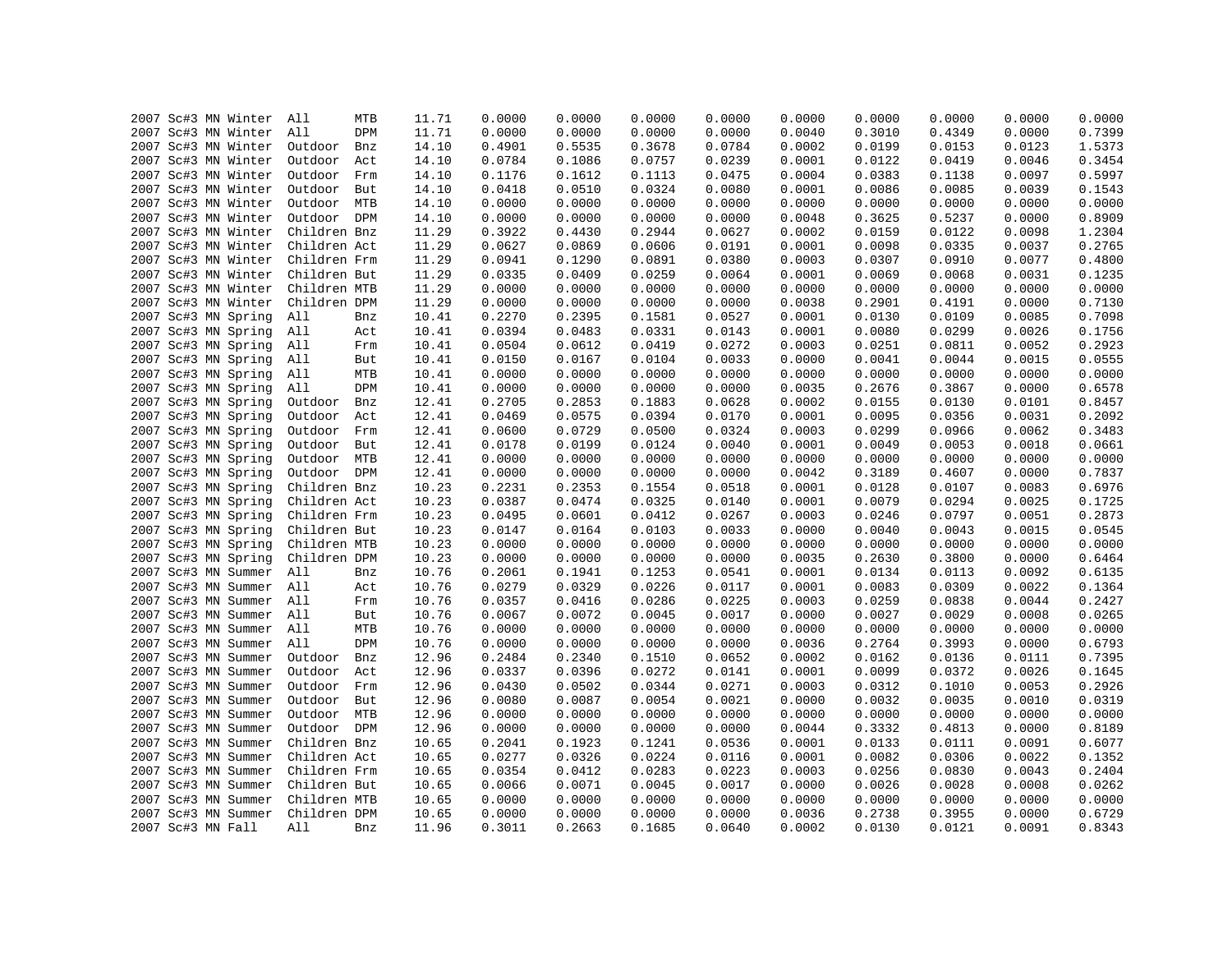|  | 2007 Sc#3 MN Fall                 | All          | Act | 11.96 | 0.0336 | 0.0389 | 0.0265 | 0.0142 | 0.0001 | 0.0080 | 0.0331 | 0.0026 | 0.1570 |
|--|-----------------------------------|--------------|-----|-------|--------|--------|--------|--------|--------|--------|--------|--------|--------|
|  | 2007 Sc#3 MN Fall                 | All          | Frm | 11.96 | 0.0509 | 0.0577 | 0.0388 | 0.0285 | 0.0003 | 0.0251 | 0.0899 | 0.0056 | 0.2966 |
|  | 2007 Sc#3 MN Fall                 | All          | But | 11.96 | 0.0137 | 0.0150 | 0.0094 | 0.0035 | 0.0000 | 0.0041 | 0.0049 | 0.0016 | 0.0523 |
|  | 2007 Sc#3 MN Fall                 | All          | MTB | 11.96 | 0.0000 | 0.0000 | 0.0000 | 0.0000 | 0.0000 | 0.0000 | 0.0000 | 0.0000 | 0.0000 |
|  | 2007 Sc#3 MN Fall                 | All          | DPM | 11.96 | 0.0000 | 0.0000 | 0.0000 | 0.0000 | 0.0040 | 0.2679 | 0.4104 | 0.0000 | 0.6822 |
|  | 2007 Sc#3 MN Fall                 | Outdoor      | Bnz | 14.40 | 0.3626 | 0.3206 | 0.2029 | 0.0771 | 0.0002 | 0.0157 | 0.0145 | 0.0109 | 1.0045 |
|  | 2007 Sc#3 MN Fall                 | Outdoor      | Act | 14.40 | 0.0405 | 0.0468 | 0.0319 | 0.0171 | 0.0001 | 0.0096 | 0.0398 | 0.0032 | 0.1891 |
|  | 2007 Sc#3 MN Fall                 | Outdoor      | Frm | 14.40 | 0.0613 | 0.0695 | 0.0467 | 0.0343 | 0.0004 | 0.0302 | 0.1082 | 0.0067 | 0.3572 |
|  | 2007 Sc#3 MN Fall                 | Outdoor But  |     | 14.40 | 0.0165 | 0.0181 | 0.0113 | 0.0043 | 0.0001 | 0.0049 | 0.0059 | 0.0020 | 0.0629 |
|  | 2007 Sc#3 MN Fall                 | Outdoor MTB  |     | 14.40 | 0.0000 | 0.0000 | 0.0000 | 0.0000 | 0.0000 | 0.0000 | 0.0000 | 0.0000 | 0.0000 |
|  | 2007 Sc#3 MN Fall                 | Outdoor DPM  |     | 14.40 | 0.0000 | 0.0000 | 0.0000 | 0.0000 | 0.0048 | 0.3225 | 0.4942 | 0.0000 | 0.8215 |
|  | 2007 Sc#3 MN Fall                 | Children Bnz |     | 11.63 | 0.2928 | 0.2589 | 0.1638 | 0.0623 | 0.0002 | 0.0126 | 0.0117 | 0.0088 | 0.8111 |
|  | 2007 Sc#3 MN Fall                 | Children Act |     | 11.63 | 0.0327 | 0.0378 | 0.0258 | 0.0138 | 0.0001 | 0.0078 | 0.0322 | 0.0026 | 0.1527 |
|  | 2007 Sc#3 MN Fall                 | Children Frm |     | 11.63 | 0.0495 | 0.0561 | 0.0377 | 0.0277 | 0.0003 | 0.0244 | 0.0874 | 0.0054 | 0.2884 |
|  | 2007 Sc#3 MN Fall                 | Children But |     | 11.63 | 0.0133 | 0.0146 | 0.0091 | 0.0034 | 0.0000 | 0.0040 | 0.0048 | 0.0016 | 0.0508 |
|  | 2007 Sc#3 MN Fall                 | Children MTB |     | 11.63 | 0.0000 | 0.0000 | 0.0000 | 0.0000 | 0.0000 | 0.0000 | 0.0000 | 0.0000 | 0.0000 |
|  | 2007 Sc#3 MN Fall                 | Children DPM |     | 11.63 | 0.0000 | 0.0000 | 0.0000 | 0.0000 | 0.0039 | 0.2604 | 0.3990 | 0.0000 | 0.6633 |
|  | 2007 Sc#3 MN Ann Ave All          |              | Bnz | 11.33 | 0.2853 | 0.2899 | 0.1893 | 0.0590 | 0.0002 | 0.0140 | 0.0117 | 0.0092 | 0.8586 |
|  | 2007 Sc#3 MN Ann Ave All          |              | Act | 11.33 | 0.0415 | 0.0526 | 0.0363 | 0.0150 | 0.0001 | 0.0086 | 0.0322 | 0.0028 | 0.1890 |
|  | 2007 Sc#3 MN Ann Ave All          |              | Frm | 11.33 | 0.0587 | 0.0736 | 0.0504 | 0.0294 | 0.0003 | 0.0270 | 0.0873 | 0.0058 | 0.3324 |
|  | 2007 Sc#3 MN Ann Ave All          |              | But | 11.33 | 0.0175 | 0.0203 | 0.0128 | 0.0038 | 0.0000 | 0.0045 | 0.0048 | 0.0018 | 0.0656 |
|  | 2007 Sc#3 MN Ann Ave All          |              | MTB | 11.33 | 0.0000 | 0.0000 | 0.0000 | 0.0000 | 0.0000 | 0.0000 | 0.0000 | 0.0000 | 0.0000 |
|  | 2007 Sc#3 MN Ann Ave All          |              | DPM | 11.33 | 0.0000 | 0.0000 | 0.0000 | 0.0000 | 0.0038 | 0.2782 | 0.4078 | 0.0000 | 0.6898 |
|  | 2007 Sc#3 MN Ann Ave Outdoor      |              | Bnz | 13.61 | 0.3429 | 0.3483 | 0.2275 | 0.0709 | 0.0002 | 0.0168 | 0.0141 | 0.0111 | 1.0318 |
|  | 2007 Sc#3 MN Ann Ave Outdoor      |              | Act | 13.61 | 0.0499 | 0.0631 | 0.0436 | 0.0180 | 0.0001 | 0.0103 | 0.0386 | 0.0034 | 0.2270 |
|  | 2007 Sc#3 MN Ann Ave Outdoor Frm  |              |     | 13.61 | 0.0705 | 0.0884 | 0.0606 | 0.0353 | 0.0004 | 0.0324 | 0.1049 | 0.0069 | 0.3994 |
|  | 2007 Sc#3 MN Ann Ave Outdoor      |              | But | 13.61 | 0.0210 | 0.0244 | 0.0154 | 0.0046 | 0.0001 | 0.0054 | 0.0058 | 0.0021 | 0.0788 |
|  | 2007 Sc#3 MN Ann Ave Outdoor MTB  |              |     | 13.61 | 0.0000 | 0.0000 | 0.0000 | 0.0000 | 0.0000 | 0.0000 | 0.0000 | 0.0000 | 0.0000 |
|  | 2007 Sc#3 MN Ann Ave Outdoor DPM  |              |     | 13.61 | 0.0000 | 0.0000 | 0.0000 | 0.0000 | 0.0045 | 0.3343 | 0.4899 | 0.0000 | 0.8287 |
|  | 2007 Sc#3 MN Ann Ave Children Bnz |              |     | 11.07 | 0.2781 | 0.2824 | 0.1844 | 0.0576 | 0.0002 | 0.0136 | 0.0115 | 0.0090 | 0.8367 |
|  | 2007 Sc#3 MN Ann Ave Children Act |              |     | 11.07 | 0.0405 | 0.0512 | 0.0353 | 0.0146 | 0.0001 | 0.0084 | 0.0314 | 0.0027 | 0.1842 |
|  | 2007 Sc#3 MN Ann Ave Children Frm |              |     | 11.07 | 0.0571 | 0.0716 | 0.0491 | 0.0287 | 0.0003 | 0.0263 | 0.0853 | 0.0056 | 0.3240 |
|  | 2007 Sc#3 MN Ann Ave Children But |              |     | 11.07 | 0.0170 | 0.0197 | 0.0124 | 0.0037 | 0.0000 | 0.0044 | 0.0047 | 0.0017 | 0.0638 |
|  | 2007 Sc#3 MN Ann Ave Children MTB |              |     | 11.07 | 0.0000 | 0.0000 | 0.0000 | 0.0000 | 0.0000 | 0.0000 | 0.0000 | 0.0000 | 0.0000 |
|  | 2007 Sc#3 MN Ann Ave Children DPM |              |     | 11.07 | 0.0000 | 0.0000 | 0.0000 | 0.0000 | 0.0037 | 0.2718 | 0.3984 | 0.0000 | 0.6739 |
|  | 2020 Base MN Winter All           |              | Bnz | 11.71 | 0.3459 | 0.5974 | 0.3863 | 0.0519 | 0.0002 | 0.0007 | 0.0116 | 0.0104 | 1.4044 |
|  | 2020 Base MN Winter All           |              | Act | 11.71 | 0.0536 | 0.0944 | 0.0618 | 0.0138 | 0.0001 | 0.0005 | 0.0317 | 0.0038 | 0.2597 |
|  | 2020 Base MN Winter All           |              | Frm | 11.71 | 0.0801 | 0.1385 | 0.0901 | 0.0212 | 0.0004 | 0.0014 | 0.0861 | 0.0081 | 0.4259 |
|  | 2020 Base MN Winter All           |              | But | 11.71 | 0.0401 | 0.0751 | 0.0417 | 0.0028 | 0.0001 | 0.0003 | 0.0064 | 0.0033 | 0.1699 |
|  | 2020 Base MN Winter               | All          | MTB | 11.71 | 0.0000 | 0.0000 | 0.0000 | 0.0000 | 0.0000 | 0.0000 | 0.0000 | 0.0000 | 0.0000 |
|  | 2020 Base MN Winter All           |              | DPM | 11.71 | 0.0000 | 0.0000 | 0.0000 | 0.0000 | 0.0047 | 0.0103 | 0.3977 | 0.0000 | 0.4128 |
|  | 2020 Base MN Winter               | Outdoor      | Bnz | 14.10 | 0.4165 | 0.7193 | 0.4651 | 0.0625 | 0.0002 | 0.0009 | 0.0139 | 0.0126 | 1.6910 |
|  | 2020 Base MN Winter               | Outdoor      | Act | 14.10 | 0.0645 | 0.1136 | 0.0744 | 0.0166 | 0.0001 | 0.0006 | 0.0382 | 0.0046 | 0.3127 |
|  | 2020 Base MN Winter               | Outdoor Frm  |     | 14.10 | 0.0964 | 0.1668 | 0.1085 | 0.0256 | 0.0005 | 0.0017 | 0.1036 | 0.0098 | 0.5128 |
|  | 2020 Base MN Winter               | Outdoor But  |     | 14.10 | 0.0483 | 0.0905 | 0.0502 | 0.0034 | 0.0001 | 0.0004 | 0.0078 | 0.0039 | 0.2046 |
|  | 2020 Base MN Winter               | Outdoor MTB  |     | 14.10 | 0.0000 | 0.0000 | 0.0000 | 0.0000 | 0.0000 | 0.0000 | 0.0000 | 0.0000 | 0.0000 |
|  | 2020 Base MN Winter               | Outdoor DPM  |     | 14.10 | 0.0000 | 0.0000 | 0.0000 | 0.0000 | 0.0057 | 0.0124 | 0.4789 | 0.0000 | 0.4970 |
|  | 2020 Base MN Winter               | Children Bnz |     | 11.29 | 0.3333 | 0.5757 | 0.3723 | 0.0500 | 0.0002 | 0.0007 | 0.0111 | 0.0101 | 1.3535 |
|  | 2020 Base MN Winter               | Children Act |     | 11.29 | 0.0516 | 0.0910 | 0.0596 | 0.0133 | 0.0001 | 0.0004 | 0.0305 | 0.0037 | 0.2503 |
|  | 2020 Base MN Winter               | Children Frm |     | 11.29 | 0.0772 | 0.1335 | 0.0869 | 0.0205 | 0.0004 | 0.0014 | 0.0829 | 0.0078 | 0.4105 |
|  | 2020 Base MN Winter               | Children But |     | 11.29 | 0.0387 | 0.0724 | 0.0402 | 0.0027 | 0.0001 | 0.0003 | 0.0062 | 0.0031 | 0.1638 |
|  |                                   |              |     |       |        |        |        |        |        |        |        |        |        |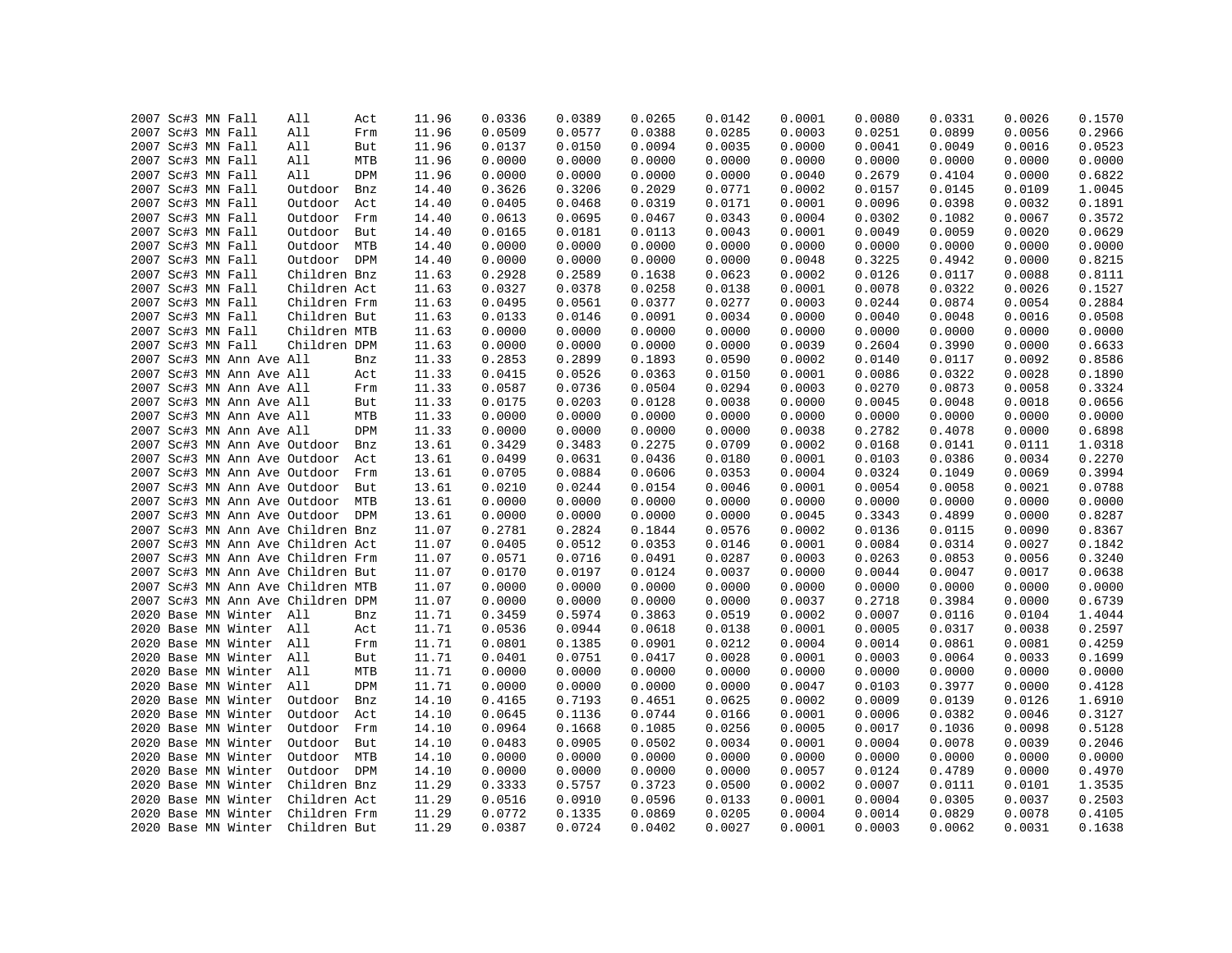|                   | 2020 Base MN Winter | Children MTB |            | 11.29 | 0.0000 | 0.0000 | 0.0000 | 0.0000 | 0.0000 | 0.0000 | 0.0000 | 0.0000 | 0.0000 |
|-------------------|---------------------|--------------|------------|-------|--------|--------|--------|--------|--------|--------|--------|--------|--------|
|                   | 2020 Base MN Winter | Children DPM |            | 11.29 | 0.0000 | 0.0000 | 0.0000 | 0.0000 | 0.0046 | 0.0100 | 0.3833 | 0.0000 | 0.3978 |
|                   | 2020 Base MN Spring | All          | Bnz        | 10.41 | 0.2115 | 0.3309 | 0.2120 | 0.0411 | 0.0002 | 0.0007 | 0.0103 | 0.0086 | 0.8152 |
|                   | 2020 Base MN Spring | All          | Act        | 10.41 | 0.0362 | 0.0601 | 0.0390 | 0.0098 | 0.0001 | 0.0004 | 0.0282 | 0.0026 | 0.1764 |
|                   | 2020 Base MN Spring | All          | Frm        | 10.41 | 0.0428 | 0.0681 | 0.0453 | 0.0141 | 0.0003 | 0.0013 | 0.0765 | 0.0053 | 0.2537 |
|                   | 2020 Base MN Spring | All          | But        | 10.41 | 0.0193 | 0.0340 | 0.0190 | 0.0013 | 0.0001 | 0.0002 | 0.0042 | 0.0015 | 0.0796 |
|                   | 2020 Base MN Spring | All          | MTB        | 10.41 | 0.0000 | 0.0000 | 0.0000 | 0.0000 | 0.0000 | 0.0000 | 0.0000 | 0.0000 | 0.0000 |
|                   | 2020 Base MN Spring | All          | DPM        | 10.41 | 0.0000 | 0.0000 | 0.0000 | 0.0000 | 0.0042 | 0.0092 | 0.3536 | 0.0000 | 0.3670 |
|                   | 2020 Base MN Spring | Outdoor      | Bnz        | 12.41 | 0.2520 | 0.3942 | 0.2526 | 0.0489 | 0.0002 | 0.0008 | 0.0122 | 0.0103 | 0.9713 |
|                   | 2020 Base MN Spring | Outdoor      | Act        | 12.41 | 0.0431 | 0.0716 | 0.0465 | 0.0117 | 0.0001 | 0.0005 | 0.0336 | 0.0032 | 0.2102 |
|                   | 2020 Base MN Spring | Outdoor      | Frm        | 12.41 | 0.0509 | 0.0812 | 0.0540 | 0.0168 | 0.0004 | 0.0015 | 0.0911 | 0.0063 | 0.3022 |
|                   | 2020 Base MN Spring | Outdoor      | But        | 12.41 | 0.0229 | 0.0405 | 0.0226 | 0.0016 | 0.0001 | 0.0002 | 0.0050 | 0.0018 | 0.0948 |
|                   | 2020 Base MN Spring | Outdoor      | MTB        | 12.41 | 0.0000 | 0.0000 | 0.0000 | 0.0000 | 0.0000 | 0.0000 | 0.0000 | 0.0000 | 0.0000 |
|                   | 2020 Base MN Spring | Outdoor      | DPM        | 12.41 | 0.0000 | 0.0000 | 0.0000 | 0.0000 | 0.0050 | 0.0109 | 0.4213 | 0.0000 | 0.4372 |
|                   | 2020 Base MN Spring | Children Bnz |            | 10.23 | 0.2079 | 0.3252 | 0.2084 | 0.0404 | 0.0002 | 0.0007 | 0.0101 | 0.0085 | 0.8012 |
|                   | 2020 Base MN Spring | Children Act |            | 10.23 | 0.0355 | 0.0591 | 0.0384 | 0.0097 | 0.0001 | 0.0004 | 0.0277 | 0.0026 | 0.1734 |
|                   | 2020 Base MN Spring | Children Frm |            | 10.23 | 0.0420 | 0.0669 | 0.0445 | 0.0139 | 0.0003 | 0.0013 | 0.0751 | 0.0052 | 0.2493 |
|                   | 2020 Base MN Spring | Children But |            | 10.23 | 0.0189 | 0.0334 | 0.0186 | 0.0013 | 0.0001 | 0.0002 | 0.0041 | 0.0015 | 0.0782 |
|                   | 2020 Base MN Spring | Children MTB |            | 10.23 | 0.0000 | 0.0000 | 0.0000 | 0.0000 | 0.0000 | 0.0000 | 0.0000 | 0.0000 | 0.0000 |
|                   | 2020 Base MN Spring | Children DPM |            | 10.23 | 0.0000 | 0.0000 | 0.0000 | 0.0000 | 0.0041 | 0.0090 | 0.3475 | 0.0000 | 0.3607 |
|                   | 2020 Base MN Summer | All          | Bnz        | 10.76 | 0.1925 | 0.2726 | 0.1705 | 0.0438 | 0.0002 | 0.0007 | 0.0106 | 0.0094 | 0.7002 |
|                   | 2020 Base MN Summer | All          | Act        | 10.76 | 0.0257 | 0.0412 | 0.0267 | 0.0078 | 0.0001 | 0.0004 | 0.0291 | 0.0022 | 0.1334 |
|                   | 2020 Base MN Summer | All          |            | 10.76 | 0.0304 | 0.0467 | 0.0310 | 0.0113 | 0.0004 | 0.0013 | 0.0790 | 0.0044 | 0.2043 |
|                   |                     | All          | Frm        |       | 0.0086 | 0.0147 | 0.0082 |        | 0.0000 | 0.0001 | 0.0027 |        | 0.0359 |
|                   | 2020 Base MN Summer |              | But        | 10.76 |        |        |        | 0.0007 |        |        |        | 0.0008 |        |
|                   | 2020 Base MN Summer | All          | MTB        | 10.76 | 0.0000 | 0.0000 | 0.0000 | 0.0000 | 0.0000 | 0.0000 | 0.0000 | 0.0000 | 0.0000 |
|                   | 2020 Base MN Summer | All          | <b>DPM</b> | 10.76 | 0.0000 | 0.0000 | 0.0000 | 0.0000 | 0.0044 | 0.0095 | 0.3652 | 0.0000 | 0.3790 |
|                   | 2020 Base MN Summer | Outdoor      | Bnz        | 12.96 | 0.2321 | 0.3286 | 0.2055 | 0.0528 | 0.0002 | 0.0008 | 0.0128 | 0.0113 | 0.8440 |
|                   | 2020 Base MN Summer | Outdoor      | Act        | 12.96 | 0.0310 | 0.0497 | 0.0322 | 0.0094 | 0.0001 | 0.0005 | 0.0351 | 0.0027 | 0.1608 |
|                   | 2020 Base MN Summer | Outdoor      | Frm        | 12.96 | 0.0366 | 0.0562 | 0.0373 | 0.0136 | 0.0004 | 0.0016 | 0.0952 | 0.0054 | 0.2463 |
|                   | 2020 Base MN Summer | Outdoor      | But        | 12.96 | 0.0104 | 0.0177 | 0.0099 | 0.0008 | 0.0000 | 0.0002 | 0.0033 | 0.0010 | 0.0433 |
|                   | 2020 Base MN Summer | Outdoor      | MTB        | 12.96 | 0.0000 | 0.0000 | 0.0000 | 0.0000 | 0.0000 | 0.0000 | 0.0000 | 0.0000 | 0.0000 |
|                   | 2020 Base MN Summer | Outdoor      | DPM        | 12.96 | 0.0000 | 0.0000 | 0.0000 | 0.0000 | 0.0052 | 0.0114 | 0.4402 | 0.0000 | 0.4569 |
|                   | 2020 Base MN Summer | Children Bnz |            | 10.65 | 0.1907 | 0.2700 | 0.1689 | 0.0434 | 0.0002 | 0.0007 | 0.0105 | 0.0093 | 0.6936 |
|                   | 2020 Base MN Summer | Children Act |            | 10.65 | 0.0254 | 0.0408 | 0.0265 | 0.0078 | 0.0001 | 0.0004 | 0.0288 | 0.0022 | 0.1321 |
|                   | 2020 Base MN Summer | Children Frm |            | 10.65 | 0.0301 | 0.0462 | 0.0307 | 0.0112 | 0.0004 | 0.0013 | 0.0782 | 0.0044 | 0.2024 |
|                   | 2020 Base MN Summer | Children But |            | 10.65 | 0.0086 | 0.0146 | 0.0082 | 0.0006 | 0.0000 | 0.0001 | 0.0027 | 0.0008 | 0.0356 |
|                   | 2020 Base MN Summer | Children MTB |            | 10.65 | 0.0000 | 0.0000 | 0.0000 | 0.0000 | 0.0000 | 0.0000 | 0.0000 | 0.0000 | 0.0000 |
|                   | 2020 Base MN Summer | Children DPM |            | 10.65 | 0.0000 | 0.0000 | 0.0000 | 0.0000 | 0.0043 | 0.0094 | 0.3617 | 0.0000 | 0.3754 |
|                   | 2020 Base MN Fall   | All          | Bnz        | 11.96 | 0.2757 | 0.3946 | 0.2449 | 0.0532 | 0.0002 | 0.0008 | 0.0118 | 0.0090 | 0.9901 |
|                   | 2020 Base MN Fall   | All          | Act        | 11.96 | 0.0304 | 0.0505 | 0.0325 | 0.0097 | 0.0001 | 0.0005 | 0.0323 | 0.0027 | 0.1587 |
| 2020 Base MN Fall |                     | All          | Frm        | 11.96 | 0.0454 | 0.0739 | 0.0479 | 0.0150 | 0.0004 | 0.0015 | 0.0877 | 0.0057 | 0.2774 |
|                   | 2020 Base MN Fall   | All          | But        | 11.96 | 0.0168 | 0.0295 | 0.0166 | 0.0015 | 0.0001 | 0.0002 | 0.0048 | 0.0017 | 0.0710 |
|                   | 2020 Base MN Fall   | All          | MTB        | 11.96 | 0.0000 | 0.0000 | 0.0000 | 0.0000 | 0.0000 | 0.0000 | 0.0000 | 0.0000 | 0.0000 |
|                   | 2020 Base MN Fall   | All          | <b>DPM</b> | 11.96 | 0.0000 | 0.0000 | 0.0000 | 0.0000 | 0.0048 | 0.0105 | 0.4060 | 0.0000 | 0.4214 |
| 2020 Base MN Fall |                     | Outdoor      | Bnz        | 14.40 | 0.3320 | 0.4751 | 0.2948 | 0.0641 | 0.0002 | 0.0009 | 0.0142 | 0.0108 | 1.1922 |
|                   | 2020 Base MN Fall   | Outdoor      | Act        | 14.40 | 0.0366 | 0.0608 | 0.0391 | 0.0117 | 0.0002 | 0.0006 | 0.0389 | 0.0032 | 0.1910 |
|                   | 2020 Base MN Fall   | Outdoor      | Frm        | 14.40 | 0.0547 | 0.0890 | 0.0577 | 0.0180 | 0.0005 | 0.0018 | 0.1056 | 0.0068 | 0.3340 |
|                   | 2020 Base MN Fall   | Outdoor      | But        | 14.40 | 0.0202 | 0.0356 | 0.0199 | 0.0018 | 0.0001 | 0.0003 | 0.0058 | 0.0020 | 0.0855 |
|                   | 2020 Base MN Fall   | Outdoor      | MTB        | 14.40 | 0.0000 | 0.0000 | 0.0000 | 0.0000 | 0.0000 | 0.0000 | 0.0000 | 0.0000 | 0.0000 |
|                   | 2020 Base MN Fall   | Outdoor      | <b>DPM</b> | 14.40 | 0.0000 | 0.0000 | 0.0000 | 0.0000 | 0.0058 | 0.0127 | 0.4889 | 0.0000 | 0.5074 |
| 2020 Base MN Fall |                     | Children Bnz |            | 11.63 | 0.2681 | 0.3836 | 0.2381 | 0.0517 | 0.0002 | 0.0007 | 0.0114 | 0.0087 | 0.9626 |
|                   |                     |              |            |       |        |        |        |        |        |        |        |        |        |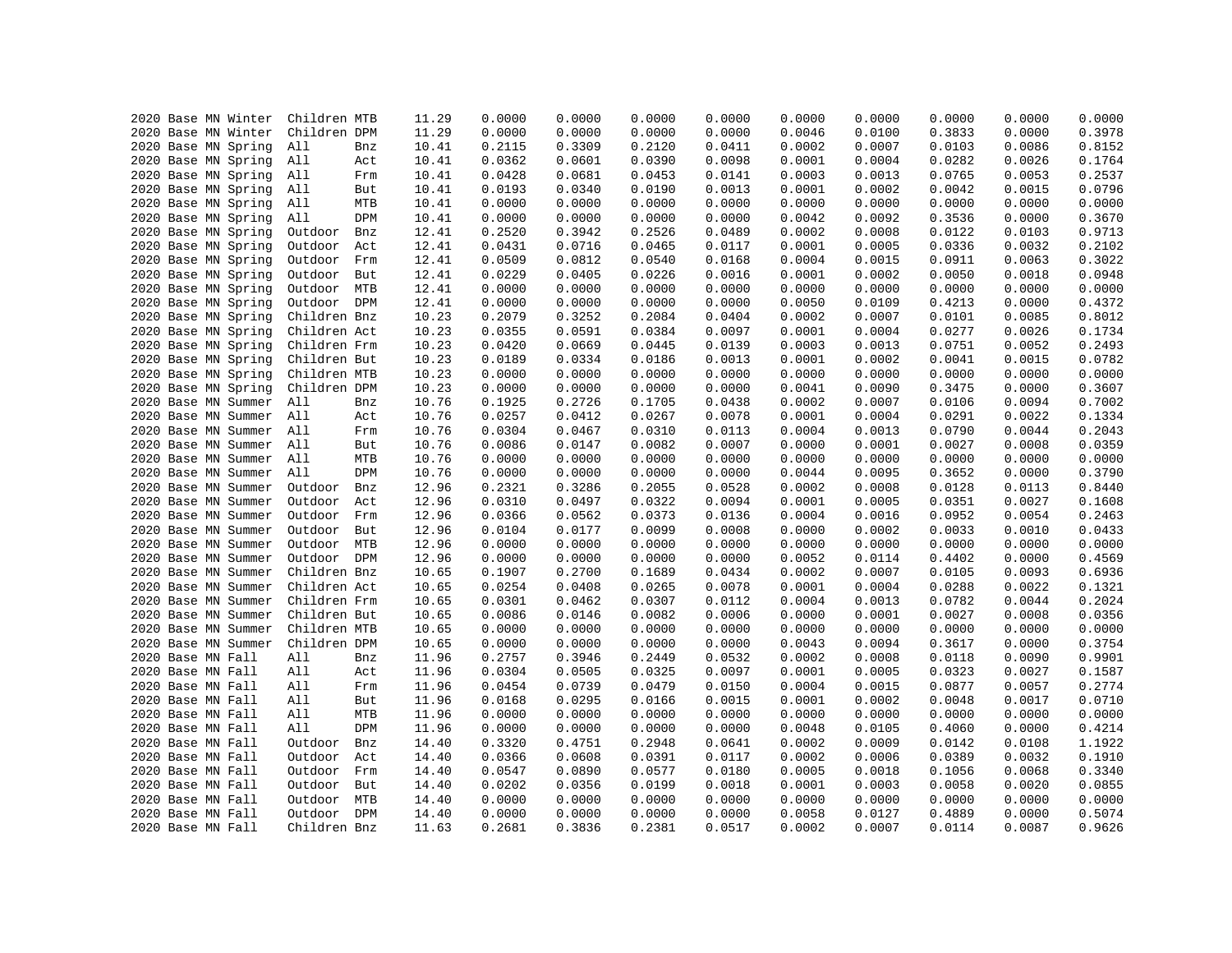|  |                                        |                          | Children Act                      |     | 11.63 | 0.0295 | 0.0491 | 0.0316 | 0.0095 | 0.0001 | 0.0005 | 0.0314 | 0.0026 | 0.1542 |
|--|----------------------------------------|--------------------------|-----------------------------------|-----|-------|--------|--------|--------|--------|--------|--------|--------|--------|--------|
|  | 2020 Base MN Fall<br>2020 Base MN Fall |                          | Children Frm                      |     | 11.63 | 0.0441 | 0.0718 | 0.0466 | 0.0145 | 0.0004 | 0.0014 | 0.0853 | 0.0055 | 0.2697 |
|  |                                        |                          |                                   |     |       |        |        |        |        |        |        |        |        |        |
|  | 2020 Base MN Fall                      |                          | Children But                      |     | 11.63 | 0.0163 | 0.0287 | 0.0161 | 0.0014 | 0.0001 | 0.0002 | 0.0047 | 0.0016 | 0.0690 |
|  | 2020 Base MN Fall                      |                          | Children MTB                      |     | 11.63 | 0.0000 | 0.0000 | 0.0000 | 0.0000 | 0.0000 | 0.0000 | 0.0000 | 0.0000 | 0.0000 |
|  | 2020 Base MN Fall                      |                          | Children DPM                      |     | 11.63 | 0.0000 | 0.0000 | 0.0000 | 0.0000 | 0.0047 | 0.0103 | 0.3947 | 0.0000 | 0.4097 |
|  |                                        | 2020 Base MN Ann Ave All |                                   | Bnz | 11.33 | 0.2564 | 0.3988 | 0.2534 | 0.0475 | 0.0002 | 0.0007 | 0.0110 | 0.0094 | 0.9775 |
|  |                                        | 2020 Base MN Ann Ave All |                                   | Act | 11.33 | 0.0364 | 0.0616 | 0.0400 | 0.0103 | 0.0001 | 0.0004 | 0.0303 | 0.0028 | 0.1820 |
|  |                                        | 2020 Base MN Ann Ave All |                                   | Frm | 11.33 | 0.0496 | 0.0818 | 0.0536 | 0.0154 | 0.0004 | 0.0014 | 0.0823 | 0.0059 | 0.2903 |
|  |                                        | 2020 Base MN Ann Ave All |                                   | But | 11.33 | 0.0212 | 0.0384 | 0.0214 | 0.0016 | 0.0001 | 0.0002 | 0.0045 | 0.0018 | 0.0891 |
|  |                                        | 2020 Base MN Ann Ave All |                                   | MTB | 11.33 | 0.0000 | 0.0000 | 0.0000 | 0.0000 | 0.0000 | 0.0000 | 0.0000 | 0.0000 | 0.0000 |
|  |                                        | 2020 Base MN Ann Ave All |                                   | DPM | 11.33 | 0.0000 | 0.0000 | 0.0000 | 0.0000 | 0.0045 | 0.0099 | 0.3806 | 0.0000 | 0.3950 |
|  |                                        |                          | 2020 Base MN Ann Ave Outdoor      | Bnz | 13.61 | 0.3081 | 0.4793 | 0.3045 | 0.0571 | 0.0002 | 0.0009 | 0.0133 | 0.0112 | 1.1746 |
|  |                                        |                          | 2020 Base MN Ann Ave Outdoor      | Act | 13.61 | 0.0438 | 0.0739 | 0.0481 | 0.0124 | 0.0001 | 0.0005 | 0.0364 | 0.0034 | 0.2187 |
|  |                                        |                          | 2020 Base MN Ann Ave Outdoor      | Frm | 13.61 | 0.0597 | 0.0983 | 0.0644 | 0.0185 | 0.0004 | 0.0017 | 0.0989 | 0.0071 | 0.3488 |
|  |                                        |                          | 2020 Base MN Ann Ave Outdoor      | But | 13.61 | 0.0255 | 0.0461 | 0.0257 | 0.0019 | 0.0001 | 0.0003 | 0.0054 | 0.0022 | 0.1071 |
|  |                                        |                          | 2020 Base MN Ann Ave Outdoor MTB  |     | 13.61 | 0.0000 | 0.0000 | 0.0000 | 0.0000 | 0.0000 | 0.0000 | 0.0000 | 0.0000 | 0.0000 |
|  |                                        |                          | 2020 Base MN Ann Ave Outdoor DPM  |     | 13.61 | 0.0000 | 0.0000 | 0.0000 | 0.0000 | 0.0054 | 0.0119 | 0.4573 | 0.0000 | 0.4746 |
|  |                                        |                          | 2020 Base MN Ann Ave Children Bnz |     | 11.07 | 0.2500 | 0.3886 | 0.2469 | 0.0464 | 0.0002 | 0.0007 | 0.0108 | 0.0091 | 0.9527 |
|  |                                        |                          | 2020 Base MN Ann Ave Children Act |     | 11.07 | 0.0355 | 0.0600 | 0.0390 | 0.0100 | 0.0001 | 0.0004 | 0.0296 | 0.0028 | 0.1775 |
|  |                                        |                          | 2020 Base MN Ann Ave Children Frm |     | 11.07 | 0.0483 | 0.0796 | 0.0522 | 0.0150 | 0.0004 | 0.0013 | 0.0804 | 0.0057 | 0.2829 |
|  |                                        |                          | 2020 Base MN Ann Ave Children But |     | 11.07 | 0.0206 | 0.0373 | 0.0208 | 0.0015 | 0.0001 | 0.0002 | 0.0044 | 0.0018 | 0.0866 |
|  |                                        |                          | 2020 Base MN Ann Ave Children MTB |     | 11.07 | 0.0000 | 0.0000 | 0.0000 | 0.0000 | 0.0000 | 0.0000 | 0.0000 | 0.0000 | 0.0000 |
|  |                                        |                          | 2020 Base MN Ann Ave Children DPM |     | 11.07 | 0.0000 | 0.0000 | 0.0000 | 0.0000 | 0.0044 | 0.0097 | 0.3718 | 0.0000 | 0.3859 |
|  |                                        | 2020 Sc#1 MN Winter All  |                                   | Bnz | 11.71 | 0.3370 | 0.5878 | 0.3809 | 0.0517 | 0.0002 | 0.0007 | 0.0116 | 0.0104 | 1.3803 |
|  |                                        | 2020 Sc#1 MN Winter All  |                                   | Act | 11.71 | 0.0525 | 0.0936 | 0.0616 | 0.0139 | 0.0001 | 0.0005 | 0.0317 | 0.0039 | 0.2577 |
|  |                                        | 2020 Sc#1 MN Winter All  |                                   | Frm | 11.71 | 0.0835 | 0.1465 | 0.0940 | 0.0213 | 0.0004 | 0.0014 | 0.0861 | 0.0081 | 0.4412 |
|  |                                        | 2020 Sc#1 MN Winter All  |                                   | But | 11.71 | 0.0358 | 0.0673 | 0.0375 | 0.0028 | 0.0001 | 0.0003 | 0.0064 | 0.0033 | 0.1535 |
|  |                                        | 2020 Sc#1 MN Winter All  |                                   | MTB | 11.71 | 0.0000 | 0.0000 | 0.0000 | 0.0000 | 0.0000 | 0.0000 | 0.0000 | 0.0000 | 0.0000 |
|  |                                        | 2020 Sc#1 MN Winter      | All                               | DPM | 11.71 | 0.0000 | 0.0000 | 0.0000 | 0.0000 | 0.0047 | 0.0103 | 0.3977 | 0.0000 | 0.4128 |
|  |                                        | 2020 Sc#1 MN Winter      | Outdoor                           | Bnz | 14.10 | 0.4058 | 0.7078 | 0.4587 | 0.0622 | 0.0002 | 0.0009 | 0.0139 | 0.0125 | 1.6620 |
|  |                                        | 2020 Sc#1 MN Winter      | Outdoor                           | Act | 14.10 | 0.0633 | 0.1127 | 0.0742 | 0.0167 | 0.0001 | 0.0006 | 0.0382 | 0.0046 | 0.3103 |
|  |                                        | 2020 Sc#1 MN Winter      | Outdoor                           | Frm | 14.10 | 0.1005 | 0.1764 | 0.1132 | 0.0256 | 0.0005 | 0.0017 | 0.1036 | 0.0098 | 0.5312 |
|  |                                        | 2020 Sc#1 MN Winter      | Outdoor                           | But | 14.10 | 0.0431 | 0.0810 | 0.0452 | 0.0034 | 0.0001 | 0.0004 | 0.0078 | 0.0039 | 0.1849 |
|  |                                        | 2020 Sc#1 MN Winter      | Outdoor                           | MTB | 14.10 | 0.0000 | 0.0000 | 0.0000 | 0.0000 | 0.0000 | 0.0000 | 0.0000 | 0.0000 | 0.0000 |
|  |                                        | 2020 Sc#1 MN Winter      | Outdoor DPM                       |     | 14.10 | 0.0000 | 0.0000 | 0.0000 | 0.0000 | 0.0057 | 0.0124 | 0.4789 | 0.0000 | 0.4970 |
|  |                                        | 2020 Sc#1 MN Winter      | Children Bnz                      |     | 11.29 | 0.3248 | 0.5665 | 0.3671 | 0.0498 | 0.0002 | 0.0007 | 0.0111 | 0.0100 | 1.3303 |
|  |                                        | 2020 Sc#1 MN Winter      | Children Act                      |     | 11.29 | 0.0506 | 0.0902 | 0.0594 | 0.0134 | 0.0001 | 0.0004 | 0.0305 | 0.0037 | 0.2484 |
|  |                                        | 2020 Sc#1 MN Winter      | Children Frm                      |     | 11.29 | 0.0805 | 0.1411 | 0.0906 | 0.0205 | 0.0004 | 0.0014 | 0.0829 | 0.0079 | 0.4252 |
|  |                                        | 2020 Sc#1 MN Winter      | Children But                      |     | 11.29 | 0.0345 | 0.0648 | 0.0362 | 0.0027 | 0.0001 | 0.0003 | 0.0062 | 0.0031 | 0.1480 |
|  |                                        | 2020 Sc#1 MN Winter      | Children MTB                      |     | 11.29 | 0.0000 | 0.0000 | 0.0000 | 0.0000 | 0.0000 | 0.0000 | 0.0000 | 0.0000 | 0.0000 |
|  |                                        | 2020 Sc#1 MN Winter      | Children DPM                      |     | 11.29 | 0.0000 | 0.0000 | 0.0000 | 0.0000 | 0.0046 | 0.0100 | 0.3833 | 0.0000 | 0.3978 |
|  |                                        | 2020 Sc#1 MN Spring      | All                               | Bnz | 10.41 | 0.1998 | 0.3196 | 0.2052 | 0.0410 | 0.0002 | 0.0007 | 0.0103 | 0.0086 | 0.7854 |
|  |                                        | 2020 Sc#1 MN Spring      | All                               | Act | 10.41 | 0.0335 | 0.0573 | 0.0375 | 0.0098 | 0.0001 | 0.0004 | 0.0282 | 0.0026 | 0.1694 |
|  |                                        | 2020 Sc#1 MN Spring      | All                               | Frm | 10.41 | 0.0441 | 0.0728 | 0.0478 | 0.0141 | 0.0003 | 0.0013 | 0.0765 | 0.0052 | 0.2621 |
|  |                                        | 2020 Sc#1 MN Spring      | All                               | But | 10.41 | 0.0160 | 0.0286 | 0.0161 | 0.0013 | 0.0001 | 0.0002 | 0.0042 | 0.0015 | 0.0679 |
|  |                                        | 2020 Sc#1 MN Spring      | All                               | MTB | 10.41 | 0.0000 | 0.0000 | 0.0000 | 0.0000 | 0.0000 | 0.0000 | 0.0000 | 0.0000 | 0.0000 |
|  |                                        | 2020 Sc#1 MN Spring      | All                               | DPM | 10.41 | 0.0000 | 0.0000 | 0.0000 | 0.0000 | 0.0042 | 0.0092 | 0.3536 | 0.0000 | 0.3670 |
|  |                                        | 2020 Sc#1 MN Spring      | Outdoor                           | Bnz | 12.41 | 0.2381 | 0.3808 | 0.2445 | 0.0489 | 0.0002 | 0.0008 | 0.0122 | 0.0102 | 0.9357 |
|  |                                        | 2020 Sc#1 MN Spring      | Outdoor                           | Act | 12.41 | 0.0399 | 0.0683 | 0.0447 | 0.0116 | 0.0001 | 0.0005 | 0.0336 | 0.0031 | 0.2019 |
|  |                                        | 2020 Sc#1 MN Spring      | Outdoor                           | Frm | 12.41 | 0.0525 | 0.0868 | 0.0569 | 0.0168 | 0.0004 | 0.0015 | 0.0911 | 0.0063 | 0.3123 |
|  |                                        | 2020 Sc#1 MN Spring      | Outdoor                           | But | 12.41 | 0.0190 | 0.0341 | 0.0192 | 0.0016 | 0.0001 | 0.0002 | 0.0050 | 0.0018 | 0.0809 |
|  |                                        |                          |                                   |     |       |        |        |        |        |        |        |        |        |        |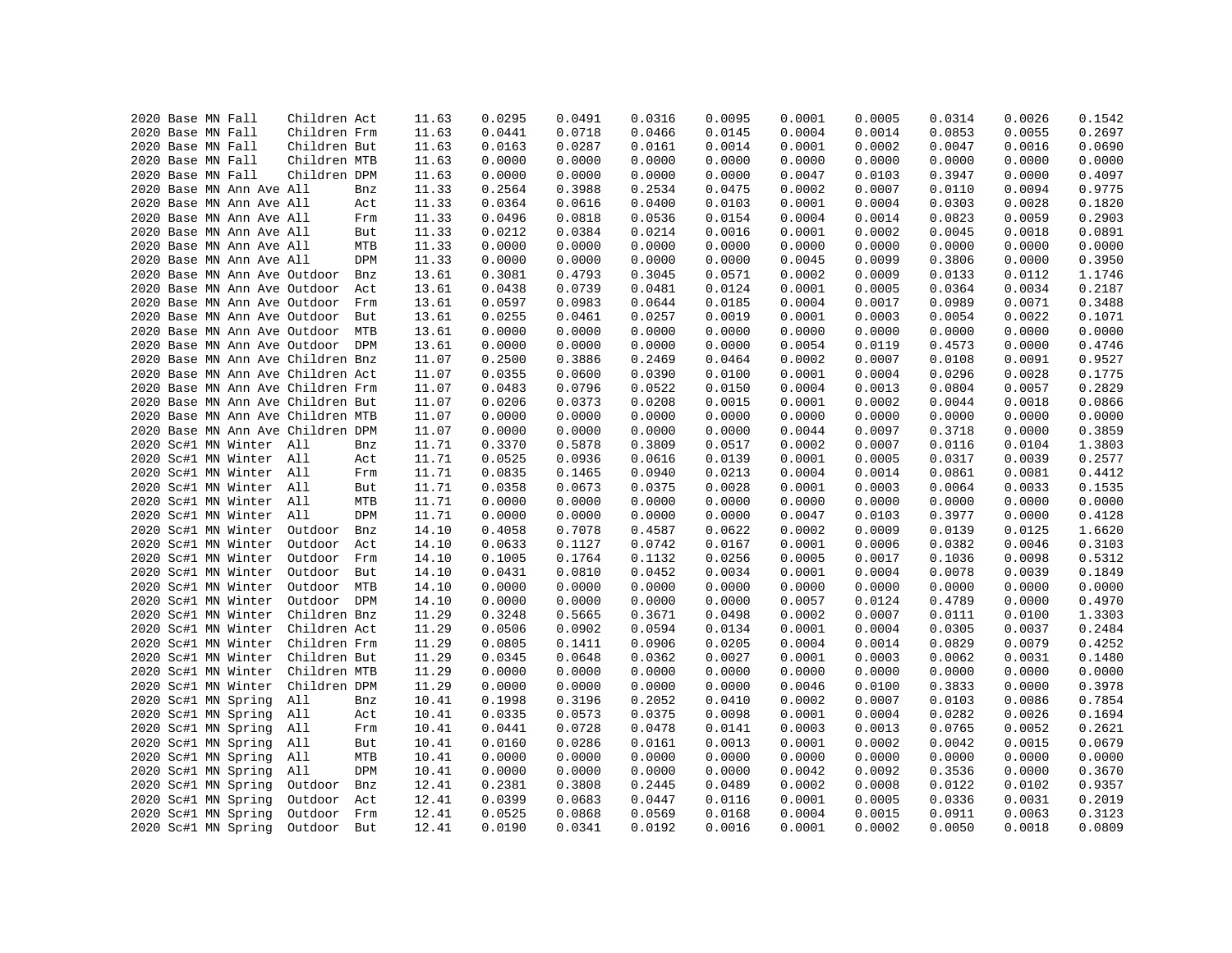|      |                                            |                              |     | 12.41 | 0.0000 | 0.0000 | 0.0000 | 0.0000 | 0.0000 | 0.0000 | 0.0000 | 0.0000 | 0.0000           |
|------|--------------------------------------------|------------------------------|-----|-------|--------|--------|--------|--------|--------|--------|--------|--------|------------------|
|      | 2020 Sc#1 MN Spring<br>2020 Sc#1 MN Spring | Outdoor MTB<br>Outdoor DPM   |     | 12.41 | 0.0000 | 0.0000 | 0.0000 | 0.0000 | 0.0050 | 0.0109 | 0.4213 | 0.0000 | 0.4372           |
|      |                                            |                              |     |       |        |        |        |        |        |        |        |        |                  |
|      | 2020 Sc#1 MN Spring                        | Children Bnz                 |     | 10.23 | 0.1964 | 0.3141 | 0.2016 | 0.0403 | 0.0002 | 0.0007 | 0.0101 | 0.0084 | 0.7719<br>0.1665 |
|      | 2020 Sc#1 MN Spring                        | Children Act                 |     | 10.23 | 0.0329 | 0.0563 | 0.0369 | 0.0096 | 0.0001 | 0.0004 | 0.0277 | 0.0026 |                  |
|      | 2020 Sc#1 MN Spring                        | Children Frm                 |     | 10.23 | 0.0433 | 0.0716 | 0.0469 | 0.0139 | 0.0003 | 0.0013 | 0.0751 | 0.0052 | 0.2576           |
|      | 2020 Sc#1 MN Spring                        | Children But                 |     | 10.23 | 0.0157 | 0.0281 | 0.0158 | 0.0013 | 0.0001 | 0.0002 | 0.0041 | 0.0015 | 0.0668           |
|      | 2020 Sc#1 MN Spring                        | Children MTB                 |     | 10.23 | 0.0000 | 0.0000 | 0.0000 | 0.0000 | 0.0000 | 0.0000 | 0.0000 | 0.0000 | 0.0000           |
|      | 2020 Sc#1 MN Spring                        | Children DPM                 |     | 10.23 | 0.0000 | 0.0000 | 0.0000 | 0.0000 | 0.0041 | 0.0090 | 0.3475 | 0.0000 | 0.3607           |
|      | 2020 Sc#1 MN Summer All                    |                              | Bnz | 10.76 | 0.1844 | 0.2650 | 0.1658 | 0.0437 | 0.0002 | 0.0007 | 0.0106 | 0.0093 | 0.6797           |
|      | 2020 Sc#1 MN Summer All                    |                              | Act | 10.76 | 0.0239 | 0.0393 | 0.0257 | 0.0078 | 0.0001 | 0.0004 | 0.0291 | 0.0022 | 0.1285           |
|      | 2020 Sc#1 MN Summer All                    |                              | Frm | 10.76 | 0.0313 | 0.0498 | 0.0327 | 0.0113 | 0.0004 | 0.0013 | 0.0790 | 0.0044 | 0.2102           |
|      | 2020 Sc#1 MN Summer All                    |                              | But | 10.76 | 0.0072 | 0.0123 | 0.0070 | 0.0007 | 0.0000 | 0.0001 | 0.0027 | 0.0008 | 0.0309           |
|      | 2020 Sc#1 MN Summer                        | All                          | MTB | 10.76 | 0.0000 | 0.0000 | 0.0000 | 0.0000 | 0.0000 | 0.0000 | 0.0000 | 0.0000 | 0.0000           |
|      | 2020 Sc#1 MN Summer                        | All                          | DPM | 10.76 | 0.0000 | 0.0000 | 0.0000 | 0.0000 | 0.0044 | 0.0095 | 0.3652 | 0.0000 | 0.3790           |
|      | 2020 Sc#1 MN Summer                        | Outdoor                      | Bnz | 12.96 | 0.2222 | 0.3194 | 0.1999 | 0.0527 | 0.0002 | 0.0008 | 0.0128 | 0.0112 | 0.8194           |
|      | 2020 Sc#1 MN Summer                        | Outdoor                      | Act | 12.96 | 0.0288 | 0.0474 | 0.0310 | 0.0094 | 0.0001 | 0.0005 | 0.0351 | 0.0027 | 0.1549           |
|      | 2020 Sc#1 MN Summer                        | Outdoor Frm                  |     | 12.96 | 0.0377 | 0.0601 | 0.0394 | 0.0136 | 0.0004 | 0.0016 | 0.0952 | 0.0054 | 0.2534           |
|      | 2020 Sc#1 MN Summer                        | Outdoor But                  |     | 12.96 | 0.0087 | 0.0149 | 0.0084 | 0.0008 | 0.0000 | 0.0002 | 0.0033 | 0.0010 | 0.0372           |
|      | 2020 Sc#1 MN Summer                        | Outdoor MTB                  |     | 12.96 | 0.0000 | 0.0000 | 0.0000 | 0.0000 | 0.0000 | 0.0000 | 0.0000 | 0.0000 | 0.0000           |
|      | 2020 Sc#1 MN Summer                        | Outdoor DPM                  |     | 12.96 | 0.0000 | 0.0000 | 0.0000 | 0.0000 | 0.0052 | 0.0114 | 0.4402 | 0.0000 | 0.4569           |
|      | 2020 Sc#1 MN Summer                        | Children Bnz                 |     | 10.65 | 0.1826 | 0.2625 | 0.1643 | 0.0433 | 0.0002 | 0.0007 | 0.0105 | 0.0092 | 0.6733           |
|      | 2020 Sc#1 MN Summer                        | Children Act                 |     | 10.65 | 0.0237 | 0.0390 | 0.0255 | 0.0077 | 0.0001 | 0.0004 | 0.0288 | 0.0022 | 0.1273           |
|      | 2020 Sc#1 MN Summer                        | Children Frm                 |     | 10.65 | 0.0310 | 0.0494 | 0.0324 | 0.0111 | 0.0004 | 0.0013 | 0.0782 | 0.0044 | 0.2083           |
|      | 2020 Sc#1 MN Summer                        | Children But                 |     | 10.65 | 0.0071 | 0.0122 | 0.0069 | 0.0006 | 0.0000 | 0.0001 | 0.0027 | 0.0008 | 0.0306           |
|      | 2020 Sc#1 MN Summer                        | Children MTB                 |     | 10.65 | 0.0000 | 0.0000 | 0.0000 | 0.0000 | 0.0000 | 0.0000 | 0.0000 | 0.0000 | 0.0000           |
|      | 2020 Sc#1 MN Summer                        | Children DPM                 |     | 10.65 | 0.0000 | 0.0000 | 0.0000 | 0.0000 | 0.0043 | 0.0094 | 0.3617 | 0.0000 | 0.3754           |
|      | 2020 Sc#1 MN Fall                          | All                          | Bnz | 11.96 | 0.2702 | 0.3890 | 0.2418 | 0.0529 | 0.0002 | 0.0008 | 0.0118 | 0.0089 | 0.9755           |
|      | 2020 Sc#1 MN Fall                          | All                          | Act | 11.96 | 0.0298 | 0.0501 | 0.0323 | 0.0098 | 0.0001 | 0.0005 | 0.0323 | 0.0027 | 0.1576           |
|      | 2020 Sc#1 MN Fall                          | All                          | Frm | 11.96 | 0.0474 | 0.0783 | 0.0500 | 0.0150 | 0.0004 | 0.0015 | 0.0877 | 0.0057 | 0.2859           |
|      | 2020 Sc#1 MN Fall                          | All                          | But | 11.96 | 0.0149 | 0.0264 | 0.0149 | 0.0014 | 0.0001 | 0.0002 | 0.0048 | 0.0017 | 0.0644           |
|      | 2020 Sc#1 MN Fall                          | All                          | MTB | 11.96 | 0.0000 | 0.0000 | 0.0000 | 0.0000 | 0.0000 | 0.0000 | 0.0000 | 0.0000 | 0.0000           |
|      | 2020 Sc#1 MN Fall                          | All                          | DPM | 11.96 | 0.0000 | 0.0000 | 0.0000 | 0.0000 | 0.0048 | 0.0105 | 0.4060 | 0.0000 | 0.4214           |
|      | 2020 Sc#1 MN Fall                          | Outdoor                      | Bnz | 14.40 | 0.3253 | 0.4684 | 0.2911 | 0.0637 | 0.0002 | 0.0009 | 0.0142 | 0.0108 | 1.1746           |
|      | 2020 Sc#1 MN Fall                          | Outdoor                      | Act | 14.40 | 0.0359 | 0.0603 | 0.0389 | 0.0118 | 0.0002 | 0.0006 | 0.0389 | 0.0032 | 0.1898           |
|      | 2020 Sc#1 MN Fall                          | Outdoor Frm                  |     | 14.40 | 0.0571 | 0.0943 | 0.0602 | 0.0180 | 0.0005 | 0.0018 | 0.1056 | 0.0068 | 0.3442           |
|      | 2020 Sc#1 MN Fall                          | Outdoor                      | But | 14.40 | 0.0179 | 0.0318 | 0.0179 | 0.0017 | 0.0001 | 0.0003 | 0.0058 | 0.0020 | 0.0776           |
|      | 2020 Sc#1 MN Fall                          | Outdoor MTB                  |     | 14.40 | 0.0000 | 0.0000 | 0.0000 | 0.0000 | 0.0000 | 0.0000 | 0.0000 | 0.0000 | 0.0000           |
|      | 2020 Sc#1 MN Fall                          | Outdoor DPM                  |     | 14.40 | 0.0000 | 0.0000 | 0.0000 | 0.0000 | 0.0058 | 0.0127 | 0.4889 | 0.0000 | 0.5074           |
|      | 2020 Sc#1 MN Fall                          | Children Bnz                 |     | 11.63 | 0.2627 | 0.3782 | 0.2351 | 0.0514 | 0.0002 | 0.0007 | 0.0114 | 0.0087 | 0.9484           |
|      | 2020 Sc#1 MN Fall                          | Children Act                 |     | 11.63 | 0.0290 | 0.0487 | 0.0314 | 0.0095 | 0.0001 | 0.0005 | 0.0314 | 0.0026 | 0.1532           |
|      |                                            |                              |     |       |        |        |        |        |        |        |        |        | 0.2779           |
|      | 2020 Sc#1 MN Fall                          | Children Frm                 |     | 11.63 | 0.0461 | 0.0761 | 0.0486 | 0.0146 | 0.0004 | 0.0014 | 0.0853 | 0.0055 |                  |
|      | 2020 Sc#1 MN Fall                          | Children But                 |     | 11.63 | 0.0145 | 0.0257 | 0.0145 | 0.0014 | 0.0001 | 0.0002 | 0.0047 | 0.0016 | 0.0626           |
|      | 2020 Sc#1 MN Fall                          | Children MTB                 |     | 11.63 | 0.0000 | 0.0000 | 0.0000 | 0.0000 | 0.0000 | 0.0000 | 0.0000 | 0.0000 | 0.0000           |
|      | 2020 Sc#1 MN Fall                          | Children DPM                 |     | 11.63 | 0.0000 | 0.0000 | 0.0000 | 0.0000 | 0.0047 | 0.0103 | 0.3947 | 0.0000 | 0.4097           |
|      | 2020 Sc#1 MN Ann Ave All                   |                              | Bnz | 11.33 | 0.2478 | 0.3904 | 0.2484 | 0.0473 | 0.0002 | 0.0007 | 0.0110 | 0.0093 | 0.9552           |
|      | 2020 Sc#1 MN Ann Ave All                   |                              | Act | 11.33 | 0.0349 | 0.0601 | 0.0393 | 0.0103 | 0.0001 | 0.0004 | 0.0303 | 0.0029 | 0.1783           |
|      | 2020 Sc#1 MN Ann Ave All                   |                              | Frm | 11.33 | 0.0516 | 0.0869 | 0.0561 | 0.0154 | 0.0004 | 0.0014 | 0.0823 | 0.0059 | 0.2999           |
| 2020 | Sc#1 MN Ann Ave All                        |                              | But | 11.33 | 0.0185 | 0.0336 | 0.0189 | 0.0016 | 0.0001 | 0.0002 | 0.0045 | 0.0018 | 0.0792           |
|      | 2020 Sc#1 MN Ann Ave All                   |                              | MTB | 11.33 | 0.0000 | 0.0000 | 0.0000 | 0.0000 | 0.0000 | 0.0000 | 0.0000 | 0.0000 | 0.0000           |
|      | 2020 Sc#1 MN Ann Ave All                   |                              | DPM | 11.33 | 0.0000 | 0.0000 | 0.0000 | 0.0000 | 0.0045 | 0.0099 | 0.3806 | 0.0000 | 0.3950           |
|      |                                            | 2020 Sc#1 MN Ann Ave Outdoor | Bnz | 13.61 | 0.2978 | 0.4691 | 0.2985 | 0.0569 | 0.0002 | 0.0009 | 0.0133 | 0.0112 | 1.1479           |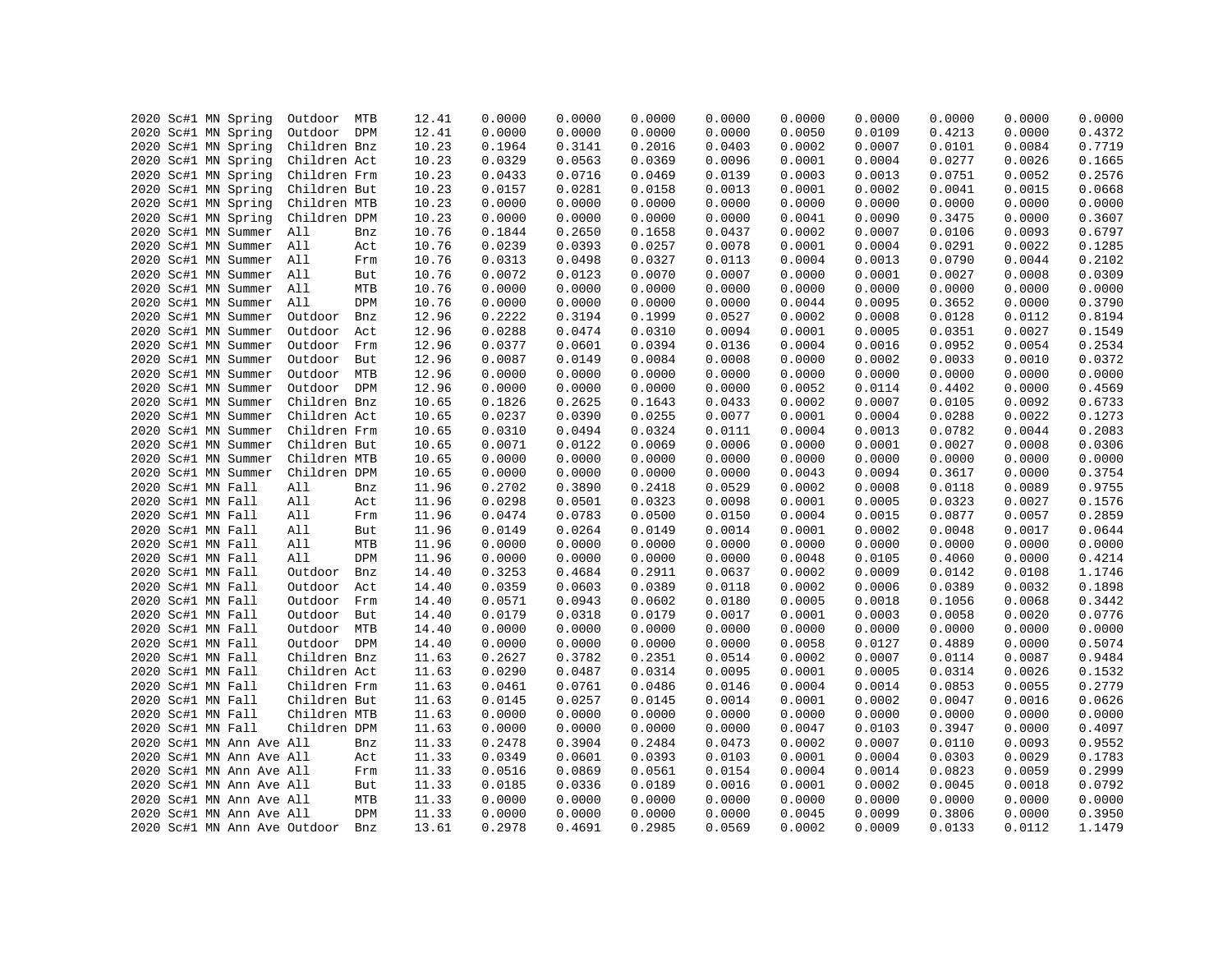|  |  |                         | 2020 Sc#1 MN Ann Ave Outdoor Act  |     | 13.61 | 0.0420 | 0.0722 | 0.0472 | 0.0124 | 0.0001 | 0.0005 | 0.0364 | 0.0034 | 0.2142 |
|--|--|-------------------------|-----------------------------------|-----|-------|--------|--------|--------|--------|--------|--------|--------|--------|--------|
|  |  |                         | 2020 Sc#1 MN Ann Ave Outdoor      | Frm | 13.61 | 0.0620 | 0.1044 | 0.0674 | 0.0185 | 0.0004 | 0.0017 | 0.0989 | 0.0071 | 0.3603 |
|  |  |                         | 2020 Sc#1 MN Ann Ave Outdoor But  |     | 13.61 | 0.0222 | 0.0404 | 0.0227 | 0.0019 | 0.0001 | 0.0003 | 0.0054 | 0.0022 | 0.0951 |
|  |  |                         | 2020 Sc#1 MN Ann Ave Outdoor MTB  |     | 13.61 | 0.0000 | 0.0000 | 0.0000 | 0.0000 | 0.0000 | 0.0000 | 0.0000 | 0.0000 | 0.0000 |
|  |  |                         | 2020 Sc#1 MN Ann Ave Outdoor DPM  |     | 13.61 | 0.0000 | 0.0000 | 0.0000 | 0.0000 | 0.0054 | 0.0119 | 0.4573 | 0.0000 | 0.4746 |
|  |  |                         | 2020 Sc#1 MN Ann Ave Children Bnz |     | 11.07 | 0.2416 | 0.3803 | 0.2420 | 0.0462 | 0.0002 | 0.0007 | 0.0108 | 0.0091 | 0.9310 |
|  |  |                         | 2020 Sc#1 MN Ann Ave Children Act |     | 11.07 | 0.0341 | 0.0586 | 0.0383 | 0.0100 | 0.0001 | 0.0004 | 0.0296 | 0.0028 | 0.1739 |
|  |  |                         | 2020 Sc#1 MN Ann Ave Children Frm |     | 11.07 | 0.0502 | 0.0846 | 0.0546 | 0.0150 | 0.0004 | 0.0013 | 0.0804 | 0.0057 | 0.2922 |
|  |  |                         | 2020 Sc#1 MN Ann Ave Children But |     | 11.07 | 0.0179 | 0.0327 | 0.0183 | 0.0015 | 0.0001 | 0.0002 | 0.0044 | 0.0018 | 0.0770 |
|  |  |                         | 2020 Sc#1 MN Ann Ave Children MTB |     | 11.07 | 0.0000 | 0.0000 | 0.0000 | 0.0000 | 0.0000 | 0.0000 | 0.0000 | 0.0000 | 0.0000 |
|  |  |                         | 2020 Sc#1 MN Ann Ave Children DPM |     | 11.07 | 0.0000 | 0.0000 | 0.0000 | 0.0000 | 0.0044 | 0.0097 | 0.3718 | 0.0000 | 0.3859 |
|  |  | 2020 Sc#2 MN Winter All |                                   | Bnz | 11.71 | 0.2869 | 0.4596 | 0.2880 | 0.0517 | 0.0002 | 0.0004 | 0.0116 | 0.0104 | 1.1086 |
|  |  | 2020 Sc#2 MN Winter All |                                   | Act | 11.71 | 0.0445 | 0.0739 | 0.0462 | 0.0139 | 0.0001 | 0.0002 | 0.0317 | 0.0039 | 0.2144 |
|  |  | 2020 Sc#2 MN Winter All |                                   | Frm | 11.71 | 0.0708 | 0.1153 | 0.0710 | 0.0213 | 0.0003 | 0.0007 | 0.0861 | 0.0081 | 0.3735 |
|  |  |                         |                                   |     |       |        |        |        |        |        |        |        |        | 0.1318 |
|  |  | 2020 Sc#2 MN Winter All |                                   | But | 11.71 | 0.0316 | 0.0543 | 0.0330 | 0.0028 | 0.0001 | 0.0002 | 0.0064 | 0.0033 |        |
|  |  | 2020 Sc#2 MN Winter All |                                   | MTB | 11.71 | 0.0000 | 0.0000 | 0.0000 | 0.0000 | 0.0000 | 0.0000 | 0.0000 | 0.0000 | 0.0000 |
|  |  | 2020 Sc#2 MN Winter     | All                               | DPM | 11.71 | 0.0000 | 0.0000 | 0.0000 | 0.0000 | 0.0047 | 0.0103 | 0.3977 | 0.0000 | 0.4128 |
|  |  | 2020 Sc#2 MN Winter     | Outdoor                           | Bnz | 14.10 | 0.3454 | 0.5534 | 0.3468 | 0.0622 | 0.0002 | 0.0004 | 0.0139 | 0.0125 | 1.3348 |
|  |  | 2020 Sc#2 MN Winter     | Outdoor                           | Act | 14.10 | 0.0536 | 0.0890 | 0.0556 | 0.0167 | 0.0001 | 0.0003 | 0.0382 | 0.0046 | 0.2581 |
|  |  | 2020 Sc#2 MN Winter     | Outdoor Frm                       |     | 14.10 | 0.0852 | 0.1388 | 0.0854 | 0.0256 | 0.0004 | 0.0008 | 0.1036 | 0.0098 | 0.4497 |
|  |  | 2020 Sc#2 MN Winter     | Outdoor                           | But | 14.10 | 0.0380 | 0.0654 | 0.0398 | 0.0034 | 0.0001 | 0.0002 | 0.0078 | 0.0039 | 0.1587 |
|  |  | 2020 Sc#2 MN Winter     | Outdoor MTB                       |     | 14.10 | 0.0000 | 0.0000 | 0.0000 | 0.0000 | 0.0000 | 0.0000 | 0.0000 | 0.0000 | 0.0000 |
|  |  | 2020 Sc#2 MN Winter     | Outdoor DPM                       |     | 14.10 | 0.0000 | 0.0000 | 0.0000 | 0.0000 | 0.0057 | 0.0124 | 0.4789 | 0.0000 | 0.4970 |
|  |  | 2020 Sc#2 MN Winter     | Children Bnz                      |     | 11.29 | 0.2765 | 0.4429 | 0.2776 | 0.0498 | 0.0002 | 0.0003 | 0.0111 | 0.0100 | 1.0683 |
|  |  | 2020 Sc#2 MN Winter     | Children Act                      |     | 11.29 | 0.0429 | 0.0713 | 0.0445 | 0.0134 | 0.0001 | 0.0002 | 0.0305 | 0.0037 | 0.2066 |
|  |  | 2020 Sc#2 MN Winter     | Children Frm                      |     | 11.29 | 0.0682 | 0.1111 | 0.0684 | 0.0205 | 0.0003 | 0.0007 | 0.0829 | 0.0079 | 0.3599 |
|  |  | 2020 Sc#2 MN Winter     | Children But                      |     | 11.29 | 0.0304 | 0.0523 | 0.0318 | 0.0027 | 0.0001 | 0.0001 | 0.0062 | 0.0031 | 0.1270 |
|  |  | 2020 Sc#2 MN Winter     | Children MTB                      |     | 11.29 | 0.0000 | 0.0000 | 0.0000 | 0.0000 | 0.0000 | 0.0000 | 0.0000 | 0.0000 | 0.0000 |
|  |  | 2020 Sc#2 MN Winter     | Children DPM                      |     | 11.29 | 0.0000 | 0.0000 | 0.0000 | 0.0000 | 0.0046 | 0.0100 | 0.3833 | 0.0000 | 0.3978 |
|  |  | 2020 Sc#2 MN Spring     | All                               | Bnz | 10.41 | 0.1737 | 0.2565 | 0.1586 | 0.0410 | 0.0001 | 0.0003 | 0.0103 | 0.0086 | 0.6491 |
|  |  | 2020 Sc#2 MN Spring     | All                               | Act | 10.41 | 0.0286 | 0.0455 | 0.0283 | 0.0098 | 0.0001 | 0.0002 | 0.0282 | 0.0026 | 0.1432 |
|  |  | 2020 Sc#2 MN Spring     | All                               | Frm | 10.41 | 0.0373 | 0.0575 | 0.0355 | 0.0141 | 0.0003 | 0.0006 | 0.0765 | 0.0052 | 0.2270 |
|  |  | 2020 Sc#2 MN Spring     | All                               | But | 10.41 | 0.0142 | 0.0233 | 0.0143 | 0.0013 | 0.0000 | 0.0001 | 0.0042 | 0.0015 | 0.0589 |
|  |  | 2020 Sc#2 MN Spring     | All                               | MTB | 10.41 | 0.0000 | 0.0000 | 0.0000 | 0.0000 | 0.0000 | 0.0000 | 0.0000 | 0.0000 | 0.0000 |
|  |  | 2020 Sc#2 MN Spring     | All                               | DPM | 10.41 | 0.0000 | 0.0000 | 0.0000 | 0.0000 | 0.0042 | 0.0092 | 0.3536 | 0.0000 | 0.3670 |
|  |  | 2020 Sc#2 MN Spring     | Outdoor                           | Bnz | 12.41 | 0.2070 | 0.3056 | 0.1889 | 0.0489 | 0.0002 | 0.0004 | 0.0122 | 0.0102 | 0.7733 |
|  |  | 2020 Sc#2 MN Spring     | Outdoor Act                       |     | 12.41 | 0.0341 | 0.0542 | 0.0337 | 0.0116 | 0.0001 | 0.0002 | 0.0336 | 0.0031 | 0.1706 |
|  |  | 2020 Sc#2 MN Spring     | Outdoor                           | Frm | 12.41 | 0.0445 | 0.0685 | 0.0423 | 0.0168 | 0.0003 | 0.0007 | 0.0911 | 0.0063 | 0.2705 |
|  |  | 2020 Sc#2 MN Spring     | Outdoor                           | But | 12.41 | 0.0169 | 0.0277 | 0.0170 | 0.0016 | 0.0001 | 0.0001 | 0.0050 | 0.0018 | 0.0702 |
|  |  | 2020 Sc#2 MN Spring     | Outdoor MTB                       |     | 12.41 | 0.0000 | 0.0000 | 0.0000 | 0.0000 | 0.0000 | 0.0000 | 0.0000 | 0.0000 | 0.0000 |
|  |  | 2020 Sc#2 MN Spring     | Outdoor DPM                       |     | 12.41 | 0.0000 | 0.0000 | 0.0000 | 0.0000 | 0.0050 | 0.0109 | 0.4213 | 0.0000 | 0.4372 |
|  |  | 2020 Sc#2 MN Spring     | Children Bnz                      |     | 10.23 | 0.1707 | 0.2521 | 0.1558 | 0.0403 | 0.0001 | 0.0003 | 0.0101 | 0.0084 | 0.6379 |
|  |  | 2020 Sc#2 MN Spring     | Children Act                      |     | 10.23 | 0.0281 | 0.0447 | 0.0278 | 0.0096 | 0.0001 | 0.0002 | 0.0277 | 0.0026 | 0.1408 |
|  |  | 2020 Sc#2 MN Spring     | Children Frm                      |     | 10.23 | 0.0367 | 0.0565 | 0.0349 | 0.0139 | 0.0003 | 0.0006 | 0.0751 | 0.0052 | 0.2231 |
|  |  | 2020 Sc#2 MN Spring     | Children But                      |     | 10.23 | 0.0139 | 0.0229 | 0.0140 | 0.0013 | 0.0000 | 0.0001 | 0.0041 | 0.0015 | 0.0579 |
|  |  | 2020 Sc#2 MN Spring     | Children MTB                      |     | 10.23 | 0.0000 | 0.0000 | 0.0000 | 0.0000 | 0.0000 | 0.0000 | 0.0000 | 0.0000 | 0.0000 |
|  |  | 2020 Sc#2 MN Spring     | Children DPM                      |     | 10.23 | 0.0000 | 0.0000 | 0.0000 | 0.0000 | 0.0041 | 0.0090 | 0.3475 | 0.0000 | 0.3607 |
|  |  | 2020 Sc#2 MN Summer     | All                               | Bnz | 10.76 | 0.1664 | 0.2232 | 0.1353 | 0.0437 | 0.0002 | 0.0003 | 0.0106 | 0.0093 | 0.5891 |
|  |  | 2020 Sc#2 MN Summer     | All                               | Act | 10.76 | 0.0205 | 0.0315 | 0.0197 | 0.0078 | 0.0001 | 0.0002 | 0.0291 | 0.0022 | 0.1111 |
|  |  | 2020 Sc#2 MN Summer All |                                   | Frm | 10.76 | 0.0267 | 0.0398 | 0.0247 | 0.0113 | 0.0003 | 0.0006 | 0.0790 | 0.0044 | 0.1867 |
|  |  | 2020 Sc#2 MN Summer All |                                   | But | 10.76 | 0.0064 | 0.0101 | 0.0062 | 0.0007 | 0.0000 | 0.0001 | 0.0027 | 0.0008 | 0.0271 |
|  |  |                         |                                   |     |       |        |        |        |        |        |        |        |        |        |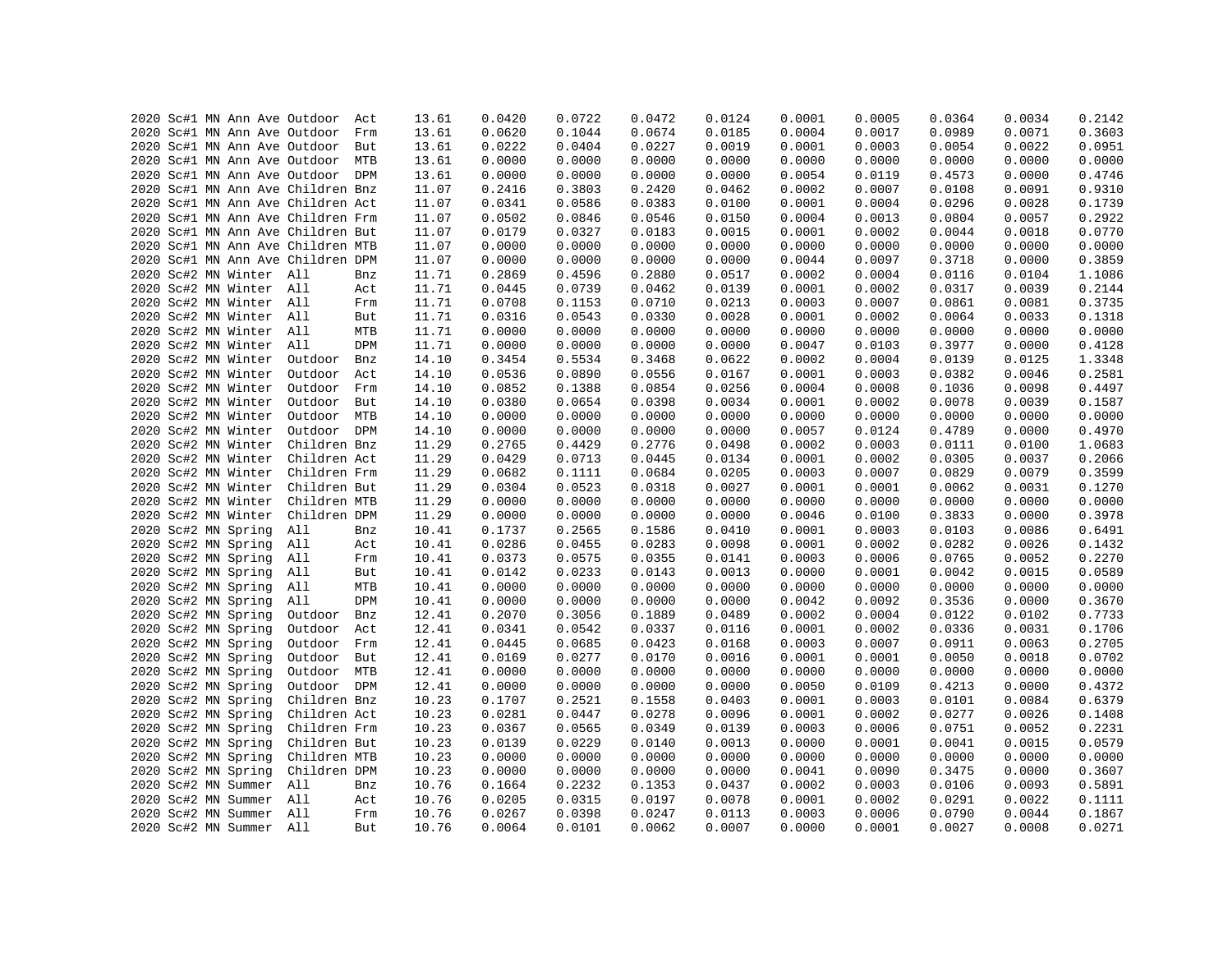|  |                   | 2020 Sc#2 MN Summer      | All                               | MTB | 10.76 | 0.0000 | 0.0000 | 0.0000 | 0.0000 | 0.0000 | 0.0000 | 0.0000 | 0.0000 | 0.0000 |
|--|-------------------|--------------------------|-----------------------------------|-----|-------|--------|--------|--------|--------|--------|--------|--------|--------|--------|
|  |                   | 2020 Sc#2 MN Summer      | All                               | DPM | 10.76 | 0.0000 | 0.0000 | 0.0000 | 0.0000 | 0.0044 | 0.0095 | 0.3652 | 0.0000 | 0.3790 |
|  |                   | 2020 Sc#2 MN Summer      | Outdoor                           | Bnz | 12.96 | 0.2006 | 0.2690 | 0.1631 | 0.0527 | 0.0002 | 0.0004 | 0.0128 | 0.0112 | 0.7101 |
|  |                   | 2020 Sc#2 MN Summer      | Outdoor                           | Act | 12.96 | 0.0247 | 0.0380 | 0.0237 | 0.0094 | 0.0001 | 0.0002 | 0.0351 | 0.0027 | 0.1339 |
|  |                   | 2020 Sc#2 MN Summer      | Outdoor                           | Frm | 12.96 | 0.0322 | 0.0479 | 0.0298 | 0.0136 | 0.0004 | 0.0008 | 0.0952 | 0.0054 | 0.2250 |
|  |                   | 2020 Sc#2 MN Summer      | Outdoor                           | But | 12.96 | 0.0077 | 0.0122 | 0.0075 | 0.0008 | 0.0000 | 0.0001 | 0.0033 | 0.0010 | 0.0326 |
|  |                   | 2020 Sc#2 MN Summer      | Outdoor MTB                       |     | 12.96 | 0.0000 | 0.0000 | 0.0000 | 0.0000 | 0.0000 | 0.0000 | 0.0000 | 0.0000 | 0.0000 |
|  |                   | 2020 Sc#2 MN Summer      | Outdoor DPM                       |     | 12.96 | 0.0000 | 0.0000 | 0.0000 | 0.0000 | 0.0052 | 0.0114 | 0.4402 | 0.0000 | 0.4569 |
|  |                   | 2020 Sc#2 MN Summer      | Children Bnz                      |     | 10.65 | 0.1648 | 0.2210 | 0.1341 | 0.0433 | 0.0002 | 0.0003 | 0.0105 | 0.0092 | 0.5835 |
|  |                   | 2020 Sc#2 MN Summer      | Children Act                      |     | 10.65 | 0.0203 | 0.0312 | 0.0195 | 0.0077 | 0.0001 | 0.0002 | 0.0288 | 0.0022 | 0.1100 |
|  |                   | 2020 Sc#2 MN Summer      | Children Frm                      |     | 10.65 | 0.0265 | 0.0394 | 0.0244 | 0.0111 | 0.0003 | 0.0006 | 0.0782 | 0.0044 | 0.1849 |
|  |                   | 2020 Sc#2 MN Summer      | Children But                      |     | 10.65 | 0.0063 | 0.0100 | 0.0062 | 0.0006 | 0.0000 | 0.0001 | 0.0027 | 0.0008 | 0.0268 |
|  |                   | 2020 Sc#2 MN Summer      | Children MTB                      |     | 10.65 | 0.0000 | 0.0000 | 0.0000 | 0.0000 | 0.0000 | 0.0000 | 0.0000 | 0.0000 | 0.0000 |
|  |                   | 2020 Sc#2 MN Summer      | Children DPM                      |     | 10.65 | 0.0000 | 0.0000 | 0.0000 | 0.0000 | 0.0043 | 0.0094 | 0.3617 | 0.0000 | 0.3754 |
|  | 2020 Sc#2 MN Fall |                          | All                               | Bnz | 11.96 | 0.2425 | 0.3224 | 0.1947 | 0.0529 | 0.0002 | 0.0004 | 0.0118 | 0.0089 | 0.8338 |
|  | 2020 Sc#2 MN Fall |                          | All                               | Act | 11.96 | 0.0254 | 0.0399 | 0.0245 | 0.0098 | 0.0001 | 0.0002 | 0.0323 | 0.0027 | 0.1349 |
|  | 2020 Sc#2 MN Fall |                          | All                               | Frm | 11.96 | 0.0404 | 0.0620 | 0.0383 | 0.0150 | 0.0003 | 0.0007 | 0.0877 | 0.0057 | 0.2502 |
|  | 2020 Sc#2 MN Fall |                          | All                               | But | 11.96 | 0.0132 | 0.0215 | 0.0133 | 0.0014 | 0.0001 | 0.0001 | 0.0048 | 0.0017 | 0.0561 |
|  | 2020 Sc#2 MN Fall |                          | All                               | MTB | 11.96 | 0.0000 | 0.0000 | 0.0000 | 0.0000 | 0.0000 | 0.0000 | 0.0000 | 0.0000 | 0.0000 |
|  | 2020 Sc#2 MN Fall |                          | All                               | DPM | 11.96 | 0.0000 | 0.0000 | 0.0000 | 0.0000 | 0.0048 | 0.0105 | 0.4060 | 0.0000 | 0.4214 |
|  | 2020 Sc#2 MN Fall |                          | Outdoor                           | Bnz | 14.40 | 0.2920 | 0.3882 | 0.2345 | 0.0637 | 0.0002 | 0.0004 | 0.0142 | 0.0108 | 1.0040 |
|  |                   |                          |                                   |     |       | 0.0305 | 0.0480 | 0.0295 |        | 0.0001 | 0.0003 | 0.0389 | 0.0032 | 0.1625 |
|  | 2020 Sc#2 MN Fall |                          | Outdoor                           | Act | 14.40 |        |        |        | 0.0118 |        | 0.0009 |        |        |        |
|  | 2020 Sc#2 MN Fall |                          | Outdoor                           | Frm | 14.40 | 0.0486 | 0.0747 | 0.0462 | 0.0180 | 0.0004 |        | 0.1056 | 0.0068 | 0.3013 |
|  | 2020 Sc#2 MN Fall |                          | Outdoor But                       |     | 14.40 | 0.0159 | 0.0259 | 0.0160 | 0.0017 | 0.0001 | 0.0001 | 0.0058 | 0.0020 | 0.0675 |
|  | 2020 Sc#2 MN Fall |                          | Outdoor MTB                       |     | 14.40 | 0.0000 | 0.0000 | 0.0000 | 0.0000 | 0.0000 | 0.0000 | 0.0000 | 0.0000 | 0.0000 |
|  | 2020 Sc#2 MN Fall |                          | Outdoor DPM                       |     | 14.40 | 0.0000 | 0.0000 | 0.0000 | 0.0000 | 0.0058 | 0.0127 | 0.4889 | 0.0000 | 0.5074 |
|  | 2020 Sc#2 MN Fall |                          | Children Bnz                      |     | 11.63 | 0.2358 | 0.3134 | 0.1893 | 0.0514 | 0.0002 | 0.0004 | 0.0114 | 0.0087 | 0.8107 |
|  | 2020 Sc#2 MN Fall |                          | Children Act                      |     | 11.63 | 0.0246 | 0.0388 | 0.0239 | 0.0095 | 0.0001 | 0.0002 | 0.0314 | 0.0026 | 0.1312 |
|  | 2020 Sc#2 MN Fall |                          | Children Frm                      |     | 11.63 | 0.0393 | 0.0603 | 0.0373 | 0.0146 | 0.0003 | 0.0007 | 0.0853 | 0.0055 | 0.2432 |
|  | 2020 Sc#2 MN Fall |                          | Children But                      |     | 11.63 | 0.0129 | 0.0209 | 0.0129 | 0.0014 | 0.0001 | 0.0001 | 0.0047 | 0.0016 | 0.0545 |
|  | 2020 Sc#2 MN Fall |                          | Children MTB                      |     | 11.63 | 0.0000 | 0.0000 | 0.0000 | 0.0000 | 0.0000 | 0.0000 | 0.0000 | 0.0000 | 0.0000 |
|  | 2020 Sc#2 MN Fall |                          | Children DPM                      |     | 11.63 | 0.0000 | 0.0000 | 0.0000 | 0.0000 | 0.0047 | 0.0103 | 0.3947 | 0.0000 | 0.4097 |
|  |                   | 2020 Sc#2 MN Ann Ave All |                                   | Bnz | 11.33 | 0.2174 | 0.3154 | 0.1942 | 0.0473 | 0.0002 | 0.0003 | 0.0110 | 0.0093 | 0.7951 |
|  |                   | 2020 Sc#2 MN Ann Ave All |                                   | Act | 11.33 | 0.0297 | 0.0477 | 0.0297 | 0.0103 | 0.0001 | 0.0002 | 0.0303 | 0.0029 | 0.1509 |
|  |                   | 2020 Sc#2 MN Ann Ave All |                                   | Frm | 11.33 | 0.0438 | 0.0686 | 0.0424 | 0.0154 | 0.0003 | 0.0007 | 0.0823 | 0.0059 | 0.2593 |
|  |                   | 2020 Sc#2 MN Ann Ave All |                                   | But | 11.33 | 0.0164 | 0.0273 | 0.0167 | 0.0016 | 0.0001 | 0.0001 | 0.0045 | 0.0018 | 0.0685 |
|  |                   | 2020 Sc#2 MN Ann Ave All |                                   | MTB | 11.33 | 0.0000 | 0.0000 | 0.0000 | 0.0000 | 0.0000 | 0.0000 | 0.0000 | 0.0000 | 0.0000 |
|  |                   | 2020 Sc#2 MN Ann Ave All |                                   | DPM | 11.33 | 0.0000 | 0.0000 | 0.0000 | 0.0000 | 0.0045 | 0.0099 | 0.3806 | 0.0000 | 0.3950 |
|  |                   |                          | 2020 Sc#2 MN Ann Ave Outdoor      | Bnz | 13.61 | 0.2613 | 0.3790 | 0.2333 | 0.0569 | 0.0002 | 0.0004 | 0.0133 | 0.0112 | 0.9556 |
|  |                   |                          | 2020 Sc#2 MN Ann Ave Outdoor      | Act | 13.61 | 0.0357 | 0.0573 | 0.0356 | 0.0124 | 0.0001 | 0.0003 | 0.0364 | 0.0034 | 0.1813 |
|  |                   |                          | 2020 Sc#2 MN Ann Ave Outdoor      | Frm | 13.61 | 0.0526 | 0.0825 | 0.0509 | 0.0185 | 0.0004 | 0.0008 | 0.0989 | 0.0071 | 0.3116 |
|  |                   |                          | 2020 Sc#2 MN Ann Ave Outdoor      | But | 13.61 | 0.0196 | 0.0328 | 0.0201 | 0.0019 | 0.0001 | 0.0001 | 0.0054 | 0.0022 | 0.0822 |
|  |                   |                          | 2020 Sc#2 MN Ann Ave Outdoor MTB  |     | 13.61 | 0.0000 | 0.0000 | 0.0000 | 0.0000 | 0.0000 | 0.0000 | 0.0000 | 0.0000 | 0.0000 |
|  |                   |                          | 2020 Sc#2 MN Ann Ave Outdoor DPM  |     | 13.61 | 0.0000 | 0.0000 | 0.0000 | 0.0000 | 0.0054 | 0.0119 | 0.4573 | 0.0000 | 0.4746 |
|  |                   |                          | 2020 Sc#2 MN Ann Ave Children Bnz |     | 11.07 | 0.2120 | 0.3074 | 0.1892 | 0.0462 | 0.0002 | 0.0003 | 0.0108 | 0.0091 | 0.7751 |
|  |                   |                          | 2020 Sc#2 MN Ann Ave Children Act |     | 11.07 | 0.0290 | 0.0465 | 0.0289 | 0.0100 | 0.0001 | 0.0002 | 0.0296 | 0.0028 | 0.1471 |
|  |                   |                          | 2020 Sc#2 MN Ann Ave Children Frm |     | 11.07 | 0.0427 | 0.0668 | 0.0413 | 0.0150 | 0.0003 | 0.0007 | 0.0804 | 0.0057 | 0.2528 |
|  |                   |                          | 2020 Sc#2 MN Ann Ave Children But |     | 11.07 | 0.0159 | 0.0265 | 0.0162 | 0.0015 | 0.0000 | 0.0001 | 0.0044 | 0.0018 | 0.0666 |
|  |                   |                          | 2020 Sc#2 MN Ann Ave Children MTB |     | 11.07 | 0.0000 | 0.0000 | 0.0000 | 0.0000 | 0.0000 | 0.0000 | 0.0000 | 0.0000 | 0.0000 |
|  |                   |                          | 2020 Sc#2 MN Ann Ave Children DPM |     | 11.07 | 0.0000 | 0.0000 | 0.0000 | 0.0000 | 0.0044 | 0.0097 | 0.3718 | 0.0000 | 0.3859 |
|  |                   | 2020 Sc#3 MN Winter All  |                                   | Bnz | 11.71 | 0.2869 | 0.2553 | 0.1586 | 0.0517 | 0.0002 | 0.0201 | 0.0116 | 0.0104 | 0.7946 |
|  |                   |                          |                                   |     |       |        |        |        |        |        |        |        |        |        |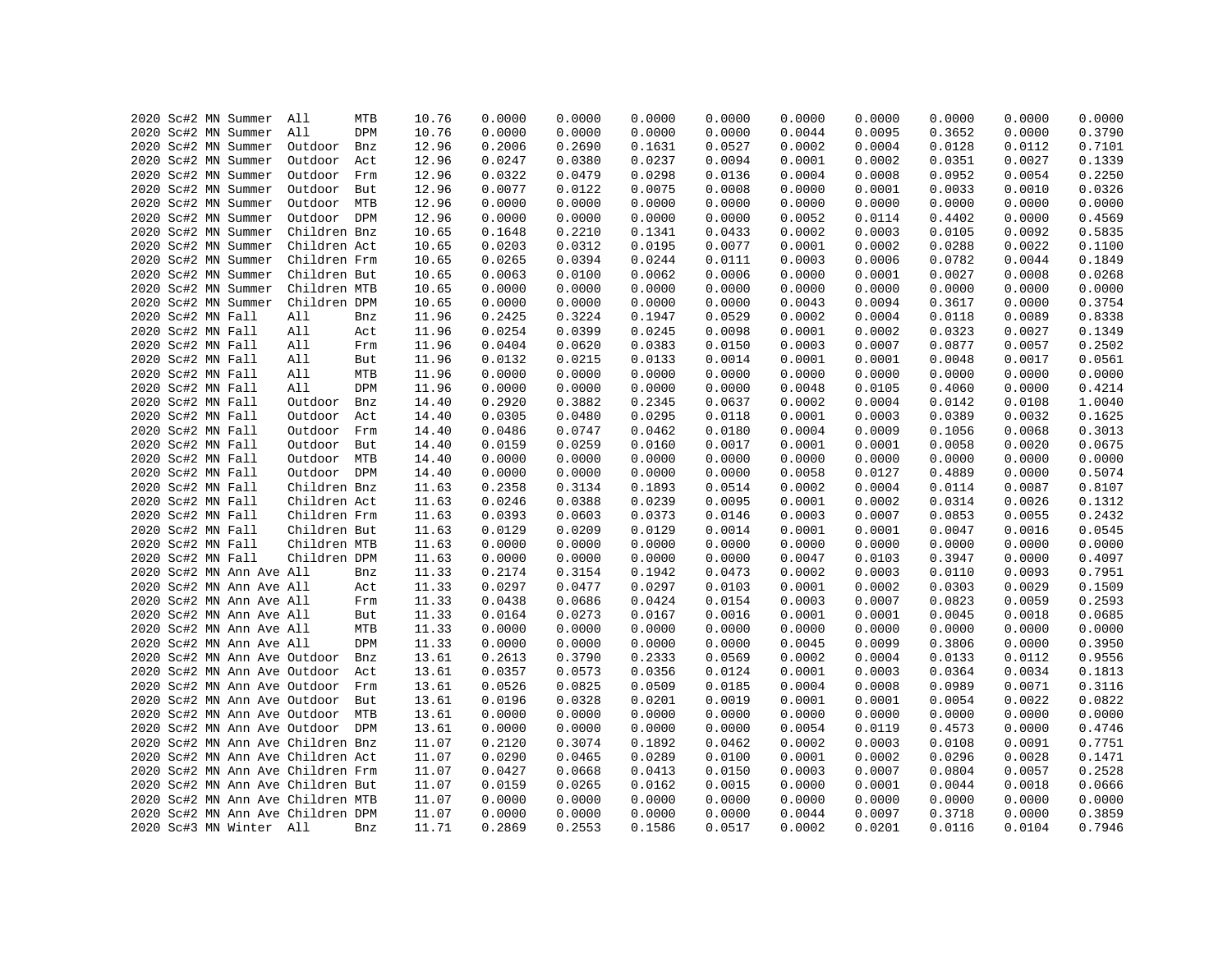|  | 2020 Sc#3 MN Winter     | All          | Act | 11.71 | 0.0445 | 0.0411 | 0.0254 | 0.0139 | 0.0001 | 0.0124 | 0.0317 | 0.0039 | 0.1729 |
|--|-------------------------|--------------|-----|-------|--------|--------|--------|--------|--------|--------|--------|--------|--------|
|  | 2020 Sc#3 MN Winter     | All          | Frm | 11.71 | 0.0708 | 0.0641 | 0.0391 | 0.0213 | 0.0003 | 0.0387 | 0.0861 | 0.0081 | 0.3284 |
|  | 2020 Sc#3 MN Winter All |              | But | 11.71 | 0.0316 | 0.0302 | 0.0182 | 0.0028 | 0.0001 | 0.0087 | 0.0064 | 0.0033 | 0.1013 |
|  | 2020 Sc#3 MN Winter All |              | MTB | 11.71 | 0.0000 | 0.0000 | 0.0000 | 0.0000 | 0.0000 | 0.0000 | 0.0000 | 0.0000 | 0.0000 |
|  | 2020 Sc#3 MN Winter All |              | DPM | 11.71 | 0.0000 | 0.0000 | 0.0000 | 0.0000 | 0.0047 | 0.5760 | 0.3977 | 0.0000 | 0.9785 |
|  | 2020 Sc#3 MN Winter     | Outdoor      | Bnz | 14.10 | 0.3454 | 0.3074 | 0.1909 | 0.0622 | 0.0002 | 0.0242 | 0.0139 | 0.0125 | 0.9568 |
|  | 2020 Sc#3 MN Winter     | Outdoor      | Act | 14.10 | 0.0536 | 0.0495 | 0.0306 | 0.0167 | 0.0001 | 0.0149 | 0.0382 | 0.0046 | 0.2082 |
|  | 2020 Sc#3 MN Winter     | Outdoor      | Frm | 14.10 | 0.0852 | 0.0771 | 0.0470 | 0.0256 | 0.0004 | 0.0466 | 0.1036 | 0.0098 | 0.3954 |
|  | 2020 Sc#3 MN Winter     | Outdoor But  |     | 14.10 | 0.0380 | 0.0363 | 0.0219 | 0.0034 | 0.0001 | 0.0104 | 0.0078 | 0.0039 | 0.1219 |
|  | 2020 Sc#3 MN Winter     | Outdoor MTB  |     | 14.10 | 0.0000 | 0.0000 | 0.0000 | 0.0000 | 0.0000 | 0.0000 | 0.0000 | 0.0000 | 0.0000 |
|  | 2020 Sc#3 MN Winter     | Outdoor DPM  |     | 14.10 | 0.0000 | 0.0000 | 0.0000 | 0.0000 | 0.0057 | 0.6936 | 0.4789 | 0.0000 | 1.1781 |
|  | 2020 Sc#3 MN Winter     | Children Bnz |     | 11.29 | 0.2765 | 0.2461 | 0.1528 | 0.0498 | 0.0002 | 0.0194 | 0.0111 | 0.0100 | 0.7658 |
|  | 2020 Sc#3 MN Winter     | Children Act |     | 11.29 | 0.0429 | 0.0396 | 0.0245 | 0.0134 | 0.0001 | 0.0119 | 0.0305 | 0.0037 | 0.1666 |
|  | 2020 Sc#3 MN Winter     | Children Frm |     | 11.29 | 0.0682 | 0.0617 | 0.0377 | 0.0205 | 0.0003 | 0.0373 | 0.0829 | 0.0079 | 0.3165 |
|  | 2020 Sc#3 MN Winter     | Children But |     | 11.29 | 0.0304 | 0.0291 | 0.0175 | 0.0027 | 0.0001 | 0.0084 | 0.0062 | 0.0031 | 0.0976 |
|  | 2020 Sc#3 MN Winter     | Children MTB |     | 11.29 | 0.0000 | 0.0000 | 0.0000 | 0.0000 | 0.0000 | 0.0000 | 0.0000 | 0.0000 | 0.0000 |
|  | 2020 Sc#3 MN Winter     | Children DPM |     | 11.29 | 0.0000 | 0.0000 | 0.0000 | 0.0000 | 0.0046 | 0.5551 | 0.3833 | 0.0000 | 0.9430 |
|  | 2020 Sc#3 MN Spring     | All          | Bnz | 10.41 | 0.1737 | 0.1425 | 0.0873 | 0.0410 | 0.0001 | 0.0179 | 0.0103 | 0.0086 | 0.4814 |
|  | 2020 Sc#3 MN Spring     | All          | Act | 10.41 | 0.0286 | 0.0253 | 0.0156 | 0.0098 | 0.0001 | 0.0110 | 0.0282 | 0.0026 | 0.1211 |
|  | 2020 Sc#3 MN Spring     | All          | Frm | 10.41 | 0.0373 | 0.0319 | 0.0196 | 0.0141 | 0.0003 | 0.0346 | 0.0765 | 0.0052 | 0.2195 |
|  | 2020 Sc#3 MN Spring     | All          | But | 10.41 | 0.0142 | 0.0129 | 0.0079 | 0.0013 | 0.0000 | 0.0057 | 0.0042 | 0.0015 | 0.0477 |
|  |                         | All          | MTB |       | 0.0000 | 0.0000 | 0.0000 | 0.0000 | 0.0000 | 0.0000 | 0.0000 | 0.0000 | 0.0000 |
|  | 2020 Sc#3 MN Spring     | All          | DPM | 10.41 | 0.0000 | 0.0000 |        | 0.0000 | 0.0042 | 0.5121 |        |        | 0.8699 |
|  | 2020 Sc#3 MN Spring     |              |     | 10.41 |        |        | 0.0000 |        |        |        | 0.3536 | 0.0000 |        |
|  | 2020 Sc#3 MN Spring     | Outdoor      | Bnz | 12.41 | 0.2070 | 0.1698 | 0.1040 | 0.0489 | 0.0002 | 0.0213 | 0.0122 | 0.0102 | 0.5736 |
|  | 2020 Sc#3 MN Spring     | Outdoor      | Act | 12.41 | 0.0341 | 0.0301 | 0.0186 | 0.0116 | 0.0001 | 0.0131 | 0.0336 | 0.0031 | 0.1443 |
|  | 2020 Sc#3 MN Spring     | Outdoor Frm  |     | 12.41 | 0.0445 | 0.0380 | 0.0233 | 0.0168 | 0.0003 | 0.0412 | 0.0911 | 0.0063 | 0.2614 |
|  | 2020 Sc#3 MN Spring     | Outdoor      | But | 12.41 | 0.0169 | 0.0154 | 0.0094 | 0.0016 | 0.0001 | 0.0067 | 0.0050 | 0.0018 | 0.0568 |
|  | 2020 Sc#3 MN Spring     | Outdoor MTB  |     | 12.41 | 0.0000 | 0.0000 | 0.0000 | 0.0000 | 0.0000 | 0.0000 | 0.0000 | 0.0000 | 0.0000 |
|  | 2020 Sc#3 MN Spring     | Outdoor DPM  |     | 12.41 | 0.0000 | 0.0000 | 0.0000 | 0.0000 | 0.0050 | 0.6101 | 0.4213 | 0.0000 | 1.0364 |
|  | 2020 Sc#3 MN Spring     | Children Bnz |     | 10.23 | 0.1707 | 0.1400 | 0.0858 | 0.0403 | 0.0001 | 0.0176 | 0.0101 | 0.0084 | 0.4731 |
|  | 2020 Sc#3 MN Spring     | Children Act |     | 10.23 | 0.0281 | 0.0248 | 0.0153 | 0.0096 | 0.0001 | 0.0108 | 0.0277 | 0.0026 | 0.1190 |
|  | 2020 Sc#3 MN Spring     | Children Frm |     | 10.23 | 0.0367 | 0.0314 | 0.0192 | 0.0139 | 0.0003 | 0.0340 | 0.0751 | 0.0052 | 0.2157 |
|  | 2020 Sc#3 MN Spring     | Children But |     | 10.23 | 0.0139 | 0.0127 | 0.0077 | 0.0013 | 0.0000 | 0.0056 | 0.0041 | 0.0015 | 0.0469 |
|  | 2020 Sc#3 MN Spring     | Children MTB |     | 10.23 | 0.0000 | 0.0000 | 0.0000 | 0.0000 | 0.0000 | 0.0000 | 0.0000 | 0.0000 | 0.0000 |
|  | 2020 Sc#3 MN Spring     | Children DPM |     | 10.23 | 0.0000 | 0.0000 | 0.0000 | 0.0000 | 0.0041 | 0.5033 | 0.3475 | 0.0000 | 0.8549 |
|  | 2020 Sc#3 MN Summer     | All          | Bnz | 10.76 | 0.1664 | 0.1240 | 0.0745 | 0.0437 | 0.0002 | 0.0185 | 0.0106 | 0.0093 | 0.4473 |
|  | 2020 Sc#3 MN Summer     | All          | Act | 10.76 | 0.0205 | 0.0175 | 0.0108 | 0.0078 | 0.0001 | 0.0114 | 0.0291 | 0.0022 | 0.0994 |
|  | 2020 Sc#3 MN Summer     | All          | Frm | 10.76 | 0.0267 | 0.0221 | 0.0136 | 0.0113 | 0.0003 | 0.0357 | 0.0790 | 0.0044 | 0.1930 |
|  | 2020 Sc#3 MN Summer     | All          | But | 10.76 | 0.0064 | 0.0056 | 0.0034 | 0.0007 | 0.0000 | 0.0037 | 0.0027 | 0.0008 | 0.0233 |
|  | 2020 Sc#3 MN Summer     | All          | MTB | 10.76 | 0.0000 | 0.0000 | 0.0000 | 0.0000 | 0.0000 | 0.0000 | 0.0000 | 0.0000 | 0.0000 |
|  | 2020 Sc#3 MN Summer     | All          | DPM | 10.76 | 0.0000 | 0.0000 | 0.0000 | 0.0000 | 0.0044 | 0.5289 | 0.3652 | 0.0000 | 0.8984 |
|  | 2020 Sc#3 MN Summer     | Outdoor      | Bnz | 12.96 | 0.2006 | 0.1494 | 0.0898 | 0.0527 | 0.0002 | 0.0223 | 0.0128 | 0.0112 | 0.5392 |
|  | 2020 Sc#3 MN Summer     | Outdoor      | Act | 12.96 | 0.0247 | 0.0211 | 0.0131 | 0.0094 | 0.0001 | 0.0137 | 0.0351 | 0.0027 | 0.1198 |
|  | 2020 Sc#3 MN Summer     | Outdoor Frm  |     | 12.96 | 0.0322 | 0.0266 | 0.0164 | 0.0136 | 0.0004 | 0.0430 | 0.0952 | 0.0054 | 0.2326 |
|  | 2020 Sc#3 MN Summer     | Outdoor But  |     | 12.96 | 0.0077 | 0.0068 | 0.0041 | 0.0008 | 0.0000 | 0.0044 | 0.0033 | 0.0010 | 0.0281 |
|  | 2020 Sc#3 MN Summer     | Outdoor MTB  |     | 12.96 | 0.0000 | 0.0000 | 0.0000 | 0.0000 | 0.0000 | 0.0000 | 0.0000 | 0.0000 | 0.0000 |
|  | 2020 Sc#3 MN Summer     | Outdoor DPM  |     | 12.96 | 0.0000 | 0.0000 | 0.0000 | 0.0000 | 0.0052 | 0.6375 | 0.4402 | 0.0000 | 1.0829 |
|  | 2020 Sc#3 MN Summer     | Children Bnz |     | 10.65 | 0.1648 | 0.1228 | 0.0738 | 0.0433 | 0.0002 | 0.0183 | 0.0105 | 0.0092 | 0.4430 |
|  | 2020 Sc#3 MN Summer     | Children Act |     | 10.65 | 0.0203 | 0.0173 | 0.0107 | 0.0077 | 0.0001 | 0.0112 | 0.0288 | 0.0022 | 0.0984 |
|  | 2020 Sc#3 MN Summer     | Children Frm |     | 10.65 | 0.0265 | 0.0219 | 0.0135 | 0.0111 | 0.0003 | 0.0354 | 0.0782 | 0.0044 | 0.1911 |
|  | 2020 Sc#3 MN Summer     | Children But |     | 10.65 | 0.0063 | 0.0056 | 0.0034 | 0.0006 | 0.0000 | 0.0036 | 0.0027 | 0.0008 | 0.0231 |
|  |                         |              |     |       |        |        |        |        |        |        |        |        |        |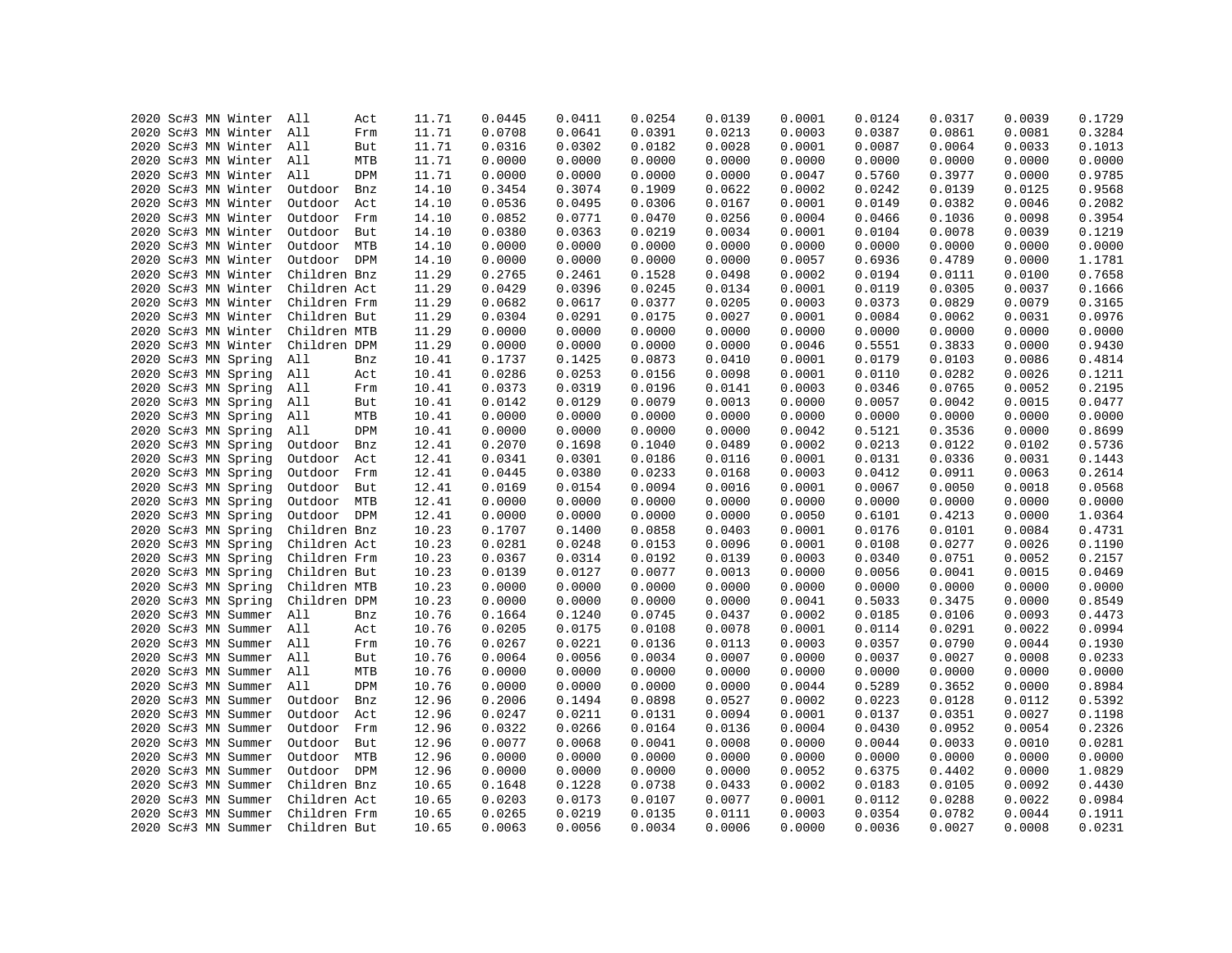|  | 2020 Sc#3 MN Summer |                              | Children MTB                      |            | 10.65 | 0.0000 | 0.0000 | 0.0000 | 0.0000 | 0.0000 | 0.0000 | 0.0000 | 0.0000 | 0.0000 |
|--|---------------------|------------------------------|-----------------------------------|------------|-------|--------|--------|--------|--------|--------|--------|--------|--------|--------|
|  | 2020 Sc#3 MN Summer |                              | Children DPM                      |            | 10.65 | 0.0000 | 0.0000 | 0.0000 | 0.0000 | 0.0043 | 0.5239 | 0.3617 | 0.0000 | 0.8899 |
|  | 2020 Sc#3 MN Fall   |                              | All                               | Bnz        | 11.96 | 0.2425 | 0.1791 | 0.1072 | 0.0529 | 0.0002 | 0.0207 | 0.0118 | 0.0089 | 0.6233 |
|  | 2020 Sc#3 MN Fall   |                              | All                               | Act        | 11.96 | 0.0254 | 0.0222 | 0.0135 | 0.0098 | 0.0001 | 0.0127 | 0.0323 | 0.0027 | 0.1186 |
|  | 2020 Sc#3 MN Fall   |                              | All                               | Frm        | 11.96 | 0.0404 | 0.0345 | 0.0211 | 0.0150 | 0.0003 | 0.0398 | 0.0877 | 0.0057 | 0.2445 |
|  | 2020 Sc#3 MN Fall   |                              | All                               | But        | 11.96 | 0.0132 | 0.0119 | 0.0073 | 0.0014 | 0.0001 | 0.0065 | 0.0048 | 0.0017 | 0.0469 |
|  | 2020 Sc#3 MN Fall   |                              | All                               | MTB        | 11.96 | 0.0000 | 0.0000 | 0.0000 | 0.0000 | 0.0000 | 0.0000 | 0.0000 | 0.0000 | 0.0000 |
|  | 2020 Sc#3 MN Fall   |                              | All                               | DPM        | 11.96 | 0.0000 | 0.0000 | 0.0000 | 0.0000 | 0.0048 | 0.5880 | 0.4060 | 0.0000 | 0.9989 |
|  | 2020 Sc#3 MN Fall   |                              | Outdoor                           | Bnz        | 14.40 | 0.2920 | 0.2157 | 0.1291 | 0.0637 | 0.0002 | 0.0249 | 0.0142 | 0.0108 | 0.7505 |
|  | 2020 Sc#3 MN Fall   |                              | Outdoor                           | Act        | 14.40 | 0.0305 | 0.0267 | 0.0163 | 0.0118 | 0.0001 | 0.0153 | 0.0389 | 0.0032 | 0.1429 |
|  | 2020 Sc#3 MN Fall   |                              | Outdoor                           | Frm        | 14.40 | 0.0486 | 0.0415 | 0.0254 | 0.0180 | 0.0004 | 0.0479 | 0.1056 | 0.0068 | 0.2944 |
|  | 2020 Sc#3 MN Fall   |                              | Outdoor                           | But        | 14.40 | 0.0159 | 0.0144 | 0.0088 | 0.0017 | 0.0001 | 0.0078 | 0.0058 | 0.0020 | 0.0565 |
|  | 2020 Sc#3 MN Fall   |                              | Outdoor                           | MTB        | 14.40 | 0.0000 | 0.0000 | 0.0000 | 0.0000 | 0.0000 | 0.0000 | 0.0000 | 0.0000 | 0.0000 |
|  | 2020 Sc#3 MN Fall   |                              | Outdoor                           | <b>DPM</b> | 14.40 | 0.0000 | 0.0000 | 0.0000 | 0.0000 | 0.0058 | 0.7081 | 0.4889 | 0.0000 | 1.2028 |
|  | 2020 Sc#3 MN Fall   |                              | Children Bnz                      |            | 11.63 | 0.2358 | 0.1741 | 0.1042 | 0.0514 | 0.0002 | 0.0201 | 0.0114 | 0.0087 | 0.6060 |
|  | 2020 Sc#3 MN Fall   |                              | Children Act                      |            | 11.63 | 0.0246 | 0.0215 | 0.0131 | 0.0095 | 0.0001 | 0.0123 | 0.0314 | 0.0026 | 0.1153 |
|  | 2020 Sc#3 MN Fall   |                              | Children Frm                      |            | 11.63 | 0.0393 | 0.0335 | 0.0205 | 0.0146 | 0.0003 | 0.0387 | 0.0853 | 0.0055 | 0.2377 |
|  | 2020 Sc#3 MN Fall   |                              | Children But                      |            | 11.63 | 0.0129 | 0.0116 | 0.0071 | 0.0014 | 0.0001 | 0.0063 | 0.0047 | 0.0016 | 0.0456 |
|  | 2020 Sc#3 MN Fall   |                              | Children MTB                      |            | 11.63 | 0.0000 | 0.0000 | 0.0000 | 0.0000 | 0.0000 | 0.0000 | 0.0000 | 0.0000 | 0.0000 |
|  | 2020 Sc#3 MN Fall   |                              | Children DPM                      |            | 11.63 | 0.0000 | 0.0000 | 0.0000 | 0.0000 | 0.0047 | 0.5717 | 0.3947 | 0.0000 | 0.9712 |
|  |                     | 2020 Sc#3 MN Ann Ave All     |                                   | Bnz        | 11.33 | 0.2174 | 0.1752 | 0.1069 | 0.0473 | 0.0002 | 0.0193 | 0.0110 | 0.0093 | 0.5867 |
|  |                     | 2020 Sc#3 MN Ann Ave All     |                                   | Act        | 11.33 | 0.0297 | 0.0265 | 0.0163 | 0.0103 | 0.0001 | 0.0118 | 0.0303 | 0.0029 | 0.1280 |
|  |                     | 2020 Sc#3 MN Ann Ave All     |                                   | Frm        | 11.33 | 0.0438 | 0.0381 | 0.0233 | 0.0154 | 0.0003 | 0.0372 | 0.0823 | 0.0059 | 0.2463 |
|  |                     | 2020 Sc#3 MN Ann Ave All     |                                   | But        | 11.33 | 0.0164 | 0.0152 | 0.0092 | 0.0016 | 0.0001 | 0.0061 | 0.0045 | 0.0018 | 0.0548 |
|  |                     | 2020 Sc#3 MN Ann Ave All     |                                   | MTB        | 11.33 | 0.0000 | 0.0000 | 0.0000 | 0.0000 | 0.0000 | 0.0000 | 0.0000 | 0.0000 | 0.0000 |
|  |                     | 2020 Sc#3 MN Ann Ave All     |                                   | DPM        | 11.33 | 0.0000 | 0.0000 | 0.0000 | 0.0000 | 0.0045 | 0.5513 | 0.3806 | 0.0000 | 0.9364 |
|  |                     | 2020 Sc#3 MN Ann Ave Outdoor |                                   | Bnz        | 13.61 | 0.2613 | 0.2106 | 0.1285 | 0.0569 | 0.0002 | 0.0232 | 0.0133 | 0.0112 | 0.7050 |
|  |                     | 2020 Sc#3 MN Ann Ave Outdoor |                                   | Act        | 13.61 | 0.0357 | 0.0318 | 0.0196 | 0.0124 | 0.0001 | 0.0142 | 0.0364 | 0.0034 | 0.1538 |
|  |                     | 2020 Sc#3 MN Ann Ave Outdoor |                                   | Frm        | 13.61 | 0.0526 | 0.0458 | 0.0280 | 0.0185 | 0.0004 | 0.0447 | 0.0989 | 0.0071 | 0.2960 |
|  |                     | 2020 Sc#3 MN Ann Ave Outdoor |                                   | But        | 13.61 | 0.0196 | 0.0182 | 0.0111 | 0.0019 | 0.0001 | 0.0074 | 0.0054 | 0.0022 | 0.0659 |
|  |                     | 2020 Sc#3 MN Ann Ave Outdoor |                                   | MTB        | 13.61 | 0.0000 | 0.0000 | 0.0000 | 0.0000 | 0.0000 | 0.0000 | 0.0000 | 0.0000 | 0.0000 |
|  |                     |                              | 2020 Sc#3 MN Ann Ave Outdoor DPM  |            | 13.61 | 0.0000 | 0.0000 | 0.0000 | 0.0000 | 0.0054 | 0.6623 | 0.4573 | 0.0000 | 1.1251 |
|  |                     |                              | 2020 Sc#3 MN Ann Ave Children Bnz |            | 11.07 | 0.2120 | 0.1708 | 0.1042 | 0.0462 | 0.0002 | 0.0188 | 0.0108 | 0.0091 | 0.5720 |
|  |                     |                              | 2020 Sc#3 MN Ann Ave Children Act |            | 11.07 | 0.0290 | 0.0258 | 0.0159 | 0.0100 | 0.0001 | 0.0116 | 0.0296 | 0.0028 | 0.1249 |
|  |                     |                              | 2020 Sc#3 MN Ann Ave Children Frm |            | 11.07 | 0.0427 | 0.0371 | 0.0227 | 0.0150 | 0.0003 | 0.0363 | 0.0804 | 0.0057 | 0.2403 |
|  |                     |                              | 2020 Sc#3 MN Ann Ave Children But |            | 11.07 | 0.0159 | 0.0147 | 0.0089 | 0.0015 | 0.0000 | 0.0060 | 0.0044 | 0.0018 | 0.0533 |
|  |                     |                              | 2020 Sc#3 MN Ann Ave Children MTB |            | 11.07 | 0.0000 | 0.0000 | 0.0000 | 0.0000 | 0.0000 | 0.0000 | 0.0000 | 0.0000 | 0.0000 |
|  |                     |                              | 2020 Sc#3 MN Ann Ave Children DPM |            | 11.07 | 0.0000 | 0.0000 | 0.0000 | 0.0000 | 0.0044 | 0.5385 | 0.3718 | 0.0000 | 0.9147 |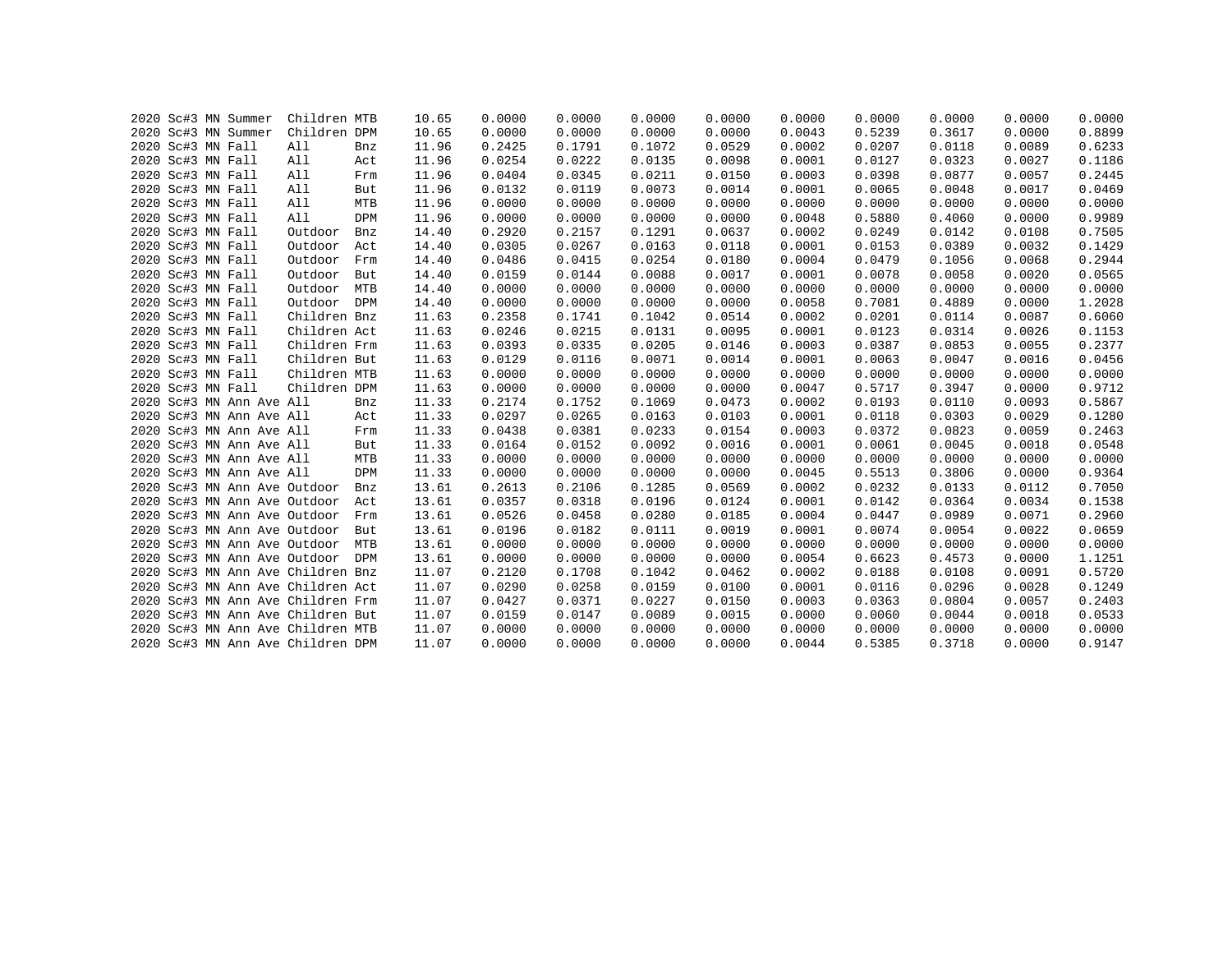DRAFT - DO NOT QUOTE OR CITE

TOXICS EXPOSURE RESULTS FOR NEW YORK

|                                         |                |       |        | Exposure Estimates $(ug/m3)$ -------> |        |             |             |        |             |        |         |
|-----------------------------------------|----------------|-------|--------|---------------------------------------|--------|-------------|-------------|--------|-------------|--------|---------|
| CY Scen AR Season Demo Grp Tox CO Ratio |                |       | LDGV   | LDGT1                                 | LDGT2  | <b>HDGV</b> | <b>LDDV</b> | LDDT   | <b>HDDV</b> | МC     | All Veh |
| 1990 Base NY Winter                     | All<br>Bnz     | 18.42 | 1.7129 | 0.4584                                | 0.2955 | 0.1339      | 0.0024      | 0.0012 | 0.0320      | 0.0179 | 2.6540  |
| 1990 Base NY Winter                     | All<br>Act     | 18.42 | 0.1717 | 0.0538                                | 0.0386 | 0.0239      | 0.0014      | 0.0007 | 0.0877      | 0.0031 | 0.3810  |
| 1990 Base NY Winter All                 | Frm            | 18.42 | 0.5032 | 0.1732                                | 0.1314 | 0.1221      | 0.0045      | 0.0022 | 0.2382      | 0.0114 | 1.1856  |
| 1990 Base NY Winter                     | All<br>But     | 18.42 | 0.2303 | 0.0589                                | 0.0482 | 0.0249      | 0.0010      | 0.0005 | 0.0178      | 0.0045 | 0.3861  |
| 1990 Base NY Winter All                 | MTB            | 18.42 | 0.0000 | 0.0000                                | 0.0000 | 0.0000      | 0.0000      | 0.0000 | 0.0000      | 0.0000 | 0.0000  |
| 1990 Base NY Winter                     | All<br>DPM     | 18.42 | 0.0000 | 0.0000                                | 0.0000 | 0.0000      | 0.0598      | 0.0216 | 1.6282      | 0.0000 | 1.7096  |
| 1990 Base NY Winter                     | Outdoor<br>Bnz | 21.99 | 2.0446 | 0.5472                                | 0.3527 | 0.1599      | 0.0028      | 0.0014 | 0.0382      | 0.0214 | 3.1678  |
| 1990 Base NY Winter                     | Outdoor<br>Act | 21.99 | 0.2050 | 0.0642                                | 0.0461 | 0.0286      | 0.0017      | 0.0008 | 0.1047      | 0.0037 | 0.4547  |
| 1990 Base NY Winter                     | Outdoor<br>Frm | 21.99 | 0.6007 | 0.2067                                | 0.1568 | 0.1458      | 0.0054      | 0.0027 | 0.2843      | 0.0136 | 1.4151  |
| 1990 Base NY Winter                     | Outdoor<br>But | 21.99 | 0.2749 | 0.0703                                | 0.0575 | 0.0298      | 0.0012      | 0.0006 | 0.0213      | 0.0054 | 0.4609  |
| 1990 Base NY Winter                     | Outdoor<br>MTB | 21.99 | 0.0000 | 0.0000                                | 0.0000 | 0.0000      | 0.0000      | 0.0000 | 0.0000      | 0.0000 | 0.0000  |
| 1990 Base NY Winter                     | Outdoor DPM    | 21.99 | 0.0000 | 0.0000                                | 0.0000 | 0.0000      | 0.0714      | 0.0257 | 1.9434      | 0.0000 | 2.0406  |
| 1990 Base NY Winter                     | Children Bnz   | 17.74 | 1.6494 | 0.4414                                | 0.2845 | 0.1290      | 0.0023      | 0.0011 | 0.0308      | 0.0173 | 2.5555  |
| 1990 Base NY Winter                     | Children Act   | 17.74 | 0.1653 | 0.0518                                | 0.0372 | 0.0231      | 0.0014      | 0.0007 | 0.0845      | 0.0029 | 0.3668  |
| 1990 Base NY Winter                     | Children Frm   | 17.74 | 0.4846 | 0.1667                                | 0.1265 | 0.1176      | 0.0044      | 0.0021 | 0.2294      | 0.0110 | 1.1416  |
| 1990 Base NY Winter                     | Children But   | 17.74 | 0.2218 | 0.0567                                | 0.0464 | 0.0240      | 0.0010      | 0.0005 | 0.0172      | 0.0043 | 0.3718  |
|                                         |                |       |        |                                       | 0.0000 |             | 0.0000      | 0.0000 | 0.0000      | 0.0000 | 0.0000  |
| 1990 Base NY Winter                     | Children MTB   | 17.74 | 0.0000 | 0.0000                                |        | 0.0000      |             |        |             |        |         |
| 1990 Base NY Winter                     | Children DPM   | 17.74 | 0.0000 | 0.0000                                | 0.0000 | 0.0000      | 0.0576      | 0.0208 | 1.5678      | 0.0000 | 1.6462  |
| 1990 Base NY Spring                     | All<br>Bnz     | 18.76 | 1.3462 | 0.3865                                | 0.2507 | 0.1258      | 0.0022      | 0.0012 | 0.0323      | 0.0165 | 2.1587  |
| 1990 Base NY Spring                     | All<br>Act     | 18.76 | 0.1434 | 0.0453                                | 0.0326 | 0.0211      | 0.0013      | 0.0007 | 0.0887      | 0.0027 | 0.3356  |
| 1990 Base NY Spring                     | All<br>Frm     | 18.76 | 0.4487 | 0.1589                                | 0.1181 | 0.1094      | 0.0042      | 0.0023 | 0.2408      | 0.0105 | 1.0916  |
| 1990 Base NY Spring                     | All<br>But     | 18.76 | 0.1372 | 0.0353                                | 0.0289 | 0.0153      | 0.0007      | 0.0004 | 0.0131      | 0.0029 | 0.2335  |
| 1990 Base NY Spring                     | All<br>MTB     | 18.76 | 0.1848 | 0.0709                                | 0.0487 | 0.0222      | 0.0000      | 0.0000 | 0.0000      | 0.0035 | 0.3296  |
| 1990 Base NY Spring                     | All<br>DPM     | 18.76 | 0.0000 | 0.0000                                | 0.0000 | 0.0000      | 0.0542      | 0.0219 | 1.6883      | 0.0000 | 1.7627  |
| 1990 Base NY Spring                     | Outdoor<br>Bnz | 21.98 | 1.5775 | 0.4529                                | 0.2938 | 0.1474      | 0.0025      | 0.0014 | 0.0379      | 0.0193 | 2.5295  |
| 1990 Base NY Spring                     | Outdoor<br>Act | 21.98 | 0.1680 | 0.0531                                | 0.0382 | 0.0247      | 0.0016      | 0.0009 | 0.1039      | 0.0032 | 0.3932  |
| 1990 Base NY Spring                     | Outdoor<br>Frm | 21.98 | 0.5258 | 0.1862                                | 0.1384 | 0.1282      | 0.0049      | 0.0027 | 0.2822      | 0.0123 | 1.2791  |
| 1990 Base NY Spring                     | Outdoor<br>But | 21.98 | 0.1607 | 0.0413                                | 0.0338 | 0.0180      | 0.0008      | 0.0004 | 0.0154      | 0.0034 | 0.2736  |
| 1990 Base NY Spring                     | Outdoor<br>MTB | 21.98 | 0.2166 | 0.0830                                | 0.0570 | 0.0260      | 0.0000      | 0.0000 | 0.0000      | 0.0042 | 0.3863  |
| 1990 Base NY Spring                     | Outdoor DPM    | 21.98 | 0.0000 | 0.0000                                | 0.0000 | 0.0000      | 0.0635      | 0.0257 | 1.9784      | 0.0000 | 2.0655  |
| 1990 Base NY Spring                     | Children Bnz   | 18.16 | 1.3031 | 0.3741                                | 0.2427 | 0.1217      | 0.0021      | 0.0012 | 0.0313      | 0.0160 | 2.0896  |
| 1990 Base NY Spring                     | Children Act   | 18.16 | 0.1388 | 0.0438                                | 0.0315 | 0.0204      | 0.0013      | 0.0007 | 0.0858      | 0.0026 | 0.3248  |
| 1990 Base NY Spring                     | Children Frm   | 18.16 | 0.4343 | 0.1538                                | 0.1144 | 0.1059      | 0.0040      | 0.0023 | 0.2331      | 0.0101 | 1.0567  |
| 1990 Base NY Spring                     | Children But   | 18.16 | 0.1328 | 0.0341                                | 0.0279 | 0.0148      | 0.0007      | 0.0004 | 0.0127      | 0.0028 | 0.2261  |
| 1990 Base NY Spring                     | Children MTB   | 18.16 | 0.1789 | 0.0686                                | 0.0471 | 0.0215      | 0.0000      | 0.0000 | 0.0000      | 0.0034 | 0.3191  |
| 1990 Base NY Spring                     | Children DPM   | 18.16 | 0.0000 | 0.0000                                | 0.0000 | 0.0000      | 0.0524      | 0.0212 | 1.6343      | 0.0000 | 1.7063  |
| 1990 Base NY Summer                     | All<br>Bnz     | 16.81 | 1.0115 | 0.2944                                | 0.1948 | 0.1133      | 0.0019      | 0.0011 | 0.0290      | 0.0147 | 1.6585  |
| 1990 Base NY Summer                     | All<br>Act     | 16.81 | 0.1049 | 0.0339                                | 0.0248 | 0.0177      | 0.0012      | 0.0007 | 0.0795      | 0.0021 | 0.2646  |
| 1990 Base NY Summer                     | All<br>Frm     | 16.81 | 0.3328 | 0.1197                                | 0.0905 | 0.0919      | 0.0037      | 0.0021 | 0.2158      | 0.0083 | 0.8636  |
| 1990 Base NY Summer                     | All<br>But     | 16.81 | 0.0624 | 0.0166                                | 0.0139 | 0.0081      | 0.0004      | 0.0002 | 0.0074      | 0.0014 | 0.1103  |
| 1990 Base NY Summer All                 | MTB            | 16.81 | 0.2234 | 0.0746                                | 0.0510 | 0.0375      | 0.0000      | 0.0000 | 0.0000      | 0.0072 | 0.3931  |
| 1990 Base NY Summer                     | All<br>DPM     | 16.81 | 0.0000 | 0.0000                                | 0.0000 | 0.0000      | 0.0485      | 0.0197 | 1.5128      | 0.0000 | 1.5794  |
| 1990 Base NY Summer                     | Outdoor<br>Bnz | 19.83 | 1.1935 | 0.3474                                | 0.2298 | 0.1337      | 0.0023      | 0.0013 | 0.0342      | 0.0173 | 1.9569  |
| 1990 Base NY Summer                     | Outdoor<br>Act | 19.83 | 0.1238 | 0.0400                                | 0.0293 | 0.0209      | 0.0014      | 0.0008 | 0.0938      | 0.0025 | 0.3122  |
| 1990 Base NY Summer                     | Outdoor<br>Frm | 19.83 | 0.3926 | 0.1412                                | 0.1067 | 0.1084      | 0.0044      | 0.0025 | 0.2546      | 0.0098 | 1.0190  |
| 1990 Base NY Summer                     | Outdoor<br>But | 19.83 | 0.0736 | 0.0196                                | 0.0164 | 0.0096      | 0.0005      | 0.0003 | 0.0087      | 0.0017 | 0.1301  |
|                                         |                |       |        |                                       |        |             |             |        |             |        |         |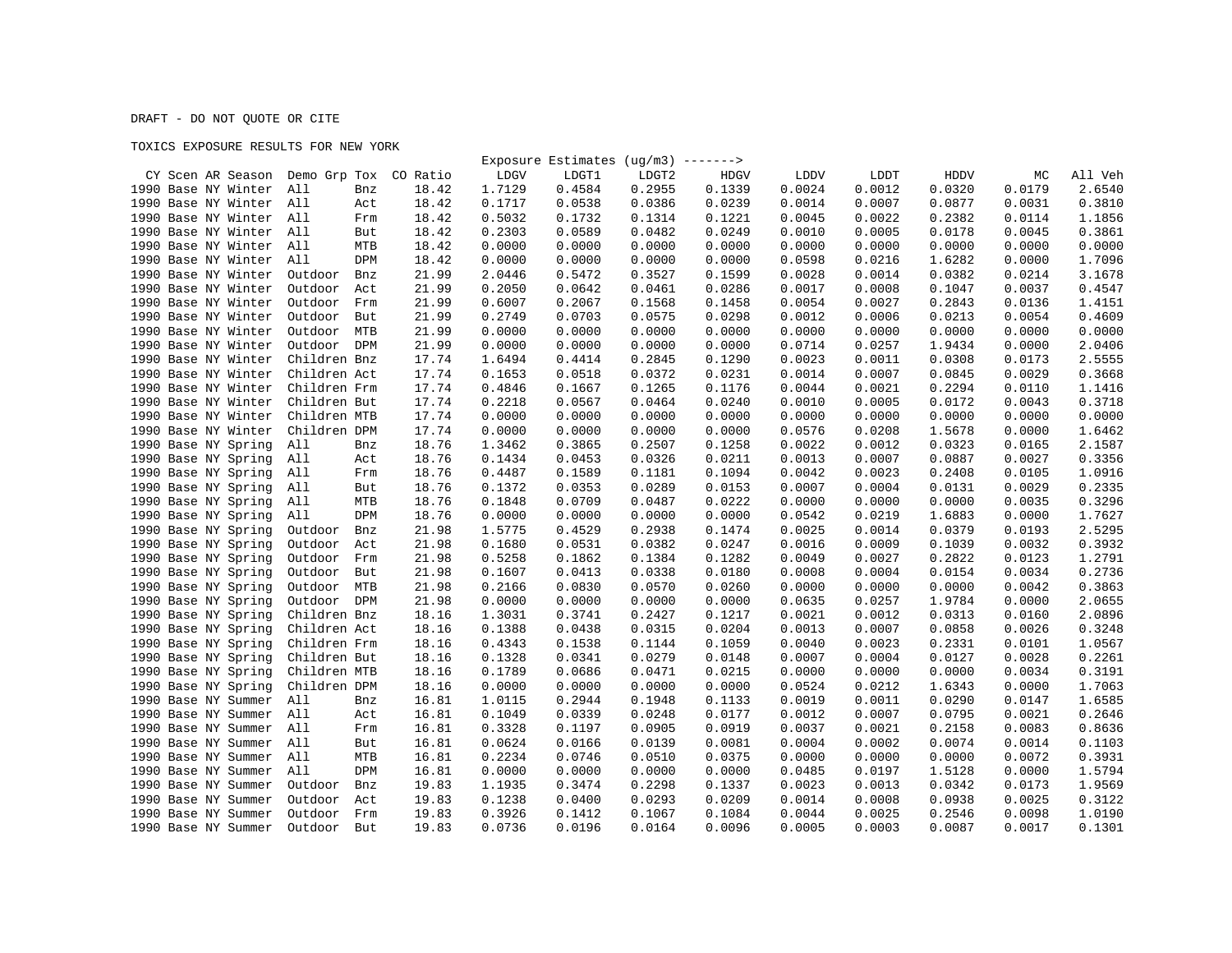|  |                   | 1990 Base NY Summer          | Outdoor MTB                       |     | 19.83 | 0.2636 | 0.0880 | 0.0602 | 0.0442 | 0.0000 | 0.0000 | 0.0000 | 0.0085 | 0.4638 |
|--|-------------------|------------------------------|-----------------------------------|-----|-------|--------|--------|--------|--------|--------|--------|--------|--------|--------|
|  |                   | 1990 Base NY Summer          | Outdoor DPM                       |     | 19.83 | 0.0000 | 0.0000 | 0.0000 | 0.0000 | 0.0573 | 0.0232 | 1.7850 | 0.0000 | 1.8636 |
|  |                   | 1990 Base NY Summer          | Children Bnz                      |     | 16.44 | 0.9894 | 0.2880 | 0.1905 | 0.1108 | 0.0019 | 0.0011 | 0.0283 | 0.0144 | 1.6221 |
|  |                   | 1990 Base NY Summer          | Children Act                      |     | 16.44 | 0.1026 | 0.0332 | 0.0243 | 0.0173 | 0.0012 | 0.0007 | 0.0777 | 0.0021 | 0.2588 |
|  |                   | 1990 Base NY Summer          | Children Frm                      |     | 16.44 | 0.3255 | 0.1170 | 0.0885 | 0.0899 | 0.0037 | 0.0020 | 0.2110 | 0.0081 | 0.8447 |
|  |                   | 1990 Base NY Summer          | Children But                      |     | 16.44 | 0.0610 | 0.0163 | 0.0136 | 0.0079 | 0.0004 | 0.0002 | 0.0072 | 0.0014 | 0.1079 |
|  |                   | 1990 Base NY Summer          | Children MTB                      |     | 16.44 | 0.2185 | 0.0729 | 0.0499 | 0.0367 | 0.0000 | 0.0000 | 0.0000 | 0.0070 | 0.3845 |
|  |                   | 1990 Base NY Summer          | Children DPM                      |     | 16.44 | 0.0000 | 0.0000 | 0.0000 | 0.0000 | 0.0475 | 0.0192 | 1.4797 | 0.0000 | 1.5448 |
|  | 1990 Base NY Fall |                              | All                               | Bnz | 17.69 | 1.2264 | 0.3364 | 0.2191 | 0.1214 | 0.0018 | 0.0012 | 0.0302 | 0.0156 | 1.9516 |
|  | 1990 Base NY Fall |                              | All                               | Act | 17.69 | 0.1026 | 0.0347 | 0.0255 | 0.0177 | 0.0011 | 0.0007 | 0.0829 | 0.0022 | 0.2676 |
|  | 1990 Base NY Fall |                              | All                               | Frm | 17.69 | 0.2968 | 0.1106 | 0.0859 | 0.0894 | 0.0035 | 0.0023 | 0.2252 | 0.0083 | 0.8219 |
|  | 1990 Base NY Fall |                              | All                               | But | 17.69 | 0.1046 | 0.0286 | 0.0231 | 0.0133 | 0.0006 | 0.0004 | 0.0123 | 0.0024 | 0.1852 |
|  | 1990 Base NY Fall |                              | All                               | MTB | 17.69 | 0.0000 | 0.0000 | 0.0000 | 0.0000 | 0.0000 | 0.0000 | 0.0000 | 0.0000 | 0.0000 |
|  | 1990 Base NY Fall |                              | All                               | DPM | 17.69 | 0.0000 | 0.0000 | 0.0000 | 0.0000 | 0.0440 | 0.0209 | 1.5214 | 0.0000 | 1.5863 |
|  | 1990 Base NY Fall |                              | Outdoor                           | Bnz | 20.87 | 1.4464 | 0.3967 | 0.2584 | 0.1432 | 0.0021 | 0.0014 | 0.0357 | 0.0184 | 2.3016 |
|  | 1990 Base NY Fall |                              | Outdoor                           | Act | 20.87 | 0.1211 | 0.0409 | 0.0300 | 0.0209 | 0.0013 | 0.0009 | 0.0978 | 0.0026 | 0.3156 |
|  | 1990 Base NY Fall |                              | Outdoor                           | Frm | 20.87 | 0.3501 | 0.1304 | 0.1013 | 0.1054 | 0.0041 | 0.0027 | 0.2656 | 0.0097 | 0.9693 |
|  | 1990 Base NY Fall |                              | Outdoor But                       |     | 20.87 | 0.1234 | 0.0337 | 0.0273 | 0.0157 | 0.0007 | 0.0004 | 0.0145 | 0.0028 | 0.2185 |
|  | 1990 Base NY Fall |                              | Outdoor MTB                       |     | 20.87 | 0.0000 | 0.0000 | 0.0000 | 0.0000 | 0.0000 | 0.0000 | 0.0000 | 0.0000 | 0.0000 |
|  | 1990 Base NY Fall |                              | Outdoor DPM                       |     | 20.87 | 0.0000 | 0.0000 | 0.0000 | 0.0000 | 0.0519 | 0.0247 | 1.7943 | 0.0000 | 1.8708 |
|  | 1990 Base NY Fall |                              | Children Bnz                      |     | 17.02 | 1.1796 | 0.3236 | 0.2107 | 0.1168 | 0.0017 | 0.0011 | 0.0291 | 0.0150 | 1.8772 |
|  | 1990 Base NY Fall |                              | Children Act                      |     | 17.02 | 0.0987 | 0.0333 | 0.0245 | 0.0170 | 0.0011 | 0.0007 | 0.0798 | 0.0021 | 0.2574 |
|  | 1990 Base NY Fall |                              | Children Frm                      |     | 17.02 | 0.2855 | 0.1064 | 0.0827 | 0.0860 | 0.0034 | 0.0022 | 0.2166 | 0.0079 | 0.7906 |
|  | 1990 Base NY Fall |                              | Children But                      |     | 17.02 | 0.1007 | 0.0275 | 0.0222 | 0.0128 | 0.0005 | 0.0004 | 0.0118 | 0.0023 | 0.1782 |
|  | 1990 Base NY Fall |                              | Children MTB                      |     | 17.02 | 0.0000 | 0.0000 | 0.0000 | 0.0000 | 0.0000 | 0.0000 | 0.0000 | 0.0000 | 0.0000 |
|  | 1990 Base NY Fall |                              | Children DPM                      |     | 17.02 | 0.0000 | 0.0000 | 0.0000 | 0.0000 | 0.0423 | 0.0201 | 1.4634 | 0.0000 | 1.5258 |
|  |                   | 1990 Base NY Ann Ave All     |                                   | Bnz | 18.01 | 1.3243 | 0.3689 | 0.2400 | 0.1236 | 0.0021 | 0.0012 | 0.0309 | 0.0162 | 2.1057 |
|  |                   |                              |                                   |     |       |        |        |        |        |        |        |        |        |        |
|  |                   | 1990 Base NY Ann Ave All     |                                   | Act | 18.01 | 0.1307 | 0.0419 | 0.0304 | 0.0201 | 0.0013 | 0.0007 | 0.0847 | 0.0025 | 0.3122 |
|  |                   | 1990 Base NY Ann Ave All     |                                   | Frm | 18.01 | 0.3954 | 0.1406 | 0.1065 | 0.1032 | 0.0040 | 0.0022 | 0.2300 | 0.0096 | 0.9907 |
|  |                   | 1990 Base NY Ann Ave All     |                                   | But | 18.01 | 0.1336 | 0.0348 | 0.0285 | 0.0154 | 0.0007 | 0.0004 | 0.0127 | 0.0028 | 0.2288 |
|  |                   | 1990 Base NY Ann Ave All     |                                   | MTB | 18.01 | 0.1021 | 0.0364 | 0.0249 | 0.0149 | 0.0000 | 0.0000 | 0.0000 | 0.0027 | 0.1807 |
|  |                   | 1990 Base NY Ann Ave All     |                                   | DPM | 18.01 | 0.0000 | 0.0000 | 0.0000 | 0.0000 | 0.0516 | 0.0210 | 1.5877 | 0.0000 | 1.6595 |
|  |                   | 1990 Base NY Ann Ave Outdoor |                                   | Bnz | 21.28 | 1.5655 | 0.4360 | 0.2837 | 0.1460 | 0.0024 | 0.0014 | 0.0365 | 0.0191 | 2.4890 |
|  |                   | 1990 Base NY Ann Ave Outdoor |                                   | Act | 21.28 | 0.1545 | 0.0495 | 0.0359 | 0.0238 | 0.0015 | 0.0008 | 0.1000 | 0.0030 | 0.3689 |
|  |                   | 1990 Base NY Ann Ave Outdoor |                                   | Frm | 21.28 | 0.4673 | 0.1661 | 0.1258 | 0.1220 | 0.0047 | 0.0026 | 0.2717 | 0.0114 | 1.1706 |
|  |                   | 1990 Base NY Ann Ave Outdoor |                                   | But | 21.28 | 0.1582 | 0.0412 | 0.0337 | 0.0182 | 0.0008 | 0.0004 | 0.0150 | 0.0033 | 0.2708 |
|  |                   |                              | 1990 Base NY Ann Ave Outdoor MTB  |     | 21.28 | 0.1201 | 0.0428 | 0.0293 | 0.0176 | 0.0000 | 0.0000 | 0.0000 | 0.0032 | 0.2125 |
|  |                   |                              | 1990 Base NY Ann Ave Outdoor DPM  |     | 21.28 | 0.0000 | 0.0000 | 0.0000 | 0.0000 | 0.0610 | 0.0248 | 1.8753 | 0.0000 | 1.9601 |
|  |                   |                              | 1990 Base NY Ann Ave Children Bnz |     | 17.42 | 1.2804 | 0.3568 | 0.2321 | 0.1196 | 0.0020 | 0.0011 | 0.0299 | 0.0157 | 2.0361 |
|  |                   |                              | 1990 Base NY Ann Ave Children Act |     | 17.42 | 0.1264 | 0.0405 | 0.0294 | 0.0194 | 0.0012 | 0.0007 | 0.0820 | 0.0025 | 0.3020 |
|  |                   |                              | 1990 Base NY Ann Ave Children Frm |     | 17.42 | 0.3825 | 0.1360 | 0.1030 | 0.0998 | 0.0039 | 0.0022 | 0.2225 | 0.0093 | 0.9584 |
|  |                   |                              | 1990 Base NY Ann Ave Children But |     | 17.42 | 0.1291 | 0.0337 | 0.0275 | 0.0149 | 0.0006 | 0.0004 | 0.0122 | 0.0027 | 0.2210 |
|  |                   |                              | 1990 Base NY Ann Ave Children MTB |     | 17.42 | 0.0994 | 0.0354 | 0.0242 | 0.0145 | 0.0000 | 0.0000 | 0.0000 | 0.0026 | 0.1759 |
|  |                   |                              | 1990 Base NY Ann Ave Children DPM |     | 17.42 | 0.0000 | 0.0000 | 0.0000 | 0.0000 | 0.0500 | 0.0203 | 1.5363 | 0.0000 | 1.6058 |
|  |                   | 1996 Base NY Winter All      |                                   | Bnz | 18.42 | 0.6112 | 0.3042 | 0.1744 | 0.0560 | 0.0009 | 0.0009 | 0.0306 | 0.0116 | 1.1898 |
|  |                   | 1996 Base NY Winter All      |                                   | Act | 18.42 | 0.0727 | 0.0447 | 0.0305 | 0.0136 | 0.0006 | 0.0005 | 0.0840 | 0.0041 | 0.2507 |
|  |                   | 1996 Base NY Winter All      |                                   | Frm | 18.42 | 0.2564 | 0.1852 | 0.1319 | 0.0782 | 0.0018 | 0.0017 | 0.2280 | 0.0177 | 0.9009 |
|  |                   | 1996 Base NY Winter All      |                                   | But | 18.42 | 0.0999 | 0.0472 | 0.0330 | 0.0093 | 0.0004 | 0.0004 | 0.0171 | 0.0056 | 0.2129 |
|  |                   | 1996 Base NY Winter All      |                                   | MTB | 18.42 | 0.7269 | 0.3915 | 0.2416 | 0.0479 | 0.0000 | 0.0000 | 0.0000 | 0.0178 | 1.4257 |
|  |                   | 1996 Base NY Winter All      |                                   | DPM | 18.42 | 0.0000 | 0.0000 | 0.0000 | 0.0000 | 0.0154 | 0.0129 | 1.0987 | 0.0000 | 1.1270 |
|  |                   | 1996 Base NY Winter          | Outdoor                           | Bnz | 21.99 | 0.7295 | 0.3631 | 0.2082 | 0.0668 | 0.0011 | 0.0010 | 0.0365 | 0.0139 | 1.4202 |
|  |                   |                              |                                   |     |       |        |        |        |        |        |        |        |        |        |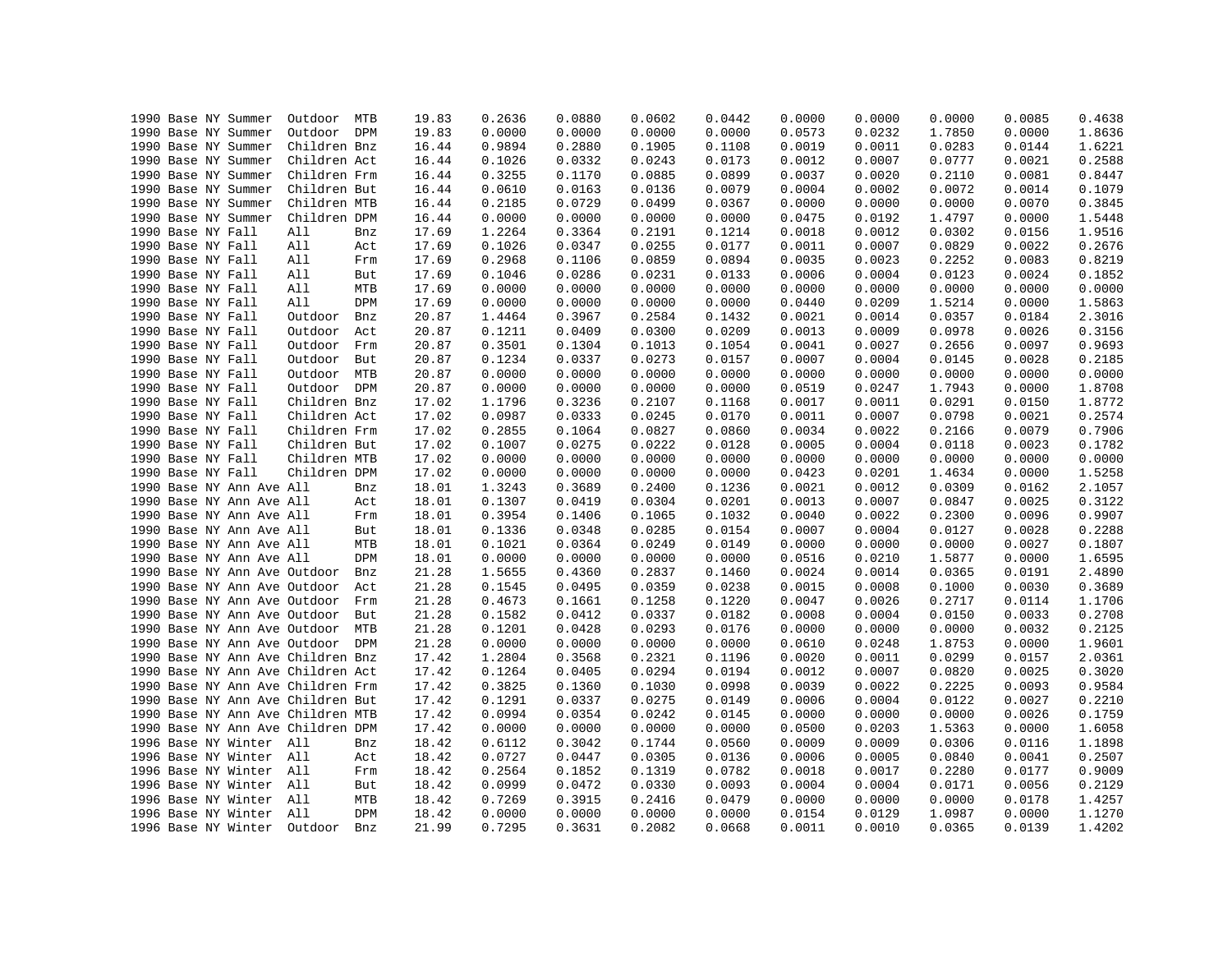| 1996 Base NY Winter | Outdoor<br>Act    | 21.99 | 0.0868 | 0.0533 | 0.0365 | 0.0163 | 0.0007 | 0.0006 | 0.1002 | 0.0049 | 0.2992 |
|---------------------|-------------------|-------|--------|--------|--------|--------|--------|--------|--------|--------|--------|
| 1996 Base NY Winter | Outdoor<br>Frm    | 21.99 | 0.3061 | 0.2211 | 0.1574 | 0.0933 | 0.0021 | 0.0020 | 0.2722 | 0.0211 | 1.0753 |
| 1996 Base NY Winter | Outdoor<br>But    | 21.99 | 0.1193 | 0.0563 | 0.0394 | 0.0112 | 0.0005 | 0.0005 | 0.0204 | 0.0067 | 0.2542 |
| 1996 Base NY Winter | Outdoor<br>MTB    | 21.99 | 0.8677 | 0.4673 | 0.2884 | 0.0572 | 0.0000 | 0.0000 | 0.0000 | 0.0212 | 1.7018 |
| 1996 Base NY Winter | Outdoor DPM       | 21.99 | 0.0000 | 0.0000 | 0.0000 | 0.0000 | 0.0184 | 0.0154 | 1.3114 | 0.0000 | 1.3452 |
| 1996 Base NY Winter | Children Bnz      | 17.74 | 0.5885 | 0.2930 | 0.1680 | 0.0539 | 0.0009 | 0.0008 | 0.0295 | 0.0112 | 1.1457 |
| 1996 Base NY Winter | Children Act      | 17.74 | 0.0700 | 0.0430 | 0.0294 | 0.0131 | 0.0005 | 0.0005 | 0.0809 | 0.0039 | 0.2414 |
| 1996 Base NY Winter | Children Frm      | 17.74 | 0.2469 | 0.1783 | 0.1270 | 0.0753 | 0.0017 | 0.0016 | 0.2196 | 0.0170 | 0.8675 |
| 1996 Base NY Winter | Children But      | 17.74 | 0.0962 | 0.0454 | 0.0318 | 0.0090 | 0.0004 | 0.0004 | 0.0164 | 0.0054 | 0.2050 |
| 1996 Base NY Winter | Children MTB      | 17.74 | 0.7000 | 0.3770 | 0.2327 | 0.0461 | 0.0000 | 0.0000 | 0.0000 | 0.0171 | 1.3728 |
| 1996 Base NY Winter | Children DPM      | 17.74 | 0.0000 | 0.0000 | 0.0000 | 0.0000 | 0.0148 | 0.0124 | 1.0579 | 0.0000 | 1.0852 |
| 1996 Base NY Spring | All<br>Bnz        | 18.76 | 0.4629 | 0.2371 | 0.1426 | 0.0594 | 0.0009 | 0.0009 | 0.0291 | 0.0133 | 0.9464 |
| 1996 Base NY Spring | All               | 18.76 | 0.0524 | 0.0303 | 0.0209 | 0.0112 | 0.0006 | 0.0005 | 0.0799 | 0.0033 | 0.1991 |
|                     | Act               |       |        |        |        |        |        |        |        |        |        |
| 1996 Base NY Spring | All<br>Frm        | 18.76 | 0.1698 | 0.1153 | 0.0833 | 0.0608 | 0.0018 | 0.0017 | 0.2170 | 0.0138 | 0.6634 |
| 1996 Base NY Spring | All<br>But        | 18.76 | 0.0592 | 0.0273 | 0.0186 | 0.0061 | 0.0003 | 0.0003 | 0.0118 | 0.0034 | 0.1270 |
| 1996 Base NY Spring | All<br>MTB        | 18.76 | 0.4789 | 0.2589 | 0.1626 | 0.0581 | 0.0000 | 0.0000 | 0.0000 | 0.0188 | 0.9773 |
| 1996 Base NY Spring | <b>DPM</b><br>All | 18.76 | 0.0000 | 0.0000 | 0.0000 | 0.0000 | 0.0157 | 0.0131 | 1.1189 | 0.0000 | 1.1477 |
| 1996 Base NY Spring | Outdoor<br>Bnz    | 21.98 | 0.5424 | 0.2778 | 0.1671 | 0.0696 | 0.0011 | 0.0010 | 0.0341 | 0.0156 | 1.1089 |
| 1996 Base NY Spring | Outdoor<br>Act    | 21.98 | 0.0614 | 0.0356 | 0.0245 | 0.0131 | 0.0007 | 0.0006 | 0.0936 | 0.0039 | 0.2333 |
| 1996 Base NY Spring | Outdoor<br>Frm    | 21.98 | 0.1990 | 0.1351 | 0.0976 | 0.0713 | 0.0021 | 0.0019 | 0.2543 | 0.0161 | 0.7774 |
| 1996 Base NY Spring | Outdoor<br>But    | 21.98 | 0.0694 | 0.0320 | 0.0218 | 0.0071 | 0.0003 | 0.0003 | 0.0139 | 0.0039 | 0.1488 |
| 1996 Base NY Spring | Outdoor<br>MTB    | 21.98 | 0.5612 | 0.3034 | 0.1905 | 0.0680 | 0.0000 | 0.0000 | 0.0000 | 0.0220 | 1.1452 |
| 1996 Base NY Spring | Outdoor<br>DPM    | 21.98 | 0.0000 | 0.0000 | 0.0000 | 0.0000 | 0.0184 | 0.0154 | 1.3112 | 0.0000 | 1.3449 |
| 1996 Base NY Spring | Children Bnz      | 18.16 | 0.4481 | 0.2295 | 0.1381 | 0.0575 | 0.0009 | 0.0008 | 0.0282 | 0.0129 | 0.9161 |
| 1996 Base NY Spring | Children Act      | 18.16 | 0.0507 | 0.0294 | 0.0202 | 0.0108 | 0.0005 | 0.0005 | 0.0774 | 0.0032 | 0.1928 |
| 1996 Base NY Spring | Children Frm      | 18.16 | 0.1644 | 0.1116 | 0.0806 | 0.0589 | 0.0017 | 0.0016 | 0.2101 | 0.0133 | 0.6422 |
| 1996 Base NY Spring | Children But      | 18.16 | 0.0573 | 0.0264 | 0.0180 | 0.0059 | 0.0003 | 0.0003 | 0.0115 | 0.0033 | 0.1229 |
| 1996 Base NY Spring | Children MTB      | 18.16 | 0.4636 | 0.2506 | 0.1574 | 0.0562 | 0.0000 | 0.0000 | 0.0000 | 0.0182 | 0.9460 |
| 1996 Base NY Spring | Children DPM      | 18.16 | 0.0000 | 0.0000 | 0.0000 | 0.0000 | 0.0152 | 0.0127 | 1.0831 | 0.0000 | 1.1110 |
| 1996 Base NY Summer | All<br>Bnz        | 16.81 | 0.3350 | 0.1687 | 0.1027 | 0.0494 | 0.0008 | 0.0008 | 0.0261 | 0.0115 | 0.6948 |
| 1996 Base NY Summer | All               | 16.81 | 0.0369 | 0.0213 | 0.0150 | 0.0090 | 0.0005 | 0.0005 | 0.0716 | 0.0026 | 0.1574 |
|                     | Act               |       |        |        |        |        |        |        |        |        |        |
| 1996 Base NY Summer | All<br>Frm        | 16.81 | 0.1204 | 0.0815 | 0.0602 | 0.0491 | 0.0016 | 0.0015 | 0.1944 | 0.0109 | 0.5197 |
| 1996 Base NY Summer | All<br>But        | 16.81 | 0.0261 | 0.0120 | 0.0084 | 0.0031 | 0.0002 | 0.0002 | 0.0067 | 0.0017 | 0.0582 |
| 1996 Base NY Summer | All<br>MTB        | 16.81 | 0.5674 | 0.2734 | 0.1641 | 0.0927 | 0.0000 | 0.0000 | 0.0000 | 0.0390 | 1.1365 |
| 1996 Base NY Summer | All<br><b>DPM</b> | 16.81 | 0.0000 | 0.0000 | 0.0000 | 0.0000 | 0.0140 | 0.0118 | 1.0026 | 0.0000 | 1.0284 |
| 1996 Base NY Summer | Outdoor<br>Bnz    | 19.83 | 0.3953 | 0.1990 | 0.1211 | 0.0582 | 0.0010 | 0.0009 | 0.0308 | 0.0135 | 0.8198 |
| 1996 Base NY Summer | Outdoor<br>Act    | 19.83 | 0.0435 | 0.0251 | 0.0177 | 0.0106 | 0.0006 | 0.0006 | 0.0845 | 0.0031 | 0.1857 |
| 1996 Base NY Summer | Outdoor<br>Frm    | 19.83 | 0.1421 | 0.0961 | 0.0710 | 0.0580 | 0.0019 | 0.0017 | 0.2294 | 0.0129 | 0.6132 |
| 1996 Base NY Summer | Outdoor<br>But    | 19.83 | 0.0307 | 0.0142 | 0.0099 | 0.0037 | 0.0002 | 0.0002 | 0.0079 | 0.0020 | 0.0687 |
| 1996 Base NY Summer | Outdoor<br>MTB    | 19.83 | 0.6694 | 0.3226 | 0.1936 | 0.1094 | 0.0000 | 0.0000 | 0.0000 | 0.0460 | 1.3410 |
| 1996 Base NY Summer | Outdoor<br>DPM    | 19.83 | 0.0000 | 0.0000 | 0.0000 | 0.0000 | 0.0166 | 0.0139 | 1.1830 | 0.0000 | 1.2135 |
| 1996 Base NY Summer | Children Bnz      | 16.44 | 0.3277 | 0.1650 | 0.1004 | 0.0483 | 0.0008 | 0.0007 | 0.0255 | 0.0112 | 0.6796 |
| 1996 Base NY Summer | Children Act      | 16.44 | 0.0361 | 0.0208 | 0.0147 | 0.0088 | 0.0005 | 0.0005 | 0.0700 | 0.0025 | 0.1540 |
| 1996 Base NY Summer | Children Frm      | 16.44 | 0.1178 | 0.0797 | 0.0589 | 0.0480 | 0.0015 | 0.0014 | 0.1902 | 0.0107 | 0.5083 |
| 1996 Base NY Summer | Children But      | 16.44 | 0.0255 | 0.0118 | 0.0082 | 0.0030 | 0.0002 | 0.0001 | 0.0065 | 0.0016 | 0.0570 |
| 1996 Base NY Summer | Children MTB      | 16.44 | 0.5549 | 0.2674 | 0.1605 | 0.0907 | 0.0000 | 0.0000 | 0.0000 | 0.0381 | 1.1116 |
| 1996 Base NY Summer | Children DPM      | 16.44 | 0.0000 | 0.0000 | 0.0000 | 0.0000 | 0.0137 | 0.0115 | 0.9806 | 0.0000 | 1.0059 |
| 1996 Base NY Fall   | All<br>Bnz        | 17.69 | 0.3956 | 0.1918 | 0.1132 | 0.0450 | 0.0008 | 0.0008 | 0.0255 | 0.0100 | 0.7827 |
| 1996 Base NY Fall   | All<br>Act        | 17.69 | 0.0415 | 0.0254 | 0.0181 | 0.0098 | 0.0005 | 0.0005 | 0.0701 | 0.0032 | 0.1691 |
|                     |                   |       |        |        |        |        |        |        |        |        |        |
| 1996 Base NY Fall   | All<br>Frm        | 17.69 | 0.1454 | 0.1026 | 0.0768 | 0.0561 | 0.0016 | 0.0015 | 0.1903 | 0.0137 | 0.5881 |
| 1996 Base NY Fall   | All<br>But        | 17.69 | 0.0413 | 0.0205 | 0.0148 | 0.0048 | 0.0003 | 0.0002 | 0.0104 | 0.0032 | 0.0955 |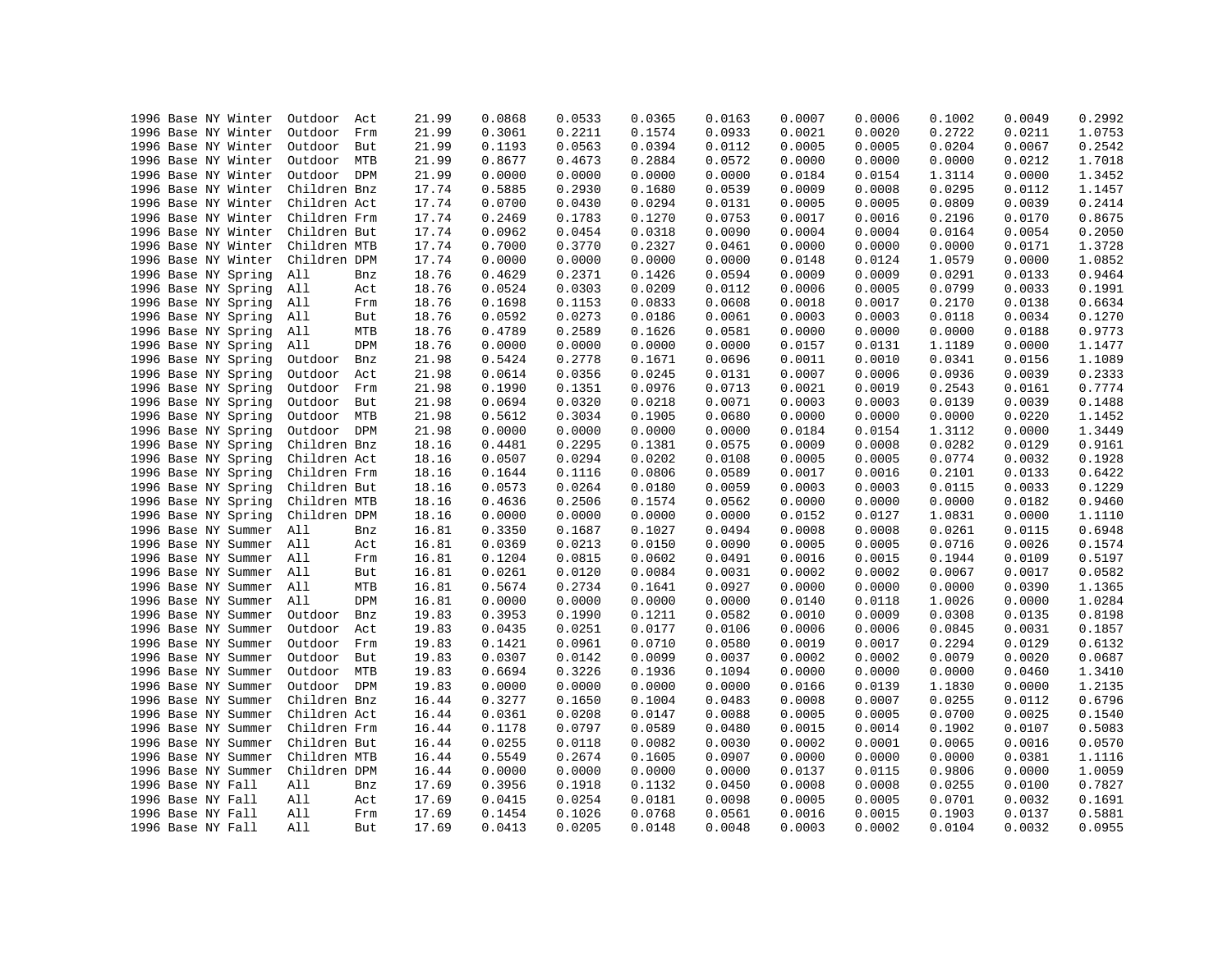|  | 1996 Base NY Fall            |     | All                               | MTB | 17.69 | 1.4862           | 0.5517 | 0.3192 | 0.1568 | 0.0000 | 0.0000 | 0.0000 | 0.0492 | 2.5632 |
|--|------------------------------|-----|-----------------------------------|-----|-------|------------------|--------|--------|--------|--------|--------|--------|--------|--------|
|  | 1996 Base NY Fall            |     | All                               | DPM | 17.69 | 0.0000           | 0.0000 | 0.0000 | 0.0000 | 0.0140 | 0.0113 | 0.9077 | 0.0000 | 0.9330 |
|  | 1996 Base NY Fall            |     | Outdoor                           | Bnz | 20.87 | 0.4666           | 0.2262 | 0.1335 | 0.0531 | 0.0010 | 0.0009 | 0.0301 | 0.0118 | 0.9231 |
|  | 1996 Base NY Fall            |     | Outdoor                           | Act | 20.87 | 0.0489           | 0.0300 | 0.0213 | 0.0116 | 0.0006 | 0.0006 | 0.0827 | 0.0037 | 0.1994 |
|  | 1996 Base NY Fall            |     | Outdoor                           | Frm | 20.87 | 0.1714           | 0.1210 | 0.0905 | 0.0662 | 0.0019 | 0.0018 | 0.2244 | 0.0162 | 0.6935 |
|  | 1996 Base NY Fall            |     | Outdoor                           | But | 20.87 | 0.0487           | 0.0242 | 0.0175 | 0.0057 | 0.0003 | 0.0003 | 0.0123 | 0.0038 | 0.1127 |
|  | 1996 Base NY Fall            |     | Outdoor MTB                       |     | 20.87 | 1.7528           | 0.6507 | 0.3765 | 0.1850 | 0.0000 | 0.0000 | 0.0000 | 0.0580 | 3.0229 |
|  | 1996 Base NY Fall            |     | Outdoor DPM                       |     | 20.87 | 0.0000           | 0.0000 | 0.0000 | 0.0000 | 0.0165 | 0.0133 | 1.0705 | 0.0000 | 1.1004 |
|  | 1996 Base NY Fall            |     | Children Bnz                      |     | 17.02 | 0.3805           | 0.1845 | 0.1089 | 0.0433 | 0.0008 | 0.0007 | 0.0246 | 0.0096 | 0.7529 |
|  | 1996 Base NY Fall            |     | Children Act                      |     | 17.02 | 0.0399           | 0.0244 | 0.0174 | 0.0094 | 0.0005 | 0.0005 | 0.0674 | 0.0031 | 0.1626 |
|  | 1996 Base NY Fall            |     | Children Frm                      |     | 17.02 | 0.1398           | 0.0987 | 0.0738 | 0.0540 | 0.0016 | 0.0014 | 0.1830 | 0.0132 | 0.5657 |
|  | 1996 Base NY Fall            |     | Children But                      |     | 17.02 | 0.0397           | 0.0197 | 0.0143 | 0.0046 | 0.0003 | 0.0002 | 0.0100 | 0.0031 | 0.0919 |
|  | 1996 Base NY Fall            |     | Children MTB                      |     | 17.02 | 1.4296           | 0.5307 | 0.3071 | 0.1509 | 0.0000 | 0.0000 | 0.0000 | 0.0473 | 2.4655 |
|  | 1996 Base NY Fall            |     | Children DPM                      |     | 17.02 | 0.0000           | 0.0000 | 0.0000 | 0.0000 | 0.0135 | 0.0109 | 0.8731 | 0.0000 | 0.8975 |
|  | 1996 Base NY Ann Ave All     |     |                                   | Bnz | 18.01 | 0.4512           | 0.2254 | 0.1332 | 0.0524 | 0.0009 | 0.0008 | 0.0279 | 0.0116 | 0.9034 |
|  | 1996 Base NY Ann Ave All     |     |                                   | Act | 18.01 | 0.0509           | 0.0304 | 0.0211 | 0.0109 | 0.0005 | 0.0005 | 0.0764 | 0.0033 | 0.1941 |
|  | 1996 Base NY Ann Ave All     |     |                                   | Frm | 18.01 | 0.1730           | 0.1212 | 0.0880 | 0.0611 | 0.0017 | 0.0016 | 0.2074 | 0.0140 | 0.6680 |
|  | 1996 Base NY Ann Ave All     |     |                                   | But | 18.01 | 0.0566           | 0.0268 | 0.0187 | 0.0058 | 0.0003 | 0.0003 | 0.0115 | 0.0035 | 0.1234 |
|  | 1996 Base NY Ann Ave All     |     |                                   | MTB | 18.01 | 0.8149           | 0.3689 | 0.2219 | 0.0889 | 0.0000 | 0.0000 | 0.0000 | 0.0312 | 1.5257 |
|  | 1996 Base NY Ann Ave All     |     |                                   | DPM | 18.01 | 0.0000           | 0.0000 | 0.0000 | 0.0000 | 0.0148 | 0.0123 | 1.0320 | 0.0000 | 1.0590 |
|  | 1996 Base NY Ann Ave Outdoor |     |                                   | Bnz | 21.28 | 0.5334           | 0.2665 | 0.1575 | 0.0619 | 0.0010 | 0.0010 | 0.0329 | 0.0137 | 1.0680 |
|  |                              |     |                                   |     |       |                  |        | 0.0250 |        | 0.0006 | 0.0006 | 0.0903 | 0.0039 | 0.2294 |
|  | 1996 Base NY Ann Ave Outdoor |     |                                   | Act | 21.28 | 0.0601<br>0.2046 | 0.0360 |        | 0.0129 |        | 0.0019 |        |        |        |
|  | 1996 Base NY Ann Ave Outdoor |     |                                   | Frm | 21.28 |                  | 0.1433 | 0.1041 | 0.0722 | 0.0020 |        | 0.2451 | 0.0166 | 0.7899 |
|  | 1996 Base NY Ann Ave Outdoor |     |                                   | But | 21.28 | 0.0670           | 0.0317 | 0.0222 | 0.0069 | 0.0003 | 0.0003 | 0.0136 | 0.0041 | 0.1461 |
|  |                              |     | 1996 Base NY Ann Ave Outdoor MTB  |     | 21.28 | 0.9628           | 0.4360 | 0.2622 | 0.1049 | 0.0000 | 0.0000 | 0.0000 | 0.0368 | 1.8027 |
|  |                              |     | 1996 Base NY Ann Ave Outdoor DPM  |     | 21.28 | 0.0000           | 0.0000 | 0.0000 | 0.0000 | 0.0175 | 0.0145 | 1.2190 | 0.0000 | 1.2510 |
|  |                              |     | 1996 Base NY Ann Ave Children Bnz |     | 17.42 | 0.4362           | 0.2180 | 0.1288 | 0.0508 | 0.0008 | 0.0008 | 0.0270 | 0.0112 | 0.8736 |
|  |                              |     | 1996 Base NY Ann Ave Children Act |     | 17.42 | 0.0492           | 0.0294 | 0.0204 | 0.0105 | 0.0005 | 0.0005 | 0.0739 | 0.0032 | 0.1877 |
|  |                              |     | 1996 Base NY Ann Ave Children Frm |     | 17.42 | 0.1672           | 0.1171 | 0.0851 | 0.0591 | 0.0016 | 0.0015 | 0.2007 | 0.0136 | 0.6459 |
|  |                              |     | 1996 Base NY Ann Ave Children But |     | 17.42 | 0.0547           | 0.0258 | 0.0181 | 0.0056 | 0.0003 | 0.0003 | 0.0111 | 0.0033 | 0.1192 |
|  |                              |     | 1996 Base NY Ann Ave Children MTB |     | 17.42 | 0.7870           | 0.3564 | 0.2144 | 0.0860 | 0.0000 | 0.0000 | 0.0000 | 0.0302 | 1.4740 |
|  |                              |     | 1996 Base NY Ann Ave Children DPM |     | 17.42 | 0.0000           | 0.0000 | 0.0000 | 0.0000 | 0.0143 | 0.0119 | 0.9987 | 0.0000 | 1.0249 |
|  | 2007 Base NY Winter All      |     |                                   | Bnz | 18.42 | 0.2090           | 0.2479 | 0.1919 | 0.0412 | 0.0002 | 0.0004 | 0.0159 | 0.0063 | 0.7129 |
|  | 2007 Base NY Winter All      |     |                                   | Act | 18.42 | 0.0210           | 0.0314 | 0.0248 | 0.0085 | 0.0001 | 0.0003 | 0.0437 | 0.0024 | 0.1320 |
|  | 2007 Base NY Winter All      |     |                                   | Frm | 18.42 | 0.0698           | 0.1277 | 0.1022 | 0.0487 | 0.0003 | 0.0008 | 0.1186 | 0.0103 | 0.4785 |
|  | 2007 Base NY Winter          | All |                                   | But | 18.42 | 0.0305           | 0.0371 | 0.0289 | 0.0045 | 0.0001 | 0.0002 | 0.0089 | 0.0033 | 0.1133 |
|  | 2007 Base NY Winter All      |     |                                   | MTB | 18.42 | 0.1930           | 0.3264 | 0.2554 | 0.0335 | 0.0000 | 0.0000 | 0.0000 | 0.0107 | 0.8191 |
|  | 2007 Base NY Winter          | All |                                   | DPM | 18.42 | 0.0000           | 0.0000 | 0.0000 | 0.0000 | 0.0050 | 0.0069 | 0.5461 | 0.0000 | 0.5580 |
|  | 2007 Base NY Winter          |     | Outdoor                           | Bnz | 21.99 | 0.2495           | 0.2959 | 0.2291 | 0.0491 | 0.0002 | 0.0005 | 0.0190 | 0.0075 | 0.8509 |
|  | 2007 Base NY Winter          |     | Outdoor                           | Act | 21.99 | 0.0251           | 0.0375 | 0.0296 | 0.0102 | 0.0001 | 0.0003 | 0.0521 | 0.0028 | 0.1576 |
|  | 2007 Base NY Winter          |     | Outdoor                           | Frm | 21.99 | 0.0833           | 0.1524 | 0.1220 | 0.0581 | 0.0004 | 0.0010 | 0.1416 | 0.0123 | 0.5711 |
|  | 2007 Base NY Winter          |     | Outdoor                           | But | 21.99 | 0.0364           | 0.0443 | 0.0345 | 0.0053 | 0.0001 | 0.0002 | 0.0106 | 0.0039 | 0.1353 |
|  | 2007 Base NY Winter          |     | Outdoor MTB                       |     | 21.99 | 0.2304           | 0.3896 | 0.3049 | 0.0400 | 0.0000 | 0.0000 | 0.0000 | 0.0127 | 0.9777 |
|  | 2007 Base NY Winter          |     | Outdoor DPM                       |     | 21.99 | 0.0000           | 0.0000 | 0.0000 | 0.0000 | 0.0059 | 0.0083 | 0.6518 | 0.0000 | 0.6660 |
|  | 2007 Base NY Winter          |     | Children Bnz                      |     | 17.74 | 0.2013           | 0.2387 | 0.1848 | 0.0396 | 0.0002 | 0.0004 | 0.0153 | 0.0060 | 0.6865 |
|  | 2007 Base NY Winter          |     | Children Act                      |     | 17.74 | 0.0202           | 0.0302 | 0.0238 | 0.0082 | 0.0001 | 0.0002 | 0.0421 | 0.0023 | 0.1271 |
|  | 2007 Base NY Winter          |     | Children Frm                      |     | 17.74 | 0.0672           | 0.1230 | 0.0984 | 0.0469 | 0.0003 | 0.0008 | 0.1142 | 0.0099 | 0.4608 |
|  | 2007 Base NY Winter          |     | Children But                      |     | 17.74 | 0.0294           | 0.0357 | 0.0279 | 0.0043 | 0.0001 | 0.0002 | 0.0086 | 0.0031 | 0.1091 |
|  | 2007 Base NY Winter          |     | Children MTB                      |     | 17.74 | 0.1859           | 0.3143 | 0.2460 | 0.0323 | 0.0000 | 0.0000 | 0.0000 | 0.0103 | 0.7887 |
|  | 2007 Base NY Winter          |     | Children DPM                      |     | 17.74 | 0.0000           | 0.0000 | 0.0000 | 0.0000 | 0.0048 | 0.0067 | 0.5258 | 0.0000 | 0.5373 |
|  | 2007 Base NY Spring          |     | All                               | Bnz | 18.76 | 0.1474           | 0.1771 | 0.1373 | 0.0412 | 0.0002 | 0.0004 | 0.0157 | 0.0072 | 0.5264 |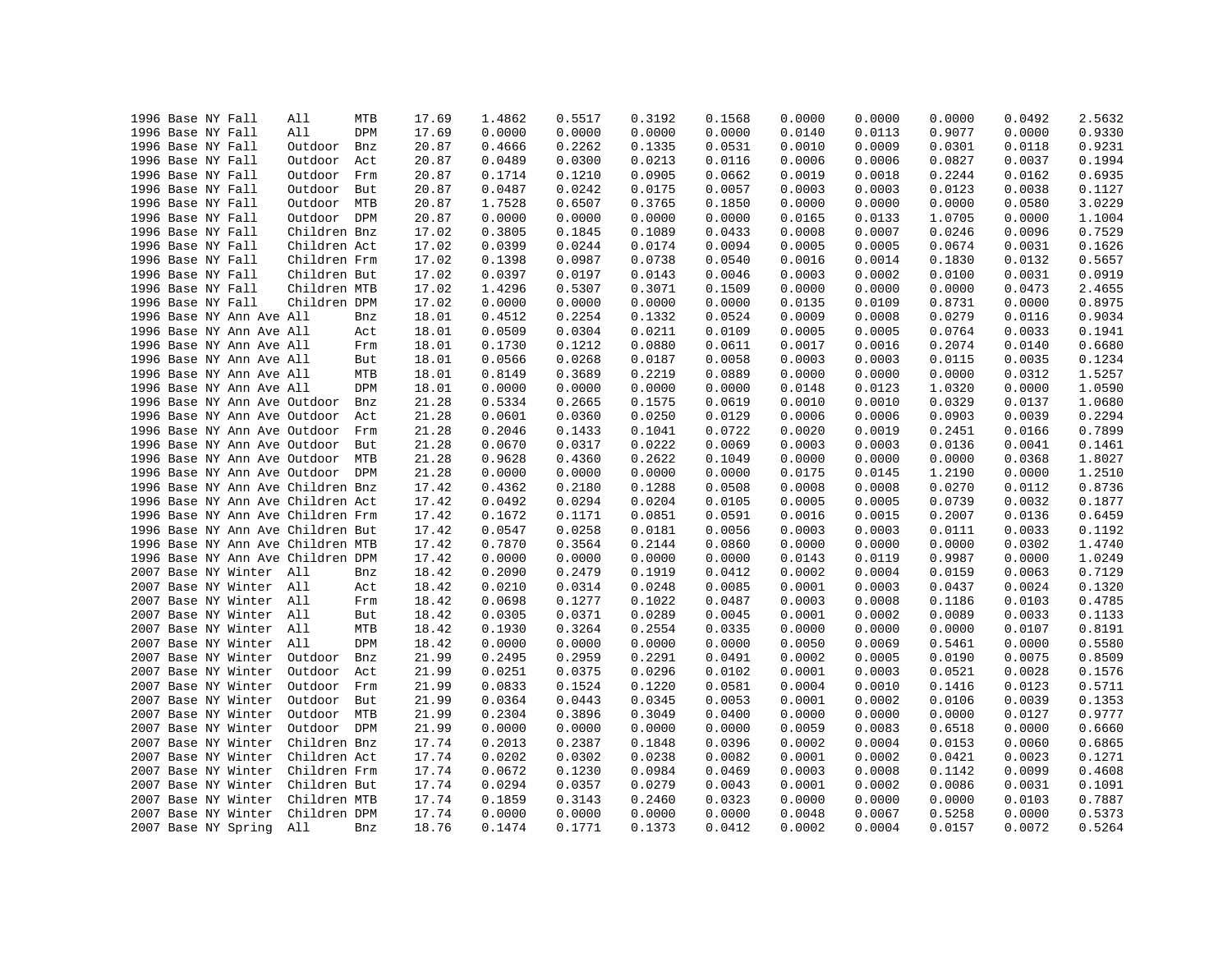| 2007 Base NY Spring | All          | Act        | 18.76 | 0.0147 | 0.0193 | 0.0152 | 0.0067 | 0.0001 | 0.0002 | 0.0430 | 0.0018 | 0.1011 |
|---------------------|--------------|------------|-------|--------|--------|--------|--------|--------|--------|--------|--------|--------|
| 2007 Base NY Spring | All          | Frm        | 18.76 | 0.0476 | 0.0735 | 0.0584 | 0.0361 | 0.0003 | 0.0008 | 0.1167 | 0.0078 | 0.3410 |
| 2007 Base NY Spring | All          | But        | 18.76 | 0.0151 | 0.0178 | 0.0140 | 0.0028 | 0.0001 | 0.0001 | 0.0064 | 0.0019 | 0.0581 |
| 2007 Base NY Spring | All          | MTB        | 18.76 | 0.1998 | 0.2594 | 0.1636 | 0.0490 | 0.0000 | 0.0000 | 0.0000 | 0.0116 | 0.6834 |
| 2007 Base NY Spring | All          | <b>DPM</b> | 18.76 | 0.0000 | 0.0000 | 0.0000 | 0.0000 | 0.0051 | 0.0071 | 0.5561 | 0.0000 | 0.5683 |
| 2007 Base NY Spring | Outdoor      | Bnz        | 21.98 | 0.1727 | 0.2075 | 0.1609 | 0.0483 | 0.0002 | 0.0005 | 0.0184 | 0.0084 | 0.6168 |
| 2007 Base NY Spring | Outdoor      | Act        | 21.98 | 0.0173 | 0.0226 | 0.0178 | 0.0078 | 0.0001 | 0.0003 | 0.0504 | 0.0022 | 0.1184 |
| 2007 Base NY Spring | Outdoor      | Frm        | 21.98 | 0.0558 | 0.0861 | 0.0684 | 0.0423 | 0.0004 | 0.0009 | 0.1367 | 0.0091 | 0.3996 |
| 2007 Base NY Spring | Outdoor      | But        | 21.98 | 0.0177 | 0.0208 | 0.0163 | 0.0033 | 0.0001 | 0.0001 | 0.0075 | 0.0022 | 0.0680 |
| 2007 Base NY Spring | Outdoor MTB  |            | 21.98 | 0.2341 | 0.3040 | 0.1917 | 0.0575 | 0.0000 | 0.0000 | 0.0000 | 0.0136 | 0.8009 |
| 2007 Base NY Spring | Outdoor DPM  |            | 21.98 | 0.0000 | 0.0000 | 0.0000 | 0.0000 | 0.0059 | 0.0083 | 0.6517 | 0.0000 | 0.6659 |
| 2007 Base NY Spring | Children Bnz |            | 18.16 | 0.1427 | 0.1714 | 0.1330 | 0.0399 | 0.0002 | 0.0004 | 0.0152 | 0.0070 | 0.5096 |
| 2007 Base NY Spring | Children Act |            | 18.16 | 0.0143 | 0.0187 | 0.0147 | 0.0065 | 0.0001 | 0.0002 | 0.0416 | 0.0018 | 0.0978 |
| 2007 Base NY Spring | Children Frm |            | 18.16 | 0.0461 | 0.0711 | 0.0565 | 0.0349 | 0.0003 | 0.0007 | 0.1129 | 0.0076 | 0.3301 |
| 2007 Base NY Spring | Children But |            | 18.16 | 0.0146 | 0.0172 | 0.0135 | 0.0028 | 0.0001 | 0.0001 | 0.0062 | 0.0018 | 0.0562 |
| 2007 Base NY Spring | Children MTB |            | 18.16 | 0.1934 | 0.2511 | 0.1584 | 0.0475 | 0.0000 | 0.0000 | 0.0000 | 0.0112 | 0.6616 |
| 2007 Base NY Spring | Children DPM |            | 18.16 | 0.0000 | 0.0000 | 0.0000 | 0.0000 | 0.0049 | 0.0068 | 0.5383 | 0.0000 | 0.5501 |
| 2007 Base NY Summer | All          | Bnz        | 16.81 | 0.1087 | 0.1263 | 0.0970 | 0.0335 | 0.0002 | 0.0003 | 0.0140 | 0.0062 | 0.3862 |
| 2007 Base NY Summer | All          | Act        | 16.81 | 0.0105 | 0.0134 | 0.0106 | 0.0053 | 0.0001 | 0.0002 | 0.0385 | 0.0015 | 0.0801 |
| 2007 Base NY Summer | All          | Frm        | 16.81 | 0.0340 | 0.0510 | 0.0406 | 0.0286 | 0.0003 | 0.0007 | 0.1045 | 0.0062 | 0.2659 |
| 2007 Base NY Summer | All          | But        | 16.81 | 0.0068 | 0.0078 | 0.0061 | 0.0014 | 0.0000 | 0.0001 | 0.0036 | 0.0009 | 0.0267 |
|                     |              | MTB        |       | 0.2345 |        |        | 0.0796 | 0.0000 | 0.0000 | 0.0000 |        |        |
| 2007 Base NY Summer | All          | <b>DPM</b> | 16.81 |        | 0.2721 | 0.1580 |        |        |        |        | 0.0248 | 0.7690 |
| 2007 Base NY Summer | All          |            | 16.81 | 0.0000 | 0.0000 | 0.0000 | 0.0000 | 0.0045 | 0.0063 | 0.4983 | 0.0000 | 0.5092 |
| 2007 Base NY Summer | Outdoor      | Bnz        | 19.83 | 0.1283 | 0.1490 | 0.1144 | 0.0396 | 0.0002 | 0.0004 | 0.0166 | 0.0073 | 0.4557 |
| 2007 Base NY Summer | Outdoor      | Act        | 19.83 | 0.0124 | 0.0158 | 0.0125 | 0.0062 | 0.0001 | 0.0003 | 0.0454 | 0.0017 | 0.0945 |
| 2007 Base NY Summer | Outdoor Frm  |            | 19.83 | 0.0402 | 0.0602 | 0.0478 | 0.0337 | 0.0003 | 0.0008 | 0.1234 | 0.0073 | 0.3137 |
| 2007 Base NY Summer | Outdoor      | But        | 19.83 | 0.0080 | 0.0092 | 0.0072 | 0.0017 | 0.0000 | 0.0001 | 0.0042 | 0.0011 | 0.0315 |
| 2007 Base NY Summer | Outdoor MTB  |            | 19.83 | 0.2767 | 0.3211 | 0.1864 | 0.0939 | 0.0000 | 0.0000 | 0.0000 | 0.0293 | 0.9074 |
| 2007 Base NY Summer | Outdoor DPM  |            | 19.83 | 0.0000 | 0.0000 | 0.0000 | 0.0000 | 0.0053 | 0.0075 | 0.5880 | 0.0000 | 0.6008 |
| 2007 Base NY Summer | Children Bnz |            | 16.44 | 0.1063 | 0.1235 | 0.0949 | 0.0328 | 0.0001 | 0.0003 | 0.0137 | 0.0060 | 0.3777 |
| 2007 Base NY Summer | Children Act |            | 16.44 | 0.0103 | 0.0131 | 0.0104 | 0.0052 | 0.0001 | 0.0002 | 0.0377 | 0.0014 | 0.0783 |
| 2007 Base NY Summer | Children Frm |            | 16.44 | 0.0333 | 0.0499 | 0.0397 | 0.0279 | 0.0003 | 0.0007 | 0.1023 | 0.0060 | 0.2600 |
| 2007 Base NY Summer | Children But |            | 16.44 | 0.0066 | 0.0076 | 0.0060 | 0.0014 | 0.0000 | 0.0001 | 0.0035 | 0.0009 | 0.0261 |
| 2007 Base NY Summer | Children MTB |            | 16.44 | 0.2293 | 0.2661 | 0.1546 | 0.0778 | 0.0000 | 0.0000 | 0.0000 | 0.0243 | 0.7521 |
| 2007 Base NY Summer | Children DPM |            | 16.44 | 0.0000 | 0.0000 | 0.0000 | 0.0000 | 0.0044 | 0.0062 | 0.4874 | 0.0000 | 0.4980 |
| 2007 Base NY Fall   | All          | Bnz        | 17.69 | 0.1490 | 0.1565 | 0.1210 | 0.0357 | 0.0002 | 0.0003 | 0.0142 | 0.0054 | 0.4823 |
| 2007 Base NY Fall   | All          | Act        | 17.69 | 0.0128 | 0.0163 | 0.0132 | 0.0064 | 0.0001 | 0.0002 | 0.0391 | 0.0018 | 0.0899 |
| 2007 Base NY Fall   | All          | Frm        | 17.69 | 0.0424 | 0.0624 | 0.0511 | 0.0363 | 0.0003 | 0.0006 | 0.1062 | 0.0080 | 0.3073 |
| 2007 Base NY Fall   | All          | But        | 17.69 | 0.0139 | 0.0158 | 0.0127 | 0.0024 | 0.0000 | 0.0001 | 0.0058 | 0.0019 | 0.0527 |
| 2007 Base NY Fall   | All          | MTB        | 17.69 | 0.7297 | 0.6191 | 0.3701 | 0.1886 | 0.0000 | 0.0000 | 0.0000 | 0.0298 | 1.9373 |
| 2007 Base NY Fall   | All          | DPM        | 17.69 | 0.0000 | 0.0000 | 0.0000 | 0.0000 | 0.0047 | 0.0058 | 0.4849 | 0.0000 | 0.4953 |
| 2007 Base NY Fall   | Outdoor      | Bnz        | 20.87 | 0.1757 | 0.1846 | 0.1426 | 0.0421 | 0.0002 | 0.0004 | 0.0168 | 0.0064 | 0.5688 |
| 2007 Base NY Fall   | Outdoor      | Act        | 20.87 | 0.0151 | 0.0192 | 0.0156 | 0.0075 | 0.0001 | 0.0002 | 0.0461 | 0.0022 | 0.1060 |
| 2007 Base NY Fall   | Outdoor      | Frm        | 20.87 | 0.0500 | 0.0736 | 0.0602 | 0.0429 | 0.0003 | 0.0008 | 0.1252 | 0.0095 | 0.3624 |
| 2007 Base NY Fall   | Outdoor But  |            | 20.87 | 0.0164 | 0.0187 | 0.0150 | 0.0029 | 0.0001 | 0.0001 | 0.0068 | 0.0022 | 0.0621 |
| 2007 Base NY Fall   | Outdoor MTB  |            | 20.87 | 0.8606 | 0.7301 | 0.4365 | 0.2225 | 0.0000 | 0.0000 | 0.0000 | 0.0351 | 2.2848 |
| 2007 Base NY Fall   | Outdoor DPM  |            | 20.87 | 0.0000 | 0.0000 | 0.0000 | 0.0000 | 0.0055 | 0.0068 | 0.5718 | 0.0000 | 0.5842 |
| 2007 Base NY Fall   | Children Bnz |            | 17.02 | 0.1433 | 0.1505 | 0.1163 | 0.0343 | 0.0001 | 0.0003 | 0.0137 | 0.0052 | 0.4639 |
| 2007 Base NY Fall   | Children Act |            | 17.02 | 0.0123 | 0.0157 | 0.0127 | 0.0061 | 0.0001 | 0.0002 | 0.0376 | 0.0018 | 0.0865 |
| 2007 Base NY Fall   | Children Frm |            | 17.02 | 0.0408 | 0.0600 | 0.0491 | 0.0350 | 0.0003 | 0.0006 | 0.1021 | 0.0077 | 0.2955 |
| 2007 Base NY Fall   | Children But |            | 17.02 | 0.0134 | 0.0152 | 0.0122 | 0.0023 | 0.0000 | 0.0001 | 0.0056 | 0.0018 | 0.0507 |
|                     |              |            |       |        |        |        |        |        |        |        |        |        |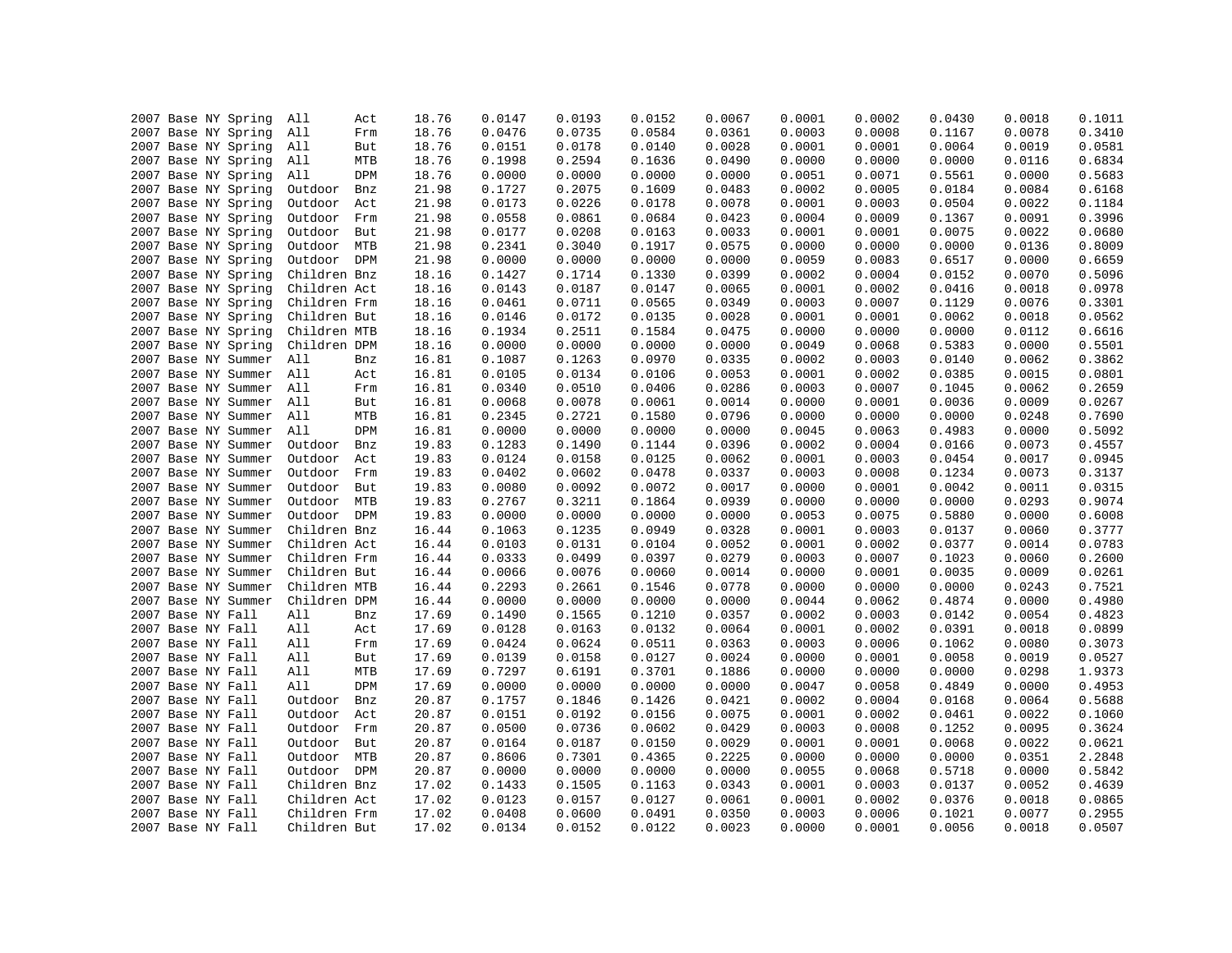|  | 2007 Base NY Fall                 | Children MTB                |            | 17.02 | 0.7019 | 0.5955 | 0.3560 | 0.1814           | 0.0000 | 0.0000 | 0.0000 | 0.0287 | 1.8634 |
|--|-----------------------------------|-----------------------------|------------|-------|--------|--------|--------|------------------|--------|--------|--------|--------|--------|
|  | 2007 Base NY Fall                 | Children DPM                |            | 17.02 | 0.0000 | 0.0000 | 0.0000 | 0.0000           | 0.0045 | 0.0056 | 0.4664 | 0.0000 | 0.4765 |
|  | 2007 Base NY Ann Ave All          |                             | Bnz        | 18.01 | 0.1535 | 0.1769 | 0.1368 | 0.0379           | 0.0002 | 0.0004 | 0.0150 | 0.0063 | 0.5270 |
|  | 2007 Base NY Ann Ave All          |                             | Act        | 18.01 | 0.0148 | 0.0201 | 0.0160 | 0.0067           | 0.0001 | 0.0002 | 0.0411 | 0.0019 | 0.1008 |
|  | 2007 Base NY Ann Ave All          |                             | Frm        | 18.01 | 0.0485 | 0.0786 | 0.0631 | 0.0374           | 0.0003 | 0.0007 | 0.1115 | 0.0081 | 0.3482 |
|  | 2007 Base NY Ann Ave All          |                             | But        | 18.01 | 0.0166 | 0.0196 | 0.0154 | 0.0028           | 0.0001 | 0.0001 | 0.0062 | 0.0020 | 0.0627 |
|  | 2007 Base NY Ann Ave All          |                             | MTB        | 18.01 | 0.3393 | 0.3693 | 0.2368 | 0.0877           | 0.0000 | 0.0000 | 0.0000 | 0.0192 | 1.0522 |
|  | 2007 Base NY Ann Ave All          |                             | DPM        | 18.01 | 0.0000 | 0.0000 | 0.0000 | 0.0000           | 0.0048 | 0.0065 | 0.5213 | 0.0000 | 0.5327 |
|  | 2007 Base NY Ann Ave Outdoor      |                             | Bnz        | 21.28 | 0.1816 | 0.2092 | 0.1618 | 0.0448           | 0.0002 | 0.0004 | 0.0177 | 0.0074 | 0.6231 |
|  | 2007 Base NY Ann Ave Outdoor Act  |                             |            | 21.28 | 0.0175 | 0.0238 | 0.0189 | 0.0079           | 0.0001 | 0.0003 | 0.0485 | 0.0022 | 0.1191 |
|  | 2007 Base NY Ann Ave Outdoor Frm  |                             |            | 21.28 | 0.0573 | 0.0931 | 0.0746 | 0.0442           | 0.0004 | 0.0009 | 0.1317 | 0.0095 | 0.4117 |
|  | 2007 Base NY Ann Ave Outdoor But  |                             |            | 21.28 | 0.0196 | 0.0232 | 0.0183 | 0.0033           | 0.0001 | 0.0001 | 0.0073 | 0.0023 | 0.0742 |
|  | 2007 Base NY Ann Ave Outdoor MTB  |                             |            | 21.28 | 0.4004 | 0.4362 | 0.2799 | 0.1035           | 0.0000 | 0.0000 | 0.0000 | 0.0227 | 1.2427 |
|  | 2007 Base NY Ann Ave Outdoor DPM  |                             |            | 21.28 | 0.0000 | 0.0000 | 0.0000 | 0.0000           | 0.0057 | 0.0077 | 0.6158 | 0.0000 | 0.6292 |
|  | 2007 Base NY Ann Ave Children Bnz |                             |            | 17.42 | 0.1484 | 0.1710 | 0.1322 | 0.0367           | 0.0002 | 0.0004 | 0.0145 | 0.0061 | 0.5094 |
|  | 2007 Base NY Ann Ave Children Act |                             |            | 17.42 | 0.0143 | 0.0194 | 0.0154 | 0.0065           | 0.0001 | 0.0002 | 0.0397 | 0.0018 | 0.0974 |
|  | 2007 Base NY Ann Ave Children Frm |                             |            | 17.42 | 0.0469 | 0.0760 | 0.0609 | 0.0362           | 0.0003 | 0.0007 | 0.1079 | 0.0078 | 0.3366 |
|  | 2007 Base NY Ann Ave Children But |                             |            | 17.42 | 0.0160 | 0.0189 | 0.0149 | 0.0027           | 0.0001 | 0.0001 | 0.0060 | 0.0019 | 0.0605 |
|  | 2007 Base NY Ann Ave Children MTB |                             |            | 17.42 | 0.3276 | 0.3568 | 0.2287 | 0.0848           | 0.0000 | 0.0000 | 0.0000 | 0.0186 | 1.0165 |
|  | 2007 Base NY Ann Ave Children DPM |                             |            | 17.42 | 0.0000 | 0.0000 | 0.0000 | 0.0000           | 0.0047 | 0.0063 | 0.5045 | 0.0000 | 0.5155 |
|  | 2007 Sc#1 NY Winter All           |                             | Bnz        | 18.42 | 0.1860 | 0.2260 | 0.1766 | 0.0386           | 0.0002 | 0.0004 | 0.0159 | 0.0056 | 0.6493 |
|  | 2007 Sc#1 NY Winter All           |                             | Act        | 18.42 | 0.0194 | 0.0302 | 0.0241 | 0.0085           | 0.0001 | 0.0003 | 0.0437 | 0.0024 | 0.1286 |
|  | 2007 Sc#1 NY Winter All           |                             | Frm        | 18.42 | 0.0701 | 0.1306 | 0.1052 | 0.0487           | 0.0003 | 0.0008 | 0.1186 | 0.0103 | 0.4847 |
|  | 2007 Sc#1 NY Winter All           |                             | But        | 18.42 | 0.0228 | 0.0292 | 0.0230 | 0.0045           | 0.0001 | 0.0002 | 0.0089 | 0.0033 | 0.0919 |
|  | 2007 Sc#1 NY Winter All           |                             | MTB        | 18.42 | 0.1901 | 0.3269 | 0.2570 | 0.0335           | 0.0000 | 0.0000 | 0.0000 | 0.0107 | 0.8181 |
|  | 2007 Sc#1 NY Winter All           |                             | <b>DPM</b> | 18.42 | 0.0000 | 0.0000 | 0.0000 | 0.0000           | 0.0050 | 0.0069 | 0.5461 | 0.0000 | 0.5580 |
|  | 2007 Sc#1 NY Winter               | Outdoor                     | Bnz        | 21.99 | 0.2220 | 0.2698 | 0.2107 | 0.0461           | 0.0002 | 0.0005 | 0.0190 | 0.0067 | 0.7750 |
|  | 2007 Sc#1 NY Winter               | Outdoor                     | Act        | 21.99 | 0.0231 | 0.0360 | 0.0288 | 0.0102           | 0.0001 | 0.0003 | 0.0521 | 0.0028 | 0.1535 |
|  | 2007 Sc#1 NY Winter               | Outdoor Frm                 |            | 21.99 | 0.0837 | 0.1558 | 0.1256 | 0.0581           | 0.0004 | 0.0010 | 0.1416 | 0.0123 | 0.5786 |
|  | 2007 Sc#1 NY Winter               | Outdoor                     | But        | 21.99 | 0.0272 | 0.0348 | 0.0275 | 0.0053           | 0.0001 | 0.0002 | 0.0106 | 0.0039 | 0.1096 |
|  | 2007 Sc#1 NY Winter               | Outdoor                     | MTB        | 21.99 | 0.2269 | 0.3901 | 0.3067 | 0.0400           | 0.0000 | 0.0000 | 0.0000 | 0.0127 | 0.9765 |
|  |                                   |                             |            |       |        |        |        |                  |        |        |        |        |        |
|  | 2007 Sc#1 NY Winter               | Outdoor DPM<br>Children Bnz |            | 21.99 | 0.0000 | 0.0000 | 0.0000 | 0.0000<br>0.0372 | 0.0059 | 0.0083 | 0.6518 | 0.0000 | 0.6660 |
|  | 2007 Sc#1 NY Winter               |                             |            | 17.74 | 0.1791 | 0.2177 | 0.1700 |                  | 0.0002 | 0.0004 | 0.0153 | 0.0054 | 0.6252 |
|  | 2007 Sc#1 NY Winter               | Children Act                |            | 17.74 | 0.0186 | 0.0291 | 0.0232 | 0.0082           | 0.0001 | 0.0002 | 0.0421 | 0.0023 | 0.1238 |
|  | 2007 Sc#1 NY Winter               | Children Frm                |            | 17.74 | 0.0675 | 0.1257 | 0.1013 | 0.0469           | 0.0003 | 0.0008 | 0.1142 | 0.0099 | 0.4667 |
|  | 2007 Sc#1 NY Winter               | Children But                |            | 17.74 | 0.0220 | 0.0281 | 0.0222 | 0.0043           | 0.0001 | 0.0002 | 0.0086 | 0.0031 | 0.0885 |
|  | 2007 Sc#1 NY Winter               | Children MTB                |            | 17.74 | 0.1830 | 0.3147 | 0.2474 | 0.0323           | 0.0000 | 0.0000 | 0.0000 | 0.0103 | 0.7877 |
|  | 2007 Sc#1 NY Winter               | Children DPM                |            | 17.74 | 0.0000 | 0.0000 | 0.0000 | 0.0000           | 0.0048 | 0.0067 | 0.5258 | 0.0000 | 0.5373 |
|  | 2007 Sc#1 NY Spring               | All                         | Bnz        | 18.76 | 0.1452 | 0.1785 | 0.1394 | 0.0429           | 0.0002 | 0.0004 | 0.0157 | 0.0077 | 0.5299 |
|  | 2007 Sc#1 NY Spring               | All                         | Act        | 18.76 | 0.0144 | 0.0190 | 0.0152 | 0.0067           | 0.0001 | 0.0002 | 0.0430 | 0.0018 | 0.1004 |
|  | 2007 Sc#1 NY Spring               | All                         | Frm        | 18.76 | 0.0477 | 0.0745 | 0.0597 | 0.0359           | 0.0003 | 0.0008 | 0.1167 | 0.0078 | 0.3434 |
|  | 2007 Sc#1 NY Spring               | All                         | But        | 18.76 | 0.0135 | 0.0163 | 0.0129 | 0.0028           | 0.0001 | 0.0001 | 0.0064 | 0.0019 | 0.0539 |
|  | 2007 Sc#1 NY Spring               | All                         | MTB        | 18.76 | 0.2037 | 0.2643 | 0.1666 | 0.0501           | 0.0000 | 0.0000 | 0.0000 | 0.0117 | 0.6963 |
|  | 2007 Sc#1 NY Spring               | All                         | DPM        | 18.76 | 0.0000 | 0.0000 | 0.0000 | 0.0000           | 0.0051 | 0.0071 | 0.5561 | 0.0000 | 0.5683 |
|  | 2007 Sc#1 NY Spring               | Outdoor                     | Bnz        | 21.98 | 0.1702 | 0.2092 | 0.1634 | 0.0503           | 0.0002 | 0.0005 | 0.0184 | 0.0090 | 0.6209 |
|  | 2007 Sc#1 NY Spring               | Outdoor                     | Act        | 21.98 | 0.0169 | 0.0223 | 0.0178 | 0.0078           | 0.0001 | 0.0003 | 0.0504 | 0.0022 | 0.1176 |
|  | 2007 Sc#1 NY Spring               | Outdoor                     | Frm        | 21.98 | 0.0560 | 0.0873 | 0.0699 | 0.0421           | 0.0004 | 0.0009 | 0.1367 | 0.0091 | 0.4024 |
|  | 2007 Sc#1 NY Spring               | Outdoor                     | But        | 21.98 | 0.0158 | 0.0191 | 0.0151 | 0.0033           | 0.0001 | 0.0001 | 0.0075 | 0.0022 | 0.0632 |
|  | 2007 Sc#1 NY Spring               | Outdoor                     | MTB        | 21.98 | 0.2386 | 0.3097 | 0.1952 | 0.0587           | 0.0000 | 0.0000 | 0.0000 | 0.0137 | 0.8159 |
|  | 2007 Sc#1 NY Spring               | Outdoor                     | <b>DPM</b> | 21.98 | 0.0000 | 0.0000 | 0.0000 | 0.0000           | 0.0059 | 0.0083 | 0.6517 | 0.0000 | 0.6659 |
|  | 2007 Sc#1 NY Spring               | Children Bnz                |            | 18.16 | 0.1406 | 0.1728 | 0.1349 | 0.0415           | 0.0002 | 0.0004 | 0.0152 | 0.0074 | 0.5130 |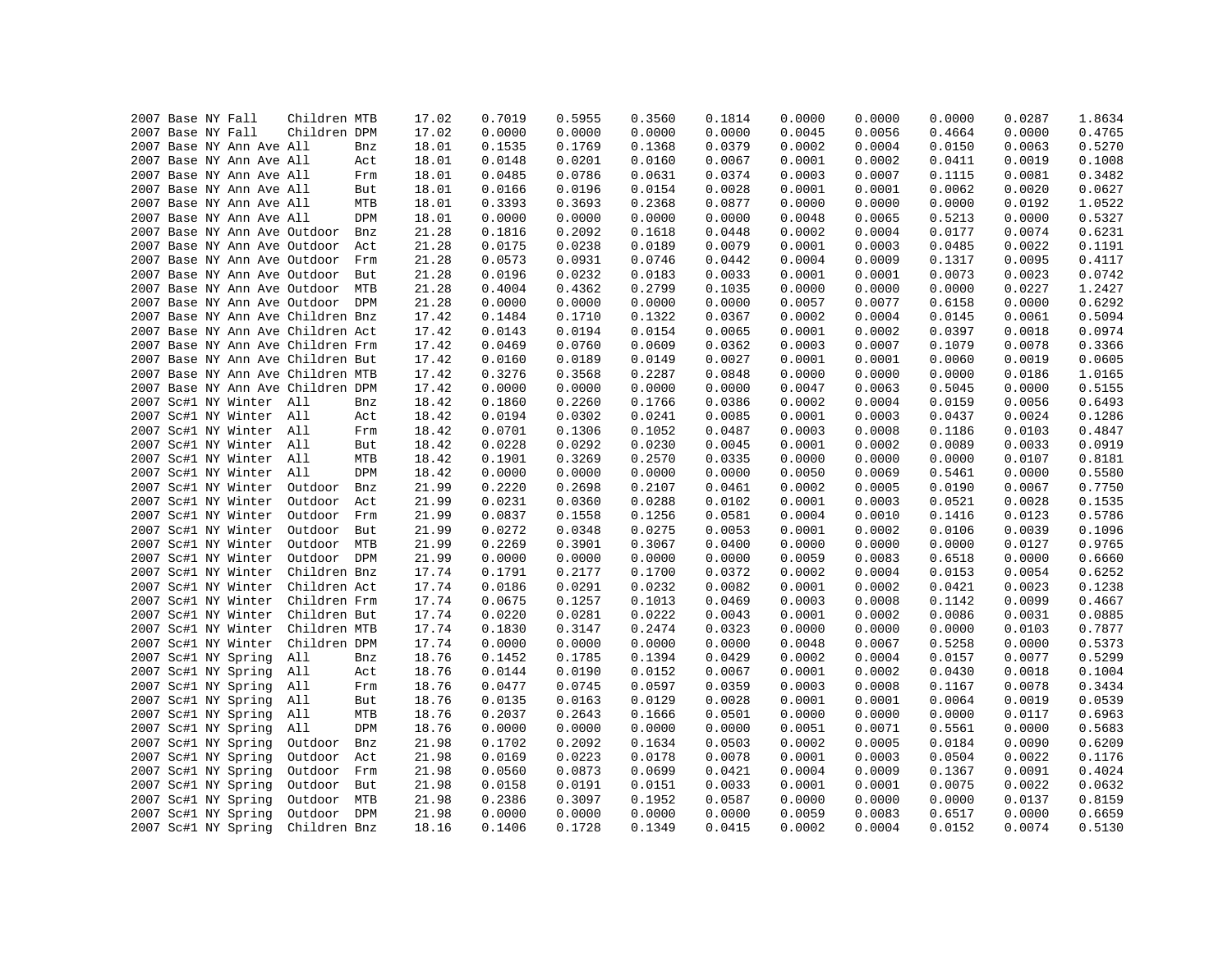|                                            | Children Act   | 18.16 | 0.0140 | 0.0184 | 0.0147 | 0.0064 | 0.0001 | 0.0002 | 0.0416 | 0.0018 | 0.0972 |
|--------------------------------------------|----------------|-------|--------|--------|--------|--------|--------|--------|--------|--------|--------|
| 2007 Sc#1 NY Spring<br>2007 Sc#1 NY Spring | Children Frm   | 18.16 | 0.0462 | 0.0721 | 0.0578 | 0.0348 | 0.0003 | 0.0007 | 0.1129 | 0.0075 | 0.3324 |
|                                            |                |       |        |        |        |        |        |        |        |        |        |
| 2007 Sc#1 NY Spring                        | Children But   | 18.16 | 0.0131 | 0.0158 | 0.0125 | 0.0027 | 0.0001 | 0.0001 | 0.0062 | 0.0018 | 0.0522 |
| 2007 Sc#1 NY Spring                        | Children MTB   | 18.16 | 0.1971 | 0.2558 | 0.1612 | 0.0485 | 0.0000 | 0.0000 | 0.0000 | 0.0113 | 0.6740 |
| 2007 Sc#1 NY Spring                        | Children DPM   | 18.16 | 0.0000 | 0.0000 | 0.0000 | 0.0000 | 0.0049 | 0.0068 | 0.5383 | 0.0000 | 0.5501 |
| 2007 Sc#1 NY Summer                        | All<br>Bnz     | 16.81 | 0.1073 | 0.1273 | 0.0984 | 0.0349 | 0.0002 | 0.0003 | 0.0140 | 0.0065 | 0.3891 |
| 2007 Sc#1 NY Summer All                    | Act            | 16.81 | 0.0103 | 0.0132 | 0.0105 | 0.0053 | 0.0001 | 0.0002 | 0.0385 | 0.0015 | 0.0796 |
| 2007 Sc#1 NY Summer All                    | Frm            | 16.81 | 0.0342 | 0.0518 | 0.0415 | 0.0284 | 0.0003 | 0.0007 | 0.1045 | 0.0062 | 0.2675 |
| 2007 Sc#1 NY Summer All                    | But            | 16.81 | 0.0061 | 0.0071 | 0.0056 | 0.0014 | 0.0000 | 0.0001 | 0.0036 | 0.0009 | 0.0249 |
| 2007 Sc#1 NY Summer                        | All<br>MTB     | 16.81 | 0.2405 | 0.2786 | 0.1616 | 0.0816 | 0.0000 | 0.0000 | 0.0000 | 0.0254 | 0.7878 |
| 2007 Sc#1 NY Summer                        | All<br>DPM     | 16.81 | 0.0000 | 0.0000 | 0.0000 | 0.0000 | 0.0045 | 0.0063 | 0.4983 | 0.0000 | 0.5092 |
| 2007 Sc#1 NY Summer                        | Outdoor<br>Bnz | 19.83 | 0.1266 | 0.1502 | 0.1161 | 0.0412 | 0.0002 | 0.0004 | 0.0166 | 0.0077 | 0.4591 |
| 2007 Sc#1 NY Summer                        | Outdoor<br>Act | 19.83 | 0.0122 | 0.0156 | 0.0124 | 0.0062 | 0.0001 | 0.0003 | 0.0454 | 0.0017 | 0.0939 |
| 2007 Sc#1 NY Summer                        | Outdoor<br>Frm | 19.83 | 0.0404 | 0.0611 | 0.0489 | 0.0336 | 0.0003 | 0.0008 | 0.1234 | 0.0073 | 0.3156 |
| 2007 Sc#1 NY Summer                        | Outdoor<br>But | 19.83 | 0.0072 | 0.0084 | 0.0066 | 0.0017 | 0.0000 | 0.0001 | 0.0042 | 0.0011 | 0.0294 |
| 2007 Sc#1 NY Summer                        | Outdoor MTB    | 19.83 | 0.2838 | 0.3287 | 0.1906 | 0.0963 | 0.0000 | 0.0000 | 0.0000 | 0.0300 | 0.9295 |
| 2007 Sc#1 NY Summer                        | Outdoor DPM    | 19.83 | 0.0000 | 0.0000 | 0.0000 | 0.0000 | 0.0053 | 0.0075 | 0.5880 | 0.0000 | 0.6008 |
| 2007 Sc#1 NY Summer                        | Children Bnz   | 16.44 | 0.1050 | 0.1245 | 0.0963 | 0.0342 | 0.0001 | 0.0003 | 0.0137 | 0.0064 | 0.3806 |
| 2007 Sc#1 NY Summer                        | Children Act   | 16.44 | 0.0101 | 0.0129 | 0.0103 | 0.0051 | 0.0001 | 0.0002 | 0.0377 | 0.0014 | 0.0778 |
| 2007 Sc#1 NY Summer                        | Children Frm   | 16.44 | 0.0335 | 0.0506 | 0.0406 | 0.0278 | 0.0003 | 0.0007 | 0.1023 | 0.0060 | 0.2616 |
| 2007 Sc#1 NY Summer                        | Children But   | 16.44 | 0.0060 | 0.0070 | 0.0055 | 0.0014 | 0.0000 | 0.0001 | 0.0035 | 0.0009 | 0.0243 |
| 2007 Sc#1 NY Summer                        | Children MTB   | 16.44 | 0.2353 | 0.2725 | 0.1580 | 0.0799 | 0.0000 | 0.0000 | 0.0000 | 0.0249 | 0.7705 |
| 2007 Sc#1 NY Summer                        | Children DPM   | 16.44 | 0.0000 | 0.0000 | 0.0000 | 0.0000 | 0.0044 | 0.0062 | 0.4874 | 0.0000 | 0.4980 |
| 2007 Sc#1 NY Fall                          | All<br>Bnz     | 17.69 | 0.1343 | 0.1446 | 0.1125 | 0.0337 | 0.0002 | 0.0003 | 0.0142 | 0.0049 | 0.4447 |
| 2007 Sc#1 NY Fall                          | All<br>Act     | 17.69 | 0.0117 | 0.0155 | 0.0128 | 0.0064 | 0.0001 | 0.0002 | 0.0391 | 0.0018 | 0.0877 |
| 2007 Sc#1 NY Fall                          | All<br>Frm     | 17.69 | 0.0424 | 0.0642 | 0.0531 | 0.0363 | 0.0003 | 0.0006 | 0.1062 | 0.0080 | 0.3112 |
| 2007 Sc#1 NY Fall                          | All<br>But     | 17.69 | 0.0103 | 0.0123 | 0.0099 | 0.0024 | 0.0000 | 0.0001 | 0.0058 | 0.0019 | 0.0427 |
| 2007 Sc#1 NY Fall                          | All<br>MTB     | 17.69 | 0.7276 | 0.6193 | 0.3711 | 0.1886 | 0.0000 | 0.0000 | 0.0000 | 0.0298 | 1.9365 |
| 2007 Sc#1 NY Fall                          | All<br>DPM     | 17.69 | 0.0000 | 0.0000 | 0.0000 | 0.0000 | 0.0047 | 0.0058 | 0.4849 | 0.0000 | 0.4953 |
| 2007 Sc#1 NY Fall                          | Outdoor<br>Bnz | 20.87 | 0.1584 | 0.1705 | 0.1326 | 0.0398 | 0.0002 | 0.0004 | 0.0168 | 0.0058 | 0.5244 |
| 2007 Sc#1 NY Fall                          | Outdoor<br>Act | 20.87 | 0.0139 | 0.0183 | 0.0151 | 0.0075 | 0.0001 | 0.0002 | 0.0461 | 0.0022 | 0.1034 |
| 2007 Sc#1 NY Fall                          | Outdoor<br>Frm | 20.87 | 0.0500 | 0.0758 | 0.0626 | 0.0429 | 0.0003 | 0.0008 | 0.1252 | 0.0095 | 0.3670 |
| 2007 Sc#1 NY Fall                          | Outdoor But    | 20.87 | 0.0122 | 0.0145 | 0.0117 | 0.0029 | 0.0001 | 0.0001 | 0.0068 | 0.0022 | 0.0504 |
| 2007 Sc#1 NY Fall                          | Outdoor<br>MTB | 20.87 | 0.8581 | 0.7304 | 0.4376 | 0.2225 | 0.0000 | 0.0000 | 0.0000 | 0.0351 | 2.2838 |
| 2007 Sc#1 NY Fall                          | Outdoor DPM    | 20.87 | 0.0000 | 0.0000 | 0.0000 | 0.0000 | 0.0055 | 0.0068 | 0.5718 | 0.0000 | 0.5842 |
| 2007 Sc#1 NY Fall                          | Children Bnz   | 17.02 | 0.1292 | 0.1391 | 0.1082 | 0.0324 | 0.0001 | 0.0003 | 0.0137 | 0.0047 | 0.4277 |
| 2007 Sc#1 NY Fall                          | Children Act   | 17.02 | 0.0113 | 0.0150 | 0.0123 | 0.0061 | 0.0001 | 0.0002 | 0.0376 | 0.0018 | 0.0843 |
| 2007 Sc#1 NY Fall                          | Children Frm   | 17.02 | 0.0408 | 0.0618 | 0.0510 | 0.0350 | 0.0003 | 0.0006 | 0.1021 | 0.0077 | 0.2993 |
| 2007 Sc#1 NY Fall                          | Children But   | 17.02 | 0.0100 | 0.0118 | 0.0095 | 0.0023 | 0.0000 | 0.0001 | 0.0056 | 0.0018 | 0.0411 |
| 2007 Sc#1 NY Fall                          | Children MTB   | 17.02 | 0.6999 | 0.5957 | 0.3569 | 0.1814 | 0.0000 | 0.0000 | 0.0000 | 0.0287 | 1.8627 |
| 2007 Sc#1 NY Fall                          | Children DPM   | 17.02 | 0.0000 | 0.0000 | 0.0000 | 0.0000 | 0.0045 | 0.0056 | 0.4664 | 0.0000 | 0.4765 |
| 2007 Sc#1 NY Ann Ave All                   | Bnz            | 18.01 | 0.1432 | 0.1691 | 0.1317 | 0.0375 | 0.0002 | 0.0004 | 0.0150 | 0.0062 | 0.5032 |
| 2007 Sc#1 NY Ann Ave All                   | Act            | 18.01 | 0.0140 | 0.0195 | 0.0156 | 0.0067 | 0.0001 | 0.0002 | 0.0411 | 0.0019 | 0.0990 |
| 2007 Sc#1 NY Ann Ave All                   | Frm            | 18.01 | 0.0486 | 0.0803 | 0.0649 | 0.0374 | 0.0003 | 0.0007 | 0.1115 | 0.0081 | 0.3517 |
| 2007 Sc#1 NY Ann Ave All                   | But            | 18.01 | 0.0132 | 0.0162 | 0.0129 | 0.0028 | 0.0001 | 0.0001 | 0.0062 | 0.0020 | 0.0533 |
| 2007 Sc#1 NY Ann Ave All                   | MTB            | 18.01 | 0.3405 | 0.3723 | 0.2390 | 0.0885 | 0.0000 | 0.0000 | 0.0000 | 0.0194 | 1.0596 |
| 2007 Sc#1 NY Ann Ave All                   | DPM            | 18.01 | 0.0000 | 0.0000 | 0.0000 | 0.0000 | 0.0048 | 0.0065 | 0.5213 | 0.0000 | 0.5327 |
| Sc#1 NY Ann Ave Outdoor<br>2007            | Bnz            | 21.28 | 0.1693 | 0.1999 | 0.1557 | 0.0443 | 0.0002 | 0.0004 | 0.0177 | 0.0073 | 0.5949 |
| 2007 Sc#1 NY Ann Ave Outdoor               | Act            | 21.28 | 0.0165 | 0.0231 | 0.0185 | 0.0079 | 0.0001 | 0.0003 | 0.0485 | 0.0022 | 0.1171 |
| 2007 Sc#1 NY Ann Ave Outdoor Frm           |                | 21.28 | 0.0575 | 0.0950 | 0.0768 | 0.0442 | 0.0004 | 0.0009 | 0.1317 | 0.0095 | 0.4159 |
| 2007 Sc#1 NY Ann Ave Outdoor But           |                | 21.28 | 0.0156 | 0.0192 | 0.0152 | 0.0033 | 0.0001 | 0.0001 | 0.0073 | 0.0023 | 0.0631 |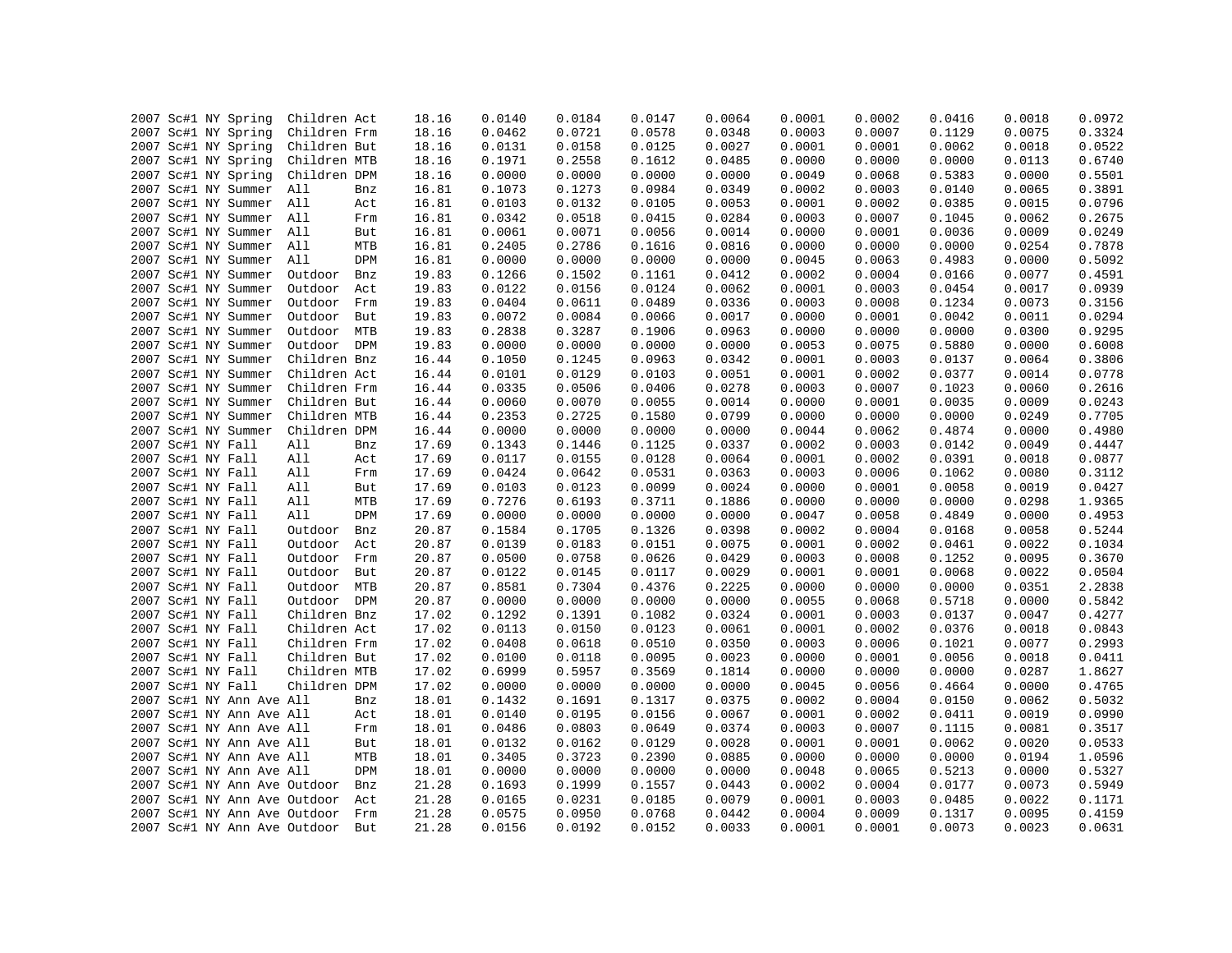|  |  |                         | 2007 Sc#1 NY Ann Ave Outdoor MTB  |     | 21.28 | 0.4019 | 0.4397 | 0.2825 | 0.1044 | 0.0000 | 0.0000 | 0.0000 | 0.0229 | 1.2514 |
|--|--|-------------------------|-----------------------------------|-----|-------|--------|--------|--------|--------|--------|--------|--------|--------|--------|
|  |  |                         | 2007 Sc#1 NY Ann Ave Outdoor DPM  |     | 21.28 | 0.0000 | 0.0000 | 0.0000 | 0.0000 | 0.0057 | 0.0077 | 0.6158 | 0.0000 | 0.6292 |
|  |  |                         | 2007 Sc#1 NY Ann Ave Children Bnz |     | 17.42 | 0.1385 | 0.1635 | 0.1274 | 0.0363 | 0.0002 | 0.0004 | 0.0145 | 0.0060 | 0.4866 |
|  |  |                         | 2007 Sc#1 NY Ann Ave Children Act |     | 17.42 | 0.0135 | 0.0188 | 0.0151 | 0.0065 | 0.0001 | 0.0002 | 0.0397 | 0.0018 | 0.0958 |
|  |  |                         | 2007 Sc#1 NY Ann Ave Children Frm |     | 17.42 | 0.0470 | 0.0776 | 0.0627 | 0.0361 | 0.0003 | 0.0007 | 0.1079 | 0.0078 | 0.3400 |
|  |  |                         | 2007 Sc#1 NY Ann Ave Children But |     | 17.42 | 0.0127 | 0.0157 | 0.0124 | 0.0027 | 0.0001 | 0.0001 | 0.0060 | 0.0019 | 0.0515 |
|  |  |                         | 2007 Sc#1 NY Ann Ave Children MTB |     | 17.42 | 0.3288 | 0.3597 | 0.2309 | 0.0855 | 0.0000 | 0.0000 | 0.0000 | 0.0188 | 1.0237 |
|  |  |                         | 2007 Sc#1 NY Ann Ave Children DPM |     | 17.42 | 0.0000 | 0.0000 | 0.0000 | 0.0000 | 0.0047 | 0.0063 | 0.5045 | 0.0000 | 0.5155 |
|  |  | 2007 Sc#2 NY Winter All |                                   | Bnz | 18.42 | 0.1798 | 0.2183 | 0.1637 | 0.0386 | 0.0002 | 0.0003 | 0.0159 | 0.0056 | 0.6224 |
|  |  | 2007 Sc#2 NY Winter All |                                   | Act | 18.42 | 0.0187 | 0.0294 | 0.0227 | 0.0085 | 0.0001 | 0.0002 | 0.0437 | 0.0024 | 0.1256 |
|  |  | 2007 Sc#2 NY Winter All |                                   | Frm | 18.42 | 0.0676 | 0.1276 | 0.1001 | 0.0487 | 0.0003 | 0.0007 | 0.1186 | 0.0103 | 0.4738 |
|  |  | 2007 Sc#2 NY Winter All |                                   | But | 18.42 | 0.0222 | 0.0284 | 0.0218 | 0.0045 | 0.0001 | 0.0001 | 0.0089 | 0.0033 | 0.0893 |
|  |  | 2007 Sc#2 NY Winter All |                                   | MTB | 18.42 | 0.1875 | 0.3233 | 0.2517 | 0.0335 | 0.0000 | 0.0000 | 0.0000 | 0.0107 | 0.8067 |
|  |  | 2007 Sc#2 NY Winter All |                                   | DPM | 18.42 | 0.0000 | 0.0000 | 0.0000 | 0.0000 | 0.0050 | 0.0069 | 0.5461 | 0.0000 | 0.5580 |
|  |  | 2007 Sc#2 NY Winter     | Outdoor                           | Bnz | 21.99 | 0.2146 | 0.2606 | 0.1954 | 0.0461 | 0.0002 | 0.0004 | 0.0190 | 0.0067 | 0.7429 |
|  |  | 2007 Sc#2 NY Winter     | Outdoor Act                       |     | 21.99 | 0.0223 | 0.0351 | 0.0271 | 0.0102 | 0.0001 | 0.0003 | 0.0521 | 0.0028 | 0.1499 |
|  |  | 2007 Sc#2 NY Winter     | Outdoor Frm                       |     | 21.99 | 0.0807 | 0.1523 | 0.1195 | 0.0581 | 0.0004 | 0.0008 | 0.1416 | 0.0123 | 0.5656 |
|  |  | 2007 Sc#2 NY Winter     | Outdoor But                       |     | 21.99 | 0.0265 | 0.0339 | 0.0260 | 0.0053 | 0.0001 | 0.0002 | 0.0106 | 0.0039 | 0.1065 |
|  |  | 2007 Sc#2 NY Winter     | Outdoor MTB                       |     | 21.99 | 0.2238 | 0.3859 | 0.3004 | 0.0400 | 0.0000 | 0.0000 | 0.0000 | 0.0127 | 0.9629 |
|  |  | 2007 Sc#2 NY Winter     | Outdoor DPM                       |     | 21.99 | 0.0000 | 0.0000 | 0.0000 | 0.0000 | 0.0059 | 0.0083 | 0.6518 | 0.0000 | 0.6660 |
|  |  | 2007 Sc#2 NY Winter     | Children Bnz                      |     | 17.74 | 0.1731 | 0.2102 | 0.1577 | 0.0372 | 0.0002 | 0.0003 | 0.0153 | 0.0054 | 0.5993 |
|  |  |                         | 2007 Sc#2 NY Winter Children Act  |     | 17.74 | 0.0180 | 0.0283 | 0.0218 | 0.0082 | 0.0001 | 0.0002 | 0.0421 | 0.0023 | 0.1209 |
|  |  | 2007 Sc#2 NY Winter     | Children Frm                      |     | 17.74 | 0.0651 | 0.1228 | 0.0964 | 0.0469 | 0.0003 | 0.0006 | 0.1142 | 0.0099 | 0.4562 |
|  |  | 2007 Sc#2 NY Winter     | Children But                      |     | 17.74 | 0.0214 | 0.0274 | 0.0210 | 0.0043 | 0.0001 | 0.0001 | 0.0086 | 0.0031 | 0.0859 |
|  |  | 2007 Sc#2 NY Winter     | Children MTB                      |     | 17.74 | 0.1806 | 0.3113 | 0.2423 | 0.0323 | 0.0000 | 0.0000 | 0.0000 | 0.0103 | 0.7768 |
|  |  | 2007 Sc#2 NY Winter     | Children DPM                      |     | 17.74 | 0.0000 | 0.0000 | 0.0000 | 0.0000 | 0.0048 | 0.0067 | 0.5258 | 0.0000 | 0.5373 |
|  |  | 2007 Sc#2 NY Spring     | All                               | Bnz | 18.76 | 0.1399 | 0.1722 | 0.1285 | 0.0429 | 0.0002 | 0.0003 | 0.0157 | 0.0077 | 0.5072 |
|  |  | 2007 Sc#2 NY Spring     | All                               | Act | 18.76 | 0.0138 | 0.0184 | 0.0141 | 0.0067 | 0.0001 | 0.0002 | 0.0430 | 0.0018 | 0.0981 |
|  |  | 2007 Sc#2 NY Spring     | All                               | Frm | 18.76 | 0.0458 | 0.0723 | 0.0558 | 0.0359 | 0.0003 | 0.0006 | 0.1167 | 0.0078 | 0.3351 |
|  |  | 2007 Sc#2 NY Spring     | All                               | But | 18.76 | 0.0132 | 0.0158 | 0.0121 | 0.0028 | 0.0000 | 0.0001 | 0.0064 | 0.0019 | 0.0522 |
|  |  | 2007 Sc#2 NY Spring     | All                               | MTB | 18.76 | 0.2017 | 0.2618 | 0.1624 | 0.0501 | 0.0000 | 0.0000 | 0.0000 | 0.0117 | 0.6877 |
|  |  | 2007 Sc#2 NY Spring     | All                               | DPM | 18.76 | 0.0000 | 0.0000 | 0.0000 | 0.0000 | 0.0051 | 0.0071 | 0.5561 | 0.0000 | 0.5683 |
|  |  | 2007 Sc#2 NY Spring     | Outdoor                           | Bnz | 21.98 | 0.1640 | 0.2017 | 0.1506 | 0.0503 | 0.0002 | 0.0004 | 0.0184 | 0.0090 | 0.5944 |
|  |  | 2007 Sc#2 NY Spring     | Outdoor                           | Act | 21.98 | 0.0162 | 0.0216 | 0.0165 | 0.0078 | 0.0001 | 0.0002 | 0.0504 | 0.0022 | 0.1150 |
|  |  |                         |                                   |     |       |        |        |        |        |        |        |        |        |        |
|  |  | 2007 Sc#2 NY Spring     | Outdoor Frm                       |     | 21.98 | 0.0536 | 0.0847 | 0.0654 | 0.0421 | 0.0004 | 0.0007 | 0.1367 | 0.0091 | 0.3927 |
|  |  | 2007 Sc#2 NY Spring     | Outdoor                           | But | 21.98 | 0.0154 | 0.0185 | 0.0141 | 0.0033 | 0.0001 | 0.0001 | 0.0075 | 0.0022 | 0.0612 |
|  |  | 2007 Sc#2 NY Spring     | Outdoor MTB                       |     | 21.98 | 0.2363 | 0.3068 | 0.1903 | 0.0587 | 0.0000 | 0.0000 | 0.0000 | 0.0137 | 0.8058 |
|  |  | 2007 Sc#2 NY Spring     | Outdoor DPM                       |     | 21.98 | 0.0000 | 0.0000 | 0.0000 | 0.0000 | 0.0059 | 0.0083 | 0.6517 | 0.0000 | 0.6659 |
|  |  | 2007 Sc#2 NY Spring     | Children Bnz                      |     | 18.16 | 0.1354 | 0.1666 | 0.1244 | 0.0415 | 0.0002 | 0.0003 | 0.0152 | 0.0074 | 0.4910 |
|  |  | 2007 Sc#2 NY Spring     | Children Act                      |     | 18.16 | 0.0134 | 0.0178 | 0.0136 | 0.0064 | 0.0001 | 0.0002 | 0.0416 | 0.0018 | 0.0950 |
|  |  | 2007 Sc#2 NY Spring     | Children Frm                      |     | 18.16 | 0.0443 | 0.0700 | 0.0540 | 0.0348 | 0.0003 | 0.0006 | 0.1129 | 0.0075 | 0.3244 |
|  |  | 2007 Sc#2 NY Spring     | Children But                      |     | 18.16 | 0.0127 | 0.0153 | 0.0117 | 0.0027 | 0.0000 | 0.0001 | 0.0062 | 0.0018 | 0.0505 |
|  |  | 2007 Sc#2 NY Spring     | Children MTB                      |     | 18.16 | 0.1952 | 0.2534 | 0.1572 | 0.0485 | 0.0000 | 0.0000 | 0.0000 | 0.0113 | 0.6657 |
|  |  | 2007 Sc#2 NY Spring     | Children DPM                      |     | 18.16 | 0.0000 | 0.0000 | 0.0000 | 0.0000 | 0.0049 | 0.0068 | 0.5383 | 0.0000 | 0.5501 |
|  |  | 2007 Sc#2 NY Summer All |                                   | Bnz | 16.81 | 0.1037 | 0.1232 | 0.0913 | 0.0349 | 0.0001 | 0.0003 | 0.0140 | 0.0065 | 0.3742 |
|  |  | 2007 Sc#2 NY Summer All |                                   | Act | 16.81 | 0.0100 | 0.0128 | 0.0099 | 0.0053 | 0.0001 | 0.0002 | 0.0385 | 0.0015 | 0.0781 |
|  |  | 2007 Sc#2 NY Summer All |                                   | Frm | 16.81 | 0.0328 | 0.0503 | 0.0389 | 0.0284 | 0.0003 | 0.0005 | 0.1045 | 0.0062 | 0.2620 |
|  |  | 2007 Sc#2 NY Summer     | All                               | But | 16.81 | 0.0059 | 0.0069 | 0.0053 | 0.0014 | 0.0000 | 0.0001 | 0.0036 | 0.0009 | 0.0242 |
|  |  | 2007 Sc#2 NY Summer     | All                               | MTB | 16.81 | 0.2391 | 0.2770 | 0.1588 | 0.0816 | 0.0000 | 0.0000 | 0.0000 | 0.0254 | 0.7821 |
|  |  | 2007 Sc#2 NY Summer All |                                   | DPM | 16.81 | 0.0000 | 0.0000 | 0.0000 | 0.0000 | 0.0045 | 0.0063 | 0.4983 | 0.0000 | 0.5092 |
|  |  | 2007 Sc#2 NY Summer     | Outdoor                           | Bnz | 19.83 | 0.1224 | 0.1453 | 0.1078 | 0.0412 | 0.0002 | 0.0003 | 0.0166 | 0.0077 | 0.4415 |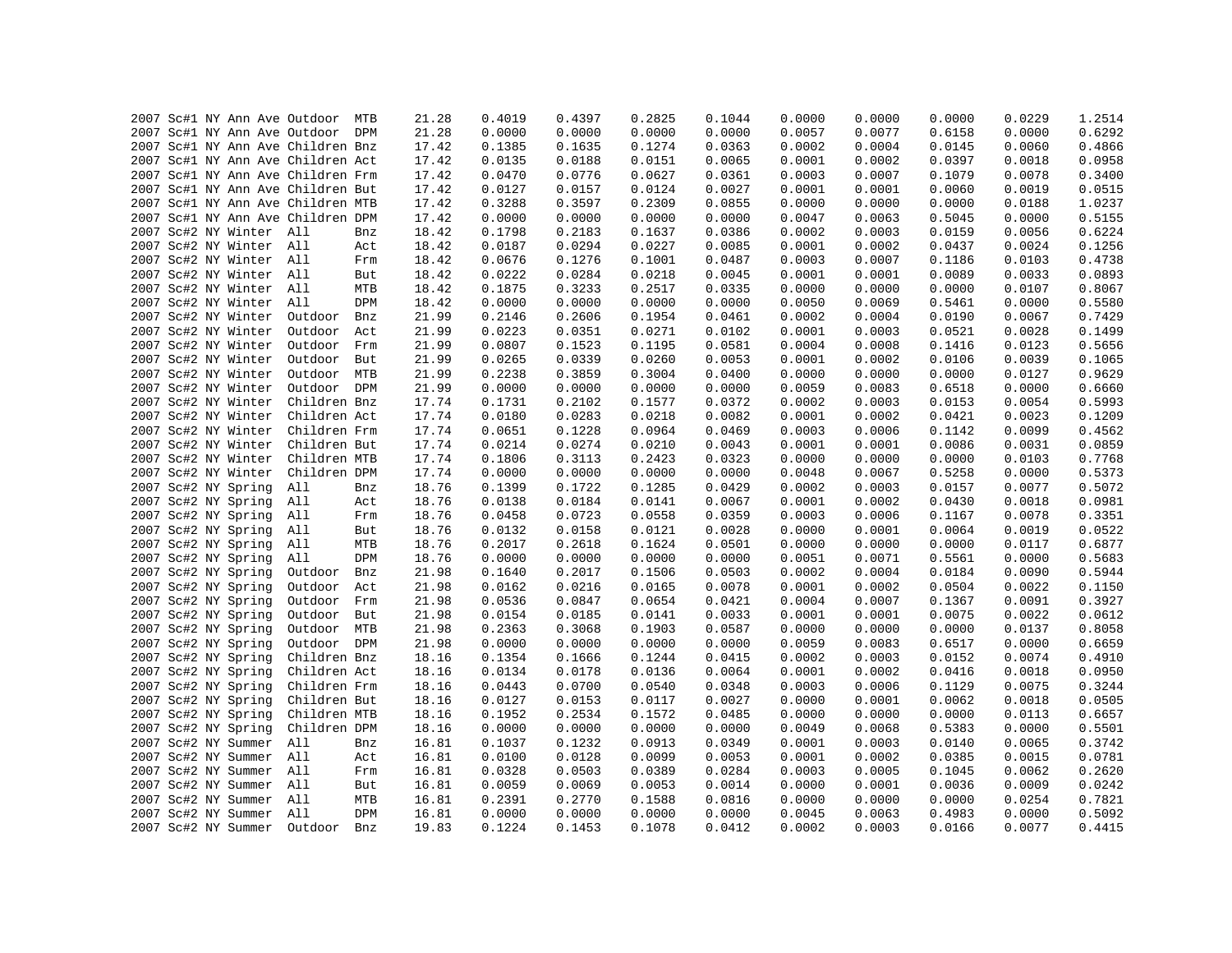| 0.0459<br>2007 Sc#2 NY Summer<br>19.83<br>0.0387<br>0.0593<br>0.0336<br>0.0003<br>0.0006<br>0.1234<br>0.0073<br>Outdoor<br>Frm<br>0.0011<br>2007 Sc#2 NY Summer<br>Outdoor<br>But<br>19.83<br>0.0070<br>0.0082<br>0.0063<br>0.0017<br>0.0000<br>0.0001<br>0.0042<br>Outdoor MTB<br>19.83<br>0.2822<br>0.3269<br>0.1874<br>0.0963<br>0.0000<br>0.0000<br>0.0000<br>0.0300<br>2007 Sc#2 NY Summer<br>0.0000<br>2007 Sc#2 NY Summer<br>Outdoor DPM<br>19.83<br>0.0000<br>0.0000<br>0.0000<br>0.0053<br>0.0075<br>0.5880<br>0.0000<br>2007 Sc#2 NY Summer<br>Children Bnz<br>16.44<br>0.1014<br>0.1205<br>0.0893<br>0.0342<br>0.0001<br>0.0003<br>0.0137<br>0.0064<br>2007 Sc#2 NY Summer<br>Children Act<br>0.0097<br>0.0125<br>0.0096<br>0.0051<br>0.0001<br>0.0002<br>0.0377<br>0.0014<br>16.44<br>2007 Sc#2 NY Summer<br>Children Frm<br>0.0321<br>0.0381<br>0.0278<br>0.0003<br>0.0005<br>0.1023<br>0.0060<br>16.44<br>0.0492<br>2007 Sc#2 NY Summer<br>0.0014<br>0.0009<br>Children But<br>16.44<br>0.0058<br>0.0068<br>0.0052<br>0.0000<br>0.0001<br>0.0035<br>0.2339<br>0.2710<br>0.1554<br>0.0799<br>0.0249<br>2007 Sc#2 NY Summer<br>Children MTB<br>0.0000<br>0.0000<br>0.0000<br>16.44<br>2007 Sc#2 NY Summer<br>Children DPM<br>0.0000<br>0.0000<br>0.0062<br>0.4874<br>0.0000<br>16.44<br>0.0000<br>0.0000<br>0.0044<br>2007 Sc#2 NY Fall<br>All<br>0.1293<br>0.1388<br>0.1027<br>0.0337<br>0.0001<br>0.0002<br>0.0142<br>0.0049<br>17.69<br>Bnz<br>0.0117<br>2007 Sc#2 NY Fall<br>All<br>17.69<br>0.0112<br>0.0150<br>0.0064<br>0.0001<br>0.0001<br>0.0391<br>0.0018<br>Act<br>2007 Sc#2 NY Fall<br>0.0403<br>0.0620<br>0.0491<br>0.0363<br>0.0003<br>0.0005<br>0.1062<br>0.0080<br>All<br>Frm<br>17.69<br>2007 Sc#2 NY Fall<br>All<br>17.69<br>0.0100<br>0.0118<br>0.0092<br>0.0024<br>0.0000<br>0.0001<br>0.0058<br>0.0019<br>But<br>2007 Sc#2 NY Fall<br>All<br>MTB<br>17.69<br>0.7256<br>0.6167<br>0.3673<br>0.1886<br>0.0000<br>0.0000<br>0.0000<br>0.0298<br>2007 Sc#2 NY Fall<br>17.69<br>0.0000<br>0.0000<br>0.0000<br>0.0047<br>0.0058<br>0.4849<br>0.0000<br>All<br>DPM<br>0.0000<br>2007 Sc#2 NY Fall<br>20.87<br>0.1525<br>0.1637<br>0.1211<br>0.0398<br>0.0002<br>0.0003<br>0.0168<br>0.0058<br>Outdoor<br>Bnz<br>Outdoor<br>0.0132<br>0.0177<br>0.0138<br>0.0075<br>0.0002<br>0.0022<br>2007 Sc#2 NY Fall<br>Act<br>20.87<br>0.0001<br>0.0461<br>2007 Sc#2 NY Fall<br>Outdoor Frm<br>0.0476<br>0.0731<br>0.0579<br>0.0429<br>0.0003<br>0.0005<br>0.1252<br>0.0095<br>20.87<br>2007 Sc#2 NY Fall<br>Outdoor<br>20.87<br>0.0118<br>0.0140<br>0.0109<br>0.0029<br>0.0001<br>0.0001<br>0.0068<br>0.0022<br>But<br>0.0351<br>2007 Sc#2 NY Fall<br>Outdoor MTB<br>20.87<br>0.8557<br>0.7273<br>0.4332<br>0.2225<br>0.0000<br>0.0000<br>0.0000<br>Outdoor DPM<br>20.87<br>0.0000<br>0.0000<br>0.0000<br>0.0000<br>0.0055<br>0.0068<br>0.5718<br>0.0000<br>2007 Sc#2 NY Fall<br>2007 Sc#2 NY Fall<br>Children Bnz<br>17.02<br>0.1244<br>0.1336<br>0.0988<br>0.0324<br>0.0001<br>0.0002<br>0.0137<br>0.0047<br>0.0112<br>0.0376<br>0.0018<br>2007 Sc#2 NY Fall<br>Children Act<br>17.02<br>0.0107<br>0.0144<br>0.0061<br>0.0001<br>0.0001<br>2007 Sc#2 NY Fall<br>Children Frm<br>0.0388<br>0.0596<br>0.0473<br>0.0350<br>0.0003<br>0.0004<br>0.1021<br>0.0077<br>17.02<br>2007 Sc#2 NY Fall<br>17.02<br>0.0096<br>0.0114<br>0.0089<br>0.0023<br>0.0000<br>0.0001<br>0.0056<br>0.0018<br>Children But<br>2007 Sc#2 NY Fall<br>Children MTB<br>17.02<br>0.5932<br>0.3533<br>0.1814<br>0.0000<br>0.0000<br>0.0287<br>0.6979<br>0.0000<br>Children DPM<br>0.0000<br>0.0056<br>0.0000<br>2007 Sc#2 NY Fall<br>17.02<br>0.0000<br>0.0000<br>0.0000<br>0.0045<br>0.4664<br>2007 Sc#2 NY Ann Ave All<br>18.01<br>0.1382<br>0.1631<br>0.1216<br>0.0375<br>0.0002<br>0.0003<br>0.0150<br>0.0062<br>Bnz<br>2007 Sc#2 NY Ann Ave All<br>18.01<br>0.0134<br>0.0189<br>0.0146<br>0.0067<br>0.0001<br>0.0002<br>0.0411<br>0.0019<br>Act<br>0.0081<br>2007 Sc#2 NY Ann Ave All<br>18.01<br>0.0466<br>0.0780<br>0.0610<br>0.0374<br>0.0003<br>0.0006<br>0.1115<br>Frm<br>2007 Sc#2 NY Ann Ave All<br>18.01<br>0.0128<br>0.0157<br>0.0121<br>0.0028<br>0.0000<br>0.0001<br>0.0062<br>0.0020<br>But<br>2007 Sc#2 NY Ann Ave All<br>18.01<br>0.3385<br>0.3697<br>0.2350<br>0.0885<br>0.0000<br>0.0000<br>0.0000<br>0.0194<br>MTB<br>2007 Sc#2 NY Ann Ave All<br>DPM<br>18.01<br>0.0000<br>0.0000<br>0.0000<br>0.0000<br>0.0048<br>0.0065<br>0.5213<br>0.0000<br>2007 Sc#2 NY Ann Ave Outdoor<br>21.28<br>0.1928<br>0.1437<br>0.0443<br>0.0002<br>0.0003<br>0.0177<br>0.0073<br>Bnz<br>0.1634<br>0.0172<br>2007 Sc#2 NY Ann Ave Outdoor Act<br>21.28<br>0.0158<br>0.0224<br>0.0079<br>0.0001<br>0.0002<br>0.0485<br>0.0022<br>0.0552<br>0.0924<br>0.0722<br>0.0442<br>0.0003<br>0.0007<br>0.1317<br>0.0095<br>2007 Sc#2 NY Ann Ave Outdoor<br>21.28<br>Frm<br>0.0152<br>0.0186<br>0.0143<br>0.0033<br>0.0001<br>0.0001<br>0.0073<br>0.0023<br>2007 Sc#2 NY Ann Ave Outdoor<br>But<br>21.28<br>0.4367<br>0.2778<br>0.0229<br>2007 Sc#2 NY Ann Ave Outdoor MTB<br>21.28<br>0.3995<br>0.1044<br>0.0000<br>0.0000<br>0.0000<br>0.0000<br>2007 Sc#2 NY Ann Ave Outdoor DPM<br>21.28<br>0.0000<br>0.0000<br>0.0000<br>0.0057<br>0.0077<br>0.6158<br>0.0000<br>2007 Sc#2 NY Ann Ave Children Bnz<br>0.1336<br>0.1577<br>0.1175<br>0.0363<br>0.0001<br>0.0003<br>0.0145<br>0.0060<br>17.42<br>0.0183<br>0.0141<br>0.0018<br>2007 Sc#2 NY Ann Ave Children Act<br>17.42<br>0.0129<br>0.0065<br>0.0001<br>0.0002<br>0.0397<br>0.0754<br>0.0589<br>0.0003<br>0.0005<br>0.1079<br>0.0078<br>2007 Sc#2 NY Ann Ave Children Frm<br>17.42<br>0.0451<br>0.0361<br>2007 Sc#2 NY Ann Ave Children But<br>17.42<br>0.0124<br>0.0152<br>0.0117<br>0.0027<br>0.0000<br>0.0001<br>0.0060<br>0.0019<br>2007 Sc#2 NY Ann Ave Children MTB<br>0.3269<br>0.3572<br>0.2270<br>0.0855<br>0.0000<br>0.0000<br>0.0000<br>0.0188<br>17.42<br>2007 Sc#2 NY Ann Ave Children DPM<br>0.0000<br>0.0000<br>0.0000<br>0.0000<br>0.0047<br>0.0063<br>0.5045<br>0.0000<br>17.42<br>2007 Sc#3 NY Winter All<br>0.1657<br>0.1251<br>0.0056<br>18.42<br>0.1798<br>0.0386<br>0.0002<br>0.0187<br>0.0159<br>Bnz<br>0.0173<br>0.0024<br>2007 Sc#3 NY Winter All<br>18.42<br>0.0187<br>0.0223<br>0.0085<br>0.0001<br>0.0115<br>0.0437<br>Act<br>2007 Sc#3 NY Winter All<br>18.42<br>0.0676<br>0.0968<br>0.0765<br>0.0487<br>0.0003<br>0.0362<br>0.1186<br>0.0103<br>Frm<br>2007 Sc#3 NY Winter All |  | 2007 Sc#2 NY Summer | Outdoor Act |     | 19.83 | 0.0117 | 0.0151 | 0.0116 | 0.0062 | 0.0001 | 0.0002 | 0.0454 | 0.0017 | 0.0921 |
|--------------------------------------------------------------------------------------------------------------------------------------------------------------------------------------------------------------------------------------------------------------------------------------------------------------------------------------------------------------------------------------------------------------------------------------------------------------------------------------------------------------------------------------------------------------------------------------------------------------------------------------------------------------------------------------------------------------------------------------------------------------------------------------------------------------------------------------------------------------------------------------------------------------------------------------------------------------------------------------------------------------------------------------------------------------------------------------------------------------------------------------------------------------------------------------------------------------------------------------------------------------------------------------------------------------------------------------------------------------------------------------------------------------------------------------------------------------------------------------------------------------------------------------------------------------------------------------------------------------------------------------------------------------------------------------------------------------------------------------------------------------------------------------------------------------------------------------------------------------------------------------------------------------------------------------------------------------------------------------------------------------------------------------------------------------------------------------------------------------------------------------------------------------------------------------------------------------------------------------------------------------------------------------------------------------------------------------------------------------------------------------------------------------------------------------------------------------------------------------------------------------------------------------------------------------------------------------------------------------------------------------------------------------------------------------------------------------------------------------------------------------------------------------------------------------------------------------------------------------------------------------------------------------------------------------------------------------------------------------------------------------------------------------------------------------------------------------------------------------------------------------------------------------------------------------------------------------------------------------------------------------------------------------------------------------------------------------------------------------------------------------------------------------------------------------------------------------------------------------------------------------------------------------------------------------------------------------------------------------------------------------------------------------------------------------------------------------------------------------------------------------------------------------------------------------------------------------------------------------------------------------------------------------------------------------------------------------------------------------------------------------------------------------------------------------------------------------------------------------------------------------------------------------------------------------------------------------------------------------------------------------------------------------------------------------------------------------------------------------------------------------------------------------------------------------------------------------------------------------------------------------------------------------------------------------------------------------------------------------------------------------------------------------------------------------------------------------------------------------------------------------------------------------------------------------------------------------------------------------------------------------------------------------------------------------------------------------------------------------------------------------------------------------------------------------------------------------------------------------------------------------------------------------------------------------------------------------------------------------------------------------------------------------------------------------------------------------------------------------------------------------------------------------------------------------------------------------------------------------------------------------------------------------------------------------------------------------------------------------------------------------------------------------------------------------------------------------------------------------------------------------------------------------------------------------------------------------------------------------------------------------------------------------------------------------------------------------------------------------------------------------------------------------------------------------------------------------------------------------------------------------------------------------------------------------------------------------------------------------------------------------------------------------------------------------------------------------------------------------------------------------------------------------------------------------------------|--|---------------------|-------------|-----|-------|--------|--------|--------|--------|--------|--------|--------|--------|--------|
|                                                                                                                                                                                                                                                                                                                                                                                                                                                                                                                                                                                                                                                                                                                                                                                                                                                                                                                                                                                                                                                                                                                                                                                                                                                                                                                                                                                                                                                                                                                                                                                                                                                                                                                                                                                                                                                                                                                                                                                                                                                                                                                                                                                                                                                                                                                                                                                                                                                                                                                                                                                                                                                                                                                                                                                                                                                                                                                                                                                                                                                                                                                                                                                                                                                                                                                                                                                                                                                                                                                                                                                                                                                                                                                                                                                                                                                                                                                                                                                                                                                                                                                                                                                                                                                                                                                                                                                                                                                                                                                                                                                                                                                                                                                                                                                                                                                                                                                                                                                                                                                                                                                                                                                                                                                                                                                                                                                                                                                                                                                                                                                                                                                                                                                                                                                                                                                                                                                                                                                                                                                                                                                                                                                                                                                                                                                                                                                                                                                  |  |                     |             |     |       |        |        |        |        |        |        |        |        | 0.3092 |
|                                                                                                                                                                                                                                                                                                                                                                                                                                                                                                                                                                                                                                                                                                                                                                                                                                                                                                                                                                                                                                                                                                                                                                                                                                                                                                                                                                                                                                                                                                                                                                                                                                                                                                                                                                                                                                                                                                                                                                                                                                                                                                                                                                                                                                                                                                                                                                                                                                                                                                                                                                                                                                                                                                                                                                                                                                                                                                                                                                                                                                                                                                                                                                                                                                                                                                                                                                                                                                                                                                                                                                                                                                                                                                                                                                                                                                                                                                                                                                                                                                                                                                                                                                                                                                                                                                                                                                                                                                                                                                                                                                                                                                                                                                                                                                                                                                                                                                                                                                                                                                                                                                                                                                                                                                                                                                                                                                                                                                                                                                                                                                                                                                                                                                                                                                                                                                                                                                                                                                                                                                                                                                                                                                                                                                                                                                                                                                                                                                                  |  |                     |             |     |       |        |        |        |        |        |        |        |        | 0.0285 |
|                                                                                                                                                                                                                                                                                                                                                                                                                                                                                                                                                                                                                                                                                                                                                                                                                                                                                                                                                                                                                                                                                                                                                                                                                                                                                                                                                                                                                                                                                                                                                                                                                                                                                                                                                                                                                                                                                                                                                                                                                                                                                                                                                                                                                                                                                                                                                                                                                                                                                                                                                                                                                                                                                                                                                                                                                                                                                                                                                                                                                                                                                                                                                                                                                                                                                                                                                                                                                                                                                                                                                                                                                                                                                                                                                                                                                                                                                                                                                                                                                                                                                                                                                                                                                                                                                                                                                                                                                                                                                                                                                                                                                                                                                                                                                                                                                                                                                                                                                                                                                                                                                                                                                                                                                                                                                                                                                                                                                                                                                                                                                                                                                                                                                                                                                                                                                                                                                                                                                                                                                                                                                                                                                                                                                                                                                                                                                                                                                                                  |  |                     |             |     |       |        |        |        |        |        |        |        |        | 0.9228 |
|                                                                                                                                                                                                                                                                                                                                                                                                                                                                                                                                                                                                                                                                                                                                                                                                                                                                                                                                                                                                                                                                                                                                                                                                                                                                                                                                                                                                                                                                                                                                                                                                                                                                                                                                                                                                                                                                                                                                                                                                                                                                                                                                                                                                                                                                                                                                                                                                                                                                                                                                                                                                                                                                                                                                                                                                                                                                                                                                                                                                                                                                                                                                                                                                                                                                                                                                                                                                                                                                                                                                                                                                                                                                                                                                                                                                                                                                                                                                                                                                                                                                                                                                                                                                                                                                                                                                                                                                                                                                                                                                                                                                                                                                                                                                                                                                                                                                                                                                                                                                                                                                                                                                                                                                                                                                                                                                                                                                                                                                                                                                                                                                                                                                                                                                                                                                                                                                                                                                                                                                                                                                                                                                                                                                                                                                                                                                                                                                                                                  |  |                     |             |     |       |        |        |        |        |        |        |        |        | 0.6008 |
|                                                                                                                                                                                                                                                                                                                                                                                                                                                                                                                                                                                                                                                                                                                                                                                                                                                                                                                                                                                                                                                                                                                                                                                                                                                                                                                                                                                                                                                                                                                                                                                                                                                                                                                                                                                                                                                                                                                                                                                                                                                                                                                                                                                                                                                                                                                                                                                                                                                                                                                                                                                                                                                                                                                                                                                                                                                                                                                                                                                                                                                                                                                                                                                                                                                                                                                                                                                                                                                                                                                                                                                                                                                                                                                                                                                                                                                                                                                                                                                                                                                                                                                                                                                                                                                                                                                                                                                                                                                                                                                                                                                                                                                                                                                                                                                                                                                                                                                                                                                                                                                                                                                                                                                                                                                                                                                                                                                                                                                                                                                                                                                                                                                                                                                                                                                                                                                                                                                                                                                                                                                                                                                                                                                                                                                                                                                                                                                                                                                  |  |                     |             |     |       |        |        |        |        |        |        |        |        | 0.3660 |
|                                                                                                                                                                                                                                                                                                                                                                                                                                                                                                                                                                                                                                                                                                                                                                                                                                                                                                                                                                                                                                                                                                                                                                                                                                                                                                                                                                                                                                                                                                                                                                                                                                                                                                                                                                                                                                                                                                                                                                                                                                                                                                                                                                                                                                                                                                                                                                                                                                                                                                                                                                                                                                                                                                                                                                                                                                                                                                                                                                                                                                                                                                                                                                                                                                                                                                                                                                                                                                                                                                                                                                                                                                                                                                                                                                                                                                                                                                                                                                                                                                                                                                                                                                                                                                                                                                                                                                                                                                                                                                                                                                                                                                                                                                                                                                                                                                                                                                                                                                                                                                                                                                                                                                                                                                                                                                                                                                                                                                                                                                                                                                                                                                                                                                                                                                                                                                                                                                                                                                                                                                                                                                                                                                                                                                                                                                                                                                                                                                                  |  |                     |             |     |       |        |        |        |        |        |        |        |        | 0.0764 |
|                                                                                                                                                                                                                                                                                                                                                                                                                                                                                                                                                                                                                                                                                                                                                                                                                                                                                                                                                                                                                                                                                                                                                                                                                                                                                                                                                                                                                                                                                                                                                                                                                                                                                                                                                                                                                                                                                                                                                                                                                                                                                                                                                                                                                                                                                                                                                                                                                                                                                                                                                                                                                                                                                                                                                                                                                                                                                                                                                                                                                                                                                                                                                                                                                                                                                                                                                                                                                                                                                                                                                                                                                                                                                                                                                                                                                                                                                                                                                                                                                                                                                                                                                                                                                                                                                                                                                                                                                                                                                                                                                                                                                                                                                                                                                                                                                                                                                                                                                                                                                                                                                                                                                                                                                                                                                                                                                                                                                                                                                                                                                                                                                                                                                                                                                                                                                                                                                                                                                                                                                                                                                                                                                                                                                                                                                                                                                                                                                                                  |  |                     |             |     |       |        |        |        |        |        |        |        |        | 0.2563 |
|                                                                                                                                                                                                                                                                                                                                                                                                                                                                                                                                                                                                                                                                                                                                                                                                                                                                                                                                                                                                                                                                                                                                                                                                                                                                                                                                                                                                                                                                                                                                                                                                                                                                                                                                                                                                                                                                                                                                                                                                                                                                                                                                                                                                                                                                                                                                                                                                                                                                                                                                                                                                                                                                                                                                                                                                                                                                                                                                                                                                                                                                                                                                                                                                                                                                                                                                                                                                                                                                                                                                                                                                                                                                                                                                                                                                                                                                                                                                                                                                                                                                                                                                                                                                                                                                                                                                                                                                                                                                                                                                                                                                                                                                                                                                                                                                                                                                                                                                                                                                                                                                                                                                                                                                                                                                                                                                                                                                                                                                                                                                                                                                                                                                                                                                                                                                                                                                                                                                                                                                                                                                                                                                                                                                                                                                                                                                                                                                                                                  |  |                     |             |     |       |        |        |        |        |        |        |        |        | 0.0236 |
|                                                                                                                                                                                                                                                                                                                                                                                                                                                                                                                                                                                                                                                                                                                                                                                                                                                                                                                                                                                                                                                                                                                                                                                                                                                                                                                                                                                                                                                                                                                                                                                                                                                                                                                                                                                                                                                                                                                                                                                                                                                                                                                                                                                                                                                                                                                                                                                                                                                                                                                                                                                                                                                                                                                                                                                                                                                                                                                                                                                                                                                                                                                                                                                                                                                                                                                                                                                                                                                                                                                                                                                                                                                                                                                                                                                                                                                                                                                                                                                                                                                                                                                                                                                                                                                                                                                                                                                                                                                                                                                                                                                                                                                                                                                                                                                                                                                                                                                                                                                                                                                                                                                                                                                                                                                                                                                                                                                                                                                                                                                                                                                                                                                                                                                                                                                                                                                                                                                                                                                                                                                                                                                                                                                                                                                                                                                                                                                                                                                  |  |                     |             |     |       |        |        |        |        |        |        |        |        | 0.7649 |
|                                                                                                                                                                                                                                                                                                                                                                                                                                                                                                                                                                                                                                                                                                                                                                                                                                                                                                                                                                                                                                                                                                                                                                                                                                                                                                                                                                                                                                                                                                                                                                                                                                                                                                                                                                                                                                                                                                                                                                                                                                                                                                                                                                                                                                                                                                                                                                                                                                                                                                                                                                                                                                                                                                                                                                                                                                                                                                                                                                                                                                                                                                                                                                                                                                                                                                                                                                                                                                                                                                                                                                                                                                                                                                                                                                                                                                                                                                                                                                                                                                                                                                                                                                                                                                                                                                                                                                                                                                                                                                                                                                                                                                                                                                                                                                                                                                                                                                                                                                                                                                                                                                                                                                                                                                                                                                                                                                                                                                                                                                                                                                                                                                                                                                                                                                                                                                                                                                                                                                                                                                                                                                                                                                                                                                                                                                                                                                                                                                                  |  |                     |             |     |       |        |        |        |        |        |        |        |        | 0.4980 |
|                                                                                                                                                                                                                                                                                                                                                                                                                                                                                                                                                                                                                                                                                                                                                                                                                                                                                                                                                                                                                                                                                                                                                                                                                                                                                                                                                                                                                                                                                                                                                                                                                                                                                                                                                                                                                                                                                                                                                                                                                                                                                                                                                                                                                                                                                                                                                                                                                                                                                                                                                                                                                                                                                                                                                                                                                                                                                                                                                                                                                                                                                                                                                                                                                                                                                                                                                                                                                                                                                                                                                                                                                                                                                                                                                                                                                                                                                                                                                                                                                                                                                                                                                                                                                                                                                                                                                                                                                                                                                                                                                                                                                                                                                                                                                                                                                                                                                                                                                                                                                                                                                                                                                                                                                                                                                                                                                                                                                                                                                                                                                                                                                                                                                                                                                                                                                                                                                                                                                                                                                                                                                                                                                                                                                                                                                                                                                                                                                                                  |  |                     |             |     |       |        |        |        |        |        |        |        |        | 0.4241 |
|                                                                                                                                                                                                                                                                                                                                                                                                                                                                                                                                                                                                                                                                                                                                                                                                                                                                                                                                                                                                                                                                                                                                                                                                                                                                                                                                                                                                                                                                                                                                                                                                                                                                                                                                                                                                                                                                                                                                                                                                                                                                                                                                                                                                                                                                                                                                                                                                                                                                                                                                                                                                                                                                                                                                                                                                                                                                                                                                                                                                                                                                                                                                                                                                                                                                                                                                                                                                                                                                                                                                                                                                                                                                                                                                                                                                                                                                                                                                                                                                                                                                                                                                                                                                                                                                                                                                                                                                                                                                                                                                                                                                                                                                                                                                                                                                                                                                                                                                                                                                                                                                                                                                                                                                                                                                                                                                                                                                                                                                                                                                                                                                                                                                                                                                                                                                                                                                                                                                                                                                                                                                                                                                                                                                                                                                                                                                                                                                                                                  |  |                     |             |     |       |        |        |        |        |        |        |        |        | 0.0853 |
|                                                                                                                                                                                                                                                                                                                                                                                                                                                                                                                                                                                                                                                                                                                                                                                                                                                                                                                                                                                                                                                                                                                                                                                                                                                                                                                                                                                                                                                                                                                                                                                                                                                                                                                                                                                                                                                                                                                                                                                                                                                                                                                                                                                                                                                                                                                                                                                                                                                                                                                                                                                                                                                                                                                                                                                                                                                                                                                                                                                                                                                                                                                                                                                                                                                                                                                                                                                                                                                                                                                                                                                                                                                                                                                                                                                                                                                                                                                                                                                                                                                                                                                                                                                                                                                                                                                                                                                                                                                                                                                                                                                                                                                                                                                                                                                                                                                                                                                                                                                                                                                                                                                                                                                                                                                                                                                                                                                                                                                                                                                                                                                                                                                                                                                                                                                                                                                                                                                                                                                                                                                                                                                                                                                                                                                                                                                                                                                                                                                  |  |                     |             |     |       |        |        |        |        |        |        |        |        | 0.3027 |
|                                                                                                                                                                                                                                                                                                                                                                                                                                                                                                                                                                                                                                                                                                                                                                                                                                                                                                                                                                                                                                                                                                                                                                                                                                                                                                                                                                                                                                                                                                                                                                                                                                                                                                                                                                                                                                                                                                                                                                                                                                                                                                                                                                                                                                                                                                                                                                                                                                                                                                                                                                                                                                                                                                                                                                                                                                                                                                                                                                                                                                                                                                                                                                                                                                                                                                                                                                                                                                                                                                                                                                                                                                                                                                                                                                                                                                                                                                                                                                                                                                                                                                                                                                                                                                                                                                                                                                                                                                                                                                                                                                                                                                                                                                                                                                                                                                                                                                                                                                                                                                                                                                                                                                                                                                                                                                                                                                                                                                                                                                                                                                                                                                                                                                                                                                                                                                                                                                                                                                                                                                                                                                                                                                                                                                                                                                                                                                                                                                                  |  |                     |             |     |       |        |        |        |        |        |        |        |        | 0.0412 |
|                                                                                                                                                                                                                                                                                                                                                                                                                                                                                                                                                                                                                                                                                                                                                                                                                                                                                                                                                                                                                                                                                                                                                                                                                                                                                                                                                                                                                                                                                                                                                                                                                                                                                                                                                                                                                                                                                                                                                                                                                                                                                                                                                                                                                                                                                                                                                                                                                                                                                                                                                                                                                                                                                                                                                                                                                                                                                                                                                                                                                                                                                                                                                                                                                                                                                                                                                                                                                                                                                                                                                                                                                                                                                                                                                                                                                                                                                                                                                                                                                                                                                                                                                                                                                                                                                                                                                                                                                                                                                                                                                                                                                                                                                                                                                                                                                                                                                                                                                                                                                                                                                                                                                                                                                                                                                                                                                                                                                                                                                                                                                                                                                                                                                                                                                                                                                                                                                                                                                                                                                                                                                                                                                                                                                                                                                                                                                                                                                                                  |  |                     |             |     |       |        |        |        |        |        |        |        |        | 1.9280 |
|                                                                                                                                                                                                                                                                                                                                                                                                                                                                                                                                                                                                                                                                                                                                                                                                                                                                                                                                                                                                                                                                                                                                                                                                                                                                                                                                                                                                                                                                                                                                                                                                                                                                                                                                                                                                                                                                                                                                                                                                                                                                                                                                                                                                                                                                                                                                                                                                                                                                                                                                                                                                                                                                                                                                                                                                                                                                                                                                                                                                                                                                                                                                                                                                                                                                                                                                                                                                                                                                                                                                                                                                                                                                                                                                                                                                                                                                                                                                                                                                                                                                                                                                                                                                                                                                                                                                                                                                                                                                                                                                                                                                                                                                                                                                                                                                                                                                                                                                                                                                                                                                                                                                                                                                                                                                                                                                                                                                                                                                                                                                                                                                                                                                                                                                                                                                                                                                                                                                                                                                                                                                                                                                                                                                                                                                                                                                                                                                                                                  |  |                     |             |     |       |        |        |        |        |        |        |        |        | 0.4953 |
|                                                                                                                                                                                                                                                                                                                                                                                                                                                                                                                                                                                                                                                                                                                                                                                                                                                                                                                                                                                                                                                                                                                                                                                                                                                                                                                                                                                                                                                                                                                                                                                                                                                                                                                                                                                                                                                                                                                                                                                                                                                                                                                                                                                                                                                                                                                                                                                                                                                                                                                                                                                                                                                                                                                                                                                                                                                                                                                                                                                                                                                                                                                                                                                                                                                                                                                                                                                                                                                                                                                                                                                                                                                                                                                                                                                                                                                                                                                                                                                                                                                                                                                                                                                                                                                                                                                                                                                                                                                                                                                                                                                                                                                                                                                                                                                                                                                                                                                                                                                                                                                                                                                                                                                                                                                                                                                                                                                                                                                                                                                                                                                                                                                                                                                                                                                                                                                                                                                                                                                                                                                                                                                                                                                                                                                                                                                                                                                                                                                  |  |                     |             |     |       |        |        |        |        |        |        |        |        | 0.5002 |
|                                                                                                                                                                                                                                                                                                                                                                                                                                                                                                                                                                                                                                                                                                                                                                                                                                                                                                                                                                                                                                                                                                                                                                                                                                                                                                                                                                                                                                                                                                                                                                                                                                                                                                                                                                                                                                                                                                                                                                                                                                                                                                                                                                                                                                                                                                                                                                                                                                                                                                                                                                                                                                                                                                                                                                                                                                                                                                                                                                                                                                                                                                                                                                                                                                                                                                                                                                                                                                                                                                                                                                                                                                                                                                                                                                                                                                                                                                                                                                                                                                                                                                                                                                                                                                                                                                                                                                                                                                                                                                                                                                                                                                                                                                                                                                                                                                                                                                                                                                                                                                                                                                                                                                                                                                                                                                                                                                                                                                                                                                                                                                                                                                                                                                                                                                                                                                                                                                                                                                                                                                                                                                                                                                                                                                                                                                                                                                                                                                                  |  |                     |             |     |       |        |        |        |        |        |        |        |        | 0.1007 |
|                                                                                                                                                                                                                                                                                                                                                                                                                                                                                                                                                                                                                                                                                                                                                                                                                                                                                                                                                                                                                                                                                                                                                                                                                                                                                                                                                                                                                                                                                                                                                                                                                                                                                                                                                                                                                                                                                                                                                                                                                                                                                                                                                                                                                                                                                                                                                                                                                                                                                                                                                                                                                                                                                                                                                                                                                                                                                                                                                                                                                                                                                                                                                                                                                                                                                                                                                                                                                                                                                                                                                                                                                                                                                                                                                                                                                                                                                                                                                                                                                                                                                                                                                                                                                                                                                                                                                                                                                                                                                                                                                                                                                                                                                                                                                                                                                                                                                                                                                                                                                                                                                                                                                                                                                                                                                                                                                                                                                                                                                                                                                                                                                                                                                                                                                                                                                                                                                                                                                                                                                                                                                                                                                                                                                                                                                                                                                                                                                                                  |  |                     |             |     |       |        |        |        |        |        |        |        |        | 0.3570 |
|                                                                                                                                                                                                                                                                                                                                                                                                                                                                                                                                                                                                                                                                                                                                                                                                                                                                                                                                                                                                                                                                                                                                                                                                                                                                                                                                                                                                                                                                                                                                                                                                                                                                                                                                                                                                                                                                                                                                                                                                                                                                                                                                                                                                                                                                                                                                                                                                                                                                                                                                                                                                                                                                                                                                                                                                                                                                                                                                                                                                                                                                                                                                                                                                                                                                                                                                                                                                                                                                                                                                                                                                                                                                                                                                                                                                                                                                                                                                                                                                                                                                                                                                                                                                                                                                                                                                                                                                                                                                                                                                                                                                                                                                                                                                                                                                                                                                                                                                                                                                                                                                                                                                                                                                                                                                                                                                                                                                                                                                                                                                                                                                                                                                                                                                                                                                                                                                                                                                                                                                                                                                                                                                                                                                                                                                                                                                                                                                                                                  |  |                     |             |     |       |        |        |        |        |        |        |        |        | 0.0486 |
|                                                                                                                                                                                                                                                                                                                                                                                                                                                                                                                                                                                                                                                                                                                                                                                                                                                                                                                                                                                                                                                                                                                                                                                                                                                                                                                                                                                                                                                                                                                                                                                                                                                                                                                                                                                                                                                                                                                                                                                                                                                                                                                                                                                                                                                                                                                                                                                                                                                                                                                                                                                                                                                                                                                                                                                                                                                                                                                                                                                                                                                                                                                                                                                                                                                                                                                                                                                                                                                                                                                                                                                                                                                                                                                                                                                                                                                                                                                                                                                                                                                                                                                                                                                                                                                                                                                                                                                                                                                                                                                                                                                                                                                                                                                                                                                                                                                                                                                                                                                                                                                                                                                                                                                                                                                                                                                                                                                                                                                                                                                                                                                                                                                                                                                                                                                                                                                                                                                                                                                                                                                                                                                                                                                                                                                                                                                                                                                                                                                  |  |                     |             |     |       |        |        |        |        |        |        |        |        | 2.2738 |
|                                                                                                                                                                                                                                                                                                                                                                                                                                                                                                                                                                                                                                                                                                                                                                                                                                                                                                                                                                                                                                                                                                                                                                                                                                                                                                                                                                                                                                                                                                                                                                                                                                                                                                                                                                                                                                                                                                                                                                                                                                                                                                                                                                                                                                                                                                                                                                                                                                                                                                                                                                                                                                                                                                                                                                                                                                                                                                                                                                                                                                                                                                                                                                                                                                                                                                                                                                                                                                                                                                                                                                                                                                                                                                                                                                                                                                                                                                                                                                                                                                                                                                                                                                                                                                                                                                                                                                                                                                                                                                                                                                                                                                                                                                                                                                                                                                                                                                                                                                                                                                                                                                                                                                                                                                                                                                                                                                                                                                                                                                                                                                                                                                                                                                                                                                                                                                                                                                                                                                                                                                                                                                                                                                                                                                                                                                                                                                                                                                                  |  |                     |             |     |       |        |        |        |        |        |        |        |        | 0.5842 |
|                                                                                                                                                                                                                                                                                                                                                                                                                                                                                                                                                                                                                                                                                                                                                                                                                                                                                                                                                                                                                                                                                                                                                                                                                                                                                                                                                                                                                                                                                                                                                                                                                                                                                                                                                                                                                                                                                                                                                                                                                                                                                                                                                                                                                                                                                                                                                                                                                                                                                                                                                                                                                                                                                                                                                                                                                                                                                                                                                                                                                                                                                                                                                                                                                                                                                                                                                                                                                                                                                                                                                                                                                                                                                                                                                                                                                                                                                                                                                                                                                                                                                                                                                                                                                                                                                                                                                                                                                                                                                                                                                                                                                                                                                                                                                                                                                                                                                                                                                                                                                                                                                                                                                                                                                                                                                                                                                                                                                                                                                                                                                                                                                                                                                                                                                                                                                                                                                                                                                                                                                                                                                                                                                                                                                                                                                                                                                                                                                                                  |  |                     |             |     |       |        |        |        |        |        |        |        |        | 0.4079 |
|                                                                                                                                                                                                                                                                                                                                                                                                                                                                                                                                                                                                                                                                                                                                                                                                                                                                                                                                                                                                                                                                                                                                                                                                                                                                                                                                                                                                                                                                                                                                                                                                                                                                                                                                                                                                                                                                                                                                                                                                                                                                                                                                                                                                                                                                                                                                                                                                                                                                                                                                                                                                                                                                                                                                                                                                                                                                                                                                                                                                                                                                                                                                                                                                                                                                                                                                                                                                                                                                                                                                                                                                                                                                                                                                                                                                                                                                                                                                                                                                                                                                                                                                                                                                                                                                                                                                                                                                                                                                                                                                                                                                                                                                                                                                                                                                                                                                                                                                                                                                                                                                                                                                                                                                                                                                                                                                                                                                                                                                                                                                                                                                                                                                                                                                                                                                                                                                                                                                                                                                                                                                                                                                                                                                                                                                                                                                                                                                                                                  |  |                     |             |     |       |        |        |        |        |        |        |        |        | 0.0821 |
|                                                                                                                                                                                                                                                                                                                                                                                                                                                                                                                                                                                                                                                                                                                                                                                                                                                                                                                                                                                                                                                                                                                                                                                                                                                                                                                                                                                                                                                                                                                                                                                                                                                                                                                                                                                                                                                                                                                                                                                                                                                                                                                                                                                                                                                                                                                                                                                                                                                                                                                                                                                                                                                                                                                                                                                                                                                                                                                                                                                                                                                                                                                                                                                                                                                                                                                                                                                                                                                                                                                                                                                                                                                                                                                                                                                                                                                                                                                                                                                                                                                                                                                                                                                                                                                                                                                                                                                                                                                                                                                                                                                                                                                                                                                                                                                                                                                                                                                                                                                                                                                                                                                                                                                                                                                                                                                                                                                                                                                                                                                                                                                                                                                                                                                                                                                                                                                                                                                                                                                                                                                                                                                                                                                                                                                                                                                                                                                                                                                  |  |                     |             |     |       |        |        |        |        |        |        |        |        | 0.2912 |
|                                                                                                                                                                                                                                                                                                                                                                                                                                                                                                                                                                                                                                                                                                                                                                                                                                                                                                                                                                                                                                                                                                                                                                                                                                                                                                                                                                                                                                                                                                                                                                                                                                                                                                                                                                                                                                                                                                                                                                                                                                                                                                                                                                                                                                                                                                                                                                                                                                                                                                                                                                                                                                                                                                                                                                                                                                                                                                                                                                                                                                                                                                                                                                                                                                                                                                                                                                                                                                                                                                                                                                                                                                                                                                                                                                                                                                                                                                                                                                                                                                                                                                                                                                                                                                                                                                                                                                                                                                                                                                                                                                                                                                                                                                                                                                                                                                                                                                                                                                                                                                                                                                                                                                                                                                                                                                                                                                                                                                                                                                                                                                                                                                                                                                                                                                                                                                                                                                                                                                                                                                                                                                                                                                                                                                                                                                                                                                                                                                                  |  |                     |             |     |       |        |        |        |        |        |        |        |        | 0.0397 |
|                                                                                                                                                                                                                                                                                                                                                                                                                                                                                                                                                                                                                                                                                                                                                                                                                                                                                                                                                                                                                                                                                                                                                                                                                                                                                                                                                                                                                                                                                                                                                                                                                                                                                                                                                                                                                                                                                                                                                                                                                                                                                                                                                                                                                                                                                                                                                                                                                                                                                                                                                                                                                                                                                                                                                                                                                                                                                                                                                                                                                                                                                                                                                                                                                                                                                                                                                                                                                                                                                                                                                                                                                                                                                                                                                                                                                                                                                                                                                                                                                                                                                                                                                                                                                                                                                                                                                                                                                                                                                                                                                                                                                                                                                                                                                                                                                                                                                                                                                                                                                                                                                                                                                                                                                                                                                                                                                                                                                                                                                                                                                                                                                                                                                                                                                                                                                                                                                                                                                                                                                                                                                                                                                                                                                                                                                                                                                                                                                                                  |  |                     |             |     |       |        |        |        |        |        |        |        |        | 1.8545 |
|                                                                                                                                                                                                                                                                                                                                                                                                                                                                                                                                                                                                                                                                                                                                                                                                                                                                                                                                                                                                                                                                                                                                                                                                                                                                                                                                                                                                                                                                                                                                                                                                                                                                                                                                                                                                                                                                                                                                                                                                                                                                                                                                                                                                                                                                                                                                                                                                                                                                                                                                                                                                                                                                                                                                                                                                                                                                                                                                                                                                                                                                                                                                                                                                                                                                                                                                                                                                                                                                                                                                                                                                                                                                                                                                                                                                                                                                                                                                                                                                                                                                                                                                                                                                                                                                                                                                                                                                                                                                                                                                                                                                                                                                                                                                                                                                                                                                                                                                                                                                                                                                                                                                                                                                                                                                                                                                                                                                                                                                                                                                                                                                                                                                                                                                                                                                                                                                                                                                                                                                                                                                                                                                                                                                                                                                                                                                                                                                                                                  |  |                     |             |     |       |        |        |        |        |        |        |        |        | 0.4765 |
|                                                                                                                                                                                                                                                                                                                                                                                                                                                                                                                                                                                                                                                                                                                                                                                                                                                                                                                                                                                                                                                                                                                                                                                                                                                                                                                                                                                                                                                                                                                                                                                                                                                                                                                                                                                                                                                                                                                                                                                                                                                                                                                                                                                                                                                                                                                                                                                                                                                                                                                                                                                                                                                                                                                                                                                                                                                                                                                                                                                                                                                                                                                                                                                                                                                                                                                                                                                                                                                                                                                                                                                                                                                                                                                                                                                                                                                                                                                                                                                                                                                                                                                                                                                                                                                                                                                                                                                                                                                                                                                                                                                                                                                                                                                                                                                                                                                                                                                                                                                                                                                                                                                                                                                                                                                                                                                                                                                                                                                                                                                                                                                                                                                                                                                                                                                                                                                                                                                                                                                                                                                                                                                                                                                                                                                                                                                                                                                                                                                  |  |                     |             |     |       |        |        |        |        |        |        |        |        | 0.4820 |
|                                                                                                                                                                                                                                                                                                                                                                                                                                                                                                                                                                                                                                                                                                                                                                                                                                                                                                                                                                                                                                                                                                                                                                                                                                                                                                                                                                                                                                                                                                                                                                                                                                                                                                                                                                                                                                                                                                                                                                                                                                                                                                                                                                                                                                                                                                                                                                                                                                                                                                                                                                                                                                                                                                                                                                                                                                                                                                                                                                                                                                                                                                                                                                                                                                                                                                                                                                                                                                                                                                                                                                                                                                                                                                                                                                                                                                                                                                                                                                                                                                                                                                                                                                                                                                                                                                                                                                                                                                                                                                                                                                                                                                                                                                                                                                                                                                                                                                                                                                                                                                                                                                                                                                                                                                                                                                                                                                                                                                                                                                                                                                                                                                                                                                                                                                                                                                                                                                                                                                                                                                                                                                                                                                                                                                                                                                                                                                                                                                                  |  |                     |             |     |       |        |        |        |        |        |        |        |        | 0.0968 |
|                                                                                                                                                                                                                                                                                                                                                                                                                                                                                                                                                                                                                                                                                                                                                                                                                                                                                                                                                                                                                                                                                                                                                                                                                                                                                                                                                                                                                                                                                                                                                                                                                                                                                                                                                                                                                                                                                                                                                                                                                                                                                                                                                                                                                                                                                                                                                                                                                                                                                                                                                                                                                                                                                                                                                                                                                                                                                                                                                                                                                                                                                                                                                                                                                                                                                                                                                                                                                                                                                                                                                                                                                                                                                                                                                                                                                                                                                                                                                                                                                                                                                                                                                                                                                                                                                                                                                                                                                                                                                                                                                                                                                                                                                                                                                                                                                                                                                                                                                                                                                                                                                                                                                                                                                                                                                                                                                                                                                                                                                                                                                                                                                                                                                                                                                                                                                                                                                                                                                                                                                                                                                                                                                                                                                                                                                                                                                                                                                                                  |  |                     |             |     |       |        |        |        |        |        |        |        |        | 0.3434 |
|                                                                                                                                                                                                                                                                                                                                                                                                                                                                                                                                                                                                                                                                                                                                                                                                                                                                                                                                                                                                                                                                                                                                                                                                                                                                                                                                                                                                                                                                                                                                                                                                                                                                                                                                                                                                                                                                                                                                                                                                                                                                                                                                                                                                                                                                                                                                                                                                                                                                                                                                                                                                                                                                                                                                                                                                                                                                                                                                                                                                                                                                                                                                                                                                                                                                                                                                                                                                                                                                                                                                                                                                                                                                                                                                                                                                                                                                                                                                                                                                                                                                                                                                                                                                                                                                                                                                                                                                                                                                                                                                                                                                                                                                                                                                                                                                                                                                                                                                                                                                                                                                                                                                                                                                                                                                                                                                                                                                                                                                                                                                                                                                                                                                                                                                                                                                                                                                                                                                                                                                                                                                                                                                                                                                                                                                                                                                                                                                                                                  |  |                     |             |     |       |        |        |        |        |        |        |        |        | 0.0517 |
|                                                                                                                                                                                                                                                                                                                                                                                                                                                                                                                                                                                                                                                                                                                                                                                                                                                                                                                                                                                                                                                                                                                                                                                                                                                                                                                                                                                                                                                                                                                                                                                                                                                                                                                                                                                                                                                                                                                                                                                                                                                                                                                                                                                                                                                                                                                                                                                                                                                                                                                                                                                                                                                                                                                                                                                                                                                                                                                                                                                                                                                                                                                                                                                                                                                                                                                                                                                                                                                                                                                                                                                                                                                                                                                                                                                                                                                                                                                                                                                                                                                                                                                                                                                                                                                                                                                                                                                                                                                                                                                                                                                                                                                                                                                                                                                                                                                                                                                                                                                                                                                                                                                                                                                                                                                                                                                                                                                                                                                                                                                                                                                                                                                                                                                                                                                                                                                                                                                                                                                                                                                                                                                                                                                                                                                                                                                                                                                                                                                  |  |                     |             |     |       |        |        |        |        |        |        |        |        | 1.0511 |
|                                                                                                                                                                                                                                                                                                                                                                                                                                                                                                                                                                                                                                                                                                                                                                                                                                                                                                                                                                                                                                                                                                                                                                                                                                                                                                                                                                                                                                                                                                                                                                                                                                                                                                                                                                                                                                                                                                                                                                                                                                                                                                                                                                                                                                                                                                                                                                                                                                                                                                                                                                                                                                                                                                                                                                                                                                                                                                                                                                                                                                                                                                                                                                                                                                                                                                                                                                                                                                                                                                                                                                                                                                                                                                                                                                                                                                                                                                                                                                                                                                                                                                                                                                                                                                                                                                                                                                                                                                                                                                                                                                                                                                                                                                                                                                                                                                                                                                                                                                                                                                                                                                                                                                                                                                                                                                                                                                                                                                                                                                                                                                                                                                                                                                                                                                                                                                                                                                                                                                                                                                                                                                                                                                                                                                                                                                                                                                                                                                                  |  |                     |             |     |       |        |        |        |        |        |        |        |        | 0.5327 |
|                                                                                                                                                                                                                                                                                                                                                                                                                                                                                                                                                                                                                                                                                                                                                                                                                                                                                                                                                                                                                                                                                                                                                                                                                                                                                                                                                                                                                                                                                                                                                                                                                                                                                                                                                                                                                                                                                                                                                                                                                                                                                                                                                                                                                                                                                                                                                                                                                                                                                                                                                                                                                                                                                                                                                                                                                                                                                                                                                                                                                                                                                                                                                                                                                                                                                                                                                                                                                                                                                                                                                                                                                                                                                                                                                                                                                                                                                                                                                                                                                                                                                                                                                                                                                                                                                                                                                                                                                                                                                                                                                                                                                                                                                                                                                                                                                                                                                                                                                                                                                                                                                                                                                                                                                                                                                                                                                                                                                                                                                                                                                                                                                                                                                                                                                                                                                                                                                                                                                                                                                                                                                                                                                                                                                                                                                                                                                                                                                                                  |  |                     |             |     |       |        |        |        |        |        |        |        |        | 0.5697 |
|                                                                                                                                                                                                                                                                                                                                                                                                                                                                                                                                                                                                                                                                                                                                                                                                                                                                                                                                                                                                                                                                                                                                                                                                                                                                                                                                                                                                                                                                                                                                                                                                                                                                                                                                                                                                                                                                                                                                                                                                                                                                                                                                                                                                                                                                                                                                                                                                                                                                                                                                                                                                                                                                                                                                                                                                                                                                                                                                                                                                                                                                                                                                                                                                                                                                                                                                                                                                                                                                                                                                                                                                                                                                                                                                                                                                                                                                                                                                                                                                                                                                                                                                                                                                                                                                                                                                                                                                                                                                                                                                                                                                                                                                                                                                                                                                                                                                                                                                                                                                                                                                                                                                                                                                                                                                                                                                                                                                                                                                                                                                                                                                                                                                                                                                                                                                                                                                                                                                                                                                                                                                                                                                                                                                                                                                                                                                                                                                                                                  |  |                     |             |     |       |        |        |        |        |        |        |        |        | 0.1144 |
|                                                                                                                                                                                                                                                                                                                                                                                                                                                                                                                                                                                                                                                                                                                                                                                                                                                                                                                                                                                                                                                                                                                                                                                                                                                                                                                                                                                                                                                                                                                                                                                                                                                                                                                                                                                                                                                                                                                                                                                                                                                                                                                                                                                                                                                                                                                                                                                                                                                                                                                                                                                                                                                                                                                                                                                                                                                                                                                                                                                                                                                                                                                                                                                                                                                                                                                                                                                                                                                                                                                                                                                                                                                                                                                                                                                                                                                                                                                                                                                                                                                                                                                                                                                                                                                                                                                                                                                                                                                                                                                                                                                                                                                                                                                                                                                                                                                                                                                                                                                                                                                                                                                                                                                                                                                                                                                                                                                                                                                                                                                                                                                                                                                                                                                                                                                                                                                                                                                                                                                                                                                                                                                                                                                                                                                                                                                                                                                                                                                  |  |                     |             |     |       |        |        |        |        |        |        |        |        | 0.4061 |
|                                                                                                                                                                                                                                                                                                                                                                                                                                                                                                                                                                                                                                                                                                                                                                                                                                                                                                                                                                                                                                                                                                                                                                                                                                                                                                                                                                                                                                                                                                                                                                                                                                                                                                                                                                                                                                                                                                                                                                                                                                                                                                                                                                                                                                                                                                                                                                                                                                                                                                                                                                                                                                                                                                                                                                                                                                                                                                                                                                                                                                                                                                                                                                                                                                                                                                                                                                                                                                                                                                                                                                                                                                                                                                                                                                                                                                                                                                                                                                                                                                                                                                                                                                                                                                                                                                                                                                                                                                                                                                                                                                                                                                                                                                                                                                                                                                                                                                                                                                                                                                                                                                                                                                                                                                                                                                                                                                                                                                                                                                                                                                                                                                                                                                                                                                                                                                                                                                                                                                                                                                                                                                                                                                                                                                                                                                                                                                                                                                                  |  |                     |             |     |       |        |        |        |        |        |        |        |        | 0.0612 |
|                                                                                                                                                                                                                                                                                                                                                                                                                                                                                                                                                                                                                                                                                                                                                                                                                                                                                                                                                                                                                                                                                                                                                                                                                                                                                                                                                                                                                                                                                                                                                                                                                                                                                                                                                                                                                                                                                                                                                                                                                                                                                                                                                                                                                                                                                                                                                                                                                                                                                                                                                                                                                                                                                                                                                                                                                                                                                                                                                                                                                                                                                                                                                                                                                                                                                                                                                                                                                                                                                                                                                                                                                                                                                                                                                                                                                                                                                                                                                                                                                                                                                                                                                                                                                                                                                                                                                                                                                                                                                                                                                                                                                                                                                                                                                                                                                                                                                                                                                                                                                                                                                                                                                                                                                                                                                                                                                                                                                                                                                                                                                                                                                                                                                                                                                                                                                                                                                                                                                                                                                                                                                                                                                                                                                                                                                                                                                                                                                                                  |  |                     |             |     |       |        |        |        |        |        |        |        |        | 1.2413 |
|                                                                                                                                                                                                                                                                                                                                                                                                                                                                                                                                                                                                                                                                                                                                                                                                                                                                                                                                                                                                                                                                                                                                                                                                                                                                                                                                                                                                                                                                                                                                                                                                                                                                                                                                                                                                                                                                                                                                                                                                                                                                                                                                                                                                                                                                                                                                                                                                                                                                                                                                                                                                                                                                                                                                                                                                                                                                                                                                                                                                                                                                                                                                                                                                                                                                                                                                                                                                                                                                                                                                                                                                                                                                                                                                                                                                                                                                                                                                                                                                                                                                                                                                                                                                                                                                                                                                                                                                                                                                                                                                                                                                                                                                                                                                                                                                                                                                                                                                                                                                                                                                                                                                                                                                                                                                                                                                                                                                                                                                                                                                                                                                                                                                                                                                                                                                                                                                                                                                                                                                                                                                                                                                                                                                                                                                                                                                                                                                                                                  |  |                     |             |     |       |        |        |        |        |        |        |        |        | 0.6292 |
|                                                                                                                                                                                                                                                                                                                                                                                                                                                                                                                                                                                                                                                                                                                                                                                                                                                                                                                                                                                                                                                                                                                                                                                                                                                                                                                                                                                                                                                                                                                                                                                                                                                                                                                                                                                                                                                                                                                                                                                                                                                                                                                                                                                                                                                                                                                                                                                                                                                                                                                                                                                                                                                                                                                                                                                                                                                                                                                                                                                                                                                                                                                                                                                                                                                                                                                                                                                                                                                                                                                                                                                                                                                                                                                                                                                                                                                                                                                                                                                                                                                                                                                                                                                                                                                                                                                                                                                                                                                                                                                                                                                                                                                                                                                                                                                                                                                                                                                                                                                                                                                                                                                                                                                                                                                                                                                                                                                                                                                                                                                                                                                                                                                                                                                                                                                                                                                                                                                                                                                                                                                                                                                                                                                                                                                                                                                                                                                                                                                  |  |                     |             |     |       |        |        |        |        |        |        |        |        | 0.4661 |
|                                                                                                                                                                                                                                                                                                                                                                                                                                                                                                                                                                                                                                                                                                                                                                                                                                                                                                                                                                                                                                                                                                                                                                                                                                                                                                                                                                                                                                                                                                                                                                                                                                                                                                                                                                                                                                                                                                                                                                                                                                                                                                                                                                                                                                                                                                                                                                                                                                                                                                                                                                                                                                                                                                                                                                                                                                                                                                                                                                                                                                                                                                                                                                                                                                                                                                                                                                                                                                                                                                                                                                                                                                                                                                                                                                                                                                                                                                                                                                                                                                                                                                                                                                                                                                                                                                                                                                                                                                                                                                                                                                                                                                                                                                                                                                                                                                                                                                                                                                                                                                                                                                                                                                                                                                                                                                                                                                                                                                                                                                                                                                                                                                                                                                                                                                                                                                                                                                                                                                                                                                                                                                                                                                                                                                                                                                                                                                                                                                                  |  |                     |             |     |       |        |        |        |        |        |        |        |        | 0.0936 |
|                                                                                                                                                                                                                                                                                                                                                                                                                                                                                                                                                                                                                                                                                                                                                                                                                                                                                                                                                                                                                                                                                                                                                                                                                                                                                                                                                                                                                                                                                                                                                                                                                                                                                                                                                                                                                                                                                                                                                                                                                                                                                                                                                                                                                                                                                                                                                                                                                                                                                                                                                                                                                                                                                                                                                                                                                                                                                                                                                                                                                                                                                                                                                                                                                                                                                                                                                                                                                                                                                                                                                                                                                                                                                                                                                                                                                                                                                                                                                                                                                                                                                                                                                                                                                                                                                                                                                                                                                                                                                                                                                                                                                                                                                                                                                                                                                                                                                                                                                                                                                                                                                                                                                                                                                                                                                                                                                                                                                                                                                                                                                                                                                                                                                                                                                                                                                                                                                                                                                                                                                                                                                                                                                                                                                                                                                                                                                                                                                                                  |  |                     |             |     |       |        |        |        |        |        |        |        |        | 0.3320 |
|                                                                                                                                                                                                                                                                                                                                                                                                                                                                                                                                                                                                                                                                                                                                                                                                                                                                                                                                                                                                                                                                                                                                                                                                                                                                                                                                                                                                                                                                                                                                                                                                                                                                                                                                                                                                                                                                                                                                                                                                                                                                                                                                                                                                                                                                                                                                                                                                                                                                                                                                                                                                                                                                                                                                                                                                                                                                                                                                                                                                                                                                                                                                                                                                                                                                                                                                                                                                                                                                                                                                                                                                                                                                                                                                                                                                                                                                                                                                                                                                                                                                                                                                                                                                                                                                                                                                                                                                                                                                                                                                                                                                                                                                                                                                                                                                                                                                                                                                                                                                                                                                                                                                                                                                                                                                                                                                                                                                                                                                                                                                                                                                                                                                                                                                                                                                                                                                                                                                                                                                                                                                                                                                                                                                                                                                                                                                                                                                                                                  |  |                     |             |     |       |        |        |        |        |        |        |        |        | 0.0500 |
|                                                                                                                                                                                                                                                                                                                                                                                                                                                                                                                                                                                                                                                                                                                                                                                                                                                                                                                                                                                                                                                                                                                                                                                                                                                                                                                                                                                                                                                                                                                                                                                                                                                                                                                                                                                                                                                                                                                                                                                                                                                                                                                                                                                                                                                                                                                                                                                                                                                                                                                                                                                                                                                                                                                                                                                                                                                                                                                                                                                                                                                                                                                                                                                                                                                                                                                                                                                                                                                                                                                                                                                                                                                                                                                                                                                                                                                                                                                                                                                                                                                                                                                                                                                                                                                                                                                                                                                                                                                                                                                                                                                                                                                                                                                                                                                                                                                                                                                                                                                                                                                                                                                                                                                                                                                                                                                                                                                                                                                                                                                                                                                                                                                                                                                                                                                                                                                                                                                                                                                                                                                                                                                                                                                                                                                                                                                                                                                                                                                  |  |                     |             |     |       |        |        |        |        |        |        |        |        | 1.0155 |
|                                                                                                                                                                                                                                                                                                                                                                                                                                                                                                                                                                                                                                                                                                                                                                                                                                                                                                                                                                                                                                                                                                                                                                                                                                                                                                                                                                                                                                                                                                                                                                                                                                                                                                                                                                                                                                                                                                                                                                                                                                                                                                                                                                                                                                                                                                                                                                                                                                                                                                                                                                                                                                                                                                                                                                                                                                                                                                                                                                                                                                                                                                                                                                                                                                                                                                                                                                                                                                                                                                                                                                                                                                                                                                                                                                                                                                                                                                                                                                                                                                                                                                                                                                                                                                                                                                                                                                                                                                                                                                                                                                                                                                                                                                                                                                                                                                                                                                                                                                                                                                                                                                                                                                                                                                                                                                                                                                                                                                                                                                                                                                                                                                                                                                                                                                                                                                                                                                                                                                                                                                                                                                                                                                                                                                                                                                                                                                                                                                                  |  |                     |             |     |       |        |        |        |        |        |        |        |        | 0.5155 |
|                                                                                                                                                                                                                                                                                                                                                                                                                                                                                                                                                                                                                                                                                                                                                                                                                                                                                                                                                                                                                                                                                                                                                                                                                                                                                                                                                                                                                                                                                                                                                                                                                                                                                                                                                                                                                                                                                                                                                                                                                                                                                                                                                                                                                                                                                                                                                                                                                                                                                                                                                                                                                                                                                                                                                                                                                                                                                                                                                                                                                                                                                                                                                                                                                                                                                                                                                                                                                                                                                                                                                                                                                                                                                                                                                                                                                                                                                                                                                                                                                                                                                                                                                                                                                                                                                                                                                                                                                                                                                                                                                                                                                                                                                                                                                                                                                                                                                                                                                                                                                                                                                                                                                                                                                                                                                                                                                                                                                                                                                                                                                                                                                                                                                                                                                                                                                                                                                                                                                                                                                                                                                                                                                                                                                                                                                                                                                                                                                                                  |  |                     |             |     |       |        |        |        |        |        |        |        |        | 0.5496 |
|                                                                                                                                                                                                                                                                                                                                                                                                                                                                                                                                                                                                                                                                                                                                                                                                                                                                                                                                                                                                                                                                                                                                                                                                                                                                                                                                                                                                                                                                                                                                                                                                                                                                                                                                                                                                                                                                                                                                                                                                                                                                                                                                                                                                                                                                                                                                                                                                                                                                                                                                                                                                                                                                                                                                                                                                                                                                                                                                                                                                                                                                                                                                                                                                                                                                                                                                                                                                                                                                                                                                                                                                                                                                                                                                                                                                                                                                                                                                                                                                                                                                                                                                                                                                                                                                                                                                                                                                                                                                                                                                                                                                                                                                                                                                                                                                                                                                                                                                                                                                                                                                                                                                                                                                                                                                                                                                                                                                                                                                                                                                                                                                                                                                                                                                                                                                                                                                                                                                                                                                                                                                                                                                                                                                                                                                                                                                                                                                                                                  |  |                     |             |     |       |        |        |        |        |        |        |        |        | 0.1244 |
|                                                                                                                                                                                                                                                                                                                                                                                                                                                                                                                                                                                                                                                                                                                                                                                                                                                                                                                                                                                                                                                                                                                                                                                                                                                                                                                                                                                                                                                                                                                                                                                                                                                                                                                                                                                                                                                                                                                                                                                                                                                                                                                                                                                                                                                                                                                                                                                                                                                                                                                                                                                                                                                                                                                                                                                                                                                                                                                                                                                                                                                                                                                                                                                                                                                                                                                                                                                                                                                                                                                                                                                                                                                                                                                                                                                                                                                                                                                                                                                                                                                                                                                                                                                                                                                                                                                                                                                                                                                                                                                                                                                                                                                                                                                                                                                                                                                                                                                                                                                                                                                                                                                                                                                                                                                                                                                                                                                                                                                                                                                                                                                                                                                                                                                                                                                                                                                                                                                                                                                                                                                                                                                                                                                                                                                                                                                                                                                                                                                  |  |                     |             |     |       |        |        |        |        |        |        |        |        | 0.4550 |
|                                                                                                                                                                                                                                                                                                                                                                                                                                                                                                                                                                                                                                                                                                                                                                                                                                                                                                                                                                                                                                                                                                                                                                                                                                                                                                                                                                                                                                                                                                                                                                                                                                                                                                                                                                                                                                                                                                                                                                                                                                                                                                                                                                                                                                                                                                                                                                                                                                                                                                                                                                                                                                                                                                                                                                                                                                                                                                                                                                                                                                                                                                                                                                                                                                                                                                                                                                                                                                                                                                                                                                                                                                                                                                                                                                                                                                                                                                                                                                                                                                                                                                                                                                                                                                                                                                                                                                                                                                                                                                                                                                                                                                                                                                                                                                                                                                                                                                                                                                                                                                                                                                                                                                                                                                                                                                                                                                                                                                                                                                                                                                                                                                                                                                                                                                                                                                                                                                                                                                                                                                                                                                                                                                                                                                                                                                                                                                                                                                                  |  |                     |             | But | 18.42 | 0.0222 | 0.0216 | 0.0167 | 0.0045 | 0.0001 | 0.0081 | 0.0089 | 0.0033 | 0.0852 |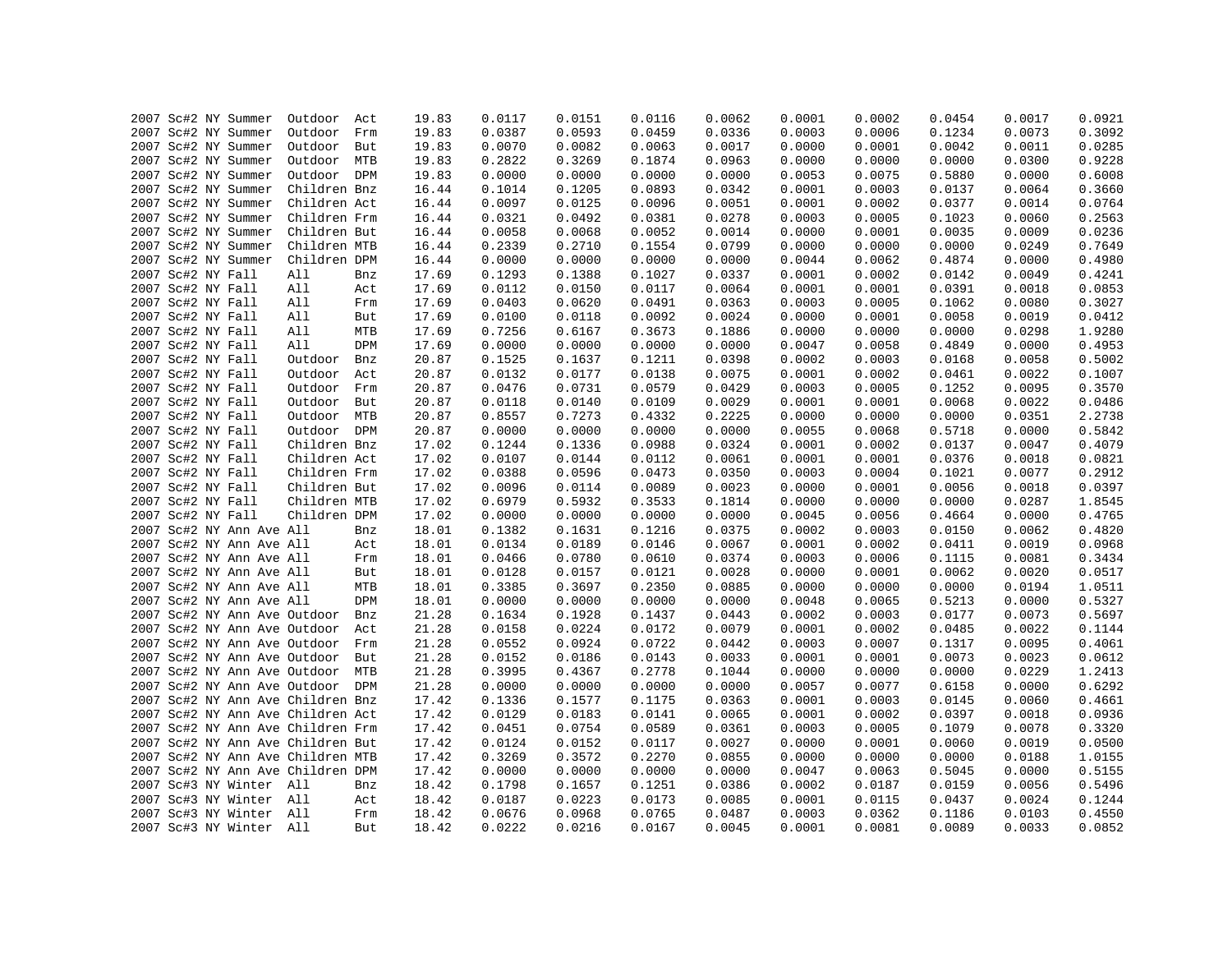| 2007 Sc#3 NY Winter     | All<br>MTB     | 18.42 | 0.1875 | 0.2454 | 0.1922 | 0.0335 | 0.0000 | 0.0000 | 0.0000 | 0.0107 | 0.6693 |
|-------------------------|----------------|-------|--------|--------|--------|--------|--------|--------|--------|--------|--------|
| 2007 Sc#3 NY Winter     | All<br>DPM     | 18.42 | 0.0000 | 0.0000 | 0.0000 | 0.0000 | 0.0050 | 0.3780 | 0.5461 | 0.0000 | 0.9290 |
| 2007 Sc#3 NY Winter     | Outdoor<br>Bnz | 21.99 | 0.2146 | 0.1978 | 0.1493 | 0.0461 | 0.0002 | 0.0224 | 0.0190 | 0.0067 | 0.6560 |
| 2007 Sc#3 NY Winter     | Outdoor<br>Act | 21.99 | 0.0223 | 0.0266 | 0.0207 | 0.0102 | 0.0001 | 0.0137 | 0.0521 | 0.0028 | 0.1485 |
| 2007 Sc#3 NY Winter     | Outdoor<br>Frm | 21.99 | 0.0807 | 0.1156 | 0.0913 | 0.0581 | 0.0004 | 0.0432 | 0.1416 | 0.0123 | 0.5430 |
| 2007 Sc#3 NY Winter     | Outdoor<br>But | 21.99 | 0.0265 | 0.0258 | 0.0199 | 0.0053 | 0.0001 | 0.0097 | 0.0106 | 0.0039 | 0.1017 |
| 2007 Sc#3 NY Winter     | Outdoor MTB    | 21.99 | 0.2238 | 0.2929 | 0.2295 | 0.0400 | 0.0000 | 0.0000 | 0.0000 | 0.0127 | 0.7989 |
| 2007 Sc#3 NY Winter     | Outdoor DPM    | 21.99 | 0.0000 | 0.0000 | 0.0000 | 0.0000 | 0.0059 | 0.4512 | 0.6518 | 0.0000 | 1.1089 |
| 2007 Sc#3 NY Winter     | Children Bnz   | 17.74 | 0.1731 | 0.1596 | 0.1204 | 0.0372 | 0.0002 | 0.0181 | 0.0153 | 0.0054 | 0.5292 |
| 2007 Sc#3 NY Winter     | Children Act   | 17.74 | 0.0180 | 0.0215 | 0.0167 | 0.0082 | 0.0001 | 0.0111 | 0.0421 | 0.0023 | 0.1198 |
| 2007 Sc#3 NY Winter     | Children Frm   | 17.74 | 0.0651 | 0.0932 | 0.0736 | 0.0469 | 0.0003 | 0.0348 | 0.1142 | 0.0099 | 0.4381 |
| 2007 Sc#3 NY Winter     | Children But   | 17.74 | 0.0214 | 0.0208 | 0.0160 | 0.0043 | 0.0001 | 0.0078 | 0.0086 | 0.0031 | 0.0820 |
| 2007 Sc#3 NY Winter     | Children MTB   | 17.74 | 0.1806 | 0.2363 | 0.1851 | 0.0323 | 0.0000 | 0.0000 | 0.0000 | 0.0103 | 0.6445 |
| 2007 Sc#3 NY Winter     | Children DPM   | 17.74 | 0.0000 | 0.0000 | 0.0000 | 0.0000 | 0.0048 | 0.3640 | 0.5258 | 0.0000 | 0.8946 |
| 2007 Sc#3 NY Spring     | All<br>Bnz     | 18.76 | 0.1399 | 0.1307 | 0.0982 | 0.0429 | 0.0002 | 0.0165 | 0.0157 | 0.0077 | 0.4517 |
| 2007 Sc#3 NY Spring     | All<br>Act     | 18.76 | 0.0138 | 0.0140 | 0.0108 | 0.0067 | 0.0001 | 0.0102 | 0.0430 | 0.0018 | 0.1003 |
| 2007 Sc#3 NY Spring     | All<br>Frm     | 18.76 | 0.0458 | 0.0549 | 0.0426 | 0.0359 | 0.0003 | 0.0319 | 0.1167 | 0.0078 | 0.3358 |
| 2007 Sc#3 NY Spring     | All<br>But     | 18.76 | 0.0132 | 0.0120 | 0.0092 | 0.0028 | 0.0000 | 0.0052 | 0.0064 | 0.0019 | 0.0507 |
| 2007 Sc#3 NY Spring     | All<br>MTB     | 18.76 | 0.2017 | 0.1987 | 0.1240 | 0.0501 | 0.0000 | 0.0000 | 0.0000 | 0.0117 | 0.5862 |
| 2007 Sc#3 NY Spring     | All<br>DPM     | 18.76 | 0.0000 | 0.0000 | 0.0000 | 0.0000 | 0.0051 | 0.3849 | 0.5561 | 0.0000 | 0.9461 |
| 2007 Sc#3 NY Spring     | Outdoor<br>Bnz | 21.98 | 0.1640 | 0.1531 | 0.1150 | 0.0503 | 0.0002 | 0.0194 | 0.0184 | 0.0090 | 0.5293 |
|                         |                | 21.98 | 0.0162 | 0.0164 | 0.0126 | 0.0078 | 0.0001 | 0.0119 | 0.0504 | 0.0022 | 0.1176 |
| 2007 Sc#3 NY Spring     | Outdoor<br>Act |       | 0.0536 | 0.0643 |        |        | 0.0004 | 0.0374 |        |        |        |
| 2007 Sc#3 NY Spring     | Outdoor<br>Frm | 21.98 |        |        | 0.0499 | 0.0421 |        |        | 0.1367 | 0.0091 | 0.3935 |
| 2007 Sc#3 NY Spring     | Outdoor But    | 21.98 | 0.0154 | 0.0140 | 0.0108 | 0.0033 | 0.0001 | 0.0061 | 0.0075 | 0.0022 | 0.0594 |
| 2007 Sc#3 NY Spring     | Outdoor MTB    | 21.98 | 0.2363 | 0.2329 | 0.1453 | 0.0587 | 0.0000 | 0.0000 | 0.0000 | 0.0137 | 0.6869 |
| 2007 Sc#3 NY Spring     | Outdoor DPM    | 21.98 | 0.0000 | 0.0000 | 0.0000 | 0.0000 | 0.0059 | 0.4511 | 0.6517 | 0.0000 | 1.1087 |
| 2007 Sc#3 NY Spring     | Children Bnz   | 18.16 | 0.1354 | 0.1265 | 0.0950 | 0.0415 | 0.0002 | 0.0160 | 0.0152 | 0.0074 | 0.4372 |
| 2007 Sc#3 NY Spring     | Children Act   | 18.16 | 0.0134 | 0.0135 | 0.0104 | 0.0064 | 0.0001 | 0.0098 | 0.0416 | 0.0018 | 0.0971 |
| 2007 Sc#3 NY Spring     | Children Frm   | 18.16 | 0.0443 | 0.0531 | 0.0412 | 0.0348 | 0.0003 | 0.0309 | 0.1129 | 0.0075 | 0.3251 |
| 2007 Sc#3 NY Spring     | Children But   | 18.16 | 0.0127 | 0.0116 | 0.0089 | 0.0027 | 0.0000 | 0.0050 | 0.0062 | 0.0018 | 0.0491 |
| 2007 Sc#3 NY Spring     | Children MTB   | 18.16 | 0.1952 | 0.1924 | 0.1201 | 0.0485 | 0.0000 | 0.0000 | 0.0000 | 0.0113 | 0.5675 |
| 2007 Sc#3 NY Spring     | Children DPM   | 18.16 | 0.0000 | 0.0000 | 0.0000 | 0.0000 | 0.0049 | 0.3726 | 0.5383 | 0.0000 | 0.9159 |
| 2007 Sc#3 NY Summer     | All<br>Bnz     | 16.81 | 0.1037 | 0.0935 | 0.0698 | 0.0349 | 0.0001 | 0.0148 | 0.0140 | 0.0065 | 0.3374 |
| 2007 Sc#3 NY Summer All | Act            | 16.81 | 0.0100 | 0.0097 | 0.0075 | 0.0053 | 0.0001 | 0.0091 | 0.0385 | 0.0015 | 0.0816 |
| 2007 Sc#3 NY Summer All | Frm            | 16.81 | 0.0328 | 0.0382 | 0.0297 | 0.0284 | 0.0003 | 0.0286 | 0.1045 | 0.0062 | 0.2688 |
| 2007 Sc#3 NY Summer     | All<br>But     | 16.81 | 0.0059 | 0.0053 | 0.0040 | 0.0014 | 0.0000 | 0.0029 | 0.0036 | 0.0009 | 0.0241 |
| 2007 Sc#3 NY Summer     | All<br>MTB     | 16.81 | 0.2391 | 0.2103 | 0.1213 | 0.0816 | 0.0000 | 0.0000 | 0.0000 | 0.0254 | 0.6778 |
| 2007 Sc#3 NY Summer     | All<br>DPM     | 16.81 | 0.0000 | 0.0000 | 0.0000 | 0.0000 | 0.0045 | 0.3449 | 0.4983 | 0.0000 | 0.8478 |
| 2007 Sc#3 NY Summer     | Outdoor<br>Bnz | 19.83 | 0.1224 | 0.1103 | 0.0823 | 0.0412 | 0.0002 | 0.0175 | 0.0166 | 0.0077 | 0.3982 |
| 2007 Sc#3 NY Summer     | Outdoor<br>Act | 19.83 | 0.0117 | 0.0115 | 0.0089 | 0.0062 | 0.0001 | 0.0108 | 0.0454 | 0.0017 | 0.0963 |
| 2007 Sc#3 NY Summer     | Outdoor<br>Frm | 19.83 | 0.0387 | 0.0450 | 0.0351 | 0.0336 | 0.0003 | 0.0337 | 0.1234 | 0.0073 | 0.3172 |
| 2007 Sc#3 NY Summer     | Outdoor<br>But | 19.83 | 0.0070 | 0.0062 | 0.0048 | 0.0017 | 0.0000 | 0.0035 | 0.0042 | 0.0011 | 0.0285 |
| 2007 Sc#3 NY Summer     | Outdoor MTB    | 19.83 | 0.2822 | 0.2481 | 0.1432 | 0.0963 | 0.0000 | 0.0000 | 0.0000 | 0.0300 | 0.7998 |
| 2007 Sc#3 NY Summer     | Outdoor DPM    | 19.83 | 0.0000 | 0.0000 | 0.0000 | 0.0000 | 0.0053 | 0.4070 | 0.5880 | 0.0000 | 1.0003 |
| 2007 Sc#3 NY Summer     | Children Bnz   | 16.44 | 0.1014 | 0.0914 | 0.0682 | 0.0342 | 0.0001 | 0.0145 | 0.0137 | 0.0064 | 0.3301 |
| 2007 Sc#3 NY Summer     | Children Act   | 16.44 | 0.0097 | 0.0095 | 0.0074 | 0.0051 | 0.0001 | 0.0089 | 0.0377 | 0.0014 | 0.0798 |
| 2007 Sc#3 NY Summer     | Children Frm   | 16.44 | 0.0321 | 0.0373 | 0.0291 | 0.0278 | 0.0003 | 0.0279 | 0.1023 | 0.0060 | 0.2629 |
| 2007 Sc#3 NY Summer     | Children But   | 16.44 | 0.0058 | 0.0051 | 0.0040 | 0.0014 | 0.0000 | 0.0029 | 0.0035 | 0.0009 | 0.0236 |
| 2007 Sc#3 NY Summer     | Children MTB   | 16.44 | 0.2339 | 0.2057 | 0.1187 | 0.0799 | 0.0000 | 0.0000 | 0.0000 | 0.0249 | 0.6630 |
| 2007 Sc#3 NY Summer     | Children DPM   | 16.44 | 0.0000 | 0.0000 | 0.0000 | 0.0000 | 0.0044 | 0.3374 | 0.4874 | 0.0000 | 0.8292 |
| 2007 Sc#3 NY Fall       | All<br>Bnz     | 17.69 | 0.1293 | 0.1054 | 0.0784 | 0.0337 | 0.0001 | 0.0132 | 0.0142 | 0.0049 | 0.3794 |
|                         |                |       |        |        |        |        |        |        |        |        |        |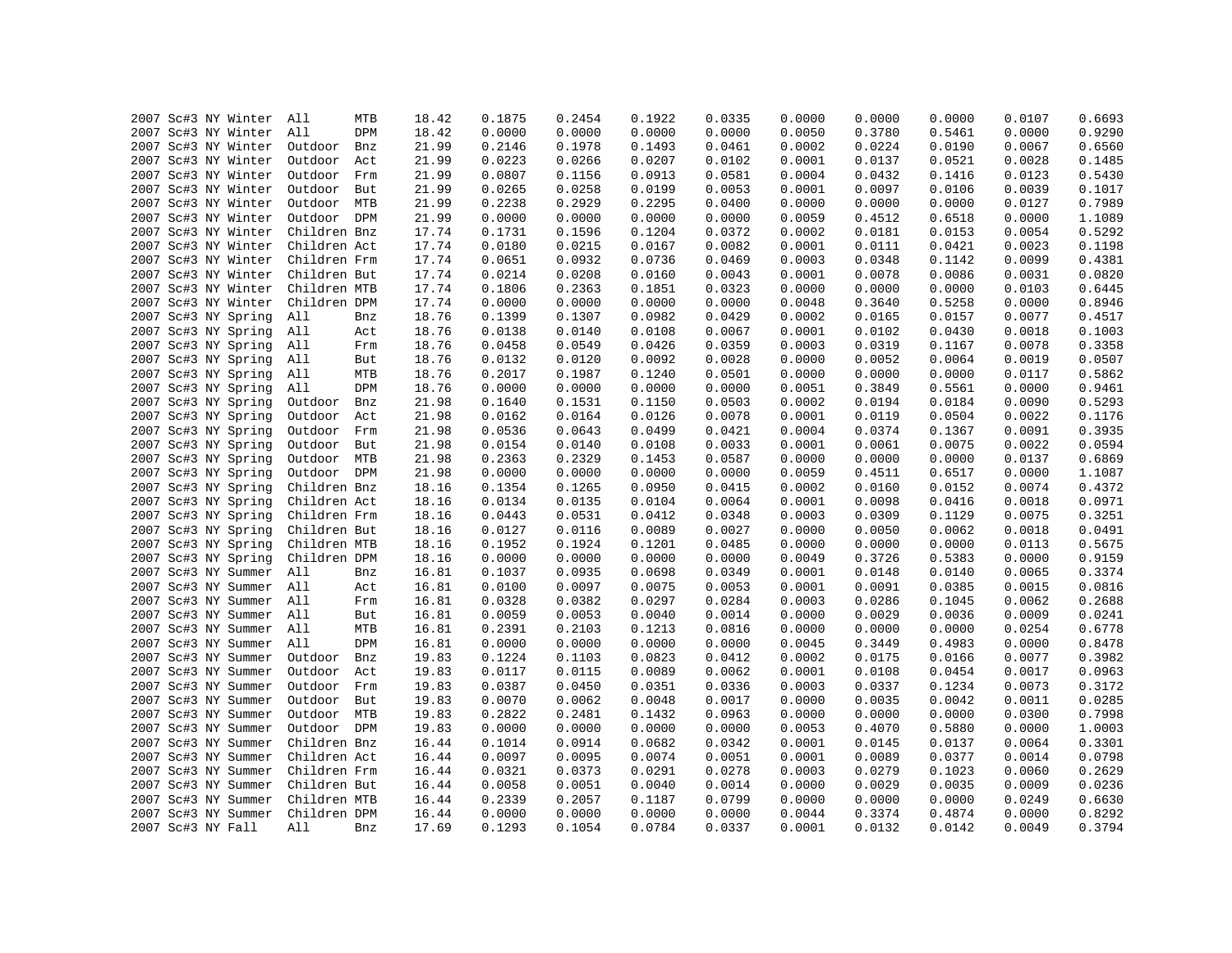|  | 2007 Sc#3 NY Fall |                                   | All          | Act        | 17.69 | 0.0112 | 0.0114 | 0.0089 | 0.0064 | 0.0001 | 0.0081 | 0.0391 | 0.0018 | 0.0869 |
|--|-------------------|-----------------------------------|--------------|------------|-------|--------|--------|--------|--------|--------|--------|--------|--------|--------|
|  | 2007 Sc#3 NY Fall |                                   | All          | Frm        | 17.69 | 0.0403 | 0.0471 | 0.0375 | 0.0363 | 0.0003 | 0.0254 | 0.1062 | 0.0080 | 0.3011 |
|  | 2007 Sc#3 NY Fall |                                   | All          | But        | 17.69 | 0.0100 | 0.0090 | 0.0070 | 0.0024 | 0.0000 | 0.0041 | 0.0058 | 0.0019 | 0.0403 |
|  | 2007 Sc#3 NY Fall |                                   | All          | MTB        | 17.69 | 0.7256 | 0.4681 | 0.2806 | 0.1886 | 0.0000 | 0.0000 | 0.0000 | 0.0298 | 1.6927 |
|  | 2007 Sc#3 NY Fall |                                   | All          | DPM        | 17.69 | 0.0000 | 0.0000 | 0.0000 | 0.0000 | 0.0047 | 0.3165 | 0.4849 | 0.0000 | 0.8060 |
|  | 2007 Sc#3 NY Fall |                                   | Outdoor      | Bnz        | 20.87 | 0.1525 | 0.1243 | 0.0925 | 0.0398 | 0.0002 | 0.0155 | 0.0168 | 0.0058 | 0.4474 |
|  | 2007 Sc#3 NY Fall |                                   | Outdoor      | Act        | 20.87 | 0.0132 | 0.0134 | 0.0105 | 0.0075 | 0.0001 | 0.0095 | 0.0461 | 0.0022 | 0.1025 |
|  | 2007 Sc#3 NY Fall |                                   | Outdoor      | Frm        | 20.87 | 0.0476 | 0.0555 | 0.0443 | 0.0429 | 0.0003 | 0.0300 | 0.1252 | 0.0095 | 0.3552 |
|  | 2007 Sc#3 NY Fall |                                   | Outdoor But  |            | 20.87 | 0.0118 | 0.0106 | 0.0083 | 0.0029 | 0.0001 | 0.0049 | 0.0068 | 0.0022 | 0.0475 |
|  | 2007 Sc#3 NY Fall |                                   | Outdoor MTB  |            | 20.87 | 0.8557 | 0.5521 | 0.3309 | 0.2225 | 0.0000 | 0.0000 | 0.0000 | 0.0351 | 1.9963 |
|  | 2007 Sc#3 NY Fall |                                   | Outdoor DPM  |            | 20.87 | 0.0000 | 0.0000 | 0.0000 | 0.0000 | 0.0055 | 0.3732 | 0.5718 | 0.0000 | 0.9506 |
|  | 2007 Sc#3 NY Fall |                                   | Children Bnz |            | 17.02 | 0.1244 | 0.1014 | 0.0754 | 0.0324 | 0.0001 | 0.0127 | 0.0137 | 0.0047 | 0.3649 |
|  | 2007 Sc#3 NY Fall |                                   | Children Act |            | 17.02 | 0.0107 | 0.0110 | 0.0086 | 0.0061 | 0.0001 | 0.0078 | 0.0376 | 0.0018 | 0.0836 |
|  | 2007 Sc#3 NY Fall |                                   | Children Frm |            | 17.02 | 0.0388 | 0.0453 | 0.0361 | 0.0350 | 0.0003 | 0.0244 | 0.1021 | 0.0077 | 0.2897 |
|  | 2007 Sc#3 NY Fall |                                   | Children But |            | 17.02 | 0.0096 | 0.0086 | 0.0068 | 0.0023 | 0.0000 | 0.0040 | 0.0056 | 0.0018 | 0.0387 |
|  | 2007 Sc#3 NY Fall |                                   | Children MTB |            | 17.02 | 0.6979 | 0.4503 | 0.2699 | 0.1814 | 0.0000 | 0.0000 | 0.0000 | 0.0287 | 1.6282 |
|  | 2007 Sc#3 NY Fall |                                   | Children DPM |            | 17.02 | 0.0000 | 0.0000 | 0.0000 | 0.0000 | 0.0045 | 0.3044 | 0.4664 | 0.0000 | 0.7753 |
|  |                   | 2007 Sc#3 NY Ann Ave All          |              | Bnz        | 18.01 | 0.1382 | 0.1238 | 0.0929 | 0.0375 | 0.0002 | 0.0158 | 0.0150 | 0.0062 | 0.4295 |
|  |                   | 2007 Sc#3 NY Ann Ave All          |              | Act        | 18.01 | 0.0134 | 0.0144 | 0.0111 | 0.0067 | 0.0001 | 0.0097 | 0.0411 | 0.0019 | 0.0983 |
|  |                   | 2007 Sc#3 NY Ann Ave All          |              | Frm        | 18.01 | 0.0466 | 0.0592 | 0.0466 | 0.0374 | 0.0003 | 0.0305 | 0.1115 | 0.0081 | 0.3402 |
|  |                   | 2007 Sc#3 NY Ann Ave All          |              | But        | 18.01 | 0.0128 | 0.0120 | 0.0092 | 0.0028 | 0.0000 | 0.0051 | 0.0062 | 0.0020 | 0.0501 |
|  |                   | 2007 Sc#3 NY Ann Ave All          |              |            |       | 0.3385 |        | 0.1795 | 0.0885 | 0.0000 | 0.0000 | 0.0000 |        | 0.9065 |
|  |                   |                                   |              | MTB<br>DPM | 18.01 | 0.0000 | 0.2806 |        |        |        |        |        | 0.0194 |        |
|  |                   | 2007 Sc#3 NY Ann Ave All          |              |            | 18.01 |        | 0.0000 | 0.0000 | 0.0000 | 0.0048 | 0.3561 | 0.5213 | 0.0000 | 0.8822 |
|  |                   | 2007 Sc#3 NY Ann Ave Outdoor      |              | Bnz        | 21.28 | 0.1634 | 0.1464 | 0.1098 | 0.0443 | 0.0002 | 0.0187 | 0.0177 | 0.0073 | 0.5077 |
|  |                   | 2007 Sc#3 NY Ann Ave Outdoor      |              | Act        | 21.28 | 0.0158 | 0.0170 | 0.0132 | 0.0079 | 0.0001 | 0.0115 | 0.0485 | 0.0022 | 0.1162 |
|  |                   | 2007 Sc#3 NY Ann Ave Outdoor Frm  |              |            | 21.28 | 0.0552 | 0.0701 | 0.0551 | 0.0442 | 0.0003 | 0.0361 | 0.1317 | 0.0095 | 0.4022 |
|  |                   | 2007 Sc#3 NY Ann Ave Outdoor      |              | But        | 21.28 | 0.0152 | 0.0141 | 0.0109 | 0.0033 | 0.0001 | 0.0060 | 0.0073 | 0.0023 | 0.0593 |
|  |                   | 2007 Sc#3 NY Ann Ave Outdoor MTB  |              |            | 21.28 | 0.3995 | 0.3315 | 0.2122 | 0.1044 | 0.0000 | 0.0000 | 0.0000 | 0.0229 | 1.0705 |
|  |                   | 2007 Sc#3 NY Ann Ave Outdoor DPM  |              |            | 21.28 | 0.0000 | 0.0000 | 0.0000 | 0.0000 | 0.0057 | 0.4206 | 0.6158 | 0.0000 | 1.0421 |
|  |                   | 2007 Sc#3 NY Ann Ave Children Bnz |              |            | 17.42 | 0.1336 | 0.1197 | 0.0898 | 0.0363 | 0.0001 | 0.0153 | 0.0145 | 0.0060 | 0.4153 |
|  |                   | 2007 Sc#3 NY Ann Ave Children Act |              |            | 17.42 | 0.0129 | 0.0139 | 0.0108 | 0.0065 | 0.0001 | 0.0094 | 0.0397 | 0.0018 | 0.0951 |
|  |                   | 2007 Sc#3 NY Ann Ave Children Frm |              |            | 17.42 | 0.0451 | 0.0572 | 0.0450 | 0.0361 | 0.0003 | 0.0295 | 0.1079 | 0.0078 | 0.3289 |
|  |                   | 2007 Sc#3 NY Ann Ave Children But |              |            | 17.42 | 0.0124 | 0.0115 | 0.0089 | 0.0027 | 0.0000 | 0.0049 | 0.0060 | 0.0019 | 0.0484 |
|  |                   | 2007 Sc#3 NY Ann Ave Children MTB |              |            | 17.42 | 0.3269 | 0.2712 | 0.1734 | 0.0855 | 0.0000 | 0.0000 | 0.0000 | 0.0188 | 0.8758 |
|  |                   | 2007 Sc#3 NY Ann Ave Children DPM |              |            | 17.42 | 0.0000 | 0.0000 | 0.0000 | 0.0000 | 0.0047 | 0.3446 | 0.5045 | 0.0000 | 0.8537 |
|  |                   | 2020 Base NY Winter All           |              | Bnz        | 18.42 | 0.1199 | 0.1464 | 0.1573 | 0.0293 | 0.0001 | 0.0007 | 0.0136 | 0.0060 | 0.4733 |
|  |                   | 2020 Base NY Winter All           |              | Act        | 18.42 | 0.0118 | 0.0140 | 0.0153 | 0.0048 | 0.0001 | 0.0004 | 0.0373 | 0.0022 | 0.0860 |
|  |                   | 2020 Base NY Winter All           |              | Frm        | 18.42 | 0.0386 | 0.0463 | 0.0509 | 0.0272 | 0.0003 | 0.0013 | 0.1014 | 0.0098 | 0.2757 |
|  |                   | 2020 Base NY Winter All           |              | But        | 18.42 | 0.0205 | 0.0255 | 0.0256 | 0.0016 | 0.0001 | 0.0003 | 0.0076 | 0.0031 | 0.0842 |
|  |                   | 2020 Base NY Winter All           |              | MTB        | 18.42 | 0.1177 | 0.1500 | 0.1385 | 0.0235 | 0.0000 | 0.0000 | 0.0000 | 0.0101 | 0.4399 |
|  |                   | 2020 Base NY Winter All           |              | DPM        | 18.42 | 0.0000 | 0.0000 | 0.0000 | 0.0000 | 0.0056 | 0.0122 | 0.4684 | 0.0000 | 0.4861 |
|  |                   | 2020 Base NY Winter               | Outdoor      | Bnz        | 21.99 | 0.1431 | 0.1747 | 0.1878 | 0.0350 | 0.0002 | 0.0008 | 0.0162 | 0.0071 | 0.5649 |
|  |                   | 2020 Base NY Winter               | Outdoor      | Act        | 21.99 | 0.0141 | 0.0167 | 0.0183 | 0.0057 | 0.0001 | 0.0005 | 0.0446 | 0.0027 | 0.1027 |
|  |                   | 2020 Base NY Winter               | Outdoor Frm  |            | 21.99 | 0.0461 | 0.0552 | 0.0607 | 0.0324 | 0.0003 | 0.0016 | 0.1210 | 0.0117 | 0.3291 |
|  |                   | 2020 Base NY Winter               | Outdoor But  |            | 21.99 | 0.0245 | 0.0305 | 0.0305 | 0.0019 | 0.0001 | 0.0004 | 0.0091 | 0.0037 | 0.1005 |
|  |                   | 2020 Base NY Winter               | Outdoor MTB  |            | 21.99 | 0.1405 | 0.1790 | 0.1653 | 0.0281 | 0.0000 | 0.0000 | 0.0000 | 0.0121 | 0.5251 |
|  |                   | 2020 Base NY Winter               | Outdoor DPM  |            | 21.99 | 0.0000 | 0.0000 | 0.0000 | 0.0000 | 0.0067 | 0.0145 | 0.5590 | 0.0000 | 0.5802 |
|  |                   | 2020 Base NY Winter               | Children Bnz |            | 17.74 | 0.1155 | 0.1409 | 0.1515 | 0.0282 | 0.0001 | 0.0007 | 0.0131 | 0.0058 | 0.4557 |
|  |                   | 2020 Base NY Winter               | Children Act |            | 17.74 | 0.0113 | 0.0135 | 0.0148 | 0.0046 | 0.0001 | 0.0004 | 0.0359 | 0.0022 | 0.0828 |
|  |                   | 2020 Base NY Winter               | Children Frm |            | 17.74 | 0.0372 | 0.0446 | 0.0490 | 0.0262 | 0.0003 | 0.0013 | 0.0976 | 0.0094 | 0.2655 |
|  |                   | 2020 Base NY Winter               | Children But |            | 17.74 | 0.0198 | 0.0246 | 0.0246 | 0.0015 | 0.0001 | 0.0003 | 0.0073 | 0.0030 | 0.0811 |
|  |                   |                                   |              |            |       |        |        |        |        |        |        |        |        |        |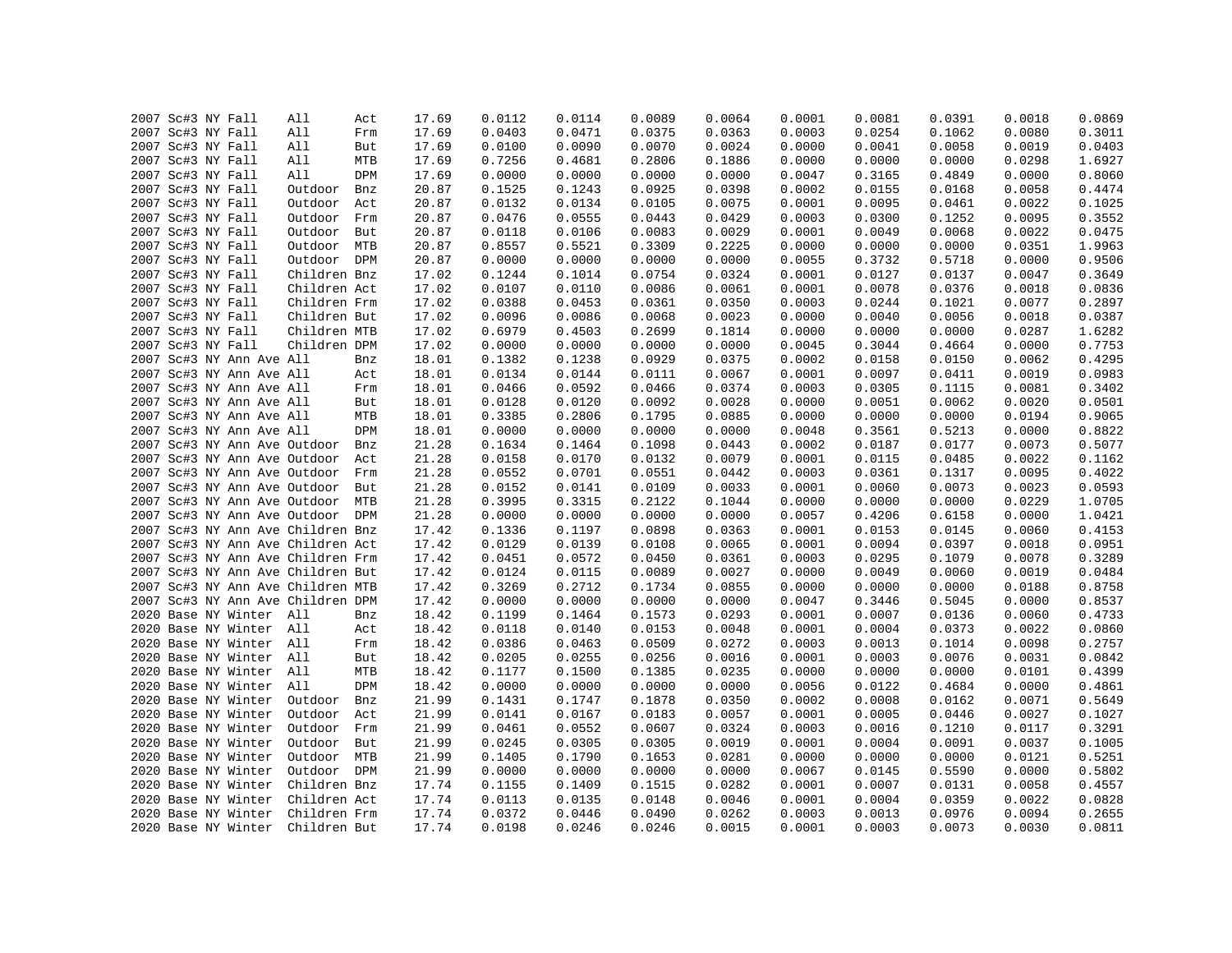|  |                   | 2020 Base NY Winter | Children MTB |     | 17.74 | 0.1134 | 0.1444 | 0.1333 | 0.0227 | 0.0000 | 0.0000 | 0.0000 | 0.0098 | 0.4236 |
|--|-------------------|---------------------|--------------|-----|-------|--------|--------|--------|--------|--------|--------|--------|--------|--------|
|  |                   | 2020 Base NY Winter | Children DPM |     | 17.74 | 0.0000 | 0.0000 | 0.0000 | 0.0000 | 0.0054 | 0.0117 | 0.4510 | 0.0000 | 0.4681 |
|  |                   | 2020 Base NY Spring | All          | Bnz | 18.76 | 0.0851 | 0.1035 | 0.1080 | 0.0279 | 0.0001 | 0.0007 | 0.0139 | 0.0068 | 0.3462 |
|  |                   | 2020 Base NY Spring | All          | Act | 18.76 | 0.0082 | 0.0097 | 0.0104 | 0.0037 | 0.0001 | 0.0004 | 0.0380 | 0.0018 | 0.0722 |
|  |                   | 2020 Base NY Spring | All          | Frm | 18.76 | 0.0264 | 0.0317 | 0.0345 | 0.0191 | 0.0003 | 0.0014 | 0.1031 | 0.0074 | 0.2240 |
|  |                   | 2020 Base NY Spring | All          | But | 18.76 | 0.0103 | 0.0127 | 0.0124 | 0.0010 | 0.0000 | 0.0002 | 0.0056 | 0.0018 | 0.0442 |
|  |                   | 2020 Base NY Spring | All          | MTB | 18.76 | 0.1161 | 0.1472 | 0.0975 | 0.0314 | 0.0000 | 0.0000 | 0.0000 | 0.0110 | 0.4031 |
|  |                   | 2020 Base NY Spring | All          | DPM | 18.76 | 0.0000 | 0.0000 | 0.0000 | 0.0000 | 0.0057 | 0.0124 | 0.4770 | 0.0000 | 0.4951 |
|  |                   | 2020 Base NY Spring | Outdoor      | Bnz | 21.98 | 0.0997 | 0.1213 | 0.1266 | 0.0327 | 0.0002 | 0.0008 | 0.0162 | 0.0080 | 0.4057 |
|  |                   | 2020 Base NY Spring | Outdoor      | Act | 21.98 | 0.0096 | 0.0114 | 0.0122 | 0.0043 | 0.0001 | 0.0005 | 0.0445 | 0.0021 | 0.0847 |
|  |                   | 2020 Base NY Spring | Outdoor      | Frm | 21.98 | 0.0310 | 0.0372 | 0.0405 | 0.0224 | 0.0003 | 0.0016 | 0.1209 | 0.0087 | 0.2625 |
|  |                   | 2020 Base NY Spring | Outdoor      | But | 21.98 | 0.0121 | 0.0149 | 0.0146 | 0.0012 | 0.0001 | 0.0003 | 0.0066 | 0.0021 | 0.0518 |
|  |                   | 2020 Base NY Spring | Outdoor      | MTB | 21.98 | 0.1361 | 0.1725 | 0.1142 | 0.0367 | 0.0000 | 0.0000 | 0.0000 | 0.0129 | 0.4724 |
|  |                   | 2020 Base NY Spring | Outdoor      | DPM | 21.98 | 0.0000 | 0.0000 | 0.0000 | 0.0000 | 0.0067 | 0.0145 | 0.5589 | 0.0000 | 0.5801 |
|  |                   | 2020 Base NY Spring | Children Bnz |     | 18.16 | 0.0824 | 0.1002 | 0.1046 | 0.0270 | 0.0001 | 0.0007 | 0.0134 | 0.0066 | 0.3351 |
|  |                   | 2020 Base NY Spring | Children Act |     | 18.16 | 0.0080 | 0.0094 | 0.0100 | 0.0035 | 0.0001 | 0.0004 | 0.0368 | 0.0017 | 0.0699 |
|  |                   | 2020 Base NY Spring | Children Frm |     | 18.16 | 0.0256 | 0.0307 | 0.0334 | 0.0185 | 0.0003 | 0.0013 | 0.0998 | 0.0072 | 0.2168 |
|  |                   | 2020 Base NY Spring | Children But |     | 18.16 | 0.0100 | 0.0123 | 0.0120 | 0.0010 | 0.0000 | 0.0002 | 0.0055 | 0.0017 | 0.0428 |
|  |                   | 2020 Base NY Spring | Children MTB |     | 18.16 | 0.1124 | 0.1425 | 0.0944 | 0.0304 | 0.0000 | 0.0000 | 0.0000 | 0.0107 | 0.3902 |
|  |                   | 2020 Base NY Spring | Children DPM |     | 18.16 | 0.0000 | 0.0000 | 0.0000 | 0.0000 | 0.0055 | 0.0120 | 0.4617 | 0.0000 | 0.4792 |
|  |                   | 2020 Base NY Summer | All          | Bnz | 16.81 | 0.0626 | 0.0741 | 0.0763 | 0.0223 | 0.0001 | 0.0006 | 0.0124 | 0.0059 | 0.2543 |
|  |                   | 2020 Base NY Summer | All          | Act | 16.81 | 0.0059 | 0.0068 | 0.0072 | 0.0028 | 0.0001 | 0.0004 | 0.0340 | 0.0014 | 0.0586 |
|  |                   | 2020 Base NY Summer | All          | Frm | 16.81 | 0.0189 | 0.0220 | 0.0240 | 0.0146 | 0.0002 | 0.0012 | 0.0924 | 0.0059 | 0.1794 |
|  |                   | 2020 Base NY Summer | All          | But | 16.81 | 0.0047 | 0.0056 | 0.0055 | 0.0005 | 0.0000 | 0.0001 | 0.0032 | 0.0009 | 0.0204 |
|  |                   |                     |              |     |       | 0.1340 |        |        |        | 0.0000 | 0.0000 | 0.0000 | 0.0237 | 0.4682 |
|  |                   | 2020 Base NY Summer | All          | MTB | 16.81 |        | 0.1613 | 0.0955 | 0.0538 |        |        |        |        |        |
|  |                   | 2020 Base NY Summer | All          | DPM | 16.81 | 0.0000 | 0.0000 | 0.0000 | 0.0000 | 0.0051 | 0.0111 | 0.4274 | 0.0000 | 0.4436 |
|  |                   | 2020 Base NY Summer | Outdoor      | Bnz | 19.83 | 0.0739 | 0.0875 | 0.0900 | 0.0263 | 0.0001 | 0.0007 | 0.0146 | 0.0069 | 0.3001 |
|  |                   | 2020 Base NY Summer | Outdoor      | Act | 19.83 | 0.0069 | 0.0080 | 0.0085 | 0.0033 | 0.0001 | 0.0005 | 0.0402 | 0.0016 | 0.0691 |
|  |                   | 2020 Base NY Summer | Outdoor Frm  |     | 19.83 | 0.0223 | 0.0260 | 0.0283 | 0.0173 | 0.0003 | 0.0014 | 0.1090 | 0.0069 | 0.2116 |
|  |                   | 2020 Base NY Summer | Outdoor      | But | 19.83 | 0.0055 | 0.0066 | 0.0065 | 0.0006 | 0.0000 | 0.0001 | 0.0037 | 0.0010 | 0.0241 |
|  |                   | 2020 Base NY Summer | Outdoor MTB  |     | 19.83 | 0.1581 | 0.1903 | 0.1127 | 0.0634 | 0.0000 | 0.0000 | 0.0000 | 0.0279 | 0.5524 |
|  |                   | 2020 Base NY Summer | Outdoor DPM  |     | 19.83 | 0.0000 | 0.0000 | 0.0000 | 0.0000 | 0.0060 | 0.0131 | 0.5043 | 0.0000 | 0.5234 |
|  |                   | 2020 Base NY Summer | Children Bnz |     | 16.44 | 0.0613 | 0.0725 | 0.0746 | 0.0218 | 0.0001 | 0.0006 | 0.0121 | 0.0057 | 0.2488 |
|  |                   | 2020 Base NY Summer | Children Act |     | 16.44 | 0.0057 | 0.0066 | 0.0071 | 0.0027 | 0.0001 | 0.0004 | 0.0333 | 0.0014 | 0.0573 |
|  |                   | 2020 Base NY Summer | Children Frm |     | 16.44 | 0.0185 | 0.0216 | 0.0235 | 0.0143 | 0.0002 | 0.0012 | 0.0904 | 0.0058 | 0.1754 |
|  |                   | 2020 Base NY Summer | Children But |     | 16.44 | 0.0046 | 0.0055 | 0.0054 | 0.0005 | 0.0000 | 0.0001 | 0.0031 | 0.0009 | 0.0200 |
|  |                   | 2020 Base NY Summer | Children MTB |     | 16.44 | 0.1311 | 0.1578 | 0.0934 | 0.0526 | 0.0000 | 0.0000 | 0.0000 | 0.0232 | 0.4579 |
|  |                   | 2020 Base NY Summer | Children DPM |     | 16.44 | 0.0000 | 0.0000 | 0.0000 | 0.0000 | 0.0050 | 0.0109 | 0.4180 | 0.0000 | 0.4339 |
|  | 2020 Base NY Fall |                     | All          | Bnz | 17.69 | 0.0924 | 0.1018 | 0.1007 | 0.0263 | 0.0001 | 0.0007 | 0.0130 | 0.0052 | 0.3404 |
|  | 2020 Base NY Fall |                     | All          | Act | 17.69 | 0.0078 | 0.0089 | 0.0094 | 0.0036 | 0.0001 | 0.0004 | 0.0358 | 0.0018 | 0.0677 |
|  | 2020 Base NY Fall |                     | All          | Frm | 17.69 | 0.0256 | 0.0293 | 0.0313 | 0.0204 | 0.0003 | 0.0013 | 0.0972 | 0.0076 | 0.2129 |
|  | 2020 Base NY Fall |                     | All          | But | 17.69 | 0.0100 | 0.0119 | 0.0113 | 0.0009 | 0.0000 | 0.0002 | 0.0053 | 0.0018 | 0.0414 |
|  | 2020 Base NY Fall |                     | All          | MTB | 17.69 | 0.4866 | 0.3717 | 0.2157 | 0.1630 | 0.0000 | 0.0000 | 0.0000 | 0.0284 | 1.2655 |
|  | 2020 Base NY Fall |                     | All          | DPM | 17.69 | 0.0000 | 0.0000 | 0.0000 | 0.0000 | 0.0054 | 0.0117 | 0.4499 | 0.0000 | 0.4669 |
|  | 2020 Base NY Fall |                     | Outdoor      | Bnz | 20.87 | 0.1090 | 0.1200 | 0.1188 | 0.0311 | 0.0002 | 0.0008 | 0.0154 | 0.0061 | 0.4014 |
|  | 2020 Base NY Fall |                     | Outdoor      | Act | 20.87 | 0.0091 | 0.0105 | 0.0110 | 0.0043 | 0.0001 | 0.0005 | 0.0422 | 0.0021 | 0.0799 |
|  | 2020 Base NY Fall |                     | Outdoor      | Frm | 20.87 | 0.0302 | 0.0345 | 0.0369 | 0.0241 | 0.0003 | 0.0015 | 0.1146 | 0.0090 | 0.2511 |
|  | 2020 Base NY Fall |                     | Outdoor      | But | 20.87 | 0.0118 | 0.0140 | 0.0134 | 0.0010 | 0.0000 | 0.0002 | 0.0063 | 0.0021 | 0.0488 |
|  | 2020 Base NY Fall |                     | Outdoor      | MTB | 20.87 | 0.5739 | 0.4384 | 0.2544 | 0.1923 | 0.0000 | 0.0000 | 0.0000 | 0.0335 | 1.4925 |
|  | 2020 Base NY Fall |                     | Outdoor DPM  |     | 20.87 | 0.0000 | 0.0000 | 0.0000 | 0.0000 | 0.0063 | 0.0138 | 0.5306 | 0.0000 | 0.5507 |
|  | 2020 Base NY Fall |                     | Children Bnz |     | 17.02 | 0.0889 | 0.0979 | 0.0969 | 0.0253 | 0.0001 | 0.0006 | 0.0125 | 0.0050 | 0.3274 |
|  |                   |                     |              |     |       |        |        |        |        |        |        |        |        |        |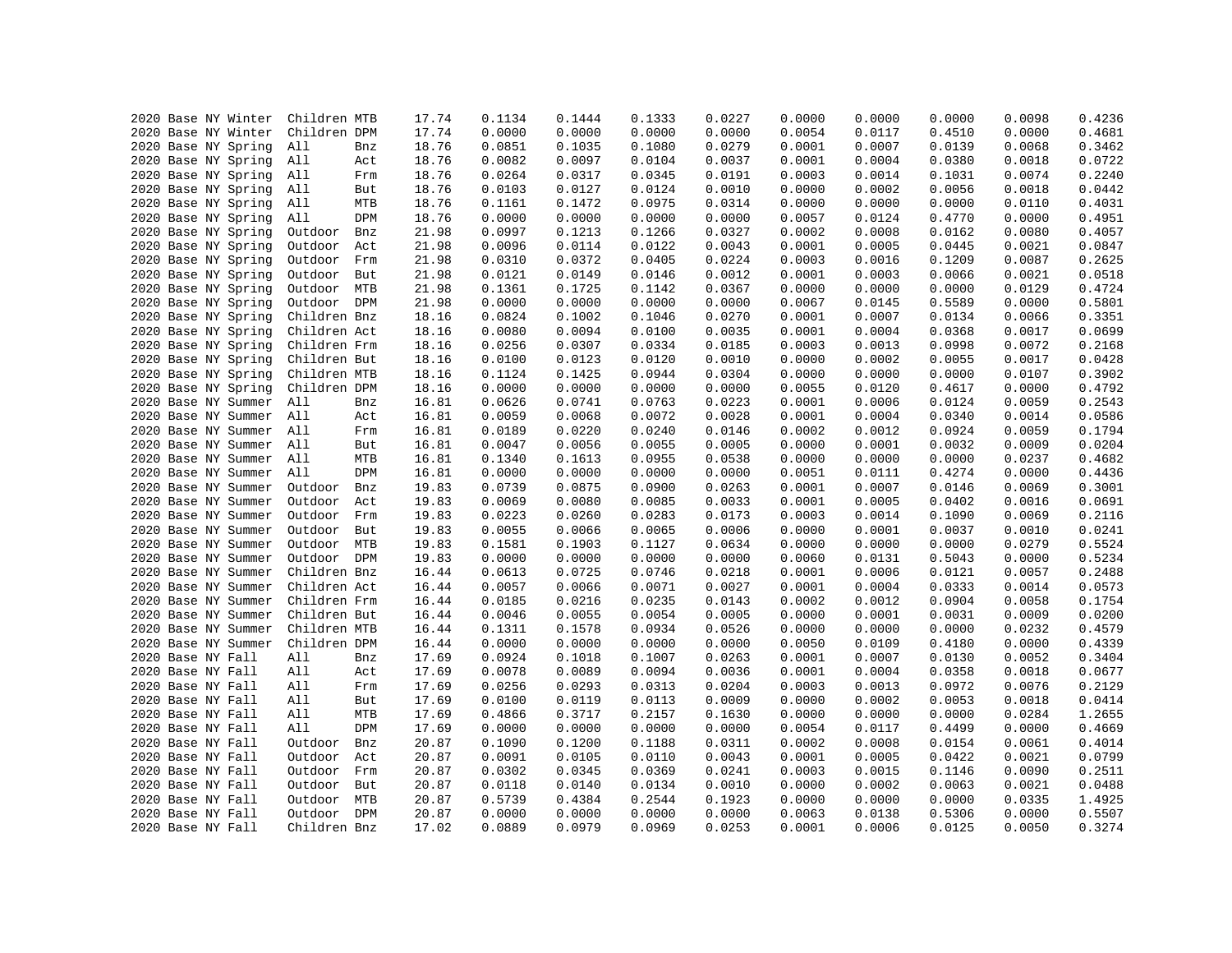|  | 2020 Base NY Fall        | Children Act                      |     | 17.02 | 0.0075 | 0.0086 | 0.0090 | 0.0035 | 0.0001 | 0.0004 | 0.0344 | 0.0017 | 0.0651 |
|--|--------------------------|-----------------------------------|-----|-------|--------|--------|--------|--------|--------|--------|--------|--------|--------|
|  | 2020 Base NY Fall        | Children Frm                      |     | 17.02 | 0.0246 | 0.0282 | 0.0301 | 0.0197 | 0.0002 | 0.0012 | 0.0935 | 0.0074 | 0.2048 |
|  | 2020 Base NY Fall        | Children But                      |     | 17.02 | 0.0096 | 0.0114 | 0.0109 | 0.0008 | 0.0000 | 0.0002 | 0.0051 | 0.0017 | 0.0398 |
|  | 2020 Base NY Fall        | Children MTB                      |     | 17.02 | 0.4681 | 0.3575 | 0.2075 | 0.1568 | 0.0000 | 0.0000 | 0.0000 | 0.0273 | 1.2173 |
|  | 2020 Base NY Fall        | Children DPM                      |     | 17.02 | 0.0000 | 0.0000 | 0.0000 | 0.0000 | 0.0052 | 0.0112 | 0.4327 | 0.0000 | 0.4491 |
|  | 2020 Base NY Ann Ave All |                                   | Bnz | 18.01 | 0.0900 | 0.1064 | 0.1106 | 0.0264 | 0.0001 | 0.0007 | 0.0132 | 0.0060 | 0.3535 |
|  | 2020 Base NY Ann Ave All |                                   | Act | 18.01 | 0.0084 | 0.0099 | 0.0106 | 0.0037 | 0.0001 | 0.0004 | 0.0363 | 0.0018 | 0.0711 |
|  | 2020 Base NY Ann Ave All |                                   | Frm | 18.01 | 0.0274 | 0.0323 | 0.0352 | 0.0203 | 0.0003 | 0.0013 | 0.0985 | 0.0077 | 0.2230 |
|  | 2020 Base NY Ann Ave All |                                   | But | 18.01 | 0.0114 | 0.0139 | 0.0137 | 0.0010 | 0.0000 | 0.0002 | 0.0054 | 0.0019 | 0.0476 |
|  | 2020 Base NY Ann Ave All |                                   | MTB | 18.01 | 0.2136 | 0.2075 | 0.1368 | 0.0679 | 0.0000 | 0.0000 | 0.0000 | 0.0183 | 0.6442 |
|  | 2020 Base NY Ann Ave All |                                   | DPM | 18.01 | 0.0000 | 0.0000 | 0.0000 | 0.0000 | 0.0054 | 0.0118 | 0.4557 | 0.0000 | 0.4729 |
|  |                          | 2020 Base NY Ann Ave Outdoor      | Bnz | 21.28 | 0.1065 | 0.1259 | 0.1308 | 0.0312 | 0.0002 | 0.0008 | 0.0156 | 0.0070 | 0.4180 |
|  |                          | 2020 Base NY Ann Ave Outdoor      | Act | 21.28 | 0.0099 | 0.0117 | 0.0125 | 0.0044 | 0.0001 | 0.0005 | 0.0429 | 0.0021 | 0.0841 |
|  |                          | 2020 Base NY Ann Ave Outdoor      | Frm | 21.28 | 0.0324 | 0.0382 | 0.0416 | 0.0240 | 0.0003 | 0.0015 | 0.1164 | 0.0091 | 0.2636 |
|  |                          | 2020 Base NY Ann Ave Outdoor      | But | 21.28 | 0.0135 | 0.0165 | 0.0162 | 0.0012 | 0.0001 | 0.0003 | 0.0064 | 0.0022 | 0.0563 |
|  |                          | 2020 Base NY Ann Ave Outdoor MTB  |     | 21.28 | 0.2522 | 0.2450 | 0.1616 | 0.0801 | 0.0000 | 0.0000 | 0.0000 | 0.0216 | 0.7606 |
|  |                          | 2020 Base NY Ann Ave Outdoor DPM  |     | 21.28 | 0.0000 | 0.0000 | 0.0000 | 0.0000 | 0.0064 | 0.0140 | 0.5382 | 0.0000 | 0.5586 |
|  |                          | 2020 Base NY Ann Ave Children Bnz |     | 17.42 | 0.0870 | 0.1029 | 0.1069 | 0.0256 | 0.0001 | 0.0007 | 0.0128 | 0.0058 | 0.3418 |
|  |                          | 2020 Base NY Ann Ave Children Act |     | 17.42 | 0.0081 | 0.0095 | 0.0102 | 0.0036 | 0.0001 | 0.0004 | 0.0351 | 0.0017 | 0.0688 |
|  |                          | 2020 Base NY Ann Ave Children Frm |     | 17.42 | 0.0265 | 0.0312 | 0.0340 | 0.0196 | 0.0003 | 0.0013 | 0.0953 | 0.0074 | 0.2156 |
|  |                          | 2020 Base NY Ann Ave Children But |     | 17.42 | 0.0110 | 0.0134 | 0.0132 | 0.0009 | 0.0000 | 0.0002 | 0.0052 | 0.0018 | 0.0459 |
|  |                          | 2020 Base NY Ann Ave Children MTB |     | 17.42 | 0.2062 | 0.2005 | 0.1321 | 0.0656 | 0.0000 | 0.0000 | 0.0000 | 0.0177 | 0.6222 |
|  |                          | 2020 Base NY Ann Ave Children DPM |     | 17.42 | 0.0000 | 0.0000 | 0.0000 | 0.0000 | 0.0053 | 0.0115 | 0.4409 | 0.0000 | 0.4576 |
|  | 2020 Sc#1 NY Winter All  |                                   | Bnz | 18.42 | 0.1019 | 0.1307 | 0.1444 | 0.0279 | 0.0001 | 0.0007 | 0.0136 | 0.0053 | 0.4246 |
|  | 2020 Sc#1 NY Winter All  |                                   |     |       | 0.0101 | 0.0128 | 0.0146 | 0.0048 | 0.0001 | 0.0004 | 0.0373 | 0.0022 | 0.0825 |
|  |                          |                                   | Act | 18.42 |        |        | 0.0534 |        |        |        |        | 0.0098 | 0.2787 |
|  | 2020 Sc#1 NY Winter All  |                                   | Frm | 18.42 | 0.0376 | 0.0477 |        | 0.0272 | 0.0003 | 0.0013 | 0.1014 | 0.0031 | 0.0655 |
|  | 2020 Sc#1 NY Winter All  |                                   | But | 18.42 | 0.0147 | 0.0187 | 0.0194 | 0.0016 | 0.0001 | 0.0003 | 0.0076 |        |        |
|  | 2020 Sc#1 NY Winter All  |                                   | MTB | 18.42 | 0.1142 | 0.1485 | 0.1386 | 0.0235 | 0.0000 | 0.0000 | 0.0000 | 0.0101 | 0.4350 |
|  | 2020 Sc#1 NY Winter All  |                                   | DPM | 18.42 | 0.0000 | 0.0000 | 0.0000 | 0.0000 | 0.0056 | 0.0122 | 0.4684 | 0.0000 | 0.4861 |
|  | 2020 Sc#1 NY Winter      | Outdoor                           | Bnz | 21.99 | 0.1216 | 0.1560 | 0.1723 | 0.0333 | 0.0002 | 0.0008 | 0.0162 | 0.0064 | 0.5068 |
|  | 2020 Sc#1 NY Winter      | Outdoor                           | Act | 21.99 | 0.0121 | 0.0153 | 0.0174 | 0.0057 | 0.0001 | 0.0005 | 0.0446 | 0.0027 | 0.0985 |
|  | 2020 Sc#1 NY Winter      | Outdoor                           | Frm | 21.99 | 0.0449 | 0.0569 | 0.0638 | 0.0324 | 0.0003 | 0.0016 | 0.1210 | 0.0117 | 0.3326 |
|  | 2020 Sc#1 NY Winter      | Outdoor                           | But | 21.99 | 0.0175 | 0.0224 | 0.0231 | 0.0019 | 0.0001 | 0.0004 | 0.0091 | 0.0037 | 0.0782 |
|  | 2020 Sc#1 NY Winter      | Outdoor                           | MTB | 21.99 | 0.1364 | 0.1773 | 0.1654 | 0.0281 | 0.0000 | 0.0000 | 0.0000 | 0.0121 | 0.5193 |
|  | 2020 Sc#1 NY Winter      | Outdoor DPM                       |     | 21.99 | 0.0000 | 0.0000 | 0.0000 | 0.0000 | 0.0067 | 0.0145 | 0.5590 | 0.0000 | 0.5802 |
|  | 2020 Sc#1 NY Winter      | Children Bnz                      |     | 17.74 | 0.0981 | 0.1258 | 0.1390 | 0.0268 | 0.0001 | 0.0007 | 0.0131 | 0.0051 | 0.4088 |
|  | 2020 Sc#1 NY Winter      | Children Act                      |     | 17.74 | 0.0098 | 0.0123 | 0.0141 | 0.0046 | 0.0001 | 0.0004 | 0.0359 | 0.0022 | 0.0795 |
|  | 2020 Sc#1 NY Winter      | Children Frm                      |     | 17.74 | 0.0362 | 0.0459 | 0.0515 | 0.0262 | 0.0003 | 0.0013 | 0.0976 | 0.0094 | 0.2683 |
|  | 2020 Sc#1 NY Winter      | Children But                      |     | 17.74 | 0.0141 | 0.0180 | 0.0187 | 0.0015 | 0.0001 | 0.0003 | 0.0073 | 0.0030 | 0.0630 |
|  | 2020 Sc#1 NY Winter      | Children MTB                      |     | 17.74 | 0.1100 | 0.1430 | 0.1334 | 0.0227 | 0.0000 | 0.0000 | 0.0000 | 0.0098 | 0.4189 |
|  | 2020 Sc#1 NY Winter      | Children DPM                      |     | 17.74 | 0.0000 | 0.0000 | 0.0000 | 0.0000 | 0.0054 | 0.0117 | 0.4510 | 0.0000 | 0.4681 |
|  | 2020 Sc#1 NY Spring      | All                               | Bnz | 18.76 | 0.0800 | 0.1006 | 0.1081 | 0.0288 | 0.0001 | 0.0007 | 0.0139 | 0.0073 | 0.3395 |
|  | 2020 Sc#1 NY Spring      | All                               | Act | 18.76 | 0.0078 | 0.0093 | 0.0103 | 0.0037 | 0.0001 | 0.0004 | 0.0380 | 0.0017 | 0.0713 |
|  | 2020 Sc#1 NY Spring      | All                               | Frm | 18.76 | 0.0258 | 0.0321 | 0.0358 | 0.0190 | 0.0003 | 0.0014 | 0.1031 | 0.0074 | 0.2249 |
|  | 2020 Sc#1 NY Spring      | All                               | But | 18.76 | 0.0089 | 0.0114 | 0.0114 | 0.0010 | 0.0000 | 0.0002 | 0.0056 | 0.0018 | 0.0404 |
|  | 2020 Sc#1 NY Spring      | All                               | MTB | 18.76 | 0.1172 | 0.1498 | 0.0995 | 0.0320 | 0.0000 | 0.0000 | 0.0000 | 0.0111 | 0.4097 |
|  | 2020 Sc#1 NY Spring      | All                               | DPM | 18.76 | 0.0000 | 0.0000 | 0.0000 | 0.0000 | 0.0057 | 0.0124 | 0.4770 | 0.0000 | 0.4951 |
|  | 2020 Sc#1 NY Spring      | Outdoor                           | Bnz | 21.98 | 0.0938 | 0.1179 | 0.1267 | 0.0337 | 0.0002 | 0.0008 | 0.0162 | 0.0085 | 0.3978 |
|  | 2020 Sc#1 NY Spring      | Outdoor                           | Act | 21.98 | 0.0091 | 0.0109 | 0.0120 | 0.0043 | 0.0001 | 0.0005 | 0.0445 | 0.0021 | 0.0836 |
|  | 2020 Sc#1 NY Spring      | Outdoor                           | Frm | 21.98 | 0.0302 | 0.0376 | 0.0420 | 0.0223 | 0.0003 | 0.0016 | 0.1209 | 0.0087 | 0.2635 |
|  | 2020 Sc#1 NY Spring      | Outdoor                           | But | 21.98 | 0.0105 | 0.0134 | 0.0134 | 0.0012 | 0.0001 | 0.0003 | 0.0066 | 0.0021 | 0.0473 |
|  |                          |                                   |     |       |        |        |        |        |        |        |        |        |        |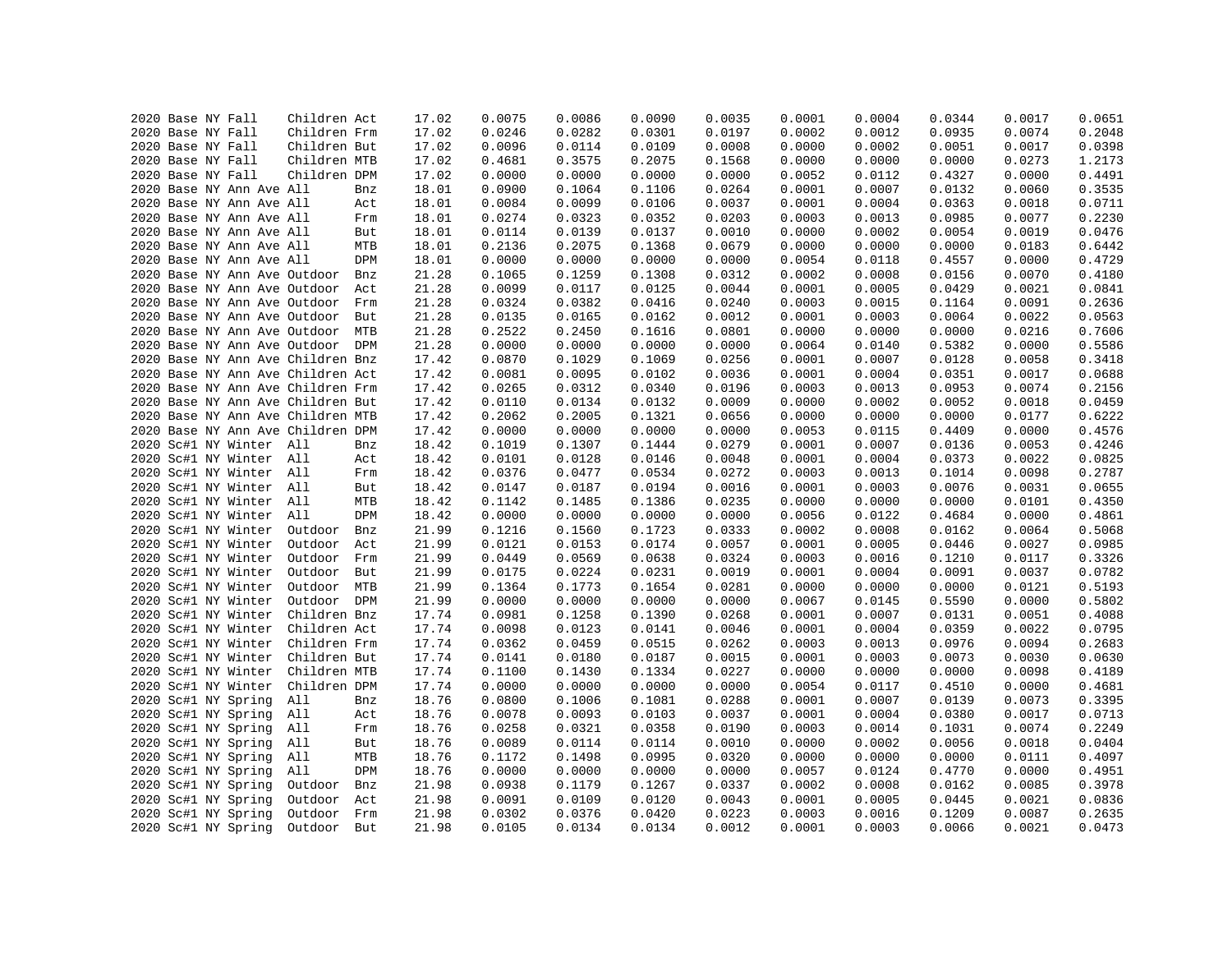|  | 2020 Sc#1 NY Spring          | Outdoor MTB  |     | 21.98 | 0.1374 | 0.1756 | 0.1166 | 0.0375 | 0.0000 | 0.0000 | 0.0000 | 0.0131 | 0.4801 |
|--|------------------------------|--------------|-----|-------|--------|--------|--------|--------|--------|--------|--------|--------|--------|
|  | 2020 Sc#1 NY Spring          | Outdoor DPM  |     | 21.98 | 0.0000 | 0.0000 | 0.0000 | 0.0000 | 0.0067 | 0.0145 | 0.5589 | 0.0000 | 0.5801 |
|  | 2020 Sc#1 NY Spring          | Children Bnz |     | 18.16 | 0.0775 | 0.0974 | 0.1047 | 0.0279 | 0.0001 | 0.0007 | 0.0134 | 0.0071 | 0.3286 |
|  | 2020 Sc#1 NY Spring          | Children Act |     | 18.16 | 0.0075 | 0.0090 | 0.0100 | 0.0035 | 0.0001 | 0.0004 | 0.0368 | 0.0017 | 0.0690 |
|  | 2020 Sc#1 NY Spring          | Children Frm |     | 18.16 | 0.0250 | 0.0311 | 0.0347 | 0.0184 | 0.0003 | 0.0013 | 0.0998 | 0.0072 | 0.2177 |
|  | 2020 Sc#1 NY Spring          | Children But |     | 18.16 | 0.0087 | 0.0110 | 0.0110 | 0.0010 | 0.0000 | 0.0002 | 0.0055 | 0.0017 | 0.0391 |
|  | 2020 Sc#1 NY Spring          | Children MTB |     | 18.16 | 0.1135 | 0.1450 | 0.0963 | 0.0310 | 0.0000 | 0.0000 | 0.0000 | 0.0108 | 0.3966 |
|  | 2020 Sc#1 NY Spring          | Children DPM |     | 18.16 | 0.0000 | 0.0000 | 0.0000 | 0.0000 | 0.0055 | 0.0120 | 0.4617 | 0.0000 | 0.4792 |
|  | 2020 Sc#1 NY Summer All      |              | Bnz | 16.81 | 0.0590 | 0.0721 | 0.0764 | 0.0230 | 0.0001 | 0.0006 | 0.0124 | 0.0062 | 0.2499 |
|  | 2020 Sc#1 NY Summer All      |              | Act | 16.81 | 0.0056 | 0.0065 | 0.0072 | 0.0028 | 0.0001 | 0.0004 | 0.0340 | 0.0014 | 0.0579 |
|  | 2020 Sc#1 NY Summer All      |              | Frm | 16.81 | 0.0184 | 0.0223 | 0.0249 | 0.0146 | 0.0002 | 0.0012 | 0.0924 | 0.0059 | 0.1800 |
|  | 2020 Sc#1 NY Summer All      |              | But | 16.81 | 0.0040 | 0.0050 | 0.0050 | 0.0005 | 0.0000 | 0.0001 | 0.0032 | 0.0009 | 0.0187 |
|  | 2020 Sc#1 NY Summer          | All          | MTB | 16.81 | 0.1366 | 0.1651 | 0.0978 | 0.0552 | 0.0000 | 0.0000 | 0.0000 | 0.0242 | 0.4789 |
|  | 2020 Sc#1 NY Summer          | All          | DPM | 16.81 | 0.0000 | 0.0000 | 0.0000 | 0.0000 | 0.0051 | 0.0111 | 0.4274 | 0.0000 | 0.4436 |
|  | 2020 Sc#1 NY Summer          | Outdoor      | Bnz | 19.83 | 0.0697 | 0.0851 | 0.0901 | 0.0271 | 0.0001 | 0.0007 | 0.0146 | 0.0074 | 0.2948 |
|  | 2020 Sc#1 NY Summer          | Outdoor Act  |     | 19.83 | 0.0066 | 0.0077 | 0.0085 | 0.0033 | 0.0001 | 0.0005 | 0.0402 | 0.0016 | 0.0684 |
|  | 2020 Sc#1 NY Summer          | Outdoor Frm  |     | 19.83 | 0.0217 | 0.0263 | 0.0294 | 0.0172 | 0.0003 | 0.0014 | 0.1090 | 0.0069 | 0.2124 |
|  | 2020 Sc#1 NY Summer          | Outdoor But  |     | 19.83 | 0.0048 | 0.0059 | 0.0059 | 0.0006 | 0.0000 | 0.0001 | 0.0037 | 0.0010 | 0.0221 |
|  | 2020 Sc#1 NY Summer          | Outdoor MTB  |     | 19.83 | 0.1612 | 0.1948 | 0.1154 | 0.0651 | 0.0000 | 0.0000 | 0.0000 | 0.0286 | 0.5651 |
|  | 2020 Sc#1 NY Summer          | Outdoor DPM  |     | 19.83 | 0.0000 | 0.0000 | 0.0000 | 0.0000 | 0.0060 | 0.0131 | 0.5043 | 0.0000 | 0.5234 |
|  | 2020 Sc#1 NY Summer          | Children Bnz |     | 16.44 | 0.0578 | 0.0705 | 0.0747 | 0.0225 | 0.0001 | 0.0006 | 0.0121 | 0.0061 | 0.2444 |
|  |                              | Children Act |     |       | 0.0055 | 0.0064 | 0.0070 | 0.0027 | 0.0001 | 0.0004 | 0.0333 | 0.0014 | 0.0567 |
|  | 2020 Sc#1 NY Summer          |              |     | 16.44 |        |        |        |        |        |        |        |        | 0.1760 |
|  | 2020 Sc#1 NY Summer          | Children Frm |     | 16.44 | 0.0180 | 0.0218 | 0.0244 | 0.0143 | 0.0002 | 0.0012 | 0.0904 | 0.0057 |        |
|  | 2020 Sc#1 NY Summer          | Children But |     | 16.44 | 0.0039 | 0.0049 | 0.0049 | 0.0005 | 0.0000 | 0.0001 | 0.0031 | 0.0009 | 0.0183 |
|  | 2020 Sc#1 NY Summer          | Children MTB |     | 16.44 | 0.1336 | 0.1615 | 0.0957 | 0.0540 | 0.0000 | 0.0000 | 0.0000 | 0.0237 | 0.4684 |
|  | 2020 Sc#1 NY Summer          | Children DPM |     | 16.44 | 0.0000 | 0.0000 | 0.0000 | 0.0000 | 0.0050 | 0.0109 | 0.4180 | 0.0000 | 0.4339 |
|  | 2020 Sc#1 NY Fall            | All          | Bnz | 17.69 | 0.0806 | 0.0919 | 0.0927 | 0.0253 | 0.0001 | 0.0007 | 0.0130 | 0.0047 | 0.3090 |
|  | 2020 Sc#1 NY Fall            | All          | Act | 17.69 | 0.0067 | 0.0081 | 0.0089 | 0.0036 | 0.0001 | 0.0004 | 0.0358 | 0.0018 | 0.0655 |
|  | 2020 Sc#1 NY Fall            | All          | Frm | 17.69 | 0.0251 | 0.0302 | 0.0327 | 0.0204 | 0.0003 | 0.0013 | 0.0972 | 0.0076 | 0.2147 |
|  | 2020 Sc#1 NY Fall            | All          | But | 17.69 | 0.0072 | 0.0087 | 0.0086 | 0.0009 | 0.0000 | 0.0002 | 0.0053 | 0.0018 | 0.0327 |
|  | 2020 Sc#1 NY Fall            | All          | MTB | 17.69 | 0.4843 | 0.3708 | 0.2157 | 0.1630 | 0.0000 | 0.0000 | 0.0000 | 0.0284 | 1.2623 |
|  | 2020 Sc#1 NY Fall            | All          | DPM | 17.69 | 0.0000 | 0.0000 | 0.0000 | 0.0000 | 0.0054 | 0.0117 | 0.4499 | 0.0000 | 0.4669 |
|  | 2020 Sc#1 NY Fall            | Outdoor      | Bnz | 20.87 | 0.0951 | 0.1084 | 0.1093 | 0.0298 | 0.0002 | 0.0008 | 0.0154 | 0.0055 | 0.3644 |
|  | 2020 Sc#1 NY Fall            | Outdoor      | Act | 20.87 | 0.0079 | 0.0096 | 0.0105 | 0.0043 | 0.0001 | 0.0005 | 0.0422 | 0.0021 | 0.0772 |
|  | 2020 Sc#1 NY Fall            | Outdoor Frm  |     | 20.87 | 0.0295 | 0.0356 | 0.0386 | 0.0241 | 0.0003 | 0.0015 | 0.1146 | 0.0090 | 0.2533 |
|  | 2020 Sc#1 NY Fall            | Outdoor      | But | 20.87 | 0.0085 | 0.0103 | 0.0101 | 0.0010 | 0.0000 | 0.0002 | 0.0063 | 0.0021 | 0.0386 |
|  | 2020 Sc#1 NY Fall            | Outdoor MTB  |     | 20.87 | 0.5712 | 0.4373 | 0.2543 | 0.1923 | 0.0000 | 0.0000 | 0.0000 | 0.0335 | 1.4887 |
|  | 2020 Sc#1 NY Fall            | Outdoor DPM  |     | 20.87 | 0.0000 | 0.0000 | 0.0000 | 0.0000 | 0.0063 | 0.0138 | 0.5306 | 0.0000 | 0.5507 |
|  | 2020 Sc#1 NY Fall            | Children Bnz |     | 17.02 | 0.0775 | 0.0884 | 0.0892 | 0.0243 | 0.0001 | 0.0006 | 0.0125 | 0.0045 | 0.2972 |
|  | 2020 Sc#1 NY Fall            | Children Act |     | 17.02 | 0.0065 | 0.0078 | 0.0086 | 0.0035 | 0.0001 | 0.0004 | 0.0344 | 0.0017 | 0.0630 |
|  | 2020 Sc#1 NY Fall            | Children Frm |     | 17.02 | 0.0241 | 0.0290 | 0.0315 | 0.0197 | 0.0002 | 0.0012 | 0.0935 | 0.0074 | 0.2066 |
|  | 2020 Sc#1 NY Fall            | Children But |     | 17.02 | 0.0069 | 0.0084 | 0.0083 | 0.0008 | 0.0000 | 0.0002 | 0.0051 | 0.0017 | 0.0314 |
|  | 2020 Sc#1 NY Fall            | Children MTB |     | 17.02 | 0.4659 | 0.3567 | 0.2074 | 0.1568 | 0.0000 | 0.0000 | 0.0000 | 0.0273 | 1.2142 |
|  | 2020 Sc#1 NY Fall            | Children DPM |     | 17.02 | 0.0000 | 0.0000 | 0.0000 | 0.0000 | 0.0052 | 0.0112 | 0.4327 | 0.0000 | 0.4491 |
|  | 2020 Sc#1 NY Ann Ave All     |              | Bnz | 18.01 | 0.0804 | 0.0988 | 0.1054 | 0.0262 | 0.0001 | 0.0007 | 0.0132 | 0.0059 | 0.3307 |
|  | 2020 Sc#1 NY Ann Ave All     |              | Act | 18.01 | 0.0076 | 0.0092 | 0.0102 | 0.0037 | 0.0001 | 0.0004 | 0.0363 | 0.0018 | 0.0693 |
|  | 2020 Sc#1 NY Ann Ave All     |              | Frm | 18.01 | 0.0267 | 0.0331 | 0.0367 | 0.0203 | 0.0003 | 0.0013 | 0.0985 | 0.0077 | 0.2246 |
|  | 2020 Sc#1 NY Ann Ave All     |              | But | 18.01 | 0.0087 | 0.0110 | 0.0111 | 0.0010 | 0.0000 | 0.0002 | 0.0054 | 0.0019 | 0.0393 |
|  | 2020 Sc#1 NY Ann Ave All     |              | MTB | 18.01 | 0.2131 | 0.2086 | 0.1379 | 0.0685 | 0.0000 | 0.0000 | 0.0000 | 0.0185 | 0.6465 |
|  | 2020 Sc#1 NY Ann Ave All     |              | DPM | 18.01 | 0.0000 | 0.0000 | 0.0000 | 0.0000 | 0.0054 | 0.0118 | 0.4557 | 0.0000 | 0.4729 |
|  |                              |              |     |       | 0.0950 |        | 0.1246 | 0.0310 | 0.0002 | 0.0008 | 0.0156 | 0.0069 |        |
|  | 2020 Sc#1 NY Ann Ave Outdoor |              | Bnz | 21.28 |        | 0.1168 |        |        |        |        |        |        | 0.3910 |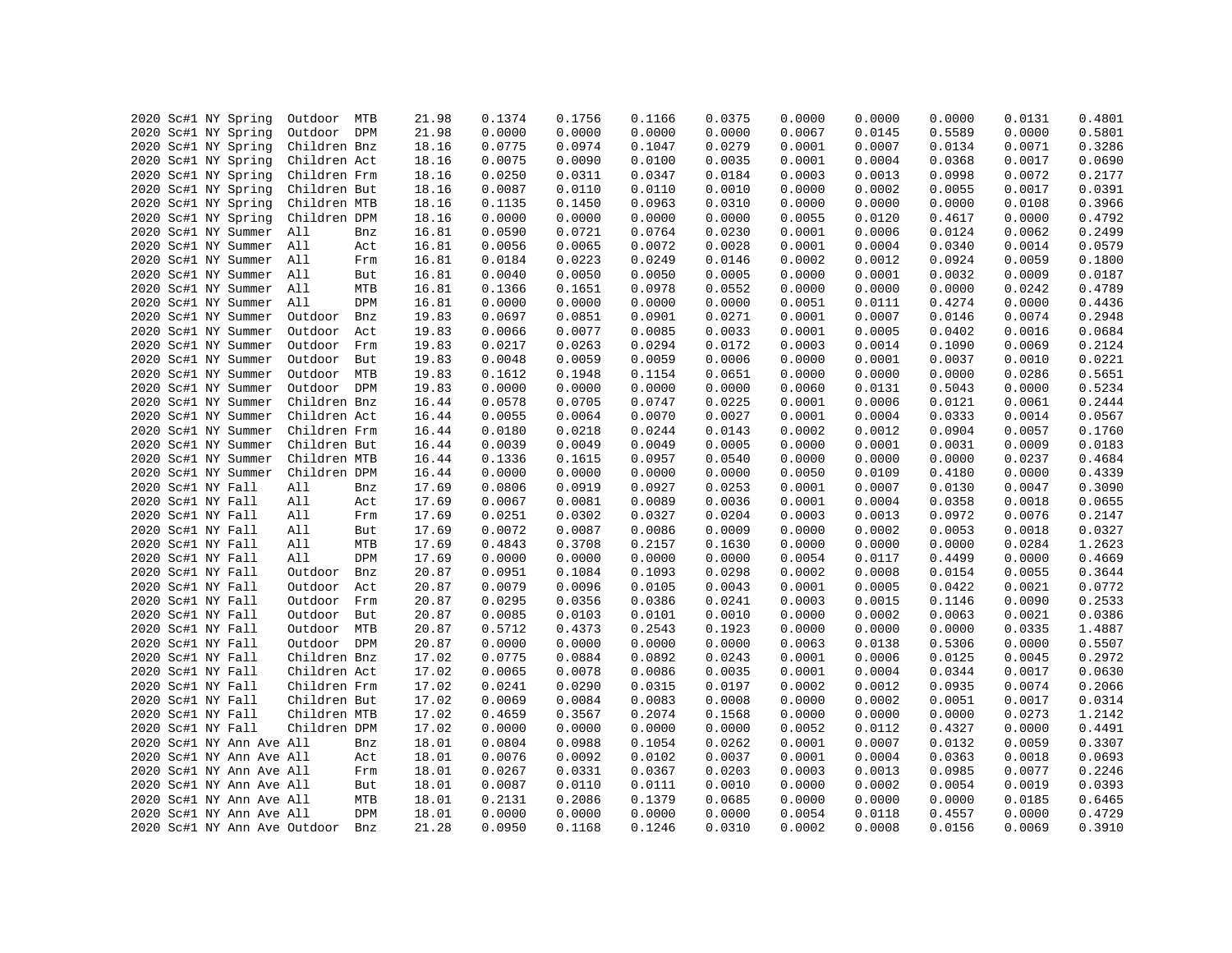|  |  |                         | 2020 Sc#1 NY Ann Ave Outdoor Act  |     | 21.28 | 0.0089 | 0.0109 | 0.0121 | 0.0044 | 0.0001 | 0.0005 | 0.0429 | 0.0021 | 0.0819           |
|--|--|-------------------------|-----------------------------------|-----|-------|--------|--------|--------|--------|--------|--------|--------|--------|------------------|
|  |  |                         | 2020 Sc#1 NY Ann Ave Outdoor      | Frm | 21.28 | 0.0316 | 0.0391 | 0.0435 | 0.0240 | 0.0003 | 0.0015 | 0.1164 | 0.0091 | 0.2654           |
|  |  |                         | 2020 Sc#1 NY Ann Ave Outdoor But  |     | 21.28 | 0.0103 | 0.0130 | 0.0131 | 0.0012 | 0.0001 | 0.0003 | 0.0064 | 0.0022 | 0.0465           |
|  |  |                         | 2020 Sc#1 NY Ann Ave Outdoor MTB  |     | 21.28 | 0.2515 | 0.2462 | 0.1629 | 0.0808 | 0.0000 | 0.0000 | 0.0000 | 0.0218 | 0.7633           |
|  |  |                         | 2020 Sc#1 NY Ann Ave Outdoor DPM  |     | 21.28 | 0.0000 | 0.0000 | 0.0000 | 0.0000 | 0.0064 | 0.0140 | 0.5382 | 0.0000 | 0.5586           |
|  |  |                         | 2020 Sc#1 NY Ann Ave Children Bnz |     | 17.42 | 0.0777 | 0.0955 | 0.1019 | 0.0254 | 0.0001 | 0.0007 | 0.0128 | 0.0057 | 0.3198           |
|  |  |                         | 2020 Sc#1 NY Ann Ave Children Act |     | 17.42 | 0.0073 | 0.0089 | 0.0099 | 0.0036 | 0.0001 | 0.0004 | 0.0351 | 0.0017 | 0.0670           |
|  |  |                         | 2020 Sc#1 NY Ann Ave Children Frm |     | 17.42 | 0.0258 | 0.0319 | 0.0355 | 0.0196 | 0.0003 | 0.0013 | 0.0953 | 0.0074 | 0.2172           |
|  |  |                         | 2020 Sc#1 NY Ann Ave Children But |     | 17.42 | 0.0084 | 0.0106 | 0.0107 | 0.0009 | 0.0000 | 0.0002 | 0.0052 | 0.0018 | 0.0380           |
|  |  |                         | 2020 Sc#1 NY Ann Ave Children MTB |     | 17.42 | 0.2057 | 0.2015 | 0.1332 | 0.0661 | 0.0000 | 0.0000 | 0.0000 | 0.0179 | 0.6245           |
|  |  |                         | 2020 Sc#1 NY Ann Ave Children DPM |     | 17.42 | 0.0000 | 0.0000 | 0.0000 | 0.0000 | 0.0053 | 0.0115 | 0.4409 | 0.0000 | 0.4576           |
|  |  | 2020 Sc#2 NY Winter All |                                   | Bnz | 18.42 | 0.0804 | 0.1016 | 0.0815 | 0.0279 | 0.0001 | 0.0002 | 0.0136 | 0.0053 | 0.3106           |
|  |  | 2020 Sc#2 NY Winter All |                                   | Act | 18.42 | 0.0077 | 0.0098 | 0.0077 | 0.0048 | 0.0001 | 0.0001 | 0.0373 | 0.0022 | 0.0699           |
|  |  | 2020 Sc#2 NY Winter All |                                   | Frm | 18.42 | 0.0289 | 0.0363 | 0.0286 | 0.0272 | 0.0002 | 0.0005 | 0.1014 | 0.0098 | 0.2329           |
|  |  | 2020 Sc#2 NY Winter All |                                   | But | 18.42 | 0.0124 | 0.0157 | 0.0131 | 0.0016 | 0.0000 | 0.0001 | 0.0076 | 0.0031 | 0.0536           |
|  |  | 2020 Sc#2 NY Winter All |                                   | MTB | 18.42 | 0.1022 | 0.1331 | 0.1095 | 0.0235 | 0.0000 | 0.0000 | 0.0000 | 0.0101 | 0.3785           |
|  |  | 2020 Sc#2 NY Winter All |                                   | DPM | 18.42 | 0.0000 | 0.0000 | 0.0000 | 0.0000 | 0.0056 | 0.0122 | 0.4684 | 0.0000 | 0.4861           |
|  |  | 2020 Sc#2 NY Winter     | Outdoor                           | Bnz | 21.99 | 0.0960 | 0.1212 | 0.0973 | 0.0333 | 0.0001 | 0.0003 | 0.0162 | 0.0064 | 0.3707           |
|  |  | 2020 Sc#2 NY Winter     | Outdoor                           | Act | 21.99 | 0.0092 | 0.0116 | 0.0092 | 0.0057 | 0.0001 | 0.0002 | 0.0446 | 0.0027 | 0.0834           |
|  |  | 2020 Sc#2 NY Winter     | Outdoor Frm                       |     | 21.99 | 0.0345 | 0.0434 | 0.0341 | 0.0324 | 0.0002 | 0.0006 | 0.1210 | 0.0117 | 0.2780           |
|  |  | 2020 Sc#2 NY Winter     | Outdoor                           | But | 21.99 | 0.0148 | 0.0187 | 0.0157 | 0.0019 | 0.0001 | 0.0001 | 0.0091 | 0.0037 | 0.0640           |
|  |  | 2020 Sc#2 NY Winter     | Outdoor MTB                       |     | 21.99 | 0.1220 | 0.1588 | 0.1307 | 0.0281 | 0.0000 | 0.0000 | 0.0000 | 0.0121 | 0.4518           |
|  |  | 2020 Sc#2 NY Winter     | Outdoor DPM                       |     | 21.99 | 0.0000 | 0.0000 | 0.0000 | 0.0000 | 0.0067 | 0.0145 |        | 0.0000 |                  |
|  |  | 2020 Sc#2 NY Winter     |                                   |     |       |        |        |        |        |        |        | 0.5590 |        | 0.5802<br>0.2991 |
|  |  |                         | Children Bnz                      |     | 17.74 | 0.0774 | 0.0978 | 0.0785 | 0.0268 | 0.0001 | 0.0002 | 0.0131 | 0.0051 |                  |
|  |  | 2020 Sc#2 NY Winter     | Children Act                      |     | 17.74 | 0.0075 | 0.0094 | 0.0074 | 0.0046 | 0.0001 | 0.0001 | 0.0359 | 0.0022 | 0.0673           |
|  |  | 2020 Sc#2 NY Winter     | Children Frm                      |     | 17.74 | 0.0278 | 0.0350 | 0.0275 | 0.0262 | 0.0002 | 0.0005 | 0.0976 | 0.0094 | 0.2243           |
|  |  | 2020 Sc#2 NY Winter     | Children But                      |     | 17.74 | 0.0119 | 0.0151 | 0.0126 | 0.0015 | 0.0000 | 0.0001 | 0.0073 | 0.0030 | 0.0516           |
|  |  | 2020 Sc#2 NY Winter     | Children MTB                      |     | 17.74 | 0.0984 | 0.1281 | 0.1055 | 0.0227 | 0.0000 | 0.0000 | 0.0000 | 0.0098 | 0.3645           |
|  |  | 2020 Sc#2 NY Winter     | Children DPM                      |     | 17.74 | 0.0000 | 0.0000 | 0.0000 | 0.0000 | 0.0054 | 0.0117 | 0.4510 | 0.0000 | 0.4681           |
|  |  | 2020 Sc#2 NY Spring     | All                               | Bnz | 18.76 | 0.0632 | 0.0783 | 0.0586 | 0.0288 | 0.0001 | 0.0002 | 0.0139 | 0.0073 | 0.2503           |
|  |  | 2020 Sc#2 NY Spring     | All                               | Act | 18.76 | 0.0060 | 0.0074 | 0.0055 | 0.0037 | 0.0001 | 0.0002 | 0.0380 | 0.0017 | 0.0625           |
|  |  | 2020 Sc#2 NY Spring     | All                               | Frm | 18.76 | 0.0198 | 0.0243 | 0.0181 | 0.0190 | 0.0002 | 0.0005 | 0.1031 | 0.0074 | 0.1924           |
|  |  | 2020 Sc#2 NY Spring     | All                               | But | 18.76 | 0.0076 | 0.0095 | 0.0076 | 0.0010 | 0.0000 | 0.0001 | 0.0056 | 0.0018 | 0.0332           |
|  |  | 2020 Sc#2 NY Spring     | All                               | MTB | 18.76 | 0.1105 | 0.1408 | 0.0802 | 0.0320 | 0.0000 | 0.0000 | 0.0000 | 0.0111 | 0.3747           |
|  |  | 2020 Sc#2 NY Spring     | All                               | DPM | 18.76 | 0.0000 | 0.0000 | 0.0000 | 0.0000 | 0.0057 | 0.0124 | 0.4770 | 0.0000 | 0.4951           |
|  |  | 2020 Sc#2 NY Spring     | Outdoor                           | Bnz | 21.98 | 0.0741 | 0.0917 | 0.0687 | 0.0337 | 0.0001 | 0.0003 | 0.0162 | 0.0085 | 0.2933           |
|  |  | 2020 Sc#2 NY Spring     | Outdoor Act                       |     | 21.98 | 0.0070 | 0.0087 | 0.0064 | 0.0043 | 0.0001 | 0.0002 | 0.0445 | 0.0021 | 0.0732           |
|  |  | 2020 Sc#2 NY Spring     | Outdoor                           | Frm | 21.98 | 0.0232 | 0.0285 | 0.0212 | 0.0223 | 0.0002 | 0.0006 | 0.1209 | 0.0087 | 0.2255           |
|  |  | 2020 Sc#2 NY Spring     | Outdoor                           | But | 21.98 | 0.0089 | 0.0111 | 0.0089 | 0.0012 | 0.0000 | 0.0001 | 0.0066 | 0.0021 | 0.0389           |
|  |  | 2020 Sc#2 NY Spring     | Outdoor MTB                       |     | 21.98 | 0.1294 | 0.1650 | 0.0939 | 0.0375 | 0.0000 | 0.0000 | 0.0000 | 0.0131 | 0.4391           |
|  |  | 2020 Sc#2 NY Spring     | Outdoor DPM                       |     | 21.98 | 0.0000 | 0.0000 | 0.0000 | 0.0000 | 0.0067 | 0.0145 | 0.5589 | 0.0000 | 0.5801           |
|  |  | 2020 Sc#2 NY Spring     | Children Bnz                      |     | 18.16 | 0.0612 | 0.0758 | 0.0567 | 0.0279 | 0.0001 | 0.0002 | 0.0134 | 0.0071 | 0.2423           |
|  |  | 2020 Sc#2 NY Spring     | Children Act                      |     | 18.16 | 0.0058 | 0.0071 | 0.0053 | 0.0035 | 0.0001 | 0.0001 | 0.0368 | 0.0017 | 0.0605           |
|  |  | 2020 Sc#2 NY Spring     | Children Frm                      |     | 18.16 | 0.0191 | 0.0235 | 0.0175 | 0.0184 | 0.0002 | 0.0005 | 0.0998 | 0.0072 | 0.1863           |
|  |  | 2020 Sc#2 NY Spring     | Children But                      |     | 18.16 | 0.0074 | 0.0092 | 0.0074 | 0.0010 | 0.0000 | 0.0001 | 0.0055 | 0.0017 | 0.0322           |
|  |  | 2020 Sc#2 NY Spring     | Children MTB                      |     | 18.16 | 0.1069 | 0.1363 | 0.0776 | 0.0310 | 0.0000 | 0.0000 | 0.0000 | 0.0108 | 0.3627           |
|  |  | 2020 Sc#2 NY Spring     | Children DPM                      |     | 18.16 | 0.0000 | 0.0000 | 0.0000 | 0.0000 | 0.0055 | 0.0120 | 0.4617 | 0.0000 | 0.4792           |
|  |  | 2020 Sc#2 NY Summer     | All                               | Bnz | 16.81 | 0.0472 | 0.0568 | 0.0423 | 0.0230 | 0.0001 | 0.0002 | 0.0124 | 0.0062 | 0.1883           |
|  |  | 2020 Sc#2 NY Summer     | All                               | Act | 16.81 | 0.0044 | 0.0052 | 0.0039 | 0.0028 | 0.0001 | 0.0001 | 0.0340 | 0.0014 | 0.0517           |
|  |  | 2020 Sc#2 NY Summer All |                                   | Frm | 16.81 | 0.0141 | 0.0170 | 0.0128 | 0.0146 | 0.0002 | 0.0004 | 0.0924 | 0.0059 | 0.1575           |
|  |  | 2020 Sc#2 NY Summer All |                                   | But | 16.81 | 0.0034 | 0.0042 | 0.0034 | 0.0005 | 0.0000 | 0.0000 | 0.0032 | 0.0009 | 0.0156           |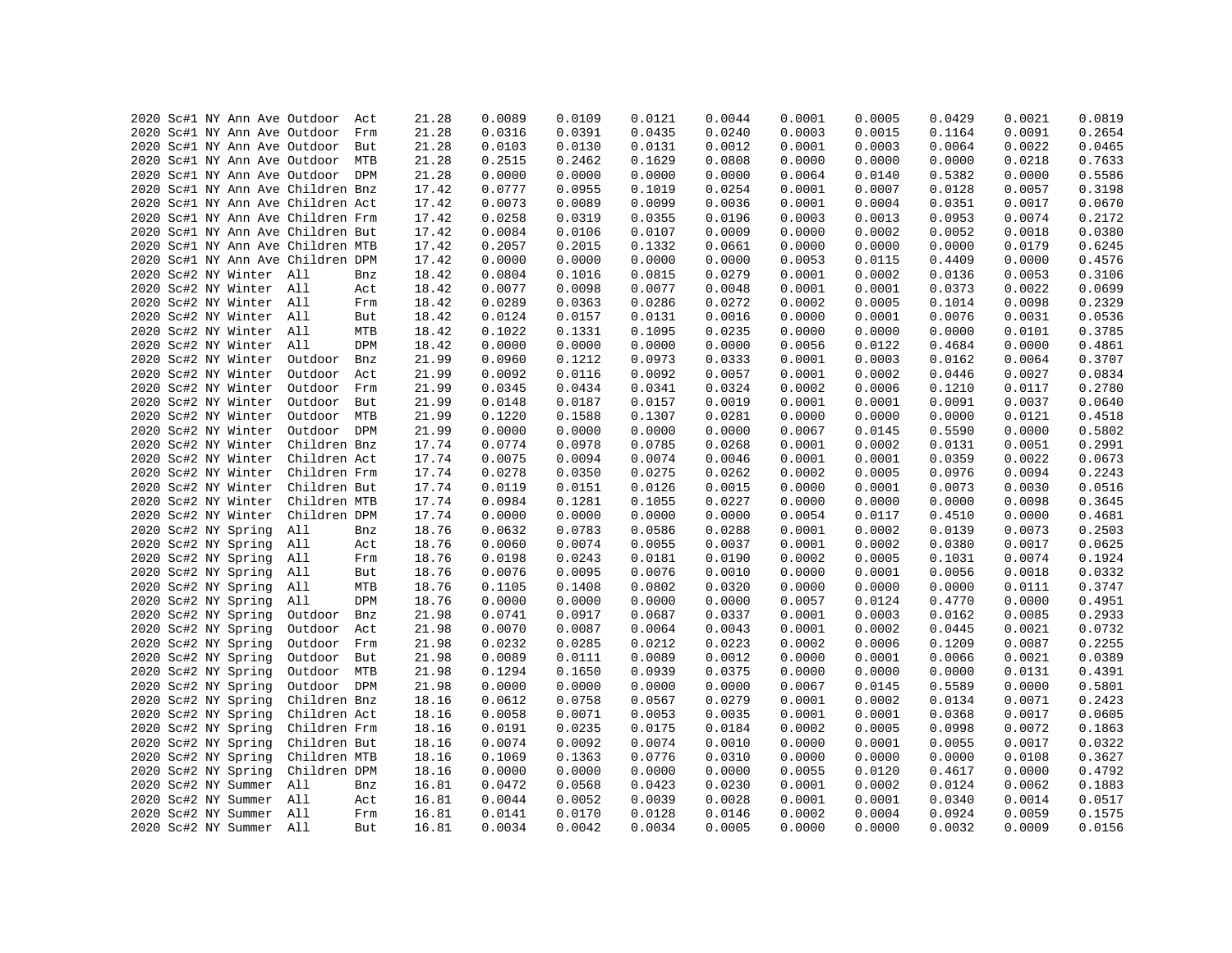|  |                   | 2020 Sc#2 NY Summer               | All          | MTB | 16.81 | 0.1318 | 0.1590 | 0.0845 | 0.0552 | 0.0000 | 0.0000 | 0.0000 | 0.0242 | 0.4548 |
|--|-------------------|-----------------------------------|--------------|-----|-------|--------|--------|--------|--------|--------|--------|--------|--------|--------|
|  |                   | 2020 Sc#2 NY Summer               | All          | DPM | 16.81 | 0.0000 | 0.0000 | 0.0000 | 0.0000 | 0.0051 | 0.0111 | 0.4274 | 0.0000 | 0.4436 |
|  |                   | 2020 Sc#2 NY Summer               | Outdoor      | Bnz | 19.83 | 0.0557 | 0.0670 | 0.0499 | 0.0271 | 0.0001 | 0.0003 | 0.0146 | 0.0074 | 0.2222 |
|  |                   | 2020 Sc#2 NY Summer               | Outdoor      | Act | 19.83 | 0.0052 | 0.0061 | 0.0046 | 0.0033 | 0.0001 | 0.0002 | 0.0402 | 0.0016 | 0.0611 |
|  |                   | 2020 Sc#2 NY Summer               | Outdoor      | Frm | 19.83 | 0.0167 | 0.0201 | 0.0151 | 0.0172 | 0.0002 | 0.0005 | 0.1090 | 0.0069 | 0.1858 |
|  |                   | 2020 Sc#2 NY Summer               | Outdoor      | But | 19.83 | 0.0040 | 0.0049 | 0.0040 | 0.0006 | 0.0000 | 0.0001 | 0.0037 | 0.0010 | 0.0184 |
|  |                   | 2020 Sc#2 NY Summer               | Outdoor MTB  |     | 19.83 | 0.1556 | 0.1876 | 0.0997 | 0.0651 | 0.0000 | 0.0000 | 0.0000 | 0.0286 | 0.5366 |
|  |                   | 2020 Sc#2 NY Summer               | Outdoor DPM  |     | 19.83 | 0.0000 | 0.0000 | 0.0000 | 0.0000 | 0.0060 | 0.0131 | 0.5043 | 0.0000 | 0.5234 |
|  |                   | 2020 Sc#2 NY Summer               | Children Bnz |     | 16.44 | 0.0462 | 0.0556 | 0.0414 | 0.0225 | 0.0001 | 0.0002 | 0.0121 | 0.0061 | 0.1842 |
|  |                   | 2020 Sc#2 NY Summer               | Children Act |     | 16.44 | 0.0043 | 0.0051 | 0.0038 | 0.0027 | 0.0001 | 0.0001 | 0.0333 | 0.0014 | 0.0506 |
|  |                   | 2020 Sc#2 NY Summer               | Children Frm |     | 16.44 | 0.0138 | 0.0167 | 0.0125 | 0.0143 | 0.0002 | 0.0004 | 0.0904 | 0.0057 | 0.1540 |
|  |                   | 2020 Sc#2 NY Summer               | Children But |     | 16.44 | 0.0033 | 0.0041 | 0.0033 | 0.0005 | 0.0000 | 0.0000 | 0.0031 | 0.0009 | 0.0153 |
|  |                   | 2020 Sc#2 NY Summer               | Children MTB |     | 16.44 | 0.1289 | 0.1555 | 0.0827 | 0.0540 | 0.0000 | 0.0000 | 0.0000 | 0.0237 | 0.4448 |
|  |                   | 2020 Sc#2 NY Summer               | Children DPM |     | 16.44 | 0.0000 | 0.0000 | 0.0000 | 0.0000 | 0.0050 | 0.0109 | 0.4180 | 0.0000 | 0.4339 |
|  | 2020 Sc#2 NY Fall |                                   | All          | Bnz | 17.69 | 0.0662 | 0.0733 | 0.0515 | 0.0253 | 0.0001 | 0.0002 | 0.0130 | 0.0047 | 0.2343 |
|  | 2020 Sc#2 NY Fall |                                   | All          | Act | 17.69 | 0.0051 | 0.0062 | 0.0044 | 0.0036 | 0.0001 | 0.0001 | 0.0358 | 0.0018 | 0.0572 |
|  | 2020 Sc#2 NY Fall |                                   | All          | Frm | 17.69 | 0.0192 | 0.0229 | 0.0165 | 0.0204 | 0.0002 | 0.0004 | 0.0972 | 0.0076 | 0.1846 |
|  | 2020 Sc#2 NY Fall |                                   | All          | But | 17.69 | 0.0060 | 0.0073 | 0.0055 | 0.0009 | 0.0000 | 0.0001 | 0.0053 | 0.0018 | 0.0269 |
|  | 2020 Sc#2 NY Fall |                                   | All          | MTB | 17.69 | 0.4763 | 0.3608 | 0.1959 | 0.1630 | 0.0000 | 0.0000 | 0.0000 | 0.0284 | 1.2243 |
|  | 2020 Sc#2 NY Fall |                                   | All          | DPM | 17.69 | 0.0000 | 0.0000 | 0.0000 | 0.0000 | 0.0054 | 0.0117 | 0.4499 | 0.0000 | 0.4669 |
|  | 2020 Sc#2 NY Fall |                                   | Outdoor      | Bnz | 20.87 | 0.0781 | 0.0864 | 0.0607 | 0.0298 | 0.0001 | 0.0003 | 0.0154 | 0.0055 | 0.2763 |
|  |                   |                                   |              |     |       | 0.0061 | 0.0073 | 0.0052 |        | 0.0001 | 0.0002 | 0.0422 | 0.0021 | 0.0674 |
|  | 2020 Sc#2 NY Fall |                                   | Outdoor      | Act | 20.87 | 0.0226 |        |        | 0.0043 | 0.0002 | 0.0005 |        |        |        |
|  | 2020 Sc#2 NY Fall |                                   | Outdoor      | Frm | 20.87 |        | 0.0271 | 0.0195 | 0.0241 |        |        | 0.1146 | 0.0090 | 0.2177 |
|  | 2020 Sc#2 NY Fall |                                   | Outdoor But  |     | 20.87 | 0.0071 | 0.0086 | 0.0065 | 0.0010 | 0.0000 | 0.0001 | 0.0063 | 0.0021 | 0.0317 |
|  | 2020 Sc#2 NY Fall |                                   | Outdoor MTB  |     | 20.87 | 0.5617 | 0.4255 | 0.2310 | 0.1923 | 0.0000 | 0.0000 | 0.0000 | 0.0335 | 1.4439 |
|  | 2020 Sc#2 NY Fall |                                   | Outdoor DPM  |     | 20.87 | 0.0000 | 0.0000 | 0.0000 | 0.0000 | 0.0063 | 0.0138 | 0.5306 | 0.0000 | 0.5507 |
|  | 2020 Sc#2 NY Fall |                                   | Children Bnz |     | 17.02 | 0.0637 | 0.0705 | 0.0495 | 0.0243 | 0.0001 | 0.0002 | 0.0125 | 0.0045 | 0.2254 |
|  | 2020 Sc#2 NY Fall |                                   | Children Act |     | 17.02 | 0.0049 | 0.0059 | 0.0042 | 0.0035 | 0.0001 | 0.0001 | 0.0344 | 0.0017 | 0.0550 |
|  | 2020 Sc#2 NY Fall |                                   | Children Frm |     | 17.02 | 0.0184 | 0.0221 | 0.0159 | 0.0197 | 0.0002 | 0.0004 | 0.0935 | 0.0074 | 0.1775 |
|  | 2020 Sc#2 NY Fall |                                   | Children But |     | 17.02 | 0.0058 | 0.0070 | 0.0053 | 0.0008 | 0.0000 | 0.0001 | 0.0051 | 0.0017 | 0.0259 |
|  | 2020 Sc#2 NY Fall |                                   | Children MTB |     | 17.02 | 0.4581 | 0.3471 | 0.1884 | 0.1568 | 0.0000 | 0.0000 | 0.0000 | 0.0273 | 1.1777 |
|  | 2020 Sc#2 NY Fall |                                   | Children DPM |     | 17.02 | 0.0000 | 0.0000 | 0.0000 | 0.0000 | 0.0052 | 0.0112 | 0.4327 | 0.0000 | 0.4491 |
|  |                   | 2020 Sc#2 NY Ann Ave All          |              | Bnz | 18.01 | 0.0643 | 0.0775 | 0.0585 | 0.0262 | 0.0001 | 0.0002 | 0.0132 | 0.0059 | 0.2459 |
|  |                   | 2020 Sc#2 NY Ann Ave All          |              | Act | 18.01 | 0.0058 | 0.0071 | 0.0054 | 0.0037 | 0.0001 | 0.0001 | 0.0363 | 0.0018 | 0.0603 |
|  |                   | 2020 Sc#2 NY Ann Ave All          |              | Frm | 18.01 | 0.0205 | 0.0252 | 0.0190 | 0.0203 | 0.0002 | 0.0005 | 0.0985 | 0.0077 | 0.1918 |
|  |                   | 2020 Sc#2 NY Ann Ave All          |              | But | 18.01 | 0.0074 | 0.0092 | 0.0074 | 0.0010 | 0.0000 | 0.0001 | 0.0054 | 0.0019 | 0.0323 |
|  |                   | 2020 Sc#2 NY Ann Ave All          |              | MTB | 18.01 | 0.2052 | 0.1984 | 0.1175 | 0.0685 | 0.0000 | 0.0000 | 0.0000 | 0.0185 | 0.6081 |
|  |                   | 2020 Sc#2 NY Ann Ave All          |              | DPM | 18.01 | 0.0000 | 0.0000 | 0.0000 | 0.0000 | 0.0054 | 0.0118 | 0.4557 | 0.0000 | 0.4729 |
|  |                   | 2020 Sc#2 NY Ann Ave Outdoor      |              | Bnz | 21.28 | 0.0760 | 0.0916 | 0.0692 | 0.0310 | 0.0001 | 0.0003 | 0.0156 | 0.0069 | 0.2906 |
|  |                   | 2020 Sc#2 NY Ann Ave Outdoor      |              | Act | 21.28 | 0.0069 | 0.0084 | 0.0063 | 0.0044 | 0.0001 | 0.0002 | 0.0429 | 0.0021 | 0.0713 |
|  |                   | 2020 Sc#2 NY Ann Ave Outdoor      |              | Frm | 21.28 | 0.0242 | 0.0298 | 0.0225 | 0.0240 | 0.0002 | 0.0005 | 0.1164 | 0.0091 | 0.2267 |
|  |                   | 2020 Sc#2 NY Ann Ave Outdoor      |              | But | 21.28 | 0.0087 | 0.0108 | 0.0088 | 0.0012 | 0.0000 | 0.0001 | 0.0064 | 0.0022 | 0.0383 |
|  |                   | 2020 Sc#2 NY Ann Ave Outdoor MTB  |              |     | 21.28 | 0.2422 | 0.2343 | 0.1389 | 0.0808 | 0.0000 | 0.0000 | 0.0000 | 0.0218 | 0.7179 |
|  |                   | 2020 Sc#2 NY Ann Ave Outdoor DPM  |              |     | 21.28 | 0.0000 | 0.0000 | 0.0000 | 0.0000 | 0.0064 | 0.0140 | 0.5382 | 0.0000 | 0.5586 |
|  |                   | 2020 Sc#2 NY Ann Ave Children Bnz |              |     | 17.42 | 0.0621 | 0.0749 | 0.0565 | 0.0254 | 0.0001 | 0.0002 | 0.0128 | 0.0057 | 0.2377 |
|  |                   | 2020 Sc#2 NY Ann Ave Children Act |              |     | 17.42 | 0.0056 | 0.0069 | 0.0052 | 0.0036 | 0.0001 | 0.0001 | 0.0351 | 0.0017 | 0.0583 |
|  |                   | 2020 Sc#2 NY Ann Ave Children Frm |              |     | 17.42 | 0.0198 | 0.0243 | 0.0184 | 0.0196 | 0.0002 | 0.0004 | 0.0953 | 0.0074 | 0.1855 |
|  |                   | 2020 Sc#2 NY Ann Ave Children But |              |     | 17.42 | 0.0071 | 0.0089 | 0.0072 | 0.0009 | 0.0000 | 0.0001 | 0.0052 | 0.0018 | 0.0312 |
|  |                   | 2020 Sc#2 NY Ann Ave Children MTB |              |     | 17.42 | 0.1981 | 0.1918 | 0.1135 | 0.0661 | 0.0000 | 0.0000 | 0.0000 | 0.0179 | 0.5874 |
|  |                   | 2020 Sc#2 NY Ann Ave Children DPM |              |     | 17.42 | 0.0000 | 0.0000 | 0.0000 | 0.0000 | 0.0053 | 0.0115 | 0.4409 | 0.0000 | 0.4576 |
|  |                   | 2020 Sc#3 NY Winter All           |              | Bnz | 18.42 | 0.0804 | 0.0564 | 0.0449 | 0.0279 | 0.0001 | 0.0136 | 0.0136 | 0.0053 | 0.2421 |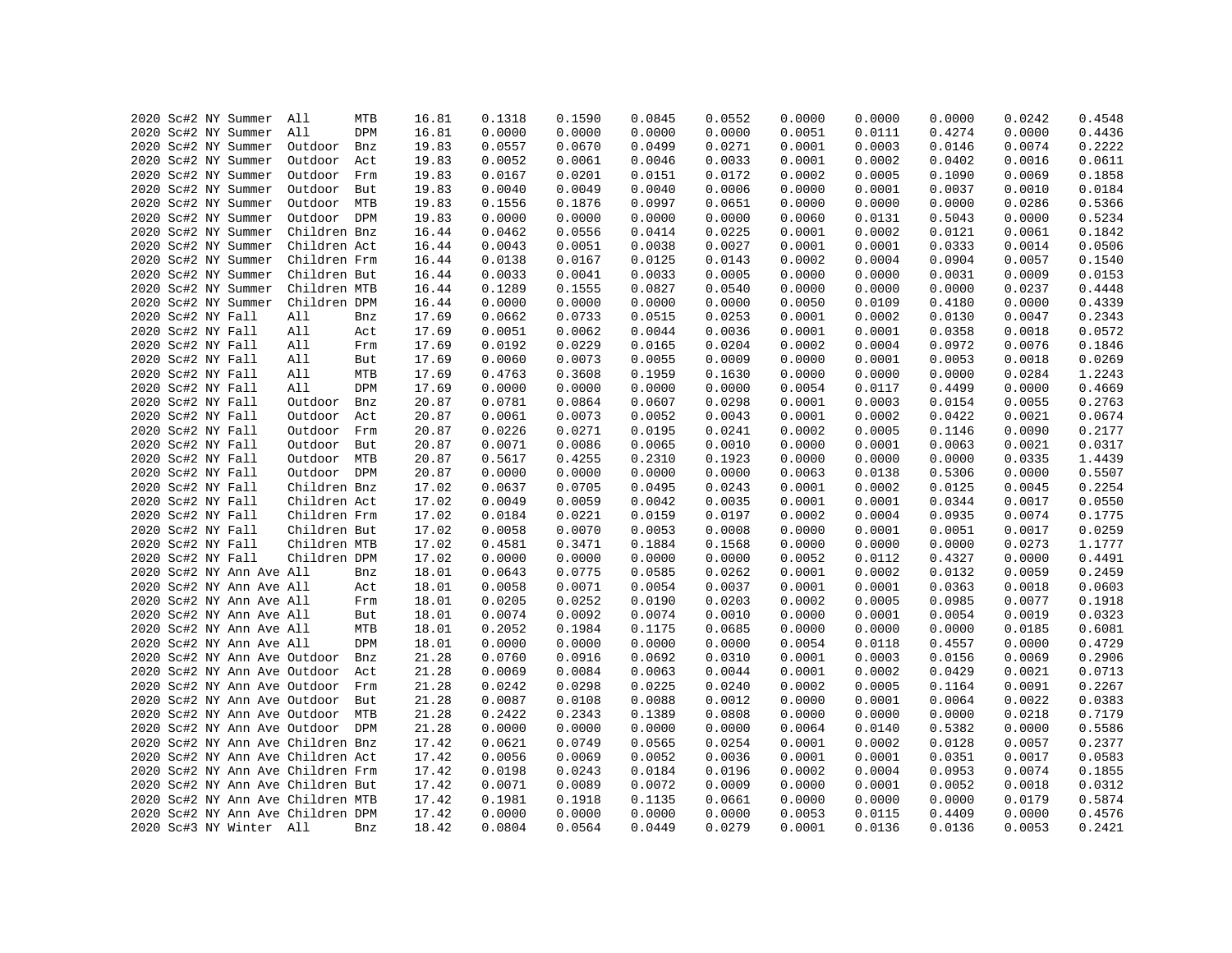| 2020 Sc#3 NY Winter     | All          | 18.42<br>Act | 0.0077 | 0.0054 | 0.0042 | 0.0048 | 0.0001 | 0.0083 | 0.0373 | 0.0022 | 0.0703 |
|-------------------------|--------------|--------------|--------|--------|--------|--------|--------|--------|--------|--------|--------|
| 2020 Sc#3 NY Winter     | All          | 18.42<br>Frm | 0.0289 | 0.0202 | 0.0157 | 0.0272 | 0.0002 | 0.0261 | 0.1014 | 0.0098 | 0.2296 |
| 2020 Sc#3 NY Winter All |              | 18.42<br>But | 0.0124 | 0.0087 | 0.0072 | 0.0016 | 0.0000 | 0.0059 | 0.0076 | 0.0031 | 0.0465 |
| 2020 Sc#3 NY Winter All |              | 18.42<br>MTB | 0.1022 | 0.0739 | 0.0603 | 0.0235 | 0.0000 | 0.0000 | 0.0000 | 0.0101 | 0.2702 |
|                         |              |              |        |        |        |        |        |        |        |        |        |
| 2020 Sc#3 NY Winter All |              | 18.42<br>DPM | 0.0000 | 0.0000 | 0.0000 | 0.0000 | 0.0056 | 0.6783 | 0.4684 | 0.0000 | 1.1523 |
| 2020 Sc#3 NY Winter     | Outdoor      | 21.99<br>Bnz | 0.0960 | 0.0674 | 0.0536 | 0.0333 | 0.0001 | 0.0162 | 0.0162 | 0.0064 | 0.2890 |
| 2020 Sc#3 NY Winter     | Outdoor Act  | 21.99        | 0.0092 | 0.0065 | 0.0051 | 0.0057 | 0.0001 | 0.0100 | 0.0446 | 0.0027 | 0.0839 |
| 2020 Sc#3 NY Winter     | Outdoor Frm  | 21.99        | 0.0345 | 0.0241 | 0.0188 | 0.0324 | 0.0002 | 0.0312 | 0.1210 | 0.0117 | 0.2740 |
| 2020 Sc#3 NY Winter     | Outdoor But  | 21.99        | 0.0148 | 0.0104 | 0.0086 | 0.0019 | 0.0001 | 0.0070 | 0.0091 | 0.0037 | 0.0555 |
| 2020 Sc#3 NY Winter     | Outdoor MTB  | 21.99        | 0.1220 | 0.0882 | 0.0720 | 0.0281 | 0.0000 | 0.0000 | 0.0000 | 0.0121 | 0.3225 |
| 2020 Sc#3 NY Winter     | Outdoor DPM  | 21.99        | 0.0000 | 0.0000 | 0.0000 | 0.0000 | 0.0067 | 0.8097 | 0.5590 | 0.0000 | 1.3754 |
| 2020 Sc#3 NY Winter     | Children Bnz | 17.74        | 0.0774 | 0.0543 | 0.0432 | 0.0268 | 0.0001 | 0.0131 | 0.0131 | 0.0051 | 0.2331 |
| 2020 Sc#3 NY Winter     | Children Act | 17.74        | 0.0075 | 0.0052 | 0.0041 | 0.0046 | 0.0001 | 0.0080 | 0.0359 | 0.0022 | 0.0677 |
| 2020 Sc#3 NY Winter     | Children Frm | 17.74        | 0.0278 | 0.0194 | 0.0151 | 0.0262 | 0.0002 | 0.0252 | 0.0976 | 0.0094 | 0.2211 |
| 2020 Sc#3 NY Winter     | Children But | 17.74        | 0.0119 | 0.0084 | 0.0070 | 0.0015 | 0.0000 | 0.0056 | 0.0073 | 0.0030 | 0.0448 |
| 2020 Sc#3 NY Winter     | Children MTB | 17.74        | 0.0984 | 0.0712 | 0.0581 | 0.0227 | 0.0000 | 0.0000 | 0.0000 | 0.0098 | 0.2602 |
| 2020 Sc#3 NY Winter     | Children DPM | 17.74        | 0.0000 | 0.0000 | 0.0000 | 0.0000 | 0.0054 | 0.6532 | 0.4510 | 0.0000 | 1.1095 |
| 2020 Sc#3 NY Spring     | All          | 18.76<br>Bnz | 0.0632 | 0.0435 | 0.0323 | 0.0288 | 0.0001 | 0.0136 | 0.0139 | 0.0073 | 0.2026 |
| 2020 Sc#3 NY Spring     | All          | 18.76<br>Act | 0.0060 | 0.0041 | 0.0030 | 0.0037 | 0.0001 | 0.0084 | 0.0380 | 0.0017 | 0.0650 |
| 2020 Sc#3 NY Spring     | All          | 18.76<br>Frm | 0.0198 | 0.0135 | 0.0100 | 0.0190 | 0.0002 | 0.0264 | 0.1031 | 0.0074 | 0.1994 |
| 2020 Sc#3 NY Spring     | All          | 18.76<br>But | 0.0076 | 0.0053 | 0.0042 | 0.0010 | 0.0000 | 0.0043 | 0.0056 | 0.0018 | 0.0298 |
| 2020 Sc#3 NY Spring     | All          | MTB<br>18.76 | 0.1105 | 0.0782 | 0.0441 | 0.0320 | 0.0000 | 0.0000 | 0.0000 | 0.0111 | 0.2761 |
| 2020 Sc#3 NY Spring     | All          | DPM<br>18.76 | 0.0000 | 0.0000 | 0.0000 | 0.0000 | 0.0057 | 0.6908 | 0.4770 | 0.0000 | 1.1735 |
| 2020 Sc#3 NY Spring     | Outdoor      | 21.98<br>Bnz | 0.0741 | 0.0510 | 0.0378 | 0.0337 | 0.0001 | 0.0160 | 0.0162 | 0.0085 | 0.2375 |
| 2020 Sc#3 NY Spring     | Outdoor      | 21.98<br>Act | 0.0070 | 0.0048 | 0.0035 | 0.0043 | 0.0001 | 0.0098 | 0.0445 | 0.0021 | 0.0761 |
| 2020 Sc#3 NY Spring     | Outdoor Frm  | 21.98        | 0.0232 | 0.0158 | 0.0117 | 0.0223 | 0.0002 | 0.0309 | 0.1209 | 0.0087 | 0.2336 |
| 2020 Sc#3 NY Spring     | Outdoor But  | 21.98        | 0.0089 | 0.0062 | 0.0049 | 0.0012 | 0.0000 | 0.0050 | 0.0066 | 0.0021 | 0.0349 |
| 2020 Sc#3 NY Spring     | Outdoor MTB  | 21.98        | 0.1294 | 0.0917 | 0.0517 | 0.0375 | 0.0000 | 0.0000 | 0.0000 | 0.0131 | 0.3235 |
| 2020 Sc#3 NY Spring     | Outdoor DPM  | 21.98        | 0.0000 | 0.0000 | 0.0000 | 0.0000 | 0.0067 | 0.8095 | 0.5589 | 0.0000 | 1.3751 |
| 2020 Sc#3 NY Spring     | Children Bnz | 18.16        | 0.0612 | 0.0421 | 0.0312 | 0.0279 | 0.0001 | 0.0132 | 0.0134 | 0.0071 | 0.1962 |
| 2020 Sc#3 NY Spring     | Children Act | 18.16        | 0.0058 | 0.0040 | 0.0029 | 0.0035 | 0.0001 | 0.0081 | 0.0368 | 0.0017 | 0.0629 |
| 2020 Sc#3 NY Spring     | Children Frm | 18.16        | 0.0191 | 0.0131 | 0.0096 | 0.0184 | 0.0002 | 0.0255 | 0.0998 | 0.0072 | 0.1930 |
| 2020 Sc#3 NY Spring     | Children But | 18.16        | 0.0074 | 0.0051 | 0.0041 | 0.0010 | 0.0000 | 0.0042 | 0.0055 | 0.0017 | 0.0288 |
| 2020 Sc#3 NY Spring     | Children MTB | 18.16        | 0.1069 | 0.0757 | 0.0427 | 0.0310 | 0.0000 | 0.0000 | 0.0000 | 0.0108 | 0.2672 |
| 2020 Sc#3 NY Spring     | Children DPM | 18.16        | 0.0000 | 0.0000 | 0.0000 | 0.0000 | 0.0055 | 0.6687 | 0.4617 | 0.0000 | 1.1360 |
| 2020 Sc#3 NY Summer     | All          | 16.81<br>Bnz | 0.0472 | 0.0316 | 0.0233 | 0.0230 | 0.0001 | 0.0122 | 0.0124 | 0.0062 | 0.1561 |
| 2020 Sc#3 NY Summer     | All          | 16.81<br>Act | 0.0044 | 0.0029 | 0.0021 | 0.0028 | 0.0001 | 0.0075 | 0.0340 | 0.0014 | 0.0551 |
| 2020 Sc#3 NY Summer     | All          | 16.81<br>Frm | 0.0141 | 0.0095 | 0.0070 | 0.0146 | 0.0002 | 0.0236 | 0.0924 | 0.0059 | 0.1673 |
| 2020 Sc#3 NY Summer All |              | 16.81<br>But | 0.0034 | 0.0023 | 0.0019 | 0.0005 | 0.0000 | 0.0024 | 0.0032 | 0.0009 | 0.0146 |
| 2020 Sc#3 NY Summer     | All          | MTB<br>16.81 | 0.1318 | 0.0883 | 0.0465 | 0.0552 | 0.0000 | 0.0000 | 0.0000 | 0.0242 | 0.3461 |
| 2020 Sc#3 NY Summer     | All          | DPM<br>16.81 | 0.0000 | 0.0000 | 0.0000 | 0.0000 | 0.0051 | 0.6190 | 0.4274 | 0.0000 | 1.0515 |
| 2020 Sc#3 NY Summer     | Outdoor      | 19.83<br>Bnz | 0.0557 | 0.0372 | 0.0275 | 0.0271 | 0.0001 | 0.0144 | 0.0146 | 0.0074 | 0.1841 |
| 2020 Sc#3 NY Summer     | Outdoor Act  | 19.83        | 0.0052 | 0.0034 | 0.0025 | 0.0033 | 0.0001 | 0.0088 | 0.0402 | 0.0016 | 0.0651 |
|                         |              |              |        | 0.0112 |        |        |        |        |        |        |        |
| 2020 Sc#3 NY Summer     | Outdoor Frm  | 19.83        | 0.0167 |        | 0.0083 | 0.0172 | 0.0002 | 0.0279 | 0.1090 | 0.0069 | 0.1975 |
| 2020 Sc#3 NY Summer     | Outdoor But  | 19.83        | 0.0040 | 0.0027 | 0.0022 | 0.0006 | 0.0000 | 0.0029 | 0.0037 | 0.0010 | 0.0172 |
| 2020 Sc#3 NY Summer     | Outdoor MTB  | 19.83        | 0.1556 | 0.1042 | 0.0549 | 0.0651 | 0.0000 | 0.0000 | 0.0000 | 0.0286 | 0.4084 |
| 2020 Sc#3 NY Summer     | Outdoor DPM  | 19.83        | 0.0000 | 0.0000 | 0.0000 | 0.0000 | 0.0060 | 0.7304 | 0.5043 | 0.0000 | 1.2407 |
| 2020 Sc#3 NY Summer     | Children Bnz | 16.44        | 0.0462 | 0.0309 | 0.0228 | 0.0225 | 0.0001 | 0.0119 | 0.0121 | 0.0061 | 0.1526 |
| 2020 Sc#3 NY Summer     | Children Act | 16.44        | 0.0043 | 0.0028 | 0.0021 | 0.0027 | 0.0001 | 0.0073 | 0.0333 | 0.0014 | 0.0539 |
| 2020 Sc#3 NY Summer     | Children Frm | 16.44        | 0.0138 | 0.0093 | 0.0069 | 0.0143 | 0.0002 | 0.0231 | 0.0904 | 0.0057 | 0.1637 |
| 2020 Sc#3 NY Summer     | Children But | 16.44        | 0.0033 | 0.0023 | 0.0018 | 0.0005 | 0.0000 | 0.0024 | 0.0031 | 0.0009 | 0.0143 |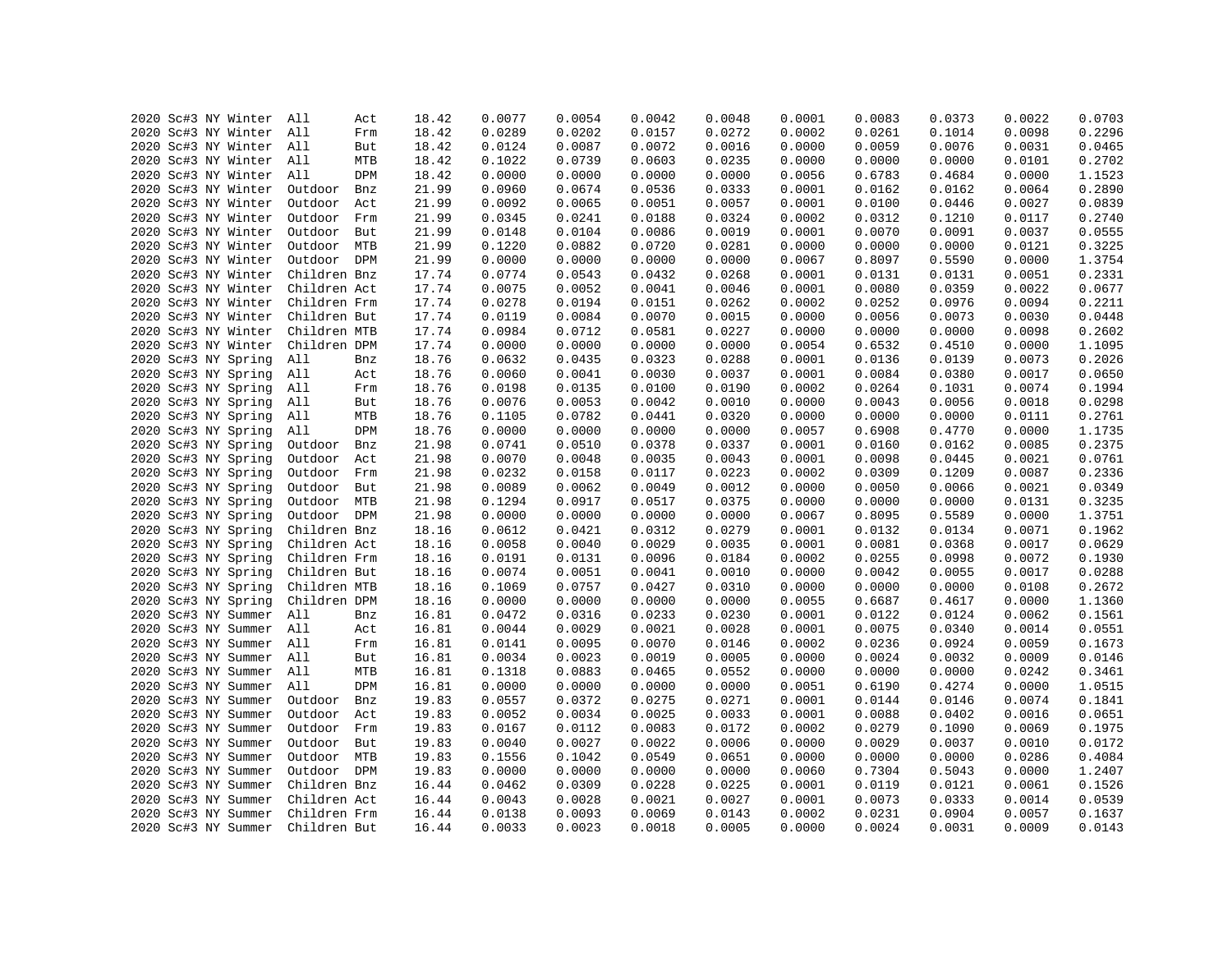|  | 2020 Sc#3 NY Summer               | Children MTB |     | 16.44 | 0.1289 | 0.0864 | 0.0455 | 0.0540 | 0.0000 | 0.0000 | 0.0000 | 0.0237 | 0.3385 |
|--|-----------------------------------|--------------|-----|-------|--------|--------|--------|--------|--------|--------|--------|--------|--------|
|  | 2020 Sc#3 NY Summer               | Children DPM |     | 16.44 | 0.0000 | 0.0000 | 0.0000 | 0.0000 | 0.0050 | 0.6055 | 0.4180 | 0.0000 | 1.0285 |
|  | 2020 Sc#3 NY Fall                 | All          | Bnz | 17.69 | 0.0662 | 0.0407 | 0.0284 | 0.0253 | 0.0001 | 0.0127 | 0.0130 | 0.0047 | 0.1911 |
|  | 2020 Sc#3 NY Fall                 | All          | Act | 17.69 | 0.0051 | 0.0034 | 0.0024 | 0.0036 | 0.0001 | 0.0078 | 0.0358 | 0.0018 | 0.0601 |
|  | 2020 Sc#3 NY Fall                 | All          | Frm | 17.69 | 0.0192 | 0.0127 | 0.0091 | 0.0204 | 0.0002 | 0.0246 | 0.0972 | 0.0076 | 0.1911 |
|  | 2020 Sc#3 NY Fall                 | All          | But | 17.69 | 0.0060 | 0.0041 | 0.0031 | 0.0009 | 0.0000 | 0.0040 | 0.0053 | 0.0018 | 0.0251 |
|  | 2020 Sc#3 NY Fall                 | All          | MTB | 17.69 | 0.4763 | 0.2004 | 0.1079 | 0.1630 | 0.0000 | 0.0000 | 0.0000 | 0.0284 | 0.9760 |
|  | 2020 Sc#3 NY Fall                 | All          | DPM | 17.69 | 0.0000 | 0.0000 | 0.0000 | 0.0000 | 0.0054 | 0.6516 | 0.4499 | 0.0000 | 1.1068 |
|  | 2020 Sc#3 NY Fall                 | Outdoor      | Bnz | 20.87 | 0.0781 | 0.0480 | 0.0334 | 0.0298 | 0.0001 | 0.0150 | 0.0154 | 0.0055 | 0.2254 |
|  | 2020 Sc#3 NY Fall                 | Outdoor      | Act | 20.87 | 0.0061 | 0.0040 | 0.0029 | 0.0043 | 0.0001 | 0.0092 | 0.0422 | 0.0021 | 0.0709 |
|  | 2020 Sc#3 NY Fall                 | Outdoor      | Frm | 20.87 | 0.0226 | 0.0150 | 0.0107 | 0.0241 | 0.0002 | 0.0290 | 0.1146 | 0.0090 | 0.2254 |
|  | 2020 Sc#3 NY Fall                 | Outdoor      | But | 20.87 | 0.0071 | 0.0048 | 0.0036 | 0.0010 | 0.0000 | 0.0047 | 0.0063 | 0.0021 | 0.0296 |
|  | 2020 Sc#3 NY Fall                 | Outdoor      | MTB | 20.87 | 0.5617 | 0.2364 | 0.1272 | 0.1923 | 0.0000 | 0.0000 | 0.0000 | 0.0335 | 1.1510 |
|  | 2020 Sc#3 NY Fall                 | Outdoor      | DPM | 20.87 | 0.0000 | 0.0000 | 0.0000 | 0.0000 | 0.0063 | 0.7684 | 0.5306 | 0.0000 | 1.3054 |
|  | 2020 Sc#3 NY Fall                 | Children Bnz |     | 17.02 | 0.0637 | 0.0392 | 0.0273 | 0.0243 | 0.0001 | 0.0122 | 0.0125 | 0.0045 | 0.1838 |
|  | 2020 Sc#3 NY Fall                 | Children Act |     | 17.02 | 0.0049 | 0.0033 | 0.0023 | 0.0035 | 0.0001 | 0.0075 | 0.0344 | 0.0017 | 0.0578 |
|  | 2020 Sc#3 NY Fall                 | Children Frm |     | 17.02 | 0.0184 | 0.0123 | 0.0087 | 0.0197 | 0.0002 | 0.0236 | 0.0935 | 0.0074 | 0.1838 |
|  | 2020 Sc#3 NY Fall                 | Children But |     | 17.02 | 0.0058 | 0.0039 | 0.0029 | 0.0008 | 0.0000 | 0.0039 | 0.0051 | 0.0017 | 0.0242 |
|  | 2020 Sc#3 NY Fall                 | Children MTB |     | 17.02 | 0.4581 | 0.1928 | 0.1037 | 0.1568 | 0.0000 | 0.0000 | 0.0000 | 0.0273 | 0.9388 |
|  | 2020 Sc#3 NY Fall                 | Children DPM |     | 17.02 | 0.0000 | 0.0000 | 0.0000 | 0.0000 | 0.0052 | 0.6267 | 0.4327 | 0.0000 | 1.0646 |
|  | 2020 Sc#3 NY Ann Ave All          |              | Bnz | 18.01 | 0.0643 | 0.0430 | 0.0322 | 0.0262 | 0.0001 | 0.0130 | 0.0132 | 0.0059 | 0.1980 |
|  | 2020 Sc#3 NY Ann Ave All          |              | Act | 18.01 | 0.0058 | 0.0040 | 0.0030 | 0.0037 | 0.0001 | 0.0080 | 0.0363 | 0.0018 | 0.0626 |
|  | 2020 Sc#3 NY Ann Ave All          |              | Frm | 18.01 | 0.0205 | 0.0140 | 0.0105 | 0.0203 | 0.0002 | 0.0252 | 0.0985 | 0.0077 | 0.1969 |
|  | 2020 Sc#3 NY Ann Ave All          |              | But | 18.01 | 0.0074 | 0.0051 | 0.0041 | 0.0010 | 0.0000 | 0.0041 | 0.0054 | 0.0019 | 0.0290 |
|  | 2020 Sc#3 NY Ann Ave All          |              | MTB | 18.01 | 0.2052 | 0.1102 | 0.0647 | 0.0685 | 0.0000 | 0.0000 | 0.0000 | 0.0185 | 0.4671 |
|  | 2020 Sc#3 NY Ann Ave All          |              | DPM | 18.01 | 0.0000 | 0.0000 | 0.0000 | 0.0000 | 0.0054 | 0.6599 | 0.4557 | 0.0000 | 1.1210 |
|  | 2020 Sc#3 NY Ann Ave Outdoor      |              | Bnz | 21.28 | 0.0760 | 0.0509 | 0.0381 | 0.0310 | 0.0001 | 0.0154 | 0.0156 | 0.0069 | 0.2340 |
|  | 2020 Sc#3 NY Ann Ave Outdoor      |              | Act | 21.28 | 0.0069 | 0.0047 | 0.0035 | 0.0044 | 0.0001 | 0.0095 | 0.0429 | 0.0021 | 0.0740 |
|  | 2020 Sc#3 NY Ann Ave Outdoor      |              | Frm | 21.28 | 0.0242 | 0.0165 | 0.0124 | 0.0240 | 0.0002 | 0.0297 | 0.1164 | 0.0091 | 0.2326 |
|  | 2020 Sc#3 NY Ann Ave Outdoor      |              | But | 21.28 | 0.0087 | 0.0060 | 0.0048 | 0.0012 | 0.0000 | 0.0049 | 0.0064 | 0.0022 | 0.0343 |
|  | 2020 Sc#3 NY Ann Ave Outdoor      |              | MTB | 21.28 | 0.2422 | 0.1301 | 0.0765 | 0.0808 | 0.0000 | 0.0000 | 0.0000 | 0.0218 | 0.5514 |
|  | 2020 Sc#3 NY Ann Ave Outdoor DPM  |              |     | 21.28 | 0.0000 | 0.0000 | 0.0000 | 0.0000 | 0.0064 | 0.7795 | 0.5382 | 0.0000 | 1.3241 |
|  | 2020 Sc#3 NY Ann Ave Children Bnz |              |     | 17.42 | 0.0621 | 0.0416 | 0.0311 | 0.0254 | 0.0001 | 0.0126 | 0.0128 | 0.0057 | 0.1914 |
|  | 2020 Sc#3 NY Ann Ave Children Act |              |     | 17.42 | 0.0056 | 0.0038 | 0.0029 | 0.0036 | 0.0001 | 0.0077 | 0.0351 | 0.0017 | 0.0606 |
|  | 2020 Sc#3 NY Ann Ave Children Frm |              |     | 17.42 | 0.0198 | 0.0135 | 0.0101 | 0.0196 | 0.0002 | 0.0244 | 0.0953 | 0.0074 | 0.1904 |
|  | 2020 Sc#3 NY Ann Ave Children But |              |     | 17.42 | 0.0071 | 0.0049 | 0.0039 | 0.0009 | 0.0000 | 0.0040 | 0.0052 | 0.0018 | 0.0280 |
|  | 2020 Sc#3 NY Ann Ave Children MTB |              |     | 17.42 | 0.1981 | 0.1065 | 0.0625 | 0.0661 | 0.0000 | 0.0000 | 0.0000 | 0.0179 | 0.4512 |
|  | 2020 Sc#3 NY Ann Ave Children DPM |              |     | 17.42 | 0.0000 | 0.0000 | 0.0000 | 0.0000 | 0.0053 | 0.6385 | 0.4409 | 0.0000 | 1.0847 |
|  |                                   |              |     |       |        |        |        |        |        |        |        |        |        |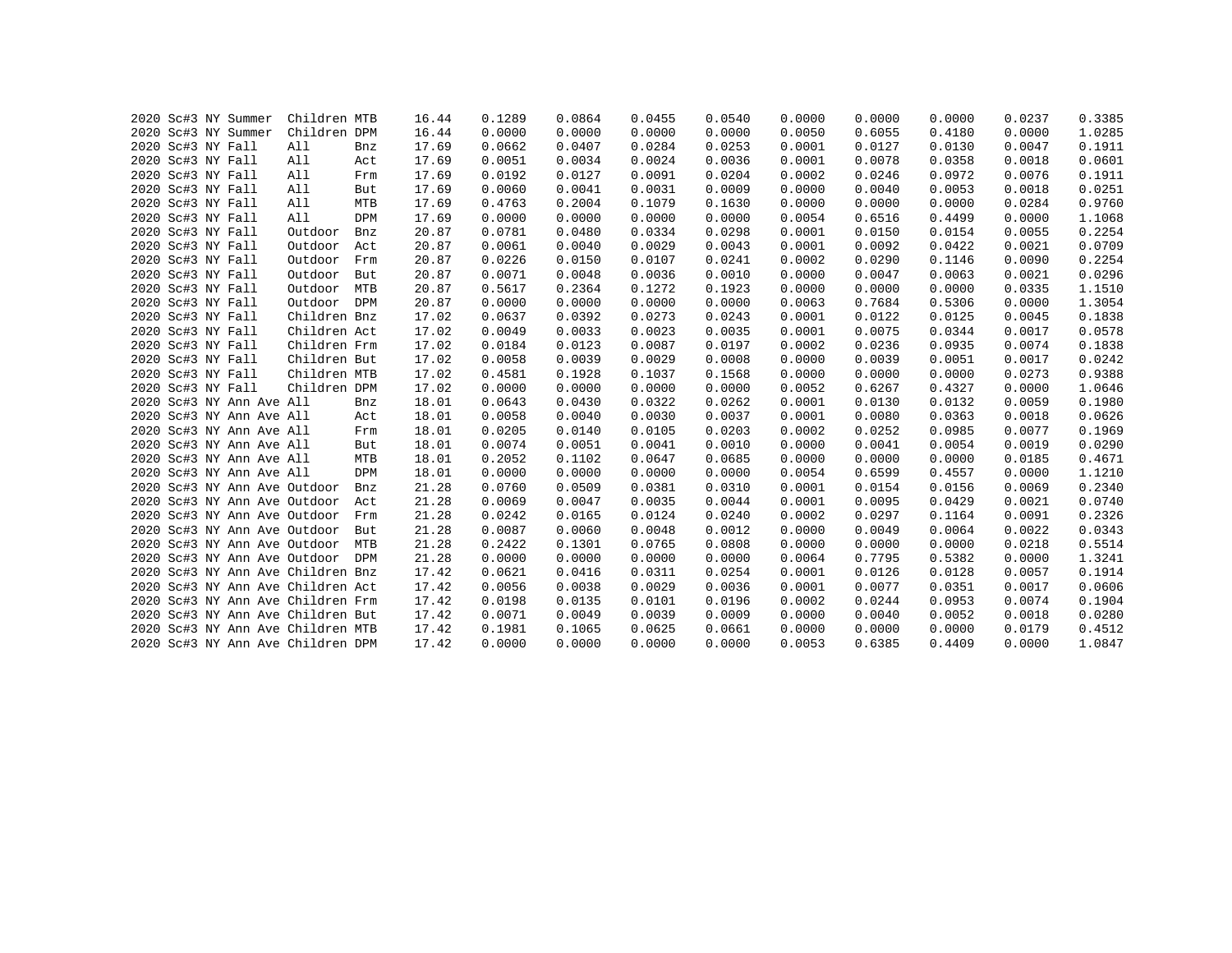DRAFT - DO NOT QUOTE OR CITE

## TOXICS EXPOSURE RESULTS FOR PHILADELPHIA

|                                |                   |          |        | Exposure Estimates $(ug/m3)$ -------> |        |             |        |        |        |        |         |
|--------------------------------|-------------------|----------|--------|---------------------------------------|--------|-------------|--------|--------|--------|--------|---------|
| CY Scen AR Season Demo Grp Tox |                   | CO Ratio | LDGV   | LDGT1                                 | LDGT2  | <b>HDGV</b> | LDDV   | LDDT   | HDDV   | МC     | All Veh |
| 1990 Base PA Winter            | All<br>Bnz        | 9.44     | 1.0436 | 0.2831                                | 0.1709 | 0.0872      | 0.0015 | 0.0008 | 0.0186 | 0.0112 | 1.6164  |
| 1990 Base PA Winter            | All<br>Act        | 9.44     | 0.1123 | 0.0381                                | 0.0242 | 0.0169      | 0.0009 | 0.0005 | 0.0510 | 0.0021 | 0.2460  |
| 1990 Base PA Winter All        | Frm               | 9.44     | 0.3377 | 0.1258                                | 0.0834 | 0.0867      | 0.0028 | 0.0015 | 0.1386 | 0.0077 | 0.7841  |
| 1990 Base PA Winter            | All<br>But        | 9.44     | 0.1451 | 0.0414                                | 0.0301 | 0.0177      | 0.0006 | 0.0003 | 0.0104 | 0.0030 | 0.2485  |
| 1990 Base PA Winter All        | MTB               | 9.44     | 0.0000 | 0.0000                                | 0.0000 | 0.0000      | 0.0000 | 0.0000 | 0.0000 | 0.0000 | 0.0000  |
| 1990 Base PA Winter            | All<br>DPM        | 9.44     | 0.0000 | 0.0000                                | 0.0000 | 0.0000      | 0.0355 | 0.0145 | 0.8251 | 0.0000 | 0.8751  |
| 1990 Base PA Winter            | Outdoor<br>Bnz    | 11.14    | 1.2318 | 0.3342                                | 0.2018 | 0.1029      | 0.0017 | 0.0009 | 0.0220 | 0.0132 | 1.9078  |
| 1990 Base PA Winter            | Outdoor<br>Act    | 11.14    | 0.1326 | 0.0449                                | 0.0286 | 0.0199      | 0.0011 | 0.0006 | 0.0602 | 0.0024 | 0.2904  |
| 1990 Base PA Winter            | Outdoor<br>Frm    | 11.14    | 0.3986 | 0.1485                                | 0.0984 | 0.1023      | 0.0033 | 0.0018 | 0.1635 | 0.0091 | 0.9255  |
| 1990 Base PA Winter            | Outdoor<br>But    | 11.14    | 0.1712 | 0.0489                                | 0.0355 | 0.0209      | 0.0007 | 0.0004 | 0.0122 | 0.0036 | 0.2933  |
| 1990 Base PA Winter            | MTB<br>Outdoor    | 11.14    | 0.0000 | 0.0000                                | 0.0000 | 0.0000      | 0.0000 | 0.0000 | 0.0000 | 0.0000 | 0.0000  |
| 1990 Base PA Winter            | Outdoor DPM       | 11.14    | 0.0000 | 0.0000                                | 0.0000 | 0.0000      | 0.0419 | 0.0171 | 0.9738 | 0.0000 | 1.0328  |
| 1990 Base PA Winter            | Children Bnz      | 9.32     | 1.0307 | 0.2797                                | 0.1688 | 0.0861      | 0.0014 | 0.0008 | 0.0184 | 0.0110 | 1.5965  |
| 1990 Base PA Winter            | Children Act      | 9.32     | 0.1109 | 0.0376                                | 0.0239 | 0.0167      | 0.0009 | 0.0005 | 0.0504 | 0.0020 | 0.2430  |
| 1990 Base PA Winter            | Children Frm      | 9.32     | 0.3336 | 0.1243                                | 0.0823 | 0.0856      | 0.0028 | 0.0015 | 0.1369 | 0.0076 | 0.7744  |
| 1990 Base PA Winter            | Children But      | 9.32     | 0.1433 | 0.0409                                | 0.0297 | 0.0175      | 0.0006 | 0.0003 | 0.0102 | 0.0030 | 0.2455  |
| 1990 Base PA Winter            | Children MTB      | 9.32     | 0.0000 | 0.0000                                | 0.0000 | 0.0000      | 0.0000 | 0.0000 | 0.0000 | 0.0000 | 0.0000  |
| 1990 Base PA Winter            | Children DPM      | 9.32     | 0.0000 | 0.0000                                | 0.0000 | 0.0000      | 0.0351 | 0.0143 | 0.8149 | 0.0000 | 0.8643  |
| 1990 Base PA Spring            | All<br>Bnz        | 6.60     | 0.5084 | 0.1507                                | 0.0900 | 0.0524      | 0.0009 | 0.0004 | 0.0128 | 0.0062 | 0.8221  |
| 1990 Base PA Spring            | All<br>Act        | 6.60     | 0.0615 | 0.0209                                | 0.0133 | 0.0103      | 0.0006 | 0.0003 | 0.0352 | 0.0011 | 0.1433  |
| 1990 Base PA Spring            | All<br>Frm        | 6.60     | 0.1789 | 0.0684                                | 0.0456 | 0.0529      | 0.0018 | 0.0008 | 0.0956 | 0.0043 | 0.4485  |
| 1990 Base PA Spring            | All<br>But        | 6.60     | 0.0611 | 0.0169                                | 0.0124 | 0.0079      | 0.0003 | 0.0001 | 0.0052 | 0.0012 | 0.1052  |
| 1990 Base PA Spring            | All<br>MTB        | 6.60     | 0.0000 | 0.0000                                | 0.0000 | 0.0000      | 0.0000 | 0.0000 | 0.0000 | 0.0000 | 0.0000  |
| 1990 Base PA Spring            | All<br><b>DPM</b> | 6.60     | 0.0000 | 0.0000                                | 0.0000 | 0.0000      | 0.0226 | 0.0076 | 0.5880 | 0.0000 | 0.6188  |
| 1990 Base PA Spring            | Outdoor<br>Bnz    | 7.67     | 0.5905 | 0.1750                                | 0.1046 | 0.0608      | 0.0011 | 0.0005 | 0.0149 | 0.0073 | 0.9548  |
| 1990 Base PA Spring            | Outdoor<br>Act    | 7.67     | 0.0715 | 0.0242                                | 0.0155 | 0.0120      | 0.0007 | 0.0003 | 0.0409 | 0.0013 | 0.1665  |
| 1990 Base PA Spring            | Outdoor<br>Frm    | 7.67     | 0.2077 | 0.0794                                | 0.0529 | 0.0614      | 0.0021 | 0.0009 | 0.1110 | 0.0050 | 0.5209  |
| 1990 Base PA Spring            | Outdoor<br>But    | 7.67     | 0.0710 | 0.0197                                | 0.0143 | 0.0092      | 0.0003 | 0.0002 | 0.0061 | 0.0014 | 0.1222  |
| 1990 Base PA Spring            | Outdoor<br>MTB    | 7.67     | 0.0000 | 0.0000                                | 0.0000 | 0.0000      | 0.0000 | 0.0000 | 0.0000 | 0.0000 | 0.0000  |
| 1990 Base PA Spring            | Outdoor<br>DPM    | 7.67     | 0.0000 | 0.0000                                | 0.0000 | 0.0000      | 0.0262 | 0.0088 | 0.6830 | 0.0000 | 0.7187  |
| 1990 Base PA Spring            | Children Bnz      | 6.63     | 0.5108 | 0.1514                                | 0.0905 | 0.0526      | 0.0009 | 0.0004 | 0.0129 | 0.0063 | 0.8260  |
| 1990 Base PA Spring            | Children Act      | 6.63     | 0.0618 | 0.0210                                | 0.0134 | 0.0104      | 0.0006 | 0.0003 | 0.0354 | 0.0012 | 0.1440  |
| 1990 Base PA Spring            | Children Frm      | 6.63     | 0.1797 | 0.0687                                | 0.0458 | 0.0531      | 0.0018 | 0.0008 | 0.0960 | 0.0043 | 0.4506  |
| 1990 Base PA Spring            | Children But      | 6.63     | 0.0614 | 0.0170                                | 0.0124 | 0.0079      | 0.0003 | 0.0001 | 0.0052 | 0.0012 | 0.1057  |
| 1990 Base PA Spring            | Children MTB      | 6.63     | 0.0000 | 0.0000                                | 0.0000 | 0.0000      | 0.0000 | 0.0000 | 0.0000 | 0.0000 | 0.0000  |
| 1990 Base PA Spring            | Children DPM      | 6.63     | 0.0000 | 0.0000                                | 0.0000 | 0.0000      | 0.0227 | 0.0076 | 0.5908 | 0.0000 | 0.6217  |
| 1990 Base PA Summer            | All<br>Bnz        | 6.46     | 0.4246 | 0.1292                                | 0.0771 | 0.0520      | 0.0009 | 0.0004 | 0.0126 | 0.0061 | 0.7029  |
| 1990 Base PA Summer            | All<br>Act        | 6.46     | 0.0502 | 0.0175                                | 0.0111 | 0.0095      | 0.0006 | 0.0003 | 0.0344 | 0.0010 | 0.1247  |
| 1990 Base PA Summer            | All<br>Frm        | 6.46     | 0.1477 | 0.0575                                | 0.0383 | 0.0489      | 0.0018 | 0.0008 | 0.0935 | 0.0037 | 0.3925  |
| 1990 Base PA Summer            | All<br>But        | 6.46     | 0.0310 | 0.0090                                | 0.0065 | 0.0046      | 0.0002 | 0.0001 | 0.0032 | 0.0007 | 0.0552  |
| 1990 Base PA Summer            | All<br>MTB        | 6.46     | 0.0000 | 0.0000                                | 0.0000 | 0.0000      | 0.0000 | 0.0000 | 0.0000 | 0.0000 | 0.0000  |
| 1990 Base PA Summer            | All<br>DPM        | 6.46     | 0.0000 | 0.0000                                | 0.0000 | 0.0000      | 0.0221 | 0.0074 | 0.5751 | 0.0000 | 0.6052  |
| 1990 Base PA Summer            | Outdoor<br>Bnz    | 7.76     | 0.5102 | 0.1552                                | 0.0927 | 0.0625      | 0.0011 | 0.0005 | 0.0151 | 0.0073 | 0.8447  |
| 1990 Base PA Summer            | Outdoor<br>Act    | 7.76     | 0.0603 | 0.0210                                | 0.0134 | 0.0114      | 0.0007 | 0.0003 | 0.0414 | 0.0012 | 0.1498  |
| 1990 Base PA Summer            | Outdoor<br>Frm    | 7.76     | 0.1775 | 0.0691                                | 0.0460 | 0.0587      | 0.0021 | 0.0010 | 0.1123 | 0.0045 | 0.4717  |
| 1990 Base PA Summer            | Outdoor<br>But    | 7.76     | 0.0372 | 0.0108                                | 0.0078 | 0.0055      | 0.0002 | 0.0001 | 0.0039 | 0.0008 | 0.0663  |
|                                |                   |          |        |                                       |        |             |        |        |        |        |         |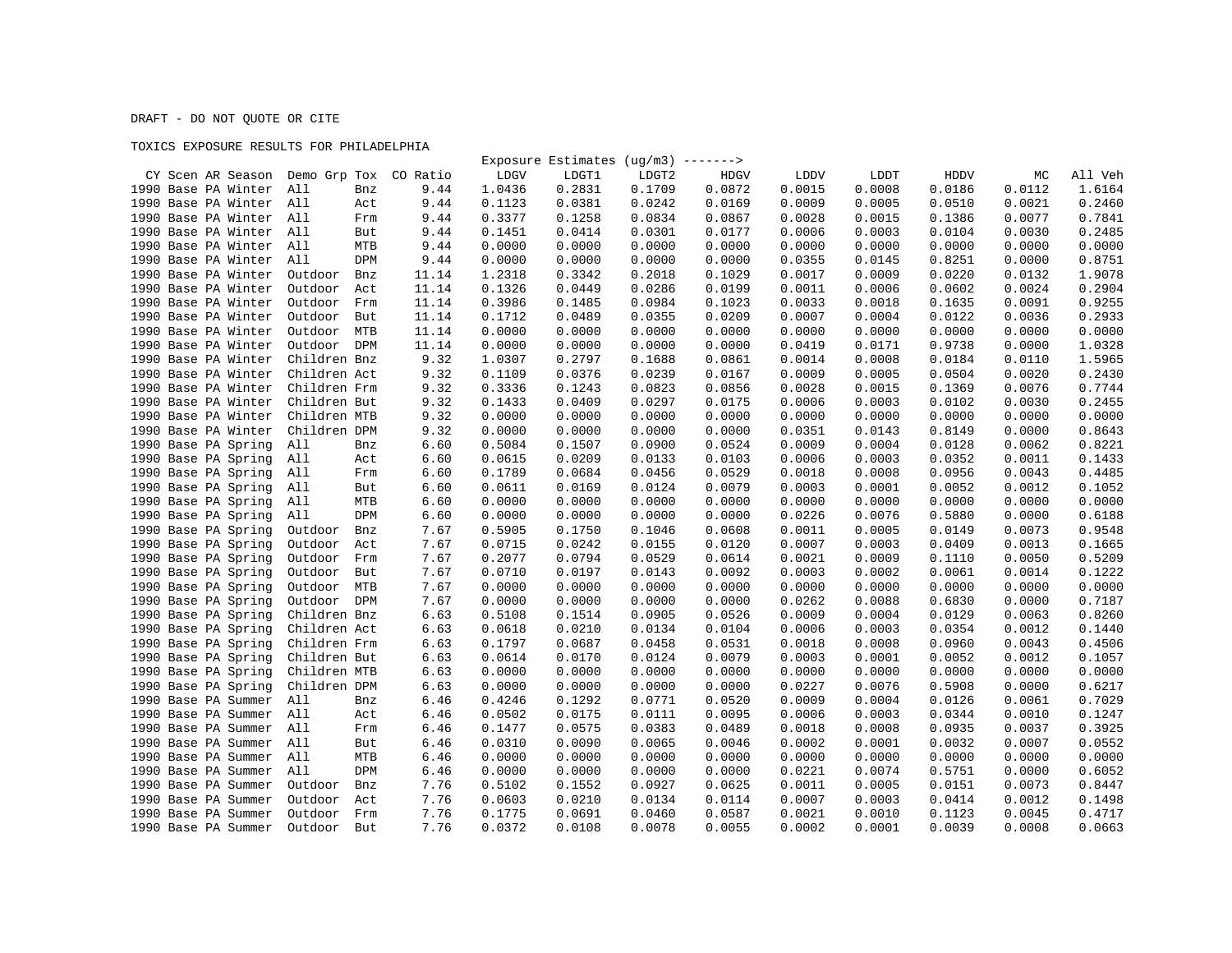|  | 1990 Base PA Summer      | Outdoor                                                      | MTB | 7.76         | 0.0000           | 0.0000           | 0.0000           | 0.0000           | 0.0000           | 0.0000           | 0.0000           | 0.0000           | 0.0000           |
|--|--------------------------|--------------------------------------------------------------|-----|--------------|------------------|------------------|------------------|------------------|------------------|------------------|------------------|------------------|------------------|
|  | 1990 Base PA Summer      | Outdoor DPM                                                  |     | 7.76         | 0.0000           | 0.0000           | 0.0000           | 0.0000           | 0.0265           | 0.0089           | 0.6911           | 0.0000           | 0.7273           |
|  | 1990 Base PA Summer      | Children Bnz                                                 |     | 6.54         | 0.4300           | 0.1308           | 0.0781           | 0.0527           | 0.0009           | 0.0004           | 0.0127           | 0.0062           | 0.7119           |
|  | 1990 Base PA Summer      | Children Act                                                 |     | 6.54         | 0.0508           | 0.0177           | 0.0113           | 0.0096           | 0.0006           | 0.0003           | 0.0349           | 0.0010           | 0.1263           |
|  | 1990 Base PA Summer      | Children Frm                                                 |     | 6.54         | 0.1496           | 0.0583           | 0.0388           | 0.0495           | 0.0018           | 0.0008           | 0.0947           | 0.0038           | 0.3975           |
|  | 1990 Base PA Summer      | Children But                                                 |     | 6.54         | 0.0314           | 0.0091           | 0.0066           | 0.0046           | 0.0002           | 0.0001           | 0.0032           | 0.0007           | 0.0559           |
|  | 1990 Base PA Summer      | Children MTB                                                 |     | 6.54         | 0.0000           | 0.0000           | 0.0000           | 0.0000           | 0.0000           | 0.0000           | 0.0000           | 0.0000           | 0.0000           |
|  | 1990 Base PA Summer      | Children DPM                                                 |     | 6.54         | 0.0000           | 0.0000           | 0.0000           | 0.0000           | 0.0224           | 0.0075           | 0.5824           | 0.0000           | 0.6129           |
|  | 1990 Base PA Fall        | All                                                          | Bnz | 8.40         | 0.7124           | 0.2034           | 0.1232           | 0.0771           | 0.0011           | 0.0005           | 0.0161           | 0.0090           | 1.1408           |
|  | 1990 Base PA Fall        | All                                                          | Act | 8.40         | 0.0640           | 0.0237           | 0.0153           | 0.0123           | 0.0007           | 0.0003           | 0.0441           | 0.0013           | 0.1616           |
|  | 1990 Base PA Fall        | All                                                          | Frm | 8.40         | 0.1910           | 0.0776           | 0.0525           | 0.0627           | 0.0021           | 0.0010           | 0.1197           | 0.0049           | 0.5112           |
|  | 1990 Base PA Fall        | All                                                          | But | 8.40         | 0.0611           | 0.0190           | 0.0141           | 0.0093           | 0.0003           | 0.0002           | 0.0065           | 0.0014           | 0.1119           |
|  | 1990 Base PA Fall        | All                                                          | MTB | 8.40         | 0.0000           | 0.0000           | 0.0000           | 0.0000           | 0.0000           | 0.0000           | 0.0000           | 0.0000           | 0.0000           |
|  | 1990 Base PA Fall        | All                                                          | DPM | 8.40         | 0.0000           | 0.0000           | 0.0000           | 0.0000           | 0.0254           | 0.0096           | 0.7258           | 0.0000           | 0.7599           |
|  | 1990 Base PA Fall        | Outdoor                                                      | Bnz | 9.77         | 0.8294           | 0.2367           | 0.1434           | 0.0898           | 0.0013           | 0.0006           | 0.0187           | 0.0104           | 1.3281           |
|  | 1990 Base PA Fall        | Outdoor                                                      | Act | 9.77         | 0.0746           | 0.0275           | 0.0178           | 0.0143           | 0.0008           | 0.0004           | 0.0513           | 0.0015           | 0.1881           |
|  | 1990 Base PA Fall        | Outdoor                                                      | Frm | 9.77         | 0.2224           | 0.0903           | 0.0611           | 0.0730           | 0.0025           | 0.0012           | 0.1393           | 0.0057           | 0.5951           |
|  | 1990 Base PA Fall        | Outdoor                                                      | But | 9.77         | 0.0712           | 0.0221           | 0.0165           | 0.0109           | 0.0004           | 0.0002           | 0.0076           | 0.0016           | 0.1303           |
|  | 1990 Base PA Fall        | Outdoor                                                      | MTB | 9.77         | 0.0000           | 0.0000           | 0.0000           | 0.0000           | 0.0000           | 0.0000           | 0.0000           | 0.0000           | 0.0000           |
|  | 1990 Base PA Fall        | Outdoor DPM                                                  |     | 9.77         | 0.0000           | 0.0000           | 0.0000           | 0.0000           | 0.0296           | 0.0111           | 0.8449           | 0.0000           | 0.8848           |
|  | 1990 Base PA Fall        | Children Bnz                                                 |     | 8.35         | 0.7085           | 0.2022           | 0.1225           | 0.0767           | 0.0011           | 0.0005           | 0.0160           | 0.0089           | 1.1345           |
|  | 1990 Base PA Fall        | Children Act                                                 |     | 8.35         | 0.0637           | 0.0235           | 0.0152           | 0.0122           | 0.0007           | 0.0003           | 0.0438           | 0.0013           | 0.1607           |
|  | 1990 Base PA Fall        | Children Frm                                                 |     | 8.35         | 0.1900           | 0.0772           | 0.0522           | 0.0624           | 0.0021           | 0.0010           | 0.1190           | 0.0049           | 0.5084           |
|  | 1990 Base PA Fall        | Children But                                                 |     | 8.35         | 0.0608           | 0.0189           | 0.0141           | 0.0093           | 0.0003           | 0.0002           | 0.0065           | 0.0014           | 0.1113           |
|  | 1990 Base PA Fall        | Children MTB                                                 |     | 8.35         | 0.0000           | 0.0000           | 0.0000           | 0.0000           | 0.0000           | 0.0000           | 0.0000           | 0.0000           | 0.0000           |
|  | 1990 Base PA Fall        | Children DPM                                                 |     | 8.35         | 0.0000           | 0.0000           | 0.0000           | 0.0000           | 0.0252           | 0.0095           | 0.7218           | 0.0000           | 0.7558           |
|  | 1990 Base PA Ann Ave All |                                                              | Bnz | 7.76         | 0.6722           | 0.1916           | 0.1153           | 0.0672           | 0.0011           | 0.0005           | 0.0150           | 0.0081           | 1.0705           |
|  | 1990 Base PA Ann Ave All |                                                              | Act | 7.76         | 0.0720           | 0.0250           | 0.0160           | 0.0122           | 0.0007           | 0.0003           | 0.0412           | 0.0014           | 0.1689           |
|  | 1990 Base PA Ann Ave All |                                                              | Frm | 7.76         | 0.2138           | 0.0823           | 0.0549           | 0.0628           | 0.0021           | 0.0010           | 0.1118           | 0.0051           | 0.5341           |
|  | 1990 Base PA Ann Ave All |                                                              | But | 7.76         | 0.0746           | 0.0216           | 0.0158           | 0.0099           | 0.0004           | 0.0002           | 0.0063           | 0.0016           | 0.1302           |
|  | 1990 Base PA Ann Ave All |                                                              | MTB | 7.76         | 0.0000           | 0.0000           | 0.0000           | 0.0000           | 0.0000           | 0.0000           | 0.0000           | 0.0000           | 0.0000           |
|  | 1990 Base PA Ann Ave All |                                                              | DPM | 7.76         | 0.0000           | 0.0000           | 0.0000           | 0.0000           | 0.0264           | 0.0098           | 0.6785           | 0.0000           | 0.7147           |
|  |                          | 1990 Base PA Ann Ave Outdoor                                 | Bnz | 9.12         | 0.7905           | 0.2253           | 0.1356           | 0.0790           | 0.0013           | 0.0006           | 0.0177           | 0.0095           |                  |
|  |                          |                                                              |     |              |                  |                  |                  |                  |                  |                  |                  |                  | 1.2589           |
|  |                          | 1990 Base PA Ann Ave Outdoor<br>1990 Base PA Ann Ave Outdoor | Act | 9.12<br>9.12 | 0.0847<br>0.2516 | 0.0294<br>0.0968 | 0.0188<br>0.0646 | 0.0144<br>0.0739 | 0.0008<br>0.0025 | 0.0004<br>0.0012 | 0.0484<br>0.1315 | 0.0016<br>0.0060 | 0.1987<br>0.6283 |
|  |                          |                                                              | Frm |              | 0.0877           |                  |                  |                  |                  | 0.0002           |                  |                  | 0.1530           |
|  |                          | 1990 Base PA Ann Ave Outdoor                                 | But | 9.12         |                  | 0.0254           | 0.0185           | 0.0116           | 0.0004<br>0.0000 |                  | 0.0074           | 0.0019<br>0.0000 |                  |
|  |                          | 1990 Base PA Ann Ave Outdoor                                 | MTB | 9.12         | 0.0000           | 0.0000           | 0.0000           | 0.0000           |                  | 0.0000           | 0.0000           |                  | 0.0000           |
|  |                          | 1990 Base PA Ann Ave Outdoor                                 | DPM | 9.12         | 0.0000           | 0.0000           | 0.0000           | 0.0000           | 0.0311           | 0.0115           | 0.7982           | 0.0000           | 0.8409           |
|  |                          | 1990 Base PA Ann Ave Children Bnz                            |     | 7.74         | 0.6700           | 0.1910           | 0.1150           | 0.0670           | 0.0011           | 0.0005           | 0.0150           | 0.0081           | 1.0672           |
|  |                          | 1990 Base PA Ann Ave Children Act                            |     | 7.74         | 0.0718           | 0.0249           | 0.0159           | 0.0122           | 0.0007           | 0.0003           | 0.0411           | 0.0014           | 0.1685           |
|  |                          | 1990 Base PA Ann Ave Children Frm                            |     | 7.74         | 0.2132           | 0.0821           | 0.0548           | 0.0627           | 0.0021           | 0.0010           | 0.1116           | 0.0051           | 0.5327           |
|  |                          | 1990 Base PA Ann Ave Children But                            |     | 7.74         | 0.0742           | 0.0215           | 0.0157           | 0.0098           | 0.0004           | 0.0002           | 0.0063           | 0.0016           | 0.1296           |
|  |                          | 1990 Base PA Ann Ave Children MTB                            |     | 7.74         | 0.0000           | 0.0000           | 0.0000           | 0.0000           | 0.0000           | 0.0000           | 0.0000           | 0.0000           | 0.0000           |
|  |                          | 1990 Base PA Ann Ave Children DPM                            |     | 7.74         | 0.0000           | 0.0000           | 0.0000           | 0.0000           | 0.0263           | 0.0097           | 0.6775           | 0.0000           | 0.7137           |
|  | 1996 Base PA Winter All  |                                                              | Bnz | 9.44         | 0.5285           | 0.2950           | 0.1481           | 0.0491           | 0.0005           | 0.0005           | 0.0187           | 0.0091           | 1.0496           |
|  | 1996 Base PA Winter All  |                                                              | Act | 9.44         | 0.0577           | 0.0413           | 0.0216           | 0.0108           | 0.0003           | 0.0003           | 0.0514           | 0.0025           | 0.1858           |
|  | 1996 Base PA Winter All  |                                                              | Frm | 9.44         | 0.1941           | 0.1624           | 0.0842           | 0.0579           | 0.0010           | 0.0010           | 0.1395           | 0.0103           | 0.6504           |
|  | 1996 Base PA Winter      | All                                                          | But | 9.44         | 0.0658           | 0.0397           | 0.0226           | 0.0087           | 0.0002           | 0.0002           | 0.0104           | 0.0035           | 0.1513           |
|  | 1996 Base PA Winter      | All                                                          | MTB | 9.44         | 0.2199           | 0.1805           | 0.0887           | 0.0232           | 0.0000           | 0.0000           | 0.0000           | 0.0072           | 0.5194           |
|  | 1996 Base PA Winter All  |                                                              | DPM | 9.44         | 0.0000           | 0.0000           | 0.0000           | 0.0000           | 0.0094           | 0.0076           | 0.7384           | 0.0000           | 0.7554           |
|  | 1996 Base PA Winter      | Outdoor                                                      | Bnz | 11.14        | 0.6238           | 0.3482           | 0.1748           | 0.0580           | 0.0006           | 0.0006           | 0.0221           | 0.0107           | 1.2388           |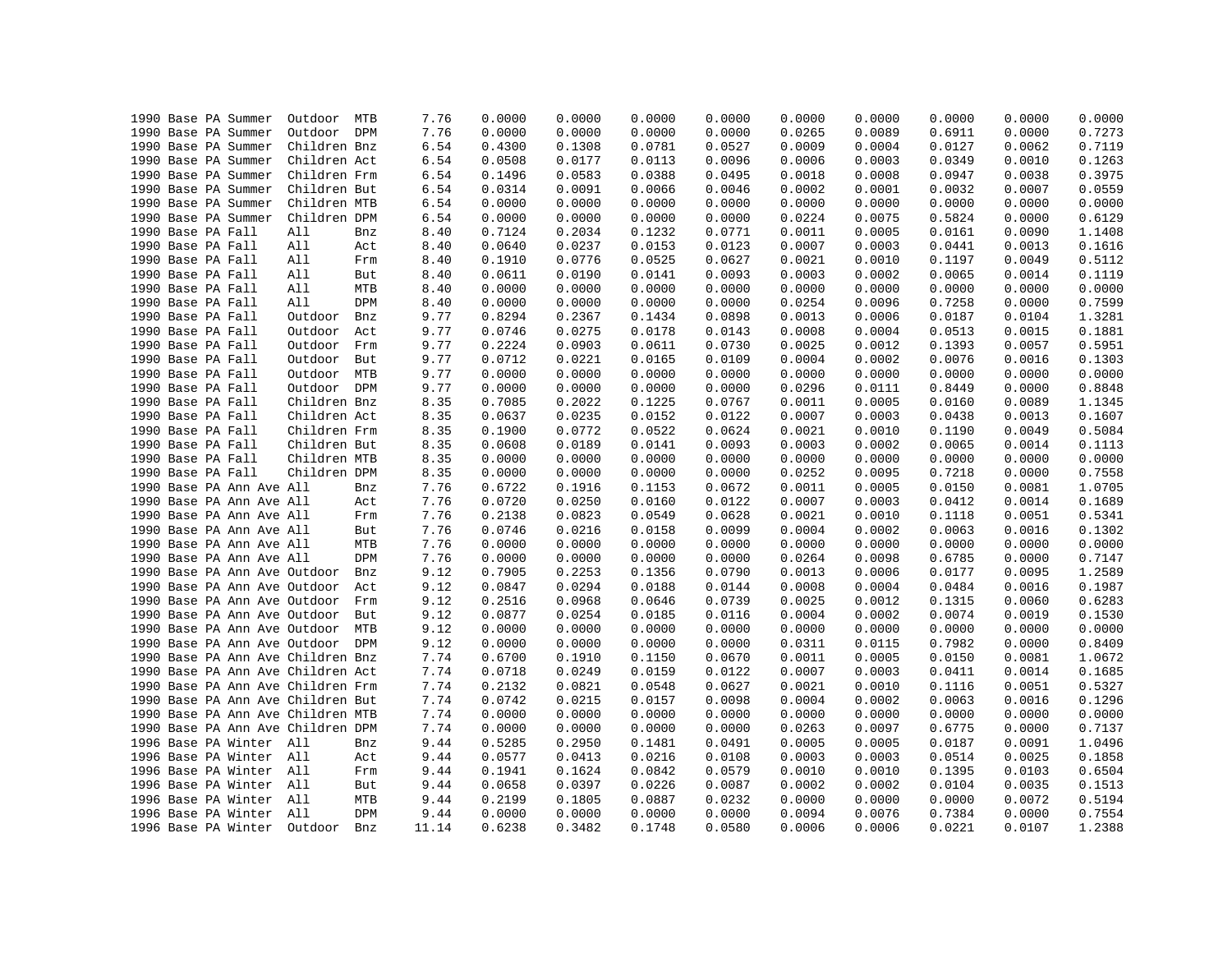| 1996 Base PA Winter | Outdoor<br>Act               | 11.14 | 0.0681           | 0.0487           | 0.0255 | 0.0127           | 0.0004 | 0.0004 | 0.0606           | 0.0030           | 0.2193 |
|---------------------|------------------------------|-------|------------------|------------------|--------|------------------|--------|--------|------------------|------------------|--------|
| 1996 Base PA Winter | Outdoor<br>Frm               | 11.14 | 0.2291           | 0.1916           | 0.0994 | 0.0683           | 0.0012 | 0.0012 | 0.1646           | 0.0122           | 0.7677 |
| 1996 Base PA Winter | Outdoor<br>But               | 11.14 | 0.0777           | 0.0469           | 0.0267 | 0.0103           | 0.0003 | 0.0003 | 0.0123           | 0.0042           | 0.1786 |
| 1996 Base PA Winter | Outdoor<br>MTB               | 11.14 | 0.2595           | 0.2130           | 0.1047 | 0.0274           | 0.0000 | 0.0000 | 0.0000           | 0.0085           | 0.6130 |
| 1996 Base PA Winter | Outdoor DPM                  | 11.14 | 0.0000           | 0.0000           | 0.0000 | 0.0000           | 0.0111 | 0.0089 | 0.8715           | 0.0000           | 0.8915 |
| 1996 Base PA Winter | Children Bnz                 | 9.32  | 0.5220           | 0.2914           | 0.1462 | 0.0485           | 0.0005 | 0.0005 | 0.0185           | 0.0090           | 1.0366 |
| 1996 Base PA Winter | Children Act                 | 9.32  | 0.0570           | 0.0408           | 0.0213 | 0.0106           | 0.0003 | 0.0003 | 0.0507           | 0.0025           | 0.1835 |
| 1996 Base PA Winter | Children Frm                 | 9.32  | 0.1917           | 0.1604           | 0.0831 | 0.0571           | 0.0010 | 0.0010 | 0.1378           | 0.0102           | 0.6424 |
| 1996 Base PA Winter | Children But                 | 9.32  | 0.0650           | 0.0392           | 0.0224 | 0.0086           | 0.0002 | 0.0002 | 0.0103           | 0.0035           | 0.1494 |
| 1996 Base PA Winter | Children MTB                 | 9.32  | 0.2172           | 0.1782           | 0.0876 | 0.0229           | 0.0000 | 0.0000 | 0.0000           | 0.0071           | 0.5130 |
| 1996 Base PA Winter | Children DPM                 | 9.32  | 0.0000           | 0.0000           | 0.0000 | 0.0000           | 0.0093 | 0.0075 | 0.7293           | 0.0000           | 0.7461 |
| 1996 Base PA Spring | All<br>Bnz                   | 6.60  | 0.2368           | 0.1403           | 0.0714 | 0.0328           | 0.0004 | 0.0004 | 0.0124           | 0.0063           | 0.5009 |
| 1996 Base PA Spring | All<br>Act                   | 6.60  | 0.0250           | 0.0177           | 0.0095 | 0.0058           | 0.0002 | 0.0002 | 0.0341           | 0.0014           | 0.0940 |
| 1996 Base PA Spring | All<br>Frm                   | 6.60  | 0.0840           | 0.0726           | 0.0384 | 0.0322           | 0.0007 | 0.0007 | 0.0925           | 0.0058           | 0.3270 |
| 1996 Base PA Spring | All<br>But                   | 6.60  | 0.0238           | 0.0137           | 0.0079 | 0.0032           | 0.0001 | 0.0001 | 0.0051           | 0.0014           | 0.0553 |
| 1996 Base PA Spring | All<br>MTB                   | 6.60  | 0.2681           | 0.1683           | 0.0840 | 0.0348           | 0.0000 | 0.0000 | 0.0000           | 0.0106           | 0.5657 |
| 1996 Base PA Spring | DPM<br>All                   | 6.60  | 0.0000           | 0.0000           | 0.0000 | 0.0000           | 0.0066 | 0.0053 | 0.5165           | 0.0000           | 0.5283 |
| 1996 Base PA Spring | Outdoor<br>Bnz               | 7.67  | 0.2750           | 0.1630           | 0.0829 | 0.0381           | 0.0004 | 0.0004 | 0.0144           | 0.0074           | 0.5818 |
| 1996 Base PA Spring | Outdoor<br>Act               | 7.67  | 0.0290           | 0.0206           | 0.0111 | 0.0068           | 0.0003 | 0.0003 | 0.0396           | 0.0016           | 0.1092 |
| 1996 Base PA Spring | Outdoor<br>Frm               | 7.67  | 0.0976           | 0.0843           | 0.0446 | 0.0374           | 0.0008 | 0.0008 | 0.1075           | 0.0068           | 0.3798 |
| 1996 Base PA Spring | Outdoor<br>But               | 7.67  | 0.0276           | 0.0159           | 0.0092 | 0.0038           | 0.0001 | 0.0001 | 0.0059           | 0.0016           | 0.0642 |
| 1996 Base PA Spring | Outdoor<br>MTB               | 7.67  | 0.3114           | 0.1954           | 0.0975 | 0.0404           | 0.0000 | 0.0000 | 0.0000           | 0.0123           | 0.6571 |
| 1996 Base PA Spring | Outdoor<br>DPM               | 7.67  | 0.0000           | 0.0000           | 0.0000 | 0.0000           | 0.0077 | 0.0061 | 0.5999           | 0.0000           | 0.6137 |
| 1996 Base PA Spring | Children Bnz                 | 6.63  | 0.2379           | 0.1410           | 0.0717 | 0.0330           | 0.0004 | 0.0004 | 0.0125           | 0.0064           | 0.5032 |
|                     |                              |       |                  |                  | 0.0096 |                  | 0.0002 | 0.0002 |                  |                  | 0.0944 |
| 1996 Base PA Spring | Children Act<br>Children Frm | 6.63  | 0.0251<br>0.0844 | 0.0178<br>0.0729 | 0.0386 | 0.0058<br>0.0323 | 0.0007 | 0.0007 | 0.0342<br>0.0930 | 0.0014<br>0.0059 |        |
| 1996 Base PA Spring |                              | 6.63  |                  |                  |        |                  |        |        |                  |                  | 0.3285 |
| 1996 Base PA Spring | Children But                 | 6.63  | 0.0239           | 0.0137           | 0.0080 | 0.0033           | 0.0001 | 0.0001 | 0.0051           | 0.0014           | 0.0555 |
| 1996 Base PA Spring | Children MTB                 | 6.63  | 0.2694           | 0.1691           | 0.0843 | 0.0350           | 0.0000 | 0.0000 | 0.0000           | 0.0106           | 0.5684 |
| 1996 Base PA Spring | Children DPM                 | 6.63  | 0.0000           | 0.0000           | 0.0000 | 0.0000           | 0.0066 | 0.0053 | 0.5189           | 0.0000           | 0.5308 |
| 1996 Base PA Summer | All<br>Bnz                   | 6.46  | 0.1933           | 0.1146           | 0.0585 | 0.0310           | 0.0004 | 0.0004 | 0.0122           | 0.0063           | 0.4166 |
| 1996 Base PA Summer | All<br>Act                   | 6.46  | 0.0197           | 0.0142           | 0.0077 | 0.0052           | 0.0002 | 0.0002 | 0.0333           | 0.0012           | 0.0818 |
| 1996 Base PA Summer | All<br>Frm                   | 6.46  | 0.0666           | 0.0585           | 0.0313 | 0.0290           | 0.0007 | 0.0007 | 0.0905           | 0.0051           | 0.2824 |
| 1996 Base PA Summer | All<br>But                   | 6.46  | 0.0117           | 0.0069           | 0.0040 | 0.0019           | 0.0001 | 0.0001 | 0.0031           | 0.0008           | 0.0285 |
| 1996 Base PA Summer | All<br>MTB                   | 6.46  | 0.3263           | 0.1870           | 0.0916 | 0.0602           | 0.0000 | 0.0000 | 0.0000           | 0.0229           | 0.6881 |
| 1996 Base PA Summer | All<br>DPM                   | 6.46  | 0.0000           | 0.0000           | 0.0000 | 0.0000           | 0.0065 | 0.0052 | 0.5051           | 0.0000           | 0.5167 |
| 1996 Base PA Summer | Outdoor<br>Bnz               | 7.76  | 0.2323           | 0.1377           | 0.0703 | 0.0373           | 0.0004 | 0.0004 | 0.0146           | 0.0075           | 0.5006 |
| 1996 Base PA Summer | Outdoor<br>Act               | 7.76  | 0.0237           | 0.0171           | 0.0093 | 0.0063           | 0.0003 | 0.0003 | 0.0401           | 0.0015           | 0.0983 |
| 1996 Base PA Summer | Outdoor<br>Frm               | 7.76  | 0.0800           | 0.0703           | 0.0376 | 0.0349           | 0.0008 | 0.0008 | 0.1088           | 0.0061           | 0.3393 |
| 1996 Base PA Summer | Outdoor<br>But               | 7.76  | 0.0141           | 0.0083           | 0.0048 | 0.0022           | 0.0001 | 0.0001 | 0.0037           | 0.0009           | 0.0342 |
| 1996 Base PA Summer | Outdoor<br>MTB               | 7.76  | 0.3921           | 0.2247           | 0.1101 | 0.0724           | 0.0000 | 0.0000 | 0.0000           | 0.0275           | 0.8269 |
| 1996 Base PA Summer | Outdoor<br>DPM               | 7.76  | 0.0000           | 0.0000           | 0.0000 | 0.0000           | 0.0078 | 0.0062 | 0.6070           | 0.0000           | 0.6210 |
| 1996 Base PA Summer | Children Bnz                 | 6.54  | 0.1958           | 0.1160           | 0.0592 | 0.0314           | 0.0004 | 0.0004 | 0.0123           | 0.0063           | 0.4219 |
| 1996 Base PA Summer | Children Act                 | 6.54  | 0.0199           | 0.0144           | 0.0078 | 0.0053           | 0.0002 | 0.0002 | 0.0338           | 0.0012           | 0.0829 |
| 1996 Base PA Summer | Children Frm                 | 6.54  | 0.0674           | 0.0593           | 0.0317 | 0.0294           | 0.0007 | 0.0007 | 0.0917           | 0.0052           | 0.2860 |
| 1996 Base PA Summer | Children But                 | 6.54  | 0.0119           | 0.0070           | 0.0041 | 0.0019           | 0.0001 | 0.0001 | 0.0031           | 0.0008           | 0.0288 |
| 1996 Base PA Summer | Children MTB                 | 6.54  | 0.3305           | 0.1894           | 0.0928 | 0.0610           | 0.0000 | 0.0000 | 0.0000           | 0.0232           | 0.6968 |
| 1996 Base PA Summer | Children DPM                 | 6.54  | 0.0000           | 0.0000           | 0.0000 | 0.0000           | 0.0065 | 0.0052 | 0.5115           | 0.0000           | 0.5233 |
| 1996 Base PA Fall   | All<br>Bnz                   | 8.40  | 0.2922           | 0.1629           | 0.0834 | 0.0373           | 0.0005 | 0.0005 | 0.0149           | 0.0073           | 0.5990 |
| 1996 Base PA Fall   | All<br>Act                   | 8.40  | 0.0270           | 0.0203           | 0.0111 | 0.0070           | 0.0003 | 0.0003 | 0.0410           | 0.0017           | 0.1087 |
| 1996 Base PA Fall   | All<br>Frm                   | 8.40  | 0.0884           | 0.0786           | 0.0429 | 0.0375           | 0.0009 | 0.0009 | 0.1113           | 0.0071           | 0.3675 |
| 1996 Base PA Fall   | All<br>But                   | 8.40  | 0.0228           | 0.0146           | 0.0087 | 0.0040           | 0.0001 | 0.0001 | 0.0061           | 0.0018           | 0.0583 |
|                     |                              |       |                  |                  |        |                  |        |        |                  |                  |        |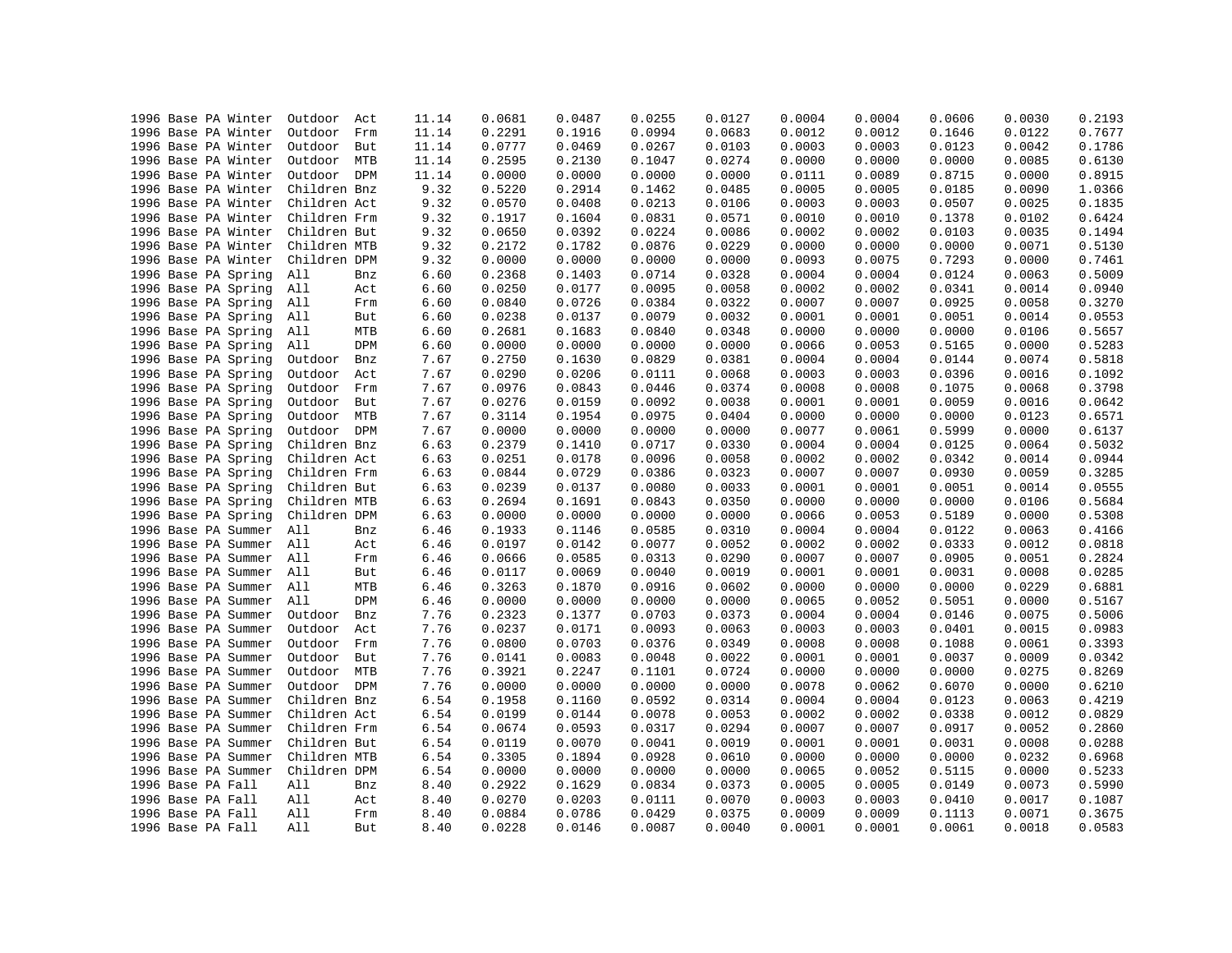|  | 1996 Base PA Fall   |                          | All                               | MTB | 8.40  | 0.5140 | 0.2392 | 0.1147 | 0.0727 | 0.0000 | 0.0000 | 0.0000 | 0.0223           | 0.9628           |
|--|---------------------|--------------------------|-----------------------------------|-----|-------|--------|--------|--------|--------|--------|--------|--------|------------------|------------------|
|  | 1996 Base PA Fall   |                          | All                               | DPM | 8.40  | 0.0000 | 0.0000 | 0.0000 | 0.0000 | 0.0076 | 0.0064 | 0.5924 | 0.0000           | 0.6064           |
|  | 1996 Base PA Fall   |                          | Outdoor                           | Bnz | 9.77  | 0.3401 | 0.1897 | 0.0971 | 0.0435 | 0.0005 | 0.0005 | 0.0174 | 0.0085           | 0.6974           |
|  | 1996 Base PA Fall   |                          | Outdoor                           | Act | 9.77  | 0.0314 | 0.0237 | 0.0130 | 0.0082 | 0.0003 | 0.0003 | 0.0477 | 0.0020           | 0.1266           |
|  | 1996 Base PA Fall   |                          | Outdoor                           | Frm | 9.77  | 0.1029 | 0.0915 | 0.0499 | 0.0437 | 0.0010 | 0.0010 | 0.1296 | 0.0082           | 0.4279           |
|  | 1996 Base PA Fall   |                          | Outdoor                           | But | 9.77  | 0.0266 | 0.0171 | 0.0102 | 0.0047 | 0.0002 | 0.0002 | 0.0071 | 0.0021           | 0.0679           |
|  | 1996 Base PA Fall   |                          | Outdoor MTB                       |     | 9.77  | 0.5984 | 0.2784 | 0.1336 | 0.0846 | 0.0000 | 0.0000 | 0.0000 | 0.0260           | 1.1210           |
|  | 1996 Base PA Fall   |                          | Outdoor DPM                       |     | 9.77  | 0.0000 | 0.0000 | 0.0000 | 0.0000 | 0.0089 | 0.0074 | 0.6897 | 0.0000           | 0.7060           |
|  | 1996 Base PA Fall   |                          | Children Bnz                      |     | 8.35  | 0.2906 | 0.1620 | 0.0829 | 0.0371 | 0.0005 | 0.0005 | 0.0149 | 0.0073           | 0.5957           |
|  | 1996 Base PA Fall   |                          | Children Act                      |     | 8.35  | 0.0268 | 0.0202 | 0.0111 | 0.0070 | 0.0003 | 0.0003 | 0.0408 | 0.0017           | 0.1081           |
|  | 1996 Base PA Fall   |                          | Children Frm                      |     | 8.35  | 0.0879 | 0.0781 | 0.0426 | 0.0373 | 0.0009 | 0.0009 | 0.1107 | 0.0070           | 0.3655           |
|  | 1996 Base PA Fall   |                          | Children But                      |     | 8.35  | 0.0227 | 0.0146 | 0.0087 | 0.0040 | 0.0001 | 0.0001 | 0.0060 | 0.0018           | 0.0580           |
|  | 1996 Base PA Fall   |                          | Children MTB                      |     | 8.35  | 0.5112 | 0.2378 | 0.1141 | 0.0723 | 0.0000 | 0.0000 | 0.0000 | 0.0222           | 0.9575           |
|  | 1996 Base PA Fall   |                          | Children DPM                      |     | 8.35  | 0.0000 | 0.0000 | 0.0000 | 0.0000 | 0.0076 | 0.0064 | 0.5891 | 0.0000           | 0.6031           |
|  |                     | 1996 Base PA Ann Ave All |                                   | Bnz | 7.76  | 0.3127 | 0.1782 | 0.0903 | 0.0376 | 0.0004 | 0.0004 | 0.0146 | 0.0073           | 0.6415           |
|  |                     | 1996 Base PA Ann Ave All |                                   | Act | 7.76  | 0.0323 | 0.0234 | 0.0125 | 0.0072 | 0.0003 | 0.0003 | 0.0399 | 0.0017           | 0.1176           |
|  |                     | 1996 Base PA Ann Ave All |                                   | Frm | 7.76  | 0.1083 | 0.0930 | 0.0492 | 0.0392 | 0.0008 | 0.0008 | 0.1085 | 0.0071           | 0.4068           |
|  |                     | 1996 Base PA Ann Ave All |                                   | But | 7.76  | 0.0310 | 0.0187 | 0.0108 | 0.0045 | 0.0001 | 0.0001 | 0.0062 | 0.0019           | 0.0733           |
|  |                     | 1996 Base PA Ann Ave All |                                   | MTB | 7.76  | 0.3321 | 0.1937 | 0.0948 | 0.0477 | 0.0000 | 0.0000 | 0.0000 | 0.0157           | 0.6840           |
|  |                     | 1996 Base PA Ann Ave All |                                   | DPM | 7.76  | 0.0000 | 0.0000 | 0.0000 | 0.0000 | 0.0075 | 0.0061 | 0.5881 | 0.0000           | 0.6017           |
|  |                     |                          | 1996 Base PA Ann Ave Outdoor      | Bnz | 9.12  | 0.3678 | 0.2096 | 0.1063 | 0.0442 | 0.0005 | 0.0005 | 0.0171 | 0.0085           | 0.7546           |
|  |                     |                          |                                   |     |       | 0.0380 | 0.0275 | 0.0147 | 0.0085 | 0.0003 | 0.0003 | 0.0470 | 0.0020           | 0.1383           |
|  |                     |                          | 1996 Base PA Ann Ave Outdoor      | Act | 9.12  |        |        |        |        |        | 0.0010 |        |                  |                  |
|  |                     |                          | 1996 Base PA Ann Ave Outdoor      | Frm | 9.12  | 0.1274 | 0.1094 | 0.0579 | 0.0461 | 0.0010 |        | 0.1276 | 0.0083<br>0.0022 | 0.4787<br>0.0862 |
|  |                     |                          | 1996 Base PA Ann Ave Outdoor      | But | 9.12  | 0.0365 | 0.0220 | 0.0127 | 0.0052 | 0.0002 | 0.0002 | 0.0073 |                  |                  |
|  |                     |                          | 1996 Base PA Ann Ave Outdoor      | MTB | 9.12  | 0.3904 | 0.2279 | 0.1115 | 0.0562 | 0.0000 | 0.0000 | 0.0000 | 0.0186           | 0.8045           |
|  |                     |                          | 1996 Base PA Ann Ave Outdoor DPM  |     | 9.12  | 0.0000 | 0.0000 | 0.0000 | 0.0000 | 0.0089 | 0.0072 | 0.6920 | 0.0000           | 0.7080           |
|  |                     |                          | 1996 Base PA Ann Ave Children Bnz |     | 7.74  | 0.3116 | 0.1776 | 0.0900 | 0.0375 | 0.0004 | 0.0004 | 0.0145 | 0.0072           | 0.6394           |
|  |                     |                          | 1996 Base PA Ann Ave Children Act |     | 7.74  | 0.0322 | 0.0233 | 0.0124 | 0.0072 | 0.0003 | 0.0003 | 0.0399 | 0.0017           | 0.1172           |
|  |                     |                          | 1996 Base PA Ann Ave Children Frm |     | 7.74  | 0.1079 | 0.0927 | 0.0490 | 0.0391 | 0.0008 | 0.0008 | 0.1083 | 0.0071           | 0.4056           |
|  |                     |                          | 1996 Base PA Ann Ave Children But |     | 7.74  | 0.0309 | 0.0186 | 0.0108 | 0.0044 | 0.0001 | 0.0001 | 0.0061 | 0.0019           | 0.0730           |
|  |                     |                          | 1996 Base PA Ann Ave Children MTB |     | 7.74  | 0.3320 | 0.1936 | 0.0947 | 0.0478 | 0.0000 | 0.0000 | 0.0000 | 0.0158           | 0.6839           |
|  |                     |                          | 1996 Base PA Ann Ave Children DPM |     | 7.74  | 0.0000 | 0.0000 | 0.0000 | 0.0000 | 0.0075 | 0.0061 | 0.5872 | 0.0000           | 0.6008           |
|  |                     | 2007 Base PA Winter All  |                                   | Bnz | 9.44  | 0.1402 | 0.1658 | 0.1282 | 0.0326 | 0.0001 | 0.0002 | 0.0091 | 0.0046           | 0.4808           |
|  |                     | 2007 Base PA Winter All  |                                   | Act | 9.44  | 0.0127 | 0.0181 | 0.0142 | 0.0058 | 0.0001 | 0.0001 | 0.0251 | 0.0014           | 0.0775           |
|  |                     | 2007 Base PA Winter All  |                                   | Frm | 9.44  | 0.0419 | 0.0700 | 0.0557 | 0.0312 | 0.0002 | 0.0005 | 0.0681 | 0.0059           | 0.2734           |
|  | 2007 Base PA Winter |                          | All                               | But | 9.44  | 0.0149 | 0.0185 | 0.0144 | 0.0033 | 0.0000 | 0.0001 | 0.0051 | 0.0019           | 0.0582           |
|  |                     | 2007 Base PA Winter All  |                                   | MTB | 9.44  | 0.0879 | 0.1405 | 0.1080 | 0.0184 | 0.0000 | 0.0000 | 0.0000 | 0.0051           | 0.3599           |
|  | 2007 Base PA Winter |                          | All                               | DPM | 9.44  | 0.0000 | 0.0000 | 0.0000 | 0.0000 | 0.0029 | 0.0040 | 0.3134 | 0.0000           | 0.3203           |
|  | 2007 Base PA Winter |                          | Outdoor                           | Bnz | 11.14 | 0.1654 | 0.1957 | 0.1513 | 0.0384 | 0.0001 | 0.0003 | 0.0108 | 0.0054           | 0.5675           |
|  | 2007 Base PA Winter |                          | Outdoor                           | Act | 11.14 | 0.0150 | 0.0214 | 0.0168 | 0.0068 | 0.0001 | 0.0002 | 0.0296 | 0.0016           | 0.0915           |
|  | 2007 Base PA Winter |                          | Outdoor                           | Frm | 11.14 | 0.0495 | 0.0826 | 0.0657 | 0.0368 | 0.0002 | 0.0005 | 0.0804 | 0.0069           | 0.3227           |
|  | 2007 Base PA Winter |                          | Outdoor                           | But | 11.14 | 0.0176 | 0.0218 | 0.0170 | 0.0039 | 0.0001 | 0.0001 | 0.0060 | 0.0023           | 0.0687           |
|  | 2007 Base PA Winter |                          | Outdoor MTB                       |     | 11.14 | 0.1038 | 0.1658 | 0.1274 | 0.0218 | 0.0000 | 0.0000 | 0.0000 | 0.0060           | 0.4247           |
|  | 2007 Base PA Winter |                          | Outdoor DPM                       |     | 11.14 | 0.0000 | 0.0000 | 0.0000 | 0.0000 | 0.0034 | 0.0047 | 0.3699 | 0.0000           | 0.3780           |
|  | 2007 Base PA Winter |                          | Children Bnz                      |     | 9.32  | 0.1384 | 0.1638 | 0.1266 | 0.0321 | 0.0001 | 0.0002 | 0.0090 | 0.0045           | 0.4749           |
|  | 2007 Base PA Winter |                          | Children Act                      |     | 9.32  | 0.0125 | 0.0179 | 0.0141 | 0.0057 | 0.0001 | 0.0001 | 0.0248 | 0.0014           | 0.0766           |
|  | 2007 Base PA Winter |                          | Children Frm                      |     | 9.32  | 0.0414 | 0.0691 | 0.0550 | 0.0308 | 0.0002 | 0.0005 | 0.0672 | 0.0058           | 0.2700           |
|  | 2007 Base PA Winter |                          | Children But                      |     | 9.32  | 0.0147 | 0.0182 | 0.0142 | 0.0032 | 0.0000 | 0.0001 | 0.0050 | 0.0019           | 0.0575           |
|  | 2007 Base PA Winter |                          | Children MTB                      |     | 9.32  | 0.0868 | 0.1387 | 0.1066 | 0.0182 | 0.0000 | 0.0000 | 0.0000 | 0.0050           | 0.3554           |
|  | 2007 Base PA Winter |                          | Children DPM                      |     | 9.32  | 0.0000 | 0.0000 | 0.0000 | 0.0000 | 0.0028 | 0.0039 | 0.3096 | 0.0000           | 0.3163           |
|  | 2007 Base PA Spring |                          | All                               | Bnz | 6.60  | 0.0610 | 0.0705 | 0.0542 | 0.0200 | 0.0001 | 0.0002 | 0.0062 | 0.0032           | 0.2153           |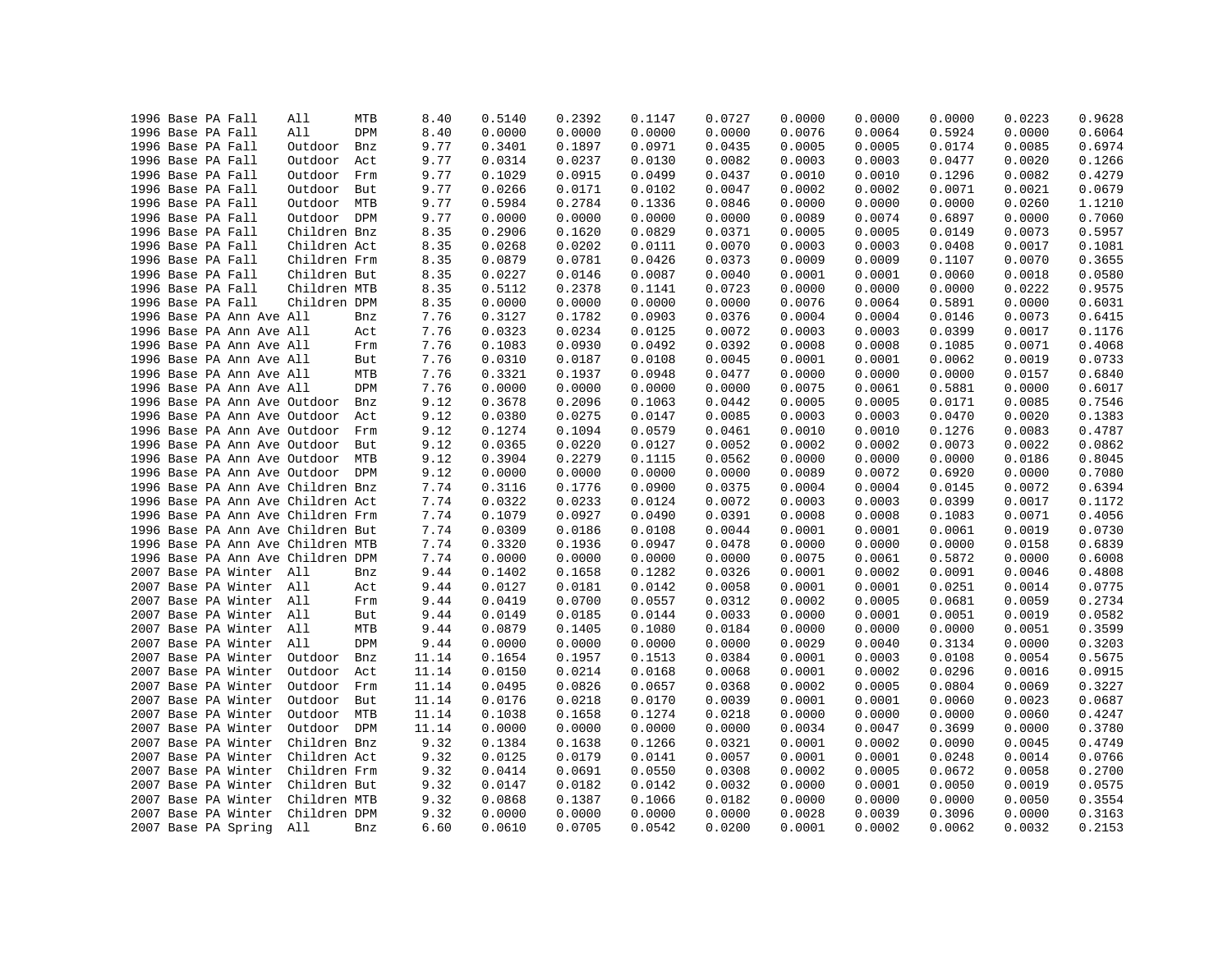| 2007 Base PA Spring | All          | Act | 6.60 | 0.0056 | 0.0069 | 0.0054 | 0.0030 | 0.0000 | 0.0001 | 0.0169 | 0.0007 | 0.0387           |
|---------------------|--------------|-----|------|--------|--------|--------|--------|--------|--------|--------|--------|------------------|
| 2007 Base PA Spring | All          | Frm | 6.60 | 0.0182 | 0.0263 | 0.0208 | 0.0160 | 0.0001 | 0.0003 | 0.0460 | 0.0030 | 0.1308           |
| 2007 Base PA Spring | All          | But | 6.60 | 0.0051 | 0.0059 | 0.0046 | 0.0012 | 0.0000 | 0.0000 | 0.0025 | 0.0007 | 0.0201           |
| 2007 Base PA Spring | All          | MTB | 6.60 | 0.0747 | 0.0913 | 0.0576 | 0.0209 | 0.0000 | 0.0000 | 0.0000 | 0.0054 | 0.2500           |
| 2007 Base PA Spring | All          | DPM | 6.60 | 0.0000 | 0.0000 | 0.0000 | 0.0000 | 0.0020 | 0.0028 | 0.2192 | 0.0000 | 0.2240           |
| 2007 Base PA Spring | Outdoor      | Bnz | 7.67 | 0.0708 | 0.0819 | 0.0630 | 0.0233 | 0.0001 | 0.0002 | 0.0072 | 0.0037 | 0.2501           |
| 2007 Base PA Spring | Outdoor      | Act | 7.67 | 0.0065 | 0.0080 | 0.0063 | 0.0034 | 0.0000 | 0.0001 | 0.0197 | 0.0008 | 0.0449           |
| 2007 Base PA Spring | Outdoor      | Frm | 7.67 | 0.0211 | 0.0306 | 0.0242 | 0.0186 | 0.0001 | 0.0003 | 0.0534 | 0.0035 | 0.1519           |
| 2007 Base PA Spring | Outdoor      | But | 7.67 | 0.0059 | 0.0068 | 0.0053 | 0.0014 | 0.0000 | 0.0001 | 0.0029 | 0.0008 | 0.0234           |
| 2007 Base PA Spring | Outdoor      | MTB | 7.67 | 0.0868 | 0.1061 | 0.0670 | 0.0243 | 0.0000 | 0.0000 | 0.0000 | 0.0062 | 0.2903           |
| 2007 Base PA Spring | Outdoor DPM  |     | 7.67 | 0.0000 | 0.0000 | 0.0000 | 0.0000 | 0.0023 | 0.0032 | 0.2546 | 0.0000 | 0.2602           |
| 2007 Base PA Spring | Children Bnz |     | 6.63 | 0.0613 | 0.0708 | 0.0545 | 0.0201 | 0.0001 | 0.0002 | 0.0062 | 0.0032 | 0.2164           |
| 2007 Base PA Spring | Children Act |     | 6.63 | 0.0056 | 0.0069 | 0.0055 | 0.0030 | 0.0000 | 0.0001 | 0.0170 | 0.0007 | 0.0388           |
| 2007 Base PA Spring | Children Frm |     | 6.63 | 0.0183 | 0.0265 | 0.0209 | 0.0161 | 0.0001 | 0.0003 | 0.0462 | 0.0031 | 0.1314           |
| 2007 Base PA Spring | Children But |     | 6.63 | 0.0051 | 0.0059 | 0.0046 | 0.0012 | 0.0000 | 0.0000 | 0.0025 | 0.0007 | 0.0202           |
| 2007 Base PA Spring | Children MTB |     | 6.63 | 0.0751 | 0.0918 | 0.0579 | 0.0210 | 0.0000 | 0.0000 | 0.0000 | 0.0054 | 0.2512           |
| 2007 Base PA Spring | Children DPM |     | 6.63 | 0.0000 | 0.0000 | 0.0000 | 0.0000 | 0.0020 | 0.0028 | 0.2203 | 0.0000 | 0.2251           |
| 2007 Base PA Summer | All          | Bnz | 6.46 | 0.0507 | 0.0567 | 0.0431 | 0.0183 | 0.0001 | 0.0002 | 0.0060 | 0.0031 | 0.1781           |
| 2007 Base PA Summer | All          | Act | 6.46 | 0.0044 | 0.0054 | 0.0042 | 0.0026 | 0.0000 | 0.0001 | 0.0166 | 0.0006 | 0.0339           |
| 2007 Base PA Summer | All          | Frm | 6.46 | 0.0145 | 0.0205 | 0.0162 | 0.0140 | 0.0001 | 0.0003 | 0.0450 | 0.0027 | 0.1132           |
| 2007 Base PA Summer | All          | But | 6.46 | 0.0026 | 0.0029 | 0.0023 | 0.0007 | 0.0000 | 0.0000 | 0.0015 | 0.0004 | 0.0104           |
|                     |              | MTB |      | 0.0950 |        | 0.0619 |        | 0.0000 | 0.0000 | 0.0000 |        |                  |
| 2007 Base PA Summer | All<br>All   | DPM | 6.46 | 0.0000 | 0.1063 |        | 0.0361 |        |        |        | 0.0123 | 0.3117           |
| 2007 Base PA Summer |              |     | 6.46 |        | 0.0000 | 0.0000 | 0.0000 | 0.0020 | 0.0027 | 0.2144 | 0.0000 | 0.2191<br>0.2141 |
| 2007 Base PA Summer | Outdoor      | Bnz | 7.76 | 0.0609 | 0.0681 | 0.0518 | 0.0220 | 0.0001 | 0.0002 | 0.0073 | 0.0038 |                  |
| 2007 Base PA Summer | Outdoor      | Act | 7.76 | 0.0053 | 0.0064 | 0.0051 | 0.0031 | 0.0000 | 0.0001 | 0.0199 | 0.0008 | 0.0408           |
| 2007 Base PA Summer | Outdoor      | Frm | 7.76 | 0.0174 | 0.0246 | 0.0195 | 0.0169 | 0.0002 | 0.0003 | 0.0541 | 0.0032 | 0.1361           |
| 2007 Base PA Summer | Outdoor      | But | 7.76 | 0.0031 | 0.0035 | 0.0027 | 0.0008 | 0.0000 | 0.0000 | 0.0019 | 0.0005 | 0.0125           |
| 2007 Base PA Summer | Outdoor MTB  |     | 7.76 | 0.1142 | 0.1278 | 0.0744 | 0.0434 | 0.0000 | 0.0000 | 0.0000 | 0.0148 | 0.3745           |
| 2007 Base PA Summer | Outdoor      | DPM | 7.76 | 0.0000 | 0.0000 | 0.0000 | 0.0000 | 0.0023 | 0.0033 | 0.2577 | 0.0000 | 0.2633           |
| 2007 Base PA Summer | Children Bnz |     | 6.54 | 0.0513 | 0.0574 | 0.0436 | 0.0185 | 0.0001 | 0.0002 | 0.0061 | 0.0032 | 0.1804           |
| 2007 Base PA Summer | Children Act |     | 6.54 | 0.0045 | 0.0054 | 0.0043 | 0.0026 | 0.0000 | 0.0001 | 0.0168 | 0.0006 | 0.0344           |
| 2007 Base PA Summer | Children Frm |     | 6.54 | 0.0147 | 0.0207 | 0.0164 | 0.0142 | 0.0001 | 0.0003 | 0.0456 | 0.0027 | 0.1147           |
| 2007 Base PA Summer | Children But |     | 6.54 | 0.0026 | 0.0029 | 0.0023 | 0.0007 | 0.0000 | 0.0000 | 0.0016 | 0.0004 | 0.0105           |
| 2007 Base PA Summer | Children MTB |     | 6.54 | 0.0963 | 0.1077 | 0.0627 | 0.0365 | 0.0000 | 0.0000 | 0.0000 | 0.0125 | 0.3156           |
| 2007 Base PA Summer | Children DPM |     | 6.54 | 0.0000 | 0.0000 | 0.0000 | 0.0000 | 0.0020 | 0.0028 | 0.2171 | 0.0000 | 0.2219           |
| 2007 Base PA Fall   | All          | Bnz | 8.40 | 0.0882 | 0.0905 | 0.0696 | 0.0251 | 0.0001 | 0.0002 | 0.0076 | 0.0037 | 0.2849           |
| 2007 Base PA Fall   | All          | Act | 8.40 | 0.0066 | 0.0083 | 0.0066 | 0.0039 | 0.0000 | 0.0001 | 0.0208 | 0.0010 | 0.0473           |
| 2007 Base PA Fall   | All          | Frm | 8.40 | 0.0219 | 0.0304 | 0.0248 | 0.0208 | 0.0002 | 0.0003 | 0.0564 | 0.0040 | 0.1589           |
| 2007 Base PA Fall   | All          | But | 8.40 | 0.0058 | 0.0067 | 0.0053 | 0.0016 | 0.0000 | 0.0001 | 0.0031 | 0.0010 | 0.0236           |
| 2007 Base PA Fall   | All          | MTB | 8.40 | 0.3050 | 0.2337 | 0.1364 | 0.0783 | 0.0000 | 0.0000 | 0.0000 | 0.0157 | 0.7691           |
| 2007 Base PA Fall   | All          | DPM | 8.40 | 0.0000 | 0.0000 | 0.0000 | 0.0000 | 0.0025 | 0.0031 | 0.2577 | 0.0000 | 0.2633           |
| 2007 Base PA Fall   | Outdoor      | Bnz | 9.77 | 0.1027 | 0.1054 | 0.0810 | 0.0292 | 0.0001 | 0.0002 | 0.0088 | 0.0043 | 0.3317           |
| 2007 Base PA Fall   | Outdoor      | Act | 9.77 | 0.0077 | 0.0096 | 0.0077 | 0.0045 | 0.0001 | 0.0001 | 0.0242 | 0.0011 | 0.0551           |
| 2007 Base PA Fall   | Outdoor      | Frm | 9.77 | 0.0254 | 0.0354 | 0.0289 | 0.0243 | 0.0002 | 0.0004 | 0.0657 | 0.0047 | 0.1850           |
| 2007 Base PA Fall   | Outdoor      | But | 9.77 | 0.0068 | 0.0078 | 0.0062 | 0.0019 | 0.0000 | 0.0001 | 0.0036 | 0.0011 | 0.0275           |
| 2007 Base PA Fall   | Outdoor      | MTB | 9.77 | 0.3551 | 0.2720 | 0.1588 | 0.0912 | 0.0000 | 0.0000 | 0.0000 | 0.0183 | 0.8954           |
| 2007 Base PA Fall   | Outdoor DPM  |     | 9.77 | 0.0000 | 0.0000 | 0.0000 | 0.0000 | 0.0029 | 0.0036 | 0.3001 | 0.0000 | 0.3066           |
| 2007 Base PA Fall   | Children Bnz |     | 8.35 | 0.0877 | 0.0900 | 0.0692 | 0.0250 | 0.0001 | 0.0002 | 0.0075 | 0.0037 | 0.2833           |
| 2007 Base PA Fall   | Children Act |     | 8.35 | 0.0066 | 0.0082 | 0.0066 | 0.0038 | 0.0000 | 0.0001 | 0.0207 | 0.0009 | 0.0470           |
| 2007 Base PA Fall   | Children Frm |     | 8.35 | 0.0217 | 0.0302 | 0.0247 | 0.0207 | 0.0002 | 0.0003 | 0.0561 | 0.0040 | 0.1580           |
| 2007 Base PA Fall   | Children But |     | 8.35 | 0.0058 | 0.0067 | 0.0053 | 0.0016 | 0.0000 | 0.0001 | 0.0031 | 0.0010 | 0.0235           |
|                     |              |     |      |        |        |        |        |        |        |        |        |                  |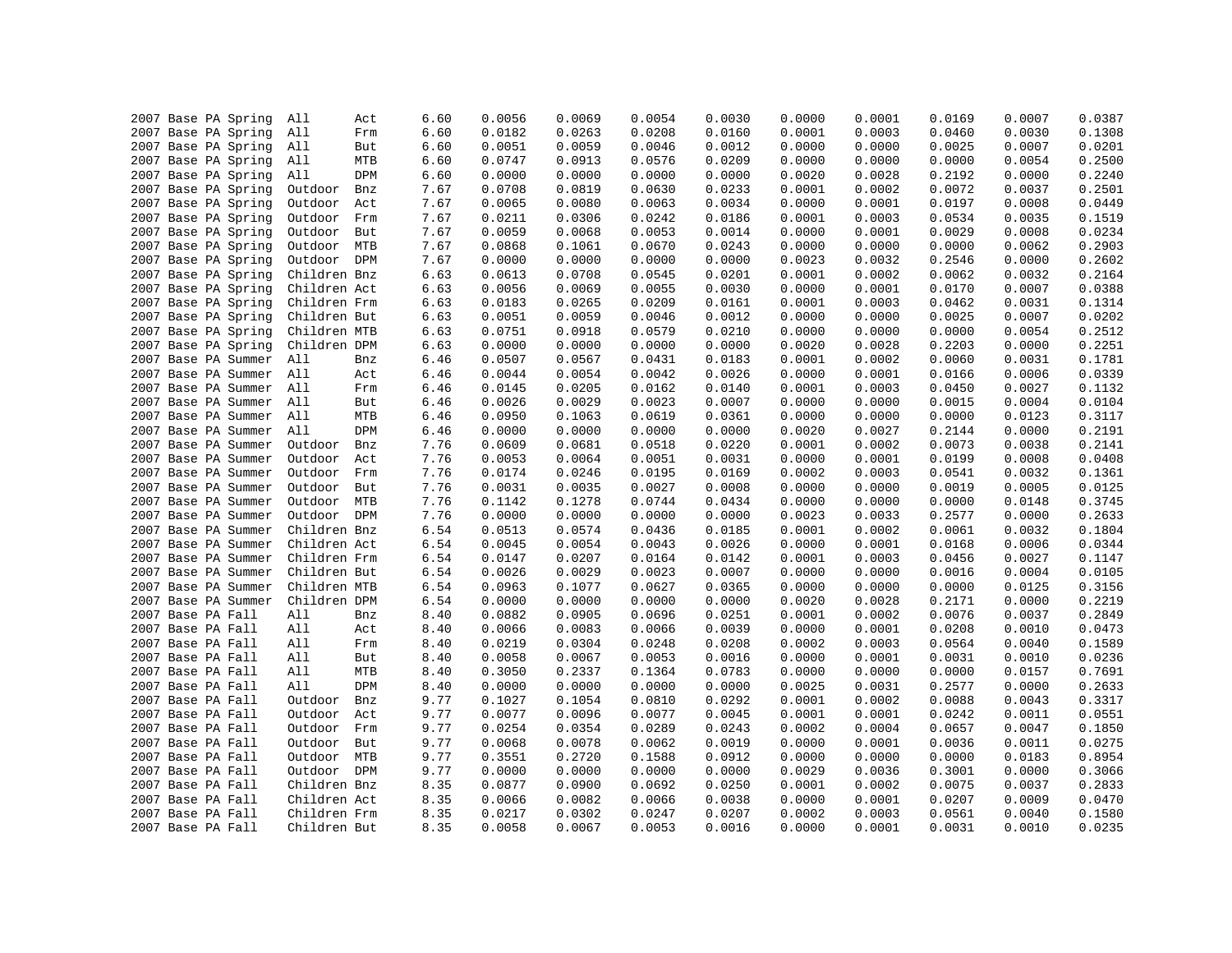|  | 2007 Base PA Fall |                          | Children MTB                      |            | 8.35  | 0.3033 | 0.2324 | 0.1356 | 0.0779 | 0.0000 | 0.0000 | 0.0000 | 0.0156 | 0.7648 |
|--|-------------------|--------------------------|-----------------------------------|------------|-------|--------|--------|--------|--------|--------|--------|--------|--------|--------|
|  | 2007 Base PA Fall |                          | Children DPM                      |            | 8.35  | 0.0000 | 0.0000 | 0.0000 | 0.0000 | 0.0025 | 0.0031 | 0.2563 | 0.0000 | 0.2619 |
|  |                   | 2007 Base PA Ann Ave All |                                   | Bnz        | 7.76  | 0.0850 | 0.0959 | 0.0738 | 0.0240 | 0.0001 | 0.0002 | 0.0072 | 0.0037 | 0.2898 |
|  |                   | 2007 Base PA Ann Ave All |                                   | Act        | 7.76  | 0.0073 | 0.0097 | 0.0076 | 0.0038 | 0.0000 | 0.0001 | 0.0198 | 0.0009 | 0.0494 |
|  |                   | 2007 Base PA Ann Ave All |                                   | Frm        | 7.76  | 0.0241 | 0.0368 | 0.0294 | 0.0205 | 0.0002 | 0.0003 | 0.0539 | 0.0039 | 0.1691 |
|  |                   | 2007 Base PA Ann Ave All |                                   | But        | 7.76  | 0.0071 | 0.0085 | 0.0066 | 0.0017 | 0.0000 | 0.0001 | 0.0031 | 0.0010 | 0.0281 |
|  |                   | 2007 Base PA Ann Ave All |                                   | MTB        | 7.76  | 0.1407 | 0.1430 | 0.0910 | 0.0384 | 0.0000 | 0.0000 | 0.0000 | 0.0096 | 0.4226 |
|  |                   | 2007 Base PA Ann Ave All |                                   | DPM        | 7.76  | 0.0000 | 0.0000 | 0.0000 | 0.0000 | 0.0023 | 0.0031 | 0.2512 | 0.0000 | 0.2567 |
|  |                   |                          | 2007 Base PA Ann Ave Outdoor      | Bnz        | 9.12  | 0.1000 | 0.1128 | 0.0868 | 0.0282 | 0.0001 | 0.0002 | 0.0085 | 0.0043 | 0.3408 |
|  |                   |                          | 2007 Base PA Ann Ave Outdoor      | Act        | 9.12  | 0.0086 | 0.0114 | 0.0090 | 0.0045 | 0.0001 | 0.0001 | 0.0233 | 0.0011 | 0.0581 |
|  |                   |                          | 2007 Base PA Ann Ave Outdoor Frm  |            | 9.12  | 0.0284 | 0.0433 | 0.0346 | 0.0241 | 0.0002 | 0.0004 | 0.0634 | 0.0046 | 0.1989 |
|  |                   |                          | 2007 Base PA Ann Ave Outdoor      | But        | 9.12  | 0.0083 | 0.0100 | 0.0078 | 0.0020 | 0.0000 | 0.0001 | 0.0036 | 0.0012 | 0.0330 |
|  |                   |                          | 2007 Base PA Ann Ave Outdoor MTB  |            | 9.12  | 0.1650 | 0.1679 | 0.1069 | 0.0452 | 0.0000 | 0.0000 | 0.0000 | 0.0113 | 0.4962 |
|  |                   |                          | 2007 Base PA Ann Ave Outdoor DPM  |            | 9.12  | 0.0000 | 0.0000 | 0.0000 | 0.0000 | 0.0027 | 0.0037 | 0.2956 | 0.0000 | 0.3020 |
|  |                   |                          | 2007 Base PA Ann Ave Children Bnz |            | 7.74  | 0.0847 | 0.0955 | 0.0735 | 0.0239 | 0.0001 | 0.0002 | 0.0072 | 0.0036 | 0.2887 |
|  |                   |                          | 2007 Base PA Ann Ave Children Act |            | 7.74  | 0.0073 | 0.0096 | 0.0076 | 0.0038 | 0.0000 | 0.0001 | 0.0198 | 0.0009 | 0.0492 |
|  |                   |                          | 2007 Base PA Ann Ave Children Frm |            | 7.74  | 0.0240 | 0.0366 | 0.0292 | 0.0204 | 0.0002 | 0.0003 | 0.0538 | 0.0039 | 0.1685 |
|  |                   |                          | 2007 Base PA Ann Ave Children But |            | 7.74  | 0.0071 | 0.0084 | 0.0066 | 0.0017 | 0.0000 | 0.0001 | 0.0030 | 0.0010 | 0.0279 |
|  |                   |                          | 2007 Base PA Ann Ave Children MTB |            | 7.74  | 0.1404 | 0.1426 | 0.0907 | 0.0384 | 0.0000 | 0.0000 | 0.0000 | 0.0096 | 0.4218 |
|  |                   |                          | 2007 Base PA Ann Ave Children DPM |            | 7.74  | 0.0000 | 0.0000 | 0.0000 | 0.0000 | 0.0023 | 0.0031 | 0.2508 | 0.0000 | 0.2563 |
|  |                   | 2007 Sc#1 PA Winter All  |                                   | Bnz        | 9.44  | 0.1237 | 0.1506 | 0.1175 | 0.0305 | 0.0001 | 0.0002 | 0.0091 | 0.0041 | 0.4359 |
|  |                   | 2007 Sc#1 PA Winter All  |                                   | Act        | 9.44  | 0.0118 | 0.0174 | 0.0139 | 0.0058 | 0.0001 | 0.0001 | 0.0251 | 0.0014 | 0.0755 |
|  |                   | 2007 Sc#1 PA Winter All  |                                   | Frm        | 9.44  | 0.0414 | 0.0707 | 0.0566 | 0.0312 | 0.0002 | 0.0005 | 0.0681 | 0.0059 | 0.2744 |
|  |                   | 2007 Sc#1 PA Winter All  |                                   | But        | 9.44  | 0.0122 | 0.0159 | 0.0125 | 0.0033 | 0.0000 | 0.0001 | 0.0051 | 0.0019 | 0.0511 |
|  |                   | 2007 Sc#1 PA Winter All  |                                   | MTB        | 9.44  | 0.0845 | 0.1384 | 0.1071 | 0.0184 | 0.0000 | 0.0000 | 0.0000 | 0.0051 | 0.3535 |
|  |                   | 2007 Sc#1 PA Winter All  |                                   | DPM        | 9.44  | 0.0000 | 0.0000 | 0.0000 | 0.0000 | 0.0029 | 0.0040 | 0.3134 | 0.0000 | 0.3203 |
|  |                   | 2007 Sc#1 PA Winter      | Outdoor                           | Bnz        | 11.14 | 0.1460 | 0.1777 | 0.1387 | 0.0360 | 0.0001 | 0.0003 | 0.0108 | 0.0049 | 0.5145 |
|  |                   | 2007 Sc#1 PA Winter      | Outdoor                           | Act        | 11.14 | 0.0139 | 0.0206 | 0.0164 | 0.0068 | 0.0001 | 0.0002 | 0.0296 | 0.0016 | 0.0891 |
|  |                   | 2007 Sc#1 PA Winter      | Outdoor                           | Frm        | 11.14 | 0.0488 | 0.0834 | 0.0669 | 0.0368 | 0.0002 | 0.0005 | 0.0804 | 0.0069 | 0.3239 |
|  |                   | 2007 Sc#1 PA Winter      | Outdoor                           | But        | 11.14 | 0.0144 | 0.0188 | 0.0148 | 0.0039 | 0.0001 | 0.0001 | 0.0060 | 0.0023 | 0.0603 |
|  |                   | 2007 Sc#1 PA Winter      | Outdoor                           | MTB        | 11.14 | 0.0997 | 0.1634 | 0.1264 | 0.0218 | 0.0000 | 0.0000 | 0.0000 | 0.0060 | 0.4172 |
|  |                   | 2007 Sc#1 PA Winter      | Outdoor DPM                       |            | 11.14 | 0.0000 | 0.0000 | 0.0000 | 0.0000 | 0.0034 | 0.0047 | 0.3699 | 0.0000 | 0.3780 |
|  |                   | 2007 Sc#1 PA Winter      | Children Bnz                      |            | 9.32  | 0.1222 | 0.1487 | 0.1160 | 0.0301 | 0.0001 | 0.0002 | 0.0090 | 0.0041 | 0.4305 |
|  |                   | 2007 Sc#1 PA Winter      | Children Act                      |            | 9.32  | 0.0116 | 0.0172 | 0.0137 | 0.0057 | 0.0001 | 0.0001 | 0.0248 | 0.0014 | 0.0746 |
|  |                   | 2007 Sc#1 PA Winter      | Children Frm                      |            | 9.32  | 0.0408 | 0.0698 | 0.0559 | 0.0308 | 0.0002 | 0.0005 | 0.0672 | 0.0058 | 0.2710 |
|  |                   | 2007 Sc#1 PA Winter      | Children But                      |            | 9.32  | 0.0120 | 0.0157 | 0.0124 | 0.0032 | 0.0000 | 0.0001 | 0.0050 | 0.0019 | 0.0504 |
|  |                   | 2007 Sc#1 PA Winter      | Children MTB                      |            | 9.32  | 0.0834 | 0.1367 | 0.1058 | 0.0182 | 0.0000 | 0.0000 | 0.0000 | 0.0050 | 0.3491 |
|  |                   | 2007 Sc#1 PA Winter      | Children DPM                      |            | 9.32  | 0.0000 | 0.0000 | 0.0000 | 0.0000 | 0.0028 | 0.0039 | 0.3096 | 0.0000 | 0.3163 |
|  |                   | 2007 Sc#1 PA Spring      | All                               | Bnz        | 6.60  | 0.0592 | 0.0704 | 0.0547 | 0.0208 | 0.0001 | 0.0002 | 0.0062 | 0.0034 | 0.2148 |
|  |                   | 2007 Sc#1 PA Spring      | All                               | Act        | 6.60  | 0.0053 | 0.0068 | 0.0054 | 0.0030 | 0.0000 | 0.0001 | 0.0169 | 0.0007 | 0.0382 |
|  |                   | 2007 Sc#1 PA Spring      | All                               | Frm        | 6.60  | 0.0180 | 0.0266 | 0.0212 | 0.0160 | 0.0001 | 0.0003 | 0.0460 | 0.0030 | 0.1312 |
|  |                   | 2007 Sc#1 PA Spring      | All                               | But        | 6.60  | 0.0045 | 0.0053 | 0.0042 | 0.0012 | 0.0000 | 0.0000 | 0.0025 | 0.0007 | 0.0186 |
|  |                   | 2007 Sc#1 PA Spring      | All                               | MTB        | 6.60  | 0.0749 | 0.0919 | 0.0581 | 0.0211 | 0.0000 | 0.0000 | 0.0000 | 0.0054 | 0.2514 |
|  |                   | 2007 Sc#1 PA Spring      | All                               | DPM        | 6.60  | 0.0000 | 0.0000 | 0.0000 | 0.0000 | 0.0020 | 0.0028 | 0.2192 | 0.0000 | 0.2240 |
|  |                   | 2007 Sc#1 PA Spring      | Outdoor                           | Bnz        | 7.67  | 0.0688 | 0.0818 | 0.0635 | 0.0242 | 0.0001 | 0.0002 | 0.0072 | 0.0039 | 0.2496 |
|  |                   | 2007 Sc#1 PA Spring      | Outdoor                           | Act        | 7.67  | 0.0062 | 0.0078 | 0.0062 | 0.0034 | 0.0000 | 0.0001 | 0.0197 | 0.0008 | 0.0443 |
|  |                   | 2007 Sc#1 PA Spring      | Outdoor                           | Frm        | 7.67  | 0.0209 | 0.0309 | 0.0247 | 0.0185 | 0.0001 | 0.0003 | 0.0534 | 0.0035 | 0.1524 |
|  |                   | 2007 Sc#1 PA Spring      | Outdoor                           | But        | 7.67  | 0.0052 | 0.0062 | 0.0049 | 0.0014 | 0.0000 | 0.0001 | 0.0029 | 0.0008 | 0.0216 |
|  |                   | 2007 Sc#1 PA Spring      | Outdoor                           | MTB        | 7.67  | 0.0870 | 0.1068 | 0.0675 | 0.0245 | 0.0000 | 0.0000 | 0.0000 | 0.0063 | 0.2920 |
|  |                   | 2007 Sc#1 PA Spring      | Outdoor                           | <b>DPM</b> | 7.67  | 0.0000 | 0.0000 | 0.0000 | 0.0000 | 0.0023 | 0.0032 | 0.2546 | 0.0000 | 0.2602 |
|  |                   | 2007 Sc#1 PA Spring      | Children Bnz                      |            | 6.63  | 0.0595 | 0.0708 | 0.0549 | 0.0209 | 0.0001 | 0.0002 | 0.0062 | 0.0034 | 0.2159 |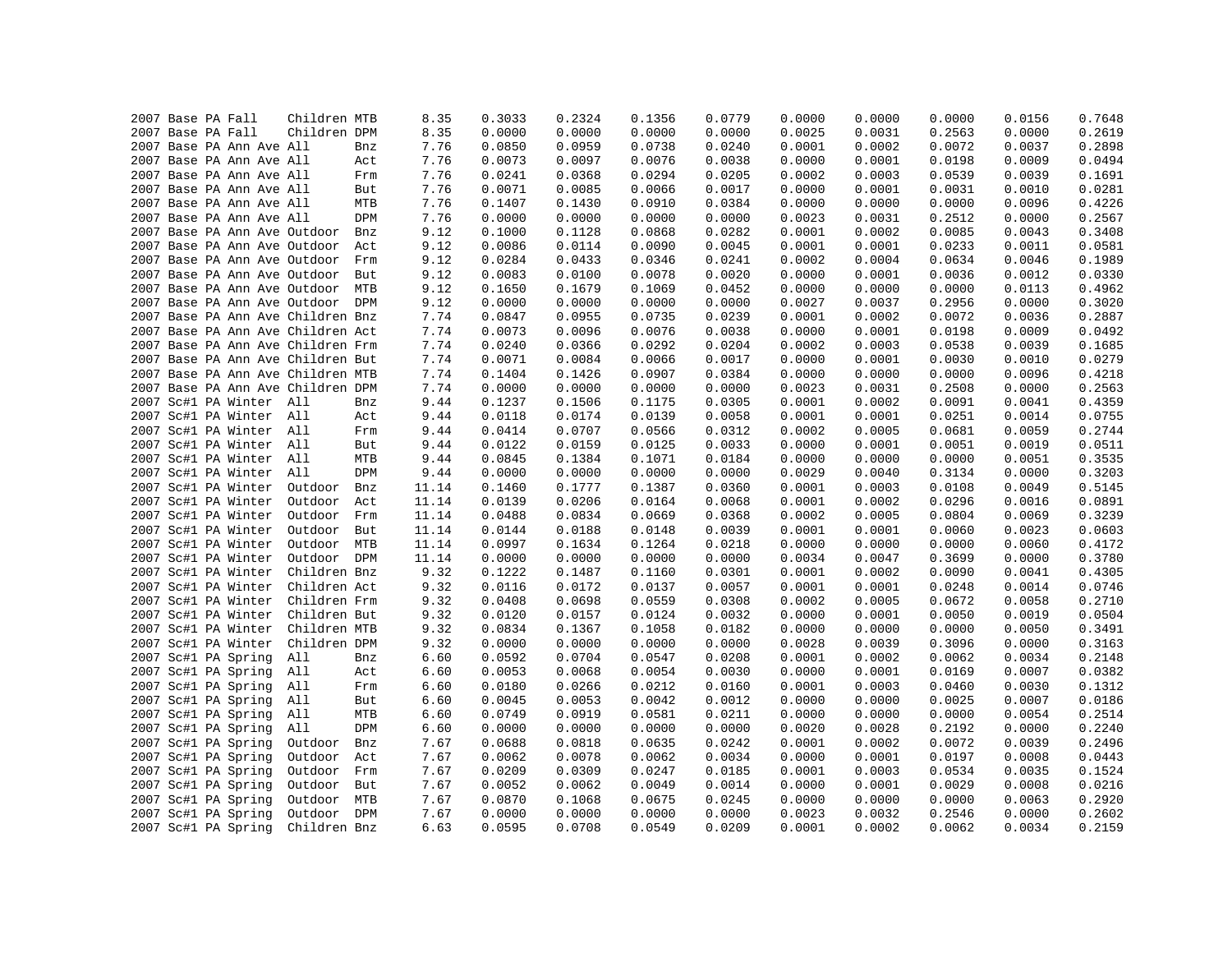|                   | 2007 Sc#1 PA Spring          | Children Act |     | 6.63 | 0.0053 | 0.0068 | 0.0054 | 0.0030 | 0.0000 | 0.0001 | 0.0170 | 0.0007 | 0.0384 |
|-------------------|------------------------------|--------------|-----|------|--------|--------|--------|--------|--------|--------|--------|--------|--------|
|                   | 2007 Sc#1 PA Spring          | Children Frm |     | 6.63 | 0.0180 | 0.0267 | 0.0213 | 0.0160 | 0.0001 | 0.0003 | 0.0462 | 0.0031 | 0.1318 |
|                   | 2007 Sc#1 PA Spring          | Children But |     | 6.63 | 0.0045 | 0.0054 | 0.0042 | 0.0012 | 0.0000 | 0.0000 | 0.0025 | 0.0007 | 0.0187 |
|                   | 2007 Sc#1 PA Spring          | Children MTB |     | 6.63 | 0.0752 | 0.0924 | 0.0584 | 0.0212 | 0.0000 | 0.0000 | 0.0000 | 0.0054 | 0.2526 |
|                   | 2007 Sc#1 PA Spring          | Children DPM |     | 6.63 | 0.0000 | 0.0000 | 0.0000 | 0.0000 | 0.0020 | 0.0028 | 0.2203 | 0.0000 | 0.2251 |
|                   | 2007 Sc#1 PA Summer          | All          | Bnz | 6.46 | 0.0493 | 0.0566 | 0.0434 | 0.0190 | 0.0001 | 0.0002 | 0.0060 | 0.0033 | 0.1779 |
|                   | 2007 Sc#1 PA Summer All      |              | Act | 6.46 | 0.0042 | 0.0052 | 0.0042 | 0.0026 | 0.0000 | 0.0001 | 0.0166 | 0.0006 | 0.0336 |
|                   | 2007 Sc#1 PA Summer          | All          | Frm | 6.46 | 0.0144 | 0.0207 | 0.0165 | 0.0140 | 0.0001 | 0.0003 | 0.0450 | 0.0026 | 0.1136 |
|                   | 2007 Sc#1 PA Summer All      |              | But | 6.46 | 0.0023 | 0.0026 | 0.0021 | 0.0007 | 0.0000 | 0.0000 | 0.0015 | 0.0004 | 0.0096 |
|                   | 2007 Sc#1 PA Summer          | All          | MTB | 6.46 | 0.0958 | 0.1073 | 0.0625 | 0.0365 | 0.0000 | 0.0000 | 0.0000 | 0.0124 | 0.3146 |
|                   | 2007 Sc#1 PA Summer          | All          | DPM | 6.46 | 0.0000 | 0.0000 | 0.0000 | 0.0000 | 0.0020 | 0.0027 | 0.2144 | 0.0000 | 0.2191 |
|                   | 2007 Sc#1 PA Summer          | Outdoor      | Bnz | 7.76 | 0.0592 | 0.0681 | 0.0522 | 0.0228 | 0.0001 | 0.0002 | 0.0073 | 0.0040 | 0.2137 |
|                   | 2007 Sc#1 PA Summer          | Outdoor      | Act | 7.76 | 0.0051 | 0.0063 | 0.0050 | 0.0031 | 0.0000 | 0.0001 | 0.0199 | 0.0008 | 0.0404 |
|                   | 2007 Sc#1 PA Summer          | Outdoor      | Frm | 7.76 | 0.0173 | 0.0248 | 0.0198 | 0.0168 | 0.0002 | 0.0003 | 0.0541 | 0.0032 | 0.1365 |
|                   | 2007 Sc#1 PA Summer          | Outdoor      | But | 7.76 | 0.0027 | 0.0031 | 0.0025 | 0.0008 | 0.0000 | 0.0000 | 0.0019 | 0.0005 | 0.0115 |
|                   | 2007 Sc#1 PA Summer          | Outdoor MTB  |     | 7.76 | 0.1151 | 0.1290 | 0.0751 | 0.0439 | 0.0000 | 0.0000 | 0.0000 | 0.0150 | 0.3781 |
|                   | 2007 Sc#1 PA Summer          | Outdoor DPM  |     | 7.76 | 0.0000 | 0.0000 | 0.0000 | 0.0000 | 0.0023 | 0.0033 | 0.2577 | 0.0000 | 0.2633 |
|                   | 2007 Sc#1 PA Summer          | Children Bnz |     | 6.54 | 0.0499 | 0.0574 | 0.0440 | 0.0192 | 0.0001 | 0.0002 | 0.0061 | 0.0033 | 0.1801 |
|                   | 2007 Sc#1 PA Summer          | Children Act |     | 6.54 | 0.0043 | 0.0053 | 0.0042 | 0.0026 | 0.0000 | 0.0001 | 0.0168 | 0.0006 | 0.0340 |
|                   | 2007 Sc#1 PA Summer          | Children Frm |     | 6.54 | 0.0145 | 0.0209 | 0.0167 | 0.0142 | 0.0001 | 0.0003 | 0.0456 | 0.0027 | 0.1150 |
|                   | 2007 Sc#1 PA Summer          | Children But |     | 6.54 | 0.0023 | 0.0026 | 0.0021 | 0.0007 | 0.0000 | 0.0000 | 0.0016 | 0.0004 | 0.0097 |
|                   | 2007 Sc#1 PA Summer          | Children MTB |     | 6.54 | 0.0970 | 0.1087 | 0.0633 | 0.0370 | 0.0000 | 0.0000 | 0.0000 | 0.0126 | 0.3186 |
|                   | 2007 Sc#1 PA Summer          | Children DPM |     | 6.54 | 0.0000 | 0.0000 | 0.0000 | 0.0000 | 0.0020 | 0.0028 | 0.2171 | 0.0000 | 0.2219 |
| 2007 Sc#1 PA Fall |                              | All          | Bnz | 8.40 | 0.0792 | 0.0833 | 0.0644 | 0.0237 | 0.0001 | 0.0002 | 0.0076 | 0.0034 | 0.2618 |
| 2007 Sc#1 PA Fall |                              | All          | Act | 8.40 | 0.0061 | 0.0079 | 0.0064 | 0.0039 | 0.0000 | 0.0001 | 0.0208 | 0.0010 | 0.0462 |
| 2007 Sc#1 PA Fall |                              | All          | Frm | 8.40 | 0.0215 | 0.0308 | 0.0254 | 0.0208 | 0.0002 | 0.0003 | 0.0564 | 0.0040 | 0.1595 |
| 2007 Sc#1 PA Fall |                              | All          | But | 8.40 | 0.0047 | 0.0057 | 0.0046 | 0.0016 | 0.0000 | 0.0001 | 0.0031 | 0.0010 | 0.0208 |
| 2007 Sc#1 PA Fall |                              | All          | MTB | 8.40 | 0.3030 | 0.2327 | 0.1359 | 0.0783 | 0.0000 | 0.0000 | 0.0000 | 0.0157 | 0.7656 |
| 2007 Sc#1 PA Fall |                              | All          | DPM | 8.40 | 0.0000 | 0.0000 | 0.0000 | 0.0000 | 0.0025 | 0.0031 | 0.2577 | 0.0000 | 0.2633 |
| 2007 Sc#1 PA Fall |                              | Outdoor      | Bnz | 9.77 | 0.0922 | 0.0969 | 0.0750 | 0.0276 | 0.0001 | 0.0002 | 0.0088 | 0.0039 | 0.3048 |
|                   |                              | Outdoor      |     |      | 0.0071 | 0.0092 | 0.0075 | 0.0045 | 0.0001 | 0.0001 | 0.0242 | 0.0011 | 0.0538 |
| 2007 Sc#1 PA Fall |                              |              | Act | 9.77 |        |        |        |        |        |        |        |        |        |
| 2007 Sc#1 PA Fall |                              | Outdoor      | Frm | 9.77 | 0.0250 | 0.0359 | 0.0295 | 0.0243 | 0.0002 | 0.0004 | 0.0657 | 0.0047 | 0.1857 |
| 2007 Sc#1 PA Fall |                              | Outdoor      | But | 9.77 | 0.0055 | 0.0066 | 0.0053 | 0.0019 | 0.0000 | 0.0001 | 0.0036 | 0.0011 | 0.0242 |
| 2007 Sc#1 PA Fall |                              | Outdoor      | MTB | 9.77 | 0.3528 | 0.2709 | 0.1582 | 0.0912 | 0.0000 | 0.0000 | 0.0000 | 0.0183 | 0.8914 |
| 2007 Sc#1 PA Fall |                              | Outdoor DPM  |     | 9.77 | 0.0000 | 0.0000 | 0.0000 | 0.0000 | 0.0029 | 0.0036 | 0.3001 | 0.0000 | 0.3066 |
| 2007 Sc#1 PA Fall |                              | Children Bnz |     | 8.35 | 0.0788 | 0.0828 | 0.0641 | 0.0236 | 0.0001 | 0.0002 | 0.0075 | 0.0033 | 0.2604 |
| 2007 Sc#1 PA Fall |                              | Children Act |     | 8.35 | 0.0061 | 0.0078 | 0.0064 | 0.0038 | 0.0000 | 0.0001 | 0.0207 | 0.0009 | 0.0459 |
| 2007 Sc#1 PA Fall |                              | Children Frm |     | 8.35 | 0.0214 | 0.0306 | 0.0252 | 0.0207 | 0.0002 | 0.0003 | 0.0561 | 0.0040 | 0.1586 |
| 2007 Sc#1 PA Fall |                              | Children But |     | 8.35 | 0.0047 | 0.0057 | 0.0046 | 0.0016 | 0.0000 | 0.0001 | 0.0031 | 0.0010 | 0.0207 |
| 2007 Sc#1 PA Fall |                              | Children MTB |     | 8.35 | 0.3014 | 0.2314 | 0.1352 | 0.0779 | 0.0000 | 0.0000 | 0.0000 | 0.0156 | 0.7614 |
| 2007 Sc#1 PA Fall |                              | Children DPM |     | 8.35 | 0.0000 | 0.0000 | 0.0000 | 0.0000 | 0.0025 | 0.0031 | 0.2563 | 0.0000 | 0.2619 |
|                   | 2007 Sc#1 PA Ann Ave All     |              | Bnz | 7.76 | 0.0779 | 0.0902 | 0.0700 | 0.0235 | 0.0001 | 0.0002 | 0.0072 | 0.0035 | 0.2726 |
|                   | 2007 Sc#1 PA Ann Ave All     |              | Act | 7.76 | 0.0069 | 0.0093 | 0.0075 | 0.0038 | 0.0000 | 0.0001 | 0.0198 | 0.0009 | 0.0484 |
|                   | 2007 Sc#1 PA Ann Ave All     |              | Frm | 7.76 | 0.0238 | 0.0372 | 0.0299 | 0.0205 | 0.0002 | 0.0003 | 0.0539 | 0.0039 | 0.1697 |
|                   | 2007 Sc#1 PA Ann Ave All     |              | But | 7.76 | 0.0059 | 0.0074 | 0.0058 | 0.0017 | 0.0000 | 0.0001 | 0.0031 | 0.0010 | 0.0250 |
|                   | 2007 Sc#1 PA Ann Ave All     |              | MTB | 7.76 | 0.1395 | 0.1426 | 0.0909 | 0.0386 | 0.0000 | 0.0000 | 0.0000 | 0.0096 | 0.4213 |
|                   | 2007 Sc#1 PA Ann Ave All     |              | DPM | 7.76 | 0.0000 | 0.0000 | 0.0000 | 0.0000 | 0.0023 | 0.0031 | 0.2512 | 0.0000 | 0.2567 |
|                   | 2007 Sc#1 PA Ann Ave Outdoor |              | Bnz | 9.12 | 0.0916 | 0.1061 | 0.0823 | 0.0277 | 0.0001 | 0.0002 | 0.0085 | 0.0042 | 0.3206 |
|                   | 2007 Sc#1 PA Ann Ave Outdoor |              | Act | 9.12 | 0.0081 | 0.0110 | 0.0088 | 0.0045 | 0.0001 | 0.0001 | 0.0233 | 0.0011 | 0.0569 |
|                   | 2007 Sc#1 PA Ann Ave Outdoor |              | Frm | 9.12 | 0.0280 | 0.0437 | 0.0352 | 0.0241 | 0.0002 | 0.0004 | 0.0634 | 0.0046 | 0.1996 |
|                   | 2007 Sc#1 PA Ann Ave Outdoor |              | But | 9.12 | 0.0070 | 0.0087 | 0.0069 | 0.0020 | 0.0000 | 0.0001 | 0.0036 | 0.0012 | 0.0294 |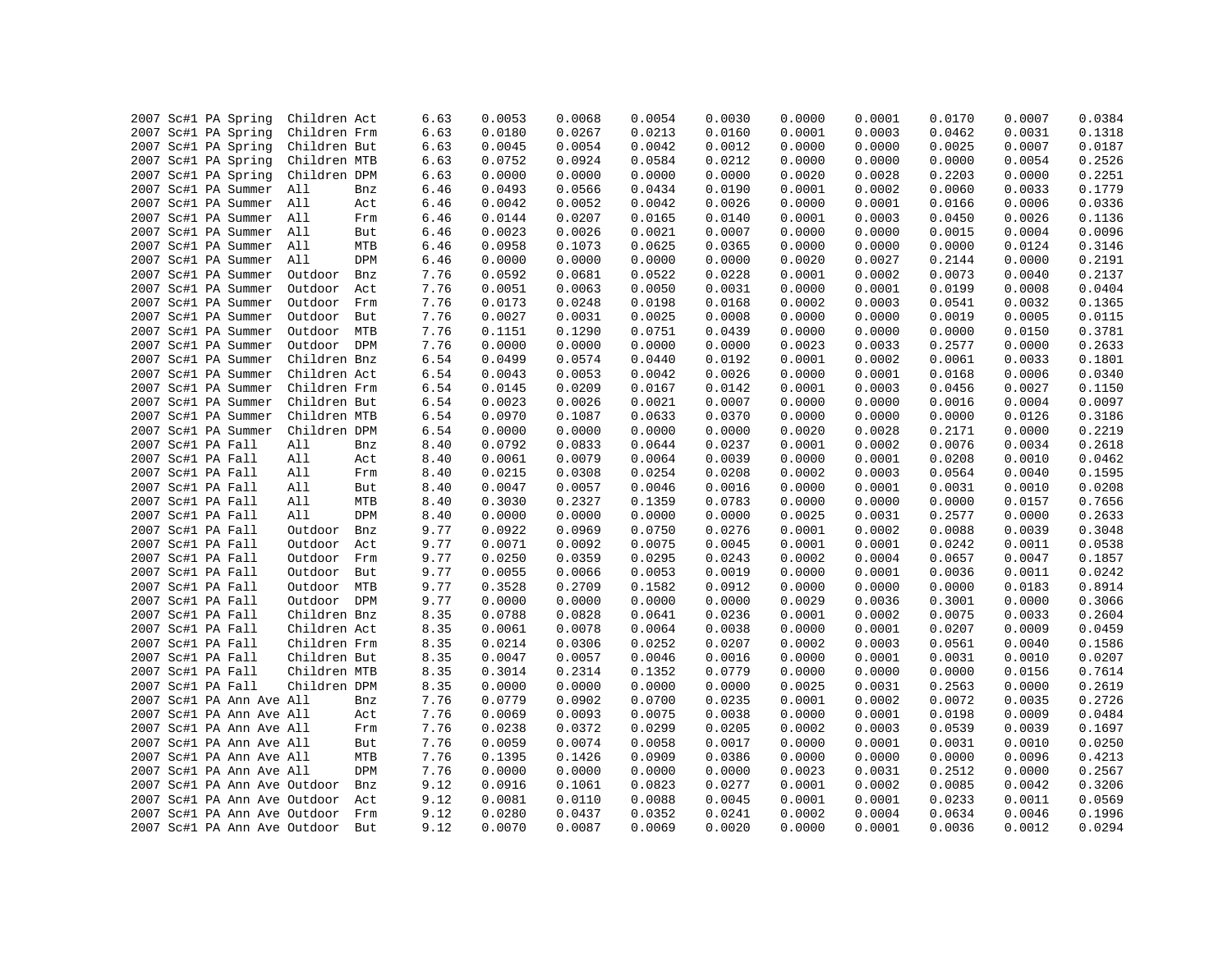| 2007 Sc#1 PA Ann Ave Outdoor MTB           |                | 9.12         | 0.1637 | 0.1675           | 0.1068           | 0.0453           | 0.0000           | 0.0000           | 0.0000           | 0.0114           | 0.4947 |
|--------------------------------------------|----------------|--------------|--------|------------------|------------------|------------------|------------------|------------------|------------------|------------------|--------|
| 2007 Sc#1 PA Ann Ave Outdoor DPM           |                | 9.12         | 0.0000 | 0.0000           | 0.0000           | 0.0000           | 0.0027           | 0.0037           | 0.2956           | 0.0000           | 0.3020 |
| 2007 Sc#1 PA Ann Ave Children Bnz          |                | 7.74         | 0.0776 | 0.0899           | 0.0697           | 0.0235           | 0.0001           | 0.0002           | 0.0072           | 0.0035           | 0.2717 |
| 2007 Sc#1 PA Ann Ave Children Act          |                | 7.74         | 0.0068 | 0.0093           | 0.0074           | 0.0038           | 0.0000           | 0.0001           | 0.0198           | 0.0009           | 0.0482 |
| 2007 Sc#1 PA Ann Ave Children Frm          |                | 7.74         | 0.0237 | 0.0370           | 0.0298           | 0.0204           | 0.0002           | 0.0003           | 0.0538           | 0.0039           | 0.1691 |
| 2007 Sc#1 PA Ann Ave Children But          |                | 7.74         | 0.0059 | 0.0074           | 0.0058           | 0.0017           | 0.0000           | 0.0001           | 0.0030           | 0.0010           | 0.0249 |
| 2007 Sc#1 PA Ann Ave Children MTB          |                | 7.74         | 0.1393 | 0.1423           | 0.0907           | 0.0386           | 0.0000           | 0.0000           | 0.0000           | 0.0097           | 0.4204 |
| 2007 Sc#1 PA Ann Ave Children DPM          |                | 7.74         | 0.0000 | 0.0000           | 0.0000           | 0.0000           | 0.0023           | 0.0031           | 0.2508           | 0.0000           | 0.2563 |
| 2007 Sc#2 PA Winter All                    | Bnz            | 9.44         | 0.1193 | 0.1451           | 0.1084           | 0.0305           | 0.0001           | 0.0002           | 0.0091           | 0.0041           | 0.4169 |
| 2007 Sc#2 PA Winter All                    | Act            | 9.44         | 0.0113 | 0.0169           | 0.0129           | 0.0058           | 0.0001           | 0.0001           | 0.0251           | 0.0014           | 0.0736 |
| 2007 Sc#2 PA Winter All                    | Frm            | 9.44         | 0.0398 | 0.0688           | 0.0535           | 0.0312           | 0.0002           | 0.0004           | 0.0681           | 0.0059           | 0.2677 |
| 2007 Sc#2 PA Winter All                    | But            | 9.44         | 0.0118 | 0.0155           | 0.0118           | 0.0033           | 0.0000           | 0.0001           | 0.0051           | 0.0019           | 0.0495 |
| 2007 Sc#2 PA Winter All                    | MTB            | 9.44         | 0.0827 | 0.1361           | 0.1033           | 0.0184           | 0.0000           | 0.0000           | 0.0000           | 0.0051           | 0.3455 |
| 2007 Sc#2 PA Winter All                    | DPM            | 9.44         | 0.0000 | 0.0000           | 0.0000           | 0.0000           | 0.0029           | 0.0040           | 0.3134           | 0.0000           | 0.3203 |
| 2007 Sc#2 PA Winter                        | Outdoor<br>Bnz | 11.14        | 0.1409 | 0.1713           | 0.1280           | 0.0360           | 0.0001           | 0.0002           | 0.0108           | 0.0049           | 0.4921 |
| 2007 Sc#2 PA Winter                        | Outdoor<br>Act | 11.14        | 0.0133 | 0.0200           | 0.0153           | 0.0068           | 0.0001           | 0.0001           | 0.0296           | 0.0016           | 0.0868 |
| 2007 Sc#2 PA Winter                        | Outdoor<br>Frm | 11.14        | 0.0470 | 0.0812           | 0.0631           | 0.0368           | 0.0002           | 0.0004           | 0.0804           | 0.0069           | 0.3160 |
| 2007 Sc#2 PA Winter                        | Outdoor But    | 11.14        | 0.0140 | 0.0182           | 0.0139           | 0.0039           | 0.0000           | 0.0001           | 0.0060           | 0.0023           | 0.0585 |
| 2007 Sc#2 PA Winter                        | Outdoor MTB    | 11.14        | 0.0976 | 0.1606           | 0.1219           | 0.0218           | 0.0000           | 0.0000           | 0.0000           | 0.0060           | 0.4078 |
| 2007 Sc#2 PA Winter                        | Outdoor DPM    | 11.14        | 0.0000 | 0.0000           | 0.0000           | 0.0000           | 0.0034           | 0.0047           | 0.3699           | 0.0000           | 0.3780 |
| 2007 Sc#2 PA Winter                        | Children Bnz   | 9.32         | 0.1179 | 0.1433           | 0.1071           | 0.0301           | 0.0001           | 0.0002           | 0.0090           | 0.0041           | 0.4118 |
| 2007 Sc#2 PA Winter                        | Children Act   | 9.32         | 0.0112 | 0.0167           | 0.0128           | 0.0057           | 0.0001           | 0.0001           | 0.0248           | 0.0014           | 0.0727 |
| 2007 Sc#2 PA Winter                        | Children Frm   | 9.32         | 0.0393 | 0.0679           | 0.0528           | 0.0308           | 0.0002           | 0.0004           | 0.0672           | 0.0058           | 0.2644 |
| 2007 Sc#2 PA Winter                        | Children But   | 9.32         | 0.0117 | 0.0153           | 0.0116           | 0.0032           | 0.0000           | 0.0001           | 0.0050           | 0.0019           | 0.0489 |
| 2007 Sc#2 PA Winter                        | Children MTB   | 9.32         | 0.0816 | 0.1344           | 0.1020           | 0.0182           | 0.0000           | 0.0000           | 0.0000           | 0.0050           | 0.3413 |
| 2007 Sc#2 PA Winter                        | Children DPM   | 9.32         | 0.0000 | 0.0000           | 0.0000           | 0.0000           | 0.0028           | 0.0039           | 0.3096           | 0.0000           | 0.3163 |
| 2007 Sc#2 PA Spring                        | All<br>Bnz     | 6.60         | 0.0570 | 0.0678           | 0.0501           | 0.0208           | 0.0001           | 0.0001           | 0.0062           | 0.0034           | 0.2054 |
| 2007 Sc#2 PA Spring                        | All<br>Act     | 6.60         | 0.0051 | 0.0065           | 0.0050           | 0.0030           | 0.0000           | 0.0001           | 0.0169           | 0.0007           | 0.0373 |
| 2007 Sc#2 PA Spring                        | All<br>Frm     | 6.60         | 0.0172 | 0.0257           | 0.0198           | 0.0160           | 0.0001           | 0.0002           | 0.0460           | 0.0030           | 0.1280 |
| 2007 Sc#2 PA Spring                        | All<br>But     | 6.60         | 0.0044 | 0.0051           | 0.0039           | 0.0012           | 0.0000           | 0.0000           | 0.0025           | 0.0007           | 0.0180 |
| 2007 Sc#2 PA Spring                        | All<br>MTB     | 6.60         | 0.0741 | 0.0910           | 0.0565           | 0.0211           | 0.0000           | 0.0000           | 0.0000           | 0.0054           | 0.2481 |
| 2007 Sc#2 PA Spring                        | DPM<br>All     | 6.60         | 0.0000 | 0.0000           | 0.0000           | 0.0000           | 0.0020           | 0.0028           | 0.2192           | 0.0000           | 0.2240 |
| 2007 Sc#2 PA Spring                        | Outdoor<br>Bnz | 7.67         | 0.0662 | 0.0787           | 0.0582           | 0.0242           | 0.0001           | 0.0001           | 0.0072           | 0.0039           | 0.2386 |
| 2007 Sc#2 PA Spring                        | Outdoor<br>Act | 7.67         | 0.0059 | 0.0076           | 0.0058           | 0.0034           | 0.0000           | 0.0001           | 0.0197           | 0.0008           | 0.0433 |
| 2007 Sc#2 PA Spring                        | Outdoor<br>Frm | 7.67         | 0.0200 | 0.0299           | 0.0230           | 0.0185           | 0.0001           | 0.0003           | 0.0534           | 0.0035           | 0.1487 |
| 2007 Sc#2 PA Spring                        | Outdoor<br>But | 7.67         | 0.0051 | 0.0060           | 0.0045           | 0.0014           | 0.0000           | 0.0000           | 0.0029           | 0.0008           | 0.0209 |
|                                            | Outdoor<br>MTB | 7.67         | 0.0861 | 0.1057           | 0.0656           | 0.0245           | 0.0000           | 0.0000           | 0.0000           | 0.0063           | 0.2881 |
| 2007 Sc#2 PA Spring<br>2007 Sc#2 PA Spring | Outdoor DPM    | 7.67         | 0.0000 |                  |                  |                  |                  |                  |                  |                  | 0.2602 |
| 2007 Sc#2 PA Spring                        | Children Bnz   | 6.63         | 0.0572 | 0.0000<br>0.0681 | 0.0000<br>0.0504 | 0.0000<br>0.0209 | 0.0023<br>0.0001 | 0.0032<br>0.0001 | 0.2546<br>0.0062 | 0.0000<br>0.0034 | 0.2064 |
|                                            | Children Act   |              | 0.0051 | 0.0066           | 0.0050           | 0.0030           | 0.0000           | 0.0001           | 0.0170           | 0.0007           | 0.0375 |
| 2007 Sc#2 PA Spring                        | Children Frm   | 6.63<br>6.63 | 0.0173 | 0.0259           | 0.0199           | 0.0160           | 0.0001           | 0.0002           | 0.0462           | 0.0031           | 0.1286 |
| 2007 Sc#2 PA Spring                        | Children But   |              | 0.0044 | 0.0052           | 0.0039           | 0.0012           | 0.0000           | 0.0000           | 0.0025           | 0.0007           |        |
| 2007 Sc#2 PA Spring                        |                | 6.63         |        |                  |                  |                  |                  |                  |                  |                  | 0.0181 |
| 2007 Sc#2 PA Spring                        | Children MTB   | 6.63         | 0.0745 | 0.0914           | 0.0568           | 0.0212           | 0.0000           | 0.0000           | 0.0000           | 0.0054           | 0.2492 |
| 2007 Sc#2 PA Spring                        | Children DPM   | 6.63         | 0.0000 | 0.0000           | 0.0000           | 0.0000           | 0.0020           | 0.0028           | 0.2203           | 0.0000           | 0.2251 |
| 2007 Sc#2 PA Summer                        | All<br>Bnz     | 6.46         | 0.0476 | 0.0547           | 0.0401           | 0.0190           | 0.0001           | 0.0001           | 0.0060           | 0.0033           | 0.1709 |
| 2007 Sc#2 PA Summer                        | All<br>Act     | 6.46         | 0.0041 | 0.0051           | 0.0039           | 0.0026           | 0.0000           | 0.0001           | 0.0166           | 0.0006           | 0.0329 |
| 2007 Sc#2 PA Summer All                    | Frm            | 6.46         | 0.0138 | 0.0200           | 0.0154           | 0.0140           | 0.0001           | 0.0002           | 0.0450           | 0.0026           | 0.1112 |
| 2007 Sc#2 PA Summer All                    | But            | 6.46         | 0.0022 | 0.0025           | 0.0019           | 0.0007           | 0.0000           | 0.0000           | 0.0015           | 0.0004           | 0.0093 |
| 2007 Sc#2 PA Summer All                    | MTB            | 6.46         | 0.0952 | 0.1067           | 0.0613           | 0.0365           | 0.0000           | 0.0000           | 0.0000           | 0.0124           | 0.3122 |
| 2007 Sc#2 PA Summer All                    | DPM            | 6.46         | 0.0000 | 0.0000           | 0.0000           | 0.0000           | 0.0020           | 0.0027           | 0.2144           | 0.0000           | 0.2191 |
| 2007 Sc#2 PA Summer                        | Outdoor<br>Bnz | 7.76         | 0.0572 | 0.0658           | 0.0482           | 0.0228           | 0.0001           | 0.0001           | 0.0073           | 0.0040           | 0.2054 |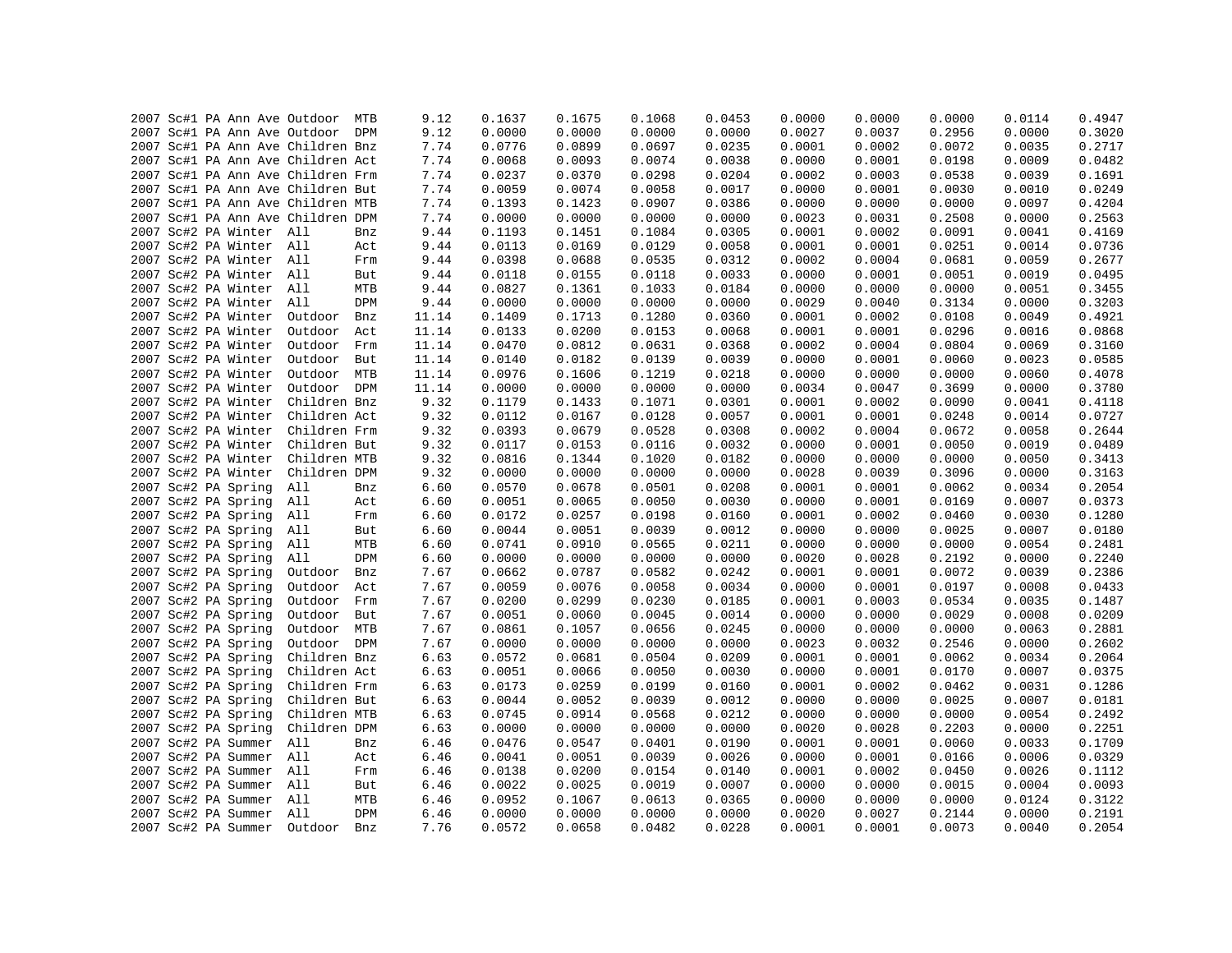|  | 2007 Sc#2 PA Summer               | Outdoor      | Act        | 7.76 | 0.0049 | 0.0061 | 0.0046 | 0.0031 | 0.0000 | 0.0001 | 0.0199 | 0.0008 | 0.0396 |
|--|-----------------------------------|--------------|------------|------|--------|--------|--------|--------|--------|--------|--------|--------|--------|
|  | 2007 Sc#2 PA Summer               | Outdoor      | Frm        | 7.76 | 0.0165 | 0.0241 | 0.0185 | 0.0168 | 0.0001 | 0.0003 | 0.0541 | 0.0032 | 0.1337 |
|  | 2007 Sc#2 PA Summer               | Outdoor      | But        | 7.76 | 0.0026 | 0.0030 | 0.0023 | 0.0008 | 0.0000 | 0.0000 | 0.0019 | 0.0005 | 0.0112 |
|  | 2007 Sc#2 PA Summer               | Outdoor      | MTB        | 7.76 | 0.1144 | 0.1282 | 0.0737 | 0.0439 | 0.0000 | 0.0000 | 0.0000 | 0.0150 | 0.3752 |
|  | 2007 Sc#2 PA Summer               | Outdoor DPM  |            | 7.76 | 0.0000 | 0.0000 | 0.0000 | 0.0000 | 0.0023 | 0.0033 | 0.2577 | 0.0000 | 0.2633 |
|  |                                   |              |            |      |        | 0.0554 |        |        | 0.0001 |        |        |        |        |
|  | 2007 Sc#2 PA Summer               | Children Bnz |            | 6.54 | 0.0482 |        | 0.0406 | 0.0192 |        | 0.0001 | 0.0061 | 0.0033 | 0.1731 |
|  | 2007 Sc#2 PA Summer               | Children Act |            | 6.54 | 0.0041 | 0.0051 | 0.0039 | 0.0026 | 0.0000 | 0.0001 | 0.0168 | 0.0006 | 0.0333 |
|  | 2007 Sc#2 PA Summer               | Children Frm |            | 6.54 | 0.0139 | 0.0203 | 0.0156 | 0.0142 | 0.0001 | 0.0002 | 0.0456 | 0.0027 | 0.1126 |
|  | 2007 Sc#2 PA Summer               | Children But |            | 6.54 | 0.0022 | 0.0026 | 0.0019 | 0.0007 | 0.0000 | 0.0000 | 0.0016 | 0.0004 | 0.0094 |
|  | 2007 Sc#2 PA Summer               | Children MTB |            | 6.54 | 0.0964 | 0.1080 | 0.0621 | 0.0370 | 0.0000 | 0.0000 | 0.0000 | 0.0126 | 0.3162 |
|  | 2007 Sc#2 PA Summer               | Children DPM |            | 6.54 | 0.0000 | 0.0000 | 0.0000 | 0.0000 | 0.0020 | 0.0028 | 0.2171 | 0.0000 | 0.2219 |
|  | 2007 Sc#2 PA Fall                 | All          | Bnz        | 8.40 | 0.0762 | 0.0799 | 0.0586 | 0.0237 | 0.0001 | 0.0001 | 0.0076 | 0.0034 | 0.2497 |
|  | 2007 Sc#2 PA Fall                 | All          | Act        | 8.40 | 0.0058 | 0.0075 | 0.0059 | 0.0039 | 0.0000 | 0.0001 | 0.0208 | 0.0010 | 0.0449 |
|  | 2007 Sc#2 PA Fall                 | All          | Frm        | 8.40 | 0.0205 | 0.0297 | 0.0233 | 0.0208 | 0.0001 | 0.0002 | 0.0564 | 0.0040 | 0.1551 |
|  | 2007 Sc#2 PA Fall                 | All          | But        | 8.40 | 0.0046 | 0.0055 | 0.0043 | 0.0016 | 0.0000 | 0.0000 | 0.0031 | 0.0010 | 0.0200 |
|  | 2007 Sc#2 PA Fall                 | All          | MTB        | 8.40 | 0.3018 | 0.2312 | 0.1336 | 0.0783 | 0.0000 | 0.0000 | 0.0000 | 0.0157 | 0.7606 |
|  | 2007 Sc#2 PA Fall                 | All          | DPM        | 8.40 | 0.0000 | 0.0000 | 0.0000 | 0.0000 | 0.0025 | 0.0031 | 0.2577 | 0.0000 | 0.2633 |
|  | 2007 Sc#2 PA Fall                 | Outdoor      | Bnz        | 9.77 | 0.0888 | 0.0930 | 0.0683 | 0.0276 | 0.0001 | 0.0001 | 0.0088 | 0.0039 | 0.2907 |
|  | 2007 Sc#2 PA Fall                 | Outdoor      | Act        | 9.77 | 0.0068 | 0.0088 | 0.0068 | 0.0045 | 0.0001 | 0.0001 | 0.0242 | 0.0011 | 0.0523 |
|  | 2007 Sc#2 PA Fall                 | Outdoor Frm  |            | 9.77 | 0.0238 | 0.0345 | 0.0272 | 0.0243 | 0.0002 | 0.0003 | 0.0657 | 0.0047 | 0.1806 |
|  | 2007 Sc#2 PA Fall                 | Outdoor      | But        | 9.77 | 0.0053 | 0.0064 | 0.0050 | 0.0019 | 0.0000 | 0.0000 | 0.0036 | 0.0011 | 0.0233 |
|  | 2007 Sc#2 PA Fall                 | Outdoor MTB  |            | 9.77 | 0.3514 | 0.2691 | 0.1555 | 0.0912 | 0.0000 | 0.0000 | 0.0000 | 0.0183 | 0.8855 |
|  | 2007 Sc#2 PA Fall                 | Outdoor DPM  |            | 9.77 | 0.0000 | 0.0000 | 0.0000 | 0.0000 | 0.0029 | 0.0036 | 0.3001 | 0.0000 | 0.3066 |
|  | 2007 Sc#2 PA Fall                 | Children Bnz |            | 8.35 | 0.0758 | 0.0795 | 0.0583 | 0.0236 | 0.0001 | 0.0001 | 0.0075 | 0.0033 | 0.2483 |
|  | 2007 Sc#2 PA Fall                 | Children Act |            | 8.35 | 0.0058 | 0.0075 | 0.0058 | 0.0038 | 0.0000 | 0.0001 | 0.0207 | 0.0009 | 0.0447 |
|  | 2007 Sc#2 PA Fall                 | Children Frm |            | 8.35 | 0.0203 | 0.0295 | 0.0232 | 0.0207 | 0.0001 | 0.0002 | 0.0561 | 0.0040 | 0.1543 |
|  | 2007 Sc#2 PA Fall                 | Children But |            | 8.35 | 0.0046 | 0.0055 | 0.0042 | 0.0016 | 0.0000 | 0.0000 | 0.0031 | 0.0010 | 0.0199 |
|  | 2007 Sc#2 PA Fall                 | Children MTB |            | 8.35 | 0.3002 | 0.2299 | 0.1328 | 0.0779 | 0.0000 | 0.0000 | 0.0000 | 0.0156 | 0.7564 |
|  | 2007 Sc#2 PA Fall                 | Children DPM |            | 8.35 | 0.0000 | 0.0000 | 0.0000 | 0.0000 | 0.0025 | 0.0031 | 0.2563 | 0.0000 | 0.2619 |
|  | 2007 Sc#2 PA Ann Ave All          |              | Bnz        | 7.76 | 0.0750 | 0.0869 | 0.0643 | 0.0235 | 0.0001 | 0.0001 | 0.0072 | 0.0035 | 0.2607 |
|  | 2007 Sc#2 PA Ann Ave All          |              | Act        | 7.76 | 0.0066 | 0.0090 | 0.0069 | 0.0038 | 0.0000 | 0.0001 | 0.0198 | 0.0009 | 0.0472 |
|  | 2007 Sc#2 PA Ann Ave All          |              | Frm        | 7.76 | 0.0228 | 0.0361 | 0.0280 | 0.0205 | 0.0001 | 0.0003 | 0.0539 | 0.0039 | 0.1655 |
|  | 2007 Sc#2 PA Ann Ave All          |              | But        | 7.76 | 0.0058 | 0.0072 | 0.0055 | 0.0017 | 0.0000 | 0.0000 | 0.0031 | 0.0010 | 0.0242 |
|  | 2007 Sc#2 PA Ann Ave All          |              | MTB        | 7.76 | 0.1385 | 0.1412 | 0.0887 | 0.0386 | 0.0000 | 0.0000 | 0.0000 | 0.0096 | 0.4166 |
|  | 2007 Sc#2 PA Ann Ave All          |              | DPM        | 7.76 | 0.0000 | 0.0000 | 0.0000 | 0.0000 | 0.0023 | 0.0031 | 0.2512 | 0.0000 | 0.2567 |
|  | 2007 Sc#2 PA Ann Ave Outdoor      |              | Bnz        | 9.12 | 0.0882 | 0.1022 | 0.0757 | 0.0277 | 0.0001 | 0.0002 | 0.0085 | 0.0042 | 0.3067 |
|  | 2007 Sc#2 PA Ann Ave Outdoor Act  |              |            | 9.12 | 0.0077 | 0.0106 | 0.0081 | 0.0045 | 0.0001 | 0.0001 | 0.0233 | 0.0011 | 0.0555 |
|  | 2007 Sc#2 PA Ann Ave Outdoor      |              | Frm        | 9.12 | 0.0268 | 0.0424 | 0.0329 | 0.0241 | 0.0002 | 0.0003 | 0.0634 | 0.0046 | 0.1947 |
|  | 2007 Sc#2 PA Ann Ave Outdoor      |              | But        | 9.12 | 0.0068 | 0.0084 | 0.0064 | 0.0020 | 0.0000 | 0.0001 | 0.0036 | 0.0012 | 0.0285 |
|  | 2007 Sc#2 PA Ann Ave Outdoor      |              | MTB        | 9.12 | 0.1624 | 0.1659 | 0.1042 | 0.0453 | 0.0000 | 0.0000 | 0.0000 | 0.0114 | 0.4891 |
|  | 2007 Sc#2 PA Ann Ave Outdoor DPM  |              |            | 9.12 | 0.0000 | 0.0000 | 0.0000 | 0.0000 | 0.0027 | 0.0037 | 0.2956 | 0.0000 | 0.3020 |
|  | 2007 Sc#2 PA Ann Ave Children Bnz |              |            | 7.74 | 0.0748 | 0.0866 | 0.0641 | 0.0235 | 0.0001 | 0.0001 | 0.0072 | 0.0035 | 0.2599 |
|  | 2007 Sc#2 PA Ann Ave Children Act |              |            | 7.74 | 0.0066 | 0.0090 | 0.0069 | 0.0038 | 0.0000 | 0.0001 | 0.0198 | 0.0009 | 0.0470 |
|  | 2007 Sc#2 PA Ann Ave Children Frm |              |            | 7.74 | 0.0227 | 0.0359 | 0.0279 | 0.0204 | 0.0001 | 0.0003 | 0.0538 | 0.0039 | 0.1650 |
|  | 2007 Sc#2 PA Ann Ave Children But |              |            | 7.74 | 0.0057 | 0.0071 | 0.0054 | 0.0017 | 0.0000 | 0.0000 | 0.0030 | 0.0010 | 0.0241 |
|  | 2007 Sc#2 PA Ann Ave Children MTB |              |            | 7.74 | 0.1382 | 0.1409 | 0.0884 | 0.0386 | 0.0000 | 0.0000 | 0.0000 | 0.0097 | 0.4158 |
|  |                                   |              |            | 7.74 | 0.0000 | 0.0000 | 0.0000 | 0.0000 | 0.0023 | 0.0031 | 0.2508 | 0.0000 | 0.2563 |
|  | 2007 Sc#2 PA Ann Ave Children DPM |              |            |      |        |        |        |        |        |        |        |        |        |
|  | 2007 Sc#3 PA Winter All           |              | Bnz        | 9.44 | 0.1193 | 0.1101 | 0.0828 | 0.0305 | 0.0001 | 0.0108 | 0.0091 | 0.0041 | 0.3669 |
|  | 2007 Sc#3 PA Winter All           |              | Act        | 9.44 | 0.0113 | 0.0128 | 0.0099 | 0.0058 | 0.0001 | 0.0066 | 0.0251 | 0.0014 | 0.0729 |
|  | 2007 Sc#3 PA Winter All           |              | Frm        | 9.44 | 0.0398 | 0.0522 | 0.0408 | 0.0312 | 0.0002 | 0.0208 | 0.0681 | 0.0059 | 0.2589 |
|  | 2007 Sc#3 PA Winter All           |              | <b>But</b> | 9.44 | 0.0118 | 0.0117 | 0.0090 | 0.0033 | 0.0000 | 0.0046 | 0.0051 | 0.0019 | 0.0476 |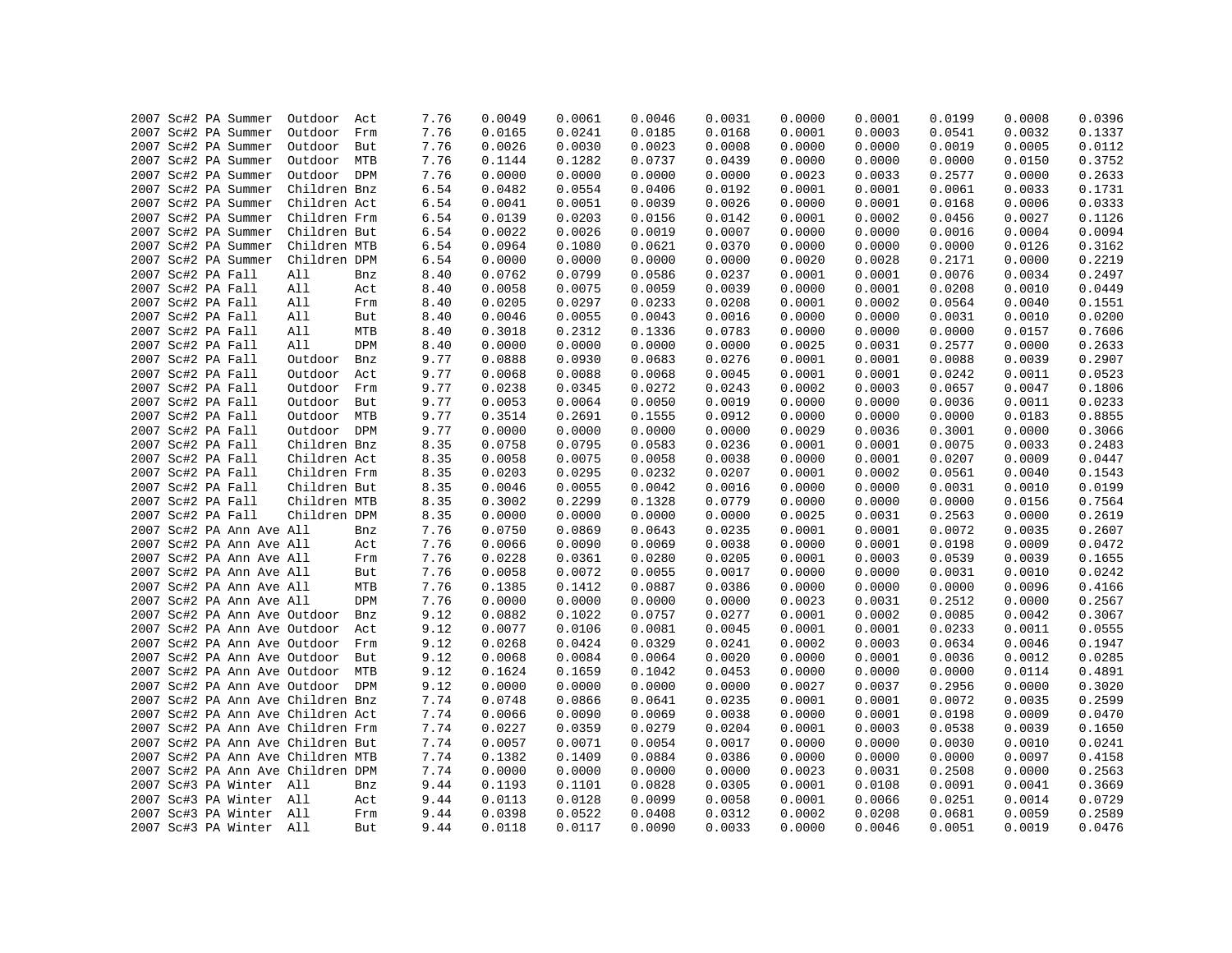| 2007 Sc#3 PA Winter |                          | 9.44  | 0.0827 | 0.1033 | 0.0789 | 0.0184 | 0.0000 | 0.0000 | 0.0000 | 0.0051 | 0.2884 |
|---------------------|--------------------------|-------|--------|--------|--------|--------|--------|--------|--------|--------|--------|
| 2007 Sc#3 PA Winter | All<br>MTB<br>All<br>DPM | 9.44  | 0.0000 | 0.0000 | 0.0000 | 0.0000 | 0.0029 | 0.2169 | 0.3134 | 0.0000 | 0.5332 |
|                     |                          |       |        |        |        |        |        |        |        |        |        |
| 2007 Sc#3 PA Winter | Outdoor<br>Bnz           | 11.14 | 0.1409 | 0.1300 | 0.0978 | 0.0360 | 0.0001 | 0.0127 | 0.0108 | 0.0049 | 0.4331 |
| 2007 Sc#3 PA Winter | Outdoor<br>Act           | 11.14 | 0.0133 | 0.0152 | 0.0117 | 0.0068 | 0.0001 | 0.0078 | 0.0296 | 0.0016 | 0.0861 |
| 2007 Sc#3 PA Winter | Outdoor Frm              | 11.14 | 0.0470 | 0.0616 | 0.0482 | 0.0368 | 0.0002 | 0.0245 | 0.0804 | 0.0069 | 0.3056 |
| 2007 Sc#3 PA Winter | Outdoor<br>But           | 11.14 | 0.0140 | 0.0138 | 0.0106 | 0.0039 | 0.0000 | 0.0055 | 0.0060 | 0.0023 | 0.0562 |
| 2007 Sc#3 PA Winter | Outdoor MTB              | 11.14 | 0.0976 | 0.1219 | 0.0931 | 0.0218 | 0.0000 | 0.0000 | 0.0000 | 0.0060 | 0.3403 |
| 2007 Sc#3 PA Winter | Outdoor DPM              | 11.14 | 0.0000 | 0.0000 | 0.0000 | 0.0000 | 0.0034 | 0.2561 | 0.3699 | 0.0000 | 0.6293 |
| 2007 Sc#3 PA Winter | Children Bnz             | 9.32  | 0.1179 | 0.1088 | 0.0818 | 0.0301 | 0.0001 | 0.0106 | 0.0090 | 0.0041 | 0.3624 |
| 2007 Sc#3 PA Winter | Children Act             | 9.32  | 0.0112 | 0.0127 | 0.0098 | 0.0057 | 0.0001 | 0.0065 | 0.0248 | 0.0014 | 0.0720 |
| 2007 Sc#3 PA Winter | Children Frm             | 9.32  | 0.0393 | 0.0516 | 0.0403 | 0.0308 | 0.0002 | 0.0205 | 0.0672 | 0.0058 | 0.2557 |
| 2007 Sc#3 PA Winter | Children But             | 9.32  | 0.0117 | 0.0116 | 0.0089 | 0.0032 | 0.0000 | 0.0046 | 0.0050 | 0.0019 | 0.0470 |
| 2007 Sc#3 PA Winter | Children MTB             | 9.32  | 0.0816 | 0.1020 | 0.0779 | 0.0182 | 0.0000 | 0.0000 | 0.0000 | 0.0050 | 0.2848 |
| 2007 Sc#3 PA Winter | Children DPM             | 9.32  | 0.0000 | 0.0000 | 0.0000 | 0.0000 | 0.0028 | 0.2143 | 0.3096 | 0.0000 | 0.5266 |
| 2007 Sc#3 PA Spring | All<br>Bnz               | 6.60  | 0.0570 | 0.0514 | 0.0383 | 0.0208 | 0.0001 | 0.0065 | 0.0062 | 0.0034 | 0.1836 |
| 2007 Sc#3 PA Spring | All<br>Act               | 6.60  | 0.0051 | 0.0050 | 0.0038 | 0.0030 | 0.0000 | 0.0040 | 0.0169 | 0.0007 | 0.0385 |
| 2007 Sc#3 PA Spring | All<br>Frm               | 6.60  | 0.0172 | 0.0195 | 0.0151 | 0.0160 | 0.0001 | 0.0126 | 0.0460 | 0.0030 | 0.1295 |
| 2007 Sc#3 PA Spring | All<br>But               | 6.60  | 0.0044 | 0.0039 | 0.0030 | 0.0012 | 0.0000 | 0.0021 | 0.0025 | 0.0007 | 0.0178 |
| 2007 Sc#3 PA Spring | All<br>MTB               | 6.60  | 0.0741 | 0.0691 | 0.0431 | 0.0211 | 0.0000 | 0.0000 | 0.0000 | 0.0054 | 0.2128 |
| 2007 Sc#3 PA Spring | All<br>DPM               | 6.60  | 0.0000 | 0.0000 | 0.0000 | 0.0000 | 0.0020 | 0.1517 | 0.2192 | 0.0000 | 0.3730 |
| 2007 Sc#3 PA Spring | Outdoor<br>Bnz           | 7.67  | 0.0662 | 0.0598 | 0.0445 | 0.0242 | 0.0001 | 0.0076 | 0.0072 | 0.0039 | 0.2133 |
| 2007 Sc#3 PA Spring | Outdoor<br>Act           | 7.67  | 0.0059 | 0.0058 | 0.0044 | 0.0034 | 0.0000 | 0.0047 | 0.0197 | 0.0008 | 0.0447 |
| 2007 Sc#3 PA Spring | Outdoor<br>Frm           | 7.67  | 0.0200 | 0.0227 | 0.0175 | 0.0185 | 0.0001 | 0.0146 | 0.0534 | 0.0035 | 0.1504 |
| 2007 Sc#3 PA Spring | Outdoor<br>But           | 7.67  | 0.0051 | 0.0045 | 0.0035 | 0.0014 | 0.0000 | 0.0024 | 0.0029 | 0.0008 | 0.0207 |
| 2007 Sc#3 PA Spring | Outdoor<br>MTB           | 7.67  | 0.0861 | 0.0802 | 0.0501 | 0.0245 | 0.0000 | 0.0000 | 0.0000 | 0.0063 | 0.2472 |
| 2007 Sc#3 PA Spring | Outdoor DPM              | 7.67  | 0.0000 | 0.0000 | 0.0000 | 0.0000 | 0.0023 | 0.1763 | 0.2546 | 0.0000 | 0.4332 |
| 2007 Sc#3 PA Spring | Children Bnz             | 6.63  | 0.0572 | 0.0517 | 0.0385 | 0.0209 | 0.0001 | 0.0065 | 0.0062 | 0.0034 | 0.1845 |
| 2007 Sc#3 PA Spring | Children Act             | 6.63  | 0.0051 | 0.0050 | 0.0038 | 0.0030 | 0.0000 | 0.0040 | 0.0170 | 0.0007 | 0.0387 |
| 2007 Sc#3 PA Spring | Children Frm             | 6.63  | 0.0173 | 0.0196 | 0.0152 | 0.0160 | 0.0001 | 0.0126 | 0.0462 | 0.0031 | 0.1301 |
| 2007 Sc#3 PA Spring | Children But             | 6.63  | 0.0044 | 0.0039 | 0.0030 | 0.0012 | 0.0000 | 0.0021 | 0.0025 | 0.0007 | 0.0179 |
| 2007 Sc#3 PA Spring | Children MTB             | 6.63  | 0.0745 | 0.0694 | 0.0434 | 0.0212 | 0.0000 | 0.0000 | 0.0000 | 0.0054 | 0.2138 |
| 2007 Sc#3 PA Spring | Children DPM             | 6.63  | 0.0000 | 0.0000 | 0.0000 | 0.0000 | 0.0020 | 0.1525 | 0.2203 | 0.0000 | 0.3747 |
| 2007 Sc#3 PA Summer | All<br>Bnz               | 6.46  | 0.0476 | 0.0415 | 0.0306 | 0.0190 | 0.0001 | 0.0064 | 0.0060 | 0.0033 | 0.1545 |
| 2007 Sc#3 PA Summer | All<br>Act               | 6.46  | 0.0041 | 0.0039 | 0.0030 | 0.0026 | 0.0000 | 0.0039 | 0.0166 | 0.0006 | 0.0346 |
| 2007 Sc#3 PA Summer | All<br>Frm               | 6.46  | 0.0138 | 0.0152 | 0.0118 | 0.0140 | 0.0001 | 0.0123 | 0.0450 | 0.0026 | 0.1148 |
| 2007 Sc#3 PA Summer | All<br>But               | 6.46  | 0.0022 | 0.0019 | 0.0015 | 0.0007 | 0.0000 | 0.0013 | 0.0015 | 0.0004 | 0.0095 |
| 2007 Sc#3 PA Summer | All<br>MTB               | 6.46  | 0.0952 | 0.0810 | 0.0469 | 0.0365 | 0.0000 | 0.0000 | 0.0000 | 0.0124 | 0.2720 |
| 2007 Sc#3 PA Summer | All<br>DPM               | 6.46  | 0.0000 | 0.0000 | 0.0000 | 0.0000 | 0.0020 | 0.1484 | 0.2144 | 0.0000 | 0.3648 |
| 2007 Sc#3 PA Summer | Outdoor<br>Bnz           | 7.76  | 0.0572 | 0.0499 | 0.0368 | 0.0228 | 0.0001 | 0.0077 | 0.0073 | 0.0040 | 0.1857 |
| 2007 Sc#3 PA Summer | Outdoor<br>Act           | 7.76  | 0.0049 | 0.0046 | 0.0036 | 0.0031 | 0.0000 | 0.0047 | 0.0199 | 0.0008 | 0.0416 |
| 2007 Sc#3 PA Summer | Outdoor Frm              | 7.76  | 0.0165 | 0.0183 | 0.0142 | 0.0168 | 0.0001 | 0.0148 | 0.0541 | 0.0032 | 0.1380 |
| 2007 Sc#3 PA Summer | Outdoor<br>But           | 7.76  | 0.0026 | 0.0023 | 0.0018 | 0.0008 | 0.0000 | 0.0015 | 0.0019 | 0.0005 | 0.0114 |
| 2007 Sc#3 PA Summer | Outdoor MTB              | 7.76  | 0.1144 | 0.0973 | 0.0563 | 0.0439 | 0.0000 | 0.0000 | 0.0000 | 0.0150 | 0.3269 |
| 2007 Sc#3 PA Summer | Outdoor DPM              | 7.76  | 0.0000 | 0.0000 | 0.0000 | 0.0000 | 0.0023 | 0.1783 | 0.2577 | 0.0000 | 0.4383 |
| 2007 Sc#3 PA Summer | Children Bnz             | 6.54  | 0.0482 | 0.0421 | 0.0310 | 0.0192 | 0.0001 | 0.0064 | 0.0061 | 0.0033 | 0.1565 |
| 2007 Sc#3 PA Summer | Children Act             | 6.54  | 0.0041 | 0.0039 | 0.0030 | 0.0026 | 0.0000 | 0.0040 | 0.0168 | 0.0006 | 0.0351 |
| 2007 Sc#3 PA Summer | Children Frm             | 6.54  | 0.0139 | 0.0154 | 0.0119 | 0.0142 | 0.0001 | 0.0125 | 0.0456 | 0.0027 | 0.1163 |
| 2007 Sc#3 PA Summer | Children But             | 6.54  | 0.0022 | 0.0019 | 0.0015 | 0.0007 | 0.0000 | 0.0013 | 0.0016 | 0.0004 | 0.0096 |
| 2007 Sc#3 PA Summer | Children MTB             | 6.54  | 0.0964 | 0.0820 | 0.0475 | 0.0370 | 0.0000 | 0.0000 | 0.0000 | 0.0126 | 0.2755 |
| 2007 Sc#3 PA Summer | Children DPM             | 6.54  | 0.0000 | 0.0000 | 0.0000 | 0.0000 | 0.0020 | 0.1503 | 0.2171 | 0.0000 | 0.3694 |
| 2007 Sc#3 PA Fall   | All<br>Bnz               | 8.40  | 0.0762 | 0.0606 | 0.0448 | 0.0237 | 0.0001 | 0.0070 | 0.0076 | 0.0034 | 0.2234 |
|                     |                          |       |        |        |        |        |        |        |        |        |        |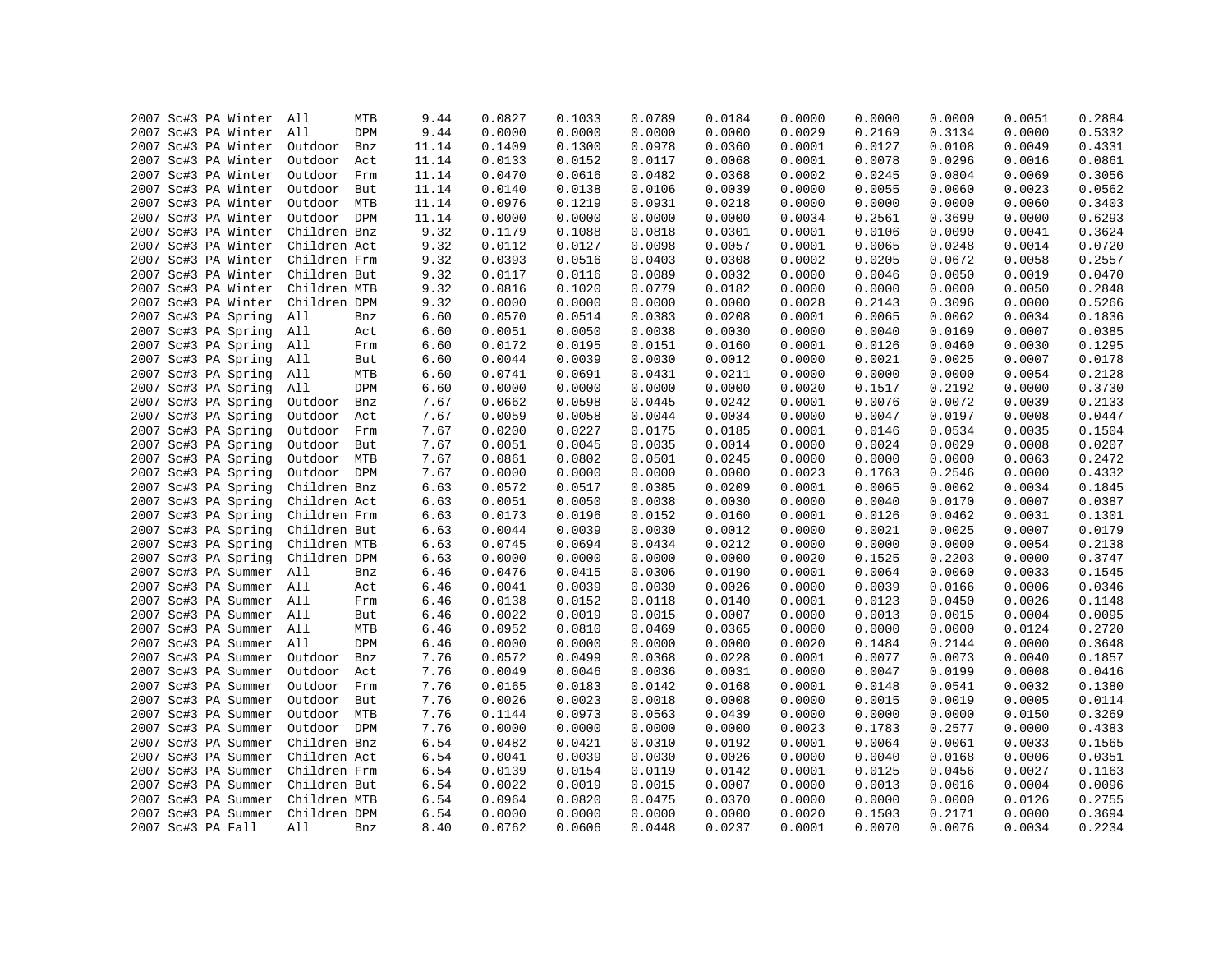|  | 2007 Sc#3 PA Fall                 | All          | Act | 8.40         | 0.0058           | 0.0057 | 0.0045 | 0.0039 | 0.0000           | 0.0043 | 0.0208 | 0.0010 | 0.0460 |
|--|-----------------------------------|--------------|-----|--------------|------------------|--------|--------|--------|------------------|--------|--------|--------|--------|
|  | 2007 Sc#3 PA Fall                 | All          | Frm | 8.40         | 0.0205           | 0.0225 | 0.0178 | 0.0208 | 0.0001           | 0.0135 | 0.0564 | 0.0040 | 0.1557 |
|  | 2007 Sc#3 PA Fall                 | All          | But | 8.40         | 0.0046           | 0.0042 | 0.0033 | 0.0016 | 0.0000           | 0.0022 | 0.0031 | 0.0010 | 0.0199 |
|  | 2007 Sc#3 PA Fall                 | All          | MTB | 8.40         | 0.3018           | 0.1755 | 0.1020 | 0.0783 | 0.0000           | 0.0000 | 0.0000 | 0.0157 | 0.6733 |
|  | 2007 Sc#3 PA Fall                 | All          | DPM | 8.40         | 0.0000           | 0.0000 | 0.0000 | 0.0000 | 0.0025           | 0.1682 | 0.2577 | 0.0000 | 0.4284 |
|  | 2007 Sc#3 PA Fall                 | Outdoor      | Bnz | 9.77         | 0.0888           | 0.0706 | 0.0522 | 0.0276 | 0.0001           | 0.0082 | 0.0088 | 0.0039 | 0.2601 |
|  | 2007 Sc#3 PA Fall                 | Outdoor      | Act | 9.77         | 0.0068           | 0.0067 | 0.0052 | 0.0045 | 0.0001           | 0.0050 | 0.0242 | 0.0011 | 0.0535 |
|  | 2007 Sc#3 PA Fall                 | Outdoor      | Frm | 9.77         | 0.0238           | 0.0262 | 0.0208 | 0.0243 | 0.0002           | 0.0157 | 0.0657 | 0.0047 | 0.1813 |
|  | 2007 Sc#3 PA Fall                 | Outdoor But  |     | 9.77         | 0.0053           | 0.0048 | 0.0038 | 0.0019 | 0.0000           | 0.0026 | 0.0036 | 0.0011 | 0.0231 |
|  | 2007 Sc#3 PA Fall                 | Outdoor MTB  |     | 9.77         | 0.3514           | 0.2043 | 0.1188 | 0.0912 | 0.0000           | 0.0000 | 0.0000 | 0.0183 | 0.7839 |
|  | 2007 Sc#3 PA Fall                 | Outdoor DPM  |     | 9.77         | 0.0000           | 0.0000 | 0.0000 | 0.0000 | 0.0029           | 0.1958 | 0.3001 | 0.0000 | 0.4988 |
|  | 2007 Sc#3 PA Fall                 | Children Bnz |     | 8.35         | 0.0758           | 0.0603 | 0.0446 | 0.0236 | 0.0001           | 0.0070 | 0.0075 | 0.0033 | 0.2222 |
|  | 2007 Sc#3 PA Fall                 | Children Act |     | 8.35         | 0.0058           | 0.0057 | 0.0044 | 0.0038 | 0.0000           | 0.0043 | 0.0207 | 0.0009 | 0.0457 |
|  | 2007 Sc#3 PA Fall                 | Children Frm |     | 8.35         | 0.0203           | 0.0224 | 0.0177 | 0.0207 | 0.0001           | 0.0134 | 0.0561 | 0.0040 | 0.1549 |
|  | 2007 Sc#3 PA Fall                 | Children But |     | 8.35         | 0.0046           | 0.0041 | 0.0032 | 0.0016 | 0.0000           | 0.0022 | 0.0031 | 0.0010 | 0.0198 |
|  | 2007 Sc#3 PA Fall                 | Children MTB |     | 8.35         | 0.3002           | 0.1745 | 0.1015 | 0.0779 | 0.0000           | 0.0000 | 0.0000 | 0.0156 | 0.6697 |
|  | 2007 Sc#3 PA Fall                 | Children DPM |     | 8.35         | 0.0000           | 0.0000 | 0.0000 | 0.0000 | 0.0025           | 0.1673 | 0.2563 | 0.0000 | 0.4261 |
|  | 2007 Sc#3 PA Ann Ave All          |              | Bnz | 7.76         | 0.0750           | 0.0659 | 0.0491 | 0.0235 | 0.0001           | 0.0077 | 0.0072 | 0.0035 | 0.2321 |
|  | 2007 Sc#3 PA Ann Ave All          |              | Act | 7.76         | 0.0066           | 0.0068 | 0.0053 | 0.0038 | 0.0000           | 0.0047 | 0.0198 | 0.0009 | 0.0480 |
|  | 2007 Sc#3 PA Ann Ave All          |              | Frm | 7.76         | 0.0228           | 0.0274 | 0.0214 | 0.0205 | 0.0001           | 0.0148 | 0.0539 | 0.0039 | 0.1647 |
|  | 2007 Sc#3 PA Ann Ave All          |              | But | 7.76         | 0.0058           | 0.0054 | 0.0042 | 0.0017 | 0.0000           | 0.0025 | 0.0031 | 0.0010 | 0.0237 |
|  | 2007 Sc#3 PA Ann Ave All          |              | MTB | 7.76         | 0.1385           | 0.1072 | 0.0677 | 0.0386 | 0.0000           | 0.0000 | 0.0000 | 0.0096 | 0.3616 |
|  | 2007 Sc#3 PA Ann Ave All          |              | DPM | 7.76         | 0.0000           | 0.0000 | 0.0000 | 0.0000 | 0.0023           | 0.1713 | 0.2512 | 0.0000 | 0.4248 |
|  | 2007 Sc#3 PA Ann Ave Outdoor      |              | Bnz | 9.12         | 0.0882           | 0.0776 | 0.0578 | 0.0277 | 0.0001           | 0.0090 | 0.0085 | 0.0042 | 0.2730 |
|  |                                   |              |     |              |                  | 0.0080 | 0.0062 | 0.0045 |                  | 0.0055 | 0.0233 | 0.0011 | 0.0565 |
|  | 2007 Sc#3 PA Ann Ave Outdoor      |              | Act | 9.12<br>9.12 | 0.0077<br>0.0268 | 0.0322 | 0.0252 | 0.0241 | 0.0001<br>0.0002 | 0.0174 | 0.0634 | 0.0046 |        |
|  | 2007 Sc#3 PA Ann Ave Outdoor Frm  |              |     |              |                  |        |        |        |                  |        |        |        | 0.1938 |
|  | 2007 Sc#3 PA Ann Ave Outdoor      |              | But | 9.12         | 0.0068           | 0.0064 | 0.0049 | 0.0020 | 0.0000           | 0.0030 | 0.0036 | 0.0012 | 0.0279 |
|  | 2007 Sc#3 PA Ann Ave Outdoor MTB  |              |     | 9.12         | 0.1624           | 0.1259 | 0.0796 | 0.0453 | 0.0000           | 0.0000 | 0.0000 | 0.0114 | 0.4246 |
|  | 2007 Sc#3 PA Ann Ave Outdoor DPM  |              |     | 9.12         | 0.0000           | 0.0000 | 0.0000 | 0.0000 | 0.0027           | 0.2016 | 0.2956 | 0.0000 | 0.4999 |
|  | 2007 Sc#3 PA Ann Ave Children Bnz |              |     | 7.74         | 0.0748           | 0.0657 | 0.0490 | 0.0235 | 0.0001           | 0.0076 | 0.0072 | 0.0035 | 0.2314 |
|  | 2007 Sc#3 PA Ann Ave Children Act |              |     | 7.74         | 0.0066           | 0.0068 | 0.0053 | 0.0038 | 0.0000           | 0.0047 | 0.0198 | 0.0009 | 0.0479 |
|  | 2007 Sc#3 PA Ann Ave Children Frm |              |     | 7.74         | 0.0227           | 0.0272 | 0.0213 | 0.0204 | 0.0001           | 0.0148 | 0.0538 | 0.0039 | 0.1643 |
|  | 2007 Sc#3 PA Ann Ave Children But |              |     | 7.74         | 0.0057           | 0.0054 | 0.0042 | 0.0017 | 0.0000           | 0.0025 | 0.0030 | 0.0010 | 0.0236 |
|  | 2007 Sc#3 PA Ann Ave Children MTB |              |     | 7.74         | 0.1382           | 0.1070 | 0.0676 | 0.0386 | 0.0000           | 0.0000 | 0.0000 | 0.0097 | 0.3609 |
|  | 2007 Sc#3 PA Ann Ave Children DPM |              |     | 7.74         | 0.0000           | 0.0000 | 0.0000 | 0.0000 | 0.0023           | 0.1711 | 0.2508 | 0.0000 | 0.4242 |
|  | 2020 Base PA Winter All           |              | Bnz | 9.44         | 0.0858           | 0.1059 | 0.1116 | 0.0252 | 0.0001           | 0.0004 | 0.0081 | 0.0045 | 0.3415 |
|  | 2020 Base PA Winter All           |              | Act | 9.44         | 0.0075           | 0.0092 | 0.0098 | 0.0036 | 0.0001           | 0.0003 | 0.0221 | 0.0014 | 0.0540 |
|  | 2020 Base PA Winter All           |              | Frm | 9.44         | 0.0250           | 0.0305 | 0.0327 | 0.0190 | 0.0002           | 0.0008 | 0.0600 | 0.0058 | 0.1740 |
|  | 2020 Base PA Winter All           |              | But | 9.44         | 0.0108           | 0.0136 | 0.0133 | 0.0014 | 0.0000           | 0.0002 | 0.0045 | 0.0019 | 0.0457 |
|  | 2020 Base PA Winter All           |              | MTB | 9.44         | 0.0532           | 0.0694 | 0.0646 | 0.0142 | 0.0000           | 0.0000 | 0.0000 | 0.0050 | 0.2064 |
|  | 2020 Base PA Winter All           |              | DPM | 9.44         | 0.0000           | 0.0000 | 0.0000 | 0.0000 | 0.0033           | 0.0072 | 0.2773 | 0.0000 | 0.2878 |
|  | 2020 Base PA Winter               | Outdoor      | Bnz | 11.14        | 0.1013           | 0.1250 | 0.1317 | 0.0298 | 0.0001           | 0.0005 | 0.0095 | 0.0053 | 0.4031 |
|  | 2020 Base PA Winter               | Outdoor      | Act | 11.14        | 0.0088           | 0.0109 | 0.0116 | 0.0043 | 0.0001           | 0.0003 | 0.0261 | 0.0016 | 0.0637 |
|  | 2020 Base PA Winter               | Outdoor Frm  |     | 11.14        | 0.0295           | 0.0360 | 0.0386 | 0.0224 | 0.0002           | 0.0009 | 0.0708 | 0.0068 | 0.2054 |
|  | 2020 Base PA Winter               | Outdoor But  |     | 11.14        | 0.0127           | 0.0160 | 0.0157 | 0.0016 | 0.0000           | 0.0002 | 0.0053 | 0.0022 | 0.0539 |
|  | 2020 Base PA Winter               | Outdoor MTB  |     | 11.14        | 0.0628           | 0.0820 | 0.0762 | 0.0168 | 0.0000           | 0.0000 | 0.0000 | 0.0059 | 0.2436 |
|  | 2020 Base PA Winter               | Outdoor DPM  |     | 11.14        | 0.0000           | 0.0000 | 0.0000 | 0.0000 | 0.0039           | 0.0085 | 0.3273 | 0.0000 | 0.3397 |
|  | 2020 Base PA Winter               | Children Bnz |     | 9.32         | 0.0847           | 0.1046 | 0.1102 | 0.0249 | 0.0001           | 0.0004 | 0.0080 | 0.0045 | 0.3373 |
|  | 2020 Base PA Winter               | Children Act |     | 9.32         | 0.0074           | 0.0091 | 0.0097 | 0.0036 | 0.0000           | 0.0002 | 0.0218 | 0.0013 | 0.0533 |
|  | 2020 Base PA Winter               | Children Frm |     | 9.32         | 0.0247           | 0.0302 | 0.0323 | 0.0187 | 0.0002           | 0.0008 | 0.0593 | 0.0057 | 0.1719 |
|  | 2020 Base PA Winter               | Children But |     | 9.32         | 0.0107           | 0.0134 | 0.0131 | 0.0014 | 0.0000           | 0.0002 | 0.0044 | 0.0019 | 0.0451 |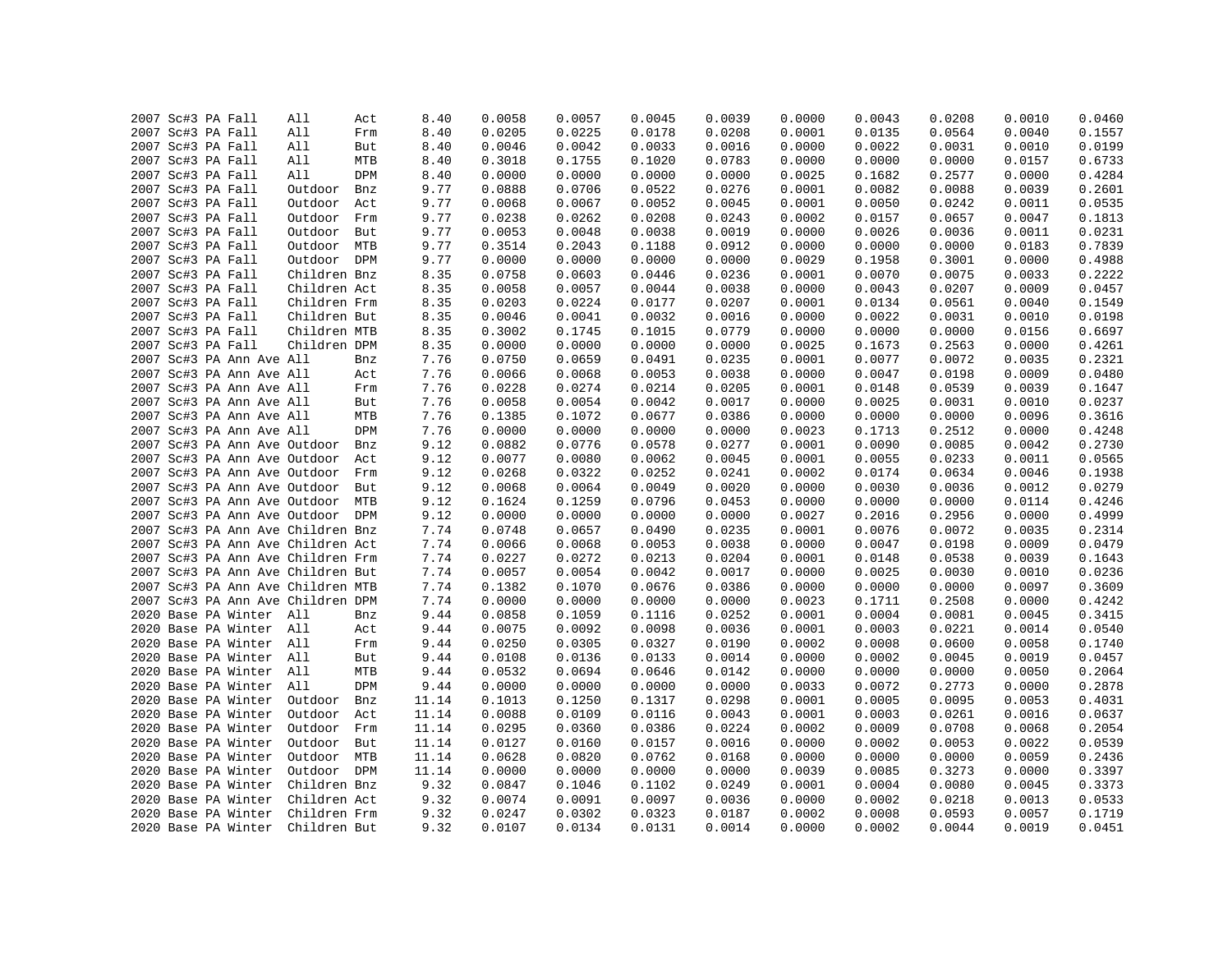| 2020 Base PA Winter | Children MTB |            | 9.32 | 0.0525 | 0.0686 | 0.0638           | 0.0140 | 0.0000 | 0.0000 | 0.0000 | 0.0049           | 0.2039           |
|---------------------|--------------|------------|------|--------|--------|------------------|--------|--------|--------|--------|------------------|------------------|
| 2020 Base PA Winter | Children DPM |            | 9.32 | 0.0000 | 0.0000 | 0.0000           | 0.0000 | 0.0033 | 0.0071 | 0.2739 | 0.0000           | 0.2843           |
| 2020 Base PA Spring | All          | Bnz        | 6.60 | 0.0378 | 0.0454 | 0.0465           | 0.0148 | 0.0001 | 0.0003 | 0.0056 | 0.0031           | 0.1536           |
| 2020 Base PA Spring | All          | Act        | 6.60 | 0.0033 | 0.0038 | 0.0041           | 0.0018 | 0.0000 | 0.0002 | 0.0154 | 0.0007           | 0.0295           |
| 2020 Base PA Spring | All          | Frm        | 6.60 | 0.0108 | 0.0129 | 0.0138           | 0.0095 | 0.0001 | 0.0006 | 0.0419 | 0.0030           | 0.0926           |
| 2020 Base PA Spring | All          | But        | 6.60 | 0.0038 | 0.0047 | 0.0045           | 0.0005 | 0.0000 | 0.0001 | 0.0023 | 0.0007           | 0.0166           |
| 2020 Base PA Spring | All          | MTB        | 6.60 | 0.0493 | 0.0582 | 0.0382           | 0.0153 | 0.0000 | 0.0000 | 0.0000 | 0.0053           | 0.1663           |
| 2020 Base PA Spring | All          | DPM        | 6.60 | 0.0000 | 0.0000 | 0.0000           | 0.0000 | 0.0023 | 0.0050 | 0.1940 | 0.0000           | 0.2013           |
| 2020 Base PA Spring | Outdoor      | Bnz        | 7.67 | 0.0439 | 0.0527 | 0.0540           | 0.0172 | 0.0001 | 0.0003 | 0.0065 | 0.0036           | 0.1784           |
| 2020 Base PA Spring | Outdoor      | Act        | 7.67 | 0.0038 | 0.0045 | 0.0048           | 0.0021 | 0.0000 | 0.0002 | 0.0179 | 0.0008           | 0.0342           |
| 2020 Base PA Spring | Outdoor      | Frm        | 7.67 | 0.0125 | 0.0150 | 0.0161           | 0.0110 | 0.0001 | 0.0006 | 0.0487 | 0.0035           | 0.1075           |
| 2020 Base PA Spring | Outdoor      | But        | 7.67 | 0.0044 | 0.0054 | 0.0052           | 0.0006 | 0.0000 | 0.0001 | 0.0027 | 0.0008           | 0.0193           |
| 2020 Base PA Spring | Outdoor      | MTB        | 7.67 | 0.0573 | 0.0676 | 0.0444           | 0.0177 | 0.0000 | 0.0000 | 0.0000 | 0.0061           | 0.1931           |
| 2020 Base PA Spring | Outdoor      | <b>DPM</b> | 7.67 | 0.0000 | 0.0000 | 0.0000           | 0.0000 | 0.0027 | 0.0059 | 0.2253 | 0.0000           | 0.2338           |
| 2020 Base PA Spring | Children Bnz |            | 6.63 | 0.0380 | 0.0456 | 0.0467           | 0.0149 | 0.0001 | 0.0003 | 0.0057 | 0.0031           | 0.1544           |
| 2020 Base PA Spring | Children Act |            | 6.63 | 0.0033 | 0.0039 | 0.0041           | 0.0018 | 0.0000 | 0.0002 | 0.0155 | 0.0007           | 0.0296           |
| 2020 Base PA Spring | Children Frm |            | 6.63 | 0.0109 | 0.0130 | 0.0139           | 0.0095 | 0.0001 | 0.0006 | 0.0421 | 0.0030           | 0.0930           |
| 2020 Base PA Spring | Children But |            | 6.63 | 0.0038 | 0.0047 | 0.0045           | 0.0005 | 0.0000 | 0.0001 | 0.0023 | 0.0007           | 0.0167           |
| 2020 Base PA Spring | Children MTB |            | 6.63 | 0.0495 | 0.0585 | 0.0384           | 0.0153 | 0.0000 | 0.0000 | 0.0000 | 0.0053           | 0.1671           |
| 2020 Base PA Spring | Children DPM |            | 6.63 | 0.0000 | 0.0000 | 0.0000           | 0.0000 | 0.0023 | 0.0051 | 0.1949 | 0.0000           | 0.2023           |
| 2020 Base PA Summer | All          | Bnz        | 6.46 | 0.0313 | 0.0366 | 0.0368           | 0.0133 | 0.0001 | 0.0003 | 0.0055 | 0.0031           | 0.1269           |
| 2020 Base PA Summer | All          | Act        | 6.46 | 0.0027 | 0.0030 | 0.0032           | 0.0015 | 0.0000 | 0.0002 | 0.0151 | 0.0006           | 0.0263           |
| 2020 Base PA Summer | All          | Frm        | 6.46 | 0.0086 | 0.0100 | 0.0108           | 0.0081 | 0.0001 | 0.0005 | 0.0410 | 0.0026           | 0.0817           |
| 2020 Base PA Summer | All          | But        | 6.46 | 0.0019 | 0.0023 | 0.0022           | 0.0003 | 0.0000 | 0.0001 | 0.0014 | 0.0004           | 0.0086           |
| 2020 Base PA Summer | All          | MTB        | 6.46 | 0.0610 | 0.0694 | 0.0409           | 0.0267 | 0.0000 | 0.0000 | 0.0000 | 0.0121           | 0.2101           |
| 2020 Base PA Summer | All          | DPM        | 6.46 | 0.0000 | 0.0000 | 0.0000           | 0.0000 | 0.0023 | 0.0049 | 0.1897 | 0.0000           | 0.1969           |
| 2020 Base PA Summer | Outdoor      | Bnz        | 7.76 | 0.0377 | 0.0439 | 0.0443           | 0.0160 | 0.0001 | 0.0003 | 0.0066 | 0.0037           | 0.1525           |
| 2020 Base PA Summer | Outdoor      | Act        | 7.76 | 0.0032 | 0.0036 | 0.0038           | 0.0019 | 0.0000 | 0.0002 | 0.0182 | 0.0007           | 0.0316           |
| 2020 Base PA Summer | Outdoor      | Frm        | 7.76 | 0.0103 | 0.0120 | 0.0129           | 0.0097 | 0.0001 | 0.0006 | 0.0493 | 0.0031           | 0.0982           |
| 2020 Base PA Summer | Outdoor      | But        | 7.76 | 0.0023 | 0.0028 | 0.0027           | 0.0003 | 0.0000 | 0.0001 | 0.0017 | 0.0005           | 0.0103           |
| 2020 Base PA Summer | Outdoor      | MTB        | 7.76 | 0.0734 | 0.0834 | 0.0492           | 0.0321 | 0.0000 | 0.0000 | 0.0000 | 0.0145           | 0.2525           |
| 2020 Base PA Summer | Outdoor      | DPM        |      |        | 0.0000 |                  |        | 0.0027 | 0.0059 |        |                  |                  |
|                     | Children Bnz |            | 7.76 | 0.0000 |        | 0.0000<br>0.0373 | 0.0000 |        | 0.0003 | 0.2280 | 0.0000<br>0.0031 | 0.2366<br>0.1286 |
| 2020 Base PA Summer |              |            | 6.54 | 0.0317 | 0.0370 |                  | 0.0134 | 0.0001 |        | 0.0056 |                  |                  |
| 2020 Base PA Summer | Children Act |            | 6.54 | 0.0027 | 0.0030 | 0.0032           | 0.0016 | 0.0000 | 0.0002 | 0.0153 | 0.0006           | 0.0267           |
| 2020 Base PA Summer | Children Frm |            | 6.54 | 0.0087 | 0.0101 | 0.0109           | 0.0082 | 0.0001 | 0.0005 | 0.0415 | 0.0026           | 0.0827           |
| 2020 Base PA Summer | Children But |            | 6.54 | 0.0019 | 0.0023 | 0.0023           | 0.0003 | 0.0000 | 0.0001 | 0.0014 | 0.0004           | 0.0087           |
| 2020 Base PA Summer | Children MTB |            | 6.54 | 0.0618 | 0.0703 | 0.0415           | 0.0271 | 0.0000 | 0.0000 | 0.0000 | 0.0122           | 0.2128           |
| 2020 Base PA Summer | Children DPM |            | 6.54 | 0.0000 | 0.0000 | 0.0000           | 0.0000 | 0.0023 | 0.0050 | 0.1921 | 0.0000           | 0.1994           |
| 2020 Base PA Fall   | All          | Bnz        | 8.40 | 0.0592 | 0.0631 | 0.0619           | 0.0203 | 0.0001 | 0.0004 | 0.0072 | 0.0036           | 0.2158           |
| 2020 Base PA Fall   | All          | Act        | 8.40 | 0.0043 | 0.0049 | 0.0052           | 0.0024 | 0.0000 | 0.0002 | 0.0196 | 0.0009           | 0.0376           |
| 2020 Base PA Fall   | All          | Frm        | 8.40 | 0.0142 | 0.0164 | 0.0173           | 0.0127 | 0.0001 | 0.0007 | 0.0533 | 0.0040           | 0.1186           |
| 2020 Base PA Fall   | All          | But        | 8.40 | 0.0045 | 0.0054 | 0.0052           | 0.0007 | 0.0000 | 0.0001 | 0.0029 | 0.0010           | 0.0197           |
| 2020 Base PA Fall   | All          | MTB        | 8.40 | 0.2291 | 0.1532 | 0.0870           | 0.0790 | 0.0000 | 0.0000 | 0.0000 | 0.0154           | 0.5637           |
| 2020 Base PA Fall   | All          | DPM        | 8.40 | 0.0000 | 0.0000 | 0.0000           | 0.0000 | 0.0029 | 0.0064 | 0.2467 | 0.0000           | 0.2561           |
| 2020 Base PA Fall   | Outdoor      | Bnz        | 9.77 | 0.0689 | 0.0735 | 0.0721           | 0.0237 | 0.0001 | 0.0004 | 0.0083 | 0.0042           | 0.2513           |
| 2020 Base PA Fall   | Outdoor      | Act        | 9.77 | 0.0050 | 0.0058 | 0.0060           | 0.0028 | 0.0001 | 0.0003 | 0.0229 | 0.0011           | 0.0438           |
| 2020 Base PA Fall   | Outdoor      | Frm        | 9.77 | 0.0165 | 0.0190 | 0.0201           | 0.0147 | 0.0002 | 0.0008 | 0.0621 | 0.0046           | 0.1381           |
| 2020 Base PA Fall   | Outdoor      | But        | 9.77 | 0.0052 | 0.0063 | 0.0060           | 0.0008 | 0.0000 | 0.0001 | 0.0034 | 0.0011           | 0.0229           |
| 2020 Base PA Fall   | Outdoor      | MTB        | 9.77 | 0.2667 | 0.1784 | 0.1012           | 0.0920 | 0.0000 | 0.0000 | 0.0000 | 0.0179           | 0.6562           |
| 2020 Base PA Fall   | Outdoor      | DPM        | 9.77 | 0.0000 | 0.0000 | 0.0000           | 0.0000 | 0.0034 | 0.0075 | 0.2872 | 0.0000           | 0.2981           |
| 2020 Base PA Fall   | Children Bnz |            | 8.35 | 0.0589 | 0.0628 | 0.0616           | 0.0202 | 0.0001 | 0.0004 | 0.0071 | 0.0036           | 0.2146           |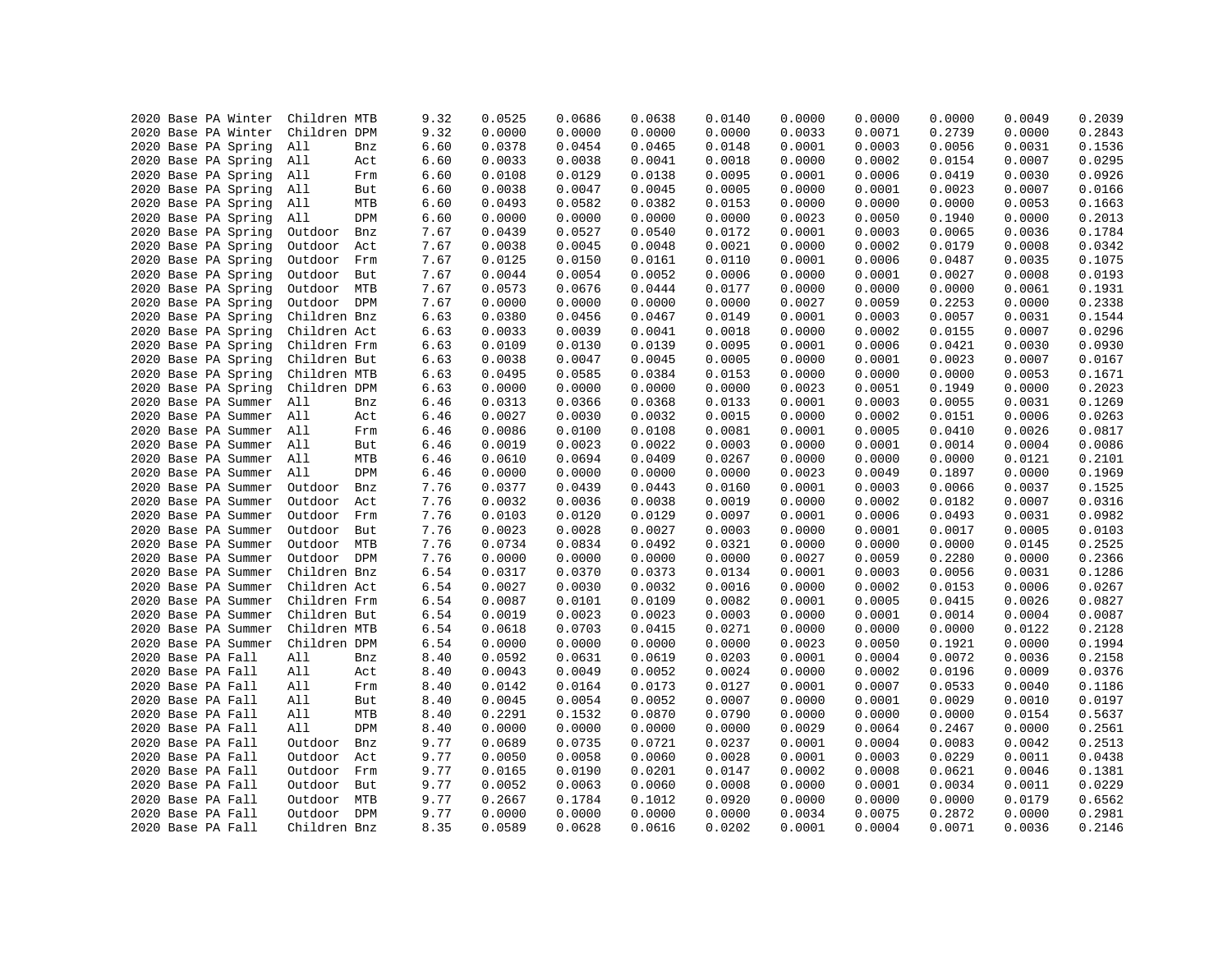|  | 2020 Base PA Fall |                          | Children Act                                                           |     | 8.35  | 0.0042 | 0.0049 | 0.0052 | 0.0024 | 0.0000 | 0.0002 | 0.0195 | 0.0009 | 0.0374 |
|--|-------------------|--------------------------|------------------------------------------------------------------------|-----|-------|--------|--------|--------|--------|--------|--------|--------|--------|--------|
|  | 2020 Base PA Fall |                          | Children Frm                                                           |     | 8.35  | 0.0141 | 0.0163 | 0.0172 | 0.0126 | 0.0001 | 0.0007 | 0.0530 | 0.0039 | 0.1180 |
|  | 2020 Base PA Fall |                          | Children But                                                           |     | 8.35  | 0.0045 | 0.0054 | 0.0051 | 0.0007 | 0.0000 | 0.0001 | 0.0029 | 0.0009 | 0.0196 |
|  | 2020 Base PA Fall |                          | Children MTB                                                           |     | 8.35  | 0.2278 | 0.1524 | 0.0865 | 0.0786 | 0.0000 | 0.0000 | 0.0000 | 0.0153 | 0.5606 |
|  | 2020 Base PA Fall |                          | Children DPM                                                           |     | 8.35  | 0.0000 | 0.0000 | 0.0000 | 0.0000 | 0.0029 | 0.0064 | 0.2454 | 0.0000 | 0.2547 |
|  |                   | 2020 Base PA Ann Ave All |                                                                        | Bnz | 7.76  | 0.0535 | 0.0627 | 0.0642 | 0.0184 | 0.0001 | 0.0003 | 0.0066 | 0.0036 | 0.2095 |
|  |                   | 2020 Base PA Ann Ave All |                                                                        | Act | 7.76  | 0.0044 | 0.0053 | 0.0056 | 0.0024 | 0.0000 | 0.0002 | 0.0181 | 0.0009 | 0.0368 |
|  |                   | 2020 Base PA Ann Ave All |                                                                        | Frm | 7.76  | 0.0146 | 0.0174 | 0.0187 | 0.0123 | 0.0001 | 0.0006 | 0.0491 | 0.0038 | 0.1167 |
|  |                   | 2020 Base PA Ann Ave All |                                                                        | But | 7.76  | 0.0053 | 0.0065 | 0.0063 | 0.0007 | 0.0000 | 0.0001 | 0.0028 | 0.0010 | 0.0226 |
|  |                   | 2020 Base PA Ann Ave All |                                                                        | MTB | 7.76  | 0.0981 | 0.0876 | 0.0577 | 0.0338 | 0.0000 | 0.0000 | 0.0000 | 0.0094 | 0.2866 |
|  |                   | 2020 Base PA Ann Ave All |                                                                        | DPM | 7.76  | 0.0000 | 0.0000 | 0.0000 | 0.0000 | 0.0027 | 0.0059 | 0.2269 | 0.0000 | 0.2355 |
|  |                   |                          | 2020 Base PA Ann Ave Outdoor                                           | Bnz | 9.12  | 0.0629 | 0.0738 | 0.0755 | 0.0217 | 0.0001 | 0.0004 | 0.0077 | 0.0042 | 0.2463 |
|  |                   |                          | 2020 Base PA Ann Ave Outdoor                                           | Act | 9.12  | 0.0052 | 0.0062 | 0.0066 | 0.0028 | 0.0000 | 0.0002 | 0.0213 | 0.0011 | 0.0433 |
|  |                   |                          | 2020 Base PA Ann Ave Outdoor                                           | Frm | 9.12  | 0.0172 | 0.0205 | 0.0219 | 0.0145 | 0.0002 | 0.0008 | 0.0577 | 0.0045 | 0.1373 |
|  |                   |                          | 2020 Base PA Ann Ave Outdoor                                           | But | 9.12  | 0.0062 | 0.0076 | 0.0074 | 0.0008 | 0.0000 | 0.0001 | 0.0033 | 0.0012 | 0.0266 |
|  |                   |                          | 2020 Base PA Ann Ave Outdoor                                           | MTB | 9.12  | 0.1150 | 0.1028 | 0.0678 | 0.0397 | 0.0000 | 0.0000 | 0.0000 | 0.0111 | 0.3364 |
|  |                   |                          | 2020 Base PA Ann Ave Outdoor DPM                                       |     | 9.12  | 0.0000 | 0.0000 | 0.0000 | 0.0000 | 0.0032 | 0.0069 | 0.2670 | 0.0000 | 0.2771 |
|  |                   |                          | 2020 Base PA Ann Ave Children Bnz                                      |     | 7.74  | 0.0533 | 0.0625 | 0.0640 | 0.0184 | 0.0001 | 0.0003 | 0.0066 | 0.0036 | 0.2087 |
|  |                   |                          | 2020 Base PA Ann Ave Children Act                                      |     | 7.74  | 0.0044 | 0.0052 | 0.0056 | 0.0024 | 0.0000 | 0.0002 | 0.0180 | 0.0009 | 0.0367 |
|  |                   |                          | 2020 Base PA Ann Ave Children Frm                                      |     | 7.74  | 0.0146 | 0.0174 | 0.0186 | 0.0123 | 0.0001 | 0.0006 | 0.0490 | 0.0038 | 0.1164 |
|  |                   |                          | 2020 Base PA Ann Ave Children But                                      |     | 7.74  | 0.0052 | 0.0065 | 0.0063 | 0.0007 | 0.0000 | 0.0001 | 0.0028 | 0.0010 | 0.0225 |
|  |                   |                          |                                                                        |     | 7.74  | 0.0979 | 0.0874 | 0.0575 | 0.0338 | 0.0000 | 0.0000 | 0.0000 | 0.0094 | 0.2861 |
|  |                   |                          | 2020 Base PA Ann Ave Children MTB<br>2020 Base PA Ann Ave Children DPM |     | 7.74  | 0.0000 | 0.0000 | 0.0000 | 0.0000 | 0.0027 | 0.0059 | 0.2266 | 0.0000 | 0.2352 |
|  |                   | 2020 Sc#1 PA Winter All  |                                                                        |     | 9.44  | 0.0727 | 0.0941 | 0.1018 | 0.0240 | 0.0001 | 0.0004 | 0.0081 | 0.0040 | 0.3052 |
|  |                   |                          |                                                                        | Bnz |       |        |        | 0.0094 |        |        |        |        |        |        |
|  |                   | 2020 Sc#1 PA Winter All  |                                                                        | Act | 9.44  | 0.0066 | 0.0085 |        | 0.0036 | 0.0001 | 0.0003 | 0.0221 | 0.0014 | 0.0519 |
|  |                   | 2020 Sc#1 PA Winter All  |                                                                        | Frm | 9.44  | 0.0240 | 0.0307 | 0.0337 | 0.0190 | 0.0002 | 0.0008 | 0.0600 | 0.0058 | 0.1740 |
|  |                   | 2020 Sc#1 PA Winter All  |                                                                        | But | 9.44  | 0.0086 | 0.0111 | 0.0111 | 0.0014 | 0.0000 | 0.0002 | 0.0045 | 0.0019 | 0.0388 |
|  |                   | 2020 Sc#1 PA Winter All  |                                                                        | MTB | 9.44  | 0.0499 | 0.0671 | 0.0633 | 0.0142 | 0.0000 | 0.0000 | 0.0000 | 0.0050 | 0.1996 |
|  |                   | 2020 Sc#1 PA Winter      | All                                                                    | DPM | 9.44  | 0.0000 | 0.0000 | 0.0000 | 0.0000 | 0.0033 | 0.0072 | 0.2773 | 0.0000 | 0.2878 |
|  |                   | 2020 Sc#1 PA Winter      | Outdoor                                                                | Bnz | 11.14 | 0.0858 | 0.1111 | 0.1201 | 0.0283 | 0.0001 | 0.0005 | 0.0095 | 0.0048 | 0.3602 |
|  |                   | 2020 Sc#1 PA Winter      | Outdoor                                                                | Act | 11.14 | 0.0078 | 0.0100 | 0.0111 | 0.0043 | 0.0001 | 0.0003 | 0.0261 | 0.0016 | 0.0612 |
|  |                   | 2020 Sc#1 PA Winter      | Outdoor                                                                | Frm | 11.14 | 0.0283 | 0.0362 | 0.0397 | 0.0224 | 0.0002 | 0.0009 | 0.0708 | 0.0068 | 0.2053 |
|  |                   | 2020 Sc#1 PA Winter      | Outdoor                                                                | But | 11.14 | 0.0101 | 0.0132 | 0.0131 | 0.0016 | 0.0000 | 0.0002 | 0.0053 | 0.0022 | 0.0458 |
|  |                   | 2020 Sc#1 PA Winter      | Outdoor                                                                | MTB | 11.14 | 0.0589 | 0.0792 | 0.0748 | 0.0168 | 0.0000 | 0.0000 | 0.0000 | 0.0059 | 0.2356 |
|  |                   | 2020 Sc#1 PA Winter      | Outdoor DPM                                                            |     | 11.14 | 0.0000 | 0.0000 | 0.0000 | 0.0000 | 0.0039 | 0.0085 | 0.3273 | 0.0000 | 0.3397 |
|  |                   | 2020 Sc#1 PA Winter      | Children Bnz                                                           |     | 9.32  | 0.0718 | 0.0929 | 0.1005 | 0.0237 | 0.0001 | 0.0004 | 0.0080 | 0.0040 | 0.3014 |
|  |                   | 2020 Sc#1 PA Winter      | Children Act                                                           |     | 9.32  | 0.0065 | 0.0084 | 0.0093 | 0.0036 | 0.0000 | 0.0002 | 0.0218 | 0.0013 | 0.0512 |
|  |                   | 2020 Sc#1 PA Winter      | Children Frm                                                           |     | 9.32  | 0.0237 | 0.0303 | 0.0332 | 0.0187 | 0.0002 | 0.0008 | 0.0593 | 0.0057 | 0.1718 |
|  |                   | 2020 Sc#1 PA Winter      | Children But                                                           |     | 9.32  | 0.0085 | 0.0110 | 0.0110 | 0.0014 | 0.0000 | 0.0002 | 0.0044 | 0.0019 | 0.0384 |
|  |                   | 2020 Sc#1 PA Winter      | Children MTB                                                           |     | 9.32  | 0.0493 | 0.0663 | 0.0626 | 0.0140 | 0.0000 | 0.0000 | 0.0000 | 0.0049 | 0.1971 |
|  |                   | 2020 Sc#1 PA Winter      | Children DPM                                                           |     | 9.32  | 0.0000 | 0.0000 | 0.0000 | 0.0000 | 0.0033 | 0.0071 | 0.2739 | 0.0000 | 0.2843 |
|  |                   | 2020 Sc#1 PA Spring      | All                                                                    | Bnz | 6.60  | 0.0348 | 0.0435 | 0.0461 | 0.0153 | 0.0001 | 0.0003 | 0.0056 | 0.0033 | 0.1489 |
|  |                   | 2020 Sc#1 PA Spring      | All                                                                    | Act | 6.60  | 0.0030 | 0.0037 | 0.0040 | 0.0018 | 0.0000 | 0.0002 | 0.0154 | 0.0007 | 0.0289 |
|  |                   | 2020 Sc#1 PA Spring      | All                                                                    | Frm | 6.60  | 0.0103 | 0.0129 | 0.0142 | 0.0095 | 0.0001 | 0.0006 | 0.0419 | 0.0030 | 0.0926 |
|  |                   | 2020 Sc#1 PA Spring      | All                                                                    | But | 6.60  | 0.0033 | 0.0041 | 0.0041 | 0.0005 | 0.0000 | 0.0001 | 0.0023 | 0.0007 | 0.0150 |
|  |                   | 2020 Sc#1 PA Spring      | All                                                                    | MTB | 6.60  | 0.0490 | 0.0583 | 0.0385 | 0.0154 | 0.0000 | 0.0000 | 0.0000 | 0.0053 | 0.1666 |
|  |                   | 2020 Sc#1 PA Spring      | All                                                                    | DPM | 6.60  | 0.0000 | 0.0000 | 0.0000 | 0.0000 | 0.0023 | 0.0050 | 0.1940 | 0.0000 | 0.2013 |
|  |                   | 2020 Sc#1 PA Spring      | Outdoor                                                                | Bnz | 7.67  | 0.0404 | 0.0505 | 0.0535 | 0.0177 | 0.0001 | 0.0003 | 0.0065 | 0.0038 | 0.1729 |
|  |                   | 2020 Sc#1 PA Spring      | Outdoor                                                                | Act | 7.67  | 0.0035 | 0.0042 | 0.0047 | 0.0021 | 0.0000 | 0.0002 | 0.0179 | 0.0008 | 0.0336 |
|  |                   | 2020 Sc#1 PA Spring      | Outdoor                                                                | Frm | 7.67  | 0.0120 | 0.0150 | 0.0165 | 0.0110 | 0.0001 | 0.0006 | 0.0487 | 0.0035 | 0.1075 |
|  |                   | 2020 Sc#1 PA Spring      | Outdoor                                                                | But | 7.67  | 0.0038 | 0.0048 | 0.0047 | 0.0006 | 0.0000 | 0.0001 | 0.0027 | 0.0008 | 0.0175 |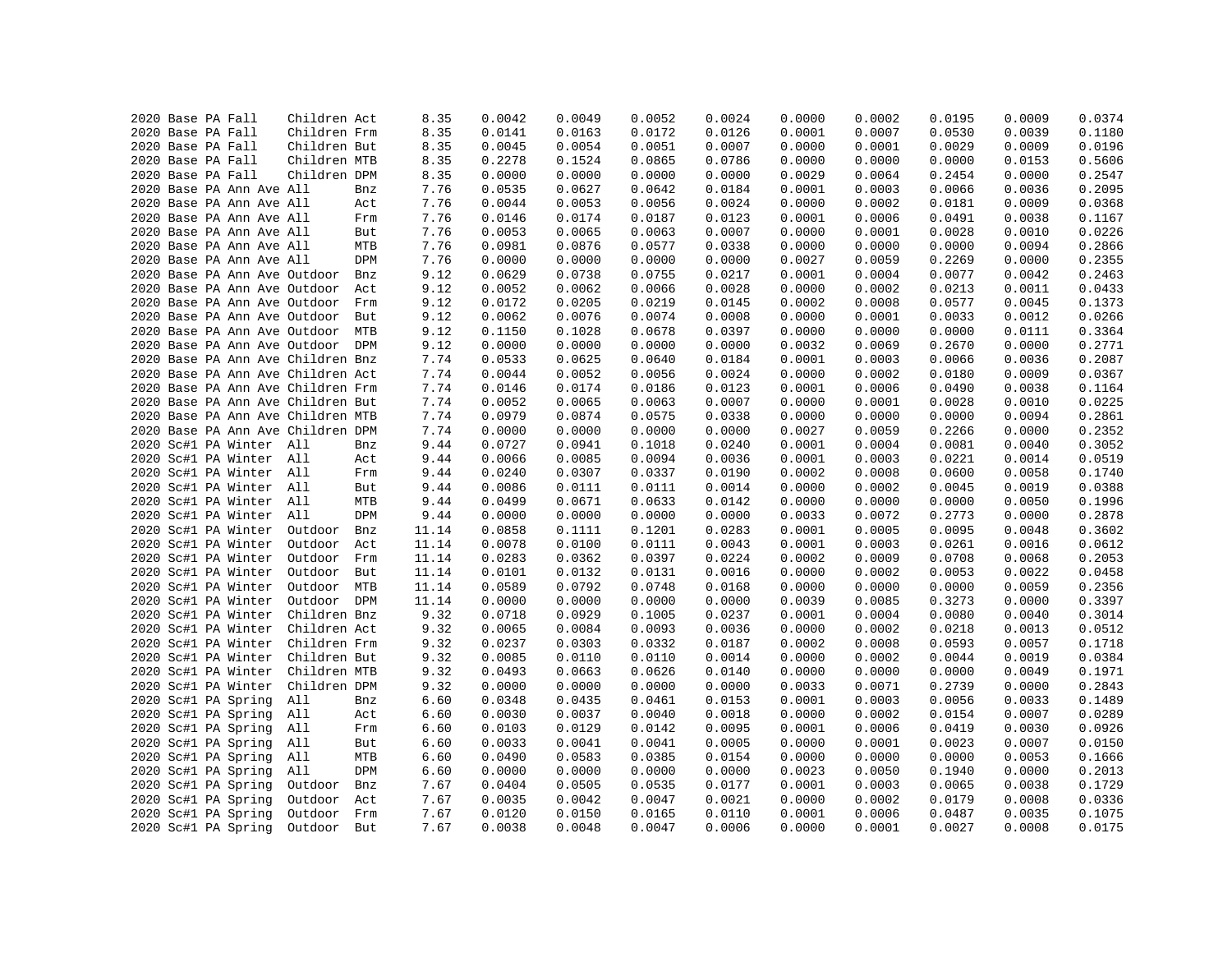|  | 2020 Sc#1 PA Spring          | Outdoor MTB  |     | 7.67 | 0.0569 | 0.0678 | 0.0447 | 0.0179 | 0.0000 | 0.0000 | 0.0000 | 0.0062 | 0.1935 |
|--|------------------------------|--------------|-----|------|--------|--------|--------|--------|--------|--------|--------|--------|--------|
|  | 2020 Sc#1 PA Spring          | Outdoor DPM  |     | 7.67 | 0.0000 | 0.0000 | 0.0000 | 0.0000 | 0.0027 | 0.0059 | 0.2253 | 0.0000 | 0.2338 |
|  | 2020 Sc#1 PA Spring          | Children Bnz |     | 6.63 | 0.0350 | 0.0437 | 0.0463 | 0.0153 | 0.0001 | 0.0003 | 0.0057 | 0.0033 | 0.1496 |
|  | 2020 Sc#1 PA Spring          | Children Act |     |      | 0.0030 | 0.0037 | 0.0041 | 0.0018 | 0.0000 | 0.0002 | 0.0155 | 0.0007 | 0.0290 |
|  |                              |              |     | 6.63 |        |        |        |        |        |        |        |        |        |
|  | 2020 Sc#1 PA Spring          | Children Frm |     | 6.63 | 0.0104 | 0.0130 | 0.0143 | 0.0095 | 0.0001 | 0.0006 | 0.0421 | 0.0030 | 0.0930 |
|  | 2020 Sc#1 PA Spring          | Children But |     | 6.63 | 0.0033 | 0.0041 | 0.0041 | 0.0005 | 0.0000 | 0.0001 | 0.0023 | 0.0007 | 0.0151 |
|  | 2020 Sc#1 PA Spring          | Children MTB |     | 6.63 | 0.0492 | 0.0586 | 0.0387 | 0.0155 | 0.0000 | 0.0000 | 0.0000 | 0.0053 | 0.1673 |
|  | 2020 Sc#1 PA Spring          | Children DPM |     | 6.63 | 0.0000 | 0.0000 | 0.0000 | 0.0000 | 0.0023 | 0.0051 | 0.1949 | 0.0000 | 0.2023 |
|  | 2020 Sc#1 PA Summer All      |              | Bnz | 6.46 | 0.0290 | 0.0351 | 0.0365 | 0.0137 | 0.0001 | 0.0003 | 0.0055 | 0.0032 | 0.1233 |
|  | 2020 Sc#1 PA Summer All      |              | Act | 6.46 | 0.0024 | 0.0029 | 0.0031 | 0.0015 | 0.0000 | 0.0002 | 0.0151 | 0.0006 | 0.0259 |
|  | 2020 Sc#1 PA Summer All      |              | Frm | 6.46 | 0.0082 | 0.0101 | 0.0111 | 0.0080 | 0.0001 | 0.0005 | 0.0410 | 0.0026 | 0.0817 |
|  | 2020 Sc#1 PA Summer All      |              | But | 6.46 | 0.0016 | 0.0020 | 0.0020 | 0.0003 | 0.0000 | 0.0001 | 0.0014 | 0.0004 | 0.0078 |
|  | 2020 Sc#1 PA Summer          | All          | MTB | 6.46 | 0.0612 | 0.0699 | 0.0413 | 0.0271 | 0.0000 | 0.0000 | 0.0000 | 0.0122 | 0.2116 |
|  | 2020 Sc#1 PA Summer          | All          | DPM | 6.46 | 0.0000 | 0.0000 | 0.0000 | 0.0000 | 0.0023 | 0.0049 | 0.1897 | 0.0000 | 0.1969 |
|  | 2020 Sc#1 PA Summer          | Outdoor      | Bnz | 7.76 | 0.0348 | 0.0422 | 0.0439 | 0.0164 | 0.0001 | 0.0003 | 0.0066 | 0.0039 | 0.1482 |
|  | 2020 Sc#1 PA Summer          | Outdoor      | Act | 7.76 | 0.0029 | 0.0034 | 0.0038 | 0.0019 | 0.0000 | 0.0002 | 0.0182 | 0.0007 | 0.0311 |
|  | 2020 Sc#1 PA Summer          | Outdoor Frm  |     | 7.76 | 0.0099 | 0.0121 | 0.0133 | 0.0097 | 0.0001 | 0.0006 | 0.0493 | 0.0031 | 0.0982 |
|  | 2020 Sc#1 PA Summer          | Outdoor But  |     | 7.76 | 0.0020 | 0.0024 | 0.0024 | 0.0003 | 0.0000 | 0.0001 | 0.0017 | 0.0005 | 0.0093 |
|  | 2020 Sc#1 PA Summer          | Outdoor MTB  |     | 7.76 | 0.0735 | 0.0840 | 0.0497 | 0.0325 | 0.0000 | 0.0000 | 0.0000 | 0.0147 | 0.2543 |
|  | 2020 Sc#1 PA Summer          | Outdoor DPM  |     | 7.76 | 0.0000 | 0.0000 | 0.0000 | 0.0000 | 0.0027 | 0.0059 | 0.2280 | 0.0000 | 0.2366 |
|  | 2020 Sc#1 PA Summer          | Children Bnz |     | 6.54 | 0.0293 | 0.0355 | 0.0370 | 0.0138 | 0.0001 | 0.0003 | 0.0056 | 0.0033 | 0.1249 |
|  | 2020 Sc#1 PA Summer          | Children Act |     | 6.54 | 0.0024 | 0.0029 | 0.0032 | 0.0016 | 0.0000 | 0.0002 | 0.0153 | 0.0006 | 0.0262 |
|  | 2020 Sc#1 PA Summer          | Children Frm |     | 6.54 | 0.0083 | 0.0102 | 0.0112 | 0.0082 | 0.0001 | 0.0005 | 0.0415 | 0.0026 | 0.0827 |
|  | 2020 Sc#1 PA Summer          | Children But |     | 6.54 | 0.0017 | 0.0020 | 0.0020 | 0.0003 | 0.0000 | 0.0001 | 0.0014 | 0.0004 | 0.0079 |
|  | 2020 Sc#1 PA Summer          | Children MTB |     | 6.54 | 0.0620 | 0.0708 | 0.0419 | 0.0274 | 0.0000 | 0.0000 | 0.0000 | 0.0124 | 0.2143 |
|  | 2020 Sc#1 PA Summer          | Children DPM |     | 6.54 | 0.0000 | 0.0000 | 0.0000 | 0.0000 | 0.0023 | 0.0050 | 0.1921 | 0.0000 | 0.1994 |
|  | 2020 Sc#1 PA Fall            | All          | Bnz | 8.40 | 0.0518 | 0.0569 | 0.0567 | 0.0195 | 0.0001 | 0.0004 | 0.0072 | 0.0033 | 0.1958 |
|  | 2020 Sc#1 PA Fall            | All          | Act | 8.40 | 0.0037 | 0.0046 | 0.0050 | 0.0024 | 0.0000 | 0.0002 | 0.0196 | 0.0009 | 0.0365 |
|  | 2020 Sc#1 PA Fall            | All          | Frm | 8.40 | 0.0136 | 0.0164 | 0.0178 | 0.0127 | 0.0001 | 0.0007 | 0.0533 | 0.0040 | 0.1186 |
|  | 2020 Sc#1 PA Fall            | All          | But | 8.40 | 0.0036 | 0.0044 | 0.0043 | 0.0007 | 0.0000 | 0.0001 | 0.0029 | 0.0010 | 0.0170 |
|  | 2020 Sc#1 PA Fall            | All          | MTB | 8.40 | 0.2272 | 0.1520 | 0.0863 | 0.0790 | 0.0000 | 0.0000 | 0.0000 | 0.0154 | 0.5600 |
|  | 2020 Sc#1 PA Fall            | All          | DPM | 8.40 | 0.0000 | 0.0000 | 0.0000 | 0.0000 | 0.0029 | 0.0064 | 0.2467 | 0.0000 | 0.2561 |
|  | 2020 Sc#1 PA Fall            | Outdoor      | Bnz | 9.77 | 0.0604 | 0.0662 | 0.0661 | 0.0227 | 0.0001 | 0.0004 | 0.0083 | 0.0038 | 0.2280 |
|  | 2020 Sc#1 PA Fall            | Outdoor      | Act | 9.77 | 0.0043 | 0.0053 | 0.0058 | 0.0028 | 0.0001 | 0.0003 | 0.0229 | 0.0011 | 0.0425 |
|  | 2020 Sc#1 PA Fall            | Outdoor Frm  |     | 9.77 | 0.0158 | 0.0191 | 0.0207 | 0.0147 | 0.0002 | 0.0008 | 0.0621 | 0.0046 | 0.1381 |
|  | 2020 Sc#1 PA Fall            | Outdoor      | But | 9.77 | 0.0042 | 0.0051 | 0.0050 | 0.0008 | 0.0000 | 0.0001 | 0.0034 | 0.0011 | 0.0198 |
|  | 2020 Sc#1 PA Fall            | Outdoor MTB  |     | 9.77 | 0.2645 | 0.1770 | 0.1005 | 0.0920 | 0.0000 | 0.0000 | 0.0000 | 0.0179 | 0.6519 |
|  | 2020 Sc#1 PA Fall            | Outdoor DPM  |     | 9.77 | 0.0000 | 0.0000 | 0.0000 | 0.0000 | 0.0034 | 0.0075 | 0.2872 | 0.0000 | 0.2981 |
|  | 2020 Sc#1 PA Fall            | Children Bnz |     | 8.35 | 0.0516 | 0.0566 | 0.0564 | 0.0194 | 0.0001 | 0.0004 | 0.0071 | 0.0033 | 0.1947 |
|  | 2020 Sc#1 PA Fall            | Children Act |     | 8.35 | 0.0037 | 0.0045 | 0.0049 | 0.0024 | 0.0000 | 0.0002 | 0.0195 | 0.0009 | 0.0363 |
|  |                              |              |     |      |        |        |        |        |        |        |        |        |        |
|  | 2020 Sc#1 PA Fall            | Children Frm |     | 8.35 | 0.0135 | 0.0164 | 0.0177 | 0.0126 | 0.0001 | 0.0007 | 0.0530 | 0.0039 | 0.1180 |
|  | 2020 Sc#1 PA Fall            | Children But |     | 8.35 | 0.0036 | 0.0044 | 0.0043 | 0.0007 | 0.0000 | 0.0001 | 0.0029 | 0.0009 | 0.0169 |
|  | 2020 Sc#1 PA Fall            | Children MTB |     | 8.35 | 0.2260 | 0.1512 | 0.0858 | 0.0786 | 0.0000 | 0.0000 | 0.0000 | 0.0153 | 0.5569 |
|  | 2020 Sc#1 PA Fall            | Children DPM |     | 8.35 | 0.0000 | 0.0000 | 0.0000 | 0.0000 | 0.0029 | 0.0064 | 0.2454 | 0.0000 | 0.2547 |
|  | 2020 Sc#1 PA Ann Ave All     |              | Bnz | 7.76 | 0.0471 | 0.0574 | 0.0603 | 0.0181 | 0.0001 | 0.0003 | 0.0066 | 0.0035 | 0.1933 |
|  | 2020 Sc#1 PA Ann Ave All     |              | Act | 7.76 | 0.0039 | 0.0049 | 0.0054 | 0.0024 | 0.0000 | 0.0002 | 0.0181 | 0.0009 | 0.0358 |
|  | 2020 Sc#1 PA Ann Ave All     |              | Frm | 7.76 | 0.0140 | 0.0175 | 0.0192 | 0.0123 | 0.0001 | 0.0006 | 0.0491 | 0.0038 | 0.1167 |
|  | 2020 Sc#1 PA Ann Ave All     |              | But | 7.76 | 0.0043 | 0.0054 | 0.0054 | 0.0007 | 0.0000 | 0.0001 | 0.0028 | 0.0010 | 0.0197 |
|  | 2020 Sc#1 PA Ann Ave All     |              | MTB | 7.76 | 0.0968 | 0.0868 | 0.0574 | 0.0339 | 0.0000 | 0.0000 | 0.0000 | 0.0095 | 0.2844 |
|  | 2020 Sc#1 PA Ann Ave All     |              | DPM | 7.76 | 0.0000 | 0.0000 | 0.0000 | 0.0000 | 0.0027 | 0.0059 | 0.2269 | 0.0000 | 0.2355 |
|  | 2020 Sc#1 PA Ann Ave Outdoor |              | Bnz | 9.12 | 0.0553 | 0.0675 | 0.0709 | 0.0213 | 0.0001 | 0.0004 | 0.0077 | 0.0041 | 0.2273 |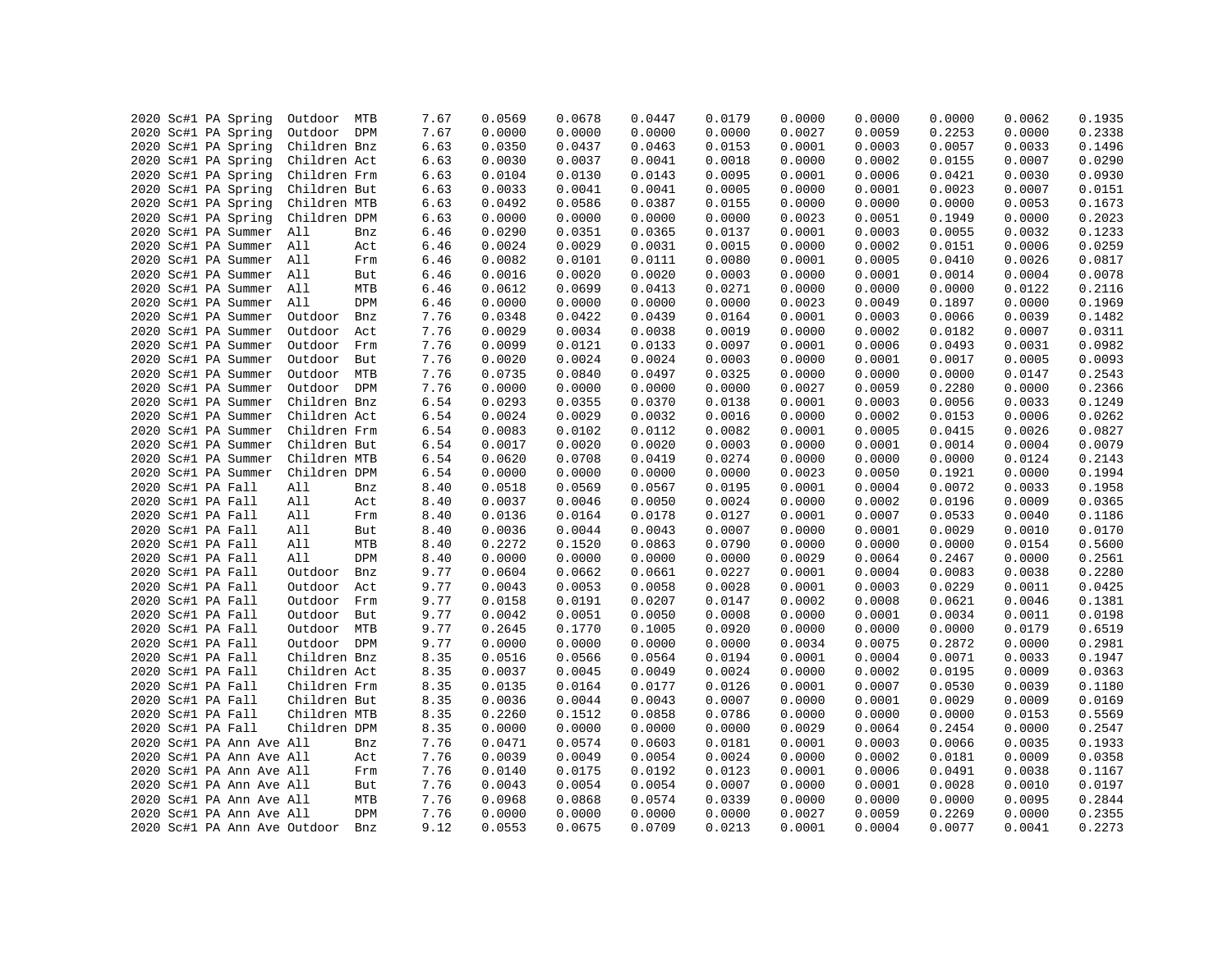|  |  |                         |                                   |            | 9.12  | 0.0046 | 0.0057 | 0.0063 | 0.0028 | 0.0000 | 0.0002 | 0.0213 | 0.0011 | 0.0421 |
|--|--|-------------------------|-----------------------------------|------------|-------|--------|--------|--------|--------|--------|--------|--------|--------|--------|
|  |  |                         | 2020 Sc#1 PA Ann Ave Outdoor      | Act<br>Frm | 9.12  | 0.0165 | 0.0206 | 0.0226 | 0.0144 | 0.0002 | 0.0008 | 0.0577 | 0.0045 | 0.1373 |
|  |  |                         | 2020 Sc#1 PA Ann Ave Outdoor      |            |       |        |        |        |        |        |        |        |        |        |
|  |  |                         | 2020 Sc#1 PA Ann Ave Outdoor But  |            | 9.12  | 0.0050 | 0.0064 | 0.0063 | 0.0008 | 0.0000 | 0.0001 | 0.0033 | 0.0012 | 0.0231 |
|  |  |                         | 2020 Sc#1 PA Ann Ave Outdoor      | MTB        | 9.12  | 0.1135 | 0.1020 | 0.0674 | 0.0398 | 0.0000 | 0.0000 | 0.0000 | 0.0112 | 0.3338 |
|  |  |                         | 2020 Sc#1 PA Ann Ave Outdoor DPM  |            | 9.12  | 0.0000 | 0.0000 | 0.0000 | 0.0000 | 0.0032 | 0.0069 | 0.2670 | 0.0000 | 0.2771 |
|  |  |                         | 2020 Sc#1 PA Ann Ave Children Bnz |            | 7.74  | 0.0469 | 0.0572 | 0.0601 | 0.0181 | 0.0001 | 0.0003 | 0.0066 | 0.0035 | 0.1926 |
|  |  |                         | 2020 Sc#1 PA Ann Ave Children Act |            | 7.74  | 0.0039 | 0.0049 | 0.0054 | 0.0024 | 0.0000 | 0.0002 | 0.0180 | 0.0009 | 0.0357 |
|  |  |                         | 2020 Sc#1 PA Ann Ave Children Frm |            | 7.74  | 0.0140 | 0.0175 | 0.0191 | 0.0122 | 0.0001 | 0.0006 | 0.0490 | 0.0038 | 0.1164 |
|  |  |                         | 2020 Sc#1 PA Ann Ave Children But |            | 7.74  | 0.0042 | 0.0054 | 0.0053 | 0.0007 | 0.0000 | 0.0001 | 0.0028 | 0.0010 | 0.0196 |
|  |  |                         | 2020 Sc#1 PA Ann Ave Children MTB |            | 7.74  | 0.0966 | 0.0867 | 0.0572 | 0.0339 | 0.0000 | 0.0000 | 0.0000 | 0.0095 | 0.2839 |
|  |  |                         | 2020 Sc#1 PA Ann Ave Children DPM |            | 7.74  | 0.0000 | 0.0000 | 0.0000 | 0.0000 | 0.0027 | 0.0059 | 0.2266 | 0.0000 | 0.2352 |
|  |  | 2020 Sc#2 PA Winter All |                                   | Bnz        | 9.44  | 0.0572 | 0.0732 | 0.0567 | 0.0240 | 0.0001 | 0.0001 | 0.0081 | 0.0040 | 0.2234 |
|  |  | 2020 Sc#2 PA Winter All |                                   | Act        | 9.44  | 0.0050 | 0.0064 | 0.0049 | 0.0036 | 0.0000 | 0.0001 | 0.0221 | 0.0014 | 0.0436 |
|  |  | 2020 Sc#2 PA Winter All |                                   | Frm        | 9.44  | 0.0185 | 0.0236 | 0.0180 | 0.0190 | 0.0001 | 0.0003 | 0.0600 | 0.0058 | 0.1452 |
|  |  | 2020 Sc#2 PA Winter All |                                   | But        | 9.44  | 0.0072 | 0.0092 | 0.0074 | 0.0014 | 0.0000 | 0.0001 | 0.0045 | 0.0019 | 0.0317 |
|  |  | 2020 Sc#2 PA Winter All |                                   | MTB        | 9.44  | 0.0428 | 0.0577 | 0.0439 | 0.0142 | 0.0000 | 0.0000 | 0.0000 | 0.0050 | 0.1636 |
|  |  | 2020 Sc#2 PA Winter All |                                   | DPM        | 9.44  | 0.0000 | 0.0000 | 0.0000 | 0.0000 | 0.0033 | 0.0072 | 0.2773 | 0.0000 | 0.2878 |
|  |  | 2020 Sc#2 PA Winter     | Outdoor                           | Bnz        | 11.14 | 0.0676 | 0.0864 | 0.0670 | 0.0283 | 0.0001 | 0.0002 | 0.0095 | 0.0048 | 0.2637 |
|  |  | 2020 Sc#2 PA Winter     | Outdoor                           | Act        | 11.14 | 0.0059 | 0.0076 | 0.0058 | 0.0043 | 0.0000 | 0.0001 | 0.0261 | 0.0016 | 0.0515 |
|  |  | 2020 Sc#2 PA Winter     | Outdoor Frm                       |            | 11.14 | 0.0218 | 0.0278 | 0.0213 | 0.0224 | 0.0001 | 0.0003 | 0.0708 | 0.0068 | 0.1714 |
|  |  | 2020 Sc#2 PA Winter     | Outdoor But                       |            | 11.14 | 0.0085 | 0.0109 | 0.0087 | 0.0016 | 0.0000 | 0.0001 | 0.0053 | 0.0022 | 0.0374 |
|  |  | 2020 Sc#2 PA Winter     | Outdoor MTB                       |            | 11.14 | 0.0506 | 0.0681 | 0.0518 | 0.0168 | 0.0000 | 0.0000 | 0.0000 | 0.0059 | 0.1930 |
|  |  | 2020 Sc#2 PA Winter     | Outdoor DPM                       |            | 11.14 | 0.0000 | 0.0000 | 0.0000 | 0.0000 | 0.0039 | 0.0085 | 0.3273 | 0.0000 | 0.3397 |
|  |  | 2020 Sc#2 PA Winter     | Children Bnz                      |            | 9.32  | 0.0565 | 0.0723 | 0.0560 | 0.0237 | 0.0001 | 0.0001 | 0.0080 | 0.0040 | 0.2207 |
|  |  | 2020 Sc#2 PA Winter     | Children Act                      |            | 9.32  | 0.0050 | 0.0064 | 0.0048 | 0.0036 | 0.0000 | 0.0001 | 0.0218 | 0.0013 | 0.0431 |
|  |  | 2020 Sc#2 PA Winter     | Children Frm                      |            | 9.32  | 0.0183 | 0.0233 | 0.0178 | 0.0187 | 0.0001 | 0.0003 | 0.0593 | 0.0057 | 0.1434 |
|  |  | 2020 Sc#2 PA Winter     | Children But                      |            | 9.32  | 0.0071 | 0.0091 | 0.0073 | 0.0014 | 0.0000 | 0.0001 | 0.0044 | 0.0019 | 0.0313 |
|  |  |                         | 2020 Sc#2 PA Winter Children MTB  |            | 9.32  | 0.0423 | 0.0570 | 0.0433 | 0.0140 | 0.0000 | 0.0000 | 0.0000 | 0.0049 | 0.1615 |
|  |  | 2020 Sc#2 PA Winter     | Children DPM                      |            | 9.32  | 0.0000 | 0.0000 | 0.0000 | 0.0000 | 0.0033 | 0.0071 | 0.2739 | 0.0000 | 0.2843 |
|  |  | 2020 Sc#2 PA Spring     | All                               | Bnz        | 6.60  | 0.0275 | 0.0338 | 0.0249 | 0.0153 | 0.0000 | 0.0001 | 0.0056 | 0.0033 | 0.1106 |
|  |  | 2020 Sc#2 PA Spring     | All                               | Act        | 6.60  | 0.0023 | 0.0028 | 0.0021 | 0.0018 | 0.0000 | 0.0001 | 0.0154 | 0.0007 | 0.0253 |
|  |  | 2020 Sc#2 PA Spring     | All                               | Frm        | 6.60  | 0.0080 | 0.0098 | 0.0072 | 0.0095 | 0.0001 | 0.0002 | 0.0419 | 0.0030 | 0.0796 |
|  |  | 2020 Sc#2 PA Spring     | All                               | But        | 6.60  | 0.0028 | 0.0034 | 0.0027 | 0.0005 | 0.0000 | 0.0000 | 0.0023 | 0.0007 | 0.0124 |
|  |  | 2020 Sc#2 PA Spring     | All                               | MTB        | 6.60  | 0.0463 | 0.0548 | 0.0308 | 0.0154 | 0.0000 | 0.0000 | 0.0000 | 0.0053 | 0.1526 |
|  |  | 2020 Sc#2 PA Spring     | All                               | DPM        | 6.60  | 0.0000 | 0.0000 | 0.0000 | 0.0000 | 0.0023 | 0.0050 | 0.1940 | 0.0000 | 0.2013 |
|  |  | 2020 Sc#2 PA Spring     | Outdoor                           | Bnz        | 7.67  | 0.0320 | 0.0393 | 0.0289 | 0.0177 | 0.0001 | 0.0001 | 0.0065 | 0.0038 | 0.1285 |
|  |  | 2020 Sc#2 PA Spring     | Outdoor                           | Act        | 7.67  | 0.0027 | 0.0033 | 0.0024 | 0.0021 | 0.0000 | 0.0001 | 0.0179 | 0.0008 | 0.0294 |
|  |  | 2020 Sc#2 PA Spring     | Outdoor                           | Frm        | 7.67  | 0.0092 | 0.0114 | 0.0084 | 0.0110 | 0.0001 | 0.0002 | 0.0487 | 0.0035 | 0.0925 |
|  |  | 2020 Sc#2 PA Spring     | Outdoor But                       |            | 7.67  | 0.0032 | 0.0040 | 0.0031 | 0.0006 | 0.0000 | 0.0000 | 0.0027 | 0.0008 | 0.0144 |
|  |  | 2020 Sc#2 PA Spring     | Outdoor MTB                       |            | 7.67  | 0.0538 | 0.0637 | 0.0358 | 0.0179 | 0.0000 | 0.0000 | 0.0000 | 0.0062 | 0.1773 |
|  |  | 2020 Sc#2 PA Spring     | Outdoor DPM                       |            | 7.67  | 0.0000 | 0.0000 | 0.0000 | 0.0000 | 0.0027 | 0.0059 | 0.2253 | 0.0000 | 0.2338 |
|  |  | 2020 Sc#2 PA Spring     | Children Bnz                      |            |       | 0.0277 | 0.0340 | 0.0250 | 0.0153 | 0.0000 | 0.0001 | 0.0057 | 0.0033 | 0.1111 |
|  |  | 2020 Sc#2 PA Spring     | Children Act                      |            | 6.63  | 0.0023 | 0.0029 | 0.0021 | 0.0018 | 0.0000 | 0.0001 | 0.0155 | 0.0007 | 0.0254 |
|  |  |                         |                                   |            | 6.63  | 0.0080 | 0.0099 | 0.0073 | 0.0095 | 0.0001 | 0.0002 | 0.0421 | 0.0030 |        |
|  |  | 2020 Sc#2 PA Spring     | Children Frm                      |            | 6.63  |        |        |        |        |        |        |        |        | 0.0800 |
|  |  | 2020 Sc#2 PA Spring     | Children But                      |            | 6.63  | 0.0028 | 0.0034 | 0.0027 | 0.0005 | 0.0000 | 0.0000 | 0.0023 | 0.0007 | 0.0125 |
|  |  | 2020 Sc#2 PA Spring     | Children MTB                      |            | 6.63  | 0.0465 | 0.0551 | 0.0310 | 0.0155 | 0.0000 | 0.0000 | 0.0000 | 0.0053 | 0.1534 |
|  |  | 2020 Sc#2 PA Spring     | Children DPM                      |            | 6.63  | 0.0000 | 0.0000 | 0.0000 | 0.0000 | 0.0023 | 0.0051 | 0.1949 | 0.0000 | 0.2023 |
|  |  | 2020 Sc#2 PA Summer     | All                               | Bnz        | 6.46  | 0.0232 | 0.0277 | 0.0202 | 0.0137 | 0.0000 | 0.0001 | 0.0055 | 0.0032 | 0.0937 |
|  |  | 2020 Sc#2 PA Summer All |                                   | Act        | 6.46  | 0.0019 | 0.0022 | 0.0017 | 0.0015 | 0.0000 | 0.0001 | 0.0151 | 0.0006 | 0.0231 |
|  |  | 2020 Sc#2 PA Summer All |                                   | Frm        | 6.46  | 0.0063 | 0.0077 | 0.0057 | 0.0080 | 0.0001 | 0.0002 | 0.0410 | 0.0026 | 0.0717 |
|  |  | 2020 Sc#2 PA Summer All |                                   | But        | 6.46  | 0.0014 | 0.0017 | 0.0013 | 0.0003 | 0.0000 | 0.0000 | 0.0014 | 0.0004 | 0.0065 |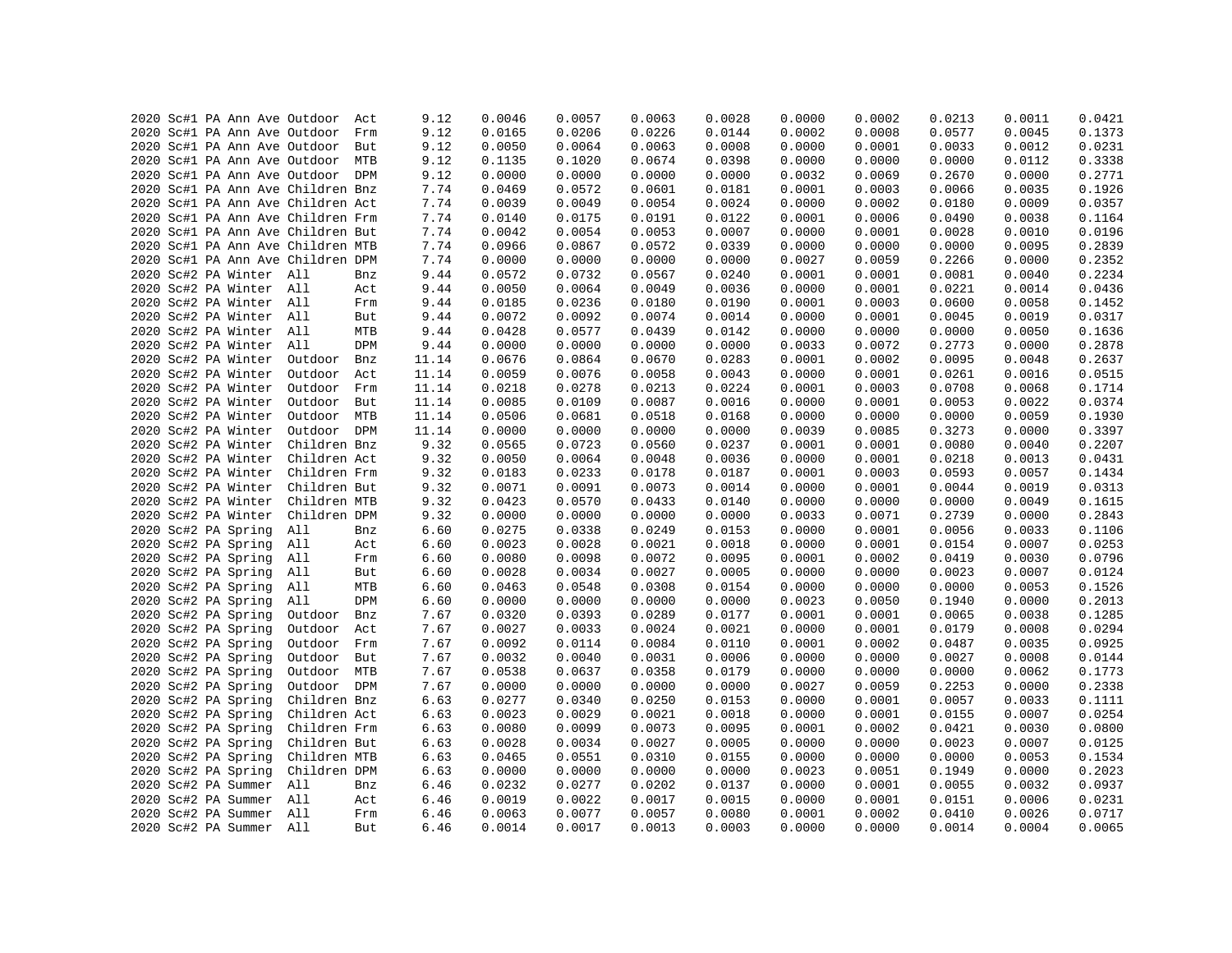|  | 2020 Sc#2 PA Summer          | All                               | MTB | 6.46 | 0.0590 | 0.0672 | 0.0354 | 0.0271 | 0.0000 | 0.0000 | 0.0000 | 0.0122 | 0.2009 |
|--|------------------------------|-----------------------------------|-----|------|--------|--------|--------|--------|--------|--------|--------|--------|--------|
|  | 2020 Sc#2 PA Summer          | All                               | DPM | 6.46 | 0.0000 | 0.0000 | 0.0000 | 0.0000 | 0.0023 | 0.0049 | 0.1897 | 0.0000 | 0.1969 |
|  | 2020 Sc#2 PA Summer          | Outdoor                           | Bnz | 7.76 | 0.0279 | 0.0333 | 0.0243 | 0.0164 | 0.0001 | 0.0001 | 0.0066 | 0.0039 | 0.1126 |
|  | 2020 Sc#2 PA Summer          | Outdoor                           | Act | 7.76 | 0.0022 | 0.0027 | 0.0020 | 0.0019 | 0.0000 | 0.0001 | 0.0182 | 0.0007 | 0.0277 |
|  | 2020 Sc#2 PA Summer          | Outdoor                           | Frm | 7.76 | 0.0076 | 0.0092 | 0.0069 | 0.0097 | 0.0001 | 0.0002 | 0.0493 | 0.0031 | 0.0861 |
|  | 2020 Sc#2 PA Summer          | Outdoor                           | But | 7.76 | 0.0017 | 0.0020 | 0.0016 | 0.0003 | 0.0000 | 0.0000 | 0.0017 | 0.0005 | 0.0078 |
|  | 2020 Sc#2 PA Summer          | Outdoor MTB                       |     | 7.76 | 0.0709 | 0.0807 | 0.0426 | 0.0325 | 0.0000 | 0.0000 | 0.0000 | 0.0147 | 0.2414 |
|  | 2020 Sc#2 PA Summer          | Outdoor DPM                       |     | 7.76 | 0.0000 | 0.0000 | 0.0000 | 0.0000 | 0.0027 | 0.0059 | 0.2280 | 0.0000 | 0.2366 |
|  | 2020 Sc#2 PA Summer          | Children Bnz                      |     | 6.54 | 0.0235 | 0.0281 | 0.0204 | 0.0138 | 0.0000 | 0.0001 | 0.0056 | 0.0033 | 0.0949 |
|  | 2020 Sc#2 PA Summer          | Children Act                      |     | 6.54 | 0.0019 | 0.0022 | 0.0017 | 0.0016 | 0.0000 | 0.0001 | 0.0153 | 0.0006 | 0.0234 |
|  | 2020 Sc#2 PA Summer          | Children Frm                      |     | 6.54 | 0.0064 | 0.0078 | 0.0058 | 0.0082 | 0.0001 | 0.0002 | 0.0415 | 0.0026 | 0.0726 |
|  | 2020 Sc#2 PA Summer          | Children But                      |     | 6.54 | 0.0014 | 0.0017 | 0.0013 | 0.0003 | 0.0000 | 0.0000 | 0.0014 | 0.0004 | 0.0066 |
|  | 2020 Sc#2 PA Summer          | Children MTB                      |     | 6.54 | 0.0598 | 0.0680 | 0.0359 | 0.0274 | 0.0000 | 0.0000 | 0.0000 | 0.0124 | 0.2035 |
|  | 2020 Sc#2 PA Summer          | Children DPM                      |     | 6.54 | 0.0000 | 0.0000 | 0.0000 | 0.0000 | 0.0023 | 0.0050 | 0.1921 | 0.0000 | 0.1994 |
|  | 2020 Sc#2 PA Fall            | All                               | Bnz | 8.40 | 0.0430 | 0.0456 | 0.0318 | 0.0195 | 0.0001 | 0.0001 | 0.0072 | 0.0033 | 0.1504 |
|  | 2020 Sc#2 PA Fall            | All                               | Act | 8.40 | 0.0029 | 0.0034 | 0.0025 | 0.0024 | 0.0000 | 0.0001 | 0.0196 | 0.0009 | 0.0319 |
|  | 2020 Sc#2 PA Fall            | All                               | Frm | 8.40 | 0.0105 | 0.0126 | 0.0091 | 0.0127 | 0.0001 | 0.0002 | 0.0533 | 0.0040 | 0.1025 |
|  | 2020 Sc#2 PA Fall            | All                               | But | 8.40 | 0.0030 | 0.0036 | 0.0028 | 0.0007 | 0.0000 | 0.0000 | 0.0029 | 0.0010 | 0.0140 |
|  | 2020 Sc#2 PA Fall            | All                               | MTB | 8.40 | 0.2231 | 0.1469 | 0.0754 | 0.0790 | 0.0000 | 0.0000 | 0.0000 | 0.0154 | 0.5398 |
|  | 2020 Sc#2 PA Fall            | All                               | DPM | 8.40 | 0.0000 | 0.0000 | 0.0000 | 0.0000 | 0.0029 | 0.0064 | 0.2467 | 0.0000 | 0.2561 |
|  | 2020 Sc#2 PA Fall            | Outdoor                           | Bnz | 9.77 | 0.0501 | 0.0531 | 0.0370 | 0.0227 | 0.0001 | 0.0001 | 0.0083 | 0.0038 | 0.1751 |
|  |                              |                                   |     | 9.77 | 0.0033 | 0.0040 | 0.0029 | 0.0028 | 0.0000 | 0.0001 | 0.0229 | 0.0011 | 0.0371 |
|  | 2020 Sc#2 PA Fall            | Outdoor                           | Act |      | 0.0122 |        |        |        |        | 0.0003 |        |        |        |
|  | 2020 Sc#2 PA Fall            | Outdoor                           | Frm | 9.77 |        | 0.0146 | 0.0106 | 0.0147 | 0.0001 |        | 0.0621 | 0.0046 | 0.1194 |
|  | 2020 Sc#2 PA Fall            | Outdoor                           | But | 9.77 | 0.0035 | 0.0042 | 0.0032 | 0.0008 | 0.0000 | 0.0000 | 0.0034 | 0.0011 | 0.0163 |
|  | 2020 Sc#2 PA Fall            | Outdoor MTB                       |     | 9.77 | 0.2598 | 0.1710 | 0.0878 | 0.0920 | 0.0000 | 0.0000 | 0.0000 | 0.0179 | 0.6285 |
|  | 2020 Sc#2 PA Fall            | Outdoor DPM                       |     | 9.77 | 0.0000 | 0.0000 | 0.0000 | 0.0000 | 0.0034 | 0.0075 | 0.2872 | 0.0000 | 0.2981 |
|  | 2020 Sc#2 PA Fall            | Children Bnz                      |     | 8.35 | 0.0428 | 0.0453 | 0.0316 | 0.0194 | 0.0001 | 0.0001 | 0.0071 | 0.0033 | 0.1496 |
|  | 2020 Sc#2 PA Fall            | Children Act                      |     | 8.35 | 0.0029 | 0.0034 | 0.0024 | 0.0024 | 0.0000 | 0.0001 | 0.0195 | 0.0009 | 0.0317 |
|  | 2020 Sc#2 PA Fall            | Children Frm                      |     | 8.35 | 0.0104 | 0.0125 | 0.0091 | 0.0126 | 0.0001 | 0.0002 | 0.0530 | 0.0039 | 0.1020 |
|  | 2020 Sc#2 PA Fall            | Children But                      |     | 8.35 | 0.0030 | 0.0036 | 0.0028 | 0.0007 | 0.0000 | 0.0000 | 0.0029 | 0.0009 | 0.0139 |
|  | 2020 Sc#2 PA Fall            | Children MTB                      |     | 8.35 | 0.2219 | 0.1461 | 0.0750 | 0.0786 | 0.0000 | 0.0000 | 0.0000 | 0.0153 | 0.5369 |
|  | 2020 Sc#2 PA Fall            | Children DPM                      |     | 8.35 | 0.0000 | 0.0000 | 0.0000 | 0.0000 | 0.0029 | 0.0064 | 0.2454 | 0.0000 | 0.2547 |
|  | 2020 Sc#2 PA Ann Ave All     |                                   | Bnz | 7.76 | 0.0377 | 0.0451 | 0.0334 | 0.0181 | 0.0001 | 0.0001 | 0.0066 | 0.0035 | 0.1445 |
|  | 2020 Sc#2 PA Ann Ave All     |                                   | Act | 7.76 | 0.0030 | 0.0037 | 0.0028 | 0.0024 | 0.0000 | 0.0001 | 0.0181 | 0.0009 | 0.0310 |
|  | 2020 Sc#2 PA Ann Ave All     |                                   | Frm | 7.76 | 0.0108 | 0.0134 | 0.0100 | 0.0123 | 0.0001 | 0.0002 | 0.0491 | 0.0038 | 0.0998 |
|  | 2020 Sc#2 PA Ann Ave All     |                                   | But | 7.76 | 0.0036 | 0.0045 | 0.0035 | 0.0007 | 0.0000 | 0.0000 | 0.0028 | 0.0010 | 0.0162 |
|  | 2020 Sc#2 PA Ann Ave All     |                                   | MTB | 7.76 | 0.0928 | 0.0816 | 0.0464 | 0.0339 | 0.0000 | 0.0000 | 0.0000 | 0.0095 | 0.2642 |
|  | 2020 Sc#2 PA Ann Ave All     |                                   | DPM | 7.76 | 0.0000 | 0.0000 | 0.0000 | 0.0000 | 0.0027 | 0.0059 | 0.2269 | 0.0000 | 0.2355 |
|  |                              | 2020 Sc#2 PA Ann Ave Outdoor      | Bnz | 9.12 | 0.0444 | 0.0530 | 0.0393 | 0.0213 | 0.0001 | 0.0001 | 0.0077 | 0.0041 | 0.1700 |
|  | 2020 Sc#2 PA Ann Ave Outdoor |                                   | Act | 9.12 | 0.0036 | 0.0044 | 0.0033 | 0.0028 | 0.0000 | 0.0001 | 0.0213 | 0.0011 | 0.0364 |
|  | 2020 Sc#2 PA Ann Ave Outdoor |                                   | Frm | 9.12 | 0.0127 | 0.0158 | 0.0118 | 0.0144 | 0.0001 | 0.0003 | 0.0577 | 0.0045 | 0.1173 |
|  | 2020 Sc#2 PA Ann Ave Outdoor |                                   | But | 9.12 | 0.0042 | 0.0053 | 0.0042 | 0.0008 | 0.0000 | 0.0000 | 0.0033 | 0.0012 | 0.0190 |
|  |                              | 2020 Sc#2 PA Ann Ave Outdoor MTB  |     | 9.12 | 0.1088 | 0.0959 | 0.0545 | 0.0398 | 0.0000 | 0.0000 | 0.0000 | 0.0112 | 0.3101 |
|  |                              | 2020 Sc#2 PA Ann Ave Outdoor DPM  |     | 9.12 | 0.0000 | 0.0000 | 0.0000 | 0.0000 | 0.0032 | 0.0069 | 0.2670 | 0.0000 | 0.2771 |
|  |                              | 2020 Sc#2 PA Ann Ave Children Bnz |     | 7.74 | 0.0376 | 0.0449 | 0.0333 | 0.0181 | 0.0001 | 0.0001 | 0.0066 | 0.0035 | 0.1441 |
|  |                              | 2020 Sc#2 PA Ann Ave Children Act |     | 7.74 | 0.0030 | 0.0037 | 0.0028 | 0.0024 | 0.0000 | 0.0001 | 0.0180 | 0.0009 | 0.0309 |
|  |                              | 2020 Sc#2 PA Ann Ave Children Frm |     | 7.74 | 0.0108 | 0.0134 | 0.0100 | 0.0122 | 0.0001 | 0.0002 | 0.0490 | 0.0038 | 0.0995 |
|  |                              | 2020 Sc#2 PA Ann Ave Children But |     | 7.74 | 0.0036 | 0.0045 | 0.0035 | 0.0007 | 0.0000 | 0.0000 | 0.0028 | 0.0010 | 0.0161 |
|  |                              | 2020 Sc#2 PA Ann Ave Children MTB |     | 7.74 | 0.0926 | 0.0815 | 0.0463 | 0.0339 | 0.0000 | 0.0000 | 0.0000 | 0.0095 | 0.2638 |
|  |                              | 2020 Sc#2 PA Ann Ave Children DPM |     | 7.74 | 0.0000 | 0.0000 | 0.0000 | 0.0000 | 0.0027 | 0.0059 | 0.2266 | 0.0000 | 0.2352 |
|  | 2020 Sc#3 PA Winter All      |                                   | Bnz | 9.44 | 0.0572 | 0.0407 | 0.0312 | 0.0240 | 0.0001 | 0.0080 | 0.0081 | 0.0040 | 0.1733 |
|  |                              |                                   |     |      |        |        |        |        |        |        |        |        |        |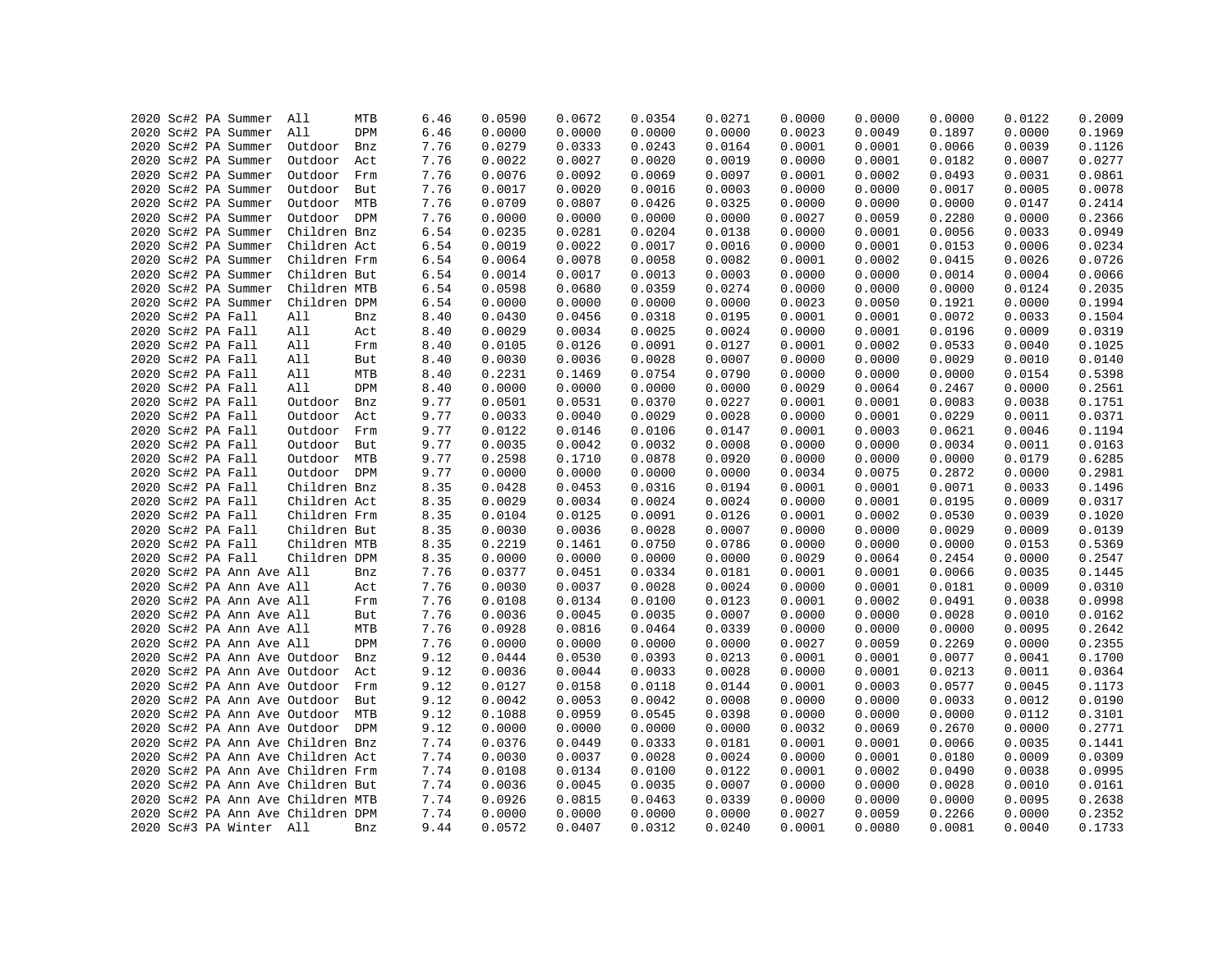| 2020 Sc#3 PA Winter     |                   | 9.44  | 0.0050 | 0.0036 | 0.0027 | 0.0036 | 0.0000 | 0.0049 | 0.0221 | 0.0014 | 0.0434 |
|-------------------------|-------------------|-------|--------|--------|--------|--------|--------|--------|--------|--------|--------|
| 2020 Sc#3 PA Winter     | All<br>Act<br>All | 9.44  | 0.0185 | 0.0131 | 0.0099 | 0.0190 | 0.0001 | 0.0155 | 0.0600 | 0.0058 | 0.1419 |
|                         | Frm               |       |        |        |        |        |        |        |        |        |        |
| 2020 Sc#3 PA Winter     | All<br>But        | 9.44  | 0.0072 | 0.0051 | 0.0041 | 0.0014 | 0.0000 | 0.0035 | 0.0045 | 0.0019 | 0.0277 |
| 2020 Sc#3 PA Winter     | All<br>MTB        | 9.44  | 0.0428 | 0.0320 | 0.0242 | 0.0142 | 0.0000 | 0.0000 | 0.0000 | 0.0050 | 0.1182 |
| 2020 Sc#3 PA Winter All | DPM               | 9.44  | 0.0000 | 0.0000 | 0.0000 | 0.0000 | 0.0033 | 0.4017 | 0.2773 | 0.0000 | 0.6823 |
| 2020 Sc#3 PA Winter     | Outdoor<br>Bnz    | 11.14 | 0.0676 | 0.0480 | 0.0369 | 0.0283 | 0.0001 | 0.0095 | 0.0095 | 0.0048 | 0.2046 |
| 2020 Sc#3 PA Winter     | Outdoor<br>Act    | 11.14 | 0.0059 | 0.0042 | 0.0032 | 0.0043 | 0.0000 | 0.0058 | 0.0261 | 0.0016 | 0.0512 |
| 2020 Sc#3 PA Winter     | Outdoor<br>Frm    | 11.14 | 0.0218 | 0.0154 | 0.0117 | 0.0224 | 0.0001 | 0.0183 | 0.0708 | 0.0068 | 0.1674 |
| 2020 Sc#3 PA Winter     | Outdoor But       | 11.14 | 0.0085 | 0.0061 | 0.0048 | 0.0016 | 0.0000 | 0.0041 | 0.0053 | 0.0022 | 0.0327 |
| 2020 Sc#3 PA Winter     | Outdoor MTB       | 11.14 | 0.0506 | 0.0378 | 0.0285 | 0.0168 | 0.0000 | 0.0000 | 0.0000 | 0.0059 | 0.1395 |
| 2020 Sc#3 PA Winter     | Outdoor DPM       | 11.14 | 0.0000 | 0.0000 | 0.0000 | 0.0000 | 0.0039 | 0.4741 | 0.3273 | 0.0000 | 0.8053 |
| 2020 Sc#3 PA Winter     | Children Bnz      | 9.32  | 0.0565 | 0.0402 | 0.0309 | 0.0237 | 0.0001 | 0.0079 | 0.0080 | 0.0040 | 0.1712 |
| 2020 Sc#3 PA Winter     | Children Act      | 9.32  | 0.0050 | 0.0035 | 0.0027 | 0.0036 | 0.0000 | 0.0049 | 0.0218 | 0.0013 | 0.0429 |
| 2020 Sc#3 PA Winter     | Children Frm      | 9.32  | 0.0183 | 0.0129 | 0.0098 | 0.0187 | 0.0001 | 0.0153 | 0.0593 | 0.0057 | 0.1401 |
| 2020 Sc#3 PA Winter     | Children But      | 9.32  | 0.0071 | 0.0051 | 0.0040 | 0.0014 | 0.0000 | 0.0034 | 0.0044 | 0.0019 | 0.0273 |
| 2020 Sc#3 PA Winter     | Children MTB      | 9.32  | 0.0423 | 0.0316 | 0.0239 | 0.0140 | 0.0000 | 0.0000 | 0.0000 | 0.0049 | 0.1168 |
| 2020 Sc#3 PA Winter     | Children DPM      | 9.32  | 0.0000 | 0.0000 | 0.0000 | 0.0000 | 0.0033 | 0.3967 | 0.2739 | 0.0000 | 0.6739 |
| 2020 Sc#3 PA Spring     | All<br>Bnz        | 6.60  | 0.0275 | 0.0188 | 0.0137 | 0.0153 | 0.0000 | 0.0055 | 0.0056 | 0.0033 | 0.0898 |
| 2020 Sc#3 PA Spring     | All<br>Act        | 6.60  | 0.0023 | 0.0016 | 0.0012 | 0.0018 | 0.0000 | 0.0034 | 0.0154 | 0.0007 | 0.0265 |
| 2020 Sc#3 PA Spring     | All<br>Frm        | 6.60  | 0.0080 | 0.0055 | 0.0040 | 0.0095 | 0.0001 | 0.0107 | 0.0419 | 0.0030 | 0.0826 |
| 2020 Sc#3 PA Spring     | All<br>But        | 6.60  | 0.0028 | 0.0019 | 0.0015 | 0.0005 | 0.0000 | 0.0018 | 0.0023 | 0.0007 | 0.0114 |
| 2020 Sc#3 PA Spring     | All<br>MTB        | 6.60  | 0.0463 | 0.0304 | 0.0170 | 0.0154 | 0.0000 | 0.0000 | 0.0000 | 0.0053 | 0.1144 |
| 2020 Sc#3 PA Spring     | All<br>DPM        | 6.60  | 0.0000 | 0.0000 | 0.0000 | 0.0000 | 0.0023 | 0.2809 | 0.1940 | 0.0000 | 0.4772 |
| 2020 Sc#3 PA Spring     | Outdoor<br>Bnz    | 7.67  | 0.0320 | 0.0218 | 0.0159 | 0.0177 | 0.0001 | 0.0064 | 0.0065 | 0.0038 | 0.1043 |
| 2020 Sc#3 PA Spring     | Outdoor<br>Act    | 7.67  | 0.0027 | 0.0018 | 0.0013 | 0.0021 | 0.0000 | 0.0040 | 0.0179 | 0.0008 | 0.0307 |
| 2020 Sc#3 PA Spring     | Outdoor Frm       | 7.67  | 0.0092 | 0.0063 | 0.0046 | 0.0110 | 0.0001 | 0.0125 | 0.0487 | 0.0035 | 0.0959 |
| 2020 Sc#3 PA Spring     | Outdoor<br>But    | 7.67  | 0.0032 | 0.0022 | 0.0017 | 0.0006 | 0.0000 | 0.0020 | 0.0027 | 0.0008 | 0.0132 |
| 2020 Sc#3 PA Spring     | Outdoor MTB       | 7.67  | 0.0538 | 0.0354 | 0.0197 | 0.0179 | 0.0000 | 0.0000 | 0.0000 | 0.0062 | 0.1329 |
| 2020 Sc#3 PA Spring     | Outdoor DPM       | 7.67  | 0.0000 | 0.0000 | 0.0000 | 0.0000 | 0.0027 | 0.3263 | 0.2253 | 0.0000 | 0.5543 |
| 2020 Sc#3 PA Spring     | Children Bnz      | 6.63  | 0.0277 | 0.0189 | 0.0138 | 0.0153 | 0.0000 | 0.0056 | 0.0057 | 0.0033 | 0.0903 |
| 2020 Sc#3 PA Spring     | Children Act      | 6.63  | 0.0023 | 0.0016 | 0.0012 | 0.0018 | 0.0000 | 0.0034 | 0.0155 | 0.0007 | 0.0266 |
| 2020 Sc#3 PA Spring     | Children Frm      | 6.63  | 0.0080 | 0.0055 | 0.0040 | 0.0095 | 0.0001 | 0.0108 | 0.0421 | 0.0030 | 0.0830 |
| 2020 Sc#3 PA Spring     | Children But      | 6.63  | 0.0028 | 0.0019 | 0.0015 | 0.0005 | 0.0000 | 0.0018 | 0.0023 | 0.0007 | 0.0115 |
| 2020 Sc#3 PA Spring     | Children MTB      | 6.63  | 0.0465 | 0.0306 | 0.0170 | 0.0155 | 0.0000 | 0.0000 | 0.0000 | 0.0053 | 0.1150 |
| 2020 Sc#3 PA Spring     | Children DPM      | 6.63  | 0.0000 | 0.0000 | 0.0000 | 0.0000 | 0.0023 | 0.2823 | 0.1949 | 0.0000 | 0.4795 |
| 2020 Sc#3 PA Summer     | All<br>Bnz        | 6.46  | 0.0232 | 0.0154 | 0.0111 | 0.0137 | 0.0000 | 0.0054 | 0.0055 | 0.0032 | 0.0776 |
| 2020 Sc#3 PA Summer     | All<br>Act        | 6.46  | 0.0019 | 0.0012 | 0.0009 | 0.0015 | 0.0000 | 0.0033 | 0.0151 | 0.0006 | 0.0246 |
| 2020 Sc#3 PA Summer     | All<br>Frm        | 6.46  | 0.0063 | 0.0043 | 0.0031 | 0.0080 | 0.0001 | 0.0105 | 0.0410 | 0.0026 | 0.0760 |
| 2020 Sc#3 PA Summer     | All<br>But        | 6.46  | 0.0014 | 0.0009 | 0.0007 | 0.0003 | 0.0000 | 0.0011 | 0.0014 | 0.0004 | 0.0062 |
| 2020 Sc#3 PA Summer     | All<br>MTB        | 6.46  | 0.0590 | 0.0373 | 0.0195 | 0.0271 | 0.0000 | 0.0000 | 0.0000 | 0.0122 | 0.1551 |
| 2020 Sc#3 PA Summer     | All<br>DPM        | 6.46  | 0.0000 | 0.0000 | 0.0000 | 0.0000 | 0.0023 | 0.2748 | 0.1897 | 0.0000 | 0.4668 |
| 2020 Sc#3 PA Summer     | Outdoor           |       | 0.0279 | 0.0185 | 0.0134 | 0.0164 | 0.0001 | 0.0065 | 0.0066 | 0.0039 | 0.0933 |
|                         | Bnz               | 7.76  |        |        |        |        |        |        |        |        |        |
| 2020 Sc#3 PA Summer     | Outdoor<br>Act    | 7.76  | 0.0022 | 0.0015 | 0.0011 | 0.0019 | 0.0000 | 0.0040 | 0.0182 | 0.0007 | 0.0296 |
| 2020 Sc#3 PA Summer     | Outdoor<br>Frm    | 7.76  | 0.0076 | 0.0051 | 0.0038 | 0.0097 | 0.0001 | 0.0126 | 0.0493 | 0.0031 | 0.0913 |
| 2020 Sc#3 PA Summer     | Outdoor<br>But    | 7.76  | 0.0017 | 0.0011 | 0.0009 | 0.0003 | 0.0000 | 0.0013 | 0.0017 | 0.0005 | 0.0075 |
| 2020 Sc#3 PA Summer     | Outdoor MTB       | 7.76  | 0.0709 | 0.0448 | 0.0234 | 0.0325 | 0.0000 | 0.0000 | 0.0000 | 0.0147 | 0.1864 |
| 2020 Sc#3 PA Summer     | Outdoor DPM       | 7.76  | 0.0000 | 0.0000 | 0.0000 | 0.0000 | 0.0027 | 0.3302 | 0.2280 | 0.0000 | 0.5609 |
| 2020 Sc#3 PA Summer     | Children Bnz      | 6.54  | 0.0235 | 0.0156 | 0.0113 | 0.0138 | 0.0000 | 0.0055 | 0.0056 | 0.0033 | 0.0786 |
| 2020 Sc#3 PA Summer     | Children Act      | 6.54  | 0.0019 | 0.0012 | 0.0009 | 0.0016 | 0.0000 | 0.0034 | 0.0153 | 0.0006 | 0.0249 |
| 2020 Sc#3 PA Summer     | Children Frm      | 6.54  | 0.0064 | 0.0043 | 0.0032 | 0.0082 | 0.0001 | 0.0106 | 0.0415 | 0.0026 | 0.0770 |
| 2020 Sc#3 PA Summer     | Children But      | 6.54  | 0.0014 | 0.0010 | 0.0007 | 0.0003 | 0.0000 | 0.0011 | 0.0014 | 0.0004 | 0.0063 |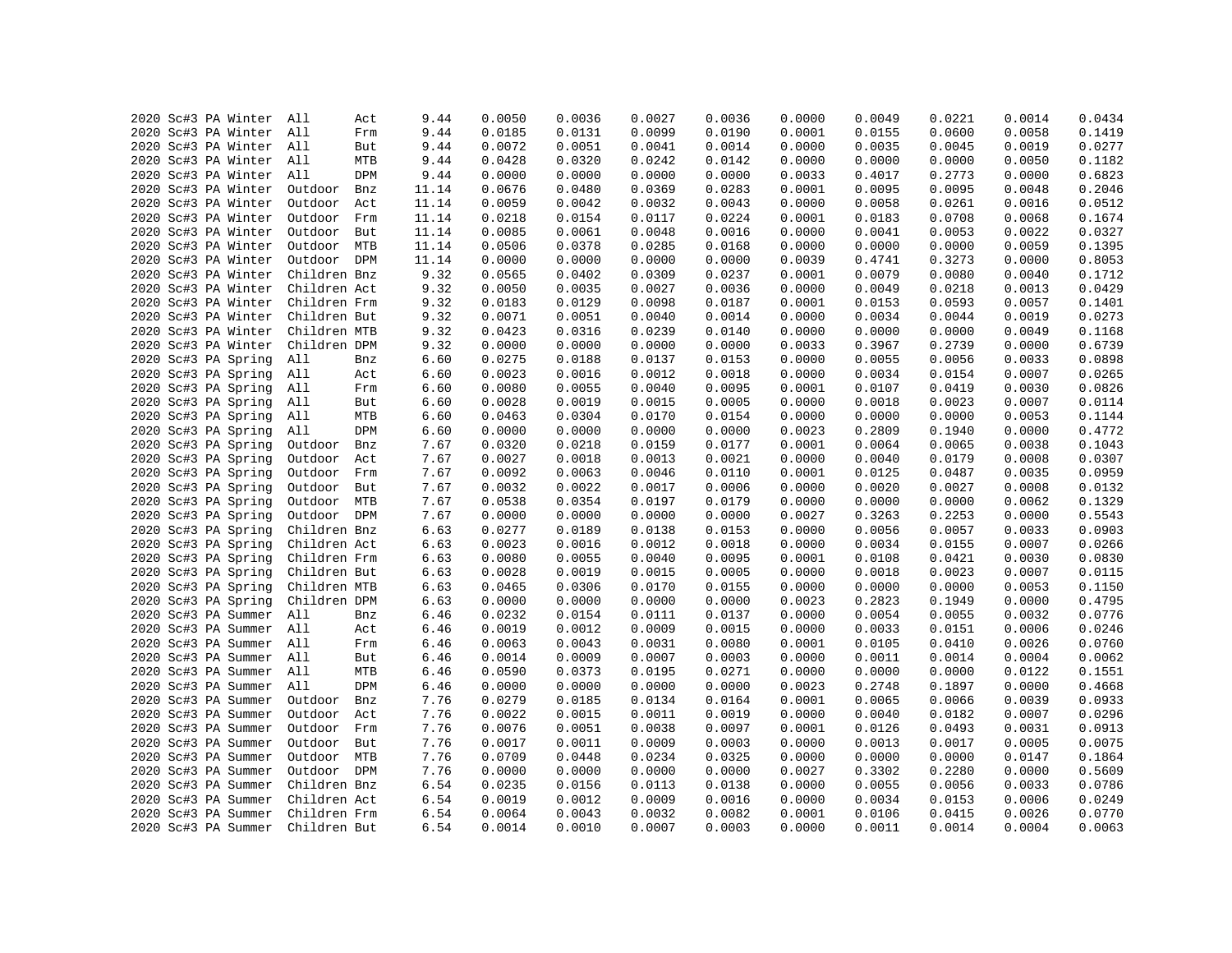|  | 2020 Sc#3 PA Summer |                              | Children MTB                      |            | 6.54 | 0.0598 | 0.0378 | 0.0198 | 0.0274 | 0.0000 | 0.0000 | 0.0000 | 0.0124 | 0.1571 |
|--|---------------------|------------------------------|-----------------------------------|------------|------|--------|--------|--------|--------|--------|--------|--------|--------|--------|
|  | 2020 Sc#3 PA Summer |                              | Children DPM                      |            | 6.54 | 0.0000 | 0.0000 | 0.0000 | 0.0000 | 0.0023 | 0.2783 | 0.1921 | 0.0000 | 0.4727 |
|  | 2020 Sc#3 PA Fall   |                              | All                               | Bnz        | 8.40 | 0.0430 | 0.0253 | 0.0175 | 0.0195 | 0.0001 | 0.0070 | 0.0072 | 0.0033 | 0.1228 |
|  | 2020 Sc#3 PA Fall   |                              | All                               | Act        | 8.40 | 0.0029 | 0.0019 | 0.0014 | 0.0024 | 0.0000 | 0.0043 | 0.0196 | 0.0009 | 0.0335 |
|  | 2020 Sc#3 PA Fall   |                              | All                               | Frm        | 8.40 | 0.0105 | 0.0070 | 0.0050 | 0.0127 | 0.0001 | 0.0135 | 0.0533 | 0.0040 | 0.1061 |
|  | 2020 Sc#3 PA Fall   |                              | All                               | But        | 8.40 | 0.0030 | 0.0020 | 0.0015 | 0.0007 | 0.0000 | 0.0022 | 0.0029 | 0.0010 | 0.0133 |
|  | 2020 Sc#3 PA Fall   |                              | All                               | MTB        | 8.40 | 0.2231 | 0.0816 | 0.0415 | 0.0790 | 0.0000 | 0.0000 | 0.0000 | 0.0154 | 0.4407 |
|  | 2020 Sc#3 PA Fall   |                              | All                               | DPM        | 8.40 | 0.0000 | 0.0000 | 0.0000 | 0.0000 | 0.0029 | 0.3573 | 0.2467 | 0.0000 | 0.6070 |
|  | 2020 Sc#3 PA Fall   |                              | Outdoor                           | Bnz        | 9.77 | 0.0501 | 0.0295 | 0.0204 | 0.0227 | 0.0001 | 0.0081 | 0.0083 | 0.0038 | 0.1429 |
|  | 2020 Sc#3 PA Fall   |                              | Outdoor                           | Act        | 9.77 | 0.0033 | 0.0022 | 0.0016 | 0.0028 | 0.0000 | 0.0050 | 0.0229 | 0.0011 | 0.0390 |
|  | 2020 Sc#3 PA Fall   |                              | Outdoor                           | Frm        | 9.77 | 0.0122 | 0.0081 | 0.0059 | 0.0147 | 0.0001 | 0.0157 | 0.0621 | 0.0046 | 0.1235 |
|  | 2020 Sc#3 PA Fall   |                              | Outdoor                           | But        | 9.77 | 0.0035 | 0.0023 | 0.0018 | 0.0008 | 0.0000 | 0.0026 | 0.0034 | 0.0011 | 0.0155 |
|  | 2020 Sc#3 PA Fall   |                              | Outdoor                           | MTB        | 9.77 | 0.2598 | 0.0950 | 0.0483 | 0.0920 | 0.0000 | 0.0000 | 0.0000 | 0.0179 | 0.5131 |
|  | 2020 Sc#3 PA Fall   |                              | Outdoor                           | <b>DPM</b> | 9.77 | 0.0000 | 0.0000 | 0.0000 | 0.0000 | 0.0034 | 0.4160 | 0.2872 | 0.0000 | 0.7067 |
|  | 2020 Sc#3 PA Fall   |                              | Children Bnz                      |            | 8.35 | 0.0428 | 0.0252 | 0.0174 | 0.0194 | 0.0001 | 0.0069 | 0.0071 | 0.0033 | 0.1221 |
|  | 2020 Sc#3 PA Fall   |                              | Children Act                      |            | 8.35 | 0.0029 | 0.0019 | 0.0013 | 0.0024 | 0.0000 | 0.0043 | 0.0195 | 0.0009 | 0.0333 |
|  | 2020 Sc#3 PA Fall   |                              | Children Frm                      |            | 8.35 | 0.0104 | 0.0070 | 0.0050 | 0.0126 | 0.0001 | 0.0134 | 0.0530 | 0.0039 | 0.1055 |
|  | 2020 Sc#3 PA Fall   |                              | Children But                      |            | 8.35 | 0.0030 | 0.0020 | 0.0015 | 0.0007 | 0.0000 | 0.0022 | 0.0029 | 0.0009 | 0.0132 |
|  | 2020 Sc#3 PA Fall   |                              | Children MTB                      |            | 8.35 | 0.2219 | 0.0811 | 0.0413 | 0.0786 | 0.0000 | 0.0000 | 0.0000 | 0.0153 | 0.4383 |
|  | 2020 Sc#3 PA Fall   |                              | Children DPM                      |            | 8.35 | 0.0000 | 0.0000 | 0.0000 | 0.0000 | 0.0029 | 0.3554 | 0.2454 | 0.0000 | 0.6037 |
|  |                     | 2020 Sc#3 PA Ann Ave All     |                                   | Bnz        | 7.76 | 0.0377 | 0.0250 | 0.0184 | 0.0181 | 0.0001 | 0.0065 | 0.0066 | 0.0035 | 0.1159 |
|  |                     | 2020 Sc#3 PA Ann Ave All     |                                   | Act        | 7.76 | 0.0030 | 0.0021 | 0.0015 | 0.0024 | 0.0000 | 0.0040 | 0.0181 | 0.0009 | 0.0320 |
|  |                     | 2020 Sc#3 PA Ann Ave All     |                                   | Frm        | 7.76 | 0.0108 | 0.0074 | 0.0055 | 0.0123 | 0.0001 | 0.0125 | 0.0491 | 0.0038 | 0.1016 |
|  |                     | 2020 Sc#3 PA Ann Ave All     |                                   | But        | 7.76 | 0.0036 | 0.0025 | 0.0019 | 0.0007 | 0.0000 | 0.0021 | 0.0028 | 0.0010 | 0.0146 |
|  |                     | 2020 Sc#3 PA Ann Ave All     |                                   | MTB        | 7.76 | 0.0928 | 0.0453 | 0.0255 | 0.0339 | 0.0000 | 0.0000 | 0.0000 | 0.0095 | 0.2071 |
|  |                     | 2020 Sc#3 PA Ann Ave All     |                                   | DPM        | 7.76 | 0.0000 | 0.0000 | 0.0000 | 0.0000 | 0.0027 | 0.3287 | 0.2269 | 0.0000 | 0.5583 |
|  |                     | 2020 Sc#3 PA Ann Ave Outdoor |                                   | Bnz        | 9.12 | 0.0444 | 0.0295 | 0.0216 | 0.0213 | 0.0001 | 0.0076 | 0.0077 | 0.0041 | 0.1363 |
|  |                     | 2020 Sc#3 PA Ann Ave Outdoor |                                   | Act        | 9.12 | 0.0036 | 0.0024 | 0.0018 | 0.0028 | 0.0000 | 0.0047 | 0.0213 | 0.0011 | 0.0376 |
|  |                     | 2020 Sc#3 PA Ann Ave Outdoor |                                   | Frm        | 9.12 | 0.0127 | 0.0088 | 0.0065 | 0.0144 | 0.0001 | 0.0148 | 0.0577 | 0.0045 | 0.1195 |
|  |                     | 2020 Sc#3 PA Ann Ave Outdoor |                                   | But        | 9.12 | 0.0042 | 0.0029 | 0.0023 | 0.0008 | 0.0000 | 0.0025 | 0.0033 | 0.0012 | 0.0172 |
|  |                     | 2020 Sc#3 PA Ann Ave Outdoor |                                   | MTB        | 9.12 | 0.1088 | 0.0533 | 0.0300 | 0.0398 | 0.0000 | 0.0000 | 0.0000 | 0.0112 | 0.2430 |
|  |                     | 2020 Sc#3 PA Ann Ave Outdoor |                                   | <b>DPM</b> | 9.12 | 0.0000 | 0.0000 | 0.0000 | 0.0000 | 0.0032 | 0.3867 | 0.2670 | 0.0000 | 0.6568 |
|  |                     |                              | 2020 Sc#3 PA Ann Ave Children Bnz |            | 7.74 | 0.0376 | 0.0250 | 0.0183 | 0.0181 | 0.0001 | 0.0065 | 0.0066 | 0.0035 | 0.1155 |
|  |                     |                              | 2020 Sc#3 PA Ann Ave Children Act |            | 7.74 | 0.0030 | 0.0021 | 0.0015 | 0.0024 | 0.0000 | 0.0040 | 0.0180 | 0.0009 | 0.0319 |
|  |                     |                              | 2020 Sc#3 PA Ann Ave Children Frm |            | 7.74 | 0.0108 | 0.0074 | 0.0055 | 0.0122 | 0.0001 | 0.0125 | 0.0490 | 0.0038 | 0.1014 |
|  |                     |                              | 2020 Sc#3 PA Ann Ave Children But |            | 7.74 | 0.0036 | 0.0025 | 0.0019 | 0.0007 | 0.0000 | 0.0021 | 0.0028 | 0.0010 | 0.0146 |
|  |                     |                              | 2020 Sc#3 PA Ann Ave Children MTB |            | 7.74 | 0.0926 | 0.0453 | 0.0255 | 0.0339 | 0.0000 | 0.0000 | 0.0000 | 0.0095 | 0.2068 |
|  |                     |                              | 2020 Sc#3 PA Ann Ave Children DPM |            | 7.74 | 0.0000 | 0.0000 | 0.0000 | 0.0000 | 0.0027 | 0.3282 | 0.2266 | 0.0000 | 0.5574 |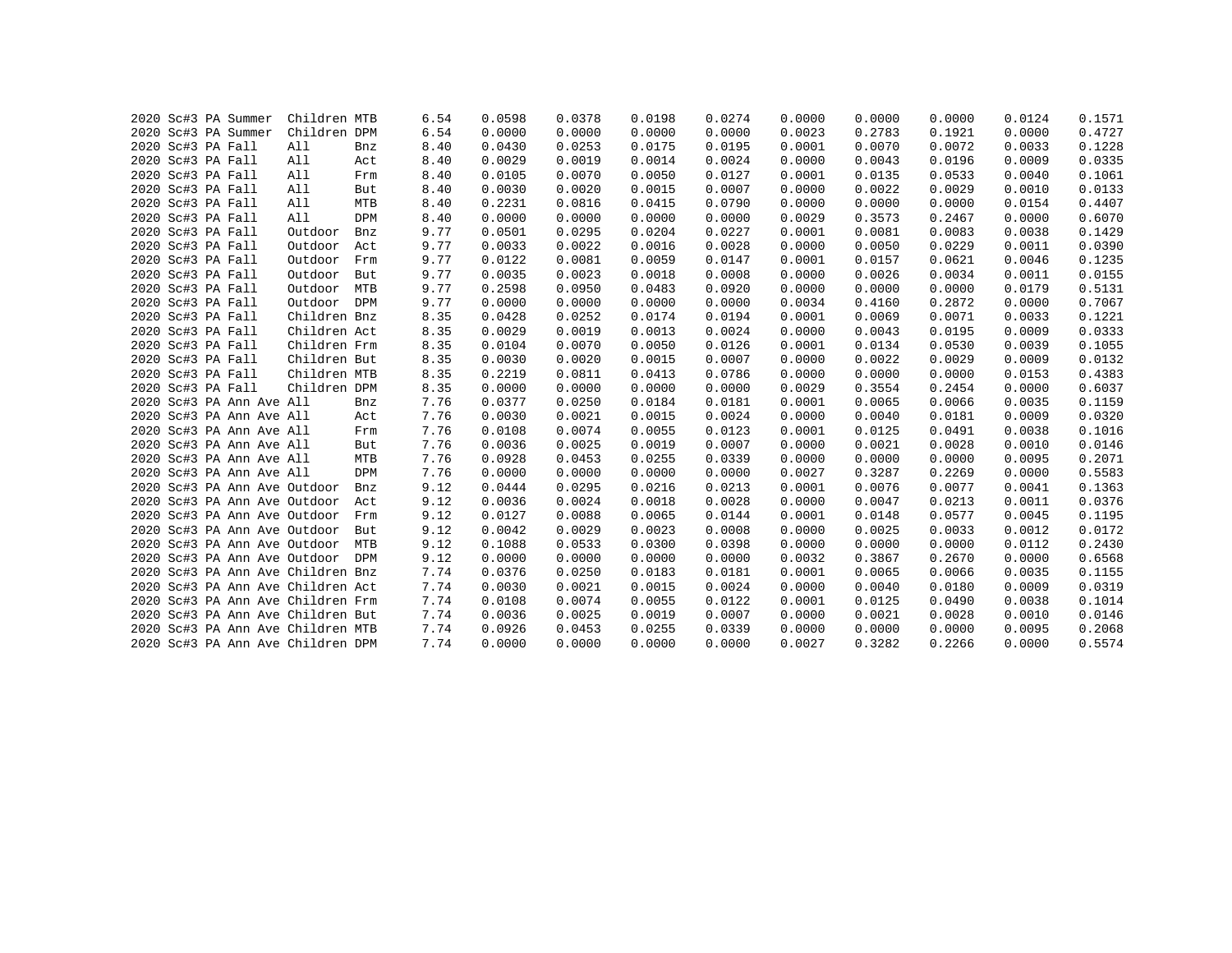## DRAFT - DO NOT QUOTE OR CITE

## TOXICS EXPOSURE RESULTS FOR PHOENIX

|                                |                       |          |        |        | Exposure Estimates ( $ug/m3$ ) -------> |             |        |        |        |        |         |
|--------------------------------|-----------------------|----------|--------|--------|-----------------------------------------|-------------|--------|--------|--------|--------|---------|
| CY Scen AR Season Demo Grp Tox |                       | CO Ratio | LDGV   | LDGT1  | LDGT2                                   | <b>HDGV</b> | LDDV   | LDDT   | HDDV   | МC     | All Veh |
| 1990 Base PX Winter            | All<br>Bnz            | 20.31    | 1.4735 | 0.3598 | 0.3077                                  | 0.2018      | 0.0027 | 0.0008 | 0.0375 | 0.0199 | 2.4010  |
| 1990 Base PX Winter All        | Act                   | 20.31    | 0.1415 | 0.0403 | 0.0428                                  | 0.0312      | 0.0016 | 0.0005 | 0.1029 | 0.0033 | 0.3633  |
| 1990 Base PX Winter All        | Frm                   | 20.31    | 0.6043 | 0.1798 | 0.1874                                  | 0.1767      | 0.0051 | 0.0016 | 0.2793 | 0.0139 | 1.4452  |
| 1990 Base PX Winter All        | But                   | 20.31    | 0.1372 | 0.0381 | 0.0505                                  | 0.0274      | 0.0012 | 0.0004 | 0.0209 | 0.0046 | 0.2798  |
| 1990 Base PX Winter            | All<br>MTB            | 20.31    | 1.8520 | 0.4921 | 0.4088                                  | 0.2449      | 0.0000 | 0.0000 | 0.0000 | 0.0318 | 3.0262  |
| 1990 Base PX Winter            | All<br>DPM            | 20.31    | 0.0000 | 0.0000 | 0.0000                                  | 0.0000      | 0.0673 | 0.0156 | 1.8022 | 0.0000 | 1.8832  |
| 1990 Base PX Winter            | Outdoor<br>Bnz        | 23.35    | 1.6935 | 0.4136 | 0.3536                                  | 0.2319      | 0.0031 | 0.0009 | 0.0431 | 0.0229 | 2.7594  |
| 1990 Base PX Winter            | Outdoor<br>Act        | 23.35    | 0.1626 | 0.0463 | 0.0492                                  | 0.0358      | 0.0019 | 0.0006 | 0.1182 | 0.0038 | 0.4175  |
| 1990 Base PX Winter            | Outdoor<br>Frm        | 23.35    | 0.6945 | 0.2066 | 0.2153                                  | 0.2030      | 0.0059 | 0.0018 | 0.3210 | 0.0160 | 1.6610  |
| 1990 Base PX Winter            | Outdoor<br>But        | 23.35    | 0.1577 | 0.0438 | 0.0580                                  | 0.0315      | 0.0013 | 0.0004 | 0.0240 | 0.0053 | 0.3215  |
| 1990 Base PX Winter            | Outdoor<br>MTB        | 23.35    | 2.1284 | 0.5655 | 0.4698                                  | 0.2815      | 0.0000 | 0.0000 | 0.0000 | 0.0365 | 3.4779  |
| 1990 Base PX Winter            | Outdoor<br>DPM        | 23.35    | 0.0000 | 0.0000 | 0.0000                                  | 0.0000      | 0.0773 | 0.0179 | 2.0713 | 0.0000 | 2.1643  |
| 1990 Base PX Winter            | Children Bnz          | 20.15    | 1.4619 | 0.3570 | 0.3053                                  | 0.2002      | 0.0026 | 0.0008 | 0.0372 | 0.0198 | 2.3821  |
| 1990 Base PX Winter            | Children Act          | 20.15    | 0.1404 | 0.0400 | 0.0425                                  | 0.0309      | 0.0016 | 0.0005 | 0.1021 | 0.0033 | 0.3604  |
| 1990 Base PX Winter            | Children Frm          | 20.15    | 0.5996 | 0.1784 | 0.1859                                  | 0.1753      | 0.0051 | 0.0016 | 0.2771 | 0.0138 | 1.4339  |
| 1990 Base PX Winter            | Children But          | 20.15    | 0.1362 | 0.0378 | 0.0501                                  | 0.0272      | 0.0011 | 0.0004 | 0.0208 | 0.0046 | 0.2776  |
| 1990 Base PX Winter            | Children MTB          | 20.15    | 1.8374 | 0.4882 | 0.4055                                  | 0.2430      | 0.0000 | 0.0000 | 0.0000 | 0.0315 | 3.0024  |
| 1990 Base PX Winter            | Children DPM          | 20.15    | 0.0000 | 0.0000 | 0.0000                                  | 0.0000      | 0.0668 | 0.0154 | 1.7881 | 0.0000 | 1.8684  |
| 1990 Base PX Spring            | All<br>Bnz            | 9.87     | 0.7764 | 0.1945 | 0.1632                                  | 0.1237      | 0.0012 | 0.0004 | 0.0180 | 0.0130 | 1.2901  |
| 1990 Base PX Spring            | All<br>Act            | 9.87     | 0.0549 | 0.0151 | 0.0150                                  | 0.0141      | 0.0007 | 0.0003 | 0.0494 | 0.0012 | 0.1504  |
| 1990 Base PX Spring            | All<br>Frm            | 9.87     | 0.1701 | 0.0500 | 0.0528                                  | 0.0726      | 0.0023 | 0.0008 | 0.1341 | 0.0045 | 0.4864  |
| 1990 Base PX Spring            | All<br>But            | 9.87     | 0.0477 | 0.0123 | 0.0139                                  | 0.0108      | 0.0004 | 0.0001 | 0.0073 | 0.0013 | 0.0938  |
| 1990 Base PX Spring            | All<br>MTB            | 9.87     | 0.0000 | 0.0000 | 0.0000                                  | 0.0000      | 0.0000 | 0.0000 | 0.0000 | 0.0000 | 0.0000  |
| 1990 Base PX Spring            | All<br>DPM            | 9.87     | 0.0000 | 0.0000 | 0.0000                                  | 0.0000      | 0.0291 | 0.0076 | 0.8914 | 0.0000 | 0.9281  |
| 1990 Base PX Spring            | Outdoor<br>Bnz        | 11.46    | 0.9020 | 0.2259 | 0.1896                                  | 0.1437      | 0.0014 | 0.0005 | 0.0209 | 0.0151 | 1.4986  |
| 1990 Base PX Spring            | Outdoor<br>Act        | 11.46    | 0.0638 | 0.0175 | 0.0174                                  | 0.0164      | 0.0008 | 0.0003 | 0.0574 | 0.0014 | 0.1748  |
| 1990 Base PX Spring            | Outdoor<br>Frm        | 11.46    | 0.1976 | 0.0580 | 0.0614                                  | 0.0843      | 0.0026 | 0.0009 | 0.1558 | 0.0052 | 0.5651  |
| 1990 Base PX Spring            | Outdoor<br>But        | 11.46    | 0.0554 | 0.0143 | 0.0162                                  | 0.0126      | 0.0004 | 0.0002 | 0.0085 | 0.0015 | 0.1089  |
| 1990 Base PX Spring            | Outdoor<br>MTB        | 11.46    | 0.0000 | 0.0000 | 0.0000                                  | 0.0000      | 0.0000 | 0.0000 | 0.0000 | 0.0000 | 0.0000  |
| 1990 Base PX Spring            | Outdoor<br><b>DPM</b> | 11.46    | 0.0000 | 0.0000 | 0.0000                                  | 0.0000      | 0.0338 | 0.0088 | 1.0356 | 0.0000 | 1.0781  |
| 1990 Base PX Spring            | Children Bnz          | 9.81     | 0.7718 | 0.1933 | 0.1623                                  | 0.1229      | 0.0012 | 0.0004 | 0.0179 | 0.0129 | 1.2823  |
| 1990 Base PX Spring            | Children Act          | 9.81     | 0.0546 | 0.0150 | 0.0149                                  | 0.0140      | 0.0007 | 0.0003 | 0.0491 | 0.0012 | 0.1495  |
| 1990 Base PX Spring            | Children Frm          | 9.81     | 0.1691 | 0.0497 | 0.0525                                  | 0.0722      | 0.0022 | 0.0008 | 0.1333 | 0.0045 | 0.4835  |
| 1990 Base PX Spring            | Children But          | 9.81     | 0.0474 | 0.0122 | 0.0138                                  | 0.0108      | 0.0004 | 0.0001 | 0.0073 | 0.0013 | 0.0932  |
| 1990 Base PX Spring            | Children MTB          | 9.81     | 0.0000 | 0.0000 | 0.0000                                  | 0.0000      | 0.0000 | 0.0000 | 0.0000 | 0.0000 | 0.0000  |
| 1990 Base PX Spring            | Children DPM          | 9.81     | 0.0000 | 0.0000 | 0.0000                                  | 0.0000      | 0.0289 | 0.0075 | 0.8861 | 0.0000 | 0.9225  |
| 1990 Base PX Summer            | All<br>Bnz            | 8.84     | 0.9002 | 0.2220 | 0.1753                                  | 0.1387      | 0.0010 | 0.0004 | 0.0161 | 0.0144 | 1.4679  |
| 1990 Base PX Summer            | All<br>Act            | 8.84     | 0.0587 | 0.0159 | 0.0145                                  | 0.0142      | 0.0006 | 0.0002 | 0.0442 | 0.0011 | 0.1492  |
| 1990 Base PX Summer            | All<br>Frm            | 8.84     | 0.1823 | 0.0526 | 0.0506                                  | 0.0728      | 0.0020 | 0.0007 | 0.1201 | 0.0040 | 0.4845  |
| 1990 Base PX Summer All        | But                   | 8.84     | 0.0315 | 0.0081 | 0.0083                                  | 0.0068      | 0.0002 | 0.0001 | 0.0041 | 0.0007 | 0.0598  |
| 1990 Base PX Summer            | All<br>MTB            | 8.84     | 0.0000 | 0.0000 | 0.0000                                  | 0.0000      | 0.0000 | 0.0000 | 0.0000 | 0.0000 | 0.0000  |
| 1990 Base PX Summer            | All<br><b>DPM</b>     | 8.84     | 0.0000 | 0.0000 | 0.0000                                  | 0.0000      | 0.0260 | 0.0068 | 0.7981 | 0.0000 | 0.8309  |
| 1990 Base PX Summer            | Outdoor<br>Bnz        | 10.61    | 1.0816 | 0.2667 | 0.2107                                  | 0.1666      | 0.0013 | 0.0004 | 0.0194 | 0.0173 | 1.7635  |
| 1990 Base PX Summer            | Outdoor<br>Act        | 10.61    | 0.0705 | 0.0191 | 0.0174                                  | 0.0170      | 0.0008 | 0.0003 | 0.0531 | 0.0013 | 0.1792  |
| 1990 Base PX Summer            | Outdoor<br>Frm        | 10.61    | 0.2190 | 0.0632 | 0.0608                                  | 0.0875      | 0.0024 | 0.0009 | 0.1443 | 0.0048 | 0.5821  |
| 1990 Base PX Summer            | Outdoor<br>But        | 10.61    | 0.0379 | 0.0097 | 0.0099                                  | 0.0082      | 0.0002 | 0.0001 | 0.0050 | 0.0009 | 0.0718  |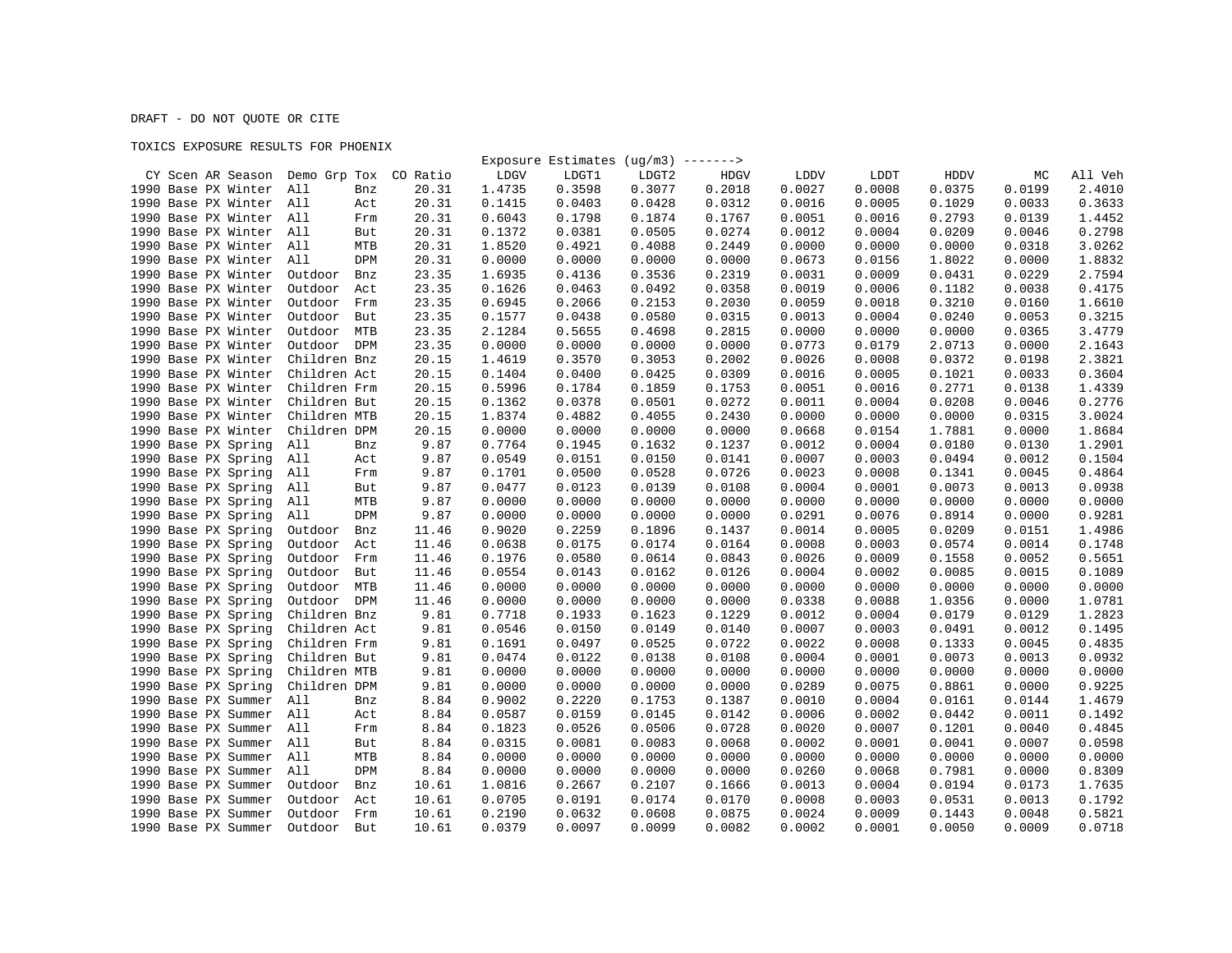|  | 1990 Base PX Summer               | Outdoor MTB  |            | 10.61 | 0.0000 | 0.0000 | 0.0000 | 0.0000 | 0.0000 | 0.0000 | 0.0000 | 0.0000 | 0.0000 |
|--|-----------------------------------|--------------|------------|-------|--------|--------|--------|--------|--------|--------|--------|--------|--------|
|  | 1990 Base PX Summer               | Outdoor DPM  |            | 10.61 | 0.0000 | 0.0000 | 0.0000 | 0.0000 | 0.0313 | 0.0081 | 0.9589 | 0.0000 | 0.9983 |
|  | 1990 Base PX Summer               | Children Bnz |            | 8.94  | 0.9114 | 0.2247 | 0.1775 | 0.1404 | 0.0011 | 0.0004 | 0.0163 | 0.0146 | 1.4860 |
|  | 1990 Base PX Summer               | Children Act |            | 8.94  | 0.0594 | 0.0161 | 0.0147 | 0.0143 | 0.0007 | 0.0002 | 0.0448 | 0.0011 | 0.1510 |
|  | 1990 Base PX Summer               | Children Frm |            | 8.94  | 0.1846 | 0.0533 | 0.0513 | 0.0737 | 0.0020 | 0.0007 | 0.1216 | 0.0040 | 0.4905 |
|  | 1990 Base PX Summer               | Children But |            | 8.94  | 0.0319 | 0.0082 | 0.0084 | 0.0069 | 0.0002 | 0.0001 | 0.0042 | 0.0007 | 0.0605 |
|  | 1990 Base PX Summer               | Children MTB |            | 8.94  | 0.0000 | 0.0000 | 0.0000 | 0.0000 | 0.0000 | 0.0000 | 0.0000 | 0.0000 | 0.0000 |
|  | 1990 Base PX Summer               | Children DPM |            | 8.94  | 0.0000 | 0.0000 | 0.0000 | 0.0000 | 0.0263 | 0.0069 | 0.8080 | 0.0000 | 0.8412 |
|  | 1990 Base PX Fall                 | All          | Bnz        | 20.67 | 1.5296 | 0.3845 | 0.3024 | 0.2536 | 0.0022 | 0.0009 | 0.0372 | 0.0249 | 2.5347 |
|  | 1990 Base PX Fall                 | All          | Act        | 20.67 | 0.1137 | 0.0344 | 0.0334 | 0.0289 | 0.0013 | 0.0006 | 0.1021 | 0.0028 | 0.3169 |
|  | 1990 Base PX Fall                 | All          | Frm        | 20.67 | 0.4831 | 0.1531 | 0.1491 | 0.1636 | 0.0042 | 0.0017 | 0.2773 | 0.0119 | 1.2431 |
|  | 1990 Base PX Fall                 | All          | But        | 20.67 | 0.0802 | 0.0236 | 0.0267 | 0.0184 | 0.0007 | 0.0003 | 0.0151 | 0.0029 | 0.1677 |
|  | 1990 Base PX Fall                 | All          | MTB        | 20.67 | 3.1796 | 0.8556 | 0.6290 | 0.6624 | 0.0000 | 0.0000 | 0.0000 | 0.0868 | 5.4102 |
|  | 1990 Base PX Fall                 | All          | <b>DPM</b> | 20.67 | 0.0000 | 0.0000 | 0.0000 | 0.0000 | 0.0535 | 0.0162 | 1.8032 | 0.0000 | 1.8729 |
|  | 1990 Base PX Fall                 | Outdoor      | Bnz        | 23.93 | 1.7711 | 0.4452 | 0.3502 | 0.2937 | 0.0025 | 0.0010 | 0.0431 | 0.0289 | 2.9349 |
|  | 1990 Base PX Fall                 | Outdoor      | Act        | 23.93 | 0.1317 | 0.0398 | 0.0387 | 0.0335 | 0.0015 | 0.0006 | 0.1183 | 0.0033 | 0.3669 |
|  | 1990 Base PX Fall                 | Outdoor      | Frm        | 23.93 | 0.5593 | 0.1773 | 0.1726 | 0.1895 | 0.0049 | 0.0020 | 0.3211 | 0.0138 | 1.4393 |
|  | 1990 Base PX Fall                 | Outdoor      | But        | 23.93 | 0.0928 | 0.0273 | 0.0309 | 0.0213 | 0.0008 | 0.0003 | 0.0175 | 0.0033 | 0.1942 |
|  | 1990 Base PX Fall                 | Outdoor      | MTB        | 23.93 | 3.6816 | 0.9906 | 0.7284 | 0.7670 | 0.0000 | 0.0000 | 0.0000 | 0.1005 | 6.2644 |
|  | 1990 Base PX Fall                 | Outdoor DPM  |            | 23.93 | 0.0000 | 0.0000 | 0.0000 | 0.0000 | 0.0620 | 0.0188 | 2.0879 | 0.0000 | 2.1687 |
|  | 1990 Base PX Fall                 | Children Bnz |            | 20.52 | 1.5190 | 0.3819 | 0.3003 | 0.2519 | 0.0022 | 0.0009 | 0.0370 | 0.0248 | 2.5171 |
|  | 1990 Base PX Fall                 | Children Act |            | 20.52 | 0.1129 | 0.0341 | 0.0332 | 0.0287 | 0.0013 | 0.0005 | 0.1014 | 0.0028 | 0.3147 |
|  | 1990 Base PX Fall                 | Children Frm |            | 20.52 | 0.4797 | 0.1521 | 0.1481 | 0.1625 | 0.0042 | 0.0017 | 0.2754 | 0.0118 | 1.2344 |
|  | 1990 Base PX Fall                 | Children But |            | 20.52 | 0.0796 | 0.0234 | 0.0265 | 0.0183 | 0.0007 | 0.0003 | 0.0150 | 0.0029 | 0.1666 |
|  | 1990 Base PX Fall                 | Children MTB |            | 20.52 | 3.1575 | 0.8496 | 0.6247 | 0.6578 | 0.0000 | 0.0000 | 0.0000 | 0.0862 | 5.3725 |
|  | 1990 Base PX Fall                 | Children DPM |            | 20.52 | 0.0000 | 0.0000 | 0.0000 | 0.0000 | 0.0532 | 0.0161 | 1.7906 | 0.0000 | 1.8599 |
|  | 1990 Base PX Ann Ave All          |              |            | 14.42 | 1.1700 | 0.2902 | 0.2372 | 0.1794 | 0.0018 | 0.0006 | 0.0272 | 0.0181 | 1.9234 |
|  | 1990 Base PX Ann Ave All          |              | Bnz        |       | 0.0922 | 0.0264 | 0.0264 | 0.0221 | 0.0011 | 0.0004 | 0.0747 | 0.0021 | 0.2449 |
|  |                                   |              | Act        | 14.42 |        |        |        |        | 0.0034 | 0.0012 |        |        |        |
|  | 1990 Base PX Ann Ave All          |              | Frm        | 14.42 | 0.3600 | 0.1089 | 0.1100 | 0.1214 |        |        | 0.2027 | 0.0086 | 0.9148 |
|  | 1990 Base PX Ann Ave All          |              | But        | 14.42 | 0.0741 | 0.0205 | 0.0248 | 0.0159 | 0.0006 | 0.0002 | 0.0119 | 0.0024 | 0.1503 |
|  | 1990 Base PX Ann Ave All          |              | MTB        | 14.42 | 1.2579 | 0.3369 | 0.2595 | 0.2268 | 0.0000 | 0.0000 | 0.0000 | 0.0296 | 2.1091 |
|  | 1990 Base PX Ann Ave All          |              | <b>DPM</b> | 14.42 | 0.0000 | 0.0000 | 0.0000 | 0.0000 | 0.0440 | 0.0115 | 1.3237 | 0.0000 | 1.3788 |
|  | 1990 Base PX Ann Ave Outdoor      |              | Bnz        | 16.79 | 1.3620 | 0.3378 | 0.2760 | 0.2090 | 0.0020 | 0.0007 | 0.0316 | 0.0210 | 2.2391 |
|  | 1990 Base PX Ann Ave Outdoor      |              | Act        | 16.79 | 0.1072 | 0.0307 | 0.0307 | 0.0257 | 0.0013 | 0.0004 | 0.0868 | 0.0024 | 0.2846 |
|  | 1990 Base PX Ann Ave Outdoor      |              | Frm        | 16.79 | 0.4176 | 0.1263 | 0.1275 | 0.1411 | 0.0040 | 0.0014 | 0.2356 | 0.0099 | 1.0619 |
|  | 1990 Base PX Ann Ave Outdoor      |              | But        | 16.79 | 0.0859 | 0.0238 | 0.0288 | 0.0184 | 0.0007 | 0.0002 | 0.0138 | 0.0027 | 0.1741 |
|  | 1990 Base PX Ann Ave Outdoor MTB  |              |            | 16.79 | 1.4525 | 0.3890 | 0.2995 | 0.2621 | 0.0000 | 0.0000 | 0.0000 | 0.0343 | 2.4356 |
|  | 1990 Base PX Ann Ave Outdoor DPM  |              |            | 16.79 | 0.0000 | 0.0000 | 0.0000 | 0.0000 | 0.0511 | 0.0134 | 1.5384 | 0.0000 | 1.6023 |
|  | 1990 Base PX Ann Ave Children Bnz |              |            | 14.38 | 1.1660 | 0.2892 | 0.2363 | 0.1788 | 0.0018 | 0.0006 | 0.0271 | 0.0180 | 1.9169 |
|  | 1990 Base PX Ann Ave Children Act |              |            | 14.38 | 0.0918 | 0.0263 | 0.0263 | 0.0220 | 0.0011 | 0.0004 | 0.0743 | 0.0021 | 0.2439 |
|  | 1990 Base PX Ann Ave Children Frm |              |            | 14.38 | 0.3582 | 0.1083 | 0.1094 | 0.1209 | 0.0034 | 0.0012 | 0.2019 | 0.0085 | 0.9106 |
|  | 1990 Base PX Ann Ave Children But |              |            | 14.38 | 0.0738 | 0.0204 | 0.0247 | 0.0158 | 0.0006 | 0.0002 | 0.0118 | 0.0024 | 0.1495 |
|  | 1990 Base PX Ann Ave Children MTB |              |            | 14.38 | 1.2487 | 0.3345 | 0.2576 | 0.2252 | 0.0000 | 0.0000 | 0.0000 | 0.0294 | 2.0937 |
|  | 1990 Base PX Ann Ave Children DPM |              |            | 14.38 | 0.0000 | 0.0000 | 0.0000 | 0.0000 | 0.0438 | 0.0115 | 1.3182 | 0.0000 | 1.3730 |
|  | 1996 Base PX Winter All           |              | Bnz        | 20.31 | 0.9886 | 0.4412 | 0.3841 | 0.1918 | 0.0013 | 0.0012 | 0.0423 | 0.0224 | 2.0729 |
|  | 1996 Base PX Winter All           |              | Act        | 20.31 | 0.1792 | 0.0883 | 0.0951 | 0.0588 | 0.0008 | 0.0007 | 0.1160 | 0.0063 | 0.5452 |
|  | 1996 Base PX Winter All           |              | Frm        | 20.31 | 0.2170 | 0.1146 | 0.1487 | 0.1478 | 0.0026 | 0.0023 | 0.3150 | 0.0120 | 0.9599 |
|  | 1996 Base PX Winter All           |              | But        | 20.31 | 0.0695 | 0.0320 | 0.0481 | 0.0300 | 0.0006 | 0.0005 | 0.0236 | 0.0048 | 0.2091 |
|  | 1996 Base PX Winter All           |              | MTB        | 20.31 | 0.0000 | 0.0000 | 0.0000 | 0.0000 | 0.0000 | 0.0000 | 0.0000 | 0.0000 | 0.0000 |
|  | 1996 Base PX Winter All           |              | DPM        | 20.31 | 0.0000 | 0.0000 | 0.0000 | 0.0000 | 0.0249 | 0.0173 | 1.6559 | 0.0000 | 1.6981 |
|  | 1996 Base PX Winter               | Outdoor      | Bnz        | 23.35 | 1.1362 | 0.5071 | 0.4414 | 0.2205 | 0.0015 | 0.0014 | 0.0486 | 0.0257 | 2.3823 |
|  |                                   |              |            |       |        |        |        |        |        |        |        |        |        |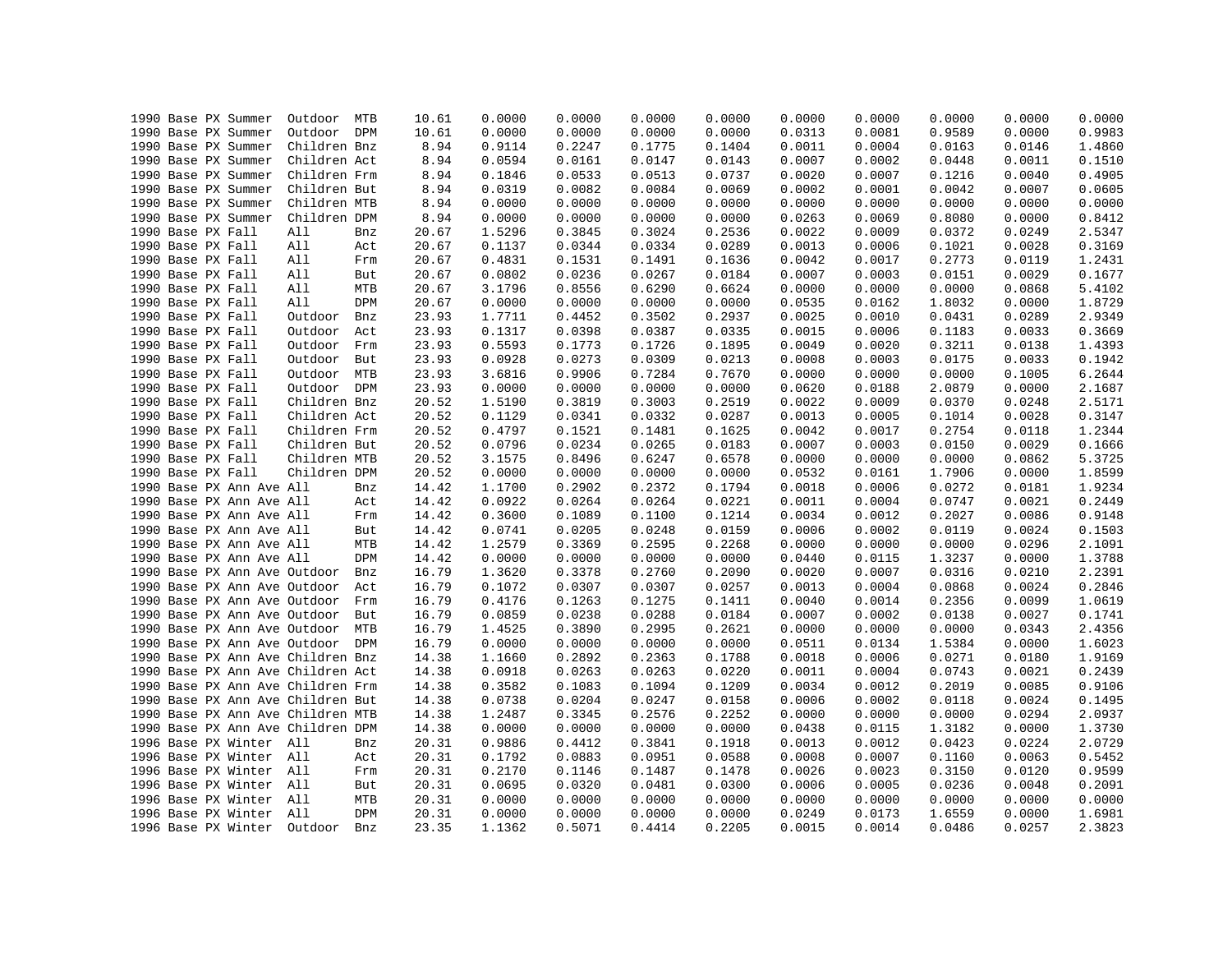| 1996 Base PX Winter | Outdoor<br>Act    | 23.35 | 0.2059 | 0.1015 | 0.1093 | 0.0676 | 0.0009 | 0.0008 | 0.1333 | 0.0072 | 0.6266 |
|---------------------|-------------------|-------|--------|--------|--------|--------|--------|--------|--------|--------|--------|
| 1996 Base PX Winter | Outdoor<br>Frm    | 23.35 | 0.2494 | 0.1317 | 0.1709 | 0.1698 | 0.0029 | 0.0026 | 0.3620 | 0.0138 | 1.1032 |
| 1996 Base PX Winter | Outdoor<br>But    | 23.35 | 0.0799 | 0.0368 | 0.0552 | 0.0345 | 0.0007 | 0.0006 | 0.0271 | 0.0055 | 0.2403 |
| 1996 Base PX Winter | Outdoor<br>MTB    | 23.35 | 0.0000 | 0.0000 | 0.0000 | 0.0000 | 0.0000 | 0.0000 | 0.0000 | 0.0000 | 0.0000 |
| 1996 Base PX Winter | Outdoor DPM       | 23.35 | 0.0000 | 0.0000 | 0.0000 | 0.0000 | 0.0286 | 0.0199 | 1.9030 | 0.0000 | 1.9515 |
| 1996 Base PX Winter | Children Bnz      | 20.15 | 0.9808 | 0.4378 | 0.3810 | 0.1903 | 0.0013 | 0.0012 | 0.0420 | 0.0222 | 2.0566 |
| 1996 Base PX Winter | Children Act      | 20.15 | 0.1778 | 0.0876 | 0.0943 | 0.0584 | 0.0008 | 0.0007 | 0.1151 | 0.0062 | 0.5409 |
| 1996 Base PX Winter | Children Frm      | 20.15 | 0.2153 | 0.1137 | 0.1475 | 0.1466 | 0.0025 | 0.0023 | 0.3125 | 0.0119 | 0.9524 |
| 1996 Base PX Winter | Children But      | 20.15 | 0.0689 | 0.0317 | 0.0477 | 0.0298 | 0.0006 | 0.0005 | 0.0234 | 0.0048 | 0.2074 |
| 1996 Base PX Winter | Children MTB      | 20.15 | 0.0000 | 0.0000 | 0.0000 | 0.0000 | 0.0000 | 0.0000 | 0.0000 | 0.0000 | 0.0000 |
| 1996 Base PX Winter | Children DPM      | 20.15 | 0.0000 | 0.0000 | 0.0000 | 0.0000 | 0.0247 | 0.0172 | 1.6428 | 0.0000 | 1.6847 |
| 1996 Base PX Spring | All<br>Bnz        | 9.87  | 0.3864 | 0.1702 | 0.1551 | 0.0876 | 0.0006 | 0.0006 | 0.0194 | 0.0111 | 0.8311 |
| 1996 Base PX Spring | All<br>Act        | 9.87  | 0.0298 | 0.0140 | 0.0160 | 0.0116 | 0.0004 | 0.0003 | 0.0533 | 0.0013 | 0.1268 |
| 1996 Base PX Spring | All<br>Frm        | 9.87  | 0.0861 | 0.0440 | 0.0549 | 0.0586 | 0.0012 | 0.0011 | 0.1447 | 0.0049 | 0.3955 |
| 1996 Base PX Spring | All<br>But        | 9.87  | 0.0260 | 0.0115 | 0.0142 | 0.0085 | 0.0002 | 0.0002 | 0.0079 | 0.0014 | 0.0699 |
| 1996 Base PX Spring | All<br>MTB        | 9.87  | 0.0339 | 0.0155 | 0.0145 | 0.0110 | 0.0000 | 0.0000 | 0.0000 | 0.0025 | 0.0773 |
| 1996 Base PX Spring | <b>DPM</b><br>All | 9.87  | 0.0000 | 0.0000 | 0.0000 | 0.0000 | 0.0121 | 0.0084 | 0.8044 | 0.0000 | 0.8249 |
| 1996 Base PX Spring | Outdoor<br>Bnz    | 11.46 | 0.4488 | 0.1978 | 0.1802 | 0.1018 | 0.0007 | 0.0006 | 0.0226 | 0.0129 | 0.9654 |
| 1996 Base PX Spring | Outdoor<br>Act    | 11.46 | 0.0346 | 0.0163 | 0.0186 | 0.0135 | 0.0005 | 0.0004 | 0.0619 | 0.0015 | 0.1473 |
| 1996 Base PX Spring | Outdoor<br>Frm    | 11.46 | 0.1000 | 0.0511 | 0.0637 | 0.0681 | 0.0014 | 0.0013 | 0.1681 | 0.0057 | 0.4595 |
| 1996 Base PX Spring | Outdoor<br>But    | 11.46 | 0.0302 | 0.0133 | 0.0165 | 0.0099 | 0.0002 | 0.0002 | 0.0092 | 0.0016 | 0.0812 |
| 1996 Base PX Spring | Outdoor<br>MTB    | 11.46 | 0.0393 | 0.0180 | 0.0168 | 0.0128 | 0.0000 | 0.0000 | 0.0000 | 0.0029 | 0.0898 |
| 1996 Base PX Spring | Outdoor<br>DPM    | 11.46 | 0.0000 | 0.0000 | 0.0000 | 0.0000 | 0.0140 | 0.0098 | 0.9345 | 0.0000 | 0.9583 |
| 1996 Base PX Spring | Children Bnz      | 9.81  | 0.3840 | 0.1692 | 0.1542 | 0.0871 | 0.0006 | 0.0006 | 0.0193 | 0.0110 | 0.8261 |
| 1996 Base PX Spring | Children Act      | 9.81  | 0.0296 | 0.0139 | 0.0159 | 0.0116 | 0.0004 | 0.0003 | 0.0530 | 0.0013 | 0.1260 |
| 1996 Base PX Spring | Children Frm      | 9.81  | 0.0856 | 0.0437 | 0.0545 | 0.0583 | 0.0012 | 0.0011 | 0.1438 | 0.0049 | 0.3932 |
|                     |                   |       | 0.0259 | 0.0114 | 0.0141 |        | 0.0002 | 0.0002 | 0.0079 | 0.0014 |        |
| 1996 Base PX Spring | Children But      | 9.81  |        |        |        | 0.0085 |        |        |        |        | 0.0695 |
| 1996 Base PX Spring | Children MTB      | 9.81  | 0.0337 | 0.0154 | 0.0144 | 0.0109 | 0.0000 | 0.0000 | 0.0000 | 0.0025 | 0.0768 |
| 1996 Base PX Spring | Children DPM      | 9.81  | 0.0000 | 0.0000 | 0.0000 | 0.0000 | 0.0120 | 0.0084 | 0.7996 | 0.0000 | 0.8200 |
| 1996 Base PX Summer | All<br>Bnz        | 8.84  | 0.4290 | 0.1936 | 0.1673 | 0.0986 | 0.0006 | 0.0005 | 0.0174 | 0.0119 | 0.9189 |
| 1996 Base PX Summer | All<br>Act        | 8.84  | 0.0321 | 0.0153 | 0.0162 | 0.0121 | 0.0004 | 0.0003 | 0.0477 | 0.0012 | 0.1251 |
| 1996 Base PX Summer | All<br>Frm        | 8.84  | 0.0937 | 0.0483 | 0.0552 | 0.0609 | 0.0011 | 0.0010 | 0.1296 | 0.0043 | 0.3940 |
| 1996 Base PX Summer | All<br>But        | 8.84  | 0.0174 | 0.0078 | 0.0088 | 0.0056 | 0.0001 | 0.0001 | 0.0044 | 0.0008 | 0.0450 |
| 1996 Base PX Summer | All<br>MTB        | 8.84  | 0.0514 | 0.0247 | 0.0207 | 0.0184 | 0.0000 | 0.0000 | 0.0000 | 0.0043 | 0.1195 |
| 1996 Base PX Summer | All<br>DPM        | 8.84  | 0.0000 | 0.0000 | 0.0000 | 0.0000 | 0.0108 | 0.0075 | 0.7202 | 0.0000 | 0.7386 |
| 1996 Base PX Summer | Outdoor<br>Bnz    | 10.61 | 0.5154 | 0.2325 | 0.2010 | 0.1185 | 0.0007 | 0.0006 | 0.0209 | 0.0143 | 1.1040 |
| 1996 Base PX Summer | Outdoor<br>Act    | 10.61 | 0.0385 | 0.0183 | 0.0194 | 0.0145 | 0.0004 | 0.0004 | 0.0573 | 0.0014 | 0.1503 |
| 1996 Base PX Summer | Outdoor<br>Frm    | 10.61 | 0.1125 | 0.0580 | 0.0663 | 0.0732 | 0.0013 | 0.0012 | 0.1556 | 0.0052 | 0.4734 |
| 1996 Base PX Summer | Outdoor<br>But    | 10.61 | 0.0209 | 0.0094 | 0.0106 | 0.0067 | 0.0001 | 0.0001 | 0.0053 | 0.0009 | 0.0541 |
| 1996 Base PX Summer | Outdoor<br>MTB    | 10.61 | 0.0617 | 0.0297 | 0.0249 | 0.0221 | 0.0000 | 0.0000 | 0.0000 | 0.0051 | 0.1436 |
| 1996 Base PX Summer | Outdoor<br>DPM    | 10.61 | 0.0000 | 0.0000 | 0.0000 | 0.0000 | 0.0130 | 0.0091 | 0.8653 | 0.0000 | 0.8873 |
| 1996 Base PX Summer | Children Bnz      | 8.94  | 0.4343 | 0.1959 | 0.1694 | 0.0998 | 0.0006 | 0.0005 | 0.0176 | 0.0121 | 0.9303 |
| 1996 Base PX Summer | Children Act      | 8.94  | 0.0325 | 0.0155 | 0.0164 | 0.0122 | 0.0004 | 0.0003 | 0.0483 | 0.0012 | 0.1267 |
| 1996 Base PX Summer | Children Frm      | 8.94  | 0.0948 | 0.0489 | 0.0558 | 0.0617 | 0.0011 | 0.0010 | 0.1312 | 0.0044 | 0.3989 |
| 1996 Base PX Summer | Children But      | 8.94  | 0.0176 | 0.0079 | 0.0089 | 0.0056 | 0.0001 | 0.0001 | 0.0045 | 0.0008 | 0.0456 |
| 1996 Base PX Summer | Children MTB      | 8.94  | 0.0520 | 0.0250 | 0.0210 | 0.0186 | 0.0000 | 0.0000 | 0.0000 | 0.0043 | 0.1210 |
| 1996 Base PX Summer | Children DPM      | 8.94  | 0.0000 | 0.0000 | 0.0000 | 0.0000 | 0.0109 | 0.0076 | 0.7291 | 0.0000 | 0.7477 |
| 1996 Base PX Fall   | All<br>Bnz        | 20.67 | 0.8758 | 0.3894 | 0.3324 | 0.1889 | 0.0013 | 0.0011 | 0.0384 | 0.0249 | 1.8521 |
| 1996 Base PX Fall   | All<br>Act        | 20.67 | 0.1405 | 0.0713 | 0.0773 | 0.0510 | 0.0008 | 0.0007 | 0.1052 | 0.0058 | 0.4527 |
| 1996 Base PX Fall   | All<br>Frm        | 20.67 | 0.1679 | 0.0915 | 0.1155 | 0.1267 | 0.0025 | 0.0022 | 0.2856 | 0.0111 | 0.8030 |
| 1996 Base PX Fall   | All<br>But        | 20.67 | 0.0399 | 0.0190 | 0.0250 | 0.0187 | 0.0004 | 0.0004 | 0.0156 | 0.0033 | 0.1222 |
|                     |                   |       |        |        |        |        |        |        |        |        |        |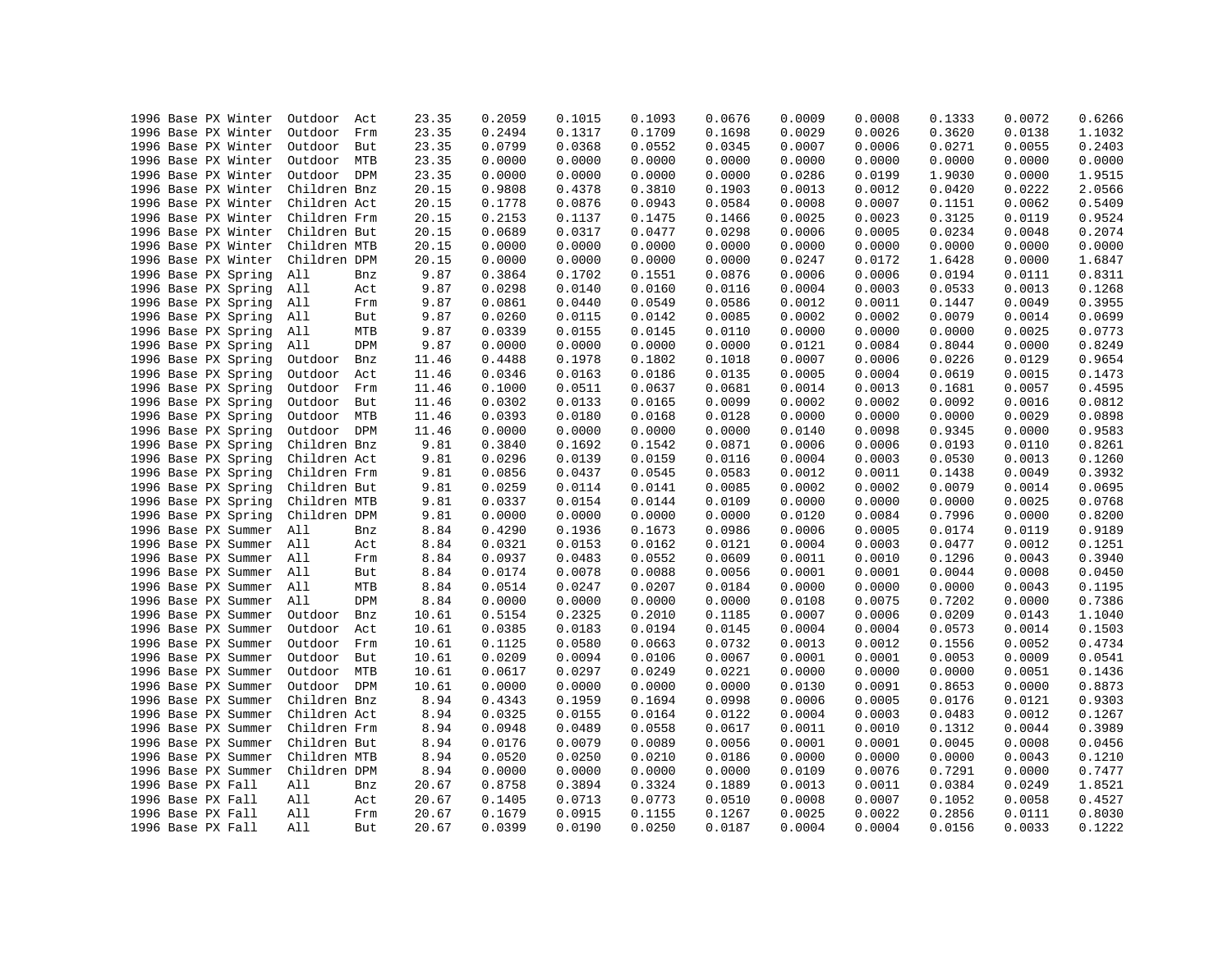|  | 1996 Base PX Fall                 | All          | MTB | 20.67 | 0.0000 | 0.0000 | 0.0000 | 0.0000 | 0.0000 | 0.0000 | 0.0000 | 0.0000 | 0.0000 |
|--|-----------------------------------|--------------|-----|-------|--------|--------|--------|--------|--------|--------|--------|--------|--------|
|  | 1996 Base PX Fall                 | All          | DPM | 20.67 | 0.0000 | 0.0000 | 0.0000 | 0.0000 | 0.0245 | 0.0166 | 1.5153 | 0.0000 | 1.5565 |
|  | 1996 Base PX Fall                 | Outdoor      | Bnz | 23.93 | 1.0140 | 0.4509 | 0.3849 | 0.2188 | 0.0015 | 0.0013 | 0.0444 | 0.0288 | 2.1445 |
|  | 1996 Base PX Fall                 | Outdoor      | Act | 23.93 | 0.1626 | 0.0825 | 0.0896 | 0.0590 | 0.0009 | 0.0008 | 0.1218 | 0.0067 | 0.5241 |
|  | 1996 Base PX Fall                 | Outdoor      | Frm | 23.93 | 0.1944 | 0.1059 | 0.1338 | 0.1467 | 0.0029 | 0.0025 | 0.3307 | 0.0129 | 0.9298 |
|  | 1996 Base PX Fall                 | Outdoor      | But | 23.93 | 0.0462 | 0.0220 | 0.0290 | 0.0216 | 0.0005 | 0.0004 | 0.0181 | 0.0038 | 0.1414 |
|  | 1996 Base PX Fall                 | Outdoor MTB  |     | 23.93 | 0.0000 | 0.0000 | 0.0000 | 0.0000 | 0.0000 | 0.0000 | 0.0000 | 0.0000 | 0.0000 |
|  | 1996 Base PX Fall                 | Outdoor DPM  |     | 23.93 | 0.0000 | 0.0000 | 0.0000 | 0.0000 | 0.0284 | 0.0193 | 1.7546 | 0.0000 | 1.8023 |
|  | 1996 Base PX Fall                 | Children Bnz |     | 20.52 | 0.8697 | 0.3867 | 0.3301 | 0.1876 | 0.0013 | 0.0011 | 0.0381 | 0.0247 | 1.8392 |
|  | 1996 Base PX Fall                 | Children Act |     | 20.52 | 0.1395 | 0.0708 | 0.0768 | 0.0506 | 0.0008 | 0.0007 | 0.1044 | 0.0058 | 0.4495 |
|  | 1996 Base PX Fall                 | Children Frm |     | 20.52 | 0.1667 | 0.0909 | 0.1147 | 0.1258 | 0.0025 | 0.0022 | 0.2836 | 0.0110 | 0.7974 |
|  | 1996 Base PX Fall                 | Children But |     | 20.52 | 0.0396 | 0.0188 | 0.0249 | 0.0185 | 0.0004 | 0.0004 | 0.0155 | 0.0032 | 0.1213 |
|  | 1996 Base PX Fall                 | Children MTB |     | 20.52 | 0.0000 | 0.0000 | 0.0000 | 0.0000 | 0.0000 | 0.0000 | 0.0000 | 0.0000 | 0.0000 |
|  | 1996 Base PX Fall                 | Children DPM |     | 20.52 | 0.0000 | 0.0000 | 0.0000 | 0.0000 | 0.0244 | 0.0165 | 1.5048 | 0.0000 | 1.5457 |
|  | 1996 Base PX Ann Ave All          |              | Bnz | 14.42 | 0.6699 | 0.2986 | 0.2597 | 0.1417 | 0.0010 | 0.0008 | 0.0294 | 0.0176 | 1.4187 |
|  | 1996 Base PX Ann Ave All          |              | Act | 14.42 | 0.0954 | 0.0472 | 0.0511 | 0.0334 | 0.0006 | 0.0005 | 0.0805 | 0.0036 | 0.3124 |
|  | 1996 Base PX Ann Ave All          |              | Frm | 14.42 | 0.1412 | 0.0746 | 0.0936 | 0.0985 | 0.0019 | 0.0016 | 0.2187 | 0.0081 | 0.6381 |
|  | 1996 Base PX Ann Ave All          |              | But | 14.42 | 0.0382 | 0.0176 | 0.0240 | 0.0157 | 0.0003 | 0.0003 | 0.0129 | 0.0026 | 0.1116 |
|  | 1996 Base PX Ann Ave All          |              | MTB | 14.42 | 0.0213 | 0.0101 | 0.0088 | 0.0073 | 0.0000 | 0.0000 | 0.0000 | 0.0017 | 0.0492 |
|  | 1996 Base PX Ann Ave All          |              | DPM | 14.42 | 0.0000 | 0.0000 | 0.0000 | 0.0000 | 0.0181 | 0.0125 | 1.1740 | 0.0000 | 1.2045 |
|  | 1996 Base PX Ann Ave Outdoor      |              | Bnz | 16.79 | 0.7786 | 0.3471 | 0.3019 | 0.1649 | 0.0011 | 0.0010 | 0.0341 | 0.0204 | 1.6491 |
|  | 1996 Base PX Ann Ave Outdoor      |              | Act | 16.79 | 0.1104 | 0.0547 | 0.0592 | 0.0387 | 0.0007 | 0.0006 | 0.0936 | 0.0042 | 0.3621 |
|  | 1996 Base PX Ann Ave Outdoor      |              | Frm | 16.79 | 0.1641 | 0.0867 | 0.1087 | 0.1145 | 0.0022 | 0.0019 | 0.2541 | 0.0094 | 0.7415 |
|  | 1996 Base PX Ann Ave Outdoor      |              | But | 16.79 | 0.0443 | 0.0204 | 0.0278 | 0.0182 | 0.0004 | 0.0003 | 0.0149 | 0.0030 | 0.1293 |
|  | 1996 Base PX Ann Ave Outdoor MTB  |              |     | 16.79 | 0.0253 | 0.0119 | 0.0104 | 0.0087 | 0.0000 | 0.0000 | 0.0000 | 0.0020 | 0.0583 |
|  | 1996 Base PX Ann Ave Outdoor DPM  |              |     | 16.79 | 0.0000 | 0.0000 | 0.0000 | 0.0000 | 0.0210 | 0.0145 | 1.3643 | 0.0000 | 1.3999 |
|  | 1996 Base PX Ann Ave Children Bnz |              |     | 14.38 | 0.6672 | 0.2974 | 0.2587 | 0.1412 | 0.0010 | 0.0008 | 0.0292 | 0.0175 | 1.4130 |
|  | 1996 Base PX Ann Ave Children Act |              |     | 14.38 | 0.0948 | 0.0470 | 0.0508 | 0.0332 | 0.0006 | 0.0005 | 0.0802 | 0.0036 | 0.3108 |
|  | 1996 Base PX Ann Ave Children Frm |              |     | 14.38 | 0.1406 | 0.0743 | 0.0932 | 0.0981 | 0.0018 | 0.0016 | 0.2178 | 0.0081 | 0.6355 |
|  | 1996 Base PX Ann Ave Children But |              |     | 14.38 | 0.0380 | 0.0175 | 0.0239 | 0.0156 | 0.0003 | 0.0003 | 0.0128 | 0.0025 | 0.1110 |
|  | 1996 Base PX Ann Ave Children MTB |              |     | 14.38 | 0.0214 | 0.0101 | 0.0088 | 0.0074 | 0.0000 | 0.0000 | 0.0000 | 0.0017 | 0.0495 |
|  | 1996 Base PX Ann Ave Children DPM |              |     | 14.38 | 0.0000 | 0.0000 | 0.0000 | 0.0000 | 0.0180 | 0.0124 | 1.1691 | 0.0000 | 1.1995 |
|  | 2007 Base PX Winter All           |              | Bnz | 20.31 | 0.2077 | 0.2385 | 0.1784 | 0.0544 | 0.0003 | 0.0006 | 0.0245 | 0.0092 | 0.7137 |
|  | 2007 Base PX Winter All           |              | Act | 20.31 | 0.0202 | 0.0290 | 0.0226 | 0.0101 | 0.0002 | 0.0004 | 0.0672 | 0.0029 | 0.1527 |
|  | 2007 Base PX Winter All           |              | Frm | 20.31 | 0.0726 | 0.1249 | 0.0989 | 0.0580 | 0.0005 | 0.0013 | 0.1825 | 0.0128 | 0.5516 |
|  | 2007 Base PX Winter All           |              | But | 20.31 | 0.0196 | 0.0244 | 0.0190 | 0.0054 | 0.0001 | 0.0003 | 0.0137 | 0.0041 | 0.0865 |
|  | 2007 Base PX Winter All           |              | MTB | 20.31 | 0.4276 | 0.5274 | 0.3455 | 0.1291 | 0.0000 | 0.0000 | 0.0000 | 0.0351 | 1.4646 |
|  | 2007 Base PX Winter               | All          | DPM | 20.31 | 0.0000 | 0.0000 | 0.0000 | 0.0000 | 0.0076 | 0.0107 | 0.8404 | 0.0000 | 0.8587 |
|  | 2007 Base PX Winter               | Outdoor      | Bnz | 23.35 | 0.2387 | 0.2741 | 0.2050 | 0.0626 | 0.0003 | 0.0007 | 0.0282 | 0.0105 | 0.8202 |
|  | 2007 Base PX Winter               | Outdoor      | Act | 23.35 | 0.0233 | 0.0333 | 0.0260 | 0.0116 | 0.0002 | 0.0005 | 0.0773 | 0.0034 | 0.1755 |
|  | 2007 Base PX Winter               | Outdoor      | Frm | 23.35 | 0.0835 | 0.1435 | 0.1137 | 0.0667 | 0.0006 | 0.0014 | 0.2098 | 0.0147 | 0.6339 |
|  | 2007 Base PX Winter               | Outdoor      | But | 23.35 | 0.0225 | 0.0281 | 0.0218 | 0.0062 | 0.0001 | 0.0003 | 0.0157 | 0.0047 | 0.0994 |
|  | 2007 Base PX Winter               | Outdoor MTB  |     | 23.35 | 0.4914 | 0.6061 | 0.3971 | 0.1483 | 0.0000 | 0.0000 | 0.0000 | 0.0404 | 1.6833 |
|  | 2007 Base PX Winter               | Outdoor DPM  |     | 23.35 | 0.0000 | 0.0000 | 0.0000 | 0.0000 | 0.0088 | 0.0123 | 0.9658 | 0.0000 | 0.9868 |
|  | 2007 Base PX Winter               | Children Bnz |     | 20.15 | 0.2060 | 0.2366 | 0.1770 | 0.0540 | 0.0003 | 0.0006 | 0.0243 | 0.0091 | 0.7081 |
|  | 2007 Base PX Winter               | Children Act |     | 20.15 | 0.0201 | 0.0287 | 0.0224 | 0.0101 | 0.0002 | 0.0004 | 0.0667 | 0.0029 | 0.1515 |
|  | 2007 Base PX Winter               | Children Frm |     | 20.15 | 0.0720 | 0.1239 | 0.0981 | 0.0576 | 0.0005 | 0.0012 | 0.1811 | 0.0127 | 0.5473 |
|  | 2007 Base PX Winter               | Children But |     | 20.15 | 0.0194 | 0.0242 | 0.0188 | 0.0054 | 0.0001 | 0.0003 | 0.0136 | 0.0040 | 0.0858 |
|  | 2007 Base PX Winter               | Children MTB |     | 20.15 | 0.4242 | 0.5232 | 0.3428 | 0.1280 | 0.0000 | 0.0000 | 0.0000 | 0.0348 | 1.4531 |
|  | 2007 Base PX Winter               | Children DPM |     | 20.15 | 0.0000 | 0.0000 | 0.0000 | 0.0000 | 0.0076 | 0.0106 | 0.8337 | 0.0000 | 0.8519 |
|  | 2007 Base PX Spring               | All          | Bnz | 9.87  | 0.0676 | 0.0767 | 0.0573 | 0.0226 | 0.0001 | 0.0003 | 0.0115 | 0.0042 | 0.2403 |
|  |                                   |              |     |       |        |        |        |        |        |        |        |        |        |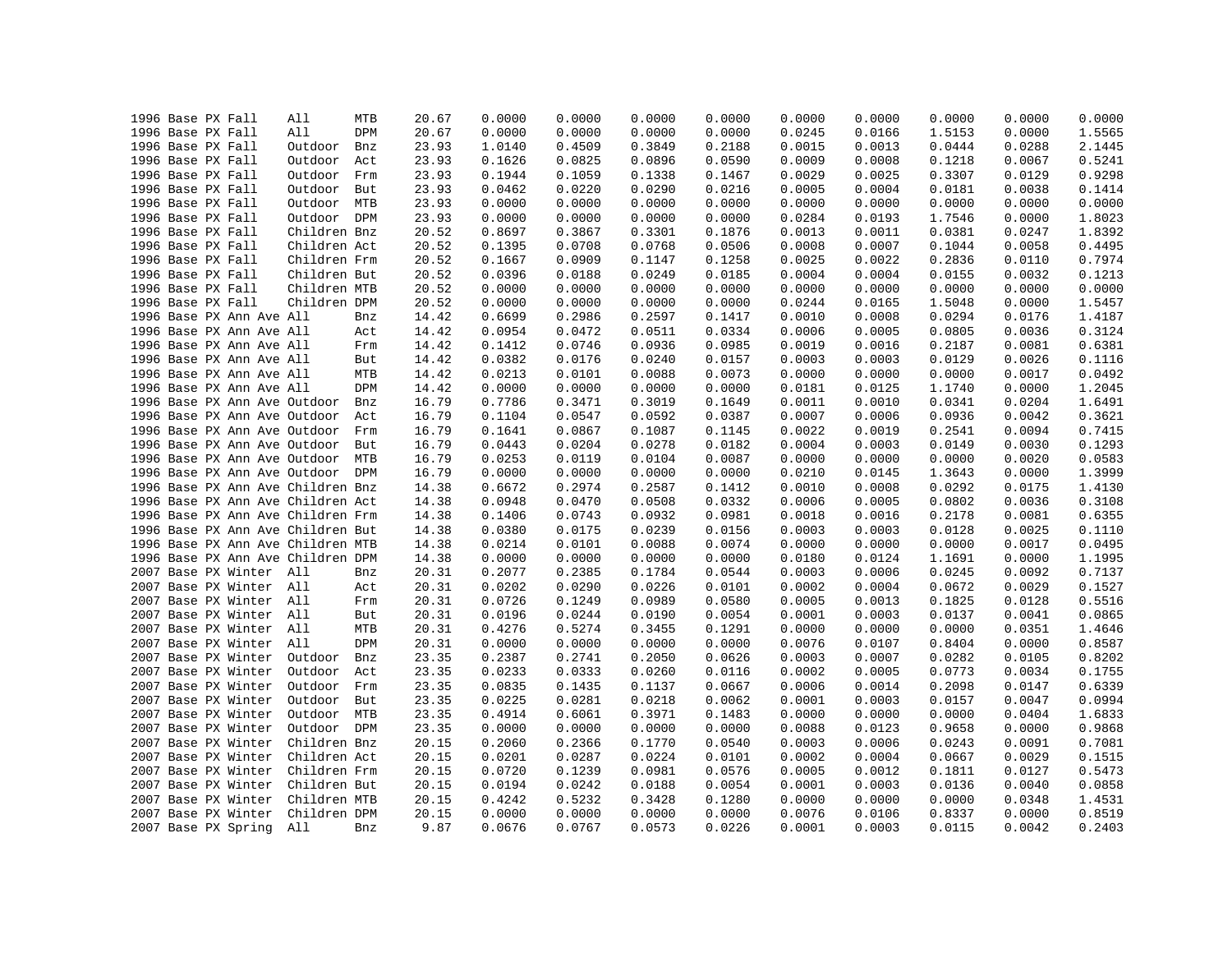| 2007 Base PX Spring | All<br>Act        | 9.87  | 0.0081 | 0.0098 | 0.0076 | 0.0042 | 0.0001 | 0.0002 | 0.0315 | 0.0012 | 0.0627 |
|---------------------|-------------------|-------|--------|--------|--------|--------|--------|--------|--------|--------|--------|
| 2007 Base PX Spring | All<br>Frm        | 9.87  | 0.0280 | 0.0395 | 0.0308 | 0.0226 | 0.0003 | 0.0006 | 0.0856 | 0.0051 | 0.2125 |
| 2007 Base PX Spring | All<br>But        | 9.87  | 0.0058 | 0.0069 | 0.0053 | 0.0018 | 0.0000 | 0.0001 | 0.0047 | 0.0012 | 0.0259 |
| 2007 Base PX Spring | All<br>MTB        | 9.87  | 0.1768 | 0.2008 | 0.1147 | 0.0726 | 0.0000 | 0.0000 | 0.0000 | 0.0281 | 0.5930 |
| 2007 Base PX Spring | DPM<br>All        | 9.87  | 0.0000 | 0.0000 | 0.0000 | 0.0000 | 0.0037 | 0.0052 | 0.4082 | 0.0000 | 0.4171 |
| 2007 Base PX Spring | Outdoor<br>Bnz    | 11.46 | 0.0785 | 0.0892 | 0.0665 | 0.0263 | 0.0002 | 0.0003 | 0.0134 | 0.0048 | 0.2791 |
| 2007 Base PX Spring | Outdoor<br>Act    | 11.46 | 0.0094 | 0.0114 | 0.0088 | 0.0049 | 0.0001 | 0.0002 | 0.0366 | 0.0014 | 0.0728 |
| 2007 Base PX Spring | Outdoor<br>Frm    | 11.46 | 0.0326 | 0.0459 | 0.0358 | 0.0263 | 0.0003 | 0.0006 | 0.0995 | 0.0059 | 0.2468 |
| 2007 Base PX Spring | Outdoor<br>But    | 11.46 | 0.0068 | 0.0080 | 0.0062 | 0.0021 | 0.0000 | 0.0001 | 0.0054 | 0.0014 | 0.0301 |
| 2007 Base PX Spring | Outdoor MTB       | 11.46 | 0.2054 | 0.2332 | 0.1332 | 0.0843 | 0.0000 | 0.0000 | 0.0000 | 0.0327 | 0.6888 |
| 2007 Base PX Spring | Outdoor DPM       | 11.46 | 0.0000 | 0.0000 | 0.0000 | 0.0000 | 0.0043 | 0.0060 | 0.4742 | 0.0000 | 0.4846 |
| 2007 Base PX Spring | Children Bnz      | 9.81  | 0.0672 | 0.0763 | 0.0569 | 0.0225 | 0.0001 | 0.0003 | 0.0114 | 0.0041 | 0.2389 |
| 2007 Base PX Spring | Children Act      | 9.81  | 0.0080 | 0.0098 | 0.0076 | 0.0042 | 0.0001 | 0.0002 | 0.0314 | 0.0012 | 0.0623 |
| 2007 Base PX Spring | Children Frm      | 9.81  | 0.0279 | 0.0393 | 0.0306 | 0.0225 | 0.0002 | 0.0006 | 0.0851 | 0.0050 | 0.2112 |
| 2007 Base PX Spring | Children But      | 9.81  | 0.0058 | 0.0068 | 0.0053 | 0.0018 | 0.0000 | 0.0001 | 0.0046 | 0.0012 | 0.0257 |
| 2007 Base PX Spring | Children MTB      | 9.81  | 0.1757 | 0.1996 | 0.1140 | 0.0722 | 0.0000 | 0.0000 | 0.0000 | 0.0280 | 0.5894 |
| 2007 Base PX Spring | Children DPM      | 9.81  | 0.0000 | 0.0000 | 0.0000 | 0.0000 | 0.0037 | 0.0052 | 0.4058 | 0.0000 | 0.4146 |
| 2007 Base PX Summer | All<br>Bnz        | 8.84  | 0.0735 | 0.0842 | 0.0617 | 0.0254 | 0.0001 | 0.0003 | 0.0103 | 0.0044 | 0.2599 |
| 2007 Base PX Summer | All<br>Act        | 8.84  | 0.0083 | 0.0099 | 0.0077 | 0.0045 | 0.0001 | 0.0002 | 0.0282 | 0.0011 | 0.0599 |
| 2007 Base PX Summer | All<br>Frm        | 8.84  | 0.0285 | 0.0400 | 0.0312 | 0.0243 | 0.0002 | 0.0005 | 0.0767 | 0.0045 | 0.2059 |
| 2007 Base PX Summer | All<br>But        | 8.84  | 0.0037 | 0.0044 | 0.0034 | 0.0013 | 0.0000 | 0.0001 | 0.0026 | 0.0007 | 0.0162 |
|                     | MTB               |       | 0.2789 |        | 0.1862 | 0.1232 | 0.0000 | 0.0000 | 0.0000 |        |        |
| 2007 Base PX Summer | All<br>All<br>DPM | 8.84  |        | 0.3322 |        |        |        |        |        | 0.0481 | 0.9686 |
| 2007 Base PX Summer |                   | 8.84  | 0.0000 | 0.0000 | 0.0000 | 0.0000 | 0.0033 | 0.0046 | 0.3655 | 0.0000 | 0.3735 |
| 2007 Base PX Summer | Outdoor<br>Bnz    | 10.61 | 0.0884 | 0.1012 | 0.0741 | 0.0305 | 0.0001 | 0.0003 | 0.0124 | 0.0053 | 0.3123 |
| 2007 Base PX Summer | Outdoor<br>Act    | 10.61 | 0.0099 | 0.0119 | 0.0093 | 0.0054 | 0.0001 | 0.0002 | 0.0339 | 0.0013 | 0.0720 |
| 2007 Base PX Summer | Outdoor Frm       | 10.61 | 0.0343 | 0.0480 | 0.0374 | 0.0292 | 0.0003 | 0.0006 | 0.0921 | 0.0054 | 0.2474 |
| 2007 Base PX Summer | Outdoor<br>But    | 10.61 | 0.0045 | 0.0052 | 0.0041 | 0.0015 | 0.0000 | 0.0001 | 0.0032 | 0.0008 | 0.0194 |
| 2007 Base PX Summer | Outdoor MTB       | 10.61 | 0.3351 | 0.3991 | 0.2237 | 0.1480 | 0.0000 | 0.0000 | 0.0000 | 0.0578 | 1.1637 |
| 2007 Base PX Summer | Outdoor DPM       | 10.61 | 0.0000 | 0.0000 | 0.0000 | 0.0000 | 0.0040 | 0.0056 | 0.4391 | 0.0000 | 0.4487 |
| 2007 Base PX Summer | Children Bnz      | 8.94  | 0.0745 | 0.0852 | 0.0624 | 0.0257 | 0.0001 | 0.0003 | 0.0104 | 0.0045 | 0.2631 |
| 2007 Base PX Summer | Children Act      | 8.94  | 0.0084 | 0.0101 | 0.0078 | 0.0045 | 0.0001 | 0.0002 | 0.0286 | 0.0011 | 0.0606 |
| 2007 Base PX Summer | Children Frm      | 8.94  | 0.0289 | 0.0405 | 0.0316 | 0.0246 | 0.0002 | 0.0005 | 0.0776 | 0.0045 | 0.2084 |
| 2007 Base PX Summer | Children But      | 8.94  | 0.0038 | 0.0044 | 0.0035 | 0.0013 | 0.0000 | 0.0001 | 0.0027 | 0.0007 | 0.0164 |
| 2007 Base PX Summer | Children MTB      | 8.94  | 0.2823 | 0.3363 | 0.1885 | 0.1247 | 0.0000 | 0.0000 | 0.0000 | 0.0487 | 0.9806 |
| 2007 Base PX Summer | Children DPM      | 8.94  | 0.0000 | 0.0000 | 0.0000 | 0.0000 | 0.0034 | 0.0047 | 0.3700 | 0.0000 | 0.3781 |
| 2007 Base PX Fall   | All<br>Bnz        | 20.67 | 0.1856 | 0.1912 | 0.1426 | 0.0549 | 0.0003 | 0.0005 | 0.0232 | 0.0103 | 0.6085 |
| 2007 Base PX Fall   | All<br>Act        | 20.67 | 0.0166 | 0.0190 | 0.0151 | 0.0092 | 0.0002 | 0.0003 | 0.0637 | 0.0027 | 0.1268 |
| 2007 Base PX Fall   | All<br>Frm        | 20.67 | 0.0597 | 0.0767 | 0.0614 | 0.0526 | 0.0005 | 0.0011 | 0.1730 | 0.0119 | 0.4367 |
| 2007 Base PX Fall   | All<br>But        | 20.67 | 0.0121 | 0.0132 | 0.0104 | 0.0036 | 0.0001 | 0.0002 | 0.0095 | 0.0028 | 0.0518 |
| 2007 Base PX Fall   | All<br>MTB        | 20.67 | 0.6383 | 0.6759 | 0.3945 | 0.2534 | 0.0000 | 0.0000 | 0.0000 | 0.0814 | 2.0435 |
| 2007 Base PX Fall   | All<br>DPM        | 20.67 | 0.0000 | 0.0000 | 0.0000 | 0.0000 | 0.0076 | 0.0095 | 0.7903 | 0.0000 | 0.8073 |
| 2007 Base PX Fall   | Outdoor<br>Bnz    | 23.93 | 0.2149 | 0.2214 | 0.1651 | 0.0635 | 0.0003 | 0.0006 | 0.0269 | 0.0119 | 0.7046 |
| 2007 Base PX Fall   | Outdoor<br>Act    | 23.93 | 0.0192 | 0.0220 | 0.0174 | 0.0106 | 0.0002 | 0.0004 | 0.0738 | 0.0032 | 0.1468 |
| 2007 Base PX Fall   | Outdoor<br>Frm    | 23.93 | 0.0691 | 0.0888 | 0.0711 | 0.0609 | 0.0006 | 0.0012 | 0.2004 | 0.0138 | 0.5057 |
| 2007 Base PX Fall   | Outdoor But       | 23.93 | 0.0140 | 0.0153 | 0.0121 | 0.0041 | 0.0001 | 0.0002 | 0.0109 | 0.0032 | 0.0599 |
| 2007 Base PX Fall   | Outdoor MTB       | 23.93 | 0.7391 | 0.7826 | 0.4568 | 0.2934 | 0.0000 | 0.0000 | 0.0000 | 0.0942 | 2.3662 |
| 2007 Base PX Fall   | Outdoor DPM       | 23.93 | 0.0000 | 0.0000 | 0.0000 | 0.0000 | 0.0088 | 0.0110 | 0.9150 | 0.0000 | 0.9348 |
| 2007 Base PX Fall   | Children Bnz      | 20.52 | 0.1843 | 0.1898 | 0.1416 | 0.0545 | 0.0003 | 0.0005 | 0.0231 | 0.0102 | 0.6043 |
| 2007 Base PX Fall   | Children Act      | 20.52 | 0.0165 | 0.0189 | 0.0149 | 0.0091 | 0.0002 | 0.0003 | 0.0633 | 0.0027 | 0.1259 |
| 2007 Base PX Fall   | Children Frm      | 20.52 | 0.0593 | 0.0762 | 0.0610 | 0.0523 | 0.0005 | 0.0010 | 0.1718 | 0.0118 | 0.4337 |
| 2007 Base PX Fall   | Children But      | 20.52 | 0.0120 | 0.0131 | 0.0104 | 0.0035 | 0.0001 | 0.0002 | 0.0094 | 0.0027 | 0.0514 |
|                     |                   |       |        |        |        |        |        |        |        |        |        |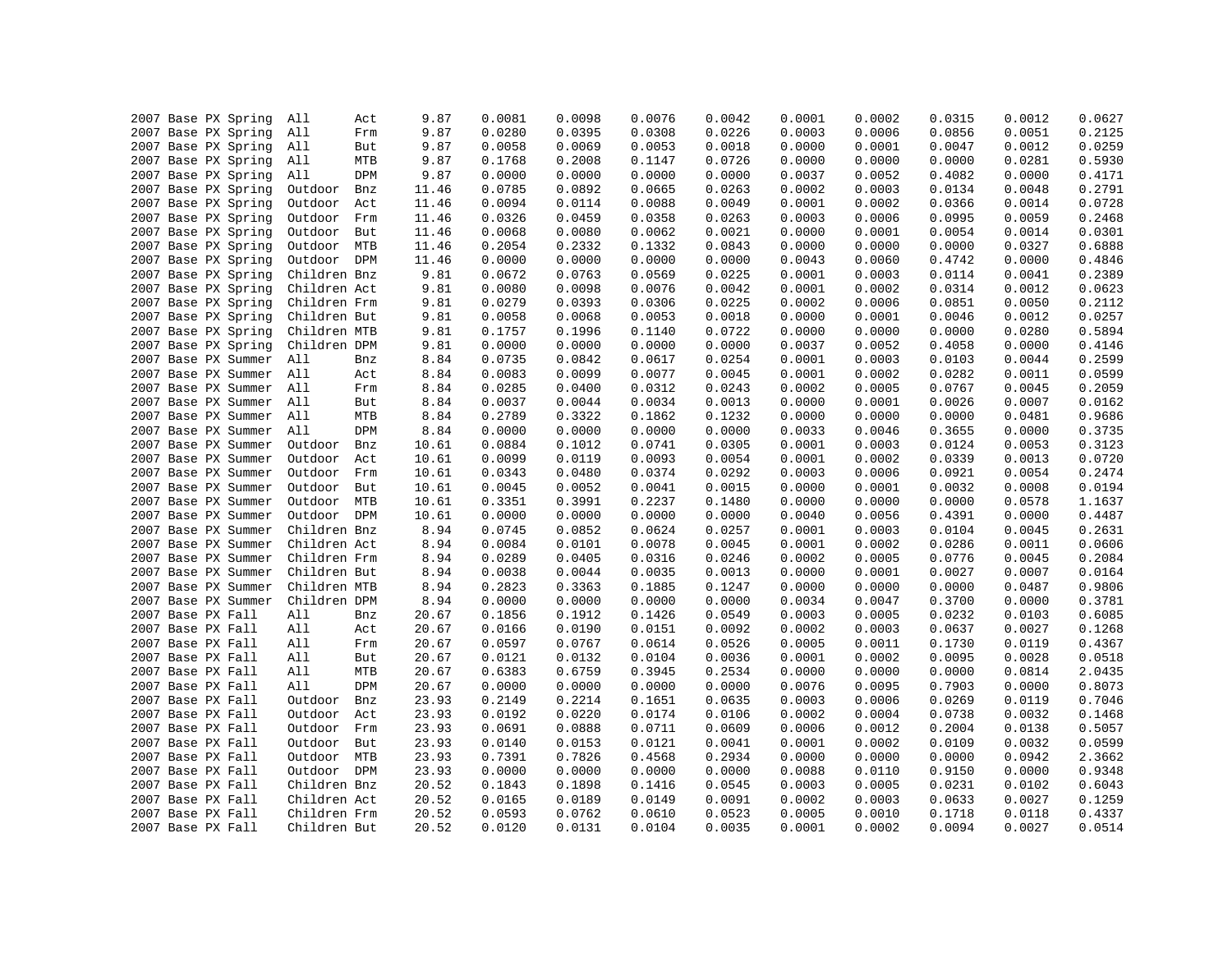|  |                                                      | Children MTB |            | 20.52          | 0.6338 | 0.6712 | 0.3918 | 0.2517 | 0.0000 | 0.0000 | 0.0000 | 0.0808 | 2.0293           |
|--|------------------------------------------------------|--------------|------------|----------------|--------|--------|--------|--------|--------|--------|--------|--------|------------------|
|  | 2007 Base PX Fall<br>2007 Base PX Fall               | Children DPM |            | 20.52          | 0.0000 | 0.0000 | 0.0000 | 0.0000 | 0.0076 | 0.0094 | 0.7848 | 0.0000 | 0.8017           |
|  |                                                      |              |            |                | 0.1336 | 0.1477 | 0.1100 | 0.0393 | 0.0002 | 0.0004 | 0.0174 | 0.0070 |                  |
|  | 2007 Base PX Ann Ave All<br>2007 Base PX Ann Ave All |              | Bnz<br>Act | 14.42<br>14.42 | 0.0133 | 0.0169 | 0.0132 | 0.0070 | 0.0001 | 0.0003 | 0.0477 | 0.0020 | 0.4556<br>0.1005 |
|  |                                                      |              |            |                |        | 0.0703 | 0.0556 | 0.0394 | 0.0004 |        | 0.1295 | 0.0086 | 0.3517           |
|  | 2007 Base PX Ann Ave All                             |              | Frm        | 14.42          | 0.0472 |        |        |        |        | 0.0008 |        |        |                  |
|  | 2007 Base PX Ann Ave All                             |              | But        | 14.42          | 0.0103 | 0.0122 | 0.0095 | 0.0030 | 0.0001 | 0.0001 | 0.0076 | 0.0022 | 0.0451           |
|  | 2007 Base PX Ann Ave All                             |              | MTB        | 14.42          | 0.3804 | 0.4340 | 0.2602 | 0.1446 | 0.0000 | 0.0000 | 0.0000 | 0.0482 | 1.2674           |
|  | 2007 Base PX Ann Ave All                             |              | DPM        | 14.42          | 0.0000 | 0.0000 | 0.0000 | 0.0000 | 0.0056 | 0.0075 | 0.6011 | 0.0000 | 0.6142           |
|  | 2007 Base PX Ann Ave Outdoor                         |              | Bnz        | 16.79          | 0.1551 | 0.1714 | 0.1277 | 0.0457 | 0.0002 | 0.0005 | 0.0202 | 0.0081 | 0.5290           |
|  | 2007 Base PX Ann Ave Outdoor Act                     |              |            | 16.79          | 0.0154 | 0.0197 | 0.0154 | 0.0081 | 0.0001 | 0.0003 | 0.0554 | 0.0023 | 0.1168           |
|  | 2007 Base PX Ann Ave Outdoor Frm                     |              |            | 16.79          | 0.0548 | 0.0816 | 0.0645 | 0.0458 | 0.0004 | 0.0010 | 0.1504 | 0.0099 | 0.4085           |
|  | 2007 Base PX Ann Ave Outdoor But                     |              |            | 16.79          | 0.0119 | 0.0142 | 0.0110 | 0.0035 | 0.0001 | 0.0002 | 0.0088 | 0.0025 | 0.0522           |
|  | 2007 Base PX Ann Ave Outdoor MTB                     |              |            | 16.79          | 0.4427 | 0.5052 | 0.3027 | 0.1685 | 0.0000 | 0.0000 | 0.0000 | 0.0563 | 1.4755           |
|  | 2007 Base PX Ann Ave Outdoor DPM                     |              |            | 16.79          | 0.0000 | 0.0000 | 0.0000 | 0.0000 | 0.0065 | 0.0087 | 0.6985 | 0.0000 | 0.7137           |
|  | 2007 Base PX Ann Ave Children Bnz                    |              |            | 14.38          | 0.1330 | 0.1470 | 0.1095 | 0.0392 | 0.0002 | 0.0004 | 0.0173 | 0.0070 | 0.4536           |
|  | 2007 Base PX Ann Ave Children Act                    |              |            | 14.38          | 0.0132 | 0.0169 | 0.0132 | 0.0070 | 0.0001 | 0.0003 | 0.0475 | 0.0020 | 0.1001           |
|  | 2007 Base PX Ann Ave Children Frm                    |              |            | 14.38          | 0.0470 | 0.0699 | 0.0553 | 0.0392 | 0.0004 | 0.0008 | 0.1289 | 0.0085 | 0.3501           |
|  | 2007 Base PX Ann Ave Children But                    |              |            | 14.38          | 0.0102 | 0.0122 | 0.0095 | 0.0030 | 0.0001 | 0.0001 | 0.0076 | 0.0022 | 0.0448           |
|  | 2007 Base PX Ann Ave Children MTB                    |              |            | 14.38          | 0.3790 | 0.4326 | 0.2593 | 0.1442 | 0.0000 | 0.0000 | 0.0000 | 0.0481 | 1.2631           |
|  | 2007 Base PX Ann Ave Children DPM                    |              |            | 14.38          | 0.0000 | 0.0000 | 0.0000 | 0.0000 | 0.0056 | 0.0075 | 0.5986 | 0.0000 | 0.6116           |
|  | 2007 Sc#1 PX Winter All                              |              | Bnz        | 20.31          | 0.2077 | 0.2385 | 0.1784 | 0.0544 | 0.0003 | 0.0006 | 0.0245 | 0.0092 | 0.7137           |
|  | 2007 Sc#1 PX Winter All                              |              | Act        | 20.31          | 0.0202 | 0.0290 | 0.0226 | 0.0101 | 0.0002 | 0.0004 | 0.0672 | 0.0029 | 0.1527           |
|  | 2007 Sc#1 PX Winter All                              |              | Frm        | 20.31          | 0.0726 | 0.1249 | 0.0989 | 0.0580 | 0.0005 | 0.0013 | 0.1825 | 0.0128 | 0.5516           |
|  | 2007 Sc#1 PX Winter All                              |              | But        | 20.31          | 0.0196 | 0.0244 | 0.0190 | 0.0054 | 0.0001 | 0.0003 | 0.0137 | 0.0041 | 0.0865           |
|  | 2007 Sc#1 PX Winter All                              |              | MTB        | 20.31          | 0.4276 | 0.5274 | 0.3455 | 0.1291 | 0.0000 | 0.0000 | 0.0000 | 0.0351 | 1.4646           |
|  | 2007 Sc#1 PX Winter All                              |              | <b>DPM</b> | 20.31          | 0.0000 | 0.0000 | 0.0000 | 0.0000 | 0.0076 | 0.0107 | 0.8404 | 0.0000 | 0.8587           |
|  | 2007 Sc#1 PX Winter                                  | Outdoor      | Bnz        | 23.35          | 0.2387 | 0.2741 | 0.2050 | 0.0626 | 0.0003 | 0.0007 | 0.0282 | 0.0105 | 0.8202           |
|  | 2007 Sc#1 PX Winter                                  | Outdoor      | Act        | 23.35          | 0.0233 | 0.0333 | 0.0260 | 0.0116 | 0.0002 | 0.0005 | 0.0773 | 0.0034 | 0.1755           |
|  | 2007 Sc#1 PX Winter                                  | Outdoor Frm  |            | 23.35          | 0.0835 | 0.1435 | 0.1137 | 0.0667 | 0.0006 | 0.0014 | 0.2098 | 0.0147 | 0.6339           |
|  | 2007 Sc#1 PX Winter                                  | Outdoor      | But        | 23.35          | 0.0225 | 0.0281 | 0.0218 | 0.0062 | 0.0001 | 0.0003 | 0.0157 | 0.0047 | 0.0994           |
|  | 2007 Sc#1 PX Winter                                  | Outdoor      | MTB        | 23.35          | 0.4914 | 0.6061 | 0.3971 | 0.1483 | 0.0000 | 0.0000 | 0.0000 | 0.0404 | 1.6833           |
|  | 2007 Sc#1 PX Winter                                  | Outdoor DPM  |            | 23.35          | 0.0000 | 0.0000 | 0.0000 | 0.0000 | 0.0088 | 0.0123 | 0.9658 | 0.0000 | 0.9868           |
|  | 2007 Sc#1 PX Winter                                  | Children Bnz |            | 20.15          | 0.2060 | 0.2366 | 0.1770 | 0.0540 | 0.0003 | 0.0006 | 0.0243 | 0.0091 | 0.7081           |
|  | 2007 Sc#1 PX Winter                                  | Children Act |            | 20.15          | 0.0201 | 0.0287 | 0.0224 | 0.0101 | 0.0002 | 0.0004 | 0.0667 | 0.0029 | 0.1515           |
|  | 2007 Sc#1 PX Winter                                  | Children Frm |            | 20.15          | 0.0720 | 0.1239 | 0.0981 | 0.0576 | 0.0005 | 0.0012 | 0.1811 | 0.0127 | 0.5473           |
|  | 2007 Sc#1 PX Winter                                  | Children But |            | 20.15          | 0.0194 | 0.0242 | 0.0188 | 0.0054 | 0.0001 | 0.0003 | 0.0136 | 0.0040 | 0.0858           |
|  | 2007 Sc#1 PX Winter                                  | Children MTB |            | 20.15          | 0.4242 | 0.5232 | 0.3428 | 0.1280 | 0.0000 | 0.0000 | 0.0000 | 0.0348 | 1.4531           |
|  | 2007 Sc#1 PX Winter                                  | Children DPM |            | 20.15          | 0.0000 | 0.0000 | 0.0000 | 0.0000 | 0.0076 | 0.0106 | 0.8337 | 0.0000 | 0.8519           |
|  | 2007 Sc#1 PX Spring                                  | All          | Bnz        | 9.87           | 0.0676 | 0.0767 | 0.0573 | 0.0226 | 0.0001 | 0.0003 | 0.0115 | 0.0042 | 0.2403           |
|  | 2007 Sc#1 PX Spring                                  | All          | Act        | 9.87           | 0.0081 | 0.0098 | 0.0076 | 0.0042 | 0.0001 | 0.0002 | 0.0315 | 0.0012 | 0.0627           |
|  | 2007 Sc#1 PX Spring                                  | All          | Frm        | 9.87           | 0.0280 | 0.0395 | 0.0308 | 0.0226 | 0.0003 | 0.0006 | 0.0856 | 0.0051 | 0.2125           |
|  | 2007 Sc#1 PX Spring                                  | All          | But        | 9.87           | 0.0058 | 0.0069 | 0.0053 | 0.0018 | 0.0000 | 0.0001 | 0.0047 | 0.0012 | 0.0259           |
|  | 2007 Sc#1 PX Spring                                  | All          | MTB        | 9.87           | 0.1768 | 0.2008 | 0.1147 | 0.0726 | 0.0000 | 0.0000 | 0.0000 | 0.0281 | 0.5930           |
|  |                                                      |              |            |                |        |        | 0.0000 |        |        |        |        |        |                  |
|  | 2007 Sc#1 PX Spring                                  | All          | DPM        | 9.87           | 0.0000 | 0.0000 |        | 0.0000 | 0.0037 | 0.0052 | 0.4082 | 0.0000 | 0.4171           |
|  | 2007 Sc#1 PX Spring                                  | Outdoor      | Bnz        | 11.46          | 0.0785 | 0.0892 | 0.0665 | 0.0263 | 0.0002 | 0.0003 | 0.0134 | 0.0048 | 0.2791           |
|  | 2007 Sc#1 PX Spring                                  | Outdoor      | Act        | 11.46          | 0.0094 | 0.0114 | 0.0088 | 0.0049 | 0.0001 | 0.0002 | 0.0366 | 0.0014 | 0.0728           |
|  | 2007 Sc#1 PX Spring                                  | Outdoor      | Frm        | 11.46          | 0.0326 | 0.0459 | 0.0358 | 0.0263 | 0.0003 | 0.0006 | 0.0995 | 0.0059 | 0.2468           |
|  | 2007 Sc#1 PX Spring                                  | Outdoor      | But        | 11.46          | 0.0068 | 0.0080 | 0.0062 | 0.0021 | 0.0000 | 0.0001 | 0.0054 | 0.0014 | 0.0301           |
|  | 2007 Sc#1 PX Spring                                  | Outdoor      | MTB        | 11.46          | 0.2054 | 0.2332 | 0.1332 | 0.0843 | 0.0000 | 0.0000 | 0.0000 | 0.0327 | 0.6888           |
|  | 2007 Sc#1 PX Spring                                  | Outdoor      | <b>DPM</b> | 11.46          | 0.0000 | 0.0000 | 0.0000 | 0.0000 | 0.0043 | 0.0060 | 0.4742 | 0.0000 | 0.4846           |
|  | 2007 Sc#1 PX Spring                                  | Children Bnz |            | 9.81           | 0.0672 | 0.0763 | 0.0569 | 0.0225 | 0.0001 | 0.0003 | 0.0114 | 0.0041 | 0.2389           |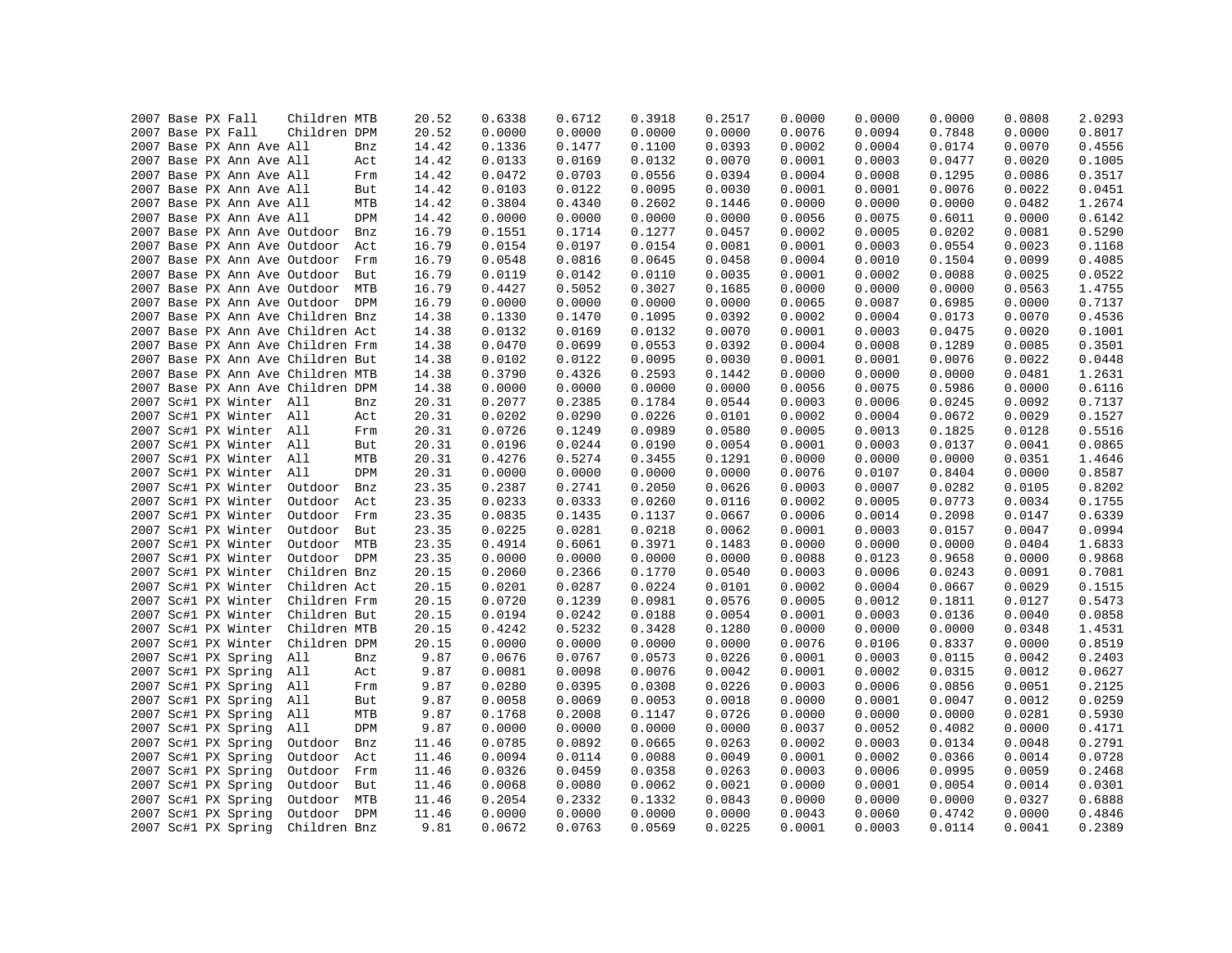| 2007 Sc#1 PX Spring          | Children Act   | 9.81  | 0.0080 | 0.0098 | 0.0076 | 0.0042 | 0.0001 | 0.0002 | 0.0314 | 0.0012 | 0.0623 |
|------------------------------|----------------|-------|--------|--------|--------|--------|--------|--------|--------|--------|--------|
| 2007 Sc#1 PX Spring          | Children Frm   | 9.81  | 0.0279 | 0.0393 | 0.0306 | 0.0225 | 0.0002 | 0.0006 | 0.0851 | 0.0050 | 0.2112 |
| 2007 Sc#1 PX Spring          | Children But   | 9.81  | 0.0058 | 0.0068 | 0.0053 | 0.0018 | 0.0000 | 0.0001 | 0.0046 | 0.0012 | 0.0257 |
| 2007 Sc#1 PX Spring          | Children MTB   | 9.81  | 0.1757 | 0.1996 | 0.1140 | 0.0722 | 0.0000 | 0.0000 | 0.0000 | 0.0280 | 0.5894 |
| 2007 Sc#1 PX Spring          | Children DPM   | 9.81  | 0.0000 | 0.0000 | 0.0000 | 0.0000 | 0.0037 | 0.0052 | 0.4058 | 0.0000 | 0.4146 |
| 2007 Sc#1 PX Summer          | All<br>Bnz     | 8.84  | 0.0735 | 0.0842 | 0.0617 | 0.0254 | 0.0001 | 0.0003 | 0.0103 | 0.0044 | 0.2599 |
| 2007 Sc#1 PX Summer All      | Act            | 8.84  | 0.0083 | 0.0099 | 0.0077 | 0.0045 | 0.0001 | 0.0002 | 0.0282 | 0.0011 | 0.0599 |
| 2007 Sc#1 PX Summer All      | Frm            | 8.84  | 0.0285 | 0.0400 | 0.0312 | 0.0243 | 0.0002 | 0.0005 | 0.0767 | 0.0045 | 0.2059 |
| 2007 Sc#1 PX Summer All      | But            | 8.84  | 0.0037 | 0.0044 | 0.0034 | 0.0013 | 0.0000 | 0.0001 | 0.0026 | 0.0007 | 0.0162 |
| 2007 Sc#1 PX Summer          | All<br>MTB     | 8.84  | 0.2789 | 0.3322 | 0.1862 | 0.1232 | 0.0000 | 0.0000 | 0.0000 | 0.0481 | 0.9686 |
| 2007 Sc#1 PX Summer          | All<br>DPM     | 8.84  | 0.0000 | 0.0000 | 0.0000 | 0.0000 | 0.0033 | 0.0046 | 0.3655 | 0.0000 | 0.3735 |
| 2007 Sc#1 PX Summer          | Outdoor<br>Bnz | 10.61 | 0.0884 | 0.1012 | 0.0741 | 0.0305 | 0.0001 | 0.0003 | 0.0124 | 0.0053 | 0.3123 |
| 2007 Sc#1 PX Summer          | Outdoor<br>Act | 10.61 | 0.0099 | 0.0119 | 0.0093 | 0.0054 | 0.0001 | 0.0002 | 0.0339 | 0.0013 | 0.0720 |
| 2007 Sc#1 PX Summer          | Outdoor<br>Frm | 10.61 | 0.0343 | 0.0480 | 0.0374 | 0.0292 | 0.0003 | 0.0006 | 0.0921 | 0.0054 | 0.2474 |
| 2007 Sc#1 PX Summer          | Outdoor<br>But | 10.61 | 0.0045 | 0.0052 | 0.0041 | 0.0015 | 0.0000 | 0.0001 | 0.0032 | 0.0008 | 0.0194 |
| 2007 Sc#1 PX Summer          | Outdoor MTB    | 10.61 | 0.3351 | 0.3991 | 0.2237 | 0.1480 | 0.0000 | 0.0000 | 0.0000 | 0.0578 | 1.1637 |
| 2007 Sc#1 PX Summer          | Outdoor DPM    | 10.61 | 0.0000 | 0.0000 | 0.0000 | 0.0000 | 0.0040 | 0.0056 | 0.4391 | 0.0000 | 0.4487 |
| 2007 Sc#1 PX Summer          | Children Bnz   | 8.94  | 0.0745 | 0.0852 | 0.0624 | 0.0257 | 0.0001 | 0.0003 | 0.0104 | 0.0045 | 0.2631 |
| 2007 Sc#1 PX Summer          | Children Act   | 8.94  | 0.0084 | 0.0101 | 0.0078 | 0.0045 | 0.0001 | 0.0002 | 0.0286 | 0.0011 | 0.0606 |
| 2007 Sc#1 PX Summer          | Children Frm   | 8.94  | 0.0289 | 0.0405 | 0.0316 | 0.0246 | 0.0002 | 0.0005 | 0.0776 | 0.0045 | 0.2084 |
| 2007 Sc#1 PX Summer          | Children But   | 8.94  | 0.0038 | 0.0044 | 0.0035 | 0.0013 | 0.0000 | 0.0001 | 0.0027 | 0.0007 | 0.0164 |
| 2007 Sc#1 PX Summer          | Children MTB   | 8.94  | 0.2823 | 0.3363 | 0.1885 | 0.1247 | 0.0000 | 0.0000 | 0.0000 | 0.0487 | 0.9806 |
| 2007 Sc#1 PX Summer          | Children DPM   | 8.94  | 0.0000 | 0.0000 | 0.0000 | 0.0000 | 0.0034 | 0.0047 | 0.3700 | 0.0000 | 0.3781 |
| 2007 Sc#1 PX Fall            | All<br>Bnz     | 20.67 | 0.1856 | 0.1912 | 0.1426 | 0.0549 | 0.0003 | 0.0005 | 0.0232 | 0.0103 | 0.6085 |
| 2007 Sc#1 PX Fall            | All<br>Act     | 20.67 | 0.0166 | 0.0190 | 0.0151 | 0.0092 | 0.0002 | 0.0003 | 0.0637 | 0.0027 | 0.1268 |
| 2007 Sc#1 PX Fall            | All<br>Frm     | 20.67 | 0.0597 | 0.0767 | 0.0614 | 0.0526 | 0.0005 | 0.0011 | 0.1730 | 0.0119 | 0.4367 |
| 2007 Sc#1 PX Fall            | All<br>But     | 20.67 | 0.0121 | 0.0132 | 0.0104 | 0.0036 | 0.0001 | 0.0002 | 0.0095 | 0.0028 | 0.0518 |
| 2007 Sc#1 PX Fall            | All<br>MTB     | 20.67 | 0.6383 | 0.6759 | 0.3945 | 0.2534 | 0.0000 | 0.0000 | 0.0000 | 0.0814 | 2.0435 |
| 2007 Sc#1 PX Fall            | All<br>DPM     | 20.67 | 0.0000 | 0.0000 | 0.0000 | 0.0000 | 0.0076 | 0.0095 | 0.7903 | 0.0000 | 0.8073 |
| 2007 Sc#1 PX Fall            | Outdoor<br>Bnz | 23.93 | 0.2149 | 0.2214 | 0.1651 | 0.0635 | 0.0003 | 0.0006 | 0.0269 | 0.0119 | 0.7046 |
| 2007 Sc#1 PX Fall            | Outdoor<br>Act | 23.93 | 0.0192 | 0.0220 | 0.0174 | 0.0106 | 0.0002 | 0.0004 | 0.0738 | 0.0032 | 0.1468 |
| 2007 Sc#1 PX Fall            | Outdoor<br>Frm | 23.93 | 0.0691 | 0.0888 | 0.0711 | 0.0609 | 0.0006 | 0.0012 | 0.2004 | 0.0138 | 0.5057 |
| 2007 Sc#1 PX Fall            | Outdoor<br>But | 23.93 | 0.0140 | 0.0153 | 0.0121 | 0.0041 | 0.0001 | 0.0002 | 0.0109 | 0.0032 | 0.0599 |
| 2007 Sc#1 PX Fall            | Outdoor<br>MTB | 23.93 | 0.7391 | 0.7826 | 0.4568 | 0.2934 | 0.0000 | 0.0000 | 0.0000 | 0.0942 | 2.3662 |
| 2007 Sc#1 PX Fall            | Outdoor DPM    | 23.93 | 0.0000 | 0.0000 | 0.0000 | 0.0000 | 0.0088 | 0.0110 | 0.9150 | 0.0000 | 0.9348 |
| 2007 Sc#1 PX Fall            | Children Bnz   | 20.52 | 0.1843 | 0.1898 | 0.1416 | 0.0545 | 0.0003 | 0.0005 | 0.0231 | 0.0102 | 0.6043 |
| 2007 Sc#1 PX Fall            | Children Act   | 20.52 | 0.0165 | 0.0189 | 0.0149 | 0.0091 | 0.0002 | 0.0003 | 0.0633 | 0.0027 | 0.1259 |
| 2007 Sc#1 PX Fall            | Children Frm   | 20.52 | 0.0593 | 0.0762 | 0.0610 | 0.0523 | 0.0005 | 0.0010 | 0.1718 | 0.0118 | 0.4337 |
| 2007 Sc#1 PX Fall            | Children But   | 20.52 | 0.0120 | 0.0131 | 0.0104 | 0.0035 | 0.0001 | 0.0002 | 0.0094 | 0.0027 | 0.0514 |
| 2007 Sc#1 PX Fall            | Children MTB   | 20.52 | 0.6338 | 0.6712 | 0.3918 | 0.2517 | 0.0000 | 0.0000 | 0.0000 | 0.0808 | 2.0293 |
| 2007 Sc#1 PX Fall            | Children DPM   | 20.52 | 0.0000 | 0.0000 | 0.0000 | 0.0000 | 0.0076 | 0.0094 | 0.7848 | 0.0000 | 0.8017 |
| 2007 Sc#1 PX Ann Ave All     |                | 14.42 | 0.1336 | 0.1477 | 0.1100 | 0.0393 | 0.0002 | 0.0004 | 0.0174 | 0.0070 | 0.4556 |
| 2007 Sc#1 PX Ann Ave All     | Bnz<br>Act     | 14.42 | 0.0133 | 0.0169 | 0.0132 | 0.0070 | 0.0001 | 0.0003 | 0.0477 | 0.0020 | 0.1005 |
|                              |                |       |        |        |        |        | 0.0004 |        |        |        |        |
| 2007 Sc#1 PX Ann Ave All     | Frm            | 14.42 | 0.0472 | 0.0703 | 0.0556 | 0.0394 |        | 0.0008 | 0.1295 | 0.0086 | 0.3517 |
| 2007 Sc#1 PX Ann Ave All     | But            | 14.42 | 0.0103 | 0.0122 | 0.0095 | 0.0030 | 0.0001 | 0.0001 | 0.0076 | 0.0022 | 0.0451 |
| 2007 Sc#1 PX Ann Ave All     | MTB            | 14.42 | 0.3804 | 0.4340 | 0.2602 | 0.1446 | 0.0000 | 0.0000 | 0.0000 | 0.0482 | 1.2674 |
| 2007 Sc#1 PX Ann Ave All     | DPM            | 14.42 | 0.0000 | 0.0000 | 0.0000 | 0.0000 | 0.0056 | 0.0075 | 0.6011 | 0.0000 | 0.6142 |
| 2007 Sc#1 PX Ann Ave Outdoor | Bnz            | 16.79 | 0.1551 | 0.1714 | 0.1277 | 0.0457 | 0.0002 | 0.0005 | 0.0202 | 0.0081 | 0.5290 |
| 2007 Sc#1 PX Ann Ave Outdoor | Act            | 16.79 | 0.0154 | 0.0197 | 0.0154 | 0.0081 | 0.0001 | 0.0003 | 0.0554 | 0.0023 | 0.1168 |
| 2007 Sc#1 PX Ann Ave Outdoor | Frm            | 16.79 | 0.0548 | 0.0816 | 0.0645 | 0.0458 | 0.0004 | 0.0010 | 0.1504 | 0.0099 | 0.4085 |
| 2007 Sc#1 PX Ann Ave Outdoor | But            | 16.79 | 0.0119 | 0.0142 | 0.0110 | 0.0035 | 0.0001 | 0.0002 | 0.0088 | 0.0025 | 0.0522 |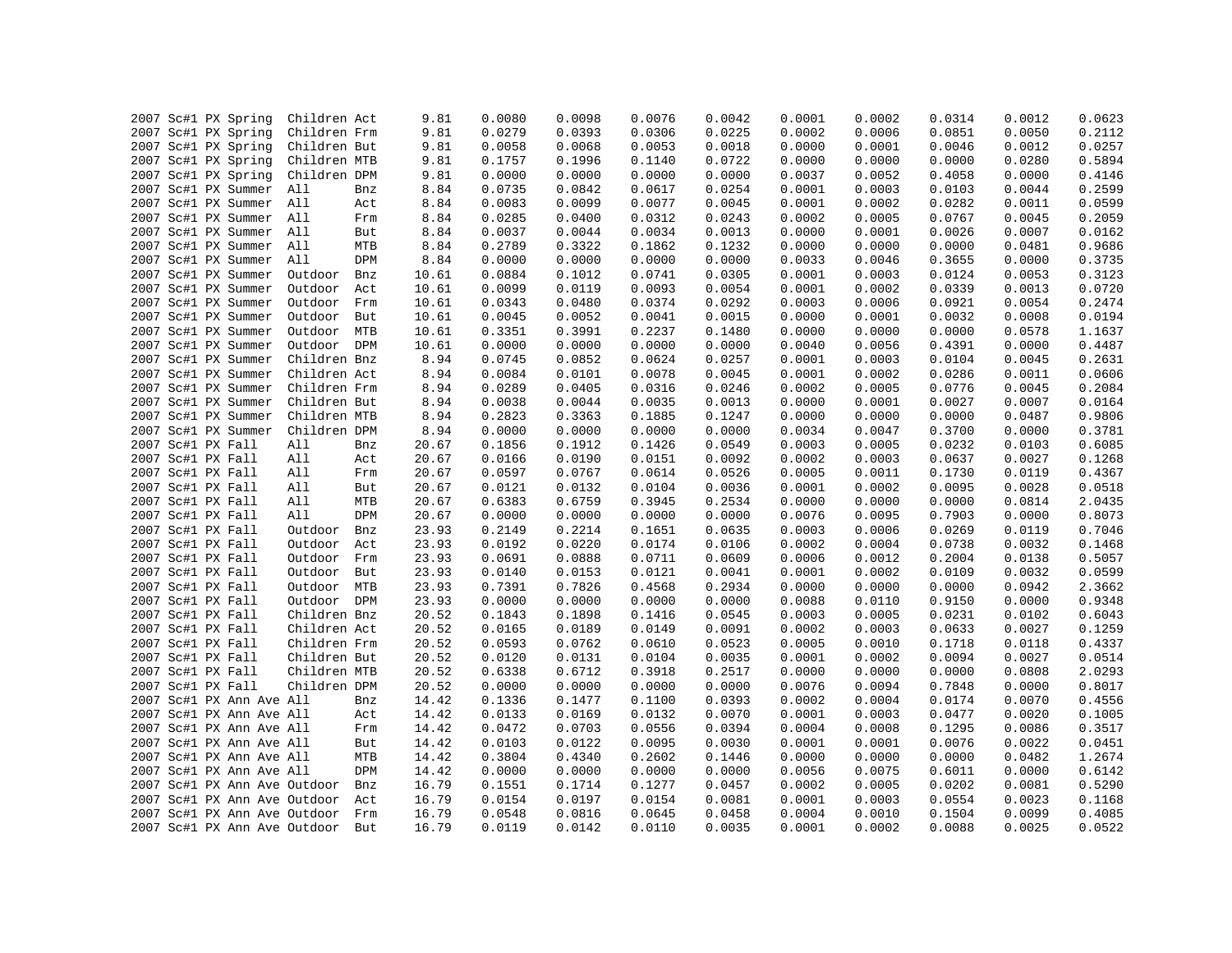|  |                         | 2007 Sc#1 PX Ann Ave Outdoor MTB  |     | 16.79 | 0.4427 | 0.5052 | 0.3027 | 0.1685 | 0.0000 | 0.0000 | 0.0000 | 0.0563 | 1.4755 |
|--|-------------------------|-----------------------------------|-----|-------|--------|--------|--------|--------|--------|--------|--------|--------|--------|
|  |                         | 2007 Sc#1 PX Ann Ave Outdoor DPM  |     | 16.79 | 0.0000 | 0.0000 | 0.0000 | 0.0000 | 0.0065 | 0.0087 | 0.6985 | 0.0000 | 0.7137 |
|  |                         | 2007 Sc#1 PX Ann Ave Children Bnz |     | 14.38 | 0.1330 | 0.1470 | 0.1095 | 0.0392 | 0.0002 | 0.0004 | 0.0173 | 0.0070 | 0.4536 |
|  |                         | 2007 Sc#1 PX Ann Ave Children Act |     | 14.38 | 0.0132 | 0.0169 | 0.0132 | 0.0070 | 0.0001 | 0.0003 | 0.0475 | 0.0020 | 0.1001 |
|  |                         | 2007 Sc#1 PX Ann Ave Children Frm |     | 14.38 | 0.0470 | 0.0699 | 0.0553 | 0.0392 | 0.0004 | 0.0008 | 0.1289 | 0.0085 | 0.3501 |
|  |                         | 2007 Sc#1 PX Ann Ave Children But |     | 14.38 | 0.0102 | 0.0122 | 0.0095 | 0.0030 | 0.0001 | 0.0001 | 0.0076 | 0.0022 | 0.0448 |
|  |                         | 2007 Sc#1 PX Ann Ave Children MTB |     | 14.38 | 0.3790 | 0.4326 | 0.2593 | 0.1442 | 0.0000 | 0.0000 | 0.0000 | 0.0481 | 1.2631 |
|  |                         | 2007 Sc#1 PX Ann Ave Children DPM |     | 14.38 | 0.0000 | 0.0000 | 0.0000 | 0.0000 | 0.0056 | 0.0075 | 0.5986 | 0.0000 | 0.6116 |
|  | 2007 Sc#2 PX Winter All |                                   | Bnz | 20.31 | 0.2012 | 0.2307 | 0.1653 | 0.0544 | 0.0003 | 0.0005 | 0.0245 | 0.0092 | 0.6862 |
|  | 2007 Sc#2 PX Winter All |                                   | Act | 20.31 | 0.0194 | 0.0282 | 0.0212 | 0.0101 | 0.0002 | 0.0003 | 0.0672 | 0.0029 | 0.1496 |
|  | 2007 Sc#2 PX Winter All |                                   | Frm | 20.31 | 0.0701 | 0.1219 | 0.0939 | 0.0580 | 0.0005 | 0.0010 | 0.1825 | 0.0128 | 0.5409 |
|  | 2007 Sc#2 PX Winter All |                                   | But | 20.31 | 0.0190 | 0.0237 | 0.0178 | 0.0054 | 0.0001 | 0.0002 | 0.0137 | 0.0041 | 0.0839 |
|  | 2007 Sc#2 PX Winter All |                                   | MTB | 20.31 | 0.4251 | 0.5239 | 0.3404 | 0.1291 | 0.0000 | 0.0000 | 0.0000 | 0.0351 | 1.4536 |
|  | 2007 Sc#2 PX Winter All |                                   | DPM | 20.31 | 0.0000 | 0.0000 | 0.0000 | 0.0000 | 0.0076 | 0.0107 | 0.8404 | 0.0000 | 0.8587 |
|  | 2007 Sc#2 PX Winter     | Outdoor                           | Bnz | 23.35 | 0.2313 | 0.2652 | 0.1899 | 0.0626 | 0.0003 | 0.0006 | 0.0282 | 0.0105 | 0.7886 |
|  | 2007 Sc#2 PX Winter     | Outdoor Act                       |     | 23.35 | 0.0224 | 0.0324 | 0.0243 | 0.0116 | 0.0002 | 0.0004 | 0.0773 | 0.0034 | 0.1720 |
|  | 2007 Sc#2 PX Winter     | Outdoor Frm                       |     | 23.35 | 0.0806 | 0.1401 | 0.1079 | 0.0667 | 0.0006 | 0.0012 | 0.2098 | 0.0147 | 0.6216 |
|  | 2007 Sc#2 PX Winter     | Outdoor But                       |     | 23.35 | 0.0218 | 0.0272 | 0.0205 | 0.0062 | 0.0001 | 0.0003 | 0.0157 | 0.0047 | 0.0965 |
|  | 2007 Sc#2 PX Winter     | Outdoor MTB                       |     | 23.35 | 0.4885 | 0.6021 | 0.3912 | 0.1483 | 0.0000 | 0.0000 | 0.0000 | 0.0404 | 1.6706 |
|  | 2007 Sc#2 PX Winter     | Outdoor DPM                       |     | 23.35 | 0.0000 | 0.0000 | 0.0000 | 0.0000 | 0.0088 | 0.0123 | 0.9658 | 0.0000 | 0.9868 |
|  | 2007 Sc#2 PX Winter     | Children Bnz                      |     | 20.15 | 0.1997 | 0.2289 | 0.1640 | 0.0540 | 0.0003 | 0.0005 | 0.0243 | 0.0091 | 0.6808 |
|  | 2007 Sc#2 PX Winter     | Children Act                      |     | 20.15 | 0.0193 | 0.0280 | 0.0210 | 0.0101 | 0.0002 | 0.0003 | 0.0667 | 0.0029 | 0.1485 |
|  | 2007 Sc#2 PX Winter     | Children Frm                      |     | 20.15 | 0.0696 | 0.1210 | 0.0932 | 0.0576 | 0.0005 | 0.0010 | 0.1811 | 0.0127 | 0.5366 |
|  | 2007 Sc#2 PX Winter     | Children But                      |     | 20.15 | 0.0188 | 0.0235 | 0.0177 | 0.0054 | 0.0001 | 0.0002 | 0.0136 | 0.0040 | 0.0833 |
|  | 2007 Sc#2 PX Winter     | Children MTB                      |     | 20.15 | 0.4217 | 0.5197 | 0.3377 | 0.1280 | 0.0000 | 0.0000 | 0.0000 | 0.0348 | 1.4422 |
|  |                         | 2007 Sc#2 PX Winter Children DPM  |     | 20.15 | 0.0000 | 0.0000 | 0.0000 | 0.0000 | 0.0076 | 0.0106 | 0.8337 | 0.0000 | 0.8519 |
|  | 2007 Sc#2 PX Spring     | All                               | Bnz | 9.87  | 0.0655 | 0.0740 | 0.0526 | 0.0226 | 0.0001 | 0.0002 | 0.0115 | 0.0042 | 0.2307 |
|  | 2007 Sc#2 PX Spring     | All                               | Act | 9.87  | 0.0078 | 0.0095 | 0.0070 | 0.0042 | 0.0001 | 0.0001 | 0.0315 | 0.0012 | 0.0614 |
|  | 2007 Sc#2 PX Spring     | All                               | Frm | 9.87  | 0.0269 | 0.0382 | 0.0286 | 0.0226 | 0.0002 | 0.0004 | 0.0856 | 0.0051 | 0.2078 |
|  | 2007 Sc#2 PX Spring     | All                               | But | 9.87  | 0.0057 | 0.0066 | 0.0049 | 0.0018 | 0.0000 | 0.0001 | 0.0047 | 0.0012 | 0.0250 |
|  | 2007 Sc#2 PX Spring     | All                               | MTB | 9.87  | 0.1758 | 0.1995 | 0.1125 | 0.0726 | 0.0000 | 0.0000 | 0.0000 | 0.0281 | 0.5885 |
|  | 2007 Sc#2 PX Spring     | All                               | DPM | 9.87  | 0.0000 | 0.0000 | 0.0000 | 0.0000 | 0.0037 | 0.0052 | 0.4082 | 0.0000 | 0.4171 |
|  | 2007 Sc#2 PX Spring     | Outdoor                           | Bnz | 11.46 | 0.0760 | 0.0860 | 0.0612 | 0.0263 | 0.0001 | 0.0003 | 0.0134 | 0.0048 | 0.2681 |
|  | 2007 Sc#2 PX Spring     | Outdoor                           | Act | 11.46 | 0.0090 | 0.0110 | 0.0081 | 0.0049 | 0.0001 | 0.0002 | 0.0366 | 0.0014 | 0.0713 |
|  | 2007 Sc#2 PX Spring     | Outdoor                           | Frm | 11.46 | 0.0312 | 0.0444 | 0.0333 | 0.0263 | 0.0003 | 0.0005 | 0.0995 | 0.0059 | 0.2414 |
|  | 2007 Sc#2 PX Spring     | Outdoor                           | But | 11.46 | 0.0066 | 0.0077 | 0.0057 | 0.0021 | 0.0000 | 0.0001 | 0.0054 | 0.0014 | 0.0291 |
|  | 2007 Sc#2 PX Spring     | Outdoor MTB                       |     | 11.46 | 0.2042 | 0.2318 | 0.1307 | 0.0843 | 0.0000 | 0.0000 | 0.0000 | 0.0327 | 0.6836 |
|  | 2007 Sc#2 PX Spring     | Outdoor DPM                       |     | 11.46 | 0.0000 | 0.0000 | 0.0000 | 0.0000 | 0.0043 | 0.0060 | 0.4742 | 0.0000 | 0.4846 |
|  | 2007 Sc#2 PX Spring     | Children Bnz                      |     | 9.81  | 0.0651 | 0.0736 | 0.0523 | 0.0225 | 0.0001 | 0.0002 | 0.0114 | 0.0041 | 0.2294 |
|  | 2007 Sc#2 PX Spring     | Children Act                      |     | 9.81  | 0.0077 | 0.0094 | 0.0070 | 0.0042 | 0.0001 | 0.0001 | 0.0314 | 0.0012 | 0.0610 |
|  | 2007 Sc#2 PX Spring     | Children Frm                      |     | 9.81  | 0.0267 | 0.0380 | 0.0285 | 0.0225 | 0.0002 | 0.0004 | 0.0851 | 0.0050 | 0.2066 |
|  | 2007 Sc#2 PX Spring     | Children But                      |     | 9.81  | 0.0056 | 0.0066 | 0.0049 | 0.0018 | 0.0000 | 0.0001 | 0.0046 | 0.0012 | 0.0249 |
|  | 2007 Sc#2 PX Spring     | Children MTB                      |     | 9.81  | 0.1747 | 0.1983 | 0.1118 | 0.0722 | 0.0000 | 0.0000 | 0.0000 | 0.0280 | 0.5849 |
|  | 2007 Sc#2 PX Spring     | Children DPM                      |     | 9.81  | 0.0000 | 0.0000 | 0.0000 | 0.0000 | 0.0037 | 0.0052 | 0.4058 | 0.0000 | 0.4146 |
|  | 2007 Sc#2 PX Summer     | All                               | Bnz | 8.84  | 0.0714 | 0.0815 | 0.0571 | 0.0254 | 0.0001 | 0.0002 | 0.0103 | 0.0044 | 0.2505 |
|  | 2007 Sc#2 PX Summer     | All                               | Act | 8.84  | 0.0079 | 0.0096 | 0.0071 | 0.0045 | 0.0001 | 0.0001 | 0.0282 | 0.0011 | 0.0587 |
|  | 2007 Sc#2 PX Summer All |                                   | Frm | 8.84  | 0.0274 | 0.0387 | 0.0290 | 0.0243 | 0.0002 | 0.0004 | 0.0767 | 0.0045 | 0.2013 |
|  | 2007 Sc#2 PX Summer All |                                   | But | 8.84  | 0.0036 | 0.0042 | 0.0032 | 0.0013 | 0.0000 | 0.0000 | 0.0026 | 0.0007 | 0.0157 |
|  | 2007 Sc#2 PX Summer All |                                   | MTB | 8.84  | 0.2779 | 0.3309 | 0.1841 | 0.1232 | 0.0000 | 0.0000 | 0.0000 | 0.0481 | 0.9642 |
|  | 2007 Sc#2 PX Summer All |                                   | DPM | 8.84  | 0.0000 | 0.0000 | 0.0000 | 0.0000 | 0.0033 | 0.0046 | 0.3655 | 0.0000 | 0.3735 |
|  | 2007 Sc#2 PX Summer     | Outdoor                           | Bnz | 10.61 | 0.0858 | 0.0980 | 0.0686 | 0.0305 | 0.0001 | 0.0002 | 0.0124 | 0.0053 | 0.3010 |
|  |                         |                                   |     |       |        |        |        |        |        |        |        |        |        |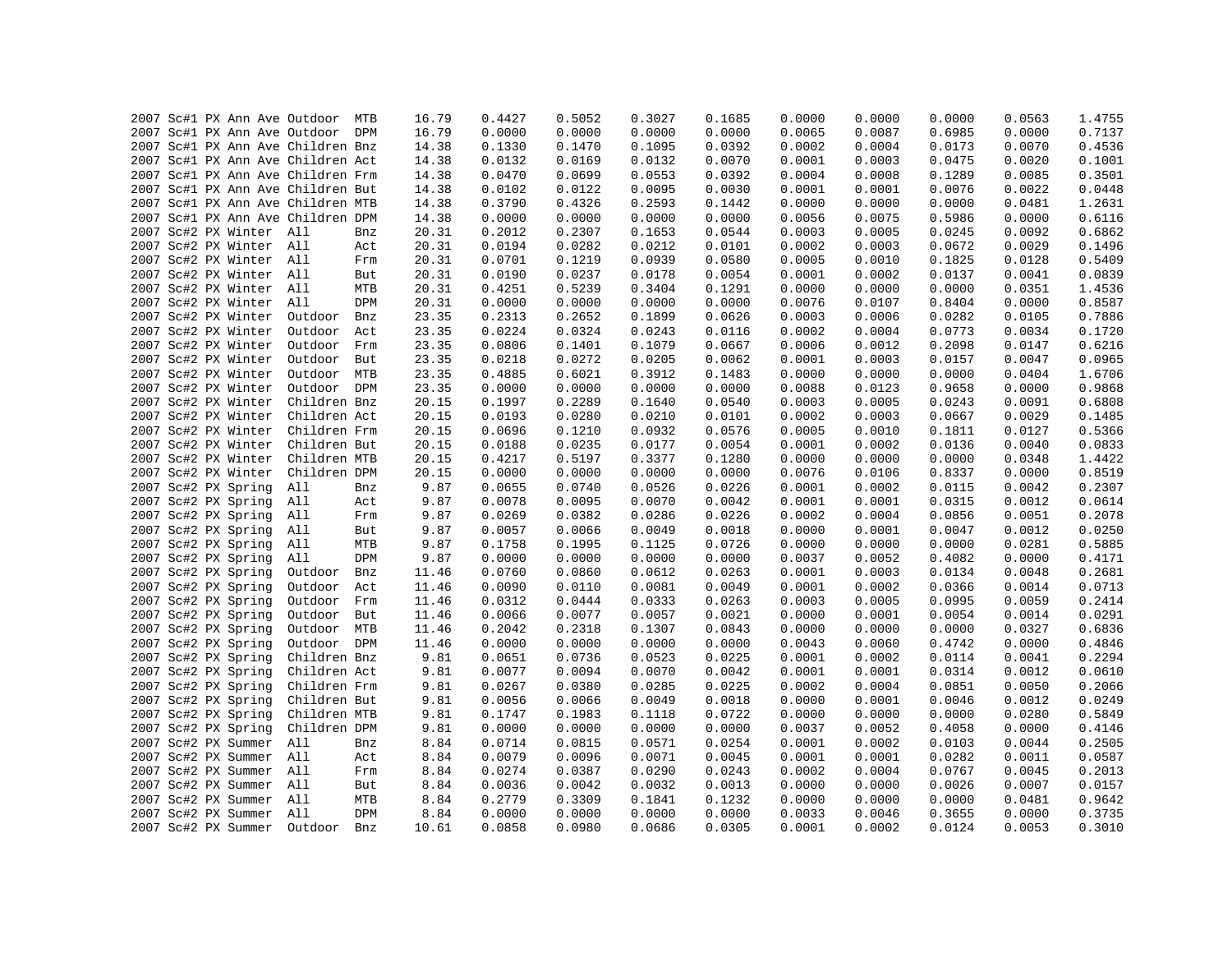|  |                                            |                    |            |                | 0.0095 | 0.0116 | 0.0085 | 0.0054 | 0.0001 | 0.0001 | 0.0339 | 0.0013 | 0.0705 |
|--|--------------------------------------------|--------------------|------------|----------------|--------|--------|--------|--------|--------|--------|--------|--------|--------|
|  | 2007 Sc#2 PX Summer<br>2007 Sc#2 PX Summer | Outdoor<br>Outdoor | Act<br>Frm | 10.61<br>10.61 | 0.0329 | 0.0465 | 0.0348 | 0.0292 | 0.0003 | 0.0005 | 0.0921 | 0.0054 | 0.2418 |
|  |                                            |                    |            |                |        |        |        |        |        |        |        |        |        |
|  | 2007 Sc#2 PX Summer                        | Outdoor            | But        | 10.61          | 0.0044 | 0.0051 | 0.0038 | 0.0015 | 0.0000 | 0.0000 | 0.0032 | 0.0008 | 0.0188 |
|  | 2007 Sc#2 PX Summer                        | Outdoor            | MTB        | 10.61          | 0.3339 | 0.3976 | 0.2211 | 0.1480 | 0.0000 | 0.0000 | 0.0000 | 0.0578 | 1.1583 |
|  | 2007 Sc#2 PX Summer                        | Outdoor DPM        |            | 10.61          | 0.0000 | 0.0000 | 0.0000 | 0.0000 | 0.0040 | 0.0056 | 0.4391 | 0.0000 | 0.4487 |
|  | 2007 Sc#2 PX Summer                        | Children Bnz       |            | 8.94           | 0.0723 | 0.0826 | 0.0578 | 0.0257 | 0.0001 | 0.0002 | 0.0104 | 0.0045 | 0.2536 |
|  | 2007 Sc#2 PX Summer                        | Children Act       |            | 8.94           | 0.0080 | 0.0098 | 0.0072 | 0.0045 | 0.0001 | 0.0001 | 0.0286 | 0.0011 | 0.0594 |
|  | 2007 Sc#2 PX Summer                        | Children Frm       |            | 8.94           | 0.0278 | 0.0392 | 0.0294 | 0.0246 | 0.0002 | 0.0004 | 0.0776 | 0.0045 | 0.2038 |
|  | 2007 Sc#2 PX Summer                        | Children But       |            | 8.94           | 0.0037 | 0.0043 | 0.0032 | 0.0013 | 0.0000 | 0.0000 | 0.0027 | 0.0007 | 0.0158 |
|  | 2007 Sc#2 PX Summer                        | Children MTB       |            | 8.94           | 0.2814 | 0.3350 | 0.1863 | 0.1247 | 0.0000 | 0.0000 | 0.0000 | 0.0487 | 0.9761 |
|  | 2007 Sc#2 PX Summer                        | Children DPM       |            | 8.94           | 0.0000 | 0.0000 | 0.0000 | 0.0000 | 0.0034 | 0.0047 | 0.3700 | 0.0000 | 0.3781 |
|  | 2007 Sc#2 PX Fall                          | All                | Bnz        | 20.67          | 0.1786 | 0.1831 | 0.1284 | 0.0549 | 0.0002 | 0.0004 | 0.0232 | 0.0103 | 0.5790 |
|  | 2007 Sc#2 PX Fall                          | All                | Act        | 20.67          | 0.0158 | 0.0182 | 0.0135 | 0.0092 | 0.0001 | 0.0002 | 0.0637 | 0.0027 | 0.1235 |
|  | 2007 Sc#2 PX Fall                          | All                | Frm        | 20.67          | 0.0568 | 0.0736 | 0.0559 | 0.0526 | 0.0005 | 0.0008 | 0.1730 | 0.0119 | 0.4252 |
|  | 2007 Sc#2 PX Fall                          | All                | But        | 20.67          | 0.0116 | 0.0127 | 0.0095 | 0.0036 | 0.0001 | 0.0001 | 0.0095 | 0.0028 | 0.0498 |
|  | 2007 Sc#2 PX Fall                          | All                | MTB        | 20.67          | 0.6356 | 0.6722 | 0.3894 | 0.2534 | 0.0000 | 0.0000 | 0.0000 | 0.0814 | 2.0320 |
|  | 2007 Sc#2 PX Fall                          | All                | DPM        | 20.67          | 0.0000 | 0.0000 | 0.0000 | 0.0000 | 0.0076 | 0.0095 | 0.7903 | 0.0000 | 0.8073 |
|  | 2007 Sc#2 PX Fall                          | Outdoor            | Bnz        | 23.93          | 0.2067 | 0.2120 | 0.1487 | 0.0635 | 0.0003 | 0.0005 | 0.0269 | 0.0119 | 0.6704 |
|  | 2007 Sc#2 PX Fall                          | Outdoor            | Act        | 23.93          | 0.0183 | 0.0211 | 0.0157 | 0.0106 | 0.0002 | 0.0003 | 0.0738 | 0.0032 | 0.1431 |
|  | 2007 Sc#2 PX Fall                          | Outdoor Frm        |            | 23.93          | 0.0658 | 0.0852 | 0.0648 | 0.0609 | 0.0005 | 0.0009 | 0.2004 | 0.0138 | 0.4924 |
|  | 2007 Sc#2 PX Fall                          | Outdoor            | But        | 23.93          | 0.0135 | 0.0147 | 0.0110 | 0.0041 | 0.0001 | 0.0001 | 0.0109 | 0.0032 | 0.0576 |
|  | 2007 Sc#2 PX Fall                          | Outdoor MTB        |            | 23.93          | 0.7359 | 0.7784 | 0.4508 | 0.2934 | 0.0000 | 0.0000 | 0.0000 | 0.0942 | 2.3529 |
|  | 2007 Sc#2 PX Fall                          | Outdoor DPM        |            | 23.93          | 0.0000 | 0.0000 | 0.0000 | 0.0000 | 0.0088 | 0.0110 | 0.9150 | 0.0000 | 0.9348 |
|  | 2007 Sc#2 PX Fall                          | Children Bnz       |            | 20.52          | 0.1773 | 0.1818 | 0.1275 | 0.0545 | 0.0002 | 0.0004 | 0.0231 | 0.0102 | 0.5750 |
|  | 2007 Sc#2 PX Fall                          | Children Act       |            | 20.52          | 0.0157 | 0.0181 | 0.0134 | 0.0091 | 0.0001 | 0.0002 | 0.0633 | 0.0027 | 0.1227 |
|  | 2007 Sc#2 PX Fall                          | Children Frm       |            | 20.52          | 0.0564 | 0.0731 | 0.0556 | 0.0523 | 0.0005 | 0.0008 | 0.1718 | 0.0118 | 0.4223 |
|  | 2007 Sc#2 PX Fall                          | Children But       |            | 20.52          | 0.0115 | 0.0126 | 0.0095 | 0.0035 | 0.0001 | 0.0001 | 0.0094 | 0.0027 | 0.0494 |
|  | 2007 Sc#2 PX Fall                          | Children MTB       |            | 20.52          | 0.6311 | 0.6675 | 0.3866 | 0.2517 | 0.0000 | 0.0000 | 0.0000 | 0.0808 | 2.0179 |
|  | 2007 Sc#2 PX Fall                          | Children DPM       |            | 20.52          | 0.0000 | 0.0000 | 0.0000 | 0.0000 | 0.0076 | 0.0094 | 0.7848 | 0.0000 | 0.8017 |
|  | 2007 Sc#2 PX Ann Ave All                   |                    | Bnz        | 14.42          | 0.1292 | 0.1423 | 0.1009 | 0.0393 | 0.0002 | 0.0003 | 0.0174 | 0.0070 | 0.4366 |
|  | 2007 Sc#2 PX Ann Ave All                   |                    | Act        | 14.42          | 0.0127 | 0.0164 | 0.0122 | 0.0070 | 0.0001 | 0.0002 | 0.0477 | 0.0020 | 0.0983 |
|  | 2007 Sc#2 PX Ann Ave All                   |                    | Frm        | 14.42          | 0.0453 | 0.0681 | 0.0519 | 0.0394 | 0.0004 | 0.0007 | 0.1295 | 0.0086 | 0.3438 |
|  | 2007 Sc#2 PX Ann Ave All                   |                    | But        | 14.42          | 0.0100 | 0.0118 | 0.0089 | 0.0030 | 0.0001 | 0.0001 | 0.0076 | 0.0022 | 0.0436 |
|  | 2007 Sc#2 PX Ann Ave All                   |                    | MTB        | 14.42          | 0.3786 | 0.4316 | 0.2566 | 0.1446 | 0.0000 | 0.0000 | 0.0000 | 0.0482 | 1.2596 |
|  | 2007 Sc#2 PX Ann Ave All                   |                    | DPM        | 14.42          | 0.0000 | 0.0000 | 0.0000 | 0.0000 | 0.0056 | 0.0075 | 0.6011 | 0.0000 | 0.6142 |
|  | 2007 Sc#2 PX Ann Ave Outdoor               |                    | Bnz        | 16.79          | 0.1500 | 0.1653 | 0.1171 | 0.0457 | 0.0002 | 0.0004 | 0.0202 | 0.0081 | 0.5070 |
|  | 2007 Sc#2 PX Ann Ave Outdoor Act           |                    |            | 16.79          | 0.0148 | 0.0190 | 0.0142 | 0.0081 | 0.0001 | 0.0002 | 0.0554 | 0.0023 | 0.1142 |
|  | 2007 Sc#2 PX Ann Ave Outdoor               |                    | Frm        | 16.79          | 0.0526 | 0.0791 | 0.0602 | 0.0458 | 0.0004 | 0.0008 | 0.1504 | 0.0099 | 0.3993 |
|  | 2007 Sc#2 PX Ann Ave Outdoor               |                    |            | 16.79          | 0.0115 | 0.0137 | 0.0103 | 0.0035 | 0.0001 | 0.0001 | 0.0088 | 0.0025 | 0.0505 |
|  | 2007 Sc#2 PX Ann Ave Outdoor MTB           |                    | But        | 16.79          | 0.4406 | 0.5024 | 0.2985 | 0.1685 | 0.0000 | 0.0000 | 0.0000 | 0.0563 | 1.4664 |
|  |                                            |                    |            |                |        |        |        |        |        |        |        |        |        |
|  | 2007 Sc#2 PX Ann Ave Outdoor DPM           |                    |            | 16.79          | 0.0000 | 0.0000 | 0.0000 | 0.0000 | 0.0065 | 0.0087 | 0.6985 | 0.0000 | 0.7137 |
|  | 2007 Sc#2 PX Ann Ave Children Bnz          |                    |            | 14.38          | 0.1286 | 0.1417 | 0.1004 | 0.0392 | 0.0002 | 0.0003 | 0.0173 | 0.0070 | 0.4347 |
|  | 2007 Sc#2 PX Ann Ave Children Act          |                    |            | 14.38          | 0.0127 | 0.0163 | 0.0122 | 0.0070 | 0.0001 | 0.0002 | 0.0475 | 0.0020 | 0.0979 |
|  | 2007 Sc#2 PX Ann Ave Children Frm          |                    |            | 14.38          | 0.0451 | 0.0678 | 0.0516 | 0.0392 | 0.0004 | 0.0007 | 0.1289 | 0.0085 | 0.3423 |
|  | 2007 Sc#2 PX Ann Ave Children But          |                    |            | 14.38          | 0.0099 | 0.0117 | 0.0088 | 0.0030 | 0.0001 | 0.0001 | 0.0076 | 0.0022 | 0.0434 |
|  | 2007 Sc#2 PX Ann Ave Children MTB          |                    |            | 14.38          | 0.3772 | 0.4302 | 0.2556 | 0.1442 | 0.0000 | 0.0000 | 0.0000 | 0.0481 | 1.2553 |
|  | 2007 Sc#2 PX Ann Ave Children DPM          |                    |            | 14.38          | 0.0000 | 0.0000 | 0.0000 | 0.0000 | 0.0056 | 0.0075 | 0.5986 | 0.0000 | 0.6116 |
|  | 2007 Sc#3 PX Winter All                    |                    | Bnz        | 20.31          | 0.2012 | 0.1752 | 0.1262 | 0.0544 | 0.0003 | 0.0290 | 0.0245 | 0.0092 | 0.6200 |
|  | 2007 Sc#3 PX Winter All                    |                    | Act        | 20.31          | 0.0194 | 0.0214 | 0.0162 | 0.0101 | 0.0002 | 0.0178 | 0.0672 | 0.0029 | 0.1553 |
|  | 2007 Sc#3 PX Winter All                    |                    | Frm        | 20.31          | 0.0701 | 0.0926 | 0.0718 | 0.0580 | 0.0005 | 0.0560 | 0.1825 | 0.0128 | 0.5443 |
|  | 2007 Sc#3 PX Winter All                    |                    | But        | 20.31          | 0.0190 | 0.0180 | 0.0136 | 0.0054 | 0.0001 | 0.0125 | 0.0137 | 0.0041 | 0.0863 |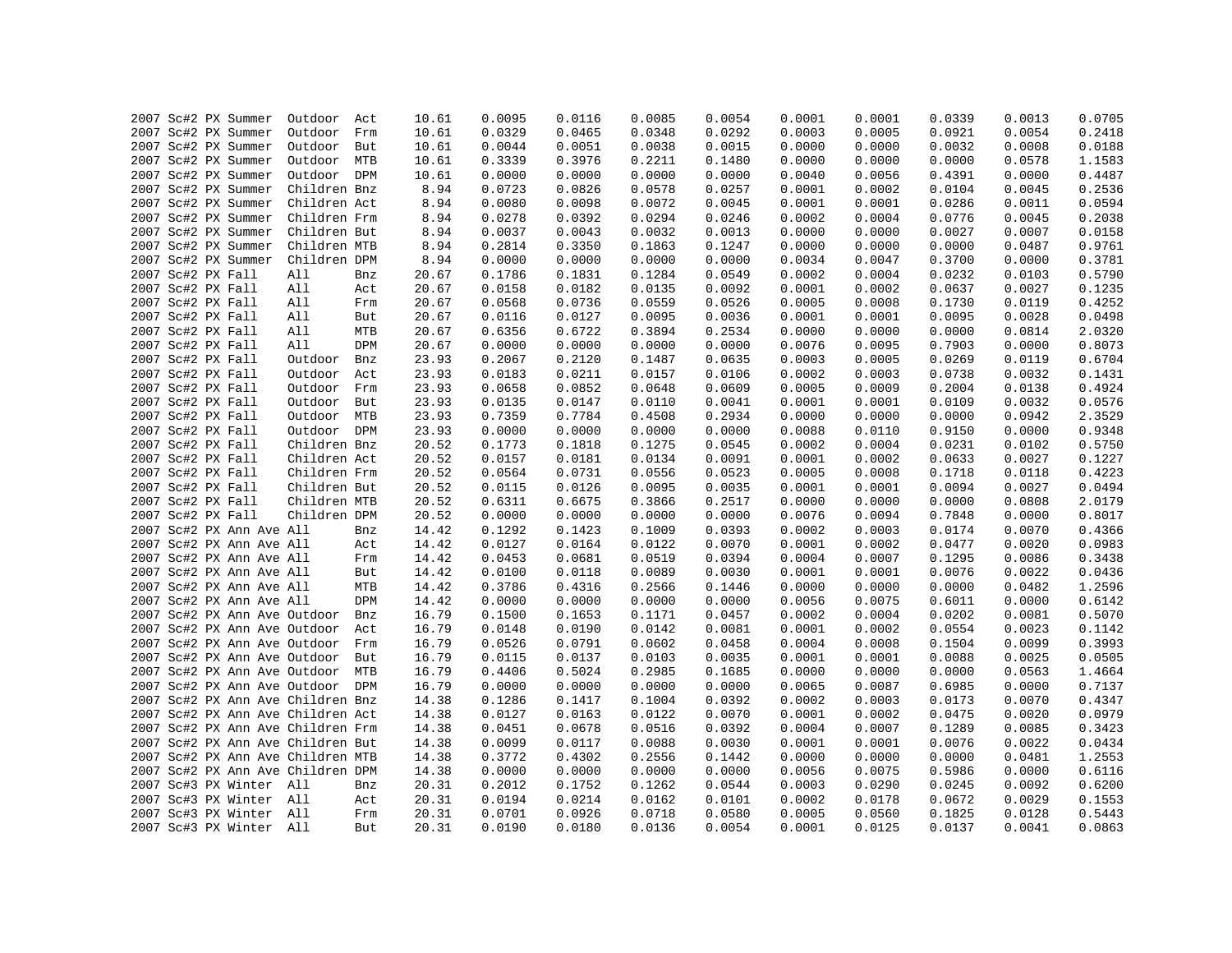| 2007 Sc#3 PX Winter | All<br>MTB     | 20.31 | 0.4251 | 0.3977           | 0.2600           | 0.1291           | 0.0000 | 0.0000 | 0.0000 | 0.0351 | 1.2470           |
|---------------------|----------------|-------|--------|------------------|------------------|------------------|--------|--------|--------|--------|------------------|
| 2007 Sc#3 PX Winter | All<br>DPM     | 20.31 | 0.0000 | 0.0000           | 0.0000           | 0.0000           | 0.0076 | 0.5817 | 0.8404 | 0.0000 | 1.4297           |
| 2007 Sc#3 PX Winter | Outdoor<br>Bnz | 23.35 | 0.2313 | 0.2013           | 0.1451           | 0.0626           | 0.0003 | 0.0333 | 0.0282 | 0.0105 | 0.7126           |
| 2007 Sc#3 PX Winter | Outdoor<br>Act | 23.35 | 0.0224 | 0.0246           | 0.0186           | 0.0116           | 0.0002 | 0.0205 | 0.0773 | 0.0034 | 0.1785           |
| 2007 Sc#3 PX Winter | Outdoor<br>Frm | 23.35 | 0.0806 | 0.1064           | 0.0825           | 0.0667           | 0.0006 | 0.0644 | 0.2098 | 0.0147 | 0.6256           |
| 2007 Sc#3 PX Winter | Outdoor But    | 23.35 | 0.0218 | 0.0207           | 0.0156           | 0.0062           | 0.0001 | 0.0144 | 0.0157 | 0.0047 | 0.0992           |
| 2007 Sc#3 PX Winter | Outdoor MTB    | 23.35 | 0.4885 | 0.4570           | 0.2988           | 0.1483           | 0.0000 | 0.0000 | 0.0000 | 0.0404 | 1.4331           |
| 2007 Sc#3 PX Winter | Outdoor DPM    | 23.35 | 0.0000 | 0.0000           | 0.0000           | 0.0000           | 0.0088 | 0.6685 | 0.9658 | 0.0000 | 1.6431           |
| 2007 Sc#3 PX Winter | Children Bnz   | 20.15 | 0.1997 | 0.1738           | 0.1253           | 0.0540           | 0.0003 | 0.0288 | 0.0243 | 0.0091 | 0.6152           |
| 2007 Sc#3 PX Winter | Children Act   | 20.15 | 0.0193 | 0.0212           | 0.0161           | 0.0101           | 0.0002 | 0.0177 | 0.0667 | 0.0029 | 0.1541           |
| 2007 Sc#3 PX Winter | Children Frm   | 20.15 | 0.0696 | 0.0918           | 0.0712           | 0.0576           | 0.0005 | 0.0556 | 0.1811 | 0.0127 | 0.5400           |
| 2007 Sc#3 PX Winter | Children But   | 20.15 | 0.0188 | 0.0179           | 0.0135           | 0.0054           | 0.0001 | 0.0124 | 0.0136 | 0.0040 | 0.0857           |
| 2007 Sc#3 PX Winter | Children MTB   | 20.15 | 0.4217 | 0.3945           | 0.2580           | 0.1280           | 0.0000 | 0.0000 | 0.0000 | 0.0348 | 1.2372           |
| 2007 Sc#3 PX Winter | Children DPM   | 20.15 | 0.0000 | 0.0000           | 0.0000           | 0.0000           | 0.0076 | 0.5771 | 0.8337 | 0.0000 | 1.4184           |
| 2007 Sc#3 PX Spring | All<br>Bnz     | 9.87  | 0.0655 | 0.0562           | 0.0402           | 0.0226           | 0.0001 | 0.0122 | 0.0115 | 0.0042 | 0.2125           |
| 2007 Sc#3 PX Spring | All<br>Act     | 9.87  | 0.0078 | 0.0072           | 0.0054           | 0.0042           | 0.0001 | 0.0075 | 0.0315 | 0.0012 | 0.0648           |
| 2007 Sc#3 PX Spring | All<br>Frm     | 9.87  | 0.0269 | 0.0290           | 0.0219           | 0.0226           | 0.0002 | 0.0236 | 0.0856 | 0.0051 | 0.2150           |
| 2007 Sc#3 PX Spring | All<br>But     | 9.87  | 0.0057 | 0.0050           | 0.0038           | 0.0018           | 0.0000 | 0.0038 | 0.0047 | 0.0012 | 0.0261           |
| 2007 Sc#3 PX Spring | All<br>MTB     | 9.87  | 0.1758 | 0.1514           | 0.0859           | 0.0726           | 0.0000 | 0.0000 | 0.0000 | 0.0281 | 0.5139           |
| 2007 Sc#3 PX Spring | All<br>DPM     | 9.87  | 0.0000 | 0.0000           | 0.0000           | 0.0000           | 0.0037 | 0.2826 | 0.4082 | 0.0000 | 0.6945           |
| 2007 Sc#3 PX Spring |                | 11.46 | 0.0760 | 0.0653           | 0.0467           | 0.0263           | 0.0001 | 0.0142 | 0.0134 | 0.0048 | 0.2468           |
|                     | Outdoor<br>Bnz |       | 0.0090 |                  |                  |                  |        |        |        |        |                  |
| 2007 Sc#3 PX Spring | Outdoor Act    | 11.46 |        | 0.0084<br>0.0337 | 0.0062<br>0.0254 | 0.0049<br>0.0263 | 0.0001 | 0.0087 | 0.0366 | 0.0014 | 0.0753<br>0.2497 |
| 2007 Sc#3 PX Spring | Outdoor<br>Frm | 11.46 | 0.0312 |                  |                  |                  | 0.0003 | 0.0274 | 0.0995 | 0.0059 |                  |
| 2007 Sc#3 PX Spring | Outdoor But    | 11.46 | 0.0066 | 0.0058           | 0.0044           | 0.0021           | 0.0000 | 0.0045 | 0.0054 | 0.0014 | 0.0303           |
| 2007 Sc#3 PX Spring | Outdoor<br>MTB | 11.46 | 0.2042 | 0.1759           | 0.0998           | 0.0843           | 0.0000 | 0.0000 | 0.0000 | 0.0327 | 0.5969           |
| 2007 Sc#3 PX Spring | Outdoor DPM    | 11.46 | 0.0000 | 0.0000           | 0.0000           | 0.0000           | 0.0043 | 0.3283 | 0.4742 | 0.0000 | 0.8068           |
| 2007 Sc#3 PX Spring | Children Bnz   | 9.81  | 0.0651 | 0.0559           | 0.0400           | 0.0225           | 0.0001 | 0.0121 | 0.0114 | 0.0041 | 0.2112           |
| 2007 Sc#3 PX Spring | Children Act   | 9.81  | 0.0077 | 0.0072           | 0.0053           | 0.0042           | 0.0001 | 0.0075 | 0.0314 | 0.0012 | 0.0645           |
| 2007 Sc#3 PX Spring | Children Frm   | 9.81  | 0.0267 | 0.0288           | 0.0217           | 0.0225           | 0.0002 | 0.0234 | 0.0851 | 0.0050 | 0.2137           |
| 2007 Sc#3 PX Spring | Children But   | 9.81  | 0.0056 | 0.0050           | 0.0038           | 0.0018           | 0.0000 | 0.0038 | 0.0046 | 0.0012 | 0.0259           |
| 2007 Sc#3 PX Spring | Children MTB   | 9.81  | 0.1747 | 0.1505           | 0.0854           | 0.0722           | 0.0000 | 0.0000 | 0.0000 | 0.0280 | 0.5108           |
| 2007 Sc#3 PX Spring | Children DPM   | 9.81  | 0.0000 | 0.0000           | 0.0000           | 0.0000           | 0.0037 | 0.2809 | 0.4058 | 0.0000 | 0.6904           |
| 2007 Sc#3 PX Summer | All<br>Bnz     | 8.84  | 0.0714 | 0.0619           | 0.0436           | 0.0254           | 0.0001 | 0.0109 | 0.0103 | 0.0044 | 0.2281           |
| 2007 Sc#3 PX Summer | All<br>Act     | 8.84  | 0.0079 | 0.0073           | 0.0054           | 0.0045           | 0.0001 | 0.0067 | 0.0282 | 0.0011 | 0.0612           |
| 2007 Sc#3 PX Summer | All<br>Frm     | 8.84  | 0.0274 | 0.0294           | 0.0222           | 0.0243           | 0.0002 | 0.0211 | 0.0767 | 0.0045 | 0.2058           |
| 2007 Sc#3 PX Summer | All<br>But     | 8.84  | 0.0036 | 0.0032           | 0.0024           | 0.0013           | 0.0000 | 0.0022 | 0.0026 | 0.0007 | 0.0160           |
| 2007 Sc#3 PX Summer | All<br>MTB     | 8.84  | 0.2779 | 0.2512           | 0.1406           | 0.1232           | 0.0000 | 0.0000 | 0.0000 | 0.0481 | 0.8410           |
| 2007 Sc#3 PX Summer | All<br>DPM     | 8.84  | 0.0000 | 0.0000           | 0.0000           | 0.0000           | 0.0033 | 0.2530 | 0.3655 | 0.0000 | 0.6218           |
| 2007 Sc#3 PX Summer | Outdoor<br>Bnz | 10.61 | 0.0858 | 0.0744           | 0.0524           | 0.0305           | 0.0001 | 0.0131 | 0.0124 | 0.0053 | 0.2740           |
| 2007 Sc#3 PX Summer | Outdoor<br>Act | 10.61 | 0.0095 | 0.0088           | 0.0065           | 0.0054           | 0.0001 | 0.0081 | 0.0339 | 0.0013 | 0.0736           |
| 2007 Sc#3 PX Summer | Outdoor Frm    | 10.61 | 0.0329 | 0.0353           | 0.0266           | 0.0292           | 0.0003 | 0.0253 | 0.0921 | 0.0054 | 0.2473           |
| 2007 Sc#3 PX Summer | Outdoor<br>But | 10.61 | 0.0044 | 0.0039           | 0.0029           | 0.0015           | 0.0000 | 0.0026 | 0.0032 | 0.0008 | 0.0192           |
| 2007 Sc#3 PX Summer | Outdoor MTB    | 10.61 | 0.3339 | 0.3018           | 0.1689           | 0.1480           | 0.0000 | 0.0000 | 0.0000 | 0.0578 | 1.0104           |
| 2007 Sc#3 PX Summer | Outdoor DPM    | 10.61 | 0.0000 | 0.0000           | 0.0000           | 0.0000           | 0.0040 | 0.3040 | 0.4391 | 0.0000 | 0.7471           |
| 2007 Sc#3 PX Summer | Children Bnz   | 8.94  | 0.0723 | 0.0627           | 0.0442           | 0.0257           | 0.0001 | 0.0111 | 0.0104 | 0.0045 | 0.2309           |
| 2007 Sc#3 PX Summer | Children Act   | 8.94  | 0.0080 | 0.0074           | 0.0055           | 0.0045           | 0.0001 | 0.0068 | 0.0286 | 0.0011 | 0.0620           |
| 2007 Sc#3 PX Summer | Children Frm   | 8.94  | 0.0278 | 0.0298           | 0.0224           | 0.0246           | 0.0002 | 0.0214 | 0.0776 | 0.0045 | 0.2084           |
| 2007 Sc#3 PX Summer | Children But   | 8.94  | 0.0037 | 0.0032           | 0.0024           | 0.0013           | 0.0000 | 0.0022 | 0.0027 | 0.0007 | 0.0162           |
| 2007 Sc#3 PX Summer | Children MTB   | 8.94  | 0.2814 | 0.2543           | 0.1423           | 0.1247           | 0.0000 | 0.0000 | 0.0000 | 0.0487 | 0.8514           |
| 2007 Sc#3 PX Summer | Children DPM   | 8.94  | 0.0000 | 0.0000           | 0.0000           | 0.0000           | 0.0034 | 0.2561 | 0.3700 | 0.0000 | 0.6295           |
| 2007 Sc#3 PX Fall   | All<br>Bnz     | 20.67 | 0.1786 | 0.1390           | 0.0981           | 0.0549           | 0.0002 | 0.0216 | 0.0232 | 0.0103 | 0.5258           |
|                     |                |       |        |                  |                  |                  |        |        |        |        |                  |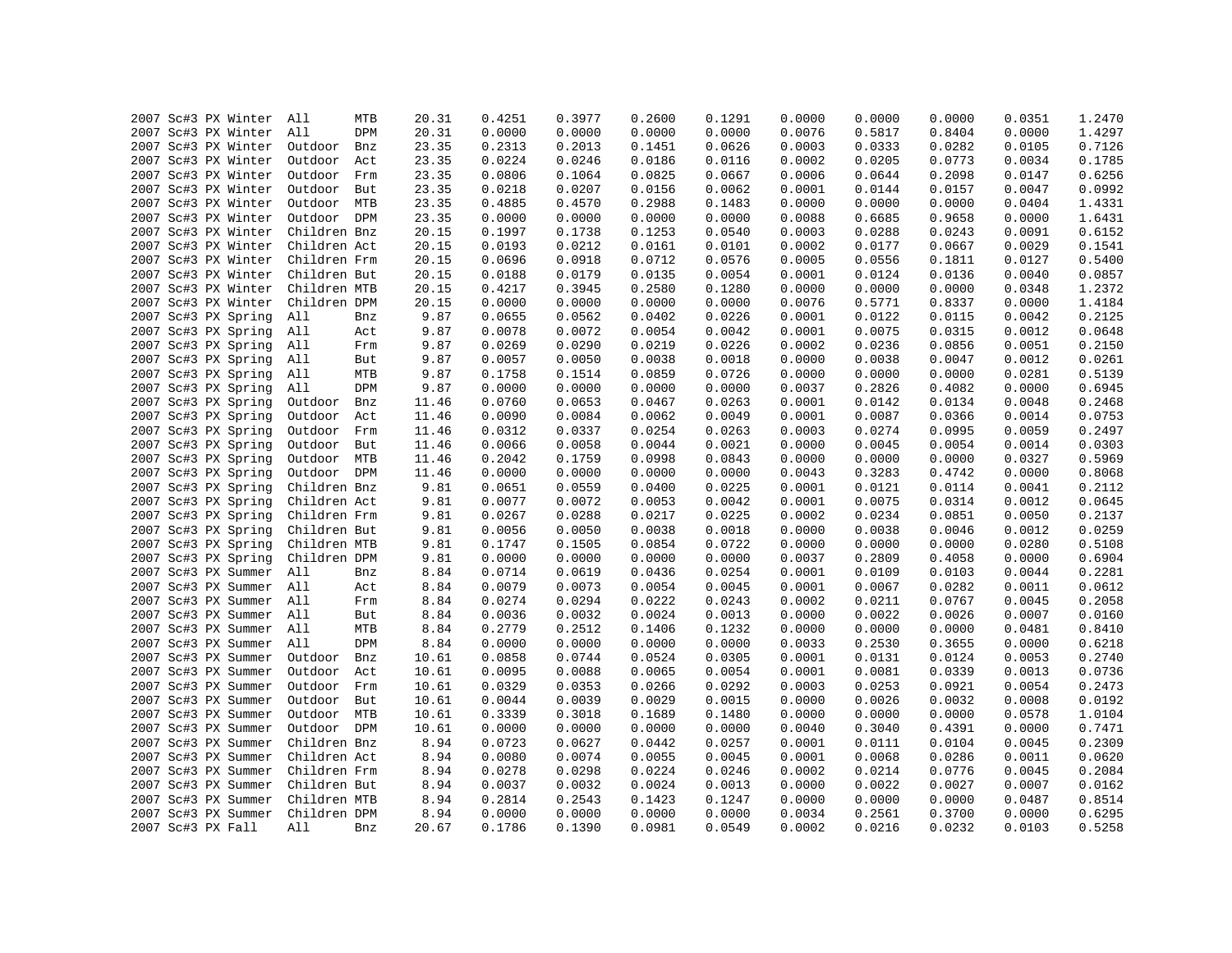|  | 2007 Sc#3 PX Fall                 | All          | Act | 20.67 | 0.0158 | 0.0138 | 0.0103 | 0.0092 | 0.0001 | 0.0133 | 0.0637 | 0.0027           | 0.1290 |
|--|-----------------------------------|--------------|-----|-------|--------|--------|--------|--------|--------|--------|--------|------------------|--------|
|  | 2007 Sc#3 PX Fall                 | All          | Frm | 20.67 | 0.0568 | 0.0559 | 0.0427 | 0.0526 | 0.0005 | 0.0417 | 0.1730 | 0.0119           | 0.4352 |
|  | 2007 Sc#3 PX Fall                 | All          | But | 20.67 | 0.0116 | 0.0096 | 0.0073 | 0.0036 | 0.0001 | 0.0068 | 0.0095 | 0.0028           | 0.0512 |
|  | 2007 Sc#3 PX Fall                 | All          | MTB | 20.67 | 0.6356 | 0.5103 | 0.2974 | 0.2534 | 0.0000 | 0.0000 | 0.0000 | 0.0814           | 1.7781 |
|  | 2007 Sc#3 PX Fall                 | All          | DPM | 20.67 | 0.0000 | 0.0000 | 0.0000 | 0.0000 | 0.0076 | 0.5158 | 0.7903 | 0.0000           | 1.3137 |
|  | 2007 Sc#3 PX Fall                 | Outdoor      | Bnz | 23.93 | 0.2067 | 0.1609 | 0.1136 | 0.0635 | 0.0003 | 0.0250 | 0.0269 | 0.0119           | 0.6088 |
|  | 2007 Sc#3 PX Fall                 | Outdoor      | Act | 23.93 | 0.0183 | 0.0160 | 0.0120 | 0.0106 | 0.0002 | 0.0154 | 0.0738 | 0.0032           | 0.1494 |
|  | 2007 Sc#3 PX Fall                 | Outdoor      | Frm | 23.93 | 0.0658 | 0.0647 | 0.0495 | 0.0609 | 0.0005 | 0.0483 | 0.2004 | 0.0138           | 0.5040 |
|  | 2007 Sc#3 PX Fall                 | Outdoor      | But | 23.93 | 0.0135 | 0.0111 | 0.0084 | 0.0041 | 0.0001 | 0.0079 | 0.0109 | 0.0032           | 0.0592 |
|  | 2007 Sc#3 PX Fall                 | Outdoor MTB  |     | 23.93 | 0.7359 | 0.5908 | 0.3444 | 0.2934 | 0.0000 | 0.0000 | 0.0000 | 0.0942           | 2.0589 |
|  | 2007 Sc#3 PX Fall                 | Outdoor DPM  |     | 23.93 | 0.0000 | 0.0000 | 0.0000 | 0.0000 | 0.0088 | 0.5972 | 0.9150 | 0.0000           | 1.5211 |
|  | 2007 Sc#3 PX Fall                 | Children Bnz |     | 20.52 | 0.1773 | 0.1380 | 0.0974 | 0.0545 | 0.0002 | 0.0215 | 0.0231 | 0.0102           | 0.5221 |
|  | 2007 Sc#3 PX Fall                 | Children Act |     | 20.52 | 0.0157 | 0.0137 | 0.0103 | 0.0091 | 0.0001 | 0.0132 | 0.0633 | 0.0027           | 0.1281 |
|  | 2007 Sc#3 PX Fall                 | Children Frm |     | 20.52 | 0.0564 | 0.0555 | 0.0424 | 0.0523 | 0.0005 | 0.0415 | 0.1718 | 0.0118           | 0.4322 |
|  |                                   | Children But |     | 20.52 | 0.0115 | 0.0096 | 0.0072 | 0.0035 | 0.0001 | 0.0068 | 0.0094 |                  | 0.0508 |
|  | 2007 Sc#3 PX Fall                 | Children MTB |     |       |        |        | 0.2954 |        | 0.0000 | 0.0000 |        | 0.0027<br>0.0808 |        |
|  | 2007 Sc#3 PX Fall                 |              |     | 20.52 | 0.6311 | 0.5067 |        | 0.2517 |        |        | 0.0000 |                  | 1.7657 |
|  | 2007 Sc#3 PX Fall                 | Children DPM |     | 20.52 | 0.0000 | 0.0000 | 0.0000 | 0.0000 | 0.0076 | 0.5122 | 0.7848 | 0.0000           | 1.3045 |
|  | 2007 Sc#3 PX Ann Ave All          |              | Bnz | 14.42 | 0.1292 | 0.1081 | 0.0770 | 0.0393 | 0.0002 | 0.0184 | 0.0174 | 0.0070           | 0.3966 |
|  | 2007 Sc#3 PX Ann Ave All          |              | Act | 14.42 | 0.0127 | 0.0124 | 0.0093 | 0.0070 | 0.0001 | 0.0113 | 0.0477 | 0.0020           | 0.1026 |
|  | 2007 Sc#3 PX Ann Ave All          |              | Frm | 14.42 | 0.0453 | 0.0517 | 0.0396 | 0.0394 | 0.0004 | 0.0356 | 0.1295 | 0.0086           | 0.3501 |
|  | 2007 Sc#3 PX Ann Ave All          |              | But | 14.42 | 0.0100 | 0.0090 | 0.0068 | 0.0030 | 0.0001 | 0.0063 | 0.0076 | 0.0022           | 0.0449 |
|  | 2007 Sc#3 PX Ann Ave All          |              | MTB | 14.42 | 0.3786 | 0.3276 | 0.1960 | 0.1446 | 0.0000 | 0.0000 | 0.0000 | 0.0482           | 1.0950 |
|  | 2007 Sc#3 PX Ann Ave All          |              | DPM | 14.42 | 0.0000 | 0.0000 | 0.0000 | 0.0000 | 0.0056 | 0.4083 | 0.6011 | 0.0000           | 1.0149 |
|  | 2007 Sc#3 PX Ann Ave Outdoor      |              | Bnz | 16.79 | 0.1500 | 0.1255 | 0.0894 | 0.0457 | 0.0002 | 0.0214 | 0.0202 | 0.0081           | 0.4606 |
|  | 2007 Sc#3 PX Ann Ave Outdoor      |              | Act | 16.79 | 0.0148 | 0.0144 | 0.0108 | 0.0081 | 0.0001 | 0.0132 | 0.0554 | 0.0023           | 0.1192 |
|  | 2007 Sc#3 PX Ann Ave Outdoor      |              | Frm | 16.79 | 0.0526 | 0.0600 | 0.0460 | 0.0458 | 0.0004 | 0.0414 | 0.1504 | 0.0099           | 0.4066 |
|  | 2007 Sc#3 PX Ann Ave Outdoor But  |              |     | 16.79 | 0.0115 | 0.0104 | 0.0078 | 0.0035 | 0.0001 | 0.0073 | 0.0088 | 0.0025           | 0.0520 |
|  | 2007 Sc#3 PX Ann Ave Outdoor MTB  |              |     | 16.79 | 0.4406 | 0.3814 | 0.2280 | 0.1685 | 0.0000 | 0.0000 | 0.0000 | 0.0563           | 1.2748 |
|  | 2007 Sc#3 PX Ann Ave Outdoor DPM  |              |     | 16.79 | 0.0000 | 0.0000 | 0.0000 | 0.0000 | 0.0065 | 0.4745 | 0.6985 | 0.0000           | 1.1795 |
|  | 2007 Sc#3 PX Ann Ave Children Bnz |              |     | 14.38 | 0.1286 | 0.1076 | 0.0767 | 0.0392 | 0.0002 | 0.0184 | 0.0173 | 0.0070           | 0.3948 |
|  | 2007 Sc#3 PX Ann Ave Children Act |              |     | 14.38 | 0.0127 | 0.0124 | 0.0093 | 0.0070 | 0.0001 | 0.0113 | 0.0475 | 0.0020           | 0.1022 |
|  | 2007 Sc#3 PX Ann Ave Children Frm |              |     | 14.38 | 0.0451 | 0.0515 | 0.0394 | 0.0392 | 0.0004 | 0.0354 | 0.1289 | 0.0085           | 0.3486 |
|  | 2007 Sc#3 PX Ann Ave Children But |              |     | 14.38 | 0.0099 | 0.0089 | 0.0067 | 0.0030 | 0.0001 | 0.0063 | 0.0076 | 0.0022           | 0.0446 |
|  | 2007 Sc#3 PX Ann Ave Children MTB |              |     | 14.38 | 0.3772 | 0.3265 | 0.1953 | 0.1442 | 0.0000 | 0.0000 | 0.0000 | 0.0481           | 1.0913 |
|  | 2007 Sc#3 PX Ann Ave Children DPM |              |     | 14.38 | 0.0000 | 0.0000 | 0.0000 | 0.0000 | 0.0056 | 0.4066 | 0.5986 | 0.0000           | 1.0107 |
|  | 2020 Base PX Winter All           |              | Bnz | 20.31 | 0.1394 | 0.1716 | 0.1811 | 0.0438 | 0.0002 | 0.0012 | 0.0240 | 0.0100           | 0.5715 |
|  | 2020 Base PX Winter All           |              | Act | 20.31 | 0.0129 | 0.0158 | 0.0177 | 0.0063 | 0.0002 | 0.0008 | 0.0659 | 0.0032           | 0.1229 |
|  | 2020 Base PX Winter All           |              | Frm | 20.31 | 0.0488 | 0.0603 | 0.0659 | 0.0358 | 0.0005 | 0.0024 | 0.1791 | 0.0140           | 0.4066 |
|  | 2020 Base PX Winter All           |              | But | 20.31 | 0.0170 | 0.0213 | 0.0216 | 0.0021 | 0.0001 | 0.0005 | 0.0134 | 0.0044           | 0.0805 |
|  | 2020 Base PX Winter               | All          | MTB | 20.31 | 0.3420 | 0.3896 | 0.2664 | 0.1173 | 0.0000 | 0.0000 | 0.0000 | 0.0384           | 1.1537 |
|  | 2020 Base PX Winter All           |              | DPM | 20.31 | 0.0000 | 0.0000 | 0.0000 | 0.0000 | 0.0099 | 0.0215 | 0.8274 | 0.0000           | 0.8588 |
|  | 2020 Base PX Winter               | Outdoor      | Bnz | 23.35 | 0.1602 | 0.1972 | 0.2081 | 0.0503 | 0.0003 | 0.0014 | 0.0276 | 0.0115           | 0.6568 |
|  | 2020 Base PX Winter               | Outdoor      | Act | 23.35 | 0.0148 | 0.0181 | 0.0203 | 0.0073 | 0.0002 | 0.0009 | 0.0758 | 0.0037           | 0.1412 |
|  | 2020 Base PX Winter               | Outdoor      | Frm | 23.35 | 0.0561 | 0.0692 | 0.0757 | 0.0412 | 0.0005 | 0.0027 | 0.2058 | 0.0161           | 0.4673 |
|  | 2020 Base PX Winter               | Outdoor But  |     |       | 0.0196 |        |        |        | 0.0001 | 0.0006 | 0.0154 |                  | 0.0925 |
|  |                                   |              |     | 23.35 |        | 0.0245 | 0.0248 | 0.0024 |        |        |        | 0.0051           |        |
|  | 2020 Base PX Winter               | Outdoor MTB  |     | 23.35 | 0.3930 | 0.4477 | 0.3062 | 0.1348 | 0.0000 | 0.0000 | 0.0000 | 0.0442           | 1.3259 |
|  | 2020 Base PX Winter               | Outdoor DPM  |     | 23.35 | 0.0000 | 0.0000 | 0.0000 | 0.0000 | 0.0113 | 0.0247 | 0.9509 | 0.0000           | 0.9870 |
|  | 2020 Base PX Winter               | Children Bnz |     | 20.15 | 0.1383 | 0.1702 | 0.1797 | 0.0435 | 0.0002 | 0.0012 | 0.0238 | 0.0100           | 0.5670 |
|  | 2020 Base PX Winter               | Children Act |     | 20.15 | 0.0128 | 0.0156 | 0.0175 | 0.0063 | 0.0002 | 0.0007 | 0.0654 | 0.0032           | 0.1219 |
|  | 2020 Base PX Winter               | Children Frm |     | 20.15 | 0.0484 | 0.0598 | 0.0654 | 0.0355 | 0.0005 | 0.0023 | 0.1777 | 0.0139           | 0.4034 |
|  | 2020 Base PX Winter               | Children But |     | 20.15 | 0.0169 | 0.0211 | 0.0214 | 0.0021 | 0.0001 | 0.0005 | 0.0133 | 0.0044           | 0.0798 |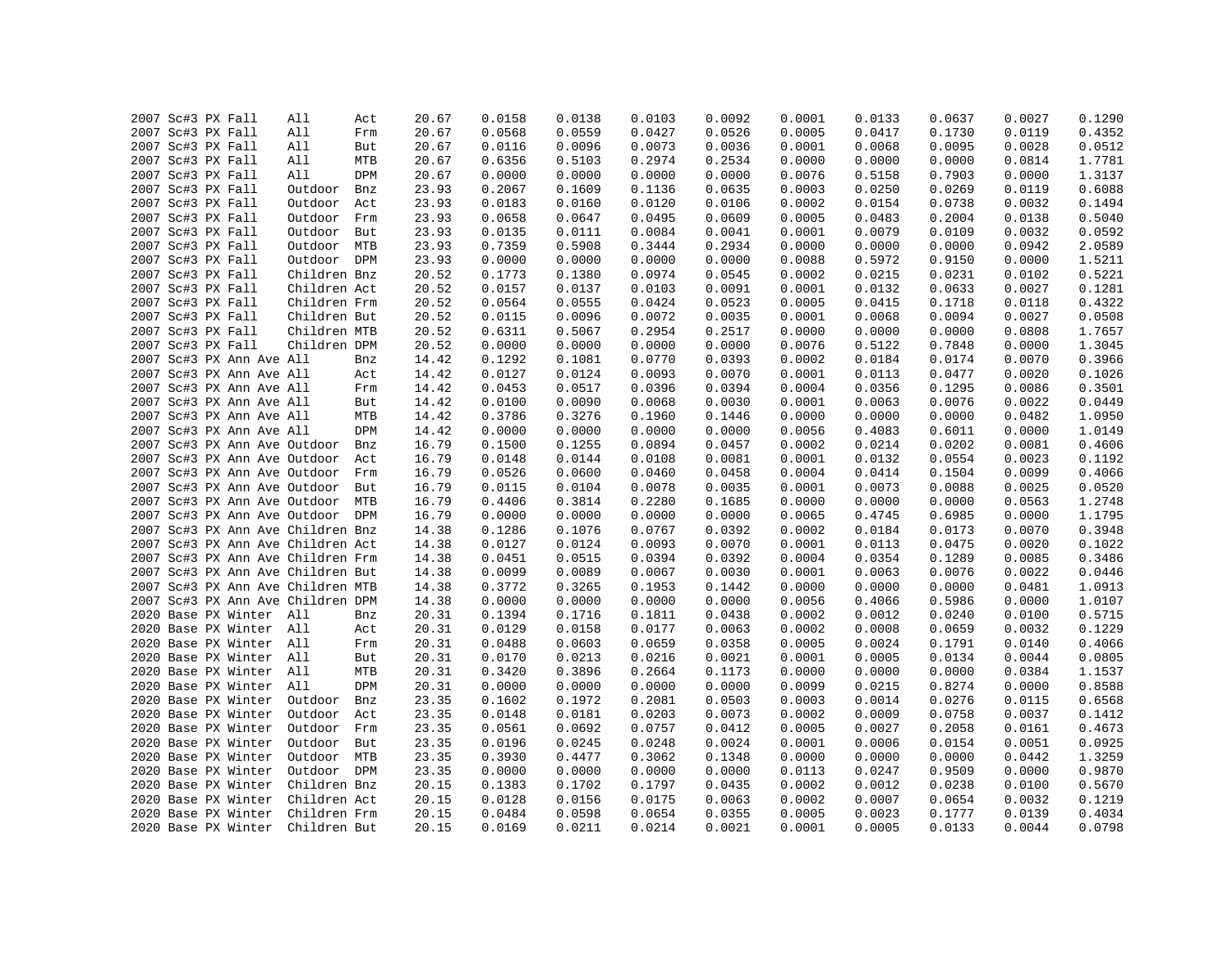| 2020 Base PX Winter | Children MTB          | 20.15 | 0.3393 | 0.3865 | 0.2643 | 0.1164 | 0.0000 | 0.0000 | 0.0000 | 0.0381 | 1.1446 |
|---------------------|-----------------------|-------|--------|--------|--------|--------|--------|--------|--------|--------|--------|
| 2020 Base PX Winter | Children DPM          | 20.15 | 0.0000 | 0.0000 | 0.0000 | 0.0000 | 0.0098 | 0.0213 | 0.8209 | 0.0000 | 0.8520 |
| 2020 Base PX Spring | All<br>Bnz            | 9.87  | 0.0476 | 0.0590 | 0.0601 | 0.0181 | 0.0001 | 0.0006 | 0.0117 | 0.0045 | 0.2016 |
| 2020 Base PX Spring | All<br>Act            | 9.87  | 0.0052 | 0.0062 | 0.0068 | 0.0025 | 0.0001 | 0.0004 | 0.0320 | 0.0013 | 0.0546 |
| 2020 Base PX Spring | All<br>Frm            | 9.87  | 0.0184 | 0.0228 | 0.0249 | 0.0132 | 0.0002 | 0.0011 | 0.0869 | 0.0055 | 0.1733 |
| 2020 Base PX Spring | All<br>But            | 9.87  | 0.0052 | 0.0066 | 0.0065 | 0.0007 | 0.0000 | 0.0002 | 0.0048 | 0.0013 | 0.0253 |
| 2020 Base PX Spring | MTB<br>All            | 9.87  | 0.1307 | 0.1511 | 0.0885 | 0.0599 | 0.0000 | 0.0000 | 0.0000 | 0.0308 | 0.4611 |
| 2020 Base PX Spring | All<br>DPM            | 9.87  | 0.0000 | 0.0000 | 0.0000 | 0.0000 | 0.0048 | 0.0104 | 0.4020 | 0.0000 | 0.4172 |
| 2020 Base PX Spring | Outdoor<br>Bnz        | 11.46 | 0.0553 | 0.0686 | 0.0698 | 0.0210 | 0.0001 | 0.0007 | 0.0136 | 0.0053 | 0.2342 |
| 2020 Base PX Spring | Outdoor<br>Act        | 11.46 | 0.0061 | 0.0072 | 0.0080 | 0.0030 | 0.0001 | 0.0004 | 0.0372 | 0.0015 | 0.0635 |
| 2020 Base PX Spring | Outdoor<br>Frm        | 11.46 | 0.0214 | 0.0265 | 0.0289 | 0.0154 | 0.0003 | 0.0013 | 0.1010 | 0.0064 | 0.2013 |
| 2020 Base PX Spring | Outdoor<br>But        | 11.46 | 0.0061 | 0.0077 | 0.0076 | 0.0008 | 0.0000 | 0.0002 | 0.0055 | 0.0015 | 0.0294 |
| 2020 Base PX Spring | Outdoor<br>MTB        | 11.46 | 0.1519 | 0.1756 | 0.1028 | 0.0696 | 0.0000 | 0.0000 | 0.0000 | 0.0358 | 0.5356 |
| 2020 Base PX Spring | <b>DPM</b><br>Outdoor | 11.46 | 0.0000 | 0.0000 | 0.0000 | 0.0000 | 0.0056 | 0.0121 | 0.4670 | 0.0000 | 0.4847 |
| 2020 Base PX Spring | Children Bnz          | 9.81  | 0.0473 | 0.0587 | 0.0597 | 0.0179 | 0.0001 | 0.0006 | 0.0116 | 0.0045 | 0.2004 |
| 2020 Base PX Spring | Children Act          | 9.81  | 0.0052 | 0.0062 | 0.0068 | 0.0025 | 0.0001 | 0.0004 | 0.0318 | 0.0013 | 0.0543 |
| 2020 Base PX Spring | Children Frm          | 9.81  | 0.0183 | 0.0227 | 0.0248 | 0.0132 | 0.0002 | 0.0011 | 0.0864 | 0.0055 | 0.1722 |
| 2020 Base PX Spring | Children But          | 9.81  | 0.0052 | 0.0065 | 0.0065 | 0.0007 | 0.0000 | 0.0002 | 0.0047 | 0.0013 | 0.0252 |
| 2020 Base PX Spring | Children MTB          | 9.81  | 0.1299 | 0.1502 | 0.0880 | 0.0596 | 0.0000 | 0.0000 | 0.0000 | 0.0306 | 0.4583 |
| 2020 Base PX Spring | Children DPM          | 9.81  | 0.0000 | 0.0000 | 0.0000 | 0.0000 | 0.0048 | 0.0104 | 0.3996 | 0.0000 | 0.4147 |
| 2020 Base PX Summer | All<br>Bnz            | 8.84  | 0.0509 | 0.0646 | 0.0637 | 0.0194 | 0.0001 | 0.0005 | 0.0105 | 0.0049 | 0.2145 |
| 2020 Base PX Summer | All<br>Act            | 8.84  | 0.0053 | 0.0064 | 0.0070 | 0.0025 | 0.0001 | 0.0003 | 0.0287 | 0.0012 | 0.0514 |
| 2020 Base PX Summer | All<br>Frm            | 8.84  | 0.0187 | 0.0232 | 0.0254 | 0.0131 | 0.0002 | 0.0010 | 0.0778 | 0.0049 | 0.1643 |
| 2020 Base PX Summer | All<br>But            | 8.84  | 0.0034 | 0.0042 | 0.0042 | 0.0004 | 0.0000 | 0.0001 | 0.0027 | 0.0007 | 0.0157 |
| 2020 Base PX Summer | All<br>MTB            | 8.84  | 0.1893 | 0.2467 | 0.1375 | 0.0974 | 0.0000 | 0.0000 | 0.0000 | 0.0526 | 0.7236 |
| 2020 Base PX Summer | All<br>DPM            | 8.84  | 0.0000 | 0.0000 | 0.0000 | 0.0000 | 0.0043 | 0.0093 | 0.3599 | 0.0000 | 0.3735 |
| 2020 Base PX Summer | Outdoor<br>Bnz        | 10.61 | 0.0611 | 0.0776 | 0.0765 | 0.0233 | 0.0001 | 0.0006 | 0.0126 | 0.0058 | 0.2577 |
| 2020 Base PX Summer | Outdoor<br>Act        | 10.61 | 0.0063 | 0.0076 | 0.0084 | 0.0030 | 0.0001 | 0.0004 | 0.0344 | 0.0014 | 0.0617 |
| 2020 Base PX Summer | Outdoor<br>Frm        | 10.61 | 0.0225 | 0.0279 | 0.0305 | 0.0158 | 0.0002 | 0.0012 | 0.0935 | 0.0059 | 0.1974 |
| 2020 Base PX Summer | Outdoor<br>But        | 10.61 | 0.0040 | 0.0051 | 0.0050 | 0.0005 | 0.0000 | 0.0001 | 0.0032 | 0.0009 | 0.0189 |
| 2020 Base PX Summer | Outdoor MTB           | 10.61 | 0.2275 | 0.2964 | 0.1652 | 0.1170 | 0.0000 | 0.0000 | 0.0000 | 0.0632 | 0.8693 |
| 2020 Base PX Summer | Outdoor<br>DPM        | 10.61 | 0.0000 | 0.0000 | 0.0000 | 0.0000 | 0.0052 | 0.0112 | 0.4324 | 0.0000 | 0.4488 |
| 2020 Base PX Summer | Children Bnz          | 8.94  | 0.0515 | 0.0654 | 0.0644 | 0.0196 | 0.0001 | 0.0005 | 0.0106 | 0.0049 | 0.2171 |
| 2020 Base PX Summer | Children Act          | 8.94  | 0.0053 | 0.0064 | 0.0071 | 0.0026 | 0.0001 | 0.0003 | 0.0290 | 0.0012 | 0.0520 |
| 2020 Base PX Summer | Children Frm          | 8.94  | 0.0189 | 0.0235 | 0.0257 | 0.0133 | 0.0002 | 0.0010 | 0.0788 | 0.0050 | 0.1664 |
| 2020 Base PX Summer | Children But          | 8.94  | 0.0034 | 0.0043 | 0.0042 | 0.0004 | 0.0000 | 0.0001 | 0.0027 | 0.0008 | 0.0159 |
| 2020 Base PX Summer | Children MTB          | 8.94  | 0.1917 | 0.2498 | 0.1392 | 0.0986 | 0.0000 | 0.0000 | 0.0000 | 0.0532 | 0.7325 |
| 2020 Base PX Summer | Children DPM          | 8.94  | 0.0000 | 0.0000 | 0.0000 | 0.0000 | 0.0043 | 0.0095 | 0.3643 | 0.0000 | 0.3781 |
| 2020 Base PX Fall   | All<br>Bnz            | 20.67 | 0.1322 | 0.1553 | 0.1560 | 0.0447 | 0.0002 | 0.0012 | 0.0244 | 0.0112 | 0.5253 |
| 2020 Base PX Fall   | All<br>Act            | 20.67 | 0.0114 | 0.0135 | 0.0149 | 0.0058 | 0.0002 | 0.0008 | 0.0670 | 0.0030 | 0.1164 |
| 2020 Base PX Fall   | All<br>Frm            | 20.67 | 0.0428 | 0.0516 | 0.0556 | 0.0329 | 0.0005 | 0.0024 | 0.1819 | 0.0130 | 0.3805 |
| 2020 Base PX Fall   | All<br>But            | 20.67 | 0.0110 | 0.0134 | 0.0133 | 0.0014 | 0.0001 | 0.0004 | 0.0099 | 0.0030 | 0.0525 |
| 2020 Base PX Fall   | All<br>MTB            | 20.67 | 0.4975 | 0.5229 | 0.3050 | 0.2217 | 0.0000 | 0.0000 | 0.0000 | 0.0890 | 1.6362 |
| 2020 Base PX Fall   | All<br>DPM            | 20.67 | 0.0000 | 0.0000 | 0.0000 | 0.0000 | 0.0100 | 0.0219 | 0.8418 | 0.0000 | 0.8737 |
| 2020 Base PX Fall   | Outdoor<br>Bnz        | 23.93 | 0.1531 | 0.1799 | 0.1807 | 0.0518 | 0.0003 | 0.0014 | 0.0283 | 0.0130 | 0.6083 |
| 2020 Base PX Fall   | Outdoor<br>Act        | 23.93 | 0.0132 | 0.0157 | 0.0173 | 0.0067 | 0.0002 | 0.0009 | 0.0775 | 0.0035 | 0.1348 |
| 2020 Base PX Fall   | Outdoor<br>Frm        | 23.93 | 0.0495 | 0.0598 | 0.0644 | 0.0381 | 0.0006 | 0.0028 | 0.2106 | 0.0151 | 0.4406 |
| 2020 Base PX Fall   | Outdoor<br>But        | 23.93 | 0.0127 | 0.0156 | 0.0154 | 0.0016 | 0.0001 | 0.0005 | 0.0115 | 0.0035 | 0.0608 |
| 2020 Base PX Fall   | Outdoor<br>MTB        | 23.93 | 0.5761 | 0.6055 | 0.3532 | 0.2567 | 0.0000 | 0.0000 | 0.0000 | 0.1031 | 1.8946 |
| 2020 Base PX Fall   | Outdoor<br><b>DPM</b> | 23.93 | 0.0000 | 0.0000 | 0.0000 | 0.0000 | 0.0116 | 0.0253 | 0.9747 | 0.0000 | 1.0116 |
| 2020 Base PX Fall   | Children Bnz          | 20.52 | 0.1313 | 0.1542 | 0.1550 | 0.0444 | 0.0002 | 0.0012 | 0.0242 | 0.0112 | 0.5217 |
|                     |                       |       |        |        |        |        |        |        |        |        |        |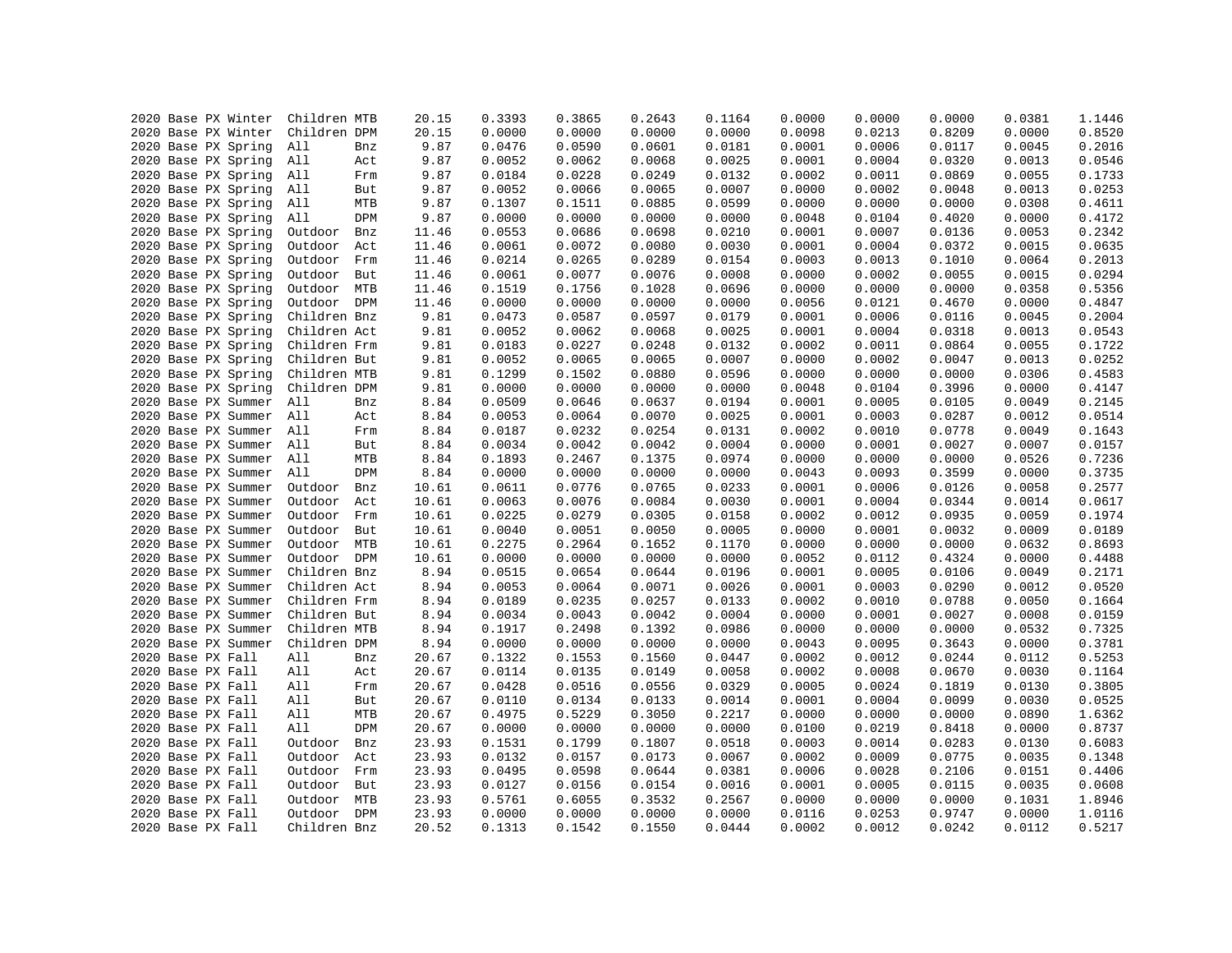|  | 2020 Base PX Fall |                          | Children Act                      |            | 20.52 | 0.0113 | 0.0134           | 0.0148           | 0.0058           | 0.0002 | 0.0008 | 0.0665 | 0.0030           | 0.1156           |
|--|-------------------|--------------------------|-----------------------------------|------------|-------|--------|------------------|------------------|------------------|--------|--------|--------|------------------|------------------|
|  | 2020 Base PX Fall |                          | Children Frm                      |            | 20.52 | 0.0425 | 0.0513           | 0.0552           | 0.0326           | 0.0005 | 0.0024 | 0.1806 | 0.0129           | 0.3779           |
|  | 2020 Base PX Fall |                          | Children But                      |            | 20.52 | 0.0109 | 0.0134           | 0.0132           | 0.0014           | 0.0001 | 0.0004 | 0.0099 | 0.0030           | 0.0521           |
|  | 2020 Base PX Fall |                          | Children MTB                      |            | 20.52 | 0.4941 | 0.5193           | 0.3029           | 0.2202           | 0.0000 | 0.0000 | 0.0000 | 0.0884           | 1.6248           |
|  | 2020 Base PX Fall |                          | Children DPM                      |            | 20.52 | 0.0000 | 0.0000           | 0.0000           | 0.0000           | 0.0100 | 0.0217 | 0.8359 | 0.0000           | 0.8676           |
|  |                   | 2020 Base PX Ann Ave All |                                   | Bnz        | 14.42 | 0.0925 | 0.1126           | 0.1152           | 0.0315           | 0.0002 | 0.0009 | 0.0176 | 0.0077           | 0.3782           |
|  |                   | 2020 Base PX Ann Ave All |                                   | Act        | 14.42 | 0.0087 | 0.0105           | 0.0116           | 0.0043           | 0.0001 | 0.0006 | 0.0484 | 0.0022           | 0.0863           |
|  |                   | 2020 Base PX Ann Ave All |                                   | Frm        | 14.42 | 0.0322 | 0.0395           | 0.0430           | 0.0238           | 0.0003 | 0.0017 | 0.1314 | 0.0094           | 0.2812           |
|  |                   | 2020 Base PX Ann Ave All |                                   | But        | 14.42 | 0.0092 | 0.0114           | 0.0114           | 0.0011           | 0.0001 | 0.0003 | 0.0077 | 0.0024           | 0.0435           |
|  |                   | 2020 Base PX Ann Ave All |                                   | MTB        | 14.42 | 0.2899 | 0.3276           | 0.1994           | 0.1241           | 0.0000 | 0.0000 | 0.0000 | 0.0527           | 0.9936           |
|  |                   | 2020 Base PX Ann Ave All |                                   | DPM        | 14.42 | 0.0000 | 0.0000           | 0.0000           | 0.0000           | 0.0072 | 0.0158 | 0.6078 | 0.0000           | 0.6308           |
|  |                   |                          | 2020 Base PX Ann Ave Outdoor      | Bnz        | 16.79 | 0.1074 | 0.1308           | 0.1338           | 0.0366           | 0.0002 | 0.0010 | 0.0205 | 0.0089           | 0.4392           |
|  |                   |                          | 2020 Base PX Ann Ave Outdoor      | Act        | 16.79 | 0.0101 | 0.0122           | 0.0135           | 0.0050           | 0.0001 | 0.0006 | 0.0562 | 0.0025           | 0.1003           |
|  |                   |                          | 2020 Base PX Ann Ave Outdoor      | Frm        | 16.79 | 0.0374 | 0.0458           | 0.0499           | 0.0276           | 0.0004 | 0.0020 | 0.1527 | 0.0109           | 0.3267           |
|  |                   |                          | 2020 Base PX Ann Ave Outdoor      | But        | 16.79 | 0.0106 | 0.0132           | 0.0132           | 0.0013           | 0.0001 | 0.0004 | 0.0089 | 0.0028           | 0.0504           |
|  |                   |                          | 2020 Base PX Ann Ave Outdoor      | <b>MTB</b> | 16.79 | 0.3371 | 0.3813           | 0.2319           | 0.1446           | 0.0000 | 0.0000 | 0.0000 | 0.0615           | 1.1563           |
|  |                   |                          | 2020 Base PX Ann Ave Outdoor DPM  |            | 16.79 | 0.0000 | 0.0000           | 0.0000           | 0.0000           | 0.0084 | 0.0183 | 0.7062 | 0.0000           | 0.7330           |
|  |                   |                          | 2020 Base PX Ann Ave Children Bnz |            | 14.38 | 0.0921 | 0.1121           | 0.1147           | 0.0314           | 0.0002 | 0.0009 | 0.0176 | 0.0076           | 0.3766           |
|  |                   |                          | 2020 Base PX Ann Ave Children Act |            | 14.38 | 0.0087 | 0.0104           | 0.0116           | 0.0043           | 0.0001 | 0.0005 | 0.0482 | 0.0022           | 0.0859           |
|  |                   |                          | 2020 Base PX Ann Ave Children Frm |            | 14.38 | 0.0320 | 0.0393           | 0.0428           | 0.0237           | 0.0003 | 0.0017 | 0.1309 | 0.0093           | 0.2800           |
|  |                   |                          | 2020 Base PX Ann Ave Children But |            | 14.38 | 0.0091 | 0.0113           | 0.0114           | 0.0011           | 0.0001 | 0.0003 | 0.0076 | 0.0024           | 0.0433           |
|  |                   |                          |                                   |            |       | 0.2887 |                  | 0.1986           | 0.1237           | 0.0000 | 0.0000 | 0.0000 | 0.0526           | 0.9901           |
|  |                   |                          | 2020 Base PX Ann Ave Children MTB |            | 14.38 | 0.0000 | 0.3265           |                  |                  | 0.0072 | 0.0157 | 0.6052 |                  |                  |
|  |                   |                          | 2020 Base PX Ann Ave Children DPM |            | 14.38 |        | 0.0000<br>0.1716 | 0.0000<br>0.1811 | 0.0000<br>0.0438 | 0.0002 |        | 0.0240 | 0.0000<br>0.0100 | 0.6281<br>0.5715 |
|  |                   | 2020 Sc#1 PX Winter All  |                                   | Bnz        | 20.31 | 0.1394 |                  |                  |                  |        | 0.0012 |        |                  |                  |
|  |                   | 2020 Sc#1 PX Winter All  |                                   | Act        | 20.31 | 0.0129 | 0.0158           | 0.0177           | 0.0063           | 0.0002 | 0.0008 | 0.0659 | 0.0032           | 0.1229           |
|  |                   | 2020 Sc#1 PX Winter All  |                                   | Frm        | 20.31 | 0.0488 | 0.0603           | 0.0659           | 0.0358           | 0.0005 | 0.0024 | 0.1791 | 0.0140           | 0.4066           |
|  |                   | 2020 Sc#1 PX Winter All  |                                   | But        | 20.31 | 0.0170 | 0.0213           | 0.0216           | 0.0021           | 0.0001 | 0.0005 | 0.0134 | 0.0044           | 0.0805           |
|  |                   | 2020 Sc#1 PX Winter All  |                                   | MTB        | 20.31 | 0.3420 | 0.3896           | 0.2664           | 0.1173           | 0.0000 | 0.0000 | 0.0000 | 0.0384           | 1.1537           |
|  |                   | 2020 Sc#1 PX Winter All  |                                   | DPM        | 20.31 | 0.0000 | 0.0000           | 0.0000           | 0.0000           | 0.0099 | 0.0215 | 0.8274 | 0.0000           | 0.8588           |
|  |                   | 2020 Sc#1 PX Winter      | Outdoor                           | Bnz        | 23.35 | 0.1602 | 0.1972           | 0.2081           | 0.0503           | 0.0003 | 0.0014 | 0.0276 | 0.0115           | 0.6568           |
|  |                   | 2020 Sc#1 PX Winter      | Outdoor                           | Act        | 23.35 | 0.0148 | 0.0181           | 0.0203           | 0.0073           | 0.0002 | 0.0009 | 0.0758 | 0.0037           | 0.1412           |
|  |                   | 2020 Sc#1 PX Winter      | Outdoor                           | Frm        | 23.35 | 0.0561 | 0.0692           | 0.0757           | 0.0412           | 0.0005 | 0.0027 | 0.2058 | 0.0161           | 0.4673           |
|  |                   | 2020 Sc#1 PX Winter      | Outdoor                           | But        | 23.35 | 0.0196 | 0.0245           | 0.0248           | 0.0024           | 0.0001 | 0.0006 | 0.0154 | 0.0051           | 0.0925           |
|  |                   | 2020 Sc#1 PX Winter      | Outdoor                           | MTB        | 23.35 | 0.3930 | 0.4477           | 0.3062           | 0.1348           | 0.0000 | 0.0000 | 0.0000 | 0.0442           | 1.3259           |
|  |                   | 2020 Sc#1 PX Winter      | Outdoor DPM                       |            | 23.35 | 0.0000 | 0.0000           | 0.0000           | 0.0000           | 0.0113 | 0.0247 | 0.9509 | 0.0000           | 0.9870           |
|  |                   | 2020 Sc#1 PX Winter      | Children Bnz                      |            | 20.15 | 0.1383 | 0.1702           | 0.1797           | 0.0435           | 0.0002 | 0.0012 | 0.0238 | 0.0100           | 0.5670           |
|  |                   | 2020 Sc#1 PX Winter      | Children Act                      |            | 20.15 | 0.0128 | 0.0156           | 0.0175           | 0.0063           | 0.0002 | 0.0007 | 0.0654 | 0.0032           | 0.1219           |
|  |                   | 2020 Sc#1 PX Winter      | Children Frm                      |            | 20.15 | 0.0484 | 0.0598           | 0.0654           | 0.0355           | 0.0005 | 0.0023 | 0.1777 | 0.0139           | 0.4034           |
|  |                   | 2020 Sc#1 PX Winter      | Children But                      |            | 20.15 | 0.0169 | 0.0211           | 0.0214           | 0.0021           | 0.0001 | 0.0005 | 0.0133 | 0.0044           | 0.0798           |
|  |                   | 2020 Sc#1 PX Winter      | Children MTB                      |            | 20.15 | 0.3393 | 0.3865           | 0.2643           | 0.1164           | 0.0000 | 0.0000 | 0.0000 | 0.0381           | 1.1446           |
|  |                   | 2020 Sc#1 PX Winter      | Children DPM                      |            | 20.15 | 0.0000 | 0.0000           | 0.0000           | 0.0000           | 0.0098 | 0.0213 | 0.8209 | 0.0000           | 0.8520           |
|  |                   | 2020 Sc#1 PX Spring      | All                               | Bnz        | 9.87  | 0.0476 | 0.0590           | 0.0601           | 0.0181           | 0.0001 | 0.0006 | 0.0117 | 0.0045           | 0.2016           |
|  |                   | 2020 Sc#1 PX Spring      | All                               | Act        | 9.87  | 0.0052 | 0.0062           | 0.0068           | 0.0025           | 0.0001 | 0.0004 | 0.0320 | 0.0013           | 0.0546           |
|  |                   | 2020 Sc#1 PX Spring      | All                               | Frm        | 9.87  | 0.0184 | 0.0228           | 0.0249           | 0.0132           | 0.0002 | 0.0011 | 0.0869 | 0.0055           | 0.1733           |
|  |                   | 2020 Sc#1 PX Spring      | All                               | But        | 9.87  | 0.0052 | 0.0066           | 0.0065           | 0.0007           | 0.0000 | 0.0002 | 0.0048 | 0.0013           | 0.0253           |
|  |                   | 2020 Sc#1 PX Spring      | All                               | MTB        | 9.87  | 0.1307 | 0.1511           | 0.0885           | 0.0599           | 0.0000 | 0.0000 | 0.0000 | 0.0308           | 0.4611           |
|  |                   | 2020 Sc#1 PX Spring      | All                               | DPM        | 9.87  | 0.0000 | 0.0000           | 0.0000           | 0.0000           | 0.0048 | 0.0104 | 0.4020 | 0.0000           | 0.4172           |
|  |                   | 2020 Sc#1 PX Spring      | Outdoor                           | Bnz        | 11.46 | 0.0553 | 0.0686           | 0.0698           | 0.0210           | 0.0001 | 0.0007 | 0.0136 | 0.0053           | 0.2342           |
|  |                   | 2020 Sc#1 PX Spring      | Outdoor                           | Act        | 11.46 | 0.0061 | 0.0072           | 0.0080           | 0.0030           | 0.0001 | 0.0004 | 0.0372 | 0.0015           | 0.0635           |
|  |                   | 2020 Sc#1 PX Spring      | Outdoor                           | Frm        | 11.46 | 0.0214 | 0.0265           | 0.0289           | 0.0154           | 0.0003 | 0.0013 | 0.1010 | 0.0064           | 0.2013           |
|  |                   | 2020 Sc#1 PX Spring      | Outdoor                           | But        | 11.46 | 0.0061 | 0.0077           | 0.0076           | 0.0008           | 0.0000 | 0.0002 | 0.0055 | 0.0015           | 0.0294           |
|  |                   |                          |                                   |            |       |        |                  |                  |                  |        |        |        |                  |                  |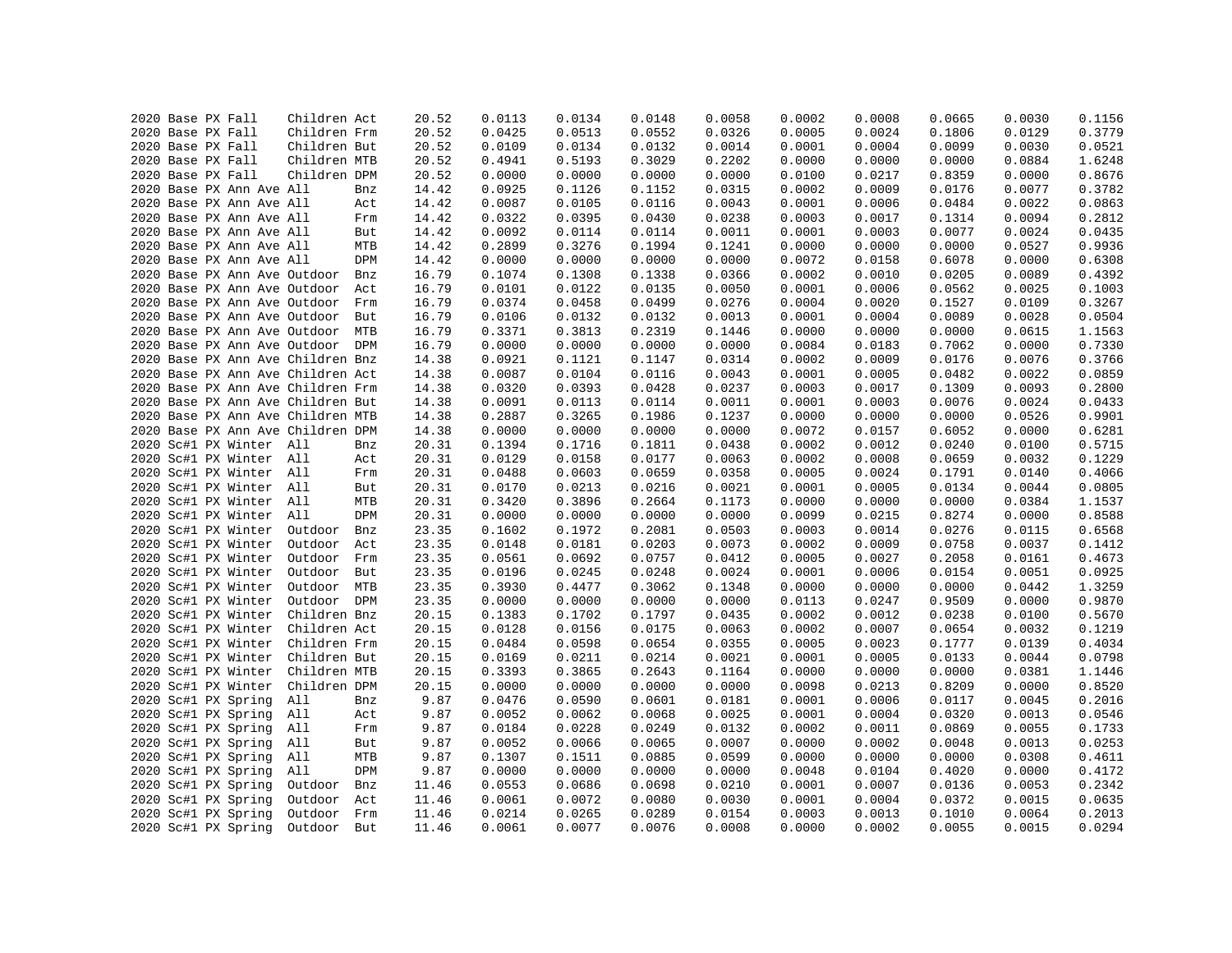|  | 2020 Sc#1 PX Spring          | Outdoor MTB  |     | 11.46 | 0.1519 | 0.1756 | 0.1028 | 0.0696 | 0.0000 | 0.0000 | 0.0000 | 0.0358 | 0.5356 |
|--|------------------------------|--------------|-----|-------|--------|--------|--------|--------|--------|--------|--------|--------|--------|
|  | 2020 Sc#1 PX Spring          | Outdoor DPM  |     | 11.46 | 0.0000 | 0.0000 | 0.0000 | 0.0000 | 0.0056 | 0.0121 | 0.4670 | 0.0000 | 0.4847 |
|  | 2020 Sc#1 PX Spring          | Children Bnz |     | 9.81  | 0.0473 | 0.0587 | 0.0597 | 0.0179 | 0.0001 | 0.0006 | 0.0116 | 0.0045 | 0.2004 |
|  | 2020 Sc#1 PX Spring          | Children Act |     | 9.81  | 0.0052 | 0.0062 | 0.0068 | 0.0025 | 0.0001 | 0.0004 | 0.0318 | 0.0013 | 0.0543 |
|  | 2020 Sc#1 PX Spring          | Children Frm |     | 9.81  | 0.0183 | 0.0227 | 0.0248 | 0.0132 | 0.0002 | 0.0011 | 0.0864 | 0.0055 | 0.1722 |
|  | 2020 Sc#1 PX Spring          | Children But |     | 9.81  | 0.0052 | 0.0065 | 0.0065 | 0.0007 | 0.0000 | 0.0002 | 0.0047 | 0.0013 | 0.0252 |
|  | 2020 Sc#1 PX Spring          | Children MTB |     | 9.81  | 0.1299 | 0.1502 | 0.0880 | 0.0596 | 0.0000 | 0.0000 | 0.0000 | 0.0306 | 0.4583 |
|  | 2020 Sc#1 PX Spring          | Children DPM |     | 9.81  | 0.0000 | 0.0000 | 0.0000 | 0.0000 | 0.0048 | 0.0104 | 0.3996 | 0.0000 | 0.4147 |
|  | 2020 Sc#1 PX Summer All      |              | Bnz | 8.84  | 0.0509 | 0.0646 | 0.0637 | 0.0194 | 0.0001 | 0.0005 | 0.0105 | 0.0049 | 0.2145 |
|  | 2020 Sc#1 PX Summer All      |              | Act | 8.84  | 0.0053 | 0.0064 | 0.0070 | 0.0025 | 0.0001 | 0.0003 | 0.0287 | 0.0012 | 0.0514 |
|  | 2020 Sc#1 PX Summer All      |              | Frm | 8.84  | 0.0187 | 0.0232 | 0.0254 | 0.0131 | 0.0002 | 0.0010 | 0.0778 | 0.0049 | 0.1643 |
|  | 2020 Sc#1 PX Summer All      |              | But | 8.84  | 0.0034 | 0.0042 | 0.0042 | 0.0004 | 0.0000 | 0.0001 | 0.0027 | 0.0007 | 0.0157 |
|  | 2020 Sc#1 PX Summer          | All          | MTB | 8.84  | 0.1893 | 0.2467 | 0.1375 | 0.0974 | 0.0000 | 0.0000 | 0.0000 | 0.0526 | 0.7236 |
|  | 2020 Sc#1 PX Summer          | All          | DPM | 8.84  | 0.0000 | 0.0000 | 0.0000 | 0.0000 | 0.0043 | 0.0093 | 0.3599 | 0.0000 | 0.3735 |
|  | 2020 Sc#1 PX Summer          | Outdoor      | Bnz | 10.61 | 0.0611 | 0.0776 | 0.0765 | 0.0233 | 0.0001 | 0.0006 | 0.0126 | 0.0058 | 0.2577 |
|  | 2020 Sc#1 PX Summer          | Outdoor Act  |     | 10.61 | 0.0063 | 0.0076 | 0.0084 | 0.0030 | 0.0001 | 0.0004 | 0.0344 | 0.0014 | 0.0617 |
|  | 2020 Sc#1 PX Summer          | Outdoor Frm  |     | 10.61 | 0.0225 | 0.0279 | 0.0305 | 0.0158 | 0.0002 | 0.0012 | 0.0935 | 0.0059 | 0.1974 |
|  | 2020 Sc#1 PX Summer          | Outdoor But  |     | 10.61 | 0.0040 | 0.0051 | 0.0050 | 0.0005 | 0.0000 | 0.0001 | 0.0032 | 0.0009 | 0.0189 |
|  | 2020 Sc#1 PX Summer          | Outdoor MTB  |     | 10.61 | 0.2275 | 0.2964 | 0.1652 | 0.1170 | 0.0000 | 0.0000 | 0.0000 | 0.0632 | 0.8693 |
|  | 2020 Sc#1 PX Summer          | Outdoor DPM  |     | 10.61 | 0.0000 | 0.0000 | 0.0000 | 0.0000 | 0.0052 | 0.0112 | 0.4324 | 0.0000 | 0.4488 |
|  | 2020 Sc#1 PX Summer          | Children Bnz |     | 8.94  | 0.0515 | 0.0654 | 0.0644 | 0.0196 | 0.0001 | 0.0005 | 0.0106 | 0.0049 | 0.2171 |
|  | 2020 Sc#1 PX Summer          | Children Act |     | 8.94  | 0.0053 | 0.0064 | 0.0071 | 0.0026 | 0.0001 | 0.0003 | 0.0290 | 0.0012 | 0.0520 |
|  | 2020 Sc#1 PX Summer          | Children Frm |     | 8.94  | 0.0189 | 0.0235 | 0.0257 | 0.0133 | 0.0002 | 0.0010 | 0.0788 | 0.0050 | 0.1664 |
|  |                              |              |     |       |        |        |        |        |        |        |        |        |        |
|  | 2020 Sc#1 PX Summer          | Children But |     | 8.94  | 0.0034 | 0.0043 | 0.0042 | 0.0004 | 0.0000 | 0.0001 | 0.0027 | 0.0008 | 0.0159 |
|  | 2020 Sc#1 PX Summer          | Children MTB |     | 8.94  | 0.1917 | 0.2498 | 0.1392 | 0.0986 | 0.0000 | 0.0000 | 0.0000 | 0.0532 | 0.7325 |
|  | 2020 Sc#1 PX Summer          | Children DPM |     | 8.94  | 0.0000 | 0.0000 | 0.0000 | 0.0000 | 0.0043 | 0.0095 | 0.3643 | 0.0000 | 0.3781 |
|  | 2020 Sc#1 PX Fall            | All          | Bnz | 20.67 | 0.1322 | 0.1553 | 0.1560 | 0.0447 | 0.0002 | 0.0012 | 0.0244 | 0.0112 | 0.5253 |
|  | 2020 Sc#1 PX Fall            | All          | Act | 20.67 | 0.0114 | 0.0135 | 0.0149 | 0.0058 | 0.0002 | 0.0008 | 0.0670 | 0.0030 | 0.1164 |
|  | 2020 Sc#1 PX Fall            | All          | Frm | 20.67 | 0.0428 | 0.0516 | 0.0556 | 0.0329 | 0.0005 | 0.0024 | 0.1819 | 0.0130 | 0.3805 |
|  | 2020 Sc#1 PX Fall            | All          | But | 20.67 | 0.0110 | 0.0134 | 0.0133 | 0.0014 | 0.0001 | 0.0004 | 0.0099 | 0.0030 | 0.0525 |
|  | 2020 Sc#1 PX Fall            | All          | MTB | 20.67 | 0.4975 | 0.5229 | 0.3050 | 0.2217 | 0.0000 | 0.0000 | 0.0000 | 0.0890 | 1.6362 |
|  | 2020 Sc#1 PX Fall            | All          | DPM | 20.67 | 0.0000 | 0.0000 | 0.0000 | 0.0000 | 0.0100 | 0.0219 | 0.8418 | 0.0000 | 0.8737 |
|  | 2020 Sc#1 PX Fall            | Outdoor      | Bnz | 23.93 | 0.1531 | 0.1799 | 0.1807 | 0.0518 | 0.0003 | 0.0014 | 0.0283 | 0.0130 | 0.6083 |
|  | 2020 Sc#1 PX Fall            | Outdoor      | Act | 23.93 | 0.0132 | 0.0157 | 0.0173 | 0.0067 | 0.0002 | 0.0009 | 0.0775 | 0.0035 | 0.1348 |
|  | 2020 Sc#1 PX Fall            | Outdoor Frm  |     | 23.93 | 0.0495 | 0.0598 | 0.0644 | 0.0381 | 0.0006 | 0.0028 | 0.2106 | 0.0151 | 0.4406 |
|  | 2020 Sc#1 PX Fall            | Outdoor But  |     | 23.93 | 0.0127 | 0.0156 | 0.0154 | 0.0016 | 0.0001 | 0.0005 | 0.0115 | 0.0035 | 0.0608 |
|  | 2020 Sc#1 PX Fall            | Outdoor MTB  |     | 23.93 | 0.5761 | 0.6055 | 0.3532 | 0.2567 | 0.0000 | 0.0000 | 0.0000 | 0.1031 | 1.8946 |
|  | 2020 Sc#1 PX Fall            | Outdoor DPM  |     | 23.93 | 0.0000 | 0.0000 | 0.0000 | 0.0000 | 0.0116 | 0.0253 | 0.9747 | 0.0000 | 1.0116 |
|  | 2020 Sc#1 PX Fall            | Children Bnz |     | 20.52 | 0.1313 | 0.1542 | 0.1550 | 0.0444 | 0.0002 | 0.0012 | 0.0242 | 0.0112 | 0.5217 |
|  | 2020 Sc#1 PX Fall            | Children Act |     | 20.52 | 0.0113 | 0.0134 | 0.0148 | 0.0058 | 0.0002 | 0.0008 | 0.0665 | 0.0030 | 0.1156 |
|  | 2020 Sc#1 PX Fall            | Children Frm |     | 20.52 | 0.0425 | 0.0513 | 0.0552 | 0.0326 | 0.0005 | 0.0024 | 0.1806 | 0.0129 | 0.3779 |
|  | 2020 Sc#1 PX Fall            | Children But |     | 20.52 | 0.0109 | 0.0134 | 0.0132 | 0.0014 | 0.0001 | 0.0004 | 0.0099 | 0.0030 | 0.0521 |
|  | 2020 Sc#1 PX Fall            | Children MTB |     | 20.52 | 0.4941 | 0.5193 | 0.3029 | 0.2202 | 0.0000 | 0.0000 | 0.0000 | 0.0884 | 1.6248 |
|  | 2020 Sc#1 PX Fall            | Children DPM |     | 20.52 | 0.0000 | 0.0000 | 0.0000 | 0.0000 | 0.0100 | 0.0217 | 0.8359 | 0.0000 | 0.8676 |
|  | 2020 Sc#1 PX Ann Ave All     |              | Bnz | 14.42 | 0.0925 | 0.1126 | 0.1152 | 0.0315 | 0.0002 | 0.0009 | 0.0176 | 0.0077 | 0.3782 |
|  | 2020 Sc#1 PX Ann Ave All     |              | Act | 14.42 | 0.0087 | 0.0105 | 0.0116 | 0.0043 | 0.0001 | 0.0006 | 0.0484 | 0.0022 | 0.0863 |
|  | 2020 Sc#1 PX Ann Ave All     |              | Frm | 14.42 | 0.0322 | 0.0395 | 0.0430 | 0.0238 | 0.0003 | 0.0017 | 0.1314 | 0.0094 | 0.2812 |
|  | 2020 Sc#1 PX Ann Ave All     |              | But | 14.42 | 0.0092 | 0.0114 | 0.0114 | 0.0011 | 0.0001 | 0.0003 | 0.0077 | 0.0024 | 0.0435 |
|  | 2020 Sc#1 PX Ann Ave All     |              | MTB | 14.42 | 0.2899 | 0.3276 | 0.1994 | 0.1241 | 0.0000 | 0.0000 | 0.0000 | 0.0527 | 0.9936 |
|  | 2020 Sc#1 PX Ann Ave All     |              | DPM | 14.42 | 0.0000 | 0.0000 | 0.0000 | 0.0000 | 0.0072 | 0.0158 | 0.6078 | 0.0000 | 0.6308 |
|  | 2020 Sc#1 PX Ann Ave Outdoor |              | Bnz | 16.79 | 0.1074 | 0.1308 | 0.1338 | 0.0366 | 0.0002 | 0.0010 | 0.0205 | 0.0089 | 0.4392 |
|  |                              |              |     |       |        |        |        |        |        |        |        |        |        |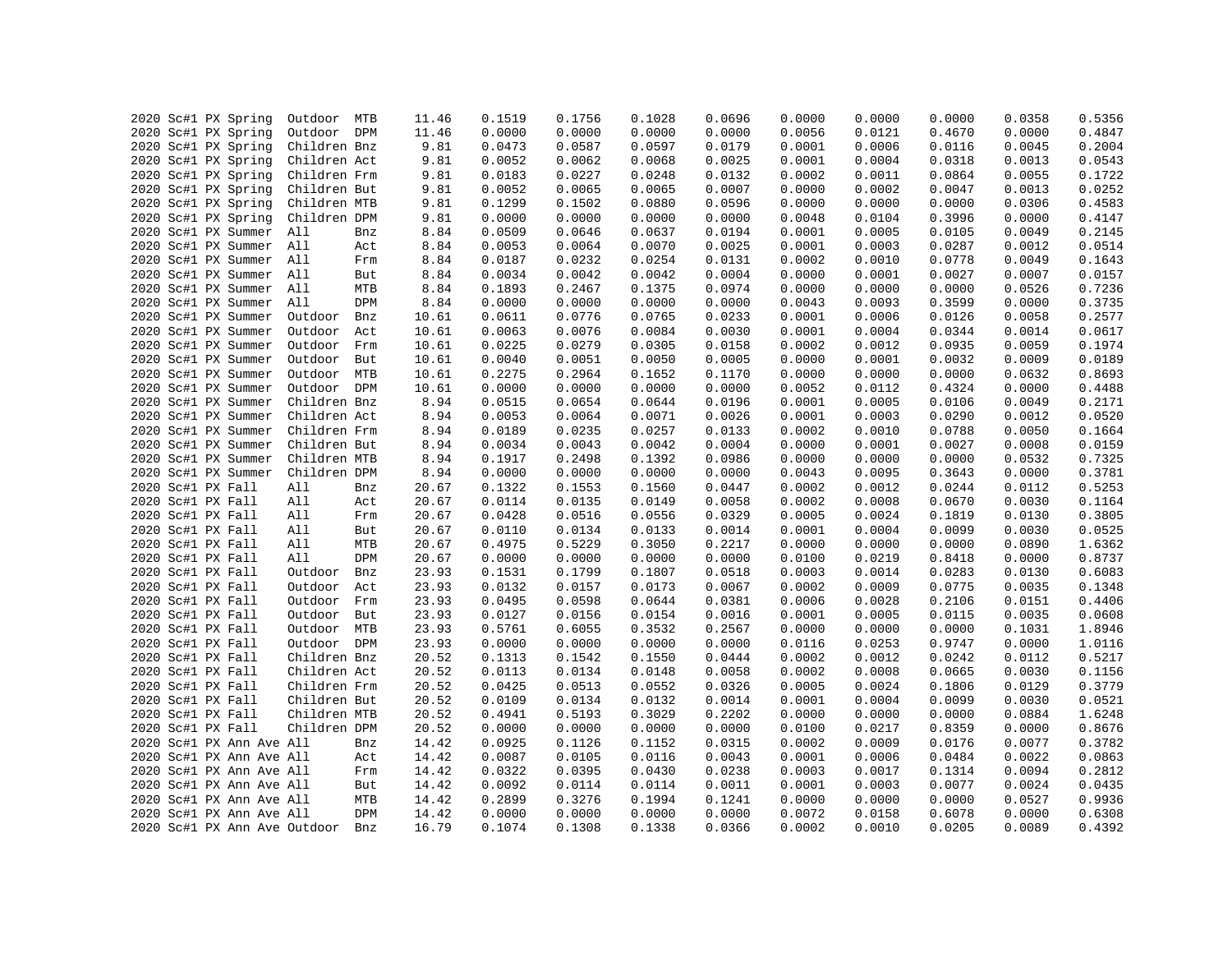|  |  |                         | 2020 Sc#1 PX Ann Ave Outdoor      | Act | 16.79 | 0.0101 | 0.0122 | 0.0135 | 0.0050 | 0.0001 | 0.0006 | 0.0562 | 0.0025 | 0.1003 |
|--|--|-------------------------|-----------------------------------|-----|-------|--------|--------|--------|--------|--------|--------|--------|--------|--------|
|  |  |                         | 2020 Sc#1 PX Ann Ave Outdoor Frm  |     | 16.79 | 0.0374 | 0.0458 | 0.0499 | 0.0276 | 0.0004 | 0.0020 | 0.1527 | 0.0109 | 0.3267 |
|  |  |                         |                                   |     |       |        | 0.0132 | 0.0132 | 0.0013 |        |        |        |        |        |
|  |  |                         | 2020 Sc#1 PX Ann Ave Outdoor But  |     | 16.79 | 0.0106 |        |        |        | 0.0001 | 0.0004 | 0.0089 | 0.0028 | 0.0504 |
|  |  |                         | 2020 Sc#1 PX Ann Ave Outdoor MTB  |     | 16.79 | 0.3371 | 0.3813 | 0.2319 | 0.1446 | 0.0000 | 0.0000 | 0.0000 | 0.0615 | 1.1563 |
|  |  |                         | 2020 Sc#1 PX Ann Ave Outdoor DPM  |     | 16.79 | 0.0000 | 0.0000 | 0.0000 | 0.0000 | 0.0084 | 0.0183 | 0.7062 | 0.0000 | 0.7330 |
|  |  |                         | 2020 Sc#1 PX Ann Ave Children Bnz |     | 14.38 | 0.0921 | 0.1121 | 0.1147 | 0.0314 | 0.0002 | 0.0009 | 0.0176 | 0.0076 | 0.3766 |
|  |  |                         | 2020 Sc#1 PX Ann Ave Children Act |     | 14.38 | 0.0087 | 0.0104 | 0.0116 | 0.0043 | 0.0001 | 0.0005 | 0.0482 | 0.0022 | 0.0859 |
|  |  |                         | 2020 Sc#1 PX Ann Ave Children Frm |     | 14.38 | 0.0320 | 0.0393 | 0.0428 | 0.0237 | 0.0003 | 0.0017 | 0.1309 | 0.0093 | 0.2800 |
|  |  |                         | 2020 Sc#1 PX Ann Ave Children But |     | 14.38 | 0.0091 | 0.0113 | 0.0114 | 0.0011 | 0.0001 | 0.0003 | 0.0076 | 0.0024 | 0.0433 |
|  |  |                         | 2020 Sc#1 PX Ann Ave Children MTB |     | 14.38 | 0.2887 | 0.3265 | 0.1986 | 0.1237 | 0.0000 | 0.0000 | 0.0000 | 0.0526 | 0.9901 |
|  |  |                         | 2020 Sc#1 PX Ann Ave Children DPM |     | 14.38 | 0.0000 | 0.0000 | 0.0000 | 0.0000 | 0.0072 | 0.0157 | 0.6052 | 0.0000 | 0.6281 |
|  |  | 2020 Sc#2 PX Winter All |                                   | Bnz | 20.31 | 0.1122 | 0.1361 | 0.1021 | 0.0438 | 0.0002 | 0.0004 | 0.0240 | 0.0100 | 0.4290 |
|  |  | 2020 Sc#2 PX Winter All |                                   | Act | 20.31 | 0.0098 | 0.0121 | 0.0093 | 0.0063 | 0.0001 | 0.0003 | 0.0659 | 0.0032 | 0.1072 |
|  |  | 2020 Sc#2 PX Winter All |                                   | Frm | 20.31 | 0.0382 | 0.0470 | 0.0358 | 0.0358 | 0.0004 | 0.0008 | 0.1791 | 0.0140 | 0.3511 |
|  |  | 2020 Sc#2 PX Winter All |                                   | But | 20.31 | 0.0142 | 0.0177 | 0.0141 | 0.0021 | 0.0001 | 0.0002 | 0.0134 | 0.0044 | 0.0663 |
|  |  | 2020 Sc#2 PX Winter All |                                   | MTB | 20.31 | 0.3275 | 0.3714 | 0.2316 | 0.1173 | 0.0000 | 0.0000 | 0.0000 | 0.0384 | 1.0863 |
|  |  | 2020 Sc#2 PX Winter All |                                   | DPM | 20.31 | 0.0000 | 0.0000 | 0.0000 | 0.0000 | 0.0099 | 0.0215 | 0.8274 | 0.0000 | 0.8588 |
|  |  | 2020 Sc#2 PX Winter     | Outdoor                           | Bnz | 23.35 | 0.1289 | 0.1564 | 0.1174 | 0.0503 | 0.0002 | 0.0005 | 0.0276 | 0.0115 | 0.4930 |
|  |  | 2020 Sc#2 PX Winter     | Outdoor Act                       |     | 23.35 | 0.0113 | 0.0140 | 0.0107 | 0.0073 | 0.0001 | 0.0003 | 0.0758 | 0.0037 | 0.1232 |
|  |  | 2020 Sc#2 PX Winter     | Outdoor Frm                       |     | 23.35 | 0.0439 | 0.0540 | 0.0412 | 0.0412 | 0.0004 | 0.0010 | 0.2058 | 0.0161 | 0.4035 |
|  |  | 2020 Sc#2 PX Winter     | Outdoor But                       |     | 23.35 | 0.0164 | 0.0203 | 0.0162 | 0.0024 | 0.0001 | 0.0002 | 0.0154 | 0.0051 | 0.0762 |
|  |  | 2020 Sc#2 PX Winter     | Outdoor MTB                       |     | 23.35 | 0.3764 | 0.4268 | 0.2662 | 0.1348 | 0.0000 | 0.0000 | 0.0000 | 0.0442 | 1.2484 |
|  |  | 2020 Sc#2 PX Winter     | Outdoor DPM                       |     | 23.35 | 0.0000 | 0.0000 | 0.0000 | 0.0000 | 0.0113 | 0.0247 | 0.9509 | 0.0000 | 0.9870 |
|  |  | 2020 Sc#2 PX Winter     | Children Bnz                      |     | 20.15 | 0.1113 | 0.1350 | 0.1013 | 0.0435 | 0.0002 | 0.0004 | 0.0238 | 0.0100 | 0.4256 |
|  |  | 2020 Sc#2 PX Winter     | Children Act                      |     | 20.15 | 0.0098 | 0.0121 | 0.0092 | 0.0063 | 0.0001 | 0.0003 | 0.0654 | 0.0032 | 0.1063 |
|  |  | 2020 Sc#2 PX Winter     | Children Frm                      |     | 20.15 | 0.0379 | 0.0466 | 0.0356 | 0.0355 | 0.0004 | 0.0008 | 0.1777 | 0.0139 | 0.3483 |
|  |  | 2020 Sc#2 PX Winter     | Children But                      |     | 20.15 | 0.0141 | 0.0175 | 0.0139 | 0.0021 | 0.0001 | 0.0002 | 0.0133 | 0.0044 | 0.0657 |
|  |  | 2020 Sc#2 PX Winter     | Children MTB                      |     | 20.15 | 0.3249 | 0.3684 | 0.2298 | 0.1164 | 0.0000 | 0.0000 | 0.0000 | 0.0381 | 1.0777 |
|  |  | 2020 Sc#2 PX Winter     | Children DPM                      |     | 20.15 | 0.0000 | 0.0000 | 0.0000 | 0.0000 | 0.0098 | 0.0213 | 0.8209 | 0.0000 | 0.8520 |
|  |  | 2020 Sc#2 PX Spring     | All                               | Bnz | 9.87  | 0.0391 | 0.0475 | 0.0346 | 0.0181 | 0.0001 | 0.0002 | 0.0117 | 0.0045 | 0.1558 |
|  |  | 2020 Sc#2 PX Spring     | All                               | Act | 9.87  | 0.0040 | 0.0049 | 0.0036 | 0.0025 | 0.0001 | 0.0001 | 0.0320 | 0.0013 | 0.0486 |
|  |  | 2020 Sc#2 PX Spring     | All                               | Frm | 9.87  | 0.0143 | 0.0175 | 0.0129 | 0.0132 | 0.0002 | 0.0004 | 0.0869 | 0.0055 | 0.1511 |
|  |  | 2020 Sc#2 PX Spring     | All                               | But | 9.87  | 0.0045 | 0.0055 | 0.0043 | 0.0007 | 0.0000 | 0.0001 | 0.0048 | 0.0013 | 0.0211 |
|  |  | 2020 Sc#2 PX Spring     | All                               | MTB | 9.87  | 0.1264 | 0.1455 | 0.0763 | 0.0599 | 0.0000 | 0.0000 | 0.0000 | 0.0308 | 0.4390 |
|  |  | 2020 Sc#2 PX Spring     | All                               | DPM | 9.87  | 0.0000 | 0.0000 | 0.0000 | 0.0000 | 0.0048 | 0.0104 | 0.4020 | 0.0000 | 0.4172 |
|  |  | 2020 Sc#2 PX Spring     | Outdoor                           | Bnz | 11.46 | 0.0455 | 0.0552 | 0.0402 | 0.0210 | 0.0001 | 0.0002 | 0.0136 | 0.0053 | 0.1810 |
|  |  | 2020 Sc#2 PX Spring     | Outdoor                           | Act | 11.46 | 0.0047 | 0.0057 | 0.0042 | 0.0030 | 0.0001 | 0.0001 | 0.0372 | 0.0015 | 0.0565 |
|  |  | 2020 Sc#2 PX Spring     | Outdoor                           | Frm | 11.46 | 0.0166 | 0.0204 | 0.0150 | 0.0154 | 0.0002 | 0.0005 | 0.1010 | 0.0064 | 0.1755 |
|  |  | 2020 Sc#2 PX Spring     | Outdoor But                       |     | 11.46 | 0.0052 | 0.0064 | 0.0050 | 0.0008 | 0.0000 | 0.0001 | 0.0055 | 0.0015 | 0.0246 |
|  |  | 2020 Sc#2 PX Spring     | Outdoor MTB                       |     |       | 0.1469 | 0.1690 | 0.0887 | 0.0696 | 0.0000 | 0.0000 | 0.0000 | 0.0358 | 0.5099 |
|  |  |                         |                                   |     | 11.46 | 0.0000 |        |        |        |        | 0.0121 |        |        |        |
|  |  | 2020 Sc#2 PX Spring     | Outdoor DPM                       |     | 11.46 |        | 0.0000 | 0.0000 | 0.0000 | 0.0056 |        | 0.4670 | 0.0000 | 0.4847 |
|  |  | 2020 Sc#2 PX Spring     | Children Bnz                      |     | 9.81  | 0.0389 | 0.0472 | 0.0344 | 0.0179 | 0.0001 | 0.0002 | 0.0116 | 0.0045 | 0.1549 |
|  |  | 2020 Sc#2 PX Spring     | Children Act                      |     | 9.81  | 0.0040 | 0.0048 | 0.0036 | 0.0025 | 0.0001 | 0.0001 | 0.0318 | 0.0013 | 0.0483 |
|  |  | 2020 Sc#2 PX Spring     | Children Frm                      |     | 9.81  | 0.0142 | 0.0174 | 0.0129 | 0.0132 | 0.0002 | 0.0004 | 0.0864 | 0.0055 | 0.1502 |
|  |  | 2020 Sc#2 PX Spring     | Children But                      |     | 9.81  | 0.0044 | 0.0055 | 0.0043 | 0.0007 | 0.0000 | 0.0001 | 0.0047 | 0.0013 | 0.0210 |
|  |  | 2020 Sc#2 PX Spring     | Children MTB                      |     | 9.81  | 0.1257 | 0.1446 | 0.0759 | 0.0596 | 0.0000 | 0.0000 | 0.0000 | 0.0306 | 0.4363 |
|  |  | 2020 Sc#2 PX Spring     | Children DPM                      |     | 9.81  | 0.0000 | 0.0000 | 0.0000 | 0.0000 | 0.0048 | 0.0104 | 0.3996 | 0.0000 | 0.4147 |
|  |  | 2020 Sc#2 PX Summer     | All                               | Bnz | 8.84  | 0.0423 | 0.0530 | 0.0378 | 0.0194 | 0.0001 | 0.0002 | 0.0105 | 0.0049 | 0.1681 |
|  |  | 2020 Sc#2 PX Summer All |                                   | Act | 8.84  | 0.0041 | 0.0050 | 0.0037 | 0.0025 | 0.0001 | 0.0001 | 0.0287 | 0.0012 | 0.0453 |
|  |  | 2020 Sc#2 PX Summer All |                                   | Frm | 8.84  | 0.0145 | 0.0179 | 0.0132 | 0.0131 | 0.0002 | 0.0004 | 0.0778 | 0.0049 | 0.1420 |
|  |  | 2020 Sc#2 PX Summer All |                                   | But | 8.84  | 0.0028 | 0.0036 | 0.0028 | 0.0004 | 0.0000 | 0.0000 | 0.0027 | 0.0007 | 0.0131 |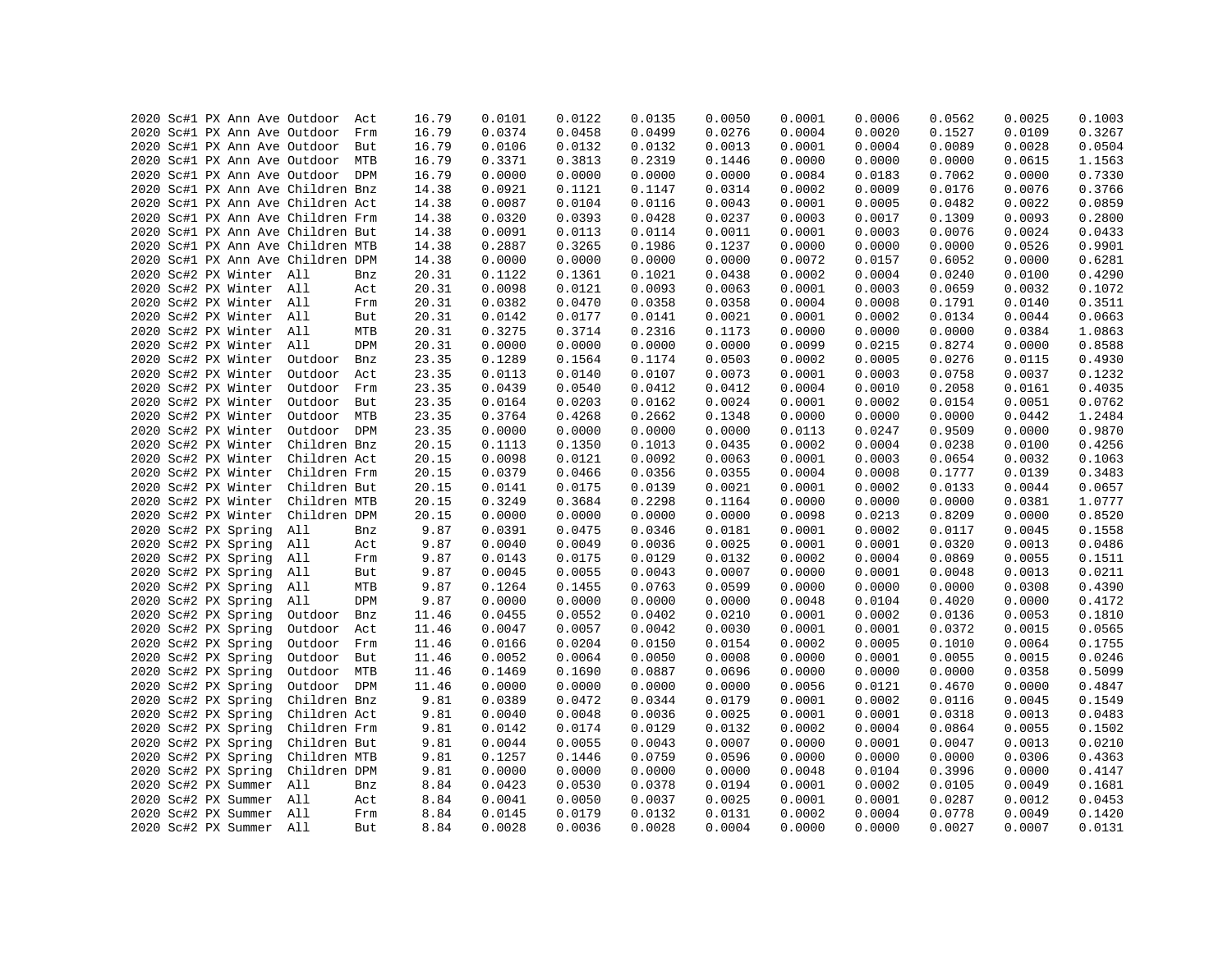|  | 2020 Sc#2 PX Summer                    | All          | MTB        | 8.84  | 0.1850 | 0.2411           | 0.1251 | 0.0974 | 0.0000 | 0.0000 | 0.0000 | 0.0526 | 0.7012 |
|--|----------------------------------------|--------------|------------|-------|--------|------------------|--------|--------|--------|--------|--------|--------|--------|
|  | 2020 Sc#2 PX Summer                    | All          | DPM        | 8.84  | 0.0000 | 0.0000           | 0.0000 | 0.0000 | 0.0043 | 0.0093 | 0.3599 | 0.0000 | 0.3735 |
|  | 2020 Sc#2 PX Summer                    | Outdoor      | Bnz        | 10.61 | 0.0509 | 0.0637           | 0.0455 | 0.0233 | 0.0001 | 0.0002 | 0.0126 | 0.0058 | 0.2020 |
|  | 2020 Sc#2 PX Summer                    | Outdoor      | Act        | 10.61 | 0.0049 | 0.0060           | 0.0044 | 0.0030 | 0.0001 | 0.0001 | 0.0344 | 0.0014 | 0.0544 |
|  | 2020 Sc#2 PX Summer                    | Outdoor      | Frm        | 10.61 | 0.0174 | 0.0214           | 0.0159 | 0.0158 | 0.0002 | 0.0004 | 0.0935 | 0.0059 | 0.1706 |
|  | 2020 Sc#2 PX Summer                    | Outdoor      | But        | 10.61 | 0.0034 | 0.0043           | 0.0033 | 0.0005 | 0.0000 | 0.0000 | 0.0032 | 0.0009 | 0.0157 |
|  | 2020 Sc#2 PX Summer                    | Outdoor      | MTB        | 10.61 | 0.2222 | 0.2896           | 0.1503 | 0.1170 | 0.0000 | 0.0000 | 0.0000 | 0.0632 | 0.8425 |
|  | 2020 Sc#2 PX Summer                    | Outdoor DPM  |            | 10.61 | 0.0000 | 0.0000           | 0.0000 | 0.0000 | 0.0052 | 0.0112 | 0.4324 | 0.0000 | 0.4488 |
|  | 2020 Sc#2 PX Summer                    | Children Bnz |            | 8.94  | 0.0429 | 0.0536           | 0.0383 | 0.0196 | 0.0001 | 0.0002 | 0.0106 | 0.0049 | 0.1702 |
|  | 2020 Sc#2 PX Summer                    | Children Act |            | 8.94  | 0.0042 | 0.0051           | 0.0037 | 0.0026 | 0.0001 | 0.0001 | 0.0290 | 0.0012 | 0.0458 |
|  | 2020 Sc#2 PX Summer                    | Children Frm |            | 8.94  | 0.0147 | 0.0181           | 0.0134 | 0.0133 | 0.0002 | 0.0004 | 0.0788 | 0.0050 | 0.1437 |
|  | 2020 Sc#2 PX Summer                    | Children But |            | 8.94  | 0.0029 | 0.0036           | 0.0028 | 0.0004 | 0.0000 | 0.0000 | 0.0027 | 0.0008 | 0.0132 |
|  | 2020 Sc#2 PX Summer                    | Children MTB |            | 8.94  | 0.1872 | 0.2441           | 0.1267 | 0.0986 | 0.0000 | 0.0000 | 0.0000 | 0.0532 | 0.7099 |
|  | 2020 Sc#2 PX Summer                    | Children DPM |            | 8.94  | 0.0000 | 0.0000           | 0.0000 | 0.0000 | 0.0043 | 0.0095 | 0.3643 | 0.0000 | 0.3781 |
|  | 2020 Sc#2 PX Fall                      | All          | Bnz        | 20.67 | 0.1079 | 0.1243           | 0.0853 | 0.0447 | 0.0002 | 0.0004 | 0.0244 | 0.0112 | 0.3984 |
|  | 2020 Sc#2 PX Fall                      | All          | Act        | 20.67 | 0.0086 | 0.0104           | 0.0074 | 0.0058 | 0.0001 | 0.0003 | 0.0670 | 0.0030 | 0.1024 |
|  | 2020 Sc#2 PX Fall                      | All          | Frm        | 20.67 | 0.0333 | 0.0399           | 0.0287 | 0.0329 | 0.0004 | 0.0008 | 0.1819 | 0.0130 | 0.3309 |
|  | 2020 Sc#2 PX Fall                      | All          | But        | 20.67 | 0.0092 | 0.0111           | 0.0084 | 0.0014 | 0.0001 | 0.0001 | 0.0099 | 0.0030 | 0.0431 |
|  | 2020 Sc#2 PX Fall                      | All          | MTB        | 20.67 | 0.4846 | 0.5067           | 0.2728 | 0.2217 | 0.0000 | 0.0000 | 0.0000 | 0.0890 | 1.5748 |
|  | 2020 Sc#2 PX Fall                      | All          | DPM        | 20.67 | 0.0000 | 0.0000           | 0.0000 | 0.0000 | 0.0100 | 0.0219 | 0.8418 | 0.0000 | 0.8737 |
|  | 2020 Sc#2 PX Fall                      | Outdoor      | Bnz        | 23.93 | 0.1249 | 0.1439           | 0.0988 | 0.0518 | 0.0002 | 0.0005 | 0.0283 | 0.0130 | 0.4613 |
|  |                                        | Outdoor      | Act        | 23.93 | 0.0100 | 0.0120           | 0.0085 | 0.0067 | 0.0001 | 0.0003 | 0.0775 | 0.0035 | 0.1186 |
|  | 2020 Sc#2 PX Fall<br>2020 Sc#2 PX Fall | Outdoor      |            | 23.93 | 0.0386 |                  | 0.0332 | 0.0381 | 0.0004 | 0.0010 | 0.2106 | 0.0151 | 0.3832 |
|  |                                        | Outdoor      | Frm<br>But | 23.93 | 0.0106 | 0.0462<br>0.0129 | 0.0097 | 0.0016 | 0.0001 | 0.0002 | 0.0115 | 0.0035 | 0.0499 |
|  | 2020 Sc#2 PX Fall                      |              |            |       |        |                  |        |        |        |        |        |        |        |
|  | 2020 Sc#2 PX Fall                      | Outdoor      | MTB        | 23.93 | 0.5611 | 0.5868           | 0.3158 | 0.2567 | 0.0000 | 0.0000 | 0.0000 | 0.1031 | 1.8235 |
|  | 2020 Sc#2 PX Fall                      | Outdoor DPM  |            | 23.93 | 0.0000 | 0.0000           | 0.0000 | 0.0000 | 0.0116 | 0.0253 | 0.9747 | 0.0000 | 1.0116 |
|  | 2020 Sc#2 PX Fall                      | Children Bnz |            | 20.52 | 0.1071 | 0.1234           | 0.0848 | 0.0444 | 0.0002 | 0.0004 | 0.0242 | 0.0112 | 0.3956 |
|  | 2020 Sc#2 PX Fall                      | Children Act |            | 20.52 | 0.0086 | 0.0103           | 0.0073 | 0.0058 | 0.0001 | 0.0003 | 0.0665 | 0.0030 | 0.1017 |
|  | 2020 Sc#2 PX Fall                      | Children Frm |            | 20.52 | 0.0331 | 0.0396           | 0.0285 | 0.0326 | 0.0004 | 0.0008 | 0.1806 | 0.0129 | 0.3286 |
|  | 2020 Sc#2 PX Fall                      | Children But |            | 20.52 | 0.0091 | 0.0110           | 0.0083 | 0.0014 | 0.0001 | 0.0001 | 0.0099 | 0.0030 | 0.0428 |
|  | 2020 Sc#2 PX Fall                      | Children MTB |            | 20.52 | 0.4812 | 0.5032           | 0.2709 | 0.2202 | 0.0000 | 0.0000 | 0.0000 | 0.0884 | 1.5639 |
|  | 2020 Sc#2 PX Fall                      | Children DPM |            | 20.52 | 0.0000 | 0.0000           | 0.0000 | 0.0000 | 0.0100 | 0.0217 | 0.8359 | 0.0000 | 0.8676 |
|  | 2020 Sc#2 PX Ann Ave All               |              | Bnz        | 14.42 | 0.0754 | 0.0902           | 0.0650 | 0.0315 | 0.0001 | 0.0003 | 0.0176 | 0.0077 | 0.2878 |
|  | 2020 Sc#2 PX Ann Ave All               |              | Act        | 14.42 | 0.0066 | 0.0081           | 0.0060 | 0.0043 | 0.0001 | 0.0002 | 0.0484 | 0.0022 | 0.0759 |
|  | 2020 Sc#2 PX Ann Ave All               |              | Frm        | 14.42 | 0.0251 | 0.0306           | 0.0227 | 0.0238 | 0.0003 | 0.0006 | 0.1314 | 0.0094 | 0.2438 |
|  | 2020 Sc#2 PX Ann Ave All               |              | But        | 14.42 | 0.0077 | 0.0095           | 0.0074 | 0.0011 | 0.0000 | 0.0001 | 0.0077 | 0.0024 | 0.0359 |
|  | 2020 Sc#2 PX Ann Ave All               |              | MTB        | 14.42 | 0.2809 | 0.3162           | 0.1765 | 0.1241 | 0.0000 | 0.0000 | 0.0000 | 0.0527 | 0.9503 |
|  | 2020 Sc#2 PX Ann Ave All               |              | DPM        | 14.42 | 0.0000 | 0.0000           | 0.0000 | 0.0000 | 0.0072 | 0.0158 | 0.6078 | 0.0000 | 0.6308 |
|  | 2020 Sc#2 PX Ann Ave Outdoor           |              | Bnz        | 16.79 | 0.0875 | 0.1048           | 0.0755 | 0.0366 | 0.0002 | 0.0004 | 0.0205 | 0.0089 | 0.3343 |
|  | 2020 Sc#2 PX Ann Ave Outdoor           |              | Act        | 16.79 | 0.0077 | 0.0094           | 0.0070 | 0.0050 | 0.0001 | 0.0002 | 0.0562 | 0.0025 | 0.0882 |
|  | 2020 Sc#2 PX Ann Ave Outdoor           |              | Frm        | 16.79 | 0.0291 | 0.0355           | 0.0263 | 0.0276 | 0.0003 | 0.0007 | 0.1527 | 0.0109 | 0.2832 |
|  | 2020 Sc#2 PX Ann Ave Outdoor           |              | But        | 16.79 | 0.0089 | 0.0110           | 0.0085 | 0.0013 | 0.0001 | 0.0001 | 0.0089 | 0.0028 | 0.0416 |
|  | 2020 Sc#2 PX Ann Ave Outdoor MTB       |              |            | 16.79 | 0.3266 | 0.3680           | 0.2052 | 0.1446 | 0.0000 | 0.0000 | 0.0000 | 0.0615 | 1.1061 |
|  | 2020 Sc#2 PX Ann Ave Outdoor DPM       |              |            | 16.79 | 0.0000 | 0.0000           | 0.0000 | 0.0000 | 0.0084 | 0.0183 | 0.7062 | 0.0000 | 0.7330 |
|  | 2020 Sc#2 PX Ann Ave Children Bnz      |              |            | 14.38 | 0.0750 | 0.0898           | 0.0647 | 0.0314 | 0.0001 | 0.0003 | 0.0176 | 0.0076 | 0.2866 |
|  | 2020 Sc#2 PX Ann Ave Children Act      |              |            | 14.38 | 0.0066 | 0.0081           | 0.0060 | 0.0043 | 0.0001 | 0.0002 | 0.0482 | 0.0022 | 0.0755 |
|  | 2020 Sc#2 PX Ann Ave Children Frm      |              |            | 14.38 | 0.0250 | 0.0304           | 0.0226 | 0.0237 | 0.0003 | 0.0006 | 0.1309 | 0.0093 | 0.2427 |
|  | 2020 Sc#2 PX Ann Ave Children But      |              |            | 14.38 | 0.0076 | 0.0094           | 0.0073 | 0.0011 | 0.0000 | 0.0001 | 0.0076 | 0.0024 | 0.0357 |
|  | 2020 Sc#2 PX Ann Ave Children MTB      |              |            | 14.38 | 0.2798 | 0.3151           | 0.1758 | 0.1237 | 0.0000 | 0.0000 | 0.0000 | 0.0526 | 0.9470 |
|  | 2020 Sc#2 PX Ann Ave Children DPM      |              |            | 14.38 | 0.0000 | 0.0000           | 0.0000 | 0.0000 | 0.0072 | 0.0157 | 0.6052 | 0.0000 | 0.6281 |
|  | 2020 Sc#3 PX Winter All                |              | Bnz        | 20.31 | 0.1122 | 0.0756           | 0.0562 | 0.0438 | 0.0002 | 0.0240 | 0.0240 | 0.0100 | 0.3461 |
|  |                                        |              |            |       |        |                  |        |        |        |        |        |        |        |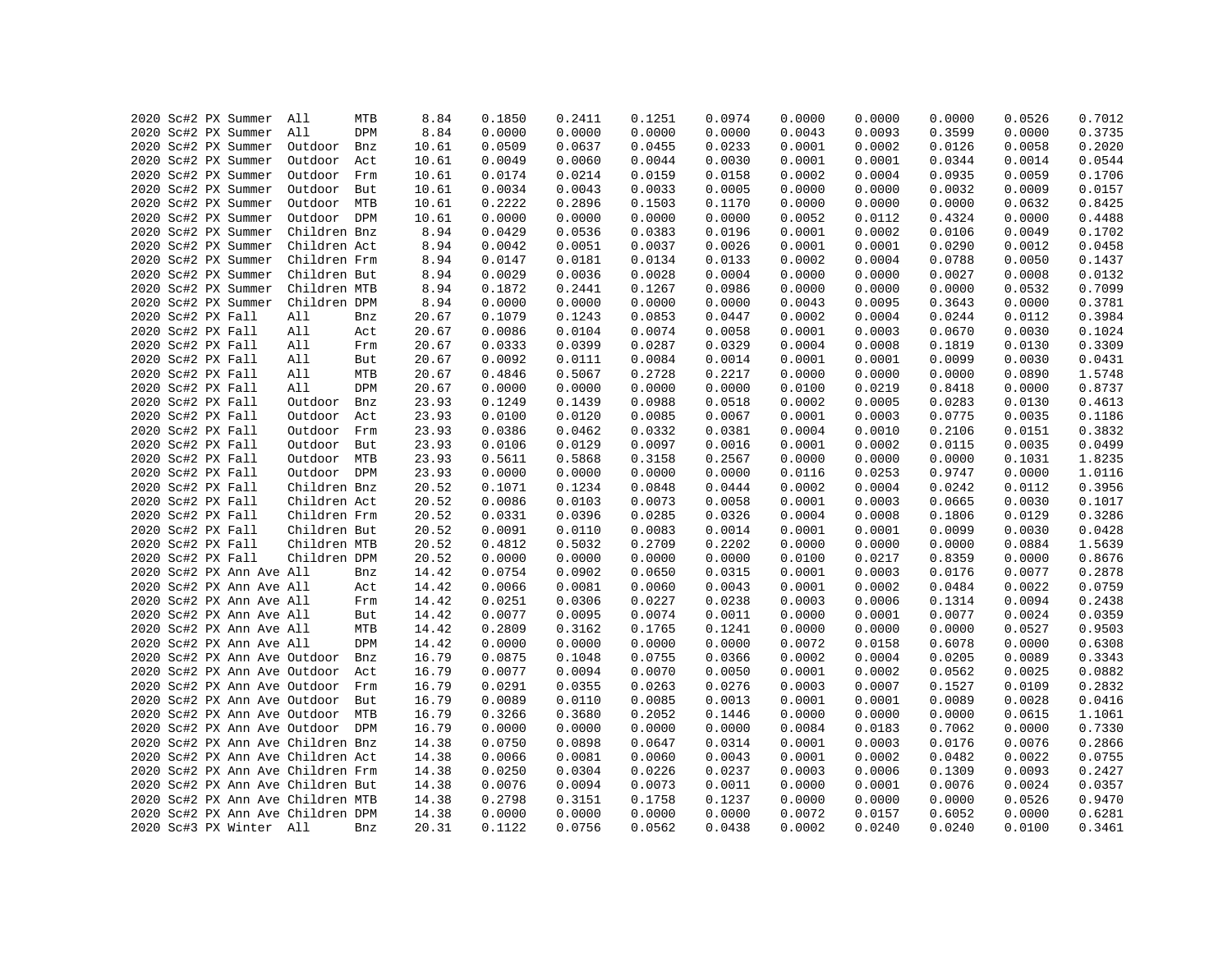|  | 2020 Sc#3 PX Winter     | All          | Act        | 20.31 | 0.0098 | 0.0067 | 0.0051 | 0.0063 | 0.0001 | 0.0147 | 0.0659 | 0.0032 | 0.1121 |
|--|-------------------------|--------------|------------|-------|--------|--------|--------|--------|--------|--------|--------|--------|--------|
|  | 2020 Sc#3 PX Winter     | All          | Frm        | 20.31 | 0.0382 | 0.0261 | 0.0197 | 0.0358 | 0.0004 | 0.0463 | 0.1791 | 0.0140 | 0.3596 |
|  | 2020 Sc#3 PX Winter All |              |            | 20.31 | 0.0142 | 0.0098 | 0.0077 | 0.0021 | 0.0001 | 0.0103 | 0.0134 | 0.0044 | 0.0622 |
|  | 2020 Sc#3 PX Winter All |              | But<br>MTB | 20.31 | 0.3275 | 0.2063 | 0.1275 | 0.1173 | 0.0000 | 0.0000 | 0.0000 | 0.0384 | 0.8171 |
|  |                         |              |            |       |        | 0.0000 |        |        |        |        |        |        |        |
|  | 2020 Sc#3 PX Winter All |              | DPM        | 20.31 | 0.0000 |        | 0.0000 | 0.0000 | 0.0099 | 1.1984 | 0.8274 | 0.0000 | 2.0357 |
|  | 2020 Sc#3 PX Winter     | Outdoor      | Bnz        | 23.35 | 0.1289 | 0.0869 | 0.0646 | 0.0503 | 0.0002 | 0.0275 | 0.0276 | 0.0115 | 0.3978 |
|  | 2020 Sc#3 PX Winter     | Outdoor Act  |            | 23.35 | 0.0113 | 0.0078 | 0.0059 | 0.0073 | 0.0001 | 0.0169 | 0.0758 | 0.0037 | 0.1288 |
|  | 2020 Sc#3 PX Winter     | Outdoor Frm  |            | 23.35 | 0.0439 | 0.0300 | 0.0227 | 0.0412 | 0.0004 | 0.0532 | 0.2058 | 0.0161 | 0.4132 |
|  | 2020 Sc#3 PX Winter     | Outdoor But  |            | 23.35 | 0.0164 | 0.0113 | 0.0089 | 0.0024 | 0.0001 | 0.0119 | 0.0154 | 0.0051 | 0.0715 |
|  | 2020 Sc#3 PX Winter     | Outdoor MTB  |            | 23.35 | 0.3764 | 0.2371 | 0.1466 | 0.1348 | 0.0000 | 0.0000 | 0.0000 | 0.0442 | 0.9391 |
|  | 2020 Sc#3 PX Winter     | Outdoor DPM  |            | 23.35 | 0.0000 | 0.0000 | 0.0000 | 0.0000 | 0.0113 | 1.3773 | 0.9509 | 0.0000 | 2.3395 |
|  | 2020 Sc#3 PX Winter     | Children Bnz |            | 20.15 | 0.1113 | 0.0750 | 0.0558 | 0.0435 | 0.0002 | 0.0238 | 0.0238 | 0.0100 | 0.3434 |
|  | 2020 Sc#3 PX Winter     | Children Act |            | 20.15 | 0.0098 | 0.0067 | 0.0051 | 0.0063 | 0.0001 | 0.0146 | 0.0654 | 0.0032 | 0.1112 |
|  | 2020 Sc#3 PX Winter     | Children Frm |            | 20.15 | 0.0379 | 0.0259 | 0.0196 | 0.0355 | 0.0004 | 0.0459 | 0.1777 | 0.0139 | 0.3567 |
|  | 2020 Sc#3 PX Winter     | Children But |            | 20.15 | 0.0141 | 0.0097 | 0.0077 | 0.0021 | 0.0001 | 0.0103 | 0.0133 | 0.0044 | 0.0617 |
|  | 2020 Sc#3 PX Winter     | Children MTB |            | 20.15 | 0.3249 | 0.2047 | 0.1265 | 0.1164 | 0.0000 | 0.0000 | 0.0000 | 0.0381 | 0.8107 |
|  | 2020 Sc#3 PX Winter     | Children DPM |            | 20.15 | 0.0000 | 0.0000 | 0.0000 | 0.0000 | 0.0098 | 1.1890 | 0.8209 | 0.0000 | 2.0197 |
|  | 2020 Sc#3 PX Spring     | All          | Bnz        | 9.87  | 0.0391 | 0.0264 | 0.0191 | 0.0181 | 0.0001 | 0.0115 | 0.0117 | 0.0045 | 0.1305 |
|  | 2020 Sc#3 PX Spring     | All          | Act        | 9.87  | 0.0040 | 0.0027 | 0.0020 | 0.0025 | 0.0001 | 0.0071 | 0.0320 | 0.0013 | 0.0518 |
|  | 2020 Sc#3 PX Spring     | All          | Frm        | 9.87  | 0.0143 | 0.0097 | 0.0071 | 0.0132 | 0.0002 | 0.0222 | 0.0869 | 0.0055 | 0.1593 |
|  | 2020 Sc#3 PX Spring     | All          | But        | 9.87  | 0.0045 | 0.0031 | 0.0024 | 0.0007 | 0.0000 | 0.0036 | 0.0048 | 0.0013 | 0.0203 |
|  | 2020 Sc#3 PX Spring     | All          | MTB        | 9.87  | 0.1264 | 0.0808 | 0.0420 | 0.0599 | 0.0000 | 0.0000 | 0.0000 | 0.0308 | 0.3400 |
|  | 2020 Sc#3 PX Spring     | All          | DPM        | 9.87  | 0.0000 | 0.0000 | 0.0000 | 0.0000 | 0.0048 | 0.5822 | 0.4020 | 0.0000 | 0.9889 |
|  | 2020 Sc#3 PX Spring     | Outdoor      | Bnz        | 11.46 | 0.0455 | 0.0307 | 0.0221 | 0.0210 | 0.0001 | 0.0134 | 0.0136 | 0.0053 | 0.1516 |
|  | 2020 Sc#3 PX Spring     | Outdoor      | Act        | 11.46 | 0.0047 | 0.0031 | 0.0023 | 0.0030 | 0.0001 | 0.0083 | 0.0372 | 0.0015 | 0.0601 |
|  | 2020 Sc#3 PX Spring     | Outdoor Frm  |            | 11.46 | 0.0166 | 0.0113 | 0.0083 | 0.0154 | 0.0002 | 0.0258 | 0.1010 | 0.0064 | 0.1851 |
|  | 2020 Sc#3 PX Spring     | Outdoor But  |            | 11.46 | 0.0052 | 0.0036 | 0.0027 | 0.0008 | 0.0000 | 0.0042 | 0.0055 | 0.0015 | 0.0236 |
|  | 2020 Sc#3 PX Spring     | Outdoor MTB  |            | 11.46 | 0.1469 | 0.0939 | 0.0488 | 0.0696 | 0.0000 | 0.0000 | 0.0000 | 0.0358 | 0.3950 |
|  | 2020 Sc#3 PX Spring     | Outdoor DPM  |            | 11.46 | 0.0000 | 0.0000 | 0.0000 | 0.0000 | 0.0056 | 0.6763 | 0.4670 | 0.0000 | 1.1488 |
|  | 2020 Sc#3 PX Spring     | Children Bnz |            | 9.81  | 0.0389 | 0.0262 | 0.0190 | 0.0179 | 0.0001 | 0.0115 | 0.0116 | 0.0045 | 0.1297 |
|  | 2020 Sc#3 PX Spring     | Children Act |            | 9.81  | 0.0040 | 0.0027 | 0.0020 | 0.0025 | 0.0001 | 0.0071 | 0.0318 | 0.0013 | 0.0514 |
|  | 2020 Sc#3 PX Spring     | Children Frm |            | 9.81  | 0.0142 | 0.0097 | 0.0071 | 0.0132 | 0.0002 | 0.0221 | 0.0864 | 0.0055 | 0.1583 |
|  | 2020 Sc#3 PX Spring     | Children But |            | 9.81  | 0.0044 | 0.0031 | 0.0023 | 0.0007 | 0.0000 | 0.0036 | 0.0047 | 0.0013 | 0.0202 |
|  | 2020 Sc#3 PX Spring     | Children MTB |            | 9.81  | 0.1257 | 0.0803 | 0.0418 | 0.0596 | 0.0000 | 0.0000 | 0.0000 | 0.0306 | 0.3380 |
|  | 2020 Sc#3 PX Spring     | Children DPM |            | 9.81  | 0.0000 | 0.0000 | 0.0000 | 0.0000 | 0.0048 | 0.5787 | 0.3996 | 0.0000 | 0.9830 |
|  | 2020 Sc#3 PX Summer     | All          | Bnz        | 8.84  | 0.0423 | 0.0294 | 0.0208 | 0.0194 | 0.0001 | 0.0103 | 0.0105 | 0.0049 | 0.1377 |
|  | 2020 Sc#3 PX Summer     | All          | Act        | 8.84  | 0.0041 | 0.0028 | 0.0020 | 0.0025 | 0.0001 | 0.0064 | 0.0287 | 0.0012 | 0.0476 |
|  | 2020 Sc#3 PX Summer     | All          | Frm        | 8.84  | 0.0145 | 0.0099 | 0.0073 | 0.0131 | 0.0002 | 0.0199 | 0.0778 | 0.0049 | 0.1476 |
|  | 2020 Sc#3 PX Summer All |              | But        | 8.84  | 0.0028 | 0.0020 | 0.0015 | 0.0004 | 0.0000 | 0.0020 | 0.0027 | 0.0007 | 0.0122 |
|  | 2020 Sc#3 PX Summer     | All          | MTB        | 8.84  | 0.1850 | 0.1339 | 0.0689 | 0.0974 | 0.0000 | 0.0000 | 0.0000 | 0.0526 | 0.5378 |
|  |                         | All          | DPM        |       |        | 0.0000 |        |        |        |        |        |        | 0.8854 |
|  | 2020 Sc#3 PX Summer     |              |            | 8.84  | 0.0000 |        | 0.0000 | 0.0000 | 0.0043 | 0.5212 | 0.3599 | 0.0000 |        |
|  | 2020 Sc#3 PX Summer     | Outdoor      | Bnz        | 10.61 | 0.0509 | 0.0354 | 0.0250 | 0.0233 | 0.0001 | 0.0124 | 0.0126 | 0.0058 | 0.1654 |
|  | 2020 Sc#3 PX Summer     | Outdoor Act  |            | 10.61 | 0.0049 | 0.0033 | 0.0024 | 0.0030 | 0.0001 | 0.0076 | 0.0344 | 0.0014 | 0.0572 |
|  | 2020 Sc#3 PX Summer     | Outdoor Frm  |            | 10.61 | 0.0174 | 0.0119 | 0.0088 | 0.0158 | 0.0002 | 0.0239 | 0.0935 | 0.0059 | 0.1774 |
|  | 2020 Sc#3 PX Summer     | Outdoor But  |            | 10.61 | 0.0034 | 0.0024 | 0.0018 | 0.0005 | 0.0000 | 0.0025 | 0.0032 | 0.0009 | 0.0147 |
|  | 2020 Sc#3 PX Summer     | Outdoor MTB  |            | 10.61 | 0.2222 | 0.1609 | 0.0828 | 0.1170 | 0.0000 | 0.0000 | 0.0000 | 0.0632 | 0.6462 |
|  | 2020 Sc#3 PX Summer     | Outdoor DPM  |            | 10.61 | 0.0000 | 0.0000 | 0.0000 | 0.0000 | 0.0052 | 0.6262 | 0.4324 | 0.0000 | 1.0637 |
|  | 2020 Sc#3 PX Summer     | Children Bnz |            | 8.94  | 0.0429 | 0.0298 | 0.0211 | 0.0196 | 0.0001 | 0.0105 | 0.0106 | 0.0049 | 0.1394 |
|  | 2020 Sc#3 PX Summer     | Children Act |            | 8.94  | 0.0042 | 0.0028 | 0.0021 | 0.0026 | 0.0001 | 0.0064 | 0.0290 | 0.0012 | 0.0482 |
|  | 2020 Sc#3 PX Summer     | Children Frm |            | 8.94  | 0.0147 | 0.0100 | 0.0074 | 0.0133 | 0.0002 | 0.0201 | 0.0788 | 0.0050 | 0.1495 |
|  | 2020 Sc#3 PX Summer     | Children But |            | 8.94  | 0.0029 | 0.0020 | 0.0015 | 0.0004 | 0.0000 | 0.0021 | 0.0027 | 0.0008 | 0.0124 |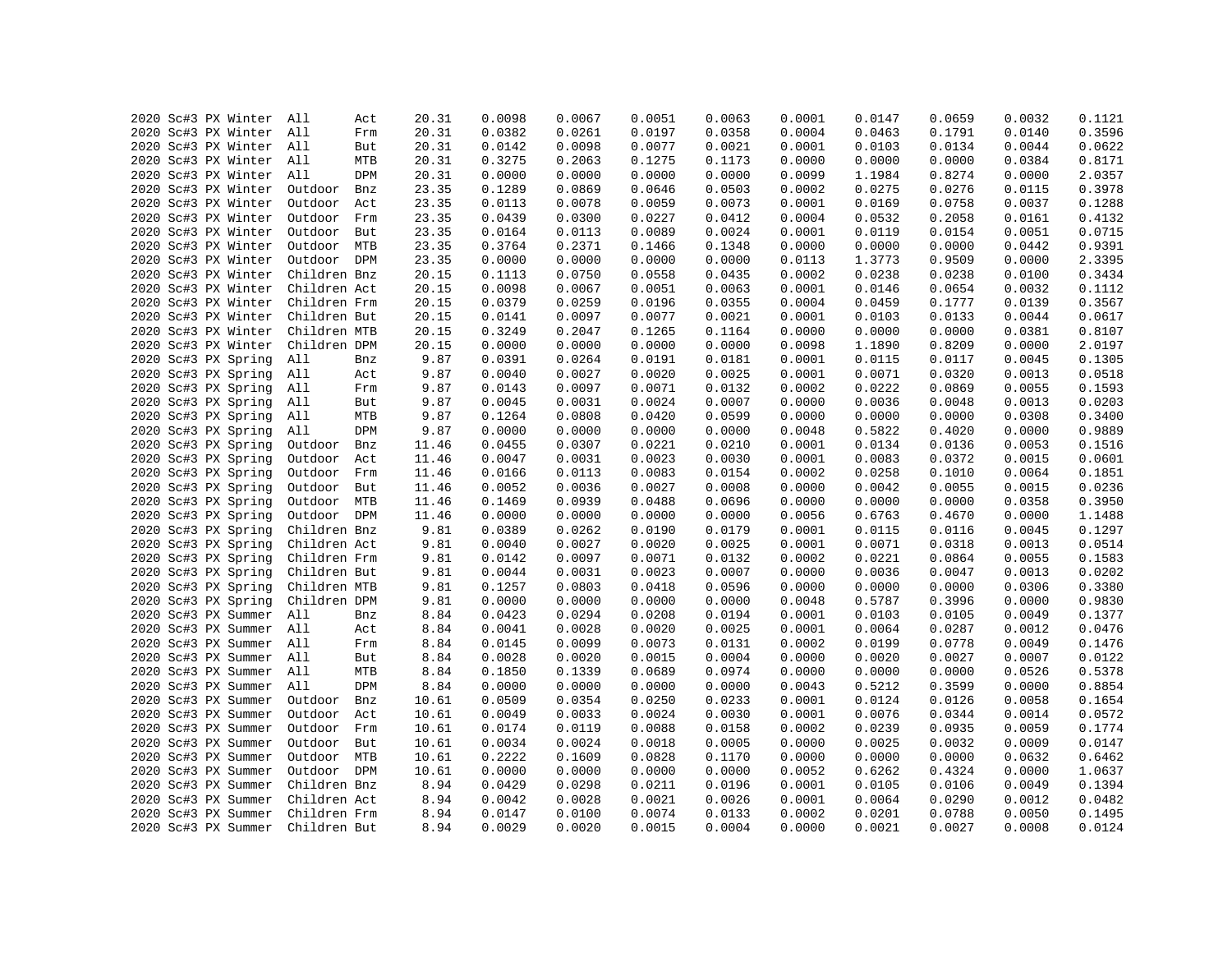|  | 2020 Sc#3 PX Summer      | Children MTB                      |            | 8.94  | 0.1872 | 0.1356 | 0.0697 | 0.0986 | 0.0000 | 0.0000 | 0.0000 | 0.0532 | 0.5445 |
|--|--------------------------|-----------------------------------|------------|-------|--------|--------|--------|--------|--------|--------|--------|--------|--------|
|  | 2020 Sc#3 PX Summer      | Children DPM                      |            | 8.94  | 0.0000 | 0.0000 | 0.0000 | 0.0000 | 0.0043 | 0.5277 | 0.3643 | 0.0000 | 0.8964 |
|  | 2020 Sc#3 PX Fall        | All                               | Bnz        | 20.67 | 0.1079 | 0.0690 | 0.0470 | 0.0447 | 0.0002 | 0.0238 | 0.0244 | 0.0112 | 0.3283 |
|  | 2020 Sc#3 PX Fall        | All                               | Act        | 20.67 | 0.0086 | 0.0058 | 0.0041 | 0.0058 | 0.0001 | 0.0147 | 0.0670 | 0.0030 | 0.1090 |
|  | 2020 Sc#3 PX Fall        | All                               | Frm        | 20.67 | 0.0333 | 0.0222 | 0.0158 | 0.0329 | 0.0004 | 0.0461 | 0.1819 | 0.0130 | 0.3455 |
|  | 2020 Sc#3 PX Fall        | All                               | But        | 20.67 | 0.0092 | 0.0062 | 0.0046 | 0.0014 | 0.0001 | 0.0075 | 0.0099 | 0.0030 | 0.0418 |
|  | 2020 Sc#3 PX Fall        | All                               | MTB        | 20.67 | 0.4846 | 0.2815 | 0.1502 | 0.2217 | 0.0000 | 0.0000 | 0.0000 | 0.0890 | 1.2270 |
|  | 2020 Sc#3 PX Fall        | All                               | DPM        | 20.67 | 0.0000 | 0.0000 | 0.0000 | 0.0000 | 0.0100 | 1.2192 | 0.8418 | 0.0000 | 2.0710 |
|  | 2020 Sc#3 PX Fall        | Outdoor                           | Bnz        | 23.93 | 0.1249 | 0.0799 | 0.0544 | 0.0518 | 0.0002 | 0.0276 | 0.0283 | 0.0130 | 0.3801 |
|  | 2020 Sc#3 PX Fall        | Outdoor                           | Act        | 23.93 | 0.0100 | 0.0067 | 0.0047 | 0.0067 | 0.0001 | 0.0170 | 0.0775 | 0.0035 | 0.1262 |
|  | 2020 Sc#3 PX Fall        | Outdoor                           | Frm        | 23.93 | 0.0386 | 0.0257 | 0.0183 | 0.0381 | 0.0004 | 0.0534 | 0.2106 | 0.0151 | 0.4001 |
|  | 2020 Sc#3 PX Fall        | Outdoor                           | But        | 23.93 | 0.0106 | 0.0071 | 0.0053 | 0.0016 | 0.0001 | 0.0087 | 0.0115 | 0.0035 | 0.0484 |
|  | 2020 Sc#3 PX Fall        | Outdoor                           | MTB        | 23.93 | 0.5611 | 0.3260 | 0.1739 | 0.2567 | 0.0000 | 0.0000 | 0.0000 | 0.1031 | 1.4207 |
|  | 2020 Sc#3 PX Fall        | Outdoor                           | <b>DPM</b> | 23.93 | 0.0000 | 0.0000 | 0.0000 | 0.0000 | 0.0116 | 1.4117 | 0.9747 | 0.0000 | 2.3980 |
|  | 2020 Sc#3 PX Fall        | Children Bnz                      |            | 20.52 | 0.1071 | 0.0686 | 0.0467 | 0.0444 | 0.0002 | 0.0237 | 0.0242 | 0.0112 | 0.3260 |
|  | 2020 Sc#3 PX Fall        | Children Act                      |            | 20.52 | 0.0086 | 0.0057 | 0.0040 | 0.0058 | 0.0001 | 0.0146 | 0.0665 | 0.0030 | 0.1082 |
|  | 2020 Sc#3 PX Fall        | Children Frm                      |            | 20.52 | 0.0331 | 0.0220 | 0.0157 | 0.0326 | 0.0004 | 0.0458 | 0.1806 | 0.0129 | 0.3431 |
|  | 2020 Sc#3 PX Fall        | Children But                      |            | 20.52 | 0.0091 | 0.0061 | 0.0046 | 0.0014 | 0.0001 | 0.0075 | 0.0099 | 0.0030 | 0.0415 |
|  | 2020 Sc#3 PX Fall        | Children MTB                      |            | 20.52 | 0.4812 | 0.2796 | 0.1492 | 0.2202 | 0.0000 | 0.0000 | 0.0000 | 0.0884 | 1.2184 |
|  | 2020 Sc#3 PX Fall        | Children DPM                      |            | 20.52 | 0.0000 | 0.0000 | 0.0000 | 0.0000 | 0.0100 | 1.2107 | 0.8359 | 0.0000 | 2.0566 |
|  | 2020 Sc#3 PX Ann Ave All |                                   | Bnz        | 14.42 | 0.0754 | 0.0501 | 0.0358 | 0.0315 | 0.0001 | 0.0174 | 0.0176 | 0.0077 | 0.2356 |
|  | 2020 Sc#3 PX Ann Ave All |                                   | Act        | 14.42 | 0.0066 | 0.0045 | 0.0033 | 0.0043 | 0.0001 | 0.0107 | 0.0484 | 0.0022 | 0.0801 |
|  | 2020 Sc#3 PX Ann Ave All |                                   | Frm        | 14.42 | 0.0251 | 0.0170 | 0.0125 | 0.0238 | 0.0003 | 0.0336 | 0.1314 | 0.0094 | 0.2530 |
|  | 2020 Sc#3 PX Ann Ave All |                                   | But        | 14.42 | 0.0077 | 0.0053 | 0.0041 | 0.0011 | 0.0000 | 0.0059 | 0.0077 | 0.0024 | 0.0342 |
|  | 2020 Sc#3 PX Ann Ave All |                                   | MTB        | 14.42 | 0.2809 | 0.1756 | 0.0972 | 0.1241 | 0.0000 | 0.0000 | 0.0000 | 0.0527 | 0.7305 |
|  | 2020 Sc#3 PX Ann Ave All |                                   | DPM        | 14.42 | 0.0000 | 0.0000 | 0.0000 | 0.0000 | 0.0072 | 0.8802 | 0.6078 | 0.0000 | 1.4952 |
|  |                          | 2020 Sc#3 PX Ann Ave Outdoor      | Bnz        | 16.79 | 0.0875 | 0.0582 | 0.0416 | 0.0366 | 0.0002 | 0.0202 | 0.0205 | 0.0089 | 0.2737 |
|  |                          | 2020 Sc#3 PX Ann Ave Outdoor      | Act        | 16.79 | 0.0077 | 0.0052 | 0.0038 | 0.0050 | 0.0001 | 0.0124 | 0.0562 | 0.0025 | 0.0931 |
|  |                          | 2020 Sc#3 PX Ann Ave Outdoor      | Frm        | 16.79 | 0.0291 | 0.0197 | 0.0145 | 0.0276 | 0.0003 | 0.0391 | 0.1527 | 0.0109 | 0.2939 |
|  |                          | 2020 Sc#3 PX Ann Ave Outdoor      | But        | 16.79 | 0.0089 | 0.0061 | 0.0047 | 0.0013 | 0.0001 | 0.0068 | 0.0089 | 0.0028 | 0.0396 |
|  |                          | 2020 Sc#3 PX Ann Ave Outdoor      | MTB        | 16.79 | 0.3266 | 0.2045 | 0.1130 | 0.1446 | 0.0000 | 0.0000 | 0.0000 | 0.0615 | 0.8502 |
|  |                          | 2020 Sc#3 PX Ann Ave Outdoor DPM  |            | 16.79 | 0.0000 | 0.0000 | 0.0000 | 0.0000 | 0.0084 | 1.0229 | 0.7062 | 0.0000 | 1.7375 |
|  |                          | 2020 Sc#3 PX Ann Ave Children Bnz |            | 14.38 | 0.0750 | 0.0499 | 0.0356 | 0.0314 | 0.0001 | 0.0173 | 0.0176 | 0.0076 | 0.2346 |
|  |                          | 2020 Sc#3 PX Ann Ave Children Act |            | 14.38 | 0.0066 | 0.0045 | 0.0033 | 0.0043 | 0.0001 | 0.0107 | 0.0482 | 0.0022 | 0.0798 |
|  |                          | 2020 Sc#3 PX Ann Ave Children Frm |            | 14.38 | 0.0250 | 0.0169 | 0.0124 | 0.0237 | 0.0003 | 0.0335 | 0.1309 | 0.0093 | 0.2519 |
|  |                          | 2020 Sc#3 PX Ann Ave Children But |            | 14.38 | 0.0076 | 0.0052 | 0.0040 | 0.0011 | 0.0000 | 0.0058 | 0.0076 | 0.0024 | 0.0340 |
|  |                          | 2020 Sc#3 PX Ann Ave Children MTB |            | 14.38 | 0.2798 | 0.1750 | 0.0968 | 0.1237 | 0.0000 | 0.0000 | 0.0000 | 0.0526 | 0.7279 |
|  |                          | 2020 Sc#3 PX Ann Ave Children DPM |            | 14.38 | 0.0000 | 0.0000 | 0.0000 | 0.0000 | 0.0072 | 0.8765 | 0.6052 | 0.0000 | 1.4889 |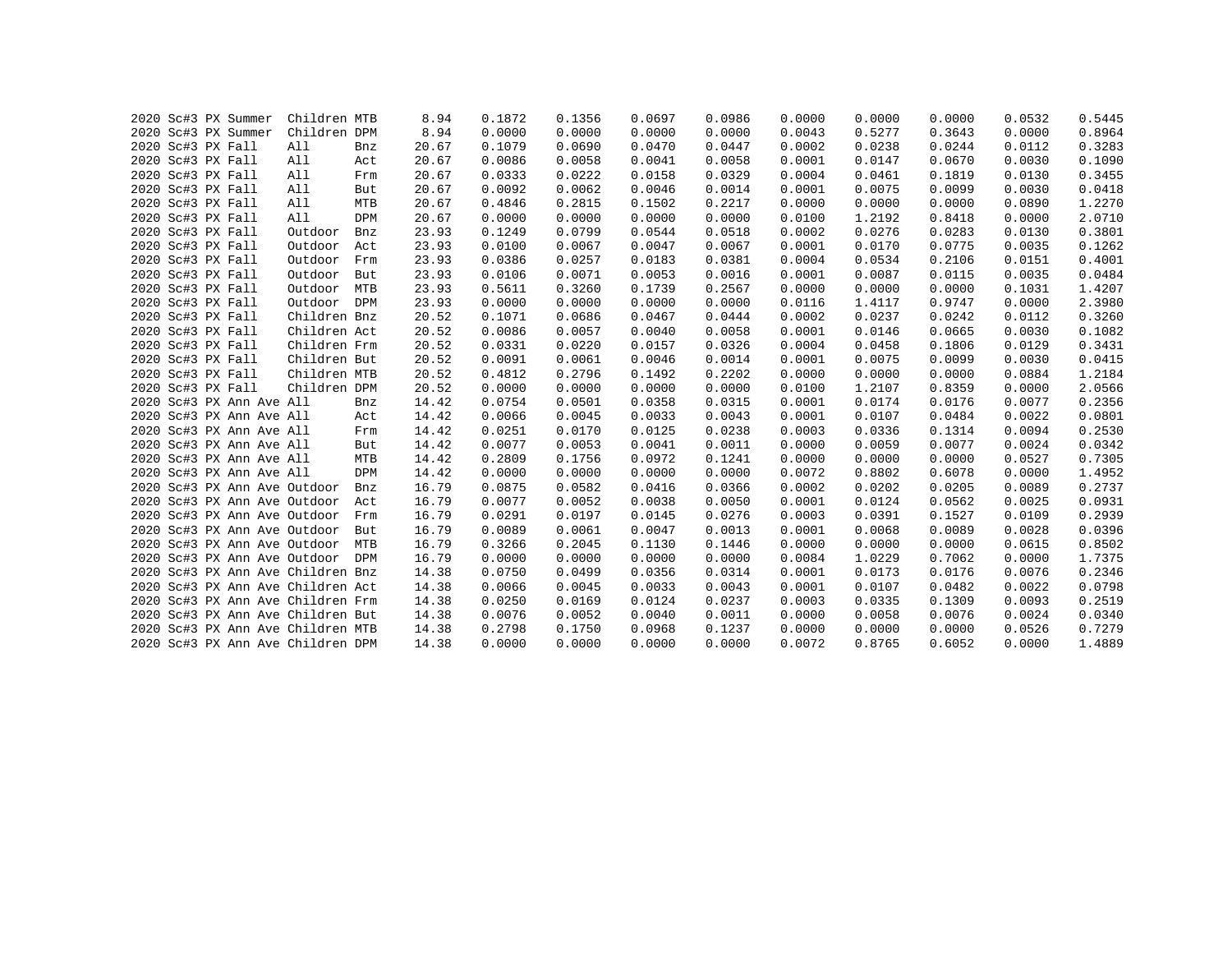## DRAFT - DO NOT QUOTE OR CITE

## TOXICS EXPOSURE RESULTS FOR SPOKANE

|                                            |                |               |                  | Exposure Estimates $(ug/m3)$ -------> |                  |                  |        |                  |                  |                  |         |
|--------------------------------------------|----------------|---------------|------------------|---------------------------------------|------------------|------------------|--------|------------------|------------------|------------------|---------|
| CY Scen AR Season Demo Grp Tox CO Ratio    |                |               | LDGV             | LDGT1                                 | LDGT2            | <b>HDGV</b>      | LDDV   | LDDT             | HDDV             | МC               | All Veh |
| 1990 Base SP Winter                        | All<br>Bnz     | 14.42         | 1.1834           | 0.2907                                | 0.2179           | 0.1117           | 0.0019 | 0.0006           | 0.0266           | 0.0102           | 1.8411  |
| 1990 Base SP Winter All                    | Act            | 14.42         | 0.1504           | 0.0423                                | 0.0381           | 0.0262           | 0.0012 | 0.0004           | 0.0730           | 0.0023           | 0.3332  |
| 1990 Base SP Winter All                    | Frm            | 14.42         | 0.4469           | 0.1360                                | 0.1318           | 0.1350           | 0.0036 | 0.0011           | 0.1983           | 0.0086           | 1.0592  |
| 1990 Base SP Winter                        | All<br>But     | 14.42         | 0.1720           | 0.0460                                | 0.0476           | 0.0276           | 0.0008 | 0.0003           | 0.0148           | 0.0034           | 0.3121  |
| 1990 Base SP Winter All                    | MTB            | 14.42         | 0.0000           | 0.0000                                | 0.0000           | 0.0000           | 0.0000 | 0.0000           | 0.0000           | 0.0000           | 0.0000  |
| 1990 Base SP Winter                        | All<br>DPM     | 14.42         | 0.0000           | 0.0000                                | 0.0000           | 0.0000           | 0.0478 | 0.0110           | 1.2792           | 0.0000           | 1.3366  |
| 1990 Base SP Winter                        | Outdoor<br>Bnz | 17.60         | 1.4442           | 0.3548                                | 0.2659           | 0.1363           | 0.0023 | 0.0007           | 0.0325           | 0.0124           | 2.2470  |
| 1990 Base SP Winter                        | Outdoor<br>Act | 17.60         | 0.1836           | 0.0517                                | 0.0465           | 0.0320           | 0.0014 | 0.0004           | 0.0891           | 0.0028           | 0.4067  |
| 1990 Base SP Winter                        | Outdoor<br>Frm | 17.60         | 0.5454           | 0.1659                                | 0.1609           | 0.1647           | 0.0045 | 0.0014           | 0.2420           | 0.0104           | 1.2927  |
| 1990 Base SP Winter                        | Outdoor<br>But | 17.60         | 0.2100           | 0.0561                                | 0.0581           | 0.0337           | 0.0010 | 0.0003           | 0.0181           | 0.0041           | 0.3809  |
| 1990 Base SP Winter                        | MTB<br>Outdoor | 17.60         | 0.0000           | 0.0000                                | 0.0000           | 0.0000           | 0.0000 | 0.0000           | 0.0000           | 0.0000           | 0.0000  |
| 1990 Base SP Winter                        | Outdoor DPM    | 17.60         | 0.0000           | 0.0000                                | 0.0000           | 0.0000           | 0.0583 | 0.0135           | 1.5611           | 0.0000           | 1.6313  |
| 1990 Base SP Winter                        | Children Bnz   | 14.08         | 1.1559           | 0.2840                                | 0.2128           | 0.1091           | 0.0018 | 0.0006           | 0.0260           | 0.0100           | 1.7984  |
| 1990 Base SP Winter                        | Children Act   | 14.08         | 0.1469           | 0.0414                                | 0.0372           | 0.0256           | 0.0011 | 0.0003           | 0.0713           | 0.0022           | 0.3255  |
| 1990 Base SP Winter                        | Children Frm   | 14.08         | 0.4365           | 0.1328                                | 0.1288           | 0.1318           | 0.0036 | 0.0011           | 0.1937           | 0.0084           | 1.0347  |
| 1990 Base SP Winter                        | Children But   | 14.08         | 0.1680           | 0.0449                                | 0.0465           | 0.0270           | 0.0008 | 0.0002           | 0.0145           | 0.0033           | 0.3048  |
|                                            | Children MTB   |               | 0.0000           |                                       |                  |                  | 0.0000 | 0.0000           |                  |                  | 0.0000  |
| 1990 Base SP Winter<br>1990 Base SP Winter |                | 14.08         |                  | 0.0000                                | 0.0000           | 0.0000           | 0.0466 |                  | 0.0000           | 0.0000<br>0.0000 | 1.3056  |
| 1990 Base SP Spring                        | Children DPM   | 14.08<br>9.53 | 0.0000<br>0.6023 | 0.0000<br>0.1564                      | 0.0000<br>0.1204 | 0.0000<br>0.0668 | 0.0011 | 0.0108<br>0.0004 | 1.2495<br>0.0174 | 0.0061           | 0.9708  |
|                                            | All<br>Bnz     |               |                  |                                       |                  |                  |        |                  |                  |                  |         |
| 1990 Base SP Spring                        | All<br>Act     | 9.53          | 0.0813           | 0.0235                                | 0.0212           | 0.0156           | 0.0007 | 0.0002           | 0.0477           | 0.0013           | 0.1914  |
| 1990 Base SP Spring                        | All<br>Frm     | 9.53          | 0.2385           | 0.0751                                | 0.0727           | 0.0803           | 0.0022 | 0.0008           | 0.1296           | 0.0050           | 0.6034  |
| 1990 Base SP Spring                        | All<br>But     | 9.53          | 0.0675           | 0.0187                                | 0.0190           | 0.0120           | 0.0004 | 0.0001           | 0.0071           | 0.0014           | 0.1261  |
| 1990 Base SP Spring                        | All<br>MTB     | 9.53          | 0.0000           | 0.0000                                | 0.0000           | 0.0000           | 0.0000 | 0.0000           | 0.0000           | 0.0000           | 0.0000  |
| 1990 Base SP Spring                        | All<br>DPM     | 9.53          | 0.0000           | 0.0000                                | 0.0000           | 0.0000           | 0.0281 | 0.0073           | 0.8610           | 0.0000           | 0.8964  |
| 1990 Base SP Spring                        | Outdoor<br>Bnz | 11.78         | 0.7447           | 0.1934                                | 0.1488           | 0.0826           | 0.0014 | 0.0005           | 0.0215           | 0.0075           | 1.2002  |
| 1990 Base SP Spring                        | Outdoor<br>Act | 11.78         | 0.1005           | 0.0291                                | 0.0262           | 0.0193           | 0.0009 | 0.0003           | 0.0590           | 0.0017           | 0.2366  |
| 1990 Base SP Spring                        | Outdoor<br>Frm | 11.78         | 0.2948           | 0.0929                                | 0.0899           | 0.0993           | 0.0027 | 0.0010           | 0.1602           | 0.0062           | 0.7460  |
| 1990 Base SP Spring                        | Outdoor<br>But | 11.78         | 0.0835           | 0.0231                                | 0.0235           | 0.0148           | 0.0004 | 0.0002           | 0.0087           | 0.0018           | 0.1559  |
| 1990 Base SP Spring                        | Outdoor<br>MTB | 11.78         | 0.0000           | 0.0000                                | 0.0000           | 0.0000           | 0.0000 | 0.0000           | 0.0000           | 0.0000           | 0.0000  |
| 1990 Base SP Spring                        | Outdoor DPM    | 11.78         | 0.0000           | 0.0000                                | 0.0000           | 0.0000           | 0.0347 | 0.0090           | 1.0645           | 0.0000           | 1.1082  |
| 1990 Base SP Spring                        | Children Bnz   | 9.45          | 0.5974           | 0.1551                                | 0.1194           | 0.0663           | 0.0011 | 0.0004           | 0.0173           | 0.0060           | 0.9629  |
| 1990 Base SP Spring                        | Children Act   | 9.45          | 0.0806           | 0.0233                                | 0.0210           | 0.0155           | 0.0007 | 0.0002           | 0.0473           | 0.0013           | 0.1898  |
| 1990 Base SP Spring                        | Children Frm   | 9.45          | 0.2365           | 0.0745                                | 0.0721           | 0.0796           | 0.0022 | 0.0008           | 0.1285           | 0.0049           | 0.5985  |
| 1990 Base SP Spring                        | Children But   | 9.45          | 0.0670           | 0.0186                                | 0.0188           | 0.0119           | 0.0004 | 0.0001           | 0.0070           | 0.0014           | 0.1251  |
| 1990 Base SP Spring                        | Children MTB   | 9.45          | 0.0000           | 0.0000                                | 0.0000           | 0.0000           | 0.0000 | 0.0000           | 0.0000           | 0.0000           | 0.0000  |
| 1990 Base SP Spring                        | Children DPM   | 9.45          | 0.0000           | 0.0000                                | 0.0000           | 0.0000           | 0.0278 | 0.0072           | 0.8540           | 0.0000           | 0.8891  |
| 1990 Base SP Summer                        | All<br>Bnz     | 16.89         | 0.8793           | 0.2310                                | 0.1860           | 0.1176           | 0.0020 | 0.0007           | 0.0308           | 0.0114           | 1.4586  |
| 1990 Base SP Summer                        | All<br>Act     | 16.89         | 0.1135           | 0.0334                                | 0.0316           | 0.0251           | 0.0012 | 0.0004           | 0.0846           | 0.0021           | 0.2915  |
| 1990 Base SP Summer                        | All<br>Frm     | 16.89         | 0.3371           | 0.1076                                | 0.1092           | 0.1289           | 0.0039 | 0.0014           | 0.2296           | 0.0079           | 0.9241  |
| 1990 Base SP Summer                        | All<br>But     | 16.89         | 0.0595           | 0.0169                                | 0.0180           | 0.0121           | 0.0004 | 0.0001           | 0.0079           | 0.0014           | 0.1164  |
| 1990 Base SP Summer                        | All<br>MTB     | 16.89         | 0.0000           | 0.0000                                | 0.0000           | 0.0000           | 0.0000 | 0.0000           | 0.0000           | 0.0000           | 0.0000  |
| 1990 Base SP Summer                        | All<br>DPM     | 16.89         | 0.0000           | 0.0000                                | 0.0000           | 0.0000           | 0.0497 | 0.0129           | 1.5259           | 0.0000           | 1.5886  |
| 1990 Base SP Summer                        | Outdoor<br>Bnz | 21.30         | 1.1089           | 0.2914                                | 0.2346           | 0.1483           | 0.0025 | 0.0009           | 0.0389           | 0.0144           | 1.8396  |
| 1990 Base SP Summer                        | Outdoor<br>Act | 21.30         | 0.1432           | 0.0421                                | 0.0398           | 0.0316           | 0.0016 | 0.0005           | 0.1066           | 0.0027           | 0.3677  |
| 1990 Base SP Summer                        | Outdoor<br>Frm | 21.30         | 0.4252           | 0.1357                                | 0.1377           | 0.1626           | 0.0049 | 0.0017           | 0.2896           | 0.0099           | 1.1655  |
| 1990 Base SP Summer                        | Outdoor<br>But | 21.30         | 0.0751           | 0.0213                                | 0.0227           | 0.0152           | 0.0005 | 0.0002           | 0.0099           | 0.0018           | 0.1468  |
|                                            |                |               |                  |                                       |                  |                  |        |                  |                  |                  |         |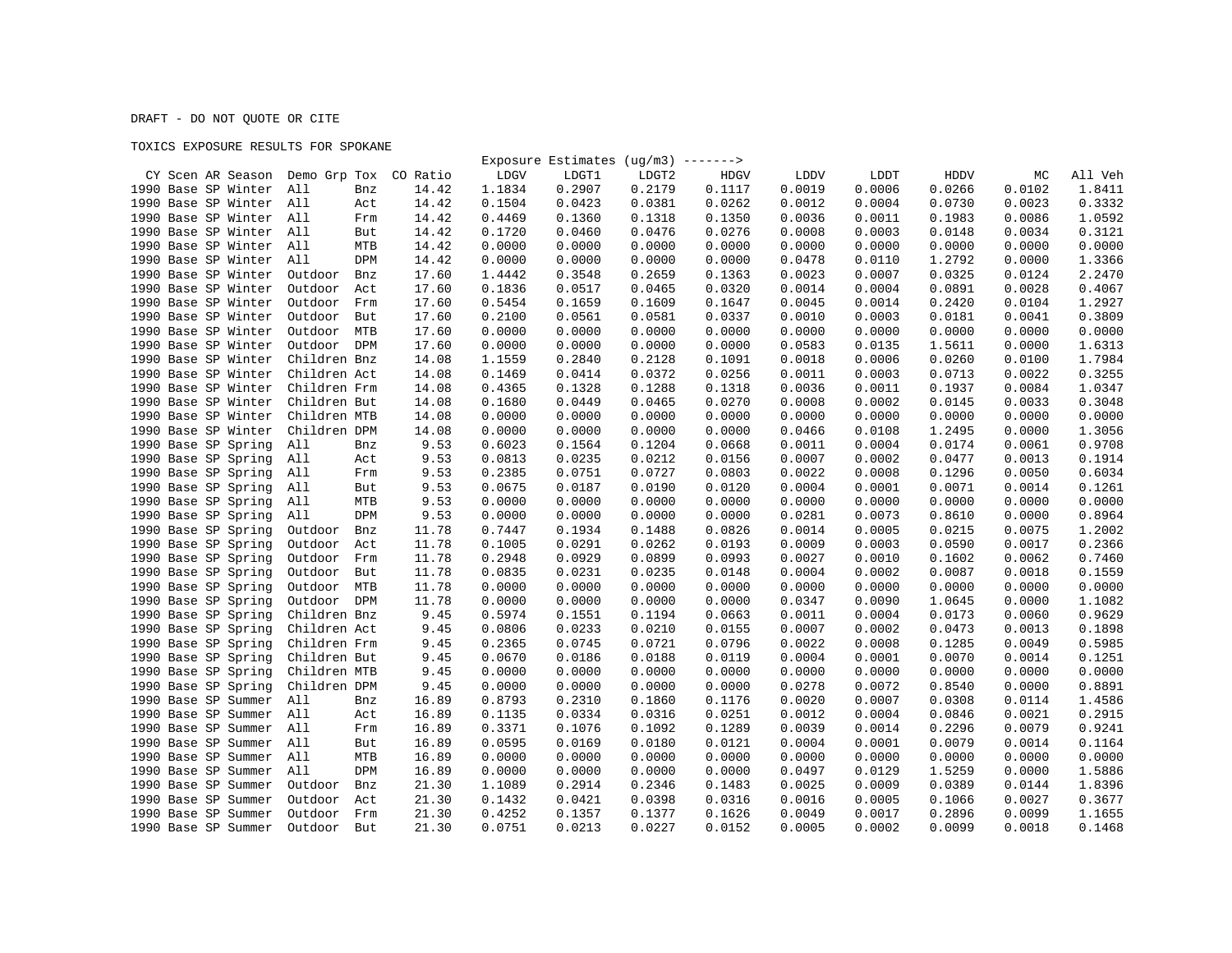| 1990 Base SP Summer<br>Outdoor<br>21.30<br>0.0000<br>0.0000<br>0.0000<br>0.0000<br>0.0627<br>0.0163<br>1.9245<br>0.0000<br>DPM<br>1990 Base SP Summer<br>Children Bnz<br>16.95<br>0.8824<br>0.2319<br>0.1867<br>0.1180<br>0.0020<br>0.0007<br>0.0309<br>0.0114<br>1990 Base SP Summer<br>Children Act<br>0.0335<br>0.0317<br>0.0252<br>0.0012<br>0.0004<br>0.0849<br>0.0021<br>16.95<br>0.1139<br>0.0079<br>1990 Base SP Summer<br>Children Frm<br>16.95<br>0.3383<br>0.1080<br>0.1095<br>0.1294<br>0.0039<br>0.0014<br>0.2304<br>1990 Base SP Summer<br>Children But<br>16.95<br>0.0598<br>0.0170<br>0.0181<br>0.0121<br>0.0004<br>0.0001<br>0.0079<br>0.0014<br>1990 Base SP Summer<br>Children MTB<br>0.0000<br>0.0000<br>0.0000<br>0.0000<br>16.95<br>0.0000<br>0.0000<br>0.0000<br>0.0000<br>Children DPM<br>0.0000<br>0.0000<br>0.0499<br>0.0130<br>0.0000<br>1990 Base SP Summer<br>16.95<br>0.0000<br>0.0000<br>1.5314<br>1990 Base SP Fall<br>All<br>15.01<br>1.0704<br>0.2754<br>0.2006<br>0.1124<br>0.0016<br>0.0007<br>0.0271<br>0.0102<br>Bnz<br>0.0319<br>0.0021<br>1990 Base SP Fall<br>All<br>15.01<br>0.1203<br>0.0365<br>0.0238<br>0.0010<br>0.0004<br>0.0742<br>Act<br>1990 Base SP Fall<br>0.1159<br>0.1081<br>0.1222<br>0.0013<br>0.2015<br>0.0077<br>All<br>15.01<br>0.3514<br>0.0031<br>Frm<br>1990 Base SP Fall<br>0.1015<br>0.0292<br>0.0279<br>0.0182<br>0.0005<br>0.0002<br>0.0110<br>0.0022<br>All<br>15.01<br>But<br>1990 Base SP Fall<br>All<br>MTB<br>15.01<br>0.0000<br>0.0000<br>0.0000<br>0.0000<br>0.0000<br>0.0000<br>0.0000<br>0.0000<br>1990 Base SP Fall<br>0.0000<br>0.0000<br>0.0389<br>0.0118<br>1.3101<br>0.0000<br>All<br>DPM<br>15.01<br>0.0000<br>0.0000<br>1990 Base SP Fall<br>Outdoor<br>Bnz<br>18.47<br>1.3172<br>0.3388<br>0.2468<br>0.1384<br>0.0019<br>0.0008<br>0.0333<br>0.0126<br>0.0025<br>1990 Base SP Fall<br>Outdoor<br>Act<br>18.47<br>0.1480<br>0.0449<br>0.0392<br>0.0293<br>0.0012<br>0.0005<br>0.0913<br>Outdoor<br>0.1330<br>0.1504<br>0.0038<br>0.0094<br>1990 Base SP Fall<br>Frm<br>18.47<br>0.4324<br>0.1426<br>0.0016<br>0.2479<br>1990 Base SP Fall<br>Outdoor But<br>0.1249<br>0.0359<br>0.0343<br>0.0224<br>0.0006<br>0.0003<br>0.0135<br>0.0027<br>18.47<br>Outdoor<br>0.0000<br>0.0000<br>0.0000<br>1990 Base SP Fall<br>MTB<br>18.47<br>0.0000<br>0.0000<br>0.0000<br>0.0000<br>0.0000<br>0.0000<br>0.0000<br>0.0000<br>0.0478<br>0.0000<br>1990 Base SP Fall<br>Outdoor DPM<br>18.47<br>0.0000<br>0.0145<br>1.6120<br>1990 Base SP Fall<br>Children Bnz<br>0.2692<br>0.1961<br>0.1099<br>0.0015<br>0.0006<br>0.0264<br>0.0100<br>14.68<br>1.0464<br>0.0311<br>1990 Base SP Fall<br>Children Act<br>0.1176<br>0.0357<br>0.0233<br>0.0010<br>0.0004<br>0.0725<br>0.0020<br>14.68<br>Children Frm<br>0.1133<br>0.1057<br>0.1195<br>0.0030<br>0.0012<br>0.1970<br>0.0075<br>1990 Base SP Fall<br>14.68<br>0.3436<br>0.0273<br>1990 Base SP Fall<br>Children But<br>14.68<br>0.0992<br>0.0285<br>0.0178<br>0.0005<br>0.0002<br>0.0108<br>0.0022<br>0.0000<br>0.0000<br>1990 Base SP Fall<br>Children MTB<br>14.68<br>0.0000<br>0.0000<br>0.0000<br>0.0000<br>0.0000<br>0.0000<br>1990 Base SP Fall<br>Children DPM<br>0.0000<br>0.0000<br>0.0380<br>0.0000<br>14.68<br>0.0000<br>0.0000<br>0.0115<br>1.2807<br>1990 Base SP Ann Ave All<br>0.9339<br>0.2384<br>0.1812<br>0.1021<br>0.0017<br>0.0006<br>0.0255<br>0.0095<br>13.64<br>Bnz<br>0.0307<br>0.0227<br>0.0019<br>1990 Base SP Ann Ave All<br>13.64<br>0.1164<br>0.0339<br>0.0010<br>0.0004<br>0.0699<br>Act<br>0.1086<br>0.1054<br>0.0073<br>1990 Base SP Ann Ave All<br>0.3435<br>0.1166<br>0.0032<br>0.0011<br>0.1897<br>13.64<br>Frm<br>1990 Base SP Ann Ave All<br>0.0277<br>0.0281<br>0.0175<br>0.0005<br>0.0002<br>0.0102<br>0.0021<br>13.64<br>0.1001<br>But<br>1990 Base SP Ann Ave All<br>0.0000<br>0.0000<br>0.0000<br>0.0000<br>0.0000<br>0.0000<br>0.0000<br>0.0000<br>MTB<br>13.64<br>1990 Base SP Ann Ave All<br>DPM<br>13.64<br>0.0000<br>0.0000<br>0.0000<br>0.0000<br>0.0411<br>0.0108<br>1.2440<br>0.0000<br>1990 Base SP Ann Ave Outdoor<br>1.1537<br>0.2946<br>0.2240<br>0.1264<br>0.0020<br>0.0007<br>0.0315<br>0.0117<br>Bnz<br>16.86<br>1990 Base SP Ann Ave Outdoor<br>0.1438<br>0.0419<br>0.0379<br>0.0281<br>0.0013<br>0.0004<br>0.0865<br>0.0024<br>Act<br>16.86<br>0.0090<br>1990 Base SP Ann Ave Outdoor Frm<br>16.86<br>0.4245<br>0.1343<br>0.1304<br>0.1442<br>0.0039<br>0.0014<br>0.2349<br>1990 Base SP Ann Ave Outdoor<br>0.1233<br>0.0341<br>0.0347<br>0.0215<br>0.0002<br>0.0126<br>0.0026<br>But<br>16.86<br>0.0006<br>1990 Base SP Ann Ave Outdoor MTB<br>0.0000<br>0.0000<br>0.0000<br>0.0000<br>0.0000<br>0.0000<br>0.0000<br>0.0000<br>16.86<br>0.0000<br>0.0000<br>0.0509<br>0.0133<br>0.0000<br>1990 Base SP Ann Ave Outdoor DPM<br>16.86<br>0.0000<br>0.0000<br>1.5405<br>0.2350<br>0.1787<br>0.0016<br>0.0006<br>0.0252<br>0.0093<br>1990 Base SP Ann Ave Children Bnz<br>13.47<br>0.9206<br>0.1008<br>0.0303<br>0.0019<br>1990 Base SP Ann Ave Children Act<br>13.47<br>0.1148<br>0.0335<br>0.0224<br>0.0010<br>0.0004<br>0.0690<br>0.0072<br>1990 Base SP Ann Ave Children Frm<br>0.3387<br>0.1072<br>0.1040<br>0.1151<br>0.0031<br>0.0011<br>0.1874<br>13.47<br>1990 Base SP Ann Ave Children But<br>0.0985<br>0.0272<br>0.0277<br>0.0172<br>0.0005<br>0.0002<br>0.0100<br>0.0021<br>13.47<br>1990 Base SP Ann Ave Children MTB<br>13.47<br>0.0000<br>0.0000<br>0.0000<br>0.0000<br>0.0000<br>0.0000<br>0.0000<br>0.0000<br>0.0000<br>0.0106<br>1.2289<br>0.0000<br>1990 Base SP Ann Ave Children DPM<br>13.47<br>0.0000<br>0.0000<br>0.0000<br>0.0406<br>1996 Base SP Winter All<br>0.2796<br>0.2045<br>0.0744<br>0.0008<br>0.0007<br>0.0268<br>0.0074<br>14.42<br>0.6163<br>Bnz<br>1996 Base SP Winter All<br>0.1904<br>0.0984<br>0.0932<br>0.0005<br>0.0005<br>0.0736<br>0.0045<br>14.42<br>0.0446<br>Act<br>1996 Base SP Winter All<br>0.1338<br>0.1478<br>0.0016<br>0.0014<br>0.1998<br>0.0091<br>14.42<br>0.2449<br>0.1161<br>Frm<br>0.0464<br>0.0036<br>1996 Base SP Winter All<br>14.42<br>0.0767<br>0.0380<br>0.0235<br>0.0004<br>0.0003<br>0.0150<br>But<br>1996 Base SP Winter All<br>MTB<br>14.42<br>0.0000<br>0.0000<br>0.0000<br>0.0000<br>0.0000<br>0.0000<br>0.0000<br>0.0000<br>1996 Base SP Winter All<br>DPM<br>14.42<br>0.0000<br>0.0000<br>0.0000<br>0.0000<br>0.0158<br>0.0110<br>1.0501<br>0.0000<br>0.2496<br>0.0908<br>0.0010<br>0.0009<br>0.0090<br>1996 Base SP Winter<br>Outdoor<br>Bnz<br>17.60<br>0.7521<br>0.3412<br>0.0327 |  | 1990 Base SP Summer | Outdoor MTB | 21.30 | 0.0000 | 0.0000 | 0.0000 | 0.0000 | 0.0000 | 0.0000 | 0.0000 | 0.0000 | 0.0000 |
|---------------------------------------------------------------------------------------------------------------------------------------------------------------------------------------------------------------------------------------------------------------------------------------------------------------------------------------------------------------------------------------------------------------------------------------------------------------------------------------------------------------------------------------------------------------------------------------------------------------------------------------------------------------------------------------------------------------------------------------------------------------------------------------------------------------------------------------------------------------------------------------------------------------------------------------------------------------------------------------------------------------------------------------------------------------------------------------------------------------------------------------------------------------------------------------------------------------------------------------------------------------------------------------------------------------------------------------------------------------------------------------------------------------------------------------------------------------------------------------------------------------------------------------------------------------------------------------------------------------------------------------------------------------------------------------------------------------------------------------------------------------------------------------------------------------------------------------------------------------------------------------------------------------------------------------------------------------------------------------------------------------------------------------------------------------------------------------------------------------------------------------------------------------------------------------------------------------------------------------------------------------------------------------------------------------------------------------------------------------------------------------------------------------------------------------------------------------------------------------------------------------------------------------------------------------------------------------------------------------------------------------------------------------------------------------------------------------------------------------------------------------------------------------------------------------------------------------------------------------------------------------------------------------------------------------------------------------------------------------------------------------------------------------------------------------------------------------------------------------------------------------------------------------------------------------------------------------------------------------------------------------------------------------------------------------------------------------------------------------------------------------------------------------------------------------------------------------------------------------------------------------------------------------------------------------------------------------------------------------------------------------------------------------------------------------------------------------------------------------------------------------------------------------------------------------------------------------------------------------------------------------------------------------------------------------------------------------------------------------------------------------------------------------------------------------------------------------------------------------------------------------------------------------------------------------------------------------------------------------------------------------------------------------------------------------------------------------------------------------------------------------------------------------------------------------------------------------------------------------------------------------------------------------------------------------------------------------------------------------------------------------------------------------------------------------------------------------------------------------------------------------------------------------------------------------------------------------------------------------------------------------------------------------------------------------------------------------------------------------------------------------------------------------------------------------------------------------------------------------------------------------------------------------------------------------------------------------------------------------------------------------------------------------------------------------------------------------------------------------------------------------------------------------------------------------------------------------------------------------------------------------------------------------------------------------------------------------------------------------------------------------------------------------------------------------------------------------------------------------------------------------------------------------------------------------------------------------------------------------------------------------------------------------------------------------------------------------------------------------------------------------------------------------------------------------------------------------------------------------------------------------------------------------------------------------------------------------------------------------------------------------------------------------------------------------------------------------------------------------------------------------------------------------------------------------------------------------------------------------------------------------------------------------------|--|---------------------|-------------|-------|--------|--------|--------|--------|--------|--------|--------|--------|--------|
|                                                                                                                                                                                                                                                                                                                                                                                                                                                                                                                                                                                                                                                                                                                                                                                                                                                                                                                                                                                                                                                                                                                                                                                                                                                                                                                                                                                                                                                                                                                                                                                                                                                                                                                                                                                                                                                                                                                                                                                                                                                                                                                                                                                                                                                                                                                                                                                                                                                                                                                                                                                                                                                                                                                                                                                                                                                                                                                                                                                                                                                                                                                                                                                                                                                                                                                                                                                                                                                                                                                                                                                                                                                                                                                                                                                                                                                                                                                                                                                                                                                                                                                                                                                                                                                                                                                                                                                                                                                                                                                                                                                                                                                                                                                                                                                                                                                                                                                                                                                                                                                                                                                                                                                                                                                                                                                                                                                                                                                                                                                                                                                                                                                                                                                                                                                                                                                                                                                                                                                                                                                                                                                                                                                                                                                                                                                                                                                                                                                                                                                                             |  |                     |             |       |        |        |        |        |        |        |        |        | 2.0035 |
|                                                                                                                                                                                                                                                                                                                                                                                                                                                                                                                                                                                                                                                                                                                                                                                                                                                                                                                                                                                                                                                                                                                                                                                                                                                                                                                                                                                                                                                                                                                                                                                                                                                                                                                                                                                                                                                                                                                                                                                                                                                                                                                                                                                                                                                                                                                                                                                                                                                                                                                                                                                                                                                                                                                                                                                                                                                                                                                                                                                                                                                                                                                                                                                                                                                                                                                                                                                                                                                                                                                                                                                                                                                                                                                                                                                                                                                                                                                                                                                                                                                                                                                                                                                                                                                                                                                                                                                                                                                                                                                                                                                                                                                                                                                                                                                                                                                                                                                                                                                                                                                                                                                                                                                                                                                                                                                                                                                                                                                                                                                                                                                                                                                                                                                                                                                                                                                                                                                                                                                                                                                                                                                                                                                                                                                                                                                                                                                                                                                                                                                                             |  |                     |             |       |        |        |        |        |        |        |        |        | 1.4638 |
|                                                                                                                                                                                                                                                                                                                                                                                                                                                                                                                                                                                                                                                                                                                                                                                                                                                                                                                                                                                                                                                                                                                                                                                                                                                                                                                                                                                                                                                                                                                                                                                                                                                                                                                                                                                                                                                                                                                                                                                                                                                                                                                                                                                                                                                                                                                                                                                                                                                                                                                                                                                                                                                                                                                                                                                                                                                                                                                                                                                                                                                                                                                                                                                                                                                                                                                                                                                                                                                                                                                                                                                                                                                                                                                                                                                                                                                                                                                                                                                                                                                                                                                                                                                                                                                                                                                                                                                                                                                                                                                                                                                                                                                                                                                                                                                                                                                                                                                                                                                                                                                                                                                                                                                                                                                                                                                                                                                                                                                                                                                                                                                                                                                                                                                                                                                                                                                                                                                                                                                                                                                                                                                                                                                                                                                                                                                                                                                                                                                                                                                                             |  |                     |             |       |        |        |        |        |        |        |        |        | 0.2926 |
|                                                                                                                                                                                                                                                                                                                                                                                                                                                                                                                                                                                                                                                                                                                                                                                                                                                                                                                                                                                                                                                                                                                                                                                                                                                                                                                                                                                                                                                                                                                                                                                                                                                                                                                                                                                                                                                                                                                                                                                                                                                                                                                                                                                                                                                                                                                                                                                                                                                                                                                                                                                                                                                                                                                                                                                                                                                                                                                                                                                                                                                                                                                                                                                                                                                                                                                                                                                                                                                                                                                                                                                                                                                                                                                                                                                                                                                                                                                                                                                                                                                                                                                                                                                                                                                                                                                                                                                                                                                                                                                                                                                                                                                                                                                                                                                                                                                                                                                                                                                                                                                                                                                                                                                                                                                                                                                                                                                                                                                                                                                                                                                                                                                                                                                                                                                                                                                                                                                                                                                                                                                                                                                                                                                                                                                                                                                                                                                                                                                                                                                                             |  |                     |             |       |        |        |        |        |        |        |        |        | 0.9275 |
|                                                                                                                                                                                                                                                                                                                                                                                                                                                                                                                                                                                                                                                                                                                                                                                                                                                                                                                                                                                                                                                                                                                                                                                                                                                                                                                                                                                                                                                                                                                                                                                                                                                                                                                                                                                                                                                                                                                                                                                                                                                                                                                                                                                                                                                                                                                                                                                                                                                                                                                                                                                                                                                                                                                                                                                                                                                                                                                                                                                                                                                                                                                                                                                                                                                                                                                                                                                                                                                                                                                                                                                                                                                                                                                                                                                                                                                                                                                                                                                                                                                                                                                                                                                                                                                                                                                                                                                                                                                                                                                                                                                                                                                                                                                                                                                                                                                                                                                                                                                                                                                                                                                                                                                                                                                                                                                                                                                                                                                                                                                                                                                                                                                                                                                                                                                                                                                                                                                                                                                                                                                                                                                                                                                                                                                                                                                                                                                                                                                                                                                                             |  |                     |             |       |        |        |        |        |        |        |        |        | 0.1168 |
|                                                                                                                                                                                                                                                                                                                                                                                                                                                                                                                                                                                                                                                                                                                                                                                                                                                                                                                                                                                                                                                                                                                                                                                                                                                                                                                                                                                                                                                                                                                                                                                                                                                                                                                                                                                                                                                                                                                                                                                                                                                                                                                                                                                                                                                                                                                                                                                                                                                                                                                                                                                                                                                                                                                                                                                                                                                                                                                                                                                                                                                                                                                                                                                                                                                                                                                                                                                                                                                                                                                                                                                                                                                                                                                                                                                                                                                                                                                                                                                                                                                                                                                                                                                                                                                                                                                                                                                                                                                                                                                                                                                                                                                                                                                                                                                                                                                                                                                                                                                                                                                                                                                                                                                                                                                                                                                                                                                                                                                                                                                                                                                                                                                                                                                                                                                                                                                                                                                                                                                                                                                                                                                                                                                                                                                                                                                                                                                                                                                                                                                                             |  |                     |             |       |        |        |        |        |        |        |        |        | 0.0000 |
|                                                                                                                                                                                                                                                                                                                                                                                                                                                                                                                                                                                                                                                                                                                                                                                                                                                                                                                                                                                                                                                                                                                                                                                                                                                                                                                                                                                                                                                                                                                                                                                                                                                                                                                                                                                                                                                                                                                                                                                                                                                                                                                                                                                                                                                                                                                                                                                                                                                                                                                                                                                                                                                                                                                                                                                                                                                                                                                                                                                                                                                                                                                                                                                                                                                                                                                                                                                                                                                                                                                                                                                                                                                                                                                                                                                                                                                                                                                                                                                                                                                                                                                                                                                                                                                                                                                                                                                                                                                                                                                                                                                                                                                                                                                                                                                                                                                                                                                                                                                                                                                                                                                                                                                                                                                                                                                                                                                                                                                                                                                                                                                                                                                                                                                                                                                                                                                                                                                                                                                                                                                                                                                                                                                                                                                                                                                                                                                                                                                                                                                                             |  |                     |             |       |        |        |        |        |        |        |        |        | 1.5943 |
|                                                                                                                                                                                                                                                                                                                                                                                                                                                                                                                                                                                                                                                                                                                                                                                                                                                                                                                                                                                                                                                                                                                                                                                                                                                                                                                                                                                                                                                                                                                                                                                                                                                                                                                                                                                                                                                                                                                                                                                                                                                                                                                                                                                                                                                                                                                                                                                                                                                                                                                                                                                                                                                                                                                                                                                                                                                                                                                                                                                                                                                                                                                                                                                                                                                                                                                                                                                                                                                                                                                                                                                                                                                                                                                                                                                                                                                                                                                                                                                                                                                                                                                                                                                                                                                                                                                                                                                                                                                                                                                                                                                                                                                                                                                                                                                                                                                                                                                                                                                                                                                                                                                                                                                                                                                                                                                                                                                                                                                                                                                                                                                                                                                                                                                                                                                                                                                                                                                                                                                                                                                                                                                                                                                                                                                                                                                                                                                                                                                                                                                                             |  |                     |             |       |        |        |        |        |        |        |        |        | 1.6981 |
|                                                                                                                                                                                                                                                                                                                                                                                                                                                                                                                                                                                                                                                                                                                                                                                                                                                                                                                                                                                                                                                                                                                                                                                                                                                                                                                                                                                                                                                                                                                                                                                                                                                                                                                                                                                                                                                                                                                                                                                                                                                                                                                                                                                                                                                                                                                                                                                                                                                                                                                                                                                                                                                                                                                                                                                                                                                                                                                                                                                                                                                                                                                                                                                                                                                                                                                                                                                                                                                                                                                                                                                                                                                                                                                                                                                                                                                                                                                                                                                                                                                                                                                                                                                                                                                                                                                                                                                                                                                                                                                                                                                                                                                                                                                                                                                                                                                                                                                                                                                                                                                                                                                                                                                                                                                                                                                                                                                                                                                                                                                                                                                                                                                                                                                                                                                                                                                                                                                                                                                                                                                                                                                                                                                                                                                                                                                                                                                                                                                                                                                                             |  |                     |             |       |        |        |        |        |        |        |        |        | 0.2899 |
|                                                                                                                                                                                                                                                                                                                                                                                                                                                                                                                                                                                                                                                                                                                                                                                                                                                                                                                                                                                                                                                                                                                                                                                                                                                                                                                                                                                                                                                                                                                                                                                                                                                                                                                                                                                                                                                                                                                                                                                                                                                                                                                                                                                                                                                                                                                                                                                                                                                                                                                                                                                                                                                                                                                                                                                                                                                                                                                                                                                                                                                                                                                                                                                                                                                                                                                                                                                                                                                                                                                                                                                                                                                                                                                                                                                                                                                                                                                                                                                                                                                                                                                                                                                                                                                                                                                                                                                                                                                                                                                                                                                                                                                                                                                                                                                                                                                                                                                                                                                                                                                                                                                                                                                                                                                                                                                                                                                                                                                                                                                                                                                                                                                                                                                                                                                                                                                                                                                                                                                                                                                                                                                                                                                                                                                                                                                                                                                                                                                                                                                                             |  |                     |             |       |        |        |        |        |        |        |        |        | 0.9103 |
|                                                                                                                                                                                                                                                                                                                                                                                                                                                                                                                                                                                                                                                                                                                                                                                                                                                                                                                                                                                                                                                                                                                                                                                                                                                                                                                                                                                                                                                                                                                                                                                                                                                                                                                                                                                                                                                                                                                                                                                                                                                                                                                                                                                                                                                                                                                                                                                                                                                                                                                                                                                                                                                                                                                                                                                                                                                                                                                                                                                                                                                                                                                                                                                                                                                                                                                                                                                                                                                                                                                                                                                                                                                                                                                                                                                                                                                                                                                                                                                                                                                                                                                                                                                                                                                                                                                                                                                                                                                                                                                                                                                                                                                                                                                                                                                                                                                                                                                                                                                                                                                                                                                                                                                                                                                                                                                                                                                                                                                                                                                                                                                                                                                                                                                                                                                                                                                                                                                                                                                                                                                                                                                                                                                                                                                                                                                                                                                                                                                                                                                                             |  |                     |             |       |        |        |        |        |        |        |        |        | 0.1906 |
|                                                                                                                                                                                                                                                                                                                                                                                                                                                                                                                                                                                                                                                                                                                                                                                                                                                                                                                                                                                                                                                                                                                                                                                                                                                                                                                                                                                                                                                                                                                                                                                                                                                                                                                                                                                                                                                                                                                                                                                                                                                                                                                                                                                                                                                                                                                                                                                                                                                                                                                                                                                                                                                                                                                                                                                                                                                                                                                                                                                                                                                                                                                                                                                                                                                                                                                                                                                                                                                                                                                                                                                                                                                                                                                                                                                                                                                                                                                                                                                                                                                                                                                                                                                                                                                                                                                                                                                                                                                                                                                                                                                                                                                                                                                                                                                                                                                                                                                                                                                                                                                                                                                                                                                                                                                                                                                                                                                                                                                                                                                                                                                                                                                                                                                                                                                                                                                                                                                                                                                                                                                                                                                                                                                                                                                                                                                                                                                                                                                                                                                                             |  |                     |             |       |        |        |        |        |        |        |        |        | 0.0000 |
|                                                                                                                                                                                                                                                                                                                                                                                                                                                                                                                                                                                                                                                                                                                                                                                                                                                                                                                                                                                                                                                                                                                                                                                                                                                                                                                                                                                                                                                                                                                                                                                                                                                                                                                                                                                                                                                                                                                                                                                                                                                                                                                                                                                                                                                                                                                                                                                                                                                                                                                                                                                                                                                                                                                                                                                                                                                                                                                                                                                                                                                                                                                                                                                                                                                                                                                                                                                                                                                                                                                                                                                                                                                                                                                                                                                                                                                                                                                                                                                                                                                                                                                                                                                                                                                                                                                                                                                                                                                                                                                                                                                                                                                                                                                                                                                                                                                                                                                                                                                                                                                                                                                                                                                                                                                                                                                                                                                                                                                                                                                                                                                                                                                                                                                                                                                                                                                                                                                                                                                                                                                                                                                                                                                                                                                                                                                                                                                                                                                                                                                                             |  |                     |             |       |        |        |        |        |        |        |        |        | 1.3607 |
|                                                                                                                                                                                                                                                                                                                                                                                                                                                                                                                                                                                                                                                                                                                                                                                                                                                                                                                                                                                                                                                                                                                                                                                                                                                                                                                                                                                                                                                                                                                                                                                                                                                                                                                                                                                                                                                                                                                                                                                                                                                                                                                                                                                                                                                                                                                                                                                                                                                                                                                                                                                                                                                                                                                                                                                                                                                                                                                                                                                                                                                                                                                                                                                                                                                                                                                                                                                                                                                                                                                                                                                                                                                                                                                                                                                                                                                                                                                                                                                                                                                                                                                                                                                                                                                                                                                                                                                                                                                                                                                                                                                                                                                                                                                                                                                                                                                                                                                                                                                                                                                                                                                                                                                                                                                                                                                                                                                                                                                                                                                                                                                                                                                                                                                                                                                                                                                                                                                                                                                                                                                                                                                                                                                                                                                                                                                                                                                                                                                                                                                                             |  |                     |             |       |        |        |        |        |        |        |        |        | 2.0894 |
|                                                                                                                                                                                                                                                                                                                                                                                                                                                                                                                                                                                                                                                                                                                                                                                                                                                                                                                                                                                                                                                                                                                                                                                                                                                                                                                                                                                                                                                                                                                                                                                                                                                                                                                                                                                                                                                                                                                                                                                                                                                                                                                                                                                                                                                                                                                                                                                                                                                                                                                                                                                                                                                                                                                                                                                                                                                                                                                                                                                                                                                                                                                                                                                                                                                                                                                                                                                                                                                                                                                                                                                                                                                                                                                                                                                                                                                                                                                                                                                                                                                                                                                                                                                                                                                                                                                                                                                                                                                                                                                                                                                                                                                                                                                                                                                                                                                                                                                                                                                                                                                                                                                                                                                                                                                                                                                                                                                                                                                                                                                                                                                                                                                                                                                                                                                                                                                                                                                                                                                                                                                                                                                                                                                                                                                                                                                                                                                                                                                                                                                                             |  |                     |             |       |        |        |        |        |        |        |        |        | 0.3567 |
|                                                                                                                                                                                                                                                                                                                                                                                                                                                                                                                                                                                                                                                                                                                                                                                                                                                                                                                                                                                                                                                                                                                                                                                                                                                                                                                                                                                                                                                                                                                                                                                                                                                                                                                                                                                                                                                                                                                                                                                                                                                                                                                                                                                                                                                                                                                                                                                                                                                                                                                                                                                                                                                                                                                                                                                                                                                                                                                                                                                                                                                                                                                                                                                                                                                                                                                                                                                                                                                                                                                                                                                                                                                                                                                                                                                                                                                                                                                                                                                                                                                                                                                                                                                                                                                                                                                                                                                                                                                                                                                                                                                                                                                                                                                                                                                                                                                                                                                                                                                                                                                                                                                                                                                                                                                                                                                                                                                                                                                                                                                                                                                                                                                                                                                                                                                                                                                                                                                                                                                                                                                                                                                                                                                                                                                                                                                                                                                                                                                                                                                                             |  |                     |             |       |        |        |        |        |        |        |        |        | 1.1201 |
|                                                                                                                                                                                                                                                                                                                                                                                                                                                                                                                                                                                                                                                                                                                                                                                                                                                                                                                                                                                                                                                                                                                                                                                                                                                                                                                                                                                                                                                                                                                                                                                                                                                                                                                                                                                                                                                                                                                                                                                                                                                                                                                                                                                                                                                                                                                                                                                                                                                                                                                                                                                                                                                                                                                                                                                                                                                                                                                                                                                                                                                                                                                                                                                                                                                                                                                                                                                                                                                                                                                                                                                                                                                                                                                                                                                                                                                                                                                                                                                                                                                                                                                                                                                                                                                                                                                                                                                                                                                                                                                                                                                                                                                                                                                                                                                                                                                                                                                                                                                                                                                                                                                                                                                                                                                                                                                                                                                                                                                                                                                                                                                                                                                                                                                                                                                                                                                                                                                                                                                                                                                                                                                                                                                                                                                                                                                                                                                                                                                                                                                                             |  |                     |             |       |        |        |        |        |        |        |        |        | 0.2345 |
|                                                                                                                                                                                                                                                                                                                                                                                                                                                                                                                                                                                                                                                                                                                                                                                                                                                                                                                                                                                                                                                                                                                                                                                                                                                                                                                                                                                                                                                                                                                                                                                                                                                                                                                                                                                                                                                                                                                                                                                                                                                                                                                                                                                                                                                                                                                                                                                                                                                                                                                                                                                                                                                                                                                                                                                                                                                                                                                                                                                                                                                                                                                                                                                                                                                                                                                                                                                                                                                                                                                                                                                                                                                                                                                                                                                                                                                                                                                                                                                                                                                                                                                                                                                                                                                                                                                                                                                                                                                                                                                                                                                                                                                                                                                                                                                                                                                                                                                                                                                                                                                                                                                                                                                                                                                                                                                                                                                                                                                                                                                                                                                                                                                                                                                                                                                                                                                                                                                                                                                                                                                                                                                                                                                                                                                                                                                                                                                                                                                                                                                                             |  |                     |             |       |        |        |        |        |        |        |        |        | 0.0000 |
|                                                                                                                                                                                                                                                                                                                                                                                                                                                                                                                                                                                                                                                                                                                                                                                                                                                                                                                                                                                                                                                                                                                                                                                                                                                                                                                                                                                                                                                                                                                                                                                                                                                                                                                                                                                                                                                                                                                                                                                                                                                                                                                                                                                                                                                                                                                                                                                                                                                                                                                                                                                                                                                                                                                                                                                                                                                                                                                                                                                                                                                                                                                                                                                                                                                                                                                                                                                                                                                                                                                                                                                                                                                                                                                                                                                                                                                                                                                                                                                                                                                                                                                                                                                                                                                                                                                                                                                                                                                                                                                                                                                                                                                                                                                                                                                                                                                                                                                                                                                                                                                                                                                                                                                                                                                                                                                                                                                                                                                                                                                                                                                                                                                                                                                                                                                                                                                                                                                                                                                                                                                                                                                                                                                                                                                                                                                                                                                                                                                                                                                                             |  |                     |             |       |        |        |        |        |        |        |        |        | 1.6744 |
|                                                                                                                                                                                                                                                                                                                                                                                                                                                                                                                                                                                                                                                                                                                                                                                                                                                                                                                                                                                                                                                                                                                                                                                                                                                                                                                                                                                                                                                                                                                                                                                                                                                                                                                                                                                                                                                                                                                                                                                                                                                                                                                                                                                                                                                                                                                                                                                                                                                                                                                                                                                                                                                                                                                                                                                                                                                                                                                                                                                                                                                                                                                                                                                                                                                                                                                                                                                                                                                                                                                                                                                                                                                                                                                                                                                                                                                                                                                                                                                                                                                                                                                                                                                                                                                                                                                                                                                                                                                                                                                                                                                                                                                                                                                                                                                                                                                                                                                                                                                                                                                                                                                                                                                                                                                                                                                                                                                                                                                                                                                                                                                                                                                                                                                                                                                                                                                                                                                                                                                                                                                                                                                                                                                                                                                                                                                                                                                                                                                                                                                                             |  |                     |             |       |        |        |        |        |        |        |        |        | 1.6600 |
|                                                                                                                                                                                                                                                                                                                                                                                                                                                                                                                                                                                                                                                                                                                                                                                                                                                                                                                                                                                                                                                                                                                                                                                                                                                                                                                                                                                                                                                                                                                                                                                                                                                                                                                                                                                                                                                                                                                                                                                                                                                                                                                                                                                                                                                                                                                                                                                                                                                                                                                                                                                                                                                                                                                                                                                                                                                                                                                                                                                                                                                                                                                                                                                                                                                                                                                                                                                                                                                                                                                                                                                                                                                                                                                                                                                                                                                                                                                                                                                                                                                                                                                                                                                                                                                                                                                                                                                                                                                                                                                                                                                                                                                                                                                                                                                                                                                                                                                                                                                                                                                                                                                                                                                                                                                                                                                                                                                                                                                                                                                                                                                                                                                                                                                                                                                                                                                                                                                                                                                                                                                                                                                                                                                                                                                                                                                                                                                                                                                                                                                                             |  |                     |             |       |        |        |        |        |        |        |        |        | 0.2834 |
|                                                                                                                                                                                                                                                                                                                                                                                                                                                                                                                                                                                                                                                                                                                                                                                                                                                                                                                                                                                                                                                                                                                                                                                                                                                                                                                                                                                                                                                                                                                                                                                                                                                                                                                                                                                                                                                                                                                                                                                                                                                                                                                                                                                                                                                                                                                                                                                                                                                                                                                                                                                                                                                                                                                                                                                                                                                                                                                                                                                                                                                                                                                                                                                                                                                                                                                                                                                                                                                                                                                                                                                                                                                                                                                                                                                                                                                                                                                                                                                                                                                                                                                                                                                                                                                                                                                                                                                                                                                                                                                                                                                                                                                                                                                                                                                                                                                                                                                                                                                                                                                                                                                                                                                                                                                                                                                                                                                                                                                                                                                                                                                                                                                                                                                                                                                                                                                                                                                                                                                                                                                                                                                                                                                                                                                                                                                                                                                                                                                                                                                                             |  |                     |             |       |        |        |        |        |        |        |        |        | 0.8899 |
|                                                                                                                                                                                                                                                                                                                                                                                                                                                                                                                                                                                                                                                                                                                                                                                                                                                                                                                                                                                                                                                                                                                                                                                                                                                                                                                                                                                                                                                                                                                                                                                                                                                                                                                                                                                                                                                                                                                                                                                                                                                                                                                                                                                                                                                                                                                                                                                                                                                                                                                                                                                                                                                                                                                                                                                                                                                                                                                                                                                                                                                                                                                                                                                                                                                                                                                                                                                                                                                                                                                                                                                                                                                                                                                                                                                                                                                                                                                                                                                                                                                                                                                                                                                                                                                                                                                                                                                                                                                                                                                                                                                                                                                                                                                                                                                                                                                                                                                                                                                                                                                                                                                                                                                                                                                                                                                                                                                                                                                                                                                                                                                                                                                                                                                                                                                                                                                                                                                                                                                                                                                                                                                                                                                                                                                                                                                                                                                                                                                                                                                                             |  |                     |             |       |        |        |        |        |        |        |        |        | 0.1863 |
|                                                                                                                                                                                                                                                                                                                                                                                                                                                                                                                                                                                                                                                                                                                                                                                                                                                                                                                                                                                                                                                                                                                                                                                                                                                                                                                                                                                                                                                                                                                                                                                                                                                                                                                                                                                                                                                                                                                                                                                                                                                                                                                                                                                                                                                                                                                                                                                                                                                                                                                                                                                                                                                                                                                                                                                                                                                                                                                                                                                                                                                                                                                                                                                                                                                                                                                                                                                                                                                                                                                                                                                                                                                                                                                                                                                                                                                                                                                                                                                                                                                                                                                                                                                                                                                                                                                                                                                                                                                                                                                                                                                                                                                                                                                                                                                                                                                                                                                                                                                                                                                                                                                                                                                                                                                                                                                                                                                                                                                                                                                                                                                                                                                                                                                                                                                                                                                                                                                                                                                                                                                                                                                                                                                                                                                                                                                                                                                                                                                                                                                                             |  |                     |             |       |        |        |        |        |        |        |        |        | 0.0000 |
|                                                                                                                                                                                                                                                                                                                                                                                                                                                                                                                                                                                                                                                                                                                                                                                                                                                                                                                                                                                                                                                                                                                                                                                                                                                                                                                                                                                                                                                                                                                                                                                                                                                                                                                                                                                                                                                                                                                                                                                                                                                                                                                                                                                                                                                                                                                                                                                                                                                                                                                                                                                                                                                                                                                                                                                                                                                                                                                                                                                                                                                                                                                                                                                                                                                                                                                                                                                                                                                                                                                                                                                                                                                                                                                                                                                                                                                                                                                                                                                                                                                                                                                                                                                                                                                                                                                                                                                                                                                                                                                                                                                                                                                                                                                                                                                                                                                                                                                                                                                                                                                                                                                                                                                                                                                                                                                                                                                                                                                                                                                                                                                                                                                                                                                                                                                                                                                                                                                                                                                                                                                                                                                                                                                                                                                                                                                                                                                                                                                                                                                                             |  |                     |             |       |        |        |        |        |        |        |        |        | 1.3302 |
|                                                                                                                                                                                                                                                                                                                                                                                                                                                                                                                                                                                                                                                                                                                                                                                                                                                                                                                                                                                                                                                                                                                                                                                                                                                                                                                                                                                                                                                                                                                                                                                                                                                                                                                                                                                                                                                                                                                                                                                                                                                                                                                                                                                                                                                                                                                                                                                                                                                                                                                                                                                                                                                                                                                                                                                                                                                                                                                                                                                                                                                                                                                                                                                                                                                                                                                                                                                                                                                                                                                                                                                                                                                                                                                                                                                                                                                                                                                                                                                                                                                                                                                                                                                                                                                                                                                                                                                                                                                                                                                                                                                                                                                                                                                                                                                                                                                                                                                                                                                                                                                                                                                                                                                                                                                                                                                                                                                                                                                                                                                                                                                                                                                                                                                                                                                                                                                                                                                                                                                                                                                                                                                                                                                                                                                                                                                                                                                                                                                                                                                                             |  |                     |             |       |        |        |        |        |        |        |        |        | 1.4921 |
|                                                                                                                                                                                                                                                                                                                                                                                                                                                                                                                                                                                                                                                                                                                                                                                                                                                                                                                                                                                                                                                                                                                                                                                                                                                                                                                                                                                                                                                                                                                                                                                                                                                                                                                                                                                                                                                                                                                                                                                                                                                                                                                                                                                                                                                                                                                                                                                                                                                                                                                                                                                                                                                                                                                                                                                                                                                                                                                                                                                                                                                                                                                                                                                                                                                                                                                                                                                                                                                                                                                                                                                                                                                                                                                                                                                                                                                                                                                                                                                                                                                                                                                                                                                                                                                                                                                                                                                                                                                                                                                                                                                                                                                                                                                                                                                                                                                                                                                                                                                                                                                                                                                                                                                                                                                                                                                                                                                                                                                                                                                                                                                                                                                                                                                                                                                                                                                                                                                                                                                                                                                                                                                                                                                                                                                                                                                                                                                                                                                                                                                                             |  |                     |             |       |        |        |        |        |        |        |        |        | 0.2765 |
|                                                                                                                                                                                                                                                                                                                                                                                                                                                                                                                                                                                                                                                                                                                                                                                                                                                                                                                                                                                                                                                                                                                                                                                                                                                                                                                                                                                                                                                                                                                                                                                                                                                                                                                                                                                                                                                                                                                                                                                                                                                                                                                                                                                                                                                                                                                                                                                                                                                                                                                                                                                                                                                                                                                                                                                                                                                                                                                                                                                                                                                                                                                                                                                                                                                                                                                                                                                                                                                                                                                                                                                                                                                                                                                                                                                                                                                                                                                                                                                                                                                                                                                                                                                                                                                                                                                                                                                                                                                                                                                                                                                                                                                                                                                                                                                                                                                                                                                                                                                                                                                                                                                                                                                                                                                                                                                                                                                                                                                                                                                                                                                                                                                                                                                                                                                                                                                                                                                                                                                                                                                                                                                                                                                                                                                                                                                                                                                                                                                                                                                                             |  |                     |             |       |        |        |        |        |        |        |        |        | 0.8743 |
|                                                                                                                                                                                                                                                                                                                                                                                                                                                                                                                                                                                                                                                                                                                                                                                                                                                                                                                                                                                                                                                                                                                                                                                                                                                                                                                                                                                                                                                                                                                                                                                                                                                                                                                                                                                                                                                                                                                                                                                                                                                                                                                                                                                                                                                                                                                                                                                                                                                                                                                                                                                                                                                                                                                                                                                                                                                                                                                                                                                                                                                                                                                                                                                                                                                                                                                                                                                                                                                                                                                                                                                                                                                                                                                                                                                                                                                                                                                                                                                                                                                                                                                                                                                                                                                                                                                                                                                                                                                                                                                                                                                                                                                                                                                                                                                                                                                                                                                                                                                                                                                                                                                                                                                                                                                                                                                                                                                                                                                                                                                                                                                                                                                                                                                                                                                                                                                                                                                                                                                                                                                                                                                                                                                                                                                                                                                                                                                                                                                                                                                                             |  |                     |             |       |        |        |        |        |        |        |        |        | 0.1863 |
|                                                                                                                                                                                                                                                                                                                                                                                                                                                                                                                                                                                                                                                                                                                                                                                                                                                                                                                                                                                                                                                                                                                                                                                                                                                                                                                                                                                                                                                                                                                                                                                                                                                                                                                                                                                                                                                                                                                                                                                                                                                                                                                                                                                                                                                                                                                                                                                                                                                                                                                                                                                                                                                                                                                                                                                                                                                                                                                                                                                                                                                                                                                                                                                                                                                                                                                                                                                                                                                                                                                                                                                                                                                                                                                                                                                                                                                                                                                                                                                                                                                                                                                                                                                                                                                                                                                                                                                                                                                                                                                                                                                                                                                                                                                                                                                                                                                                                                                                                                                                                                                                                                                                                                                                                                                                                                                                                                                                                                                                                                                                                                                                                                                                                                                                                                                                                                                                                                                                                                                                                                                                                                                                                                                                                                                                                                                                                                                                                                                                                                                                             |  |                     |             |       |        |        |        |        |        |        |        |        | 0.0000 |
|                                                                                                                                                                                                                                                                                                                                                                                                                                                                                                                                                                                                                                                                                                                                                                                                                                                                                                                                                                                                                                                                                                                                                                                                                                                                                                                                                                                                                                                                                                                                                                                                                                                                                                                                                                                                                                                                                                                                                                                                                                                                                                                                                                                                                                                                                                                                                                                                                                                                                                                                                                                                                                                                                                                                                                                                                                                                                                                                                                                                                                                                                                                                                                                                                                                                                                                                                                                                                                                                                                                                                                                                                                                                                                                                                                                                                                                                                                                                                                                                                                                                                                                                                                                                                                                                                                                                                                                                                                                                                                                                                                                                                                                                                                                                                                                                                                                                                                                                                                                                                                                                                                                                                                                                                                                                                                                                                                                                                                                                                                                                                                                                                                                                                                                                                                                                                                                                                                                                                                                                                                                                                                                                                                                                                                                                                                                                                                                                                                                                                                                                             |  |                     |             |       |        |        |        |        |        |        |        |        | 1.2956 |
|                                                                                                                                                                                                                                                                                                                                                                                                                                                                                                                                                                                                                                                                                                                                                                                                                                                                                                                                                                                                                                                                                                                                                                                                                                                                                                                                                                                                                                                                                                                                                                                                                                                                                                                                                                                                                                                                                                                                                                                                                                                                                                                                                                                                                                                                                                                                                                                                                                                                                                                                                                                                                                                                                                                                                                                                                                                                                                                                                                                                                                                                                                                                                                                                                                                                                                                                                                                                                                                                                                                                                                                                                                                                                                                                                                                                                                                                                                                                                                                                                                                                                                                                                                                                                                                                                                                                                                                                                                                                                                                                                                                                                                                                                                                                                                                                                                                                                                                                                                                                                                                                                                                                                                                                                                                                                                                                                                                                                                                                                                                                                                                                                                                                                                                                                                                                                                                                                                                                                                                                                                                                                                                                                                                                                                                                                                                                                                                                                                                                                                                                             |  |                     |             |       |        |        |        |        |        |        |        |        | 1.8441 |
|                                                                                                                                                                                                                                                                                                                                                                                                                                                                                                                                                                                                                                                                                                                                                                                                                                                                                                                                                                                                                                                                                                                                                                                                                                                                                                                                                                                                                                                                                                                                                                                                                                                                                                                                                                                                                                                                                                                                                                                                                                                                                                                                                                                                                                                                                                                                                                                                                                                                                                                                                                                                                                                                                                                                                                                                                                                                                                                                                                                                                                                                                                                                                                                                                                                                                                                                                                                                                                                                                                                                                                                                                                                                                                                                                                                                                                                                                                                                                                                                                                                                                                                                                                                                                                                                                                                                                                                                                                                                                                                                                                                                                                                                                                                                                                                                                                                                                                                                                                                                                                                                                                                                                                                                                                                                                                                                                                                                                                                                                                                                                                                                                                                                                                                                                                                                                                                                                                                                                                                                                                                                                                                                                                                                                                                                                                                                                                                                                                                                                                                                             |  |                     |             |       |        |        |        |        |        |        |        |        | 0.3419 |
|                                                                                                                                                                                                                                                                                                                                                                                                                                                                                                                                                                                                                                                                                                                                                                                                                                                                                                                                                                                                                                                                                                                                                                                                                                                                                                                                                                                                                                                                                                                                                                                                                                                                                                                                                                                                                                                                                                                                                                                                                                                                                                                                                                                                                                                                                                                                                                                                                                                                                                                                                                                                                                                                                                                                                                                                                                                                                                                                                                                                                                                                                                                                                                                                                                                                                                                                                                                                                                                                                                                                                                                                                                                                                                                                                                                                                                                                                                                                                                                                                                                                                                                                                                                                                                                                                                                                                                                                                                                                                                                                                                                                                                                                                                                                                                                                                                                                                                                                                                                                                                                                                                                                                                                                                                                                                                                                                                                                                                                                                                                                                                                                                                                                                                                                                                                                                                                                                                                                                                                                                                                                                                                                                                                                                                                                                                                                                                                                                                                                                                                                             |  |                     |             |       |        |        |        |        |        |        |        |        | 1.0811 |
|                                                                                                                                                                                                                                                                                                                                                                                                                                                                                                                                                                                                                                                                                                                                                                                                                                                                                                                                                                                                                                                                                                                                                                                                                                                                                                                                                                                                                                                                                                                                                                                                                                                                                                                                                                                                                                                                                                                                                                                                                                                                                                                                                                                                                                                                                                                                                                                                                                                                                                                                                                                                                                                                                                                                                                                                                                                                                                                                                                                                                                                                                                                                                                                                                                                                                                                                                                                                                                                                                                                                                                                                                                                                                                                                                                                                                                                                                                                                                                                                                                                                                                                                                                                                                                                                                                                                                                                                                                                                                                                                                                                                                                                                                                                                                                                                                                                                                                                                                                                                                                                                                                                                                                                                                                                                                                                                                                                                                                                                                                                                                                                                                                                                                                                                                                                                                                                                                                                                                                                                                                                                                                                                                                                                                                                                                                                                                                                                                                                                                                                                             |  |                     |             |       |        |        |        |        |        |        |        |        | 0.2295 |
|                                                                                                                                                                                                                                                                                                                                                                                                                                                                                                                                                                                                                                                                                                                                                                                                                                                                                                                                                                                                                                                                                                                                                                                                                                                                                                                                                                                                                                                                                                                                                                                                                                                                                                                                                                                                                                                                                                                                                                                                                                                                                                                                                                                                                                                                                                                                                                                                                                                                                                                                                                                                                                                                                                                                                                                                                                                                                                                                                                                                                                                                                                                                                                                                                                                                                                                                                                                                                                                                                                                                                                                                                                                                                                                                                                                                                                                                                                                                                                                                                                                                                                                                                                                                                                                                                                                                                                                                                                                                                                                                                                                                                                                                                                                                                                                                                                                                                                                                                                                                                                                                                                                                                                                                                                                                                                                                                                                                                                                                                                                                                                                                                                                                                                                                                                                                                                                                                                                                                                                                                                                                                                                                                                                                                                                                                                                                                                                                                                                                                                                                             |  |                     |             |       |        |        |        |        |        |        |        |        | 0.0000 |
|                                                                                                                                                                                                                                                                                                                                                                                                                                                                                                                                                                                                                                                                                                                                                                                                                                                                                                                                                                                                                                                                                                                                                                                                                                                                                                                                                                                                                                                                                                                                                                                                                                                                                                                                                                                                                                                                                                                                                                                                                                                                                                                                                                                                                                                                                                                                                                                                                                                                                                                                                                                                                                                                                                                                                                                                                                                                                                                                                                                                                                                                                                                                                                                                                                                                                                                                                                                                                                                                                                                                                                                                                                                                                                                                                                                                                                                                                                                                                                                                                                                                                                                                                                                                                                                                                                                                                                                                                                                                                                                                                                                                                                                                                                                                                                                                                                                                                                                                                                                                                                                                                                                                                                                                                                                                                                                                                                                                                                                                                                                                                                                                                                                                                                                                                                                                                                                                                                                                                                                                                                                                                                                                                                                                                                                                                                                                                                                                                                                                                                                                             |  |                     |             |       |        |        |        |        |        |        |        |        | 1.6043 |
|                                                                                                                                                                                                                                                                                                                                                                                                                                                                                                                                                                                                                                                                                                                                                                                                                                                                                                                                                                                                                                                                                                                                                                                                                                                                                                                                                                                                                                                                                                                                                                                                                                                                                                                                                                                                                                                                                                                                                                                                                                                                                                                                                                                                                                                                                                                                                                                                                                                                                                                                                                                                                                                                                                                                                                                                                                                                                                                                                                                                                                                                                                                                                                                                                                                                                                                                                                                                                                                                                                                                                                                                                                                                                                                                                                                                                                                                                                                                                                                                                                                                                                                                                                                                                                                                                                                                                                                                                                                                                                                                                                                                                                                                                                                                                                                                                                                                                                                                                                                                                                                                                                                                                                                                                                                                                                                                                                                                                                                                                                                                                                                                                                                                                                                                                                                                                                                                                                                                                                                                                                                                                                                                                                                                                                                                                                                                                                                                                                                                                                                                             |  |                     |             |       |        |        |        |        |        |        |        |        | 1.4713 |
|                                                                                                                                                                                                                                                                                                                                                                                                                                                                                                                                                                                                                                                                                                                                                                                                                                                                                                                                                                                                                                                                                                                                                                                                                                                                                                                                                                                                                                                                                                                                                                                                                                                                                                                                                                                                                                                                                                                                                                                                                                                                                                                                                                                                                                                                                                                                                                                                                                                                                                                                                                                                                                                                                                                                                                                                                                                                                                                                                                                                                                                                                                                                                                                                                                                                                                                                                                                                                                                                                                                                                                                                                                                                                                                                                                                                                                                                                                                                                                                                                                                                                                                                                                                                                                                                                                                                                                                                                                                                                                                                                                                                                                                                                                                                                                                                                                                                                                                                                                                                                                                                                                                                                                                                                                                                                                                                                                                                                                                                                                                                                                                                                                                                                                                                                                                                                                                                                                                                                                                                                                                                                                                                                                                                                                                                                                                                                                                                                                                                                                                                             |  |                     |             |       |        |        |        |        |        |        |        |        | 0.2728 |
|                                                                                                                                                                                                                                                                                                                                                                                                                                                                                                                                                                                                                                                                                                                                                                                                                                                                                                                                                                                                                                                                                                                                                                                                                                                                                                                                                                                                                                                                                                                                                                                                                                                                                                                                                                                                                                                                                                                                                                                                                                                                                                                                                                                                                                                                                                                                                                                                                                                                                                                                                                                                                                                                                                                                                                                                                                                                                                                                                                                                                                                                                                                                                                                                                                                                                                                                                                                                                                                                                                                                                                                                                                                                                                                                                                                                                                                                                                                                                                                                                                                                                                                                                                                                                                                                                                                                                                                                                                                                                                                                                                                                                                                                                                                                                                                                                                                                                                                                                                                                                                                                                                                                                                                                                                                                                                                                                                                                                                                                                                                                                                                                                                                                                                                                                                                                                                                                                                                                                                                                                                                                                                                                                                                                                                                                                                                                                                                                                                                                                                                                             |  |                     |             |       |        |        |        |        |        |        |        |        | 0.8626 |
|                                                                                                                                                                                                                                                                                                                                                                                                                                                                                                                                                                                                                                                                                                                                                                                                                                                                                                                                                                                                                                                                                                                                                                                                                                                                                                                                                                                                                                                                                                                                                                                                                                                                                                                                                                                                                                                                                                                                                                                                                                                                                                                                                                                                                                                                                                                                                                                                                                                                                                                                                                                                                                                                                                                                                                                                                                                                                                                                                                                                                                                                                                                                                                                                                                                                                                                                                                                                                                                                                                                                                                                                                                                                                                                                                                                                                                                                                                                                                                                                                                                                                                                                                                                                                                                                                                                                                                                                                                                                                                                                                                                                                                                                                                                                                                                                                                                                                                                                                                                                                                                                                                                                                                                                                                                                                                                                                                                                                                                                                                                                                                                                                                                                                                                                                                                                                                                                                                                                                                                                                                                                                                                                                                                                                                                                                                                                                                                                                                                                                                                                             |  |                     |             |       |        |        |        |        |        |        |        |        | 0.1833 |
|                                                                                                                                                                                                                                                                                                                                                                                                                                                                                                                                                                                                                                                                                                                                                                                                                                                                                                                                                                                                                                                                                                                                                                                                                                                                                                                                                                                                                                                                                                                                                                                                                                                                                                                                                                                                                                                                                                                                                                                                                                                                                                                                                                                                                                                                                                                                                                                                                                                                                                                                                                                                                                                                                                                                                                                                                                                                                                                                                                                                                                                                                                                                                                                                                                                                                                                                                                                                                                                                                                                                                                                                                                                                                                                                                                                                                                                                                                                                                                                                                                                                                                                                                                                                                                                                                                                                                                                                                                                                                                                                                                                                                                                                                                                                                                                                                                                                                                                                                                                                                                                                                                                                                                                                                                                                                                                                                                                                                                                                                                                                                                                                                                                                                                                                                                                                                                                                                                                                                                                                                                                                                                                                                                                                                                                                                                                                                                                                                                                                                                                                             |  |                     |             |       |        |        |        |        |        |        |        |        | 0.0000 |
|                                                                                                                                                                                                                                                                                                                                                                                                                                                                                                                                                                                                                                                                                                                                                                                                                                                                                                                                                                                                                                                                                                                                                                                                                                                                                                                                                                                                                                                                                                                                                                                                                                                                                                                                                                                                                                                                                                                                                                                                                                                                                                                                                                                                                                                                                                                                                                                                                                                                                                                                                                                                                                                                                                                                                                                                                                                                                                                                                                                                                                                                                                                                                                                                                                                                                                                                                                                                                                                                                                                                                                                                                                                                                                                                                                                                                                                                                                                                                                                                                                                                                                                                                                                                                                                                                                                                                                                                                                                                                                                                                                                                                                                                                                                                                                                                                                                                                                                                                                                                                                                                                                                                                                                                                                                                                                                                                                                                                                                                                                                                                                                                                                                                                                                                                                                                                                                                                                                                                                                                                                                                                                                                                                                                                                                                                                                                                                                                                                                                                                                                             |  |                     |             |       |        |        |        |        |        |        |        |        | 1.2798 |
|                                                                                                                                                                                                                                                                                                                                                                                                                                                                                                                                                                                                                                                                                                                                                                                                                                                                                                                                                                                                                                                                                                                                                                                                                                                                                                                                                                                                                                                                                                                                                                                                                                                                                                                                                                                                                                                                                                                                                                                                                                                                                                                                                                                                                                                                                                                                                                                                                                                                                                                                                                                                                                                                                                                                                                                                                                                                                                                                                                                                                                                                                                                                                                                                                                                                                                                                                                                                                                                                                                                                                                                                                                                                                                                                                                                                                                                                                                                                                                                                                                                                                                                                                                                                                                                                                                                                                                                                                                                                                                                                                                                                                                                                                                                                                                                                                                                                                                                                                                                                                                                                                                                                                                                                                                                                                                                                                                                                                                                                                                                                                                                                                                                                                                                                                                                                                                                                                                                                                                                                                                                                                                                                                                                                                                                                                                                                                                                                                                                                                                                                             |  |                     |             |       |        |        |        |        |        |        |        |        | 1.2106 |
|                                                                                                                                                                                                                                                                                                                                                                                                                                                                                                                                                                                                                                                                                                                                                                                                                                                                                                                                                                                                                                                                                                                                                                                                                                                                                                                                                                                                                                                                                                                                                                                                                                                                                                                                                                                                                                                                                                                                                                                                                                                                                                                                                                                                                                                                                                                                                                                                                                                                                                                                                                                                                                                                                                                                                                                                                                                                                                                                                                                                                                                                                                                                                                                                                                                                                                                                                                                                                                                                                                                                                                                                                                                                                                                                                                                                                                                                                                                                                                                                                                                                                                                                                                                                                                                                                                                                                                                                                                                                                                                                                                                                                                                                                                                                                                                                                                                                                                                                                                                                                                                                                                                                                                                                                                                                                                                                                                                                                                                                                                                                                                                                                                                                                                                                                                                                                                                                                                                                                                                                                                                                                                                                                                                                                                                                                                                                                                                                                                                                                                                                             |  |                     |             |       |        |        |        |        |        |        |        |        | 0.5056 |
|                                                                                                                                                                                                                                                                                                                                                                                                                                                                                                                                                                                                                                                                                                                                                                                                                                                                                                                                                                                                                                                                                                                                                                                                                                                                                                                                                                                                                                                                                                                                                                                                                                                                                                                                                                                                                                                                                                                                                                                                                                                                                                                                                                                                                                                                                                                                                                                                                                                                                                                                                                                                                                                                                                                                                                                                                                                                                                                                                                                                                                                                                                                                                                                                                                                                                                                                                                                                                                                                                                                                                                                                                                                                                                                                                                                                                                                                                                                                                                                                                                                                                                                                                                                                                                                                                                                                                                                                                                                                                                                                                                                                                                                                                                                                                                                                                                                                                                                                                                                                                                                                                                                                                                                                                                                                                                                                                                                                                                                                                                                                                                                                                                                                                                                                                                                                                                                                                                                                                                                                                                                                                                                                                                                                                                                                                                                                                                                                                                                                                                                                             |  |                     |             |       |        |        |        |        |        |        |        |        | 0.8544 |
|                                                                                                                                                                                                                                                                                                                                                                                                                                                                                                                                                                                                                                                                                                                                                                                                                                                                                                                                                                                                                                                                                                                                                                                                                                                                                                                                                                                                                                                                                                                                                                                                                                                                                                                                                                                                                                                                                                                                                                                                                                                                                                                                                                                                                                                                                                                                                                                                                                                                                                                                                                                                                                                                                                                                                                                                                                                                                                                                                                                                                                                                                                                                                                                                                                                                                                                                                                                                                                                                                                                                                                                                                                                                                                                                                                                                                                                                                                                                                                                                                                                                                                                                                                                                                                                                                                                                                                                                                                                                                                                                                                                                                                                                                                                                                                                                                                                                                                                                                                                                                                                                                                                                                                                                                                                                                                                                                                                                                                                                                                                                                                                                                                                                                                                                                                                                                                                                                                                                                                                                                                                                                                                                                                                                                                                                                                                                                                                                                                                                                                                                             |  |                     |             |       |        |        |        |        |        |        |        |        | 0.2039 |
|                                                                                                                                                                                                                                                                                                                                                                                                                                                                                                                                                                                                                                                                                                                                                                                                                                                                                                                                                                                                                                                                                                                                                                                                                                                                                                                                                                                                                                                                                                                                                                                                                                                                                                                                                                                                                                                                                                                                                                                                                                                                                                                                                                                                                                                                                                                                                                                                                                                                                                                                                                                                                                                                                                                                                                                                                                                                                                                                                                                                                                                                                                                                                                                                                                                                                                                                                                                                                                                                                                                                                                                                                                                                                                                                                                                                                                                                                                                                                                                                                                                                                                                                                                                                                                                                                                                                                                                                                                                                                                                                                                                                                                                                                                                                                                                                                                                                                                                                                                                                                                                                                                                                                                                                                                                                                                                                                                                                                                                                                                                                                                                                                                                                                                                                                                                                                                                                                                                                                                                                                                                                                                                                                                                                                                                                                                                                                                                                                                                                                                                                             |  |                     |             |       |        |        |        |        |        |        |        |        | 0.0000 |
|                                                                                                                                                                                                                                                                                                                                                                                                                                                                                                                                                                                                                                                                                                                                                                                                                                                                                                                                                                                                                                                                                                                                                                                                                                                                                                                                                                                                                                                                                                                                                                                                                                                                                                                                                                                                                                                                                                                                                                                                                                                                                                                                                                                                                                                                                                                                                                                                                                                                                                                                                                                                                                                                                                                                                                                                                                                                                                                                                                                                                                                                                                                                                                                                                                                                                                                                                                                                                                                                                                                                                                                                                                                                                                                                                                                                                                                                                                                                                                                                                                                                                                                                                                                                                                                                                                                                                                                                                                                                                                                                                                                                                                                                                                                                                                                                                                                                                                                                                                                                                                                                                                                                                                                                                                                                                                                                                                                                                                                                                                                                                                                                                                                                                                                                                                                                                                                                                                                                                                                                                                                                                                                                                                                                                                                                                                                                                                                                                                                                                                                                             |  |                     |             |       |        |        |        |        |        |        |        |        | 1.0769 |
|                                                                                                                                                                                                                                                                                                                                                                                                                                                                                                                                                                                                                                                                                                                                                                                                                                                                                                                                                                                                                                                                                                                                                                                                                                                                                                                                                                                                                                                                                                                                                                                                                                                                                                                                                                                                                                                                                                                                                                                                                                                                                                                                                                                                                                                                                                                                                                                                                                                                                                                                                                                                                                                                                                                                                                                                                                                                                                                                                                                                                                                                                                                                                                                                                                                                                                                                                                                                                                                                                                                                                                                                                                                                                                                                                                                                                                                                                                                                                                                                                                                                                                                                                                                                                                                                                                                                                                                                                                                                                                                                                                                                                                                                                                                                                                                                                                                                                                                                                                                                                                                                                                                                                                                                                                                                                                                                                                                                                                                                                                                                                                                                                                                                                                                                                                                                                                                                                                                                                                                                                                                                                                                                                                                                                                                                                                                                                                                                                                                                                                                                             |  |                     |             |       |        |        |        |        |        |        |        |        | 1.4774 |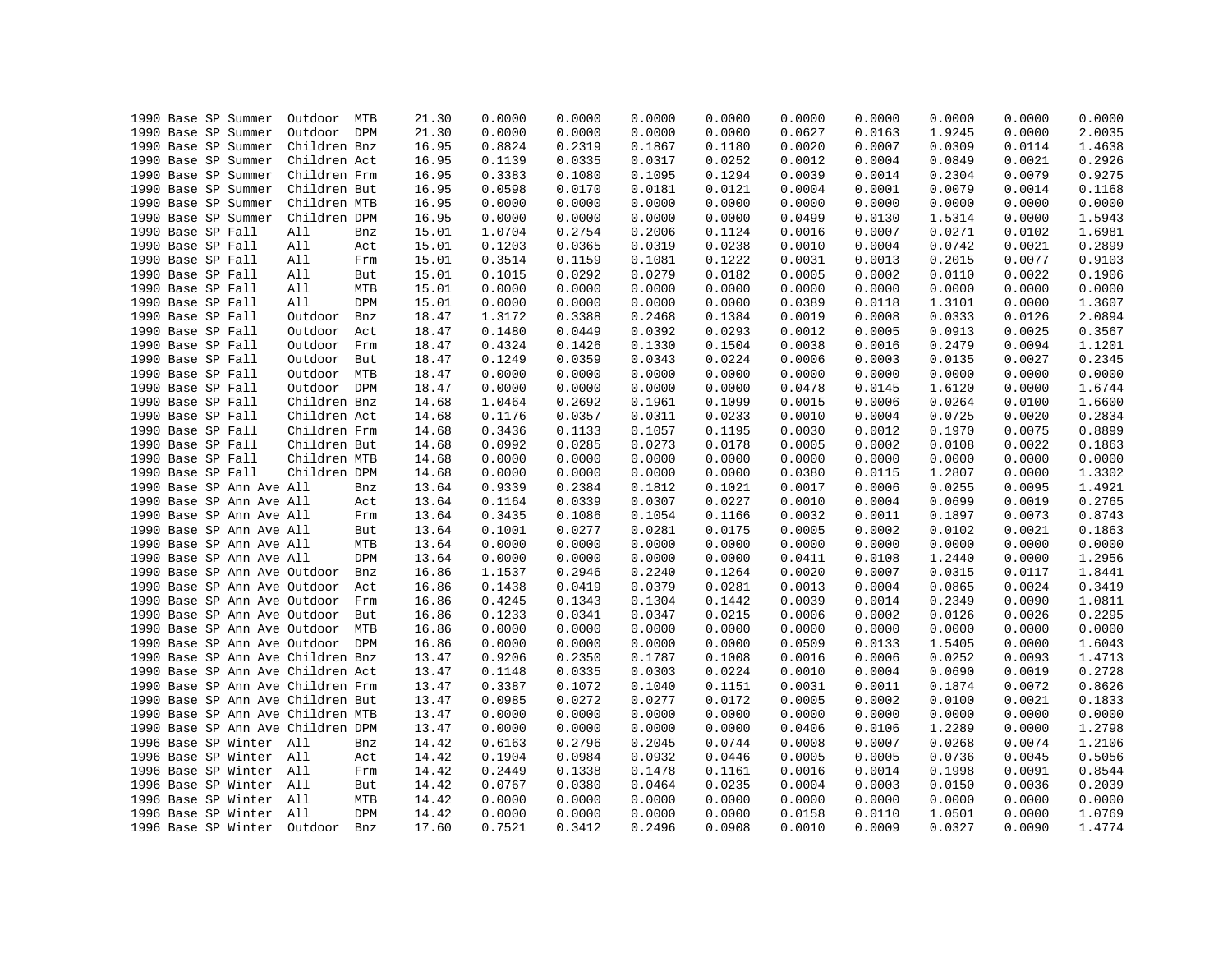| 1996 Base SP Winter     | Outdoor Act    | 17.60 | 0.2324 | 0.1201 | 0.1137 | 0.0545 | 0.0006 | 0.0006 | 0.0898 | 0.0055 | 0.6171 |
|-------------------------|----------------|-------|--------|--------|--------|--------|--------|--------|--------|--------|--------|
| 1996 Base SP Winter     | Outdoor<br>Frm | 17.60 | 0.2989 | 0.1632 | 0.1803 | 0.1417 | 0.0020 | 0.0018 | 0.2438 | 0.0110 | 1.0427 |
| 1996 Base SP Winter     | Outdoor<br>But | 17.60 | 0.0936 | 0.0464 | 0.0567 | 0.0287 | 0.0004 | 0.0004 | 0.0183 | 0.0044 | 0.2489 |
| 1996 Base SP Winter     | Outdoor<br>MTB | 17.60 | 0.0000 | 0.0000 | 0.0000 | 0.0000 | 0.0000 | 0.0000 | 0.0000 | 0.0000 | 0.0000 |
| 1996 Base SP Winter     | Outdoor DPM    | 17.60 | 0.0000 | 0.0000 | 0.0000 | 0.0000 | 0.0192 | 0.0134 | 1.2816 | 0.0000 | 1.3142 |
| 1996 Base SP Winter     | Children Bnz   | 14.08 | 0.6020 | 0.2731 | 0.1997 | 0.0727 | 0.0008 | 0.0007 | 0.0262 | 0.0072 | 1.1825 |
| 1996 Base SP Winter     | Children Act   | 14.08 | 0.1860 | 0.0961 | 0.0910 | 0.0436 | 0.0005 | 0.0004 | 0.0719 | 0.0044 | 0.4939 |
| 1996 Base SP Winter     | Children Frm   | 14.08 | 0.2392 | 0.1307 | 0.1443 | 0.1134 | 0.0016 | 0.0014 | 0.1951 | 0.0088 | 0.8346 |
| 1996 Base SP Winter     | Children But   | 14.08 | 0.0749 | 0.0371 | 0.0454 | 0.0230 | 0.0004 | 0.0003 | 0.0146 | 0.0035 | 0.1992 |
| 1996 Base SP Winter     | Children MTB   | 14.08 | 0.0000 | 0.0000 | 0.0000 | 0.0000 | 0.0000 | 0.0000 | 0.0000 | 0.0000 | 0.0000 |
| 1996 Base SP Winter     | Children DPM   | 14.08 | 0.0000 | 0.0000 | 0.0000 | 0.0000 | 0.0154 | 0.0107 | 1.0257 | 0.0000 | 1.0519 |
| 1996 Base SP Spring     | All<br>Bnz     | 9.53  | 0.4778 | 0.2288 | 0.1886 | 0.0767 | 0.0005 | 0.0005 | 0.0168 | 0.0082 | 0.9979 |
| 1996 Base SP Spring     | All<br>Act     | 9.53  | 0.0427 | 0.0222 | 0.0224 | 0.0126 | 0.0003 | 0.0003 | 0.0460 | 0.0014 | 0.1478 |
| 1996 Base SP Spring     | All<br>Frm     | 9.53  | 0.1141 | 0.0631 | 0.0721 | 0.0623 | 0.0011 | 0.0009 | 0.1249 | 0.0051 | 0.4435 |
| 1996 Base SP Spring     | All<br>But     | 9.53  | 0.0392 | 0.0193 | 0.0202 | 0.0092 | 0.0002 | 0.0002 | 0.0068 | 0.0015 | 0.0965 |
| 1996 Base SP Spring     | All<br>MTB     | 9.53  | 0.0000 | 0.0000 | 0.0000 | 0.0000 | 0.0000 | 0.0000 | 0.0000 | 0.0000 | 0.0000 |
| 1996 Base SP Spring     | All<br>DPM     | 9.53  | 0.0000 | 0.0000 | 0.0000 | 0.0000 | 0.0104 | 0.0073 | 0.6942 | 0.0000 | 0.7119 |
| 1996 Base SP Spring     | Outdoor<br>Bnz | 11.78 | 0.5908 | 0.2829 | 0.2332 | 0.0949 | 0.0007 | 0.0006 | 0.0207 | 0.0101 | 1.2338 |
| 1996 Base SP Spring     | Outdoor<br>Act | 11.78 | 0.0528 | 0.0274 | 0.0277 | 0.0155 | 0.0004 | 0.0004 | 0.0569 | 0.0017 | 0.1828 |
| 1996 Base SP Spring     | Outdoor<br>Frm | 11.78 | 0.1410 | 0.0780 | 0.0891 | 0.0771 | 0.0013 | 0.0012 | 0.1544 | 0.0063 | 0.5483 |
| 1996 Base SP Spring     | Outdoor<br>But | 11.78 | 0.0484 | 0.0238 | 0.0250 | 0.0114 | 0.0002 | 0.0002 | 0.0084 | 0.0018 | 0.1193 |
| 1996 Base SP Spring     | Outdoor MTB    | 11.78 | 0.0000 | 0.0000 | 0.0000 | 0.0000 | 0.0000 | 0.0000 | 0.0000 | 0.0000 | 0.0000 |
| 1996 Base SP Spring     | Outdoor DPM    | 11.78 | 0.0000 | 0.0000 | 0.0000 | 0.0000 | 0.0129 | 0.0090 | 0.8583 | 0.0000 | 0.8801 |
| 1996 Base SP Spring     | Children Bnz   | 9.45  | 0.4740 | 0.2269 | 0.1871 | 0.0761 | 0.0005 | 0.0005 | 0.0166 | 0.0081 | 0.9898 |
| 1996 Base SP Spring     | Children Act   | 9.45  | 0.0424 | 0.0220 | 0.0222 | 0.0124 | 0.0003 | 0.0003 | 0.0456 | 0.0013 | 0.1466 |
| 1996 Base SP Spring     | Children Frm   | 9.45  | 0.1131 | 0.0626 | 0.0715 | 0.0618 | 0.0011 | 0.0009 | 0.1239 | 0.0050 | 0.4399 |
| 1996 Base SP Spring     | Children But   | 9.45  | 0.0388 | 0.0191 | 0.0200 | 0.0092 | 0.0002 | 0.0002 | 0.0068 | 0.0014 | 0.0957 |
| 1996 Base SP Spring     | Children MTB   | 9.45  | 0.0000 | 0.0000 | 0.0000 | 0.0000 | 0.0000 | 0.0000 | 0.0000 | 0.0000 | 0.0000 |
| 1996 Base SP Spring     | Children DPM   | 9.45  | 0.0000 | 0.0000 | 0.0000 | 0.0000 | 0.0103 | 0.0072 | 0.6886 | 0.0000 | 0.7061 |
| 1996 Base SP Summer     | All<br>Bnz     | 16.89 | 0.6987 | 0.3297 | 0.2816 | 0.1336 | 0.0010 | 0.0009 | 0.0297 | 0.0151 | 1.4901 |
| 1996 Base SP Summer     | All<br>Act     | 16.89 | 0.0583 | 0.0304 | 0.0325 | 0.0201 | 0.0006 | 0.0005 | 0.0815 | 0.0021 | 0.2261 |
| 1996 Base SP Summer     | All<br>Frm     | 16.89 | 0.1564 | 0.0870 | 0.1057 | 0.1002 | 0.0019 | 0.0016 | 0.2213 | 0.0080 | 0.6820 |
| 1996 Base SP Summer All | But            | 16.89 | 0.0335 | 0.0167 | 0.0186 | 0.0093 | 0.0002 | 0.0002 | 0.0076 | 0.0014 | 0.0875 |
| 1996 Base SP Summer     | All<br>MTB     | 16.89 | 0.0000 | 0.0000 | 0.0000 | 0.0000 | 0.0000 | 0.0000 | 0.0000 | 0.0000 | 0.0000 |
| 1996 Base SP Summer     | All<br>DPM     | 16.89 | 0.0000 | 0.0000 | 0.0000 | 0.0000 | 0.0185 | 0.0129 | 1.2303 | 0.0000 | 1.2616 |
| 1996 Base SP Summer     | Outdoor<br>Bnz | 21.30 | 0.8812 | 0.4159 | 0.3551 | 0.1685 | 0.0012 | 0.0011 | 0.0375 | 0.0190 | 1.8793 |
| 1996 Base SP Summer     | Outdoor Act    | 21.30 | 0.0735 | 0.0383 | 0.0411 | 0.0254 | 0.0008 | 0.0007 | 0.1028 | 0.0027 | 0.2852 |
| 1996 Base SP Summer     | Outdoor<br>Frm | 21.30 | 0.1972 | 0.1097 | 0.1333 | 0.1264 | 0.0024 | 0.0021 | 0.2791 | 0.0101 | 0.8602 |
| 1996 Base SP Summer     | Outdoor<br>But | 21.30 | 0.0423 | 0.0210 | 0.0235 | 0.0118 | 0.0002 | 0.0002 | 0.0096 | 0.0018 | 0.1104 |
| 1996 Base SP Summer     | Outdoor<br>MTB | 21.30 | 0.0000 | 0.0000 | 0.0000 | 0.0000 | 0.0000 | 0.0000 | 0.0000 | 0.0000 | 0.0000 |
| 1996 Base SP Summer     | Outdoor DPM    | 21.30 | 0.0000 | 0.0000 | 0.0000 | 0.0000 | 0.0233 | 0.0162 | 1.5516 | 0.0000 | 1.5912 |
| 1996 Base SP Summer     | Children Bnz   | 16.95 | 0.7012 | 0.3309 | 0.2826 | 0.1341 | 0.0010 | 0.0009 | 0.0298 | 0.0151 | 1.4955 |
| 1996 Base SP Summer     | Children Act   | 16.95 | 0.0585 | 0.0305 | 0.0327 | 0.0202 | 0.0006 | 0.0005 | 0.0818 | 0.0021 | 0.2269 |
| 1996 Base SP Summer     | Children Frm   | 16.95 | 0.1569 | 0.0873 | 0.1061 | 0.1006 | 0.0019 | 0.0017 | 0.2221 | 0.0080 | 0.6845 |
| 1996 Base SP Summer     | Children But   | 16.95 | 0.0337 | 0.0167 | 0.0187 | 0.0094 | 0.0002 | 0.0002 | 0.0076 | 0.0014 | 0.0878 |
| 1996 Base SP Summer     | Children MTB   | 16.95 | 0.0000 | 0.0000 | 0.0000 | 0.0000 | 0.0000 | 0.0000 | 0.0000 | 0.0000 | 0.0000 |
| 1996 Base SP Summer     | Children DPM   | 16.95 | 0.0000 | 0.0000 | 0.0000 | 0.0000 | 0.0185 | 0.0129 | 1.2347 | 0.0000 | 1.2661 |
| 1996 Base SP Fall       | All<br>Bnz     | 15.01 | 0.5461 | 0.2444 | 0.1810 | 0.0732 | 0.0009 | 0.0007 | 0.0249 | 0.0080 | 1.0792 |
| 1996 Base SP Fall       | All<br>Act     | 15.01 | 0.1428 | 0.0766 | 0.0762 | 0.0379 | 0.0005 | 0.0005 | 0.0683 | 0.0042 | 0.4070 |
| 1996 Base SP Fall       | All<br>Frm     | 15.01 | 0.1816 | 0.1030 | 0.1162 | 0.0972 | 0.0017 | 0.0014 | 0.1854 | 0.0085 | 0.6950 |
| 1996 Base SP Fall       | All<br>But     | 15.01 | 0.0421 | 0.0221 | 0.0249 | 0.0143 | 0.0003 | 0.0002 | 0.0101 | 0.0025 | 0.1164 |
|                         |                |       |        |        |        |        |        |        |        |        |        |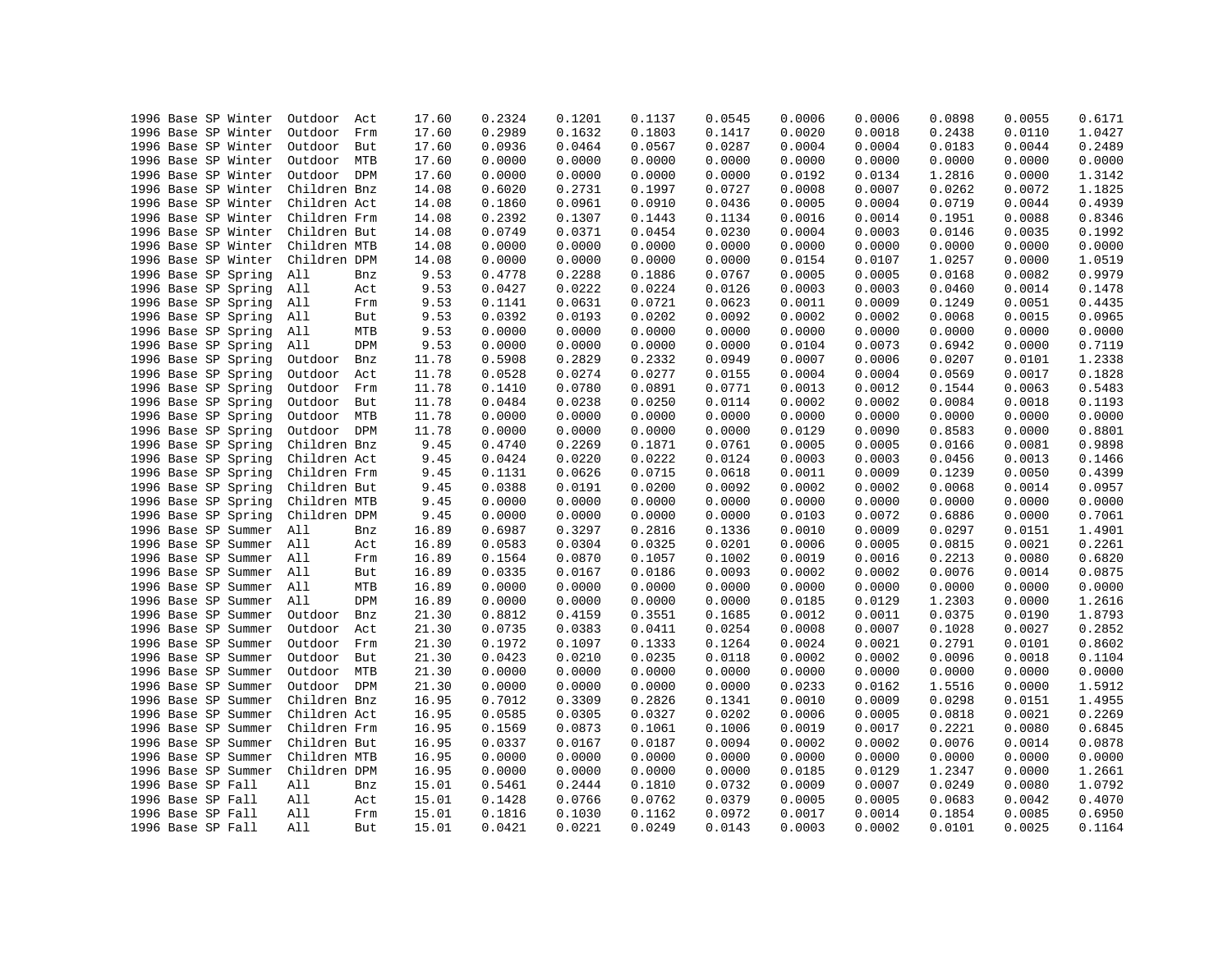|  | 1996 Base SP Fall |                          | All                               | MTB | 15.01 | 0.0000 | 0.0000 | 0.0000 | 0.0000 | 0.0000 | 0.0000 | 0.0000 | 0.0000 | 0.0000 |
|--|-------------------|--------------------------|-----------------------------------|-----|-------|--------|--------|--------|--------|--------|--------|--------|--------|--------|
|  | 1996 Base SP Fall |                          | All                               | DPM | 15.01 | 0.0000 | 0.0000 | 0.0000 | 0.0000 | 0.0159 | 0.0108 | 0.9836 | 0.0000 | 1.0104 |
|  | 1996 Base SP Fall |                          | Outdoor                           | Bnz | 18.47 | 0.6719 | 0.3008 | 0.2227 | 0.0901 | 0.0011 | 0.0009 | 0.0306 | 0.0098 | 1.3279 |
|  | 1996 Base SP Fall |                          | Outdoor                           | Act | 18.47 | 0.1757 | 0.0943 | 0.0937 | 0.0466 | 0.0006 | 0.0006 | 0.0840 | 0.0052 | 0.5008 |
|  | 1996 Base SP Fall |                          | Outdoor                           | Frm | 18.47 | 0.2234 | 0.1267 | 0.1430 | 0.1196 | 0.0020 | 0.0018 | 0.2281 | 0.0104 | 0.8551 |
|  | 1996 Base SP Fall |                          | Outdoor                           | But | 18.47 | 0.0518 | 0.0271 | 0.0306 | 0.0175 | 0.0003 | 0.0003 | 0.0125 | 0.0030 | 0.1432 |
|  | 1996 Base SP Fall |                          | Outdoor MTB                       |     | 18.47 | 0.0000 | 0.0000 | 0.0000 | 0.0000 | 0.0000 | 0.0000 | 0.0000 | 0.0000 | 0.0000 |
|  | 1996 Base SP Fall |                          | Outdoor DPM                       |     | 18.47 | 0.0000 | 0.0000 | 0.0000 | 0.0000 | 0.0196 | 0.0133 | 1.2104 | 0.0000 | 1.2432 |
|  | 1996 Base SP Fall |                          | Children Bnz                      |     | 14.68 | 0.5338 | 0.2389 | 0.1769 | 0.0716 | 0.0008 | 0.0007 | 0.0243 | 0.0078 | 1.0550 |
|  | 1996 Base SP Fall |                          | Children Act                      |     | 14.68 | 0.1396 | 0.0749 | 0.0745 | 0.0371 | 0.0005 | 0.0004 | 0.0667 | 0.0042 | 0.3979 |
|  | 1996 Base SP Fall |                          | Children Frm                      |     | 14.68 | 0.1775 | 0.1007 | 0.1136 | 0.0950 | 0.0016 | 0.0014 | 0.1812 | 0.0083 | 0.6794 |
|  | 1996 Base SP Fall |                          | Children But                      |     | 14.68 | 0.0411 | 0.0216 | 0.0243 | 0.0139 | 0.0003 | 0.0002 | 0.0099 | 0.0024 | 0.1138 |
|  | 1996 Base SP Fall |                          | Children MTB                      |     | 14.68 | 0.0000 | 0.0000 | 0.0000 | 0.0000 | 0.0000 | 0.0000 | 0.0000 | 0.0000 | 0.0000 |
|  | 1996 Base SP Fall |                          | Children DPM                      |     | 14.68 | 0.0000 | 0.0000 | 0.0000 | 0.0000 | 0.0156 | 0.0106 | 0.9616 | 0.0000 | 0.9877 |
|  |                   | 1996 Base SP Ann Ave All |                                   | Bnz | 13.64 | 0.5847 | 0.2706 | 0.2139 | 0.0895 | 0.0008 | 0.0007 | 0.0245 | 0.0096 | 1.1944 |
|  |                   | 1996 Base SP Ann Ave All |                                   | Act | 13.64 | 0.1086 | 0.0569 | 0.0561 | 0.0288 | 0.0005 | 0.0004 | 0.0673 | 0.0031 | 0.3216 |
|  |                   | 1996 Base SP Ann Ave All |                                   | Frm | 13.64 | 0.1742 | 0.0967 | 0.1104 | 0.0940 | 0.0016 | 0.0014 | 0.1828 | 0.0076 | 0.6687 |
|  |                   | 1996 Base SP Ann Ave All |                                   | But | 13.64 | 0.0479 | 0.0240 | 0.0275 | 0.0141 | 0.0002 | 0.0002 | 0.0099 | 0.0023 | 0.1261 |
|  |                   | 1996 Base SP Ann Ave All |                                   | MTB | 13.64 | 0.0000 | 0.0000 | 0.0000 | 0.0000 | 0.0000 | 0.0000 | 0.0000 | 0.0000 | 0.0000 |
|  |                   | 1996 Base SP Ann Ave All |                                   | DPM | 13.64 | 0.0000 | 0.0000 | 0.0000 | 0.0000 | 0.0151 | 0.0105 | 0.9896 | 0.0000 | 1.0152 |
|  |                   |                          | 1996 Base SP Ann Ave Outdoor      | Bnz | 16.86 | 0.7240 | 0.3352 | 0.2651 | 0.1111 | 0.0010 | 0.0009 | 0.0304 | 0.0120 | 1.4796 |
|  |                   |                          |                                   |     |       | 0.1336 | 0.0700 | 0.0690 |        | 0.0006 | 0.0005 | 0.0834 | 0.0038 | 0.3965 |
|  |                   |                          | 1996 Base SP Ann Ave Outdoor      | Act | 16.86 |        |        |        | 0.0355 |        | 0.0017 |        |        |        |
|  |                   |                          | 1996 Base SP Ann Ave Outdoor      | Frm | 16.86 | 0.2151 | 0.1194 | 0.1364 | 0.1162 | 0.0019 |        | 0.2263 | 0.0094 | 0.8266 |
|  |                   |                          | 1996 Base SP Ann Ave Outdoor      | But | 16.86 | 0.0590 | 0.0296 | 0.0339 | 0.0174 | 0.0003 | 0.0003 | 0.0122 | 0.0028 | 0.1554 |
|  |                   |                          | 1996 Base SP Ann Ave Outdoor MTB  |     | 16.86 | 0.0000 | 0.0000 | 0.0000 | 0.0000 | 0.0000 | 0.0000 | 0.0000 | 0.0000 | 0.0000 |
|  |                   |                          | 1996 Base SP Ann Ave Outdoor DPM  |     | 16.86 | 0.0000 | 0.0000 | 0.0000 | 0.0000 | 0.0188 | 0.0130 | 1.2255 | 0.0000 | 1.2572 |
|  |                   |                          | 1996 Base SP Ann Ave Children Bnz |     | 13.47 | 0.5777 | 0.2675 | 0.2116 | 0.0886 | 0.0008 | 0.0007 | 0.0242 | 0.0096 | 1.1807 |
|  |                   |                          | 1996 Base SP Ann Ave Children Act |     | 13.47 | 0.1066 | 0.0559 | 0.0551 | 0.0283 | 0.0005 | 0.0004 | 0.0665 | 0.0030 | 0.3163 |
|  |                   |                          | 1996 Base SP Ann Ave Children Frm |     | 13.47 | 0.1717 | 0.0953 | 0.1089 | 0.0927 | 0.0015 | 0.0013 | 0.1806 | 0.0075 | 0.6596 |
|  |                   |                          | 1996 Base SP Ann Ave Children But |     | 13.47 | 0.0471 | 0.0236 | 0.0271 | 0.0139 | 0.0002 | 0.0002 | 0.0097 | 0.0022 | 0.1241 |
|  |                   |                          | 1996 Base SP Ann Ave Children MTB |     | 13.47 | 0.0000 | 0.0000 | 0.0000 | 0.0000 | 0.0000 | 0.0000 | 0.0000 | 0.0000 | 0.0000 |
|  |                   |                          | 1996 Base SP Ann Ave Children DPM |     | 13.47 | 0.0000 | 0.0000 | 0.0000 | 0.0000 | 0.0150 | 0.0104 | 0.9776 | 0.0000 | 1.0030 |
|  |                   | 2007 Base SP Winter All  |                                   | Bnz | 14.42 | 0.2204 | 0.2444 | 0.1812 | 0.0426 | 0.0002 | 0.0004 | 0.0146 | 0.0056 | 0.7095 |
|  |                   | 2007 Base SP Winter All  |                                   | Act | 14.42 | 0.0535 | 0.0728 | 0.0559 | 0.0192 | 0.0001 | 0.0002 | 0.0401 | 0.0036 | 0.2455 |
|  |                   | 2007 Base SP Winter All  |                                   | Frm | 14.42 | 0.0613 | 0.0872 | 0.0672 | 0.0353 | 0.0003 | 0.0007 | 0.1090 | 0.0070 | 0.3681 |
|  |                   | 2007 Base SP Winter All  |                                   | But | 14.42 | 0.0225 | 0.0262 | 0.0199 | 0.0059 | 0.0001 | 0.0002 | 0.0082 | 0.0028 | 0.0857 |
|  |                   | 2007 Base SP Winter All  |                                   | MTB | 14.42 | 0.0000 | 0.0000 | 0.0000 | 0.0000 | 0.0000 | 0.0000 | 0.0000 | 0.0000 | 0.0000 |
|  |                   | 2007 Base SP Winter      | All                               | DPM | 14.42 | 0.0000 | 0.0000 | 0.0000 | 0.0000 | 0.0046 | 0.0064 | 0.5017 | 0.0000 | 0.5126 |
|  |                   | 2007 Base SP Winter      | Outdoor                           | Bnz | 17.60 | 0.2690 | 0.2983 | 0.2212 | 0.0520 | 0.0002 | 0.0005 | 0.0179 | 0.0068 | 0.8659 |
|  |                   | 2007 Base SP Winter      | Outdoor                           | Act | 17.60 | 0.0653 | 0.0888 | 0.0682 | 0.0234 | 0.0001 | 0.0003 | 0.0490 | 0.0044 | 0.2996 |
|  |                   | 2007 Base SP Winter      | Outdoor                           | Frm | 17.60 | 0.0749 | 0.1064 | 0.0820 | 0.0431 | 0.0004 | 0.0009 | 0.1330 | 0.0085 | 0.4493 |
|  |                   | 2007 Base SP Winter      | Outdoor                           | But | 17.60 | 0.0274 | 0.0319 | 0.0243 | 0.0072 | 0.0001 | 0.0002 | 0.0100 | 0.0034 | 0.1046 |
|  |                   | 2007 Base SP Winter      | Outdoor MTB                       |     | 17.60 | 0.0000 | 0.0000 | 0.0000 | 0.0000 | 0.0000 | 0.0000 | 0.0000 | 0.0000 | 0.0000 |
|  |                   | 2007 Base SP Winter      | Outdoor DPM                       |     | 17.60 | 0.0000 | 0.0000 | 0.0000 | 0.0000 | 0.0056 | 0.0078 | 0.6123 | 0.0000 | 0.6256 |
|  |                   | 2007 Base SP Winter      | Children Bnz                      |     | 14.08 | 0.2153 | 0.2387 | 0.1770 | 0.0416 | 0.0002 | 0.0004 | 0.0143 | 0.0054 | 0.6930 |
|  |                   | 2007 Base SP Winter      | Children Act                      |     | 14.08 | 0.0522 | 0.0711 | 0.0546 | 0.0188 | 0.0001 | 0.0002 | 0.0392 | 0.0035 | 0.2398 |
|  |                   | 2007 Base SP Winter      | Children Frm                      |     | 14.08 | 0.0599 | 0.0852 | 0.0656 | 0.0345 | 0.0003 | 0.0007 | 0.1065 | 0.0068 | 0.3596 |
|  |                   | 2007 Base SP Winter      | Children But                      |     | 14.08 | 0.0220 | 0.0256 | 0.0195 | 0.0057 | 0.0001 | 0.0002 | 0.0080 | 0.0027 | 0.0837 |
|  |                   | 2007 Base SP Winter      | Children MTB                      |     | 14.08 | 0.0000 | 0.0000 | 0.0000 | 0.0000 | 0.0000 | 0.0000 | 0.0000 | 0.0000 | 0.0000 |
|  |                   | 2007 Base SP Winter      | Children DPM                      |     | 14.08 | 0.0000 | 0.0000 | 0.0000 | 0.0000 | 0.0045 | 0.0062 | 0.4901 | 0.0000 | 0.5007 |
|  |                   | 2007 Base SP Spring      | All                               | Bnz | 9.53  | 0.1647 | 0.1882 | 0.1421 | 0.0406 | 0.0001 | 0.0002 | 0.0093 | 0.0063 | 0.5516 |
|  |                   |                          |                                   |     |       |        |        |        |        |        |        |        |        |        |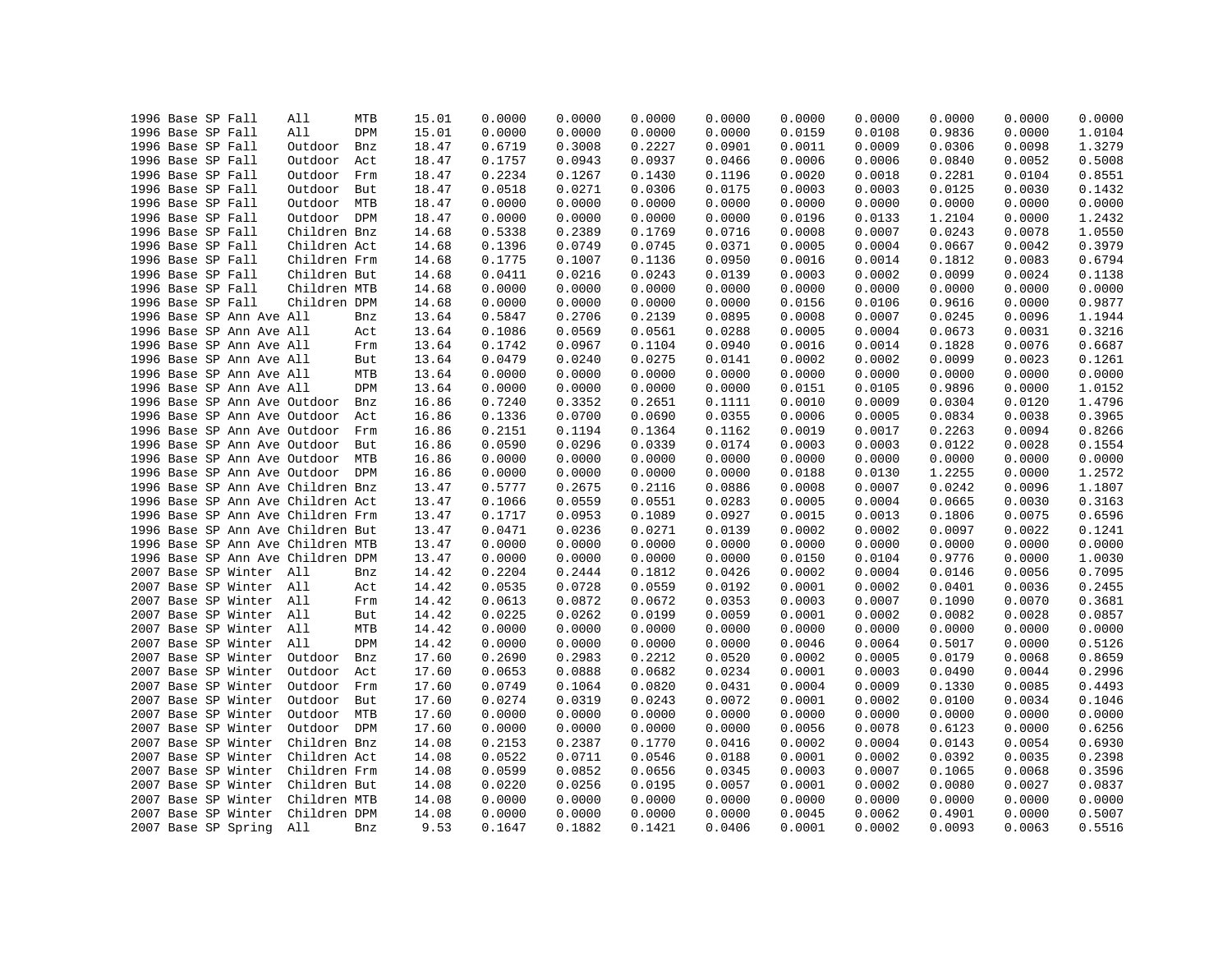|                                            |                   | 9.53  | 0.0123 | 0.0149 | 0.0115 | 0.0046 | 0.0001 | 0.0001 | 0.0256 | 0.0010 | 0.0702 |
|--------------------------------------------|-------------------|-------|--------|--------|--------|--------|--------|--------|--------|--------|--------|
| 2007 Base SP Spring<br>2007 Base SP Spring | All<br>Act<br>All | 9.53  | 0.0317 | 0.0394 | 0.0304 | 0.0186 | 0.0002 | 0.0005 | 0.0696 | 0.0039 | 0.1942 |
|                                            | Frm               |       |        |        |        |        |        |        |        |        |        |
| 2007 Base SP Spring                        | All<br>But        | 9.53  | 0.0120 | 0.0140 | 0.0108 | 0.0027 | 0.0000 | 0.0001 | 0.0038 | 0.0011 | 0.0445 |
| 2007 Base SP Spring                        | All<br>MTB        | 9.53  | 0.0000 | 0.0000 | 0.0000 | 0.0000 | 0.0000 | 0.0000 | 0.0000 | 0.0000 | 0.0000 |
| 2007 Base SP Spring                        | All<br>DPM        | 9.53  | 0.0000 | 0.0000 | 0.0000 | 0.0000 | 0.0030 | 0.0042 | 0.3317 | 0.0000 | 0.3389 |
| 2007 Base SP Spring                        | Outdoor<br>Bnz    | 11.78 | 0.2037 | 0.2326 | 0.1757 | 0.0502 | 0.0001 | 0.0003 | 0.0116 | 0.0078 | 0.6820 |
| 2007 Base SP Spring                        | Outdoor<br>Act    | 11.78 | 0.0152 | 0.0184 | 0.0142 | 0.0057 | 0.0001 | 0.0002 | 0.0317 | 0.0013 | 0.0868 |
| 2007 Base SP Spring                        | Outdoor<br>Frm    | 11.78 | 0.0392 | 0.0487 | 0.0376 | 0.0230 | 0.0003 | 0.0006 | 0.0860 | 0.0048 | 0.2402 |
| 2007 Base SP Spring                        | Outdoor But       | 11.78 | 0.0148 | 0.0173 | 0.0134 | 0.0033 | 0.0000 | 0.0001 | 0.0047 | 0.0014 | 0.0551 |
| 2007 Base SP Spring                        | Outdoor MTB       | 11.78 | 0.0000 | 0.0000 | 0.0000 | 0.0000 | 0.0000 | 0.0000 | 0.0000 | 0.0000 | 0.0000 |
| 2007 Base SP Spring                        | Outdoor DPM       | 11.78 | 0.0000 | 0.0000 | 0.0000 | 0.0000 | 0.0037 | 0.0052 | 0.4100 | 0.0000 | 0.4190 |
| 2007 Base SP Spring                        | Children Bnz      | 9.45  | 0.1634 | 0.1866 | 0.1410 | 0.0403 | 0.0001 | 0.0002 | 0.0093 | 0.0062 | 0.5471 |
| 2007 Base SP Spring                        | Children Act      | 9.45  | 0.0122 | 0.0148 | 0.0114 | 0.0046 | 0.0001 | 0.0001 | 0.0254 | 0.0010 | 0.0696 |
| 2007 Base SP Spring                        | Children Frm      | 9.45  | 0.0314 | 0.0391 | 0.0302 | 0.0185 | 0.0002 | 0.0004 | 0.0690 | 0.0039 | 0.1927 |
| 2007 Base SP Spring                        | Children But      | 9.45  | 0.0119 | 0.0139 | 0.0108 | 0.0026 | 0.0000 | 0.0001 | 0.0038 | 0.0011 | 0.0442 |
| 2007 Base SP Spring                        | Children MTB      | 9.45  | 0.0000 | 0.0000 | 0.0000 | 0.0000 | 0.0000 | 0.0000 | 0.0000 | 0.0000 | 0.0000 |
| 2007 Base SP Spring                        | Children DPM      | 9.45  | 0.0000 | 0.0000 | 0.0000 | 0.0000 | 0.0030 | 0.0042 | 0.3290 | 0.0000 | 0.3361 |
| 2007 Base SP Summer                        | All<br>Bnz        | 16.89 | 0.2509 | 0.2762 | 0.2048 | 0.0688 | 0.0002 | 0.0004 | 0.0166 | 0.0116 | 0.8296 |
| 2007 Base SP Summer                        | All<br>Act        | 16.89 | 0.0171 | 0.0202 | 0.0156 | 0.0070 | 0.0001 | 0.0003 | 0.0454 | 0.0016 | 0.1074 |
| 2007 Base SP Summer All                    | Frm               | 16.89 | 0.0441 | 0.0533 | 0.0412 | 0.0286 | 0.0004 | 0.0008 | 0.1233 | 0.0061 | 0.2979 |
| 2007 Base SP Summer                        | All<br>But        | 16.89 | 0.0105 | 0.0119 | 0.0093 | 0.0026 | 0.0000 | 0.0001 | 0.0042 | 0.0011 | 0.0397 |
| 2007 Base SP Summer                        | All<br>MTB        | 16.89 | 0.0000 | 0.0000 | 0.0000 | 0.0000 | 0.0000 | 0.0000 | 0.0000 | 0.0000 | 0.0000 |
| 2007 Base SP Summer                        | All<br>DPM        | 16.89 | 0.0000 | 0.0000 | 0.0000 | 0.0000 | 0.0053 | 0.0075 | 0.5878 | 0.0000 | 0.6006 |
| 2007 Base SP Summer                        | Outdoor<br>Bnz    | 21.30 | 0.3164 | 0.3484 | 0.2583 | 0.0868 | 0.0002 | 0.0005 | 0.0209 | 0.0146 | 1.0463 |
| 2007 Base SP Summer                        | Outdoor<br>Act    | 21.30 | 0.0216 | 0.0254 | 0.0196 | 0.0089 | 0.0001 | 0.0003 | 0.0573 | 0.0021 | 0.1354 |
| 2007 Base SP Summer                        | Outdoor<br>Frm    | 21.30 | 0.0556 | 0.0673 | 0.0519 | 0.0360 | 0.0005 | 0.0010 | 0.1555 | 0.0077 | 0.3757 |
| 2007 Base SP Summer                        | Outdoor<br>But    | 21.30 | 0.0133 | 0.0151 | 0.0117 | 0.0032 | 0.0000 | 0.0001 | 0.0053 | 0.0014 | 0.0501 |
| 2007 Base SP Summer                        | Outdoor MTB       | 21.30 | 0.0000 | 0.0000 | 0.0000 | 0.0000 | 0.0000 | 0.0000 | 0.0000 | 0.0000 | 0.0000 |
| 2007 Base SP Summer                        | Outdoor DPM       | 21.30 | 0.0000 | 0.0000 | 0.0000 | 0.0000 | 0.0067 | 0.0094 | 0.7413 | 0.0000 | 0.7575 |
| 2007 Base SP Summer                        | Children Bnz      | 16.95 | 0.2518 | 0.2772 | 0.2055 | 0.0691 | 0.0002 | 0.0004 | 0.0166 | 0.0117 | 0.8326 |
| 2007 Base SP Summer                        | Children Act      | 16.95 | 0.0172 | 0.0202 | 0.0156 | 0.0071 | 0.0001 | 0.0003 | 0.0456 | 0.0016 | 0.1077 |
| 2007 Base SP Summer                        | Children Frm      | 16.95 | 0.0443 | 0.0535 | 0.0413 | 0.0287 | 0.0004 | 0.0008 | 0.1238 | 0.0061 | 0.2989 |
| 2007 Base SP Summer                        | Children But      | 16.95 | 0.0106 | 0.0120 | 0.0093 | 0.0026 | 0.0000 | 0.0001 | 0.0042 | 0.0011 | 0.0399 |
| 2007 Base SP Summer                        | Children MTB      | 16.95 | 0.0000 | 0.0000 | 0.0000 | 0.0000 | 0.0000 | 0.0000 | 0.0000 | 0.0000 | 0.0000 |
| 2007 Base SP Summer                        | Children DPM      | 16.95 | 0.0000 | 0.0000 | 0.0000 | 0.0000 | 0.0054 | 0.0075 | 0.5899 | 0.0000 | 0.6027 |
| 2007 Base SP Fall                          | All<br>Bnz        | 15.01 | 0.2097 | 0.2078 | 0.1535 | 0.0461 | 0.0002 | 0.0003 | 0.0142 | 0.0060 | 0.6378 |
| 2007 Base SP Fall                          | All<br>Act        | 15.01 | 0.0428 | 0.0510 | 0.0399 | 0.0173 | 0.0001 | 0.0002 | 0.0389 | 0.0034 | 0.1937 |
| 2007 Base SP Fall                          | All<br>Frm        | 15.01 | 0.0492 | 0.0597 | 0.0468 | 0.0316 | 0.0003 | 0.0006 | 0.1057 | 0.0065 | 0.3005 |
| 2007 Base SP Fall                          | All<br>But        | 15.01 | 0.0134 | 0.0146 | 0.0114 | 0.0038 | 0.0000 | 0.0001 | 0.0058 | 0.0019 | 0.0511 |
| 2007 Base SP Fall                          | All<br>MTB        | 15.01 | 0.0000 | 0.0000 | 0.0000 | 0.0000 | 0.0000 | 0.0000 | 0.0000 | 0.0000 | 0.0000 |
| 2007 Base SP Fall                          | All<br>DPM        | 15.01 | 0.0000 | 0.0000 | 0.0000 | 0.0000 | 0.0047 | 0.0058 | 0.4829 | 0.0000 | 0.4934 |
| 2007 Base SP Fall                          | Outdoor<br>Bnz    | 18.47 | 0.2580 | 0.2557 | 0.1889 | 0.0567 | 0.0002 | 0.0004 | 0.0175 | 0.0074 | 0.7847 |
| 2007 Base SP Fall                          | Outdoor<br>Act    | 18.47 | 0.0527 | 0.0628 | 0.0491 | 0.0213 | 0.0001 | 0.0003 | 0.0479 | 0.0042 | 0.2384 |
| 2007 Base SP Fall                          | Outdoor Frm       | 18.47 | 0.0606 | 0.0735 | 0.0576 | 0.0389 | 0.0004 | 0.0008 | 0.1301 | 0.0081 | 0.3698 |
|                                            | Outdoor But       | 18.47 | 0.0165 | 0.0180 | 0.0140 | 0.0047 | 0.0001 | 0.0001 | 0.0071 | 0.0024 | 0.0629 |
| 2007 Base SP Fall                          |                   |       |        |        |        |        |        |        |        |        |        |
| 2007 Base SP Fall                          | Outdoor MTB       | 18.47 | 0.0000 | 0.0000 | 0.0000 | 0.0000 | 0.0000 | 0.0000 | 0.0000 | 0.0000 | 0.0000 |
| 2007 Base SP Fall                          | Outdoor DPM       | 18.47 | 0.0000 | 0.0000 | 0.0000 | 0.0000 | 0.0057 | 0.0071 | 0.5942 | 0.0000 | 0.6071 |
| 2007 Base SP Fall                          | Children Bnz      | 14.68 | 0.2049 | 0.2032 | 0.1501 | 0.0450 | 0.0002 | 0.0003 | 0.0139 | 0.0059 | 0.6234 |
| 2007 Base SP Fall                          | Children Act      | 14.68 | 0.0418 | 0.0499 | 0.0390 | 0.0169 | 0.0001 | 0.0002 | 0.0381 | 0.0033 | 0.1894 |
| 2007 Base SP Fall                          | Children Frm      | 14.68 | 0.0481 | 0.0584 | 0.0457 | 0.0309 | 0.0003 | 0.0006 | 0.1034 | 0.0064 | 0.2938 |
| 2007 Base SP Fall                          | Children But      | 14.68 | 0.0131 | 0.0143 | 0.0111 | 0.0037 | 0.0000 | 0.0001 | 0.0056 | 0.0019 | 0.0499 |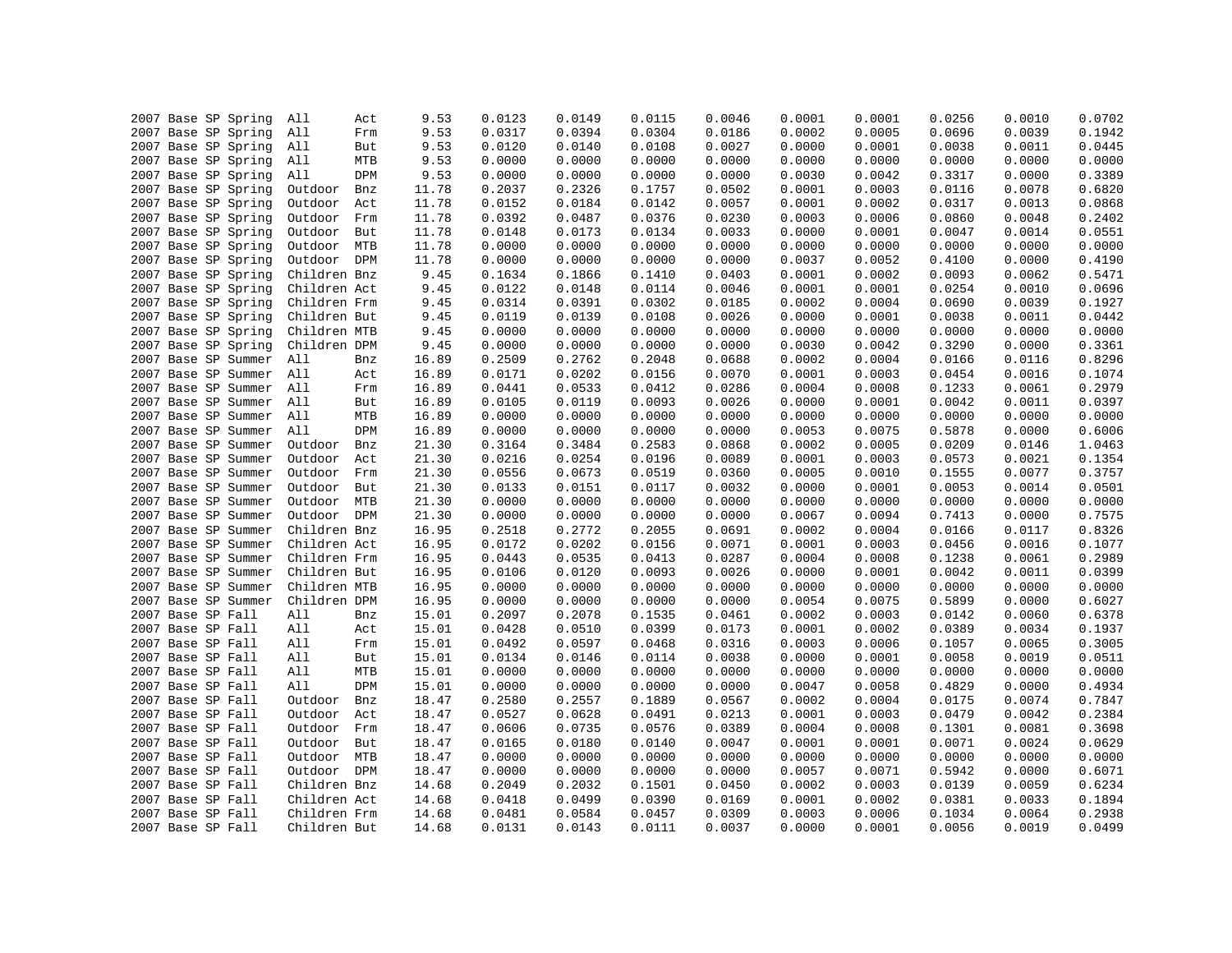|  | 2007 Base SP Fall |                          | Children MTB                      |             | 14.68 | 0.0000 | 0.0000 | 0.0000 | 0.0000 | 0.0000 | 0.0000 | 0.0000 | 0.0000 | 0.0000 |
|--|-------------------|--------------------------|-----------------------------------|-------------|-------|--------|--------|--------|--------|--------|--------|--------|--------|--------|
|  | 2007 Base SP Fall |                          | Children DPM                      |             | 14.68 | 0.0000 | 0.0000 | 0.0000 | 0.0000 | 0.0046 | 0.0057 | 0.4721 | 0.0000 | 0.4823 |
|  |                   | 2007 Base SP Ann Ave All |                                   | Bnz         | 13.64 | 0.2114 | 0.2292 | 0.1704 | 0.0495 | 0.0002 | 0.0003 | 0.0137 | 0.0074 | 0.6821 |
|  |                   | 2007 Base SP Ann Ave All |                                   | Act         | 13.64 | 0.0314 | 0.0397 | 0.0307 | 0.0121 | 0.0001 | 0.0002 | 0.0375 | 0.0024 | 0.1542 |
|  |                   | 2007 Base SP Ann Ave All |                                   | Frm         | 13.64 | 0.0466 | 0.0599 | 0.0464 | 0.0285 | 0.0003 | 0.0007 | 0.1019 | 0.0059 | 0.2902 |
|  |                   | 2007 Base SP Ann Ave All |                                   | But         | 13.64 | 0.0146 | 0.0167 | 0.0129 | 0.0037 | 0.0000 | 0.0001 | 0.0055 | 0.0017 | 0.0553 |
|  |                   | 2007 Base SP Ann Ave All |                                   | MTB         | 13.64 | 0.0000 | 0.0000 | 0.0000 | 0.0000 | 0.0000 | 0.0000 | 0.0000 | 0.0000 | 0.0000 |
|  |                   | 2007 Base SP Ann Ave All |                                   | DPM         | 13.64 | 0.0000 | 0.0000 | 0.0000 | 0.0000 | 0.0044 | 0.0060 | 0.4760 | 0.0000 | 0.4864 |
|  |                   |                          | 2007 Base SP Ann Ave Outdoor      | Bnz         | 16.86 | 0.2618 | 0.2838 | 0.2110 | 0.0614 | 0.0002 | 0.0004 | 0.0169 | 0.0092 | 0.8447 |
|  |                   |                          | 2007 Base SP Ann Ave Outdoor Act  |             | 16.86 | 0.0387 | 0.0489 | 0.0378 | 0.0148 | 0.0001 | 0.0003 | 0.0465 | 0.0030 | 0.1901 |
|  |                   |                          | 2007 Base SP Ann Ave Outdoor      | Frm         | 16.86 | 0.0576 | 0.0740 | 0.0573 | 0.0353 | 0.0004 | 0.0008 | 0.1262 | 0.0073 | 0.3587 |
|  |                   |                          | 2007 Base SP Ann Ave Outdoor      | But         | 16.86 | 0.0180 | 0.0206 | 0.0158 | 0.0046 | 0.0001 | 0.0001 | 0.0068 | 0.0021 | 0.0682 |
|  |                   |                          | 2007 Base SP Ann Ave Outdoor      | MTB         | 16.86 | 0.0000 | 0.0000 | 0.0000 | 0.0000 | 0.0000 | 0.0000 | 0.0000 | 0.0000 | 0.0000 |
|  |                   |                          | 2007 Base SP Ann Ave Outdoor DPM  |             | 16.86 | 0.0000 | 0.0000 | 0.0000 | 0.0000 | 0.0054 | 0.0074 | 0.5895 | 0.0000 | 0.6023 |
|  |                   |                          | 2007 Base SP Ann Ave Children Bnz |             | 13.47 | 0.2089 | 0.2264 | 0.1684 | 0.0490 | 0.0002 | 0.0003 | 0.0135 | 0.0073 | 0.6741 |
|  |                   |                          | 2007 Base SP Ann Ave Children Act |             | 13.47 | 0.0309 | 0.0390 | 0.0302 | 0.0118 | 0.0001 | 0.0002 | 0.0371 | 0.0024 | 0.1516 |
|  |                   |                          | 2007 Base SP Ann Ave Children Frm |             | 13.47 | 0.0459 | 0.0590 | 0.0457 | 0.0281 | 0.0003 | 0.0007 | 0.1006 | 0.0058 | 0.2863 |
|  |                   |                          | 2007 Base SP Ann Ave Children But |             | 13.47 | 0.0144 | 0.0164 | 0.0127 | 0.0037 | 0.0000 | 0.0001 | 0.0054 | 0.0017 | 0.0544 |
|  |                   |                          | 2007 Base SP Ann Ave Children MTB |             | 13.47 | 0.0000 | 0.0000 | 0.0000 | 0.0000 | 0.0000 | 0.0000 | 0.0000 | 0.0000 | 0.0000 |
|  |                   |                          | 2007 Base SP Ann Ave Children DPM |             | 13.47 | 0.0000 | 0.0000 | 0.0000 | 0.0000 | 0.0043 | 0.0059 | 0.4703 | 0.0000 | 0.4805 |
|  |                   | 2007 Sc#1 SP Winter All  |                                   | Bnz         | 14.42 | 0.1853 | 0.2192 | 0.1651 | 0.0430 | 0.0002 | 0.0004 | 0.0146 | 0.0056 | 0.6335 |
|  |                   | 2007 Sc#1 SP Winter All  |                                   | Act         | 14.42 | 0.0470 | 0.0679 | 0.0530 | 0.0192 | 0.0001 | 0.0002 | 0.0401 | 0.0036 | 0.2312 |
|  |                   | 2007 Sc#1 SP Winter All  |                                   | Frm         | 14.42 | 0.0598 | 0.0881 | 0.0688 | 0.0353 | 0.0003 | 0.0007 | 0.1090 | 0.0070 | 0.3690 |
|  |                   | 2007 Sc#1 SP Winter All  |                                   | But         | 14.42 | 0.0186 | 0.0231 | 0.0178 | 0.0059 | 0.0001 | 0.0002 | 0.0082 | 0.0028 | 0.0766 |
|  |                   | 2007 Sc#1 SP Winter All  |                                   | ${\tt MTB}$ | 14.42 | 0.0000 | 0.0000 | 0.0000 | 0.0000 | 0.0000 | 0.0000 | 0.0000 | 0.0000 | 0.0000 |
|  |                   | 2007 Sc#1 SP Winter All  |                                   | DPM         | 14.42 | 0.0000 | 0.0000 | 0.0000 | 0.0000 | 0.0046 | 0.0064 | 0.5017 | 0.0000 | 0.5126 |
|  |                   | 2007 Sc#1 SP Winter      | Outdoor                           | Bnz         | 17.60 | 0.2262 | 0.2675 | 0.2015 | 0.0525 | 0.0002 | 0.0005 | 0.0179 | 0.0069 | 0.7731 |
|  |                   | 2007 Sc#1 SP Winter      | Outdoor                           | Act         | 17.60 | 0.0574 | 0.0829 | 0.0647 | 0.0234 | 0.0001 | 0.0003 | 0.0490 | 0.0044 | 0.2822 |
|  |                   | 2007 Sc#1 SP Winter      | Outdoor                           | Frm         | 17.60 | 0.0730 | 0.1075 | 0.0840 | 0.0431 | 0.0004 | 0.0009 | 0.1330 | 0.0085 | 0.4503 |
|  |                   | 2007 Sc#1 SP Winter      | Outdoor                           | But         | 17.60 | 0.0227 | 0.0282 | 0.0218 | 0.0072 | 0.0001 | 0.0002 | 0.0100 | 0.0034 | 0.0934 |
|  |                   | 2007 Sc#1 SP Winter      | Outdoor                           | MTB         | 17.60 | 0.0000 | 0.0000 | 0.0000 | 0.0000 | 0.0000 | 0.0000 | 0.0000 | 0.0000 | 0.0000 |
|  |                   | 2007 Sc#1 SP Winter      | Outdoor DPM                       |             | 17.60 | 0.0000 | 0.0000 | 0.0000 | 0.0000 | 0.0056 | 0.0078 | 0.6123 | 0.0000 | 0.6256 |
|  |                   | 2007 Sc#1 SP Winter      | Children Bnz                      |             | 14.08 | 0.1810 | 0.2141 | 0.1613 | 0.0420 | 0.0002 | 0.0004 | 0.0143 | 0.0055 | 0.6188 |
|  |                   | 2007 Sc#1 SP Winter      | Children Act                      |             | 14.08 | 0.0459 | 0.0663 | 0.0518 | 0.0188 | 0.0001 | 0.0002 | 0.0392 | 0.0035 | 0.2259 |
|  |                   | 2007 Sc#1 SP Winter      | Children Frm                      |             | 14.08 | 0.0584 | 0.0860 | 0.0672 | 0.0345 | 0.0003 | 0.0007 | 0.1065 | 0.0068 | 0.3604 |
|  |                   | 2007 Sc#1 SP Winter      | Children But                      |             | 14.08 | 0.0182 | 0.0226 | 0.0174 | 0.0057 | 0.0001 | 0.0002 | 0.0080 | 0.0027 | 0.0748 |
|  |                   | 2007 Sc#1 SP Winter      | Children MTB                      |             | 14.08 | 0.0000 | 0.0000 | 0.0000 | 0.0000 | 0.0000 | 0.0000 | 0.0000 | 0.0000 | 0.0000 |
|  |                   | 2007 Sc#1 SP Winter      | Children DPM                      |             | 14.08 | 0.0000 | 0.0000 | 0.0000 | 0.0000 | 0.0045 | 0.0062 | 0.4901 | 0.0000 | 0.5007 |
|  |                   | 2007 Sc#1 SP Spring      | All                               | Bnz         | 9.53  | 0.1303 | 0.1610 | 0.1233 | 0.0398 | 0.0001 | 0.0002 | 0.0093 | 0.0062 | 0.4703 |
|  |                   | 2007 Sc#1 SP Spring      | All                               | Act         | 9.53  | 0.0104 | 0.0136 | 0.0107 | 0.0047 | 0.0001 | 0.0001 | 0.0256 | 0.0011 | 0.0663 |
|  |                   | 2007 Sc#1 SP Spring      | All                               | Frm         | 9.53  | 0.0316 | 0.0429 | 0.0339 | 0.0205 | 0.0002 | 0.0005 | 0.0696 | 0.0042 | 0.2033 |
|  |                   | 2007 Sc#1 SP Spring      | All                               | But         | 9.53  | 0.0093 | 0.0116 | 0.0091 | 0.0025 | 0.0000 | 0.0001 | 0.0038 | 0.0011 | 0.0376 |
|  |                   | 2007 Sc#1 SP Spring      | All                               | MTB         | 9.53  | 0.0236 | 0.0349 | 0.0225 | 0.0107 | 0.0000 | 0.0000 | 0.0000 | 0.0018 | 0.0935 |
|  |                   | 2007 Sc#1 SP Spring      | All                               | DPM         | 9.53  | 0.0000 | 0.0000 | 0.0000 | 0.0000 | 0.0030 | 0.0042 | 0.3317 | 0.0000 | 0.3389 |
|  |                   | 2007 Sc#1 SP Spring      | Outdoor                           | Bnz         | 11.78 | 0.1611 | 0.1991 | 0.1524 | 0.0492 | 0.0001 | 0.0003 | 0.0116 | 0.0077 | 0.5815 |
|  |                   | 2007 Sc#1 SP Spring      | Outdoor                           | Act         | 11.78 | 0.0129 | 0.0168 | 0.0132 | 0.0058 | 0.0001 | 0.0002 | 0.0317 | 0.0013 | 0.0820 |
|  |                   | 2007 Sc#1 SP Spring      | Outdoor                           | Frm         | 11.78 | 0.0390 | 0.0530 | 0.0419 | 0.0254 | 0.0003 | 0.0006 | 0.0860 | 0.0052 | 0.2514 |
|  |                   | 2007 Sc#1 SP Spring      | Outdoor                           | But         | 11.78 | 0.0115 | 0.0143 | 0.0112 | 0.0031 | 0.0000 | 0.0001 | 0.0047 | 0.0014 | 0.0464 |
|  |                   | 2007 Sc#1 SP Spring      | Outdoor                           | MTB         | 11.78 | 0.0292 | 0.0431 | 0.0279 | 0.0133 | 0.0000 | 0.0000 | 0.0000 | 0.0022 | 0.1156 |
|  |                   | 2007 Sc#1 SP Spring      | Outdoor                           | <b>DPM</b>  | 11.78 | 0.0000 | 0.0000 | 0.0000 | 0.0000 | 0.0037 | 0.0052 | 0.4100 | 0.0000 | 0.4190 |
|  |                   | 2007 Sc#1 SP Spring      | Children Bnz                      |             | 9.45  | 0.1293 | 0.1597 | 0.1223 | 0.0395 | 0.0001 | 0.0002 | 0.0093 | 0.0062 | 0.4665 |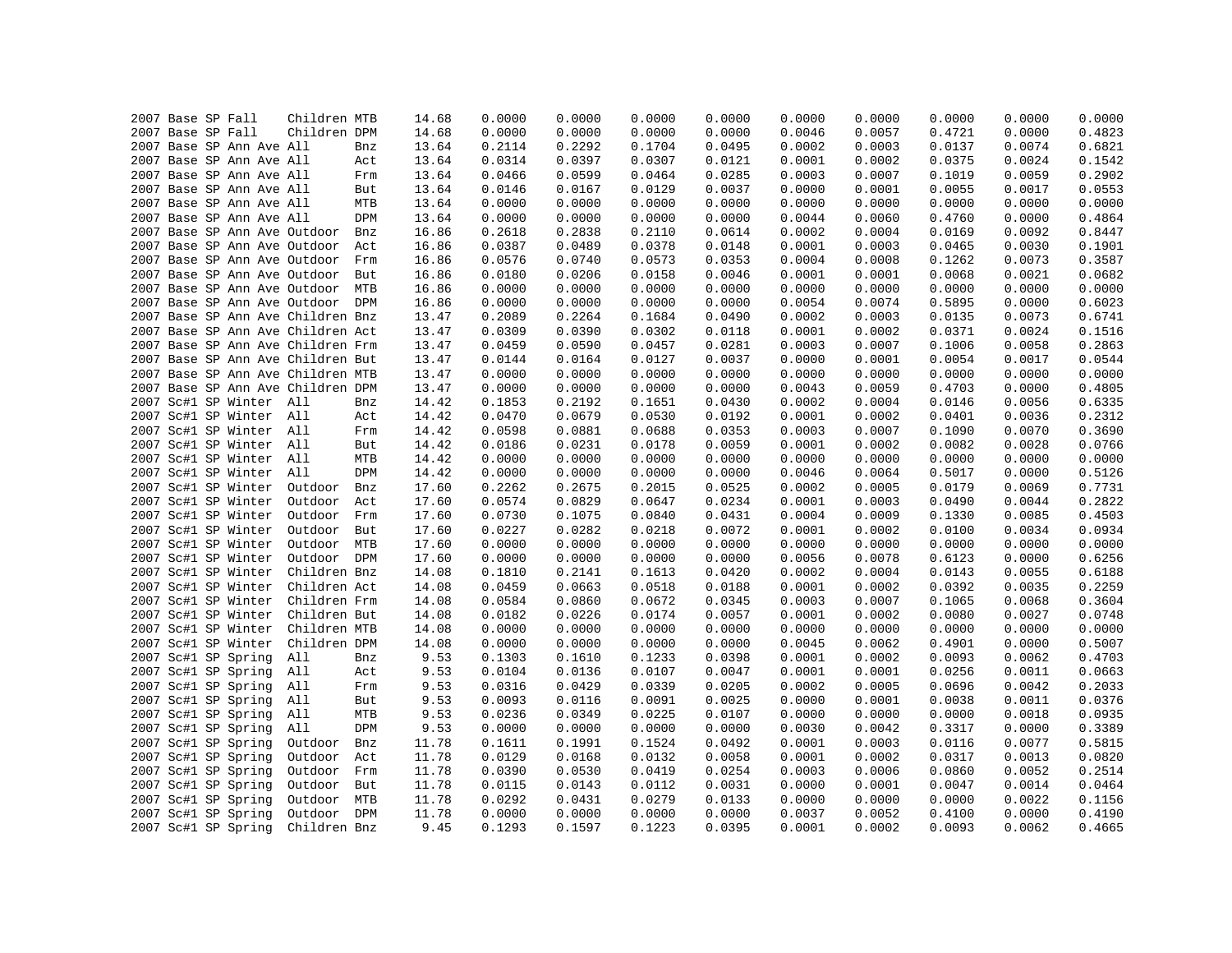|                                            |                              |              |                  |                  |                  |                  |                  |                  |                  |                  | 0.0658           |
|--------------------------------------------|------------------------------|--------------|------------------|------------------|------------------|------------------|------------------|------------------|------------------|------------------|------------------|
| 2007 Sc#1 SP Spring<br>2007 Sc#1 SP Spring | Children Act<br>Children Frm | 9.45<br>9.45 | 0.0103<br>0.0313 | 0.0135<br>0.0426 | 0.0106<br>0.0336 | 0.0046<br>0.0204 | 0.0001<br>0.0002 | 0.0001<br>0.0004 | 0.0254<br>0.0690 | 0.0011<br>0.0041 | 0.2017           |
|                                            |                              |              |                  |                  |                  |                  |                  |                  |                  |                  |                  |
| 2007 Sc#1 SP Spring                        | Children But                 | 9.45         | 0.0092           | 0.0115           | 0.0090           | 0.0025           | 0.0000           | 0.0001           | 0.0038           | 0.0011           | 0.0373<br>0.0928 |
| 2007 Sc#1 SP Spring                        | Children MTB                 | 9.45         | 0.0234           | 0.0346           | 0.0224           | 0.0106           | 0.0000           | 0.0000           | 0.0000           | 0.0017           |                  |
| 2007 Sc#1 SP Spring                        | Children DPM                 | 9.45         | 0.0000           | 0.0000           | 0.0000           | 0.0000           | 0.0030           | 0.0042           | 0.3290           | 0.0000           | 0.3361           |
| 2007 Sc#1 SP Summer                        | All                          | 16.89<br>Bnz | 0.2025           | 0.2390           | 0.1790           | 0.0674           | 0.0002           | 0.0004           | 0.0166           | 0.0114           | 0.7165           |
| 2007 Sc#1 SP Summer All                    |                              | 16.89<br>Act | 0.0146           | 0.0184           | 0.0145           | 0.0071           | 0.0001           | 0.0003           | 0.0454           | 0.0017           | 0.1021           |
| 2007 Sc#1 SP Summer All                    |                              | 16.89<br>Frm | 0.0440           | 0.0582           | 0.0459           | 0.0315           | 0.0004           | 0.0008           | 0.1233           | 0.0066           | 0.3106           |
| 2007 Sc#1 SP Summer All                    |                              | 16.89<br>But | 0.0082           | 0.0099           | 0.0078           | 0.0024           | 0.0000           | 0.0001           | 0.0042           | 0.0011           | 0.0337           |
| 2007 Sc#1 SP Summer All                    |                              | MTB<br>16.89 | 0.0705           | 0.0883           | 0.0538           | 0.0326           | 0.0000           | 0.0000           | 0.0000           | 0.0069           | 0.2521           |
| 2007 Sc#1 SP Summer                        | All                          | DPM<br>16.89 | 0.0000           | 0.0000           | 0.0000           | 0.0000           | 0.0053           | 0.0075           | 0.5878           | 0.0000           | 0.6006           |
| 2007 Sc#1 SP Summer                        | Outdoor                      | 21.30<br>Bnz | 0.2554           | 0.3014           | 0.2258           | 0.0850           | 0.0002           | 0.0005           | 0.0209           | 0.0144           | 0.9036           |
| 2007 Sc#1 SP Summer                        | Outdoor                      | Act<br>21.30 | 0.0184           | 0.0232           | 0.0183           | 0.0090           | 0.0001           | 0.0003           | 0.0573           | 0.0021           | 0.1288           |
| 2007 Sc#1 SP Summer                        | Outdoor                      | Frm<br>21.30 | 0.0555           | 0.0733           | 0.0578           | 0.0397           | 0.0005           | 0.0010           | 0.1555           | 0.0083           | 0.3917           |
| 2007 Sc#1 SP Summer                        | Outdoor                      | 21.30<br>But | 0.0103           | 0.0125           | 0.0098           | 0.0030           | 0.0000           | 0.0001           | 0.0053           | 0.0014           | 0.0425           |
| 2007 Sc#1 SP Summer                        | Outdoor MTB                  | 21.30        | 0.0890           | 0.1114           | 0.0678           | 0.0412           | 0.0000           | 0.0000           | 0.0000           | 0.0087           | 0.3180           |
| 2007 Sc#1 SP Summer                        | Outdoor DPM                  | 21.30        | 0.0000           | 0.0000           | 0.0000           | 0.0000           | 0.0067           | 0.0094           | 0.7413           | 0.0000           | 0.7575           |
| 2007 Sc#1 SP Summer                        | Children Bnz                 | 16.95        | 0.2032           | 0.2398           | 0.1796           | 0.0677           | 0.0002           | 0.0004           | 0.0166           | 0.0115           | 0.7190           |
| 2007 Sc#1 SP Summer                        | Children Act                 | 16.95        | 0.0146           | 0.0185           | 0.0145           | 0.0072           | 0.0001           | 0.0003           | 0.0456           | 0.0017           | 0.1025           |
| 2007 Sc#1 SP Summer                        | Children Frm                 | 16.95        | 0.0442           | 0.0584           | 0.0460           | 0.0316           | 0.0004           | 0.0008           | 0.1238           | 0.0066           | 0.3117           |
| 2007 Sc#1 SP Summer                        | Children But                 | 16.95        | 0.0082           | 0.0099           | 0.0078           | 0.0024           | 0.0000           | 0.0001           | 0.0042           | 0.0011           | 0.0338           |
| 2007 Sc#1 SP Summer                        | Children MTB                 | 16.95        | 0.0708           | 0.0887           | 0.0540           | 0.0328           | 0.0000           | 0.0000           | 0.0000           | 0.0069           | 0.2530           |
| 2007 Sc#1 SP Summer                        | Children DPM                 | 16.95        | 0.0000           | 0.0000           | 0.0000           | 0.0000           | 0.0054           | 0.0075           | 0.5899           | 0.0000           | 0.6027           |
| 2007 Sc#1 SP Fall                          | All                          | 15.01<br>Bnz | 0.1814           | 0.1889           | 0.1409           | 0.0468           | 0.0002           | 0.0003           | 0.0142           | 0.0062           | 0.5789           |
| 2007 Sc#1 SP Fall                          | All                          | 15.01<br>Act | 0.0372           | 0.0469           | 0.0375           | 0.0173           | 0.0001           | 0.0002           | 0.0389           | 0.0034           | 0.1817           |
| 2007 Sc#1 SP Fall                          | All                          | 15.01<br>Frm | 0.0476           | 0.0603           | 0.0481           | 0.0316           | 0.0003           | 0.0006           | 0.1057           | 0.0065           | 0.3009           |
| 2007 Sc#1 SP Fall                          | All                          | 15.01<br>But | 0.0110           | 0.0127           | 0.0101           | 0.0038           | 0.0000           | 0.0001           | 0.0058           | 0.0019           | 0.0455           |
| 2007 Sc#1 SP Fall                          | All                          | MTB<br>15.01 | 0.0000           | 0.0000           | 0.0000           | 0.0000           | 0.0000           | 0.0000           | 0.0000           | 0.0000           | 0.0000           |
| 2007 Sc#1 SP Fall                          | All                          | 15.01<br>DPM | 0.0000           | 0.0000           | 0.0000           | 0.0000           | 0.0047           | 0.0058           | 0.4829           | 0.0000           | 0.4934           |
| 2007 Sc#1 SP Fall                          | Outdoor                      | Bnz<br>18.47 | 0.2232           | 0.2324           | 0.1734           | 0.0576           | 0.0002           | 0.0004           | 0.0175           | 0.0076           | 0.7123           |
| 2007 Sc#1 SP Fall                          | Outdoor                      | Act<br>18.47 | 0.0458           | 0.0578           | 0.0461           | 0.0213           | 0.0001           | 0.0003           | 0.0479           | 0.0042           | 0.2236           |
| 2007 Sc#1 SP Fall                          | Outdoor                      | 18.47<br>Frm | 0.0586           | 0.0742           | 0.0592           | 0.0389           | 0.0004           | 0.0008           | 0.1301           | 0.0081           | 0.3703           |
| 2007 Sc#1 SP Fall                          | Outdoor                      | But<br>18.47 | 0.0135           | 0.0157           | 0.0124           | 0.0047           | 0.0001           | 0.0001           | 0.0071           | 0.0024           | 0.0560           |
| 2007 Sc#1 SP Fall                          | Outdoor                      | MTB<br>18.47 | 0.0000           | 0.0000           | 0.0000           | 0.0000           | 0.0000           | 0.0000           | 0.0000           | 0.0000           | 0.0000           |
| 2007 Sc#1 SP Fall                          | Outdoor DPM                  | 18.47        | 0.0000           | 0.0000           | 0.0000           | 0.0000           | 0.0057           | 0.0071           | 0.5942           | 0.0000           | 0.6071           |
| 2007 Sc#1 SP Fall                          | Children Bnz                 | 14.68        | 0.1773           | 0.1847           | 0.1377           | 0.0457           | 0.0002           | 0.0003           | 0.0139           | 0.0060           | 0.5659           |
| 2007 Sc#1 SP Fall                          | Children Act                 | 14.68        | 0.0364           | 0.0459           | 0.0366           | 0.0169           | 0.0001           | 0.0002           | 0.0381           | 0.0033           | 0.1776           |
| 2007 Sc#1 SP Fall                          | Children Frm                 | 14.68        | 0.0465           | 0.0590           | 0.0470           | 0.0309           | 0.0003           | 0.0006           | 0.1034           | 0.0064           | 0.2942           |
| 2007 Sc#1 SP Fall                          | Children But                 | 14.68        | 0.0107           | 0.0125           | 0.0098           | 0.0037           | 0.0000           | 0.0001           | 0.0056           | 0.0019           | 0.0445           |
| 2007 Sc#1 SP Fall                          | Children MTB                 | 14.68        | 0.0000           | 0.0000           | 0.0000           | 0.0000           | 0.0000           | 0.0000           | 0.0000           | 0.0000           | 0.0000           |
| 2007 Sc#1 SP Fall                          | Children DPM                 | 14.68        | 0.0000           | 0.0000           | 0.0000           | 0.0000           | 0.0046           | 0.0057           | 0.4721           | 0.0000           | 0.4823           |
| 2007 Sc#1 SP Ann Ave All                   |                              | 13.64<br>Bnz | 0.1749           | 0.2020           | 0.1521           | 0.0493           | 0.0002           | 0.0003           | 0.0137           | 0.0074           | 0.5998           |
| 2007 Sc#1 SP Ann Ave All                   |                              | 13.64<br>Act | 0.0273           | 0.0367           | 0.0289           | 0.0121           | 0.0001           | 0.0002           | 0.0375           | 0.0025           | 0.1453           |
| 2007 Sc#1 SP Ann Ave All                   |                              | 13.64<br>Frm | 0.0457           | 0.0624           | 0.0492           | 0.0297           | 0.0003           | 0.0007           | 0.1019           | 0.0061           | 0.2960           |
| 2007 Sc#1 SP Ann Ave All                   |                              | 13.64<br>But | 0.0118           | 0.0143           | 0.0112           | 0.0037           | 0.0000           | 0.0001           | 0.0055           | 0.0017           | 0.0483           |
| 2007 Sc#1 SP Ann Ave All                   |                              | MTB<br>13.64 | 0.0235           | 0.0308           | 0.0191           | 0.0108           | 0.0000           | 0.0000           | 0.0000           | 0.0022           | 0.0864           |
| 2007 Sc#1 SP Ann Ave All                   |                              | DPM<br>13.64 | 0.0000           | 0.0000           | 0.0000           | 0.0000           | 0.0044           | 0.0060           | 0.4760           | 0.0000           | 0.4864           |
| 2007 Sc#1 SP Ann Ave Outdoor               |                              | 16.86<br>Bnz | 0.2165           | 0.2501           | 0.1883           | 0.0611           | 0.0002           | 0.0004           | 0.0169           | 0.0091           | 0.7426           |
| 2007 Sc#1 SP Ann Ave Outdoor               |                              | 16.86<br>Act | 0.0336           | 0.0452           | 0.0356           | 0.0149           | 0.0001           | 0.0003           | 0.0465           | 0.0030           | 0.1791           |
| 2007 Sc#1 SP Ann Ave Outdoor               |                              | 16.86<br>Frm | 0.0565           | 0.0770           | 0.0607           | 0.0368           | 0.0004           | 0.0008           | 0.1262           | 0.0075           | 0.3659           |
| 2007 Sc#1 SP Ann Ave Outdoor               |                              | But<br>16.86 | 0.0145           | 0.0177           | 0.0138           | 0.0045           | 0.0001           | 0.0001           | 0.0068           | 0.0022           | 0.0596           |
|                                            |                              |              |                  |                  |                  |                  |                  |                  |                  |                  |                  |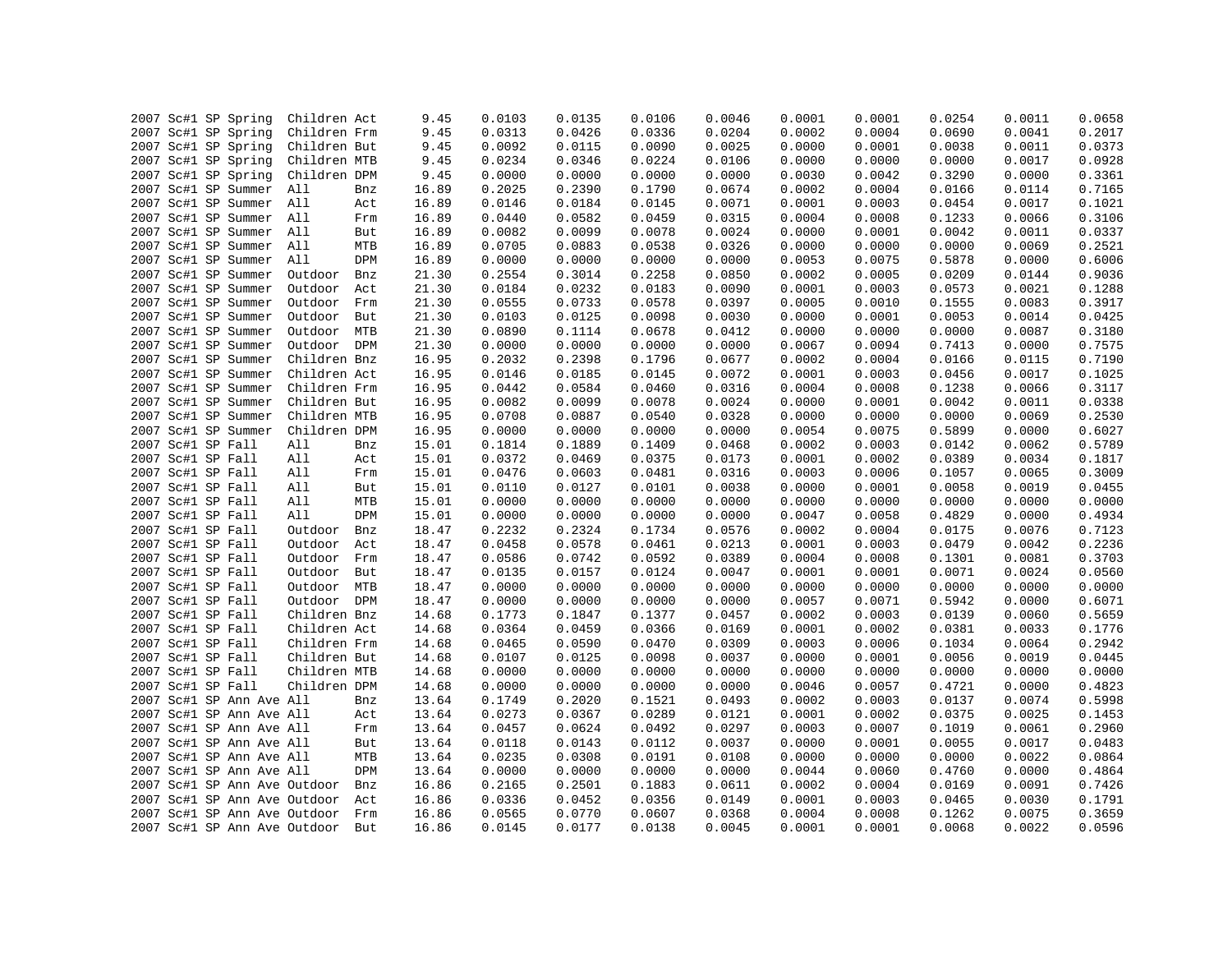|  |  |                         | 2007 Sc#1 SP Ann Ave Outdoor MTB  |     | 16.86 | 0.0295 | 0.0386 | 0.0239 | 0.0136 | 0.0000 | 0.0000 | 0.0000 | 0.0027 | 0.1084 |
|--|--|-------------------------|-----------------------------------|-----|-------|--------|--------|--------|--------|--------|--------|--------|--------|--------|
|  |  |                         | 2007 Sc#1 SP Ann Ave Outdoor DPM  |     | 16.86 | 0.0000 | 0.0000 | 0.0000 | 0.0000 | 0.0054 | 0.0074 | 0.5895 | 0.0000 | 0.6023 |
|  |  |                         | 2007 Sc#1 SP Ann Ave Children Bnz |     | 13.47 | 0.1727 | 0.1996 | 0.1502 | 0.0487 | 0.0002 | 0.0003 | 0.0135 | 0.0073 | 0.5926 |
|  |  |                         | 2007 Sc#1 SP Ann Ave Children Act |     | 13.47 | 0.0268 | 0.0360 | 0.0284 | 0.0119 | 0.0001 | 0.0002 | 0.0371 | 0.0024 | 0.1429 |
|  |  |                         | 2007 Sc#1 SP Ann Ave Children Frm |     | 13.47 | 0.0451 | 0.0615 | 0.0485 | 0.0293 | 0.0003 | 0.0007 | 0.1006 | 0.0060 | 0.2920 |
|  |  |                         | 2007 Sc#1 SP Ann Ave Children But |     | 13.47 | 0.0116 | 0.0141 | 0.0110 | 0.0036 | 0.0000 | 0.0001 | 0.0054 | 0.0017 | 0.0476 |
|  |  |                         | 2007 Sc#1 SP Ann Ave Children MTB |     | 13.47 | 0.0235 | 0.0308 | 0.0191 | 0.0109 | 0.0000 | 0.0000 | 0.0000 | 0.0022 | 0.0864 |
|  |  |                         | 2007 Sc#1 SP Ann Ave Children DPM |     | 13.47 | 0.0000 | 0.0000 | 0.0000 | 0.0000 | 0.0043 | 0.0059 | 0.4703 | 0.0000 | 0.4805 |
|  |  | 2007 Sc#2 SP Winter All |                                   | Bnz | 14.42 | 0.1794 | 0.2121 | 0.1534 | 0.0430 | 0.0002 | 0.0003 | 0.0146 | 0.0056 | 0.6088 |
|  |  | 2007 Sc#2 SP Winter All |                                   | Act | 14.42 | 0.0453 | 0.0660 | 0.0498 | 0.0192 | 0.0001 | 0.0002 | 0.0401 | 0.0036 | 0.2245 |
|  |  | 2007 Sc#2 SP Winter All |                                   | Frm | 14.42 | 0.0578 | 0.0856 | 0.0647 | 0.0353 | 0.0003 | 0.0006 | 0.1090 | 0.0070 | 0.3603 |
|  |  | 2007 Sc#2 SP Winter All |                                   | But | 14.42 | 0.0181 | 0.0224 | 0.0168 | 0.0059 | 0.0001 | 0.0001 | 0.0082 | 0.0028 | 0.0743 |
|  |  | 2007 Sc#2 SP Winter All |                                   | MTB | 14.42 | 0.0000 | 0.0000 | 0.0000 | 0.0000 | 0.0000 | 0.0000 | 0.0000 | 0.0000 | 0.0000 |
|  |  | 2007 Sc#2 SP Winter All |                                   | DPM | 14.42 | 0.0000 | 0.0000 | 0.0000 | 0.0000 | 0.0046 | 0.0064 | 0.5017 | 0.0000 | 0.5126 |
|  |  | 2007 Sc#2 SP Winter     | Outdoor                           | Bnz | 17.60 | 0.2190 | 0.2589 | 0.1872 | 0.0525 | 0.0002 | 0.0004 | 0.0179 | 0.0069 | 0.7429 |
|  |  | 2007 Sc#2 SP Winter     | Outdoor Act                       |     | 17.60 | 0.0553 | 0.0806 | 0.0608 | 0.0234 | 0.0001 | 0.0002 | 0.0490 | 0.0044 | 0.2739 |
|  |  | 2007 Sc#2 SP Winter     | Outdoor Frm                       |     | 17.60 | 0.0705 | 0.1045 | 0.0790 | 0.0431 | 0.0004 | 0.0007 | 0.1330 | 0.0085 | 0.4397 |
|  |  | 2007 Sc#2 SP Winter     | Outdoor But                       |     | 17.60 | 0.0221 | 0.0273 | 0.0205 | 0.0072 | 0.0001 | 0.0002 | 0.0100 | 0.0034 | 0.0906 |
|  |  | 2007 Sc#2 SP Winter     | Outdoor MTB                       |     | 17.60 | 0.0000 | 0.0000 | 0.0000 | 0.0000 | 0.0000 | 0.0000 | 0.0000 | 0.0000 | 0.0000 |
|  |  | 2007 Sc#2 SP Winter     | Outdoor DPM                       |     | 17.60 | 0.0000 | 0.0000 | 0.0000 | 0.0000 | 0.0056 | 0.0078 | 0.6123 | 0.0000 | 0.6256 |
|  |  | 2007 Sc#2 SP Winter     | Children Bnz                      |     | 14.08 | 0.1753 | 0.2072 | 0.1499 | 0.0420 | 0.0002 | 0.0003 | 0.0143 | 0.0055 | 0.5946 |
|  |  |                         | 2007 Sc#2 SP Winter Children Act  |     | 14.08 | 0.0443 | 0.0645 | 0.0487 | 0.0188 | 0.0001 | 0.0002 | 0.0392 | 0.0035 | 0.2193 |
|  |  | 2007 Sc#2 SP Winter     | Children Frm                      |     | 14.08 | 0.0564 | 0.0837 | 0.0632 | 0.0345 | 0.0003 | 0.0006 | 0.1065 | 0.0068 | 0.3519 |
|  |  | 2007 Sc#2 SP Winter     | Children But                      |     | 14.08 | 0.0176 | 0.0218 | 0.0164 | 0.0057 | 0.0001 | 0.0001 | 0.0080 | 0.0027 | 0.0725 |
|  |  | 2007 Sc#2 SP Winter     | Children MTB                      |     | 14.08 | 0.0000 | 0.0000 | 0.0000 | 0.0000 | 0.0000 | 0.0000 | 0.0000 | 0.0000 | 0.0000 |
|  |  | 2007 Sc#2 SP Winter     | Children DPM                      |     | 14.08 | 0.0000 | 0.0000 | 0.0000 | 0.0000 | 0.0045 | 0.0062 | 0.4901 | 0.0000 | 0.5007 |
|  |  | 2007 Sc#2 SP Spring     | All                               | Bnz | 9.53  | 0.1258 | 0.1559 | 0.1148 | 0.0398 | 0.0001 | 0.0002 | 0.0093 | 0.0062 | 0.4521 |
|  |  | 2007 Sc#2 SP Spring     | All                               | Act | 9.53  | 0.0100 | 0.0132 | 0.0099 | 0.0047 | 0.0001 | 0.0001 | 0.0256 | 0.0011 | 0.0646 |
|  |  | 2007 Sc#2 SP Spring     | All                               | Frm | 9.53  | 0.0302 | 0.0415 | 0.0314 | 0.0205 | 0.0002 | 0.0004 | 0.0696 | 0.0042 | 0.1979 |
|  |  | 2007 Sc#2 SP Spring     | All                               | But | 9.53  | 0.0091 | 0.0112 | 0.0086 | 0.0025 | 0.0000 | 0.0001 | 0.0038 | 0.0011 | 0.0364 |
|  |  | 2007 Sc#2 SP Spring     | All                               | MTB | 9.53  | 0.0235 | 0.0349 | 0.0225 | 0.0107 | 0.0000 | 0.0000 | 0.0000 | 0.0018 | 0.0934 |
|  |  | 2007 Sc#2 SP Spring     | All                               | DPM | 9.53  | 0.0000 | 0.0000 | 0.0000 | 0.0000 | 0.0030 | 0.0042 | 0.3317 | 0.0000 | 0.3389 |
|  |  | 2007 Sc#2 SP Spring     | Outdoor                           | Bnz | 11.78 | 0.1556 | 0.1927 | 0.1419 | 0.0492 | 0.0001 | 0.0002 | 0.0116 | 0.0077 | 0.5590 |
|  |  | 2007 Sc#2 SP Spring     | Outdoor                           | Act | 11.78 | 0.0124 | 0.0163 | 0.0122 | 0.0058 | 0.0001 | 0.0001 | 0.0317 | 0.0013 | 0.0799 |
|  |  |                         |                                   |     |       |        |        |        |        |        |        |        |        | 0.2447 |
|  |  | 2007 Sc#2 SP Spring     | Outdoor Frm                       |     | 11.78 | 0.0373 | 0.0513 | 0.0388 | 0.0254 | 0.0002 | 0.0004 | 0.0860 | 0.0052 |        |
|  |  | 2007 Sc#2 SP Spring     | Outdoor                           | But | 11.78 | 0.0112 | 0.0139 | 0.0106 | 0.0031 | 0.0000 | 0.0001 | 0.0047 | 0.0014 | 0.0450 |
|  |  | 2007 Sc#2 SP Spring     | Outdoor MTB                       |     | 11.78 | 0.0291 | 0.0431 | 0.0278 | 0.0133 | 0.0000 | 0.0000 | 0.0000 | 0.0022 | 0.1155 |
|  |  | 2007 Sc#2 SP Spring     | Outdoor DPM                       |     | 11.78 | 0.0000 | 0.0000 | 0.0000 | 0.0000 | 0.0037 | 0.0052 | 0.4100 | 0.0000 | 0.4190 |
|  |  | 2007 Sc#2 SP Spring     | Children Bnz                      |     | 9.45  | 0.1248 | 0.1546 | 0.1139 | 0.0395 | 0.0001 | 0.0002 | 0.0093 | 0.0062 | 0.4485 |
|  |  | 2007 Sc#2 SP Spring     | Children Act                      |     | 9.45  | 0.0099 | 0.0130 | 0.0098 | 0.0046 | 0.0001 | 0.0001 | 0.0254 | 0.0011 | 0.0641 |
|  |  | 2007 Sc#2 SP Spring     | Children Frm                      |     | 9.45  | 0.0300 | 0.0411 | 0.0311 | 0.0204 | 0.0002 | 0.0003 | 0.0690 | 0.0041 | 0.1963 |
|  |  | 2007 Sc#2 SP Spring     | Children But                      |     | 9.45  | 0.0090 | 0.0111 | 0.0085 | 0.0025 | 0.0000 | 0.0001 | 0.0038 | 0.0011 | 0.0361 |
|  |  | 2007 Sc#2 SP Spring     | Children MTB                      |     | 9.45  | 0.0233 | 0.0346 | 0.0223 | 0.0106 | 0.0000 | 0.0000 | 0.0000 | 0.0017 | 0.0927 |
|  |  | 2007 Sc#2 SP Spring     | Children DPM                      |     | 9.45  | 0.0000 | 0.0000 | 0.0000 | 0.0000 | 0.0030 | 0.0042 | 0.3290 | 0.0000 | 0.3361 |
|  |  | 2007 Sc#2 SP Summer     | All                               | Bnz | 16.89 | 0.1966 | 0.2324 | 0.1681 | 0.0674 | 0.0002 | 0.0003 | 0.0166 | 0.0114 | 0.6930 |
|  |  | 2007 Sc#2 SP Summer All |                                   | Act | 16.89 | 0.0140 | 0.0178 | 0.0134 | 0.0071 | 0.0001 | 0.0002 | 0.0454 | 0.0017 | 0.0999 |
|  |  | 2007 Sc#2 SP Summer All |                                   | Frm | 16.89 | 0.0422 | 0.0563 | 0.0427 | 0.0315 | 0.0003 | 0.0006 | 0.1233 | 0.0066 | 0.3036 |
|  |  | 2007 Sc#2 SP Summer     | All                               | But | 16.89 | 0.0080 | 0.0096 | 0.0074 | 0.0024 | 0.0000 | 0.0001 | 0.0042 | 0.0011 | 0.0328 |
|  |  | 2007 Sc#2 SP Summer     | All                               | MTB | 16.89 | 0.0705 | 0.0883 | 0.0537 | 0.0326 | 0.0000 | 0.0000 | 0.0000 | 0.0069 | 0.2520 |
|  |  | 2007 Sc#2 SP Summer All |                                   | DPM | 16.89 | 0.0000 | 0.0000 | 0.0000 | 0.0000 | 0.0053 | 0.0075 | 0.5878 | 0.0000 | 0.6006 |
|  |  | 2007 Sc#2 SP Summer     | Outdoor                           | Bnz | 21.30 | 0.2479 | 0.2931 | 0.2120 | 0.0850 | 0.0002 | 0.0004 | 0.0209 | 0.0144 | 0.8741 |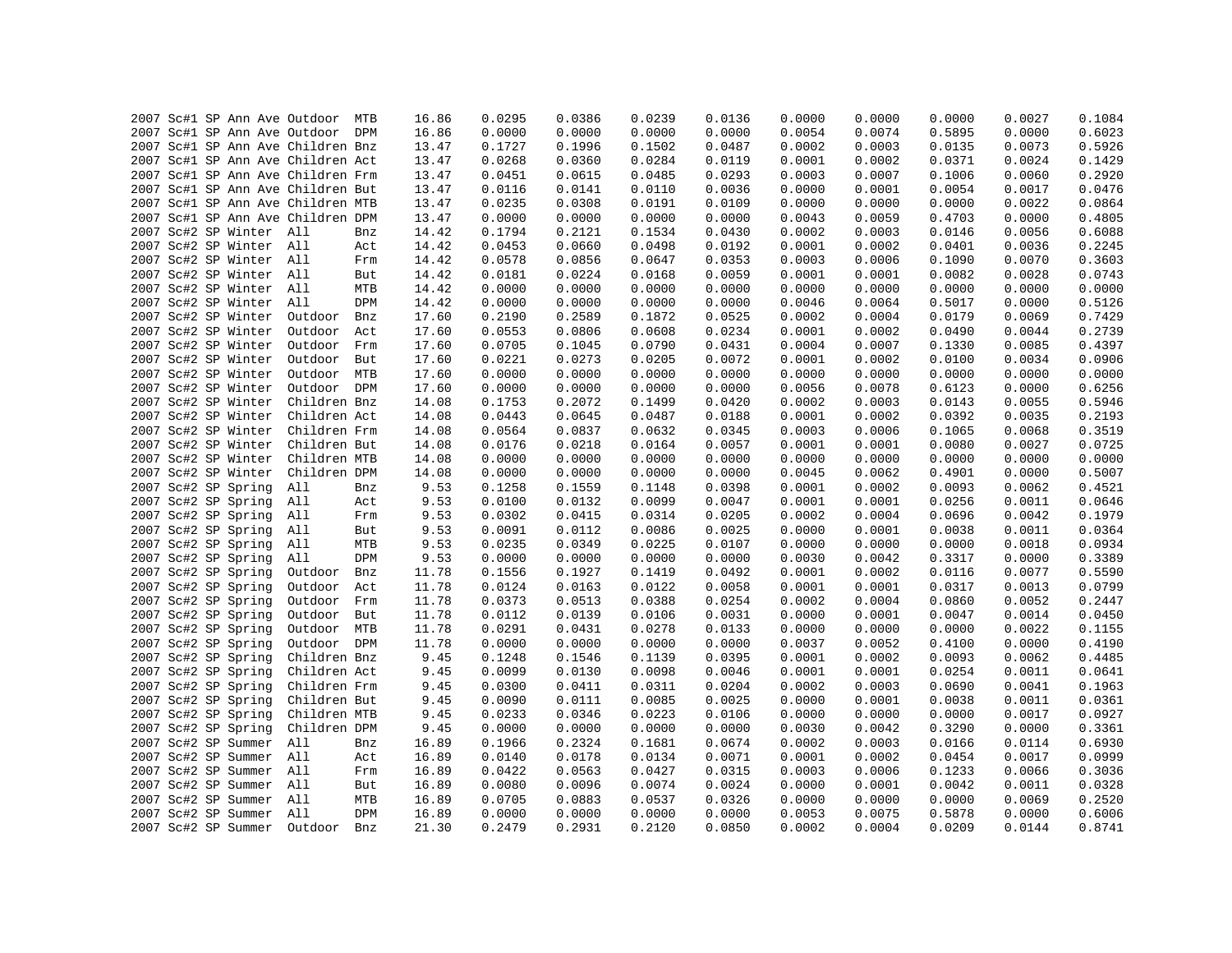|  |                   | 2007 Sc#2 SP Summer      | Outdoor                           | Act | 21.30 | 0.0177 | 0.0225 | 0.0169 | 0.0090 | 0.0001 | 0.0003 | 0.0573 | 0.0021 | 0.1260 |
|--|-------------------|--------------------------|-----------------------------------|-----|-------|--------|--------|--------|--------|--------|--------|--------|--------|--------|
|  |                   | 2007 Sc#2 SP Summer      | Outdoor                           | Frm | 21.30 | 0.0533 | 0.0710 | 0.0538 | 0.0397 | 0.0004 | 0.0008 | 0.1555 | 0.0083 | 0.3829 |
|  |                   |                          |                                   |     |       |        | 0.0121 | 0.0093 |        |        |        |        | 0.0014 | 0.0413 |
|  |                   | 2007 Sc#2 SP Summer      | Outdoor                           | But | 21.30 | 0.0100 |        |        | 0.0030 | 0.0000 | 0.0001 | 0.0053 |        |        |
|  |                   | 2007 Sc#2 SP Summer      | Outdoor                           | MTB | 21.30 | 0.0890 | 0.1113 | 0.0678 | 0.0412 | 0.0000 | 0.0000 | 0.0000 | 0.0087 | 0.3179 |
|  |                   | 2007 Sc#2 SP Summer      | Outdoor DPM                       |     | 21.30 | 0.0000 | 0.0000 | 0.0000 | 0.0000 | 0.0067 | 0.0094 | 0.7413 | 0.0000 | 0.7575 |
|  |                   | 2007 Sc#2 SP Summer      | Children Bnz                      |     | 16.95 | 0.1973 | 0.2332 | 0.1687 | 0.0677 | 0.0002 | 0.0003 | 0.0166 | 0.0115 | 0.6955 |
|  |                   | 2007 Sc#2 SP Summer      | Children Act                      |     | 16.95 | 0.0141 | 0.0179 | 0.0135 | 0.0072 | 0.0001 | 0.0002 | 0.0456 | 0.0017 | 0.1002 |
|  |                   | 2007 Sc#2 SP Summer      | Children Frm                      |     | 16.95 | 0.0424 | 0.0565 | 0.0428 | 0.0316 | 0.0003 | 0.0006 | 0.1238 | 0.0066 | 0.3047 |
|  |                   | 2007 Sc#2 SP Summer      | Children But                      |     | 16.95 | 0.0080 | 0.0096 | 0.0074 | 0.0024 | 0.0000 | 0.0001 | 0.0042 | 0.0011 | 0.0329 |
|  |                   | 2007 Sc#2 SP Summer      | Children MTB                      |     | 16.95 | 0.0708 | 0.0886 | 0.0539 | 0.0328 | 0.0000 | 0.0000 | 0.0000 | 0.0069 | 0.2529 |
|  |                   | 2007 Sc#2 SP Summer      | Children DPM                      |     | 16.95 | 0.0000 | 0.0000 | 0.0000 | 0.0000 | 0.0054 | 0.0075 | 0.5899 | 0.0000 | 0.6027 |
|  | 2007 Sc#2 SP Fall |                          | All                               | Bnz | 15.01 | 0.1751 | 0.1817 | 0.1286 | 0.0468 | 0.0001 | 0.0002 | 0.0142 | 0.0062 | 0.5529 |
|  | 2007 Sc#2 SP Fall |                          | All                               | Act | 15.01 | 0.0355 | 0.0450 | 0.0341 | 0.0173 | 0.0001 | 0.0001 | 0.0389 | 0.0034 | 0.1746 |
|  | 2007 Sc#2 SP Fall |                          | All                               | Frm | 15.01 | 0.0454 | 0.0579 | 0.0438 | 0.0316 | 0.0003 | 0.0005 | 0.1057 | 0.0065 | 0.2918 |
|  | 2007 Sc#2 SP Fall |                          | All                               | But | 15.01 | 0.0106 | 0.0122 | 0.0093 | 0.0038 | 0.0000 | 0.0001 | 0.0058 | 0.0019 | 0.0437 |
|  | 2007 Sc#2 SP Fall |                          | All                               | MTB | 15.01 | 0.0000 | 0.0000 | 0.0000 | 0.0000 | 0.0000 | 0.0000 | 0.0000 | 0.0000 | 0.0000 |
|  | 2007 Sc#2 SP Fall |                          | All                               | DPM | 15.01 | 0.0000 | 0.0000 | 0.0000 | 0.0000 | 0.0047 | 0.0058 | 0.4829 | 0.0000 | 0.4934 |
|  | 2007 Sc#2 SP Fall |                          | Outdoor                           | Bnz | 18.47 | 0.2155 | 0.2236 | 0.1582 | 0.0576 | 0.0002 | 0.0003 | 0.0175 | 0.0076 | 0.6803 |
|  | 2007 Sc#2 SP Fall |                          | Outdoor                           | Act | 18.47 | 0.0437 | 0.0554 | 0.0420 | 0.0213 | 0.0001 | 0.0002 | 0.0479 | 0.0042 | 0.2148 |
|  | 2007 Sc#2 SP Fall |                          | Outdoor Frm                       |     | 18.47 | 0.0559 | 0.0712 | 0.0539 | 0.0389 | 0.0003 | 0.0006 | 0.1301 | 0.0081 | 0.3590 |
|  | 2007 Sc#2 SP Fall |                          | Outdoor                           | But | 18.47 | 0.0130 | 0.0150 | 0.0114 | 0.0047 | 0.0001 | 0.0001 | 0.0071 | 0.0024 | 0.0538 |
|  | 2007 Sc#2 SP Fall |                          | Outdoor MTB                       |     | 18.47 | 0.0000 | 0.0000 | 0.0000 | 0.0000 | 0.0000 | 0.0000 | 0.0000 | 0.0000 | 0.0000 |
|  | 2007 Sc#2 SP Fall |                          | Outdoor DPM                       |     | 18.47 | 0.0000 | 0.0000 | 0.0000 | 0.0000 | 0.0057 | 0.0071 | 0.5942 | 0.0000 | 0.6071 |
|  | 2007 Sc#2 SP Fall |                          | Children Bnz                      |     | 14.68 | 0.1712 | 0.1776 | 0.1257 | 0.0457 | 0.0001 | 0.0002 | 0.0139 | 0.0060 | 0.5405 |
|  | 2007 Sc#2 SP Fall |                          | Children Act                      |     | 14.68 | 0.0347 | 0.0440 | 0.0334 | 0.0169 | 0.0001 | 0.0001 | 0.0381 | 0.0033 | 0.1706 |
|  | 2007 Sc#2 SP Fall |                          | Children Frm                      |     | 14.68 | 0.0444 | 0.0566 | 0.0429 | 0.0309 | 0.0003 | 0.0005 | 0.1034 | 0.0064 | 0.2852 |
|  | 2007 Sc#2 SP Fall |                          | Children But                      |     | 14.68 | 0.0103 | 0.0119 | 0.0091 | 0.0037 | 0.0000 | 0.0001 | 0.0056 | 0.0019 | 0.0427 |
|  | 2007 Sc#2 SP Fall |                          | Children MTB                      |     | 14.68 | 0.0000 | 0.0000 | 0.0000 | 0.0000 | 0.0000 | 0.0000 | 0.0000 | 0.0000 | 0.0000 |
|  | 2007 Sc#2 SP Fall |                          | Children DPM                      |     | 14.68 | 0.0000 | 0.0000 | 0.0000 | 0.0000 | 0.0046 | 0.0057 | 0.4721 | 0.0000 | 0.4823 |
|  |                   | 2007 Sc#2 SP Ann Ave All |                                   | Bnz | 13.64 | 0.1692 | 0.1955 | 0.1412 | 0.0493 | 0.0001 | 0.0003 | 0.0137 | 0.0074 | 0.5767 |
|  |                   | 2007 Sc#2 SP Ann Ave All |                                   | Act | 13.64 | 0.0262 | 0.0355 | 0.0268 | 0.0121 | 0.0001 | 0.0002 | 0.0375 | 0.0025 | 0.1409 |
|  |                   | 2007 Sc#2 SP Ann Ave All |                                   | Frm | 13.64 | 0.0439 | 0.0603 | 0.0456 | 0.0297 | 0.0003 | 0.0005 | 0.1019 | 0.0061 | 0.2884 |
|  |                   | 2007 Sc#2 SP Ann Ave All |                                   | But | 13.64 | 0.0114 | 0.0138 | 0.0105 | 0.0037 | 0.0000 | 0.0001 | 0.0055 | 0.0017 | 0.0468 |
|  |                   | 2007 Sc#2 SP Ann Ave All |                                   | MTB | 13.64 | 0.0235 | 0.0308 | 0.0191 | 0.0108 | 0.0000 | 0.0000 | 0.0000 | 0.0022 | 0.0864 |
|  |                   |                          |                                   |     |       |        |        |        |        |        |        |        |        |        |
|  |                   | 2007 Sc#2 SP Ann Ave All |                                   | DPM | 13.64 | 0.0000 | 0.0000 | 0.0000 | 0.0000 | 0.0044 | 0.0060 | 0.4760 | 0.0000 | 0.4864 |
|  |                   |                          | 2007 Sc#2 SP Ann Ave Outdoor      | Bnz | 16.86 | 0.2095 | 0.2421 | 0.1748 | 0.0611 | 0.0002 | 0.0003 | 0.0169 | 0.0091 | 0.7141 |
|  |                   |                          | 2007 Sc#2 SP Ann Ave Outdoor Act  |     | 16.86 | 0.0323 | 0.0437 | 0.0330 | 0.0149 | 0.0001 | 0.0002 | 0.0465 | 0.0030 | 0.1736 |
|  |                   |                          | 2007 Sc#2 SP Ann Ave Outdoor      | Frm | 16.86 | 0.0543 | 0.0745 | 0.0564 | 0.0368 | 0.0003 | 0.0006 | 0.1262 | 0.0075 | 0.3566 |
|  |                   |                          | 2007 Sc#2 SP Ann Ave Outdoor      | But | 16.86 | 0.0141 | 0.0171 | 0.0130 | 0.0045 | 0.0001 | 0.0001 | 0.0068 | 0.0022 | 0.0577 |
|  |                   |                          | 2007 Sc#2 SP Ann Ave Outdoor MTB  |     | 16.86 | 0.0295 | 0.0386 | 0.0239 | 0.0136 | 0.0000 | 0.0000 | 0.0000 | 0.0027 | 0.1083 |
|  |                   |                          | 2007 Sc#2 SP Ann Ave Outdoor DPM  |     | 16.86 | 0.0000 | 0.0000 | 0.0000 | 0.0000 | 0.0054 | 0.0074 | 0.5895 | 0.0000 | 0.6023 |
|  |                   |                          | 2007 Sc#2 SP Ann Ave Children Bnz |     | 13.47 | 0.1671 | 0.1932 | 0.1395 | 0.0487 | 0.0001 | 0.0003 | 0.0135 | 0.0073 | 0.5698 |
|  |                   |                          | 2007 Sc#2 SP Ann Ave Children Act |     | 13.47 | 0.0258 | 0.0349 | 0.0263 | 0.0119 | 0.0001 | 0.0002 | 0.0371 | 0.0024 | 0.1385 |
|  |                   |                          | 2007 Sc#2 SP Ann Ave Children Frm |     | 13.47 | 0.0433 | 0.0595 | 0.0450 | 0.0293 | 0.0003 | 0.0005 | 0.1006 | 0.0060 | 0.2845 |
|  |                   |                          | 2007 Sc#2 SP Ann Ave Children But |     | 13.47 | 0.0112 | 0.0136 | 0.0104 | 0.0036 | 0.0000 | 0.0001 | 0.0054 | 0.0017 | 0.0461 |
|  |                   |                          | 2007 Sc#2 SP Ann Ave Children MTB |     | 13.47 | 0.0235 | 0.0308 | 0.0191 | 0.0109 | 0.0000 | 0.0000 | 0.0000 | 0.0022 | 0.0864 |
|  |                   |                          | 2007 Sc#2 SP Ann Ave Children DPM |     | 13.47 | 0.0000 | 0.0000 | 0.0000 | 0.0000 | 0.0043 | 0.0059 | 0.4703 | 0.0000 | 0.4805 |
|  |                   | 2007 Sc#3 SP Winter All  |                                   | Bnz | 14.42 | 0.1794 | 0.1610 | 0.1172 | 0.0430 | 0.0002 | 0.0173 | 0.0146 | 0.0056 | 0.5384 |
|  |                   | 2007 Sc#3 SP Winter All  |                                   | Act | 14.42 | 0.0453 | 0.0501 | 0.0381 | 0.0192 | 0.0001 | 0.0107 | 0.0401 | 0.0036 | 0.2073 |
|  |                   | 2007 Sc#3 SP Winter All  |                                   | Frm | 14.42 | 0.0578 | 0.0650 | 0.0494 | 0.0353 | 0.0003 | 0.0334 | 0.1090 | 0.0070 | 0.3572 |
|  |                   | 2007 Sc#3 SP Winter All  |                                   | But | 14.42 | 0.0181 | 0.0170 | 0.0128 | 0.0059 | 0.0001 | 0.0075 | 0.0082 | 0.0028 | 0.0723 |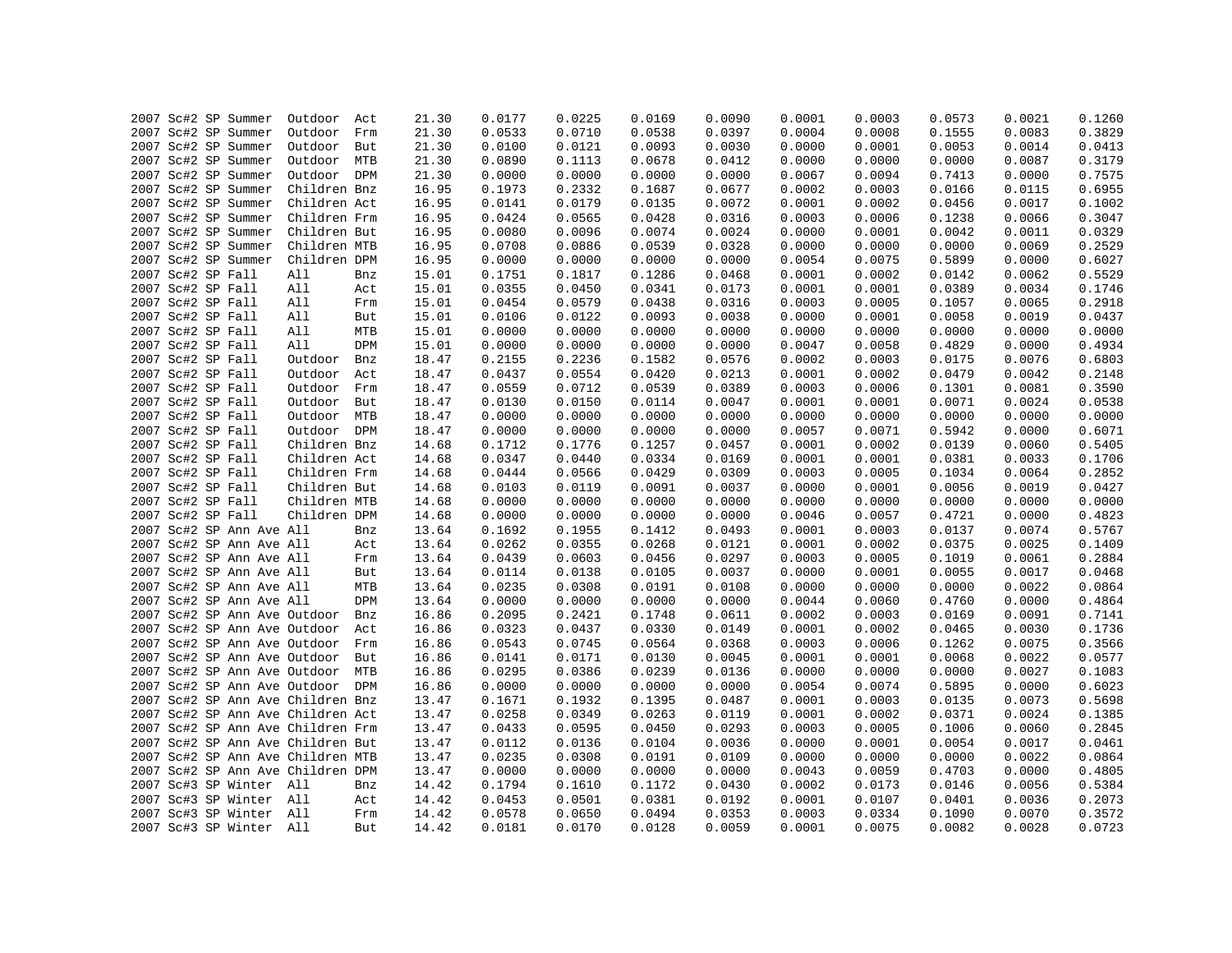| 2007 Sc#3 SP Winter     | All<br>MTB     | 14.42 | 0.0000 | 0.0000 | 0.0000 | 0.0000 | 0.0000 | 0.0000 | 0.0000 | 0.0000 | 0.0000 |
|-------------------------|----------------|-------|--------|--------|--------|--------|--------|--------|--------|--------|--------|
| 2007 Sc#3 SP Winter     | All<br>DPM     | 14.42 | 0.0000 | 0.0000 | 0.0000 | 0.0000 | 0.0046 | 0.3473 | 0.5017 | 0.0000 | 0.8535 |
| 2007 Sc#3 SP Winter     | Outdoor<br>Bnz | 17.60 | 0.2190 | 0.1965 | 0.1430 | 0.0525 | 0.0002 | 0.0211 | 0.0179 | 0.0069 | 0.6571 |
| 2007 Sc#3 SP Winter     | Outdoor<br>Act | 17.60 | 0.0553 | 0.0611 | 0.0464 | 0.0234 | 0.0001 | 0.0130 | 0.0490 | 0.0044 | 0.2529 |
| 2007 Sc#3 SP Winter     | Outdoor<br>Frm | 17.60 | 0.0705 | 0.0793 | 0.0603 | 0.0431 | 0.0004 | 0.0408 | 0.1330 | 0.0085 | 0.4359 |
| 2007 Sc#3 SP Winter     | Outdoor<br>But | 17.60 | 0.0221 | 0.0207 | 0.0157 | 0.0072 | 0.0001 | 0.0091 | 0.0100 | 0.0034 | 0.0882 |
| 2007 Sc#3 SP Winter     | Outdoor MTB    | 17.60 | 0.0000 | 0.0000 | 0.0000 | 0.0000 | 0.0000 | 0.0000 | 0.0000 | 0.0000 | 0.0000 |
| 2007 Sc#3 SP Winter     | Outdoor DPM    | 17.60 | 0.0000 | 0.0000 | 0.0000 | 0.0000 | 0.0056 | 0.4238 | 0.6123 | 0.0000 | 1.0417 |
| 2007 Sc#3 SP Winter     | Children Bnz   | 14.08 | 0.1753 | 0.1573 | 0.1145 | 0.0420 | 0.0002 | 0.0169 | 0.0143 | 0.0055 | 0.5260 |
| 2007 Sc#3 SP Winter     | Children Act   | 14.08 | 0.0443 | 0.0489 | 0.0372 | 0.0188 | 0.0001 | 0.0104 | 0.0392 | 0.0035 | 0.2025 |
| 2007 Sc#3 SP Winter     | Children Frm   | 14.08 | 0.0564 | 0.0635 | 0.0483 | 0.0345 | 0.0003 | 0.0327 | 0.1065 | 0.0068 | 0.3489 |
| 2007 Sc#3 SP Winter     | Children But   | 14.08 | 0.0176 | 0.0166 | 0.0125 | 0.0057 | 0.0001 | 0.0073 | 0.0080 | 0.0027 | 0.0706 |
| 2007 Sc#3 SP Winter     | Children MTB   | 14.08 | 0.0000 | 0.0000 | 0.0000 | 0.0000 | 0.0000 | 0.0000 | 0.0000 | 0.0000 | 0.0000 |
| 2007 Sc#3 SP Winter     | Children DPM   | 14.08 | 0.0000 | 0.0000 | 0.0000 | 0.0000 | 0.0045 | 0.3392 | 0.4901 | 0.0000 | 0.8337 |
| 2007 Sc#3 SP Spring     | All<br>Bnz     | 9.53  | 0.1258 | 0.1183 | 0.0877 | 0.0398 | 0.0001 | 0.0099 | 0.0093 | 0.0062 | 0.3972 |
| 2007 Sc#3 SP Spring     | All<br>Act     | 9.53  | 0.0100 | 0.0100 | 0.0075 | 0.0047 | 0.0001 | 0.0061 | 0.0256 | 0.0011 | 0.0651 |
| 2007 Sc#3 SP Spring     | All<br>Frm     | 9.53  | 0.0302 | 0.0315 | 0.0239 | 0.0205 | 0.0002 | 0.0191 | 0.0696 | 0.0042 | 0.1993 |
| 2007 Sc#3 SP Spring     | All<br>But     | 9.53  | 0.0091 | 0.0085 | 0.0066 | 0.0025 | 0.0000 | 0.0031 | 0.0038 | 0.0011 | 0.0348 |
| 2007 Sc#3 SP Spring     | All<br>MTB     | 9.53  | 0.0235 | 0.0265 | 0.0172 | 0.0107 | 0.0000 | 0.0000 | 0.0000 | 0.0018 | 0.0797 |
| 2007 Sc#3 SP Spring     | All<br>DPM     | 9.53  | 0.0000 | 0.0000 | 0.0000 | 0.0000 | 0.0030 | 0.2296 | 0.3317 | 0.0000 | 0.5642 |
| 2007 Sc#3 SP Spring     | Outdoor<br>Bnz | 11.78 | 0.1556 | 0.1463 | 0.1084 | 0.0492 | 0.0001 | 0.0123 | 0.0116 | 0.0077 | 0.4911 |
| 2007 Sc#3 SP Spring     | Outdoor<br>Act | 11.78 | 0.0124 | 0.0123 | 0.0093 | 0.0058 | 0.0001 | 0.0075 | 0.0317 | 0.0013 | 0.0805 |
| 2007 Sc#3 SP Spring     | Outdoor<br>Frm | 11.78 | 0.0373 | 0.0389 | 0.0296 | 0.0254 | 0.0002 | 0.0237 | 0.0860 | 0.0052 | 0.2464 |
| 2007 Sc#3 SP Spring     | Outdoor But    | 11.78 | 0.0112 | 0.0105 | 0.0081 | 0.0031 | 0.0000 | 0.0039 | 0.0047 | 0.0014 | 0.0430 |
| 2007 Sc#3 SP Spring     | Outdoor MTB    | 11.78 | 0.0291 | 0.0327 | 0.0212 | 0.0133 | 0.0000 | 0.0000 | 0.0000 | 0.0022 | 0.0985 |
| 2007 Sc#3 SP Spring     | Outdoor DPM    | 11.78 | 0.0000 | 0.0000 | 0.0000 | 0.0000 | 0.0037 | 0.2838 | 0.4100 | 0.0000 | 0.6976 |
| 2007 Sc#3 SP Spring     | Children Bnz   | 9.45  | 0.1248 | 0.1174 | 0.0870 | 0.0395 | 0.0001 | 0.0098 | 0.0093 | 0.0062 | 0.3940 |
| 2007 Sc#3 SP Spring     | Children Act   | 9.45  | 0.0099 | 0.0099 | 0.0075 | 0.0046 | 0.0001 | 0.0060 | 0.0254 | 0.0011 | 0.0646 |
| 2007 Sc#3 SP Spring     | Children Frm   | 9.45  | 0.0300 | 0.0312 | 0.0238 | 0.0204 | 0.0002 | 0.0190 | 0.0690 | 0.0041 | 0.1977 |
| 2007 Sc#3 SP Spring     | Children But   | 9.45  | 0.0090 | 0.0085 | 0.0065 | 0.0025 | 0.0000 | 0.0031 | 0.0038 | 0.0011 | 0.0345 |
| 2007 Sc#3 SP Spring     | Children MTB   | 9.45  | 0.0233 | 0.0263 | 0.0170 | 0.0106 | 0.0000 | 0.0000 | 0.0000 | 0.0017 | 0.0791 |
| 2007 Sc#3 SP Spring     | Children DPM   | 9.45  | 0.0000 | 0.0000 | 0.0000 | 0.0000 | 0.0030 | 0.2277 | 0.3290 | 0.0000 | 0.5597 |
| 2007 Sc#3 SP Summer All | Bnz            | 16.89 | 0.1966 | 0.1764 | 0.1284 | 0.0674 | 0.0002 | 0.0176 | 0.0166 | 0.0114 | 0.6146 |
| 2007 Sc#3 SP Summer All | Act            | 16.89 | 0.0140 | 0.0135 | 0.0103 | 0.0071 | 0.0001 | 0.0108 | 0.0454 | 0.0017 | 0.1030 |
| 2007 Sc#3 SP Summer All | Frm            | 16.89 | 0.0422 | 0.0428 | 0.0326 | 0.0315 | 0.0003 | 0.0339 | 0.1233 | 0.0066 | 0.3132 |
| 2007 Sc#3 SP Summer     | All<br>But     | 16.89 | 0.0080 | 0.0073 | 0.0056 | 0.0024 | 0.0000 | 0.0035 | 0.0042 | 0.0011 | 0.0321 |
| 2007 Sc#3 SP Summer     | All<br>MTB     | 16.89 | 0.0705 | 0.0670 | 0.0411 | 0.0326 | 0.0000 | 0.0000 | 0.0000 | 0.0069 | 0.2181 |
| 2007 Sc#3 SP Summer     | All<br>DPM     | 16.89 | 0.0000 | 0.0000 | 0.0000 | 0.0000 | 0.0053 | 0.4068 | 0.5878 | 0.0000 | 1.0000 |
| 2007 Sc#3 SP Summer     | Outdoor<br>Bnz | 21.30 | 0.2479 | 0.2225 | 0.1620 | 0.0850 | 0.0002 | 0.0222 | 0.0209 | 0.0144 | 0.7752 |
| 2007 Sc#3 SP Summer     | Outdoor<br>Act | 21.30 | 0.0177 | 0.0170 | 0.0129 | 0.0090 | 0.0001 | 0.0136 | 0.0573 | 0.0021 | 0.1299 |
| 2007 Sc#3 SP Summer     | Outdoor<br>Frm | 21.30 | 0.0533 | 0.0539 | 0.0411 | 0.0397 | 0.0004 | 0.0428 | 0.1555 | 0.0083 | 0.3951 |
| 2007 Sc#3 SP Summer     | Outdoor<br>But | 21.30 | 0.0100 | 0.0092 | 0.0071 | 0.0030 | 0.0000 | 0.0044 | 0.0053 | 0.0014 | 0.0405 |
| 2007 Sc#3 SP Summer     | Outdoor MTB    | 21.30 | 0.0890 | 0.0845 | 0.0518 | 0.0412 | 0.0000 | 0.0000 | 0.0000 | 0.0087 | 0.2750 |
| 2007 Sc#3 SP Summer     | Outdoor DPM    | 21.30 | 0.0000 | 0.0000 | 0.0000 | 0.0000 | 0.0067 | 0.5131 | 0.7413 | 0.0000 | 1.2612 |
| 2007 Sc#3 SP Summer     | Children Bnz   | 16.95 | 0.1973 | 0.1770 | 0.1289 | 0.0677 | 0.0002 | 0.0177 | 0.0166 | 0.0115 | 0.6168 |
| 2007 Sc#3 SP Summer     | Children Act   | 16.95 | 0.0141 | 0.0136 | 0.0103 | 0.0072 | 0.0001 | 0.0108 | 0.0456 | 0.0017 | 0.1034 |
| 2007 Sc#3 SP Summer     | Children Frm   | 16.95 | 0.0424 | 0.0429 | 0.0327 | 0.0316 | 0.0003 | 0.0340 | 0.1238 | 0.0066 | 0.3144 |
| 2007 Sc#3 SP Summer     | Children But   | 16.95 | 0.0080 | 0.0073 | 0.0056 | 0.0024 | 0.0000 | 0.0035 | 0.0042 | 0.0011 | 0.0323 |
| 2007 Sc#3 SP Summer     | Children MTB   | 16.95 | 0.0708 | 0.0672 | 0.0412 | 0.0328 | 0.0000 | 0.0000 | 0.0000 | 0.0069 | 0.2188 |
| 2007 Sc#3 SP Summer     | Children DPM   | 16.95 | 0.0000 | 0.0000 | 0.0000 | 0.0000 | 0.0054 | 0.4083 | 0.5899 | 0.0000 | 1.0036 |
| 2007 Sc#3 SP Fall       | All<br>Bnz     | 15.01 | 0.1751 | 0.1379 | 0.0982 | 0.0468 | 0.0001 | 0.0132 | 0.0142 | 0.0062 | 0.4918 |
|                         |                |       |        |        |        |        |        |        |        |        |        |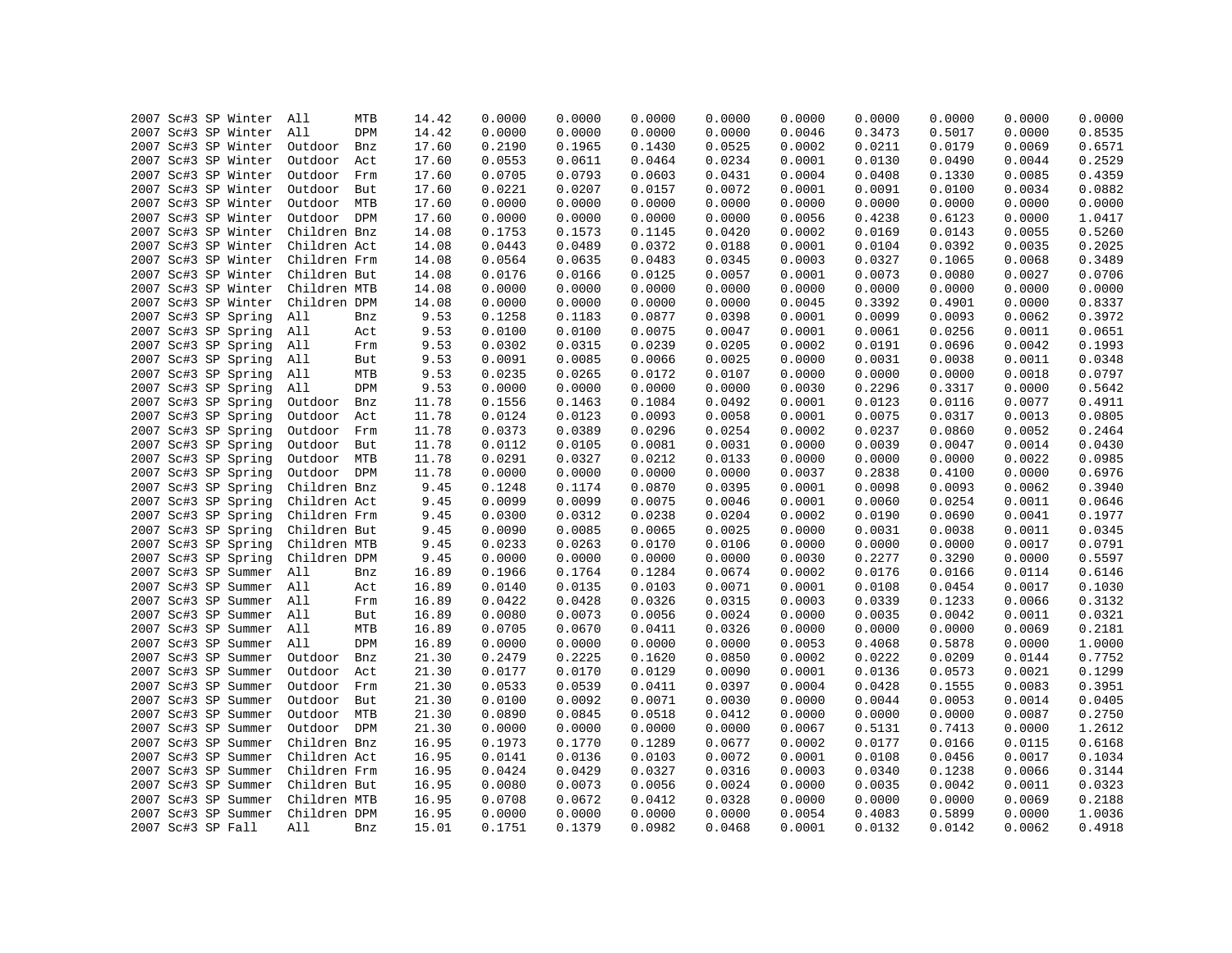|  | 2007 Sc#3 SP Fall        | All                               | Act | 15.01 | 0.0355 | 0.0342 | 0.0261 | 0.0173 | 0.0001 | 0.0081 | 0.0389 | 0.0034 | 0.1636 |
|--|--------------------------|-----------------------------------|-----|-------|--------|--------|--------|--------|--------|--------|--------|--------|--------|
|  | 2007 Sc#3 SP Fall        | All                               | Frm | 15.01 | 0.0454 | 0.0439 | 0.0335 | 0.0316 | 0.0003 | 0.0255 | 0.1057 | 0.0065 | 0.2925 |
|  | 2007 Sc#3 SP Fall        | All                               | But | 15.01 | 0.0106 | 0.0093 | 0.0071 | 0.0038 | 0.0000 | 0.0042 | 0.0058 | 0.0019 | 0.0427 |
|  | 2007 Sc#3 SP Fall        | All                               | MTB | 15.01 | 0.0000 | 0.0000 | 0.0000 | 0.0000 | 0.0000 | 0.0000 | 0.0000 | 0.0000 | 0.0000 |
|  | 2007 Sc#3 SP Fall        | All                               | DPM | 15.01 | 0.0000 | 0.0000 | 0.0000 | 0.0000 | 0.0047 | 0.3152 | 0.4829 | 0.0000 | 0.8028 |
|  | 2007 Sc#3 SP Fall        | Outdoor                           |     | 18.47 | 0.2155 | 0.1697 | 0.1208 | 0.0576 | 0.0002 | 0.0163 | 0.0175 | 0.0076 | 0.6051 |
|  |                          |                                   | Bnz |       |        |        |        |        |        |        |        |        |        |
|  | 2007 Sc#3 SP Fall        | Outdoor                           | Act | 18.47 | 0.0437 | 0.0421 | 0.0321 | 0.0213 | 0.0001 | 0.0100 | 0.0479 | 0.0042 | 0.2014 |
|  | 2007 Sc#3 SP Fall        | Outdoor Frm                       |     | 18.47 | 0.0559 | 0.0541 | 0.0412 | 0.0389 | 0.0003 | 0.0314 | 0.1301 | 0.0081 | 0.3599 |
|  | 2007 Sc#3 SP Fall        | Outdoor But                       |     | 18.47 | 0.0130 | 0.0114 | 0.0087 | 0.0047 | 0.0001 | 0.0051 | 0.0071 | 0.0024 | 0.0525 |
|  | 2007 Sc#3 SP Fall        | Outdoor MTB                       |     | 18.47 | 0.0000 | 0.0000 | 0.0000 | 0.0000 | 0.0000 | 0.0000 | 0.0000 | 0.0000 | 0.0000 |
|  | 2007 Sc#3 SP Fall        | Outdoor DPM                       |     | 18.47 | 0.0000 | 0.0000 | 0.0000 | 0.0000 | 0.0057 | 0.3878 | 0.5942 | 0.0000 | 0.9878 |
|  | 2007 Sc#3 SP Fall        | Children Bnz                      |     | 14.68 | 0.1712 | 0.1348 | 0.0960 | 0.0457 | 0.0001 | 0.0129 | 0.0139 | 0.0060 | 0.4807 |
|  | 2007 Sc#3 SP Fall        | Children Act                      |     | 14.68 | 0.0347 | 0.0334 | 0.0255 | 0.0169 | 0.0001 | 0.0080 | 0.0381 | 0.0033 | 0.1600 |
|  | 2007 Sc#3 SP Fall        | Children Frm                      |     | 14.68 | 0.0444 | 0.0429 | 0.0327 | 0.0309 | 0.0003 | 0.0249 | 0.1034 | 0.0064 | 0.2860 |
|  | 2007 Sc#3 SP Fall        | Children But                      |     | 14.68 | 0.0103 | 0.0091 | 0.0069 | 0.0037 | 0.0000 | 0.0041 | 0.0056 | 0.0019 | 0.0417 |
|  | 2007 Sc#3 SP Fall        | Children MTB                      |     | 14.68 | 0.0000 | 0.0000 | 0.0000 | 0.0000 | 0.0000 | 0.0000 | 0.0000 | 0.0000 | 0.0000 |
|  | 2007 Sc#3 SP Fall        | Children DPM                      |     | 14.68 | 0.0000 | 0.0000 | 0.0000 | 0.0000 | 0.0046 | 0.3081 | 0.4721 | 0.0000 | 0.7848 |
|  | 2007 Sc#3 SP Ann Ave All |                                   | Bnz | 13.64 | 0.1692 | 0.1484 | 0.1079 | 0.0493 | 0.0001 | 0.0145 | 0.0137 | 0.0074 | 0.5105 |
|  | 2007 Sc#3 SP Ann Ave All |                                   | Act | 13.64 | 0.0262 | 0.0269 | 0.0205 | 0.0121 | 0.0001 | 0.0089 | 0.0375 | 0.0025 | 0.1347 |
|  | 2007 Sc#3 SP Ann Ave All |                                   | Frm | 13.64 | 0.0439 | 0.0458 | 0.0349 | 0.0297 | 0.0003 | 0.0280 | 0.1019 | 0.0061 | 0.2906 |
|  | 2007 Sc#3 SP Ann Ave All |                                   | But | 13.64 | 0.0114 | 0.0105 | 0.0080 | 0.0037 | 0.0000 | 0.0046 | 0.0055 | 0.0017 | 0.0455 |
|  | 2007 Sc#3 SP Ann Ave All |                                   | MTB | 13.64 | 0.0235 | 0.0234 | 0.0146 | 0.0108 | 0.0000 | 0.0000 | 0.0000 | 0.0022 | 0.0744 |
|  | 2007 Sc#3 SP Ann Ave All |                                   | DPM | 13.64 | 0.0000 | 0.0000 | 0.0000 | 0.0000 | 0.0044 | 0.3247 | 0.4760 | 0.0000 | 0.8051 |
|  |                          | 2007 Sc#3 SP Ann Ave Outdoor      | Bnz | 16.86 | 0.2095 | 0.1837 | 0.1336 | 0.0611 | 0.0002 | 0.0180 | 0.0169 | 0.0091 | 0.6321 |
|  |                          | 2007 Sc#3 SP Ann Ave Outdoor      | Act | 16.86 | 0.0323 | 0.0331 | 0.0252 | 0.0149 | 0.0001 | 0.0110 | 0.0465 | 0.0030 | 0.1662 |
|  |                          | 2007 Sc#3 SP Ann Ave Outdoor Frm  |     | 16.86 | 0.0543 | 0.0566 | 0.0431 | 0.0368 | 0.0003 | 0.0347 | 0.1262 | 0.0075 | 0.3593 |
|  |                          | 2007 Sc#3 SP Ann Ave Outdoor      | But | 16.86 | 0.0141 | 0.0130 | 0.0099 | 0.0045 | 0.0001 | 0.0056 | 0.0068 | 0.0022 | 0.0561 |
|  |                          | 2007 Sc#3 SP Ann Ave Outdoor MTB  |     | 16.86 | 0.0295 | 0.0293 | 0.0183 | 0.0136 | 0.0000 | 0.0000 | 0.0000 | 0.0027 | 0.0934 |
|  |                          | 2007 Sc#3 SP Ann Ave Outdoor DPM  |     | 16.86 | 0.0000 | 0.0000 | 0.0000 | 0.0000 | 0.0054 | 0.4022 | 0.5895 | 0.0000 | 0.9971 |
|  |                          | 2007 Sc#3 SP Ann Ave Children Bnz |     | 13.47 | 0.1671 | 0.1466 | 0.1066 | 0.0487 | 0.0001 | 0.0143 | 0.0135 | 0.0073 | 0.5044 |
|  |                          | 2007 Sc#3 SP Ann Ave Children Act |     | 13.47 | 0.0258 | 0.0265 | 0.0201 | 0.0119 | 0.0001 | 0.0088 | 0.0371 | 0.0024 | 0.1326 |
|  |                          | 2007 Sc#3 SP Ann Ave Children Frm |     | 13.47 | 0.0433 | 0.0451 | 0.0344 | 0.0293 | 0.0003 | 0.0277 | 0.1006 | 0.0060 | 0.2867 |
|  |                          | 2007 Sc#3 SP Ann Ave Children But |     | 13.47 | 0.0112 | 0.0103 | 0.0079 | 0.0036 | 0.0000 | 0.0045 | 0.0054 | 0.0017 | 0.0448 |
|  |                          | 2007 Sc#3 SP Ann Ave Children MTB |     | 13.47 | 0.0235 | 0.0234 | 0.0146 | 0.0109 | 0.0000 | 0.0000 | 0.0000 | 0.0022 | 0.0745 |
|  |                          | 2007 Sc#3 SP Ann Ave Children DPM |     | 13.47 | 0.0000 | 0.0000 | 0.0000 | 0.0000 | 0.0043 | 0.3208 | 0.4703 | 0.0000 | 0.7954 |
|  | 2020 Base SP Winter All  |                                   | Bnz | 14.42 | 0.1415 | 0.1655 | 0.1673 | 0.0354 | 0.0001 | 0.0007 | 0.0134 | 0.0057 | 0.5297 |
|  | 2020 Base SP Winter All  |                                   | Act | 14.42 | 0.0342 | 0.0396 | 0.0407 | 0.0132 | 0.0001 | 0.0004 | 0.0368 | 0.0037 | 0.1687 |
|  | 2020 Base SP Winter All  |                                   | Frm | 14.42 | 0.0397 | 0.0458 | 0.0471 | 0.0183 | 0.0003 | 0.0013 | 0.1000 | 0.0071 | 0.2596 |
|  | 2020 Base SP Winter All  |                                   | But | 14.42 | 0.0168 | 0.0200 | 0.0194 | 0.0023 | 0.0001 | 0.0003 | 0.0075 | 0.0029 | 0.0692 |
|  | 2020 Base SP Winter All  |                                   | MTB | 14.42 | 0.0000 | 0.0000 | 0.0000 | 0.0000 | 0.0000 | 0.0000 | 0.0000 | 0.0000 | 0.0000 |
|  | 2020 Base SP Winter All  |                                   | DPM | 14.42 | 0.0000 | 0.0000 | 0.0000 | 0.0000 | 0.0055 | 0.0120 | 0.4619 | 0.0000 | 0.4795 |
|  | 2020 Base SP Winter      | Outdoor                           | Bnz | 17.60 | 0.1727 | 0.2020 | 0.2041 | 0.0432 | 0.0002 | 0.0008 | 0.0164 | 0.0070 | 0.6464 |
|  | 2020 Base SP Winter      | Outdoor Act                       |     | 17.60 | 0.0418 | 0.0483 | 0.0497 | 0.0161 | 0.0001 | 0.0005 | 0.0449 | 0.0045 | 0.2059 |
|  | 2020 Base SP Winter      | Outdoor Frm                       |     | 17.60 | 0.0485 | 0.0559 | 0.0574 | 0.0224 | 0.0003 | 0.0016 | 0.1220 | 0.0087 | 0.3168 |
|  | 2020 Base SP Winter      | Outdoor But                       |     | 17.60 | 0.0206 | 0.0244 | 0.0237 | 0.0028 | 0.0001 | 0.0004 | 0.0091 | 0.0035 | 0.0845 |
|  |                          |                                   |     |       |        |        |        |        |        |        |        |        |        |
|  | 2020 Base SP Winter      | Outdoor MTB                       |     | 17.60 | 0.0000 | 0.0000 | 0.0000 | 0.0000 | 0.0000 | 0.0000 | 0.0000 | 0.0000 | 0.0000 |
|  | 2020 Base SP Winter      | Outdoor DPM                       |     | 17.60 | 0.0000 | 0.0000 | 0.0000 | 0.0000 | 0.0067 | 0.0146 | 0.5638 | 0.0000 | 0.5851 |
|  | 2020 Base SP Winter      | Children Bnz                      |     | 14.08 | 0.1382 | 0.1617 | 0.1634 | 0.0346 | 0.0001 | 0.0007 | 0.0131 | 0.0056 | 0.5174 |
|  | 2020 Base SP Winter      | Children Act                      |     | 14.08 | 0.0334 | 0.0387 | 0.0398 | 0.0129 | 0.0001 | 0.0004 | 0.0360 | 0.0036 | 0.1648 |
|  | 2020 Base SP Winter      | Children Frm                      |     | 14.08 | 0.0388 | 0.0448 | 0.0460 | 0.0179 | 0.0003 | 0.0013 | 0.0977 | 0.0070 | 0.2535 |
|  | 2020 Base SP Winter      | Children But                      |     | 14.08 | 0.0164 | 0.0195 | 0.0190 | 0.0022 | 0.0001 | 0.0003 | 0.0073 | 0.0028 | 0.0676 |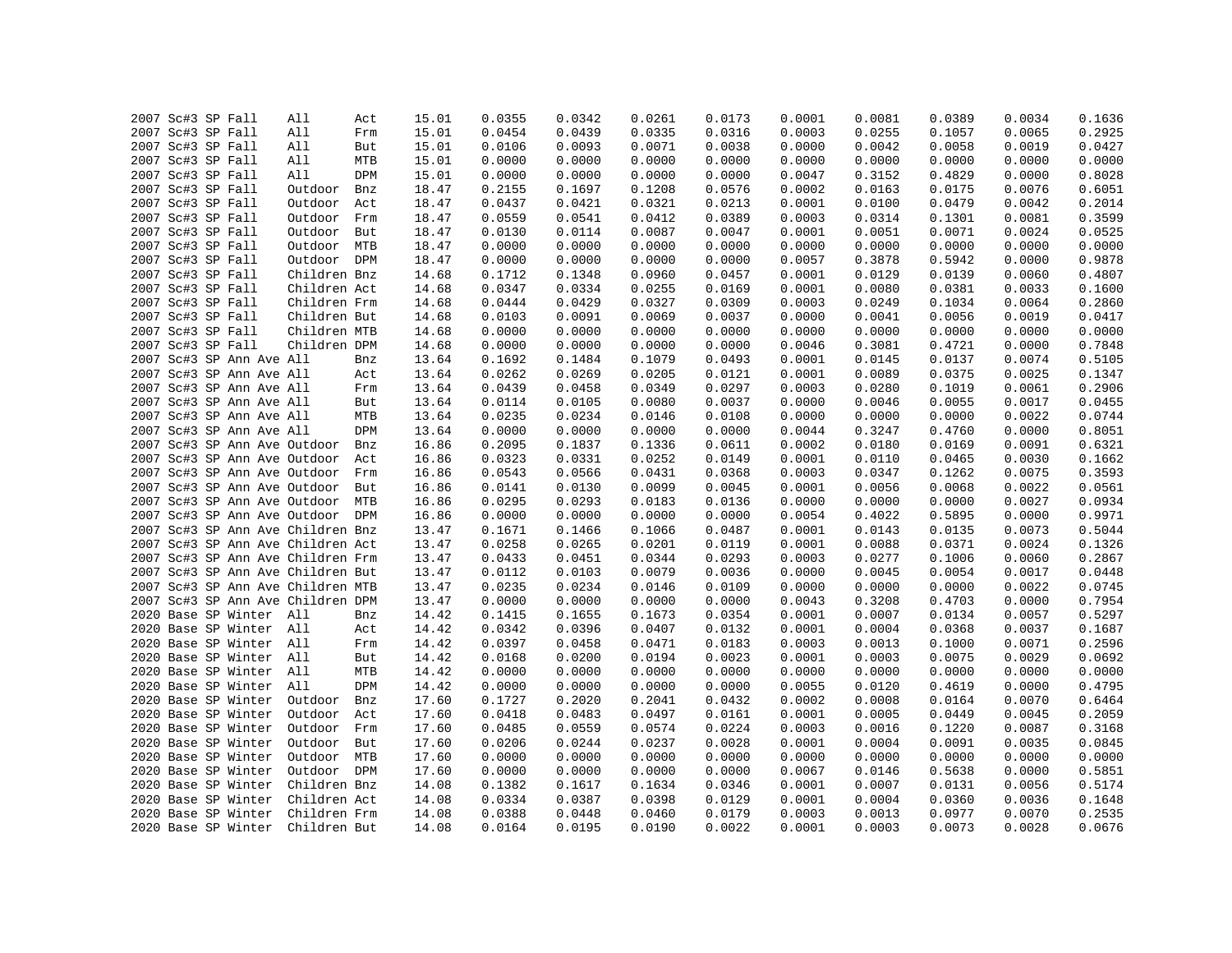|  | 2020 Base SP Winter | Children MTB |     | 14.08 | 0.0000 | 0.0000 | 0.0000 | 0.0000 | 0.0000 | 0.0000 | 0.0000 | 0.0000 | 0.0000 |
|--|---------------------|--------------|-----|-------|--------|--------|--------|--------|--------|--------|--------|--------|--------|
|  | 2020 Base SP Winter | Children DPM |     | 14.08 | 0.0000 | 0.0000 | 0.0000 | 0.0000 | 0.0054 | 0.0117 | 0.4512 | 0.0000 | 0.4683 |
|  | 2020 Base SP Spring | All          | Bnz | 9.53  | 0.1116 | 0.1274 | 0.1246 | 0.0321 | 0.0001 | 0.0005 | 0.0089 | 0.0064 | 0.4115 |
|  | 2020 Base SP Spring |              |     | 9.53  | 0.0083 | 0.0092 | 0.0093 | 0.0029 | 0.0001 | 0.0003 | 0.0243 | 0.0011 | 0.0554 |
|  |                     | All          | Act |       |        |        |        |        |        |        |        |        |        |
|  | 2020 Base SP Spring | All          | Frm | 9.53  | 0.0210 | 0.0234 | 0.0240 | 0.0093 | 0.0002 | 0.0009 | 0.0660 | 0.0040 | 0.1488 |
|  | 2020 Base SP Spring | All          | But | 9.53  | 0.0096 | 0.0112 | 0.0106 | 0.0013 | 0.0000 | 0.0001 | 0.0036 | 0.0011 | 0.0376 |
|  | 2020 Base SP Spring | All          | MTB | 9.53  | 0.0000 | 0.0000 | 0.0000 | 0.0000 | 0.0000 | 0.0000 | 0.0000 | 0.0000 | 0.0000 |
|  | 2020 Base SP Spring | All          | DPM | 9.53  | 0.0000 | 0.0000 | 0.0000 | 0.0000 | 0.0036 | 0.0079 | 0.3054 | 0.0000 | 0.3169 |
|  | 2020 Base SP Spring | Outdoor      | Bnz | 11.78 | 0.1380 | 0.1575 | 0.1540 | 0.0396 | 0.0001 | 0.0006 | 0.0110 | 0.0079 | 0.5088 |
|  | 2020 Base SP Spring | Outdoor      | Act | 11.78 | 0.0102 | 0.0114 | 0.0116 | 0.0035 | 0.0001 | 0.0003 | 0.0301 | 0.0013 | 0.0684 |
|  | 2020 Base SP Spring | Outdoor      | Frm | 11.78 | 0.0259 | 0.0289 | 0.0297 | 0.0115 | 0.0002 | 0.0011 | 0.0816 | 0.0049 | 0.1840 |
|  | 2020 Base SP Spring | Outdoor      | But | 11.78 | 0.0119 | 0.0138 | 0.0132 | 0.0015 | 0.0000 | 0.0002 | 0.0045 | 0.0014 | 0.0465 |
|  | 2020 Base SP Spring | Outdoor      | MTB | 11.78 | 0.0000 | 0.0000 | 0.0000 | 0.0000 | 0.0000 | 0.0000 | 0.0000 | 0.0000 | 0.0000 |
|  | 2020 Base SP Spring | Outdoor      | DPM | 11.78 | 0.0000 | 0.0000 | 0.0000 | 0.0000 | 0.0045 | 0.0098 | 0.3776 | 0.0000 | 0.3919 |
|  | 2020 Base SP Spring | Children Bnz |     | 9.45  | 0.1107 | 0.1264 | 0.1236 | 0.0318 | 0.0001 | 0.0004 | 0.0088 | 0.0064 | 0.4082 |
|  | 2020 Base SP Spring | Children Act |     | 9.45  | 0.0082 | 0.0091 | 0.0093 | 0.0028 | 0.0001 | 0.0003 | 0.0241 | 0.0011 | 0.0549 |
|  | 2020 Base SP Spring | Children Frm |     | 9.45  | 0.0208 | 0.0232 | 0.0238 | 0.0092 | 0.0002 | 0.0009 | 0.0655 | 0.0039 | 0.1476 |
|  | 2020 Base SP Spring | Children But |     | 9.45  | 0.0095 | 0.0111 | 0.0106 | 0.0012 | 0.0000 | 0.0001 | 0.0036 | 0.0011 | 0.0373 |
|  | 2020 Base SP Spring | Children MTB |     | 9.45  | 0.0000 | 0.0000 | 0.0000 | 0.0000 | 0.0000 | 0.0000 | 0.0000 | 0.0000 | 0.0000 |
|  | 2020 Base SP Spring | Children DPM |     | 9.45  | 0.0000 | 0.0000 | 0.0000 | 0.0000 | 0.0036 | 0.0079 | 0.3029 | 0.0000 | 0.3144 |
|  | 2020 Base SP Summer | All          | Bnz | 16.89 | 0.1669 | 0.1863 | 0.1767 | 0.0543 | 0.0002 | 0.0008 | 0.0157 | 0.0119 | 0.6127 |
|  | 2020 Base SP Summer | All          | Act | 16.89 | 0.0115 | 0.0125 | 0.0127 | 0.0043 | 0.0001 | 0.0005 | 0.0431 | 0.0017 | 0.0863 |
|  | 2020 Base SP Summer | All          | Frm | 16.89 | 0.0293 | 0.0318 | 0.0327 | 0.0139 | 0.0003 | 0.0015 | 0.1170 | 0.0063 | 0.2327 |
|  | 2020 Base SP Summer | All          | But | 16.89 | 0.0084 | 0.0096 | 0.0091 | 0.0012 | 0.0000 | 0.0002 | 0.0040 | 0.0011 | 0.0337 |
|  | 2020 Base SP Summer | All          | MTB | 16.89 | 0.0000 | 0.0000 | 0.0000 | 0.0000 | 0.0000 | 0.0000 | 0.0000 | 0.0000 | 0.0000 |
|  | 2020 Base SP Summer | All          | DPM | 16.89 | 0.0000 | 0.0000 | 0.0000 | 0.0000 | 0.0064 | 0.0141 | 0.5412 | 0.0000 | 0.5617 |
|  | 2020 Base SP Summer | Outdoor      | Bnz | 21.30 | 0.2105 | 0.2350 | 0.2229 | 0.0684 | 0.0002 | 0.0010 | 0.0198 | 0.0150 | 0.7728 |
|  | 2020 Base SP Summer | Outdoor      | Act | 21.30 | 0.0145 | 0.0157 | 0.0161 | 0.0054 | 0.0001 | 0.0006 | 0.0544 | 0.0021 | 0.1089 |
|  | 2020 Base SP Summer | Outdoor Frm  |     | 21.30 | 0.0369 | 0.0401 | 0.0412 | 0.0175 | 0.0004 | 0.0019 | 0.1476 | 0.0079 | 0.2935 |
|  | 2020 Base SP Summer | Outdoor      | But | 21.30 | 0.0106 | 0.0121 | 0.0115 | 0.0015 | 0.0000 | 0.0002 | 0.0051 | 0.0014 | 0.0424 |
|  | 2020 Base SP Summer | Outdoor MTB  |     | 21.30 | 0.0000 | 0.0000 | 0.0000 | 0.0000 | 0.0000 | 0.0000 | 0.0000 | 0.0000 | 0.0000 |
|  | 2020 Base SP Summer | Outdoor DPM  |     | 21.30 | 0.0000 | 0.0000 | 0.0000 | 0.0000 | 0.0081 | 0.0177 | 0.6826 | 0.0000 | 0.7084 |
|  | 2020 Base SP Summer | Children Bnz |     | 16.95 | 0.1675 | 0.1870 | 0.1773 | 0.0544 | 0.0002 | 0.0008 | 0.0158 | 0.0119 | 0.6149 |
|  | 2020 Base SP Summer | Children Act |     | 16.95 | 0.0115 | 0.0125 | 0.0128 | 0.0043 | 0.0001 | 0.0005 | 0.0433 | 0.0017 | 0.0866 |
|  | 2020 Base SP Summer | Children Frm |     | 16.95 | 0.0294 | 0.0319 | 0.0328 | 0.0139 | 0.0003 | 0.0015 | 0.1174 | 0.0063 | 0.2335 |
|  | 2020 Base SP Summer | Children But |     | 16.95 | 0.0085 | 0.0096 | 0.0092 | 0.0012 | 0.0000 | 0.0002 | 0.0040 | 0.0011 | 0.0338 |
|  | 2020 Base SP Summer | Children MTB |     | 16.95 | 0.0000 | 0.0000 | 0.0000 | 0.0000 | 0.0000 | 0.0000 | 0.0000 | 0.0000 | 0.0000 |
|  | 2020 Base SP Summer | Children DPM |     | 16.95 | 0.0000 | 0.0000 | 0.0000 | 0.0000 | 0.0065 | 0.0141 | 0.5431 | 0.0000 | 0.5637 |
|  | 2020 Base SP Fall   | All          | Bnz | 15.01 | 0.1450 | 0.1537 | 0.1450 | 0.0400 | 0.0001 | 0.0007 | 0.0139 | 0.0062 | 0.5047 |
|  | 2020 Base SP Fall   | All          | Act | 15.01 | 0.0295 | 0.0332 | 0.0334 | 0.0121 | 0.0001 | 0.0004 | 0.0383 | 0.0035 | 0.1505 |
|  | 2020 Base SP Fall   | All          | Frm | 15.01 | 0.0342 | 0.0384 | 0.0388 | 0.0168 | 0.0003 | 0.0014 | 0.1039 | 0.0067 | 0.2404 |
|  | 2020 Base SP Fall   | All          | But | 15.01 | 0.0106 | 0.0123 | 0.0117 | 0.0015 | 0.0000 | 0.0002 | 0.0057 | 0.0020 | 0.0440 |
|  | 2020 Base SP Fall   | All          | MTB | 15.01 | 0.0000 | 0.0000 | 0.0000 | 0.0000 | 0.0000 | 0.0000 | 0.0000 | 0.0000 | 0.0000 |
|  | 2020 Base SP Fall   | All          | DPM | 15.01 | 0.0000 | 0.0000 | 0.0000 | 0.0000 | 0.0057 | 0.0125 | 0.4810 | 0.0000 | 0.4993 |
|  | 2020 Base SP Fall   | Outdoor      | Bnz | 18.47 | 0.1784 | 0.1891 | 0.1784 | 0.0493 | 0.0002 | 0.0009 | 0.0172 | 0.0076 | 0.6211 |
|  | 2020 Base SP Fall   | Outdoor      | Act | 18.47 | 0.0363 | 0.0409 | 0.0411 | 0.0149 | 0.0001 | 0.0005 | 0.0471 | 0.0043 | 0.1851 |
|  | 2020 Base SP Fall   | Outdoor      | Frm | 18.47 | 0.0421 | 0.0472 | 0.0477 | 0.0207 | 0.0003 | 0.0017 | 0.1279 | 0.0082 | 0.2958 |
|  | 2020 Base SP Fall   | Outdoor      | But | 18.47 | 0.0130 | 0.0151 | 0.0144 | 0.0019 | 0.0001 | 0.0003 | 0.0070 | 0.0024 | 0.0541 |
|  | 2020 Base SP Fall   | Outdoor      | MTB | 18.47 | 0.0000 | 0.0000 | 0.0000 | 0.0000 | 0.0000 | 0.0000 | 0.0000 | 0.0000 | 0.0000 |
|  | 2020 Base SP Fall   | Outdoor DPM  |     | 18.47 | 0.0000 | 0.0000 | 0.0000 | 0.0000 | 0.0071 | 0.0154 | 0.5919 | 0.0000 | 0.6143 |
|  | 2020 Base SP Fall   | Children Bnz |     | 14.68 | 0.1418 | 0.1502 | 0.1418 | 0.0391 | 0.0001 | 0.0007 | 0.0136 | 0.0060 | 0.4934 |
|  |                     |              |     |       |        |        |        |        |        |        |        |        |        |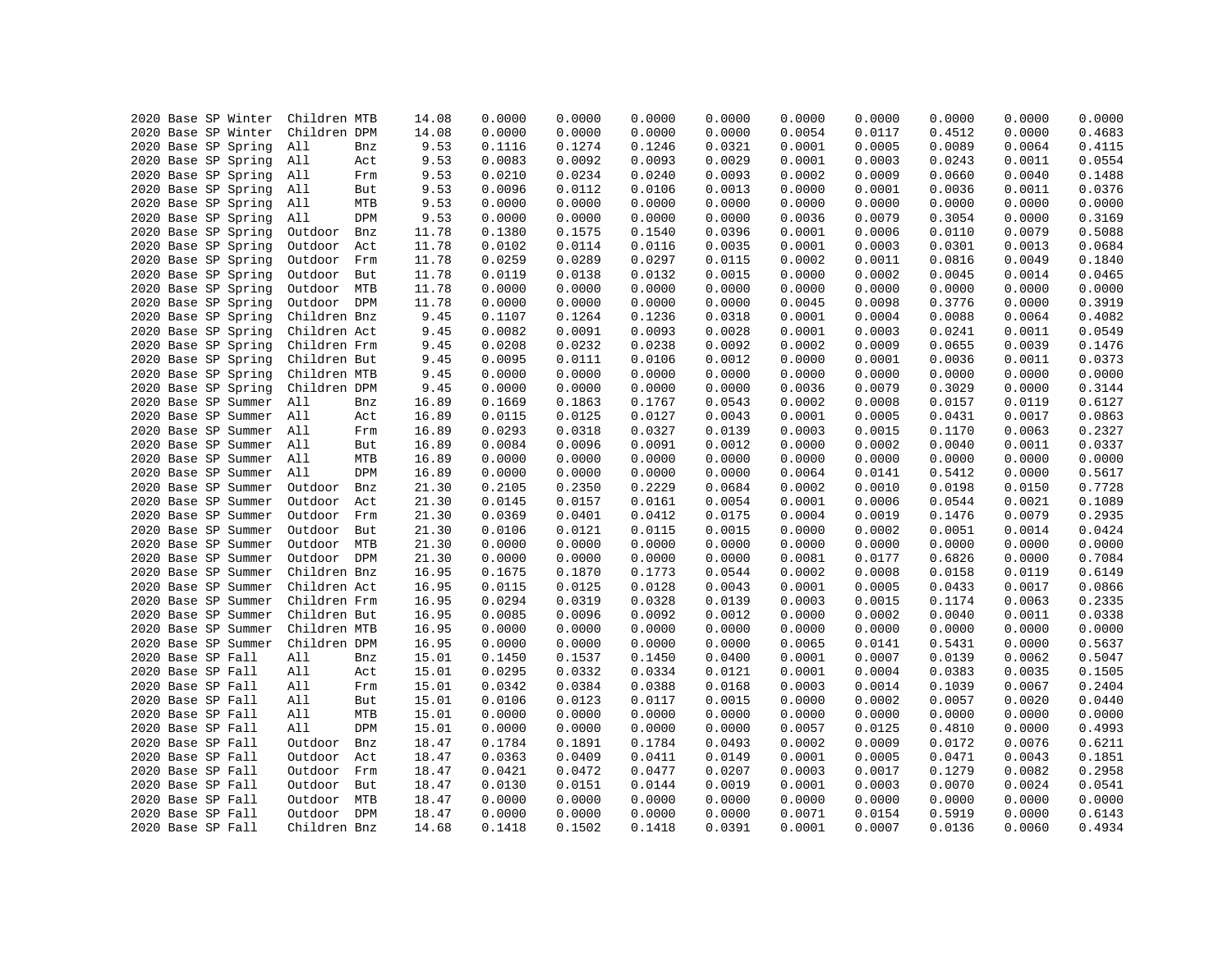|  | 2020 Base SP Fall |                          | Children Act                      |     | 14.68 | 0.0288 | 0.0325 | 0.0327 | 0.0118 | 0.0001 | 0.0004 | 0.0374 | 0.0034 | 0.1471 |
|--|-------------------|--------------------------|-----------------------------------|-----|-------|--------|--------|--------|--------|--------|--------|--------|--------|--------|
|  | 2020 Base SP Fall |                          | Children Frm                      |     | 14.68 | 0.0334 | 0.0375 | 0.0379 | 0.0164 | 0.0003 | 0.0013 | 0.1016 | 0.0065 | 0.2350 |
|  | 2020 Base SP Fall |                          | Children But                      |     | 14.68 | 0.0104 | 0.0120 | 0.0114 | 0.0015 | 0.0000 | 0.0002 | 0.0055 | 0.0019 | 0.0430 |
|  | 2020 Base SP Fall |                          | Children MTB                      |     | 14.68 | 0.0000 | 0.0000 | 0.0000 | 0.0000 | 0.0000 | 0.0000 | 0.0000 | 0.0000 | 0.0000 |
|  | 2020 Base SP Fall |                          | Children DPM                      |     | 14.68 | 0.0000 | 0.0000 | 0.0000 | 0.0000 | 0.0056 | 0.0122 | 0.4703 | 0.0000 | 0.4881 |
|  |                   | 2020 Base SP Ann Ave All |                                   | Bnz | 13.64 | 0.1413 | 0.1582 | 0.1534 | 0.0404 | 0.0001 | 0.0007 | 0.0130 | 0.0075 | 0.5147 |
|  |                   | 2020 Base SP Ann Ave All |                                   | Act | 13.64 | 0.0209 | 0.0236 | 0.0241 | 0.0081 | 0.0001 | 0.0004 | 0.0356 | 0.0025 | 0.1152 |
|  |                   | 2020 Base SP Ann Ave All |                                   | Frm | 13.64 | 0.0310 | 0.0348 | 0.0356 | 0.0146 | 0.0003 | 0.0013 | 0.0967 | 0.0060 | 0.2204 |
|  |                   | 2020 Base SP Ann Ave All |                                   | But | 13.64 | 0.0114 | 0.0133 | 0.0127 | 0.0016 | 0.0000 | 0.0002 | 0.0052 | 0.0018 | 0.0461 |
|  |                   | 2020 Base SP Ann Ave All |                                   | MTB | 13.64 | 0.0000 | 0.0000 | 0.0000 | 0.0000 | 0.0000 | 0.0000 | 0.0000 | 0.0000 | 0.0000 |
|  |                   | 2020 Base SP Ann Ave All |                                   | DPM | 13.64 | 0.0000 | 0.0000 | 0.0000 | 0.0000 | 0.0053 | 0.0116 | 0.4474 | 0.0000 | 0.4643 |
|  |                   |                          | 2020 Base SP Ann Ave Outdoor      | Bnz | 16.86 | 0.1749 | 0.1959 | 0.1899 | 0.0501 | 0.0002 | 0.0008 | 0.0161 | 0.0094 | 0.6373 |
|  |                   |                          | 2020 Base SP Ann Ave Outdoor      | Act | 16.86 | 0.0257 | 0.0291 | 0.0296 | 0.0100 | 0.0001 | 0.0005 | 0.0441 | 0.0031 | 0.1421 |
|  |                   |                          | 2020 Base SP Ann Ave Outdoor      | Frm | 16.86 | 0.0383 | 0.0430 | 0.0440 | 0.0180 | 0.0003 | 0.0016 | 0.1198 | 0.0074 | 0.2725 |
|  |                   |                          | 2020 Base SP Ann Ave Outdoor      | But | 16.86 | 0.0140 | 0.0164 | 0.0157 | 0.0019 | 0.0001 | 0.0003 | 0.0064 | 0.0022 | 0.0569 |
|  |                   |                          | 2020 Base SP Ann Ave Outdoor MTB  |     | 16.86 | 0.0000 | 0.0000 | 0.0000 | 0.0000 | 0.0000 | 0.0000 | 0.0000 | 0.0000 | 0.0000 |
|  |                   |                          | 2020 Base SP Ann Ave Outdoor DPM  |     | 16.86 | 0.0000 | 0.0000 | 0.0000 | 0.0000 | 0.0066 | 0.0144 | 0.5540 | 0.0000 | 0.5749 |
|  |                   |                          | 2020 Base SP Ann Ave Children Bnz |     | 13.47 | 0.1396 | 0.1563 | 0.1515 | 0.0400 | 0.0001 | 0.0007 | 0.0128 | 0.0075 | 0.5085 |
|  |                   |                          | 2020 Base SP Ann Ave Children Act |     | 13.47 | 0.0205 | 0.0232 | 0.0236 | 0.0080 | 0.0001 | 0.0004 | 0.0352 | 0.0024 | 0.1134 |
|  |                   |                          | 2020 Base SP Ann Ave Children Frm |     | 13.47 | 0.0306 | 0.0343 | 0.0351 | 0.0144 | 0.0003 | 0.0013 | 0.0955 | 0.0059 | 0.2174 |
|  |                   |                          | 2020 Base SP Ann Ave Children But |     | 13.47 | 0.0112 | 0.0131 | 0.0125 | 0.0015 | 0.0000 | 0.0002 | 0.0051 | 0.0017 | 0.0454 |
|  |                   |                          | 2020 Base SP Ann Ave Children MTB |     | 13.47 | 0.0000 | 0.0000 | 0.0000 | 0.0000 | 0.0000 | 0.0000 | 0.0000 | 0.0000 | 0.0000 |
|  |                   |                          | 2020 Base SP Ann Ave Children DPM |     | 13.47 | 0.0000 | 0.0000 | 0.0000 | 0.0000 | 0.0053 | 0.0115 | 0.4419 | 0.0000 | 0.4586 |
|  |                   |                          |                                   |     |       |        |        |        |        |        |        |        |        |        |
|  |                   | 2020 Sc#1 SP Winter All  |                                   | Bnz | 14.42 | 0.1088 | 0.1383 | 0.1462 | 0.0357 | 0.0001 | 0.0007 | 0.0134 | 0.0058 | 0.4490 |
|  |                   | 2020 Sc#1 SP Winter All  |                                   | Act | 14.42 | 0.0273 | 0.0342 | 0.0374 | 0.0132 | 0.0001 | 0.0004 | 0.0368 | 0.0037 | 0.1531 |
|  |                   | 2020 Sc#1 SP Winter All  |                                   | Frm | 14.42 | 0.0357 | 0.0450 | 0.0487 | 0.0183 | 0.0003 | 0.0013 | 0.1000 | 0.0071 | 0.2564 |
|  |                   | 2020 Sc#1 SP Winter All  |                                   | But | 14.42 | 0.0130 | 0.0166 | 0.0169 | 0.0023 | 0.0001 | 0.0003 | 0.0075 | 0.0029 | 0.0596 |
|  |                   | 2020 Sc#1 SP Winter All  |                                   | MTB | 14.42 | 0.0000 | 0.0000 | 0.0000 | 0.0000 | 0.0000 | 0.0000 | 0.0000 | 0.0000 | 0.0000 |
|  |                   | 2020 Sc#1 SP Winter All  |                                   | DPM | 14.42 | 0.0000 | 0.0000 | 0.0000 | 0.0000 | 0.0055 | 0.0120 | 0.4619 | 0.0000 | 0.4795 |
|  |                   | 2020 Sc#1 SP Winter      | Outdoor                           | Bnz | 17.60 | 0.1328 | 0.1688 | 0.1784 | 0.0436 | 0.0002 | 0.0008 | 0.0164 | 0.0071 | 0.5479 |
|  |                   | 2020 Sc#1 SP Winter      | Outdoor                           | Act | 17.60 | 0.0334 | 0.0417 | 0.0456 | 0.0161 | 0.0001 | 0.0005 | 0.0449 | 0.0045 | 0.1869 |
|  |                   | 2020 Sc#1 SP Winter      | Outdoor                           | Frm | 17.60 | 0.0436 | 0.0549 | 0.0594 | 0.0224 | 0.0003 | 0.0016 | 0.1220 | 0.0087 | 0.3130 |
|  |                   | 2020 Sc#1 SP Winter      | Outdoor                           | But | 17.60 | 0.0159 | 0.0203 | 0.0206 | 0.0028 | 0.0001 | 0.0004 | 0.0091 | 0.0035 | 0.0728 |
|  |                   | 2020 Sc#1 SP Winter      | Outdoor                           | MTB | 17.60 | 0.0000 | 0.0000 | 0.0000 | 0.0000 | 0.0000 | 0.0000 | 0.0000 | 0.0000 | 0.0000 |
|  |                   | 2020 Sc#1 SP Winter      | Outdoor DPM                       |     | 17.60 | 0.0000 | 0.0000 | 0.0000 | 0.0000 | 0.0067 | 0.0146 | 0.5638 | 0.0000 | 0.5851 |
|  |                   | 2020 Sc#1 SP Winter      | Children Bnz                      |     | 14.08 | 0.1063 | 0.1351 | 0.1428 | 0.0349 | 0.0001 | 0.0007 | 0.0131 | 0.0056 | 0.4386 |
|  |                   | 2020 Sc#1 SP Winter      | Children Act                      |     | 14.08 | 0.0267 | 0.0334 | 0.0365 | 0.0129 | 0.0001 | 0.0004 | 0.0360 | 0.0036 | 0.1496 |
|  |                   | 2020 Sc#1 SP Winter      | Children Frm                      |     | 14.08 | 0.0349 | 0.0440 | 0.0476 | 0.0179 | 0.0003 | 0.0013 | 0.0977 | 0.0070 | 0.2505 |
|  |                   | 2020 Sc#1 SP Winter      | Children But                      |     | 14.08 | 0.0127 | 0.0162 | 0.0165 | 0.0022 | 0.0001 | 0.0003 | 0.0073 | 0.0028 | 0.0582 |
|  |                   | 2020 Sc#1 SP Winter      | Children MTB                      |     | 14.08 | 0.0000 | 0.0000 | 0.0000 | 0.0000 | 0.0000 | 0.0000 | 0.0000 | 0.0000 | 0.0000 |
|  |                   | 2020 Sc#1 SP Winter      | Children DPM                      |     | 14.08 | 0.0000 | 0.0000 | 0.0000 | 0.0000 | 0.0054 | 0.0117 | 0.4512 | 0.0000 | 0.4683 |
|  |                   | 2020 Sc#1 SP Spring      | All                               | Bnz | 9.53  | 0.0812 | 0.1006 | 0.1027 | 0.0313 | 0.0001 | 0.0005 | 0.0089 | 0.0063 | 0.3317 |
|  |                   | 2020 Sc#1 SP Spring      | All                               | Act | 9.53  | 0.0063 | 0.0077 | 0.0083 | 0.0029 | 0.0001 | 0.0003 | 0.0243 | 0.0011 | 0.0510 |
|  |                   | 2020 Sc#1 SP Spring      | All                               | Frm | 9.53  | 0.0192 | 0.0235 | 0.0256 | 0.0111 | 0.0002 | 0.0009 | 0.0660 | 0.0043 | 0.1508 |
|  |                   | 2020 Sc#1 SP Spring      | All                               | But | 9.53  | 0.0070 | 0.0088 | 0.0087 | 0.0012 | 0.0000 | 0.0001 | 0.0036 | 0.0012 | 0.0307 |
|  |                   | 2020 Sc#1 SP Spring      | All                               | MTB | 9.53  | 0.0121 | 0.0170 | 0.0098 | 0.0095 | 0.0000 | 0.0000 | 0.0000 | 0.0018 | 0.0503 |
|  |                   | 2020 Sc#1 SP Spring      | All                               | DPM | 9.53  | 0.0000 | 0.0000 | 0.0000 | 0.0000 | 0.0036 | 0.0079 | 0.3054 | 0.0000 | 0.3169 |
|  |                   | 2020 Sc#1 SP Spring      | Outdoor                           | Bnz | 11.78 | 0.1005 | 0.1244 | 0.1269 | 0.0387 | 0.0001 | 0.0006 | 0.0110 | 0.0078 | 0.4100 |
|  |                   | 2020 Sc#1 SP Spring      | Outdoor                           | Act | 11.78 | 0.0077 | 0.0095 | 0.0103 | 0.0036 | 0.0001 | 0.0003 | 0.0301 | 0.0014 | 0.0631 |
|  |                   | 2020 Sc#1 SP Spring      | Outdoor                           | Frm | 11.78 | 0.0237 | 0.0291 | 0.0316 | 0.0137 | 0.0002 | 0.0011 | 0.0816 | 0.0053 | 0.1864 |
|  |                   | 2020 Sc#1 SP Spring      | Outdoor                           | But | 11.78 | 0.0087 | 0.0109 | 0.0107 | 0.0014 | 0.0000 | 0.0002 | 0.0045 | 0.0014 | 0.0379 |
|  |                   |                          |                                   |     |       |        |        |        |        |        |        |        |        |        |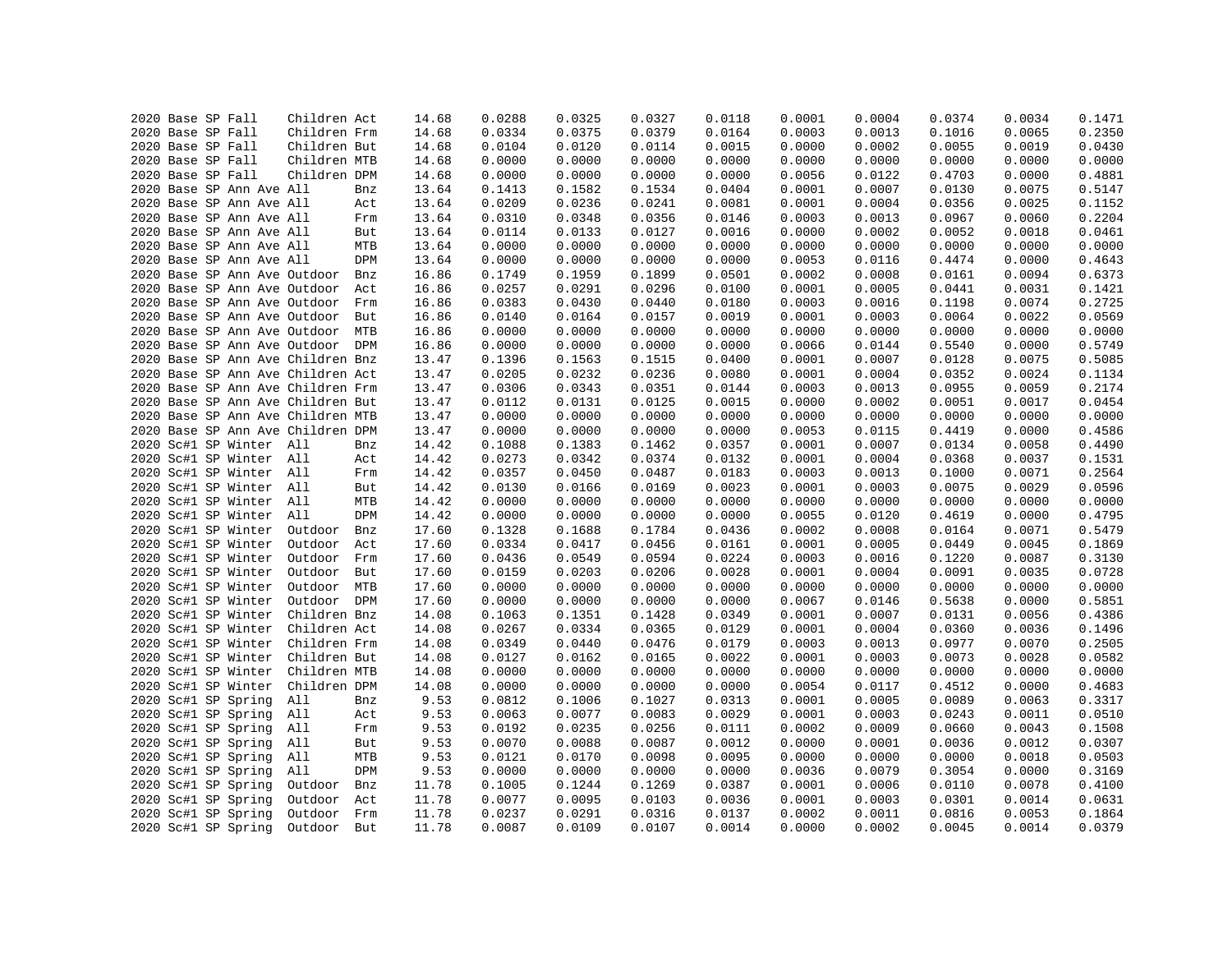|  | 2020 Sc#1 SP Spring      | Outdoor MTB                  |     | 11.78 | 0.0150 | 0.0211 | 0.0122 | 0.0118 | 0.0000 | 0.0000 | 0.0000 | 0.0022 | 0.0622 |
|--|--------------------------|------------------------------|-----|-------|--------|--------|--------|--------|--------|--------|--------|--------|--------|
|  | 2020 Sc#1 SP Spring      | Outdoor DPM                  |     | 11.78 | 0.0000 | 0.0000 | 0.0000 | 0.0000 | 0.0045 | 0.0098 | 0.3776 | 0.0000 | 0.3919 |
|  | 2020 Sc#1 SP Spring      | Children Bnz                 |     | 9.45  | 0.0806 | 0.0998 | 0.1018 | 0.0311 | 0.0001 | 0.0004 | 0.0088 | 0.0063 | 0.3290 |
|  | 2020 Sc#1 SP Spring      | Children Act                 |     | 9.45  | 0.0062 | 0.0076 | 0.0083 | 0.0029 | 0.0001 | 0.0003 | 0.0241 | 0.0011 | 0.0506 |
|  | 2020 Sc#1 SP Spring      | Children Frm                 |     | 9.45  | 0.0191 | 0.0233 | 0.0254 | 0.0110 | 0.0002 | 0.0009 | 0.0655 | 0.0042 | 0.1495 |
|  | 2020 Sc#1 SP Spring      | Children But                 |     | 9.45  | 0.0070 | 0.0088 | 0.0086 | 0.0011 | 0.0000 | 0.0001 | 0.0036 | 0.0012 | 0.0304 |
|  | 2020 Sc#1 SP Spring      | Children MTB                 |     | 9.45  | 0.0120 | 0.0169 | 0.0098 | 0.0095 | 0.0000 | 0.0000 | 0.0000 | 0.0018 | 0.0499 |
|  | 2020 Sc#1 SP Spring      | Children DPM                 |     | 9.45  | 0.0000 | 0.0000 | 0.0000 | 0.0000 | 0.0036 | 0.0079 | 0.3029 | 0.0000 | 0.3144 |
|  | 2020 Sc#1 SP Summer All  |                              | Bnz | 16.89 | 0.1244 | 0.1497 | 0.1467 | 0.0530 | 0.0002 | 0.0008 | 0.0157 | 0.0117 | 0.5022 |
|  | 2020 Sc#1 SP Summer All  |                              | Act | 16.89 | 0.0087 | 0.0105 | 0.0114 | 0.0044 | 0.0001 | 0.0005 | 0.0431 | 0.0017 | 0.0804 |
|  | 2020 Sc#1 SP Summer All  |                              | Frm | 16.89 | 0.0267 | 0.0320 | 0.0347 | 0.0166 | 0.0003 | 0.0015 | 0.1170 | 0.0067 | 0.2357 |
|  | 2020 Sc#1 SP Summer All  |                              | But | 16.89 | 0.0062 | 0.0076 | 0.0075 | 0.0011 | 0.0000 | 0.0002 | 0.0040 | 0.0012 | 0.0276 |
|  | 2020 Sc#1 SP Summer      | All                          | MTB | 16.89 | 0.0363 | 0.0478 | 0.0267 | 0.0290 | 0.0000 | 0.0000 | 0.0000 | 0.0070 | 0.1468 |
|  | 2020 Sc#1 SP Summer      | All                          | DPM | 16.89 | 0.0000 | 0.0000 | 0.0000 | 0.0000 | 0.0064 | 0.0141 | 0.5412 | 0.0000 | 0.5617 |
|  | 2020 Sc#1 SP Summer      | Outdoor                      | Bnz | 21.30 | 0.1570 | 0.1888 | 0.1851 | 0.0668 | 0.0002 | 0.0010 | 0.0198 | 0.0148 | 0.6333 |
|  | 2020 Sc#1 SP Summer      | Outdoor Act                  |     | 21.30 | 0.0110 | 0.0133 | 0.0143 | 0.0056 | 0.0001 | 0.0006 | 0.0544 | 0.0022 | 0.1014 |
|  | 2020 Sc#1 SP Summer      | Outdoor Frm                  |     | 21.30 | 0.0337 | 0.0404 | 0.0438 | 0.0210 | 0.0004 | 0.0019 | 0.1476 | 0.0085 | 0.2973 |
|  | 2020 Sc#1 SP Summer      | Outdoor But                  |     | 21.30 | 0.0078 | 0.0095 | 0.0094 | 0.0014 | 0.0000 | 0.0002 | 0.0051 | 0.0015 | 0.0349 |
|  | 2020 Sc#1 SP Summer      | Outdoor MTB                  |     | 21.30 | 0.0458 | 0.0603 | 0.0337 | 0.0365 | 0.0000 | 0.0000 | 0.0000 | 0.0088 | 0.1852 |
|  |                          | Outdoor DPM                  |     |       | 0.0000 | 0.0000 | 0.0000 | 0.0000 | 0.0081 | 0.0177 |        | 0.0000 | 0.7084 |
|  | 2020 Sc#1 SP Summer      |                              |     | 21.30 |        |        |        |        |        |        | 0.6826 |        |        |
|  | 2020 Sc#1 SP Summer      | Children Bnz                 |     | 16.95 | 0.1249 | 0.1502 | 0.1473 | 0.0532 | 0.0002 | 0.0008 | 0.0158 | 0.0118 | 0.5040 |
|  | 2020 Sc#1 SP Summer      | Children Act                 |     | 16.95 | 0.0087 | 0.0106 | 0.0114 | 0.0044 | 0.0001 | 0.0005 | 0.0433 | 0.0017 | 0.0807 |
|  | 2020 Sc#1 SP Summer      | Children Frm                 |     | 16.95 | 0.0268 | 0.0321 | 0.0349 | 0.0167 | 0.0003 | 0.0015 | 0.1174 | 0.0068 | 0.2365 |
|  | 2020 Sc#1 SP Summer      | Children But                 |     | 16.95 | 0.0062 | 0.0076 | 0.0075 | 0.0011 | 0.0000 | 0.0002 | 0.0040 | 0.0012 | 0.0277 |
|  | 2020 Sc#1 SP Summer      | Children MTB                 |     | 16.95 | 0.0364 | 0.0480 | 0.0268 | 0.0291 | 0.0000 | 0.0000 | 0.0000 | 0.0070 | 0.1473 |
|  | 2020 Sc#1 SP Summer      | Children DPM                 |     | 16.95 | 0.0000 | 0.0000 | 0.0000 | 0.0000 | 0.0065 | 0.0141 | 0.5431 | 0.0000 | 0.5637 |
|  | 2020 Sc#1 SP Fall        | All                          | Bnz | 15.01 | 0.1180 | 0.1315 | 0.1281 | 0.0407 | 0.0001 | 0.0007 | 0.0139 | 0.0063 | 0.4394 |
|  | 2020 Sc#1 SP Fall        | All                          | Act | 15.01 | 0.0235 | 0.0286 | 0.0307 | 0.0121 | 0.0001 | 0.0004 | 0.0383 | 0.0035 | 0.1372 |
|  | 2020 Sc#1 SP Fall        | All                          | Frm | 15.01 | 0.0307 | 0.0377 | 0.0401 | 0.0168 | 0.0003 | 0.0014 | 0.1039 | 0.0067 | 0.2376 |
|  | 2020 Sc#1 SP Fall        | All                          | But | 15.01 | 0.0082 | 0.0102 | 0.0102 | 0.0015 | 0.0000 | 0.0002 | 0.0057 | 0.0020 | 0.0380 |
|  | 2020 Sc#1 SP Fall        | All                          | MTB | 15.01 | 0.0000 | 0.0000 | 0.0000 | 0.0000 | 0.0000 | 0.0000 | 0.0000 | 0.0000 | 0.0000 |
|  | 2020 Sc#1 SP Fall        | All                          | DPM | 15.01 | 0.0000 | 0.0000 | 0.0000 | 0.0000 | 0.0057 | 0.0125 | 0.4810 | 0.0000 | 0.4993 |
|  | 2020 Sc#1 SP Fall        | Outdoor                      | Bnz | 18.47 | 0.1452 | 0.1618 | 0.1576 | 0.0501 | 0.0002 | 0.0009 | 0.0172 | 0.0077 | 0.5406 |
|  | 2020 Sc#1 SP Fall        | Outdoor                      | Act | 18.47 | 0.0290 | 0.0352 | 0.0378 | 0.0149 | 0.0001 | 0.0005 | 0.0471 | 0.0043 | 0.1688 |
|  | 2020 Sc#1 SP Fall        | Outdoor Frm                  |     | 18.47 | 0.0378 | 0.0464 | 0.0493 | 0.0207 | 0.0003 | 0.0017 | 0.1279 | 0.0082 | 0.2923 |
|  | 2020 Sc#1 SP Fall        | Outdoor                      | But | 18.47 | 0.0101 | 0.0126 | 0.0125 | 0.0019 | 0.0001 | 0.0003 | 0.0070 | 0.0024 | 0.0468 |
|  | 2020 Sc#1 SP Fall        | Outdoor MTB                  |     | 18.47 | 0.0000 | 0.0000 | 0.0000 | 0.0000 | 0.0000 | 0.0000 | 0.0000 | 0.0000 | 0.0000 |
|  | 2020 Sc#1 SP Fall        | Outdoor DPM                  |     | 18.47 | 0.0000 | 0.0000 | 0.0000 | 0.0000 | 0.0071 | 0.0154 | 0.5919 | 0.0000 | 0.6143 |
|  | 2020 Sc#1 SP Fall        | Children Bnz                 |     | 14.68 | 0.1154 | 0.1286 | 0.1252 | 0.0398 | 0.0001 | 0.0007 | 0.0136 | 0.0062 | 0.4295 |
|  | 2020 Sc#1 SP Fall        | Children Act                 |     | 14.68 | 0.0230 | 0.0280 | 0.0300 | 0.0118 | 0.0001 | 0.0004 | 0.0374 | 0.0034 | 0.1341 |
|  |                          |                              |     |       |        |        | 0.0392 |        |        |        |        |        | 0.2322 |
|  | 2020 Sc#1 SP Fall        | Children Frm                 |     | 14.68 | 0.0300 | 0.0369 |        | 0.0164 | 0.0003 | 0.0013 | 0.1016 | 0.0065 |        |
|  | 2020 Sc#1 SP Fall        | Children But                 |     | 14.68 | 0.0081 | 0.0100 | 0.0099 | 0.0015 | 0.0000 | 0.0002 | 0.0055 | 0.0019 | 0.0372 |
|  | 2020 Sc#1 SP Fall        | Children MTB                 |     | 14.68 | 0.0000 | 0.0000 | 0.0000 | 0.0000 | 0.0000 | 0.0000 | 0.0000 | 0.0000 | 0.0000 |
|  | 2020 Sc#1 SP Fall        | Children DPM                 |     | 14.68 | 0.0000 | 0.0000 | 0.0000 | 0.0000 | 0.0056 | 0.0122 | 0.4703 | 0.0000 | 0.4881 |
|  | 2020 Sc#1 SP Ann Ave All |                              | Bnz | 13.64 | 0.1081 | 0.1300 | 0.1309 | 0.0402 | 0.0001 | 0.0007 | 0.0130 | 0.0075 | 0.4305 |
|  | 2020 Sc#1 SP Ann Ave All |                              | Act | 13.64 | 0.0165 | 0.0203 | 0.0220 | 0.0081 | 0.0001 | 0.0004 | 0.0356 | 0.0025 | 0.1054 |
|  | 2020 Sc#1 SP Ann Ave All |                              | Frm | 13.64 | 0.0281 | 0.0346 | 0.0373 | 0.0157 | 0.0003 | 0.0013 | 0.0967 | 0.0062 | 0.2201 |
|  | 2020 Sc#1 SP Ann Ave All |                              | But | 13.64 | 0.0086 | 0.0108 | 0.0108 | 0.0015 | 0.0000 | 0.0002 | 0.0052 | 0.0018 | 0.0390 |
|  | 2020 Sc#1 SP Ann Ave All |                              | MTB | 13.64 | 0.0121 | 0.0162 | 0.0091 | 0.0096 | 0.0000 | 0.0000 | 0.0000 | 0.0022 | 0.0493 |
|  | 2020 Sc#1 SP Ann Ave All |                              | DPM | 13.64 | 0.0000 | 0.0000 | 0.0000 | 0.0000 | 0.0053 | 0.0116 | 0.4474 | 0.0000 | 0.4643 |
|  |                          | 2020 Sc#1 SP Ann Ave Outdoor | Bnz | 16.86 | 0.1339 | 0.1610 | 0.1620 | 0.0498 | 0.0002 | 0.0008 | 0.0161 | 0.0094 | 0.5330 |
|  |                          |                              |     |       |        |        |        |        |        |        |        |        |        |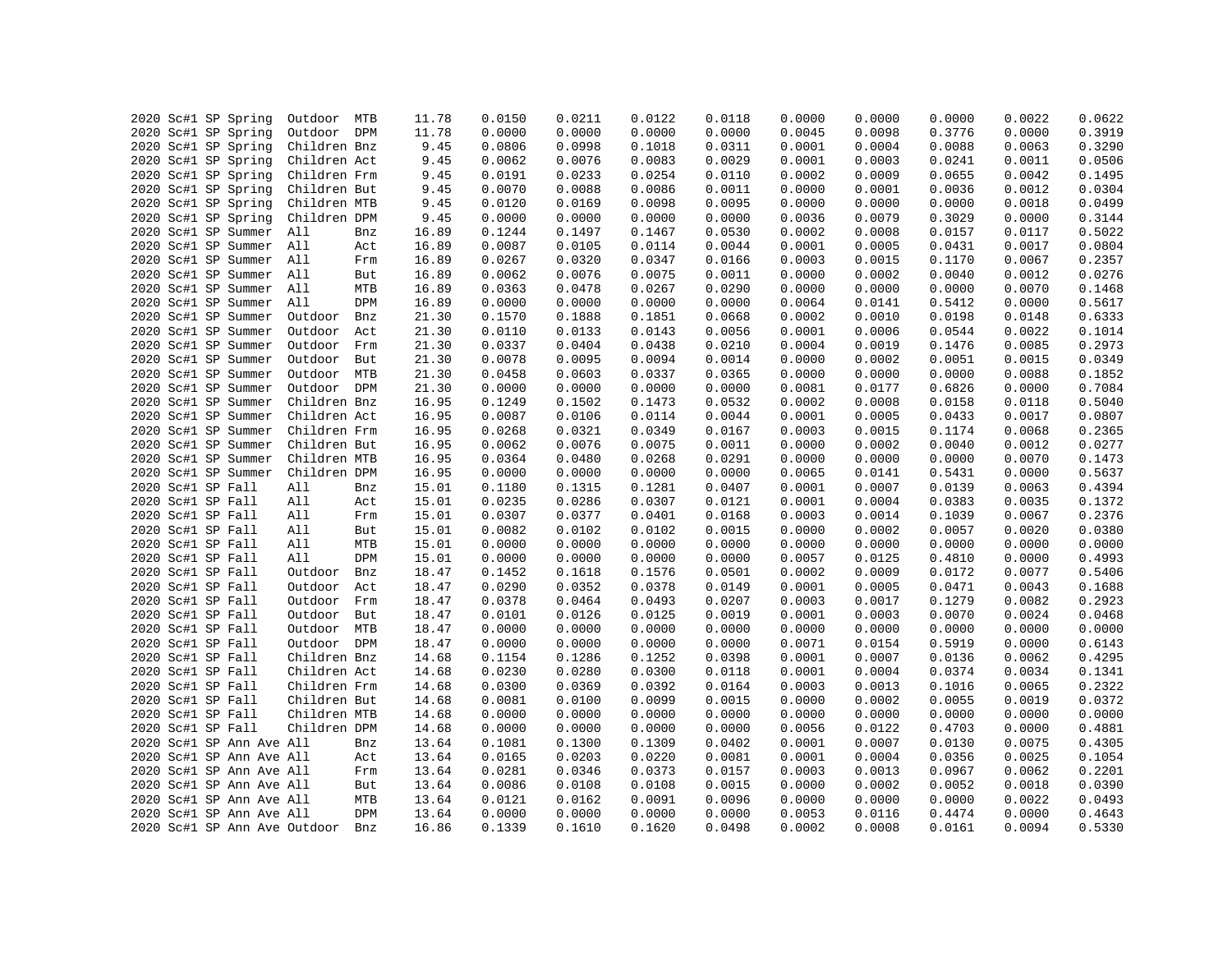|  |  |                         | 2020 Sc#1 SP Ann Ave Outdoor Act  |     | 16.86 | 0.0203 | 0.0249 | 0.0270 | 0.0100 | 0.0001 | 0.0005 | 0.0441 | 0.0031 | 0.1300 |
|--|--|-------------------------|-----------------------------------|-----|-------|--------|--------|--------|--------|--------|--------|--------|--------|--------|
|  |  |                         | 2020 Sc#1 SP Ann Ave Outdoor      | Frm | 16.86 | 0.0347 | 0.0427 | 0.0460 | 0.0194 | 0.0003 | 0.0016 | 0.1198 | 0.0077 | 0.2722 |
|  |  |                         | 2020 Sc#1 SP Ann Ave Outdoor      | But | 16.86 | 0.0106 | 0.0133 | 0.0133 | 0.0019 | 0.0001 | 0.0003 | 0.0064 | 0.0022 | 0.0481 |
|  |  |                         | 2020 Sc#1 SP Ann Ave Outdoor MTB  |     | 16.86 | 0.0152 | 0.0203 | 0.0115 | 0.0121 | 0.0000 | 0.0000 | 0.0000 | 0.0028 | 0.0618 |
|  |  |                         | 2020 Sc#1 SP Ann Ave Outdoor DPM  |     | 16.86 | 0.0000 | 0.0000 | 0.0000 | 0.0000 | 0.0066 | 0.0144 | 0.5540 | 0.0000 | 0.5749 |
|  |  |                         | 2020 Sc#1 SP Ann Ave Children Bnz |     | 13.47 | 0.1068 | 0.1284 | 0.1293 | 0.0397 | 0.0001 | 0.0007 | 0.0128 | 0.0075 | 0.4253 |
|  |  |                         | 2020 Sc#1 SP Ann Ave Children Act |     | 13.47 | 0.0162 | 0.0199 | 0.0216 | 0.0080 | 0.0001 | 0.0004 | 0.0352 | 0.0025 | 0.1037 |
|  |  |                         | 2020 Sc#1 SP Ann Ave Children Frm |     | 13.47 | 0.0277 | 0.0341 | 0.0367 | 0.0155 | 0.0003 | 0.0013 | 0.0955 | 0.0061 | 0.2172 |
|  |  |                         | 2020 Sc#1 SP Ann Ave Children But |     | 13.47 | 0.0085 | 0.0106 | 0.0106 | 0.0015 | 0.0000 | 0.0002 | 0.0051 | 0.0018 | 0.0384 |
|  |  |                         | 2020 Sc#1 SP Ann Ave Children MTB |     | 13.47 | 0.0121 | 0.0162 | 0.0091 | 0.0096 | 0.0000 | 0.0000 | 0.0000 | 0.0022 | 0.0493 |
|  |  |                         | 2020 Sc#1 SP Ann Ave Children DPM |     | 13.47 | 0.0000 | 0.0000 | 0.0000 | 0.0000 | 0.0053 | 0.0115 | 0.4419 | 0.0000 | 0.4586 |
|  |  | 2020 Sc#2 SP Winter All |                                   | Bnz | 14.42 | 0.0866 | 0.1093 | 0.0828 | 0.0357 | 0.0001 | 0.0002 | 0.0134 | 0.0058 | 0.3339 |
|  |  | 2020 Sc#2 SP Winter All |                                   | Act | 14.42 | 0.0212 | 0.0266 | 0.0203 | 0.0132 | 0.0001 | 0.0001 | 0.0368 | 0.0037 | 0.1219 |
|  |  | 2020 Sc#2 SP Winter All |                                   | Frm | 14.42 | 0.0280 | 0.0351 | 0.0267 | 0.0183 | 0.0002 | 0.0005 | 0.1000 | 0.0071 | 0.2158 |
|  |  | 2020 Sc#2 SP Winter All |                                   | But | 14.42 | 0.0107 | 0.0136 | 0.0108 | 0.0023 | 0.0000 | 0.0001 | 0.0075 | 0.0029 | 0.0479 |
|  |  | 2020 Sc#2 SP Winter All |                                   | MTB | 14.42 | 0.0000 | 0.0000 | 0.0000 | 0.0000 | 0.0000 | 0.0000 | 0.0000 | 0.0000 | 0.0000 |
|  |  | 2020 Sc#2 SP Winter All |                                   | DPM | 14.42 | 0.0000 | 0.0000 | 0.0000 | 0.0000 | 0.0055 | 0.0120 | 0.4619 | 0.0000 | 0.4795 |
|  |  | 2020 Sc#2 SP Winter     | Outdoor                           | Bnz | 17.60 | 0.1057 | 0.1333 | 0.1010 | 0.0436 | 0.0001 | 0.0003 | 0.0164 | 0.0071 | 0.4075 |
|  |  | 2020 Sc#2 SP Winter     | Outdoor                           | Act | 17.60 | 0.0259 | 0.0324 | 0.0247 | 0.0161 | 0.0001 | 0.0002 | 0.0449 | 0.0045 | 0.1487 |
|  |  | 2020 Sc#2 SP Winter     | Outdoor Frm                       |     | 17.60 | 0.0341 | 0.0428 | 0.0325 | 0.0224 | 0.0003 | 0.0006 | 0.1220 | 0.0087 | 0.2634 |
|  |  | 2020 Sc#2 SP Winter     | Outdoor                           | But | 17.60 | 0.0131 | 0.0166 | 0.0132 | 0.0028 | 0.0001 | 0.0001 | 0.0091 | 0.0035 | 0.0585 |
|  |  | 2020 Sc#2 SP Winter     | Outdoor MTB                       |     | 17.60 | 0.0000 | 0.0000 | 0.0000 | 0.0000 | 0.0000 | 0.0000 | 0.0000 | 0.0000 | 0.0000 |
|  |  | 2020 Sc#2 SP Winter     | Outdoor DPM                       |     | 17.60 | 0.0000 | 0.0000 | 0.0000 | 0.0000 | 0.0067 | 0.0146 | 0.5638 | 0.0000 | 0.5851 |
|  |  | 2020 Sc#2 SP Winter     | Children Bnz                      |     | 14.08 | 0.0846 | 0.1067 | 0.0808 | 0.0349 | 0.0001 | 0.0002 | 0.0131 | 0.0056 | 0.3262 |
|  |  | 2020 Sc#2 SP Winter     | Children Act                      |     | 14.08 | 0.0207 | 0.0260 | 0.0198 | 0.0129 | 0.0001 | 0.0001 | 0.0360 | 0.0036 | 0.1191 |
|  |  | 2020 Sc#2 SP Winter     | Children Frm                      |     | 14.08 | 0.0273 | 0.0343 | 0.0260 | 0.0179 | 0.0002 | 0.0005 | 0.0977 | 0.0070 | 0.2108 |
|  |  | 2020 Sc#2 SP Winter     | Children But                      |     | 14.08 | 0.0105 | 0.0133 | 0.0106 | 0.0022 | 0.0000 | 0.0001 | 0.0073 | 0.0028 | 0.0468 |
|  |  | 2020 Sc#2 SP Winter     | Children MTB                      |     | 14.08 | 0.0000 | 0.0000 | 0.0000 | 0.0000 | 0.0000 | 0.0000 | 0.0000 | 0.0000 | 0.0000 |
|  |  | 2020 Sc#2 SP Winter     | Children DPM                      |     | 14.08 | 0.0000 | 0.0000 | 0.0000 | 0.0000 | 0.0054 | 0.0117 | 0.4512 | 0.0000 | 0.4683 |
|  |  | 2020 Sc#2 SP Spring     | All                               | Bnz | 9.53  | 0.0657 | 0.0809 | 0.0594 | 0.0313 | 0.0001 | 0.0002 | 0.0089 | 0.0063 | 0.2527 |
|  |  | 2020 Sc#2 SP Spring     | All                               | Act | 9.53  | 0.0049 | 0.0060 | 0.0044 | 0.0029 | 0.0000 | 0.0001 | 0.0243 | 0.0011 | 0.0438 |
|  |  | 2020 Sc#2 SP Spring     | All                               | Frm | 9.53  | 0.0148 | 0.0181 | 0.0133 | 0.0111 | 0.0001 | 0.0003 | 0.0660 | 0.0043 | 0.1280 |
|  |  | 2020 Sc#2 SP Spring     | All                               | But | 9.53  | 0.0059 | 0.0073 | 0.0057 | 0.0012 | 0.0000 | 0.0000 | 0.0036 | 0.0012 | 0.0250 |
|  |  | 2020 Sc#2 SP Spring     | All                               | MTB | 9.53  | 0.0120 | 0.0170 | 0.0097 | 0.0095 | 0.0000 | 0.0000 | 0.0000 | 0.0018 | 0.0500 |
|  |  | 2020 Sc#2 SP Spring     | All                               | DPM | 9.53  | 0.0000 | 0.0000 | 0.0000 | 0.0000 | 0.0036 | 0.0079 | 0.3054 | 0.0000 | 0.3169 |
|  |  | 2020 Sc#2 SP Spring     | Outdoor                           | Bnz | 11.78 | 0.0812 | 0.1001 | 0.0734 | 0.0387 | 0.0001 | 0.0002 | 0.0110 | 0.0078 | 0.3125 |
|  |  | 2020 Sc#2 SP Spring     | Outdoor Act                       |     | 11.78 | 0.0061 | 0.0074 | 0.0054 | 0.0036 | 0.0001 | 0.0001 | 0.0301 | 0.0014 | 0.0541 |
|  |  | 2020 Sc#2 SP Spring     | Outdoor                           | Frm | 11.78 | 0.0183 | 0.0224 | 0.0164 | 0.0137 | 0.0002 | 0.0004 | 0.0816 | 0.0053 | 0.1583 |
|  |  | 2020 Sc#2 SP Spring     | Outdoor But                       |     | 11.78 | 0.0073 | 0.0091 | 0.0071 | 0.0014 | 0.0000 | 0.0001 | 0.0045 | 0.0014 | 0.0309 |
|  |  | 2020 Sc#2 SP Spring     | Outdoor MTB                       |     | 11.78 | 0.0149 | 0.0210 | 0.0119 | 0.0118 | 0.0000 | 0.0000 | 0.0000 | 0.0022 | 0.0618 |
|  |  | 2020 Sc#2 SP Spring     | Outdoor DPM                       |     | 11.78 | 0.0000 | 0.0000 | 0.0000 | 0.0000 | 0.0045 | 0.0098 | 0.3776 | 0.0000 | 0.3919 |
|  |  | 2020 Sc#2 SP Spring     | Children Bnz                      |     | 9.45  | 0.0651 | 0.0803 | 0.0589 | 0.0311 | 0.0001 | 0.0002 | 0.0088 | 0.0063 | 0.2507 |
|  |  | 2020 Sc#2 SP Spring     | Children Act                      |     | 9.45  | 0.0049 | 0.0060 | 0.0044 | 0.0029 | 0.0000 | 0.0001 | 0.0241 | 0.0011 | 0.0434 |
|  |  | 2020 Sc#2 SP Spring     | Children Frm                      |     | 9.45  | 0.0147 | 0.0180 | 0.0132 | 0.0110 | 0.0001 | 0.0003 | 0.0655 | 0.0042 | 0.1270 |
|  |  | 2020 Sc#2 SP Spring     | Children But                      |     | 9.45  | 0.0059 | 0.0073 | 0.0057 | 0.0011 | 0.0000 | 0.0000 | 0.0036 | 0.0012 | 0.0248 |
|  |  | 2020 Sc#2 SP Spring     | Children MTB                      |     | 9.45  | 0.0119 | 0.0168 | 0.0096 | 0.0095 | 0.0000 | 0.0000 | 0.0000 | 0.0018 | 0.0496 |
|  |  | 2020 Sc#2 SP Spring     | Children DPM                      |     | 9.45  | 0.0000 | 0.0000 | 0.0000 | 0.0000 | 0.0036 | 0.0079 | 0.3029 | 0.0000 | 0.3144 |
|  |  | 2020 Sc#2 SP Summer     | All                               | Bnz | 16.89 | 0.1030 | 0.1234 | 0.0887 | 0.0530 | 0.0001 | 0.0003 | 0.0157 | 0.0117 | 0.3958 |
|  |  | 2020 Sc#2 SP Summer All |                                   | Act | 16.89 | 0.0068 | 0.0082 | 0.0061 | 0.0044 | 0.0001 | 0.0002 | 0.0431 | 0.0017 | 0.0706 |
|  |  | 2020 Sc#2 SP Summer All |                                   | Frm | 16.89 | 0.0207 | 0.0247 | 0.0183 | 0.0166 | 0.0002 | 0.0005 | 0.1170 | 0.0067 | 0.2049 |
|  |  | 2020 Sc#2 SP Summer All |                                   | But | 16.89 | 0.0052 | 0.0063 | 0.0050 | 0.0011 | 0.0000 | 0.0001 | 0.0040 | 0.0012 | 0.0228 |
|  |  |                         |                                   |     |       |        |        |        |        |        |        |        |        |        |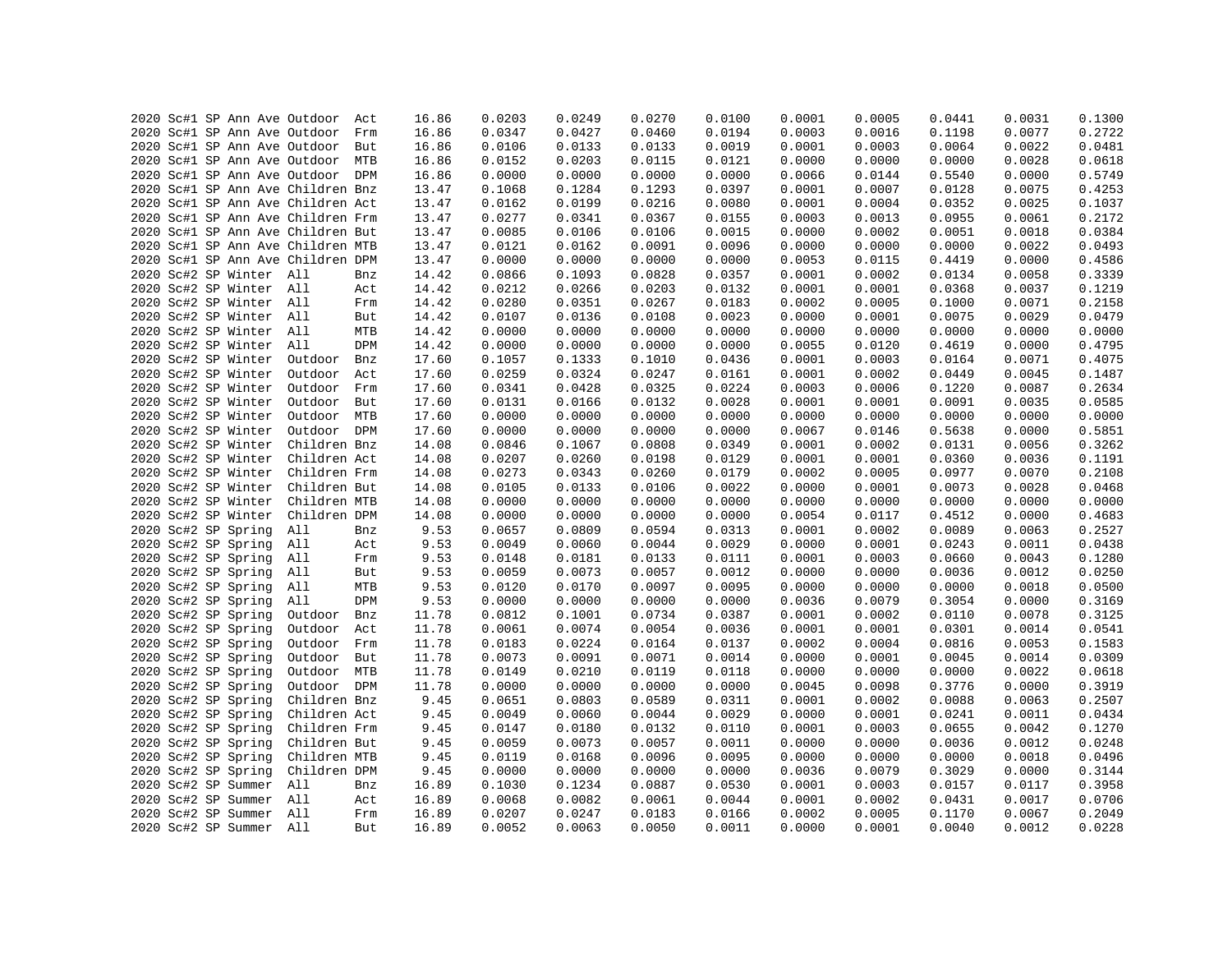|  |                   |                                            |                                   |     | 16.89 | 0.0362 | 0.0477 | 0.0265 | 0.0290 | 0.0000 | 0.0000 | 0.0000 | 0.0070 | 0.1464           |
|--|-------------------|--------------------------------------------|-----------------------------------|-----|-------|--------|--------|--------|--------|--------|--------|--------|--------|------------------|
|  |                   | 2020 Sc#2 SP Summer<br>2020 Sc#2 SP Summer | All<br>All                        | MTB | 16.89 | 0.0000 | 0.0000 | 0.0000 | 0.0000 | 0.0064 | 0.0141 |        | 0.0000 | 0.5617           |
|  |                   |                                            |                                   | DPM |       |        |        |        |        |        |        | 0.5412 |        |                  |
|  |                   | 2020 Sc#2 SP Summer                        | Outdoor                           | Bnz | 21.30 | 0.1299 | 0.1556 | 0.1118 | 0.0668 | 0.0002 | 0.0004 | 0.0198 | 0.0148 | 0.4992<br>0.0890 |
|  |                   | 2020 Sc#2 SP Summer                        | Outdoor                           | Act | 21.30 | 0.0086 | 0.0103 | 0.0076 | 0.0056 | 0.0001 | 0.0002 | 0.0544 | 0.0022 |                  |
|  |                   | 2020 Sc#2 SP Summer                        | Outdoor Frm                       |     | 21.30 | 0.0261 | 0.0311 | 0.0231 | 0.0210 | 0.0003 | 0.0007 | 0.1476 | 0.0085 | 0.2584           |
|  |                   | 2020 Sc#2 SP Summer                        | Outdoor                           | But | 21.30 | 0.0066 | 0.0080 | 0.0062 | 0.0014 | 0.0000 | 0.0001 | 0.0051 | 0.0015 | 0.0288           |
|  |                   | 2020 Sc#2 SP Summer                        | Outdoor MTB                       |     | 21.30 | 0.0456 | 0.0601 | 0.0335 | 0.0365 | 0.0000 | 0.0000 | 0.0000 | 0.0088 | 0.1847           |
|  |                   | 2020 Sc#2 SP Summer                        | Outdoor DPM                       |     | 21.30 | 0.0000 | 0.0000 | 0.0000 | 0.0000 | 0.0081 | 0.0177 | 0.6826 | 0.0000 | 0.7084           |
|  |                   | 2020 Sc#2 SP Summer                        | Children Bnz                      |     | 16.95 | 0.1034 | 0.1238 | 0.0890 | 0.0532 | 0.0001 | 0.0003 | 0.0158 | 0.0118 | 0.3973           |
|  |                   | 2020 Sc#2 SP Summer                        | Children Act                      |     | 16.95 | 0.0068 | 0.0082 | 0.0061 | 0.0044 | 0.0001 | 0.0002 | 0.0433 | 0.0017 | 0.0708           |
|  |                   | 2020 Sc#2 SP Summer                        | Children Frm                      |     | 16.95 | 0.0208 | 0.0248 | 0.0184 | 0.0167 | 0.0002 | 0.0005 | 0.1174 | 0.0068 | 0.2056           |
|  |                   | 2020 Sc#2 SP Summer                        | Children But                      |     | 16.95 | 0.0052 | 0.0064 | 0.0050 | 0.0011 | 0.0000 | 0.0001 | 0.0040 | 0.0012 | 0.0229           |
|  |                   | 2020 Sc#2 SP Summer                        | Children MTB                      |     | 16.95 | 0.0363 | 0.0478 | 0.0266 | 0.0291 | 0.0000 | 0.0000 | 0.0000 | 0.0070 | 0.1470           |
|  |                   | 2020 Sc#2 SP Summer                        | Children DPM                      |     | 16.95 | 0.0000 | 0.0000 | 0.0000 | 0.0000 | 0.0065 | 0.0141 | 0.5431 | 0.0000 | 0.5637           |
|  | 2020 Sc#2 SP Fall |                                            | All                               | Bnz | 15.01 | 0.0986 | 0.1066 | 0.0726 | 0.0407 | 0.0001 | 0.0002 | 0.0139 | 0.0063 | 0.3391           |
|  | 2020 Sc#2 SP Fall |                                            | All                               | Act | 15.01 | 0.0182 | 0.0220 | 0.0157 | 0.0121 | 0.0001 | 0.0002 | 0.0383 | 0.0035 | 0.1100           |
|  | 2020 Sc#2 SP Fall |                                            | All                               | Frm | 15.01 | 0.0240 | 0.0292 | 0.0208 | 0.0168 | 0.0002 | 0.0005 | 0.1039 | 0.0067 | 0.2021           |
|  | 2020 Sc#2 SP Fall |                                            | All                               | But | 15.01 | 0.0067 | 0.0083 | 0.0062 | 0.0015 | 0.0000 | 0.0001 | 0.0057 | 0.0020 | 0.0305           |
|  | 2020 Sc#2 SP Fall |                                            | All                               | MTB | 15.01 | 0.0000 | 0.0000 | 0.0000 | 0.0000 | 0.0000 | 0.0000 | 0.0000 | 0.0000 | 0.0000           |
|  | 2020 Sc#2 SP Fall |                                            | All                               | DPM | 15.01 | 0.0000 | 0.0000 | 0.0000 | 0.0000 | 0.0057 | 0.0125 | 0.4810 | 0.0000 | 0.4993           |
|  | 2020 Sc#2 SP Fall |                                            | Outdoor                           | Bnz | 18.47 | 0.1214 | 0.1312 | 0.0893 | 0.0501 | 0.0001 | 0.0003 | 0.0172 | 0.0077 | 0.4173           |
|  | 2020 Sc#2 SP Fall |                                            | Outdoor                           | Act | 18.47 | 0.0223 | 0.0271 | 0.0193 | 0.0149 | 0.0001 | 0.0002 | 0.0471 | 0.0043 | 0.1353           |
|  | 2020 Sc#2 SP Fall |                                            | Outdoor                           | Frm | 18.47 | 0.0295 | 0.0359 | 0.0256 | 0.0207 | 0.0003 | 0.0006 | 0.1279 | 0.0082 | 0.2486           |
|  | 2020 Sc#2 SP Fall |                                            | Outdoor But                       |     | 18.47 | 0.0083 | 0.0102 | 0.0077 | 0.0019 | 0.0000 | 0.0001 | 0.0070 | 0.0024 | 0.0376           |
|  | 2020 Sc#2 SP Fall |                                            | Outdoor MTB                       |     | 18.47 | 0.0000 | 0.0000 | 0.0000 | 0.0000 | 0.0000 | 0.0000 | 0.0000 | 0.0000 | 0.0000           |
|  | 2020 Sc#2 SP Fall |                                            | Outdoor DPM                       |     | 18.47 | 0.0000 | 0.0000 | 0.0000 | 0.0000 | 0.0071 | 0.0154 | 0.5919 | 0.0000 | 0.6143           |
|  | 2020 Sc#2 SP Fall |                                            | Children Bnz                      |     | 14.68 | 0.0964 | 0.1042 | 0.0710 | 0.0398 | 0.0001 | 0.0002 | 0.0136 | 0.0062 | 0.3315           |
|  | 2020 Sc#2 SP Fall |                                            | Children Act                      |     | 14.68 | 0.0177 | 0.0216 | 0.0154 | 0.0118 | 0.0001 | 0.0001 | 0.0374 | 0.0034 | 0.1075           |
|  | 2020 Sc#2 SP Fall |                                            | Children Frm                      |     | 14.68 | 0.0234 | 0.0286 | 0.0204 | 0.0164 | 0.0002 | 0.0005 | 0.1016 | 0.0065 | 0.1975           |
|  | 2020 Sc#2 SP Fall |                                            | Children But                      |     | 14.68 | 0.0066 | 0.0081 | 0.0061 | 0.0015 | 0.0000 | 0.0001 | 0.0055 | 0.0019 | 0.0298           |
|  | 2020 Sc#2 SP Fall |                                            | Children MTB                      |     | 14.68 | 0.0000 | 0.0000 | 0.0000 | 0.0000 | 0.0000 | 0.0000 | 0.0000 | 0.0000 | 0.0000           |
|  | 2020 Sc#2 SP Fall |                                            | Children DPM                      |     | 14.68 | 0.0000 | 0.0000 | 0.0000 | 0.0000 | 0.0056 | 0.0122 | 0.4703 | 0.0000 | 0.4881           |
|  |                   | 2020 Sc#2 SP Ann Ave All                   |                                   | Bnz | 13.64 | 0.0885 | 0.1051 | 0.0758 | 0.0402 | 0.0001 | 0.0002 | 0.0130 | 0.0075 | 0.3304           |
|  |                   | 2020 Sc#2 SP Ann Ave All                   |                                   | Act | 13.64 | 0.0128 | 0.0157 | 0.0116 | 0.0081 | 0.0001 | 0.0001 | 0.0356 | 0.0025 | 0.0865           |
|  |                   | 2020 Sc#2 SP Ann Ave All                   |                                   | Frm | 13.64 | 0.0219 | 0.0268 | 0.0198 | 0.0157 | 0.0002 | 0.0004 | 0.0967 | 0.0062 | 0.1877           |
|  |                   | 2020 Sc#2 SP Ann Ave All                   |                                   | But | 13.64 | 0.0072 | 0.0089 | 0.0069 | 0.0015 | 0.0000 | 0.0001 | 0.0052 | 0.0018 | 0.0316           |
|  |                   | 2020 Sc#2 SP Ann Ave All                   |                                   | MTB | 13.64 | 0.0121 | 0.0162 | 0.0091 | 0.0096 | 0.0000 | 0.0000 | 0.0000 | 0.0022 | 0.0491           |
|  |                   | 2020 Sc#2 SP Ann Ave All                   |                                   | DPM | 13.64 | 0.0000 | 0.0000 | 0.0000 | 0.0000 | 0.0053 | 0.0116 | 0.4474 | 0.0000 | 0.4643           |
|  |                   |                                            | 2020 Sc#2 SP Ann Ave Outdoor      | Bnz | 16.86 | 0.1095 | 0.1301 | 0.0939 | 0.0498 | 0.0001 | 0.0003 | 0.0161 | 0.0094 | 0.4091           |
|  |                   |                                            | 2020 Sc#2 SP Ann Ave Outdoor      | Act | 16.86 | 0.0157 | 0.0193 | 0.0143 | 0.0100 | 0.0001 | 0.0002 | 0.0441 | 0.0031 | 0.1068           |
|  |                   |                                            | 2020 Sc#2 SP Ann Ave Outdoor      | Frm | 16.86 | 0.0270 | 0.0331 | 0.0244 | 0.0194 | 0.0002 | 0.0005 | 0.1198 | 0.0077 | 0.2322           |
|  |                   |                                            | 2020 Sc#2 SP Ann Ave Outdoor      | But | 16.86 | 0.0088 | 0.0110 | 0.0086 | 0.0019 | 0.0000 | 0.0001 | 0.0064 | 0.0022 | 0.0390           |
|  |                   |                                            | 2020 Sc#2 SP Ann Ave Outdoor MTB  |     | 16.86 | 0.0151 | 0.0203 | 0.0114 | 0.0121 | 0.0000 | 0.0000 | 0.0000 | 0.0028 | 0.0616           |
|  |                   |                                            |                                   |     |       |        |        |        |        | 0.0066 | 0.0144 |        |        |                  |
|  |                   |                                            | 2020 Sc#2 SP Ann Ave Outdoor DPM  |     | 16.86 | 0.0000 | 0.0000 | 0.0000 | 0.0000 |        |        | 0.5540 | 0.0000 | 0.5749           |
|  |                   |                                            | 2020 Sc#2 SP Ann Ave Children Bnz |     | 13.47 | 0.0874 | 0.1038 | 0.0749 | 0.0397 | 0.0001 | 0.0002 | 0.0128 | 0.0075 | 0.3264           |
|  |                   |                                            | 2020 Sc#2 SP Ann Ave Children Act |     | 13.47 | 0.0125 | 0.0154 | 0.0114 | 0.0080 | 0.0001 | 0.0001 | 0.0352 | 0.0025 | 0.0852           |
|  |                   |                                            | 2020 Sc#2 SP Ann Ave Children Frm |     | 13.47 | 0.0216 | 0.0264 | 0.0195 | 0.0155 | 0.0002 | 0.0004 | 0.0955 | 0.0061 | 0.1853           |
|  |                   |                                            | 2020 Sc#2 SP Ann Ave Children But |     | 13.47 | 0.0071 | 0.0088 | 0.0068 | 0.0015 | 0.0000 | 0.0001 | 0.0051 | 0.0018 | 0.0311           |
|  |                   |                                            | 2020 Sc#2 SP Ann Ave Children MTB |     | 13.47 | 0.0121 | 0.0162 | 0.0091 | 0.0096 | 0.0000 | 0.0000 | 0.0000 | 0.0022 | 0.0491           |
|  |                   |                                            | 2020 Sc#2 SP Ann Ave Children DPM |     | 13.47 | 0.0000 | 0.0000 | 0.0000 | 0.0000 | 0.0053 | 0.0115 | 0.4419 | 0.0000 | 0.4586           |
|  |                   | 2020 Sc#3 SP Winter All                    |                                   | Bnz | 14.42 | 0.0866 | 0.0607 | 0.0456 | 0.0357 | 0.0001 | 0.0134 | 0.0134 | 0.0058 | 0.2613           |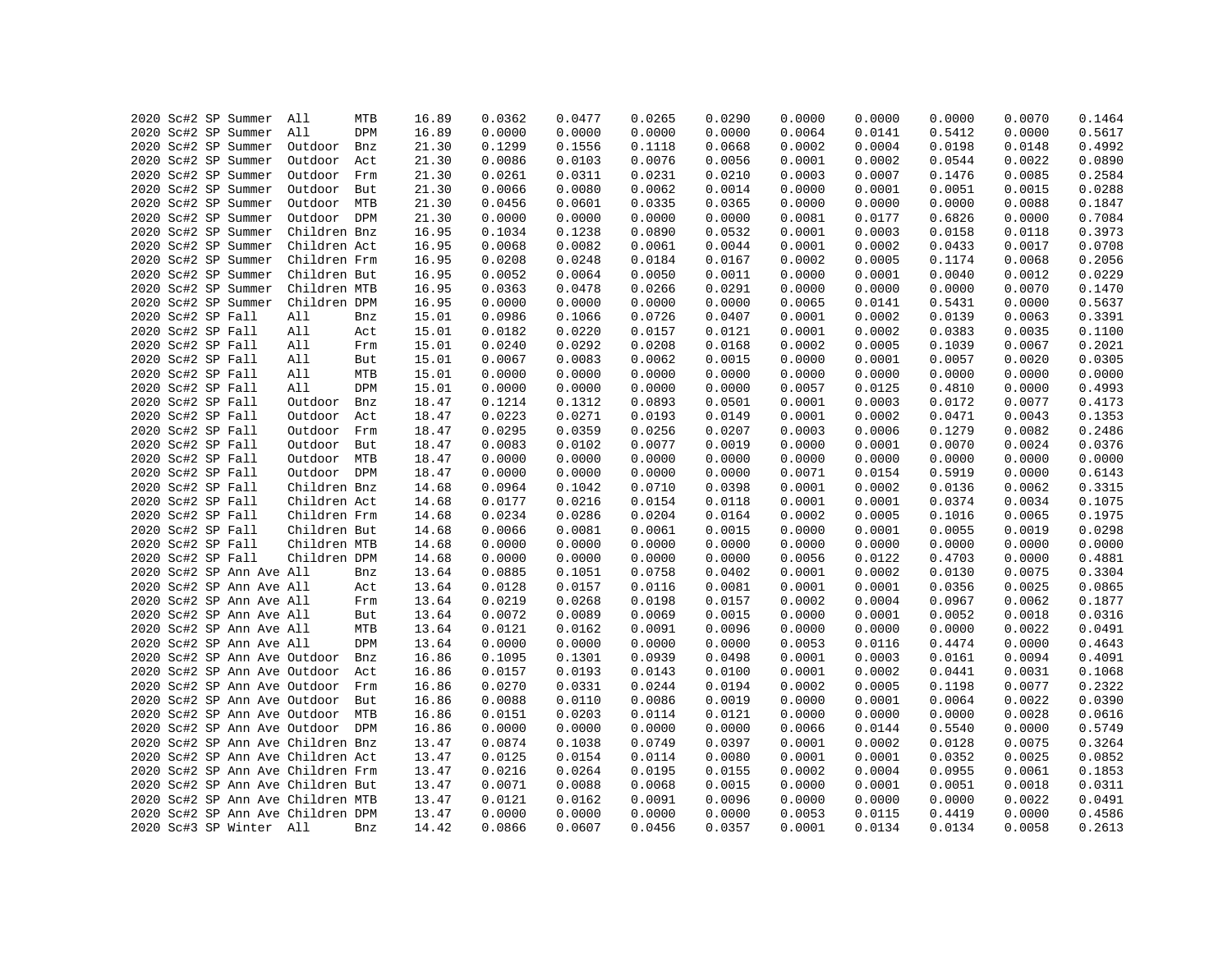| 2020 Sc#3 SP Winter                        | All<br>Act     | 14.42 | 0.0212 | 0.0148 | 0.0112 | 0.0132 | 0.0001 | 0.0082 | 0.0368 | 0.0037 | 0.1091 |
|--------------------------------------------|----------------|-------|--------|--------|--------|--------|--------|--------|--------|--------|--------|
| 2020 Sc#3 SP Winter                        | All<br>Frm     | 14.42 | 0.0280 | 0.0195 | 0.0147 | 0.0183 | 0.0002 | 0.0258 | 0.1000 | 0.0071 | 0.2136 |
| 2020 Sc#3 SP Winter All                    | But            | 14.42 | 0.0107 | 0.0076 | 0.0060 | 0.0023 | 0.0000 | 0.0058 | 0.0075 | 0.0029 | 0.0427 |
| 2020 Sc#3 SP Winter All                    | MTB            | 14.42 | 0.0000 | 0.0000 | 0.0000 | 0.0000 | 0.0000 | 0.0000 | 0.0000 | 0.0000 | 0.0000 |
| 2020 Sc#3 SP Winter All                    | DPM            | 14.42 | 0.0000 | 0.0000 | 0.0000 | 0.0000 | 0.0055 | 0.6690 | 0.4619 | 0.0000 | 1.1365 |
| 2020 Sc#3 SP Winter                        | Outdoor<br>Bnz | 17.60 | 0.1057 | 0.0741 | 0.0556 | 0.0436 | 0.0001 | 0.0163 | 0.0164 | 0.0071 | 0.3189 |
| 2020 Sc#3 SP Winter                        | Outdoor<br>Act | 17.60 | 0.0259 | 0.0180 | 0.0136 | 0.0161 | 0.0001 | 0.0100 | 0.0449 | 0.0045 | 0.1331 |
| 2020 Sc#3 SP Winter                        | Outdoor<br>Frm | 17.60 | 0.0341 | 0.0238 | 0.0179 | 0.0224 | 0.0003 | 0.0315 | 0.1220 | 0.0087 | 0.2607 |
| 2020 Sc#3 SP Winter                        | Outdoor But    | 17.60 | 0.0131 | 0.0092 | 0.0073 | 0.0028 | 0.0001 | 0.0070 | 0.0091 | 0.0035 | 0.0521 |
| 2020 Sc#3 SP Winter                        | Outdoor MTB    | 17.60 | 0.0000 | 0.0000 | 0.0000 | 0.0000 | 0.0000 | 0.0000 | 0.0000 | 0.0000 | 0.0000 |
| 2020 Sc#3 SP Winter                        | Outdoor DPM    | 17.60 | 0.0000 | 0.0000 | 0.0000 | 0.0000 | 0.0067 | 0.8165 | 0.5638 | 0.0000 | 1.3870 |
| 2020 Sc#3 SP Winter                        | Children Bnz   | 14.08 | 0.0846 | 0.0593 | 0.0445 | 0.0349 | 0.0001 | 0.0131 | 0.0131 | 0.0056 | 0.2553 |
| 2020 Sc#3 SP Winter                        | Children Act   | 14.08 | 0.0207 | 0.0144 | 0.0109 | 0.0129 | 0.0001 | 0.0080 | 0.0360 | 0.0036 | 0.1066 |
| 2020 Sc#3 SP Winter                        | Children Frm   | 14.08 | 0.0273 | 0.0191 | 0.0143 | 0.0179 | 0.0002 | 0.0252 | 0.0977 | 0.0070 | 0.2087 |
| 2020 Sc#3 SP Winter                        | Children But   | 14.08 | 0.0105 | 0.0074 | 0.0058 | 0.0022 | 0.0000 | 0.0056 | 0.0073 | 0.0028 | 0.0417 |
| 2020 Sc#3 SP Winter                        | Children MTB   | 14.08 | 0.0000 | 0.0000 | 0.0000 | 0.0000 | 0.0000 | 0.0000 | 0.0000 | 0.0000 | 0.0000 |
| 2020 Sc#3 SP Winter                        | Children DPM   | 14.08 | 0.0000 | 0.0000 | 0.0000 | 0.0000 | 0.0054 | 0.6535 | 0.4512 | 0.0000 | 1.1101 |
| 2020 Sc#3 SP Spring                        | All<br>Bnz     | 9.53  | 0.0657 | 0.0450 | 0.0327 | 0.0313 | 0.0001 | 0.0088 | 0.0089 | 0.0063 | 0.1987 |
| 2020 Sc#3 SP Spring                        | All<br>Act     | 9.53  | 0.0049 | 0.0033 | 0.0024 | 0.0029 | 0.0000 | 0.0054 | 0.0243 | 0.0011 | 0.0444 |
| 2020 Sc#3 SP Spring                        | All<br>Frm     | 9.53  | 0.0148 | 0.0101 | 0.0073 | 0.0111 | 0.0001 | 0.0169 | 0.0660 | 0.0043 | 0.1306 |
| 2020 Sc#3 SP Spring                        | All<br>But     | 9.53  | 0.0059 | 0.0041 | 0.0032 | 0.0012 | 0.0000 | 0.0028 | 0.0036 | 0.0012 | 0.0219 |
|                                            | All<br>MTB     | 9.53  | 0.0120 | 0.0094 | 0.0053 | 0.0095 | 0.0000 | 0.0000 | 0.0000 | 0.0018 | 0.0381 |
| 2020 Sc#3 SP Spring<br>2020 Sc#3 SP Spring | All<br>DPM     |       | 0.0000 | 0.0000 | 0.0000 | 0.0000 | 0.0036 |        | 0.3054 |        | 0.7513 |
|                                            |                | 9.53  |        |        |        |        |        | 0.4423 |        | 0.0000 |        |
| 2020 Sc#3 SP Spring                        | Outdoor<br>Bnz | 11.78 | 0.0812 | 0.0556 | 0.0404 | 0.0387 | 0.0001 | 0.0108 | 0.0110 | 0.0078 | 0.2456 |
| 2020 Sc#3 SP Spring                        | Outdoor<br>Act | 11.78 | 0.0061 | 0.0041 | 0.0030 | 0.0036 | 0.0001 | 0.0067 | 0.0301 | 0.0014 | 0.0549 |
| 2020 Sc#3 SP Spring                        | Outdoor Frm    | 11.78 | 0.0183 | 0.0124 | 0.0090 | 0.0137 | 0.0002 | 0.0209 | 0.0816 | 0.0053 | 0.1615 |
| 2020 Sc#3 SP Spring                        | Outdoor But    | 11.78 | 0.0073 | 0.0050 | 0.0039 | 0.0014 | 0.0000 | 0.0034 | 0.0045 | 0.0014 | 0.0271 |
| 2020 Sc#3 SP Spring                        | Outdoor MTB    | 11.78 | 0.0149 | 0.0117 | 0.0066 | 0.0118 | 0.0000 | 0.0000 | 0.0000 | 0.0022 | 0.0472 |
| 2020 Sc#3 SP Spring                        | Outdoor DPM    | 11.78 | 0.0000 | 0.0000 | 0.0000 | 0.0000 | 0.0045 | 0.5468 | 0.3776 | 0.0000 | 0.9289 |
| 2020 Sc#3 SP Spring                        | Children Bnz   | 9.45  | 0.0651 | 0.0446 | 0.0324 | 0.0311 | 0.0001 | 0.0087 | 0.0088 | 0.0063 | 0.1971 |
| 2020 Sc#3 SP Spring                        | Children Act   | 9.45  | 0.0049 | 0.0033 | 0.0024 | 0.0029 | 0.0000 | 0.0054 | 0.0241 | 0.0011 | 0.0441 |
| 2020 Sc#3 SP Spring                        | Children Frm   | 9.45  | 0.0147 | 0.0100 | 0.0073 | 0.0110 | 0.0001 | 0.0167 | 0.0655 | 0.0042 | 0.1296 |
| 2020 Sc#3 SP Spring                        | Children But   | 9.45  | 0.0059 | 0.0040 | 0.0031 | 0.0011 | 0.0000 | 0.0027 | 0.0036 | 0.0012 | 0.0217 |
| 2020 Sc#3 SP Spring                        | Children MTB   | 9.45  | 0.0119 | 0.0093 | 0.0053 | 0.0095 | 0.0000 | 0.0000 | 0.0000 | 0.0018 | 0.0378 |
| 2020 Sc#3 SP Spring                        | Children DPM   | 9.45  | 0.0000 | 0.0000 | 0.0000 | 0.0000 | 0.0036 | 0.4387 | 0.3029 | 0.0000 | 0.7452 |
| 2020 Sc#3 SP Summer                        | All<br>Bnz     | 16.89 | 0.1030 | 0.0685 | 0.0488 | 0.0530 | 0.0001 | 0.0155 | 0.0157 | 0.0117 | 0.3164 |
| 2020 Sc#3 SP Summer All                    | Act            | 16.89 | 0.0068 | 0.0045 | 0.0033 | 0.0044 | 0.0001 | 0.0096 | 0.0431 | 0.0017 | 0.0736 |
| 2020 Sc#3 SP Summer                        | All<br>Frm     | 16.89 | 0.0207 | 0.0137 | 0.0101 | 0.0166 | 0.0002 | 0.0299 | 0.1170 | 0.0067 | 0.2151 |
| 2020 Sc#3 SP Summer                        | All<br>But     | 16.89 | 0.0052 | 0.0035 | 0.0027 | 0.0011 | 0.0000 | 0.0031 | 0.0040 | 0.0012 | 0.0208 |
| 2020 Sc#3 SP Summer                        | All<br>MTB     | 16.89 | 0.0362 | 0.0265 | 0.0146 | 0.0290 | 0.0000 | 0.0000 | 0.0000 | 0.0070 | 0.1133 |
| 2020 Sc#3 SP Summer                        | All<br>DPM     | 16.89 | 0.0000 | 0.0000 | 0.0000 | 0.0000 | 0.0064 | 0.7838 | 0.5412 | 0.0000 | 1.3315 |
| 2020 Sc#3 SP Summer                        | Outdoor<br>Bnz | 21.30 | 0.1299 | 0.0865 | 0.0616 | 0.0668 | 0.0002 | 0.0196 | 0.0198 | 0.0148 | 0.3991 |
| 2020 Sc#3 SP Summer                        | Outdoor Act    | 21.30 | 0.0086 | 0.0057 | 0.0042 | 0.0056 | 0.0001 | 0.0121 | 0.0544 | 0.0022 | 0.0928 |
| 2020 Sc#3 SP Summer                        | Outdoor Frm    | 21.30 | 0.0261 | 0.0173 | 0.0127 | 0.0210 | 0.0003 | 0.0377 | 0.1476 | 0.0085 | 0.2713 |
| 2020 Sc#3 SP Summer                        | Outdoor But    | 21.30 | 0.0066 | 0.0044 | 0.0034 | 0.0014 | 0.0000 | 0.0039 | 0.0051 | 0.0015 | 0.0263 |
| 2020 Sc#3 SP Summer                        | Outdoor MTB    | 21.30 | 0.0456 | 0.0334 | 0.0184 | 0.0365 | 0.0000 | 0.0000 | 0.0000 | 0.0088 | 0.1429 |
| 2020 Sc#3 SP Summer                        | Outdoor DPM    | 21.30 | 0.0000 | 0.0000 | 0.0000 | 0.0000 | 0.0081 | 0.9886 | 0.6826 | 0.0000 | 1.6793 |
| 2020 Sc#3 SP Summer                        | Children Bnz   | 16.95 | 0.1034 | 0.0688 | 0.0490 | 0.0532 | 0.0001 | 0.0156 | 0.0158 | 0.0118 | 0.3175 |
| 2020 Sc#3 SP Summer                        | Children Act   | 16.95 | 0.0068 | 0.0046 | 0.0034 | 0.0044 | 0.0001 | 0.0096 | 0.0433 | 0.0017 | 0.0739 |
| 2020 Sc#3 SP Summer                        | Children Frm   | 16.95 | 0.0208 | 0.0138 | 0.0101 | 0.0167 | 0.0002 | 0.0300 | 0.1174 | 0.0068 | 0.2159 |
| 2020 Sc#3 SP Summer                        | Children But   | 16.95 | 0.0052 | 0.0035 | 0.0027 | 0.0011 | 0.0000 | 0.0031 | 0.0040 | 0.0012 | 0.0209 |
|                                            |                |       |        |        |        |        |        |        |        |        |        |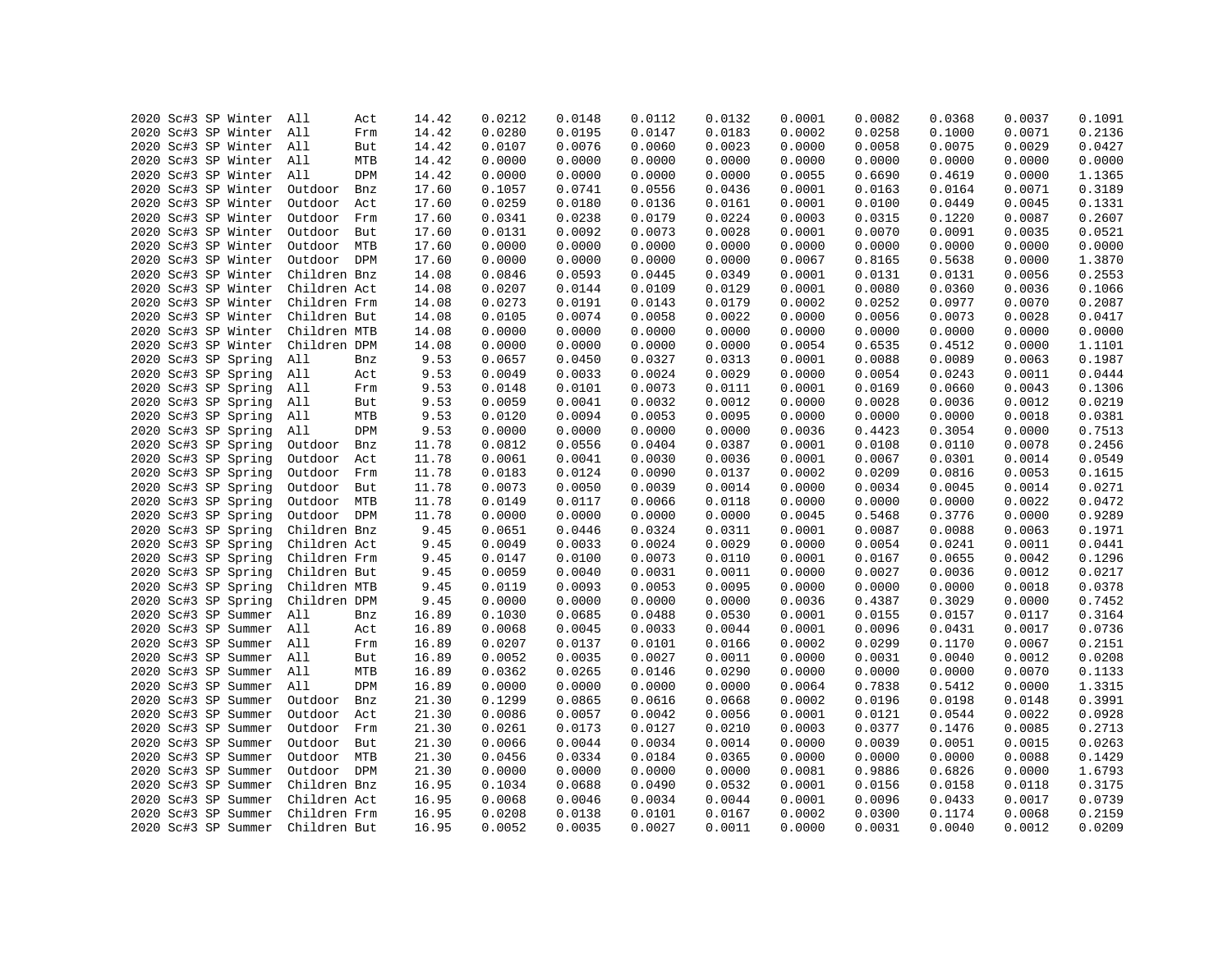|  |                   | 2020 Sc#3 SP Summer          | Children MTB                      |            | 16.95 | 0.0363 | 0.0266 | 0.0147 | 0.0291 | 0.0000 | 0.0000 | 0.0000 | 0.0070 | 0.1137 |
|--|-------------------|------------------------------|-----------------------------------|------------|-------|--------|--------|--------|--------|--------|--------|--------|--------|--------|
|  |                   | 2020 Sc#3 SP Summer          | Children DPM                      |            | 16.95 | 0.0000 | 0.0000 | 0.0000 | 0.0000 | 0.0065 | 0.7866 | 0.5431 | 0.0000 | 1.3363 |
|  | 2020 Sc#3 SP Fall |                              | All                               | Bnz        | 15.01 | 0.0986 | 0.0592 | 0.0400 | 0.0407 | 0.0001 | 0.0136 | 0.0139 | 0.0063 | 0.2725 |
|  | 2020 Sc#3 SP Fall |                              | All                               | Act        | 15.01 | 0.0182 | 0.0122 | 0.0087 | 0.0121 | 0.0001 | 0.0084 | 0.0383 | 0.0035 | 0.1014 |
|  | 2020 Sc#3 SP Fall |                              | All                               | Frm        | 15.01 | 0.0240 | 0.0162 | 0.0115 | 0.0168 | 0.0002 | 0.0263 | 0.1039 | 0.0067 | 0.2056 |
|  | 2020 Sc#3 SP Fall |                              | All                               | But        | 15.01 | 0.0067 | 0.0046 | 0.0034 | 0.0015 | 0.0000 | 0.0043 | 0.0057 | 0.0020 | 0.0282 |
|  | 2020 Sc#3 SP Fall |                              | All                               | MTB        | 15.01 | 0.0000 | 0.0000 | 0.0000 | 0.0000 | 0.0000 | 0.0000 | 0.0000 | 0.0000 | 0.0000 |
|  | 2020 Sc#3 SP Fall |                              | All                               | DPM        | 15.01 | 0.0000 | 0.0000 | 0.0000 | 0.0000 | 0.0057 | 0.6967 | 0.4810 | 0.0000 | 1.1835 |
|  | 2020 Sc#3 SP Fall |                              | Outdoor                           | Bnz        | 18.47 | 0.1214 | 0.0729 | 0.0492 | 0.0501 | 0.0001 | 0.0168 | 0.0172 | 0.0077 | 0.3353 |
|  | 2020 Sc#3 SP Fall |                              | Outdoor                           | Act        | 18.47 | 0.0223 | 0.0151 | 0.0106 | 0.0149 | 0.0001 | 0.0103 | 0.0471 | 0.0043 | 0.1247 |
|  | 2020 Sc#3 SP Fall |                              | Outdoor                           | Frm        | 18.47 | 0.0295 | 0.0200 | 0.0141 | 0.0207 | 0.0003 | 0.0324 | 0.1279 | 0.0082 | 0.2530 |
|  | 2020 Sc#3 SP Fall |                              | Outdoor                           | But        | 18.47 | 0.0083 | 0.0057 | 0.0042 | 0.0019 | 0.0000 | 0.0053 | 0.0070 | 0.0024 | 0.0347 |
|  | 2020 Sc#3 SP Fall |                              | Outdoor                           | MTB        | 18.47 | 0.0000 | 0.0000 | 0.0000 | 0.0000 | 0.0000 | 0.0000 | 0.0000 | 0.0000 | 0.0000 |
|  | 2020 Sc#3 SP Fall |                              | Outdoor                           | <b>DPM</b> | 18.47 | 0.0000 | 0.0000 | 0.0000 | 0.0000 | 0.0071 | 0.8573 | 0.5919 | 0.0000 | 1.4562 |
|  | 2020 Sc#3 SP Fall |                              | Children Bnz                      |            | 14.68 | 0.0964 | 0.0579 | 0.0391 | 0.0398 | 0.0001 | 0.0133 | 0.0136 | 0.0062 | 0.2664 |
|  | 2020 Sc#3 SP Fall |                              | Children Act                      |            | 14.68 | 0.0177 | 0.0120 | 0.0085 | 0.0118 | 0.0001 | 0.0082 | 0.0374 | 0.0034 | 0.0991 |
|  | 2020 Sc#3 SP Fall |                              | Children Frm                      |            | 14.68 | 0.0234 | 0.0159 | 0.0112 | 0.0164 | 0.0002 | 0.0257 | 0.1016 | 0.0065 | 0.2010 |
|  | 2020 Sc#3 SP Fall |                              | Children But                      |            | 14.68 | 0.0066 | 0.0045 | 0.0034 | 0.0015 | 0.0000 | 0.0042 | 0.0055 | 0.0019 | 0.0276 |
|  | 2020 Sc#3 SP Fall |                              | Children MTB                      |            | 14.68 | 0.0000 | 0.0000 | 0.0000 | 0.0000 | 0.0000 | 0.0000 | 0.0000 | 0.0000 | 0.0000 |
|  | 2020 Sc#3 SP Fall |                              | Children DPM                      |            | 14.68 | 0.0000 | 0.0000 | 0.0000 | 0.0000 | 0.0056 | 0.6811 | 0.4703 | 0.0000 | 1.1569 |
|  |                   | 2020 Sc#3 SP Ann Ave All     |                                   | Bnz        | 13.64 | 0.0885 | 0.0584 | 0.0418 | 0.0402 | 0.0001 | 0.0128 | 0.0130 | 0.0075 | 0.2622 |
|  |                   | 2020 Sc#3 SP Ann Ave All     |                                   | Act        | 13.64 | 0.0128 | 0.0087 | 0.0064 | 0.0081 | 0.0001 | 0.0079 | 0.0356 | 0.0025 | 0.0821 |
|  |                   | 2020 Sc#3 SP Ann Ave All     |                                   | Frm        | 13.64 | 0.0219 | 0.0149 | 0.0109 | 0.0157 | 0.0002 | 0.0247 | 0.0967 | 0.0062 | 0.1912 |
|  |                   | 2020 Sc#3 SP Ann Ave All     |                                   | But        | 13.64 | 0.0072 | 0.0049 | 0.0038 | 0.0015 | 0.0000 | 0.0040 | 0.0052 | 0.0018 | 0.0284 |
|  |                   | 2020 Sc#3 SP Ann Ave All     |                                   | MTB        | 13.64 | 0.0121 | 0.0090 | 0.0050 | 0.0096 | 0.0000 | 0.0000 | 0.0000 | 0.0022 | 0.0379 |
|  |                   | 2020 Sc#3 SP Ann Ave All     |                                   | DPM        | 13.64 | 0.0000 | 0.0000 | 0.0000 | 0.0000 | 0.0053 | 0.6480 | 0.4474 | 0.0000 | 1.1007 |
|  |                   | 2020 Sc#3 SP Ann Ave Outdoor |                                   | Bnz        | 16.86 | 0.1095 | 0.0723 | 0.0517 | 0.0498 | 0.0001 | 0.0159 | 0.0161 | 0.0094 | 0.3247 |
|  |                   | 2020 Sc#3 SP Ann Ave Outdoor |                                   | Act        | 16.86 | 0.0157 | 0.0107 | 0.0079 | 0.0100 | 0.0001 | 0.0098 | 0.0441 | 0.0031 | 0.1014 |
|  |                   | 2020 Sc#3 SP Ann Ave Outdoor |                                   | Frm        | 16.86 | 0.0270 | 0.0184 | 0.0134 | 0.0194 | 0.0002 | 0.0306 | 0.1198 | 0.0077 | 0.2366 |
|  |                   | 2020 Sc#3 SP Ann Ave Outdoor |                                   | But        | 16.86 | 0.0088 | 0.0061 | 0.0047 | 0.0019 | 0.0000 | 0.0049 | 0.0064 | 0.0022 | 0.0350 |
|  |                   | 2020 Sc#3 SP Ann Ave Outdoor |                                   | MTB        | 16.86 | 0.0151 | 0.0113 | 0.0063 | 0.0121 | 0.0000 | 0.0000 | 0.0000 | 0.0028 | 0.0475 |
|  |                   |                              | 2020 Sc#3 SP Ann Ave Outdoor DPM  |            | 16.86 | 0.0000 | 0.0000 | 0.0000 | 0.0000 | 0.0066 | 0.8023 | 0.5540 | 0.0000 | 1.3628 |
|  |                   |                              | 2020 Sc#3 SP Ann Ave Children Bnz |            | 13.47 | 0.0874 | 0.0576 | 0.0413 | 0.0397 | 0.0001 | 0.0127 | 0.0128 | 0.0075 | 0.2591 |
|  |                   |                              | 2020 Sc#3 SP Ann Ave Children Act |            | 13.47 | 0.0125 | 0.0086 | 0.0063 | 0.0080 | 0.0001 | 0.0078 | 0.0352 | 0.0025 | 0.0809 |
|  |                   |                              | 2020 Sc#3 SP Ann Ave Children Frm |            | 13.47 | 0.0216 | 0.0147 | 0.0107 | 0.0155 | 0.0002 | 0.0244 | 0.0955 | 0.0061 | 0.1888 |
|  |                   |                              | 2020 Sc#3 SP Ann Ave Children But |            | 13.47 | 0.0071 | 0.0049 | 0.0038 | 0.0015 | 0.0000 | 0.0039 | 0.0051 | 0.0018 | 0.0280 |
|  |                   |                              | 2020 Sc#3 SP Ann Ave Children MTB |            | 13.47 | 0.0121 | 0.0090 | 0.0050 | 0.0096 | 0.0000 | 0.0000 | 0.0000 | 0.0022 | 0.0379 |
|  |                   |                              | 2020 Sc#3 SP Ann Ave Children DPM |            | 13.47 | 0.0000 | 0.0000 | 0.0000 | 0.0000 | 0.0053 | 0.6400 | 0.4419 | 0.0000 | 1.0871 |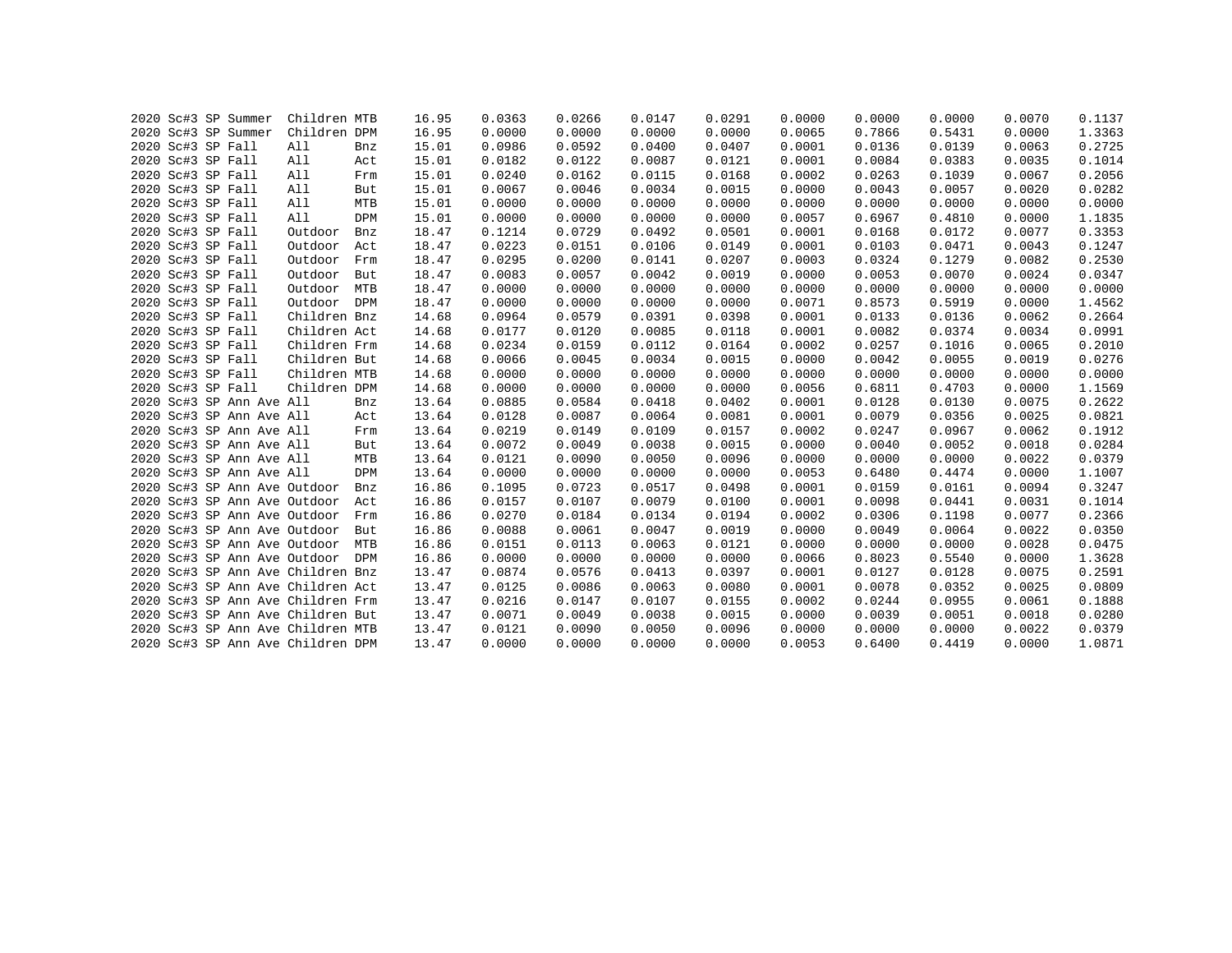DRAFT - DO NOT QUOTE OR CITE

## TOXICS EXPOSURE RESULTS FOR ST LOUIS

|                                            |                |      |        | Exposure Estimates ( $uq/m3$ ) -------> |        |             |             |        |        |        |         |
|--------------------------------------------|----------------|------|--------|-----------------------------------------|--------|-------------|-------------|--------|--------|--------|---------|
| CY Scen AR Season Demo Grp Tox CO Ratio    |                |      | LDGV   | LDGT1                                   | LDGT2  | <b>HDGV</b> | <b>LDDV</b> | LDDT   | HDDV   | МC     | All Veh |
| 1990 Base SL Winter                        | All<br>Bnz     | 7.00 | 0.6094 | 0.1523                                  | 0.1065 | 0.0579      | 0.0009      | 0.0004 | 0.0122 | 0.0071 | 0.9473  |
| 1990 Base SL Winter All                    | Act            | 7.00 | 0.0644 | 0.0192                                  | 0.0147 | 0.0113      | 0.0005      | 0.0003 | 0.0335 | 0.0013 | 0.1453  |
| 1990 Base SL Winter All                    | Frm            | 7.00 | 0.1908 | 0.0620                                  | 0.0492 | 0.0578      | 0.0017      | 0.0008 | 0.0909 | 0.0048 | 0.4588  |
| 1990 Base SL Winter All                    | But            | 7.00 | 0.0779 | 0.0199                                  | 0.0172 | 0.0118      | 0.0004      | 0.0002 | 0.0068 | 0.0019 | 0.1362  |
| 1990 Base SL Winter All                    | MTB            | 7.00 | 0.0000 | 0.0000                                  | 0.0000 | 0.0000      | 0.0000      | 0.0000 | 0.0000 | 0.0000 | 0.0000  |
| 1990 Base SL Winter                        | All<br>DPM     | 7.00 | 0.0000 | 0.0000                                  | 0.0000 | 0.0000      | 0.0209      | 0.0078 | 0.6339 | 0.0000 | 0.6632  |
| 1990 Base SL Winter                        | Outdoor<br>Bnz | 8.49 | 0.7391 | 0.1847                                  | 0.1291 | 0.0702      | 0.0011      | 0.0005 | 0.0148 | 0.0086 | 1.1488  |
| 1990 Base SL Winter                        | Outdoor<br>Act | 8.49 | 0.0781 | 0.0233                                  | 0.0178 | 0.0136      | 0.0006      | 0.0003 | 0.0406 | 0.0016 | 0.1762  |
| 1990 Base SL Winter                        | Outdoor<br>Frm | 8.49 | 0.2314 | 0.0752                                  | 0.0596 | 0.0701      | 0.0020      | 0.0010 | 0.1103 | 0.0058 | 0.5563  |
| 1990 Base SL Winter                        | Outdoor<br>But | 8.49 | 0.0945 | 0.0241                                  | 0.0208 | 0.0143      | 0.0005      | 0.0002 | 0.0083 | 0.0023 | 0.1652  |
| 1990 Base SL Winter                        | MTB<br>Outdoor | 8.49 | 0.0000 | 0.0000                                  | 0.0000 | 0.0000      | 0.0000      | 0.0000 | 0.0000 | 0.0000 | 0.0000  |
| 1990 Base SL Winter                        | Outdoor DPM    | 8.49 | 0.0000 | 0.0000                                  | 0.0000 | 0.0000      | 0.0253      | 0.0095 | 0.7687 | 0.0000 | 0.8043  |
| 1990 Base SL Winter                        | Children Bnz   | 6.86 | 0.5970 | 0.1492                                  | 0.1043 | 0.0567      | 0.0008      | 0.0004 | 0.0120 | 0.0070 | 0.9280  |
| 1990 Base SL Winter                        | Children Act   | 6.86 | 0.0631 | 0.0188                                  | 0.0144 | 0.0110      | 0.0005      | 0.0003 | 0.0328 | 0.0013 | 0.1424  |
| 1990 Base SL Winter                        | Children Frm   | 6.86 | 0.1869 | 0.0607                                  | 0.0482 | 0.0566      | 0.0016      | 0.0008 | 0.0891 | 0.0047 | 0.4494  |
| 1990 Base SL Winter                        | Children But   | 6.86 | 0.0763 | 0.0195                                  | 0.0168 | 0.0116      | 0.0004      | 0.0002 | 0.0067 | 0.0019 | 0.1335  |
| 1990 Base SL Winter                        | Children MTB   | 6.86 | 0.0000 | 0.0000                                  | 0.0000 | 0.0000      | 0.0000      | 0.0000 | 0.0000 | 0.0000 | 0.0000  |
|                                            | Children DPM   | 6.86 | 0.0000 | 0.0000                                  | 0.0000 | 0.0000      | 0.0204      | 0.0077 | 0.6210 | 0.0000 | 0.6497  |
| 1990 Base SL Winter<br>1990 Base SL Spring |                |      |        | 0.1008                                  | 0.0713 |             | 0.0006      | 0.0003 | 0.0098 | 0.0050 | 0.5947  |
|                                            | All<br>Bnz     | 5.66 | 0.3626 |                                         |        | 0.0436      |             |        |        |        |         |
| 1990 Base SL Spring                        | All<br>Act     | 5.66 | 0.0402 | 0.0123                                  | 0.0095 | 0.0080      | 0.0004      | 0.0002 | 0.0269 | 0.0008 | 0.0985  |
| 1990 Base SL Spring                        | All<br>Frm     | 5.66 | 0.1178 | 0.0394                                  | 0.0317 | 0.0411      | 0.0012      | 0.0007 | 0.0730 | 0.0032 | 0.3086  |
| 1990 Base SL Spring                        | All<br>But     | 5.66 | 0.0356 | 0.0094                                  | 0.0083 | 0.0061      | 0.0002      | 0.0001 | 0.0040 | 0.0009 | 0.0647  |
| 1990 Base SL Spring                        | All<br>MTB     | 5.66 | 0.0000 | 0.0000                                  | 0.0000 | 0.0000      | 0.0000      | 0.0000 | 0.0000 | 0.0000 | 0.0000  |
| 1990 Base SL Spring                        | All<br>DPM     | 5.66 | 0.0000 | 0.0000                                  | 0.0000 | 0.0000      | 0.0150      | 0.0063 | 0.5220 | 0.0000 | 0.5439  |
| 1990 Base SL Spring                        | Outdoor<br>Bnz | 6.77 | 0.4337 | 0.1206                                  | 0.0852 | 0.0522      | 0.0008      | 0.0004 | 0.0117 | 0.0059 | 0.7112  |
| 1990 Base SL Spring                        | Outdoor<br>Act | 6.77 | 0.0481 | 0.0147                                  | 0.0113 | 0.0096      | 0.0005      | 0.0003 | 0.0321 | 0.0010 | 0.1178  |
| 1990 Base SL Spring                        | Outdoor<br>Frm | 6.77 | 0.1409 | 0.0471                                  | 0.0379 | 0.0492      | 0.0015      | 0.0008 | 0.0873 | 0.0038 | 0.3690  |
| 1990 Base SL Spring                        | Outdoor<br>But | 6.77 | 0.0426 | 0.0112                                  | 0.0099 | 0.0073      | 0.0002      | 0.0001 | 0.0048 | 0.0011 | 0.0773  |
| 1990 Base SL Spring                        | Outdoor<br>MTB | 6.77 | 0.0000 | 0.0000                                  | 0.0000 | 0.0000      | 0.0000      | 0.0000 | 0.0000 | 0.0000 | 0.0000  |
| 1990 Base SL Spring                        | Outdoor DPM    | 6.77 | 0.0000 | 0.0000                                  | 0.0000 | 0.0000      | 0.0179      | 0.0076 | 0.6243 | 0.0000 | 0.6505  |
| 1990 Base SL Spring                        | Children Bnz   | 5.63 | 0.3608 | 0.1003                                  | 0.0709 | 0.0434      | 0.0006      | 0.0003 | 0.0097 | 0.0049 | 0.5917  |
| 1990 Base SL Spring                        | Children Act   | 5.63 | 0.0400 | 0.0122                                  | 0.0094 | 0.0080      | 0.0004      | 0.0002 | 0.0267 | 0.0008 | 0.0980  |
| 1990 Base SL Spring                        | Children Frm   | 5.63 | 0.1172 | 0.0392                                  | 0.0315 | 0.0409      | 0.0012      | 0.0007 | 0.0726 | 0.0032 | 0.3070  |
| 1990 Base SL Spring                        | Children But   | 5.63 | 0.0354 | 0.0094                                  | 0.0082 | 0.0061      | 0.0002      | 0.0001 | 0.0040 | 0.0009 | 0.0643  |
| 1990 Base SL Spring                        | Children MTB   | 5.63 | 0.0000 | 0.0000                                  | 0.0000 | 0.0000      | 0.0000      | 0.0000 | 0.0000 | 0.0000 | 0.0000  |
| 1990 Base SL Spring                        | Children DPM   | 5.63 | 0.0000 | 0.0000                                  | 0.0000 | 0.0000      | 0.0149      | 0.0063 | 0.5194 | 0.0000 | 0.5412  |
| 1990 Base SL Summer                        | All<br>Bnz     | 4.52 | 0.2596 | 0.0722                                  | 0.0510 | 0.0372      | 0.0005      | 0.0003 | 0.0078 | 0.0041 | 0.4333  |
| 1990 Base SL Summer                        | All<br>Act     | 4.52 | 0.0277 | 0.0086                                  | 0.0066 | 0.0062      | 0.0003      | 0.0002 | 0.0214 | 0.0006 | 0.0717  |
| 1990 Base SL Summer All                    | Frm            | 4.52 | 0.0820 | 0.0275                                  | 0.0221 | 0.0318      | 0.0010      | 0.0005 | 0.0582 | 0.0023 | 0.2258  |
| 1990 Base SL Summer All                    | But            | 4.52 | 0.0153 | 0.0041                                  | 0.0036 | 0.0030      | 0.0001      | 0.0001 | 0.0020 | 0.0004 | 0.0287  |
| 1990 Base SL Summer                        | All<br>MTB     | 4.52 | 0.0000 | 0.0000                                  | 0.0000 | 0.0000      | 0.0000      | 0.0000 | 0.0000 | 0.0000 | 0.0000  |
| 1990 Base SL Summer                        | All<br>DPM     | 4.52 | 0.0000 | 0.0000                                  | 0.0000 | 0.0000      | 0.0120      | 0.0050 | 0.4162 | 0.0000 | 0.4337  |
| 1990 Base SL Summer                        | Outdoor<br>Bnz | 5.40 | 0.3104 | 0.0864                                  | 0.0610 | 0.0445      | 0.0006      | 0.0003 | 0.0093 | 0.0049 | 0.5182  |
| 1990 Base SL Summer                        | Outdoor<br>Act | 5.40 | 0.0331 | 0.0102                                  | 0.0079 | 0.0074      | 0.0004      | 0.0002 | 0.0256 | 0.0007 | 0.0857  |
| 1990 Base SL Summer                        | Outdoor<br>Frm | 5.40 | 0.0981 | 0.0329                                  | 0.0264 | 0.0381      | 0.0012      | 0.0006 | 0.0696 | 0.0027 | 0.2700  |
| 1990 Base SL Summer                        | Outdoor<br>But | 5.40 | 0.0183 | 0.0049                                  | 0.0043 | 0.0036      | 0.0001      | 0.0001 | 0.0024 | 0.0005 | 0.0343  |
|                                            |                |      |        |                                         |        |             |             |        |        |        |         |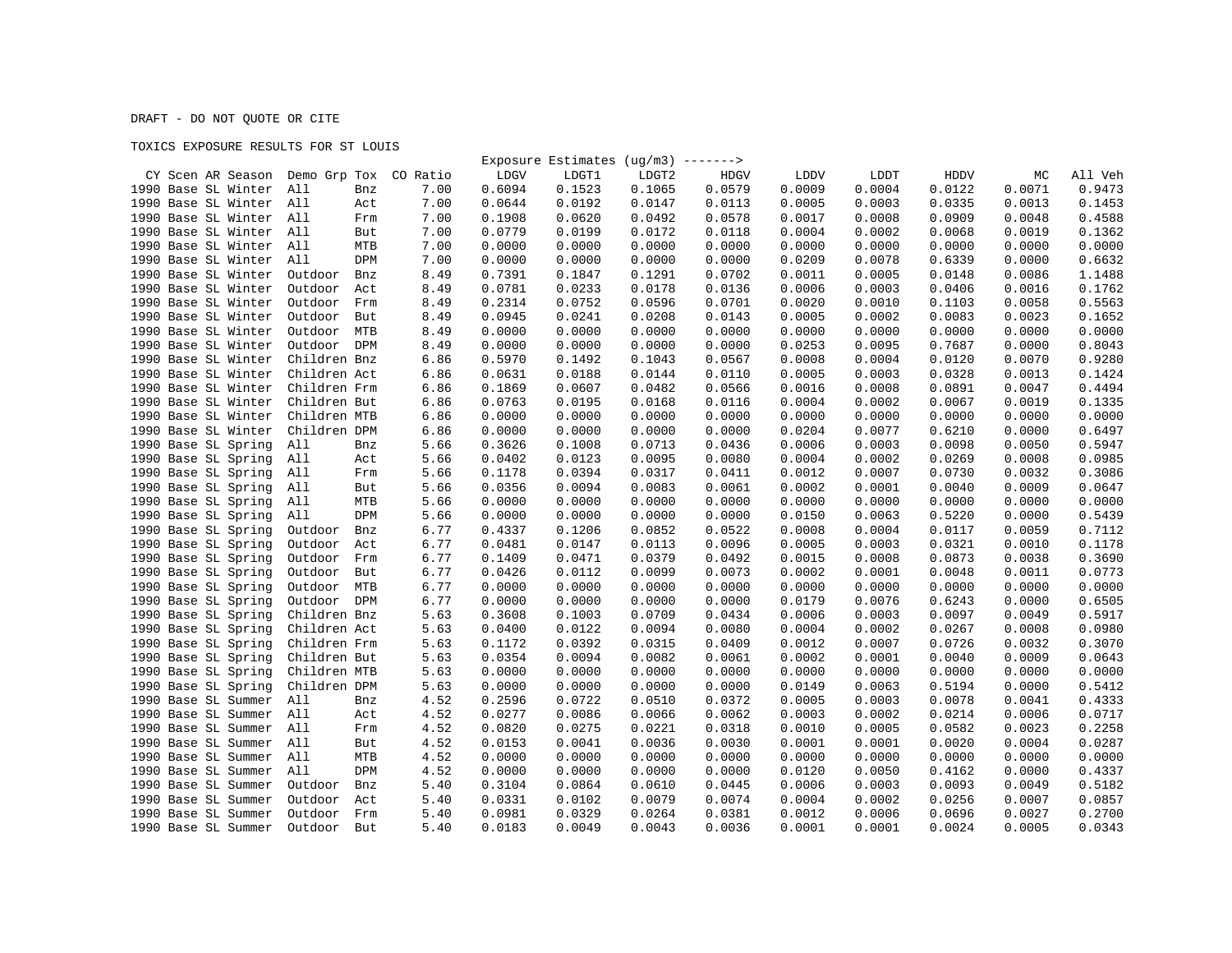|  | 1990 Base SL Summer               | Outdoor      | MTB        | 5.40 | 0.0000 | 0.0000 | 0.0000 | 0.0000 | 0.0000 | 0.0000 | 0.0000 | 0.0000 | 0.0000 |
|--|-----------------------------------|--------------|------------|------|--------|--------|--------|--------|--------|--------|--------|--------|--------|
|  | 1990 Base SL Summer               | Outdoor      | DPM        | 5.40 | 0.0000 | 0.0000 | 0.0000 | 0.0000 | 0.0143 | 0.0060 | 0.4978 | 0.0000 | 0.5186 |
|  | 1990 Base SL Summer               | Children Bnz |            | 4.55 | 0.2615 | 0.0728 | 0.0514 | 0.0375 | 0.0005 | 0.0003 | 0.0079 | 0.0042 | 0.4366 |
|  | 1990 Base SL Summer               | Children Act |            | 4.55 | 0.0279 | 0.0086 | 0.0066 | 0.0063 | 0.0003 | 0.0002 | 0.0216 | 0.0006 | 0.0722 |
|  | 1990 Base SL Summer               | Children Frm |            | 4.55 | 0.0826 | 0.0277 | 0.0223 | 0.0321 | 0.0010 | 0.0005 | 0.0586 | 0.0023 | 0.2275 |
|  | 1990 Base SL Summer               | Children But |            | 4.55 | 0.0154 | 0.0042 | 0.0036 | 0.0030 | 0.0001 | 0.0001 | 0.0020 | 0.0004 | 0.0289 |
|  | 1990 Base SL Summer               | Children MTB |            | 4.55 | 0.0000 | 0.0000 | 0.0000 | 0.0000 | 0.0000 | 0.0000 | 0.0000 | 0.0000 | 0.0000 |
|  | 1990 Base SL Summer               | Children DPM |            | 4.55 | 0.0000 | 0.0000 | 0.0000 | 0.0000 | 0.0120 | 0.0051 | 0.4194 | 0.0000 | 0.4370 |
|  | 1990 Base SL Fall                 | All          | Bnz        | 7.09 | 0.4945 | 0.1265 | 0.0874 | 0.0567 | 0.0007 | 0.0004 | 0.0122 | 0.0064 | 0.7860 |
|  | 1990 Base SL Fall                 | All          | Act        | 7.09 | 0.0452 | 0.0142 | 0.0109 | 0.0095 | 0.0004 | 0.0003 | 0.0334 | 0.0010 | 0.1150 |
|  | 1990 Base SL Fall                 | All          | Frm        | 7.09 | 0.1328 | 0.0453 | 0.0364 | 0.0485 | 0.0014 | 0.0008 | 0.0906 | 0.0036 | 0.3602 |
|  | 1990 Base SL Fall                 | All          | But        | 7.09 | 0.0403 | 0.0109 | 0.0096 | 0.0072 | 0.0002 | 0.0001 | 0.0049 | 0.0010 | 0.0745 |
|  | 1990 Base SL Fall                 | All          | MTB        | 7.09 | 0.0000 | 0.0000 | 0.0000 | 0.0000 | 0.0000 | 0.0000 | 0.0000 | 0.0000 | 0.0000 |
|  | 1990 Base SL Fall                 | All          | <b>DPM</b> | 7.09 | 0.0000 | 0.0000 | 0.0000 | 0.0000 | 0.0162 | 0.0078 | 0.6295 | 0.0000 | 0.6541 |
|  | 1990 Base SL Fall                 | Outdoor      | Bnz        | 8.25 | 0.5753 | 0.1472 | 0.1017 | 0.0660 | 0.0008 | 0.0005 | 0.0141 | 0.0074 | 0.9144 |
|  | 1990 Base SL Fall                 | Outdoor      | Act        | 8.25 | 0.0526 | 0.0165 | 0.0127 | 0.0110 | 0.0005 | 0.0003 | 0.0388 | 0.0011 | 0.1338 |
|  | 1990 Base SL Fall                 | Outdoor      | Frm        | 8.25 | 0.1545 | 0.0527 | 0.0423 | 0.0564 | 0.0016 | 0.0010 | 0.1054 | 0.0042 | 0.4191 |
|  | 1990 Base SL Fall                 | Outdoor      | But        | 8.25 | 0.0469 | 0.0127 | 0.0111 | 0.0084 | 0.0003 | 0.0002 | 0.0058 | 0.0012 | 0.0867 |
|  | 1990 Base SL Fall                 | Outdoor      | MTB        | 8.25 | 0.0000 | 0.0000 | 0.0000 | 0.0000 | 0.0000 | 0.0000 | 0.0000 | 0.0000 | 0.0000 |
|  | 1990 Base SL Fall                 | Outdoor DPM  |            | 8.25 | 0.0000 | 0.0000 | 0.0000 | 0.0000 | 0.0188 | 0.0091 | 0.7323 | 0.0000 | 0.7611 |
|  | 1990 Base SL Fall                 | Children Bnz |            | 7.07 | 0.4926 | 0.1260 | 0.0871 | 0.0565 | 0.0007 | 0.0004 | 0.0121 | 0.0064 | 0.7829 |
|  | 1990 Base SL Fall                 | Children Act |            | 7.07 | 0.0451 | 0.0141 | 0.0108 | 0.0095 | 0.0004 | 0.0003 | 0.0332 | 0.0010 | 0.1146 |
|  | 1990 Base SL Fall                 | Children Frm |            | 7.07 | 0.1323 | 0.0451 | 0.0362 | 0.0483 | 0.0014 | 0.0008 | 0.0902 | 0.0036 | 0.3588 |
|  | 1990 Base SL Fall                 | Children But |            | 7.07 | 0.0401 | 0.0109 | 0.0095 | 0.0072 | 0.0002 | 0.0001 | 0.0049 | 0.0010 | 0.0742 |
|  | 1990 Base SL Fall                 | Children MTB |            | 7.07 | 0.0000 | 0.0000 | 0.0000 | 0.0000 | 0.0000 | 0.0000 | 0.0000 | 0.0000 | 0.0000 |
|  | 1990 Base SL Fall                 | Children DPM |            | 7.07 | 0.0000 | 0.0000 | 0.0000 | 0.0000 | 0.0161 | 0.0078 | 0.6270 | 0.0000 | 0.6516 |
|  | 1990 Base SL Ann Ave All          |              | Bnz        | 6.03 | 0.4315 | 0.1130 | 0.0791 | 0.0489 | 0.0007 | 0.0004 | 0.0105 | 0.0056 | 0.6903 |
|  | 1990 Base SL Ann Ave All          |              |            | 6.03 | 0.0444 | 0.0136 | 0.0104 | 0.0087 | 0.0004 | 0.0002 | 0.0288 | 0.0009 | 0.1076 |
|  |                                   |              | Act        |      |        |        | 0.0348 |        | 0.0013 | 0.0007 |        |        |        |
|  | 1990 Base SL Ann Ave All          |              | Frm        | 6.03 | 0.1309 | 0.0435 |        | 0.0448 |        |        | 0.0782 | 0.0035 | 0.3383 |
|  | 1990 Base SL Ann Ave All          |              | But        | 6.03 | 0.0423 | 0.0111 | 0.0097 | 0.0070 | 0.0002 | 0.0001 | 0.0044 | 0.0011 | 0.0760 |
|  | 1990 Base SL Ann Ave All          |              | MTB        | 6.03 | 0.0000 | 0.0000 | 0.0000 | 0.0000 | 0.0000 | 0.0000 | 0.0000 | 0.0000 | 0.0000 |
|  | 1990 Base SL Ann Ave All          |              | DPM        | 6.03 | 0.0000 | 0.0000 | 0.0000 | 0.0000 | 0.0160 | 0.0068 | 0.5504 | 0.0000 | 0.5737 |
|  | 1990 Base SL Ann Ave Outdoor      |              | Bnz        | 7.18 | 0.5146 | 0.1347 | 0.0943 | 0.0582 | 0.0008 | 0.0004 | 0.0125 | 0.0067 | 0.8232 |
|  | 1990 Base SL Ann Ave Outdoor      |              | Act        | 7.18 | 0.0530 | 0.0162 | 0.0124 | 0.0104 | 0.0005 | 0.0003 | 0.0343 | 0.0011 | 0.1284 |
|  | 1990 Base SL Ann Ave Outdoor      |              | Frm        | 7.18 | 0.1562 | 0.0520 | 0.0416 | 0.0534 | 0.0016 | 0.0008 | 0.0931 | 0.0041 | 0.4036 |
|  | 1990 Base SL Ann Ave Outdoor      |              | But        | 7.18 | 0.0506 | 0.0133 | 0.0115 | 0.0084 | 0.0003 | 0.0001 | 0.0053 | 0.0013 | 0.0909 |
|  | 1990 Base SL Ann Ave Outdoor MTB  |              |            | 7.18 | 0.0000 | 0.0000 | 0.0000 | 0.0000 | 0.0000 | 0.0000 | 0.0000 | 0.0000 | 0.0000 |
|  | 1990 Base SL Ann Ave Outdoor      |              | DPM        | 7.18 | 0.0000 | 0.0000 | 0.0000 | 0.0000 | 0.0191 | 0.0080 | 0.6558 | 0.0000 | 0.6836 |
|  | 1990 Base SL Ann Ave Children Bnz |              |            | 6.00 | 0.4280 | 0.1121 | 0.0784 | 0.0485 | 0.0007 | 0.0004 | 0.0104 | 0.0056 | 0.6848 |
|  | 1990 Base SL Ann Ave Children Act |              |            | 6.00 | 0.0440 | 0.0135 | 0.0103 | 0.0087 | 0.0004 | 0.0002 | 0.0286 | 0.0009 | 0.1068 |
|  | 1990 Base SL Ann Ave Children Frm |              |            | 6.00 | 0.1298 | 0.0432 | 0.0345 | 0.0445 | 0.0013 | 0.0007 | 0.0776 | 0.0034 | 0.3357 |
|  | 1990 Base SL Ann Ave Children But |              |            | 6.00 | 0.0418 | 0.0110 | 0.0096 | 0.0070 | 0.0002 | 0.0001 | 0.0044 | 0.0011 | 0.0752 |
|  | 1990 Base SL Ann Ave Children MTB |              |            | 6.00 | 0.0000 | 0.0000 | 0.0000 | 0.0000 | 0.0000 | 0.0000 | 0.0000 | 0.0000 | 0.0000 |
|  | 1990 Base SL Ann Ave Children DPM |              |            | 6.00 | 0.0000 | 0.0000 | 0.0000 | 0.0000 | 0.0159 | 0.0067 | 0.5467 | 0.0000 | 0.5699 |
|  | 1996 Base SL Winter All           |              | Bnz        | 7.00 | 0.4927 | 0.2330 | 0.1531 | 0.0461 | 0.0005 | 0.0005 | 0.0162 | 0.0090 | 0.9511 |
|  | 1996 Base SL Winter All           |              | Act        | 7.00 | 0.0488 | 0.0261 | 0.0187 | 0.0096 | 0.0003 | 0.0003 | 0.0446 | 0.0022 | 0.1505 |
|  | 1996 Base SL Winter All           |              | Frm        | 7.00 | 0.1236 | 0.0721 | 0.0533 | 0.0457 | 0.0009 | 0.0009 | 0.1210 | 0.0081 | 0.4256 |
|  | 1996 Base SL Winter All           |              | But        | 7.00 | 0.0626 | 0.0288 | 0.0228 | 0.0092 | 0.0002 | 0.0002 | 0.0091 | 0.0032 | 0.1360 |
|  | 1996 Base SL Winter               | All          | <b>MTB</b> | 7.00 | 0.0000 | 0.0000 | 0.0000 | 0.0000 | 0.0000 | 0.0000 | 0.0000 | 0.0000 | 0.0000 |
|  | 1996 Base SL Winter All           |              | DPM        | 7.00 | 0.0000 | 0.0000 | 0.0000 | 0.0000 | 0.0087 | 0.0067 | 0.6241 | 0.0000 | 0.6396 |
|  | 1996 Base SL Winter               | Outdoor      | Bnz        | 8.49 | 0.5975 | 0.2825 | 0.1857 | 0.0559 | 0.0006 | 0.0006 | 0.0197 | 0.0109 | 1.1534 |
|  |                                   |              |            |      |        |        |        |        |        |        |        |        |        |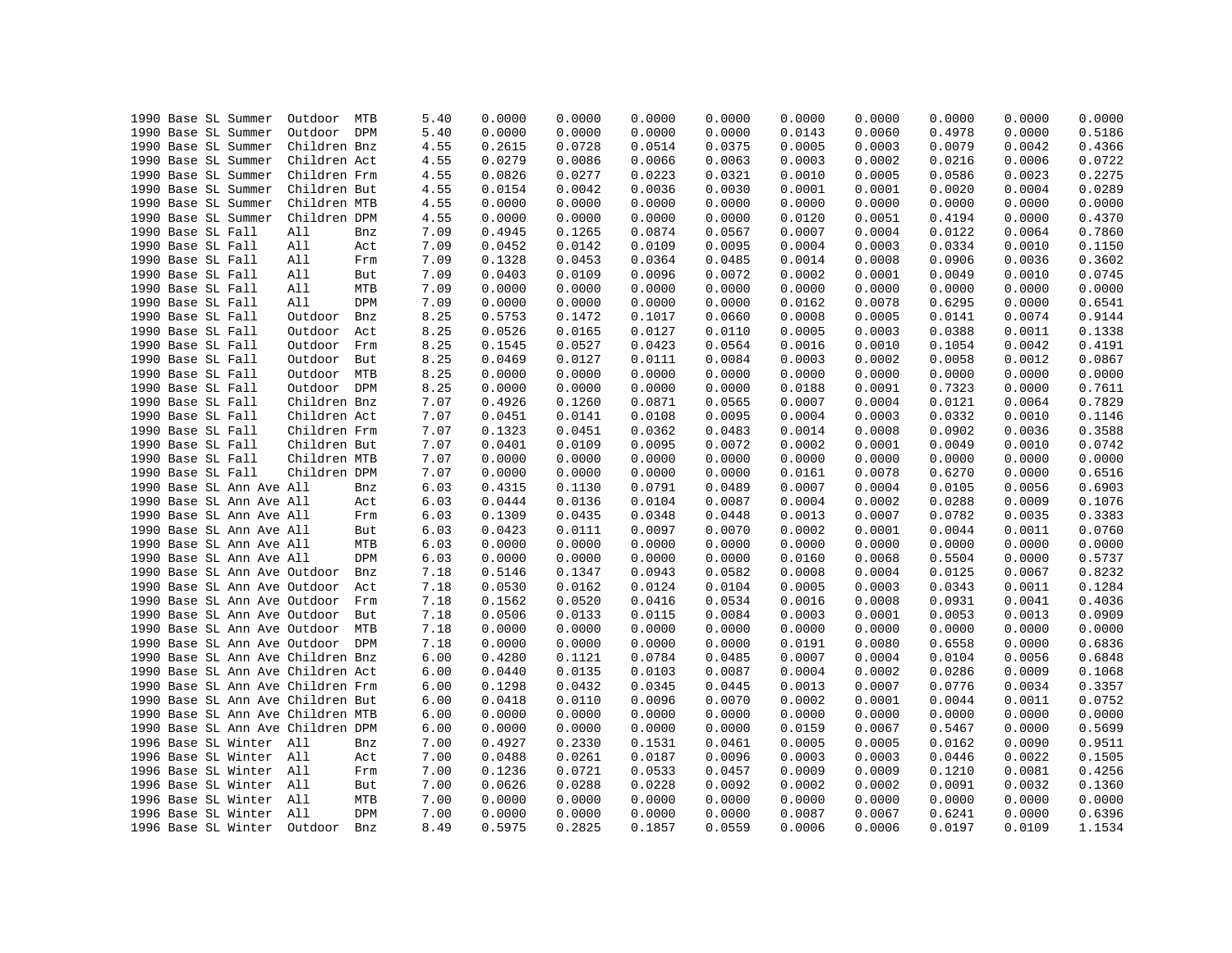| 1996 Base SL Winter     | Outdoor<br>Act               | 8.49 | 0.0592           | 0.0317           | 0.0227 | 0.0117           | 0.0004 | 0.0003 | 0.0540           | 0.0026 | 0.1825 |
|-------------------------|------------------------------|------|------------------|------------------|--------|------------------|--------|--------|------------------|--------|--------|
| 1996 Base SL Winter     | Outdoor<br>Frm               | 8.49 | 0.1498           | 0.0874           | 0.0646 | 0.0555           | 0.0011 | 0.0011 | 0.1467           | 0.0098 | 0.5161 |
| 1996 Base SL Winter     | Outdoor<br>But               | 8.49 | 0.0759           | 0.0350           | 0.0276 | 0.0112           | 0.0003 | 0.0002 | 0.0110           | 0.0039 | 0.1650 |
| 1996 Base SL Winter     | Outdoor<br>MTB               | 8.49 | 0.0000           | 0.0000           | 0.0000 | 0.0000           | 0.0000 | 0.0000 | 0.0000           | 0.0000 | 0.0000 |
| 1996 Base SL Winter     | Outdoor DPM                  | 8.49 | 0.0000           | 0.0000           | 0.0000 | 0.0000           | 0.0106 | 0.0082 | 0.7569           | 0.0000 | 0.7756 |
| 1996 Base SL Winter     | Children Bnz                 | 6.86 | 0.4826           | 0.2282           | 0.1500 | 0.0451           | 0.0005 | 0.0005 | 0.0159           | 0.0088 | 0.9317 |
| 1996 Base SL Winter     | Children Act                 | 6.86 | 0.0478           | 0.0256           | 0.0183 | 0.0094           | 0.0003 | 0.0003 | 0.0436           | 0.0021 | 0.1475 |
| 1996 Base SL Winter     | Children Frm                 | 6.86 | 0.1210           | 0.0706           | 0.0522 | 0.0448           | 0.0009 | 0.0009 | 0.1185           | 0.0079 | 0.4170 |
| 1996 Base SL Winter     | Children But                 | 6.86 | 0.0613           | 0.0282           | 0.0223 | 0.0090           | 0.0002 | 0.0002 | 0.0089           | 0.0031 | 0.1333 |
| 1996 Base SL Winter     | Children MTB                 | 6.86 | 0.0000           | 0.0000           | 0.0000 | 0.0000           | 0.0000 | 0.0000 | 0.0000           | 0.0000 | 0.0000 |
| 1996 Base SL Winter     | Children DPM                 | 6.86 | 0.0000           | 0.0000           | 0.0000 | 0.0000           | 0.0085 | 0.0066 | 0.6114           | 0.0000 | 0.6266 |
| 1996 Base SL Spring     | All<br>Bnz                   | 5.66 | 0.2618           | 0.1290           | 0.0879 | 0.0366           | 0.0004 | 0.0004 | 0.0124           | 0.0075 | 0.5359 |
| 1996 Base SL Spring     | All<br>Act                   | 5.66 | 0.0252           | 0.0132           | 0.0098 | 0.0062           | 0.0002 | 0.0002 | 0.0340           | 0.0014 | 0.0903 |
| 1996 Base SL Spring     | All<br>Frm                   | 5.66 | 0.0629           | 0.0372           | 0.0282 | 0.0293           | 0.0007 | 0.0007 | 0.0922           | 0.0052 | 0.2565 |
| 1996 Base SL Spring     | All<br>But                   | 5.66 | 0.0272           | 0.0123           | 0.0100 | 0.0043           | 0.0001 | 0.0001 | 0.0050           | 0.0015 | 0.0606 |
| 1996 Base SL Spring     | MTB<br>All                   | 5.66 | 0.0000           | 0.0000           | 0.0000 | 0.0000           | 0.0000 | 0.0000 | 0.0000           | 0.0000 | 0.0000 |
| 1996 Base SL Spring     | All<br>DPM                   | 5.66 | 0.0000           | 0.0000           | 0.0000 | 0.0000           | 0.0070 | 0.0054 | 0.5048           | 0.0000 | 0.5173 |
| 1996 Base SL Spring     | Outdoor<br>Bnz               | 6.77 | 0.3131           | 0.1543           | 0.1051 | 0.0438           | 0.0005 | 0.0004 | 0.0148           | 0.0089 | 0.6409 |
| 1996 Base SL Spring     | Outdoor<br>Act               | 6.77 | 0.0302           | 0.0158           | 0.0118 | 0.0074           | 0.0003 | 0.0003 | 0.0406           | 0.0017 | 0.1080 |
| 1996 Base SL Spring     | Outdoor<br>Frm               | 6.77 | 0.0752           | 0.0445           | 0.0337 | 0.0351           | 0.0009 | 0.0008 | 0.1103           | 0.0062 | 0.3067 |
| 1996 Base SL Spring     | Outdoor<br>But               | 6.77 | 0.0326           | 0.0148           | 0.0120 | 0.0052           | 0.0001 | 0.0001 | 0.0060           | 0.0018 | 0.0725 |
| 1996 Base SL Spring     | Outdoor MTB                  | 6.77 | 0.0000           | 0.0000           | 0.0000 | 0.0000           | 0.0000 | 0.0000 | 0.0000           | 0.0000 | 0.0000 |
| 1996 Base SL Spring     | Outdoor DPM                  | 6.77 | 0.0000           | 0.0000           | 0.0000 | 0.0000           | 0.0084 | 0.0065 | 0.6038           | 0.0000 | 0.6187 |
| 1996 Base SL Spring     | Children Bnz                 | 5.63 | 0.2605           | 0.1284           | 0.0875 | 0.0364           | 0.0004 | 0.0004 | 0.0123           | 0.0074 | 0.5332 |
|                         |                              |      |                  |                  | 0.0098 |                  | 0.0002 | 0.0002 |                  | 0.0014 | 0.0898 |
| 1996 Base SL Spring     | Children Act<br>Children Frm | 5.63 | 0.0251<br>0.0626 | 0.0131<br>0.0370 | 0.0281 | 0.0062<br>0.0292 | 0.0007 | 0.0007 | 0.0338<br>0.0918 | 0.0051 |        |
| 1996 Base SL Spring     |                              | 5.63 |                  |                  |        |                  |        |        |                  |        | 0.2552 |
| 1996 Base SL Spring     | Children But                 | 5.63 | 0.0271           | 0.0123           | 0.0100 | 0.0043           | 0.0001 | 0.0001 | 0.0050           | 0.0015 | 0.0603 |
| 1996 Base SL Spring     | Children MTB                 | 5.63 | 0.0000           | 0.0000           | 0.0000 | 0.0000           | 0.0000 | 0.0000 | 0.0000           | 0.0000 | 0.0000 |
| 1996 Base SL Spring     | Children DPM                 | 5.63 | 0.0000           | 0.0000           | 0.0000 | 0.0000           | 0.0070 | 0.0054 | 0.5023           | 0.0000 | 0.5147 |
| 1996 Base SL Summer     | All<br>Bnz                   | 4.52 | 0.1746           | 0.0857           | 0.0587 | 0.0284           | 0.0003 | 0.0003 | 0.0099           | 0.0060 | 0.3638 |
| 1996 Base SL Summer     | All<br>Act                   | 4.52 | 0.0165           | 0.0087           | 0.0066 | 0.0047           | 0.0002 | 0.0002 | 0.0271           | 0.0010 | 0.0648 |
| 1996 Base SL Summer     | All<br>Frm                   | 4.52 | 0.0413           | 0.0246           | 0.0189 | 0.0222           | 0.0006 | 0.0006 | 0.0736           | 0.0037 | 0.1854 |
| 1996 Base SL Summer All | But                          | 4.52 | 0.0111           | 0.0051           | 0.0042 | 0.0021           | 0.0001 | 0.0001 | 0.0025           | 0.0007 | 0.0258 |
| 1996 Base SL Summer     | All<br>MTB                   | 4.52 | 0.0000           | 0.0000           | 0.0000 | 0.0000           | 0.0000 | 0.0000 | 0.0000           | 0.0000 | 0.0000 |
| 1996 Base SL Summer     | All<br>DPM                   | 4.52 | 0.0000           | 0.0000           | 0.0000 | 0.0000           | 0.0056 | 0.0043 | 0.4025           | 0.0000 | 0.4125 |
| 1996 Base SL Summer     | Outdoor<br>Bnz               | 5.40 | 0.2088           | 0.1024           | 0.0702 | 0.0339           | 0.0004 | 0.0003 | 0.0118           | 0.0072 | 0.4351 |
| 1996 Base SL Summer     | Outdoor<br>Act               | 5.40 | 0.0197           | 0.0104           | 0.0078 | 0.0056           | 0.0002 | 0.0002 | 0.0324           | 0.0012 | 0.0775 |
| 1996 Base SL Summer     | Outdoor<br>Frm               | 5.40 | 0.0494           | 0.0295           | 0.0226 | 0.0265           | 0.0007 | 0.0007 | 0.0880           | 0.0044 | 0.2218 |
| 1996 Base SL Summer     | Outdoor<br>But               | 5.40 | 0.0133           | 0.0061           | 0.0050 | 0.0025           | 0.0001 | 0.0001 | 0.0030           | 0.0008 | 0.0308 |
| 1996 Base SL Summer     | Outdoor<br>MTB               | 5.40 | 0.0000           | 0.0000           | 0.0000 | 0.0000           | 0.0000 | 0.0000 | 0.0000           | 0.0000 | 0.0000 |
| 1996 Base SL Summer     | Outdoor<br>DPM               | 5.40 | 0.0000           | 0.0000           | 0.0000 | 0.0000           | 0.0067 | 0.0052 | 0.4814           | 0.0000 | 0.4933 |
| 1996 Base SL Summer     | Children Bnz                 | 4.55 | 0.1759           | 0.0863           | 0.0592 | 0.0286           | 0.0003 | 0.0003 | 0.0100           | 0.0061 | 0.3666 |
| 1996 Base SL Summer     | Children Act                 | 4.55 | 0.0166           | 0.0088           | 0.0066 | 0.0047           | 0.0002 | 0.0002 | 0.0273           | 0.0010 | 0.0653 |
| 1996 Base SL Summer     | Children Frm                 | 4.55 | 0.0416           | 0.0248           | 0.0191 | 0.0223           | 0.0006 | 0.0006 | 0.0741           | 0.0037 | 0.1868 |
| 1996 Base SL Summer     | Children But                 | 4.55 | 0.0112           | 0.0051           | 0.0042 | 0.0021           | 0.0001 | 0.0001 | 0.0025           | 0.0007 | 0.0260 |
| 1996 Base SL Summer     | Children MTB                 | 4.55 | 0.0000           | 0.0000           | 0.0000 | 0.0000           | 0.0000 | 0.0000 | 0.0000           | 0.0000 | 0.0000 |
| 1996 Base SL Summer     | Children DPM                 | 4.55 | 0.0000           | 0.0000           | 0.0000 | 0.0000           | 0.0057 | 0.0044 | 0.4056           | 0.0000 | 0.4156 |
| 1996 Base SL Fall       | All<br>Bnz                   | 7.09 | 0.3511           | 0.1574           | 0.1056 | 0.0450           | 0.0005 | 0.0004 | 0.0146           | 0.0094 | 0.6841 |
| 1996 Base SL Fall       | All<br>Act                   | 7.09 | 0.0280           | 0.0153           | 0.0115 | 0.0075           | 0.0003 | 0.0003 | 0.0400           | 0.0018 | 0.1046 |
| 1996 Base SL Fall       | All<br>Frm                   | 7.09 | 0.0706           | 0.0421           | 0.0325 | 0.0351           | 0.0009 | 0.0008 | 0.1086           | 0.0065 | 0.2972 |
| 1996 Base SL Fall       | All<br>But                   | 7.09 | 0.0261           | 0.0125           | 0.0104 | 0.0052           | 0.0002 | 0.0001 | 0.0059           | 0.0019 | 0.0623 |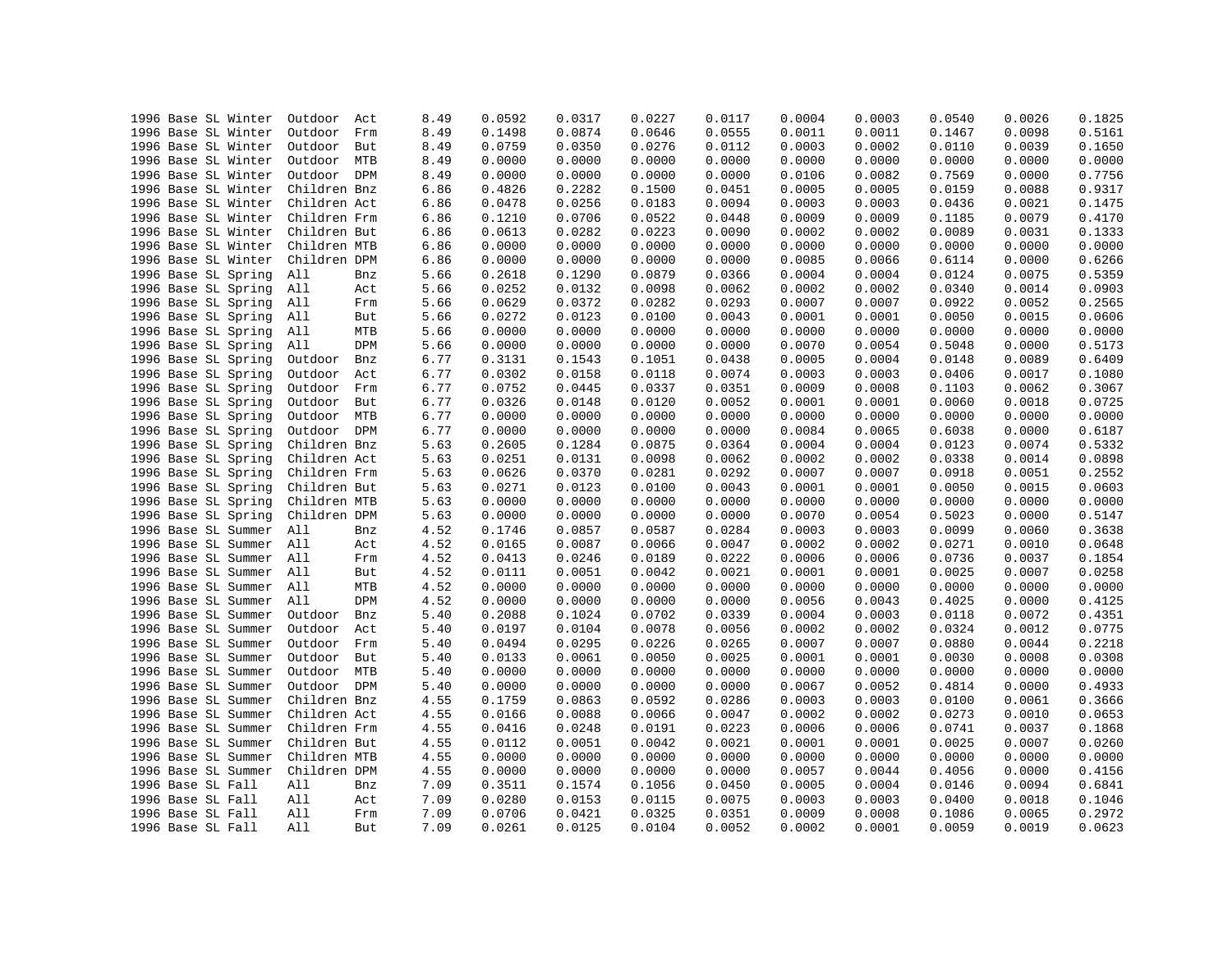|  | 1996 Base SL Fall                 | All          | MTB | 7.09 | 0.0000 | 0.0000 | 0.0000 | 0.0000 | 0.0000 | 0.0000 | 0.0000 | 0.0000 | 0.0000 |
|--|-----------------------------------|--------------|-----|------|--------|--------|--------|--------|--------|--------|--------|--------|--------|
|  | 1996 Base SL Fall                 | All          | DPM | 7.09 | 0.0000 | 0.0000 | 0.0000 | 0.0000 | 0.0078 | 0.0063 | 0.5364 | 0.0000 | 0.5505 |
|  | 1996 Base SL Fall                 | Outdoor      | Bnz | 8.25 | 0.4085 | 0.1831 | 0.1228 | 0.0524 | 0.0006 | 0.0005 | 0.0170 | 0.0109 | 0.7959 |
|  | 1996 Base SL Fall                 | Outdoor      | Act | 8.25 | 0.0326 | 0.0178 | 0.0133 | 0.0087 | 0.0003 | 0.0003 | 0.0465 | 0.0020 | 0.1217 |
|  | 1996 Base SL Fall                 | Outdoor      | Frm | 8.25 | 0.0821 | 0.0490 | 0.0378 | 0.0409 | 0.0011 | 0.0010 | 0.1263 | 0.0076 | 0.3458 |
|  | 1996 Base SL Fall                 | Outdoor      | But | 8.25 | 0.0303 | 0.0146 | 0.0121 | 0.0060 | 0.0002 | 0.0002 | 0.0069 | 0.0022 | 0.0725 |
|  | 1996 Base SL Fall                 | Outdoor MTB  |     | 8.25 | 0.0000 | 0.0000 | 0.0000 | 0.0000 | 0.0000 | 0.0000 | 0.0000 | 0.0000 | 0.0000 |
|  | 1996 Base SL Fall                 | Outdoor DPM  |     | 8.25 | 0.0000 | 0.0000 | 0.0000 | 0.0000 | 0.0091 | 0.0073 | 0.6241 | 0.0000 | 0.6405 |
|  | 1996 Base SL Fall                 | Children Bnz |     | 7.07 | 0.3498 | 0.1568 | 0.1052 | 0.0449 | 0.0005 | 0.0004 | 0.0145 | 0.0093 | 0.6814 |
|  | 1996 Base SL Fall                 | Children Act |     | 7.07 | 0.0279 | 0.0153 | 0.0114 | 0.0074 | 0.0003 | 0.0003 | 0.0398 | 0.0017 | 0.1042 |
|  | 1996 Base SL Fall                 | Children Frm |     | 7.07 | 0.0703 | 0.0420 | 0.0324 | 0.0350 | 0.0009 | 0.0008 | 0.1081 | 0.0065 | 0.2961 |
|  | 1996 Base SL Fall                 | Children But |     | 7.07 | 0.0260 | 0.0125 | 0.0104 | 0.0051 | 0.0001 | 0.0001 | 0.0059 | 0.0019 | 0.0620 |
|  | 1996 Base SL Fall                 | Children MTB |     | 7.07 | 0.0000 | 0.0000 | 0.0000 | 0.0000 | 0.0000 | 0.0000 | 0.0000 | 0.0000 | 0.0000 |
|  | 1996 Base SL Fall                 | Children DPM |     | 7.07 | 0.0000 | 0.0000 | 0.0000 | 0.0000 | 0.0078 | 0.0063 | 0.5343 | 0.0000 | 0.5484 |
|  | 1996 Base SL Ann Ave All          |              | Bnz | 6.03 | 0.3200 | 0.1513 | 0.1013 | 0.0390 | 0.0004 | 0.0004 | 0.0133 | 0.0080 | 0.6337 |
|  | 1996 Base SL Ann Ave All          |              | Act | 6.03 | 0.0296 | 0.0158 | 0.0116 | 0.0070 | 0.0003 | 0.0002 | 0.0364 | 0.0016 | 0.1026 |
|  | 1996 Base SL Ann Ave All          |              | Frm | 6.03 | 0.0746 | 0.0440 | 0.0332 | 0.0331 | 0.0008 | 0.0008 | 0.0988 | 0.0059 | 0.2912 |
|  | 1996 Base SL Ann Ave All          |              | But | 6.03 | 0.0317 | 0.0147 | 0.0118 | 0.0052 | 0.0001 | 0.0001 | 0.0056 | 0.0018 | 0.0712 |
|  | 1996 Base SL Ann Ave All          |              | MTB | 6.03 | 0.0000 | 0.0000 | 0.0000 | 0.0000 | 0.0000 | 0.0000 | 0.0000 | 0.0000 | 0.0000 |
|  | 1996 Base SL Ann Ave All          |              | DPM | 6.03 | 0.0000 | 0.0000 | 0.0000 | 0.0000 | 0.0073 | 0.0057 | 0.5170 | 0.0000 | 0.5300 |
|  | 1996 Base SL Ann Ave Outdoor      |              | Bnz | 7.18 | 0.3820 | 0.1806 | 0.1210 | 0.0465 | 0.0005 | 0.0005 | 0.0158 | 0.0095 | 0.7563 |
|  | 1996 Base SL Ann Ave Outdoor      |              | Act | 7.18 | 0.0354 | 0.0189 | 0.0139 | 0.0083 | 0.0003 | 0.0003 | 0.0434 | 0.0019 | 0.1224 |
|  | 1996 Base SL Ann Ave Outdoor      |              | Frm | 7.18 | 0.0891 | 0.0526 | 0.0397 | 0.0395 | 0.0010 | 0.0009 | 0.1178 | 0.0070 | 0.3476 |
|  | 1996 Base SL Ann Ave Outdoor      |              | But | 7.18 | 0.0380 | 0.0176 | 0.0142 | 0.0062 | 0.0002 | 0.0002 | 0.0067 | 0.0022 | 0.0852 |
|  | 1996 Base SL Ann Ave Outdoor      |              | MTB | 7.18 | 0.0000 | 0.0000 | 0.0000 | 0.0000 | 0.0000 | 0.0000 | 0.0000 | 0.0000 | 0.0000 |
|  | 1996 Base SL Ann Ave Outdoor DPM  |              |     | 7.18 | 0.0000 | 0.0000 | 0.0000 | 0.0000 | 0.0087 | 0.0068 | 0.6165 | 0.0000 | 0.6320 |
|  | 1996 Base SL Ann Ave Children Bnz |              |     | 6.00 | 0.3172 | 0.1499 | 0.1005 | 0.0387 | 0.0004 | 0.0004 | 0.0132 | 0.0079 | 0.6282 |
|  | 1996 Base SL Ann Ave Children Act |              |     | 6.00 | 0.0294 | 0.0157 | 0.0115 | 0.0069 | 0.0003 | 0.0002 | 0.0361 | 0.0016 | 0.1017 |
|  | 1996 Base SL Ann Ave Children Frm |              |     | 6.00 | 0.0739 | 0.0436 | 0.0329 | 0.0328 | 0.0008 | 0.0007 | 0.0981 | 0.0058 | 0.2888 |
|  | 1996 Base SL Ann Ave Children But |              |     | 6.00 | 0.0314 | 0.0145 | 0.0117 | 0.0051 | 0.0001 | 0.0001 | 0.0056 | 0.0018 | 0.0704 |
|  | 1996 Base SL Ann Ave Children MTB |              |     | 6.00 | 0.0000 | 0.0000 | 0.0000 | 0.0000 | 0.0000 | 0.0000 | 0.0000 | 0.0000 | 0.0000 |
|  | 1996 Base SL Ann Ave Children DPM |              |     | 6.00 | 0.0000 | 0.0000 | 0.0000 | 0.0000 | 0.0073 | 0.0057 | 0.5134 | 0.0000 | 0.5263 |
|  | 2007 Base SL Winter All           |              | Bnz | 7.00 | 0.1306 | 0.1513 | 0.1136 | 0.0307 | 0.0001 | 0.0002 | 0.0085 | 0.0042 | 0.4391 |
|  | 2007 Base SL Winter All           |              | Act | 7.00 | 0.0208 | 0.0300 | 0.0232 | 0.0099 | 0.0001 | 0.0001 | 0.0234 | 0.0018 | 0.1092 |
|  | 2007 Base SL Winter All           |              | Frm | 7.00 | 0.0347 | 0.0492 | 0.0379 | 0.0223 | 0.0002 | 0.0004 | 0.0636 | 0.0043 | 0.2127 |
|  | 2007 Base SL Winter All           |              | But | 7.00 | 0.0145 | 0.0178 | 0.0136 | 0.0039 | 0.0000 | 0.0001 | 0.0048 | 0.0017 | 0.0565 |
|  | 2007 Base SL Winter All           |              | MTB | 7.00 | 0.0000 | 0.0000 | 0.0000 | 0.0000 | 0.0000 | 0.0000 | 0.0000 | 0.0000 | 0.0000 |
|  | 2007 Base SL Winter               | All          | DPM | 7.00 | 0.0000 | 0.0000 | 0.0000 | 0.0000 | 0.0027 | 0.0037 | 0.2929 | 0.0000 | 0.2993 |
|  | 2007 Base SL Winter               | Outdoor      | Bnz | 8.49 | 0.1583 | 0.1834 | 0.1378 | 0.0372 | 0.0001 | 0.0003 | 0.0104 | 0.0051 | 0.5325 |
|  | 2007 Base SL Winter               | Outdoor      | Act | 8.49 | 0.0252 | 0.0363 | 0.0281 | 0.0120 | 0.0001 | 0.0002 | 0.0284 | 0.0022 | 0.1325 |
|  | 2007 Base SL Winter               | Outdoor      | Frm | 8.49 | 0.0421 | 0.0597 | 0.0460 | 0.0271 | 0.0002 | 0.0005 | 0.0772 | 0.0052 | 0.2579 |
|  | 2007 Base SL Winter               | Outdoor      | But | 8.49 | 0.0176 | 0.0216 | 0.0165 | 0.0048 | 0.0001 | 0.0001 | 0.0058 | 0.0021 | 0.0685 |
|  | 2007 Base SL Winter               | Outdoor MTB  |     | 8.49 | 0.0000 | 0.0000 | 0.0000 | 0.0000 | 0.0000 | 0.0000 | 0.0000 | 0.0000 | 0.0000 |
|  | 2007 Base SL Winter               | Outdoor DPM  |     | 8.49 | 0.0000 | 0.0000 | 0.0000 | 0.0000 | 0.0032 | 0.0045 | 0.3552 | 0.0000 | 0.3630 |
|  | 2007 Base SL Winter               | Children Bnz |     | 6.86 | 0.1279 | 0.1482 | 0.1113 | 0.0301 | 0.0001 | 0.0002 | 0.0084 | 0.0041 | 0.4302 |
|  | 2007 Base SL Winter               | Children Act |     | 6.86 | 0.0204 | 0.0294 | 0.0227 | 0.0097 | 0.0001 | 0.0001 | 0.0230 | 0.0018 | 0.1070 |
|  | 2007 Base SL Winter               | Children Frm |     | 6.86 | 0.0340 | 0.0482 | 0.0371 | 0.0219 | 0.0002 | 0.0004 | 0.0623 | 0.0042 | 0.2084 |
|  | 2007 Base SL Winter               | Children But |     | 6.86 | 0.0142 | 0.0175 | 0.0133 | 0.0038 | 0.0000 | 0.0001 | 0.0047 | 0.0017 | 0.0553 |
|  | 2007 Base SL Winter               | Children MTB |     | 6.86 | 0.0000 | 0.0000 | 0.0000 | 0.0000 | 0.0000 | 0.0000 | 0.0000 | 0.0000 | 0.0000 |
|  | 2007 Base SL Winter               | Children DPM |     | 6.86 | 0.0000 | 0.0000 | 0.0000 | 0.0000 | 0.0026 | 0.0036 | 0.2869 | 0.0000 | 0.2932 |
|  | 2007 Base SL Spring               | All          | Bnz | 5.66 | 0.0737 | 0.0822 | 0.0619 | 0.0233 | 0.0001 | 0.0002 | 0.0067 | 0.0036 | 0.2515 |
|  |                                   |              |     |      |        |        |        |        |        |        |        |        |        |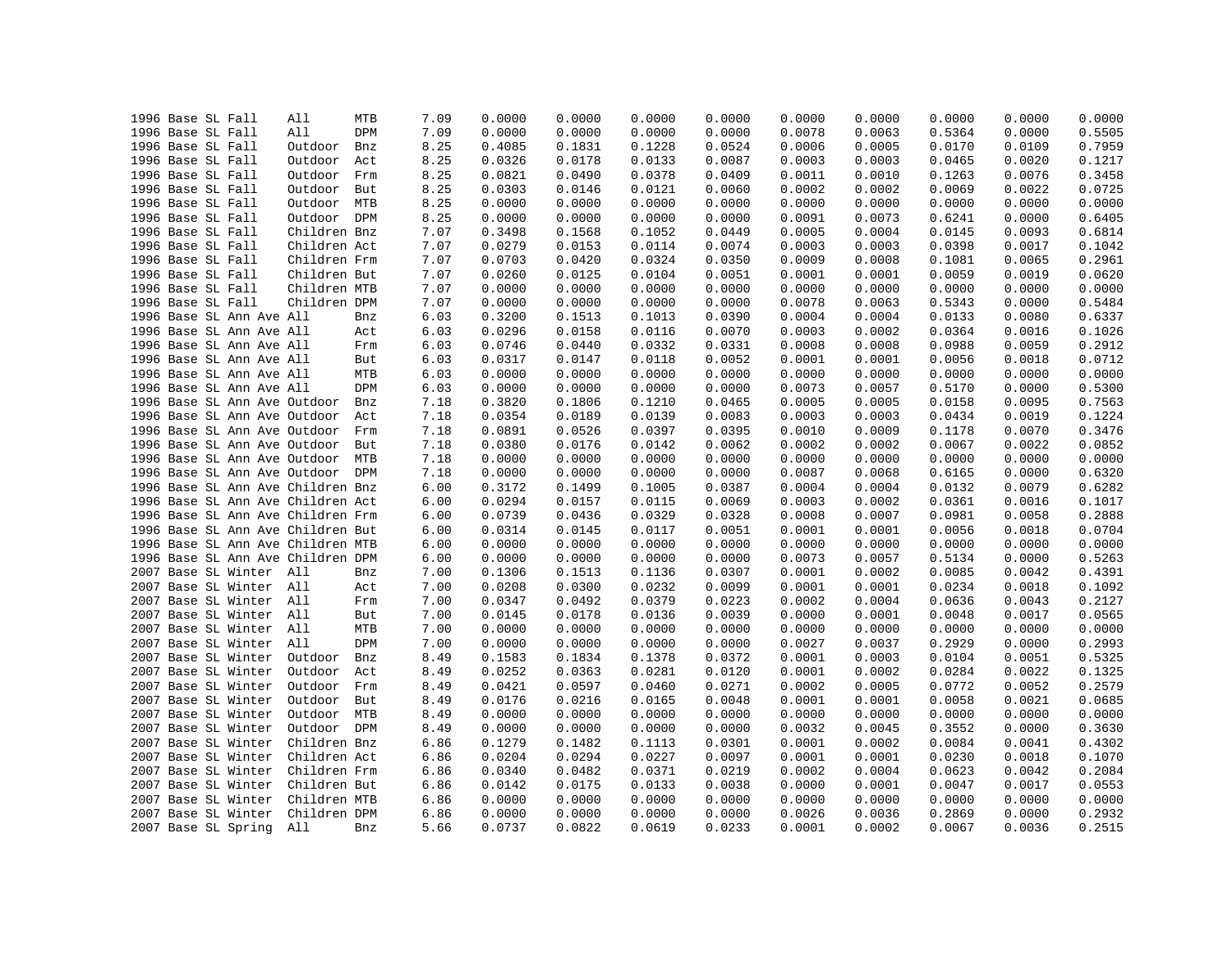| 0.0126<br>2007 Base SL Spring<br>5.66<br>0.0132<br>0.0162<br>0.0071<br>0.0000<br>0.0001<br>0.0183<br>All<br>Act<br>2007 Base SL Spring<br>0.0189<br>0.0234<br>0.0181<br>0.0141<br>0.0001<br>0.0003<br>0.0497<br>All<br>Frm<br>5.66<br>2007 Base SL Spring<br>0.0067<br>0.0076<br>0.0058<br>0.0018<br>0.0000<br>0.0001<br>0.0027<br>All<br>But<br>5.66<br>0.0000<br>0.0000<br>0.0000<br>0.0000<br>2007 Base SL Spring<br>All<br>MTB<br>5.66<br>0.0000<br>0.0000<br>0.0000<br>0.0000<br>0.0000<br>0.0000<br>0.0022<br>0.0030<br>0.2369<br>2007 Base SL Spring<br>All<br>DPM<br>5.66<br>0.0000<br>0.0983<br>0.0740<br>0.0278<br>0.0080<br>2007 Base SL Spring<br>6.77<br>0.0882<br>0.0001<br>0.0002<br>Outdoor<br>Bnz<br>2007 Base SL Spring<br>6.77<br>0.0158<br>0.0193<br>0.0151<br>0.0085<br>0.0001<br>0.0001<br>0.0219<br>Outdoor<br>Act<br>6.77<br>0.0226<br>0.0280<br>0.0216<br>0.0169<br>0.0002<br>0.0004<br>0.0594<br>2007 Base SL Spring<br>Outdoor<br>Frm<br>6.77<br>0.0080<br>0.0091<br>0.0069<br>0.0022<br>0.0000<br>0.0001<br>0.0032<br>2007 Base SL Spring<br>Outdoor<br>But<br>0.0000<br>2007 Base SL Spring<br>Outdoor<br>MTB<br>6.77<br>0.0000<br>0.0000<br>0.0000<br>0.0000<br>0.0000<br>0.0000<br>Outdoor DPM<br>6.77<br>0.0000<br>0.0000<br>0.0000<br>0.0000<br>0.0026<br>0.0036<br>0.2834<br>2007 Base SL Spring<br>0.0616<br>0.0232<br>0.0002<br>2007 Base SL Spring<br>Children Bnz<br>5.63<br>0.0733<br>0.0818<br>0.0001<br>0.0066<br>5.63<br>0.0132<br>0.0161<br>0.0126<br>0.0071<br>0.0000<br>0.0001<br>0.0182<br>2007 Base SL Spring<br>Children Act<br>0.0233<br>0.0180<br>0.0140<br>0.0003<br>0.0495<br>2007 Base SL Spring<br>Children Frm<br>0.0188<br>0.0001<br>5.63<br>2007 Base SL Spring<br>Children But<br>0.0067<br>0.0075<br>0.0058<br>0.0018<br>0.0000<br>0.0001<br>0.0027<br>5.63<br>2007 Base SL Spring<br>Children MTB<br>0.0000<br>0.0000<br>0.0000<br>0.0000<br>0.0000<br>0.0000<br>0.0000<br>5.63<br>2007 Base SL Spring<br>0.0000<br>0.0000<br>0.0030<br>0.2357<br>Children DPM<br>5.63<br>0.0000<br>0.0000<br>0.0021<br>2007 Base SL Summer<br>All<br>4.52<br>0.0506<br>0.0549<br>0.0409<br>0.0175<br>0.0001<br>0.0001<br>0.0053<br>Bnz<br>2007 Base SL Summer<br>All<br>4.52<br>0.0088<br>0.0105<br>0.0082<br>0.0052<br>0.0000<br>0.0001<br>0.0146<br>Act<br>2007 Base SL Summer<br>All<br>4.52<br>0.0126<br>0.0152<br>0.0117<br>0.0104<br>0.0001<br>0.0003<br>0.0396<br>Frm<br>2007 Base SL Summer<br>All<br>4.52<br>0.0028<br>0.0031<br>0.0024<br>0.0008<br>0.0000<br>0.0014<br>0.0000<br>But<br>2007 Base SL Summer<br>All<br>MTB<br>4.52<br>0.0000<br>0.0000<br>0.0000<br>0.0000<br>0.0000<br>0.0000<br>0.0000<br>2007 Base SL Summer<br>All<br>0.0000<br>0.0000<br>0.0000<br>0.0017<br>0.0024<br>0.1889<br>DPM<br>4.52<br>0.0000<br>0.0489<br>0.0064<br>2007 Base SL Summer<br>Outdoor<br>5.40<br>0.0605<br>0.0657<br>0.0209<br>0.0001<br>0.0002<br>Bnz<br>2007 Base SL Summer<br>Outdoor<br>5.40<br>0.0105<br>0.0125<br>0.0098<br>0.0062<br>0.0000<br>0.0001<br>0.0175<br>Act<br>2007 Base SL Summer<br>Outdoor<br>0.0150<br>0.0181<br>0.0140<br>0.0124<br>0.0001<br>0.0003<br>0.0474<br>Frm<br>5.40<br>2007 Base SL Summer<br>0.0028<br>0.0010<br>0.0000<br>0.0000<br>0.0016<br>Outdoor<br>But<br>5.40<br>0.0034<br>0.0037<br>Outdoor MTB<br>0.0000<br>0.0000<br>0.0000<br>2007 Base SL Summer<br>5.40<br>0.0000<br>0.0000<br>0.0000<br>0.0000<br>0.0000<br>0.2259<br>2007 Base SL Summer<br>Outdoor DPM<br>0.0000<br>0.0000<br>0.0000<br>0.0021<br>0.0029<br>5.40<br>2007 Base SL Summer<br>Children Bnz<br>4.55<br>0.0510<br>0.0553<br>0.0412<br>0.0177<br>0.0001<br>0.0001<br>0.0054<br>0.0083<br>2007 Base SL Summer<br>Children Act<br>0.0088<br>0.0106<br>0.0052<br>0.0000<br>0.0001<br>0.0147<br>4.55<br>2007 Base SL Summer<br>0.0153<br>0.0118<br>0.0104<br>0.0003<br>0.0399<br>Children Frm<br>4.55<br>0.0126<br>0.0001<br>0.0024<br>2007 Base SL Summer<br>Children But<br>4.55<br>0.0028<br>0.0031<br>0.0008<br>0.0000<br>0.0000<br>0.0014<br>2007 Base SL Summer<br>Children MTB<br>4.55<br>0.0000<br>0.0000<br>0.0000<br>0.0000<br>0.0000<br>0.0000<br>0.0000<br>Children DPM<br>4.55<br>0.0000<br>0.0000<br>0.0000<br>0.0000<br>0.0017<br>0.0024<br>0.1903<br>2007 Base SL Summer<br>2007 Base SL Fall<br>All<br>7.09<br>0.1145<br>0.1087<br>0.0783<br>0.0316<br>0.0001<br>0.0002<br>0.0081<br>Bnz<br>0.0119<br>0.0077<br>2007 Base SL Fall<br>All<br>Act<br>7.09<br>0.0131<br>0.0152<br>0.0001<br>0.0001<br>0.0221<br>All<br>7.09<br>0.0220<br>0.0248<br>0.0194<br>0.0173<br>0.0002<br>0.0004<br>0.0601<br>2007 Base SL Fall<br>Frm<br>0.0022<br>7.09<br>0.0070<br>0.0075<br>0.0058<br>0.0000<br>0.0001<br>0.0033<br>2007 Base SL Fall<br>All<br>But<br>All<br>7.09<br>0.0000<br>0.0000<br>0.0000<br>0.0000<br>0.0000<br>0.0000<br>0.0000<br>2007 Base SL Fall<br>MTB<br>All<br>DPM<br>7.09<br>0.0000<br>0.0000<br>0.0000<br>0.0000<br>0.0026<br>0.0033<br>0.2744<br>2007 Base SL Fall<br>0.1332<br>0.1265<br>0.0910<br>0.0368<br>0.0001<br>0.0002<br>0.0094<br>2007 Base SL Fall<br>Outdoor<br>Bnz<br>8.25<br>2007 Base SL Fall<br>Outdoor<br>8.25<br>0.0153<br>0.0177<br>0.0139<br>0.0089<br>0.0001<br>0.0001<br>0.0257<br>Act<br>2007 Base SL Fall<br>Outdoor<br>8.25<br>0.0256<br>0.0288<br>0.0225<br>0.0201<br>0.0002<br>0.0004<br>0.0699<br>Frm<br>Outdoor<br>0.0088<br>0.0068<br>0.0026<br>0.0000<br>0.0001<br>0.0038<br>2007 Base SL Fall<br>But<br>8.25<br>0.0081<br>0.0000<br>0.0000<br>0.0000<br>0.0000<br>0.0000<br>0.0000<br>2007 Base SL Fall<br>Outdoor<br>MTB<br>8.25<br>0.0000<br>8.25<br>0.0000<br>0.0000<br>0.0038<br>0.3192<br>2007 Base SL Fall<br>Outdoor DPM<br>0.0000<br>0.0000<br>0.0031<br>0.1083<br>0.0779<br>2007 Base SL Fall<br>Children Bnz<br>7.07<br>0.1140<br>0.0315<br>0.0001<br>0.0002<br>0.0080<br>2007 Base SL Fall<br>Children Act<br>7.07<br>0.0131<br>0.0151<br>0.0119<br>0.0076<br>0.0001<br>0.0001<br>0.0220<br>2007 Base SL Fall<br>Children Frm<br>7.07<br>0.0219<br>0.0247<br>0.0193<br>0.0172<br>0.0002<br>0.0004<br>0.0598 |                  |
|------------------------------------------------------------------------------------------------------------------------------------------------------------------------------------------------------------------------------------------------------------------------------------------------------------------------------------------------------------------------------------------------------------------------------------------------------------------------------------------------------------------------------------------------------------------------------------------------------------------------------------------------------------------------------------------------------------------------------------------------------------------------------------------------------------------------------------------------------------------------------------------------------------------------------------------------------------------------------------------------------------------------------------------------------------------------------------------------------------------------------------------------------------------------------------------------------------------------------------------------------------------------------------------------------------------------------------------------------------------------------------------------------------------------------------------------------------------------------------------------------------------------------------------------------------------------------------------------------------------------------------------------------------------------------------------------------------------------------------------------------------------------------------------------------------------------------------------------------------------------------------------------------------------------------------------------------------------------------------------------------------------------------------------------------------------------------------------------------------------------------------------------------------------------------------------------------------------------------------------------------------------------------------------------------------------------------------------------------------------------------------------------------------------------------------------------------------------------------------------------------------------------------------------------------------------------------------------------------------------------------------------------------------------------------------------------------------------------------------------------------------------------------------------------------------------------------------------------------------------------------------------------------------------------------------------------------------------------------------------------------------------------------------------------------------------------------------------------------------------------------------------------------------------------------------------------------------------------------------------------------------------------------------------------------------------------------------------------------------------------------------------------------------------------------------------------------------------------------------------------------------------------------------------------------------------------------------------------------------------------------------------------------------------------------------------------------------------------------------------------------------------------------------------------------------------------------------------------------------------------------------------------------------------------------------------------------------------------------------------------------------------------------------------------------------------------------------------------------------------------------------------------------------------------------------------------------------------------------------------------------------------------------------------------------------------------------------------------------------------------------------------------------------------------------------------------------------------------------------------------------------------------------------------------------------------------------------------------------------------------------------------------------------------------------------------------------------------------------------------------------------------------------------------------------------------------------------------------------------------------------------------------------------------------------------------------------------------------------------------------------------------------------------------------------------------------------------------------------------------------------------------------------------------------------------------------------------------------------------------------------------------------------------------------------------------------------------------------------------------------------------------------------------------------------------------------------------------------------------------------------------------------------------------------------------------------------------------------------------------------------------------------------------------------------------------------------------------------------------------------------------------------------------------------------------------------------------------------------------------------------------------------------------------------------------------------------------------------------------------------------------------------------------------------|------------------|
|                                                                                                                                                                                                                                                                                                                                                                                                                                                                                                                                                                                                                                                                                                                                                                                                                                                                                                                                                                                                                                                                                                                                                                                                                                                                                                                                                                                                                                                                                                                                                                                                                                                                                                                                                                                                                                                                                                                                                                                                                                                                                                                                                                                                                                                                                                                                                                                                                                                                                                                                                                                                                                                                                                                                                                                                                                                                                                                                                                                                                                                                                                                                                                                                                                                                                                                                                                                                                                                                                                                                                                                                                                                                                                                                                                                                                                                                                                                                                                                                                                                                                                                                                                                                                                                                                                                                                                                                                                                                                                                                                                                                                                                                                                                                                                                                                                                                                                                                                                                                                                                                                                                                                                                                                                                                                                                                                                                                                                                                                                                                                                                                                                                                                                                                                                                                                                                                                                                                                                                                                                                | 0.0690<br>0.0013 |
|                                                                                                                                                                                                                                                                                                                                                                                                                                                                                                                                                                                                                                                                                                                                                                                                                                                                                                                                                                                                                                                                                                                                                                                                                                                                                                                                                                                                                                                                                                                                                                                                                                                                                                                                                                                                                                                                                                                                                                                                                                                                                                                                                                                                                                                                                                                                                                                                                                                                                                                                                                                                                                                                                                                                                                                                                                                                                                                                                                                                                                                                                                                                                                                                                                                                                                                                                                                                                                                                                                                                                                                                                                                                                                                                                                                                                                                                                                                                                                                                                                                                                                                                                                                                                                                                                                                                                                                                                                                                                                                                                                                                                                                                                                                                                                                                                                                                                                                                                                                                                                                                                                                                                                                                                                                                                                                                                                                                                                                                                                                                                                                                                                                                                                                                                                                                                                                                                                                                                                                                                                                | 0.0027<br>0.1273 |
|                                                                                                                                                                                                                                                                                                                                                                                                                                                                                                                                                                                                                                                                                                                                                                                                                                                                                                                                                                                                                                                                                                                                                                                                                                                                                                                                                                                                                                                                                                                                                                                                                                                                                                                                                                                                                                                                                                                                                                                                                                                                                                                                                                                                                                                                                                                                                                                                                                                                                                                                                                                                                                                                                                                                                                                                                                                                                                                                                                                                                                                                                                                                                                                                                                                                                                                                                                                                                                                                                                                                                                                                                                                                                                                                                                                                                                                                                                                                                                                                                                                                                                                                                                                                                                                                                                                                                                                                                                                                                                                                                                                                                                                                                                                                                                                                                                                                                                                                                                                                                                                                                                                                                                                                                                                                                                                                                                                                                                                                                                                                                                                                                                                                                                                                                                                                                                                                                                                                                                                                                                                | 0.0008<br>0.0255 |
|                                                                                                                                                                                                                                                                                                                                                                                                                                                                                                                                                                                                                                                                                                                                                                                                                                                                                                                                                                                                                                                                                                                                                                                                                                                                                                                                                                                                                                                                                                                                                                                                                                                                                                                                                                                                                                                                                                                                                                                                                                                                                                                                                                                                                                                                                                                                                                                                                                                                                                                                                                                                                                                                                                                                                                                                                                                                                                                                                                                                                                                                                                                                                                                                                                                                                                                                                                                                                                                                                                                                                                                                                                                                                                                                                                                                                                                                                                                                                                                                                                                                                                                                                                                                                                                                                                                                                                                                                                                                                                                                                                                                                                                                                                                                                                                                                                                                                                                                                                                                                                                                                                                                                                                                                                                                                                                                                                                                                                                                                                                                                                                                                                                                                                                                                                                                                                                                                                                                                                                                                                                | 0.0000<br>0.0000 |
|                                                                                                                                                                                                                                                                                                                                                                                                                                                                                                                                                                                                                                                                                                                                                                                                                                                                                                                                                                                                                                                                                                                                                                                                                                                                                                                                                                                                                                                                                                                                                                                                                                                                                                                                                                                                                                                                                                                                                                                                                                                                                                                                                                                                                                                                                                                                                                                                                                                                                                                                                                                                                                                                                                                                                                                                                                                                                                                                                                                                                                                                                                                                                                                                                                                                                                                                                                                                                                                                                                                                                                                                                                                                                                                                                                                                                                                                                                                                                                                                                                                                                                                                                                                                                                                                                                                                                                                                                                                                                                                                                                                                                                                                                                                                                                                                                                                                                                                                                                                                                                                                                                                                                                                                                                                                                                                                                                                                                                                                                                                                                                                                                                                                                                                                                                                                                                                                                                                                                                                                                                                | 0.0000<br>0.2421 |
|                                                                                                                                                                                                                                                                                                                                                                                                                                                                                                                                                                                                                                                                                                                                                                                                                                                                                                                                                                                                                                                                                                                                                                                                                                                                                                                                                                                                                                                                                                                                                                                                                                                                                                                                                                                                                                                                                                                                                                                                                                                                                                                                                                                                                                                                                                                                                                                                                                                                                                                                                                                                                                                                                                                                                                                                                                                                                                                                                                                                                                                                                                                                                                                                                                                                                                                                                                                                                                                                                                                                                                                                                                                                                                                                                                                                                                                                                                                                                                                                                                                                                                                                                                                                                                                                                                                                                                                                                                                                                                                                                                                                                                                                                                                                                                                                                                                                                                                                                                                                                                                                                                                                                                                                                                                                                                                                                                                                                                                                                                                                                                                                                                                                                                                                                                                                                                                                                                                                                                                                                                                | 0.0043<br>0.3008 |
|                                                                                                                                                                                                                                                                                                                                                                                                                                                                                                                                                                                                                                                                                                                                                                                                                                                                                                                                                                                                                                                                                                                                                                                                                                                                                                                                                                                                                                                                                                                                                                                                                                                                                                                                                                                                                                                                                                                                                                                                                                                                                                                                                                                                                                                                                                                                                                                                                                                                                                                                                                                                                                                                                                                                                                                                                                                                                                                                                                                                                                                                                                                                                                                                                                                                                                                                                                                                                                                                                                                                                                                                                                                                                                                                                                                                                                                                                                                                                                                                                                                                                                                                                                                                                                                                                                                                                                                                                                                                                                                                                                                                                                                                                                                                                                                                                                                                                                                                                                                                                                                                                                                                                                                                                                                                                                                                                                                                                                                                                                                                                                                                                                                                                                                                                                                                                                                                                                                                                                                                                                                | 0.0825<br>0.0016 |
|                                                                                                                                                                                                                                                                                                                                                                                                                                                                                                                                                                                                                                                                                                                                                                                                                                                                                                                                                                                                                                                                                                                                                                                                                                                                                                                                                                                                                                                                                                                                                                                                                                                                                                                                                                                                                                                                                                                                                                                                                                                                                                                                                                                                                                                                                                                                                                                                                                                                                                                                                                                                                                                                                                                                                                                                                                                                                                                                                                                                                                                                                                                                                                                                                                                                                                                                                                                                                                                                                                                                                                                                                                                                                                                                                                                                                                                                                                                                                                                                                                                                                                                                                                                                                                                                                                                                                                                                                                                                                                                                                                                                                                                                                                                                                                                                                                                                                                                                                                                                                                                                                                                                                                                                                                                                                                                                                                                                                                                                                                                                                                                                                                                                                                                                                                                                                                                                                                                                                                                                                                                | 0.0032<br>0.1523 |
|                                                                                                                                                                                                                                                                                                                                                                                                                                                                                                                                                                                                                                                                                                                                                                                                                                                                                                                                                                                                                                                                                                                                                                                                                                                                                                                                                                                                                                                                                                                                                                                                                                                                                                                                                                                                                                                                                                                                                                                                                                                                                                                                                                                                                                                                                                                                                                                                                                                                                                                                                                                                                                                                                                                                                                                                                                                                                                                                                                                                                                                                                                                                                                                                                                                                                                                                                                                                                                                                                                                                                                                                                                                                                                                                                                                                                                                                                                                                                                                                                                                                                                                                                                                                                                                                                                                                                                                                                                                                                                                                                                                                                                                                                                                                                                                                                                                                                                                                                                                                                                                                                                                                                                                                                                                                                                                                                                                                                                                                                                                                                                                                                                                                                                                                                                                                                                                                                                                                                                                                                                                | 0.0009<br>0.0305 |
|                                                                                                                                                                                                                                                                                                                                                                                                                                                                                                                                                                                                                                                                                                                                                                                                                                                                                                                                                                                                                                                                                                                                                                                                                                                                                                                                                                                                                                                                                                                                                                                                                                                                                                                                                                                                                                                                                                                                                                                                                                                                                                                                                                                                                                                                                                                                                                                                                                                                                                                                                                                                                                                                                                                                                                                                                                                                                                                                                                                                                                                                                                                                                                                                                                                                                                                                                                                                                                                                                                                                                                                                                                                                                                                                                                                                                                                                                                                                                                                                                                                                                                                                                                                                                                                                                                                                                                                                                                                                                                                                                                                                                                                                                                                                                                                                                                                                                                                                                                                                                                                                                                                                                                                                                                                                                                                                                                                                                                                                                                                                                                                                                                                                                                                                                                                                                                                                                                                                                                                                                                                | 0.0000<br>0.0000 |
|                                                                                                                                                                                                                                                                                                                                                                                                                                                                                                                                                                                                                                                                                                                                                                                                                                                                                                                                                                                                                                                                                                                                                                                                                                                                                                                                                                                                                                                                                                                                                                                                                                                                                                                                                                                                                                                                                                                                                                                                                                                                                                                                                                                                                                                                                                                                                                                                                                                                                                                                                                                                                                                                                                                                                                                                                                                                                                                                                                                                                                                                                                                                                                                                                                                                                                                                                                                                                                                                                                                                                                                                                                                                                                                                                                                                                                                                                                                                                                                                                                                                                                                                                                                                                                                                                                                                                                                                                                                                                                                                                                                                                                                                                                                                                                                                                                                                                                                                                                                                                                                                                                                                                                                                                                                                                                                                                                                                                                                                                                                                                                                                                                                                                                                                                                                                                                                                                                                                                                                                                                                | 0.0000<br>0.2895 |
|                                                                                                                                                                                                                                                                                                                                                                                                                                                                                                                                                                                                                                                                                                                                                                                                                                                                                                                                                                                                                                                                                                                                                                                                                                                                                                                                                                                                                                                                                                                                                                                                                                                                                                                                                                                                                                                                                                                                                                                                                                                                                                                                                                                                                                                                                                                                                                                                                                                                                                                                                                                                                                                                                                                                                                                                                                                                                                                                                                                                                                                                                                                                                                                                                                                                                                                                                                                                                                                                                                                                                                                                                                                                                                                                                                                                                                                                                                                                                                                                                                                                                                                                                                                                                                                                                                                                                                                                                                                                                                                                                                                                                                                                                                                                                                                                                                                                                                                                                                                                                                                                                                                                                                                                                                                                                                                                                                                                                                                                                                                                                                                                                                                                                                                                                                                                                                                                                                                                                                                                                                                | 0.0036<br>0.2503 |
|                                                                                                                                                                                                                                                                                                                                                                                                                                                                                                                                                                                                                                                                                                                                                                                                                                                                                                                                                                                                                                                                                                                                                                                                                                                                                                                                                                                                                                                                                                                                                                                                                                                                                                                                                                                                                                                                                                                                                                                                                                                                                                                                                                                                                                                                                                                                                                                                                                                                                                                                                                                                                                                                                                                                                                                                                                                                                                                                                                                                                                                                                                                                                                                                                                                                                                                                                                                                                                                                                                                                                                                                                                                                                                                                                                                                                                                                                                                                                                                                                                                                                                                                                                                                                                                                                                                                                                                                                                                                                                                                                                                                                                                                                                                                                                                                                                                                                                                                                                                                                                                                                                                                                                                                                                                                                                                                                                                                                                                                                                                                                                                                                                                                                                                                                                                                                                                                                                                                                                                                                                                | 0.0686<br>0.0013 |
|                                                                                                                                                                                                                                                                                                                                                                                                                                                                                                                                                                                                                                                                                                                                                                                                                                                                                                                                                                                                                                                                                                                                                                                                                                                                                                                                                                                                                                                                                                                                                                                                                                                                                                                                                                                                                                                                                                                                                                                                                                                                                                                                                                                                                                                                                                                                                                                                                                                                                                                                                                                                                                                                                                                                                                                                                                                                                                                                                                                                                                                                                                                                                                                                                                                                                                                                                                                                                                                                                                                                                                                                                                                                                                                                                                                                                                                                                                                                                                                                                                                                                                                                                                                                                                                                                                                                                                                                                                                                                                                                                                                                                                                                                                                                                                                                                                                                                                                                                                                                                                                                                                                                                                                                                                                                                                                                                                                                                                                                                                                                                                                                                                                                                                                                                                                                                                                                                                                                                                                                                                                | 0.0027<br>0.1267 |
|                                                                                                                                                                                                                                                                                                                                                                                                                                                                                                                                                                                                                                                                                                                                                                                                                                                                                                                                                                                                                                                                                                                                                                                                                                                                                                                                                                                                                                                                                                                                                                                                                                                                                                                                                                                                                                                                                                                                                                                                                                                                                                                                                                                                                                                                                                                                                                                                                                                                                                                                                                                                                                                                                                                                                                                                                                                                                                                                                                                                                                                                                                                                                                                                                                                                                                                                                                                                                                                                                                                                                                                                                                                                                                                                                                                                                                                                                                                                                                                                                                                                                                                                                                                                                                                                                                                                                                                                                                                                                                                                                                                                                                                                                                                                                                                                                                                                                                                                                                                                                                                                                                                                                                                                                                                                                                                                                                                                                                                                                                                                                                                                                                                                                                                                                                                                                                                                                                                                                                                                                                                | 0.0254<br>0.0008 |
|                                                                                                                                                                                                                                                                                                                                                                                                                                                                                                                                                                                                                                                                                                                                                                                                                                                                                                                                                                                                                                                                                                                                                                                                                                                                                                                                                                                                                                                                                                                                                                                                                                                                                                                                                                                                                                                                                                                                                                                                                                                                                                                                                                                                                                                                                                                                                                                                                                                                                                                                                                                                                                                                                                                                                                                                                                                                                                                                                                                                                                                                                                                                                                                                                                                                                                                                                                                                                                                                                                                                                                                                                                                                                                                                                                                                                                                                                                                                                                                                                                                                                                                                                                                                                                                                                                                                                                                                                                                                                                                                                                                                                                                                                                                                                                                                                                                                                                                                                                                                                                                                                                                                                                                                                                                                                                                                                                                                                                                                                                                                                                                                                                                                                                                                                                                                                                                                                                                                                                                                                                                | 0.0000<br>0.0000 |
|                                                                                                                                                                                                                                                                                                                                                                                                                                                                                                                                                                                                                                                                                                                                                                                                                                                                                                                                                                                                                                                                                                                                                                                                                                                                                                                                                                                                                                                                                                                                                                                                                                                                                                                                                                                                                                                                                                                                                                                                                                                                                                                                                                                                                                                                                                                                                                                                                                                                                                                                                                                                                                                                                                                                                                                                                                                                                                                                                                                                                                                                                                                                                                                                                                                                                                                                                                                                                                                                                                                                                                                                                                                                                                                                                                                                                                                                                                                                                                                                                                                                                                                                                                                                                                                                                                                                                                                                                                                                                                                                                                                                                                                                                                                                                                                                                                                                                                                                                                                                                                                                                                                                                                                                                                                                                                                                                                                                                                                                                                                                                                                                                                                                                                                                                                                                                                                                                                                                                                                                                                                | 0.0000<br>0.2409 |
|                                                                                                                                                                                                                                                                                                                                                                                                                                                                                                                                                                                                                                                                                                                                                                                                                                                                                                                                                                                                                                                                                                                                                                                                                                                                                                                                                                                                                                                                                                                                                                                                                                                                                                                                                                                                                                                                                                                                                                                                                                                                                                                                                                                                                                                                                                                                                                                                                                                                                                                                                                                                                                                                                                                                                                                                                                                                                                                                                                                                                                                                                                                                                                                                                                                                                                                                                                                                                                                                                                                                                                                                                                                                                                                                                                                                                                                                                                                                                                                                                                                                                                                                                                                                                                                                                                                                                                                                                                                                                                                                                                                                                                                                                                                                                                                                                                                                                                                                                                                                                                                                                                                                                                                                                                                                                                                                                                                                                                                                                                                                                                                                                                                                                                                                                                                                                                                                                                                                                                                                                                                | 0.1723<br>0.0029 |
|                                                                                                                                                                                                                                                                                                                                                                                                                                                                                                                                                                                                                                                                                                                                                                                                                                                                                                                                                                                                                                                                                                                                                                                                                                                                                                                                                                                                                                                                                                                                                                                                                                                                                                                                                                                                                                                                                                                                                                                                                                                                                                                                                                                                                                                                                                                                                                                                                                                                                                                                                                                                                                                                                                                                                                                                                                                                                                                                                                                                                                                                                                                                                                                                                                                                                                                                                                                                                                                                                                                                                                                                                                                                                                                                                                                                                                                                                                                                                                                                                                                                                                                                                                                                                                                                                                                                                                                                                                                                                                                                                                                                                                                                                                                                                                                                                                                                                                                                                                                                                                                                                                                                                                                                                                                                                                                                                                                                                                                                                                                                                                                                                                                                                                                                                                                                                                                                                                                                                                                                                                                | 0.0483<br>0.0009 |
|                                                                                                                                                                                                                                                                                                                                                                                                                                                                                                                                                                                                                                                                                                                                                                                                                                                                                                                                                                                                                                                                                                                                                                                                                                                                                                                                                                                                                                                                                                                                                                                                                                                                                                                                                                                                                                                                                                                                                                                                                                                                                                                                                                                                                                                                                                                                                                                                                                                                                                                                                                                                                                                                                                                                                                                                                                                                                                                                                                                                                                                                                                                                                                                                                                                                                                                                                                                                                                                                                                                                                                                                                                                                                                                                                                                                                                                                                                                                                                                                                                                                                                                                                                                                                                                                                                                                                                                                                                                                                                                                                                                                                                                                                                                                                                                                                                                                                                                                                                                                                                                                                                                                                                                                                                                                                                                                                                                                                                                                                                                                                                                                                                                                                                                                                                                                                                                                                                                                                                                                                                                | 0.0917<br>0.0019 |
|                                                                                                                                                                                                                                                                                                                                                                                                                                                                                                                                                                                                                                                                                                                                                                                                                                                                                                                                                                                                                                                                                                                                                                                                                                                                                                                                                                                                                                                                                                                                                                                                                                                                                                                                                                                                                                                                                                                                                                                                                                                                                                                                                                                                                                                                                                                                                                                                                                                                                                                                                                                                                                                                                                                                                                                                                                                                                                                                                                                                                                                                                                                                                                                                                                                                                                                                                                                                                                                                                                                                                                                                                                                                                                                                                                                                                                                                                                                                                                                                                                                                                                                                                                                                                                                                                                                                                                                                                                                                                                                                                                                                                                                                                                                                                                                                                                                                                                                                                                                                                                                                                                                                                                                                                                                                                                                                                                                                                                                                                                                                                                                                                                                                                                                                                                                                                                                                                                                                                                                                                                                | 0.0109<br>0.0004 |
|                                                                                                                                                                                                                                                                                                                                                                                                                                                                                                                                                                                                                                                                                                                                                                                                                                                                                                                                                                                                                                                                                                                                                                                                                                                                                                                                                                                                                                                                                                                                                                                                                                                                                                                                                                                                                                                                                                                                                                                                                                                                                                                                                                                                                                                                                                                                                                                                                                                                                                                                                                                                                                                                                                                                                                                                                                                                                                                                                                                                                                                                                                                                                                                                                                                                                                                                                                                                                                                                                                                                                                                                                                                                                                                                                                                                                                                                                                                                                                                                                                                                                                                                                                                                                                                                                                                                                                                                                                                                                                                                                                                                                                                                                                                                                                                                                                                                                                                                                                                                                                                                                                                                                                                                                                                                                                                                                                                                                                                                                                                                                                                                                                                                                                                                                                                                                                                                                                                                                                                                                                                | 0.0000           |
|                                                                                                                                                                                                                                                                                                                                                                                                                                                                                                                                                                                                                                                                                                                                                                                                                                                                                                                                                                                                                                                                                                                                                                                                                                                                                                                                                                                                                                                                                                                                                                                                                                                                                                                                                                                                                                                                                                                                                                                                                                                                                                                                                                                                                                                                                                                                                                                                                                                                                                                                                                                                                                                                                                                                                                                                                                                                                                                                                                                                                                                                                                                                                                                                                                                                                                                                                                                                                                                                                                                                                                                                                                                                                                                                                                                                                                                                                                                                                                                                                                                                                                                                                                                                                                                                                                                                                                                                                                                                                                                                                                                                                                                                                                                                                                                                                                                                                                                                                                                                                                                                                                                                                                                                                                                                                                                                                                                                                                                                                                                                                                                                                                                                                                                                                                                                                                                                                                                                                                                                                                                | 0.0000           |
|                                                                                                                                                                                                                                                                                                                                                                                                                                                                                                                                                                                                                                                                                                                                                                                                                                                                                                                                                                                                                                                                                                                                                                                                                                                                                                                                                                                                                                                                                                                                                                                                                                                                                                                                                                                                                                                                                                                                                                                                                                                                                                                                                                                                                                                                                                                                                                                                                                                                                                                                                                                                                                                                                                                                                                                                                                                                                                                                                                                                                                                                                                                                                                                                                                                                                                                                                                                                                                                                                                                                                                                                                                                                                                                                                                                                                                                                                                                                                                                                                                                                                                                                                                                                                                                                                                                                                                                                                                                                                                                                                                                                                                                                                                                                                                                                                                                                                                                                                                                                                                                                                                                                                                                                                                                                                                                                                                                                                                                                                                                                                                                                                                                                                                                                                                                                                                                                                                                                                                                                                                                | 0.0000<br>0.1930 |
|                                                                                                                                                                                                                                                                                                                                                                                                                                                                                                                                                                                                                                                                                                                                                                                                                                                                                                                                                                                                                                                                                                                                                                                                                                                                                                                                                                                                                                                                                                                                                                                                                                                                                                                                                                                                                                                                                                                                                                                                                                                                                                                                                                                                                                                                                                                                                                                                                                                                                                                                                                                                                                                                                                                                                                                                                                                                                                                                                                                                                                                                                                                                                                                                                                                                                                                                                                                                                                                                                                                                                                                                                                                                                                                                                                                                                                                                                                                                                                                                                                                                                                                                                                                                                                                                                                                                                                                                                                                                                                                                                                                                                                                                                                                                                                                                                                                                                                                                                                                                                                                                                                                                                                                                                                                                                                                                                                                                                                                                                                                                                                                                                                                                                                                                                                                                                                                                                                                                                                                                                                                | 0.0034<br>0.2061 |
|                                                                                                                                                                                                                                                                                                                                                                                                                                                                                                                                                                                                                                                                                                                                                                                                                                                                                                                                                                                                                                                                                                                                                                                                                                                                                                                                                                                                                                                                                                                                                                                                                                                                                                                                                                                                                                                                                                                                                                                                                                                                                                                                                                                                                                                                                                                                                                                                                                                                                                                                                                                                                                                                                                                                                                                                                                                                                                                                                                                                                                                                                                                                                                                                                                                                                                                                                                                                                                                                                                                                                                                                                                                                                                                                                                                                                                                                                                                                                                                                                                                                                                                                                                                                                                                                                                                                                                                                                                                                                                                                                                                                                                                                                                                                                                                                                                                                                                                                                                                                                                                                                                                                                                                                                                                                                                                                                                                                                                                                                                                                                                                                                                                                                                                                                                                                                                                                                                                                                                                                                                                | 0.0578<br>0.0011 |
|                                                                                                                                                                                                                                                                                                                                                                                                                                                                                                                                                                                                                                                                                                                                                                                                                                                                                                                                                                                                                                                                                                                                                                                                                                                                                                                                                                                                                                                                                                                                                                                                                                                                                                                                                                                                                                                                                                                                                                                                                                                                                                                                                                                                                                                                                                                                                                                                                                                                                                                                                                                                                                                                                                                                                                                                                                                                                                                                                                                                                                                                                                                                                                                                                                                                                                                                                                                                                                                                                                                                                                                                                                                                                                                                                                                                                                                                                                                                                                                                                                                                                                                                                                                                                                                                                                                                                                                                                                                                                                                                                                                                                                                                                                                                                                                                                                                                                                                                                                                                                                                                                                                                                                                                                                                                                                                                                                                                                                                                                                                                                                                                                                                                                                                                                                                                                                                                                                                                                                                                                                                | 0.0023<br>0.1097 |
|                                                                                                                                                                                                                                                                                                                                                                                                                                                                                                                                                                                                                                                                                                                                                                                                                                                                                                                                                                                                                                                                                                                                                                                                                                                                                                                                                                                                                                                                                                                                                                                                                                                                                                                                                                                                                                                                                                                                                                                                                                                                                                                                                                                                                                                                                                                                                                                                                                                                                                                                                                                                                                                                                                                                                                                                                                                                                                                                                                                                                                                                                                                                                                                                                                                                                                                                                                                                                                                                                                                                                                                                                                                                                                                                                                                                                                                                                                                                                                                                                                                                                                                                                                                                                                                                                                                                                                                                                                                                                                                                                                                                                                                                                                                                                                                                                                                                                                                                                                                                                                                                                                                                                                                                                                                                                                                                                                                                                                                                                                                                                                                                                                                                                                                                                                                                                                                                                                                                                                                                                                                | 0.0004<br>0.0130 |
|                                                                                                                                                                                                                                                                                                                                                                                                                                                                                                                                                                                                                                                                                                                                                                                                                                                                                                                                                                                                                                                                                                                                                                                                                                                                                                                                                                                                                                                                                                                                                                                                                                                                                                                                                                                                                                                                                                                                                                                                                                                                                                                                                                                                                                                                                                                                                                                                                                                                                                                                                                                                                                                                                                                                                                                                                                                                                                                                                                                                                                                                                                                                                                                                                                                                                                                                                                                                                                                                                                                                                                                                                                                                                                                                                                                                                                                                                                                                                                                                                                                                                                                                                                                                                                                                                                                                                                                                                                                                                                                                                                                                                                                                                                                                                                                                                                                                                                                                                                                                                                                                                                                                                                                                                                                                                                                                                                                                                                                                                                                                                                                                                                                                                                                                                                                                                                                                                                                                                                                                                                                | 0.0000<br>0.0000 |
|                                                                                                                                                                                                                                                                                                                                                                                                                                                                                                                                                                                                                                                                                                                                                                                                                                                                                                                                                                                                                                                                                                                                                                                                                                                                                                                                                                                                                                                                                                                                                                                                                                                                                                                                                                                                                                                                                                                                                                                                                                                                                                                                                                                                                                                                                                                                                                                                                                                                                                                                                                                                                                                                                                                                                                                                                                                                                                                                                                                                                                                                                                                                                                                                                                                                                                                                                                                                                                                                                                                                                                                                                                                                                                                                                                                                                                                                                                                                                                                                                                                                                                                                                                                                                                                                                                                                                                                                                                                                                                                                                                                                                                                                                                                                                                                                                                                                                                                                                                                                                                                                                                                                                                                                                                                                                                                                                                                                                                                                                                                                                                                                                                                                                                                                                                                                                                                                                                                                                                                                                                                | 0.2308<br>0.0000 |
|                                                                                                                                                                                                                                                                                                                                                                                                                                                                                                                                                                                                                                                                                                                                                                                                                                                                                                                                                                                                                                                                                                                                                                                                                                                                                                                                                                                                                                                                                                                                                                                                                                                                                                                                                                                                                                                                                                                                                                                                                                                                                                                                                                                                                                                                                                                                                                                                                                                                                                                                                                                                                                                                                                                                                                                                                                                                                                                                                                                                                                                                                                                                                                                                                                                                                                                                                                                                                                                                                                                                                                                                                                                                                                                                                                                                                                                                                                                                                                                                                                                                                                                                                                                                                                                                                                                                                                                                                                                                                                                                                                                                                                                                                                                                                                                                                                                                                                                                                                                                                                                                                                                                                                                                                                                                                                                                                                                                                                                                                                                                                                                                                                                                                                                                                                                                                                                                                                                                                                                                                                                | 0.1736<br>0.0029 |
|                                                                                                                                                                                                                                                                                                                                                                                                                                                                                                                                                                                                                                                                                                                                                                                                                                                                                                                                                                                                                                                                                                                                                                                                                                                                                                                                                                                                                                                                                                                                                                                                                                                                                                                                                                                                                                                                                                                                                                                                                                                                                                                                                                                                                                                                                                                                                                                                                                                                                                                                                                                                                                                                                                                                                                                                                                                                                                                                                                                                                                                                                                                                                                                                                                                                                                                                                                                                                                                                                                                                                                                                                                                                                                                                                                                                                                                                                                                                                                                                                                                                                                                                                                                                                                                                                                                                                                                                                                                                                                                                                                                                                                                                                                                                                                                                                                                                                                                                                                                                                                                                                                                                                                                                                                                                                                                                                                                                                                                                                                                                                                                                                                                                                                                                                                                                                                                                                                                                                                                                                                                | 0.0010<br>0.0487 |
|                                                                                                                                                                                                                                                                                                                                                                                                                                                                                                                                                                                                                                                                                                                                                                                                                                                                                                                                                                                                                                                                                                                                                                                                                                                                                                                                                                                                                                                                                                                                                                                                                                                                                                                                                                                                                                                                                                                                                                                                                                                                                                                                                                                                                                                                                                                                                                                                                                                                                                                                                                                                                                                                                                                                                                                                                                                                                                                                                                                                                                                                                                                                                                                                                                                                                                                                                                                                                                                                                                                                                                                                                                                                                                                                                                                                                                                                                                                                                                                                                                                                                                                                                                                                                                                                                                                                                                                                                                                                                                                                                                                                                                                                                                                                                                                                                                                                                                                                                                                                                                                                                                                                                                                                                                                                                                                                                                                                                                                                                                                                                                                                                                                                                                                                                                                                                                                                                                                                                                                                                                                | 0.0020<br>0.0924 |
|                                                                                                                                                                                                                                                                                                                                                                                                                                                                                                                                                                                                                                                                                                                                                                                                                                                                                                                                                                                                                                                                                                                                                                                                                                                                                                                                                                                                                                                                                                                                                                                                                                                                                                                                                                                                                                                                                                                                                                                                                                                                                                                                                                                                                                                                                                                                                                                                                                                                                                                                                                                                                                                                                                                                                                                                                                                                                                                                                                                                                                                                                                                                                                                                                                                                                                                                                                                                                                                                                                                                                                                                                                                                                                                                                                                                                                                                                                                                                                                                                                                                                                                                                                                                                                                                                                                                                                                                                                                                                                                                                                                                                                                                                                                                                                                                                                                                                                                                                                                                                                                                                                                                                                                                                                                                                                                                                                                                                                                                                                                                                                                                                                                                                                                                                                                                                                                                                                                                                                                                                                                | 0.0004<br>0.0109 |
|                                                                                                                                                                                                                                                                                                                                                                                                                                                                                                                                                                                                                                                                                                                                                                                                                                                                                                                                                                                                                                                                                                                                                                                                                                                                                                                                                                                                                                                                                                                                                                                                                                                                                                                                                                                                                                                                                                                                                                                                                                                                                                                                                                                                                                                                                                                                                                                                                                                                                                                                                                                                                                                                                                                                                                                                                                                                                                                                                                                                                                                                                                                                                                                                                                                                                                                                                                                                                                                                                                                                                                                                                                                                                                                                                                                                                                                                                                                                                                                                                                                                                                                                                                                                                                                                                                                                                                                                                                                                                                                                                                                                                                                                                                                                                                                                                                                                                                                                                                                                                                                                                                                                                                                                                                                                                                                                                                                                                                                                                                                                                                                                                                                                                                                                                                                                                                                                                                                                                                                                                                                | 0.0000<br>0.0000 |
|                                                                                                                                                                                                                                                                                                                                                                                                                                                                                                                                                                                                                                                                                                                                                                                                                                                                                                                                                                                                                                                                                                                                                                                                                                                                                                                                                                                                                                                                                                                                                                                                                                                                                                                                                                                                                                                                                                                                                                                                                                                                                                                                                                                                                                                                                                                                                                                                                                                                                                                                                                                                                                                                                                                                                                                                                                                                                                                                                                                                                                                                                                                                                                                                                                                                                                                                                                                                                                                                                                                                                                                                                                                                                                                                                                                                                                                                                                                                                                                                                                                                                                                                                                                                                                                                                                                                                                                                                                                                                                                                                                                                                                                                                                                                                                                                                                                                                                                                                                                                                                                                                                                                                                                                                                                                                                                                                                                                                                                                                                                                                                                                                                                                                                                                                                                                                                                                                                                                                                                                                                                | 0.0000<br>0.1945 |
|                                                                                                                                                                                                                                                                                                                                                                                                                                                                                                                                                                                                                                                                                                                                                                                                                                                                                                                                                                                                                                                                                                                                                                                                                                                                                                                                                                                                                                                                                                                                                                                                                                                                                                                                                                                                                                                                                                                                                                                                                                                                                                                                                                                                                                                                                                                                                                                                                                                                                                                                                                                                                                                                                                                                                                                                                                                                                                                                                                                                                                                                                                                                                                                                                                                                                                                                                                                                                                                                                                                                                                                                                                                                                                                                                                                                                                                                                                                                                                                                                                                                                                                                                                                                                                                                                                                                                                                                                                                                                                                                                                                                                                                                                                                                                                                                                                                                                                                                                                                                                                                                                                                                                                                                                                                                                                                                                                                                                                                                                                                                                                                                                                                                                                                                                                                                                                                                                                                                                                                                                                                | 0.3457<br>0.0044 |
|                                                                                                                                                                                                                                                                                                                                                                                                                                                                                                                                                                                                                                                                                                                                                                                                                                                                                                                                                                                                                                                                                                                                                                                                                                                                                                                                                                                                                                                                                                                                                                                                                                                                                                                                                                                                                                                                                                                                                                                                                                                                                                                                                                                                                                                                                                                                                                                                                                                                                                                                                                                                                                                                                                                                                                                                                                                                                                                                                                                                                                                                                                                                                                                                                                                                                                                                                                                                                                                                                                                                                                                                                                                                                                                                                                                                                                                                                                                                                                                                                                                                                                                                                                                                                                                                                                                                                                                                                                                                                                                                                                                                                                                                                                                                                                                                                                                                                                                                                                                                                                                                                                                                                                                                                                                                                                                                                                                                                                                                                                                                                                                                                                                                                                                                                                                                                                                                                                                                                                                                                                                | 0.0015<br>0.0717 |
|                                                                                                                                                                                                                                                                                                                                                                                                                                                                                                                                                                                                                                                                                                                                                                                                                                                                                                                                                                                                                                                                                                                                                                                                                                                                                                                                                                                                                                                                                                                                                                                                                                                                                                                                                                                                                                                                                                                                                                                                                                                                                                                                                                                                                                                                                                                                                                                                                                                                                                                                                                                                                                                                                                                                                                                                                                                                                                                                                                                                                                                                                                                                                                                                                                                                                                                                                                                                                                                                                                                                                                                                                                                                                                                                                                                                                                                                                                                                                                                                                                                                                                                                                                                                                                                                                                                                                                                                                                                                                                                                                                                                                                                                                                                                                                                                                                                                                                                                                                                                                                                                                                                                                                                                                                                                                                                                                                                                                                                                                                                                                                                                                                                                                                                                                                                                                                                                                                                                                                                                                                                | 0.1475<br>0.0035 |
|                                                                                                                                                                                                                                                                                                                                                                                                                                                                                                                                                                                                                                                                                                                                                                                                                                                                                                                                                                                                                                                                                                                                                                                                                                                                                                                                                                                                                                                                                                                                                                                                                                                                                                                                                                                                                                                                                                                                                                                                                                                                                                                                                                                                                                                                                                                                                                                                                                                                                                                                                                                                                                                                                                                                                                                                                                                                                                                                                                                                                                                                                                                                                                                                                                                                                                                                                                                                                                                                                                                                                                                                                                                                                                                                                                                                                                                                                                                                                                                                                                                                                                                                                                                                                                                                                                                                                                                                                                                                                                                                                                                                                                                                                                                                                                                                                                                                                                                                                                                                                                                                                                                                                                                                                                                                                                                                                                                                                                                                                                                                                                                                                                                                                                                                                                                                                                                                                                                                                                                                                                                | 0.0269<br>0.0010 |
|                                                                                                                                                                                                                                                                                                                                                                                                                                                                                                                                                                                                                                                                                                                                                                                                                                                                                                                                                                                                                                                                                                                                                                                                                                                                                                                                                                                                                                                                                                                                                                                                                                                                                                                                                                                                                                                                                                                                                                                                                                                                                                                                                                                                                                                                                                                                                                                                                                                                                                                                                                                                                                                                                                                                                                                                                                                                                                                                                                                                                                                                                                                                                                                                                                                                                                                                                                                                                                                                                                                                                                                                                                                                                                                                                                                                                                                                                                                                                                                                                                                                                                                                                                                                                                                                                                                                                                                                                                                                                                                                                                                                                                                                                                                                                                                                                                                                                                                                                                                                                                                                                                                                                                                                                                                                                                                                                                                                                                                                                                                                                                                                                                                                                                                                                                                                                                                                                                                                                                                                                                                | 0.0000<br>0.0000 |
|                                                                                                                                                                                                                                                                                                                                                                                                                                                                                                                                                                                                                                                                                                                                                                                                                                                                                                                                                                                                                                                                                                                                                                                                                                                                                                                                                                                                                                                                                                                                                                                                                                                                                                                                                                                                                                                                                                                                                                                                                                                                                                                                                                                                                                                                                                                                                                                                                                                                                                                                                                                                                                                                                                                                                                                                                                                                                                                                                                                                                                                                                                                                                                                                                                                                                                                                                                                                                                                                                                                                                                                                                                                                                                                                                                                                                                                                                                                                                                                                                                                                                                                                                                                                                                                                                                                                                                                                                                                                                                                                                                                                                                                                                                                                                                                                                                                                                                                                                                                                                                                                                                                                                                                                                                                                                                                                                                                                                                                                                                                                                                                                                                                                                                                                                                                                                                                                                                                                                                                                                                                | 0.0000<br>0.2803 |
|                                                                                                                                                                                                                                                                                                                                                                                                                                                                                                                                                                                                                                                                                                                                                                                                                                                                                                                                                                                                                                                                                                                                                                                                                                                                                                                                                                                                                                                                                                                                                                                                                                                                                                                                                                                                                                                                                                                                                                                                                                                                                                                                                                                                                                                                                                                                                                                                                                                                                                                                                                                                                                                                                                                                                                                                                                                                                                                                                                                                                                                                                                                                                                                                                                                                                                                                                                                                                                                                                                                                                                                                                                                                                                                                                                                                                                                                                                                                                                                                                                                                                                                                                                                                                                                                                                                                                                                                                                                                                                                                                                                                                                                                                                                                                                                                                                                                                                                                                                                                                                                                                                                                                                                                                                                                                                                                                                                                                                                                                                                                                                                                                                                                                                                                                                                                                                                                                                                                                                                                                                                | 0.0051<br>0.4022 |
|                                                                                                                                                                                                                                                                                                                                                                                                                                                                                                                                                                                                                                                                                                                                                                                                                                                                                                                                                                                                                                                                                                                                                                                                                                                                                                                                                                                                                                                                                                                                                                                                                                                                                                                                                                                                                                                                                                                                                                                                                                                                                                                                                                                                                                                                                                                                                                                                                                                                                                                                                                                                                                                                                                                                                                                                                                                                                                                                                                                                                                                                                                                                                                                                                                                                                                                                                                                                                                                                                                                                                                                                                                                                                                                                                                                                                                                                                                                                                                                                                                                                                                                                                                                                                                                                                                                                                                                                                                                                                                                                                                                                                                                                                                                                                                                                                                                                                                                                                                                                                                                                                                                                                                                                                                                                                                                                                                                                                                                                                                                                                                                                                                                                                                                                                                                                                                                                                                                                                                                                                                                | 0.0834<br>0.0017 |
|                                                                                                                                                                                                                                                                                                                                                                                                                                                                                                                                                                                                                                                                                                                                                                                                                                                                                                                                                                                                                                                                                                                                                                                                                                                                                                                                                                                                                                                                                                                                                                                                                                                                                                                                                                                                                                                                                                                                                                                                                                                                                                                                                                                                                                                                                                                                                                                                                                                                                                                                                                                                                                                                                                                                                                                                                                                                                                                                                                                                                                                                                                                                                                                                                                                                                                                                                                                                                                                                                                                                                                                                                                                                                                                                                                                                                                                                                                                                                                                                                                                                                                                                                                                                                                                                                                                                                                                                                                                                                                                                                                                                                                                                                                                                                                                                                                                                                                                                                                                                                                                                                                                                                                                                                                                                                                                                                                                                                                                                                                                                                                                                                                                                                                                                                                                                                                                                                                                                                                                                                                                | 0.1716<br>0.0040 |
|                                                                                                                                                                                                                                                                                                                                                                                                                                                                                                                                                                                                                                                                                                                                                                                                                                                                                                                                                                                                                                                                                                                                                                                                                                                                                                                                                                                                                                                                                                                                                                                                                                                                                                                                                                                                                                                                                                                                                                                                                                                                                                                                                                                                                                                                                                                                                                                                                                                                                                                                                                                                                                                                                                                                                                                                                                                                                                                                                                                                                                                                                                                                                                                                                                                                                                                                                                                                                                                                                                                                                                                                                                                                                                                                                                                                                                                                                                                                                                                                                                                                                                                                                                                                                                                                                                                                                                                                                                                                                                                                                                                                                                                                                                                                                                                                                                                                                                                                                                                                                                                                                                                                                                                                                                                                                                                                                                                                                                                                                                                                                                                                                                                                                                                                                                                                                                                                                                                                                                                                                                                | 0.0012<br>0.0313 |
|                                                                                                                                                                                                                                                                                                                                                                                                                                                                                                                                                                                                                                                                                                                                                                                                                                                                                                                                                                                                                                                                                                                                                                                                                                                                                                                                                                                                                                                                                                                                                                                                                                                                                                                                                                                                                                                                                                                                                                                                                                                                                                                                                                                                                                                                                                                                                                                                                                                                                                                                                                                                                                                                                                                                                                                                                                                                                                                                                                                                                                                                                                                                                                                                                                                                                                                                                                                                                                                                                                                                                                                                                                                                                                                                                                                                                                                                                                                                                                                                                                                                                                                                                                                                                                                                                                                                                                                                                                                                                                                                                                                                                                                                                                                                                                                                                                                                                                                                                                                                                                                                                                                                                                                                                                                                                                                                                                                                                                                                                                                                                                                                                                                                                                                                                                                                                                                                                                                                                                                                                                                | 0.0000<br>0.0000 |
|                                                                                                                                                                                                                                                                                                                                                                                                                                                                                                                                                                                                                                                                                                                                                                                                                                                                                                                                                                                                                                                                                                                                                                                                                                                                                                                                                                                                                                                                                                                                                                                                                                                                                                                                                                                                                                                                                                                                                                                                                                                                                                                                                                                                                                                                                                                                                                                                                                                                                                                                                                                                                                                                                                                                                                                                                                                                                                                                                                                                                                                                                                                                                                                                                                                                                                                                                                                                                                                                                                                                                                                                                                                                                                                                                                                                                                                                                                                                                                                                                                                                                                                                                                                                                                                                                                                                                                                                                                                                                                                                                                                                                                                                                                                                                                                                                                                                                                                                                                                                                                                                                                                                                                                                                                                                                                                                                                                                                                                                                                                                                                                                                                                                                                                                                                                                                                                                                                                                                                                                                                                | 0.0000<br>0.3261 |
|                                                                                                                                                                                                                                                                                                                                                                                                                                                                                                                                                                                                                                                                                                                                                                                                                                                                                                                                                                                                                                                                                                                                                                                                                                                                                                                                                                                                                                                                                                                                                                                                                                                                                                                                                                                                                                                                                                                                                                                                                                                                                                                                                                                                                                                                                                                                                                                                                                                                                                                                                                                                                                                                                                                                                                                                                                                                                                                                                                                                                                                                                                                                                                                                                                                                                                                                                                                                                                                                                                                                                                                                                                                                                                                                                                                                                                                                                                                                                                                                                                                                                                                                                                                                                                                                                                                                                                                                                                                                                                                                                                                                                                                                                                                                                                                                                                                                                                                                                                                                                                                                                                                                                                                                                                                                                                                                                                                                                                                                                                                                                                                                                                                                                                                                                                                                                                                                                                                                                                                                                                                | 0.0044<br>0.3444 |
|                                                                                                                                                                                                                                                                                                                                                                                                                                                                                                                                                                                                                                                                                                                                                                                                                                                                                                                                                                                                                                                                                                                                                                                                                                                                                                                                                                                                                                                                                                                                                                                                                                                                                                                                                                                                                                                                                                                                                                                                                                                                                                                                                                                                                                                                                                                                                                                                                                                                                                                                                                                                                                                                                                                                                                                                                                                                                                                                                                                                                                                                                                                                                                                                                                                                                                                                                                                                                                                                                                                                                                                                                                                                                                                                                                                                                                                                                                                                                                                                                                                                                                                                                                                                                                                                                                                                                                                                                                                                                                                                                                                                                                                                                                                                                                                                                                                                                                                                                                                                                                                                                                                                                                                                                                                                                                                                                                                                                                                                                                                                                                                                                                                                                                                                                                                                                                                                                                                                                                                                                                                | 0.0015<br>0.0714 |
|                                                                                                                                                                                                                                                                                                                                                                                                                                                                                                                                                                                                                                                                                                                                                                                                                                                                                                                                                                                                                                                                                                                                                                                                                                                                                                                                                                                                                                                                                                                                                                                                                                                                                                                                                                                                                                                                                                                                                                                                                                                                                                                                                                                                                                                                                                                                                                                                                                                                                                                                                                                                                                                                                                                                                                                                                                                                                                                                                                                                                                                                                                                                                                                                                                                                                                                                                                                                                                                                                                                                                                                                                                                                                                                                                                                                                                                                                                                                                                                                                                                                                                                                                                                                                                                                                                                                                                                                                                                                                                                                                                                                                                                                                                                                                                                                                                                                                                                                                                                                                                                                                                                                                                                                                                                                                                                                                                                                                                                                                                                                                                                                                                                                                                                                                                                                                                                                                                                                                                                                                                                | 0.0034<br>0.1470 |
| 0.0070<br>0.0058<br>0.0022<br>0.0001<br>0.0033<br>2007 Base SL Fall<br>Children But<br>7.07<br>0.0075<br>0.0000                                                                                                                                                                                                                                                                                                                                                                                                                                                                                                                                                                                                                                                                                                                                                                                                                                                                                                                                                                                                                                                                                                                                                                                                                                                                                                                                                                                                                                                                                                                                                                                                                                                                                                                                                                                                                                                                                                                                                                                                                                                                                                                                                                                                                                                                                                                                                                                                                                                                                                                                                                                                                                                                                                                                                                                                                                                                                                                                                                                                                                                                                                                                                                                                                                                                                                                                                                                                                                                                                                                                                                                                                                                                                                                                                                                                                                                                                                                                                                                                                                                                                                                                                                                                                                                                                                                                                                                                                                                                                                                                                                                                                                                                                                                                                                                                                                                                                                                                                                                                                                                                                                                                                                                                                                                                                                                                                                                                                                                                                                                                                                                                                                                                                                                                                                                                                                                                                                                                | 0.0010<br>0.0268 |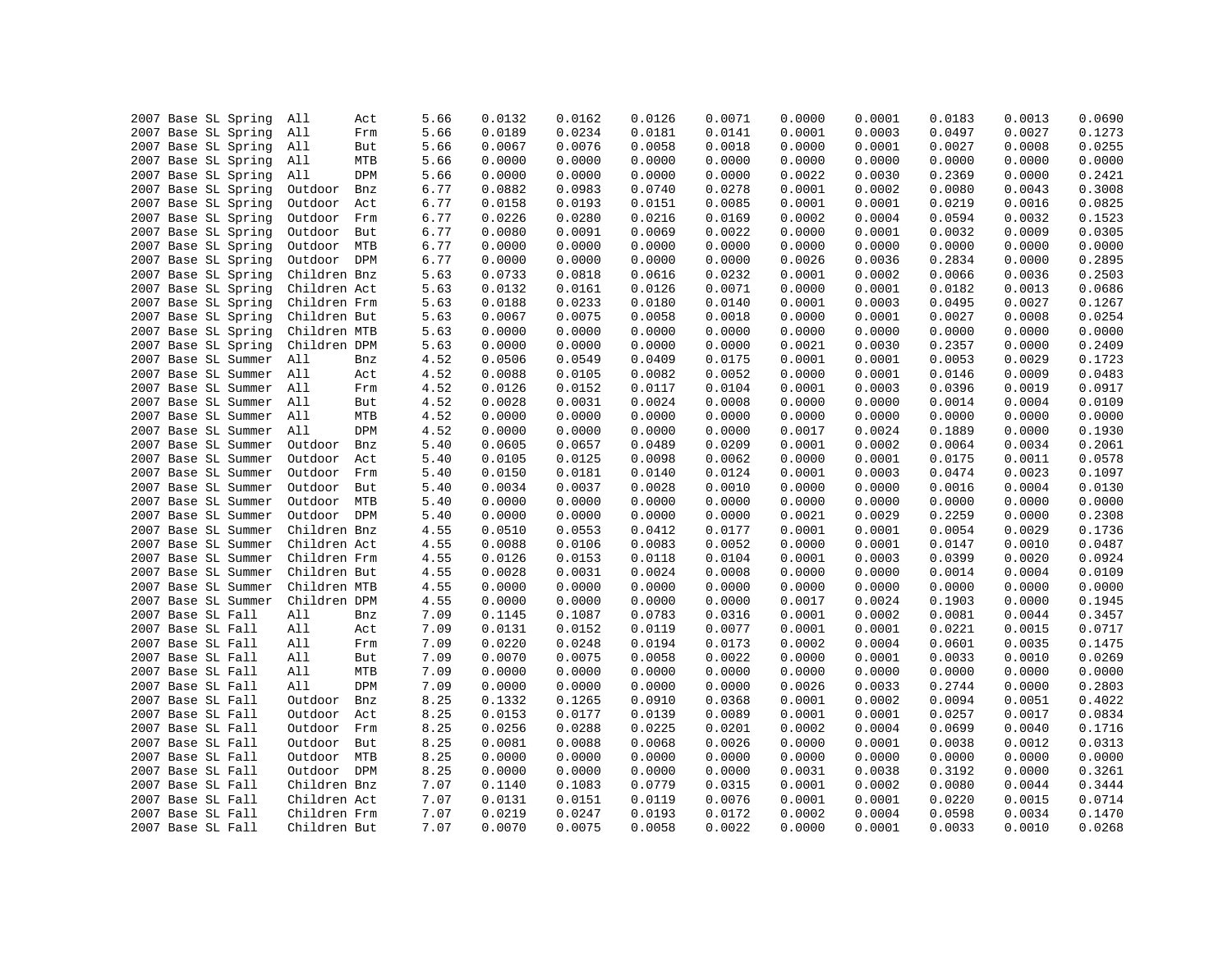|  |                                        | Children MTB |            | 7.07 | 0.0000 | 0.0000 | 0.0000 | 0.0000 | 0.0000 | 0.0000 | 0.0000 | 0.0000 | 0.0000 |
|--|----------------------------------------|--------------|------------|------|--------|--------|--------|--------|--------|--------|--------|--------|--------|
|  | 2007 Base SL Fall<br>2007 Base SL Fall | Children DPM |            | 7.07 | 0.0000 | 0.0000 | 0.0000 | 0.0000 | 0.0026 | 0.0033 | 0.2733 | 0.0000 | 0.2792 |
|  | 2007 Base SL Ann Ave All               |              | Bnz        | 6.03 | 0.0923 | 0.0993 | 0.0737 | 0.0258 | 0.0001 | 0.0002 | 0.0072 | 0.0038 | 0.3022 |
|  | 2007 Base SL Ann Ave All               |              | Act        | 6.03 | 0.0140 | 0.0180 | 0.0140 | 0.0075 | 0.0000 | 0.0001 | 0.0196 | 0.0014 | 0.0746 |
|  |                                        |              |            |      |        | 0.0281 | 0.0218 | 0.0160 | 0.0002 |        | 0.0533 | 0.0031 | 0.1448 |
|  | 2007 Base SL Ann Ave All               |              | Frm        | 6.03 | 0.0220 |        |        |        |        | 0.0003 |        |        |        |
|  | 2007 Base SL Ann Ave All               |              | But        | 6.03 | 0.0078 | 0.0090 | 0.0069 | 0.0022 | 0.0000 | 0.0001 | 0.0030 | 0.0010 | 0.0299 |
|  | 2007 Base SL Ann Ave All               |              | MTB        | 6.03 | 0.0000 | 0.0000 | 0.0000 | 0.0000 | 0.0000 | 0.0000 | 0.0000 | 0.0000 | 0.0000 |
|  | 2007 Base SL Ann Ave All               |              | DPM        | 6.03 | 0.0000 | 0.0000 | 0.0000 | 0.0000 | 0.0023 | 0.0031 | 0.2483 | 0.0000 | 0.2537 |
|  | 2007 Base SL Ann Ave Outdoor           |              | Bnz        | 7.18 | 0.1100 | 0.1185 | 0.0879 | 0.0307 | 0.0001 | 0.0002 | 0.0085 | 0.0045 | 0.3604 |
|  | 2007 Base SL Ann Ave Outdoor Act       |              |            | 7.18 | 0.0167 | 0.0215 | 0.0167 | 0.0089 | 0.0001 | 0.0001 | 0.0234 | 0.0017 | 0.0890 |
|  | 2007 Base SL Ann Ave Outdoor Frm       |              |            | 7.18 | 0.0263 | 0.0337 | 0.0260 | 0.0191 | 0.0002 | 0.0004 | 0.0635 | 0.0037 | 0.1729 |
|  | 2007 Base SL Ann Ave Outdoor But       |              |            | 7.18 | 0.0093 | 0.0108 | 0.0082 | 0.0026 | 0.0000 | 0.0001 | 0.0036 | 0.0011 | 0.0358 |
|  | 2007 Base SL Ann Ave Outdoor           |              | MTB        | 7.18 | 0.0000 | 0.0000 | 0.0000 | 0.0000 | 0.0000 | 0.0000 | 0.0000 | 0.0000 | 0.0000 |
|  | 2007 Base SL Ann Ave Outdoor DPM       |              |            | 7.18 | 0.0000 | 0.0000 | 0.0000 | 0.0000 | 0.0027 | 0.0037 | 0.2959 | 0.0000 | 0.3024 |
|  | 2007 Base SL Ann Ave Children Bnz      |              |            | 6.00 | 0.0916 | 0.0984 | 0.0730 | 0.0256 | 0.0001 | 0.0002 | 0.0071 | 0.0037 | 0.2996 |
|  | 2007 Base SL Ann Ave Children Act      |              |            | 6.00 | 0.0139 | 0.0178 | 0.0139 | 0.0074 | 0.0000 | 0.0001 | 0.0195 | 0.0014 | 0.0739 |
|  | 2007 Base SL Ann Ave Children Frm      |              |            | 6.00 | 0.0218 | 0.0279 | 0.0216 | 0.0159 | 0.0002 | 0.0003 | 0.0529 | 0.0031 | 0.1436 |
|  | 2007 Base SL Ann Ave Children But      |              |            | 6.00 | 0.0077 | 0.0089 | 0.0068 | 0.0022 | 0.0000 | 0.0001 | 0.0030 | 0.0010 | 0.0296 |
|  | 2007 Base SL Ann Ave Children MTB      |              |            | 6.00 | 0.0000 | 0.0000 | 0.0000 | 0.0000 | 0.0000 | 0.0000 | 0.0000 | 0.0000 | 0.0000 |
|  | 2007 Base SL Ann Ave Children DPM      |              |            | 6.00 | 0.0000 | 0.0000 | 0.0000 | 0.0000 | 0.0023 | 0.0031 | 0.2466 | 0.0000 | 0.2519 |
|  | 2007 Sc#1 SL Winter All                |              | Bnz        | 7.00 | 0.1198 | 0.1451 | 0.1102 | 0.0318 | 0.0001 | 0.0002 | 0.0085 | 0.0044 | 0.4201 |
|  | 2007 Sc#1 SL Winter All                |              | Act        | 7.00 | 0.0201 | 0.0296 | 0.0231 | 0.0099 | 0.0001 | 0.0001 | 0.0234 | 0.0018 | 0.1080 |
|  | 2007 Sc#1 SL Winter All                |              | Frm        | 7.00 | 0.0350 | 0.0505 | 0.0392 | 0.0223 | 0.0002 | 0.0004 | 0.0636 | 0.0043 | 0.2156 |
|  | 2007 Sc#1 SL Winter All                |              | But        | 7.00 | 0.0126 | 0.0160 | 0.0122 | 0.0039 | 0.0000 | 0.0001 | 0.0048 | 0.0017 | 0.0514 |
|  | 2007 Sc#1 SL Winter All                |              | MTB        | 7.00 | 0.0033 | 0.0042 | 0.0026 | 0.0011 | 0.0000 | 0.0000 | 0.0000 | 0.0000 | 0.0111 |
|  | 2007 Sc#1 SL Winter All                |              | DPM        | 7.00 | 0.0000 | 0.0000 | 0.0000 | 0.0000 | 0.0027 | 0.0037 | 0.2929 | 0.0000 | 0.2993 |
|  | 2007 Sc#1 SL Winter                    | Outdoor      | Bnz        | 8.49 | 0.1453 | 0.1759 | 0.1336 | 0.0386 | 0.0001 | 0.0003 | 0.0104 | 0.0054 | 0.5095 |
|  | 2007 Sc#1 SL Winter                    | Outdoor      | Act        | 8.49 | 0.0243 | 0.0359 | 0.0280 | 0.0120 | 0.0001 | 0.0002 | 0.0284 | 0.0022 | 0.1310 |
|  | 2007 Sc#1 SL Winter                    | Outdoor      | Frm        | 8.49 | 0.0425 | 0.0612 | 0.0475 | 0.0271 | 0.0002 | 0.0005 | 0.0772 | 0.0052 | 0.2615 |
|  | 2007 Sc#1 SL Winter                    | Outdoor      | But        | 8.49 | 0.0153 | 0.0194 | 0.0149 | 0.0048 | 0.0001 | 0.0001 | 0.0058 | 0.0021 | 0.0623 |
|  | 2007 Sc#1 SL Winter                    | Outdoor      | MTB        | 8.49 | 0.0040 | 0.0050 | 0.0031 | 0.0013 | 0.0000 | 0.0000 | 0.0000 | 0.0000 | 0.0135 |
|  | 2007 Sc#1 SL Winter                    | Outdoor      | DPM        | 8.49 | 0.0000 | 0.0000 | 0.0000 | 0.0000 | 0.0032 | 0.0045 | 0.3552 | 0.0000 | 0.3630 |
|  | 2007 Sc#1 SL Winter                    | Children Bnz |            | 6.86 | 0.1173 | 0.1421 | 0.1079 | 0.0312 | 0.0001 | 0.0002 | 0.0084 | 0.0043 | 0.4116 |
|  | 2007 Sc#1 SL Winter                    | Children Act |            | 6.86 | 0.0197 | 0.0290 | 0.0226 | 0.0097 | 0.0001 | 0.0001 | 0.0230 | 0.0018 | 0.1058 |
|  | 2007 Sc#1 SL Winter                    | Children Frm |            | 6.86 | 0.0343 | 0.0495 | 0.0384 | 0.0219 | 0.0002 | 0.0004 | 0.0623 | 0.0042 | 0.2112 |
|  | 2007 Sc#1 SL Winter                    | Children But |            | 6.86 | 0.0123 | 0.0157 | 0.0120 | 0.0038 | 0.0000 | 0.0001 | 0.0047 | 0.0017 | 0.0503 |
|  | 2007 Sc#1 SL Winter                    | Children MTB |            | 6.86 | 0.0033 | 0.0041 | 0.0025 | 0.0010 | 0.0000 | 0.0000 | 0.0000 | 0.0000 | 0.0109 |
|  | 2007 Sc#1 SL Winter                    | Children DPM |            | 6.86 | 0.0000 | 0.0000 | 0.0000 | 0.0000 | 0.0026 | 0.0036 | 0.2869 | 0.0000 | 0.2932 |
|  | 2007 Sc#1 SL Spring                    | All          | Bnz        | 5.66 | 0.0682 | 0.0787 | 0.0598 | 0.0235 | 0.0001 | 0.0002 | 0.0067 | 0.0036 | 0.2407 |
|  | 2007 Sc#1 SL Spring                    | All          | Act        | 5.66 | 0.0125 | 0.0157 | 0.0124 | 0.0071 | 0.0000 | 0.0001 | 0.0183 | 0.0013 | 0.0676 |
|  | 2007 Sc#1 SL Spring                    | All          | Frm        | 5.66 | 0.0188 | 0.0237 | 0.0186 | 0.0141 | 0.0001 | 0.0003 | 0.0497 | 0.0027 | 0.1281 |
|  | 2007 Sc#1 SL Spring                    | All          | But        | 5.66 | 0.0057 | 0.0066 | 0.0051 | 0.0018 | 0.0000 | 0.0001 | 0.0027 | 0.0008 | 0.0227 |
|  | 2007 Sc#1 SL Spring                    | All          | MTB        | 5.66 | 0.0137 | 0.0150 | 0.0073 | 0.0039 | 0.0000 | 0.0000 | 0.0000 | 0.0008 | 0.0406 |
|  | 2007 Sc#1 SL Spring                    | All          | DPM        | 5.66 | 0.0000 | 0.0000 | 0.0000 | 0.0000 | 0.0022 | 0.0030 | 0.2369 | 0.0000 | 0.2421 |
|  | 2007 Sc#1 SL Spring                    | Outdoor      | Bnz        | 6.77 | 0.0816 | 0.0941 | 0.0715 | 0.0281 | 0.0001 | 0.0002 | 0.0080 | 0.0043 | 0.2879 |
|  | 2007 Sc#1 SL Spring                    | Outdoor      | Act        | 6.77 | 0.0150 | 0.0188 | 0.0149 | 0.0085 | 0.0001 | 0.0001 | 0.0219 | 0.0016 | 0.0809 |
|  | 2007 Sc#1 SL Spring                    | Outdoor      | Frm        | 6.77 | 0.0225 | 0.0284 | 0.0222 | 0.0169 | 0.0002 | 0.0004 | 0.0594 | 0.0032 | 0.1532 |
|  | 2007 Sc#1 SL Spring                    | Outdoor      | But        | 6.77 | 0.0068 | 0.0078 | 0.0061 | 0.0022 | 0.0000 | 0.0001 | 0.0032 | 0.0009 | 0.0271 |
|  | 2007 Sc#1 SL Spring                    | Outdoor      | MTB        | 6.77 | 0.0163 | 0.0179 | 0.0087 | 0.0047 | 0.0000 | 0.0000 | 0.0000 | 0.0009 | 0.0485 |
|  | 2007 Sc#1 SL Spring                    | Outdoor      | <b>DPM</b> | 6.77 | 0.0000 | 0.0000 | 0.0000 | 0.0000 | 0.0026 | 0.0036 | 0.2834 | 0.0000 | 0.2895 |
|  | 2007 Sc#1 SL Spring                    | Children Bnz |            | 5.63 | 0.0678 | 0.0783 | 0.0595 | 0.0234 | 0.0001 | 0.0002 | 0.0066 | 0.0036 | 0.2395 |
|  |                                        |              |            |      |        |        |        |        |        |        |        |        |        |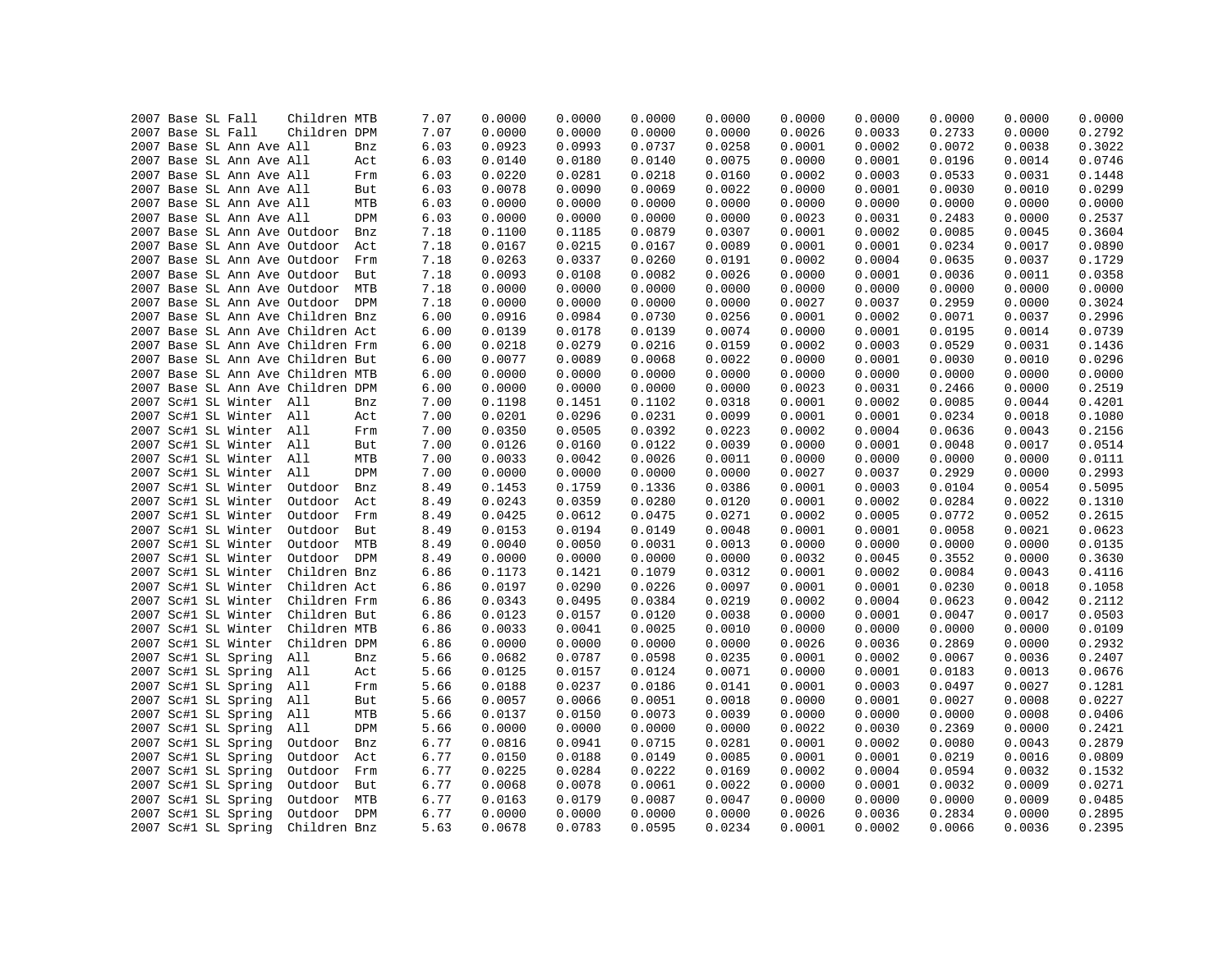| 2007 Sc#1 SL Spring          | Children Act |     | 5.63 | 0.0125 | 0.0157 | 0.0124 | 0.0071 | 0.0000 | 0.0001 | 0.0182 | 0.0013 | 0.0673 |
|------------------------------|--------------|-----|------|--------|--------|--------|--------|--------|--------|--------|--------|--------|
| 2007 Sc#1 SL Spring          | Children Frm |     | 5.63 | 0.0187 | 0.0236 | 0.0185 | 0.0140 | 0.0001 | 0.0003 | 0.0495 | 0.0027 | 0.1274 |
| 2007 Sc#1 SL Spring          | Children But |     | 5.63 | 0.0056 | 0.0065 | 0.0050 | 0.0018 | 0.0000 | 0.0001 | 0.0027 | 0.0008 | 0.0226 |
| 2007 Sc#1 SL Spring          | Children MTB |     | 5.63 | 0.0136 | 0.0149 | 0.0072 | 0.0039 | 0.0000 | 0.0000 | 0.0000 | 0.0008 | 0.0404 |
| 2007 Sc#1 SL Spring          | Children DPM |     | 5.63 | 0.0000 | 0.0000 | 0.0000 | 0.0000 | 0.0021 | 0.0030 | 0.2357 | 0.0000 | 0.2409 |
| 2007 Sc#1 SL Summer          | All          | Bnz | 4.52 | 0.0469 | 0.0526 | 0.0395 | 0.0176 | 0.0001 | 0.0001 | 0.0053 | 0.0029 | 0.1652 |
| 2007 Sc#1 SL Summer All      |              | Act | 4.52 | 0.0083 | 0.0102 | 0.0081 | 0.0052 | 0.0000 | 0.0001 | 0.0146 | 0.0009 | 0.0474 |
| 2007 Sc#1 SL Summer          | All          | Frm | 4.52 | 0.0125 | 0.0154 | 0.0120 | 0.0104 | 0.0001 | 0.0003 | 0.0396 | 0.0019 | 0.0922 |
| 2007 Sc#1 SL Summer All      |              | But | 4.52 | 0.0024 | 0.0027 | 0.0021 | 0.0008 | 0.0000 | 0.0000 | 0.0014 | 0.0004 | 0.0097 |
| 2007 Sc#1 SL Summer          | All          | MTB | 4.52 | 0.0164 | 0.0174 | 0.0083 | 0.0067 | 0.0000 | 0.0000 | 0.0000 | 0.0023 | 0.0511 |
| 2007 Sc#1 SL Summer          | All          | DPM | 4.52 | 0.0000 | 0.0000 | 0.0000 | 0.0000 | 0.0017 | 0.0024 | 0.1889 | 0.0000 | 0.1930 |
| 2007 Sc#1 SL Summer          | Outdoor      | Bnz | 5.40 | 0.0561 | 0.0629 | 0.0473 | 0.0211 | 0.0001 | 0.0002 | 0.0064 | 0.0035 | 0.1975 |
| 2007 Sc#1 SL Summer          | Outdoor      | Act | 5.40 | 0.0100 | 0.0122 | 0.0096 | 0.0062 | 0.0000 | 0.0001 | 0.0175 | 0.0011 | 0.0567 |
| 2007 Sc#1 SL Summer          | Outdoor      | Frm | 5.40 | 0.0149 | 0.0184 | 0.0144 | 0.0124 | 0.0001 | 0.0003 | 0.0474 | 0.0023 | 0.1103 |
| 2007 Sc#1 SL Summer          | Outdoor      | But | 5.40 | 0.0028 | 0.0032 | 0.0025 | 0.0010 | 0.0000 | 0.0000 | 0.0016 | 0.0004 | 0.0116 |
| 2007 Sc#1 SL Summer          | Outdoor MTB  |     | 5.40 | 0.0196 | 0.0208 | 0.0100 | 0.0080 | 0.0000 | 0.0000 | 0.0000 | 0.0027 | 0.0611 |
| 2007 Sc#1 SL Summer          | Outdoor DPM  |     | 5.40 | 0.0000 | 0.0000 | 0.0000 | 0.0000 | 0.0021 | 0.0029 | 0.2259 | 0.0000 | 0.2308 |
| 2007 Sc#1 SL Summer          | Children Bnz |     | 4.55 | 0.0473 | 0.0530 | 0.0398 | 0.0178 | 0.0001 | 0.0001 | 0.0054 | 0.0029 | 0.1664 |
|                              | Children Act |     |      | 0.0084 |        | 0.0081 | 0.0052 | 0.0000 | 0.0001 | 0.0147 | 0.0010 |        |
| 2007 Sc#1 SL Summer          |              |     | 4.55 |        | 0.0103 |        |        |        |        |        |        | 0.0478 |
| 2007 Sc#1 SL Summer          | Children Frm |     | 4.55 | 0.0126 | 0.0155 | 0.0121 | 0.0104 | 0.0001 | 0.0003 | 0.0399 | 0.0020 | 0.0929 |
| 2007 Sc#1 SL Summer          | Children But |     | 4.55 | 0.0024 | 0.0027 | 0.0021 | 0.0008 | 0.0000 | 0.0000 | 0.0014 | 0.0004 | 0.0098 |
| 2007 Sc#1 SL Summer          | Children MTB |     | 4.55 | 0.0165 | 0.0175 | 0.0084 | 0.0067 | 0.0000 | 0.0000 | 0.0000 | 0.0023 | 0.0515 |
| 2007 Sc#1 SL Summer          | Children DPM |     | 4.55 | 0.0000 | 0.0000 | 0.0000 | 0.0000 | 0.0017 | 0.0024 | 0.1903 | 0.0000 | 0.1945 |
| 2007 Sc#1 SL Fall            | All          | Bnz | 7.09 | 0.1066 | 0.1040 | 0.0755 | 0.0324 | 0.0001 | 0.0002 | 0.0081 | 0.0046 | 0.3315 |
| 2007 Sc#1 SL Fall            | All          | Act | 7.09 | 0.0126 | 0.0150 | 0.0119 | 0.0077 | 0.0001 | 0.0001 | 0.0221 | 0.0015 | 0.0709 |
| 2007 Sc#1 SL Fall            | All          | Frm | 7.09 | 0.0222 | 0.0256 | 0.0202 | 0.0173 | 0.0002 | 0.0004 | 0.0601 | 0.0035 | 0.1494 |
| 2007 Sc#1 SL Fall            | All          | But | 7.09 | 0.0060 | 0.0066 | 0.0052 | 0.0022 | 0.0000 | 0.0001 | 0.0033 | 0.0010 | 0.0244 |
| 2007 Sc#1 SL Fall            | All          | MTB | 7.09 | 0.0864 | 0.0651 | 0.0332 | 0.0242 | 0.0000 | 0.0000 | 0.0000 | 0.0035 | 0.2124 |
| 2007 Sc#1 SL Fall            | All          | DPM | 7.09 | 0.0000 | 0.0000 | 0.0000 | 0.0000 | 0.0026 | 0.0033 | 0.2744 | 0.0000 | 0.2803 |
| 2007 Sc#1 SL Fall            | Outdoor      | Bnz | 8.25 | 0.1241 | 0.1210 | 0.0878 | 0.0377 | 0.0001 | 0.0002 | 0.0094 | 0.0053 | 0.3857 |
| 2007 Sc#1 SL Fall            | Outdoor      | Act | 8.25 | 0.0147 | 0.0174 | 0.0138 | 0.0089 | 0.0001 | 0.0001 | 0.0257 | 0.0017 | 0.0825 |
| 2007 Sc#1 SL Fall            | Outdoor      | Frm | 8.25 | 0.0258 | 0.0298 | 0.0235 | 0.0201 | 0.0002 | 0.0004 | 0.0699 | 0.0040 | 0.1738 |
| 2007 Sc#1 SL Fall            | Outdoor      | But | 8.25 | 0.0070 | 0.0077 | 0.0060 | 0.0026 | 0.0000 | 0.0001 | 0.0038 | 0.0012 | 0.0284 |
| 2007 Sc#1 SL Fall            | Outdoor      | MTB | 8.25 | 0.1005 | 0.0757 | 0.0387 | 0.0282 | 0.0000 | 0.0000 | 0.0000 | 0.0040 | 0.2471 |
| 2007 Sc#1 SL Fall            | Outdoor DPM  |     | 8.25 | 0.0000 | 0.0000 | 0.0000 | 0.0000 | 0.0031 | 0.0038 | 0.3192 | 0.0000 | 0.3261 |
| 2007 Sc#1 SL Fall            | Children Bnz |     | 7.07 | 0.1062 | 0.1036 | 0.0752 | 0.0322 | 0.0001 | 0.0002 | 0.0080 | 0.0046 | 0.3302 |
| 2007 Sc#1 SL Fall            | Children Act |     | 7.07 | 0.0126 | 0.0149 | 0.0118 | 0.0076 | 0.0001 | 0.0001 | 0.0220 | 0.0015 | 0.0706 |
| 2007 Sc#1 SL Fall            | Children Frm |     | 7.07 | 0.0221 | 0.0255 | 0.0201 | 0.0172 | 0.0002 | 0.0004 | 0.0598 | 0.0034 | 0.1488 |
| 2007 Sc#1 SL Fall            | Children But |     | 7.07 | 0.0060 | 0.0066 | 0.0052 | 0.0022 | 0.0000 | 0.0001 | 0.0033 | 0.0010 | 0.0243 |
| 2007 Sc#1 SL Fall            | Children MTB |     | 7.07 | 0.0860 | 0.0648 | 0.0331 | 0.0241 | 0.0000 | 0.0000 | 0.0000 | 0.0035 | 0.2116 |
| 2007 Sc#1 SL Fall            | Children DPM |     | 7.07 | 0.0000 | 0.0000 | 0.0000 | 0.0000 | 0.0026 | 0.0033 | 0.2733 | 0.0000 | 0.2792 |
| 2007 Sc#1 SL Ann Ave All     |              | Bnz | 6.03 | 0.0854 | 0.0951 | 0.0713 | 0.0263 | 0.0001 | 0.0002 | 0.0072 | 0.0039 | 0.2894 |
| 2007 Sc#1 SL Ann Ave All     |              | Act | 6.03 | 0.0134 | 0.0176 | 0.0139 | 0.0075 | 0.0000 | 0.0001 | 0.0196 | 0.0014 | 0.0735 |
| 2007 Sc#1 SL Ann Ave All     |              | Frm | 6.03 | 0.0221 | 0.0288 | 0.0225 | 0.0160 | 0.0002 | 0.0003 | 0.0533 | 0.0031 | 0.1463 |
| 2007 Sc#1 SL Ann Ave All     |              | But | 6.03 | 0.0067 | 0.0080 | 0.0061 | 0.0022 | 0.0000 | 0.0001 | 0.0030 | 0.0010 | 0.0270 |
|                              |              | MTB |      | 0.0299 | 0.0254 | 0.0129 | 0.0090 | 0.0000 | 0.0000 | 0.0000 | 0.0016 | 0.0788 |
| 2007 Sc#1 SL Ann Ave All     |              |     | 6.03 |        |        |        |        |        |        |        |        | 0.2537 |
| 2007 Sc#1 SL Ann Ave All     |              | DPM | 6.03 | 0.0000 | 0.0000 | 0.0000 | 0.0000 | 0.0023 | 0.0031 | 0.2483 | 0.0000 |        |
| 2007 Sc#1 SL Ann Ave Outdoor |              | Bnz | 7.18 | 0.1018 | 0.1135 | 0.0851 | 0.0314 | 0.0001 | 0.0002 | 0.0085 | 0.0046 | 0.3451 |
| 2007 Sc#1 SL Ann Ave Outdoor |              | Act | 7.18 | 0.0160 | 0.0211 | 0.0166 | 0.0089 | 0.0001 | 0.0001 | 0.0234 | 0.0017 | 0.0878 |
| 2007 Sc#1 SL Ann Ave Outdoor |              | Frm | 7.18 | 0.0264 | 0.0344 | 0.0269 | 0.0191 | 0.0002 | 0.0004 | 0.0635 | 0.0037 | 0.1747 |
| 2007 Sc#1 SL Ann Ave Outdoor |              | But | 7.18 | 0.0080 | 0.0095 | 0.0074 | 0.0026 | 0.0000 | 0.0001 | 0.0036 | 0.0011 | 0.0324 |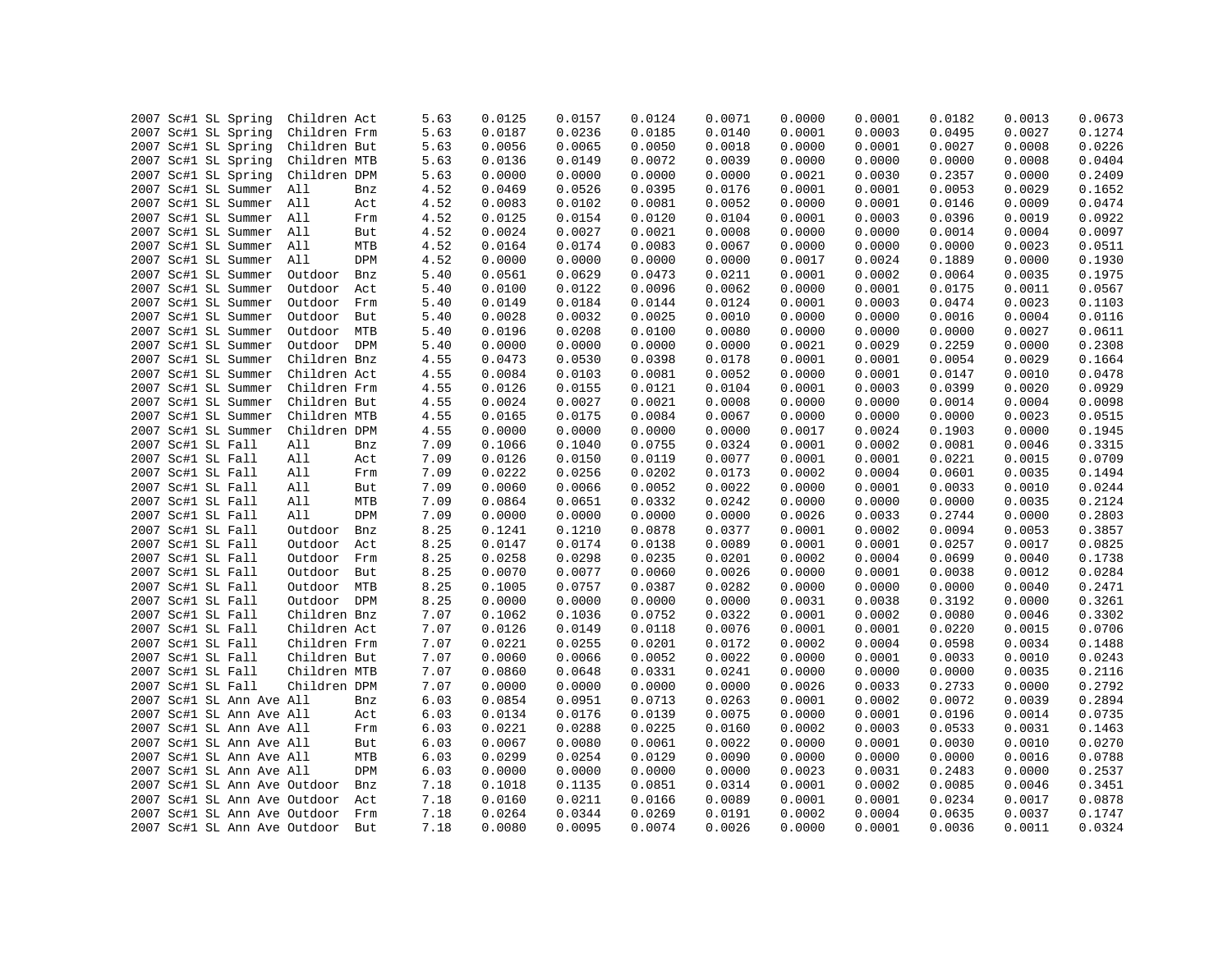|                     | 2007 Sc#1 SL Ann Ave Outdoor MTB  |              |     | 7.18 | 0.0351 | 0.0299 | 0.0151 | 0.0105 | 0.0000 | 0.0000 | 0.0000 | 0.0019 | 0.0926 |
|---------------------|-----------------------------------|--------------|-----|------|--------|--------|--------|--------|--------|--------|--------|--------|--------|
|                     | 2007 Sc#1 SL Ann Ave Outdoor DPM  |              |     | 7.18 | 0.0000 | 0.0000 | 0.0000 | 0.0000 | 0.0027 | 0.0037 | 0.2959 | 0.0000 | 0.3024 |
|                     | 2007 Sc#1 SL Ann Ave Children Bnz |              |     | 6.00 | 0.0847 | 0.0943 | 0.0706 | 0.0261 | 0.0001 | 0.0002 | 0.0071 | 0.0039 | 0.2869 |
|                     | 2007 Sc#1 SL Ann Ave Children Act |              |     | 6.00 | 0.0133 | 0.0175 | 0.0137 | 0.0074 | 0.0000 | 0.0001 | 0.0195 | 0.0014 | 0.0729 |
|                     | 2007 Sc#1 SL Ann Ave Children Frm |              |     | 6.00 | 0.0219 | 0.0285 | 0.0223 | 0.0159 | 0.0002 | 0.0003 | 0.0529 | 0.0031 | 0.1451 |
|                     | 2007 Sc#1 SL Ann Ave Children But |              |     | 6.00 | 0.0066 | 0.0079 | 0.0061 | 0.0022 | 0.0000 | 0.0001 | 0.0030 | 0.0010 | 0.0268 |
|                     | 2007 Sc#1 SL Ann Ave Children MTB |              |     | 6.00 | 0.0299 | 0.0253 | 0.0128 | 0.0089 | 0.0000 | 0.0000 | 0.0000 | 0.0016 | 0.0786 |
|                     | 2007 Sc#1 SL Ann Ave Children DPM |              |     | 6.00 | 0.0000 | 0.0000 | 0.0000 | 0.0000 | 0.0023 | 0.0031 | 0.2466 | 0.0000 | 0.2519 |
|                     | 2007 Sc#2 SL Winter All           |              | Bnz | 7.00 | 0.1152 | 0.1395 | 0.1009 | 0.0318 | 0.0001 | 0.0002 | 0.0085 | 0.0044 | 0.4007 |
|                     | 2007 Sc#2 SL Winter All           |              | Act | 7.00 | 0.0192 | 0.0287 | 0.0215 | 0.0099 | 0.0001 | 0.0001 | 0.0234 | 0.0018 | 0.1047 |
|                     | 2007 Sc#2 SL Winter All           |              | Frm | 7.00 | 0.0337 | 0.0489 | 0.0364 | 0.0223 | 0.0002 | 0.0004 | 0.0636 | 0.0043 | 0.2097 |
|                     | 2007 Sc#2 SL Winter All           |              | But | 7.00 | 0.0122 | 0.0154 | 0.0114 | 0.0039 | 0.0000 | 0.0001 | 0.0048 | 0.0017 | 0.0495 |
|                     | 2007 Sc#2 SL Winter All           |              | MTB | 7.00 | 0.0033 | 0.0042 | 0.0026 | 0.0011 | 0.0000 | 0.0000 | 0.0000 | 0.0000 | 0.0111 |
|                     | 2007 Sc#2 SL Winter All           |              | DPM | 7.00 | 0.0000 | 0.0000 | 0.0000 | 0.0000 | 0.0027 | 0.0037 | 0.2929 | 0.0000 | 0.2993 |
| 2007 Sc#2 SL Winter |                                   | Outdoor      | Bnz | 8.49 | 0.1397 | 0.1692 | 0.1224 | 0.0386 | 0.0001 | 0.0002 | 0.0104 | 0.0054 | 0.4859 |
| 2007 Sc#2 SL Winter |                                   | Outdoor      | Act | 8.49 | 0.0233 | 0.0348 | 0.0261 | 0.0120 | 0.0001 | 0.0001 | 0.0284 | 0.0022 | 0.1270 |
| 2007 Sc#2 SL Winter |                                   | Outdoor      | Frm | 8.49 | 0.0408 | 0.0593 | 0.0442 | 0.0271 | 0.0002 | 0.0004 | 0.0772 | 0.0052 | 0.2543 |
| 2007 Sc#2 SL Winter |                                   | Outdoor      | But | 8.49 | 0.0148 | 0.0187 | 0.0139 | 0.0048 | 0.0000 | 0.0001 | 0.0058 | 0.0021 | 0.0601 |
| 2007 Sc#2 SL Winter |                                   | Outdoor MTB  |     | 8.49 | 0.0040 | 0.0050 | 0.0031 | 0.0013 | 0.0000 | 0.0000 | 0.0000 | 0.0000 | 0.0135 |
| 2007 Sc#2 SL Winter |                                   | Outdoor DPM  |     | 8.49 | 0.0000 | 0.0000 | 0.0000 | 0.0000 | 0.0032 | 0.0045 | 0.3552 | 0.0000 | 0.3630 |
| 2007 Sc#2 SL Winter |                                   | Children Bnz |     | 6.86 | 0.1128 | 0.1367 | 0.0989 | 0.0312 | 0.0001 | 0.0002 | 0.0084 | 0.0043 | 0.3925 |
| 2007 Sc#2 SL Winter |                                   | Children Act |     | 6.86 | 0.0189 | 0.0281 | 0.0211 | 0.0097 | 0.0001 | 0.0001 | 0.0230 | 0.0018 | 0.1026 |
| 2007 Sc#2 SL Winter |                                   | Children Frm |     | 6.86 | 0.0330 | 0.0479 | 0.0357 | 0.0219 | 0.0002 | 0.0004 | 0.0623 | 0.0042 | 0.2054 |
| 2007 Sc#2 SL Winter |                                   | Children But |     | 6.86 | 0.0119 | 0.0151 | 0.0112 | 0.0038 | 0.0000 | 0.0001 | 0.0047 | 0.0017 | 0.0485 |
| 2007 Sc#2 SL Winter |                                   | Children MTB |     | 6.86 | 0.0033 | 0.0041 | 0.0025 | 0.0010 | 0.0000 | 0.0000 | 0.0000 | 0.0000 | 0.0109 |
| 2007 Sc#2 SL Winter |                                   | Children DPM |     | 6.86 | 0.0000 | 0.0000 | 0.0000 | 0.0000 | 0.0026 | 0.0036 | 0.2869 | 0.0000 | 0.2932 |
| 2007 Sc#2 SL Spring |                                   | All          | Bnz | 5.66 | 0.0654 | 0.0755 | 0.0544 | 0.0235 | 0.0001 | 0.0001 | 0.0067 | 0.0036 | 0.2293 |
| 2007 Sc#2 SL Spring |                                   | All          | Act | 5.66 | 0.0120 | 0.0152 | 0.0115 | 0.0071 | 0.0000 | 0.0001 | 0.0183 | 0.0013 | 0.0655 |
| 2007 Sc#2 SL Spring |                                   | All          | Frm | 5.66 | 0.0180 | 0.0228 | 0.0169 | 0.0141 | 0.0001 | 0.0003 | 0.0497 | 0.0027 | 0.1246 |
| 2007 Sc#2 SL Spring |                                   | All          | But | 5.66 | 0.0055 | 0.0063 | 0.0047 | 0.0018 | 0.0000 | 0.0000 | 0.0027 | 0.0008 | 0.0219 |
| 2007 Sc#2 SL Spring |                                   | All          | MTB | 5.66 | 0.0137 | 0.0150 | 0.0073 | 0.0039 | 0.0000 | 0.0000 | 0.0000 | 0.0008 | 0.0406 |
| 2007 Sc#2 SL Spring |                                   | All          | DPM | 5.66 | 0.0000 | 0.0000 | 0.0000 | 0.0000 | 0.0022 | 0.0030 | 0.2369 | 0.0000 | 0.2421 |
| 2007 Sc#2 SL Spring |                                   | Outdoor      | Bnz | 6.77 | 0.0782 | 0.0903 | 0.0651 | 0.0281 | 0.0001 | 0.0002 | 0.0080 | 0.0043 | 0.2743 |
| 2007 Sc#2 SL Spring |                                   | Outdoor      | Act | 6.77 | 0.0143 | 0.0182 | 0.0137 | 0.0085 | 0.0001 | 0.0001 | 0.0219 | 0.0016 | 0.0784 |
| 2007 Sc#2 SL Spring |                                   | Outdoor      | Frm | 6.77 | 0.0215 | 0.0273 | 0.0203 | 0.0169 | 0.0002 | 0.0003 | 0.0594 | 0.0032 | 0.1490 |
| 2007 Sc#2 SL Spring |                                   | Outdoor      | But | 6.77 | 0.0066 | 0.0075 | 0.0056 | 0.0022 | 0.0000 | 0.0000 | 0.0032 | 0.0009 | 0.0261 |
| 2007 Sc#2 SL Spring |                                   | Outdoor      | MTB | 6.77 | 0.0163 | 0.0179 | 0.0087 | 0.0047 | 0.0000 | 0.0000 | 0.0000 | 0.0009 | 0.0485 |
| 2007 Sc#2 SL Spring |                                   | Outdoor DPM  |     | 6.77 | 0.0000 | 0.0000 | 0.0000 | 0.0000 | 0.0026 | 0.0036 | 0.2834 | 0.0000 | 0.2895 |
| 2007 Sc#2 SL Spring |                                   | Children Bnz |     | 5.63 | 0.0651 | 0.0751 | 0.0542 | 0.0234 | 0.0001 | 0.0001 | 0.0066 | 0.0036 | 0.2282 |
| 2007 Sc#2 SL Spring |                                   | Children Act |     | 5.63 | 0.0119 | 0.0151 | 0.0114 | 0.0071 | 0.0000 | 0.0001 | 0.0182 | 0.0013 | 0.0652 |
| 2007 Sc#2 SL Spring |                                   | Children Frm |     | 5.63 | 0.0179 | 0.0227 | 0.0169 | 0.0140 | 0.0001 | 0.0002 | 0.0495 | 0.0027 | 0.1240 |
| 2007 Sc#2 SL Spring |                                   | Children But |     | 5.63 | 0.0055 | 0.0063 | 0.0047 | 0.0018 | 0.0000 | 0.0000 | 0.0027 | 0.0008 | 0.0217 |
| 2007 Sc#2 SL Spring |                                   | Children MTB |     | 5.63 | 0.0136 | 0.0149 | 0.0072 | 0.0039 | 0.0000 | 0.0000 | 0.0000 | 0.0008 | 0.0404 |
| 2007 Sc#2 SL Spring |                                   | Children DPM |     | 5.63 | 0.0000 | 0.0000 | 0.0000 | 0.0000 | 0.0021 | 0.0030 | 0.2357 | 0.0000 | 0.2409 |
| 2007 Sc#2 SL Summer |                                   | All          | Bnz | 4.52 | 0.0452 | 0.0507 | 0.0362 | 0.0176 | 0.0001 | 0.0001 | 0.0053 | 0.0029 | 0.1582 |
|                     | 2007 Sc#2 SL Summer All           |              | Act | 4.52 | 0.0080 | 0.0099 | 0.0075 | 0.0052 | 0.0000 | 0.0001 | 0.0146 | 0.0009 | 0.0462 |
|                     | 2007 Sc#2 SL Summer All           |              | Frm | 4.52 | 0.0120 | 0.0148 | 0.0110 | 0.0104 | 0.0001 | 0.0002 | 0.0396 | 0.0019 | 0.0901 |
|                     | 2007 Sc#2 SL Summer All           |              | But | 4.52 | 0.0023 | 0.0026 | 0.0019 | 0.0008 | 0.0000 | 0.0000 | 0.0014 | 0.0004 | 0.0094 |
|                     | 2007 Sc#2 SL Summer All           |              | MTB | 4.52 | 0.0164 | 0.0174 | 0.0083 | 0.0067 | 0.0000 | 0.0000 | 0.0000 | 0.0023 | 0.0511 |
|                     | 2007 Sc#2 SL Summer All           |              | DPM | 4.52 | 0.0000 | 0.0000 | 0.0000 | 0.0000 | 0.0017 | 0.0024 | 0.1889 | 0.0000 | 0.1930 |
| 2007 Sc#2 SL Summer |                                   | Outdoor      | Bnz | 5.40 | 0.0540 | 0.0606 | 0.0433 | 0.0211 | 0.0001 | 0.0001 | 0.0064 | 0.0035 | 0.1892 |
|                     |                                   |              |     |      |        |        |        |        |        |        |        |        |        |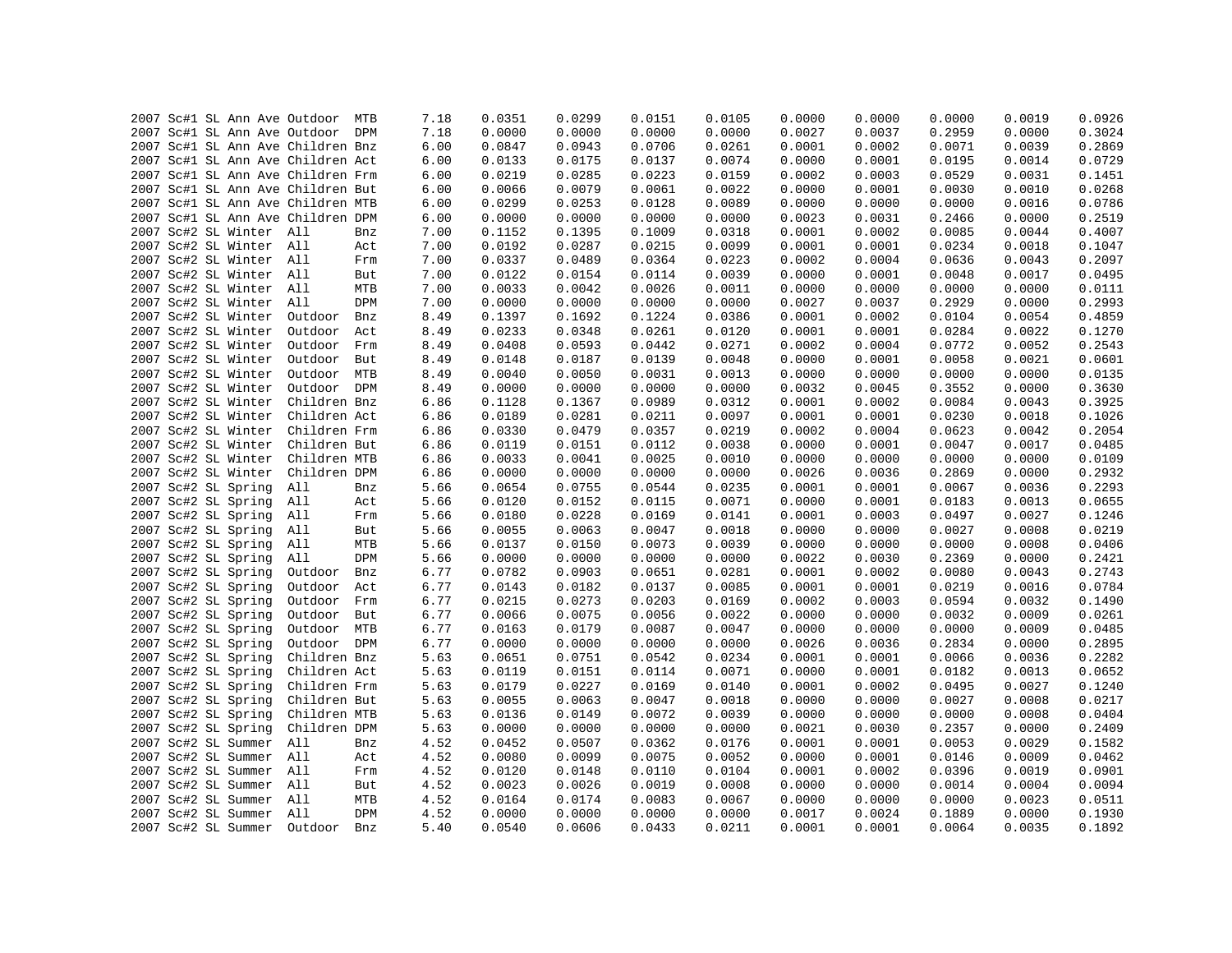|  | 2007 Sc#2 SL Summer               | Outdoor Act  |     | 5.40 | 0.0095 | 0.0118 | 0.0089 | 0.0062 | 0.0000 | 0.0001 | 0.0175 | 0.0011 | 0.0552 |
|--|-----------------------------------|--------------|-----|------|--------|--------|--------|--------|--------|--------|--------|--------|--------|
|  | 2007 Sc#2 SL Summer               | Outdoor      | Frm | 5.40 | 0.0143 | 0.0177 | 0.0132 | 0.0124 | 0.0001 | 0.0002 | 0.0474 | 0.0023 | 0.1077 |
|  | 2007 Sc#2 SL Summer               | Outdoor      | But | 5.40 | 0.0027 | 0.0031 | 0.0023 | 0.0010 | 0.0000 | 0.0000 | 0.0016 | 0.0004 | 0.0112 |
|  | 2007 Sc#2 SL Summer               | Outdoor      | MTB | 5.40 | 0.0196 | 0.0208 | 0.0100 | 0.0080 | 0.0000 | 0.0000 | 0.0000 | 0.0027 | 0.0611 |
|  | 2007 Sc#2 SL Summer               | Outdoor DPM  |     | 5.40 | 0.0000 | 0.0000 | 0.0000 | 0.0000 | 0.0021 | 0.0029 | 0.2259 | 0.0000 | 0.2308 |
|  | 2007 Sc#2 SL Summer               | Children Bnz |     | 4.55 | 0.0455 | 0.0511 | 0.0365 | 0.0178 | 0.0001 | 0.0001 | 0.0054 | 0.0029 | 0.1594 |
|  | 2007 Sc#2 SL Summer               | Children Act |     | 4.55 | 0.0080 | 0.0100 | 0.0075 | 0.0052 | 0.0000 | 0.0001 | 0.0147 | 0.0010 | 0.0465 |
|  | 2007 Sc#2 SL Summer               | Children Frm |     | 4.55 | 0.0120 | 0.0149 | 0.0111 | 0.0104 | 0.0001 | 0.0002 | 0.0399 | 0.0020 | 0.0908 |
|  | 2007 Sc#2 SL Summer               | Children But |     | 4.55 | 0.0023 | 0.0026 | 0.0019 | 0.0008 | 0.0000 | 0.0000 | 0.0014 | 0.0004 | 0.0095 |
|  | 2007 Sc#2 SL Summer               | Children MTB |     | 4.55 | 0.0165 | 0.0175 | 0.0084 | 0.0067 | 0.0000 | 0.0000 | 0.0000 | 0.0023 | 0.0515 |
|  | 2007 Sc#2 SL Summer               | Children DPM |     | 4.55 | 0.0000 | 0.0000 | 0.0000 | 0.0000 | 0.0017 | 0.0024 | 0.1903 | 0.0000 | 0.1945 |
|  | 2007 Sc#2 SL Fall                 | All          | Bnz | 7.09 | 0.1029 | 0.0999 | 0.0683 | 0.0324 | 0.0001 | 0.0001 | 0.0081 | 0.0046 | 0.3164 |
|  | 2007 Sc#2 SL Fall                 | All          | Act | 7.09 | 0.0120 | 0.0143 | 0.0106 | 0.0077 | 0.0001 | 0.0001 | 0.0221 | 0.0015 | 0.0683 |
|  | 2007 Sc#2 SL Fall                 | All          | Frm | 7.09 | 0.0211 | 0.0244 | 0.0180 | 0.0173 | 0.0002 | 0.0003 | 0.0601 | 0.0035 | 0.1447 |
|  | 2007 Sc#2 SL Fall                 | All          | But | 7.09 | 0.0057 | 0.0063 | 0.0047 | 0.0022 | 0.0000 | 0.0000 | 0.0033 | 0.0010 | 0.0234 |
|  | 2007 Sc#2 SL Fall                 | All          | MTB | 7.09 | 0.0864 | 0.0651 | 0.0332 | 0.0242 | 0.0000 | 0.0000 | 0.0000 | 0.0035 | 0.2124 |
|  | 2007 Sc#2 SL Fall                 | All          | DPM | 7.09 | 0.0000 | 0.0000 | 0.0000 | 0.0000 | 0.0026 | 0.0033 | 0.2744 | 0.0000 | 0.2803 |
|  | 2007 Sc#2 SL Fall                 | Outdoor      | Bnz | 8.25 | 0.1198 | 0.1163 | 0.0795 | 0.0377 | 0.0001 | 0.0002 | 0.0094 | 0.0053 | 0.3681 |
|  | 2007 Sc#2 SL Fall                 | Outdoor      | Act | 8.25 | 0.0140 | 0.0166 | 0.0124 | 0.0089 | 0.0001 | 0.0001 | 0.0257 | 0.0017 | 0.0795 |
|  | 2007 Sc#2 SL Fall                 | Outdoor      | Frm | 8.25 | 0.0245 | 0.0284 | 0.0210 | 0.0201 | 0.0002 | 0.0003 | 0.0699 | 0.0040 | 0.1684 |
|  | 2007 Sc#2 SL Fall                 | Outdoor      | But | 8.25 | 0.0067 | 0.0074 | 0.0055 | 0.0026 | 0.0000 | 0.0001 | 0.0038 | 0.0012 | 0.0272 |
|  | 2007 Sc#2 SL Fall                 | Outdoor MTB  |     | 8.25 | 0.1005 | 0.0757 | 0.0387 | 0.0282 | 0.0000 | 0.0000 | 0.0000 | 0.0040 | 0.2471 |
|  | 2007 Sc#2 SL Fall                 | Outdoor DPM  |     | 8.25 | 0.0000 | 0.0000 | 0.0000 | 0.0000 | 0.0031 | 0.0038 | 0.3192 | 0.0000 | 0.3261 |
|  | 2007 Sc#2 SL Fall                 | Children Bnz |     | 7.07 | 0.1025 | 0.0996 | 0.0681 | 0.0322 | 0.0001 | 0.0001 | 0.0080 | 0.0046 | 0.3152 |
|  | 2007 Sc#2 SL Fall                 | Children Act |     | 7.07 | 0.0120 | 0.0142 | 0.0106 | 0.0076 | 0.0001 | 0.0001 | 0.0220 | 0.0015 | 0.0681 |
|  | 2007 Sc#2 SL Fall                 | Children Frm |     | 7.07 | 0.0210 | 0.0243 | 0.0180 | 0.0172 | 0.0002 | 0.0003 | 0.0598 | 0.0034 | 0.1442 |
|  | 2007 Sc#2 SL Fall                 | Children But |     | 7.07 | 0.0057 | 0.0063 | 0.0047 | 0.0022 | 0.0000 | 0.0000 | 0.0033 | 0.0010 | 0.0233 |
|  | 2007 Sc#2 SL Fall                 | Children MTB |     | 7.07 | 0.0860 | 0.0648 | 0.0331 | 0.0241 | 0.0000 | 0.0000 | 0.0000 | 0.0035 | 0.2116 |
|  | 2007 Sc#2 SL Fall                 | Children DPM |     | 7.07 | 0.0000 | 0.0000 | 0.0000 | 0.0000 | 0.0026 | 0.0033 | 0.2733 | 0.0000 | 0.2792 |
|  | 2007 Sc#2 SL Ann Ave All          |              | Bnz | 6.03 | 0.0822 | 0.0914 | 0.0650 | 0.0263 | 0.0001 | 0.0001 | 0.0072 | 0.0039 | 0.2761 |
|  | 2007 Sc#2 SL Ann Ave All          |              | Act | 6.03 | 0.0128 | 0.0170 | 0.0128 | 0.0075 | 0.0000 | 0.0001 | 0.0196 | 0.0014 | 0.0712 |
|  | 2007 Sc#2 SL Ann Ave All          |              | Frm | 6.03 | 0.0212 | 0.0277 | 0.0206 | 0.0160 | 0.0001 | 0.0003 | 0.0533 | 0.0031 | 0.1423 |
|  | 2007 Sc#2 SL Ann Ave All          |              | But | 6.03 | 0.0064 | 0.0077 | 0.0057 | 0.0022 | 0.0000 | 0.0000 | 0.0030 | 0.0010 | 0.0260 |
|  | 2007 Sc#2 SL Ann Ave All          |              | MTB | 6.03 | 0.0299 | 0.0254 | 0.0129 | 0.0090 | 0.0000 | 0.0000 | 0.0000 | 0.0016 | 0.0788 |
|  | 2007 Sc#2 SL Ann Ave All          |              | DPM | 6.03 | 0.0000 | 0.0000 | 0.0000 | 0.0000 | 0.0023 | 0.0031 | 0.2483 | 0.0000 | 0.2537 |
|  | 2007 Sc#2 SL Ann Ave Outdoor      |              | Bnz | 7.18 | 0.0979 | 0.1091 | 0.0776 | 0.0314 | 0.0001 | 0.0002 | 0.0085 | 0.0046 | 0.3294 |
|  | 2007 Sc#2 SL Ann Ave Outdoor Act  |              |     | 7.18 | 0.0153 | 0.0204 | 0.0153 | 0.0089 | 0.0001 | 0.0001 | 0.0234 | 0.0017 | 0.0850 |
|  | 2007 Sc#2 SL Ann Ave Outdoor      |              | Frm | 7.18 | 0.0253 | 0.0332 | 0.0247 | 0.0191 | 0.0002 | 0.0003 | 0.0635 | 0.0037 | 0.1699 |
|  | 2007 Sc#2 SL Ann Ave Outdoor      |              | But | 7.18 | 0.0077 | 0.0092 | 0.0068 | 0.0026 | 0.0000 | 0.0001 | 0.0036 | 0.0011 | 0.0312 |
|  | 2007 Sc#2 SL Ann Ave Outdoor      |              | MTB | 7.18 | 0.0351 | 0.0299 | 0.0151 | 0.0105 | 0.0000 | 0.0000 | 0.0000 | 0.0019 | 0.0926 |
|  | 2007 Sc#2 SL Ann Ave Outdoor DPM  |              |     | 7.18 | 0.0000 | 0.0000 | 0.0000 | 0.0000 | 0.0027 | 0.0037 | 0.2959 | 0.0000 | 0.3024 |
|  | 2007 Sc#2 SL Ann Ave Children Bnz |              |     | 6.00 | 0.0815 | 0.0906 | 0.0644 | 0.0261 | 0.0001 | 0.0001 | 0.0071 | 0.0039 | 0.2738 |
|  | 2007 Sc#2 SL Ann Ave Children Act |              |     | 6.00 | 0.0127 | 0.0169 | 0.0126 | 0.0074 | 0.0000 | 0.0001 | 0.0195 | 0.0014 | 0.0706 |
|  | 2007 Sc#2 SL Ann Ave Children Frm |              |     | 6.00 | 0.0210 | 0.0275 | 0.0204 | 0.0159 | 0.0001 | 0.0003 | 0.0529 | 0.0031 | 0.1411 |
|  | 2007 Sc#2 SL Ann Ave Children But |              |     | 6.00 | 0.0063 | 0.0076 | 0.0056 | 0.0022 | 0.0000 | 0.0000 | 0.0030 | 0.0010 | 0.0258 |
|  | 2007 Sc#2 SL Ann Ave Children MTB |              |     | 6.00 | 0.0299 | 0.0253 | 0.0128 | 0.0089 | 0.0000 | 0.0000 | 0.0000 | 0.0016 | 0.0786 |
|  | 2007 Sc#2 SL Ann Ave Children DPM |              |     | 6.00 | 0.0000 | 0.0000 | 0.0000 | 0.0000 | 0.0023 | 0.0031 | 0.2466 | 0.0000 | 0.2519 |
|  | 2007 Sc#3 SL Winter All           |              | Bnz | 7.00 | 0.1152 | 0.1059 | 0.0771 | 0.0318 | 0.0001 | 0.0101 | 0.0085 | 0.0044 | 0.3532 |
|  | 2007 Sc#3 SL Winter All           |              | Act | 7.00 | 0.0192 | 0.0218 | 0.0164 | 0.0099 | 0.0001 | 0.0062 | 0.0234 | 0.0018 | 0.0989 |
|  | 2007 Sc#3 SL Winter All           |              | Frm | 7.00 | 0.0337 | 0.0371 | 0.0278 | 0.0223 | 0.0002 | 0.0195 | 0.0636 | 0.0043 | 0.2085 |
|  | 2007 Sc#3 SL Winter All           |              | But | 7.00 | 0.0122 | 0.0117 | 0.0087 | 0.0039 | 0.0000 | 0.0044 | 0.0048 | 0.0017 | 0.0474 |
|  |                                   |              |     |      |        |        |        |        |        |        |        |        |        |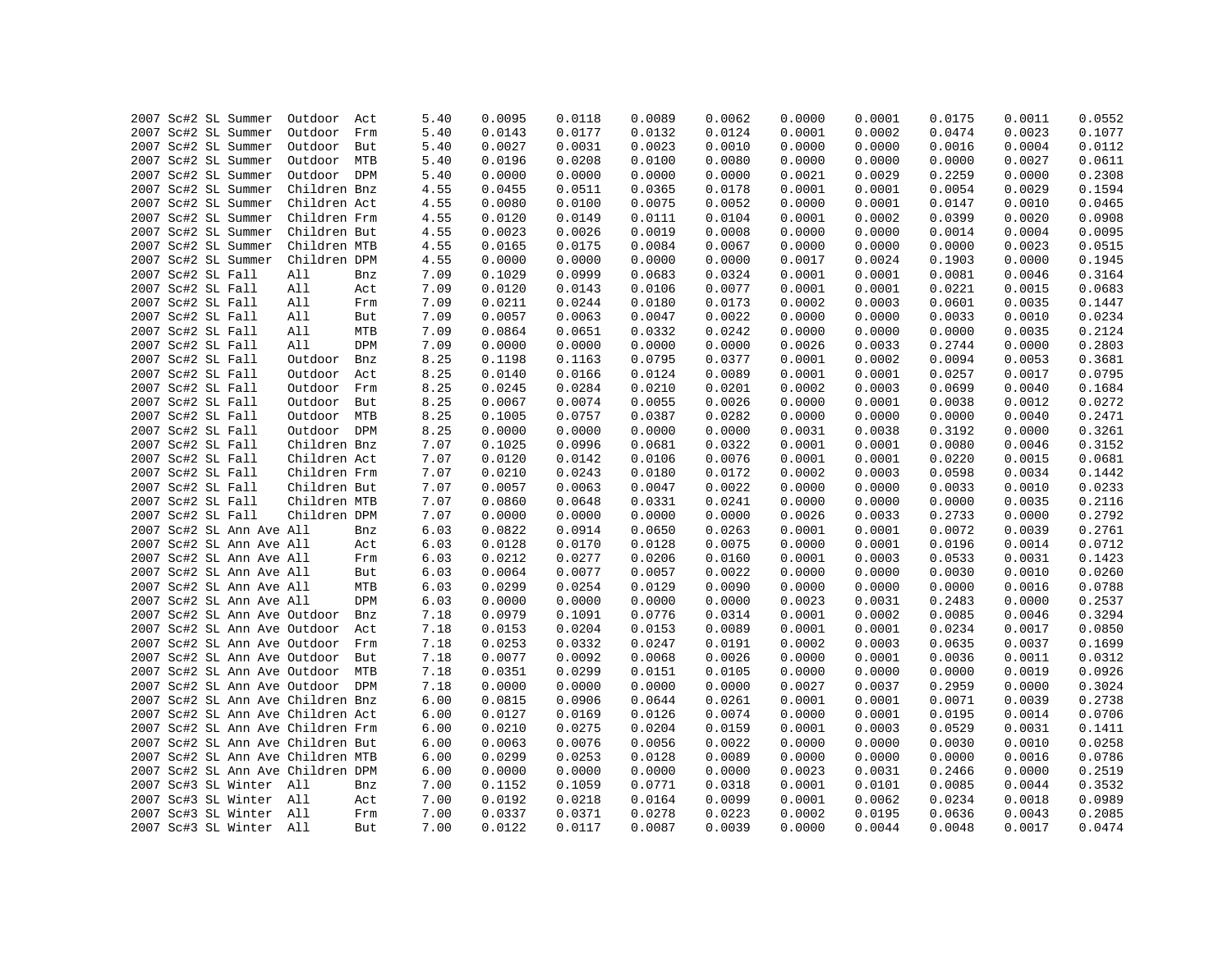| 2007 Sc#3 SL Winter     | All          | 7.00<br>MTB | 0.0033 | 0.0032           | 0.0020           | 0.0011 | 0.0000 | 0.0000 | 0.0000           | 0.0000           | 0.0095           |
|-------------------------|--------------|-------------|--------|------------------|------------------|--------|--------|--------|------------------|------------------|------------------|
| 2007 Sc#3 SL Winter     | All          | 7.00<br>DPM | 0.0000 | 0.0000           | 0.0000           | 0.0000 | 0.0027 | 0.2027 | 0.2929           | 0.0000           | 0.4983           |
| 2007 Sc#3 SL Winter     | Outdoor      | 8.49<br>Bnz | 0.1397 | 0.1284           | 0.0935           | 0.0386 | 0.0001 | 0.0123 | 0.0104           | 0.0054           | 0.4283           |
| 2007 Sc#3 SL Winter     | Outdoor      | Act<br>8.49 | 0.0233 | 0.0264           | 0.0199           | 0.0120 | 0.0001 | 0.0075 | 0.0284           | 0.0022           | 0.1199           |
| 2007 Sc#3 SL Winter     | Outdoor      | Frm<br>8.49 | 0.0408 | 0.0450           | 0.0337           | 0.0271 | 0.0002 | 0.0237 | 0.0772           | 0.0052           | 0.2529           |
| 2007 Sc#3 SL Winter     | Outdoor      | But<br>8.49 | 0.0148 | 0.0142           | 0.0106           | 0.0048 | 0.0000 | 0.0053 | 0.0058           | 0.0021           | 0.0575           |
| 2007 Sc#3 SL Winter     | Outdoor MTB  | 8.49        | 0.0040 | 0.0038           | 0.0024           | 0.0013 | 0.0000 | 0.0000 | 0.0000           | 0.0000           | 0.0115           |
| 2007 Sc#3 SL Winter     | Outdoor DPM  | 8.49        | 0.0000 | 0.0000           | 0.0000           | 0.0000 | 0.0032 | 0.2459 | 0.3552           | 0.0000           | 0.6043           |
| 2007 Sc#3 SL Winter     | Children Bnz | 6.86        | 0.1128 | 0.1037           | 0.0755           | 0.0312 | 0.0001 | 0.0099 | 0.0084           | 0.0043           | 0.3460           |
| 2007 Sc#3 SL Winter     | Children Act | 6.86        | 0.0189 | 0.0213           | 0.0161           | 0.0097 | 0.0001 | 0.0061 | 0.0230           | 0.0018           | 0.0968           |
| 2007 Sc#3 SL Winter     | Children Frm | 6.86        | 0.0330 | 0.0363           | 0.0272           | 0.0219 | 0.0002 | 0.0191 | 0.0623           | 0.0042           | 0.2043           |
| 2007 Sc#3 SL Winter     | Children But | 6.86        | 0.0119 | 0.0114           | 0.0086           | 0.0038 | 0.0000 | 0.0043 | 0.0047           | 0.0017           | 0.0465           |
| 2007 Sc#3 SL Winter     | Children MTB | 6.86        | 0.0033 | 0.0031           | 0.0019           | 0.0010 | 0.0000 | 0.0000 | 0.0000           | 0.0000           | 0.0093           |
| 2007 Sc#3 SL Winter     | Children DPM | 6.86        | 0.0000 | 0.0000           | 0.0000           | 0.0000 | 0.0026 | 0.1986 | 0.2869           | 0.0000           | 0.4882           |
| 2007 Sc#3 SL Spring     | All          | Bnz<br>5.66 | 0.0654 | 0.0573           | 0.0416           | 0.0235 | 0.0001 | 0.0071 | 0.0067           | 0.0036           | 0.2052           |
| 2007 Sc#3 SL Spring     | All          | Act<br>5.66 | 0.0120 | 0.0116           | 0.0088           | 0.0071 | 0.0000 | 0.0044 | 0.0183           | 0.0013           | 0.0634           |
| 2007 Sc#3 SL Spring     | All          | 5.66<br>Frm | 0.0180 | 0.0173           | 0.0129           | 0.0141 | 0.0001 | 0.0137 | 0.0497           | 0.0027           | 0.1285           |
| 2007 Sc#3 SL Spring     | All          | But<br>5.66 | 0.0055 | 0.0048           | 0.0036           | 0.0018 | 0.0000 | 0.0022 | 0.0027           | 0.0008           | 0.0214           |
| 2007 Sc#3 SL Spring     | All          | MTB<br>5.66 | 0.0137 | 0.0114           | 0.0055           | 0.0039 | 0.0000 | 0.0000 | 0.0000           | 0.0008           | 0.0352           |
| 2007 Sc#3 SL Spring     | All          | DPM<br>5.66 | 0.0000 | 0.0000           | 0.0000           | 0.0000 | 0.0022 | 0.1640 | 0.2369           | 0.0000           | 0.4031           |
| 2007 Sc#3 SL Spring     |              | 6.77        | 0.0782 | 0.0686           | 0.0497           | 0.0281 | 0.0001 | 0.0085 | 0.0080           | 0.0043           | 0.2455           |
|                         | Outdoor      | Bnz         |        |                  |                  |        |        |        |                  |                  |                  |
| 2007 Sc#3 SL Spring     | Outdoor      | Act<br>6.77 | 0.0143 | 0.0138<br>0.0207 | 0.0105<br>0.0155 | 0.0085 | 0.0001 | 0.0052 | 0.0219<br>0.0594 | 0.0016<br>0.0032 | 0.0759<br>0.1537 |
| 2007 Sc#3 SL Spring     | Outdoor      | 6.77<br>Frm | 0.0215 |                  |                  | 0.0169 | 0.0002 | 0.0164 |                  |                  |                  |
| 2007 Sc#3 SL Spring     | Outdoor      | 6.77<br>But | 0.0066 | 0.0057           | 0.0043           | 0.0022 | 0.0000 | 0.0027 | 0.0032           | 0.0009           | 0.0256           |
| 2007 Sc#3 SL Spring     | Outdoor      | MTB<br>6.77 | 0.0163 | 0.0136           | 0.0066           | 0.0047 | 0.0000 | 0.0000 | 0.0000           | 0.0009           | 0.0421           |
| 2007 Sc#3 SL Spring     | Outdoor DPM  | 6.77        | 0.0000 | 0.0000           | 0.0000           | 0.0000 | 0.0026 | 0.1961 | 0.2834           | 0.0000           | 0.4821           |
| 2007 Sc#3 SL Spring     | Children Bnz | 5.63        | 0.0651 | 0.0570           | 0.0414           | 0.0234 | 0.0001 | 0.0071 | 0.0066           | 0.0036           | 0.2042           |
| 2007 Sc#3 SL Spring     | Children Act | 5.63        | 0.0119 | 0.0115           | 0.0087           | 0.0071 | 0.0000 | 0.0043 | 0.0182           | 0.0013           | 0.0631           |
| 2007 Sc#3 SL Spring     | Children Frm | 5.63        | 0.0179 | 0.0172           | 0.0129           | 0.0140 | 0.0001 | 0.0136 | 0.0495           | 0.0027           | 0.1279           |
| 2007 Sc#3 SL Spring     | Children But | 5.63        | 0.0055 | 0.0048           | 0.0036           | 0.0018 | 0.0000 | 0.0022 | 0.0027           | 0.0008           | 0.0213           |
| 2007 Sc#3 SL Spring     | Children MTB | 5.63        | 0.0136 | 0.0113           | 0.0055           | 0.0039 | 0.0000 | 0.0000 | 0.0000           | 0.0008           | 0.0351           |
| 2007 Sc#3 SL Spring     | Children DPM | 5.63        | 0.0000 | 0.0000           | 0.0000           | 0.0000 | 0.0021 | 0.1632 | 0.2357           | 0.0000           | 0.4010           |
| 2007 Sc#3 SL Summer     | All          | 4.52<br>Bnz | 0.0452 | 0.0385           | 0.0277           | 0.0176 | 0.0001 | 0.0057 | 0.0053           | 0.0029           | 0.1429           |
| 2007 Sc#3 SL Summer     | All          | 4.52<br>Act | 0.0080 | 0.0075           | 0.0057           | 0.0052 | 0.0000 | 0.0035 | 0.0146           | 0.0009           | 0.0454           |
| 2007 Sc#3 SL Summer All |              | 4.52<br>Frm | 0.0120 | 0.0113           | 0.0084           | 0.0104 | 0.0001 | 0.0109 | 0.0396           | 0.0019           | 0.0946           |
| 2007 Sc#3 SL Summer     | All          | 4.52<br>But | 0.0023 | 0.0020           | 0.0015           | 0.0008 | 0.0000 | 0.0011 | 0.0014           | 0.0004           | 0.0094           |
| 2007 Sc#3 SL Summer     | All          | MTB<br>4.52 | 0.0164 | 0.0132           | 0.0064           | 0.0067 | 0.0000 | 0.0000 | 0.0000           | 0.0023           | 0.0450           |
| 2007 Sc#3 SL Summer     | All          | DPM<br>4.52 | 0.0000 | 0.0000           | 0.0000           | 0.0000 | 0.0017 | 0.1308 | 0.1889           | 0.0000           | 0.3214           |
| 2007 Sc#3 SL Summer     | Outdoor      | 5.40<br>Bnz | 0.0540 | 0.0460           | 0.0331           | 0.0211 | 0.0001 | 0.0068 | 0.0064           | 0.0035           | 0.1709           |
| 2007 Sc#3 SL Summer     | Outdoor      | Act<br>5.40 | 0.0095 | 0.0090           | 0.0068           | 0.0062 | 0.0000 | 0.0042 | 0.0175           | 0.0011           | 0.0543           |
| 2007 Sc#3 SL Summer     | Outdoor Frm  | 5.40        | 0.0143 | 0.0135           | 0.0101           | 0.0124 | 0.0001 | 0.0130 | 0.0474           | 0.0023           | 0.1131           |
| 2007 Sc#3 SL Summer     | Outdoor      | But<br>5.40 | 0.0027 | 0.0023           | 0.0018           | 0.0010 | 0.0000 | 0.0013 | 0.0016           | 0.0004           | 0.0112           |
| 2007 Sc#3 SL Summer     | Outdoor MTB  | 5.40        | 0.0196 | 0.0158           | 0.0076           | 0.0080 | 0.0000 | 0.0000 | 0.0000           | 0.0027           | 0.0538           |
| 2007 Sc#3 SL Summer     | Outdoor DPM  | 5.40        | 0.0000 | 0.0000           | 0.0000           | 0.0000 | 0.0021 | 0.1564 | 0.2259           | 0.0000           | 0.3843           |
| 2007 Sc#3 SL Summer     | Children Bnz | 4.55        | 0.0455 | 0.0388           | 0.0279           | 0.0178 | 0.0001 | 0.0057 | 0.0054           | 0.0029           | 0.1440           |
| 2007 Sc#3 SL Summer     | Children Act | 4.55        | 0.0080 | 0.0076           | 0.0057           | 0.0052 | 0.0000 | 0.0035 | 0.0147           | 0.0010           | 0.0458           |
| 2007 Sc#3 SL Summer     | Children Frm | 4.55        | 0.0120 | 0.0113           | 0.0085           | 0.0104 | 0.0001 | 0.0110 | 0.0399           | 0.0020           | 0.0953           |
| 2007 Sc#3 SL Summer     | Children But | 4.55        | 0.0023 | 0.0020           | 0.0015           | 0.0008 | 0.0000 | 0.0011 | 0.0014           | 0.0004           | 0.0095           |
| 2007 Sc#3 SL Summer     | Children MTB | 4.55        | 0.0165 | 0.0133           | 0.0064           | 0.0067 | 0.0000 | 0.0000 | 0.0000           | 0.0023           | 0.0453           |
| 2007 Sc#3 SL Summer     | Children DPM | 4.55        | 0.0000 | 0.0000           | 0.0000           | 0.0000 | 0.0017 | 0.1317 | 0.1903           | 0.0000           | 0.3238           |
| 2007 Sc#3 SL Fall       | All          | 7.09<br>Bnz | 0.1029 | 0.0759           | 0.0522           | 0.0324 | 0.0001 | 0.0075 | 0.0081           | 0.0046           | 0.2836           |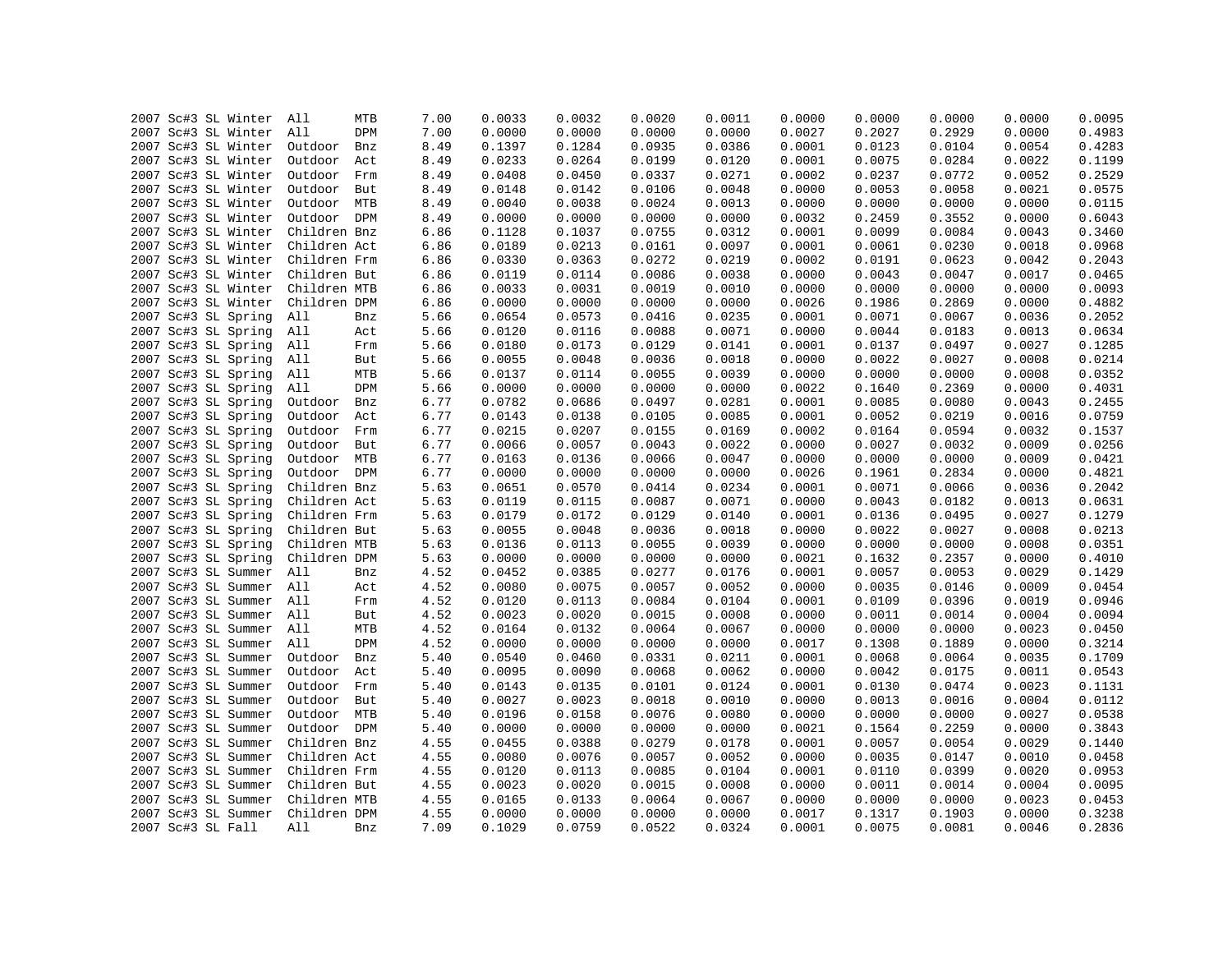|  | 2007 Sc#3 SL Fall                 | All          | Act | 7.09 | 0.0120 | 0.0108 | 0.0081           | 0.0077 | 0.0001 | 0.0046 | 0.0221           | 0.0015           | 0.0669           |
|--|-----------------------------------|--------------|-----|------|--------|--------|------------------|--------|--------|--------|------------------|------------------|------------------|
|  | 2007 Sc#3 SL Fall                 | All          | Frm | 7.09 | 0.0211 | 0.0185 | 0.0138           | 0.0173 | 0.0002 | 0.0145 | 0.0601           | 0.0035           | 0.1488           |
|  | 2007 Sc#3 SL Fall                 | All          | But | 7.09 | 0.0057 | 0.0048 | 0.0036           | 0.0022 | 0.0000 | 0.0024 | 0.0033           | 0.0010           | 0.0231           |
|  | 2007 Sc#3 SL Fall                 | All          | MTB | 7.09 | 0.0864 | 0.0494 | 0.0254           | 0.0242 | 0.0000 | 0.0000 | 0.0000           | 0.0035           | 0.1888           |
|  | 2007 Sc#3 SL Fall                 | All          | DPM | 7.09 | 0.0000 | 0.0000 | 0.0000           | 0.0000 | 0.0026 | 0.1791 | 0.2744           | 0.0000           | 0.4561           |
|  | 2007 Sc#3 SL Fall                 | Outdoor      | Bnz | 8.25 | 0.1198 | 0.0883 | 0.0607           | 0.0377 | 0.0001 | 0.0087 | 0.0094           | 0.0053           | 0.3299           |
|  | 2007 Sc#3 SL Fall                 | Outdoor      | Act | 8.25 | 0.0140 | 0.0126 | 0.0095           | 0.0089 | 0.0001 | 0.0054 | 0.0257           | 0.0017           | 0.0778           |
|  | 2007 Sc#3 SL Fall                 | Outdoor      | Frm | 8.25 | 0.0245 | 0.0215 | 0.0160           | 0.0201 | 0.0002 | 0.0169 | 0.0699           | 0.0040           | 0.1732           |
|  | 2007 Sc#3 SL Fall                 | Outdoor But  |     | 8.25 | 0.0067 | 0.0056 | 0.0042           | 0.0026 | 0.0000 | 0.0027 | 0.0038           | 0.0012           | 0.0269           |
|  | 2007 Sc#3 SL Fall                 | Outdoor MTB  |     | 8.25 | 0.1005 | 0.0575 | 0.0295           | 0.0282 | 0.0000 | 0.0000 | 0.0000           | 0.0040           | 0.2197           |
|  | 2007 Sc#3 SL Fall                 | Outdoor DPM  |     | 8.25 | 0.0000 | 0.0000 | 0.0000           | 0.0000 | 0.0031 | 0.2083 | 0.3192           | 0.0000           | 0.5306           |
|  | 2007 Sc#3 SL Fall                 | Children Bnz |     | 7.07 | 0.1025 | 0.0756 | 0.0520           | 0.0322 | 0.0001 | 0.0075 | 0.0080           | 0.0046           | 0.2825           |
|  | 2007 Sc#3 SL Fall                 | Children Act |     | 7.07 | 0.0120 | 0.0108 | 0.0081           | 0.0076 | 0.0001 | 0.0046 | 0.0220           | 0.0015           | 0.0666           |
|  | 2007 Sc#3 SL Fall                 | Children Frm |     | 7.07 | 0.0210 | 0.0184 | 0.0137           | 0.0172 | 0.0002 | 0.0144 | 0.0598           | 0.0034           | 0.1483           |
|  | 2007 Sc#3 SL Fall                 | Children But |     | 7.07 | 0.0057 | 0.0048 | 0.0036           | 0.0022 | 0.0000 | 0.0024 | 0.0033           | 0.0010           | 0.0230           |
|  | 2007 Sc#3 SL Fall                 | Children MTB |     | 7.07 | 0.0860 | 0.0492 | 0.0253           | 0.0241 | 0.0000 | 0.0000 | 0.0000           | 0.0035           | 0.1881           |
|  | 2007 Sc#3 SL Fall                 | Children DPM |     | 7.07 | 0.0000 | 0.0000 | 0.0000           | 0.0000 | 0.0026 | 0.1784 | 0.2733           | 0.0000           | 0.4543           |
|  | 2007 Sc#3 SL Ann Ave All          |              | Bnz | 6.03 | 0.0822 | 0.0694 | 0.0496           | 0.0263 | 0.0001 | 0.0076 | 0.0072           | 0.0039           | 0.2462           |
|  | 2007 Sc#3 SL Ann Ave All          |              | Act | 6.03 | 0.0128 | 0.0129 | 0.0098           | 0.0075 | 0.0000 | 0.0047 | 0.0196           | 0.0014           | 0.0687           |
|  | 2007 Sc#3 SL Ann Ave All          |              | Frm | 6.03 | 0.0212 | 0.0210 | 0.0157           | 0.0160 | 0.0001 | 0.0146 | 0.0533           | 0.0031           | 0.1451           |
|  | 2007 Sc#3 SL Ann Ave All          |              | But | 6.03 | 0.0064 | 0.0058 | 0.0044           | 0.0022 | 0.0000 | 0.0025 | 0.0030           | 0.0010           | 0.0253           |
|  |                                   |              | MTB |      | 0.0299 | 0.0193 | 0.0098           | 0.0090 | 0.0000 | 0.0000 | 0.0000           | 0.0016           | 0.0696           |
|  | 2007 Sc#3 SL Ann Ave All          |              | DPM | 6.03 | 0.0000 | 0.0000 |                  |        | 0.0023 |        |                  |                  |                  |
|  | 2007 Sc#3 SL Ann Ave All          |              |     | 6.03 |        |        | 0.0000<br>0.0593 | 0.0000 |        | 0.1691 | 0.2483<br>0.0085 | 0.0000<br>0.0046 | 0.4197<br>0.2937 |
|  | 2007 Sc#3 SL Ann Ave Outdoor      |              | Bnz | 7.18 | 0.0979 | 0.0828 |                  | 0.0314 | 0.0001 | 0.0091 |                  |                  |                  |
|  | 2007 Sc#3 SL Ann Ave Outdoor      |              | Act | 7.18 | 0.0153 | 0.0155 | 0.0117           | 0.0089 | 0.0001 | 0.0056 | 0.0234           | 0.0017           | 0.0820           |
|  | 2007 Sc#3 SL Ann Ave Outdoor Frm  |              |     | 7.18 | 0.0253 | 0.0252 | 0.0188           | 0.0191 | 0.0002 | 0.0175 | 0.0635           | 0.0037           | 0.1732           |
|  | 2007 Sc#3 SL Ann Ave Outdoor      |              | But | 7.18 | 0.0077 | 0.0070 | 0.0052           | 0.0026 | 0.0000 | 0.0030 | 0.0036           | 0.0011           | 0.0303           |
|  | 2007 Sc#3 SL Ann Ave Outdoor MTB  |              |     | 7.18 | 0.0351 | 0.0227 | 0.0116           | 0.0105 | 0.0000 | 0.0000 | 0.0000           | 0.0019           | 0.0818           |
|  | 2007 Sc#3 SL Ann Ave Outdoor DPM  |              |     | 7.18 | 0.0000 | 0.0000 | 0.0000           | 0.0000 | 0.0027 | 0.2017 | 0.2959           | 0.0000           | 0.5003           |
|  | 2007 Sc#3 SL Ann Ave Children Bnz |              |     | 6.00 | 0.0815 | 0.0688 | 0.0492           | 0.0261 | 0.0001 | 0.0075 | 0.0071           | 0.0039           | 0.2442           |
|  | 2007 Sc#3 SL Ann Ave Children Act |              |     | 6.00 | 0.0127 | 0.0128 | 0.0097           | 0.0074 | 0.0000 | 0.0046 | 0.0195           | 0.0014           | 0.0681           |
|  | 2007 Sc#3 SL Ann Ave Children Frm |              |     | 6.00 | 0.0210 | 0.0208 | 0.0156           | 0.0159 | 0.0001 | 0.0145 | 0.0529           | 0.0031           | 0.1439           |
|  | 2007 Sc#3 SL Ann Ave Children But |              |     | 6.00 | 0.0063 | 0.0057 | 0.0043           | 0.0022 | 0.0000 | 0.0025 | 0.0030           | 0.0010           | 0.0251           |
|  | 2007 Sc#3 SL Ann Ave Children MTB |              |     | 6.00 | 0.0299 | 0.0192 | 0.0098           | 0.0089 | 0.0000 | 0.0000 | 0.0000           | 0.0016           | 0.0694           |
|  | 2007 Sc#3 SL Ann Ave Children DPM |              |     | 6.00 | 0.0000 | 0.0000 | 0.0000           | 0.0000 | 0.0023 | 0.1680 | 0.2466           | 0.0000           | 0.4168           |
|  | 2020 Base SL Winter All           |              | Bnz | 7.00 | 0.0848 | 0.1042 | 0.1095           | 0.0239 | 0.0001 | 0.0004 | 0.0076           | 0.0041           | 0.3345           |
|  | 2020 Base SL Winter All           |              | Act | 7.00 | 0.0132 | 0.0162 | 0.0171           | 0.0065 | 0.0000 | 0.0002 | 0.0207           | 0.0018           | 0.0758           |
|  | 2020 Base SL Winter All           |              | Frm | 7.00 | 0.0218 | 0.0265 | 0.0283           | 0.0112 | 0.0001 | 0.0007 | 0.0563           | 0.0042           | 0.1492           |
|  | 2020 Base SL Winter All           |              | But | 7.00 | 0.0123 | 0.0154 | 0.0150           | 0.0016 | 0.0000 | 0.0002 | 0.0042           | 0.0017           | 0.0503           |
|  | 2020 Base SL Winter All           |              | MTB | 7.00 | 0.0000 | 0.0000 | 0.0000           | 0.0000 | 0.0000 | 0.0000 | 0.0000           | 0.0000           | 0.0000           |
|  | 2020 Base SL Winter All           |              | DPM | 7.00 | 0.0000 | 0.0000 | 0.0000           | 0.0000 | 0.0031 | 0.0068 | 0.2600           | 0.0000           | 0.2699           |
|  | 2020 Base SL Winter               | Outdoor      | Bnz | 8.49 | 0.1029 | 0.1264 | 0.1327           | 0.0290 | 0.0001 | 0.0005 | 0.0092           | 0.0050           | 0.4057           |
|  | 2020 Base SL Winter               | Outdoor      | Act | 8.49 | 0.0160 | 0.0196 | 0.0208           | 0.0079 | 0.0001 | 0.0003 | 0.0251           | 0.0022           | 0.0920           |
|  | 2020 Base SL Winter               | Outdoor      | Frm | 8.49 | 0.0264 | 0.0322 | 0.0343           | 0.0136 | 0.0002 | 0.0009 | 0.0682           | 0.0051           | 0.1809           |
|  | 2020 Base SL Winter               | Outdoor But  |     | 8.49 | 0.0149 | 0.0186 | 0.0182           | 0.0020 | 0.0000 | 0.0002 | 0.0051           | 0.0020           | 0.0610           |
|  | 2020 Base SL Winter               | Outdoor      | MTB | 8.49 | 0.0000 | 0.0000 | 0.0000           | 0.0000 | 0.0000 | 0.0000 | 0.0000           | 0.0000           | 0.0000           |
|  | 2020 Base SL Winter               | Outdoor DPM  |     | 8.49 | 0.0000 | 0.0000 | 0.0000           | 0.0000 | 0.0038 | 0.0082 | 0.3154           | 0.0000           | 0.3273           |
|  | 2020 Base SL Winter               | Children Bnz |     | 6.86 | 0.0831 | 0.1021 | 0.1072           | 0.0234 | 0.0001 | 0.0004 | 0.0074           | 0.0040           | 0.3277           |
|  | 2020 Base SL Winter               | Children Act |     | 6.86 | 0.0129 | 0.0158 | 0.0168           | 0.0064 | 0.0000 | 0.0002 | 0.0203           | 0.0018           | 0.0743           |
|  | 2020 Base SL Winter               | Children Frm |     | 6.86 | 0.0214 | 0.0260 | 0.0277           | 0.0110 | 0.0001 | 0.0007 | 0.0551           | 0.0041           | 0.1462           |
|  | 2020 Base SL Winter               | Children But |     | 6.86 | 0.0120 | 0.0150 | 0.0147           | 0.0016 | 0.0000 | 0.0002 | 0.0041           | 0.0016           | 0.0492           |
|  |                                   |              |     |      |        |        |                  |        |        |        |                  |                  |                  |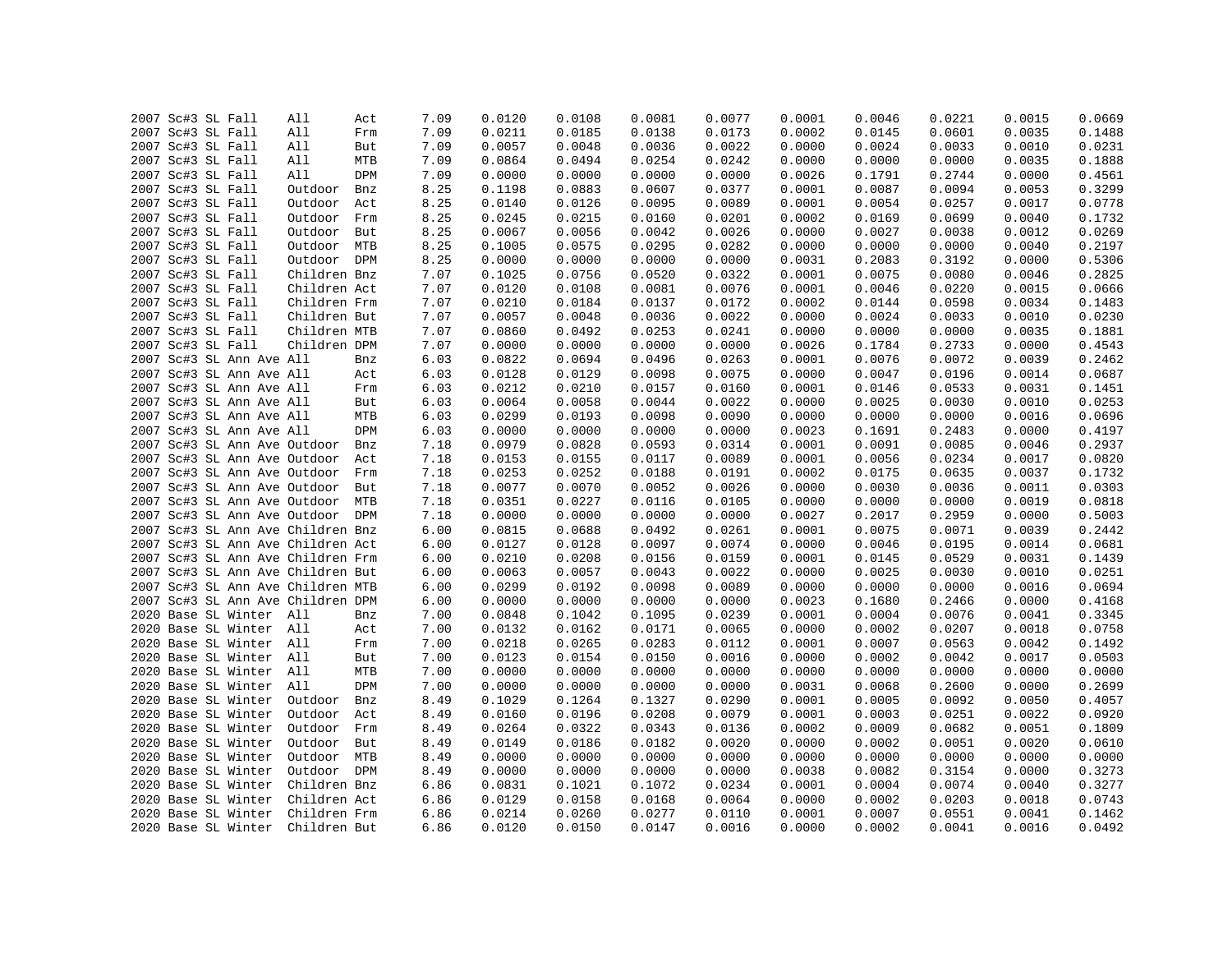|                   | 2020 Base SL Winter | Children MTB |     | 6.86 | 0.0000 | 0.0000 | 0.0000 | 0.0000 | 0.0000 | 0.0000 | 0.0000 | 0.0000 | 0.0000 |
|-------------------|---------------------|--------------|-----|------|--------|--------|--------|--------|--------|--------|--------|--------|--------|
|                   | 2020 Base SL Winter | Children DPM |     | 6.86 | 0.0000 | 0.0000 | 0.0000 | 0.0000 | 0.0030 | 0.0066 | 0.2548 | 0.0000 | 0.2644 |
|                   | 2020 Base SL Spring | All          | Bnz | 5.66 | 0.0488 | 0.0577 | 0.0594 | 0.0174 | 0.0001 | 0.0003 | 0.0061 | 0.0035 | 0.1932 |
|                   | 2020 Base SL Spring |              |     |      | 0.0087 | 0.0099 | 0.0104 | 0.0047 | 0.0000 | 0.0002 | 0.0168 | 0.0013 | 0.0520 |
|                   |                     | All          | Act | 5.66 |        |        |        |        |        |        |        |        |        |
|                   | 2020 Base SL Spring | All          | Frm | 5.66 | 0.0119 | 0.0139 | 0.0149 | 0.0070 | 0.0001 | 0.0006 | 0.0455 | 0.0027 | 0.0966 |
|                   | 2020 Base SL Spring | All          | But | 5.66 | 0.0059 | 0.0071 | 0.0069 | 0.0007 | 0.0000 | 0.0001 | 0.0025 | 0.0008 | 0.0239 |
|                   | 2020 Base SL Spring | All          | MTB | 5.66 | 0.0000 | 0.0000 | 0.0000 | 0.0000 | 0.0000 | 0.0000 | 0.0000 | 0.0000 | 0.0000 |
|                   | 2020 Base SL Spring | All          | DPM | 5.66 | 0.0000 | 0.0000 | 0.0000 | 0.0000 | 0.0025 | 0.0055 | 0.2103 | 0.0000 | 0.2183 |
|                   | 2020 Base SL Spring | Outdoor      | Bnz | 6.77 | 0.0583 | 0.0690 | 0.0710 | 0.0208 | 0.0001 | 0.0004 | 0.0073 | 0.0042 | 0.2311 |
|                   | 2020 Base SL Spring | Outdoor      | Act | 6.77 | 0.0104 | 0.0118 | 0.0125 | 0.0056 | 0.0000 | 0.0002 | 0.0200 | 0.0016 | 0.0622 |
|                   | 2020 Base SL Spring | Outdoor      | Frm | 6.77 | 0.0142 | 0.0167 | 0.0179 | 0.0083 | 0.0001 | 0.0007 | 0.0544 | 0.0032 | 0.1156 |
|                   | 2020 Base SL Spring | Outdoor      | But | 6.77 | 0.0070 | 0.0085 | 0.0082 | 0.0009 | 0.0000 | 0.0001 | 0.0030 | 0.0009 | 0.0286 |
|                   | 2020 Base SL Spring | Outdoor      | MTB | 6.77 | 0.0000 | 0.0000 | 0.0000 | 0.0000 | 0.0000 | 0.0000 | 0.0000 | 0.0000 | 0.0000 |
|                   | 2020 Base SL Spring | Outdoor      | DPM | 6.77 | 0.0000 | 0.0000 | 0.0000 | 0.0000 | 0.0030 | 0.0065 | 0.2516 | 0.0000 | 0.2611 |
|                   | 2020 Base SL Spring | Children Bnz |     | 5.63 | 0.0485 | 0.0574 | 0.0591 | 0.0173 | 0.0001 | 0.0003 | 0.0061 | 0.0035 | 0.1922 |
|                   | 2020 Base SL Spring | Children Act |     | 5.63 | 0.0087 | 0.0098 | 0.0104 | 0.0046 | 0.0000 | 0.0002 | 0.0167 | 0.0013 | 0.0517 |
|                   | 2020 Base SL Spring | Children Frm |     | 5.63 | 0.0118 | 0.0139 | 0.0149 | 0.0069 | 0.0001 | 0.0006 | 0.0453 | 0.0027 | 0.0961 |
|                   | 2020 Base SL Spring | Children But |     | 5.63 | 0.0058 | 0.0071 | 0.0068 | 0.0007 | 0.0000 | 0.0001 | 0.0025 | 0.0008 | 0.0238 |
|                   | 2020 Base SL Spring | Children MTB |     | 5.63 | 0.0000 | 0.0000 | 0.0000 | 0.0000 | 0.0000 | 0.0000 | 0.0000 | 0.0000 | 0.0000 |
|                   | 2020 Base SL Spring | Children DPM |     | 5.63 | 0.0000 | 0.0000 | 0.0000 | 0.0000 | 0.0025 | 0.0054 | 0.2093 | 0.0000 | 0.2172 |
|                   | 2020 Base SL Summer | All          | Bnz | 4.52 | 0.0332 | 0.0385 | 0.0391 | 0.0128 | 0.0000 | 0.0002 | 0.0049 | 0.0028 | 0.1316 |
|                   | 2020 Base SL Summer | All          | Act | 4.52 | 0.0058 | 0.0064 | 0.0068 | 0.0033 | 0.0000 | 0.0002 | 0.0134 | 0.0009 | 0.0367 |
|                   | 2020 Base SL Summer | All          | Frm | 4.52 | 0.0079 | 0.0090 | 0.0097 | 0.0049 | 0.0001 | 0.0005 | 0.0363 | 0.0019 | 0.0702 |
|                   | 2020 Base SL Summer | All          | But | 4.52 | 0.0024 | 0.0029 | 0.0028 | 0.0003 | 0.0000 | 0.0000 | 0.0012 | 0.0003 | 0.0102 |
|                   | 2020 Base SL Summer | All          | MTB | 4.52 | 0.0000 | 0.0000 | 0.0000 | 0.0000 | 0.0000 | 0.0000 | 0.0000 | 0.0000 | 0.0000 |
|                   | 2020 Base SL Summer | All          | DPM | 4.52 | 0.0000 | 0.0000 | 0.0000 | 0.0000 | 0.0020 | 0.0044 | 0.1677 | 0.0000 | 0.1741 |
|                   | 2020 Base SL Summer | Outdoor      | Bnz | 5.40 | 0.0397 | 0.0460 | 0.0468 | 0.0153 | 0.0001 | 0.0003 | 0.0058 | 0.0034 | 0.1573 |
|                   | 2020 Base SL Summer | Outdoor      | Act | 5.40 | 0.0069 | 0.0076 | 0.0081 | 0.0039 | 0.0000 | 0.0002 | 0.0160 | 0.0011 | 0.0439 |
|                   | 2020 Base SL Summer | Outdoor Frm  |     | 5.40 | 0.0094 | 0.0108 | 0.0116 | 0.0059 | 0.0001 | 0.0006 | 0.0434 | 0.0023 | 0.0840 |
|                   | 2020 Base SL Summer | Outdoor      | But | 5.40 | 0.0029 | 0.0035 | 0.0034 | 0.0004 | 0.0000 | 0.0001 | 0.0015 | 0.0004 | 0.0121 |
|                   | 2020 Base SL Summer | Outdoor MTB  |     | 5.40 | 0.0000 | 0.0000 | 0.0000 | 0.0000 | 0.0000 | 0.0000 | 0.0000 | 0.0000 | 0.0000 |
|                   | 2020 Base SL Summer | Outdoor DPM  |     | 5.40 | 0.0000 | 0.0000 | 0.0000 | 0.0000 | 0.0024 | 0.0052 | 0.2006 | 0.0000 | 0.2082 |
|                   | 2020 Base SL Summer | Children Bnz |     | 4.55 | 0.0335 | 0.0388 | 0.0394 | 0.0129 | 0.0001 | 0.0002 | 0.0049 | 0.0029 | 0.1326 |
|                   | 2020 Base SL Summer | Children Act |     | 4.55 | 0.0058 | 0.0064 | 0.0068 | 0.0033 | 0.0000 | 0.0002 | 0.0135 | 0.0009 | 0.0370 |
|                   | 2020 Base SL Summer | Children Frm |     | 4.55 | 0.0080 | 0.0091 | 0.0098 | 0.0049 | 0.0001 | 0.0005 | 0.0365 | 0.0019 | 0.0708 |
|                   | 2020 Base SL Summer | Children But |     | 4.55 | 0.0025 | 0.0029 | 0.0028 | 0.0003 | 0.0000 | 0.0000 | 0.0013 | 0.0004 | 0.0102 |
|                   | 2020 Base SL Summer | Children MTB |     | 4.55 | 0.0000 | 0.0000 | 0.0000 | 0.0000 | 0.0000 | 0.0000 | 0.0000 | 0.0000 | 0.0000 |
|                   | 2020 Base SL Summer | Children DPM |     | 4.55 | 0.0000 | 0.0000 | 0.0000 | 0.0000 | 0.0020 | 0.0044 | 0.1690 | 0.0000 | 0.1754 |
| 2020 Base SL Fall |                     | All          | Bnz | 7.09 | 0.0784 | 0.0822 | 0.0771 | 0.0262 | 0.0001 | 0.0004 | 0.0076 | 0.0044 | 0.2763 |
| 2020 Base SL Fall |                     | All          | Act | 7.09 | 0.0089 | 0.0104 | 0.0108 | 0.0051 | 0.0000 | 0.0002 | 0.0210 | 0.0014 | 0.0580 |
| 2020 Base SL Fall |                     | All          | Frm | 7.09 | 0.0147 | 0.0170 | 0.0180 | 0.0087 | 0.0002 | 0.0008 | 0.0569 | 0.0034 | 0.1196 |
| 2020 Base SL Fall |                     | All          | But | 7.09 | 0.0061 | 0.0072 | 0.0070 | 0.0009 | 0.0000 | 0.0001 | 0.0031 | 0.0010 | 0.0255 |
| 2020 Base SL Fall |                     | All          | MTB | 7.09 | 0.0000 | 0.0000 | 0.0000 | 0.0000 | 0.0000 | 0.0000 | 0.0000 | 0.0000 | 0.0000 |
|                   |                     | All          | DPM |      | 0.0000 | 0.0000 | 0.0000 |        | 0.0031 | 0.0068 | 0.2635 | 0.0000 | 0.2735 |
| 2020 Base SL Fall |                     |              |     | 7.09 |        |        |        | 0.0000 |        |        |        |        |        |
| 2020 Base SL Fall |                     | Outdoor      | Bnz | 8.25 | 0.0912 | 0.0956 | 0.0897 | 0.0305 | 0.0001 | 0.0005 | 0.0089 | 0.0051 | 0.3215 |
| 2020 Base SL Fall |                     | Outdoor      | Act | 8.25 | 0.0104 | 0.0121 | 0.0126 | 0.0059 | 0.0001 | 0.0003 | 0.0244 | 0.0017 | 0.0674 |
| 2020 Base SL Fall |                     | Outdoor      | Frm | 8.25 | 0.0171 | 0.0198 | 0.0209 | 0.0102 | 0.0002 | 0.0009 | 0.0662 | 0.0040 | 0.1392 |
| 2020 Base SL Fall |                     | Outdoor      | But | 8.25 | 0.0071 | 0.0084 | 0.0081 | 0.0011 | 0.0000 | 0.0001 | 0.0036 | 0.0012 | 0.0297 |
| 2020 Base SL Fall |                     | Outdoor      | MTB | 8.25 | 0.0000 | 0.0000 | 0.0000 | 0.0000 | 0.0000 | 0.0000 | 0.0000 | 0.0000 | 0.0000 |
| 2020 Base SL Fall |                     | Outdoor DPM  |     | 8.25 | 0.0000 | 0.0000 | 0.0000 | 0.0000 | 0.0037 | 0.0080 | 0.3066 | 0.0000 | 0.3182 |
| 2020 Base SL Fall |                     | Children Bnz |     | 7.07 | 0.0781 | 0.0819 | 0.0768 | 0.0261 | 0.0001 | 0.0004 | 0.0076 | 0.0043 | 0.2753 |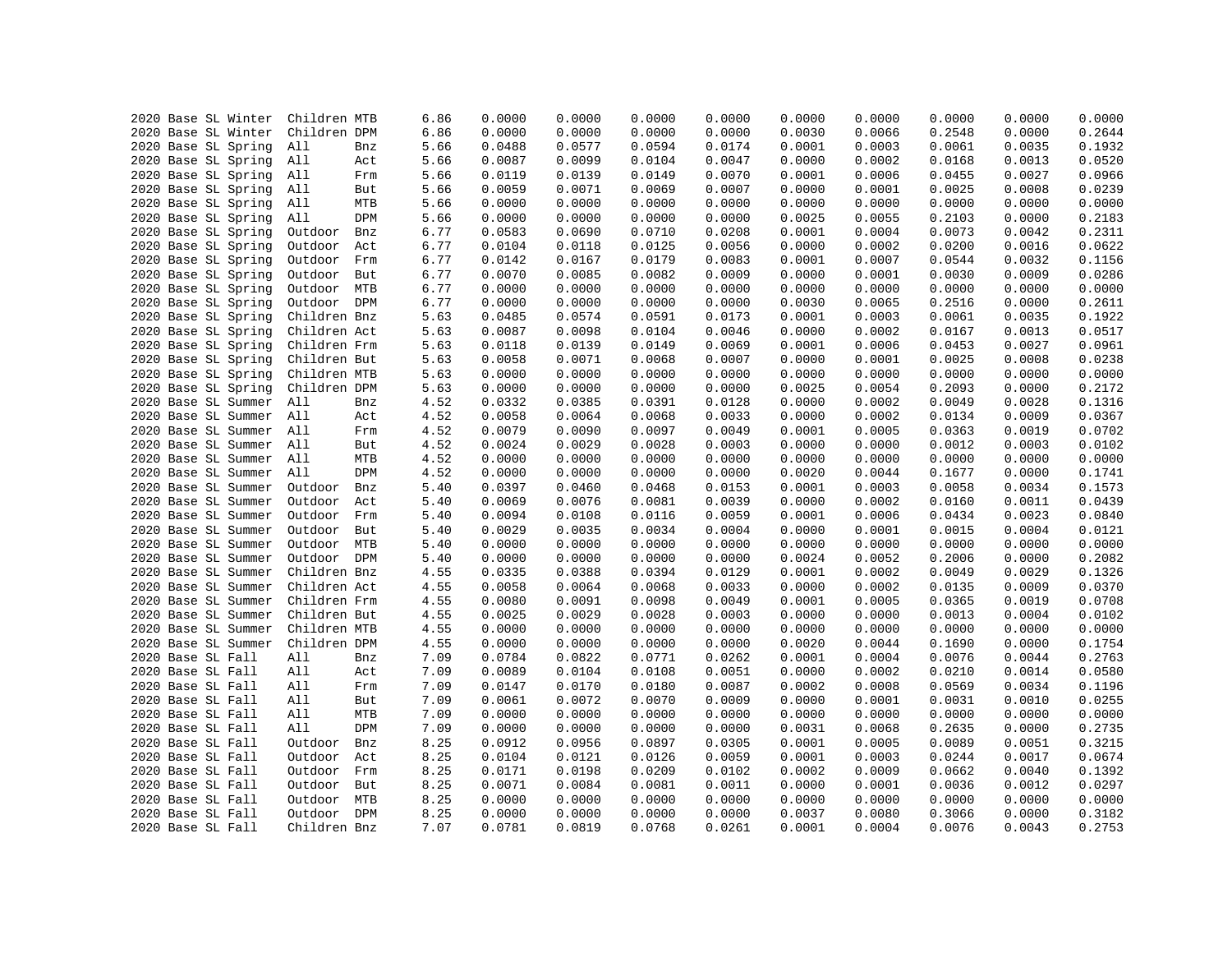|  | 2020 Base SL Fall |                                            | Children Act                      |     | 7.07         | 0.0089           | 0.0104           | 0.0108           | 0.0051           | 0.0000           | 0.0002           | 0.0209           | 0.0014           | 0.0577           |
|--|-------------------|--------------------------------------------|-----------------------------------|-----|--------------|------------------|------------------|------------------|------------------|------------------|------------------|------------------|------------------|------------------|
|  | 2020 Base SL Fall |                                            | Children Frm                      |     | 7.07         | 0.0146           | 0.0169           | 0.0179           | 0.0087           | 0.0002           | 0.0007           | 0.0567           | 0.0034           | 0.1192           |
|  | 2020 Base SL Fall |                                            | Children But                      |     | 7.07         | 0.0061           | 0.0072           | 0.0070           | 0.0009           | 0.0000           | 0.0001           | 0.0031           | 0.0010           | 0.0254           |
|  | 2020 Base SL Fall |                                            | Children MTB                      |     | 7.07         | 0.0000           | 0.0000           | 0.0000           | 0.0000           | 0.0000           | 0.0000           | 0.0000           | 0.0000           | 0.0000           |
|  | 2020 Base SL Fall |                                            | Children DPM                      |     | 7.07         | 0.0000           | 0.0000           | 0.0000           | 0.0000           | 0.0031           | 0.0068           | 0.2625           | 0.0000           | 0.2724           |
|  |                   | 2020 Base SL Ann Ave All                   |                                   | Bnz | 6.03         | 0.0613           | 0.0706           | 0.0713           | 0.0201           | 0.0001           | 0.0003           | 0.0065           | 0.0037           | 0.2339           |
|  |                   | 2020 Base SL Ann Ave All                   |                                   | Act | 6.03         | 0.0092           | 0.0107           | 0.0113           | 0.0049           | 0.0000           | 0.0002           | 0.0179           | 0.0014           | 0.0556           |
|  |                   | 2020 Base SL Ann Ave All                   |                                   | Frm | 6.03         | 0.0141           | 0.0166           | 0.0177           | 0.0080           | 0.0001           | 0.0006           | 0.0487           | 0.0030           | 0.1089           |
|  |                   | 2020 Base SL Ann Ave All                   |                                   | But | 6.03         | 0.0067           | 0.0081           | 0.0079           | 0.0009           | 0.0000           | 0.0001           | 0.0028           | 0.0009           | 0.0275           |
|  |                   | 2020 Base SL Ann Ave All                   |                                   | MTB | 6.03         | 0.0000           | 0.0000           | 0.0000           | 0.0000           | 0.0000           | 0.0000           | 0.0000           | 0.0000           | 0.0000           |
|  |                   | 2020 Base SL Ann Ave All                   |                                   | DPM | 6.03         | 0.0000           | 0.0000           | 0.0000           | 0.0000           | 0.0027           | 0.0059           | 0.2254           | 0.0000           | 0.2339           |
|  |                   |                                            | 2020 Base SL Ann Ave Outdoor      | Bnz | 7.18         | 0.0730           | 0.0843           | 0.0851           | 0.0239           | 0.0001           | 0.0004           | 0.0078           | 0.0044           | 0.2789           |
|  |                   |                                            | 2020 Base SL Ann Ave Outdoor      | Act | 7.18         | 0.0109           | 0.0128           | 0.0135           | 0.0058           | 0.0000           | 0.0002           | 0.0214           | 0.0016           | 0.0664           |
|  |                   |                                            | 2020 Base SL Ann Ave Outdoor      | Frm | 7.18         | 0.0168           | 0.0198           | 0.0212           | 0.0095           | 0.0002           | 0.0008           | 0.0581           | 0.0036           | 0.1299           |
|  |                   |                                            | 2020 Base SL Ann Ave Outdoor      | But | 7.18         | 0.0080           | 0.0098           | 0.0095           | 0.0011           | 0.0000           | 0.0001           | 0.0033           | 0.0011           | 0.0328           |
|  |                   |                                            | 2020 Base SL Ann Ave Outdoor      | MTB | 7.18         | 0.0000           | 0.0000           | 0.0000           | 0.0000           | 0.0000           | 0.0000           | 0.0000           | 0.0000           | 0.0000           |
|  |                   |                                            | 2020 Base SL Ann Ave Outdoor DPM  |     | 7.18         | 0.0000           | 0.0000           | 0.0000           | 0.0000           | 0.0032           | 0.0070           | 0.2685           | 0.0000           | 0.2787           |
|  |                   |                                            | 2020 Base SL Ann Ave Children Bnz |     | 6.00         | 0.0608           | 0.0700           | 0.0706           | 0.0199           | 0.0001           | 0.0003           | 0.0065           | 0.0037           | 0.2320           |
|  |                   |                                            | 2020 Base SL Ann Ave Children Act |     | 6.00         | 0.0091           | 0.0106           | 0.0112           | 0.0048           | 0.0000           | 0.0002           | 0.0178           | 0.0014           | 0.0552           |
|  |                   |                                            | 2020 Base SL Ann Ave Children Frm |     | 6.00         | 0.0139           | 0.0165           | 0.0176           | 0.0079           | 0.0001           | 0.0006           | 0.0484           | 0.0030           | 0.1081           |
|  |                   |                                            | 2020 Base SL Ann Ave Children But |     | 6.00         | 0.0066           | 0.0081           | 0.0078           | 0.0009           | 0.0000           | 0.0001           | 0.0027           | 0.0009           | 0.0272           |
|  |                   |                                            | 2020 Base SL Ann Ave Children MTB |     | 6.00         | 0.0000           | 0.0000           | 0.0000           | 0.0000           | 0.0000           | 0.0000           | 0.0000           | 0.0000           | 0.0000           |
|  |                   |                                            | 2020 Base SL Ann Ave Children DPM |     | 6.00         | 0.0000           | 0.0000           | 0.0000           | 0.0000           | 0.0027           | 0.0058           | 0.2239           | 0.0000           | 0.2324           |
|  |                   | 2020 Sc#1 SL Winter All                    |                                   | Bnz | 7.00         | 0.0738           | 0.0949           | 0.1028           | 0.0246           | 0.0001           | 0.0004           | 0.0076           | 0.0044           | 0.3085           |
|  |                   | 2020 Sc#1 SL Winter All                    |                                   | Act | 7.00         | 0.0122           | 0.0155           | 0.0170           | 0.0065           | 0.0000           | 0.0002           | 0.0207           | 0.0018           | 0.0740           |
|  |                   | 2020 Sc#1 SL Winter All                    |                                   | Frm | 7.00         | 0.0216           | 0.0276           | 0.0300           | 0.0112           | 0.0001           | 0.0007           | 0.0563           | 0.0042           | 0.1517           |
|  |                   | 2020 Sc#1 SL Winter All                    |                                   | But | 7.00         | 0.0101           | 0.0131           | 0.0131           | 0.0016           | 0.0000           | 0.0002           | 0.0042           | 0.0017           | 0.0441           |
|  |                   | 2020 Sc#1 SL Winter All                    |                                   | MTB | 7.00         | 0.0021           | 0.0031           | 0.0018           | 0.0013           | 0.0000           | 0.0000           | 0.0000           | 0.0000           | 0.0083           |
|  |                   | 2020 Sc#1 SL Winter                        | All                               | DPM | 7.00         | 0.0000           | 0.0000           | 0.0000           | 0.0000           | 0.0031           | 0.0068           | 0.2600           | 0.0000           | 0.2699           |
|  |                   | 2020 Sc#1 SL Winter                        | Outdoor                           | Bnz | 8.49         | 0.0895           | 0.1151           | 0.1246           | 0.0299           | 0.0001           | 0.0005           | 0.0092           | 0.0053           | 0.3741           |
|  |                   | 2020 Sc#1 SL Winter                        | Outdoor                           | Act | 8.49         | 0.0148           | 0.0188           | 0.0206           | 0.0079           | 0.0001           | 0.0003           | 0.0251           | 0.0022           | 0.0897           |
|  |                   | 2020 Sc#1 SL Winter                        | Outdoor                           | Frm |              | 0.0262           | 0.0334           | 0.0364           | 0.0136           | 0.0002           | 0.0009           | 0.0682           | 0.0051           | 0.1840           |
|  |                   | 2020 Sc#1 SL Winter                        | Outdoor                           | But | 8.49<br>8.49 | 0.0123           | 0.0159           | 0.0159           | 0.0020           | 0.0000           | 0.0002           | 0.0051           | 0.0020           | 0.0534           |
|  |                   |                                            |                                   | MTB |              |                  |                  | 0.0022           |                  |                  |                  |                  |                  | 0.0101           |
|  |                   | 2020 Sc#1 SL Winter<br>2020 Sc#1 SL Winter | Outdoor<br>Outdoor DPM            |     | 8.49         | 0.0026<br>0.0000 | 0.0038<br>0.0000 | 0.0000           | 0.0015<br>0.0000 | 0.0000<br>0.0038 | 0.0000<br>0.0082 | 0.0000<br>0.3154 | 0.0000<br>0.0000 | 0.3273           |
|  |                   |                                            |                                   |     | 8.49         |                  |                  |                  |                  |                  |                  |                  |                  | 0.3022           |
|  |                   | 2020 Sc#1 SL Winter                        | Children Bnz<br>Children Act      |     | 6.86         | 0.0723<br>0.0119 | 0.0930           | 0.1007<br>0.0166 | 0.0241           | 0.0001           | 0.0004           | 0.0074           | 0.0043           |                  |
|  |                   | 2020 Sc#1 SL Winter                        |                                   |     | 6.86         |                  | 0.0152           |                  | 0.0064           | 0.0000           | 0.0002           | 0.0203           | 0.0018           | 0.0725<br>0.1487 |
|  |                   | 2020 Sc#1 SL Winter                        | Children Frm                      |     | 6.86         | 0.0211           | 0.0270<br>0.0129 | 0.0294<br>0.0128 | 0.0110           | 0.0001           | 0.0007           | 0.0551           | 0.0041           | 0.0432           |
|  |                   | 2020 Sc#1 SL Winter                        | Children But                      |     | 6.86         | 0.0099           |                  |                  | 0.0016           | 0.0000           | 0.0002           | 0.0041           | 0.0016           |                  |
|  |                   | 2020 Sc#1 SL Winter                        | Children MTB                      |     | 6.86         | 0.0021           | 0.0030           | 0.0018           | 0.0012           | 0.0000           | 0.0000           | 0.0000           | 0.0000           | 0.0081           |
|  |                   | 2020 Sc#1 SL Winter                        | Children DPM                      |     | 6.86         | 0.0000           | 0.0000           | 0.0000           | 0.0000           | 0.0030           | 0.0066           | 0.2548           | 0.0000           | 0.2644           |
|  |                   | 2020 Sc#1 SL Spring                        | All                               | Bnz | 5.66         | 0.0432           | 0.0533           | 0.0564           | 0.0175           | 0.0001           | 0.0003           | 0.0061           | 0.0036           | 0.1804           |
|  |                   | 2020 Sc#1 SL Spring                        | All                               | Act | 5.66         | 0.0079           | 0.0093           | 0.0102           | 0.0047           | 0.0000           | 0.0002           | 0.0168           | 0.0013           | 0.0503           |
|  |                   | 2020 Sc#1 SL Spring                        | All                               | Frm | 5.66         | 0.0116           | 0.0142           | 0.0156           | 0.0070           | 0.0001           | 0.0006           | 0.0455           | 0.0027           | 0.0973           |
|  |                   | 2020 Sc#1 SL Spring                        | All                               | But | 5.66         | 0.0048           | 0.0059           | 0.0059           | 0.0007           | 0.0000           | 0.0001           | 0.0025           | 0.0008           | 0.0206           |
|  |                   | 2020 Sc#1 SL Spring                        | All                               | MTB | 5.66         | 0.0084           | 0.0106           | 0.0050           | 0.0029           | 0.0000           | 0.0000           | 0.0000           | 0.0007           | 0.0276           |
|  |                   | 2020 Sc#1 SL Spring                        | All                               | DPM | 5.66         | 0.0000           | 0.0000           | 0.0000           | 0.0000           | 0.0025           | 0.0055           | 0.2103           | 0.0000           | 0.2183           |
|  |                   | 2020 Sc#1 SL Spring                        | Outdoor                           | Bnz | 6.77         | 0.0517           | 0.0637           | 0.0674           | 0.0209           | 0.0001           | 0.0004           | 0.0073           | 0.0043           | 0.2158           |
|  |                   | 2020 Sc#1 SL Spring                        | Outdoor                           | Act | 6.77         | 0.0094           | 0.0111           | 0.0121           | 0.0056           | 0.0000           | 0.0002           | 0.0200           | 0.0016           | 0.0602           |
|  |                   | 2020 Sc#1 SL Spring                        | Outdoor                           | Frm | 6.77         | 0.0139           | 0.0170           | 0.0187           | 0.0083           | 0.0001           | 0.0007           | 0.0544           | 0.0032           | 0.1163           |
|  |                   | 2020 Sc#1 SL Spring                        | Outdoor                           | But | 6.77         | 0.0057           | 0.0070           | 0.0070           | 0.0009           | 0.0000           | 0.0001           | 0.0030           | 0.0009           | 0.0247           |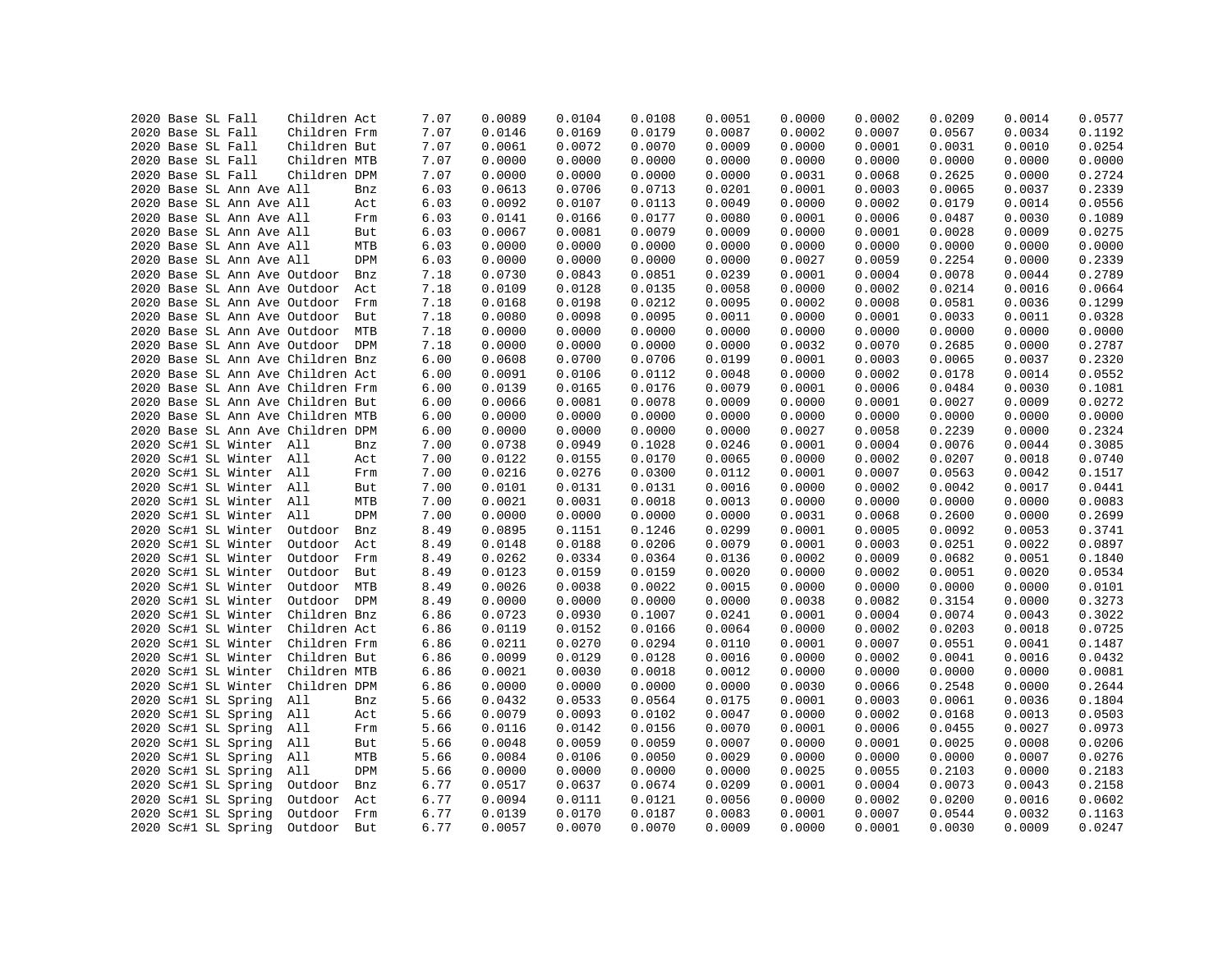|  |                              |                            |     | 6.77 | 0.0100 | 0.0127 | 0.0060 | 0.0034 | 0.0000 | 0.0000 | 0.0000 | 0.0009 | 0.0330 |
|--|------------------------------|----------------------------|-----|------|--------|--------|--------|--------|--------|--------|--------|--------|--------|
|  | 2020 Sc#1 SL Spring          | Outdoor MTB<br>Outdoor DPM |     |      | 0.0000 | 0.0000 |        | 0.0000 | 0.0030 | 0.0065 |        |        | 0.2611 |
|  | 2020 Sc#1 SL Spring          |                            |     | 6.77 |        |        | 0.0000 |        |        |        | 0.2516 | 0.0000 |        |
|  | 2020 Sc#1 SL Spring          | Children Bnz               |     | 5.63 | 0.0430 | 0.0530 | 0.0561 | 0.0174 | 0.0001 | 0.0003 | 0.0061 | 0.0036 | 0.1795 |
|  | 2020 Sc#1 SL Spring          | Children Act               |     | 5.63 | 0.0078 | 0.0093 | 0.0101 | 0.0046 | 0.0000 | 0.0002 | 0.0167 | 0.0013 | 0.0500 |
|  | 2020 Sc#1 SL Spring          | Children Frm               |     | 5.63 | 0.0116 | 0.0141 | 0.0155 | 0.0069 | 0.0001 | 0.0006 | 0.0453 | 0.0027 | 0.0968 |
|  | 2020 Sc#1 SL Spring          | Children But               |     | 5.63 | 0.0047 | 0.0058 | 0.0058 | 0.0007 | 0.0000 | 0.0001 | 0.0025 | 0.0008 | 0.0205 |
|  | 2020 Sc#1 SL Spring          | Children MTB               |     | 5.63 | 0.0083 | 0.0105 | 0.0050 | 0.0029 | 0.0000 | 0.0000 | 0.0000 | 0.0007 | 0.0274 |
|  | 2020 Sc#1 SL Spring          | Children DPM               |     | 5.63 | 0.0000 | 0.0000 | 0.0000 | 0.0000 | 0.0025 | 0.0054 | 0.2093 | 0.0000 | 0.2172 |
|  | 2020 Sc#1 SL Summer All      |                            | Bnz | 4.52 | 0.0296 | 0.0356 | 0.0371 | 0.0129 | 0.0000 | 0.0002 | 0.0049 | 0.0029 | 0.1232 |
|  | 2020 Sc#1 SL Summer          | All                        | Act | 4.52 | 0.0052 | 0.0061 | 0.0066 | 0.0033 | 0.0000 | 0.0002 | 0.0134 | 0.0009 | 0.0356 |
|  | 2020 Sc#1 SL Summer All      |                            | Frm | 4.52 | 0.0077 | 0.0092 | 0.0102 | 0.0049 | 0.0001 | 0.0005 | 0.0363 | 0.0019 | 0.0707 |
|  | 2020 Sc#1 SL Summer All      |                            | But | 4.52 | 0.0020 | 0.0024 | 0.0024 | 0.0003 | 0.0000 | 0.0000 | 0.0012 | 0.0003 | 0.0088 |
|  | 2020 Sc#1 SL Summer          | All                        | MTB | 4.52 | 0.0097 | 0.0119 | 0.0056 | 0.0048 | 0.0000 | 0.0000 | 0.0000 | 0.0022 | 0.0343 |
|  | 2020 Sc#1 SL Summer          | All                        | DPM | 4.52 | 0.0000 | 0.0000 | 0.0000 | 0.0000 | 0.0020 | 0.0044 | 0.1677 | 0.0000 | 0.1741 |
|  | 2020 Sc#1 SL Summer          | Outdoor                    | Bnz | 5.40 | 0.0354 | 0.0426 | 0.0444 | 0.0154 | 0.0001 | 0.0003 | 0.0058 | 0.0034 | 0.1473 |
|  | 2020 Sc#1 SL Summer          | Outdoor                    | Act | 5.40 | 0.0063 | 0.0072 | 0.0079 | 0.0039 | 0.0000 | 0.0002 | 0.0160 | 0.0011 | 0.0426 |
|  | 2020 Sc#1 SL Summer          | Outdoor                    | Frm | 5.40 | 0.0092 | 0.0110 | 0.0121 | 0.0059 | 0.0001 | 0.0006 | 0.0434 | 0.0023 | 0.0845 |
|  | 2020 Sc#1 SL Summer          | Outdoor But                |     | 5.40 | 0.0024 | 0.0029 | 0.0029 | 0.0004 | 0.0000 | 0.0001 | 0.0015 | 0.0004 | 0.0105 |
|  | 2020 Sc#1 SL Summer          | Outdoor MTB                |     | 5.40 | 0.0116 | 0.0142 | 0.0067 | 0.0058 | 0.0000 | 0.0000 | 0.0000 | 0.0027 | 0.0410 |
|  | 2020 Sc#1 SL Summer          | Outdoor DPM                |     | 5.40 | 0.0000 | 0.0000 | 0.0000 | 0.0000 | 0.0024 | 0.0052 | 0.2006 | 0.0000 | 0.2082 |
|  | 2020 Sc#1 SL Summer          | Children Bnz               |     | 4.55 | 0.0298 | 0.0359 | 0.0374 | 0.0130 | 0.0001 | 0.0002 | 0.0049 | 0.0029 | 0.1241 |
|  | 2020 Sc#1 SL Summer          | Children Act               |     | 4.55 | 0.0053 | 0.0061 | 0.0066 | 0.0033 | 0.0000 | 0.0002 | 0.0135 | 0.0009 | 0.0359 |
|  | 2020 Sc#1 SL Summer          | Children Frm               |     | 4.55 | 0.0078 | 0.0093 | 0.0102 | 0.0049 | 0.0001 | 0.0005 | 0.0365 | 0.0019 | 0.0712 |
|  | 2020 Sc#1 SL Summer          | Children But               |     | 4.55 | 0.0020 | 0.0024 | 0.0024 | 0.0003 | 0.0000 | 0.0000 | 0.0013 | 0.0004 | 0.0088 |
|  | 2020 Sc#1 SL Summer          | Children MTB               |     | 4.55 | 0.0098 | 0.0120 | 0.0056 | 0.0049 | 0.0000 | 0.0000 | 0.0000 | 0.0023 | 0.0345 |
|  | 2020 Sc#1 SL Summer          | Children DPM               |     | 4.55 | 0.0000 | 0.0000 | 0.0000 | 0.0000 | 0.0020 | 0.0044 | 0.1690 | 0.0000 | 0.1754 |
|  | 2020 Sc#1 SL Fall            | All                        | Bnz | 7.09 | 0.0706 | 0.0760 | 0.0727 | 0.0267 | 0.0001 | 0.0004 | 0.0076 | 0.0046 | 0.2586 |
|  | 2020 Sc#1 SL Fall            | All                        | Act | 7.09 | 0.0082 | 0.0100 | 0.0108 | 0.0051 | 0.0000 | 0.0002 | 0.0210 | 0.0014 | 0.0567 |
|  | 2020 Sc#1 SL Fall            | All                        | Frm | 7.09 | 0.0145 | 0.0177 | 0.0191 | 0.0087 | 0.0002 | 0.0008 | 0.0569 | 0.0034 | 0.1213 |
|  | 2020 Sc#1 SL Fall            | All                        | But | 7.09 | 0.0050 | 0.0062 | 0.0061 | 0.0009 | 0.0000 | 0.0001 | 0.0031 | 0.0010 | 0.0225 |
|  | 2020 Sc#1 SL Fall            | All                        | MTB | 7.09 | 0.0627 | 0.0448 | 0.0213 | 0.0246 | 0.0000 | 0.0000 | 0.0000 | 0.0035 | 0.1569 |
|  | 2020 Sc#1 SL Fall            | All                        | DPM | 7.09 | 0.0000 | 0.0000 | 0.0000 | 0.0000 | 0.0031 | 0.0068 | 0.2635 | 0.0000 | 0.2735 |
|  | 2020 Sc#1 SL Fall            | Outdoor                    | Bnz | 8.25 | 0.0821 | 0.0884 | 0.0846 | 0.0310 | 0.0001 | 0.0005 | 0.0089 | 0.0053 | 0.3009 |
|  | 2020 Sc#1 SL Fall            | Outdoor                    | Act | 8.25 | 0.0096 | 0.0116 | 0.0125 | 0.0059 | 0.0001 | 0.0003 | 0.0244 | 0.0017 | 0.0660 |
|  | 2020 Sc#1 SL Fall            | Outdoor                    | Frm | 8.25 | 0.0169 | 0.0206 | 0.0222 | 0.0102 | 0.0002 | 0.0009 | 0.0662 | 0.0040 | 0.1411 |
|  | 2020 Sc#1 SL Fall            | Outdoor                    | But | 8.25 | 0.0058 | 0.0072 | 0.0071 | 0.0011 | 0.0000 | 0.0001 | 0.0036 | 0.0012 | 0.0262 |
|  | 2020 Sc#1 SL Fall            | Outdoor                    | MTB | 8.25 | 0.0729 | 0.0521 | 0.0248 | 0.0286 | 0.0000 | 0.0000 | 0.0000 | 0.0041 | 0.1826 |
|  | 2020 Sc#1 SL Fall            | Outdoor DPM                |     | 8.25 | 0.0000 | 0.0000 | 0.0000 | 0.0000 | 0.0037 | 0.0080 | 0.3066 | 0.0000 | 0.3182 |
|  | 2020 Sc#1 SL Fall            | Children Bnz               |     | 7.07 | 0.0703 | 0.0757 | 0.0724 | 0.0266 | 0.0001 | 0.0004 | 0.0076 | 0.0045 | 0.2576 |
|  | 2020 Sc#1 SL Fall            | Children Act               |     | 7.07 | 0.0082 | 0.0099 | 0.0107 | 0.0051 | 0.0000 | 0.0002 | 0.0209 | 0.0014 | 0.0565 |
|  | 2020 Sc#1 SL Fall            | Children Frm               |     | 7.07 | 0.0145 | 0.0176 | 0.0190 | 0.0087 | 0.0002 | 0.0007 | 0.0567 | 0.0034 | 0.1208 |
|  | 2020 Sc#1 SL Fall            | Children But               |     | 7.07 | 0.0050 | 0.0062 | 0.0061 | 0.0009 | 0.0000 | 0.0001 | 0.0031 | 0.0010 | 0.0224 |
|  | 2020 Sc#1 SL Fall            | Children MTB               |     | 7.07 | 0.0624 | 0.0446 | 0.0213 | 0.0245 | 0.0000 | 0.0000 | 0.0000 | 0.0035 | 0.1563 |
|  | 2020 Sc#1 SL Fall            | Children DPM               |     | 7.07 | 0.0000 | 0.0000 | 0.0000 | 0.0000 | 0.0031 | 0.0068 | 0.2625 | 0.0000 | 0.2724 |
|  | 2020 Sc#1 SL Ann Ave All     |                            | Bnz | 6.03 | 0.0543 | 0.0649 | 0.0672 | 0.0204 | 0.0001 | 0.0003 | 0.0065 | 0.0038 | 0.2177 |
|  | 2020 Sc#1 SL Ann Ave All     |                            | Act | 6.03 | 0.0084 | 0.0102 | 0.0111 | 0.0049 | 0.0000 | 0.0002 | 0.0179 | 0.0014 | 0.0542 |
|  | 2020 Sc#1 SL Ann Ave All     |                            | Frm | 6.03 | 0.0139 | 0.0171 | 0.0187 | 0.0080 | 0.0001 | 0.0006 | 0.0487 | 0.0030 | 0.1102 |
|  | 2020 Sc#1 SL Ann Ave All     |                            | But | 6.03 | 0.0055 | 0.0069 | 0.0069 | 0.0009 | 0.0000 | 0.0001 | 0.0028 | 0.0009 | 0.0240 |
|  | 2020 Sc#1 SL Ann Ave All     |                            | MTB | 6.03 | 0.0207 | 0.0176 | 0.0084 | 0.0084 | 0.0000 | 0.0000 | 0.0000 | 0.0016 | 0.0568 |
|  | 2020 Sc#1 SL Ann Ave All     |                            | DPM | 6.03 | 0.0000 | 0.0000 | 0.0000 | 0.0000 | 0.0027 | 0.0059 | 0.2254 | 0.0000 | 0.2339 |
|  | 2020 Sc#1 SL Ann Ave Outdoor |                            | Bnz | 7.18 | 0.0647 | 0.0774 | 0.0802 | 0.0243 | 0.0001 | 0.0004 | 0.0078 | 0.0046 | 0.2595 |
|  |                              |                            |     |      |        |        |        |        |        |        |        |        |        |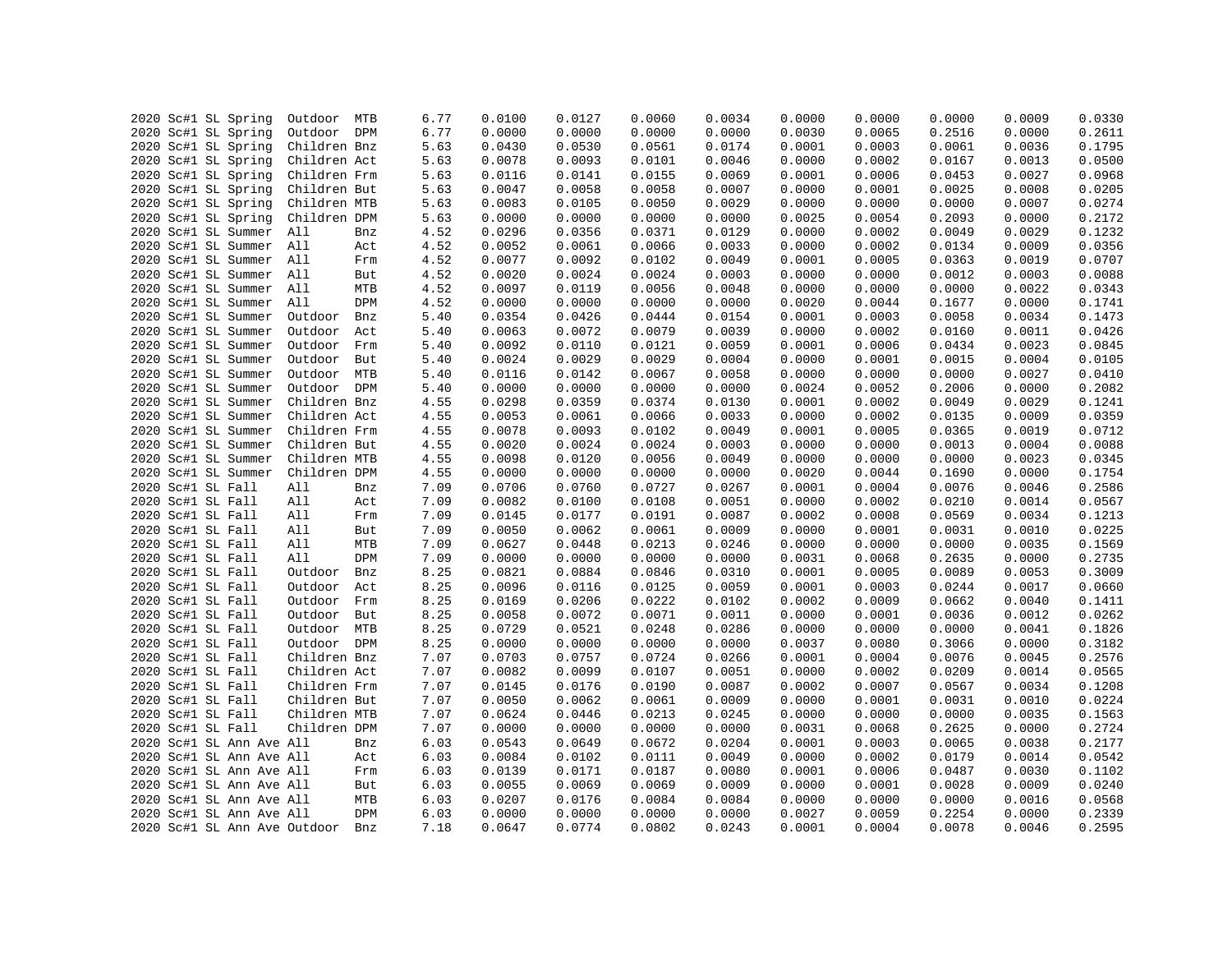|  |  |                         | 2020 Sc#1 SL Ann Ave Outdoor      | Act | 7.18 | 0.0100 | 0.0122 | 0.0133 | 0.0058 | 0.0000 | 0.0002 | 0.0214 | 0.0016 | 0.0646 |
|--|--|-------------------------|-----------------------------------|-----|------|--------|--------|--------|--------|--------|--------|--------|--------|--------|
|  |  |                         | 2020 Sc#1 SL Ann Ave Outdoor      | Frm | 7.18 | 0.0165 | 0.0205 | 0.0224 | 0.0095 | 0.0002 | 0.0008 | 0.0581 | 0.0036 | 0.1315 |
|  |  |                         | 2020 Sc#1 SL Ann Ave Outdoor But  |     | 7.18 | 0.0066 | 0.0083 | 0.0082 | 0.0011 | 0.0000 | 0.0001 | 0.0033 | 0.0011 | 0.0287 |
|  |  |                         | 2020 Sc#1 SL Ann Ave Outdoor MTB  |     | 7.18 | 0.0243 | 0.0207 | 0.0099 | 0.0098 | 0.0000 | 0.0000 | 0.0000 | 0.0019 | 0.0666 |
|  |  |                         | 2020 Sc#1 SL Ann Ave Outdoor DPM  |     | 7.18 | 0.0000 | 0.0000 | 0.0000 | 0.0000 | 0.0032 | 0.0070 | 0.2685 | 0.0000 | 0.2787 |
|  |  |                         | 2020 Sc#1 SL Ann Ave Children Bnz |     | 6.00 | 0.0539 | 0.0644 | 0.0666 | 0.0203 | 0.0001 | 0.0003 | 0.0065 | 0.0038 | 0.2159 |
|  |  |                         | 2020 Sc#1 SL Ann Ave Children Act |     | 6.00 | 0.0083 | 0.0101 | 0.0110 | 0.0048 | 0.0000 | 0.0002 | 0.0178 | 0.0014 | 0.0537 |
|  |  |                         | 2020 Sc#1 SL Ann Ave Children Frm |     | 6.00 | 0.0137 | 0.0170 | 0.0186 | 0.0079 | 0.0001 | 0.0006 | 0.0484 | 0.0030 | 0.1094 |
|  |  |                         | 2020 Sc#1 SL Ann Ave Children But |     | 6.00 | 0.0054 | 0.0068 | 0.0068 | 0.0009 | 0.0000 | 0.0001 | 0.0027 | 0.0009 | 0.0237 |
|  |  |                         | 2020 Sc#1 SL Ann Ave Children MTB |     | 6.00 | 0.0207 | 0.0176 | 0.0084 | 0.0084 | 0.0000 | 0.0000 | 0.0000 | 0.0016 | 0.0566 |
|  |  |                         | 2020 Sc#1 SL Ann Ave Children DPM |     | 6.00 | 0.0000 | 0.0000 | 0.0000 | 0.0000 | 0.0027 | 0.0058 | 0.2239 | 0.0000 | 0.2324 |
|  |  | 2020 Sc#2 SL Winter All |                                   | Bnz | 7.00 | 0.0575 | 0.0735 | 0.0557 | 0.0246 | 0.0001 | 0.0001 | 0.0076 | 0.0044 | 0.2235 |
|  |  | 2020 Sc#2 SL Winter All |                                   | Act | 7.00 | 0.0094 | 0.0120 | 0.0091 | 0.0065 | 0.0000 | 0.0001 | 0.0207 | 0.0018 | 0.0596 |
|  |  | 2020 Sc#2 SL Winter All |                                   | Frm | 7.00 | 0.0167 | 0.0213 | 0.0160 | 0.0112 | 0.0001 | 0.0003 | 0.0563 | 0.0042 | 0.1260 |
|  |  | 2020 Sc#2 SL Winter All |                                   | But | 7.00 | 0.0084 | 0.0108 | 0.0085 | 0.0016 | 0.0000 | 0.0001 | 0.0042 | 0.0017 | 0.0352 |
|  |  | 2020 Sc#2 SL Winter All |                                   | MTB | 7.00 | 0.0021 | 0.0031 | 0.0018 | 0.0013 | 0.0000 | 0.0000 | 0.0000 | 0.0000 | 0.0083 |
|  |  | 2020 Sc#2 SL Winter All |                                   | DPM | 7.00 | 0.0000 | 0.0000 | 0.0000 | 0.0000 | 0.0031 | 0.0068 | 0.2600 | 0.0000 | 0.2699 |
|  |  | 2020 Sc#2 SL Winter     | Outdoor                           | Bnz | 8.49 | 0.0697 | 0.0891 | 0.0676 | 0.0299 | 0.0001 | 0.0002 | 0.0092 | 0.0053 | 0.2710 |
|  |  | 2020 Sc#2 SL Winter     | Outdoor                           | Act | 8.49 | 0.0114 | 0.0145 | 0.0110 | 0.0079 | 0.0000 | 0.0001 | 0.0251 | 0.0022 | 0.0722 |
|  |  | 2020 Sc#2 SL Winter     | Outdoor Frm                       |     | 8.49 | 0.0203 | 0.0258 | 0.0194 | 0.0136 | 0.0001 | 0.0003 | 0.0682 | 0.0051 | 0.1528 |
|  |  | 2020 Sc#2 SL Winter     | Outdoor But                       |     | 8.49 | 0.0102 | 0.0131 | 0.0103 | 0.0020 | 0.0000 | 0.0001 | 0.0051 | 0.0020 | 0.0427 |
|  |  | 2020 Sc#2 SL Winter     | Outdoor MTB                       |     | 8.49 | 0.0026 | 0.0038 | 0.0022 | 0.0015 | 0.0000 | 0.0000 | 0.0000 | 0.0000 | 0.0101 |
|  |  | 2020 Sc#2 SL Winter     | Outdoor DPM                       |     | 8.49 | 0.0000 | 0.0000 | 0.0000 | 0.0000 | 0.0038 | 0.0082 | 0.3154 | 0.0000 | 0.3273 |
|  |  | 2020 Sc#2 SL Winter     | Children Bnz                      |     | 6.86 | 0.0563 | 0.0720 | 0.0546 | 0.0241 | 0.0001 | 0.0001 | 0.0074 | 0.0043 | 0.2189 |
|  |  | 2020 Sc#2 SL Winter     | Children Act                      |     | 6.86 | 0.0092 | 0.0117 | 0.0089 | 0.0064 | 0.0000 | 0.0001 | 0.0203 | 0.0018 | 0.0584 |
|  |  | 2020 Sc#2 SL Winter     | Children Frm                      |     | 6.86 | 0.0164 | 0.0208 | 0.0156 | 0.0110 | 0.0001 | 0.0003 | 0.0551 | 0.0041 | 0.1234 |
|  |  | 2020 Sc#2 SL Winter     | Children But                      |     | 6.86 | 0.0082 | 0.0106 | 0.0083 | 0.0016 | 0.0000 | 0.0001 | 0.0041 | 0.0016 | 0.0345 |
|  |  |                         |                                   |     |      |        |        |        |        |        |        |        |        |        |
|  |  |                         | 2020 Sc#2 SL Winter Children MTB  |     | 6.86 | 0.0021 | 0.0030 | 0.0018 | 0.0012 | 0.0000 | 0.0000 | 0.0000 | 0.0000 | 0.0081 |
|  |  | 2020 Sc#2 SL Winter     | Children DPM                      |     | 6.86 | 0.0000 | 0.0000 | 0.0000 | 0.0000 | 0.0030 | 0.0066 | 0.2548 | 0.0000 | 0.2644 |
|  |  | 2020 Sc#2 SL Spring     | All                               | Bnz | 5.66 | 0.0340 | 0.0417 | 0.0305 | 0.0175 | 0.0000 | 0.0001 | 0.0061 | 0.0036 | 0.1334 |
|  |  | 2020 Sc#2 SL Spring     | All                               | Act | 5.66 | 0.0061 | 0.0073 | 0.0054 | 0.0047 | 0.0000 | 0.0001 | 0.0168 | 0.0013 | 0.0417 |
|  |  | 2020 Sc#2 SL Spring     | All                               | Frm | 5.66 | 0.0089 | 0.0109 | 0.0080 | 0.0070 | 0.0001 | 0.0002 | 0.0455 | 0.0027 | 0.0831 |
|  |  | 2020 Sc#2 SL Spring     | All                               | But | 5.66 | 0.0039 | 0.0049 | 0.0038 | 0.0007 | 0.0000 | 0.0000 | 0.0025 | 0.0008 | 0.0167 |
|  |  | 2020 Sc#2 SL Spring     | All                               | MTB | 5.66 | 0.0084 | 0.0106 | 0.0050 | 0.0029 | 0.0000 | 0.0000 | 0.0000 | 0.0007 | 0.0276 |
|  |  | 2020 Sc#2 SL Spring     | All                               | DPM | 5.66 | 0.0000 | 0.0000 | 0.0000 | 0.0000 | 0.0025 | 0.0055 | 0.2103 | 0.0000 | 0.2183 |
|  |  | 2020 Sc#2 SL Spring     | Outdoor                           | Bnz | 6.77 | 0.0406 | 0.0498 | 0.0364 | 0.0209 | 0.0001 | 0.0001 | 0.0073 | 0.0043 | 0.1596 |
|  |  | 2020 Sc#2 SL Spring     | Outdoor                           | Act | 6.77 | 0.0073 | 0.0088 | 0.0065 | 0.0056 | 0.0000 | 0.0001 | 0.0200 | 0.0016 | 0.0499 |
|  |  | 2020 Sc#2 SL Spring     | Outdoor                           | Frm | 6.77 | 0.0107 | 0.0130 | 0.0095 | 0.0083 | 0.0001 | 0.0002 | 0.0544 | 0.0032 | 0.0994 |
|  |  | 2020 Sc#2 SL Spring     | Outdoor But                       |     | 6.77 | 0.0047 | 0.0058 | 0.0046 | 0.0009 | 0.0000 | 0.0000 | 0.0030 | 0.0009 | 0.0200 |
|  |  | 2020 Sc#2 SL Spring     | Outdoor MTB                       |     | 6.77 | 0.0100 | 0.0127 | 0.0060 | 0.0034 | 0.0000 | 0.0000 | 0.0000 | 0.0009 | 0.0330 |
|  |  | 2020 Sc#2 SL Spring     | Outdoor DPM                       |     | 6.77 | 0.0000 | 0.0000 | 0.0000 | 0.0000 | 0.0030 | 0.0065 | 0.2516 | 0.0000 | 0.2611 |
|  |  | 2020 Sc#2 SL Spring     | Children Bnz                      |     | 5.63 | 0.0338 | 0.0414 | 0.0303 | 0.0174 | 0.0000 | 0.0001 | 0.0061 | 0.0036 | 0.1328 |
|  |  | 2020 Sc#2 SL Spring     | Children Act                      |     | 5.63 | 0.0060 | 0.0073 | 0.0054 | 0.0046 | 0.0000 | 0.0001 | 0.0167 | 0.0013 | 0.0415 |
|  |  | 2020 Sc#2 SL Spring     | Children Frm                      |     | 5.63 | 0.0089 | 0.0108 | 0.0079 | 0.0069 | 0.0001 | 0.0002 | 0.0453 | 0.0027 | 0.0827 |
|  |  | 2020 Sc#2 SL Spring     | Children But                      |     | 5.63 | 0.0039 | 0.0049 | 0.0038 | 0.0007 | 0.0000 | 0.0000 | 0.0025 | 0.0008 | 0.0166 |
|  |  | 2020 Sc#2 SL Spring     | Children MTB                      |     | 5.63 | 0.0083 | 0.0105 | 0.0050 | 0.0029 | 0.0000 | 0.0000 | 0.0000 | 0.0007 | 0.0274 |
|  |  | 2020 Sc#2 SL Spring     | Children DPM                      |     | 5.63 | 0.0000 | 0.0000 | 0.0000 | 0.0000 | 0.0025 | 0.0054 | 0.2093 | 0.0000 | 0.2172 |
|  |  | 2020 Sc#2 SL Summer     | All                               | Bnz | 4.52 | 0.0235 | 0.0282 | 0.0205 | 0.0129 | 0.0000 | 0.0001 | 0.0049 | 0.0029 | 0.0929 |
|  |  | 2020 Sc#2 SL Summer All |                                   | Act | 4.52 | 0.0041 | 0.0048 | 0.0036 | 0.0033 | 0.0000 | 0.0001 | 0.0134 | 0.0009 | 0.0301 |
|  |  | 2020 Sc#2 SL Summer All |                                   | Frm | 4.52 | 0.0059 | 0.0071 | 0.0052 | 0.0049 | 0.0001 | 0.0002 | 0.0363 | 0.0019 | 0.0615 |
|  |  | 2020 Sc#2 SL Summer All |                                   | But | 4.52 | 0.0017 | 0.0020 | 0.0016 | 0.0003 | 0.0000 | 0.0000 | 0.0012 | 0.0003 | 0.0072 |
|  |  |                         |                                   |     |      |        |        |        |        |        |        |        |        |        |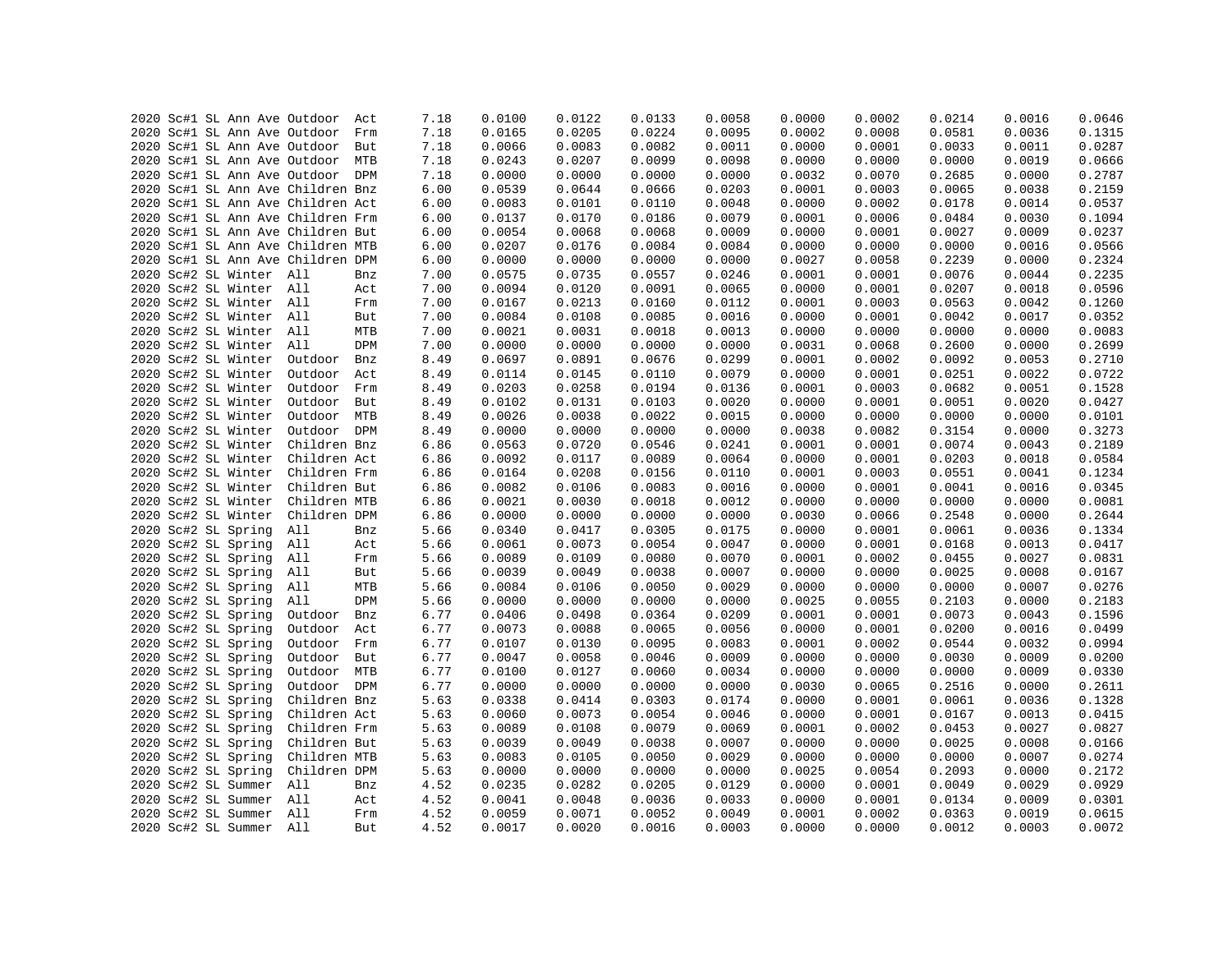|  | 2020 Sc#2 SL Summer               | All          | MTB | 4.52 | 0.0097 | 0.0119 | 0.0056 | 0.0048 | 0.0000 | 0.0000 | 0.0000 | 0.0022 | 0.0343 |
|--|-----------------------------------|--------------|-----|------|--------|--------|--------|--------|--------|--------|--------|--------|--------|
|  | 2020 Sc#2 SL Summer               | All          | DPM | 4.52 | 0.0000 | 0.0000 | 0.0000 | 0.0000 | 0.0020 | 0.0044 | 0.1677 | 0.0000 | 0.1741 |
|  | 2020 Sc#2 SL Summer               | Outdoor      | Bnz | 5.40 | 0.0281 | 0.0337 | 0.0245 | 0.0154 | 0.0000 | 0.0001 | 0.0058 | 0.0034 | 0.1111 |
|  | 2020 Sc#2 SL Summer               | Outdoor      | Act | 5.40 | 0.0049 | 0.0057 | 0.0043 | 0.0039 | 0.0000 | 0.0001 | 0.0160 | 0.0011 | 0.0360 |
|  | 2020 Sc#2 SL Summer               | Outdoor      | Frm | 5.40 | 0.0071 | 0.0085 | 0.0062 | 0.0059 | 0.0001 | 0.0002 | 0.0434 | 0.0023 | 0.0736 |
|  | 2020 Sc#2 SL Summer               | Outdoor      | But | 5.40 | 0.0020 | 0.0024 | 0.0019 | 0.0004 | 0.0000 | 0.0000 | 0.0015 | 0.0004 | 0.0086 |
|  | 2020 Sc#2 SL Summer               | Outdoor MTB  |     | 5.40 | 0.0116 | 0.0142 | 0.0067 | 0.0058 | 0.0000 | 0.0000 | 0.0000 | 0.0027 | 0.0410 |
|  | 2020 Sc#2 SL Summer               | Outdoor DPM  |     | 5.40 | 0.0000 | 0.0000 | 0.0000 | 0.0000 | 0.0024 | 0.0052 | 0.2006 | 0.0000 | 0.2082 |
|  | 2020 Sc#2 SL Summer               | Children Bnz |     | 4.55 | 0.0237 | 0.0284 | 0.0206 | 0.0130 | 0.0000 | 0.0001 | 0.0049 | 0.0029 | 0.0936 |
|  | 2020 Sc#2 SL Summer               | Children Act |     | 4.55 | 0.0041 | 0.0048 | 0.0036 | 0.0033 | 0.0000 | 0.0001 | 0.0135 | 0.0009 | 0.0303 |
|  | 2020 Sc#2 SL Summer               | Children Frm |     | 4.55 | 0.0059 | 0.0071 | 0.0053 | 0.0049 | 0.0001 | 0.0002 | 0.0365 | 0.0019 | 0.0620 |
|  | 2020 Sc#2 SL Summer               | Children But |     | 4.55 | 0.0017 | 0.0020 | 0.0016 | 0.0003 | 0.0000 | 0.0000 | 0.0013 | 0.0004 | 0.0072 |
|  | 2020 Sc#2 SL Summer               | Children MTB |     | 4.55 | 0.0098 | 0.0120 | 0.0056 | 0.0049 | 0.0000 | 0.0000 | 0.0000 | 0.0023 | 0.0345 |
|  | 2020 Sc#2 SL Summer               | Children DPM |     | 4.55 | 0.0000 | 0.0000 | 0.0000 | 0.0000 | 0.0020 | 0.0044 | 0.1690 | 0.0000 | 0.1754 |
|  | 2020 Sc#2 SL Fall                 | All          | Bnz | 7.09 | 0.0595 | 0.0621 | 0.0414 | 0.0267 | 0.0001 | 0.0001 | 0.0076 | 0.0046 | 0.2020 |
|  | 2020 Sc#2 SL Fall                 | All          | Act | 7.09 | 0.0063 | 0.0077 | 0.0055 | 0.0051 | 0.0000 | 0.0001 | 0.0210 | 0.0014 | 0.0471 |
|  | 2020 Sc#2 SL Fall                 | All          | Frm | 7.09 | 0.0112 | 0.0136 | 0.0097 | 0.0087 | 0.0001 | 0.0003 | 0.0569 | 0.0034 | 0.1040 |
|  | 2020 Sc#2 SL Fall                 | All          | But | 7.09 | 0.0041 | 0.0051 | 0.0038 | 0.0009 | 0.0000 | 0.0000 | 0.0031 | 0.0010 | 0.0181 |
|  | 2020 Sc#2 SL Fall                 | All          | MTB | 7.09 | 0.0627 | 0.0448 | 0.0213 | 0.0246 | 0.0000 | 0.0000 | 0.0000 | 0.0035 | 0.1569 |
|  |                                   | All          |     |      |        |        |        |        |        |        |        |        | 0.2735 |
|  | 2020 Sc#2 SL Fall                 |              | DPM | 7.09 | 0.0000 | 0.0000 | 0.0000 | 0.0000 | 0.0031 | 0.0068 | 0.2635 | 0.0000 |        |
|  | 2020 Sc#2 SL Fall                 | Outdoor      | Bnz | 8.25 | 0.0692 | 0.0722 | 0.0481 | 0.0310 | 0.0001 | 0.0002 | 0.0089 | 0.0053 | 0.2350 |
|  | 2020 Sc#2 SL Fall                 | Outdoor      | Act | 8.25 | 0.0074 | 0.0089 | 0.0064 | 0.0059 | 0.0000 | 0.0001 | 0.0244 | 0.0017 | 0.0548 |
|  | 2020 Sc#2 SL Fall                 | Outdoor      | Frm | 8.25 | 0.0131 | 0.0158 | 0.0113 | 0.0102 | 0.0001 | 0.0003 | 0.0662 | 0.0040 | 0.1210 |
|  | 2020 Sc#2 SL Fall                 | Outdoor But  |     | 8.25 | 0.0048 | 0.0059 | 0.0045 | 0.0011 | 0.0000 | 0.0000 | 0.0036 | 0.0012 | 0.0211 |
|  | 2020 Sc#2 SL Fall                 | Outdoor MTB  |     | 8.25 | 0.0729 | 0.0521 | 0.0248 | 0.0286 | 0.0000 | 0.0000 | 0.0000 | 0.0041 | 0.1826 |
|  | 2020 Sc#2 SL Fall                 | Outdoor DPM  |     | 8.25 | 0.0000 | 0.0000 | 0.0000 | 0.0000 | 0.0037 | 0.0080 | 0.3066 | 0.0000 | 0.3182 |
|  | 2020 Sc#2 SL Fall                 | Children Bnz |     | 7.07 | 0.0593 | 0.0618 | 0.0412 | 0.0266 | 0.0001 | 0.0001 | 0.0076 | 0.0045 | 0.2012 |
|  | 2020 Sc#2 SL Fall                 | Children Act |     | 7.07 | 0.0063 | 0.0077 | 0.0055 | 0.0051 | 0.0000 | 0.0001 | 0.0209 | 0.0014 | 0.0469 |
|  | 2020 Sc#2 SL Fall                 | Children Frm |     | 7.07 | 0.0112 | 0.0135 | 0.0097 | 0.0087 | 0.0001 | 0.0003 | 0.0567 | 0.0034 | 0.1036 |
|  | 2020 Sc#2 SL Fall                 | Children But |     | 7.07 | 0.0041 | 0.0051 | 0.0038 | 0.0009 | 0.0000 | 0.0000 | 0.0031 | 0.0010 | 0.0181 |
|  | 2020 Sc#2 SL Fall                 | Children MTB |     | 7.07 | 0.0624 | 0.0446 | 0.0213 | 0.0245 | 0.0000 | 0.0000 | 0.0000 | 0.0035 | 0.1563 |
|  | 2020 Sc#2 SL Fall                 | Children DPM |     | 7.07 | 0.0000 | 0.0000 | 0.0000 | 0.0000 | 0.0031 | 0.0068 | 0.2625 | 0.0000 | 0.2724 |
|  | 2020 Sc#2 SL Ann Ave All          |              | Bnz | 6.03 | 0.0436 | 0.0514 | 0.0370 | 0.0204 | 0.0001 | 0.0001 | 0.0065 | 0.0038 | 0.1630 |
|  | 2020 Sc#2 SL Ann Ave All          |              | Act | 6.03 | 0.0065 | 0.0079 | 0.0059 | 0.0049 | 0.0000 | 0.0001 | 0.0179 | 0.0014 | 0.0446 |
|  | 2020 Sc#2 SL Ann Ave All          |              | Frm | 6.03 | 0.0107 | 0.0132 | 0.0097 | 0.0080 | 0.0001 | 0.0002 | 0.0487 | 0.0030 | 0.0937 |
|  | 2020 Sc#2 SL Ann Ave All          |              | But | 6.03 | 0.0045 | 0.0057 | 0.0044 | 0.0009 | 0.0000 | 0.0000 | 0.0028 | 0.0009 | 0.0193 |
|  | 2020 Sc#2 SL Ann Ave All          |              | MTB | 6.03 | 0.0207 | 0.0176 | 0.0084 | 0.0084 | 0.0000 | 0.0000 | 0.0000 | 0.0016 | 0.0568 |
|  | 2020 Sc#2 SL Ann Ave All          |              | DPM | 6.03 | 0.0000 | 0.0000 | 0.0000 | 0.0000 | 0.0027 | 0.0059 | 0.2254 | 0.0000 | 0.2339 |
|  | 2020 Sc#2 SL Ann Ave Outdoor      |              | Bnz | 7.18 | 0.0519 | 0.0612 | 0.0442 | 0.0243 | 0.0001 | 0.0001 | 0.0078 | 0.0046 | 0.1942 |
|  | 2020 Sc#2 SL Ann Ave Outdoor      |              | Act | 7.18 | 0.0077 | 0.0095 | 0.0071 | 0.0058 | 0.0000 | 0.0001 | 0.0214 | 0.0016 | 0.0532 |
|  | 2020 Sc#2 SL Ann Ave Outdoor      |              | Frm | 7.18 | 0.0128 | 0.0158 | 0.0116 | 0.0095 | 0.0001 | 0.0003 | 0.0581 | 0.0036 | 0.1117 |
|  | 2020 Sc#2 SL Ann Ave Outdoor      |              | But | 7.18 | 0.0054 | 0.0068 | 0.0053 | 0.0011 | 0.0000 | 0.0000 | 0.0033 | 0.0011 | 0.0231 |
|  | 2020 Sc#2 SL Ann Ave Outdoor MTB  |              |     | 7.18 | 0.0243 | 0.0207 | 0.0099 | 0.0098 | 0.0000 | 0.0000 | 0.0000 | 0.0019 | 0.0666 |
|  | 2020 Sc#2 SL Ann Ave Outdoor DPM  |              |     | 7.18 | 0.0000 | 0.0000 | 0.0000 | 0.0000 | 0.0032 | 0.0070 | 0.2685 | 0.0000 | 0.2787 |
|  | 2020 Sc#2 SL Ann Ave Children Bnz |              |     | 6.00 | 0.0433 | 0.0509 | 0.0367 | 0.0203 | 0.0001 | 0.0001 | 0.0065 | 0.0038 | 0.1616 |
|  | 2020 Sc#2 SL Ann Ave Children Act |              |     | 6.00 | 0.0064 | 0.0079 | 0.0059 | 0.0048 | 0.0000 | 0.0001 | 0.0178 | 0.0014 | 0.0443 |
|  | 2020 Sc#2 SL Ann Ave Children Frm |              |     | 6.00 | 0.0106 | 0.0131 | 0.0096 | 0.0079 | 0.0001 | 0.0002 | 0.0484 | 0.0030 | 0.0929 |
|  | 2020 Sc#2 SL Ann Ave Children But |              |     | 6.00 | 0.0045 | 0.0056 | 0.0044 | 0.0009 | 0.0000 | 0.0000 | 0.0027 | 0.0009 | 0.0191 |
|  | 2020 Sc#2 SL Ann Ave Children MTB |              |     | 6.00 | 0.0207 | 0.0176 | 0.0084 | 0.0084 | 0.0000 | 0.0000 | 0.0000 | 0.0016 | 0.0566 |
|  | 2020 Sc#2 SL Ann Ave Children DPM |              |     | 6.00 | 0.0000 | 0.0000 | 0.0000 | 0.0000 | 0.0027 | 0.0058 | 0.2239 | 0.0000 | 0.2324 |
|  | 2020 Sc#3 SL Winter All           |              | Bnz | 7.00 | 0.0575 | 0.0408 | 0.0307 | 0.0246 | 0.0001 | 0.0075 | 0.0076 | 0.0044 | 0.1732 |
|  |                                   |              |     |      |        |        |        |        |        |        |        |        |        |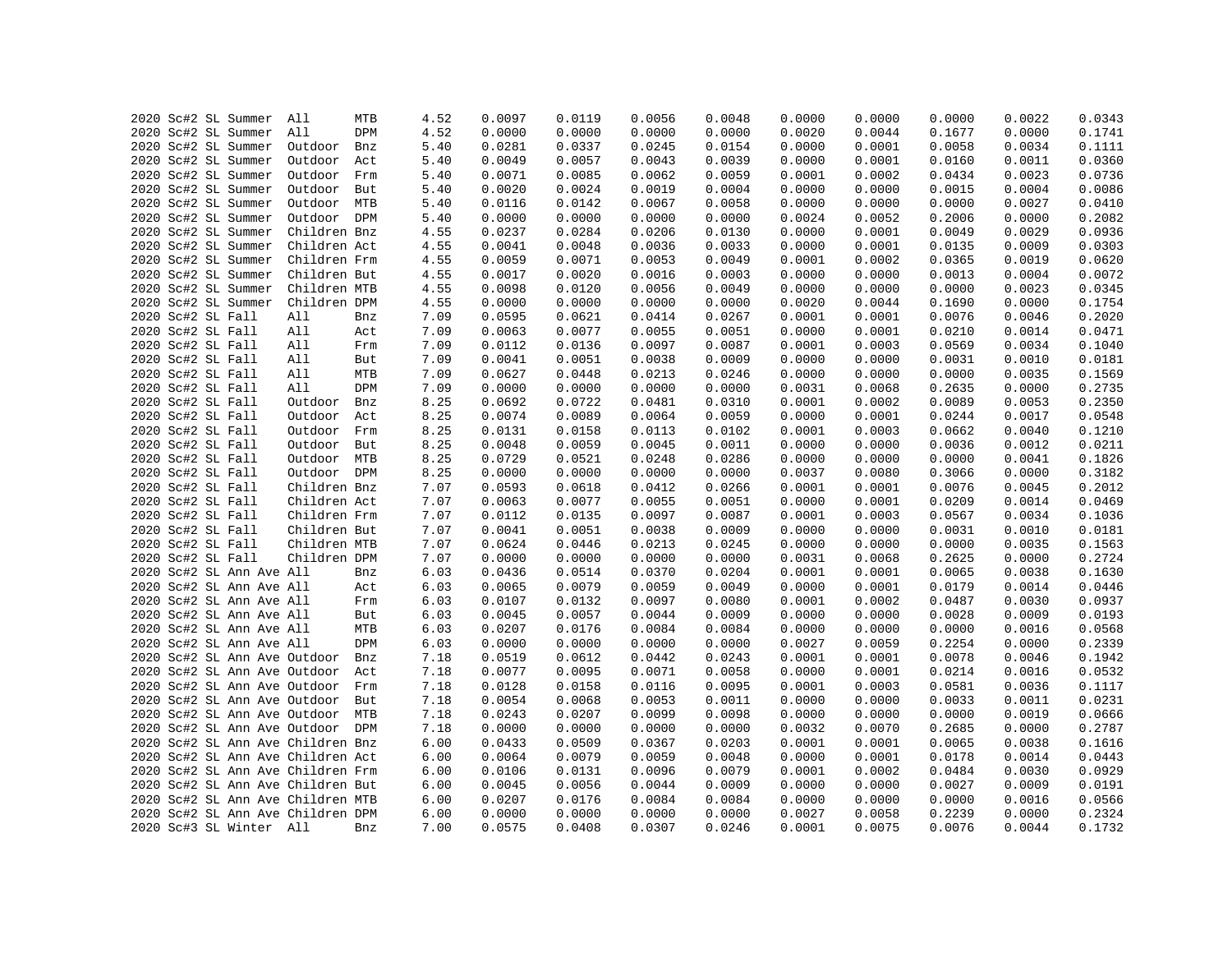|      | 2020 Sc#3 SL Winter     | All          | Act | 7.00 | 0.0094           | 0.0067 | 0.0050           | 0.0065           | 0.0000 | 0.0046           | 0.0207 | 0.0018           | 0.0547           |
|------|-------------------------|--------------|-----|------|------------------|--------|------------------|------------------|--------|------------------|--------|------------------|------------------|
|      | 2020 Sc#3 SL Winter     | All          | Frm | 7.00 | 0.0167           | 0.0118 | 0.0088           | 0.0112           | 0.0001 | 0.0145           | 0.0563 | 0.0042           | 0.1237           |
|      | 2020 Sc#3 SL Winter All |              | But | 7.00 | 0.0084           | 0.0060 | 0.0047           | 0.0016           | 0.0000 | 0.0033           | 0.0042 | 0.0017           | 0.0298           |
|      | 2020 Sc#3 SL Winter     | All          | MTB | 7.00 | 0.0021           | 0.0017 | 0.0010           | 0.0013           | 0.0000 | 0.0000           | 0.0000 | 0.0000           | 0.0061           |
|      | 2020 Sc#3 SL Winter All |              | DPM | 7.00 | 0.0000           | 0.0000 | 0.0000           | 0.0000           | 0.0031 | 0.3766           | 0.2600 | 0.0000           | 0.6398           |
|      | 2020 Sc#3 SL Winter     |              |     |      | 0.0697           | 0.0495 |                  |                  | 0.0001 | 0.0091           | 0.0092 |                  |                  |
|      |                         | Outdoor      | Bnz | 8.49 |                  |        | 0.0372           | 0.0299           |        |                  |        | 0.0053           | 0.2100           |
|      | 2020 Sc#3 SL Winter     | Outdoor Act  |     | 8.49 | 0.0114           | 0.0081 | 0.0061           | 0.0079           | 0.0000 | 0.0056           | 0.0251 | 0.0022           | 0.0664           |
|      | 2020 Sc#3 SL Winter     | Outdoor Frm  |     | 8.49 | 0.0203           | 0.0143 | 0.0107           | 0.0136           | 0.0001 | 0.0176           | 0.0682 | 0.0051           | 0.1500           |
|      | 2020 Sc#3 SL Winter     | Outdoor But  |     | 8.49 | 0.0102           | 0.0073 | 0.0057           | 0.0020           | 0.0000 | 0.0039           | 0.0051 | 0.0020           | 0.0362           |
|      | 2020 Sc#3 SL Winter     | Outdoor MTB  |     | 8.49 | 0.0026           | 0.0021 | 0.0012           | 0.0015           | 0.0000 | 0.0000           | 0.0000 | 0.0000           | 0.0074           |
|      | 2020 Sc#3 SL Winter     | Outdoor DPM  |     | 8.49 | 0.0000           | 0.0000 | 0.0000           | 0.0000           | 0.0038 | 0.4567           | 0.3154 | 0.0000           | 0.7759           |
|      | 2020 Sc#3 SL Winter     | Children Bnz |     | 6.86 | 0.0563           | 0.0400 | 0.0301           | 0.0241           | 0.0001 | 0.0074           | 0.0074 | 0.0043           | 0.1696           |
|      | 2020 Sc#3 SL Winter     | Children Act |     | 6.86 | 0.0092           | 0.0065 | 0.0049           | 0.0064           | 0.0000 | 0.0045           | 0.0203 | 0.0018           | 0.0536           |
|      | 2020 Sc#3 SL Winter     | Children Frm |     | 6.86 | 0.0164           | 0.0116 | 0.0086           | 0.0110           | 0.0001 | 0.0143           | 0.0551 | 0.0041           | 0.1211           |
|      | 2020 Sc#3 SL Winter     | Children But |     | 6.86 | 0.0082           | 0.0059 | 0.0046           | 0.0016           | 0.0000 | 0.0032           | 0.0041 | 0.0016           | 0.0292           |
|      | 2020 Sc#3 SL Winter     | Children MTB |     | 6.86 | 0.0021           | 0.0017 | 0.0010           | 0.0012           | 0.0000 | 0.0000           | 0.0000 | 0.0000           | 0.0060           |
|      | 2020 Sc#3 SL Winter     | Children DPM |     | 6.86 | 0.0000           | 0.0000 | 0.0000           | 0.0000           | 0.0030 | 0.3690           | 0.2548 | 0.0000           | 0.6268           |
|      | 2020 Sc#3 SL Spring     | All          | Bnz | 5.66 | 0.0340           | 0.0231 | 0.0168           | 0.0175           | 0.0000 | 0.0060           | 0.0061 | 0.0036           | 0.1072           |
|      | 2020 Sc#3 SL Spring     | All          | Act | 5.66 | 0.0061           | 0.0041 | 0.0030           | 0.0047           | 0.0000 | 0.0037           | 0.0168 | 0.0013           | 0.0396           |
|      | 2020 Sc#3 SL Spring     | All          | Frm | 5.66 | 0.0089           | 0.0060 | 0.0044           | 0.0070           | 0.0001 | 0.0116           | 0.0455 | 0.0027           | 0.0862           |
|      | 2020 Sc#3 SL Spring     | All          | But | 5.66 | 0.0039           | 0.0027 | 0.0021           | 0.0007           | 0.0000 | 0.0019           | 0.0025 | 0.0008           | 0.0147           |
|      | 2020 Sc#3 SL Spring     | All          | MTB | 5.66 | 0.0084           | 0.0059 | 0.0027           | 0.0029           | 0.0000 | 0.0000           | 0.0000 | 0.0007           | 0.0206           |
|      | 2020 Sc#3 SL Spring     | All          | DPM | 5.66 | 0.0000           | 0.0000 | 0.0000           | 0.0000           | 0.0025 | 0.3046           | 0.2103 | 0.0000           | 0.5175           |
|      | 2020 Sc#3 SL Spring     | Outdoor      | Bnz | 6.77 | 0.0406           | 0.0277 | 0.0201           | 0.0209           | 0.0001 | 0.0072           | 0.0073 | 0.0043           | 0.1282           |
|      | 2020 Sc#3 SL Spring     | Outdoor      | Act | 6.77 | 0.0073           | 0.0049 | 0.0036           | 0.0056           | 0.0000 | 0.0044           | 0.0200 | 0.0016           | 0.0474           |
|      | 2020 Sc#3 SL Spring     | Outdoor      | Frm | 6.77 | 0.0107           | 0.0072 | 0.0052           | 0.0083           | 0.0001 | 0.0139           | 0.0544 | 0.0032           | 0.1030           |
|      | 2020 Sc#3 SL Spring     | Outdoor      | But | 6.77 | 0.0047           | 0.0032 | 0.0025           | 0.0009           | 0.0000 | 0.0023           | 0.0030 | 0.0009           | 0.0175           |
|      | 2020 Sc#3 SL Spring     | Outdoor MTB  |     | 6.77 | 0.0100           | 0.0070 | 0.0033           | 0.0034           | 0.0000 | 0.0000           | 0.0000 | 0.0009           | 0.0247           |
|      | 2020 Sc#3 SL Spring     | Outdoor DPM  |     | 6.77 | 0.0000           | 0.0000 | 0.0000           | 0.0000           | 0.0030 | 0.3643           | 0.2516 | 0.0000           | 0.6189           |
|      | 2020 Sc#3 SL Spring     | Children Bnz |     | 5.63 | 0.0338           | 0.0230 | 0.0167           | 0.0174           | 0.0000 | 0.0060           | 0.0061 | 0.0036           | 0.1066           |
|      | 2020 Sc#3 SL Spring     | Children Act |     | 5.63 | 0.0060           | 0.0041 | 0.0030           | 0.0046           | 0.0000 | 0.0037           | 0.0167 | 0.0013           | 0.0394           |
|      | 2020 Sc#3 SL Spring     | Children Frm |     | 5.63 | 0.0089           | 0.0060 | 0.0044           | 0.0069           | 0.0001 | 0.0116           | 0.0453 | 0.0027           | 0.0857           |
|      | 2020 Sc#3 SL Spring     | Children But |     | 5.63 | 0.0039           | 0.0027 | 0.0021           | 0.0007           | 0.0000 | 0.0019           | 0.0025 | 0.0008           | 0.0146           |
|      | 2020 Sc#3 SL Spring     | Children MTB |     | 5.63 | 0.0083           | 0.0059 | 0.0027           | 0.0029           | 0.0000 | 0.0000           | 0.0000 | 0.0007           | 0.0205           |
|      |                         |              |     |      |                  |        |                  |                  |        |                  |        |                  |                  |
|      | 2020 Sc#3 SL Spring     | Children DPM |     | 5.63 | 0.0000<br>0.0235 | 0.0000 | 0.0000<br>0.0113 | 0.0000<br>0.0129 | 0.0025 | 0.3031<br>0.0048 | 0.2093 | 0.0000<br>0.0029 | 0.5149<br>0.0759 |
|      | 2020 Sc#3 SL Summer     | All          | Bnz | 4.52 |                  | 0.0157 |                  |                  | 0.0000 |                  | 0.0049 |                  |                  |
|      | 2020 Sc#3 SL Summer     | All          | Act | 4.52 | 0.0041           | 0.0027 | 0.0020           | 0.0033           | 0.0000 | 0.0030           | 0.0134 | 0.0009           | 0.0292           |
|      | 2020 Sc#3 SL Summer     | All          | Frm | 4.52 | 0.0059           | 0.0039 | 0.0029           | 0.0049           | 0.0001 | 0.0093           | 0.0363 | 0.0019           | 0.0652           |
|      | 2020 Sc#3 SL Summer All |              | But | 4.52 | 0.0017           | 0.0011 | 0.0009           | 0.0003           | 0.0000 | 0.0010           | 0.0012 | 0.0003           | 0.0065           |
|      | 2020 Sc#3 SL Summer     | All          | MTB | 4.52 | 0.0097           | 0.0066 | 0.0031           | 0.0048           | 0.0000 | 0.0000           | 0.0000 | 0.0022           | 0.0265           |
|      | 2020 Sc#3 SL Summer     | All          | DPM | 4.52 | 0.0000           | 0.0000 | 0.0000           | 0.0000           | 0.0020 | 0.2429           | 0.1677 | 0.0000           | 0.4126           |
|      | 2020 Sc#3 SL Summer     | Outdoor      | Bnz | 5.40 | 0.0281           | 0.0187 | 0.0135           | 0.0154           | 0.0000 | 0.0058           | 0.0058 | 0.0034           | 0.0908           |
|      | 2020 Sc#3 SL Summer     | Outdoor Act  |     | 5.40 | 0.0049           | 0.0032 | 0.0024           | 0.0039           | 0.0000 | 0.0035           | 0.0160 | 0.0011           | 0.0350           |
|      | 2020 Sc#3 SL Summer     | Outdoor Frm  |     | 5.40 | 0.0071           | 0.0047 | 0.0034           | 0.0059           | 0.0001 | 0.0111           | 0.0434 | 0.0023           | 0.0779           |
|      | 2020 Sc#3 SL Summer     | Outdoor But  |     | 5.40 | 0.0020           | 0.0013 | 0.0010           | 0.0004           | 0.0000 | 0.0011           | 0.0015 | 0.0004           | 0.0078           |
|      | 2020 Sc#3 SL Summer     | Outdoor MTB  |     | 5.40 | 0.0116           | 0.0079 | 0.0037           | 0.0058           | 0.0000 | 0.0000           | 0.0000 | 0.0027           | 0.0317           |
|      | 2020 Sc#3 SL Summer     | Outdoor DPM  |     | 5.40 | 0.0000           | 0.0000 | 0.0000           | 0.0000           | 0.0024 | 0.2905           | 0.2006 | 0.0000           | 0.4934           |
| 2020 | Sc#3 SL Summer          | Children Bnz |     | 4.55 | 0.0237           | 0.0158 | 0.0114           | 0.0130           | 0.0000 | 0.0048           | 0.0049 | 0.0029           | 0.0765           |
|      | 2020 Sc#3 SL Summer     | Children Act |     | 4.55 | 0.0041           | 0.0027 | 0.0020           | 0.0033           | 0.0000 | 0.0030           | 0.0135 | 0.0009           | 0.0295           |
|      | 2020 Sc#3 SL Summer     | Children Frm |     | 4.55 | 0.0059           | 0.0040 | 0.0029           | 0.0049           | 0.0001 | 0.0093           | 0.0365 | 0.0019           | 0.0657           |
|      | 2020 Sc#3 SL Summer     | Children But |     | 4.55 | 0.0017           | 0.0011 | 0.0009           | 0.0003           | 0.0000 | 0.0010           | 0.0013 | 0.0004           | 0.0066           |